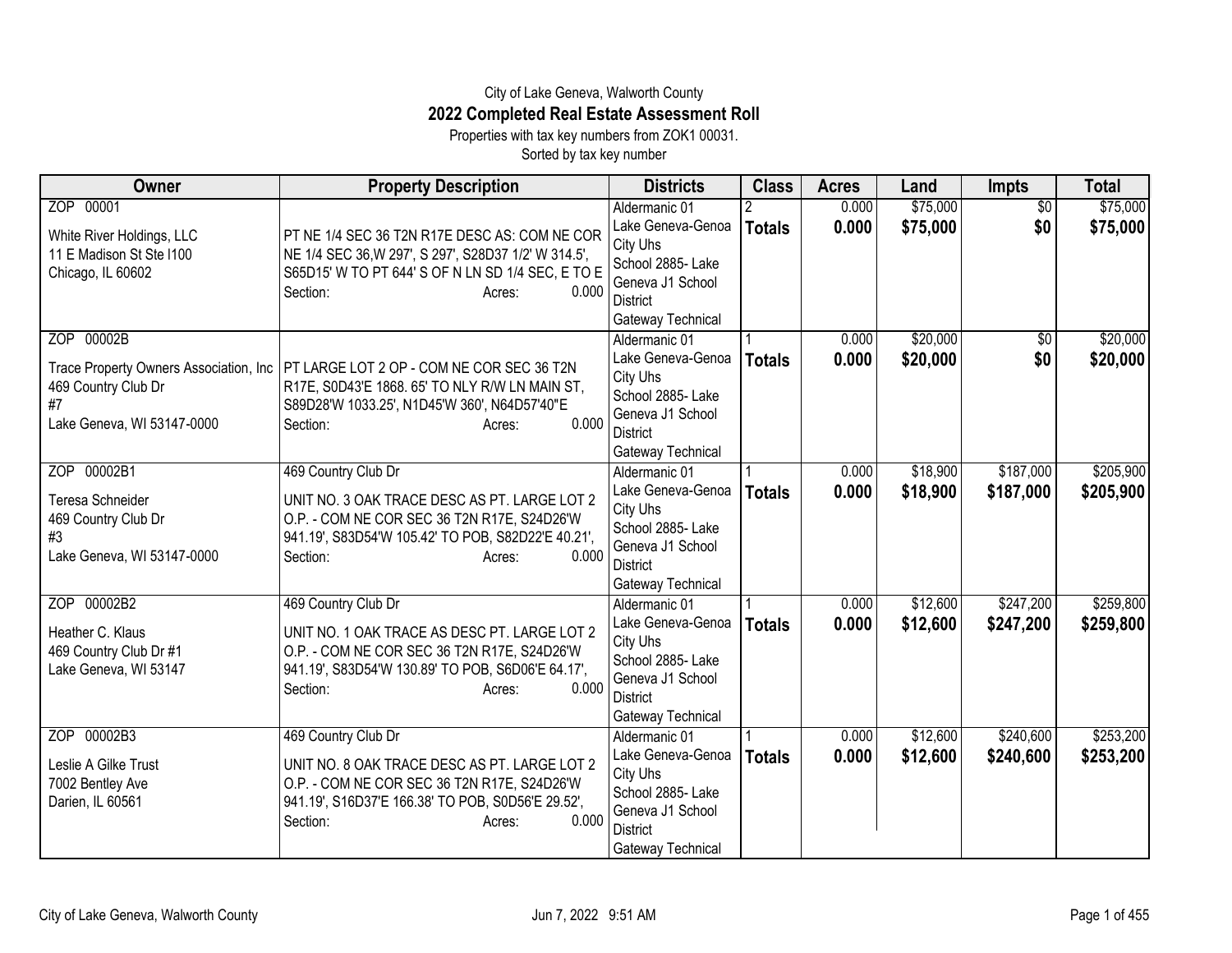| Owner                                                                                    | <b>Property Description</b>                                                                                                                                                                                   | <b>Districts</b>                                                                                                                | <b>Class</b>  | <b>Acres</b>   | Land                 | <b>Impts</b>           | <b>Total</b>           |
|------------------------------------------------------------------------------------------|---------------------------------------------------------------------------------------------------------------------------------------------------------------------------------------------------------------|---------------------------------------------------------------------------------------------------------------------------------|---------------|----------------|----------------------|------------------------|------------------------|
| ZOP 00002B4                                                                              | 469 Country Club Dr                                                                                                                                                                                           | Aldermanic 01                                                                                                                   |               | 0.000          | \$12,500             | \$192,500              | \$205,000              |
| Gail Robin Ranzulla<br>469 Country Club Dr Ut 4<br>Lake Geneva, WI 53147                 | PT. LARGE LOT 2 O.P. - COM NE COR SEC 36 T2N<br>R17E, S24D26'W 941.19', S83D54'W 105.14', S82D 22'E<br>40.21', S61D47'E 32.36' TO POB, S51D06'E 25.50',                                                       | Lake Geneva-Genoa<br>City Uhs<br>School 2885- Lake<br>Geneva J1 School                                                          | <b>Totals</b> | 0.000          | \$12,500             | \$192,500              | \$205,000              |
|                                                                                          | 0.000<br>Section:<br>Acres:                                                                                                                                                                                   | District<br>Gateway Technical                                                                                                   |               |                |                      |                        |                        |
| ZOP 00002B5<br>Joanne Tallon<br>469 Country Club Dr<br>Lake Geneva, WI 53147             | 469 Country Club Dr<br>PT. LARGE LOT 2 O.P. - COM NE COR SEC 36 T2N<br>R17E, S24D26'W 941.19', S83D54'W 105.14' TO POB,<br>S6D06'E 64.17', S83D54'W 25.75', N6D06'W<br>0.450<br>Section:<br>Acres:            | Aldermanic 01<br>Lake Geneva-Genoa<br>City Uhs<br>School 2885- Lake<br>Geneva J1 School<br><b>District</b><br>Gateway Technical | <b>Totals</b> | 0.450<br>0.450 | \$12,500<br>\$12,500 | \$192,500<br>\$192,500 | \$205,000<br>\$205,000 |
| ZOP 00002B6<br><b>Ulrich Senz</b><br>6129 N Bernard<br>Chicago, IL 60659-0000            | 469 Country Club Dr<br>PT. LARGE LOT 2 O.P. - COM NE COR SEC 36 T2N<br>R17E, S24D26'W 941.19', S16D37'E 140.97', N23D 37'W<br>39.70', N47D15'W 31.90' TO POB, S38D54'W 64.34',<br>0.040<br>Section:<br>Acres: | Aldermanic 01<br>Lake Geneva-Genoa<br>City Uhs<br>School 2885- Lake<br>Geneva J1 School<br><b>District</b><br>Gateway Technical | <b>Totals</b> | 0.040<br>0.040 | \$12,500<br>\$12,500 | \$192,500<br>\$192,500 | \$205,000<br>\$205,000 |
| ZOP 00002B7<br>James Moede 2011 Trust<br>469 Country Club Dr #6<br>Lake Geneva, WI 53147 | 469 Country Club Dr<br>PT. LARGE LOT 2 O.P. - COM NE COR SEC 36 T2N<br>R17E, S24D26'W 941.19', S16D37'E 140.97' TO POB,<br>S73D23'W 64.17', N34D43'W 33.20', N38D54'E 64.34',<br>0.070<br>Section:<br>Acres:  | Aldermanic 01<br>Lake Geneva-Genoa<br>City Uhs<br>School 2885- Lake<br>Geneva J1 School<br><b>District</b><br>Gateway Technical | <b>Totals</b> | 0.070<br>0.070 | \$18,900<br>\$18,900 | \$194,800<br>\$194,800 | \$213,700<br>\$213,700 |
| ZOP 00002B8<br>Susan W Quirk Trust<br>469 Country Club Dr Ut 7<br>Lake Geneva, WI 53147  | 469 Country Club Dr<br>COM NE COR SEC 36 T2N R17E, S 24D26'W 941.19',<br>S16D37'W 140.97' TO POB. S 16D37'E 25.41' S<br>73D23'W 64.17', N16D37'W 25.41', N73D23'E 64.17' TO<br>Section:<br>0.040<br>Acres:    | Aldermanic 01<br>Lake Geneva-Genoa<br>City Uhs<br>School 2885- Lake<br>Geneva J1 School<br><b>District</b><br>Gateway Technical | <b>Totals</b> | 0.040<br>0.040 | \$12,500<br>\$12,500 | \$234,100<br>\$234,100 | \$246,600<br>\$246,600 |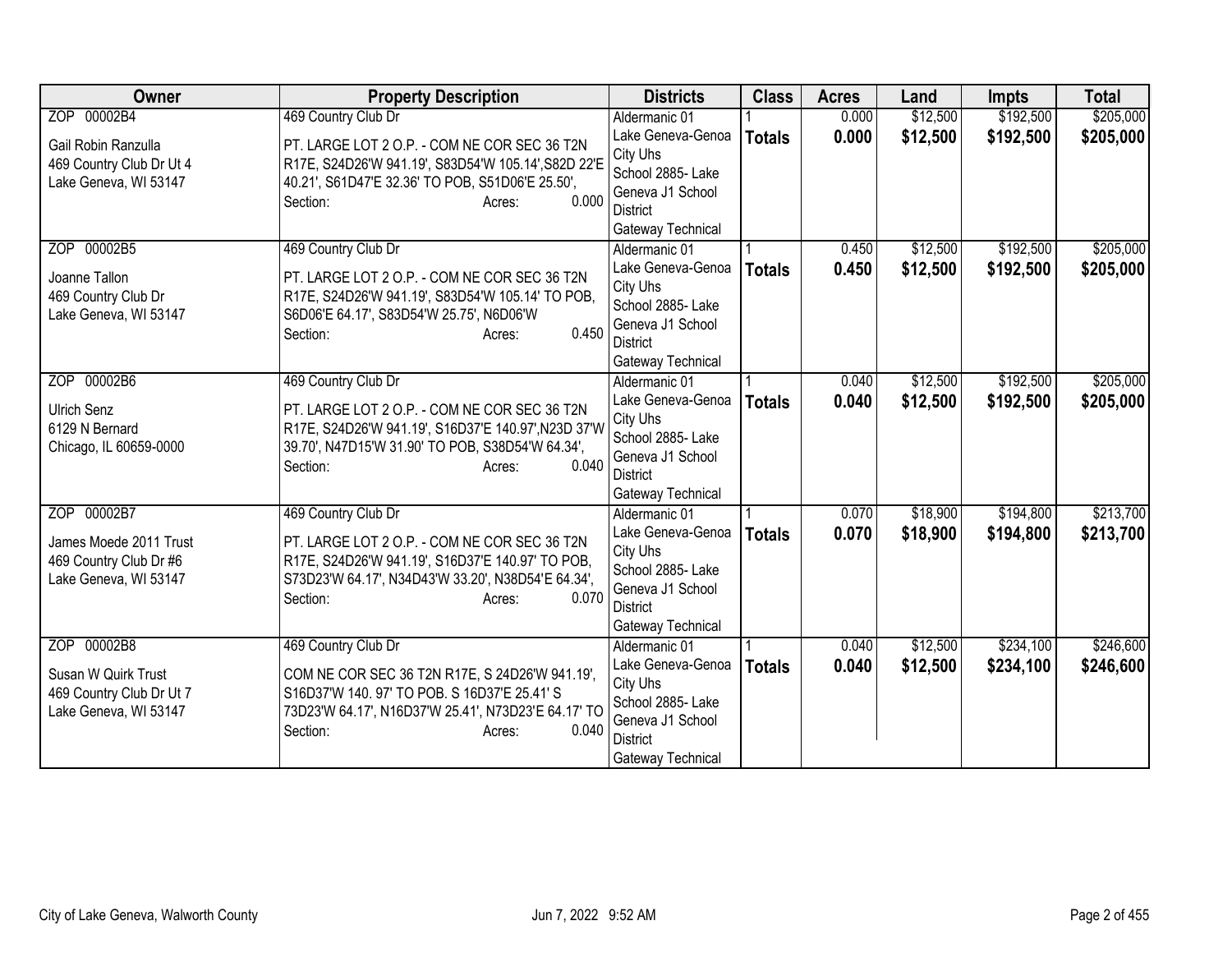| Owner                                  | <b>Property Description</b>                               | <b>Districts</b>                   | <b>Class</b>   | <b>Acres</b> | Land            | Impts           | <b>Total</b>    |
|----------------------------------------|-----------------------------------------------------------|------------------------------------|----------------|--------------|-----------------|-----------------|-----------------|
| ZOP 00002C                             |                                                           | Aldermanic 01                      | X4             | 0.000        | $\overline{50}$ | $\overline{50}$ | $\overline{50}$ |
| City of Lake Geneva                    | PT LARGE LOT 2 O.P.: COM NE COR SEC 36 T2N                | Lake Geneva-Genoa                  | <b>Totals</b>  | 0.000        | \$0             | \$0             | \$0             |
| 626 Geneva St                          | R17E, S0D43'E 1868.65' TO N LN MAIN ST, S89D 28'W         | City Uhs                           |                |              |                 |                 |                 |
| Lake Geneva, WI 53147                  | 1363.57' TO POB, S89D28'W 180', N1D45'W 474.50',          | School 2885- Lake                  |                |              |                 |                 |                 |
|                                        | 0.000<br>Section:<br>Acres:                               | Geneva J1 School                   |                |              |                 |                 |                 |
|                                        |                                                           | District                           |                |              |                 |                 |                 |
| ZOP 00002E                             | 255 Havenwood Dr                                          | Gateway Technical                  |                | 1.790        |                 | \$1,626,100     | \$1,841,000     |
|                                        |                                                           | Aldermanic 01<br>Lake Geneva-Genoa | 2              |              | \$214,900       |                 |                 |
| Youngquist-Nading, LLC                 | PT LARGE LOT 2 O.P.: COM NE COR SEC 36 T2N                | City Uhs                           | <b>Totals</b>  | 1.790        | \$214,900       | \$1,626,100     | \$1,841,000     |
| 255 Havenwood Dr                       | R17E, S0D43'E 1868.65' TO N R/W LN MAIN ST,               | School 2885- Lake                  |                |              |                 |                 |                 |
| Lake Geneva, WI 53147-0000             | S89D28'15"W 286.16' TO POB, S89D28'15"W 313.84',          | Geneva J1 School                   |                |              |                 |                 |                 |
|                                        | 1.790<br>Section:<br>Acres:                               | <b>District</b>                    |                |              |                 |                 |                 |
|                                        |                                                           | Gateway Technical                  |                |              |                 |                 |                 |
| ZOP 00002F                             | 260 Country Club Dr                                       | Aldermanic 01                      | $\overline{2}$ | 9.100        | \$542,000       | \$2,503,600     | \$3,045,600     |
|                                        |                                                           | Lake Geneva-Genoa                  | <b>Totals</b>  | 9.100        | \$542,000       | \$2,503,600     | \$3,045,600     |
| Walworth Apartments, LLC               | PT. LARGE LOT 2 O.P. - COM NE COR SEC 36 T2N              | City Uhs                           |                |              |                 |                 |                 |
| 150 E Gilman St                        | R17E, S0D43'E 1868.65' TO N R/W LN MAIN ST,               | School 2885-Lake                   |                |              |                 |                 |                 |
| Ste 1500                               | S89D28'15"W 665.67' TO POB, S89D28'15"W 367.58',<br>9.100 | Geneva J1 School                   |                |              |                 |                 |                 |
| Madison, WI 53703                      | Section:<br>Acres:                                        | District                           |                |              |                 |                 |                 |
|                                        |                                                           | Gateway Technical                  |                |              |                 |                 |                 |
| ZOP 00002G                             |                                                           | Aldermanic 01                      |                | 1.840        | \$70,000        | \$0             | \$70,000        |
| Trace Property Owners Association, Inc | PT. LARGE LOT 2 O.P. - COM NE COR SEC 36 T2N              | Lake Geneva-Genoa                  | <b>Totals</b>  | 1.840        | \$70,000        | \$0             | \$70,000        |
| 469 Country Club Dr                    | R17E, S0D43'E 1868.65' TO NLY R/W LN MAIN ST              | City Uhs                           |                |              |                 |                 |                 |
| #7                                     | S89D28'15"W 1033.25', N1D45'W 360', N64D54'10"E           | School 2885-Lake                   |                |              |                 |                 |                 |
| Lake Geneva, WI 53147-0000             | 1.840<br>Section:<br>Acres:                               | Geneva J1 School                   |                |              |                 |                 |                 |
|                                        |                                                           | <b>District</b>                    |                |              |                 |                 |                 |
|                                        |                                                           | Gateway Technical                  |                |              |                 |                 |                 |
| ZOP 00003                              |                                                           | Aldermanic 01                      | X4             | 0.000        | $\sqrt{6}$      | $\overline{30}$ | $\frac{1}{6}$   |
| City of Lake Geneva                    | PT. NE 1/4 SEC 36 LYING E OF SAGE ST, N & E OF            | Lake Geneva-Genoa<br>City Uhs      | <b>Totals</b>  | 0.000        | \$0             | \$0             | \$0             |
| 626 Geneva St                          | RR & N & W OF LN-COM IN N LN MAIN ST 60' E OF             | School 2885- Lake                  |                |              |                 |                 |                 |
| Lake Geneva, WI 53147                  | RR, N 474.5', N43D39'E 904', N65D15'E 417.5',             | Geneva J1 School                   |                |              |                 |                 |                 |
|                                        | 0.000<br>Section:<br>Acres:                               | <b>District</b>                    |                |              |                 |                 |                 |
|                                        |                                                           | Gateway Technical                  |                |              |                 |                 |                 |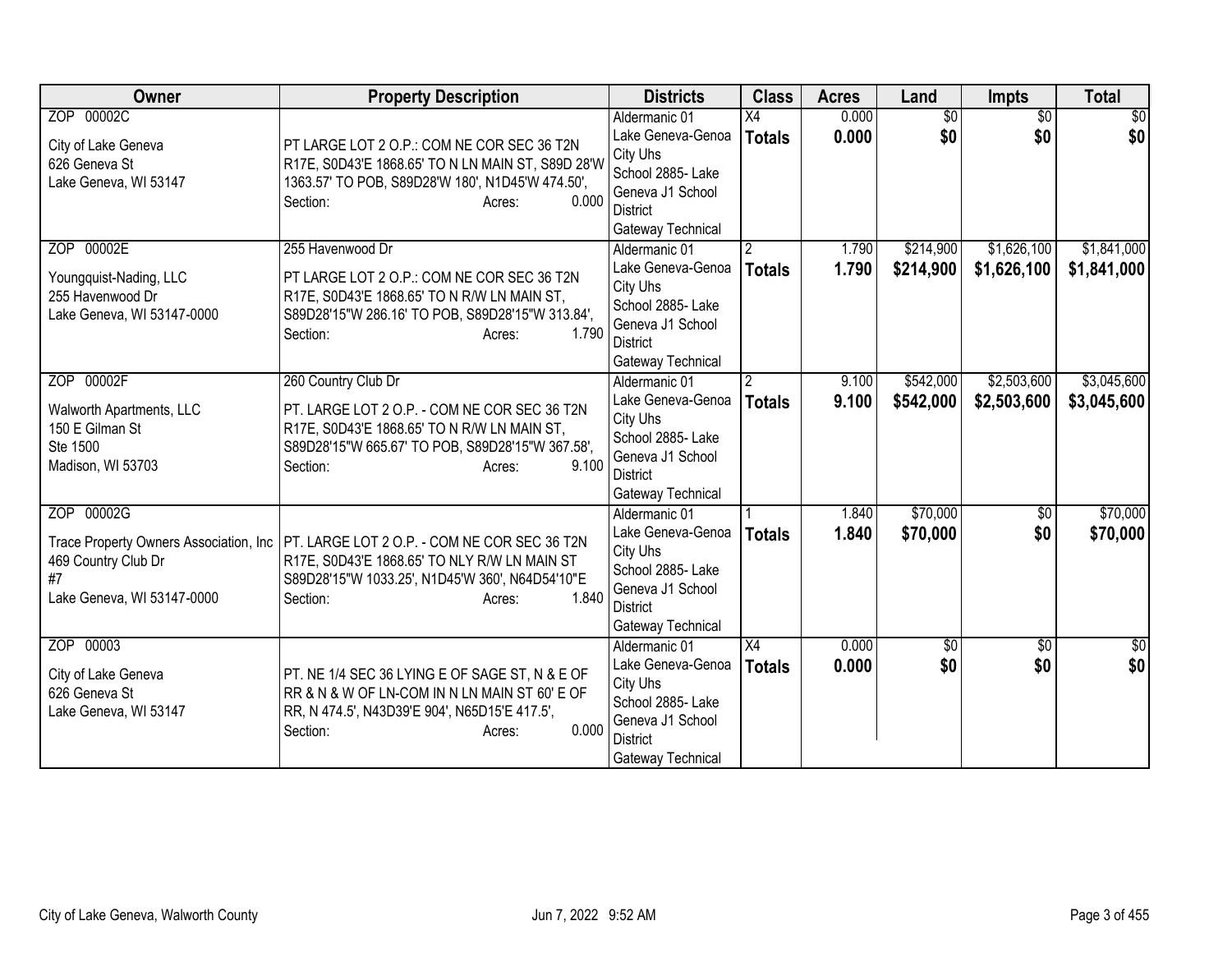| <b>Owner</b>                    | <b>Property Description</b>                         | <b>Districts</b>                     | <b>Class</b>    | <b>Acres</b> | Land            | <b>Impts</b>    | <b>Total</b>    |
|---------------------------------|-----------------------------------------------------|--------------------------------------|-----------------|--------------|-----------------|-----------------|-----------------|
| ZOP 00003A                      | 507 Sage St                                         | Aldermanic 01                        | $\overline{X4}$ | 0.000        | $\overline{30}$ | $\overline{50}$ | $\overline{50}$ |
| Union School Dist No 1          | PT. NE 1/4 SEC 36 T2N R17E - COM IN N LN SEC 36,    | Lake Geneva-Genoa                    | <b>Totals</b>   | 0.000        | \$0             | \$0             | \$0             |
| 208 South St                    | 440' E OF N 1/4 COR SEC 36 IN E LN SAGE ST, E       | City Uhs                             |                 |              |                 |                 |                 |
| Lake Geneva, WI 53147-0000      | 843.10', S2D57' W 263. 55', S22D08' W 610.55', S34D | School 2885- Lake                    |                 |              |                 |                 |                 |
|                                 | 0.000<br>Section:<br>Acres:                         | Geneva J1 School                     |                 |              |                 |                 |                 |
|                                 |                                                     | <b>District</b><br>Gateway Technical |                 |              |                 |                 |                 |
| ZOP 00004                       | 361 W Main St                                       | Aldermanic 01                        | $\overline{X4}$ | 0.000        | $\overline{50}$ | $\overline{50}$ | $\frac{1}{30}$  |
|                                 |                                                     | Lake Geneva-Genoa                    | <b>Totals</b>   | 0.000        | \$0             | \$0             | \$0             |
| City of Lake Geneva             | PT NE1/4 SEC 36 T2N R17E DESC AS COM ON N LN        | City Uhs                             |                 |              |                 |                 |                 |
| 626 Geneva St                   | MAIN ST 27' E OF NELY LN RR, N 270', N79D32.5'W     | School 2885- Lake                    |                 |              |                 |                 |                 |
| Lake Geneva, WI 53147           | 275.5', S70D W 12.3' TO NELY LN RR, SELY ALG RR     | Geneva J1 School                     |                 |              |                 |                 |                 |
|                                 | 0.000<br>Section:<br>Acres:                         | <b>District</b>                      |                 |              |                 |                 |                 |
|                                 |                                                     | Gateway Technical                    |                 |              |                 |                 |                 |
| ZOP 00004A                      |                                                     | Aldermanic 01                        | X4              | 0.000        | \$0             | $\overline{50}$ | $\frac{1}{6}$   |
| Lake Geneva Water Commission    | PT NE1/4 SEC 36 T2N R17E DESC AS COM AT INTER       | Lake Geneva-Genoa                    | <b>Totals</b>   | 0.000        | \$0             | \$0             | \$0             |
| PO Box 187                      | OF N LN MAIN ST WITH NE LN R/W RR, N40D30'W         | City Uhs                             |                 |              |                 |                 |                 |
| Lake Geneva, WI 53147-0000      | 261.5', N49D30'E 17.5', N40D 30'W 57.8' TO POB,     | School 2885- Lake                    |                 |              |                 |                 |                 |
|                                 | 0.000<br>Section:<br>Acres:                         | Geneva J1 School                     |                 |              |                 |                 |                 |
|                                 |                                                     | <b>District</b>                      |                 |              |                 |                 |                 |
| ZOP 00005                       |                                                     | Gateway Technical                    |                 |              |                 |                 | \$1,165,300     |
|                                 | 335 Sage St                                         | Aldermanic 01                        | $\mathfrak{p}$  | 0.940        | \$177,900       | \$987,400       |                 |
| Greenberg-Begun Management, LLC | PT NE1/4 SEC 36 T2N R17E DESC AS COM SW COR         | Lake Geneva-Genoa<br>City Uhs        | <b>Totals</b>   | 0.940        | \$177,900       | \$987,400       | \$1,165,300     |
| c/o Lakes Property Mmanagement  | LARGE LOT 1 O.P., E 312', S27D W 214.80' TO NELY    | School 2885- Lake                    |                 |              |                 |                 |                 |
| 700 Veterans Pkwy #204          | LN C & NW RR R/W, N55D19'W 246.65' TO E LN SAGE     | Geneva J1 School                     |                 |              |                 |                 |                 |
| Lake Geneva, WI 53147           | 0.940<br>Section:<br>Acres:                         | <b>District</b>                      |                 |              |                 |                 |                 |
|                                 |                                                     | Gateway Technical                    |                 |              |                 |                 |                 |
| ZOP 00006                       | 548 Sage St                                         | Aldermanic 01                        |                 | 0.240        | \$38,500        | \$136,200       | \$174,700       |
|                                 | LOT 1 BLK 1 ORIGINAL PLAT CITY OF LAKE GENEVA       | Lake Geneva-Genoa                    | <b>Totals</b>   | 0.240        | \$38,500        | \$136,200       | \$174,700       |
| Louise M. Rayppy<br>548 Sage St |                                                     | City Uhs                             |                 |              |                 |                 |                 |
| Lake Geneva, WI 53147-0000      |                                                     | School 2885-Lake                     |                 |              |                 |                 |                 |
|                                 | 0.240<br>Section:<br>Acres:                         | Geneva J1 School                     |                 |              |                 |                 |                 |
|                                 |                                                     | <b>District</b>                      |                 |              |                 |                 |                 |
|                                 |                                                     | Gateway Technical                    |                 |              |                 |                 |                 |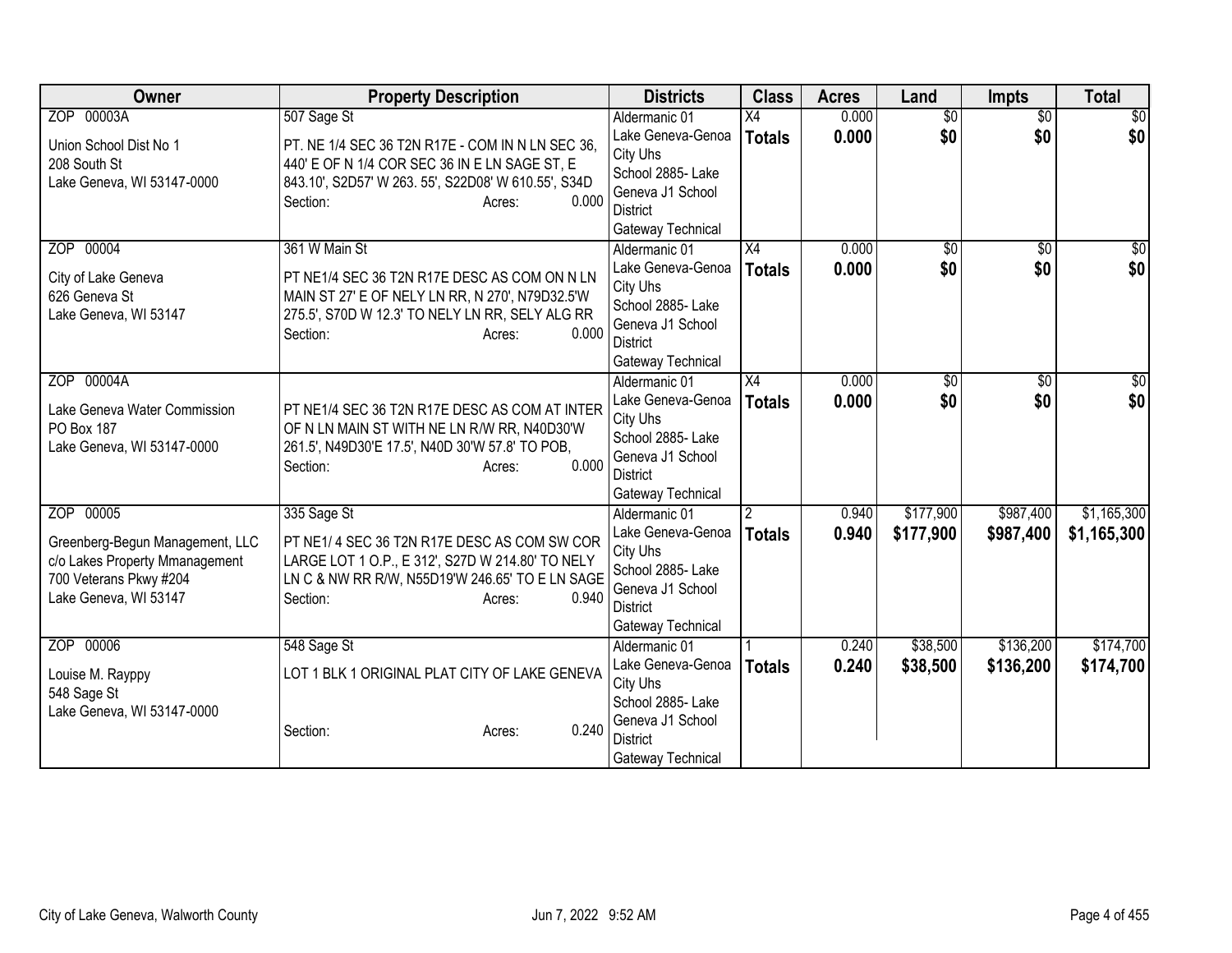| Owner                                     | <b>Property Description</b>                       |       | <b>Districts</b>                   | <b>Class</b>   | <b>Acres</b> | Land     | <b>Impts</b> | <b>Total</b> |
|-------------------------------------------|---------------------------------------------------|-------|------------------------------------|----------------|--------------|----------|--------------|--------------|
| ZOP 00007                                 | 551 Center St                                     |       | Aldermanic 01                      |                | 0.250        | \$39,500 | \$217,600    | \$257,100    |
| Mary Wallace                              | LOT 2 BLK 1 & N 4' LOT 3 BLK 1 ORIGINAL PLAT CITY |       | Lake Geneva-Genoa                  | <b>Totals</b>  | 0.250        | \$39,500 | \$217,600    | \$257,100    |
| 24420 74th St                             | OF LAKE GENEVA                                    |       | City Uhs                           |                |              |          |              |              |
| Paddock Lake, WI 53168                    |                                                   |       | School 2885- Lake                  |                |              |          |              |              |
|                                           | Section:<br>Acres:                                | 0.250 | Geneva J1 School                   |                |              |          |              |              |
|                                           |                                                   |       | <b>District</b>                    |                |              |          |              |              |
|                                           |                                                   |       | Gateway Technical                  |                |              |          |              |              |
| ZOP 00008                                 | 547 Center St                                     |       | Aldermanic 01                      | $\overline{2}$ | 0.220        | \$53,300 | \$127,300    | \$180,600    |
| Thl Real Estate Company, LLC              | LOT 3 BLK 1 EXC N 4' ORIGINAL PLAT CITY OF LAKE   |       | Lake Geneva-Genoa                  | <b>Totals</b>  | 0.220        | \$53,300 | \$127,300    | \$180,600    |
| 547 Center St                             | <b>GENEVA</b>                                     |       | City Uhs                           |                |              |          |              |              |
| Lake Geneva, WI 53147                     |                                                   |       | School 2885- Lake                  |                |              |          |              |              |
|                                           | Section:<br>Acres:                                | 0.220 | Geneva J1 School                   |                |              |          |              |              |
|                                           |                                                   |       | <b>District</b>                    |                |              |          |              |              |
| ZOP 00009                                 | 546 Sage St                                       |       | Gateway Technical<br>Aldermanic 01 |                | 0.240        | \$38,500 | \$220,600    | \$259,100    |
|                                           |                                                   |       | Lake Geneva-Genoa                  |                | 0.240        | \$38,500 | \$220,600    |              |
| Miguel Jaramillo                          | LOT 4 BLK 1 ORIGINAL PLAT CITY OF LAKE GENEVA     |       | City Uhs                           | <b>Totals</b>  |              |          |              | \$259,100    |
| PO Box 553                                |                                                   |       | School 2885- Lake                  |                |              |          |              |              |
| 546 Sage St                               |                                                   |       | Geneva J1 School                   |                |              |          |              |              |
| Lake Geneva, WI 53147-0000                | Section:<br>Acres:                                | 0.240 | <b>District</b>                    |                |              |          |              |              |
|                                           |                                                   |       | Gateway Technical                  |                |              |          |              |              |
| ZOP 00010                                 | 542 Sage St                                       |       | Aldermanic 01                      |                | 0.240        | \$38,500 | \$241,600    | \$280,100    |
|                                           | LOT 5 BLK 1 ORIGINAL PLAT CITY OF LAKE GENEVA     |       | Lake Geneva-Genoa                  | <b>Totals</b>  | 0.240        | \$38,500 | \$241,600    | \$280,100    |
| Ofelia Serrano                            |                                                   |       | City Uhs                           |                |              |          |              |              |
| 542 Sage St<br>Lake Geneva, WI 53147-0000 |                                                   |       | School 2885- Lake                  |                |              |          |              |              |
|                                           | Section:<br>Acres:                                | 0.240 | Geneva J1 School                   |                |              |          |              |              |
|                                           |                                                   |       | <b>District</b>                    |                |              |          |              |              |
|                                           |                                                   |       | Gateway Technical                  |                |              |          |              |              |
| ZOP 00011                                 | 539 Center St                                     |       | Aldermanic 01                      |                | 0.240        | \$38,500 | \$190,100    | \$228,600    |
| Three Amigos Property, LLC                | LOT 6 BLK 1 ORIGINAL PLAT 10485 SQ FT CITY OF     |       | Lake Geneva-Genoa                  | <b>Totals</b>  | 0.240        | \$38,500 | \$190,100    | \$228,600    |
| <b>PO Box 224</b>                         | <b>LAKE GENEVA</b>                                |       | City Uhs                           |                |              |          |              |              |
| Lake Geneva, WI 53147-0000                |                                                   |       | School 2885- Lake                  |                |              |          |              |              |
|                                           | Section:<br>Acres:                                | 0.240 | Geneva J1 School                   |                |              |          |              |              |
|                                           |                                                   |       | <b>District</b>                    |                |              |          |              |              |
|                                           |                                                   |       | Gateway Technical                  |                |              |          |              |              |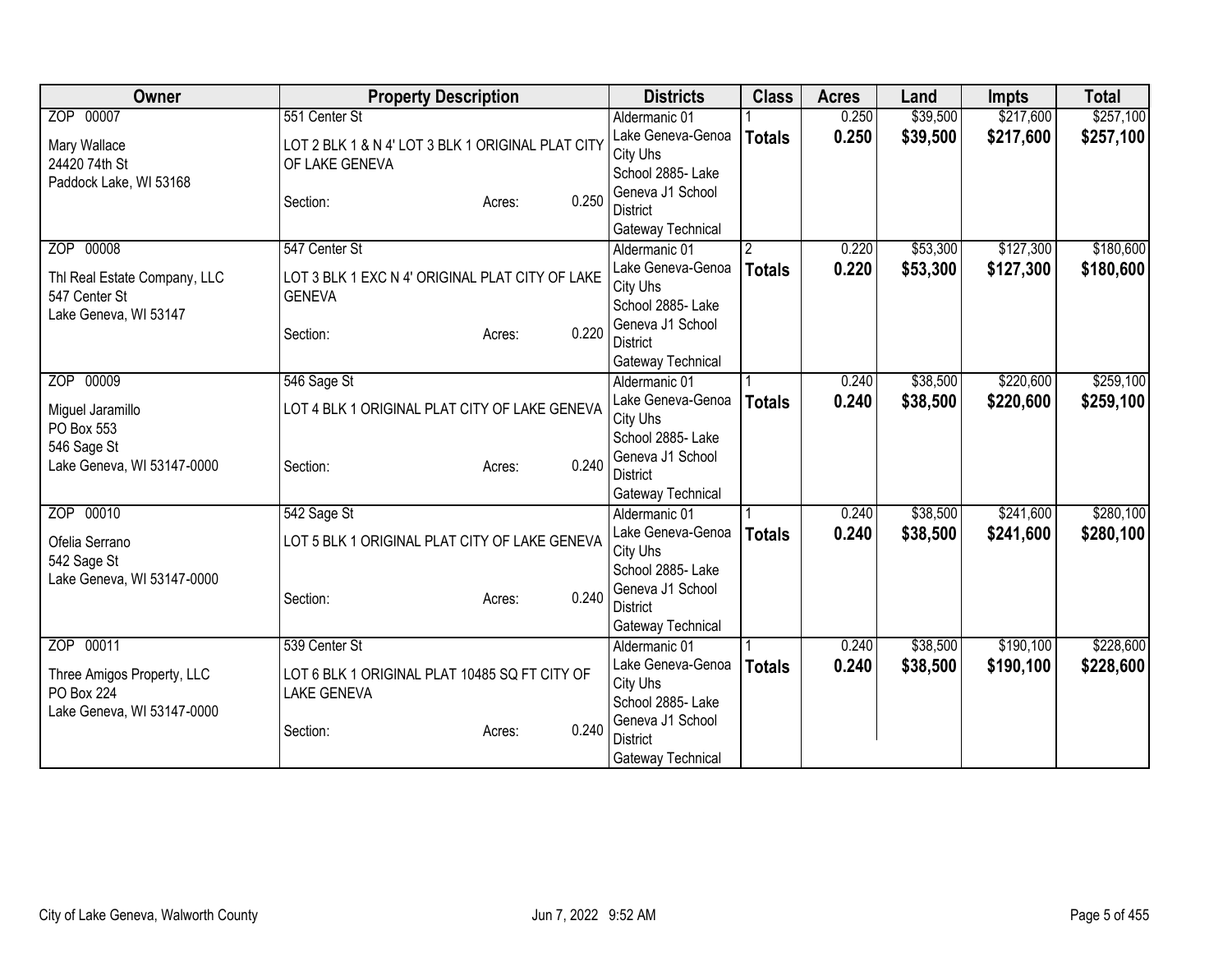| Owner                                | <b>Property Description</b>                                                                          |                 | <b>Districts</b>                    | <b>Class</b>  | <b>Acres</b> | Land     | <b>Impts</b>    | <b>Total</b> |
|--------------------------------------|------------------------------------------------------------------------------------------------------|-----------------|-------------------------------------|---------------|--------------|----------|-----------------|--------------|
| ZOP 00012                            | 533 Center St                                                                                        |                 | Aldermanic 01                       |               | 0.240        | \$38,500 | \$282,700       | \$321,200    |
| <b>Kundert Trust</b>                 | LOT 7 BLK 1 ORIGINAL PLAT CITY OF LAKE GENEVA                                                        |                 | Lake Geneva-Genoa                   | <b>Totals</b> | 0.240        | \$38,500 | \$282,700       | \$321,200    |
| 533 Center St                        |                                                                                                      |                 | City Uhs                            |               |              |          |                 |              |
| Lake Geneva, WI 53147                |                                                                                                      |                 | School 2885- Lake                   |               |              |          |                 |              |
|                                      | Section:                                                                                             | 0.240<br>Acres: | Geneva J1 School<br><b>District</b> |               |              |          |                 |              |
|                                      |                                                                                                      |                 | Gateway Technical                   |               |              |          |                 |              |
| ZOP 00013                            | 530 Sage St                                                                                          |                 | Aldermanic 01                       |               | 0.240        | \$38,500 | \$181,500       | \$220,000    |
|                                      |                                                                                                      |                 | Lake Geneva-Genoa                   | <b>Totals</b> | 0.240        | \$38,500 | \$181,500       | \$220,000    |
| Juan Basurto                         | LOT 8 BLK 1 ORIGINAL PLAT CITY OF LAKE GENEVA                                                        |                 | City Uhs                            |               |              |          |                 |              |
| 530 Sage St                          |                                                                                                      |                 | School 2885- Lake                   |               |              |          |                 |              |
| Lake Geneva, WI 53147                |                                                                                                      | 0.240           | Geneva J1 School                    |               |              |          |                 |              |
|                                      | Section:                                                                                             | Acres:          | <b>District</b>                     |               |              |          |                 |              |
|                                      |                                                                                                      |                 | Gateway Technical                   |               |              |          |                 |              |
| ZOP 00014                            |                                                                                                      |                 | Aldermanic 01                       |               | 0.350        | \$45,900 | $\overline{50}$ | \$45,900     |
| Teresa A. Giese                      | W 89.75' LOT 9 BLK 1 & S 54.75' LOT 12 BLK 1 & N                                                     |                 | Lake Geneva-Genoa                   | <b>Totals</b> | 0.350        | \$45,900 | \$0             | \$45,900     |
| 528 Sage St                          | 5.25' OF W 89.75' LOT 12 BLK 1. ORIGINAL PLAT CITY                                                   |                 | City Uhs                            |               |              |          |                 |              |
| Lake Geneva, WI 53147                | OF LAKE GENEVA                                                                                       |                 | School 2885- Lake                   |               |              |          |                 |              |
|                                      | Section:                                                                                             | 0.350<br>Acres: | Geneva J1 School<br><b>District</b> |               |              |          |                 |              |
|                                      |                                                                                                      |                 | Gateway Technical                   |               |              |          |                 |              |
| ZOP 00014A                           | 528 Sage St                                                                                          |                 | Aldermanic 01                       |               | 0.120        | \$15,400 | \$149,500       | \$164,900    |
|                                      |                                                                                                      |                 | Lake Geneva-Genoa                   | <b>Totals</b> | 0.120        | \$15,400 | \$149,500       | \$164,900    |
| Teresa A. Giese                      | LOT 9 BLK 1 EXC W 89.75' & LOT 12 BLK 1 EXC S<br>54.75', & N 5.25' OF W 89.75' LOT 12 BLK 1 ORIGINAL |                 | City Uhs                            |               |              |          |                 |              |
| 528 Sage St<br>Lake Geneva, WI 53147 | PLAT CITY OF LAKE GENEVA                                                                             |                 | School 2885- Lake                   |               |              |          |                 |              |
|                                      | Section:                                                                                             | 0.120<br>Acres: | Geneva J1 School                    |               |              |          |                 |              |
|                                      |                                                                                                      |                 | <b>District</b>                     |               |              |          |                 |              |
|                                      |                                                                                                      |                 | Gateway Technical                   |               |              |          |                 |              |
| ZOP 00015                            | 527 Center St                                                                                        |                 | Aldermanic 01                       | 2             | 0.280        | \$63,200 | \$184,500       | \$247,700    |
| Lake Geneva Chamber of Commerce,     | LOT 10 BLK 1 & N 10' LOT 11 BLK 1 ORIGINAL PLAT                                                      |                 | Lake Geneva-Genoa                   | <b>Totals</b> | 0.280        | \$63,200 | \$184,500       | \$247,700    |
| Inc                                  | CITY OF LAKE GENEVA                                                                                  |                 | City Uhs<br>School 2885- Lake       |               |              |          |                 |              |
| 527 Center St                        |                                                                                                      |                 | Geneva J1 School                    |               |              |          |                 |              |
| Lake Geneva, WI 53147                | Section:                                                                                             | 0.280<br>Acres: | <b>District</b>                     |               |              |          |                 |              |
|                                      |                                                                                                      |                 | Gateway Technical                   |               |              |          |                 |              |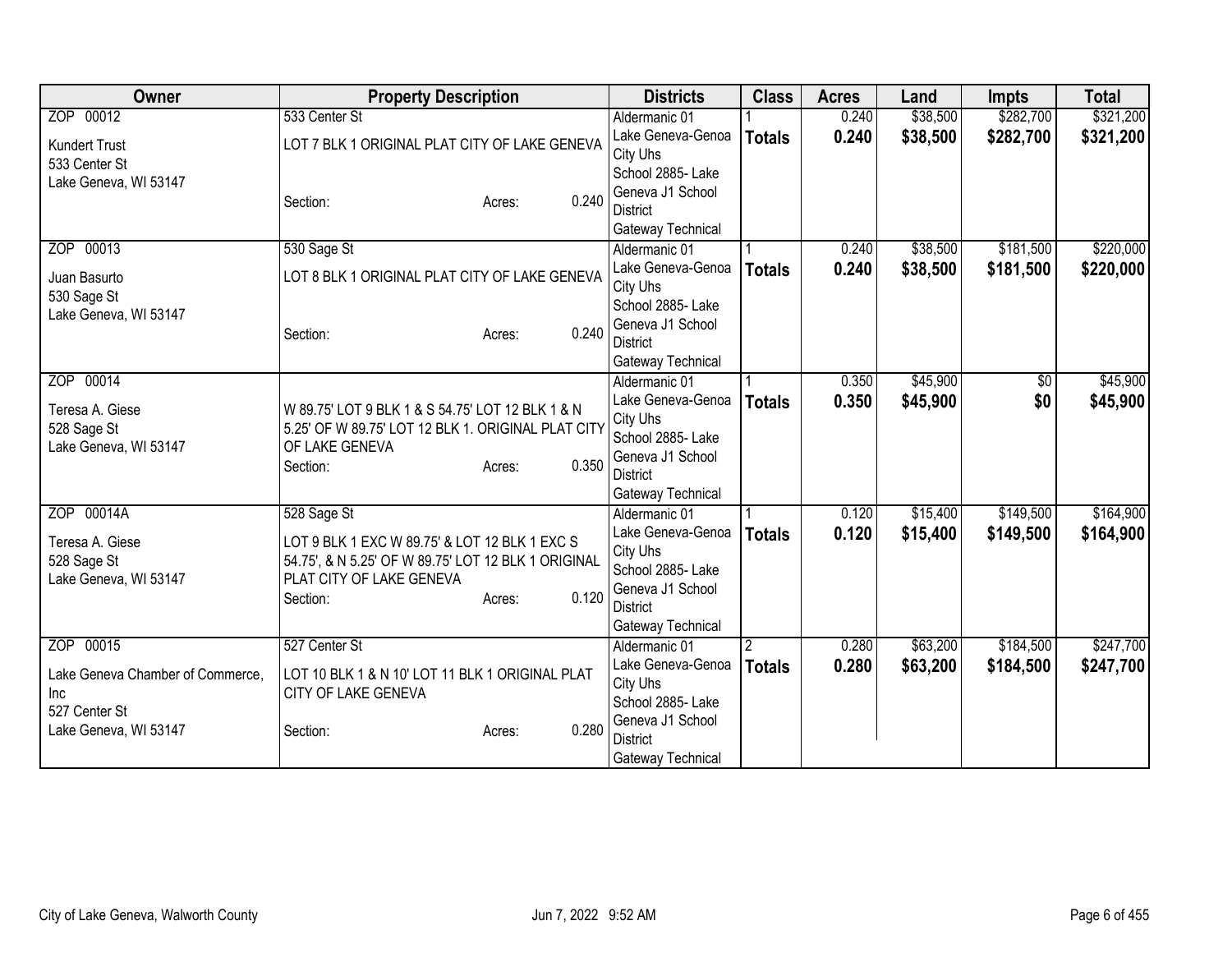| Owner                      | <b>Property Description</b>                      |                 | <b>Districts</b>                    | <b>Class</b>  | <b>Acres</b> | Land     | <b>Impts</b> | <b>Total</b> |
|----------------------------|--------------------------------------------------|-----------------|-------------------------------------|---------------|--------------|----------|--------------|--------------|
| ZOP 00016                  | 521 Center St                                    |                 | Aldermanic 01                       |               | 0.200        | \$34,400 | \$186,700    | \$221,100    |
| Steinke Rentals, LLC       | S 50' LOT 11 BLK 1 ORIGINAL PLAT CITY OF LAKE    |                 | Lake Geneva-Genoa                   | <b>Totals</b> | 0.200        | \$34,400 | \$186,700    | \$221,100    |
| c/o Paulette Steinke       | <b>GENEVA</b>                                    |                 | City Uhs                            |               |              |          |              |              |
| 712 Prairie Ave            |                                                  |                 | School 2885- Lake                   |               |              |          |              |              |
| Janesville, WI 53545-0000  | Section:                                         | 0.200<br>Acres: | Geneva J1 School                    |               |              |          |              |              |
|                            |                                                  |                 | <b>District</b>                     |               |              |          |              |              |
|                            |                                                  |                 | Gateway Technical                   |               |              |          |              |              |
| ZOP 00017                  | 516 Sage St                                      |                 | Aldermanic 01                       |               | 0.240        | \$38,500 | \$184,900    | \$223,400    |
| Rizzy Enterprises, LLC     | LOT 13 BLK 1 ORIGINAL PLAT CITY OF LAKE          |                 | Lake Geneva-Genoa                   | <b>Totals</b> | 0.240        | \$38,500 | \$184,900    | \$223,400    |
| 516 Sage St                | <b>GENEVA</b>                                    |                 | City Uhs<br>School 2885- Lake       |               |              |          |              |              |
| Lake Geneva, WI 53147      |                                                  |                 | Geneva J1 School                    |               |              |          |              |              |
|                            | Section:                                         | 0.240<br>Acres: | <b>District</b>                     |               |              |          |              |              |
|                            |                                                  |                 | Gateway Technical                   |               |              |          |              |              |
| ZOP 00018                  | 515 Center St                                    |                 | Aldermanic 01                       | 12            | 0.470        | \$97,600 | \$628,800    | \$726,400    |
|                            |                                                  |                 | Lake Geneva-Genoa                   | <b>Totals</b> | 0.470        | \$97,600 | \$628,800    | \$726,400    |
| 515 Center Street, LLC     | LOTS 14 & 15 BLK 1 ORIGINAL PLAT CITY OF LAKE    |                 | City Uhs                            |               |              |          |              |              |
| 515 Center St              | GENEVA ZOP 18A ADDED PER ASSESSOR 2000           |                 | School 2885- Lake                   |               |              |          |              |              |
| Lake Geneva, WI 53147      | <b>ROLL</b>                                      |                 | Geneva J1 School                    |               |              |          |              |              |
|                            | Section:                                         | 0.470<br>Acres: | <b>District</b>                     |               |              |          |              |              |
|                            |                                                  |                 | Gateway Technical                   |               |              |          |              |              |
| ZOP 00019                  | 601 Dodge St                                     |                 | Aldermanic 01                       |               | 0.240        | \$38,500 | \$134,100    | \$172,600    |
| Katherine L. Choby         | E 1/2 LOT 16 BLK 1 & E 1/2 LOT 17 BLK 1 ORIGINAL |                 | Lake Geneva-Genoa                   | <b>Totals</b> | 0.240        | \$38,500 | \$134,100    | \$172,600    |
| 601 Dodge St               | PLAT CITY OF LAKE GENEVA                         |                 | City Uhs                            |               |              |          |              |              |
| Lake Geneva, WI 53147-0000 |                                                  |                 | School 2885- Lake                   |               |              |          |              |              |
|                            | Section:                                         | 0.240<br>Acres: | Geneva J1 School                    |               |              |          |              |              |
|                            |                                                  |                 | <b>District</b>                     |               |              |          |              |              |
|                            |                                                  |                 | Gateway Technical                   |               |              |          |              |              |
| ZOP 00020                  | 613A Dodge St                                    |                 | Aldermanic 01                       |               | 0.240        | \$77,000 | \$194,200    | \$271,200    |
| John Groebe                | W 1/2 LOT 16 BLK 1 & W 1/2 LOT 17 BLK 1 ORIGINAL |                 | Lake Geneva-Genoa                   | <b>Totals</b> | 0.240        | \$77,000 | \$194,200    | \$271,200    |
| 2 Cour La Salle            | PLAT CITY OF LAKE GENEVA                         |                 | City Uhs                            |               |              |          |              |              |
| Palos Hills, IL 60465-0000 |                                                  |                 | School 2885- Lake                   |               |              |          |              |              |
|                            | Section:                                         | 0.240<br>Acres: | Geneva J1 School<br><b>District</b> |               |              |          |              |              |
|                            |                                                  |                 |                                     |               |              |          |              |              |
|                            |                                                  |                 | Gateway Technical                   |               |              |          |              |              |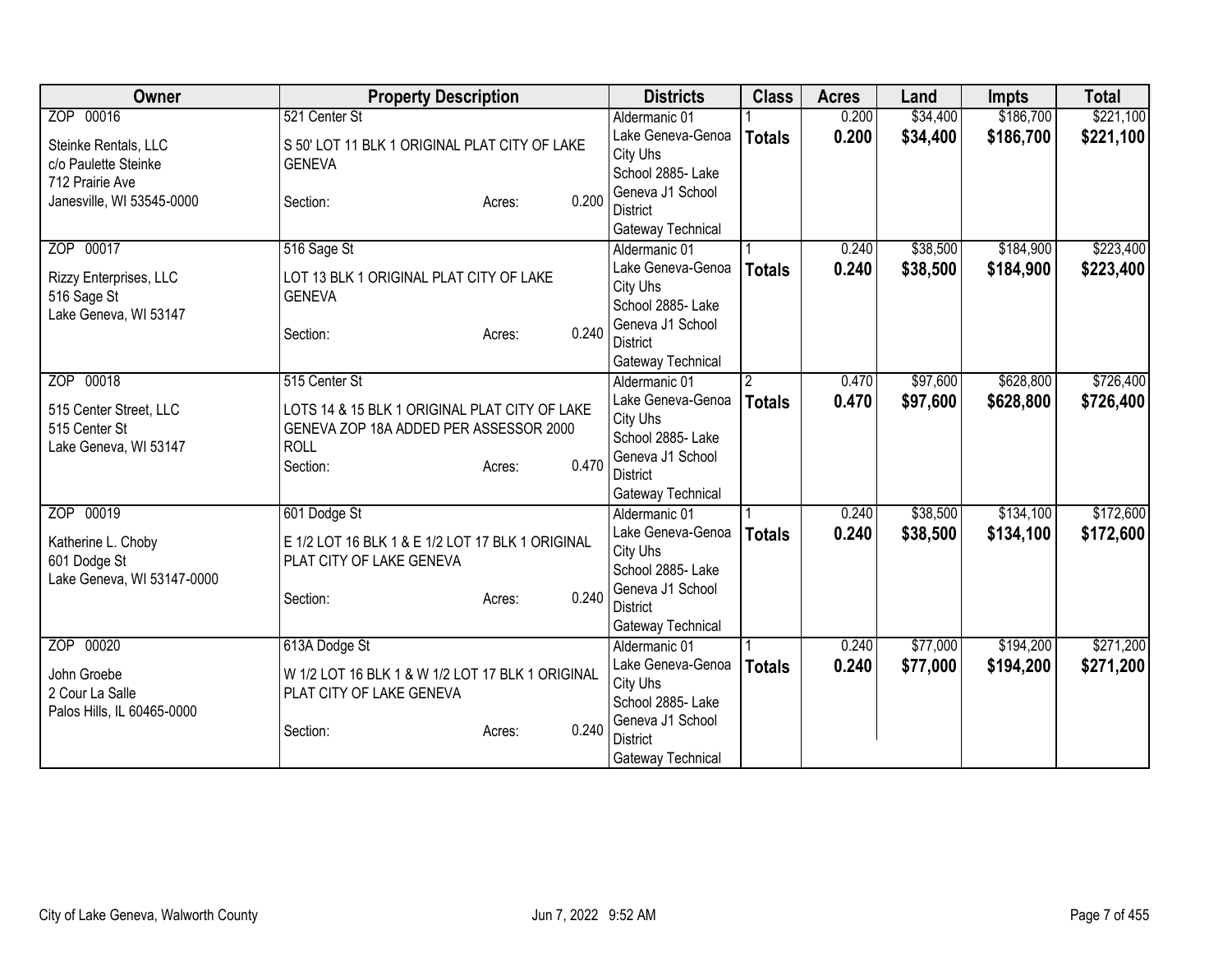| Owner                                                                   | <b>Property Description</b>                                                                                                                                                                | <b>Districts</b>                                                                                                                | <b>Class</b>                    | <b>Acres</b>   | Land                 | <b>Impts</b>           | <b>Total</b>         |
|-------------------------------------------------------------------------|--------------------------------------------------------------------------------------------------------------------------------------------------------------------------------------------|---------------------------------------------------------------------------------------------------------------------------------|---------------------------------|----------------|----------------------|------------------------|----------------------|
| ZOP 00021                                                               | 623 Dodge St                                                                                                                                                                               | Aldermanic 01                                                                                                                   |                                 | 0.110          | \$23,100             | \$166,800              | \$189,900            |
| Eh Kler Htoo<br>623 Dodge St<br>Lake Geneva, WI 53147                   | LOT 18 BLK 1 EXC W 95' ORIGINAL PLAT CITY OF<br><b>LAKE GENEVA</b>                                                                                                                         | Lake Geneva-Genoa<br>City Uhs<br>School 2885- Lake                                                                              | <b>Totals</b>                   | 0.110          | \$23,100             | \$166,800              | \$189,900            |
|                                                                         | 0.110<br>Section:<br>Acres:                                                                                                                                                                | Geneva J1 School<br><b>District</b><br>Gateway Technical                                                                        |                                 |                |                      |                        |                      |
| ZOP 00022                                                               | 503 Center St                                                                                                                                                                              | Aldermanic 01                                                                                                                   | 2                               | 0.130          | \$41,000             | \$129,600              | \$170,600            |
| Land & Water Investments, LLC<br>503 Center St<br>Lake Geneva, WI 53147 | W 95' LOT 18 BLK 1 ORIGINAL PLAT CITY OF LAKE<br><b>GENEVA</b>                                                                                                                             | Lake Geneva-Genoa<br>City Uhs<br>School 2885- Lake<br>Geneva J1 School                                                          | <b>Totals</b>                   | 0.130          | \$41,000             | \$129,600              | \$170,600            |
|                                                                         | 0.130<br>Section:<br>Acres:                                                                                                                                                                | <b>District</b><br>Gateway Technical                                                                                            |                                 |                |                      |                        |                      |
| ZOP 00023                                                               | 532 Center St                                                                                                                                                                              | Aldermanic 01                                                                                                                   | $\overline{2}$                  | 0.170          | \$40,500             | \$0                    | \$40,500             |
| <b>Town Bank</b><br>10 W Mifflin St<br>Madison, WI 53703                | PT LOTS 4 & 5 BLK 2 DESC AS: COM NE COR BLK 2<br>O.P. S 75', W 100', N 75', E 100' TO POB. ORIGINAL<br>PLAT CITY OF LAKE GENEVA<br>0.170<br>Section:<br>Acres:                             | Lake Geneva-Genoa<br>City Uhs<br>School 2885- Lake<br>Geneva J1 School<br><b>District</b><br>Gateway Technical                  | <b>Totals</b>                   | 0.170          | \$40,500             | \$0                    | \$40,500             |
| ZOP 00024<br><b>Town Bank</b><br>10 W Mifflin St<br>Madison, WI 53703   | PT LOTS 4, 5 & 8 BLK 2 DESC AS: COM 137.5' S OF<br>NE COR BLK 2 ORIGINAL PLAT, W 134', N 137.5', E<br>34', S 75', E 100', S 62.5' TO POB. ALSO 1/2 INTEREST<br>0.440<br>Section:<br>Acres: | Aldermanic 01<br>Lake Geneva-Genoa<br>City Uhs<br>School 2885- Lake<br>Geneva J1 School<br><b>District</b><br>Gateway Technical | $\overline{2}$<br><b>Totals</b> | 0.440<br>0.440 | \$83,000<br>\$83,000 | \$10,600<br>\$10,600   | \$93,600<br>\$93,600 |
| ZOP 00025<br><b>Town Bank</b><br>10 W Mifflin St<br>Madison, WI 53703   | PT LOTS 8 & 9 BLK 2 ORIGINAL PLAT DESC AS: COM<br>137.5' S OF NE COR BLK 2, W 134', S 62.5', E 134', N<br>TO POB. ALSO UNDIVIDED 1/2 INTEREST IN<br>0.000<br>Section:<br>Acres:            | Aldermanic 01<br>Lake Geneva-Genoa<br>City Uhs<br>School 2885- Lake<br>Geneva J1 School<br><b>District</b><br>Gateway Technical | <b>Totals</b>                   | 0.000<br>0.000 | $\sqrt{6}$<br>\$0    | $\overline{30}$<br>\$0 | $\frac{6}{3}$<br>\$0 |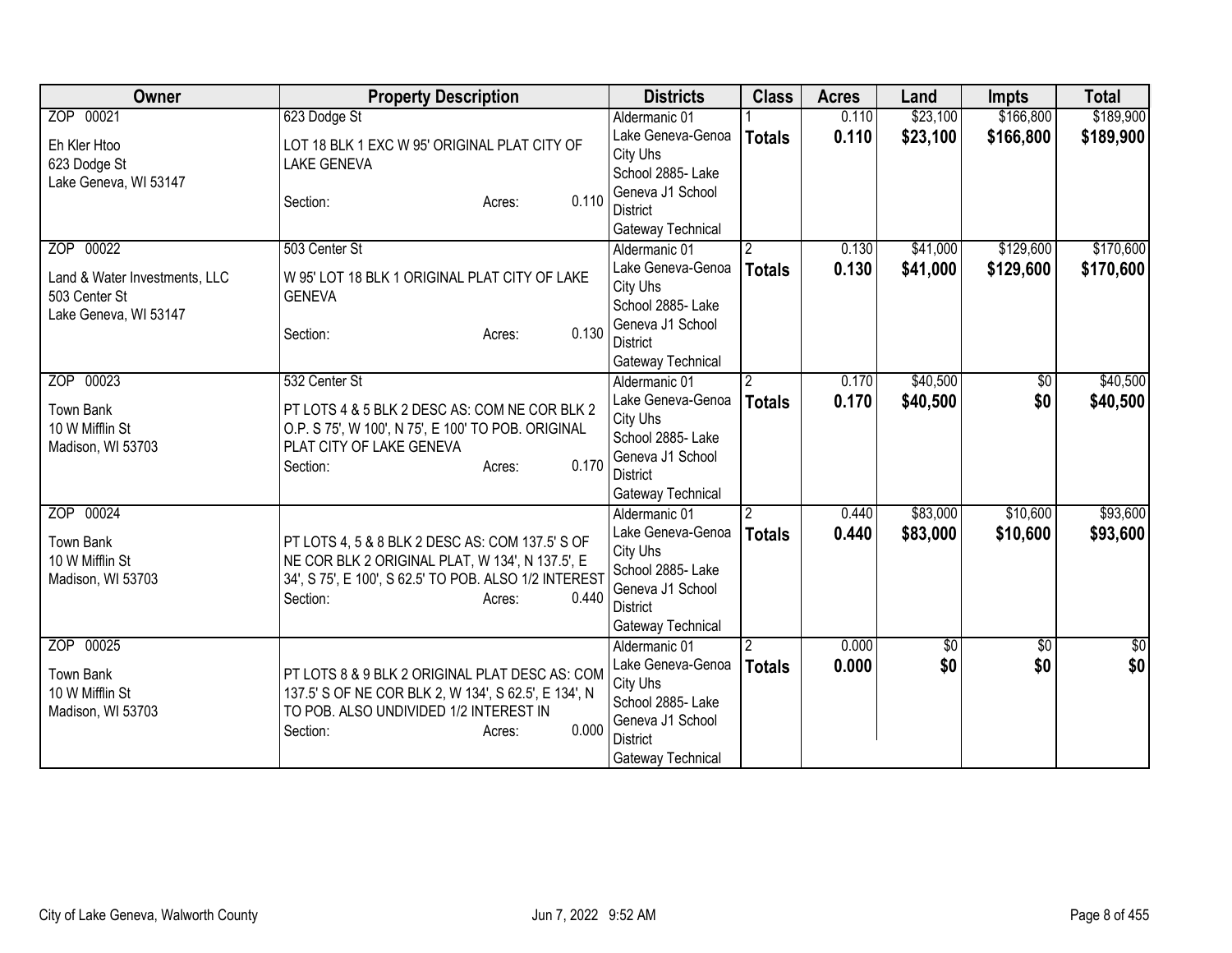| Owner                                                                           | <b>Property Description</b>                                                                                                                                                                         | <b>Districts</b>                                                                                                                | <b>Class</b>                    | <b>Acres</b>   | Land                   | <b>Impts</b>           | <b>Total</b>           |
|---------------------------------------------------------------------------------|-----------------------------------------------------------------------------------------------------------------------------------------------------------------------------------------------------|---------------------------------------------------------------------------------------------------------------------------------|---------------------------------|----------------|------------------------|------------------------|------------------------|
| ZOP 00026<br><b>Town Bank</b><br>10 W Mifflin St<br>Madison, WI 53703           | PT LTS 9 & 12-13 BLK 2 ORIGINAL PLAT GENEVA<br>DESC AS COM 260'S OF N LN NORTH ST, O.P., W<br>134', S 100', E 69', N 3', E 65', N TO POB. ALSO<br>0.310<br>Section:<br>Acres:                       | Aldermanic 01<br>Lake Geneva-Genoa<br>City Uhs<br>School 2885-Lake<br>Geneva J1 School<br><b>District</b><br>Gateway Technical  | <b>Totals</b>                   | 0.310<br>0.310 | \$61,700<br>\$61,700   | $\overline{30}$<br>\$0 | \$61,700<br>\$61,700   |
| ZOP 00027A<br>515 Center Street, LLC<br>515 Center St<br>Lake Geneva, WI 53147  | PT BLK 2 O.P.-COM IN W LN CENTER ST 297' S<br>FROM S LN NORTH ST, W 65', S 3', W 69', S 50', W 16<br>TO PT IN NELY R/W LN RR, SELY ALG R/W LN TO N<br>0.350<br>Section:<br>Acres:                   | Aldermanic 01<br>Lake Geneva-Genoa<br>City Uhs<br>School 2885- Lake<br>Geneva J1 School<br><b>District</b><br>Gateway Technical | $\overline{2}$<br><b>Totals</b> | 0.350<br>0.350 | \$75,300<br>\$75,300   | \$6,700<br>\$6,700     | \$82,000<br>\$82,000   |
| ZOP 00028<br><b>Town Bank</b><br>10 W Mifflin St<br>Madison, WI 53703           | 1/2 INTEREST IN VACATED ALLEY DESC IN DOC.<br>#222579, 222580, & 222581 BLOCK 2 ORIGINAL PLAT<br>CITY OF LAKE GENEVA<br>0.000<br>Section:<br>Acres:                                                 | Aldermanic 01<br>Lake Geneva-Genoa<br>City Uhs<br>School 2885- Lake<br>Geneva J1 School<br><b>District</b><br>Gateway Technical | $\overline{2}$<br><b>Totals</b> | 0.000<br>0.000 | $\overline{50}$<br>\$0 | \$0<br>\$0             | \$0<br>\$0             |
| ZOP 00029<br>Neil E. Johnson<br>N6080 Johnson Rd<br>Burlington, WI 53105        | 509 Broad St<br>PT OF BLK 2 OP GENEVA DESC AS COM 68' N OF SW<br>COR BLK 2 O.P. E TO RR, NW ALG RR TO E LN<br>BROAD ST, S TO POB. CITY OF LAKE GENEVA<br>0.060<br>Section:<br>Acres:                | Aldermanic 01<br>Lake Geneva-Genoa<br>City Uhs<br>School 2885- Lake<br>Geneva J1 School<br><b>District</b><br>Gateway Technical | $\overline{2}$<br><b>Totals</b> | 0.060<br>0.060 | \$25,700<br>\$25,700   | \$172,000<br>\$172,000 | \$197,700<br>\$197,700 |
| ZOP 00030<br>Sally Ann Kavanaugh<br>1209 Glenridge Ln<br>Elkhorn, WI 53121-0000 | 507 Broad St<br>PT OF BLK 2 OP GENEVA DESC AS COM SW COR<br>BLK 2 O.P., N 48' TO POB, E 74', N 23.66', W 70. 3', S<br>TO POB. EXC. LAND DESC IN VOL 625 DEEDS PG 568<br>0.040<br>Section:<br>Acres: | Aldermanic 01<br>Lake Geneva-Genoa<br>City Uhs<br>School 2885- Lake<br>Geneva J1 School<br><b>District</b><br>Gateway Technical | <b>Totals</b>                   | 0.040<br>0.040 | \$17,600<br>\$17,600   | \$134,300<br>\$134,300 | \$151,900<br>\$151,900 |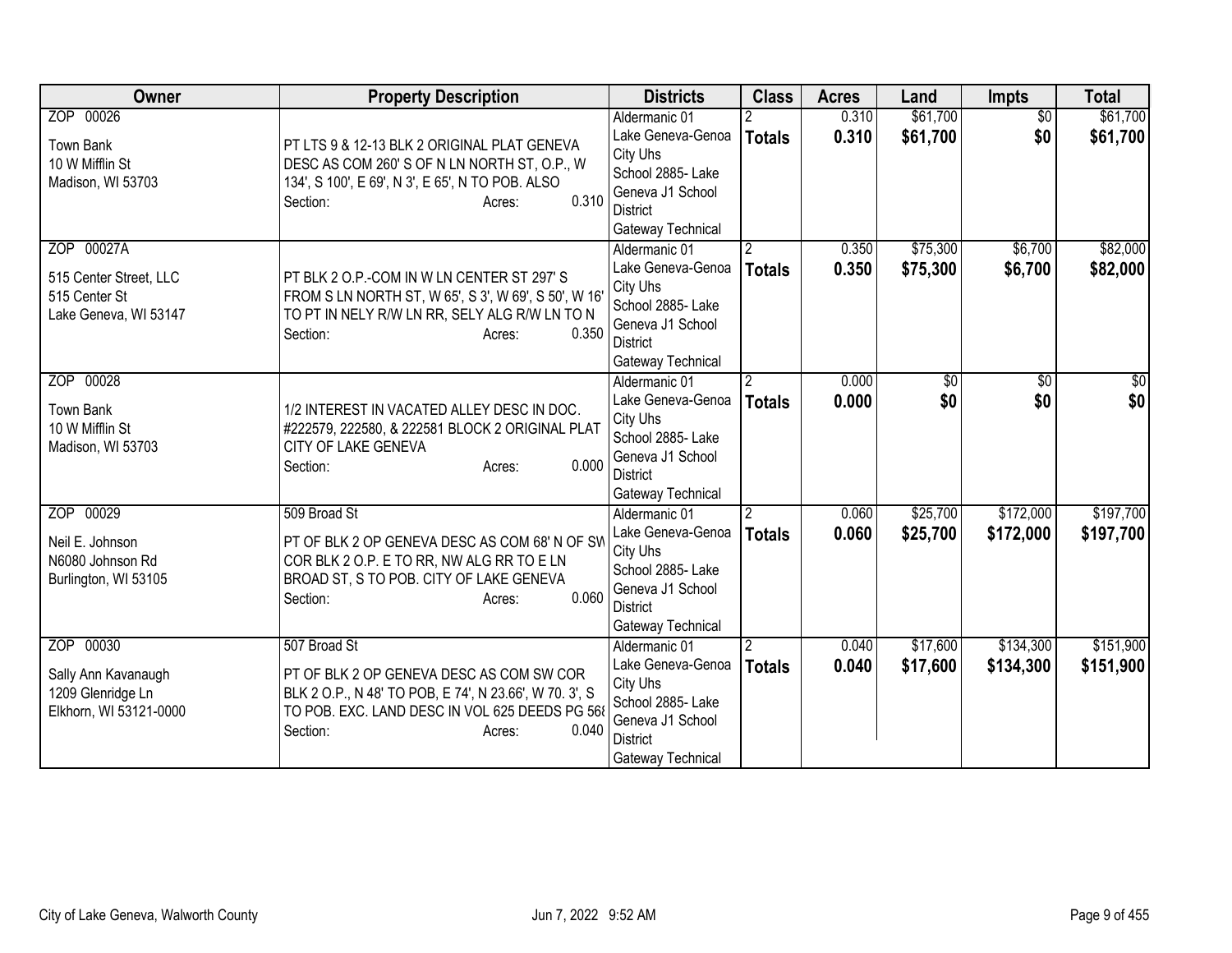| Owner                                 | <b>Property Description</b>                                                                  | <b>Districts</b>                   | <b>Class</b>   | <b>Acres</b> | Land      | <b>Impts</b> | <b>Total</b> |
|---------------------------------------|----------------------------------------------------------------------------------------------|------------------------------------|----------------|--------------|-----------|--------------|--------------|
| ZOP 00031                             | 503 Broad St                                                                                 | Aldermanic 01                      |                | 0.030        | \$15,800  | \$147,300    | \$163,100    |
| 503 Broad Street, LLC                 | PT BLK 2 CITY OF LAKE GENEVA DESC AS COM IN E                                                | Lake Geneva-Genoa                  | <b>Totals</b>  | 0.030        | \$15,800  | \$147,300    | \$163,100    |
| 507 Broad St                          | LN S BROAD ST 23' N OF SW COR BLK 2 O.P., N 19.5'                                            | City Uhs                           |                |              |           |              |              |
| Lake Geneva, WI 53147                 | E 70', S 19.5', W 70' TO POB. EXC. PARCEL 2' X 70'                                           | School 2885- Lake                  |                |              |           |              |              |
|                                       | 0.030<br>Section:<br>Acres:                                                                  | Geneva J1 School                   |                |              |           |              |              |
|                                       |                                                                                              | District                           |                |              |           |              |              |
| ZOP 00032                             | 501 Broad St                                                                                 | Gateway Technical                  |                | 0.070        | \$36,100  | \$393,800    | \$429,900    |
|                                       |                                                                                              | Aldermanic 01<br>Lake Geneva-Genoa | 2              | 0.070        | \$36,100  | \$393,800    |              |
| 501 Broad Street, LLC                 | PT OF BLK 2 OP GENEVA DESC AS COM 70' E OF SW                                                | City Uhs                           | <b>Totals</b>  |              |           |              | \$429,900    |
| 751 Geneva Pkwy N                     | COR BLK 2 O.P. N TO RR, SELY ALG RR TO DODGE                                                 | School 2885- Lake                  |                |              |           |              |              |
| Lake Geneva, WI 53147                 | ST, W TO POB. ALSO COM INTER OF S LN BLK 2 &                                                 | Geneva J1 School                   |                |              |           |              |              |
|                                       | 0.070<br>Section:<br>Acres:                                                                  | District                           |                |              |           |              |              |
|                                       |                                                                                              | Gateway Technical                  |                |              |           |              |              |
| ZOP 00033A                            | 519 Broad St                                                                                 | Aldermanic 01                      | $\mathfrak{p}$ | 0.450        | \$119,700 | \$524,000    | \$643,700    |
|                                       |                                                                                              | Lake Geneva-Genoa                  | <b>Totals</b>  | 0.450        | \$119,700 | \$524,000    | \$643,700    |
| 519 Broad Street, LLC<br>525 Broad St | PT BLK 2 OP GENEVA VILLAGE (NOW CITY) DESC AS<br>STRIP 75' IN WIDTH OVER & ACROSS BLK 2 O.P. | City Uhs                           |                |              |           |              |              |
| Lake Geneva, WI 53147-0000            | LYING BETWEEN TWO LINES PAR WITH & DISTANT                                                   | School 2885- Lake                  |                |              |           |              |              |
|                                       | 0.450<br>Section:<br>Acres:                                                                  | Geneva J1 School                   |                |              |           |              |              |
|                                       |                                                                                              | <b>District</b>                    |                |              |           |              |              |
|                                       |                                                                                              | Gateway Technical                  |                |              |           |              |              |
| ZOP 00034                             | 540 Madison St                                                                               | Aldermanic 01                      |                | 0.290        | \$42,100  | \$331,700    | \$373,800    |
| <b>Timothy Sireno</b>                 | PT OF BLK 5 OP GENEVA DESC AS COM SE COR BLK                                                 | Lake Geneva-Genoa                  | <b>Totals</b>  | 0.290        | \$42,100  | \$331,700    | \$373,800    |
| 540 Madison St                        | 5 O.P., N 383' TO POB, N 87', S89D44'W 146', S 87',                                          | City Uhs<br>School 2885- Lake      |                |              |           |              |              |
| Lake Geneva, WI 53147                 | N89D44'E 146' TO POB. CITY OF LAKE GENEVA                                                    | Geneva J1 School                   |                |              |           |              |              |
|                                       | 0.290<br>Section:<br>Acres:                                                                  | <b>District</b>                    |                |              |           |              |              |
|                                       |                                                                                              | Gateway Technical                  |                |              |           |              |              |
| ZOP 00034A                            | 1020 North St                                                                                | Aldermanic 01                      |                | 0.200        | \$34,600  | \$189,800    | \$224,400    |
|                                       |                                                                                              | Lake Geneva-Genoa                  | <b>Totals</b>  | 0.200        | \$34,600  | \$189,800    | \$224,400    |
| Duane A. Hove                         | PT OF BLK 5 OP GENEVA DESC AS COM NE COR                                                     | City Uhs                           |                |              |           |              |              |
| 1020 North St                         | BLK 5 O.P., W 146' TO POB, W 100', S 87', E 100', N 87<br>TO POB. CITY OF LAKE GENEVA        | School 2885- Lake                  |                |              |           |              |              |
| Lake Geneva, WI 53147-0000            | 0.200<br>Section:                                                                            | Geneva J1 School                   |                |              |           |              |              |
|                                       | Acres:                                                                                       | <b>District</b>                    |                |              |           |              |              |
|                                       |                                                                                              | Gateway Technical                  |                |              |           |              |              |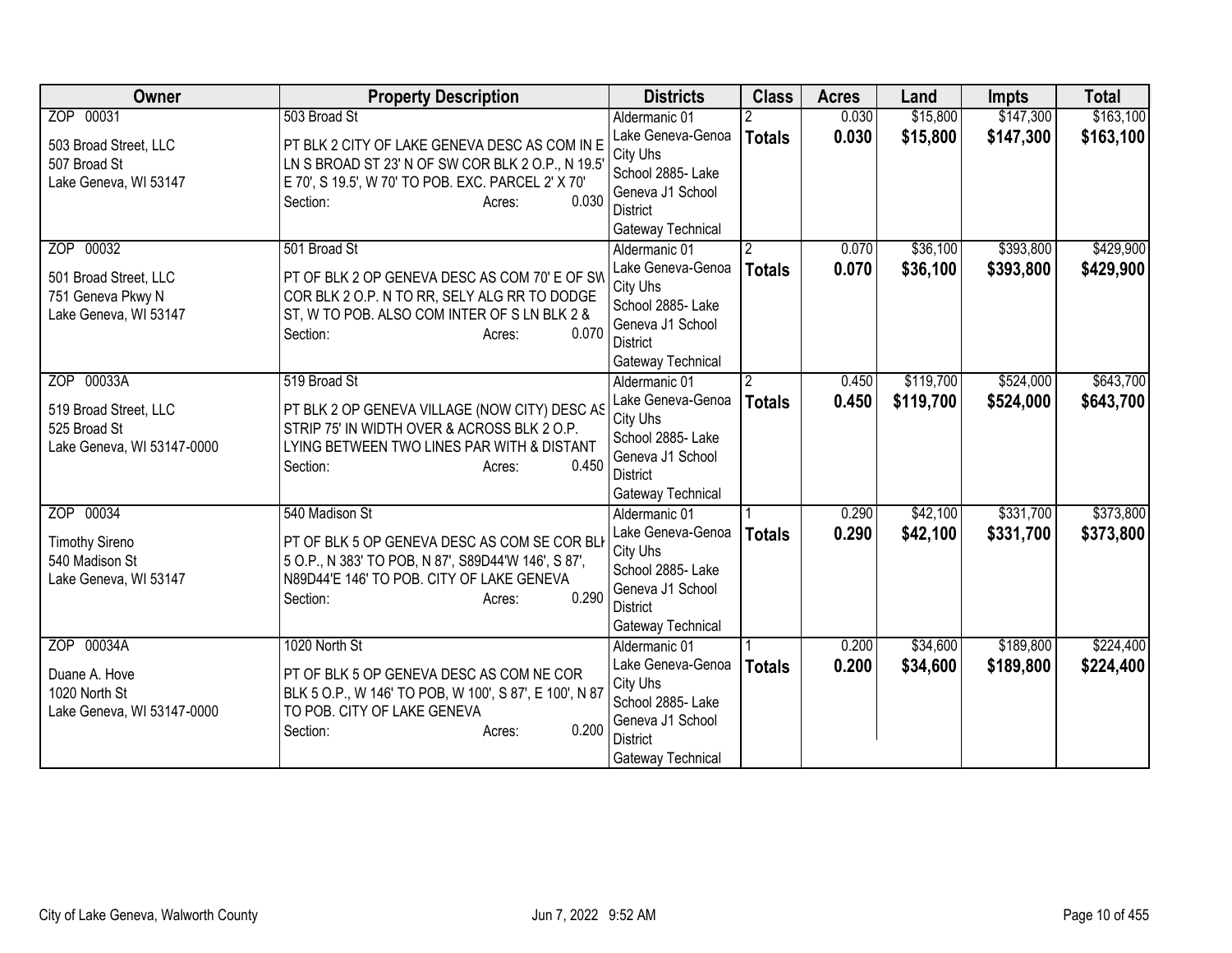| Owner                                                                      | <b>Property Description</b>                                                                                                                                                            | <b>Districts</b>                                                                                               | <b>Class</b>  | <b>Acres</b>   | Land                 | <b>Impts</b>           | <b>Total</b>           |
|----------------------------------------------------------------------------|----------------------------------------------------------------------------------------------------------------------------------------------------------------------------------------|----------------------------------------------------------------------------------------------------------------|---------------|----------------|----------------------|------------------------|------------------------|
| ZOP 00035                                                                  | 534 Madison St                                                                                                                                                                         | Aldermanic 01                                                                                                  |               | 0.450          | \$52,500             | \$326,900              | \$379,400              |
| Gregory Schroeder<br>534 Madison St<br>Lake Geneva, WI 53147               | PT OF BLK 5 OP GENEVA DESC AS COM 303' N OF<br>SE COR BLK 5; N IN E LN SD BLK 80'; W 246' TO E LN<br>ALLEY; S IN E LN ALLEY 80'; E 246' TO POB. CITY OF<br>0.450<br>Section:<br>Acres: | Lake Geneva-Genoa<br>City Uhs<br>School 2885- Lake<br>Geneva J1 School<br><b>District</b><br>Gateway Technical | <b>Totals</b> | 0.450          | \$52,500             | \$326,900              | \$379,400              |
| ZOP 00036<br>George A. Troupis<br>526 Madison St                           | 526 Madison St<br>PT BLK 5 OP GENEVA DESC AS COM 223' N OF SE<br>COR BLK 5 O. P., W 246', N 80', E 246', S 80' TO POB.                                                                 | Aldermanic 01<br>Lake Geneva-Genoa<br>City Uhs                                                                 | <b>Totals</b> | 0.450<br>0.450 | \$52,500<br>\$52,500 | \$242,400<br>\$242,400 | \$294,900<br>\$294,900 |
| Lake Geneva, WI 53147-0000                                                 | CITY OF LAKE GENEVA WISCONSIN POWER & LIGHT<br>0.450<br>Section:<br>Acres:                                                                                                             | School 2885- Lake<br>Geneva J1 School<br><b>District</b><br>Gateway Technical                                  |               |                |                      |                        |                        |
| ZOP 00037                                                                  | 520 Madison St                                                                                                                                                                         | Aldermanic 01                                                                                                  |               | 0.450          | \$52,500             | \$680,800              | \$733,300              |
| Princianti Properties, LLC<br>328 White Hall Ter<br>Bloomingdale, IL 60108 | PT OF BLK 5 OP GENEVA DESC AS COM 143' N OF<br>SE COR BLK 5 O.P., W 246', N 80', E 246', S 80' TO<br>POB. CITY OF LAKE GENEVA<br>0.450<br>Section:<br>Acres:                           | Lake Geneva-Genoa<br>City Uhs<br>School 2885- Lake<br>Geneva J1 School<br><b>District</b><br>Gateway Technical | <b>Totals</b> | 0.450          | \$52,500             | \$680,800              | \$733,300              |
| ZOP 00038                                                                  | 512 Madison St                                                                                                                                                                         | Aldermanic 01                                                                                                  |               | 0.260          | \$39,700             | \$211,200              | \$250,900              |
| Gary G Allenstein Trust<br>512 Madison St<br>Lake Geneva, WI 53147-0000    | PT OF BLK 5 OP GENEVA DESC AS COM 83' N OF SE<br>COR BLK 5 O.P. N 60', W 186', S 60', E 186' TO POB.<br>CITY OF LAKE GENEVA<br>0.260<br>Section:<br>Acres:                             | Lake Geneva-Genoa<br>City Uhs<br>School 2885- Lake<br>Geneva J1 School<br><b>District</b><br>Gateway Technical | <b>Totals</b> | 0.260          | \$39,700             | \$211,200              | \$250,900              |
| ZOP 00039                                                                  | 506 Madison St                                                                                                                                                                         | Aldermanic 01                                                                                                  |               | 0.350          | \$46,000             | \$365,400              | \$411,400              |
| Lynn E. Peck<br>506 Madison St<br>Lake Geneva, WI 53147-0000               | PT BLK 5 OP GENEVA DESC AS COM SE COR BLK 5<br>O.P., N 83', W 186', S 83', E 186' TO POB. CITY OF<br><b>LAKE GENEVA</b><br>0.350<br>Section:<br>Acres:                                 | Lake Geneva-Genoa<br>City Uhs<br>School 2885- Lake<br>Geneva J1 School                                         | <b>Totals</b> | 0.350          | \$46,000             | \$365,400              | \$411,400              |
|                                                                            |                                                                                                                                                                                        | <b>District</b><br>Gateway Technical                                                                           |               |                |                      |                        |                        |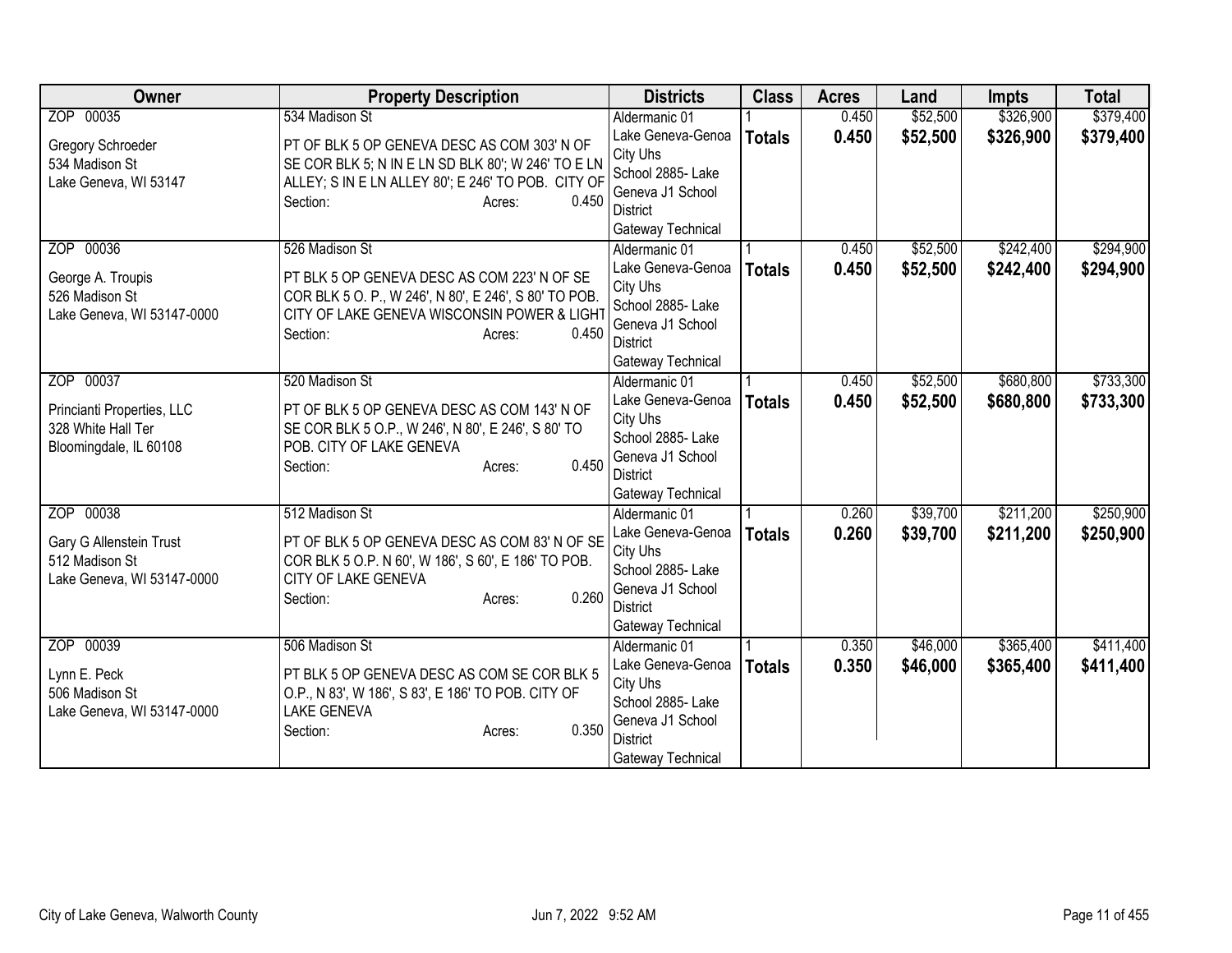| <b>Owner</b>                | <b>Property Description</b>                        | <b>Districts</b>              | <b>Class</b>  | <b>Acres</b> | Land     | <b>Impts</b> | <b>Total</b> |
|-----------------------------|----------------------------------------------------|-------------------------------|---------------|--------------|----------|--------------|--------------|
| ZOP 00040                   | 1021 Dodge St                                      | Aldermanic 01                 |               | 0.200        | \$34,300 | \$239,300    | \$273,600    |
| Nicholas M. Backes          | PT OF BLK 5 OP GENEVA DESC AS COM 186' W OF        | Lake Geneva-Genoa             | <b>Totals</b> | 0.200        | \$34,300 | \$239,300    | \$273,600    |
| 77 Bluff Rd                 | SE COR BLK 5 O.P., N 143', W 60', S 143', E 60' TO | City Uhs                      |               |              |          |              |              |
| Trout Valley, IL 60013-2602 | POB. CITY OF LAKE GENEVA                           | School 2885- Lake             |               |              |          |              |              |
|                             | 0.200<br>Section:<br>Acres:                        | Geneva J1 School              |               |              |          |              |              |
|                             |                                                    | <b>District</b>               |               |              |          |              |              |
|                             |                                                    | Gateway Technical             |               |              |          |              |              |
| ZOP 00041                   | 1029 Dodge St                                      | Aldermanic 01                 |               | 0.280        | \$41,000 | \$514,000    | \$555,000    |
| Sean F. Princis             | PT OF BLK 5 OP GENEVA DESC AS COM SE COR BLI       | Lake Geneva-Genoa             | <b>Totals</b> | 0.280        | \$41,000 | \$514,000    | \$555,000    |
| 1029 Dodge St               | 5; W 262' TO POB; CONT W 61.51'; N0D16'50"E 234.22 | City Uhs<br>School 2885- Lake |               |              |          |              |              |
| Lake Geneva, WI 53147       | E 60.99'; S0D08'40"W 234.22' TO POB. CITY OF LAKE  | Geneva J1 School              |               |              |          |              |              |
|                             | 0.280<br>Section:<br>Acres:                        | <b>District</b>               |               |              |          |              |              |
|                             |                                                    | Gateway Technical             |               |              |          |              |              |
| ZOP 00042                   | 1035 Dodge St                                      | Aldermanic 01                 |               | 0.250        | \$39,600 | \$158,200    | \$197,800    |
|                             |                                                    | Lake Geneva-Genoa             | <b>Totals</b> | 0.250        | \$39,600 | \$158,200    | \$197,800    |
| Cynthia L. Gasparino        | PT OF BLK 5 OP GENEVA DESC AS COM SW COR           | City Uhs                      |               |              |          |              |              |
| 1035 Dodge St               | BLK 5 O.P., N 14.2 RODS, E 46.86', S 14.24 RODS, W | School 2885- Lake             |               |              |          |              |              |
| Lake Geneva, WI 53147-0000  | 46.86' TO POB. CITY OF LAKE GENEVA                 | Geneva J1 School              |               |              |          |              |              |
|                             | 0.250<br>Section:<br>Acres:                        | District                      |               |              |          |              |              |
|                             |                                                    | Gateway Technical             |               |              |          |              |              |
| ZOP 00043                   | 523 Warren St                                      | Aldermanic 01                 |               | 0.150        | \$29,300 | \$94,500     | \$123,800    |
| Ryan Heiser                 | PT BLK 5 OP GENEVA VILLAGE (NOW CITY) DESC AS      | Lake Geneva-Genoa             | <b>Totals</b> | 0.150        | \$29,300 | \$94,500     | \$123,800    |
| Natalia Heiser              | COM SW COR BLK 5 O.P., N0D10' 45"E 234.96' TO      | City Uhs                      |               |              |          |              |              |
| 523 Warren St               | POB, N0D10'45" E 55.00', N89D55'40"E 110.88',      | School 2885- Lake             |               |              |          |              |              |
| Lake Geneva, WI 53147       | 0.150<br>Section:<br>Acres:                        | Geneva J1 School              |               |              |          |              |              |
|                             |                                                    | <b>District</b>               |               |              |          |              |              |
|                             |                                                    | Gateway Technical             |               |              |          |              |              |
| ZOP 00044                   | 529 Warren St                                      | Aldermanic 01                 |               | 0.140        | \$27,900 | \$289,500    | \$317,400    |
| Betty Lu Jeziorski          | PT BLK 5 OP GENEVA VILLAGE (NOW CITY) DESC AS      | Lake Geneva-Genoa             | <b>Totals</b> | 0.140        | \$27,900 | \$289,500    | \$317,400    |
| 529 Warren St               | COM SW COR BLK 5 O.P., N0D10' 45"E 289.96' TO      | City Uhs<br>School 2885- Lake |               |              |          |              |              |
| Lake Geneva, WI 53147       | POB, N0D10'45" E 55.00', N89D55'40"E 110.88',      | Geneva J1 School              |               |              |          |              |              |
|                             | 0.140<br>Section:<br>Acres:                        | <b>District</b>               |               |              |          |              |              |
|                             |                                                    | Gateway Technical             |               |              |          |              |              |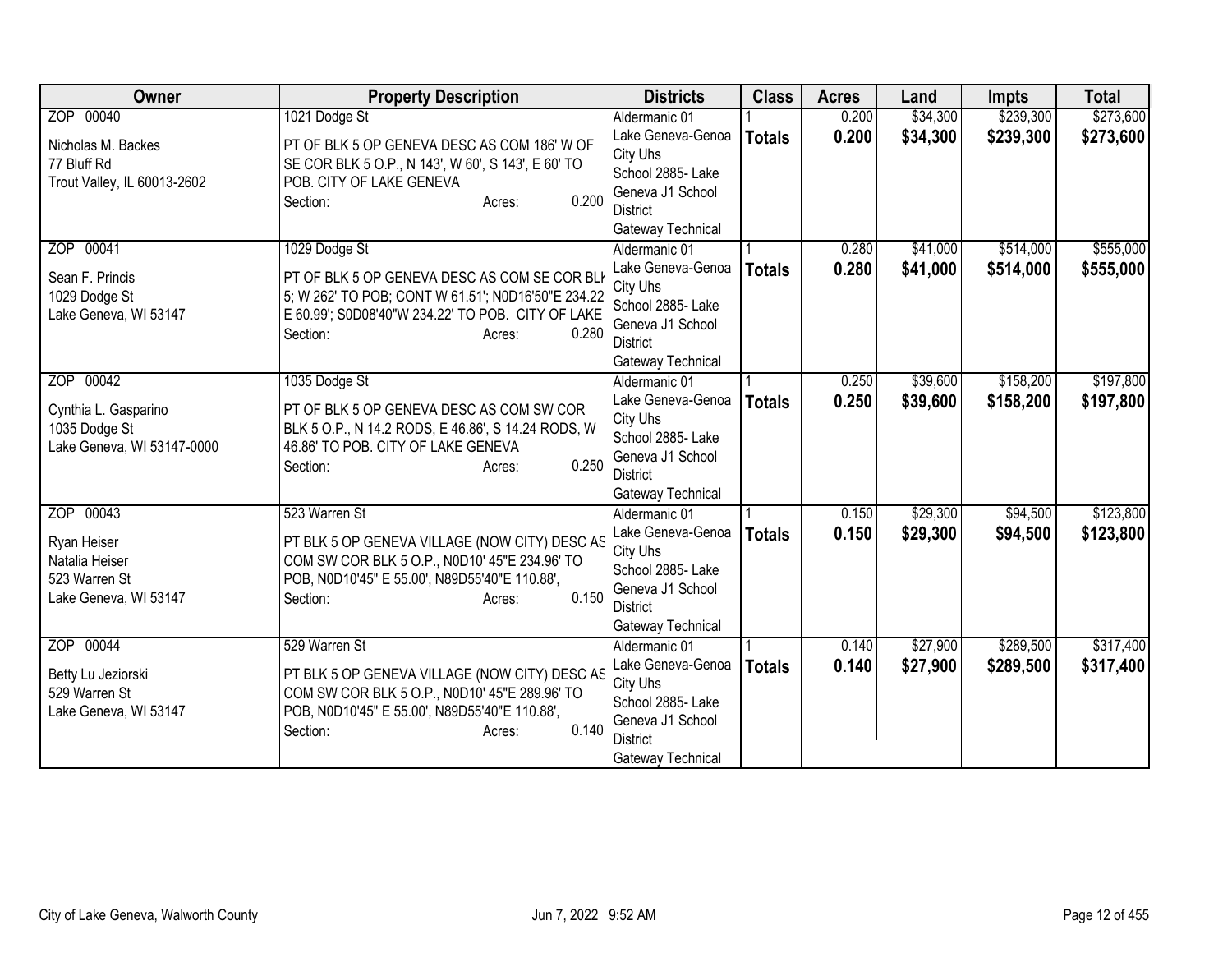| <b>Owner</b>               | <b>Property Description</b>                            |                 | <b>Districts</b>  | <b>Class</b>  | <b>Acres</b> | Land     | <b>Impts</b> | <b>Total</b> |
|----------------------------|--------------------------------------------------------|-----------------|-------------------|---------------|--------------|----------|--------------|--------------|
| ZOP 00045                  | 1024 North St                                          |                 | Aldermanic 01     |               | 0.160        | \$30,000 | \$34,800     | \$64,800     |
| Robert Mckay               | PT OF BLK 5 OP GENEVA DESC AS COM 55.38' E OF          |                 | Lake Geneva-Genoa | <b>Totals</b> | 0.160        | \$30,000 | \$34,800     | \$64,800     |
| 5955 N Kolmer Ae           | NW COR BLK 5 O.P., S 125', E 55.5', N 125', W 55.5' TO |                 | City Uhs          |               |              |          |              |              |
| Chicago, IL 60646-0000     | POB. CITY OF LAKE GENEVA                               |                 | School 2885- Lake |               |              |          |              |              |
|                            | Section:                                               | 0.160<br>Acres: | Geneva J1 School  |               |              |          |              |              |
|                            |                                                        |                 | <b>District</b>   |               |              |          |              |              |
|                            |                                                        |                 | Gateway Technical |               |              |          |              |              |
| ZOP 00046                  | 531 Warren St                                          |                 | Aldermanic 01     |               | 0.160        | \$30,000 | \$126,000    | \$156,000    |
| Sonya J. Dailey            | PT OF BLK 5 OP GENEVA DESC AS COM NW COR               |                 | Lake Geneva-Genoa | <b>Totals</b> | 0.160        | \$30,000 | \$126,000    | \$156,000    |
| 531 Warren St              | BLK 5 O.P, S 125', E 55.38', N 125', W 55.38' TO POB.  |                 | City Uhs          |               |              |          |              |              |
| Lake Geneva, WI 53147-0000 | CITY OF LAKE GENEVA                                    |                 | School 2885- Lake |               |              |          |              |              |
|                            | Section:                                               | 0.160<br>Acres: | Geneva J1 School  |               |              |          |              |              |
|                            |                                                        |                 | <b>District</b>   |               |              |          |              |              |
|                            |                                                        |                 | Gateway Technical |               |              |          |              |              |
| ZOP 00047                  |                                                        |                 | Aldermanic 01     | X4            | 0.000        | \$0      | \$0          | \$0          |
| Oak Hill Cemetery          | BLK 6 ORIGINAL PLAT CITY OF LAKE GENEVA                |                 | Lake Geneva-Genoa | <b>Totals</b> | 0.000        | \$0      | \$0          | \$0          |
|                            |                                                        |                 | City Uhs          |               |              |          |              |              |
|                            |                                                        |                 | School 2885- Lake |               |              |          |              |              |
|                            | Section:                                               | 0.000<br>Acres: | Geneva J1 School  |               |              |          |              |              |
|                            |                                                        |                 | <b>District</b>   |               |              |          |              |              |
|                            |                                                        |                 | Gateway Technical |               |              |          |              |              |
| ZOP 00048                  | 434 Maxwell St                                         |                 | Aldermanic 01     |               | 0.340        | \$45,000 | \$330,000    | \$375,000    |
| Peter Greenley             | N 122' LOT 1 BLK 8 & N 122' LOT 2 BLK 8 ORIGINAL       |                 | Lake Geneva-Genoa | <b>Totals</b> | 0.340        | \$45,000 | \$330,000    | \$375,000    |
| 434 Maxwell St             | PLAT CITY OF LAKE GENEVA                               |                 | City Uhs          |               |              |          |              |              |
| Lake Geneva, WI 53147-0000 |                                                        |                 | School 2885- Lake |               |              |          |              |              |
|                            | Section:                                               | 0.340<br>Acres: | Geneva J1 School  |               |              |          |              |              |
|                            |                                                        |                 | <b>District</b>   |               |              |          |              |              |
|                            |                                                        |                 | Gateway Technical |               |              |          |              |              |
| ZOP 00049                  | 422 Maxwell St                                         |                 | Aldermanic 01     |               | 0.140        | \$27,600 | \$92,100     | \$119,700    |
| Peter Greenley             | S 50' LOT 1 BLK 8 & S 50' LOT 2 BLK 8 ORIGINAL         |                 | Lake Geneva-Genoa | <b>Totals</b> | 0.140        | \$27,600 | \$92,100     | \$119,700    |
| N1978 Shaitel Rd           | PLAT CITY OF LAKE GENEVA                               |                 | City Uhs          |               |              |          |              |              |
| Lake Geneva, WI 53147-0000 |                                                        |                 | School 2885- Lake |               |              |          |              |              |
|                            | Section:                                               | 0.140<br>Acres: | Geneva J1 School  |               |              |          |              |              |
|                            |                                                        |                 | <b>District</b>   |               |              |          |              |              |
|                            |                                                        |                 | Gateway Technical |               |              |          |              |              |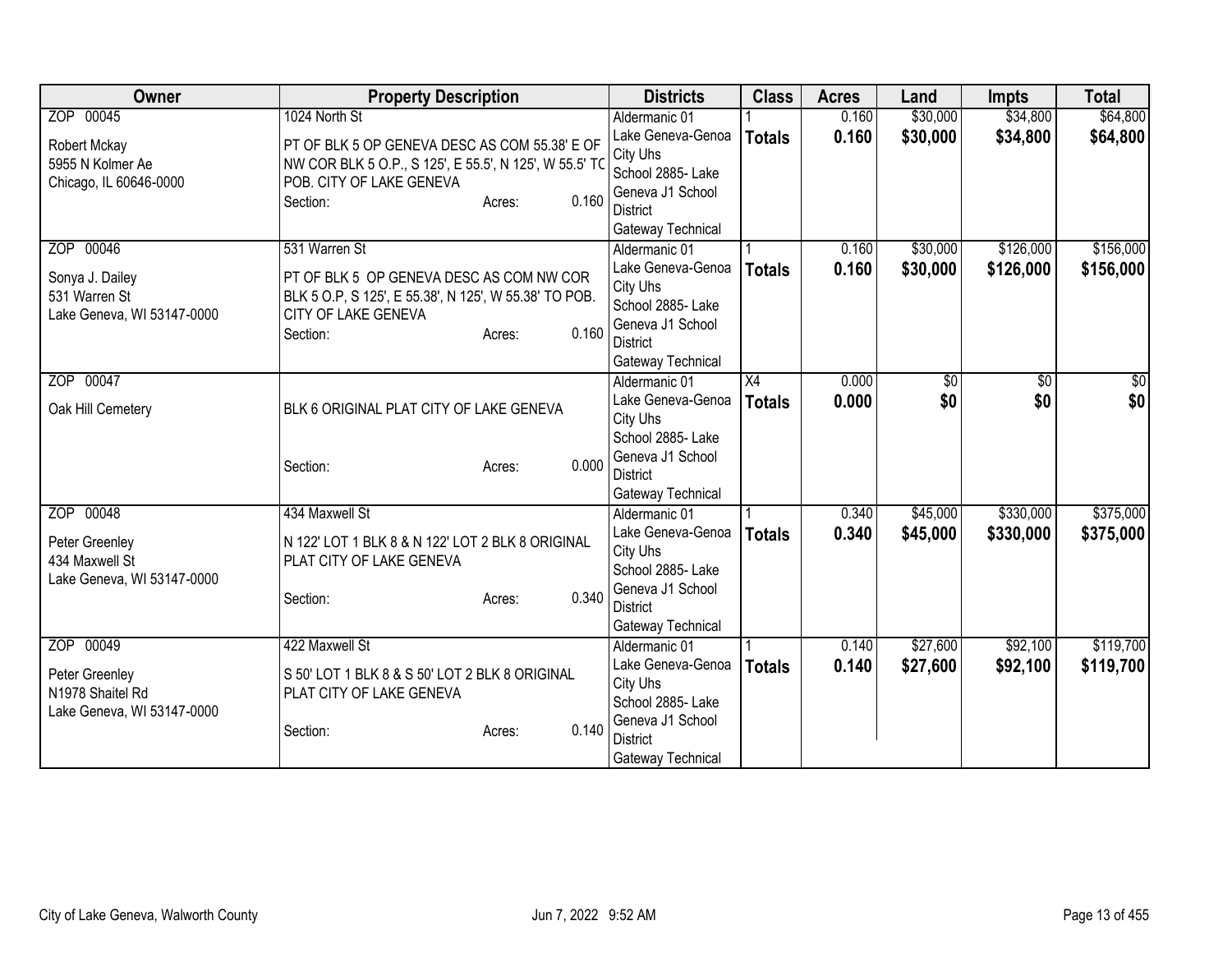| Owner                                       | <b>Property Description</b>                   | <b>Districts</b>                    | <b>Class</b>  | <b>Acres</b> | Land     | <b>Impts</b> | <b>Total</b> |
|---------------------------------------------|-----------------------------------------------|-------------------------------------|---------------|--------------|----------|--------------|--------------|
| ZOP 00050                                   | 1218 Dodge St                                 | Aldermanic 01                       |               | 0.240        | \$38,500 | \$234,000    | \$272,500    |
| Galo F. Merino                              | LOT 3 BLK 8 ORIGINAL PLAT CITY OF LAKE GENEVA | Lake Geneva-Genoa                   | <b>Totals</b> | 0.240        | \$38,500 | \$234,000    | \$272,500    |
| 1218 Dodge St                               |                                               | City Uhs                            |               |              |          |              |              |
| Lake Geneva, WI 53147-0000                  |                                               | School 2885- Lake                   |               |              |          |              |              |
|                                             | 0.240<br>Section:<br>Acres:                   | Geneva J1 School<br><b>District</b> |               |              |          |              |              |
|                                             |                                               | Gateway Technical                   |               |              |          |              |              |
| ZOP 00051                                   | 1224 Dodge St                                 | Aldermanic 01                       |               | 0.240        | \$38,500 | \$210,200    | \$248,700    |
|                                             |                                               | Lake Geneva-Genoa                   | <b>Totals</b> | 0.240        | \$38,500 | \$210,200    | \$248,700    |
| Gaye M. Gibbs                               | LOT 4 BLK 8 ORIGINAL PLAT CITY OF LAKE GENEVA | City Uhs                            |               |              |          |              |              |
| 1224 Dodge St<br>Lake Geneva, WI 53147-0000 |                                               | School 2885- Lake                   |               |              |          |              |              |
|                                             | 0.240<br>Section:<br>Acres:                   | Geneva J1 School                    |               |              |          |              |              |
|                                             |                                               | <b>District</b>                     |               |              |          |              |              |
|                                             |                                               | Gateway Technical                   |               |              |          |              |              |
| ZOP 00052                                   | 1228 Dodge St                                 | Aldermanic 01                       |               | 0.240        | \$38,500 | \$134,800    | \$173,300    |
| Jerry C. Mink                               | LOT 5 BLK 8 ORIGINAL PLAT CITY OF LAKE GENEVA | Lake Geneva-Genoa<br>City Uhs       | <b>Totals</b> | 0.240        | \$38,500 | \$134,800    | \$173,300    |
| 5326 Greenwod                               |                                               | School 2885- Lake                   |               |              |          |              |              |
| Skokie, IL 60077-0000                       |                                               | Geneva J1 School                    |               |              |          |              |              |
|                                             | 0.240<br>Section:<br>Acres:                   | <b>District</b>                     |               |              |          |              |              |
|                                             |                                               | Gateway Technical                   |               |              |          |              |              |
| ZOP 00053                                   | 1234 Dodge St                                 | Aldermanic 01                       |               | 0.240        | \$38,500 | \$278,700    | \$317,200    |
| James R. Brugger                            | LOT 6 BLK 8 ORIGINAL PLAT CITY OF LAKE GENEVA | Lake Geneva-Genoa                   | <b>Totals</b> | 0.240        | \$38,500 | \$278,700    | \$317,200    |
| 429 Theatre Rd                              |                                               | City Uhs                            |               |              |          |              |              |
| Williams Bay, WI 53191-0000                 |                                               | School 2885-Lake                    |               |              |          |              |              |
|                                             | 0.240<br>Section:<br>Acres:                   | Geneva J1 School<br><b>District</b> |               |              |          |              |              |
|                                             |                                               | Gateway Technical                   |               |              |          |              |              |
| ZOP 00054                                   | 1231 Wisconsin St                             | Aldermanic 01                       |               | 0.240        | \$38,500 | \$267,500    | \$306,000    |
|                                             |                                               | Lake Geneva-Genoa                   | <b>Totals</b> | 0.240        | \$38,500 | \$267,500    | \$306,000    |
| Marc J. Klug                                | LOT 7 BLK 8 ORIGINAL PLAT CITY OF LAKE GENEVA | City Uhs                            |               |              |          |              |              |
| <b>PO Box 224</b>                           |                                               | School 2885-Lake                    |               |              |          |              |              |
| Lake Geneva, WI 53147-0000                  | 0.240<br>Section:<br>Acres:                   | Geneva J1 School                    |               |              |          |              |              |
|                                             |                                               | <b>District</b>                     |               |              |          |              |              |
|                                             |                                               | Gateway Technical                   |               |              |          |              |              |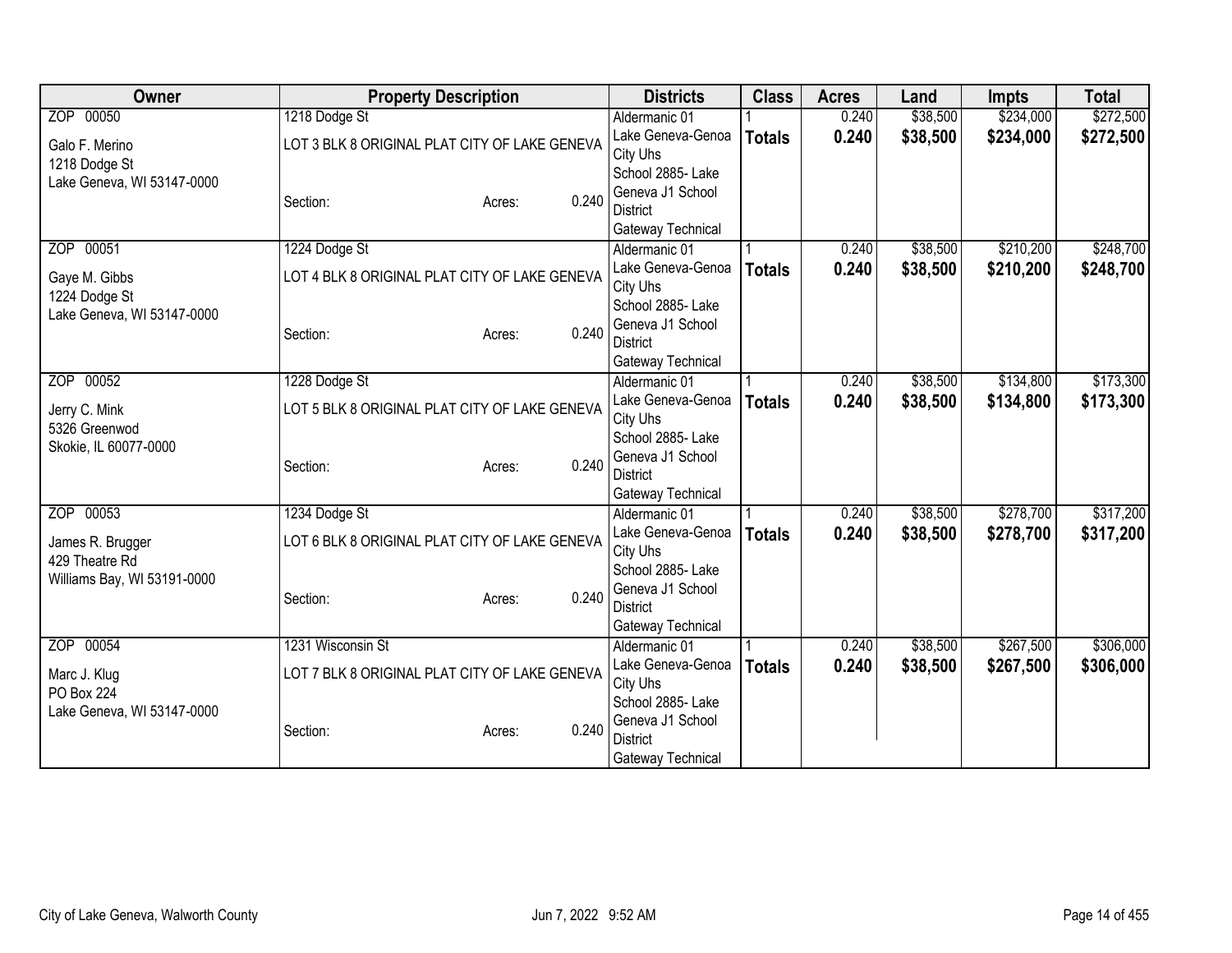| <b>Owner</b>               | <b>Property Description</b>                             | <b>Districts</b>                    | <b>Class</b>  | <b>Acres</b> | Land     | <b>Impts</b> | <b>Total</b> |
|----------------------------|---------------------------------------------------------|-------------------------------------|---------------|--------------|----------|--------------|--------------|
| ZOP 00055                  | 1227 Wisconsin St                                       | Aldermanic 01                       |               | 0.260        | \$39,700 | \$199,300    | \$239,000    |
| Dennis N. Swangstu         | LOT 8 BLK 8 & W 4'8" LOT 9 BLK 8 ORIGINAL PLAT          | Lake Geneva-Genoa                   | <b>Totals</b> | 0.260        | \$39,700 | \$199,300    | \$239,000    |
| 1227 Wisconsin St          | CITY OF LAKE GENEVA                                     | City Uhs                            |               |              |          |              |              |
| Lake Geneva, WI 53147-0000 |                                                         | School 2885- Lake                   |               |              |          |              |              |
|                            | 0.260<br>Section:<br>Acres:                             | Geneva J1 School                    |               |              |          |              |              |
|                            |                                                         | <b>District</b>                     |               |              |          |              |              |
|                            |                                                         | Gateway Technical                   |               |              |          |              |              |
| ZOP 00056                  | 1221 Wisconsin St                                       | Aldermanic 01                       |               | 0.340        | \$45,000 | \$260,300    | \$305,300    |
| Leonard J. Ehlen           | E 55'4" LOT 9 BLK 8 & W 1/2 LOT 10 BLK 8 ORIGINAL       | Lake Geneva-Genoa                   | <b>Totals</b> | 0.340        | \$45,000 | \$260,300    | \$305,300    |
| 1221 Wisconsin St          | PLAT CITY OF LAKE GENEVA                                | City Uhs<br>School 2885- Lake       |               |              |          |              |              |
| Lake Geneva, WI 53147-0000 |                                                         | Geneva J1 School                    |               |              |          |              |              |
|                            | 0.340<br>Section:<br>Acres:                             | <b>District</b>                     |               |              |          |              |              |
|                            |                                                         | Gateway Technical                   |               |              |          |              |              |
| ZOP 00057                  | 1211 Wisconsin St                                       | Aldermanic 01                       |               | 0.300        | \$42,400 | \$246,600    | \$289,000    |
|                            |                                                         | Lake Geneva-Genoa                   | <b>Totals</b> | 0.300        | \$42,400 | \$246,600    | \$289,000    |
| Cecilia D. Tancun Zaucha   | E 1/2 LOT 10 BLK 8 & W 45' LOT 11 BLK 8 ORIGINAL        | City Uhs                            |               |              |          |              |              |
| 435 E Monterey Ave         | PLAT CITY OF LAKE GENEVA                                | School 2885- Lake                   |               |              |          |              |              |
| Schaumberg, IL 60193       |                                                         | Geneva J1 School                    |               |              |          |              |              |
|                            | 0.300<br>Section:<br>Acres:                             | <b>District</b>                     |               |              |          |              |              |
|                            |                                                         | Gateway Technical                   |               |              |          |              |              |
| ZOP 00058                  | 406 Maxwell St                                          | Aldermanic 01                       |               | 0.300        | \$42,400 | \$232,800    | \$275,200    |
| Robert M Kalb Jr Trust     | E 15' LOT 11 BLK 8 & LOT 12 BLK 8 ORIGINAL PLAT         | Lake Geneva-Genoa                   | <b>Totals</b> | 0.300        | \$42,400 | \$232,800    | \$275,200    |
| 406 Maxwell St             | CITY OF LAKE GENEVA                                     | City Uhs                            |               |              |          |              |              |
| Lake Geneva, WI 53147-0000 |                                                         | School 2885- Lake                   |               |              |          |              |              |
|                            | 0.300<br>Section:<br>Acres:                             | Geneva J1 School                    |               |              |          |              |              |
|                            |                                                         | <b>District</b>                     |               |              |          |              |              |
|                            |                                                         | Gateway Technical                   |               |              |          |              |              |
| ZOP 00059                  | 434 Warren St                                           | Aldermanic 01                       |               | 0.160        | \$30,200 | \$142,600    | \$172,800    |
| Lynda R. Trester           | PT BLK 9 OP GENEVA DESC AS COM NE COR BLK 9             | Lake Geneva-Genoa                   | <b>Totals</b> | 0.160        | \$30,200 | \$142,600    | \$172,800    |
| 434 Warren St              | O.P., W 122', S 57 1/3', E 122', N 57 1/3' TO POB. CITY | City Uhs                            |               |              |          |              |              |
| Lake Geneva, WI 53147      | OF LAKE GENEVA                                          | School 2885- Lake                   |               |              |          |              |              |
|                            | 0.160<br>Section:<br>Acres:                             | Geneva J1 School<br><b>District</b> |               |              |          |              |              |
|                            |                                                         | Gateway Technical                   |               |              |          |              |              |
|                            |                                                         |                                     |               |              |          |              |              |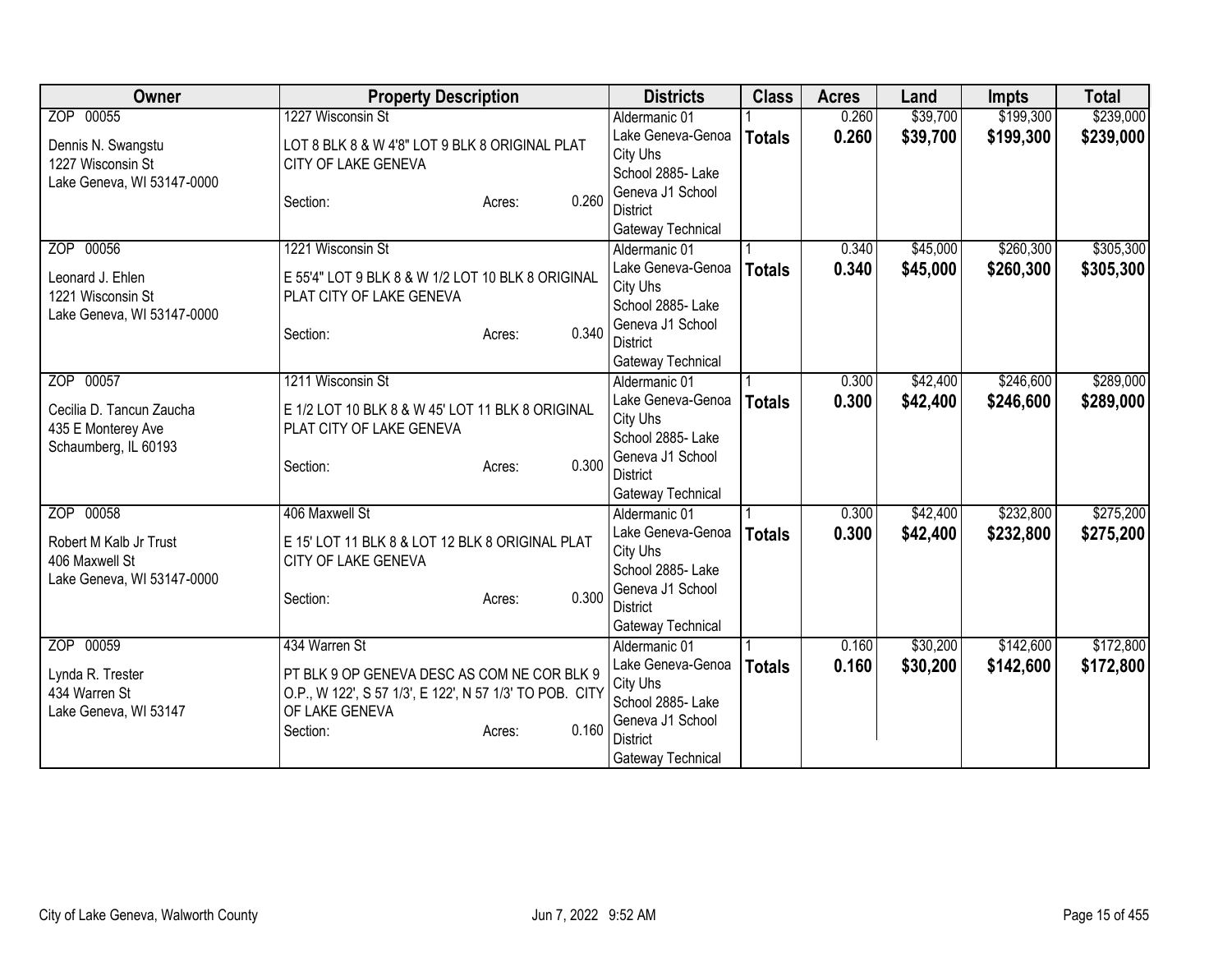| Owner                      | <b>Property Description</b>                           | <b>Districts</b>                     | <b>Class</b>  | <b>Acres</b> | Land     | <b>Impts</b> | <b>Total</b> |
|----------------------------|-------------------------------------------------------|--------------------------------------|---------------|--------------|----------|--------------|--------------|
| ZOP 00060                  | 428 Warren St                                         | Aldermanic 01                        |               | 0.230        | \$37,600 | \$314,000    | \$351,600    |
| Daniel F. Hubicki          | PT LT 1-3 BLK 9 OP GENEVA DESC AS COM 57 1/3' N       | Lake Geneva-Genoa                    | <b>Totals</b> | 0.230        | \$37,600 | \$314,000    | \$351,600    |
| 501 W Fullerton Pkwy #3    | OF SE COR LOT 1 BLK 9 O.P., W 172', N 57 1/3', E 172  | City Uhs                             |               |              |          |              |              |
| Chicago, IL 60614          | S 57 1/3' TO POB. CITY OF LAKE GENEVA                 | School 2885- Lake                    |               |              |          |              |              |
|                            | 0.230<br>Section:<br>Acres:                           | Geneva J1 School                     |               |              |          |              |              |
|                            |                                                       | <b>District</b>                      |               |              |          |              |              |
|                            |                                                       | Gateway Technical                    |               |              |          |              |              |
| ZOP 00061                  | 420 Warren St                                         | Aldermanic 01                        |               | 0.240        | \$38,500 | \$595,800    | \$634,300    |
| Gary A. Phillips           | PT LTS 1-3 BLK 9 OP GENEVA DESC AS COM SE             | Lake Geneva-Genoa                    | <b>Totals</b> | 0.240        | \$38,500 | \$595,800    | \$634,300    |
| 420 Warren St              | COR LOT 1 BLK 9 O.P., N 57 1/3', W 180', S 57 1/3', E | City Uhs                             |               |              |          |              |              |
| Lake Geneva, WI 53147-0000 | 180' TO POB. CITY OF LAKE GENEVA                      | School 2885- Lake                    |               |              |          |              |              |
|                            | 0.240<br>Section:<br>Acres:                           | Geneva J1 School                     |               |              |          |              |              |
|                            |                                                       | <b>District</b>                      |               |              |          |              |              |
|                            |                                                       | Gateway Technical                    |               |              |          |              |              |
| ZOP 00062                  | 1116 Dodge St                                         | Aldermanic 01                        |               | 0.070        | \$14,300 | \$176,700    | \$191,000    |
| Robert J. Hughes           | PT OF LOT 3 BLK 9 ORIGINAL PLAT CITY OF LAKE          | Lake Geneva-Genoa                    | <b>Totals</b> | 0.070        | \$14,300 | \$176,700    | \$191,000    |
| 1116 Dodge St              | GENEVA DESC AS BEG AT PT N LN BLK 9 122'W OF          | City Uhs                             |               |              |          |              |              |
| Lake Geneva, WI 53147      | NE COR THEREOF; S 57 1/3'; W 50'; N 57 1/3'; E 50' TO | School 2885- Lake                    |               |              |          |              |              |
|                            | 0.070<br>Section:<br>Acres:                           | Geneva J1 School                     |               |              |          |              |              |
|                            |                                                       | <b>District</b>                      |               |              |          |              |              |
|                            |                                                       | Gateway Technical                    |               |              |          |              |              |
| ZOP 00063                  | 1122 Dodge St                                         | Aldermanic 01                        |               | 0.240        | \$38,700 | \$193,200    | \$231,900    |
| 1120 Dodge, LLC            | W 8' OF N 2/3 LOT 3 BLK 9 LOT 4 BLK 9 ORIGINAL        | Lake Geneva-Genoa                    | <b>Totals</b> | 0.240        | \$38,700 | \$193,200    | \$231,900    |
| 1025 Wisconsin St          | PLAT CITY OF LAKE GENEVA                              | City Uhs                             |               |              |          |              |              |
| Lake Geneva, WI 53147      |                                                       | School 2885-Lake<br>Geneva J1 School |               |              |          |              |              |
|                            | 0.240<br>Section:<br>Acres:                           | <b>District</b>                      |               |              |          |              |              |
|                            |                                                       | Gateway Technical                    |               |              |          |              |              |
| ZOP 00064                  |                                                       |                                      |               |              |          | \$150,000    | \$179,500    |
|                            | 1124 Dodge St                                         | Aldermanic 01<br>Lake Geneva-Genoa   |               | 0.150        | \$29,500 |              |              |
| Marc Klug                  | N 112' LOT 5 BLK 9 ORIGINAL PLAT CITY OF LAKE         | City Uhs                             | <b>Totals</b> | 0.150        | \$29,500 | \$150,000    | \$179,500    |
| <b>Box 224</b>             | <b>GENEVA</b>                                         | School 2885-Lake                     |               |              |          |              |              |
| Lake Geneva, WI 53147      |                                                       | Geneva J1 School                     |               |              |          |              |              |
|                            | 0.150<br>Section:<br>Acres:                           | <b>District</b>                      |               |              |          |              |              |
|                            |                                                       | Gateway Technical                    |               |              |          |              |              |
|                            |                                                       |                                      |               |              |          |              |              |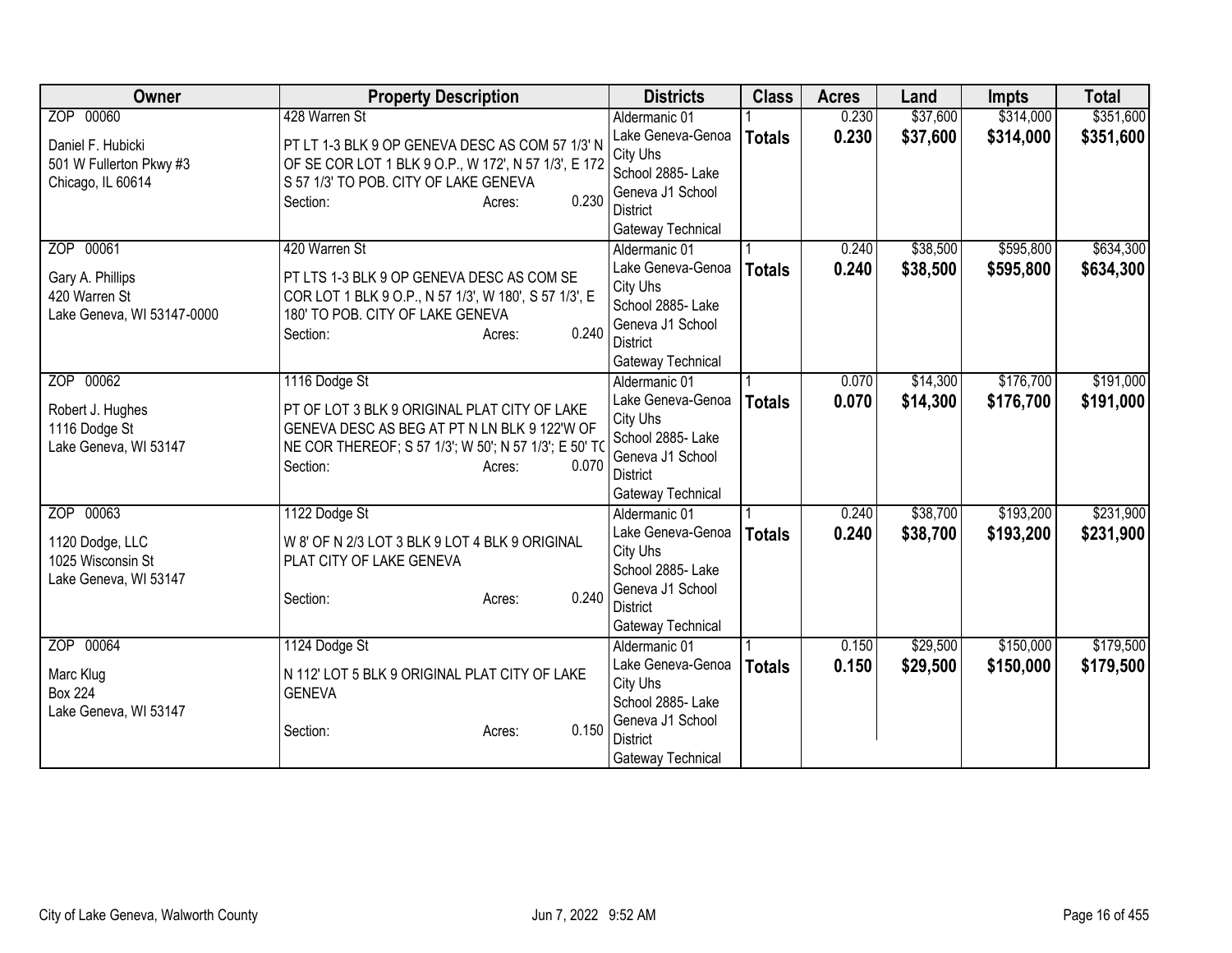| Owner                           | <b>Property Description</b>                    |                 | <b>Districts</b>                    | <b>Class</b>  | <b>Acres</b> | Land     | <b>Impts</b> | <b>Total</b> |
|---------------------------------|------------------------------------------------|-----------------|-------------------------------------|---------------|--------------|----------|--------------|--------------|
| ZOP 00064A                      | 435 Maxwell St                                 |                 | Aldermanic 01                       |               | 0.150        | \$29,500 | \$360,400    | \$389,900    |
| Christine J Quinn Trust         | N 112' LOT 6 BLK 9 ORIGINAL PLAT CITY OF LAKE  |                 | Lake Geneva-Genoa                   | <b>Totals</b> | 0.150        | \$29,500 | \$360,400    | \$389,900    |
| 435 Maxwell St                  | <b>GENEVA</b>                                  |                 | City Uhs                            |               |              |          |              |              |
| Lake Geneva, WI 53147           |                                                |                 | School 2885- Lake                   |               |              |          |              |              |
|                                 | Section:                                       | 0.150<br>Acres: | Geneva J1 School                    |               |              |          |              |              |
|                                 |                                                |                 | <b>District</b>                     |               |              |          |              |              |
|                                 |                                                |                 | Gateway Technical                   |               |              |          |              |              |
| ZOP 00064B                      | 425 Maxwell St                                 |                 | Aldermanic 01                       |               | 0.170        | \$30,700 | \$250,500    | \$281,200    |
| Christopher B. Cook             | S 60' LOT 5 BLK 9 & S 60' LOT 6 BLK 9 ORIGINAL |                 | Lake Geneva-Genoa                   | <b>Totals</b> | 0.170        | \$30,700 | \$250,500    | \$281,200    |
| 2210 N Talman Ave               | PLAT CITY OF LAKE GENEVA                       |                 | City Uhs                            |               |              |          |              |              |
| Chicago, IL 60647               |                                                |                 | School 2885- Lake                   |               |              |          |              |              |
|                                 | Section:                                       | 0.170<br>Acres: | Geneva J1 School                    |               |              |          |              |              |
|                                 |                                                |                 | <b>District</b>                     |               |              |          |              |              |
|                                 |                                                |                 | Gateway Technical                   |               |              |          |              |              |
| ZOP 00065                       | 1131 Wisconsin St                              |                 | Aldermanic 01                       |               | 0.240        | \$38,500 | \$447,400    | \$485,900    |
| <b>Rittenberry Trust</b>        | LOT 7 BLK 9 ORIGINAL PLAT CITY OF LAKE GENEVA  |                 | Lake Geneva-Genoa                   | <b>Totals</b> | 0.240        | \$38,500 | \$447,400    | \$485,900    |
| 1131 Wisconsin St               |                                                |                 | City Uhs<br>School 2885- Lake       |               |              |          |              |              |
| Lake Geneva, WI 53147           |                                                |                 |                                     |               |              |          |              |              |
|                                 | Section:                                       | 0.240<br>Acres: | Geneva J1 School<br><b>District</b> |               |              |          |              |              |
|                                 |                                                |                 | Gateway Technical                   |               |              |          |              |              |
| ZOP 00066                       | 1127 Wisconsin St                              |                 | Aldermanic 01                       |               | 0.240        | \$38,500 | \$316,500    | \$355,000    |
|                                 |                                                |                 | Lake Geneva-Genoa                   |               | 0.240        | \$38,500 | \$316,500    | \$355,000    |
| Edd L. Ghent                    | LOT 8 BLK 9 ORIGINAL PLAT CITY OF LAKE GENEVA  |                 | City Uhs                            | <b>Totals</b> |              |          |              |              |
| 1127 Wisconsin St               |                                                |                 | School 2885- Lake                   |               |              |          |              |              |
| Lake Geneva, WI 53147-0000      |                                                |                 | Geneva J1 School                    |               |              |          |              |              |
|                                 | Section:                                       | 0.240<br>Acres: | <b>District</b>                     |               |              |          |              |              |
|                                 |                                                |                 | Gateway Technical                   |               |              |          |              |              |
| ZOP 00067                       | 1121 Wisconsin St                              |                 | Aldermanic 01                       |               | 0.240        | \$38,500 | \$89,400     | \$127,900    |
|                                 |                                                |                 | Lake Geneva-Genoa                   | <b>Totals</b> | 0.240        | \$38,500 | \$89,400     | \$127,900    |
| St Joseph Associates Seven, LLC | LOT 9 BLK 9 ORIGINAL PLAT CITY OF LAKE GENEVA  |                 | City Uhs                            |               |              |          |              |              |
| 4979 Garden Dr                  |                                                |                 | School 2885- Lake                   |               |              |          |              |              |
| Delray Beach, FL 33445          |                                                |                 | Geneva J1 School                    |               |              |          |              |              |
|                                 | Section:                                       | 0.240<br>Acres: | <b>District</b>                     |               |              |          |              |              |
|                                 |                                                |                 | Gateway Technical                   |               |              |          |              |              |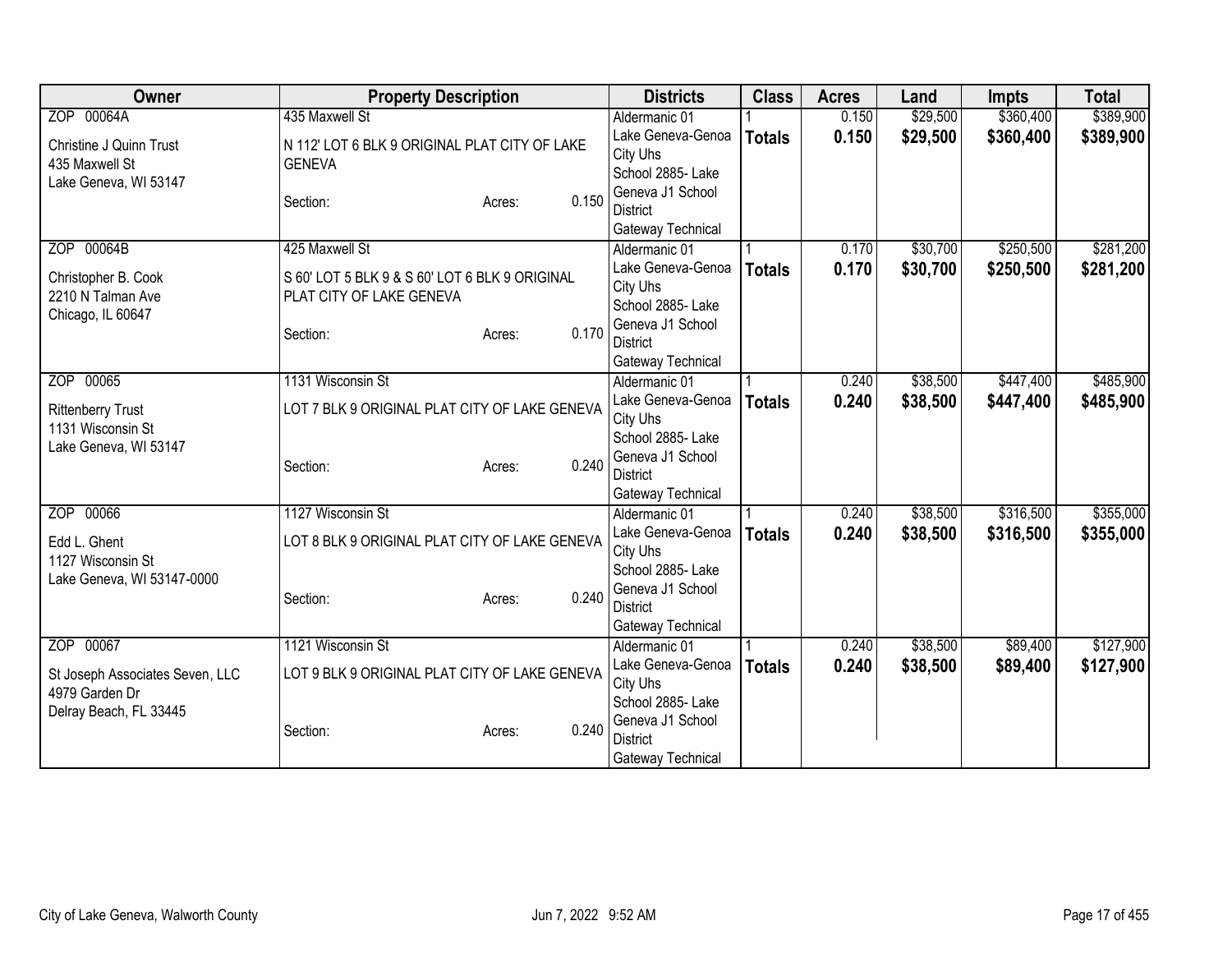| Owner                                           | <b>Property Description</b>                        | <b>Districts</b>                    | <b>Class</b>  | <b>Acres</b> | Land     | <b>Impts</b> | <b>Total</b> |
|-------------------------------------------------|----------------------------------------------------|-------------------------------------|---------------|--------------|----------|--------------|--------------|
| ZOP 00068                                       | 1115 Wisconsin St                                  | Aldermanic 01                       |               | 0.240        | \$38,500 | \$388,000    | \$426,500    |
| Glenn D. Cummings                               | LOT 10 BLK 9 ORIGINAL PLAT CITY OF LAKE            | Lake Geneva-Genoa<br>City Uhs       | <b>Totals</b> | 0.240        | \$38,500 | \$388,000    | \$426,500    |
| 1115 Wisconsin St                               | <b>GENEVA</b>                                      | School 2885- Lake                   |               |              |          |              |              |
| Lake Geneva, WI 53147-0000                      |                                                    | Geneva J1 School                    |               |              |          |              |              |
|                                                 | 0.240<br>Section:<br>Acres:                        | <b>District</b>                     |               |              |          |              |              |
|                                                 |                                                    | Gateway Technical                   |               |              |          |              |              |
| ZOP 00069                                       | 1109 Wisconsin St                                  | Aldermanic 01                       |               | 0.240        | \$38,500 | \$203,400    | \$241,900    |
| Kenneth L Etten Trust                           | LOT 11 BLK 9 ORIGINAL PLAT CITY OF LAKE            | Lake Geneva-Genoa                   | <b>Totals</b> | 0.240        | \$38,500 | \$203,400    | \$241,900    |
| 1109 Wisconsin St                               | <b>GENEVA</b>                                      | City Uhs                            |               |              |          |              |              |
| Lake Geneva, WI 53147-0000                      |                                                    | School 2885- Lake                   |               |              |          |              |              |
|                                                 | 0.240<br>Section:<br>Acres:                        | Geneva J1 School<br><b>District</b> |               |              |          |              |              |
|                                                 |                                                    | Gateway Technical                   |               |              |          |              |              |
| ZOP 00070                                       | 1103 Wisconsin St                                  | Aldermanic 01                       |               | 0.170        | \$30,700 | \$381,300    | \$412,000    |
|                                                 |                                                    | Lake Geneva-Genoa                   | <b>Totals</b> | 0.170        | \$30,700 | \$381,300    | \$412,000    |
| H David Meier Trust                             | S 120' OF LOT 12 BLK 9 ORIGINAL PLAT CITY OF       | City Uhs                            |               |              |          |              |              |
| 1103 Wisconsin St<br>Lake Geneva, WI 53147-0000 | <b>LAKE GENEVA</b>                                 | School 2885- Lake                   |               |              |          |              |              |
|                                                 | 0.170<br>Section:<br>Acres:                        | Geneva J1 School                    |               |              |          |              |              |
|                                                 |                                                    | <b>District</b>                     |               |              |          |              |              |
|                                                 |                                                    | Gateway Technical                   |               |              |          |              |              |
| ZOP 00070A                                      | 416 Warren St                                      | Aldermanic 01                       |               | 0.070        | \$15,600 | \$410,900    | \$426,500    |
| Michele A. Befort                               | N 52' OF LOT 12 BLK 9 ORIGINAL PLAT CITY OF LAKE   | Lake Geneva-Genoa<br>City Uhs       | <b>Totals</b> | 0.070        | \$15,600 | \$410,900    | \$426,500    |
| 416 Warren St                                   | <b>GENEVA</b>                                      | School 2885- Lake                   |               |              |          |              |              |
| Lake Geneva, WI 53147                           |                                                    | Geneva J1 School                    |               |              |          |              |              |
|                                                 | 0.070<br>Section:<br>Acres:                        | <b>District</b>                     |               |              |          |              |              |
|                                                 |                                                    | Gateway Technical                   |               |              |          |              |              |
| ZOP 00071                                       | 434 Madison St                                     | Aldermanic 01                       |               | 0.090        | \$20,100 | \$199,500    | \$219,600    |
| Kris William Kukla                              | PT. LOTS 1 & 2 BLK 10 O.P. - COM NE COR LOT 1, W   | Lake Geneva-Genoa                   | <b>Totals</b> | 0.090        | \$20,100 | \$199,500    | \$219,600    |
| 434 Madison St                                  | 70', S 57. 4', E 70', N 57.4' TO POB. CITY OF LAKE | City Uhs                            |               |              |          |              |              |
| Lake Geneva, WI 53147-0000                      | <b>GENEVA</b>                                      | School 2885- Lake                   |               |              |          |              |              |
|                                                 | 0.090<br>Section:<br>Acres:                        | Geneva J1 School<br><b>District</b> |               |              |          |              |              |
|                                                 |                                                    | Gateway Technical                   |               |              |          |              |              |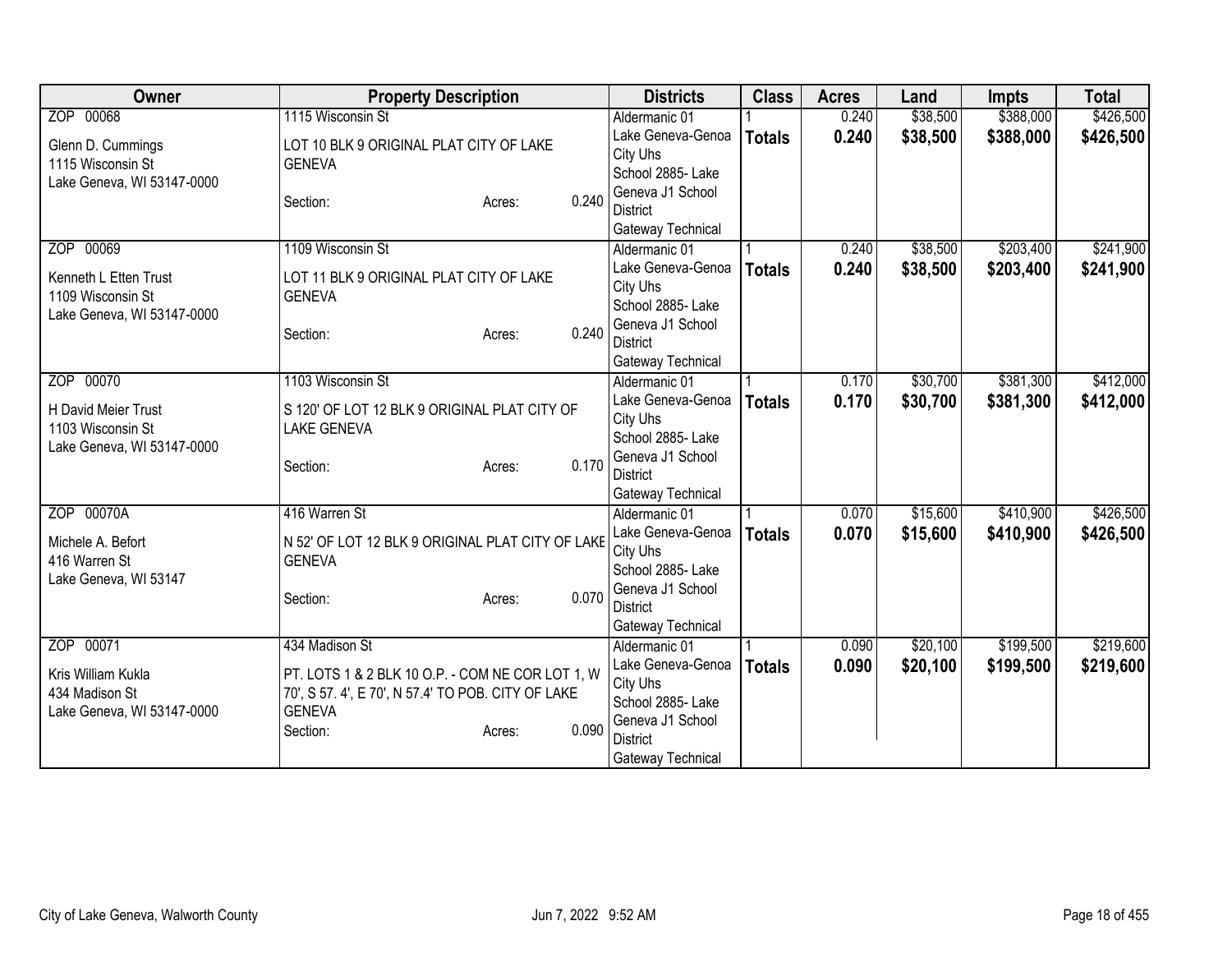| Owner                       | <b>Property Description</b>                            |                 | <b>Districts</b>                     | <b>Class</b>  | <b>Acres</b> | Land     | Impts           | <b>Total</b> |
|-----------------------------|--------------------------------------------------------|-----------------|--------------------------------------|---------------|--------------|----------|-----------------|--------------|
| ZOP 00072                   |                                                        |                 | Aldermanic 01                        |               | 0.090        | \$20,100 | $\overline{50}$ | \$20,100     |
| Frank J. Elmudesi           | S 57 1/3' OF N 114 2/3' OF LOT 1 BLK 10 & S 57 1/3' OF |                 | Lake Geneva-Genoa                    | <b>Totals</b> | 0.090        | \$20,100 | \$0             | \$20,100     |
| 420 Madison St              | N 114 2/3' OF E 10' LOT 2 BLK 10 ORIGINAL PLAT         |                 | City Uhs                             |               |              |          |                 |              |
| Lake Geneva, WI 53147-0000  | CITY OF LAKE GENEVA                                    |                 | School 2885- Lake                    |               |              |          |                 |              |
|                             | Section:                                               | 0.090<br>Acres: | Geneva J1 School                     |               |              |          |                 |              |
|                             |                                                        |                 | <b>District</b>                      |               |              |          |                 |              |
| ZOP 00073                   | 420 Madison St                                         |                 | Gateway Technical                    |               | 0.160        | \$29,900 | \$378,500       | \$408,400    |
|                             |                                                        |                 | Aldermanic 01<br>Lake Geneva-Genoa   |               | 0.160        |          |                 |              |
| Frank J. Elmudesi           | S 57 1/3' LOT 1 BLK 10 & S 57 1/3' LOT 2 BLK 10        |                 | City Uhs                             | <b>Totals</b> |              | \$29,900 | \$378,500       | \$408,400    |
| 420 Madison St              | ORIGINAL PLAT CITY OF LAKE GENEVA                      |                 | School 2885- Lake                    |               |              |          |                 |              |
| Lake Geneva, WI 53147-0000  |                                                        |                 | Geneva J1 School                     |               |              |          |                 |              |
|                             | Section:                                               | 0.160<br>Acres: | <b>District</b>                      |               |              |          |                 |              |
|                             |                                                        |                 | Gateway Technical                    |               |              |          |                 |              |
| ZOP 00074                   | 1012 Dodge St                                          |                 | Aldermanic 01                        |               | 0.130        | \$26,900 | \$205,200       | \$232,100    |
|                             |                                                        |                 | Lake Geneva-Genoa                    | <b>Totals</b> | 0.130        | \$26,900 | \$205,200       | \$232,100    |
| <b>Stavros Drebos</b>       | N 114 2/3' OF W 50' LOT 2 BLK 10 ORIGINAL PLAT         |                 | City Uhs                             |               |              |          |                 |              |
| 706 W White Oak St          | CITY OF LAKE GENEVA                                    |                 | School 2885- Lake                    |               |              |          |                 |              |
| Arlington Heights, IL 60005 | Section:                                               | 0.130<br>Acres: | Geneva J1 School                     |               |              |          |                 |              |
|                             |                                                        |                 | <b>District</b>                      |               |              |          |                 |              |
|                             |                                                        |                 | Gateway Technical                    |               |              |          |                 |              |
| ZOP 00075                   | 1016 Dodge St                                          |                 | Aldermanic 01                        |               | 0.300        | \$42,400 | \$219,700       | \$262,100    |
| Thomas V. Hooke             | LOT 3 BLK 10 & E 15' LOT 4 BLK 10 ORIGINAL PLAT        |                 | Lake Geneva-Genoa                    | <b>Totals</b> | 0.300        | \$42,400 | \$219,700       | \$262,100    |
| 1016 Dodge St               | CITY OF LAKE GENEVA                                    |                 | City Uhs                             |               |              |          |                 |              |
| Lake Geneva, WI 53147       |                                                        |                 | School 2885- Lake                    |               |              |          |                 |              |
|                             | Section:                                               | 0.300<br>Acres: | Geneva J1 School                     |               |              |          |                 |              |
|                             |                                                        |                 | <b>District</b><br>Gateway Technical |               |              |          |                 |              |
| ZOP 00076                   | 1024 Dodge St                                          |                 | Aldermanic 01                        |               | 0.300        | \$42,400 | \$341,000       | \$383,400    |
|                             |                                                        |                 | Lake Geneva-Genoa                    |               | 0.300        | \$42,400 | \$341,000       | \$383,400    |
| Gregory B. Geppert          | W 45' LOT 4 BLK 10, & E 1/2 LOT 5 BLK 10 ORIGINAL      |                 | City Uhs                             | <b>Totals</b> |              |          |                 |              |
| 1024 Dodge St               | PLAT CITY OF LAKE GENEVA                               |                 | School 2885- Lake                    |               |              |          |                 |              |
| Lake Geneva, WI 53147       |                                                        |                 | Geneva J1 School                     |               |              |          |                 |              |
|                             | Section:                                               | 0.300<br>Acres: | <b>District</b>                      |               |              |          |                 |              |
|                             |                                                        |                 | Gateway Technical                    |               |              |          |                 |              |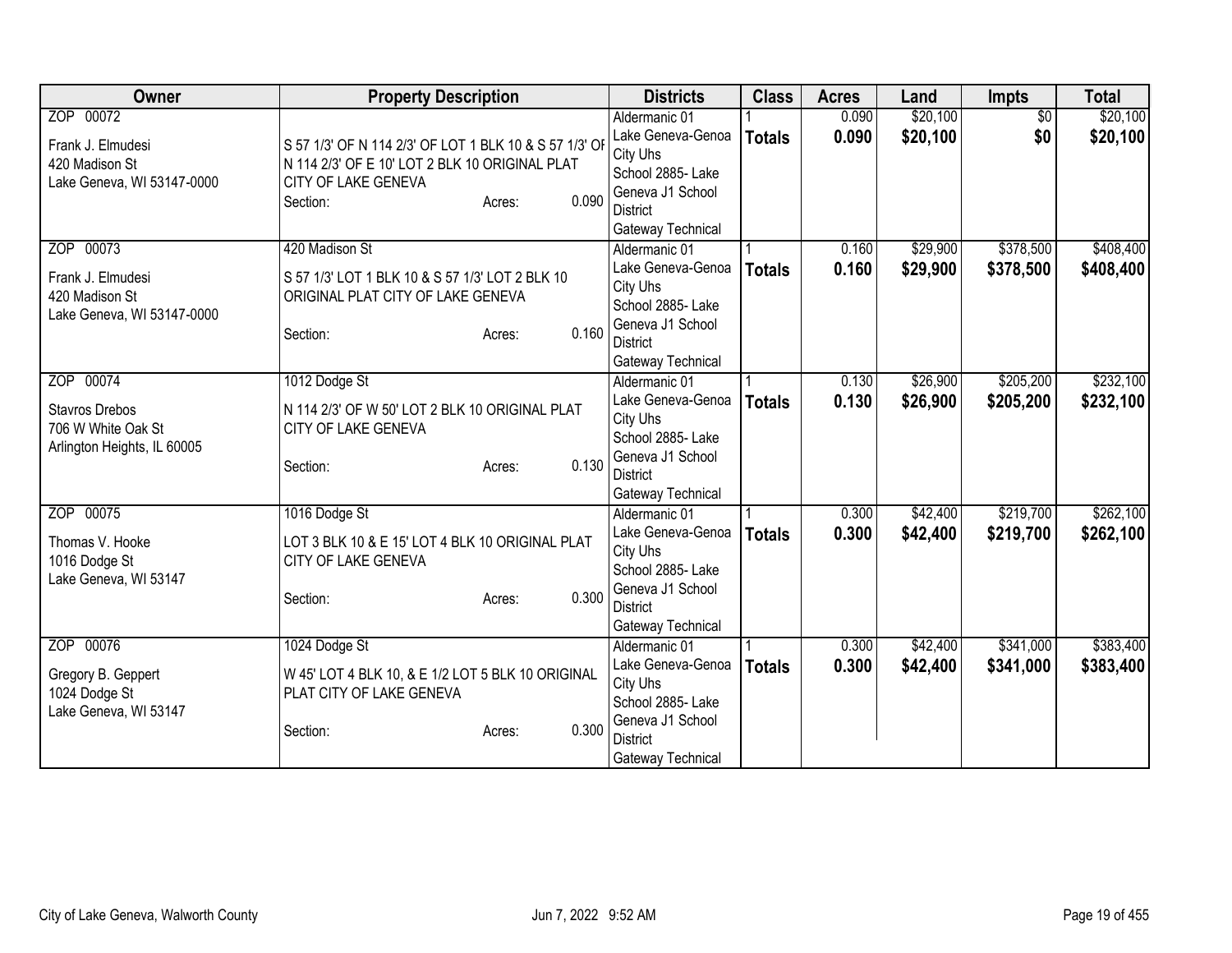| Owner                           | <b>Property Description</b>                       |                 | <b>Districts</b>                    | <b>Class</b>  | <b>Acres</b> | Land     | <b>Impts</b> | <b>Total</b> |
|---------------------------------|---------------------------------------------------|-----------------|-------------------------------------|---------------|--------------|----------|--------------|--------------|
| ZOP 00077                       | 1030 Dodge St                                     |                 | Aldermanic 01                       |               | 0.150        | \$28,600 | \$240,400    | \$269,000    |
| Robert N. Rios                  | W 1/2 LOT 5 BLK 10 & E 11' OF N 112' LOT 6 BLK 10 |                 | Lake Geneva-Genoa                   | <b>Totals</b> | 0.150        | \$28,600 | \$240,400    | \$269,000    |
| 1030 Dodge St                   | ORIGINAL PLAT CITY OF LAKE GENEVA                 |                 | City Uhs                            |               |              |          |              |              |
| Lake Geneva, WI 53147-0000      |                                                   |                 | School 2885- Lake                   |               |              |          |              |              |
|                                 | Section:                                          | 0.150<br>Acres: | Geneva J1 School                    |               |              |          |              |              |
|                                 |                                                   |                 | <b>District</b>                     |               |              |          |              |              |
|                                 |                                                   |                 | Gateway Technical                   |               |              |          |              |              |
| ZOP 00078                       | 1034 Dodge St                                     |                 | Aldermanic 01                       |               | 0.130        | \$26,300 | \$447,600    | \$473,900    |
| Joey J. Rumps                   | W 49' OF N 112' LOT 6 BLK 10 ORIGINAL PLAT CITY   |                 | Lake Geneva-Genoa<br>City Uhs       | <b>Totals</b> | 0.130        | \$26,300 | \$447,600    | \$473,900    |
| 1034 Dodge St                   | OF LAKE GENEVA                                    |                 | School 2885- Lake                   |               |              |          |              |              |
| Lake Geneva, WI 53147           |                                                   |                 | Geneva J1 School                    |               |              |          |              |              |
|                                 | Section:                                          | 0.130<br>Acres: | <b>District</b>                     |               |              |          |              |              |
|                                 |                                                   |                 | Gateway Technical                   |               |              |          |              |              |
| ZOP 00079                       | 421 Warren St                                     |                 | Aldermanic 01                       |               | 0.080        | \$18,000 | \$192,900    | \$210,900    |
|                                 |                                                   |                 | Lake Geneva-Genoa                   | <b>Totals</b> | 0.080        | \$18,000 | \$192,900    | \$210,900    |
| Peter F. West                   | S 60' LOT 6 BLK 10 ORIGINAL PLAT CITY OF LAKE     |                 | City Uhs                            |               |              |          |              |              |
| 567 Parkway Dr                  | <b>GENEVA</b>                                     |                 | School 2885- Lake                   |               |              |          |              |              |
| Wheaton, IL 60187-0000          |                                                   | 0.080           | Geneva J1 School                    |               |              |          |              |              |
|                                 | Section:                                          | Acres:          | <b>District</b>                     |               |              |          |              |              |
|                                 |                                                   |                 | Gateway Technical                   |               |              |          |              |              |
| ZOP 00080                       | 1033 Wisconsin St                                 |                 | Aldermanic 01                       |               | 0.280        | \$41,100 | \$275,000    | \$316,100    |
| Belardi Family Investments, LLC | LOT 7 BLK 10 & W 10' LOT 8 BLK 10 ORIGINAL PLAT   |                 | Lake Geneva-Genoa                   | <b>Totals</b> | 0.280        | \$41,100 | \$275,000    | \$316,100    |
| PO Box 684                      | CITY OF LAKE GENEVA                               |                 | City Uhs                            |               |              |          |              |              |
| Mequon, WI 53092                |                                                   |                 | School 2885- Lake                   |               |              |          |              |              |
|                                 | Section:                                          | 0.280<br>Acres: | Geneva J1 School<br><b>District</b> |               |              |          |              |              |
|                                 |                                                   |                 |                                     |               |              |          |              |              |
| ZOP 00081                       | 1025 Wisconsin St                                 |                 | Gateway Technical<br>Aldermanic 01  |               | 0.220        | \$36,600 | \$413,400    | \$450,000    |
|                                 |                                                   |                 | Lake Geneva-Genoa                   |               | 0.220        | \$36,600 | \$413,400    | \$450,000    |
| <b>Fred Geldermann Trust</b>    | E 50' LOT 8 BLK 10 & W 5' LOT 9 BLK 10 ORIGINAL   |                 | City Uhs                            | <b>Totals</b> |              |          |              |              |
| 1025 Wisconsin St               | PLAT CITY OF LAKE GENEVA                          |                 | School 2885- Lake                   |               |              |          |              |              |
| Lake Geneva, WI 53147           |                                                   |                 | Geneva J1 School                    |               |              |          |              |              |
|                                 | Section:                                          | 0.220<br>Acres: | <b>District</b>                     |               |              |          |              |              |
|                                 |                                                   |                 | Gateway Technical                   |               |              |          |              |              |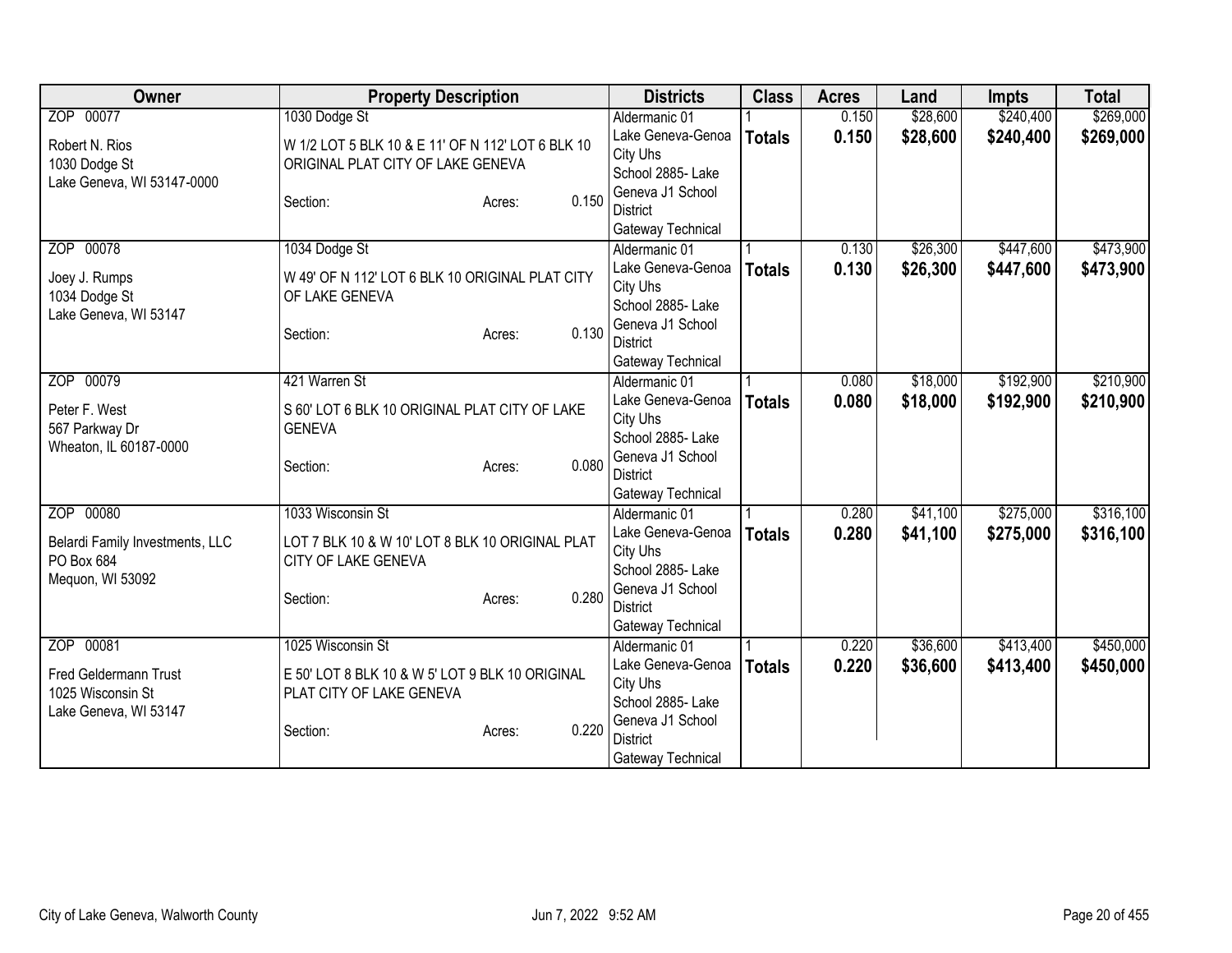| Owner                                                                | <b>Property Description</b>                                                                                                                                            | <b>Districts</b>                                                                                               | <b>Class</b>   | <b>Acres</b> | Land     | <b>Impts</b> | <b>Total</b> |
|----------------------------------------------------------------------|------------------------------------------------------------------------------------------------------------------------------------------------------------------------|----------------------------------------------------------------------------------------------------------------|----------------|--------------|----------|--------------|--------------|
| ZOP 00082                                                            | 1021 Wisconsin St                                                                                                                                                      | Aldermanic 01                                                                                                  |                | 0.220        | \$36,600 | \$177,200    | \$213,800    |
| Berdina Hansen Trust<br>1021 Wisconsin St                            | E 55' LOT 9 BLK 10 ORIGINAL PLAT CITY OF LAKE<br><b>GENEVA</b>                                                                                                         | Lake Geneva-Genoa<br>City Uhs<br>School 2885- Lake                                                             | <b>Totals</b>  | 0.220        | \$36,600 | \$177,200    | \$213,800    |
| Lake Geneva, WI 53147-0000                                           | 0.220<br>Section:<br>Acres:                                                                                                                                            | Geneva J1 School<br><b>District</b><br>Gateway Technical                                                       |                |              |          |              |              |
| ZOP 00083                                                            | 1019 Wisconsin St                                                                                                                                                      | Aldermanic 01                                                                                                  | $\overline{2}$ | 0.340        | \$85,300 | \$331,000    | \$416,300    |
| John A. Olaughlin<br>1791 Miller Ct<br>Lake Geneva, WI 53147         | LOT 10 BLK 10 & W 40' OF S 112' LOT 11 BLK 10<br>ORIGINAL PLAT CITY OF LAKE GENEVA<br>0.340<br>Section:<br>Acres:                                                      | Lake Geneva-Genoa<br>City Uhs<br>School 2885- Lake<br>Geneva J1 School<br><b>District</b><br>Gateway Technical | <b>Totals</b>  | 0.340        | \$85,300 | \$331,000    | \$416,300    |
| ZOP 00083A                                                           | 1001 Wisconsin St                                                                                                                                                      | Aldermanic 01                                                                                                  | $\overline{2}$ | 0.210        | \$47,000 | \$275,000    | \$322,000    |
| Nicholas Anagnos Trust<br>1001 Wisconsin St<br>Lake Geneva, WI 53147 | S 112' OF E 20' LOT 11 BLK 10, & S 112' OF LOT 12<br>BLK 10 ORIGINAL PLAT CITY OF LAKE GENEVA<br>0.210<br>Section:<br>Acres:                                           | Lake Geneva-Genoa<br>City Uhs<br>School 2885- Lake<br>Geneva J1 School<br><b>District</b><br>Gateway Technical | <b>Totals</b>  | 0.210        | \$47,000 | \$275,000    | \$322,000    |
| ZOP 00085                                                            | 416 Madison St                                                                                                                                                         | Aldermanic 01                                                                                                  |                | 0.170        | \$30,700 | \$601,800    | \$632,500    |
| Craig A. Lambrecht<br>416 Madison St<br>Lake Geneva, WI 53147        | PT LOTS 11 & 12 BLK 10 ORIGINAL PLAT CITY OF<br>LAKE GENEVA DESC AS COM AT NE COR LOT 12<br>BLK 10 ORIGINAL PLAT CITY OF LAKE GENEVA; S<br>0.170<br>Section:<br>Acres: | Lake Geneva-Genoa<br>City Uhs<br>School 2885- Lake<br>Geneva J1 School<br><b>District</b><br>Gateway Technical | <b>Totals</b>  | 0.170        | \$30,700 | \$601,800    | \$632,500    |
| ZOP 00086                                                            | 434 Cook St                                                                                                                                                            | Aldermanic 01                                                                                                  |                | 0.280        | \$41,200 | \$377,000    | \$418,200    |
| Geneva Cook, LLC<br>3824 N Ridgeway Ave<br>Chicago, IL 60618         | N 101' LOT 1 BLK 11 & N 101' LOT 2 BLK 11 ORIGINAL<br>PLAT CITY OF LAKE GENEVA                                                                                         | Lake Geneva-Genoa<br>City Uhs<br>School 2885- Lake<br>Geneva J1 School                                         | <b>Totals</b>  | 0.280        | \$41,200 | \$377,000    | \$418,200    |
|                                                                      | 0.280<br>Section:<br>Acres:                                                                                                                                            | <b>District</b><br>Gateway Technical                                                                           |                |              |          |              |              |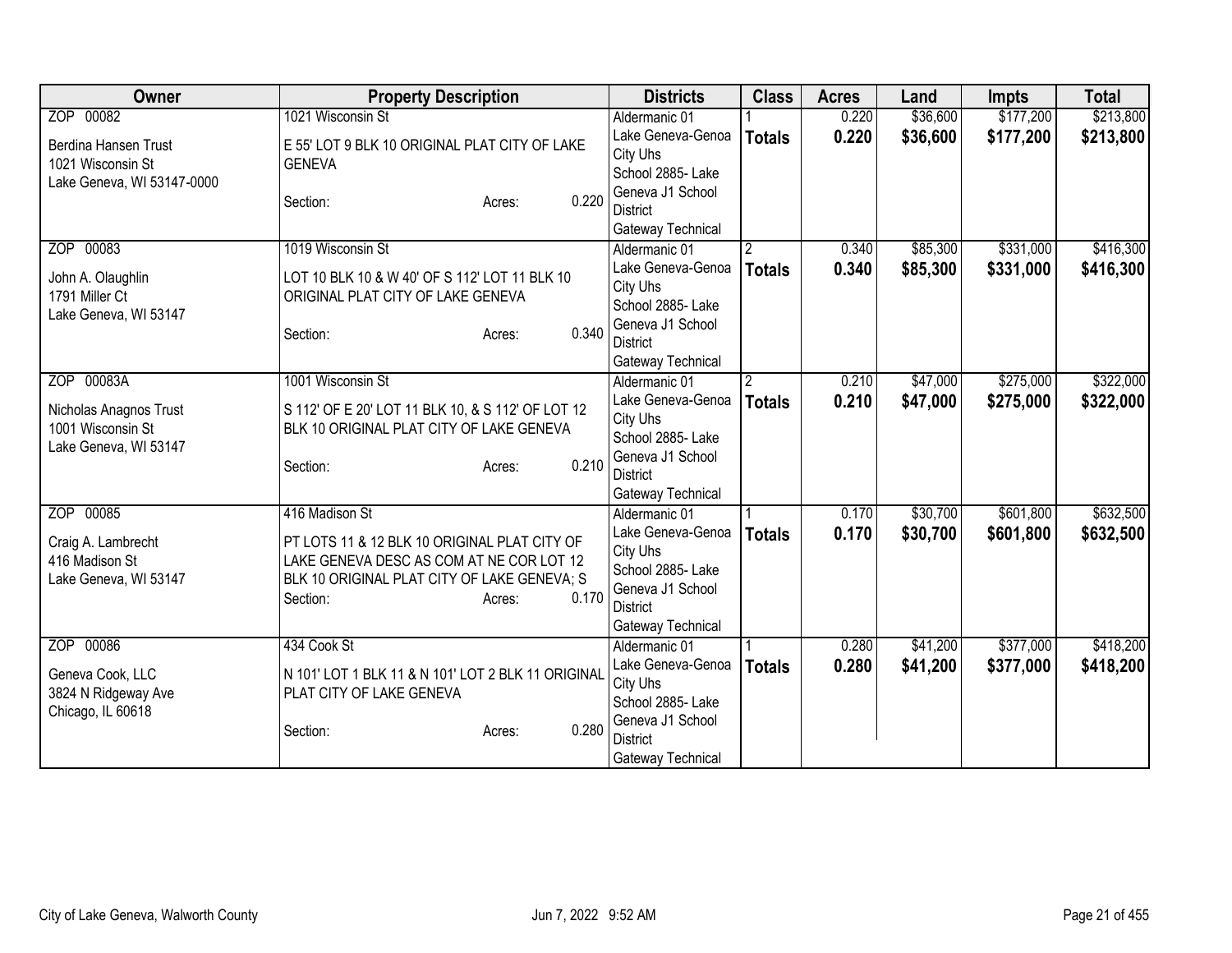| <b>Owner</b>                                                                   | <b>Property Description</b>                                                                                                   | <b>Districts</b>                                                                                                                | <b>Class</b>                     | <b>Acres</b>   | Land                   | Impts                  | <b>Total</b>           |
|--------------------------------------------------------------------------------|-------------------------------------------------------------------------------------------------------------------------------|---------------------------------------------------------------------------------------------------------------------------------|----------------------------------|----------------|------------------------|------------------------|------------------------|
| ZOP 00087<br>Jt School Dist No 1<br>208 South St<br>Lake Geneva, WI 53147-0000 | S 71' LOT 1 BLK 11 & S 71' LOT 2 BLK 11 ORIGINAL<br>PLAT CITY OF LAKE GENEVA<br>0.000<br>Section:<br>Acres:                   | Aldermanic 01<br>Lake Geneva-Genoa<br>City Uhs<br>School 2885-Lake<br>Geneva J1 School<br><b>District</b><br>Gateway Technical  | $\overline{X4}$<br><b>Totals</b> | 0.000<br>0.000 | $\overline{50}$<br>\$0 | $\overline{30}$<br>\$0 | $\overline{50}$<br>\$0 |
| ZOP 00088<br>Robert Mckay<br>5955 N Kolmar Ave<br>Chicago, IL 60646-0000       | 914 Dodge St<br>LOT 3 BLK 11 ORIGINAL PLAT CITY OF LAKE<br><b>GENEVA</b><br>0.240<br>Section:<br>Acres:                       | Aldermanic 01<br>Lake Geneva-Genoa<br>City Uhs<br>School 2885- Lake<br>Geneva J1 School<br><b>District</b><br>Gateway Technical | <b>Totals</b>                    | 0.240<br>0.240 | \$38,500<br>\$38,500   | \$161,200<br>\$161,200 | \$199,700<br>\$199,700 |
| ZOP 00089<br>Andrew T. Hackler<br>922 Dodge St<br>Lake Geneva, WI 53147        | 922 Dodge St<br>LOT 4 BLK 11 ORIGINAL PLAT CITY OF LAKE<br><b>GENEVA</b><br>0.240<br>Section:<br>Acres:                       | Aldermanic 01<br>Lake Geneva-Genoa<br>City Uhs<br>School 2885- Lake<br>Geneva J1 School<br><b>District</b><br>Gateway Technical | <b>Totals</b>                    | 0.240<br>0.240 | \$38,500<br>\$38,500   | \$171,300<br>\$171,300 | \$209,800<br>\$209,800 |
| ZOP 00090<br>Jeffrey S. Weyand<br>6633 62 Ave<br>Kenosha, WI 53142             | 435 Madison St<br>N 1/2 LOT 5 BLK 11 & N 1/2 LOT 6 BLK 11 ORIGINAL<br>PLAT CITY OF LAKE GENEVA<br>0.240<br>Section:<br>Acres: | Aldermanic 01<br>Lake Geneva-Genoa<br>City Uhs<br>School 2885- Lake<br>Geneva J1 School<br><b>District</b><br>Gateway Technical | <b>Totals</b>                    | 0.240<br>0.240 | \$38,500<br>\$38,500   | \$251,800<br>\$251,800 | \$290,300<br>\$290,300 |
| ZOP 00091<br>Jeffery Iverson<br>421 Madison St<br>Lake Geneva, WI 53147        | 421 Madison St<br>S 1/2 LOT 5 BLK 11 & S 1/2 LOT 6 BLK 11 ORIGINAL<br>PLAT CITY OF LAKE GENEVA<br>0.240<br>Section:<br>Acres: | Aldermanic 01<br>Lake Geneva-Genoa<br>City Uhs<br>School 2885- Lake<br>Geneva J1 School<br><b>District</b><br>Gateway Technical | <b>Totals</b>                    | 0.240<br>0.240 | \$38,500<br>\$38,500   | \$385,800<br>\$385,800 | \$424,300<br>\$424,300 |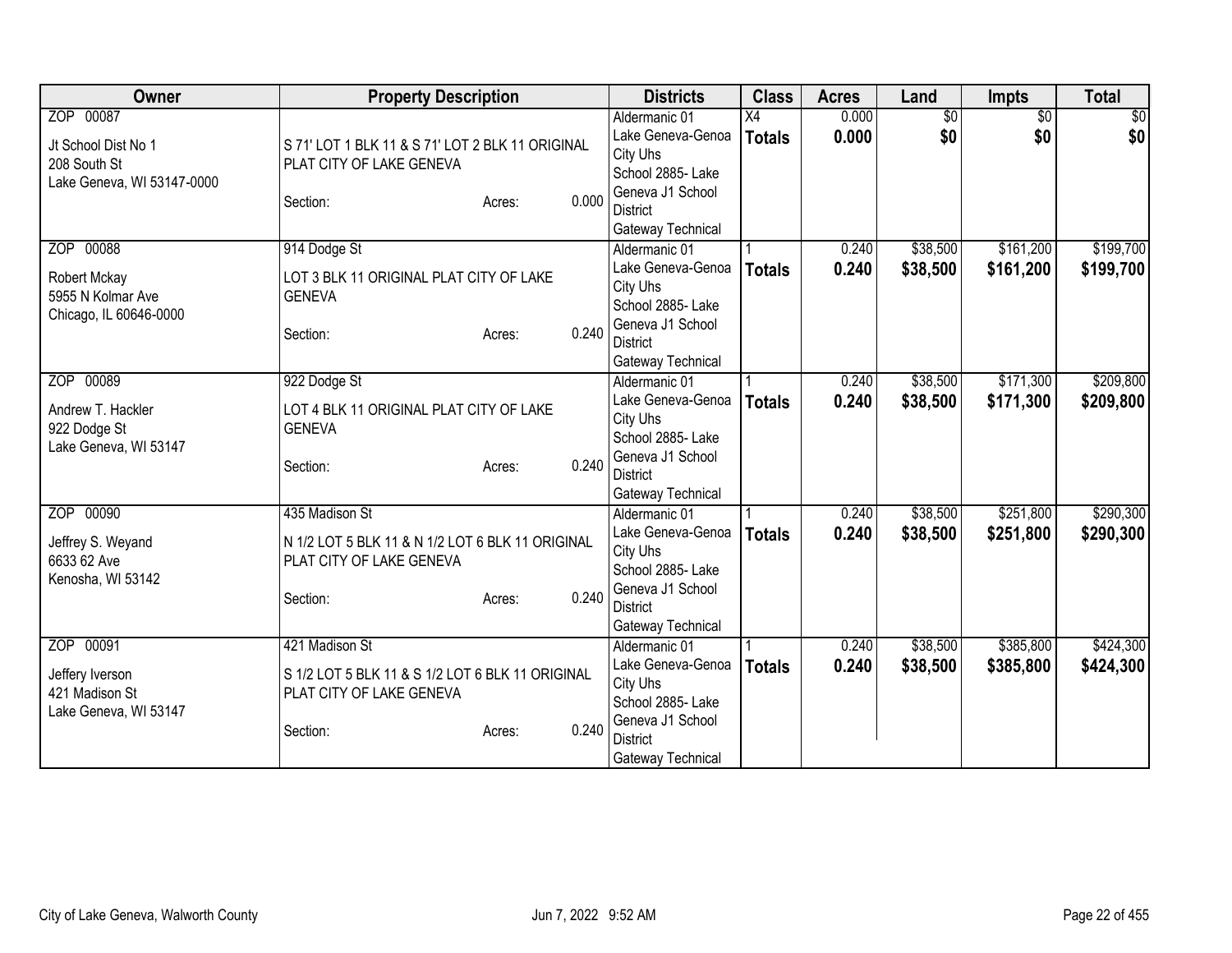| <b>Owner</b>                 | <b>Property Description</b>                         | <b>Districts</b>  | <b>Class</b>   | <b>Acres</b> | Land            | Impts           | <b>Total</b>   |
|------------------------------|-----------------------------------------------------|-------------------|----------------|--------------|-----------------|-----------------|----------------|
| ZOP 00092                    | 900 Wisconsin St                                    | Aldermanic 01     | X4             | 0.000        | $\overline{50}$ | $\overline{50}$ | $\frac{1}{20}$ |
| School Administration        | S 1/2 BLK 11. ALSO N 1/2 OF VACATED WISCONSIN       | Lake Geneva-Genoa | <b>Totals</b>  | 0.000        | \$0             | \$0             | \$0            |
| 208 South St                 | ST AS VACATED IN VOL 574 DEEDS PG 497.              | City Uhs          |                |              |                 |                 |                |
| Lake Geneva, WI 53147-0000   | ORIGINAL PLAT CITY OF LAKE GENEVA                   | School 2885- Lake |                |              |                 |                 |                |
|                              | 0.000<br>Section:<br>Acres:                         | Geneva J1 School  |                |              |                 |                 |                |
|                              |                                                     | <b>District</b>   |                |              |                 |                 |                |
|                              |                                                     | Gateway Technical |                |              |                 |                 |                |
| ZOP 00093                    | 430 Broad St                                        | Aldermanic 01     | 2              | 0.480        | \$165,800       | \$845,300       | \$1,011,100    |
| 430 N Broad, LLC             | N 2/3 LOT 1 BLK 12 & N 2/3 LOT 2 BLK 12 & N 2/3 LOT | Lake Geneva-Genoa | <b>Totals</b>  | 0.480        | \$165,800       | \$845,300       | \$1,011,100    |
| 430 N Broad St               | 3 BLK 12 ORIGINAL PLAT 20610 SQ FT CITY OF          | City Uhs          |                |              |                 |                 |                |
| Lake Geneva, WI 53147-0000   | <b>LAKE GENEVA</b>                                  | School 2885- Lake |                |              |                 |                 |                |
|                              | 0.480<br>Section:<br>Acres:                         | Geneva J1 School  |                |              |                 |                 |                |
|                              |                                                     | <b>District</b>   |                |              |                 |                 |                |
|                              |                                                     | Gateway Technical |                |              |                 |                 |                |
| ZOP 00094                    | <b>Broad St</b>                                     | Aldermanic 01     | $\overline{2}$ | 0.240        | \$75,800        | \$10,700        | \$86,500       |
| <b>Gaines Living Trust</b>   | S 1/3 LOTS 1-3 BLK 12 ORIGINAL PLAT CITY OF         | Lake Geneva-Genoa | <b>Totals</b>  | 0.240        | \$75,800        | \$10,700        | \$86,500       |
| 111 W Monroe St              | <b>LAKE GENEVA</b>                                  | City Uhs          |                |              |                 |                 |                |
| Chicago, IL 60603            |                                                     | School 2885- Lake |                |              |                 |                 |                |
|                              | 0.240<br>Section:<br>Acres:                         | Geneva J1 School  |                |              |                 |                 |                |
|                              |                                                     | <b>District</b>   |                |              |                 |                 |                |
|                              |                                                     | Gateway Technical |                |              |                 |                 |                |
| ZOP 00095                    | 822 Dodge St                                        | Aldermanic 01     |                | 0.240        | \$38,500        | \$239,600       | \$278,100      |
| Sarah B Brown Trust          | LOT 4 BLK 12 ORIGINAL PLAT CITY OF LAKE             | Lake Geneva-Genoa | <b>Totals</b>  | 0.240        | \$38,500        | \$239,600       | \$278,100      |
| 442 Briar Pl                 | <b>GENEVA</b>                                       | City Uhs          |                |              |                 |                 |                |
| Libertyville, IL 60048-0000  |                                                     | School 2885- Lake |                |              |                 |                 |                |
|                              | 0.240<br>Section:<br>Acres:                         | Geneva J1 School  |                |              |                 |                 |                |
|                              |                                                     | <b>District</b>   |                |              |                 |                 |                |
|                              |                                                     | Gateway Technical |                |              |                 |                 |                |
| ZOP 00096                    | 826 Dodge St                                        | Aldermanic 01     |                | 0.120        | \$25,400        | \$134,800       | \$160,200      |
| David Shlensky               | E 1/2 LOT 5 BLK 12 ORIGINAL PLAT CITY OF LAKE       | Lake Geneva-Genoa | <b>Totals</b>  | 0.120        | \$25,400        | \$134,800       | \$160,200      |
| 12863 S Cedar Ln             | <b>GENEVA</b>                                       | City Uhs          |                |              |                 |                 |                |
| Palos Heights, IL 60463-0000 |                                                     | School 2885-Lake  |                |              |                 |                 |                |
|                              | 0.120<br>Section:<br>Acres:                         | Geneva J1 School  |                |              |                 |                 |                |
|                              |                                                     | <b>District</b>   |                |              |                 |                 |                |
|                              |                                                     | Gateway Technical |                |              |                 |                 |                |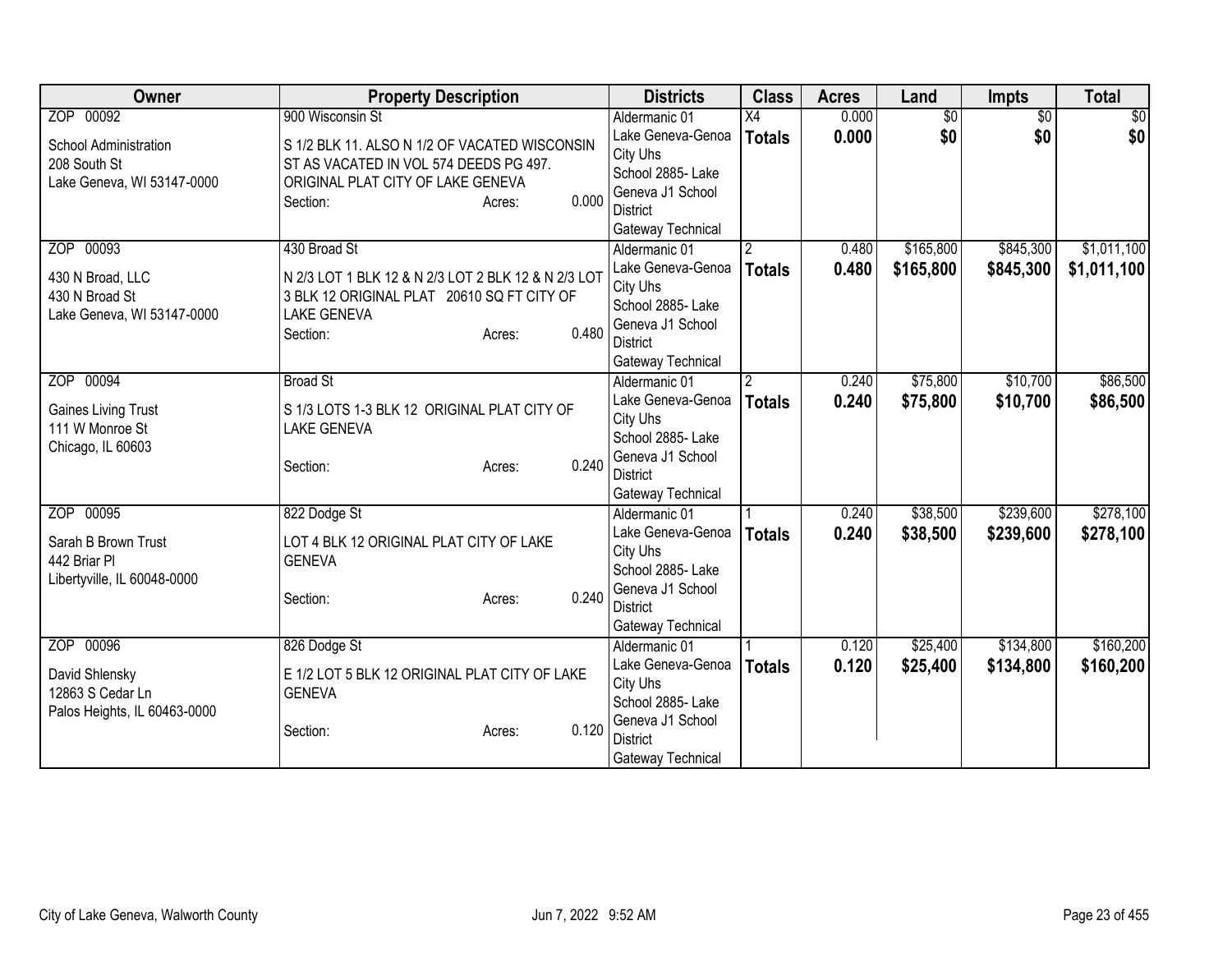| Owner                        | <b>Property Description</b>                        |                 | <b>Districts</b>  | <b>Class</b>  | <b>Acres</b> | Land     | <b>Impts</b> | <b>Total</b> |
|------------------------------|----------------------------------------------------|-----------------|-------------------|---------------|--------------|----------|--------------|--------------|
| ZOP 00097                    | 834 Dodge St                                       |                 | Aldermanic 01     |               | 0.240        | \$38,500 | \$154,700    | \$193,200    |
| Maureen A. Marks             | W 1/2 LOT 5 BLK 12 & N 1/2 LOT 6 BLK 12 ORIGINAL   |                 | Lake Geneva-Genoa | <b>Totals</b> | 0.240        | \$38,500 | \$154,700    | \$193,200    |
| 834 Dodge St                 | PLAT CITY OF LAKE GENEVA                           |                 | City Uhs          |               |              |          |              |              |
| Lake Geneva, WI 53147-0000   |                                                    |                 | School 2885- Lake |               |              |          |              |              |
|                              | Section:                                           | 0.240<br>Acres: | Geneva J1 School  |               |              |          |              |              |
|                              |                                                    |                 | <b>District</b>   |               |              |          |              |              |
|                              |                                                    |                 | Gateway Technical |               |              |          |              |              |
| ZOP 00098                    | 427 Cook St                                        |                 | Aldermanic 01     |               | 0.090        | \$19,600 | \$100,900    | \$120,500    |
| Maureen A. Marks             | S 1/2 LOT 6 BLK 12 EXC S 35.4' OF W 34.8' ORIGINAL |                 | Lake Geneva-Genoa | <b>Totals</b> | 0.090        | \$19,600 | \$100,900    | \$120,500    |
| 427 Cook St                  | PLAT CITY OF LAKE GENEVA                           |                 | City Uhs          |               |              |          |              |              |
| Lake Geneva, WI 53147        |                                                    |                 | School 2885- Lake |               |              |          |              |              |
|                              | Section:                                           | 0.090<br>Acres: | Geneva J1 School  |               |              |          |              |              |
|                              |                                                    |                 | <b>District</b>   |               |              |          |              |              |
|                              |                                                    |                 | Gateway Technical |               |              |          |              |              |
| ZOP 00099                    | 421 Cook St                                        |                 | Aldermanic 01     |               | 0.030        | \$6,200  | \$80,500     | \$86,700     |
| Maureen A. Marks             | S 35.4' OF W 34.8' LOT 6 BLK 12 ORIGINAL PLAT CITY |                 | Lake Geneva-Genoa | <b>Totals</b> | 0.030        | \$6,200  | \$80,500     | \$86,700     |
| 427 Cook St                  | OF LAKE GENEVA                                     |                 | City Uhs          |               |              |          |              |              |
| Lake Geneva, WI 53147        |                                                    |                 | School 2885- Lake |               |              |          |              |              |
|                              | Section:                                           | 0.030<br>Acres: | Geneva J1 School  |               |              |          |              |              |
|                              |                                                    |                 | <b>District</b>   |               |              |          |              |              |
|                              |                                                    |                 | Gateway Technical |               |              |          |              |              |
| ZOP 00100                    | 833 Wisconsin St                                   |                 | Aldermanic 01     |               | 0.240        | \$38,500 | \$188,000    | \$226,500    |
| Michael D. Sebastian         | LOT 7 BLK 12 ORIGINAL PLAT CITY OF LAKE            |                 | Lake Geneva-Genoa | <b>Totals</b> | 0.240        | \$38,500 | \$188,000    | \$226,500    |
| 6 Villa Verde Dr Apt 209     | <b>GENEVA</b>                                      |                 | City Uhs          |               |              |          |              |              |
| Buffalo Grove, IL 60089-0000 |                                                    |                 | School 2885- Lake |               |              |          |              |              |
|                              | Section:                                           | 0.240<br>Acres: | Geneva J1 School  |               |              |          |              |              |
|                              |                                                    |                 | <b>District</b>   |               |              |          |              |              |
|                              |                                                    |                 | Gateway Technical |               |              |          |              |              |
| ZOP 00101                    | 827 Wisconsin St                                   |                 | Aldermanic 01     |               | 0.240        | \$38,500 | \$182,500    | \$221,000    |
| Sailom Properties, LLC       | LOT 8 BLK 12 ORIGINAL PLAT CITY OF LAKE            |                 | Lake Geneva-Genoa | <b>Totals</b> | 0.240        | \$38,500 | \$182,500    | \$221,000    |
| 9406 S Gustafson Rd          | <b>GENEVA</b>                                      |                 | City Uhs          |               |              |          |              |              |
| Clinton, WI 53525            |                                                    |                 | School 2885- Lake |               |              |          |              |              |
|                              | Section:                                           | 0.240<br>Acres: | Geneva J1 School  |               |              |          |              |              |
|                              |                                                    |                 | <b>District</b>   |               |              |          |              |              |
|                              |                                                    |                 | Gateway Technical |               |              |          |              |              |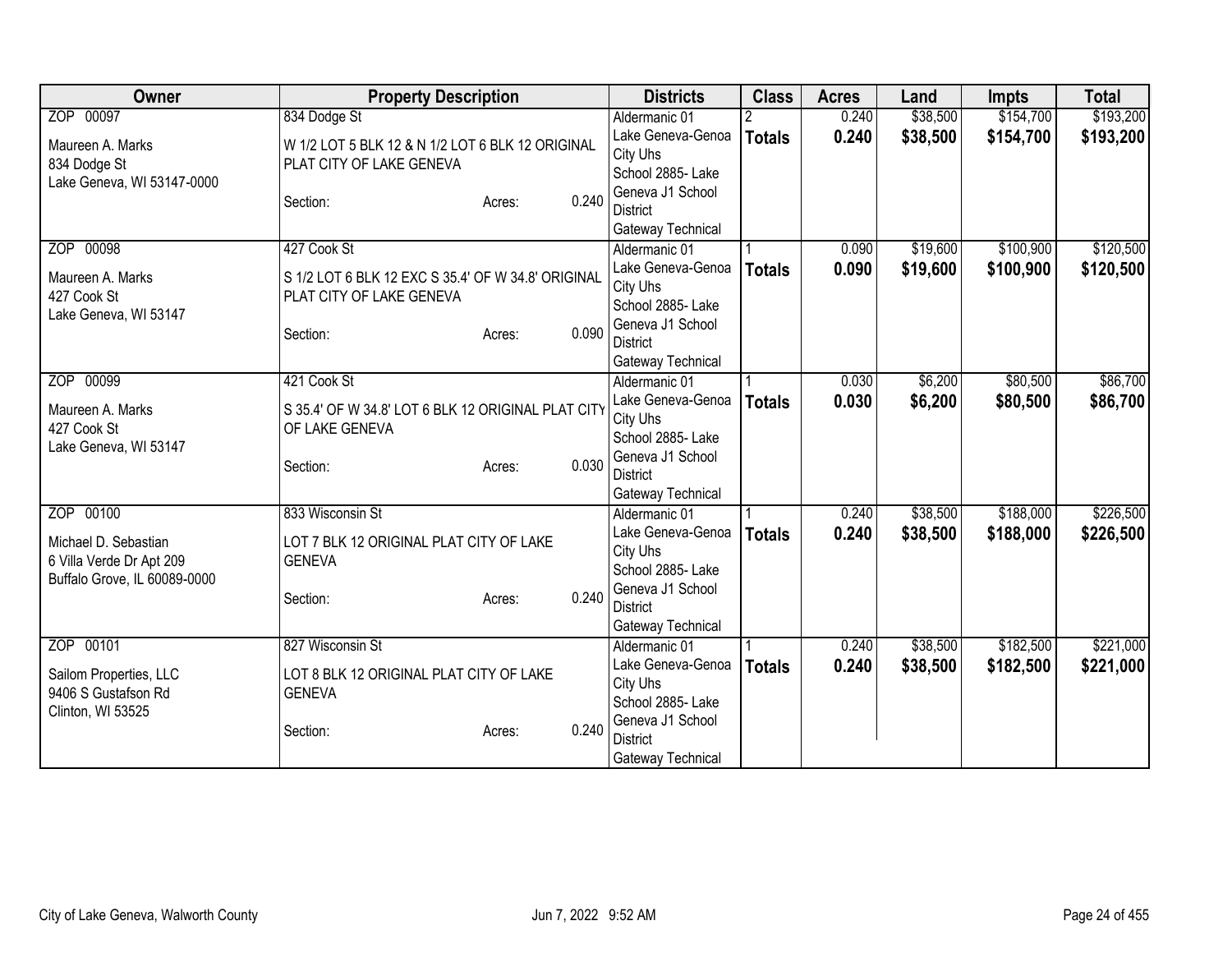| Owner                      | <b>Property Description</b>                              | <b>Districts</b>              | <b>Class</b>   | <b>Acres</b> | Land       | <b>Impts</b>    | <b>Total</b>  |
|----------------------------|----------------------------------------------------------|-------------------------------|----------------|--------------|------------|-----------------|---------------|
| ZOP 00102                  | 821 Wisconsin St                                         | Aldermanic 01                 |                | 0.160        | \$29,900   | \$295,900       | \$325,800     |
| Mark C. Immer              | W 40' LOT 9 BLK 12 ORIGINAL PLAT CITY OF LAKE            | Lake Geneva-Genoa             | <b>Totals</b>  | 0.160        | \$29,900   | \$295,900       | \$325,800     |
| 1423 S Robert Dr           | <b>GENEVA</b>                                            | City Uhs                      |                |              |            |                 |               |
| Mt Prospect, IL 60056      |                                                          | School 2885- Lake             |                |              |            |                 |               |
|                            | 0.160<br>Section:<br>Acres:                              | Geneva J1 School              |                |              |            |                 |               |
|                            |                                                          | <b>District</b>               |                |              |            |                 |               |
|                            |                                                          | Gateway Technical             |                |              |            |                 |               |
| ZOP 00103                  | 817 Wisconsin St                                         | Aldermanic 01                 |                | 0.240        | \$38,500   | \$302,500       | \$341,000     |
| Charlene A Klein Trust     | E 20' LOT 9 BLK 12 & W 40' LOT 10 BLK 12 ORIGINAL        | Lake Geneva-Genoa             | <b>Totals</b>  | 0.240        | \$38,500   | \$302,500       | \$341,000     |
| PO Box 912                 | PLAT CITY OF LAKE GENEVA                                 | City Uhs<br>School 2885- Lake |                |              |            |                 |               |
| Lake Geneva, WI 53147-0000 |                                                          | Geneva J1 School              |                |              |            |                 |               |
|                            | 0.240<br>Section:<br>Acres:                              | <b>District</b>               |                |              |            |                 |               |
|                            |                                                          | Gateway Technical             |                |              |            |                 |               |
| ZOP 00104                  |                                                          | Aldermanic 01                 | $\overline{2}$ | 0.100        | \$35,000   | \$30,500        | \$65,500      |
|                            |                                                          | Lake Geneva-Genoa             | <b>Totals</b>  | 0.100        | \$35,000   | \$30,500        | \$65,500      |
| <b>Gaines Living Trust</b> | S 1/2 OF STRIP 20' WIDE OF UNIFORM WIDTH OFF E           | City Uhs                      |                |              |            |                 |               |
| 111 W Monroe St            | SIDE OF LOT 10 BLK 12. ALSO W 1/2 OF S 1/2 LOT 11        | School 2885- Lake             |                |              |            |                 |               |
| Chicago, IL 60603          | BLK 12 & STRIP 7' WIDE OFF W SIDE OF E 1/2 S 1/2         | Geneva J1 School              |                |              |            |                 |               |
|                            | 0.100<br>Section:<br>Acres:                              | District                      |                |              |            |                 |               |
|                            |                                                          | Gateway Technical             |                |              |            |                 |               |
| ZOP 00105                  | 400 Broad St                                             | Aldermanic 01                 | $\overline{2}$ | 0.130        | \$65,600   | \$544,600       | \$610,200     |
| Citizens Square, LLC       | PT. LOTS 11 & 12 BLK 12 O.P.: COM SE COR LOT 12          | Lake Geneva-Genoa             | <b>Totals</b>  | 0.130        | \$65,600   | \$544,600       | \$610,200     |
| W3567 700 Club Dr          | BLK 12, N 46.45', W 68', S 46.30', E 68' TO POB.         | City Uhs                      |                |              |            |                 |               |
| Lake Geneva, WI 53147-0000 | ORIGINAL PLAT CITY OF LAKE GENEVA;                       | School 2885- Lake             |                |              |            |                 |               |
|                            | 0.130<br>Section:<br>Acres:                              | Geneva J1 School              |                |              |            |                 |               |
|                            |                                                          | <b>District</b>               |                |              |            |                 |               |
|                            |                                                          | Gateway Technical             |                |              |            |                 |               |
| ZOP 00106                  | 400 Broad St                                             | Aldermanic 01                 |                | 0.000        | $\sqrt{6}$ | $\overline{30}$ | $\frac{1}{6}$ |
| Citizens Square, LLC       | PT LOTS 11 & 12 BLK 12 OP DESC AS: COM SE COR            | Lake Geneva-Genoa             | <b>Totals</b>  | 0.000        | \$0        | \$0             | \$0           |
| W3567 700 Club Dr          | LOT 12, N 46.45' TO POB, N 41.85', S89D43'W 60.20',      | City Uhs<br>School 2885- Lake |                |              |            |                 |               |
| Lake Geneva, WI 53147-0000 | N0D17'W .40', S89D43'W 23', S 88.30', E 15', N 46.30', I | Geneva J1 School              |                |              |            |                 |               |
|                            | 0.000<br>Section:<br>Acres:                              | <b>District</b>               |                |              |            |                 |               |
|                            |                                                          | Gateway Technical             |                |              |            |                 |               |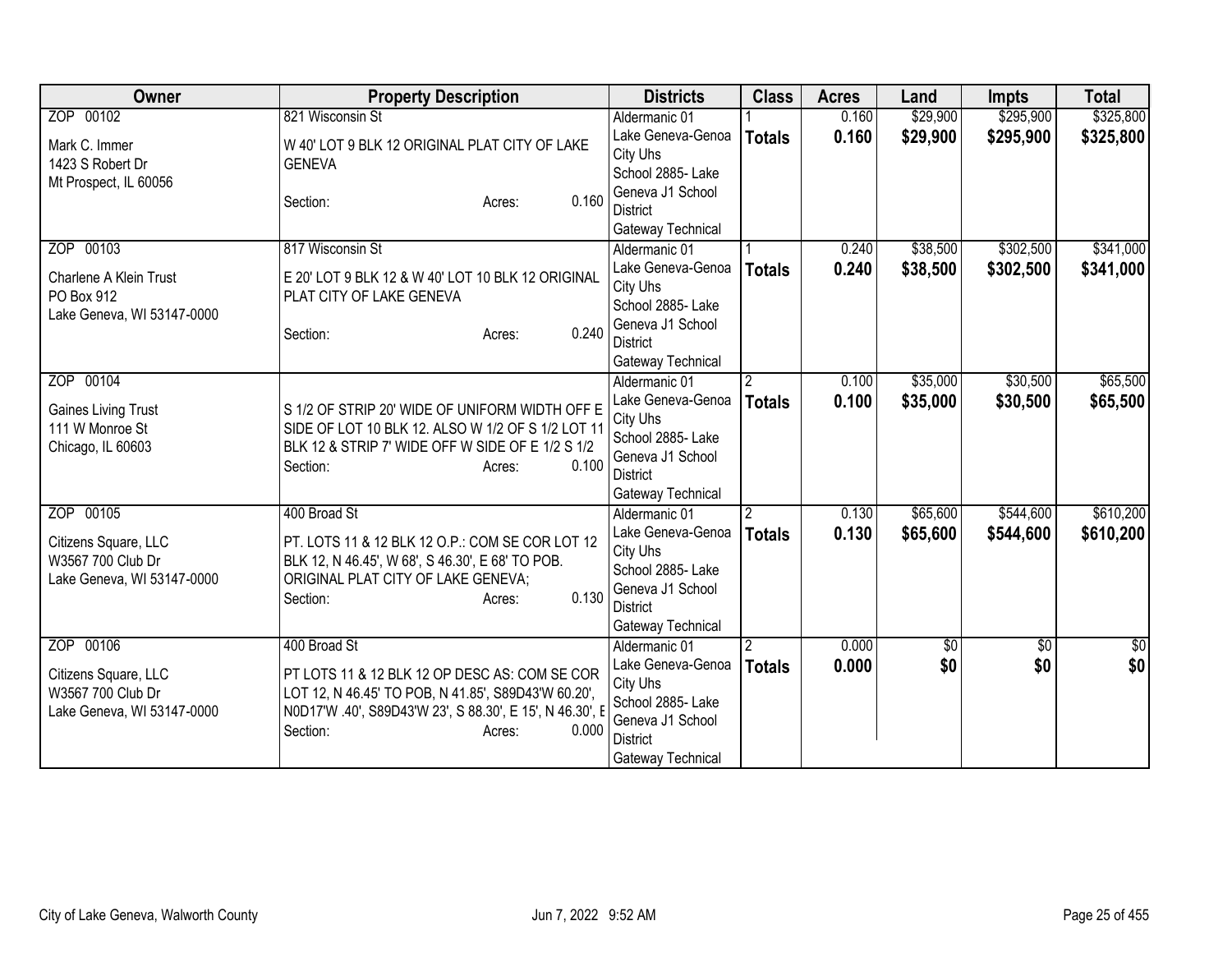| Owner                                        | <b>Property Description</b>                                                   | <b>Districts</b>              | <b>Class</b>   | <b>Acres</b> | Land        | <b>Impts</b>    | <b>Total</b>         |
|----------------------------------------------|-------------------------------------------------------------------------------|-------------------------------|----------------|--------------|-------------|-----------------|----------------------|
| ZOP 00107                                    | 410 Broad St                                                                  | Aldermanic 01                 |                | 0.310        | \$127,700   | \$1,453,100     | \$1,580,800          |
| <b>Gaines Living Trust</b>                   | N 1/2 OF A STRIP OF LAND 20' WIDE OF UNIFORM                                  | Lake Geneva-Genoa             | <b>Totals</b>  | 0.310        | \$127,700   | \$1,453,100     | \$1,580,800          |
| 111 W Monroe St                              | WIDTH OFF THE ENTIRE EAST SIDE OF LOT 10 BLK                                  | City Uhs                      |                |              |             |                 |                      |
| Chicago, IL 60603                            | 12, & THE N 86' OF LOTS 11 & 12 BLK 12 ORIGINAL                               | School 2885- Lake             |                |              |             |                 |                      |
|                                              | 0.310<br>Section:<br>Acres:                                                   | Geneva J1 School<br>District  |                |              |             |                 |                      |
|                                              |                                                                               | Gateway Technical             |                |              |             |                 |                      |
| ZOP 00108                                    | 426 Center St                                                                 | Aldermanic 01                 | $\overline{2}$ | 0.710        | \$208,200   | \$387,100       | \$595,300            |
|                                              |                                                                               | Lake Geneva-Genoa             | <b>Totals</b>  | 0.710        | \$208,200   | \$387,100       | \$595,300            |
| Bank One, Elkhorn                            | LOT 1 BLK 13, LOT 2 BLK 13 EXC. R/R LOT 3 BLK 13                              | City Uhs                      |                |              |             |                 |                      |
| c/o Industry Consulting Group<br>PO Box 8265 | ORIGINAL PLAT CITY OF LAKE GENEVA                                             | School 2885- Lake             |                |              |             |                 |                      |
| Wichita Falls, TX 76307-8265                 | 0.710<br>Section:<br>Acres:                                                   | Geneva J1 School              |                |              |             |                 |                      |
|                                              |                                                                               | <b>District</b>               |                |              |             |                 |                      |
|                                              |                                                                               | Gateway Technical             |                |              |             |                 |                      |
| ZOP 00111                                    |                                                                               | Aldermanic 01                 | $\overline{2}$ | 0.150        | \$80,900    | $\overline{50}$ | \$80,900             |
| Bank One, Elkhorn                            | LOT 4 BLK 13 EXC S 65' ORIGINAL PLAT CITY OF                                  | Lake Geneva-Genoa             | <b>Totals</b>  | 0.150        | \$80,900    | \$0             | \$80,900             |
| c/o Industry Consulting Group                | <b>LAKE GENEVA</b>                                                            | City Uhs<br>School 2885-Lake  |                |              |             |                 |                      |
| PO Box 8265                                  |                                                                               | Geneva J1 School              |                |              |             |                 |                      |
| Wichita Falls, TX 76307-8265                 | 0.150<br>Section:<br>Acres:                                                   | <b>District</b>               |                |              |             |                 |                      |
|                                              |                                                                               | Gateway Technical             |                |              |             |                 |                      |
| ZOP 00112                                    |                                                                               | Aldermanic 01                 | $\overline{2}$ | 0.000        | $\sqrt{50}$ | $\overline{50}$ | \$0                  |
|                                              |                                                                               | Lake Geneva-Genoa             | <b>Totals</b>  | 0.000        | \$0         | \$0             | \$0                  |
| Little Cheese, LLC<br>433 Broad LLC          | N 24' LOT 5 BLK 13, & N 24' LOT 6 BLK 13 ORIGINAL<br>PLAT CITY OF LAKE GENEVA | City Uhs                      |                |              |             |                 |                      |
| 431 Broad St                                 |                                                                               | School 2885- Lake             |                |              |             |                 |                      |
| Lake Geneva, WI 53147-0000                   | 0.000<br>Section:<br>Acres:                                                   | Geneva J1 School              |                |              |             |                 |                      |
|                                              |                                                                               | <b>District</b>               |                |              |             |                 |                      |
|                                              |                                                                               | Gateway Technical             |                |              |             |                 |                      |
| ZOP 00113                                    |                                                                               | Aldermanic 01                 | 2              | 0.140        | \$0         | $\overline{50}$ | $\frac{6}{3}$<br>\$0 |
| Little Cheese, LLC                           | S 25' OF N 49' LOT 5 BLK 13, & S 25' OF N 49' LOT 6                           | Lake Geneva-Genoa<br>City Uhs | <b>Totals</b>  | 0.140        | \$0         | \$0             |                      |
| 433 Broad LLC                                | BLK 13 ORIGINAL PLAT CITY OF LAKE GENEVA                                      | School 2885- Lake             |                |              |             |                 |                      |
| 431 Broad St                                 |                                                                               | Geneva J1 School              |                |              |             |                 |                      |
| Lake Geneva, WI 53147-0000                   | 0.140<br>Section:<br>Acres:                                                   | <b>District</b>               |                |              |             |                 |                      |
|                                              |                                                                               | Gateway Technical             |                |              |             |                 |                      |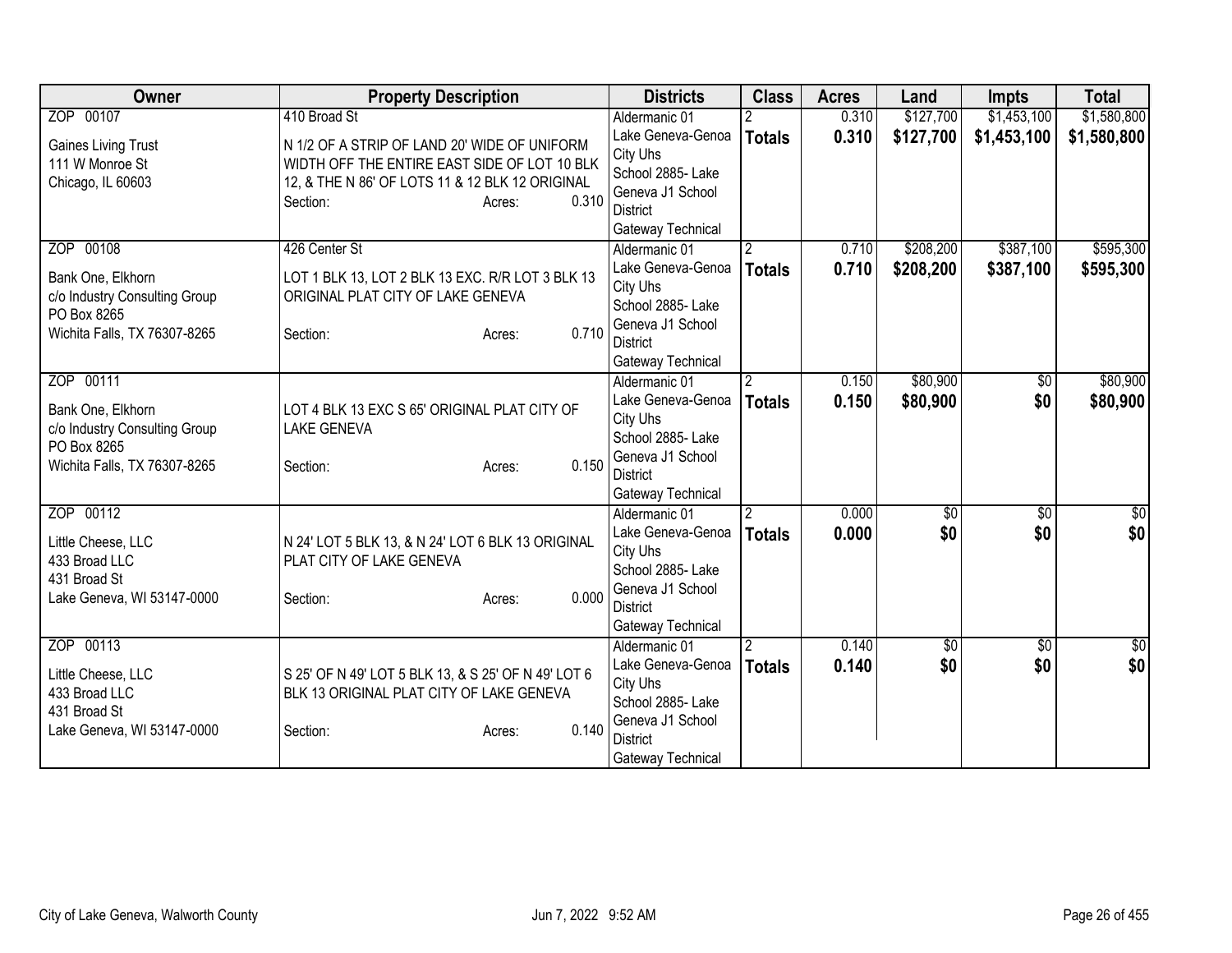| Owner                        | <b>Property Description</b>                          | <b>Districts</b>                    | <b>Class</b>   | <b>Acres</b> | Land       | <b>Impts</b> | <b>Total</b>  |
|------------------------------|------------------------------------------------------|-------------------------------------|----------------|--------------|------------|--------------|---------------|
| ZOP 00114                    | 431 Broad St                                         | Aldermanic 01                       |                | 0.160        | \$124,600  | \$214,700    | \$339,300     |
| Little Cheese, LLC           | S 58' OF N 107' LOT 5 BLK 13 & S 58' OF N 107' LOT 6 | Lake Geneva-Genoa                   | <b>Totals</b>  | 0.160        | \$124,600  | \$214,700    | \$339,300     |
| 433 Broad LLC                | BLK 13 ORIGINAL PLAT CITY OF LAKE GENEVA;            | City Uhs                            |                |              |            |              |               |
| 431 Broad St                 | ASSESSMENT INCLUDES ZOP-112 & ZOP-113                | School 2885- Lake                   |                |              |            |              |               |
| Lake Geneva, WI 53147-0000   | 0.160<br>Section:<br>Acres:                          | Geneva J1 School                    |                |              |            |              |               |
|                              |                                                      | <b>District</b>                     |                |              |            |              |               |
|                              |                                                      | Gateway Technical                   |                |              |            |              |               |
| ZOP 00115                    | 421 Broad St                                         | Aldermanic 01                       | $\overline{2}$ | 0.270        | \$112,700  | \$895,800    | \$1,008,500   |
| Beans R Us, LLC              | S 65' LOT 4 BLK 13 & S 65' LOT 5 BLK 13 & S 65' LOT  | Lake Geneva-Genoa                   | <b>Totals</b>  | 0.270        | \$112,700  | \$895,800    | \$1,008,500   |
| PO Box 1119                  | BLK 13 ORIGINAL PLAT CITY OF LAKE GENEVA             | City Uhs                            |                |              |            |              |               |
| Lake Geneva, WI 53147-0000   |                                                      | School 2885- Lake                   |                |              |            |              |               |
|                              | 0.270<br>Section:<br>Acres:                          | Geneva J1 School<br><b>District</b> |                |              |            |              |               |
|                              |                                                      | Gateway Technical                   |                |              |            |              |               |
| ZOP 00116                    | 415 Broad St                                         | Aldermanic 01                       | $\overline{2}$ | 0.240        | \$108,400  | \$641,100    | \$749,500     |
|                              |                                                      | Lake Geneva-Genoa                   |                | 0.240        | \$108,400  | \$641,100    | \$749,500     |
| Staz Investments, LLC        | N 1/2 LOT 7 BLK 13; N 1/2 LOT 8 BLK 13 ORIGINAL      | City Uhs                            | <b>Totals</b>  |              |            |              |               |
| PO Box 1301                  | PLAT CITY OF LAKE GENEVA                             | School 2885- Lake                   |                |              |            |              |               |
| Lake Geneva, WI 53147        |                                                      | Geneva J1 School                    |                |              |            |              |               |
|                              | 0.240<br>Section:<br>Acres:                          | <b>District</b>                     |                |              |            |              |               |
|                              |                                                      | Gateway Technical                   |                |              |            |              |               |
| ZOP 00117                    | 401 Broad St                                         | Aldermanic 01                       | $\overline{2}$ | 0.240        | \$119,200  | \$969,400    | \$1,088,600   |
| St Francis Bank              | S 1/2 LOT 7 BLK 13 & S 1/2 LOT 8 BLK 13 ORIGINAL     | Lake Geneva-Genoa                   | <b>Totals</b>  | 0.240        | \$119,200  | \$969,400    | \$1,088,600   |
| c/o National Tax Search, LLC | PLAT CITY OF LAKE GENEVA                             | City Uhs                            |                |              |            |              |               |
| 130 S Jefferson St Ste 300   |                                                      | School 2885- Lake                   |                |              |            |              |               |
| Chicago, IL 60661            | 0.240<br>Section:<br>Acres:                          | Geneva J1 School                    |                |              |            |              |               |
|                              |                                                      | <b>District</b>                     |                |              |            |              |               |
|                              |                                                      | Gateway Technical                   |                |              |            |              |               |
| ZOP 00118                    | 715 Wisconsin St                                     | Aldermanic 01                       | X4             | 0.000        | $\sqrt{6}$ | $\sqrt{6}$   | $\frac{6}{3}$ |
| Congregational Church        | LOTS 9 & 10 BLK 13 ORIGINAL PLAT CITY OF LAKE        | Lake Geneva-Genoa                   | <b>Totals</b>  | 0.000        | \$0        | \$0          | \$0           |
| 715 Wisconsin St             | <b>GENEVA</b>                                        | City Uhs                            |                |              |            |              |               |
| Lake Geneva, WI 53147-0000   |                                                      | School 2885- Lake                   |                |              |            |              |               |
|                              | 0.000<br>Section:<br>Acres:                          | Geneva J1 School                    |                |              |            |              |               |
|                              |                                                      | <b>District</b>                     |                |              |            |              |               |
|                              |                                                      | Gateway Technical                   |                |              |            |              |               |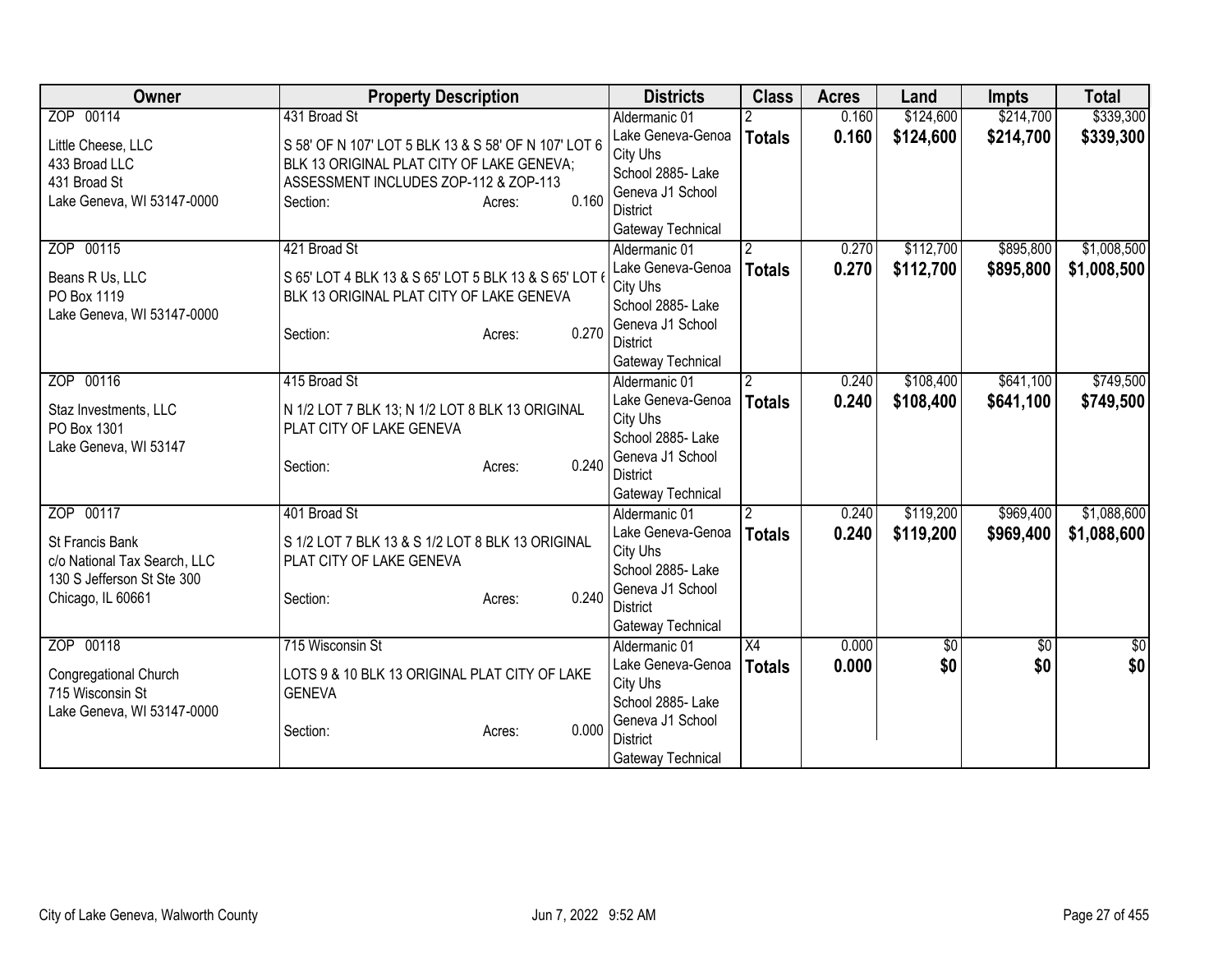| <b>Owner</b>                                                                                                          | <b>Property Description</b>                                                                                                                                                                         | <b>Districts</b>                                                                                                                | <b>Class</b>                    | <b>Acres</b>   | Land                   | Impts                  | <b>Total</b>           |
|-----------------------------------------------------------------------------------------------------------------------|-----------------------------------------------------------------------------------------------------------------------------------------------------------------------------------------------------|---------------------------------------------------------------------------------------------------------------------------------|---------------------------------|----------------|------------------------|------------------------|------------------------|
| ZOP 00119<br><b>First Congregational</b><br>United Church of Christ<br>709 Wisconsin St<br>Lake Geneva, WI 53147-0000 | LOT 11 BLK 13 EXC E 25' OF N 50'. ORIGINAL PLAT<br>CITY OF LAKE GENEVA<br>0.000<br>Section:<br>Acres:                                                                                               | Aldermanic 01<br>Lake Geneva-Genoa<br>City Uhs<br>School 2885-Lake<br>Geneva J1 School<br><b>District</b><br>Gateway Technical  | X4<br><b>Totals</b>             | 0.000<br>0.000 | $\overline{50}$<br>\$0 | $\overline{50}$<br>\$0 | $\overline{50}$<br>\$0 |
| ZOP 00120<br>705 Wisconsin Street, LLC<br>608 Fairview Ave<br>Elmhurst, IL 60126                                      | 416 Center St<br>PT. LOTS 11 & 12 BLK 13 DESC AS: COM NE COR<br>LOT 12, W 85', S 50', E 85', N 50' TO POB. ORIGINAL<br>PLAT CITY OF LAKE GENEVA<br>0.100<br>Section:<br>Acres:                      | Aldermanic 01<br>Lake Geneva-Genoa<br>City Uhs<br>School 2885- Lake<br>Geneva J1 School<br><b>District</b><br>Gateway Technical | $\overline{2}$<br><b>Totals</b> | 0.100<br>0.100 | \$21,300<br>\$21,300   | \$317,000<br>\$317,000 | \$338,300<br>\$338,300 |
| ZOP 00121<br>705 Wisconsin Street, LLC<br>608 Fairview Ave<br>Elmhurst, IL 60126                                      | 705 Wisconsin St<br>S 120'(OF RECORD) LOT 12 BLK 13. (122' OF<br>SURVEY) ORIGINAL PLAT CITY OF LAKE GENEVA<br>0.170<br>Section:<br>Acres:                                                           | Aldermanic 01<br>Lake Geneva-Genoa<br>City Uhs<br>School 2885- Lake<br>Geneva J1 School<br><b>District</b><br>Gateway Technical | 2<br><b>Totals</b>              | 0.170<br>0.170 | \$45,800<br>\$45,800   | \$277,000<br>\$277,000 | \$322,800<br>\$322,800 |
| ZOP 00122<br>Jason A. Wootton<br>426 Sage St<br>Lake Geneva, WI 53147-0000                                            | 426 Sage St<br>S 1/2 LOT 2 & PT OF S 1/2 LOT 1 BLK 14 DESC AS:<br>COM SE COR LOT 1, S89D26'15"W 53.84' ALG S LN<br>LOT 1 TO POB, S89D26'15"W 66.16' TO W LN LOT 2, N<br>0.140<br>Section:<br>Acres: | Aldermanic 01<br>Lake Geneva-Genoa<br>City Uhs<br>School 2885- Lake<br>Geneva J1 School<br><b>District</b><br>Gateway Technical | <b>Totals</b>                   | 0.140<br>0.140 | \$27,300<br>\$27,300   | \$118,200<br>\$118,200 | \$145,500<br>\$145,500 |
| ZOP 00122A<br>Melissa Christian<br>12329 Bartelt Ct<br>Huntley, IL 60142                                              | 610 Dodge St<br>N 1/2 LOT 1 BLK 14 & N 1/2 LOT 2 BLK 14 ORIGINAL<br>PLAT CITY OF LAKE GENEVA<br>0.240<br>Section:<br>Acres:                                                                         | Aldermanic 01<br>Lake Geneva-Genoa<br>City Uhs<br>School 2885- Lake<br>Geneva J1 School<br><b>District</b><br>Gateway Technical | <b>Totals</b>                   | 0.240<br>0.240 | \$38,500<br>\$38,500   | \$221,200<br>\$221,200 | \$259,700<br>\$259,700 |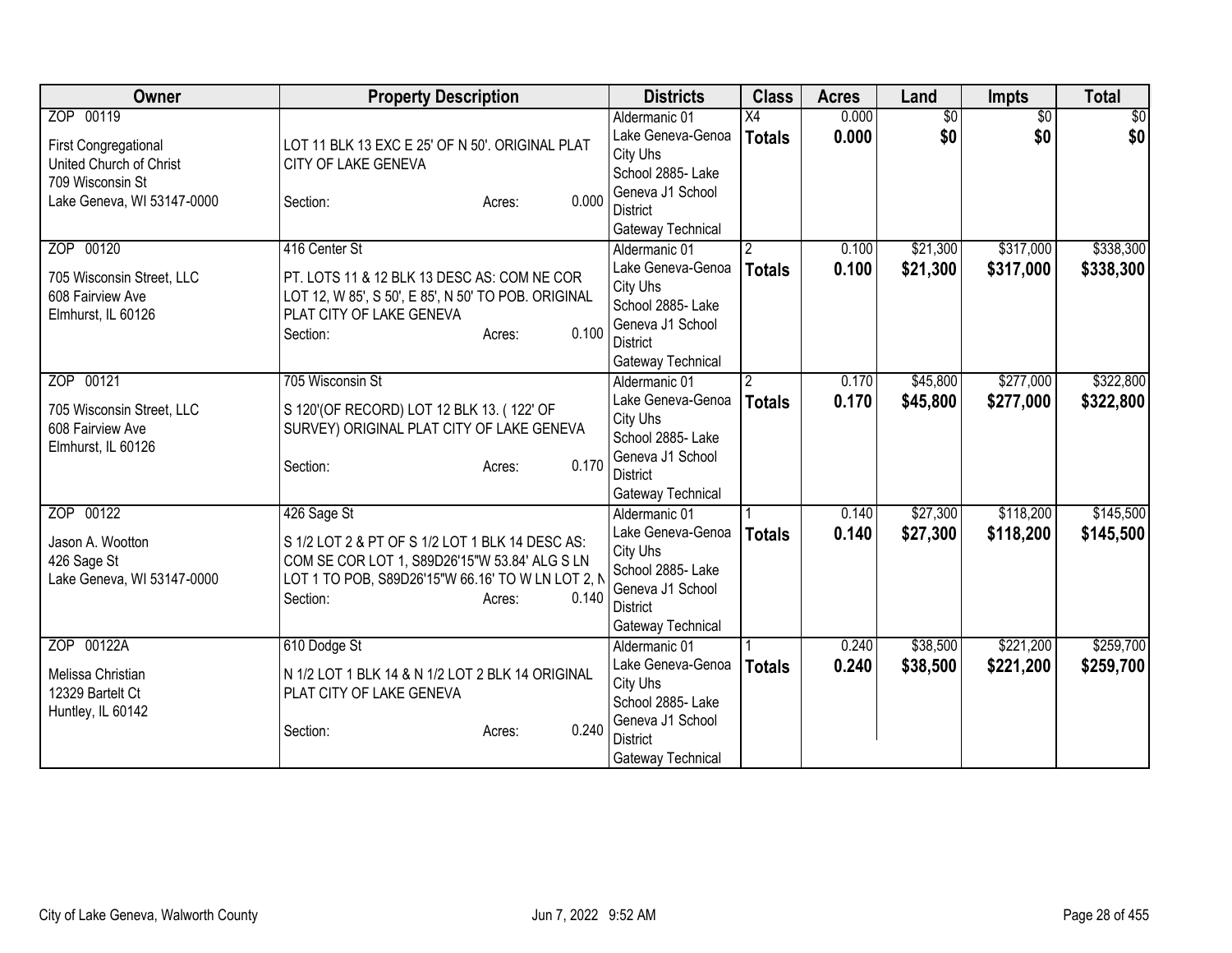| <b>Owner</b>                 | <b>Property Description</b>                        | <b>Districts</b>                     | <b>Class</b>  | <b>Acres</b> | Land     | <b>Impts</b> | <b>Total</b> |
|------------------------------|----------------------------------------------------|--------------------------------------|---------------|--------------|----------|--------------|--------------|
| ZOP 00122B                   | 424 Sage St                                        | Aldermanic 01                        |               | 0.100        | \$22,200 | \$142,300    | \$164,500    |
| <b>Richard Steinberg</b>     | PT S 1/2 LOT 1 BLK 14 DESC AS: COM SE COR LOT 1    | Lake Geneva-Genoa                    | <b>Totals</b> | 0.100        | \$22,200 | \$142,300    | \$164,500    |
| 2116 St Johns Av Ut B        | S89D26'15"W 53.84', N0D23'20"W 36.48', N12D34'E    | City Uhs                             |               |              |          |              |              |
| Highland Park, IL 60035      | 22.68', N0D37'10"E 27.18', N89D29'45"E 48.91' TO W | School 2885- Lake                    |               |              |          |              |              |
|                              | 0.100<br>Section:<br>Acres:                        | Geneva J1 School                     |               |              |          |              |              |
|                              |                                                    | <b>District</b>                      |               |              |          |              |              |
| ZOP 00123                    |                                                    | Gateway Technical                    |               |              | \$47,800 | \$200,200    | \$248,000    |
|                              | 618 Dodge St                                       | Aldermanic 01<br>Lake Geneva-Genoa   | 2             | 0.240        |          |              |              |
| Adam J. Law                  | LOT 3 BLK 14 ORIGINAL PLAT CITY OF LAKE            | City Uhs                             | <b>Totals</b> | 0.240        | \$47,800 | \$200,200    | \$248,000    |
| 618 Dodge St                 | <b>GENEVA</b>                                      | School 2885- Lake                    |               |              |          |              |              |
| Lake Geneva, WI 53147        |                                                    | Geneva J1 School                     |               |              |          |              |              |
|                              | 0.240<br>Section:<br>Acres:                        | <b>District</b>                      |               |              |          |              |              |
|                              |                                                    | Gateway Technical                    |               |              |          |              |              |
| ZOP 00124                    |                                                    | Aldermanic 01                        |               | 0.210        | \$35,700 | \$0          | \$35,700     |
|                              |                                                    | Lake Geneva-Genoa                    | <b>Totals</b> | 0.210        | \$35,700 | \$0          | \$35,700     |
| Jack R. Auld                 | E 50' LOT 4 BLK 14, & LOT 9 N OF RR BLK 14         | City Uhs                             |               |              |          |              |              |
| 28282 Elsur                  | ORIGINAL PLAT CITY OF LAKE GENEVA                  | School 2885-Lake                     |               |              |          |              |              |
| Laguna Niguel, CA 92677-0000 | 0.210<br>Section:                                  | Geneva J1 School                     |               |              |          |              |              |
|                              | Acres:                                             | <b>District</b>                      |               |              |          |              |              |
|                              |                                                    | Gateway Technical                    |               |              |          |              |              |
| ZOP 00125                    | 620 Dodge St                                       | Aldermanic 01                        |               | 0.240        | \$38,500 | \$121,200    | \$159,700    |
| Robert E. Giles              | PT LTS 4, 5 8 & 9 BLK 14 OP GENEVA VILLAGE ( NOW   | Lake Geneva-Genoa                    | <b>Totals</b> | 0.240        | \$38,500 | \$121,200    | \$159,700    |
| W245 S7250 Heather Ridge Rd  | CITY) DESC AS COM IN N LN LOT 4 BLK 14 OP AT PT    | City Uhs                             |               |              |          |              |              |
| Waukesha, WI 53189           | 10' E OF NW COR LOT 4, W TO PT 50' W OF NE COR     | School 2885- Lake                    |               |              |          |              |              |
|                              | 0.240<br>Section:<br>Acres:                        | Geneva J1 School                     |               |              |          |              |              |
|                              |                                                    | <b>District</b><br>Gateway Technical |               |              |          |              |              |
| ZOP 00126                    | 630 Dodge St                                       | Aldermanic 01                        |               | 0.220        | \$36,400 | \$354,800    | \$391,200    |
|                              |                                                    | Lake Geneva-Genoa                    | <b>Totals</b> | 0.220        | \$36,400 | \$354,800    | \$391,200    |
| Robert E. Giles              | W 10' LOT 5 BLK 14 ORIG PLAT EXC RR & LOT 6 CITY   | City Uhs                             |               |              |          |              |              |
| W245 S7250 Heather Ridge Rd  | OF LAKE GENEVA                                     | School 2885- Lake                    |               |              |          |              |              |
| Waukesha, WI 53189           |                                                    | Geneva J1 School                     |               |              |          |              |              |
|                              | 0.220<br>Section:<br>Acres:                        | <b>District</b>                      |               |              |          |              |              |
|                              |                                                    | Gateway Technical                    |               |              |          |              |              |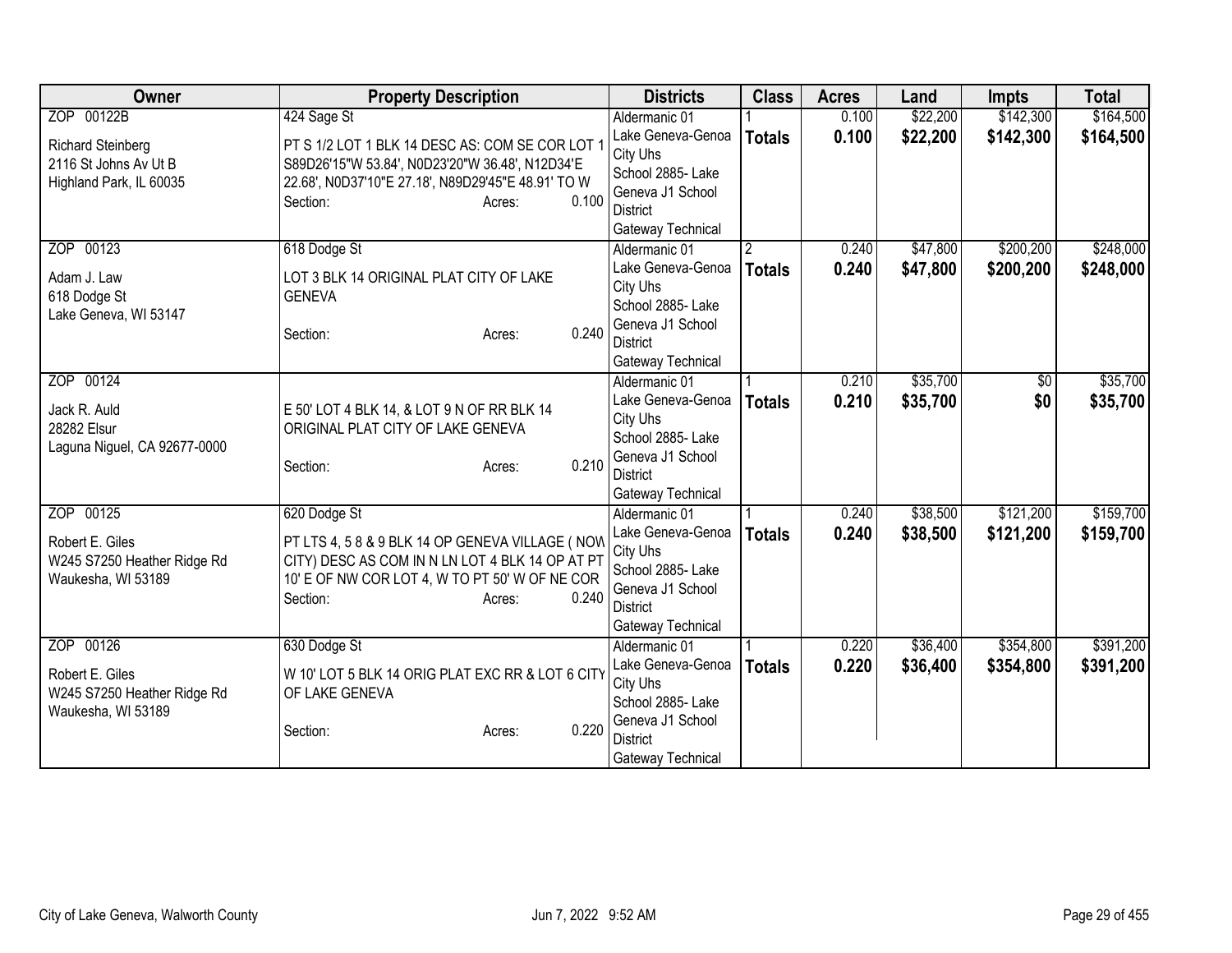| Owner                                | <b>Property Description</b>                                                    |       | <b>Districts</b>                    | <b>Class</b>  | <b>Acres</b> | Land     | <b>Impts</b> | <b>Total</b> |
|--------------------------------------|--------------------------------------------------------------------------------|-------|-------------------------------------|---------------|--------------|----------|--------------|--------------|
| ZOP 00128                            | 407 Center St                                                                  |       | Aldermanic 01                       |               | 0.130        | \$26,300 | \$222,900    | \$249,200    |
| Alejandro Talancon                   | PT LOTS 7 & 8 BLK 14 OP: COM IN W LN LOT 7, 112' N                             |       | Lake Geneva-Genoa                   | <b>Totals</b> | 0.130        | \$26,300 | \$222,900    | \$249,200    |
| 420 Fairbank Rd                      | OF SW COR BLK 14, E 100.6' TO PT IN WLY LN R/W                                 |       | City Uhs                            |               |              |          |              |              |
| Riverside, IL 60546                  | OF RR, NWLY 5.51', W 96.8', S 4' TO POB. ALSO COM                              |       | School 2885- Lake                   |               |              |          |              |              |
|                                      | Section:<br>Acres:                                                             | 0.130 | Geneva J1 School                    |               |              |          |              |              |
|                                      |                                                                                |       | District                            |               |              |          |              |              |
|                                      |                                                                                |       | Gateway Technical                   |               |              |          |              |              |
| ZOP 00129                            | 403 Center St                                                                  |       | Aldermanic 01                       |               | 0.180        | \$32,600 | \$247,000    | \$279,600    |
| Schaefer Trust                       | S 51' LOT 7 BLK 14 & S 51' LOT 8 BLK 14, & LOT 9 S                             |       | Lake Geneva-Genoa                   | <b>Totals</b> | 0.180        | \$32,600 | \$247,000    | \$279,600    |
| 403 Center St                        | OF R.R. BLK 14 ORIGINAL PLAT CITY OF LAKE                                      |       | City Uhs                            |               |              |          |              |              |
| Lake Geneva, WI 53147-0000           | <b>GENEVA</b>                                                                  |       | School 2885- Lake                   |               |              |          |              |              |
|                                      | Section:<br>Acres:                                                             | 0.180 | Geneva J1 School<br><b>District</b> |               |              |          |              |              |
|                                      |                                                                                |       |                                     |               |              |          |              |              |
| ZOP 00131                            | 422 Sage St                                                                    |       | Gateway Technical<br>Aldermanic 01  |               | 0.160        | \$21,000 | \$62,200     | \$83,200     |
|                                      |                                                                                |       | Lake Geneva-Genoa                   |               |              |          |              |              |
| Jozef Skladanowski                   | LOT 10 BLK 14 N OF RR ORIGINAL PLAT CITY OF                                    |       | City Uhs                            | <b>Totals</b> | 0.160        | \$21,000 | \$62,200     | \$83,200     |
| 3538 Hawthorne St                    | <b>LAKE GENEVA</b>                                                             |       | School 2885- Lake                   |               |              |          |              |              |
| Franklin Park, IL 60131-0000         |                                                                                |       | Geneva J1 School                    |               |              |          |              |              |
|                                      | Section:<br>Acres:                                                             | 0.160 | <b>District</b>                     |               |              |          |              |              |
|                                      |                                                                                |       | Gateway Technical                   |               |              |          |              |              |
| ZOP 00132                            | 400 Sage St                                                                    |       | Aldermanic 01                       |               | 0.240        | \$36,600 | \$237,300    | \$273,900    |
|                                      |                                                                                |       | Lake Geneva-Genoa                   | <b>Totals</b> | 0.240        | \$36,600 | \$237,300    | \$273,900    |
| Scott Reiff                          | S 1/2 LOT 11 BLK 14 & S 1/2 LOT 12 BLK 14 ORIGINAL<br>PLAT CITY OF LAKE GENEVA |       | City Uhs                            |               |              |          |              |              |
| 400 Sage St<br>Lake Geneva, WI 53147 |                                                                                |       | School 2885- Lake                   |               |              |          |              |              |
|                                      | Section:<br>Acres:                                                             | 0.240 | Geneva J1 School                    |               |              |          |              |              |
|                                      |                                                                                |       | <b>District</b>                     |               |              |          |              |              |
|                                      |                                                                                |       | Gateway Technical                   |               |              |          |              |              |
| ZOP 00133                            | 420 Sage St                                                                    |       | Aldermanic 01                       |               | 0.120        | \$25,400 | \$190,000    | \$215,400    |
| Angel Perez                          | N 43' LOT 11 BLK 14 & N 43' LOT 12 BLK 14 ORIGINAL                             |       | Lake Geneva-Genoa                   | <b>Totals</b> | 0.120        | \$25,400 | \$190,000    | \$215,400    |
| 420 Sage St                          | PLAT CITY OF LAKE GENEVA                                                       |       | City Uhs                            |               |              |          |              |              |
| Lake Geneva, WI 53147-0000           |                                                                                |       | School 2885- Lake                   |               |              |          |              |              |
|                                      | Section:<br>Acres:                                                             | 0.120 | Geneva J1 School                    |               |              |          |              |              |
|                                      |                                                                                |       | <b>District</b>                     |               |              |          |              |              |
|                                      |                                                                                |       | Gateway Technical                   |               |              |          |              |              |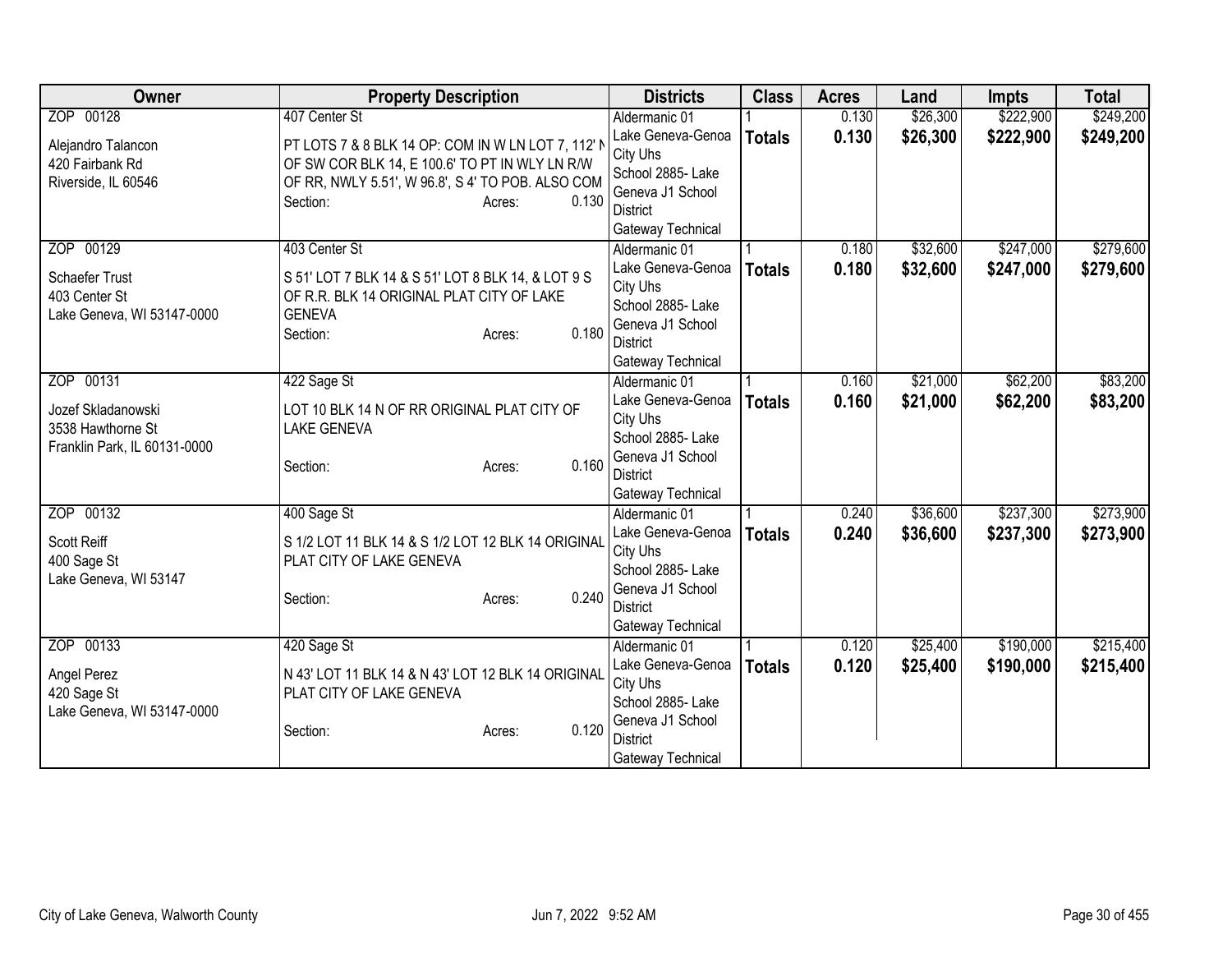| Owner                      | <b>Property Description</b>                        | <b>Districts</b>                    | <b>Class</b>  | <b>Acres</b> | Land     | <b>Impts</b> | <b>Total</b> |
|----------------------------|----------------------------------------------------|-------------------------------------|---------------|--------------|----------|--------------|--------------|
| ZOP 00133A                 | 416 Sage St                                        | Aldermanic 01                       |               | 0.120        | \$25,400 | \$142,900    | \$168,300    |
| Glenn R. Heller            | PT LOTS 11 & 12 BLK 14 OP: COM ON E LN LOT 12,     | Lake Geneva-Genoa                   | <b>Totals</b> | 0.120        | \$25,400 | \$142,900    | \$168,300    |
| 416 Sage St                | 43' S OF NE COR, S 43', W 120' M/L TO W LN LOT 11, | City Uhs                            |               |              |          |              |              |
| Lake Geneva, WI 53147-0000 | N 43', E 120' TO POB. ORIGINAL PLAT CITY OF LAKE   | School 2885- Lake                   |               |              |          |              |              |
|                            | 0.120<br>Section:<br>Acres:                        | Geneva J1 School                    |               |              |          |              |              |
|                            |                                                    | District                            |               |              |          |              |              |
|                            |                                                    | Gateway Technical                   |               |              |          |              |              |
| ZOP 00134                  | 324 Sage St                                        | Aldermanic 01                       |               | 0.410        | \$49,400 | \$300,600    | \$350,000    |
| Corey A. Pett              | LOT 1 BLK 15 E 45 1/2' LOT 2 BLK 15 INCLUDING      | Lake Geneva-Genoa<br>City Uhs       | <b>Totals</b> | 0.410        | \$49,400 | \$300,600    | \$350,000    |
| 324 Sage St                | THAT PART OF VACATED RR R/O/W LOCATED IN           | School 2885- Lake                   |               |              |          |              |              |
| Lake Geneva, WI 53147      | LOT 1&2 ORIGINAL PLAT CITY OF LAKE GENEVA          | Geneva J1 School                    |               |              |          |              |              |
|                            | 0.410<br>Section:<br>Acres:                        | <b>District</b>                     |               |              |          |              |              |
|                            |                                                    | Gateway Technical                   |               |              |          |              |              |
| ZOP 00135                  | 616 Wisconsin St                                   | Aldermanic 01                       |               | 0.290        | \$42,200 | \$135,200    | \$177,400    |
|                            |                                                    | Lake Geneva-Genoa                   | <b>Totals</b> | 0.290        | \$42,200 | \$135,200    | \$177,400    |
| Yi Sheng Fang              | LOT 3 BLK 15 & W 14.5' LOT 2 BLK 15 ORIGINAL PLAT  | City Uhs                            |               |              |          |              |              |
| 616 Wisconsin St           | CITY OF LAKE GENEVA                                | School 2885- Lake                   |               |              |          |              |              |
| Lake Geneva, WI 53147-0000 | 0.290<br>Section:<br>Acres:                        | Geneva J1 School                    |               |              |          |              |              |
|                            |                                                    | <b>District</b>                     |               |              |          |              |              |
|                            |                                                    | Gateway Technical                   |               |              |          |              |              |
| ZOP 00138                  | 333 Center St                                      | Aldermanic 01                       |               | 0.120        | \$25,400 | \$124,600    | \$150,000    |
| Terence Pisano             | N 1/2 LOT 6 BLK 15 ORIGINAL PLAT CITY OF LAKE      | Lake Geneva-Genoa                   | <b>Totals</b> | 0.120        | \$25,400 | \$124,600    | \$150,000    |
| 333 Center St              | <b>GENEVA</b>                                      | City Uhs                            |               |              |          |              |              |
| Lake Geneva, WI 53147      |                                                    | School 2885-Lake                    |               |              |          |              |              |
|                            | 0.120<br>Section:<br>Acres:                        | Geneva J1 School<br><b>District</b> |               |              |          |              |              |
|                            |                                                    | Gateway Technical                   |               |              |          |              |              |
| ZOP 00139                  | 325 Center St                                      | Aldermanic 01                       | 2             | 0.120        | \$54,200 | \$148,900    | \$203,100    |
|                            |                                                    | Lake Geneva-Genoa                   | <b>Totals</b> | 0.120        | \$54,200 | \$148,900    | \$203,100    |
| Ssg Investments, LLC       | S 1/2 LOT 6 BLK 15 ORIGINAL PLAT CITY OF LAKE      | City Uhs                            |               |              |          |              |              |
| c/o Casting Solutions      | <b>GENEVA</b>                                      | School 2885-Lake                    |               |              |          |              |              |
| PO Box 11                  |                                                    | Geneva J1 School                    |               |              |          |              |              |
| Cedarburg, WI 53012-0000   | 0.120<br>Section:<br>Acres:                        | <b>District</b>                     |               |              |          |              |              |
|                            |                                                    | Gateway Technical                   |               |              |          |              |              |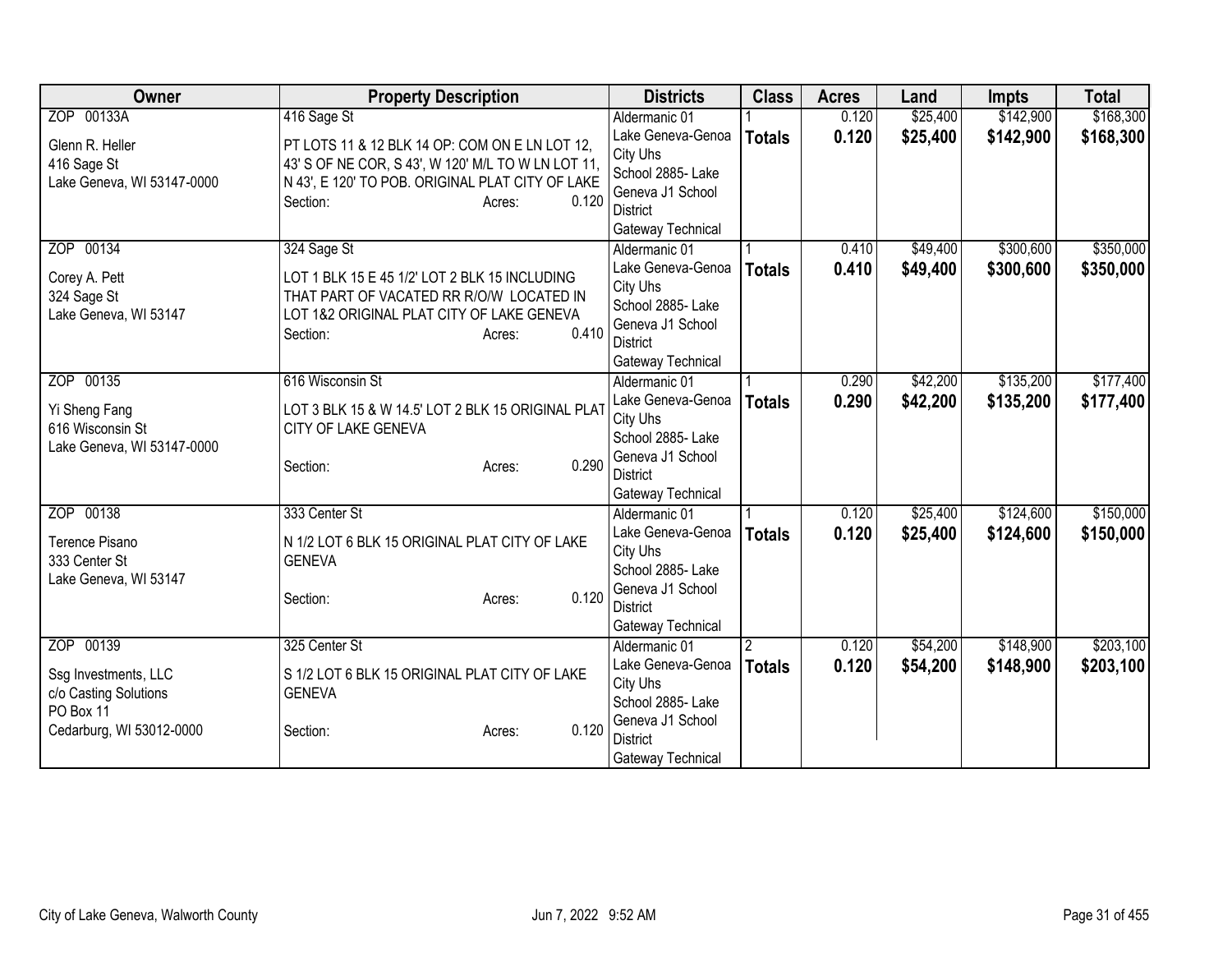| Owner                                        | <b>Property Description</b>                       |                 | <b>Districts</b>                    | <b>Class</b>  | <b>Acres</b> | Land      | Impts       | <b>Total</b> |
|----------------------------------------------|---------------------------------------------------|-----------------|-------------------------------------|---------------|--------------|-----------|-------------|--------------|
| ZOP 00140                                    | 303 Center St                                     |                 | <b>BID</b>                          |               | 0.660        | \$249,500 | \$1,139,700 | \$1,389,200  |
| <b>First Bank Southeast</b>                  | LOTS 7 & 8 BLK 15 & W 47 1/2' LOT 9 BLK 15        |                 | Aldermanic 01                       | <b>Totals</b> | 0.660        | \$249,500 | \$1,139,700 | \$1,389,200  |
| c/o Ryan Pts Dept 908                        | ORIGINAL PLAT CITY OF LAKE GENEVA                 |                 | Lake Geneva-Genoa                   |               |              |           |             |              |
| PO Box 460169                                |                                                   |                 | City Uhs                            |               |              |           |             |              |
| Houston, TX 77056-0000                       | Section:                                          | 0.660<br>Acres: | School 2885- Lake                   |               |              |           |             |              |
|                                              |                                                   |                 | Geneva J1 School<br><b>District</b> |               |              |           |             |              |
|                                              |                                                   |                 | Gateway Technical                   |               |              |           |             |              |
| ZOP 00144                                    |                                                   |                 | <b>BID</b>                          |               | 0.190        | \$8,600   | \$3,400     | \$12,000     |
|                                              |                                                   |                 | Aldermanic 01                       | <b>Totals</b> | 0.190        | \$8,600   | \$3,400     | \$12,000     |
| <b>First Bank Southeast</b>                  | E 12 1/2' LOT 9 BLK 15 & W 35' LOT 10 BLK 15      |                 | Lake Geneva-Genoa                   |               |              |           |             |              |
| c/o Ryan Pts Dept 908                        | ORIGINAL PLAT CITY OF LAKE GENEVA                 |                 | City Uhs                            |               |              |           |             |              |
| PO Box 460169                                |                                                   |                 | School 2885- Lake                   |               |              |           |             |              |
| Houston, TX 77056-0000                       | Section:                                          | 0.190<br>Acres: | Geneva J1 School                    |               |              |           |             |              |
|                                              |                                                   |                 | <b>District</b>                     |               |              |           |             |              |
|                                              |                                                   |                 | Gateway Technical                   |               |              |           |             |              |
| ZOP 00145                                    |                                                   |                 | BID                                 |               | 0.120        | \$5,400   | \$3,400     | \$8,800      |
| <b>First Bank Southeast</b>                  | E 25' LOT 10 BLK 15 & W 5' LOT 11 BLK 15 ORIGINAL |                 | Aldermanic 01                       | <b>Totals</b> | 0.120        | \$5,400   | \$3,400     | \$8,800      |
| c/o Ryan Pts Dept 908                        | PLAT CITY OF LAKE GENEVA                          |                 | Lake Geneva-Genoa                   |               |              |           |             |              |
| PO Box 460169                                |                                                   |                 | City Uhs                            |               |              |           |             |              |
| Houston, TX 77056-0000                       | Section:                                          | 0.120<br>Acres: | School 2885-Lake                    |               |              |           |             |              |
|                                              |                                                   |                 | Geneva J1 School                    |               |              |           |             |              |
|                                              |                                                   |                 | <b>District</b>                     |               |              |           |             |              |
|                                              |                                                   |                 | Gateway Technical                   |               |              |           |             |              |
| ZOP 00146                                    | 619 Geneva St                                     |                 | Aldermanic 01                       |               | 0.230        | \$37,700  | \$252,400   | \$290,100    |
| Eileen Marutzky Trust                        | E 55' LOT 11 BLK 15 & E 2 1/2' LOT 12 BLK 15      |                 | Lake Geneva-Genoa<br>City Uhs       | <b>Totals</b> | 0.230        | \$37,700  | \$252,400   | \$290,100    |
| 619 Geneva St                                | ORIGINAL PLAT CITY OF LAKE GENEVA                 |                 | School 2885- Lake                   |               |              |           |             |              |
| Lake Geneva, WI 53147                        |                                                   |                 | Geneva J1 School                    |               |              |           |             |              |
|                                              | Section:                                          | 0.230<br>Acres: | <b>District</b>                     |               |              |           |             |              |
|                                              |                                                   |                 | Gateway Technical                   |               |              |           |             |              |
| ZOP 00147                                    | 314 Sage St                                       |                 | Aldermanic 01                       | $\mathcal{P}$ | 0.080        | \$37,400  | \$142,300   | \$179,700    |
|                                              |                                                   |                 | Lake Geneva-Genoa                   | <b>Totals</b> | 0.080        | \$37,400  | \$142,300   | \$179,700    |
| Richard & Gail Jachimek, LLC                 | N 62' OF E 57 1/2' OF LOT 12 BLK 15 ORIGINAL PLAT |                 | City Uhs                            |               |              |           |             |              |
| 4409 Kettle Creek Ct<br>Tampa, FL 33624-0000 | CITY OF LAKE GENEVA                               |                 | School 2885- Lake                   |               |              |           |             |              |
|                                              | Section:                                          | 0.080<br>Acres: | Geneva J1 School                    |               |              |           |             |              |
|                                              |                                                   |                 | <b>District</b>                     |               |              |           |             |              |
|                                              |                                                   |                 | Gateway Technical                   |               |              |           |             |              |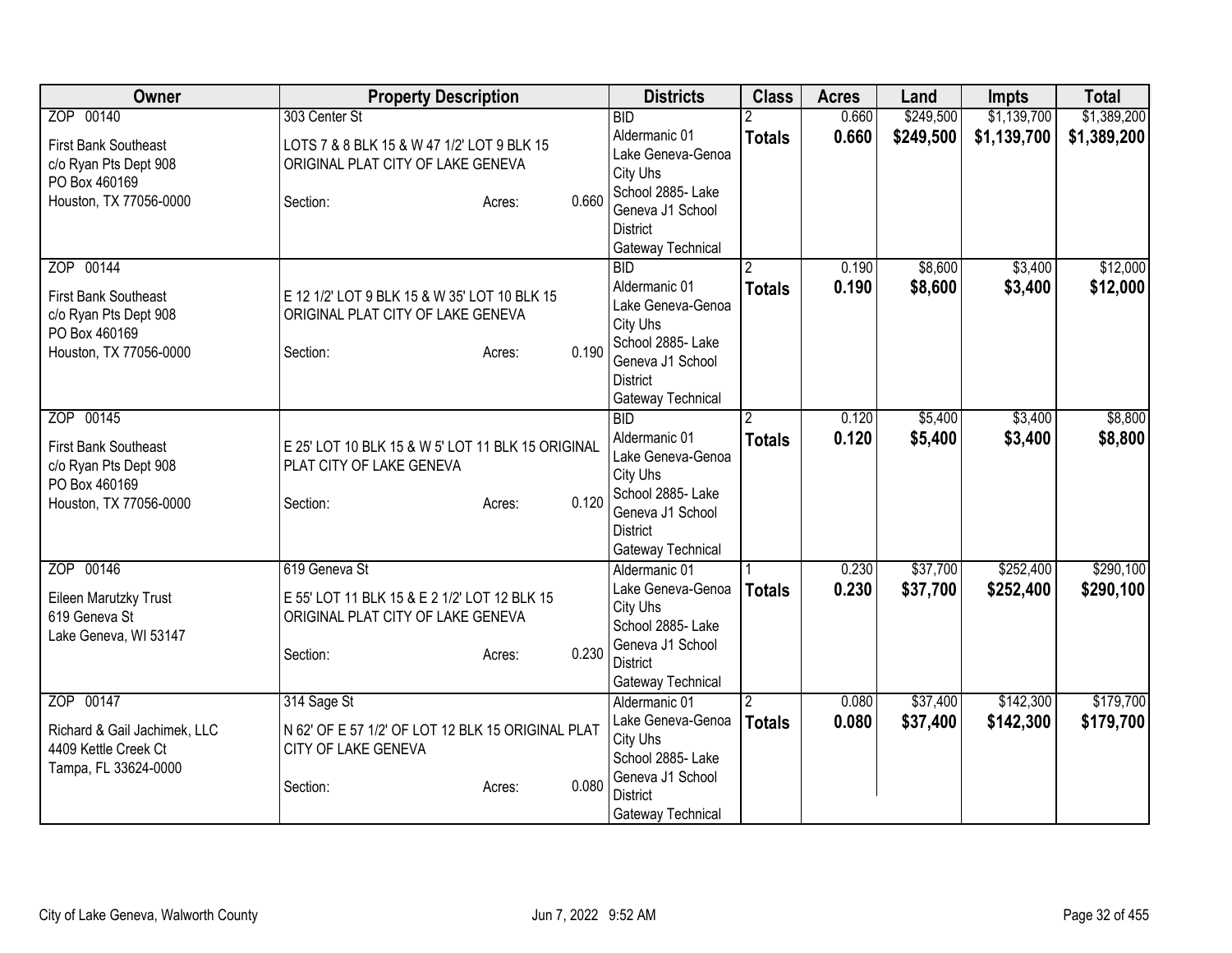| Owner                           | <b>Property Description</b>                     |                 | <b>Districts</b>              | <b>Class</b>  | <b>Acres</b> | Land     | <b>Impts</b> | <b>Total</b> |
|---------------------------------|-------------------------------------------------|-----------------|-------------------------------|---------------|--------------|----------|--------------|--------------|
| ZOP 00148                       | 300 Sage St                                     |                 | BID                           |               | 0.150        | \$68,600 | \$210,400    | \$279,000    |
| Thomas J. Pinkl                 | S 110' OF E 57 1/2' LOT 12 BLK 15 ORIGINAL PLAT |                 | Aldermanic 01                 | <b>Totals</b> | 0.150        | \$68,600 | \$210,400    | \$279,000    |
| 30946 Weiler Rd                 | CITY OF LAKE GENEVA                             |                 | Lake Geneva-Genoa             |               |              |          |              |              |
| Burlington, WI 53105            |                                                 |                 | City Uhs                      |               |              |          |              |              |
|                                 | Section:                                        | 0.150<br>Acres: | School 2885-Lake              |               |              |          |              |              |
|                                 |                                                 |                 | Geneva J1 School              |               |              |          |              |              |
|                                 |                                                 |                 | <b>District</b>               |               |              |          |              |              |
|                                 |                                                 |                 | Gateway Technical             |               |              |          |              |              |
| ZOP 00149                       | 330 Center St                                   |                 | Aldermanic 01                 |               | 0.100        | \$52,000 | \$242,200    | \$294,200    |
| Alex F. Paredes                 | N 75' LOT 1 BLK 16 ORIGINAL PLAT CITY OF LAKE   |                 | Lake Geneva-Genoa             | <b>Totals</b> | 0.100        | \$52,000 | \$242,200    | \$294,200    |
| 4843 W Dakin St                 | <b>GENEVA</b>                                   |                 | City Uhs                      |               |              |          |              |              |
| Chicago, IL 60641-0000          |                                                 |                 | School 2885- Lake             |               |              |          |              |              |
|                                 | Section:                                        | 0.100<br>Acres: | Geneva J1 School              |               |              |          |              |              |
|                                 |                                                 |                 | <b>District</b>               |               |              |          |              |              |
|                                 |                                                 |                 | Gateway Technical             |               |              |          |              |              |
| ZOP 00150                       | 326 Center St                                   |                 | Aldermanic 01                 |               | 0.130        | \$61,100 | \$608,900    | \$670,000    |
| 326 Center Street, LLC          | S 97' LOT 1 BLK 16 ORIGINAL PLAT CITY OF LAKE   |                 | Lake Geneva-Genoa             | <b>Totals</b> | 0.130        | \$61,100 | \$608,900    | \$670,000    |
| PO Box 460                      | <b>GENEVA</b>                                   |                 | City Uhs                      |               |              |          |              |              |
| Lake Geneva, WI 53147           |                                                 |                 | School 2885- Lake             |               |              |          |              |              |
|                                 | Section:                                        | 0.130<br>Acres: | Geneva J1 School              |               |              |          |              |              |
|                                 |                                                 |                 | <b>District</b>               |               |              |          |              |              |
|                                 |                                                 |                 | Gateway Technical             |               |              |          |              |              |
| ZOP 00151                       | 710 Wisconsin St                                |                 | Aldermanic 01                 |               | 0.240        | \$38,500 | \$152,200    | \$190,700    |
| Paul Grosso                     | LOT 2 BLK 16 ORIGINAL PLAT CITY OF LAKE         |                 | Lake Geneva-Genoa             | <b>Totals</b> | 0.240        | \$38,500 | \$152,200    | \$190,700    |
| 1005 Edwards Rd                 | <b>GENEVA</b>                                   |                 | City Uhs<br>School 2885- Lake |               |              |          |              |              |
| Prospect Heights, IL 60070-0000 |                                                 |                 | Geneva J1 School              |               |              |          |              |              |
|                                 | Section:                                        | 0.240<br>Acres: | <b>District</b>               |               |              |          |              |              |
|                                 |                                                 |                 | Gateway Technical             |               |              |          |              |              |
| ZOP 00152                       | 716 Wisconsin St                                |                 | Aldermanic 01                 |               | 0.240        | \$97,500 | \$388,000    | \$485,500    |
|                                 |                                                 |                 | Lake Geneva-Genoa             |               |              |          |              |              |
| 716 Wisconsin Street, LLC       | LOT 3 BLK 16 ORIGINAL PLAT CITY OF LAKE         |                 | City Uhs                      | <b>Totals</b> | 0.240        | \$97,500 | \$388,000    | \$485,500    |
| 716 Wisconsin St                | <b>GENEVA</b>                                   |                 | School 2885- Lake             |               |              |          |              |              |
| Lake Geneva, WI 53147           |                                                 |                 | Geneva J1 School              |               |              |          |              |              |
|                                 | Section:                                        | 0.240<br>Acres: | <b>District</b>               |               |              |          |              |              |
|                                 |                                                 |                 | Gateway Technical             |               |              |          |              |              |
|                                 |                                                 |                 |                               |               |              |          |              |              |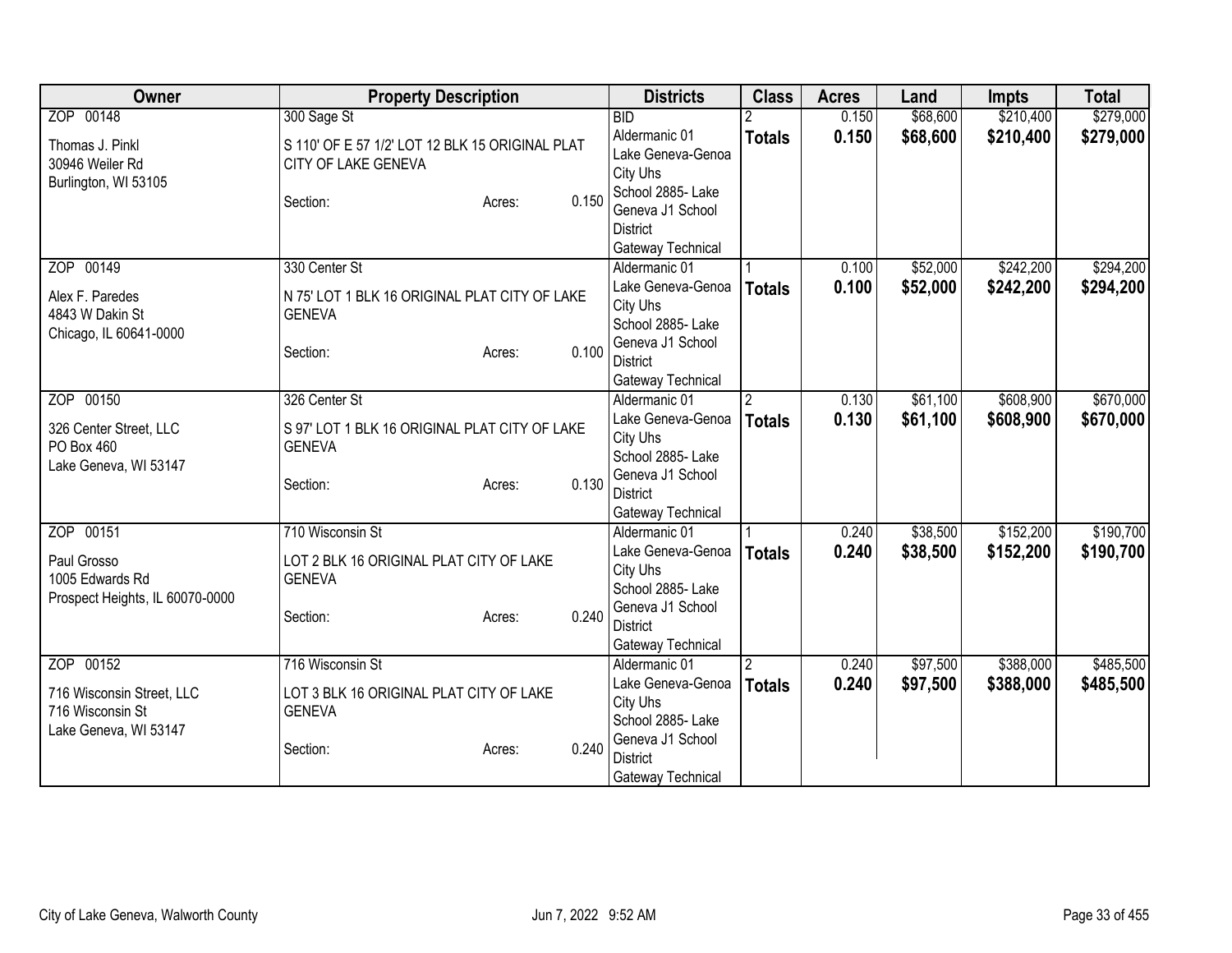| <b>Owner</b>                          | <b>Property Description</b>                        |                 | <b>Districts</b>                   | <b>Class</b>    | <b>Acres</b> | Land            | <b>Impts</b>    | <b>Total</b>  |
|---------------------------------------|----------------------------------------------------|-----------------|------------------------------------|-----------------|--------------|-----------------|-----------------|---------------|
| ZOP 00153                             | 722 Wisconsin St                                   |                 | Aldermanic 01                      |                 | 0.240        | \$38,500        | \$229,300       | \$267,800     |
| John W. Newman                        | LOT 4 BLK 16 ORIGINAL PLAT CITY OF LAKE            |                 | Lake Geneva-Genoa                  | <b>Totals</b>   | 0.240        | \$38,500        | \$229,300       | \$267,800     |
| 722 Wisconsin St                      | <b>GENEVA</b>                                      |                 | City Uhs                           |                 |              |                 |                 |               |
| Lake Geneva, WI 53147-0000            |                                                    |                 | School 2885- Lake                  |                 |              |                 |                 |               |
|                                       | Section:                                           | 0.240<br>Acres: | Geneva J1 School                   |                 |              |                 |                 |               |
|                                       |                                                    |                 | <b>District</b>                    |                 |              |                 |                 |               |
|                                       |                                                    |                 | Gateway Technical                  |                 |              |                 |                 |               |
| ZOP 00156                             | 333 Broad St                                       |                 | Aldermanic 01                      | $\overline{X4}$ | 0.000        | $\overline{50}$ | $\overline{30}$ | $\frac{1}{6}$ |
| First Church of Christ Scientist      | N 66' LOT 6 BLK 16 ORIGINAL PLAT CITY OF LAKE      |                 | Lake Geneva-Genoa                  | <b>Totals</b>   | 0.000        | \$0             | \$0             | \$0           |
| 333 Broad St                          | <b>GENEVA</b>                                      |                 | City Uhs                           |                 |              |                 |                 |               |
| Lake Geneva, WI 53147-0000            |                                                    |                 | School 2885- Lake                  |                 |              |                 |                 |               |
|                                       | Section:                                           | 0.000<br>Acres: | Geneva J1 School                   |                 |              |                 |                 |               |
|                                       |                                                    |                 | <b>District</b>                    |                 |              |                 |                 |               |
|                                       |                                                    |                 | Gateway Technical                  |                 |              |                 |                 |               |
| ZOP 00157                             | 727 Geneva St Unit 1                               |                 | $\overline{BID}$                   |                 | 0.320        | \$162,900       | \$643,100       | \$806,000     |
| 727 Geneva St Series Fontana Holdings | LOT 7 BLK 16 EXC N 50' & W 45' LOT 8. EXC N 50' OF |                 | Aldermanic 01                      | <b>Totals</b>   | 0.320        | \$162,900       | \$643,100       | \$806,000     |
| <b>LLC</b>                            | W 23' BLK 16 ORIGINAL PLAT CITY OF LAKE GENEV/     |                 | Lake Geneva-Genoa                  |                 |              |                 |                 |               |
| 281 Keyes                             |                                                    |                 | City Uhs                           |                 |              |                 |                 |               |
| Hampshire, IL 60140                   | Section:                                           | 0.320<br>Acres: | School 2885- Lake                  |                 |              |                 |                 |               |
|                                       |                                                    |                 | Geneva J1 School                   |                 |              |                 |                 |               |
|                                       |                                                    |                 | <b>District</b>                    |                 |              |                 |                 |               |
| ZOP 00157A                            | 315 Broad St                                       |                 | Gateway Technical<br>Aldermanic 01 |                 | 0.095        | \$21,300        | \$198,700       | \$220,000     |
|                                       |                                                    |                 | Lake Geneva-Genoa                  |                 |              |                 |                 |               |
| Lee Enterprises, Inc                  | N 50' LOT 7 BLK 16 & W 23' OF N 50' LOT 8 BLK 16   |                 | City Uhs                           | <b>Totals</b>   | 0.095        | \$21,300        | \$198,700       | \$220,000     |
| 4600 E 53rd St                        | ORIGINAL PLAT CITY OF LAKE GENEVA                  |                 | School 2885- Lake                  |                 |              |                 |                 |               |
| Davenport, IA 52807                   |                                                    |                 | Geneva J1 School                   |                 |              |                 |                 |               |
|                                       | Section:                                           | 0.095<br>Acres: | <b>District</b>                    |                 |              |                 |                 |               |
|                                       |                                                    |                 | Gateway Technical                  |                 |              |                 |                 |               |
| ZOP 00158                             | 723 Geneva St                                      |                 | Aldermanic 01                      |                 | 0.180        | \$32,100        | \$226,600       | \$258,700     |
|                                       |                                                    |                 | Lake Geneva-Genoa                  | <b>Totals</b>   | 0.180        | \$32,100        | \$226,600       | \$258,700     |
| William S. Dick                       | E 15' LOT 8 BLK 16 & W 1/2 LOT 9 BLK 16 ORIGINAL   |                 | City Uhs                           |                 |              |                 |                 |               |
| 723 Geneva St                         | PLAT CITY OF LAKE GENEVA                           |                 | School 2885- Lake                  |                 |              |                 |                 |               |
| Lake Geneva, WI 53147-0000            |                                                    |                 | Geneva J1 School                   |                 |              |                 |                 |               |
|                                       | Section:                                           | 0.180<br>Acres: | <b>District</b>                    |                 |              |                 |                 |               |
|                                       |                                                    |                 | Gateway Technical                  |                 |              |                 |                 |               |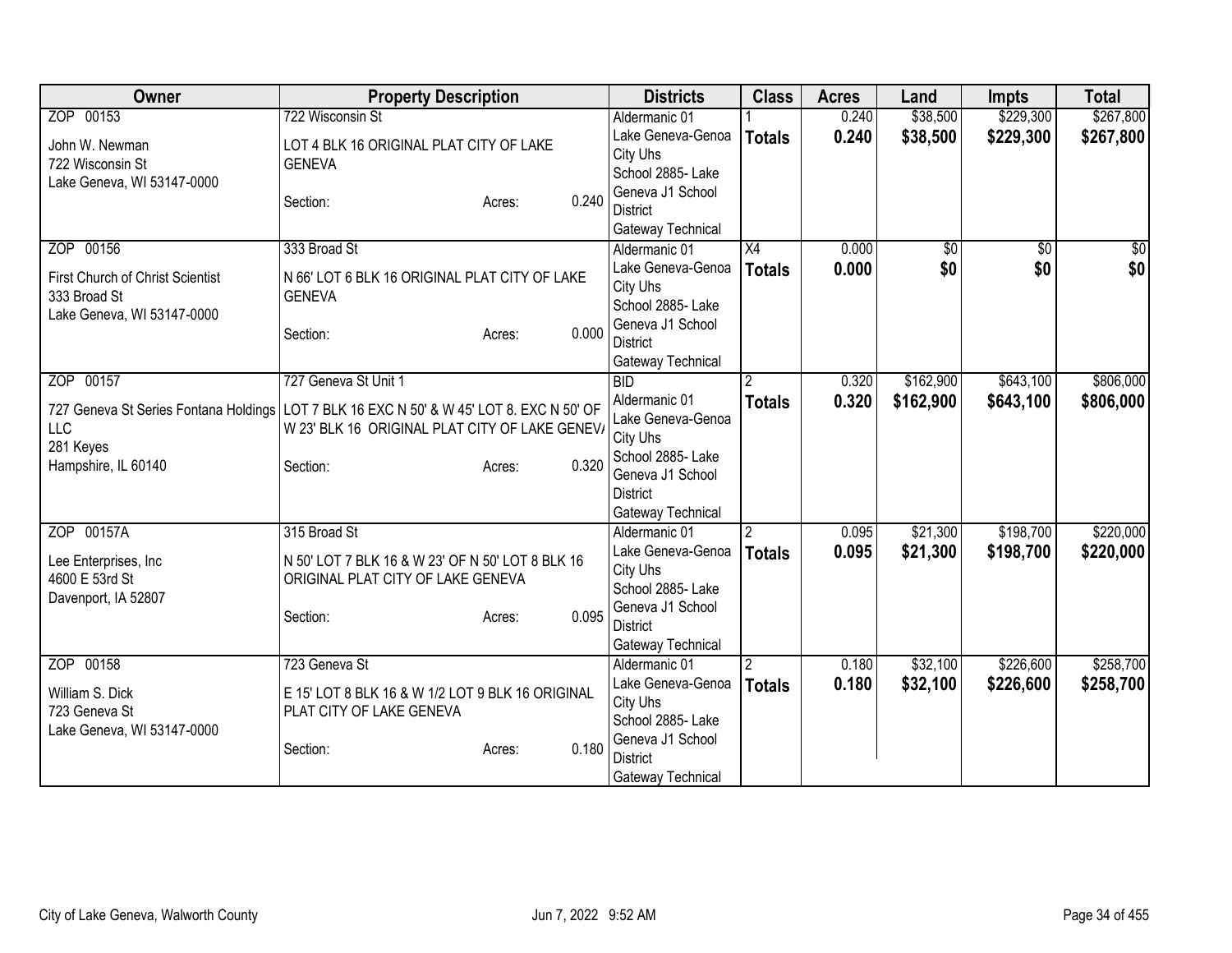| Owner                                | <b>Property Description</b>                          | <b>Districts</b>                   | <b>Class</b>   | <b>Acres</b> | Land        | <b>Impts</b>    | <b>Total</b>    |
|--------------------------------------|------------------------------------------------------|------------------------------------|----------------|--------------|-------------|-----------------|-----------------|
| ZOP 00159                            | 721 Geneva St                                        | <b>BID</b>                         |                | 0.240        | \$109,800   | \$336,500       | \$446,300       |
| John Strenger Trust                  | E 1/2 LOT 9 BLK 16 & W 1/2 LOT 10 BLK 16 ORIGINAL    | Aldermanic 01                      | <b>Totals</b>  | 0.240        | \$109,800   | \$336,500       | \$446,300       |
| 925 Shabbona                         | PLAT CITY OF LAKE GENEVA                             | Lake Geneva-Genoa                  |                |              |             |                 |                 |
| Fontana, WI 53125                    |                                                      | City Uhs                           |                |              |             |                 |                 |
|                                      | 0.240<br>Section:<br>Acres:                          | School 2885- Lake                  |                |              |             |                 |                 |
|                                      |                                                      | Geneva J1 School                   |                |              |             |                 |                 |
|                                      |                                                      | <b>District</b>                    |                |              |             |                 |                 |
| ZOP 00160                            | 717 Geneva St                                        | Gateway Technical                  |                | 0.080        |             | \$294,000       | \$339,400       |
|                                      |                                                      | Aldermanic 01                      | $\overline{2}$ |              | \$45,400    |                 |                 |
| Steven R. Evans                      | S 90' OF E 1/2 LOT 10 BLK 16 & S 90' OF W 10' LOT 11 | Lake Geneva-Genoa<br>City Uhs      | <b>Totals</b>  | 0.080        | \$45,400    | \$294,000       | \$339,400       |
| 208 N Main                           | BLK 16 ORIGINAL PLAT CITY OF LAKE GENEVA PER         | School 2885- Lake                  |                |              |             |                 |                 |
| PO Box 327                           | DOC. #457274                                         | Geneva J1 School                   |                |              |             |                 |                 |
| Walworth, WI 53184-0000              | 0.080<br>Section:<br>Acres:                          | <b>District</b>                    |                |              |             |                 |                 |
|                                      |                                                      | Gateway Technical                  |                |              |             |                 |                 |
| ZOP 00161                            | 312 Center St                                        | Aldermanic 01                      | $\overline{2}$ | 0.300        | \$149,600   | \$560,000       | \$709,600       |
|                                      |                                                      | Lake Geneva-Genoa                  | <b>Totals</b>  | 0.300        | \$149,600   | \$560,000       | \$709,600       |
| Geneva Professional Group            | N 82' LOT 10 BLK 16, & N 82' OF W 10' LOT 11 BLK 16, | City Uhs                           |                |              |             |                 |                 |
| 312 Center St                        | & N 87' OF E 50' LOT 11 BLK 16, & N 87' LOT 12 BLK   | School 2885-Lake                   |                |              |             |                 |                 |
| Lake Geneva, WI 53147-0000           | 16 ORIGINAL PLAT CITY OF LAKE GENEVA<br>0.300        | Geneva J1 School                   |                |              |             |                 |                 |
|                                      | Section:<br>Acres:                                   | <b>District</b>                    |                |              |             |                 |                 |
|                                      |                                                      | Gateway Technical                  |                |              |             |                 |                 |
| ZOP 00162                            | 306 Center St                                        | <b>BID</b>                         | $\overline{2}$ | 0.220        | \$117,800   | \$587,200       | \$705,000       |
| Sabai Sabai Thai Cuisine, Inc        | S 85' OF E 50' LOT 11 BLK 16, & S 85' LOT 12 BLK 16  | Aldermanic 01                      | <b>Totals</b>  | 0.220        | \$117,800   | \$587,200       | \$705,000       |
| 306 Center St                        | ORIGINAL PLAT CITY OF LAKE GENEVA                    | Lake Geneva-Genoa                  |                |              |             |                 |                 |
| Lake Geneva, WI 53147                |                                                      | City Uhs                           |                |              |             |                 |                 |
|                                      | 0.220<br>Section:<br>Acres:                          | School 2885- Lake                  |                |              |             |                 |                 |
|                                      |                                                      | Geneva J1 School                   |                |              |             |                 |                 |
|                                      |                                                      | <b>District</b>                    |                |              |             |                 |                 |
| ZOP 00163                            | 330 Broad St                                         | Gateway Technical<br>Aldermanic 01 | X4             | 0.000        | $\sqrt{50}$ | $\overline{50}$ | $\overline{30}$ |
|                                      |                                                      | Lake Geneva-Genoa                  |                |              | \$0         |                 | \$0             |
| Geneva Area Foundation Horticultural | LOTS 1 & 2 BLK 17 ORIGINAL PLAT CITY OF LAKE         | City Uhs                           | <b>Totals</b>  | 0.000        |             | \$0             |                 |
| Hall                                 | <b>GENEVA</b>                                        | School 2885- Lake                  |                |              |             |                 |                 |
| 330 Broad St                         |                                                      | Geneva J1 School                   |                |              |             |                 |                 |
| Lake Geneva, WI 53147-0000           | 0.000<br>Section:<br>Acres:                          | <b>District</b>                    |                |              |             |                 |                 |
|                                      |                                                      | Gateway Technical                  |                |              |             |                 |                 |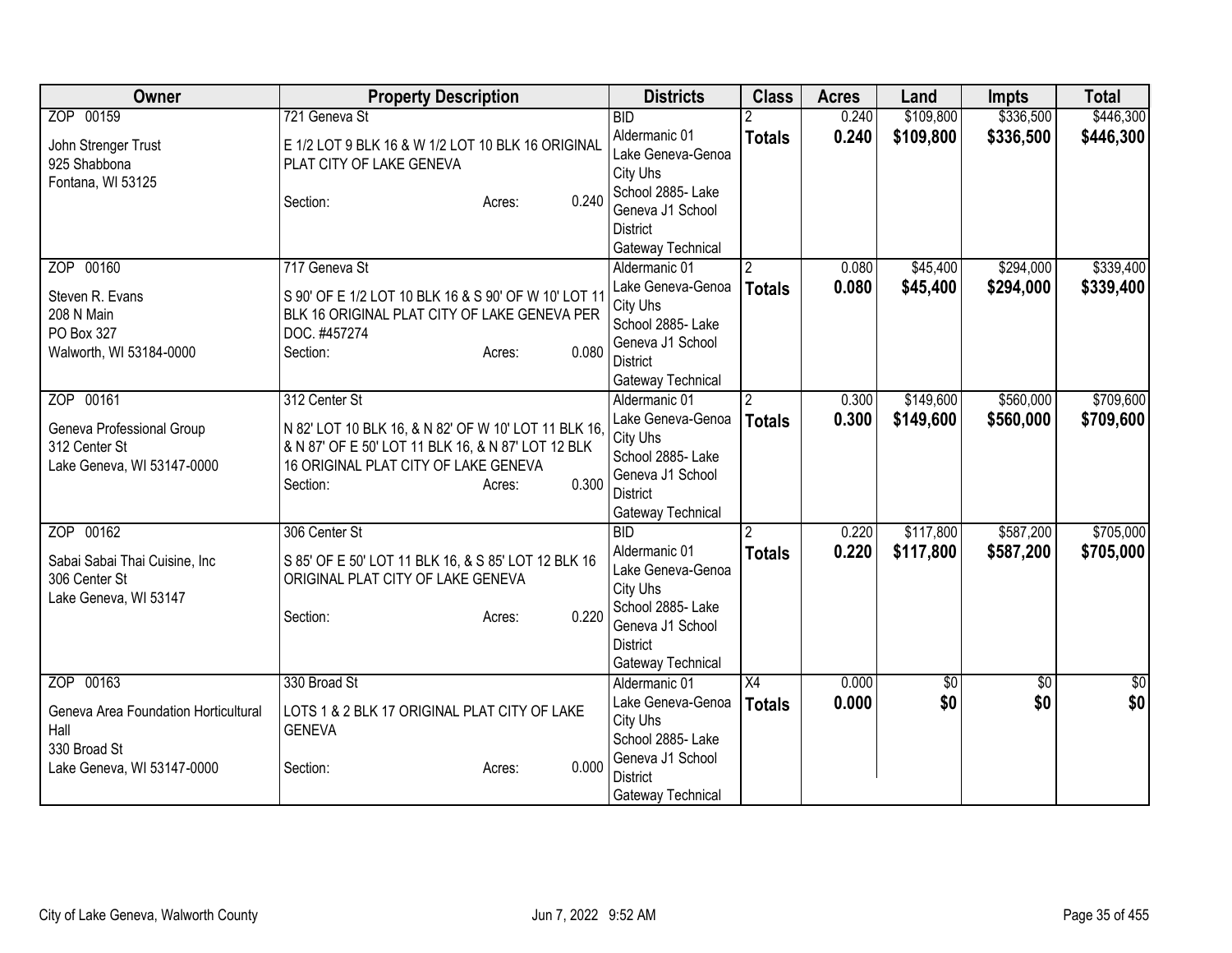| Owner                                                                      | <b>Property Description</b>                                                                                                                                                                 | <b>Districts</b>                                                                                               | <b>Class</b>   | <b>Acres</b> | Land      | <b>Impts</b> | <b>Total</b> |
|----------------------------------------------------------------------------|---------------------------------------------------------------------------------------------------------------------------------------------------------------------------------------------|----------------------------------------------------------------------------------------------------------------|----------------|--------------|-----------|--------------|--------------|
| ZOP 00164                                                                  | 816 Wisconsin St                                                                                                                                                                            | Aldermanic 01                                                                                                  |                | 0.240        | \$108,400 | \$291,600    | \$400,000    |
| 816 Wisconsin Sub, LLC<br>751 Geneva Pkwy N<br>Lake Geneva, WI 53147       | LOT 3 BLK 17 ORIGINAL PLAT CITY OF LAKE<br><b>GENEVA</b>                                                                                                                                    | Lake Geneva-Genoa<br>City Uhs<br>School 2885- Lake                                                             | <b>Totals</b>  | 0.240        | \$108,400 | \$291,600    | \$400,000    |
|                                                                            | 0.240<br>Section:<br>Acres:                                                                                                                                                                 | Geneva J1 School<br><b>District</b><br>Gateway Technical                                                       |                |              |           |              |              |
| ZOP 00165                                                                  | 822 Wisconsin St                                                                                                                                                                            | Aldermanic 01                                                                                                  | 2              | 0.320        | \$131,400 | \$653,100    | \$784,500    |
| Whitewater Housing Services, LLC<br>503 Center St<br>Lake Geneva, WI 53147 | LOT 4 BLK 17, & E 1/2 LOT 5 EXC W 15' OF S 1/2<br>ORIGINAL PLAT CITY OF LAKE GENEVA<br>0.320<br>Section:<br>Acres:                                                                          | Lake Geneva-Genoa<br>City Uhs<br>School 2885- Lake<br>Geneva J1 School<br><b>District</b><br>Gateway Technical | <b>Totals</b>  | 0.320        | \$131,400 | \$653,100    | \$784,500    |
| ZOP 00166                                                                  | 830 Wisconsin St                                                                                                                                                                            | Aldermanic 01                                                                                                  | $\overline{2}$ | 0.170        | \$78,400  | \$273,600    | \$352,000    |
| Virgil P. Wuttke<br>W3954 Bray Rd<br>Elkhorn, WI 53121-0000                | W 1/2 N 1/2 LOT 5 BLK 17, & N 1/2 LOT 6 BLK 17 EXC<br>S 3' OF ENTIRE PARCEL ORIGINAL PLAT CITY OF<br><b>LAKE GENEVA</b><br>0.170<br>Section:<br>Acres:                                      | Lake Geneva-Genoa<br>City Uhs<br>School 2885-Lake<br>Geneva J1 School<br><b>District</b><br>Gateway Technical  | <b>Totals</b>  | 0.170        | \$78,400  | \$273,600    | \$352,000    |
| ZOP 00167                                                                  | 325 Cook St                                                                                                                                                                                 | Aldermanic 01                                                                                                  |                | 0.220        | \$36,600  | \$380,600    | \$417,200    |
| Leslie Hagen<br>1622 Ravine Dr<br>Winthrop Harbor, IL 60096                | W 1/2 S 1/2 LOT 5 & 3' OFF S END OF N 1/2 W 1/2 LOT<br>5 & W 15' OF E 1/2 LOT 5 BLK 17 ALSO S 1/2 LOT 6 &<br>3' OFF S END OF N 1/2 SD LOT 6, BLK 17 ORIGINAL<br>0.220<br>Section:<br>Acres: | Lake Geneva-Genoa<br>City Uhs<br>School 2885- Lake<br>Geneva J1 School<br><b>District</b><br>Gateway Technical | <b>Totals</b>  | 0.220        | \$36,600  | \$380,600    | \$417,200    |
| ZOP 00168                                                                  | 315 Cook St                                                                                                                                                                                 | Aldermanic 01                                                                                                  |                | 0.170        | \$31,000  | \$412,500    | \$443,500    |
| Dawna L Fairbanks Trust<br>315 Cook St<br>Lake Geneva, WI 53147            | N 1/2 LOTS 7 & 8 BLK 17 EXC. STRIP 20' OFF E SIDE<br>OF N 1/2 LOT 8 & EXC. S 25' OF N 86' OF W 100' LOTS<br>7 & 8 BLK 17. ALSO COM NE COR LOT 8 BLK 17, S 61<br>0.170<br>Section:<br>Acres: | Lake Geneva-Genoa<br>City Uhs<br>School 2885- Lake<br>Geneva J1 School<br><b>District</b><br>Gateway Technical | <b>Totals</b>  | 0.170        | \$31,000  | \$412,500    | \$443,500    |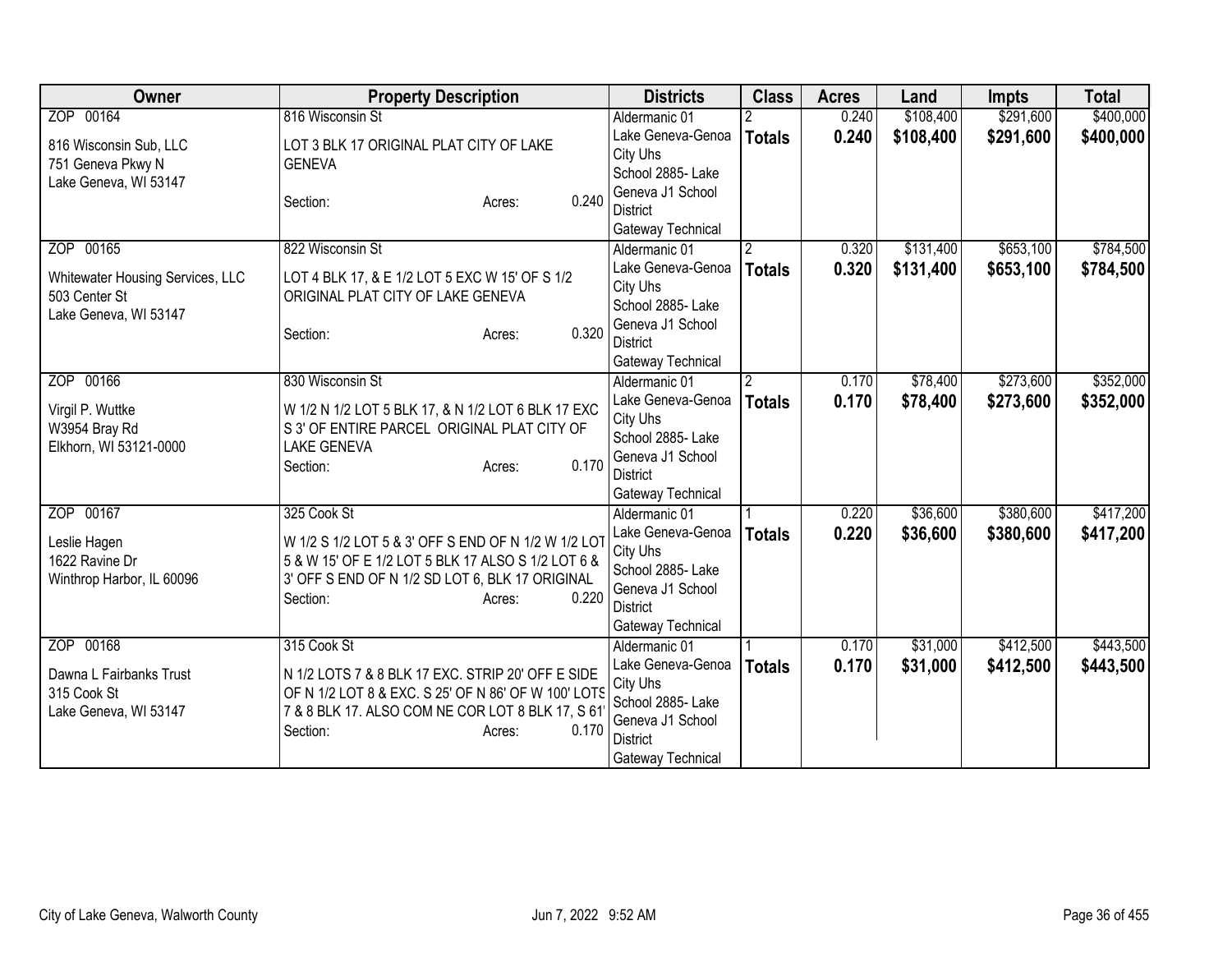| Owner                        | <b>Property Description</b>                              | <b>Districts</b>                    | <b>Class</b>    | <b>Acres</b> | Land        | <b>Impts</b> | <b>Total</b>  |
|------------------------------|----------------------------------------------------------|-------------------------------------|-----------------|--------------|-------------|--------------|---------------|
| ZOP 00169                    | 311 Cook St                                              | Aldermanic 01                       |                 | 0.120        | \$32,500    | \$215,800    | \$248,300     |
| Brian G. Yunker              | N 50' OF S 111' LOT 7 BLK 17 & N 50' OF S 111' OF W      | Lake Geneva-Genoa                   | <b>Totals</b>   | 0.120        | \$32,500    | \$215,800    | \$248,300     |
| 311 Cook St                  | 40' LOT 8 BLK 17 ORIGINAL PLAT CITY OF LAKE              | City Uhs                            |                 |              |             |              |               |
| Lake Geneva, WI 53147-0000   | <b>GENEVA</b>                                            | School 2885- Lake                   |                 |              |             |              |               |
|                              | 0.120<br>Section:<br>Acres:                              | Geneva J1 School                    |                 |              |             |              |               |
|                              |                                                          | <b>District</b>                     |                 |              |             |              |               |
|                              |                                                          | Gateway Technical                   |                 |              |             |              |               |
| ZOP 00170                    | 835 Geneva St                                            | Aldermanic 01                       |                 | 0.240        | \$97,500    | \$140,500    | \$238,000     |
| Brian G. Yunker              | S 61' LOT 7 BLK 17 & S 61' LOT 8 BLK 17 EXC. 5' OFF      | Lake Geneva-Genoa                   | <b>Totals</b>   | 0.240        | \$97,500    | \$140,500    | \$238,000     |
| 311 Cook St                  | E SIDE S 61' ORIGINAL PLAT CITY OF LAKE GENEVA           | City Uhs                            |                 |              |             |              |               |
| Lake Geneva, WI 53147-0000   |                                                          | School 2885- Lake                   |                 |              |             |              |               |
|                              | 0.240<br>Section:<br>Acres:                              | Geneva J1 School<br><b>District</b> |                 |              |             |              |               |
|                              |                                                          |                                     |                 |              |             |              |               |
| ZOP 00170A                   |                                                          | Gateway Technical<br>Aldermanic 01  | 12              | 0.030        | \$3,400     | \$200        | \$3,600       |
|                              |                                                          | Lake Geneva-Genoa                   |                 | 0.030        | \$3,400     | \$200        | \$3,600       |
| Brian G. Yunker              | PT LOT 8 BLK 17 OP - COM SE COR LOT 8, N 111', W         | City Uhs                            | <b>Totals</b>   |              |             |              |               |
| 311 Cook St                  | 20', S 50', E 15', S 61' TO S LN LOT 8, E 5' TO POB.     | School 2885- Lake                   |                 |              |             |              |               |
| Lake Geneva, WI 53147-0000   | ORIGINAL PLAT CITY OF LAKE GENEVA                        | Geneva J1 School                    |                 |              |             |              |               |
|                              | 0.030<br>Section:<br>Acres:                              | <b>District</b>                     |                 |              |             |              |               |
|                              |                                                          | Gateway Technical                   |                 |              |             |              |               |
| ZOP 00171                    | 821 Geneva St                                            | Aldermanic 01                       |                 | 0.240        | \$50,000    | \$200,300    | \$250,300     |
|                              |                                                          | Lake Geneva-Genoa                   | Totals          | 0.240        | \$50,000    | \$200,300    | \$250,300     |
| Tnt, LLC<br>6597 Deerpath Rd | LOT 9 BLK 17 ORIGINAL PLAT CITY OF LAKE<br><b>GENEVA</b> | City Uhs                            |                 |              |             |              |               |
| Lake Geneva, WI 53147        |                                                          | School 2885- Lake                   |                 |              |             |              |               |
|                              | 0.240<br>Section:<br>Acres:                              | Geneva J1 School                    |                 |              |             |              |               |
|                              |                                                          | <b>District</b>                     |                 |              |             |              |               |
|                              |                                                          | Gateway Technical                   |                 |              |             |              |               |
| ZOP 00172                    | 817 Geneva St                                            | Aldermanic 01                       | $\overline{X4}$ | 0.240        | $\sqrt{$0}$ | \$0          | $\frac{1}{6}$ |
| Church of the Holy Communion | LOT 10 BLK 17 ORIGINAL PLAT CITY OF LAKE                 | Lake Geneva-Genoa                   | <b>Totals</b>   | 0.240        | \$0         | \$0          | \$0           |
| 320 Broad St                 | <b>GENEVA</b>                                            | City Uhs                            |                 |              |             |              |               |
| Lake Geneva, WI 53147-0000   |                                                          | School 2885- Lake                   |                 |              |             |              |               |
|                              | 0.240<br>Section:<br>Acres:                              | Geneva J1 School                    |                 |              |             |              |               |
|                              |                                                          | <b>District</b>                     |                 |              |             |              |               |
|                              |                                                          | Gateway Technical                   |                 |              |             |              |               |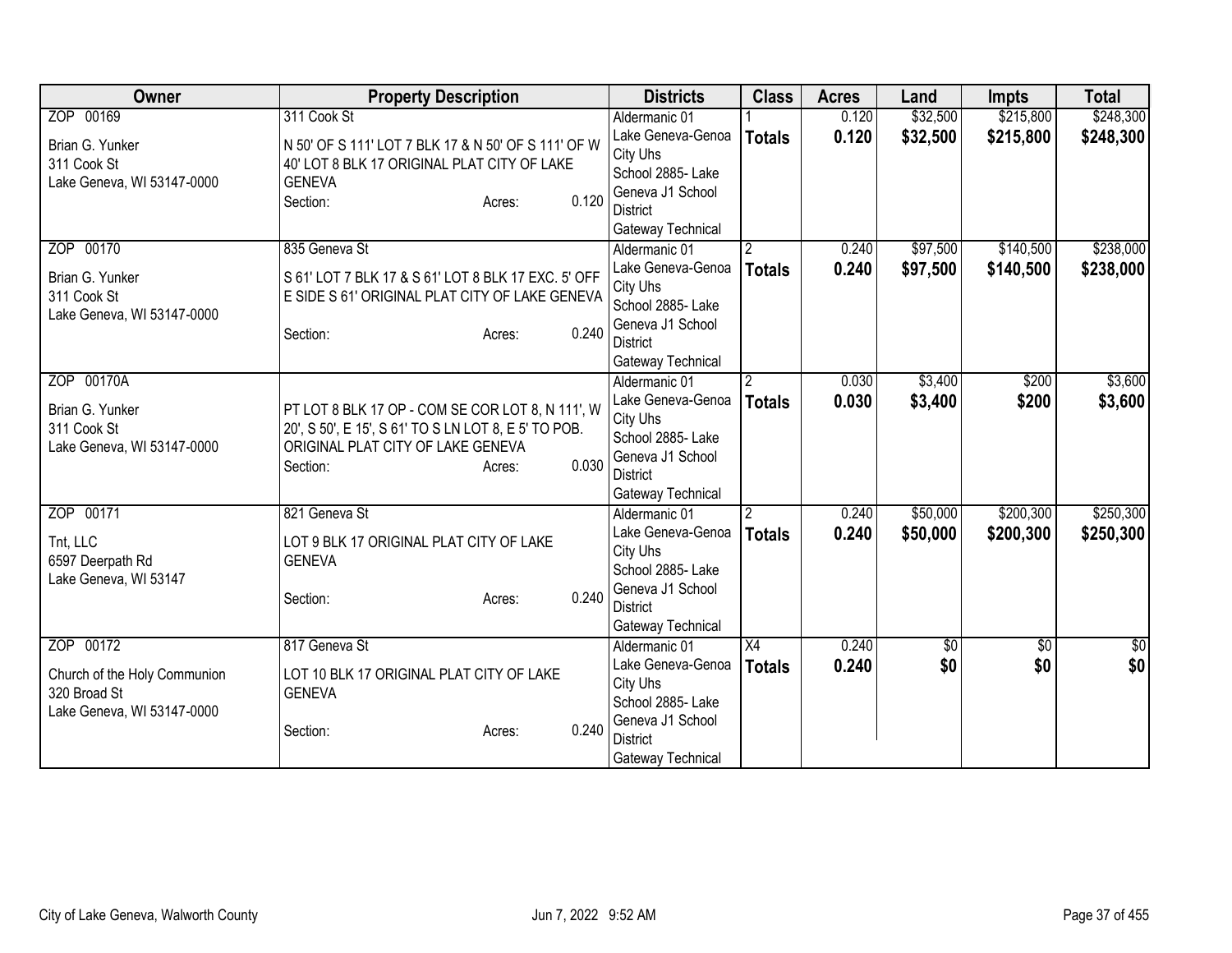| <b>Class</b><br><b>Owner</b><br><b>Property Description</b><br><b>Districts</b><br>Land<br><b>Acres</b>                     | <b>Impts</b>    | <b>Total</b>   |
|-----------------------------------------------------------------------------------------------------------------------------|-----------------|----------------|
| ZOP 00173<br>320 Broad St<br>$\overline{X4}$<br>0.000<br>$\overline{50}$<br>Aldermanic 01                                   | $\overline{50}$ | $\frac{1}{20}$ |
| \$0<br>0.000<br>Lake Geneva-Genoa<br><b>Totals</b><br>LOTS 11 & 12 BLK 17 ORIGINAL PLAT CITY OF LAKE<br>Episcopal Church    | \$0             | \$0            |
| City Uhs<br>320 Broad St<br><b>GENEVA</b>                                                                                   |                 |                |
| School 2885- Lake<br>Lake Geneva, WI 53147-0000                                                                             |                 |                |
| Geneva J1 School<br>0.000<br>Section:<br>Acres:                                                                             |                 |                |
| <b>District</b>                                                                                                             |                 |                |
| Gateway Technical                                                                                                           |                 |                |
| ZOP 00173A<br>X4<br>$\overline{60}$<br>0.000<br>Aldermanic 01                                                               | $\overline{50}$ | $\sqrt{50}$    |
| \$0<br>Lake Geneva-Genoa<br>0.000<br><b>Totals</b><br>Maple Park<br>BLK 18. ALSO S 1/2 OF VACATED WISCONSIN ST AS           | \$0             | \$0            |
| City Uhs<br>VACATED IN VOL 574 DEEDS PG 497 ORIGINAL PLAT<br>c/o City of Lake Geneva<br>School 2885- Lake                   |                 |                |
| 626 Geneva St<br>CITY OF LAKE GENEVA<br>Geneva J1 School                                                                    |                 |                |
| 0.000<br>Lake Geneva, WI 53147<br>Section:<br>Acres:<br><b>District</b>                                                     |                 |                |
| Gateway Technical                                                                                                           |                 |                |
| ZOP 00174<br>\$74,400<br>334 Madison St<br>0.310<br>Aldermanic 01<br>$\mathfrak{p}$                                         | \$264,000       | \$338,400      |
| Lake Geneva-Genoa<br>0.310<br>\$74,400<br><b>Totals</b>                                                                     | \$264,000       | \$338,400      |
| N 112' LOT 1 BLK 19; N 112' LOT 2 BLK 19 ORIGINAL<br>Dragomir C. Marinkovich<br>City Uhs                                    |                 |                |
| 9350 W Meadow Park Dr<br>PLAT CITY OF LAKE GENEVA<br>School 2885- Lake                                                      |                 |                |
| Hales Corners, WI 53130<br>Geneva J1 School<br>0.310                                                                        |                 |                |
| Section:<br>Acres:<br><b>District</b>                                                                                       |                 |                |
| Gateway Technical                                                                                                           |                 |                |
| ZOP 00175<br>322 Madison St<br>\$36,900<br>Aldermanic 01<br>0.170                                                           | \$417,100       | \$454,000      |
| Lake Geneva-Genoa<br>0.170<br>\$36,900<br><b>Totals</b><br>S 60' LOT 1 BLK 19 & S 60' LOT 2 BLK 19 ORIGINAL<br>Jeff A. Pett | \$417,100       | \$454,000      |
| City Uhs<br>322 Madison<br>PLAT CITY OF LAKE GENEVA                                                                         |                 |                |
| School 2885- Lake<br>Lake Geneva, WI 53147-0000                                                                             |                 |                |
| Geneva J1 School<br>0.170<br>Section:<br>Acres:                                                                             |                 |                |
| <b>District</b>                                                                                                             |                 |                |
| Gateway Technical                                                                                                           |                 |                |
| ZOP 00176<br>1014 Wisconsin St<br>\$46,200<br>0.240<br>Aldermanic 01                                                        | \$324,100       | \$370,300      |
| Lake Geneva-Genoa<br>0.240<br>\$46,200<br><b>Totals</b><br>Christian E. Straube<br>LOT 3 BLK 19 ORIGINAL PLAT CITY OF LAKE  | \$324,100       | \$370,300      |
| City Uhs<br><b>GENEVA</b><br>1014 Wisconsin St                                                                              |                 |                |
| School 2885- Lake<br>Lake Geneva, WI 53147-0000<br>Geneva J1 School                                                         |                 |                |
| 0.240<br>Section:<br>Acres:<br><b>District</b>                                                                              |                 |                |
| Gateway Technical                                                                                                           |                 |                |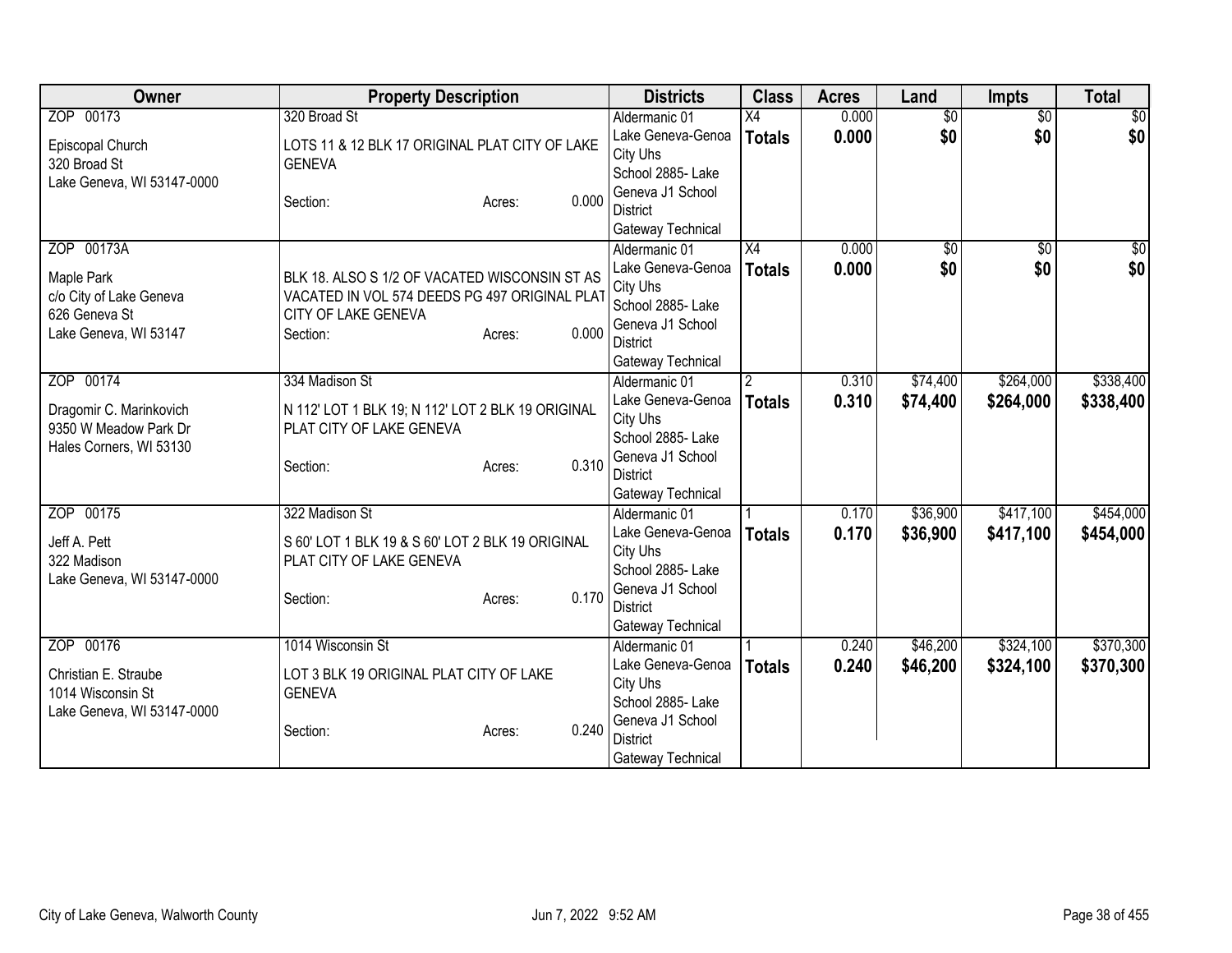| ZOP 00177<br>1024 Wisconsin St<br>\$46,200<br>\$302,000<br>0.240<br>Aldermanic 01<br>\$302,000<br>\$46,200<br>Lake Geneva-Genoa<br>0.240<br>\$348,200<br><b>Totals</b><br>LOT 4 BLK 19 ORIGINAL PLAT CITY OF LAKE<br>Marc Klug<br>City Uhs<br>1024 Wisconsin St<br><b>GENEVA</b><br>School 2885- Lake<br>Lake Geneva, WI 53147<br>Geneva J1 School<br>0.240<br>Section:<br>Acres:<br><b>District</b><br>Gateway Technical<br>ZOP 00178<br>1032 Wisconsin St<br>\$46,200<br>\$327,000<br>Aldermanic 01<br>0.240<br>0.240<br>Lake Geneva-Genoa<br>\$46,200<br>\$327,000<br><b>Totals</b><br>Kevin Fleming<br>N 1/2 LOT 5 BLK 19 & N 1/2 LOT 6 BLK 19 ORIGINAL<br>City Uhs<br>1032 Wisconsin St<br>PLAT CITY OF LAKE GENEVA<br>School 2885- Lake<br>Lake Geneva, WI 53147-0000<br>Geneva J1 School<br>0.240<br>Section:<br>Acres:<br><b>District</b><br>Gateway Technical<br>\$276,400<br>ZOP 00179<br>\$46,200<br>323 Warren St<br>0.240<br>Aldermanic 01<br>Lake Geneva-Genoa<br>0.240<br>\$46,200<br>\$276,400<br><b>Totals</b><br>S 1/2 LOT 5 BLK 19 & S 1/2 LOT 6 BLK 19 ORIGINAL<br><b>Colleen Alexander Trust</b><br>City Uhs<br>323 Warren St<br>PLAT CITY OF LAKE GENEVA<br>School 2885- Lake<br>Lake Geneva, WI 53147-1723<br>Geneva J1 School<br>0.240<br>Section:<br>Acres:<br><b>District</b><br>Gateway Technical<br>ZOP 00180<br>319 Warren St<br>\$188,600<br>\$26,100<br>Aldermanic 01<br>0.090<br>Lake Geneva-Genoa<br>\$26,100<br>\$188,600<br>0.090<br><b>Totals</b><br>N 67' LOT 7 BLK 19 ORIGINAL PLAT CITY OF LAKE<br>Kenneth L. Zarnstorff<br>City Uhs<br>34201 97th St<br><b>GENEVA</b><br>School 2885- Lake<br>Twin Lakes, WI 53181<br>Geneva J1 School<br>0.090<br>Section:<br>Acres:<br><b>District</b><br>Gateway Technical<br>ZOP 00180A<br>1033 Geneva St<br>$\overline{X4}$<br>0.000<br>Aldermanic 01<br>$\overline{50}$<br>\$0<br>\$0<br>\$0<br>Lake Geneva-Genoa<br>0.000<br>\$0<br><b>Totals</b><br>LOT 7 BLK 19 EXC N 67' ORIGINAL PLAT CITY OF<br>Lake Geneva Methodist Church<br>City Uhs<br>912 Geneva St<br><b>LAKE GENEVA</b><br>School 2885- Lake<br>Lake Geneva, WI 53147-0000<br>Geneva J1 School<br>0.000<br>Section:<br>Acres:<br><b>District</b> | Owner | <b>Property Description</b> | <b>Districts</b>  | <b>Class</b> | <b>Acres</b> | Land | <b>Impts</b> | <b>Total</b> |
|----------------------------------------------------------------------------------------------------------------------------------------------------------------------------------------------------------------------------------------------------------------------------------------------------------------------------------------------------------------------------------------------------------------------------------------------------------------------------------------------------------------------------------------------------------------------------------------------------------------------------------------------------------------------------------------------------------------------------------------------------------------------------------------------------------------------------------------------------------------------------------------------------------------------------------------------------------------------------------------------------------------------------------------------------------------------------------------------------------------------------------------------------------------------------------------------------------------------------------------------------------------------------------------------------------------------------------------------------------------------------------------------------------------------------------------------------------------------------------------------------------------------------------------------------------------------------------------------------------------------------------------------------------------------------------------------------------------------------------------------------------------------------------------------------------------------------------------------------------------------------------------------------------------------------------------------------------------------------------------------------------------------------------------------------------------------------------------------------------------------------------------------------------------------------------------------|-------|-----------------------------|-------------------|--------------|--------------|------|--------------|--------------|
|                                                                                                                                                                                                                                                                                                                                                                                                                                                                                                                                                                                                                                                                                                                                                                                                                                                                                                                                                                                                                                                                                                                                                                                                                                                                                                                                                                                                                                                                                                                                                                                                                                                                                                                                                                                                                                                                                                                                                                                                                                                                                                                                                                                              |       |                             |                   |              |              |      |              | \$348,200    |
|                                                                                                                                                                                                                                                                                                                                                                                                                                                                                                                                                                                                                                                                                                                                                                                                                                                                                                                                                                                                                                                                                                                                                                                                                                                                                                                                                                                                                                                                                                                                                                                                                                                                                                                                                                                                                                                                                                                                                                                                                                                                                                                                                                                              |       |                             |                   |              |              |      |              |              |
| \$373,200<br>\$373,200<br>\$322,600<br>\$322,600                                                                                                                                                                                                                                                                                                                                                                                                                                                                                                                                                                                                                                                                                                                                                                                                                                                                                                                                                                                                                                                                                                                                                                                                                                                                                                                                                                                                                                                                                                                                                                                                                                                                                                                                                                                                                                                                                                                                                                                                                                                                                                                                             |       |                             |                   |              |              |      |              |              |
|                                                                                                                                                                                                                                                                                                                                                                                                                                                                                                                                                                                                                                                                                                                                                                                                                                                                                                                                                                                                                                                                                                                                                                                                                                                                                                                                                                                                                                                                                                                                                                                                                                                                                                                                                                                                                                                                                                                                                                                                                                                                                                                                                                                              |       |                             |                   |              |              |      |              |              |
|                                                                                                                                                                                                                                                                                                                                                                                                                                                                                                                                                                                                                                                                                                                                                                                                                                                                                                                                                                                                                                                                                                                                                                                                                                                                                                                                                                                                                                                                                                                                                                                                                                                                                                                                                                                                                                                                                                                                                                                                                                                                                                                                                                                              |       |                             |                   |              |              |      |              |              |
|                                                                                                                                                                                                                                                                                                                                                                                                                                                                                                                                                                                                                                                                                                                                                                                                                                                                                                                                                                                                                                                                                                                                                                                                                                                                                                                                                                                                                                                                                                                                                                                                                                                                                                                                                                                                                                                                                                                                                                                                                                                                                                                                                                                              |       |                             |                   |              |              |      |              |              |
|                                                                                                                                                                                                                                                                                                                                                                                                                                                                                                                                                                                                                                                                                                                                                                                                                                                                                                                                                                                                                                                                                                                                                                                                                                                                                                                                                                                                                                                                                                                                                                                                                                                                                                                                                                                                                                                                                                                                                                                                                                                                                                                                                                                              |       |                             |                   |              |              |      |              |              |
|                                                                                                                                                                                                                                                                                                                                                                                                                                                                                                                                                                                                                                                                                                                                                                                                                                                                                                                                                                                                                                                                                                                                                                                                                                                                                                                                                                                                                                                                                                                                                                                                                                                                                                                                                                                                                                                                                                                                                                                                                                                                                                                                                                                              |       |                             |                   |              |              |      |              |              |
|                                                                                                                                                                                                                                                                                                                                                                                                                                                                                                                                                                                                                                                                                                                                                                                                                                                                                                                                                                                                                                                                                                                                                                                                                                                                                                                                                                                                                                                                                                                                                                                                                                                                                                                                                                                                                                                                                                                                                                                                                                                                                                                                                                                              |       |                             |                   |              |              |      |              |              |
|                                                                                                                                                                                                                                                                                                                                                                                                                                                                                                                                                                                                                                                                                                                                                                                                                                                                                                                                                                                                                                                                                                                                                                                                                                                                                                                                                                                                                                                                                                                                                                                                                                                                                                                                                                                                                                                                                                                                                                                                                                                                                                                                                                                              |       |                             |                   |              |              |      |              |              |
|                                                                                                                                                                                                                                                                                                                                                                                                                                                                                                                                                                                                                                                                                                                                                                                                                                                                                                                                                                                                                                                                                                                                                                                                                                                                                                                                                                                                                                                                                                                                                                                                                                                                                                                                                                                                                                                                                                                                                                                                                                                                                                                                                                                              |       |                             |                   |              |              |      |              |              |
|                                                                                                                                                                                                                                                                                                                                                                                                                                                                                                                                                                                                                                                                                                                                                                                                                                                                                                                                                                                                                                                                                                                                                                                                                                                                                                                                                                                                                                                                                                                                                                                                                                                                                                                                                                                                                                                                                                                                                                                                                                                                                                                                                                                              |       |                             |                   |              |              |      |              |              |
|                                                                                                                                                                                                                                                                                                                                                                                                                                                                                                                                                                                                                                                                                                                                                                                                                                                                                                                                                                                                                                                                                                                                                                                                                                                                                                                                                                                                                                                                                                                                                                                                                                                                                                                                                                                                                                                                                                                                                                                                                                                                                                                                                                                              |       |                             |                   |              |              |      |              |              |
|                                                                                                                                                                                                                                                                                                                                                                                                                                                                                                                                                                                                                                                                                                                                                                                                                                                                                                                                                                                                                                                                                                                                                                                                                                                                                                                                                                                                                                                                                                                                                                                                                                                                                                                                                                                                                                                                                                                                                                                                                                                                                                                                                                                              |       |                             |                   |              |              |      |              |              |
|                                                                                                                                                                                                                                                                                                                                                                                                                                                                                                                                                                                                                                                                                                                                                                                                                                                                                                                                                                                                                                                                                                                                                                                                                                                                                                                                                                                                                                                                                                                                                                                                                                                                                                                                                                                                                                                                                                                                                                                                                                                                                                                                                                                              |       |                             |                   |              |              |      |              |              |
|                                                                                                                                                                                                                                                                                                                                                                                                                                                                                                                                                                                                                                                                                                                                                                                                                                                                                                                                                                                                                                                                                                                                                                                                                                                                                                                                                                                                                                                                                                                                                                                                                                                                                                                                                                                                                                                                                                                                                                                                                                                                                                                                                                                              |       |                             |                   |              |              |      |              |              |
|                                                                                                                                                                                                                                                                                                                                                                                                                                                                                                                                                                                                                                                                                                                                                                                                                                                                                                                                                                                                                                                                                                                                                                                                                                                                                                                                                                                                                                                                                                                                                                                                                                                                                                                                                                                                                                                                                                                                                                                                                                                                                                                                                                                              |       |                             |                   |              |              |      |              |              |
| \$214,700<br>\$214,700<br>$\frac{1}{6}$                                                                                                                                                                                                                                                                                                                                                                                                                                                                                                                                                                                                                                                                                                                                                                                                                                                                                                                                                                                                                                                                                                                                                                                                                                                                                                                                                                                                                                                                                                                                                                                                                                                                                                                                                                                                                                                                                                                                                                                                                                                                                                                                                      |       |                             |                   |              |              |      |              |              |
|                                                                                                                                                                                                                                                                                                                                                                                                                                                                                                                                                                                                                                                                                                                                                                                                                                                                                                                                                                                                                                                                                                                                                                                                                                                                                                                                                                                                                                                                                                                                                                                                                                                                                                                                                                                                                                                                                                                                                                                                                                                                                                                                                                                              |       |                             |                   |              |              |      |              |              |
|                                                                                                                                                                                                                                                                                                                                                                                                                                                                                                                                                                                                                                                                                                                                                                                                                                                                                                                                                                                                                                                                                                                                                                                                                                                                                                                                                                                                                                                                                                                                                                                                                                                                                                                                                                                                                                                                                                                                                                                                                                                                                                                                                                                              |       |                             |                   |              |              |      |              |              |
|                                                                                                                                                                                                                                                                                                                                                                                                                                                                                                                                                                                                                                                                                                                                                                                                                                                                                                                                                                                                                                                                                                                                                                                                                                                                                                                                                                                                                                                                                                                                                                                                                                                                                                                                                                                                                                                                                                                                                                                                                                                                                                                                                                                              |       |                             |                   |              |              |      |              |              |
|                                                                                                                                                                                                                                                                                                                                                                                                                                                                                                                                                                                                                                                                                                                                                                                                                                                                                                                                                                                                                                                                                                                                                                                                                                                                                                                                                                                                                                                                                                                                                                                                                                                                                                                                                                                                                                                                                                                                                                                                                                                                                                                                                                                              |       |                             |                   |              |              |      |              |              |
|                                                                                                                                                                                                                                                                                                                                                                                                                                                                                                                                                                                                                                                                                                                                                                                                                                                                                                                                                                                                                                                                                                                                                                                                                                                                                                                                                                                                                                                                                                                                                                                                                                                                                                                                                                                                                                                                                                                                                                                                                                                                                                                                                                                              |       |                             |                   |              |              |      |              |              |
|                                                                                                                                                                                                                                                                                                                                                                                                                                                                                                                                                                                                                                                                                                                                                                                                                                                                                                                                                                                                                                                                                                                                                                                                                                                                                                                                                                                                                                                                                                                                                                                                                                                                                                                                                                                                                                                                                                                                                                                                                                                                                                                                                                                              |       |                             |                   |              |              |      |              |              |
|                                                                                                                                                                                                                                                                                                                                                                                                                                                                                                                                                                                                                                                                                                                                                                                                                                                                                                                                                                                                                                                                                                                                                                                                                                                                                                                                                                                                                                                                                                                                                                                                                                                                                                                                                                                                                                                                                                                                                                                                                                                                                                                                                                                              |       |                             |                   |              |              |      |              |              |
|                                                                                                                                                                                                                                                                                                                                                                                                                                                                                                                                                                                                                                                                                                                                                                                                                                                                                                                                                                                                                                                                                                                                                                                                                                                                                                                                                                                                                                                                                                                                                                                                                                                                                                                                                                                                                                                                                                                                                                                                                                                                                                                                                                                              |       |                             |                   |              |              |      |              |              |
|                                                                                                                                                                                                                                                                                                                                                                                                                                                                                                                                                                                                                                                                                                                                                                                                                                                                                                                                                                                                                                                                                                                                                                                                                                                                                                                                                                                                                                                                                                                                                                                                                                                                                                                                                                                                                                                                                                                                                                                                                                                                                                                                                                                              |       |                             |                   |              |              |      |              |              |
|                                                                                                                                                                                                                                                                                                                                                                                                                                                                                                                                                                                                                                                                                                                                                                                                                                                                                                                                                                                                                                                                                                                                                                                                                                                                                                                                                                                                                                                                                                                                                                                                                                                                                                                                                                                                                                                                                                                                                                                                                                                                                                                                                                                              |       |                             |                   |              |              |      |              |              |
|                                                                                                                                                                                                                                                                                                                                                                                                                                                                                                                                                                                                                                                                                                                                                                                                                                                                                                                                                                                                                                                                                                                                                                                                                                                                                                                                                                                                                                                                                                                                                                                                                                                                                                                                                                                                                                                                                                                                                                                                                                                                                                                                                                                              |       |                             |                   |              |              |      |              |              |
|                                                                                                                                                                                                                                                                                                                                                                                                                                                                                                                                                                                                                                                                                                                                                                                                                                                                                                                                                                                                                                                                                                                                                                                                                                                                                                                                                                                                                                                                                                                                                                                                                                                                                                                                                                                                                                                                                                                                                                                                                                                                                                                                                                                              |       |                             |                   |              |              |      |              |              |
|                                                                                                                                                                                                                                                                                                                                                                                                                                                                                                                                                                                                                                                                                                                                                                                                                                                                                                                                                                                                                                                                                                                                                                                                                                                                                                                                                                                                                                                                                                                                                                                                                                                                                                                                                                                                                                                                                                                                                                                                                                                                                                                                                                                              |       |                             |                   |              |              |      |              |              |
|                                                                                                                                                                                                                                                                                                                                                                                                                                                                                                                                                                                                                                                                                                                                                                                                                                                                                                                                                                                                                                                                                                                                                                                                                                                                                                                                                                                                                                                                                                                                                                                                                                                                                                                                                                                                                                                                                                                                                                                                                                                                                                                                                                                              |       |                             |                   |              |              |      |              |              |
|                                                                                                                                                                                                                                                                                                                                                                                                                                                                                                                                                                                                                                                                                                                                                                                                                                                                                                                                                                                                                                                                                                                                                                                                                                                                                                                                                                                                                                                                                                                                                                                                                                                                                                                                                                                                                                                                                                                                                                                                                                                                                                                                                                                              |       |                             | Gateway Technical |              |              |      |              |              |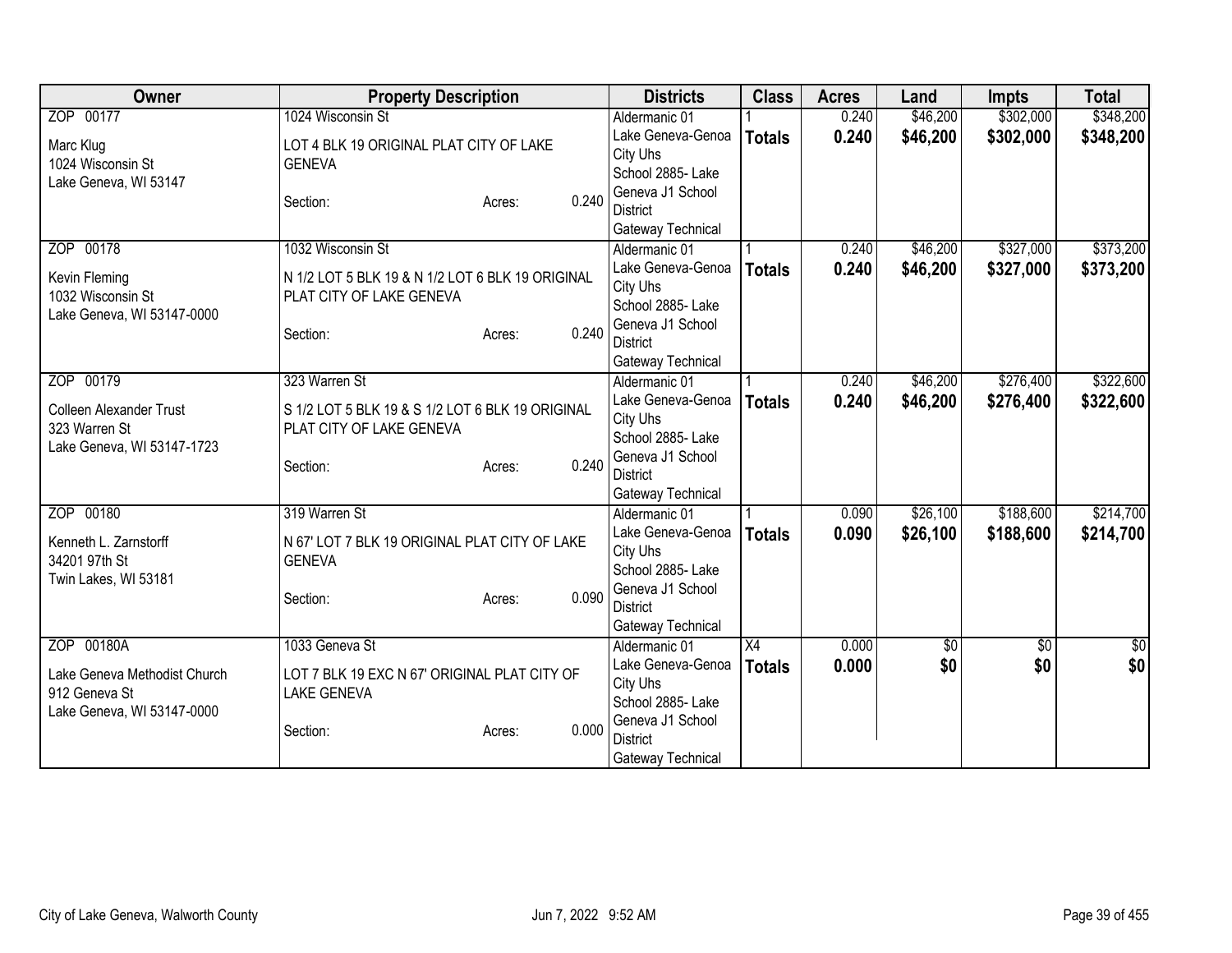| Owner                       | <b>Property Description</b>                        |                 | <b>Districts</b>                    | <b>Class</b>         | <b>Acres</b> | Land      | Impts           | <b>Total</b> |
|-----------------------------|----------------------------------------------------|-----------------|-------------------------------------|----------------------|--------------|-----------|-----------------|--------------|
| ZOP 00181                   |                                                    |                 | Aldermanic 01                       |                      | 0.240        | \$50,000  | $\overline{50}$ | \$50,000     |
| Nicholas J. Law             | LOT 8 BLK 19 ORIGINAL PLAT CITY OF LAKE            |                 | Lake Geneva-Genoa                   | <b>Totals</b>        | 0.240        | \$50,000  | \$0             | \$50,000     |
| PO Box 27                   | <b>GENEVA</b>                                      |                 | City Uhs                            |                      |              |           |                 |              |
| Lake Geneva, WI 53147-0000  |                                                    |                 | School 2885- Lake                   |                      |              |           |                 |              |
|                             | Section:                                           | 0.240<br>Acres: | Geneva J1 School                    |                      |              |           |                 |              |
|                             |                                                    |                 | <b>District</b>                     |                      |              |           |                 |              |
| ZOP 00182                   | 1017 Geneva St                                     |                 | Gateway Technical                   |                      | 0.470        | \$129,000 | \$551,300       | \$680,300    |
|                             |                                                    |                 | Aldermanic 01<br>Lake Geneva-Genoa  | $\mathbf{2}^{\circ}$ | 0.470        |           |                 |              |
| 1017 Geneva Street, LLC     | LOTS 9 & 10 BLK 19 ORIGINAL PLAT CITY OF LAKE      |                 | City Uhs                            | <b>Totals</b>        |              | \$129,000 | \$551,300       | \$680,300    |
| PO Box 27                   | <b>GENEVA</b>                                      |                 | School 2885- Lake                   |                      |              |           |                 |              |
| Lake Geneva, WI 53147-0000  |                                                    |                 | Geneva J1 School                    |                      |              |           |                 |              |
|                             | Section:                                           | 0.470<br>Acres: | <b>District</b>                     |                      |              |           |                 |              |
|                             |                                                    |                 | Gateway Technical                   |                      |              |           |                 |              |
| ZOP 00183                   | 1005 Geneva St                                     |                 | Aldermanic 01                       |                      | 0.240        | \$50,000  | \$549,700       | \$599,700    |
|                             |                                                    |                 | Lake Geneva-Genoa                   | <b>Totals</b>        | 0.240        | \$50,000  | \$549,700       | \$599,700    |
| Brian Ipsen Trust           | S 1/2 LOT 11 BLK 19 & S 1/2 LOT 12 BLK 19 ORIGINAL |                 | City Uhs                            |                      |              |           |                 |              |
| 1005 Geneva St              | PLAT CITY OF LAKE GENEVA                           |                 | School 2885- Lake                   |                      |              |           |                 |              |
| Lake Geneva, WI 53147       | Section:                                           | 0.240<br>Acres: | Geneva J1 School                    |                      |              |           |                 |              |
|                             |                                                    |                 | <b>District</b>                     |                      |              |           |                 |              |
|                             |                                                    |                 | Gateway Technical                   |                      |              |           |                 |              |
| ZOP 00184                   | 316 Madison St                                     |                 | Aldermanic 01                       |                      | 0.240        | \$50,000  | \$239,600       | \$289,600    |
| Gail C Gygax Trust          | N 1/2 LOT 11 BLK 19 & N 1/2 LOT 12 BLK 19 ORIGINAL |                 | Lake Geneva-Genoa                   | <b>Totals</b>        | 0.240        | \$50,000  | \$239,600       | \$289,600    |
| 316 Madison St              | PLAT CITY OF LAKE GENEVA                           |                 | City Uhs                            |                      |              |           |                 |              |
| Lake Geneva, WI 53147-0000  |                                                    |                 | School 2885- Lake                   |                      |              |           |                 |              |
|                             | Section:                                           | 0.240<br>Acres: | Geneva J1 School<br><b>District</b> |                      |              |           |                 |              |
|                             |                                                    |                 | Gateway Technical                   |                      |              |           |                 |              |
| ZOP 00185                   | 1106 Wisconsin St                                  |                 | Aldermanic 01                       |                      | 0.160        | \$36,700  | \$190,300       | \$227,000    |
|                             |                                                    |                 | Lake Geneva-Genoa                   | <b>Totals</b>        | 0.160        | \$36,700  | \$190,300       | \$227,000    |
| Beth Steininger Life Estate | LOT 1 BLK 20 EXC S 58.4' & E 3' OF N 81' LOT 2 BLK |                 | City Uhs                            |                      |              |           |                 |              |
| 1106 Wisconsin St           | 20 ORIGINAL PLAT CITY OF LAKE GENEVA               |                 | School 2885- Lake                   |                      |              |           |                 |              |
| Lake Geneva, WI 53147       |                                                    |                 | Geneva J1 School                    |                      |              |           |                 |              |
|                             | Section:                                           | 0.160<br>Acres: | <b>District</b>                     |                      |              |           |                 |              |
|                             |                                                    |                 | Gateway Technical                   |                      |              |           |                 |              |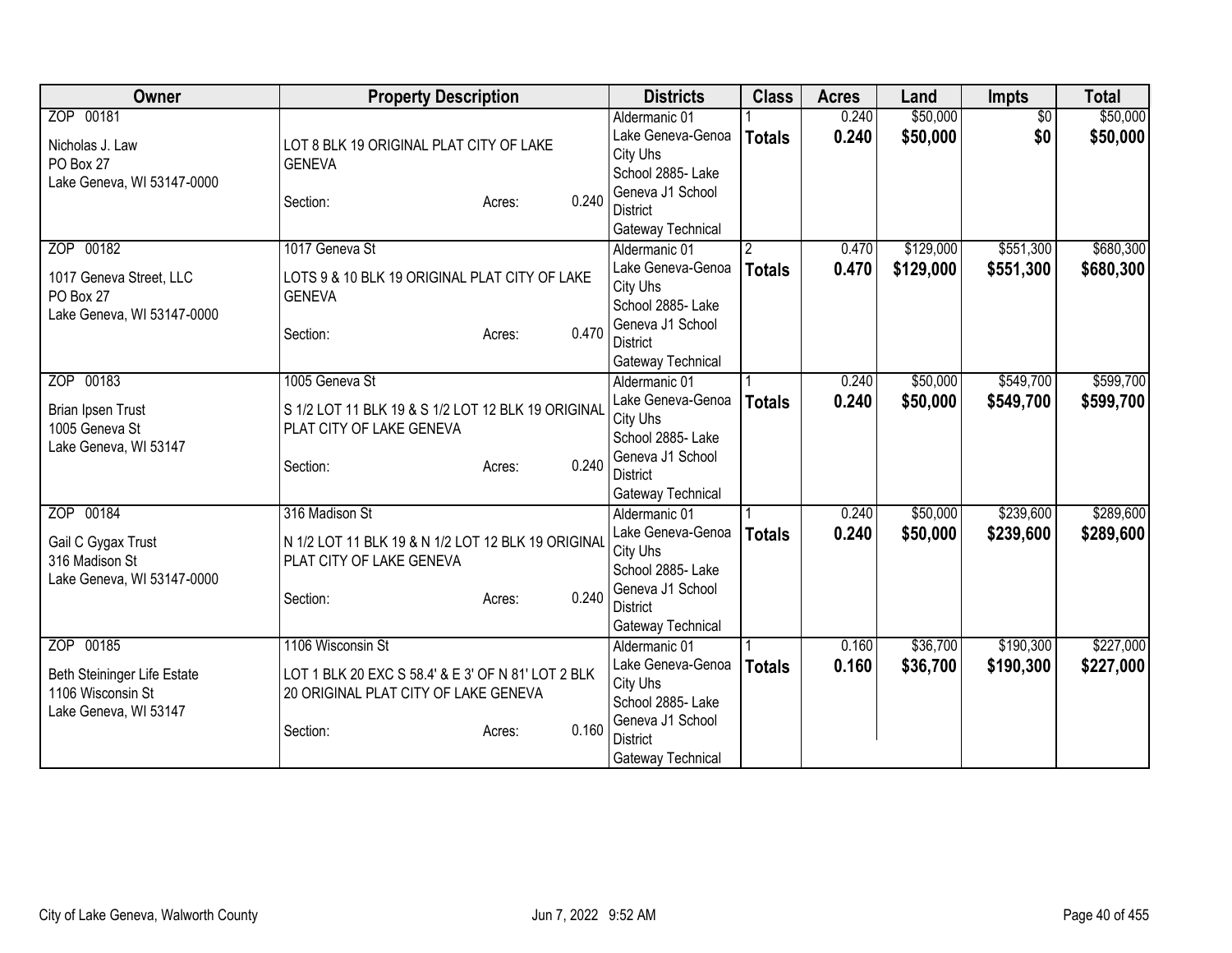| <b>Owner</b>                    | <b>Property Description</b>                        | <b>Districts</b>                    | <b>Class</b>   | <b>Acres</b> | Land     | <b>Impts</b> | <b>Total</b> |
|---------------------------------|----------------------------------------------------|-------------------------------------|----------------|--------------|----------|--------------|--------------|
| ZOP 00186                       | 322 Warren St                                      | Aldermanic 01                       |                | 0.080        | \$22,100 | \$176,100    | \$198,200    |
| William Jaconetti               | S 58.4' LOT 1 BLK 20 & E 3' OF S 58' LOT 2 BLK 20  | Lake Geneva-Genoa                   | <b>Totals</b>  | 0.080        | \$22,100 | \$176,100    | \$198,200    |
| 4826 N Mulligan Ave             | ORIGINAL PLAT CITY OF LAKE GENEVA                  | City Uhs                            |                |              |          |              |              |
| Chicago, IL 60630-0000          |                                                    | School 2885- Lake                   |                |              |          |              |              |
|                                 | 0.080<br>Section:<br>Acres:                        | Geneva J1 School<br><b>District</b> |                |              |          |              |              |
|                                 |                                                    | Gateway Technical                   |                |              |          |              |              |
| ZOP 00187                       | 1112 Wisconsin St                                  | Aldermanic 01                       |                | 0.230        | \$45,000 | \$431,800    | \$476,800    |
|                                 |                                                    | Lake Geneva-Genoa                   | <b>Totals</b>  | 0.230        | \$45,000 | \$431,800    | \$476,800    |
| Todd W. Krause                  | LOT 2 BLK 20 EXC E 3' OF N 81' & E 3' OF S 58'     | City Uhs                            |                |              |          |              |              |
| 1112 Wisconsin St               | ORIGINAL PLAT CITY OF LAKE GENEVA                  | School 2885- Lake                   |                |              |          |              |              |
| Lake Geneva, WI 53147-0000      |                                                    | Geneva J1 School                    |                |              |          |              |              |
|                                 | 0.230<br>Section:<br>Acres:                        | <b>District</b>                     |                |              |          |              |              |
|                                 |                                                    | Gateway Technical                   |                |              |          |              |              |
| ZOP 00188                       | 1118 Wisconsin St                                  | Aldermanic 01                       |                | 0.240        | \$46,200 | \$223,600    | \$269,800    |
| Kim H. Borghgraef               | LOT 3 BLK 20 ORIGINAL PLAT CITY OF LAKE            | Lake Geneva-Genoa                   | <b>Totals</b>  | 0.240        | \$46,200 | \$223,600    | \$269,800    |
| 1118 Wisconsin St               | <b>GENEVA</b>                                      | City Uhs                            |                |              |          |              |              |
| Lake Geneva, WI 53147-0000      |                                                    | School 2885- Lake                   |                |              |          |              |              |
|                                 | 0.240<br>Section:<br>Acres:                        | Geneva J1 School                    |                |              |          |              |              |
|                                 |                                                    | <b>District</b>                     |                |              |          |              |              |
| ZOP 00189                       | 1122 Wisconsin St                                  | Gateway Technical<br>Aldermanic 01  |                | 0.240        | \$46,200 | \$271,600    | \$317,800    |
|                                 |                                                    | Lake Geneva-Genoa                   | <b>Totals</b>  | 0.240        | \$46,200 | \$271,600    | \$317,800    |
| Frank Scott Jr                  | LOT 4 BLK 20 ORIGINAL PLAT CITY OF LAKE            | City Uhs                            |                |              |          |              |              |
| 1122 Wisconsin St               | <b>GENEVA</b>                                      | School 2885- Lake                   |                |              |          |              |              |
| Lake Geneva, WI 53147-0000      |                                                    | Geneva J1 School                    |                |              |          |              |              |
|                                 | 0.240<br>Section:<br>Acres:                        | <b>District</b>                     |                |              |          |              |              |
|                                 |                                                    | Gateway Technical                   |                |              |          |              |              |
| ZOP 00190                       | 1128 Wisconsin St                                  | Aldermanic 01                       | $\overline{2}$ | 0.350        | \$95,700 | \$343,000    | \$438,700    |
| J&J Properties of Fox Lake, LLC | LOT 5 BLK 20 EXC W 51.1' OF S 48'. LOT 6 EXC S 48' | Lake Geneva-Genoa                   | <b>Totals</b>  | 0.350        | \$95,700 | \$343,000    | \$438,700    |
| 1128 Wisconsin St Ut #5         | ORIGINAL PLAT CITY OF LAKE GENEVA                  | City Uhs                            |                |              |          |              |              |
| Lake Geneva, WI 53147           |                                                    | School 2885- Lake                   |                |              |          |              |              |
|                                 | 0.350<br>Section:<br>Acres:                        | Geneva J1 School                    |                |              |          |              |              |
|                                 |                                                    | <b>District</b>                     |                |              |          |              |              |
|                                 |                                                    | Gateway Technical                   |                |              |          |              |              |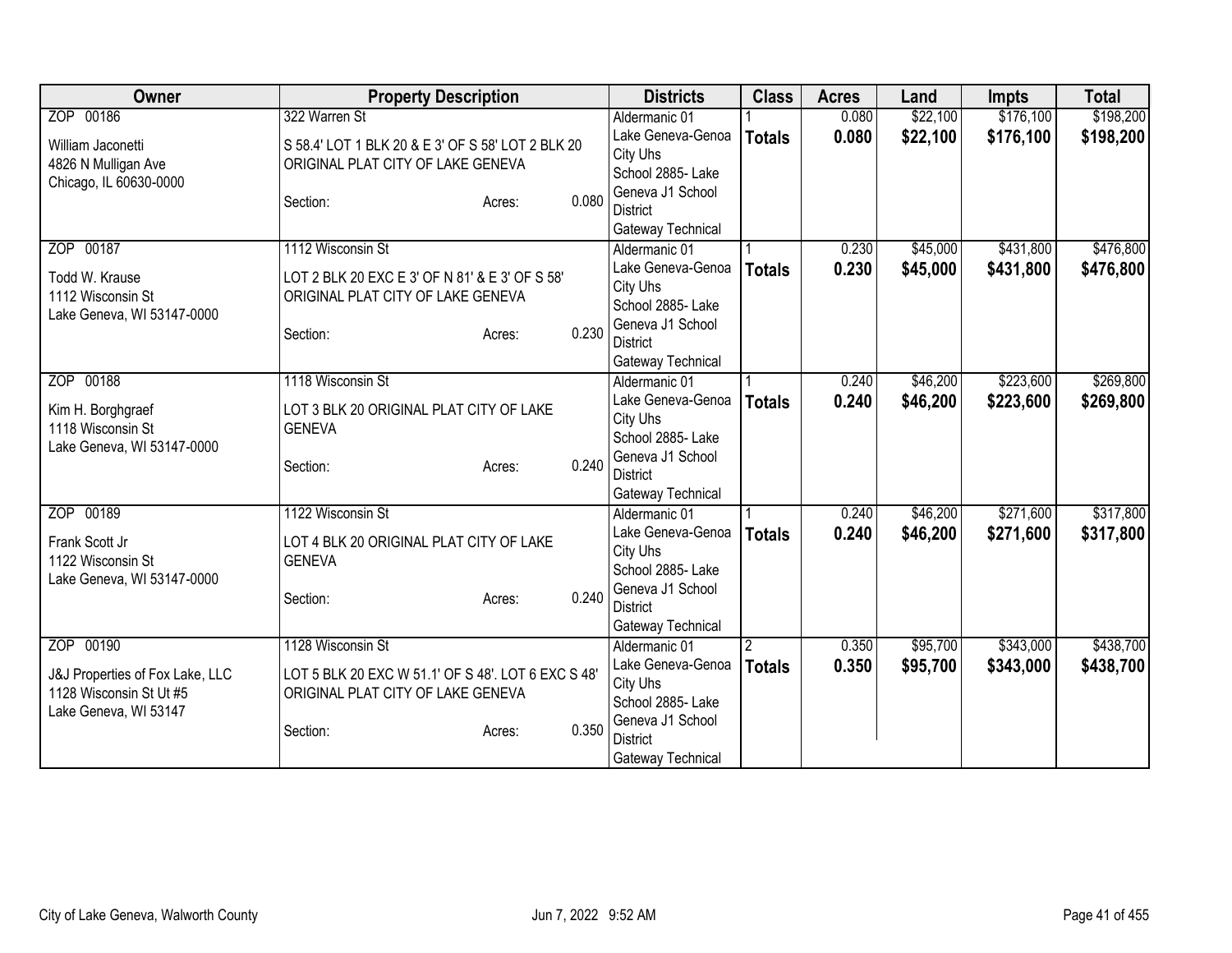| Owner                                | <b>Property Description</b>                                                                 | <b>Districts</b>                      | <b>Class</b>  | <b>Acres</b> | Land     | <b>Impts</b> | <b>Total</b> |
|--------------------------------------|---------------------------------------------------------------------------------------------|---------------------------------------|---------------|--------------|----------|--------------|--------------|
| ZOP 00190A                           | 317 Maxwell St                                                                              | Aldermanic 01                         |               | 0.120        | \$31,000 | \$127,900    | \$158,900    |
| Lincoln Holding Group, LLC           | W 51.1' OF S 48' LOT 5 BLK 20. & S 48' LOT 6 BLK 20                                         | Lake Geneva-Genoa                     | <b>Totals</b> | 0.120        | \$31,000 | \$127,900    | \$158,900    |
| 507 Broad St                         | ORIGINAL PLAT CITY OF LAKE GENEVA                                                           | City Uhs                              |               |              |          |              |              |
| Lake Geneva, WI 53147                |                                                                                             | School 2885- Lake                     |               |              |          |              |              |
|                                      | 0.120<br>Section:<br>Acres:                                                                 | Geneva J1 School<br><b>District</b>   |               |              |          |              |              |
|                                      |                                                                                             | Gateway Technical                     |               |              |          |              |              |
| ZOP 00191                            | 1133 Geneva St                                                                              | Aldermanic 01                         |               | 0.240        | \$50,000 | \$235,400    | \$285,400    |
|                                      |                                                                                             | Lake Geneva-Genoa                     | <b>Totals</b> | 0.240        | \$50,000 | \$235,400    | \$285,400    |
| Richard J. Gray                      | LOT 7 BLK 20 ORIGINAL PLAT CITY OF LAKE                                                     | City Uhs                              |               |              |          |              |              |
| 1000 N Station St Apt 517            | <b>GENEVA</b>                                                                               | School 2885-Lake                      |               |              |          |              |              |
| Port Aransas, TX 78373-0000          | 0.240<br>Section:<br>Acres:                                                                 | Geneva J1 School                      |               |              |          |              |              |
|                                      |                                                                                             | <b>District</b>                       |               |              |          |              |              |
|                                      |                                                                                             | Gateway Technical                     |               |              |          |              |              |
| ZOP 00192                            | 1127 Geneva St                                                                              | Aldermanic 01                         |               | 0.240        | \$50,000 | \$197,600    | \$247,600    |
| <b>Christine Sotos Barrera Trust</b> | LOT 8 BLK 20 EXC THAT PORTION OF LOT 8 BLK 20                                               | Lake Geneva-Genoa                     | <b>Totals</b> | 0.240        | \$50,000 | \$197,600    | \$247,600    |
| 1127 Geneva St                       | WHERE THE RESIDENCE LOCATED ON LOT 9 BLK 20                                                 | City Uhs                              |               |              |          |              |              |
| Lake Geneva, WI 53147                | ENCROACHES ONTO LOT 8 BLK 20. ORIGINAL PLAT                                                 | School 2885- Lake<br>Geneva J1 School |               |              |          |              |              |
|                                      | 0.240<br>Section:<br>Acres:                                                                 | <b>District</b>                       |               |              |          |              |              |
|                                      |                                                                                             | Gateway Technical                     |               |              |          |              |              |
| ZOP 00193                            | 1123 Geneva St                                                                              | Aldermanic 01                         |               | 0.240        | \$50,000 | \$302,700    | \$352,700    |
|                                      |                                                                                             | Lake Geneva-Genoa                     | <b>Totals</b> | 0.240        | \$50,000 | \$302,700    | \$352,700    |
| Brent A. Wilson<br>1123 Geneva St    | LOT 9 BLK 20. ALSO THAT PORTION OF LOT 8 BLK<br>20 WHERE THE RESIDENCE LOCATED ON LOT 9 BLK | City Uhs                              |               |              |          |              |              |
| Lake Geneva, WI 53147                | 20 ENCROACHES ONTO LOT 8 BLK 20. ORIGINAL                                                   | School 2885- Lake                     |               |              |          |              |              |
|                                      | 0.240<br>Section:<br>Acres:                                                                 | Geneva J1 School                      |               |              |          |              |              |
|                                      |                                                                                             | <b>District</b>                       |               |              |          |              |              |
|                                      |                                                                                             | Gateway Technical                     |               |              |          |              |              |
| ZOP 00194                            | 1115 Geneva St                                                                              | Aldermanic 01                         |               | 0.240        | \$50,000 | \$452,200    | \$502,200    |
| Michael Lewis Keens                  | LOT 10 BLK 20 ORIGINAL PLAT CITY OF LAKE                                                    | Lake Geneva-Genoa<br>City Uhs         | <b>Totals</b> | 0.240        | \$50,000 | \$452,200    | \$502,200    |
| 1315 Wimbledon Way                   | <b>GENEVA</b>                                                                               | School 2885- Lake                     |               |              |          |              |              |
| Charlottesville, VA 22901-0000       |                                                                                             | Geneva J1 School                      |               |              |          |              |              |
|                                      | 0.240<br>Section:<br>Acres:                                                                 | <b>District</b>                       |               |              |          |              |              |
|                                      |                                                                                             | Gateway Technical                     |               |              |          |              |              |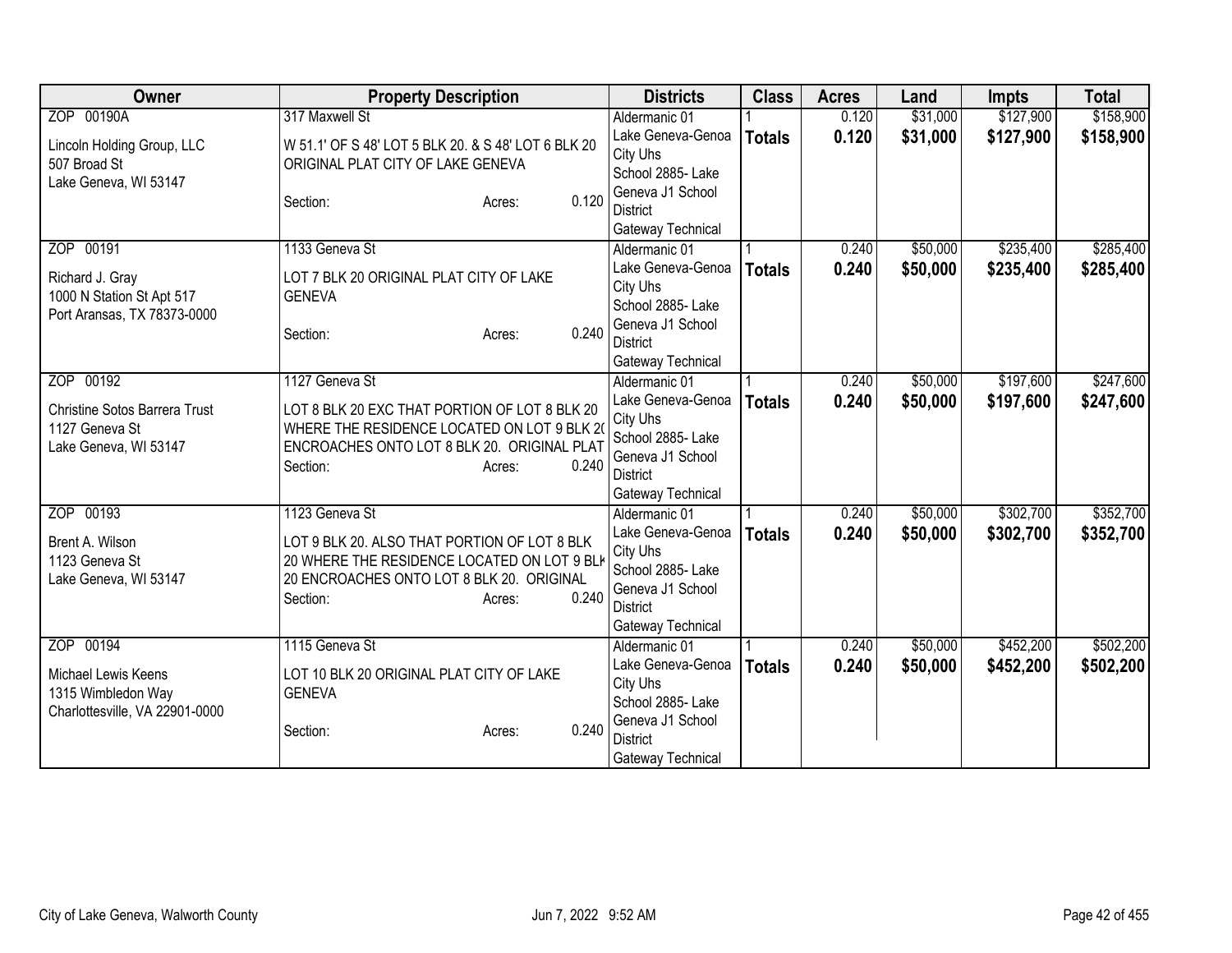| Owner                        | <b>Property Description</b>                      | <b>Districts</b>                    | <b>Class</b>  | <b>Acres</b> | Land     | <b>Impts</b> | <b>Total</b> |
|------------------------------|--------------------------------------------------|-------------------------------------|---------------|--------------|----------|--------------|--------------|
| ZOP 00195                    | 1109 Geneva St                                   | Aldermanic 01                       |               | 0.240        | \$50,000 | \$283,000    | \$333,000    |
| Richard & Gail Jachimek, LLC | LOT 11 BLK 20 ORIGINAL PLAT CITY OF LAKE         | Lake Geneva-Genoa                   | <b>Totals</b> | 0.240        | \$50,000 | \$283,000    | \$333,000    |
| 4409 Kettle Creek Ct         | <b>GENEVA</b>                                    | City Uhs                            |               |              |          |              |              |
| Tampa, FL 33624-0000         |                                                  | School 2885- Lake                   |               |              |          |              |              |
|                              | 0.240<br>Section:<br>Acres:                      | Geneva J1 School                    |               |              |          |              |              |
|                              |                                                  | <b>District</b>                     |               |              |          |              |              |
|                              |                                                  | Gateway Technical                   |               |              |          |              |              |
| ZOP 00196                    | 1103 Geneva St                                   | Aldermanic 01                       |               | 0.240        | \$50,000 | \$623,100    | \$673,100    |
| Angela M. Turner             | LOT 12 BLK 20 ORIGINAL PLAT CITY OF LAKE         | Lake Geneva-Genoa                   | <b>Totals</b> | 0.240        | \$50,000 | \$623,100    | \$673,100    |
| 1103 Geneva St               | <b>GENEVA</b>                                    | City Uhs<br>School 2885- Lake       |               |              |          |              |              |
| Lake Geneva, WI 53147        |                                                  | Geneva J1 School                    |               |              |          |              |              |
|                              | 0.240<br>Section:<br>Acres:                      | <b>District</b>                     |               |              |          |              |              |
|                              |                                                  | Gateway Technical                   |               |              |          |              |              |
| ZOP 00197                    | 332 Maxwell St                                   | Aldermanic 01                       |               | 0.240        | \$46,200 | \$429,400    | \$475,600    |
|                              |                                                  | Lake Geneva-Genoa                   | <b>Totals</b> | 0.240        | \$46,200 | \$429,400    | \$475,600    |
| Karen L. Bainbridge          | N 1/2 LOT 1 BLK 21 & N 1/2 LOT 2 BLK 21 ORIGINAL | City Uhs                            |               |              |          |              |              |
| 332 Maxwell St               | PLAT CITY OF LAKE GENEVA                         | School 2885- Lake                   |               |              |          |              |              |
| Lake Geneva, WI 53147        |                                                  | Geneva J1 School                    |               |              |          |              |              |
|                              | 0.240<br>Section:<br>Acres:                      | <b>District</b>                     |               |              |          |              |              |
|                              |                                                  | Gateway Technical                   |               |              |          |              |              |
| ZOP 00197A                   | 1218 Wisconsin St                                | Aldermanic 01                       |               | 0.120        | \$30,500 | \$225,100    | \$255,600    |
| Lisa G. Walsh                | N 1/2 LOT 3 BLK 21 ORIGINAL PLAT CITY OF LAKE    | Lake Geneva-Genoa                   | <b>Totals</b> | 0.120        | \$30,500 | \$225,100    | \$255,600    |
| W253 S10930 Hunter run       | <b>GENEVA</b>                                    | City Uhs                            |               |              |          |              |              |
| Mukwonago, WI 53149-0000     |                                                  | School 2885- Lake                   |               |              |          |              |              |
|                              | 0.120<br>Section:<br>Acres:                      | Geneva J1 School                    |               |              |          |              |              |
|                              |                                                  | <b>District</b>                     |               |              |          |              |              |
|                              |                                                  | Gateway Technical                   |               |              |          |              |              |
| ZOP 00198                    | 1230 Wisconsin St                                | Aldermanic 01                       |               | 0.360        | \$45,700 | \$223,000    | \$268,700    |
| Charles J. Saieva            | N 1/2 LOTS 4-6 BLK 21 ORIGINAL PLAT CITY OF LAKE | Lake Geneva-Genoa                   | <b>Totals</b> | 0.360        | \$45,700 | \$223,000    | \$268,700    |
| 2455 W Cullom Ave            | <b>GENEVA</b>                                    | City Uhs                            |               |              |          |              |              |
| Chicago, IL 60618-0000       |                                                  | School 2885- Lake                   |               |              |          |              |              |
|                              | 0.360<br>Section:<br>Acres:                      | Geneva J1 School<br><b>District</b> |               |              |          |              |              |
|                              |                                                  | Gateway Technical                   |               |              |          |              |              |
|                              |                                                  |                                     |               |              |          |              |              |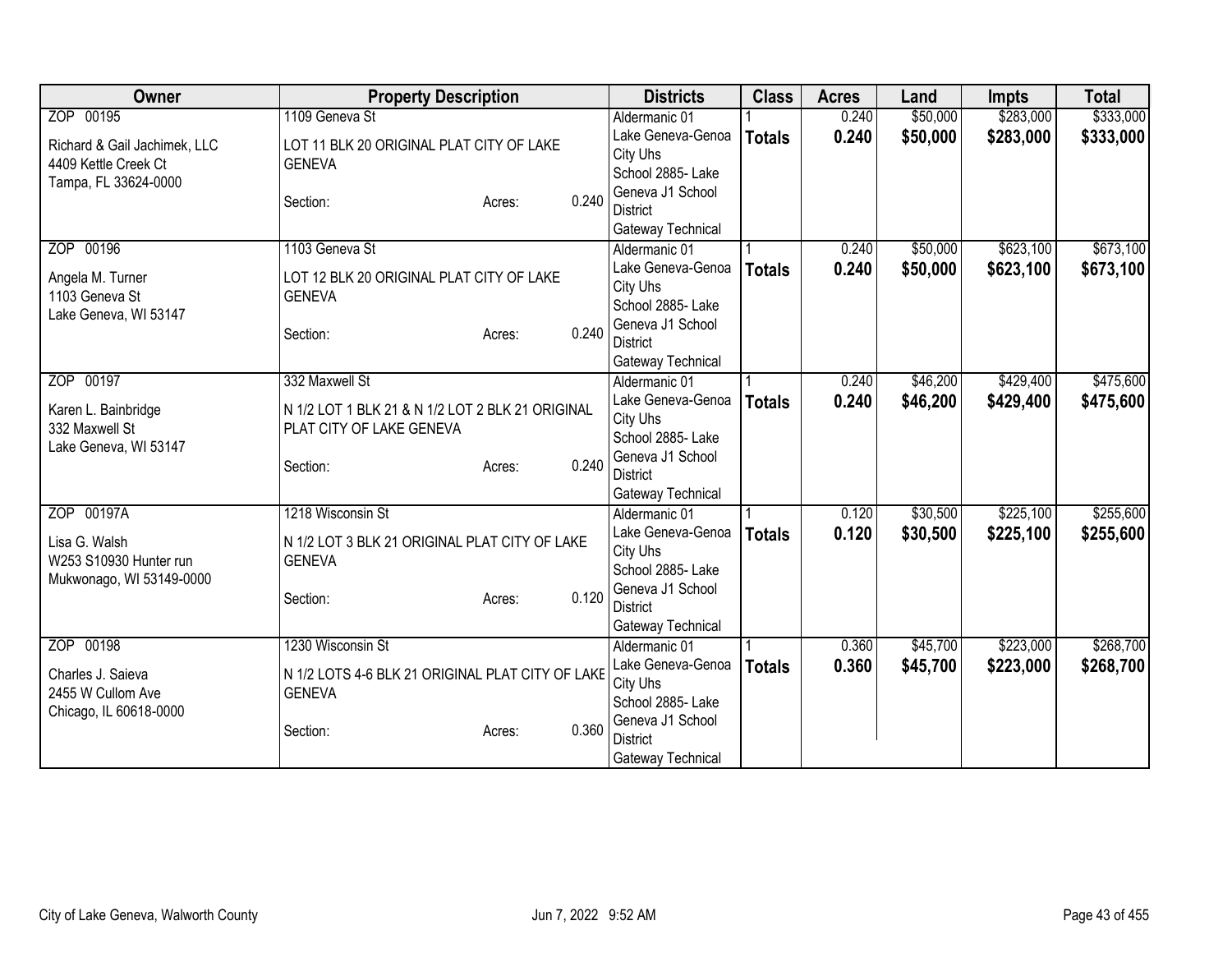| Owner                                                                        | <b>Property Description</b>                                                                                                                                       | <b>Districts</b>                                                                                                                | <b>Class</b>  | <b>Acres</b>      | Land                 | <b>Impts</b>           | <b>Total</b>           |
|------------------------------------------------------------------------------|-------------------------------------------------------------------------------------------------------------------------------------------------------------------|---------------------------------------------------------------------------------------------------------------------------------|---------------|-------------------|----------------------|------------------------|------------------------|
| ZOP 00199                                                                    | 324 Maxwell St                                                                                                                                                    | Aldermanic 01                                                                                                                   |               | 0.710             | \$70,200             | \$401,000              | \$471,200              |
| Michael Kane<br>900 N Lakeshore Dr #2907<br>Chicago, IL 60611                | S 1/2 LOTS 1-6 BLK 21 ORIGINAL PLAT CITY OF LAKE<br><b>GENEVA</b>                                                                                                 | Lake Geneva-Genoa<br>City Uhs<br>School 2885- Lake                                                                              | <b>Totals</b> | 0.710             | \$70,200             | \$401,000              | \$471,200              |
|                                                                              | 0.710<br>Section:<br>Acres:                                                                                                                                       | Geneva J1 School<br><b>District</b><br>Gateway Technical                                                                        |               |                   |                      |                        |                        |
| ZOP 00200<br>Marc Klug<br>314 Maxwell St<br>Lake Geneva, WI 53147            | 314 Maxwell St<br>N 1/2 LOTS 7-11 BLK 21 ORIGINAL PLAT CITY OF<br>LAKE GENEVA; ASSESSMENT INCLUDES ZOP-200A<br>0.710<br>Section:<br>Acres:                        | Aldermanic 01<br>Lake Geneva-Genoa<br>City Uhs<br>School 2885- Lake<br>Geneva J1 School<br><b>District</b><br>Gateway Technical | <b>Totals</b> | 0.710<br>0.710    | \$76,000<br>\$76,000 | \$251,800<br>\$251,800 | \$327,800<br>\$327,800 |
| ZOP 00200A<br>Marc Klug<br>314 Maxwell St<br>Lake Geneva, WI 53147           | 314 Maxwell St<br>N 1/2 LOT 12 BLK 21 ORIGINAL PLAT CITY OF LAKE<br>GENEVA; ASSESSED WITH ZOP-200<br>0.000<br>Section:<br>Acres:                                  | Aldermanic 01<br>Lake Geneva-Genoa<br>City Uhs<br>School 2885- Lake<br>Geneva J1 School<br><b>District</b><br>Gateway Technical |               | Assessed with ZOP | 00200                |                        |                        |
| ZOP 00201B<br>Karin M. Mohar<br>308 Maxwell St<br>Lake Geneva, WI 53147      | 308 Maxwell St<br>45' N&S & 150' E&W OUT OF NE COR OF S 1/2 LOTS<br>10, 11 & 12 BLK 21 ORIGINAL PLAT CITY OF LAKE<br><b>GENEVA</b><br>0.160<br>Section:<br>Acres: | Aldermanic 01<br>Lake Geneva-Genoa<br>City Uhs<br>School 2885- Lake<br>Geneva J1 School<br><b>District</b><br>Gateway Technical | <b>Totals</b> | 0.160<br>0.160    | \$38,400<br>\$38,400 | \$169,000<br>\$169,000 | \$207,400<br>\$207,400 |
| ZOP 00203<br>Robert J. Fedorovich<br>232 Maxwell St<br>Lake Geneva, WI 53147 | 232 Maxwell St<br>S 45' OF N 1/2 LOT 1 BLK 22 & S 45' OF N 1/2 LOT 2<br>BLK 22 ORIGINAL PLAT CITY OF LAKE GENEVA<br>0.120<br>Section:<br>Acres:                   | Aldermanic 01<br>Lake Geneva-Genoa<br>City Uhs<br>School 2885- Lake<br>Geneva J1 School<br><b>District</b><br>Gateway Technical | <b>Totals</b> | 0.120<br>0.120    | \$36,500<br>\$36,500 | \$194,200<br>\$194,200 | \$230,700<br>\$230,700 |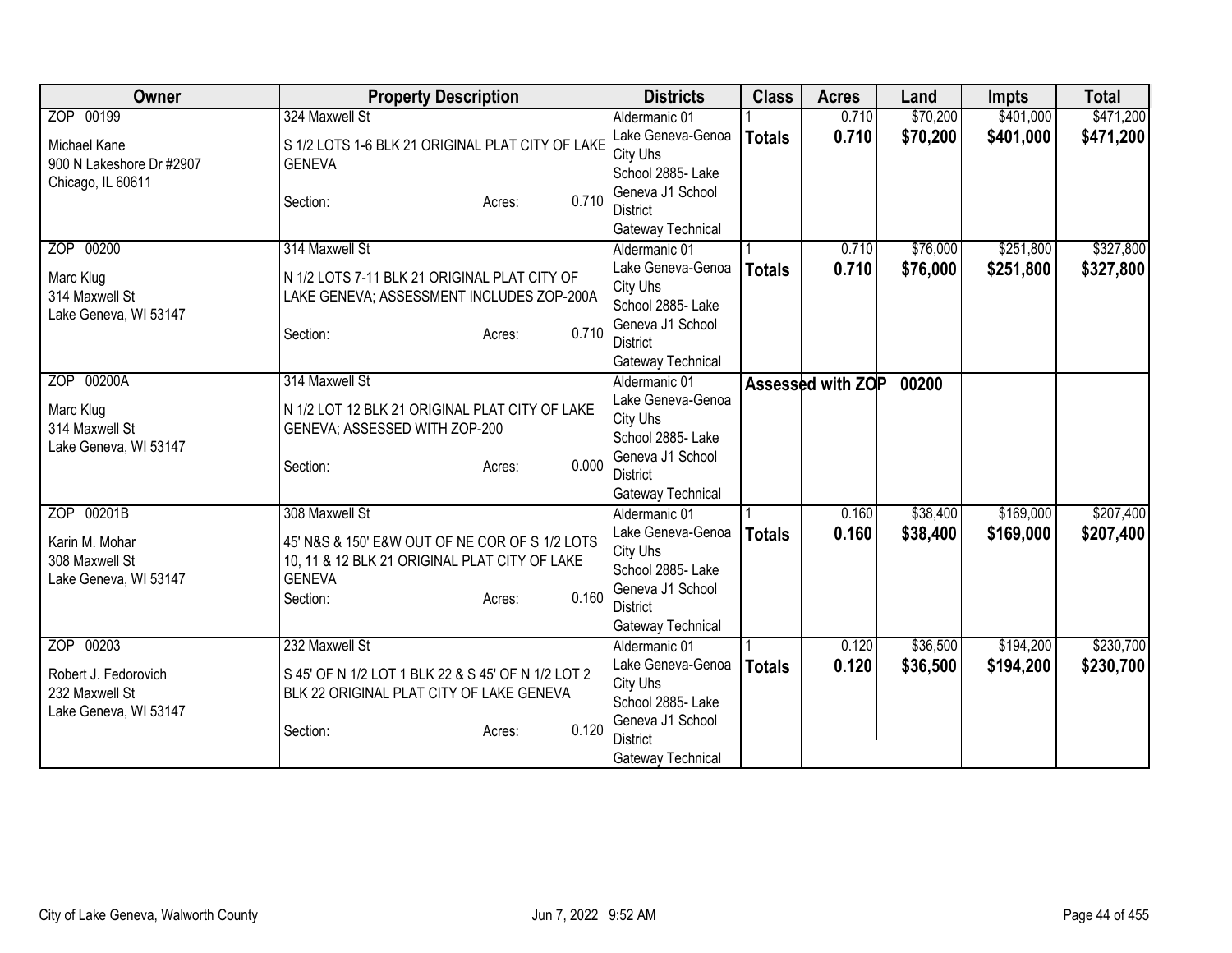| Owner                         | <b>Property Description</b>                         | <b>Districts</b>                     | <b>Class</b>  | <b>Acres</b> | Land     | <b>Impts</b>    | <b>Total</b> |
|-------------------------------|-----------------------------------------------------|--------------------------------------|---------------|--------------|----------|-----------------|--------------|
| ZOP 00204                     |                                                     | Aldermanic 01                        |               | 0.240        | \$38,500 | $\overline{50}$ | \$38,500     |
| Kamal S. Muzaffar             | S 1/2 LOTS 3 & 4 BLK 22. ALSO LAND LYING N OF C/L   | Lake Geneva-Genoa                    | <b>Totals</b> | 0.240        | \$38,500 | \$0             | \$38,500     |
| 413 Elmwood Ave               | OF VACATED ALLEY LYING BETWEEN S EXT. OF E          | City Uhs                             |               |              |          |                 |              |
| Lake Geneva, WI 53147         | LN LOT 1 & S EXT OF W LN LOT 4 ORIGINAL PLAT        | School 2885- Lake                    |               |              |          |                 |              |
|                               | 0.240<br>Section:<br>Acres:                         | Geneva J1 School                     |               |              |          |                 |              |
|                               |                                                     | <b>District</b><br>Gateway Technical |               |              |          |                 |              |
| ZOP 00204A1                   |                                                     | Aldermanic 01                        |               | 0.350        | \$45,700 | $\sqrt{6}$      | \$45,700     |
|                               |                                                     | Lake Geneva-Genoa                    | <b>Totals</b> | 0.350        | \$45,700 | \$0             | \$45,700     |
| Hayley Westhoff               | PT LOTS 5 & 6 BLK 22 ORIGINAL PLAT CITY OF LAKE     | City Uhs                             |               |              |          |                 |              |
| 3431 N Hoyne Ave              | GENEVA DESC AS COM AT PT IN W LN LOT 6 BLK 22       | School 2885- Lake                    |               |              |          |                 |              |
| Chicago, IL 60618             | ORIGINAL PLAT WHICH IS 275' N OF SW COR LOT 7       | Geneva J1 School                     |               |              |          |                 |              |
|                               | 0.350<br>Section:<br>Acres:                         | <b>District</b>                      |               |              |          |                 |              |
|                               |                                                     | Gateway Technical                    |               |              |          |                 |              |
| ZOP 00204B                    | 224 Maxwell St                                      | Aldermanic 01                        |               | 0.240        | \$53,900 | \$430,400       | \$484,300    |
| Kamal S. Muzaffar             | S 1/2 LOTS 1 & 2 BLK 22 EXC. THAT PORTION OF        | Lake Geneva-Genoa                    | <b>Totals</b> | 0.240        | \$53,900 | \$430,400       | \$484,300    |
| 413 Elmwood Ave               | LAND LYING N OF C/L ALLEY NOW VACATED WHICH         | City Uhs                             |               |              |          |                 |              |
| Lake Geneva, WI 53147         | WAS ORIGINALLY PLATTED THRU BLK 22, LYING           | School 2885- Lake                    |               |              |          |                 |              |
|                               | 0.240<br>Section:<br>Acres:                         | Geneva J1 School                     |               |              |          |                 |              |
|                               |                                                     | <b>District</b>                      |               |              |          |                 |              |
| ZOP 00206                     | 1229 W Main St                                      | Gateway Technical<br>Aldermanic 01   |               | 0.440        | \$93,200 | \$146,300       | \$239,500    |
|                               |                                                     | Lake Geneva-Genoa                    |               | 0.440        | \$93,200 | \$146,300       | \$239,500    |
| Hayley Westhoff               | ALL LOT 8, E 10' LOT 7 & S 87' OF LOT 5 & STRIP 10' | City Uhs                             | <b>Totals</b> |              |          |                 |              |
| 3431 N Hoyne Ave              | WIDE OF E SIDE LOT 6 BEGINNING AT THE SE COR        | School 2885- Lake                    |               |              |          |                 |              |
| Chicago, IL 60618             | THEREOF & EXT N 87'; ALL BEING IN BLK 22            | Geneva J1 School                     |               |              |          |                 |              |
|                               | 0.440<br>Section:<br>Acres:                         | <b>District</b>                      |               |              |          |                 |              |
|                               |                                                     | Gateway Technical                    |               |              |          |                 |              |
| ZOP 00207                     | 1221 W Main St                                      | Aldermanic 01                        |               | 0.240        | \$69,300 | \$304,500       | \$373,800    |
| <b>Meginniss Family Trust</b> | LOT 9 BLK 22 ORIGINAL PLAT CITY OF LAKE             | Lake Geneva-Genoa                    | <b>Totals</b> | 0.240        | \$69,300 | \$304,500       | \$373,800    |
| 9232 Lanthorn Way             | <b>GENEVA</b>                                       | City Uhs                             |               |              |          |                 |              |
| Estero, FL 33928-0000         |                                                     | School 2885- Lake                    |               |              |          |                 |              |
|                               | 0.240<br>Section:<br>Acres:                         | Geneva J1 School                     |               |              |          |                 |              |
|                               |                                                     | <b>District</b>                      |               |              |          |                 |              |
|                               |                                                     | Gateway Technical                    |               |              |          |                 |              |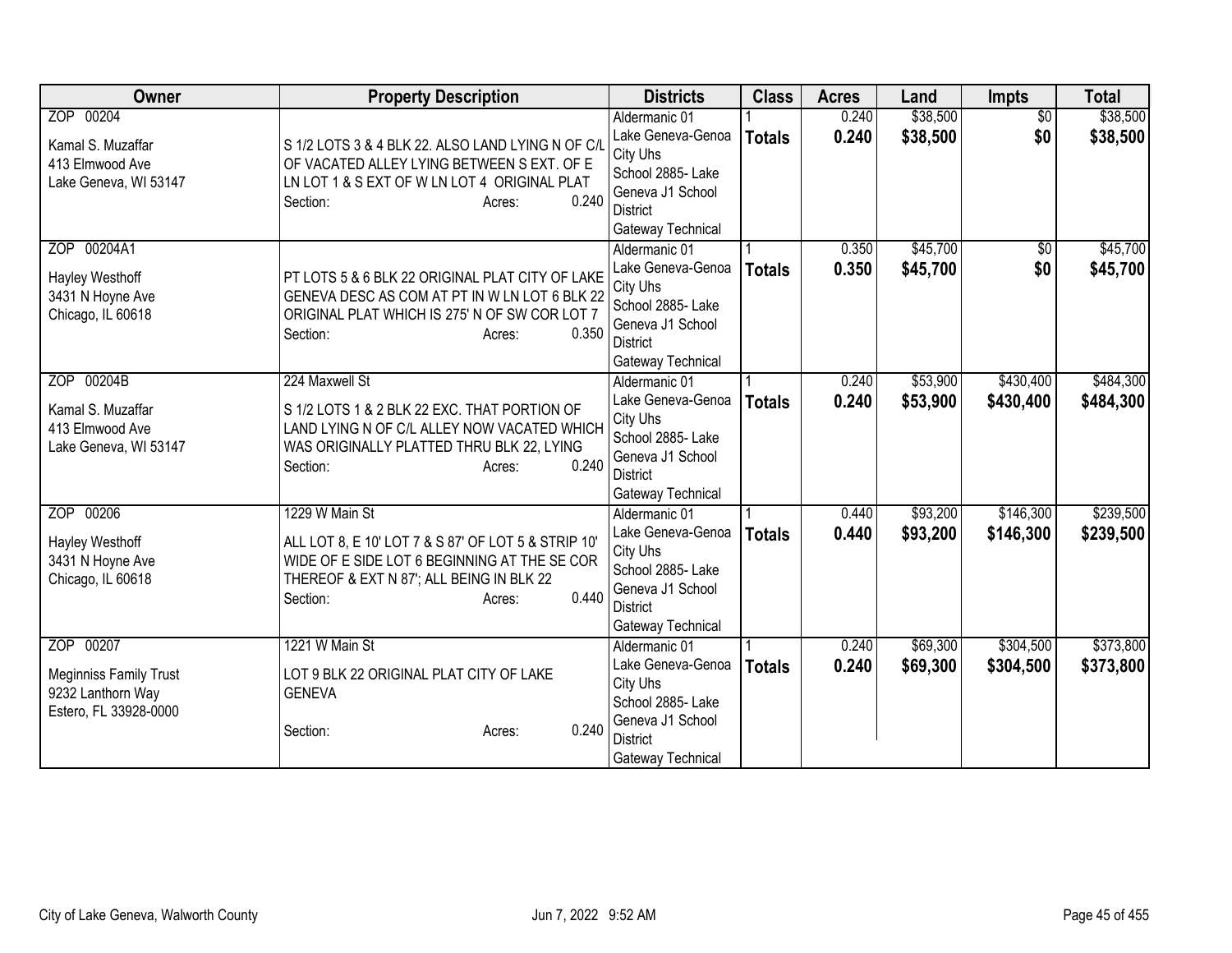| Owner                          | <b>Property Description</b>                        |                 | <b>Districts</b>                    | <b>Class</b>  | <b>Acres</b> | Land     | <b>Impts</b> | <b>Total</b> |
|--------------------------------|----------------------------------------------------|-----------------|-------------------------------------|---------------|--------------|----------|--------------|--------------|
| ZOP 00208                      | 1219 W Main St                                     |                 | Aldermanic 01                       |               | 0.240        | \$73,100 | \$399,600    | \$472,700    |
| Richard A. Kelman              | LOT 10 BLK 22 ORIGINAL PLAT CITY OF LAKE           |                 | Lake Geneva-Genoa                   | <b>Totals</b> | 0.240        | \$73,100 | \$399,600    | \$472,700    |
| 1219 W Main St                 | <b>GENEVA</b>                                      |                 | City Uhs                            |               |              |          |              |              |
| Lake Geneva, WI 53147-0000     |                                                    |                 | School 2885- Lake                   |               |              |          |              |              |
|                                | Section:                                           | 0.240<br>Acres: | Geneva J1 School                    |               |              |          |              |              |
|                                |                                                    |                 | <b>District</b>                     |               |              |          |              |              |
|                                |                                                    |                 | Gateway Technical                   |               |              |          |              |              |
| ZOP 00210                      | 1201 W Main St                                     |                 | Aldermanic 01                       |               | 0.150        | \$54,500 | \$173,900    | \$228,400    |
| Mary T Forbis Trust            | S 107' LOT 12 BLK 22 ORIGINAL PLAT CITY OF LAKE    |                 | Lake Geneva-Genoa                   | <b>Totals</b> | 0.150        | \$54,500 | \$173,900    | \$228,400    |
| 9404 Autumn Haze Dr            | <b>GENEVA</b>                                      |                 | City Uhs<br>School 2885- Lake       |               |              |          |              |              |
| Naples, FL 34109-0000          |                                                    |                 | Geneva J1 School                    |               |              |          |              |              |
|                                | Section:                                           | 0.150<br>Acres: | <b>District</b>                     |               |              |          |              |              |
|                                |                                                    |                 | Gateway Technical                   |               |              |          |              |              |
| ZOP 00213                      | 234 Warren St                                      |                 | Aldermanic 01                       |               | 0.240        | \$53,900 | \$436,100    | \$490,000    |
|                                |                                                    |                 | Lake Geneva-Genoa                   | <b>Totals</b> | 0.240        | \$53,900 | \$436,100    | \$490,000    |
| James S. Matthews Jr           | N 1/2 LOT 1 BLK 23 & N 1/2 LOT 2 BLK 23 ORIGINAL   |                 | City Uhs                            |               |              |          |              |              |
| 5264 Warren Rd                 | PLAT CITY OF LAKE GENEVA                           |                 | School 2885- Lake                   |               |              |          |              |              |
| Burlington, WI 53105           |                                                    |                 | Geneva J1 School                    |               |              |          |              |              |
|                                | Section:                                           | 0.240<br>Acres: | <b>District</b>                     |               |              |          |              |              |
|                                |                                                    |                 | Gateway Technical                   |               |              |          |              |              |
| ZOP 00214                      | 226 Warren St                                      |                 | Aldermanic 01                       |               | 0.100        | \$30,200 | \$220,800    | \$251,000    |
| Luann Schinke                  | N 36' OF S 1/2 LOT 1 BLK 23 & N 36' OF S 1/2 LOT 2 |                 | Lake Geneva-Genoa                   | <b>Totals</b> | 0.100        | \$30,200 | \$220,800    | \$251,000    |
| N3031 Marshall Ln              | BLK 23 ORIGINAL PLAT. ALSO R/W CITY OF LAKE        |                 | City Uhs                            |               |              |          |              |              |
| Lake Geneva, WI 53147-0000     | <b>GENEVA</b>                                      |                 | School 2885- Lake                   |               |              |          |              |              |
|                                | Section:                                           | 0.100<br>Acres: | Geneva J1 School                    |               |              |          |              |              |
|                                |                                                    |                 | <b>District</b>                     |               |              |          |              |              |
|                                |                                                    |                 | Gateway Technical                   |               |              |          |              |              |
| ZOP 00215                      | 224 Warren St                                      |                 | Aldermanic 01                       |               | 0.140        | \$41,300 | \$183,900    | \$225,200    |
| Chs Investment Properties, LLC | S 50' LOT 1 BLK 23 & S 50' LOT 2 BLK 23 ORIGINAL   |                 | Lake Geneva-Genoa                   | <b>Totals</b> | 0.140        | \$41,300 | \$183,900    | \$225,200    |
| PO Box 653                     | PLAT CITY OF LAKE GENEVA                           |                 | City Uhs                            |               |              |          |              |              |
| Beloit, WI 53512               |                                                    |                 | School 2885- Lake                   |               |              |          |              |              |
|                                | Section:                                           | 0.140<br>Acres: | Geneva J1 School<br><b>District</b> |               |              |          |              |              |
|                                |                                                    |                 | Gateway Technical                   |               |              |          |              |              |
|                                |                                                    |                 |                                     |               |              |          |              |              |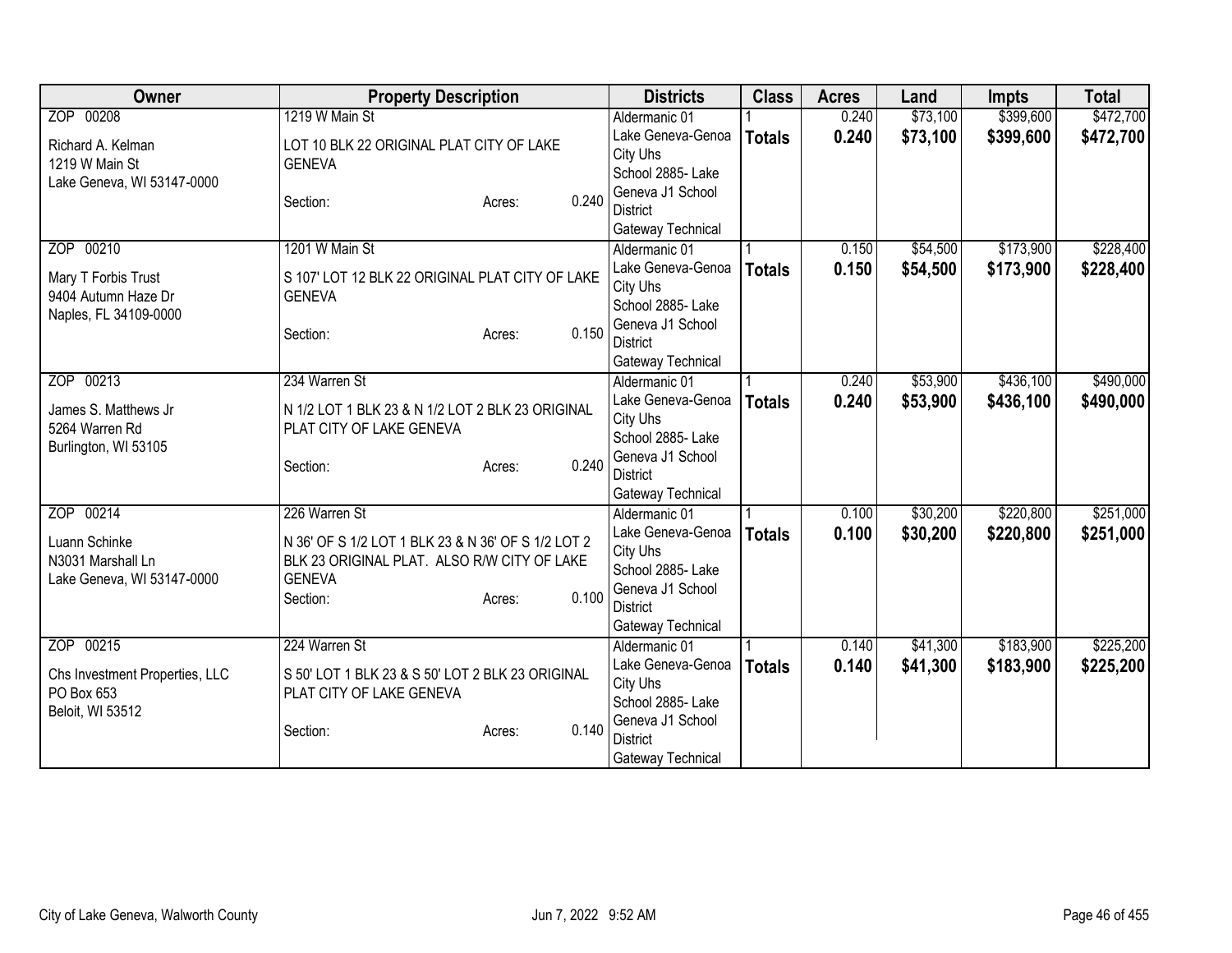| Owner                                        | <b>Property Description</b>                       | <b>Districts</b>                    | <b>Class</b>  | <b>Acres</b> | Land     | <b>Impts</b> | <b>Total</b> |
|----------------------------------------------|---------------------------------------------------|-------------------------------------|---------------|--------------|----------|--------------|--------------|
| ZOP 00216                                    | 1116 Geneva St                                    | Aldermanic 01                       |               | 0.240        | \$53,900 | \$1,026,100  | \$1,080,000  |
| Joseph W. Benyo                              | LOT 3 BLK 23 ORIGINAL PLAT CITY OF LAKE           | Lake Geneva-Genoa                   | <b>Totals</b> | 0.240        | \$53,900 | \$1,026,100  | \$1,080,000  |
| 1116 Geneva St                               | <b>GENEVA</b>                                     | City Uhs                            |               |              |          |              |              |
| Lake Geneva, WI 53147                        |                                                   | School 2885- Lake                   |               |              |          |              |              |
|                                              | 0.240<br>Section:<br>Acres:                       | Geneva J1 School                    |               |              |          |              |              |
|                                              |                                                   | <b>District</b>                     |               |              |          |              |              |
| ZOP 00217                                    | 1122 Geneva St                                    | Gateway Technical                   |               | 0.280        | \$57,500 | \$464,600    | \$522,100    |
|                                              |                                                   | Aldermanic 01<br>Lake Geneva-Genoa  |               | 0.280        |          |              |              |
| Cynthia J. Klemko                            | LOT 4 BLK 23 & E 10' LOT 5 BLK 23 ORIGINAL PLAT   | City Uhs                            | <b>Totals</b> |              | \$57,500 | \$464,600    | \$522,100    |
| 1122 Geneva St                               | CITY OF LAKE GENEVA                               | School 2885- Lake                   |               |              |          |              |              |
| Lake Geneva, WI 53147                        |                                                   | Geneva J1 School                    |               |              |          |              |              |
|                                              | 0.280<br>Section:<br>Acres:                       | <b>District</b>                     |               |              |          |              |              |
|                                              |                                                   | Gateway Technical                   |               |              |          |              |              |
| ZOP 00218                                    | 1134 Geneva St                                    | Aldermanic 01                       |               | 0.220        | \$51,200 | \$546,000    | \$597,200    |
|                                              |                                                   | Lake Geneva-Genoa                   | <b>Totals</b> | 0.220        | \$51,200 | \$546,000    | \$597,200    |
| <b>Scott Sweet</b>                           | N 1/2 LOT 5 BLK 23 EXC E 10' & N 1/2 LOT 6 BLK 23 | City Uhs                            |               |              |          |              |              |
| 1134 Geneva St<br>Lake Geneva, WI 53147-0000 | ORIGINAL PLAT CITY OF LAKE GENEVA                 | School 2885- Lake                   |               |              |          |              |              |
|                                              | 0.220<br>Section:<br>Acres:                       | Geneva J1 School                    |               |              |          |              |              |
|                                              |                                                   | <b>District</b>                     |               |              |          |              |              |
|                                              |                                                   | Gateway Technical                   |               |              |          |              |              |
| ZOP 00218A                                   | 225 Maxwell St                                    | Aldermanic 01                       |               | 0.220        | \$51,200 | \$443,600    | \$494,800    |
| James A. Dobbler                             | S 1/2 LOT 5 BLK 23 EXC E 10' & S 1/2 LOT 6 BLK 23 | Lake Geneva-Genoa                   | <b>Totals</b> | 0.220        | \$51,200 | \$443,600    | \$494,800    |
| 225 Maxwell St                               | ORIGINAL PLAT CITY OF LAKE GENEVA                 | City Uhs                            |               |              |          |              |              |
| Lake Geneva, WI 53147                        |                                                   | School 2885- Lake                   |               |              |          |              |              |
|                                              | 0.220<br>Section:<br>Acres:                       | Geneva J1 School<br><b>District</b> |               |              |          |              |              |
|                                              |                                                   | Gateway Technical                   |               |              |          |              |              |
| ZOP 00219                                    | 1131 W Main St                                    | Aldermanic 01                       |               | 0.360        | \$92,400 | \$277,000    | \$369,400    |
|                                              |                                                   | Lake Geneva-Genoa                   | <b>Totals</b> | 0.360        | \$92,400 | \$277,000    | \$369,400    |
| Dolleen F. Brenton                           | LOT 7 BLK 23 & W 1/2 LOT 8 BLK 23 ORIGINAL PLAT   | City Uhs                            |               |              |          |              |              |
| 1131 W Main St                               | CITY OF LAKE GENEVA                               | School 2885- Lake                   |               |              |          |              |              |
| Lake Geneva, WI 53147-0000                   |                                                   | Geneva J1 School                    |               |              |          |              |              |
|                                              | 0.360<br>Section:<br>Acres:                       | <b>District</b>                     |               |              |          |              |              |
|                                              |                                                   | Gateway Technical                   |               |              |          |              |              |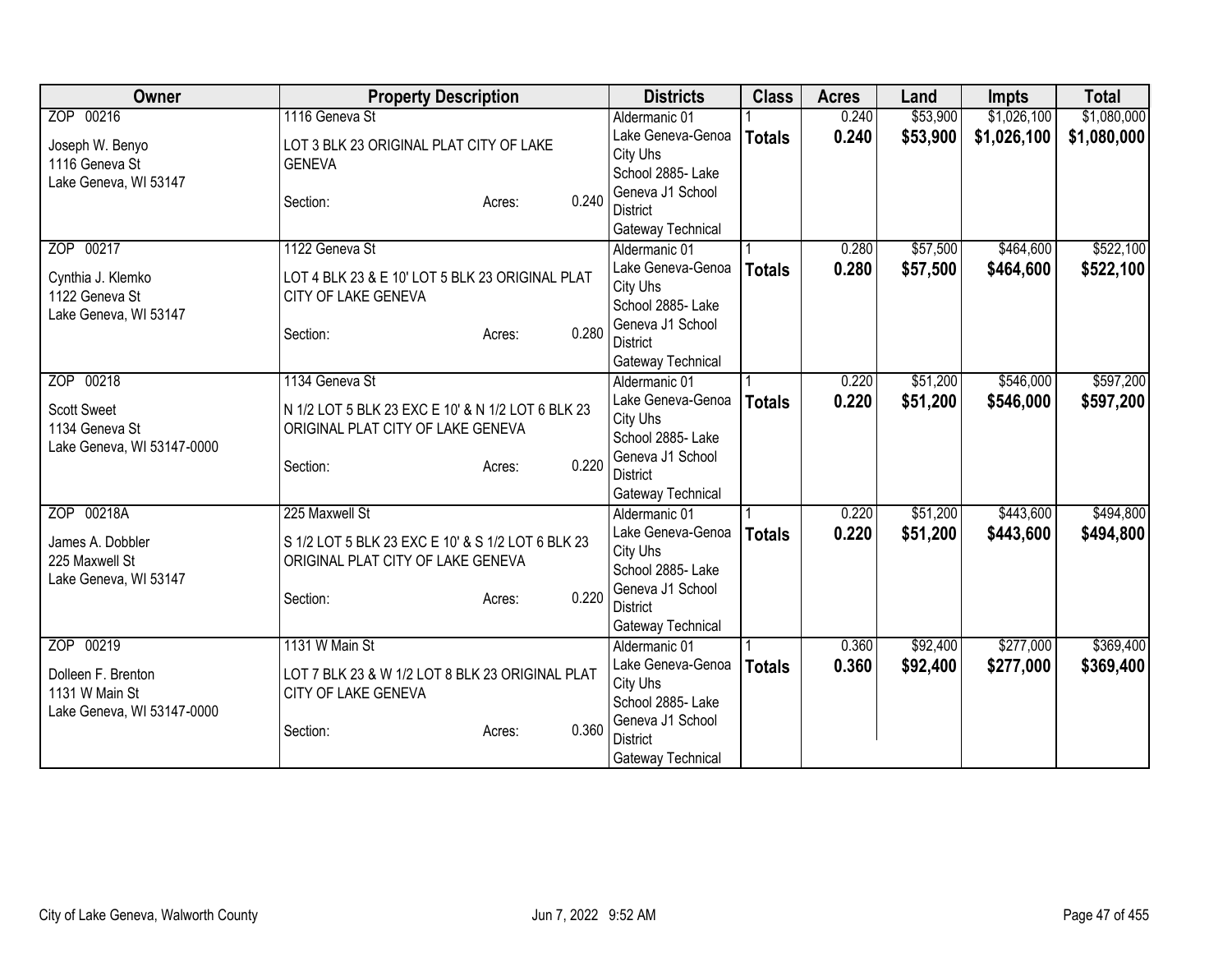| Owner                    | <b>Property Description</b>                                                                |       | <b>Districts</b>                   | <b>Class</b>  | <b>Acres</b> | Land      | <b>Impts</b> | <b>Total</b> |
|--------------------------|--------------------------------------------------------------------------------------------|-------|------------------------------------|---------------|--------------|-----------|--------------|--------------|
| ZOP 00220                | 1109 W Main St                                                                             |       | Aldermanic 01                      |               | 0.360        | \$83,200  | \$450,800    | \$534,000    |
| Michael Chowaniec        | E 1/2 LOT 8 BLK 23 & ALL LOT 9 BLK 23 ORIGINAL                                             |       | Lake Geneva-Genoa                  | <b>Totals</b> | 0.360        | \$83,200  | \$450,800    | \$534,000    |
| 1109 W Main St           | PLAT CITY OF LAKE GENEVA                                                                   |       | City Uhs                           |               |              |           |              |              |
| Lake Geneva, WI 53147    |                                                                                            |       | School 2885- Lake                  |               |              |           |              |              |
|                          | Section:<br>Acres:                                                                         | 0.360 | Geneva J1 School                   |               |              |           |              |              |
|                          |                                                                                            |       | <b>District</b>                    |               |              |           |              |              |
|                          |                                                                                            |       | Gateway Technical                  |               |              |           |              |              |
| ZOP 00221                | 1107 W Main St                                                                             |       | Aldermanic 01                      |               | 0.240        | \$77,000  | \$922,200    | \$999,200    |
| Daniel James Rudd        | LOT 10 BLK 23 ORIGINAL PLAT CITY OF LAKE                                                   |       | Lake Geneva-Genoa                  | <b>Totals</b> | 0.240        | \$77,000  | \$922,200    | \$999,200    |
| 710 Westgate Rd          | <b>GENEVA</b>                                                                              |       | City Uhs                           |               |              |           |              |              |
| Deerfield, IL 60015      |                                                                                            |       | School 2885- Lake                  |               |              |           |              |              |
|                          | Section:<br>Acres:                                                                         | 0.240 | Geneva J1 School                   |               |              |           |              |              |
|                          |                                                                                            |       | <b>District</b>                    |               |              |           |              |              |
| ZOP 00222                | 1105 W Main St                                                                             |       | Gateway Technical<br>Aldermanic 01 |               | 0.360        | \$222,700 | \$1,170,700  | \$1,393,400  |
|                          |                                                                                            |       | Lake Geneva-Genoa                  |               |              |           |              |              |
| Karen Leigh Hohman Trust | LOTS 11 & 12 EXC N 50' OF E 98' BLK 23 ORIGINAL                                            |       | City Uhs                           | <b>Totals</b> | 0.360        | \$222,700 | \$1,170,700  | \$1,393,400  |
| 1105 W Main St           | PLAT CITY OF LAKE GENEVA                                                                   |       | School 2885- Lake                  |               |              |           |              |              |
| Lake Geneva, WI 53147    |                                                                                            |       | Geneva J1 School                   |               |              |           |              |              |
|                          | Section:<br>Acres:                                                                         | 0.360 | <b>District</b>                    |               |              |           |              |              |
|                          |                                                                                            |       | Gateway Technical                  |               |              |           |              |              |
| ZOP 00223                | 222 Warren St                                                                              |       | Aldermanic 01                      |               | 0.110        | \$44,100  | \$352,400    | \$396,500    |
|                          |                                                                                            |       | Lake Geneva-Genoa                  | <b>Totals</b> | 0.110        | \$44,100  | \$352,400    | \$396,500    |
| Daniel Gallo             | N 50' OF E 38' LOT 11 BLK 23 & N 50' OF LOT 12 BLK<br>23 ORIGINAL PLAT CITY OF LAKE GENEVA |       | City Uhs                           |               |              |           |              |              |
| 3360 Mayflower St        |                                                                                            |       | School 2885- Lake                  |               |              |           |              |              |
| Sarasota, FL 34231       | Section:<br>Acres:                                                                         | 0.110 | Geneva J1 School                   |               |              |           |              |              |
|                          |                                                                                            |       | <b>District</b>                    |               |              |           |              |              |
|                          |                                                                                            |       | Gateway Technical                  |               |              |           |              |              |
| ZOP 00224                | 1004 Geneva St                                                                             |       | Aldermanic 01                      |               | 0.240        | \$53,900  | \$475,600    | \$529,500    |
| <b>Bronson Trebbi</b>    | LOT 1 BLK 24 ORIGINAL PLAT CITY OF LAKE                                                    |       | Lake Geneva-Genoa                  | <b>Totals</b> | 0.240        | \$53,900  | \$475,600    | \$529,500    |
| 4350 Glendale Milford Rd | <b>GENEVA</b>                                                                              |       | City Uhs                           |               |              |           |              |              |
| Cincinatti, OH 45242     |                                                                                            |       | School 2885- Lake                  |               |              |           |              |              |
|                          | Section:<br>Acres:                                                                         | 0.240 | Geneva J1 School                   |               |              |           |              |              |
|                          |                                                                                            |       | <b>District</b>                    |               |              |           |              |              |
|                          |                                                                                            |       | Gateway Technical                  |               |              |           |              |              |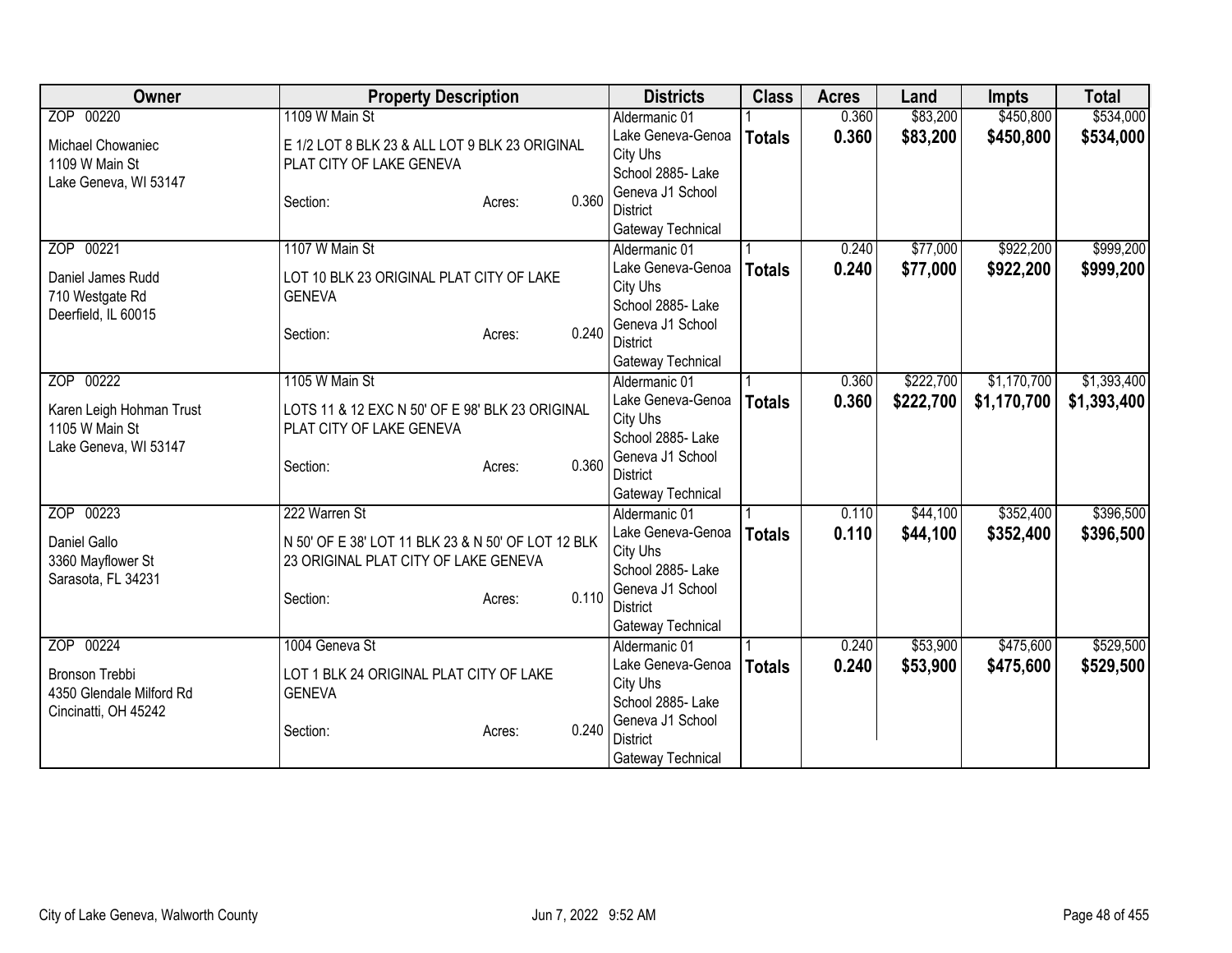| Owner                               | <b>Property Description</b>                      |       | <b>Districts</b>  | <b>Class</b>  | <b>Acres</b> | Land      | <b>Impts</b> | <b>Total</b> |
|-------------------------------------|--------------------------------------------------|-------|-------------------|---------------|--------------|-----------|--------------|--------------|
| ZOP 00225                           | 1010 Geneva St                                   |       | Aldermanic 01     |               | 0.240        | \$53,900  | \$408,100    | \$462,000    |
| George Fueredi Trust                | LOT 2 BLK 24 ORIGINAL PLAT CITY OF LAKE          |       | Lake Geneva-Genoa | <b>Totals</b> | 0.240        | \$53,900  | \$408,100    | \$462,000    |
| 1010 Geneva St                      | <b>GENEVA</b>                                    |       | City Uhs          |               |              |           |              |              |
| Lake Geneva, WI 53147               |                                                  |       | School 2885- Lake |               |              |           |              |              |
|                                     | Section:<br>Acres:                               | 0.240 | Geneva J1 School  |               |              |           |              |              |
|                                     |                                                  |       | District          |               |              |           |              |              |
|                                     |                                                  |       | Gateway Technical |               |              |           |              |              |
| ZOP 00226                           | 1018 Geneva St                                   |       | Aldermanic 01     |               | 0.360        | \$64,700  | \$291,800    | \$356,500    |
| Anthony W. Divito                   | LOT 3 BLK 24 & E 1/2 LOT 4 BLK 24 ORIGINAL PLAT  |       | Lake Geneva-Genoa | <b>Totals</b> | 0.360        | \$64,700  | \$291,800    | \$356,500    |
| 1018 Geneva St                      | CITY OF LAKE GENEVA                              |       | City Uhs          |               |              |           |              |              |
| Lake Geneva, WI 53147               |                                                  |       | School 2885- Lake |               |              |           |              |              |
|                                     | Section:<br>Acres:                               | 0.360 | Geneva J1 School  |               |              |           |              |              |
|                                     |                                                  |       | <b>District</b>   |               |              |           |              |              |
|                                     |                                                  |       | Gateway Technical |               |              |           |              |              |
| ZOP 00227                           | 1024 Geneva St                                   |       | Aldermanic 01     |               | 0.300        | \$59,300  | \$324,800    | \$384,100    |
| Paul J. Petersen                    | W 1/2 LOT 4 BLK 24 & E 45' LOT 5 BLK 24 ORIGINAL |       | Lake Geneva-Genoa | <b>Totals</b> | 0.300        | \$59,300  | \$324,800    | \$384,100    |
| 1024 Geneva St                      | PLAT CITY OF LAKE GENEVA                         |       | City Uhs          |               |              |           |              |              |
| Lake Geneva, WI 53147               |                                                  |       | School 2885- Lake |               |              |           |              |              |
|                                     | Section:<br>Acres:                               | 0.300 | Geneva J1 School  |               |              |           |              |              |
|                                     |                                                  |       | <b>District</b>   |               |              |           |              |              |
|                                     |                                                  |       | Gateway Technical |               |              |           |              |              |
| ZOP 00228                           | 1032 Geneva St                                   |       | Aldermanic 01     |               | 0.300        | \$59,300  | \$718,200    | \$777,500    |
| Daniel J. Solverson                 | W 15' LOT 5 BLK 24 & ALL LOT 6 BLK 24 ORIGINAL   |       | Lake Geneva-Genoa | <b>Totals</b> | 0.300        | \$59,300  | \$718,200    | \$777,500    |
| 1032 Geneva St                      | PLAT CITY OF LAKE GENEVA                         |       | City Uhs          |               |              |           |              |              |
| Lake Geneva, WI 53147               |                                                  |       | School 2885- Lake |               |              |           |              |              |
|                                     | Section:<br>Acres:                               | 0.300 | Geneva J1 School  |               |              |           |              |              |
|                                     |                                                  |       | <b>District</b>   |               |              |           |              |              |
|                                     |                                                  |       | Gateway Technical |               |              |           |              |              |
| ZOP 00229                           | 1031 W Main St                                   |       | Aldermanic 01     | 2             | 0.470        | \$244,600 | \$689,100    | \$933,700    |
| <b>Linnhill Development Company</b> | LOTS 7 & 8 BLK 24 ORIGINAL PLAT CITY OF LAKE     |       | Lake Geneva-Genoa | <b>Totals</b> | 0.470        | \$244,600 | \$689,100    | \$933,700    |
| W4602 Torys Tr                      | <b>GENEVA</b>                                    |       | City Uhs          |               |              |           |              |              |
| Fontana, WI 53125-1929              |                                                  |       | School 2885- Lake |               |              |           |              |              |
|                                     | Section:<br>Acres:                               | 0.470 | Geneva J1 School  |               |              |           |              |              |
|                                     |                                                  |       | <b>District</b>   |               |              |           |              |              |
|                                     |                                                  |       | Gateway Technical |               |              |           |              |              |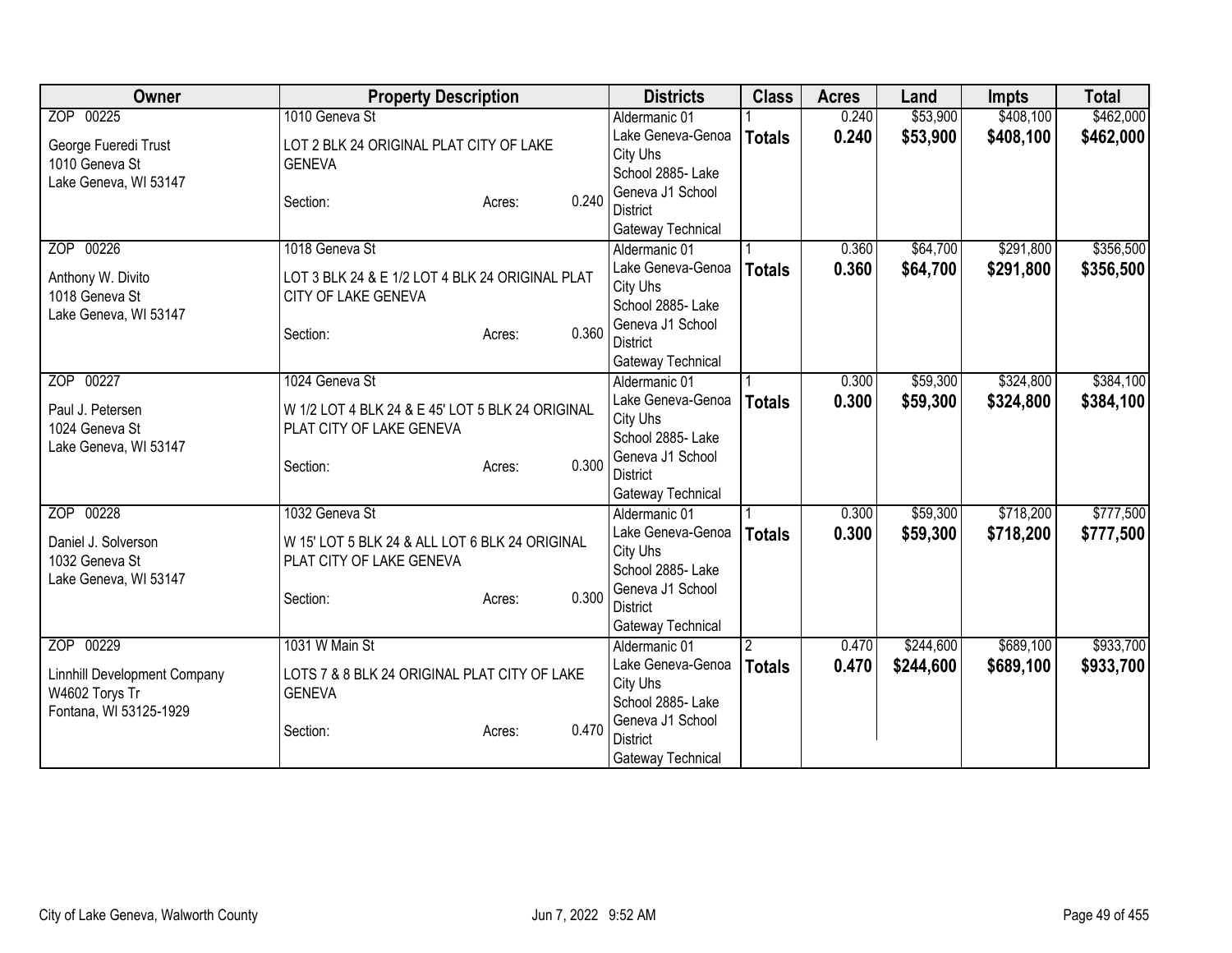| Owner                      | <b>Property Description</b>                        | <b>Districts</b>  | <b>Class</b>  | <b>Acres</b> | Land     | <b>Impts</b> | <b>Total</b> |
|----------------------------|----------------------------------------------------|-------------------|---------------|--------------|----------|--------------|--------------|
| ZOP 00231                  | 1011 W Main St                                     | Aldermanic 01     |               | 0.300        | \$84,700 | \$594,300    | \$679,000    |
| Scott Andrew Brutosky      | E 45' LOT 10 BLK 24 & W 1/2 LOT 11 BLK 24 ORIGINAL | Lake Geneva-Genoa | <b>Totals</b> | 0.300        | \$84,700 | \$594,300    | \$679,000    |
| PO Box 254                 | PLAT CITY OF LAKE GENEVA                           | City Uhs          |               |              |          |              |              |
| Fond Du Lac, WI 54936      |                                                    | School 2885- Lake |               |              |          |              |              |
|                            | 0.300<br>Section:<br>Acres:                        | Geneva J1 School  |               |              |          |              |              |
|                            |                                                    | <b>District</b>   |               |              |          |              |              |
|                            |                                                    | Gateway Technical |               |              |          |              |              |
| ZOP 00232A                 | 1003 W Main St                                     | Aldermanic 01     |               | 0.250        | \$78,900 | \$380,000    | \$458,900    |
| Janelle M. Powers          | S 122' OF E 1/2 LOT 11 BLK 24 & S 122' OF LOT 12   | Lake Geneva-Genoa | <b>Totals</b> | 0.250        | \$78,900 | \$380,000    | \$458,900    |
| 1003 Main St               | BLK 24 ORIGINAL PLAT CITY OF LAKE GENEVA           | City Uhs          |               |              |          |              |              |
| Lake Geneva, WI 53147-0000 |                                                    | School 2885- Lake |               |              |          |              |              |
|                            | 0.250<br>Section:<br>Acres:                        | Geneva J1 School  |               |              |          |              |              |
|                            |                                                    | <b>District</b>   |               |              |          |              |              |
|                            |                                                    | Gateway Technical |               |              |          |              |              |
| ZOP 00235                  | 920 Geneva St                                      | Aldermanic 01     |               | 0.300        | \$59,300 | \$465,200    | \$524,500    |
| Patricia Kolber Trust      | W 15' LOT 3 BLK 25, LOT 4 BLK 25 ORIGINAL PLAT     | Lake Geneva-Genoa | <b>Totals</b> | 0.300        | \$59,300 | \$465,200    | \$524,500    |
| 11729 Maidstone Dr         | CITY OF LAKE GENEVA                                | City Uhs          |               |              |          |              |              |
| Wellington, FL 33414       |                                                    | School 2885- Lake |               |              |          |              |              |
|                            | 0.300<br>Section:<br>Acres:                        | Geneva J1 School  |               |              |          |              |              |
|                            |                                                    | <b>District</b>   |               |              |          |              |              |
|                            |                                                    | Gateway Technical |               |              |          |              |              |
| ZOP 00236                  | 930 Geneva St                                      | Aldermanic 01     |               | 0.240        | \$53,900 | \$455,500    | \$509,400    |
| <b>Eduard Babayev</b>      | LOT 5 BLK 25 ORIGINAL PLAT CITY OF LAKE            | Lake Geneva-Genoa | <b>Totals</b> | 0.240        | \$53,900 | \$455,500    | \$509,400    |
| 930 Geneva St              | <b>GENEVA</b>                                      | City Uhs          |               |              |          |              |              |
| Lake Geneva, WI 53147      |                                                    | School 2885- Lake |               |              |          |              |              |
|                            | 0.240<br>Section:<br>Acres:                        | Geneva J1 School  |               |              |          |              |              |
|                            |                                                    | <b>District</b>   |               |              |          |              |              |
|                            |                                                    | Gateway Technical |               |              |          |              |              |
| ZOP 00237                  | 932 Geneva St                                      | Aldermanic 01     |               | 0.240        | \$53,900 | \$474,900    | \$528,800    |
| Nicole Pease               | LOT 6 BLK 25 ORIGINAL PLAT CITY OF LAKE            | Lake Geneva-Genoa | <b>Totals</b> | 0.240        | \$53,900 | \$474,900    | \$528,800    |
| 932 Geneva St              | <b>GENEVA</b>                                      | City Uhs          |               |              |          |              |              |
| Lake Geneva, WI 53147      |                                                    | School 2885- Lake |               |              |          |              |              |
|                            | 0.240<br>Section:<br>Acres:                        | Geneva J1 School  |               |              |          |              |              |
|                            |                                                    | <b>District</b>   |               |              |          |              |              |
|                            |                                                    | Gateway Technical |               |              |          |              |              |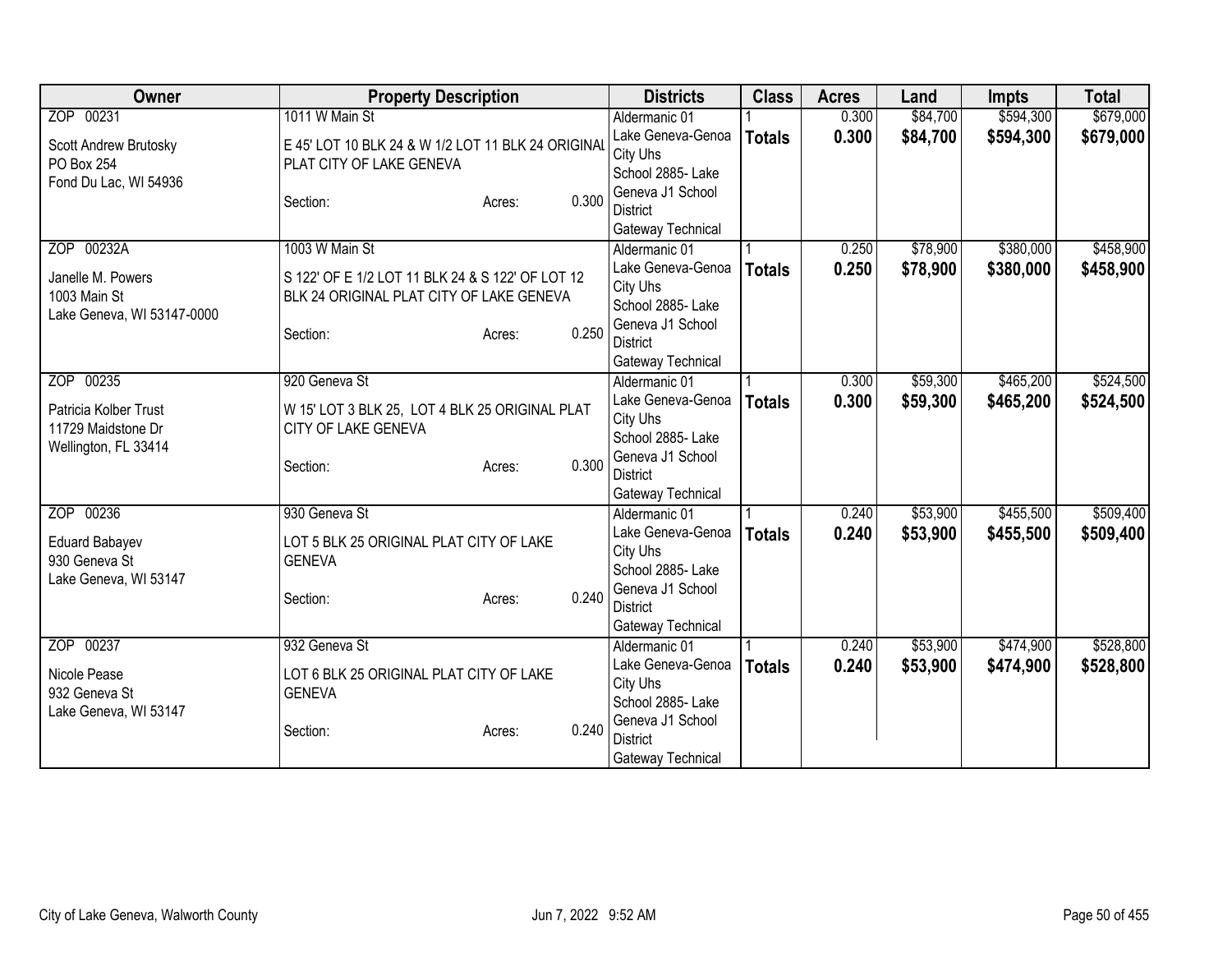| Owner                                          | <b>Property Description</b>                               |                 | <b>Districts</b>                   | <b>Class</b>   | <b>Acres</b> | Land      | <b>Impts</b> | <b>Total</b> |
|------------------------------------------------|-----------------------------------------------------------|-----------------|------------------------------------|----------------|--------------|-----------|--------------|--------------|
| ZOP 00238                                      | 933 W Main St                                             |                 | Aldermanic 01                      |                | 0.240        | \$73,100  | \$850,800    | \$923,900    |
| James Mercurio                                 | LOT 7 BLK 25 ORIGINAL PLAT CITY OF LAKE                   |                 | Lake Geneva-Genoa                  | <b>Totals</b>  | 0.240        | \$73,100  | \$850,800    | \$923,900    |
| 6581 N Hiawatha Ave                            | <b>GENEVA</b>                                             |                 | City Uhs                           |                |              |           |              |              |
| Chicago, IL 60646-0000                         |                                                           |                 | School 2885- Lake                  |                |              |           |              |              |
|                                                | Section:                                                  | 0.240<br>Acres: | Geneva J1 School                   |                |              |           |              |              |
|                                                |                                                           |                 | <b>District</b>                    |                |              |           |              |              |
| ZOP 00239                                      | 927 W Main St                                             |                 | Gateway Technical<br>Aldermanic 01 |                | 0.240        | \$73,100  | \$604,400    | \$677,500    |
|                                                |                                                           |                 | Lake Geneva-Genoa                  | <b>Totals</b>  | 0.240        | \$73,100  | \$604,400    | \$677,500    |
| Jackie T. Lamberti                             | LOT 8 BLK 25 ORIGINAL PLAT CITY OF LAKE                   |                 | City Uhs                           |                |              |           |              |              |
| 927 W Main St                                  | <b>GENEVA</b>                                             |                 | School 2885- Lake                  |                |              |           |              |              |
| Lake Geneva, IL 53147                          |                                                           |                 | Geneva J1 School                   |                |              |           |              |              |
|                                                | Section:                                                  | 0.240<br>Acres: | <b>District</b>                    |                |              |           |              |              |
|                                                |                                                           |                 | Gateway Technical                  |                |              |           |              |              |
| ZOP 00240                                      | 921 W Main St                                             |                 | Aldermanic 01                      |                | 0.240        | \$73,200  | \$339,300    | \$412,500    |
| Sarah & Zvi Binor                              | LOT 9 BLK 25 ORIGINAL PLAT CITY OF LAKE                   |                 | Lake Geneva-Genoa                  | <b>Totals</b>  | 0.240        | \$73,200  | \$339,300    | \$412,500    |
| 921 W Main St                                  | <b>GENEVA</b>                                             |                 | City Uhs                           |                |              |           |              |              |
| Lake Geneva, WI 53147                          |                                                           |                 | School 2885- Lake                  |                |              |           |              |              |
|                                                | Section:                                                  | 0.240<br>Acres: | Geneva J1 School                   |                |              |           |              |              |
|                                                |                                                           |                 | <b>District</b>                    |                |              |           |              |              |
|                                                |                                                           |                 | Gateway Technical                  |                |              |           |              |              |
| ZOP 00241                                      | 915 W Main St                                             |                 | Aldermanic 01                      |                | 0.240        | \$73,100  | \$356,800    | \$429,900    |
| Robert J. Twyning                              | LOT 10 BLK 25 ORIGINAL PLAT CITY OF LAKE                  |                 | Lake Geneva-Genoa<br>City Uhs      | <b>Totals</b>  | 0.240        | \$73,100  | \$356,800    | \$429,900    |
| 915 W Main St                                  | <b>GENEVA</b>                                             |                 | School 2885- Lake                  |                |              |           |              |              |
| Lake Geneva, WI 53147                          |                                                           |                 | Geneva J1 School                   |                |              |           |              |              |
|                                                | Section:                                                  | 0.240<br>Acres: | <b>District</b>                    |                |              |           |              |              |
|                                                |                                                           |                 | Gateway Technical                  |                |              |           |              |              |
| ZOP 00242                                      | 911 W Main St                                             |                 | Aldermanic 01                      | $\overline{2}$ | 0.240        | \$241,500 | \$144,300    | \$385,800    |
|                                                |                                                           |                 | Lake Geneva-Genoa                  | <b>Totals</b>  | 0.240        | \$241,500 | \$144,300    | \$385,800    |
| Wilken Enterprises, LLC<br>38570 N Lakeside PI | LOT 11 BLK 25 ORIGINAL PLAT CITY OF LAKE<br><b>GENEVA</b> |                 | City Uhs                           |                |              |           |              |              |
| Antioch, IL 60002                              |                                                           |                 | School 2885- Lake                  |                |              |           |              |              |
|                                                | Section:                                                  | 0.240<br>Acres: | Geneva J1 School                   |                |              |           |              |              |
|                                                |                                                           |                 | <b>District</b>                    |                |              |           |              |              |
|                                                |                                                           |                 | Gateway Technical                  |                |              |           |              |              |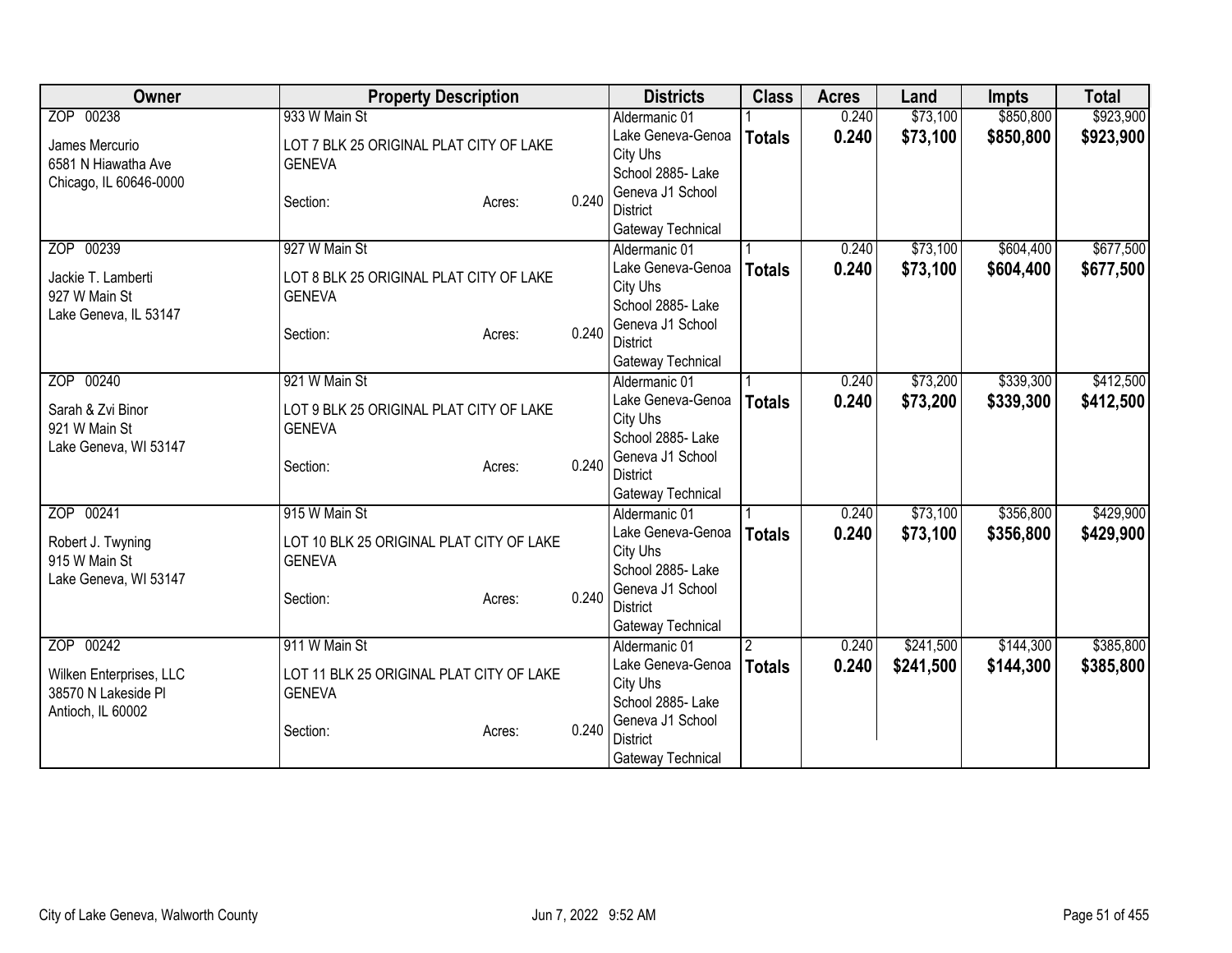| Owner                                                                                                        | <b>Property Description</b>                                                                                                                                                                                  | <b>Districts</b>                                                                                                                                                                            | <b>Class</b>       | <b>Acres</b>   | Land                   | <b>Impts</b>           | <b>Total</b>           |
|--------------------------------------------------------------------------------------------------------------|--------------------------------------------------------------------------------------------------------------------------------------------------------------------------------------------------------------|---------------------------------------------------------------------------------------------------------------------------------------------------------------------------------------------|--------------------|----------------|------------------------|------------------------|------------------------|
| ZOP 00243<br>Nicholas Kammes<br>1224 E Pinecrest Ln<br>Elkhorn, WI 53121                                     | 220 Cook St<br>LOT 12 BLK 25 EXC. S 89.67' ORIGINAL PLAT CITY OF<br><b>LAKE GENEVA</b><br>0.110<br>Section:<br>Acres:                                                                                        | <b>BID</b><br>Aldermanic 01<br>Lake Geneva-Genoa<br>City Uhs<br>School 2885- Lake<br>Geneva J1 School                                                                                       | <b>Totals</b>      | 0.110<br>0.110 | \$56,000<br>\$56,000   | \$330,200<br>\$330,200 | \$386,200<br>\$386,200 |
| ZOP 00243A<br>Jeffrey M Leonard Trust<br>1504 Dodge St<br>Lake Geneva, WI 53147                              | 905 W Main St<br>S 89.67' LOT 12 BLK 25 ORIGINAL PLAT CITY OF<br><b>LAKE GENEVA</b><br>0.120<br>Section:<br>Acres:                                                                                           | <b>District</b><br>Gateway Technical<br>$\overline{BID}$<br>Aldermanic 01<br>Lake Geneva-Genoa<br>City Uhs<br>School 2885- Lake<br>Geneva J1 School<br><b>District</b><br>Gateway Technical | <b>Totals</b>      | 0.120<br>0.120 | \$169,500<br>\$169,500 | \$243,500<br>\$243,500 | \$413,000<br>\$413,000 |
| ZOP 00244<br>Melges Property Holdings, LLC<br>1100 Edwards Blvd<br>Lake Geneva, WI 53147                     | 270 Broad St<br>PT LOTS 1 & 2 BLK 26 GENEVA VILLAGE (NOW CITY)<br>DESC AS COM NE COR LOT 1 BLK 26 OP, W 85', S 51<br>E 85', N 51' TO POB. ORIGINAL PLAT CITY OF LAKE<br>0.100<br>Section:<br>Acres:          | <b>BID</b><br>Aldermanic 01<br>Lake Geneva-Genoa<br>City Uhs<br>School 2885- Lake<br>Geneva J1 School<br><b>District</b><br>Gateway Technical                                               | 2<br><b>Totals</b> | 0.100<br>0.100 | \$135,300<br>\$135,300 | \$278,400<br>\$278,400 | \$413,700<br>\$413,700 |
| ZOP 00245<br>Two Thumbs Up Real Estate Holdings,<br><b>LLC</b><br>W3942 Old Farm Rd<br>Lake Geneva, WI 53147 | 260 Broad St<br>PT LOTS 1 & 2 BLK 26 GENEVA VILLAGE (NOW CITY)<br>DESC AS COM 77' S OF NE COR BLK 26 OP, W 85', N<br>26', E 85', S TO POB. ORIGINAL PLAT CITY OF LAKE<br>Section:<br>0.050<br>Acres:         | BID<br>Aldermanic 01<br>Lake Geneva-Genoa<br>City Uhs<br>School 2885- Lake<br>Geneva J1 School<br><b>District</b><br>Gateway Technical                                                      | <b>Totals</b>      | 0.050<br>0.050 | \$63,200<br>\$63,200   | \$444,400<br>\$444,400 | \$507,600<br>\$507,600 |
| ZOP 00246<br>Win Properties, LLC<br>1464 Devon Rd<br>Burlington, WI 53105                                    | 252 Broad St<br>PT LOTS 1-3 BLK 26 ORIGINAL PLAT DESC AS COM<br>77' S OF NE COR BLK 26 OP, W 95', S 10', W TO PT 15<br>W OF E LN LOT 3, S 40', E 35', N 25', E 100', N 25' TO<br>0.147<br>Section:<br>Acres: | BID<br>Aldermanic 01<br>Lake Geneva-Genoa<br>City Uhs<br>School 2885- Lake<br>Geneva J1 School<br><b>District</b><br>Gateway Technical                                                      | 2<br><b>Totals</b> | 0.147<br>0.147 | \$207,800<br>\$207,800 | \$236,700<br>\$236,700 | \$444,500<br>\$444,500 |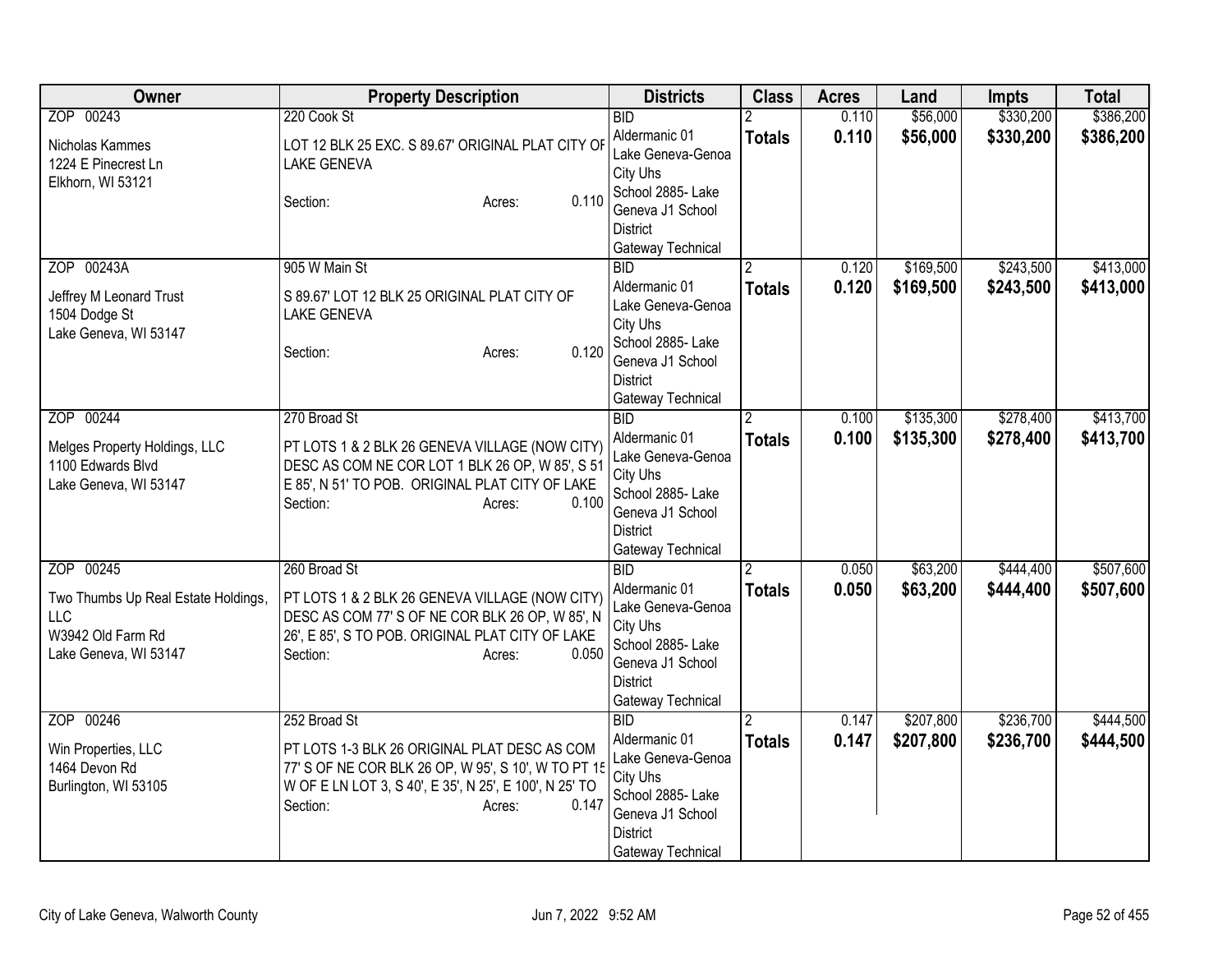| Owner                                                                            | <b>Property Description</b>                                                                                                                                                                             | <b>Districts</b>                                                                                                                       | <b>Class</b>        | <b>Acres</b>      | Land                   | <b>Impts</b>           | <b>Total</b>           |
|----------------------------------------------------------------------------------|---------------------------------------------------------------------------------------------------------------------------------------------------------------------------------------------------------|----------------------------------------------------------------------------------------------------------------------------------------|---------------------|-------------------|------------------------|------------------------|------------------------|
| ZOP 00247<br>Win Properties, LLC<br>1464 Devon Rd<br>Burlington, WI 53105        | 244 Broad St<br>PT LOTS 1-2 BLK 26 ORIGINAL PLAT DESC AS COM<br>127' S OF NE COR BLK 26 OP, W 100', N 25', E 100', S<br>25' TO POB. ORIGINAL PLAT CITY OF LAKE GENEVA<br>0.000<br>Section:<br>Acres:    | Aldermanic 01<br>Lake Geneva-Genoa<br>City Uhs<br>School 2885- Lake<br>Geneva J1 School<br><b>District</b><br>Gateway Technical        |                     | Assessed with ZOP | 00246                  |                        |                        |
| ZOP 00248<br>Win Properties, LLC<br>1464 Devon Rd<br>Burlington, WI 53105        | 244 Broad St<br>PT LTS 1-3 BLK 26 ORIGINAL PLAT DESC AS COM SE<br>COR LOT 1 BLK 26 OP, W TO PT 15' W OF E LN LOT 3<br>N 46', E TO E LN LOT 1, S 46' TO POB. ORIGINAL<br>0.140<br>Section:<br>Acres:     | BID<br>Aldermanic 01<br>Lake Geneva-Genoa<br>City Uhs<br>School 2885- Lake<br>Geneva J1 School<br><b>District</b><br>Gateway Technical | <b>Totals</b>       | 0.140<br>0.140    | \$206,500<br>\$206,500 | \$333,600<br>\$333,600 | \$540,100<br>\$540,100 |
| ZOP 00249<br>Stevens Hamilton, LLC<br>W4257 Crescent Dr<br>Lake Geneva, WI 53147 | 812 Geneva St<br>PT LOTS 2 & 3 BLK 26 GENEVA VILLAGE (NOW CITY<br>DESC AS COM 15' W OF NE COR LOT 3 BLK 26 OP, S<br>87', E 50', N 87', W 50' TO POB. SUB TO 10' R/W ON E<br>0.930<br>Section:<br>Acres: | BD<br>Aldermanic 01<br>Lake Geneva-Genoa<br>City Uhs<br>School 2885- Lake<br>Geneva J1 School<br><b>District</b><br>Gateway Technical  | <b>Totals</b>       | 0.930<br>0.930    | \$90,600<br>\$90,600   | \$129,400<br>\$129,400 | \$220,000<br>\$220,000 |
| ZOP 00250<br>City of Lake Geneva<br>626 Geneva St<br>Lake Geneva, WI 53147       | 818 Geneva St<br>W 45' LOT 3 BLK 26 ORIGINAL PLAT CITY OF LAKE<br><b>GENEVA</b><br>0.000<br>Section:<br>Acres:                                                                                          | Aldermanic 01<br>Lake Geneva-Genoa<br>City Uhs<br>School 2885- Lake<br>Geneva J1 School<br><b>District</b><br>Gateway Technical        | X4<br><b>Totals</b> | 0.000<br>0.000    | $\overline{60}$<br>\$0 | $\overline{50}$<br>\$0 | \$0<br>\$0             |
| ZOP 00251<br>City of Lake Geneva<br>626 Geneva St<br>Lake Geneva, WI 53147       | LOTS 4 & 5 BLK 26 ORIGINAL PLAT CITY OF LAKE<br><b>GENEVA</b><br>0.000<br>Section:<br>Acres:                                                                                                            | Aldermanic 01<br>Lake Geneva-Genoa<br>City Uhs<br>School 2885- Lake<br>Geneva J1 School<br><b>District</b><br>Gateway Technical        | X4<br><b>Totals</b> | 0.000<br>0.000    | $\sqrt{50}$<br>\$0     | $\overline{50}$<br>\$0 | $\overline{30}$<br>\$0 |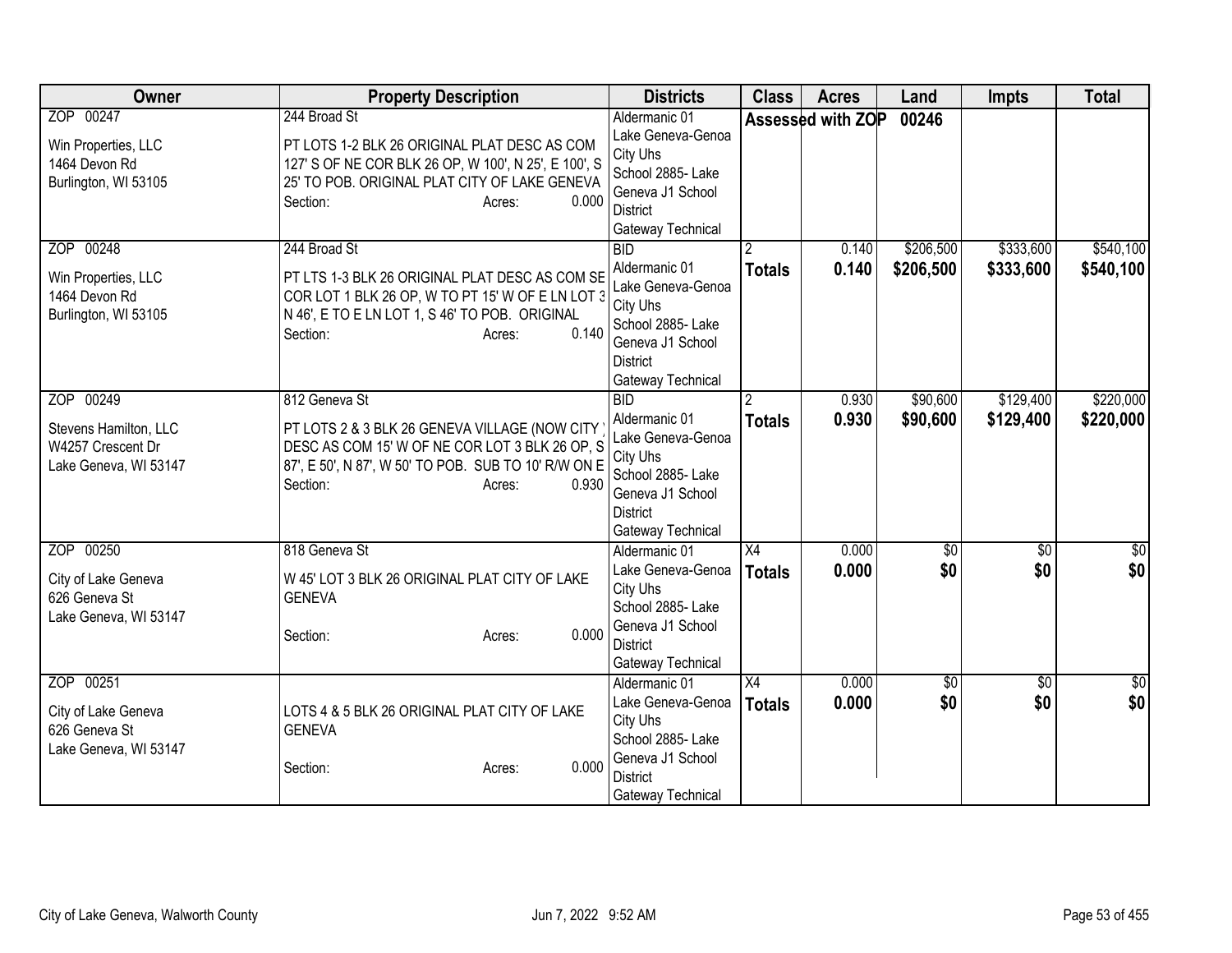| Owner                                                                        | <b>Property Description</b>                                                                        |       | <b>Districts</b>                                                                                                                | <b>Class</b>   | <b>Acres</b> | Land      | <b>Impts</b> | <b>Total</b> |
|------------------------------------------------------------------------------|----------------------------------------------------------------------------------------------------|-------|---------------------------------------------------------------------------------------------------------------------------------|----------------|--------------|-----------|--------------|--------------|
| ZOP 00252                                                                    | 832 Geneva St                                                                                      |       | <b>BID</b>                                                                                                                      |                | 0.150        | \$129,300 | \$256,000    | \$385,300    |
| House Around the Corner, LLC<br>222 Center St<br>Lake Geneva, WI 53147-0000  | N 107' LOT 6 BLK 26 ORIGINAL PLAT CITY OF LAKE<br><b>GENEVA</b>                                    |       | Aldermanic 01<br>Lake Geneva-Genoa<br>City Uhs                                                                                  | <b>Totals</b>  | 0.150        | \$129,300 | \$256,000    | \$385,300    |
|                                                                              | Section:<br>Acres:                                                                                 | 0.150 | School 2885- Lake<br>Geneva J1 School<br><b>District</b>                                                                        |                |              |           |              |              |
| ZOP 00252A                                                                   | 251 Cook St                                                                                        |       | Gateway Technical<br>Aldermanic 01                                                                                              | 2              | 0.090        | \$101,400 | \$253,000    | \$354,400    |
| Venture Investment Partners<br>751 Geneva Pkwy<br>Lake Geneva, WI 53147-0000 | S 65' LOT 6 BLK 26 ORIGINAL PLAT CITY OF LAKE<br><b>GENEVA PER #575908</b>                         |       | Lake Geneva-Genoa<br>City Uhs<br>School 2885- Lake                                                                              | <b>Totals</b>  | 0.090        | \$101,400 | \$253,000    | \$354,400    |
|                                                                              | Section:<br>Acres:                                                                                 | 0.090 | Geneva J1 School<br><b>District</b><br>Gateway Technical                                                                        |                |              |           |              |              |
| ZOP 00253                                                                    | 239 Cook St                                                                                        |       | <b>BID</b>                                                                                                                      | 2              | 0.940        | \$689,100 | \$760,900    | \$1,450,000  |
| Lake Geneva Retail Dst<br>PO Box 3666<br>Oak Brook, IL 60523                 | LOT 7 BLK 26 & W 59' LOT 8 BLK 26 ORIGINAL PLAT<br>CITY OF LAKE GENEVA<br>Section:<br>Acres:       | 0.940 | Aldermanic 01<br>Lake Geneva-Genoa<br>City Uhs<br>School 2885- Lake<br>Geneva J1 School<br><b>District</b><br>Gateway Technical | <b>Totals</b>  | 0.940        | \$689,100 | \$760,900    | \$1,450,000  |
| ZOP 00254                                                                    | 859 W Main St                                                                                      |       | <b>BID</b>                                                                                                                      | $\overline{2}$ | 0.229        | \$355,200 | \$144,800    | \$500,000    |
| Lake Geneva Retail Dst<br>PO Box 3666<br>Oak Brook, IL 60523                 | E 1' LOT 8 BLK 26 & W 58' LOT 9 BLK 26 ORIGINAL<br>PLAT CITY OF LAKE GENEVA<br>Section:<br>Acres:  | 0.229 | Aldermanic 01<br>Lake Geneva-Genoa<br>City Uhs<br>School 2885- Lake<br>Geneva J1 School<br><b>District</b><br>Gateway Technical | <b>Totals</b>  | 0.229        | \$355,200 | \$144,800    | \$500,000    |
| ZOP 00255                                                                    | 827 W Main St                                                                                      |       | <b>BID</b><br>Aldermanic 01                                                                                                     |                | 0.240        | \$367,200 | \$282,800    | \$650,000    |
| Lake Geneva Retail Dst<br>PO Box 3666<br>Oak Brook, IL 60523                 | E 2' LOT 9 BLK 26 & W 59' LOT 10 BLK 26 ORIGINAL<br>PLAT CITY OF LAKE GENEVA<br>Section:<br>Acres: | 0.240 | Lake Geneva-Genoa<br>City Uhs<br>School 2885-Lake<br>Geneva J1 School<br>District<br>Gateway Technical                          | <b>Totals</b>  | 0.240        | \$367,200 | \$282,800    | \$650,000    |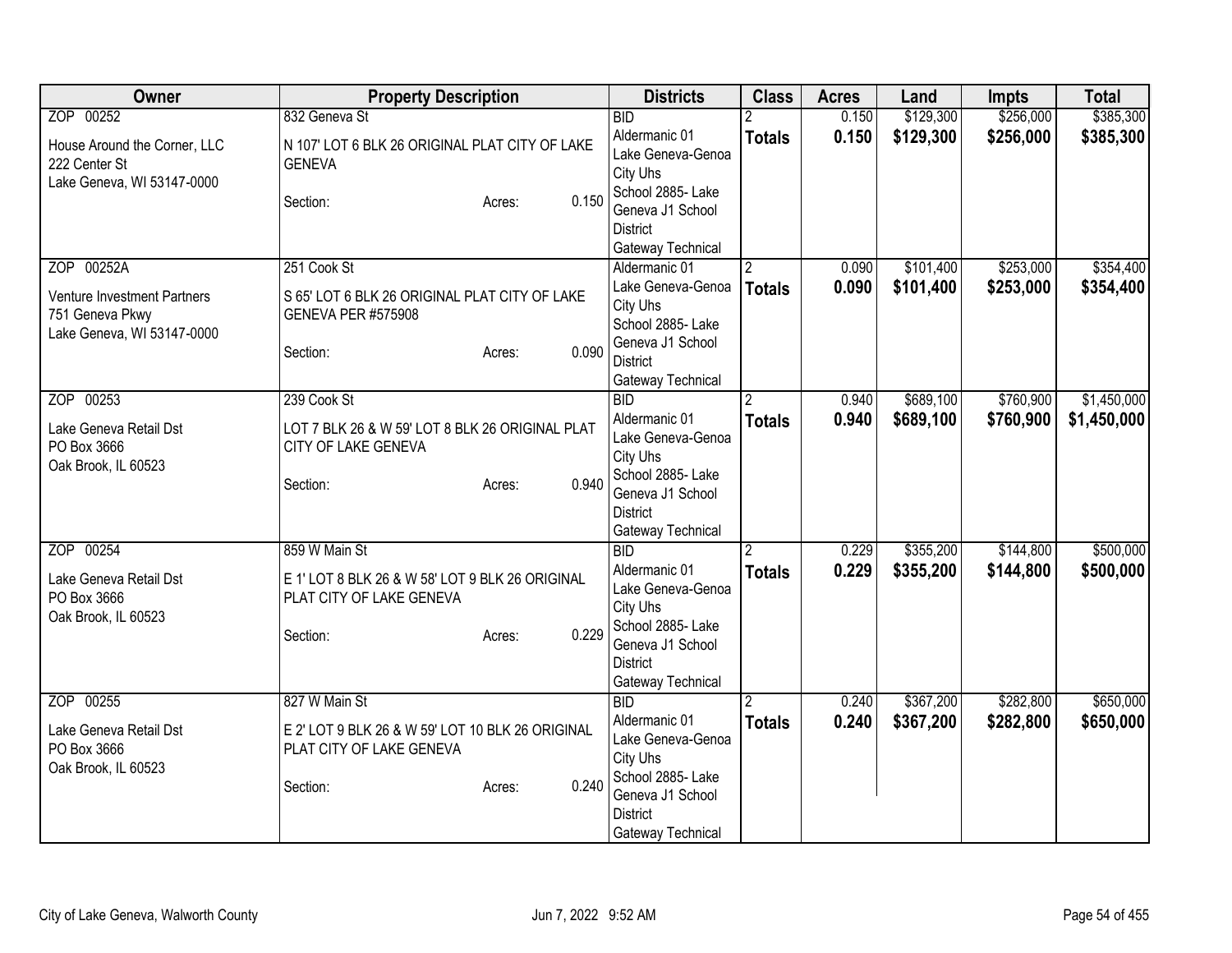| Owner                                                                                    | <b>Property Description</b>                                                                                                                                                                    | <b>Districts</b>                                                                                                                                    | <b>Class</b>       | <b>Acres</b>   | Land                   | <b>Impts</b>           | <b>Total</b>           |
|------------------------------------------------------------------------------------------|------------------------------------------------------------------------------------------------------------------------------------------------------------------------------------------------|-----------------------------------------------------------------------------------------------------------------------------------------------------|--------------------|----------------|------------------------|------------------------|------------------------|
| ZOP 00256                                                                                | 214 Broad St                                                                                                                                                                                   | <b>BID</b>                                                                                                                                          |                    | 0.230          | \$380,300              | \$404,600              | \$784,900              |
| Par Properties, LLC<br>214 Broad St<br>Lake Geneva, WI 53147-0000                        | PT LOTS 10, 11 & 12 BLK 26 DESC AS: COM SE COR<br>LOT 12 BLK 26, N 95.80', W 121.01', S TO S LN LOT 11<br>E 121' TO POB. EXC COM SW COR THEREOF,<br>0.230<br>Section:<br>Acres:                | Aldermanic 01<br>Lake Geneva-Genoa<br>City Uhs<br>School 2885- Lake<br>Geneva J1 School<br><b>District</b><br>Gateway Technical                     | <b>Totals</b>      | 0.230          | \$380,300              | \$404,600              | \$784,900              |
| ZOP 00256A<br>Noa Ltd<br>310 S Michigan Ave Apt 2502<br>Chicago, IL 60604-0000           | 226 Broad St<br>PT LOTS 11 & 12 BLK 26 GENEVA VILLAGE (NOW<br>CITY) DESC AS COM IN W LN BROAD ST WHERE SD<br>LN IS INTER BY N LN LOT 12 BLK 26 OP, S 24.08' TO<br>0.140<br>Section:<br>Acres:  | $\overline{BID}$<br>Aldermanic 01<br>Lake Geneva-Genoa<br>City Uhs<br>School 2885- Lake<br>Geneva J1 School<br><b>District</b><br>Gateway Technical | <b>Totals</b>      | 0.140<br>0.140 | \$218,800<br>\$218,800 | \$538,800<br>\$538,800 | \$757,600<br>\$757,600 |
| ZOP 00256B<br>803 Main St Investments, LLC<br>751 Geneva Pkwy N<br>Lake Geneva, WI 53147 | 803 W Main St<br>PT LOTS 11 & 12 BLK 26 GENEVA VILLAGE (NOW<br>CITY) DESC AS COM SW COR LOT 11 BLK 26 OP,<br>S89D43'20" E 86.50', N 22'8", WLY TO PT 22'8" N OF<br>0.050<br>Section:<br>Acres: | BID<br>Aldermanic 01<br>Lake Geneva-Genoa<br>City Uhs<br>School 2885-Lake<br>Geneva J1 School<br><b>District</b><br>Gateway Technical               | <b>Totals</b>      | 0.050<br>0.050 | \$87,100<br>\$87,100   | \$289,300<br>\$289,300 | \$376,400<br>\$376,400 |
| ZOP 00257<br>Richard Hermann Properties, LLC<br>W4920 Oakwood Dr<br>East Troy, WI 53120  | 234 Broad St<br>N 25' LOT 11 BLK 26; N 25' LOT 12 BLK 26 ORIGINAL<br>PLAT CITY OF LAKE GENEVA<br>0.070<br>Section:<br>Acres:                                                                   | BID<br>Aldermanic 01<br>Lake Geneva-Genoa<br>City Uhs<br>School 2885- Lake<br>Geneva J1 School<br><b>District</b><br>Gateway Technical              | <b>Totals</b>      | 0.070<br>0.070 | \$105,000<br>\$105,000 | \$296,800<br>\$296,800 | \$401,800<br>\$401,800 |
| ZOP 00258<br>B&M252centerst, LLC<br>222 Center<br>Lake Geneva, WI 53147                  | 252 Center St<br>S 1/2 LOT 1 BLK 27 & S 1/2 LOT 2 BLK 27 & S 1/2 OF E<br>10' LOT 3 BLK 27 ORIGINAL PLAT CITY OF LAKE<br><b>GENEVA</b><br>0.260<br>Section:<br>Acres:                           | BID<br>Aldermanic 01<br>Lake Geneva-Genoa<br>City Uhs<br>School 2885-Lake<br>Geneva J1 School<br><b>District</b><br>Gateway Technical               | 2<br><b>Totals</b> | 0.260<br>0.260 | \$167,700<br>\$167,700 | \$0<br>\$0             | \$167,700<br>\$167,700 |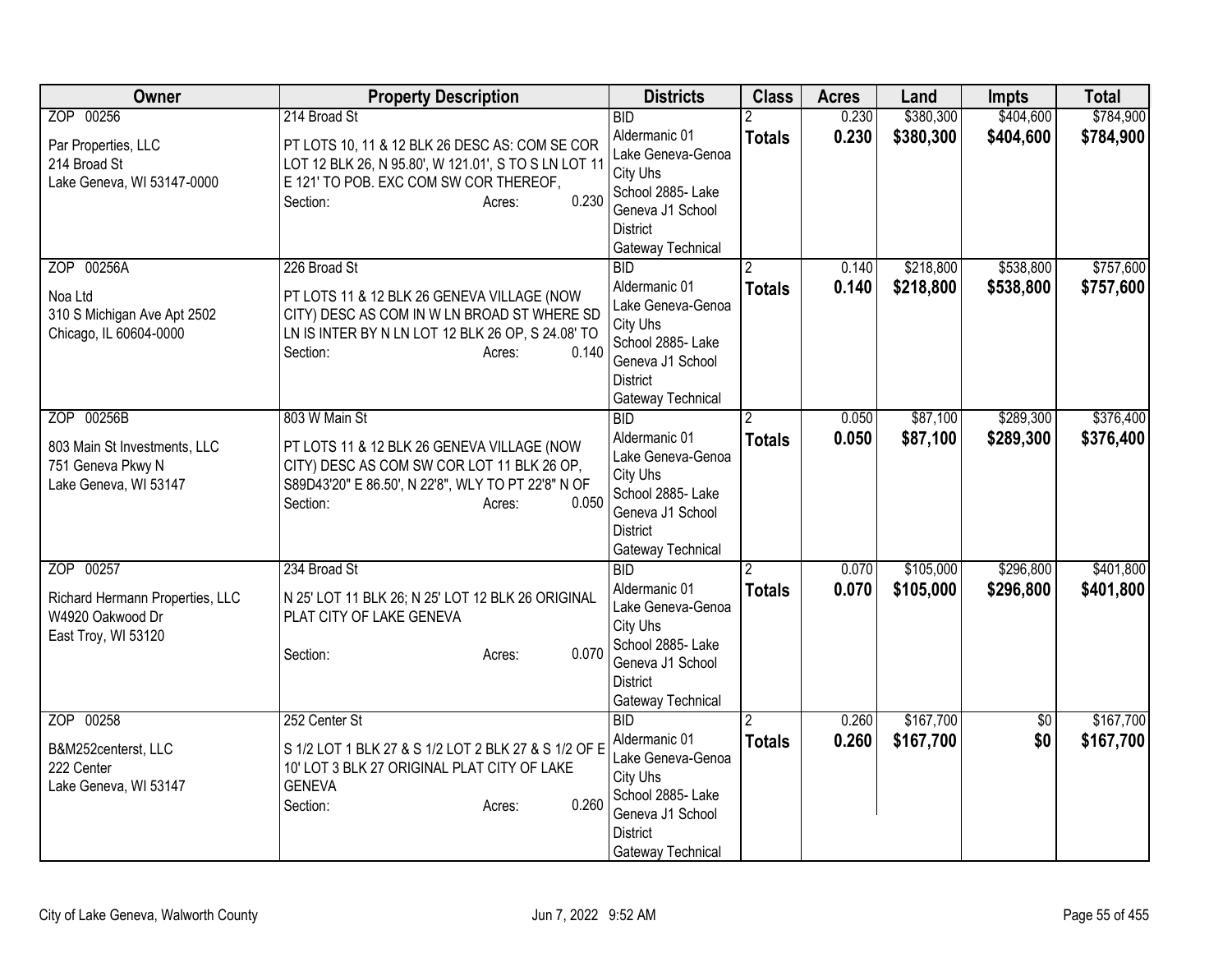| Owner                    | <b>Property Description</b>                          | <b>Districts</b>                   | <b>Class</b>    | <b>Acres</b> | Land      | <b>Impts</b>    | <b>Total</b>     |
|--------------------------|------------------------------------------------------|------------------------------------|-----------------|--------------|-----------|-----------------|------------------|
| ZOP 00259                | 262 Center St                                        | <b>BID</b>                         |                 | 0.260        | \$167,700 | \$682,300       | \$850,000        |
| RJ Amann Properties, LLC | N 86' LOT 1 BLK 27 & N 86' LOT 2 BLK 27 & N 86' OF E | Aldermanic 01                      | <b>Totals</b>   | 0.260        | \$167,700 | \$682,300       | \$850,000        |
| N3219 County Rd H        | 10' LOT 3 BLK 27 ORIGINAL PLAT CITY OF LAKE          | Lake Geneva-Genoa                  |                 |              |           |                 |                  |
| Lake Geneva, WI 53147    | <b>GENEVA</b>                                        | City Uhs                           |                 |              |           |                 |                  |
|                          | 0.260<br>Section:<br>Acres:                          | School 2885- Lake                  |                 |              |           |                 |                  |
|                          |                                                      | Geneva J1 School                   |                 |              |           |                 |                  |
|                          |                                                      | <b>District</b>                    |                 |              |           |                 |                  |
|                          |                                                      | Gateway Technical                  |                 |              |           |                 |                  |
| ZOP 00260                |                                                      | Aldermanic 01                      | $\overline{X4}$ | 0.000        | \$0       | $\overline{50}$ | $\overline{\$0}$ |
| City of Lake Geneva      | W 50' LOT 3 BLK 27 ORIGINAL PLAT CITY OF LAKE        | Lake Geneva-Genoa                  | <b>Totals</b>   | 0.000        | \$0       | \$0             | \$0              |
| 626 Geneva St            | <b>GENEVA</b>                                        | City Uhs                           |                 |              |           |                 |                  |
| Lake Geneva, WI 53147    |                                                      | School 2885- Lake                  |                 |              |           |                 |                  |
|                          | 0.000<br>Section:<br>Acres:                          | Geneva J1 School                   |                 |              |           |                 |                  |
|                          |                                                      | <b>District</b>                    |                 |              |           |                 |                  |
| ZOP 00261                |                                                      | Gateway Technical<br>Aldermanic 01 | X4              | 0.000        | \$0       | $\overline{50}$ | $\overline{30}$  |
|                          |                                                      | Lake Geneva-Genoa                  |                 |              | \$0       |                 | \$0              |
| City of Lake Geneva      | LOT 4 BLK 27 ORIGINAL PLAT CITY OF LAKE              | City Uhs                           | <b>Totals</b>   | 0.000        |           | \$0             |                  |
| 626 Geneva St            | <b>GENEVA</b>                                        | School 2885- Lake                  |                 |              |           |                 |                  |
| Lake Geneva, WI 53147    |                                                      | Geneva J1 School                   |                 |              |           |                 |                  |
|                          | 0.000<br>Section:<br>Acres:                          | <b>District</b>                    |                 |              |           |                 |                  |
|                          |                                                      | Gateway Technical                  |                 |              |           |                 |                  |
| ZOP 00262                | 269 Broad St                                         | <b>BID</b>                         | $\mathcal{P}$   | 0.140        | \$156,000 | \$782,600       | \$938,600        |
|                          |                                                      | Aldermanic 01                      | <b>Totals</b>   | 0.140        | \$156,000 | \$782,600       | \$938,600        |
| Bbjs Investments, LLC    | N 50' LOT 5 BLK 27 & N 50' LOT 6 BLK 27 ORIGINAL     | Lake Geneva-Genoa                  |                 |              |           |                 |                  |
| 2451 Aviation Rd         | PLAT CITY OF LAKE GENEVA                             | City Uhs                           |                 |              |           |                 |                  |
| Waukesha, WI 53188       |                                                      | School 2885- Lake                  |                 |              |           |                 |                  |
|                          | 0.140<br>Section:<br>Acres:                          | Geneva J1 School                   |                 |              |           |                 |                  |
|                          |                                                      | <b>District</b>                    |                 |              |           |                 |                  |
|                          |                                                      | Gateway Technical                  |                 |              |           |                 |                  |
| ZOP 00263                | 259 Broad St                                         | <b>BID</b>                         |                 | 0.120        | \$187,300 | \$367,700       | \$555,000        |
| Smb Rentals, LLC         | PT LOTS 5 & 6 BLK 27 OP: COM NW COR BLK 27,          | Aldermanic 01                      | <b>Totals</b>   | 0.120        | \$187,300 | \$367,700       | \$555,000        |
| 4114 W Lake Shore Dr     | S0D14'W 50' TO POB, E 120.15', S0D04'W 44.61',       | Lake Geneva-Genoa                  |                 |              |           |                 |                  |
| Wonder Lake, IL 60097    | N89D42'40"W 52.53' TO BEG OF PARTY WALL,             | City Uhs                           |                 |              |           |                 |                  |
|                          | 0.120<br>Section:<br>Acres:                          | School 2885- Lake                  |                 |              |           |                 |                  |
|                          |                                                      | Geneva J1 School                   |                 |              |           |                 |                  |
|                          |                                                      | District                           |                 |              |           |                 |                  |
|                          |                                                      | Gateway Technical                  |                 |              |           |                 |                  |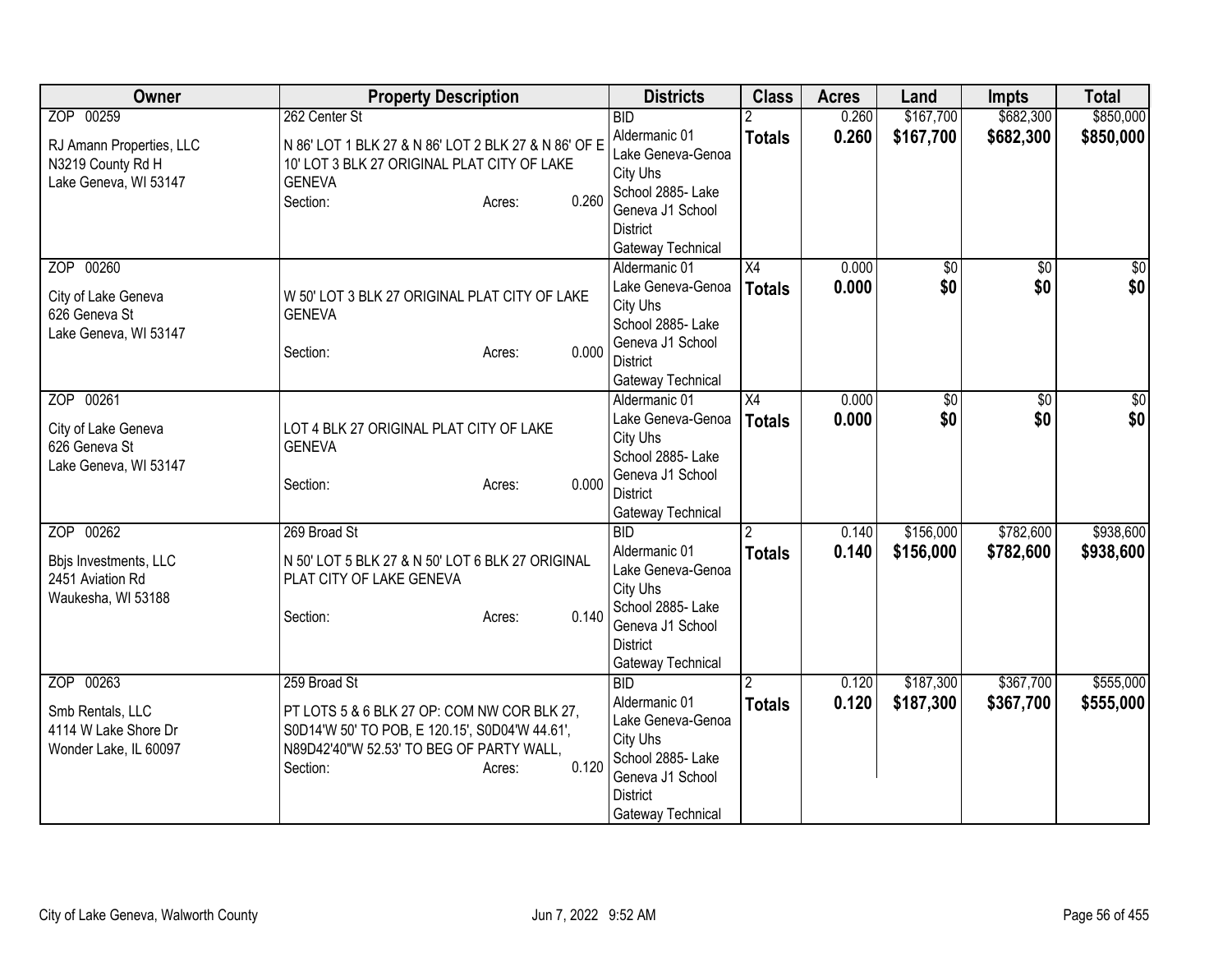| Owner                                                                                     | <b>Property Description</b>                                                                                                                                                                           | <b>Districts</b>                                                                                                                                    | <b>Class</b>       | <b>Acres</b>   | Land                   | <b>Impts</b>           | <b>Total</b>           |
|-------------------------------------------------------------------------------------------|-------------------------------------------------------------------------------------------------------------------------------------------------------------------------------------------------------|-----------------------------------------------------------------------------------------------------------------------------------------------------|--------------------|----------------|------------------------|------------------------|------------------------|
| ZOP 00266                                                                                 | 225 Broad St                                                                                                                                                                                          | <b>BID</b><br>Aldermanic 01                                                                                                                         | <b>Totals</b>      | 0.080<br>0.080 | \$126,000<br>\$126,000 | \$324,800<br>\$324,800 | \$450,800<br>\$450,800 |
| Mkk-Broad St, LLC<br>PO Box 460<br>Lake Geneva, WI 53147-0000                             | N 40' LOT 7 BLK 27. ALSO COM 132' N OF SW COR<br>LOT 7 BLK 27, E 43', S 20', W 43', N 20.4' TO POB.<br>ALSO PARCEL BOUNDED ON S BY N WALL OF<br>0.080<br>Section:<br>Acres:                           | Lake Geneva-Genoa<br>City Uhs<br>School 2885- Lake<br>Geneva J1 School<br><b>District</b><br>Gateway Technical                                      |                    |                |                        |                        |                        |
| ZOP 00267<br>Venture Investment Partners, LLP<br>751 Geneva Pkwy<br>Lake Geneva, WI 53147 | 771 W Main St<br>S 111.6' OF W 43' LOT 7 BLK 27 ORIGINAL PLAT CITY<br>OF LAKE GENEVA<br>0.110<br>Section:<br>Acres:                                                                                   | $\overline{BID}$<br>Aldermanic 01<br>Lake Geneva-Genoa<br>City Uhs<br>School 2885- Lake<br>Geneva J1 School<br><b>District</b><br>Gateway Technical | <b>Totals</b>      | 0.110<br>0.110 | \$210,700<br>\$210,700 | \$690,000<br>\$690,000 | \$900,700<br>\$900,700 |
| ZOP 00268<br>Ricky L. Crisman<br>W3355 Park Dr<br>Lake Geneva, WI 53147                   | 759 W Main St<br>E 17' OF S 132' LOT 7 BLK 27 & W 15' LOT 8 BLK 27.<br>EXC PARCEL DESC IN VOL 597 DEEDS PG 673.<br>ORIGINAL PLAT CITY OF LAKE GENEVA<br>0.110<br>Section:<br>Acres:                   | BID<br>Aldermanic 01<br>Lake Geneva-Genoa<br>City Uhs<br>School 2885- Lake<br>Geneva J1 School<br><b>District</b><br>Gateway Technical              | 2<br><b>Totals</b> | 0.110<br>0.110 | \$168,800<br>\$168,800 | \$352,100<br>\$352,100 | \$520,900<br>\$520,900 |
| ZOP 00269<br>Venture Investment Partners<br>751 Geneva Pkwy<br>Lake Geneva, WI 53147-0000 | 755 W Main St<br>PT LOT 8 BLK 27 GENEVA VILLAGE (NOW CITY)<br>DESC AS COM 20' W OF SE COR LOT 8 BLK 27 OP, W<br>25', N 120', E 25', S TO POB. ORIGINAL PLAT CITY OF<br>Section:<br>0.070<br>Acres:    | BID<br>Aldermanic 01<br>Lake Geneva-Genoa<br>City Uhs<br>School 2885- Lake<br>Geneva J1 School<br><b>District</b><br>Gateway Technical              | <b>Totals</b>      | 0.070<br>0.070 | \$105,000<br>\$105,000 | \$242,600<br>\$242,600 | \$347,600<br>\$347,600 |
| ZOP 00270<br>755 Main Street, LLC<br>751 Geneva Pkwy N<br>Lake Geneva, WI 53147           | 756 Geneva St<br>PT LOT 8 BLK 27 GENEVA VILLAGE (NOW CITY)<br>DESC AS COM 20' W OF SE COR LOT 8 BLK 27 OP, W<br>25', N 120' TO POB, N 52' TO S LN ALLEY, E 25', S 52',<br>0.030<br>Section:<br>Acres: | $\overline{BID}$<br>Aldermanic 01<br>Lake Geneva-Genoa<br>City Uhs<br>School 2885- Lake<br>Geneva J1 School<br><b>District</b><br>Gateway Technical | 2<br><b>Totals</b> | 0.030<br>0.030 | \$34,000<br>\$34,000   | \$180,000<br>\$180,000 | \$214,000<br>\$214,000 |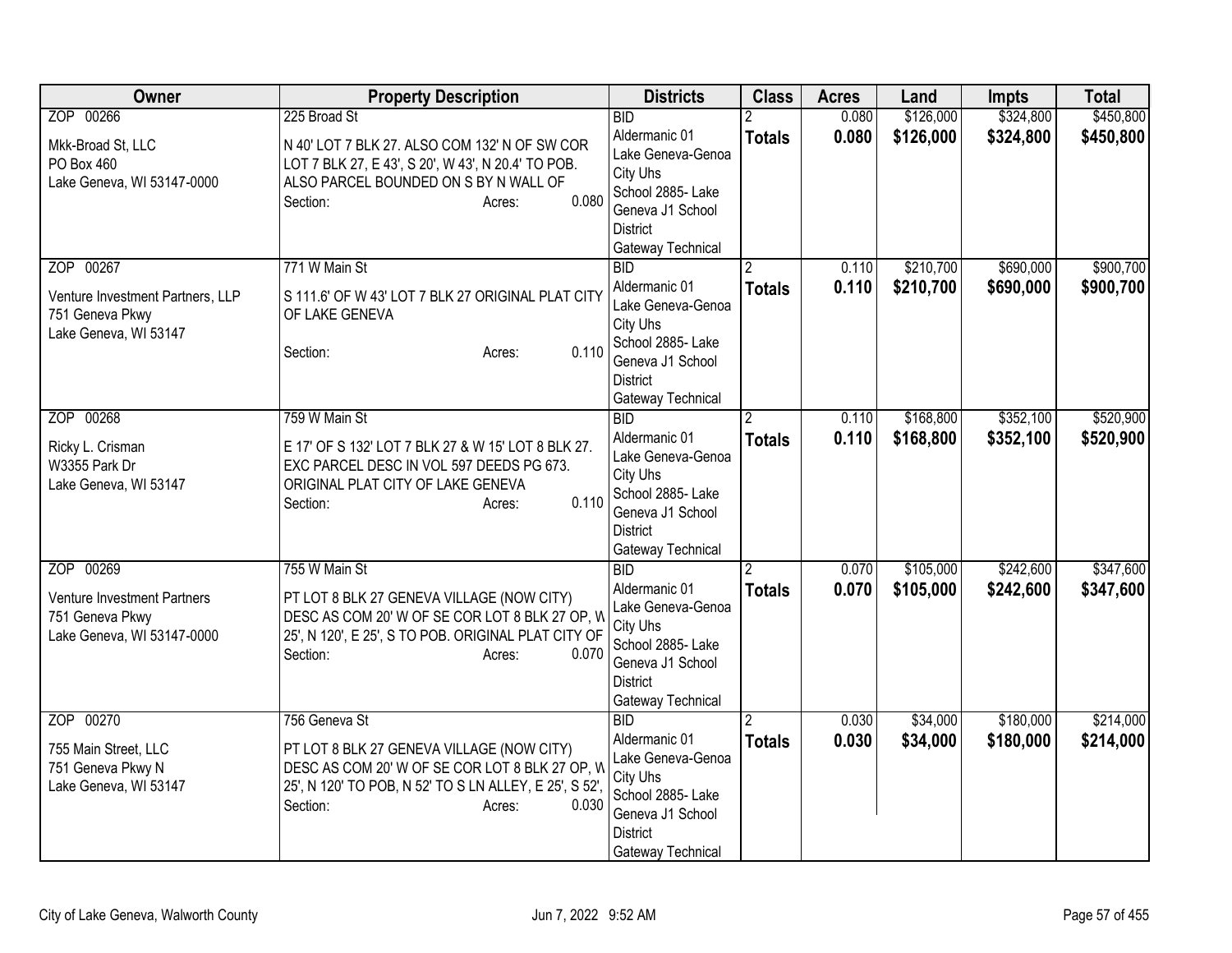| Owner                                                                        | <b>Property Description</b>                                                                                 | <b>Districts</b>                                                                                                                | <b>Class</b>  | <b>Acres</b> | Land      | <b>Impts</b> | <b>Total</b> |
|------------------------------------------------------------------------------|-------------------------------------------------------------------------------------------------------------|---------------------------------------------------------------------------------------------------------------------------------|---------------|--------------|-----------|--------------|--------------|
| ZOP 00271                                                                    | 747 W Main St                                                                                               | <b>BID</b>                                                                                                                      |               | 0.160        | \$240,800 | \$304,600    | \$545,400    |
| Gregory J Bush Trust<br>100 West St<br>Lake Geneva, WI 53147-0000            | E 20' LOT 8 BLK 27 & W 20 1/2' LOT 9 BLK 27<br>ORIGINAL PLAT CITY OF LAKE GENEVA                            | Aldermanic 01<br>Lake Geneva-Genoa<br>City Uhs                                                                                  | <b>Totals</b> | 0.160        | \$240,800 | \$304,600    | \$545,400    |
|                                                                              | 0.160<br>Section:<br>Acres:                                                                                 | School 2885- Lake<br>Geneva J1 School<br><b>District</b><br>Gateway Technical                                                   |               |              |           |              |              |
| ZOP 00272                                                                    | 741 W Main St                                                                                               | <b>BID</b>                                                                                                                      |               | 0.090        | \$138,500 | \$303,900    | \$442,400    |
| Venture Investment Partners, LLP<br>751 Geneva Pkwy<br>Lake Geneva, WI 53147 | E 23' OF W 43 1/2' LOT 9 BLK 27 ORIGINAL PLAT CITY<br>OF LAKE GENEVA<br>0.090<br>Section:<br>Acres:         | Aldermanic 01<br>Lake Geneva-Genoa<br>City Uhs<br>School 2885- Lake<br>Geneva J1 School<br><b>District</b><br>Gateway Technical | <b>Totals</b> | 0.090        | \$138,500 | \$303,900    | \$442,400    |
| ZOP 00273                                                                    | 737 W Main St                                                                                               | $\overline{BID}$                                                                                                                | 2             | 0.090        | \$138,500 | \$515,800    | \$654,300    |
| Venture Investment Partners, LLP<br>751 Geneva Pkwy<br>Lake Geneva, WI 53147 | E 17' LOT 9 BLK 27 & W 6' LOT 10 BLK 27 ORIGINAL<br>PLAT CITY OF LAKE GENEVA<br>0.090<br>Section:<br>Acres: | Aldermanic 01<br>Lake Geneva-Genoa<br>City Uhs<br>School 2885-Lake<br>Geneva J1 School<br><b>District</b><br>Gateway Technical  | <b>Totals</b> | 0.090        | \$138,500 | \$515,800    | \$654,300    |
| ZOP 00274                                                                    | 731 W Main St                                                                                               | <b>BID</b>                                                                                                                      |               | 0.100        | \$144,500 | \$605,500    | \$750,000    |
| 731 Main Street, LLC<br>751 Geneva Pkwy N<br>Lake Geneva, WI 53147           | E 24' OF W 1/2 LOT 10 BLK 27 ORIGINAL PLAT CITY<br>OF LAKE GENEVA<br>0.100<br>Section:<br>Acres:            | Aldermanic 01<br>Lake Geneva-Genoa<br>City Uhs<br>School 2885- Lake<br>Geneva J1 School<br><b>District</b><br>Gateway Technical | <b>Totals</b> | 0.100        | \$144,500 | \$605,500    | \$750,000    |
| ZOP 00275                                                                    | 729 W Main St                                                                                               | <b>BID</b>                                                                                                                      |               | 0.080        | \$114,400 | \$341,700    | \$456,100    |
| Gerich & Rehm, LLC<br>2021 Olde Mill Ln<br>Mchenry, IL 60050                 | W 19' OF E 1/2 LOT 10 BLK 27 ORIGINAL PLAT CITY<br>OF LAKE GENEVA<br>0.080<br>Section:<br>Acres:            | Aldermanic 01<br>Lake Geneva-Genoa<br>City Uhs<br>School 2885- Lake<br>Geneva J1 School<br><b>District</b><br>Gateway Technical | <b>Totals</b> | 0.080        | \$114,400 | \$341,700    | \$456,100    |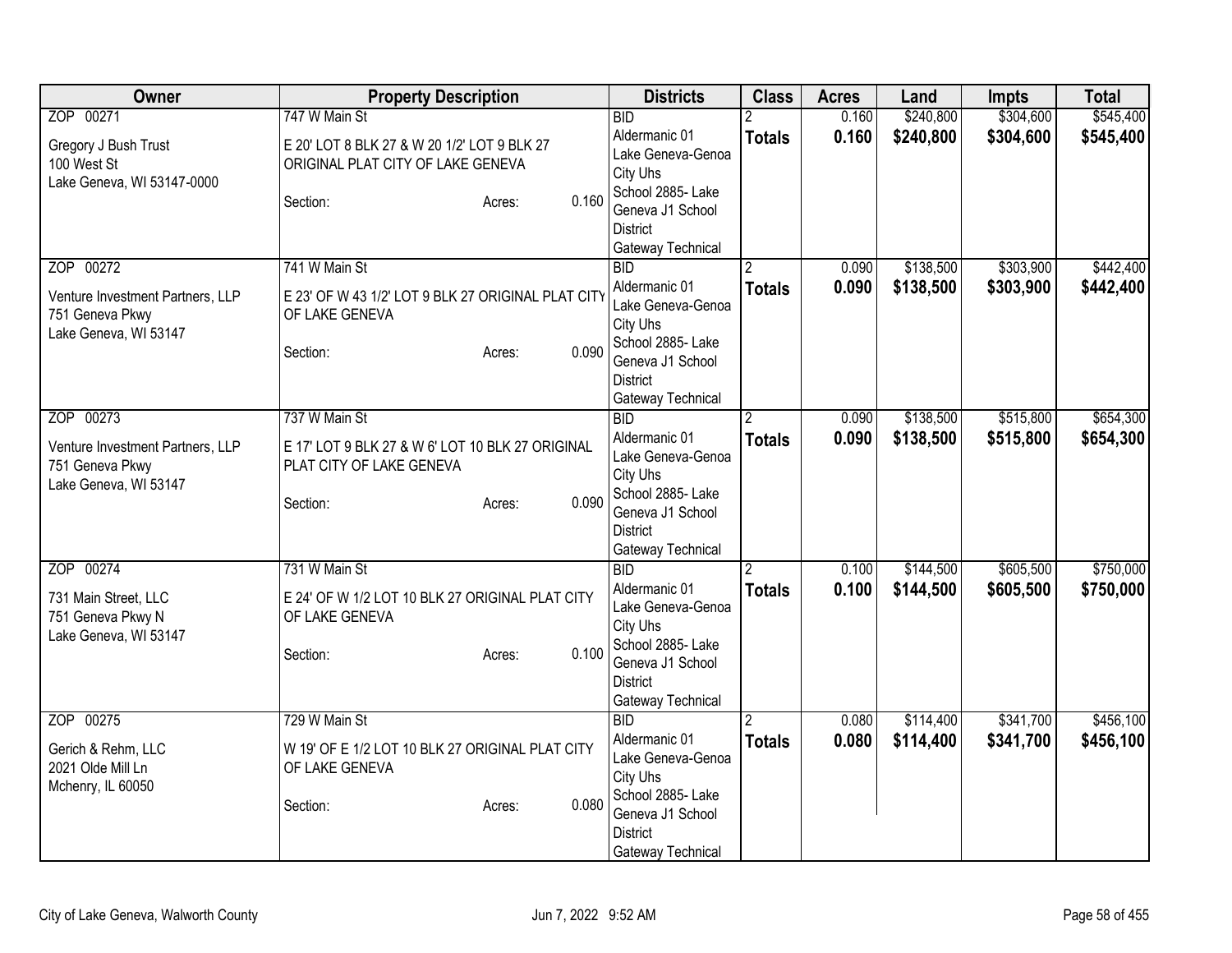| Owner                                                                                        | <b>Property Description</b>                                                                                                       | <b>Districts</b>                                                                                                                                                               | <b>Class</b>       | <b>Acres</b>   | Land                   | <b>Impts</b>           | <b>Total</b>           |
|----------------------------------------------------------------------------------------------|-----------------------------------------------------------------------------------------------------------------------------------|--------------------------------------------------------------------------------------------------------------------------------------------------------------------------------|--------------------|----------------|------------------------|------------------------|------------------------|
| ZOP 00276<br>725 Main Street, LLC<br>751 Geneva Pkwy N<br>Lake Geneva, WI 53147              | 725 W Main St<br>E 11' LOT 10 BLK 27 & W 9' LOT 11 BLK 27 ORIGINAL<br>PLAT CITY OF LAKE GENEVA<br>0.080<br>Section:<br>Acres:     | <b>BID</b><br>Aldermanic 01<br>Lake Geneva-Genoa<br>City Uhs<br>School 2885- Lake<br>Geneva J1 School                                                                          | <b>Totals</b>      | 0.080<br>0.080 | \$120,400<br>\$120,400 | \$519,300<br>\$519,300 | \$639,700<br>\$639,700 |
| ZOP 00277<br>Venture Investment Partners, LLP<br>751 Geneva Pkwy<br>Lake Geneva, WI 53147    | 719 W Main St<br>E 21' OF W 1/2 LOT 11 BLK 27 ORIGINAL PLAT CITY<br>OF LAKE GENEVA<br>0.080<br>Section:<br>Acres:                 | <b>District</b><br>Gateway Technical<br>BID<br>Aldermanic 01<br>Lake Geneva-Genoa<br>City Uhs<br>School 2885- Lake<br>Geneva J1 School<br><b>District</b><br>Gateway Technical | <b>Totals</b>      | 0.080<br>0.080 | \$126,400<br>\$126,400 | \$354,600<br>\$354,600 | \$481,000<br>\$481,000 |
| ZOP 00278<br>717 Main Properties, LLC<br>W303 S10577 Phantom Woods Rd<br>Mukwonago, WI 53149 | 717 W Main St<br>W 23' OF E 1/2 LOT 11 BLK 27 ORIGINAL PLAT CITY<br>OF LAKE GENEVA<br>0.090<br>Section:<br>Acres:                 | <b>BID</b><br>Aldermanic 01<br>Lake Geneva-Genoa<br>City Uhs<br>School 2885-Lake<br>Geneva J1 School<br><b>District</b><br>Gateway Technical                                   | 2<br><b>Totals</b> | 0.090<br>0.090 | \$138,500<br>\$138,500 | \$289,700<br>\$289,700 | \$428,200<br>\$428,200 |
| ZOP 00279<br>711 Main, LLC<br>1032 Wisconsin St<br>Lake Geneva, WI 53147-0000                | 711 W Main St<br>E 6'7" LOT 11 BLK 27 & W 15'5" LOT 12 BLK 27<br>ORIGINAL PLAT CITY OF LAKE GENEVA<br>0.090<br>Section:<br>Acres: | <b>BID</b><br>Aldermanic 01<br>Lake Geneva-Genoa<br>City Uhs<br>School 2885- Lake<br>Geneva J1 School<br><b>District</b><br>Gateway Technical                                  | <b>Totals</b>      | 0.090<br>0.090 | \$132,400<br>\$132,400 | \$366,400<br>\$366,400 | \$498,800<br>\$498,800 |
| ZOP 00281<br>Kocourek Property Holdings, LLC<br><b>PO Box 126</b><br>Lake Geneva, WI 53147   | ELY 25' LOT 1 BLK 28 ORIGINAL PLAT CITY OF LAKE<br><b>GENEVA</b><br>0.100<br>Section:<br>Acres:                                   | BID<br>Aldermanic 01<br>Lake Geneva-Genoa<br>City Uhs<br>School 2885- Lake<br>Geneva J1 School<br><b>District</b><br>Gateway Technical                                         | <b>Totals</b>      | 0.100<br>0.100 | \$2,200<br>\$2,200     | \$2,600<br>\$2,600     | \$4,800<br>\$4,800     |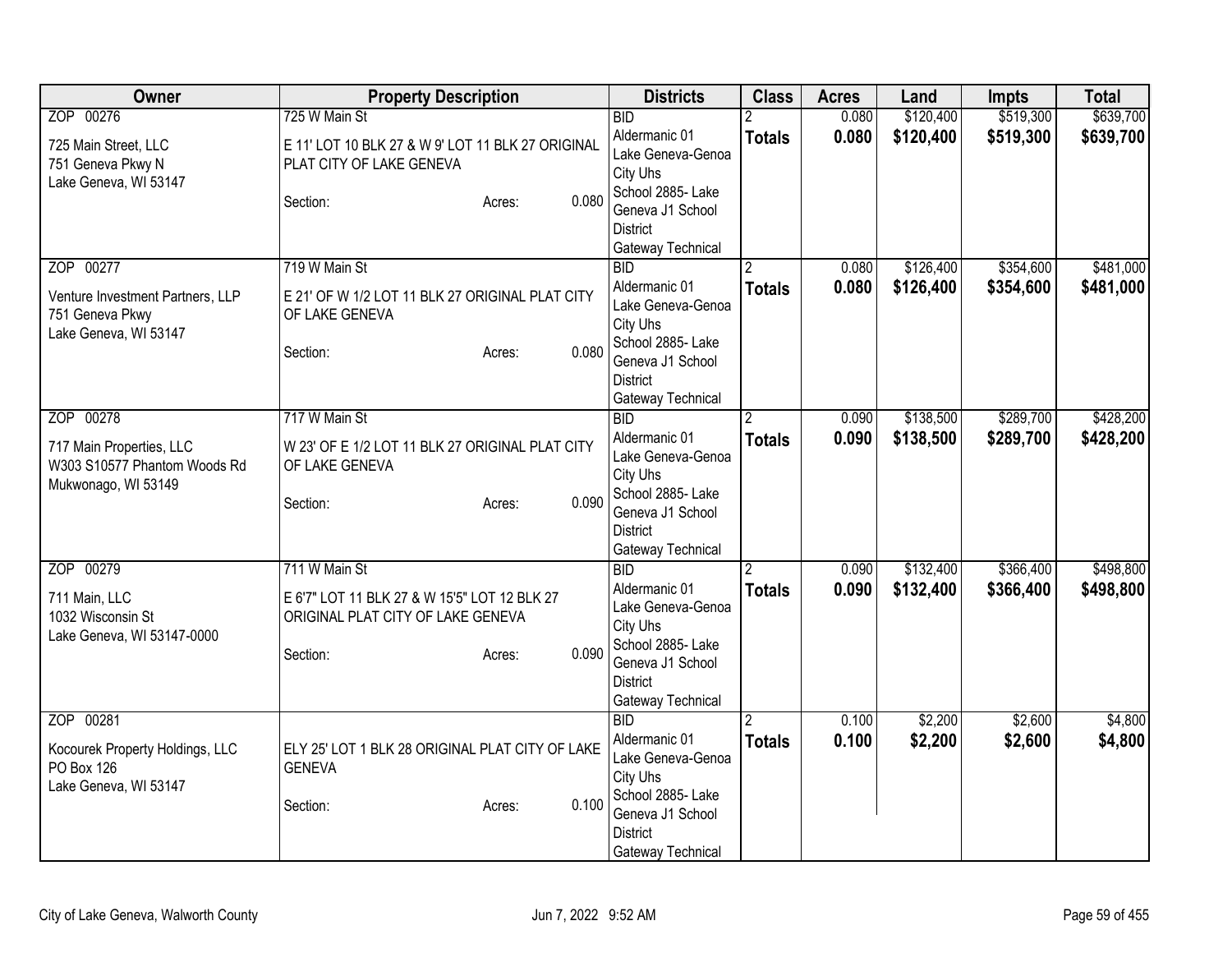| Owner                                                | <b>Property Description</b>                                                                            | <b>Districts</b>                      | <b>Class</b>  | <b>Acres</b> | Land      | <b>Impts</b> | <b>Total</b> |
|------------------------------------------------------|--------------------------------------------------------------------------------------------------------|---------------------------------------|---------------|--------------|-----------|--------------|--------------|
| ZOP 00281A                                           | 253 Center St                                                                                          | <b>BID</b>                            |               | 0.240        | \$51,600  | \$6,200      | \$57,800     |
| 253 Center, LLC                                      | LOT 1 BLK 28 EXC ELY 25', & E 10' LOT 2 BLK 28                                                         | Aldermanic 01                         | <b>Totals</b> | 0.240        | \$51,600  | \$6,200      | \$57,800     |
| 664 N Milwaukee Ave                                  | ORIGINAL PLAT CITY OF LAKE GENEVA OUT OF                                                               | Lake Geneva-Genoa                     |               |              |           |              |              |
| <b>Ste 200</b>                                       | ZOP-281                                                                                                | City Uhs                              |               |              |           |              |              |
| Prospect Heights, IL 60070                           | 0.240<br>Section:<br>Acres:                                                                            | School 2885- Lake<br>Geneva J1 School |               |              |           |              |              |
|                                                      |                                                                                                        | <b>District</b>                       |               |              |           |              |              |
|                                                      |                                                                                                        | Gateway Technical                     |               |              |           |              |              |
| ZOP 00282                                            | 253 Center St                                                                                          | <b>BID</b>                            |               | 0.320        | \$237,200 | \$248,900    | \$486,100    |
|                                                      |                                                                                                        | Aldermanic 01                         | <b>Totals</b> | 0.320        | \$237,200 | \$248,900    | \$486,100    |
| 253 Center, LLC                                      | N 110' OF W 50' LOT 2 BLK 28, & N 110' LOT 3 BLK 28.                                                   | Lake Geneva-Genoa                     |               |              |           |              |              |
| 664 N Milwaukee Ave                                  | ALSO N 15' OF - COM SW COR LOT 3 BLK 28 OP, N                                                          | City Uhs                              |               |              |           |              |              |
| Ste 200<br>Prospect Heights, IL 60070                | 62', E 110', S 62', W 110' TO POB. ORIGINAL PLAT<br>0.320<br>Section:                                  | School 2885- Lake                     |               |              |           |              |              |
|                                                      | Acres:                                                                                                 | Geneva J1 School                      |               |              |           |              |              |
|                                                      |                                                                                                        | <b>District</b>                       |               |              |           |              |              |
|                                                      |                                                                                                        | Gateway Technical                     |               |              |           |              |              |
| ZOP 00283                                            | 253 Center St                                                                                          | BID                                   | 2             | 0.120        | \$85,300  | \$133,400    | \$218,700    |
| 253 Center, LLC                                      | S 47' OF W 50' LOT 2 BLK 28, & S 47' OF LOT 3 BLK 28                                                   | Aldermanic 01                         | <b>Totals</b> | 0.120        | \$85,300  | \$133,400    | \$218,700    |
| 664 N Milwaukee Ave                                  | ORIGINAL PLAT CITY OF LAKE GENEVA                                                                      | Lake Geneva-Genoa                     |               |              |           |              |              |
| <b>Ste 200</b>                                       |                                                                                                        | City Uhs<br>School 2885- Lake         |               |              |           |              |              |
| Prospect Heights, IL 60070                           | 0.120<br>Section:<br>Acres:                                                                            | Geneva J1 School                      |               |              |           |              |              |
|                                                      |                                                                                                        | <b>District</b>                       |               |              |           |              |              |
|                                                      |                                                                                                        | Gateway Technical                     |               |              |           |              |              |
| ZOP 00284                                            | 233 Center St                                                                                          | BID                                   |               | 0.070        | \$60,200  | \$290,400    | \$350,600    |
|                                                      |                                                                                                        | Aldermanic 01                         | <b>Totals</b> | 0.070        | \$60,200  | \$290,400    | \$350,600    |
| Melges Property Holdings, LLC<br>1100 S Edwards Blvd | PT OF LOT 4 & 5 BLK 28: COM NW COR LOT 4 BLK 28<br>OP S 30', E 85', N 30', W 85' TO POB. ORIGINAL PLAT | Lake Geneva-Genoa                     |               |              |           |              |              |
| Lake Geneva, WI 53147                                | CITY OF LAKE GENEVA                                                                                    | City Uhs                              |               |              |           |              |              |
|                                                      | 0.070<br>Section:<br>Acres:                                                                            | School 2885- Lake                     |               |              |           |              |              |
|                                                      |                                                                                                        | Geneva J1 School                      |               |              |           |              |              |
|                                                      |                                                                                                        | <b>District</b>                       |               |              |           |              |              |
|                                                      |                                                                                                        | Gateway Technical                     |               |              |           |              |              |
| ZOP 00285                                            | 685 W Main St                                                                                          | <b>BID</b><br>Aldermanic 01           | 2             | 0.320        | \$289,300 | \$382,700    | \$672,000    |
| Geneva Center, LLC                                   | PT LOTS 4 & 5 BLK 28 GENEVA VILLAGE (NOW CITY)                                                         | Lake Geneva-Genoa                     | <b>Totals</b> | 0.320        | \$289,300 | \$382,700    | \$672,000    |
| 2554 Charles St                                      | DESC AS COM 30'S OF NW COR LOT 4 BLK 28 OP, S                                                          | City Uhs                              |               |              |           |              |              |
| Rockford, IL 61108-0000                              | 61.7', E 94.6', N 91.7', W 9.6', S 30', W 85' TO POB.                                                  | School 2885- Lake                     |               |              |           |              |              |
|                                                      | 0.320<br>Section:<br>Acres:                                                                            | Geneva J1 School                      |               |              |           |              |              |
|                                                      |                                                                                                        | <b>District</b>                       |               |              |           |              |              |
|                                                      |                                                                                                        | Gateway Technical                     |               |              |           |              |              |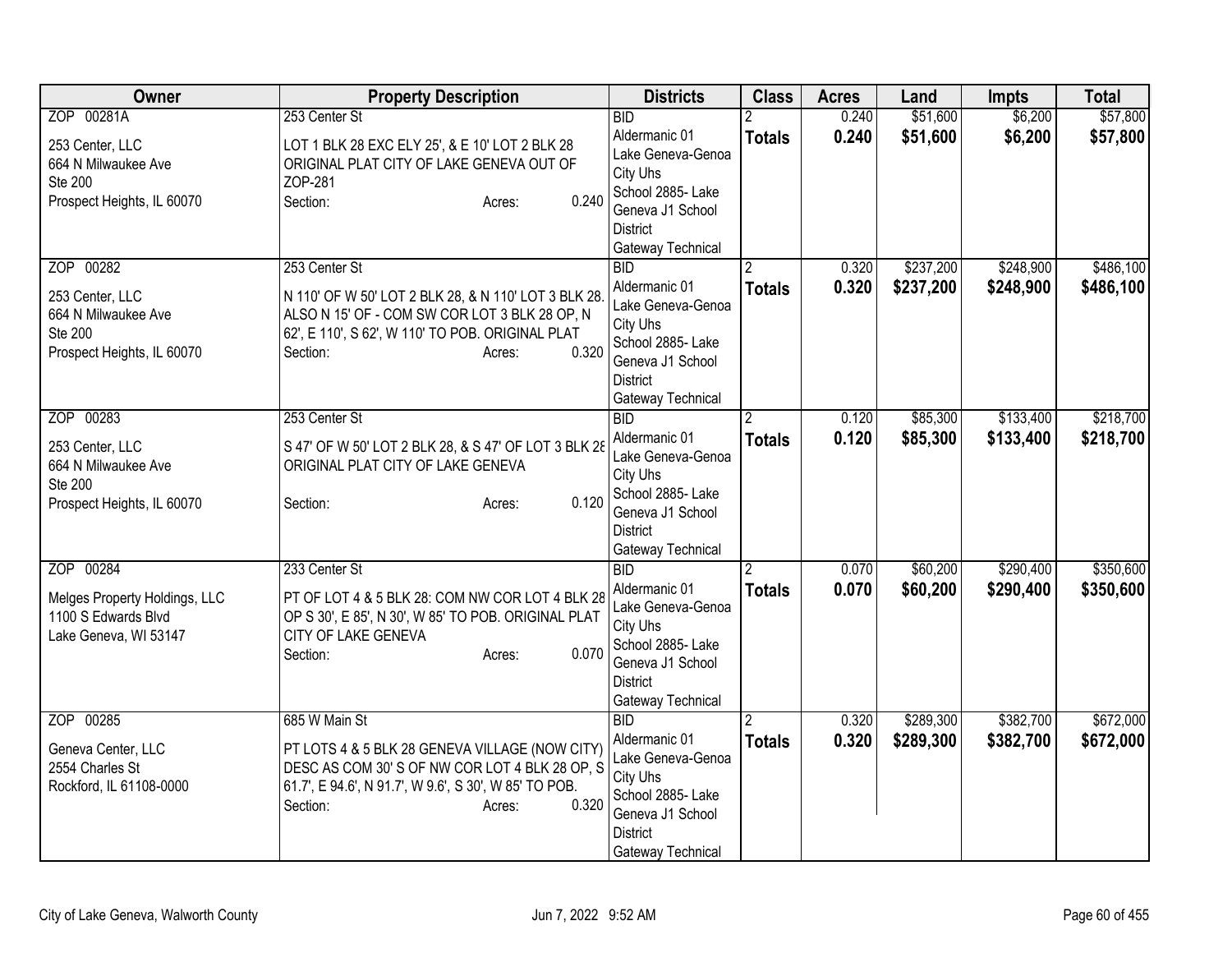| Owner                                                                                                     | <b>Property Description</b>                                                                                                                                                                           | <b>Districts</b>                                                                                                                              | <b>Class</b>       | <b>Acres</b>   | Land                   | <b>Impts</b>           | <b>Total</b>               |
|-----------------------------------------------------------------------------------------------------------|-------------------------------------------------------------------------------------------------------------------------------------------------------------------------------------------------------|-----------------------------------------------------------------------------------------------------------------------------------------------|--------------------|----------------|------------------------|------------------------|----------------------------|
| ZOP 00287                                                                                                 | 647 Main St Unit 1400                                                                                                                                                                                 | <b>BID</b>                                                                                                                                    |                    | 0.400          | \$233,100              | \$598,900              | \$832,000                  |
| Kocourek Property Holdings, LLC<br>PO Box 126<br>Lake Geneva, WI 53147                                    | E 25.4' LOT 5 BLK 28, & W 50' LOT 6 BLK 28 ORIGINAL<br>PLAT CITY OF LAKE GENEVA<br>0.400<br>Section:<br>Acres:                                                                                        | Aldermanic 01<br>Lake Geneva-Genoa<br>City Uhs<br>School 2885- Lake<br>Geneva J1 School                                                       | <b>Totals</b>      | 0.400          | \$233,100              | \$598,900              | \$832,000                  |
| ZOP 00288                                                                                                 | 645 W Main St                                                                                                                                                                                         | <b>District</b><br>Gateway Technical<br>BID                                                                                                   |                    | 0.000          | $\overline{60}$        | $\overline{50}$        | $\overline{50}$            |
| Wisconsin Telephone Company<br>One Sbc Center<br>Room 36-M-1<br>St Louis, MO 63101-0000                   | PT LOT 6 BLK 28 GENEVA VILLAGE (NOW CITY)<br>DESC AS COM 170' E OF SW COR BLK 28 OP E 75', N<br>130', W 20', N TO ALLEY, W 55', S TO POB. ORIGINAL<br>Section:<br>0.000<br>Acres:                     | Aldermanic 01<br>Lake Geneva-Genoa<br>City Uhs<br>School 2885- Lake<br>Geneva J1 School<br><b>District</b><br>Gateway Technical               | <b>Totals</b>      | 0.000          | \$0                    | \$0                    | \$0                        |
| ZOP 00289<br>Wisconsin Telephone Company<br>One Sbc Center<br>Room 36-M-1<br>St Louis, MO 63101-0000      | PT NE1/4 SEC 36 T2N R17E DESC AS COM 245' E OF<br>SW COR BLK 28 OP N 130', W 20', N TO ALLEY, E 85',<br>S 172', W 65' TO POB. ORIGINAL PLAT CITY OF LAKE<br>0.000<br>Section:<br>Acres:               | <b>BID</b><br>Aldermanic 01<br>Lake Geneva-Genoa<br>City Uhs<br>School 2885- Lake<br>Geneva J1 School<br><b>District</b><br>Gateway Technical | 3<br><b>Totals</b> | 0.000<br>0.000 | \$0<br>\$0             | \$0<br>\$0             | $\frac{1}{6}$<br>\$0       |
| ZOP 00290<br>Crown Dominion Commercial Properties<br><b>LLC</b><br>5799 Steele Rd<br>Burlington, WI 53105 | 623 W Main St<br>PT NE1/4 SEC 36 T2N R17E DESC AS COM 130' E OF<br>SE COR LOT 6 BLK 28 OP, E 50', N 172', W 50', S TO<br>POB. ORIGINAL PLAT CITY OF LAKE GENEVA<br>0.200<br>Section:<br>Acres:        | <b>BID</b><br>Aldermanic 01<br>Lake Geneva-Genoa<br>City Uhs<br>School 2885- Lake<br>Geneva J1 School<br><b>District</b><br>Gateway Technical | <b>Totals</b>      | 0.200<br>0.200 | \$149,800<br>\$149,800 | \$683,400<br>\$683,400 | \$833,200<br>\$833,200     |
| ZOP 00291<br>Kocourek Property Holdings, LLC<br>PO Box 126<br>Lake Geneva, WI 53147                       | 601 W Main St<br>PT NE1/4 SEC 36 T2N R17E DESC AS COM SW COR<br>BLK 28 OP, E 360' TO POB, N0D33'10"W 175' TO S LN<br>ALLEY IN BLK 28, E 119.25' TO W LN MILL ST, S0D11<br>0.430<br>Section:<br>Acres: | <b>BID</b><br>Aldermanic 01<br>Lake Geneva-Genoa<br>City Uhs<br>School 2885- Lake<br>Geneva J1 School<br><b>District</b><br>Gateway Technical | 2<br><b>Totals</b> | 0.430<br>0.430 | \$253,600<br>\$253,600 | \$746,400<br>\$746,400 | \$1,000,000<br>\$1,000,000 |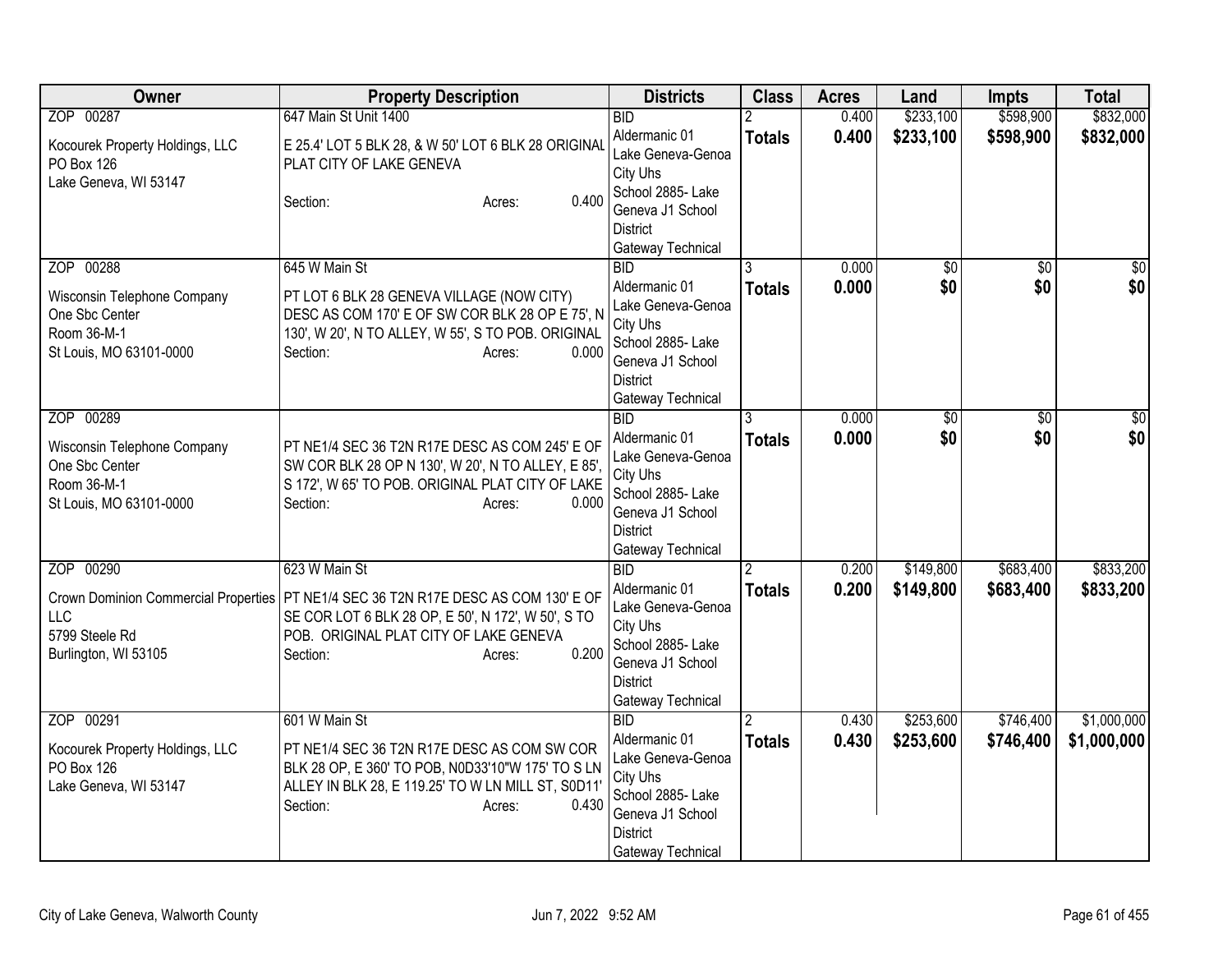| Owner                                                                       | <b>Property Description</b>                                                                                                                                                         | <b>Districts</b>                                                                                                                | <b>Class</b>                     | <b>Acres</b>   | Land                   | Impts                  | <b>Total</b>       |
|-----------------------------------------------------------------------------|-------------------------------------------------------------------------------------------------------------------------------------------------------------------------------------|---------------------------------------------------------------------------------------------------------------------------------|----------------------------------|----------------|------------------------|------------------------|--------------------|
| ZOP 00292<br>City of Lake Geneva<br>626 Geneva St<br>Lake Geneva, WI 53147  | PT NE1/4 SEC 36 T2N R17E DESC AS COM IN W LN<br>OF LD KNOWN AS RED MILL LOT ON MILL<br>RESERVATION IN VILLAGE OF GENEVA, 15' S OF N<br>0.000<br>Section:<br>Acres:                  | Aldermanic 01<br>Lake Geneva-Genoa<br>City Uhs<br>School 2885- Lake<br>Geneva J1 School<br><b>District</b><br>Gateway Technical | $\overline{X4}$<br><b>Totals</b> | 0.000<br>0.000 | $\overline{50}$<br>\$0 | $\overline{50}$<br>\$0 | \$0<br>\$0         |
| ZOP 00292A<br>City of Lake Geneva<br>626 Geneva St<br>Lake Geneva, WI 53147 | PT NE1/4 SEC 36 T2N R17E DESC AS COM IN N LN<br>ALLEY RUNNING THRU BLK 28 433' E OF W END OF<br>ALLEY, N 30.5', E 44', S 30.5' W 44' TO POB. ORIGINA<br>0.000<br>Section:<br>Acres: | Aldermanic 01<br>Lake Geneva-Genoa<br>City Uhs<br>School 2885- Lake<br>Geneva J1 School<br><b>District</b><br>Gateway Technical | X4<br><b>Totals</b>              | 0.000<br>0.000 | $\overline{50}$<br>\$0 | \$0<br>\$0             | \$0<br>\$0         |
| ZOP 00292B<br>City of Lake Geneva<br>626 Geneva St<br>Lake Geneva, WI 53147 | PT NE1/4 SEC 36 T2N R17E DESC AS COM NW COR<br>OF PARCEL OF LAND KNOWN AS 'MILL<br>RESERVATION', NLY 60', SLY 60D E ALG GENEVA ST<br>0.000<br>Section:<br>Acres:                    | Aldermanic 01<br>Lake Geneva-Genoa<br>City Uhs<br>School 2885- Lake<br>Geneva J1 School<br><b>District</b><br>Gateway Technical | $\overline{X4}$<br><b>Totals</b> | 0.000<br>0.000 | \$0<br>\$0             | \$0<br>\$0             | \$0<br>\$0         |
| ZOP 00293<br>City of Lake Geneva<br>626 Geneva St<br>Lake Geneva, WI 53147  | PT NE1/4 SEC 36 T2N R17E DESC AS COM IN S LN<br>GENEVA ST 220' E OF NE COR BLK 28 OP, S 172' TO<br>ALLEY, E 33', N 172', W 33' TO POB. ORIGINAL PLAT<br>0.000<br>Section:<br>Acres: | Aldermanic 01<br>Lake Geneva-Genoa<br>City Uhs<br>School 2885- Lake<br>Geneva J1 School<br><b>District</b><br>Gateway Technical | X4<br><b>Totals</b>              | 0.000<br>0.000 | $\overline{60}$<br>\$0 | $\overline{50}$<br>\$0 | \$0<br>\$0         |
| ZOP 00294<br>City of Lake Geneva<br>626 Geneva St<br>Lake Geneva, WI 53147  | PT NE1/4 SEC 36 T2N R17E DESC AS COM 180' E OF<br>NE COR LOT 1 BLK 28 OP, S 172', E 40', N TO S LN<br>ST, NWLY TO POB. ORIGINAL PLAT CITY OF LAKE<br>0.000<br>Section:<br>Acres:    | Aldermanic 01<br>Lake Geneva-Genoa<br>City Uhs<br>School 2885- Lake<br>Geneva J1 School<br><b>District</b><br>Gateway Technical | $\overline{X4}$<br><b>Totals</b> | 0.000<br>0.000 | $\overline{50}$<br>\$0 | $\overline{50}$<br>\$0 | $\sqrt{30}$<br>\$0 |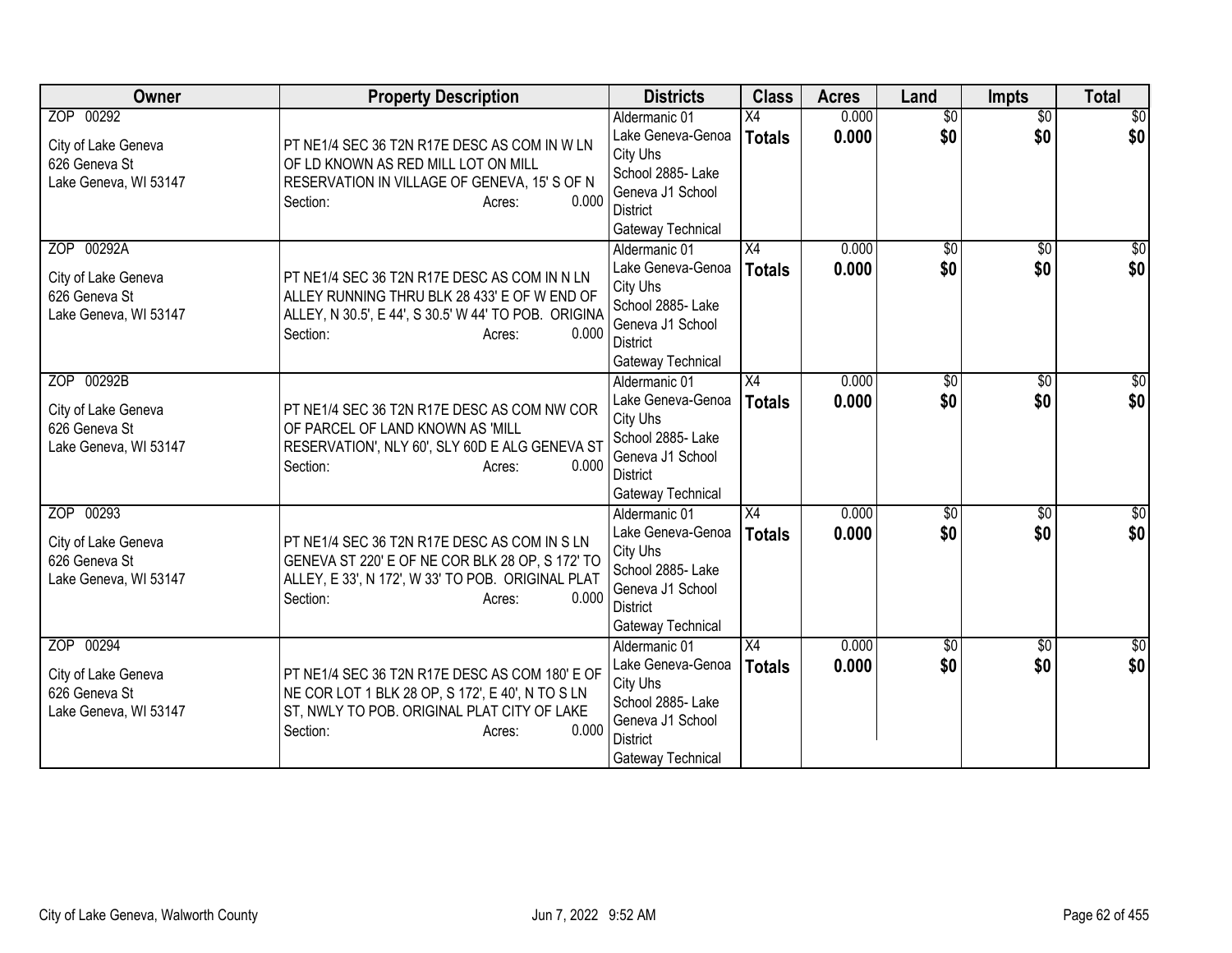| Owner                                  | <b>Property Description</b>                                                                     | <b>Districts</b>                    | <b>Class</b>    | <b>Acres</b> | Land            | <b>Impts</b>    | <b>Total</b>    |
|----------------------------------------|-------------------------------------------------------------------------------------------------|-------------------------------------|-----------------|--------------|-----------------|-----------------|-----------------|
| ZOP 00295                              | Geneva St                                                                                       | Aldermanic 01                       | $\overline{X4}$ | 0.000        | $\overline{50}$ | $\overline{30}$ | $\overline{50}$ |
| City of Lake Geneva                    | PT NE1/4 SEC 36 T2N R17E DESC AS COM 120' E OF                                                  | Lake Geneva-Genoa                   | <b>Totals</b>   | 0.000        | \$0             | \$0             | \$0             |
| 626 Geneva St                          | NE COR LOT 1 BLK 28 OP, S 172', E 60', N 172', W TO                                             | City Uhs                            |                 |              |                 |                 |                 |
| Lake Geneva, WI 53147                  | POB. ORIGINAL PLAT CITY OF LAKE GENEVA                                                          | School 2885- Lake                   |                 |              |                 |                 |                 |
|                                        | 0.000<br>Section:<br>Acres:                                                                     | Geneva J1 School<br><b>District</b> |                 |              |                 |                 |                 |
|                                        |                                                                                                 | Gateway Technical                   |                 |              |                 |                 |                 |
| ZOP 00296                              |                                                                                                 | Aldermanic 01                       | $\overline{X4}$ | 0.000        | $\overline{50}$ | $\overline{50}$ | $\overline{30}$ |
|                                        |                                                                                                 | Lake Geneva-Genoa                   | <b>Totals</b>   | 0.000        | \$0             | \$0             | \$0             |
| City of Lake Geneva                    | PT NE1/4 SEC 36 T2N R17E DESC AS COM IN S SIDE                                                  | City Uhs                            |                 |              |                 |                 |                 |
| 626 Geneva St                          | GENEVA ST 240' E OF NW COR BLK 28, S 172', E 30',                                               | School 2885- Lake                   |                 |              |                 |                 |                 |
| Lake Geneva, WI 53147                  | S 16', E 30', N 188', W 60' TO POB. ORIGINAL PLAT                                               | Geneva J1 School                    |                 |              |                 |                 |                 |
|                                        | 0.000<br>Section:<br>Acres:                                                                     | <b>District</b>                     |                 |              |                 |                 |                 |
|                                        |                                                                                                 | Gateway Technical                   |                 |              |                 |                 |                 |
| ZOP 00297                              | 626 Geneva St                                                                                   | Aldermanic 01                       | $\overline{X4}$ | 0.000        | $\overline{50}$ | \$0             | \$0             |
| City of Lake Geneva                    | PT NE1/4 SEC 36 T2N R17E DESC AS COM NE COR                                                     | Lake Geneva-Genoa                   | <b>Totals</b>   | 0.000        | \$0             | \$0             | \$0             |
| 626 Geneva St                          | LOT 1 BLK 28 OP, E 60', S 162', W 60', N 172' TO POB.                                           | City Uhs                            |                 |              |                 |                 |                 |
| Lake Geneva, WI 53147                  | ORIGINAL PLAT CITY OF LAKE GENEVA                                                               | School 2885- Lake                   |                 |              |                 |                 |                 |
|                                        | 0.000<br>Section:<br>Acres:                                                                     | Geneva J1 School<br><b>District</b> |                 |              |                 |                 |                 |
|                                        |                                                                                                 | Gateway Technical                   |                 |              |                 |                 |                 |
| ZOP 00298                              |                                                                                                 | Aldermanic 01                       | $\overline{X4}$ | 0.000        | $\overline{60}$ | $\overline{50}$ | $\sqrt{50}$     |
|                                        |                                                                                                 | Lake Geneva-Genoa                   | <b>Totals</b>   | 0.000        | \$0             | \$0             | \$0             |
| City of Lake Geneva                    | PT "RESERVATION" GENEVA VILLAGE (NOW CITY)                                                      | City Uhs                            |                 |              |                 |                 |                 |
| 626 Geneva St<br>Lake Geneva, WI 53147 | DESC AS COM ON E LN SAGE ST 192' S OF SW COR<br>LARGE LOT 1 NE 1/4 SEC 36 T2N R17E, BEING SW LN | School 2885- Lake                   |                 |              |                 |                 |                 |
|                                        | 0.000<br>Section:<br>Acres:                                                                     | Geneva J1 School                    |                 |              |                 |                 |                 |
|                                        |                                                                                                 | <b>District</b>                     |                 |              |                 |                 |                 |
|                                        |                                                                                                 | Gateway Technical                   |                 |              |                 |                 |                 |
| ZOP 00300                              |                                                                                                 | Aldermanic 01                       |                 | 0.000        | \$20,000        | $\overline{50}$ | \$20,000        |
| Geneva Lake Level Corp                 | PT "RESERVATION" GENEVA VILLAGE (NOW CITY)                                                      | Lake Geneva-Genoa                   | <b>Totals</b>   | 0.000        | \$20,000        | \$0             | \$20,000        |
| PO Box 656                             | DESC AS COM 250' W OF RR IN N LN MAIN ST, N TO                                                  | City Uhs<br>School 2885- Lake       |                 |              |                 |                 |                 |
| Lake Geneva, WI 53147-0000             | N BANK OF MILL RACE, SWLY TO SE COR W.P & L                                                     | Geneva J1 School                    |                 |              |                 |                 |                 |
|                                        | 0.000<br>Section:<br>Acres:                                                                     | <b>District</b>                     |                 |              |                 |                 |                 |
|                                        |                                                                                                 | Gateway Technical                   |                 |              |                 |                 |                 |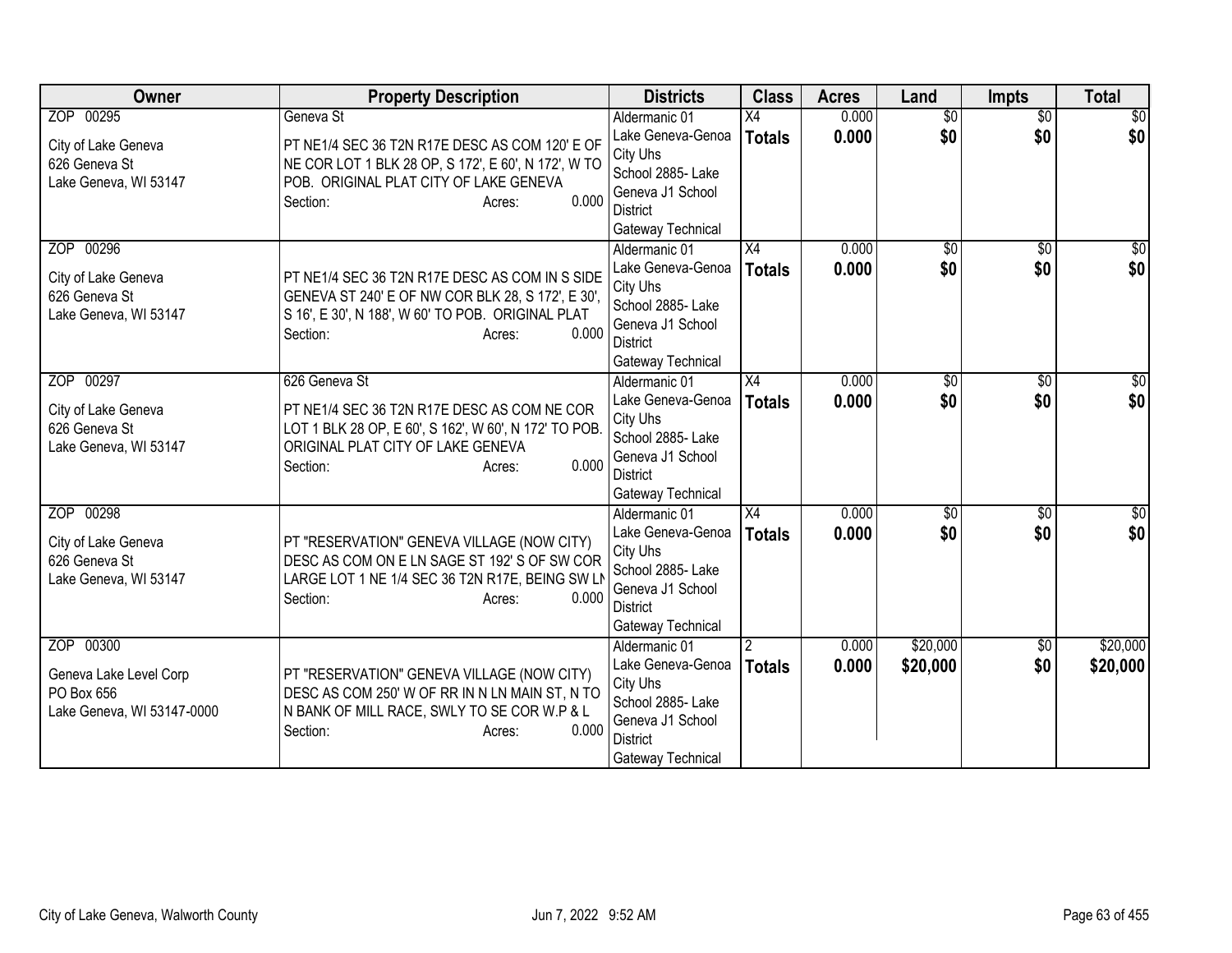| Owner                                | <b>Property Description</b>                                                            | <b>Districts</b>                      | <b>Class</b>    | <b>Acres</b> | Land            | <b>Impts</b>    | <b>Total</b>     |
|--------------------------------------|----------------------------------------------------------------------------------------|---------------------------------------|-----------------|--------------|-----------------|-----------------|------------------|
| ZOP 00301                            | 529 W Main St                                                                          | Aldermanic 01                         |                 | 0.340        | \$225,000       | \$395,000       | \$620,000        |
| Wisconsin Street, LLC                | PT "RESERVATION" GENEVA VILLAGE ( NOW CITY)                                            | Lake Geneva-Genoa                     | <b>Totals</b>   | 0.340        | \$225,000       | \$395,000       | \$620,000        |
| 728 Wisconsin St                     | DESC AS COM IN N LN MAIN ST 250' W OF W LN RR.                                         | City Uhs                              |                 |              |                 |                 |                  |
| Lake Geneva, WI 53147                | N0D55' W 114.2', N46D 55' E TO CTR WHITE RIVER,                                        | School 2885- Lake                     |                 |              |                 |                 |                  |
|                                      | 0.340<br>Section:<br>Acres:                                                            | Geneva J1 School<br><b>District</b>   |                 |              |                 |                 |                  |
|                                      |                                                                                        | Gateway Technical                     |                 |              |                 |                 |                  |
| ZOP 00302                            | 499 W Main St                                                                          | Aldermanic 01                         | $\overline{X4}$ | 0.000        | $\overline{50}$ | \$0             | $\overline{\$0}$ |
|                                      |                                                                                        | Lake Geneva-Genoa                     | <b>Totals</b>   | 0.000        | \$0             | \$0             | \$0              |
| City of Lake Geneva                  | PT "RESERVATION" GENEVA VILLAGE (NOW CITY)                                             | City Uhs                              |                 |              |                 |                 |                  |
| 626 Geneva St                        | DESC AS COM INTER N LN MAIN ST & W LN RR R/W.                                          | School 2885- Lake                     |                 |              |                 |                 |                  |
| Lake Geneva, WI 53147                | W TO CTR WHITE RIVER, NLY ALG RIVER TO RR,<br>0.000<br>Section:<br>Acres:              | Geneva J1 School                      |                 |              |                 |                 |                  |
|                                      |                                                                                        | <b>District</b>                       |                 |              |                 |                 |                  |
|                                      |                                                                                        | Gateway Technical                     |                 |              |                 |                 |                  |
| ZOP 00303                            | 672 W Main St                                                                          | Aldermanic 01                         | $\overline{X1}$ | 0.400        | \$0             | $\overline{50}$ | \$0              |
| Us Post Office                       | N 132' OF W 132' BLK 29 ORIGINAL PLAT CITY OF                                          | Lake Geneva-Genoa                     | <b>Totals</b>   | 0.400        | \$0             | \$0             | \$0              |
| 672 Main St                          | <b>LAKE GENEVA</b>                                                                     | City Uhs                              |                 |              |                 |                 |                  |
| Lake Geneva, WI 53147-0000           |                                                                                        | School 2885- Lake<br>Geneva J1 School |                 |              |                 |                 |                  |
|                                      | 0.000<br>Section:<br>Acres:                                                            | <b>District</b>                       |                 |              |                 |                 |                  |
|                                      |                                                                                        | Gateway Technical                     |                 |              |                 |                 |                  |
| ZOP 00304A                           | 672 Main St                                                                            | BID                                   | $\overline{X1}$ | 0.000        | $\overline{60}$ | $\overline{30}$ | $\sqrt{50}$      |
|                                      |                                                                                        | Aldermanic 01                         | <b>Totals</b>   | 0.000        | \$0             | \$0             | \$0              |
| <b>United States Postal Service</b>  | PT BLK 29 OP & PART OF MILL RESERVATION AREA                                           | Lake Geneva-Genoa                     |                 |              |                 |                 |                  |
| c/o Lester Mc Auliffe<br>672 Main St | DESC AS COM NW COR BLK 29, N86D45'E 132' TO<br>POB, S3D26'E 132' TO SE COR POST OFFICE | City Uhs                              |                 |              |                 |                 |                  |
| Lake Geneva, WI 53147-0000           | 0.000<br>Section:<br>Acres:                                                            | School 2885- Lake                     |                 |              |                 |                 |                  |
|                                      |                                                                                        | Geneva J1 School                      |                 |              |                 |                 |                  |
|                                      |                                                                                        | <b>District</b>                       |                 |              |                 |                 |                  |
|                                      |                                                                                        | Gateway Technical                     |                 |              |                 |                 |                  |
| ZOP 00305                            | 642 W Main St                                                                          | <b>BID</b><br>Aldermanic 01           |                 | 0.260        | \$167,700       | \$494,800       | \$662,500        |
| Bt Capital Holding, LLC              | PT LOT 1 BLK 29 & "RESERVATION" GENEVA                                                 | Lake Geneva-Genoa                     | <b>Totals</b>   | 0.260        | \$167,700       | \$494,800       | \$662,500        |
| 4350 Glendale Milford Rd Ste 2       | VILLAGE (NOW CITY) COM IN S LN MAIN ST                                                 | City Uhs                              |                 |              |                 |                 |                  |
| Cincinnati, OH 45242                 | N86D45'E 193.75' E OF E LN CENTER ST, S3D50'E                                          | School 2885- Lake                     |                 |              |                 |                 |                  |
|                                      | 0.260<br>Section:<br>Acres:                                                            | Geneva J1 School                      |                 |              |                 |                 |                  |
|                                      |                                                                                        | <b>District</b>                       |                 |              |                 |                 |                  |
|                                      |                                                                                        | Gateway Technical                     |                 |              |                 |                 |                  |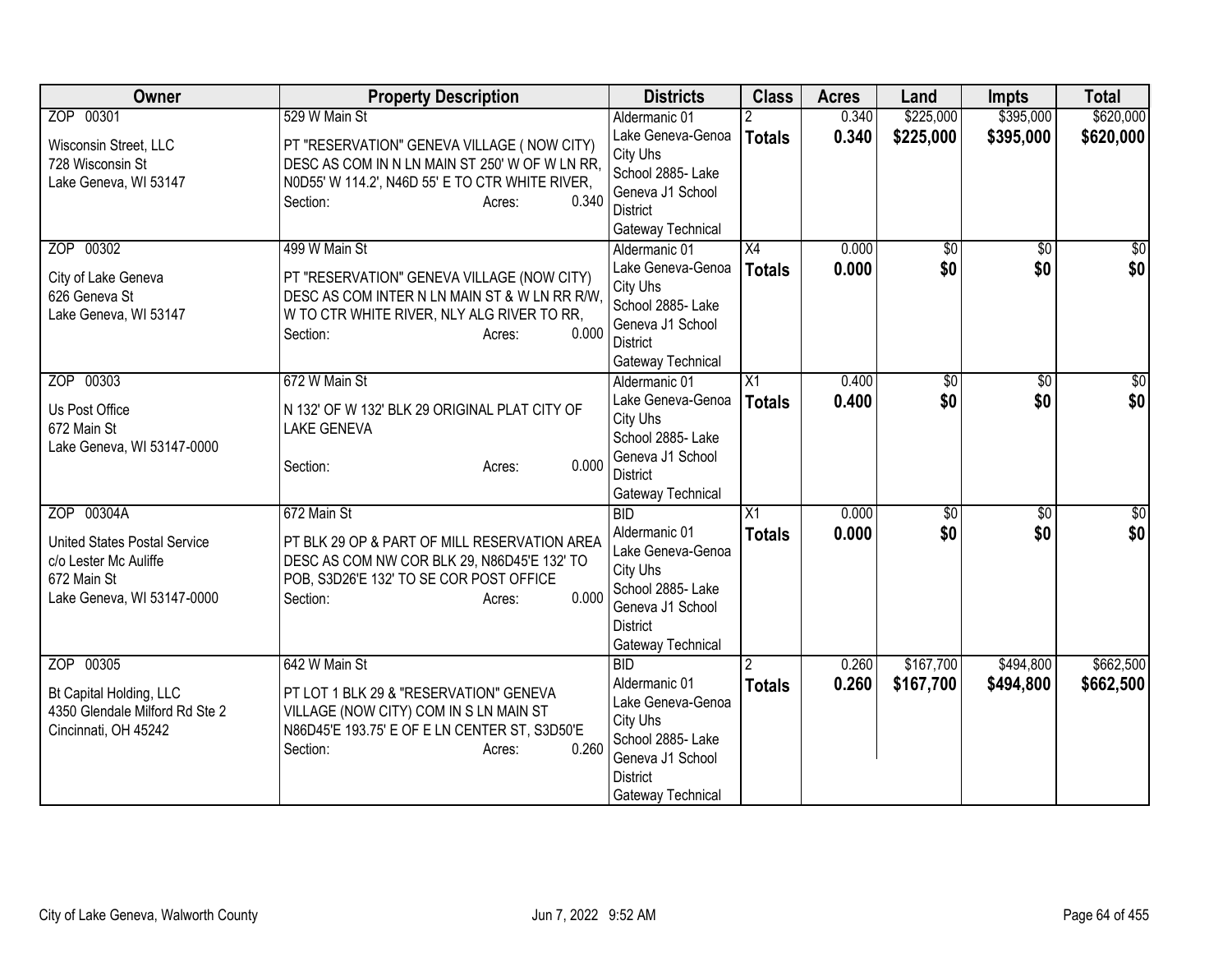| Owner                                                                                  | <b>Property Description</b>                                                                                                                                                                       | <b>Districts</b>                                                                                                                              | <b>Class</b>        | <b>Acres</b>   | Land                   | <b>Impts</b>           | <b>Total</b>           |
|----------------------------------------------------------------------------------------|---------------------------------------------------------------------------------------------------------------------------------------------------------------------------------------------------|-----------------------------------------------------------------------------------------------------------------------------------------------|---------------------|----------------|------------------------|------------------------|------------------------|
| ZOP 00306                                                                              | 640 W Main St                                                                                                                                                                                     | BID                                                                                                                                           |                     | 0.000          | \$79,500               | \$460,900              | \$540,400              |
| Fyf, LLC<br>N3102 Grandview Dr<br>Lake Geneva, WI 53147                                | PT "RESERVATION" GENEVA VILLAGE ( NOW CITY)<br>DESC AS COM AT W BANK OF MILL RACE AT S LN<br>MAIN ST, W IN SD ST 90.33 ', S TO NWLY LN MILL<br>0.000<br>Section:<br>Acres:                        | Aldermanic 01<br>Lake Geneva-Genoa<br>City Uhs<br>School 2885- Lake<br>Geneva J1 School<br><b>District</b><br>Gateway Technical               | <b>Totals</b>       | 0.000          | \$79,500               | \$460,900              | \$540,400              |
| ZOP 00307<br>Nicholas E Petros Trust<br>26130 Hickory Blvd<br>Bonita Springs, FL 34134 | 708 W Main St<br>N 66' LOT 1 BLK 30 ORIG PLAT ALSO RIGHT, TITLE, 8<br>INT IN A 10' WIDE ALLEY, OR R/W ALG W LN LOT 1,<br>FROM S LN MAIN CITY OF LAKE GENEVA<br>0.090<br>Section:<br>Acres:        | <b>BID</b><br>Aldermanic 01<br>Lake Geneva-Genoa<br>City Uhs<br>School 2885- Lake<br>Geneva J1 School<br><b>District</b><br>Gateway Technical | <b>Totals</b>       | 0.090<br>0.090 | \$166,300<br>\$166,300 | \$476,200<br>\$476,200 | \$642,500<br>\$642,500 |
| ZOP 00308<br>John P. Pappas<br>N2468 Eldorado Dr<br>Lake Geneva, WI 53147-0000         | 152 Center St<br>PT LOT 1 BLK 30 GENEVA VILLAGE ( NOW CITY)<br>DESC AS COM 66'S OF NE COR LOT 1 BLK 30 OP, W<br>50', S 44', E 50', N TO POB. ORIGINAL PLAT CITY OF<br>0.050<br>Section:<br>Acres: | <b>BID</b><br>Aldermanic 01<br>Lake Geneva-Genoa<br>City Uhs<br>School 2885- Lake<br>Geneva J1 School<br><b>District</b><br>Gateway Technical | <b>Totals</b>       | 0.050<br>0.050 | \$96,300<br>\$96,300   | \$168,000<br>\$168,000 | \$264,300<br>\$264,300 |
| ZOP 00309<br><b>Blackpoint Potatoes, LLC</b><br>860 5th Ave<br>Los Angeles, CA 90005   | 150 Center St<br>PT LOT 1 BLK 30 GENEVA VILLAGE (NOW CITY)<br>DESC AS COM 110'S OF NE COR LOT 1 BLK 30 OP, S<br>22', W 50', N 22', E TO POB. ORIGINAL PLAT CITY OF<br>0.030<br>Section:<br>Acres: | BID<br>Aldermanic 01<br>Lake Geneva-Genoa<br>City Uhs<br>School 2885- Lake<br>Geneva J1 School<br><b>District</b><br>Gateway Technical        | <b>Totals</b>       | 0.030<br>0.030 | \$55,400<br>\$55,400   | \$183,800<br>\$183,800 | \$239,200<br>\$239,200 |
| ZOP 00310<br>City of Lake Geneva<br>626 Geneva St<br>Lake Geneva, WI 53147             | 148 Center St<br>S 40' LOT 1 BLK 30 ORIGINAL PLAT CITY OF LAKE<br><b>GENEVA</b><br>0.000<br>Section:<br>Acres:                                                                                    | Aldermanic 01<br>Lake Geneva-Genoa<br>City Uhs<br>School 2885- Lake<br>Geneva J1 School<br><b>District</b><br>Gateway Technical               | X4<br><b>Totals</b> | 0.000<br>0.000 | $\overline{50}$<br>\$0 | $\sqrt{6}$<br>\$0      | $\frac{1}{6}$<br>\$0   |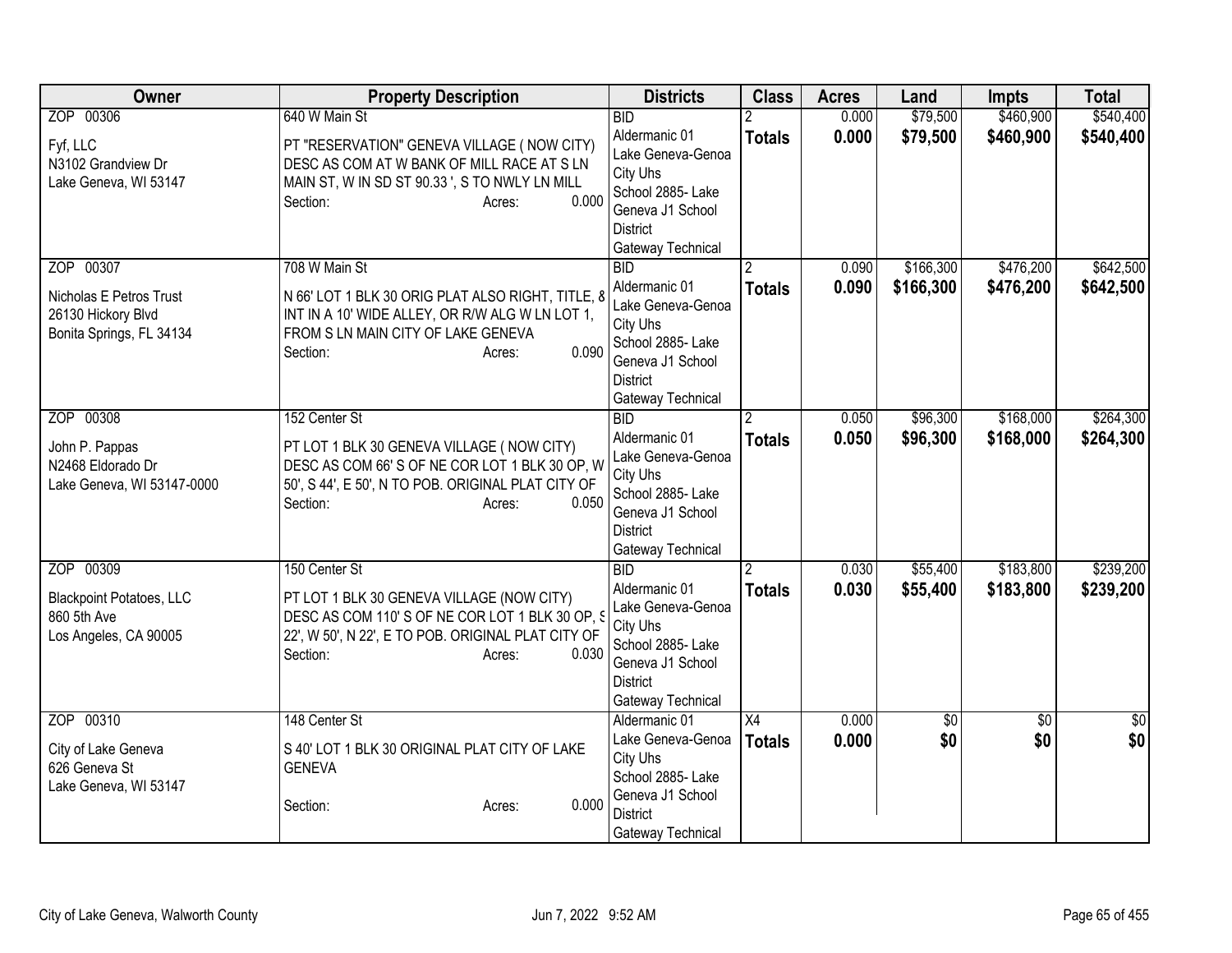| Owner                                                                         | <b>Property Description</b>                                                                                                     | <b>Districts</b>                                                                                                                              | <b>Class</b>       | <b>Acres</b>   | Land                   | <b>Impts</b>           | <b>Total</b>           |
|-------------------------------------------------------------------------------|---------------------------------------------------------------------------------------------------------------------------------|-----------------------------------------------------------------------------------------------------------------------------------------------|--------------------|----------------|------------------------|------------------------|------------------------|
| ZOP 00311<br>712 Main Street, LLC<br>PO Box 27                                | 712 W Main St<br>E 20' LOT 2 BLK 30 ORIGINAL PLAT CITY OF LAKE<br><b>GENEVA</b>                                                 | <b>BID</b><br>Aldermanic 01<br>Lake Geneva-Genoa<br>City Uhs                                                                                  | <b>Totals</b>      | 0.080<br>0.080 | \$120,400<br>\$120,400 | \$425,300<br>\$425,300 | \$545,700<br>\$545,700 |
| Lake Geneva, WI 53147-0000                                                    | 0.080<br>Section:<br>Acres:                                                                                                     | School 2885- Lake<br>Geneva J1 School<br><b>District</b><br>Gateway Technical                                                                 |                    |                |                        |                        |                        |
| ZOP 00312<br>720 West Main, LLC<br>203 N Kane St<br>Burlington, WI 53105      | 718 W Main St<br>W 20' OF E 40' LOT 2 BLK 30 ORIGINAL PLAT CITY OF<br><b>LAKE GENEVA</b><br>0.080<br>Section:<br>Acres:         | <b>BID</b><br>Aldermanic 01<br>Lake Geneva-Genoa<br>City Uhs<br>School 2885- Lake<br>Geneva J1 School<br><b>District</b><br>Gateway Technical | <b>Totals</b>      | 0.080<br>0.080 | \$120,400<br>\$120,400 | \$435,400<br>\$435,400 | \$555,800<br>\$555,800 |
| ZOP 00313<br>724 Main Street, LLC<br>PO Box 27<br>Lake Geneva, WI 53147-0000  | 724 W Main St<br>E 19'6" OF W 20' LOT 2 BLK 30 ORIGINAL PLAT CITY<br>OF LAKE GENEVA<br>0.080<br>Section:<br>Acres:              | <b>BID</b><br>Aldermanic 01<br>Lake Geneva-Genoa<br>City Uhs<br>School 2885- Lake<br>Geneva J1 School<br><b>District</b><br>Gateway Technical | 2<br><b>Totals</b> | 0.080<br>0.080 | \$120,400<br>\$120,400 | \$398,000<br>\$398,000 | \$518,400<br>\$518,400 |
| ZOP 00314<br>Linda K. Boilini<br>W1873 Huntington Dr<br>Lake Geneva, WI 53147 | 734 W Main St<br>W 6" LOT 2 BLK 30 & E 35 1/2' LOT 3 BLK 30 ORIGINAL<br>PLAT CITY OF LAKE GENEVA<br>0.140<br>Section:<br>Acres: | <b>BID</b><br>Aldermanic 01<br>Lake Geneva-Genoa<br>City Uhs<br>School 2885- Lake<br>Geneva J1 School<br><b>District</b><br>Gateway Technical | <b>Totals</b>      | 0.140<br>0.140 | \$213,700<br>\$213,700 | \$504,700<br>\$504,700 | \$718,400<br>\$718,400 |
| ZOP 00315<br>Tk & K, LLC<br>7284 Hollow Dr<br>Lake Geneva, WI 53147-0000      | 736 W Main St<br>E 23'4 1/2" OF W 24'6" LOT 3 BLK 30 ORIGINAL PLAT<br>CITY OF LAKE GENEVA<br>0.090<br>Section:<br>Acres:        | <b>BID</b><br>Aldermanic 01<br>Lake Geneva-Genoa<br>City Uhs<br>School 2885- Lake<br>Geneva J1 School<br><b>District</b><br>Gateway Technical | <b>Totals</b>      | 0.090<br>0.090 | \$141,200<br>\$141,200 | \$425,200<br>\$425,200 | \$566,400<br>\$566,400 |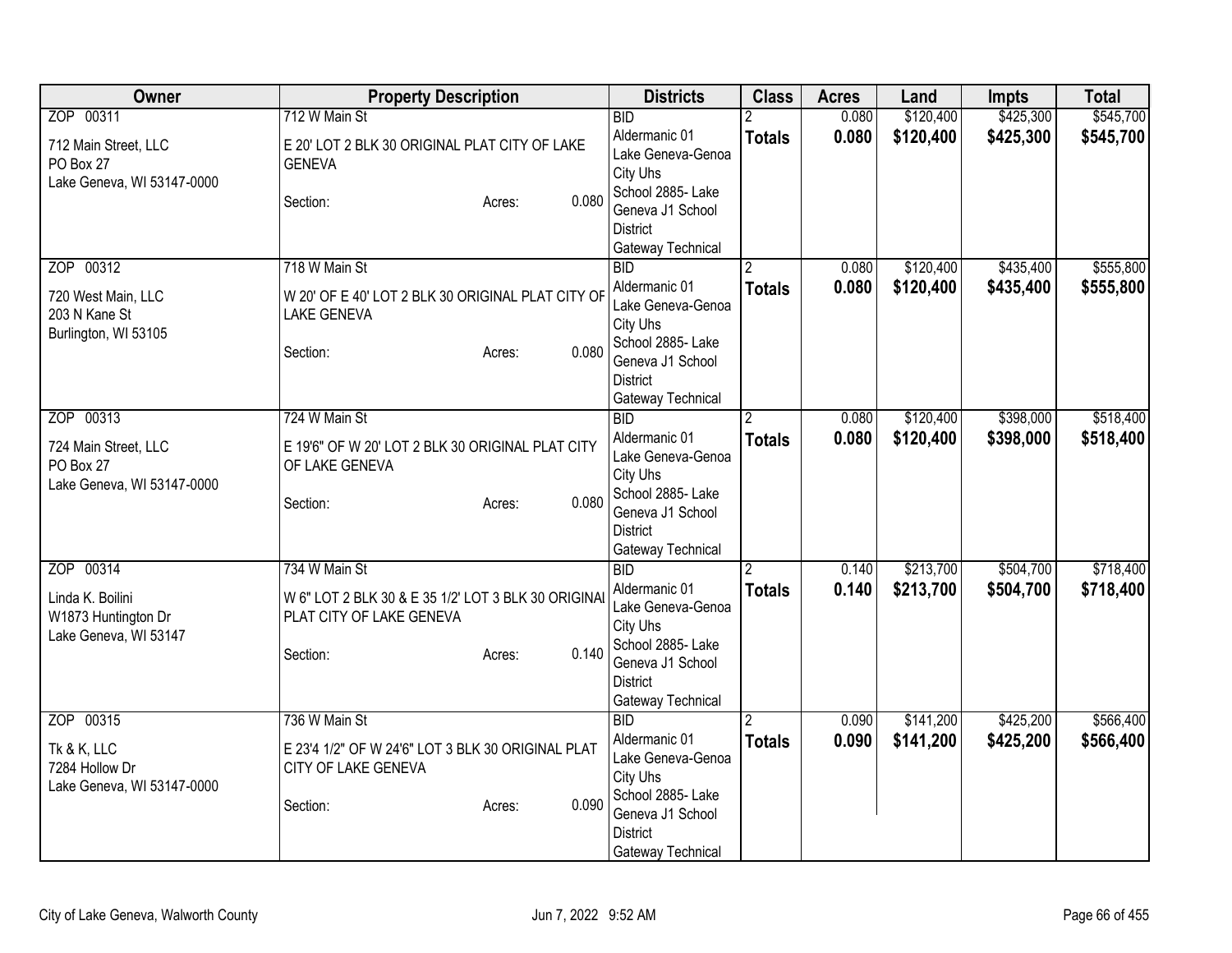| <b>Owner</b>                                  | <b>Property Description</b>                                                                    | <b>Districts</b>                      | <b>Class</b>  | <b>Acres</b> | Land      | <b>Impts</b> | <b>Total</b> |
|-----------------------------------------------|------------------------------------------------------------------------------------------------|---------------------------------------|---------------|--------------|-----------|--------------|--------------|
| ZOP 00316                                     | 738 W Main St                                                                                  | <b>BID</b>                            |               | 0.090        | \$141,200 | \$409,000    | \$550,200    |
| Hp Holdings, LLC<br>43 S Water St E           | W 1'1 1/2" LOT 3 BLK 30 & E 18 1/2' LOT 4 BLK 30<br>ORIGINAL PLAT CITY OF LAKE GENEVA GRANT OF | Aldermanic 01<br>Lake Geneva-Genoa    | <b>Totals</b> | 0.090        | \$141,200 | \$409,000    | \$550,200    |
| Fort Atkinson, WI 53538                       | EASEMENT UNDER DOC. #237313, VOL 578 PG 556                                                    | City Uhs                              |               |              |           |              |              |
|                                               | 0.090<br>Section:<br>Acres:                                                                    | School 2885- Lake<br>Geneva J1 School |               |              |           |              |              |
|                                               |                                                                                                | <b>District</b>                       |               |              |           |              |              |
|                                               |                                                                                                | Gateway Technical                     |               |              |           |              |              |
| ZOP 00317                                     | 744 W Main St                                                                                  | $\overline{BID}$                      |               | 0.090        | \$129,400 | \$174,100    | \$303,500    |
|                                               |                                                                                                | Aldermanic 01                         | <b>Totals</b> | 0.090        | \$129,400 | \$174,100    | \$303,500    |
| Venture Investment Partners                   | W 21 1/2' OF E 40' LOT 4 BLK 30 ORIGINAL PLAT CITY                                             | Lake Geneva-Genoa                     |               |              |           |              |              |
| 751 Geneva Pkwy<br>Lake Geneva, WI 53147-0000 | OF LAKE GENEVA GRANT OF EASEMENT UNDER<br>DOC. #237313, VOL 578 PG 556                         | City Uhs                              |               |              |           |              |              |
|                                               | 0.090<br>Section:<br>Acres:                                                                    | School 2885- Lake                     |               |              |           |              |              |
|                                               |                                                                                                | Geneva J1 School                      |               |              |           |              |              |
|                                               |                                                                                                | <b>District</b>                       |               |              |           |              |              |
|                                               |                                                                                                | Gateway Technical                     |               |              |           |              |              |
| ZOP 00318                                     | 748 W Main St                                                                                  | $\overline{BID}$<br>Aldermanic 01     | 2             | 0.080        | \$120,400 | \$202,800    | \$323,200    |
| <b>William Condos</b>                         | W 20' LOT 4 BLK 30 ORIGINAL PLAT CITY OF LAKE                                                  | Lake Geneva-Genoa                     | <b>Totals</b> | 0.080        | \$120,400 | \$202,800    | \$323,200    |
| 247 Timber Ln                                 | <b>GENEVA</b>                                                                                  | City Uhs                              |               |              |           |              |              |
| Lake Geneva, WI 53147-0000                    |                                                                                                | School 2885- Lake                     |               |              |           |              |              |
|                                               | 0.080<br>Section:<br>Acres:                                                                    | Geneva J1 School                      |               |              |           |              |              |
|                                               |                                                                                                | <b>District</b>                       |               |              |           |              |              |
|                                               |                                                                                                | Gateway Technical                     |               |              |           |              |              |
| ZOP 00319                                     | 752 W Main St                                                                                  | <b>BID</b>                            |               | 0.080        | \$120,400 | \$204,100    | \$324,500    |
| Leahy Lake Geneva, LLC                        | E 20' LOT 5 BLK 30 ORIGINAL PLAT CITY OF LAKE                                                  | Aldermanic 01                         | <b>Totals</b> | 0.080        | \$120,400 | \$204,100    | \$324,500    |
| c/o Overland Sheepskin Co                     | <b>GENEVA</b>                                                                                  | Lake Geneva-Genoa                     |               |              |           |              |              |
| 2096 Nutmeg Ave                               |                                                                                                | City Uhs                              |               |              |           |              |              |
| Fairfield, IA 52556                           | 0.080<br>Section:<br>Acres:                                                                    | School 2885- Lake                     |               |              |           |              |              |
|                                               |                                                                                                | Geneva J1 School<br><b>District</b>   |               |              |           |              |              |
|                                               |                                                                                                | Gateway Technical                     |               |              |           |              |              |
| ZOP 00320                                     | 756 W Main St                                                                                  | <b>BID</b>                            |               | 0.080        | \$120,400 | \$159,800    | \$280,200    |
|                                               |                                                                                                | Aldermanic 01                         | <b>Totals</b> | 0.080        | \$120,400 | \$159,800    | \$280,200    |
| Daria Salimes Trust                           | W 20' OF E 40' LOT 5 BLK 30 ORIGINAL PLAT CITY OF                                              | Lake Geneva-Genoa                     |               |              |           |              |              |
| 4465 Cherokee Dr                              | <b>LAKE GENEVA</b>                                                                             | City Uhs                              |               |              |           |              |              |
| Brookfield, WI 53005                          | 0.080<br>Section:<br>Acres:                                                                    | School 2885- Lake                     |               |              |           |              |              |
|                                               |                                                                                                | Geneva J1 School                      |               |              |           |              |              |
|                                               |                                                                                                | <b>District</b>                       |               |              |           |              |              |
|                                               |                                                                                                | Gateway Technical                     |               |              |           |              |              |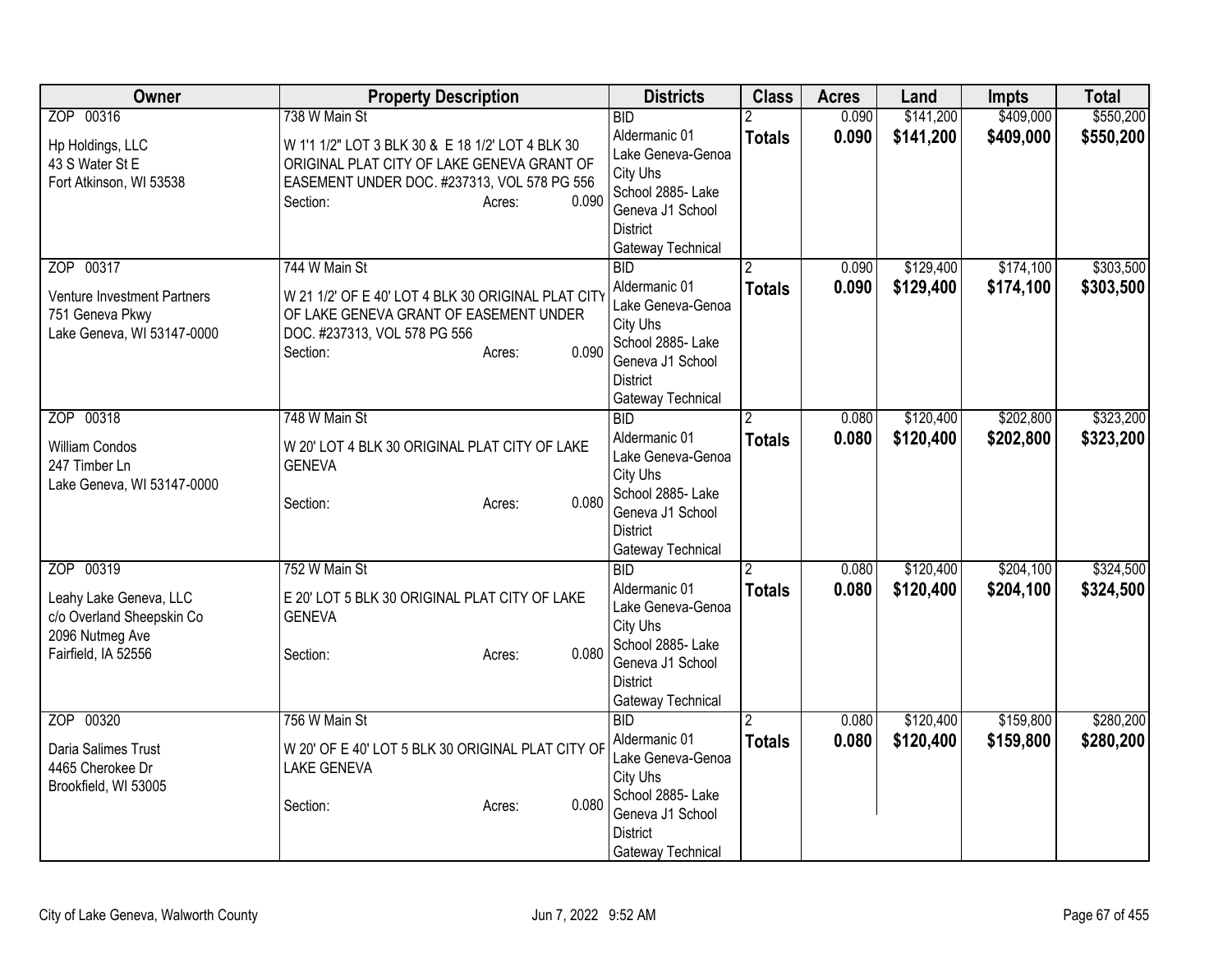| Owner                                                                                  | <b>Property Description</b>                                                                                                                                                                     | <b>Districts</b>                                                                                                                                    | <b>Class</b>       | <b>Acres</b>   | Land                   | Impts                  | <b>Total</b>           |
|----------------------------------------------------------------------------------------|-------------------------------------------------------------------------------------------------------------------------------------------------------------------------------------------------|-----------------------------------------------------------------------------------------------------------------------------------------------------|--------------------|----------------|------------------------|------------------------|------------------------|
| ZOP 00321                                                                              | 772 W Main St                                                                                                                                                                                   | <b>BID</b>                                                                                                                                          |                    | 0.270          | \$434,100              | \$1,690,900            | \$2,125,000            |
| Suvretta Limited Partnership<br>635 E Westminster<br>Lake Forest, IL 60045-0000        | W 20' LOT 5 BLK 30 & E 28' LOT 6 EXC. W 1' OF S 30'<br>BLK 30. W 32' OF N 108' LOT 6 BLK 30 ORIGINAL PLAT<br>CITY OF LAKE GENEVA<br>0.270<br>Section:<br>Acres:                                 | Aldermanic 01<br>Lake Geneva-Genoa<br>City Uhs<br>School 2885- Lake<br>Geneva J1 School<br><b>District</b><br>Gateway Technical                     | <b>Totals</b>      | 0.270          | \$434,100              | \$1,690,900            | \$2,125,000            |
| ZOP 00324<br>Park Row Properties, LLC<br>W3441 Mcdonald Rd<br>Lake Geneva, WI 53147    | 149 Broad St<br>PT LOT 6 BLK 30 VILLAGE OF GENEVA DESC AS<br>COM SW COR LOT 6 BLK 30 OP, E 33', N 30', W 1', N<br>34', W 32' S 64' TO POB. ORIGINAL PLAT CITY OF<br>0.050<br>Section:<br>Acres: | $\overline{BID}$<br>Aldermanic 01<br>Lake Geneva-Genoa<br>City Uhs<br>School 2885- Lake<br>Geneva J1 School<br><b>District</b><br>Gateway Technical | <b>Totals</b>      | 0.050<br>0.050 | \$86,000<br>\$86,000   | \$298,500<br>\$298,500 | \$384,500<br>\$384,500 |
| ZOP 00326<br>Saravali, LLC<br>804 W Main St<br>Lake Geneva, WI 53147                   | 1561/2 Broad St<br>E 26' OF N 80' LOT 1 BLK 31 ORIGINAL PLAT CITY OF<br><b>LAKE GENEVA</b><br>0.050<br>Section:<br>Acres:                                                                       | <b>BID</b><br>Aldermanic 01<br>Lake Geneva-Genoa<br>City Uhs<br>School 2885- Lake<br>Geneva J1 School<br><b>District</b><br>Gateway Technical       | 2<br><b>Totals</b> | 0.050<br>0.050 | \$91,000<br>\$91,000   | \$291,300<br>\$291,300 | \$382,300<br>\$382,300 |
| ZOP 00327<br>Harry's Cafe & Place, Inc<br>808 W Main<br>Lake Geneva, WI 53147-0000     | 806 W Main St<br>W 34' OF N 80' LOT 1 BLK 31 & E 7.75' OF N 80' LOT 2<br>BLK 31 ORIGINAL PLAT CITY OF LAKE GENEVA<br>0.080<br>Section:<br>Acres:                                                | <b>BID</b><br>Aldermanic 01<br>Lake Geneva-Genoa<br>City Uhs<br>School 2885-Lake<br>Geneva J1 School<br><b>District</b><br>Gateway Technical        | <b>Totals</b>      | 0.080<br>0.080 | \$116,900<br>\$116,900 | \$292,100<br>\$292,100 | \$409,000<br>\$409,000 |
| ZOP 00328<br>Nicholas E Petros Trust<br>26130 Hickory Blvd<br>Bonita Springs, FL 34134 | 152 Broad St<br>S 11 1/2' OF N 91 1/2' LOT 1 BLK 31 ORIGINAL PLAT<br>CITY OF LAKE GENEVA<br>0.020<br>Section:<br>Acres:                                                                         | <b>BID</b><br>Aldermanic 01<br>Lake Geneva-Genoa<br>City Uhs<br>School 2885-Lake<br>Geneva J1 School<br><b>District</b><br>Gateway Technical        | <b>Totals</b>      | 0.020<br>0.020 | \$29,000<br>\$29,000   | \$86,700<br>\$86,700   | \$115,700<br>\$115,700 |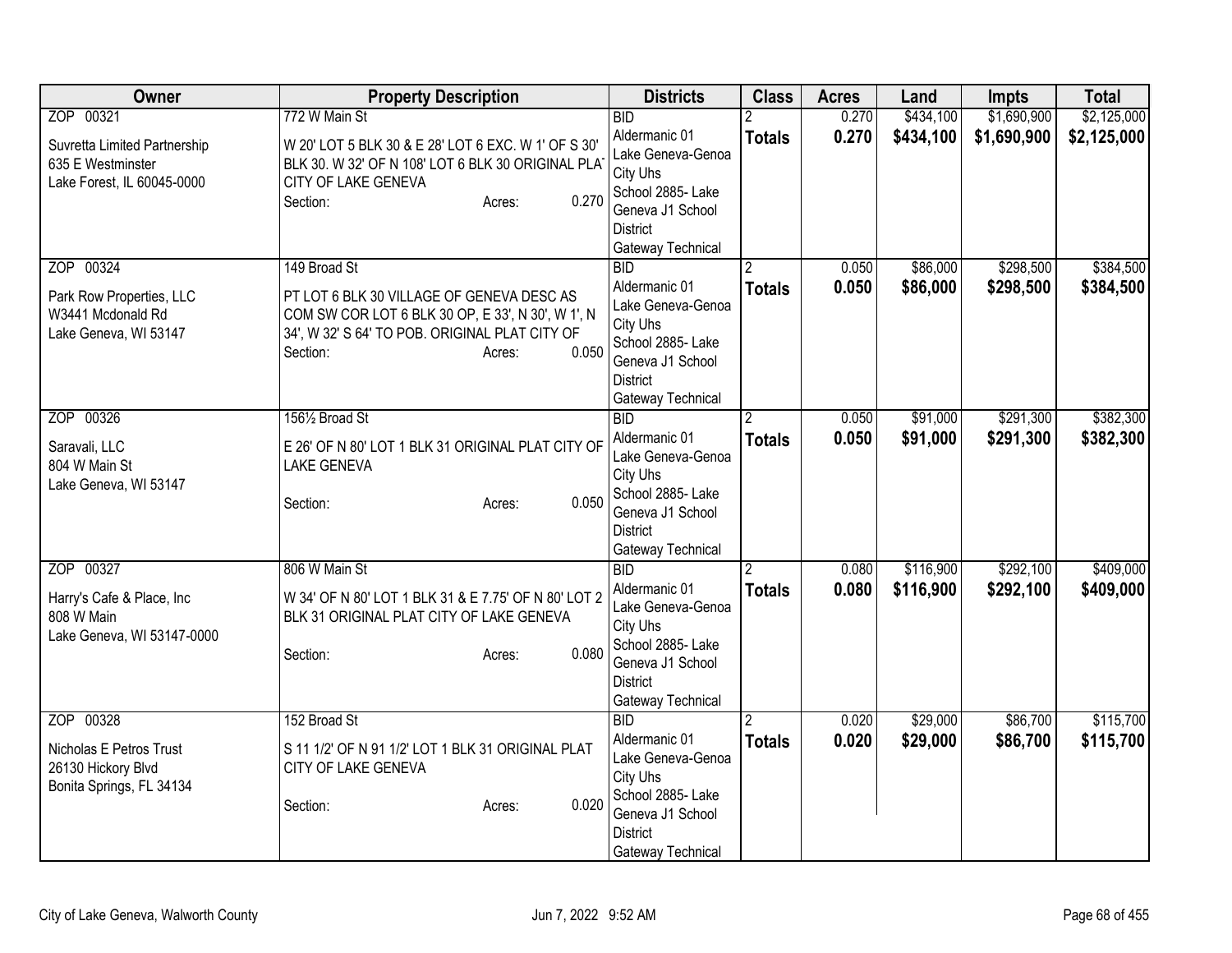| Owner                                                                              | <b>Property Description</b>                                                                                                                                                                                | <b>Districts</b>                                                                                                                              | <b>Class</b>                     | <b>Acres</b>   | Land                   | <b>Impts</b>           | <b>Total</b>           |
|------------------------------------------------------------------------------------|------------------------------------------------------------------------------------------------------------------------------------------------------------------------------------------------------------|-----------------------------------------------------------------------------------------------------------------------------------------------|----------------------------------|----------------|------------------------|------------------------|------------------------|
| ZOP 00329<br>Reuss, LLC<br>218 Skyline Dr<br>Lake Geneva, WI 53147                 | 150 Broad St<br>N 28' OF S 80 1/2' LOT 1 BLK 31 ORIGINAL PLAT CITY<br>OF LAKE GENEVA<br>0.040<br>Section:<br>Acres:                                                                                        | BID<br>Aldermanic 01<br>Lake Geneva-Genoa<br>City Uhs<br>School 2885- Lake<br>Geneva J1 School<br><b>District</b><br>Gateway Technical        | <b>Totals</b>                    | 0.040<br>0.040 | \$70,600<br>\$70,600   | \$318,000<br>\$318,000 | \$388,600<br>\$388,600 |
| ZOP 00330<br>John P. Pappas<br>N2468 Eldorado Dr<br>Lake Geneva, WI 53147-0000     | 146 Broad St<br>N 30' OF S 52 1/2' LOT 1 BLK 31 ORIGINAL PLAT CITY<br>OF LAKE GENEVA<br>0.040<br>Section:<br>Acres:                                                                                        | BID<br>Aldermanic 01<br>Lake Geneva-Genoa<br>City Uhs<br>School 2885- Lake<br>Geneva J1 School<br><b>District</b><br>Gateway Technical        | <b>Totals</b>                    | 0.040<br>0.040 | \$75,600<br>\$75,600   | \$332,000<br>\$332,000 | \$407,600<br>\$407,600 |
| ZOP 00331<br>Constance M. Brunk<br>7220 Aldrich Ave<br>Richfield, MN 55423-0000    | 140 Broad St<br>S 22 1/2' LOT 1 BLK 31 ORIGINAL PLAT CITY OF LAKE<br><b>GENEVA</b><br>0.030<br>Section:<br>Acres:                                                                                          | <b>BID</b><br>Aldermanic 01<br>Lake Geneva-Genoa<br>City Uhs<br>School 2885- Lake<br>Geneva J1 School<br><b>District</b><br>Gateway Technical | <b>Totals</b>                    | 0.030<br>0.030 | \$56,700<br>\$56,700   | \$200,300<br>\$200,300 | \$257,000<br>\$257,000 |
| ZOP 00332<br>Market of Lake Geneva, LLC<br>700 Saratoga Cir<br>Algonquin, IL 60102 | 812 W Main St<br>N 92' OF W 20' OF E 1/2 & N 80' OF W 3.25' OF E 10'<br>OF E 1/2 LOT 2 & N 1.5' OF S 80' OF W 20' OF E 1/2<br>LOT 2 BLK 31 OP. ALSO EASEMENT AS DESC IN VOL<br>0.050<br>Section:<br>Acres: | BD<br>Aldermanic 01<br>Lake Geneva-Genoa<br>City Uhs<br>School 2885- Lake<br>Geneva J1 School<br><b>District</b><br>Gateway Technical         | 2<br><b>Totals</b>               | 0.050<br>0.050 | \$90,800<br>\$90,800   | \$417,200<br>\$417,200 | \$508,000<br>\$508,000 |
| ZOP 00333<br>City of Lake Geneva<br>626 Geneva St<br>Lake Geneva, WI 53147         | BRANCH ALLEY - COM SE COR LOT 2 BLK 31 OP, N<br>92', W 10', S 12', W 20', S 11.5', E 20', S TO S LN LOT 2<br>E 10' TO POB. ORIGINAL PLAT CITY OF LAKE<br>0.000<br>Section:<br>Acres:                       | Aldermanic 01<br>Lake Geneva-Genoa<br>City Uhs<br>School 2885- Lake<br>Geneva J1 School<br>District<br>Gateway Technical                      | $\overline{X4}$<br><b>Totals</b> | 0.000<br>0.000 | $\overline{30}$<br>\$0 | $\overline{50}$<br>\$0 | $\sqrt{50}$<br>\$0     |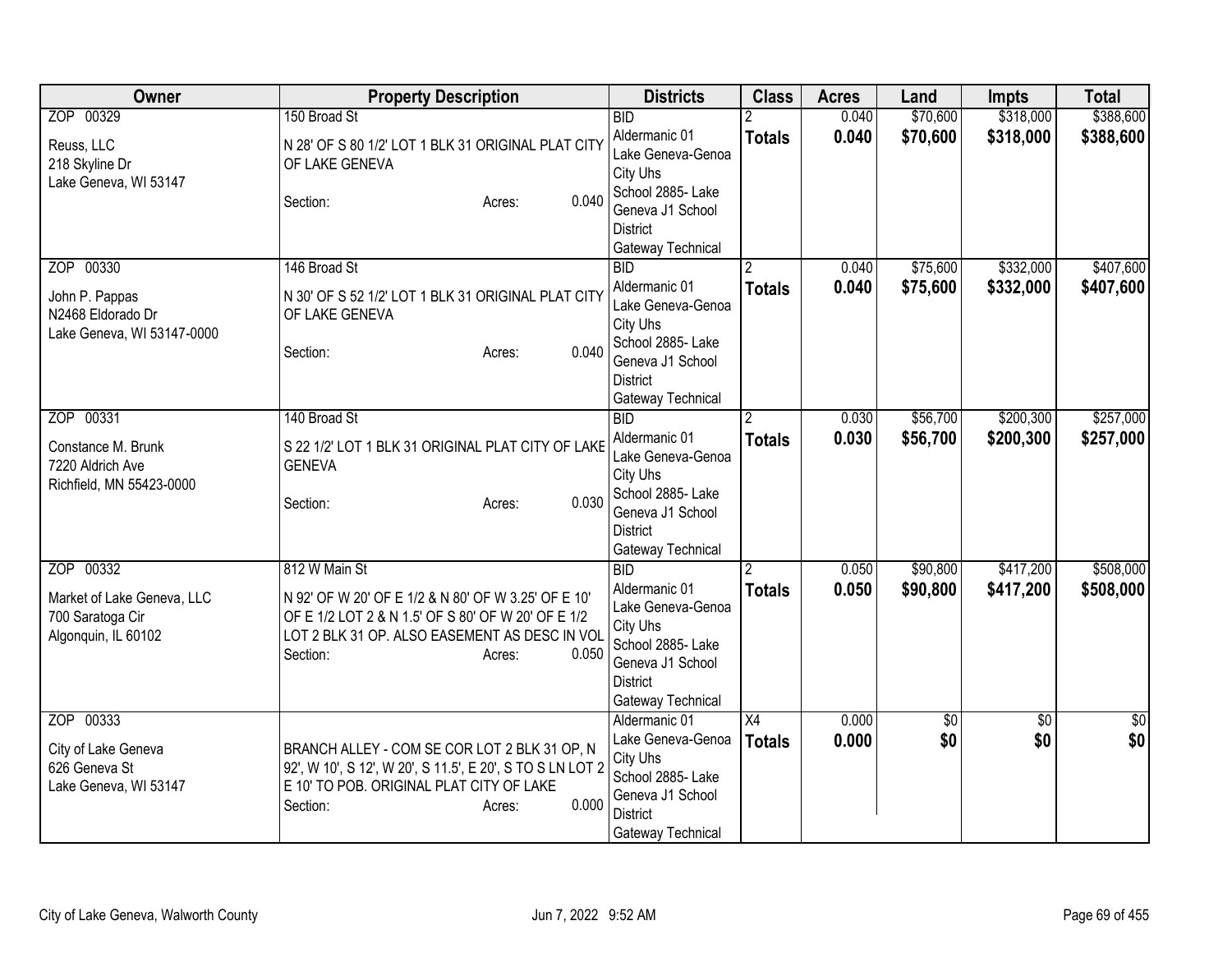| Owner                                                                              | <b>Property Description</b>                                                                                                                                                            | <b>Districts</b>                                                                                                                                    | <b>Class</b>       | <b>Acres</b>   | Land                   | <b>Impts</b>           | <b>Total</b>               |
|------------------------------------------------------------------------------------|----------------------------------------------------------------------------------------------------------------------------------------------------------------------------------------|-----------------------------------------------------------------------------------------------------------------------------------------------------|--------------------|----------------|------------------------|------------------------|----------------------------|
| ZOP 00334<br>Market of Lake Geneva, LLC<br>700 Saratoga Cir<br>Algonquin, IL 60102 | 820 W Main St<br>LOT 3 & W 1/2 LOT 2 & S 78.5' OF W 20' OF E 1/2 LOT<br>2 BLK 31 OP. CITY OF LAKE GENEVA PER OWNERS<br>REQUEST AND PER DOC. NO. 673782.<br>0.000<br>Section:<br>Acres: | <b>BID</b><br>Aldermanic 01<br>Lake Geneva-Genoa<br>City Uhs<br>School 2885- Lake<br>Geneva J1 School<br><b>District</b><br>Gateway Technical       | <b>Totals</b>      | 0.000<br>0.000 | \$560,600<br>\$560,600 | \$683,400<br>\$683,400 | \$1,244,000<br>\$1,244,000 |
| ZOP 00335<br>846 Main St, LLC<br>790 Estate Dr Ste 200<br>Deerfield, IL 60015      | 846 W Main St<br>E 50' LOT 4 BLK 31 ORIGINAL PLAT CITY OF LAKE<br><b>GENEVA</b><br>0.200<br>Section:<br>Acres:                                                                         | $\overline{BID}$<br>Aldermanic 01<br>Lake Geneva-Genoa<br>City Uhs<br>School 2885- Lake<br>Geneva J1 School<br><b>District</b><br>Gateway Technical | <b>Totals</b>      | 0.200<br>0.200 | \$301,000<br>\$301,000 | \$449,000<br>\$449,000 | \$750,000<br>\$750,000     |
| ZOP 00336<br>Paul S. Pappas<br>PO Box 701<br>Lake Geneva, WI 53147-0000            | 858 W Main St<br>W 10' LOT 4 BLK 31 & E 2/3 LOT 5 BLK 31 ORIGINAL<br>PLAT CITY OF LAKE GENEVA<br>0.200<br>Section:<br>Acres:                                                           | BID<br>Aldermanic 01<br>Lake Geneva-Genoa<br>City Uhs<br>School 2885- Lake<br>Geneva J1 School<br><b>District</b><br>Gateway Technical              | 2<br><b>Totals</b> | 0.200<br>0.200 | \$301,000<br>\$301,000 | \$409,600<br>\$409,600 | \$710,600<br>\$710,600     |
| ZOP 00337<br>Key Investment Group<br>PO Box 928<br>Lake Forest, IL 60045           | 870 Main St<br>N 2/3 OF W 1/3 LOT 5 BLK 31 & N 2/3 LOT 6 BLK 31<br>ORIGINAL PLAT CITY OF LAKE GENEVA<br>0.210<br>Section:<br>Acres:                                                    | BID<br>Aldermanic 01<br>Lake Geneva-Genoa<br>City Uhs<br>School 2885-Lake<br>Geneva J1 School<br><b>District</b><br>Gateway Technical               | <b>Totals</b>      | 0.210<br>0.210 | \$322,000<br>\$322,000 | \$476,500<br>\$476,500 | \$798,500<br>\$798,500     |
| ZOP 00338<br>Key Investment Group<br>PO Box 928<br>Lake Forest, IL 60045           | 121 Wrigley Dr<br>S 1/3 LOT 6 BLK 31 & S 1/3 OF W 1/3 LOT 5 BLK 31<br>ORIGINAL PLAT CITY OF LAKE GENEVA<br>0.110<br>Section:<br>Acres:                                                 | $\overline{BID}$<br>Aldermanic 01<br>Lake Geneva-Genoa<br>City Uhs<br>School 2885-Lake<br>Geneva J1 School<br><b>District</b><br>Gateway Technical  | 2<br><b>Totals</b> | 0.110<br>0.110 | \$160,400<br>\$160,400 | \$75,100<br>\$75,100   | \$235,500<br>\$235,500     |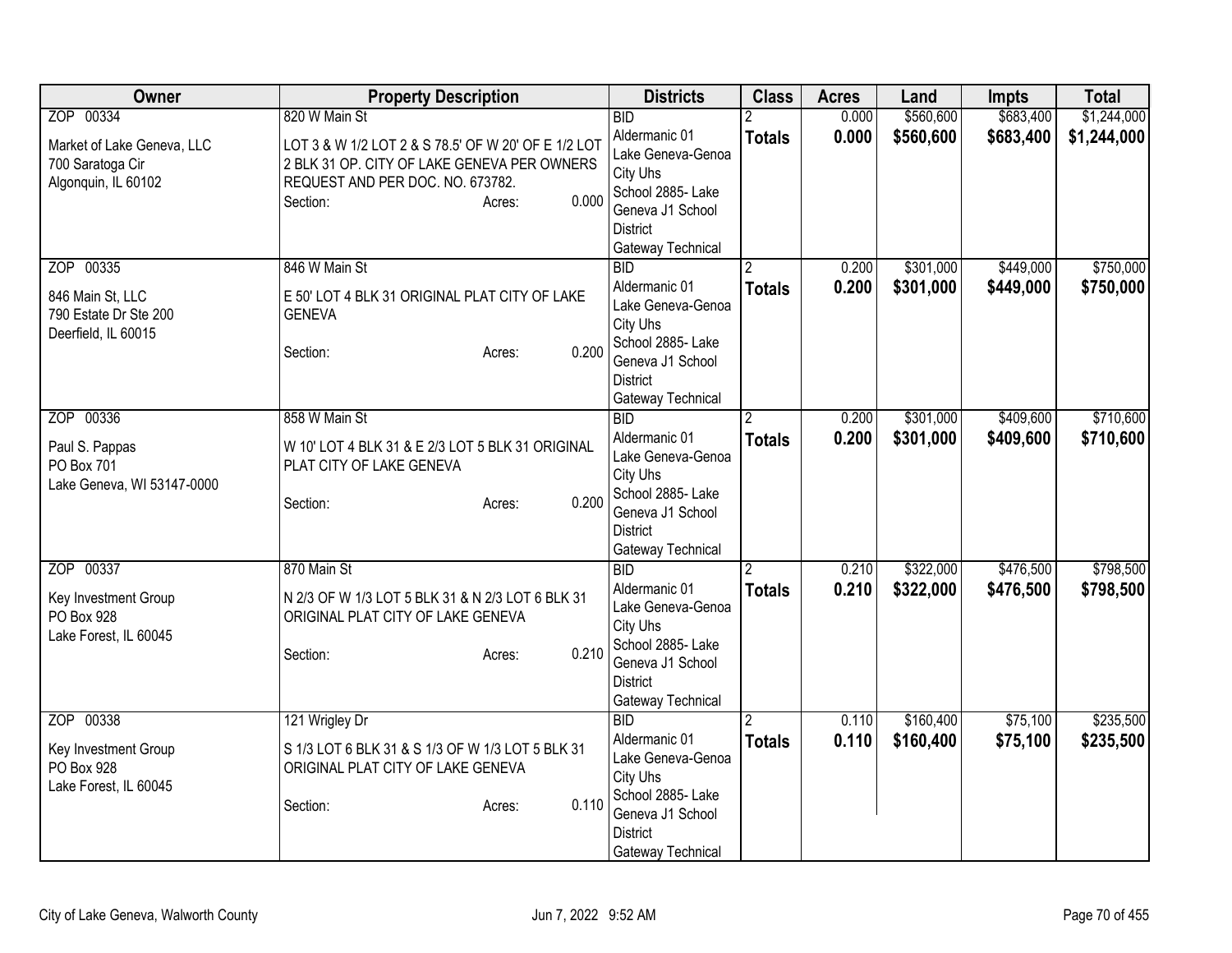| Owner                                                                           | <b>Property Description</b>                                                                                                                                                                          | <b>Districts</b>                                                                                                                              | <b>Class</b>       | <b>Acres</b>   | Land                   | <b>Impts</b>               | <b>Total</b>               |
|---------------------------------------------------------------------------------|------------------------------------------------------------------------------------------------------------------------------------------------------------------------------------------------------|-----------------------------------------------------------------------------------------------------------------------------------------------|--------------------|----------------|------------------------|----------------------------|----------------------------|
| ZOP 00339                                                                       | 835 Wrigley Dr                                                                                                                                                                                       | <b>BID</b>                                                                                                                                    |                    | 0.080          | \$161,700              | \$310,600                  | \$472,300                  |
| 835 Wrigley Drive, LLC<br>PO Box 1086<br>Lake Geneva, WI 53147-0000             | PT LOT 7 BLK 31 GENEVA VILLAGE (NOW CITY)<br>DESC AS COM SW COR BLK 31 OP, SELY IN SLY LN<br>SD BLK 46.5', N 14', NELY TO PT IN S LN ALLEY 51.5'<br>0.080<br>Section:<br>Acres:                      | Aldermanic 01<br>Lake Geneva-Genoa<br>City Uhs<br>School 2885- Lake<br>Geneva J1 School<br><b>District</b><br>Gateway Technical               | <b>Totals</b>      | 0.080          | \$161,700              | \$310,600                  | \$472,300                  |
| ZOP 00340<br>Oakfire Properties, LLC<br>831 Wrigley Dr<br>Lake Geneva, WI 53147 | 831 Wrigley Dr<br>PT LOTS 6 & 7 BLK 31 GENEVA VILLAGE (NOW CITY)<br>DESC AS COM IN S LN BLK 31 OP 93' SELY OF SW<br>COR SD BLK, NWLY IN S LN 46.5', N 14', NELY TO PT<br>0.090<br>Section:<br>Acres: | <b>BID</b><br>Aldermanic 01<br>Lake Geneva-Genoa<br>City Uhs<br>School 2885- Lake<br>Geneva J1 School<br><b>District</b><br>Gateway Technical | <b>Totals</b>      | 0.090<br>0.090 | \$191,400<br>\$191,400 | \$1,294,400<br>\$1,294,400 | \$1,485,800<br>\$1,485,800 |
| ZOP 00346<br>120 Broad Street, LLC<br>614 Zion St<br>Nevada City, CA 95959-0000 | 120 Broad St<br>N 60' LOT 12 BLK 31 ORIGINAL PLAT CITY OF LAKE<br><b>GENEVA</b><br>0.080<br>Section:<br>Acres:                                                                                       | <b>BID</b><br>Aldermanic 01<br>Lake Geneva-Genoa<br>City Uhs<br>School 2885- Lake<br>Geneva J1 School<br><b>District</b><br>Gateway Technical | 2<br><b>Totals</b> | 0.080<br>0.080 | \$176,400<br>\$176,400 | \$816,800<br>\$816,800     | \$993,200<br>\$993,200     |
| ZOP 00347<br>Spyro Condos<br>1760 Hillcrest<br>Lake Geneva, WI 53147            | 100 Broad St<br>PT LOT 12 BLK 31 GENEVA VILLAGE (NOW CITY)<br>DESC AS COM SE COR LOT 12 BLK 31 OP, N 22.26',<br>W TO W LN SD LOT, S 22.26', E TO POB. ORIGINAL<br>Section:<br>0.030<br>Acres:        | <b>BID</b><br>Aldermanic 01<br>Lake Geneva-Genoa<br>City Uhs<br>School 2885-Lake<br>Geneva J1 School<br><b>District</b><br>Gateway Technical  | <b>Totals</b>      | 0.030<br>0.030 | \$69,300<br>\$69,300   | \$142,200<br>\$142,200     | \$211,500<br>\$211,500     |
| ZOP 00347B<br>Paul Samual Pappas<br>PO Box 701<br>Lake Geneva, WI 53147-0000    | 108 Broad St<br>S 21.24' OF N 128.44' OF LOT 12 BLK 31 ORIGINAL<br>PLAT CITY OF LAKE GENEVA<br>0.030<br>Section:<br>Acres:                                                                           | <b>BID</b><br>Aldermanic 01<br>Lake Geneva-Genoa<br>City Uhs<br>School 2885- Lake<br>Geneva J1 School<br><b>District</b><br>Gateway Technical | <b>Totals</b>      | 0.030<br>0.030 | \$61,700<br>\$61,700   | \$131,700<br>\$131,700     | \$193,400<br>\$193,400     |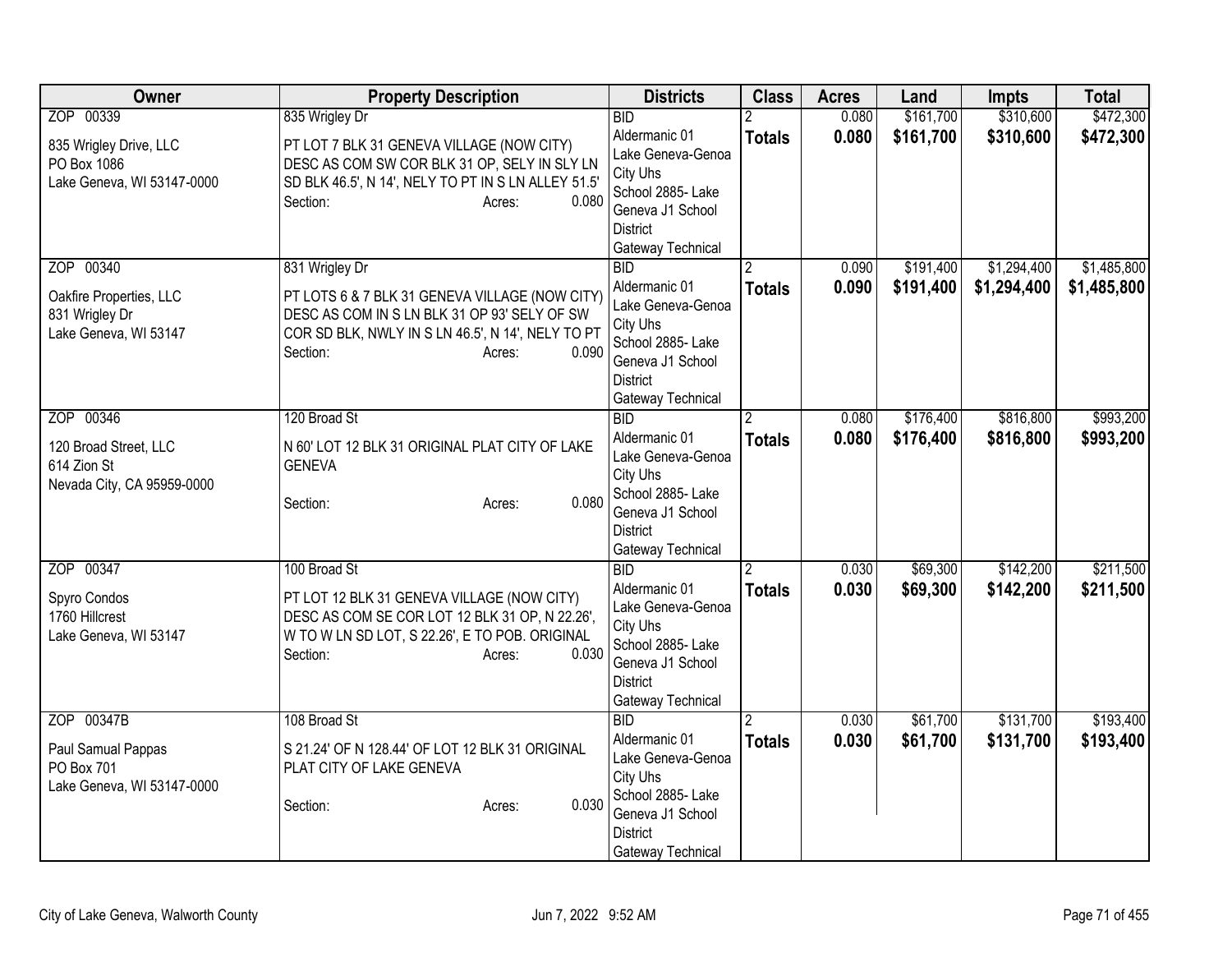| Owner                                             | <b>Property Description</b>                                                                            | <b>Districts</b>                             | <b>Class</b>    | <b>Acres</b> | Land            | <b>Impts</b>    | <b>Total</b>  |
|---------------------------------------------------|--------------------------------------------------------------------------------------------------------|----------------------------------------------|-----------------|--------------|-----------------|-----------------|---------------|
| ZOP 00347C                                        | 104 Broad St                                                                                           | <b>BID</b>                                   |                 | 0.030        | \$61,700        | \$208,300       | \$270,000     |
| Chubby Kitty, LLC                                 | S 21.30' OF N 149.74' OF LOT 12 BLK 31 ORIGINAL                                                        | Aldermanic 01                                | <b>Totals</b>   | 0.030        | \$61,700        | \$208,300       | \$270,000     |
| 1881 Dodge St                                     | PLAT CITY OF LAKE GENEVA                                                                               | Lake Geneva-Genoa                            |                 |              |                 |                 |               |
| Lake Geneva, WI 53147-0000                        |                                                                                                        | City Uhs                                     |                 |              |                 |                 |               |
|                                                   | Section:<br>Acres:                                                                                     | School 2885- Lake<br>0.030                   |                 |              |                 |                 |               |
|                                                   |                                                                                                        | Geneva J1 School<br><b>District</b>          |                 |              |                 |                 |               |
|                                                   |                                                                                                        | Gateway Technical                            |                 |              |                 |                 |               |
| ZOP 00348                                         | 918 W Main St                                                                                          | Aldermanic 01                                | $\overline{X4}$ | 0.970        | $\overline{50}$ | \$0             | $\frac{1}{6}$ |
|                                                   |                                                                                                        | Lake Geneva-Genoa                            | <b>Totals</b>   | 0.970        | \$0             | \$0             | \$0           |
| Public Library                                    | BLOCK 32 ORIGINAL PLAT CITY OF LAKE GENEVA                                                             | City Uhs                                     |                 |              |                 |                 |               |
| 918 Main St                                       |                                                                                                        | School 2885- Lake                            |                 |              |                 |                 |               |
| Lake Geneva, WI 53147-0000                        | Section:                                                                                               | Geneva J1 School<br>0.970                    |                 |              |                 |                 |               |
|                                                   | Acres:                                                                                                 | <b>District</b>                              |                 |              |                 |                 |               |
|                                                   |                                                                                                        | Gateway Technical                            |                 |              |                 |                 |               |
| ZOP 00351                                         |                                                                                                        | Aldermanic 01                                | X4              | 0.000        | \$0             | \$0             | \$0           |
| City of Lake Geneva                               | BLOCK 34 ORIGINAL PLAT CITY OF LAKE GENEVA                                                             | Lake Geneva-Genoa                            | <b>Totals</b>   | 0.000        | \$0             | \$0             | \$0           |
| 626 Geneva St                                     |                                                                                                        | City Uhs                                     |                 |              |                 |                 |               |
| Lake Geneva, WI 53147                             |                                                                                                        | School 2885- Lake                            |                 |              |                 |                 |               |
|                                                   | Section:<br>Acres:                                                                                     | Geneva J1 School<br>0.000<br><b>District</b> |                 |              |                 |                 |               |
|                                                   |                                                                                                        | Gateway Technical                            |                 |              |                 |                 |               |
| ZOP 00352A1                                       | 315 Lake Shore Dr                                                                                      | Aldermanic 01                                | $\overline{X4}$ | 0.000        | $\overline{50}$ | $\overline{50}$ | $\frac{1}{2}$ |
|                                                   |                                                                                                        | Lake Geneva-Genoa                            | <b>Totals</b>   | 0.000        | \$0             | \$0             | \$0           |
| Lake Geneva Masonic Lodge                         | NW 1/4 OF BLK 35 OP DESC AS - COM NW COR BLK                                                           | City Uhs                                     |                 |              |                 |                 |               |
| 335 S Lake Shore Dr<br>Lake Geneva, WI 53147-0000 | 35, E 172', S 180.72', W 47', N 90', W 125' TO E LN<br>WILLOW ST, N 90' TO POB. ALSO W 1/2 OF ALLEY AS | School 2885- Lake                            |                 |              |                 |                 |               |
|                                                   | Section:<br>Acres:                                                                                     | Geneva J1 School<br>0.000                    |                 |              |                 |                 |               |
|                                                   |                                                                                                        | <b>District</b>                              |                 |              |                 |                 |               |
|                                                   |                                                                                                        | Gateway Technical                            |                 |              |                 |                 |               |
| ZOP 00352B                                        | 335 S Lake Shore Dr                                                                                    | Aldermanic 01                                | X4              | 0.000        | $\overline{50}$ | $\overline{50}$ | $\sqrt{50}$   |
| Geneva Lodge No 44                                | A PARCEL OF LAND 90' N&S AND 125' E&W OUT OF                                                           | Lake Geneva-Genoa                            | <b>Totals</b>   | 0.000        | \$0             | \$0             | \$0           |
| 335 S Lake Shore Dr                               | THE SW COR OF THE NW 1/4 BLOCK 35 ORIGINAL                                                             | City Uhs<br>School 2885- Lake                |                 |              |                 |                 |               |
| Lake Geneva, WI 53147-0000                        | PLAT CITY OF LAKE GENEVA                                                                               | Geneva J1 School                             |                 |              |                 |                 |               |
|                                                   | Section:<br>Acres:                                                                                     | 0.000<br><b>District</b>                     |                 |              |                 |                 |               |
|                                                   |                                                                                                        | Gateway Technical                            |                 |              |                 |                 |               |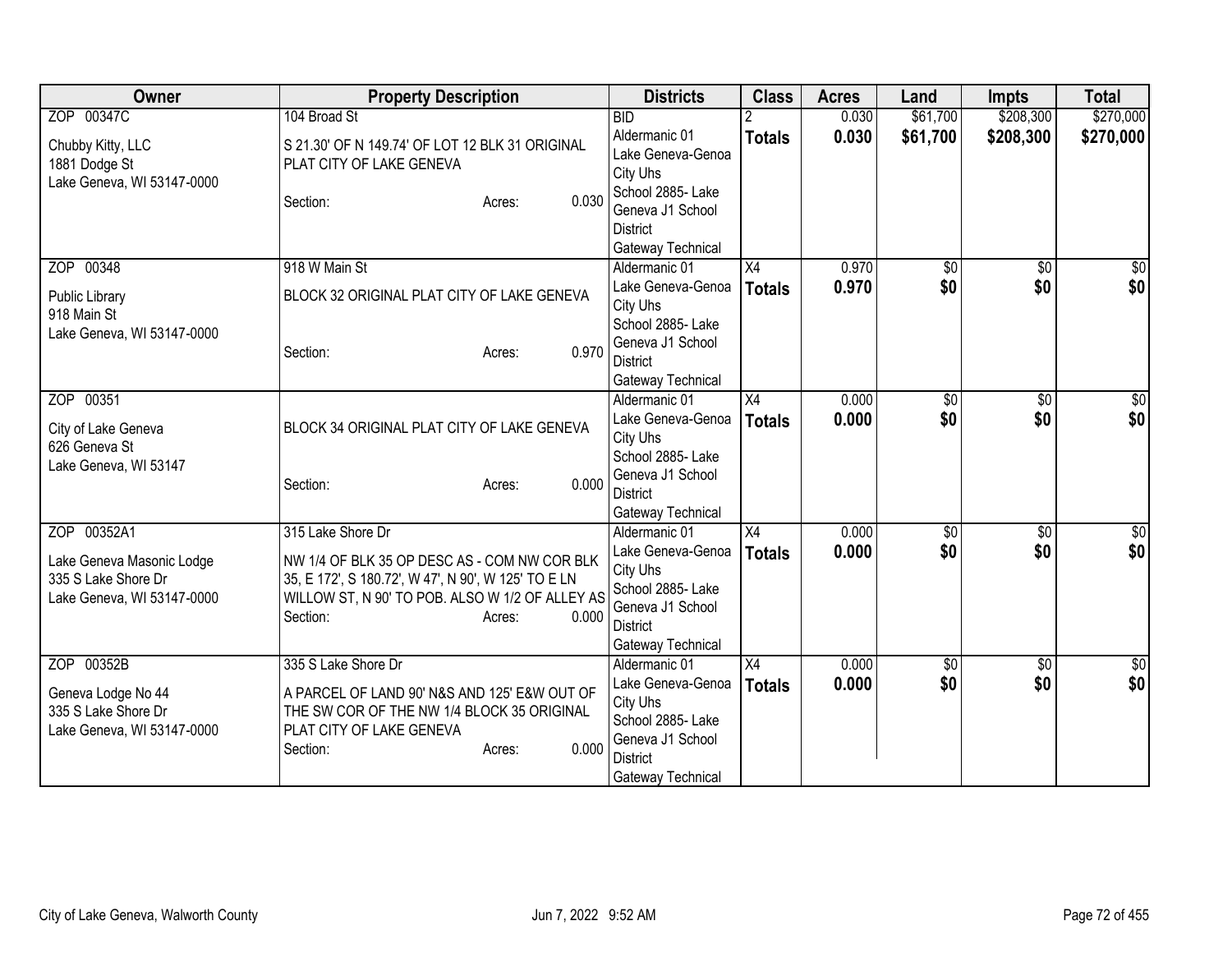| ZOP 00353<br>406 Wells St<br>\$33,200<br>\$454,700<br>Aldermanic 01<br>0.180<br>\$33,200<br>0.180<br>\$454,700<br>Lake Geneva-Genoa<br><b>Totals</b><br>E 112' LOT 1 BLK 36 E 112' OF N 10' LOT 4 BLK 36<br>Kbm Rentals, LLC<br>City Uhs<br>ORIGINAL PLAT CITY OF LAKE GENEVA<br>2162 Wood Way<br>School 2885-Lake<br>Stevensville, MI 49127<br>Geneva J1 School<br>0.180<br>Section:<br>Acres:<br><b>District</b><br>Gateway Technical<br>\$212,600<br>ZOP 00355<br>\$18,100<br>420 Baker St<br>0.080<br>Aldermanic 01<br>Lake Geneva-Genoa<br>0.080<br>\$18,100<br>\$212,600<br><b>Totals</b><br>Diane L Muzzy Trust<br>E 59' LOT 2 BLK 36 & E 59' OF N 33' LOT 3 BLK 36<br>City Uhs<br>420 Baker St<br>ORIGINAL PLAT CITY OF LAKE GENEVA<br>School 2885- Lake<br>Lake Geneva, WI 53147-0000<br>Geneva J1 School<br>0.080<br>Section:<br>Acres:<br><b>District</b><br>Gateway Technical<br>\$75,100<br>\$562,200<br>ZOP 00356<br>403 Baker St<br>0.240<br>Aldermanic 01<br>0.240<br>Lake Geneva-Genoa<br>\$75,100<br>\$562,200<br><b>Totals</b><br>PT LOTS 2 & 3 BLK 36: COM NW COR LOT 2, E 113', S<br>Quinn Moore Family Trust<br>City Uhs<br>93', W 113' TO W LN LOT 3, N 93' TO POB. ORIGINAL<br>217 Lincoln Ave<br>School 2885- Lake<br>Fox River Grove, IL 60021<br>PLAT CITY OF LAKE GENEVA<br>Geneva J1 School<br>0.240<br>Section:<br>Acres:<br><b>District</b><br>Gateway Technical<br>\$395,600<br>ZOP 00357<br>415 S Lake Shore Dr<br>\$46,900<br>Aldermanic 01<br>0.340<br>0.340<br>\$46,900<br>\$395,600<br>Lake Geneva-Genoa<br><b>Totals</b><br>S 27' LOT 3 BLK 36 & LOT 6 BLK 36 ORIGINAL PLAT<br>Lumobay Investments, LLC<br>City Uhs<br>304 S Wells St<br>CITY OF LAKE GENEVA<br>School 2885- Lake<br>Lake Geneva, WI 53147<br>Geneva J1 School<br>0.340<br>Section:<br>Acres:<br><b>District</b><br>Gateway Technical<br>ZOP 00358<br>\$26,700<br>\$192,800<br>408 Wells St<br>0.130<br>Aldermanic 01<br>Lake Geneva-Genoa<br>0.130<br>\$26,700<br>\$192,800<br><b>Totals</b><br>S 50' OF E 112' LOT 4 BLK 36 ORIGINAL PLAT CITY<br>John M. Marks<br>City Uhs<br>408 S Wells St<br>OF LAKE GENEVA<br>School 2885-Lake<br>Lake Geneva, WI 53147<br>Geneva J1 School<br>0.130<br>Section:<br>Acres:<br><b>District</b> | <b>Owner</b> | <b>Property Description</b> | <b>Districts</b> | <b>Class</b> | <b>Acres</b> | Land | <b>Impts</b> | <b>Total</b> |
|--------------------------------------------------------------------------------------------------------------------------------------------------------------------------------------------------------------------------------------------------------------------------------------------------------------------------------------------------------------------------------------------------------------------------------------------------------------------------------------------------------------------------------------------------------------------------------------------------------------------------------------------------------------------------------------------------------------------------------------------------------------------------------------------------------------------------------------------------------------------------------------------------------------------------------------------------------------------------------------------------------------------------------------------------------------------------------------------------------------------------------------------------------------------------------------------------------------------------------------------------------------------------------------------------------------------------------------------------------------------------------------------------------------------------------------------------------------------------------------------------------------------------------------------------------------------------------------------------------------------------------------------------------------------------------------------------------------------------------------------------------------------------------------------------------------------------------------------------------------------------------------------------------------------------------------------------------------------------------------------------------------------------------------------------------------------------------------------------------------------------------------------------------------------------------------------------------------------------------------------|--------------|-----------------------------|------------------|--------------|--------------|------|--------------|--------------|
|                                                                                                                                                                                                                                                                                                                                                                                                                                                                                                                                                                                                                                                                                                                                                                                                                                                                                                                                                                                                                                                                                                                                                                                                                                                                                                                                                                                                                                                                                                                                                                                                                                                                                                                                                                                                                                                                                                                                                                                                                                                                                                                                                                                                                                            |              |                             |                  |              |              |      |              | \$487,900    |
|                                                                                                                                                                                                                                                                                                                                                                                                                                                                                                                                                                                                                                                                                                                                                                                                                                                                                                                                                                                                                                                                                                                                                                                                                                                                                                                                                                                                                                                                                                                                                                                                                                                                                                                                                                                                                                                                                                                                                                                                                                                                                                                                                                                                                                            |              |                             |                  |              |              |      |              | \$487,900    |
| \$230,700<br>\$230,700<br>\$637,300<br>\$637,300<br>\$442,500<br>\$442,500<br>\$219,500<br>\$219,500                                                                                                                                                                                                                                                                                                                                                                                                                                                                                                                                                                                                                                                                                                                                                                                                                                                                                                                                                                                                                                                                                                                                                                                                                                                                                                                                                                                                                                                                                                                                                                                                                                                                                                                                                                                                                                                                                                                                                                                                                                                                                                                                       |              |                             |                  |              |              |      |              |              |
|                                                                                                                                                                                                                                                                                                                                                                                                                                                                                                                                                                                                                                                                                                                                                                                                                                                                                                                                                                                                                                                                                                                                                                                                                                                                                                                                                                                                                                                                                                                                                                                                                                                                                                                                                                                                                                                                                                                                                                                                                                                                                                                                                                                                                                            |              |                             |                  |              |              |      |              |              |
|                                                                                                                                                                                                                                                                                                                                                                                                                                                                                                                                                                                                                                                                                                                                                                                                                                                                                                                                                                                                                                                                                                                                                                                                                                                                                                                                                                                                                                                                                                                                                                                                                                                                                                                                                                                                                                                                                                                                                                                                                                                                                                                                                                                                                                            |              |                             |                  |              |              |      |              |              |
|                                                                                                                                                                                                                                                                                                                                                                                                                                                                                                                                                                                                                                                                                                                                                                                                                                                                                                                                                                                                                                                                                                                                                                                                                                                                                                                                                                                                                                                                                                                                                                                                                                                                                                                                                                                                                                                                                                                                                                                                                                                                                                                                                                                                                                            |              |                             |                  |              |              |      |              |              |
|                                                                                                                                                                                                                                                                                                                                                                                                                                                                                                                                                                                                                                                                                                                                                                                                                                                                                                                                                                                                                                                                                                                                                                                                                                                                                                                                                                                                                                                                                                                                                                                                                                                                                                                                                                                                                                                                                                                                                                                                                                                                                                                                                                                                                                            |              |                             |                  |              |              |      |              |              |
|                                                                                                                                                                                                                                                                                                                                                                                                                                                                                                                                                                                                                                                                                                                                                                                                                                                                                                                                                                                                                                                                                                                                                                                                                                                                                                                                                                                                                                                                                                                                                                                                                                                                                                                                                                                                                                                                                                                                                                                                                                                                                                                                                                                                                                            |              |                             |                  |              |              |      |              |              |
|                                                                                                                                                                                                                                                                                                                                                                                                                                                                                                                                                                                                                                                                                                                                                                                                                                                                                                                                                                                                                                                                                                                                                                                                                                                                                                                                                                                                                                                                                                                                                                                                                                                                                                                                                                                                                                                                                                                                                                                                                                                                                                                                                                                                                                            |              |                             |                  |              |              |      |              |              |
|                                                                                                                                                                                                                                                                                                                                                                                                                                                                                                                                                                                                                                                                                                                                                                                                                                                                                                                                                                                                                                                                                                                                                                                                                                                                                                                                                                                                                                                                                                                                                                                                                                                                                                                                                                                                                                                                                                                                                                                                                                                                                                                                                                                                                                            |              |                             |                  |              |              |      |              |              |
|                                                                                                                                                                                                                                                                                                                                                                                                                                                                                                                                                                                                                                                                                                                                                                                                                                                                                                                                                                                                                                                                                                                                                                                                                                                                                                                                                                                                                                                                                                                                                                                                                                                                                                                                                                                                                                                                                                                                                                                                                                                                                                                                                                                                                                            |              |                             |                  |              |              |      |              |              |
|                                                                                                                                                                                                                                                                                                                                                                                                                                                                                                                                                                                                                                                                                                                                                                                                                                                                                                                                                                                                                                                                                                                                                                                                                                                                                                                                                                                                                                                                                                                                                                                                                                                                                                                                                                                                                                                                                                                                                                                                                                                                                                                                                                                                                                            |              |                             |                  |              |              |      |              |              |
|                                                                                                                                                                                                                                                                                                                                                                                                                                                                                                                                                                                                                                                                                                                                                                                                                                                                                                                                                                                                                                                                                                                                                                                                                                                                                                                                                                                                                                                                                                                                                                                                                                                                                                                                                                                                                                                                                                                                                                                                                                                                                                                                                                                                                                            |              |                             |                  |              |              |      |              |              |
|                                                                                                                                                                                                                                                                                                                                                                                                                                                                                                                                                                                                                                                                                                                                                                                                                                                                                                                                                                                                                                                                                                                                                                                                                                                                                                                                                                                                                                                                                                                                                                                                                                                                                                                                                                                                                                                                                                                                                                                                                                                                                                                                                                                                                                            |              |                             |                  |              |              |      |              |              |
|                                                                                                                                                                                                                                                                                                                                                                                                                                                                                                                                                                                                                                                                                                                                                                                                                                                                                                                                                                                                                                                                                                                                                                                                                                                                                                                                                                                                                                                                                                                                                                                                                                                                                                                                                                                                                                                                                                                                                                                                                                                                                                                                                                                                                                            |              |                             |                  |              |              |      |              |              |
|                                                                                                                                                                                                                                                                                                                                                                                                                                                                                                                                                                                                                                                                                                                                                                                                                                                                                                                                                                                                                                                                                                                                                                                                                                                                                                                                                                                                                                                                                                                                                                                                                                                                                                                                                                                                                                                                                                                                                                                                                                                                                                                                                                                                                                            |              |                             |                  |              |              |      |              |              |
|                                                                                                                                                                                                                                                                                                                                                                                                                                                                                                                                                                                                                                                                                                                                                                                                                                                                                                                                                                                                                                                                                                                                                                                                                                                                                                                                                                                                                                                                                                                                                                                                                                                                                                                                                                                                                                                                                                                                                                                                                                                                                                                                                                                                                                            |              |                             |                  |              |              |      |              |              |
|                                                                                                                                                                                                                                                                                                                                                                                                                                                                                                                                                                                                                                                                                                                                                                                                                                                                                                                                                                                                                                                                                                                                                                                                                                                                                                                                                                                                                                                                                                                                                                                                                                                                                                                                                                                                                                                                                                                                                                                                                                                                                                                                                                                                                                            |              |                             |                  |              |              |      |              |              |
|                                                                                                                                                                                                                                                                                                                                                                                                                                                                                                                                                                                                                                                                                                                                                                                                                                                                                                                                                                                                                                                                                                                                                                                                                                                                                                                                                                                                                                                                                                                                                                                                                                                                                                                                                                                                                                                                                                                                                                                                                                                                                                                                                                                                                                            |              |                             |                  |              |              |      |              |              |
|                                                                                                                                                                                                                                                                                                                                                                                                                                                                                                                                                                                                                                                                                                                                                                                                                                                                                                                                                                                                                                                                                                                                                                                                                                                                                                                                                                                                                                                                                                                                                                                                                                                                                                                                                                                                                                                                                                                                                                                                                                                                                                                                                                                                                                            |              |                             |                  |              |              |      |              |              |
|                                                                                                                                                                                                                                                                                                                                                                                                                                                                                                                                                                                                                                                                                                                                                                                                                                                                                                                                                                                                                                                                                                                                                                                                                                                                                                                                                                                                                                                                                                                                                                                                                                                                                                                                                                                                                                                                                                                                                                                                                                                                                                                                                                                                                                            |              |                             |                  |              |              |      |              |              |
|                                                                                                                                                                                                                                                                                                                                                                                                                                                                                                                                                                                                                                                                                                                                                                                                                                                                                                                                                                                                                                                                                                                                                                                                                                                                                                                                                                                                                                                                                                                                                                                                                                                                                                                                                                                                                                                                                                                                                                                                                                                                                                                                                                                                                                            |              |                             |                  |              |              |      |              |              |
|                                                                                                                                                                                                                                                                                                                                                                                                                                                                                                                                                                                                                                                                                                                                                                                                                                                                                                                                                                                                                                                                                                                                                                                                                                                                                                                                                                                                                                                                                                                                                                                                                                                                                                                                                                                                                                                                                                                                                                                                                                                                                                                                                                                                                                            |              |                             |                  |              |              |      |              |              |
|                                                                                                                                                                                                                                                                                                                                                                                                                                                                                                                                                                                                                                                                                                                                                                                                                                                                                                                                                                                                                                                                                                                                                                                                                                                                                                                                                                                                                                                                                                                                                                                                                                                                                                                                                                                                                                                                                                                                                                                                                                                                                                                                                                                                                                            |              |                             |                  |              |              |      |              |              |
|                                                                                                                                                                                                                                                                                                                                                                                                                                                                                                                                                                                                                                                                                                                                                                                                                                                                                                                                                                                                                                                                                                                                                                                                                                                                                                                                                                                                                                                                                                                                                                                                                                                                                                                                                                                                                                                                                                                                                                                                                                                                                                                                                                                                                                            |              |                             |                  |              |              |      |              |              |
|                                                                                                                                                                                                                                                                                                                                                                                                                                                                                                                                                                                                                                                                                                                                                                                                                                                                                                                                                                                                                                                                                                                                                                                                                                                                                                                                                                                                                                                                                                                                                                                                                                                                                                                                                                                                                                                                                                                                                                                                                                                                                                                                                                                                                                            |              |                             |                  |              |              |      |              |              |
|                                                                                                                                                                                                                                                                                                                                                                                                                                                                                                                                                                                                                                                                                                                                                                                                                                                                                                                                                                                                                                                                                                                                                                                                                                                                                                                                                                                                                                                                                                                                                                                                                                                                                                                                                                                                                                                                                                                                                                                                                                                                                                                                                                                                                                            |              |                             |                  |              |              |      |              |              |
|                                                                                                                                                                                                                                                                                                                                                                                                                                                                                                                                                                                                                                                                                                                                                                                                                                                                                                                                                                                                                                                                                                                                                                                                                                                                                                                                                                                                                                                                                                                                                                                                                                                                                                                                                                                                                                                                                                                                                                                                                                                                                                                                                                                                                                            |              |                             |                  |              |              |      |              |              |
|                                                                                                                                                                                                                                                                                                                                                                                                                                                                                                                                                                                                                                                                                                                                                                                                                                                                                                                                                                                                                                                                                                                                                                                                                                                                                                                                                                                                                                                                                                                                                                                                                                                                                                                                                                                                                                                                                                                                                                                                                                                                                                                                                                                                                                            |              |                             |                  |              |              |      |              |              |
|                                                                                                                                                                                                                                                                                                                                                                                                                                                                                                                                                                                                                                                                                                                                                                                                                                                                                                                                                                                                                                                                                                                                                                                                                                                                                                                                                                                                                                                                                                                                                                                                                                                                                                                                                                                                                                                                                                                                                                                                                                                                                                                                                                                                                                            |              |                             |                  |              |              |      |              |              |
|                                                                                                                                                                                                                                                                                                                                                                                                                                                                                                                                                                                                                                                                                                                                                                                                                                                                                                                                                                                                                                                                                                                                                                                                                                                                                                                                                                                                                                                                                                                                                                                                                                                                                                                                                                                                                                                                                                                                                                                                                                                                                                                                                                                                                                            |              |                             |                  |              |              |      |              |              |
|                                                                                                                                                                                                                                                                                                                                                                                                                                                                                                                                                                                                                                                                                                                                                                                                                                                                                                                                                                                                                                                                                                                                                                                                                                                                                                                                                                                                                                                                                                                                                                                                                                                                                                                                                                                                                                                                                                                                                                                                                                                                                                                                                                                                                                            |              |                             |                  |              |              |      |              |              |
|                                                                                                                                                                                                                                                                                                                                                                                                                                                                                                                                                                                                                                                                                                                                                                                                                                                                                                                                                                                                                                                                                                                                                                                                                                                                                                                                                                                                                                                                                                                                                                                                                                                                                                                                                                                                                                                                                                                                                                                                                                                                                                                                                                                                                                            |              |                             |                  |              |              |      |              |              |
| Gateway Technical                                                                                                                                                                                                                                                                                                                                                                                                                                                                                                                                                                                                                                                                                                                                                                                                                                                                                                                                                                                                                                                                                                                                                                                                                                                                                                                                                                                                                                                                                                                                                                                                                                                                                                                                                                                                                                                                                                                                                                                                                                                                                                                                                                                                                          |              |                             |                  |              |              |      |              |              |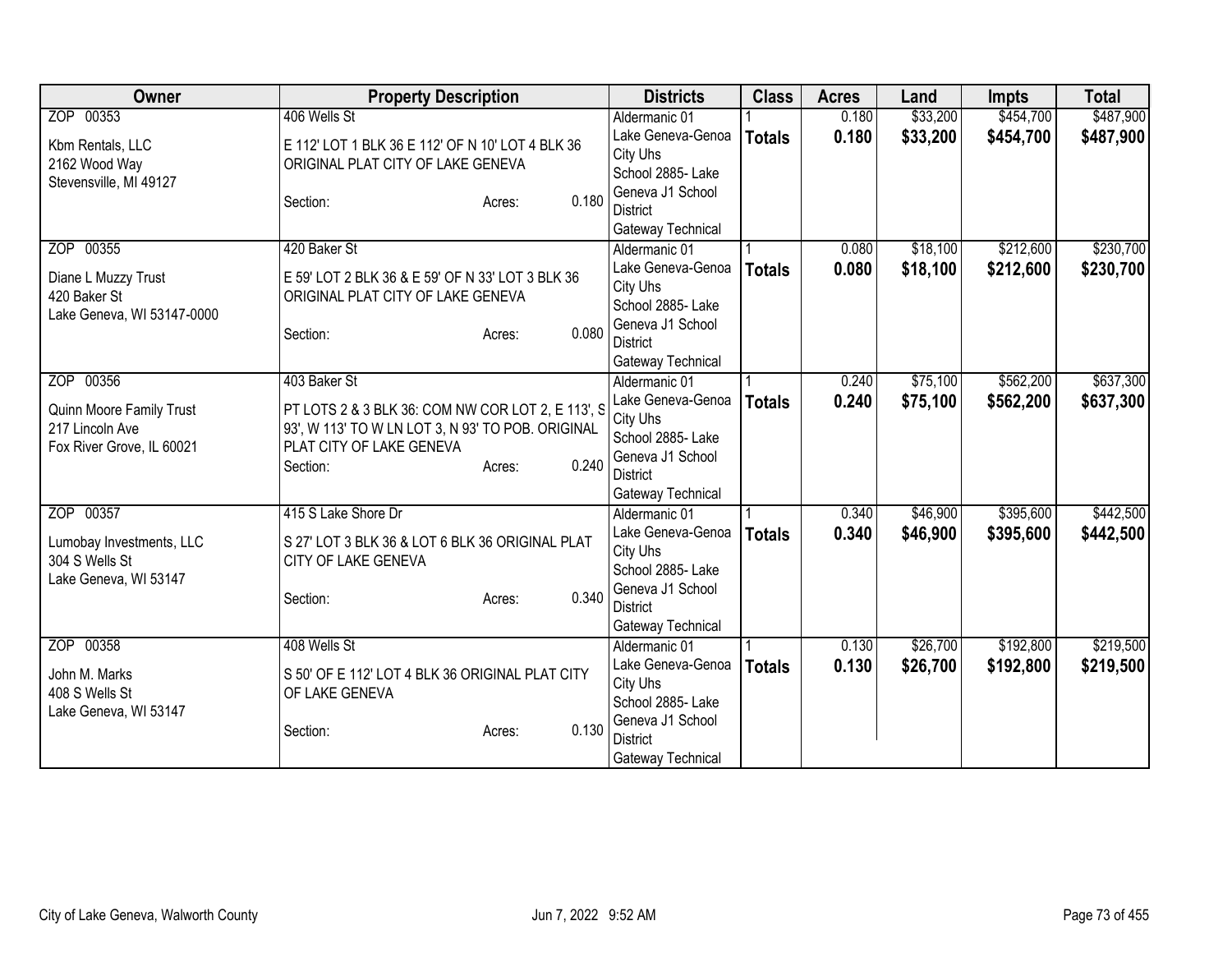| <b>Owner</b>                                    | <b>Property Description</b>                      |       | <b>Districts</b>                    | <b>Class</b>   | <b>Acres</b> | Land      | <b>Impts</b> | <b>Total</b> |
|-------------------------------------------------|--------------------------------------------------|-------|-------------------------------------|----------------|--------------|-----------|--------------|--------------|
| ZOP 00359                                       | 412 Wells St                                     |       | Aldermanic 01                       |                | 0.150        | \$30,000  | \$236,100    | \$266,100    |
| 412 Wells, LLC                                  | LOT 5 BLK 36 ORIGINAL PLAT CITY OF LAKE          |       | Lake Geneva-Genoa                   | <b>Totals</b>  | 0.150        | \$30,000  | \$236,100    | \$266,100    |
| 2162 Wooded Way                                 | GENEVA, EXC W 60' THEREOF.                       |       | City Uhs                            |                |              |           |              |              |
| Stevensville, MI 49127                          |                                                  |       | School 2885- Lake                   |                |              |           |              |              |
|                                                 | Section:<br>Acres:                               | 0.150 | Geneva J1 School                    |                |              |           |              |              |
|                                                 |                                                  |       | <b>District</b>                     |                |              |           |              |              |
|                                                 |                                                  |       | Gateway Technical                   |                |              |           |              |              |
| ZOP 00360                                       | 417 S Lake Shore Dr                              |       | Aldermanic 01<br>Lake Geneva-Genoa  |                | 0.240        | \$40,000  | \$458,900    | \$498,900    |
| Katherine F. Lewis                              | LOT 7 BLK 36 ORIGINAL PLAT CITY OF LAKE          |       | City Uhs                            | <b>Totals</b>  | 0.240        | \$40,000  | \$458,900    | \$498,900    |
| c/o Katherine F. Ecklund                        | <b>GENEVA</b>                                    |       | School 2885- Lake                   |                |              |           |              |              |
| 417 S Lake Shore Dr                             |                                                  |       | Geneva J1 School                    |                |              |           |              |              |
| Lake Geneva, WI 53147-0000                      | Section:<br>Acres:                               | 0.240 | <b>District</b>                     |                |              |           |              |              |
|                                                 |                                                  |       | Gateway Technical                   |                |              |           |              |              |
| ZOP 00362                                       |                                                  |       | Aldermanic 01                       |                | 0.160        | \$15,200  | \$0          | \$15,200     |
|                                                 |                                                  |       | Lake Geneva-Genoa                   | <b>Totals</b>  | 0.160        | \$15,200  | \$0          | \$15,200     |
| Katherine F. Lewis                              | LOT 10 BLK 36 EXC. S 20' ORIGINAL PLAT CITY OF   |       | City Uhs                            |                |              |           |              |              |
| c/o Katherine F. Ecklund<br>417 S Lake Shore Dr | <b>LAKE GENEVA</b>                               |       | School 2885-Lake                    |                |              |           |              |              |
| Lake Geneva, WI 53147-0000                      | Section:<br>Acres:                               | 0.160 | Geneva J1 School                    |                |              |           |              |              |
|                                                 |                                                  |       | <b>District</b>                     |                |              |           |              |              |
|                                                 |                                                  |       | Gateway Technical                   |                |              |           |              |              |
| ZOP 00363                                       | 429 Lake Shore Dr                                |       | Aldermanic 01                       | $\overline{2}$ | 0.240        | \$75,600  | \$309,400    | \$385,000    |
| Fyf, LLC                                        | LOT 11 BLK 36 & S 20' LOT 10 BLK 36 ORIGNAL PLAT |       | Lake Geneva-Genoa                   | <b>Totals</b>  | 0.240        | \$75,600  | \$309,400    | \$385,000    |
| N3102 Grandview Dr                              | CITY OF LAKE GENEVA                              |       | City Uhs                            |                |              |           |              |              |
| Lake Geneva, WI 53147                           |                                                  |       | School 2885- Lake                   |                |              |           |              |              |
|                                                 | Section:<br>Acres:                               | 0.240 | Geneva J1 School<br><b>District</b> |                |              |           |              |              |
|                                                 |                                                  |       | Gateway Technical                   |                |              |           |              |              |
| ZOP 00364                                       | 422 Wells St                                     |       | Aldermanic 01                       | $\overline{2}$ | 0.710        | \$131,600 | \$418,400    | \$550,000    |
|                                                 |                                                  |       | Lake Geneva-Genoa                   | <b>Totals</b>  | 0.710        | \$131,600 | \$418,400    | \$550,000    |
| Henri J M Lorenzi Trust                         | LOTS 8 & 9 BLK 36 & LOT 12 BLK 36 ORIGINAL PLAT  |       | City Uhs                            |                |              |           |              |              |
| c/o Charles Lorenzi                             | CITY OF LAKE GENEVA                              |       | School 2885- Lake                   |                |              |           |              |              |
| 1540 W Main St                                  |                                                  |       | Geneva J1 School                    |                |              |           |              |              |
| Lake Geneva, WI 53147-0000                      | Section:<br>Acres:                               | 0.710 | <b>District</b>                     |                |              |           |              |              |
|                                                 |                                                  |       | Gateway Technical                   |                |              |           |              |              |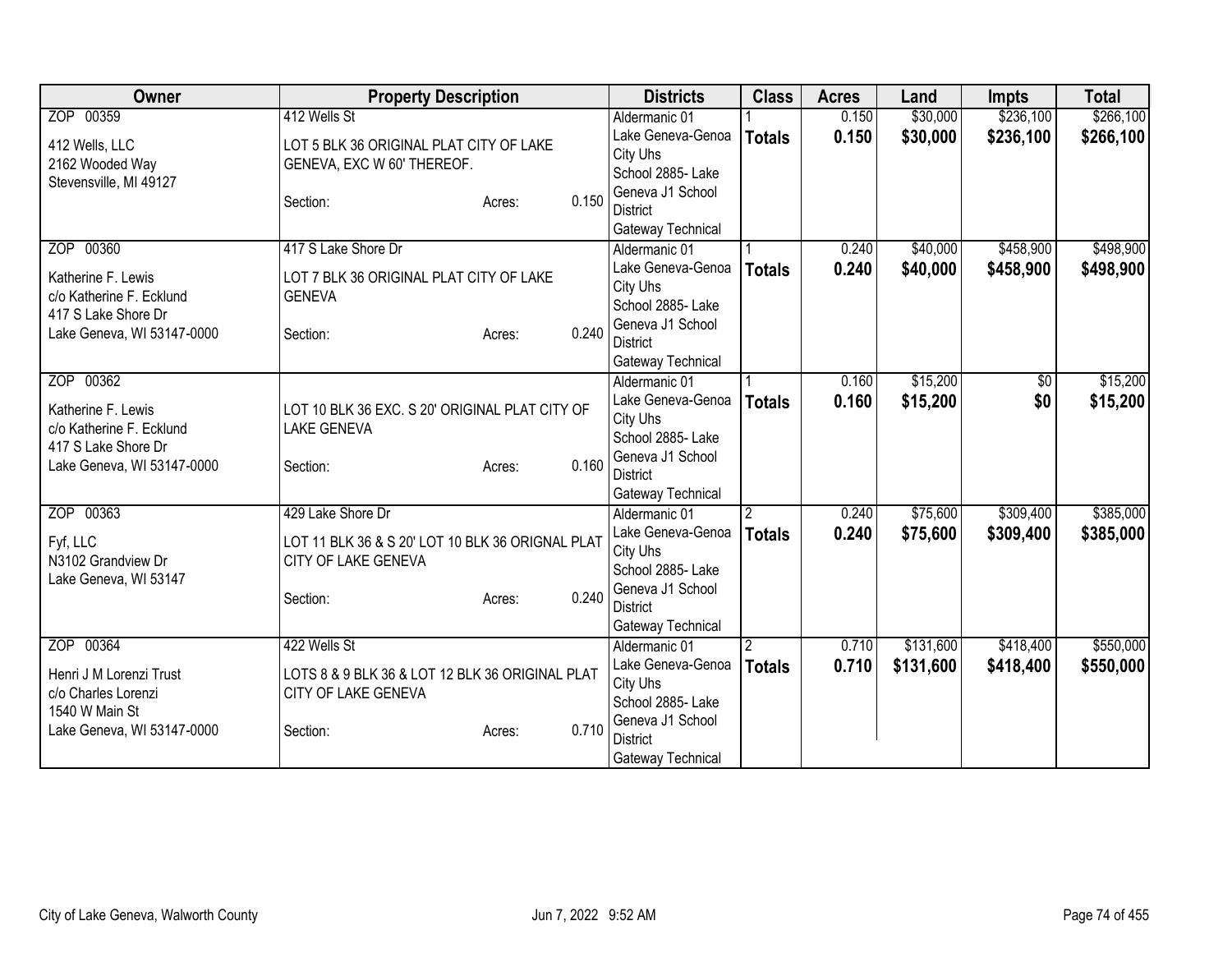| ZOP 00367B<br>443 Wrigley Dr<br>\$1,182,800<br>0.330<br>\$765,500<br>\$417,300<br>Aldermanic 01<br>0.330<br>Lake Geneva-Genoa<br>\$765,500<br>\$417,300<br>\$1,182,800<br><b>Totals</b><br>PT LOTS 2 & 3 BLK 28 GENEVA VILLAGE (NOW CITY)<br>Margaret A Clark Trust<br>City Uhs<br>DESC AS COM 209' E OF NW COR LOT 1 BLK 38 OP 8<br>603 Monroe Ave<br>School 2885- Lake<br>100'6" S FOR POB, S TO S LN LOT 6 BLK 37, WLY TO<br>River Forest, IL 60305-0000<br>Geneva J1 School<br>0.330<br>Section:<br>Acres:<br><b>District</b><br>Gateway Technical<br>ZOP 00369<br>\$560,000<br>\$179,200<br>\$739,200<br>493 Wrigley Dr<br>0.371<br>Aldermanic 01<br>$\mathbf{2}^{\circ}$<br>0.371<br>Lake Geneva-Genoa<br>\$560,000<br>\$179,200<br>\$739,200<br><b>Totals</b><br>PT LOT 6 BLK 38 & PT LOT 11 BLK 37 GENEVA<br>Milliette Family, LP<br>City Uhs<br>VILLAGE (NOW CITY) DESC AS COM 83' W OF SE |
|-----------------------------------------------------------------------------------------------------------------------------------------------------------------------------------------------------------------------------------------------------------------------------------------------------------------------------------------------------------------------------------------------------------------------------------------------------------------------------------------------------------------------------------------------------------------------------------------------------------------------------------------------------------------------------------------------------------------------------------------------------------------------------------------------------------------------------------------------------------------------------------------------------|
|                                                                                                                                                                                                                                                                                                                                                                                                                                                                                                                                                                                                                                                                                                                                                                                                                                                                                                     |
|                                                                                                                                                                                                                                                                                                                                                                                                                                                                                                                                                                                                                                                                                                                                                                                                                                                                                                     |
|                                                                                                                                                                                                                                                                                                                                                                                                                                                                                                                                                                                                                                                                                                                                                                                                                                                                                                     |
|                                                                                                                                                                                                                                                                                                                                                                                                                                                                                                                                                                                                                                                                                                                                                                                                                                                                                                     |
|                                                                                                                                                                                                                                                                                                                                                                                                                                                                                                                                                                                                                                                                                                                                                                                                                                                                                                     |
|                                                                                                                                                                                                                                                                                                                                                                                                                                                                                                                                                                                                                                                                                                                                                                                                                                                                                                     |
|                                                                                                                                                                                                                                                                                                                                                                                                                                                                                                                                                                                                                                                                                                                                                                                                                                                                                                     |
|                                                                                                                                                                                                                                                                                                                                                                                                                                                                                                                                                                                                                                                                                                                                                                                                                                                                                                     |
|                                                                                                                                                                                                                                                                                                                                                                                                                                                                                                                                                                                                                                                                                                                                                                                                                                                                                                     |
| 493 Wrigley Dr<br>School 2885- Lake                                                                                                                                                                                                                                                                                                                                                                                                                                                                                                                                                                                                                                                                                                                                                                                                                                                                 |
| Lake Geneva, WI 53147-0000<br>COR LOT 11 BLK 37 OP, N 85', W TO W LN BLK 38 SL'<br>Geneva J1 School                                                                                                                                                                                                                                                                                                                                                                                                                                                                                                                                                                                                                                                                                                                                                                                                 |
| Section:<br>0.371<br>Acres:<br><b>District</b>                                                                                                                                                                                                                                                                                                                                                                                                                                                                                                                                                                                                                                                                                                                                                                                                                                                      |
| Gateway Technical                                                                                                                                                                                                                                                                                                                                                                                                                                                                                                                                                                                                                                                                                                                                                                                                                                                                                   |
| ZOP 00370<br>\$356,000<br>\$410,200<br>523 Campbell St<br>0.160<br>\$54,200<br>Aldermanic 01                                                                                                                                                                                                                                                                                                                                                                                                                                                                                                                                                                                                                                                                                                                                                                                                        |
| Lake Geneva-Genoa<br>0.160<br>\$54,200<br>\$356,000<br>\$410,200<br><b>Totals</b><br>Mary Williams Trust<br>S 25' OF E 83' LOT 10 BLK 37 & E 83' OF LOT 11 BLK                                                                                                                                                                                                                                                                                                                                                                                                                                                                                                                                                                                                                                                                                                                                      |
| City Uhs<br>557 Cedar Ln<br>37 ORIGINAL PLAT CITY OF LAKE GENEVA                                                                                                                                                                                                                                                                                                                                                                                                                                                                                                                                                                                                                                                                                                                                                                                                                                    |
| School 2885-Lake<br>Lombard, IL 60148                                                                                                                                                                                                                                                                                                                                                                                                                                                                                                                                                                                                                                                                                                                                                                                                                                                               |
| Geneva J1 School<br>0.160<br>Section:<br>Acres:                                                                                                                                                                                                                                                                                                                                                                                                                                                                                                                                                                                                                                                                                                                                                                                                                                                     |
| <b>District</b>                                                                                                                                                                                                                                                                                                                                                                                                                                                                                                                                                                                                                                                                                                                                                                                                                                                                                     |
| Gateway Technical<br>ZOP 00372A<br>X4<br>$\overline{50}$<br>$\frac{1}{20}$<br>Aldermanic 01<br>0.000<br>$\sqrt{50}$                                                                                                                                                                                                                                                                                                                                                                                                                                                                                                                                                                                                                                                                                                                                                                                 |
| \$0<br>\$0<br>Lake Geneva-Genoa<br>0.000<br>\$0                                                                                                                                                                                                                                                                                                                                                                                                                                                                                                                                                                                                                                                                                                                                                                                                                                                     |
| <b>Totals</b><br>City of Lake Geneva<br>COM INTER E LN WILLOW ST & S LN MAIN ST,<br>City Uhs                                                                                                                                                                                                                                                                                                                                                                                                                                                                                                                                                                                                                                                                                                                                                                                                        |
| 626 Geneva St<br>S33D31'E 52.5', NE ALG CURVE, RADIUS 44', 76' TO<br>School 2885- Lake                                                                                                                                                                                                                                                                                                                                                                                                                                                                                                                                                                                                                                                                                                                                                                                                              |
| PT ON W LN HWY 12, NWLY 41.5' TO S LN MAIN ST, V<br>Lake Geneva, WI 53147<br>Geneva J1 School                                                                                                                                                                                                                                                                                                                                                                                                                                                                                                                                                                                                                                                                                                                                                                                                       |
| 0.000<br>Section:<br>Acres:<br><b>District</b>                                                                                                                                                                                                                                                                                                                                                                                                                                                                                                                                                                                                                                                                                                                                                                                                                                                      |
| Gateway Technical                                                                                                                                                                                                                                                                                                                                                                                                                                                                                                                                                                                                                                                                                                                                                                                                                                                                                   |
| ZOP 00373<br>100 Wells St<br>\$378,900<br>\$700,000<br>\$321,100<br>Aldermanic 01<br>0.520                                                                                                                                                                                                                                                                                                                                                                                                                                                                                                                                                                                                                                                                                                                                                                                                          |
| 0.520<br>\$321,100<br>\$378,900<br>Lake Geneva-Genoa<br>\$700,000<br><b>Totals</b><br>PT OP GENEVA DESC AS COM E 1/4 COR SEC 36<br><b>Burger King Corp</b>                                                                                                                                                                                                                                                                                                                                                                                                                                                                                                                                                                                                                                                                                                                                          |
| City Uhs<br>c/o Ryan<br>T2N R17E, N 714.92' TO C/L MAIN ST, S89D33'W                                                                                                                                                                                                                                                                                                                                                                                                                                                                                                                                                                                                                                                                                                                                                                                                                                |
| School 2885- Lake<br>PO Box 460189<br>1707.76', S40D00'E 64.99' TO S R/W LN MAIN ST,                                                                                                                                                                                                                                                                                                                                                                                                                                                                                                                                                                                                                                                                                                                                                                                                                |
| Geneva J1 School<br>0.520<br>Houston, TX 77056-0000<br>Section:<br>Acres:                                                                                                                                                                                                                                                                                                                                                                                                                                                                                                                                                                                                                                                                                                                                                                                                                           |
| <b>District</b><br>Gateway Technical                                                                                                                                                                                                                                                                                                                                                                                                                                                                                                                                                                                                                                                                                                                                                                                                                                                                |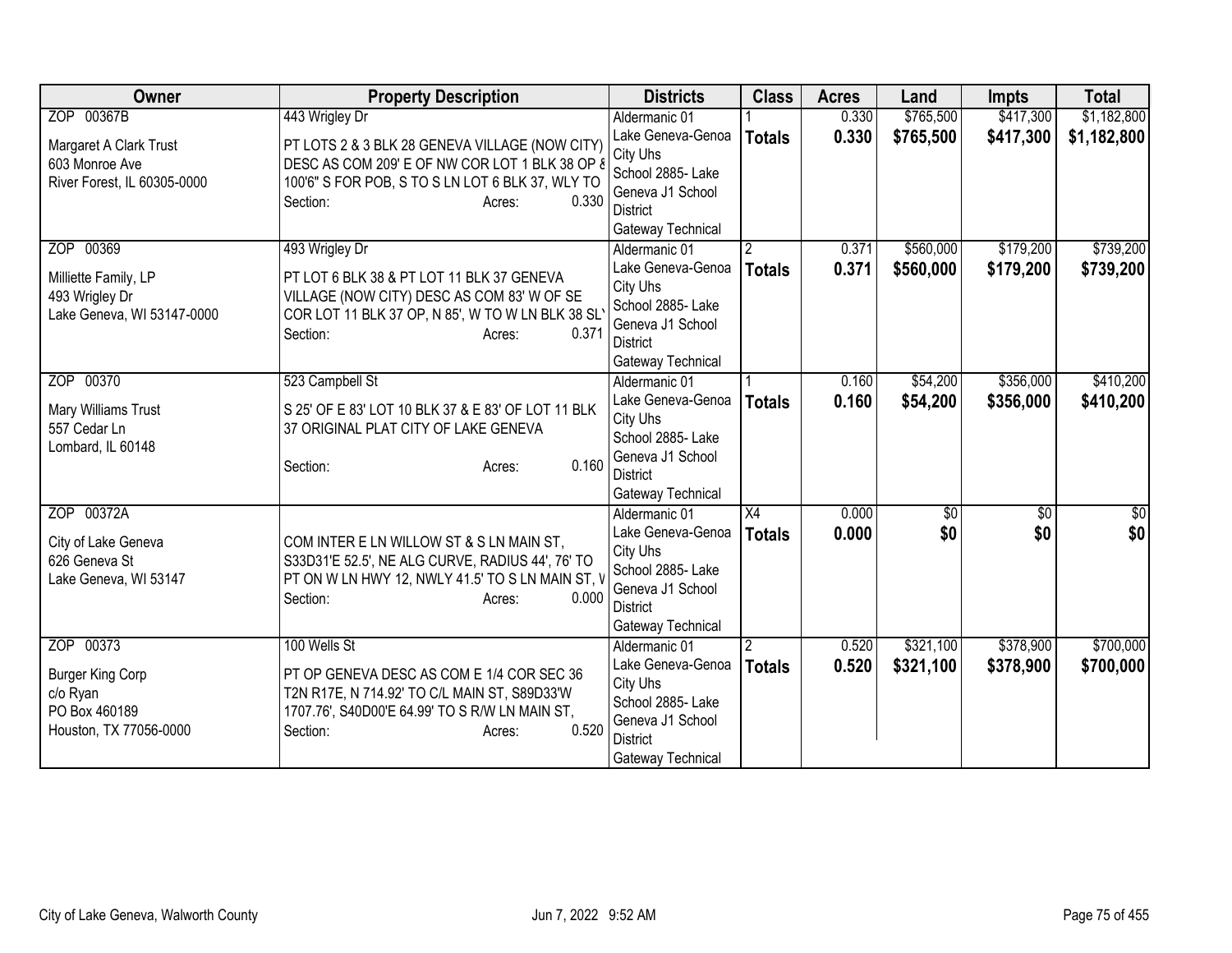| Owner                                   | <b>Property Description</b>                                                                          | <b>Districts</b>                   | <b>Class</b>    | <b>Acres</b> | Land                 | <b>Impts</b> | <b>Total</b> |
|-----------------------------------------|------------------------------------------------------------------------------------------------------|------------------------------------|-----------------|--------------|----------------------|--------------|--------------|
| ZOP 00375                               | 101 Wells St                                                                                         | Aldermanic 01                      |                 | 0.600        | \$326,700            | \$892,300    | \$1,219,000  |
| Jps Nevada, LLC                         | PT NE1/4 SEC 36 T2N R17E DESC AS COM E 1/4 COR<br>SEC 36; N18D53'05" W 732.26'; N89D19'35"W 1485.83' | Lake Geneva-Genoa<br>City Uhs      | <b>Totals</b>   | 0.600        | \$326,700            | \$892,300    | \$1,219,000  |
| c/o Sanpolo Holdings<br>495 Mariposa Dr | S39D58'05"E 74.57' TO POB; S39D58'05"E 110.78';                                                      | School 2885- Lake                  |                 |              |                      |              |              |
| Ventura, CA 93001                       | 0.600<br>Section:<br>Acres:                                                                          | Geneva J1 School<br>District       |                 |              |                      |              |              |
|                                         |                                                                                                      | Gateway Technical                  |                 |              |                      |              |              |
| ZOP 00376                               | 104 Wells St                                                                                         | Aldermanic 01                      | 2               | 1.330        | \$573,900            | \$716,600    | \$1,290,500  |
| Franchise Realty Inter State Corp       | PT RESERVATION AREA GENEVA VILLAGE (NOW                                                              | Lake Geneva-Genoa                  | <b>Totals</b>   | 1.330        | \$573,900            | \$716,600    | \$1,290,500  |
| c/o Mcdonald's                          | CITY) DESC AS COM AT IRON PIPE 319.52' S89D22'E                                                      | City Uhs                           |                 |              |                      |              |              |
| 1025 W Everett Rd                       | FROM E LN WILLOW STREET, N90D22'W 319.52',                                                           | School 2885- Lake                  |                 |              |                      |              |              |
| Lake Forest, IL 60045-0000              | 1.330<br>Section:<br>Acres:                                                                          | Geneva J1 School                   |                 |              |                      |              |              |
|                                         |                                                                                                      | <b>District</b>                    |                 |              |                      |              |              |
|                                         |                                                                                                      | Gateway Technical                  |                 |              |                      |              |              |
| ZOP 00380                               | 227 S Lake Shore Dr                                                                                  | Aldermanic 01                      | $\overline{X4}$ | 0.500        | \$0                  | \$0          | \$0          |
| City of Lake Geneva                     | PT BLK 33 GENEVA VILLAGE (NOW CITY) DESC AS                                                          | Lake Geneva-Genoa<br>City Uhs      | <b>Totals</b>   | 0.500        | \$0                  | \$0          | \$0          |
| 626 Geneva St                           | COM NW COR NEWBERRY SUB, N 60' E TO HWY, SL                                                          | School 2885-Lake                   |                 |              |                      |              |              |
| Lake Geneva, WI 53147                   | ALG HWY TO N LN SD SUB, W TO POB. ORIGINAL                                                           | Geneva J1 School                   |                 |              |                      |              |              |
|                                         | 0.500<br>Section:<br>Acres:                                                                          | <b>District</b>                    |                 |              |                      |              |              |
|                                         |                                                                                                      | Gateway Technical                  |                 |              |                      |              |              |
| ZOP 00383                               | 350 W Main St                                                                                        | Aldermanic 01                      |                 | 0.070        | \$14,300             | \$39,500     | \$53,800     |
| Katherine L. Young                      | PT LARGE LOT #3 GENEVA VILLAGE (NOW CITY)                                                            | Lake Geneva-Genoa                  | <b>Totals</b>   | 0.070        | \$14,300             | \$39,500     | \$53,800     |
| 346 W Main St                           | DESC AS COM 42' W OF NW COR LOT 4 BLK 3 E.D.                                                         | City Uhs                           |                 |              |                      |              |              |
| Lake Geneva, WI 53147-0000              | PHILLIPS SUB, W TO RR, SELY ALG E LN RR TO PT S                                                      | School 2885- Lake                  |                 |              |                      |              |              |
|                                         | 0.070<br>Section:<br>Acres:                                                                          | Geneva J1 School                   |                 |              |                      |              |              |
|                                         |                                                                                                      | <b>District</b>                    |                 |              |                      |              |              |
|                                         |                                                                                                      | Gateway Technical                  |                 |              |                      |              |              |
| ZOP 00384                               | 346 W Main St                                                                                        | Aldermanic 01<br>Lake Geneva-Genoa |                 | 0.050        | \$10,000<br>\$10,000 | \$131,600    | \$141,600    |
| Katherine L Young, Life Estate          | PT LARGE LOT 3 GENEVA VILLAGE (NOW CITY)                                                             | City Uhs                           | <b>Totals</b>   | 0.050        |                      | \$131,600    | \$141,600    |
| 346 Main St                             | DESC AS COM 2' W OF NW COR LOT 4 BLK 3 E.D.                                                          | School 2885- Lake                  |                 |              |                      |              |              |
| Lake Geneva, WI 53147-0000              | PHILLIPS, W 40', S TO RR SE ALG RR TO W LN SD                                                        | Geneva J1 School                   |                 |              |                      |              |              |
|                                         | 0.050<br>Section:<br>Acres:                                                                          | <b>District</b>                    |                 |              |                      |              |              |
|                                         |                                                                                                      | Gateway Technical                  |                 |              |                      |              |              |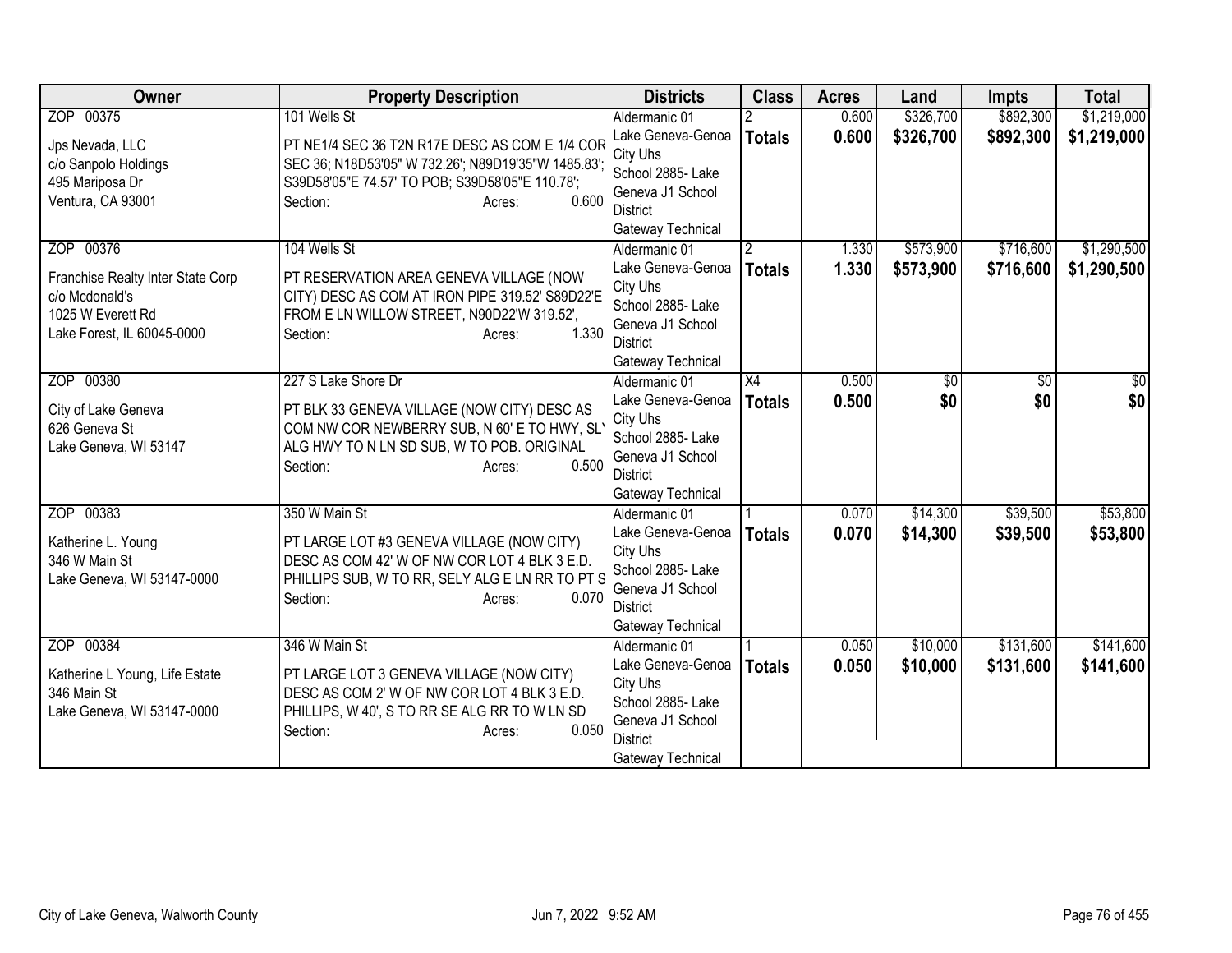| Owner                      | <b>Property Description</b>                                         | <b>Districts</b>                    | <b>Class</b>  | <b>Acres</b> | Land            | <b>Impts</b>    | <b>Total</b> |
|----------------------------|---------------------------------------------------------------------|-------------------------------------|---------------|--------------|-----------------|-----------------|--------------|
| ZOP 00385                  | 148 W Main St                                                       | Aldermanic 01                       | X4            | 0.000        | $\overline{50}$ | $\overline{30}$ | \$0          |
| <b>Catholic Church</b>     | PT LARGE LOT 3 DESC AS THAT PARCEL LYING N                          | Lake Geneva-Genoa                   | <b>Totals</b> | 0.000        | \$0             | \$0             | \$0          |
| 148 Main St                | OF BLK 1 E.D. PHILLIPS SUB & S OF MAIN ST BDD                       | City Uhs                            |               |              |                 |                 |              |
| Lake Geneva, WI 53147-0000 | ON E BY E SEC LN & ON W BY EAST ST. ORIGINAL                        | School 2885- Lake                   |               |              |                 |                 |              |
|                            | 0.000<br>Section:<br>Acres:                                         | Geneva J1 School                    |               |              |                 |                 |              |
|                            |                                                                     | <b>District</b>                     |               |              |                 |                 |              |
|                            |                                                                     | Gateway Technical                   |               |              |                 |                 |              |
| ZOP 00387                  | 327 Wrigley Dr                                                      | <b>BID</b>                          |               | 0.690        | \$694,900       | \$955,100       | \$1,650,000  |
| Premier Holdings, LLC      | PT BLK 44 ORIGINAL PLAT CITY OF LAKE GENEVA                         | Aldermanic 01<br>Lake Geneva-Genoa  | <b>Totals</b> | 0.690        | \$694,900       | \$955,100       | \$1,650,000  |
| 327 Wrigley Dr             | DESC AS COM IN W LN BLK 34 OP 180.39' N OF SW                       | City Uhs                            |               |              |                 |                 |              |
| Lake Geneva, WI 53147      | COR BLK 34, S67D W 300' TO ST, N IN E LN ST 109',                   | School 2885-Lake                    |               |              |                 |                 |              |
|                            | 0.690<br>Section:<br>Acres:                                         | Geneva J1 School                    |               |              |                 |                 |              |
|                            |                                                                     | <b>District</b>                     |               |              |                 |                 |              |
|                            |                                                                     | Gateway Technical                   |               |              |                 |                 |              |
| ZOP 00389                  | <b>Wells St</b>                                                     | Aldermanic 01                       |               | 3.350        | \$20,000        | $\overline{50}$ | \$20,000     |
|                            |                                                                     | Lake Geneva-Genoa                   | <b>Totals</b> | 3.350        | \$20,000        | \$0             | \$20,000     |
| Capital Interests, LLC     | ALL OF SUBLOT 15 & 14 IN LARGE LOT 4 ORIG PLAT                      | City Uhs                            |               |              |                 |                 |              |
| 5300 N Bay Ridge Ave       | CITY OF LAKE GENEVA, LYING W OF RR. EXC.                            | School 2885- Lake                   |               |              |                 |                 |              |
| Whitefish Bay, WI 53217    | PARCELS, ZOP 389A, 389B, 389C, 389D,<br>3.350<br>Section:<br>Acres: | Geneva J1 School                    |               |              |                 |                 |              |
|                            |                                                                     | <b>District</b>                     |               |              |                 |                 |              |
|                            |                                                                     | Gateway Technical                   |               |              |                 |                 |              |
| ZOP 00389A                 | 351 Oak Ter                                                         | Aldermanic 01                       |               | 0.220        | \$37,800        | \$264,600       | \$302,400    |
| Gerald M. Leahy            | PT. LARGE LOT 4 OP - COM E 1/4 COR SEC 36 T2N                       | Lake Geneva-Genoa                   | <b>Totals</b> | 0.220        | \$37,800        | \$264,600       | \$302,400    |
| 3530 Bradee Rd             | R17E, S0D43'28" E 617.15', S89D01'42" W 1015. 65',                  | City Uhs                            |               |              |                 |                 |              |
| Brookfield, WI 53005       | N1D58'55" W 191.51' TO POB, N1D58'55" W 71.51',                     | School 2885-Lake                    |               |              |                 |                 |              |
|                            | 0.220<br>Section:<br>Acres:                                         | Geneva J1 School<br><b>District</b> |               |              |                 |                 |              |
|                            |                                                                     | Gateway Technical                   |               |              |                 |                 |              |
| ZOP 00389B                 | 348 Oak Ter                                                         | Aldermanic 01                       |               | 0.120        | \$25,300        | \$238,300       | \$263,600    |
|                            |                                                                     | Lake Geneva-Genoa                   | <b>Totals</b> | 0.120        | \$25,300        | \$238,300       | \$263,600    |
| Mary E. Mueller            | PT LL 4 ORIGINAL PLAT CITY OF LAKE GENEVA                           | City Uhs                            |               |              |                 |                 |              |
| 348 Oak Ter                | DESC AS COM 186' N & 115' E OF SW COR SUBLOT                        | School 2885- Lake                   |               |              |                 |                 |              |
| Lake Geneva, WI 53147      | 15 IN LARGE LOT 4 OP, N5D E 119', S49D40'E 104.75'                  | Geneva J1 School                    |               |              |                 |                 |              |
|                            | 0.120<br>Section:<br>Acres:                                         | District                            |               |              |                 |                 |              |
|                            |                                                                     | Gateway Technical                   |               |              |                 |                 |              |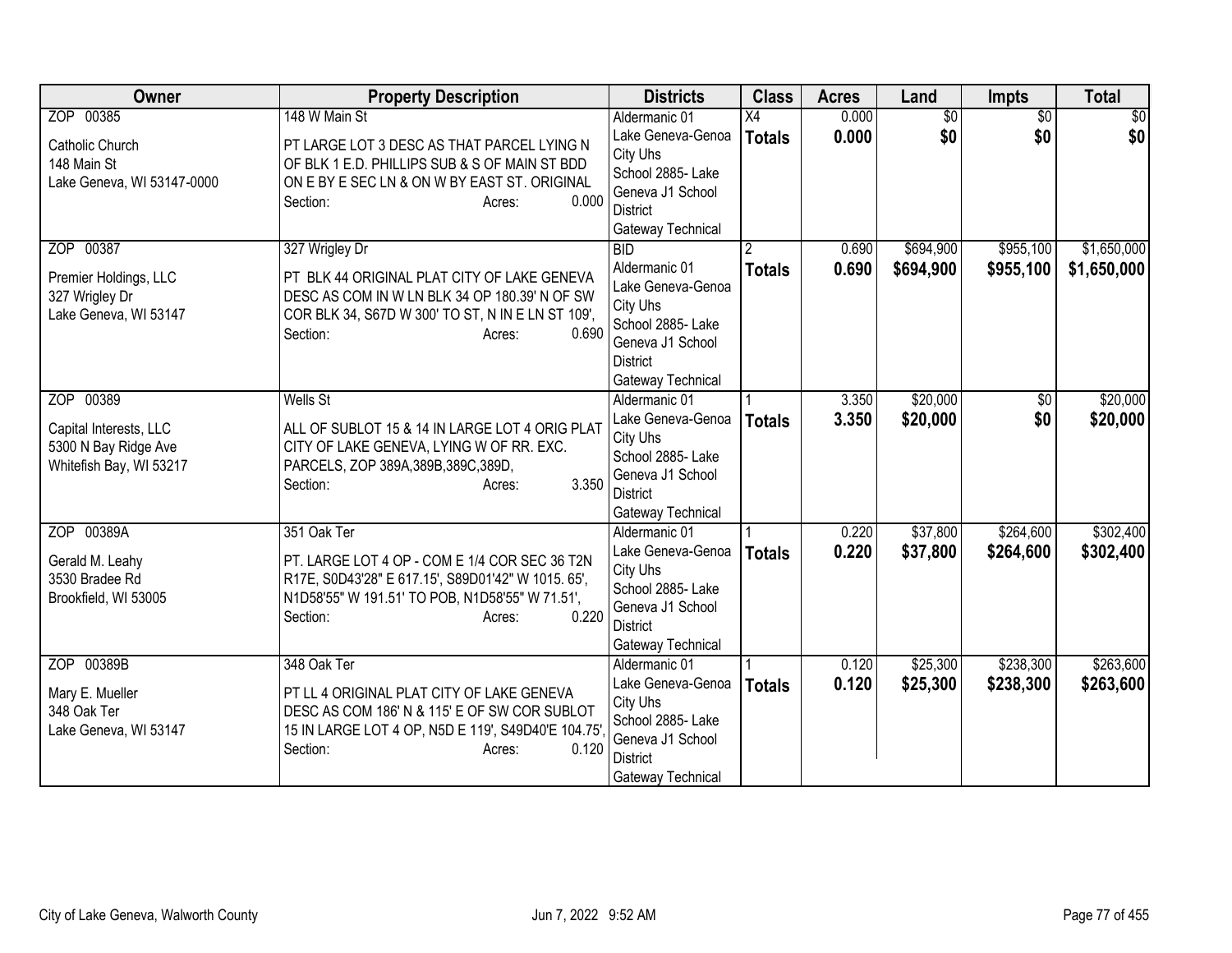| <b>Owner</b>                                                                   | <b>Property Description</b>                                                                                                                                                                   | <b>Districts</b>                                                                                                                | <b>Class</b>       | <b>Acres</b>   | Land                 | <b>Impts</b>           | <b>Total</b>           |
|--------------------------------------------------------------------------------|-----------------------------------------------------------------------------------------------------------------------------------------------------------------------------------------------|---------------------------------------------------------------------------------------------------------------------------------|--------------------|----------------|----------------------|------------------------|------------------------|
| ZOP 00389C<br>Marjorie J. Grose<br>19311 Gulfstream Rd<br>Cutler Bay, FL 33157 | PT SE1/4 SEC 36 T2N R17E DESC AS COM 29' N &<br>120' E OF SW COR SUBLOT 15 IN LARGE LOT 4 OP, I<br>106', N85D E 103'10", S 101. 97', SWLY ALG ARC OF<br>0.250<br>Section:<br>Acres:           | Aldermanic 01<br>Lake Geneva-Genoa<br>City Uhs<br>School 2885- Lake<br>Geneva J1 School<br><b>District</b><br>Gateway Technical | <b>Totals</b>      | 0.250<br>0.250 | \$4,000<br>\$4,000   | $\overline{30}$<br>\$0 | \$4,000<br>\$4,000     |
| ZOP 00389D<br>Kxptz, LLC<br>PO Box 251<br>Delavan, WI 53115-0000               | 367 Oak Ter<br>PT SE1/4 S36 T2N R17 DESC AS COM SW COR<br>SUBLOT 15 IN LARGE LOT 4 OP, N 436', E 122.5' TO<br>POB, S 99', E 80', N 99', W 80' TO POB. ORIGINAL<br>0.180<br>Section:<br>Acres: | Aldermanic 01<br>Lake Geneva-Genoa<br>City Uhs<br>School 2885- Lake<br>Geneva J1 School<br><b>District</b><br>Gateway Technical | 2<br><b>Totals</b> | 0.180<br>0.180 | \$32,100<br>\$32,100 | \$125,200<br>\$125,200 | \$157,300<br>\$157,300 |
| ZOP 00389E<br>Cici 24, LLC<br>1544 W Main St<br>Lake Geneva, WI 53147-2036     | PT SUBLOT 15 OF LARGE LOT 4 DESC AS COM SW<br>COR SUBLOT 15 IN LARGE LOT 4 OP, N 116' TO POB<br>E 120', N 70', W 5', N5D E 20', W 115'8", S 90' TO POB.<br>0.000<br>Section:<br>Acres:        | Aldermanic 01<br>Lake Geneva-Genoa<br>City Uhs<br>School 2885- Lake<br>Geneva J1 School<br><b>District</b><br>Gateway Technical | Assessed with      |                |                      |                        |                        |
| ZOP 00389F<br>Cici 24, LLC<br>1544 W Main St<br>Lake Geneva, WI 53147-2036     | PT SUBLOT 15 OF LARGE LOT 4 DESC AS COM SW<br>COR SUBLOT 15 IN LARGE LOT 4 OP, N 206' TO POB<br>E 115'8", N5D E 99', N37D W 63' 3", W 70'7", S 140' TO<br>0.000<br>Section:<br>Acres:         | Aldermanic 01<br>Lake Geneva-Genoa<br>City Uhs<br>School 2885- Lake<br>Geneva J1 School<br><b>District</b><br>Gateway Technical | Assessed with      |                |                      |                        |                        |
| ZOP 00389G<br>Ashton T. Kirsch<br>301 Oak Ter<br>Lake Geneva, WI 53147         | 301 Oak Ter<br>PT LL 4 ORIGINAL PLAT CITY OF LAKE GENEVA<br>DESC AS COM 250' E & 190' N OF SW COR SUBLOT<br>15 IN LARGE LOT 4 OP, E 102' TO POB, S66'10" TO<br>0.350<br>Section:<br>Acres:    | Aldermanic 01<br>Lake Geneva-Genoa<br>City Uhs<br>School 2885- Lake<br>Geneva J1 School<br><b>District</b><br>Gateway Technical | <b>Totals</b>      | 0.350<br>0.350 | \$47,300<br>\$47,300 | \$251,800<br>\$251,800 | \$299,100<br>\$299,100 |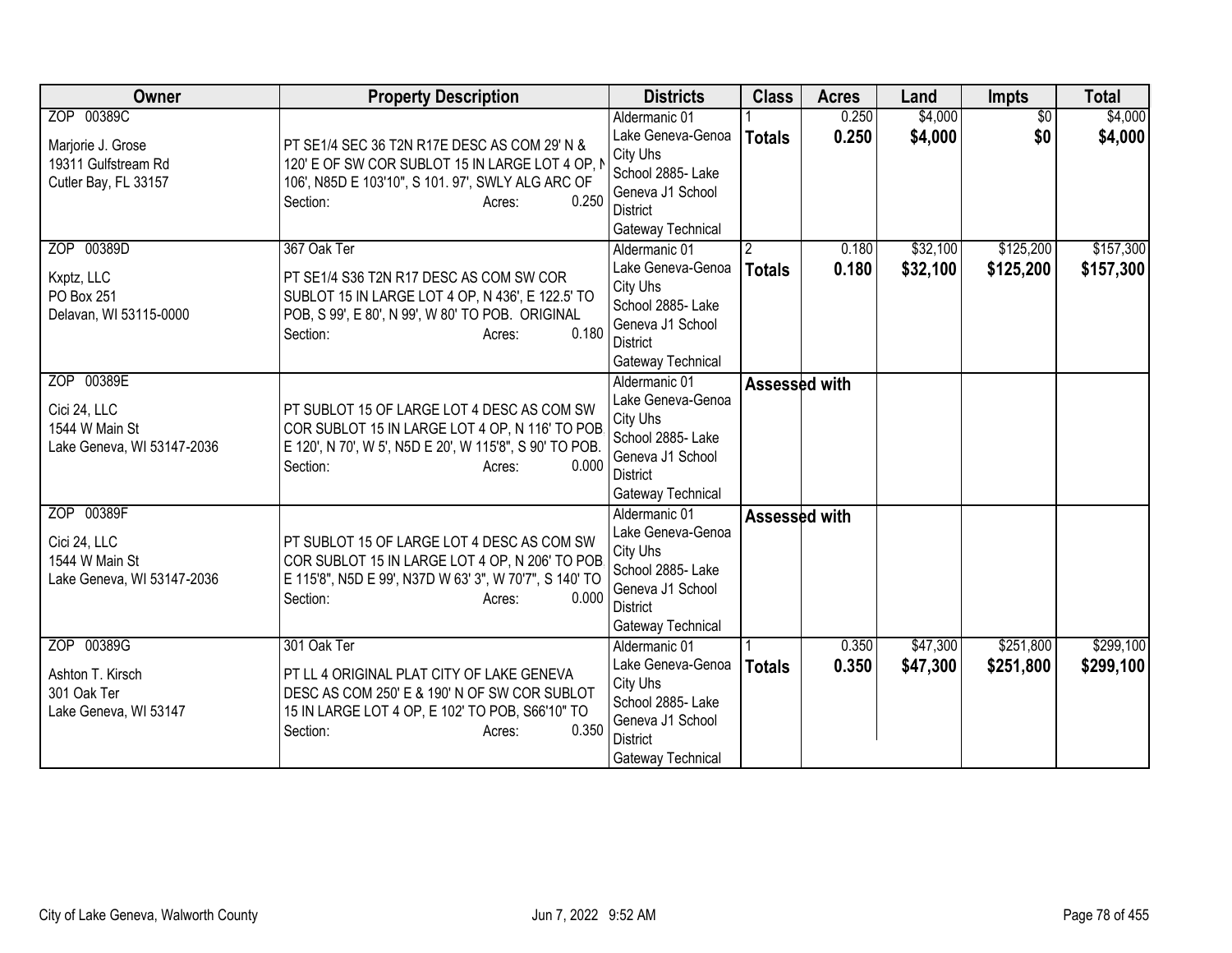| Owner                                                                          | <b>Property Description</b>                                                                                                                                                                      | <b>Districts</b>                                                                                                                | <b>Class</b>                    | <b>Acres</b>   | Land                   | <b>Impts</b>               | <b>Total</b>               |
|--------------------------------------------------------------------------------|--------------------------------------------------------------------------------------------------------------------------------------------------------------------------------------------------|---------------------------------------------------------------------------------------------------------------------------------|---------------------------------|----------------|------------------------|----------------------------|----------------------------|
| ZOP 00389H                                                                     | 303 Oak Ter                                                                                                                                                                                      | Aldermanic 01                                                                                                                   |                                 | 0.140          | \$27,900               | \$141,300                  | \$169,200                  |
| Gary D. Ahnert<br>303 Oak Ter<br>Lake Geneva, WI 53147                         | PT SE1/4 SEC 36 T2N R17E DESC AS COM SW COR<br>SUBLOT 15 IN LARGE LOT 4 OP, N 436' TO NW COR<br>SUBLOT 15, E 56' TO POB, S20D W 46', SELY 80', E<br>0.140<br>Section:<br>Acres:                  | Lake Geneva-Genoa<br>City Uhs<br>School 2885- Lake<br>Geneva J1 School<br><b>District</b><br>Gateway Technical                  | <b>Totals</b>                   | 0.140          | \$27,900               | \$141,300                  | \$169,200                  |
| ZOP 003891<br>Arturo Sanchez Rodriguez<br>321 Oak Ter<br>Lake Geneva, WI 53147 | 321 Oak Ter<br>PT LARGE LOT 4 OP DESC AS COM 243' E & 133' N<br>OF SW COR SUBLOT 15 OF LARGE LOT 4 OP, N<br>56.11', E 108.30', S 66.83', WLY 104.73', WLY, NWLY &<br>0.150<br>Section:<br>Acres: | Aldermanic 01<br>Lake Geneva-Genoa<br>City Uhs<br>School 2885- Lake<br>Geneva J1 School<br><b>District</b><br>Gateway Technical | <b>Totals</b>                   | 0.150<br>0.150 | \$29,500<br>\$29,500   | \$132,800<br>\$132,800     | \$162,300<br>\$162,300     |
| ZOP 00389J<br>Alfredo E. Luevano<br>311 Oak Ter<br>Lake Geneva, WI 53147-0000  | 311 Oak Ter<br>PT SE1/4 SEC 36 T2N R17E DESC AS COM IN N LN<br>SUBLOT 15 IN LARGE LOT 4 OP AT PT INTER BY<br>SWLY LN OF RR R/W, W 68', S 99', E 115', NWLY IN<br>0.230<br>Section:<br>Acres:     | Aldermanic 01<br>Lake Geneva-Genoa<br>City Uhs<br>School 2885-Lake<br>Geneva J1 School<br>District<br>Gateway Technical         | <b>Totals</b>                   | 0.230<br>0.230 | \$39,000<br>\$39,000   | \$157,300<br>\$157,300     | \$196,300<br>\$196,300     |
| ZOP 00389K<br>Kxptz, LLC<br>PO Box 251<br>Delavan, WI 53115-0000               | Oak Ter<br>PT SE1/4 SEC 36 T2N R17E DESC AS COM SW COR<br>SUBLOT 15 OF LARGE LOT 4 OP, N 436', E 203'3" TO<br>POB, S 99', E 141', N 99', W 141' TO POB. ORIGINAL<br>0.320<br>Section:<br>Acres:  | Aldermanic 01<br>Lake Geneva-Genoa<br>City Uhs<br>School 2885- Lake<br>Geneva J1 School<br><b>District</b><br>Gateway Technical | $\overline{2}$<br><b>Totals</b> | 0.320<br>0.320 | \$11,400<br>\$11,400   | $\overline{50}$<br>\$0     | \$11,400<br>\$11,400       |
| ZOP 00389L<br>Cici 24, LLC<br>1544 W Main St<br>Lake Geneva, WI 53147-2036     | 311 Wells St<br>PT SUBLOT 15 OF LARGE LOT 4 DESC AS COM SW<br>COR SUBLOT 15 OF LARGE LOT 4 OP, N 26' TO POB,<br>E 120' N 90', W 120', S 90' TO POB. ORIGINAL PLAT<br>0.860<br>Section:<br>Acres: | Aldermanic 01<br>Lake Geneva-Genoa<br>City Uhs<br>School 2885- Lake<br>Geneva J1 School<br>District<br>Gateway Technical        | 2<br><b>Totals</b>              | 0.860<br>0.860 | \$225,000<br>\$225,000 | \$1,185,000<br>\$1,185,000 | \$1,410,000<br>\$1,410,000 |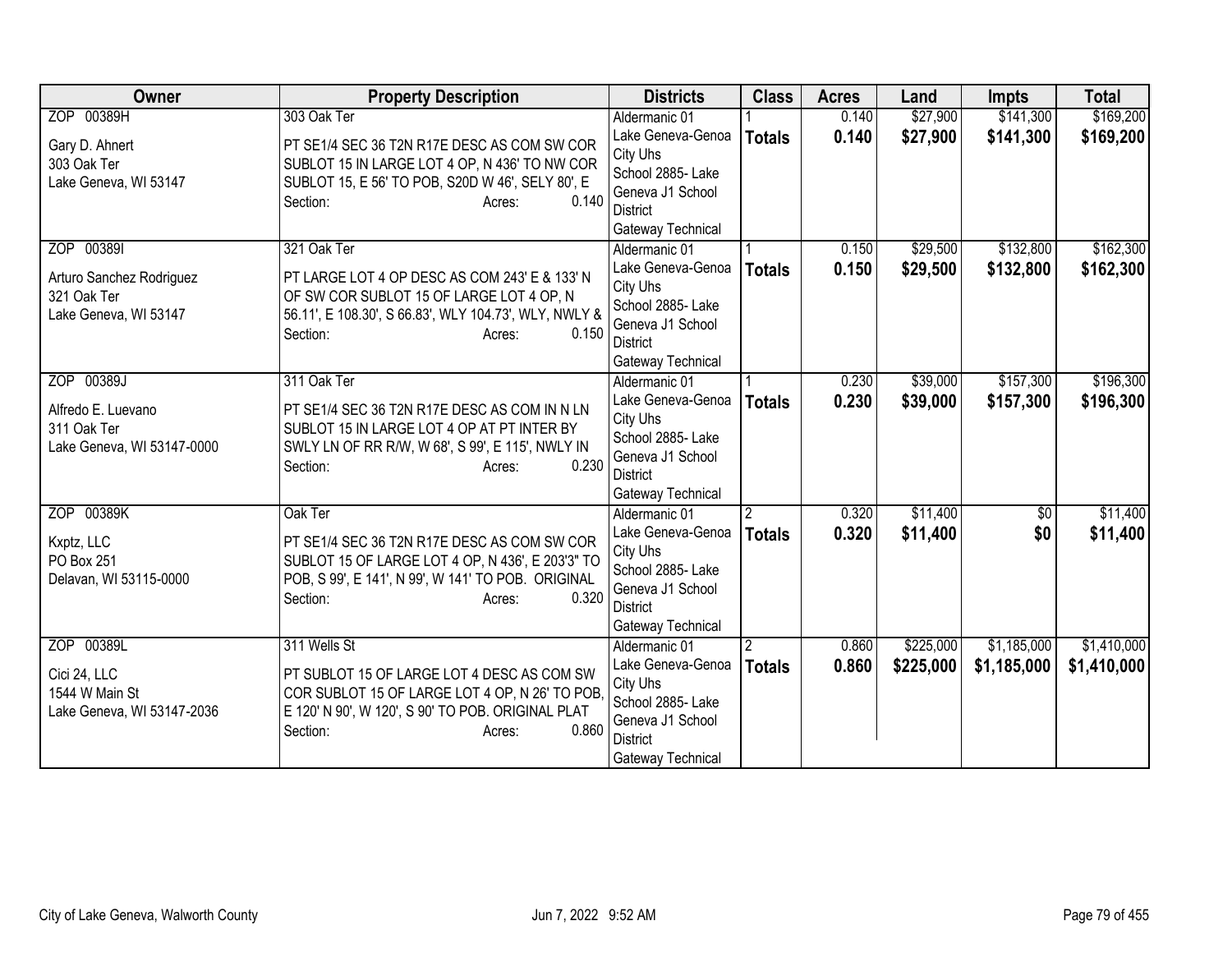| Owner                                | <b>Property Description</b>                             | <b>Districts</b>              | <b>Class</b>  | <b>Acres</b> | Land      | <b>Impts</b> | <b>Total</b> |
|--------------------------------------|---------------------------------------------------------|-------------------------------|---------------|--------------|-----------|--------------|--------------|
| ZOP 00390                            | 300 East St                                             | Aldermanic 01                 |               | 1.220        | \$134,800 | \$51,800     | \$186,600    |
| Joseph C. Nilles                     | PT SE1/4 SEC 36 T2N R17E DESC AS COM SE COR             | Lake Geneva-Genoa             | <b>Totals</b> | 1.220        | \$134,800 | \$51,800     | \$186,600    |
| PO Box 391                           | BLK 4 PHILLIPS SUB, E 33', S 100', W 33', S TO NE L C   | City Uhs                      |               |              |           |              |              |
| Elmhurst, IL 60126-0000              | & NW RR, NW ALG RR TO S LN SD SUB, E TO POB.            | School 2885- Lake             |               |              |           |              |              |
|                                      | 1.220<br>Section:<br>Acres:                             | Geneva J1 School              |               |              |           |              |              |
|                                      |                                                         | District                      |               |              |           |              |              |
|                                      |                                                         | Gateway Technical             |               |              |           |              |              |
| ZOP 00391                            | 312 Curtis St                                           | Aldermanic 01                 |               | 0.440        | \$53,200  | \$228,100    | \$281,300    |
| Robert Kasley                        | PT. PHILLIPS & PURVIS SUB - COM 240' N OF SE            | Lake Geneva-Genoa             | <b>Totals</b> | 0.440        | \$53,200  | \$228,100    | \$281,300    |
| 312 Curtis St                        | COR LARGE LOT 4, N TO CASS ST, W TO ALLEY, S            | City Uhs<br>School 2885- Lake |               |              |           |              |              |
| Lake Geneva, WI 53147-0000           | TO PT W OF BEG, E TO POB. EXC. N 79' OF E 118.81'       | Geneva J1 School              |               |              |           |              |              |
|                                      | 0.440<br>Section:<br>Acres:                             | <b>District</b>               |               |              |           |              |              |
|                                      |                                                         | Gateway Technical             |               |              |           |              |              |
| ZOP 00391A                           | 110 Cass St                                             | Aldermanic 01                 |               | 0.220        | \$37,700  | \$218,300    | \$256,000    |
|                                      |                                                         | Lake Geneva-Genoa             | <b>Totals</b> | 0.220        | \$37,700  | \$218,300    | \$256,000    |
| Equity Trust Co Fbo Bruce Gebert Ira | PT SE1/4 SEC 36 T2N R17E DESC AS COM NE COR             | City Uhs                      |               |              |           |              |              |
| 420 Orchard St Ut 199                | LOT 1 BLK 6 PHILLIPS & PURVIS ADD, S 79', W             | School 2885- Lake             |               |              |           |              |              |
| Antioch, IL 60002                    | 118.81', N 79' TO N LN LOT 1 E 118.81' TO POB.<br>0.220 | Geneva J1 School              |               |              |           |              |              |
|                                      | Section:<br>Acres:                                      | <b>District</b>               |               |              |           |              |              |
|                                      |                                                         | Gateway Technical             |               |              |           |              |              |
| ZOP 00391B                           | 120 Cass St                                             | Aldermanic 01                 |               | 0.160        | \$31,200  | \$187,500    | \$218,700    |
| Terry D. Boggs                       | PT SE1/4 SEC 36 T2N R17E DESC AS COM NE COR             | Lake Geneva-Genoa             | <b>Totals</b> | 0.160        | \$31,200  | \$187,500    | \$218,700    |
| 120 Cass St                          | BLK 6 PHILLIPS & PURVIS SUB, W 118.70' TO POB, W        | City Uhs                      |               |              |           |              |              |
| Lake Geneva, WI 53147-0000           | ALG S LN CASS ST 95', SWLY 75', E 95', N 75' TO POB     | School 2885- Lake             |               |              |           |              |              |
|                                      | Section:<br>0.160<br>Acres:                             | Geneva J1 School              |               |              |           |              |              |
|                                      |                                                         | <b>District</b>               |               |              |           |              |              |
|                                      |                                                         | Gateway Technical             |               |              |           |              |              |
| ZOP 00392                            | 320 Curtis St                                           | Aldermanic 01                 |               | 0.590        | \$57,000  | \$173,000    | \$230,000    |
| Samuel Avichai                       | PT. PHILLIPS & PURVIS SUB - COM 120' N OF SE            | Lake Geneva-Genoa<br>City Uhs | <b>Totals</b> | 0.590        | \$57,000  | \$173,000    | \$230,000    |
| 2725 Thayer Ct                       | COR LARGE LOT 4, N 120', W 213', S 120', E TO POB.      | School 2885- Lake             |               |              |           |              |              |
| Evanston, IL 60201                   | ORIGINAL PLAT CITY OF LAKE GENEVA                       | Geneva J1 School              |               |              |           |              |              |
|                                      | 0.590<br>Section:<br>Acres:                             | <b>District</b>               |               |              |           |              |              |
|                                      |                                                         | Gateway Technical             |               |              |           |              |              |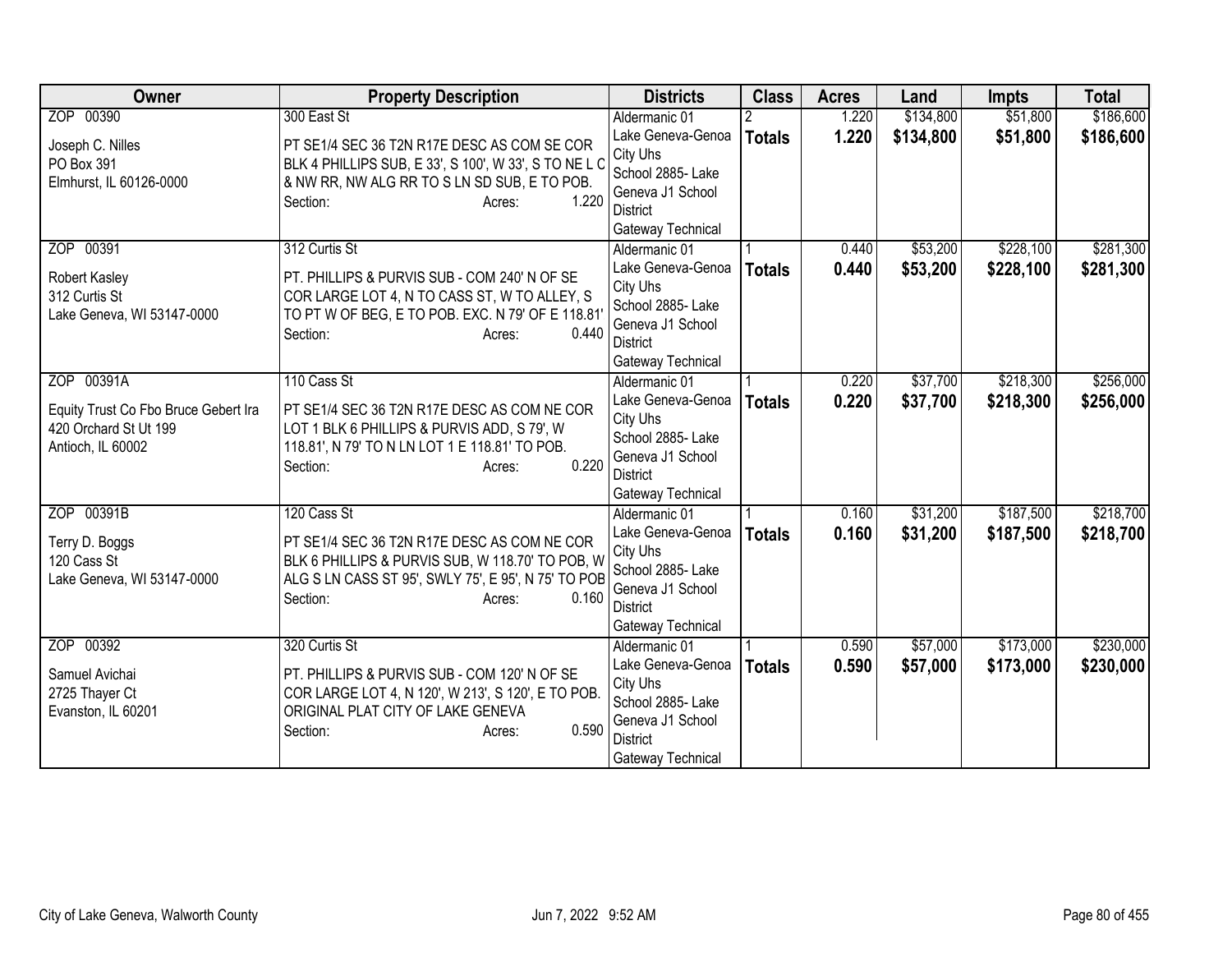| <b>Owner</b>                  | <b>Property Description</b>                                                                   | <b>Districts</b>                   | <b>Class</b>   | <b>Acres</b> | Land      | <b>Impts</b>      | <b>Total</b> |
|-------------------------------|-----------------------------------------------------------------------------------------------|------------------------------------|----------------|--------------|-----------|-------------------|--------------|
| ZOP 00393                     | 326 Curtis St                                                                                 | Aldermanic 01                      |                | 0.590        | \$57,000  | \$183,100         | \$240,100    |
| Margaret L. Cardiff           | PT LARGE LOT 4 GENEVA VILLAGE (NOW CITY)                                                      | Lake Geneva-Genoa                  | <b>Totals</b>  | 0.590        | \$57,000  | \$183,100         | \$240,100    |
| 326 Curtis St                 | DESC AS COM SE COR LARGE LOT 4 & W LN CURTIS                                                  | City Uhs                           |                |              |           |                   |              |
| Lake Geneva, WI 53147-0000    | ST, N 120', W 213', S 120', E TO POB. ORIGINAL PLAT                                           | School 2885- Lake                  |                |              |           |                   |              |
|                               | 0.590<br>Section:<br>Acres:                                                                   | Geneva J1 School                   |                |              |           |                   |              |
|                               |                                                                                               | District                           |                |              |           |                   |              |
| ZOP 00396                     | 515 Wells St                                                                                  | Gateway Technical                  |                | 1.790        | \$120,400 |                   | \$120,400    |
|                               |                                                                                               | Aldermanic 01<br>Lake Geneva-Genoa | $\overline{2}$ | 1.790        |           | $\sqrt{6}$<br>\$0 |              |
| Gary Brooks                   | PT SE1/4 SEC 36 T2N R17E DESC AS COM SE COR                                                   | City Uhs                           | <b>Totals</b>  |              | \$120,400 |                   | \$120,400    |
| 515 Wells St                  | SEC 36 T2N R17E, N 1024.95', N89D47'W 30' TO POB,                                             | School 2885- Lake                  |                |              |           |                   |              |
| Lake Geneva, WI 53147-0000    | N 288.70', N39D15'W 363.53', S11D31'W 85.21',                                                 | Geneva J1 School                   |                |              |           |                   |              |
|                               | 1.790<br>Section:<br>Acres:                                                                   | <b>District</b>                    |                |              |           |                   |              |
|                               |                                                                                               | Gateway Technical                  |                |              |           |                   |              |
| ZOP 00396A                    | 515 Wells St                                                                                  | Aldermanic 01                      | $\overline{2}$ | 5.020        | \$338,800 | \$220,900         | \$559,700    |
|                               |                                                                                               | Lake Geneva-Genoa                  | <b>Totals</b>  | 5.020        | \$338,800 | \$220,900         | \$559,700    |
| Gary Brooks<br>515 Wells St   | ALL OF LARGE LOT 6 ORIG. PLAT EXC. THAT PART<br>N & E OF RR R/W & ALSO EXC. COM AT SE COR SEC | City Uhs                           |                |              |           |                   |              |
| Lake Geneva, WI 53147-0000    | 36 T2NR17E, N ALG C/L CURTIS ST, 1024.95',                                                    | School 2885- Lake                  |                |              |           |                   |              |
|                               | 5.020<br>Section:<br>Acres:                                                                   | Geneva J1 School                   |                |              |           |                   |              |
|                               |                                                                                               | <b>District</b>                    |                |              |           |                   |              |
|                               |                                                                                               | Gateway Technical                  |                |              |           |                   |              |
| ZOP 00396B                    |                                                                                               | Aldermanic 01                      | $\overline{2}$ | 1.570        | \$109,700 | \$0               | \$109,700    |
| Gary Brooks                   | PT SE1/4 SEC 36 T2N R17E DESC AS COM SE COR                                                   | Lake Geneva-Genoa                  | <b>Totals</b>  | 1.570        | \$109,700 | \$0               | \$109,700    |
| 515 Wells St                  | SEC 36 T2N R17E, N 1024.95', N89D47'W 30', N 288.                                             | City Uhs<br>School 2885-Lake       |                |              |           |                   |              |
| Lake Geneva, WI 53147-0000    | 70' TO SWLY LN RR, N39D15'W 363.53' TO INTER                                                  | Geneva J1 School                   |                |              |           |                   |              |
|                               | 1.570<br>Section:<br>Acres:                                                                   | <b>District</b>                    |                |              |           |                   |              |
|                               |                                                                                               | Gateway Technical                  |                |              |           |                   |              |
| ZOP 00397                     | 603 Wells St                                                                                  | Aldermanic 01                      | 2              | 0.820        | \$120,000 | \$0               | \$120,000    |
|                               |                                                                                               | Lake Geneva-Genoa                  | <b>Totals</b>  | 0.820        | \$120,000 | \$0               | \$120,000    |
| Land & Water Investments, LLC | PT SE1/4 SEC 36 T2N R17E DESC AS COM IN E LN                                                  | City Uhs                           |                |              |           |                   |              |
| 503 Center St                 | SEC 36, 876.61' N OF SE COR, N 108', W TO LOGAN                                               | School 2885-Lake                   |                |              |           |                   |              |
| Lake Geneva, WI 53147         | AVE, SE ALG AVE TO PT W OF BEG E TO POB. EXC.<br>0.820                                        | Geneva J1 School                   |                |              |           |                   |              |
|                               | Section:<br>Acres:                                                                            | District                           |                |              |           |                   |              |
|                               |                                                                                               | Gateway Technical                  |                |              |           |                   |              |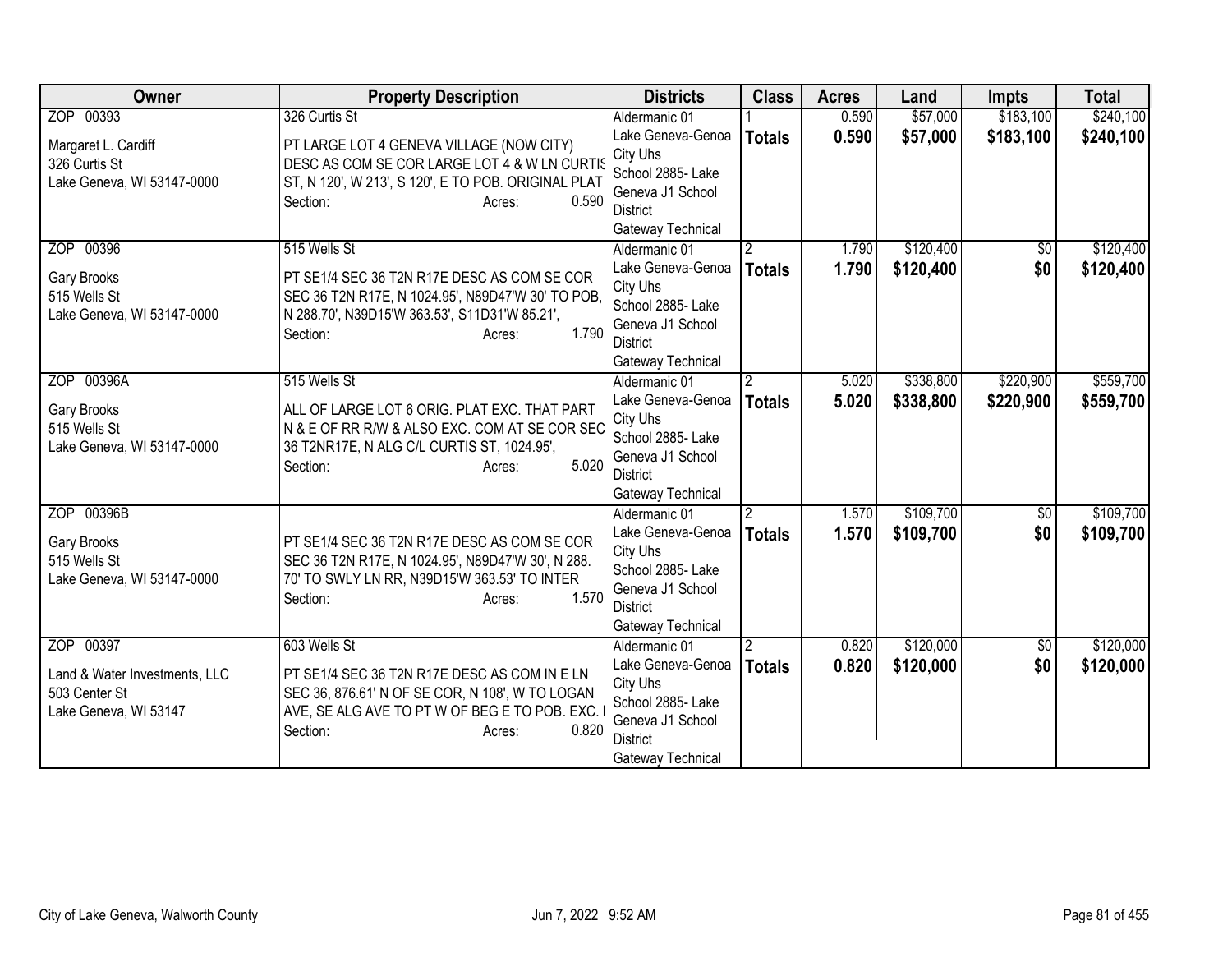| <b>Owner</b><br><b>Property Description</b><br><b>Class</b><br><b>Districts</b><br><b>Impts</b><br><b>Acres</b><br>Land                           | <b>Total</b> |
|---------------------------------------------------------------------------------------------------------------------------------------------------|--------------|
| ZOP 00397A<br>S Wells St<br>\$70,000<br>$\overline{30}$<br>Aldermanic 01<br>2.000                                                                 | \$70,000     |
| \$70,000<br>2.000<br>\$0<br>Lake Geneva-Genoa<br><b>Totals</b><br>PT SE1/4 SEC 36 T2N R17E DESC AS COM 886.05' N<br>Land & Water Investments, LLC | \$70,000     |
| City Uhs<br>503 Center St<br>OF SE COR SEC 36 T2N R17E, N 138.9', W 626', S                                                                       |              |
| School 2885- Lake<br>138.9', E 626' TO POB. 2 A. RESERVING R/W OVER N<br>Lake Geneva, WI 53147                                                    |              |
| Geneva J1 School<br>2.000<br>Section:<br>Acres:                                                                                                   |              |
| District<br>Gateway Technical                                                                                                                     |              |
| \$319,800<br>\$378,100<br>ZOP 00398<br>625 Wells St<br>3.490<br>Aldermanic 01<br>$\overline{2}$                                                   | \$697,900    |
| 3.490<br>Lake Geneva-Genoa<br>\$319,800<br>\$378,100<br><b>Totals</b>                                                                             | \$697,900    |
| PT SE1/4 SEC 36 T2N R17E DESC AS COM SE COR<br>625 Wells Street, LLC<br>City Uhs                                                                  |              |
| 625 Wells St<br>SEC 36 T2N R17E, N0D43'W 619.63', S89D35'15"W<br>School 2885- Lake                                                                |              |
| Lake Geneva, WI 53147-0000<br>341.02' TO POB, S89D35'15"W 141.69', S36D35'55"E<br>Geneva J1 School                                                |              |
| 3.490<br>Section:<br>Acres:<br><b>District</b>                                                                                                    |              |
| Gateway Technical                                                                                                                                 |              |
| ZOP 00398A<br>$\overline{2}$<br>\$57,000<br>\$185,500<br>624 Curtis St<br>1.050<br>Aldermanic 01                                                  | \$242,500    |
| Lake Geneva-Genoa<br>1.050<br>\$57,000<br>\$185,500<br><b>Totals</b><br>Ingrid A. Miller<br>PT SE1/4 SEC 36 T2N R17E DESC AS COM IN E LN          | \$242,500    |
| City Uhs<br>CITY OF LAKE GENEVA, 886.05' N OF SE COR SEC 36<br>624 Curtis St                                                                      |              |
| School 2885- Lake<br>Lake Geneva, WI 53147-0000<br>T2N R17E, W 341.34', S 133.48', E 341.34', N 133.48'                                           |              |
| Geneva J1 School<br>1.050<br>Section:<br>Acres:                                                                                                   |              |
| <b>District</b><br>Gateway Technical                                                                                                              |              |
| \$172,800<br>ZOP 00398B<br>650 Curtis St<br>\$51,700<br>$\overline{2}$<br>0.950<br>Aldermanic 01                                                  | \$224,500    |
| Lake Geneva-Genoa<br>0.950<br>\$51,700<br>\$172,800<br><b>Totals</b>                                                                              | \$224,500    |
| 650 Curtis St<br>PT SE1/4 SEC 36 T2N R17E DESC AS COM SE COR<br>City Uhs                                                                          |              |
| 555 Garrison Dr<br>SEC 36 T2N R17E, N0D43'30"W 619.63' TO POB,<br>School 2885- Lake                                                               |              |
| S89D35'15"W 341.02', N0D44'30"W 132.67',<br>Lake Geneva, WI 53147-0000<br>Geneva J1 School                                                        |              |
| 0.950<br>Section:<br>Acres:<br><b>District</b>                                                                                                    |              |
| Gateway Technical                                                                                                                                 |              |
| ZOP 00399<br>\$93,500<br>\$286,500<br>797 Wells St<br>0.410<br>Aldermanic 01                                                                      | \$380,000    |
| \$93,500<br>Lake Geneva-Genoa<br>0.410<br>\$286,500<br><b>Totals</b><br>PT SE 1/4 SEC 36 T2N R17E DESC AS: COM SE COR<br>Gurushabad, LLC          | \$380,000    |
| City Uhs<br>1840 Prestwick Dr<br>SEC 36, W 163', N 25' TO POB, W 80.15', N35D 22'W                                                                |              |
| School 2885- Lake<br>173', E 182.73', S 139. 31' TO POB. ORIGINAL PLAT<br>Lake Geneva, WI 53147                                                   |              |
| Geneva J1 School<br>0.410<br>Section:<br>Acres:                                                                                                   |              |
| <b>District</b><br>Gateway Technical                                                                                                              |              |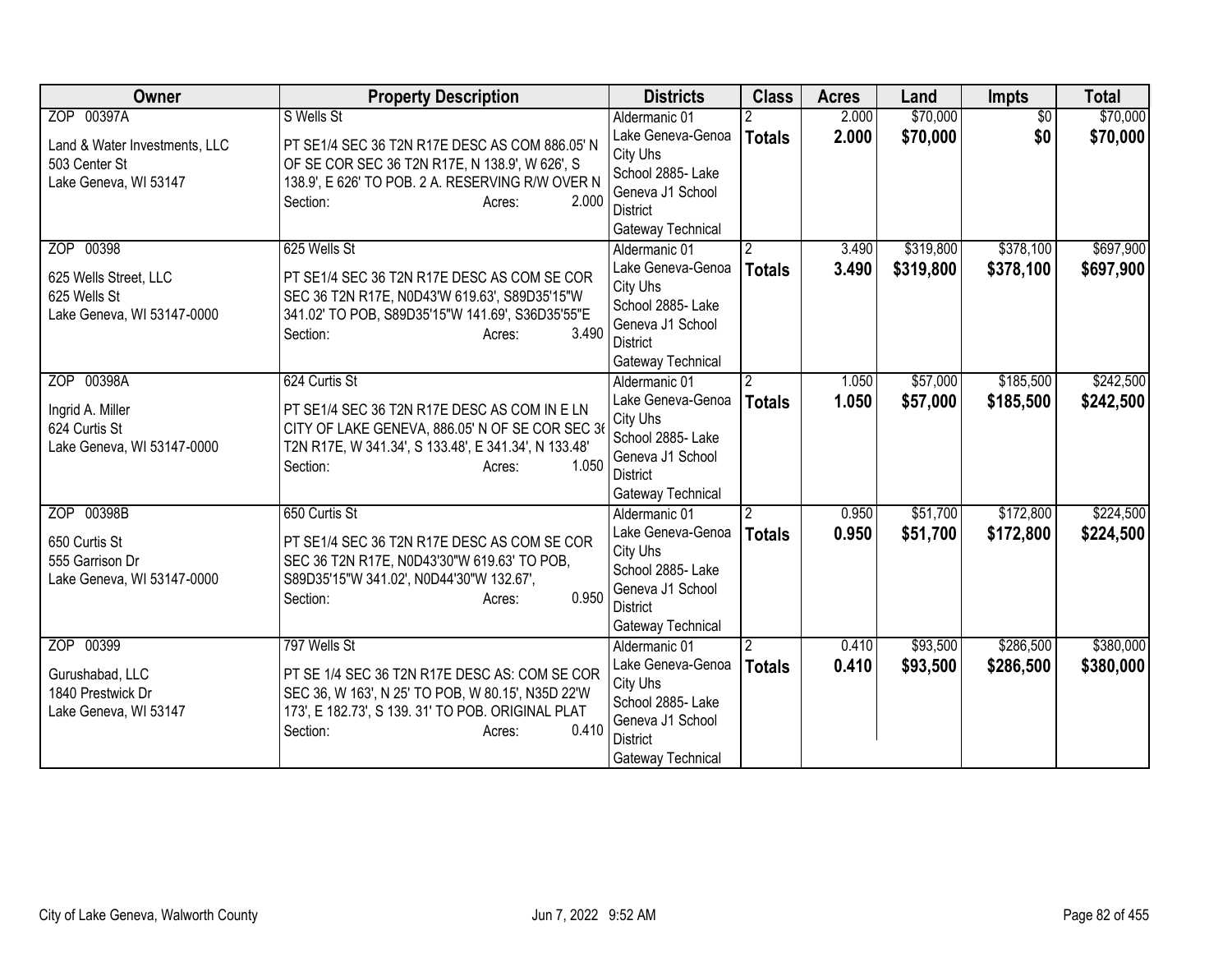| <b>Owner</b>                                                                           | <b>Property Description</b>                                                                                                                                                                               | <b>Districts</b>                                                                                                                | <b>Class</b>                    | <b>Acres</b>   | Land                   | <b>Impts</b>               | <b>Total</b>               |
|----------------------------------------------------------------------------------------|-----------------------------------------------------------------------------------------------------------------------------------------------------------------------------------------------------------|---------------------------------------------------------------------------------------------------------------------------------|---------------------------------|----------------|------------------------|----------------------------|----------------------------|
| ZOP 00399A<br>Kunes Lake Geneva Property, LLC<br>1234 E Geneva St<br>Delavan, WI 53115 | PT SE1/4 SEC 36 T2N R17E DESC AS COM IN ELY LN<br>LOGAN AVE 173' N36D22'W OF INTER N LN<br>SEYMOUR ST & ELY LN LOGAN AVE, E 193. 27',<br>0.810<br>Section:<br>Acres:                                      | Aldermanic 01<br>Lake Geneva-Genoa<br>City Uhs<br>School 2885- Lake<br>Geneva J1 School<br><b>District</b><br>Gateway Technical | <b>Totals</b>                   | 0.810<br>0.810 | \$149,000<br>\$149,000 | $\overline{50}$<br>\$0     | \$149,000<br>\$149,000     |
| ZOP 00399B<br>Kunes Lake Geneva Property, LLC<br>1234 E Geneva St<br>Delavan, WI 53115 | 715 Wells St<br>SE1/4 SEC 36 T2N R17E DESC AS COM SE COR SEC<br>36 T2N R17E, N0D32'W 244.31' TO POB, S89D48'W<br>211.02', N36D22'W 101.34', S89D48' 193.27' TO PT<br>1.500<br>Section:<br>Acres:          | Aldermanic 01<br>Lake Geneva-Genoa<br>City Uhs<br>School 2885- Lake<br>Geneva J1 School<br><b>District</b><br>Gateway Technical | $\overline{2}$<br><b>Totals</b> | 1.500<br>1.500 | \$212,400<br>\$212,400 | \$1,176,400<br>\$1,176,400 | \$1,388,800<br>\$1,388,800 |
| ZOP 00399C<br>Geneva Street Bungalow, LLC<br>615 Center St<br>Lake Geneva, WI 53147    | 695 Wells St<br>PT SE1/4 SEC 36 T2N R17E DESC AS COM 573'<br>N36D22'W OF INTER OF E LN LOGAN AVE & N LN<br>SEYMOUR ST, E 193.27', N36D22'W 72.41' W 193.27',<br>0.330<br>Section:<br>Acres:               | Aldermanic 01<br>Lake Geneva-Genoa<br>City Uhs<br>School 2885- Lake<br>Geneva J1 School<br><b>District</b><br>Gateway Technical | $\mathfrak{p}$<br><b>Totals</b> | 0.330<br>0.330 | \$60,400<br>\$60,400   | \$229,600<br>\$229,600     | \$290,000<br>\$290,000     |
| ZOP 00399D<br>Gurushabad, LLC<br>1840 Prestwick Dr<br>Lake Geneva, WI 53147            | 105 Townline Rd<br>PT SE1/4 SE1/4 SEC 36 T2N R17E DESC AS COM SE<br>COR SEC 36 T2N R17E, N 164.31', W 163', S 164.31', E<br>163' TO POB. ORIGINAL PLAT CITY OF LAKE GENEVA<br>0.620<br>Section:<br>Acres: | Aldermanic 01<br>Lake Geneva-Genoa<br>City Uhs<br>School 2885- Lake<br>Geneva J1 School<br><b>District</b><br>Gateway Technical | $\overline{2}$<br><b>Totals</b> | 0.620<br>0.620 | \$67,000<br>\$67,000   | \$134,600<br>\$134,600     | \$201,600<br>\$201,600     |
| ZOP 00399G<br>Kunes Lake Geneva Property, LLC<br>1234 E Geneva St<br>Delavan, WI 53115 | PT SE 1/4 SEC 36 T2N R17E DESC AS COM SE COR<br>SEC 36 T2N R17E, N0 D32'W 444.31' TO POB,<br>N0D32'W 175.49', S89D45'W 483.03', S36D22'E 216.69'<br>1.480<br>Section:<br>Acres:                           | Aldermanic 01<br>Lake Geneva-Genoa<br>City Uhs<br>School 2885- Lake<br>Geneva J1 School<br><b>District</b><br>Gateway Technical | $\overline{2}$<br><b>Totals</b> | 1.480<br>1.480 | \$80,700<br>\$80,700   | $\sqrt{6}$<br>\$0          | \$80,700<br>\$80,700       |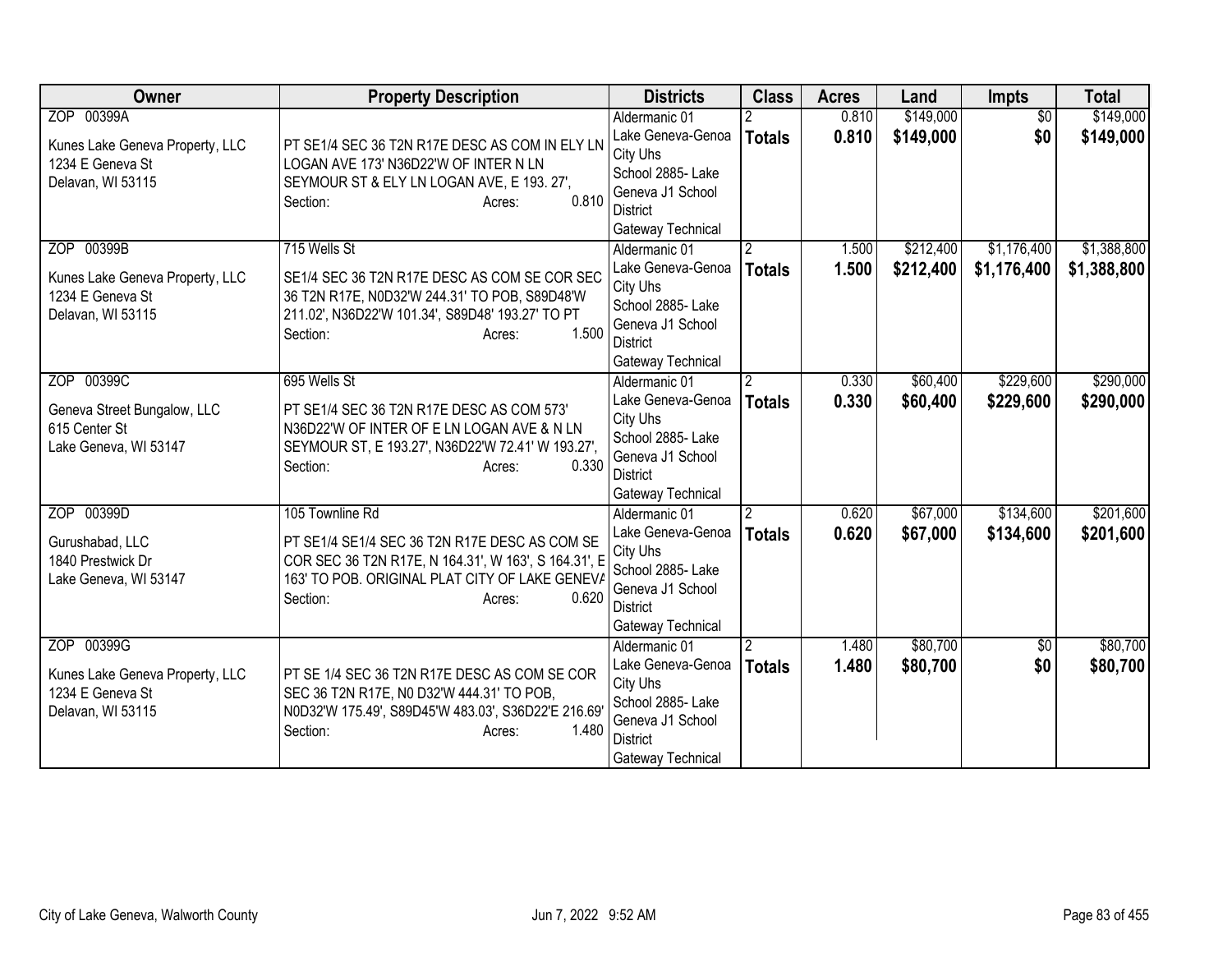| <b>Owner</b>                                                                           | <b>Property Description</b>                                                                                                                                                                               | <b>Districts</b>                                                                                                                | <b>Class</b>  | <b>Acres</b>   | Land                 | <b>Impts</b>           | <b>Total</b>           |
|----------------------------------------------------------------------------------------|-----------------------------------------------------------------------------------------------------------------------------------------------------------------------------------------------------------|---------------------------------------------------------------------------------------------------------------------------------|---------------|----------------|----------------------|------------------------|------------------------|
| ZOP 00399H<br>Kunes Lake Geneva Property, LLC<br>1234 E Geneva St<br>Delavan, WI 53115 | PT SE1/4 SEC 36 T2N R17E DESC AS COM SE COR<br>SEC 36 T2N R17E, N0D32'W 244.31' TO POB,<br>S89D48'W 211.02', N36D22'W 101.34', N89D48'E<br>0.450<br>Section:<br>Acres:                                    | Aldermanic 01<br>Lake Geneva-Genoa<br>City Uhs<br>School 2885- Lake<br>Geneva J1 School<br><b>District</b><br>Gateway Technical | <b>Totals</b> | 0.450<br>0.450 | \$49,200<br>\$49,200 | $\overline{50}$<br>\$0 | \$49,200<br>\$49,200   |
| ZOP 003991<br>Kunes Lake Geneva Property, LLC<br>1234 E Geneva St<br>Delavan, WI 53115 | PT SE1/4 SEC 36 T2N R17E DESC AS COM SE COR<br>SEC 36 T2N R17E, N0D32'W 164.31' TO POB, N0D32'W<br>80', S89D48'W 211.02', S36D22' E 99.10', N89D48'E<br>0.330<br>Section:<br>Acres:                       | Aldermanic 01<br>Lake Geneva-Genoa<br>City Uhs<br>School 2885- Lake<br>Geneva J1 School<br><b>District</b><br>Gateway Technical | <b>Totals</b> | 0.330<br>0.330 | \$36,300<br>\$36,300 | \$0<br>\$0             | \$36,300<br>\$36,300   |
| ZOP 00400<br>Lake Lodging Investments, LLC<br>3 Grant Sq #173<br>Hinsdale, IL 60521    | 504 Wells St<br>PT BLK 41 GENEVA VILLAGE (NOW CITY) DESC AS<br>COM NE COR BLK 41 OP, S 7.5D E 1.63 CHS, S53D W<br>1.41 CHS, W 2 CHS, N 2.14 CHS, E 2.20 CHS TO POB.<br>0.570<br>Section:<br>Acres:        | Aldermanic 01<br>Lake Geneva-Genoa<br>City Uhs<br>School 2885- Lake<br>Geneva J1 School<br><b>District</b><br>Gateway Technical | <b>Totals</b> | 0.570<br>0.570 | \$56,700<br>\$56,700 | \$0<br>\$0             | \$56,700<br>\$56,700   |
| ZOP 00401<br>Lake Geneva Cottage, LLC<br>420 Campbell St<br>Lake Geneva, WI 53147      | 420 Campbell St<br>PT BLK 41 GENEVA VILLAGE (NOW CITY) DESC AS<br>COM IN S LN CAMPBELL ST 146.5' E OF E LN WILLOV<br>ST, S 152.5', E 72', N 142.75', W 72' TO POB ALSO 12'<br>0.240<br>Section:<br>Acres: | Aldermanic 01<br>Lake Geneva-Genoa<br>City Uhs<br>School 2885- Lake<br>Geneva J1 School<br><b>District</b><br>Gateway Technical | <b>Totals</b> | 0.240<br>0.240 | \$39,900<br>\$39,900 | \$351,100<br>\$351,100 | \$391,000<br>\$391,000 |
| ZOP 00402<br>John Gordon Arnold Trust<br>422 Campbell St<br>Lake Geneva, WI 53147      | 422 Campbell St<br>PT BLK 41 GENEVA VILLAGE (NOW CITY) DESC AS<br>COM E LN OF WILLOW ST 1485.56' N OF S LN SEC 36<br>E 160.5'; N 72.5' TO S LN CAMPBELLS; E TO COR<br>0.240<br>Section:<br>Acres:         | Aldermanic 01<br>Lake Geneva-Genoa<br>City Uhs<br>School 2885- Lake<br>Geneva J1 School<br><b>District</b><br>Gateway Technical | <b>Totals</b> | 0.240<br>0.240 | \$40,400<br>\$40,400 | \$391,600<br>\$391,600 | \$432,000<br>\$432,000 |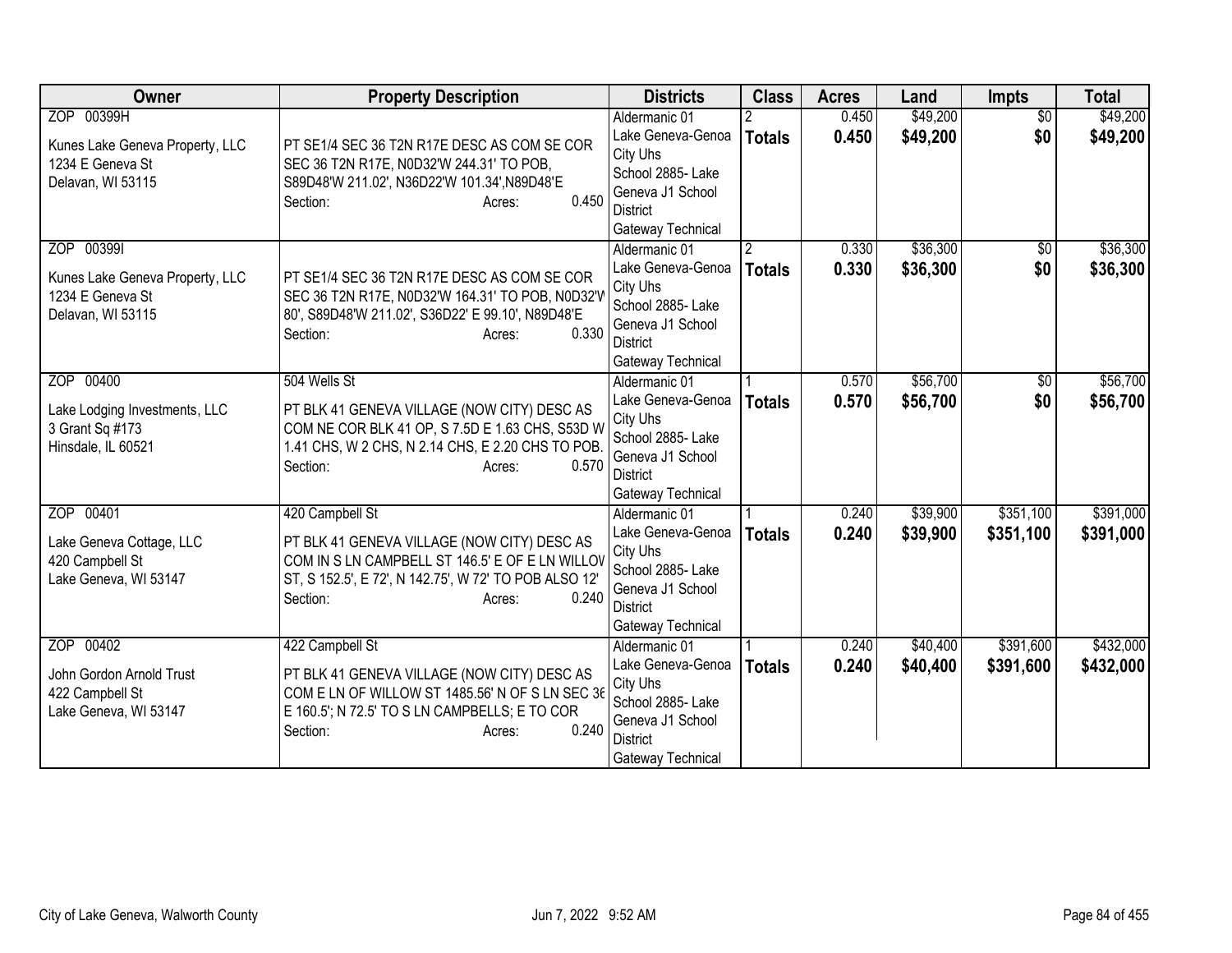| <b>Owner</b>                            | <b>Property Description</b>                                                                             | <b>Districts</b>                     | <b>Class</b>  | <b>Acres</b> | Land            | <b>Impts</b>    | <b>Total</b>  |
|-----------------------------------------|---------------------------------------------------------------------------------------------------------|--------------------------------------|---------------|--------------|-----------------|-----------------|---------------|
| ZOP 00403                               | 523 S Lake Shore Dr                                                                                     | Aldermanic 01                        |               | 0.240        | \$39,900        | \$247,200       | \$287,100     |
| Robert G. Hill                          | PT BLK 41 GENEVA VILLAGE (NOW CITY) DESC AS                                                             | Lake Geneva-Genoa                    | <b>Totals</b> | 0.240        | \$39,900        | \$247,200       | \$287,100     |
| 523 S Lake Shore Dr                     | COM IN E LN WILLOW ST 1415.56' N OF S LN SEC 36                                                         | City Uhs                             |               |              |                 |                 |               |
| Lake Geneva, WI 53147                   | T2N R17E, E 150', N 70', W 150', S 70' TO POB.                                                          | School 2885- Lake                    |               |              |                 |                 |               |
|                                         | 0.240<br>Section:<br>Acres:                                                                             | Geneva J1 School<br><b>District</b>  |               |              |                 |                 |               |
|                                         |                                                                                                         | Gateway Technical                    |               |              |                 |                 |               |
| ZOP 00404                               | 525 S Lake Shore Dr                                                                                     | Aldermanic 01                        |               | 0.360        | \$47,800        | \$212,300       | \$260,100     |
|                                         |                                                                                                         | Lake Geneva-Genoa                    | <b>Totals</b> | 0.360        | \$47,800        | \$212,300       | \$260,100     |
| Ken Bair                                | PT BLK 41 GENEVA VILLAGE (NOW CITY) DESC AS                                                             | City Uhs                             |               |              |                 |                 |               |
| 1444 Somerset Ct<br>Mundelein, IL 60060 | COM IN E LN WILLOW ST 1345.56' N OF S LN SEC &<br>213.5' S OF CAMPBELL ST, E 222', N 70', W 222', S 70' | School 2885- Lake                    |               |              |                 |                 |               |
|                                         | 0.360<br>Section:<br>Acres:                                                                             | Geneva J1 School                     |               |              |                 |                 |               |
|                                         |                                                                                                         | <b>District</b>                      |               |              |                 |                 |               |
|                                         |                                                                                                         | Gateway Technical                    |               |              |                 |                 |               |
| ZOP 00405                               | 531 S Lake Shore Dr                                                                                     | Aldermanic 01                        |               | 0.970        | \$64,500        | \$219,600       | \$284,100     |
| Wc Trust                                | PT BLK 41 GENEVA VILLAGE (NOW CITY) DESC AS                                                             | Lake Geneva-Genoa<br>City Uhs        | <b>Totals</b> | 0.970        | \$64,500        | \$219,600       | \$284,100     |
| 531 S Lake Shore Dr                     | COM IN E LN WILLOW ST 1189.5' N OF S SEC LN, E                                                          | School 2885- Lake                    |               |              |                 |                 |               |
| Lake Geneva, WI 53147                   | 270', N 157.5', W 270', S 157.5' TO POB. ORIGINAL                                                       | Geneva J1 School                     |               |              |                 |                 |               |
|                                         | 0.970<br>Section:<br>Acres:                                                                             | <b>District</b>                      |               |              |                 |                 |               |
|                                         |                                                                                                         | Gateway Technical                    |               |              |                 |                 |               |
| ZOP 00406                               | 541 S Lake Shore Dr                                                                                     | Aldermanic 01                        |               | 0.430        | \$52,900        | \$247,100       | \$300,000     |
| Theodore Allen Beauchaine               | PT SE1/4 SEC 36 T2N R17E DESC AS COM IN E LN                                                            | Lake Geneva-Genoa                    | <b>Totals</b> | 0.430        | \$52,900        | \$247,100       | \$300,000     |
| 541 S Lake Shore Dr                     | WILLOW ST 1119.5' N OF S SEC LN SEC 36 T2N R17E                                                         | City Uhs                             |               |              |                 |                 |               |
| Lake Geneva, WI 53147                   | E 320', N 70', W 320', S 70' TO POB. EXC. E 50'                                                         | School 2885- Lake                    |               |              |                 |                 |               |
|                                         | 0.430<br>Section:<br>Acres:                                                                             | Geneva J1 School                     |               |              |                 |                 |               |
|                                         |                                                                                                         | <b>District</b><br>Gateway Technical |               |              |                 |                 |               |
| ZOP 00406A                              |                                                                                                         | Aldermanic 01                        |               | 0.000        | $\overline{50}$ | $\overline{30}$ | $\frac{1}{6}$ |
|                                         |                                                                                                         | Lake Geneva-Genoa                    | <b>Totals</b> | 0.000        | \$0             | \$0             | \$0           |
| Alif 11, Inc                            | PT SE1/4 SEC 36 T2N R17E DESC AS E 50' OF - COM                                                         | City Uhs                             |               |              |                 |                 |               |
| 524 Wells St                            | IN E LN WILLOW ST 1119.5' N OF S SEC LN, E 320', N                                                      | School 2885- Lake                    |               |              |                 |                 |               |
| Lake Geneva, WI 53147-0000              | 70', W 320', S 70' TO POB. ORIGINAL PLAT CITY OF                                                        | Geneva J1 School                     |               |              |                 |                 |               |
|                                         | 0.000<br>Section:<br>Acres:                                                                             | <b>District</b>                      |               |              |                 |                 |               |
|                                         |                                                                                                         | Gateway Technical                    |               |              |                 |                 |               |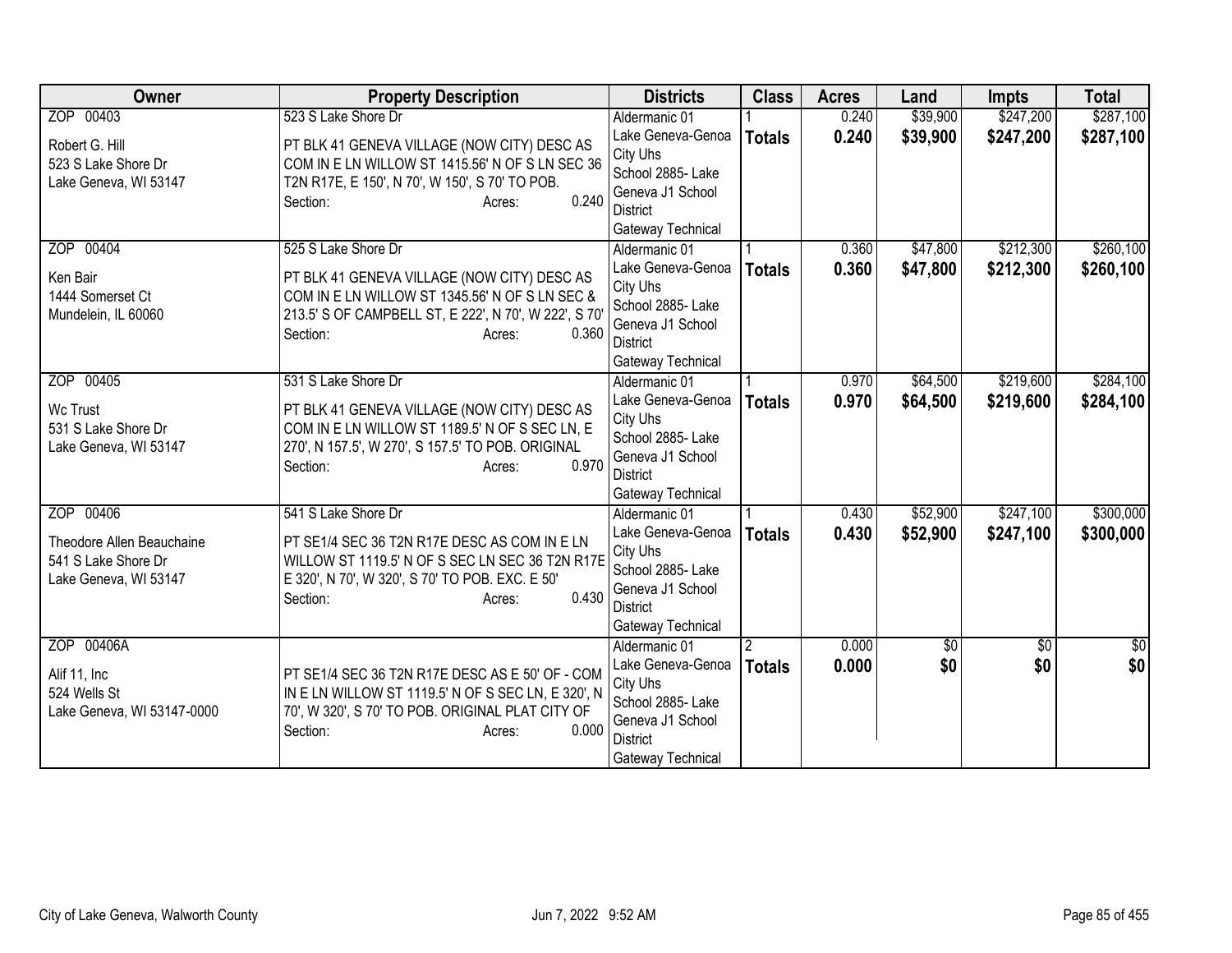| <b>Owner</b>                                                           | <b>Property Description</b>                                                                                                                                                      | <b>Districts</b>                                                                                               | <b>Class</b>   | <b>Acres</b> | Land      | <b>Impts</b> | <b>Total</b> |
|------------------------------------------------------------------------|----------------------------------------------------------------------------------------------------------------------------------------------------------------------------------|----------------------------------------------------------------------------------------------------------------|----------------|--------------|-----------|--------------|--------------|
| ZOP 00407                                                              | 545 S Lake Shore Dr                                                                                                                                                              | Aldermanic 01                                                                                                  |                | 0.510        | \$55,600  | \$471,200    | \$526,800    |
| Robert L. Agra Jr<br>5973 Hammock Isles Cir                            | PT SE 1/4 SEC 36 T2N R17E DESC AS COM IN E LN<br>WILLOW ST 1049.56' N OF S SEC LN, E 320', N 70', W                                                                              | Lake Geneva-Genoa<br>City Uhs<br>School 2885- Lake                                                             | <b>Totals</b>  | 0.510        | \$55,600  | \$471,200    | \$526,800    |
| Naples, FL 34119                                                       | 320', S 70' TO POB. ORIGINAL PLAT CITY OF LAKE<br>0.510<br>Section:<br>Acres:                                                                                                    | Geneva J1 School<br>District                                                                                   |                |              |           |              |              |
| ZOP 00408                                                              | 555 S Lake Shore Dr                                                                                                                                                              | Gateway Technical<br>Aldermanic 01                                                                             |                | 0.510        | \$55,600  | \$643,400    | \$699,000    |
| Stephen Debruyn<br>555 S Lakeshore Dr<br>Lake Geneva, WI 53147         | PT SE1/4 SEC 36 T2N R17E DESC AS COM INTER OF<br>E LN WILLOW ST WITH S SEC LN SEC 36 T2N R17E,<br>N 978.98' TO POB, E 320', N 69.61', W 320', S 69.61' TO                        | Lake Geneva-Genoa<br>City Uhs<br>School 2885- Lake                                                             | <b>Totals</b>  | 0.510        | \$55,600  | \$643,400    | \$699,000    |
|                                                                        | 0.510<br>Section:<br>Acres:                                                                                                                                                      | Geneva J1 School<br><b>District</b><br>Gateway Technical                                                       |                |              |           |              |              |
| ZOP 00410                                                              | 661 S Lake Shore Dr                                                                                                                                                              | Aldermanic 01                                                                                                  |                | 0.830        | \$61,700  | \$411,300    | \$473,000    |
| Frederick A. Gahl<br>661 S Lake Shore Dr<br>Lake Geneva, WI 53147-0000 | PT SE1/4 SEC 36 T2N R17E DESC AS COM IN CTR<br>WILLOW ST 670.56' N OF S LN SEC 36 T2N R17E, E<br>305.2', N 118', W TO CTR WILLOW ST, SLY TO POB.<br>0.830<br>Section:<br>Acres:  | Lake Geneva-Genoa<br>City Uhs<br>School 2885- Lake<br>Geneva J1 School<br><b>District</b><br>Gateway Technical | <b>Totals</b>  | 0.830        | \$61,700  | \$411,300    | \$473,000    |
| ZOP 00410A                                                             | 682 Wells St                                                                                                                                                                     | Aldermanic 01                                                                                                  | $\overline{2}$ | 2.040        | \$240,400 | \$536,800    | \$777,200    |
| Lilypots, LLC<br>682 S Wells St<br>Lake Geneva, WI 53147               | PT SE1/4 SEC 36 T2N R17E DESC AS COM INTER OF<br>S LN SEC 36 T2N R17E & C/L WILLOW ST, N0D05'W<br>505.56', S89D51'E 305.20', N0D05'W 165' TO POB,<br>2.040<br>Section:<br>Acres: | Lake Geneva-Genoa<br>City Uhs<br>School 2885- Lake<br>Geneva J1 School<br><b>District</b><br>Gateway Technical | <b>Totals</b>  | 2.040        | \$240,400 | \$536,800    | \$777,200    |
| ZOP 00411A                                                             | 694 Wells St                                                                                                                                                                     | Aldermanic 01                                                                                                  |                | 0.410        | \$75,400  | \$160,000    | \$235,400    |
| Mccullough Family, LP<br>694 Wells St<br>Lake Geneva, WI 53147         | PT SE1/4 SEC 36 T2N R17E DESC AS COM 505.56' N<br>OF S LN SEC 36 T2N R17E & 987.19' E OF E LN<br>WLLLOW ST, E 213.65', N36D W TO PT, W 140.7', S<br>0.410<br>Section:<br>Acres:  | Lake Geneva-Genoa<br>City Uhs<br>School 2885-Lake<br>Geneva J1 School<br><b>District</b><br>Gateway Technical  | <b>Totals</b>  | 0.410        | \$75,400  | \$160,000    | \$235,400    |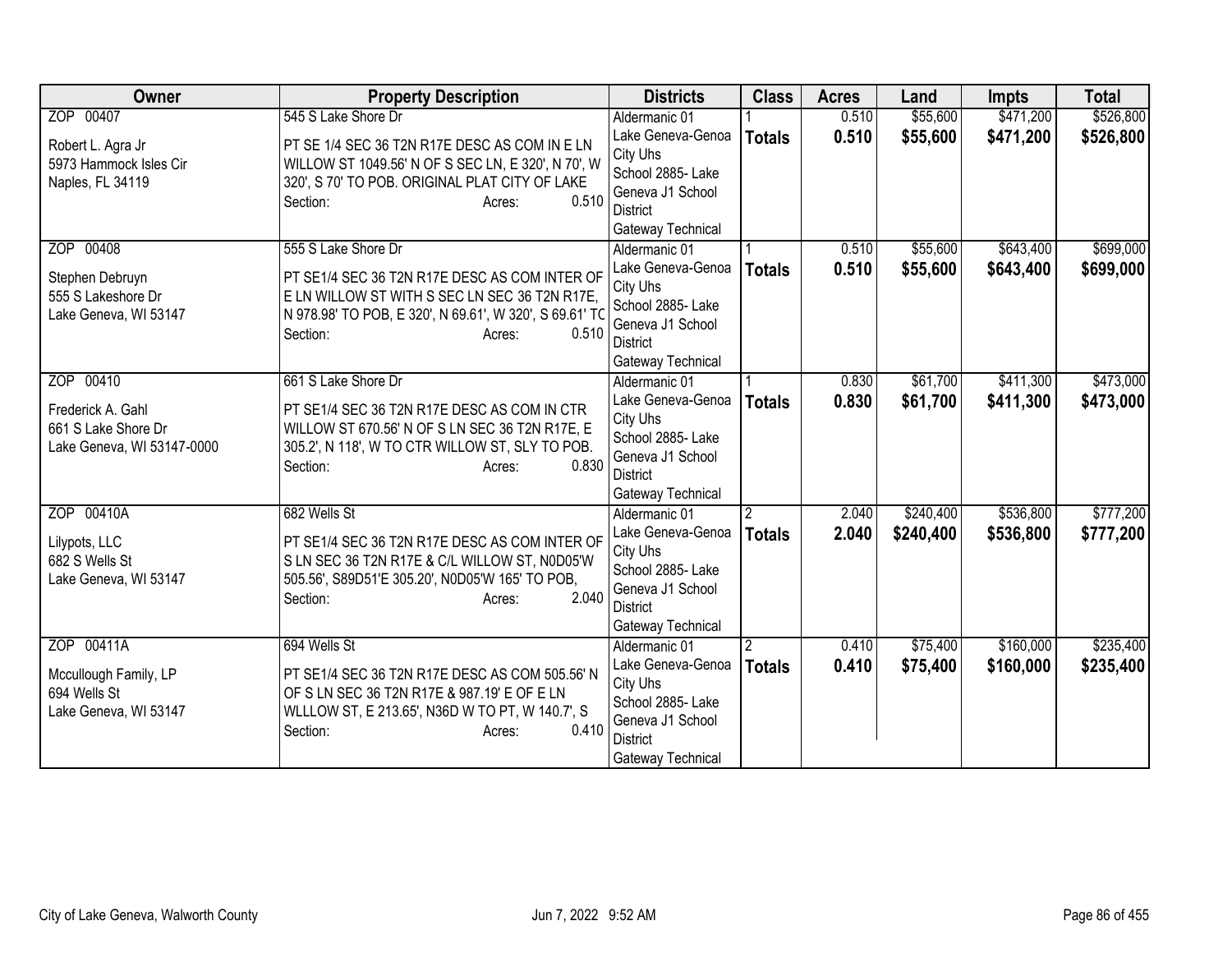| Owner                                | <b>Property Description</b>                                                              |                 | <b>Districts</b>                   | <b>Class</b>    | <b>Acres</b> | Land            | <b>Impts</b>    | <b>Total</b>   |
|--------------------------------------|------------------------------------------------------------------------------------------|-----------------|------------------------------------|-----------------|--------------|-----------------|-----------------|----------------|
| ZOP 00411B                           |                                                                                          |                 | Aldermanic 01                      |                 | 2.830        | \$274,800       | $\overline{50}$ | \$274,800      |
| Lilypots, LLC                        | PT SE1/4 SEC 36 T2N R17E DESC AS COM INTER OF                                            |                 | Lake Geneva-Genoa                  | <b>Totals</b>   | 2.830        | \$274,800       | \$0             | \$274,800      |
| 682 S Wells St                       | S LN SEC 36 T2N R17E & C/L WILLOW ST, N0D05'W                                            |                 | City Uhs                           |                 |              |                 |                 |                |
| Lake Geneva, WI 53147                | 505.56', S89D51'E 305.20' TO POB, N0D05'W 165',                                          |                 | School 2885- Lake                  |                 |              |                 |                 |                |
|                                      | Section:                                                                                 | 2.830<br>Acres: | Geneva J1 School                   |                 |              |                 |                 |                |
|                                      |                                                                                          |                 | <b>District</b>                    |                 |              |                 |                 |                |
| ZOP 00413                            |                                                                                          |                 | Gateway Technical<br>Aldermanic 01 | $\overline{X4}$ | 0.390        | $\overline{50}$ | \$0             | $\frac{1}{30}$ |
|                                      |                                                                                          |                 | Lake Geneva-Genoa                  |                 | 0.390        | \$0             | \$0             | \$0            |
| City of Lake Geneva                  | PT RESERVATION AREA GENEVA VILLAGE (NOW                                                  |                 | City Uhs                           | <b>Totals</b>   |              |                 |                 |                |
| 626 Geneva St                        | CITY) DESC AS COM S LN MAIN ST 290' E OF W LN                                            |                 | School 2885- Lake                  |                 |              |                 |                 |                |
| Lake Geneva, WI 53147                | SEC 36 T2N R17E, E 70', S TO SHR LAKE, SWLY ON                                           |                 | Geneva J1 School                   |                 |              |                 |                 |                |
|                                      | Section:                                                                                 | 0.390<br>Acres: | <b>District</b>                    |                 |              |                 |                 |                |
|                                      |                                                                                          |                 | Gateway Technical                  |                 |              |                 |                 |                |
| ZOP 00414                            |                                                                                          |                 | Aldermanic 01                      | X4              | 0.210        | \$0             | \$0             | \$0            |
|                                      |                                                                                          |                 | Lake Geneva-Genoa                  | <b>Totals</b>   | 0.210        | \$0             | \$0             | \$0            |
| City of Lake Geneva<br>626 Geneva St | PT RESERVATION AREA GENEVA VILLAGE (NOW<br>CITY) DESC AS COM S LN MAIN ST 198' E OF W LN |                 | City Uhs                           |                 |              |                 |                 |                |
| Lake Geneva, WI 53147                | SEC 36 T2N R17E, E 92', S TO SHR LAKE, SWLY ON                                           |                 | School 2885- Lake                  |                 |              |                 |                 |                |
|                                      | Section:                                                                                 | 0.210<br>Acres: | Geneva J1 School                   |                 |              |                 |                 |                |
|                                      |                                                                                          |                 | <b>District</b>                    |                 |              |                 |                 |                |
|                                      |                                                                                          |                 | Gateway Technical                  |                 |              |                 |                 |                |
| 00001<br>$\overline{ZP}$             | 281 Forest St                                                                            |                 | Aldermanic 01                      |                 | 0.430        | \$66,700        | \$137,300       | \$204,000      |
| Robert W Hinzpeter Trust             | LOTS 1 & 2 PEARSON SUB CITY OF LAKE GENEVA                                               |                 | Lake Geneva-Genoa                  | <b>Totals</b>   | 0.430        | \$66,700        | \$137,300       | \$204,000      |
| 281 Forest St                        |                                                                                          |                 | City Uhs<br>School 2885- Lake      |                 |              |                 |                 |                |
| Lake Geneva, WI 53147-0000           |                                                                                          |                 | Geneva J1 School                   |                 |              |                 |                 |                |
|                                      | Section:                                                                                 | 0.430<br>Acres: | <b>District</b>                    |                 |              |                 |                 |                |
|                                      |                                                                                          |                 | Gateway Technical                  |                 |              |                 |                 |                |
| 00003<br>ZP                          | 265 Forest St                                                                            |                 | Aldermanic 01                      |                 | 0.220        | \$46,800        | \$179,300       | \$226,100      |
|                                      |                                                                                          |                 | Lake Geneva-Genoa                  | <b>Totals</b>   | 0.220        | \$46,800        | \$179,300       | \$226,100      |
| A&L Olsen, LLC                       | LOT 3 PEARSON SUB CITY OF LAKE GENEVA                                                    |                 | City Uhs                           |                 |              |                 |                 |                |
| 540 Bridgewater Cir                  |                                                                                          |                 | School 2885-Lake                   |                 |              |                 |                 |                |
| Williams Bay, WI 53191-0000          |                                                                                          |                 | Geneva J1 School                   |                 |              |                 |                 |                |
|                                      | Section:                                                                                 | 0.220<br>Acres: | <b>District</b>                    |                 |              |                 |                 |                |
|                                      |                                                                                          |                 | Gateway Technical                  |                 |              |                 |                 |                |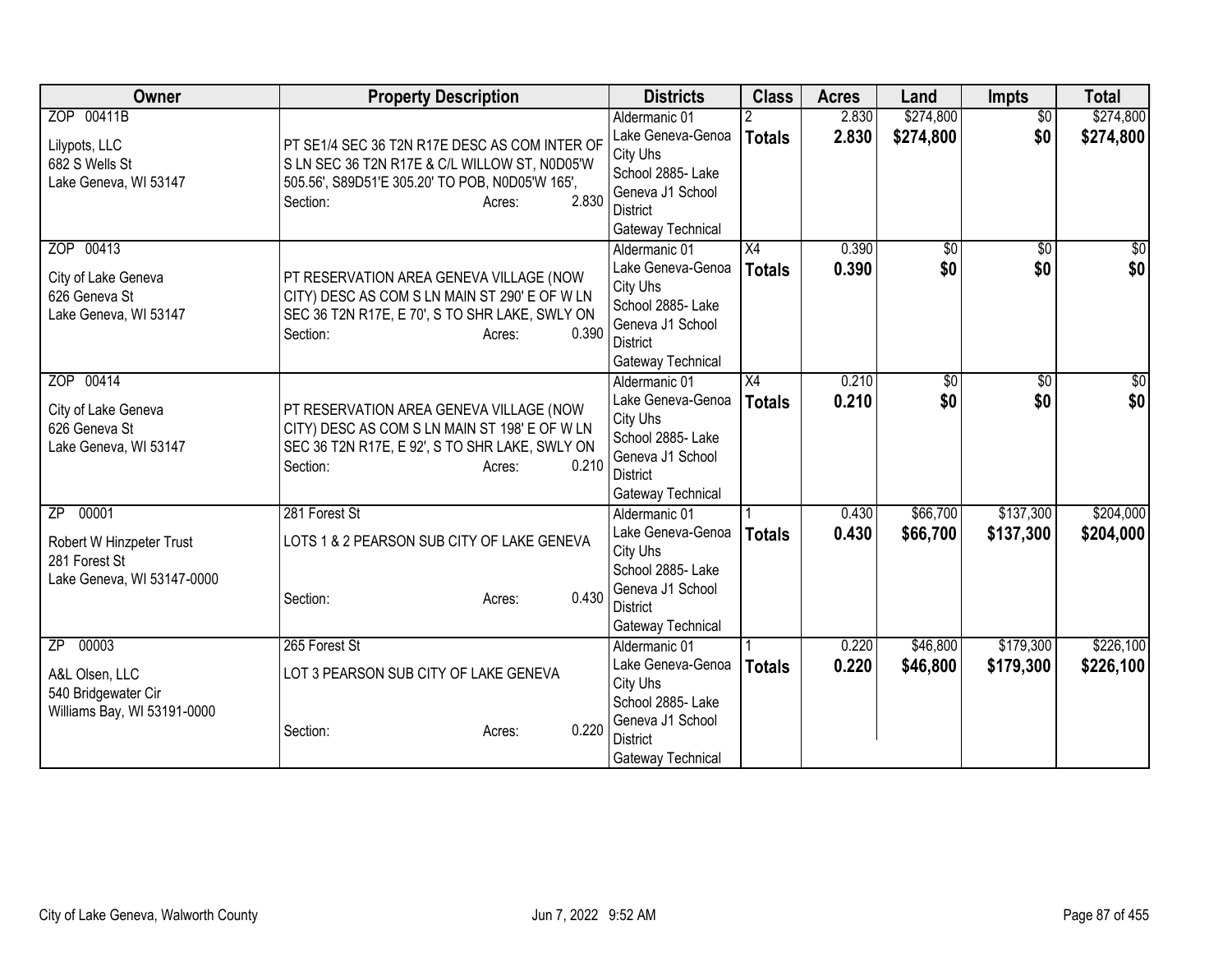| Owner                                    | <b>Property Description</b>           |        |       | <b>Districts</b>                      | <b>Class</b>  | <b>Acres</b> | Land     | <b>Impts</b> | <b>Total</b> |
|------------------------------------------|---------------------------------------|--------|-------|---------------------------------------|---------------|--------------|----------|--------------|--------------|
| 00004<br>$\overline{ZP}$                 | 231 Forest St                         |        |       | Aldermanic 01                         |               | 0.220        | \$46,800 | \$166,200    | \$213,000    |
| Mario Villanueva                         | LOT 4 PEARSON SUB CITY OF LAKE GENEVA |        |       | Lake Geneva-Genoa                     | <b>Totals</b> | 0.220        | \$46,800 | \$166,200    | \$213,000    |
| 231 Forest St                            |                                       |        |       | City Uhs                              |               |              |          |              |              |
| Lake Geneva, WI 53147                    |                                       |        |       | School 2885- Lake                     |               |              |          |              |              |
|                                          | Section:                              | Acres: | 0.220 | Geneva J1 School                      |               |              |          |              |              |
|                                          |                                       |        |       | <b>District</b>                       |               |              |          |              |              |
|                                          | 213 Forest St                         |        |       | Gateway Technical                     |               | 0.220        |          | \$182,100    |              |
| 00005<br>ZP                              |                                       |        |       | Aldermanic 01<br>Lake Geneva-Genoa    |               |              | \$46,800 |              | \$228,900    |
| Dexter Family Trust                      | LOT 5 PEARSON SUB CITY OF LAKE GENEVA |        |       | City Uhs                              | <b>Totals</b> | 0.220        | \$46,800 | \$182,100    | \$228,900    |
| 213 Forest St                            |                                       |        |       | School 2885- Lake                     |               |              |          |              |              |
| Lake Geneva, WI 53147-0000               |                                       |        |       | Geneva J1 School                      |               |              |          |              |              |
|                                          | Section:                              | Acres: | 0.220 | <b>District</b>                       |               |              |          |              |              |
|                                          |                                       |        |       | Gateway Technical                     |               |              |          |              |              |
| 00006<br>$\overline{ZP}$                 | 165 Forest St                         |        |       | Aldermanic 01                         |               | 0.220        | \$46,900 | \$141,800    | \$188,700    |
|                                          | LOT 6 PEARSON SUB CITY OF LAKE GENEVA |        |       | Lake Geneva-Genoa                     | <b>Totals</b> | 0.220        | \$46,900 | \$141,800    | \$188,700    |
| Valen J. Ochsenschlager<br>165 Forest St |                                       |        |       | City Uhs                              |               |              |          |              |              |
| Lake Geneva, WI 53147-0000               |                                       |        |       | School 2885- Lake                     |               |              |          |              |              |
|                                          | Section:                              | Acres: | 0.220 | Geneva J1 School                      |               |              |          |              |              |
|                                          |                                       |        |       | <b>District</b>                       |               |              |          |              |              |
|                                          |                                       |        |       | Gateway Technical                     |               |              |          |              |              |
| 00007<br>$\overline{ZP}$                 | 155 Forest St                         |        |       | Aldermanic 01                         |               | 0.220        | \$46,800 | \$229,100    | \$275,900    |
| Bradley S. Cihla                         | LOT 7 PEARSON SUB CITY OF LAKE GENEVA |        |       | Lake Geneva-Genoa                     | <b>Totals</b> | 0.220        | \$46,800 | \$229,100    | \$275,900    |
| 155 Forest St                            |                                       |        |       | City Uhs                              |               |              |          |              |              |
| Lake Geneva, WI 53147                    |                                       |        |       | School 2885- Lake<br>Geneva J1 School |               |              |          |              |              |
|                                          | Section:                              | Acres: | 0.220 | <b>District</b>                       |               |              |          |              |              |
|                                          |                                       |        |       | Gateway Technical                     |               |              |          |              |              |
| 00008<br>ZP                              | 151 Forest St                         |        |       | Aldermanic 01                         |               | 0.220        | \$46,800 | \$137,300    | \$184,100    |
|                                          |                                       |        |       | Lake Geneva-Genoa                     | <b>Totals</b> | 0.220        | \$46,800 | \$137,300    | \$184,100    |
| Anthony F. Machi                         | LOT 8 PEARSON SUB CITY OF LAKE GENEVA |        |       | City Uhs                              |               |              |          |              |              |
| 151 Forest St                            |                                       |        |       | School 2885- Lake                     |               |              |          |              |              |
| Lake Geneva, WI 53147-0000               |                                       |        |       | Geneva J1 School                      |               |              |          |              |              |
|                                          | Section:                              | Acres: | 0.220 | <b>District</b>                       |               |              |          |              |              |
|                                          |                                       |        |       | Gateway Technical                     |               |              |          |              |              |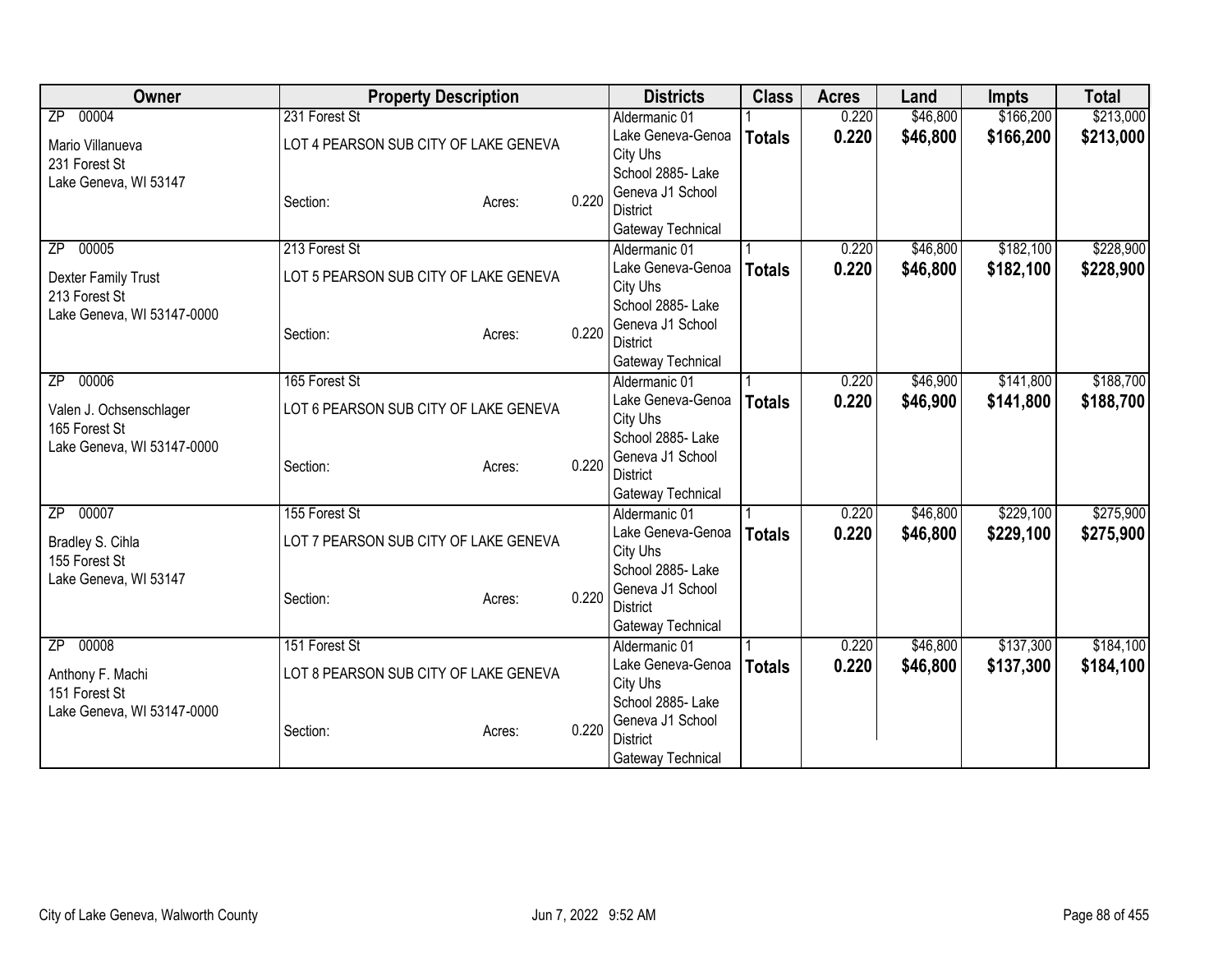| Owner                                  | <b>Property Description</b>            |        |       | <b>Districts</b>                   | <b>Class</b>  | <b>Acres</b> | Land     | <b>Impts</b> | <b>Total</b> |
|----------------------------------------|----------------------------------------|--------|-------|------------------------------------|---------------|--------------|----------|--------------|--------------|
| 00009<br>$\overline{ZP}$               | 141 Forest St                          |        |       | Aldermanic 01                      |               | 0.220        | \$46,800 | \$164,000    | \$210,800    |
| Mary Louise Slawson, Life Est          | LOT 9 PEARSON SUB CITY OF LAKE GENEVA  |        |       | Lake Geneva-Genoa                  | <b>Totals</b> | 0.220        | \$46,800 | \$164,000    | \$210,800    |
| 141 Forest St                          |                                        |        |       | City Uhs                           |               |              |          |              |              |
| Lake Geneva, WI 53147-0000             |                                        |        |       | School 2885- Lake                  |               |              |          |              |              |
|                                        | Section:                               | Acres: | 0.220 | Geneva J1 School                   |               |              |          |              |              |
|                                        |                                        |        |       | <b>District</b>                    |               |              |          |              |              |
| 00010                                  | 135 Forest St                          |        |       | Gateway Technical<br>Aldermanic 01 |               | 0.220        | \$46,800 | \$172,100    | \$218,900    |
| ΖP                                     |                                        |        |       | Lake Geneva-Genoa                  |               | 0.220        | \$46,800 | \$172,100    | \$218,900    |
| Joanne P. Henney                       | LOT 10 PEARSON SUB CITY OF LAKE GENEVA |        |       | City Uhs                           | <b>Totals</b> |              |          |              |              |
| 135 Forest St                          |                                        |        |       | School 2885- Lake                  |               |              |          |              |              |
| Lake Geneva, WI 53147-0000             |                                        |        |       | Geneva J1 School                   |               |              |          |              |              |
|                                        | Section:                               | Acres: | 0.220 | <b>District</b>                    |               |              |          |              |              |
|                                        |                                        |        |       | Gateway Technical                  |               |              |          |              |              |
| ZP 00011                               | 125 Forest St                          |        |       | Aldermanic 01                      |               | 0.220        | \$46,800 | \$227,500    | \$274,300    |
| Catherine Jensen                       | LOT 11 PEARSON SUB CITY OF LAKE GENEVA |        |       | Lake Geneva-Genoa                  | <b>Totals</b> | 0.220        | \$46,800 | \$227,500    | \$274,300    |
| 125 Forest St                          |                                        |        |       | City Uhs                           |               |              |          |              |              |
| Lake Geneva, WI 53147-0000             |                                        |        |       | School 2885- Lake                  |               |              |          |              |              |
|                                        | Section:                               | Acres: | 0.220 | Geneva J1 School                   |               |              |          |              |              |
|                                        |                                        |        |       | <b>District</b>                    |               |              |          |              |              |
|                                        |                                        |        |       | Gateway Technical                  |               |              |          |              |              |
| 00012<br>$\overline{ZP}$               | 115 Forest St                          |        |       | Aldermanic 01                      |               | 0.220        | \$46,800 | \$164,900    | \$211,700    |
| Mary Wicklund                          | LOT 12 PEARSON SUB CITY OF LAKE GENEVA |        |       | Lake Geneva-Genoa                  | <b>Totals</b> | 0.220        | \$46,800 | \$164,900    | \$211,700    |
| 115 Forest St                          |                                        |        |       | City Uhs<br>School 2885- Lake      |               |              |          |              |              |
| Lake Geneva, WI 53147                  |                                        |        |       | Geneva J1 School                   |               |              |          |              |              |
|                                        | Section:                               | Acres: | 0.220 | <b>District</b>                    |               |              |          |              |              |
|                                        |                                        |        |       | Gateway Technical                  |               |              |          |              |              |
| 00013<br>$\overline{ZP}$               |                                        |        |       | Aldermanic 01                      |               | 0.270        | \$10,400 | $\sqrt{6}$   | \$10,400     |
|                                        |                                        |        |       | Lake Geneva-Genoa                  | <b>Totals</b> | 0.270        | \$10,400 | \$0          | \$10,400     |
| Mary Wicklund                          | LOT 13 PEARSON SUB CITY OF LAKE GENEVA |        |       | City Uhs                           |               |              |          |              |              |
| 115 Forest St<br>Lake Geneva, WI 53147 |                                        |        |       | School 2885-Lake                   |               |              |          |              |              |
|                                        | Section:                               | Acres: | 0.270 | Geneva J1 School                   |               |              |          |              |              |
|                                        |                                        |        |       | <b>District</b>                    |               |              |          |              |              |
|                                        |                                        |        |       | Gateway Technical                  |               |              |          |              |              |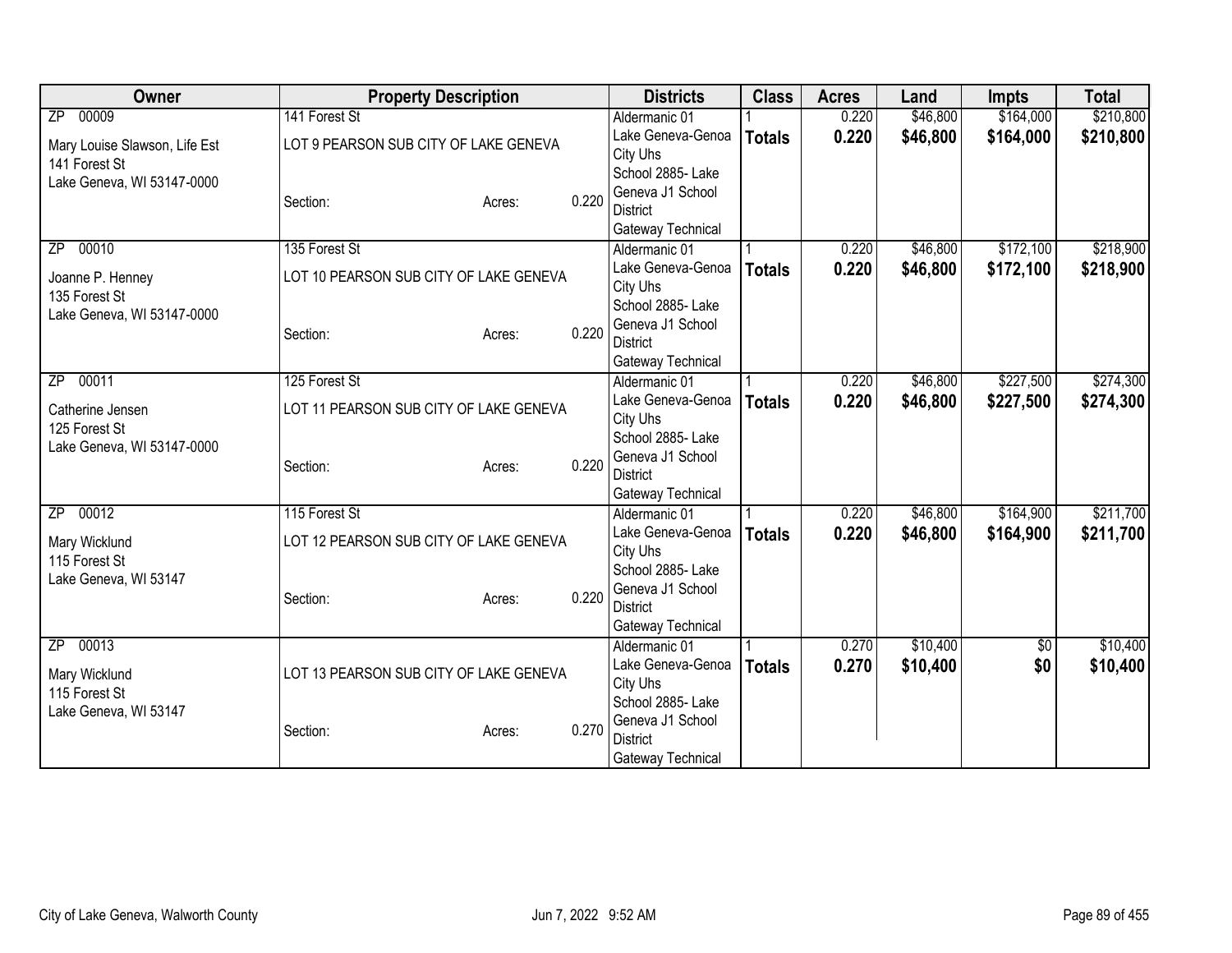| Owner                                                                                   | <b>Property Description</b>                                                                                            | <b>Districts</b>                                                                                                                | <b>Class</b>  | <b>Acres</b>   | Land                 | Impts                  | <b>Total</b>           |
|-----------------------------------------------------------------------------------------|------------------------------------------------------------------------------------------------------------------------|---------------------------------------------------------------------------------------------------------------------------------|---------------|----------------|----------------------|------------------------|------------------------|
| 00014<br>ZP<br>Mary Wicklund<br>115 Forest St                                           | LOT 14 PEARSON SUB CITY OF LAKE GENEVA                                                                                 | Aldermanic 01<br>Lake Geneva-Genoa<br>City Uhs<br>School 2885- Lake                                                             | <b>Totals</b> | 0.250<br>0.250 | \$10,200<br>\$10,200 | $\overline{50}$<br>\$0 | \$10,200<br>\$10,200   |
| Lake Geneva, WI 53147                                                                   | 0.250<br>Section:<br>Acres:                                                                                            | Geneva J1 School<br><b>District</b><br>Gateway Technical                                                                        |               |                |                      |                        |                        |
| 00015<br>ZP<br>Mary Wicklund<br>115 Forest St<br>Lake Geneva, WI 53147                  | LOT 15 PEARSON SUB CITY OF LAKE GENEVA<br>0.240<br>Section:<br>Acres:                                                  | Aldermanic 01<br>Lake Geneva-Genoa<br>City Uhs<br>School 2885- Lake<br>Geneva J1 School<br><b>District</b><br>Gateway Technical | <b>Totals</b> | 0.240<br>0.240 | \$10,000<br>\$10,000 | $\sqrt{6}$<br>\$0      | \$10,000<br>\$10,000   |
| 00016<br>ZP<br>Michelle Hamilton<br>116 Pearson Dr<br>Lake Geneva, WI 53147             | 116 Pearson Dr<br>LOT 16 & S 10' LOT 17 PEARSON SUB CITY OF LAKE<br><b>GENEVA</b><br>0.240<br>Section:<br>Acres:       | Aldermanic 01<br>Lake Geneva-Genoa<br>City Uhs<br>School 2885- Lake<br>Geneva J1 School<br><b>District</b><br>Gateway Technical | <b>Totals</b> | 0.240<br>0.240 | \$49,600<br>\$49,600 | \$210,400<br>\$210,400 | \$260,000<br>\$260,000 |
| 00017A<br>$\overline{ZP}$<br>Neil Gowan<br>120 Pearson Dr<br>Lake Geneva, WI 53147-0000 | 120 Pearson Dr<br>N 70' LOT 17 & S 10' LOT 18 PEARSON SUB CITY OF<br><b>LAKE GENEVA</b><br>0.220<br>Section:<br>Acres: | Aldermanic 01<br>Lake Geneva-Genoa<br>City Uhs<br>School 2885- Lake<br>Geneva J1 School<br><b>District</b><br>Gateway Technical | <b>Totals</b> | 0.220<br>0.220 | \$46,600<br>\$46,600 | \$253,600<br>\$253,600 | \$300,200<br>\$300,200 |
| ZP 00018<br>Jeffrey P. Morales<br>130 Pearson Dr<br>Lake Geneva, WI 53147-0000          | 130 Pearson Dr<br>N 70' LOT 18 & S 10' LOT 19 PEARSON SUB CITY OF<br><b>LAKE GENEVA</b><br>0.220<br>Section:<br>Acres: | Aldermanic 01<br>Lake Geneva-Genoa<br>City Uhs<br>School 2885- Lake<br>Geneva J1 School<br><b>District</b><br>Gateway Technical | <b>Totals</b> | 0.220<br>0.220 | \$46,600<br>\$46,600 | \$138,500<br>\$138,500 | \$185,100<br>\$185,100 |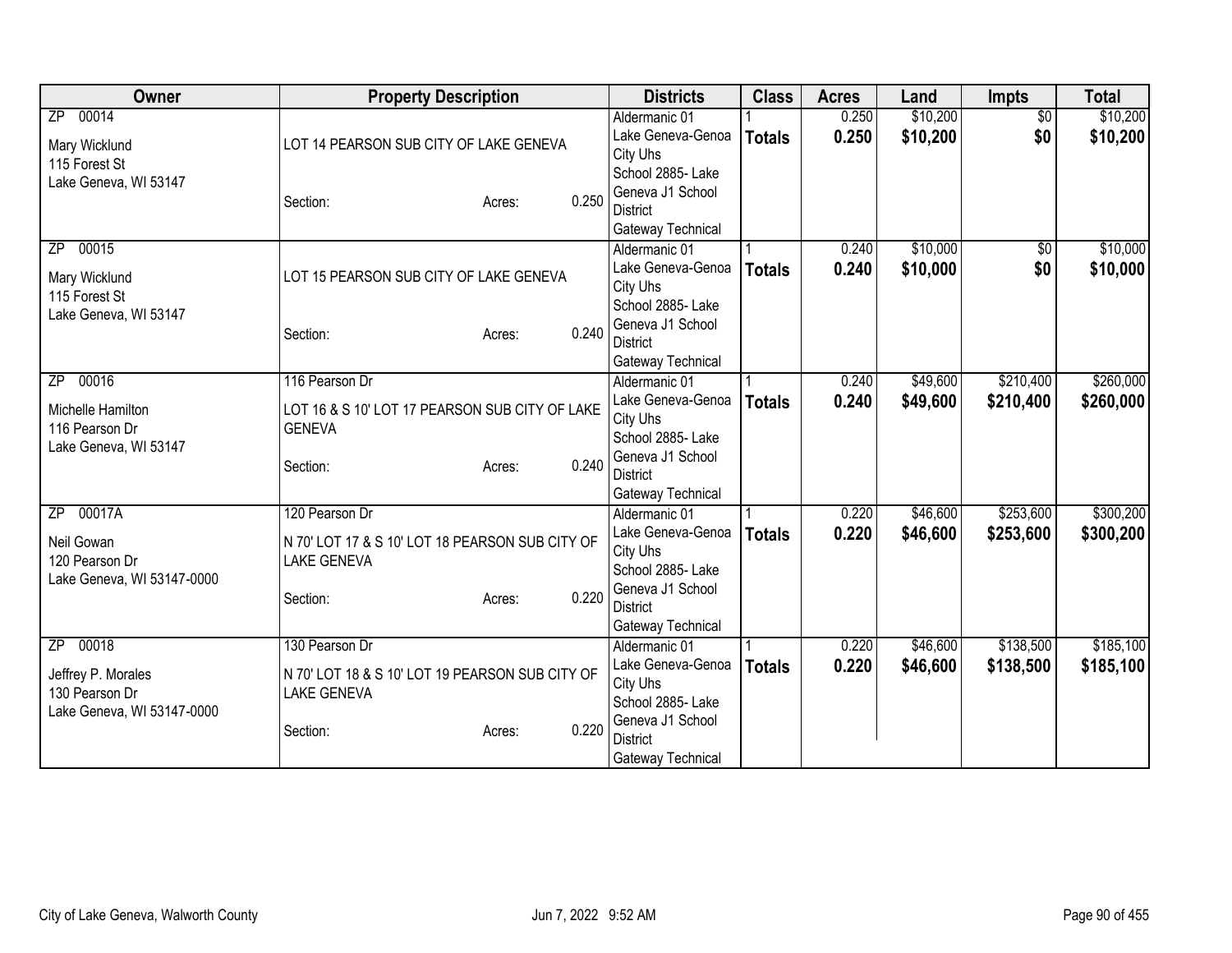| 00019<br>140 Pearson Dr<br>\$42,100<br>\$180,200<br>$\overline{ZP}$<br>0.190<br>Aldermanic 01<br>0.190<br>\$42,100<br>\$180,200<br>Lake Geneva-Genoa<br><b>Totals</b><br>N 70' LOT 19 PEARSON SUB CITY OF LAKE GENEVA<br>Neal D. Devries<br>City Uhs<br>W3628 Wildwood Dr<br>School 2885- Lake<br>Lake Geneva, WI 53147<br>Geneva J1 School<br>0.190<br>Section:<br>Acres:<br><b>District</b><br>Gateway Technical<br>00020<br>180 Pearson Dr<br>\$46,600<br>\$261,400<br>0.220<br>ZP<br>Aldermanic 01<br>0.220<br>Lake Geneva-Genoa<br>\$46,600<br>\$261,400<br><b>Totals</b><br>LOT 20 PEARSON SUB CITY OF LAKE GENEVA<br>Sylvia Delk<br>City Uhs<br>180 Pearson Dr<br>School 2885- Lake<br>Lake Geneva, WI 53147<br>Geneva J1 School<br>0.220<br>Section:<br>Acres:<br><b>District</b><br>Gateway Technical<br>\$46,600<br>\$121,700<br>00021<br>202 Pearson Dr<br>0.220<br>ZP<br>Aldermanic 01<br>Lake Geneva-Genoa<br>0.220<br>\$46,600<br>\$121,700<br><b>Totals</b><br>LOT 21 PEARSON SUB CITY OF LAKE GENEVA<br>Terry M Volbrecht Trust<br>City Uhs<br>5759 Steele Rd<br>School 2885- Lake<br>Burlington, WI 53105<br>Geneva J1 School<br>0.220<br>Section:<br>Acres:<br><b>District</b><br>Gateway Technical<br>\$221,700<br>00022<br>216 Pearson Dr<br>\$46,600<br>0.220<br>ZP<br>Aldermanic 01<br>Lake Geneva-Genoa<br>0.220<br>\$46,600<br>\$221,700<br><b>Totals</b><br>LOT 22 PEARSON SUB CITY OF LAKE GENEVA<br>Paul Swatek<br>City Uhs<br>216 Pearson Dr<br>School 2885- Lake<br>Lake Geneva, WI 53147-0000<br>Geneva J1 School<br>0.220<br>Section:<br>Acres:<br><b>District</b><br>Gateway Technical<br>00023<br>232 Pearson Dr<br>\$46,600<br>\$172,600<br>Aldermanic 01<br>0.220<br>ZP<br>0.220<br>Lake Geneva-Genoa<br>\$46,600<br>\$172,600<br><b>Totals</b><br>LOT 23 PEARSON SUB CITY OF LAKE GENEVA<br>Rafael Villegas<br>City Uhs<br>232 Pearson Dr<br>School 2885-Lake<br>Lake Geneva, WI 53147-0000<br>Geneva J1 School<br>0.220<br>Section:<br>Acres:<br><b>District</b> | Owner | <b>Property Description</b> |  | <b>Districts</b>  | <b>Class</b> | <b>Acres</b> | Land | <b>Impts</b> | <b>Total</b> |
|-------------------------------------------------------------------------------------------------------------------------------------------------------------------------------------------------------------------------------------------------------------------------------------------------------------------------------------------------------------------------------------------------------------------------------------------------------------------------------------------------------------------------------------------------------------------------------------------------------------------------------------------------------------------------------------------------------------------------------------------------------------------------------------------------------------------------------------------------------------------------------------------------------------------------------------------------------------------------------------------------------------------------------------------------------------------------------------------------------------------------------------------------------------------------------------------------------------------------------------------------------------------------------------------------------------------------------------------------------------------------------------------------------------------------------------------------------------------------------------------------------------------------------------------------------------------------------------------------------------------------------------------------------------------------------------------------------------------------------------------------------------------------------------------------------------------------------------------------------------------------------------------------------------------------------------------------------------------------------------------------------|-------|-----------------------------|--|-------------------|--------------|--------------|------|--------------|--------------|
| \$222,300                                                                                                                                                                                                                                                                                                                                                                                                                                                                                                                                                                                                                                                                                                                                                                                                                                                                                                                                                                                                                                                                                                                                                                                                                                                                                                                                                                                                                                                                                                                                                                                                                                                                                                                                                                                                                                                                                                                                                                                             |       |                             |  |                   |              |              |      |              | \$222,300    |
|                                                                                                                                                                                                                                                                                                                                                                                                                                                                                                                                                                                                                                                                                                                                                                                                                                                                                                                                                                                                                                                                                                                                                                                                                                                                                                                                                                                                                                                                                                                                                                                                                                                                                                                                                                                                                                                                                                                                                                                                       |       |                             |  |                   |              |              |      |              |              |
| \$308,000<br>\$308,000<br>\$168,300                                                                                                                                                                                                                                                                                                                                                                                                                                                                                                                                                                                                                                                                                                                                                                                                                                                                                                                                                                                                                                                                                                                                                                                                                                                                                                                                                                                                                                                                                                                                                                                                                                                                                                                                                                                                                                                                                                                                                                   |       |                             |  |                   |              |              |      |              |              |
|                                                                                                                                                                                                                                                                                                                                                                                                                                                                                                                                                                                                                                                                                                                                                                                                                                                                                                                                                                                                                                                                                                                                                                                                                                                                                                                                                                                                                                                                                                                                                                                                                                                                                                                                                                                                                                                                                                                                                                                                       |       |                             |  |                   |              |              |      |              |              |
|                                                                                                                                                                                                                                                                                                                                                                                                                                                                                                                                                                                                                                                                                                                                                                                                                                                                                                                                                                                                                                                                                                                                                                                                                                                                                                                                                                                                                                                                                                                                                                                                                                                                                                                                                                                                                                                                                                                                                                                                       |       |                             |  |                   |              |              |      |              |              |
|                                                                                                                                                                                                                                                                                                                                                                                                                                                                                                                                                                                                                                                                                                                                                                                                                                                                                                                                                                                                                                                                                                                                                                                                                                                                                                                                                                                                                                                                                                                                                                                                                                                                                                                                                                                                                                                                                                                                                                                                       |       |                             |  |                   |              |              |      |              |              |
|                                                                                                                                                                                                                                                                                                                                                                                                                                                                                                                                                                                                                                                                                                                                                                                                                                                                                                                                                                                                                                                                                                                                                                                                                                                                                                                                                                                                                                                                                                                                                                                                                                                                                                                                                                                                                                                                                                                                                                                                       |       |                             |  |                   |              |              |      |              |              |
|                                                                                                                                                                                                                                                                                                                                                                                                                                                                                                                                                                                                                                                                                                                                                                                                                                                                                                                                                                                                                                                                                                                                                                                                                                                                                                                                                                                                                                                                                                                                                                                                                                                                                                                                                                                                                                                                                                                                                                                                       |       |                             |  |                   |              |              |      |              |              |
|                                                                                                                                                                                                                                                                                                                                                                                                                                                                                                                                                                                                                                                                                                                                                                                                                                                                                                                                                                                                                                                                                                                                                                                                                                                                                                                                                                                                                                                                                                                                                                                                                                                                                                                                                                                                                                                                                                                                                                                                       |       |                             |  |                   |              |              |      |              |              |
|                                                                                                                                                                                                                                                                                                                                                                                                                                                                                                                                                                                                                                                                                                                                                                                                                                                                                                                                                                                                                                                                                                                                                                                                                                                                                                                                                                                                                                                                                                                                                                                                                                                                                                                                                                                                                                                                                                                                                                                                       |       |                             |  |                   |              |              |      |              |              |
|                                                                                                                                                                                                                                                                                                                                                                                                                                                                                                                                                                                                                                                                                                                                                                                                                                                                                                                                                                                                                                                                                                                                                                                                                                                                                                                                                                                                                                                                                                                                                                                                                                                                                                                                                                                                                                                                                                                                                                                                       |       |                             |  |                   |              |              |      |              |              |
|                                                                                                                                                                                                                                                                                                                                                                                                                                                                                                                                                                                                                                                                                                                                                                                                                                                                                                                                                                                                                                                                                                                                                                                                                                                                                                                                                                                                                                                                                                                                                                                                                                                                                                                                                                                                                                                                                                                                                                                                       |       |                             |  |                   |              |              |      |              |              |
|                                                                                                                                                                                                                                                                                                                                                                                                                                                                                                                                                                                                                                                                                                                                                                                                                                                                                                                                                                                                                                                                                                                                                                                                                                                                                                                                                                                                                                                                                                                                                                                                                                                                                                                                                                                                                                                                                                                                                                                                       |       |                             |  |                   |              |              |      |              |              |
| \$168,300<br>\$268,300<br>\$268,300<br>\$219,200<br>\$219,200                                                                                                                                                                                                                                                                                                                                                                                                                                                                                                                                                                                                                                                                                                                                                                                                                                                                                                                                                                                                                                                                                                                                                                                                                                                                                                                                                                                                                                                                                                                                                                                                                                                                                                                                                                                                                                                                                                                                         |       |                             |  |                   |              |              |      |              |              |
|                                                                                                                                                                                                                                                                                                                                                                                                                                                                                                                                                                                                                                                                                                                                                                                                                                                                                                                                                                                                                                                                                                                                                                                                                                                                                                                                                                                                                                                                                                                                                                                                                                                                                                                                                                                                                                                                                                                                                                                                       |       |                             |  |                   |              |              |      |              |              |
|                                                                                                                                                                                                                                                                                                                                                                                                                                                                                                                                                                                                                                                                                                                                                                                                                                                                                                                                                                                                                                                                                                                                                                                                                                                                                                                                                                                                                                                                                                                                                                                                                                                                                                                                                                                                                                                                                                                                                                                                       |       |                             |  |                   |              |              |      |              |              |
|                                                                                                                                                                                                                                                                                                                                                                                                                                                                                                                                                                                                                                                                                                                                                                                                                                                                                                                                                                                                                                                                                                                                                                                                                                                                                                                                                                                                                                                                                                                                                                                                                                                                                                                                                                                                                                                                                                                                                                                                       |       |                             |  |                   |              |              |      |              |              |
|                                                                                                                                                                                                                                                                                                                                                                                                                                                                                                                                                                                                                                                                                                                                                                                                                                                                                                                                                                                                                                                                                                                                                                                                                                                                                                                                                                                                                                                                                                                                                                                                                                                                                                                                                                                                                                                                                                                                                                                                       |       |                             |  |                   |              |              |      |              |              |
|                                                                                                                                                                                                                                                                                                                                                                                                                                                                                                                                                                                                                                                                                                                                                                                                                                                                                                                                                                                                                                                                                                                                                                                                                                                                                                                                                                                                                                                                                                                                                                                                                                                                                                                                                                                                                                                                                                                                                                                                       |       |                             |  |                   |              |              |      |              |              |
|                                                                                                                                                                                                                                                                                                                                                                                                                                                                                                                                                                                                                                                                                                                                                                                                                                                                                                                                                                                                                                                                                                                                                                                                                                                                                                                                                                                                                                                                                                                                                                                                                                                                                                                                                                                                                                                                                                                                                                                                       |       |                             |  |                   |              |              |      |              |              |
|                                                                                                                                                                                                                                                                                                                                                                                                                                                                                                                                                                                                                                                                                                                                                                                                                                                                                                                                                                                                                                                                                                                                                                                                                                                                                                                                                                                                                                                                                                                                                                                                                                                                                                                                                                                                                                                                                                                                                                                                       |       |                             |  |                   |              |              |      |              |              |
|                                                                                                                                                                                                                                                                                                                                                                                                                                                                                                                                                                                                                                                                                                                                                                                                                                                                                                                                                                                                                                                                                                                                                                                                                                                                                                                                                                                                                                                                                                                                                                                                                                                                                                                                                                                                                                                                                                                                                                                                       |       |                             |  |                   |              |              |      |              |              |
|                                                                                                                                                                                                                                                                                                                                                                                                                                                                                                                                                                                                                                                                                                                                                                                                                                                                                                                                                                                                                                                                                                                                                                                                                                                                                                                                                                                                                                                                                                                                                                                                                                                                                                                                                                                                                                                                                                                                                                                                       |       |                             |  |                   |              |              |      |              |              |
|                                                                                                                                                                                                                                                                                                                                                                                                                                                                                                                                                                                                                                                                                                                                                                                                                                                                                                                                                                                                                                                                                                                                                                                                                                                                                                                                                                                                                                                                                                                                                                                                                                                                                                                                                                                                                                                                                                                                                                                                       |       |                             |  |                   |              |              |      |              |              |
|                                                                                                                                                                                                                                                                                                                                                                                                                                                                                                                                                                                                                                                                                                                                                                                                                                                                                                                                                                                                                                                                                                                                                                                                                                                                                                                                                                                                                                                                                                                                                                                                                                                                                                                                                                                                                                                                                                                                                                                                       |       |                             |  |                   |              |              |      |              |              |
|                                                                                                                                                                                                                                                                                                                                                                                                                                                                                                                                                                                                                                                                                                                                                                                                                                                                                                                                                                                                                                                                                                                                                                                                                                                                                                                                                                                                                                                                                                                                                                                                                                                                                                                                                                                                                                                                                                                                                                                                       |       |                             |  |                   |              |              |      |              |              |
|                                                                                                                                                                                                                                                                                                                                                                                                                                                                                                                                                                                                                                                                                                                                                                                                                                                                                                                                                                                                                                                                                                                                                                                                                                                                                                                                                                                                                                                                                                                                                                                                                                                                                                                                                                                                                                                                                                                                                                                                       |       |                             |  |                   |              |              |      |              |              |
|                                                                                                                                                                                                                                                                                                                                                                                                                                                                                                                                                                                                                                                                                                                                                                                                                                                                                                                                                                                                                                                                                                                                                                                                                                                                                                                                                                                                                                                                                                                                                                                                                                                                                                                                                                                                                                                                                                                                                                                                       |       |                             |  |                   |              |              |      |              |              |
|                                                                                                                                                                                                                                                                                                                                                                                                                                                                                                                                                                                                                                                                                                                                                                                                                                                                                                                                                                                                                                                                                                                                                                                                                                                                                                                                                                                                                                                                                                                                                                                                                                                                                                                                                                                                                                                                                                                                                                                                       |       |                             |  |                   |              |              |      |              |              |
|                                                                                                                                                                                                                                                                                                                                                                                                                                                                                                                                                                                                                                                                                                                                                                                                                                                                                                                                                                                                                                                                                                                                                                                                                                                                                                                                                                                                                                                                                                                                                                                                                                                                                                                                                                                                                                                                                                                                                                                                       |       |                             |  |                   |              |              |      |              |              |
|                                                                                                                                                                                                                                                                                                                                                                                                                                                                                                                                                                                                                                                                                                                                                                                                                                                                                                                                                                                                                                                                                                                                                                                                                                                                                                                                                                                                                                                                                                                                                                                                                                                                                                                                                                                                                                                                                                                                                                                                       |       |                             |  |                   |              |              |      |              |              |
|                                                                                                                                                                                                                                                                                                                                                                                                                                                                                                                                                                                                                                                                                                                                                                                                                                                                                                                                                                                                                                                                                                                                                                                                                                                                                                                                                                                                                                                                                                                                                                                                                                                                                                                                                                                                                                                                                                                                                                                                       |       |                             |  |                   |              |              |      |              |              |
|                                                                                                                                                                                                                                                                                                                                                                                                                                                                                                                                                                                                                                                                                                                                                                                                                                                                                                                                                                                                                                                                                                                                                                                                                                                                                                                                                                                                                                                                                                                                                                                                                                                                                                                                                                                                                                                                                                                                                                                                       |       |                             |  | Gateway Technical |              |              |      |              |              |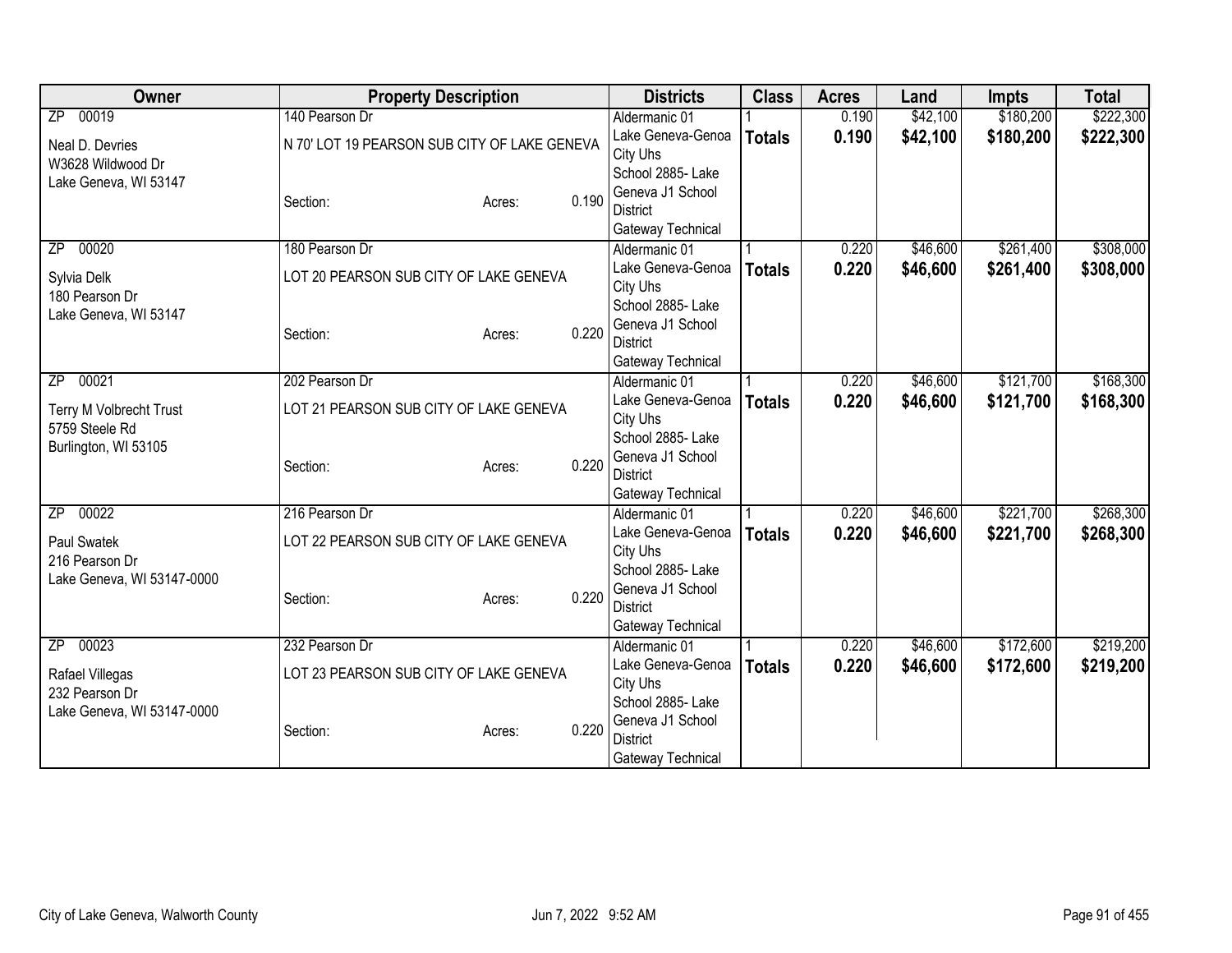| Owner                      | <b>Property Description</b>            |        |       | <b>Districts</b>                    | <b>Class</b>  | <b>Acres</b> | Land     | <b>Impts</b> | <b>Total</b> |
|----------------------------|----------------------------------------|--------|-------|-------------------------------------|---------------|--------------|----------|--------------|--------------|
| 00024<br>$\overline{ZP}$   | 250 Pearson Dr                         |        |       | Aldermanic 01                       |               | 0.220        | \$46,600 | \$156,800    | \$203,400    |
| Dennis M. Docherty         | LOT 24 PEARSON SUB CITY OF LAKE GENEVA |        |       | Lake Geneva-Genoa                   | <b>Totals</b> | 0.220        | \$46,600 | \$156,800    | \$203,400    |
| 250 Pearson Dr             |                                        |        |       | City Uhs                            |               |              |          |              |              |
| Lake Geneva, WI 53147-0000 |                                        |        |       | School 2885- Lake                   |               |              |          |              |              |
|                            | Section:                               | Acres: | 0.220 | Geneva J1 School                    |               |              |          |              |              |
|                            |                                        |        |       | <b>District</b>                     |               |              |          |              |              |
|                            |                                        |        |       | Gateway Technical                   |               |              |          |              |              |
| 00025<br>ΖP                | 268 Pearson Dr                         |        |       | Aldermanic 01                       |               | 0.220        | \$46,600 | \$177,800    | \$224,400    |
| Louise A. Blakely          | LOT 25 PEARSON SUB CITY OF LAKE GENEVA |        |       | Lake Geneva-Genoa<br>City Uhs       | <b>Totals</b> | 0.220        | \$46,600 | \$177,800    | \$224,400    |
| 268 Pearson Dr             |                                        |        |       | School 2885- Lake                   |               |              |          |              |              |
| Lake Geneva, WI 53147      |                                        |        |       | Geneva J1 School                    |               |              |          |              |              |
|                            | Section:                               | Acres: | 0.220 | <b>District</b>                     |               |              |          |              |              |
|                            |                                        |        |       | Gateway Technical                   |               |              |          |              |              |
| 00026<br>ZP                | 280 Pearson Dr                         |        |       | Aldermanic 01                       |               | 0.220        | \$46,600 | \$631,000    | \$677,600    |
|                            |                                        |        |       | Lake Geneva-Genoa                   | <b>Totals</b> | 0.220        | \$46,600 | \$631,000    | \$677,600    |
| Christopher L. Lynch       | LOT 26 PEARSON SUB CITY OF LAKE GENEVA |        |       | City Uhs                            |               |              |          |              |              |
| 280 Pearson Dr             |                                        |        |       | School 2885- Lake                   |               |              |          |              |              |
| Lake Geneva, WI 53147      | Section:                               | Acres: | 0.220 | Geneva J1 School                    |               |              |          |              |              |
|                            |                                        |        |       | <b>District</b>                     |               |              |          |              |              |
|                            |                                        |        |       | Gateway Technical                   |               |              |          |              |              |
| 00027<br>ZP                | 290 Pearson Dr                         |        |       | Aldermanic 01                       |               | 0.220        | \$46,600 | \$205,500    | \$252,100    |
| Penny S. Scheuerman        | LOT 27 PEARSON SUB CITY OF LAKE GENEVA |        |       | Lake Geneva-Genoa                   | <b>Totals</b> | 0.220        | \$46,600 | \$205,500    | \$252,100    |
| 290 Pearson Dr             |                                        |        |       | City Uhs                            |               |              |          |              |              |
| Lake Geneva, WI 53147-0000 |                                        |        |       | School 2885- Lake                   |               |              |          |              |              |
|                            | Section:                               | Acres: | 0.220 | Geneva J1 School<br><b>District</b> |               |              |          |              |              |
|                            |                                        |        |       | Gateway Technical                   |               |              |          |              |              |
| 00028<br>ZP                | 297 Pearson Dr                         |        |       | Aldermanic 01                       |               | 0.220        | \$46,600 | \$224,800    | \$271,400    |
|                            |                                        |        |       | Lake Geneva-Genoa                   | <b>Totals</b> | 0.220        | \$46,600 | \$224,800    | \$271,400    |
| 297 Pearson Dr, LLC        | LOT 28 PEARSON SUB CITY OF LAKE GENEVA |        |       | City Uhs                            |               |              |          |              |              |
| 926 S Cumberland Ave       |                                        |        |       | School 2885- Lake                   |               |              |          |              |              |
| Park Ridge, IL 60068       |                                        |        |       | Geneva J1 School                    |               |              |          |              |              |
|                            | Section:                               | Acres: | 0.220 | <b>District</b>                     |               |              |          |              |              |
|                            |                                        |        |       | Gateway Technical                   |               |              |          |              |              |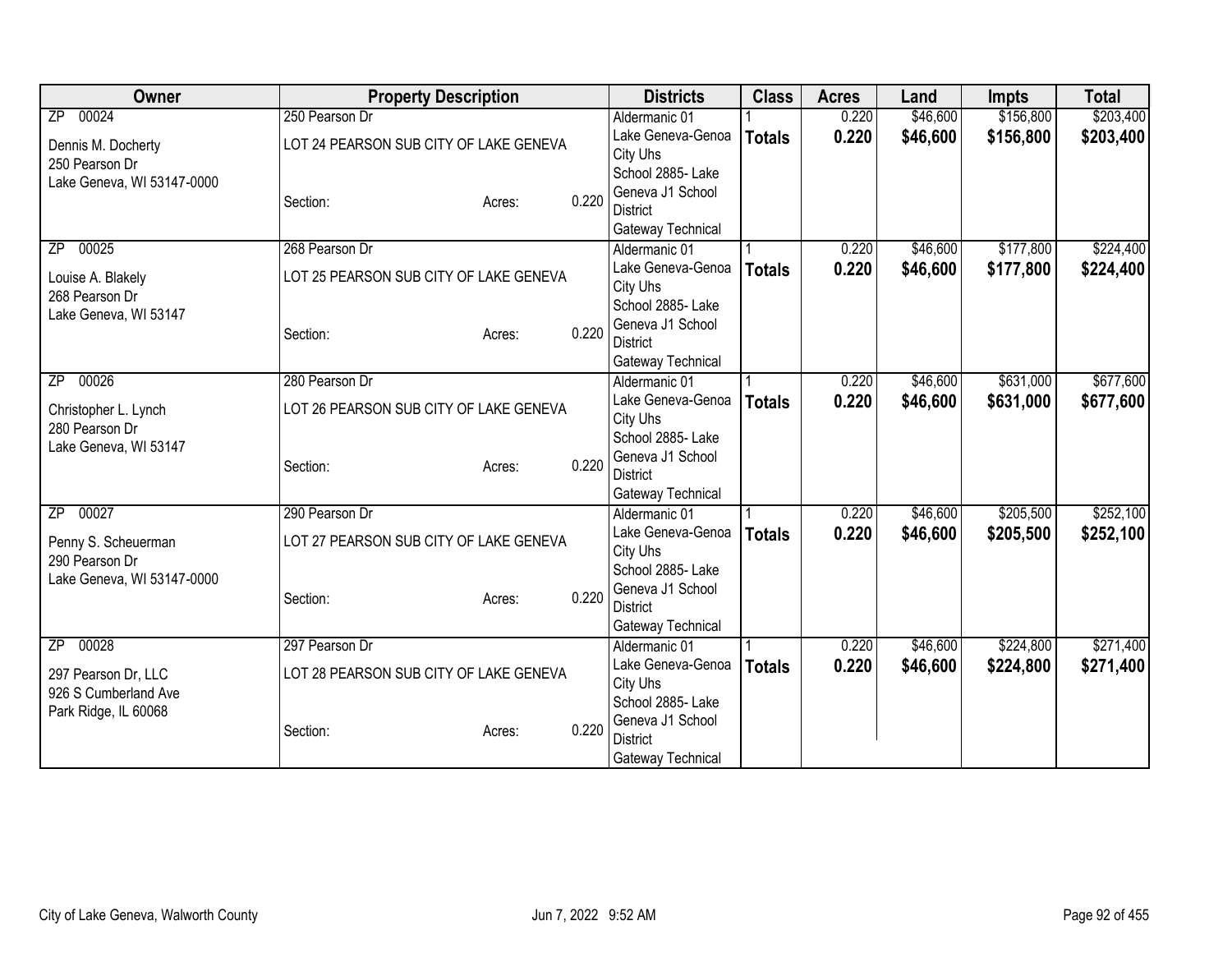| Owner                               | <b>Property Description</b>            |        |       | <b>Districts</b>                   | <b>Class</b>  | <b>Acres</b> | Land     | <b>Impts</b> | <b>Total</b> |
|-------------------------------------|----------------------------------------|--------|-------|------------------------------------|---------------|--------------|----------|--------------|--------------|
| 00029<br>$\overline{ZP}$            | 289 Pearson Dr                         |        |       | Aldermanic 01                      |               | 0.220        | \$46,600 | \$150,600    | \$197,200    |
| Michael Christopher Alvarez         | LOT 29 PEARSON SUB CITY OF LAKE GENEVA |        |       | Lake Geneva-Genoa                  | <b>Totals</b> | 0.220        | \$46,600 | \$150,600    | \$197,200    |
| 289 Pearson Dr                      |                                        |        |       | City Uhs                           |               |              |          |              |              |
| Lake Geneva, WI 53147               |                                        |        |       | School 2885- Lake                  |               |              |          |              |              |
|                                     | Section:                               | Acres: | 0.220 | Geneva J1 School                   |               |              |          |              |              |
|                                     |                                        |        |       | <b>District</b>                    |               |              |          |              |              |
|                                     |                                        |        |       | Gateway Technical                  |               |              |          |              |              |
| 00030<br>ΖP                         | 275 Pearson Dr                         |        |       | Aldermanic 01                      |               | 0.220        | \$46,600 | \$6,500      | \$53,100     |
| Rory Fiedler                        | LOT 30 PEARSON SUB CITY OF LAKE GENEVA |        |       | Lake Geneva-Genoa                  | <b>Totals</b> | 0.220        | \$46,600 | \$6,500      | \$53,100     |
| 6835 N East Prairie                 |                                        |        |       | City Uhs                           |               |              |          |              |              |
| Lincolnwood, IL 60712               |                                        |        |       | School 2885- Lake                  |               |              |          |              |              |
|                                     | Section:                               | Acres: | 0.220 | Geneva J1 School                   |               |              |          |              |              |
|                                     |                                        |        |       | <b>District</b>                    |               |              |          |              |              |
| 00031<br>ZP                         | 251 Pearson Dr                         |        |       | Gateway Technical<br>Aldermanic 01 |               | 0.220        | \$46,600 | \$231,400    | \$278,000    |
|                                     |                                        |        |       | Lake Geneva-Genoa                  |               |              |          |              |              |
| Rory Fiedler                        | LOT 31 PEARSON SUB CITY OF LAKE GENEVA |        |       | City Uhs                           | <b>Totals</b> | 0.220        | \$46,600 | \$231,400    | \$278,000    |
| 6835 N East Prairie                 |                                        |        |       | School 2885- Lake                  |               |              |          |              |              |
| Lincolnwood, IL 60712               |                                        |        |       | Geneva J1 School                   |               |              |          |              |              |
|                                     | Section:                               | Acres: | 0.220 | <b>District</b>                    |               |              |          |              |              |
|                                     |                                        |        |       | Gateway Technical                  |               |              |          |              |              |
| 00032<br>ZP                         | 239 Pearson Dr                         |        |       | Aldermanic 01                      |               | 0.220        | \$46,600 | \$226,000    | \$272,600    |
|                                     |                                        |        |       | Lake Geneva-Genoa                  | <b>Totals</b> | 0.220        | \$46,600 | \$226,000    | \$272,600    |
| Michael R. Devroy                   | LOT 32 PEARSON SUB CITY OF LAKE GENEVA |        |       | City Uhs                           |               |              |          |              |              |
| 239 Pearson Dr                      |                                        |        |       | School 2885- Lake                  |               |              |          |              |              |
| Lake Geneva, WI 53147               |                                        |        |       | Geneva J1 School                   |               |              |          |              |              |
|                                     | Section:                               | Acres: | 0.220 | <b>District</b>                    |               |              |          |              |              |
|                                     |                                        |        |       | Gateway Technical                  |               |              |          |              |              |
| 00033<br>$\overline{ZP}$            | 225 Pearson Dr                         |        |       | Aldermanic 01                      |               | 0.220        | \$46,600 | \$202,800    | \$249,400    |
|                                     | LOT 33 PEARSON SUB CITY OF LAKE GENEVA |        |       | Lake Geneva-Genoa                  | <b>Totals</b> | 0.220        | \$46,600 | \$202,800    | \$249,400    |
| Eric R. Gallagher<br>225 Pearson Dr |                                        |        |       | City Uhs                           |               |              |          |              |              |
| Lake Geneva, WI 53147               |                                        |        |       | School 2885- Lake                  |               |              |          |              |              |
|                                     | Section:                               | Acres: | 0.220 | Geneva J1 School                   |               |              |          |              |              |
|                                     |                                        |        |       | <b>District</b>                    |               |              |          |              |              |
|                                     |                                        |        |       | Gateway Technical                  |               |              |          |              |              |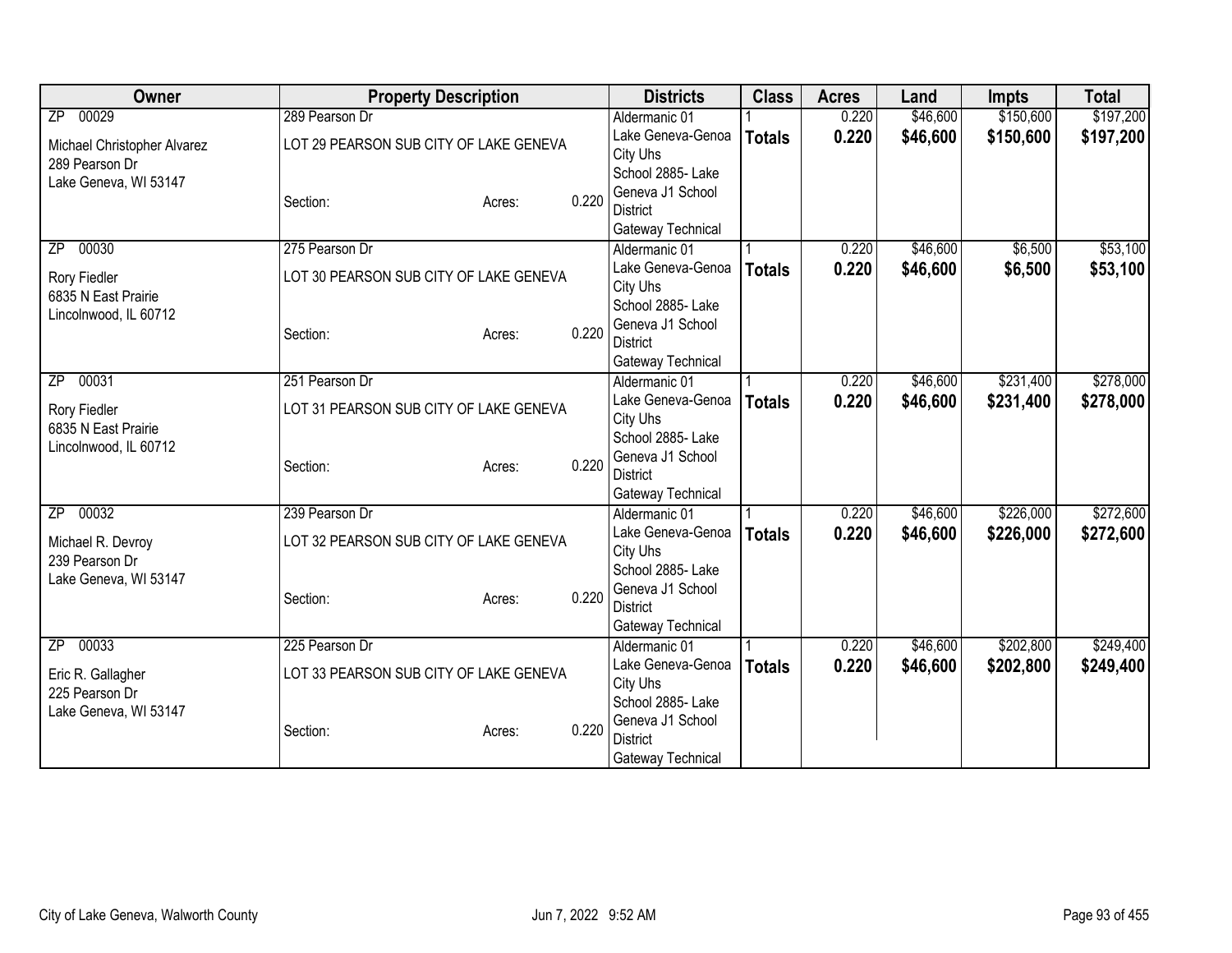| Owner                                | <b>Property Description</b>               |       | <b>Districts</b>                   | <b>Class</b>  | <b>Acres</b> | Land     | <b>Impts</b>    | <b>Total</b> |
|--------------------------------------|-------------------------------------------|-------|------------------------------------|---------------|--------------|----------|-----------------|--------------|
| 00034<br>$\overline{ZP}$             | 211 Pearson Dr                            |       | Aldermanic 01                      |               | 0.220        | \$46,600 | \$169,200       | \$215,800    |
| James W. Schleicher                  | LOT 34 PEARSON SUB CITY OF LAKE GENEVA    |       | Lake Geneva-Genoa                  | <b>Totals</b> | 0.220        | \$46,600 | \$169,200       | \$215,800    |
| 211 Pearson Dr                       |                                           |       | City Uhs                           |               |              |          |                 |              |
| Lake Geneva, WI 53147-0000           |                                           |       | School 2885- Lake                  |               |              |          |                 |              |
|                                      | Section:<br>Acres:                        | 0.220 | Geneva J1 School                   |               |              |          |                 |              |
|                                      |                                           |       | <b>District</b>                    |               |              |          |                 |              |
| 00035<br>ZP                          | 201 Pearson Dr                            |       | Gateway Technical                  |               | 0.220        | \$46,600 | \$206,600       | \$253,200    |
|                                      |                                           |       | Aldermanic 01<br>Lake Geneva-Genoa |               | 0.220        | \$46,600 | \$206,600       |              |
| Daniel A. Broughan                   | LOT 35 PEARSON SUB CITY OF LAKE GENEVA    |       | City Uhs                           | <b>Totals</b> |              |          |                 | \$253,200    |
| 201 Pearson Dr                       |                                           |       | School 2885- Lake                  |               |              |          |                 |              |
| Lake Geneva, WI 53147                |                                           |       | Geneva J1 School                   |               |              |          |                 |              |
|                                      | Section:<br>Acres:                        | 0.220 | <b>District</b>                    |               |              |          |                 |              |
|                                      |                                           |       | Gateway Technical                  |               |              |          |                 |              |
| 00036<br>ZP                          |                                           |       | Aldermanic 01                      |               | 0.210        | \$45,300 | $\overline{50}$ | \$45,300     |
|                                      |                                           |       | Lake Geneva-Genoa                  | <b>Totals</b> | 0.210        | \$45,300 | \$0             | \$45,300     |
| Daniel A. Broughan<br>201 Pearson Dr | LOT 36 PEARSON SUB CITY OF LAKE GENEVA    |       | City Uhs                           |               |              |          |                 |              |
| Lake Geneva, WI 53147                |                                           |       | School 2885- Lake                  |               |              |          |                 |              |
|                                      | Section:<br>Acres:                        | 0.210 | Geneva J1 School                   |               |              |          |                 |              |
|                                      |                                           |       | <b>District</b>                    |               |              |          |                 |              |
|                                      |                                           |       | Gateway Technical                  |               |              |          |                 |              |
| 00037<br>$\overline{ZP}$             | 141 Pearson Dr                            |       | Aldermanic 01                      |               | 0.230        | \$49,300 | \$223,900       | \$273,200    |
| Anthony Nguyen                       | LOT 37 PEARSON SUB CITY OF LAKE GENEVA    |       | Lake Geneva-Genoa                  | <b>Totals</b> | 0.230        | \$49,300 | \$223,900       | \$273,200    |
| 141 Pearson Dr                       |                                           |       | City Uhs<br>School 2885- Lake      |               |              |          |                 |              |
| Lake Geneva, WI 53147                |                                           |       | Geneva J1 School                   |               |              |          |                 |              |
|                                      | Section:<br>Acres:                        | 0.230 | <b>District</b>                    |               |              |          |                 |              |
|                                      |                                           |       | Gateway Technical                  |               |              |          |                 |              |
| 00038<br>$\overline{ZP}$             | 127 Pearson Dr                            |       | Aldermanic 01                      |               | 0.220        | \$46,600 | \$133,700       | \$180,300    |
|                                      |                                           |       | Lake Geneva-Genoa                  | <b>Totals</b> | 0.220        | \$46,600 | \$133,700       | \$180,300    |
| Jeffrey Barry                        | LOT 38 EXC. S 7' PEARSON SUB CITY OF LAKE |       | City Uhs                           |               |              |          |                 |              |
| 127 Pearson Dr                       | GENEVA PER DOC 638440, 207803,208214 AND  |       | School 2885- Lake                  |               |              |          |                 |              |
| Lake Geneva, WI 53147-0000           | 247509                                    | 0.220 | Geneva J1 School                   |               |              |          |                 |              |
|                                      | Section:<br>Acres:                        |       | <b>District</b>                    |               |              |          |                 |              |
|                                      |                                           |       | Gateway Technical                  |               |              |          |                 |              |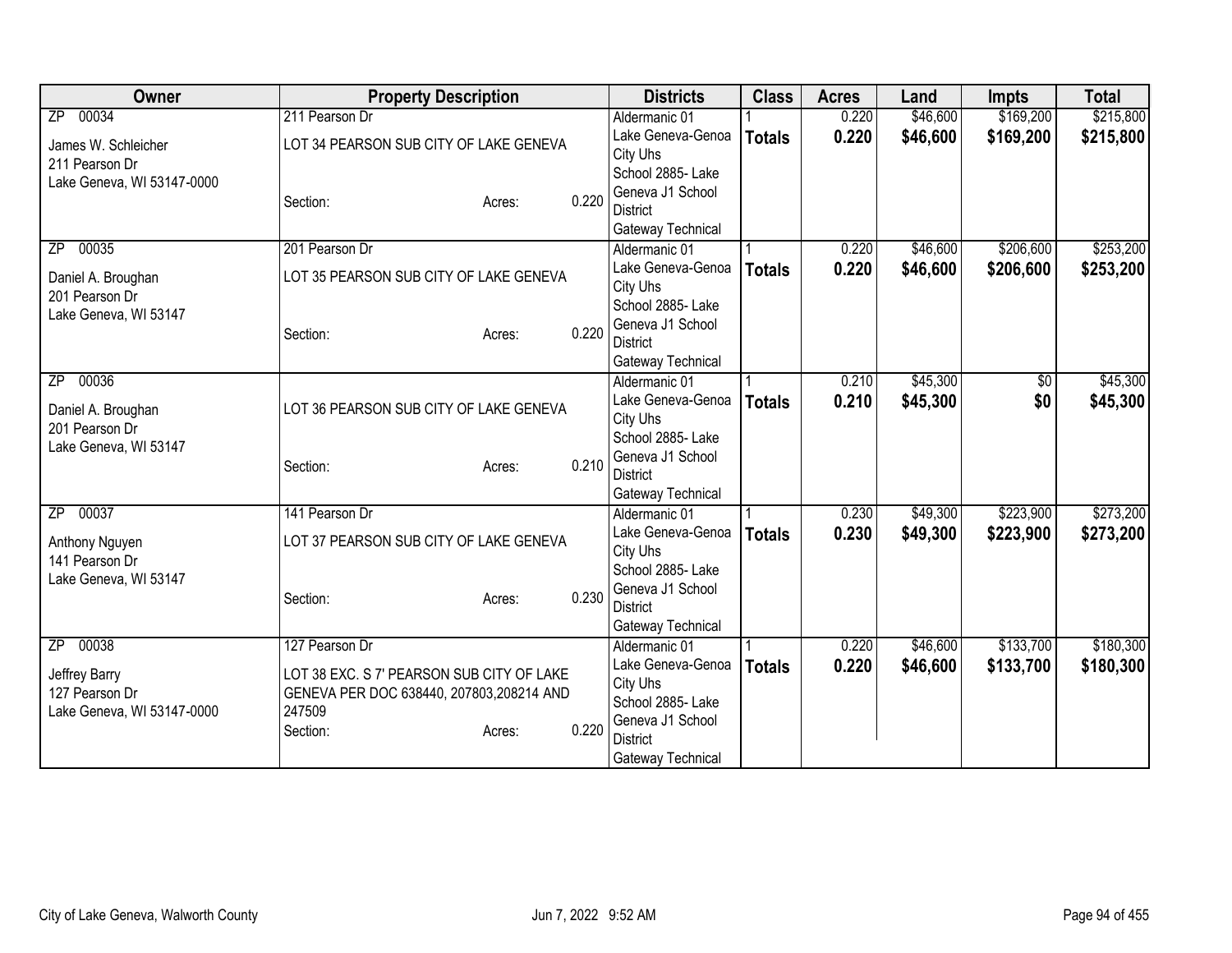| <b>Owner</b>               | <b>Property Description</b>                   |       | <b>Districts</b>              | <b>Class</b>           | <b>Acres</b> | Land            | Impts           | <b>Total</b>   |
|----------------------------|-----------------------------------------------|-------|-------------------------------|------------------------|--------------|-----------------|-----------------|----------------|
| ZP 00038A                  |                                               |       | Aldermanic 01                 | $\overline{\text{X3}}$ | 0.020        | $\overline{50}$ | $\overline{50}$ | $\frac{1}{20}$ |
| <b>Walworth County</b>     | SOUTH 7' OF LOT 38 PEARSON SUBDIVISION PER    |       | Lake Geneva-Genoa             | <b>Totals</b>          | 0.020        | \$0             | \$0             | \$0            |
| 100 W Walworth St          | DOC 592524 207803, 208214 & 247509 12/20/1993 |       | City Uhs                      |                        |              |                 |                 |                |
| Elkhorn, WI 53121-0000     |                                               |       | School 2885-Lake              |                        |              |                 |                 |                |
|                            | Section:<br>Acres:                            | 0.020 | Geneva J1 School              |                        |              |                 |                 |                |
|                            |                                               |       | <b>District</b>               |                        |              |                 |                 |                |
|                            |                                               |       | Gateway Technical             |                        |              |                 |                 |                |
| 00039<br>ZP.               | 119 Pearson Dr                                |       | Aldermanic 01                 |                        | 0.220        | \$47,000        | \$140,700       | \$187,700      |
| Deborah A. Starzec         | LOT 39 PEARSON SUB CITY OF LAKE GENEVA        |       | Lake Geneva-Genoa             | <b>Totals</b>          | 0.220        | \$47,000        | \$140,700       | \$187,700      |
| 4805 N Mont Clare Ave      |                                               |       | City Uhs                      |                        |              |                 |                 |                |
| Chicago, IL 60656-0000     |                                               |       | School 2885- Lake             |                        |              |                 |                 |                |
|                            | Section:<br>Acres:                            | 0.220 | Geneva J1 School              |                        |              |                 |                 |                |
|                            |                                               |       | <b>District</b>               |                        |              |                 |                 |                |
|                            |                                               |       | Gateway Technical             |                        |              |                 |                 |                |
| 00040<br>ZP.               | 111 Pearson Dr                                |       | Aldermanic 01                 |                        | 0.440        | \$60,700        | \$196,200       | \$256,900      |
| Jason A. Fischer           | LOT 40 PEARSON SUB CITY OF LAKE GENEVA        |       | Lake Geneva-Genoa             | <b>Totals</b>          | 0.440        | \$60,700        | \$196,200       | \$256,900      |
| 111 Pearson Dr             |                                               |       | City Uhs                      |                        |              |                 |                 |                |
| Lake Geneva, WI 53147      |                                               |       | School 2885- Lake             |                        |              |                 |                 |                |
|                            | Section:<br>Acres:                            | 0.440 | Geneva J1 School              |                        |              |                 |                 |                |
|                            |                                               |       | <b>District</b>               |                        |              |                 |                 |                |
|                            |                                               |       | Gateway Technical             |                        |              |                 |                 |                |
| ZPA 00001                  | 1304 La Salle St                              |       | Aldermanic 01                 |                        | 0.210        | \$31,100        | \$190,400       | \$221,500      |
| Daniel L. Fischer          | LOT 1 TONY & JULIA PETERS ADD. CITY OF LAKE   |       | Lake Geneva-Genoa             | <b>Totals</b>          | 0.210        | \$31,100        | \$190,400       | \$221,500      |
| 614 Sage St                | <b>GENEVA</b>                                 |       | City Uhs<br>School 2885- Lake |                        |              |                 |                 |                |
| Lake Geneva, WI 53147      |                                               |       | Geneva J1 School              |                        |              |                 |                 |                |
|                            | Section:<br>Acres:                            | 0.210 | <b>District</b>               |                        |              |                 |                 |                |
|                            |                                               |       | Gateway Technical             |                        |              |                 |                 |                |
| ZPA 00002                  | 943 Carey St                                  |       | Aldermanic 01                 |                        | 0.210        | \$31,100        | \$162,000       | \$193,100      |
|                            |                                               |       | Lake Geneva-Genoa             |                        | 0.210        | \$31,100        |                 |                |
| Robert Taylor              | LOT 2 TONY & JULIA PETERS ADD. CITY OF LAKE   |       | City Uhs                      | <b>Totals</b>          |              |                 | \$162,000       | \$193,100      |
| 943 Carey St               | <b>GENEVA</b>                                 |       | School 2885-Lake              |                        |              |                 |                 |                |
| Lake Geneva, WI 53147-1009 |                                               |       | Geneva J1 School              |                        |              |                 |                 |                |
|                            | Section:<br>Acres:                            | 0.210 | <b>District</b>               |                        |              |                 |                 |                |
|                            |                                               |       | Gateway Technical             |                        |              |                 |                 |                |
|                            |                                               |       |                               |                        |              |                 |                 |                |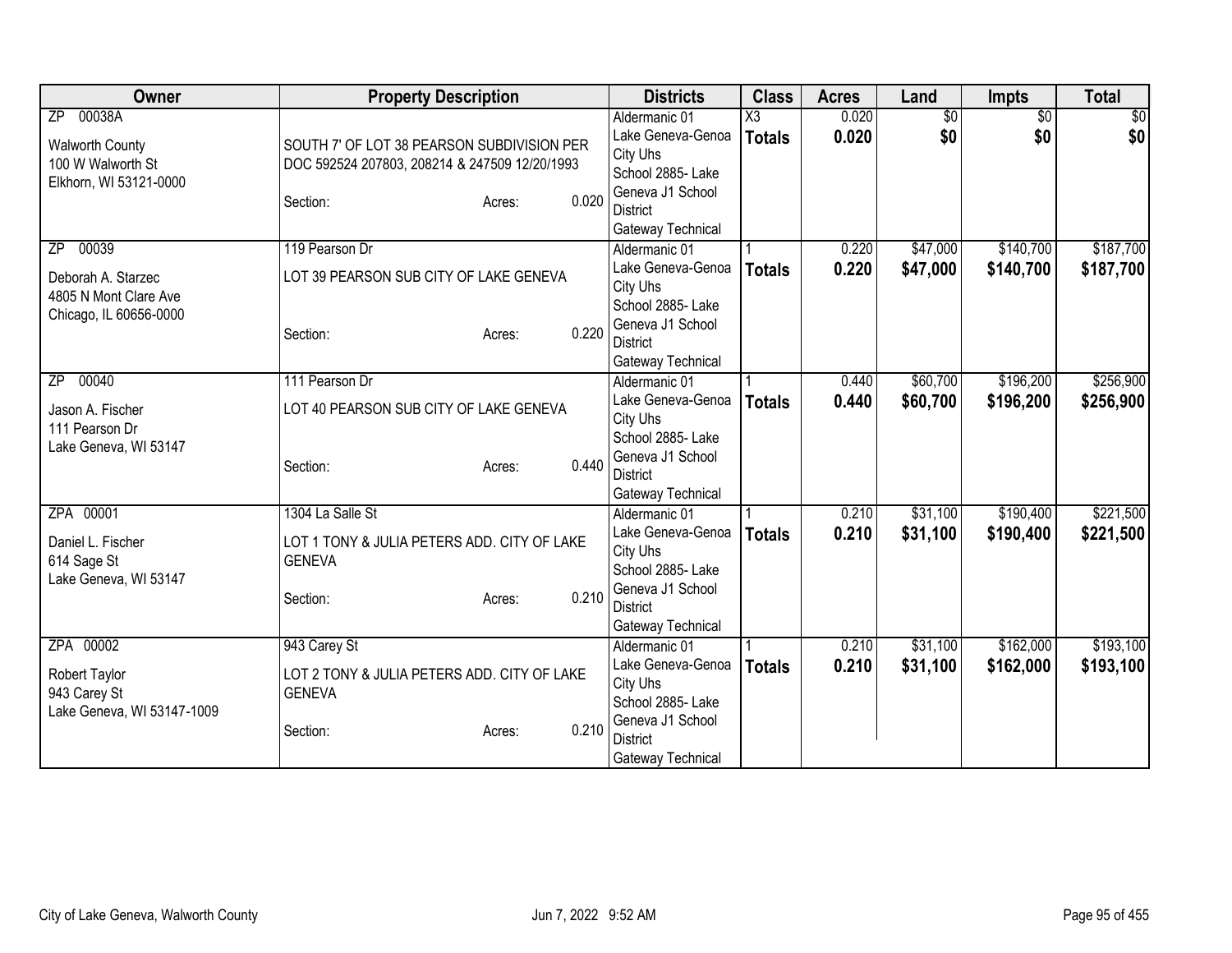| Owner                                   | <b>Property Description</b>                                  | <b>Districts</b>                   | <b>Class</b>  | <b>Acres</b> | Land     | <b>Impts</b> | <b>Total</b> |
|-----------------------------------------|--------------------------------------------------------------|------------------------------------|---------------|--------------|----------|--------------|--------------|
| ZPA 00003                               | 935 Carey St                                                 | Aldermanic 01                      |               | 0.210        | \$31,100 | \$110,500    | \$141,600    |
| Wayne Petrie Trust                      | LOT 3 TONY & JULIA PETERS ADD. CITY OF LAKE                  | Lake Geneva-Genoa                  | <b>Totals</b> | 0.210        | \$31,100 | \$110,500    | \$141,600    |
| W3193 Wildwood Ln                       | <b>GENEVA</b>                                                | City Uhs                           |               |              |          |              |              |
| Lake Geneva, WI 53147                   |                                                              | School 2885- Lake                  |               |              |          |              |              |
|                                         | 0.210<br>Section:<br>Acres:                                  | Geneva J1 School                   |               |              |          |              |              |
|                                         |                                                              | <b>District</b>                    |               |              |          |              |              |
| ZPA 00004                               | 921 Carey St                                                 | Gateway Technical<br>Aldermanic 01 |               | 0.210        | \$31,100 | \$171,600    | \$202,700    |
|                                         |                                                              | Lake Geneva-Genoa                  |               | 0.210        | \$31,100 | \$171,600    |              |
| Maria S. Mckay                          | LOT 4 TONY & JULIA PETERS ADD. CITY OF LAKE                  | City Uhs                           | <b>Totals</b> |              |          |              | \$202,700    |
| 921 Carey St                            | <b>GENEVA</b>                                                | School 2885- Lake                  |               |              |          |              |              |
| Lake Geneva, WI 53147                   |                                                              | Geneva J1 School                   |               |              |          |              |              |
|                                         | 0.210<br>Section:<br>Acres:                                  | <b>District</b>                    |               |              |          |              |              |
|                                         |                                                              | Gateway Technical                  |               |              |          |              |              |
| ZPA 00005                               | 919 Carey St                                                 | Aldermanic 01                      |               | 0.210        | \$31,100 | \$196,500    | \$227,600    |
|                                         |                                                              | Lake Geneva-Genoa                  | <b>Totals</b> | 0.210        | \$31,100 | \$196,500    | \$227,600    |
| Leonard J Vitacca Trust<br>919 Carey St | LOT 5 TONY & JULIA PETERS ADD. CITY OF LAKE<br><b>GENEVA</b> | City Uhs                           |               |              |          |              |              |
| Lake Geneva, WI 53147-0000              |                                                              | School 2885- Lake                  |               |              |          |              |              |
|                                         | 0.210<br>Section:<br>Acres:                                  | Geneva J1 School                   |               |              |          |              |              |
|                                         |                                                              | <b>District</b>                    |               |              |          |              |              |
|                                         |                                                              | Gateway Technical                  |               |              |          |              |              |
| ZPA 00006                               | 913 Carey St                                                 | Aldermanic 01                      |               | 0.210        | \$31,100 | \$164,100    | \$195,200    |
| Richard A. Peacock                      | LOT 6 TONY & JULIA PETERS ADD. CITY OF LAKE                  | Lake Geneva-Genoa                  | <b>Totals</b> | 0.210        | \$31,100 | \$164,100    | \$195,200    |
| 913 Carey St                            | <b>GENEVA</b>                                                | City Uhs<br>School 2885-Lake       |               |              |          |              |              |
| Lake Geneva, WI 53147-1009              |                                                              | Geneva J1 School                   |               |              |          |              |              |
|                                         | 0.210<br>Section:<br>Acres:                                  | <b>District</b>                    |               |              |          |              |              |
|                                         |                                                              | Gateway Technical                  |               |              |          |              |              |
| ZPA 00007                               | 1301 Marion St                                               | Aldermanic 01                      |               | 0.210        | \$31,100 | \$159,900    | \$191,000    |
|                                         |                                                              | Lake Geneva-Genoa                  | <b>Totals</b> | 0.210        | \$31,100 | \$159,900    | \$191,000    |
| <b>Hector Macias</b>                    | LOT 7 TONY & JULIA PETERS ADD. CITY OF LAKE                  | City Uhs                           |               |              |          |              |              |
| 1301 Marion St                          | <b>GENEVA</b>                                                | School 2885-Lake                   |               |              |          |              |              |
| Lake Geneva, WI 53147-0000              | 0.210                                                        | Geneva J1 School                   |               |              |          |              |              |
|                                         | Section:<br>Acres:                                           | <b>District</b>                    |               |              |          |              |              |
|                                         |                                                              | Gateway Technical                  |               |              |          |              |              |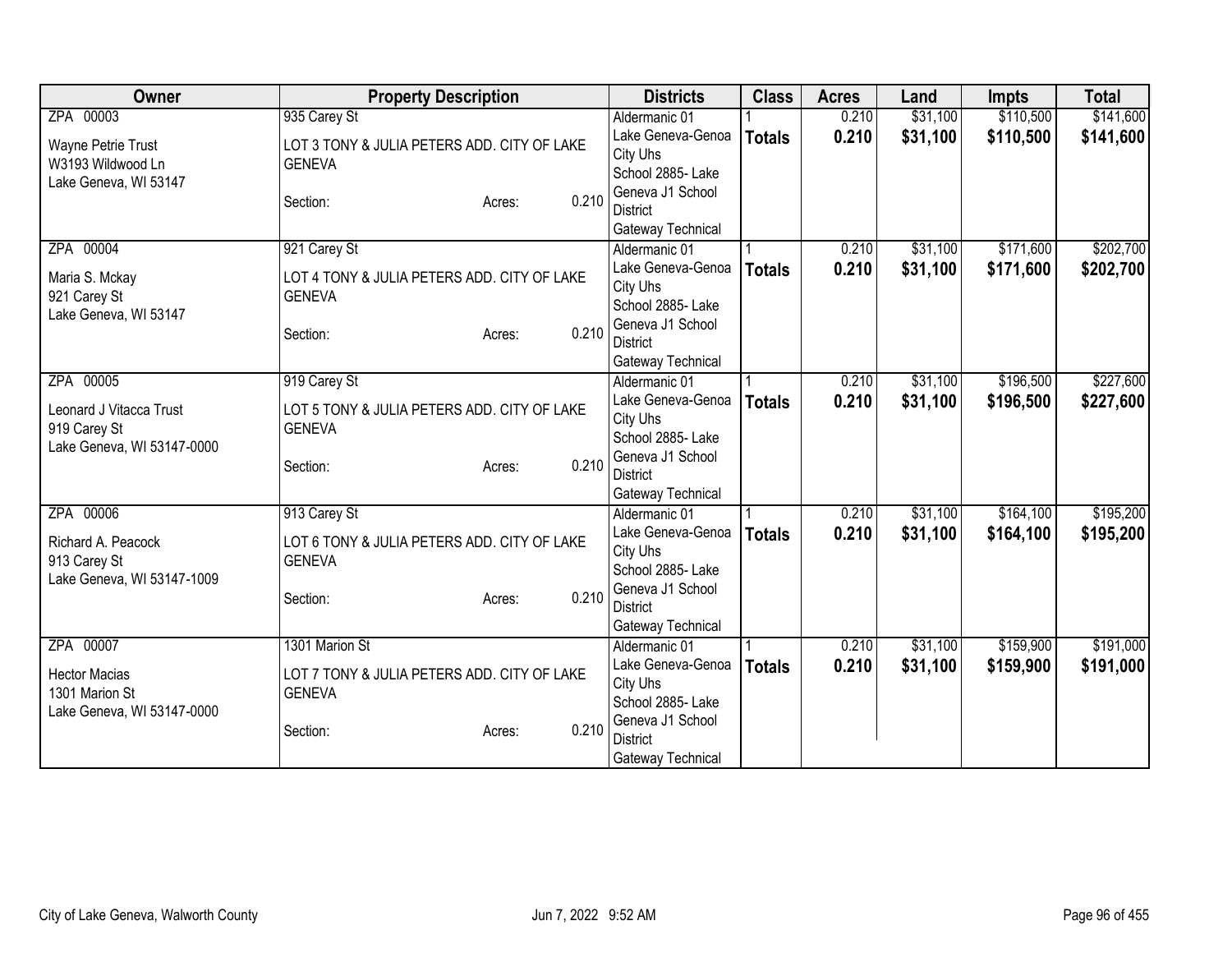| Owner                      | <b>Property Description</b>                 | <b>Districts</b>  | <b>Class</b>  | <b>Acres</b> | Land     | <b>Impts</b> | <b>Total</b> |
|----------------------------|---------------------------------------------|-------------------|---------------|--------------|----------|--------------|--------------|
| ZPA 00008                  | 1424 La Salle St                            | Aldermanic 01     |               | 0.200        | \$30,500 | \$192,900    | \$223,400    |
| Eunice J. Rankin           | LOT 8 TONY & JULIA PETERS ADD. CITY OF LAKE | Lake Geneva-Genoa | <b>Totals</b> | 0.200        | \$30,500 | \$192,900    | \$223,400    |
| 1424 Lasalle St            | <b>GENEVA</b>                               | City Uhs          |               |              |          |              |              |
| Lake Geneva, WI 53147      |                                             | School 2885- Lake |               |              |          |              |              |
|                            | 0.200<br>Section:<br>Acres:                 | Geneva J1 School  |               |              |          |              |              |
|                            |                                             | <b>District</b>   |               |              |          |              |              |
|                            |                                             | Gateway Technical |               |              |          |              |              |
| ZPA 00009                  | 942 Carey St                                | Aldermanic 01     |               | 0.200        | \$30,500 | \$118,100    | \$148,600    |
| Michael D. Ruggiero Sr     | LOT 9 TONY & JULIA PETERS ADD. CITY OF LAKE | Lake Geneva-Genoa | <b>Totals</b> | 0.200        | \$30,500 | \$118,100    | \$148,600    |
| 942 Carey St               | <b>GENEVA</b>                               | City Uhs          |               |              |          |              |              |
| Lake Geneva, WI 53147-0000 |                                             | School 2885- Lake |               |              |          |              |              |
|                            | 0.200<br>Section:<br>Acres:                 | Geneva J1 School  |               |              |          |              |              |
|                            |                                             | <b>District</b>   |               |              |          |              |              |
|                            |                                             | Gateway Technical |               |              |          |              |              |
| ZPA 00010                  | 934 Carey St                                | Aldermanic 01     |               | 0.210        | \$31,100 | \$144,100    | \$175,200    |
| H Robert Micklinghoff      | LOT 10 TONY & JULIA PETERS ADD CITY OF LAKE | Lake Geneva-Genoa | <b>Totals</b> | 0.210        | \$31,100 | \$144,100    | \$175,200    |
| 934 Carey St               | <b>GENEVA</b>                               | City Uhs          |               |              |          |              |              |
| Lake Geneva, WI 53147-0000 |                                             | School 2885- Lake |               |              |          |              |              |
|                            | 0.210<br>Section:<br>Acres:                 | Geneva J1 School  |               |              |          |              |              |
|                            |                                             | <b>District</b>   |               |              |          |              |              |
|                            |                                             | Gateway Technical |               |              |          |              |              |
| ZPA 00011                  | 926 Carey St                                | Aldermanic 01     |               | 0.210        | \$31,100 | \$166,400    | \$197,500    |
| Stanley F. Albrecht        | LOT 11 TONY & JULIA PETERS ADD CITY OF LAKE | Lake Geneva-Genoa | <b>Totals</b> | 0.210        | \$31,100 | \$166,400    | \$197,500    |
| 926 Carey St               | <b>GENEVA</b>                               | City Uhs          |               |              |          |              |              |
| Lake Geneva, WI 53147      |                                             | School 2885-Lake  |               |              |          |              |              |
|                            | 0.210<br>Section:<br>Acres:                 | Geneva J1 School  |               |              |          |              |              |
|                            |                                             | <b>District</b>   |               |              |          |              |              |
|                            |                                             | Gateway Technical |               |              |          |              |              |
| ZPA 00012                  | 920 Carey St                                | Aldermanic 01     |               | 0.210        | \$31,100 | \$144,500    | \$175,600    |
| Wesley W. Peterson III     | LOT 12 TONY & JULIA PETERS ADD CITY OF LAKE | Lake Geneva-Genoa | <b>Totals</b> | 0.210        | \$31,100 | \$144,500    | \$175,600    |
| 920 Carey St               | <b>GENEVA</b>                               | City Uhs          |               |              |          |              |              |
| Lake Geneva, WI 53147      |                                             | School 2885- Lake |               |              |          |              |              |
|                            | 0.210<br>Section:<br>Acres:                 | Geneva J1 School  |               |              |          |              |              |
|                            |                                             | <b>District</b>   |               |              |          |              |              |
|                            |                                             | Gateway Technical |               |              |          |              |              |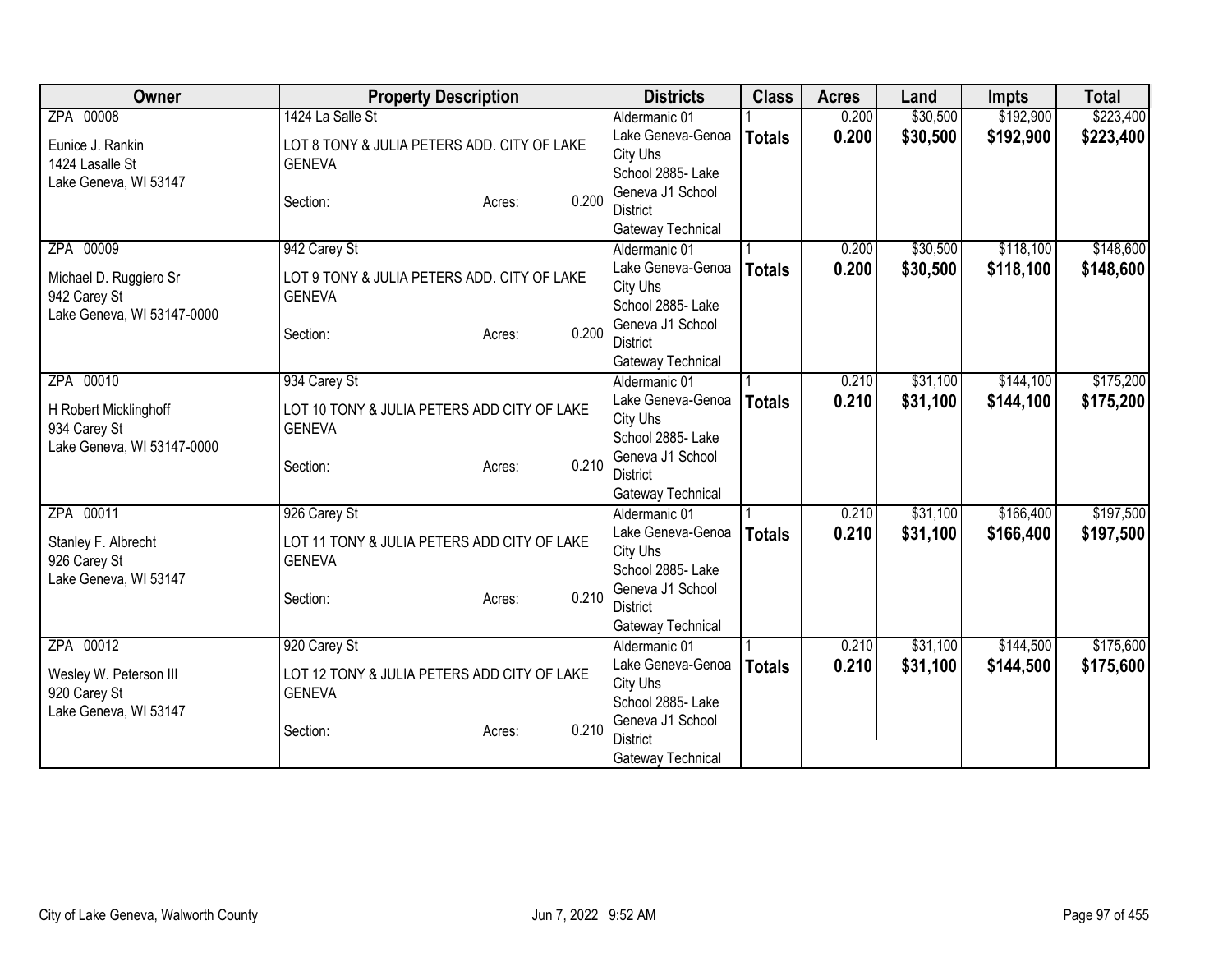| Owner                                                                   | <b>Property Description</b>                                                                                                                                       | <b>Districts</b>                                                                                               | <b>Class</b>   | <b>Acres</b> | Land     | <b>Impts</b> | <b>Total</b> |
|-------------------------------------------------------------------------|-------------------------------------------------------------------------------------------------------------------------------------------------------------------|----------------------------------------------------------------------------------------------------------------|----------------|--------------|----------|--------------|--------------|
| ZPA 00013                                                               | 910 Carey St                                                                                                                                                      | Aldermanic 01                                                                                                  |                | 0.210        | \$31,000 | \$193,300    | \$224,300    |
| Kenneth Thompson<br>910 Carey St<br>Lake Geneva, WI 53147               | LOT 13 & 14 TONY & JULIA PETERS ADD CITY OF<br><b>LAKE GENEVA</b>                                                                                                 | Lake Geneva-Genoa<br>City Uhs<br>School 2885- Lake                                                             | <b>Totals</b>  | 0.210        | \$31,000 | \$193,300    | \$224,300    |
|                                                                         | 0.210<br>Section:<br>Acres:                                                                                                                                       | Geneva J1 School<br>District<br>Gateway Technical                                                              |                |              |          |              |              |
| ZPA 00015                                                               | 900 Carey St                                                                                                                                                      | Aldermanic 01                                                                                                  |                | 0.200        | \$30,400 | \$212,100    | \$242,500    |
| Alejandra Serna<br>900 Carey St<br>Lake Geneva, WI 53147                | LOT 15 TONY & JULIA PETERS ADD CITY OF LAKE<br><b>GENEVA</b><br>0.200<br>Section:<br>Acres:                                                                       | Lake Geneva-Genoa<br>City Uhs<br>School 2885- Lake<br>Geneva J1 School                                         | <b>Totals</b>  | 0.200        | \$30,400 | \$212,100    | \$242,500    |
|                                                                         |                                                                                                                                                                   | <b>District</b><br>Gateway Technical                                                                           |                |              |          |              |              |
| ZPAR 00001                                                              | 612 Wells St Unit A                                                                                                                                               | Aldermanic 01                                                                                                  | $\overline{2}$ | 0.000        | \$15,000 | \$155,400    | \$170,400    |
| Talmae, LLC<br>N3189 Center St<br>Lake Geneva, WI 53147-0000            | UNIT A BUILDING 1 PARK PLACE CONDOMINIUM ON<br>WELLS AS RECORDED UNDER DOC. #353799.<br>LOCATED IN SE 1/4 SEC 36 T2N R17E. CITY OF<br>0.000<br>Section:<br>Acres: | Lake Geneva-Genoa<br>City Uhs<br>School 2885- Lake<br>Geneva J1 School<br><b>District</b><br>Gateway Technical | <b>Totals</b>  | 0.000        | \$15,000 | \$155,400    | \$170,400    |
| ZPAR 00002                                                              | 612 Wells St Unit B                                                                                                                                               | Aldermanic 01                                                                                                  | $\overline{2}$ | 0.000        | \$15,000 | \$122,100    | \$137,100    |
| Jeffrey G. Buntrock<br>612 Wells St Ste c<br>Lake Geneva, WI 53147-0000 | UNIT B BUILDING 1 PARK PLACE CONDOMINIUM ON<br>WELLS AS RECORDED UNDER DOC. #353799.<br>LOCATED IN SE 1/4 SEC 36 T2N R17E. CITY OF<br>0.000<br>Section:<br>Acres: | Lake Geneva-Genoa<br>City Uhs<br>School 2885- Lake<br>Geneva J1 School<br><b>District</b><br>Gateway Technical | <b>Totals</b>  | 0.000        | \$15,000 | \$122,100    | \$137,100    |
| ZPAR 00003                                                              | 612 Wells St Unit C                                                                                                                                               | Aldermanic 01                                                                                                  |                | 0.000        | \$15,000 | \$122,100    | \$137,100    |
| Jeffrey G. Buntrock<br>612 Wells St Ste c<br>Lake Geneva, WI 53147-0000 | UNIT C BUILDING 1 PARK PLACE CONDOMINIUM ON<br>WELLS AS RECORDED UNDER DOC. #353799.<br>LOCATED IN SE 1/4 SEC 36 T2N R17E. CITY OF<br>0.000<br>Section:<br>Acres: | Lake Geneva-Genoa<br>City Uhs<br>School 2885- Lake<br>Geneva J1 School<br><b>District</b><br>Gateway Technical | <b>Totals</b>  | 0.000        | \$15,000 | \$122,100    | \$137,100    |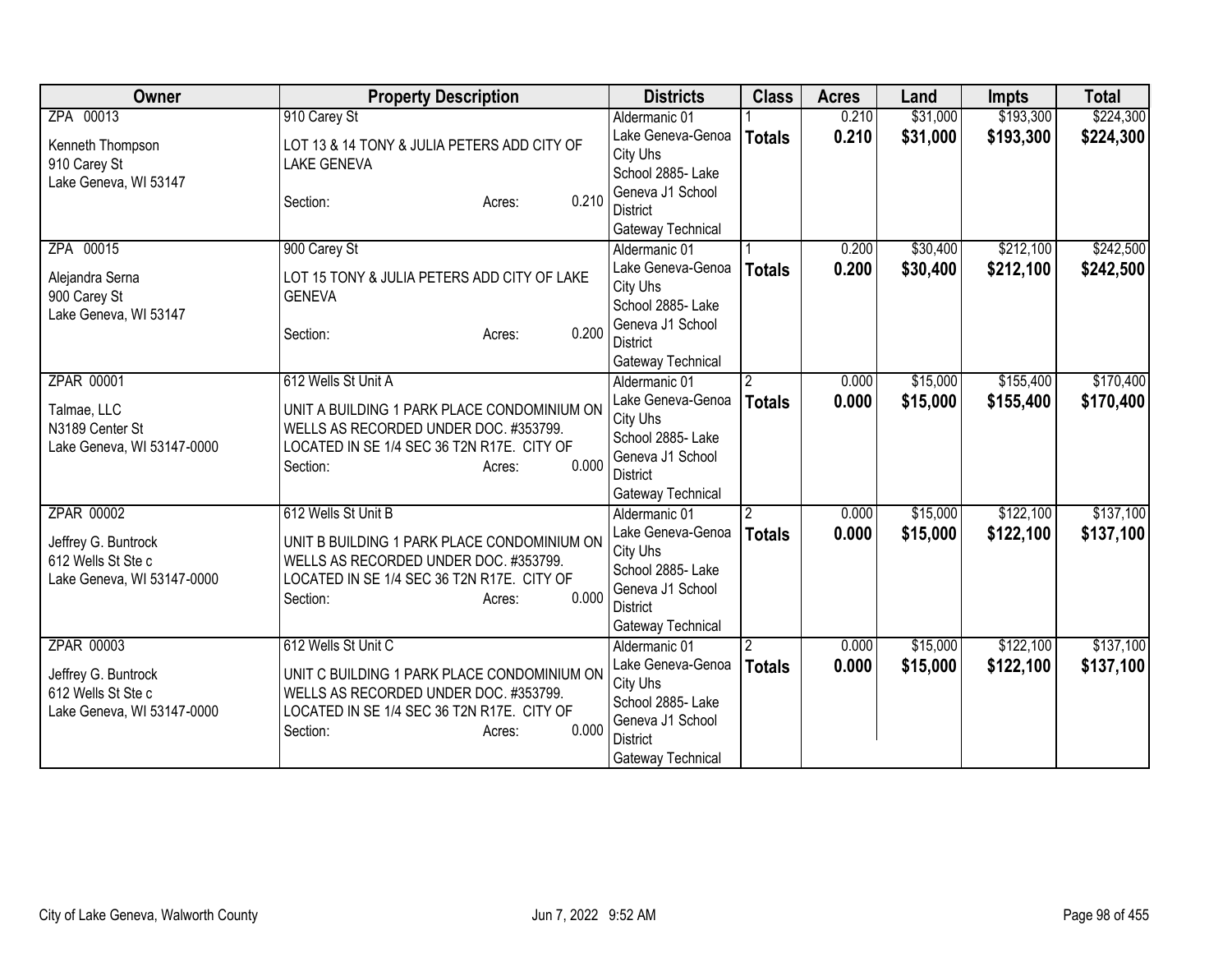| Owner                                                                   | <b>Property Description</b>                                                                                                                                            | <b>Districts</b>                                                                                               | <b>Class</b>   | <b>Acres</b> | Land     | <b>Impts</b> | <b>Total</b> |
|-------------------------------------------------------------------------|------------------------------------------------------------------------------------------------------------------------------------------------------------------------|----------------------------------------------------------------------------------------------------------------|----------------|--------------|----------|--------------|--------------|
| <b>ZPAR 00004</b>                                                       | 612 Wells St Unit D                                                                                                                                                    | Aldermanic 01                                                                                                  |                | 0.000        | \$15,000 | \$170,900    | \$185,900    |
| Jeffrey G. Buntrock<br>612 Wells St Ste c<br>Lake Geneva, WI 53147-0000 | UNIT D BUILDING 1 PARK PLACE CONDOMINIUM ON<br>WELLS AS RECORDED UNDER DOC. #353799.<br>LOCATED IN SE 1/4 SEC 36 T2N R17E. CITY OF LAKE<br>0.000<br>Section:<br>Acres: | Lake Geneva-Genoa<br>City Uhs<br>School 2885- Lake<br>Geneva J1 School<br><b>District</b>                      | <b>Totals</b>  | 0.000        | \$15,000 | \$170,900    | \$185,900    |
| <b>ZPAR 00005</b>                                                       | 612 Wells St Unit E                                                                                                                                                    | Gateway Technical<br>Aldermanic 01                                                                             | $\overline{2}$ | 0.000        | \$15,000 | \$78,400     | \$93,400     |
| William L. Tauber<br>415 Wells St<br>#107<br>Lake Geneva, WI 53147-0000 | UNIT E BUILDING 2 PARK PLACE CONDOMINIUM ON<br>WELLS AS RECORDED UNDER DOC. #353799.<br>LOCATED IN SE 1/4 SEC 36 T2N R17E. CITY OF<br>0.000<br>Section:<br>Acres:      | Lake Geneva-Genoa<br>City Uhs<br>School 2885- Lake<br>Geneva J1 School<br><b>District</b><br>Gateway Technical | <b>Totals</b>  | 0.000        | \$15,000 | \$78,400     | \$93,400     |
| <b>ZPAR 00006</b>                                                       | 612 Wells St Unit F                                                                                                                                                    | Aldermanic 01                                                                                                  | $\mathfrak{p}$ | 0.000        | \$15,000 | \$122,100    | \$137,100    |
| <b>LLC Gallows</b><br>N1173 Walworth Rd<br>Genoa City, WI 53128         | UNIT F BUILDING 2 PARK PLACE CONDOMINIUM ON<br>WELLS AS RECORDED UNDER DOC. #353799.<br>LOCATED IN SE 1/4 SEC 36 T2N R17E. CITY OF<br>0.000<br>Section:<br>Acres:      | Lake Geneva-Genoa<br>City Uhs<br>School 2885- Lake<br>Geneva J1 School<br><b>District</b><br>Gateway Technical | <b>Totals</b>  | 0.000        | \$15,000 | \$122,100    | \$137,100    |
| ZPAR 00007                                                              | 612 Wells St Unit G                                                                                                                                                    | Aldermanic 01                                                                                                  | $\overline{2}$ | 0.000        | \$15,000 | \$122,100    | \$137,100    |
| James Paul-Norbert Kramer<br>637 Two Rivers Dr<br>Mukwonago, WI 53149   | UNIT G BUILDING 2 PARK PLACE CONDOMINIUM ON<br>WELLS AS RECORDED UNDER DOC. #353799.<br>LOCATED IN SE 1/4 SEC 36 T2N R17E. CITY OF<br>0.000<br>Section:<br>Acres:      | Lake Geneva-Genoa<br>City Uhs<br>School 2885- Lake<br>Geneva J1 School<br><b>District</b><br>Gateway Technical | <b>Totals</b>  | 0.000        | \$15,000 | \$122,100    | \$137,100    |
| <b>ZPAR 00008</b>                                                       | 612 Wells St Unit H                                                                                                                                                    | Aldermanic 01                                                                                                  |                | 0.000        | \$15,000 | \$152,900    | \$167,900    |
| Bees Investments, LLC<br>416 Fair Oaks Dr<br>Williams Bay, WI 53191     | UNIT H BUILDING 2 PARK PLACE CONDOMINIUM ON<br>WELLS AS RECORDED UNDER DOC. #353799.<br>LOCATED IN SE 1/4 SEC 36 T2N R17E. CITY OF<br>0.000<br>Section:<br>Acres:      | Lake Geneva-Genoa<br>City Uhs<br>School 2885- Lake<br>Geneva J1 School<br><b>District</b><br>Gateway Technical | <b>Totals</b>  | 0.000        | \$15,000 | \$152,900    | \$167,900    |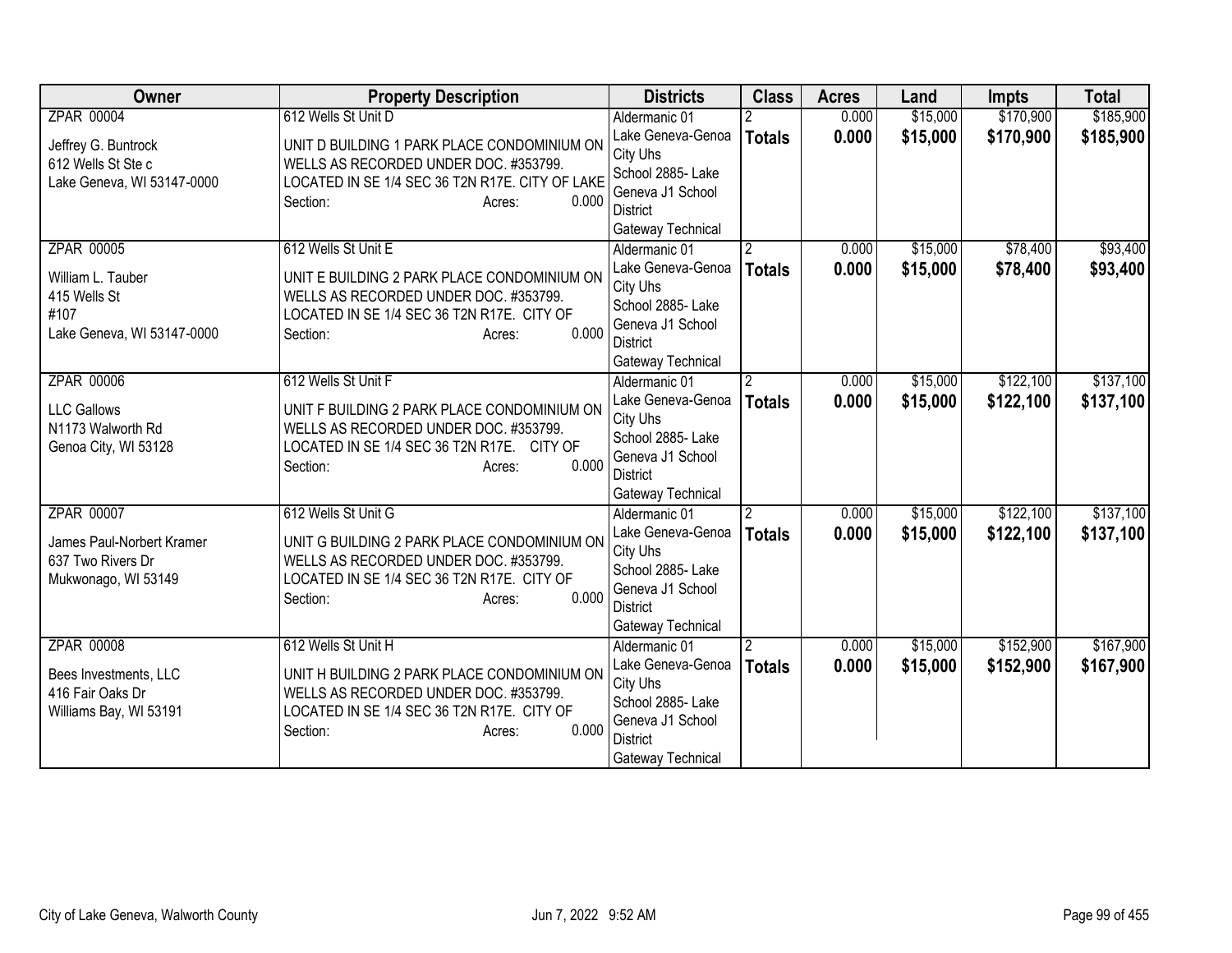| Owner                      | <b>Property Description</b>                    | <b>Districts</b>  | <b>Class</b>  | <b>Acres</b> | Land     | <b>Impts</b> | <b>Total</b> |
|----------------------------|------------------------------------------------|-------------------|---------------|--------------|----------|--------------|--------------|
| <b>ZPAV 00001A</b>         | 1201 Wilmot Blvd                               | Aldermanic 01     |               | 0.235        | \$34,200 | \$126,200    | \$160,400    |
| Christy Munyan             | W 33' LOT 2. ALL LOT 3 & W 73' LOT 7 PARADISE  | Lake Geneva-Genoa | <b>Totals</b> | 0.235        | \$34,200 | \$126,200    | \$160,400    |
| 8825 123rd Way             | VISTA CITY OF LAKE GENEVA ANNEXED UNDER        | City Uhs          |               |              |          |              |              |
| Seminole, FL 33772         | #808710 OMITS IPV-1A                           | School 2885- Lake |               |              |          |              |              |
|                            | 0.235<br>Section:<br>Acres:                    | Geneva J1 School  |               |              |          |              |              |
|                            |                                                | <b>District</b>   |               |              |          |              |              |
|                            |                                                | Gateway Technical |               |              |          |              |              |
| <b>ZPAV 00002</b>          | 360 W South St                                 | Aldermanic 01     |               | 0.430        | \$38,900 | \$223,000    | \$261,900    |
| Lake Geneva Foundation     | LOTS 4,5,6 PARADISE VISTA, & N 35' LOT 38 CITY | Lake Geneva-Genoa | <b>Totals</b> | 0.430        | \$38,900 | \$223,000    | \$261,900    |
| W2655 South St             | OF LAKE GENEVA OMITS IPV 2 & 31                | City Uhs          |               |              |          |              |              |
| Lake Geneva, WI 53147-0000 |                                                | School 2885- Lake |               |              |          |              |              |
|                            | 0.430<br>Section:<br>Acres:                    | Geneva J1 School  |               |              |          |              |              |
|                            |                                                | <b>District</b>   |               |              |          |              |              |
|                            |                                                | Gateway Technical |               |              |          |              |              |
| ZPAV 00003C1               | 1275 Wilmot Blvd                               | Aldermanic 01     |               | 0.250        | \$29,500 | \$305,400    | \$334,900    |
| Joshua J. Roberts          | LOTS 18 & 19 PARADISE VISTA CITY OF LAKE       | Lake Geneva-Genoa | <b>Totals</b> | 0.250        | \$29,500 | \$305,400    | \$334,900    |
| 1275 Wilmot Blvd           | GENEVA ANNEXED TO CITY UNDER #606977 OMITS     | City Uhs          |               |              |          |              |              |
| Lake Geneva, WI 53147      | IPV-3C1                                        | School 2885- Lake |               |              |          |              |              |
|                            | 0.250<br>Section:<br>Acres:                    | Geneva J1 School  |               |              |          |              |              |
|                            |                                                | <b>District</b>   |               |              |          |              |              |
|                            |                                                | Gateway Technical |               |              |          |              |              |
| <b>ZPAV 00003E</b>         | 1295 Wilmot Blvd                               | Aldermanic 01     |               | 0.250        | \$29,600 | \$296,800    | \$326,400    |
| Richard R. Meinel          | LOT 22 & 23 PARADISE VISTA ANNEXED TO CITY OF  | Lake Geneva-Genoa | <b>Totals</b> | 0.250        | \$29,600 | \$296,800    | \$326,400    |
| 1295 Wilmont Blvd          | LAKE GENEVA UNDER #595205 OMITS IPV-3E         | City Uhs          |               |              |          |              |              |
| Lake Geneva, WI 53147-0000 |                                                | School 2885- Lake |               |              |          |              |              |
|                            | 0.250<br>Section:<br>Acres:                    | Geneva J1 School  |               |              |          |              |              |
|                            |                                                | <b>District</b>   |               |              |          |              |              |
|                            |                                                | Gateway Technical |               |              |          |              |              |
| ZPAV 00005                 | 1250 Wilmot Blvd                               | Aldermanic 01     |               | 0.258        | \$30,000 | \$329,900    | \$359,900    |
| Kenneth J. Stoerp          | LOTS 43 & 44 PARADISE VISTA CITY OF LAKE       | Lake Geneva-Genoa | <b>Totals</b> | 0.258        | \$30,000 | \$329,900    | \$359,900    |
| 1250 Wilmot Blvd           | GENEVA ANNEXED TO CITY UNDER DOC. #791756      | City Uhs          |               |              |          |              |              |
| Lake Geneva, WI 53147      | OMITS IPV-5                                    | School 2885- Lake |               |              |          |              |              |
|                            | 0.258<br>Section:<br>Acres:                    | Geneva J1 School  |               |              |          |              |              |
|                            |                                                | <b>District</b>   |               |              |          |              |              |
|                            |                                                | Gateway Technical |               |              |          |              |              |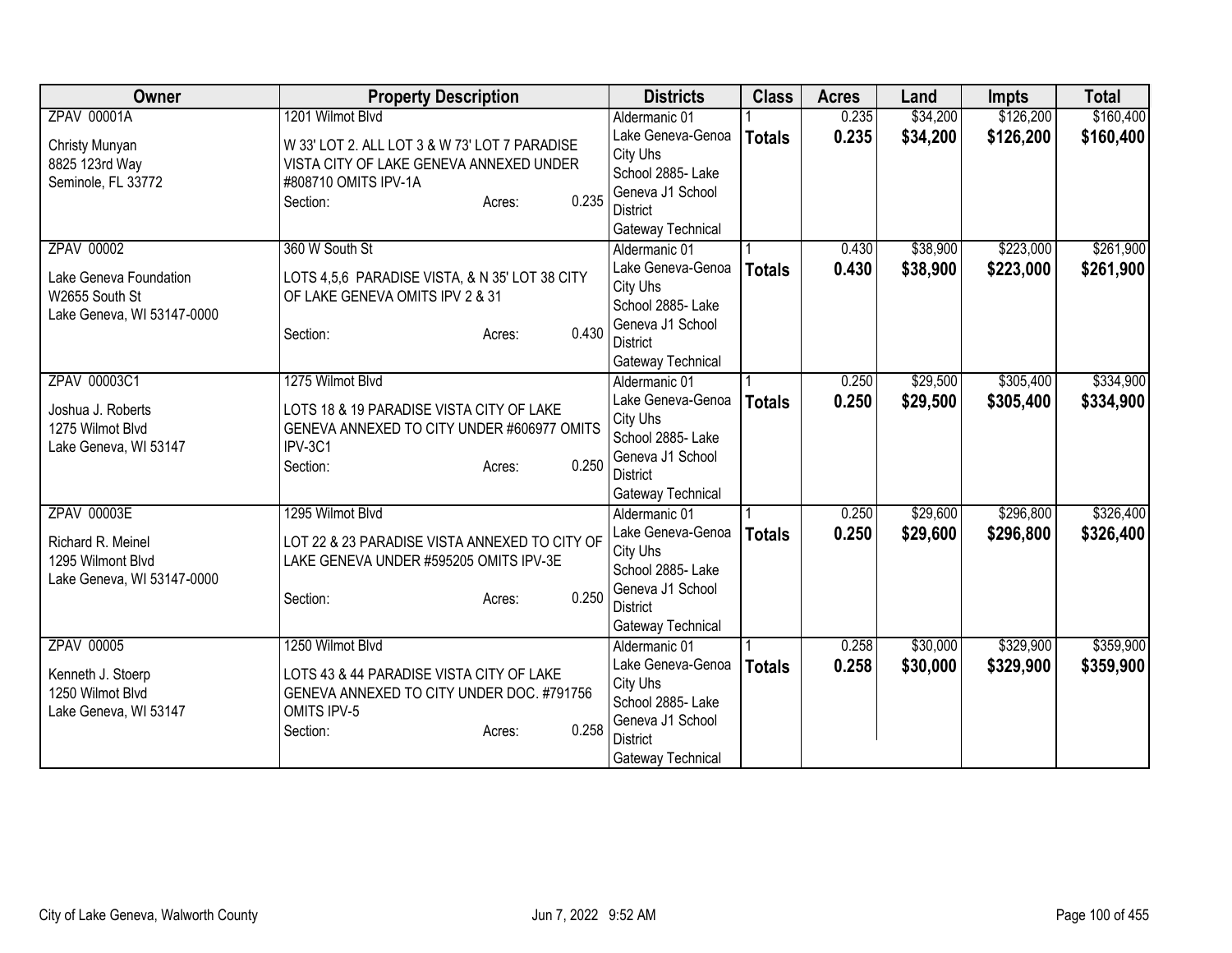| Owner                                                                                                         | <b>Property Description</b>                                                                                                                                                                        | <b>Districts</b>                                                                                                                | <b>Class</b>        | <b>Acres</b>   | Land                 | <b>Impts</b>           | <b>Total</b>           |
|---------------------------------------------------------------------------------------------------------------|----------------------------------------------------------------------------------------------------------------------------------------------------------------------------------------------------|---------------------------------------------------------------------------------------------------------------------------------|---------------------|----------------|----------------------|------------------------|------------------------|
| ZPAV 00005A2                                                                                                  | 1290 Wilmot Blvd                                                                                                                                                                                   | Aldermanic 01                                                                                                                   |                     | 0.250          | \$29,600             | \$342,000              | \$371,600              |
| Mathew M. Huidobro<br>1290 Wilmot Rd<br>Lake Geneva, WI 53147                                                 | LOTS 53 & 54 PARADISE VISTA CITY OF LAKE<br>GENEVA ANNEXED UNDER #672744 OMITS IPV-5A2<br>0.250<br>Section:<br>Acres:                                                                              | Lake Geneva-Genoa<br>City Uhs<br>School 2885- Lake<br>Geneva J1 School<br>District                                              | <b>Totals</b>       | 0.250          | \$29,600             | \$342,000              | \$371,600              |
|                                                                                                               |                                                                                                                                                                                                    | Gateway Technical                                                                                                               |                     |                |                      |                        |                        |
| ZPI 00001<br>St Francis De Sales Church<br>148 W Main St<br>Lake Geneva, WI 53147-0000                        | S 213' LOT 1 BLK 1 & N 93' OF S 213' & E 44' OF S 120<br>LOT 2 BLK 1 & N 93' OF S 213' LOT 3 BLK 1 EXC. AS<br>DESC IN VOL 348 MTGES, PG 356. E.D. PHILLIPS SUE<br>Section:<br>0.000<br>Acres:      | Aldermanic 01<br>Lake Geneva-Genoa<br>City Uhs<br>School 2885- Lake<br>Geneva J1 School<br><b>District</b><br>Gateway Technical | X4<br><b>Totals</b> | 0.000<br>0.000 | \$0<br>\$0           | $\overline{50}$<br>\$0 | $\overline{50}$<br>\$0 |
| ZPI 00001A<br>Barbara L. Clarke<br>2422 Corona Rd<br>Waukegan, IL 60087                                       | 121 Darwin St<br>PT LOT 3 BLK 1 E D PHILLIPS SUB DESC AS COM SW<br>COR LOT 3 BLK 1 E.D. PHILLIPS SUB, N 120', E 60', S<br>120', W 60' TO POB. CITY OF LAKE GENEVA<br>0.170<br>Section:<br>Acres:   | Aldermanic 01<br>Lake Geneva-Genoa<br>City Uhs<br>School 2885- Lake<br>Geneva J1 School<br><b>District</b><br>Gateway Technical | <b>Totals</b>       | 0.170<br>0.170 | \$31,400<br>\$31,400 | \$127,100<br>\$127,100 | \$158,500<br>\$158,500 |
| ZPI 00001B<br>St Francis De Sales Congregation<br>Na<br>Lake Geneva, WI 53147                                 | PT LOTS 1 & 2 BLK 1 E D PHILLIPS SUB DESC AS<br>COM SE COR LOT 1 BLK 1 E.D. PHILLIPS SUB OF<br>PART OF SUB LOTS 10, 11, 12 & 13 IN LARGE LOT 3,<br>Section:<br>0.000<br>Acres:                     | Aldermanic 01<br>Lake Geneva-Genoa<br>City Uhs<br>School 2885- Lake<br>Geneva J1 School<br><b>District</b><br>Gateway Technical | X4<br><b>Totals</b> | 0.000<br>0.000 | $\sqrt{50}$<br>\$0   | $\overline{50}$<br>\$0 | \$0<br>\$0             |
| ZPI 00001C<br>St Francis De Sales Congregation of<br>Lake Geneva<br>148 Main St<br>Lake Geneva, WI 53147-0000 | 109 Darwin St<br>PT LOTS 2 & 3 BLK 1 E D PHILLIPS SUB DESC AS<br>COM 60' E OF SW COR LOT 3 BLK 1 E.D. PHILLIPS<br>SUB, N 120', E 60', S 120', W 60' TO POB. CITY OF<br>0.170<br>Section:<br>Acres: | Aldermanic 01<br>Lake Geneva-Genoa<br>City Uhs<br>School 2885- Lake<br>Geneva J1 School<br><b>District</b><br>Gateway Technical | <b>Totals</b>       | 0.170<br>0.170 | \$31,400<br>\$31,400 | \$136,500<br>\$136,500 | \$167,900<br>\$167,900 |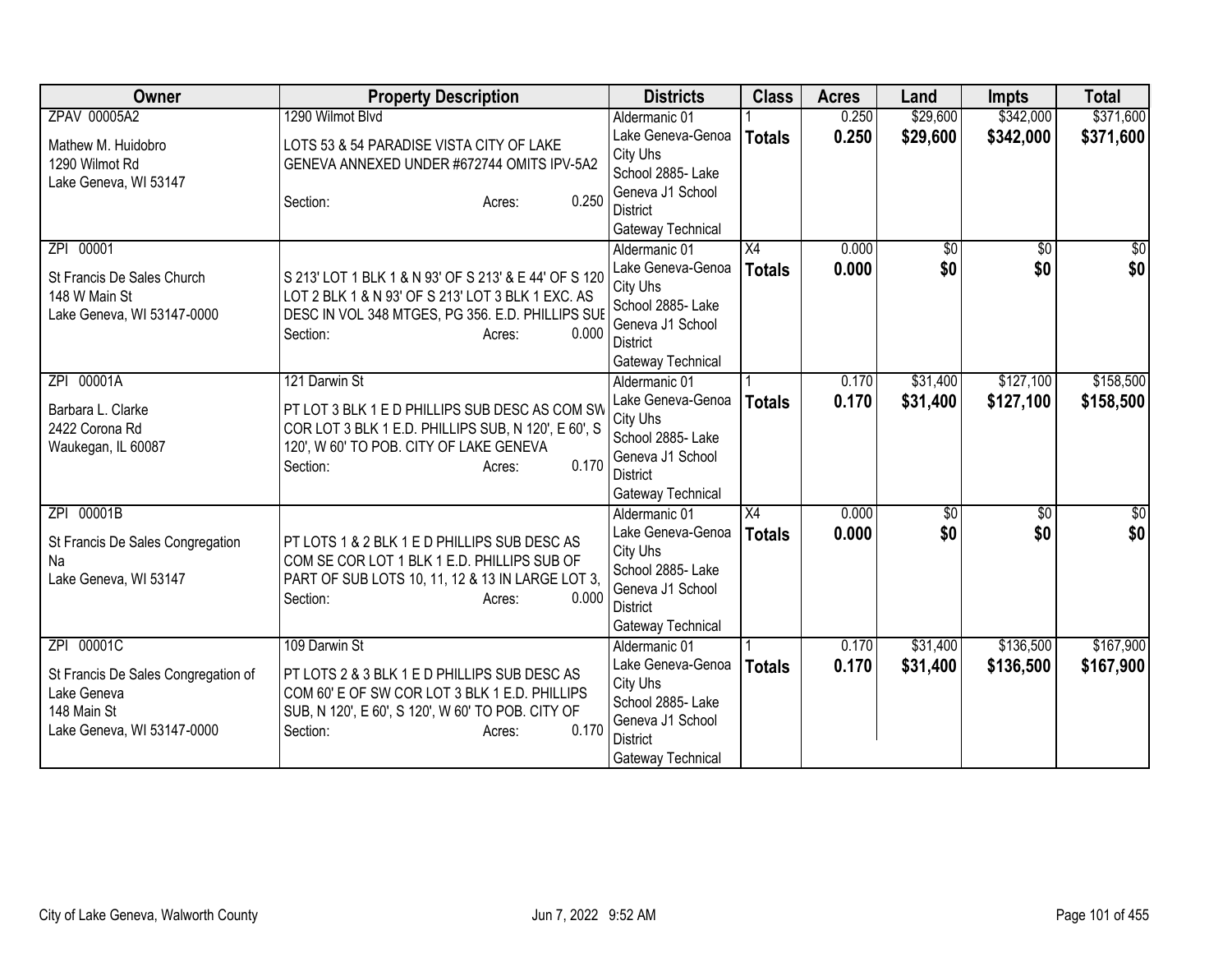| Owner                                                                                                | <b>Property Description</b>                                                                                                                                                                                  | <b>Districts</b>                                                                                                                                     | <b>Class</b>                     | <b>Acres</b>   | Land                   | <b>Impts</b>           | <b>Total</b>           |
|------------------------------------------------------------------------------------------------------|--------------------------------------------------------------------------------------------------------------------------------------------------------------------------------------------------------------|------------------------------------------------------------------------------------------------------------------------------------------------------|----------------------------------|----------------|------------------------|------------------------|------------------------|
| ZPI 00001D<br>St Francis De Sales Congregation<br>Na<br>Lake Geneva, WI 53147                        | N 110' LOT 1 BLK 1 & N 110' LOT 2 BLK 1 & N 110' LOT<br>3 BLK 1 E.D. PHILLIPS SUB CITY OF LAKE GENEVA<br>0.000<br>Section:<br>Acres:                                                                         | Aldermanic 01<br>Lake Geneva-Genoa<br>City Uhs<br>School 2885- Lake<br>Geneva J1 School<br><b>District</b>                                           | $\overline{X4}$<br><b>Totals</b> | 0.000<br>0.000 | $\overline{50}$<br>\$0 | $\overline{50}$<br>\$0 | $\frac{1}{20}$<br>\$0  |
| ZPI 00002<br>St Francis De Sales Congregation<br>Na<br>Lake Geneva, WI 53147                         | LOT 4 BLK 1 E.D. PHILLIPS SUB CITY OF LAKE<br><b>GENEVA</b><br>0.000<br>Section:<br>Acres:                                                                                                                   | Gateway Technical<br>Aldermanic 01<br>Lake Geneva-Genoa<br>City Uhs<br>School 2885- Lake<br>Geneva J1 School<br><b>District</b><br>Gateway Technical | $\overline{X4}$<br><b>Totals</b> | 0.000<br>0.000 | $\overline{50}$<br>\$0 | \$0<br>\$0             | $\frac{1}{2}$<br>\$0   |
| ZPI 00003<br>Congregation of St Francis De Sales<br>Church<br>148 W Main St<br>Lake Geneva, WI 53147 | 131 East St<br>LOT 5 BLK 1 E.D. PHILLIPS SUB CITY OF LAKE<br><b>GENEVA</b><br>0.460<br>Section:<br>Acres:                                                                                                    | Aldermanic 01<br>Lake Geneva-Genoa<br>City Uhs<br>School 2885- Lake<br>Geneva J1 School<br><b>District</b><br>Gateway Technical                      | <b>Totals</b>                    | 0.460<br>0.460 | \$54,400<br>\$54,400   | \$150,600<br>\$150,600 | \$205,000<br>\$205,000 |
| ZPI 00004<br>Tommy L. Costello<br>131 Darwin St<br>Lake Geneva, WI 53147-0000                        | 131 Darwin St<br>E 83' LOT 6 BLK 1 & E 83' LOT 7 BLK 1. EXC COM NE<br>COR LOT 6, S89D57'56"W 82.95' TO POB, S0D13'49"E<br>160.48', N3D E 110', N 50.63', S89D57'56"W 6.40' TO<br>0.290<br>Section:<br>Acres: | Aldermanic 01<br>Lake Geneva-Genoa<br>City Uhs<br>School 2885- Lake<br>Geneva J1 School<br><b>District</b><br>Gateway Technical                      | <b>Totals</b>                    | 0.290<br>0.290 | \$43,700<br>\$43,700   | \$150,900<br>\$150,900 | \$194,600<br>\$194,600 |
| ZPI 00005<br>Kristina Kafer<br>133 Darwin St<br>Lake Geneva, WI 53147-0000                           | 133 Darwin St<br>E 83' OF W 166' LOT 6 BLK 1 & E 83' OF W 166' LOT 7<br>BLK 1 ALSO COM NE COR LOT, S89D57' 56"W 82.95'<br>TO POB, S0D13'49"E 160.48', N3D E 110', N 50.63',<br>0.310<br>Section:<br>Acres:   | Aldermanic 01<br>Lake Geneva-Genoa<br>City Uhs<br>School 2885- Lake<br>Geneva J1 School<br><b>District</b><br>Gateway Technical                      | <b>Totals</b>                    | 0.310<br>0.310 | \$44,400<br>\$44,400   | \$164,300<br>\$164,300 | \$208,700<br>\$208,700 |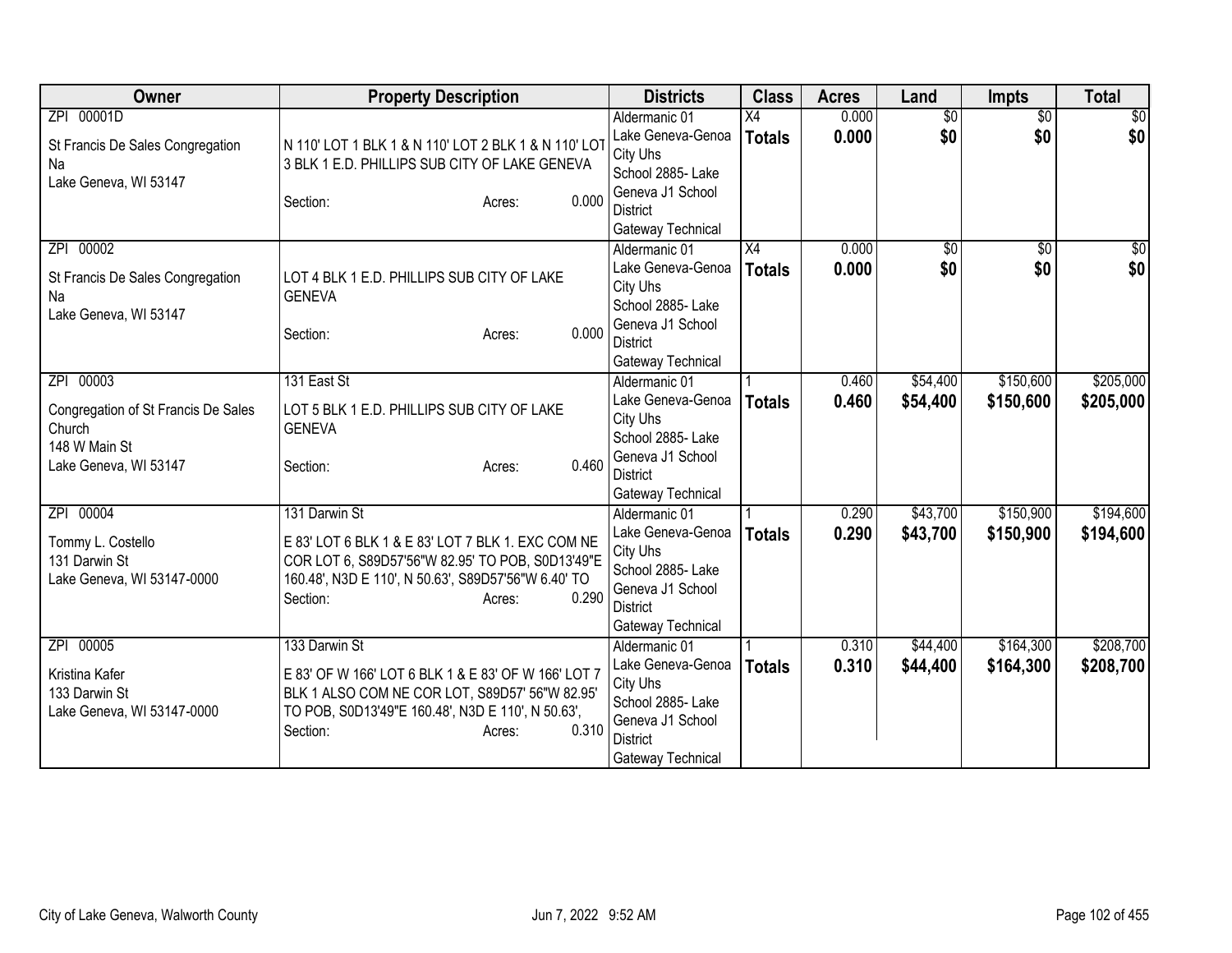| Owner                        | <b>Property Description</b>                         | <b>Districts</b>                      | <b>Class</b>  | <b>Acres</b> | Land     | <b>Impts</b> | <b>Total</b> |
|------------------------------|-----------------------------------------------------|---------------------------------------|---------------|--------------|----------|--------------|--------------|
| ZPI 00006                    | 137 East St                                         | Aldermanic 01                         |               | 0.310        | \$44,400 | \$108,800    | \$153,200    |
| Troy W. Mox                  | PT LOTS 6 & 7 BLK 1 E D PHILLIPS SUBD DESC AS       | Lake Geneva-Genoa                     | <b>Totals</b> | 0.310        | \$44,400 | \$108,800    | \$153,200    |
| 137 East St                  | COM AT SW COR BLK 1 NOW CITY OF LAKE GENEVA         | City Uhs                              |               |              |          |              |              |
| Lake Geneva, WI 53147        | & POB; E 83'; N160'; W83'; S160' TO POB. CITY OF    | School 2885- Lake                     |               |              |          |              |              |
|                              | 0.310<br>Section:<br>Acres:                         | Geneva J1 School                      |               |              |          |              |              |
|                              |                                                     | <b>District</b>                       |               |              |          |              |              |
|                              |                                                     | Gateway Technical                     |               |              |          |              |              |
| 00007<br>ZPI                 | 204 W Main St                                       | Aldermanic 01                         |               | 0.110        | \$23,000 | \$31,900     | \$54,900     |
| June Johnson Trust           | N 184' OF E 1/2 LOT 1 BLK 2 EXC S 63' E.D. PHILLIPS | Lake Geneva-Genoa                     | <b>Totals</b> | 0.110        | \$23,000 | \$31,900     | \$54,900     |
| 8301 Us Hwy 14               | SUB. CITY OF LAKE GENEVA                            | City Uhs<br>School 2885- Lake         |               |              |          |              |              |
| Janesville, WI 53546         |                                                     | Geneva J1 School                      |               |              |          |              |              |
|                              | 0.110<br>Section:<br>Acres:                         | <b>District</b>                       |               |              |          |              |              |
|                              |                                                     | Gateway Technical                     |               |              |          |              |              |
| ZPI 00007A                   | 110 East St                                         | Aldermanic 01                         |               | 0.060        | \$12,000 | \$114,300    | \$126,300    |
|                              |                                                     | Lake Geneva-Genoa                     | <b>Totals</b> | 0.060        | \$12,000 | \$114,300    | \$126,300    |
| Marc J. Klug                 | S 63' OF N 184' OF E 1/2 LOT 1 BLK 2 E. D. PHILLIPS | City Uhs                              |               |              |          |              |              |
| <b>PO Box 224</b>            | SUB. CITY OF LAKE GENEVA                            | School 2885- Lake                     |               |              |          |              |              |
| Lake Geneva, WI 53147-0000   |                                                     | Geneva J1 School                      |               |              |          |              |              |
|                              | 0.060<br>Section:<br>Acres:                         | <b>District</b>                       |               |              |          |              |              |
|                              |                                                     | Gateway Technical                     |               |              |          |              |              |
| ZPI 00008                    | 102 East St                                         | Aldermanic 01                         |               | 0.080        | \$17,900 | \$110,100    | \$128,000    |
| Marta L. Meyer               | S 56' LOT 1 BLK 2 EXC W 12' E.D. PHILLIPS SUB CITY  | Lake Geneva-Genoa                     | <b>Totals</b> | 0.080        | \$17,900 | \$110,100    | \$128,000    |
| 102 N East St                | OF LAKE GENEVA                                      | City Uhs                              |               |              |          |              |              |
| Lake Geneva, WI 53147-2015   |                                                     | School 2885- Lake                     |               |              |          |              |              |
|                              | 0.080<br>Section:<br>Acres:                         | Geneva J1 School                      |               |              |          |              |              |
|                              |                                                     | <b>District</b>                       |               |              |          |              |              |
|                              |                                                     | Gateway Technical                     |               |              |          |              |              |
| ZPI 00011                    | 220 W Main St                                       | Aldermanic 01                         |               | 0.420        | \$51,900 | \$179,200    | \$231,100    |
| Anthony J Hutkowski Jr Trust | LOT 3 BLK 2 E.D. PHILLIPS SUB CITY OF LAKE          | Lake Geneva-Genoa                     | <b>Totals</b> | 0.420        | \$51,900 | \$179,200    | \$231,100    |
| 220 Main St                  | <b>GENEVA</b>                                       | City Uhs                              |               |              |          |              |              |
| Lake Geneva, WI 53147-0000   |                                                     | School 2885- Lake<br>Geneva J1 School |               |              |          |              |              |
|                              | 0.420<br>Section:<br>Acres:                         | <b>District</b>                       |               |              |          |              |              |
|                              |                                                     | Gateway Technical                     |               |              |          |              |              |
|                              |                                                     |                                       |               |              |          |              |              |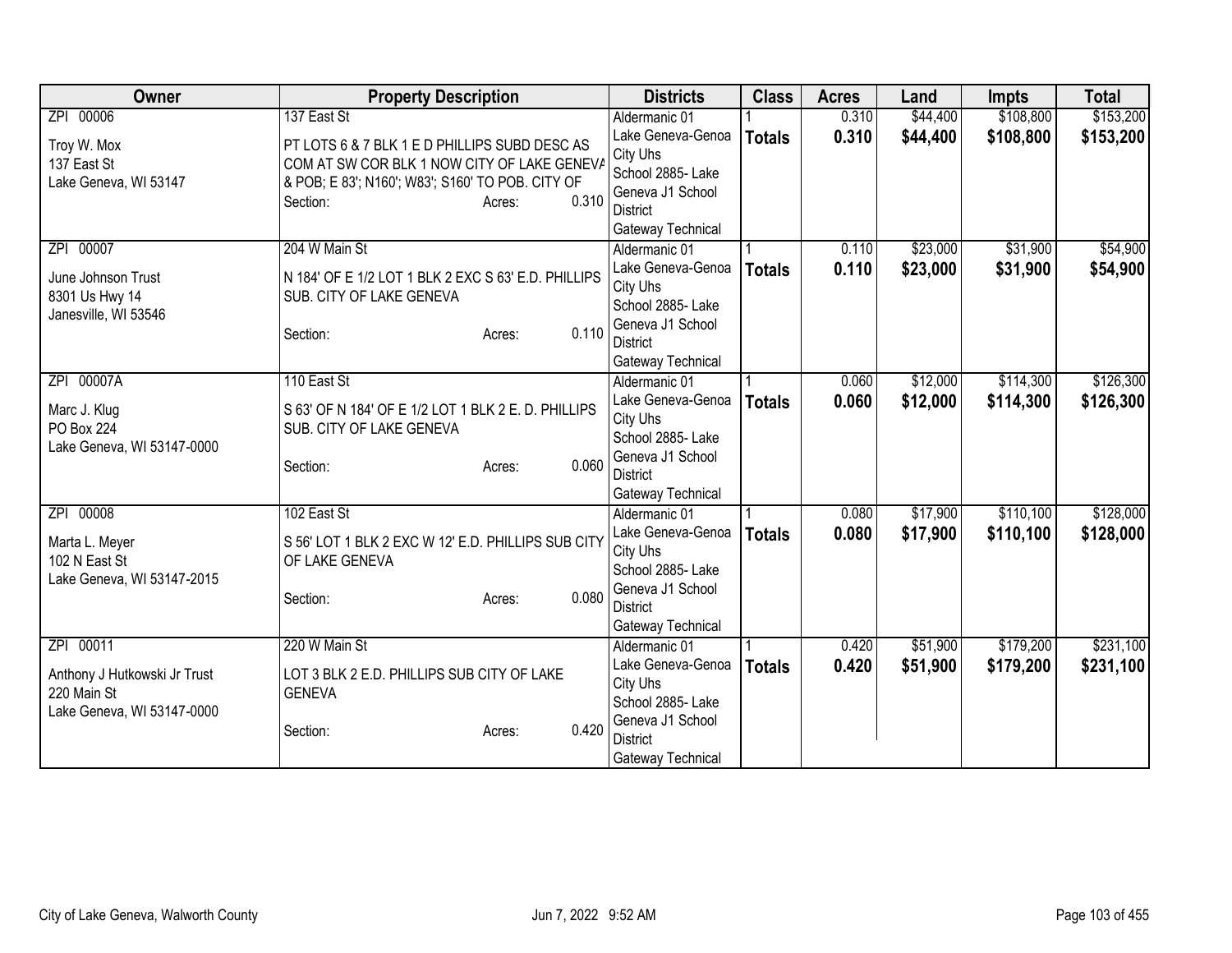| \$50,400<br>\$213,200<br>Aldermanic 01<br>0.400<br>0.400<br>\$50,400<br>\$213,200<br>\$263,600<br>Lake Geneva-Genoa<br><b>Totals</b><br>LOT 4 BLK 2 EXC W 4' E.D. PHILLIPS SUB CITY OF<br>Matthew R. Holz<br>City Uhs<br>265 Strathhmore<br><b>LAKE GENEVA</b><br>School 2885- Lake<br>Bloomingdale, IL 60108-0000<br>Geneva J1 School<br>0.400<br>Section:<br>Acres:<br><b>District</b><br>Gateway Technical<br>\$503,500<br>ZPI 00015<br>\$51,600<br>233 Darwin St<br>0.420<br>Aldermanic 01<br>Lake Geneva-Genoa<br>0.420<br>\$51,600<br>\$503,500<br><b>Totals</b><br>David A. Braid<br>S 1/3 OF LOTS 6 & 7 BLK 2 & S 1/3 OF W 1/2 LOT 8<br>City Uhs<br>233 Darwin St<br>BLK 2, & S 15' OF N 2/3 LOT 6 BLK 2, & S 15' OF N 2/3<br>School 2885- Lake<br>Lake Geneva, WI 53147-0000<br>LOT 7 BLK 2, & S 15' OF W 1/2 N 2/3 LOT 8 BLK 2 E.D.<br>Geneva J1 School<br>0.420<br>Section:<br>Acres:<br><b>District</b><br>Gateway Technical<br>\$57,700<br>\$328,100<br>ZPI 00016<br>225 Darwin St<br>Aldermanic 01<br>0.620<br>Lake Geneva-Genoa<br>0.620<br>\$57,700<br>\$328,100<br><b>Totals</b><br>E 1/2 LOT 8 BLK 2& LOT 9 BLK 2 E.D. PHILLIPS SUB<br>Javier G. Villegas<br>City Uhs<br>225 Darwin St<br>CITY OF LAKE GENEVA; 27194 SQ FT<br>School 2885- Lake<br>Lake Geneva, WI 53147-0000<br>Geneva J1 School | <b>Owner</b> | <b>Property Description</b> | <b>Districts</b> | <b>Class</b> | <b>Acres</b> | Land | <b>Impts</b> | <b>Total</b> |
|---------------------------------------------------------------------------------------------------------------------------------------------------------------------------------------------------------------------------------------------------------------------------------------------------------------------------------------------------------------------------------------------------------------------------------------------------------------------------------------------------------------------------------------------------------------------------------------------------------------------------------------------------------------------------------------------------------------------------------------------------------------------------------------------------------------------------------------------------------------------------------------------------------------------------------------------------------------------------------------------------------------------------------------------------------------------------------------------------------------------------------------------------------------------------------------------------------------------------------------------------------------------------------------------------------------------|--------------|-----------------------------|------------------|--------------|--------------|------|--------------|--------------|
|                                                                                                                                                                                                                                                                                                                                                                                                                                                                                                                                                                                                                                                                                                                                                                                                                                                                                                                                                                                                                                                                                                                                                                                                                                                                                                                     | ZPI 00012A   | 226 W Main St               |                  |              |              |      |              | \$263,600    |
|                                                                                                                                                                                                                                                                                                                                                                                                                                                                                                                                                                                                                                                                                                                                                                                                                                                                                                                                                                                                                                                                                                                                                                                                                                                                                                                     |              |                             |                  |              |              |      |              |              |
| \$555,100<br>\$555,100<br>\$385,800<br>\$385,800                                                                                                                                                                                                                                                                                                                                                                                                                                                                                                                                                                                                                                                                                                                                                                                                                                                                                                                                                                                                                                                                                                                                                                                                                                                                    |              |                             |                  |              |              |      |              |              |
|                                                                                                                                                                                                                                                                                                                                                                                                                                                                                                                                                                                                                                                                                                                                                                                                                                                                                                                                                                                                                                                                                                                                                                                                                                                                                                                     |              |                             |                  |              |              |      |              |              |
|                                                                                                                                                                                                                                                                                                                                                                                                                                                                                                                                                                                                                                                                                                                                                                                                                                                                                                                                                                                                                                                                                                                                                                                                                                                                                                                     |              |                             |                  |              |              |      |              |              |
|                                                                                                                                                                                                                                                                                                                                                                                                                                                                                                                                                                                                                                                                                                                                                                                                                                                                                                                                                                                                                                                                                                                                                                                                                                                                                                                     |              |                             |                  |              |              |      |              |              |
|                                                                                                                                                                                                                                                                                                                                                                                                                                                                                                                                                                                                                                                                                                                                                                                                                                                                                                                                                                                                                                                                                                                                                                                                                                                                                                                     |              |                             |                  |              |              |      |              |              |
|                                                                                                                                                                                                                                                                                                                                                                                                                                                                                                                                                                                                                                                                                                                                                                                                                                                                                                                                                                                                                                                                                                                                                                                                                                                                                                                     |              |                             |                  |              |              |      |              |              |
|                                                                                                                                                                                                                                                                                                                                                                                                                                                                                                                                                                                                                                                                                                                                                                                                                                                                                                                                                                                                                                                                                                                                                                                                                                                                                                                     |              |                             |                  |              |              |      |              |              |
|                                                                                                                                                                                                                                                                                                                                                                                                                                                                                                                                                                                                                                                                                                                                                                                                                                                                                                                                                                                                                                                                                                                                                                                                                                                                                                                     |              |                             |                  |              |              |      |              |              |
|                                                                                                                                                                                                                                                                                                                                                                                                                                                                                                                                                                                                                                                                                                                                                                                                                                                                                                                                                                                                                                                                                                                                                                                                                                                                                                                     |              |                             |                  |              |              |      |              |              |
|                                                                                                                                                                                                                                                                                                                                                                                                                                                                                                                                                                                                                                                                                                                                                                                                                                                                                                                                                                                                                                                                                                                                                                                                                                                                                                                     |              |                             |                  |              |              |      |              |              |
|                                                                                                                                                                                                                                                                                                                                                                                                                                                                                                                                                                                                                                                                                                                                                                                                                                                                                                                                                                                                                                                                                                                                                                                                                                                                                                                     |              |                             |                  |              |              |      |              |              |
|                                                                                                                                                                                                                                                                                                                                                                                                                                                                                                                                                                                                                                                                                                                                                                                                                                                                                                                                                                                                                                                                                                                                                                                                                                                                                                                     |              |                             |                  |              |              |      |              |              |
|                                                                                                                                                                                                                                                                                                                                                                                                                                                                                                                                                                                                                                                                                                                                                                                                                                                                                                                                                                                                                                                                                                                                                                                                                                                                                                                     |              |                             |                  |              |              |      |              |              |
|                                                                                                                                                                                                                                                                                                                                                                                                                                                                                                                                                                                                                                                                                                                                                                                                                                                                                                                                                                                                                                                                                                                                                                                                                                                                                                                     |              |                             |                  |              |              |      |              |              |
|                                                                                                                                                                                                                                                                                                                                                                                                                                                                                                                                                                                                                                                                                                                                                                                                                                                                                                                                                                                                                                                                                                                                                                                                                                                                                                                     |              |                             |                  |              |              |      |              |              |
|                                                                                                                                                                                                                                                                                                                                                                                                                                                                                                                                                                                                                                                                                                                                                                                                                                                                                                                                                                                                                                                                                                                                                                                                                                                                                                                     |              |                             |                  |              |              |      |              |              |
|                                                                                                                                                                                                                                                                                                                                                                                                                                                                                                                                                                                                                                                                                                                                                                                                                                                                                                                                                                                                                                                                                                                                                                                                                                                                                                                     |              | 0.620<br>Section:<br>Acres: |                  |              |              |      |              |              |
| <b>District</b>                                                                                                                                                                                                                                                                                                                                                                                                                                                                                                                                                                                                                                                                                                                                                                                                                                                                                                                                                                                                                                                                                                                                                                                                                                                                                                     |              |                             |                  |              |              |      |              |              |
| Gateway Technical<br>\$192,300<br>\$232,800<br>ZPI 00016A<br>140 East St<br>\$40,500<br>0.240                                                                                                                                                                                                                                                                                                                                                                                                                                                                                                                                                                                                                                                                                                                                                                                                                                                                                                                                                                                                                                                                                                                                                                                                                       |              |                             |                  |              |              |      |              |              |
| Aldermanic 01                                                                                                                                                                                                                                                                                                                                                                                                                                                                                                                                                                                                                                                                                                                                                                                                                                                                                                                                                                                                                                                                                                                                                                                                                                                                                                       |              |                             |                  |              |              |      |              |              |
| 0.240<br>\$40,500<br>\$192,300<br>\$232,800<br>Lake Geneva-Genoa<br><b>Totals</b><br>LOT 10 BLK 2 EXC N 100' E. D. PHILLIPS SUB. CITY<br>Zina L. Opper<br>City Uhs                                                                                                                                                                                                                                                                                                                                                                                                                                                                                                                                                                                                                                                                                                                                                                                                                                                                                                                                                                                                                                                                                                                                                  |              |                             |                  |              |              |      |              |              |
| 140 East St<br>OF LAKE GENEVA<br>School 2885-Lake                                                                                                                                                                                                                                                                                                                                                                                                                                                                                                                                                                                                                                                                                                                                                                                                                                                                                                                                                                                                                                                                                                                                                                                                                                                                   |              |                             |                  |              |              |      |              |              |
| Lake Geneva, WI 53147<br>Geneva J1 School                                                                                                                                                                                                                                                                                                                                                                                                                                                                                                                                                                                                                                                                                                                                                                                                                                                                                                                                                                                                                                                                                                                                                                                                                                                                           |              |                             |                  |              |              |      |              |              |
| 0.240<br>Section:<br>Acres:<br><b>District</b>                                                                                                                                                                                                                                                                                                                                                                                                                                                                                                                                                                                                                                                                                                                                                                                                                                                                                                                                                                                                                                                                                                                                                                                                                                                                      |              |                             |                  |              |              |      |              |              |
| Gateway Technical                                                                                                                                                                                                                                                                                                                                                                                                                                                                                                                                                                                                                                                                                                                                                                                                                                                                                                                                                                                                                                                                                                                                                                                                                                                                                                   |              |                             |                  |              |              |      |              |              |
| ZPI 00017<br>X4<br>0.000<br>\$0<br>$\sqrt{6}$<br>$\frac{6}{3}$<br>Aldermanic 01                                                                                                                                                                                                                                                                                                                                                                                                                                                                                                                                                                                                                                                                                                                                                                                                                                                                                                                                                                                                                                                                                                                                                                                                                                     |              |                             |                  |              |              |      |              |              |
| \$0<br>\$0<br>\$0<br>Lake Geneva-Genoa<br>0.000<br><b>Totals</b>                                                                                                                                                                                                                                                                                                                                                                                                                                                                                                                                                                                                                                                                                                                                                                                                                                                                                                                                                                                                                                                                                                                                                                                                                                                    |              |                             |                  |              |              |      |              |              |
| N 100' OF LOT 10 BLK 2 E. D. PHILLIPS SUB CITY OF<br>City of Lake Geneva<br>City Uhs                                                                                                                                                                                                                                                                                                                                                                                                                                                                                                                                                                                                                                                                                                                                                                                                                                                                                                                                                                                                                                                                                                                                                                                                                                |              |                             |                  |              |              |      |              |              |
| 626 Geneva St<br><b>LAKE GENEVA</b><br>School 2885-Lake                                                                                                                                                                                                                                                                                                                                                                                                                                                                                                                                                                                                                                                                                                                                                                                                                                                                                                                                                                                                                                                                                                                                                                                                                                                             |              |                             |                  |              |              |      |              |              |
| Lake Geneva, WI 53147<br>Geneva J1 School                                                                                                                                                                                                                                                                                                                                                                                                                                                                                                                                                                                                                                                                                                                                                                                                                                                                                                                                                                                                                                                                                                                                                                                                                                                                           |              |                             |                  |              |              |      |              |              |
| 0.000<br>Section:<br>Acres:<br><b>District</b>                                                                                                                                                                                                                                                                                                                                                                                                                                                                                                                                                                                                                                                                                                                                                                                                                                                                                                                                                                                                                                                                                                                                                                                                                                                                      |              |                             |                  |              |              |      |              |              |
| Gateway Technical                                                                                                                                                                                                                                                                                                                                                                                                                                                                                                                                                                                                                                                                                                                                                                                                                                                                                                                                                                                                                                                                                                                                                                                                                                                                                                   |              |                             |                  |              |              |      |              |              |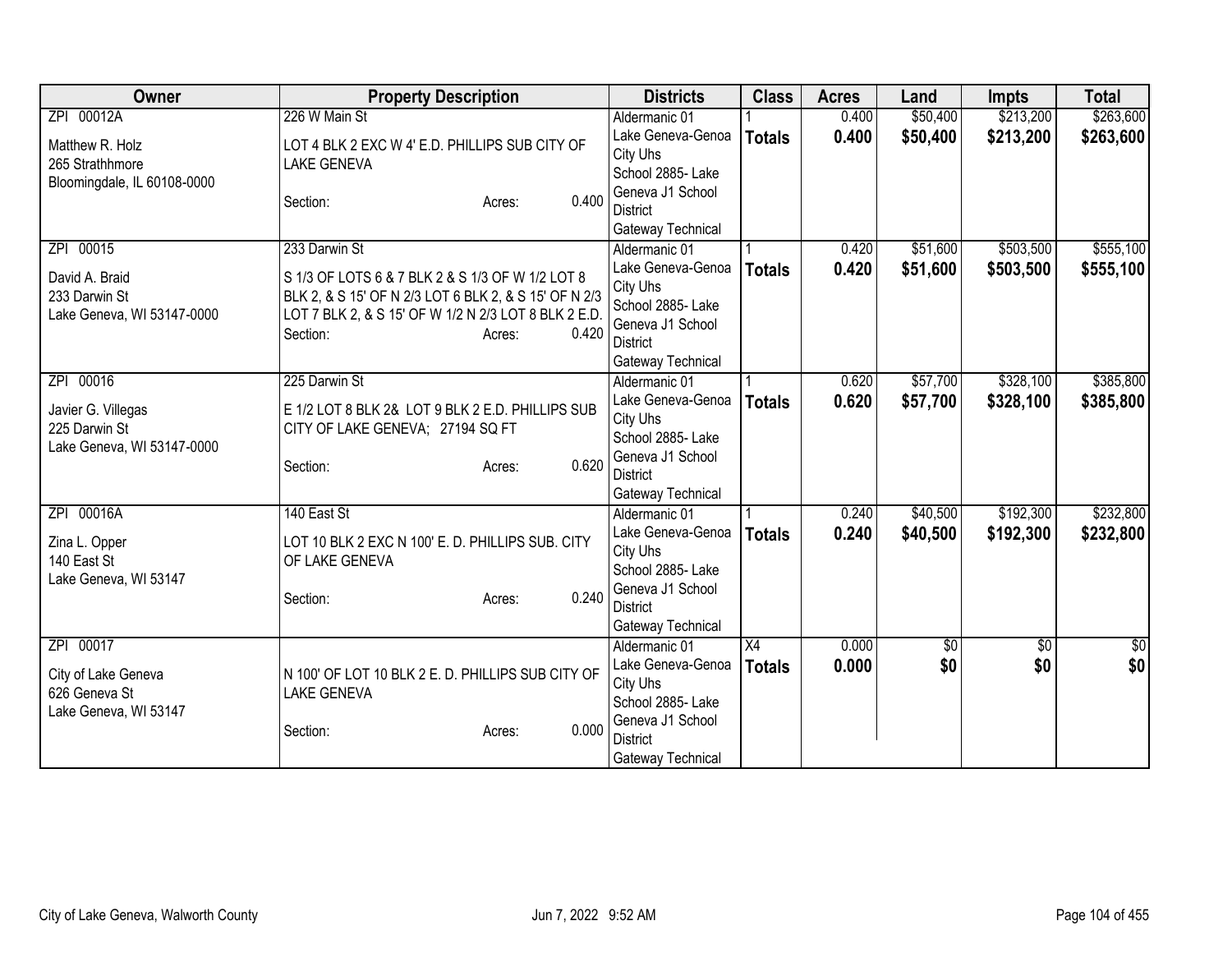| Owner                                                                                                        | <b>Property Description</b>                                                                                                                                                                | <b>Districts</b>                                                                                                                | <b>Class</b>                     | <b>Acres</b>   | Land                   | Impts                  | <b>Total</b>           |
|--------------------------------------------------------------------------------------------------------------|--------------------------------------------------------------------------------------------------------------------------------------------------------------------------------------------|---------------------------------------------------------------------------------------------------------------------------------|----------------------------------|----------------|------------------------|------------------------|------------------------|
| ZPI 00020<br>Geneva Lakes Family Young Mens<br>Christian Assn, Inc.<br>203 Wells St<br>Lake Geneva, WI 53147 | PT LOTS 5, 6 & 7 BLK 3 DESC AS: COM SW COR LOT<br>2, E TO PT 168' W OF E LN BLK 3, S TO RR, NW TO P<br>S OF SW COR LOT 2, N TO POB. E.D. PHILLIPS SUB<br>0.320<br>Section:<br>Acres:       | Aldermanic 01<br>Lake Geneva-Genoa<br>City Uhs<br>School 2885- Lake<br>Geneva J1 School<br><b>District</b><br>Gateway Technical | $\overline{X4}$<br><b>Totals</b> | 0.320<br>0.320 | $\overline{50}$<br>\$0 | $\overline{30}$<br>\$0 | $\overline{50}$<br>\$0 |
| 00020A<br>ZPI<br>Scott Brandt<br>55 Valley St<br>Williams Bay, WI 53191                                      | 326 W Main St<br>LOT 2 BLK 3 E.D. PHILLIPS SUB CITY OF LAKE<br>GENEVA OUT OF ZPI-20 PER #648762<br>0.420<br>Section:<br>Acres:                                                             | Aldermanic 01<br>Lake Geneva-Genoa<br>City Uhs<br>School 2885- Lake<br>Geneva J1 School<br><b>District</b><br>Gateway Technical | <b>Totals</b>                    | 0.420<br>0.420 | \$51,900<br>\$51,900   | \$202,400<br>\$202,400 | \$254,300<br>\$254,300 |
| ZPI 00021<br>Cynthia Borkhuis<br>334 W Main St<br>Lake Geneva, WI 53147                                      | 334 W Main St<br>LOT 3 BLK 3. ALSO COM SE COR LOT 3, S TO RR,<br>NWLY TO S LN LOT 3, E TO POB. ALSO RR LAND 25'<br>X 89.99' ADJ TO SD PROP. DESC IN VOL 356<br>0.400<br>Section:<br>Acres: | Aldermanic 01<br>Lake Geneva-Genoa<br>City Uhs<br>School 2885- Lake<br>Geneva J1 School<br><b>District</b><br>Gateway Technical | <b>Totals</b>                    | 0.400<br>0.400 | \$50,600<br>\$50,600   | \$206,200<br>\$206,200 | \$256,800<br>\$256,800 |
| ZPI 00022<br>William Henninger<br>802 S State St<br><b>Box 51</b><br>South Whitley, IN 46787-0000            | 342 W Main St<br>LOT 4 BLK 3. ALSO NE 25' RR LAND ADJ TO SD<br>PROPERTY DESC IN VOL 356 RECORDS PG 408 &<br>410. E.D. PHILLIPS SUB CITY OF LAKE GENEVA<br>0.220<br>Section:<br>Acres:      | Aldermanic 01<br>Lake Geneva-Genoa<br>City Uhs<br>School 2885-Lake<br>Geneva J1 School<br><b>District</b><br>Gateway Technical  | <b>Totals</b>                    | 0.220<br>0.220 | \$38,500<br>\$38,500   | \$120,700<br>\$120,700 | \$159,200<br>\$159,200 |
| ZPI 00022A<br>William Henninger<br>802 S State St<br><b>Box 51</b><br>South Whitley, IN 46787-0000           | 2' STRIP ADJ. ON W SIDE LOT 4 B 3 E.D. PHILLIPS<br>SUB. CITY OF LAKE GENEVA<br>0.060<br>Section:<br>Acres:                                                                                 | Aldermanic 01<br>Lake Geneva-Genoa<br>City Uhs<br>School 2885- Lake<br>Geneva J1 School<br><b>District</b><br>Gateway Technical | <b>Totals</b>                    | 0.060<br>0.060 | \$100<br>\$100         | $\sqrt{6}$<br>\$0      | \$100<br>\$100         |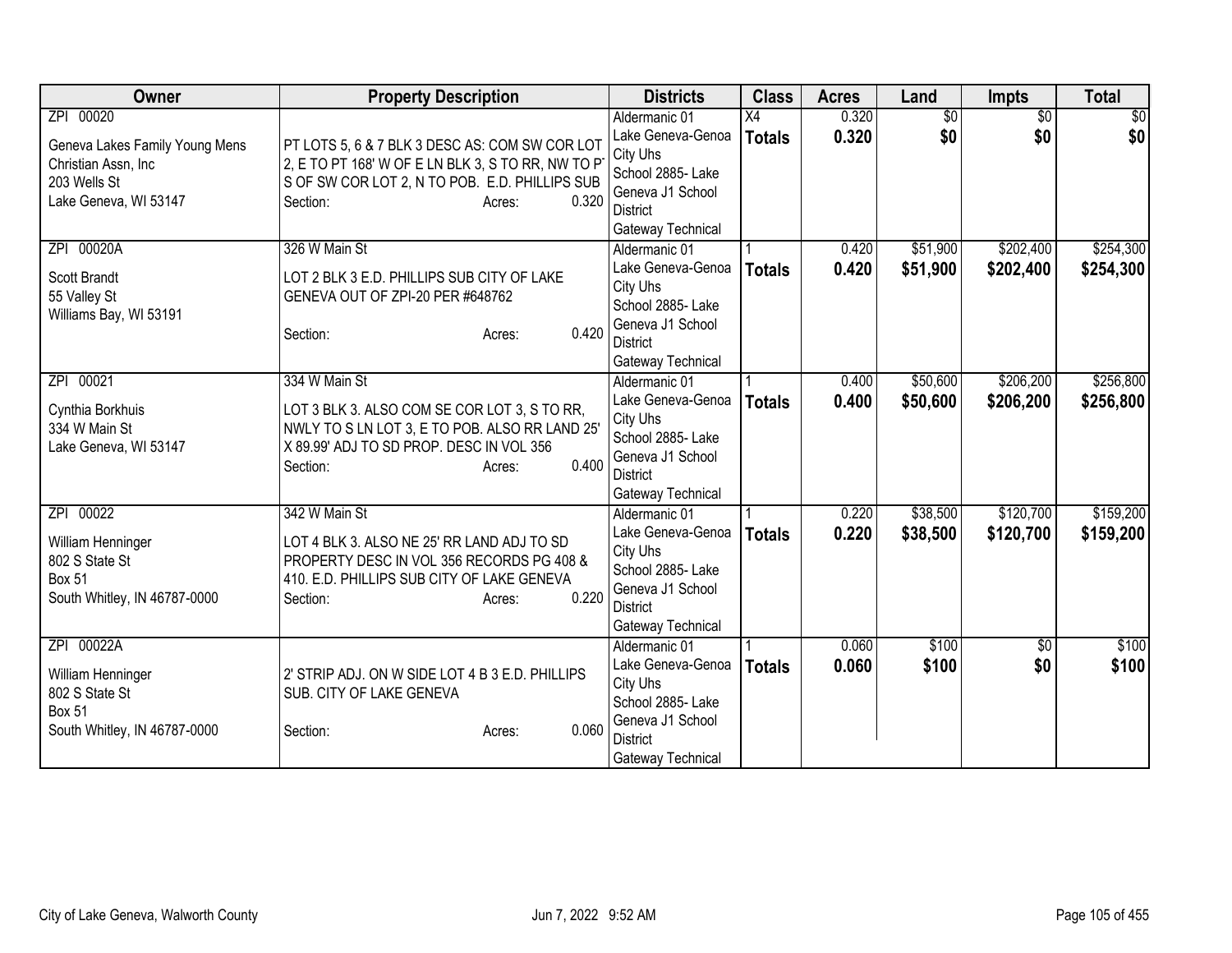| Owner                                  | <b>Property Description</b>                                                        | <b>Districts</b>                      | <b>Class</b>  | <b>Acres</b> | Land     | <b>Impts</b> | <b>Total</b> |
|----------------------------------------|------------------------------------------------------------------------------------|---------------------------------------|---------------|--------------|----------|--------------|--------------|
| ZPI 00024                              | 244 East St                                                                        | Aldermanic 01                         |               | 0.360        | \$48,100 | \$123,400    | \$171,500    |
| Ross Elvin                             | PT LOT 1 BLK 4 E.D. PHILLIPS SUB DESC AS COM NE                                    | Lake Geneva-Genoa<br>City Uhs         | <b>Totals</b> | 0.360        | \$48,100 | \$123,400    | \$171,500    |
| 244 East St                            | COR LOT 1, S 208' W 120', N 208', E 120' TO POB.<br>EXC. N 77' CITY OF LAKE GENEVA | School 2885- Lake                     |               |              |          |              |              |
| Lake Geneva, WI 53147-0000             | 0.360<br>Section:<br>Acres:                                                        | Geneva J1 School                      |               |              |          |              |              |
|                                        |                                                                                    | <b>District</b>                       |               |              |          |              |              |
|                                        |                                                                                    | Gateway Technical                     |               |              |          |              |              |
| 00024A<br>ZPI                          | 222 East St                                                                        | Aldermanic 01                         |               | 0.210        | \$37,300 | \$123,200    | \$160,500    |
| Ralph J. Cook Jr                       | PT LOT 1 BLK 4 E.D. PHILLIPS SUB DESC AS COM NE                                    | Lake Geneva-Genoa                     | <b>Totals</b> | 0.210        | \$37,300 | \$123,200    | \$160,500    |
| 5n762 Medinah Rd                       | COR LOT 1, S 77', W 120', N 77', E 120' TO POB. CITY                               | City Uhs                              |               |              |          |              |              |
| Medinah, IL 60157                      | OF LAKE GENEVA                                                                     | School 2885- Lake<br>Geneva J1 School |               |              |          |              |              |
|                                        | 0.210<br>Section:<br>Acres:                                                        | <b>District</b>                       |               |              |          |              |              |
|                                        |                                                                                    | Gateway Technical                     |               |              |          |              |              |
| 00025<br>ZPI                           | 220 Darwin St                                                                      | Aldermanic 01                         |               | 0.380        | \$49,300 | \$182,700    | \$232,000    |
|                                        |                                                                                    | Lake Geneva-Genoa                     | <b>Totals</b> | 0.380        | \$49,300 | \$182,700    | \$232,000    |
| Ilija Savic                            | W 32' OF N 208' LOT 2 BLK 4& N 130' LOT 3 BLK 4                                    | City Uhs                              |               |              |          |              |              |
| 220 Darwin St<br>Lake Geneva, WI 53147 | E.D. PHILLIPS SUB CITY OF LAKE GENEVA                                              | School 2885- Lake                     |               |              |          |              |              |
|                                        | 0.380<br>Section:<br>Acres:                                                        | Geneva J1 School                      |               |              |          |              |              |
|                                        |                                                                                    | <b>District</b>                       |               |              |          |              |              |
|                                        |                                                                                    | Gateway Technical                     |               |              |          |              |              |
| 00027<br>ZPI                           | 288 East St                                                                        | Aldermanic 01                         |               | 0.290        | \$43,100 | \$67,100     | \$110,200    |
| Jason Maxwell                          | S 80' LOTS 1 & 2 BLK 4 E.D. PHILLIPS SUB. CITY OF                                  | Lake Geneva-Genoa                     | <b>Totals</b> | 0.290        | \$43,100 | \$67,100     | \$110,200    |
| 288 East St                            | LAKE GENEVA PER #351940                                                            | City Uhs<br>School 2885- Lake         |               |              |          |              |              |
| Lake Geneva, WI 53147                  |                                                                                    | Geneva J1 School                      |               |              |          |              |              |
|                                        | 0.290<br>Section:<br>Acres:                                                        | <b>District</b>                       |               |              |          |              |              |
|                                        |                                                                                    | Gateway Technical                     |               |              |          |              |              |
| ZPP 00001                              | 114 Darwin St                                                                      | Aldermanic 01                         |               | 0.210        | \$36,900 | \$194,800    | \$231,700    |
| Chloe Hecht                            | PT. LOTS A1, A2 & A3 BLK 5 PHILLIPS & PURVIS SUB                                   | Lake Geneva-Genoa                     | <b>Totals</b> | 0.210        | \$36,900 | \$194,800    | \$231,700    |
| 114 Darwin St                          | DESC AS: COM NE COR BLK 5, W 140.10' TO POB,                                       | City Uhs                              |               |              |          |              |              |
| Lake Geneva, WI 53147                  | S0D14'35"E 131.25', S89D58'45"W 78.04', N0D11'01"W                                 | School 2885- Lake                     |               |              |          |              |              |
|                                        | 0.210<br>Section:<br>Acres:                                                        | Geneva J1 School                      |               |              |          |              |              |
|                                        |                                                                                    | <b>District</b>                       |               |              |          |              |              |
|                                        |                                                                                    | Gateway Technical                     |               |              |          |              |              |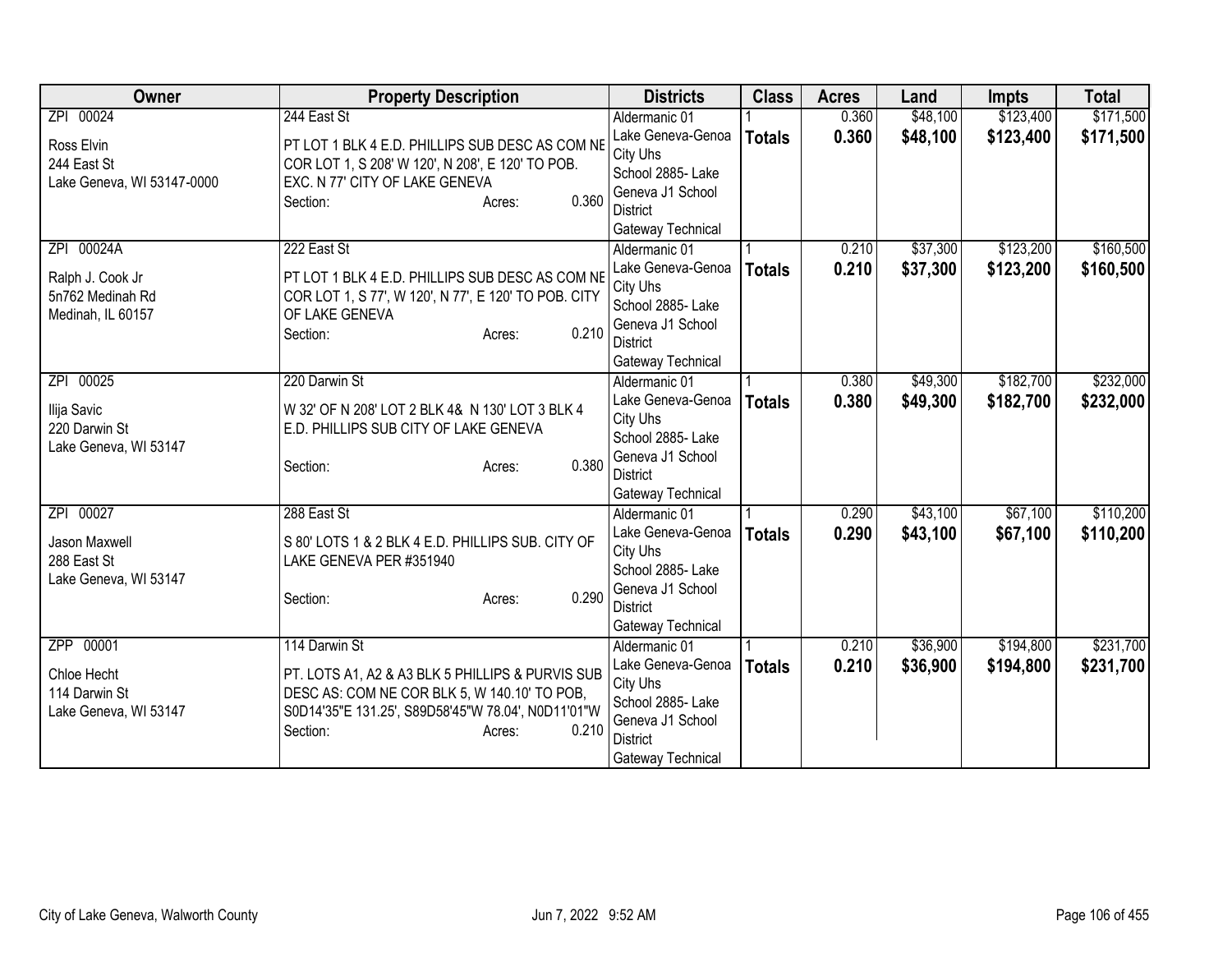| Owner                      | <b>Property Description</b>                           | <b>Districts</b>                    | <b>Class</b>  | <b>Acres</b> | Land     | <b>Impts</b> | <b>Total</b> |
|----------------------------|-------------------------------------------------------|-------------------------------------|---------------|--------------|----------|--------------|--------------|
| ZPP 00001A                 | 104 Darwin St                                         | Aldermanic 01                       |               | 0.210        | \$37,200 | \$161,700    | \$198,900    |
| Diane M Kelly Trust        | PT LOTS A1, A2 & A3: COM NE COR LOT A1, W 70' TO      | Lake Geneva-Genoa                   | <b>Totals</b> | 0.210        | \$37,200 | \$161,700    | \$198,900    |
| 2760 Reese Ave             | POB, W 70', S 131'6", E 70', N 131'6" TO POB. BLOCK { | City Uhs                            |               |              |          |              |              |
| Evanston, IL 60201         | PHILLIPS & PURVIS SUB. CITY OF LAKE GENEVA            | School 2885- Lake                   |               |              |          |              |              |
|                            | 0.210<br>Section:<br>Acres:                           | Geneva J1 School                    |               |              |          |              |              |
|                            |                                                       | District                            |               |              |          |              |              |
|                            |                                                       | Gateway Technical                   |               |              |          |              |              |
| ZPP 00001B                 | 121 Cass St                                           | Aldermanic 01                       |               | 0.260        | \$41,700 | \$153,100    | \$194,800    |
| David R. Heinz             | S 18.5' LOT A3 & ALL LOTS A4 & A5 EXC. STRIP 135' I   | Lake Geneva-Genoa                   | <b>Totals</b> | 0.260        | \$41,700 | \$153,100    | \$194,800    |
| 121 Cass St                | & W OFF E SIDE. ALSO PT. ALLEY RUNNING N & S          | City Uhs<br>School 2885- Lake       |               |              |          |              |              |
| Lake Geneva, WI 53147-0000 | THRU BLK 5 WHICH LIES W OF LOTS A4, A5 & S 18.5       | Geneva J1 School                    |               |              |          |              |              |
|                            | 0.260<br>Section:<br>Acres:                           | <b>District</b>                     |               |              |          |              |              |
|                            |                                                       | Gateway Technical                   |               |              |          |              |              |
| ZPP 00001C                 | 119 Cass St                                           | Aldermanic 01                       |               | 0.150        | \$29,600 | \$166,500    | \$196,100    |
|                            |                                                       | Lake Geneva-Genoa                   | <b>Totals</b> | 0.150        | \$29,600 | \$166,500    | \$196,100    |
| Jason Pohl                 | E 50' OF - S 18.5' OF LOT A3 & ALL LOTS A4 & A5 BLK   | City Uhs                            |               |              |          |              |              |
| 5501 Natures Ln            | 5 EXC. E 85' PHILLIPS & PURVIS SUB. CITY OF LAKE      | School 2885- Lake                   |               |              |          |              |              |
| Appleton, WI 54914         | <b>GENEVA</b>                                         | Geneva J1 School                    |               |              |          |              |              |
|                            | 0.150<br>Section:<br>Acres:                           | <b>District</b>                     |               |              |          |              |              |
|                            |                                                       | Gateway Technical                   |               |              |          |              |              |
| ZPP 00001D                 | 111 Cass St                                           | Aldermanic 01                       |               | 0.260        | \$41,300 | \$157,400    | \$198,700    |
| Vyto P. Klausa             | E 85' OF S 18 1/2' LOT A3 & E 85' LOTS A4 & A5        | Lake Geneva-Genoa                   | <b>Totals</b> | 0.260        | \$41,300 | \$157,400    | \$198,700    |
| 111 Cass St                | BLOCK 5 PHILLIPS & PURVIS SUB. CITY OF LAKE           | City Uhs                            |               |              |          |              |              |
| Lake Geneva, WI 53147-0000 | <b>GENEVA</b>                                         | School 2885- Lake                   |               |              |          |              |              |
|                            | 0.260<br>Section:<br>Acres:                           | Geneva J1 School                    |               |              |          |              |              |
|                            |                                                       | <b>District</b>                     |               |              |          |              |              |
|                            |                                                       | Gateway Technical                   |               |              |          |              |              |
| ZPP 00001E                 | 208 Curtis St                                         | Aldermanic 01                       |               | 0.210        | \$36,900 | \$158,900    | \$195,800    |
| David Lee Boyd             | E 70' OF LOTS A1, A2 & A3 EXC. S 18.5' LOT A3         | Lake Geneva-Genoa                   | <b>Totals</b> | 0.210        | \$36,900 | \$158,900    | \$195,800    |
| 208 S Curtis St            | BLOCK 5 PHILLIPS & PURVIS SUB. CITY OF LAKE           | City Uhs                            |               |              |          |              |              |
| Lake Geneva, WI 53147-0000 | <b>GENEVA</b>                                         | School 2885- Lake                   |               |              |          |              |              |
|                            | 0.210<br>Section:<br>Acres:                           | Geneva J1 School<br><b>District</b> |               |              |          |              |              |
|                            |                                                       |                                     |               |              |          |              |              |
|                            |                                                       | Gateway Technical                   |               |              |          |              |              |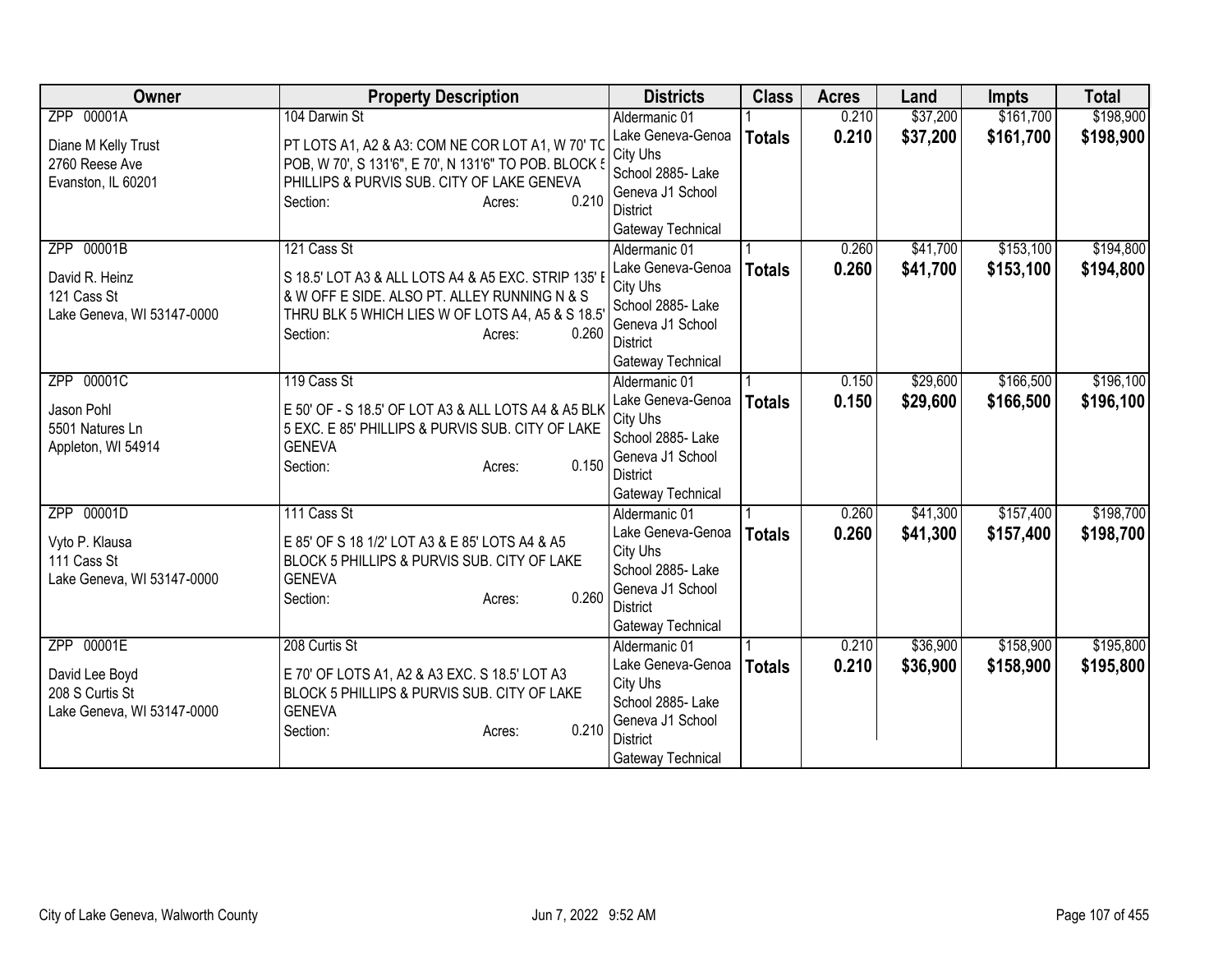| <b>Owner</b>               | <b>Property Description</b>                         | <b>Districts</b>                   | <b>Class</b>  | <b>Acres</b> | Land     | <b>Impts</b> | <b>Total</b> |
|----------------------------|-----------------------------------------------------|------------------------------------|---------------|--------------|----------|--------------|--------------|
| ZPP 00002                  | 124 Darwin St                                       | Aldermanic 01                      |               | 0.210        | \$36,900 | \$208,200    | \$245,100    |
| Mary M. Esposito           | E 50' LOTS A9 & A10, & E 50' OF N 30' LOT A8 ALSO   | Lake Geneva-Genoa                  | <b>Totals</b> | 0.210        | \$36,900 | \$208,200    | \$245,100    |
| 124 Darwin St              | PARCEL BEING A PORTION OF 20' ALLEY VACATED         | City Uhs                           |               |              |          |              |              |
| Lake Geneva, WI 53147-0000 | UNDER DOC. #413848 DESC AS: COM NE COR LOT          | School 2885- Lake                  |               |              |          |              |              |
|                            | 0.210<br>Section:<br>Acres:                         | Geneva J1 School                   |               |              |          |              |              |
|                            |                                                     | District                           |               |              |          |              |              |
|                            |                                                     | Gateway Technical                  |               |              |          |              |              |
| ZPP 00002A                 | 134 Darwin St                                       | Aldermanic 01<br>Lake Geneva-Genoa |               | 0.190        | \$34,600 | \$197,000    | \$231,600    |
| David E. Gordon            | W 64' OF E 114' LOTS A9 & A10 W 64' OF N 30' OF E   | City Uhs                           | <b>Totals</b> | 0.190        | \$34,600 | \$197,000    | \$231,600    |
| 1906 Sunnyside Cir         | 114' LOT A8 BLOCK 5 PHILLIPS & PURVIS SUB CITY      | School 2885- Lake                  |               |              |          |              |              |
| Northbrook, IL 60062-0000  | OF LAKE GENEVA                                      | Geneva J1 School                   |               |              |          |              |              |
|                            | 0.190<br>Section:<br>Acres:                         | <b>District</b>                    |               |              |          |              |              |
|                            |                                                     | Gateway Technical                  |               |              |          |              |              |
| ZPP 00002B                 | 133 Cass St                                         | Aldermanic 01                      |               | 0.380        | \$49,200 | \$163,500    | \$212,700    |
|                            |                                                     | Lake Geneva-Genoa                  | <b>Totals</b> | 0.380        | \$49,200 | \$163,500    | \$212,700    |
| Cynthia R. Walker          | E 114' LOTS A6 & A7 E 114' LOT A8 EXC. N 30' BLOCK  | City Uhs                           |               |              |          |              |              |
| 133 Cass St                | 5 PHILLIPS & PURVIS SUB CITY OF LAKE GENEVA         | School 2885- Lake                  |               |              |          |              |              |
| Lake Geneva, WI 53147-0000 | 0.380                                               | Geneva J1 School                   |               |              |          |              |              |
|                            | Section:<br>Acres:                                  | <b>District</b>                    |               |              |          |              |              |
|                            |                                                     | Gateway Technical                  |               |              |          |              |              |
| ZPP 00003                  | 144 Darwin St                                       | Aldermanic 01                      |               | 0.170        | \$31,600 | \$179,700    | \$211,300    |
| John R. Dicmas             | PT LOTS A8 & A9 & A10 BLK 5 PHILLIPS & PURVIS       | Lake Geneva-Genoa                  | <b>Totals</b> | 0.170        | \$31,600 | \$179,700    | \$211,300    |
| 144 Darwin St              | SUB DESC AS COM IN S LN DARWIN ST 59' E OF          | City Uhs                           |               |              |          |              |              |
| Lake Geneva, WI 53147-0000 | INTER OF E LN EAST ST & S LN DARWIN ST, E 56', S    | School 2885- Lake                  |               |              |          |              |              |
|                            | 0.170<br>Section:<br>Acres:                         | Geneva J1 School                   |               |              |          |              |              |
|                            |                                                     | <b>District</b>                    |               |              |          |              |              |
|                            |                                                     | Gateway Technical                  |               |              |          |              |              |
| ZPP 00003A                 | 150 Darwin St                                       | Aldermanic 01                      |               | 0.180        | \$32,700 | \$158,800    | \$191,500    |
| Anthony J. Leone           | PT LOTS A8 & A9 & A10 BLK 5 PHILLIPS & PURVIS       | Lake Geneva-Genoa<br>City Uhs      | <b>Totals</b> | 0.180        | \$32,700 | \$158,800    | \$191,500    |
| 1800 Chippingham Rd        | SUB DESC AS COM INTER OF S LN DARWIN ST & E         | School 2885- Lake                  |               |              |          |              |              |
| Woodridge, IL 60517        | LN EAST ST, E 59', S 130', W TO E LN EAST ST, N 130 | Geneva J1 School                   |               |              |          |              |              |
|                            | 0.180<br>Section:<br>Acres:                         | <b>District</b>                    |               |              |          |              |              |
|                            |                                                     | Gateway Technical                  |               |              |          |              |              |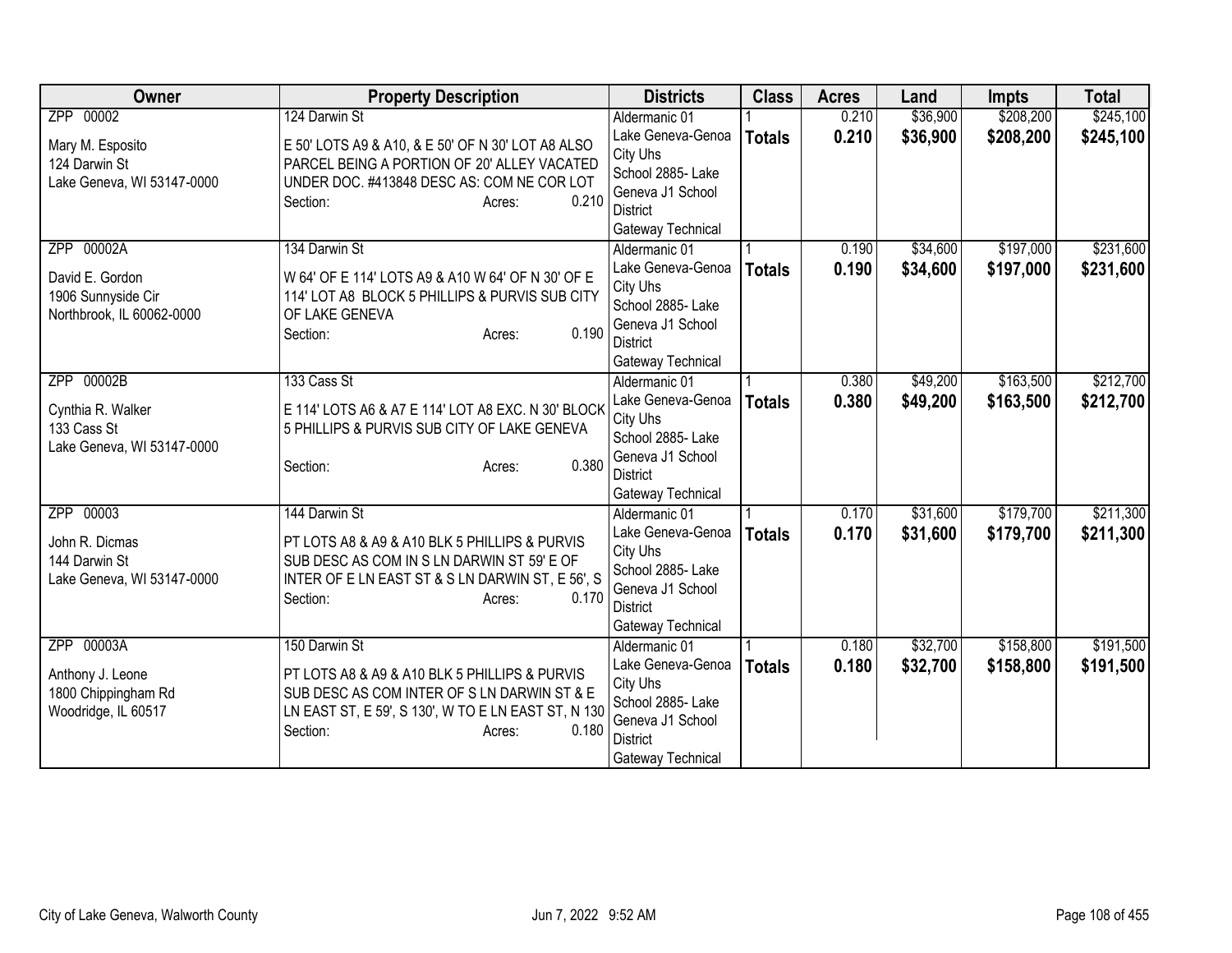| <b>Owner</b>                | <b>Property Description</b>                         | <b>Districts</b>              | <b>Class</b>   | <b>Acres</b> | Land     | <b>Impts</b> | <b>Total</b> |
|-----------------------------|-----------------------------------------------------|-------------------------------|----------------|--------------|----------|--------------|--------------|
| ZPP 00003B                  | 137 Cass St                                         | Aldermanic 01                 |                | 0.170        | \$31,800 | \$185,700    | \$217,500    |
| <b>Bruce Gebert Trust</b>   | PT LOTS A6, A7 & A8 BLK 5 DESC AS COM 115' E OF     | Lake Geneva-Genoa             | <b>Totals</b>  | 0.170        | \$31,800 | \$185,700    | \$217,500    |
| 420 Orchard St #199         | NE COR OF INTER OF EAST & CASS STS, N 133', W       | City Uhs                      |                |              |          |              |              |
| Antioch, IL 60002           | 56', S 133', E 56' TO POB. BLOCK 5 PHILLIPS &       | School 2885- Lake             |                |              |          |              |              |
|                             | 0.170<br>Section:<br>Acres:                         | Geneva J1 School              |                |              |          |              |              |
|                             |                                                     | <b>District</b>               |                |              |          |              |              |
|                             |                                                     | Gateway Technical             |                |              |          |              |              |
| ZPP 00005                   | 275 East St                                         | Aldermanic 01                 |                | 0.180        | \$33,300 | \$131,000    | \$164,300    |
| Valery Reuven Fridmar       | PT LOTS A6, A7 & A8 BLK 5 PHILLIPS & PURVIS SUB     | Lake Geneva-Genoa             | <b>Totals</b>  | 0.180        | \$33,300 | \$131,000    | \$164,300    |
| 35 Linden Ave Apt # 305     | DESC AS: COM INTER N LN CASS ST & E LN EAST         | City Uhs<br>School 2885- Lake |                |              |          |              |              |
| Long Beach, CA 90802        | ST, N 133', E 59', S 133', W 59' TO POB. PHILLIPS & | Geneva J1 School              |                |              |          |              |              |
|                             | 0.180<br>Section:<br>Acres:                         | <b>District</b>               |                |              |          |              |              |
|                             |                                                     | Gateway Technical             |                |              |          |              |              |
| <b>ZPPC 00001</b>           | 835 Geneva Pkwy Unit 1                              | Aldermanic 01                 | $\overline{2}$ | 0.000        | \$21,600 | \$241,200    | \$262,800    |
|                             |                                                     | Lake Geneva-Genoa             | <b>Totals</b>  | 0.000        | \$21,600 | \$241,200    | \$262,800    |
| Evertrue, LLC               | UNIT 1 PARKWAY PROFESSIONALS CONDOMINIUM            | City Uhs                      |                |              |          |              |              |
| 835 Geneva Pkwy North Ste 1 | AS RECORDED IN CONDO CAB A SLIDE 480 WCR.           | School 2885- Lake             |                |              |          |              |              |
| Lake Geneva, WI 53147       | LOCATED IN NE 1/4 & SE 1/4 SEC 31 T2N R18E. CITY    | Geneva J1 School              |                |              |          |              |              |
|                             | 0.000<br>Section:<br>Acres:                         | District                      |                |              |          |              |              |
|                             |                                                     | Gateway Technical             |                |              |          |              |              |
| ZPPC 00002                  | 835 Geneva Pkwy Unit 2                              | Aldermanic 01                 | $\overline{2}$ | 0.000        | \$21,600 | \$272,600    | \$294,200    |
| Sgl Tangibles, LLC          | UNIT 2 PARKWAY PROFESSIONALS CONDOMINIUM            | Lake Geneva-Genoa             | <b>Totals</b>  | 0.000        | \$21,600 | \$272,600    | \$294,200    |
| 6601 Boulder Brook Ct       | AS RECORDED IN CONDO CAB A SLIDE 480 WCR.           | City Uhs                      |                |              |          |              |              |
| Dubuque, IA 52003           | LOCATED IN NE 1/4 & SE 1/4 SEC 31 T2N R18E. CITY    | School 2885- Lake             |                |              |          |              |              |
|                             | 0.000<br>Section:<br>Acres:                         | Geneva J1 School              |                |              |          |              |              |
|                             |                                                     | <b>District</b>               |                |              |          |              |              |
|                             |                                                     | Gateway Technical             |                |              |          |              |              |
| ZPPC 00003                  | 835 Geneva Pkwy Unit 3                              | Aldermanic 01                 |                | 0.000        | \$21,600 | \$230,800    | \$252,400    |
| Jeragabo, LLC               | UNIT 3 PARKWAY PROFESSIONALS CONDOMINIUM            | Lake Geneva-Genoa<br>City Uhs | <b>Totals</b>  | 0.000        | \$21,600 | \$230,800    | \$252,400    |
| 835 Geneva Pkwy Ut 3        | AS RECORDED IN CONDO CAB A SLIDE 480 WCR.           | School 2885- Lake             |                |              |          |              |              |
| Lake Geneva, WI 53147       | LOCATED IN NE 1/4 & SE 1/4 SEC 31 T2N R18E. CITY    | Geneva J1 School              |                |              |          |              |              |
|                             | Section:<br>0.000<br>Acres:                         | <b>District</b>               |                |              |          |              |              |
|                             |                                                     | Gateway Technical             |                |              |          |              |              |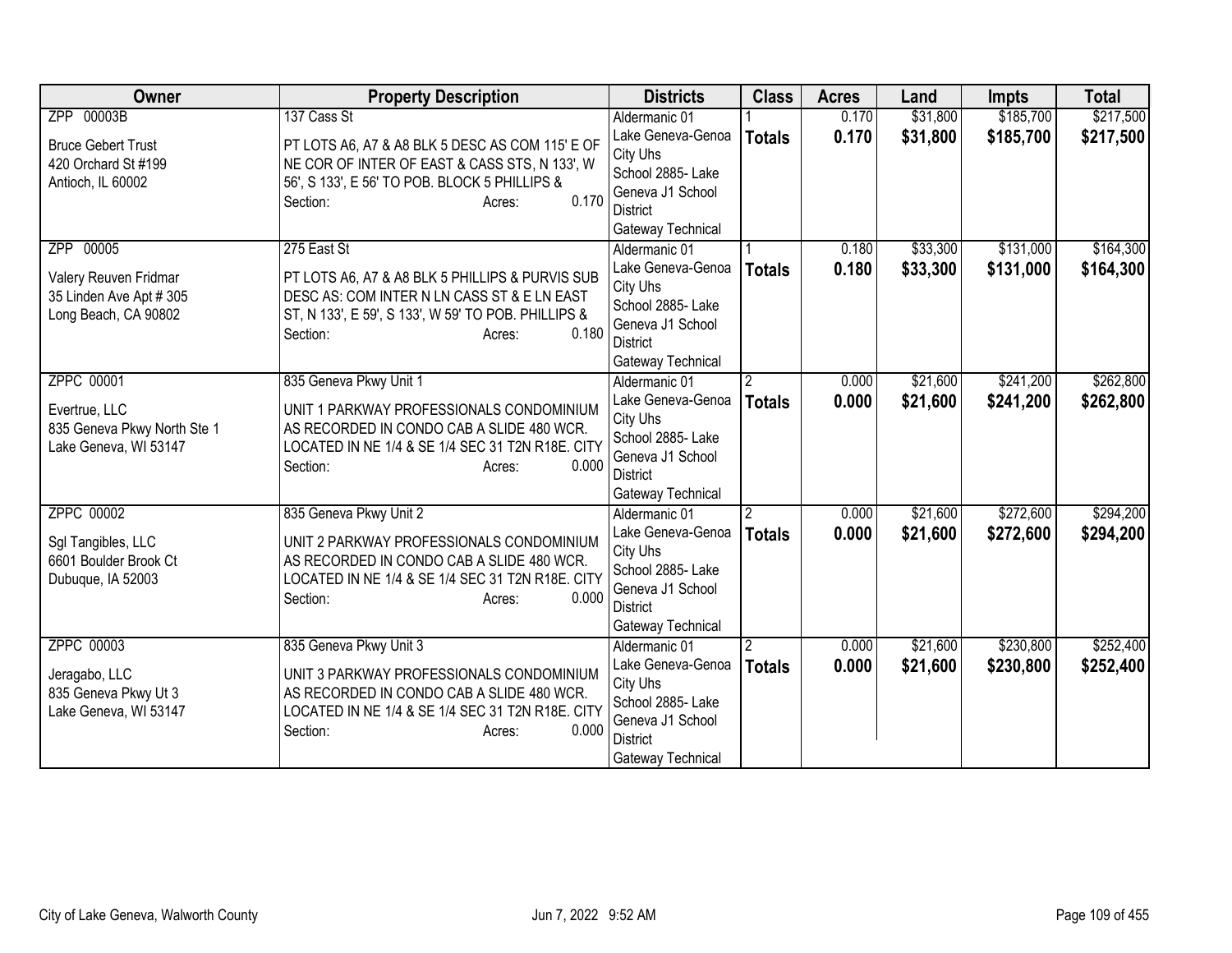| <b>Owner</b>                              | <b>Property Description</b>                                                                | <b>Districts</b>                    | <b>Class</b>  | <b>Acres</b> | Land     | <b>Impts</b> | <b>Total</b> |
|-------------------------------------------|--------------------------------------------------------------------------------------------|-------------------------------------|---------------|--------------|----------|--------------|--------------|
| <b>ZPRW 00001</b>                         | 1151 E Townline Rd 101                                                                     | Aldermanic 01                       |               | 0.000        | \$10,000 | \$315,700    | \$325,700    |
| Ronald J. Schroeder                       | UNIT 101 PRAIRIE WIND TOWNHOMES                                                            | Lake Geneva-Genoa                   | <b>Totals</b> | 0.000        | \$10,000 | \$315,700    | \$325,700    |
| 1151 Townline Rd Ut 101                   | CONDOMINIUM AS RECORDED IN CONDO CAB A                                                     | City Uhs                            |               |              |          |              |              |
| Lake Geneva, WI 53147                     | SLIDE 454 WCR. LOCATED IN NW 1/4, SW 1/4 & SE 1/                                           | School 2885- Lake                   |               |              |          |              |              |
|                                           | 0.000<br>Section:<br>Acres:                                                                | Geneva J1 School                    |               |              |          |              |              |
|                                           |                                                                                            | District                            |               |              |          |              |              |
| <b>ZPRW 00002</b>                         | 1151 E Townline Rd 102                                                                     | Gateway Technical                   |               | 0.000        | \$10,000 | \$241,500    | \$251,500    |
|                                           |                                                                                            | Aldermanic 01<br>Lake Geneva-Genoa  |               | 0.000        | \$10,000 |              |              |
| Mikhail Kogan                             | UNIT 102 PRAIRIE WIND TOWNHOMES                                                            | City Uhs                            | <b>Totals</b> |              |          | \$241,500    | \$251,500    |
| 110 N Milwaukee #603                      | CONDOMINIUM AS RECORDED IN CONDO CAB A                                                     | School 2885- Lake                   |               |              |          |              |              |
| Wheeling, IL 60090                        | SLIDE 454 WCR. LOCATED IN NW 1/4, SW 1/4 & SE 1/                                           | Geneva J1 School                    |               |              |          |              |              |
|                                           | 0.000<br>Section:<br>Acres:                                                                | <b>District</b>                     |               |              |          |              |              |
|                                           |                                                                                            | Gateway Technical                   |               |              |          |              |              |
| <b>ZPRW 00003</b>                         | 1151 E Townline Rd Unit 103                                                                | Aldermanic 01                       |               | 0.000        | \$10,000 | \$205,400    | \$215,400    |
|                                           |                                                                                            | Lake Geneva-Genoa                   | <b>Totals</b> | 0.000        | \$10,000 | \$205,400    | \$215,400    |
| <b>Bonnie Gardner</b>                     | UNIT 103 PRAIRIE WIND TOWNHOMES                                                            | City Uhs                            |               |              |          |              |              |
| 1151 Townline Rd<br>Lake Geneva, WI 53147 | CONDOMINIUM AS RECORDED IN CONDO CAB A<br>SLIDE 454 WCR. LOCATED IN NW 1/4, SW 1/4 & SE 1/ | School 2885- Lake                   |               |              |          |              |              |
|                                           | 0.000<br>Section:<br>Acres:                                                                | Geneva J1 School                    |               |              |          |              |              |
|                                           |                                                                                            | <b>District</b>                     |               |              |          |              |              |
|                                           |                                                                                            | Gateway Technical                   |               |              |          |              |              |
| <b>ZPRW 00004</b>                         | 1151 E Townline Rd Unit 104                                                                | Aldermanic 01                       |               | 0.000        | \$10,000 | \$216,100    | \$226,100    |
| Connie Logterman                          | UNIT 104 PRAIRIE WIND TOWNHOMES                                                            | Lake Geneva-Genoa                   | <b>Totals</b> | 0.000        | \$10,000 | \$216,100    | \$226,100    |
| 1151 Townline Rd #104                     | CONDOMINIUM AS RECORDED IN CONDO CAB A                                                     | City Uhs                            |               |              |          |              |              |
| Lake Geneva, WI 53147                     | SLIDE 454 WCR. LOCATED IN NW 1/4, SW 1/4 & SE 1/                                           | School 2885- Lake                   |               |              |          |              |              |
|                                           | 0.000<br>Section:<br>Acres:                                                                | Geneva J1 School<br><b>District</b> |               |              |          |              |              |
|                                           |                                                                                            | Gateway Technical                   |               |              |          |              |              |
| <b>ZPRW 00005</b>                         | 1151 E Townline Rd 105                                                                     | Aldermanic 01                       |               | 0.000        | \$10,000 | \$205,400    | \$215,400    |
|                                           |                                                                                            | Lake Geneva-Genoa                   | <b>Totals</b> | 0.000        | \$10,000 | \$205,400    | \$215,400    |
| Megan N. Richter                          | UNIT 105 PRAIRIE WIND TOWNHOMES                                                            | City Uhs                            |               |              |          |              |              |
| 1151 Townline Rd Ut 105                   | CONDOMINIUM AS RECORDED IN CONDO CAB A                                                     | School 2885- Lake                   |               |              |          |              |              |
| Lake Geneva, WI 53147                     | SLIDE 454 WCR. LOCATED IN NW 1/4, SW 1/4 & SE 1/                                           | Geneva J1 School                    |               |              |          |              |              |
|                                           | 0.000<br>Section:<br>Acres:                                                                | <b>District</b>                     |               |              |          |              |              |
|                                           |                                                                                            | Gateway Technical                   |               |              |          |              |              |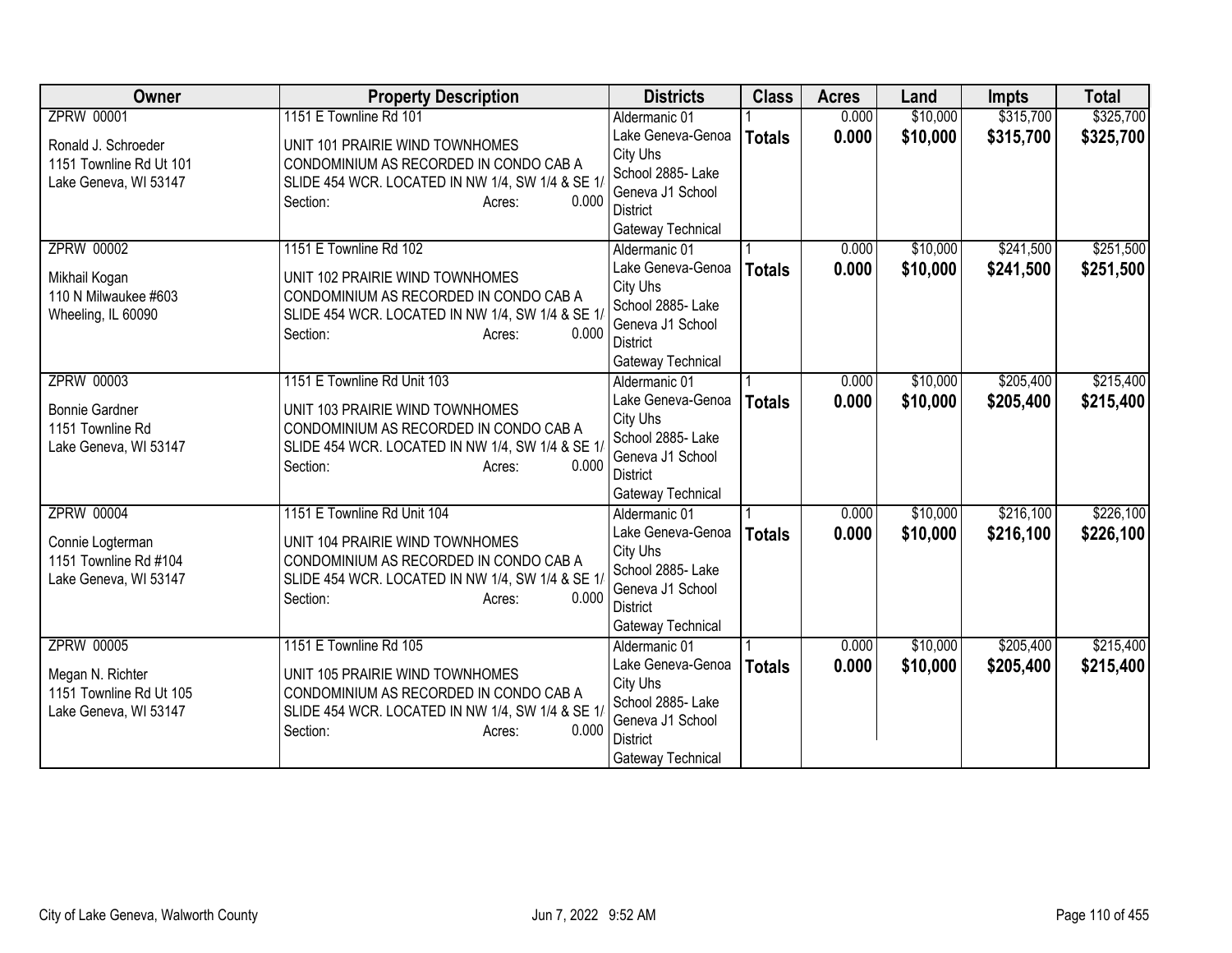| Owner                                                                                          | <b>Property Description</b>                                                                                                                                                            | <b>Districts</b>                                                                                                                | <b>Class</b>  | <b>Acres</b>   | Land                 | <b>Impts</b>           | <b>Total</b>           |
|------------------------------------------------------------------------------------------------|----------------------------------------------------------------------------------------------------------------------------------------------------------------------------------------|---------------------------------------------------------------------------------------------------------------------------------|---------------|----------------|----------------------|------------------------|------------------------|
| <b>ZPRW 00006</b>                                                                              | 1151 E Townline Rd Unit 106                                                                                                                                                            | Aldermanic 01                                                                                                                   |               | 0.000          | \$10,000             | \$314,900              | \$324,900              |
| Matthew E. Huebner<br>1151 Townline Rd Ut 106<br>Lake Geneva, WI 53147                         | UNIT 106 PRAIRIE WIND TOWNHOMES<br>CONDOMINIUM AS RECORDED IN CONDO CAB A<br>SLIDE 454 WCR. LOCATED IN NW 1/4, SW 1/4 & SE 1/<br>0.000<br>Section:<br>Acres:                           | Lake Geneva-Genoa<br>City Uhs<br>School 2885- Lake<br>Geneva J1 School<br>District<br>Gateway Technical                         | <b>Totals</b> | 0.000          | \$10,000             | \$314,900              | \$324,900              |
| <b>ZPRW 00007</b><br>Kurt J. Blechner<br>1151 Townline Rd Ut 201<br>Lake Geneva, WI 53147      | 1151 E Townline Rd 201<br>UNIT 201 PRAIRIE WIND TOWNHOMES<br>CONDOMINIUM AS RECORDED IN CONDO CAB A<br>SLIDE 454 WCR. LOCATED IN NW 1/4, SW 1/4 & SE 1/<br>0.000<br>Section:<br>Acres: | Aldermanic 01<br>Lake Geneva-Genoa<br>City Uhs<br>School 2885- Lake<br>Geneva J1 School<br><b>District</b><br>Gateway Technical | <b>Totals</b> | 0.000<br>0.000 | \$10,000<br>\$10,000 | \$314,900<br>\$314,900 | \$324,900<br>\$324,900 |
| <b>ZPRW 00008</b><br>Tiana M. Johnsen<br>1151 E Townline Rd Ut 202<br>Lake Geneva, WI 53147    | 1151 E Townline Rd 202<br>UNIT 202 PRAIRIE WIND TOWNHOMES<br>CONDOMINIUM AS RECORDED IN CONDO CAB A<br>SLIDE 454 WCR. LOCATED IN NW 1/4, SW 1/4 & SE 1/<br>0.000<br>Section:<br>Acres: | Aldermanic 01<br>Lake Geneva-Genoa<br>City Uhs<br>School 2885- Lake<br>Geneva J1 School<br><b>District</b><br>Gateway Technical | <b>Totals</b> | 0.000<br>0.000 | \$10,000<br>\$10,000 | \$212,800<br>\$212,800 | \$222,800<br>\$222,800 |
| <b>ZPRW 00009</b><br>Melissa Rose Mcdonald<br>1151 Townline Rd #203<br>Lake Geneva, WI 53147   | 1151 E Townline Rd 203<br>UNIT 203 PRAIRIE WIND TOWNHOMES<br>CONDOMINIUM AS RECORDED IN CONDO CAB A<br>SLIDE 454 WCR. LOCATED IN NW 1/4, SW 1/4 & SE 1/<br>Section:<br>0.000<br>Acres: | Aldermanic 01<br>Lake Geneva-Genoa<br>City Uhs<br>School 2885- Lake<br>Geneva J1 School<br><b>District</b><br>Gateway Technical | <b>Totals</b> | 0.000<br>0.000 | \$10,000<br>\$10,000 | \$205,400<br>\$205,400 | \$215,400<br>\$215,400 |
| <b>ZPRW 00010</b><br>Scott A. Fricke<br>2330 N Brighton Pl<br>Arlington Heights, IL 60004-0000 | 1151 E Townline Rd 204<br>UNIT 204 PRAIRIE WIND TOWNHOMES<br>CONDOMINIUM AS RECORDED IN CONDO CAB A<br>SLIDE 454 WCR. LOCATED IN NW 1/4, SW 1/4 & SE 1/<br>Section:<br>0.000<br>Acres: | Aldermanic 01<br>Lake Geneva-Genoa<br>City Uhs<br>School 2885-Lake<br>Geneva J1 School<br><b>District</b><br>Gateway Technical  | <b>Totals</b> | 0.000<br>0.000 | \$10,000<br>\$10,000 | \$212,800<br>\$212,800 | \$222,800<br>\$222,800 |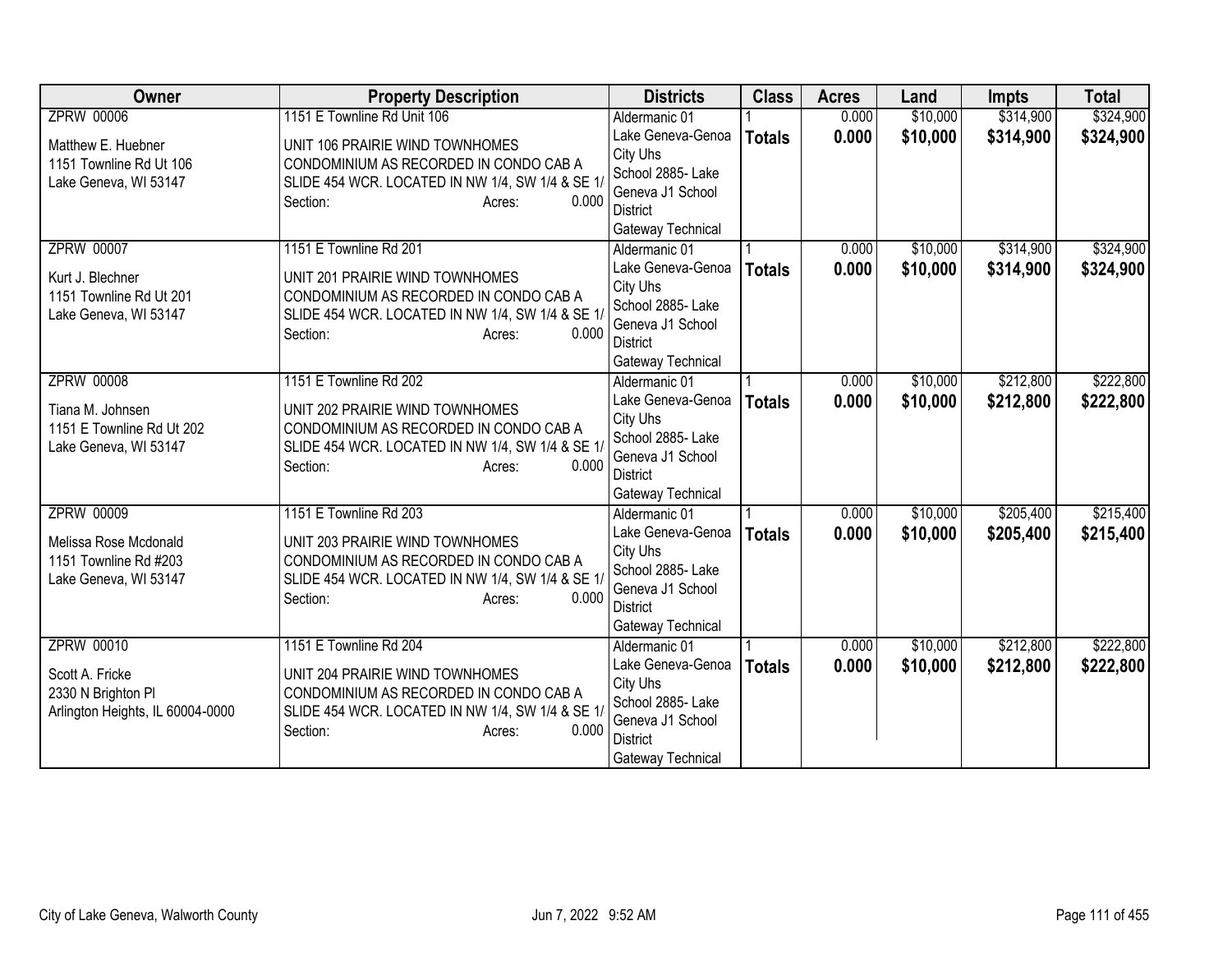| Owner                           | <b>Property Description</b>                      | <b>Districts</b>                    | <b>Class</b>  | <b>Acres</b> | Land     | <b>Impts</b> | <b>Total</b> |
|---------------------------------|--------------------------------------------------|-------------------------------------|---------------|--------------|----------|--------------|--------------|
| <b>ZPRW 00011</b>               | 1151 E Townline Rd 205                           | Aldermanic 01                       |               | 0.000        | \$10,000 | \$205,400    | \$215,400    |
| Jennie A. Nagode                | UNIT 205 PRAIRIE WIND TOWNHOMES                  | Lake Geneva-Genoa                   | <b>Totals</b> | 0.000        | \$10,000 | \$205,400    | \$215,400    |
| 610 S Stone Ridge Dr            | CONDOMINIUM AS RECORDED IN CONDO CAB A           | City Uhs                            |               |              |          |              |              |
| Lake Geneva, WI 53147-0000      | SLIDE 454 WCR. LOCATED IN NW 1/4, SW 1/4 & SE 1/ | School 2885- Lake                   |               |              |          |              |              |
|                                 | 0.000<br>Section:<br>Acres:                      | Geneva J1 School                    |               |              |          |              |              |
|                                 |                                                  | <b>District</b>                     |               |              |          |              |              |
|                                 |                                                  | Gateway Technical                   |               |              |          |              |              |
| <b>ZPRW 00012</b>               | 1151 E Townline Rd 206                           | Aldermanic 01                       |               | 0.000        | \$10,000 | \$218,400    | \$228,400    |
| Dianne J Passarella Trust       | UNIT 206 PRAIRIE WIND TOWNHOMES                  | Lake Geneva-Genoa                   | <b>Totals</b> | 0.000        | \$10,000 | \$218,400    | \$228,400    |
| 1151 Townline Rd Ut 206         | CONDOMINIUM AS RECORDED IN CONDO CAB A           | City Uhs                            |               |              |          |              |              |
| Lake Geneva, WI 53147           | SLIDE 454 WCR. LOCATED IN NW 1/4, SW 1/4 & SE 1/ | School 2885- Lake                   |               |              |          |              |              |
|                                 | 0.000<br>Section:<br>Acres:                      | Geneva J1 School<br><b>District</b> |               |              |          |              |              |
|                                 |                                                  |                                     |               |              |          |              |              |
| <b>ZPRW 00013</b>               | 1151 E Townline Rd 301                           | Gateway Technical<br>Aldermanic 01  |               | 0.000        | \$10,000 | \$218,400    | \$228,400    |
|                                 |                                                  | Lake Geneva-Genoa                   |               |              |          |              |              |
| Victor J. Nikkel                | UNIT 301 PRAIRIE WIND TOWNHOMES                  | City Uhs                            | <b>Totals</b> | 0.000        | \$10,000 | \$218,400    | \$228,400    |
| 1151 Townline Rd Ut 301         | CONDOMINIUM AS RECORDED IN CONDO CAB A           | School 2885- Lake                   |               |              |          |              |              |
| Lake Geneva, WI 53147           | SLIDE 454 WCR. LOCATED IN NW 1/4, SW 1/4 & SE 1/ | Geneva J1 School                    |               |              |          |              |              |
|                                 | 0.000<br>Section:<br>Acres:                      | <b>District</b>                     |               |              |          |              |              |
|                                 |                                                  | Gateway Technical                   |               |              |          |              |              |
| <b>ZPRW 00014</b>               | 1151 Townline Rd                                 | Aldermanic 01                       |               | 0.000        | \$10,000 | \$212,800    | \$222,800    |
| Susan L Cooler Trust            | UNIT 302 PRAIRIE WIND TOWNHOMES                  | Lake Geneva-Genoa                   | <b>Totals</b> | 0.000        | \$10,000 | \$212,800    | \$222,800    |
| 1151 Townline Rd Ut 302         | CONDOMINIUM AS RECORDED IN CONDO CAB A           | City Uhs                            |               |              |          |              |              |
| Lake Geneva, WI 53147           | SLIDE 454 WCR. LOCATED IN NW 1/4, SW 1/4 & SE 1/ | School 2885- Lake                   |               |              |          |              |              |
|                                 | 0.000<br>Section:<br>Acres:                      | Geneva J1 School                    |               |              |          |              |              |
|                                 |                                                  | <b>District</b>                     |               |              |          |              |              |
|                                 |                                                  | Gateway Technical                   |               |              |          |              |              |
| <b>ZPRW 00015</b>               | 1151 E Townline Rd 303                           | Aldermanic 01                       |               | 0.000        | \$10,000 | \$205,400    | \$215,400    |
| Marilyn H Hedberg Trust         | UNIT 303 PRAIRIE WIND TOWNHOMES                  | Lake Geneva-Genoa                   | <b>Totals</b> | 0.000        | \$10,000 | \$205,400    | \$215,400    |
| c/o Christopher Penza J. Office | CONDOMINIUM AS RECORDED IN CONDO CAB A           | City Uhs                            |               |              |          |              |              |
| 150 E Gilman St Ste 5000        | SLIDE 454 WCR. LOCATED IN NW 1/4, SW 1/4 & SE 1/ | School 2885- Lake                   |               |              |          |              |              |
| Madison, WI 53703-1482          | 0.000<br>Section:<br>Acres:                      | Geneva J1 School                    |               |              |          |              |              |
|                                 |                                                  | <b>District</b>                     |               |              |          |              |              |
|                                 |                                                  | Gateway Technical                   |               |              |          |              |              |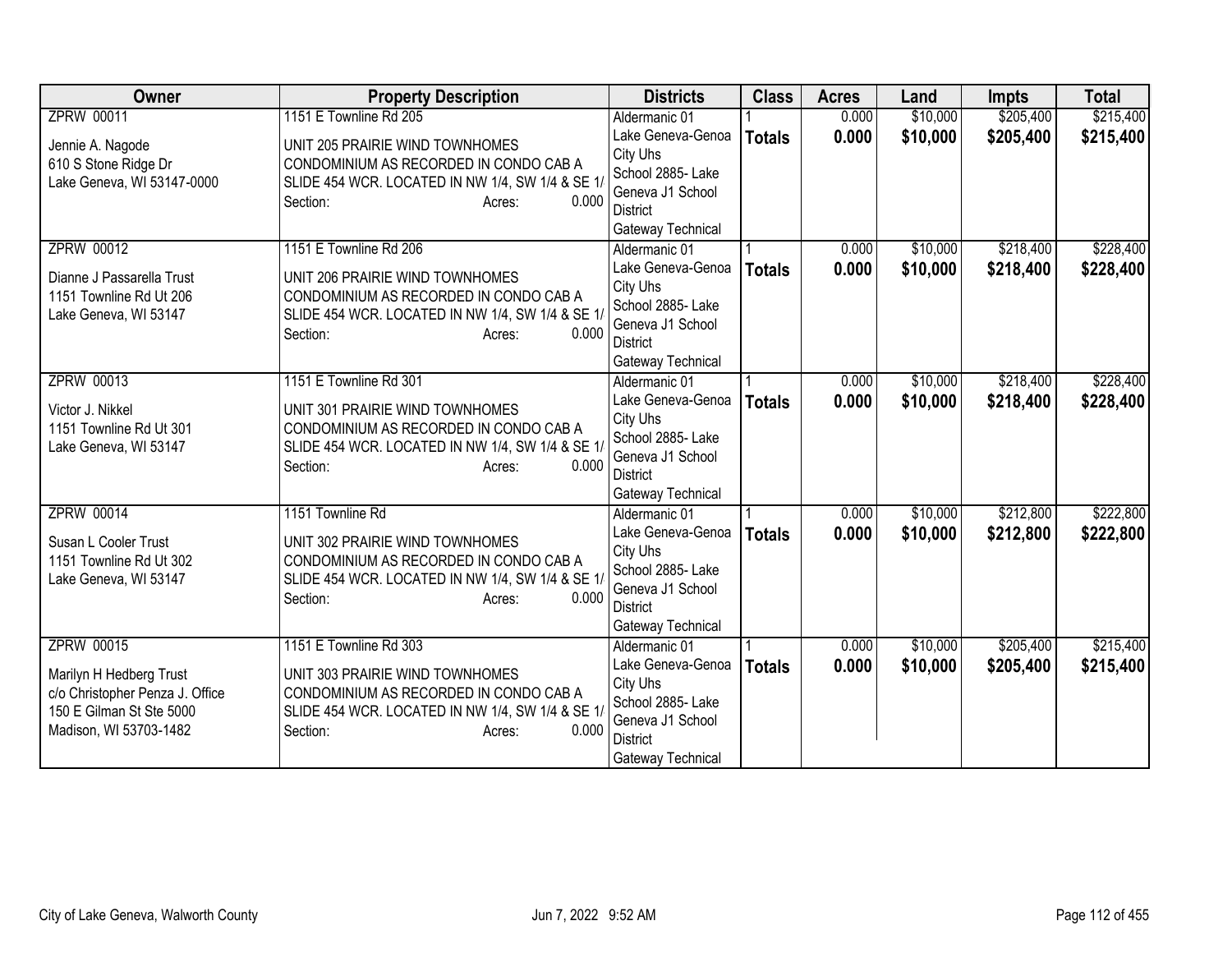| <b>Owner</b>                                   | <b>Property Description</b>                                                                | <b>Districts</b>                    | <b>Class</b>  | <b>Acres</b> | Land     | <b>Impts</b> | <b>Total</b> |
|------------------------------------------------|--------------------------------------------------------------------------------------------|-------------------------------------|---------------|--------------|----------|--------------|--------------|
| <b>ZPRW 00016</b>                              | 1151 E Townline Rd 304                                                                     | Aldermanic 01                       |               | 0.000        | \$10,000 | \$252,000    | \$262,000    |
| Timothy L. Roberts                             | UNIT 304 PRAIRIE WIND TOWNHOMES                                                            | Lake Geneva-Genoa                   | <b>Totals</b> | 0.000        | \$10,000 | \$252,000    | \$262,000    |
| 1151 Townline Rd Ut 304                        | CONDOMINIUM AS RECORDED IN CONDO CAB A                                                     | City Uhs                            |               |              |          |              |              |
| Lake Geneva, WI 53147                          | SLIDE 454 WCR. LOCATED IN NW 1/4, SW 1/4 & SE 1/                                           | School 2885- Lake                   |               |              |          |              |              |
|                                                | 0.000<br>Section:<br>Acres:                                                                | Geneva J1 School<br><b>District</b> |               |              |          |              |              |
|                                                |                                                                                            | Gateway Technical                   |               |              |          |              |              |
| <b>ZPRW 00017</b>                              | 1151 E Townline Rd 305                                                                     | Aldermanic 01                       |               | 0.000        | \$10,000 | \$205,400    | \$215,400    |
|                                                |                                                                                            | Lake Geneva-Genoa                   | <b>Totals</b> | 0.000        | \$10,000 | \$205,400    | \$215,400    |
| Joy L. Williamson                              | UNIT 305 PRAIRIE WIND TOWNHOMES                                                            | City Uhs                            |               |              |          |              |              |
| 9718 E Karen Dr                                | CONDOMINIUM AS RECORDED IN CONDO CAB A                                                     | School 2885- Lake                   |               |              |          |              |              |
| Scottsdale, AZ 85260-0000                      | SLIDE 454 WCR. LOCATED IN NW 1/4, SW 1/4 & SE 1/                                           | Geneva J1 School                    |               |              |          |              |              |
|                                                | 0.000<br>Section:<br>Acres:                                                                | <b>District</b>                     |               |              |          |              |              |
|                                                |                                                                                            | Gateway Technical                   |               |              |          |              |              |
| <b>ZPRW 00018</b>                              | 1151 E Townline Rd 306                                                                     | Aldermanic 01                       |               | 0.000        | \$10,000 | \$312,000    | \$322,000    |
| Wayne R. Gripman                               | UNIT 306 PRAIRIE WIND TOWNHOMES                                                            | Lake Geneva-Genoa                   | <b>Totals</b> | 0.000        | \$10,000 | \$312,000    | \$322,000    |
| 7105 N Kenton Ave                              | CONDOMINIUM AS RECORDED IN CONDO CAB A                                                     | City Uhs                            |               |              |          |              |              |
| Lincolnwood, IL 60712-0000                     | SLIDE 454 WCR. LOCATED IN NW 1/4, SW 1/4 & SE 1/                                           | School 2885- Lake                   |               |              |          |              |              |
|                                                | 0.000<br>Section:<br>Acres:                                                                | Geneva J1 School<br><b>District</b> |               |              |          |              |              |
|                                                |                                                                                            | Gateway Technical                   |               |              |          |              |              |
| <b>ZPRW 00019</b>                              | 1151 E Townline Rd 401                                                                     | Aldermanic 01                       |               | 0.000        | \$10,000 | \$312,000    | \$322,000    |
|                                                |                                                                                            | Lake Geneva-Genoa                   | <b>Totals</b> | 0.000        | \$10,000 | \$312,000    | \$322,000    |
| Charles E. Moehring<br>1151 Townline Rd Ut 401 | UNIT 401 PRAIRIE WIND TOWNHOMES                                                            | City Uhs                            |               |              |          |              |              |
| Lake Geneva, WI 53147                          | CONDOMINIUM AS RECORDED IN CONDO CAB A<br>SLIDE 454 WCR. LOCATED IN NW 1/4, SW 1/4 & SE 1/ | School 2885- Lake                   |               |              |          |              |              |
|                                                | 0.000<br>Section:<br>Acres:                                                                | Geneva J1 School                    |               |              |          |              |              |
|                                                |                                                                                            | <b>District</b>                     |               |              |          |              |              |
|                                                |                                                                                            | Gateway Technical                   |               |              |          |              |              |
| <b>ZPRW 00020</b>                              | 1151 E Townline Rd 402                                                                     | Aldermanic 01                       |               | 0.000        | \$10,000 | \$212,800    | \$222,800    |
| Kerry Cates                                    | UNIT 402 PRAIRIE WIND TOWNHOMES                                                            | Lake Geneva-Genoa                   | <b>Totals</b> | 0.000        | \$10,000 | \$212,800    | \$222,800    |
| 1151 Townline Rd                               | CONDOMINIUM AS RECORDED IN CONDO CAB A                                                     | City Uhs<br>School 2885- Lake       |               |              |          |              |              |
| Ut 402                                         | SLIDE 454 WCR. LOCATED IN NW 1/4, SW 1/4 & SE 1/                                           | Geneva J1 School                    |               |              |          |              |              |
| Lake Geneva, WI 53147-0000                     | Section:<br>0.000<br>Acres:                                                                | <b>District</b>                     |               |              |          |              |              |
|                                                |                                                                                            | Gateway Technical                   |               |              |          |              |              |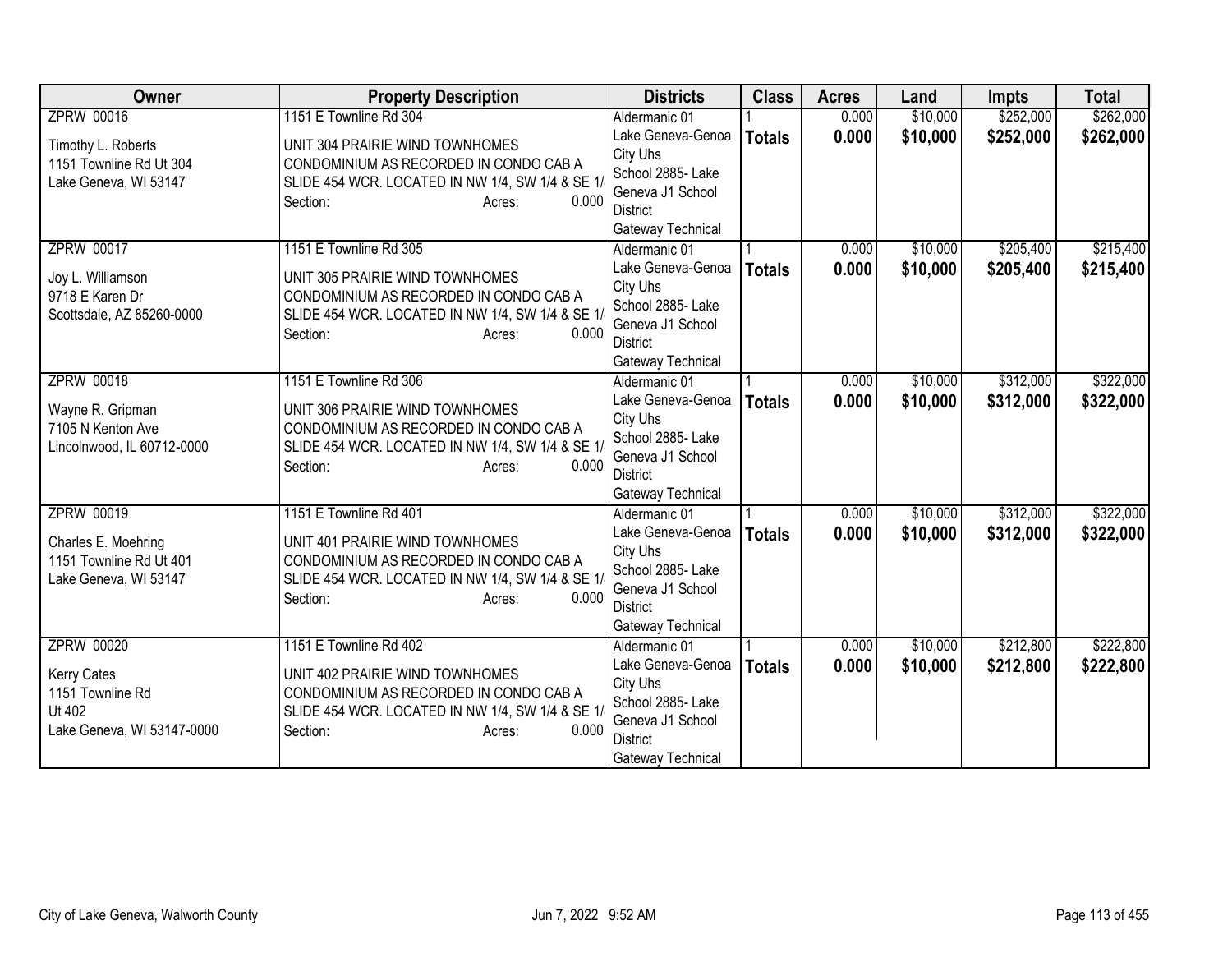| <b>Owner</b>                       | <b>Property Description</b>                                                  | <b>Districts</b>              | <b>Class</b>  | <b>Acres</b> | Land     | <b>Impts</b> | <b>Total</b> |
|------------------------------------|------------------------------------------------------------------------------|-------------------------------|---------------|--------------|----------|--------------|--------------|
| <b>ZPRW 00021</b>                  | 1151 E Townline Rd 403                                                       | Aldermanic 01                 |               | 0.000        | \$10,000 | \$205,400    | \$215,400    |
| Pamela D. Jensen                   | UNIT 403 PRAIRIE WIND TOWNHOMES                                              | Lake Geneva-Genoa             | <b>Totals</b> | 0.000        | \$10,000 | \$205,400    | \$215,400    |
| 1151 Townline Rd #403              | CONDOMINIUM AS RECORDED IN CONDO CAB A                                       | City Uhs                      |               |              |          |              |              |
| Lake Geneva, WI 53147              | SLIDE 454 WCR. LOCATED IN NW 1/4, SW 1/4 & SE 1/                             | School 2885- Lake             |               |              |          |              |              |
|                                    | 0.000<br>Section:<br>Acres:                                                  | Geneva J1 School              |               |              |          |              |              |
|                                    |                                                                              | District                      |               |              |          |              |              |
|                                    |                                                                              | Gateway Technical             |               |              |          |              |              |
| <b>ZPRW 00022</b>                  | 1151 E Townline Rd 404                                                       | Aldermanic 01                 |               | 0.000        | \$10,000 | \$252,000    | \$262,000    |
| Rosa Family Trust                  | UNIT 404 PRAIRIE WIND TOWNHOMES                                              | Lake Geneva-Genoa             | <b>Totals</b> | 0.000        | \$10,000 | \$252,000    | \$262,000    |
| 5032 N Merrimac                    | CONDOMINIUM AS RECORDED IN CONDO CAB A                                       | City Uhs                      |               |              |          |              |              |
| Chicago, IL 60630-0000             | SLIDE 454 WCR. LOCATED IN NW 1/4, SW 1/4 & SE 1/                             | School 2885- Lake             |               |              |          |              |              |
|                                    | 0.000<br>Section:<br>Acres:                                                  | Geneva J1 School              |               |              |          |              |              |
|                                    |                                                                              | <b>District</b>               |               |              |          |              |              |
|                                    |                                                                              | Gateway Technical             |               |              |          |              |              |
| <b>ZPRW 00023</b>                  | 1151 E Townline Rd 405                                                       | Aldermanic 01                 |               | 0.000        | \$10,000 | \$205,400    | \$215,400    |
| Stephen R. Fitzgerald              | UNIT 405 PRAIRIE WIND TOWNHOMES                                              | Lake Geneva-Genoa             | <b>Totals</b> | 0.000        | \$10,000 | \$205,400    | \$215,400    |
| 1151 E Tonwline Rd #405            | CONDOMINIUM AS RECORDED IN CONDO CAB A                                       | City Uhs<br>School 2885- Lake |               |              |          |              |              |
| Lake Geneva, WI 53147              | SLIDE 454 WCR. LOCATED IN NW 1/4, SW 1/4 & SE 1/                             | Geneva J1 School              |               |              |          |              |              |
|                                    | 0.000<br>Section:<br>Acres:                                                  | <b>District</b>               |               |              |          |              |              |
|                                    |                                                                              | Gateway Technical             |               |              |          |              |              |
| <b>ZPRW 00024</b>                  | 1151 E Townline Rd 406                                                       | Aldermanic 01                 |               | 0.000        | \$10,000 | \$245,000    | \$255,000    |
|                                    |                                                                              | Lake Geneva-Genoa             | <b>Totals</b> | 0.000        | \$10,000 | \$245,000    | \$255,000    |
| John Thomas                        | UNIT 406 PRAIRIE WIND TOWNHOMES                                              | City Uhs                      |               |              |          |              |              |
| 1151 E Townline Rd #406            | CONDOMINIUM AS RECORDED IN CONDO CAB A                                       | School 2885- Lake             |               |              |          |              |              |
| Lake Geneva, WI 53147              | SLIDE 454 WCR. LOCATED IN NW 1/4, SW 1/4 & SE 1/                             | Geneva J1 School              |               |              |          |              |              |
|                                    | 0.000<br>Section:<br>Acres:                                                  | <b>District</b>               |               |              |          |              |              |
|                                    |                                                                              | Gateway Technical             |               |              |          |              |              |
| <b>ZPRW 00025</b>                  | 1150 Park Dr 501                                                             | Aldermanic 01                 |               | 0.000        | \$10,000 | \$239,400    | \$249,400    |
|                                    |                                                                              | Lake Geneva-Genoa             | <b>Totals</b> | 0.000        | \$10,000 | \$239,400    | \$249,400    |
| Lynette A. Jackson<br>1150 Park Dr | UNIT 501 PRAIRIE WIND TOWNHOMES<br>CONDOMINIUM ADDENDUM NO. 1 AS RECORDED IN | City Uhs                      |               |              |          |              |              |
| Ut 501                             | CONDO CAB A SLIDE 496 WCR. LOCATED IN NW 1/4.                                | School 2885- Lake             |               |              |          |              |              |
| Lake Geneva, WI 53147-0000         | 0.000<br>Section:<br>Acres:                                                  | Geneva J1 School              |               |              |          |              |              |
|                                    |                                                                              | <b>District</b>               |               |              |          |              |              |
|                                    |                                                                              | Gateway Technical             |               |              |          |              |              |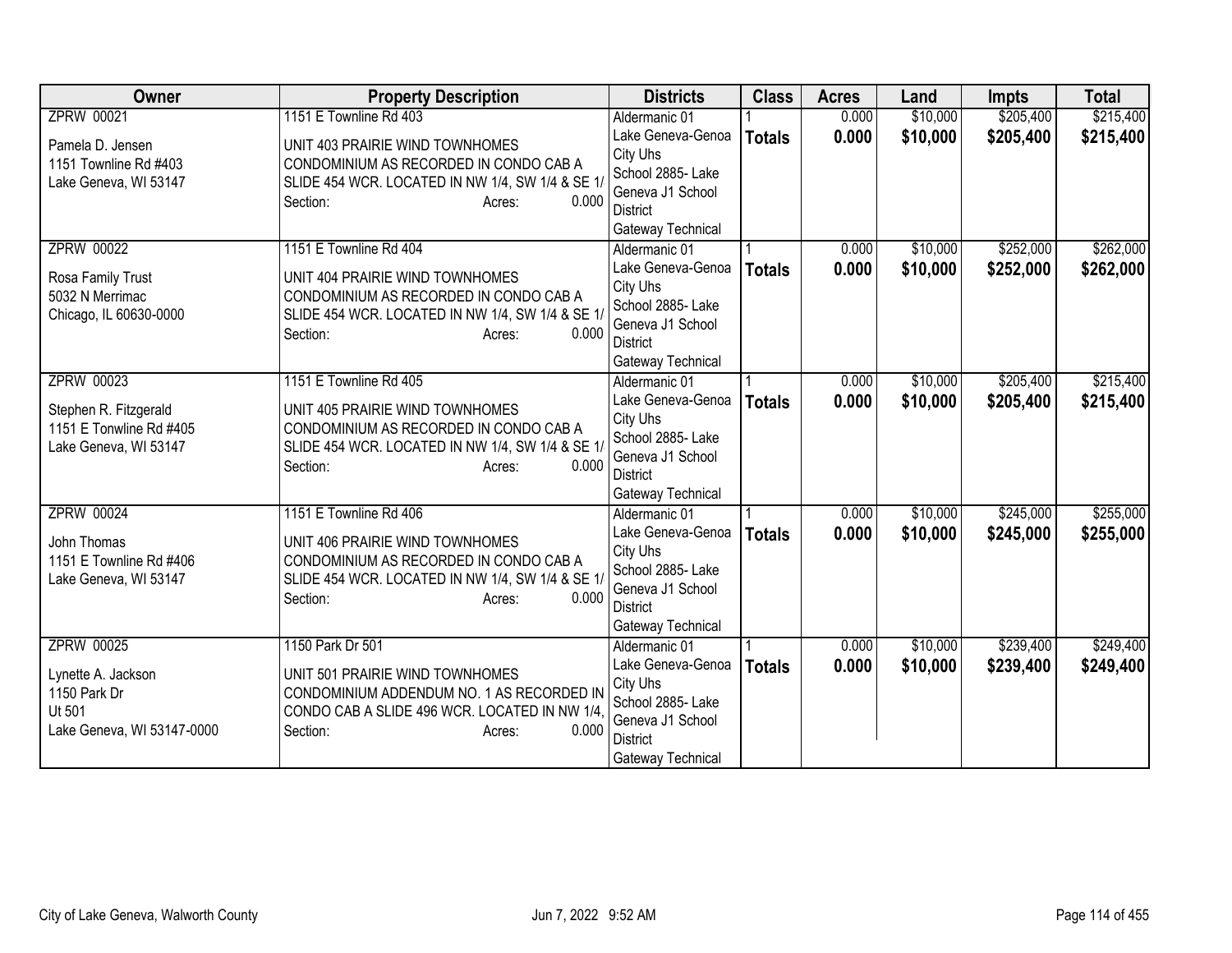| <b>Owner</b>                    | <b>Property Description</b>                   | <b>Districts</b>              | <b>Class</b>  | <b>Acres</b> | Land     | <b>Impts</b> | <b>Total</b> |
|---------------------------------|-----------------------------------------------|-------------------------------|---------------|--------------|----------|--------------|--------------|
| <b>ZPRW 00026</b>               | 1150 Park Dr 502                              | Aldermanic 01                 |               | 0.000        | \$10,000 | \$216,600    | \$226,600    |
| Natalie Karen Morse             | UNIT 502 PRAIRIE WIND TOWNHOMES               | Lake Geneva-Genoa             | <b>Totals</b> | 0.000        | \$10,000 | \$216,600    | \$226,600    |
| 1150 Park Dr                    | CONDOMINIUM ADDENDUM NO. 1 AS RECORDED IN     | City Uhs                      |               |              |          |              |              |
| Ut 502                          | CONDO CAB A SLIDE 496 WCR. LOCATED IN NW 1/4. | School 2885- Lake             |               |              |          |              |              |
| Lake Geneva, WI 53147           | 0.000<br>Section:<br>Acres:                   | Geneva J1 School              |               |              |          |              |              |
|                                 |                                               | <b>District</b>               |               |              |          |              |              |
|                                 |                                               | Gateway Technical             |               |              |          |              |              |
| <b>ZPRW 00027</b>               | 1150 Park Dr 503                              | Aldermanic 01                 |               | 0.000        | \$10,000 | \$205,400    | \$215,400    |
| <b>Clementina Armas Rosales</b> | UNIT 503 PRAIRIE WIND TOWNHOMES               | Lake Geneva-Genoa<br>City Uhs | <b>Totals</b> | 0.000        | \$10,000 | \$205,400    | \$215,400    |
| 1150 Park Dr Ut 503             | CONDOMINIUM ADDENDUM NO. 1 AS RECORDED IN     | School 2885- Lake             |               |              |          |              |              |
| Lake Geneva, WI 53147           | CONDO CAB A SLIDE 496 WCR. LOCATED IN NW 1/4, | Geneva J1 School              |               |              |          |              |              |
|                                 | Section:<br>0.000<br>Acres:                   | <b>District</b>               |               |              |          |              |              |
|                                 |                                               | Gateway Technical             |               |              |          |              |              |
| <b>ZPRW 00028</b>               | 1150 Park Dr 504                              | Aldermanic 01                 |               | 0.000        | \$10,000 | \$200,000    | \$210,000    |
|                                 |                                               | Lake Geneva-Genoa             | <b>Totals</b> | 0.000        | \$10,000 | \$200,000    | \$210,000    |
| Janet Pence                     | UNIT 504 PRAIRIE WIND TOWNHOMES               | City Uhs                      |               |              |          |              |              |
| 1150 Park Dr Ut 504             | CONDOMINIUM ADDENDUM NO. 1 AS RECORDED IN     | School 2885- Lake             |               |              |          |              |              |
| Lake Geneva, WI 53147           | CONDO CAB A SLIDE 496 WCR. LOCATED IN NW 1/4. | Geneva J1 School              |               |              |          |              |              |
|                                 | 0.000<br>Section:<br>Acres:                   | <b>District</b>               |               |              |          |              |              |
|                                 |                                               | Gateway Technical             |               |              |          |              |              |
| <b>ZPRW 00029</b>               | 1150 Park Dr 505                              | Aldermanic 01                 |               | 0.000        | \$10,000 | \$205,400    | \$215,400    |
| James W. Marks                  | UNIT 505 PRAIRIE WIND TOWNHOMES               | Lake Geneva-Genoa             | <b>Totals</b> | 0.000        | \$10,000 | \$205,400    | \$215,400    |
| 1150 Park Dr # 505              | CONDOMINIUM ADDENDUM NO. 1 AS RECORDED IN     | City Uhs                      |               |              |          |              |              |
| Lake Geneva, WI 53147           | CONDO CAB A SLIDE 496 WCR. LOCATED IN NW 1/4, | School 2885- Lake             |               |              |          |              |              |
|                                 | 0.000<br>Section:<br>Acres:                   | Geneva J1 School              |               |              |          |              |              |
|                                 |                                               | <b>District</b>               |               |              |          |              |              |
|                                 |                                               | Gateway Technical             |               |              |          |              |              |
| <b>ZPRW 00030</b>               | 1150 Park Dr 506                              | Aldermanic 01                 |               | 0.000        | \$10,000 | \$305,600    | \$315,600    |
| Brian D. Heckert                | UNIT 506 PRAIRIE WIND TOWNHOMES               | Lake Geneva-Genoa             | <b>Totals</b> | 0.000        | \$10,000 | \$305,600    | \$315,600    |
| 4942 Black Diamond Rd           | CONDOMINIUM ADDENDUM NO. 1 AS RECORDED IN     | City Uhs<br>School 2885- Lake |               |              |          |              |              |
| Nashville, IL 62263-0000        | CONDO CAB A SLIDE 496 WCR. LOCATED IN NW 1/4. | Geneva J1 School              |               |              |          |              |              |
|                                 | 0.000<br>Section:<br>Acres:                   | <b>District</b>               |               |              |          |              |              |
|                                 |                                               | Gateway Technical             |               |              |          |              |              |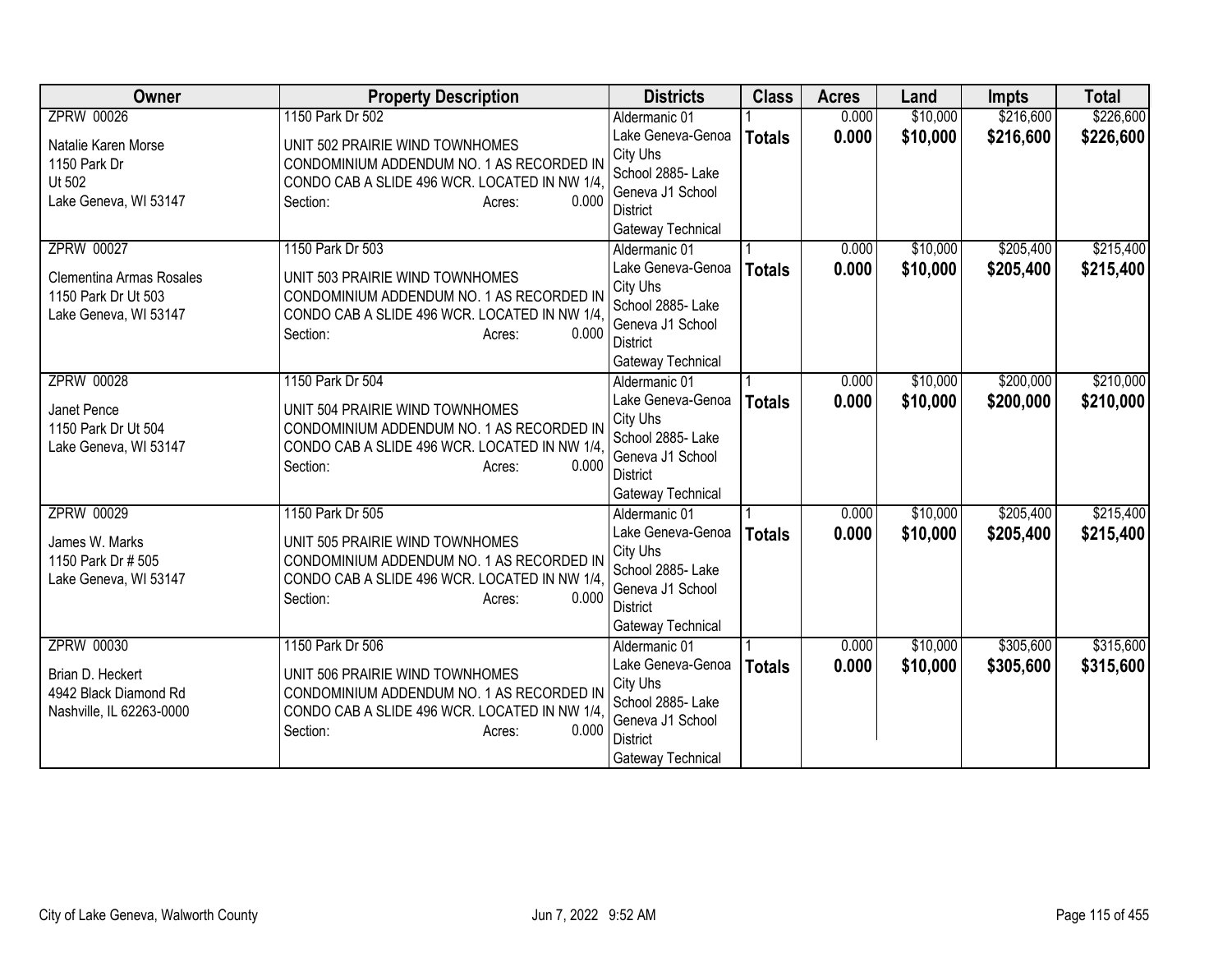| <b>Owner</b>               | <b>Property Description</b>                            | <b>Districts</b>              | <b>Class</b>  | <b>Acres</b> | Land     | <b>Impts</b> | <b>Total</b> |
|----------------------------|--------------------------------------------------------|-------------------------------|---------------|--------------|----------|--------------|--------------|
| <b>ZPRW 00031</b>          | 1150 Park Dr 601                                       | Aldermanic 01                 |               | 0.000        | \$10,000 | \$249,400    | \$259,400    |
| Karen Kawlewski            | UNIT 601 PRAIRIE WIND TOWNHOMES                        | Lake Geneva-Genoa             | <b>Totals</b> | 0.000        | \$10,000 | \$249,400    | \$259,400    |
| 1150 Park Dr Ut 601        | CONDOMINIUM ADDENDUM NO. 1 AS RECORDED IN              | City Uhs                      |               |              |          |              |              |
| Lake Geneva, WI 53147      | CONDO CAB A SLIDE 496 WCR. LOCATED IN NW 1/4.          | School 2885- Lake             |               |              |          |              |              |
|                            | 0.000<br>Section:<br>Acres:                            | Geneva J1 School              |               |              |          |              |              |
|                            |                                                        | District                      |               |              |          |              |              |
|                            |                                                        | Gateway Technical             |               |              |          |              |              |
| <b>ZPRW 00032</b>          | 1150 Park Dr 602                                       | Aldermanic 01                 |               | 0.000        | \$10,000 | \$216,600    | \$226,600    |
| Bonnie Romano              | UNIT 602 PRAIRIE WIND TOWNHOMES                        | Lake Geneva-Genoa<br>City Uhs | <b>Totals</b> | 0.000        | \$10,000 | \$216,600    | \$226,600    |
| 1150 Park Dr Ut 602        | CONDOMINIUM ADDENDUM NO. 1 AS RECORDED IN              | School 2885- Lake             |               |              |          |              |              |
| Lake Geneva, WI 53147      | CONDO CAB A SLIDE 496 WCR. LOCATED IN NW 1/4,          | Geneva J1 School              |               |              |          |              |              |
|                            | 0.000<br>Section:<br>Acres:                            | <b>District</b>               |               |              |          |              |              |
|                            |                                                        | Gateway Technical             |               |              |          |              |              |
| <b>ZPRW 00033</b>          | 1150 Park Dr 603                                       | Aldermanic 01                 |               | 0.000        | \$10,000 | \$205,400    | \$215,400    |
|                            |                                                        | Lake Geneva-Genoa             | <b>Totals</b> | 0.000        | \$10,000 | \$205,400    | \$215,400    |
| Curtis Przyborowski        | UNIT 603 PRAIRIE WIND TOWNHOMES                        | City Uhs                      |               |              |          |              |              |
| 1150 Park Dr Ut 603        | CONDOMINIUM ADDENDUM NO. 1 AS RECORDED IN              | School 2885- Lake             |               |              |          |              |              |
| Lake Geneva, WI 53147      | CONDO CAB A SLIDE 496 WCR. LOCATED IN NW 1/4.<br>0.000 | Geneva J1 School              |               |              |          |              |              |
|                            | Section:<br>Acres:                                     | District                      |               |              |          |              |              |
|                            |                                                        | Gateway Technical             |               |              |          |              |              |
| <b>ZPRW 00034</b>          | 1150 Park Dr 604                                       | Aldermanic 01                 |               | 0.000        | \$10,000 | \$216,600    | \$226,600    |
| Karen A Smoller Trust      | UNIT 604 PRAIRIE WIND TOWNHOMES                        | Lake Geneva-Genoa             | <b>Totals</b> | 0.000        | \$10,000 | \$216,600    | \$226,600    |
| 1150 Park Dr               | CONDOMINIUM ADDENDUM NO. 1 AS RECORDED IN              | City Uhs                      |               |              |          |              |              |
| <b>Unit 604</b>            | CONDO CAB A SLIDE 496 WCR. LOCATED IN NW 1/4.          | School 2885- Lake             |               |              |          |              |              |
| Lake Geneva, WI 53147-0000 | Section:<br>0.000<br>Acres:                            | Geneva J1 School              |               |              |          |              |              |
|                            |                                                        | <b>District</b>               |               |              |          |              |              |
|                            |                                                        | Gateway Technical             |               |              |          |              |              |
| <b>ZPRW 00035</b>          | 1150 Park Dr 605                                       | Aldermanic 01                 |               | 0.000        | \$10,000 | \$205,400    | \$215,400    |
| Jaime A. Perez             | UNIT 605 PRAIRIE WIND TOWNHOMES                        | Lake Geneva-Genoa<br>City Uhs | <b>Totals</b> | 0.000        | \$10,000 | \$205,400    | \$215,400    |
| 1150 Park Dr               | CONDOMINIUM ADDENDUM NO. 1 AS RECORDED IN              | School 2885- Lake             |               |              |          |              |              |
| #605                       | CONDO CAB A SLIDE 496 WCR. LOCATED IN NW 1/4.          | Geneva J1 School              |               |              |          |              |              |
| Lake Geneva, WI 53147-0000 | 0.000<br>Section:<br>Acres:                            | <b>District</b>               |               |              |          |              |              |
|                            |                                                        | Gateway Technical             |               |              |          |              |              |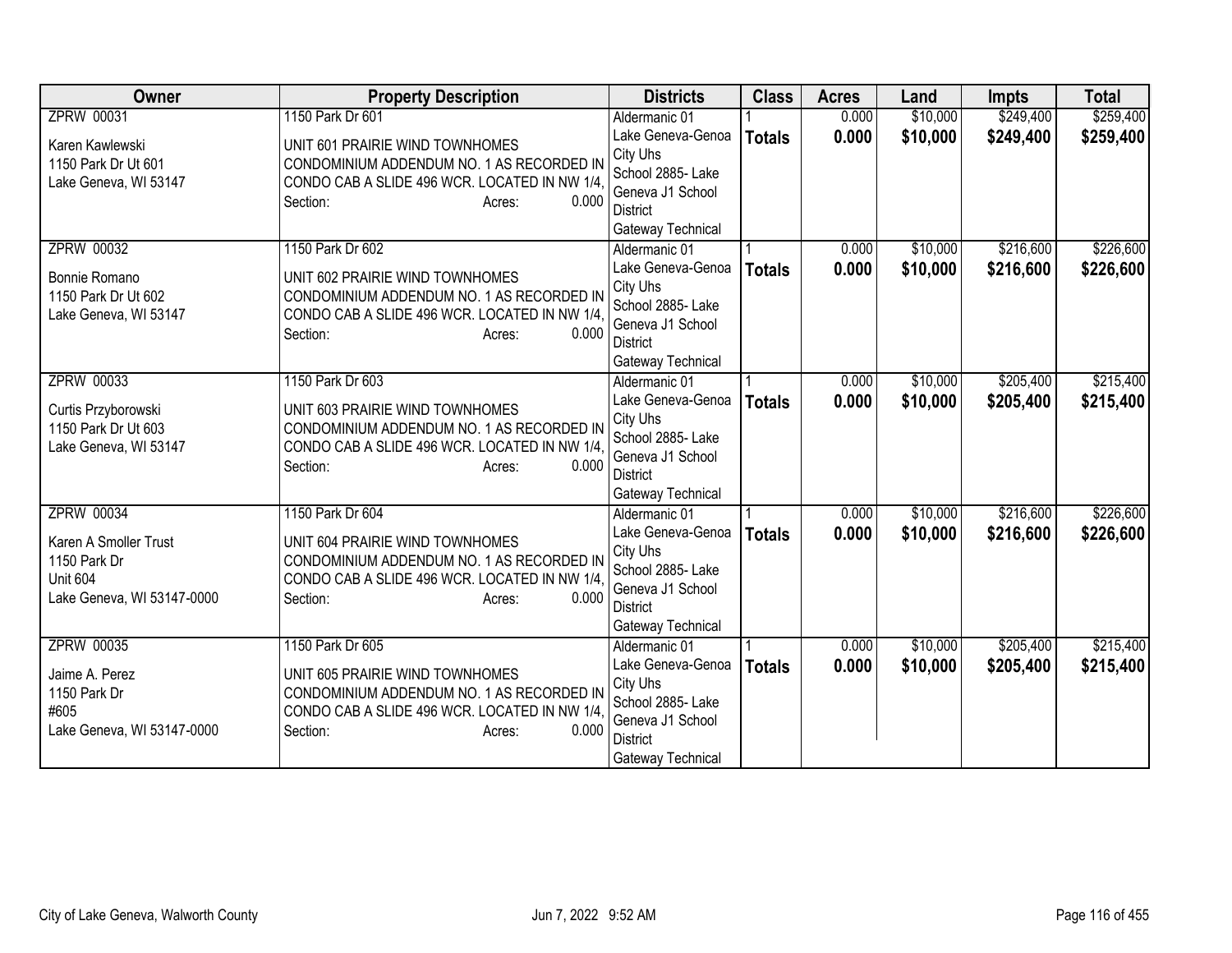| <b>Owner</b>               | <b>Property Description</b>                            | <b>Districts</b>                   | <b>Class</b>  | <b>Acres</b> | Land     | <b>Impts</b> | <b>Total</b> |
|----------------------------|--------------------------------------------------------|------------------------------------|---------------|--------------|----------|--------------|--------------|
| <b>ZPRW 00036</b>          | 1150 Park Dr 606                                       | Aldermanic 01                      |               | 0.000        | \$10,000 | \$312,300    | \$322,300    |
| James T. Maffia            | UNIT 606 PRAIRIE WIND TOWNHOMES                        | Lake Geneva-Genoa                  | <b>Totals</b> | 0.000        | \$10,000 | \$312,300    | \$322,300    |
| 559 Cole                   | CONDOMINIUM ADDENDUM NO. 1 AS RECORDED IN              | City Uhs                           |               |              |          |              |              |
| South Elgin, IL 60177-0000 | CONDO CAB A SLIDE 496 WCR. LOCATED IN NW 1/4.          | School 2885- Lake                  |               |              |          |              |              |
|                            | 0.000<br>Section:<br>Acres:                            | Geneva J1 School                   |               |              |          |              |              |
|                            |                                                        | <b>District</b>                    |               |              |          |              |              |
|                            |                                                        | Gateway Technical                  |               |              |          |              |              |
| <b>ZPRW 00037</b>          | 1150 Park 701                                          | Aldermanic 01                      |               | 0.000        | \$10,000 | \$251,700    | \$261,700    |
| John W Swanson Trust       | UNIT 701 PRAIRIE WIND TOWNHOMES                        | Lake Geneva-Genoa<br>City Uhs      | <b>Totals</b> | 0.000        | \$10,000 | \$251,700    | \$261,700    |
| 1150 Park Dr Ut 701        | CONDOMINIUM ADDENDUM NO. 1 AS RECORDED IN              | School 2885- Lake                  |               |              |          |              |              |
| Lake Geneva, WI 53147      | CONDO CAB A SLIDE 496 WCR. LOCATED IN NW 1/4,          | Geneva J1 School                   |               |              |          |              |              |
|                            | Section:<br>0.000<br>Acres:                            | <b>District</b>                    |               |              |          |              |              |
|                            |                                                        | Gateway Technical                  |               |              |          |              |              |
| <b>ZPRW 00038</b>          | 1150 Park 702                                          | Aldermanic 01                      |               | 0.000        | \$10,000 | \$249,000    | \$259,000    |
|                            |                                                        | Lake Geneva-Genoa                  | <b>Totals</b> | 0.000        | \$10,000 | \$249,000    | \$259,000    |
| John Bailey Trust          | UNIT 702 PRAIRIE WIND TOWNHOMES                        | City Uhs                           |               |              |          |              |              |
| 1150 Park Dr Ut 702        | CONDOMINIUM ADDENDUM NO. 1 AS RECORDED IN              | School 2885- Lake                  |               |              |          |              |              |
| Lake Geneva, WI 53147      | CONDO CAB A SLIDE 496 WCR. LOCATED IN NW 1/4.<br>0.000 | Geneva J1 School                   |               |              |          |              |              |
|                            | Section:<br>Acres:                                     | <b>District</b>                    |               |              |          |              |              |
|                            |                                                        | Gateway Technical                  |               |              |          |              |              |
| <b>ZPRW 00039</b>          | 1150 Park Dr 703                                       | Aldermanic 01                      |               | 0.000        | \$10,000 | \$205,400    | \$215,400    |
| Matthew A. Hadlock         | UNIT 703 PRAIRIE WIND TOWNHOMES                        | Lake Geneva-Genoa                  | <b>Totals</b> | 0.000        | \$10,000 | \$205,400    | \$215,400    |
| 1150 Park Dr Ut 703        | CONDOMINIUM ADDENDUM NO. 1 AS RECORDED IN              | City Uhs                           |               |              |          |              |              |
| Lake Geneva, WI 53147      | CONDO CAB A SLIDE 496 WCR. LOCATED IN NW 1/4,          | School 2885- Lake                  |               |              |          |              |              |
|                            | 0.000<br>Section:<br>Acres:                            | Geneva J1 School                   |               |              |          |              |              |
|                            |                                                        | <b>District</b>                    |               |              |          |              |              |
| <b>ZPRW 00040</b>          |                                                        | Gateway Technical                  |               |              |          |              |              |
|                            | 1150 Park 704                                          | Aldermanic 01<br>Lake Geneva-Genoa |               | 0.000        | \$10,000 | \$200,000    | \$210,000    |
| Jeanine Dable              | UNIT 704 PRAIRIE WIND TOWNHOMES                        | City Uhs                           | <b>Totals</b> | 0.000        | \$10,000 | \$200,000    | \$210,000    |
| 1150 Park Dr Ut 704        | CONDOMINIUM ADDENDUM NO. 1 AS RECORDED IN              | School 2885- Lake                  |               |              |          |              |              |
| Lake Geneva, WI 53147      | CONDO CAB A SLIDE 496 WCR. LOCATED IN NW 1/4.          | Geneva J1 School                   |               |              |          |              |              |
|                            | 0.000<br>Section:<br>Acres:                            | <b>District</b>                    |               |              |          |              |              |
|                            |                                                        | Gateway Technical                  |               |              |          |              |              |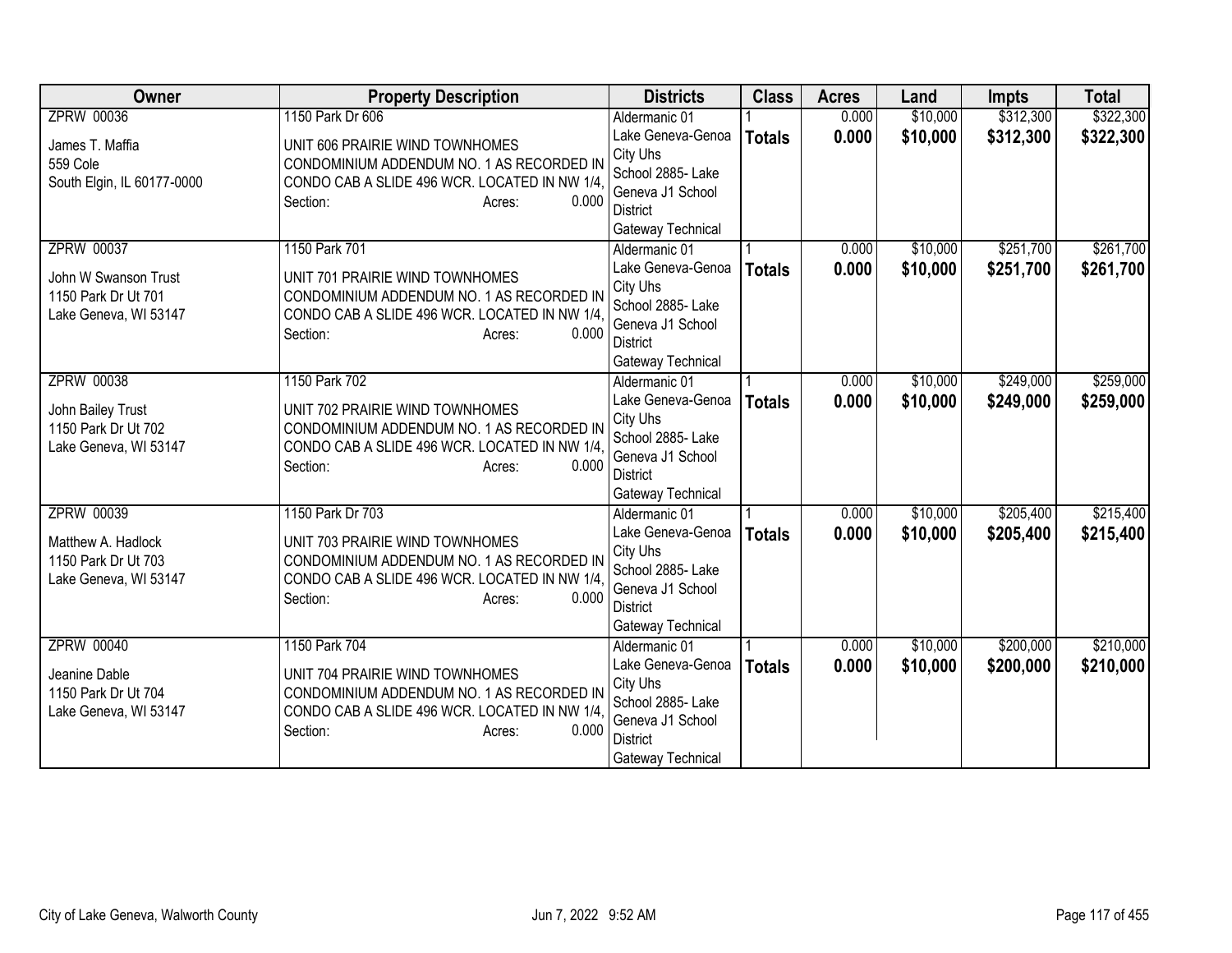| <b>Owner</b>                               | <b>Property Description</b>                                                  | <b>Districts</b>                   | <b>Class</b>  | <b>Acres</b> | Land     | <b>Impts</b> | <b>Total</b> |
|--------------------------------------------|------------------------------------------------------------------------------|------------------------------------|---------------|--------------|----------|--------------|--------------|
| <b>ZPRW 00041</b>                          | 1150 Park 705                                                                | Aldermanic 01                      |               | 0.000        | \$10,000 | \$197,100    | \$207,100    |
| Michael Brumfield Trust                    | UNIT 705 PRAIRIE WIND TOWNHOMES                                              | Lake Geneva-Genoa                  | <b>Totals</b> | 0.000        | \$10,000 | \$197,100    | \$207,100    |
| 1150 Park Dr Ut 705                        | CONDOMINIUM ADDENDUM NO. 1 AS RECORDED IN                                    | City Uhs                           |               |              |          |              |              |
| Lake Geneva, WI 53147                      | CONDO CAB A SLIDE 496 WCR. LOCATED IN NW 1/4.                                | School 2885- Lake                  |               |              |          |              |              |
|                                            | 0.000<br>Section:<br>Acres:                                                  | Geneva J1 School                   |               |              |          |              |              |
|                                            |                                                                              | District                           |               |              |          |              |              |
| <b>ZPRW 00042</b>                          | 1150 Park 706                                                                | Gateway Technical<br>Aldermanic 01 |               | 0.000        | \$10,000 | \$309,000    | \$319,000    |
|                                            |                                                                              | Lake Geneva-Genoa                  |               | 0.000        | \$10,000 |              |              |
| Helena M. Addae                            | UNIT 706 PRAIRIE WIND TOWNHOMES                                              | City Uhs                           | <b>Totals</b> |              |          | \$309,000    | \$319,000    |
| 1521 Conestoga Ct                          | CONDOMINIUM ADDENDUM NO. 1 AS RECORDED IN                                    | School 2885- Lake                  |               |              |          |              |              |
| Redlands, CA 92373-0000                    | CONDO CAB A SLIDE 496 WCR. LOCATED IN NW 1/4,                                | Geneva J1 School                   |               |              |          |              |              |
|                                            | 0.000<br>Section:<br>Acres:                                                  | <b>District</b>                    |               |              |          |              |              |
|                                            |                                                                              | Gateway Technical                  |               |              |          |              |              |
| <b>ZPRW 00043</b>                          | 1150 Park 801                                                                | Aldermanic 01                      |               | 0.000        | \$10,000 | \$321,300    | \$331,300    |
|                                            |                                                                              | Lake Geneva-Genoa                  | <b>Totals</b> | 0.000        | \$10,000 | \$321,300    | \$331,300    |
| Michael P. Zidonis<br>3645 S Lowe Ave      | UNIT 801 PRAIRIE WIND TOWNHOMES<br>CONDOMINIUM ADDENDUM NO. 1 AS RECORDED IN | City Uhs                           |               |              |          |              |              |
| Chicago, IL 60609-0000                     | CONDO CAB A SLIDE 496 WCR. LOCATED IN NW 1/4.                                | School 2885- Lake                  |               |              |          |              |              |
|                                            | 0.000<br>Section:<br>Acres:                                                  | Geneva J1 School                   |               |              |          |              |              |
|                                            |                                                                              | District                           |               |              |          |              |              |
|                                            |                                                                              | Gateway Technical                  |               |              |          |              |              |
| <b>ZPRW 00044</b>                          | 1150 Park 802                                                                | Aldermanic 01                      |               | 0.000        | \$10,000 | \$216,600    | \$226,600    |
| Samuel L. Racette                          | UNIT 802 PRAIRIE WIND TOWNHOMES                                              | Lake Geneva-Genoa                  | <b>Totals</b> | 0.000        | \$10,000 | \$216,600    | \$226,600    |
| 8805 River Preserve                        | CONDOMINIUM ADDENDUM NO. 1 AS RECORDED IN                                    | City Uhs<br>School 2885- Lake      |               |              |          |              |              |
| Bradenton, FL 34212                        | CONDO CAB A SLIDE 496 WCR. LOCATED IN NW 1/4.                                | Geneva J1 School                   |               |              |          |              |              |
|                                            | Section:<br>0.000<br>Acres:                                                  | <b>District</b>                    |               |              |          |              |              |
|                                            |                                                                              | Gateway Technical                  |               |              |          |              |              |
| <b>ZPRW 00045</b>                          | 1150 Park 803                                                                | Aldermanic 01                      |               | 0.000        | \$10,000 | \$205,400    | \$215,400    |
|                                            |                                                                              | Lake Geneva-Genoa                  | <b>Totals</b> | 0.000        | \$10,000 | \$205,400    | \$215,400    |
| Elizabeth J. Melchi<br>1150 Park Dr Ut 803 | UNIT 803 PRAIRIE WIND TOWNHOMES<br>CONDOMINIUM ADDENDUM NO. 1 AS RECORDED IN | City Uhs                           |               |              |          |              |              |
| Lake Geneva, WI 53147                      | CONDO CAB A SLIDE 496 WCR. LOCATED IN NW 1/4.                                | School 2885- Lake                  |               |              |          |              |              |
|                                            | Section:<br>0.000<br>Acres:                                                  | Geneva J1 School                   |               |              |          |              |              |
|                                            |                                                                              | <b>District</b>                    |               |              |          |              |              |
|                                            |                                                                              | Gateway Technical                  |               |              |          |              |              |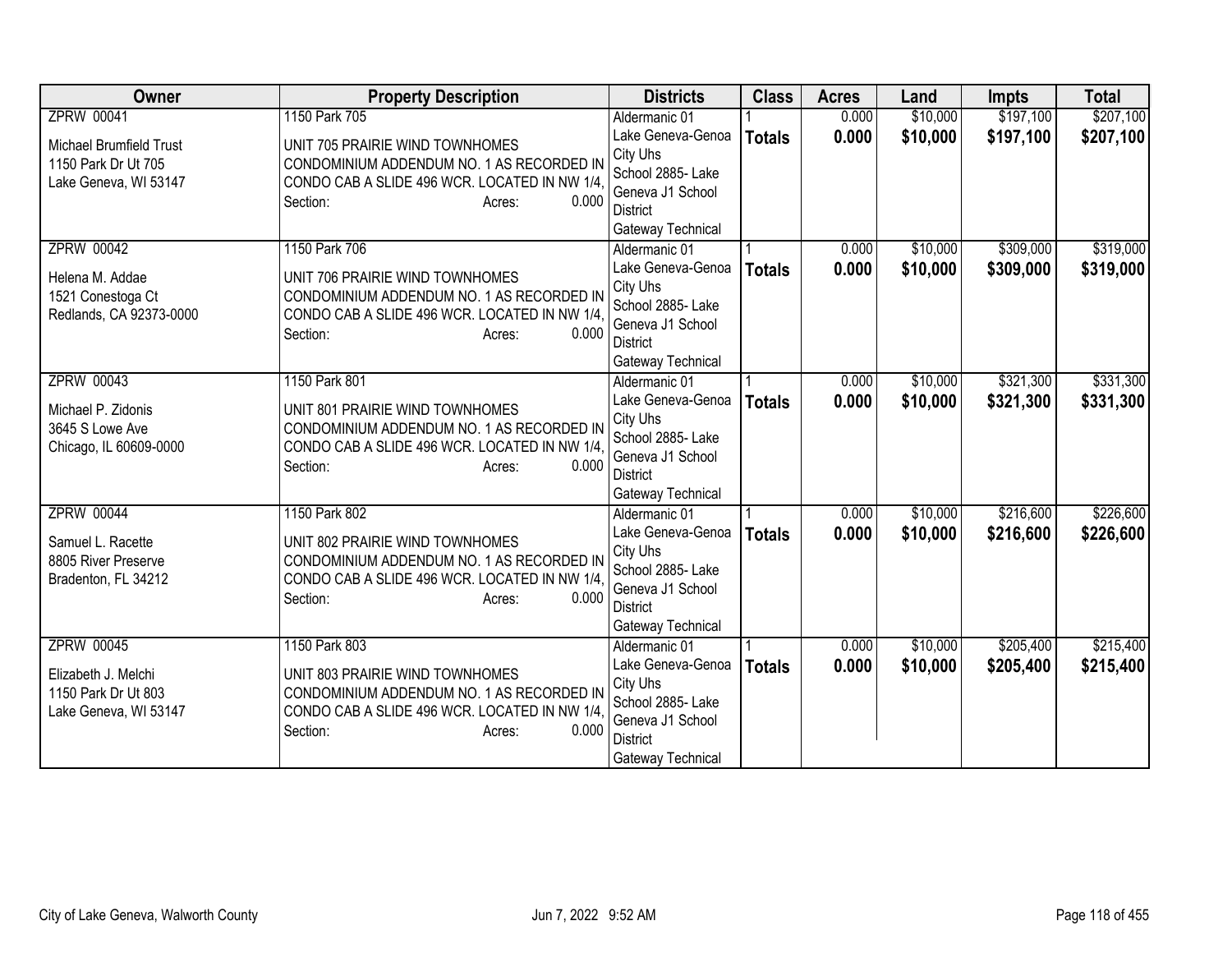| <b>Owner</b>                         | <b>Property Description</b>                                                  | <b>Districts</b>                   | <b>Class</b>  | <b>Acres</b> | Land     | <b>Impts</b> | <b>Total</b> |
|--------------------------------------|------------------------------------------------------------------------------|------------------------------------|---------------|--------------|----------|--------------|--------------|
| <b>ZPRW 00046</b>                    | 1150 Park 804                                                                | Aldermanic 01                      |               | 0.000        | \$10,000 | \$212,800    | \$222,800    |
| Michelle W. Macdonald                | UNIT 804 PRAIRIE WIND TOWNHOMES                                              | Lake Geneva-Genoa                  | <b>Totals</b> | 0.000        | \$10,000 | \$212,800    | \$222,800    |
| 1150 Park Dr #804                    | CONDOMINIUM ADDENDUM NO. 1 AS RECORDED IN                                    | City Uhs                           |               |              |          |              |              |
| Lake Geneva, WI 53147                | CONDO CAB A SLIDE 496 WCR. LOCATED IN NW 1/4.                                | School 2885- Lake                  |               |              |          |              |              |
|                                      | 0.000<br>Section:<br>Acres:                                                  | Geneva J1 School                   |               |              |          |              |              |
|                                      |                                                                              | District                           |               |              |          |              |              |
| <b>ZPRW 00047</b>                    | 1150 Park 805                                                                | Gateway Technical<br>Aldermanic 01 |               | 0.000        | \$10,000 | \$205,400    | \$215,400    |
|                                      |                                                                              | Lake Geneva-Genoa                  |               | 0.000        | \$10,000 |              |              |
| Kristi Regner Trust                  | UNIT 805 PRAIRIE WIND TOWNHOMES                                              | City Uhs                           | <b>Totals</b> |              |          | \$205,400    | \$215,400    |
| 1150 Park Dr Ut 805                  | CONDOMINIUM ADDENDUM NO. 1 AS RECORDED IN                                    | School 2885- Lake                  |               |              |          |              |              |
| Lake Geneva, WI 53147                | CONDO CAB A SLIDE 496 WCR. LOCATED IN NW 1/4,                                | Geneva J1 School                   |               |              |          |              |              |
|                                      | 0.000<br>Section:<br>Acres:                                                  | <b>District</b>                    |               |              |          |              |              |
|                                      |                                                                              | Gateway Technical                  |               |              |          |              |              |
| <b>ZPRW 00048</b>                    | 1150 Park 806                                                                | Aldermanic 01                      |               | 0.000        | \$10,000 | \$321,700    | \$331,700    |
|                                      |                                                                              | Lake Geneva-Genoa                  | <b>Totals</b> | 0.000        | \$10,000 | \$321,700    | \$331,700    |
| Barry L Mullen Trust<br>1150 Park Dr | UNIT 806 PRAIRIE WIND TOWNHOMES<br>CONDOMINIUM ADDENDUM NO. 1 AS RECORDED IN | City Uhs                           |               |              |          |              |              |
| Ut 806                               | CONDO CAB A SLIDE 496 WCR. LOCATED IN NW 1/4                                 | School 2885- Lake                  |               |              |          |              |              |
| Lake Geneva, WI 53147-0000           | 0.000<br>Section:<br>Acres:                                                  | Geneva J1 School                   |               |              |          |              |              |
|                                      |                                                                              | District                           |               |              |          |              |              |
|                                      |                                                                              | Gateway Technical                  |               |              |          |              |              |
| <b>ZPRW 00049</b>                    | 1150 Park Dr Unit 1101                                                       | Aldermanic 01                      |               | 0.000        | \$10,000 | \$306,600    | \$316,600    |
| Dale A. Leifker                      | UNIT 1101 PRAIRIE WIND TOWNHOMES                                             | Lake Geneva-Genoa                  | <b>Totals</b> | 0.000        | \$10,000 | \$306,600    | \$316,600    |
| 1150 Park Dr Ut 1101                 | CONDOMINIUM ADDENDUM NO. 2 AS RECORDED IN                                    | City Uhs<br>School 2885- Lake      |               |              |          |              |              |
| Lake Geneva, WI 53147-0000           | CONDO CAB A SLIDE 553 WCR. LOCATED IN NW 1/4.                                | Geneva J1 School                   |               |              |          |              |              |
|                                      | Section:<br>0.000<br>Acres:                                                  | <b>District</b>                    |               |              |          |              |              |
|                                      |                                                                              | Gateway Technical                  |               |              |          |              |              |
| ZPRW 00050                           | 1150 Park Dr Unit 1102                                                       | Aldermanic 01                      |               | 0.000        | \$10,000 | \$216,600    | \$226,600    |
|                                      |                                                                              | Lake Geneva-Genoa                  | <b>Totals</b> | 0.000        | \$10,000 | \$216,600    | \$226,600    |
| Carole Nevin                         | UNIT 1102 PRAIRIE WIND TOWNHOMES                                             | City Uhs                           |               |              |          |              |              |
| 1150 Park Dr Ut 1102                 | CONDOMINIUM ADDENDUM NO. 2 AS RECORDED IN                                    | School 2885- Lake                  |               |              |          |              |              |
| Lake Geneva, WI 53147                | CONDO CAB A SLIDE 553 WCR. LOCATED IN NW 1/4.<br>0.000                       | Geneva J1 School                   |               |              |          |              |              |
|                                      | Section:<br>Acres:                                                           | <b>District</b>                    |               |              |          |              |              |
|                                      |                                                                              | Gateway Technical                  |               |              |          |              |              |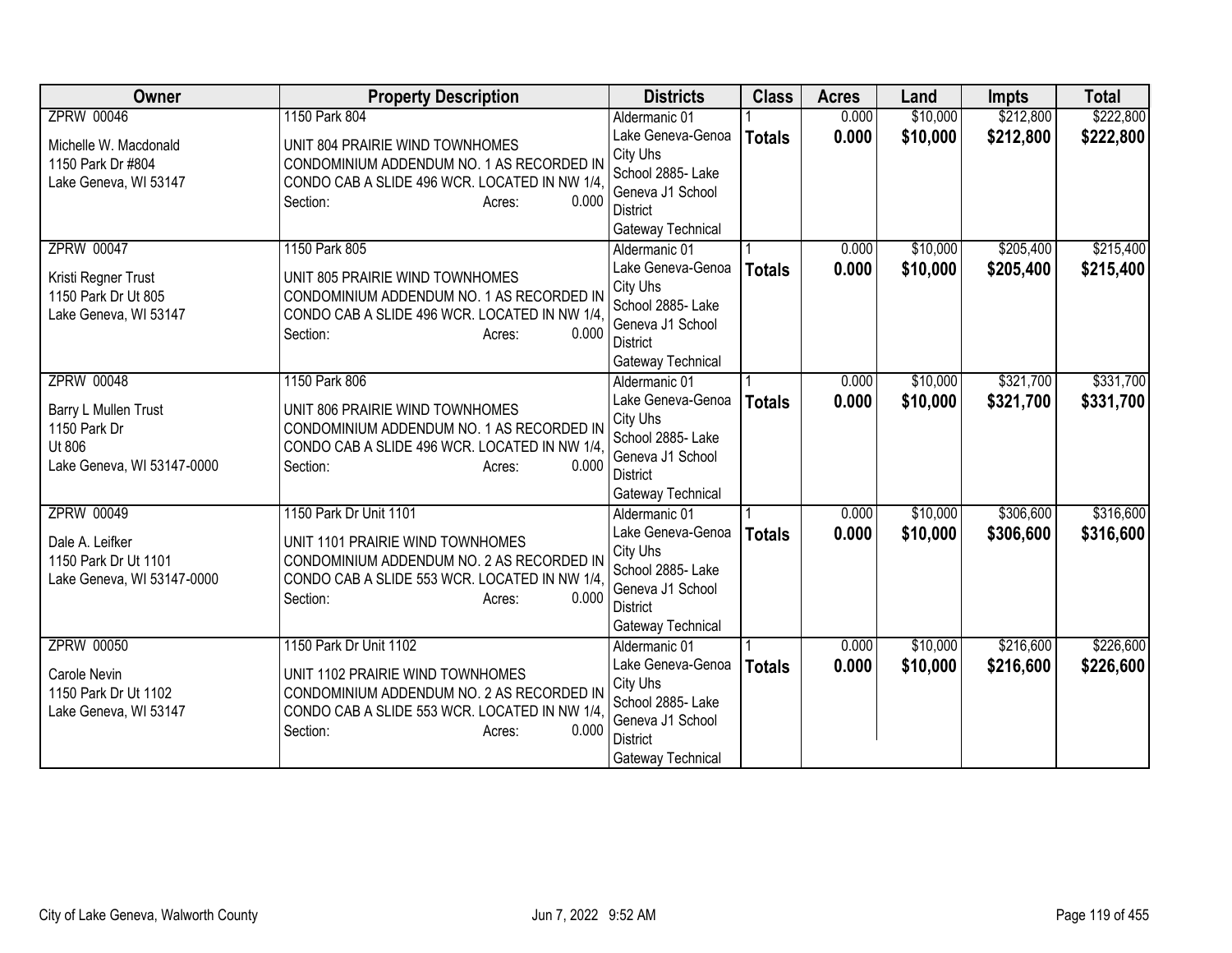| <b>Owner</b>                                  | <b>Property Description</b>                                                   | <b>Districts</b>                   | <b>Class</b>  | <b>Acres</b> | Land     | <b>Impts</b> | <b>Total</b> |
|-----------------------------------------------|-------------------------------------------------------------------------------|------------------------------------|---------------|--------------|----------|--------------|--------------|
| <b>ZPRW 00051</b>                             | 1150 Park Dr Unit 1103                                                        | Aldermanic 01                      |               | 0.000        | \$10,000 | \$205,400    | \$215,400    |
| <b>Roffler Trust</b>                          | UNIT 1103 PRAIRIE WIND TOWNHOMES                                              | Lake Geneva-Genoa                  | <b>Totals</b> | 0.000        | \$10,000 | \$205,400    | \$215,400    |
| 6 Vuelo De Las Palomas                        | CONDOMINIUM ADDENDUM NO. 2 AS RECORDED IN                                     | City Uhs                           |               |              |          |              |              |
| Carmel, CA 93923                              | CONDO CAB A SLIDE 553 WCR. LOCATED IN NW 1/4.                                 | School 2885- Lake                  |               |              |          |              |              |
|                                               | 0.000<br>Section:<br>Acres:                                                   | Geneva J1 School                   |               |              |          |              |              |
|                                               |                                                                               | <b>District</b>                    |               |              |          |              |              |
| <b>ZPRW 00052</b>                             | 1150 Park Dr Unit 1104                                                        | Gateway Technical<br>Aldermanic 01 |               | 0.000        | \$10,000 | \$216,600    | \$226,600    |
|                                               |                                                                               | Lake Geneva-Genoa                  |               | 0.000        | \$10,000 | \$216,600    |              |
| Jennifer Castleman                            | UNIT 1104 PRAIRIE WIND TOWNHOMES                                              | City Uhs                           | <b>Totals</b> |              |          |              | \$226,600    |
| 1150 Park Dr #1104                            | CONDOMINIUM ADDENDUM NO. 2 AS RECORDED IN                                     | School 2885- Lake                  |               |              |          |              |              |
| Lake Geneva, WI 53147-0000                    | CONDO CAB A SLIDE 553 WCR. LOCATED IN NW 1/4,                                 | Geneva J1 School                   |               |              |          |              |              |
|                                               | Section:<br>0.000<br>Acres:                                                   | <b>District</b>                    |               |              |          |              |              |
|                                               |                                                                               | Gateway Technical                  |               |              |          |              |              |
| <b>ZPRW 00053</b>                             | 1150 Park Dr Unit 1105                                                        | Aldermanic 01                      |               | 0.000        | \$10,000 | \$205,400    | \$215,400    |
|                                               |                                                                               | Lake Geneva-Genoa                  | <b>Totals</b> | 0.000        | \$10,000 | \$205,400    | \$215,400    |
| <b>Robert William Nowak</b>                   | UNIT 1105 PRAIRIE WIND TOWNHOMES<br>CONDOMINIUM ADDENDUM NO. 2 AS RECORDED IN | City Uhs                           |               |              |          |              |              |
| 1150 Park Dr Ut 1105<br>Lake Geneva, WI 53147 | CONDO CAB A SLIDE 553 WCR. LOCATED IN NW 1/4.                                 | School 2885- Lake                  |               |              |          |              |              |
|                                               | 0.000<br>Section:<br>Acres:                                                   | Geneva J1 School                   |               |              |          |              |              |
|                                               |                                                                               | <b>District</b>                    |               |              |          |              |              |
|                                               |                                                                               | Gateway Technical                  |               |              |          |              |              |
| <b>ZPRW 00054</b>                             | 1150 Park Dr Unit 1106                                                        | Aldermanic 01                      |               | 0.000        | \$10,000 | \$240,700    | \$250,700    |
| Fus Revocable Living Trust                    | UNIT 1106 PRAIRIE WIND TOWNHOMES                                              | Lake Geneva-Genoa                  | <b>Totals</b> | 0.000        | \$10,000 | \$240,700    | \$250,700    |
| 1150 Park Dr #1106                            | CONDOMINIUM ADDENDUM NO. 2 AS RECORDED IN                                     | City Uhs<br>School 2885- Lake      |               |              |          |              |              |
| Lake Geneva, WI 53147-0000                    | CONDO CAB A SLIDE 553 WCR. LOCATED IN NW 1/4,                                 | Geneva J1 School                   |               |              |          |              |              |
|                                               | 0.000<br>Section:<br>Acres:                                                   | <b>District</b>                    |               |              |          |              |              |
|                                               |                                                                               | Gateway Technical                  |               |              |          |              |              |
| <b>ZPRW 00055</b>                             | 1150 Park Dr Unit 901                                                         | Aldermanic 01                      |               | 0.000        | \$10,000 | \$261,400    | \$271,400    |
|                                               |                                                                               | Lake Geneva-Genoa                  | <b>Totals</b> | 0.000        | \$10,000 | \$261,400    | \$271,400    |
| Jonathan W. Held                              | UNIT 901 PRAIRIE WIND TOWNHOMES CONDO                                         | City Uhs                           |               |              |          |              |              |
| 1150 Park Dr Ut 901                           | ADDENDUM #3 AS RECORDED IN CONDO CAB A                                        | School 2885- Lake                  |               |              |          |              |              |
| Lake Geneva, WI 53147                         | SLIDE 703 WCR. LOCATED IN NW 1/4, SW 1/4 & SE 1/                              | Geneva J1 School                   |               |              |          |              |              |
|                                               | Section: 32<br>0.000<br>Acres:                                                | <b>District</b>                    |               |              |          |              |              |
|                                               |                                                                               | Gateway Technical                  |               |              |          |              |              |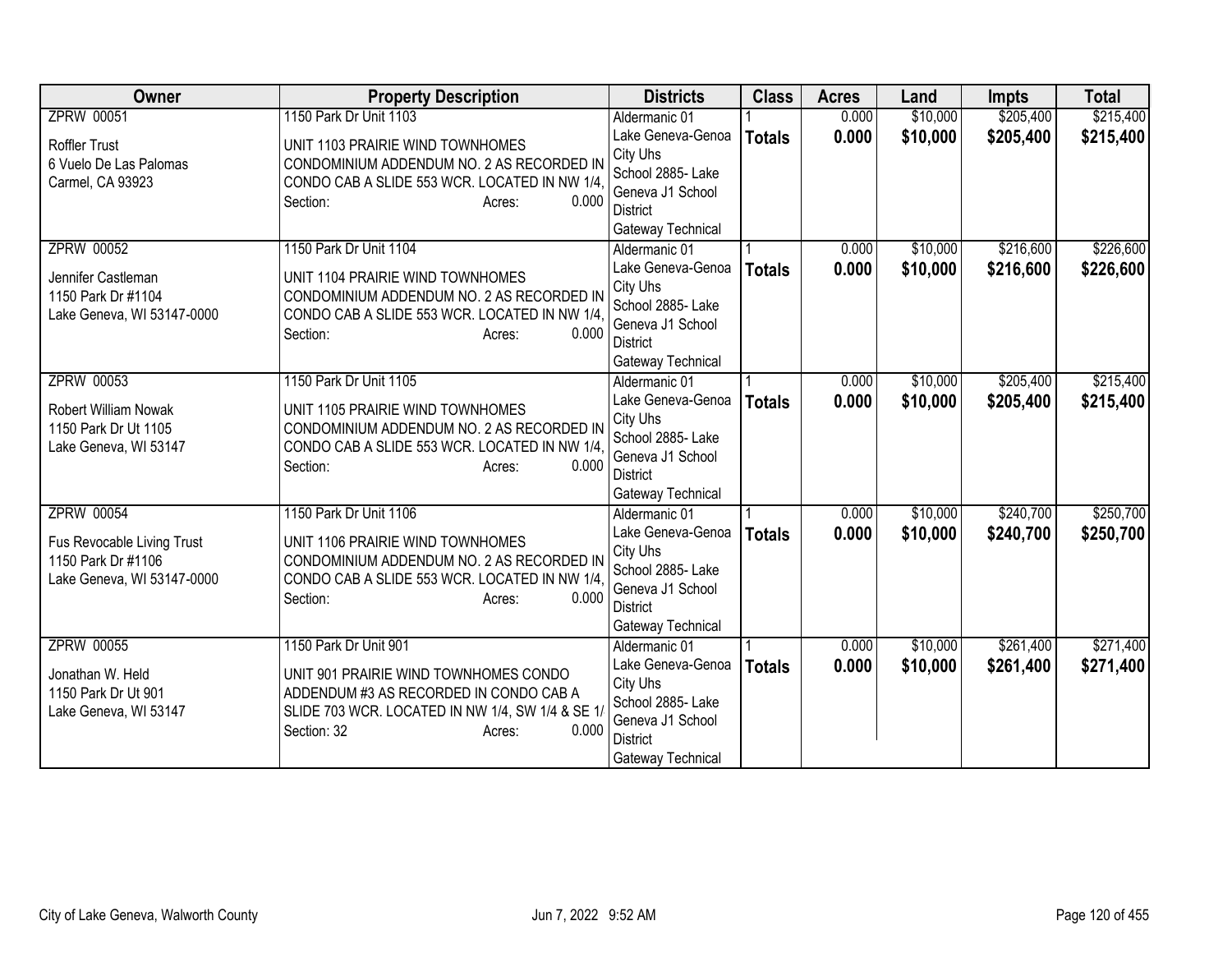| Owner                        | <b>Property Description</b>                      | <b>Districts</b>                    | <b>Class</b>  | <b>Acres</b> | Land     | <b>Impts</b> | <b>Total</b> |
|------------------------------|--------------------------------------------------|-------------------------------------|---------------|--------------|----------|--------------|--------------|
| <b>ZPRW 00056</b>            | 1150 Park Dr Unit 902                            | Aldermanic 01                       |               | 0.000        | \$10,000 | \$238,000    | \$248,000    |
| Edward F. Maloney            | UNIT 902 PRAIRIE WIND TOWNHOMES CONDO            | Lake Geneva-Genoa                   | <b>Totals</b> | 0.000        | \$10,000 | \$238,000    | \$248,000    |
| 2351 Lakeview Dr #203        | ADDENDUM #3 AS RECORDED IN CONDO CAB A           | City Uhs                            |               |              |          |              |              |
| Sebring, FL 33870            | SLIDE 703 WCR. LOCATED IN NW 1/4, SW 1/4 & SE 1/ | School 2885-Lake                    |               |              |          |              |              |
|                              | Section: 32<br>0.000<br>Acres:                   | Geneva J1 School                    |               |              |          |              |              |
|                              |                                                  | District                            |               |              |          |              |              |
|                              |                                                  | Gateway Technical                   |               |              |          |              |              |
| <b>ZPRW 00057</b>            | 1150 Park Dr Unit 903                            | Aldermanic 01                       |               | 0.000        | \$10,000 | \$238,000    | \$248,000    |
| Michael Wagner               | UNIT 903 PRAIRIE WIND TOWNHOMES CONDO            | Lake Geneva-Genoa                   | <b>Totals</b> | 0.000        | \$10,000 | \$238,000    | \$248,000    |
| 1150 Park Dr #903            | ADDENDUM #3 AS RECORDED IN CONDO CAB A           | City Uhs                            |               |              |          |              |              |
| Lake Geneva, WI 53147        | SLIDE 703 WCR. LOCATED IN NW 1/4, SW 1/4 & SE 1/ | School 2885- Lake                   |               |              |          |              |              |
|                              | Section: 32<br>0.000<br>Acres:                   | Geneva J1 School<br><b>District</b> |               |              |          |              |              |
|                              |                                                  | Gateway Technical                   |               |              |          |              |              |
| <b>ZPRW 00058</b>            | 1150 Park Dr Unit 904                            | Aldermanic 01                       |               | 0.000        | \$10,000 | \$238,000    | \$248,000    |
|                              |                                                  | Lake Geneva-Genoa                   |               | 0.000        | \$10,000 | \$238,000    | \$248,000    |
| <b>Chris Costianis Trust</b> | UNIT 904 PRAIRIE WIND TOWNHOMES CONDO            | City Uhs                            | <b>Totals</b> |              |          |              |              |
| 1150 Park Dr Ut 904          | ADDENDUM #3 AS RECORDED IN CONDO CAB A           | School 2885- Lake                   |               |              |          |              |              |
| Lake Geneva, WI 53147        | SLIDE 703 WCR. LOCATED IN NW 1/4, SW 1/4 & SE 1/ | Geneva J1 School                    |               |              |          |              |              |
|                              | 0.000<br>Section: 32<br>Acres:                   | <b>District</b>                     |               |              |          |              |              |
|                              |                                                  | Gateway Technical                   |               |              |          |              |              |
| <b>ZPRW 00059</b>            | 1150 Park Dr Unit 905                            | Aldermanic 01                       |               | 0.000        | \$10,000 | \$289,800    | \$299,800    |
| Jaya Phookan                 | UNIT 905 PRAIRIE WIND TOWNHOMES CONDO            | Lake Geneva-Genoa                   | <b>Totals</b> | 0.000        | \$10,000 | \$289,800    | \$299,800    |
| 1150 Park Dr Ut 905          | ADDENDUM #3 AS RECORDED IN CONDO CAB A           | City Uhs                            |               |              |          |              |              |
| Lake Geneva, WI 53147        | SLIDE 703 WCR. LOCATED IN NW 1/4, SW 1/4 & SE 1/ | School 2885- Lake                   |               |              |          |              |              |
|                              | Section: 32<br>0.000<br>Acres:                   | Geneva J1 School                    |               |              |          |              |              |
|                              |                                                  | <b>District</b>                     |               |              |          |              |              |
|                              |                                                  | Gateway Technical                   |               |              |          |              |              |
| <b>ZPVE 00002</b>            | 591 Pond Vw Ln                                   | Aldermanic 01                       |               | 0.270        | \$64,100 | \$314,500    | \$378,600    |
| Brandon S. Queen             | LOT 2 POND VIEW ESTATES AS RECORDED IN CAB       | Lake Geneva-Genoa                   | <b>Totals</b> | 0.270        | \$64,100 | \$314,500    | \$378,600    |
| 591 Pond View Ln             | D SLIDE 29 WCR LOCATED IN NW 1/4 NE 1/4 SEC 35   | City Uhs                            |               |              |          |              |              |
| Lake Geneva, WI 53147        | T2N R17E. 11866 SQ FT CITY OF LAKE GENEVA        | School 2885- Lake                   |               |              |          |              |              |
|                              | 0.270<br>Section:<br>Acres:                      | Geneva J1 School                    |               |              |          |              |              |
|                              |                                                  | District                            |               |              |          |              |              |
|                              |                                                  | Gateway Technical                   |               |              |          |              |              |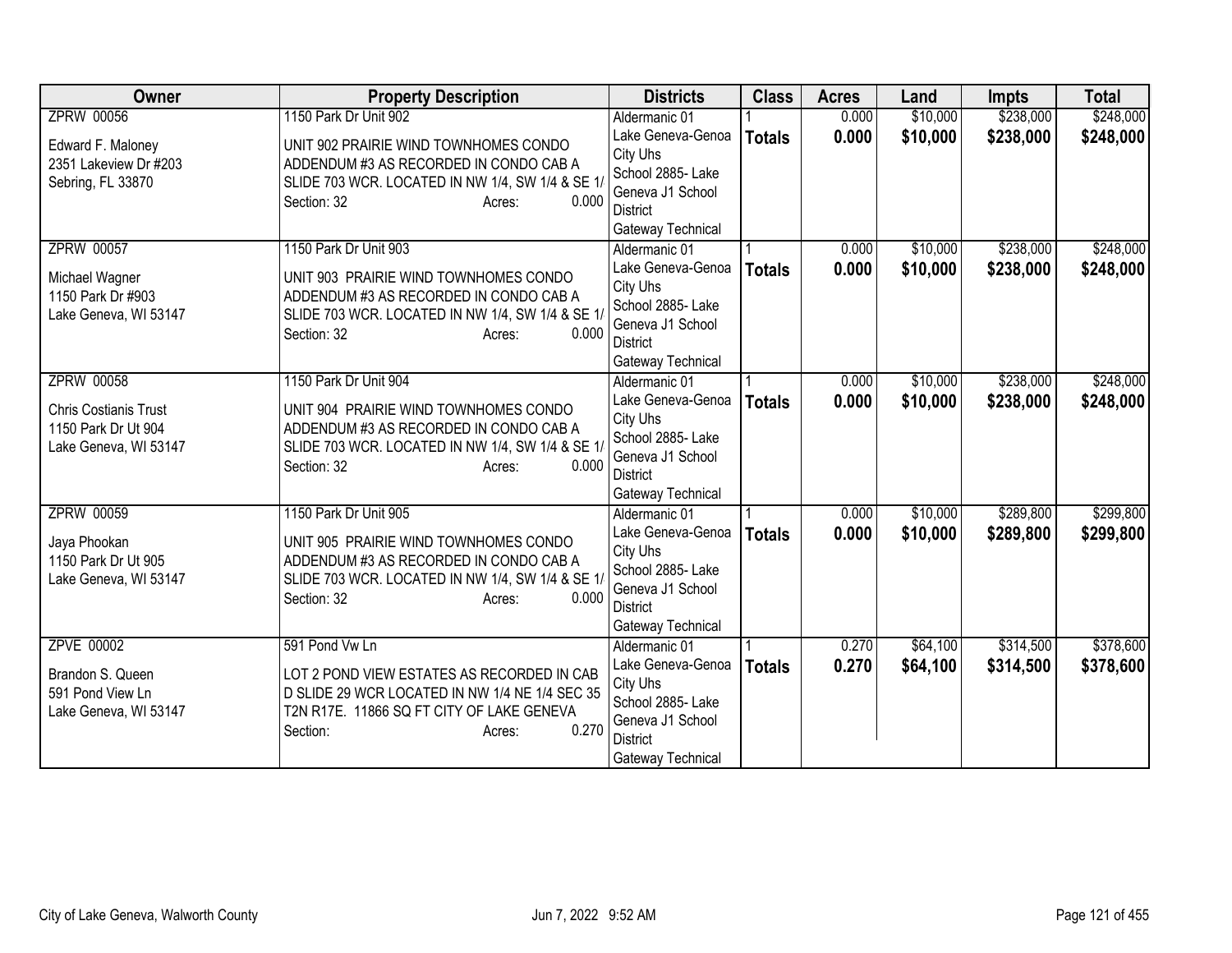| <b>Owner</b>                                                                                     | <b>Property Description</b>                                                                                                                                                                | <b>Districts</b>                                                                                                                                     | <b>Class</b>  | <b>Acres</b>   | Land                 | Impts                  | <b>Total</b>           |
|--------------------------------------------------------------------------------------------------|--------------------------------------------------------------------------------------------------------------------------------------------------------------------------------------------|------------------------------------------------------------------------------------------------------------------------------------------------------|---------------|----------------|----------------------|------------------------|------------------------|
| ZPVE 00003<br>Francois I. Nasser<br>1132 E Juniper Ln<br>Mt Prospect, IL 60056-0000              | LOT 3 POND VIEW ESTATES AS RECORDED IN CAB<br>D SLIDE 29 WCR LOCATED IN NW 1/4 NE 1/4 SEC 35<br>T2N R17E. 13863 SQ FT CITY OF LAKE GENEVA<br>0.310<br>Section:<br>Acres:                   | Aldermanic 01<br>Lake Geneva-Genoa<br>City Uhs<br>School 2885- Lake<br>Geneva J1 School<br>District                                                  | <b>Totals</b> | 0.310<br>0.310 | \$54,600<br>\$54,600 | $\overline{50}$<br>\$0 | \$54,600<br>\$54,600   |
| <b>ZPVE 00004</b><br>Francois I. Nasser<br>1132 E Juniper Ln<br>Mt Prospect, IL 60056-0000       | 570 Pond Vw Ln<br>LOT 4 POND VIEW ESTATES AS RECORDED IN CAB<br>D SLIDE 29 WCR LOCATED IN NW 1/4 NE 1/4 SEC 35<br>T2N R17E. 10182 SQ FT CITY OF LAKE GENEVA<br>0.230<br>Section:<br>Acres: | Gateway Technical<br>Aldermanic 01<br>Lake Geneva-Genoa<br>City Uhs<br>School 2885- Lake<br>Geneva J1 School<br><b>District</b><br>Gateway Technical | <b>Totals</b> | 0.230<br>0.230 | \$49,000<br>\$49,000 | \$360,900<br>\$360,900 | \$409,900<br>\$409,900 |
| ZPVE 00005<br>Logan Krebs<br>560 Pond View Ln<br>Lake Geneva, WI 53147                           | 560 Pond Vw Ln<br>LOT 5 POND VIEW ESTATES AS RECORDED IN CAB<br>D SLIDE 29 WCR LOCATED IN NW 1/4 NE 1/4 SEC 35<br>T2N R17E. 9382 SQ FT CITY OF LAKE GENEVA<br>0.210<br>Section:<br>Acres:  | Aldermanic 01<br>Lake Geneva-Genoa<br>City Uhs<br>School 2885- Lake<br>Geneva J1 School<br><b>District</b><br>Gateway Technical                      | <b>Totals</b> | 0.210<br>0.210 | \$46,900<br>\$46,900 | \$272,900<br>\$272,900 | \$319,800<br>\$319,800 |
| <b>ZPVE 00006</b><br>James J Leska Trust<br>N2848 Hidden Valley Ln<br>Lake Geneva, WI 53147-0000 | 550 Pond Vw Ln<br>LOT 6 POND VIEW ESTATES AS RECORDED IN CAB<br>D SLIDE 29 WCR LOCATED IN NW 1/4 NE 1/4 SEC 35<br>T2N R17E. 9788 SQ FT CITY OF LAKE GENEVA<br>0.220<br>Section:<br>Acres:  | Aldermanic 01<br>Lake Geneva-Genoa<br>City Uhs<br>School 2885- Lake<br>Geneva J1 School<br><b>District</b><br>Gateway Technical                      | <b>Totals</b> | 0.220<br>0.220 | \$47,600<br>\$47,600 | \$311,400<br>\$311,400 | \$359,000<br>\$359,000 |
| ZPVE 00007<br>Diane Krause<br>N2746 Log Hill Dr<br>Lake Geneva, WI 53147                         | 1885 Dodge St<br>LOT 7 POND VIEW ESTATES AS RECORDED IN CAB<br>D SLIDE 29 WCR LOCATED IN NW 1/4 NE 1/4 SEC 35<br>T2N R17E. 24953 SQ FT CITY OF LAKE GENEVA<br>0.570<br>Section:<br>Acres:  | Aldermanic 01<br>Lake Geneva-Genoa<br>City Uhs<br>School 2885- Lake<br>Geneva J1 School<br><b>District</b><br>Gateway Technical                      | <b>Totals</b> | 0.570<br>0.570 | \$50,000<br>\$50,000 | \$152,900<br>\$152,900 | \$202,900<br>\$202,900 |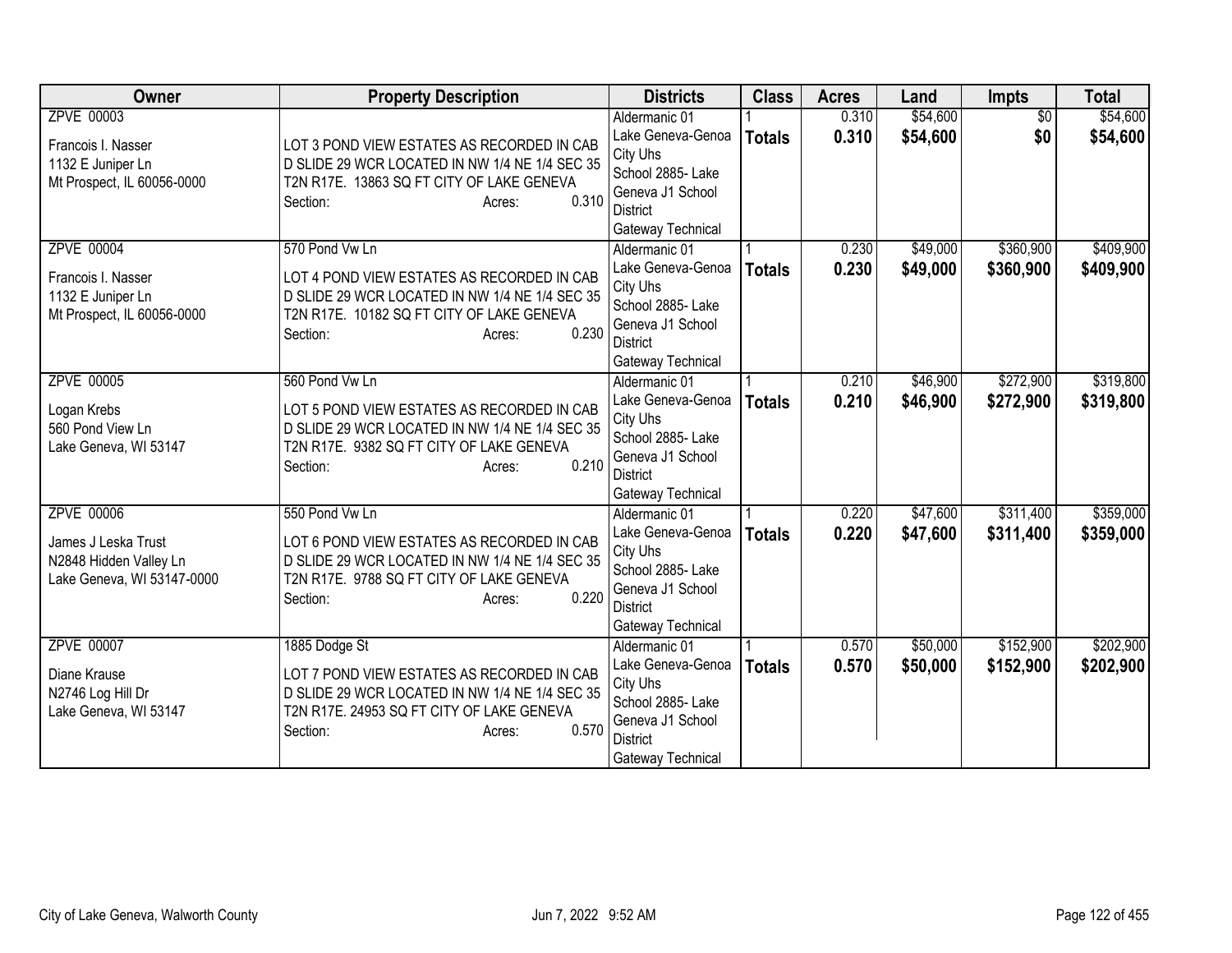| Owner                                                                                                                    | <b>Property Description</b>                                                                                                                                                                                      | <b>Districts</b>                                                                                                                | <b>Class</b>                     | <b>Acres</b>   | Land                              | Impts                      | <b>Total</b>               |
|--------------------------------------------------------------------------------------------------------------------------|------------------------------------------------------------------------------------------------------------------------------------------------------------------------------------------------------------------|---------------------------------------------------------------------------------------------------------------------------------|----------------------------------|----------------|-----------------------------------|----------------------------|----------------------------|
| ZPVE 00009<br><b>Pond View Estates Homeowners</b><br>Association<br>N2848 Hidden Valley Rd<br>Lake Geneva, WI 53147-0000 | OUTLOT 2 POND VIEW ESTATES AS RECORDED IN<br>CAB D SLIDE 29 WCR LOCATED IN NW 1/4 NE 1/4<br>SEC 35 T2N R17E. 1809 SQ FT CITY OF LAKE<br>0.040<br>Section:<br>Acres:                                              | Aldermanic 01<br>Lake Geneva-Genoa<br>City Uhs<br>School 2885- Lake<br>Geneva J1 School<br><b>District</b><br>Gateway Technical | <b>Totals</b>                    | 0.040<br>0.040 | $\overline{50}$<br>\$0            | $\overline{50}$<br>\$0     | $\overline{50}$<br>\$0     |
| ZPW 00001<br>Home Depot Usa, Inc<br>Property Tax Dept #4916<br>PO Box 105842<br>Atlanta, GA 30348-5842                   | 550 N Edwards Blvd<br>LOT 1 PELLER WOODS AS RECORDED IN CAB C<br>SLIDE 84 WCR. LOCATED IN NE 1/4 & NW 1/4 SEC 31<br>T2N R18E. 691864 SQ FT CITY OF LAKE GENEVA<br>15.880<br>Section:<br>Acres:                   | Aldermanic 01<br>Lake Geneva-Genoa<br>City Uhs<br>School 2885- Lake<br>Geneva J1 School<br><b>District</b><br>Gateway Technical | $\overline{2}$<br><b>Totals</b>  | 15.880         | \$2,151,400<br>15.880 \$2,151,400 | \$5,048,600<br>\$5,048,600 | \$7,200,000<br>\$7,200,000 |
| ZPW 00002<br>Home Depot Usa, Inc<br>Property Tax Dept #4916<br>PO Box 105842<br>Atlanta, GA 30348-5842                   | LOT 2 PELLER WOODS AS RECORDED IN CAB C<br>SLIDE 84 WCR. LOCATED IN NE 1/4 & NW 1/4 SEC 31<br>T2N R18E. 121890 SQ FT CITY OF LAKE GENEVA<br>2.790<br>Section:<br>Acres:                                          | Aldermanic 01<br>Lake Geneva-Genoa<br>City Uhs<br>School 2885- Lake<br>Geneva J1 School<br><b>District</b><br>Gateway Technical | $\overline{2}$<br><b>Totals</b>  | 2.790<br>2.790 | \$395,000<br>\$395,000            | \$0<br>\$0                 | \$395,000<br>\$395,000     |
| ZPW 00005<br>Na<br>Na, NA 0                                                                                              | Wisconsin Department of Transportation   OUTLOT 5 PELLER WOODS AS RECORDED IN CAB C<br>SLIDE 84 WCR LOCATED IN NE 1/4 & NW 1/4 SEC 31<br>T2N R18E. 166873Q FT CITY OF LAKE GENEVA<br>0.000<br>Section:<br>Acres: | Aldermanic 01<br>Lake Geneva-Genoa<br>City Uhs<br>School 2885- Lake<br>Geneva J1 School<br><b>District</b><br>Gateway Technical | $\overline{X2}$<br><b>Totals</b> | 0.000<br>0.000 | \$0<br>\$0                        | \$0<br>\$0                 | $\sqrt{30}$<br>\$0         |
| ZRA 00004<br>Norma J. Steltenpohl<br>516 Haskins St<br>Lake Geneva, WI 53147-0000                                        | 923 Henry St<br>LOTS 3 & 4 RICH'S ADDITION CITY OF LAKE GENEVA<br>0.460<br>Section:<br>Acres:                                                                                                                    | Aldermanic 01<br>Lake Geneva-Genoa<br>City Uhs<br>School 2885-Lake<br>Geneva J1 School<br><b>District</b><br>Gateway Technical  | <b>Totals</b>                    | 0.460<br>0.460 | \$49,400<br>\$49,400              | \$176,300<br>\$176,300     | \$225,700<br>\$225,700     |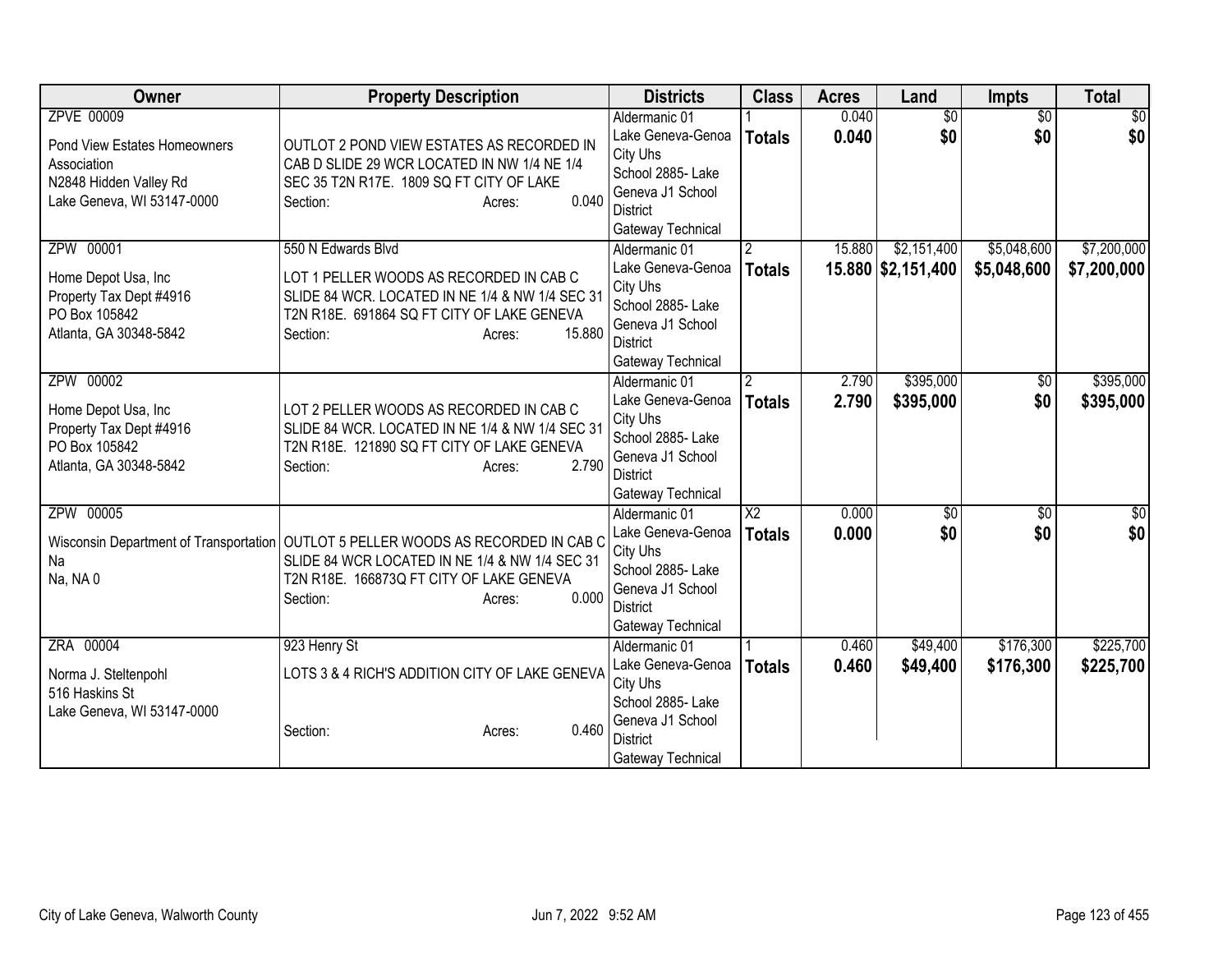| Owner                                 | <b>Property Description</b>                        | <b>Districts</b>                    | <b>Class</b>  | <b>Acres</b> | Land     | <b>Impts</b> | <b>Total</b> |
|---------------------------------------|----------------------------------------------------|-------------------------------------|---------------|--------------|----------|--------------|--------------|
| ZRA 00004A                            | 925 Henry St                                       | Aldermanic 01                       |               | 0.240        | \$34,900 | \$141,200    | \$176,100    |
| Carolee A Olson Trust                 | LOT 5 & E 2' LOT 6 RICH'S ADD CITY OF LAKE         | Lake Geneva-Genoa                   | <b>Totals</b> | 0.240        | \$34,900 | \$141,200    | \$176,100    |
| 925 Henry St                          | <b>GENEVA</b>                                      | City Uhs                            |               |              |          |              |              |
| Lake Geneva, WI 53147                 |                                                    | School 2885- Lake                   |               |              |          |              |              |
|                                       | 0.240<br>Section:<br>Acres:                        | Geneva J1 School                    |               |              |          |              |              |
|                                       |                                                    | <b>District</b>                     |               |              |          |              |              |
| ZRA 00005                             |                                                    | Gateway Technical                   |               | 0.220        | \$33,500 | \$117,400    | \$150,900    |
|                                       | 927 Henry St                                       | Aldermanic 01<br>Lake Geneva-Genoa  |               | 0.220        |          |              |              |
| Juan Nicia                            | LOT 6 EXC E 2'. RICH'S ADD. CITY OF LAKE GENEVA    | City Uhs                            | <b>Totals</b> |              | \$33,500 | \$117,400    | \$150,900    |
| 1114 Wells St                         |                                                    | School 2885- Lake                   |               |              |          |              |              |
| Lake Geneva, WI 53147-0000            |                                                    | Geneva J1 School                    |               |              |          |              |              |
|                                       | 0.220<br>Section:<br>Acres:                        | <b>District</b>                     |               |              |          |              |              |
|                                       |                                                    | Gateway Technical                   |               |              |          |              |              |
| ZRA 00006                             | 943 Henry St                                       | Aldermanic 01                       |               | 0.230        | \$34,400 | \$155,500    | \$189,900    |
|                                       |                                                    | Lake Geneva-Genoa                   | <b>Totals</b> | 0.230        | \$34,400 | \$155,500    | \$189,900    |
| Oscar B. Nicia Jr                     | LOT 7 RICH'S ADD CITY OF LAKE GENEVA               | City Uhs                            |               |              |          |              |              |
| 943 Henry St<br>Lake Geneva, WI 53147 |                                                    | School 2885- Lake                   |               |              |          |              |              |
|                                       | 0.230<br>Section:<br>Acres:                        | Geneva J1 School                    |               |              |          |              |              |
|                                       |                                                    | <b>District</b>                     |               |              |          |              |              |
|                                       |                                                    | Gateway Technical                   |               |              |          |              |              |
| ZRA 00007                             | 953 Henry St                                       | Aldermanic 01                       |               | 0.280        | \$38,100 | \$250,900    | \$289,000    |
| Lydia Cohan Trust                     | LOT 8 & E 16' LOT 9 RICH'S ADD. CITY OF LAKE       | Lake Geneva-Genoa                   | <b>Totals</b> | 0.280        | \$38,100 | \$250,900    | \$289,000    |
| 7230 N Keeler                         | <b>GENEVA</b>                                      | City Uhs                            |               |              |          |              |              |
| Lincolnwood, IL 60712                 |                                                    | School 2885- Lake                   |               |              |          |              |              |
|                                       | 0.280<br>Section:<br>Acres:                        | Geneva J1 School<br><b>District</b> |               |              |          |              |              |
|                                       |                                                    | Gateway Technical                   |               |              |          |              |              |
| ZRA 00009                             | 827 Madison St                                     | Aldermanic 01                       |               | 0.140        | \$23,500 | \$167,300    | \$190,800    |
|                                       |                                                    | Lake Geneva-Genoa                   | <b>Totals</b> | 0.140        | \$23,500 | \$167,300    | \$190,800    |
| Adriana Beganovic                     | S 1/2 LOT 11 & S 1/2 OF W 16' LOT 12 ALSO S 1/2 OF | City Uhs                            |               |              |          |              |              |
| 5454 N Octavia                        | A STRIP OF LAND THAT LIES BETW THE W SIDE OF       | School 2885- Lake                   |               |              |          |              |              |
| Chicago, IL 60656-0000                | LOT 11 & E SIDE OF MADISON ST AS LAID OUT          | Geneva J1 School                    |               |              |          |              |              |
|                                       | 0.140<br>Section:<br>Acres:                        | <b>District</b>                     |               |              |          |              |              |
|                                       |                                                    | Gateway Technical                   |               |              |          |              |              |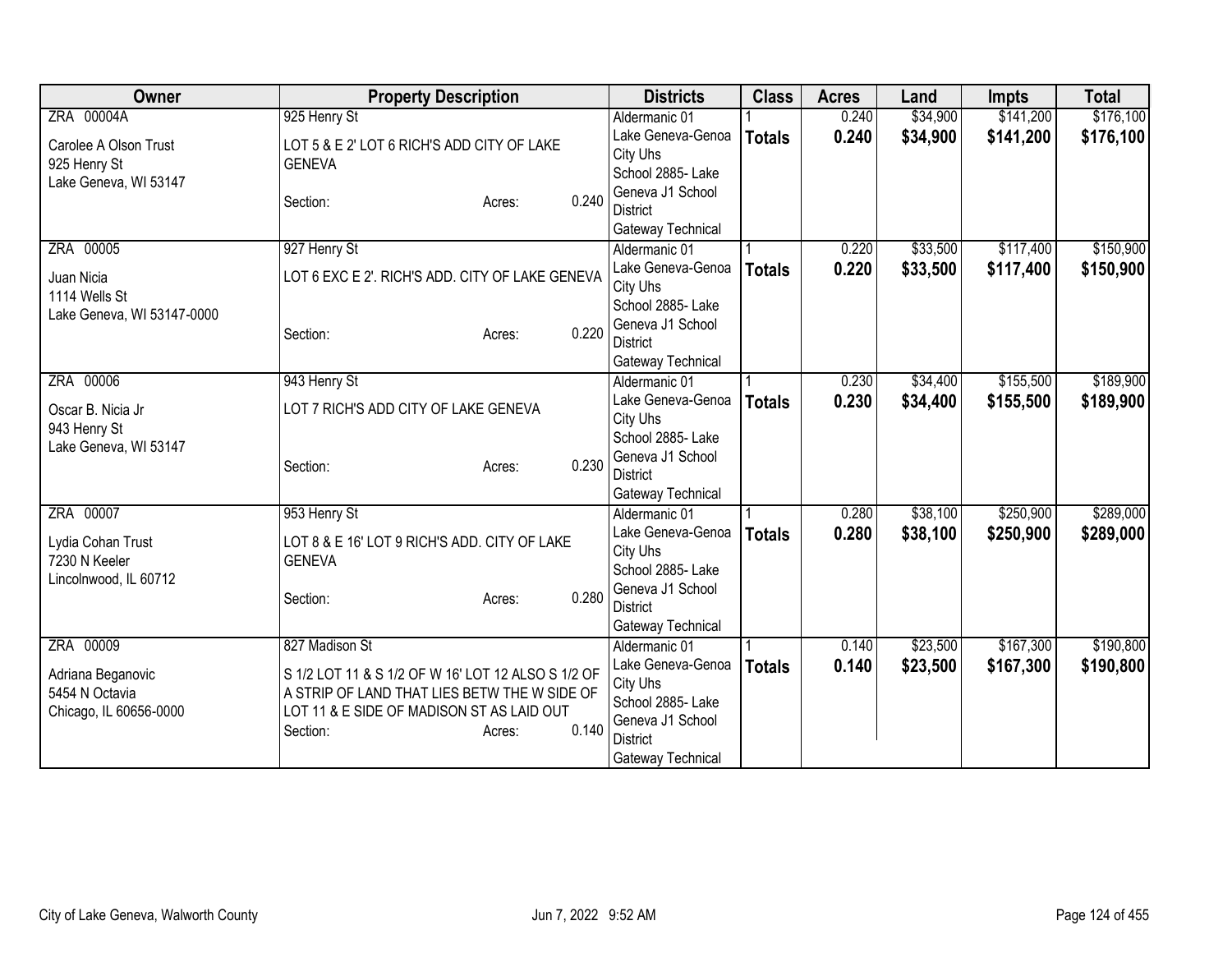| Owner                                      |                                       | <b>Property Description</b>                       |       | <b>Districts</b>                   | <b>Class</b>  | <b>Acres</b> | Land     | <b>Impts</b> | <b>Total</b> |
|--------------------------------------------|---------------------------------------|---------------------------------------------------|-------|------------------------------------|---------------|--------------|----------|--------------|--------------|
| ZRA 00009A                                 | 847 Madison St                        |                                                   |       | Aldermanic 01                      |               | 0.140        | \$23,300 | \$80,200     | \$103,500    |
| Cierra French                              |                                       | N 1/2 LOT 11 & N 1/2 OF W 16' LOT 12 & N 1/2 OF A |       | Lake Geneva-Genoa                  | <b>Totals</b> | 0.140        | \$23,300 | \$80,200     | \$103,500    |
| 847 Madison St                             |                                       | STRIP OF LAND THAT LIES BETW THE W SIDE OF        |       | City Uhs                           |               |              |          |              |              |
| Lake Geneva, WI 53147                      |                                       | LOT 11 & E SIDE OF MADISON ST RICH'S ADD CITY     |       | School 2885- Lake                  |               |              |          |              |              |
|                                            | Section:                              | Acres:                                            | 0.140 | Geneva J1 School                   |               |              |          |              |              |
|                                            |                                       |                                                   |       | District                           |               |              |          |              |              |
| ZRA 00010                                  | 956 Henry St                          |                                                   |       | Gateway Technical<br>Aldermanic 01 |               | 0.170        | \$27,400 | \$157,100    | \$184,500    |
|                                            |                                       |                                                   |       | Lake Geneva-Genoa                  |               | 0.170        | \$27,400 | \$157,100    | \$184,500    |
| Alfredo Sandoval Sr                        |                                       | E 50' LOT 12 RICH'S ADD. CITY OF LAKE GENEVA      |       | City Uhs                           | <b>Totals</b> |              |          |              |              |
| 956 Henry St                               |                                       |                                                   |       | School 2885- Lake                  |               |              |          |              |              |
| Lake Geneva, WI 53147-0000                 |                                       |                                                   |       | Geneva J1 School                   |               |              |          |              |              |
|                                            | Section:                              | Acres:                                            | 0.170 | <b>District</b>                    |               |              |          |              |              |
|                                            |                                       |                                                   |       | Gateway Technical                  |               |              |          |              |              |
| ZRA 00011                                  | 950 Henry St                          |                                                   |       | Aldermanic 01                      |               | 0.230        | \$34,400 | \$184,000    | \$218,400    |
| Paul R. Kesselman                          | LOT 13 RICH'S ADD CITY OF LAKE GENEVA |                                                   |       | Lake Geneva-Genoa                  | <b>Totals</b> | 0.230        | \$34,400 | \$184,000    | \$218,400    |
| 1933 Wilmette Ave                          |                                       |                                                   |       | City Uhs                           |               |              |          |              |              |
| Wilmette, IL 60093                         |                                       |                                                   |       | School 2885- Lake                  |               |              |          |              |              |
|                                            | Section:                              | Acres:                                            | 0.230 | Geneva J1 School                   |               |              |          |              |              |
|                                            |                                       |                                                   |       | <b>District</b>                    |               |              |          |              |              |
|                                            |                                       |                                                   |       | Gateway Technical                  |               |              |          |              |              |
| ZRA 00012                                  | 944 Henry St                          |                                                   |       | Aldermanic 01                      |               | 0.230        | \$34,400 | \$216,600    | \$251,000    |
| Steven Mokry                               | LOT 14 RICH'S ADD CITY OF LAKE GENEVA |                                                   |       | Lake Geneva-Genoa                  | <b>Totals</b> | 0.230        | \$34,400 | \$216,600    | \$251,000    |
| 944 Henry St                               |                                       |                                                   |       | City Uhs<br>School 2885-Lake       |               |              |          |              |              |
| Lake Geneva, WI 53147-0000                 |                                       |                                                   |       | Geneva J1 School                   |               |              |          |              |              |
|                                            | Section:                              | Acres:                                            | 0.230 | <b>District</b>                    |               |              |          |              |              |
|                                            |                                       |                                                   |       | Gateway Technical                  |               |              |          |              |              |
| ZRA 00013                                  | 938 Henry St                          |                                                   |       | Aldermanic 01                      |               | 0.230        | \$34,400 | \$181,100    | \$215,500    |
|                                            |                                       |                                                   |       | Lake Geneva-Genoa                  | <b>Totals</b> | 0.230        | \$34,400 | \$181,100    | \$215,500    |
| Oscar B. Nicia                             | LOT 15 RICH'S ADD CITY OF LAKE GENEVA |                                                   |       | City Uhs                           |               |              |          |              |              |
| 938 Henry St<br>Lake Geneva, WI 53147-0000 |                                       |                                                   |       | School 2885-Lake                   |               |              |          |              |              |
|                                            | Section:                              | Acres:                                            | 0.230 | Geneva J1 School                   |               |              |          |              |              |
|                                            |                                       |                                                   |       | <b>District</b>                    |               |              |          |              |              |
|                                            |                                       |                                                   |       | Gateway Technical                  |               |              |          |              |              |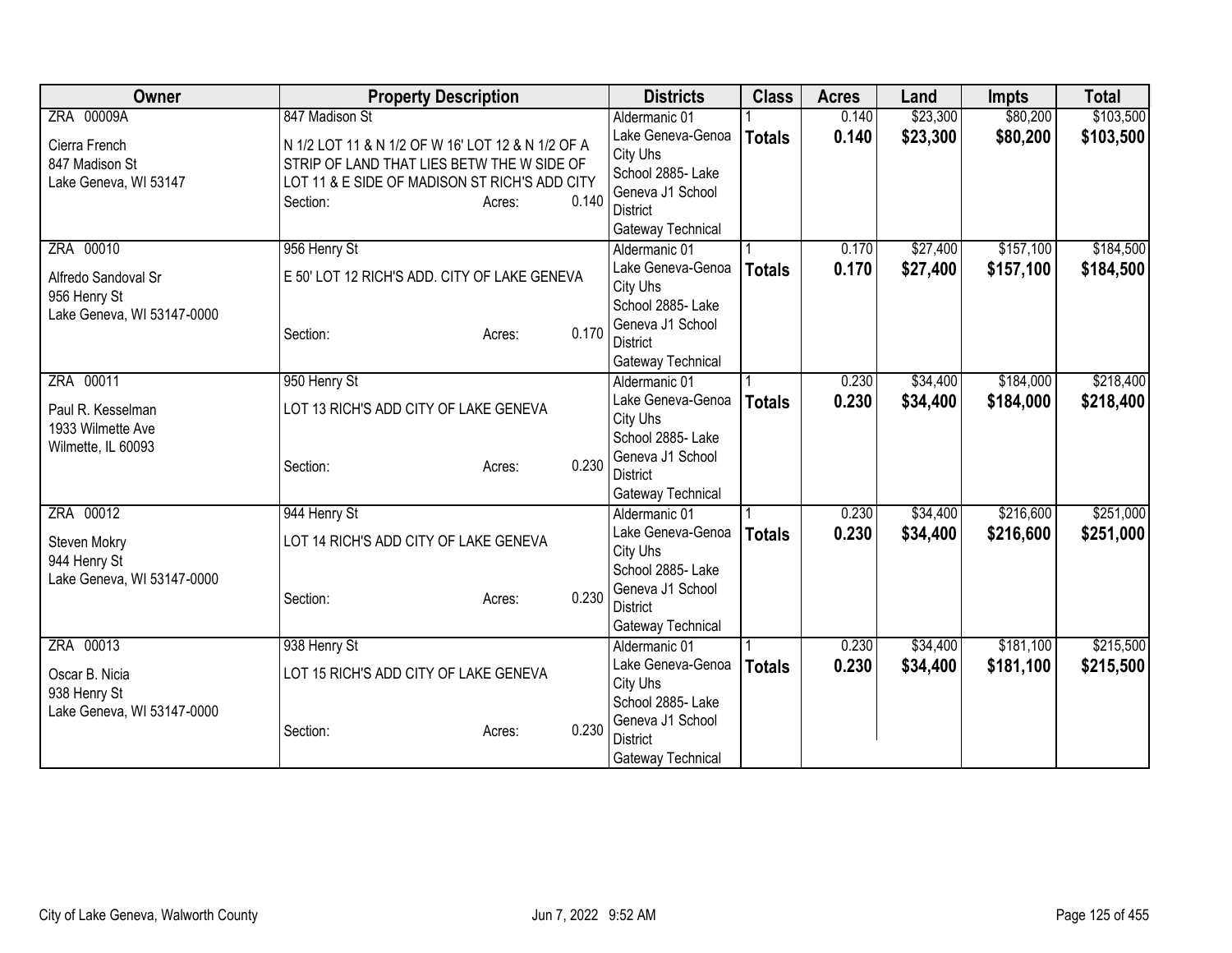| Owner                       | <b>Property Description</b>                       |        |       | <b>Districts</b>              | <b>Class</b>  | <b>Acres</b> | Land     | <b>Impts</b> | <b>Total</b> |
|-----------------------------|---------------------------------------------------|--------|-------|-------------------------------|---------------|--------------|----------|--------------|--------------|
| ZRA 00014                   | 930 Henry St                                      |        |       | Aldermanic 01                 |               | 0.230        | \$34,400 | \$181,600    | \$216,000    |
| Daidra Marano               | LOT 16 RICH'S ADD CITY OF LAKE GENEVA             |        |       | Lake Geneva-Genoa             | <b>Totals</b> | 0.230        | \$34,400 | \$181,600    | \$216,000    |
| 41 Burlington Rd            |                                                   |        |       | City Uhs                      |               |              |          |              |              |
| St Charles, IL 60175        |                                                   |        |       | School 2885- Lake             |               |              |          |              |              |
|                             | Section:                                          | Acres: | 0.230 | Geneva J1 School              |               |              |          |              |              |
|                             |                                                   |        |       | <b>District</b>               |               |              |          |              |              |
|                             |                                                   |        |       | Gateway Technical             |               |              |          |              |              |
| ZRA 00015                   | 922 Henry St                                      |        |       | Aldermanic 01                 |               | 0.230        | \$34,400 | \$137,100    | \$171,500    |
| Paul J Stoeck Trust         | LOT 17 RICH'S ADD CITY OF LAKE GENEVA             |        |       | Lake Geneva-Genoa             | <b>Totals</b> | 0.230        | \$34,400 | \$137,100    | \$171,500    |
| 1621 W Partridge Ct Ut 4    |                                                   |        |       | City Uhs<br>School 2885- Lake |               |              |          |              |              |
| Arlington Heights, IL 60004 |                                                   |        |       | Geneva J1 School              |               |              |          |              |              |
|                             | Section:                                          | Acres: | 0.230 | <b>District</b>               |               |              |          |              |              |
|                             |                                                   |        |       | Gateway Technical             |               |              |          |              |              |
| ZRA 00016                   | 916 Henry St                                      |        |       | Aldermanic 01                 |               | 0.110        | \$19,900 | \$153,600    | \$173,500    |
|                             |                                                   |        |       | Lake Geneva-Genoa             | <b>Totals</b> | 0.110        | \$19,900 | \$153,600    | \$173,500    |
| Austin G. Schutte           | N 1/2 LOT 18 RICH'S ADD CITY OF LAKE GENEVA       |        |       | City Uhs                      |               |              |          |              |              |
| 916 Henry St                |                                                   |        |       | School 2885- Lake             |               |              |          |              |              |
| Lake Geneva, WI 53147       |                                                   |        | 0.110 | Geneva J1 School              |               |              |          |              |              |
|                             | Section:                                          | Acres: |       | <b>District</b>               |               |              |          |              |              |
|                             |                                                   |        |       | Gateway Technical             |               |              |          |              |              |
| ZRA 00017                   | 830 Williams St                                   |        |       | Aldermanic 01                 | 2             | 0.230        | \$54,600 | \$144,800    | \$199,400    |
| Tammy Opper                 | N 1/2 LOT 19 & N 1/2 LOT 20 RICH'S ADD. CITY OF   |        |       | Lake Geneva-Genoa             | <b>Totals</b> | 0.230        | \$54,600 | \$144,800    | \$199,400    |
| 500 S Edwards Blvd          | <b>LAKE GENEVA</b>                                |        |       | City Uhs                      |               |              |          |              |              |
| Ut 7                        |                                                   |        |       | School 2885- Lake             |               |              |          |              |              |
| Lake Geneva, WI 53147-0000  | Section:                                          | Acres: | 0.230 | Geneva J1 School              |               |              |          |              |              |
|                             |                                                   |        |       | <b>District</b>               |               |              |          |              |              |
|                             |                                                   |        |       | Gateway Technical             |               |              |          |              |              |
| ZRA 00018                   | 824 Williams St                                   |        |       | Aldermanic 01                 | 2             | 0.340        | \$66,100 | \$224,800    | \$290,900    |
| Kbsk, LLC                   | S 1/2 LOT 18 & S 1/2 LOT 19 & S 1/2 LOT 20 RICH'S |        |       | Lake Geneva-Genoa             | <b>Totals</b> | 0.340        | \$66,100 | \$224,800    | \$290,900    |
| 824 Williams St             | ADD CITY OF LAKE GENEVA                           |        |       | City Uhs<br>School 2885- Lake |               |              |          |              |              |
| Lake Geneva, WI 53147       |                                                   |        |       | Geneva J1 School              |               |              |          |              |              |
|                             | Section:                                          | Acres: | 0.340 | <b>District</b>               |               |              |          |              |              |
|                             |                                                   |        |       | Gateway Technical             |               |              |          |              |              |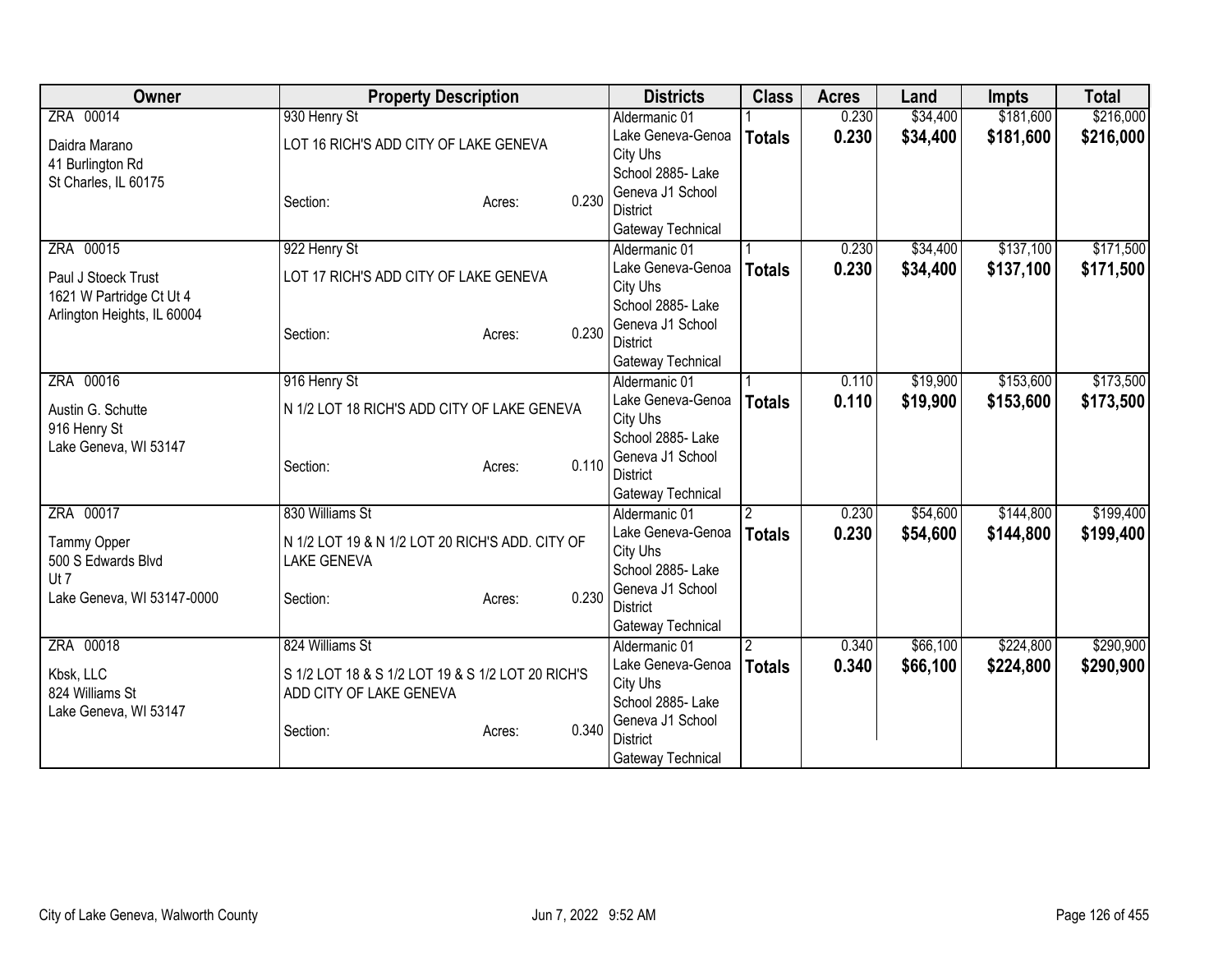| Owner                      | <b>Property Description</b>                         |        |       | <b>Districts</b>                    | <b>Class</b>   | <b>Acres</b> | Land     | <b>Impts</b> | <b>Total</b> |
|----------------------------|-----------------------------------------------------|--------|-------|-------------------------------------|----------------|--------------|----------|--------------|--------------|
| ZRA 00019                  | 903 Marshall St                                     |        |       | Aldermanic 01                       |                | 0.130        | \$22,400 | \$156,500    | \$178,900    |
| Joyce E. Bouhl             | S 99' LOT 21 EXC W 7' RICH'S ADD. CITY OF LAKE      |        |       | Lake Geneva-Genoa                   | <b>Totals</b>  | 0.130        | \$22,400 | \$156,500    | \$178,900    |
| 945 Clover St              | <b>GENEVA</b>                                       |        |       | City Uhs                            |                |              |          |              |              |
| Lake Geneva, WI 53147-0000 |                                                     |        |       | School 2885- Lake                   |                |              |          |              |              |
|                            | Section:                                            | Acres: | 0.130 | Geneva J1 School                    |                |              |          |              |              |
|                            |                                                     |        |       | <b>District</b>                     |                |              |          |              |              |
|                            |                                                     |        |       | Gateway Technical                   |                |              |          |              |              |
| ZRA 00020                  | 905 Marshall St                                     |        |       | Aldermanic 01                       | $\overline{2}$ | 0.090        | \$23,500 | \$159,500    | \$183,000    |
| Mark W. Mitchell           | S 99' OF E 1/2 LOT 22 & W 7' OF S 99' LOT 21 RICH'S |        |       | Lake Geneva-Genoa                   | <b>Totals</b>  | 0.090        | \$23,500 | \$159,500    | \$183,000    |
| PO Box 21                  | ADD. CITY OF LAKE GENEVA                            |        |       | City Uhs<br>School 2885- Lake       |                |              |          |              |              |
| Springfield, WI 53176-0000 |                                                     |        |       | Geneva J1 School                    |                |              |          |              |              |
|                            | Section:                                            | Acres: | 0.090 | <b>District</b>                     |                |              |          |              |              |
|                            |                                                     |        |       | Gateway Technical                   |                |              |          |              |              |
| ZRA 00022                  | 923 Marshall St                                     |        |       | Aldermanic 01                       |                | 0.230        | \$34,400 | \$39,500     | \$73,900     |
|                            |                                                     |        |       | Lake Geneva-Genoa                   |                | 0.230        | \$34,400 | \$39,500     | \$73,900     |
| Robert Mckay               | LOT 24 RICH'S ADD CITY OF LAKE GENEVA               |        |       | City Uhs                            | <b>Totals</b>  |              |          |              |              |
| 5955 N Kolmar Ave          |                                                     |        |       | School 2885- Lake                   |                |              |          |              |              |
| Chicago, IL 60646-0000     |                                                     |        |       | Geneva J1 School                    |                |              |          |              |              |
|                            | Section:                                            | Acres: | 0.230 | <b>District</b>                     |                |              |          |              |              |
|                            |                                                     |        |       | Gateway Technical                   |                |              |          |              |              |
| ZRA 00023                  | 929 Marshall St                                     |        |       | Aldermanic 01                       |                | 0.230        | \$34,400 | \$223,000    | \$257,400    |
| Lenoardo Castro            | LOT 25 RICH'S ADD CITY OF LAKE GENEVA; 9965         |        |       | Lake Geneva-Genoa                   | <b>Totals</b>  | 0.230        | \$34,400 | \$223,000    | \$257,400    |
| 929 Marshall St            | SQ FT                                               |        |       | City Uhs                            |                |              |          |              |              |
| Lake Geneva, WI 53147-0000 |                                                     |        |       | School 2885-Lake                    |                |              |          |              |              |
|                            | Section:                                            | Acres: | 0.230 | Geneva J1 School                    |                |              |          |              |              |
|                            |                                                     |        |       | <b>District</b>                     |                |              |          |              |              |
|                            |                                                     |        |       | Gateway Technical                   |                |              |          |              |              |
| ZRA 00024                  | 937 Marshall St                                     |        |       | Aldermanic 01                       |                | 0.230        | \$34,400 | \$187,900    | \$222,300    |
| 937 Marshall Street, LLC   | LOT 26 RICH'S ADD CITY OF LAKE GENEVA               |        |       | Lake Geneva-Genoa                   | <b>Totals</b>  | 0.230        | \$34,400 | \$187,900    | \$222,300    |
| PO Box 370                 |                                                     |        |       | City Uhs                            |                |              |          |              |              |
| Walworth, WI 53184         |                                                     |        |       | School 2885-Lake                    |                |              |          |              |              |
|                            | Section:                                            | Acres: | 0.230 | Geneva J1 School<br><b>District</b> |                |              |          |              |              |
|                            |                                                     |        |       | Gateway Technical                   |                |              |          |              |              |
|                            |                                                     |        |       |                                     |                |              |          |              |              |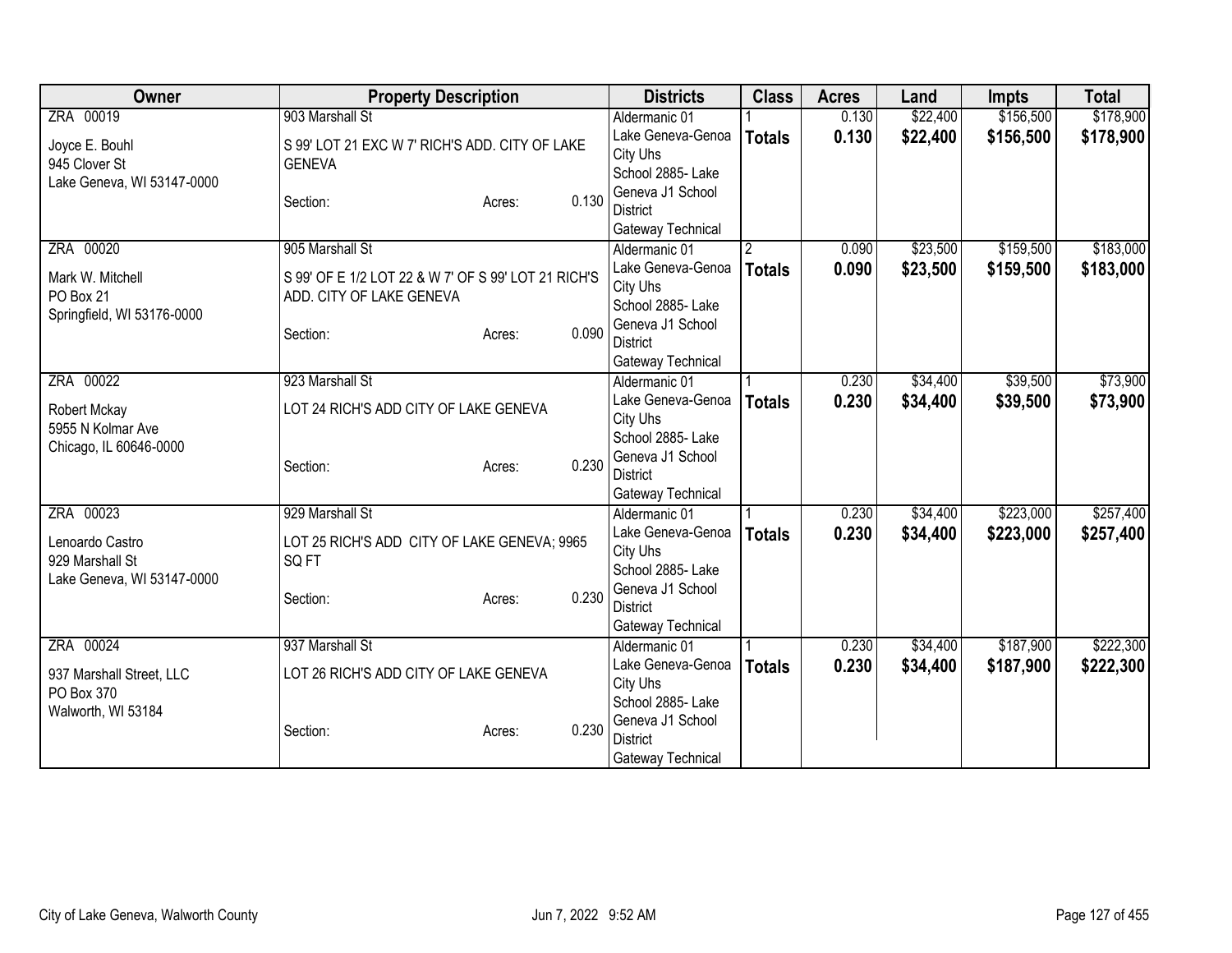| <b>Owner</b>                |                                              | <b>Property Description</b> |       | <b>Districts</b>                   | <b>Class</b>   | <b>Acres</b> | Land      | <b>Impts</b> | <b>Total</b> |
|-----------------------------|----------------------------------------------|-----------------------------|-------|------------------------------------|----------------|--------------|-----------|--------------|--------------|
| ZRA 00025                   | 943 Marshall St                              |                             |       | Aldermanic 01                      |                | 0.230        | \$34,400  | \$249,500    | \$283,900    |
| 943 Marshall Street, LLC    | LOT 27 RICH'S ADD CITY OF LAKE GENEVA        |                             |       | Lake Geneva-Genoa                  | <b>Totals</b>  | 0.230        | \$34,400  | \$249,500    | \$283,900    |
| PO Box 370                  |                                              |                             |       | City Uhs                           |                |              |           |              |              |
| Walworth, WI 53184          |                                              |                             |       | School 2885- Lake                  |                |              |           |              |              |
|                             | Section:                                     | Acres:                      | 0.230 | Geneva J1 School                   |                |              |           |              |              |
|                             |                                              |                             |       | <b>District</b>                    |                |              |           |              |              |
|                             |                                              |                             |       | Gateway Technical                  |                |              |           |              |              |
| ZRA 00026                   | 949 Marshall St                              |                             |       | Aldermanic 01                      |                | 0.230        | \$34,400  | \$180,500    | \$214,900    |
| Dean R. Peyer               | LOT 28 RICH'S ADD CITY OF LAKE GENEVA        |                             |       | Lake Geneva-Genoa                  | <b>Totals</b>  | 0.230        | \$34,400  | \$180,500    | \$214,900    |
| 6810 104th Ave              |                                              |                             |       | City Uhs                           |                |              |           |              |              |
| Kenosha, WI 53142-0000      |                                              |                             |       | School 2885-Lake                   |                |              |           |              |              |
|                             | Section:                                     | Acres:                      | 0.230 | Geneva J1 School                   |                |              |           |              |              |
|                             |                                              |                             |       | <b>District</b>                    |                |              |           |              |              |
| ZRA 00027                   | 955 Marshall St                              |                             |       | Gateway Technical                  |                |              | \$34,400  | \$154,500    | \$188,900    |
|                             |                                              |                             |       | Aldermanic 01<br>Lake Geneva-Genoa |                | 0.230        |           |              |              |
| Shirley Ann Schreiner Trust | LOT 29 RICH'S ADD CITY OF LAKE GENEVA        |                             |       | <b>Totals</b><br>City Uhs          | 0.230          | \$34,400     | \$154,500 | \$188,900    |              |
| 955 Marshall St             |                                              |                             |       | School 2885- Lake                  |                |              |           |              |              |
| Lake Geneva, WI 53147       |                                              |                             |       | Geneva J1 School                   |                |              |           |              |              |
|                             | Section:                                     | Acres:                      | 0.230 | <b>District</b>                    |                |              |           |              |              |
|                             |                                              |                             |       | Gateway Technical                  |                |              |           |              |              |
| ZRA 00028                   | 807 Madison St                               |                             |       | Aldermanic 01                      |                | 0.200        | \$31,000  | \$148,600    | \$179,600    |
|                             |                                              |                             |       | Lake Geneva-Genoa                  | <b>Totals</b>  | 0.200        | \$31,000  | \$148,600    | \$179,600    |
| Marilyn Lee Heiden          | LOT 30 RICH'S ADD CITY OF LAKE GENEVA        |                             |       | City Uhs                           |                |              |           |              |              |
| 807 Madison St              |                                              |                             |       | School 2885- Lake                  |                |              |           |              |              |
| Lake Geneva, WI 53147-0000  |                                              |                             |       | Geneva J1 School                   |                |              |           |              |              |
|                             | Section:                                     | Acres:                      | 0.200 | <b>District</b>                    |                |              |           |              |              |
|                             |                                              |                             |       | Gateway Technical                  |                |              |           |              |              |
| ZRA 00029                   | 956 Marshall St                              |                             |       | Aldermanic 01                      | $\overline{2}$ | 0.300        | \$60,500  | \$138,500    | \$199,000    |
| Olaughlin Properties, LLC   | LOTS 31 & 32 RICH'S ADD. CITY OF LAKE GENEVA |                             |       | Lake Geneva-Genoa                  | <b>Totals</b>  | 0.300        | \$60,500  | \$138,500    | \$199,000    |
| 956 Marshall St             |                                              |                             |       | City Uhs                           |                |              |           |              |              |
| Lake Geneva, WI 53147       |                                              |                             |       | School 2885-Lake                   |                |              |           |              |              |
|                             | Section:                                     | Acres:                      | 0.300 | Geneva J1 School                   |                |              |           |              |              |
|                             |                                              |                             |       | <b>District</b>                    |                |              |           |              |              |
|                             |                                              |                             |       | Gateway Technical                  |                |              |           |              |              |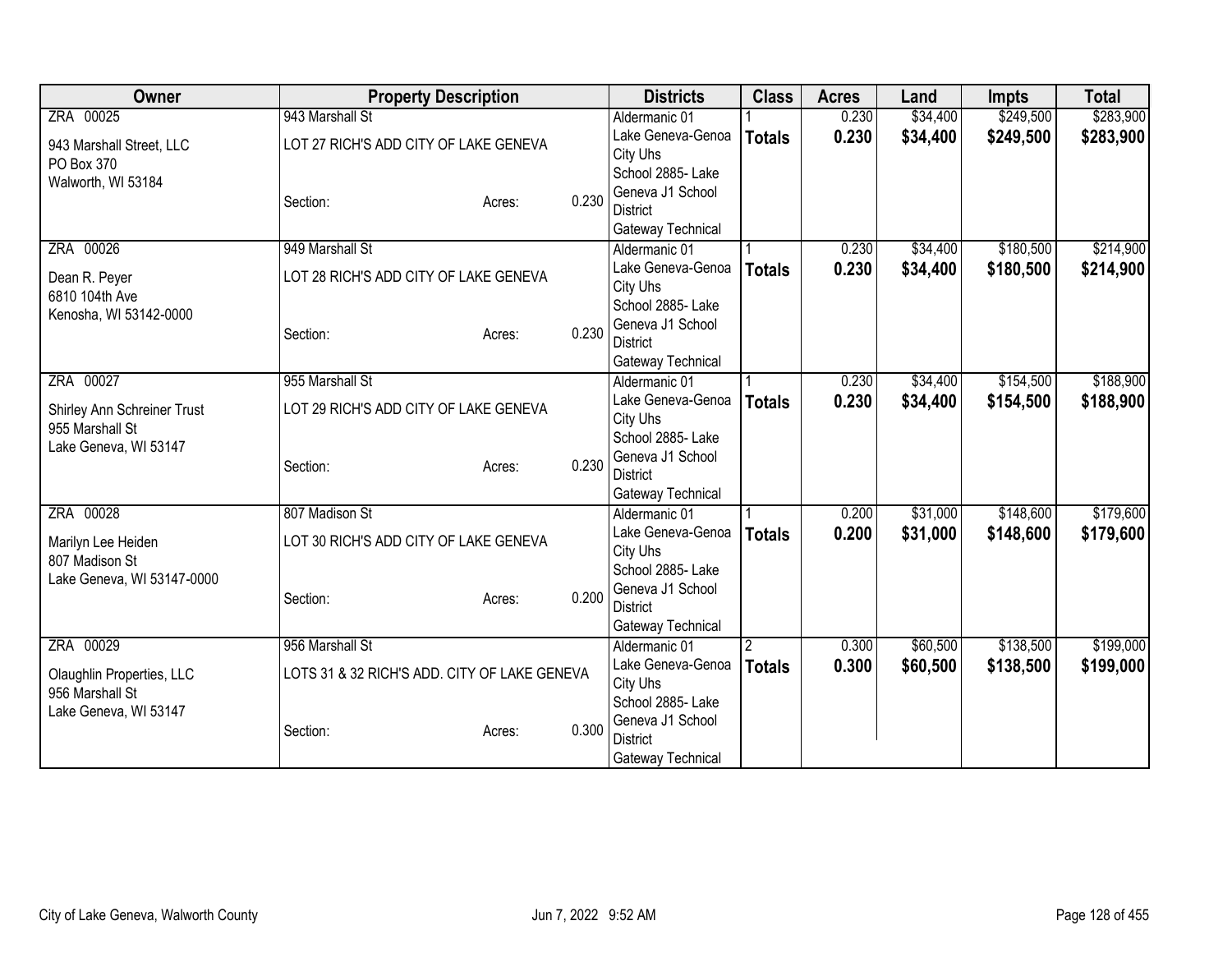| <b>Owner</b>                 | <b>Property Description</b>                     |       | <b>Districts</b>                     | <b>Class</b>   | <b>Acres</b> | Land     | <b>Impts</b>    | <b>Total</b> |
|------------------------------|-------------------------------------------------|-------|--------------------------------------|----------------|--------------|----------|-----------------|--------------|
| ZRA 00030                    | 940 Marshall St                                 |       | Aldermanic 01                        |                | 0.230        | \$34,400 | \$124,100       | \$158,500    |
| Timothy A. Reuss             | LOT 33 RICH'S ADD CITY OF LAKE GENEVA           |       | Lake Geneva-Genoa                    | <b>Totals</b>  | 0.230        | \$34,400 | \$124,100       | \$158,500    |
| 704 Milwaukee St             |                                                 |       | City Uhs                             |                |              |          |                 |              |
| Lake Geneva, WI 53147-0000   |                                                 |       | School 2885- Lake                    |                |              |          |                 |              |
|                              | Section:<br>Acres:                              | 0.230 | Geneva J1 School<br><b>District</b>  |                |              |          |                 |              |
|                              |                                                 |       | Gateway Technical                    |                |              |          |                 |              |
| ZRA 00031                    | 930 Marshall St                                 |       | Aldermanic 01                        |                | 0.230        | \$34,400 | \$210,600       | \$245,000    |
|                              |                                                 |       | Lake Geneva-Genoa                    | <b>Totals</b>  | 0.230        | \$34,400 | \$210,600       | \$245,000    |
| <b>Christine Quinn Trust</b> | LOT 34 RICH'S ADD CITY OF LAKE GENEVA           |       | City Uhs                             |                |              |          |                 |              |
| 435 Maxwel St                |                                                 |       | School 2885- Lake                    |                |              |          |                 |              |
| Lake, WI 53147               |                                                 |       | Geneva J1 School                     |                |              |          |                 |              |
|                              | Section:<br>Acres:                              | 0.230 | <b>District</b>                      |                |              |          |                 |              |
|                              |                                                 |       | Gateway Technical                    |                |              |          |                 |              |
| ZRA 00032                    | 922 Marshall St                                 |       | Aldermanic 01                        |                | 0.230        | \$34,400 | \$170,700       | \$205,100    |
| Pamela G Naris Trust         | LOT 35 RICH'S ADD CITY OF LAKE GENEVA           |       | Lake Geneva-Genoa                    | <b>Totals</b>  | 0.230        | \$34,400 | \$170,700       | \$205,100    |
| 1114 Sage St                 |                                                 |       | City Uhs                             |                |              |          |                 |              |
| Lake Geneva, WI 53147        |                                                 |       | School 2885- Lake                    |                |              |          |                 |              |
|                              | Section:<br>Acres:                              | 0.230 | Geneva J1 School                     |                |              |          |                 |              |
|                              |                                                 |       | <b>District</b><br>Gateway Technical |                |              |          |                 |              |
| ZRA 00037                    |                                                 |       | Aldermanic 01                        | $\overline{2}$ | 0.080        | \$19,100 | $\overline{50}$ | \$19,100     |
|                              |                                                 |       | Lake Geneva-Genoa                    | <b>Totals</b>  | 0.080        | \$19,100 | \$0             | \$19,100     |
| Olaughlin Properties, LLC    | PT SW1/4 SEC 25 T2N R17E DESC AS COM 20'S OF    |       | City Uhs                             |                |              |          |                 |              |
| 956 Marshall St              | NE COR LOT 42 RICH'S ADD, S 28', NWLY 54' TO PT |       | School 2885- Lake                    |                |              |          |                 |              |
| Lake Geneva, WI 53147        | IN N LN ZRA-37A, SELY 39' TO POB. ALSO COM NW   |       | Geneva J1 School                     |                |              |          |                 |              |
|                              | Section:<br>Acres:                              | 0.080 | <b>District</b>                      |                |              |          |                 |              |
|                              |                                                 |       | Gateway Technical                    |                |              |          |                 |              |
| ZRA 00038                    | 600 Williams St                                 |       | Aldermanic 01                        |                | 0.150        | \$44,700 | \$112,000       | \$156,700    |
| Paul S. Pappas               | PT SW1/4 SEC 25 T2N R17E DESC AS A PARCEL OF    |       | Lake Geneva-Genoa                    | <b>Totals</b>  | 0.150        | \$44,700 | \$112,000       | \$156,700    |
| 1102 Kathy Ct                | LAND LYING S OF & ADJOINING LOT 44 RICH'S ADD.  |       | City Uhs                             |                |              |          |                 |              |
| Fontana, WI 53125            | COM SE COR W 1/2 E 1/2 SW 1/4 SEC 25 T2N R17E,  |       | School 2885- Lake                    |                |              |          |                 |              |
|                              | Section:<br>Acres:                              | 0.150 | Geneva J1 School                     |                |              |          |                 |              |
|                              |                                                 |       | <b>District</b>                      |                |              |          |                 |              |
|                              |                                                 |       | Gateway Technical                    |                |              |          |                 |              |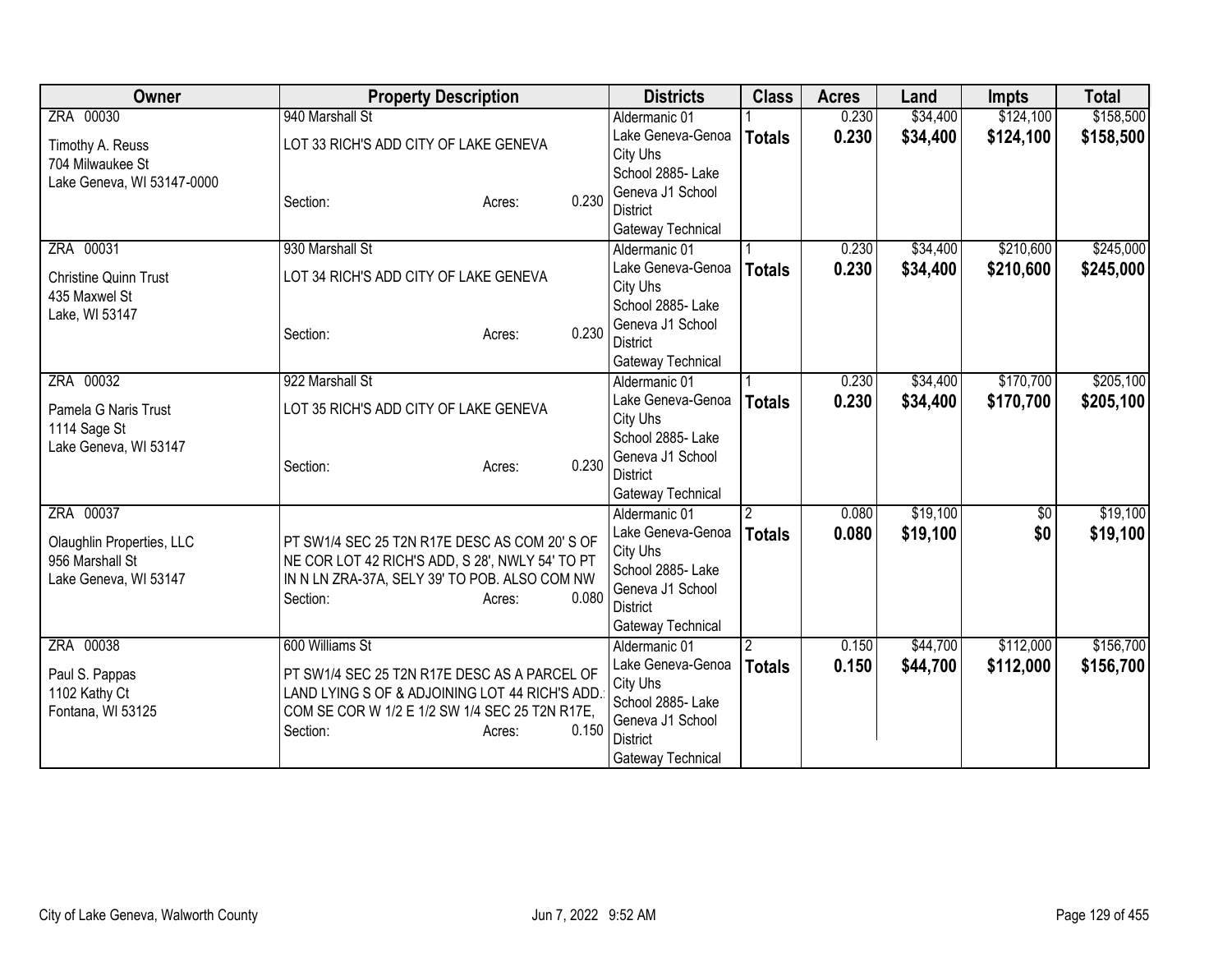| Owner                                     | <b>Property Description</b>                                                                            | <b>Districts</b>                    | <b>Class</b>   | <b>Acres</b> | Land      | <b>Impts</b>    | <b>Total</b> |
|-------------------------------------------|--------------------------------------------------------------------------------------------------------|-------------------------------------|----------------|--------------|-----------|-----------------|--------------|
| ZRA 00039                                 | 826 North St                                                                                           | Aldermanic 01                       |                | 3.440        | \$201,100 | \$348,900       | \$550,000    |
| Dunn Family, LLC                          | PT SW1/4 SEC 25 T2N R17E DESC AS COM 277' E OF                                                         | Lake Geneva-Genoa                   | <b>Totals</b>  | 3.440        | \$201,100 | \$348,900       | \$550,000    |
| PO Box 1030                               | SW COR LARGE LOT 45 RICHS ADD, N 175.56', E TO                                                         | City Uhs                            |                |              |           |                 |              |
| Lake Geneva, WI 53147-0000                | RR, SELY ALG RR TO N LN NORTH ST, W TO POB.                                                            | School 2885- Lake                   |                |              |           |                 |              |
|                                           | 3.440<br>Section:<br>Acres:                                                                            | Geneva J1 School                    |                |              |           |                 |              |
|                                           |                                                                                                        | District                            |                |              |           |                 |              |
| ZRA 00040                                 | 617 Madison St                                                                                         | Gateway Technical                   |                | 0.300        | \$60,700  | \$62,100        | \$122,800    |
|                                           |                                                                                                        | Aldermanic 01<br>Lake Geneva-Genoa  | $\overline{2}$ | 0.300        | \$60,700  |                 |              |
| E F Dunn, LLC                             | PT SW1/4 SEC 25 T2N R17E DESC AS COM 90' N OF                                                          | City Uhs                            | <b>Totals</b>  |              |           | \$62,100        | \$122,800    |
| PO Box 1030                               | INTER N LN NORTH ST & E LN MADISON ST, N 85.56'                                                        | School 2885- Lake                   |                |              |           |                 |              |
| Lake Geneva, WI 53147-0000                | E 120', S 176.56', W 30', N 90', W TO POB. RICH'S ADI                                                  | Geneva J1 School                    |                |              |           |                 |              |
|                                           | 0.300<br>Section:<br>Acres:                                                                            | <b>District</b>                     |                |              |           |                 |              |
|                                           |                                                                                                        | Gateway Technical                   |                |              |           |                 |              |
| ZRA 00040A                                |                                                                                                        | Aldermanic 01                       | $\overline{2}$ | 0.320        | \$38,600  | \$0             | \$38,600     |
|                                           |                                                                                                        | Lake Geneva-Genoa                   | <b>Totals</b>  | 0.320        | \$38,600  | \$0             | \$38,600     |
| E F Dunn, LLC                             | PT SW1/4 SEC 25 T2N R17E DESC AS COM SW COR                                                            | City Uhs                            |                |              |           |                 |              |
| PO Box 1030<br>Lake Geneva, WI 53147-0000 | LARGE LOT 45 RICHS ADD, E 197' TO POB, N 175.56'<br>E 80', S 175.56', W 80' TO POB CITY OF LAKE GENEV/ | School 2885- Lake                   |                |              |           |                 |              |
|                                           | 0.320<br>Section:<br>Acres:                                                                            | Geneva J1 School                    |                |              |           |                 |              |
|                                           |                                                                                                        | <b>District</b>                     |                |              |           |                 |              |
|                                           |                                                                                                        | Gateway Technical                   |                |              |           |                 |              |
| ZRA 00040B                                |                                                                                                        | Aldermanic 01                       | $\overline{2}$ | 0.310        | \$37,200  | $\overline{50}$ | \$37,200     |
| E F Dunn, LLC                             | PT OF SW1/4 SEC 25 T2N R17E DESC AS COM N LN                                                           | Lake Geneva-Genoa                   | <b>Totals</b>  | 0.310        | \$37,200  | \$0             | \$37,200     |
| PO Box 1030                               | NORTH ST 120' E OF INTER N LN SD ST WITH E LN                                                          | City Uhs                            |                |              |           |                 |              |
| Lake Geneva, WI 53147-0000                | MADISON ST, N 175.56', E 77', S 175.56', W 77' TO                                                      | School 2885- Lake                   |                |              |           |                 |              |
|                                           | 0.310<br>Section:<br>Acres:                                                                            | Geneva J1 School<br><b>District</b> |                |              |           |                 |              |
|                                           |                                                                                                        | Gateway Technical                   |                |              |           |                 |              |
| ZRA 00041                                 | 605 Madison St                                                                                         | Aldermanic 01                       |                | 0.190        | \$29,000  | \$145,300       | \$174,300    |
|                                           |                                                                                                        | Lake Geneva-Genoa                   | <b>Totals</b>  | 0.190        | \$29,000  | \$145,300       | \$174,300    |
| Brennan A. Williams                       | PT SW1/4 SEC 25 T2N R17E DESC AS COM E LN                                                              | City Uhs                            |                |              |           |                 |              |
| 1742 N Winchester Ave #201                | MADISON ST WHERE SD ST INTER N LN NORTH ST                                                             | School 2885- Lake                   |                |              |           |                 |              |
| Chicago, IL 60622                         | WHICH IS POB, N 90', E 90', S 90', W 90' TO POB.                                                       | Geneva J1 School                    |                |              |           |                 |              |
|                                           | 0.190<br>Section:<br>Acres:                                                                            | District                            |                |              |           |                 |              |
|                                           |                                                                                                        | Gateway Technical                   |                |              |           |                 |              |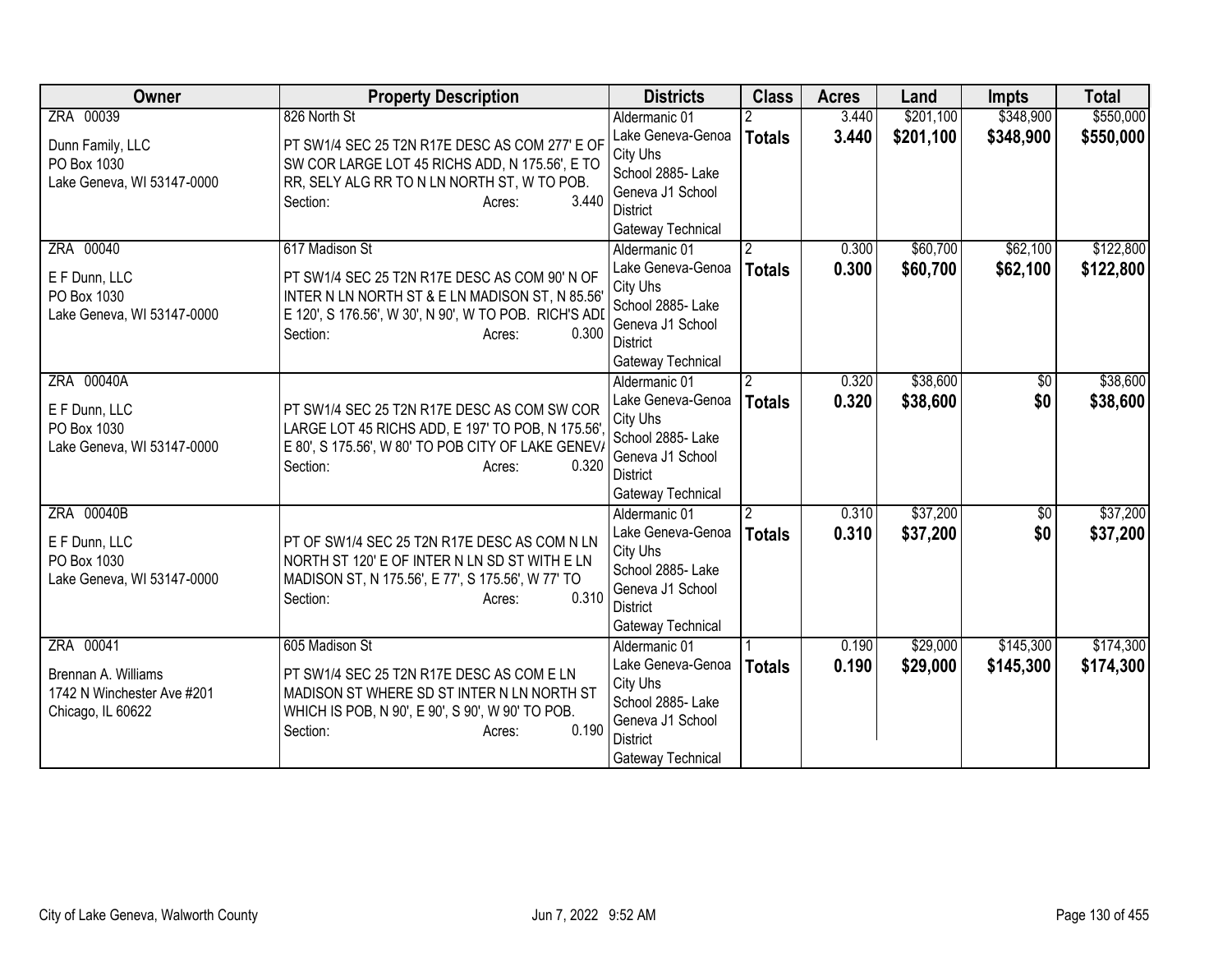| Owner                                                                             | <b>Property Description</b>                                                                                                                                                                           | <b>Districts</b>                                                                                                                | <b>Class</b>  | <b>Acres</b>            | Land                   | <b>Impts</b>           | <b>Total</b>           |
|-----------------------------------------------------------------------------------|-------------------------------------------------------------------------------------------------------------------------------------------------------------------------------------------------------|---------------------------------------------------------------------------------------------------------------------------------|---------------|-------------------------|------------------------|------------------------|------------------------|
| ZRA 00042                                                                         | 705 Madison St                                                                                                                                                                                        | Aldermanic 01<br>Lake Geneva-Genoa                                                                                              | <b>Totals</b> | 1.040<br>1.040          | \$146,800<br>\$146,800 | \$277,900<br>\$277,900 | \$424,700<br>\$424,700 |
| Edward G. Gilbertson<br>705 Madison St<br>Lake Geneva, WI 53147-0000              | PT SW1/4 SEC 25 T2N R17E DESC AS COM IN E LN<br>MADISON ST 175.5' N OF N LN NORTH ST, RICH'S<br>ADD N 78.84', E TO SW LN RR, SELY ALG RR TO PT E<br>1.040<br>Section:<br>Acres:                       | City Uhs<br>School 2885- Lake<br>Geneva J1 School<br><b>District</b><br>Gateway Technical                                       |               |                         |                        |                        |                        |
| ZRA 00042A<br>Dunn Family, LLC<br>PO Box 1030<br>Lake Geneva, WI 53147-0000       | PARCEL LOCATED IN LARGE LOT 45 RICH'S<br>ADDITION DESC AS: COM INTER OF N LN NORTH ST<br>& E LN MADISON ST, N1D31'20" E 175.50',<br>0.090<br>Section:<br>Acres:                                       | Aldermanic 01<br>Lake Geneva-Genoa<br>City Uhs<br>School 2885- Lake<br>Geneva J1 School<br><b>District</b><br>Gateway Technical | <b>Totals</b> | 0.090<br>0.090          | \$11,200<br>\$11,200   | \$0<br>\$0             | \$11,200<br>\$11,200   |
| ZRA 00043<br>Edward G. Gilbertson<br>705 Madison St<br>Lake Geneva, WI 53147-0000 | 705 Madison St<br>PT SW1/4 SEC 25 T2N R17E DESC AS COM IN E LN<br>MADISON ST 254.4' N OF N LN NORTH ST, E 256.5'<br>TO SW LN RR, NWLY ALG RR 120', W 175.3', S 87.8'<br>0.000<br>Section:<br>Acres:   | Aldermanic 01<br>Lake Geneva-Genoa<br>City Uhs<br>School 2885- Lake<br>Geneva J1 School<br><b>District</b><br>Gateway Technical |               | Assessed with ZRA 00042 |                        |                        |                        |
| ZRA 00044<br>Dunn Family, LLC<br>PO Box 1030<br>Lake Geneva, WI 53147-0000        | PT SW1/4 SEC 25 T2N R17E DESC AS COM IN E LN<br>MADISON ST 342.2' N OF N LN NORTH ST, N TO SW<br>LN RR, SELY ALG RR TO PT E OF BEG W TO POB.<br>0.310<br>Section:<br>Acres:                           | Aldermanic 01<br>Lake Geneva-Genoa<br>City Uhs<br>School 2885- Lake<br>Geneva J1 School<br><b>District</b><br>Gateway Technical | <b>Totals</b> | 0.310<br>0.310          | \$62,200<br>\$62,200   | $\overline{50}$<br>\$0 | \$62,200<br>\$62,200   |
| ZRE 00001<br>Jerry B. Hawver<br>522 Baker St - Ut A<br>Lake Geneva, WI 53147-0000 | 522 Baker St Unit A<br>UNIT A THE RESIDENCES AT THE OLD BOAT YARD,<br>A CONDOMINIUM RECORDED UNDER DOC #194793.<br>LOCATED IN LOTS 2, 3 & 6 BLK 37 OP. CITY OF LAKE<br>Section: 36<br>0.000<br>Acres: | Aldermanic 01<br>Lake Geneva-Genoa<br>City Uhs<br>School 2885- Lake<br>Geneva J1 School<br><b>District</b><br>Gateway Technical | <b>Totals</b> | 0.000<br>0.000          | \$98,600<br>\$98,600   | \$432,100<br>\$432,100 | \$530,700<br>\$530,700 |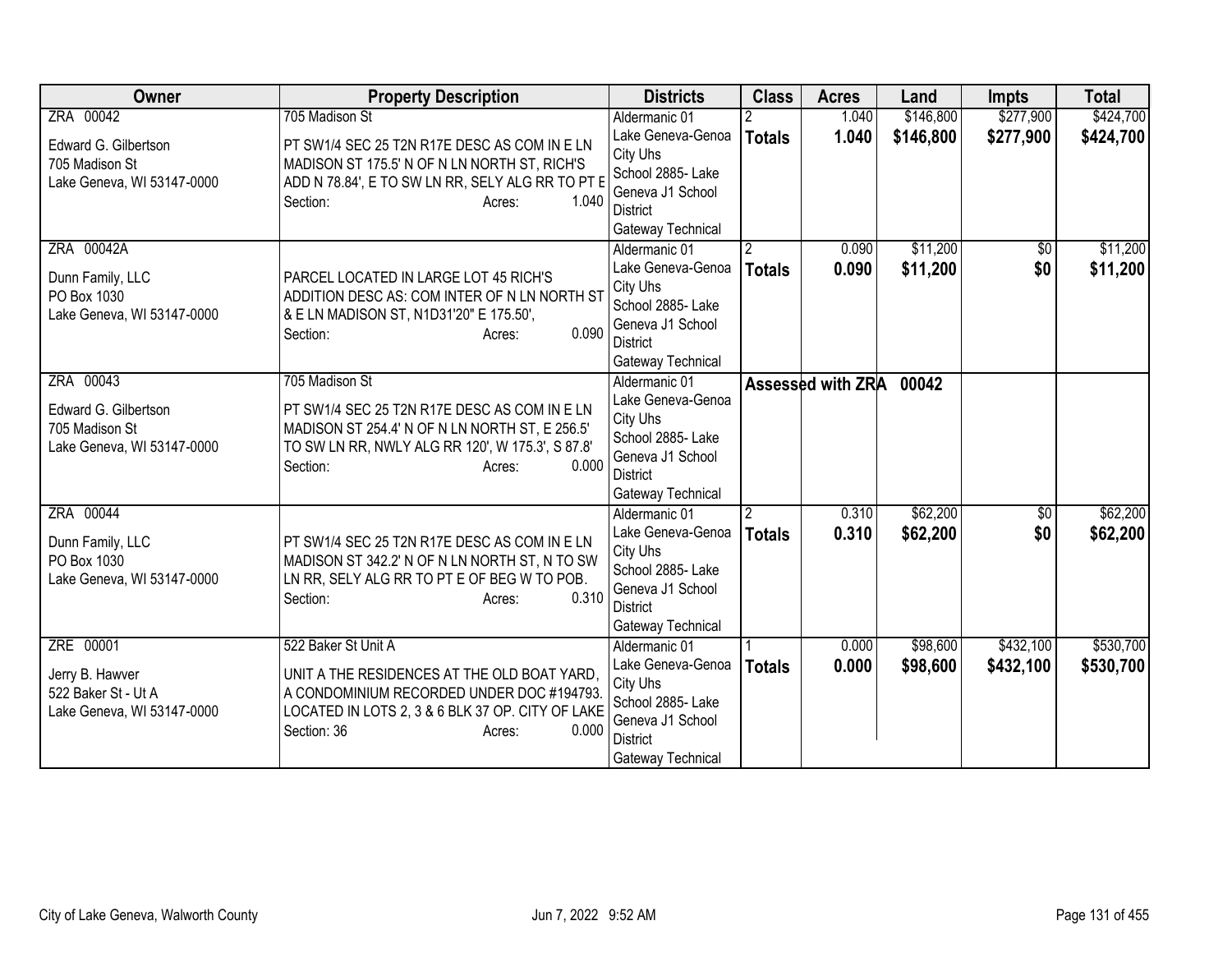| <b>Owner</b>                    | <b>Property Description</b>                              | <b>Districts</b>                     | <b>Class</b>    | <b>Acres</b> | Land        | <b>Impts</b>    | <b>Total</b> |
|---------------------------------|----------------------------------------------------------|--------------------------------------|-----------------|--------------|-------------|-----------------|--------------|
| ZRE 00002                       | 522 Baker St Unit B                                      | Aldermanic 01                        |                 | 0.000        | \$98,600    | \$434,900       | \$533,500    |
| Residences of the Old Boat Yard | UNIT B THE RESIDENCES AT THE OLD BOAT YARD,              | Lake Geneva-Genoa                    | <b>Totals</b>   | 0.000        | \$98,600    | \$434,900       | \$533,500    |
| Condominiums                    | A CONDOMINIUM RECORDED UNDER DOC #194793.                | City Uhs                             |                 |              |             |                 |              |
| c/o Jerry Hawver                | LOCATED IN LOTS 2, 3 & 6 BLK 37 O.P. CITY OF LAKE        | School 2885- Lake                    |                 |              |             |                 |              |
| 522 Baker St Unit 1             | Section: 36<br>0.000<br>Acres:                           | Geneva J1 School                     |                 |              |             |                 |              |
| Lake Geneva, WI 53147-0000      |                                                          | <b>District</b><br>Gateway Technical |                 |              |             |                 |              |
| ZRE 00003                       | 522 Baker St Unit C                                      | Aldermanic 01                        |                 | 0.000        | \$98,700    | \$431,600       | \$530,300    |
|                                 |                                                          | Lake Geneva-Genoa                    | <b>Totals</b>   | 0.000        | \$98,700    | \$431,600       | \$530,300    |
| Keith Cienkus                   | UNIT C THE RESIDENCES AT THE OLD BOAT YARD,              | City Uhs                             |                 |              |             |                 |              |
| 522 Baker St Ut 3               | A CONDOMINIUM RECORDED UNDER DOC.                        | School 2885- Lake                    |                 |              |             |                 |              |
| Lake Geneva, WI 53147           | #194793. LOCATED IN LOTS 2, 3 & 6 BLK 37 O.P.            | Geneva J1 School                     |                 |              |             |                 |              |
|                                 | 0.000<br>Section: 36<br>Acres:                           | <b>District</b>                      |                 |              |             |                 |              |
|                                 |                                                          | Gateway Technical                    |                 |              |             |                 |              |
| ZRE 00004                       | 522 Baker St                                             | Aldermanic 01                        |                 | 0.000        | \$98,700    | \$767,500       | \$866,200    |
| Residences of the Old Boat Yard | UNIT D THE RESIDENCES AT THE OLD BOAT YARD,              | Lake Geneva-Genoa                    | <b>Totals</b>   | 0.000        | \$98,700    | \$767,500       | \$866,200    |
| Condominiums                    | A CONDOMINIUM RECORDED UNDER DOC.                        | City Uhs                             |                 |              |             |                 |              |
| c/o Jerry Hawver                | #194793. LOCATED IN LOTS 2, 3 & 6 BLK 37 O.P.            | School 2885-Lake                     |                 |              |             |                 |              |
| 522 Baker St Unit 1             | 0.000<br>Section: 36<br>Acres:                           | Geneva J1 School                     |                 |              |             |                 |              |
| Lake Geneva, WI 53147-0000      |                                                          | <b>District</b>                      |                 |              |             |                 |              |
|                                 |                                                          | Gateway Technical                    |                 |              |             |                 |              |
| <b>ZRED 00001</b>               |                                                          | Aldermanic 01                        | $\overline{X4}$ | 0.480        | $\sqrt{50}$ | $\overline{50}$ | $\sqrt{60}$  |
| City of Lake Geneva             | LOT 1 RED GERANIUM AS RECORDED IN CAB D                  | Lake Geneva-Genoa                    | <b>Totals</b>   | 0.480        | \$0         | \$0             | \$0          |
| 626 Geneva St                   | SLIDE 71 WCR LOCATED IN NE 1/4 NW 1/4 & NW 1/4           | City Uhs<br>School 2885- Lake        |                 |              |             |                 |              |
| Lake Geneva, WI 53147           | NE 1/4 SEC 31 T2N R18E. 20759 SQ FT CITY OF LAKE         | Geneva J1 School                     |                 |              |             |                 |              |
|                                 | 0.480<br>Section:<br>Acres:                              | <b>District</b>                      |                 |              |             |                 |              |
|                                 |                                                          | Gateway Technical                    |                 |              |             |                 |              |
| <b>ZRED 00002</b>               | 393 N Edwards Blvd                                       | Aldermanic 01                        |                 | 1.370        | \$461,800   | \$413,200       | \$875,000    |
|                                 |                                                          | Lake Geneva-Genoa                    | <b>Totals</b>   | 1.370        | \$461,800   | \$413,200       | \$875,000    |
| Rglg, LLC                       | LOT 2 RED GERANIUM AS RECORDED IN CAB D                  | City Uhs                             |                 |              |             |                 |              |
| PO Box 66                       | SLIDE 71 WCR LOCATED IN NE 1/4 NW 1/4 & NW 1/4           | School 2885- Lake                    |                 |              |             |                 |              |
| Lake Geneva, WI 53147           | NE 1/4 SEC 31 T2N R18E 59901 SQ FT CITY OF LAKE<br>1.370 | Geneva J1 School                     |                 |              |             |                 |              |
|                                 | Section:<br>Acres:                                       | <b>District</b>                      |                 |              |             |                 |              |
|                                 |                                                          | Gateway Technical                    |                 |              |             |                 |              |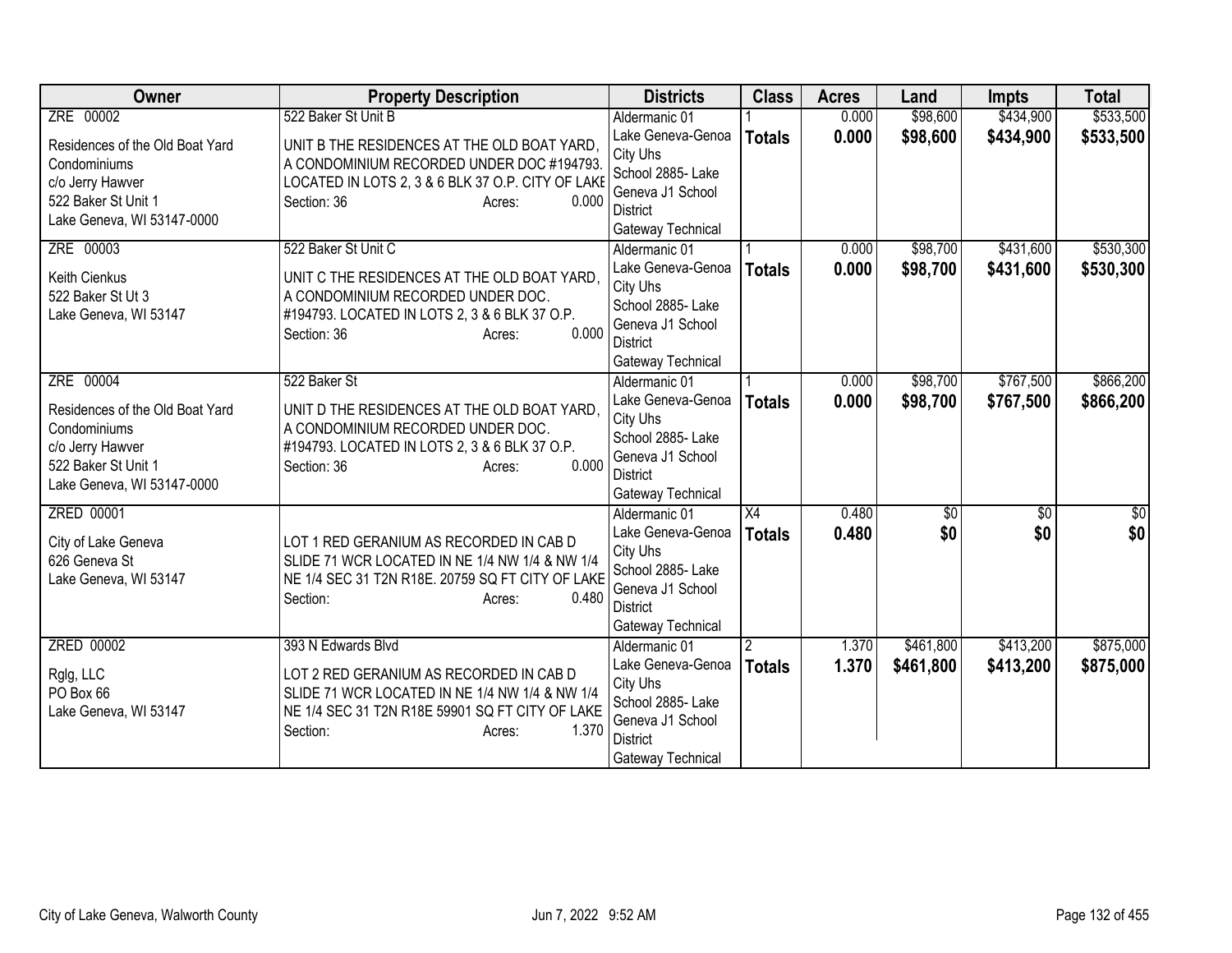| Owner                      | <b>Property Description</b>                    |          | <b>Districts</b>                     | <b>Class</b>    | <b>Acres</b> | Land            | Impts           | <b>Total</b>    |
|----------------------------|------------------------------------------------|----------|--------------------------------------|-----------------|--------------|-----------------|-----------------|-----------------|
| ZRED 00003                 |                                                |          | Aldermanic 01                        | $\overline{X4}$ | 4.380        | $\overline{50}$ | $\overline{50}$ | $\overline{50}$ |
| City of Lake Geneva        | LOT 3 RED GERANIUM AS RECORDED IN CAB D        |          | Lake Geneva-Genoa                    | <b>Totals</b>   | 4.380        | \$0             | \$0             | \$0             |
| 626 Geneva St              | SLIDE 71 WCR LOCATED IN NE 1/4 NW 1/4 & NW 1/4 |          | City Uhs                             |                 |              |                 |                 |                 |
| Lake Geneva, WI 53147      | NE 1/4 SEC 31 T2N R18E. 190776 SQ FT CITY OF   |          | School 2885- Lake                    |                 |              |                 |                 |                 |
|                            | Section:<br>Acres:                             | 4.380    | Geneva J1 School                     |                 |              |                 |                 |                 |
|                            |                                                |          | <b>District</b>                      |                 |              |                 |                 |                 |
|                            |                                                |          | Gateway Technical                    |                 |              |                 |                 |                 |
| ZRG 00001                  | 733 Rogers Ct                                  |          | Aldermanic 01                        |                 | 0.120        | \$20,700        | \$141,200       | \$161,900       |
| Aaron T. Leider            | E 1/2 LOT 1 ROGERS ADD CITY OF LAKE GENEVA     |          | Lake Geneva-Genoa                    | <b>Totals</b>   | 0.120        | \$20,700        | \$141,200       | \$161,900       |
| 5n319 Eagle Terr           |                                                |          | City Uhs<br>School 2885- Lake        |                 |              |                 |                 |                 |
| Itasca, IL 60143           |                                                |          | Geneva J1 School                     |                 |              |                 |                 |                 |
|                            | Section:<br>Acres:                             | 0.120    | <b>District</b>                      |                 |              |                 |                 |                 |
|                            |                                                |          | Gateway Technical                    |                 |              |                 |                 |                 |
| ZRG 00002                  | 737 Rogers Ct                                  |          | Aldermanic 01                        |                 | 0.150        | \$24,400        | \$164,200       | \$188,600       |
|                            |                                                |          | Lake Geneva-Genoa                    | <b>Totals</b>   | 0.150        | \$24,400        | \$164,200       | \$188,600       |
| Santos E. Murillo          | W 1/2 LOT 1 ROGERS ADD CITY OF LAKE GENEVA;    | City Uhs |                                      |                 |              |                 |                 |                 |
| 737 Rogers Ct              | ASSESSMENT INCLUDES ZRG2-1A                    |          | School 2885- Lake                    |                 |              |                 |                 |                 |
| Lake Geneva, WI 53147-0000 |                                                |          | Geneva J1 School                     |                 |              |                 |                 |                 |
|                            | Section:<br>Acres:                             | 0.150    | <b>District</b>                      |                 |              |                 |                 |                 |
|                            |                                                |          | Gateway Technical                    |                 |              |                 |                 |                 |
| ZRG 00003                  | 1033 Williams St                               |          | Aldermanic 01                        |                 | 0.240        | \$35,300        | \$211,300       | \$246,600       |
| <b>Richard Dammeir</b>     | LOT 5 ROGERS ADD CITY OF LAKE GENEVA           |          | Lake Geneva-Genoa                    | <b>Totals</b>   | 0.240        | \$35,300        | \$211,300       | \$246,600       |
| 1033 N Williams St         |                                                |          | City Uhs                             |                 |              |                 |                 |                 |
| Lake Geneva, WI 53147-0000 |                                                |          | School 2885- Lake                    |                 |              |                 |                 |                 |
|                            | Section:<br>Acres:                             | 0.240    | Geneva J1 School                     |                 |              |                 |                 |                 |
|                            |                                                |          | <b>District</b>                      |                 |              |                 |                 |                 |
|                            |                                                |          | Gateway Technical                    |                 |              |                 |                 |                 |
| ZRG 00004                  | 1025 Williams St                               |          | Aldermanic 01                        |                 | 0.240        | \$35,300        | \$163,200       | \$198,500       |
| <b>William Robers</b>      | LOT 6 ROGERS ADD CITY OF LAKE GENEVA           |          | Lake Geneva-Genoa                    | <b>Totals</b>   | 0.240        | \$35,300        | \$163,200       | \$198,500       |
| 1025 Williams St           |                                                |          | City Uhs                             |                 |              |                 |                 |                 |
| Lake Geneva, WI 53147-0000 |                                                |          | School 2885-Lake<br>Geneva J1 School |                 |              |                 |                 |                 |
|                            | Section:<br>Acres:                             | 0.240    | <b>District</b>                      |                 |              |                 |                 |                 |
|                            |                                                |          | Gateway Technical                    |                 |              |                 |                 |                 |
|                            |                                                |          |                                      |                 |              |                 |                 |                 |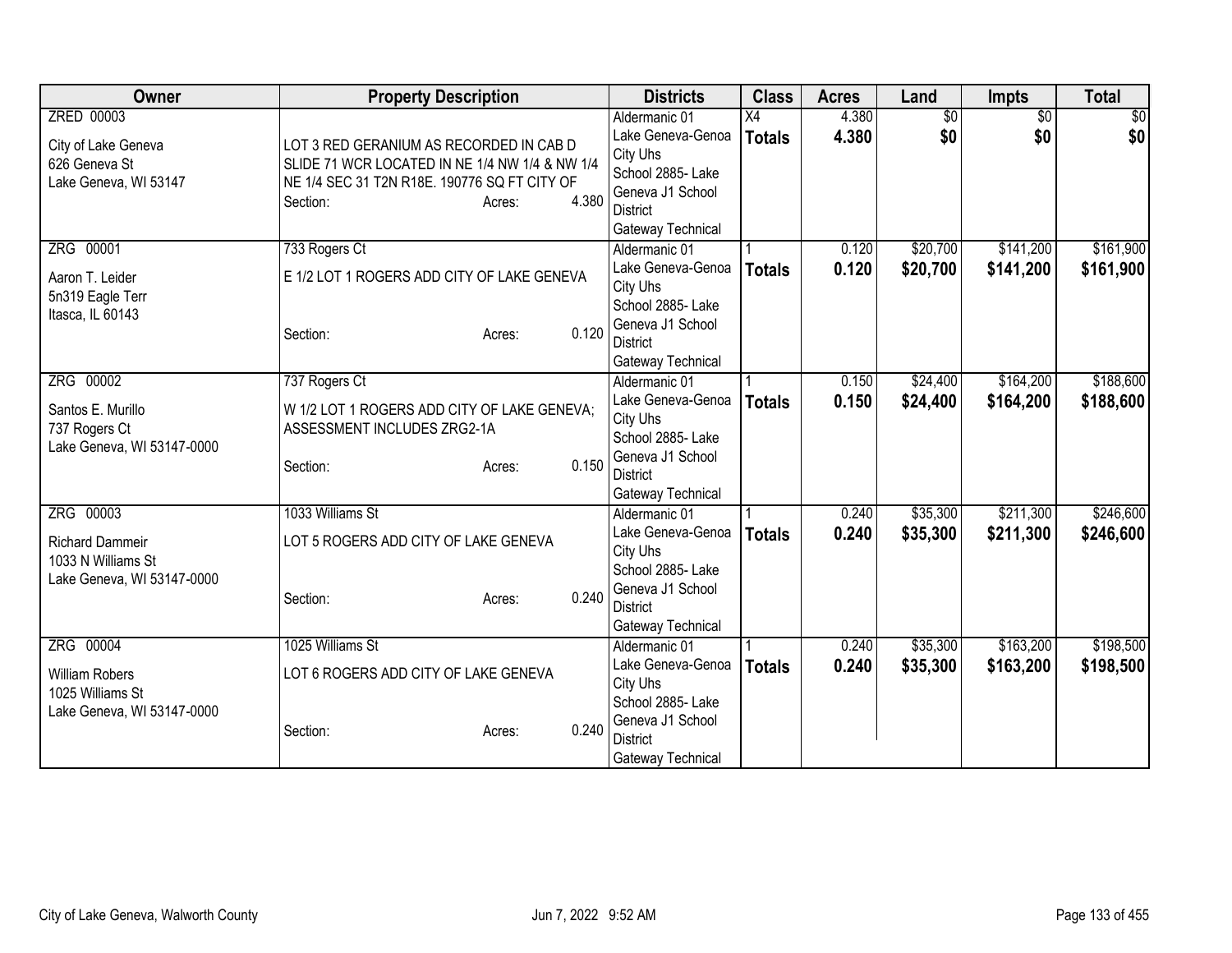| ZRG 00005<br>744 Rogers Ct<br>\$35,300<br>\$251,400<br>0.240<br>Aldermanic 01<br>\$35,300<br>0.240<br>\$251,400<br>Lake Geneva-Genoa<br><b>Totals</b><br>LOT 7 ROGERS ADD CITY OF LAKE GENEVA<br>Scarlett Bjone<br>City Uhs<br>744 Rogers Ct<br>School 2885- Lake | \$286,700<br>\$286,700 |
|-------------------------------------------------------------------------------------------------------------------------------------------------------------------------------------------------------------------------------------------------------------------|------------------------|
|                                                                                                                                                                                                                                                                   |                        |
|                                                                                                                                                                                                                                                                   |                        |
|                                                                                                                                                                                                                                                                   |                        |
| Lake Geneva, WI 53147-0000                                                                                                                                                                                                                                        |                        |
| Geneva J1 School<br>0.240<br>Section:<br>Acres:                                                                                                                                                                                                                   |                        |
| <b>District</b>                                                                                                                                                                                                                                                   |                        |
| Gateway Technical                                                                                                                                                                                                                                                 |                        |
| \$144,400<br>ZRG 00006<br>\$35,300<br>734 Rogers Ct<br>Aldermanic 01<br>0.240                                                                                                                                                                                     | \$179,700              |
| 0.240<br>\$35,300<br>Lake Geneva-Genoa<br>\$144,400<br><b>Totals</b><br>LOT 8 ROGERS ADD CITY OF LAKE GENEVA<br>Obdulia Vargas                                                                                                                                    | \$179,700              |
| City Uhs<br>734 Rogers Ct<br>School 2885- Lake                                                                                                                                                                                                                    |                        |
| Lake Geneva, WI 53147-0000<br>Geneva J1 School                                                                                                                                                                                                                    |                        |
| 0.240<br>Section:<br>Acres:<br><b>District</b>                                                                                                                                                                                                                    |                        |
| Gateway Technical                                                                                                                                                                                                                                                 |                        |
| ZRG2 00001<br>\$36,900<br>\$182,900<br>739 Rogers Ct<br>0.270<br>Aldermanic 01                                                                                                                                                                                    | \$219,800              |
| Lake Geneva-Genoa<br>0.270<br>\$36,900<br>\$182,900<br><b>Totals</b>                                                                                                                                                                                              | \$219,800              |
| LOT 1 EXC. E 9' & ALL LOT 2 ROGERS 2ND SUB. CITY<br>Charles J. Olsen<br>City Uhs                                                                                                                                                                                  |                        |
| 739 Rogers Ct<br>OF LAKE GENEVA<br>School 2885- Lake                                                                                                                                                                                                              |                        |
| Lake Geneva, WI 53147<br>Geneva J1 School<br>0.270                                                                                                                                                                                                                |                        |
| Section:<br>Acres:<br><b>District</b>                                                                                                                                                                                                                             |                        |
| Gateway Technical                                                                                                                                                                                                                                                 |                        |
| ZRG2 00001A<br>0.000<br>\$0<br>\$0<br>Aldermanic 01                                                                                                                                                                                                               | \$0                    |
| \$0<br>Lake Geneva-Genoa<br>0.000<br>\$0<br><b>Totals</b><br>Santos E. Murillo<br>E 9' LOT 1 ROGERS 2ND SUB. CITY OF LAKE                                                                                                                                         | \$0                    |
| City Uhs<br>737 Rogers Ct<br><b>GENEVA OUT OF ZRG2-1</b>                                                                                                                                                                                                          |                        |
| School 2885- Lake<br>Lake Geneva, WI 53147-0000                                                                                                                                                                                                                   |                        |
| Geneva J1 School<br>0.000<br>Section:<br>Acres:                                                                                                                                                                                                                   |                        |
| <b>District</b>                                                                                                                                                                                                                                                   |                        |
| Gateway Technical                                                                                                                                                                                                                                                 |                        |
| ZRG2 00002<br>1109 Williams St<br>\$23,500<br>\$111,000<br>Aldermanic 01<br>0.140                                                                                                                                                                                 | \$134,500              |
| Lake Geneva-Genoa<br>0.140<br>\$23,500<br>\$111,000<br><b>Totals</b><br>LOT 3 ROGERS 2ND SUB CITY OF LAKE GENEVA<br>Jennifer S. Hatch<br>City Uhs                                                                                                                 | \$134,500              |
| 1109 Williams St<br>School 2885-Lake                                                                                                                                                                                                                              |                        |
| Lake Geneva, WI 53147-0000<br>Geneva J1 School                                                                                                                                                                                                                    |                        |
| 0.140<br>Section:<br>Acres:<br><b>District</b>                                                                                                                                                                                                                    |                        |
| Gateway Technical                                                                                                                                                                                                                                                 |                        |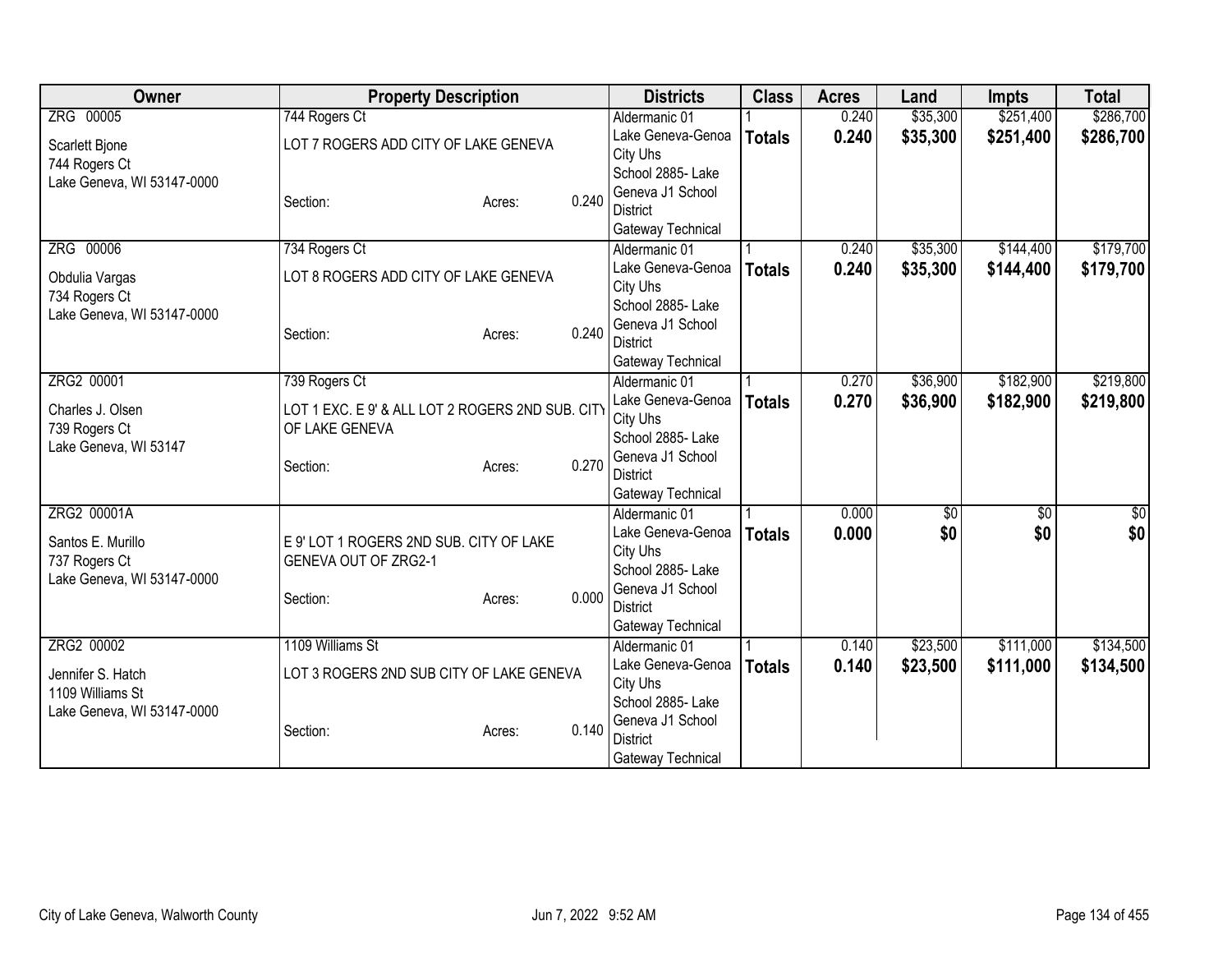| Owner                                                             | <b>Property Description</b>                                                                                                                                                 | <b>Districts</b>                                                                                               | <b>Class</b>  | <b>Acres</b> | Land     | <b>Impts</b> | <b>Total</b> |
|-------------------------------------------------------------------|-----------------------------------------------------------------------------------------------------------------------------------------------------------------------------|----------------------------------------------------------------------------------------------------------------|---------------|--------------|----------|--------------|--------------|
| ZRG2 00003                                                        | 1107 Williams St                                                                                                                                                            | Aldermanic 01                                                                                                  |               | 0.140        | \$23,500 | \$170,800    | \$194,300    |
| Jack D. Hinz<br>1107 Williams St<br>Lake Geneva, WI 53147-0000    | LOT 4 ROGERS 2ND SUB .14 A CITY OF LAKE<br><b>GENEVA</b>                                                                                                                    | Lake Geneva-Genoa<br>City Uhs<br>School 2885- Lake                                                             | <b>Totals</b> | 0.140        | \$23,500 | \$170,800    | \$194,300    |
|                                                                   | 0.140<br>Section:<br>Acres:                                                                                                                                                 | Geneva J1 School<br><b>District</b><br>Gateway Technical                                                       |               |              |          |              |              |
| ZRG2 00004                                                        | 1101 Williams St                                                                                                                                                            | Aldermanic 01                                                                                                  |               | 0.140        | \$23,500 | \$174,200    | \$197,700    |
| Samantha Adamik<br>1101 Williams St<br>Lake Geneva, WI 53147      | LOT 5 ROGERS 2ND SUB CITY OF LAKE GENEVA                                                                                                                                    | Lake Geneva-Genoa<br>City Uhs<br>School 2885- Lake<br>Geneva J1 School                                         | <b>Totals</b> | 0.140        | \$23,500 | \$174,200    | \$197,700    |
|                                                                   | 0.140<br>Section:<br>Acres:                                                                                                                                                 | <b>District</b><br>Gateway Technical                                                                           |               |              |          |              |              |
| ZRH 00001                                                         | 1800 La Salle St                                                                                                                                                            | Aldermanic 01                                                                                                  |               | 0.000        | \$14,300 | \$335,700    | \$350,000    |
| Raymond Lowry<br>1800 Lasalle St Ut 1<br>Lake Geneva, WI 53147    | UNIT 1 REGENT HILL CONDOMINIUM AS RECORDED<br>IN CONDO CAB A SLIDE 665 WCR. LOCATED IN NW<br>1/4 SE 1/4 SEC 26 T2N R17E. CITY OF LAKE GENEVA<br>0.000<br>Section:<br>Acres: | Lake Geneva-Genoa<br>City Uhs<br>School 2885- Lake<br>Geneva J1 School<br><b>District</b><br>Gateway Technical | <b>Totals</b> | 0.000        | \$14,300 | \$335,700    | \$350,000    |
| ZRH 00002                                                         | 1800 Lasalle St 2                                                                                                                                                           | Aldermanic 01                                                                                                  |               | 0.000        | \$14,300 | \$381,700    | \$396,000    |
| Gregory Kubacki<br>13561 Brown Bear run<br>Estero, FL 33928       | UNIT 2 REGENT HILL CONDOMINIUM AS RECORDED<br>IN CONDO CAB A SLIDE 665 WCR. LOCATED IN NW<br>1/4 SE 1/4 SEC 26 T2N R17E. CITY OF LAKE GENEVA<br>Section:<br>0.000<br>Acres: | Lake Geneva-Genoa<br>City Uhs<br>School 2885- Lake<br>Geneva J1 School<br><b>District</b><br>Gateway Technical | <b>Totals</b> | 0.000        | \$14,300 | \$381,700    | \$396,000    |
| ZRH 00003                                                         | 1800 Lasalle St 3                                                                                                                                                           | Aldermanic 01                                                                                                  |               | 0.000        | \$14,300 | \$285,500    | \$299,800    |
| Dale Lyjak Trust<br>1800 Lasalle St Ut 3<br>Lake Geneva, WI 53147 | UNIT 3 REGENT HILL CONDOMINIUM AS RECORDED<br>IN CONDO CAB A SLIDE 665 WCR. LOCATED IN NW<br>1/4 SE 1/4 SEC 26 T2N R17E. CITY OF LAKE GENEVA<br>Section:<br>0.000<br>Acres: | Lake Geneva-Genoa<br>City Uhs<br>School 2885- Lake<br>Geneva J1 School<br><b>District</b><br>Gateway Technical | <b>Totals</b> | 0.000        | \$14,300 | \$285,500    | \$299,800    |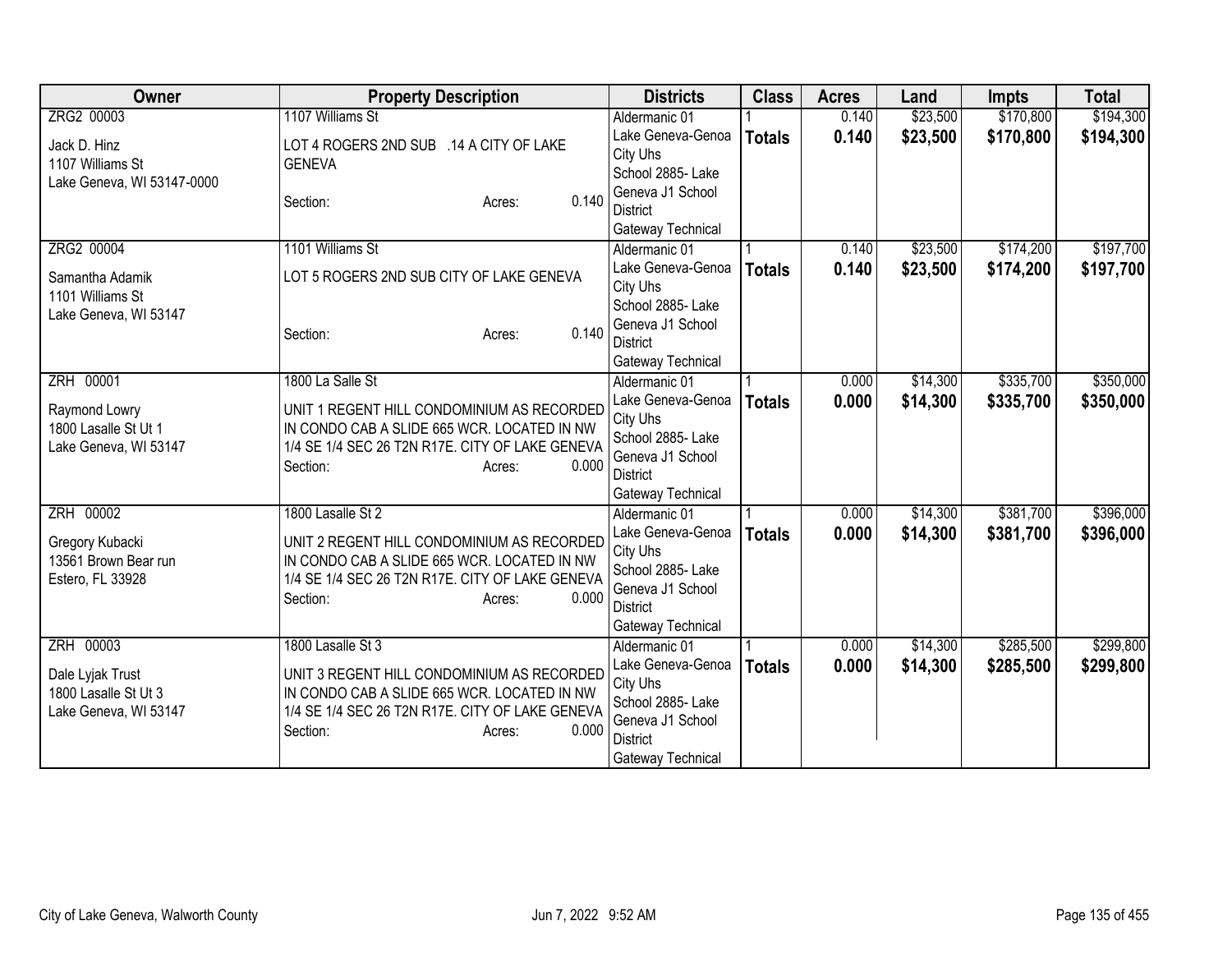| <b>Owner</b>                            | <b>Property Description</b>                                                               | <b>Districts</b>                     | <b>Class</b>  | <b>Acres</b> | Land     | <b>Impts</b> | <b>Total</b> |
|-----------------------------------------|-------------------------------------------------------------------------------------------|--------------------------------------|---------------|--------------|----------|--------------|--------------|
| ZRH 00004                               | 1800 Lasalle St 4                                                                         | Aldermanic 01                        |               | 0.000        | \$14,300 | \$398,000    | \$412,300    |
| <b>Wright Joint Tenancy Trust</b>       | UNIT 4 REGENT HILL CONDOMINIUM AS RECORDED                                                | Lake Geneva-Genoa                    | <b>Totals</b> | 0.000        | \$14,300 | \$398,000    | \$412,300    |
| 4979 Garden Dr                          | IN CONDO CAB A SLIDE 665 WCR. LOCATED IN NW                                               | City Uhs                             |               |              |          |              |              |
| Del Ray, FL 33445                       | 1/4 SE 1/4 SEC 26 T2N R17E. CITY OF LAKE GENEVA                                           | School 2885- Lake                    |               |              |          |              |              |
|                                         | 0.000<br>Section:<br>Acres:                                                               | Geneva J1 School                     |               |              |          |              |              |
|                                         |                                                                                           | <b>District</b><br>Gateway Technical |               |              |          |              |              |
| ZRH 00005                               | 1800 Lasalle St 5                                                                         | Aldermanic 01                        |               | 0.000        | \$14,300 | \$560,700    | \$575,000    |
|                                         |                                                                                           | Lake Geneva-Genoa                    | <b>Totals</b> | 0.000        | \$14,300 | \$560,700    | \$575,000    |
| <b>Leonard Brink</b>                    | UNIT 5 REGENT HILL CONDOMINIUM AS RECORDED                                                | City Uhs                             |               |              |          |              |              |
| 1800 Lasalle St Ut 5                    | IN CONDO CAB A SLIDE 665 WCR. LOCATED IN NW                                               | School 2885- Lake                    |               |              |          |              |              |
| Lake Geneva, WI 53147                   | 1/4 SE 1/4 SEC 26 T2N R17E. CITY OF LAKE GENEVA                                           | Geneva J1 School                     |               |              |          |              |              |
|                                         | 0.000<br>Section:<br>Acres:                                                               | <b>District</b>                      |               |              |          |              |              |
|                                         |                                                                                           | Gateway Technical                    |               |              |          |              |              |
| ZRH 00006                               | 1800 Lasalle St 6                                                                         | Aldermanic 01                        |               | 0.000        | \$14,300 | \$427,700    | \$442,000    |
| Mark A. Behlman                         | UNIT 6 REGENT HILL CONDOMINIUM AS RECORDED                                                | Lake Geneva-Genoa                    | <b>Totals</b> | 0.000        | \$14,300 | \$427,700    | \$442,000    |
| 1800 Lasalle St Ut 6                    | IN CONDO CAB A SLIDE 665 WCR. LOCATED IN NW                                               | City Uhs                             |               |              |          |              |              |
| Lake Geneva, WI 54147                   | 1/4 SE 1/4 SEC 26 T2N R17E. CITY OF LAKE GENEVA                                           | School 2885- Lake                    |               |              |          |              |              |
|                                         | 0.000<br>Section:<br>Acres:                                                               | Geneva J1 School<br><b>District</b>  |               |              |          |              |              |
|                                         |                                                                                           | Gateway Technical                    |               |              |          |              |              |
| ZRH 00007                               | 1800 Lasalle St 7                                                                         | Aldermanic 01                        |               | 0.000        | \$14,300 | \$571,100    | \$585,400    |
|                                         |                                                                                           | Lake Geneva-Genoa                    | <b>Totals</b> | 0.000        | \$14,300 | \$571,100    | \$585,400    |
| Vanpet Holdings, LP<br>700 Florsheim Dr | UNIT 7 REGENT HILL CONDOMINIUM AS RECORDED<br>IN CONDO CAB A SLIDE 665 WCR. LOCATED IN NW | City Uhs                             |               |              |          |              |              |
| Libbertyville, IL 60048                 | 1/4 SE 1/4 SEC 26 T2N R17E. CITY OF LAKE GENEVA                                           | School 2885- Lake                    |               |              |          |              |              |
|                                         | 0.000<br>Section:<br>Acres:                                                               | Geneva J1 School                     |               |              |          |              |              |
|                                         |                                                                                           | <b>District</b>                      |               |              |          |              |              |
|                                         |                                                                                           | Gateway Technical                    |               |              |          |              |              |
| ZRH 00008                               | 1800 Lasalle St 8                                                                         | Aldermanic 01                        |               | 0.000        | \$14,300 | \$407,500    | \$421,800    |
| Victoria B. Connors                     | UNIT 8 REGENT HILL CONDOMINIUM AS RECORDED                                                | Lake Geneva-Genoa                    | <b>Totals</b> | 0.000        | \$14,300 | \$407,500    | \$421,800    |
| 824 N East Ave                          | IN CONDO CAB A SLIDE 665 WCR. LOCATED IN NW                                               | City Uhs<br>School 2885- Lake        |               |              |          |              |              |
| Oak Park, IL 60302                      | 1/4 SE 1/4 SEC 26 T2N R17E. CITY OF LAKE GENEVA                                           | Geneva J1 School                     |               |              |          |              |              |
|                                         | Section:<br>0.000<br>Acres:                                                               | <b>District</b>                      |               |              |          |              |              |
|                                         |                                                                                           | Gateway Technical                    |               |              |          |              |              |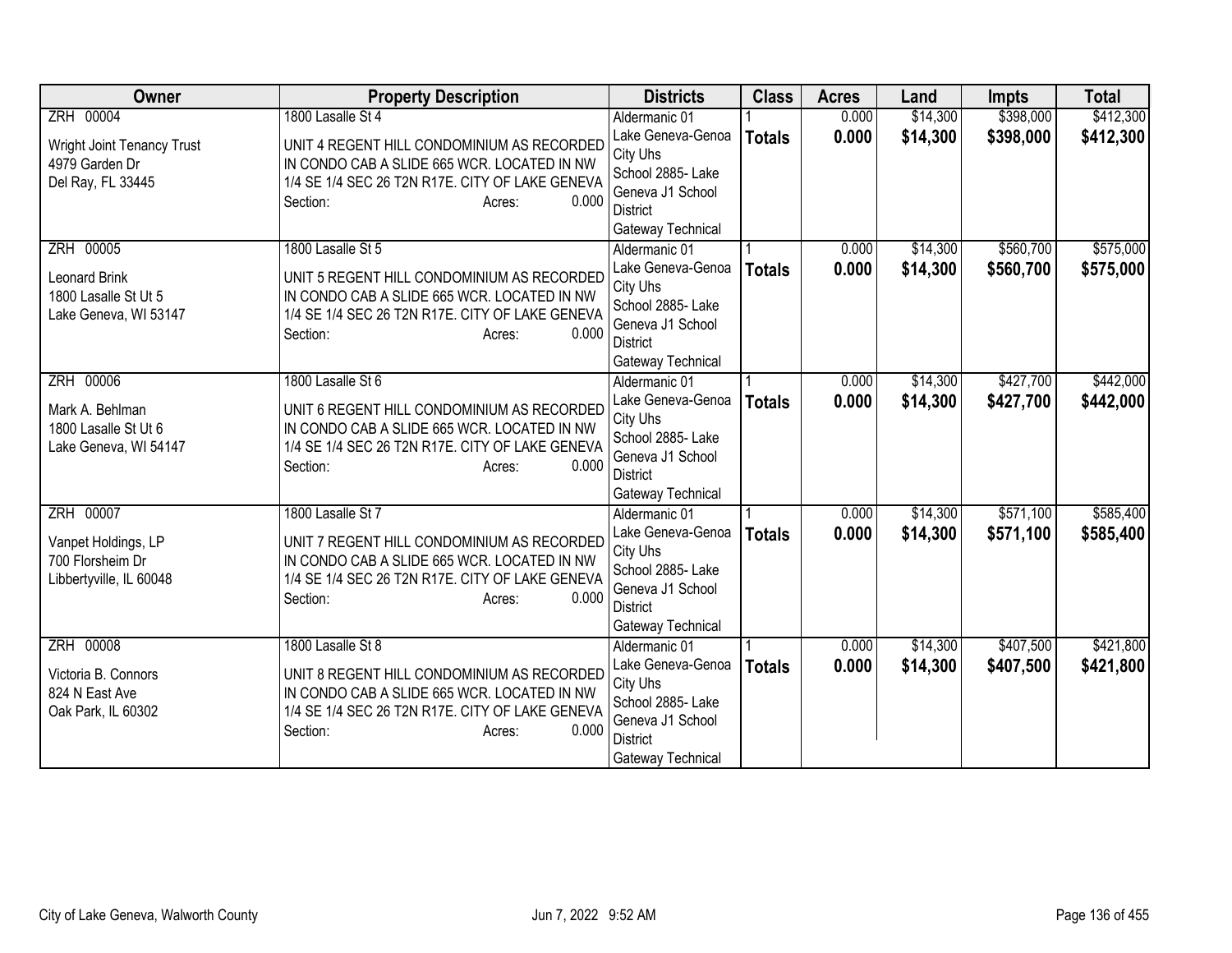| Owner                                                               | <b>Property Description</b>                                                                                                                                                    | <b>Districts</b>                                                                                               | <b>Class</b>   | <b>Acres</b> | Land      | <b>Impts</b>    | <b>Total</b> |
|---------------------------------------------------------------------|--------------------------------------------------------------------------------------------------------------------------------------------------------------------------------|----------------------------------------------------------------------------------------------------------------|----------------|--------------|-----------|-----------------|--------------|
| 00001<br>$\overline{2S}$                                            | 524 Wells St                                                                                                                                                                   | Aldermanic 01                                                                                                  |                | 2.190        | \$235,300 | \$416,300       | \$651,600    |
| Alif 11, Inc<br>524 Wells St<br>Lake Geneva, WI 53147-0000          | LOT 1 SEARLES SUB. LOTS 2 & 3 LOT 4 EXC. SELY<br>38.5' PART OF LOT A LYING S OF LN DRAWN FROM<br>PT IN E LN SUB, 25' AN OF NE COR LOT 1 TO W LN<br>2.190<br>Section:<br>Acres: | Lake Geneva-Genoa<br>City Uhs<br>School 2885- Lake<br>Geneva J1 School<br>District<br>Gateway Technical        | <b>Totals</b>  | 2.190        | \$235,300 | \$416,300       | \$651,600    |
| 00001A<br>ZS.                                                       | 526 Wells St                                                                                                                                                                   | Aldermanic 01                                                                                                  |                | 0.810        | \$150,000 | \$146,000       | \$296,000    |
| 1652 State Rd 120<br>Springfield, WI 53176                          | Milk & Honey Real Estate Holdings, LLC   S 38.5' LOT 4 & ALL LOT 5 & LOT 6 SEARLES SUB<br>CITY OF LAKE GENEVA OUT OF ZS 1<br>0.810<br>Section:<br>Acres:                       | Lake Geneva-Genoa<br>City Uhs<br>School 2885- Lake<br>Geneva J1 School<br><b>District</b><br>Gateway Technical | <b>Totals</b>  | 0.810        | \$150,000 | \$146,000       | \$296,000    |
| 00002<br>ZS.                                                        | 512 Wells St                                                                                                                                                                   | Aldermanic 01                                                                                                  | $\mathfrak{p}$ | 0.910        | \$142,500 | \$272,500       | \$415,000    |
| Anthony Scalzitti<br>608 Fairview Ave<br>Elmhurst, IL 60126         | PT LOT A SEARLES SUB WHICH LIES N & W OF A<br>LINE DRAWN AS COM AT PT IN SWLY LN LOGAN AVE<br>WHICH IS 25' DISTANT FROM THE N COR LOT 1 SD<br>0.910<br>Section:<br>Acres:      | Lake Geneva-Genoa<br>City Uhs<br>School 2885- Lake<br>Geneva J1 School<br><b>District</b><br>Gateway Technical | <b>Totals</b>  | 0.910        | \$142,500 | \$272,500       | \$415,000    |
| ZSB 00001                                                           | Cadence Cir                                                                                                                                                                    | Aldermanic 01                                                                                                  |                | 0.241        | \$50,000  | $\overline{50}$ | \$50,000     |
| Fairwyn Sb, Inc<br>875 Townline Rd Ste 103<br>Lake Geneva, WI 53147 | LOT 1 SYMPHONY BAY SUBD RECORDED IN CAB E<br>SLIDE 14 OF WCR. LOCATED IN NW1/4 NE1/4 SEC 6<br>T1N R18E. CITY OF LAKE GENEVA; 10484 SQ FT;<br>0.241<br>Section: 6<br>Acres:     | Lake Geneva-Genoa<br>City Uhs<br>School 2885- Lake<br>Geneva J1 School<br><b>District</b><br>Gateway Technical | <b>Totals</b>  | 0.241        | \$50,000  | \$0             | \$50,000     |
| ZSB 00002                                                           | 104 Cadence Cir                                                                                                                                                                | Aldermanic 01                                                                                                  |                | 0.212        | \$50,000  | \$355,000       | \$405,000    |
| Fairwyn Sb, Inc<br>875 Townline Rd Ste 103<br>Lake Geneva, WI 53147 | LOT 2 SYMPHONY BAY SUBD RECORDED IN CAB E<br>SLIDE 14 OF WCR. LOCATED IN NW1/4 NE1/4 SEC 6<br>T1N R18E. CITY OF LAKE GENEVA; 9237 SQ FT;<br>0.212<br>Section: 6<br>Acres:      | Lake Geneva-Genoa<br>City Uhs<br>School 2885- Lake<br>Geneva J1 School<br><b>District</b><br>Gateway Technical | <b>Totals</b>  | 0.212        | \$50,000  | \$355,000       | \$405,000    |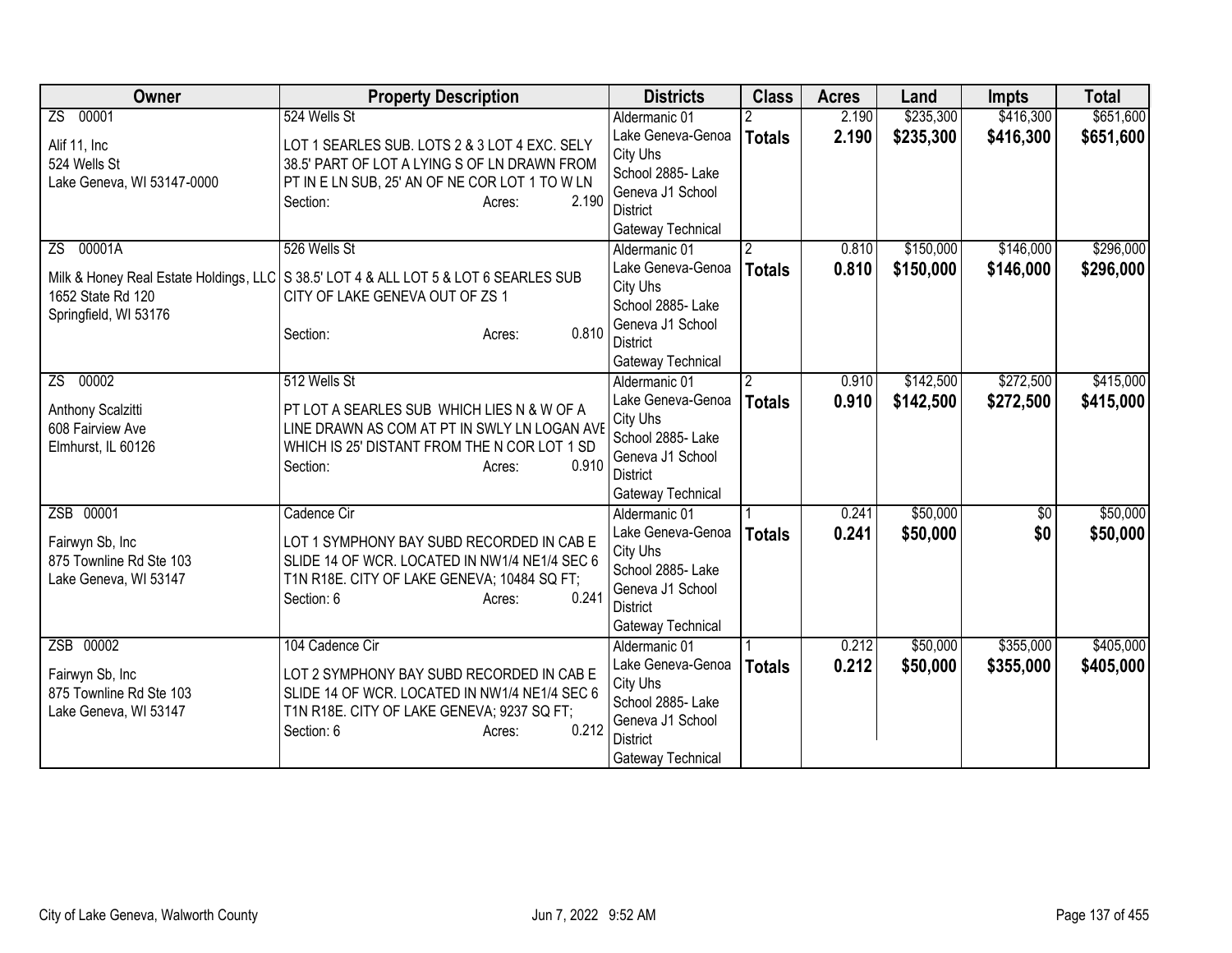| <b>Owner</b>            | <b>Property Description</b>                         | <b>Districts</b>              | <b>Class</b>  | <b>Acres</b> | Land     | <b>Impts</b> | <b>Total</b> |
|-------------------------|-----------------------------------------------------|-------------------------------|---------------|--------------|----------|--------------|--------------|
| ZSB 00003               | 106 Cadence Cir                                     | Aldermanic 01                 |               | 0.203        | \$45,000 | \$257,700    | \$302,700    |
| Fairwyn Sb, Inc         | LOT 3 SYMPHONY BAY SUBD RECORDED IN CAB E           | Lake Geneva-Genoa             | <b>Totals</b> | 0.203        | \$45,000 | \$257,700    | \$302,700    |
| 875 Townline Rd Ste 103 | SLIDE 14 OF WCR. LOCATED IN NW1/4 NE1/4 SEC 6       | City Uhs                      |               |              |          |              |              |
| Lake Geneva, WI 53147   | T1N R18E. CITY OF LAKE GENEVA; 8850 SQ FT;          | School 2885- Lake             |               |              |          |              |              |
|                         | 0.203<br>Section: 6<br>Acres:                       | Geneva J1 School              |               |              |          |              |              |
|                         |                                                     | <b>District</b>               |               |              |          |              |              |
|                         |                                                     | Gateway Technical             |               |              |          |              |              |
| ZSB 00004               | 108 Cadence Cir                                     | Aldermanic 01                 |               | 0.170        | \$44,000 | \$445,200    | \$489,200    |
| Thomas L. Tomas         | LOT 4 SYMPHONY BAY SUBD RECORDED IN CAB E           | Lake Geneva-Genoa             | <b>Totals</b> | 0.170        | \$44,000 | \$445,200    | \$489,200    |
| 108 Cadence Cir         | SLIDE 14 OF WCR. LOCATED IN NW1/4 NE1/4 SEC 6       | City Uhs<br>School 2885- Lake |               |              |          |              |              |
| Lake Geneva, WI 53147   | T1N R18E. CITY OF LAKE GENEVA; 7396 SQ FT;          | Geneva J1 School              |               |              |          |              |              |
|                         | 0.170<br>Section: 6<br>Acres:                       | <b>District</b>               |               |              |          |              |              |
|                         |                                                     | Gateway Technical             |               |              |          |              |              |
| ZSB 00005               | 200 Cadence Cir                                     | Aldermanic 01                 |               | 0.152        | \$32,000 | \$370,900    | \$402,900    |
|                         |                                                     | Lake Geneva-Genoa             | <b>Totals</b> | 0.152        | \$32,000 | \$370,900    | \$402,900    |
| Mariesa Knoth Trust     | LOT 5 SYMPHONY BAY SUBD RECORDED IN CAB E           | City Uhs                      |               |              |          |              |              |
| 200 Cadance Cir         | SLIDE 14 OF WCR. LOCATED IN NW1/4 NE1/4 SEC 6       | School 2885- Lake             |               |              |          |              |              |
| Lake Geneva, WI 53147   | T1N R18E. CITY OF LAKE GENEVA; 6632 SQ FT;<br>0.152 | Geneva J1 School              |               |              |          |              |              |
|                         | Section: 6<br>Acres:                                | <b>District</b>               |               |              |          |              |              |
|                         |                                                     | Gateway Technical             |               |              |          |              |              |
| ZSB 00006               | 202 Cadence Cir                                     | Aldermanic 01                 |               | 0.166        | \$45,000 | \$365,500    | \$410,500    |
| Phyllis J. Creek        | LOT 6 SYMPHONY BAY SUBD RECORDED IN CAB E           | Lake Geneva-Genoa             | <b>Totals</b> | 0.166        | \$45,000 | \$365,500    | \$410,500    |
| 1417 Sunblush Ln        | SLIDE 14 OF WCR. LOCATED IN NW1/4 NE1/4 SEC 6       | City Uhs                      |               |              |          |              |              |
| Las Vegas, NV 89117     | T1N R18E. CITY OF LAKE GENEVA; 7220 SQ FT;          | School 2885- Lake             |               |              |          |              |              |
|                         | 0.166<br>Section: 6<br>Acres:                       | Geneva J1 School              |               |              |          |              |              |
|                         |                                                     | <b>District</b>               |               |              |          |              |              |
|                         |                                                     | Gateway Technical             |               |              |          |              |              |
| ZSB 00007               | 101 Cappella Way                                    | Aldermanic 01                 |               | 0.227        | \$45,000 | \$352,300    | \$397,300    |
| Gregory L. Schipp       | LOT 7 SYMPHONY BAY SUBD RECORDED IN CAB E           | Lake Geneva-Genoa             | <b>Totals</b> | 0.227        | \$45,000 | \$352,300    | \$397,300    |
| 101 Cappella Way        | SLIDE 14 OF WCR. LOCATED IN NW1/4 NE1/4 SEC 6       | City Uhs<br>School 2885- Lake |               |              |          |              |              |
| Lake Geneva, WI 53147   | T1N R18E. CITY OF LAKE GENEVA; 9871 SQ FT;          | Geneva J1 School              |               |              |          |              |              |
|                         | 0.227<br>Section: 6<br>Acres:                       | <b>District</b>               |               |              |          |              |              |
|                         |                                                     | Gateway Technical             |               |              |          |              |              |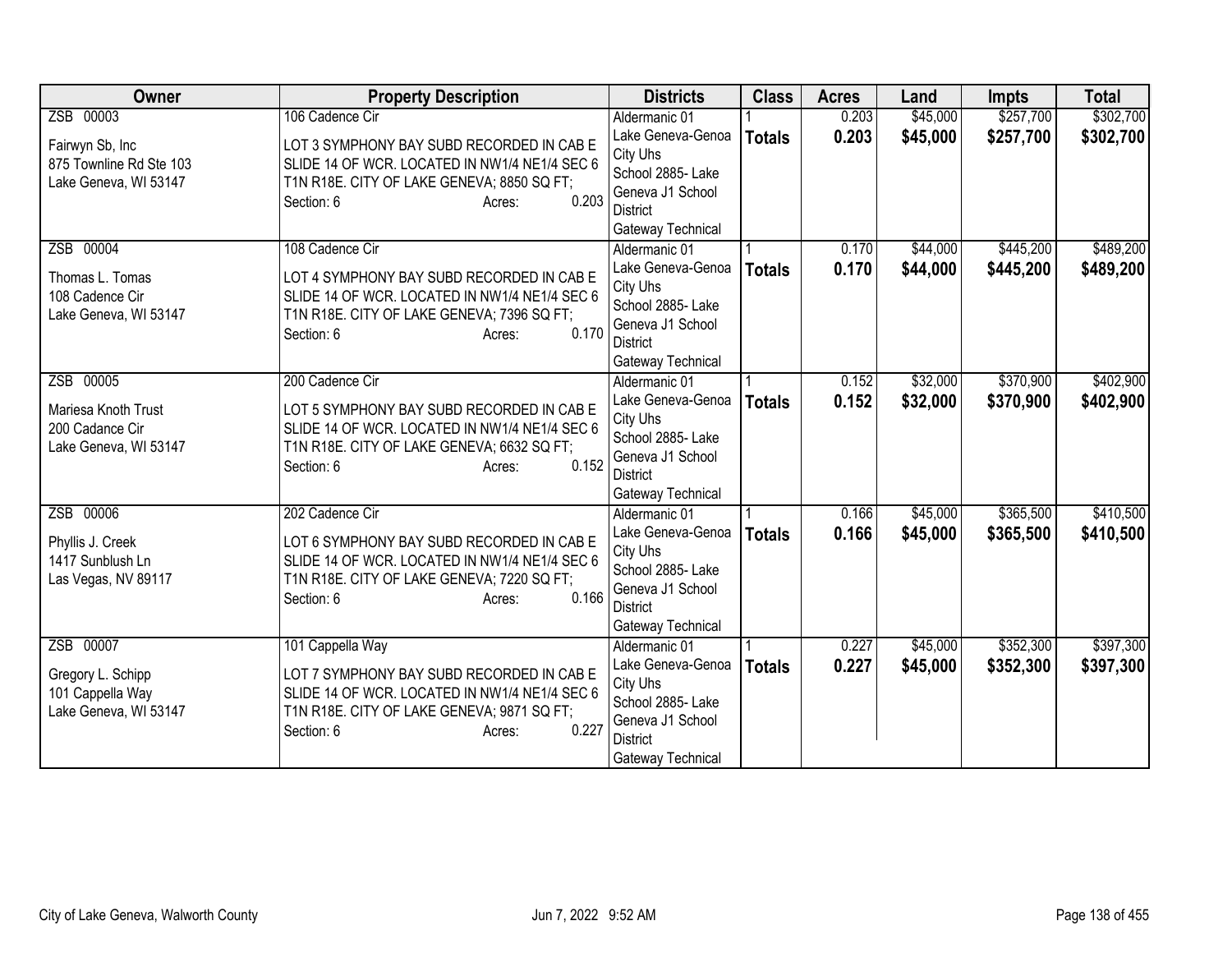| <b>Owner</b>                                                                       | <b>Property Description</b>                                                                                                                                                                    | <b>Districts</b>                                                                                                                | <b>Class</b>  | <b>Acres</b>   | Land                 | <b>Impts</b>           | <b>Total</b>           |
|------------------------------------------------------------------------------------|------------------------------------------------------------------------------------------------------------------------------------------------------------------------------------------------|---------------------------------------------------------------------------------------------------------------------------------|---------------|----------------|----------------------|------------------------|------------------------|
| ZSB 00008                                                                          | 103 Cappella Way                                                                                                                                                                               | Aldermanic 01                                                                                                                   |               | 0.162          | \$35,200             | \$288,600              | \$323,800              |
| Donna Klem Trust<br>103 Cappella Way<br>Lake Geneva, WI 53147                      | LOT 8 SYMPHONY BAY SUBD RECORDED IN CAB E<br>SLIDE 14 OF WCR. LOCATED IN NW1/4 NE1/4 SEC 6<br>T1N R18E. CITY OF LAKE GENEVA; 7050 SQ FT;<br>0.162<br>Section: 6<br>Acres:                      | Lake Geneva-Genoa<br>City Uhs<br>School 2885- Lake<br>Geneva J1 School<br><b>District</b><br>Gateway Technical                  | <b>Totals</b> | 0.162          | \$35,200             | \$288,600              | \$323,800              |
| ZSB 00009<br>Dennis R. Olsta<br>105 Cappella Way<br>Lake Geneva, WI 53147          | 105 Cappella Way<br>LOT 9 SYMPHONY BAY SUBD RECORDED IN CAB E<br>SLIDE 14 OF WCR. LOCATED IN NW1/4 NE1/4 SEC 6<br>T1N R18E. CITY OF LAKE GENEVA; 10199 SQ FT;<br>0.234<br>Section: 6<br>Acres: | Aldermanic 01<br>Lake Geneva-Genoa<br>City Uhs<br>School 2885- Lake<br>Geneva J1 School<br><b>District</b><br>Gateway Technical | <b>Totals</b> | 0.234<br>0.234 | \$45,000<br>\$45,000 | \$391,900<br>\$391,900 | \$436,900<br>\$436,900 |
| ZSB 00010<br>David R. Lichty<br>107 Cappella Way<br>Lake Geneva, WI 53147          | 107 Cappella Way<br>LOT 10 SYMPHONY BAY SUBD RECORDED IN CAB E<br>SLIDE 14 OF WCR. LOCATED IN NW1/4 NE1/4 SEC 6<br>T1N R18E. CITY OF LAKE GENEVA; 7850 SQ FT;<br>0.180<br>Section: 6<br>Acres: | Aldermanic 01<br>Lake Geneva-Genoa<br>City Uhs<br>School 2885- Lake<br>Geneva J1 School<br><b>District</b><br>Gateway Technical | <b>Totals</b> | 0.180<br>0.180 | \$47,000<br>\$47,000 | \$433,000<br>\$433,000 | \$480,000<br>\$480,000 |
| ZSB 00011<br>Daniel Wallingford Trust<br>109 Cappella Way<br>Lake Geneva, WI 53147 | 109 Cappella Way<br>LOT 11 SYMPHONY BAY SUBD RECORDED IN CAB E<br>SLIDE 14 OF WCR. LOCATED IN NW1/4 NE1/4 SEC 6<br>T1N R18E. CITY OF LAKE GENEVA; 7511 SQ FT;<br>0.172<br>Section: 6<br>Acres: | Aldermanic 01<br>Lake Geneva-Genoa<br>City Uhs<br>School 2885- Lake<br>Geneva J1 School<br><b>District</b><br>Gateway Technical | <b>Totals</b> | 0.172<br>0.172 | \$44,000<br>\$44,000 | \$483,000<br>\$483,000 | \$527,000<br>\$527,000 |
| ZSB 00012<br>Michael J. Falk<br>111 Cappella Way<br>Lake Geneva, WI 53147          | 111 Cappella Way<br>LOT 12 SYMPHONY BAY SUBD RECORDED IN CAB E<br>SLIDE 14 OF WCR. LOCATED IN NW1/4 NE1/4 SEC 6<br>T1N R18E. CITY OF LAKE GENEVA; 7396 SQ FT;<br>0.170<br>Section: 6<br>Acres: | Aldermanic 01<br>Lake Geneva-Genoa<br>City Uhs<br>School 2885- Lake<br>Geneva J1 School<br><b>District</b><br>Gateway Technical | <b>Totals</b> | 0.170<br>0.170 | \$44,000<br>\$44,000 | \$387,500<br>\$387,500 | \$431,500<br>\$431,500 |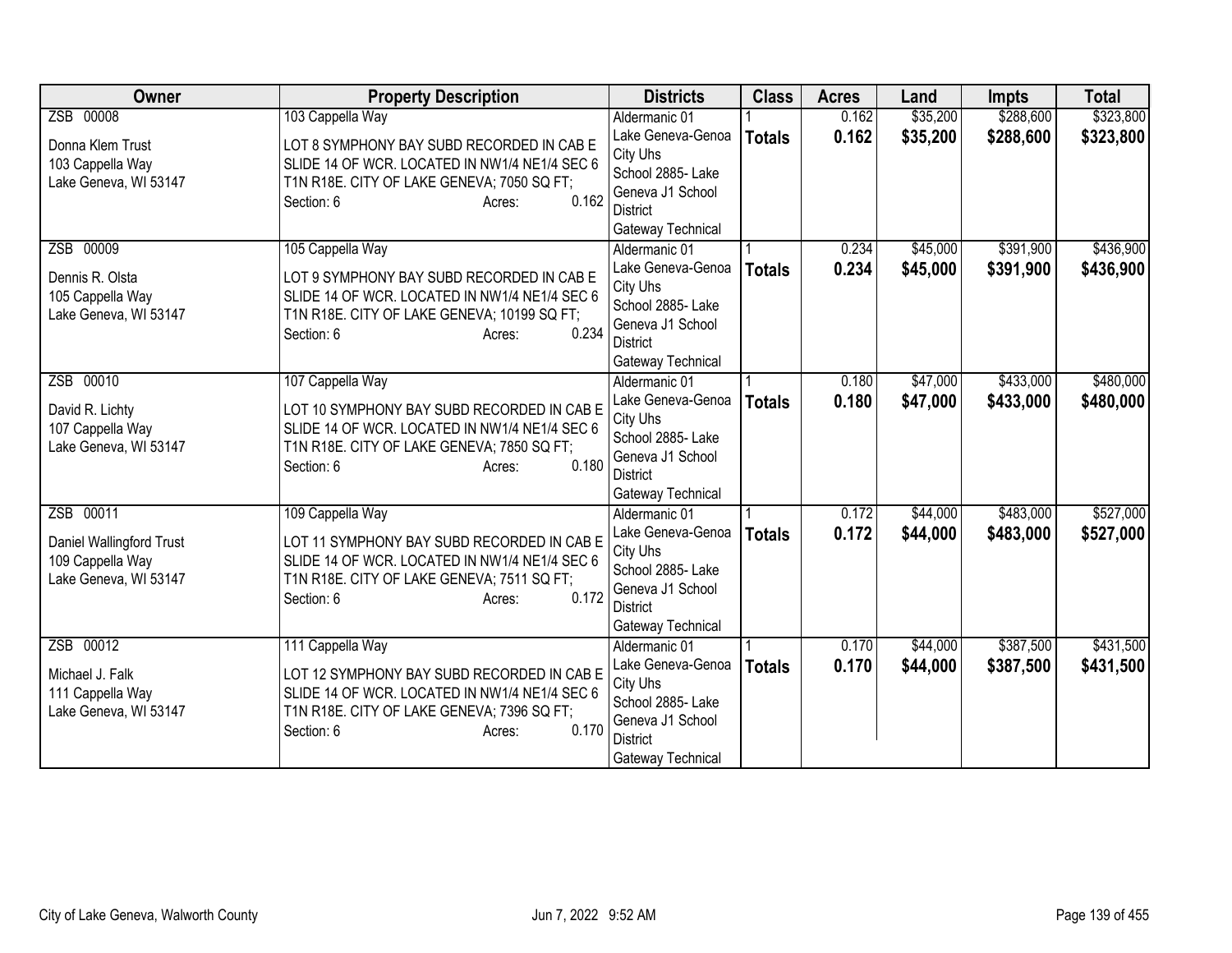| <b>Owner</b>                            | <b>Property Description</b>                   | <b>Districts</b>                   | <b>Class</b>  | <b>Acres</b> | Land     | <b>Impts</b> | <b>Total</b> |
|-----------------------------------------|-----------------------------------------------|------------------------------------|---------------|--------------|----------|--------------|--------------|
| ZSB 00013                               | 201 Cappella Way                              | Aldermanic 01                      |               | 0.167        | \$45,000 | \$409,100    | \$454,100    |
| James F. Davit                          | LOT 13 SYMPHONY BAY SUBD RECORDED IN CAB E    | Lake Geneva-Genoa                  | <b>Totals</b> | 0.167        | \$45,000 | \$409,100    | \$454,100    |
| 2728 Sailors Way                        | SLIDE 14 OF WCR. LOCATED IN NW1/4 NE1/4 SEC 6 | City Uhs                           |               |              |          |              |              |
| Naples, FL 34109                        | T1N R18E. CITY OF LAKE GENEVA; 7281 SQ FT;    | School 2885-Lake                   |               |              |          |              |              |
|                                         | 0.167<br>Section: 6<br>Acres:                 | Geneva J1 School                   |               |              |          |              |              |
|                                         |                                               | <b>District</b>                    |               |              |          |              |              |
| ZSB 00014                               | 203 Cappella Way                              | Gateway Technical<br>Aldermanic 01 |               | 0.165        | \$45,000 | \$388,200    | \$433,200    |
|                                         |                                               | Lake Geneva-Genoa                  |               | 0.165        | \$45,000 | \$388,200    | \$433,200    |
| Scott A. Steege                         | LOT 14 SYMPHONY BAY SUBD RECORDED IN CAB E    | City Uhs                           | <b>Totals</b> |              |          |              |              |
| 203 Capella Way                         | SLIDE 14 OF WCR. LOCATED IN NW1/4 NE1/4 SEC 6 | School 2885- Lake                  |               |              |          |              |              |
| Lake Geneva, WI 53147                   | T1N R18E. CITY OF LAKE GENEVA; 7166 SQ FT;    | Geneva J1 School                   |               |              |          |              |              |
|                                         | 0.165<br>Section: 6<br>Acres:                 | <b>District</b>                    |               |              |          |              |              |
|                                         |                                               | Gateway Technical                  |               |              |          |              |              |
| ZSB 00015                               | 205 Cappella Way                              | Aldermanic 01                      |               | 0.167        | \$45,000 | \$430,700    | \$475,700    |
| Robert Anschutz                         | LOT 15 SYMPHONY BAY SUBD RECORDED IN CAB E    | Lake Geneva-Genoa                  | <b>Totals</b> | 0.167        | \$45,000 | \$430,700    | \$475,700    |
| 205 Cappalla Way                        | SLIDE 14 OF WCR. LOCATED IN NW1/4 NE1/4 SEC 6 | City Uhs                           |               |              |          |              |              |
| Lake Geneva, WI 53147                   | T1N R18E. CITY OF LAKE GENEVA; 7270 SQ FT;    | School 2885- Lake                  |               |              |          |              |              |
|                                         | 0.167<br>Section: 6<br>Acres:                 | Geneva J1 School                   |               |              |          |              |              |
|                                         |                                               | <b>District</b>                    |               |              |          |              |              |
|                                         |                                               | Gateway Technical                  |               |              |          |              |              |
| ZSB 00016                               | 207 Cappella Way                              | Aldermanic 01                      |               | 0.166        | \$45,000 | \$390,700    | \$435,700    |
| Michael Wolfe                           | LOT 16 SYMPHONY BAY SUBD RECORDED IN CAB E    | Lake Geneva-Genoa<br>City Uhs      | <b>Totals</b> | 0.166        | \$45,000 | \$390,700    | \$435,700    |
| 8510 Danbury Blvd #2021                 | SLIDE 14 OF WCR. LOCATED IN NW1/4 NE1/4 SEC 6 | School 2885- Lake                  |               |              |          |              |              |
| Naples, FL 34120                        | T1N R18E. CITY OF LAKE GENEVA; 7251 SQ FT;    | Geneva J1 School                   |               |              |          |              |              |
|                                         | 0.166<br>Section: 6<br>Acres:                 | <b>District</b>                    |               |              |          |              |              |
|                                         |                                               | Gateway Technical                  |               |              |          |              |              |
| ZSB 00017                               | 209 Cappella Way                              | Aldermanic 01                      |               | 0.163        | \$45,000 | \$329,900    | \$374,900    |
|                                         | LOT 17 SYMPHONY BAY SUBD RECORDED IN CAB E    | Lake Geneva-Genoa                  | <b>Totals</b> | 0.163        | \$45,000 | \$329,900    | \$374,900    |
| Michael L. Ugolini<br>1861 Prestwick Dr | SLIDE 14 OF WCR. LOCATED IN NW1/4 NE1/4 SEC 6 | City Uhs                           |               |              |          |              |              |
| Lake Geneva, WI 53147                   | T1N R18E. CITY OF LAKE GENEVA; 7109 SQ FT;    | School 2885- Lake                  |               |              |          |              |              |
|                                         | 0.163<br>Section: 6<br>Acres:                 | Geneva J1 School                   |               |              |          |              |              |
|                                         |                                               | <b>District</b>                    |               |              |          |              |              |
|                                         |                                               | Gateway Technical                  |               |              |          |              |              |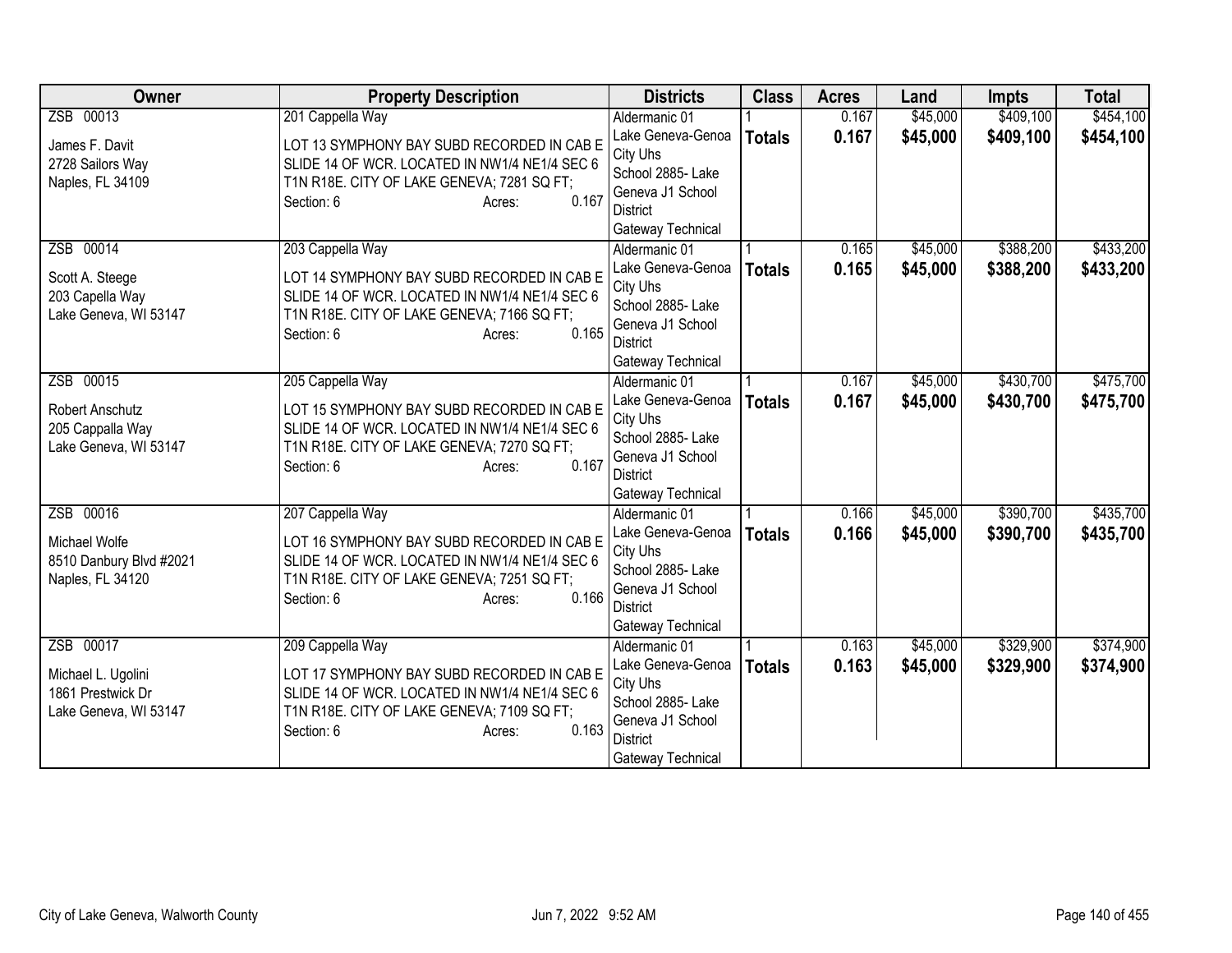| <b>Owner</b>          | <b>Property Description</b>                   | <b>Districts</b>                    | <b>Class</b>  | <b>Acres</b> | Land     | <b>Impts</b> | <b>Total</b> |
|-----------------------|-----------------------------------------------|-------------------------------------|---------------|--------------|----------|--------------|--------------|
| ZSB 00018             | 211 Cappella Way                              | Aldermanic 01                       |               | 0.182        | \$48,000 | \$351,000    | \$399,000    |
| Jerry Rompesky        | LOT 18 SYMPHONY BAY SUBD RECORDED IN CAB E    | Lake Geneva-Genoa<br>City Uhs       | <b>Totals</b> | 0.182        | \$48,000 | \$351,000    | \$399,000    |
| 211 Cappella Way      | SLIDE 14 OF WCR. LOCATED IN NW1/4 NE1/4 SEC 6 | School 2885- Lake                   |               |              |          |              |              |
| Lake Geneva, WI 53147 | T1N R18E. CITY OF LAKE GENEVA; 7914 SQ FT;    | Geneva J1 School                    |               |              |          |              |              |
|                       | 0.182<br>Section: 6<br>Acres:                 | <b>District</b>                     |               |              |          |              |              |
|                       |                                               | Gateway Technical                   |               |              |          |              |              |
| ZSB 00019             | 213 Cappella Way                              | Aldermanic 01                       |               | 0.184        | \$47,000 | \$323,600    | \$370,600    |
| Anthony Laporte       | LOT 19 SYMPHONY BAY SUBD RECORDED IN CAB E    | Lake Geneva-Genoa                   | <b>Totals</b> | 0.184        | \$47,000 | \$323,600    | \$370,600    |
| 213 Cappella Way      | SLIDE 14 OF WCR. LOCATED IN NW1/4 NE1/4 SEC 6 | City Uhs                            |               |              |          |              |              |
| Lake Geneva, WI 53147 | T1N R18E. CITY OF LAKE GENEVA; 8026 SQ FT;    | School 2885- Lake                   |               |              |          |              |              |
|                       | 0.184<br>Section: 6<br>Acres:                 | Geneva J1 School                    |               |              |          |              |              |
|                       |                                               | <b>District</b>                     |               |              |          |              |              |
|                       |                                               | Gateway Technical                   |               |              |          |              |              |
| ZSB 00020             | 215 Cappella Way                              | Aldermanic 01                       |               | 0.165        | \$45,000 | \$422,700    | \$467,700    |
| William Pengra Trust  | LOT 20 SYMPHONY BAY SUBD RECORDED IN CAB E    | Lake Geneva-Genoa                   | <b>Totals</b> | 0.165        | \$45,000 | \$422,700    | \$467,700    |
| 215 Cappella Way      | SLIDE 14 OF WCR. LOCATED IN NW1/4 NE1/4 SEC 6 | City Uhs                            |               |              |          |              |              |
| Lake Geneva, WI 53147 | T1N R18E. CITY OF LAKE GENEVA; 7169 SQ FT;    | School 2885- Lake                   |               |              |          |              |              |
|                       | 0.165<br>Section: 6<br>Acres:                 | Geneva J1 School<br><b>District</b> |               |              |          |              |              |
|                       |                                               | Gateway Technical                   |               |              |          |              |              |
| ZSB 00021             | 217 Cappella Way                              | Aldermanic 01                       |               | 0.161        | \$45,000 | \$330,500    | \$375,500    |
|                       |                                               | Lake Geneva-Genoa                   | <b>Totals</b> | 0.161        | \$45,000 | \$330,500    | \$375,500    |
| Nancy M. Williams     | LOT 21 SYMPHONY BAY SUBD RECORDED IN CAB E    | City Uhs                            |               |              |          |              |              |
| 217 Cappella Way      | SLIDE 14 OF WCR. LOCATED IN NW1/4 NE1/4 SEC 6 | School 2885- Lake                   |               |              |          |              |              |
| Lake Geneva, WI 53147 | T1N R18E. CITY OF LAKE GENEVA; 7000 SQ FT;    | Geneva J1 School                    |               |              |          |              |              |
|                       | 0.161<br>Section: 6<br>Acres:                 | <b>District</b>                     |               |              |          |              |              |
|                       |                                               | Gateway Technical                   |               |              |          |              |              |
| ZSB 00022             | 219 Cappella Way                              | Aldermanic 01                       |               | 0.161        | \$45,000 | \$412,400    | \$457,400    |
| John J. Gallagher     | LOT 22 SYMPHONY BAY SUBD RECORDED IN CAB E    | Lake Geneva-Genoa                   | <b>Totals</b> | 0.161        | \$45,000 | \$412,400    | \$457,400    |
| 219 Cappella Way      | SLIDE 14 OF WCR. LOCATED IN NW1/4 NE1/4 SEC 6 | City Uhs                            |               |              |          |              |              |
| Lake Geneva, WI 53147 | T1N R18E. CITY OF LAKE GENEVA; 7000 SQ FT;    | School 2885- Lake                   |               |              |          |              |              |
|                       | 0.161<br>Section: 6<br>Acres:                 | Geneva J1 School                    |               |              |          |              |              |
|                       |                                               | <b>District</b>                     |               |              |          |              |              |
|                       |                                               | Gateway Technical                   |               |              |          |              |              |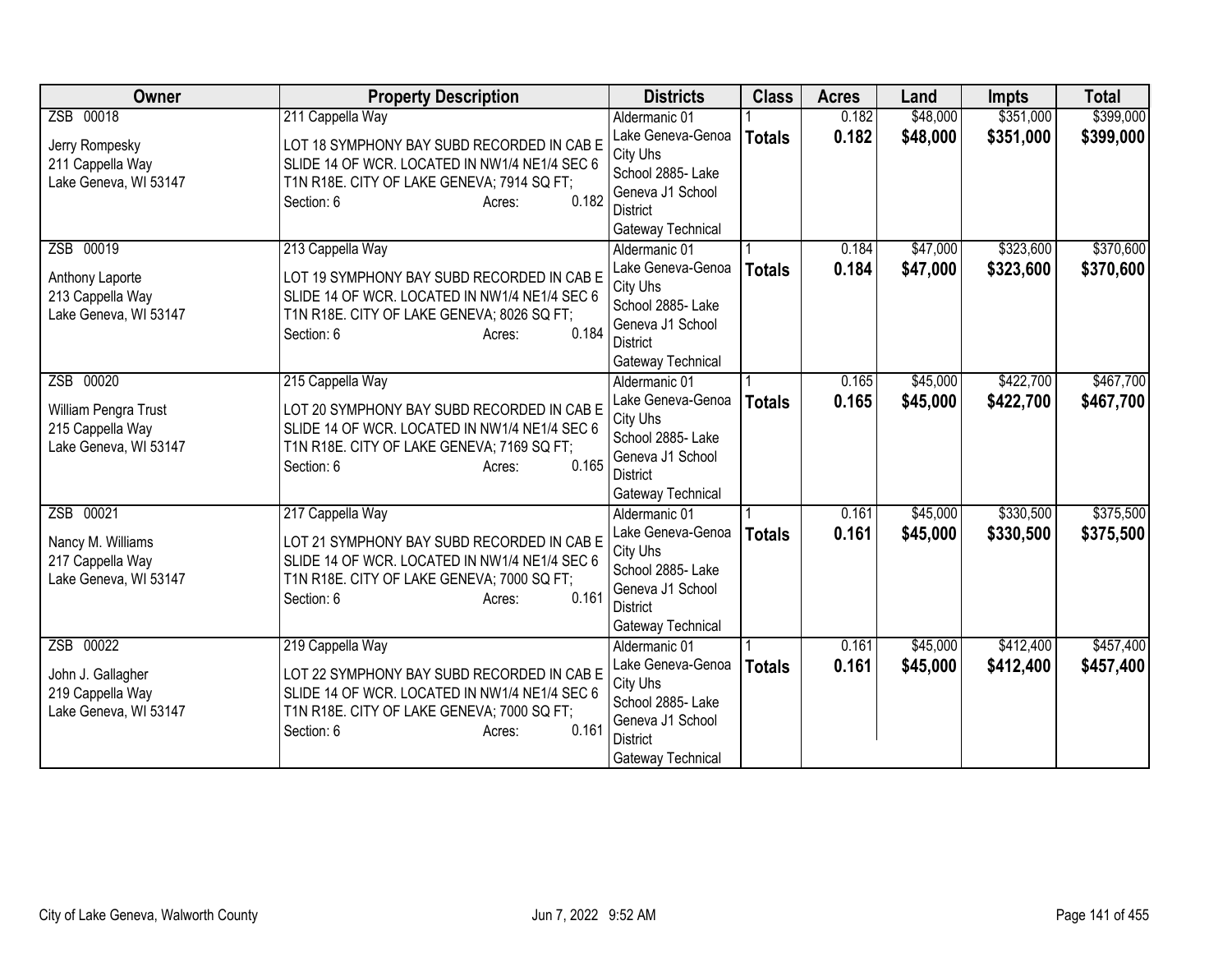| <b>Owner</b>          | <b>Property Description</b>                         | <b>Districts</b>              | <b>Class</b>  | <b>Acres</b> | Land     | <b>Impts</b> | <b>Total</b> |
|-----------------------|-----------------------------------------------------|-------------------------------|---------------|--------------|----------|--------------|--------------|
| ZSB 00023             | 301 Cappella Way                                    | Aldermanic 01                 |               | 0.161        | \$45,000 | \$378,300    | \$423,300    |
| Sharon L. Larson      | LOT 23 SYMPHONY BAY SUBD RECORDED IN CAB E          | Lake Geneva-Genoa             | <b>Totals</b> | 0.161        | \$45,000 | \$378,300    | \$423,300    |
| 301 Cappella Way      | SLIDE 14 OF WCR. LOCATED IN NW1/4 NE1/4 SEC 6       | City Uhs                      |               |              |          |              |              |
| Lake Geneva, WI 53147 | T1N R18E. CITY OF LAKE GENEVA; 7000 SQ FT;          | School 2885- Lake             |               |              |          |              |              |
|                       | 0.161<br>Section: 6<br>Acres:                       | Geneva J1 School              |               |              |          |              |              |
|                       |                                                     | <b>District</b>               |               |              |          |              |              |
|                       |                                                     | Gateway Technical             |               |              |          |              |              |
| ZSB 00024             | 302 Bowing Way                                      | Aldermanic 01                 |               | 0.198        | \$30,000 | \$316,000    | \$346,000    |
| Ruth Moschel Trust    | LOT 24 SYMPHONY BAY SUBD RECORDED IN CAB E          | Lake Geneva-Genoa             | <b>Totals</b> | 0.198        | \$30,000 | \$316,000    | \$346,000    |
| 302 Bowing Way        | SLIDE 14 OF WCR. LOCATED IN NW1/4 NE1/4 SEC 6       | City Uhs<br>School 2885- Lake |               |              |          |              |              |
| Lake Geneva, WI 53147 | T1N R18E. CITY OF LAKE GENEVA; 8620 SQ FT;          | Geneva J1 School              |               |              |          |              |              |
|                       | 0.198<br>Section: 6<br>Acres:                       | <b>District</b>               |               |              |          |              |              |
|                       |                                                     | Gateway Technical             |               |              |          |              |              |
| ZSB 00025             | 304 Bowing Way                                      | Aldermanic 01                 |               | 0.138        | \$30,000 | \$309,300    | \$339,300    |
|                       |                                                     | Lake Geneva-Genoa             | <b>Totals</b> | 0.138        | \$30,000 | \$309,300    | \$339,300    |
| Shikha Dadhwal        | LOT 25 SYMPHONY BAY SUBD RECORDED IN CAB E          | City Uhs                      |               |              |          |              |              |
| 304 Bowing Way        | SLIDE 14 OF WCR. LOCATED IN NW1/4 NE1/4 SEC 6       | School 2885- Lake             |               |              |          |              |              |
| Lake Geneva, WI 53147 | T1N R18E. CITY OF LAKE GENEVA; 6000 SQ FT;<br>0.138 | Geneva J1 School              |               |              |          |              |              |
|                       | Section: 6<br>Acres:                                | <b>District</b>               |               |              |          |              |              |
|                       |                                                     | Gateway Technical             |               |              |          |              |              |
| ZSB 00026             | 306 Bowing Way                                      | Aldermanic 01                 |               | 0.138        | \$30,000 | \$319,100    | \$349,100    |
| Vivian L. Moller      | LOT 26 SYMPHONY BAY SUBD RECORDED IN CAB E          | Lake Geneva-Genoa             | <b>Totals</b> | 0.138        | \$30,000 | \$319,100    | \$349,100    |
| 306 Bowing Way        | SLIDE 14 OF WCR. LOCATED IN NW1/4 NE1/4 SEC 6       | City Uhs                      |               |              |          |              |              |
| Lake Geneva, WI 53147 | T1N R18E. CITY OF LAKE GENEVA; 6000 SQ FT;          | School 2885- Lake             |               |              |          |              |              |
|                       | 0.138<br>Section: 6<br>Acres:                       | Geneva J1 School              |               |              |          |              |              |
|                       |                                                     | <b>District</b>               |               |              |          |              |              |
|                       |                                                     | Gateway Technical             |               |              |          |              |              |
| ZSB 00027             | 308 Bowing Way                                      | Aldermanic 01                 |               | 0.138        | \$30,000 | \$318,100    | \$348,100    |
| Angina L. Thole       | LOT 27 SYMPHONY BAY SUBD RECORDED IN CAB E          | Lake Geneva-Genoa<br>City Uhs | <b>Totals</b> | 0.138        | \$30,000 | \$318,100    | \$348,100    |
| 308 Bowing Way        | SLIDE 14 OF WCR. LOCATED IN NW1/4 NE1/4 SEC 6       | School 2885- Lake             |               |              |          |              |              |
| Lake Geneva, WI 53147 | T1N R18E. CITY OF LAKE GENEVA; 6000 SQ FT;          | Geneva J1 School              |               |              |          |              |              |
|                       | 0.138<br>Section: 6<br>Acres:                       | <b>District</b>               |               |              |          |              |              |
|                       |                                                     | Gateway Technical             |               |              |          |              |              |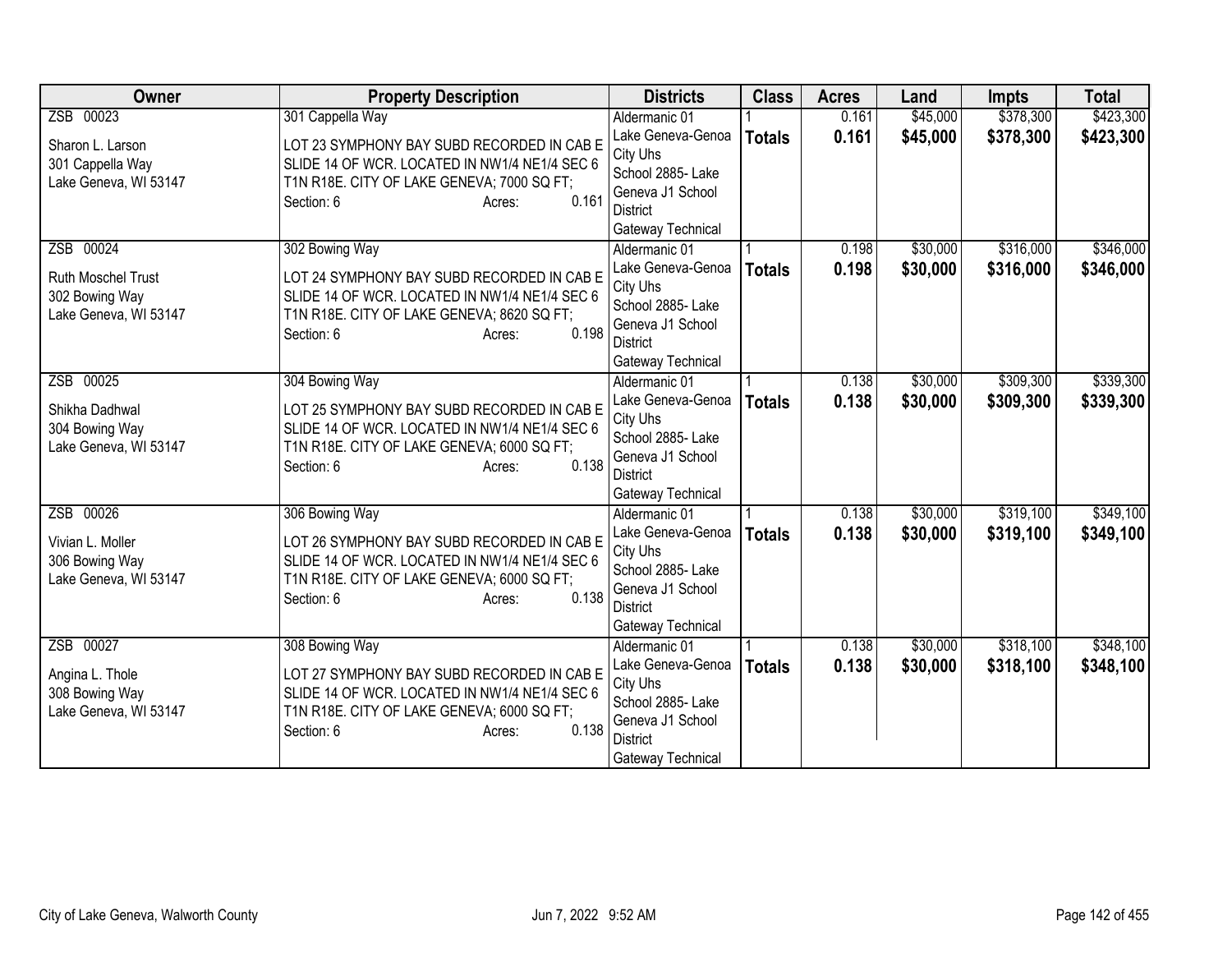| <b>Owner</b>            | <b>Property Description</b>                         | <b>Districts</b>              | <b>Class</b>  | <b>Acres</b> | Land     | <b>Impts</b> | <b>Total</b> |
|-------------------------|-----------------------------------------------------|-------------------------------|---------------|--------------|----------|--------------|--------------|
| ZSB 00028               | 310 Bowing Way                                      | Aldermanic 01                 |               | 0.138        | \$30,000 | \$315,200    | \$345,200    |
| Michelle M. Edwards     | LOT 28 SYMPHONY BAY SUBD RECORDED IN CAB E          | Lake Geneva-Genoa             | <b>Totals</b> | 0.138        | \$30,000 | \$315,200    | \$345,200    |
| 310 Bowing Way          | SLIDE 14 OF WCR. LOCATED IN NW1/4 NE1/4 SEC 6       | City Uhs                      |               |              |          |              |              |
| Lake Geneva, WI 53147   | T1N R18E. CITY OF LAKE GENEVA; 6000 SQ FT;          | School 2885- Lake             |               |              |          |              |              |
|                         | 0.138<br>Section: 6<br>Acres:                       | Geneva J1 School              |               |              |          |              |              |
|                         |                                                     | <b>District</b>               |               |              |          |              |              |
|                         |                                                     | Gateway Technical             |               |              |          |              |              |
| ZSB 00029               | 312 Bowing Way                                      | Aldermanic 01                 |               | 0.138        | \$30,000 | \$222,500    | \$252,500    |
| Janis Lowell Trust      | LOT 29 SYMPHONY BAY SUBD RECORDED IN CAB E          | Lake Geneva-Genoa             | <b>Totals</b> | 0.138        | \$30,000 | \$222,500    | \$252,500    |
| 312 Bowing Way          | SLIDE 14 OF WCR. LOCATED IN NW1/4 NE1/4 SEC 6       | City Uhs<br>School 2885- Lake |               |              |          |              |              |
| Lake Geneva, WI 53147   | T1N R18E. CITY OF LAKE GENEVA; 6000 SQ FT;          | Geneva J1 School              |               |              |          |              |              |
|                         | 0.138<br>Section: 6<br>Acres:                       | <b>District</b>               |               |              |          |              |              |
|                         |                                                     | Gateway Technical             |               |              |          |              |              |
| ZSB 00030               | 314 Bowing Way                                      | Aldermanic 01                 |               | 0.138        | \$30,000 | \$103,200    | \$133,200    |
|                         |                                                     | Lake Geneva-Genoa             | <b>Totals</b> | 0.138        | \$30,000 | \$103,200    | \$133,200    |
| Fairwyn Sb, Inc         | LOT 30 SYMPHONY BAY SUBD RECORDED IN CAB E          | City Uhs                      |               |              |          |              |              |
| 875 Townline Rd Ste 103 | SLIDE 14 OF WCR. LOCATED IN NW1/4 NE1/4 SEC 6       | School 2885- Lake             |               |              |          |              |              |
| Lake Geneva, WI 53147   | T1N R18E. CITY OF LAKE GENEVA; 6000 SQ FT;<br>0.138 | Geneva J1 School              |               |              |          |              |              |
|                         | Section: 6<br>Acres:                                | <b>District</b>               |               |              |          |              |              |
|                         |                                                     | Gateway Technical             |               |              |          |              |              |
| ZSB 00031               | 316 Bowing Way                                      | Aldermanic 01                 |               | 0.138        | \$30,000 | \$51,800     | \$81,800     |
| Fairwyn Sb, Inc         | LOT 31 SYMPHONY BAY SUBD RECORDED IN CAB E          | Lake Geneva-Genoa             | <b>Totals</b> | 0.138        | \$30,000 | \$51,800     | \$81,800     |
| 875 Townline Rd Ste 103 | SLIDE 14 OF WCR. LOCATED IN NW1/4 NE1/4 SEC 6       | City Uhs                      |               |              |          |              |              |
| Lake Geneva, WI 53147   | T1N R18E. CITY OF LAKE GENEVA; 6000 SQ FT;          | School 2885- Lake             |               |              |          |              |              |
|                         | 0.138<br>Section: 6<br>Acres:                       | Geneva J1 School              |               |              |          |              |              |
|                         |                                                     | <b>District</b>               |               |              |          |              |              |
|                         |                                                     | Gateway Technical             |               |              |          |              |              |
| ZSB 00032               | 318 Bowing Way                                      | Aldermanic 01                 |               | 0.138        | \$30,000 | \$171,800    | \$201,800    |
| Fairwyn Sb, Inc         | LOT 32 SYMPHONY BAY SUBD RECORDED IN CAB E          | Lake Geneva-Genoa<br>City Uhs | <b>Totals</b> | 0.138        | \$30,000 | \$171,800    | \$201,800    |
| 875 Townline Rd Ste 103 | SLIDE 14 OF WCR. LOCATED IN NW1/4 NE1/4 SEC 6       | School 2885- Lake             |               |              |          |              |              |
| Lake Geneva, WI 53147   | T1N R18E. CITY OF LAKE GENEVA; 6000 SQ FT;          | Geneva J1 School              |               |              |          |              |              |
|                         | 0.138<br>Section: 6<br>Acres:                       | <b>District</b>               |               |              |          |              |              |
|                         |                                                     | Gateway Technical             |               |              |          |              |              |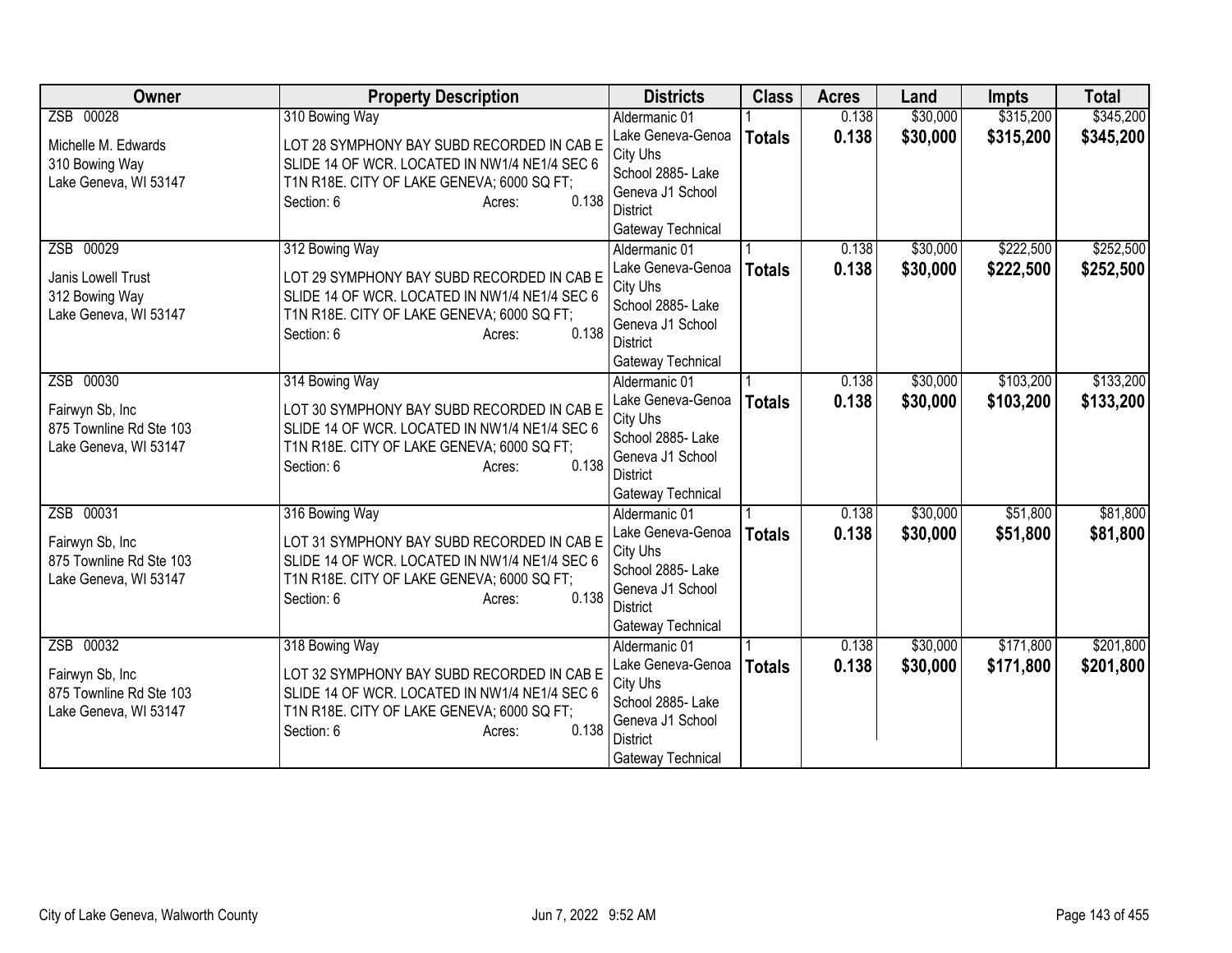| <b>Owner</b>                                     | <b>Property Description</b>                                                                 | <b>Districts</b>                   | <b>Class</b>  | <b>Acres</b> | Land     | <b>Impts</b>    | <b>Total</b> |
|--------------------------------------------------|---------------------------------------------------------------------------------------------|------------------------------------|---------------|--------------|----------|-----------------|--------------|
| ZSB 00033                                        | 320 Bowing Way                                                                              | Aldermanic 01                      |               | 0.138        | \$30,000 | \$14,300        | \$44,300     |
| Fairwyn Sb, Inc                                  | LOT 33 SYMPHONY BAY SUBD RECORDED IN CAB E                                                  | Lake Geneva-Genoa                  | <b>Totals</b> | 0.138        | \$30,000 | \$14,300        | \$44,300     |
| 875 Townline Rd Ste 103                          | SLIDE 14 OF WCR. LOCATED IN NW1/4 NE1/4 SEC 6                                               | City Uhs                           |               |              |          |                 |              |
| Lake Geneva, WI 53147                            | T1N R18E. CITY OF LAKE GENEVA; 6000 SQ FT;                                                  | School 2885- Lake                  |               |              |          |                 |              |
|                                                  | 0.138<br>Section: 6<br>Acres:                                                               | Geneva J1 School                   |               |              |          |                 |              |
|                                                  |                                                                                             | District                           |               |              |          |                 |              |
| ZSB 00034                                        |                                                                                             | Gateway Technical<br>Aldermanic 01 |               | 0.138        | \$30,000 | \$14,300        | \$44,300     |
|                                                  | 322 Bowing Way                                                                              | Lake Geneva-Genoa                  |               | 0.138        | \$30,000 | \$14,300        |              |
| Fairwyn Sb, Inc                                  | LOT 34 SYMPHONY BAY SUBD RECORDED IN CAB E                                                  | City Uhs                           | <b>Totals</b> |              |          |                 | \$44,300     |
| 875 Townline Rd Ste 103                          | SLIDE 14 OF WCR. LOCATED IN NW1/4 NE1/4 SEC 6                                               | School 2885- Lake                  |               |              |          |                 |              |
| Lake Geneva, WI 53147                            | T1N R18E. CITY OF LAKE GENEVA; 6000 SQ FT;                                                  | Geneva J1 School                   |               |              |          |                 |              |
|                                                  | 0.138<br>Section: 6<br>Acres:                                                               | <b>District</b>                    |               |              |          |                 |              |
|                                                  |                                                                                             | Gateway Technical                  |               |              |          |                 |              |
| ZSB 00035                                        | 324 Bowing Way                                                                              | Aldermanic 01                      |               | 0.138        | \$30,000 | \$139,800       | \$169,800    |
|                                                  |                                                                                             | Lake Geneva-Genoa                  | <b>Totals</b> | 0.138        | \$30,000 | \$139,800       | \$169,800    |
| Fairwyn Sb, Inc                                  | LOT 35 SYMPHONY BAY SUBD RECORDED IN CAB E<br>SLIDE 14 OF WCR. LOCATED IN NW1/4 NE1/4 SEC 6 | City Uhs                           |               |              |          |                 |              |
| 875 Townline Rd Ste 103<br>Lake Geneva, WI 53147 | T1N R18E. CITY OF LAKE GENEVA; 6000 SQ FT;                                                  | School 2885- Lake                  |               |              |          |                 |              |
|                                                  | 0.138<br>Section: 6<br>Acres:                                                               | Geneva J1 School                   |               |              |          |                 |              |
|                                                  |                                                                                             | <b>District</b>                    |               |              |          |                 |              |
|                                                  |                                                                                             | Gateway Technical                  |               |              |          |                 |              |
| ZSB 00036                                        | 326 Bowing Way                                                                              | Aldermanic 01                      |               | 0.138        | \$30,000 | $\overline{50}$ | \$30,000     |
| Fairwyn Sb, Inc                                  | LOT 36 SYMPHONY BAY SUBD RECORDED IN CAB E                                                  | Lake Geneva-Genoa                  | <b>Totals</b> | 0.138        | \$30,000 | \$0             | \$30,000     |
| 875 Townline Rd Ste 103                          | SLIDE 14 OF WCR. LOCATED IN NW1/4 NE1/4 SEC 6                                               | City Uhs<br>School 2885- Lake      |               |              |          |                 |              |
| Lake Geneva, WI 53147                            | T1N R18E. CITY OF LAKE GENEVA; 6000 SQ FT;                                                  | Geneva J1 School                   |               |              |          |                 |              |
|                                                  | 0.138<br>Section: 6<br>Acres:                                                               | <b>District</b>                    |               |              |          |                 |              |
|                                                  |                                                                                             | Gateway Technical                  |               |              |          |                 |              |
| ZSB 00037                                        | 328 Bowing Way                                                                              | Aldermanic 01                      |               | 0.138        | \$30,000 | \$355,000       | \$385,000    |
|                                                  |                                                                                             | Lake Geneva-Genoa                  | <b>Totals</b> | 0.138        | \$30,000 | \$355,000       | \$385,000    |
| Gordon P. Hanson                                 | LOT 37 SYMPHONY BAY SUBD RECORDED IN CAB E                                                  | City Uhs                           |               |              |          |                 |              |
| 5114 W Desert Eagle Cir                          | SLIDE 14 OF WCR. LOCATED IN NW1/4 NE1/4 SEC 6                                               | School 2885-Lake                   |               |              |          |                 |              |
| Marana, AZ 85658                                 | T1N R18E. CITY OF LAKE GENEVA; 6000 SQ FT;<br>0.138                                         | Geneva J1 School                   |               |              |          |                 |              |
|                                                  | Section: 6<br>Acres:                                                                        | <b>District</b>                    |               |              |          |                 |              |
|                                                  |                                                                                             | Gateway Technical                  |               |              |          |                 |              |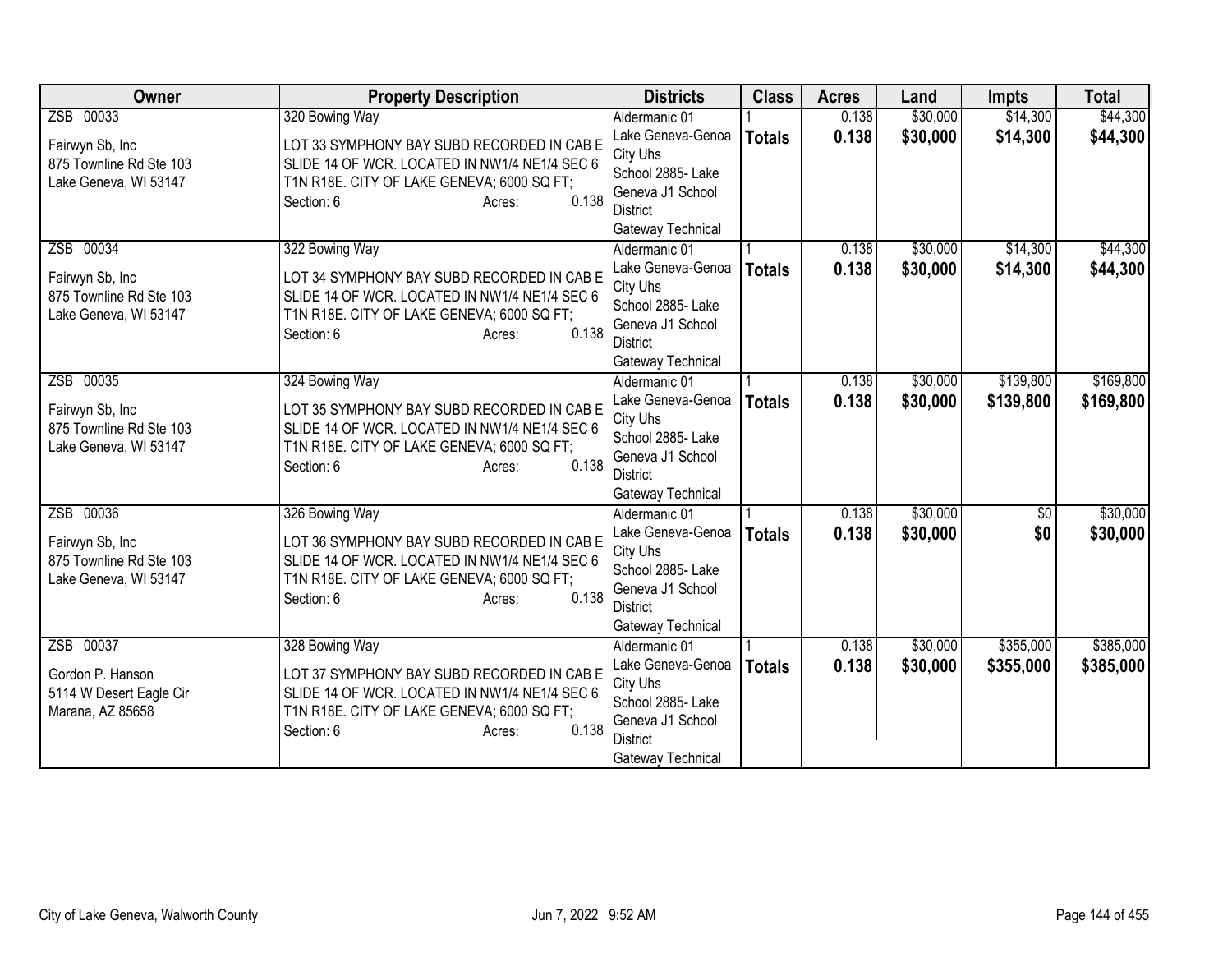| Owner                         | <b>Property Description</b>                         | <b>Districts</b>              | <b>Class</b>  | <b>Acres</b> | Land     | Impts           | <b>Total</b> |
|-------------------------------|-----------------------------------------------------|-------------------------------|---------------|--------------|----------|-----------------|--------------|
| ZSB 00038                     | 330 Bowing Way                                      | Aldermanic 01                 |               | 0.141        | \$30,000 | $\overline{50}$ | \$30,000     |
| Fairwyn Sb, Inc               | LOT 38 SYMPHONY BAY SUBD RECORDED IN CAB E          | Lake Geneva-Genoa             | <b>Totals</b> | 0.141        | \$30,000 | \$0             | \$30,000     |
| 875 Townline Rd Ste 103       | SLIDE 14 OF WCR. LOCATED IN NW1/4 NE1/4 SEC 6       | City Uhs                      |               |              |          |                 |              |
| Lake Geneva, WI 53147         | T1N R18E. CITY OF LAKE GENEVA; 6160 SQ FT;          | School 2885- Lake             |               |              |          |                 |              |
|                               | 0.141<br>Section: 6<br>Acres:                       | Geneva J1 School              |               |              |          |                 |              |
|                               |                                                     | District                      |               |              |          |                 |              |
|                               |                                                     | Gateway Technical             |               |              |          |                 |              |
| ZSB 00039                     | 332 Bowing Way                                      | Aldermanic 01                 |               | 0.139        | \$30,000 | \$15,100        | \$45,100     |
| Fairwyn Sb, Inc               | LOT 39 SYMPHONY BAY SUBD RECORDED IN CAB E          | Lake Geneva-Genoa             | <b>Totals</b> | 0.139        | \$30,000 | \$15,100        | \$45,100     |
| 875 Townline Rd Ste 103       | SLIDE 14 OF WCR. LOCATED IN NW1/4 NE1/4 SEC 6       | City Uhs<br>School 2885- Lake |               |              |          |                 |              |
| Lake Geneva, WI 53147         | T1N R18E. CITY OF LAKE GENEVA; 6053 SQ FT;          | Geneva J1 School              |               |              |          |                 |              |
|                               | 0.139<br>Section: 6<br>Acres:                       | <b>District</b>               |               |              |          |                 |              |
|                               |                                                     | Gateway Technical             |               |              |          |                 |              |
| ZSB 00040                     | 334 Bowing Way                                      | Aldermanic 01                 |               | 0.138        | \$30,000 | \$321,500       | \$351,500    |
|                               |                                                     | Lake Geneva-Genoa             | <b>Totals</b> | 0.138        | \$30,000 | \$321,500       | \$351,500    |
| <b>Lawrence Glines Trust</b>  | LOT 40 SYMPHONY BAY SUBD RECORDED IN CAB E          | City Uhs                      |               |              |          |                 |              |
| 334 Bowing Way                | SLIDE 14 OF WCR. LOCATED IN NW1/4 NE1/4 SEC 6       | School 2885- Lake             |               |              |          |                 |              |
| Lake Geneva, WI 53147         | T1N R18E. CITY OF LAKE GENEVA; 6010 SQ FT;<br>0.138 | Geneva J1 School              |               |              |          |                 |              |
|                               | Section: 6<br>Acres:                                | <b>District</b>               |               |              |          |                 |              |
|                               |                                                     | Gateway Technical             |               |              |          |                 |              |
| ZSB 00041                     | 336 Bowing Way                                      | Aldermanic 01                 |               | 0.138        | \$30,000 | \$196,600       | \$226,600    |
| <b>Timothy Sullivan Trust</b> | LOT 41 SYMPHONY BAY SUBD RECORDED IN CAB E          | Lake Geneva-Genoa             | <b>Totals</b> | 0.138        | \$30,000 | \$196,600       | \$226,600    |
| 336 Bowing Way                | SLIDE 14 OF WCR. LOCATED IN NW1/4 NE1/4 SEC 6       | City Uhs                      |               |              |          |                 |              |
| Lake Geneva, WI 53147         | T1N R18E. CITY OF LAKE GENEVA; 6015 SQ FT;          | School 2885- Lake             |               |              |          |                 |              |
|                               | 0.138<br>Section: 6<br>Acres:                       | Geneva J1 School              |               |              |          |                 |              |
|                               |                                                     | <b>District</b>               |               |              |          |                 |              |
|                               |                                                     | Gateway Technical             |               |              |          |                 |              |
| ZSB 00042                     | 338 Bowing Way                                      | Aldermanic 01                 |               | 0.138        | \$30,000 | \$354,900       | \$384,900    |
| Dolata Trust                  | LOT 42 SYMPHONY BAY SUBD RECORDED IN CAB E          | Lake Geneva-Genoa<br>City Uhs | <b>Totals</b> | 0.138        | \$30,000 | \$354,900       | \$384,900    |
| 338 Bowing Way                | SLIDE 14 OF WCR. LOCATED IN NW1/4 NE1/4 SEC 6       | School 2885- Lake             |               |              |          |                 |              |
| Lake Geneva, WI 53147         | T1N R18E. CITY OF LAKE GENEVA; 6021 SQ FT;          | Geneva J1 School              |               |              |          |                 |              |
|                               | 0.138<br>Section: 6<br>Acres:                       | <b>District</b>               |               |              |          |                 |              |
|                               |                                                     | Gateway Technical             |               |              |          |                 |              |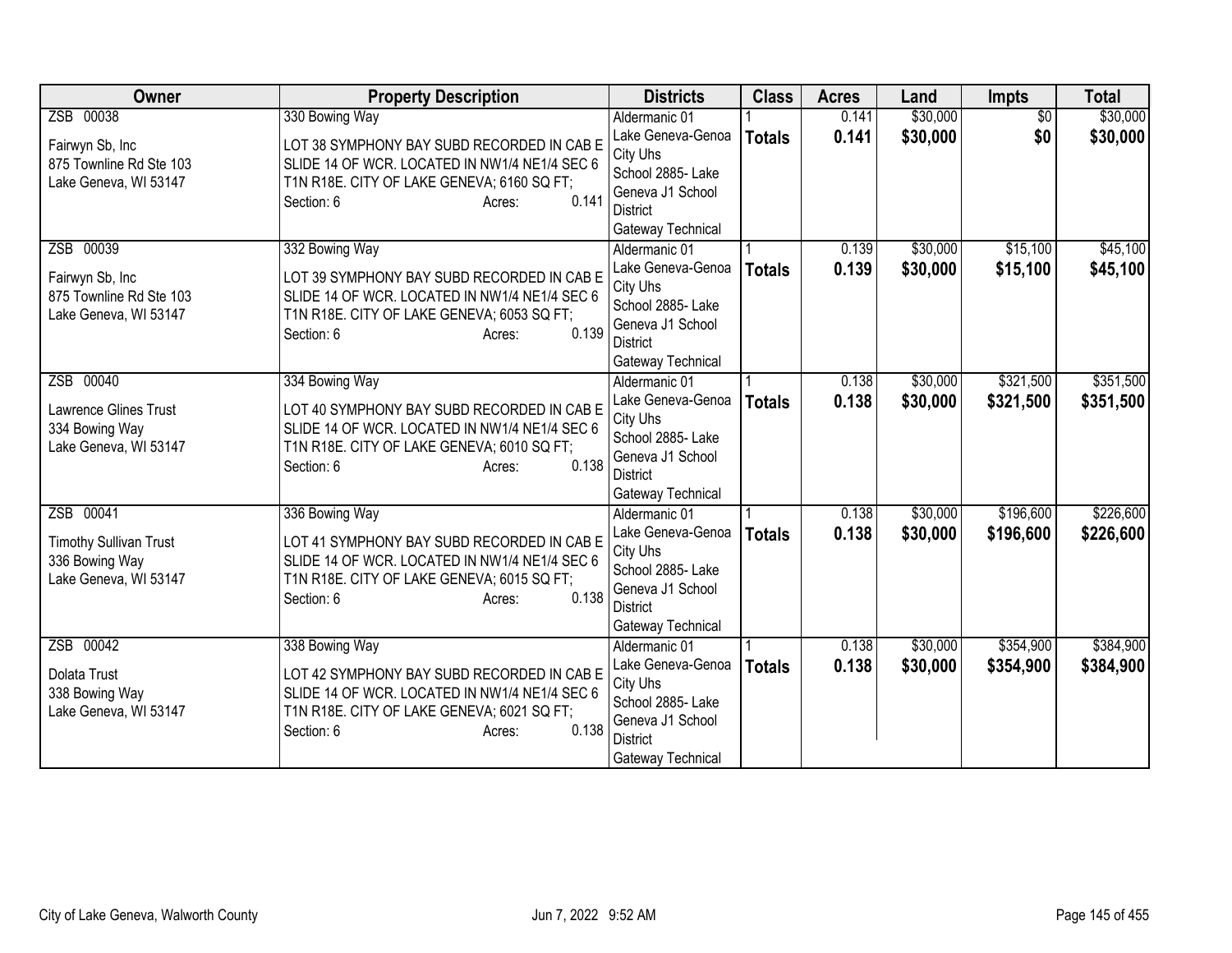| <b>Owner</b>                 | <b>Property Description</b>                          | <b>Districts</b>              | <b>Class</b>  | <b>Acres</b> | Land     | <b>Impts</b> | <b>Total</b> |
|------------------------------|------------------------------------------------------|-------------------------------|---------------|--------------|----------|--------------|--------------|
| ZSB 00043                    | 340 Bowing Way                                       | Aldermanic 01                 |               | 0.159        | \$30,000 | \$349,600    | \$379,600    |
| John Oboikovitz              | LOT 43 SYMPHONY BAY SUBD RECORDED IN CAB E           | Lake Geneva-Genoa             | <b>Totals</b> | 0.159        | \$30,000 | \$349,600    | \$379,600    |
| 340 Bowing Way               | SLIDE 14 OF WCR. LOCATED IN NW1/4 NE1/4 SEC 6        | City Uhs                      |               |              |          |              |              |
| Lake Geneva, WI 53147        | T1N R18E. CITY OF LAKE GENEVA; 6915 SQ FT;           | School 2885- Lake             |               |              |          |              |              |
|                              | 0.159<br>Section: 6<br>Acres:                        | Geneva J1 School              |               |              |          |              |              |
|                              |                                                      | <b>District</b>               |               |              |          |              |              |
|                              |                                                      | Gateway Technical             |               |              |          |              |              |
| ZSB 00044                    | 342 Bowing Way                                       | Aldermanic 01                 |               | 0.189        | \$30,000 | \$244,700    | \$274,700    |
| Thomas C. Sturgulewski       | LOT 44 SYMPHONY BAY SUBD RECORDED IN CAB E           | Lake Geneva-Genoa             | <b>Totals</b> | 0.189        | \$30,000 | \$244,700    | \$274,700    |
| 342 Bowing Way               | SLIDE 14 OF WCR. LOCATED IN NW1/4 NE1/4 SEC 6        | City Uhs<br>School 2885- Lake |               |              |          |              |              |
| Lake Geneva, WI 53147        | T1N R18E. CITY OF LAKE GENEVA; 8241 SQ FT;           | Geneva J1 School              |               |              |          |              |              |
|                              | 0.189<br>Section: 6<br>Acres:                        | <b>District</b>               |               |              |          |              |              |
|                              |                                                      | Gateway Technical             |               |              |          |              |              |
| ZSB 00045                    | 344 Bowing Way                                       | Aldermanic 01                 |               | 0.289        | \$30,000 | \$261,900    | \$291,900    |
|                              |                                                      | Lake Geneva-Genoa             | <b>Totals</b> | 0.289        | \$30,000 | \$261,900    | \$291,900    |
| Timothy E. Sullivan          | LOT 45 SYMPHONY BAY SUBD RECORDED IN CAB E           | City Uhs                      |               |              |          |              |              |
| 344 Bowing Way               | SLIDE 14 OF WCR. LOCATED IN NW1/4 NE1/4 SEC 6        | School 2885- Lake             |               |              |          |              |              |
| Lake Geneva, WI 53147        | T1N R18E. CITY OF LAKE GENEVA; 12591 SQ FT;<br>0.289 | Geneva J1 School              |               |              |          |              |              |
|                              | Section: 6<br>Acres:                                 | <b>District</b>               |               |              |          |              |              |
|                              |                                                      | Gateway Technical             |               |              |          |              |              |
| ZSB 00046                    | 346 Bowing Way                                       | Aldermanic 01                 |               | 0.353        | \$30,000 | \$313,000    | \$343,000    |
| <b>Shirley Kmiecik Trust</b> | LOT 46 SYMPHONY BAY SUBD RECORDED IN CAB E           | Lake Geneva-Genoa             | <b>Totals</b> | 0.353        | \$30,000 | \$313,000    | \$343,000    |
| 346 Bowing Way               | SLIDE 14 OF WCR. LOCATED IN NW1/4 NE1/4 SEC 6        | City Uhs                      |               |              |          |              |              |
| Lake Geneva, WI 53147        | T1N R18E. CITY OF LAKE GENEVA; 15380 SQ FT;          | School 2885- Lake             |               |              |          |              |              |
|                              | 0.353<br>Section: 6<br>Acres:                        | Geneva J1 School              |               |              |          |              |              |
|                              |                                                      | <b>District</b>               |               |              |          |              |              |
|                              |                                                      | Gateway Technical             |               |              |          |              |              |
| ZSB 00047                    | 348 Bowing Way                                       | Aldermanic 01                 |               | 0.246        | \$30,000 | \$357,000    | \$387,000    |
| Lee Sienkowski               | LOT 47 SYMPHONY BAY SUBD RECORDED IN CAB E           | Lake Geneva-Genoa<br>City Uhs | <b>Totals</b> | 0.246        | \$30,000 | \$357,000    | \$387,000    |
| 348 Bowing Way               | SLIDE 14 OF WCR. LOCATED IN NW1/4 NE1/4 SEC 6        | School 2885- Lake             |               |              |          |              |              |
| Lake Geneva, WI 53147        | T1N R18E. CITY OF LAKE GENEVA; 10733 SQ FT;          | Geneva J1 School              |               |              |          |              |              |
|                              | 0.246<br>Section: 6<br>Acres:                        | <b>District</b>               |               |              |          |              |              |
|                              |                                                      | Gateway Technical             |               |              |          |              |              |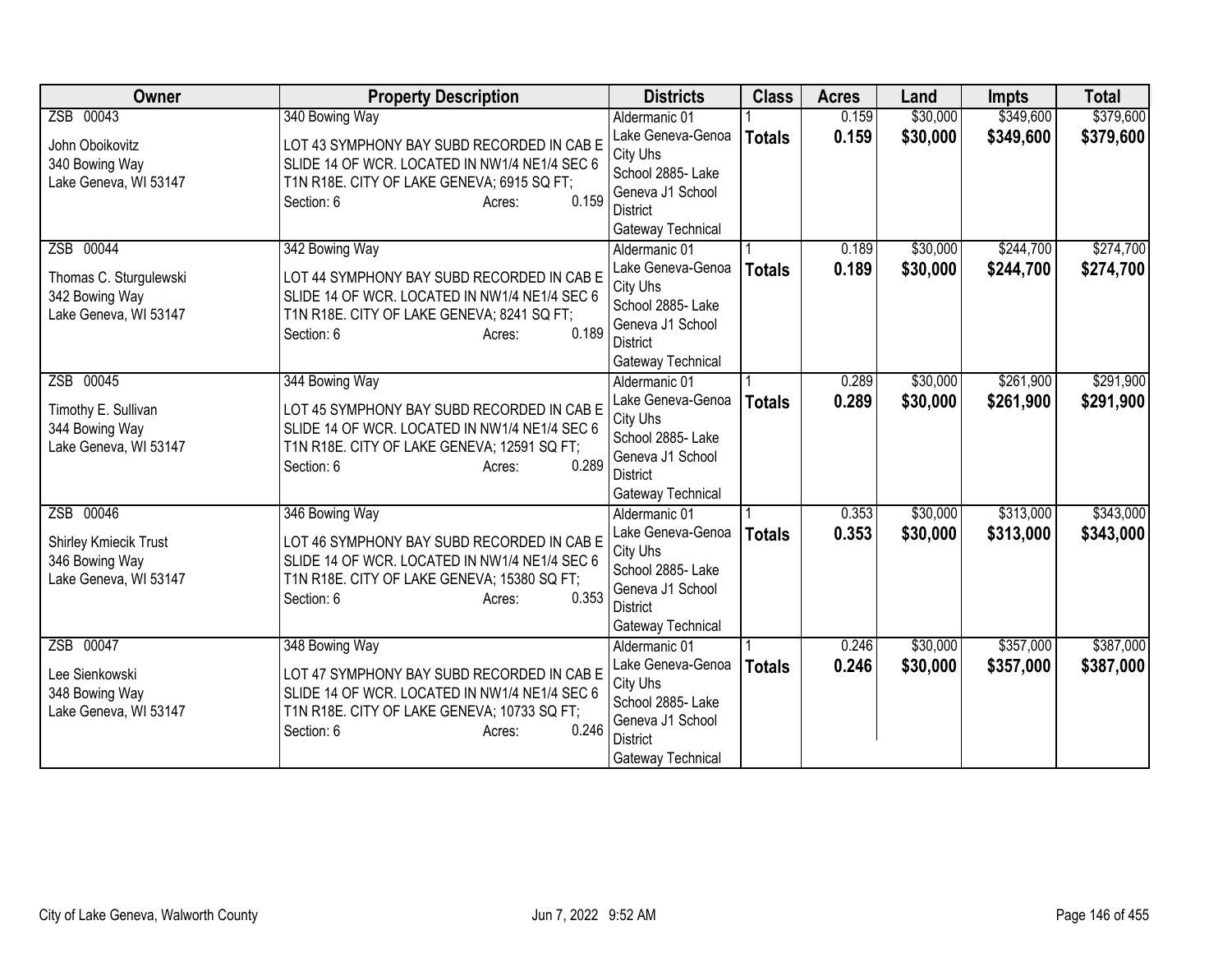| <b>Owner</b>              | <b>Property Description</b>                                                                 | <b>Districts</b>                      | <b>Class</b>  | <b>Acres</b> | Land     | <b>Impts</b> | <b>Total</b> |
|---------------------------|---------------------------------------------------------------------------------------------|---------------------------------------|---------------|--------------|----------|--------------|--------------|
| ZSB 00048                 | 350 Bowing Way                                                                              | Aldermanic 01                         |               | 0.191        | \$30,000 | \$351,800    | \$381,800    |
| Lawrence Ostrowski        | LOT 48 SYMPHONY BAY SUBD RECORDED IN CAB E                                                  | Lake Geneva-Genoa                     | <b>Totals</b> | 0.191        | \$30,000 | \$351,800    | \$381,800    |
| 350 Bowing Way            | SLIDE 14 OF WCR. LOCATED IN NW1/4 NE1/4 SEC 6                                               | City Uhs                              |               |              |          |              |              |
| Lake Geneva, WI 53147     | T1N R18E. CITY OF LAKE GENEVA; 8337 SQ FT;                                                  | School 2885- Lake                     |               |              |          |              |              |
|                           | 0.191<br>Section: 6<br>Acres:                                                               | Geneva J1 School<br><b>District</b>   |               |              |          |              |              |
|                           |                                                                                             | Gateway Technical                     |               |              |          |              |              |
| ZSB 00049                 | 352 Bowing Way                                                                              | Aldermanic 01                         |               | 0.170        | \$30,000 | \$185,500    | \$215,500    |
|                           |                                                                                             | Lake Geneva-Genoa                     | <b>Totals</b> | 0.170        | \$30,000 | \$185,500    | \$215,500    |
| Norman C. Alms            | LOT 49 SYMPHONY BAY SUBD RECORDED IN CAB E                                                  | City Uhs                              |               |              |          |              |              |
| 6629 Timberline Ln        | SLIDE 14 OF WCR. LOCATED IN NW1/4 NE1/4 SEC 6                                               | School 2885- Lake                     |               |              |          |              |              |
| Rockford, IL 61108        | T1N R18E. CITY OF LAKE GENEVA; 7389 SQ FT;<br>0.170<br>Section: 6                           | Geneva J1 School                      |               |              |          |              |              |
|                           | Acres:                                                                                      | <b>District</b>                       |               |              |          |              |              |
|                           |                                                                                             | Gateway Technical                     |               |              |          |              |              |
| ZSB 00050                 | 354 Bowing Way                                                                              | Aldermanic 01                         |               | 0.168        | \$30,000 | \$311,600    | \$341,600    |
| Sandra G. Betka           | LOT 50 SYMPHONY BAY SUBD RECORDED IN CAB E                                                  | Lake Geneva-Genoa                     | <b>Totals</b> | 0.168        | \$30,000 | \$311,600    | \$341,600    |
| 354 Bowing Way            | SLIDE 14 OF WCR. LOCATED IN NW1/4 NE1/4 SEC 6                                               | City Uhs                              |               |              |          |              |              |
| Lake Geneva, WI 53147     | T1N R18E. CITY OF LAKE GENEVA; 7304 SQ FT;                                                  | School 2885- Lake<br>Geneva J1 School |               |              |          |              |              |
|                           | 0.168<br>Section: 6<br>Acres:                                                               | <b>District</b>                       |               |              |          |              |              |
|                           |                                                                                             | Gateway Technical                     |               |              |          |              |              |
| ZSB 00051                 | 356 Bowing Way                                                                              | Aldermanic 01                         |               | 0.161        | \$45,000 | \$321,500    | \$366,500    |
| Debra Miller              |                                                                                             | Lake Geneva-Genoa                     | <b>Totals</b> | 0.161        | \$45,000 | \$321,500    | \$366,500    |
| 777 N Prospect Ave Ut 403 | LOT 51 SYMPHONY BAY SUBD RECORDED IN CAB E<br>SLIDE 14 OF WCR. LOCATED IN NW1/4 NE1/4 SEC 6 | City Uhs                              |               |              |          |              |              |
| Milwaukee, WI 53202       | T1N R18E. CITY OF LAKE GENEVA; 7013 SQ FT;                                                  | School 2885- Lake                     |               |              |          |              |              |
|                           | 0.161<br>Section: 6<br>Acres:                                                               | Geneva J1 School                      |               |              |          |              |              |
|                           |                                                                                             | <b>District</b>                       |               |              |          |              |              |
|                           |                                                                                             | Gateway Technical                     |               |              |          |              |              |
| ZSB 00052                 | 358 Bowing Way                                                                              | Aldermanic 01                         |               | 0.213        | \$45,000 | \$392,700    | \$437,700    |
| Scott V. Lennon           | LOT 52 SYMPHONY BAY SUBD RECORDED IN CAB E                                                  | Lake Geneva-Genoa<br>City Uhs         | <b>Totals</b> | 0.213        | \$45,000 | \$392,700    | \$437,700    |
| 358 Bowing Way            | SLIDE 14 OF WCR. LOCATED IN NW1/4 NE1/4 SEC 6                                               | School 2885- Lake                     |               |              |          |              |              |
| Lake Geneva, WI 53147     | T1N R18E. CITY OF LAKE GENEVA; 9300 SQ FT;                                                  | Geneva J1 School                      |               |              |          |              |              |
|                           | 0.213<br>Section: 6<br>Acres:                                                               | <b>District</b>                       |               |              |          |              |              |
|                           |                                                                                             | Gateway Technical                     |               |              |          |              |              |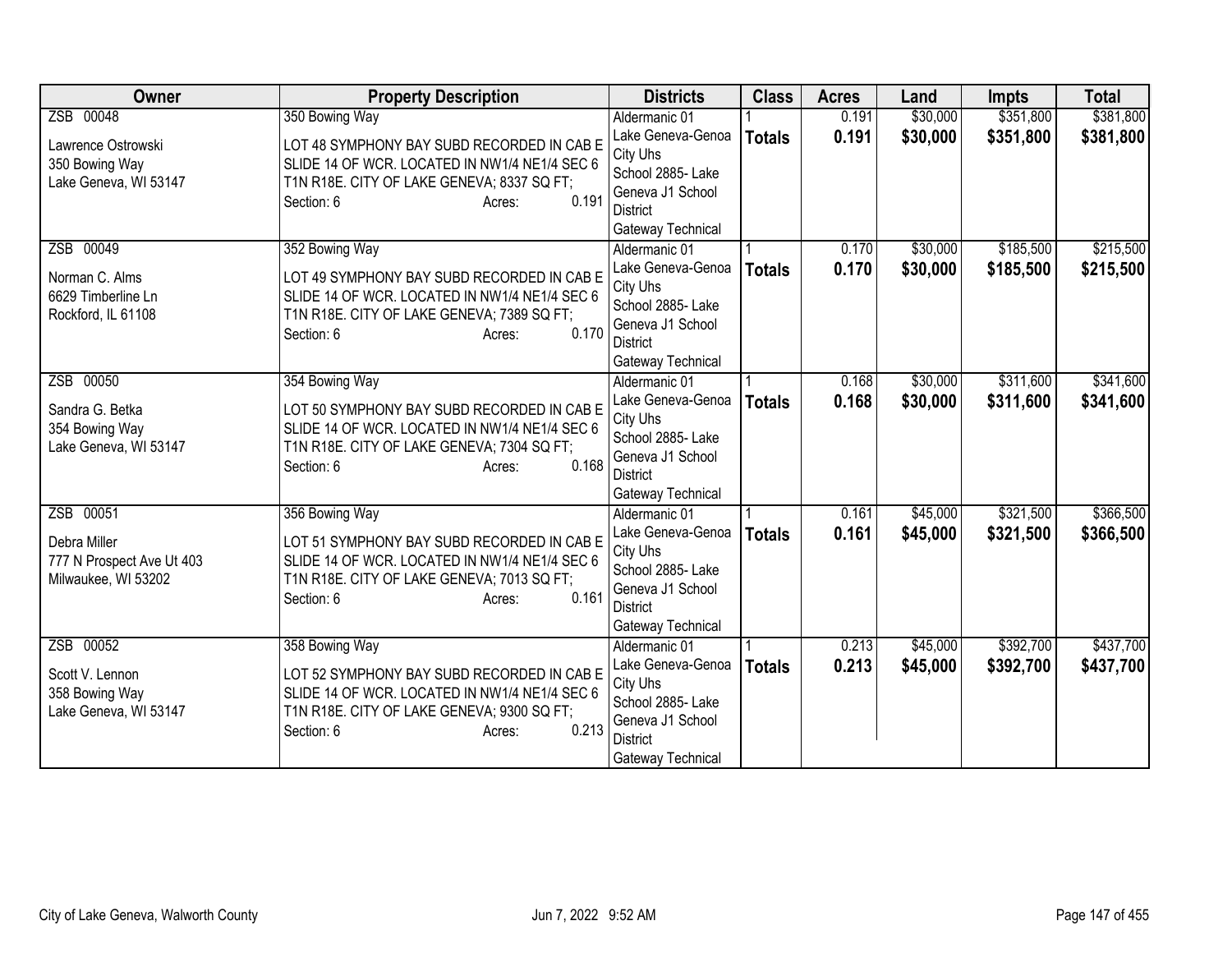| <b>Owner</b>          | <b>Property Description</b>                         | <b>Districts</b>              | <b>Class</b>  | <b>Acres</b> | Land     | <b>Impts</b> | <b>Total</b> |
|-----------------------|-----------------------------------------------------|-------------------------------|---------------|--------------|----------|--------------|--------------|
| ZSB 00053             | 404 Gallant Dr                                      | Aldermanic 01                 |               | 0.155        | \$45,000 | \$362,400    | \$407,400    |
| Timothy S. Gedemer    | LOT 53 SYMPHONY BAY SUBD RECORDED IN CAB E          | Lake Geneva-Genoa             | <b>Totals</b> | 0.155        | \$45,000 | \$362,400    | \$407,400    |
| 404 Gallant Dr        | SLIDE 14 OF WCR. LOCATED IN NW1/4 NE1/4 SEC 6       | City Uhs                      |               |              |          |              |              |
| Lake Geneva, WI 53147 | T1N R18E. CITY OF LAKE GENEVA; 6754 SQ FT;          | School 2885- Lake             |               |              |          |              |              |
|                       | 0.155<br>Section: 6<br>Acres:                       | Geneva J1 School              |               |              |          |              |              |
|                       |                                                     | <b>District</b>               |               |              |          |              |              |
|                       |                                                     | Gateway Technical             |               |              |          |              |              |
| ZSB 00054             | 406 Gallant Dr                                      | Aldermanic 01                 |               | 0.171        | \$45,000 | \$356,700    | \$401,700    |
| Ann Gaffey Trust      | LOT 54 SYMPHONY BAY SUBD RECORDED IN CAB E          | Lake Geneva-Genoa             | <b>Totals</b> | 0.171        | \$45,000 | \$356,700    | \$401,700    |
| 406 Gallant Dr        | SLIDE 14 OF WCR. LOCATED IN NW1/4 NE1/4 SEC 6       | City Uhs<br>School 2885- Lake |               |              |          |              |              |
| Lake Geneva, WI 53147 | T1N R18E. CITY OF LAKE GENEVA; 7467 SQ FT;          | Geneva J1 School              |               |              |          |              |              |
|                       | 0.171<br>Section: 6<br>Acres:                       | <b>District</b>               |               |              |          |              |              |
|                       |                                                     | Gateway Technical             |               |              |          |              |              |
| ZSB 00055             | 408 Gallant Dr                                      | Aldermanic 01                 |               | 0.178        | \$45,000 | \$356,400    | \$401,400    |
|                       |                                                     | Lake Geneva-Genoa             | <b>Totals</b> | 0.178        | \$45,000 | \$356,400    | \$401,400    |
| Wendy L. Marmont      | LOT 55 SYMPHONY BAY SUBD RECORDED IN CAB E          | City Uhs                      |               |              |          |              |              |
| 408 Gallant Dr        | SLIDE 14 OF WCR. LOCATED IN NW1/4 NE1/4 SEC 6       | School 2885- Lake             |               |              |          |              |              |
| Lake Geneva, WI 53147 | T1N R18E. CITY OF LAKE GENEVA; 7770 SQ FT;<br>0.178 | Geneva J1 School              |               |              |          |              |              |
|                       | Section: 6<br>Acres:                                | <b>District</b>               |               |              |          |              |              |
|                       |                                                     | Gateway Technical             |               |              |          |              |              |
| ZSB 00056             | 410 Gallant Dr                                      | Aldermanic 01                 |               | 0.158        | \$45,000 | \$319,100    | \$364,100    |
| Diane Zimmerman       | LOT 56 SYMPHONY BAY SUBD RECORDED IN CAB E          | Lake Geneva-Genoa             | <b>Totals</b> | 0.158        | \$45,000 | \$319,100    | \$364,100    |
| 410 Gallant Dr        | SLIDE 14 OF WCR. LOCATED IN NW1/4 NE1/4 SEC 6       | City Uhs                      |               |              |          |              |              |
| Lake Geneva, WI 53147 | T1N R18E. CITY OF LAKE GENEVA; 6902 SQ FT;          | School 2885- Lake             |               |              |          |              |              |
|                       | 0.158<br>Section: 6<br>Acres:                       | Geneva J1 School              |               |              |          |              |              |
|                       |                                                     | <b>District</b>               |               |              |          |              |              |
|                       |                                                     | Gateway Technical             |               |              |          |              |              |
| ZSB 00057             | 412 Gallant Dr                                      | Aldermanic 01                 |               | 0.149        | \$45,000 | \$320,900    | \$365,900    |
| Jo Ann Krause Trust   | LOT 57 SYMPHONY BAY SUBD RECORDED IN CAB E          | Lake Geneva-Genoa<br>City Uhs | <b>Totals</b> | 0.149        | \$45,000 | \$320,900    | \$365,900    |
| 412 Gallant Dr        | SLIDE 14 OF WCR. LOCATED IN NW1/4 NE1/4 SEC 6       | School 2885- Lake             |               |              |          |              |              |
| Lake Geneva, WI 53147 | T1N R18E. CITY OF LAKE GENEVA; 6475 SQ FT;          | Geneva J1 School              |               |              |          |              |              |
|                       | 0.149<br>Section: 6<br>Acres:                       | <b>District</b>               |               |              |          |              |              |
|                       |                                                     | Gateway Technical             |               |              |          |              |              |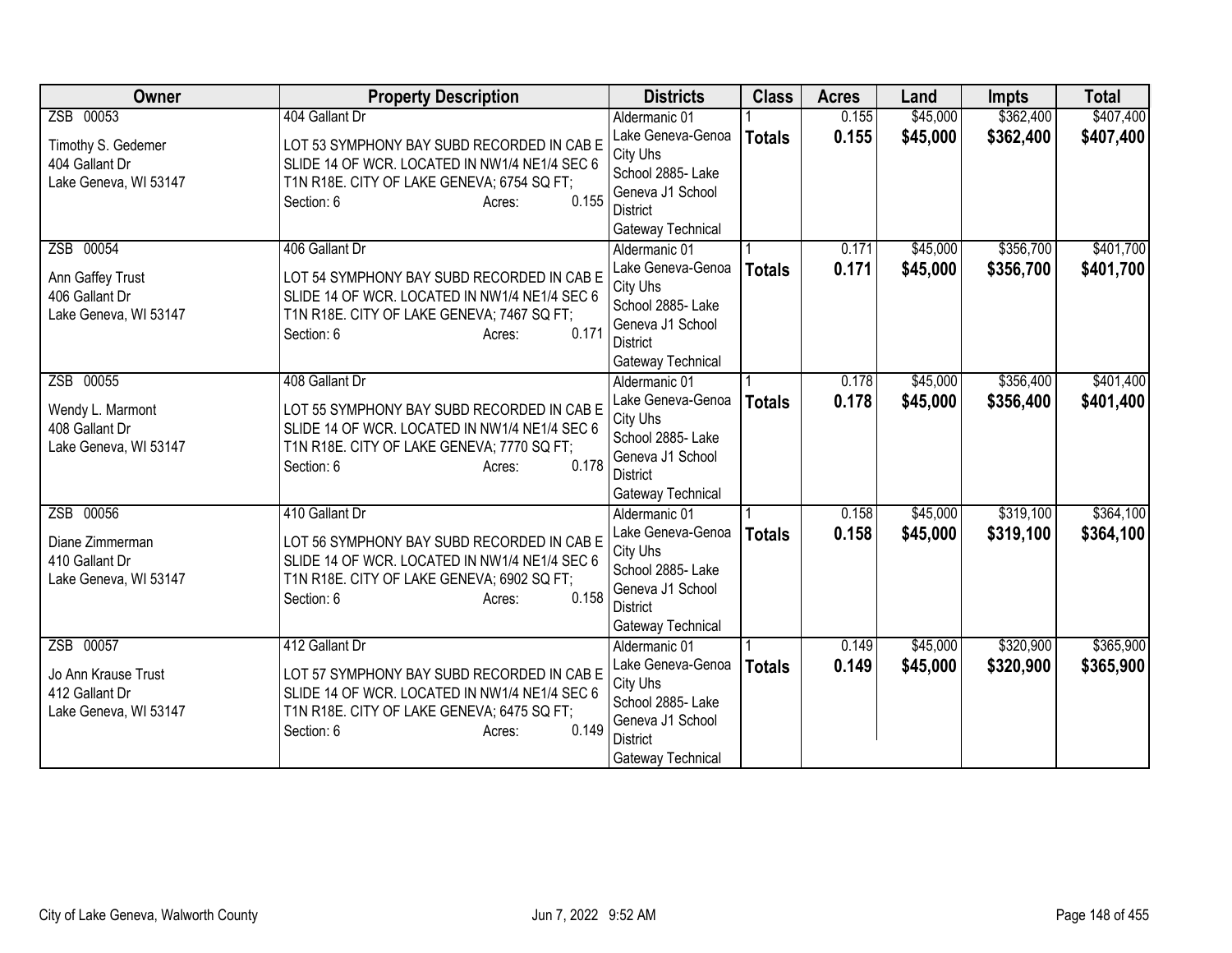| <b>Owner</b>                            | <b>Property Description</b>                                                                 | <b>Districts</b>                   | <b>Class</b>  | <b>Acres</b> | Land     | <b>Impts</b> | <b>Total</b> |
|-----------------------------------------|---------------------------------------------------------------------------------------------|------------------------------------|---------------|--------------|----------|--------------|--------------|
| ZSB 00058                               | 414 Gallant Dr                                                                              | Aldermanic 01                      |               | 0.155        | \$45,000 | \$7,400      | \$52,400     |
| Judy Derra Trust                        | LOT 58 SYMPHONY BAY SUBD RECORDED IN CAB E                                                  | Lake Geneva-Genoa                  | <b>Totals</b> | 0.155        | \$45,000 | \$7,400      | \$52,400     |
| 414 Gallant Dr                          | SLIDE 14 OF WCR. LOCATED IN NW1/4 NE1/4 SEC 6                                               | City Uhs                           |               |              |          |              |              |
| Lake Geneva, WI 53147                   | T1N R18E. CITY OF LAKE GENEVA; 6756 SQ FT;                                                  | School 2885- Lake                  |               |              |          |              |              |
|                                         | 0.155<br>Section: 6<br>Acres:                                                               | Geneva J1 School                   |               |              |          |              |              |
|                                         |                                                                                             | District                           |               |              |          |              |              |
| ZSB 00059                               | 418 Gallant Dr                                                                              | Gateway Technical                  |               | 0.174        |          | \$319,300    | \$364,300    |
|                                         |                                                                                             | Aldermanic 01<br>Lake Geneva-Genoa |               | 0.174        | \$45,000 |              |              |
| Virginia Helen Johnson Trust            | LOT 59 SYMPHONY BAY SUBD RECORDED IN CAB E                                                  | City Uhs                           | <b>Totals</b> |              | \$45,000 | \$319,300    | \$364,300    |
| 418 Gallant Dr                          | SLIDE 14 OF WCR. LOCATED IN NW1/4 NE1/4 SEC 6                                               | School 2885- Lake                  |               |              |          |              |              |
| Lake Geneva, WI 53147                   | T1N R18E. CITY OF LAKE GENEVA; 7579 SQ FT;                                                  | Geneva J1 School                   |               |              |          |              |              |
|                                         | 0.174<br>Section: 6<br>Acres:                                                               | District                           |               |              |          |              |              |
|                                         |                                                                                             | Gateway Technical                  |               |              |          |              |              |
| ZSB 00060                               | 420 Gallant Dr                                                                              | Aldermanic 01                      |               | 0.221        | \$45,000 | \$322,100    | \$367,100    |
|                                         |                                                                                             | Lake Geneva-Genoa                  | <b>Totals</b> | 0.221        | \$45,000 | \$322,100    | \$367,100    |
| William Caldwell                        | LOT 60 SYMPHONY BAY SUBD RECORDED IN CAB E<br>SLIDE 14 OF WCR. LOCATED IN NW1/4 NE1/4 SEC 6 | City Uhs                           |               |              |          |              |              |
| 420 Gallant Dr<br>Lake Geneva, WI 53147 | T1N R18E. CITY OF LAKE GENEVA; 9606 SQ FT;                                                  | School 2885- Lake                  |               |              |          |              |              |
|                                         | 0.221<br>Section: 6<br>Acres:                                                               | Geneva J1 School                   |               |              |          |              |              |
|                                         |                                                                                             | <b>District</b>                    |               |              |          |              |              |
|                                         |                                                                                             | Gateway Technical                  |               |              |          |              |              |
| ZSB 00061                               | 347 Bowing Way                                                                              | Aldermanic 01                      |               | 0.195        | \$30,000 | \$17,400     | \$47,400     |
| Fairwyn Sb, Inc                         | LOT 61 SYMPHONY BAY SUBD RECORDED IN CAB E                                                  | Lake Geneva-Genoa                  | <b>Totals</b> | 0.195        | \$30,000 | \$17,400     | \$47,400     |
| 875 Townline Rd Ste 103                 | SLIDE 14 OF WCR. LOCATED IN NW1/4 NE1/4 SEC 6                                               | City Uhs<br>School 2885- Lake      |               |              |          |              |              |
| Lake Geneva, WI 53147                   | T1N R18E. CITY OF LAKE GENEVA; 8486 SQ FT;                                                  | Geneva J1 School                   |               |              |          |              |              |
|                                         | 0.195<br>Section: 6<br>Acres:                                                               | <b>District</b>                    |               |              |          |              |              |
|                                         |                                                                                             | Gateway Technical                  |               |              |          |              |              |
| ZSB 00062                               | <b>Bowing Way</b>                                                                           | Aldermanic 01                      |               | 0.140        | \$30,000 | \$0          | \$30,000     |
|                                         |                                                                                             | Lake Geneva-Genoa                  | <b>Totals</b> | 0.140        | \$30,000 | \$0          | \$30,000     |
| Fairwyn Sb, Inc                         | LOT 62 SYMPHONY BAY SUBD RECORDED IN CAB E                                                  | City Uhs                           |               |              |          |              |              |
| 875 Townline Rd Ste 103                 | SLIDE 14 OF WCR. LOCATED IN NW1/4 NE1/4 SEC 6                                               | School 2885- Lake                  |               |              |          |              |              |
| Lake Geneva, WI 53147                   | T1N R18E. CITY OF LAKE GENEVA; 6100 SQ FT;<br>0.140                                         | Geneva J1 School                   |               |              |          |              |              |
|                                         | Section: 6<br>Acres:                                                                        | <b>District</b>                    |               |              |          |              |              |
|                                         |                                                                                             | Gateway Technical                  |               |              |          |              |              |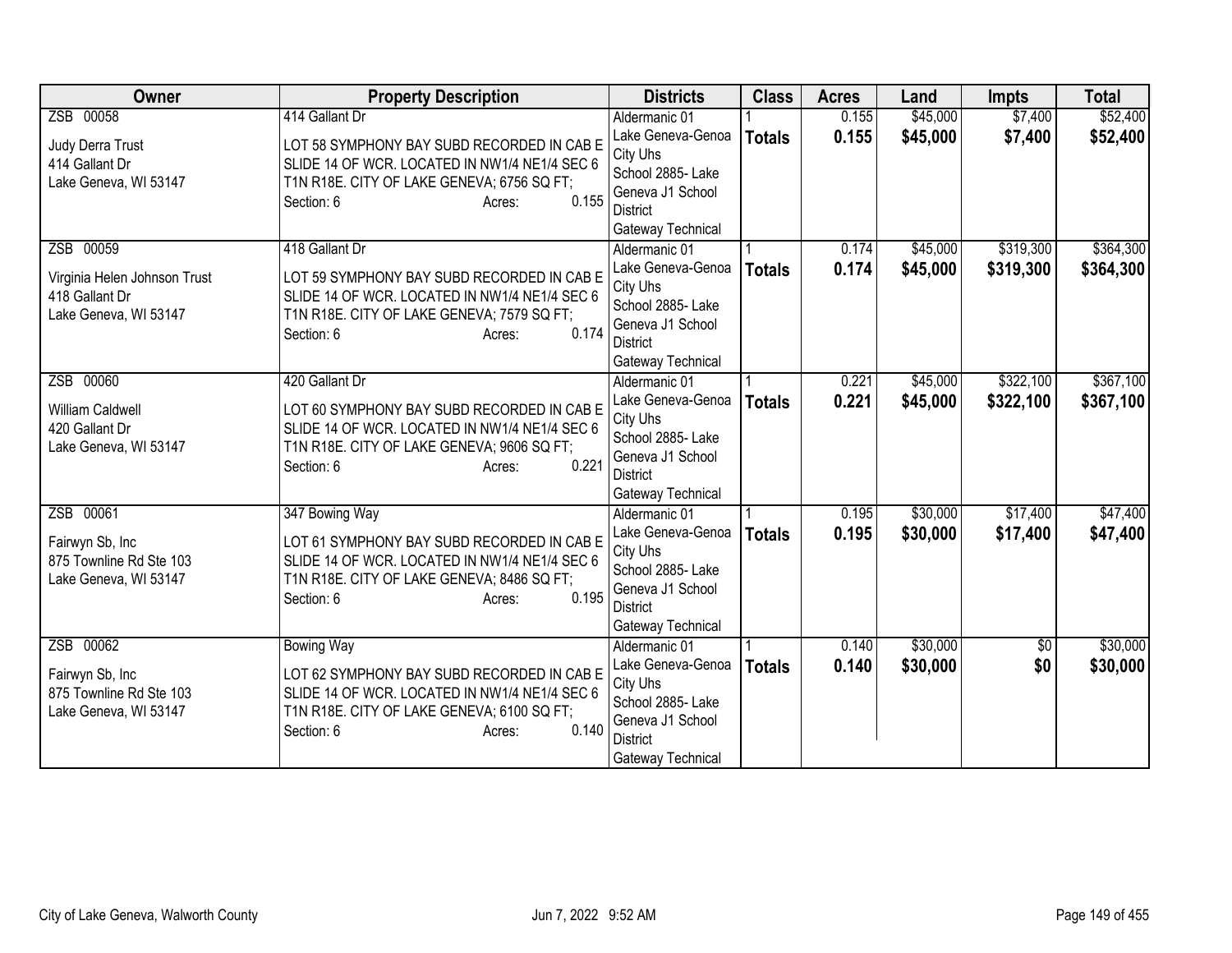| <b>Owner</b>            | <b>Property Description</b>                         | <b>Districts</b>                   | <b>Class</b>  | <b>Acres</b> | Land     | Impts           | <b>Total</b> |
|-------------------------|-----------------------------------------------------|------------------------------------|---------------|--------------|----------|-----------------|--------------|
| ZSB 00063               | 335 Bowing Way                                      | Aldermanic 01                      |               | 0.139        | \$30,000 | $\overline{50}$ | \$30,000     |
| Fairwyn Sb, Inc         | LOT 63 SYMPHONY BAY SUBD RECORDED IN CAB E          | Lake Geneva-Genoa                  | <b>Totals</b> | 0.139        | \$30,000 | \$0             | \$30,000     |
| 875 Townline Rd Ste 103 | SLIDE 14 OF WCR. LOCATED IN NW1/4 NE1/4 SEC 6       | City Uhs                           |               |              |          |                 |              |
| Lake Geneva, WI 53147   | T1N R18E. CITY OF LAKE GENEVA; 6041 SQ FT;          | School 2885- Lake                  |               |              |          |                 |              |
|                         | 0.139<br>Section: 6<br>Acres:                       | Geneva J1 School                   |               |              |          |                 |              |
|                         |                                                     | <b>District</b>                    |               |              |          |                 |              |
|                         |                                                     | Gateway Technical                  |               |              |          |                 |              |
| ZSB 00064               | 333 Bowing Way                                      | Aldermanic 01                      |               | 0.138        | \$30,000 | $\sqrt{6}$      | \$30,000     |
| Fairwyn Sb, Inc         | LOT 64 SYMPHONY BAY SUBD RECORDED IN CAB E          | Lake Geneva-Genoa                  | <b>Totals</b> | 0.138        | \$30,000 | \$0             | \$30,000     |
| 875 Townline Rd Ste 103 | SLIDE 14 OF WCR. LOCATED IN NW1/4 NE1/4 SEC 6       | City Uhs<br>School 2885- Lake      |               |              |          |                 |              |
| Lake Geneva, WI 53147   | T1N R18E. CITY OF LAKE GENEVA; 6000 SQ FT;          | Geneva J1 School                   |               |              |          |                 |              |
|                         | 0.138<br>Section: 6<br>Acres:                       | <b>District</b>                    |               |              |          |                 |              |
|                         |                                                     | Gateway Technical                  |               |              |          |                 |              |
| ZSB 00065               | 331 Bowing Way                                      | Aldermanic 01                      |               | 0.138        | \$30,000 | \$17,400        | \$47,400     |
|                         |                                                     | Lake Geneva-Genoa                  | <b>Totals</b> | 0.138        | \$30,000 | \$17,400        | \$47,400     |
| Fairwyn Sb, Inc         | LOT 65 SYMPHONY BAY SUBD RECORDED IN CAB E          | City Uhs                           |               |              |          |                 |              |
| 875 Townline Rd Ste 103 | SLIDE 14 OF WCR. LOCATED IN NW1/4 NE1/4 SEC 6       | School 2885- Lake                  |               |              |          |                 |              |
| Lake Geneva, WI 53147   | T1N R18E. CITY OF LAKE GENEVA; 6000 SQ FT;<br>0.138 | Geneva J1 School                   |               |              |          |                 |              |
|                         | Section: 6<br>Acres:                                | <b>District</b>                    |               |              |          |                 |              |
|                         |                                                     | Gateway Technical                  |               |              |          |                 |              |
| ZSB 00066               | 329 Bowing Way                                      | Aldermanic 01                      |               | 0.138        | \$30,000 | \$173,200       | \$203,200    |
| Fairwyn Sb, Inc         | LOT 66 SYMPHONY BAY SUBD RECORDED IN CAB E          | Lake Geneva-Genoa                  | <b>Totals</b> | 0.138        | \$30,000 | \$173,200       | \$203,200    |
| 875 Townline Rd Ste 103 | SLIDE 14 OF WCR. LOCATED IN NW1/4 NE1/4 SEC 6       | City Uhs                           |               |              |          |                 |              |
| Lake Geneva, WI 53147   | T1N R18E. CITY OF LAKE GENEVA; 6000 SQ FT;          | School 2885- Lake                  |               |              |          |                 |              |
|                         | 0.138<br>Section: 6<br>Acres:                       | Geneva J1 School                   |               |              |          |                 |              |
|                         |                                                     | <b>District</b>                    |               |              |          |                 |              |
| ZSB 00067               | 327 Bowing Way                                      | Gateway Technical<br>Aldermanic 01 |               | 0.138        | \$30,000 | \$17,400        | \$47,400     |
|                         |                                                     | Lake Geneva-Genoa                  |               | 0.138        |          |                 |              |
| Fairwyn Sb, Inc         | LOT 67 SYMPHONY BAY SUBD RECORDED IN CAB E          | City Uhs                           | <b>Totals</b> |              | \$30,000 | \$17,400        | \$47,400     |
| 875 Townline Rd Ste 103 | SLIDE 14 OF WCR. LOCATED IN NW1/4 NE1/4 SEC 6       | School 2885- Lake                  |               |              |          |                 |              |
| Lake Geneva, WI 53147   | T1N R18E. CITY OF LAKE GENEVA; 6000 SQ FT;          | Geneva J1 School                   |               |              |          |                 |              |
|                         | 0.138<br>Section: 6<br>Acres:                       | <b>District</b>                    |               |              |          |                 |              |
|                         |                                                     | Gateway Technical                  |               |              |          |                 |              |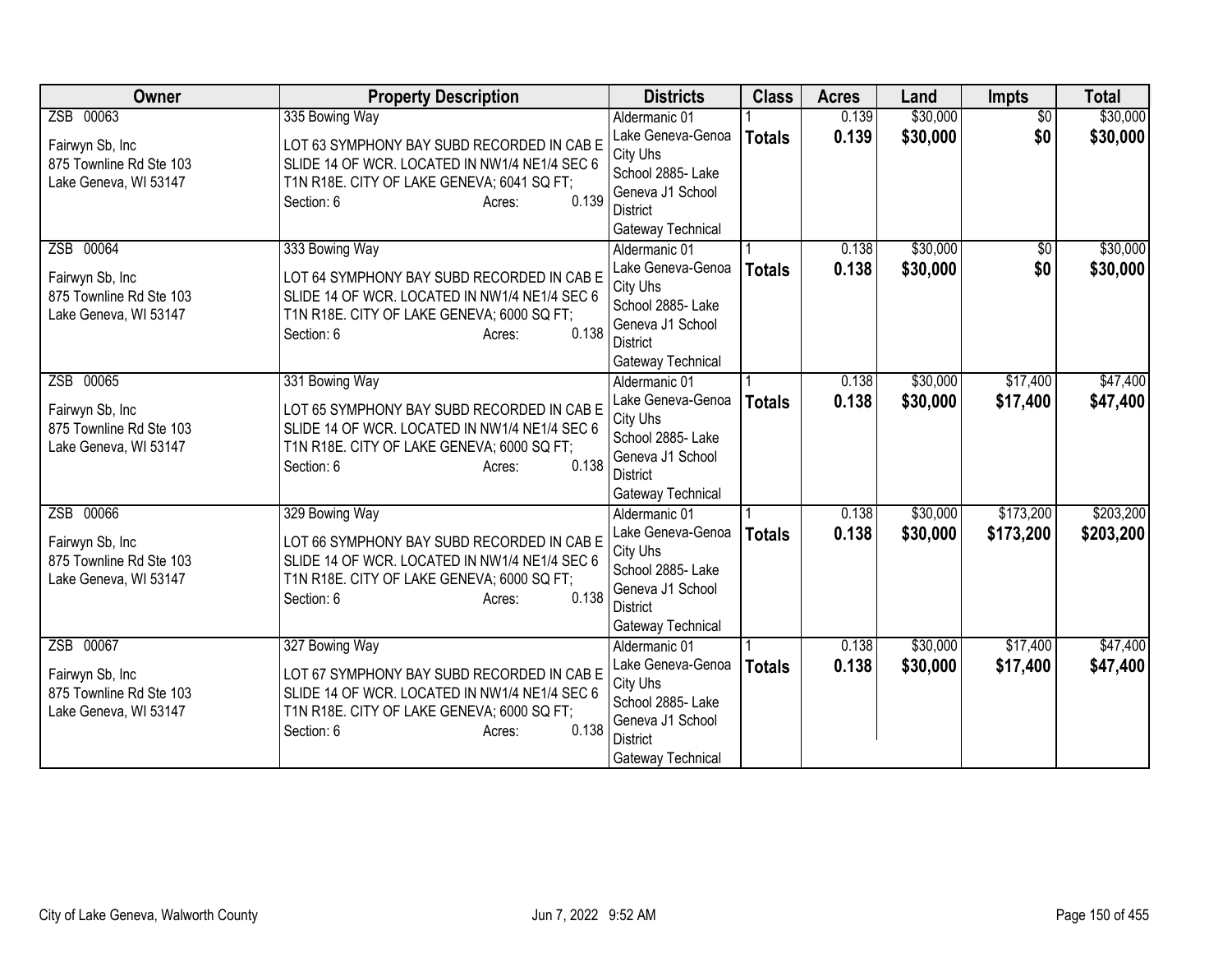| <b>Owner</b>                            | <b>Property Description</b>                                                                 | <b>Districts</b>                    | <b>Class</b>  | <b>Acres</b> | Land     | <b>Impts</b> | <b>Total</b> |
|-----------------------------------------|---------------------------------------------------------------------------------------------|-------------------------------------|---------------|--------------|----------|--------------|--------------|
| ZSB 00068                               | 325 Bowing Way                                                                              | Aldermanic 01                       |               | 0.138        | \$30,000 | \$17,400     | \$47,400     |
| Fairwyn Sb, Inc                         | LOT 68 SYMPHONY BAY SUBD RECORDED IN CAB E                                                  | Lake Geneva-Genoa                   | <b>Totals</b> | 0.138        | \$30,000 | \$17,400     | \$47,400     |
| 875 Townline Rd Ste 103                 | SLIDE 14 OF WCR. LOCATED IN NW1/4 NE1/4 SEC 6                                               | City Uhs                            |               |              |          |              |              |
| Lake Geneva, WI 53147                   | T1N R18E. CITY OF LAKE GENEVA; 6000 SQ FT;                                                  | School 2885- Lake                   |               |              |          |              |              |
|                                         | 0.138<br>Section: 6<br>Acres:                                                               | Geneva J1 School                    |               |              |          |              |              |
|                                         |                                                                                             | District                            |               |              |          |              |              |
| ZSB 00069                               | 323 Bowing Way                                                                              | Gateway Technical<br>Aldermanic 01  |               | 0.138        | \$30,000 | \$69,600     | \$99,600     |
|                                         |                                                                                             | Lake Geneva-Genoa                   |               | 0.138        | \$30,000 | \$69,600     |              |
| Fairwyn Sb, Inc                         | LOT 69 SYMPHONY BAY SUBD RECORDED IN CAB E                                                  | City Uhs                            | <b>Totals</b> |              |          |              | \$99,600     |
| 875 Townline Rd Ste 103                 | SLIDE 14 OF WCR. LOCATED IN NW1/4 NE1/4 SEC 6                                               | School 2885- Lake                   |               |              |          |              |              |
| Lake Geneva, WI 53147                   | T1N R18E. CITY OF LAKE GENEVA; 6000 SQ FT;                                                  | Geneva J1 School                    |               |              |          |              |              |
|                                         | 0.138<br>Section: 6<br>Acres:                                                               | <b>District</b>                     |               |              |          |              |              |
|                                         |                                                                                             | Gateway Technical                   |               |              |          |              |              |
| ZSB 00070                               | 321 Bowing Way                                                                              | Aldermanic 01                       |               | 0.138        | \$30,000 | \$350,900    | \$380,900    |
|                                         |                                                                                             | Lake Geneva-Genoa                   | <b>Totals</b> | 0.138        | \$30,000 | \$350,900    | \$380,900    |
| Michael K. Worklan                      | LOT 70 SYMPHONY BAY SUBD RECORDED IN CAB E<br>SLIDE 14 OF WCR. LOCATED IN NW1/4 NE1/4 SEC 6 | City Uhs                            |               |              |          |              |              |
| 321 Bowing Way<br>Lake Geneva, WI 53147 | T1N R18E. CITY OF LAKE GENEVA; 6000 SQ FT;                                                  | School 2885- Lake                   |               |              |          |              |              |
|                                         | 0.138<br>Section: 6<br>Acres:                                                               | Geneva J1 School                    |               |              |          |              |              |
|                                         |                                                                                             | <b>District</b>                     |               |              |          |              |              |
|                                         |                                                                                             | Gateway Technical                   |               |              |          |              |              |
| ZSB 00071                               | 319 Bowing Way                                                                              | Aldermanic 01                       |               | 0.138        | \$30,000 | \$348,100    | \$378,100    |
| Jennifer L. Scott                       | LOT 71 SYMPHONY BAY SUBD RECORDED IN CAB E                                                  | Lake Geneva-Genoa                   | <b>Totals</b> | 0.138        | \$30,000 | \$348,100    | \$378,100    |
| 319 Bowing Way                          | SLIDE 14 OF WCR. LOCATED IN NW1/4 NE1/4 SEC 6                                               | City Uhs                            |               |              |          |              |              |
| Lake Geneva, WI 53147                   | T1N R18E. CITY OF LAKE GENEVA; 6000 SQ FT;                                                  | School 2885- Lake                   |               |              |          |              |              |
|                                         | 0.138<br>Section: 6<br>Acres:                                                               | Geneva J1 School<br><b>District</b> |               |              |          |              |              |
|                                         |                                                                                             | Gateway Technical                   |               |              |          |              |              |
| ZSB 00072                               | 317 Bowing Way                                                                              | Aldermanic 01                       |               | 0.138        | \$30,000 | \$332,500    | \$362,500    |
|                                         |                                                                                             | Lake Geneva-Genoa                   | <b>Totals</b> | 0.138        | \$30,000 | \$332,500    | \$362,500    |
| Richard S. Cielak                       | LOT 72 SYMPHONY BAY SUBD RECORDED IN CAB E                                                  | City Uhs                            |               |              |          |              |              |
| 317 Bowing Way                          | SLIDE 14 OF WCR. LOCATED IN NW1/4 NE1/4 SEC 6                                               | School 2885- Lake                   |               |              |          |              |              |
| Lake Geneva, WI 53147                   | T1N R18E. CITY OF LAKE GENEVA; 6000 SQ FT;                                                  | Geneva J1 School                    |               |              |          |              |              |
|                                         | 0.138<br>Section: 6<br>Acres:                                                               | <b>District</b>                     |               |              |          |              |              |
|                                         |                                                                                             | Gateway Technical                   |               |              |          |              |              |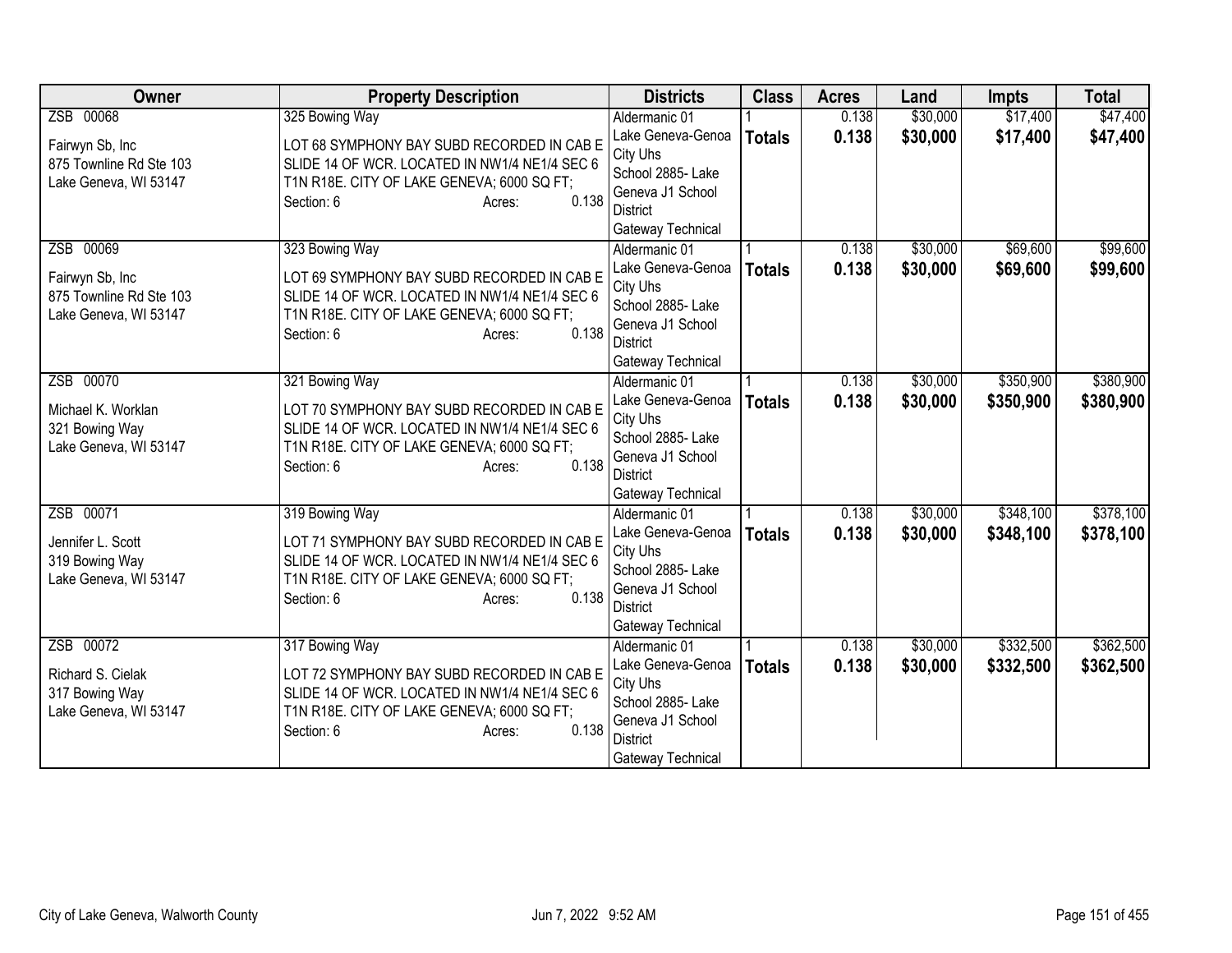| Owner                                   | <b>Property Description</b>                                                                 | <b>Districts</b>                   | <b>Class</b>  | <b>Acres</b> | Land     | <b>Impts</b> | <b>Total</b> |
|-----------------------------------------|---------------------------------------------------------------------------------------------|------------------------------------|---------------|--------------|----------|--------------|--------------|
| ZSB 00073                               | 315 Bowing Way                                                                              | Aldermanic 01                      |               | 0.138        | \$30,000 | \$311,200    | \$341,200    |
| <b>Luehring Trust</b>                   | LOT 73 SYMPHONY BAY SUBD RECORDED IN CAB E                                                  | Lake Geneva-Genoa                  | <b>Totals</b> | 0.138        | \$30,000 | \$311,200    | \$341,200    |
| 315 Bowing Way                          | SLIDE 14 OF WCR. LOCATED IN NW1/4 NE1/4 SEC 6                                               | City Uhs                           |               |              |          |              |              |
| Lake Geneva, WI 53147                   | T1N R18E. CITY OF LAKE GENEVA; 6000 SQ FT;                                                  | School 2885- Lake                  |               |              |          |              |              |
|                                         | 0.138<br>Section: 6<br>Acres:                                                               | Geneva J1 School                   |               |              |          |              |              |
|                                         |                                                                                             | <b>District</b>                    |               |              |          |              |              |
|                                         |                                                                                             | Gateway Technical                  |               |              |          |              |              |
| ZSB 00074                               | 313 Bowing Way                                                                              | Aldermanic 01<br>Lake Geneva-Genoa |               | 0.138        | \$30,000 | \$174,100    | \$204,100    |
| Michael A. Guercio                      | LOT 74 SYMPHONY BAY SUBD RECORDED IN CAB E                                                  | City Uhs                           | <b>Totals</b> | 0.138        | \$30,000 | \$174,100    | \$204,100    |
| 313 Bowing Way                          | SLIDE 14 OF WCR. LOCATED IN NW1/4 NE1/4 SEC 6                                               | School 2885- Lake                  |               |              |          |              |              |
| Lake Geneva, WI 53147                   | T1N R18E. CITY OF LAKE GENEVA; 6018 SQ FT;                                                  | Geneva J1 School                   |               |              |          |              |              |
|                                         | 0.138<br>Section: 6<br>Acres:                                                               | <b>District</b>                    |               |              |          |              |              |
|                                         |                                                                                             | Gateway Technical                  |               |              |          |              |              |
| ZSB 00075                               | 311 Bowing Way                                                                              | Aldermanic 01                      |               | 0.139        | \$30,000 | \$313,800    | \$343,800    |
|                                         |                                                                                             | Lake Geneva-Genoa                  | <b>Totals</b> | 0.139        | \$30,000 | \$313,800    | \$343,800    |
| Gary Bishop Trust                       | LOT 75 SYMPHONY BAY SUBD RECORDED IN CAB E<br>SLIDE 14 OF WCR. LOCATED IN NW1/4 NE1/4 SEC 6 | City Uhs                           |               |              |          |              |              |
| 311 Bowing Way<br>Lake Geneva, WI 53147 | T1N R18E. CITY OF LAKE GENEVA; 6037 SQ FT;                                                  | School 2885- Lake                  |               |              |          |              |              |
|                                         | 0.139<br>Section: 6<br>Acres:                                                               | Geneva J1 School                   |               |              |          |              |              |
|                                         |                                                                                             | <b>District</b>                    |               |              |          |              |              |
|                                         |                                                                                             | Gateway Technical                  |               |              |          |              |              |
| ZSB 00076                               | 309 Bowing Way                                                                              | Aldermanic 01                      |               | 0.140        | \$30,000 | \$117,300    | \$147,300    |
| Fairwyn Sb, Inc                         | LOT 76 SYMPHONY BAY SUBD RECORDED IN CAB E                                                  | Lake Geneva-Genoa                  | <b>Totals</b> | 0.140        | \$30,000 | \$117,300    | \$147,300    |
| 875 Townline Rd Ste 103                 | SLIDE 14 OF WCR. LOCATED IN NW1/4 NE1/4 SEC 6                                               | City Uhs<br>School 2885- Lake      |               |              |          |              |              |
| Lake Geneva, WI 53147                   | T1N R18E. CITY OF LAKE GENEVA; 6114 SQ FT;                                                  | Geneva J1 School                   |               |              |          |              |              |
|                                         | 0.140<br>Section: 6<br>Acres:                                                               | <b>District</b>                    |               |              |          |              |              |
|                                         |                                                                                             | Gateway Technical                  |               |              |          |              |              |
| ZSB 00077                               | 307 Bowing Way                                                                              | Aldermanic 01                      |               | 0.156        | \$30,000 | \$181,200    | \$211,200    |
|                                         |                                                                                             | Lake Geneva-Genoa                  | <b>Totals</b> | 0.156        | \$30,000 | \$181,200    | \$211,200    |
| Patricia Werber Trust                   | LOT 77 SYMPHONY BAY SUBD RECORDED IN CAB E                                                  | City Uhs                           |               |              |          |              |              |
| 307 Bowing Way                          | SLIDE 14 OF WCR. LOCATED IN NW1/4 NE1/4 SEC 6                                               | School 2885- Lake                  |               |              |          |              |              |
| Lake Geneva, WI 53147                   | T1N R18E. CITY OF LAKE GENEVA; 6804 SQ FT;<br>0.156                                         | Geneva J1 School                   |               |              |          |              |              |
|                                         | Section: 6<br>Acres:                                                                        | <b>District</b>                    |               |              |          |              |              |
|                                         |                                                                                             | Gateway Technical                  |               |              |          |              |              |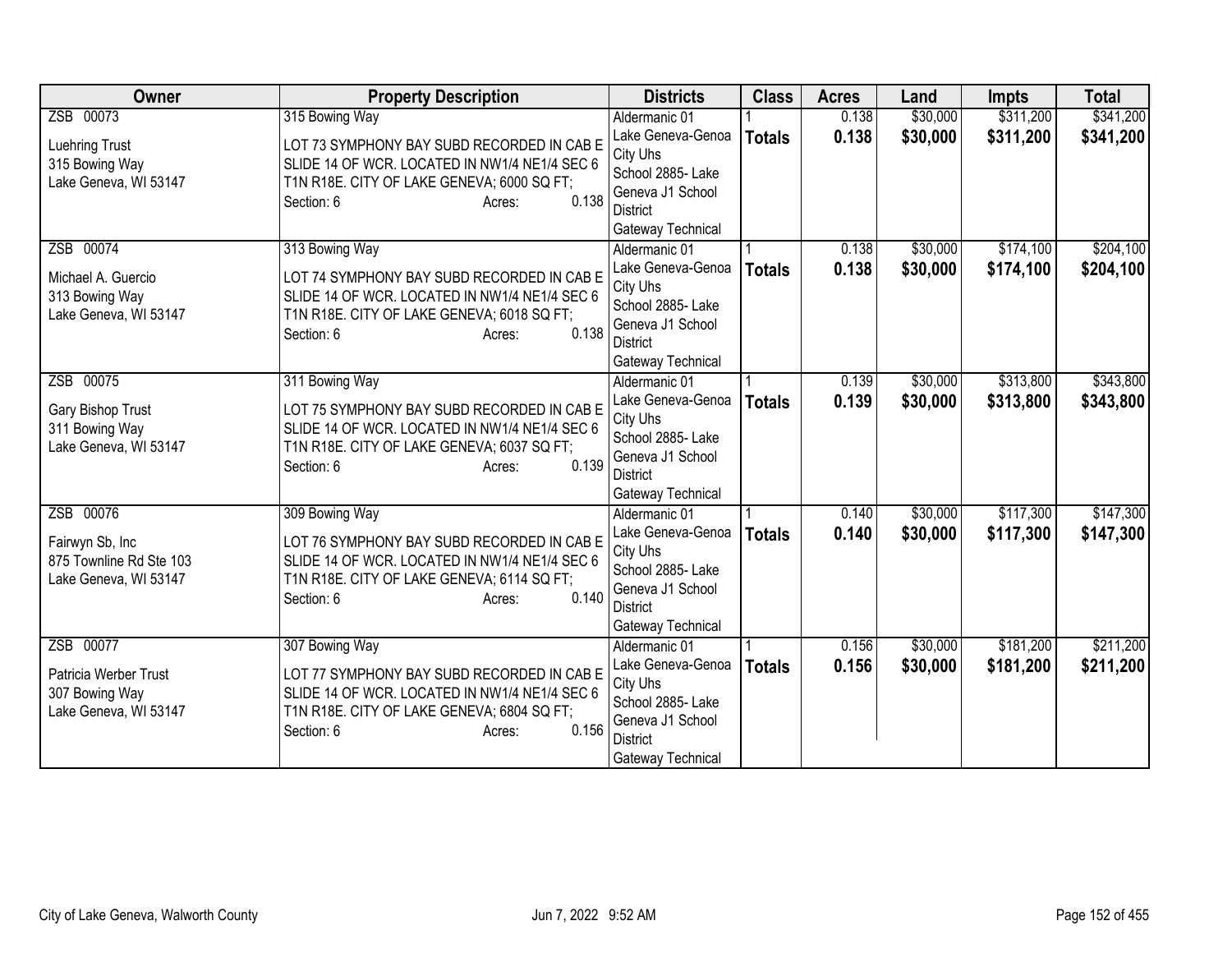| <b>Owner</b>            | <b>Property Description</b>                   | <b>Districts</b>                   | <b>Class</b>  | <b>Acres</b> | Land     | <b>Impts</b> | <b>Total</b> |
|-------------------------|-----------------------------------------------|------------------------------------|---------------|--------------|----------|--------------|--------------|
| ZSB 00078               | 305 Bowing Way                                | Aldermanic 01                      |               | 0.176        | \$30,000 | \$353,900    | \$383,900    |
| Kathryn Skamra          | LOT 78 SYMPHONY BAY SUBD RECORDED IN CAB E    | Lake Geneva-Genoa                  | <b>Totals</b> | 0.176        | \$30,000 | \$353,900    | \$383,900    |
| 10809 W Riviera Dr      | SLIDE 14 OF WCR. LOCATED IN NW1/4 NE1/4 SEC 6 | City Uhs                           |               |              |          |              |              |
| Spring Grove, IL 60081  | T1N R18E. CITY OF LAKE GENEVA; 7661 SQ FT;    | School 2885- Lake                  |               |              |          |              |              |
|                         | 0.176<br>Section: 6<br>Acres:                 | Geneva J1 School                   |               |              |          |              |              |
|                         |                                               | District                           |               |              |          |              |              |
| ZSB 00079               | 303 Bowing Way                                | Gateway Technical<br>Aldermanic 01 |               | 0.141        | \$30,000 | \$355,200    | \$385,200    |
|                         |                                               | Lake Geneva-Genoa                  | <b>Totals</b> | 0.141        | \$30,000 | \$355,200    | \$385,200    |
| Stephen H. Lanterman    | LOT 79 SYMPHONY BAY SUBD RECORDED IN CAB E    | City Uhs                           |               |              |          |              |              |
| 207 Prideland Dr        | SLIDE 14 OF WCR. LOCATED IN NW1/4 NE1/4 SEC 6 | School 2885- Lake                  |               |              |          |              |              |
| Shorewood, IL 60404     | T1N R18E. CITY OF LAKE GENEVA; 6142 SQ FT;    | Geneva J1 School                   |               |              |          |              |              |
|                         | 0.141<br>Section: 6<br>Acres:                 | <b>District</b>                    |               |              |          |              |              |
|                         |                                               | Gateway Technical                  |               |              |          |              |              |
| ZSB 00080               | 301 Bowing Way                                | Aldermanic 01                      |               | 0.266        | \$30,000 | \$173,200    | \$203,200    |
| Fairwyn Sb, Inc         | LOT 80 SYMPHONY BAY SUBD RECORDED IN CAB E    | Lake Geneva-Genoa                  | <b>Totals</b> | 0.266        | \$30,000 | \$173,200    | \$203,200    |
| 875 Townline Rd Ste 103 | SLIDE 14 OF WCR. LOCATED IN NW1/4 NE1/4 SEC 6 | City Uhs                           |               |              |          |              |              |
| Lake Geneva, WI 53147   | T1N R18E. CITY OF LAKE GENEVA; 11584 SQ FT;   | School 2885- Lake                  |               |              |          |              |              |
|                         | 0.266<br>Section: 6<br>Acres:                 | Geneva J1 School                   |               |              |          |              |              |
|                         |                                               | <b>District</b>                    |               |              |          |              |              |
| ZSB 00081               | 208 Cappella Way                              | Gateway Technical<br>Aldermanic 01 |               | 0.176        | \$46,000 | \$318,500    | \$364,500    |
|                         |                                               | Lake Geneva-Genoa                  | <b>Totals</b> | 0.176        | \$46,000 | \$318,500    | \$364,500    |
| Elizabeth A. Ridder     | LOT 81 SYMPHONY BAY SUBD RECORDED IN CAB E    | City Uhs                           |               |              |          |              |              |
| 4816 E Wagoner Rd       | SLIDE 14 OF WCR. LOCATED IN NW1/4 NE1/4 SEC 6 | School 2885- Lake                  |               |              |          |              |              |
| Scottsdale, AZ 85254    | T1N R18E. CITY OF LAKE GENEVA; 7658 SQ FT;    | Geneva J1 School                   |               |              |          |              |              |
|                         | 0.176<br>Section: 6<br>Acres:                 | <b>District</b>                    |               |              |          |              |              |
|                         |                                               | Gateway Technical                  |               |              |          |              |              |
| ZSB 00082               | 206 Cappella Way                              | Aldermanic 01                      |               | 0.165        | \$45,000 | \$313,300    | \$358,300    |
| Louis W. Grespan        | LOT 82 SYMPHONY BAY SUBD RECORDED IN CAB E    | Lake Geneva-Genoa                  | <b>Totals</b> | 0.165        | \$45,000 | \$313,300    | \$358,300    |
| 206 Capella Way         | SLIDE 14 OF WCR. LOCATED IN NW1/4 NE1/4 SEC 6 | City Uhs                           |               |              |          |              |              |
| Lake Geneva, WI 53147   | T1N R18E. CITY OF LAKE GENEVA; 7188 SQ FT;    | School 2885- Lake                  |               |              |          |              |              |
|                         | 0.165<br>Section: 6<br>Acres:                 | Geneva J1 School                   |               |              |          |              |              |
|                         |                                               | <b>District</b>                    |               |              |          |              |              |
|                         |                                               | Gateway Technical                  |               |              |          |              |              |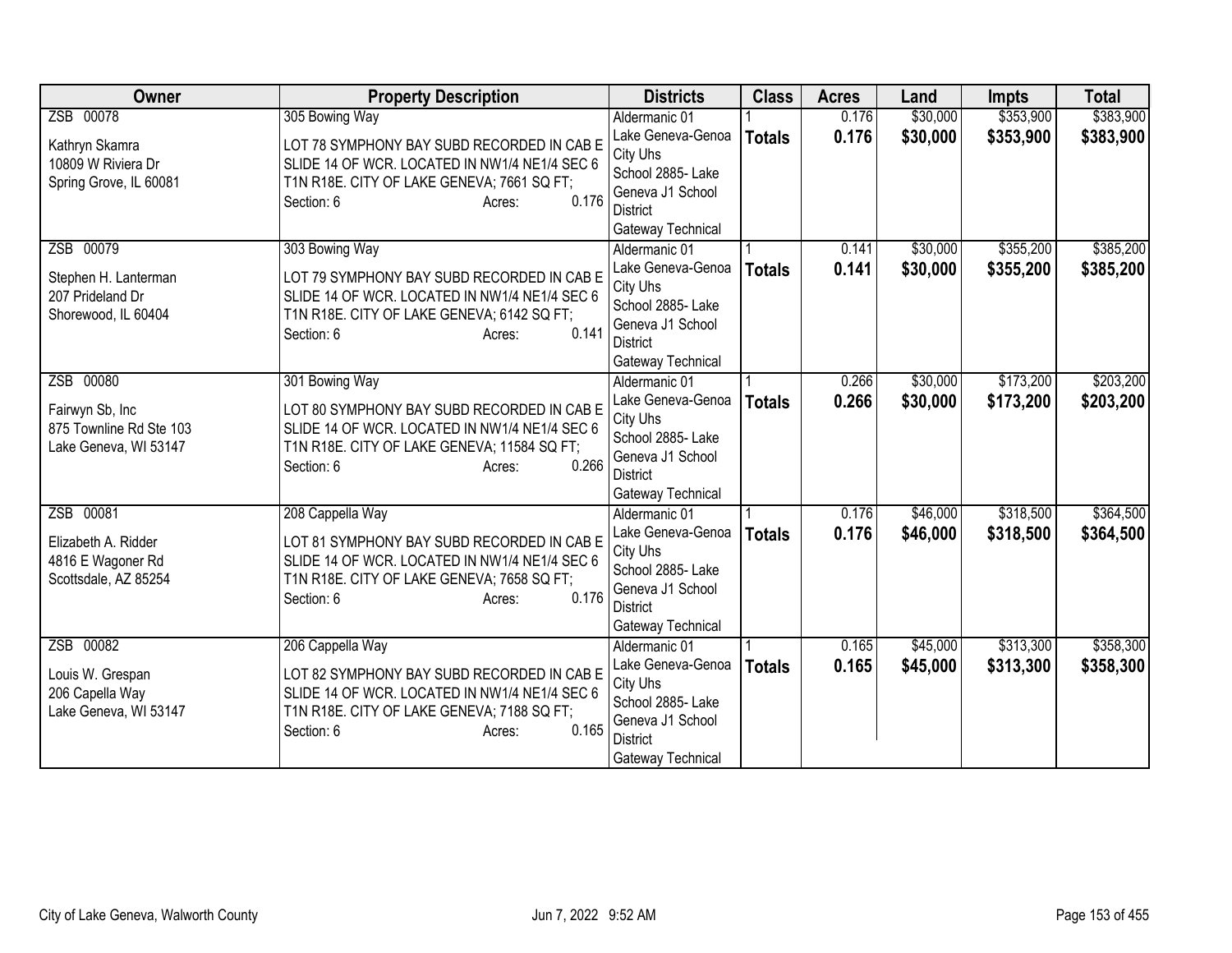| <b>Owner</b>          | <b>Property Description</b>                                                 | <b>Districts</b>                    | <b>Class</b>  | <b>Acres</b> | Land     | <b>Impts</b> | <b>Total</b> |
|-----------------------|-----------------------------------------------------------------------------|-------------------------------------|---------------|--------------|----------|--------------|--------------|
| ZSB 00083             | 204 Cappella Way                                                            | Aldermanic 01                       |               | 0.155        | \$40,000 | \$314,500    | \$354,500    |
| Thomas A. Haeger      | LOT 83 SYMPHONY BAY SUBD RECORDED IN CAB E                                  | Lake Geneva-Genoa                   | <b>Totals</b> | 0.155        | \$40,000 | \$314,500    | \$354,500    |
| 204 Cappella Way      | SLIDE 14 OF WCR. LOCATED IN NW1/4 NE1/4 SEC 6                               | City Uhs                            |               |              |          |              |              |
| Lake Geneva, WI 53147 | T1N R18E. CITY OF LAKE GENEVA; 6750 SQ FT;                                  | School 2885- Lake                   |               |              |          |              |              |
|                       | 0.155<br>Section: 6<br>Acres:                                               | Geneva J1 School<br><b>District</b> |               |              |          |              |              |
|                       |                                                                             | Gateway Technical                   |               |              |          |              |              |
| ZSB 00084             | 202 Cappella Way                                                            | Aldermanic 01                       |               | 0.206        | \$50,000 | \$365,400    | \$415,400    |
|                       |                                                                             | Lake Geneva-Genoa                   | <b>Totals</b> | 0.206        | \$50,000 | \$365,400    | \$415,400    |
| Larry D. Lewitzke     | LOT 84 SYMPHONY BAY SUBD RECORDED IN CAB E                                  | City Uhs                            |               |              |          |              |              |
| 202 Cappella Way      | SLIDE 14 OF WCR. LOCATED IN NW1/4 NE1/4 SEC 6                               | School 2885- Lake                   |               |              |          |              |              |
| Lake Geneva, WI 53147 | T1N R18E. CITY OF LAKE GENEVA; 8984 SQ FT;                                  | Geneva J1 School                    |               |              |          |              |              |
|                       | 0.206<br>Section: 6<br>Acres:                                               | <b>District</b>                     |               |              |          |              |              |
|                       |                                                                             | Gateway Technical                   |               |              |          |              |              |
| ZSB 00085             | 304 Gallant Dr                                                              | Aldermanic 01                       |               | 0.216        | \$47,000 | \$350,300    | \$397,300    |
| Matthew J. Anderson   | LOT 85 SYMPHONY BAY SUBD RECORDED IN CAB E                                  | Lake Geneva-Genoa                   | <b>Totals</b> | 0.216        | \$47,000 | \$350,300    | \$397,300    |
| 304 Gallant Dr        | SLIDE 14 OF WCR. LOCATED IN NW1/4 NE1/4 SEC 6                               | City Uhs                            |               |              |          |              |              |
| Lake Geneva, WI 53147 | T1N R18E. CITY OF LAKE GENEVA; 9425 SQ FT;                                  | School 2885- Lake                   |               |              |          |              |              |
|                       | 0.216<br>Section: 6<br>Acres:                                               | Geneva J1 School<br><b>District</b> |               |              |          |              |              |
|                       |                                                                             | Gateway Technical                   |               |              |          |              |              |
| ZSB 00086             | 306 Gallant Dr                                                              | Aldermanic 01                       |               | 0.194        | \$36,000 | \$299,500    | \$335,500    |
|                       |                                                                             | Lake Geneva-Genoa                   | <b>Totals</b> | 0.194        | \$36,000 | \$299,500    | \$335,500    |
| Michael A. Salmon     | LOT 86 SYMPHONY BAY SUBD RECORDED IN CAB E                                  | City Uhs                            |               |              |          |              |              |
| 306 Gallant Dr        | SLIDE 14 OF WCR. LOCATED IN NW1/4 NE1/4 SEC 6                               | School 2885- Lake                   |               |              |          |              |              |
| Lake Geneva, WI 53147 | T1N R18E. CITY OF LAKE GENEVA; 8453 SQ FT;<br>0.194<br>Section: 6<br>Acres: | Geneva J1 School                    |               |              |          |              |              |
|                       |                                                                             | <b>District</b>                     |               |              |          |              |              |
|                       |                                                                             | Gateway Technical                   |               |              |          |              |              |
| ZSB 00087             | 308 Gallant Dr                                                              | Aldermanic 01                       |               | 0.182        | \$36,000 | \$384,100    | \$420,100    |
| Robert J. Nelson      | LOT 87 SYMPHONY BAY SUBD RECORDED IN CAB E                                  | Lake Geneva-Genoa                   | <b>Totals</b> | 0.182        | \$36,000 | \$384,100    | \$420,100    |
| 308 Gallant Dr        | SLIDE 14 OF WCR. LOCATED IN NW1/4 NE1/4 SEC 6                               | City Uhs                            |               |              |          |              |              |
| Lake Geneva, WI 53147 | T1N R18E. CITY OF LAKE GENEVA; 7925 SQ FT;                                  | School 2885- Lake                   |               |              |          |              |              |
|                       | 0.182<br>Section: 6<br>Acres:                                               | Geneva J1 School<br><b>District</b> |               |              |          |              |              |
|                       |                                                                             | Gateway Technical                   |               |              |          |              |              |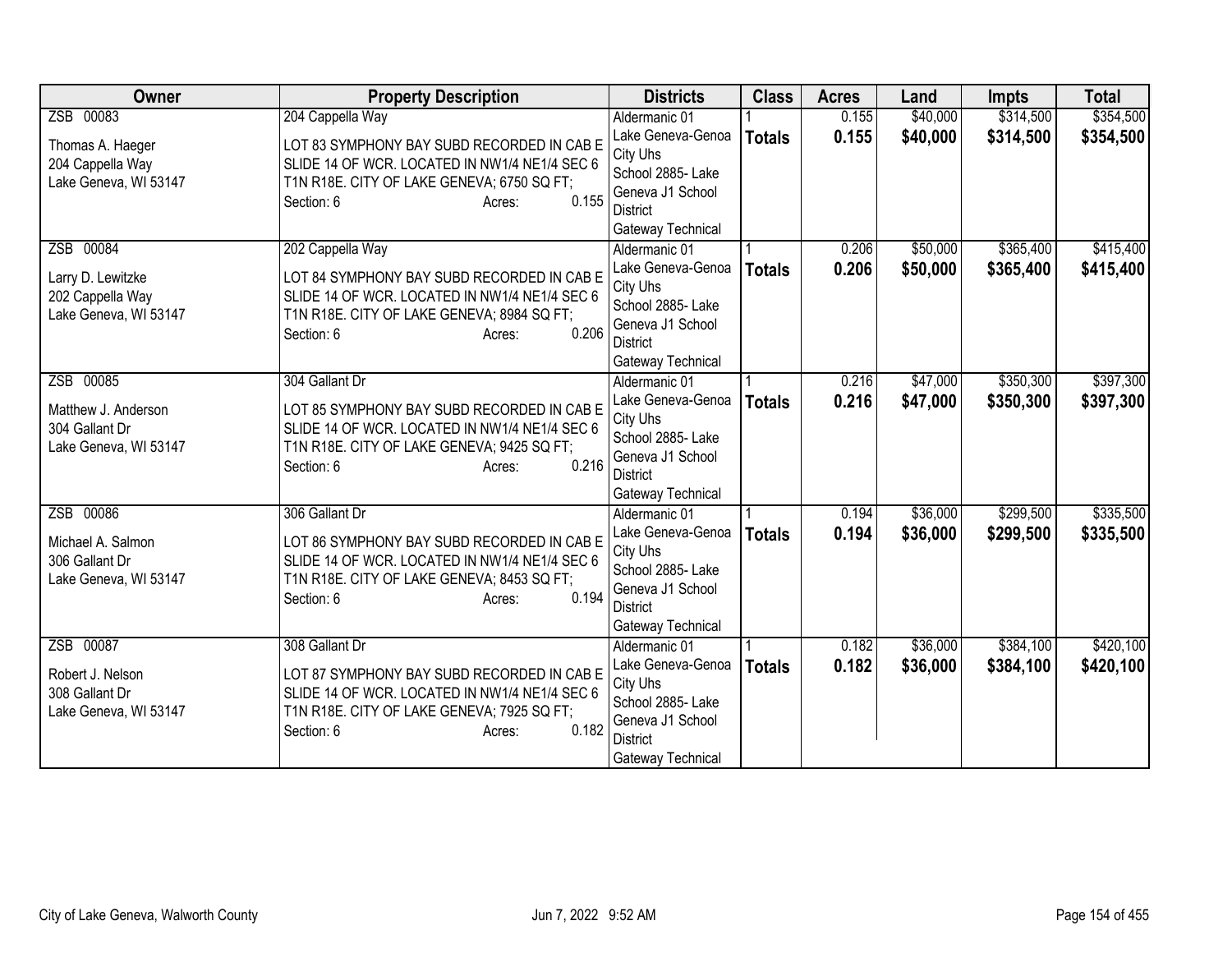| <b>Owner</b>                       | <b>Property Description</b>                                                                 | <b>Districts</b>                      | <b>Class</b>  | <b>Acres</b> | Land     | <b>Impts</b> | <b>Total</b> |
|------------------------------------|---------------------------------------------------------------------------------------------|---------------------------------------|---------------|--------------|----------|--------------|--------------|
| ZSB 00088                          | 310 Gallant Dr                                                                              | Aldermanic 01                         |               | 0.161        | \$36,000 | \$347,800    | \$383,800    |
| Mary Ellen Bjorkman Trust          | LOT 88 SYMPHONY BAY SUBD RECORDED IN CAB E                                                  | Lake Geneva-Genoa                     | <b>Totals</b> | 0.161        | \$36,000 | \$347,800    | \$383,800    |
| 310 Gallant Dr                     | SLIDE 14 OF WCR. LOCATED IN NW1/4 NE1/4 SEC 6                                               | City Uhs                              |               |              |          |              |              |
| Lake Geneva, WI 53147              | T1N R18E. CITY OF LAKE GENEVA; 7004 SQ FT;                                                  | School 2885- Lake                     |               |              |          |              |              |
|                                    | 0.161<br>Section: 6<br>Acres:                                                               | Geneva J1 School                      |               |              |          |              |              |
|                                    |                                                                                             | <b>District</b>                       |               |              |          |              |              |
| ZSB 00089                          | 312 Gallant Dr                                                                              | Gateway Technical<br>Aldermanic 01    |               | 0.147        | \$44,000 | \$303,000    | \$347,000    |
|                                    |                                                                                             | Lake Geneva-Genoa                     |               | 0.147        | \$44,000 | \$303,000    |              |
| Larry Collins Trust                | LOT 89 SYMPHONY BAY SUBD RECORDED IN CAB E                                                  | City Uhs                              | <b>Totals</b> |              |          |              | \$347,000    |
| 312 Gallant Dr                     | SLIDE 14 OF WCR. LOCATED IN NW1/4 NE1/4 SEC 6                                               | School 2885- Lake                     |               |              |          |              |              |
| Lake Geneva, WI 53147              | T1N R18E. CITY OF LAKE GENEVA; 6415 SQ FT;                                                  | Geneva J1 School                      |               |              |          |              |              |
|                                    | 0.147<br>Section: 6<br>Acres:                                                               | <b>District</b>                       |               |              |          |              |              |
|                                    |                                                                                             | Gateway Technical                     |               |              |          |              |              |
| ZSB 00090                          | 314 Gallant Dr                                                                              | Aldermanic 01                         |               | 0.138        | \$40,000 | \$312,600    | \$352,600    |
|                                    |                                                                                             | Lake Geneva-Genoa                     | <b>Totals</b> | 0.138        | \$40,000 | \$312,600    | \$352,600    |
| Karen J. Larvick<br>314 Gallant Dr | LOT 90 SYMPHONY BAY SUBD RECORDED IN CAB E<br>SLIDE 14 OF WCR. LOCATED IN NW1/4 NE1/4 SEC 6 | City Uhs                              |               |              |          |              |              |
| Lake Geneva, WI 53147              | T1N R18E. CITY OF LAKE GENEVA; 6000 SQ FT;                                                  | School 2885- Lake                     |               |              |          |              |              |
|                                    | 0.138<br>Section: 6<br>Acres:                                                               | Geneva J1 School                      |               |              |          |              |              |
|                                    |                                                                                             | <b>District</b>                       |               |              |          |              |              |
|                                    |                                                                                             | Gateway Technical                     |               |              |          |              |              |
| ZSB 00091                          | 316 Gallant Dr                                                                              | Aldermanic 01                         |               | 0.138        | \$40,000 | \$316,600    | \$356,600    |
| William J. Rot                     | LOT 91 SYMPHONY BAY SUBD RECORDED IN CAB E                                                  | Lake Geneva-Genoa                     | <b>Totals</b> | 0.138        | \$40,000 | \$316,600    | \$356,600    |
| 316 Gallant Dr                     | SLIDE 14 OF WCR. LOCATED IN NW1/4 NE1/4 SEC 6                                               | City Uhs                              |               |              |          |              |              |
| Lake Geneva, WI 53147              | T1N R18E. CITY OF LAKE GENEVA; 6000 SQ FT;                                                  | School 2885- Lake<br>Geneva J1 School |               |              |          |              |              |
|                                    | 0.138<br>Section: 6<br>Acres:                                                               | <b>District</b>                       |               |              |          |              |              |
|                                    |                                                                                             | Gateway Technical                     |               |              |          |              |              |
| ZSB 00092                          | 318 Gallant Dr                                                                              | Aldermanic 01                         |               | 0.138        | \$32,000 | \$327,700    | \$359,700    |
|                                    |                                                                                             | Lake Geneva-Genoa                     | <b>Totals</b> | 0.138        | \$32,000 | \$327,700    | \$359,700    |
| Robert M. Borchardt                | LOT 92 SYMPHONY BAY SUBD RECORDED IN CAB E                                                  | City Uhs                              |               |              |          |              |              |
| 318 Gallant Dr                     | SLIDE 14 OF WCR. LOCATED IN NW1/4 NE1/4 SEC 6                                               | School 2885- Lake                     |               |              |          |              |              |
| Lake Geneva, WI 53247              | T1N R18E. CITY OF LAKE GENEVA; 6000 SQ FT;                                                  | Geneva J1 School                      |               |              |          |              |              |
|                                    | 0.138<br>Section: 6<br>Acres:                                                               | <b>District</b>                       |               |              |          |              |              |
|                                    |                                                                                             | Gateway Technical                     |               |              |          |              |              |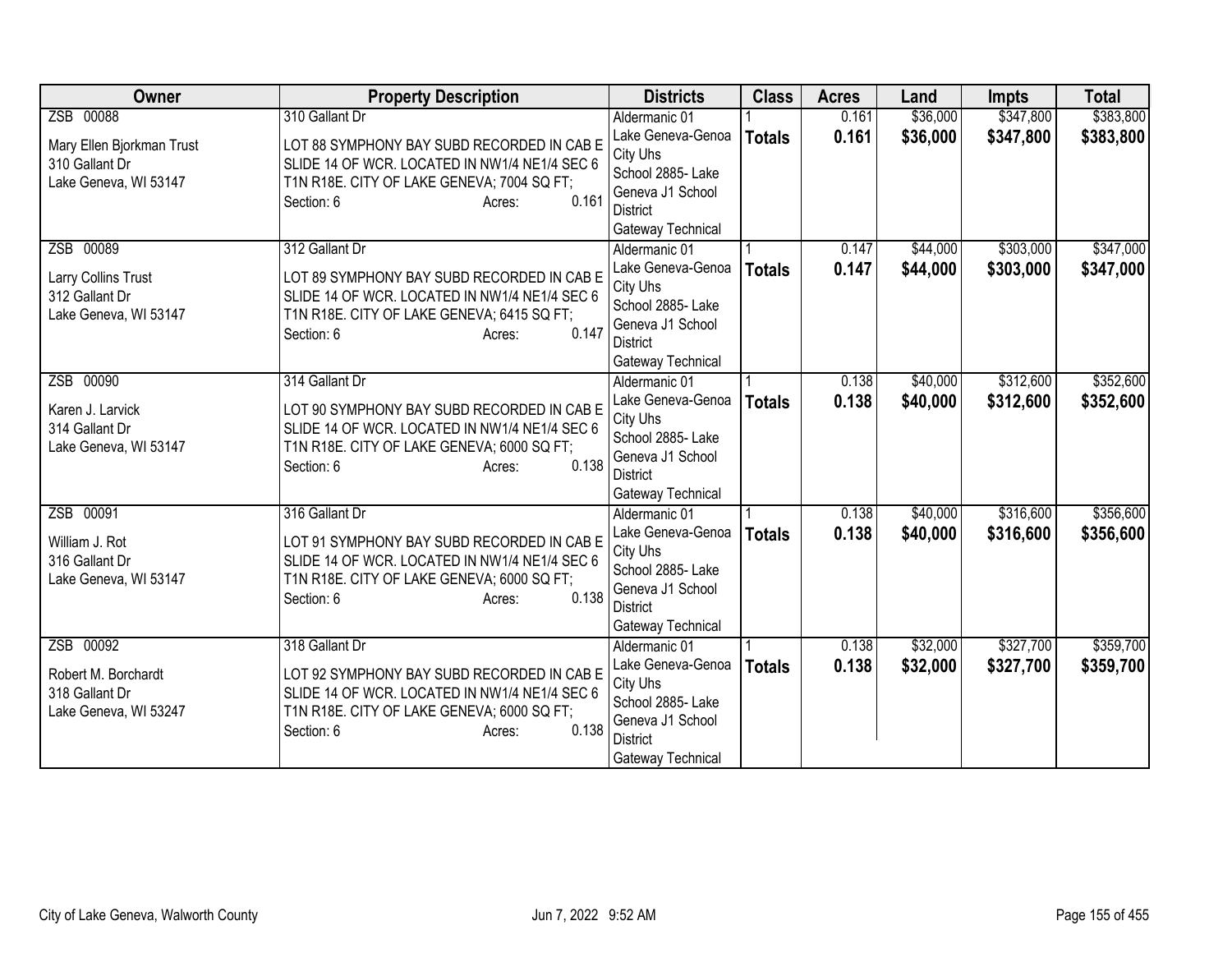| <b>Owner</b>                            | <b>Property Description</b>                                                                 | <b>Districts</b>                   | <b>Class</b>  | <b>Acres</b> | Land     | <b>Impts</b> | <b>Total</b> |
|-----------------------------------------|---------------------------------------------------------------------------------------------|------------------------------------|---------------|--------------|----------|--------------|--------------|
| ZSB 00093                               | 320 Gallant Dr                                                                              | Aldermanic 01                      |               | 0.138        | \$30,000 | \$330,000    | \$360,000    |
| Randy J. Stulce                         | LOT 93 SYMPHONY BAY SUBD RECORDED IN CAB E                                                  | Lake Geneva-Genoa                  | <b>Totals</b> | 0.138        | \$30,000 | \$330,000    | \$360,000    |
| 320 Gallant Dr                          | SLIDE 14 OF WCR. LOCATED IN NW1/4 NE1/4 SEC 6                                               | City Uhs                           |               |              |          |              |              |
| Lake Geneva, WI 53147                   | T1N R18E. CITY OF LAKE GENEVA; 6000 SQ FT;                                                  | School 2885- Lake                  |               |              |          |              |              |
|                                         | 0.138<br>Section: 6<br>Acres:                                                               | Geneva J1 School                   |               |              |          |              |              |
|                                         |                                                                                             | <b>District</b>                    |               |              |          |              |              |
|                                         |                                                                                             | Gateway Technical                  |               |              |          |              |              |
| ZSB 00094                               | 322 Gallant Dr                                                                              | Aldermanic 01<br>Lake Geneva-Genoa |               | 0.138        | \$32,000 | \$319,100    | \$351,100    |
| Allan P. Pickett                        | LOT 94 SYMPHONY BAY SUBD RECORDED IN CAB E                                                  | City Uhs                           | <b>Totals</b> | 0.138        | \$32,000 | \$319,100    | \$351,100    |
| 322 Gallant Dr                          | SLIDE 14 OF WCR. LOCATED IN NW1/4 NE1/4 SEC 6                                               | School 2885- Lake                  |               |              |          |              |              |
| Lake Geneva, WI 53147                   | T1N R18E. CITY OF LAKE GENEVA; 6000 SQ FT;                                                  | Geneva J1 School                   |               |              |          |              |              |
|                                         | 0.138<br>Section: 6<br>Acres:                                                               | <b>District</b>                    |               |              |          |              |              |
|                                         |                                                                                             | Gateway Technical                  |               |              |          |              |              |
| ZSB 00095                               | 324 Gallant Dr                                                                              | Aldermanic 01                      |               | 0.138        | \$32,000 | \$319,300    | \$351,300    |
|                                         |                                                                                             | Lake Geneva-Genoa                  | <b>Totals</b> | 0.138        | \$32,000 | \$319,300    | \$351,300    |
| Michael Siciliano                       | LOT 95 SYMPHONY BAY SUBD RECORDED IN CAB E<br>SLIDE 14 OF WCR. LOCATED IN NW1/4 NE1/4 SEC 6 | City Uhs                           |               |              |          |              |              |
| 324 Gallant Dr<br>Lake Geneva, WI 53147 | T1N R18E. CITY OF LAKE GENEVA; 6000 SQ FT;                                                  | School 2885- Lake                  |               |              |          |              |              |
|                                         | 0.138<br>Section: 6<br>Acres:                                                               | Geneva J1 School                   |               |              |          |              |              |
|                                         |                                                                                             | <b>District</b>                    |               |              |          |              |              |
|                                         |                                                                                             | Gateway Technical                  |               |              |          |              |              |
| ZSB 00096                               | 326 Gallant Dr                                                                              | Aldermanic 01                      |               | 0.138        | \$40,000 | \$327,500    | \$367,500    |
| Scott A. Weger                          | LOT 96 SYMPHONY BAY SUBD RECORDED IN CAB E                                                  | Lake Geneva-Genoa                  | <b>Totals</b> | 0.138        | \$40,000 | \$327,500    | \$367,500    |
| 326 Gallant Dr                          | SLIDE 14 OF WCR. LOCATED IN NW1/4 NE1/4 SEC 6                                               | City Uhs<br>School 2885- Lake      |               |              |          |              |              |
| Lake Geneva, WI 53147                   | T1N R18E. CITY OF LAKE GENEVA; 6000 SQ FT;                                                  | Geneva J1 School                   |               |              |          |              |              |
|                                         | 0.138<br>Section: 6<br>Acres:                                                               | <b>District</b>                    |               |              |          |              |              |
|                                         |                                                                                             | Gateway Technical                  |               |              |          |              |              |
| ZSB 00097                               | 328 Gallant Dr                                                                              | Aldermanic 01                      |               | 0.157        | \$40,000 | \$338,100    | \$378,100    |
|                                         |                                                                                             | Lake Geneva-Genoa                  | <b>Totals</b> | 0.157        | \$40,000 | \$338,100    | \$378,100    |
| Joseph E. Capito                        | LOT 97 SYMPHONY BAY SUBD RECORDED IN CAB E                                                  | City Uhs                           |               |              |          |              |              |
| 328 Gallant Dr                          | SLIDE 14 OF WCR. LOCATED IN NW1/4 NE1/4 SEC 6                                               | School 2885- Lake                  |               |              |          |              |              |
| Lake Geneva, WI 53147                   | T1N R18E. CITY OF LAKE GENEVA; 6855 SQ FT;<br>0.157                                         | Geneva J1 School                   |               |              |          |              |              |
|                                         | Section: 6<br>Acres:                                                                        | <b>District</b>                    |               |              |          |              |              |
|                                         |                                                                                             | Gateway Technical                  |               |              |          |              |              |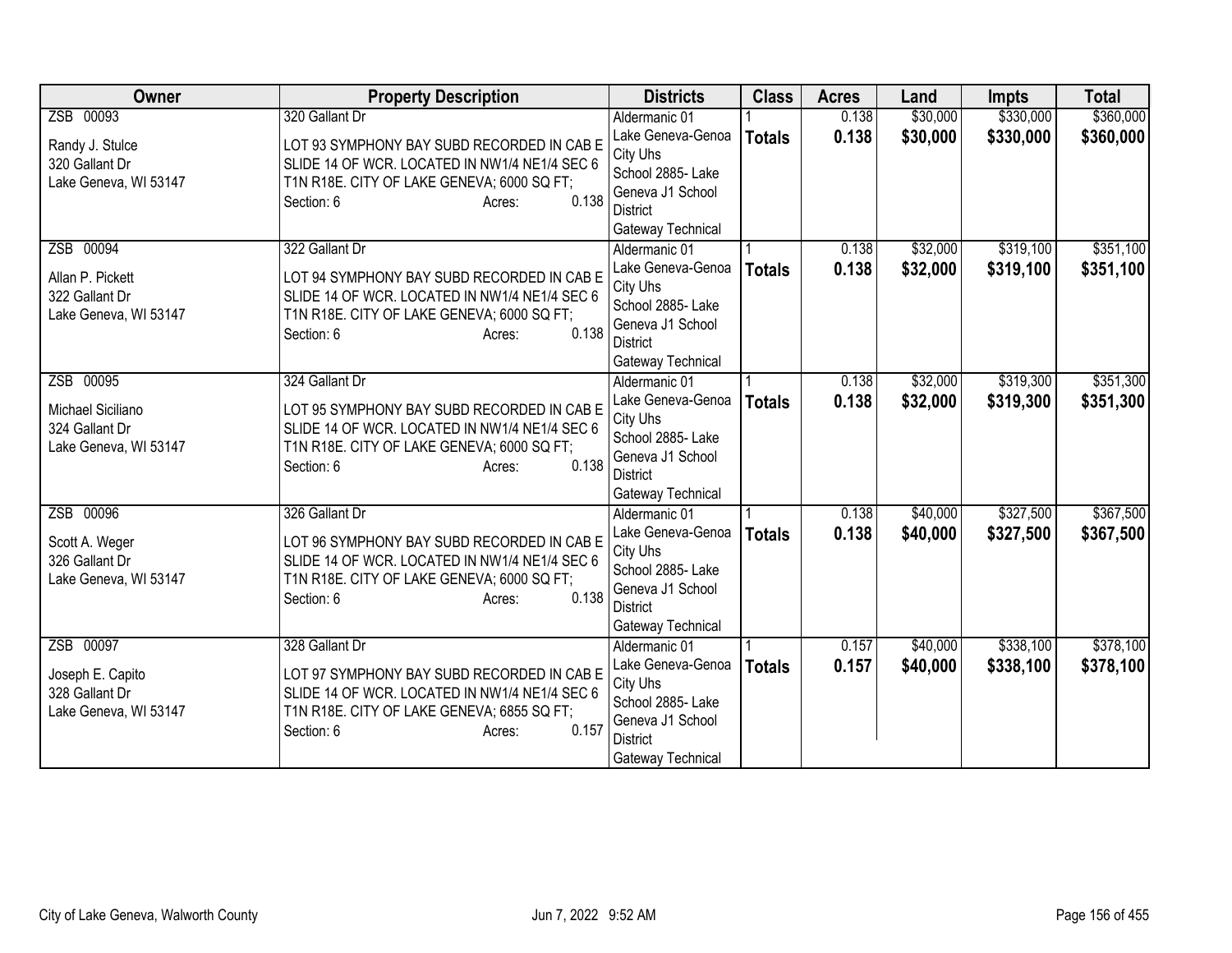| Owner                                                                    | <b>Property Description</b>                                                                                                                                                  | <b>Districts</b>                                                                                               | <b>Class</b>  | <b>Acres</b> | Land     | <b>Impts</b> | <b>Total</b> |
|--------------------------------------------------------------------------|------------------------------------------------------------------------------------------------------------------------------------------------------------------------------|----------------------------------------------------------------------------------------------------------------|---------------|--------------|----------|--------------|--------------|
| ZSB 00098                                                                | 330 Gallant Dr                                                                                                                                                               | Aldermanic 01                                                                                                  |               | 0.158        | \$40,000 | \$369,600    | \$409,600    |
| Jon O. Harris<br>2116 Royal Ridge Dr<br>Northbrook, IL 60062             | LOT 98 SYMPHONY BAY SUBD RECORDED IN CAB E<br>SLIDE 14 OF WCR. LOCATED IN NW1/4 NE1/4 SEC 6<br>T1N R18E. CITY OF LAKE GENEVA; 6852 SQ FT;<br>0.158<br>Section: 6<br>Acres:   | Lake Geneva-Genoa<br>City Uhs<br>School 2885-Lake<br>Geneva J1 School<br><b>District</b><br>Gateway Technical  | <b>Totals</b> | 0.158        | \$40,000 | \$369,600    | \$409,600    |
| ZSB 00099                                                                | 332 Gallant Dr                                                                                                                                                               | Aldermanic 01                                                                                                  |               | 0.173        | \$45,000 | \$351,200    | \$396,200    |
| Patricia A. Phelan<br>332 Gallant Dr<br>Lake Geneva, WI 53147            | LOT 99 SYMPHONY BAY SUBD RECORDED IN CAB E<br>SLIDE 14 OF WCR. LOCATED IN NW1/4 NE1/4 SEC 6<br>T1N R18E. CITY OF LAKE GENEVA; 7557 SQ FT;<br>0.173<br>Section: 6<br>Acres:   | Lake Geneva-Genoa<br>City Uhs<br>School 2885- Lake<br>Geneva J1 School<br><b>District</b><br>Gateway Technical | <b>Totals</b> | 0.173        | \$45,000 | \$351,200    | \$396,200    |
| ZSB 00100                                                                | 334 Gallant Dr                                                                                                                                                               | Aldermanic 01                                                                                                  |               | 0.271        | \$45,000 | \$356,400    | \$401,400    |
| Kimberly A. Hulen<br>2619 W Vermont Ave<br>Waukegan, IL 60087            | LOT 100 SYMPHONY BAY SUBD RECORDED IN CAB<br>E SLIDE 14 OF WCR. LOCATED IN NW1/4 NE1/4 SEC<br>6 T1N R18E. CITY OF LAKE GENEVA; 11784 SQ FT;<br>0.271<br>Section: 6<br>Acres: | Lake Geneva-Genoa<br>City Uhs<br>School 2885- Lake<br>Geneva J1 School<br><b>District</b><br>Gateway Technical | <b>Totals</b> | 0.271        | \$45,000 | \$356,400    | \$401,400    |
| ZSB 00101                                                                | 421 Gallant Dr                                                                                                                                                               | Aldermanic 01                                                                                                  |               | 0.237        | \$45,000 | \$355,900    | \$400,900    |
| Zbigniew J. Borowiec<br>421 Gallant Dr<br>Lake Geneva, WI 53147          | LOT 101 SYMPHONY BAY SUBD RECORDED IN CAB<br>E SLIDE 14 OF WCR. LOCATED IN NW1/4 NE1/4 SEC<br>6 T1N R18E. CITY OF LAKE GENEVA; 10325 SQ FT;<br>0.237<br>Section: 6<br>Acres: | Lake Geneva-Genoa<br>City Uhs<br>School 2885- Lake<br>Geneva J1 School<br><b>District</b><br>Gateway Technical | <b>Totals</b> | 0.237        | \$45,000 | \$355,900    | \$400,900    |
| ZSB 00102                                                                | 419 Gallant Dr                                                                                                                                                               | Aldermanic 01                                                                                                  |               | 0.149        | \$40,000 | \$304,700    | \$344,700    |
| Elizabeth A. Callaghan-Boehm<br>30283 Pebble Beach Dr<br>Genoa, IL 60135 | LOT 102 SYMPHONY BAY SUBD RECORDED IN CAB<br>E SLIDE 14 OF WCR. LOCATED IN NW1/4 NE1/4 SEC<br>6 T1N R18E. CITY OF LAKE GENEVA; 6487 SQ FT;<br>0.149<br>Section: 6<br>Acres:  | Lake Geneva-Genoa<br>City Uhs<br>School 2885- Lake<br>Geneva J1 School<br><b>District</b><br>Gateway Technical | <b>Totals</b> | 0.149        | \$40,000 | \$304,700    | \$344,700    |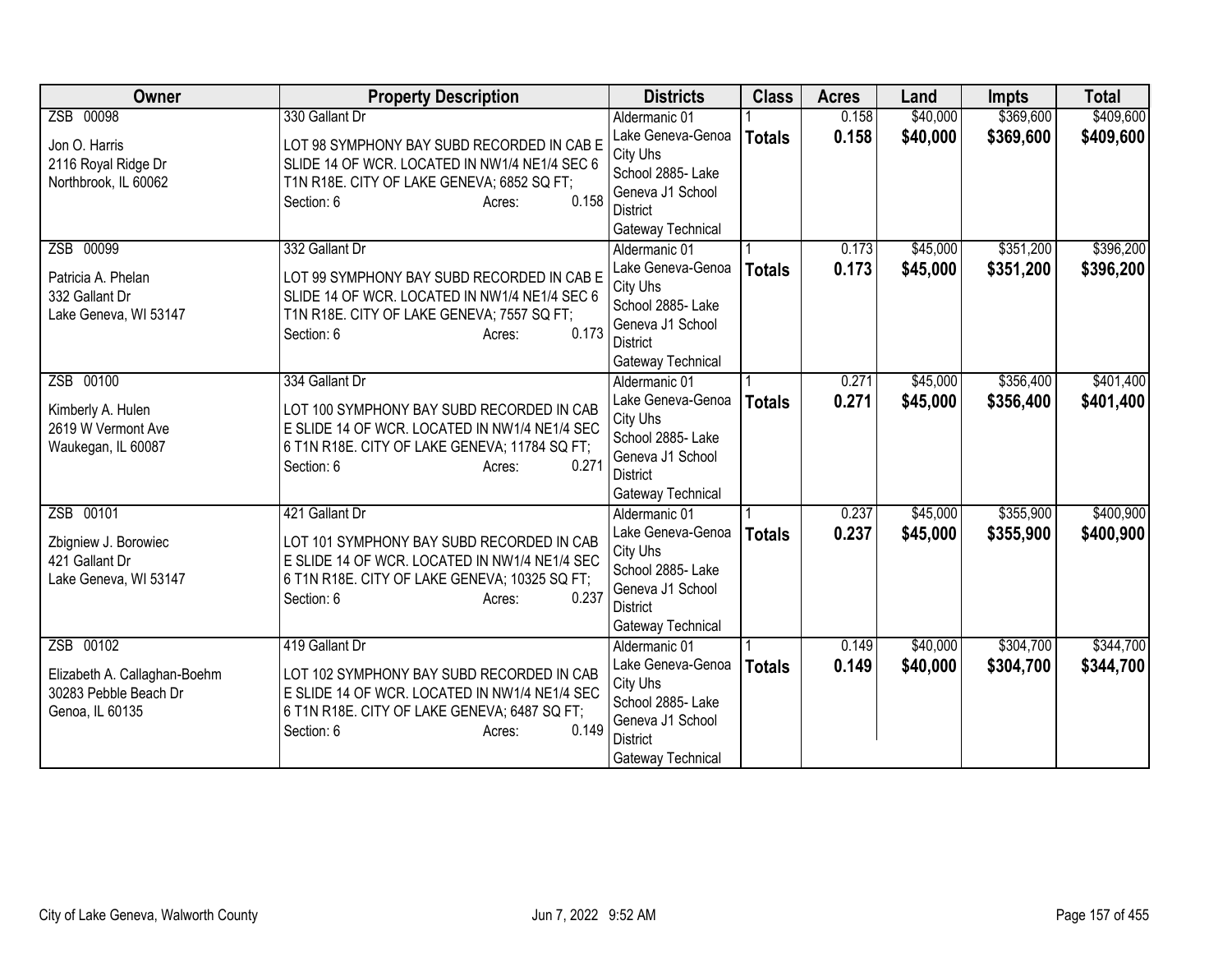| <b>Owner</b>          | <b>Property Description</b>                   | <b>Districts</b>              | <b>Class</b>  | <b>Acres</b> | Land     | <b>Impts</b> | <b>Total</b> |
|-----------------------|-----------------------------------------------|-------------------------------|---------------|--------------|----------|--------------|--------------|
| ZSB 00103             | 417 Gallant Dr                                | Aldermanic 01                 |               | 0.145        | \$40,000 | \$355,000    | \$395,000    |
| Florence C. Moran     | LOT 103 SYMPHONY BAY SUBD RECORDED IN CAB     | Lake Geneva-Genoa             | <b>Totals</b> | 0.145        | \$40,000 | \$355,000    | \$395,000    |
| 417 Gallant Dr        | E SLIDE 14 OF WCR. LOCATED IN NW1/4 NE1/4 SEC | City Uhs                      |               |              |          |              |              |
| Lake Geneva, WI 53147 | 6 T1N R18E. CITY OF LAKE GENEVA; 6301 SQ FT;  | School 2885- Lake             |               |              |          |              |              |
|                       | 0.145<br>Section: 6<br>Acres:                 | Geneva J1 School              |               |              |          |              |              |
|                       |                                               | <b>District</b>               |               |              |          |              |              |
|                       |                                               | Gateway Technical             |               |              |          |              |              |
| ZSB 00104             | 415 Gallant Dr                                | Aldermanic 01                 |               | 0.139        | \$40,000 | \$339,300    | \$379,300    |
| Gregory C. Obrien     | LOT 104 SYMPHONY BAY SUBD RECORDED IN CAB     | Lake Geneva-Genoa             | <b>Totals</b> | 0.139        | \$40,000 | \$339,300    | \$379,300    |
| 415 Gallant Dr        | E SLIDE 14 OF WCR. LOCATED IN NW1/4 NE1/4 SEC | City Uhs<br>School 2885- Lake |               |              |          |              |              |
| Lake Geneva, WI 53147 | 6 T1N R18E. CITY OF LAKE GENEVA; 6034 SQ FT;  | Geneva J1 School              |               |              |          |              |              |
|                       | Section: 6<br>0.139<br>Acres:                 | <b>District</b>               |               |              |          |              |              |
|                       |                                               | Gateway Technical             |               |              |          |              |              |
| ZSB 00105             | 413 Gallant Dr                                | Aldermanic 01                 |               | 0.147        | \$40,000 | \$302,600    | \$342,600    |
|                       |                                               | Lake Geneva-Genoa             | <b>Totals</b> | 0.147        | \$40,000 | \$302,600    | \$342,600    |
| Jospeh Oryan Trust    | LOT 105 SYMPHONY BAY SUBD RECORDED IN CAB     | City Uhs                      |               |              |          |              |              |
| 413 Gallant Dr        | E SLIDE 14 OF WCR. LOCATED IN NW1/4 NE1/4 SEC | School 2885- Lake             |               |              |          |              |              |
| Lake Geneva, WI 53417 | 6 T1N R18E. CITY OF LAKE GENEVA; 6391 SQ FT;  | Geneva J1 School              |               |              |          |              |              |
|                       | 0.147<br>Section: 6<br>Acres:                 | <b>District</b>               |               |              |          |              |              |
|                       |                                               | Gateway Technical             |               |              |          |              |              |
| ZSB 00106             | 409 Gallant Dr                                | Aldermanic 01                 |               | 0.166        | \$35,200 | \$282,800    | \$318,000    |
|                       | LOT 106 SYMPHONY BAY SUBD RECORDED IN CAB     | Lake Geneva-Genoa             | <b>Totals</b> | 0.166        | \$35,200 | \$282,800    | \$318,000    |
|                       | E SLIDE 14 OF WCR. LOCATED IN NW1/4 NE1/4 SEC | City Uhs                      |               |              |          |              |              |
|                       | 6 T1N R18E. CITY OF LAKE GENEVA; 7243 SQ FT;  | School 2885- Lake             |               |              |          |              |              |
|                       | 0.166<br>Section: 6<br>Acres:                 | Geneva J1 School              |               |              |          |              |              |
|                       |                                               | District                      |               |              |          |              |              |
|                       |                                               | Gateway Technical             |               |              |          |              |              |
| ZSB 00107             | 407 Gallant Dr                                | Aldermanic 01                 |               | 0.168        | \$40,000 | \$355,400    | \$395,400    |
| Scott C. Coleman      | LOT 107 SYMPHONY BAY SUBD RECORDED IN CAB     | Lake Geneva-Genoa<br>City Uhs | <b>Totals</b> | 0.168        | \$40,000 | \$355,400    | \$395,400    |
| 407 Gallant Dr        | E SLIDE 14 OF WCR. LOCATED IN NW1/4 NE1/4 SEC | School 2885- Lake             |               |              |          |              |              |
| Lake Geneva, WI 53147 | 6 T1N R18E. CITY OF LAKE GENEVA; 7329 SQ FT;  | Geneva J1 School              |               |              |          |              |              |
|                       | 0.168<br>Section: 6<br>Acres:                 | <b>District</b>               |               |              |          |              |              |
|                       |                                               | Gateway Technical             |               |              |          |              |              |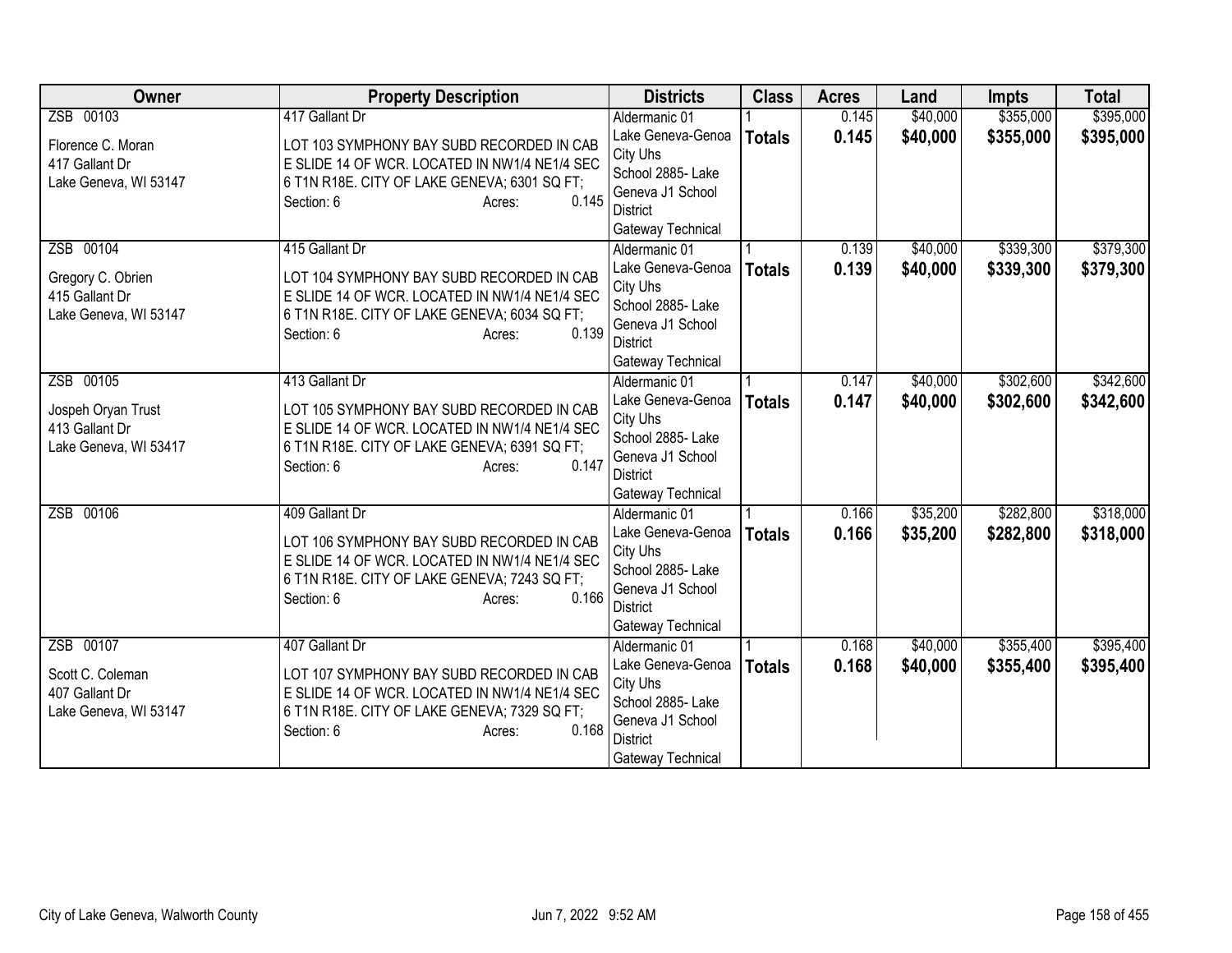| <b>Owner</b>          | <b>Property Description</b>                   | <b>Districts</b>              | <b>Class</b>  | <b>Acres</b> | Land     | <b>Impts</b> | <b>Total</b> |
|-----------------------|-----------------------------------------------|-------------------------------|---------------|--------------|----------|--------------|--------------|
| ZSB 00108             | 405 Gallant Dr                                | Aldermanic 01                 |               | 0.146        | \$40,000 | \$399,800    | \$439,800    |
| William E. Hildreth   | LOT 108 SYMPHONY BAY SUBD RECORDED IN CAB     | Lake Geneva-Genoa             | <b>Totals</b> | 0.146        | \$40,000 | \$399,800    | \$439,800    |
| 405 Gallant           | E SLIDE 14 OF WCR. LOCATED IN NW1/4 NE1/4 SEC | City Uhs                      |               |              |          |              |              |
| Lake Geneva, WI 53147 | 6 T1N R18E. CITY OF LAKE GENEVA; 6370 SQ FT;  | School 2885- Lake             |               |              |          |              |              |
|                       | 0.146<br>Section: 6<br>Acres:                 | Geneva J1 School              |               |              |          |              |              |
|                       |                                               | <b>District</b>               |               |              |          |              |              |
|                       |                                               | Gateway Technical             |               |              |          |              |              |
| ZSB 00109             | 403 Gallant Dr                                | Aldermanic 01                 |               | 0.143        | \$40,000 | \$281,600    | \$321,600    |
| Steven P. Boston      | LOT 109 SYMPHONY BAY SUBD RECORDED IN CAB     | Lake Geneva-Genoa             | <b>Totals</b> | 0.143        | \$40,000 | \$281,600    | \$321,600    |
| 403 Gallant Dr        | E SLIDE 14 OF WCR. LOCATED IN NW1/4 NE1/4 SEC | City Uhs<br>School 2885- Lake |               |              |          |              |              |
| Lake Geneva, WI 53147 | 6 T1N R18E. CITY OF LAKE GENEVA; 6242 SQ FT;  | Geneva J1 School              |               |              |          |              |              |
|                       | Section: 6<br>0.143<br>Acres:                 | <b>District</b>               |               |              |          |              |              |
|                       |                                               | Gateway Technical             |               |              |          |              |              |
| ZSB 00110             | 401 Gallant Dr                                | Aldermanic 01                 |               | 0.158        | \$40,000 | \$347,800    | \$387,800    |
|                       |                                               | Lake Geneva-Genoa             | <b>Totals</b> | 0.158        | \$40,000 | \$347,800    | \$387,800    |
| Nancy Brooks Trust    | LOT 110 SYMPHONY BAY SUBD RECORDED IN CAB     | City Uhs                      |               |              |          |              |              |
| 1527 Castile St       | E SLIDE 14 OF WCR. LOCATED IN NW1/4 NE1/4 SEC | School 2885- Lake             |               |              |          |              |              |
| Celebration, FL 34747 | 6 T1N R18E. CITY OF LAKE GENEVA; 6866 SQ FT;  | Geneva J1 School              |               |              |          |              |              |
|                       | 0.158<br>Section: 6<br>Acres:                 | <b>District</b>               |               |              |          |              |              |
|                       |                                               | Gateway Technical             |               |              |          |              |              |
| ZSB 00111             | 333 Gallant Dr                                | Aldermanic 01                 |               | 0.192        | \$36,000 | \$286,000    | \$322,000    |
| Dan Weinstein         | LOT 111 SYMPHONY BAY SUBD RECORDED IN CAB     | Lake Geneva-Genoa             | <b>Totals</b> | 0.192        | \$36,000 | \$286,000    | \$322,000    |
| 333 Gallant Dr        | E SLIDE 14 OF WCR. LOCATED IN NW1/4 NE1/4 SEC | City Uhs                      |               |              |          |              |              |
| Lake Geneva, WI 53147 | 6 T1N R18E. CITY OF LAKE GENEVA; 8366 SQ FT;  | School 2885- Lake             |               |              |          |              |              |
|                       | 0.192<br>Section: 6<br>Acres:                 | Geneva J1 School              |               |              |          |              |              |
|                       |                                               | <b>District</b>               |               |              |          |              |              |
|                       |                                               | Gateway Technical             |               |              |          |              |              |
| ZSB 00112             | 331 Gallant Dr                                | Aldermanic 01                 |               | 0.152        | \$32,000 | \$320,400    | \$352,400    |
| Shari L. Gehrke       | LOT 112 SYMPHONY BAY SUBD RECORDED IN CAB     | Lake Geneva-Genoa<br>City Uhs | <b>Totals</b> | 0.152        | \$32,000 | \$320,400    | \$352,400    |
| 331 Gallant Dr        | E SLIDE 14 OF WCR. LOCATED IN NW1/4 NE1/4 SEC | School 2885- Lake             |               |              |          |              |              |
| Lake Geneva, WI 53147 | 6 T1N R18E. CITY OF LAKE GENEVA; 6604 SQ FT;  | Geneva J1 School              |               |              |          |              |              |
|                       | 0.152<br>Section: 6<br>Acres:                 | <b>District</b>               |               |              |          |              |              |
|                       |                                               | Gateway Technical             |               |              |          |              |              |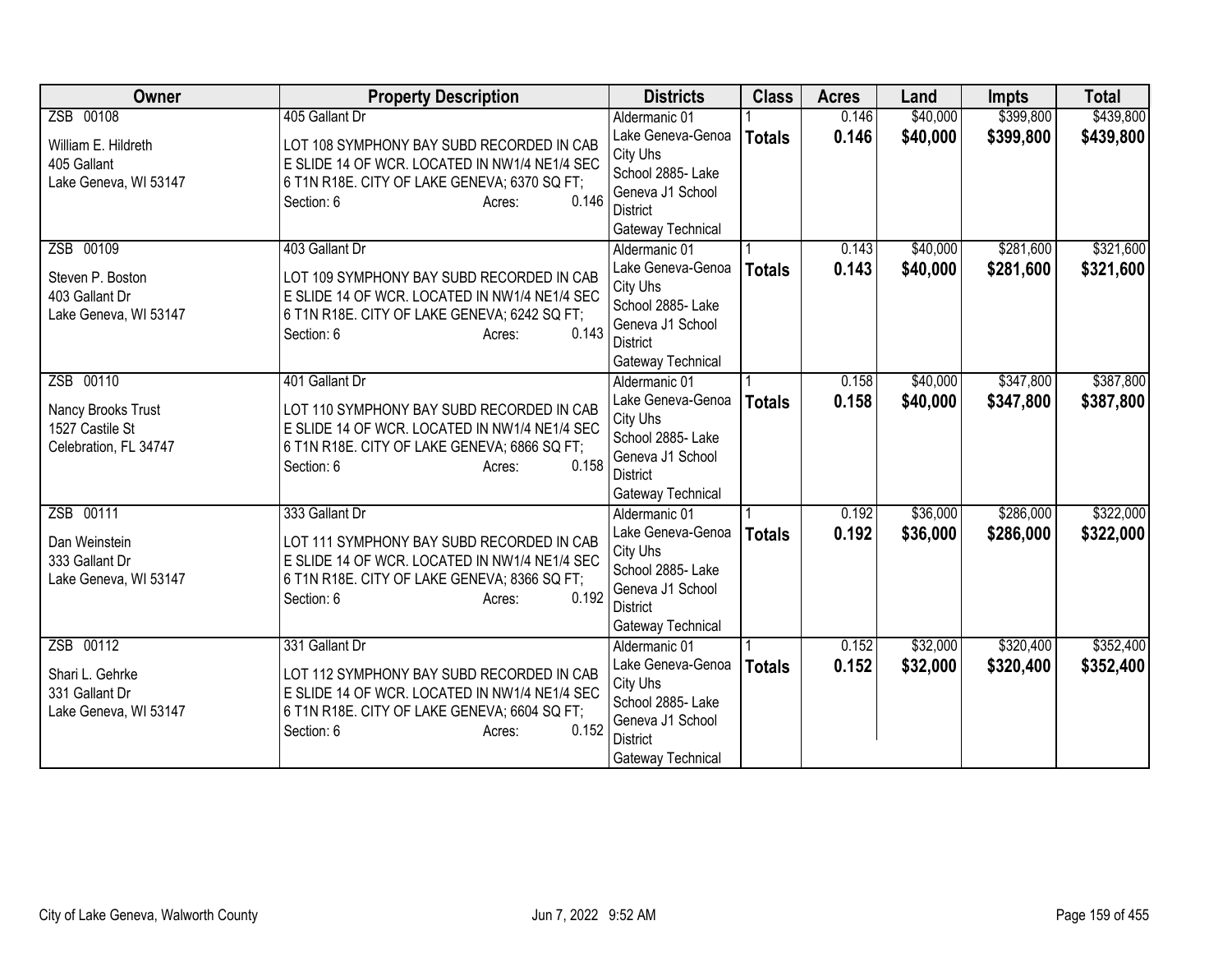| <b>Owner</b>               | <b>Property Description</b>                                         | <b>Districts</b>                   | <b>Class</b>  | <b>Acres</b> | Land     | <b>Impts</b> | <b>Total</b> |
|----------------------------|---------------------------------------------------------------------|------------------------------------|---------------|--------------|----------|--------------|--------------|
| ZSB 00113                  | 329 Gallant Dr                                                      | Aldermanic 01                      |               | 0.140        | \$40,000 | \$260,900    | \$300,900    |
| Charlene Gorden            | LOT 113 SYMPHONY BAY SUBD RECORDED IN CAB                           | Lake Geneva-Genoa                  | <b>Totals</b> | 0.140        | \$40,000 | \$260,900    | \$300,900    |
| 329 Gallant                | E SLIDE 14 OF WCR. LOCATED IN NW1/4 NE1/4 SEC                       | City Uhs                           |               |              |          |              |              |
| Lake Geneva, WI 53147      | 6 T1N R18E. CITY OF LAKE GENEVA; 6106 SQ FT;                        | School 2885- Lake                  |               |              |          |              |              |
|                            | 0.140<br>Section: 6<br>Acres:                                       | Geneva J1 School                   |               |              |          |              |              |
|                            |                                                                     | District                           |               |              |          |              |              |
|                            |                                                                     | Gateway Technical                  |               |              |          |              |              |
| ZSB 00114                  | 327 Gallant Dr                                                      | Aldermanic 01<br>Lake Geneva-Genoa |               | 0.140        | \$40,000 | \$360,000    | \$400,000    |
| Gerstenberger Family Trust | LOT 114 SYMPHONY BAY SUBD RECORDED IN CAB                           | City Uhs                           | <b>Totals</b> | 0.140        | \$40,000 | \$360,000    | \$400,000    |
| 327 Gallant Dr             | E SLIDE 14 OF WCR. LOCATED IN NW1/4 NE1/4 SEC                       | School 2885- Lake                  |               |              |          |              |              |
| Lake Geneva, WI 53147      | 6 T1N R18E. CITY OF LAKE GENEVA; 6094 SQ FT;                        | Geneva J1 School                   |               |              |          |              |              |
|                            | 0.140<br>Section: 6<br>Acres:                                       | <b>District</b>                    |               |              |          |              |              |
|                            |                                                                     | Gateway Technical                  |               |              |          |              |              |
| ZSB 00115                  | 325 Gallant Dr                                                      | Aldermanic 01                      |               | 0.140        | \$32,000 | \$345,200    | \$377,200    |
|                            |                                                                     | Lake Geneva-Genoa                  | <b>Totals</b> | 0.140        | \$32,000 | \$345,200    | \$377,200    |
| Stephen M. Taylor          | LOT 115 SYMPHONY BAY SUBD RECORDED IN CAB                           | City Uhs                           |               |              |          |              |              |
| 325 Gallant Dr             | E SLIDE 14 OF WCR. LOCATED IN NW1/4 NE1/4 SEC                       | School 2885- Lake                  |               |              |          |              |              |
| Lake Geneva, WI 53147      | 6 T1N R18E. CITY OF LAKE GENEVA; 6082 SQ FT;<br>0.140<br>Section: 6 | Geneva J1 School                   |               |              |          |              |              |
|                            | Acres:                                                              | <b>District</b>                    |               |              |          |              |              |
|                            |                                                                     | Gateway Technical                  |               |              |          |              |              |
| ZSB 00116                  | 323 Gallant Dr                                                      | Aldermanic 01                      |               | 0.139        | \$32,000 | \$319,100    | \$351,100    |
| Craig S. Johnson           | LOT 116 SYMPHONY BAY SUBD RECORDED IN CAB                           | Lake Geneva-Genoa                  | <b>Totals</b> | 0.139        | \$32,000 | \$319,100    | \$351,100    |
| 323 Gallant Dr             | E SLIDE 14 OF WCR. LOCATED IN NW1/4 NE1/4 SEC                       | City Uhs                           |               |              |          |              |              |
| Lake Geneva, WI 53147      | 6 T1N R18E. CITY OF LAKE GENEVA; 6070 SQ FT;                        | School 2885- Lake                  |               |              |          |              |              |
|                            | 0.139<br>Section: 6<br>Acres:                                       | Geneva J1 School                   |               |              |          |              |              |
|                            |                                                                     | <b>District</b>                    |               |              |          |              |              |
| ZSB 00117                  | 321 Gallant Dr                                                      | Gateway Technical<br>Aldermanic 01 |               | 0.139        | \$32,000 | \$366,800    | \$398,800    |
|                            |                                                                     | Lake Geneva-Genoa                  |               | 0.139        | \$32,000 | \$366,800    |              |
| James Good Trust           | LOT 117 SYMPHONY BAY SUBD RECORDED IN CAB                           | City Uhs                           | <b>Totals</b> |              |          |              | \$398,800    |
| 100 Evelyn Ln Apt a        | E SLIDE 14 OF WCR. LOCATED IN NW1/4 NE1/4 SEC                       | School 2885- Lake                  |               |              |          |              |              |
| Lake Geneva, WI 53147      | 6 T1N R18E. CITY OF LAKE GENEVA; 6058 SQ FT;                        | Geneva J1 School                   |               |              |          |              |              |
|                            | 0.139<br>Section: 6<br>Acres:                                       | <b>District</b>                    |               |              |          |              |              |
|                            |                                                                     | Gateway Technical                  |               |              |          |              |              |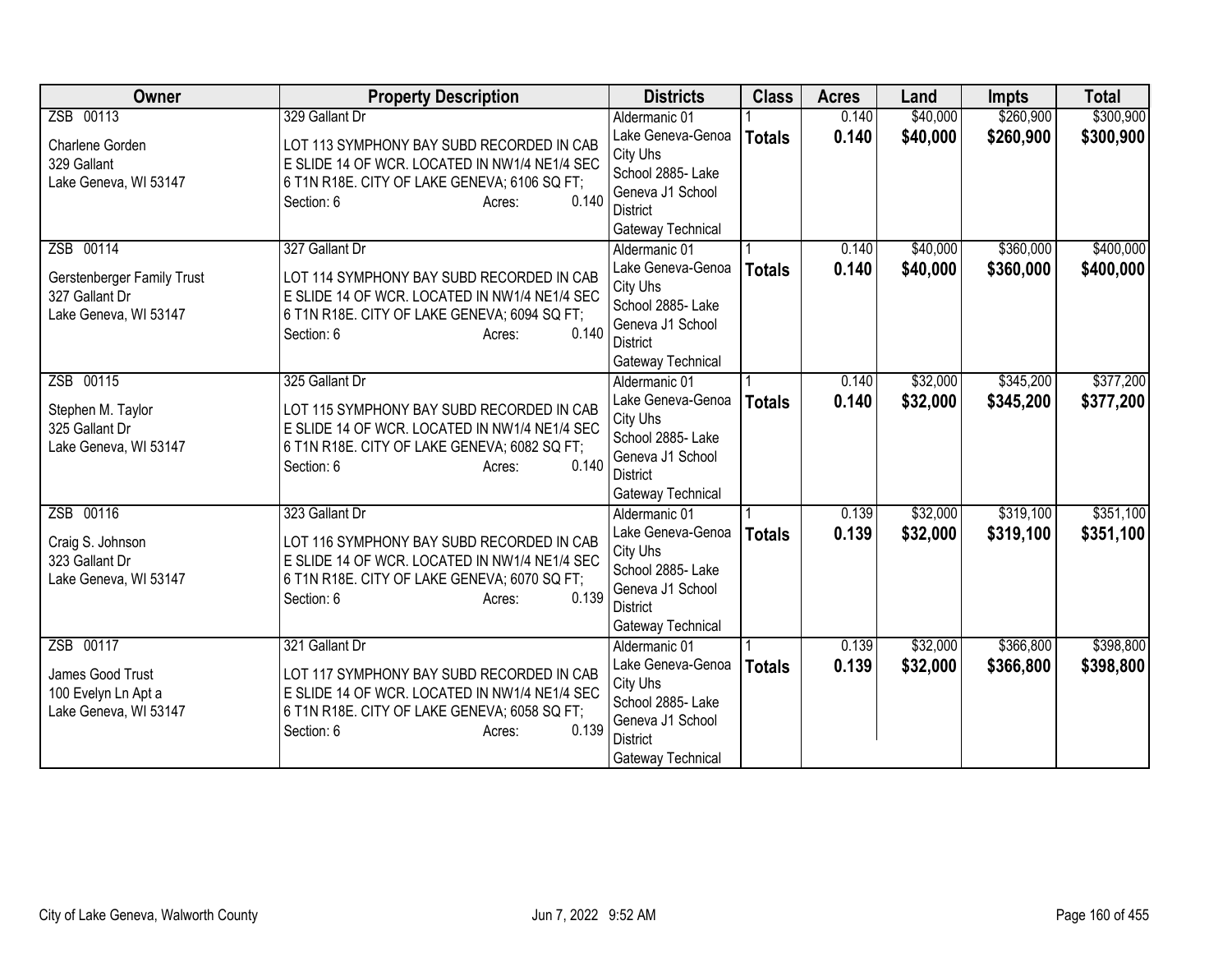| <b>Owner</b>               | <b>Property Description</b>                   | <b>Districts</b>              | <b>Class</b>  | <b>Acres</b> | Land     | <b>Impts</b> | <b>Total</b> |
|----------------------------|-----------------------------------------------|-------------------------------|---------------|--------------|----------|--------------|--------------|
| ZSB 00118                  | 319 Gallant Dr                                | Aldermanic 01                 |               | 0.139        | \$32,000 | \$322,900    | \$354,900    |
| <b>Hrabak Family Trust</b> | LOT 118 SYMPHONY BAY SUBD RECORDED IN CAB     | Lake Geneva-Genoa             | <b>Totals</b> | 0.139        | \$32,000 | \$322,900    | \$354,900    |
| 44 Highland Rd             | E SLIDE 14 OF WCR. LOCATED IN NW1/4 NE1/4 SEC | City Uhs                      |               |              |          |              |              |
| Grayslake, IL 60030        | 6 T1N R18E. CITY OF LAKE GENEVA; 6046 SQ FT;  | School 2885- Lake             |               |              |          |              |              |
|                            | 0.139<br>Section: 6<br>Acres:                 | Geneva J1 School              |               |              |          |              |              |
|                            |                                               | District                      |               |              |          |              |              |
|                            |                                               | Gateway Technical             |               |              |          |              |              |
| ZSB 00119                  | 317 Gallant Dr                                | Aldermanic 01                 |               | 0.139        | \$40,000 | \$280,000    | \$320,000    |
| Janet R. Buetow            | LOT 119 SYMPHONY BAY SUBD RECORDED IN CAB     | Lake Geneva-Genoa             | <b>Totals</b> | 0.139        | \$40,000 | \$280,000    | \$320,000    |
| 317 Gallant                | E SLIDE 14 OF WCR. LOCATED IN NW1/4 NE1/4 SEC | City Uhs<br>School 2885- Lake |               |              |          |              |              |
| Lake Geneva, WI 53147      | 6 T1N R18E. CITY OF LAKE GENEVA; 6034 SQ FT;  | Geneva J1 School              |               |              |          |              |              |
|                            | Section: 6<br>0.139<br>Acres:                 | <b>District</b>               |               |              |          |              |              |
|                            |                                               | Gateway Technical             |               |              |          |              |              |
| ZSB 00120                  | 315 Gallant Dr                                | Aldermanic 01                 |               | 0.138        | \$32,000 | \$321,100    | \$353,100    |
|                            |                                               | Lake Geneva-Genoa             | <b>Totals</b> | 0.138        | \$32,000 | \$321,100    | \$353,100    |
| Ruth F. Kjos               | LOT 120 SYMPHONY BAY SUBD RECORDED IN CAB     | City Uhs                      |               |              |          |              |              |
| 315 Gallant Dr             | E SLIDE 14 OF WCR. LOCATED IN NW1/4 NE1/4 SEC | School 2885- Lake             |               |              |          |              |              |
| Lake Geneva, WI 53147      | 6 T1N R18E. CITY OF LAKE GENEVA; 6022 SQ FT;  | Geneva J1 School              |               |              |          |              |              |
|                            | 0.138<br>Section: 6<br>Acres:                 | <b>District</b>               |               |              |          |              |              |
|                            |                                               | Gateway Technical             |               |              |          |              |              |
| ZSB 00121                  | 313 Gallant Dr                                | Aldermanic 01                 |               | 0.150        | \$32,000 | \$362,400    | \$394,400    |
| Richard J. Pondel          | LOT 121 SYMPHONY BAY SUBD RECORDED IN CAB     | Lake Geneva-Genoa             | <b>Totals</b> | 0.150        | \$32,000 | \$362,400    | \$394,400    |
| 313 Gallant Dr             | E SLIDE 14 OF WCR. LOCATED IN NW1/4 NE1/4 SEC | City Uhs                      |               |              |          |              |              |
| Lake Geneva, WI 53147      | 6 T1N R18E. CITY OF LAKE GENEVA; 6534 SQ FT;  | School 2885- Lake             |               |              |          |              |              |
|                            | 0.150<br>Section: 6<br>Acres:                 | Geneva J1 School              |               |              |          |              |              |
|                            |                                               | <b>District</b>               |               |              |          |              |              |
|                            |                                               | Gateway Technical             |               |              |          |              |              |
| ZSB 00122                  | 309 Gallant Dr                                | Aldermanic 01                 |               | 0.198        | \$45,000 | \$342,100    | \$387,100    |
| Craig A. Minnick           | LOT 122 SYMPHONY BAY SUBD RECORDED IN CAB     | Lake Geneva-Genoa<br>City Uhs | <b>Totals</b> | 0.198        | \$45,000 | \$342,100    | \$387,100    |
| 758 Horatio Blvd           | E SLIDE 14 OF WCR. LOCATED IN NW1/4 NE1/4 SEC | School 2885- Lake             |               |              |          |              |              |
| Buffalo Grove, IL 60089    | 6 T1N R18E. CITY OF LAKE GENEVA; 8610 SQ FT;  | Geneva J1 School              |               |              |          |              |              |
|                            | 0.198<br>Section: 6<br>Acres:                 | <b>District</b>               |               |              |          |              |              |
|                            |                                               | Gateway Technical             |               |              |          |              |              |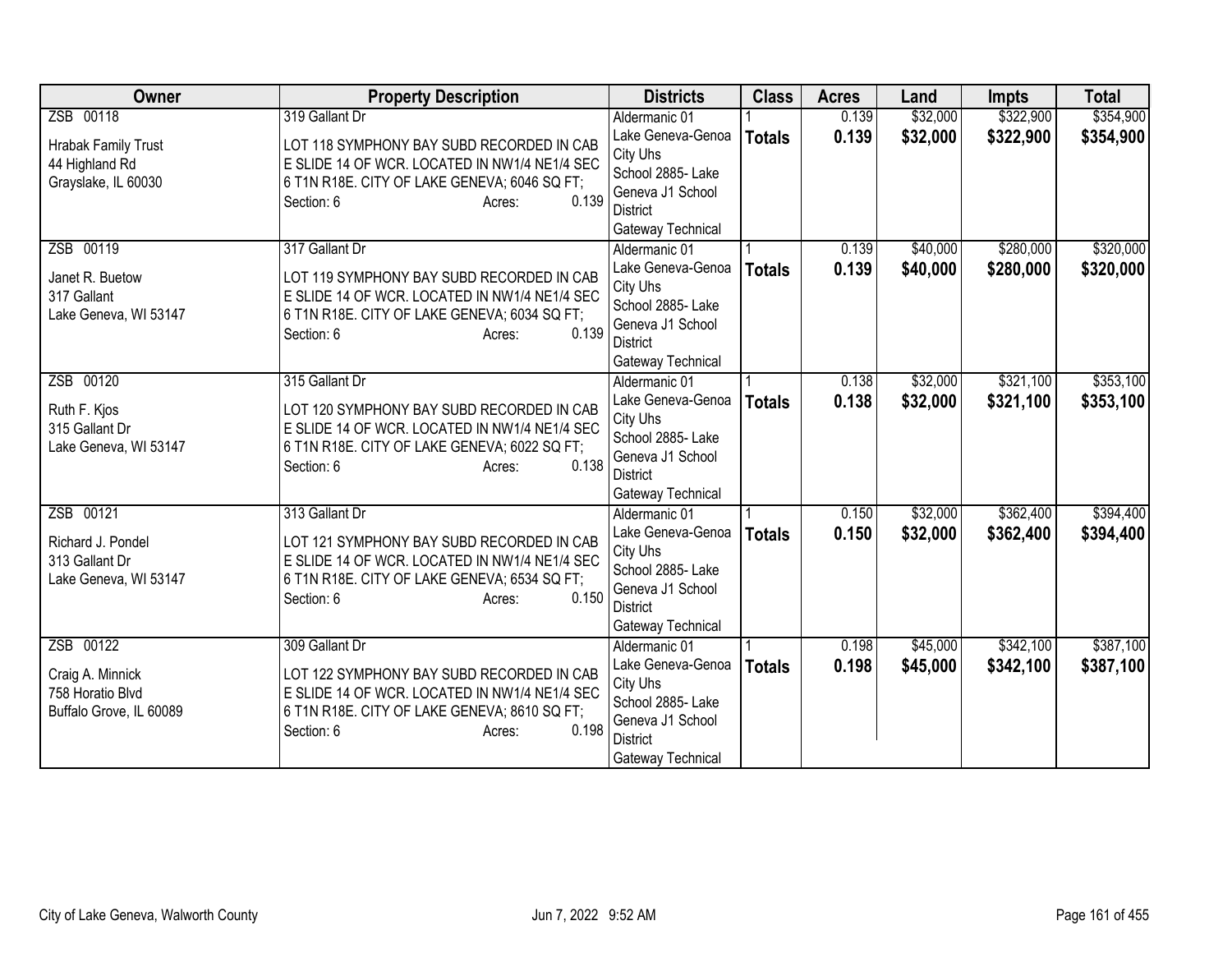| <b>Owner</b>          | <b>Property Description</b>                            | <b>Districts</b>              | <b>Class</b>  | <b>Acres</b> | Land     | <b>Impts</b> | <b>Total</b> |
|-----------------------|--------------------------------------------------------|-------------------------------|---------------|--------------|----------|--------------|--------------|
| ZSB 00123             | 305 Gallant Dr                                         | Aldermanic 01                 |               | 0.172        | \$45,000 | \$289,100    | \$334,100    |
| Mark S. Dale          | LOT 123 SYMPHONY BAY SUBD RECORDED IN CAB              | Lake Geneva-Genoa             | <b>Totals</b> | 0.172        | \$45,000 | \$289,100    | \$334,100    |
| 305 Gallant Dr        | E SLIDE 14 OF WCR. LOCATED IN NW1/4 NE1/4 SEC          | City Uhs                      |               |              |          |              |              |
| Lake Geneva, WI 53147 | 6 T1N R18E. CITY OF LAKE GENEVA; 7503 SQ FT;           | School 2885- Lake             |               |              |          |              |              |
|                       | 0.172<br>Section: 6<br>Acres:                          | Geneva J1 School              |               |              |          |              |              |
|                       |                                                        | District                      |               |              |          |              |              |
|                       |                                                        | Gateway Technical             |               |              |          |              |              |
| ZSB 00124             | 303 Gallant Dr                                         | Aldermanic 01                 |               | 0.147        | \$40,000 | \$321,200    | \$361,200    |
| John Powers           | LOT 124 SYMPHONY BAY SUBD RECORDED IN CAB              | Lake Geneva-Genoa             | <b>Totals</b> | 0.147        | \$40,000 | \$321,200    | \$361,200    |
| 303 Gallant Dr        | E SLIDE 14 OF WCR. LOCATED IN NW1/4 NE1/4 SEC          | City Uhs<br>School 2885- Lake |               |              |          |              |              |
| Lake Geneva, WI 53147 | 6 T1N R18E. CITY OF LAKE GENEVA; 6390 SQ FT;           | Geneva J1 School              |               |              |          |              |              |
|                       | 0.147<br>Section: 6<br>Acres:                          | <b>District</b>               |               |              |          |              |              |
|                       |                                                        | Gateway Technical             |               |              |          |              |              |
| ZSB 00125             | 301 Gallant Dr                                         | Aldermanic 01                 |               | 0.339        | \$58,000 | \$342,600    | \$400,600    |
|                       |                                                        | Lake Geneva-Genoa             | <b>Totals</b> | 0.339        | \$58,000 | \$342,600    | \$400,600    |
| <b>Kleber Trust</b>   | LOT 125 SYMPHONY BAY SUBD RECORDED IN CAB              | City Uhs                      |               |              |          |              |              |
| 301 Gallant Dr        | E SLIDE 14 OF WCR. LOCATED IN NW1/4 NE1/4 SEC          | School 2885- Lake             |               |              |          |              |              |
| Lake Geneva, WI 53147 | 6 T1N R18E. CITY OF LAKE GENEVA; 14779 SQ FT;<br>0.339 | Geneva J1 School              |               |              |          |              |              |
|                       | Section: 6<br>Acres:                                   | <b>District</b>               |               |              |          |              |              |
|                       |                                                        | Gateway Technical             |               |              |          |              |              |
| ZSB 00126             | 300 Cadence Cir                                        | Aldermanic 01                 |               | 0.218        | \$45,000 | \$361,700    | \$406,700    |
| Cynthia L. Fueredi    | LOT 126 SYMPHONY BAY SUBD RECORDED IN CAB              | Lake Geneva-Genoa             | <b>Totals</b> | 0.218        | \$45,000 | \$361,700    | \$406,700    |
| 300 Cadence Cir       | E SLIDE 14 OF WCR. LOCATED IN NW1/4 NE1/4 SEC          | City Uhs                      |               |              |          |              |              |
| Lake Geneva, WI 53147 | 6 T1N R18E. CITY OF LAKE GENEVA; 9478 SQ FT;           | School 2885- Lake             |               |              |          |              |              |
|                       | 0.218<br>Section: 6<br>Acres:                          | Geneva J1 School              |               |              |          |              |              |
|                       |                                                        | <b>District</b>               |               |              |          |              |              |
|                       |                                                        | Gateway Technical             |               |              |          |              |              |
| ZSB 00127             | 302 Cadence Cir                                        | Aldermanic 01                 |               | 0.165        | \$44,000 | \$317,600    | \$361,600    |
| Thomas M. Byrne       | LOT 127 SYMPHONY BAY SUBD RECORDED IN CAB              | Lake Geneva-Genoa             | <b>Totals</b> | 0.165        | \$44,000 | \$317,600    | \$361,600    |
| 302 Cadence Cir       | E SLIDE 14 OF WCR. LOCATED IN NW1/4 NE1/4 SEC          | City Uhs<br>School 2885- Lake |               |              |          |              |              |
| Lake Geneva, WI 53147 | 6 T1N R18E. CITY OF LAKE GENEVA; 7183 SQ FT;           | Geneva J1 School              |               |              |          |              |              |
|                       | 0.165<br>Section: 6<br>Acres:                          | <b>District</b>               |               |              |          |              |              |
|                       |                                                        | Gateway Technical             |               |              |          |              |              |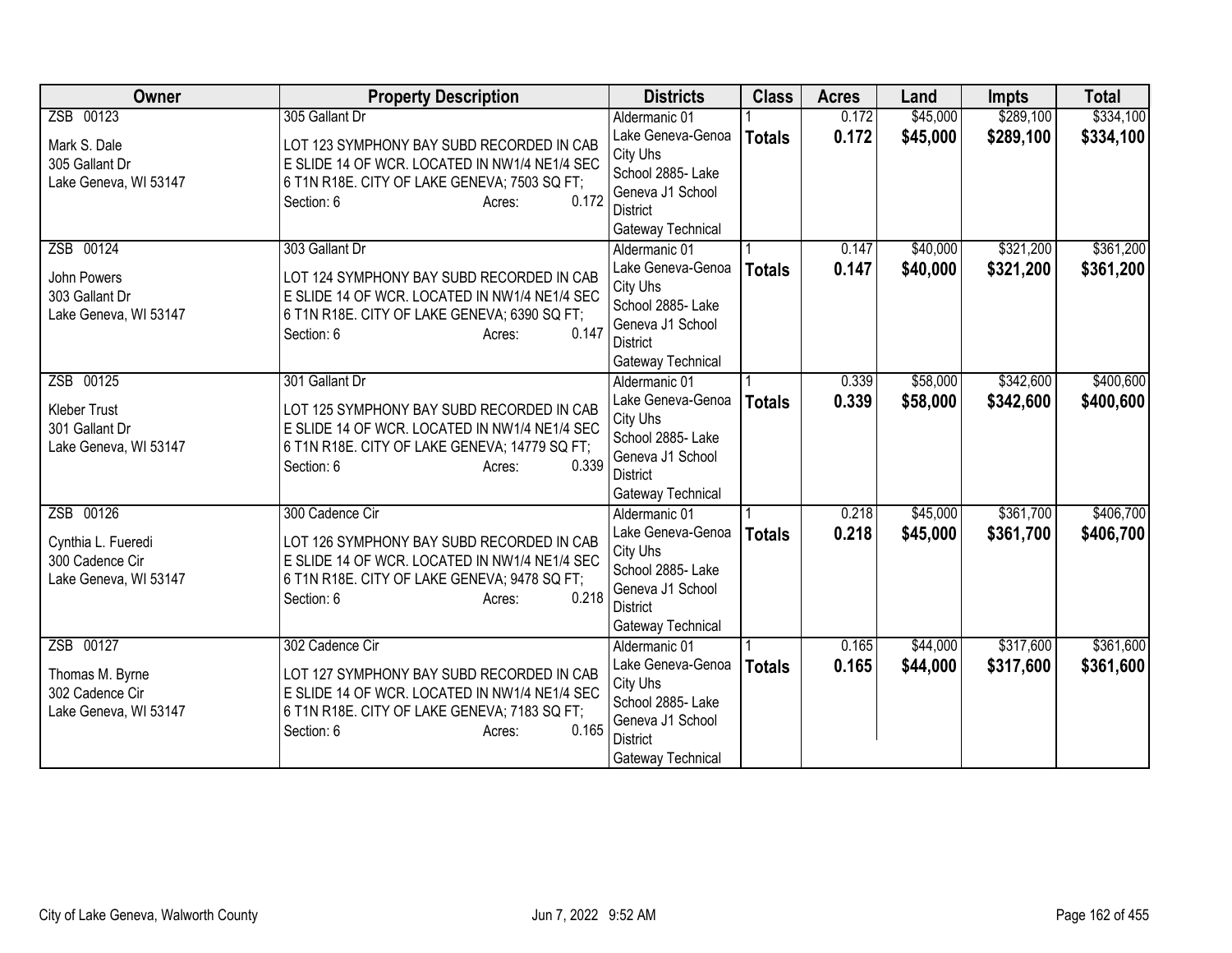| <b>Owner</b>          | <b>Property Description</b>                   | <b>Districts</b>              | <b>Class</b>  | <b>Acres</b> | Land     | <b>Impts</b> | <b>Total</b> |
|-----------------------|-----------------------------------------------|-------------------------------|---------------|--------------|----------|--------------|--------------|
| ZSB 00128             | 304 Cadence Cir                               | Aldermanic 01                 |               | 0.164        | \$36,000 | \$392,800    | \$428,800    |
| Robert E. Stewart     | LOT 128 SYMPHONY BAY SUBD RECORDED IN CAB     | Lake Geneva-Genoa             | <b>Totals</b> | 0.164        | \$36,000 | \$392,800    | \$428,800    |
| 304 Cadence Cir       | E SLIDE 14 OF WCR. LOCATED IN NW1/4 NE1/4 SEC | City Uhs                      |               |              |          |              |              |
| Lake Geneva, WI 53147 | 6 T1N R18E. CITY OF LAKE GENEVA; 7128 SQ FT;  | School 2885- Lake             |               |              |          |              |              |
|                       | 0.164<br>Section: 6<br>Acres:                 | Geneva J1 School              |               |              |          |              |              |
|                       |                                               | District                      |               |              |          |              |              |
|                       |                                               | Gateway Technical             |               |              |          |              |              |
| ZSB 00129             | 306 Cadence Cir                               | Aldermanic 01                 |               | 0.165        | \$45,000 | \$387,400    | \$432,400    |
| Michael Carlino Trust | LOT 129 SYMPHONY BAY SUBD RECORDED IN CAB     | Lake Geneva-Genoa             | <b>Totals</b> | 0.165        | \$45,000 | \$387,400    | \$432,400    |
| 306 Cadence Cir       | E SLIDE 14 OF WCR. LOCATED IN NW1/4 NE1/4 SEC | City Uhs<br>School 2885- Lake |               |              |          |              |              |
| Lake Geneva, WI 53147 | 6 T1N R18E. CITY OF LAKE GENEVA; 7203 SQ FT;  | Geneva J1 School              |               |              |          |              |              |
|                       | 0.165<br>Section: 6<br>Acres:                 | <b>District</b>               |               |              |          |              |              |
|                       |                                               | Gateway Technical             |               |              |          |              |              |
| ZSB 00130             | 308 Cadence Cir                               | Aldermanic 01                 |               | 0.155        | \$32,000 | \$367,600    | \$399,600    |
|                       |                                               | Lake Geneva-Genoa             | <b>Totals</b> | 0.155        | \$32,000 | \$367,600    | \$399,600    |
| Rebekah J. Hamilton   | LOT 130 SYMPHONY BAY SUBD RECORDED IN CAB     | City Uhs                      |               |              |          |              |              |
| 308 Cadence Cir       | E SLIDE 14 OF WCR. LOCATED IN NW1/4 NE1/4 SEC | School 2885- Lake             |               |              |          |              |              |
| Lake Geneva, WI 53147 | 6 T1N R18E. CITY OF LAKE GENEVA; 6756 SQ FT;  | Geneva J1 School              |               |              |          |              |              |
|                       | 0.155<br>Section: 6<br>Acres:                 | <b>District</b>               |               |              |          |              |              |
|                       |                                               | Gateway Technical             |               |              |          |              |              |
| ZSB 00131             | 310 Cadence Cir                               | Aldermanic 01                 |               | 0.142        | \$40,000 | \$293,300    | \$333,300    |
| Owen Vlha             | LOT 131 SYMPHONY BAY SUBD RECORDED IN CAB     | Lake Geneva-Genoa             | <b>Totals</b> | 0.142        | \$40,000 | \$293,300    | \$333,300    |
| 310 Cadence Cir       | E SLIDE 14 OF WCR. LOCATED IN NW1/4 NE1/4 SEC | City Uhs                      |               |              |          |              |              |
| Lake Geneva, WI 53147 | 6 T1N R18E. CITY OF LAKE GENEVA; 6168 SQ FT;  | School 2885- Lake             |               |              |          |              |              |
|                       | 0.142<br>Section: 6<br>Acres:                 | Geneva J1 School              |               |              |          |              |              |
|                       |                                               | <b>District</b>               |               |              |          |              |              |
|                       |                                               | Gateway Technical             |               |              |          |              |              |
| ZSB 00132             | 312 Cadence Cir                               | Aldermanic 01                 |               | 0.138        | \$32,000 | \$354,300    | \$386,300    |
| Robert W. Jacob       | LOT 132 SYMPHONY BAY SUBD RECORDED IN CAB     | Lake Geneva-Genoa             | <b>Totals</b> | 0.138        | \$32,000 | \$354,300    | \$386,300    |
| 312 Cadence Cir       | E SLIDE 14 OF WCR. LOCATED IN NW1/4 NE1/4 SEC | City Uhs<br>School 2885- Lake |               |              |          |              |              |
| Lake Geneva, WI 53147 | 6 T1N R18E. CITY OF LAKE GENEVA; 6011 SQ FT;  | Geneva J1 School              |               |              |          |              |              |
|                       | 0.138<br>Section: 6<br>Acres:                 | <b>District</b>               |               |              |          |              |              |
|                       |                                               | Gateway Technical             |               |              |          |              |              |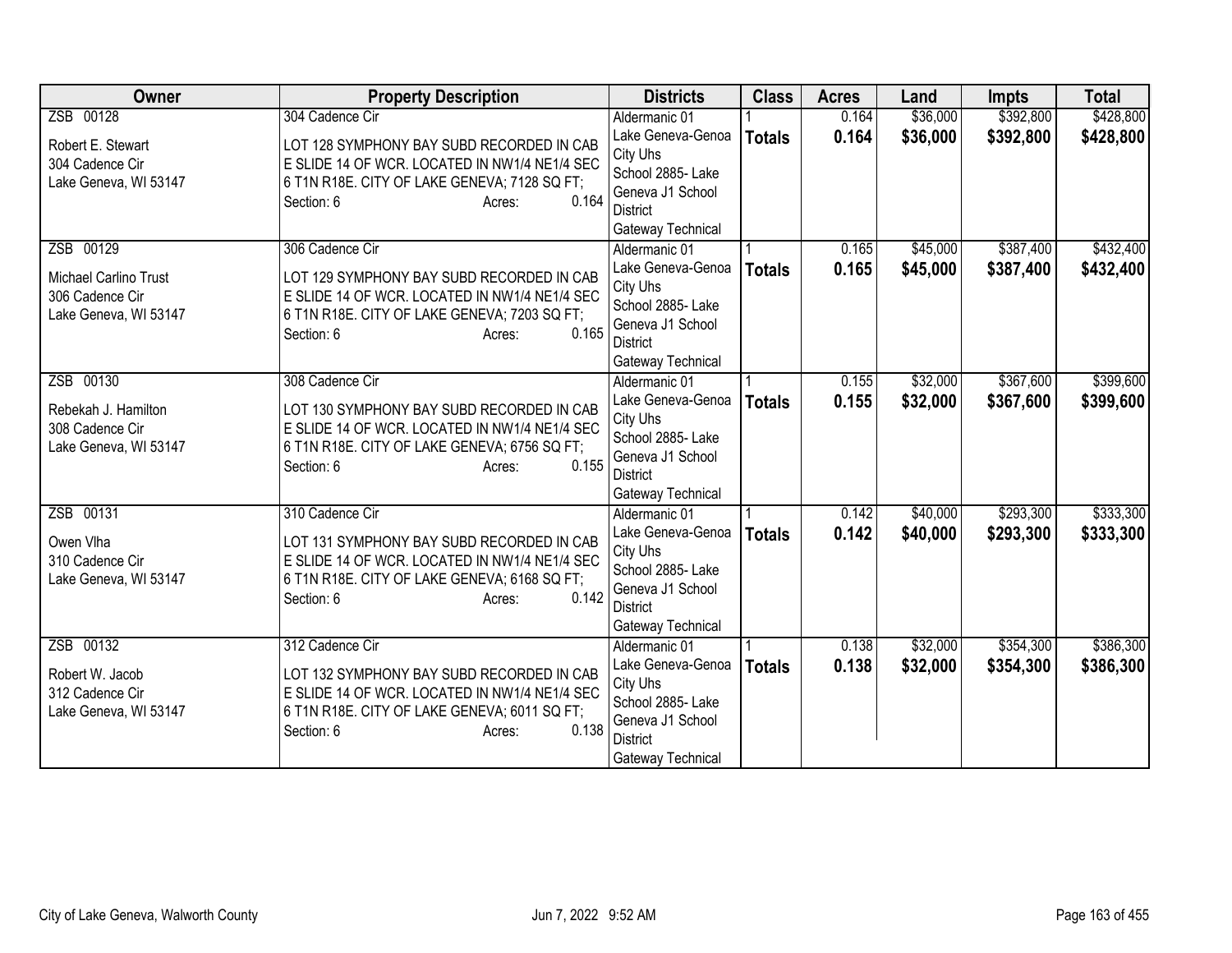| <b>Owner</b>          | <b>Property Description</b>                   | <b>Districts</b>                   | <b>Class</b>  | <b>Acres</b> | Land     | <b>Impts</b> | <b>Total</b> |
|-----------------------|-----------------------------------------------|------------------------------------|---------------|--------------|----------|--------------|--------------|
| ZSB 00133             | 400 Cadence Cir                               | Aldermanic 01                      |               | 0.138        | \$32,000 | \$394,200    | \$426,200    |
| Barbara R. Peterson   | LOT 133 SYMPHONY BAY SUBD RECORDED IN CAB     | Lake Geneva-Genoa                  | <b>Totals</b> | 0.138        | \$32,000 | \$394,200    | \$426,200    |
| 400 Cadence Cir       | E SLIDE 14 OF WCR. LOCATED IN NW1/4 NE1/4 SEC | City Uhs                           |               |              |          |              |              |
| Lake Geneva, WI 53147 | 6 T1N R18E. CITY OF LAKE GENEVA; 6009 SQ FT;  | School 2885- Lake                  |               |              |          |              |              |
|                       | 0.138<br>Section: 6<br>Acres:                 | Geneva J1 School                   |               |              |          |              |              |
|                       |                                               | <b>District</b>                    |               |              |          |              |              |
| ZSB 00134             | 402 Cadence Cir                               | Gateway Technical<br>Aldermanic 01 |               | 0.138        | \$32,000 | \$350,800    | \$382,800    |
|                       |                                               | Lake Geneva-Genoa                  |               | 0.138        | \$32,000 | \$350,800    |              |
| Scott Rongey          | LOT 134 SYMPHONY BAY SUBD RECORDED IN CAB     | City Uhs                           | <b>Totals</b> |              |          |              | \$382,800    |
| 402 Cadence Cir       | E SLIDE 14 OF WCR. LOCATED IN NW1/4 NE1/4 SEC | School 2885- Lake                  |               |              |          |              |              |
| Lake Geneva, WI 53147 | 6 T1N R18E. CITY OF LAKE GENEVA; 6007 SQ FT;  | Geneva J1 School                   |               |              |          |              |              |
|                       | 0.138<br>Section: 6<br>Acres:                 | <b>District</b>                    |               |              |          |              |              |
|                       |                                               | Gateway Technical                  |               |              |          |              |              |
| ZSB 00135             | 404 Cadence Cir                               | Aldermanic 01                      |               | 0.138        | \$32,000 | \$319,000    | \$351,000    |
| Karen C. Martin       | LOT 135 SYMPHONY BAY SUBD RECORDED IN CAB     | Lake Geneva-Genoa                  | <b>Totals</b> | 0.138        | \$32,000 | \$319,000    | \$351,000    |
| 404 Cadence Cir       | E SLIDE 14 OF WCR. LOCATED IN NW1/4 NE1/4 SEC | City Uhs                           |               |              |          |              |              |
| Lake Geneva, WI 53147 | 6 T1N R18E. CITY OF LAKE GENEVA; 6005 SQ FT;  | School 2885- Lake                  |               |              |          |              |              |
|                       | 0.138<br>Section: 6<br>Acres:                 | Geneva J1 School                   |               |              |          |              |              |
|                       |                                               | <b>District</b>                    |               |              |          |              |              |
| ZSB 00136             | 406 Cadence Cir                               | Gateway Technical<br>Aldermanic 01 |               | 0.138        | \$32,000 | \$360,900    | \$392,900    |
|                       |                                               | Lake Geneva-Genoa                  | <b>Totals</b> | 0.138        | \$32,000 | \$360,900    | \$392,900    |
| John M. Hlebek        | LOT 136 SYMPHONY BAY SUBD RECORDED IN CAB     | City Uhs                           |               |              |          |              |              |
| 406 Cadence Cir       | E SLIDE 14 OF WCR. LOCATED IN NW1/4 NE1/4 SEC | School 2885- Lake                  |               |              |          |              |              |
| Lake Geneva, WI 53147 | 6 T1N R18E. CITY OF LAKE GENEVA; 6003 SQ FT;  | Geneva J1 School                   |               |              |          |              |              |
|                       | 0.138<br>Section: 6<br>Acres:                 | <b>District</b>                    |               |              |          |              |              |
|                       |                                               | Gateway Technical                  |               |              |          |              |              |
| ZSB 00137             | 408 Cadence Cir                               | Aldermanic 01                      |               | 0.153        | \$32,000 | \$350,800    | \$382,800    |
| Kathleen B. Carr      | LOT 137 SYMPHONY BAY SUBD RECORDED IN CAB     | Lake Geneva-Genoa                  | <b>Totals</b> | 0.153        | \$32,000 | \$350,800    | \$382,800    |
| 408 Cadence Cir       | E SLIDE 14 OF WCR. LOCATED IN NW1/4 NE1/4 SEC | City Uhs                           |               |              |          |              |              |
| Lake Geneva, WI 53147 | 6 T1N R18E. CITY OF LAKE GENEVA; 6665 SQ FT;  | School 2885- Lake                  |               |              |          |              |              |
|                       | 0.153<br>Section: 6<br>Acres:                 | Geneva J1 School                   |               |              |          |              |              |
|                       |                                               | <b>District</b>                    |               |              |          |              |              |
|                       |                                               | Gateway Technical                  |               |              |          |              |              |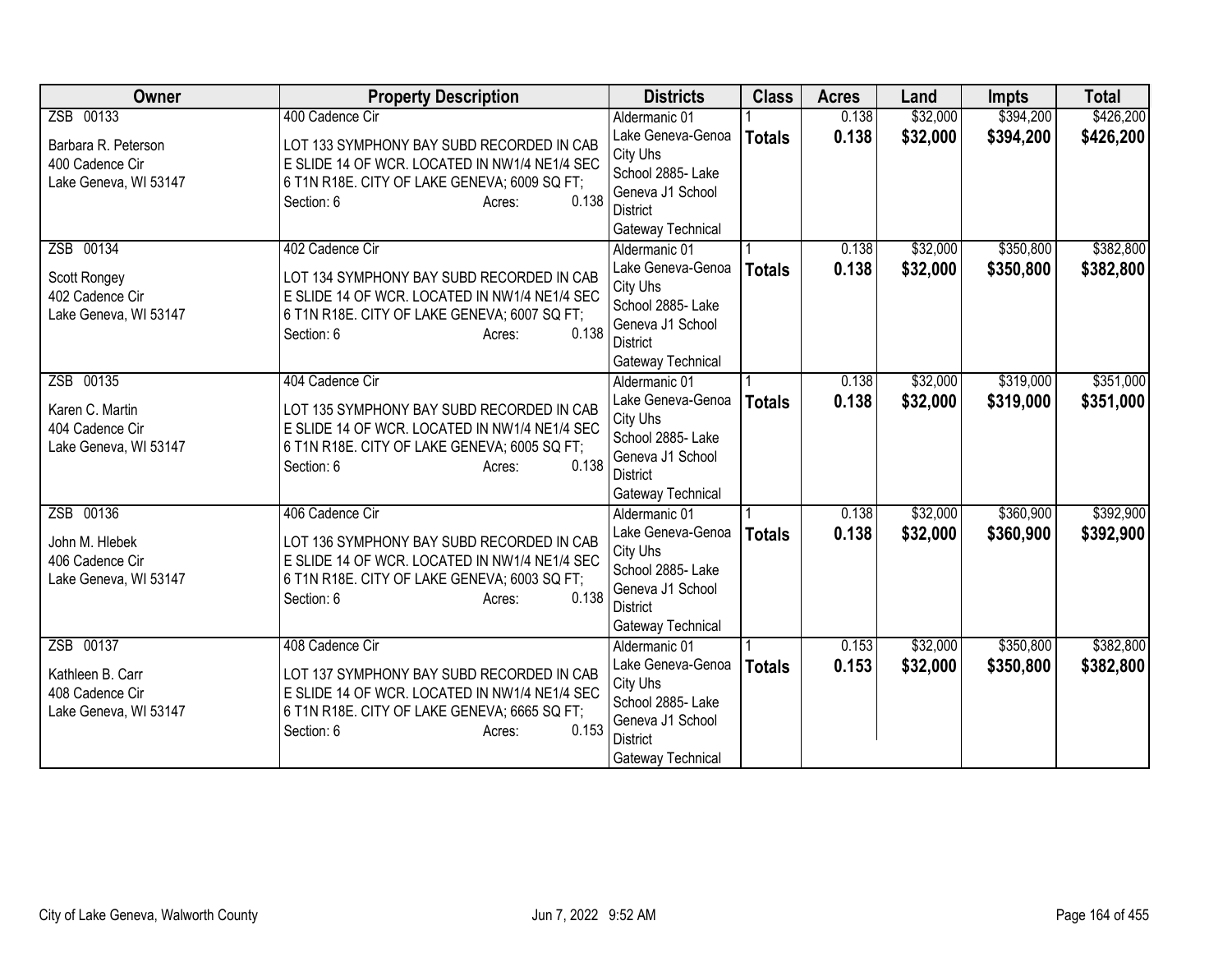| <b>Owner</b>            | <b>Property Description</b>                   | <b>Districts</b>                    | <b>Class</b>  | <b>Acres</b> | Land     | <b>Impts</b> | <b>Total</b> |
|-------------------------|-----------------------------------------------|-------------------------------------|---------------|--------------|----------|--------------|--------------|
| ZSB 00138               | 410 Cadence Cir                               | Aldermanic 01                       |               | 0.159        | \$32,000 | \$352,900    | \$384,900    |
| Debra Beales            | LOT 138 SYMPHONY BAY SUBD RECORDED IN CAB     | Lake Geneva-Genoa                   | <b>Totals</b> | 0.159        | \$32,000 | \$352,900    | \$384,900    |
| 410 Cadence Cir         | E SLIDE 14 OF WCR. LOCATED IN NW1/4 NE1/4 SEC | City Uhs                            |               |              |          |              |              |
| Lake Geneva, WI 53147   | 6 T1N R18E. CITY OF LAKE GENEVA; 6928 SQ FT;  | School 2885- Lake                   |               |              |          |              |              |
|                         | 0.159<br>Section: 6<br>Acres:                 | Geneva J1 School                    |               |              |          |              |              |
|                         |                                               | District                            |               |              |          |              |              |
|                         |                                               | Gateway Technical                   |               |              |          |              |              |
| ZSB 00139               | 412 Cadence Cir                               | Aldermanic 01                       |               | 0.158        | \$32,000 | \$345,800    | \$377,800    |
| Chesterlyn Kelsey Trust | LOT 139 SYMPHONY BAY SUBD RECORDED IN CAB     | Lake Geneva-Genoa                   | <b>Totals</b> | 0.158        | \$32,000 | \$345,800    | \$377,800    |
| 412 Cadence Cir         | E SLIDE 14 OF WCR. LOCATED IN NW1/4 NE1/4 SEC | City Uhs                            |               |              |          |              |              |
| Lake Geneva, WI 53147   | 6 T1N R18E. CITY OF LAKE GENEVA; 6897 SQ FT;  | School 2885- Lake                   |               |              |          |              |              |
|                         | 0.158<br>Section: 6<br>Acres:                 | Geneva J1 School                    |               |              |          |              |              |
|                         |                                               | <b>District</b>                     |               |              |          |              |              |
|                         |                                               | Gateway Technical                   |               |              |          |              |              |
| ZSB 00140               | 414 Cadence Cir                               | Aldermanic 01                       |               | 0.156        | \$32,000 | \$319,500    | \$351,500    |
| Richard E. Cielak       | LOT 140 SYMPHONY BAY SUBD RECORDED IN CAB     | Lake Geneva-Genoa                   | <b>Totals</b> | 0.156        | \$32,000 | \$319,500    | \$351,500    |
| 414 Cadence Cir         | E SLIDE 14 OF WCR. LOCATED IN NW1/4 NE1/4 SEC | City Uhs                            |               |              |          |              |              |
| Lake Geneva, WI 53147   | 6 T1N R18E. CITY OF LAKE GENEVA; 6806 SQ FT;  | School 2885- Lake                   |               |              |          |              |              |
|                         | 0.156<br>Section: 6<br>Acres:                 | Geneva J1 School<br><b>District</b> |               |              |          |              |              |
|                         |                                               |                                     |               |              |          |              |              |
| ZSB 00141               | 416 Cadence Cir                               | Gateway Technical<br>Aldermanic 01  |               | 0.158        | \$32,000 | \$393,900    | \$425,900    |
|                         |                                               | Lake Geneva-Genoa                   | <b>Totals</b> | 0.158        | \$32,000 | \$393,900    | \$425,900    |
| Jamie P. Lyon           | LOT 141 SYMPHONY BAY SUBD RECORDED IN CAB     | City Uhs                            |               |              |          |              |              |
| 416 Cadence Cir         | E SLIDE 14 OF WCR. LOCATED IN NW1/4 NE1/4 SEC | School 2885- Lake                   |               |              |          |              |              |
| Lake Geneva, WI 53147   | 6 T1N R18E. CITY OF LAKE GENEVA; 6875 SQ FT;  | Geneva J1 School                    |               |              |          |              |              |
|                         | 0.158<br>Section: 6<br>Acres:                 | <b>District</b>                     |               |              |          |              |              |
|                         |                                               | Gateway Technical                   |               |              |          |              |              |
| ZSB 00142               | 418 Cadence Cir                               | Aldermanic 01                       |               | 0.162        | \$40,000 | \$273,600    | \$313,600    |
|                         |                                               | Lake Geneva-Genoa                   | <b>Totals</b> | 0.162        | \$40,000 | \$273,600    | \$313,600    |
| Paul C. Michalowski     | LOT 142 SYMPHONY BAY SUBD RECORDED IN CAB     | City Uhs                            |               |              |          |              |              |
| 418 Cadence Cir         | E SLIDE 14 OF WCR. LOCATED IN NW1/4 NE1/4 SEC | School 2885- Lake                   |               |              |          |              |              |
| Lake Geneva, WI 53147   | 6 T1N R18E. CITY OF LAKE GENEVA; 7046 SQ FT;  | Geneva J1 School                    |               |              |          |              |              |
|                         | 0.162<br>Section: 6<br>Acres:                 | <b>District</b>                     |               |              |          |              |              |
|                         |                                               | Gateway Technical                   |               |              |          |              |              |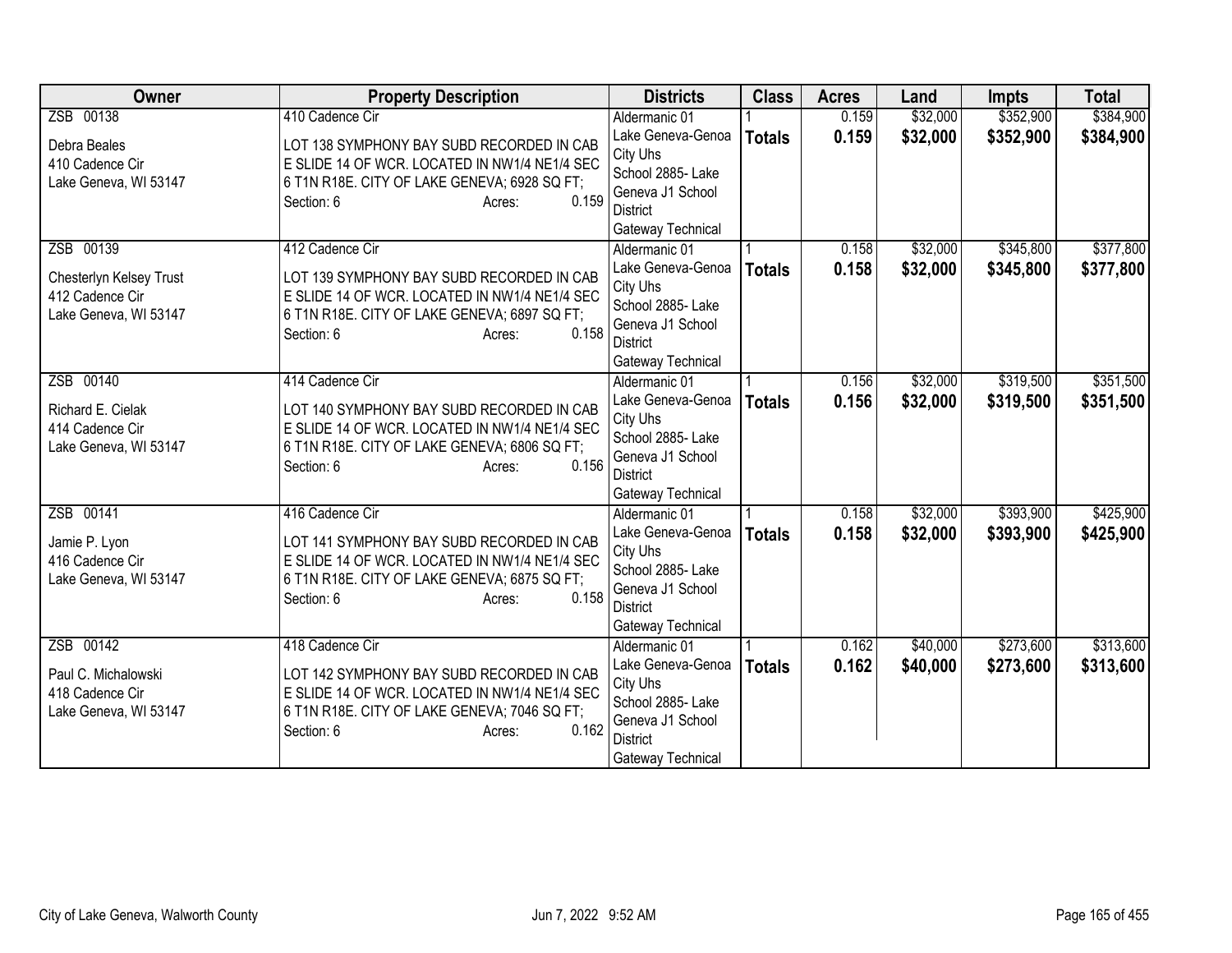| <b>Owner</b>                        | <b>Property Description</b>                                                                | <b>Districts</b>                    | <b>Class</b>  | <b>Acres</b> | Land     | <b>Impts</b> | <b>Total</b> |
|-------------------------------------|--------------------------------------------------------------------------------------------|-------------------------------------|---------------|--------------|----------|--------------|--------------|
| ZSB 00143                           | 420 Cadence Cir                                                                            | Aldermanic 01                       |               | 0.152        | \$32,000 | \$390,100    | \$422,100    |
| John W. Misko                       | LOT 143 SYMPHONY BAY SUBD RECORDED IN CAB                                                  | Lake Geneva-Genoa                   | <b>Totals</b> | 0.152        | \$32,000 | \$390,100    | \$422,100    |
| 420 Cadence Cir                     | E SLIDE 14 OF WCR. LOCATED IN NW1/4 NE1/4 SEC                                              | City Uhs                            |               |              |          |              |              |
| Lake Geneva, WI 53147               | 6 T1N R18E. CITY OF LAKE GENEVA; 6635 SQ FT;                                               | School 2885- Lake                   |               |              |          |              |              |
|                                     | 0.152<br>Section: 6<br>Acres:                                                              | Geneva J1 School                    |               |              |          |              |              |
|                                     |                                                                                            | District                            |               |              |          |              |              |
| ZSB 00144                           | 500 Cadence Cir                                                                            | Gateway Technical                   |               | 0.144        | \$40,000 | \$261,400    | \$301,400    |
|                                     |                                                                                            | Aldermanic 01<br>Lake Geneva-Genoa  |               | 0.144        | \$40,000 |              |              |
| Anthony C. Zwirgzdas                | LOT 144 SYMPHONY BAY SUBD RECORDED IN CAB                                                  | City Uhs                            | <b>Totals</b> |              |          | \$261,400    | \$301,400    |
| 500 Cadence Cir                     | E SLIDE 14 OF WCR. LOCATED IN NW1/4 NE1/4 SEC                                              | School 2885- Lake                   |               |              |          |              |              |
| Lake Geneva, WI 53147               | 6 T1N R18E. CITY OF LAKE GENEVA; 6284 SQ FT;                                               | Geneva J1 School                    |               |              |          |              |              |
|                                     | 0.144<br>Section: 6<br>Acres:                                                              | <b>District</b>                     |               |              |          |              |              |
|                                     |                                                                                            | Gateway Technical                   |               |              |          |              |              |
| ZSB 00145                           | 502 Cadence Cir                                                                            | Aldermanic 01                       |               | 0.154        | \$32,000 | \$321,600    | \$353,600    |
|                                     |                                                                                            | Lake Geneva-Genoa                   | <b>Totals</b> | 0.154        | \$32,000 | \$321,600    | \$353,600    |
| Richard H. Derks<br>502 Cadence Cir | LOT 145 SYMPHONY BAY SUBD RECORDED IN CAB<br>E SLIDE 14 OF WCR. LOCATED IN NW1/4 NE1/4 SEC | City Uhs                            |               |              |          |              |              |
| Lake Geneva, WI 53147               | 6 T1N R18E. CITY OF LAKE GENEVA; 6689 SQ FT;                                               | School 2885- Lake                   |               |              |          |              |              |
|                                     | 0.154<br>Section: 6<br>Acres:                                                              | Geneva J1 School                    |               |              |          |              |              |
|                                     |                                                                                            | <b>District</b>                     |               |              |          |              |              |
|                                     |                                                                                            | Gateway Technical                   |               |              |          |              |              |
| ZSB 00146                           | 504 Cadence Cir                                                                            | Aldermanic 01                       |               | 0.150        | \$40,000 | \$265,100    | \$305,100    |
| <b>Richard Hughes Trust</b>         | LOT 146 SYMPHONY BAY SUBD RECORDED IN CAB                                                  | Lake Geneva-Genoa                   | <b>Totals</b> | 0.150        | \$40,000 | \$265,100    | \$305,100    |
| 504 Cadence Cir                     | E SLIDE 14 OF WCR. LOCATED IN NW1/4 NE1/4 SEC                                              | City Uhs                            |               |              |          |              |              |
| Lake Geneva, WI 53147               | 6 T1N R18E. CITY OF LAKE GENEVA; 6525 SQ FT;                                               | School 2885- Lake                   |               |              |          |              |              |
|                                     | 0.150<br>Section: 6<br>Acres:                                                              | Geneva J1 School<br><b>District</b> |               |              |          |              |              |
|                                     |                                                                                            | Gateway Technical                   |               |              |          |              |              |
| ZSB 00147                           | 506 Cadence Cir                                                                            | Aldermanic 01                       |               | 0.213        | \$45,000 | \$253,500    | \$298,500    |
|                                     |                                                                                            | Lake Geneva-Genoa                   | <b>Totals</b> | 0.213        | \$45,000 | \$253,500    | \$298,500    |
| Dean T. Mustis                      | LOT 147 SYMPHONY BAY SUBD RECORDED IN CAB                                                  | City Uhs                            |               |              |          |              |              |
| 506 Cadence Cir                     | E SLIDE 14 OF WCR. LOCATED IN NW1/4 NE1/4 SEC                                              | School 2885- Lake                   |               |              |          |              |              |
| Lake Geneva, WI 53147               | 6 T1N R18E. CITY OF LAKE GENEVA; 9284 SQ FT;                                               | Geneva J1 School                    |               |              |          |              |              |
|                                     | 0.213<br>Section: 6<br>Acres:                                                              | <b>District</b>                     |               |              |          |              |              |
|                                     |                                                                                            | Gateway Technical                   |               |              |          |              |              |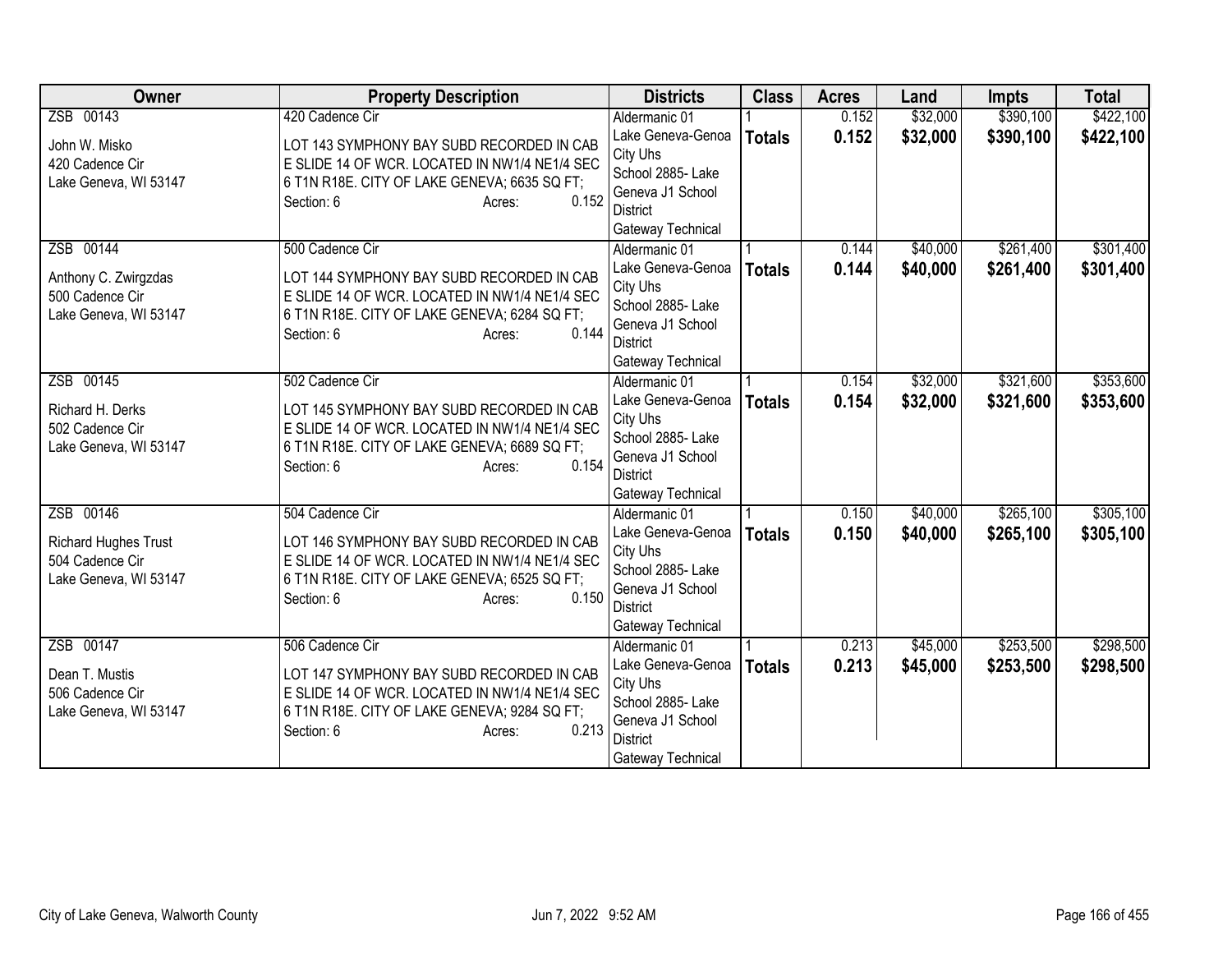| Owner                            | <b>Property Description</b>                                                                    | <b>Districts</b>                   | <b>Class</b>  | <b>Acres</b>   | Land           | <b>Impts</b>           | <b>Total</b>   |
|----------------------------------|------------------------------------------------------------------------------------------------|------------------------------------|---------------|----------------|----------------|------------------------|----------------|
| ZSB 00148                        |                                                                                                | Aldermanic 01<br>Lake Geneva-Genoa |               | 0.479<br>0.479 | \$100<br>\$100 | $\overline{30}$<br>\$0 | \$100<br>\$100 |
| Southland Farms, LLC             | LOT 148 SYMPHONY BAY SUBD RECORDED IN CAB                                                      | City Uhs                           | <b>Totals</b> |                |                |                        |                |
| 875 Townline Rd<br>Ste 103       | E SLIDE 14 OF WCR. LOCATED IN NW1/4 NE1/4 SEC<br>6 T1N R18E. CITY OF LAKE GENEVA; 20886 SQ FT; | School 2885- Lake                  |               |                |                |                        |                |
| Lake Geneva, WI 53147            | 0.479<br>Section: 6<br>Acres:                                                                  | Geneva J1 School                   |               |                |                |                        |                |
|                                  |                                                                                                | <b>District</b>                    |               |                |                |                        |                |
|                                  |                                                                                                | Gateway Technical                  |               |                |                |                        |                |
| ZSB 00149                        |                                                                                                | Aldermanic 01<br>Lake Geneva-Genoa |               | 0.351<br>0.351 | \$100<br>\$100 | $\overline{50}$<br>\$0 | \$100<br>\$100 |
| Southland Farms, LLC             | LOT 149 SYMPHONY BAY SUBD RECORDED IN CAB                                                      | City Uhs                           | <b>Totals</b> |                |                |                        |                |
| 875 Townline Rd                  | E SLIDE 14 OF WCR. LOCATED IN NW1/4 NE1/4 SEC                                                  | School 2885- Lake                  |               |                |                |                        |                |
| Ste 103<br>Lake Geneva, WI 53147 | 6 T1N R18E. CITY OF LAKE GENEVA; 15291 SQ FT;<br>0.351<br>Section: 6                           | Geneva J1 School                   |               |                |                |                        |                |
|                                  | Acres:                                                                                         | <b>District</b>                    |               |                |                |                        |                |
|                                  |                                                                                                | Gateway Technical                  |               |                |                |                        |                |
| ZSB 00150                        |                                                                                                | Aldermanic 01                      | Δ             | 0.375          | \$100          | \$0                    | \$100          |
| Southland Farms, LLC             | LOT 150 SYMPHONY BAY SUBD RECORDED IN CAB                                                      | Lake Geneva-Genoa<br>City Uhs      | <b>Totals</b> | 0.375          | \$100          | \$0                    | \$100          |
| 875 Townline Rd                  | E SLIDE 14 OF WCR. LOCATED IN NW1/4 NE1/4 SEC                                                  | School 2885- Lake                  |               |                |                |                        |                |
| Ste 103                          | 6 T1N R18E. CITY OF LAKE GENEVA; 16349 SQ FT;                                                  | Geneva J1 School                   |               |                |                |                        |                |
| Lake Geneva, WI 53147            | 0.375<br>Section: 6<br>Acres:                                                                  | District                           |               |                |                |                        |                |
|                                  |                                                                                                | Gateway Technical                  |               |                |                |                        |                |
| ZSB 00151                        |                                                                                                | Aldermanic 01                      |               | 0.437          | \$100          | $\overline{50}$        | \$100          |
| Southland Farms, LLC             | LOT 151 SYMPHONY BAY SUBD RECORDED IN CAB                                                      | Lake Geneva-Genoa                  | <b>Totals</b> | 0.437          | \$100          | \$0                    | \$100          |
| 875 Townline Rd                  | E SLIDE 14 OF WCR. LOCATED IN NW1/4 NE1/4 SEC                                                  | City Uhs<br>School 2885- Lake      |               |                |                |                        |                |
| Ste 103                          | 6 T1N R18E. CITY OF LAKE GENEVA; 19031 SQ FT;                                                  | Geneva J1 School                   |               |                |                |                        |                |
| Lake Geneva, WI 53147            | 0.437<br>Section: 6<br>Acres:                                                                  | <b>District</b>                    |               |                |                |                        |                |
|                                  |                                                                                                | Gateway Technical                  |               |                |                |                        |                |
| ZSB 00152                        |                                                                                                | Aldermanic 01                      |               | 0.157          | \$100          | $\overline{30}$        | \$100          |
| Southland Farms, LLC             | LOT 152 SYMPHONY BAY SUBD RECORDED IN CAB                                                      | Lake Geneva-Genoa                  | <b>Totals</b> | 0.157          | \$100          | \$0                    | \$100          |
| 875 Townline Rd                  | E SLIDE 14 OF WCR. LOCATED IN NW1/4 NE1/4 SEC                                                  | City Uhs<br>School 2885- Lake      |               |                |                |                        |                |
| Ste 103                          | 6 T1N R18E. CITY OF LAKE GENEVA; 6854 SQ FT;                                                   | Geneva J1 School                   |               |                |                |                        |                |
| Lake Geneva, WI 53147            | 0.157<br>Section: 6<br>Acres:                                                                  | <b>District</b>                    |               |                |                |                        |                |
|                                  |                                                                                                | Gateway Technical                  |               |                |                |                        |                |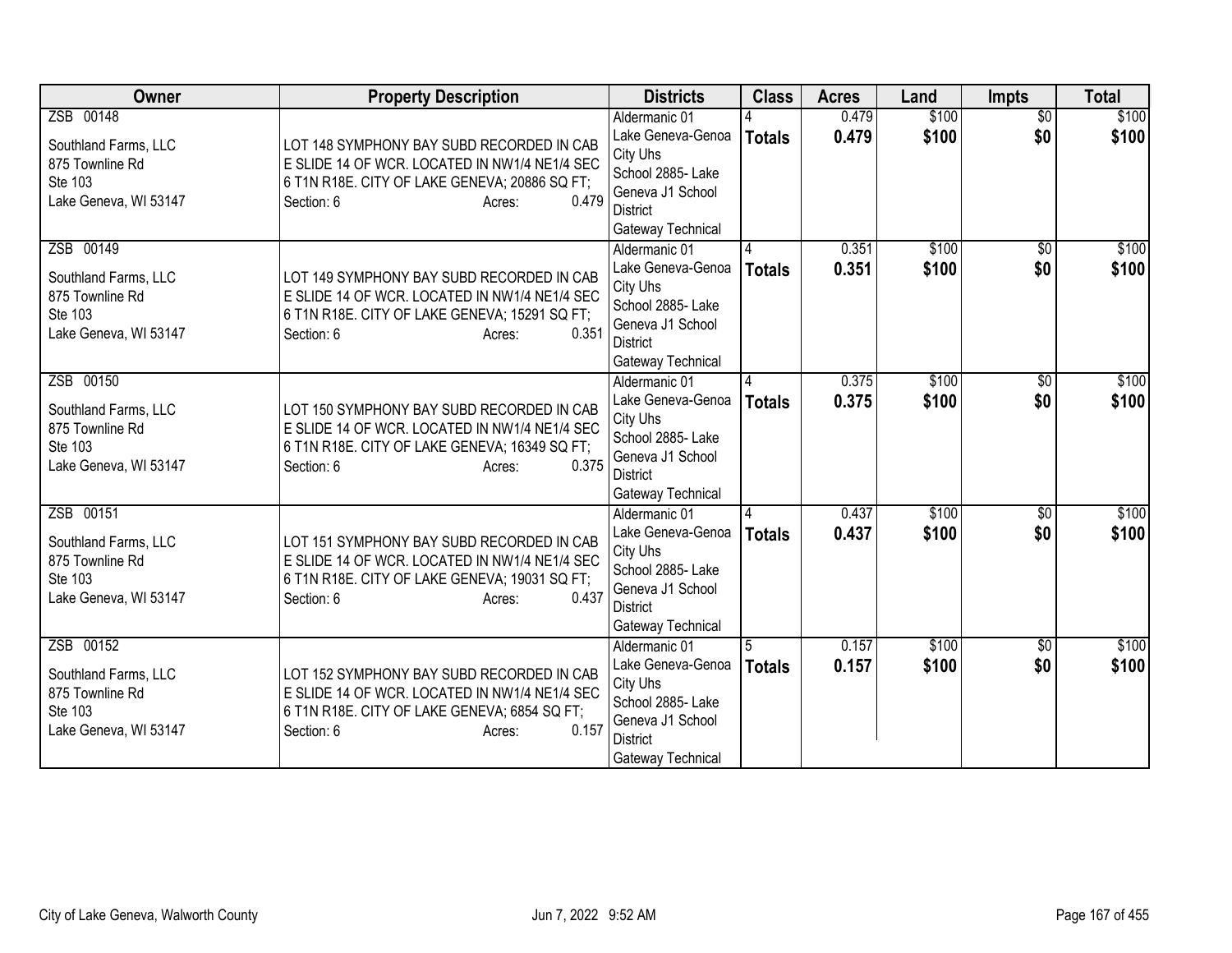| Owner                                                                                    | <b>Property Description</b>                                                                                                                                                 | <b>Districts</b>                                                                                                                | <b>Class</b>       | <b>Acres</b>   | Land           | Impts                  | <b>Total</b>   |
|------------------------------------------------------------------------------------------|-----------------------------------------------------------------------------------------------------------------------------------------------------------------------------|---------------------------------------------------------------------------------------------------------------------------------|--------------------|----------------|----------------|------------------------|----------------|
| ZSB 00153<br>Southland Farms, LLC<br>875 Townline Rd<br>Ste 103<br>Lake Geneva, WI 53147 | LOT 153 SYMPHONY BAY SUBD RECORDED IN CAB<br>E SLIDE 14 OF WCR. LOCATED IN NW1/4 NE1/4 SEC<br>6 T1N R18E. CITY OF LAKE GENEVA; 6617 SQ FT;<br>0.152<br>Section: 6<br>Acres: | Aldermanic 01<br>Lake Geneva-Genoa<br>City Uhs<br>School 2885- Lake<br>Geneva J1 School<br><b>District</b><br>Gateway Technical | <b>Totals</b>      | 0.152<br>0.152 | \$100<br>\$100 | $\overline{60}$<br>\$0 | \$100<br>\$100 |
| ZSB 00154<br>Southland Farms, LLC<br>875 Townline Rd<br>Ste 103<br>Lake Geneva, WI 53147 | LOT 154 SYMPHONY BAY SUBD RECORDED IN CAB<br>E SLIDE 14 OF WCR. LOCATED IN NW1/4 NE1/4 SEC<br>6 T1N R18E. CITY OF LAKE GENEVA; 6642 SQ FT;<br>0.152<br>Section: 6<br>Acres: | Aldermanic 01<br>Lake Geneva-Genoa<br>City Uhs<br>School 2885- Lake<br>Geneva J1 School<br><b>District</b><br>Gateway Technical | 5<br><b>Totals</b> | 0.152<br>0.152 | \$100<br>\$100 | \$0<br>\$0             | \$100<br>\$100 |
| ZSB 00155<br>Southland Farms, LLC<br>875 Townline Rd<br>Ste 103<br>Lake Geneva, WI 53147 | LOT 155 SYMPHONY BAY SUBD RECORDED IN CAB<br>E SLIDE 14 OF WCR. LOCATED IN NW1/4 NE1/4 SEC<br>6 T1N R18E. CITY OF LAKE GENEVA; 6697 SQ FT;<br>0.154<br>Section: 6<br>Acres: | Aldermanic 01<br>Lake Geneva-Genoa<br>City Uhs<br>School 2885- Lake<br>Geneva J1 School<br><b>District</b><br>Gateway Technical | 5<br>Totals        | 0.154<br>0.154 | \$100<br>\$100 | $\overline{50}$<br>\$0 | \$100<br>\$100 |
| ZSB 00156<br>Southland Farms, LLC<br>875 Townline Rd<br>Ste 103<br>Lake Geneva, WI 53147 | LOT 156 SYMPHONY BAY SUBD RECORDED IN CAB<br>E SLIDE 14 OF WCR. LOCATED IN NW1/4 NE1/4 SEC<br>6 T1N R18E. CITY OF LAKE GENEVA; 6656 SQ FT;<br>0.153<br>Section: 6<br>Acres: | Aldermanic 01<br>Lake Geneva-Genoa<br>City Uhs<br>School 2885- Lake<br>Geneva J1 School<br><b>District</b><br>Gateway Technical | 5<br><b>Totals</b> | 0.153<br>0.153 | \$100<br>\$100 | $\overline{50}$<br>\$0 | \$100<br>\$100 |
| ZSB 00157<br>Southland Farms, LLC<br>875 Townline Rd<br>Ste 103<br>Lake Geneva, WI 53147 | LOT 157 SYMPHONY BAY SUBD RECORDED IN CAB<br>E SLIDE 14 OF WCR. LOCATED IN NW1/4 NE1/4 SEC<br>6 T1N R18E. CITY OF LAKE GENEVA; 6352 SQ FT;<br>0.146<br>Section: 6<br>Acres: | Aldermanic 01<br>Lake Geneva-Genoa<br>City Uhs<br>School 2885- Lake<br>Geneva J1 School<br><b>District</b><br>Gateway Technical | <b>Totals</b>      | 0.146<br>0.146 | \$100<br>\$100 | $\overline{50}$<br>\$0 | \$100<br>\$100 |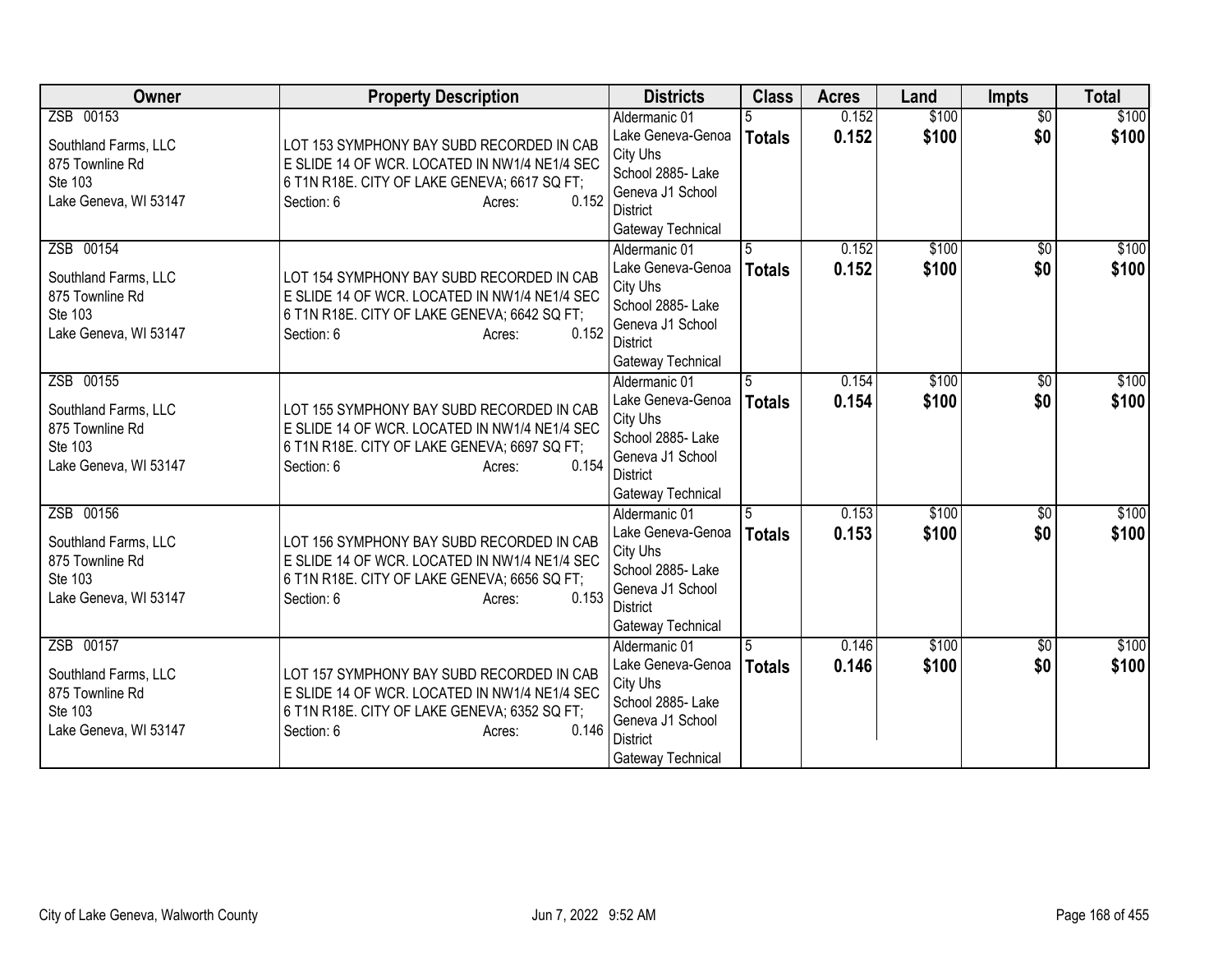| Owner                                                                                    | <b>Property Description</b>                                                                                                                                                  | <b>Districts</b>                                                                                                                | <b>Class</b>        | <b>Acres</b>   | Land           | <b>Impts</b>           | <b>Total</b>   |
|------------------------------------------------------------------------------------------|------------------------------------------------------------------------------------------------------------------------------------------------------------------------------|---------------------------------------------------------------------------------------------------------------------------------|---------------------|----------------|----------------|------------------------|----------------|
| ZSB 00158<br>Southland Farms, LLC<br>875 Townline Rd<br>Ste 103<br>Lake Geneva, WI 53147 | LOT 158 SYMPHONY BAY SUBD RECORDED IN CAB<br>E SLIDE 14 OF WCR. LOCATED IN NW1/4 NE1/4 SEC<br>6 T1N R18E. CITY OF LAKE GENEVA; 10110 SQ FT;<br>0.232<br>Section: 6<br>Acres: | Aldermanic 01<br>Lake Geneva-Genoa<br>City Uhs<br>School 2885- Lake<br>Geneva J1 School<br><b>District</b><br>Gateway Technical | <b>Totals</b>       | 0.232<br>0.232 | \$100<br>\$100 | $\overline{50}$<br>\$0 | \$100<br>\$100 |
| ZSB 00159<br>Southland Farms, LLC<br>875 Townline Rd<br>Ste 103<br>Lake Geneva, WI 53147 | LOT 159 SYMPHONY BAY SUBD RECORDED IN CAB<br>E SLIDE 14 OF WCR. LOCATED IN NW1/4 NE1/4 SEC<br>6 T1N R18E. CITY OF LAKE GENEVA; 8434 SQ FT;<br>0.194<br>Section: 5<br>Acres:  | Aldermanic 01<br>Lake Geneva-Genoa<br>City Uhs<br>School 2885- Lake<br>Geneva J1 School<br><b>District</b><br>Gateway Technical | 5<br><b>Totals</b>  | 0.194<br>0.194 | \$100<br>\$100 | \$0<br>\$0             | \$100<br>\$100 |
| ZSB 00160<br>Southland Farms, LLC<br>875 Townline Rd<br>Ste 103<br>Lake Geneva, WI 53147 | LOT 160 SYMPHONY BAY SUBD RECORDED IN CAB<br>E SLIDE 14 OF WCR. LOCATED IN NW1/4 NE1/4 SEC<br>6 T1N R18E. CITY OF LAKE GENEVA; 8878 SQ FT;<br>0.204<br>Section: 5<br>Acres:  | Aldermanic 01<br>Lake Geneva-Genoa<br>City Uhs<br>School 2885-Lake<br>Geneva J1 School<br><b>District</b><br>Gateway Technical  | 5.<br>Totals        | 0.204<br>0.204 | \$100<br>\$100 | \$0<br>\$0             | \$100<br>\$100 |
| ZSB 00161<br>Southland Farms, LLC<br>875 Townline Rd<br>Ste 103<br>Lake Geneva, WI 53147 | LOT 161 SYMPHONY BAY SUBD RECORDED IN CAB<br>E SLIDE 14 OF WCR. LOCATED IN NW1/4 NE1/4 SEC<br>6 T1N R18E. CITY OF LAKE GENEVA; 8308 SQ FT;<br>0.191<br>Section: 5<br>Acres:  | Aldermanic 01<br>Lake Geneva-Genoa<br>City Uhs<br>School 2885- Lake<br>Geneva J1 School<br><b>District</b><br>Gateway Technical | 15<br><b>Totals</b> | 0.191<br>0.191 | \$100<br>\$100 | $\overline{30}$<br>\$0 | \$100<br>\$100 |
| ZSB 00162<br>Southland Farms, LLC<br>875 Townline Rd<br>Ste 103<br>Lake Geneva, WI 53147 | LOT 162 SYMPHONY BAY SUBD RECORDED IN CAB<br>E SLIDE 14 OF WCR. LOCATED IN NW1/4 NE1/4 SEC<br>6 T1N R18E. CITY OF LAKE GENEVA; 12797 SQ FT;<br>0.294<br>Section: 5<br>Acres: | Aldermanic 01<br>Lake Geneva-Genoa<br>City Uhs<br>School 2885- Lake<br>Geneva J1 School<br><b>District</b><br>Gateway Technical | <b>Totals</b>       | 0.294<br>0.294 | \$100<br>\$100 | \$0<br>\$0             | \$100<br>\$100 |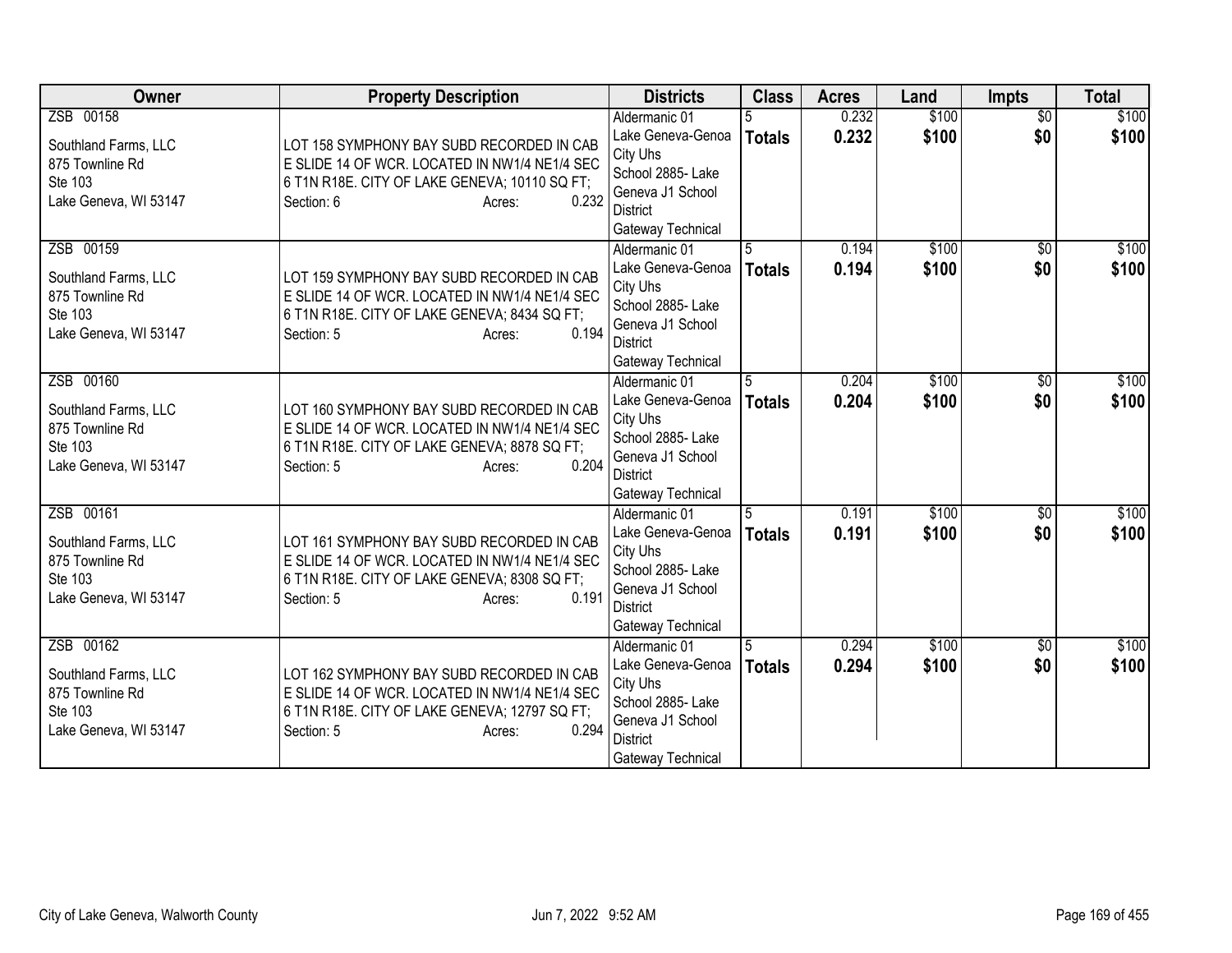| Owner                                                                                    | <b>Property Description</b>                                                                                                                                                                           | <b>Districts</b>                                                                                                                                                        | <b>Class</b>        | <b>Acres</b>   | Land           | <b>Impts</b>           | <b>Total</b>   |
|------------------------------------------------------------------------------------------|-------------------------------------------------------------------------------------------------------------------------------------------------------------------------------------------------------|-------------------------------------------------------------------------------------------------------------------------------------------------------------------------|---------------------|----------------|----------------|------------------------|----------------|
| ZSB 00163<br>Southland Farms, LLC<br>875 Townline Rd<br>Ste 103<br>Lake Geneva, WI 53147 | LOT 163 SYMPHONY BAY SUBD RECORDED IN CAB<br>E SLIDE 14 OF WCR. LOCATED IN NW1/4 NE1/4 SEC<br>6 T1N R18E. CITY OF LAKE GENEVA; 10397 SQ FT;<br>0.239<br>Section: 5<br>Acres:                          | Aldermanic 01<br>Lake Geneva-Genoa<br>City Uhs<br>School 2885- Lake<br>Geneva J1 School                                                                                 | <b>Totals</b>       | 0.239<br>0.239 | \$100<br>\$100 | $\overline{50}$<br>\$0 | \$100<br>\$100 |
| ZSB 00164<br>Southland Farms, LLC<br>875 Townline Rd<br>Ste 103<br>Lake Geneva, WI 53147 | LOT 164 SYMPHONY BAY SUBD RECORDED IN CAB<br>E SLIDE 14 OF WCR. LOCATED IN NW1/4 NE1/4 SEC<br>6 T1N R18E. CITY OF LAKE GENEVA; 9041 SQ FT;<br>0.208<br>Section: 5<br>Acres:                           | <b>District</b><br>Gateway Technical<br>Aldermanic 01<br>Lake Geneva-Genoa<br>City Uhs<br>School 2885- Lake<br>Geneva J1 School<br><b>District</b><br>Gateway Technical | 5<br><b>Totals</b>  | 0.208<br>0.208 | \$100<br>\$100 | \$0<br>\$0             | \$100<br>\$100 |
| ZSB 00165<br>Southland Farms, LLC<br>875 Townline Rd<br>Ste 103<br>Lake Geneva, WI 53147 | LOT 165 SYMPHONY BAY SUBD RECORDED IN CAB<br>E SLIDE 14 OF WCR. LOCATED IN NW1/4 NE1/4 SEC<br>6 T1N R18E. CITY OF LAKE GENEVA; 9920 SQ FT;<br>0.228<br>Section: 5<br>Acres:                           | Aldermanic 01<br>Lake Geneva-Genoa<br>City Uhs<br>School 2885-Lake<br>Geneva J1 School<br><b>District</b><br>Gateway Technical                                          | 5<br>Totals         | 0.228<br>0.228 | \$100<br>\$100 | \$0<br>\$0             | \$100<br>\$100 |
| ZSB 00166<br>Southland Farms, LLC<br>875 Townline Rd<br>Ste 103<br>Lake Geneva, WI 53147 | LOT 166 SYMPHONY BAY SUBD RECORDED IN CAB<br>E SLIDE 14 OF WCR. LOCATED IN NW1/4 NE1/4 SEC<br>6 T1N R18E. CITY OF LAKE GENEVA; 9693 SQ FT;<br>0.223<br>Section: 5<br>Acres:                           | Aldermanic 01<br>Lake Geneva-Genoa<br>City Uhs<br>School 2885- Lake<br>Geneva J1 School<br><b>District</b><br>Gateway Technical                                         | 15<br><b>Totals</b> | 0.223<br>0.223 | \$100<br>\$100 | $\overline{30}$<br>\$0 | \$100<br>\$100 |
| ZSB 00167<br>Southland Farms, LLC<br>875 Townline Rd<br>Ste 103<br>Lake Geneva, WI 53147 | 560 N Boulder Ridge Dr<br>LOT 167 SYMPHONY BAY SUBD RECORDED IN CAB<br>E SLIDE 14 OF WCR. LOCATED IN NW1/4 NE1/4 SEC<br>6 T1N R18E. CITY OF LAKE GENEVA; 9693 SQ FT;<br>0.223<br>Section: 5<br>Acres: | Aldermanic 01<br>Lake Geneva-Genoa<br>City Uhs<br>School 2885- Lake<br>Geneva J1 School<br><b>District</b><br>Gateway Technical                                         | <b>Totals</b>       | 0.223<br>0.223 | \$100<br>\$100 | \$0<br>\$0             | \$100<br>\$100 |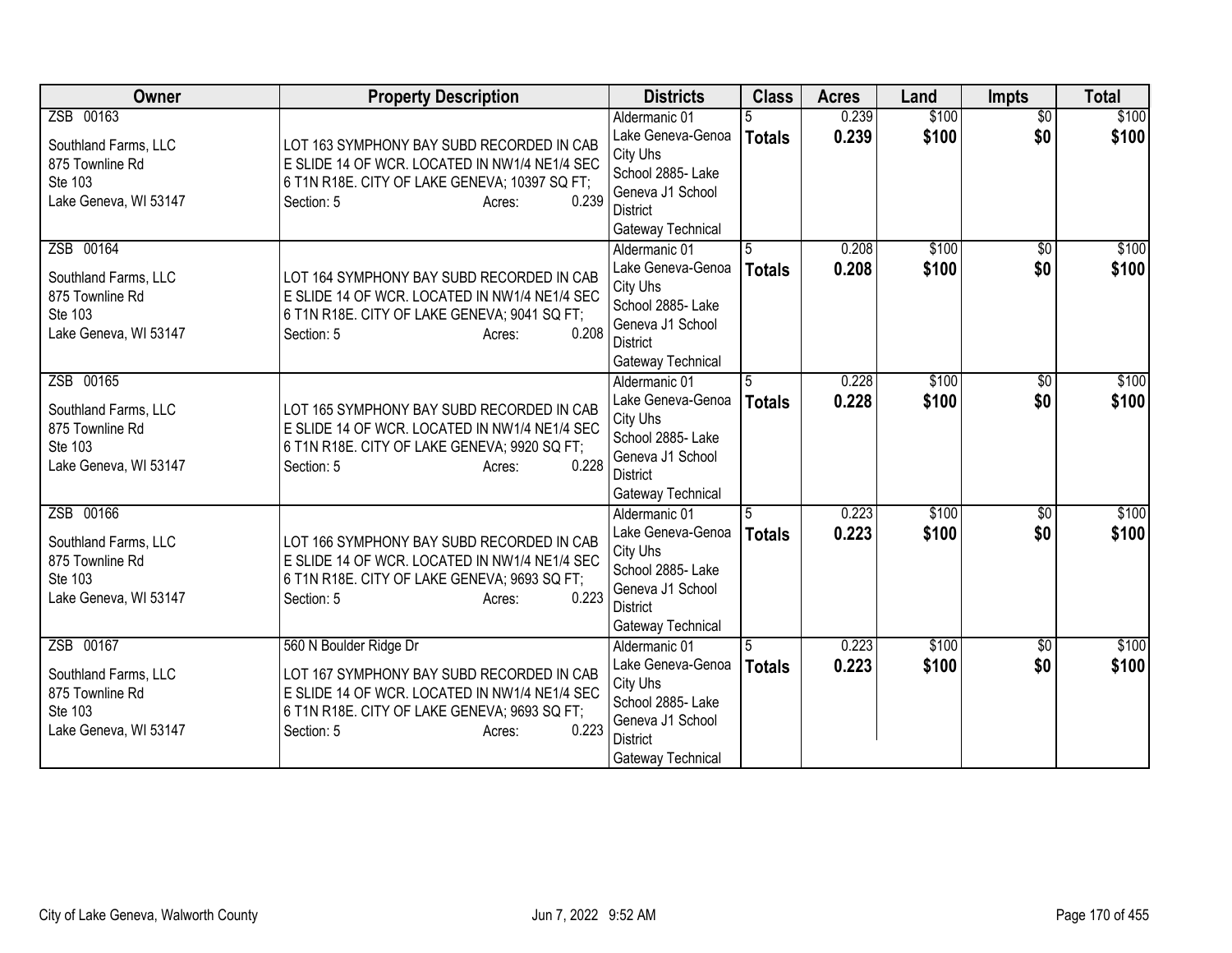| Owner                                                                                    | <b>Property Description</b>                                                                                                                                                  | <b>Districts</b>                                                                                                                | <b>Class</b>       | <b>Acres</b>            | Land                    | <b>Impts</b>                  | <b>Total</b>            |
|------------------------------------------------------------------------------------------|------------------------------------------------------------------------------------------------------------------------------------------------------------------------------|---------------------------------------------------------------------------------------------------------------------------------|--------------------|-------------------------|-------------------------|-------------------------------|-------------------------|
| ZSB 00168<br>Southland Farms, LLC<br>875 Townline Rd<br>Ste 103<br>Lake Geneva, WI 53147 | LOT 168 SYMPHONY BAY SUBD RECORDED IN CAB<br>E SLIDE 14 OF WCR. LOCATED IN NW1/4 NE1/4 SEC<br>6 T1N R18E. CITY OF LAKE GENEVA; 13316 SQ FT;<br>0.306<br>Section: 5<br>Acres: | Aldermanic 01<br>Lake Geneva-Genoa<br>City Uhs<br>School 2885- Lake<br>Geneva J1 School<br><b>District</b><br>Gateway Technical | <b>Totals</b>      | 0.200<br>0.106<br>0.306 | \$100<br>\$100<br>\$200 | $\overline{50}$<br>\$0<br>\$0 | \$100<br>\$100<br>\$200 |
| ZSB 00169<br>Southland Farms, LLC<br>875 Townline Rd<br>Ste 103<br>Lake Geneva, WI 53147 | LOT 169 SYMPHONY BAY SUBD RECORDED IN CAB<br>E SLIDE 14 OF WCR. LOCATED IN NW1/4 NE1/4 SEC<br>6 T1N R18E. CITY OF LAKE GENEVA; 7800 SQ FT;<br>0.179<br>Section: 5<br>Acres:  | Aldermanic 01<br>Lake Geneva-Genoa<br>City Uhs<br>School 2885- Lake<br>Geneva J1 School<br><b>District</b><br>Gateway Technical | <b>Totals</b>      | 0.179<br>0.179          | \$100<br>\$100          | $\overline{30}$<br>\$0        | \$100<br>\$100          |
| ZSB 00170<br>Southland Farms, LLC<br>875 Townline Rd<br>Ste 103<br>Lake Geneva, WI 53147 | LOT 170 SYMPHONY BAY SUBD RECORDED IN CAB<br>E SLIDE 14 OF WCR. LOCATED IN NW1/4 NE1/4 SEC<br>6 T1N R18E. CITY OF LAKE GENEVA; 7800 SQ FT;<br>0.179<br>Section: 5<br>Acres:  | Aldermanic 01<br>Lake Geneva-Genoa<br>City Uhs<br>School 2885- Lake<br>Geneva J1 School<br><b>District</b><br>Gateway Technical | 4<br><b>Totals</b> | 0.090<br>0.089<br>0.179 | \$100<br>\$100<br>\$200 | \$0<br>\$0<br>\$0             | \$100<br>\$100<br>\$200 |
| ZSB 00171<br>Southland Farms, LLC<br>875 Townline Rd<br>Ste 103<br>Lake Geneva, WI 53147 | LOT 171 SYMPHONY BAY SUBD RECORDED IN CAB<br>E SLIDE 14 OF WCR. LOCATED IN NW1/4 NE1/4 SEC<br>6 T1N R18E. CITY OF LAKE GENEVA; 7800 SQ FT;<br>0.179<br>Section: 5<br>Acres:  | Aldermanic 01<br>Lake Geneva-Genoa<br>City Uhs<br>School 2885- Lake<br>Geneva J1 School<br><b>District</b><br>Gateway Technical | <b>Totals</b>      | 0.179<br>0.179          | \$100<br>\$100          | $\overline{50}$<br>\$0        | \$100<br>\$100          |
| ZSB 00172<br>Southland Farms, LLC<br>875 Townline Rd<br>Ste 103<br>Lake Geneva, WI 53147 | LOT 172 SYMPHONY BAY SUBD RECORDED IN CAB<br>E SLIDE 14 OF WCR. LOCATED IN NW1/4 NE1/4 SEC<br>6 T1N R18E. CITY OF LAKE GENEVA; 7800 SQ FT;<br>0.179<br>Section: 5<br>Acres:  | Aldermanic 01<br>Lake Geneva-Genoa<br>City Uhs<br>School 2885- Lake<br>Geneva J1 School<br><b>District</b><br>Gateway Technical | <b>Totals</b>      | 0.179<br>0.179          | \$100<br>\$100          | $\overline{50}$<br>\$0        | \$100<br>\$100          |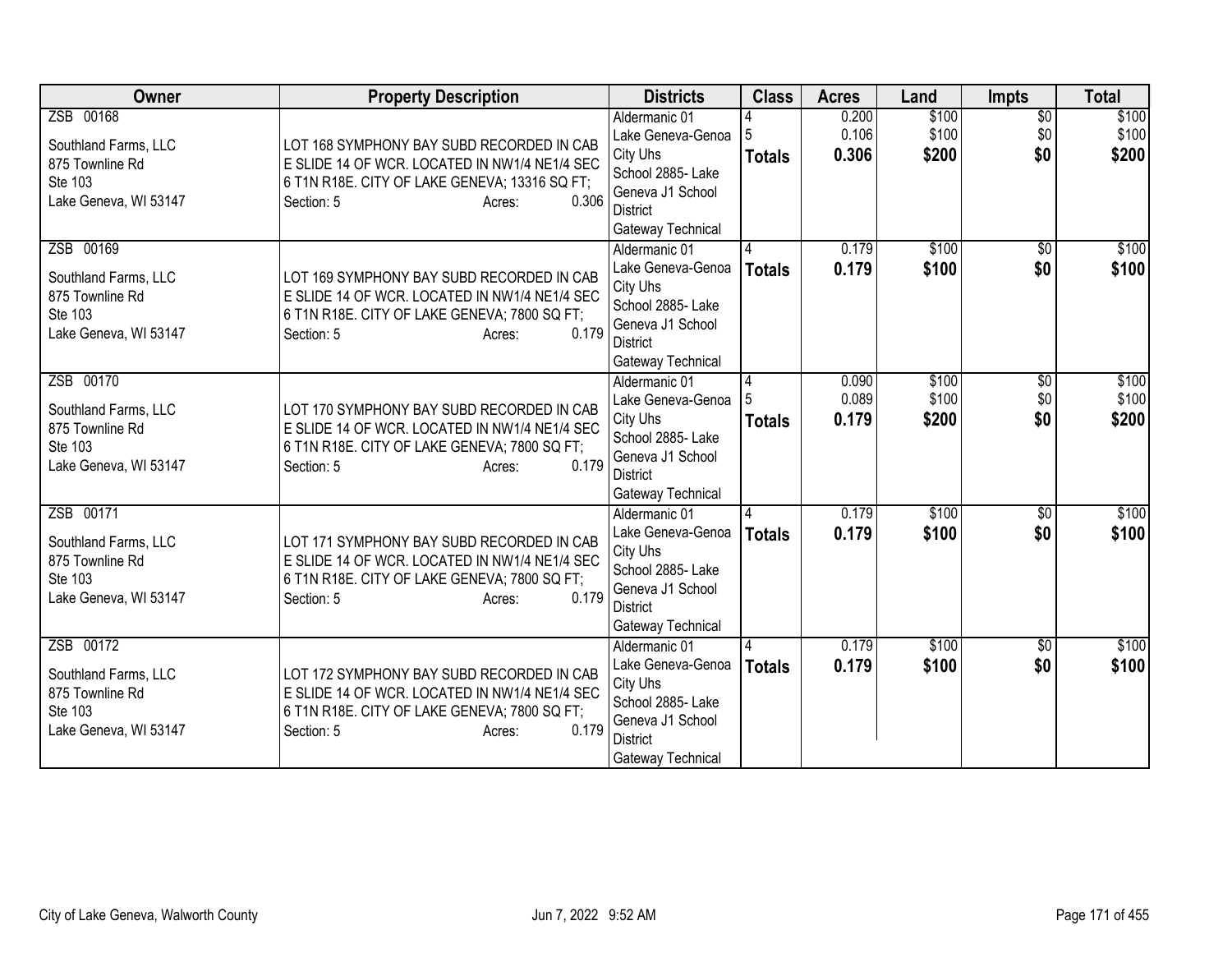| Owner                                                                                    | <b>Property Description</b>                                                                                                                                                | <b>Districts</b>                                                                                                                | <b>Class</b>  | <b>Acres</b>   | Land           | <b>Impts</b>           | <b>Total</b>   |
|------------------------------------------------------------------------------------------|----------------------------------------------------------------------------------------------------------------------------------------------------------------------------|---------------------------------------------------------------------------------------------------------------------------------|---------------|----------------|----------------|------------------------|----------------|
| ZSB 00173<br>Southland Farms, LLC<br>875 Townline Rd<br>Ste 103<br>Lake Geneva, WI 53147 | LOT 173 SYMPHONY BAY SUBD RECORDED IN CAB<br>E SLIDE 14 OF WCR. LOCATED IN NW1/4 NE1/4 SEC<br>6 T1N R18E. CITY OF LAKE GENEVA 8293 SQ FT;<br>0.190<br>Section: 5<br>Acres: | Aldermanic 01<br>Lake Geneva-Genoa<br>City Uhs<br>School 2885- Lake<br>Geneva J1 School<br><b>District</b><br>Gateway Technical | <b>Totals</b> | 0.190<br>0.190 | \$100<br>\$100 | $\overline{50}$<br>\$0 | \$100<br>\$100 |
| ZSB 00174<br>Southland Farms, LLC<br>875 Townline Rd<br>Ste 103<br>Lake Geneva, WI 53147 | LOT 174 SYMPHONY BAY SUBD RECORDED IN CAB<br>E SLIDE 14 OF WCR. LOCATED IN NW1/4 NE1/4 SEC<br>6 T1N R18E. CITY OF LAKE GENEVA 8935 SQ FT;<br>0.205<br>Section: 5<br>Acres: | Aldermanic 01<br>Lake Geneva-Genoa<br>City Uhs<br>School 2885- Lake<br>Geneva J1 School<br><b>District</b><br>Gateway Technical | <b>Totals</b> | 0.205<br>0.205 | \$100<br>\$100 | $\overline{30}$<br>\$0 | \$100<br>\$100 |
| ZSB 00175<br>Southland Farms, LLC<br>875 Townline Rd<br>Ste 103<br>Lake Geneva, WI 53147 | LOT 175 SYMPHONY BAY SUBD RECORDED IN CAB<br>E SLIDE 14 OF WCR. LOCATED IN NW1/4 NE1/4 SEC<br>6 T1N R18E. CITY OF LAKE GENEVA 9712 SQ FT;<br>0.223<br>Section: 5<br>Acres: | Aldermanic 01<br>Lake Geneva-Genoa<br>City Uhs<br>School 2885- Lake<br>Geneva J1 School<br><b>District</b><br>Gateway Technical | <b>Totals</b> | 0.223<br>0.223 | \$100<br>\$100 | \$0<br>\$0             | \$100<br>\$100 |
| ZSB 00176<br>Southland Farms, LLC<br>875 Townline Rd<br>Ste 103<br>Lake Geneva, WI 53147 | LOT 176 SYMPHONY BAY SUBD RECORDED IN CAB<br>E SLIDE 14 OF WCR. LOCATED IN NW1/4 NE1/4 SEC<br>6 T1N R18E. CITY OF LAKE GENEVA 9737 SQ FT;<br>0.224<br>Section: 5<br>Acres: | Aldermanic 01<br>Lake Geneva-Genoa<br>City Uhs<br>School 2885- Lake<br>Geneva J1 School<br><b>District</b><br>Gateway Technical | <b>Totals</b> | 0.224<br>0.224 | \$100<br>\$100 | $\overline{50}$<br>\$0 | \$100<br>\$100 |
| ZSB 00177<br>Southland Farms, LLC<br>875 Townline Rd<br>Ste 103<br>Lake Geneva, WI 53147 | LOT 177 SYMPHONY BAY SUBD RECORDED IN CAB<br>E SLIDE 14 OF WCR. LOCATED IN NW1/4 NE1/4 SEC<br>6 T1N R18E. CITY OF LAKE GENEVA 9931 SQ FT;<br>0.228<br>Section: 5<br>Acres: | Aldermanic 01<br>Lake Geneva-Genoa<br>City Uhs<br>School 2885- Lake<br>Geneva J1 School<br><b>District</b><br>Gateway Technical | <b>Totals</b> | 0.228<br>0.228 | \$100<br>\$100 | $\overline{50}$<br>\$0 | \$100<br>\$100 |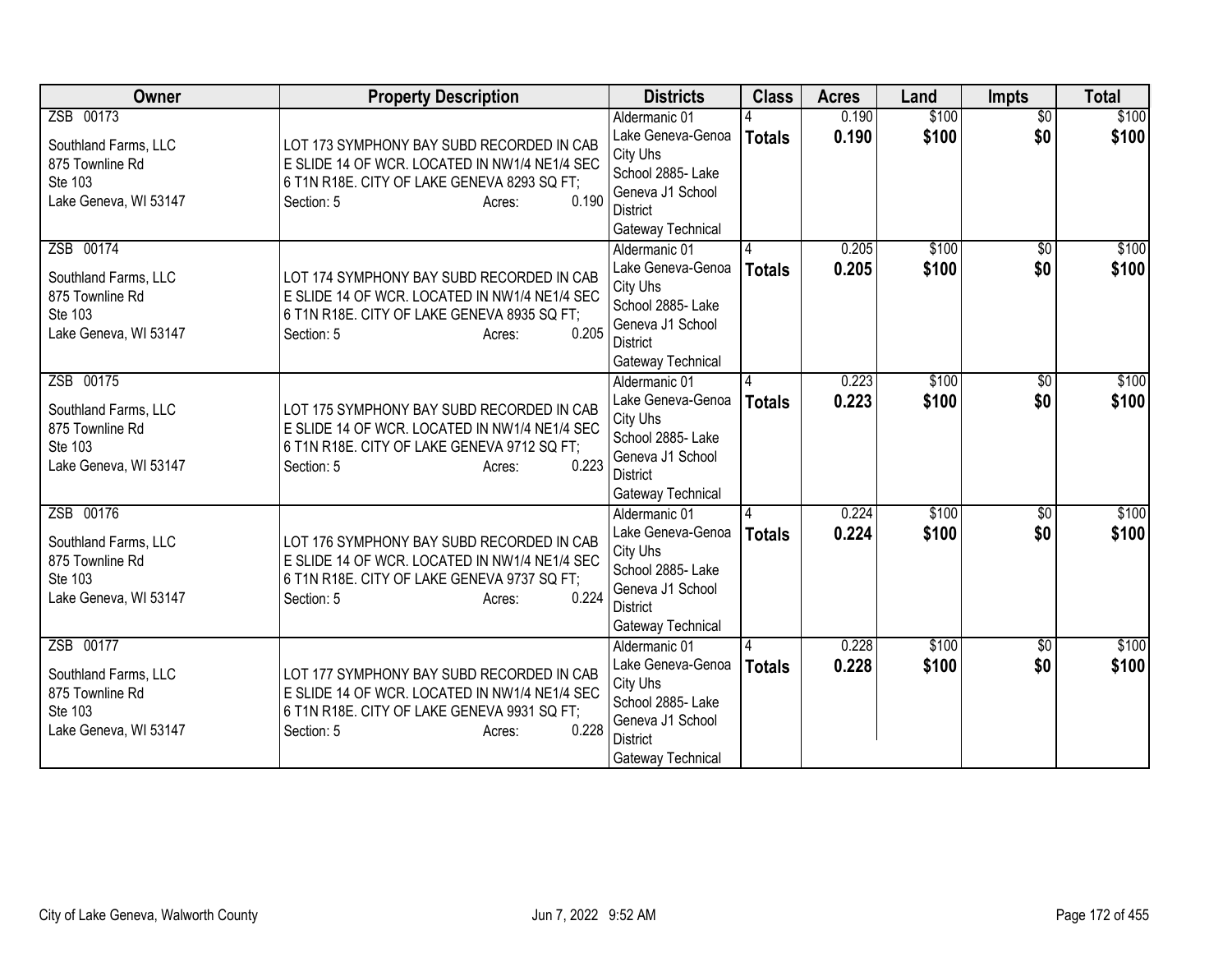| Owner                                                                                    | <b>Property Description</b>                                                                                                                                                 | <b>Districts</b>                                                                                                                | <b>Class</b>  | <b>Acres</b>   | Land           | <b>Impts</b>           | <b>Total</b>   |
|------------------------------------------------------------------------------------------|-----------------------------------------------------------------------------------------------------------------------------------------------------------------------------|---------------------------------------------------------------------------------------------------------------------------------|---------------|----------------|----------------|------------------------|----------------|
| ZSB 00178<br>Southland Farms, LLC<br>875 Townline Rd<br>Ste 103<br>Lake Geneva, WI 53147 | LOT 178 SYMPHONY BAY SUBD RECORDED IN CAB<br>E SLIDE 14 OF WCR. LOCATED IN NW1/4 NE1/4 SEC<br>6 T1N R18E. CITY OF LAKE GENEVA; 9693 SQ FT;<br>0.223<br>Section: 5<br>Acres: | Aldermanic 01<br>Lake Geneva-Genoa<br>City Uhs<br>School 2885- Lake<br>Geneva J1 School<br><b>District</b><br>Gateway Technical | <b>Totals</b> | 0.223<br>0.223 | \$100<br>\$100 | $\overline{50}$<br>\$0 | \$100<br>\$100 |
| ZSB 00179<br>Southland Farms, LLC<br>875 Townline Rd<br>Ste 103<br>Lake Geneva, WI 53147 | LOT 179 SYMPHONY BAY SUBD RECORDED IN CAB<br>E SLIDE 14 OF WCR. LOCATED IN NW1/4 NE1/4 SEC<br>6 T1N R18E. CITY OF LAKE GENEVA; 9385 SQ FT;<br>0.215<br>Section: 5<br>Acres: | Aldermanic 01<br>Lake Geneva-Genoa<br>City Uhs<br>School 2885- Lake<br>Geneva J1 School<br><b>District</b><br>Gateway Technical | <b>Totals</b> | 0.215<br>0.215 | \$100<br>\$100 | \$0<br>\$0             | \$100<br>\$100 |
| ZSB 00180<br>Southland Farms, LLC<br>875 Townline Rd<br>Ste 103<br>Lake Geneva, WI 53147 | LOT 180 SYMPHONY BAY SUBD RECORDED IN CAB<br>E SLIDE 14 OF WCR. LOCATED IN NW1/4 NE1/4 SEC<br>6 T1N R18E. CITY OF LAKE GENEVA; 9365 SQ FT;<br>0.215<br>Section: 5<br>Acres: | Aldermanic 01<br>Lake Geneva-Genoa<br>City Uhs<br>School 2885- Lake<br>Geneva J1 School<br><b>District</b><br>Gateway Technical | <b>Totals</b> | 0.215<br>0.215 | \$100<br>\$100 | \$0<br>\$0             | \$100<br>\$100 |
| ZSB 00181<br>Southland Farms, LLC<br>875 Townline Rd<br>Ste 103<br>Lake Geneva, WI 53147 | LOT 181 SYMPHONY BAY SUBD RECORDED IN CAB<br>E SLIDE 14 OF WCR. LOCATED IN NW1/4 NE1/4 SEC<br>6 T1N R18E. CITY OF LAKE GENEVA; 9344 SQ FT;<br>0.215<br>Section: 5<br>Acres: | Aldermanic 01<br>Lake Geneva-Genoa<br>City Uhs<br>School 2885- Lake<br>Geneva J1 School<br><b>District</b><br>Gateway Technical | <b>Totals</b> | 0.215<br>0.215 | \$100<br>\$100 | $\overline{50}$<br>\$0 | \$100<br>\$100 |
| ZSB 00182<br>Southland Farms, LLC<br>875 Townline Rd<br>Ste 103<br>Lake Geneva, WI 53147 | LOT 182 SYMPHONY BAY SUBD RECORDED IN CAB<br>E SLIDE 14 OF WCR. LOCATED IN NW1/4 NE1/4 SEC<br>6 T1N R18E. CITY OF LAKE GENEVA; 9324 SQ FT;<br>0.214<br>Section: 5<br>Acres: | Aldermanic 01<br>Lake Geneva-Genoa<br>City Uhs<br>School 2885- Lake<br>Geneva J1 School<br><b>District</b><br>Gateway Technical | <b>Totals</b> | 0.214<br>0.214 | \$100<br>\$100 | $\overline{50}$<br>\$0 | \$100<br>\$100 |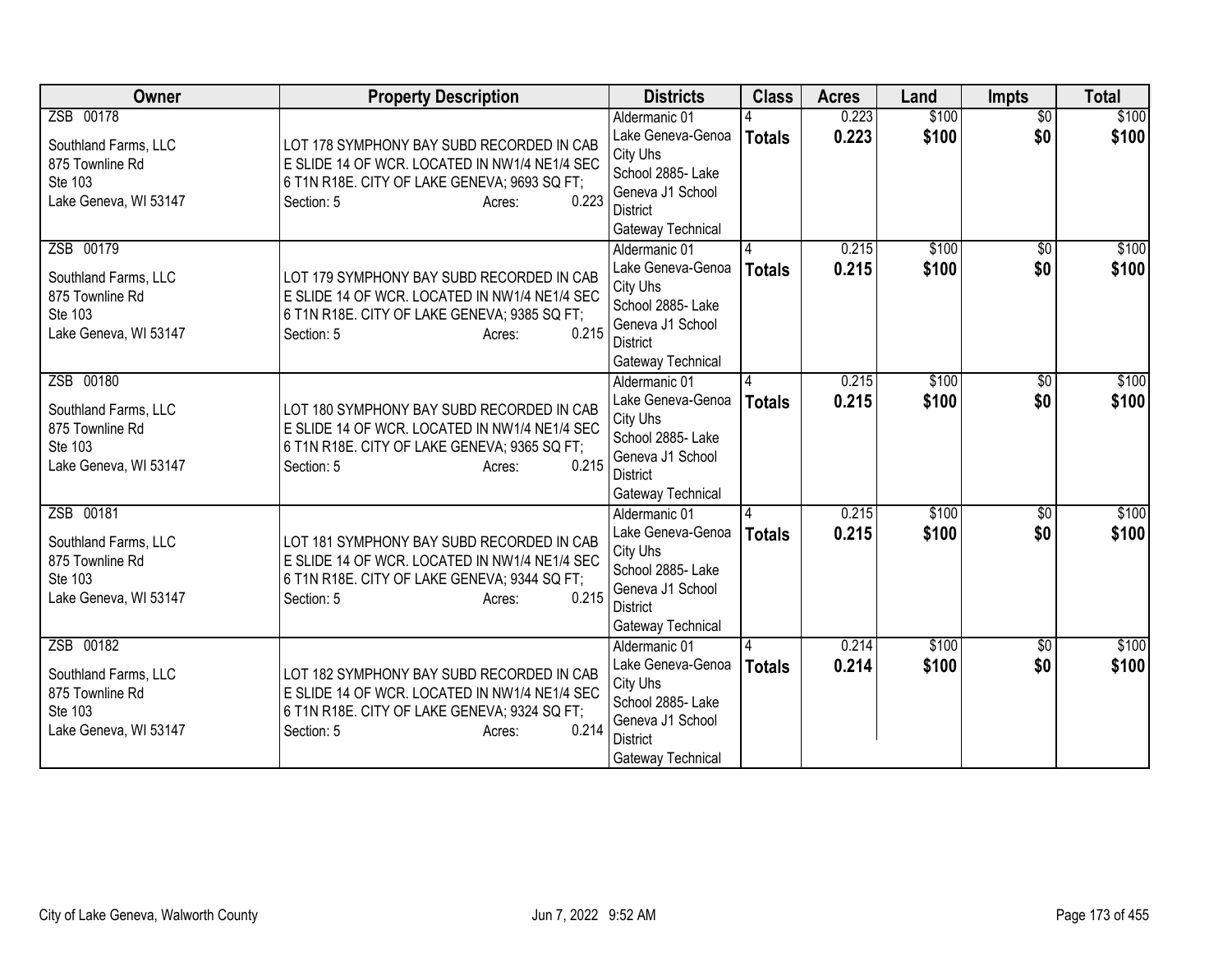| Owner                                   | <b>Property Description</b>                                                                | <b>Districts</b>                      | <b>Class</b>  | <b>Acres</b> | Land    | <b>Impts</b>    | <b>Total</b> |
|-----------------------------------------|--------------------------------------------------------------------------------------------|---------------------------------------|---------------|--------------|---------|-----------------|--------------|
| ZSB 00183                               |                                                                                            | Aldermanic 01                         |               | 0.214        | \$100   | $\overline{50}$ | \$100        |
| Southland Farms, LLC                    | LOT 183 SYMPHONY BAY SUBD RECORDED IN CAB                                                  | Lake Geneva-Genoa                     | <b>Totals</b> | 0.214        | \$100   | \$0             | \$100        |
| 875 Townline Rd                         | E SLIDE 14 OF WCR. LOCATED IN NW1/4 NE1/4 SEC                                              | City Uhs                              |               |              |         |                 |              |
| Ste 103                                 | 6 T1N R18E. CITY OF LAKE GENEVA; 9304 SQ FT;                                               | School 2885- Lake<br>Geneva J1 School |               |              |         |                 |              |
| Lake Geneva, WI 53147                   | 0.214<br>Section: 5<br>Acres:                                                              | <b>District</b>                       |               |              |         |                 |              |
|                                         |                                                                                            | Gateway Technical                     |               |              |         |                 |              |
| ZSB 00184                               |                                                                                            | Aldermanic 01                         |               | 0.229        | \$100   | \$0             | \$100        |
|                                         |                                                                                            | Lake Geneva-Genoa                     | <b>Totals</b> | 0.229        | \$100   | \$0             | \$100        |
| Southland Farms, LLC<br>875 Townline Rd | LOT 184 SYMPHONY BAY SUBD RECORDED IN CAB<br>E SLIDE 14 OF WCR. LOCATED IN NW1/4 NE1/4 SEC | City Uhs                              |               |              |         |                 |              |
| Ste 103                                 | 6 T1N R18E. CITY OF LAKE GENEVA; 9980 SQ FT;                                               | School 2885- Lake                     |               |              |         |                 |              |
| Lake Geneva, WI 53147                   | 0.229<br>Section: 5<br>Acres:                                                              | Geneva J1 School                      |               |              |         |                 |              |
|                                         |                                                                                            | <b>District</b>                       |               |              |         |                 |              |
| ZSB 00185                               |                                                                                            | Gateway Technical                     |               | 0.222        | \$100   |                 | \$100        |
|                                         |                                                                                            | Aldermanic 01<br>Lake Geneva-Genoa    |               | 0.222        | \$100   | \$0<br>\$0      | \$100        |
| Southland Farms, LLC                    | LOT 185 SYMPHONY BAY SUBD RECORDED IN CAB                                                  | City Uhs                              | <b>Totals</b> |              |         |                 |              |
| 875 Townline Rd                         | E SLIDE 14 OF WCR. LOCATED IN NW1/4 NE1/4 SEC                                              | School 2885- Lake                     |               |              |         |                 |              |
| Ste 103                                 | 6 T1N R18E. CITY OF LAKE GENEVA; 9673 SQ FT;                                               | Geneva J1 School                      |               |              |         |                 |              |
| Lake Geneva, WI 53147                   | 0.222<br>Section: 5<br>Acres:                                                              | District                              |               |              |         |                 |              |
|                                         |                                                                                            | Gateway Technical                     |               |              |         |                 |              |
| ZSB 00186                               |                                                                                            | Aldermanic 01                         | 6             | 0.252        | \$2,000 | $\overline{50}$ | \$2,000      |
| Southland Farms, LLC                    | LOT 186 SYMPHONY BAY SUBD RECORDED IN CAB                                                  | Lake Geneva-Genoa                     | <b>Totals</b> | 0.252        | \$2,000 | \$0             | \$2,000      |
| 875 Townline Rd                         | E SLIDE 14 OF WCR. LOCATED IN NW1/4 NE1/4 SEC                                              | City Uhs                              |               |              |         |                 |              |
| Ste 103                                 | 6 T1N R18E. CITY OF LAKE GENEVA 10978 SQ FT;                                               | School 2885- Lake<br>Geneva J1 School |               |              |         |                 |              |
| Lake Geneva, WI 53147                   | 0.252<br>Section: 6<br>Acres:                                                              | <b>District</b>                       |               |              |         |                 |              |
|                                         |                                                                                            | Gateway Technical                     |               |              |         |                 |              |
| ZSB 00187                               |                                                                                            | Aldermanic 01                         | l 6           | 0.223        | \$1,800 | $\overline{50}$ | \$1,800      |
| Southland Farms, LLC                    | LOT 187 SYMPHONY BAY SUBD RECORDED IN CAB                                                  | Lake Geneva-Genoa                     | <b>Totals</b> | 0.223        | \$1,800 | \$0             | \$1,800      |
| 875 Townline Rd                         | E SLIDE 14 OF WCR. LOCATED IN NW1/4 NE1/4 SEC                                              | City Uhs                              |               |              |         |                 |              |
| Ste 103                                 | 6 T1N R18E. CITY OF LAKE GENEVA 9716 SQ FT;                                                | School 2885- Lake                     |               |              |         |                 |              |
| Lake Geneva, WI 53147                   | 0.223<br>Section: 6<br>Acres:                                                              | Geneva J1 School                      |               |              |         |                 |              |
|                                         |                                                                                            | <b>District</b>                       |               |              |         |                 |              |
|                                         |                                                                                            | Gateway Technical                     |               |              |         |                 |              |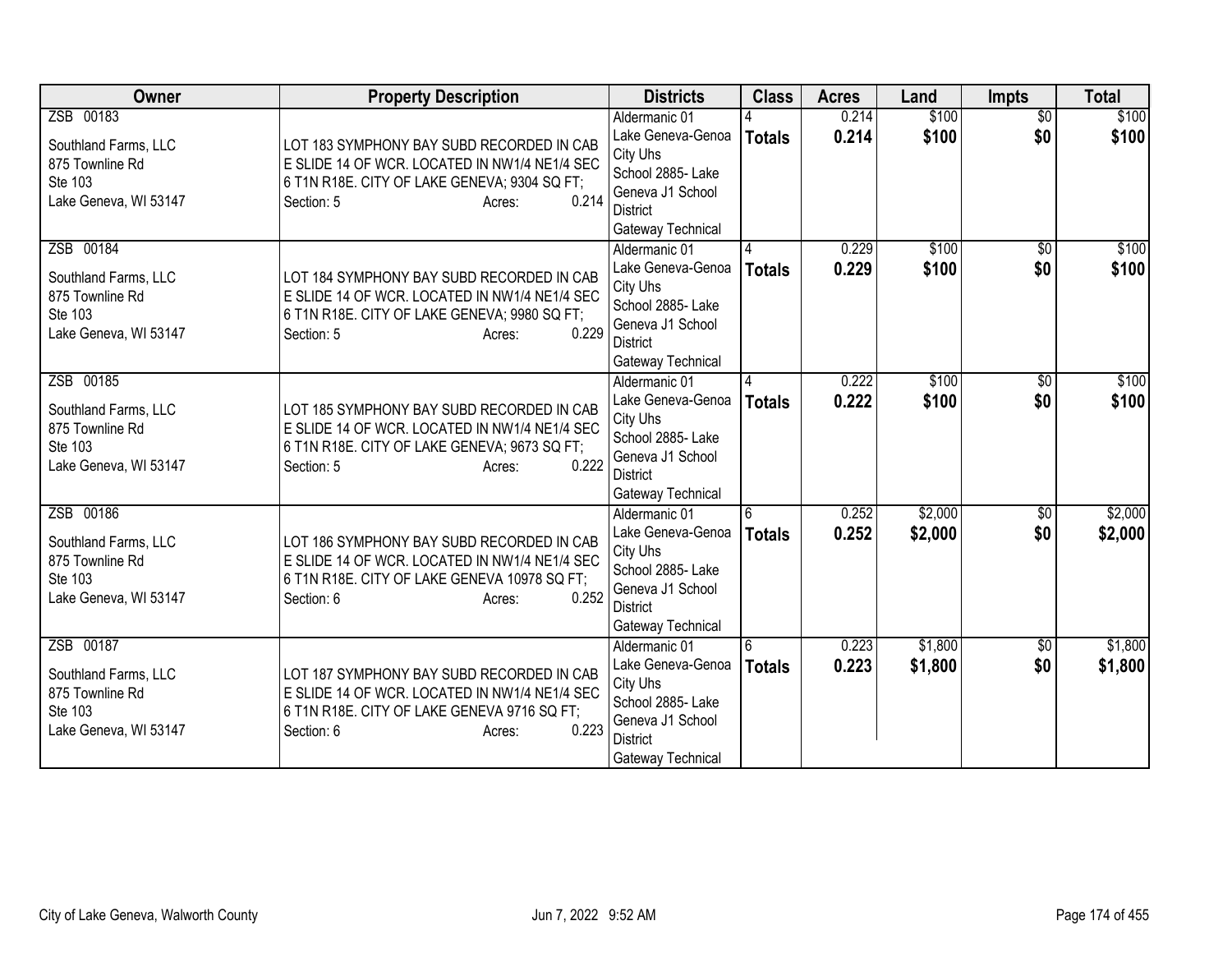| Owner                                                                                    | <b>Property Description</b>                                                                                                                                                 | <b>Districts</b>                                                                                                                | <b>Class</b>             | <b>Acres</b>            | Land                    | <b>Impts</b>                  | <b>Total</b>            |
|------------------------------------------------------------------------------------------|-----------------------------------------------------------------------------------------------------------------------------------------------------------------------------|---------------------------------------------------------------------------------------------------------------------------------|--------------------------|-------------------------|-------------------------|-------------------------------|-------------------------|
| ZSB 00188<br>Southland Farms, LLC<br>875 Townline Rd<br>Ste 103<br>Lake Geneva, WI 53147 | LOT 188 SYMPHONY BAY SUBD RECORDED IN CAB<br>E SLIDE 14 OF WCR. LOCATED IN NW1/4 NE1/4 SEC<br>6 T1N R18E. CITY OF LAKE GENEVA 9921 SQ FT;<br>0.228<br>Section: 6<br>Acres:  | Aldermanic 01<br>Lake Geneva-Genoa<br>City Uhs<br>School 2885- Lake<br>Geneva J1 School<br><b>District</b><br>Gateway Technical | <b>Totals</b>            | 0.228<br>0.228          | \$1,800<br>\$1,800      | $\overline{50}$<br>\$0        | \$1,800<br>\$1,800      |
| ZSB 00189<br>Southland Farms, LLC<br>875 Townline Rd<br>Ste 103<br>Lake Geneva, WI 53147 | LOT 189 SYMPHONY BAY SUBD RECORDED IN CAB<br>E SLIDE 14 OF WCR. LOCATED IN NW1/4 NE1/4 SEC<br>6 T1N R18E. CITY OF LAKE GENEVA; 9484 SQ FT;<br>0.218<br>Section: 6<br>Acres: | Aldermanic 01<br>Lake Geneva-Genoa<br>City Uhs<br>School 2885- Lake<br>Geneva J1 School<br><b>District</b><br>Gateway Technical | 4<br>5M<br><b>Totals</b> | 0.018<br>0.200<br>0.218 | \$100<br>\$800<br>\$900 | $\overline{50}$<br>\$0<br>\$0 | \$100<br>\$800<br>\$900 |
| ZSB 00190<br>Southland Farms, LLC<br>875 Townline Rd<br>Ste 103<br>Lake Geneva, WI 53147 | LOT 190 SYMPHONY BAY SUBD RECORDED IN CAB<br>E SLIDE 14 OF WCR. LOCATED IN NW1/4 NE1/4 SEC<br>6 T1N R18E. CITY OF LAKE GENEVA; 9392 SQ FT;<br>0.216<br>Section: 6<br>Acres: | Aldermanic 01<br>Lake Geneva-Genoa<br>City Uhs<br>School 2885- Lake<br>Geneva J1 School<br><b>District</b><br>Gateway Technical | 4<br>5M<br><b>Totals</b> | 0.016<br>0.200<br>0.216 | \$100<br>\$800<br>\$900 | \$0<br>\$0<br>\$0             | \$100<br>\$800<br>\$900 |
| ZSB 00191<br>Southland Farms, LLC<br>875 Townline Rd<br>Ste 103<br>Lake Geneva, WI 53147 | LOT 191 SYMPHONY BAY SUBD RECORDED IN CAB<br>E SLIDE 14 OF WCR. LOCATED IN NW1/4 NE1/4 SEC<br>6 T1N R18E. CITY OF LAKE GENEVA; 8242 SQ FT;<br>0.189<br>Section: 6<br>Acres: | Aldermanic 01<br>Lake Geneva-Genoa<br>City Uhs<br>School 2885- Lake<br>Geneva J1 School<br><b>District</b><br>Gateway Technical | 5M<br><b>Totals</b>      | 0.189<br>0.189          | \$800<br>\$800          | $\overline{50}$<br>\$0        | \$800<br>\$800          |
| ZSB 00192<br>Southland Farms, LLC<br>875 Townline Rd<br>Ste 103<br>Lake Geneva, WI 53147 | LOT 192 SYMPHONY BAY SUBD RECORDED IN CAB<br>E SLIDE 14 OF WCR. LOCATED IN NW1/4 NE1/4 SEC<br>6 T1N R18E. CITY OF LAKE GENEVA; 7800 SQ FT;<br>0.179<br>Section: 6<br>Acres: | Aldermanic 01<br>Lake Geneva-Genoa<br>City Uhs<br>School 2885- Lake<br>Geneva J1 School<br><b>District</b><br>Gateway Technical | 5M<br><b>Totals</b>      | 0.179<br>0.179          | \$800<br>\$800          | $\overline{50}$<br>\$0        | \$800<br>\$800          |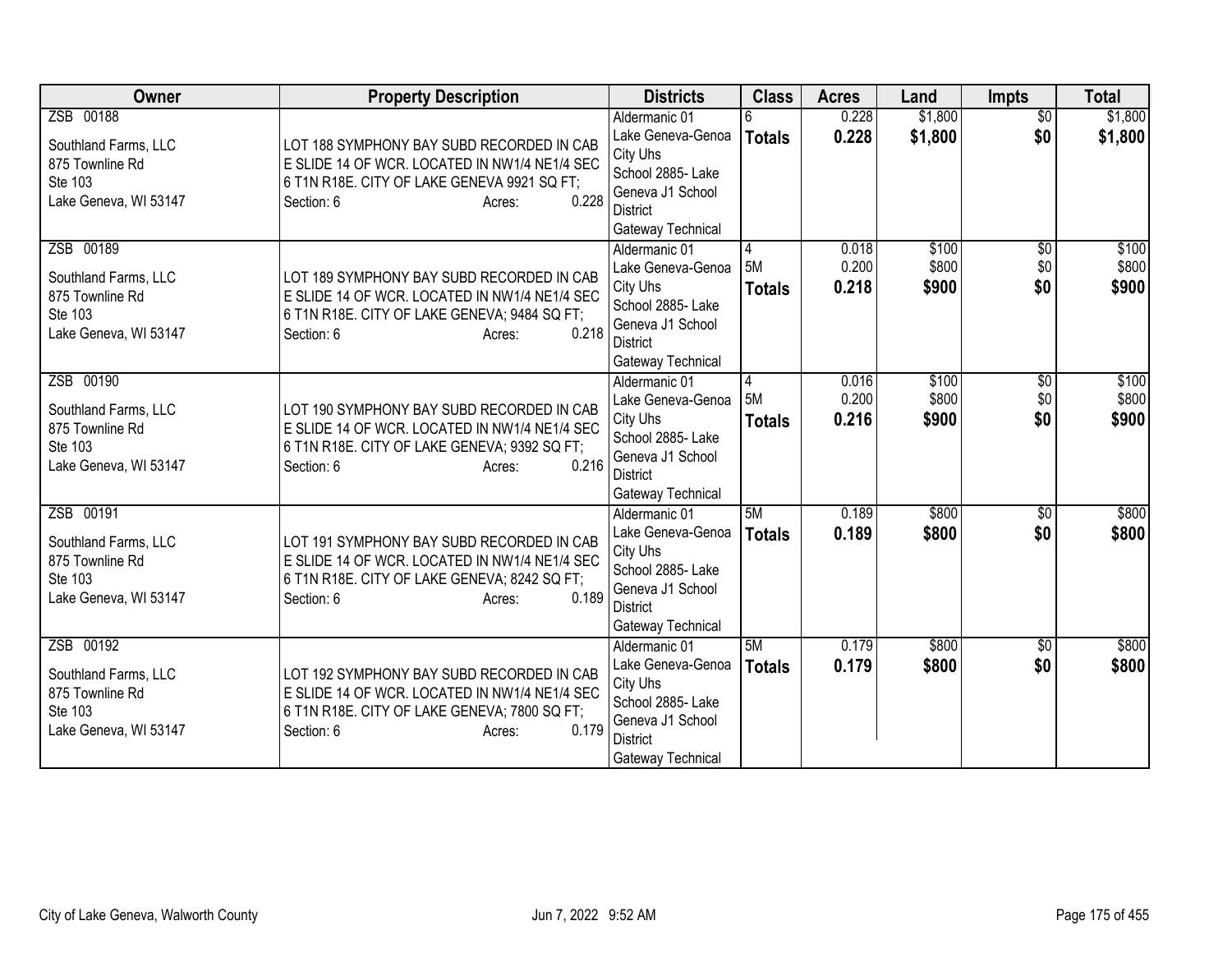| Owner                                                                                    | <b>Property Description</b>                                                                                                                                                  | <b>Districts</b>                                                                                                                | <b>Class</b>       | <b>Acres</b>   | Land           | <b>Impts</b>           | <b>Total</b>   |
|------------------------------------------------------------------------------------------|------------------------------------------------------------------------------------------------------------------------------------------------------------------------------|---------------------------------------------------------------------------------------------------------------------------------|--------------------|----------------|----------------|------------------------|----------------|
| ZSB 00193<br>Southland Farms, LLC<br>875 Townline Rd<br>Ste 103<br>Lake Geneva, WI 53147 | LOT 193 SYMPHONY BAY SUBD RECORDED IN CAB<br>E SLIDE 14 OF WCR. LOCATED IN NW1/4 NE1/4 SEC<br>6 T1N R18E. CITY OF LAKE GENEVA; 11646 SQ FT;<br>0.267<br>Section: 6<br>Acres: | Aldermanic 01<br>Lake Geneva-Genoa<br>City Uhs<br>School 2885- Lake<br>Geneva J1 School<br><b>District</b><br>Gateway Technical | <b>Totals</b>      | 0.267<br>0.267 | \$100<br>\$100 | $\overline{50}$<br>\$0 | \$100<br>\$100 |
| ZSB 00194<br>Southland Farms, LLC<br>875 Townline Rd<br>Ste 103<br>Lake Geneva, WI 53147 | LOT 194 SYMPHONY BAY SUBD RECORDED IN CAB<br>E SLIDE 14 OF WCR. LOCATED IN NW1/4 NE1/4 SEC<br>6 T1N R18E. CITY OF LAKE GENEVA; 8654 SQ FT;<br>0.199<br>Section: 6<br>Acres:  | Aldermanic 01<br>Lake Geneva-Genoa<br>City Uhs<br>School 2885- Lake<br>Geneva J1 School<br><b>District</b><br>Gateway Technical | 5<br><b>Totals</b> | 0.199<br>0.199 | \$100<br>\$100 | \$0<br>\$0             | \$100<br>\$100 |
| ZSB 00195<br>Southland Farms, LLC<br>875 Townline Rd<br>Ste 103<br>Lake Geneva, WI 53147 | LOT 195 SYMPHONY BAY SUBD RECORDED IN CAB<br>E SLIDE 14 OF WCR. LOCATED IN NW1/4 NE1/4 SEC<br>6 T1N R18E. CITY OF LAKE GENEVA; 9810 SQ FT;<br>0.225<br>Section: 6<br>Acres:  | Aldermanic 01<br>Lake Geneva-Genoa<br>City Uhs<br>School 2885- Lake<br>Geneva J1 School<br><b>District</b><br>Gateway Technical | 5<br>Totals        | 0.225<br>0.225 | \$100<br>\$100 | \$0<br>\$0             | \$100<br>\$100 |
| ZSB 00196<br>Southland Farms, LLC<br>875 Townline Rd<br>Ste 103<br>Lake Geneva, WI 53147 | LOT 196 SYMPHONY BAY SUBD RECORDED IN CAB<br>E SLIDE 14 OF WCR. LOCATED IN NW1/4 NE1/4 SEC<br>6 T1N R18E. CITY OF LAKE GENEVA; 6827 SQ FT;<br>0.157<br>Section: 6<br>Acres:  | Aldermanic 01<br>Lake Geneva-Genoa<br>City Uhs<br>School 2885- Lake<br>Geneva J1 School<br><b>District</b><br>Gateway Technical | <b>Totals</b>      | 0.157<br>0.157 | \$100<br>\$100 | $\overline{50}$<br>\$0 | \$100<br>\$100 |
| ZSB 00197<br>Southland Farms, LLC<br>875 Townline Rd<br>Ste 103<br>Lake Geneva, WI 53147 | LOT 197 SYMPHONY BAY SUBD RECORDED IN CAB<br>E SLIDE 14 OF WCR. LOCATED IN NW1/4 NE1/4 SEC<br>6 T1N R18E. CITY OF LAKE GENEVA; 6644 SQ FT;<br>0.153<br>Section: 6<br>Acres:  | Aldermanic 01<br>Lake Geneva-Genoa<br>City Uhs<br>School 2885- Lake<br>Geneva J1 School<br><b>District</b><br>Gateway Technical | <b>Totals</b>      | 0.153<br>0.153 | \$100<br>\$100 | $\overline{50}$<br>\$0 | \$100<br>\$100 |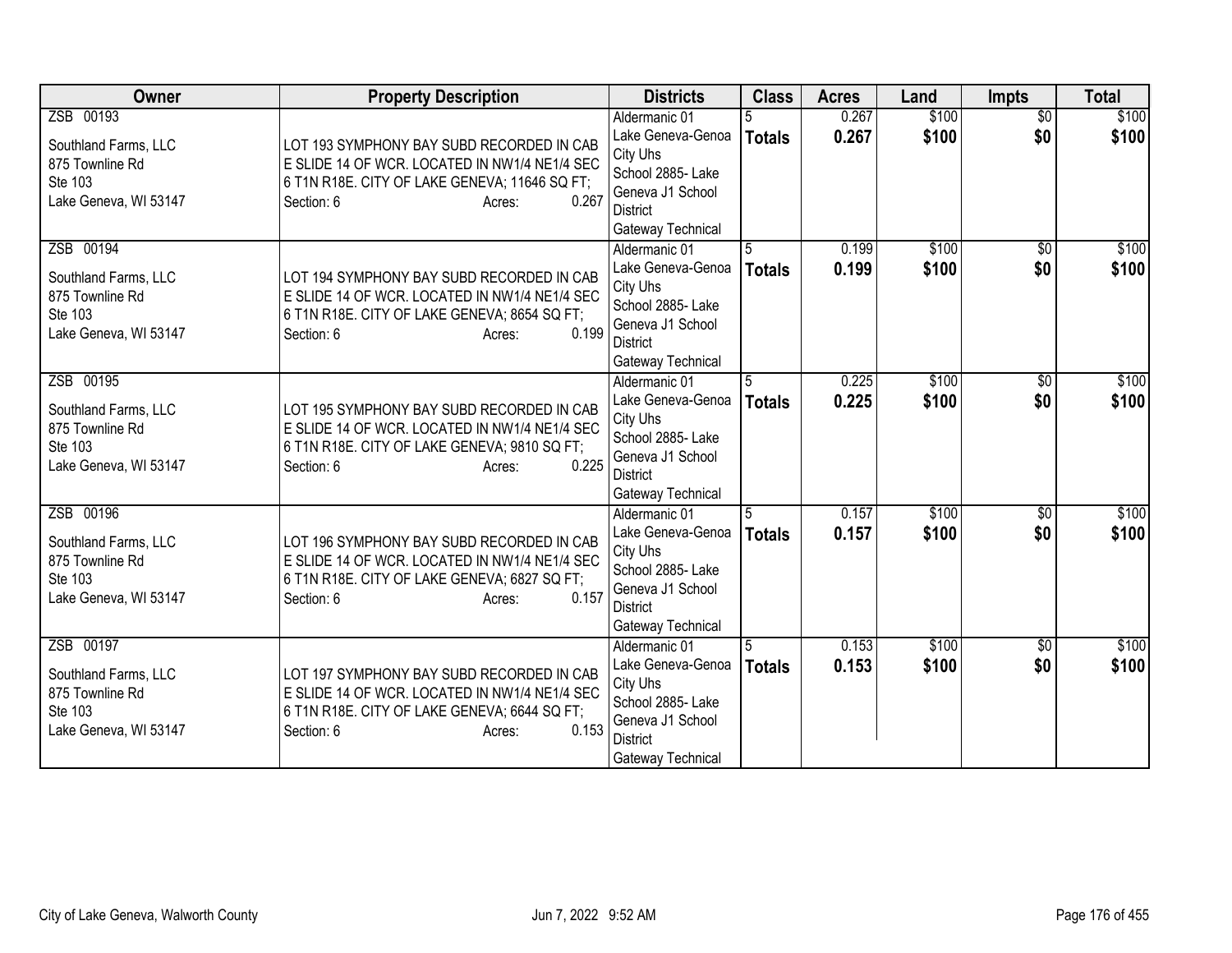| Owner                                                                                    | <b>Property Description</b>                                                                                                                                                 | <b>Districts</b>                                                                                                                | <b>Class</b>       | <b>Acres</b>   | Land           | <b>Impts</b>           | <b>Total</b>   |
|------------------------------------------------------------------------------------------|-----------------------------------------------------------------------------------------------------------------------------------------------------------------------------|---------------------------------------------------------------------------------------------------------------------------------|--------------------|----------------|----------------|------------------------|----------------|
| ZSB 00198<br>Southland Farms, LLC<br>875 Townline Rd<br>Ste 103<br>Lake Geneva, WI 53147 | LOT 198 SYMPHONY BAY SUBD RECORDED IN CAB<br>E SLIDE 14 OF WCR. LOCATED IN NW1/4 NE1/4 SEC<br>6 T1N R18E. CITY OF LAKE GENEVA; 6973 SQ FT;<br>0.160<br>Section: 6<br>Acres: | Aldermanic 01<br>Lake Geneva-Genoa<br>City Uhs<br>School 2885- Lake<br>Geneva J1 School<br><b>District</b><br>Gateway Technical | <b>Totals</b>      | 0.160<br>0.160 | \$100<br>\$100 | $\overline{50}$<br>\$0 | \$100<br>\$100 |
| ZSB 00199<br>Southland Farms, LLC<br>875 Townline Rd<br>Ste 103<br>Lake Geneva, WI 53147 | LOT 199 SYMPHONY BAY SUBD RECORDED IN CAB<br>E SLIDE 14 OF WCR. LOCATED IN NW1/4 NE1/4 SEC<br>6 T1N R18E. CITY OF LAKE GENEVA; 6354 SQ FT;<br>0.146<br>Section: 6<br>Acres: | Aldermanic 01<br>Lake Geneva-Genoa<br>City Uhs<br>School 2885- Lake<br>Geneva J1 School<br><b>District</b><br>Gateway Technical | 5<br><b>Totals</b> | 0.146<br>0.146 | \$100<br>\$100 | \$0<br>\$0             | \$100<br>\$100 |
| ZSB 00200<br>Southland Farms, LLC<br>875 Townline Rd<br>Ste 103<br>Lake Geneva, WI 53147 | LOT 200 SYMPHONY BAY SUBD RECORDED IN CAB<br>E SLIDE 14 OF WCR. LOCATED IN NW1/4 NE1/4 SEC<br>6 T1N R18E. CITY OF LAKE GENEVA; 6395 SQ FT;<br>0.147<br>Section: 6<br>Acres: | Aldermanic 01<br>Lake Geneva-Genoa<br>City Uhs<br>School 2885- Lake<br>Geneva J1 School<br><b>District</b><br>Gateway Technical | 5<br>Totals        | 0.147<br>0.147 | \$100<br>\$100 | \$0<br>\$0             | \$100<br>\$100 |
| ZSB 00201<br>Southland Farms, LLC<br>875 Townline Rd<br>Ste 103<br>Lake Geneva, WI 53147 | LOT 201 SYMPHONY BAY SUBD RECORDED IN CAB<br>E SLIDE 14 OF WCR. LOCATED IN NW1/4 NE1/4 SEC<br>6 T1N R18E. CITY OF LAKE GENEVA; 6455 SQ FT;<br>0.148<br>Section: 6<br>Acres: | Aldermanic 01<br>Lake Geneva-Genoa<br>City Uhs<br>School 2885- Lake<br>Geneva J1 School<br><b>District</b><br>Gateway Technical | <b>Totals</b>      | 0.148<br>0.148 | \$100<br>\$100 | $\overline{50}$<br>\$0 | \$100<br>\$100 |
| ZSB 00202<br>Southland Farms, LLC<br>875 Townline Rd<br>Ste 103<br>Lake Geneva, WI 53147 | LOT 202 SYMPHONY BAY SUBD RECORDED IN CAB<br>E SLIDE 14 OF WCR. LOCATED IN NW1/4 NE1/4 SEC<br>6 T1N R18E. CITY OF LAKE GENEVA; 6515 SQ FT;<br>0.150<br>Section: 6<br>Acres: | Aldermanic 01<br>Lake Geneva-Genoa<br>City Uhs<br>School 2885- Lake<br>Geneva J1 School<br><b>District</b><br>Gateway Technical | <b>Totals</b>      | 0.150<br>0.150 | \$100<br>\$100 | $\overline{50}$<br>\$0 | \$100<br>\$100 |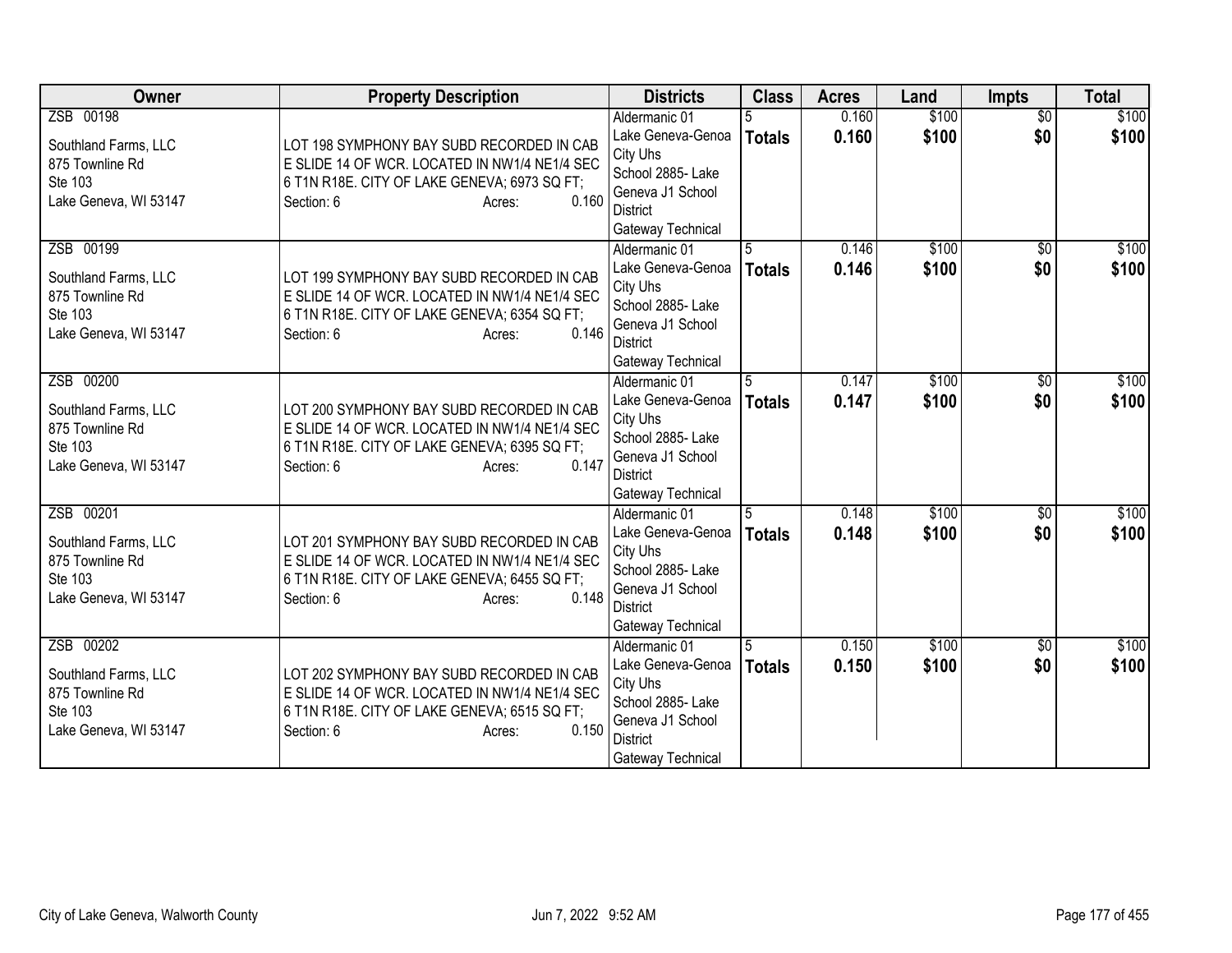| Owner                                                                                    | <b>Property Description</b>                                                                                                                                                 | <b>Districts</b>                                                                                                                | <b>Class</b>       | <b>Acres</b>   | Land           | Impts                  | <b>Total</b>   |
|------------------------------------------------------------------------------------------|-----------------------------------------------------------------------------------------------------------------------------------------------------------------------------|---------------------------------------------------------------------------------------------------------------------------------|--------------------|----------------|----------------|------------------------|----------------|
| ZSB 00203<br>Southland Farms, LLC<br>875 Townline Rd<br>Ste 103<br>Lake Geneva, WI 53147 | LOT 203 SYMPHONY BAY SUBD RECORDED IN CAB<br>E SLIDE 14 OF WCR. LOCATED IN NW1/4 NE1/4 SEC<br>6 T1N R18E. CITY OF LAKE GENEVA; 7036 SQ FT;<br>0.162<br>Section: 6<br>Acres: | Aldermanic 01<br>Lake Geneva-Genoa<br>City Uhs<br>School 2885- Lake<br>Geneva J1 School<br><b>District</b><br>Gateway Technical | <b>Totals</b>      | 0.162<br>0.162 | \$100<br>\$100 | $\overline{60}$<br>\$0 | \$100<br>\$100 |
| ZSB 00204<br>Southland Farms, LLC<br>875 Townline Rd<br>Ste 103<br>Lake Geneva, WI 53147 | LOT 204 SYMPHONY BAY SUBD RECORDED IN CAB<br>E SLIDE 14 OF WCR. LOCATED IN NW1/4 NE1/4 SEC<br>6 T1N R18E. CITY OF LAKE GENEVA; 7170 SQ FT;<br>0.165<br>Section: 6<br>Acres: | Aldermanic 01<br>Lake Geneva-Genoa<br>City Uhs<br>School 2885- Lake<br>Geneva J1 School<br><b>District</b><br>Gateway Technical | 5<br><b>Totals</b> | 0.165<br>0.165 | \$100<br>\$100 | \$0<br>\$0             | \$100<br>\$100 |
| ZSB 00205<br>Southland Farms, LLC<br>875 Townline Rd<br>Ste 103<br>Lake Geneva, WI 53147 | LOT 205 SYMPHONY BAY SUBD RECORDED IN CAB<br>E SLIDE 14 OF WCR. LOCATED IN NW1/4 NE1/4 SEC<br>6 T1N R18E. CITY OF LAKE GENEVA; 6520 SQ FT;<br>0.150<br>Section: 6<br>Acres: | Aldermanic 01<br>Lake Geneva-Genoa<br>City Uhs<br>School 2885- Lake<br>Geneva J1 School<br><b>District</b><br>Gateway Technical | 5<br>Totals        | 0.150<br>0.150 | \$100<br>\$100 | $\overline{50}$<br>\$0 | \$100<br>\$100 |
| ZSB 00206<br>Southland Farms, LLC<br>875 Townline Rd<br>Ste 103<br>Lake Geneva, WI 53147 | LOT 206 SYMPHONY BAY SUBD RECORDED IN CAB<br>E SLIDE 14 OF WCR. LOCATED IN NW1/4 NE1/4 SEC<br>6 T1N R18E. CITY OF LAKE GENEVA; 6358 SQ FT;<br>0.146<br>Section: 6<br>Acres: | Aldermanic 01<br>Lake Geneva-Genoa<br>City Uhs<br>School 2885- Lake<br>Geneva J1 School<br><b>District</b><br>Gateway Technical | 5<br><b>Totals</b> | 0.146<br>0.146 | \$100<br>\$100 | $\overline{50}$<br>\$0 | \$100<br>\$100 |
| ZSB 00207<br>Southland Farms, LLC<br>875 Townline Rd<br>Ste 103<br>Lake Geneva, WI 53147 | LOT 207 SYMPHONY BAY SUBD RECORDED IN CAB<br>E SLIDE 14 OF WCR. LOCATED IN NW1/4 NE1/4 SEC<br>6 T1N R18E. CITY OF LAKE GENEVA; 6267 SQ FT;<br>0.144<br>Section: 6<br>Acres: | Aldermanic 01<br>Lake Geneva-Genoa<br>City Uhs<br>School 2885- Lake<br>Geneva J1 School<br><b>District</b><br>Gateway Technical | <b>Totals</b>      | 0.144<br>0.144 | \$100<br>\$100 | $\overline{50}$<br>\$0 | \$100<br>\$100 |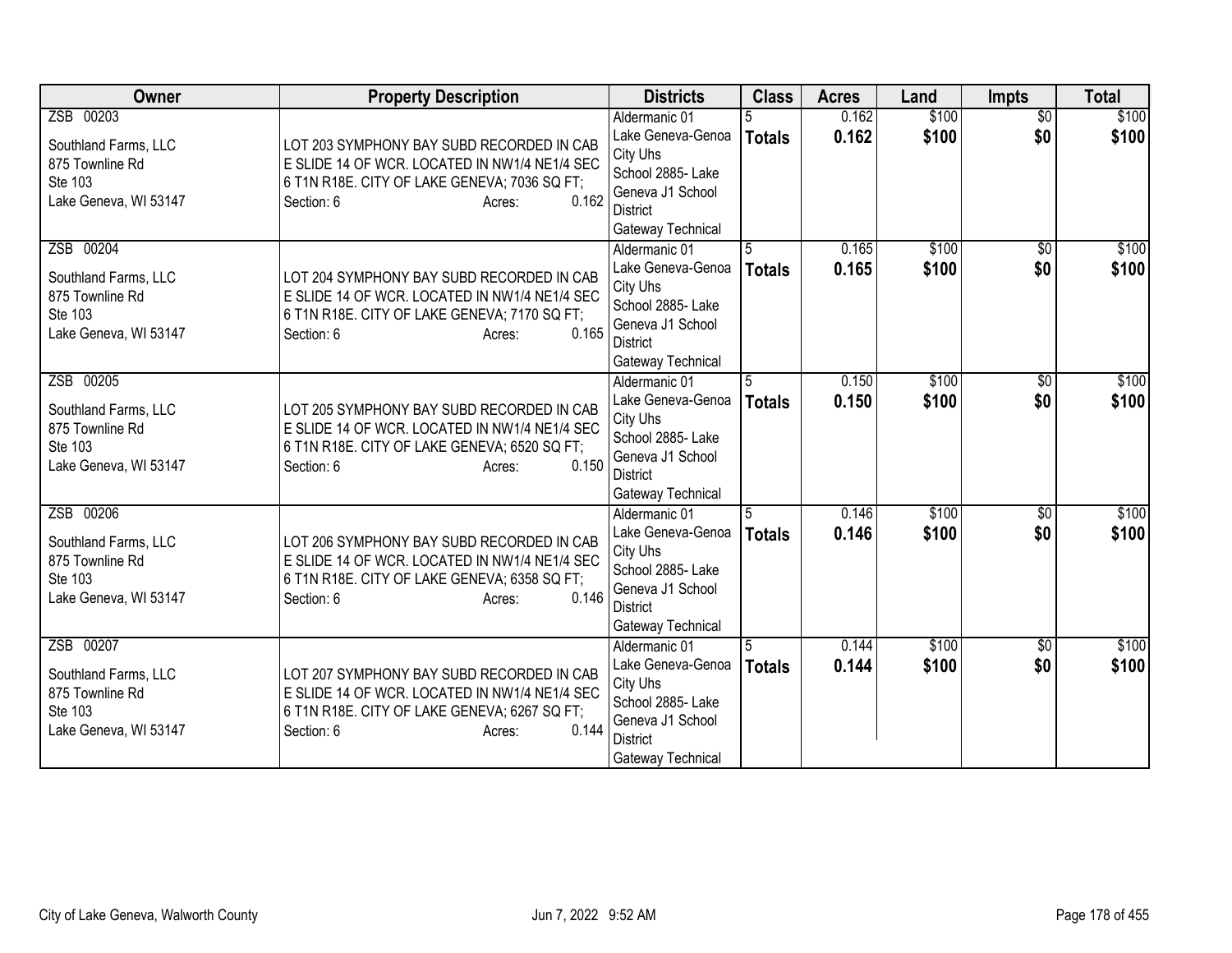| Owner                                                                                    | <b>Property Description</b>                                                                                                                                                  | <b>Districts</b>                                                                                                                | <b>Class</b>  | <b>Acres</b>   | Land           | <b>Impts</b>           | <b>Total</b>   |
|------------------------------------------------------------------------------------------|------------------------------------------------------------------------------------------------------------------------------------------------------------------------------|---------------------------------------------------------------------------------------------------------------------------------|---------------|----------------|----------------|------------------------|----------------|
| ZSB 00208<br>Southland Farms, LLC<br>875 Townline Rd<br>Ste 103<br>Lake Geneva, WI 53147 | LOT 208 SYMPHONY BAY SUBD RECORDED IN CAB<br>E SLIDE 14 OF WCR. LOCATED IN NW1/4 NE1/4 SEC<br>6 T1N R18E. CITY OF LAKE GENEVA; 7278 SQ FT;<br>0.167<br>Section: 6<br>Acres:  | Aldermanic 01<br>Lake Geneva-Genoa<br>City Uhs<br>School 2885- Lake<br>Geneva J1 School<br><b>District</b><br>Gateway Technical | <b>Totals</b> | 0.167<br>0.167 | \$100<br>\$100 | $\overline{50}$<br>\$0 | \$100<br>\$100 |
| ZSB 00209<br>Southland Farms, LLC<br>875 Townline Rd<br>Ste 103<br>Lake Geneva, WI 53147 | LOT 209 SYMPHONY BAY SUBD RECORDED IN CAB<br>E SLIDE 14 OF WCR. LOCATED IN NW1/4 NE1/4 SEC<br>6 T1N R18E. CITY OF LAKE GENEVA; 7148 SQ FT;<br>0.164<br>Section: 6<br>Acres:  | Aldermanic 01<br>Lake Geneva-Genoa<br>City Uhs<br>School 2885-Lake<br>Geneva J1 School<br><b>District</b><br>Gateway Technical  | <b>Totals</b> | 0.164<br>0.164 | \$100<br>\$100 | \$0<br>\$0             | \$100<br>\$100 |
| ZSB 00210<br>Southland Farms, LLC<br>875 Townline Rd<br>Ste 103<br>Lake Geneva, WI 53147 | LOT 210 SYMPHONY BAY SUBD RECORDED IN CAB<br>E SLIDE 14 OF WCR. LOCATED IN NW1/4 NE1/4 SEC<br>6 T1N R18E. CITY OF LAKE GENEVA; 16010 SQ FT;<br>0.368<br>Section: 6<br>Acres: | Aldermanic 01<br>Lake Geneva-Genoa<br>City Uhs<br>School 2885- Lake<br>Geneva J1 School<br><b>District</b><br>Gateway Technical | <b>Totals</b> | 0.368<br>0.368 | \$100<br>\$100 | \$0<br>\$0             | \$100<br>\$100 |
| ZSB 00211<br>Southland Farms, LLC<br>875 Townline Rd<br>Ste 103<br>Lake Geneva, WI 53147 | LOT 211 SYMPHONY BAY SUBD RECORDED IN CAB<br>E SLIDE 14 OF WCR. LOCATED IN NW1/4 NE1/4 SEC<br>6 T1N R18E. CITY OF LAKE GENEVA; 14383 SQ FT;<br>0.330<br>Section: 6<br>Acres: | Aldermanic 01<br>Lake Geneva-Genoa<br>City Uhs<br>School 2885- Lake<br>Geneva J1 School<br><b>District</b><br>Gateway Technical | <b>Totals</b> | 0.330<br>0.330 | \$100<br>\$100 | $\overline{50}$<br>\$0 | \$100<br>\$100 |
| ZSB 00212<br>Southland Farms, LLC<br>875 Townline Rd<br>Ste 103<br>Lake Geneva, WI 53147 | LOT 212 SYMPHONY BAY SUBD RECORDED IN CAB<br>E SLIDE 14 OF WCR. LOCATED IN NW1/4 NE1/4 SEC<br>6 T1N R18E. CITY OF LAKE GENEVA; 12596 SQ FT;<br>0.289<br>Section: 6<br>Acres: | Aldermanic 01<br>Lake Geneva-Genoa<br>City Uhs<br>School 2885- Lake<br>Geneva J1 School<br><b>District</b><br>Gateway Technical | <b>Totals</b> | 0.289<br>0.289 | \$100<br>\$100 | $\overline{50}$<br>\$0 | \$100<br>\$100 |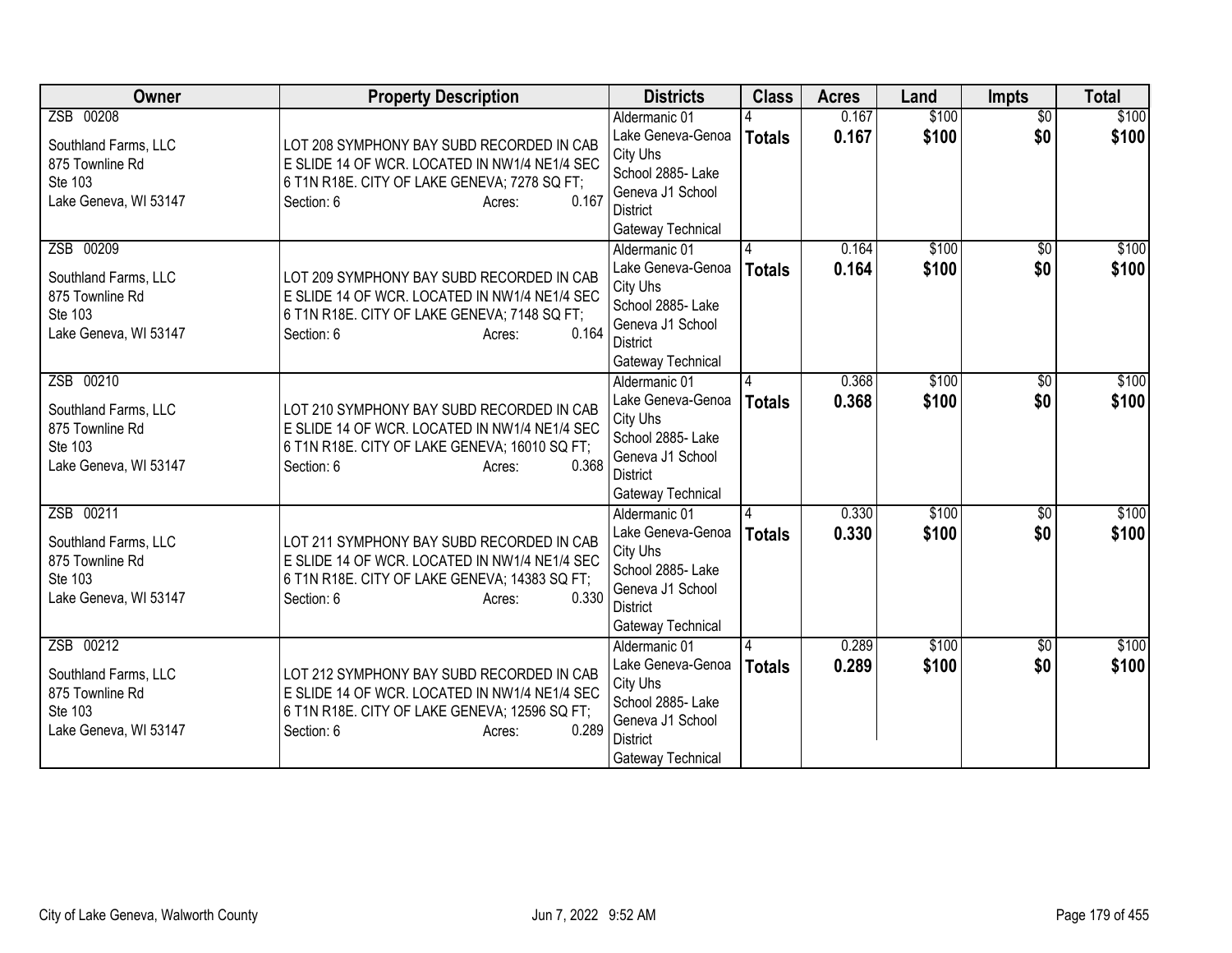| Owner                      | <b>Property Description</b>                                                   | <b>Districts</b>                      | <b>Class</b>  | <b>Acres</b> | Land  | Impts           | <b>Total</b> |
|----------------------------|-------------------------------------------------------------------------------|---------------------------------------|---------------|--------------|-------|-----------------|--------------|
| ZSB 00213                  |                                                                               | Aldermanic 01                         |               | 0.206        | \$100 | $\overline{60}$ | \$100        |
| Southland Farms, LLC       | LOT 213 SYMPHONY BAY SUBD RECORDED IN CAB                                     | Lake Geneva-Genoa                     | <b>Totals</b> | 0.206        | \$100 | \$0             | \$100        |
| 875 Townline Rd            | E SLIDE 14 OF WCR. LOCATED IN NW1/4 NE1/4 SEC                                 | City Uhs                              |               |              |       |                 |              |
| Ste 103                    | 6 T1N R18E. CITY OF LAKE GENEVA; 8960 SQ FT;                                  | School 2885- Lake<br>Geneva J1 School |               |              |       |                 |              |
| Lake Geneva, WI 53147      | 0.206<br>Section: 6<br>Acres:                                                 | <b>District</b>                       |               |              |       |                 |              |
|                            |                                                                               | Gateway Technical                     |               |              |       |                 |              |
| ZSB 00214                  |                                                                               | Aldermanic 01                         |               | 0.185        | \$100 | \$0             | \$100        |
| Southland Farms, LLC       | LOT 214 SYMPHONY BAY SUBD RECORDED IN CAB                                     | Lake Geneva-Genoa                     | <b>Totals</b> | 0.185        | \$100 | \$0             | \$100        |
| 875 Townline Rd            | E SLIDE 14 OF WCR. LOCATED IN NW1/4 NE1/4 SEC                                 | City Uhs                              |               |              |       |                 |              |
| Ste 103                    | 6 T1N R18E. CITY OF LAKE GENEVA; 8048 SQ FT;                                  | School 2885- Lake                     |               |              |       |                 |              |
| Lake Geneva, WI 53147      | 0.185<br>Section: 6<br>Acres:                                                 | Geneva J1 School                      |               |              |       |                 |              |
|                            |                                                                               | <b>District</b>                       |               |              |       |                 |              |
| ZSB 00215                  |                                                                               | Gateway Technical<br>Aldermanic 01    |               | 0.185        | \$100 | $\overline{50}$ | \$100        |
|                            |                                                                               | Lake Geneva-Genoa                     | <b>Totals</b> | 0.185        | \$100 | \$0             | \$100        |
| Southland Farms, LLC       | LOT 215 SYMPHONY BAY SUBD RECORDED IN CAB                                     | City Uhs                              |               |              |       |                 |              |
| 875 Townline Rd<br>Ste 103 | E SLIDE 14 OF WCR. LOCATED IN NW1/4 NE1/4 SEC                                 | School 2885- Lake                     |               |              |       |                 |              |
| Lake Geneva, WI 53147      | 6 T1N R18E. CITY OF LAKE GENEVA; 8072 SQ FT;<br>0.185<br>Section: 6<br>Acres: | Geneva J1 School                      |               |              |       |                 |              |
|                            |                                                                               | <b>District</b>                       |               |              |       |                 |              |
|                            |                                                                               | Gateway Technical                     |               |              |       |                 |              |
| ZSB 00216                  |                                                                               | Aldermanic 01                         | 5             | 0.188        | \$100 | $\overline{50}$ | \$100        |
| Southland Farms, LLC       | LOT 216 SYMPHONY BAY SUBD RECORDED IN CAB                                     | Lake Geneva-Genoa<br>City Uhs         | <b>Totals</b> | 0.188        | \$100 | \$0             | \$100        |
| 875 Townline Rd            | E SLIDE 14 OF WCR. LOCATED IN NW1/4 NE1/4 SEC                                 | School 2885- Lake                     |               |              |       |                 |              |
| Ste 103                    | 6 T1N R18E. CITY OF LAKE GENEVA; 8184 SQ FT;                                  | Geneva J1 School                      |               |              |       |                 |              |
| Lake Geneva, WI 53147      | 0.188<br>Section: 6<br>Acres:                                                 | <b>District</b>                       |               |              |       |                 |              |
|                            |                                                                               | Gateway Technical                     |               |              |       |                 |              |
| ZSB 00217                  |                                                                               | Aldermanic 01                         |               | 0.190        | \$100 | $\overline{50}$ | \$100        |
| Southland Farms, LLC       | LOT 217 SYMPHONY BAY SUBD RECORDED IN CAB                                     | Lake Geneva-Genoa                     | <b>Totals</b> | 0.190        | \$100 | \$0             | \$100        |
| 875 Townline Rd            | E SLIDE 14 OF WCR. LOCATED IN NW1/4 NE1/4 SEC                                 | City Uhs                              |               |              |       |                 |              |
| Ste 103                    | 6 T1N R18E. CITY OF LAKE GENEVA; 8296 SQ FT;                                  | School 2885-Lake<br>Geneva J1 School  |               |              |       |                 |              |
| Lake Geneva, WI 53147      | 0.190<br>Section: 6<br>Acres:                                                 | <b>District</b>                       |               |              |       |                 |              |
|                            |                                                                               | Gateway Technical                     |               |              |       |                 |              |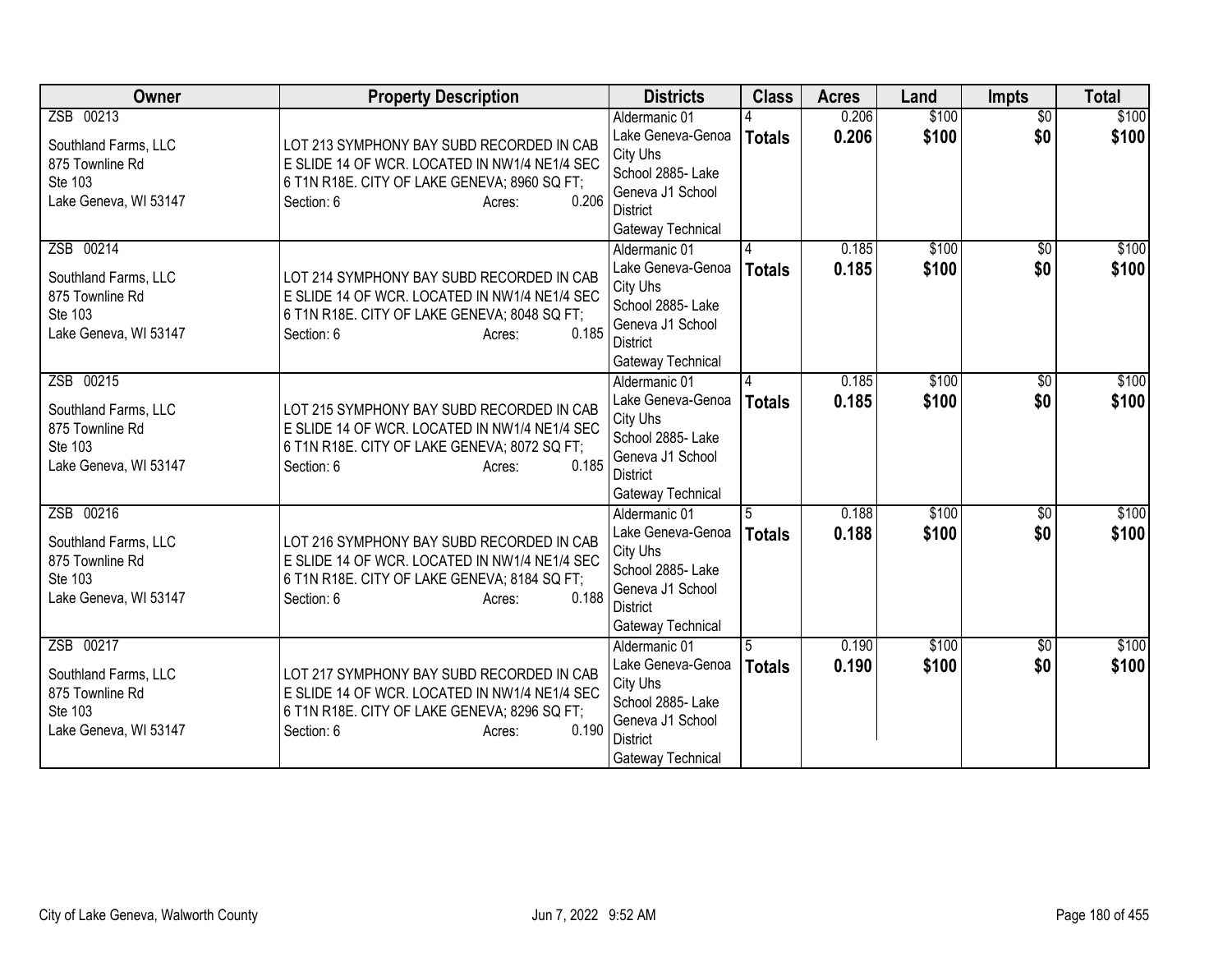| Owner                                                                                    | <b>Property Description</b>                                                                                                                                                 | <b>Districts</b>                                                                                                                | <b>Class</b>       | <b>Acres</b>   | Land           | <b>Impts</b>           | <b>Total</b>   |
|------------------------------------------------------------------------------------------|-----------------------------------------------------------------------------------------------------------------------------------------------------------------------------|---------------------------------------------------------------------------------------------------------------------------------|--------------------|----------------|----------------|------------------------|----------------|
| ZSB 00218<br>Southland Farms, LLC<br>875 Townline Rd<br>Ste 103<br>Lake Geneva, WI 53147 | LOT 218 SYMPHONY BAY SUBD RECORDED IN CAB<br>E SLIDE 14 OF WCR. LOCATED IN NW1/4 NE1/4 SEC<br>6 T1N R18E. CITY OF LAKE GENEVA; 8407 SQ FT;<br>0.193<br>Section: 6<br>Acres: | Aldermanic 01<br>Lake Geneva-Genoa<br>City Uhs<br>School 2885- Lake<br>Geneva J1 School<br><b>District</b><br>Gateway Technical | <b>Totals</b>      | 0.193<br>0.193 | \$100<br>\$100 | $\overline{50}$<br>\$0 | \$100<br>\$100 |
| ZSB 00219<br>Southland Farms, LLC<br>875 Townline Rd<br>Ste 103<br>Lake Geneva, WI 53147 | LOT 219 SYMPHONY BAY SUBD RECORDED IN CAB<br>E SLIDE 14 OF WCR. LOCATED IN NW1/4 NE1/4 SEC<br>6 T1N R18E. CITY OF LAKE GENEVA; 8462 SQ FT;<br>0.194<br>Section: 6<br>Acres: | Aldermanic 01<br>Lake Geneva-Genoa<br>City Uhs<br>School 2885- Lake<br>Geneva J1 School<br><b>District</b><br>Gateway Technical | 5<br><b>Totals</b> | 0.194<br>0.194 | \$100<br>\$100 | \$0<br>\$0             | \$100<br>\$100 |
| ZSB 00220<br>Southland Farms, LLC<br>875 Townline Rd<br>Ste 103<br>Lake Geneva, WI 53147 | LOT 220 SYMPHONY BAY SUBD RECORDED IN CAB<br>E SLIDE 14 OF WCR. LOCATED IN NW1/4 NE1/4 SEC<br>6 T1N R18E. CITY OF LAKE GENEVA; 8361 SQ FT;<br>0.192<br>Section: 6<br>Acres: | Aldermanic 01<br>Lake Geneva-Genoa<br>City Uhs<br>School 2885- Lake<br>Geneva J1 School<br><b>District</b><br>Gateway Technical | 5<br>Totals        | 0.192<br>0.192 | \$100<br>\$100 | \$0<br>\$0             | \$100<br>\$100 |
| ZSB 00221<br>Southland Farms, LLC<br>875 Townline Rd<br>Ste 103<br>Lake Geneva, WI 53147 | LOT 221 SYMPHONY BAY SUBD RECORDED IN CAB<br>E SLIDE 14 OF WCR. LOCATED IN NW1/4 NE1/4 SEC<br>6 T1N R18E. CITY OF LAKE GENEVA; 8250 SQ FT;<br>0.189<br>Section: 6<br>Acres: | Aldermanic 01<br>Lake Geneva-Genoa<br>City Uhs<br>School 2885- Lake<br>Geneva J1 School<br><b>District</b><br>Gateway Technical | <b>Totals</b>      | 0.189<br>0.189 | \$100<br>\$100 | $\overline{50}$<br>\$0 | \$100<br>\$100 |
| ZSB 00222<br>Southland Farms, LLC<br>875 Townline Rd<br>Ste 103<br>Lake Geneva, WI 53147 | LOT 222 SYMPHONY BAY SUBD RECORDED IN CAB<br>E SLIDE 14 OF WCR. LOCATED IN NW1/4 NE1/4 SEC<br>6 T1N R18E. CITY OF LAKE GENEVA; 8571 SQ FT;<br>0.197<br>Section: 6<br>Acres: | Aldermanic 01<br>Lake Geneva-Genoa<br>City Uhs<br>School 2885- Lake<br>Geneva J1 School<br><b>District</b><br>Gateway Technical | <b>Totals</b>      | 0.197<br>0.197 | \$100<br>\$100 | $\overline{50}$<br>\$0 | \$100<br>\$100 |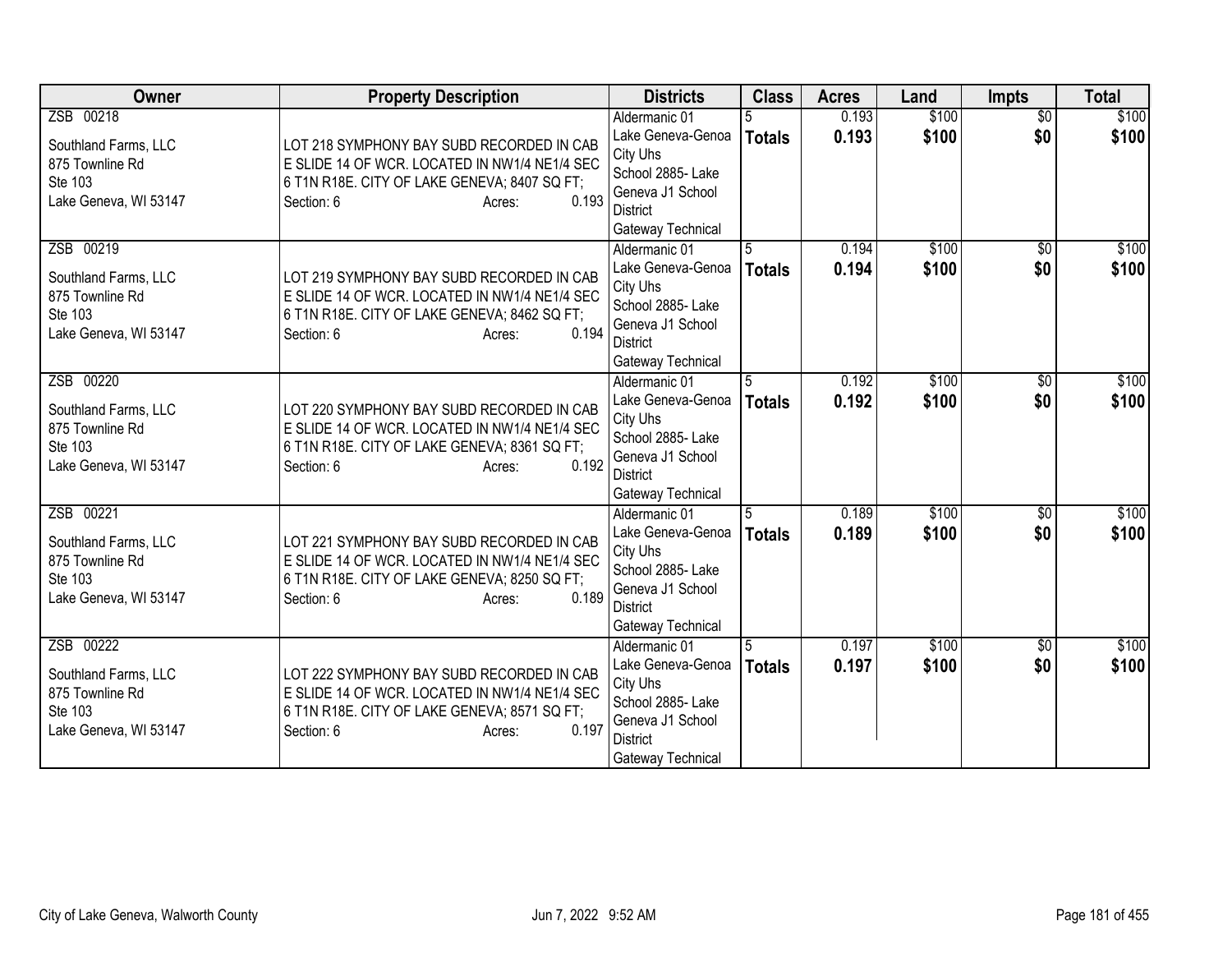| Owner                                                                                    | <b>Property Description</b>                                                                                                                                                  | <b>Districts</b>                                                                                                                | <b>Class</b>       | <b>Acres</b>            | Land                    | Impts                  | <b>Total</b>            |
|------------------------------------------------------------------------------------------|------------------------------------------------------------------------------------------------------------------------------------------------------------------------------|---------------------------------------------------------------------------------------------------------------------------------|--------------------|-------------------------|-------------------------|------------------------|-------------------------|
| ZSB 00223<br>Southland Farms, LLC<br>875 Townline Rd<br>Ste 103<br>Lake Geneva, WI 53147 | LOT 223 SYMPHONY BAY SUBD RECORDED IN CAB<br>E SLIDE 14 OF WCR. LOCATED IN NW1/4 NE1/4 SEC<br>6 T1N R18E. CITY OF LAKE GENEVA; 8699 SQ FT;<br>0.200<br>Section: 6<br>Acres:  | Aldermanic 01<br>Lake Geneva-Genoa<br>City Uhs<br>School 2885- Lake<br>Geneva J1 School<br>District<br>Gateway Technical        | <b>Totals</b>      | 0.200<br>0.200          | \$100<br>\$100          | $\overline{50}$<br>\$0 | \$100<br>\$100          |
| ZSB 00224<br>Fairwyn Sb, Inc<br>875 Townline Rd Ste 103<br>Lake Geneva, WI 53147         | LOT 224 SYMPHONY BAY SUBD RECORDED IN CAB<br>E SLIDE 14 OF WCR. LOCATED IN NW1/4 NE1/4 SEC<br>6 T1N R18E. CITY OF LAKE GENEVA; 9728 SQ FT;<br>0.223<br>Section: 6<br>Acres:  | Aldermanic 01<br>Lake Geneva-Genoa<br>City Uhs<br>School 2885- Lake<br>Geneva J1 School<br><b>District</b><br>Gateway Technical | 5<br><b>Totals</b> | 0.223<br>0.223          | \$100<br>\$100          | \$0<br>\$0             | \$100<br>\$100          |
| ZSB 00225<br>Southland Farms, LLC<br>875 Townline Rd<br>Ste 103<br>Lake Geneva, WI 53147 | LOT 225 SYMPHONY BAY SUBD RECORDED IN CAB<br>E SLIDE 14 OF WCR. LOCATED IN NW1/4 NE1/4 SEC<br>6 T1N R18E. CITY OF LAKE GENEVA; 9307 SQ FT;<br>0.214<br>Section: 5<br>Acres:  | Aldermanic 01<br>Lake Geneva-Genoa<br>City Uhs<br>School 2885- Lake<br>Geneva J1 School<br><b>District</b><br>Gateway Technical | 4<br><b>Totals</b> | 0.200<br>0.014<br>0.214 | \$100<br>\$100<br>\$200 | \$0<br>\$0<br>\$0      | \$100<br>\$100<br>\$200 |
| ZSB 00226<br>Southland Farms, LLC<br>875 Townline Rd<br>Ste 103<br>Lake Geneva, WI 53147 | LOT 226 SYMPHONY BAY SUBD RECORDED IN CAB<br>E SLIDE 14 OF WCR. LOCATED IN NW1/4 NE1/4 SEC<br>6 T1N R18E. CITY OF LAKE GENEVA; 9316 SQ FT;<br>0.214<br>Section: 5<br>Acres:  | Aldermanic 01<br>Lake Geneva-Genoa<br>City Uhs<br>School 2885- Lake<br>Geneva J1 School<br><b>District</b><br>Gateway Technical | <b>Totals</b>      | 0.214<br>0.214          | \$100<br>\$100          | $\overline{30}$<br>\$0 | \$100<br>\$100          |
| ZSB 00227<br>Southland Farms, LLC<br>875 Townline Rd<br>Ste 103<br>Lake Geneva, WI 53147 | LOT 227 SYMPHONY BAY SUBD RECORDED IN CAB<br>E SLIDE 14 OF WCR. LOCATED IN NW1/4 NE1/4 SEC<br>6 T1N R18E. CITY OF LAKE GENEVA; 11958 SQ FT;<br>0.275<br>Section: 5<br>Acres: | Aldermanic 01<br>Lake Geneva-Genoa<br>City Uhs<br>School 2885- Lake<br>Geneva J1 School<br><b>District</b><br>Gateway Technical | <b>Totals</b>      | 0.275<br>0.275          | \$100<br>\$100          | $\overline{50}$<br>\$0 | \$100<br>\$100          |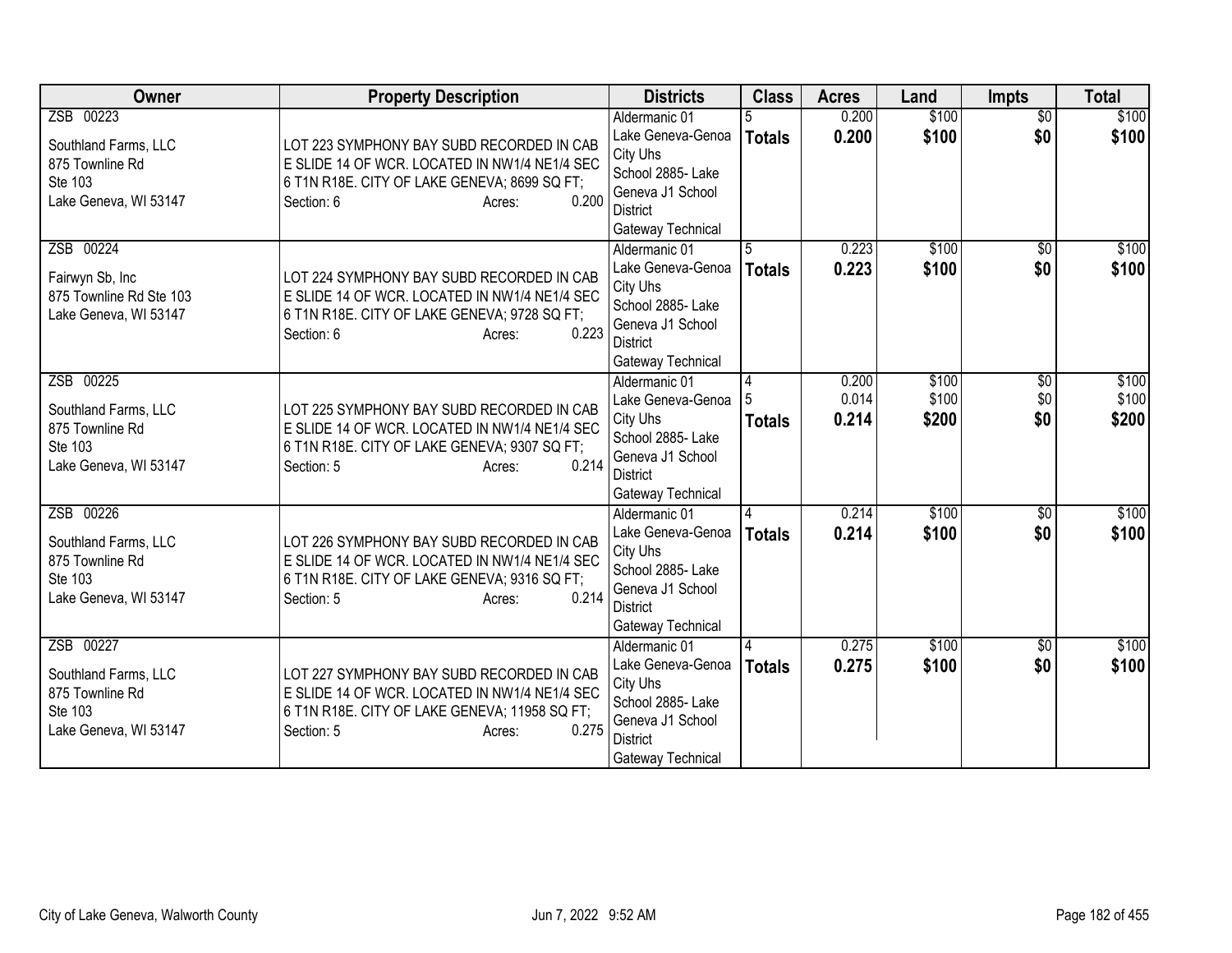| Owner                                                                                    | <b>Property Description</b>                                                                                                                                                  | <b>Districts</b>                                                                                                                | <b>Class</b>       | <b>Acres</b>            | Land                    | <b>Impts</b>           | <b>Total</b>            |
|------------------------------------------------------------------------------------------|------------------------------------------------------------------------------------------------------------------------------------------------------------------------------|---------------------------------------------------------------------------------------------------------------------------------|--------------------|-------------------------|-------------------------|------------------------|-------------------------|
| ZSB 00228<br>Southland Farms, LLC<br>875 Townline Rd<br>Ste 103<br>Lake Geneva, WI 53147 | LOT 228 SYMPHONY BAY SUBD RECORDED IN CAB<br>E SLIDE 14 OF WCR. LOCATED IN NW1/4 NE1/4 SEC<br>6 T1N R18E. CITY OF LAKE GENEVA; 10606 SQ FT;<br>0.243<br>Section: 5<br>Acres: | Aldermanic 01<br>Lake Geneva-Genoa<br>City Uhs<br>School 2885- Lake<br>Geneva J1 School<br><b>District</b><br>Gateway Technical | <b>Totals</b>      | 0.243<br>0.243          | \$100<br>\$100          | $\overline{50}$<br>\$0 | \$100<br>\$100          |
| ZSB 00229<br>Southland Farms, LLC<br>875 Townline Rd<br>Ste 103<br>Lake Geneva, WI 53147 | LOT 229 SYMPHONY BAY SUBD RECORDED IN CAB<br>E SLIDE 14 OF WCR. LOCATED IN NW1/4 NE1/4 SEC<br>6 T1N R18E. CITY OF LAKE GENEVA; 9522 SQ FT;<br>0.219<br>Section: 5<br>Acres:  | Aldermanic 01<br>Lake Geneva-Genoa<br>City Uhs<br>School 2885- Lake<br>Geneva J1 School<br><b>District</b><br>Gateway Technical | <b>Totals</b>      | 0.219<br>0.219          | \$100<br>\$100          | \$0<br>\$0             | \$100<br>\$100          |
| ZSB 00230<br>Southland Farms, LLC<br>875 Townline Rd<br>Ste 103<br>Lake Geneva, WI 53147 | LOT 230 SYMPHONY BAY SUBD RECORDED IN CAB<br>E SLIDE 14 OF WCR. LOCATED IN NW1/4 NE1/4 SEC<br>6 T1N R18E. CITY OF LAKE GENEVA; 9451 SQ FT;<br>0.217<br>Section: 5<br>Acres:  | Aldermanic 01<br>Lake Geneva-Genoa<br>City Uhs<br>School 2885- Lake<br>Geneva J1 School<br><b>District</b><br>Gateway Technical | 4<br><b>Totals</b> | 0.067<br>0.150<br>0.217 | \$100<br>\$100<br>\$200 | \$0<br>\$0<br>\$0      | \$100<br>\$100<br>\$200 |
| ZSB 00231<br>Southland Farms, LLC<br>875 Townline Rd<br>Ste 103<br>Lake Geneva, WI 53147 | LOT 231 SYMPHONY BAY SUBD RECORDED IN CAB<br>E SLIDE 14 OF WCR. LOCATED IN NW1/4 NE1/4 SEC<br>6 T1N R18E. CITY OF LAKE GENEVA; 9166 SQ FT;<br>0.210<br>Section: 5<br>Acres:  | Aldermanic 01<br>Lake Geneva-Genoa<br>City Uhs<br>School 2885- Lake<br>Geneva J1 School<br><b>District</b><br>Gateway Technical | 5<br><b>Totals</b> | 0.210<br>0.210          | \$100<br>\$100          | $\overline{50}$<br>\$0 | \$100<br>\$100          |
| ZSB 00232<br>Southland Farms, LLC<br>875 Townline Rd<br>Ste 103<br>Lake Geneva, WI 53147 | LOT 232 SYMPHONY BAY SUBD RECORDED IN CAB<br>E SLIDE 14 OF WCR. LOCATED IN NW1/4 NE1/4 SEC<br>6 T1N R18E. CITY OF LAKE GENEVA; 13116 SQ FT;<br>0.301<br>Section: 5<br>Acres: | Aldermanic 01<br>Lake Geneva-Genoa<br>City Uhs<br>School 2885- Lake<br>Geneva J1 School<br><b>District</b><br>Gateway Technical | <b>Totals</b>      | 0.301<br>0.301          | \$100<br>\$100          | $\overline{50}$<br>\$0 | \$100<br>\$100          |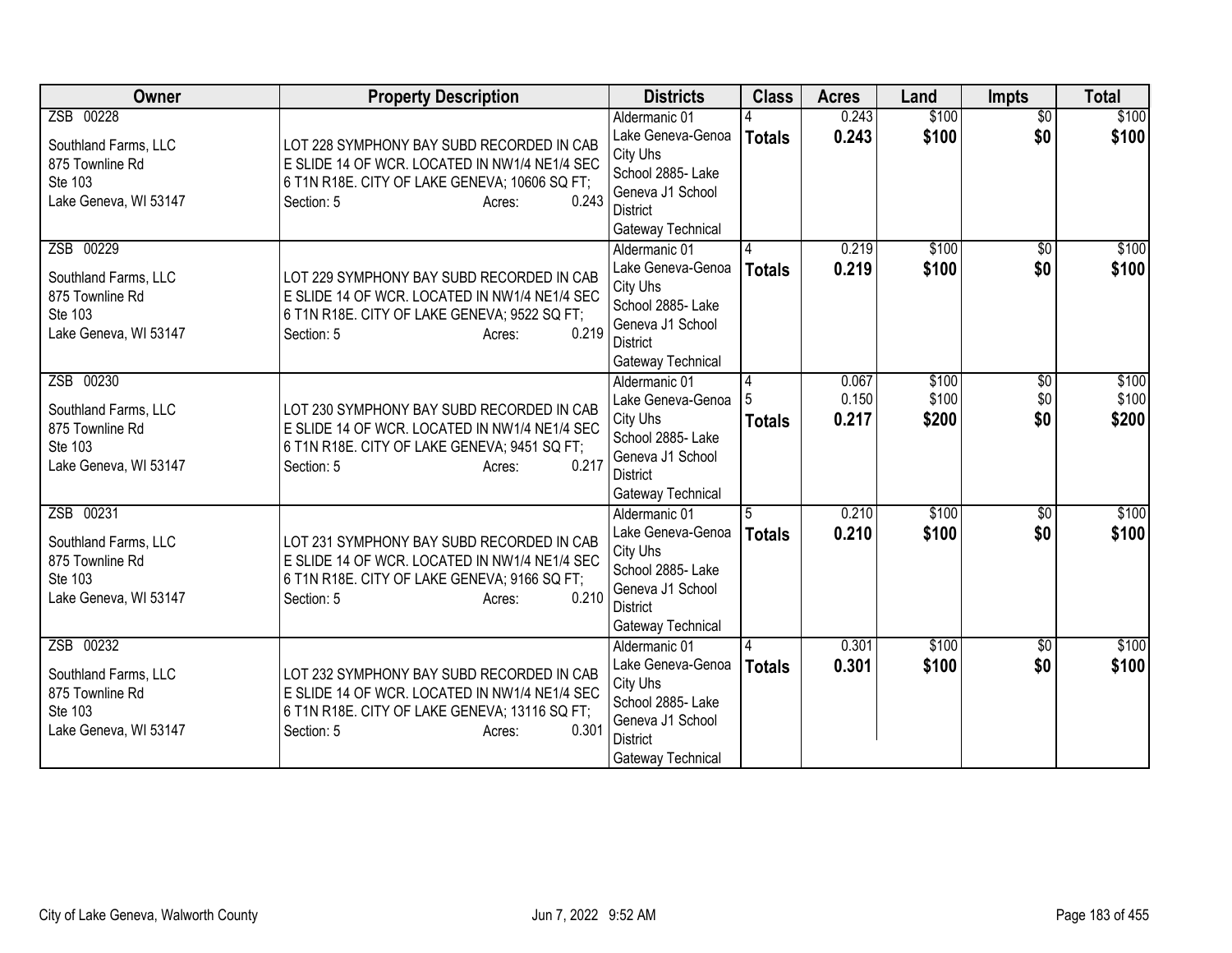| Owner                                                                                    | <b>Property Description</b>                                                                                                                                                  | <b>Districts</b>                                                                                                                | <b>Class</b>  | <b>Acres</b>   | Land           | <b>Impts</b>           | <b>Total</b>   |
|------------------------------------------------------------------------------------------|------------------------------------------------------------------------------------------------------------------------------------------------------------------------------|---------------------------------------------------------------------------------------------------------------------------------|---------------|----------------|----------------|------------------------|----------------|
| ZSB 00233<br>Southland Farms, LLC<br>875 Townline Rd<br>Ste 103<br>Lake Geneva, WI 53147 | LOT 233 SYMPHONY BAY SUBD RECORDED IN CAB<br>E SLIDE 14 OF WCR. LOCATED IN NW1/4 NE1/4 SEC<br>6 T1N R18E. CITY OF LAKE GENEVA; 11070 SQ FT;<br>0.254<br>Section: 5<br>Acres: | Aldermanic 01<br>Lake Geneva-Genoa<br>City Uhs<br>School 2885- Lake<br>Geneva J1 School<br><b>District</b><br>Gateway Technical | <b>Totals</b> | 0.254<br>0.254 | \$100<br>\$100 | $\overline{50}$<br>\$0 | \$100<br>\$100 |
| ZSB 00234<br>Southland Farms, LLC<br>875 Townline Rd<br>Ste 103<br>Lake Geneva, WI 53147 | LOT 234 SYMPHONY BAY SUBD RECORDED IN CAB<br>E SLIDE 14 OF WCR. LOCATED IN NW1/4 NE1/4 SEC<br>6 T1N R18E. CITY OF LAKE GENEVA; 10807 SQ FT;<br>0.248<br>Section: 5<br>Acres: | Aldermanic 01<br>Lake Geneva-Genoa<br>City Uhs<br>School 2885- Lake<br>Geneva J1 School<br><b>District</b><br>Gateway Technical | <b>Totals</b> | 0.248<br>0.248 | \$100<br>\$100 | \$0<br>\$0             | \$100<br>\$100 |
| ZSB 00235<br>Southland Farms, LLC<br>875 Townline Rd<br>Ste 103<br>Lake Geneva, WI 53147 | LOT 235 SYMPHONY BAY SUBD RECORDED IN CAB<br>E SLIDE 14 OF WCR. LOCATED IN NW1/4 NE1/4 SEC<br>6 T1N R18E. CITY OF LAKE GENEVA; 10634 SQ FT;<br>0.244<br>Section: 5<br>Acres: | Aldermanic 01<br>Lake Geneva-Genoa<br>City Uhs<br>School 2885- Lake<br>Geneva J1 School<br><b>District</b><br>Gateway Technical | <b>Totals</b> | 0.244<br>0.244 | \$100<br>\$100 | \$0<br>\$0             | \$100<br>\$100 |
| ZSB 00236<br>Southland Farms, LLC<br>875 Townline Rd<br>Ste 103<br>Lake Geneva, WI 53147 | LOT 236 SYMPHONY BAY SUBD RECORDED IN CAB<br>E SLIDE 14 OF WCR. LOCATED IN NW1/4 NE1/4 SEC<br>6 T1N R18E. CITY OF LAKE GENEVA; 13603 SQ FT;<br>0.312<br>Section: 5<br>Acres: | Aldermanic 01<br>Lake Geneva-Genoa<br>City Uhs<br>School 2885- Lake<br>Geneva J1 School<br><b>District</b><br>Gateway Technical | <b>Totals</b> | 0.312<br>0.312 | \$100<br>\$100 | $\overline{50}$<br>\$0 | \$100<br>\$100 |
| ZSB 00237<br>Southland Farms, LLC<br>875 Townline Rd<br>Ste 103<br>Lake Geneva, WI 53147 | LOT 237 SYMPHONY BAY SUBD RECORDED IN CAB<br>E SLIDE 14 OF WCR. LOCATED IN NW1/4 NE1/4 SEC<br>6 T1N R18E. CITY OF LAKE GENEVA; 8284 SQ FT;<br>0.190<br>Section: 5<br>Acres:  | Aldermanic 01<br>Lake Geneva-Genoa<br>City Uhs<br>School 2885- Lake<br>Geneva J1 School<br><b>District</b><br>Gateway Technical | <b>Totals</b> | 0.190<br>0.190 | \$100<br>\$100 | $\overline{50}$<br>\$0 | \$100<br>\$100 |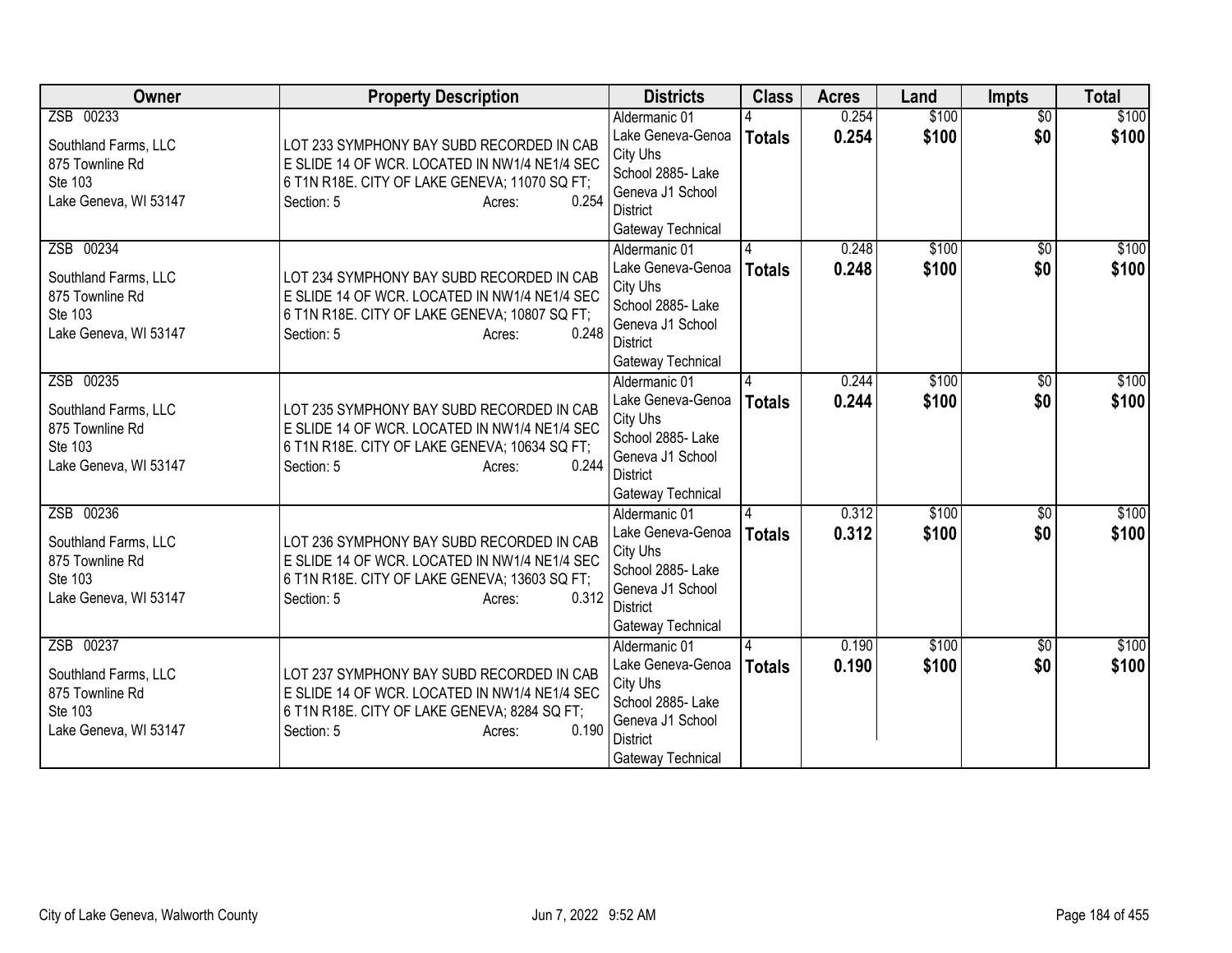| Owner                                                                                    | <b>Property Description</b>                                                                                                                                                 | <b>Districts</b>                                                                                                                | <b>Class</b>  | <b>Acres</b>   | Land           | <b>Impts</b>           | <b>Total</b>   |
|------------------------------------------------------------------------------------------|-----------------------------------------------------------------------------------------------------------------------------------------------------------------------------|---------------------------------------------------------------------------------------------------------------------------------|---------------|----------------|----------------|------------------------|----------------|
| ZSB 00238<br>Southland Farms, LLC<br>875 Townline Rd<br>Ste 103<br>Lake Geneva, WI 53147 | LOT 238 SYMPHONY BAY SUBD RECORDED IN CAB<br>E SLIDE 14 OF WCR. LOCATED IN NW1/4 NE1/4 SEC<br>6 T1N R18E. CITY OF LAKE GENEVA; 8204 SQ FT;<br>0.188<br>Section: 5<br>Acres: | Aldermanic 01<br>Lake Geneva-Genoa<br>City Uhs<br>School 2885- Lake<br>Geneva J1 School<br><b>District</b><br>Gateway Technical | <b>Totals</b> | 0.188<br>0.188 | \$100<br>\$100 | $\overline{50}$<br>\$0 | \$100<br>\$100 |
| ZSB 00239<br>Southland Farms, LLC<br>875 Townline Rd<br>Ste 103<br>Lake Geneva, WI 53147 | LOT 239 SYMPHONY BAY SUBD RECORDED IN CAB<br>E SLIDE 14 OF WCR. LOCATED IN NW1/4 NE1/4 SEC<br>6 T1N R18E. CITY OF LAKE GENEVA; 8125 SQ FT;<br>0.187<br>Section: 5<br>Acres: | Aldermanic 01<br>Lake Geneva-Genoa<br>City Uhs<br>School 2885- Lake<br>Geneva J1 School<br><b>District</b><br>Gateway Technical | <b>Totals</b> | 0.187<br>0.187 | \$100<br>\$100 | \$0<br>\$0             | \$100<br>\$100 |
| ZSB 00240<br>Southland Farms, LLC<br>875 Townline Rd<br>Ste 103<br>Lake Geneva, WI 53147 | LOT 240 SYMPHONY BAY SUBD RECORDED IN CAB<br>E SLIDE 14 OF WCR. LOCATED IN NW1/4 NE1/4 SEC<br>6 T1N R18E. CITY OF LAKE GENEVA; 8046 SQ FT;<br>0.185<br>Section: 6<br>Acres: | Aldermanic 01<br>Lake Geneva-Genoa<br>City Uhs<br>School 2885- Lake<br>Geneva J1 School<br><b>District</b><br>Gateway Technical | <b>Totals</b> | 0.185<br>0.185 | \$100<br>\$100 | \$0<br>\$0             | \$100<br>\$100 |
| ZSB 00241<br>Southland Farms, LLC<br>875 Townline Rd<br>Ste 103<br>Lake Geneva, WI 53147 | LOT 241 SYMPHONY BAY SUBD RECORDED IN CAB<br>E SLIDE 14 OF WCR. LOCATED IN NW1/4 NE1/4 SEC<br>6 T1N R18E. CITY OF LAKE GENEVA; 7966 SQ FT;<br>0.183<br>Section: 6<br>Acres: | Aldermanic 01<br>Lake Geneva-Genoa<br>City Uhs<br>School 2885- Lake<br>Geneva J1 School<br><b>District</b><br>Gateway Technical | <b>Totals</b> | 0.183<br>0.183 | \$100<br>\$100 | $\overline{50}$<br>\$0 | \$100<br>\$100 |
| ZSB 00242<br>Southland Farms, LLC<br>875 Townline Rd<br>Ste 103<br>Lake Geneva, WI 53147 | LOT 242 SYMPHONY BAY SUBD RECORDED IN CAB<br>E SLIDE 14 OF WCR. LOCATED IN NW1/4 NE1/4 SEC<br>6 T1N R18E. CITY OF LAKE GENEVA; 7887 SQ FT;<br>0.181<br>Section: 6<br>Acres: | Aldermanic 01<br>Lake Geneva-Genoa<br>City Uhs<br>School 2885- Lake<br>Geneva J1 School<br><b>District</b><br>Gateway Technical | <b>Totals</b> | 0.181<br>0.181 | \$100<br>\$100 | $\overline{50}$<br>\$0 | \$100<br>\$100 |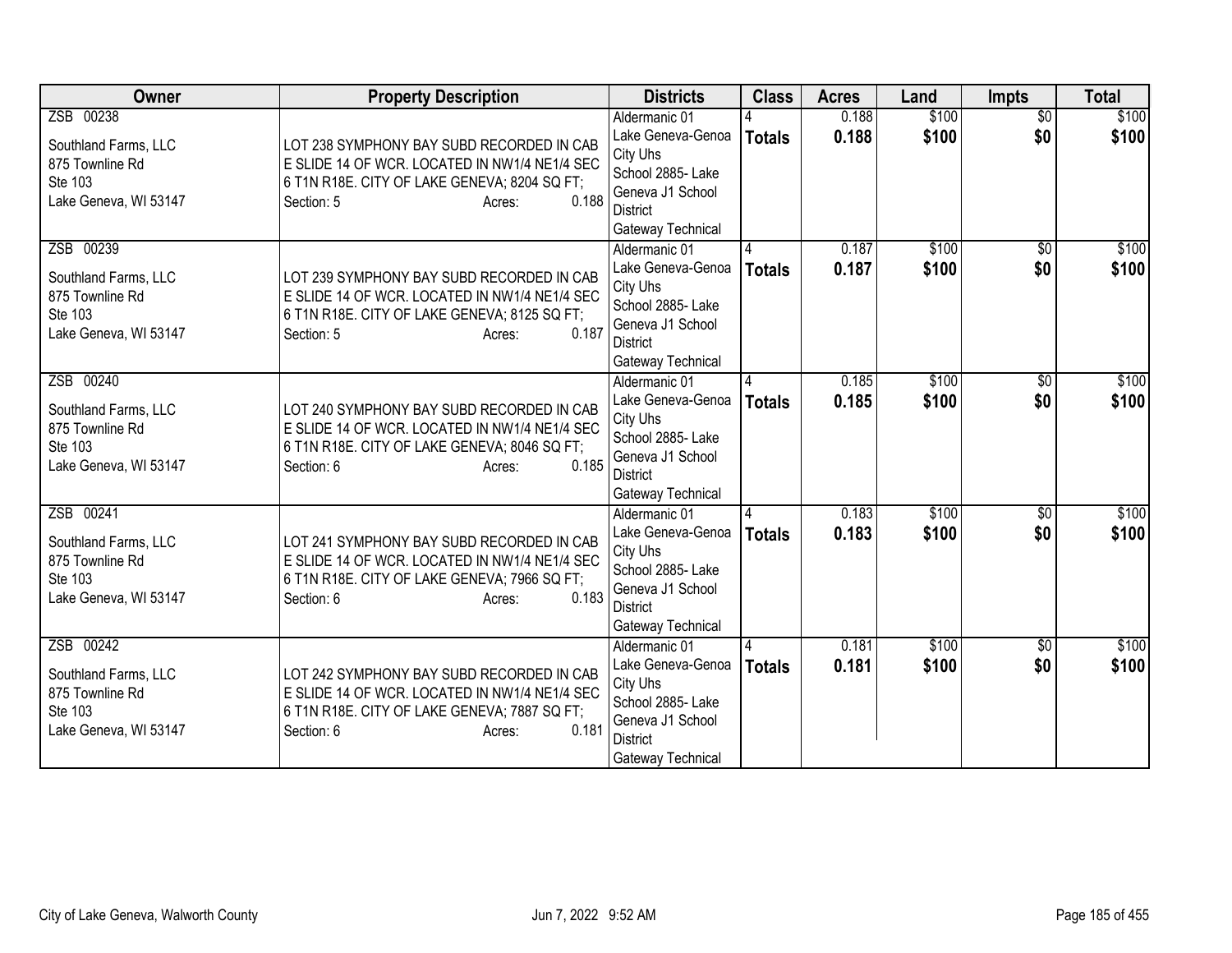| Owner                                                                                    | <b>Property Description</b>                                                                                                                                                  | <b>Districts</b>                                                                                                                | <b>Class</b>  | <b>Acres</b>            | Land                    | <b>Impts</b>                  | <b>Total</b>            |
|------------------------------------------------------------------------------------------|------------------------------------------------------------------------------------------------------------------------------------------------------------------------------|---------------------------------------------------------------------------------------------------------------------------------|---------------|-------------------------|-------------------------|-------------------------------|-------------------------|
| ZSB 00243<br>Southland Farms, LLC<br>875 Townline Rd<br>Ste 103<br>Lake Geneva, WI 53147 | LOT 243 SYMPHONY BAY SUBD RECORDED IN CAB<br>E SLIDE 14 OF WCR. LOCATED IN NW1/4 NE1/4 SEC<br>6 T1N R18E. CITY OF LAKE GENEVA; 8343 SQ FT;<br>0.192<br>Section: 6<br>Acres:  | Aldermanic 01<br>Lake Geneva-Genoa<br>City Uhs<br>School 2885- Lake<br>Geneva J1 School<br><b>District</b><br>Gateway Technical | <b>Totals</b> | 0.192<br>0.192          | \$100<br>\$100          | $\overline{50}$<br>\$0        | \$100<br>\$100          |
| ZSB 00244<br>Southland Farms, LLC<br>875 Townline Rd<br>Ste 103<br>Lake Geneva, WI 53147 | LOT 244 SYMPHONY BAY SUBD RECORDED IN CAB<br>E SLIDE 14 OF WCR. LOCATED IN NW1/4 NE1/4 SEC<br>6 T1N R18E. CITY OF LAKE GENEVA; 8681 SQ FT;<br>0.199<br>Section: 6<br>Acres:  | Aldermanic 01<br>Lake Geneva-Genoa<br>City Uhs<br>School 2885- Lake<br>Geneva J1 School<br><b>District</b><br>Gateway Technical | <b>Totals</b> | 0.199<br>0.199          | \$100<br>\$100          | \$0<br>\$0                    | \$100<br>\$100          |
| ZSB 00245<br>Southland Farms, LLC<br>875 Townline Rd<br>Ste 103<br>Lake Geneva, WI 53147 | LOT 245 SYMPHONY BAY SUBD RECORDED IN CAB<br>E SLIDE 14 OF WCR. LOCATED IN NW1/4 NE1/4 SEC<br>6 T1N R18E. CITY OF LAKE GENEVA; 10513 SQ FT;<br>0.241<br>Section: 6<br>Acres: | Aldermanic 01<br>Lake Geneva-Genoa<br>City Uhs<br>School 2885- Lake<br>Geneva J1 School<br><b>District</b><br>Gateway Technical | <b>Totals</b> | 0.241<br>0.241          | \$100<br>\$100          | \$0<br>\$0                    | \$100<br>\$100          |
| ZSB 00298<br>Southland Farms, LLC<br>875 Townline Rd<br>Ste 103<br>Lake Geneva, WI 53147 | LOT 298 SYMPHONY BAY SUBD RECORDED IN CAB<br>E SLIDE 14 OF WCR. LOCATED IN NW1/4 NE1/4 SEC<br>6 T1N R18E. CITY OF LAKE GENEVA; 13025 SQ FT;<br>0.299<br>Section: 5<br>Acres: | Aldermanic 01<br>Lake Geneva-Genoa<br>City Uhs<br>School 2885- Lake<br>Geneva J1 School<br><b>District</b><br>Gateway Technical | <b>Totals</b> | 0.199<br>0.100<br>0.299 | \$100<br>\$100<br>\$200 | $\overline{$0}$<br>\$0<br>\$0 | \$100<br>\$100<br>\$200 |
| ZSB 00299<br>Southland Farms, LLC<br>875 Townline Rd<br>Ste 103<br>Lake Geneva, WI 53147 | LOT 299 SYMPHONY BAY SUBD RECORDED IN CAB<br>E SLIDE 14 OF WCR. LOCATED IN NW1/4 NE1/4 SEC<br>6 T1N R18E. CITY OF LAKE GENEVA; 10056 SQ FT;<br>0.231<br>Section: 5<br>Acres: | Aldermanic 01<br>Lake Geneva-Genoa<br>City Uhs<br>School 2885- Lake<br>Geneva J1 School<br><b>District</b><br>Gateway Technical | <b>Totals</b> | 0.231<br>0.231          | \$100<br>\$100          | $\overline{50}$<br>\$0        | \$100<br>\$100          |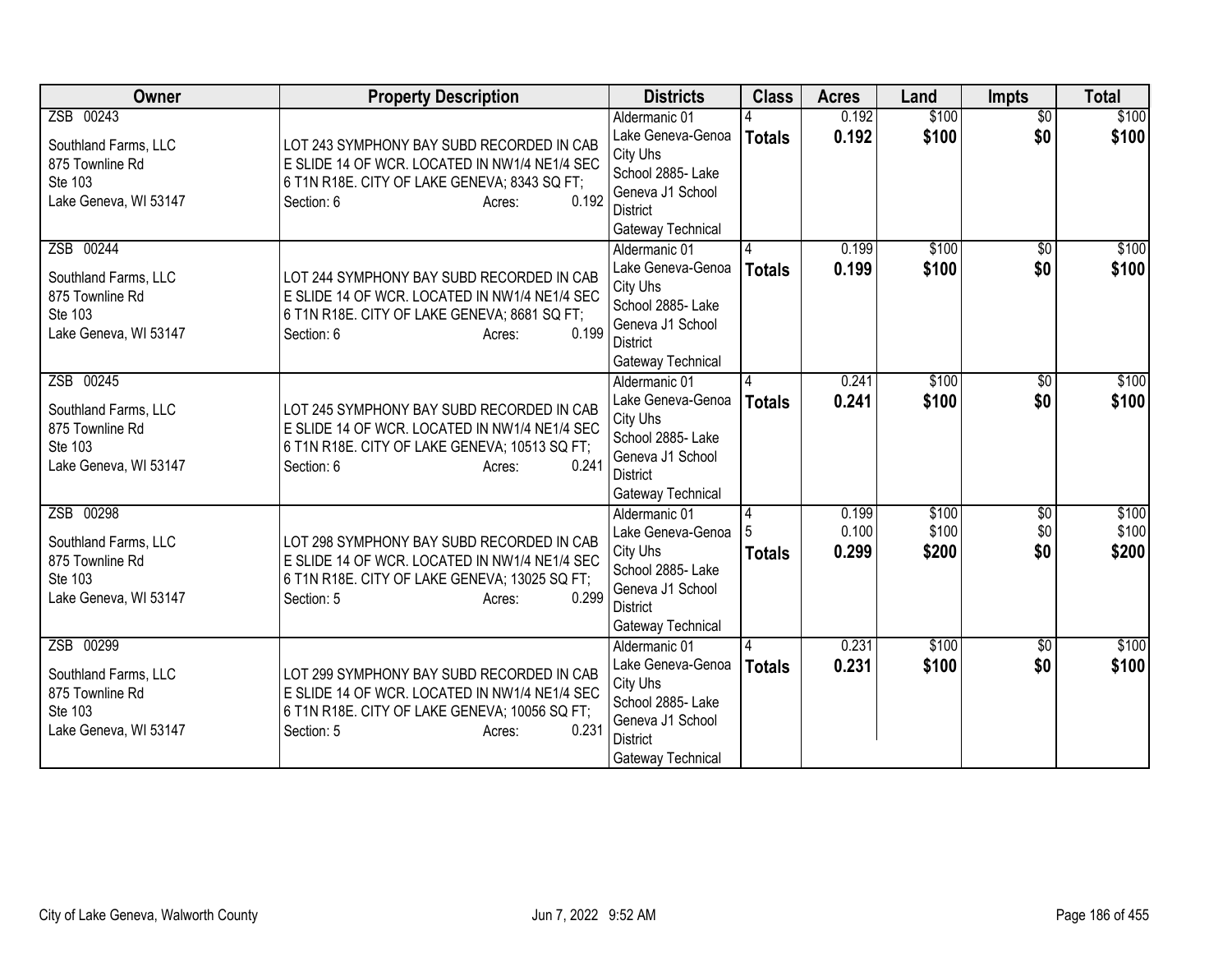| Owner                                                                                    | <b>Property Description</b>                                                                                                                                                 | <b>Districts</b>                                                                                                                | <b>Class</b>       | <b>Acres</b>            | Land                    | Impts                  | <b>Total</b>            |
|------------------------------------------------------------------------------------------|-----------------------------------------------------------------------------------------------------------------------------------------------------------------------------|---------------------------------------------------------------------------------------------------------------------------------|--------------------|-------------------------|-------------------------|------------------------|-------------------------|
| ZSB 00300<br>Southland Farms, LLC<br>875 Townline Rd<br>Ste 103<br>Lake Geneva, WI 53147 | LOT 300 SYMPHONY BAY SUBD RECORDED IN CAB<br>E SLIDE 14 OF WCR. LOCATED IN NW1/4 NE1/4 SEC<br>6 T1N R18E. CITY OF LAKE GENEVA; 7991 SQ FT;<br>0.183<br>Section: 5<br>Acres: | Aldermanic 01<br>Lake Geneva-Genoa<br>City Uhs<br>School 2885- Lake<br>Geneva J1 School<br><b>District</b><br>Gateway Technical | <b>Totals</b>      | 0.183<br>0.183          | \$100<br>\$100          | $\overline{50}$<br>\$0 | \$100<br>\$100          |
| ZSB 00301<br>Southland Farms, LLC<br>875 Townline Rd<br>Ste 103<br>Lake Geneva, WI 53147 | LOT 301 SYMPHONY BAY SUBD RECORDED IN CAB<br>E SLIDE 14 OF WCR. LOCATED IN NW1/4 NE1/4 SEC<br>6 T1N R18E. CITY OF LAKE GENEVA; 9861 SQ FT;<br>0.226<br>Section: 5<br>Acres: | Aldermanic 01<br>Lake Geneva-Genoa<br>City Uhs<br>School 2885- Lake<br>Geneva J1 School<br><b>District</b><br>Gateway Technical | <b>Totals</b>      | 0.226<br>0.226          | \$100<br>\$100          | \$0<br>\$0             | \$100<br>\$100          |
| ZSB 00302<br>Southland Farms, LLC<br>875 Townline Rd<br>Ste 103<br>Lake Geneva, WI 53147 | LOT 302 SYMPHONY BAY SUBD RECORDED IN CAB<br>E SLIDE 14 OF WCR. LOCATED IN NW1/4 NE1/4 SEC<br>6 T1N R18E. CITY OF LAKE GENEVA; 7774 SQ FT;<br>0.178<br>Section: 5<br>Acres: | Aldermanic 01<br>Lake Geneva-Genoa<br>City Uhs<br>School 2885- Lake<br>Geneva J1 School<br>District<br>Gateway Technical        | 4<br><b>Totals</b> | 0.150<br>0.028<br>0.178 | \$100<br>\$100<br>\$200 | \$0<br>\$0<br>\$0      | \$100<br>\$100<br>\$200 |
| ZSB 00303<br>Southland Farms, LLC<br>875 Townline Rd<br>Ste 103<br>Lake Geneva, WI 53147 | LOT 303 SYMPHONY BAY SUBD RECORDED IN CAB<br>E SLIDE 14 OF WCR. LOCATED IN NW1/4 NE1/4 SEC<br>6 T1N R18E. CITY OF LAKE GENEVA; 7762 SQ FT;<br>0.178<br>Section: 5<br>Acres: | Aldermanic 01<br>Lake Geneva-Genoa<br>City Uhs<br>School 2885- Lake<br>Geneva J1 School<br><b>District</b><br>Gateway Technical | <b>Totals</b>      | 0.178<br>0.178          | \$100<br>\$100          | $\overline{30}$<br>\$0 | \$100<br>\$100          |
| ZSB 00304<br>Southland Farms, LLC<br>875 Townline Rd<br>Ste 103<br>Lake Geneva, WI 53147 | LOT 304 SYMPHONY BAY SUBD RECORDED IN CAB<br>E SLIDE 14 OF WCR. LOCATED IN NW1/4 NE1/4 SEC<br>6 T1N R18E. CITY OF LAKE GENEVA; 7820 SQ FT;<br>0.180<br>Section: 5<br>Acres: | Aldermanic 01<br>Lake Geneva-Genoa<br>City Uhs<br>School 2885- Lake<br>Geneva J1 School<br><b>District</b><br>Gateway Technical | <b>Totals</b>      | 0.180<br>0.180          | \$100<br>\$100          | $\overline{50}$<br>\$0 | \$100<br>\$100          |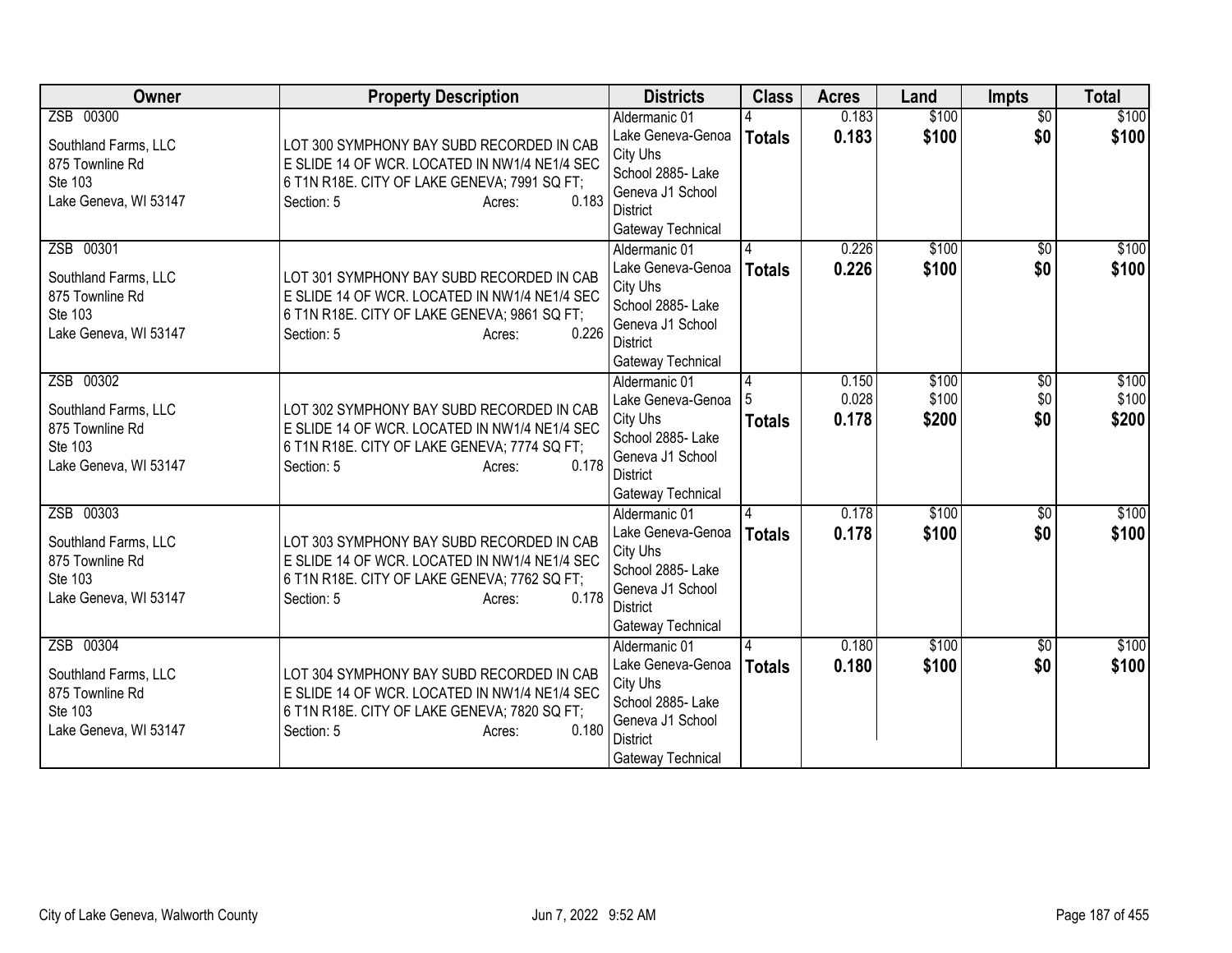| Owner                                                                                    | <b>Property Description</b>                                                                                                                                                  | <b>Districts</b>                                                                                                                | <b>Class</b>  | <b>Acres</b>            | Land                    | Impts                  | <b>Total</b>            |
|------------------------------------------------------------------------------------------|------------------------------------------------------------------------------------------------------------------------------------------------------------------------------|---------------------------------------------------------------------------------------------------------------------------------|---------------|-------------------------|-------------------------|------------------------|-------------------------|
| ZSB 00305<br>Fairwyn Sb, Inc<br>875 Townline Rd Ste 103<br>Lake Geneva, WI 53147         | LOT 305 SYMPHONY BAY SUBD RECORDED IN CAB<br>E SLIDE 14 OF WCR. LOCATED IN NW1/4 NE1/4 SEC<br>6 T1N R18E. CITY OF LAKE GENEVA; 9084 SQ FT;<br>0.209<br>Section: 5<br>Acres:  | Aldermanic 01<br>Lake Geneva-Genoa<br>City Uhs<br>School 2885- Lake<br>Geneva J1 School<br><b>District</b><br>Gateway Technical | <b>Totals</b> | 0.209<br>0.209          | \$100<br>\$100          | $\overline{50}$<br>\$0 | \$100<br>\$100          |
| ZSB 00306<br>Southland Farms, LLC<br>875 Townline Rd<br>Ste 103<br>Lake Geneva, WI 53147 | LOT 306 SYMPHONY BAY SUBD RECORDED IN CAB<br>E SLIDE 14 OF WCR. LOCATED IN NW1/4 NE1/4 SEC<br>6 T1N R18E. CITY OF LAKE GENEVA; 7778 SQ FT;<br>0.179<br>Section: 5<br>Acres:  | Aldermanic 01<br>Lake Geneva-Genoa<br>City Uhs<br>School 2885- Lake<br>Geneva J1 School<br><b>District</b><br>Gateway Technical | <b>Totals</b> | 0.179<br>0.179          | \$100<br>\$100          | \$0<br>\$0             | \$100<br>\$100          |
| ZSB 00307<br>Southland Farms, LLC<br>875 Townline Rd<br>Ste 103<br>Lake Geneva, WI 53147 | LOT 307 SYMPHONY BAY SUBD RECORDED IN CAB<br>E SLIDE 14 OF WCR. LOCATED IN NW1/4 NE1/4 SEC<br>6 T1N R18E. CITY OF LAKE GENEVA; 7774 SQ FT;<br>0.178<br>Section: 5<br>Acres:  | Aldermanic 01<br>Lake Geneva-Genoa<br>City Uhs<br>School 2885- Lake<br>Geneva J1 School<br>District<br>Gateway Technical        | Totals        | 0.178<br>0.178          | \$100<br>\$100          | \$0<br>\$0             | \$100<br>\$100          |
| ZSB 00308<br>Southland Farms, LLC<br>875 Townline Rd<br>Ste 103<br>Lake Geneva, WI 53147 | LOT 308 SYMPHONY BAY SUBD RECORDED IN CAB<br>E SLIDE 14 OF WCR. LOCATED IN NW1/4 NE1/4 SEC<br>6 T1N R18E. CITY OF LAKE GENEVA; 7865 SQ FT;<br>0.181<br>Section: 5<br>Acres:  | Aldermanic 01<br>Lake Geneva-Genoa<br>City Uhs<br>School 2885- Lake<br>Geneva J1 School<br><b>District</b><br>Gateway Technical | <b>Totals</b> | 0.150<br>0.031<br>0.181 | \$100<br>\$100<br>\$200 | \$0<br>\$0<br>\$0      | \$100<br>\$100<br>\$200 |
| ZSB 00309<br>Southland Farms, LLC<br>875 Townline Rd<br>Ste 103<br>Lake Geneva, WI 53147 | LOT 309 SYMPHONY BAY SUBD RECORDED IN CAB<br>E SLIDE 14 OF WCR. LOCATED IN NW1/4 NE1/4 SEC<br>6 T1N R18E. CITY OF LAKE GENEVA; 11055 SQ FT;<br>0.254<br>Section: 5<br>Acres: | Aldermanic 01<br>Lake Geneva-Genoa<br>City Uhs<br>School 2885- Lake<br>Geneva J1 School<br><b>District</b><br>Gateway Technical | <b>Totals</b> | 0.254<br>0.254          | \$100<br>\$100          | $\overline{50}$<br>\$0 | \$100<br>\$100          |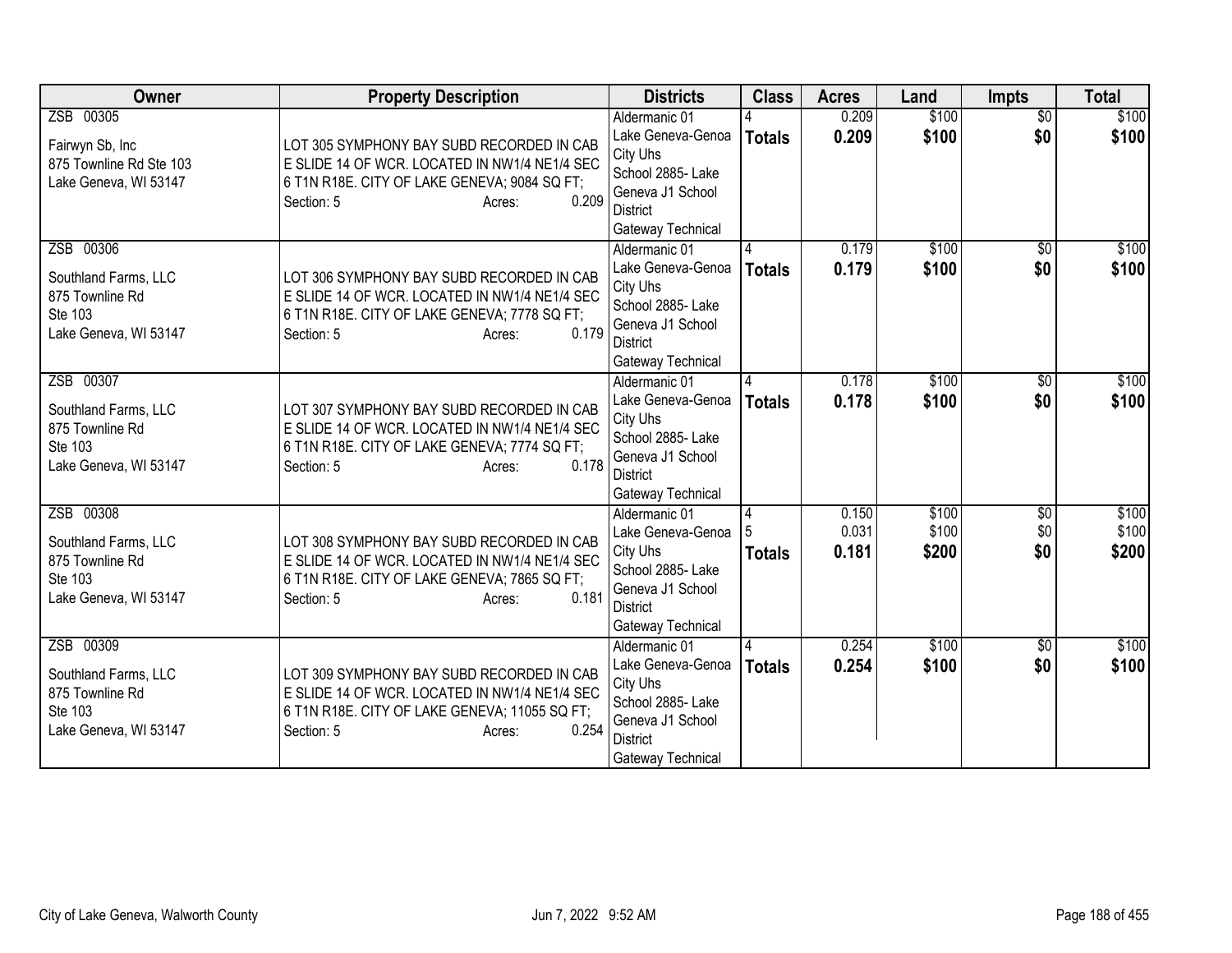| Owner                                                                                    | <b>Property Description</b>                                                                                                                                                  | <b>Districts</b>                                                                                                                | <b>Class</b>       | <b>Acres</b>            | Land                    | <b>Impts</b>                  | <b>Total</b>            |
|------------------------------------------------------------------------------------------|------------------------------------------------------------------------------------------------------------------------------------------------------------------------------|---------------------------------------------------------------------------------------------------------------------------------|--------------------|-------------------------|-------------------------|-------------------------------|-------------------------|
| ZSB 00310<br>Southland Farms, LLC<br>875 Townline Rd<br>Ste 103<br>Lake Geneva, WI 53147 | LOT 310 SYMPHONY BAY SUBD RECORDED IN CAB<br>E SLIDE 14 OF WCR. LOCATED IN NW1/4 NE1/4 SEC<br>6 T1N R18E. CITY OF LAKE GENEVA; 10533 SQ FT;<br>0.242<br>Section: 5<br>Acres: | Aldermanic 01<br>Lake Geneva-Genoa<br>City Uhs<br>School 2885- Lake<br>Geneva J1 School<br><b>District</b><br>Gateway Technical | <b>Totals</b>      | 0.242<br>0.242          | \$100<br>\$100          | $\overline{50}$<br>\$0        | \$100<br>\$100          |
| ZSB 00311<br>Southland Farms, LLC<br>875 Townline Rd<br>Ste 103<br>Lake Geneva, WI 53147 | LOT 311 SYMPHONY BAY SUBD RECORDED IN CAB<br>E SLIDE 14 OF WCR. LOCATED IN NW1/4 NE1/4 SEC<br>6 T1N R18E. CITY OF LAKE GENEVA; 7806 SQ FT;<br>0.179<br>Section: 5<br>Acres:  | Aldermanic 01<br>Lake Geneva-Genoa<br>City Uhs<br>School 2885- Lake<br>Geneva J1 School<br><b>District</b><br>Gateway Technical | Totals             | 0.150<br>0.029<br>0.179 | \$100<br>\$100<br>\$200 | $\overline{50}$<br>\$0<br>\$0 | \$100<br>\$100<br>\$200 |
| ZSB 00312<br>Southland Farms, LLC<br>875 Townline Rd<br>Ste 103<br>Lake Geneva, WI 53147 | LOT 312 SYMPHONY BAY SUBD RECORDED IN CAB<br>E SLIDE 14 OF WCR. LOCATED IN NW1/4 NE1/4 SEC<br>6 T1N R18E. CITY OF LAKE GENEVA; 7733 SQ FT;<br>0.178<br>Section: 5<br>Acres:  | Aldermanic 01<br>Lake Geneva-Genoa<br>City Uhs<br>School 2885- Lake<br>Geneva J1 School<br><b>District</b><br>Gateway Technical | Δ<br><b>Totals</b> | 0.178<br>0.178          | \$100<br>\$100          | \$0<br>\$0                    | \$100<br>\$100          |
| ZSB 00313<br>Southland Farms, LLC<br>875 Townline Rd<br>Ste 103<br>Lake Geneva, WI 53147 | LOT 313 SYMPHONY BAY SUBD RECORDED IN CAB<br>E SLIDE 14 OF WCR. LOCATED IN NW1/4 NE1/4 SEC<br>6 T1N R18E. CITY OF LAKE GENEVA; 7918 SQ FT;<br>0.182<br>Section: 5<br>Acres:  | Aldermanic 01<br>Lake Geneva-Genoa<br>City Uhs<br>School 2885- Lake<br>Geneva J1 School<br><b>District</b><br>Gateway Technical | <b>Totals</b>      | 0.182<br>0.182          | \$100<br>\$100          | $\overline{50}$<br>\$0        | \$100<br>\$100          |
| ZSB 00314<br>Southland Farms, LLC<br>875 Townline Rd<br>Ste 103<br>Lake Geneva, WI 53147 | LOT 314 SYMPHONY BAY SUBD RECORDED IN CAB<br>E SLIDE 14 OF WCR. LOCATED IN NW1/4 NE1/4 SEC<br>6 T1N R18E. CITY OF LAKE GENEVA; 9712 SQ FT;<br>0.223<br>Section: 5<br>Acres:  | Aldermanic 01<br>Lake Geneva-Genoa<br>City Uhs<br>School 2885- Lake<br>Geneva J1 School<br><b>District</b><br>Gateway Technical | <b>Totals</b>      | 0.223<br>0.223          | \$100<br>\$100          | $\overline{50}$<br>\$0        | \$100<br>\$100          |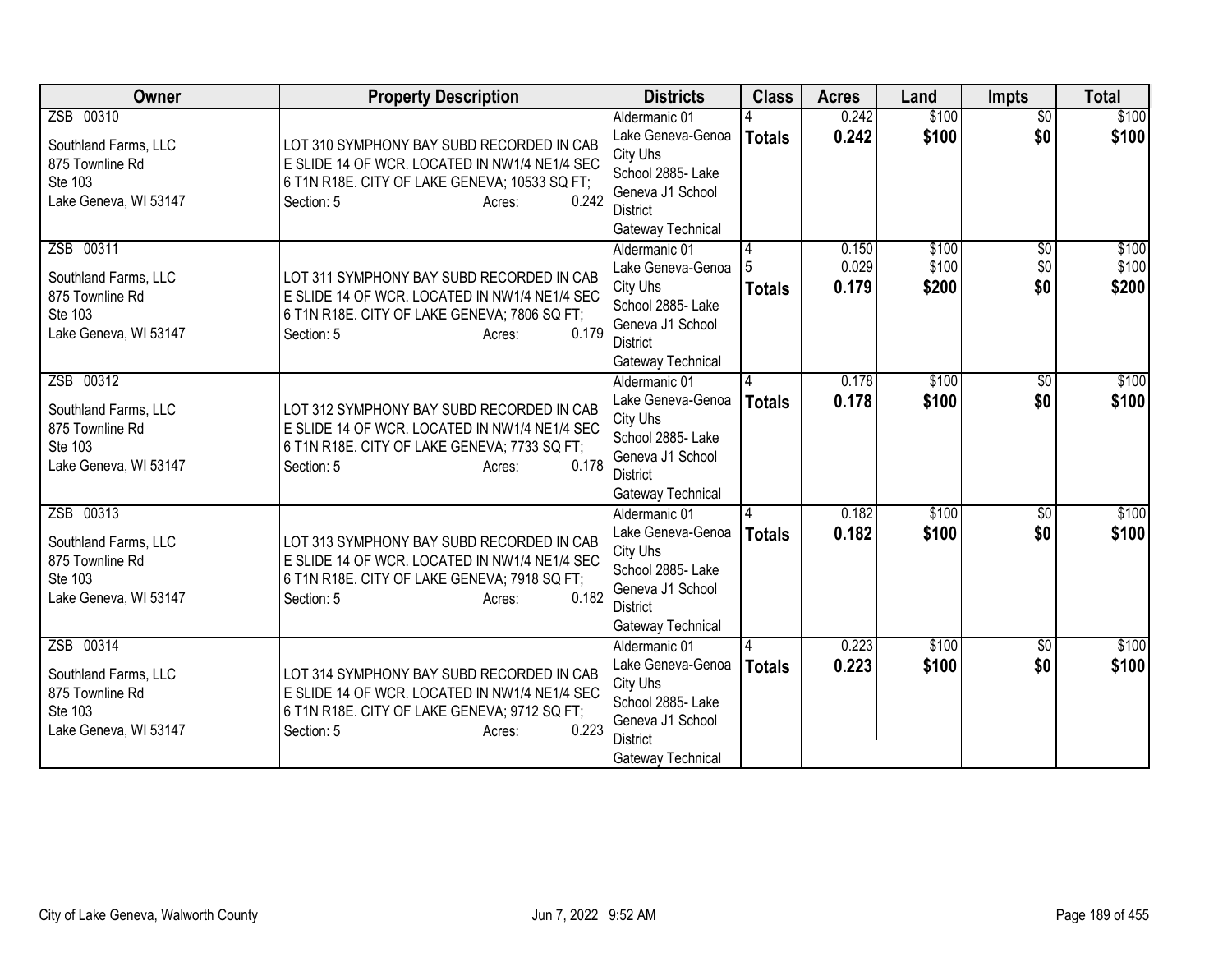| Owner                                                                                    | <b>Property Description</b>                                                                                                                                                 | <b>Districts</b>                                                                                                                | <b>Class</b>       | <b>Acres</b>            | Land                    | <b>Impts</b>                  | <b>Total</b>            |
|------------------------------------------------------------------------------------------|-----------------------------------------------------------------------------------------------------------------------------------------------------------------------------|---------------------------------------------------------------------------------------------------------------------------------|--------------------|-------------------------|-------------------------|-------------------------------|-------------------------|
| ZSB 00315<br>Southland Farms, LLC<br>875 Townline Rd<br>Ste 103<br>Lake Geneva, WI 53147 | LOT 315 SYMPHONY BAY SUBD RECORDED IN CAB<br>E SLIDE 14 OF WCR. LOCATED IN NW1/4 NE1/4 SEC<br>6 T1N R18E. CITY OF LAKE GENEVA; 9766 SQ FT;<br>0.224<br>Section: 5<br>Acres: | Aldermanic 01<br>Lake Geneva-Genoa<br>City Uhs<br>School 2885- Lake<br>Geneva J1 School<br><b>District</b><br>Gateway Technical | <b>Totals</b>      | 0.224<br>0.224          | \$100<br>\$100          | $\overline{50}$<br>\$0        | \$100<br>\$100          |
| ZSB 00316<br>Southland Farms, LLC<br>875 Townline Rd<br>Ste 103<br>Lake Geneva, WI 53147 | LOT 316 SYMPHONY BAY SUBD RECORDED IN CAB<br>E SLIDE 14 OF WCR. LOCATED IN NW1/4 NE1/4 SEC<br>6 T1N R18E. CITY OF LAKE GENEVA; 7799 SQ FT;<br>0.179<br>Section: 5<br>Acres: | Aldermanic 01<br>Lake Geneva-Genoa<br>City Uhs<br>School 2885- Lake<br>Geneva J1 School<br><b>District</b><br>Gateway Technical | <b>Totals</b>      | 0.179<br>0.179          | \$100<br>\$100          | $\overline{30}$<br>\$0        | \$100<br>\$100          |
| ZSB 00317<br>Southland Farms, LLC<br>875 Townline Rd<br>Ste 103<br>Lake Geneva, WI 53147 | LOT 317 SYMPHONY BAY SUBD RECORDED IN CAB<br>E SLIDE 14 OF WCR. LOCATED IN NW1/4 NE1/4 SEC<br>6 T1N R18E. CITY OF LAKE GENEVA; 7813 SQ FT;<br>0.179<br>Section: 5<br>Acres: | Aldermanic 01<br>Lake Geneva-Genoa<br>City Uhs<br>School 2885- Lake<br>Geneva J1 School<br><b>District</b><br>Gateway Technical | 4<br><b>Totals</b> | 0.170<br>0.009<br>0.179 | \$100<br>\$100<br>\$200 | \$0<br>\$0<br>\$0             | \$100<br>\$100<br>\$200 |
| ZSB 00318<br>Southland Farms, LLC<br>875 Townline Rd<br>Ste 103<br>Lake Geneva, WI 53147 | LOT 318 SYMPHONY BAY SUBD RECORDED IN CAB<br>E SLIDE 14 OF WCR. LOCATED IN NW1/4 NE1/4 SEC<br>6 T1N R18E. CITY OF LAKE GENEVA; 7949 SQ FT;<br>0.182<br>Section: 5<br>Acres: | Aldermanic 01<br>Lake Geneva-Genoa<br>City Uhs<br>School 2885- Lake<br>Geneva J1 School<br><b>District</b><br>Gateway Technical | 4<br><b>Totals</b> | 0.100<br>0.082<br>0.182 | \$100<br>\$100<br>\$200 | $\overline{$0}$<br>\$0<br>\$0 | \$100<br>\$100<br>\$200 |
| ZSB 00319<br>Southland Farms, LLC<br>875 Townline Rd<br>Ste 103<br>Lake Geneva, WI 53147 | LOT 319 SYMPHONY BAY SUBD RECORDED IN CAB<br>E SLIDE 14 OF WCR. LOCATED IN NW1/4 NE1/4 SEC<br>6 T1N R18E. CITY OF LAKE GENEVA; 7865 SQ FT;<br>0.181<br>Section: 5<br>Acres: | Aldermanic 01<br>Lake Geneva-Genoa<br>City Uhs<br>School 2885- Lake<br>Geneva J1 School<br><b>District</b><br>Gateway Technical | 4<br><b>Totals</b> | 0.100<br>0.081<br>0.181 | \$100<br>\$100<br>\$200 | $\overline{50}$<br>\$0<br>\$0 | \$100<br>\$100<br>\$200 |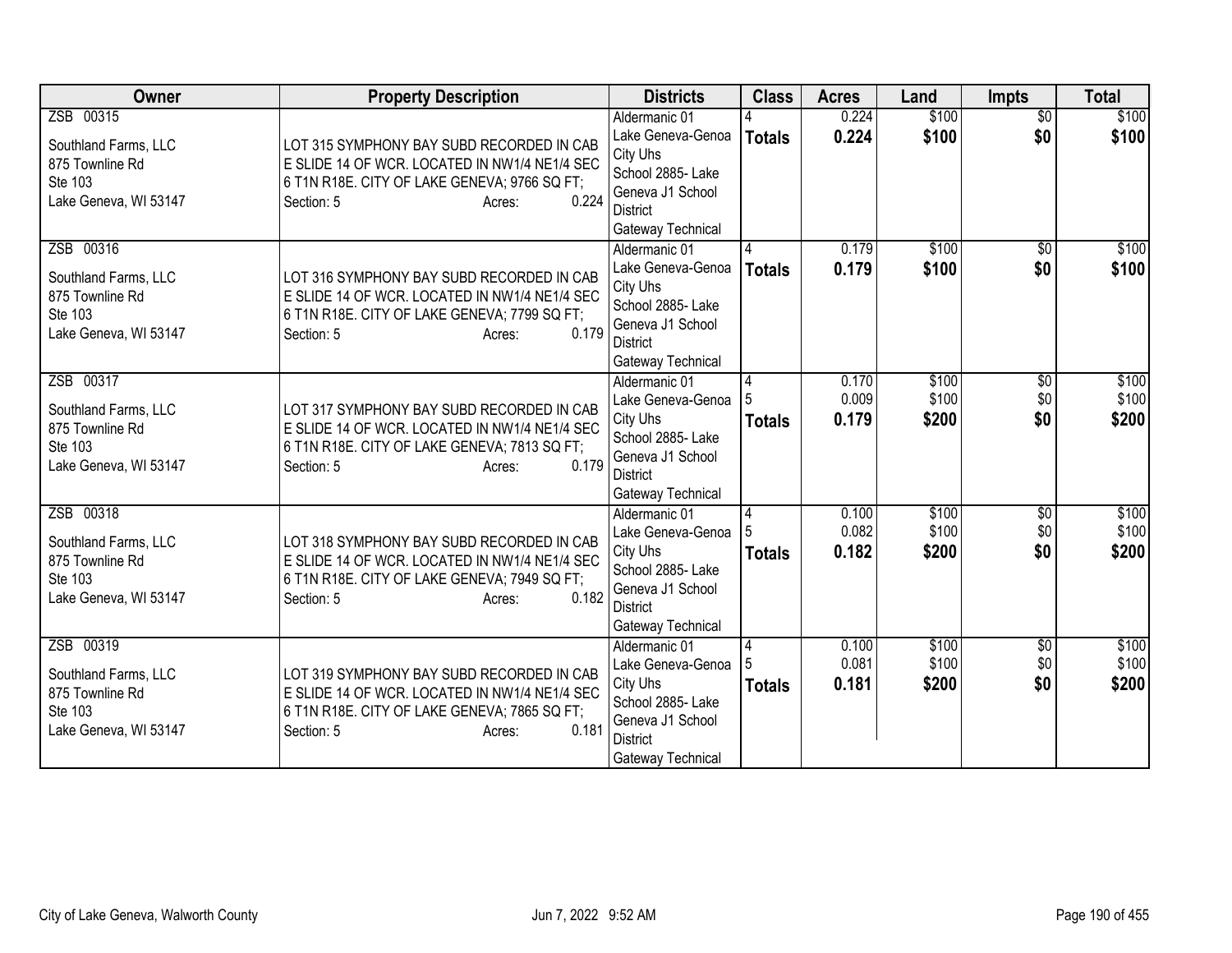| Owner                                                                                    | <b>Property Description</b>                                                                                                                                                  | <b>Districts</b>                                                                                                                | <b>Class</b>  | <b>Acres</b>   | Land           | <b>Impts</b>           | <b>Total</b>   |
|------------------------------------------------------------------------------------------|------------------------------------------------------------------------------------------------------------------------------------------------------------------------------|---------------------------------------------------------------------------------------------------------------------------------|---------------|----------------|----------------|------------------------|----------------|
| ZSB 00320<br>Southland Farms, LLC<br>875 Townline Rd<br>Ste 103<br>Lake Geneva, WI 53147 | LOT 320 SYMPHONY BAY SUBD RECORDED IN CAB<br>E SLIDE 14 OF WCR. LOCATED IN NW1/4 NE1/4 SEC<br>6 T1N R18E. CITY OF LAKE GENEVA; 7800 SQ FT;<br>0.179<br>Section: 5<br>Acres:  | Aldermanic 01<br>Lake Geneva-Genoa<br>City Uhs<br>School 2885- Lake<br>Geneva J1 School<br><b>District</b><br>Gateway Technical | <b>Totals</b> | 0.179<br>0.179 | \$100<br>\$100 | $\overline{50}$<br>\$0 | \$100<br>\$100 |
| ZSB 00321<br>Southland Farms, LLC<br>875 Townline Rd<br>Ste 103<br>Lake Geneva, WI 53147 | LOT 321 SYMPHONY BAY SUBD RECORDED IN CAB<br>E SLIDE 14 OF WCR. LOCATED IN NW1/4 NE1/4 SEC<br>6 T1N R18E. CITY OF LAKE GENEVA; 7800 SQ FT;<br>0.179<br>Section: 5<br>Acres:  | Aldermanic 01<br>Lake Geneva-Genoa<br>City Uhs<br>School 2885- Lake<br>Geneva J1 School<br><b>District</b><br>Gateway Technical | <b>Totals</b> | 0.179<br>0.179 | \$100<br>\$100 | \$0<br>\$0             | \$100<br>\$100 |
| ZSB 00322<br>Southland Farms, LLC<br>875 Townline Rd<br>Ste 103<br>Lake Geneva, WI 53147 | LOT 322 SYMPHONY BAY SUBD RECORDED IN CAB<br>E SLIDE 14 OF WCR. LOCATED IN NW1/4 NE1/4 SEC<br>6 T1N R18E. CITY OF LAKE GENEVA; 8265 SQ FT;<br>0.190<br>Section: 5<br>Acres:  | Aldermanic 01<br>Lake Geneva-Genoa<br>City Uhs<br>School 2885- Lake<br>Geneva J1 School<br><b>District</b><br>Gateway Technical | <b>Totals</b> | 0.190<br>0.190 | \$100<br>\$100 | \$0<br>\$0             | \$100<br>\$100 |
| ZSB 00323<br>Southland Farms, LLC<br>875 Townline Rd<br>Ste 103<br>Lake Geneva, WI 53147 | LOT 323 SYMPHONY BAY SUBD RECORDED IN CAB<br>E SLIDE 14 OF WCR. LOCATED IN NW1/4 NE1/4 SEC<br>6 T1N R18E. CITY OF LAKE GENEVA; 11783 SQ FT;<br>0.270<br>Section: 5<br>Acres: | Aldermanic 01<br>Lake Geneva-Genoa<br>City Uhs<br>School 2885- Lake<br>Geneva J1 School<br><b>District</b><br>Gateway Technical | <b>Totals</b> | 0.270<br>0.270 | \$100<br>\$100 | $\overline{50}$<br>\$0 | \$100<br>\$100 |
| ZSB 00324<br>Southland Farms, LLC<br>875 Townline Rd<br>Ste 103<br>Lake Geneva, WI 53147 | LOT 324 SYMPHONY BAY SUBD RECORDED IN CAB<br>E SLIDE 14 OF WCR. LOCATED IN NW1/4 NE1/4 SEC<br>6 T1N R18E. CITY OF LAKE GENEVA; 7800 SQ FT;<br>0.179<br>Section: 5<br>Acres:  | Aldermanic 01<br>Lake Geneva-Genoa<br>City Uhs<br>School 2885- Lake<br>Geneva J1 School<br><b>District</b><br>Gateway Technical | <b>Totals</b> | 0.179<br>0.179 | \$100<br>\$100 | $\overline{50}$<br>\$0 | \$100<br>\$100 |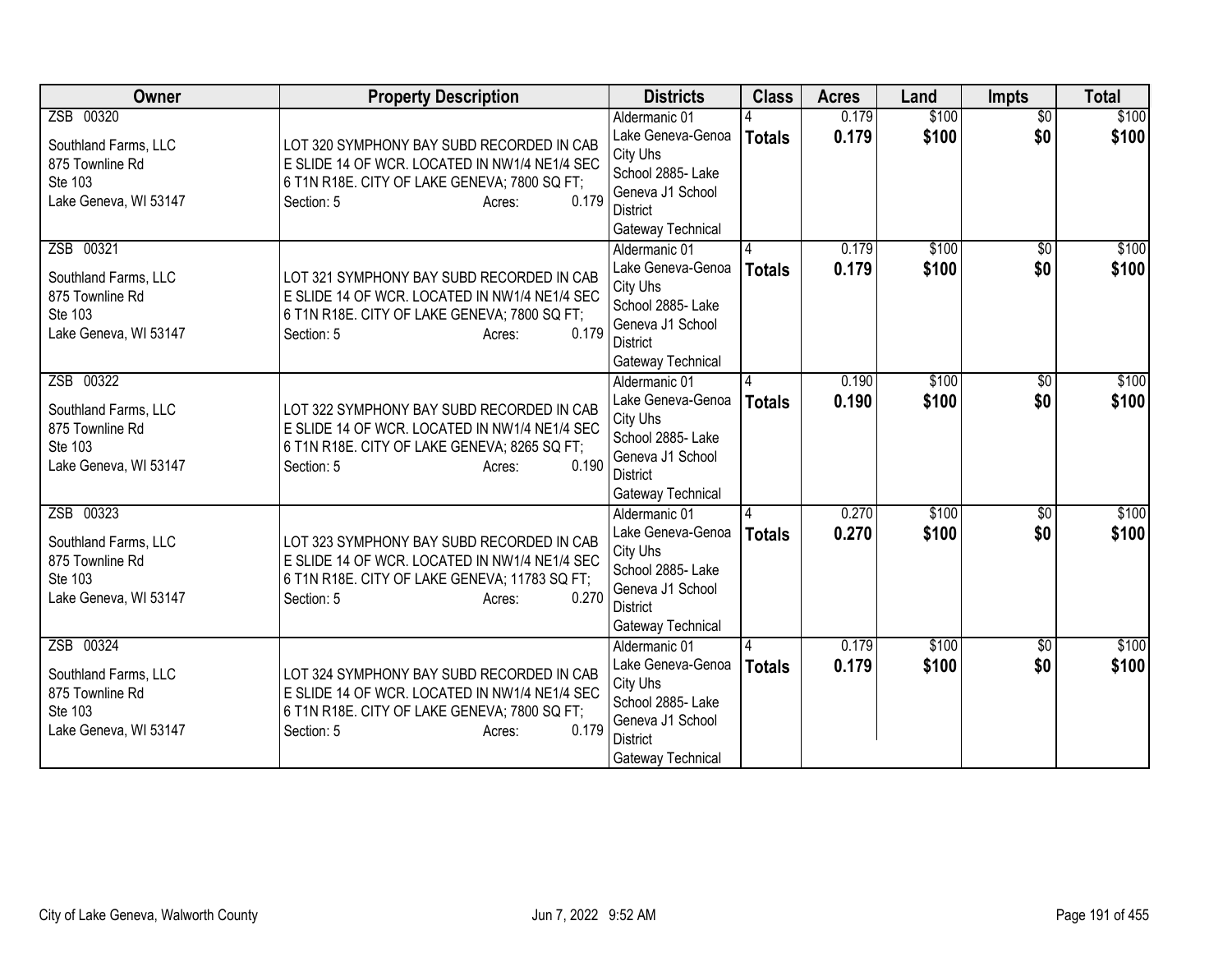| Owner                                                                                    | <b>Property Description</b>                                                                                                                                                 | <b>Districts</b>                                                                                                                                     | <b>Class</b>  | <b>Acres</b>   | Land           | Impts                  | <b>Total</b>   |
|------------------------------------------------------------------------------------------|-----------------------------------------------------------------------------------------------------------------------------------------------------------------------------|------------------------------------------------------------------------------------------------------------------------------------------------------|---------------|----------------|----------------|------------------------|----------------|
| ZSB 00325<br>Southland Farms, LLC<br>875 Townline Rd<br>Ste 103<br>Lake Geneva, WI 53147 | LOT 325 SYMPHONY BAY SUBD RECORDED IN CAB<br>E SLIDE 14 OF WCR. LOCATED IN NW1/4 NE1/4 SEC<br>6 T1N R18E. CITY OF LAKE GENEVA; 7800 SQ FT;<br>0.179<br>Section: 5<br>Acres: | Aldermanic 01<br>Lake Geneva-Genoa<br>City Uhs<br>School 2885- Lake<br>Geneva J1 School<br><b>District</b>                                           | <b>Totals</b> | 0.179<br>0.179 | \$100<br>\$100 | $\overline{60}$<br>\$0 | \$100<br>\$100 |
| ZSB 00326<br>Southland Farms, LLC<br>875 Townline Rd<br>Ste 103<br>Lake Geneva, WI 53147 | LOT 326 SYMPHONY BAY SUBD RECORDED IN CAB<br>E SLIDE 14 OF WCR. LOCATED IN NW1/4 NE1/4 SEC<br>6 T1N R18E. CITY OF LAKE GENEVA; 7800 SQ FT;<br>0.179<br>Section: 5<br>Acres: | Gateway Technical<br>Aldermanic 01<br>Lake Geneva-Genoa<br>City Uhs<br>School 2885- Lake<br>Geneva J1 School<br><b>District</b><br>Gateway Technical | <b>Totals</b> | 0.179<br>0.179 | \$100<br>\$100 | \$0<br>\$0             | \$100<br>\$100 |
| ZSB 00327<br>Southland Farms, LLC<br>875 Townline Rd<br>Ste 103<br>Lake Geneva, WI 53147 | LOT 327 SYMPHONY BAY SUBD RECORDED IN CAB<br>E SLIDE 14 OF WCR. LOCATED IN NW1/4 NE1/4 SEC<br>6 T1N R18E. CITY OF LAKE GENEVA; 7800 SQ FT;<br>0.179<br>Section: 5<br>Acres: | Aldermanic 01<br>Lake Geneva-Genoa<br>City Uhs<br>School 2885- Lake<br>Geneva J1 School<br><b>District</b><br>Gateway Technical                      | <b>Totals</b> | 0.179<br>0.179 | \$100<br>\$100 | $\overline{50}$<br>\$0 | \$100<br>\$100 |
| ZSB 00328<br>Southland Farms, LLC<br>875 Townline Rd<br>Ste 103<br>Lake Geneva, WI 53147 | LOT 328 SYMPHONY BAY SUBD RECORDED IN CAB<br>E SLIDE 14 OF WCR. LOCATED IN NW1/4 NE1/4 SEC<br>6 T1N R18E. CITY OF LAKE GENEVA; 7800 SQ FT;<br>0.179<br>Section: 5<br>Acres: | Aldermanic 01<br>Lake Geneva-Genoa<br>City Uhs<br>School 2885- Lake<br>Geneva J1 School<br><b>District</b><br>Gateway Technical                      | <b>Totals</b> | 0.179<br>0.179 | \$100<br>\$100 | $\overline{50}$<br>\$0 | \$100<br>\$100 |
| ZSB 00329<br>Southland Farms, LLC<br>875 Townline Rd<br>Ste 103<br>Lake Geneva, WI 53147 | LOT 329 SYMPHONY BAY SUBD RECORDED IN CAB<br>E SLIDE 14 OF WCR. LOCATED IN NW1/4 NE1/4 SEC<br>6 T1N R18E. CITY OF LAKE GENEVA; 7814 SQ FT;<br>0.179<br>Section: 5<br>Acres: | Aldermanic 01<br>Lake Geneva-Genoa<br>City Uhs<br>School 2885- Lake<br>Geneva J1 School<br><b>District</b><br>Gateway Technical                      | <b>Totals</b> | 0.179<br>0.179 | \$100<br>\$100 | $\overline{50}$<br>\$0 | \$100<br>\$100 |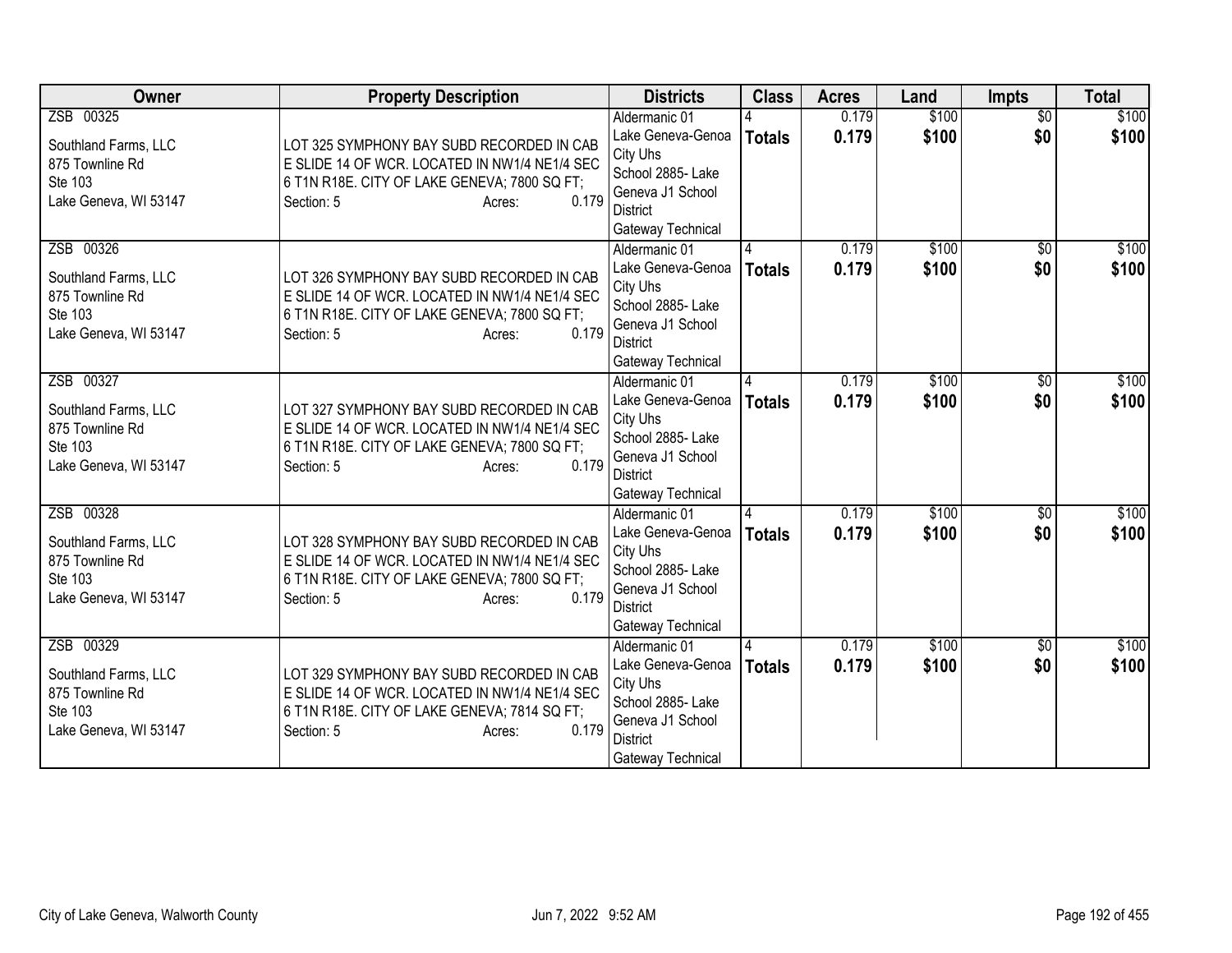| Owner                      | <b>Property Description</b>                                                                  | <b>Districts</b>                    | <b>Class</b>  | <b>Acres</b>   | Land           | <b>Impts</b>           | <b>Total</b>   |
|----------------------------|----------------------------------------------------------------------------------------------|-------------------------------------|---------------|----------------|----------------|------------------------|----------------|
| ZSB 00330                  |                                                                                              | Aldermanic 01                       |               | 0.253          | \$100          | $\overline{50}$        | \$100          |
| Southland Farms, LLC       | LOT 330 SYMPHONY BAY SUBD RECORDED IN CAB                                                    | Lake Geneva-Genoa                   | <b>Totals</b> | 0.253          | \$100          | \$0                    | \$100          |
| 875 Townline Rd            | E SLIDE 14 OF WCR. LOCATED IN NW1/4 NE1/4 SEC                                                | City Uhs<br>School 2885- Lake       |               |                |                |                        |                |
| Ste 103                    | 6 T1N R18E. CITY OF LAKE GENEVA; 11013 SQ FT;                                                | Geneva J1 School                    |               |                |                |                        |                |
| Lake Geneva, WI 53147      | 0.253<br>Section: 5<br>Acres:                                                                | <b>District</b>                     |               |                |                |                        |                |
|                            |                                                                                              | Gateway Technical                   |               |                |                |                        |                |
| ZSB 00331                  |                                                                                              | Aldermanic 01                       |               | 11.777         | \$100          | \$0                    | \$100          |
| Southland Farms, LLC       | OUTLOT 1 SYMPHONY BAY SUBD RECORDED IN                                                       | Lake Geneva-Genoa                   | <b>Totals</b> | 11.777         | \$100          | \$0                    | \$100          |
| 875 Townline Rd            | CAB E SLIDE 14 OF WCR. LOCATED IN NW1/4 NE1/4                                                | City Uhs                            |               |                |                |                        |                |
| Ste 103                    | SEC 6 T1N R18E. CITY OF LAKE GENEVA 513000 SQ                                                | School 2885- Lake                   |               |                |                |                        |                |
| Lake Geneva, WI 53147      | Section: 6<br>11.777<br>Acres:                                                               | Geneva J1 School<br><b>District</b> |               |                |                |                        |                |
|                            |                                                                                              | Gateway Technical                   |               |                |                |                        |                |
| ZSB 00332                  |                                                                                              | Aldermanic 01                       |               | 8.972          | \$100          | \$0                    | \$100          |
|                            |                                                                                              | Lake Geneva-Genoa                   | Totals        | 8.972          | \$100          | \$0                    | \$100          |
| Southland Farms, LLC       | LOT 2 SYMPHONY BAY SUBD RECORDED IN CAB E                                                    | City Uhs                            |               |                |                |                        |                |
| 875 Townline Rd<br>Ste 103 | SLIDE 14 OF WCR. LOCATED IN NW1/4 NE1/4 SEC 6<br>T1N R18E. CITY OF LAKE GENEVA 390819 SQ FT; | School 2885- Lake                   |               |                |                |                        |                |
| Lake Geneva, WI 53147      | 8.972<br>Section: 6<br>Acres:                                                                | Geneva J1 School                    |               |                |                |                        |                |
|                            |                                                                                              | <b>District</b>                     |               |                |                |                        |                |
|                            |                                                                                              | Gateway Technical                   |               |                |                |                        |                |
| ZSB 00333                  |                                                                                              | Aldermanic 01<br>Lake Geneva-Genoa  | 15            | 6.467<br>6.467 | \$200<br>\$200 | $\overline{60}$<br>\$0 | \$200<br>\$200 |
| Southland Farms, LLC       | OUTLOT 3 SYMPHONY BAY SUBD RECORDED IN                                                       | City Uhs                            | <b>Totals</b> |                |                |                        |                |
| 875 Townline Rd            | CAB E SLIDE 14 OF WCR. LOCATED IN NW1/4 NE1/4                                                | School 2885- Lake                   |               |                |                |                        |                |
| Ste 103                    | SEC 6 T1N R18E. CITY OF LAKE GENEVA; 281691 SQ                                               | Geneva J1 School                    |               |                |                |                        |                |
| Lake Geneva, WI 53147      | 6.467<br>Section: 5<br>Acres:                                                                | <b>District</b>                     |               |                |                |                        |                |
|                            |                                                                                              | Gateway Technical                   |               |                |                |                        |                |
| ZSB 00334                  |                                                                                              | Aldermanic 01                       |               | 3.000          | \$200          | $\overline{50}$        | \$200          |
| Southland Farms, LLC       | OUTLOT 4 SYMPHONY BAY SUBD RECORDED IN                                                       | Lake Geneva-Genoa                   | <b>Totals</b> | 3.000          | \$200          | \$0                    | \$200          |
| 875 Townline Rd            | CAB E SLIDE 14 OF WCR. LOCATED IN NW1/4 NE1/4                                                | City Uhs<br>School 2885- Lake       |               |                |                |                        |                |
| Ste 103                    | SEC 6 T1N R18E. CITY OF LAKE GENEVA; 130700 SQ                                               | Geneva J1 School                    |               |                |                |                        |                |
| Lake Geneva, WI 53147      | Section: 5<br>3.000<br>Acres:                                                                | <b>District</b>                     |               |                |                |                        |                |
|                            |                                                                                              | Gateway Technical                   |               |                |                |                        |                |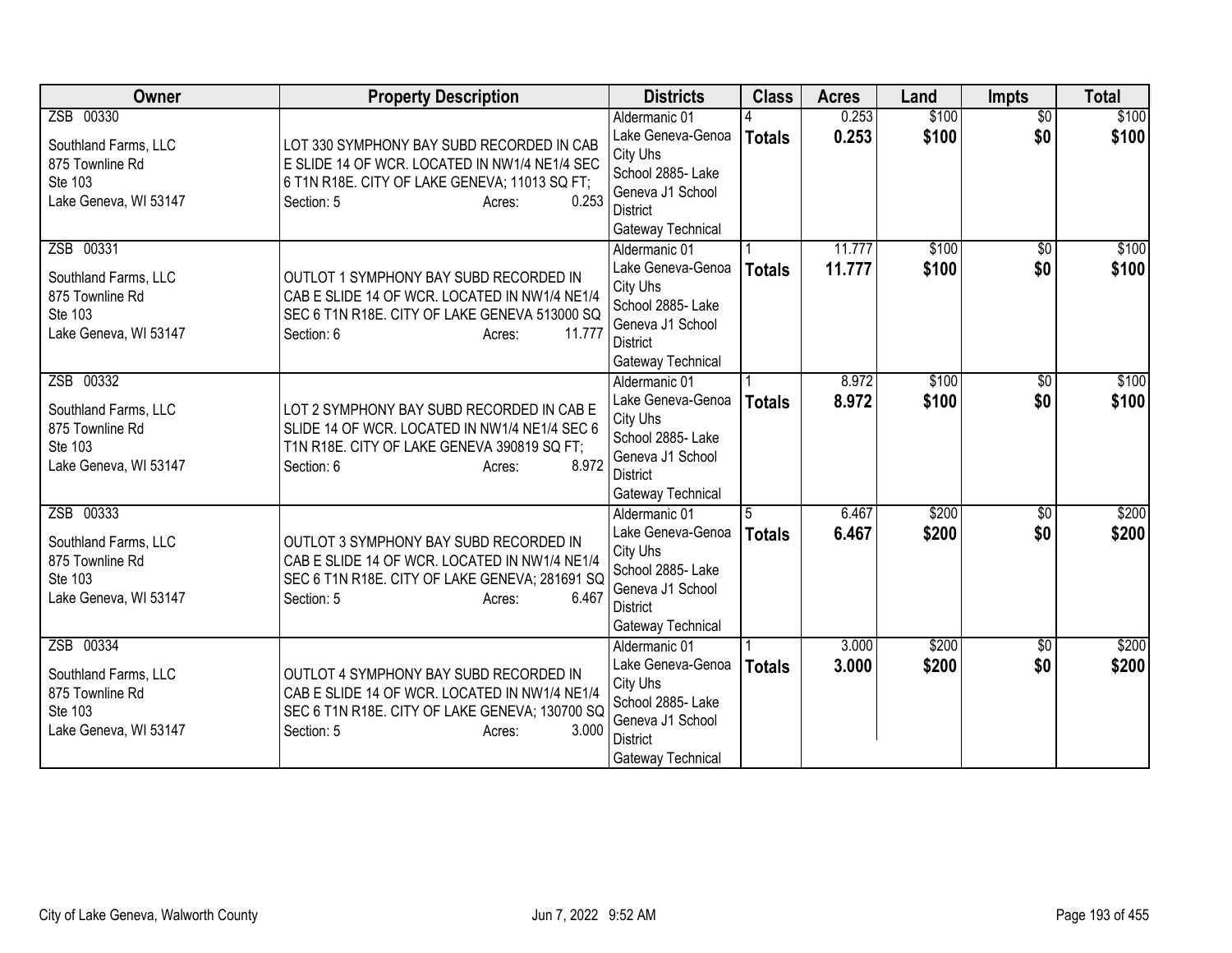| Owner                                                                                    | <b>Property Description</b>                                                                                                                                                | <b>Districts</b>                                                                                                                | <b>Class</b>  | <b>Acres</b>     | Land           | <b>Impts</b>           | <b>Total</b>   |
|------------------------------------------------------------------------------------------|----------------------------------------------------------------------------------------------------------------------------------------------------------------------------|---------------------------------------------------------------------------------------------------------------------------------|---------------|------------------|----------------|------------------------|----------------|
| ZSB 00335<br>Southland Farms, LLC<br>875 Townline Rd<br>Ste 103<br>Lake Geneva, WI 53147 | OUTLOT 5 SYMPHONY BAY SUBD RECORDED IN<br>CAB E SLIDE 14 OF WCR. LOCATED IN NW1/4 NE1/4<br>SEC 6 T1N R18E. CITY OF LAKE GENEVA; 1114774<br>25.592<br>Section: 5<br>Acres:  | Aldermanic 01<br>Lake Geneva-Genoa<br>City Uhs<br>School 2885- Lake<br>Geneva J1 School<br><b>District</b><br>Gateway Technical | <b>Totals</b> | 25.592<br>25.592 | \$100<br>\$100 | $\overline{50}$<br>\$0 | \$100<br>\$100 |
| ZSB 00336<br>Southland Farms, LLC<br>875 Townline Rd<br>Ste 103<br>Lake Geneva, WI 53147 | OL 3 SYMPHONY BAY SUBD RECORDED IN CAB E<br>SLIDE 14 OF WCR. LOCATED IN NW1/4 NE1/4 SEC 6<br>T1N R18E. CITY OF LAKE GENEVA; 281691 SQ FT;<br>0.156<br>Section: 5<br>Acres: | Aldermanic 01<br>Lake Geneva-Genoa<br>City Uhs<br>School 2885- Lake<br>Geneva J1 School<br><b>District</b><br>Gateway Technical | <b>Totals</b> | 0.156<br>0.156   | \$100<br>\$100 | $\overline{30}$<br>\$0 | \$100<br>\$100 |
| ZSB 00337<br>Southland Farms, LLC<br>875 Townline Rd<br>Ste 103<br>Lake Geneva, WI 53147 | OUTLOT 7 SYMPHONY BAY SUBD RECORDED IN<br>CAB E SLIDE 14 OF WCR. LOCATED IN NW1/4 NE1/4<br>SEC 6 T1N R18E. CITY OF LAKE GENEVA; 6489 SQ<br>0.149<br>Section: 5<br>Acres:   | Aldermanic 01<br>Lake Geneva-Genoa<br>City Uhs<br>School 2885- Lake<br>Geneva J1 School<br><b>District</b><br>Gateway Technical | <b>Totals</b> | 0.149<br>0.149   | \$100<br>\$100 | \$0<br>\$0             | \$100<br>\$100 |
| ZSB 00338<br>Southland Farms, LLC<br>875 Townline Rd<br>Ste 103<br>Lake Geneva, WI 53147 | OUTLOT 8 SYMPHONY BAY SUBD RECORDED IN<br>CAB E SLIDE 14 OF WCR. LOCATED IN NW1/4 NE1/4<br>SEC 6 T1N R18E. CITY OF LAKE GENEVA; 10436 SQ<br>0.240<br>Section: 6<br>Acres:  | Aldermanic 01<br>Lake Geneva-Genoa<br>City Uhs<br>School 2885- Lake<br>Geneva J1 School<br><b>District</b><br>Gateway Technical | <b>Totals</b> | 0.240<br>0.240   | \$100<br>\$100 | $\overline{50}$<br>\$0 | \$100<br>\$100 |
| ZSB 00339<br>Southland Farms, LLC<br>875 Townline Rd<br>Ste 103<br>Lake Geneva, WI 53147 | OUTLOT 9 SYMPHONY BAY SUBD RECORDED IN<br>CAB E SLIDE 14 OF WCR. LOCATED IN NW1/4 NE1/4<br>SEC 6 T1N R18E. CITY OF LAKE GENEVA; 21601 SQ<br>0.496<br>Section: 5<br>Acres:  | Aldermanic 01<br>Lake Geneva-Genoa<br>City Uhs<br>School 2885- Lake<br>Geneva J1 School<br><b>District</b><br>Gateway Technical | <b>Totals</b> | 0.496<br>0.496   | \$100<br>\$100 | $\overline{50}$<br>\$0 | \$100<br>\$100 |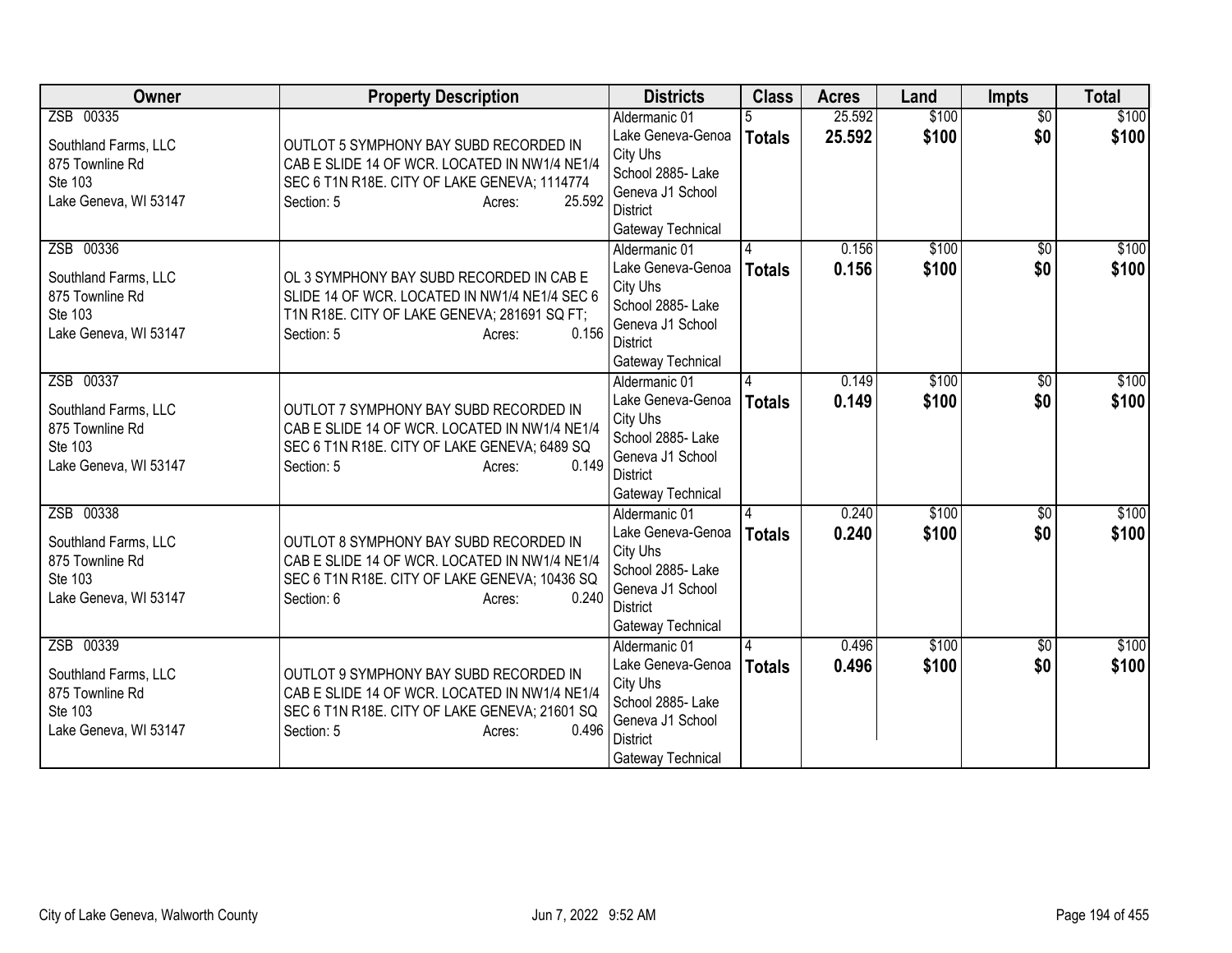| Owner                   | <b>Property Description</b>                     | <b>Districts</b>                     | <b>Class</b>  | <b>Acres</b> | Land     | Impts           | <b>Total</b> |
|-------------------------|-------------------------------------------------|--------------------------------------|---------------|--------------|----------|-----------------|--------------|
| ZSB 00340               |                                                 | Aldermanic 01                        |               | 0.284        | \$100    | $\overline{50}$ | \$100        |
| Southland Farms, LLC    | OUTLOT 10 SYMPHONY BAY SUBD RECORDED IN         | Lake Geneva-Genoa                    | <b>Totals</b> | 0.284        | \$100    | \$0             | \$100        |
| 875 Townline Rd         | CAB E SLIDE 14 OF WCR. LOCATED IN NW1/4 NE1/4   | City Uhs                             |               |              |          |                 |              |
| Ste 103                 | SEC 6 T1N R18E. CITY OF LAKE GENEVA; 12391 SQ   | School 2885- Lake                    |               |              |          |                 |              |
| Lake Geneva, WI 53147   | 0.284<br>Section: 5<br>Acres:                   | Geneva J1 School                     |               |              |          |                 |              |
|                         |                                                 | <b>District</b>                      |               |              |          |                 |              |
|                         |                                                 | Gateway Technical                    |               |              |          |                 |              |
| ZSB 00341               |                                                 | Aldermanic 01                        |               | 0.144        | \$100    | $\overline{30}$ | \$100        |
| Southland Farms, LLC    | OUTLOT 11 SYMPHONY BAY SUBD RECORDED IN         | Lake Geneva-Genoa                    | <b>Totals</b> | 0.144        | \$100    | \$0             | \$100        |
| 875 Townline Rd         | CAB E SLIDE 14 OF WCR. LOCATED IN NW1/4 NE1/4   | City Uhs<br>School 2885- Lake        |               |              |          |                 |              |
| Ste 103                 | SEC 6 T1N R18E. CITY OF LAKE GENEVA; 6272 SQ    | Geneva J1 School                     |               |              |          |                 |              |
| Lake Geneva, WI 53147   | 0.144<br>Section: 5<br>Acres:                   | <b>District</b>                      |               |              |          |                 |              |
|                         |                                                 | Gateway Technical                    |               |              |          |                 |              |
| ZSB 00342               |                                                 | Aldermanic 01                        | 5             | 1.140        | \$100    | \$0             | \$100        |
|                         |                                                 | Lake Geneva-Genoa                    | <b>Totals</b> | 1.140        | \$100    | \$0             | \$100        |
| Southland Farms, LLC    | OUTLOT 12 SYMPHONY BAY SUBD RECORDED IN         | City Uhs                             |               |              |          |                 |              |
| 875 Townline Rd         | CAB E SLIDE 14 OF WCR. LOCATED IN NW1/4 NE1/4   | School 2885- Lake                    |               |              |          |                 |              |
| Ste 103                 | SEC 6 T1N R18E. CITY OF LAKE GENEVA; 48507 SQ   | Geneva J1 School                     |               |              |          |                 |              |
| Lake Geneva, WI 53147   | 1.140<br>Section: 6<br>Acres:                   | <b>District</b>                      |               |              |          |                 |              |
|                         |                                                 | Gateway Technical                    |               |              |          |                 |              |
| ZSBA 00600              | Debussy Dr                                      | Lake Geneva-Genoa                    |               | 0.223        | \$45,500 | $\overline{50}$ | \$45,500     |
| Fairwyn Sb, Inc         | LOT 600 SYMPHONY BAY ANNEX SUBD RECORDED        | City Uhs                             | <b>Totals</b> | 0.223        | \$45,500 | \$0             | \$45,500     |
| 875 Townline Rd Ste 103 | IN CAB E SLIDE 108 OF WCR. LOCATED IN SW1/4     | School 2885- Lake                    |               |              |          |                 |              |
| Lake Geneva, WI 53147   | NW1/4 & NW1/4 NW1/4 SEC 5 & SE1/4 NE1/4 & NE1/4 | Geneva J1 School                     |               |              |          |                 |              |
|                         | Section: 6<br>0.223<br>Acres:                   | <b>District</b>                      |               |              |          |                 |              |
|                         |                                                 | Gateway Technical                    |               |              |          |                 |              |
| ZSBA 00601              | Debussy Dr                                      | Lake Geneva-Genoa                    |               | 0.182        | \$38,000 | $\overline{50}$ | \$38,000     |
| Fairwyn Sb, Inc         | LOT 601 SYMPHONY BAY ANNEX SUBD RECORDED        | City Uhs                             | <b>Totals</b> | 0.182        | \$38,000 | \$0             | \$38,000     |
| 875 Townline Rd Ste 103 | IN CAB E SLIDE 108 OF WCR. LOCATED IN SW1/4     | School 2885- Lake                    |               |              |          |                 |              |
| Lake Geneva, WI 53147   | NW1/4 & NW1/4 NW1/4 SEC 5 & SE1/4 NE1/4 & NE1/4 | Geneva J1 School                     |               |              |          |                 |              |
|                         | 0.182<br>Section: 6<br>Acres:                   | <b>District</b><br>Gateway Technical |               |              |          |                 |              |
| ZSBA 00602              | 505 Soprano Dr                                  | Lake Geneva-Genoa                    |               | 0.191        | \$40,000 | $\overline{50}$ | \$40,000     |
|                         |                                                 | City Uhs                             | <b>Totals</b> | 0.191        | \$40,000 | \$0             | \$40,000     |
| Fairwyn Sb, Inc         | LOT 602 SYMPHONY BAY ANNEX SUBD RECORDED        | School 2885- Lake                    |               |              |          |                 |              |
| 875 Townline Rd Ste 103 | IN CAB E SLIDE 108 OF WCR. LOCATED IN SW1/4     | Geneva J1 School                     |               |              |          |                 |              |
| Lake Geneva, WI 53147   | NW1/4 & NW1/4 NW1/4 SEC 5 & SE1/4 NE1/4 & NE1/4 | <b>District</b>                      |               |              |          |                 |              |
|                         | 0.191<br>Section: 6<br>Acres:                   | Gateway Technical                    |               |              |          |                 |              |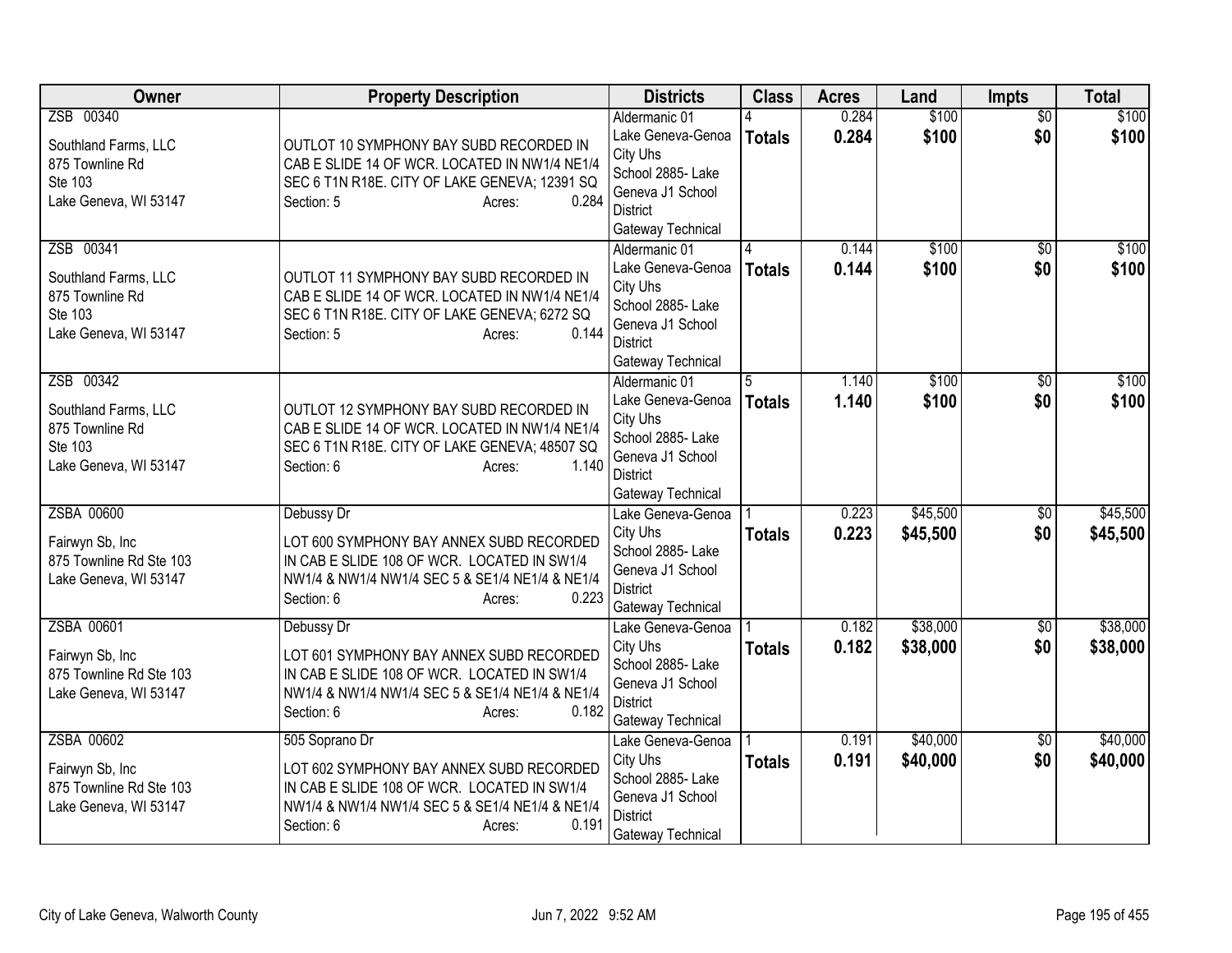| Owner                   | <b>Property Description</b>                     | <b>Districts</b>                       | <b>Class</b>  | <b>Acres</b>   | Land     | <b>Impts</b>    | <b>Total</b> |
|-------------------------|-------------------------------------------------|----------------------------------------|---------------|----------------|----------|-----------------|--------------|
| ZSBA 00603              | Debussy Dr                                      | Lake Geneva-Genoa                      |               | 0.203          | \$42,000 | $\overline{50}$ | \$42,000     |
| Fairwyn Sb, Inc         | LOT 603 SYMPHONY BAY ANNEX SUBD RECORDED        | City Uhs                               | <b>Totals</b> | 0.203          | \$42,000 | \$0             | \$42,000     |
| 875 Townline Rd Ste 103 | IN CAB E SLIDE 108 OF WCR. LOCATED IN SW1/4     | School 2885- Lake                      |               |                |          |                 |              |
| Lake Geneva, WI 53147   | NW1/4 & NW1/4 NW1/4 SEC 5 & SE1/4 NE1/4 & NE1/4 | Geneva J1 School<br><b>District</b>    |               |                |          |                 |              |
|                         | 0.203<br>Section: 6<br>Acres:                   | Gateway Technical                      |               |                |          |                 |              |
| ZSBA 00604              | 301 Debussy Dr                                  | Lake Geneva-Genoa                      |               | 0.294          | \$54,000 | $\overline{50}$ | \$54,000     |
|                         |                                                 | City Uhs                               | <b>Totals</b> | 0.294          | \$54,000 | \$0             | \$54,000     |
| Fairwyn Sb, Inc         | LOT 604 SYMPHONY BAY ANNEX SUBD RECORDED        | School 2885- Lake                      |               |                |          |                 |              |
| 875 Townline Rd Ste 103 | IN CAB E SLIDE 108 OF WCR. LOCATED IN SW1/4     | Geneva J1 School                       |               |                |          |                 |              |
| Lake Geneva, WI 53147   | NW1/4 & NW1/4 NW1/4 SEC 5 & SE1/4 NE1/4 & NE1/4 | <b>District</b>                        |               |                |          |                 |              |
|                         | Section: 6<br>0.294<br>Acres:                   | Gateway Technical                      |               |                |          |                 |              |
| ZSBA 00605              | Debussy Dr                                      | Lake Geneva-Genoa                      |               | 0.232          | \$46,500 | \$0             | \$46,500     |
| Fairwyn Sb, Inc         | LOT 605 SYMPHONY BAY ANNEX SUBD RECORDED        | City Uhs                               | <b>Totals</b> | 0.232          | \$46,500 | \$0             | \$46,500     |
| 875 Townline Rd Ste 103 | IN CAB E SLIDE 108 OF WCR. LOCATED IN SW1/4     | School 2885- Lake                      |               |                |          |                 |              |
| Lake Geneva, WI 53147   | NW1/4 & NW1/4 NW1/4 SEC 5 & SE1/4 NE1/4 & NE1/4 | Geneva J1 School                       |               |                |          |                 |              |
|                         | 0.232<br>Section: 6<br>Acres:                   | <b>District</b>                        |               |                |          |                 |              |
| ZSBA 00606              |                                                 | Gateway Technical<br>Lake Geneva-Genoa |               | 0.187          | \$39,000 | $\overline{50}$ | \$39,000     |
|                         | Debussy Dr                                      | City Uhs                               |               | 0.187          | \$39,000 | \$0             | \$39,000     |
| Fairwyn Sb, Inc         | LOT 606 SYMPHONY BAY ANNEX SUBD RECORDED        | School 2885- Lake                      | <b>Totals</b> |                |          |                 |              |
| 875 Townline Rd Ste 103 | IN CAB E SLIDE 108 OF WCR. LOCATED IN SW1/4     | Geneva J1 School                       |               |                |          |                 |              |
| Lake Geneva, WI 53147   | NW1/4 & NW1/4 NW1/4 SEC 5 & SE1/4 NE1/4 & NE1/4 | <b>District</b>                        |               |                |          |                 |              |
|                         | Section: 6<br>0.187<br>Acres:                   | Gateway Technical                      |               |                |          |                 |              |
| ZSBA 00607              | Debussy Dr                                      | Lake Geneva-Genoa                      |               | 0.170          | \$36,000 | $\overline{50}$ | \$36,000     |
| Fairwyn Sb, Inc         | LOT 607 SYMPHONY BAY ANNEX SUBD RECORDED        | City Uhs                               | <b>Totals</b> | 0.170          | \$36,000 | \$0             | \$36,000     |
| 875 Townline Rd Ste 103 | IN CAB E SLIDE 108 OF WCR. LOCATED IN SW1/4     | School 2885- Lake                      |               |                |          |                 |              |
| Lake Geneva, WI 53147   | NW1/4 & NW1/4 NW1/4 SEC 5 & SE1/4 NE1/4 & NE1/4 | Geneva J1 School                       |               |                |          |                 |              |
|                         | 0.170<br>Section: 6<br>Acres:                   | <b>District</b>                        |               |                |          |                 |              |
|                         |                                                 | Gateway Technical                      |               |                | \$37,500 |                 |              |
| ZSBA 00608              | Debussy Dr                                      | Lake Geneva-Genoa<br>City Uhs          |               | 0.177<br>0.177 | \$37,500 | \$0<br>\$0      | \$37,500     |
| Fairwyn Sb, Inc         | LOT 608 SYMPHONY BAY ANNEX SUBD RECORDED        | School 2885- Lake                      | <b>Totals</b> |                |          |                 | \$37,500     |
| 875 Townline Rd Ste 103 | IN CAB E SLIDE 108 OF WCR. LOCATED IN SW1/4     | Geneva J1 School                       |               |                |          |                 |              |
| Lake Geneva, WI 53147   | NW1/4 & NW1/4 NW1/4 SEC 5 & SE1/4 NE1/4 & NE1/4 | <b>District</b>                        |               |                |          |                 |              |
|                         | 0.177<br>Section: 6<br>Acres:                   | Gateway Technical                      |               |                |          |                 |              |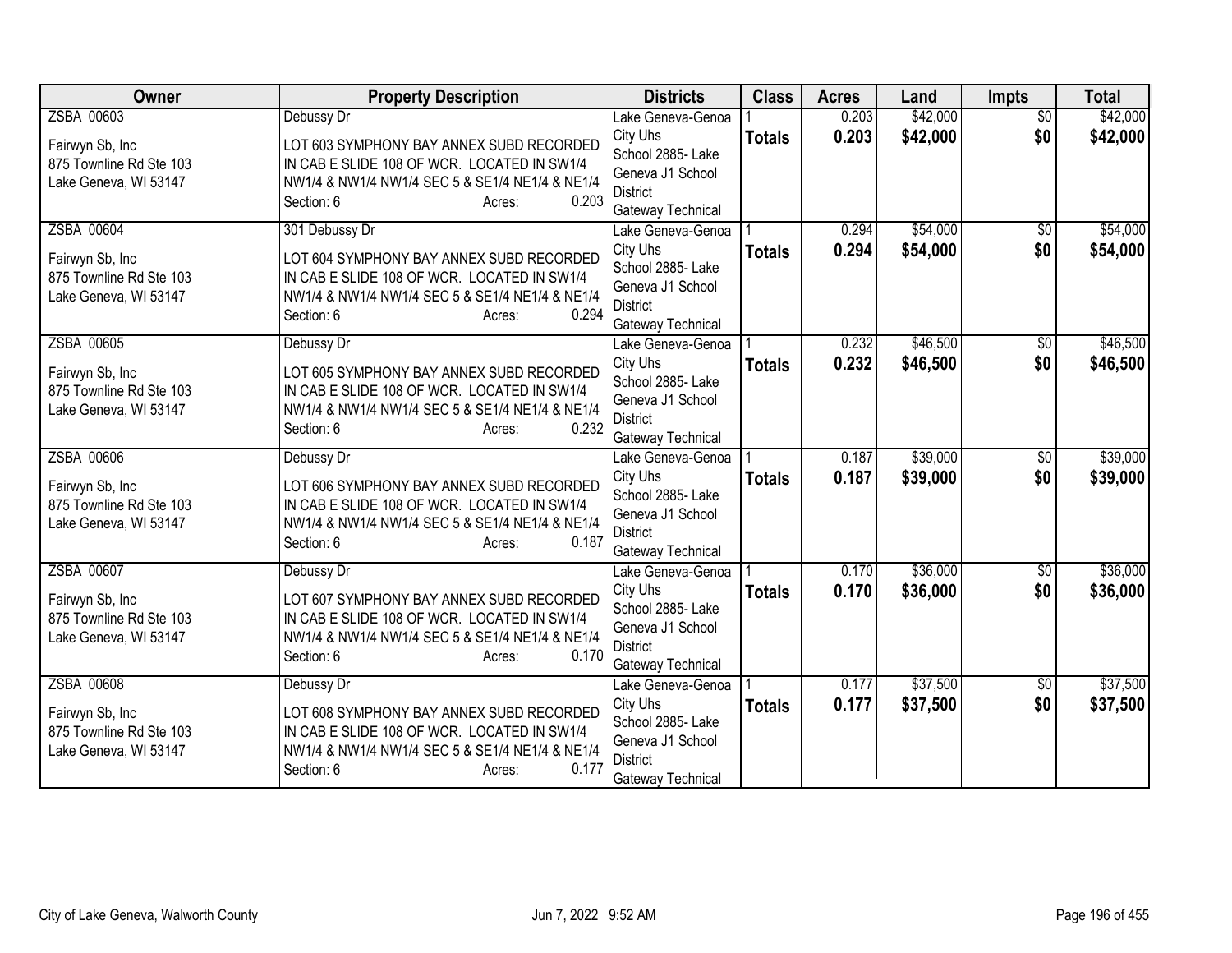| Owner                   | <b>Property Description</b>                              | <b>Districts</b>                       | <b>Class</b>  | <b>Acres</b> | Land     | <b>Impts</b>    | <b>Total</b> |
|-------------------------|----------------------------------------------------------|----------------------------------------|---------------|--------------|----------|-----------------|--------------|
| ZSBA 00609              | 311 Debussy Dr                                           | Lake Geneva-Genoa                      |               | 0.239        | \$47,500 | \$13,000        | \$60,500     |
| Fairwyn Sb, Inc         | LOT 609 SYMPHONY BAY ANNEX SUBD RECORDED                 | City Uhs                               | <b>Totals</b> | 0.239        | \$47,500 | \$13,000        | \$60,500     |
| 875 Townline Rd Ste 103 | IN CAB E SLIDE 108 OF WCR. LOCATED IN SW1/4              | School 2885- Lake                      |               |              |          |                 |              |
| Lake Geneva, WI 53147   | NW1/4 & NW1/4 NW1/4 SEC 5 & SE1/4 NE1/4 & NE1/4          | Geneva J1 School<br><b>District</b>    |               |              |          |                 |              |
|                         | 0.239<br>Section: 6<br>Acres:                            | Gateway Technical                      |               |              |          |                 |              |
| ZSBA 00610              | Beethoven Dr                                             | Lake Geneva-Genoa                      |               | 0.217        | \$44,500 | $\overline{50}$ | \$44,500     |
|                         |                                                          | City Uhs                               | <b>Totals</b> | 0.217        | \$44,500 | \$0             | \$44,500     |
| Fairwyn Sb, Inc         | LOT 610 SYMPHONY BAY ANNEX SUBD RECORDED                 | School 2885- Lake                      |               |              |          |                 |              |
| 875 Townline Rd Ste 103 | IN CAB E SLIDE 108 OF WCR. LOCATED IN SW1/4              | Geneva J1 School                       |               |              |          |                 |              |
| Lake Geneva, WI 53147   | NW1/4 & NW1/4 NW1/4 SEC 5 & SE1/4 NE1/4 & NE1/4          | <b>District</b>                        |               |              |          |                 |              |
|                         | Section: 6<br>0.127<br>Acres:                            | Gateway Technical                      |               |              |          |                 |              |
| ZSBA 00611              | 306 Beethoven Dr                                         | Lake Geneva-Genoa                      |               | 0.160        | \$34,000 | \$0             | \$34,000     |
| Fairwyn Sb, Inc         | LOT 611 SYMPHONY BAY ANNEX SUBD RECORDED                 | City Uhs                               | <b>Totals</b> | 0.160        | \$34,000 | \$0             | \$34,000     |
| 875 Townline Rd Ste 103 | IN CAB E SLIDE 108 OF WCR. LOCATED IN SW1/4              | School 2885- Lake                      |               |              |          |                 |              |
| Lake Geneva, WI 53147   | NW1/4 & NW1/4 NW1/4 SEC 5 & SE1/4 NE1/4 & NE1/4          | Geneva J1 School                       |               |              |          |                 |              |
|                         | 0.160<br>Section: 6<br>Acres:                            | <b>District</b><br>Gateway Technical   |               |              |          |                 |              |
| ZSBA 00612              | 304 Beethoven Dr                                         | Lake Geneva-Genoa                      |               | 0.167        | \$35,500 | $\overline{50}$ | \$35,500     |
|                         |                                                          | City Uhs                               | <b>Totals</b> | 0.167        | \$35,500 | \$0             | \$35,500     |
| Fairwyn Sb, Inc         | LOT 612 SYMPHONY BAY ANNEX SUBD RECORDED                 | School 2885- Lake                      |               |              |          |                 |              |
| 875 Townline Rd Ste 103 | IN CAB E SLIDE 108 OF WCR. LOCATED IN SW1/4              | Geneva J1 School                       |               |              |          |                 |              |
| Lake Geneva, WI 53147   | NW1/4 & NW1/4 NW1/4 SEC 5 & SE1/4 NE1/4 & NE1/4<br>0.167 | <b>District</b>                        |               |              |          |                 |              |
|                         | Section: 6<br>Acres:                                     | Gateway Technical                      |               |              |          |                 |              |
| ZSBA 00613              | 302 Beethoven Dr                                         | Lake Geneva-Genoa                      |               | 0.179        | \$5,000  | \$0             | \$5,000      |
| Fairwyn Sb, Inc         | LOT 613 SYMPHONY BAY ANNEX SUBD RECORDED                 | City Uhs                               | <b>Totals</b> | 0.179        | \$5,000  | \$0             | \$5,000      |
| 875 Townline Rd Ste 103 | IN CAB E SLIDE 108 OF WCR. LOCATED IN SW1/4              | School 2885- Lake                      |               |              |          |                 |              |
| Lake Geneva, WI 53147   | NW1/4 & NW1/4 NW1/4 SEC 5 & SE1/4 NE1/4 & NE1/4          | Geneva J1 School                       |               |              |          |                 |              |
|                         | 0.179<br>Section: 6<br>Acres:                            | <b>District</b>                        |               |              |          |                 |              |
| ZSBA 00614              | 300 Beethoven Dr                                         | Gateway Technical<br>Lake Geneva-Genoa |               | 0.176        | \$5,000  | \$0             | \$5,000      |
|                         |                                                          | City Uhs                               | <b>Totals</b> | 0.176        | \$5,000  | \$0             | \$5,000      |
| Fairwyn Sb, Inc         | LOT 614 SYMPHONY BAY ANNEX SUBD RECORDED                 | School 2885- Lake                      |               |              |          |                 |              |
| 875 Townline Rd Ste 103 | IN CAB E SLIDE 108 OF WCR. LOCATED IN SW1/4              | Geneva J1 School                       |               |              |          |                 |              |
| Lake Geneva, WI 53147   | NW1/4 & NW1/4 NW1/4 SEC 5 & SE1/4 NE1/4 & NE1/4          | <b>District</b>                        |               |              |          |                 |              |
|                         | 0.176<br>Section: 6<br>Acres:                            | Gateway Technical                      |               |              |          |                 |              |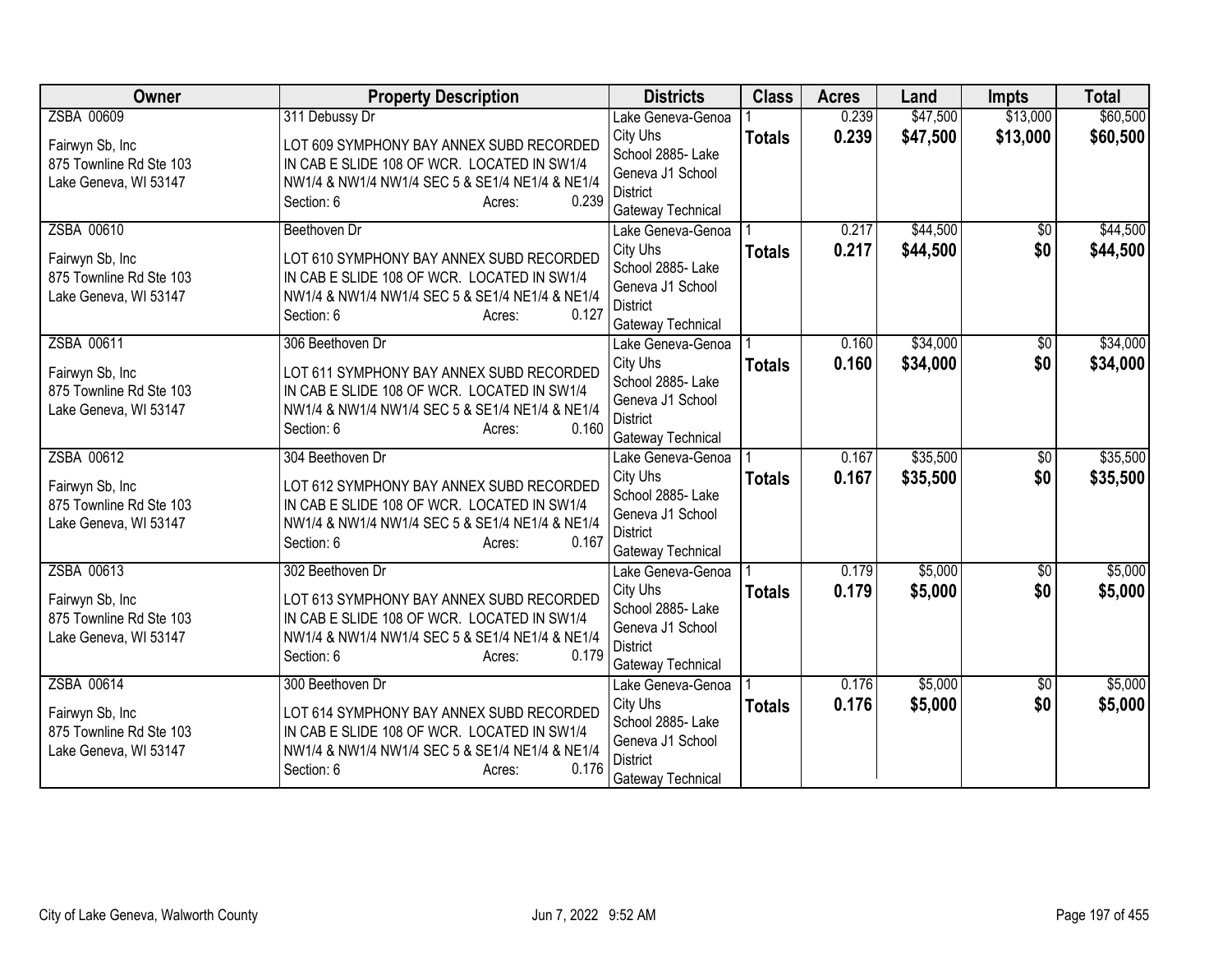| Owner                   | <b>Property Description</b>                     | <b>Districts</b>                    | <b>Class</b>  | <b>Acres</b> | Land     | <b>Impts</b>    | <b>Total</b> |
|-------------------------|-------------------------------------------------|-------------------------------------|---------------|--------------|----------|-----------------|--------------|
| ZSBA 00615              | Soprano Dr                                      | Lake Geneva-Genoa                   |               | 0.222        | \$45,500 | $\overline{50}$ | \$45,500     |
| Fairwyn Sb, Inc         | LOT 615 SYMPHONY BAY ANNEX SUBD RECORDED        | City Uhs                            | <b>Totals</b> | 0.222        | \$45,500 | \$0             | \$45,500     |
| 875 Townline Rd Ste 103 | IN CAB E SLIDE 108 OF WCR. LOCATED IN SW1/4     | School 2885- Lake                   |               |              |          |                 |              |
| Lake Geneva, WI 53147   | NW1/4 & NW1/4 NW1/4 SEC 5 & SE1/4 NE1/4 & NE1/4 | Geneva J1 School<br><b>District</b> |               |              |          |                 |              |
|                         | 0.222<br>Section: 6<br>Acres:                   | Gateway Technical                   |               |              |          |                 |              |
| ZSBA 00616              | 504 Soprano Dr                                  | Lake Geneva-Genoa                   |               | 0.194        | \$40,500 | \$0             | \$40,500     |
|                         |                                                 | City Uhs                            | <b>Totals</b> | 0.194        | \$40,500 | \$0             | \$40,500     |
| Fairwyn Sb, Inc         | LOT 616 SYMPHONY BAY ANNEX SUBD RECORDED        | School 2885- Lake                   |               |              |          |                 |              |
| 875 Townline Rd Ste 103 | IN CAB E SLIDE 108 OF WCR. LOCATED IN SW1/4     | Geneva J1 School                    |               |              |          |                 |              |
| Lake Geneva, WI 53147   | NW1/4 & NW1/4 NW1/4 SEC 5 & SE1/4 NE1/4 & NE1/4 | <b>District</b>                     |               |              |          |                 |              |
|                         | Section: 6<br>0.194<br>Acres:                   | Gateway Technical                   |               |              |          |                 |              |
| ZSBA 00617              | Soprano Dr                                      | Lake Geneva-Genoa                   |               | 0.166        | \$35,000 | \$0             | \$35,000     |
| Fairwyn Sb, Inc         | LOT 617 SYMPHONY BAY ANNEX SUBD RECORDED        | City Uhs                            | <b>Totals</b> | 0.166        | \$35,000 | \$0             | \$35,000     |
| 875 Townline Rd Ste 103 | IN CAB E SLIDE 108 OF WCR. LOCATED IN SW1/4     | School 2885- Lake                   |               |              |          |                 |              |
| Lake Geneva, WI 53147   | NW1/4 & NW1/4 NW1/4 SEC 5 & SE1/4 NE1/4 & NE1/4 | Geneva J1 School                    |               |              |          |                 |              |
|                         | 0.166<br>Section: 6<br>Acres:                   | <b>District</b>                     |               |              |          |                 |              |
| ZSBA 00618              |                                                 | Gateway Technical                   |               | 0.322        | \$51,500 |                 | \$51,500     |
|                         | Soprano Dr                                      | Lake Geneva-Genoa<br>City Uhs       |               | 0.322        | \$51,500 | \$0<br>\$0      | \$51,500     |
| Fairwyn Sb, Inc         | LOT 618 SYMPHONY BAY ANNEX SUBD RECORDED        | School 2885- Lake                   | <b>Totals</b> |              |          |                 |              |
| 875 Townline Rd Ste 103 | IN CAB E SLIDE 108 OF WCR. LOCATED IN SW1/4     | Geneva J1 School                    |               |              |          |                 |              |
| Lake Geneva, WI 53147   | NW1/4 & NW1/4 NW1/4 SEC 5 & SE1/4 NE1/4 & NE1/4 | <b>District</b>                     |               |              |          |                 |              |
|                         | 0.322<br>Section: 6<br>Acres:                   | Gateway Technical                   |               |              |          |                 |              |
| ZSBA 00619              | 406 Beethoven Dr                                | Lake Geneva-Genoa                   |               | 0.292        | \$48,500 | $\overline{60}$ | \$48,500     |
| Fairwyn Sb, Inc         | LOT 619 SYMPHONY BAY ANNEX SUBD RECORDED        | City Uhs                            | <b>Totals</b> | 0.292        | \$48,500 | \$0             | \$48,500     |
| 875 Townline Rd Ste 103 | IN CAB E SLIDE 108 OF WCR. LOCATED IN SW1/4     | School 2885- Lake                   |               |              |          |                 |              |
| Lake Geneva, WI 53147   | NW1/4 & NW1/4 NW1/4 SEC 5 & SE1/4 NE1/4 & NE1/4 | Geneva J1 School                    |               |              |          |                 |              |
|                         | 0.292<br>Section: 6<br>Acres:                   | <b>District</b>                     |               |              |          |                 |              |
|                         |                                                 | Gateway Technical                   |               |              |          |                 |              |
| ZSBA 00620              | 410 Beethoven Dr                                | Lake Geneva-Genoa<br>City Uhs       |               | 0.138        | \$30,000 | \$13,000        | \$43,000     |
| Fairwyn Sb, Inc         | LOT 620 SYMPHONY BAY ANNEX SUBD RECORDED        | School 2885- Lake                   | <b>Totals</b> | 0.138        | \$30,000 | \$13,000        | \$43,000     |
| 875 Townline Rd Ste 103 | IN CAB E SLIDE 108 OF WCR. LOCATED IN SW1/4     | Geneva J1 School                    |               |              |          |                 |              |
| Lake Geneva, WI 53147   | NW1/4 & NW1/4 NW1/4 SEC 5 & SE1/4 NE1/4 & NE1/4 | <b>District</b>                     |               |              |          |                 |              |
|                         | 0.138<br>Section: 6<br>Acres:                   | Gateway Technical                   |               |              |          |                 |              |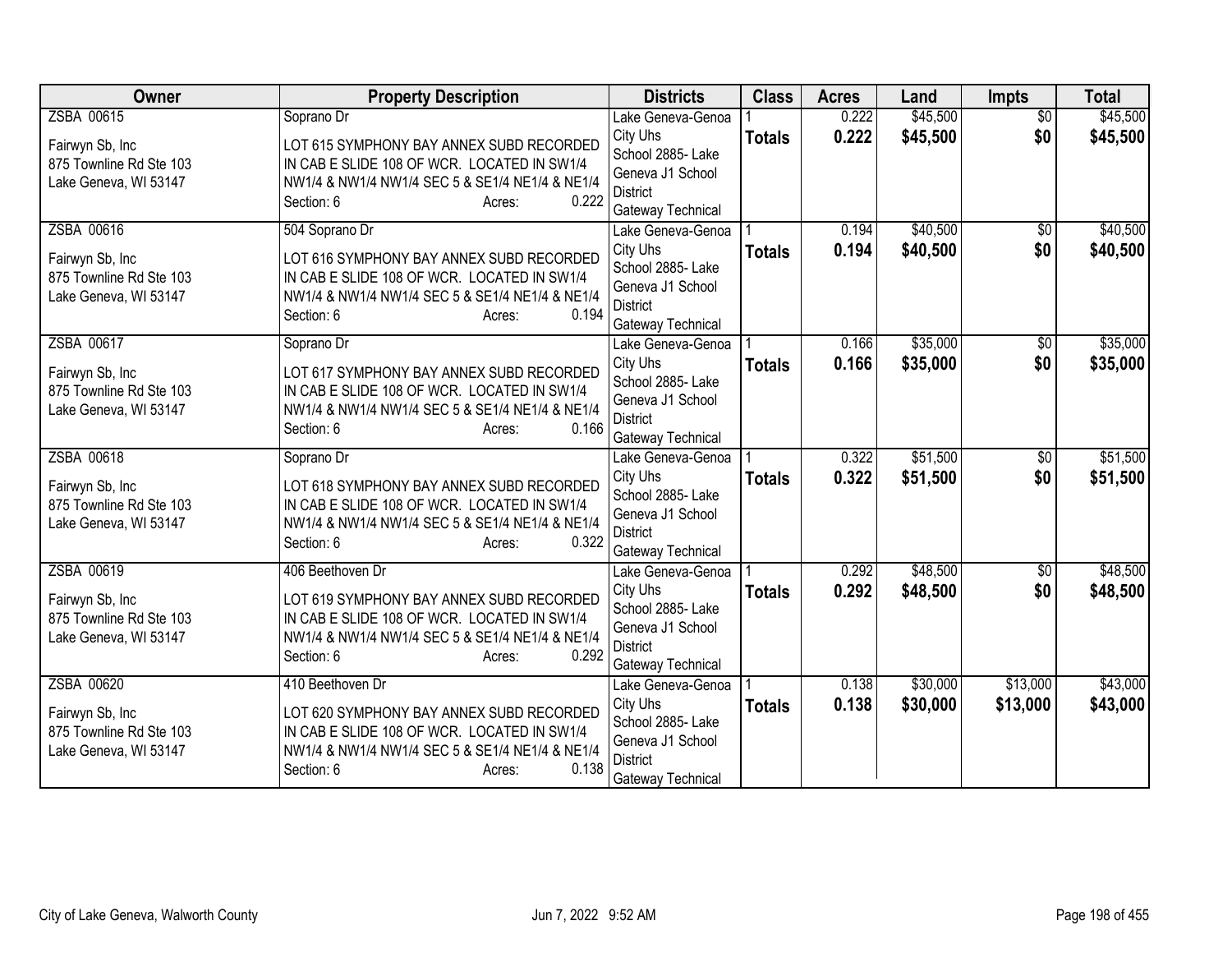| Owner                                            | <b>Property Description</b>                                                                    | <b>Districts</b>              | <b>Class</b>  | <b>Acres</b> | Land     | <b>Impts</b>    | <b>Total</b> |
|--------------------------------------------------|------------------------------------------------------------------------------------------------|-------------------------------|---------------|--------------|----------|-----------------|--------------|
| ZSBA 00621                                       | 412 Beethoven Dr                                                                               | Lake Geneva-Genoa             |               | 0.138        | \$30,000 | \$5,900         | \$35,900     |
| Fairwyn Sb, Inc                                  | LOT 621 SYMPHONY BAY ANNEX SUBD RECORDED                                                       | City Uhs                      | <b>Totals</b> | 0.138        | \$30,000 | \$5,900         | \$35,900     |
| 875 Townline Rd Ste 103                          | IN CAB E SLIDE 108 OF WCR. LOCATED IN SW1/4                                                    | School 2885- Lake             |               |              |          |                 |              |
| Lake Geneva, WI 53147                            | NW1/4 & NW1/4 NW1/4 SEC 5 & SE1/4 NE1/4 & NE1/4                                                | Geneva J1 School              |               |              |          |                 |              |
|                                                  | Section: 6<br>0.138<br>Acres:                                                                  | <b>District</b>               |               |              |          |                 |              |
|                                                  |                                                                                                | Gateway Technical             |               |              |          |                 |              |
| ZSBA 00622                                       | 414 Beethoven Dr                                                                               | Lake Geneva-Genoa<br>City Uhs |               | 0.138        | \$30,000 | \$18,000        | \$48,000     |
| Fairwyn Sb, Inc                                  | LOT 622 SYMPHONY BAY ANNEX SUBD RECORDED                                                       | School 2885- Lake             | <b>Totals</b> | 0.138        | \$30,000 | \$18,000        | \$48,000     |
| 875 Townline Rd Ste 103                          | IN CAB E SLIDE 108 OF WCR. LOCATED IN SW1/4                                                    | Geneva J1 School              |               |              |          |                 |              |
| Lake Geneva, WI 53147                            | NW1/4 & NW1/4 NW1/4 SEC 5 & SE1/4 NE1/4 & NE1/4                                                | <b>District</b>               |               |              |          |                 |              |
|                                                  | Section: 6<br>0.138<br>Acres:                                                                  | Gateway Technical             |               |              |          |                 |              |
| ZSBA 00623                                       | 416 Beethoven Dr                                                                               | Lake Geneva-Genoa             |               | 0.138        | \$30,000 | \$14,500        | \$44,500     |
|                                                  |                                                                                                | City Uhs                      | <b>Totals</b> | 0.138        | \$30,000 | \$14,500        | \$44,500     |
| Fairwyn Sb, Inc                                  | LOT 623 SYMPHONY BAY ANNEX SUBD RECORDED                                                       | School 2885- Lake             |               |              |          |                 |              |
| 875 Townline Rd Ste 103                          | IN CAB E SLIDE 108 OF WCR. LOCATED IN SW1/4                                                    | Geneva J1 School              |               |              |          |                 |              |
| Lake Geneva, WI 53147                            | NW1/4 & NW1/4 NW1/4 SEC 5 & SE1/4 NE1/4 & NE1/4<br>0.138                                       | <b>District</b>               |               |              |          |                 |              |
|                                                  | Section: 6<br>Acres:                                                                           | Gateway Technical             |               |              |          |                 |              |
| ZSBA 00624                                       | Beethoven Dr                                                                                   | Lake Geneva-Genoa             |               | 0.138        | \$30,000 | $\overline{50}$ | \$30,000     |
| Fairwyn Sb, Inc                                  | LOT 624 SYMPHONY BAY ANNEX SUBD RECORDED                                                       | City Uhs                      | <b>Totals</b> | 0.138        | \$30,000 | \$0             | \$30,000     |
| 875 Townline Rd Ste 103                          | IN CAB E SLIDE 108 OF WCR. LOCATED IN SW1/4                                                    | School 2885- Lake             |               |              |          |                 |              |
| Lake Geneva, WI 53147                            | NW1/4 & NW1/4 NW1/4 SEC 5 & SE1/4 NE1/4 & NE1/4                                                | Geneva J1 School              |               |              |          |                 |              |
|                                                  | Section: 6<br>0.138<br>Acres:                                                                  | <b>District</b>               |               |              |          |                 |              |
|                                                  |                                                                                                | Gateway Technical             |               |              |          |                 |              |
| ZSBA 00625                                       | Beethoven Dr                                                                                   | Lake Geneva-Genoa             |               | 0.138        | \$30,000 | $\overline{50}$ | \$30,000     |
| Fairwyn Sb, Inc                                  | LOT 625 SYMPHONY BAY ANNEX SUBD RECORDED                                                       | City Uhs<br>School 2885- Lake | <b>Totals</b> | 0.138        | \$30,000 | \$0             | \$30,000     |
| 875 Townline Rd Ste 103                          | IN CAB E SLIDE 108 OF WCR. LOCATED IN SW1/4                                                    | Geneva J1 School              |               |              |          |                 |              |
| Lake Geneva, WI 53147                            | NW1/4 & NW1/4 NW1/4 SEC 5 & SE1/4 NE1/4 & NE1/4                                                | <b>District</b>               |               |              |          |                 |              |
|                                                  | 0.138<br>Section: 6<br>Acres:                                                                  | Gateway Technical             |               |              |          |                 |              |
| ZSBA 00626                                       | 422 Beethoven Dr                                                                               | Lake Geneva-Genoa             |               | 0.145        | \$31,500 | \$0             | \$31,500     |
|                                                  |                                                                                                | City Uhs                      | <b>Totals</b> | 0.145        | \$31,500 | \$0             | \$31,500     |
| Fairwyn Sb, Inc                                  | LOT 626 SYMPHONY BAY ANNEX SUBD RECORDED                                                       | School 2885- Lake             |               |              |          |                 |              |
| 875 Townline Rd Ste 103<br>Lake Geneva, WI 53147 | IN CAB E SLIDE 108 OF WCR. LOCATED IN SW1/4<br>NW1/4 & NW1/4 NW1/4 SEC 5 & SE1/4 NE1/4 & NE1/4 | Geneva J1 School              |               |              |          |                 |              |
|                                                  | 0.138<br>Section: 6<br>Acres:                                                                  | <b>District</b>               |               |              |          |                 |              |
|                                                  |                                                                                                | Gateway Technical             |               |              |          |                 |              |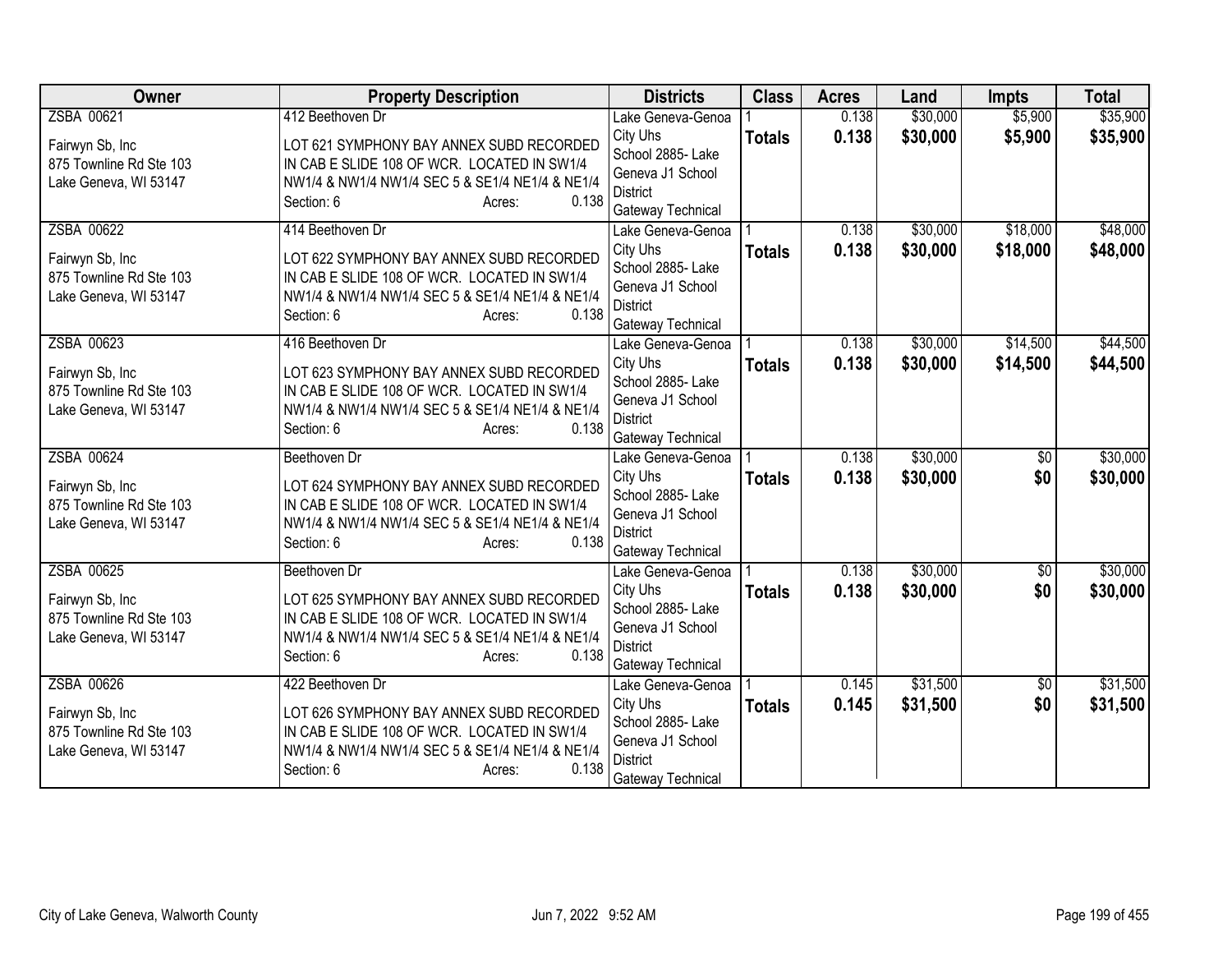| <b>Owner</b>            | <b>Property Description</b>                     | <b>Districts</b>                       | <b>Class</b>  | <b>Acres</b> | Land     | <b>Impts</b>    | <b>Total</b> |
|-------------------------|-------------------------------------------------|----------------------------------------|---------------|--------------|----------|-----------------|--------------|
| ZSBA 00627              | 423 Beethoven Dr                                | Lake Geneva-Genoa                      |               | 0.258        | \$49,500 | $\overline{50}$ | \$49,500     |
| Fairwyn Sb, Inc         | LOT 627 SYMPHONY BAY ANNEX SUBD RECORDED        | City Uhs                               | <b>Totals</b> | 0.258        | \$49,500 | \$0             | \$49,500     |
| 875 Townline Rd Ste 103 | IN CAB E SLIDE 108 OF WCR. LOCATED IN SW1/4     | School 2885- Lake                      |               |              |          |                 |              |
| Lake Geneva, WI 53147   | NW1/4 & NW1/4 NW1/4 SEC 5 & SE1/4 NE1/4 & NE1/4 | Geneva J1 School<br><b>District</b>    |               |              |          |                 |              |
|                         | 0.258<br>Section: 6<br>Acres:                   | Gateway Technical                      |               |              |          |                 |              |
| ZSBA 00628              | 421 Beethoven Dr                                | Lake Geneva-Genoa                      |               | 0.142        | \$31,000 | \$13,400        | \$44,400     |
|                         |                                                 | City Uhs                               | <b>Totals</b> | 0.142        | \$31,000 | \$13,400        | \$44,400     |
| Fairwyn Sb, Inc         | LOT 628 SYMPHONY BAY ANNEX SUBD RECORDED        | School 2885- Lake                      |               |              |          |                 |              |
| 875 Townline Rd Ste 103 | IN CAB E SLIDE 108 OF WCR. LOCATED IN SW1/4     | Geneva J1 School                       |               |              |          |                 |              |
| Lake Geneva, WI 53147   | NW1/4 & NW1/4 NW1/4 SEC 5 & SE1/4 NE1/4 & NE1/4 | <b>District</b>                        |               |              |          |                 |              |
|                         | Section: 6<br>0.142<br>Acres:                   | Gateway Technical                      |               |              |          |                 |              |
| ZSBA 00629              | 419 Beethoven Dr                                | Lake Geneva-Genoa                      |               | 0.141        | \$30,500 | \$0             | \$30,500     |
| Fairwyn Sb, Inc         | LOT 629 SYMPHONY BAY ANNEX SUBD RECORDED        | City Uhs                               | <b>Totals</b> | 0.141        | \$30,500 | \$0             | \$30,500     |
| 875 Townline Rd Ste 103 | IN CAB E SLIDE 108 OF WCR. LOCATED IN SW1/4     | School 2885- Lake                      |               |              |          |                 |              |
| Lake Geneva, WI 53147   | NW1/4 & NW1/4 NW1/4 SEC 5 & SE1/4 NE1/4 & NE1/4 | Geneva J1 School                       |               |              |          |                 |              |
|                         | 0.141<br>Section: 6<br>Acres:                   | <b>District</b>                        |               |              |          |                 |              |
| ZSBA 00630              | 417 Beethoven Dr                                | Gateway Technical<br>Lake Geneva-Genoa |               | 0.141        | \$30,500 | $\overline{50}$ | \$30,500     |
|                         |                                                 | City Uhs                               |               | 0.141        | \$30,500 | \$0             | \$30,500     |
| Fairwyn Sb, Inc         | LOT 630 SYMPHONY BAY ANNEX SUBD RECORDED        | School 2885- Lake                      | <b>Totals</b> |              |          |                 |              |
| 875 Townline Rd Ste 103 | IN CAB E SLIDE 108 OF WCR. LOCATED IN SW1/4     | Geneva J1 School                       |               |              |          |                 |              |
| Lake Geneva, WI 53147   | NW1/4 & NW1/4 NW1/4 SEC 5 & SE1/4 NE1/4 & NE1/4 | <b>District</b>                        |               |              |          |                 |              |
|                         | Section: 6<br>0.141<br>Acres:                   | Gateway Technical                      |               |              |          |                 |              |
| ZSBA 00631              | 415 Beethoven Dr                                | Lake Geneva-Genoa                      |               | 0.146        | \$31,500 | $\sqrt{$0}$     | \$31,500     |
| Fairwyn Sb, Inc         | LOT 631 SYMPHONY BAY ANNEX SUBD RECORDED        | City Uhs                               | <b>Totals</b> | 0.146        | \$31,500 | \$0             | \$31,500     |
| 875 Townline Rd Ste 103 | IN CAB E SLIDE 108 OF WCR. LOCATED IN SW1/4     | School 2885- Lake                      |               |              |          |                 |              |
| Lake Geneva, WI 53147   | NW1/4 & NW1/4 NW1/4 SEC 5 & SE1/4 NE1/4 & NE1/4 | Geneva J1 School                       |               |              |          |                 |              |
|                         | 0.146<br>Section: 6<br>Acres:                   | <b>District</b>                        |               |              |          |                 |              |
| ZSBA 00632              | 413 Beethoven Dr                                | Gateway Technical<br>Lake Geneva-Genoa |               | 0.151        | \$32,500 | \$13,300        | \$45,800     |
|                         |                                                 | City Uhs                               |               | 0.151        | \$32,500 | \$13,300        |              |
| Fairwyn Sb, Inc         | LOT 632 SYMPHONY BAY ANNEX SUBD RECORDED        | School 2885- Lake                      | <b>Totals</b> |              |          |                 | \$45,800     |
| 875 Townline Rd Ste 103 | IN CAB E SLIDE 108 OF WCR. LOCATED IN SW1/4     | Geneva J1 School                       |               |              |          |                 |              |
| Lake Geneva, WI 53147   | NW1/4 & NW1/4 NW1/4 SEC 5 & SE1/4 NE1/4 & NE1/4 | <b>District</b>                        |               |              |          |                 |              |
|                         | 0.151<br>Section: 6<br>Acres:                   | Gateway Technical                      |               |              |          |                 |              |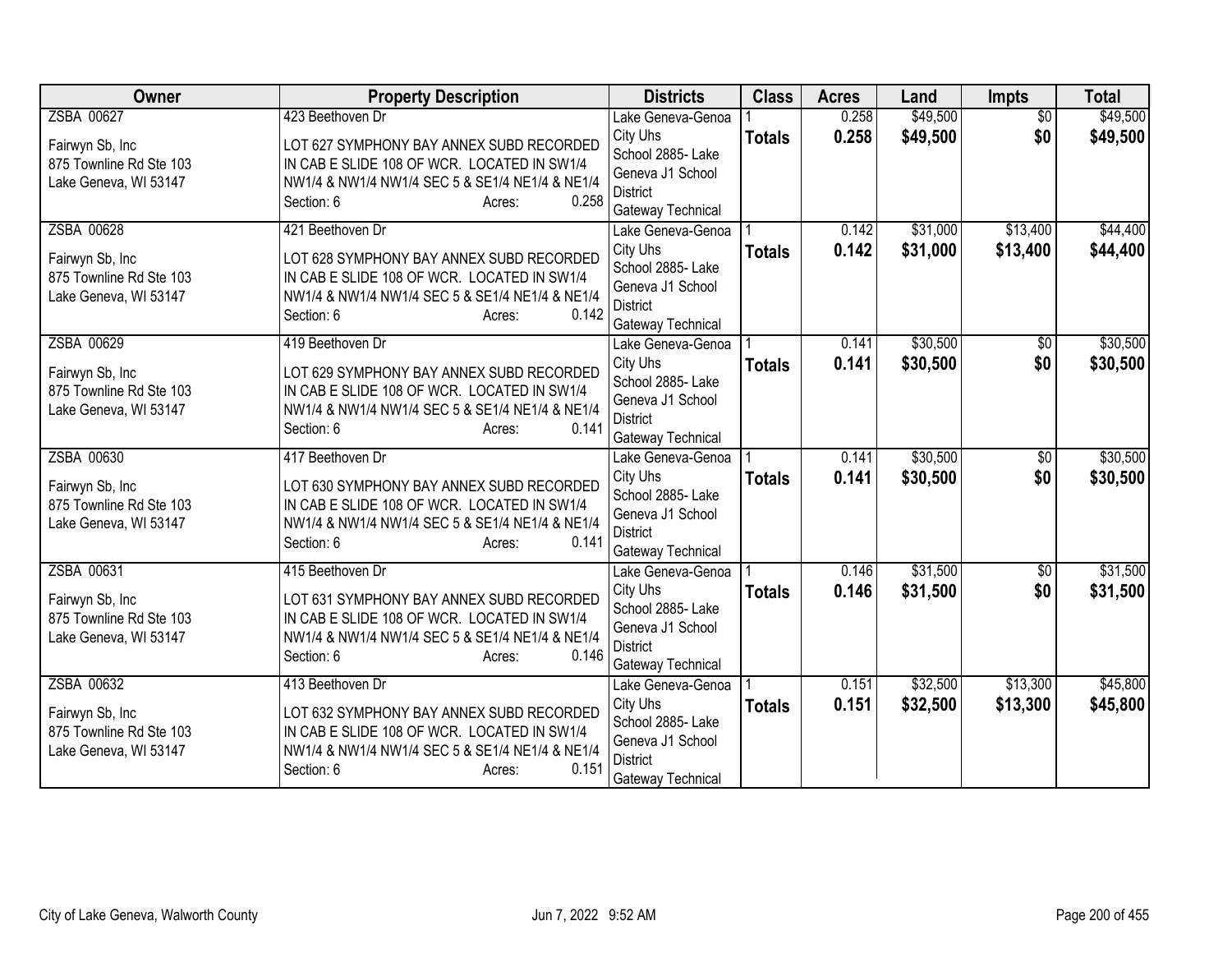| Owner                   | <b>Property Description</b>                     | <b>Districts</b>                       | <b>Class</b>  | <b>Acres</b> | Land     | <b>Impts</b>    | <b>Total</b> |
|-------------------------|-------------------------------------------------|----------------------------------------|---------------|--------------|----------|-----------------|--------------|
| ZSBA 00633              | 411 Beethoven Dr                                | Lake Geneva-Genoa                      |               | 0.156        | \$33,500 | \$15,100        | \$48,600     |
| Fairwyn Sb, Inc         | LOT 633 SYMPHONY BAY ANNEX SUBD RECORDED        | City Uhs                               | <b>Totals</b> | 0.156        | \$33,500 | \$15,100        | \$48,600     |
| 875 Townline Rd Ste 103 | IN CAB E SLIDE 108 OF WCR. LOCATED IN SW1/4     | School 2885- Lake                      |               |              |          |                 |              |
| Lake Geneva, WI 53147   | NW1/4 & NW1/4 NW1/4 SEC 5 & SE1/4 NE1/4 & NE1/4 | Geneva J1 School<br><b>District</b>    |               |              |          |                 |              |
|                         | Section: 6<br>0.156<br>Acres:                   | Gateway Technical                      |               |              |          |                 |              |
| ZSBA 00634              | 409 Beethoven Dr                                | Lake Geneva-Genoa                      |               | 0.167        | \$35,500 | $\overline{50}$ | \$35,500     |
|                         |                                                 | City Uhs                               | <b>Totals</b> | 0.167        | \$35,500 | \$0             | \$35,500     |
| Fairwyn Sb, Inc         | LOT 634 SYMPHONY BAY ANNEX SUBD RECORDED        | School 2885- Lake                      |               |              |          |                 |              |
| 875 Townline Rd Ste 103 | IN CAB E SLIDE 108 OF WCR. LOCATED IN SW1/4     | Geneva J1 School                       |               |              |          |                 |              |
| Lake Geneva, WI 53147   | NW1/4 & NW1/4 NW1/4 SEC 5 & SE1/4 NE1/4 & NE1/4 | <b>District</b>                        |               |              |          |                 |              |
|                         | Section: 6<br>0.167<br>Acres:                   | Gateway Technical                      |               |              |          |                 |              |
| ZSBA 00635              | 407 Beethoven Dr                                | Lake Geneva-Genoa                      |               | 0.269        | \$51,000 | \$0             | \$51,000     |
| Fairwyn Sb, Inc         | LOT 635 SYMPHONY BAY ANNEX SUBD RECORDED        | City Uhs                               | <b>Totals</b> | 0.269        | \$51,000 | \$0             | \$51,000     |
| 875 Townline Rd Ste 103 | IN CAB E SLIDE 108 OF WCR. LOCATED IN SW1/4     | School 2885- Lake                      |               |              |          |                 |              |
| Lake Geneva, WI 53147   | NW1/4 & NW1/4 NW1/4 SEC 5 & SE1/4 NE1/4 & NE1/4 | Geneva J1 School                       |               |              |          |                 |              |
|                         | 0.269<br>Section: 6<br>Acres:                   | <b>District</b>                        |               |              |          |                 |              |
| ZSBA 00636              | 405 Beethoven Dr                                | Gateway Technical<br>Lake Geneva-Genoa |               | 0.254        | \$49,000 | \$16,200        | \$65,200     |
|                         |                                                 | City Uhs                               |               | 0.254        | \$49,000 | \$16,200        | \$65,200     |
| Fairwyn Sb, Inc         | LOT 636 SYMPHONY BAY ANNEX SUBD RECORDED        | School 2885- Lake                      | <b>Totals</b> |              |          |                 |              |
| 875 Townline Rd Ste 103 | IN CAB E SLIDE 108 OF WCR. LOCATED IN SW1/4     | Geneva J1 School                       |               |              |          |                 |              |
| Lake Geneva, WI 53147   | NW1/4 & NW1/4 NW1/4 SEC 5 & SE1/4 NE1/4 & NE1/4 | <b>District</b>                        |               |              |          |                 |              |
|                         | Section: 6<br>0.254<br>Acres:                   | Gateway Technical                      |               |              |          |                 |              |
| ZSBA 00637              | 403 Beethoven Dr                                | Lake Geneva-Genoa                      |               | 0.216        | \$44,500 | \$14,500        | \$59,000     |
| Fairwyn Sb, Inc         | LOT 637 SYMPHONY BAY ANNEX SUBD RECORDED        | City Uhs                               | <b>Totals</b> | 0.216        | \$44,500 | \$14,500        | \$59,000     |
| 875 Townline Rd Ste 103 | IN CAB E SLIDE 108 OF WCR. LOCATED IN SW1/4     | School 2885- Lake                      |               |              |          |                 |              |
| Lake Geneva, WI 53147   | NW1/4 & NW1/4 NW1/4 SEC 5 & SE1/4 NE1/4 & NE1/4 | Geneva J1 School                       |               |              |          |                 |              |
|                         | 0.216<br>Section: 5<br>Acres:                   | <b>District</b>                        |               |              |          |                 |              |
| ZSBA 00638              | 401 Beethoven Dr                                | Gateway Technical<br>Lake Geneva-Genoa |               | 0.235        | \$47,000 | \$0             | \$47,000     |
|                         |                                                 | City Uhs                               |               | 0.235        | \$47,000 | \$0             | \$47,000     |
| Fairwyn Sb, Inc         | LOT 638 SYMPHONY BAY ANNEX SUBD RECORDED        | School 2885- Lake                      | <b>Totals</b> |              |          |                 |              |
| 875 Townline Rd Ste 103 | IN CAB E SLIDE 108 OF WCR. LOCATED IN SW1/4     | Geneva J1 School                       |               |              |          |                 |              |
| Lake Geneva, WI 53147   | NW1/4 & NW1/4 NW1/4 SEC 5 & SE1/4 NE1/4 & NE1/4 | <b>District</b>                        |               |              |          |                 |              |
|                         | 0.235<br>Section: 6<br>Acres:                   | Gateway Technical                      |               |              |          |                 |              |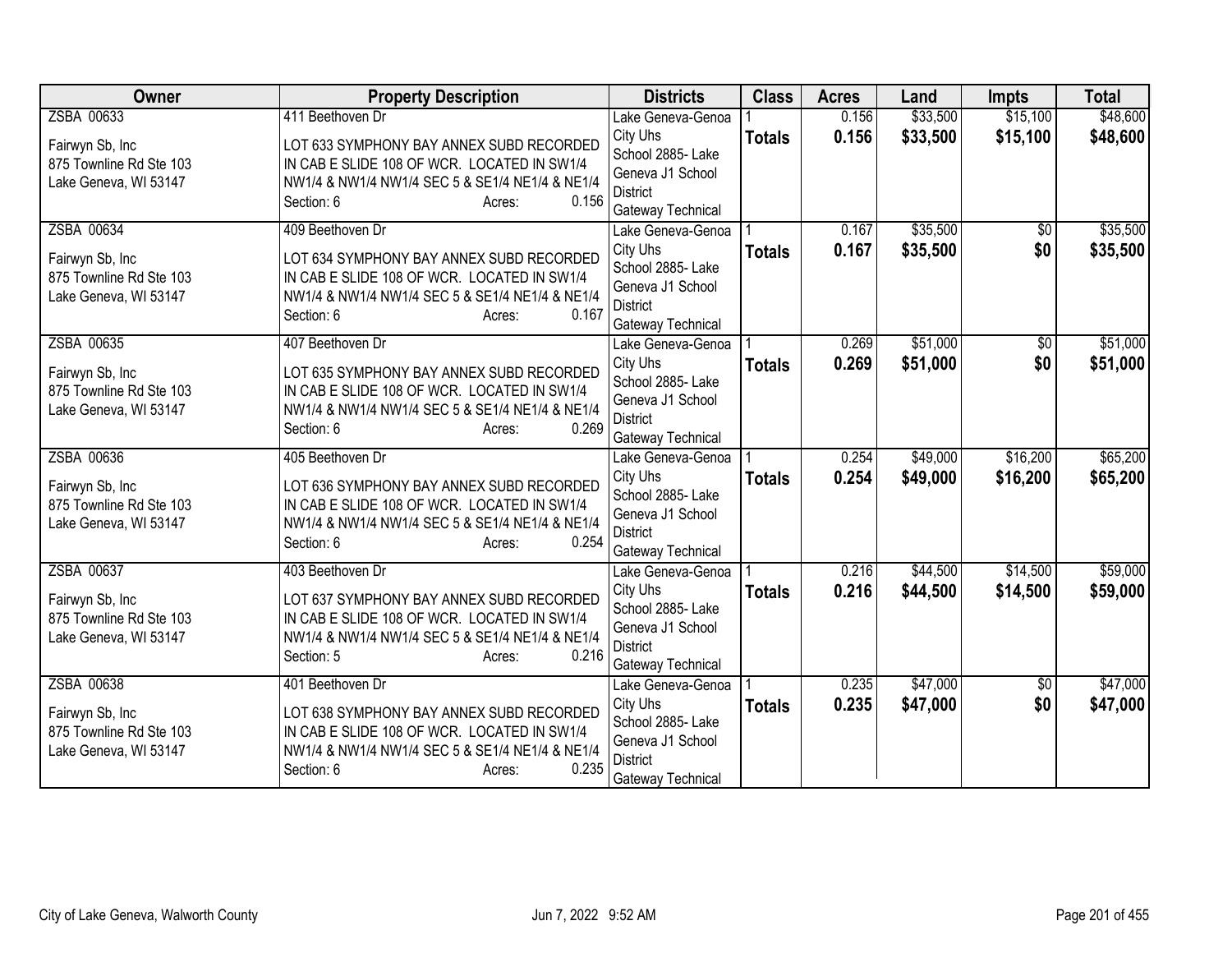| <b>Owner</b>                               | <b>Property Description</b>                                                             | <b>Districts</b>                       | <b>Class</b>  | <b>Acres</b> | Land     | Impts           | <b>Total</b> |
|--------------------------------------------|-----------------------------------------------------------------------------------------|----------------------------------------|---------------|--------------|----------|-----------------|--------------|
| ZSBA 00639                                 | 307 Beethoven Dr                                                                        | Lake Geneva-Genoa                      |               | 0.183        | \$38,500 | $\overline{50}$ | \$38,500     |
| Fairwyn Sb, Inc                            | LOT 639 SYMPHONY BAY ANNEX SUBD RECORDED                                                | City Uhs                               | <b>Totals</b> | 0.183        | \$38,500 | \$0             | \$38,500     |
| 875 Townline Rd Ste 103                    | IN CAB E SLIDE 108 OF WCR. LOCATED IN SW1/4                                             | School 2885- Lake<br>Geneva J1 School  |               |              |          |                 |              |
| Lake Geneva, WI 53147                      | NW1/4 & NW1/4 NW1/4 SEC 5 & SE1/4 NE1/4 & NE1/4                                         | <b>District</b>                        |               |              |          |                 |              |
|                                            | 0.183<br>Section: 5<br>Acres:                                                           | Gateway Technical                      |               |              |          |                 |              |
| ZSBA 00640                                 | 305 Beethoven Dr                                                                        | Lake Geneva-Genoa                      |               | 0.175        | \$37,000 | $\sqrt{6}$      | \$37,000     |
| Fairwyn Sb, Inc                            | LOT 640 SYMPHONY BAY ANNEX SUBD RECORDED                                                | City Uhs                               | <b>Totals</b> | 0.175        | \$37,000 | \$0             | \$37,000     |
| 875 Townline Rd Ste 103                    | IN CAB E SLIDE 108 OF WCR. LOCATED IN SW1/4                                             | School 2885- Lake                      |               |              |          |                 |              |
| Lake Geneva, WI 53147                      | NW1/4 & NW1/4 NW1/4 SEC 5 & SE1/4 NE1/4 & NE1/4                                         | Geneva J1 School<br><b>District</b>    |               |              |          |                 |              |
|                                            | 0.175<br>Section: 5<br>Acres:                                                           | Gateway Technical                      |               |              |          |                 |              |
| ZSBA 00641                                 | 303 Beethoven Dr                                                                        | Lake Geneva-Genoa                      |               | 0.199        | \$41,500 | \$0             | \$41,500     |
|                                            |                                                                                         | City Uhs                               | <b>Totals</b> | 0.199        | \$41,500 | \$0             | \$41,500     |
| Fairwyn Sb, Inc<br>875 Townline Rd Ste 103 | LOT 641 SYMPHONY BAY ANNEX SUBD RECORDED<br>IN CAB E SLIDE 108 OF WCR. LOCATED IN SW1/4 | School 2885- Lake                      |               |              |          |                 |              |
| Lake Geneva, WI 53147                      | NW1/4 & NW1/4 NW1/4 SEC 5 & SE1/4 NE1/4 & NE1/4                                         | Geneva J1 School                       |               |              |          |                 |              |
|                                            | 0.199<br>Section: 5<br>Acres:                                                           | <b>District</b>                        |               |              |          |                 |              |
| ZSBA 00642                                 | 301 Beethoven Dr                                                                        | Gateway Technical<br>Lake Geneva-Genoa |               | 0.235        | \$5,000  | $\overline{30}$ | \$5,000      |
|                                            |                                                                                         | City Uhs                               | <b>Totals</b> | 0.235        | \$5,000  | \$0             | \$5,000      |
| Fairwyn Sb, Inc                            | LOT 642 SYMPHONY BAY ANNEX SUBD RECORDED                                                | School 2885- Lake                      |               |              |          |                 |              |
| 875 Townline Rd Ste 103                    | IN CAB E SLIDE 108 OF WCR. LOCATED IN SW1/4                                             | Geneva J1 School                       |               |              |          |                 |              |
| Lake Geneva, WI 53147                      | NW1/4 & NW1/4 NW1/4 SEC 5 & SE1/4 NE1/4 & NE1/4<br>0.235<br>Section: 5<br>Acres:        | <b>District</b>                        |               |              |          |                 |              |
|                                            |                                                                                         | Gateway Technical                      |               |              |          |                 |              |
| ZSH 00001                                  | Sleepy Hollow Subd Unit 1                                                               | Aldermanic 01                          |               | 0.170        | \$30,700 | $\overline{60}$ | \$30,700     |
| Lisa M. Kusko                              | LOT 1 SLEEPY HOLLOW SUB CITY OF LAKE GENEVA                                             | Lake Geneva-Genoa                      | <b>Totals</b> | 0.170        | \$30,700 | \$0             | \$30,700     |
| 413 Elmwood Ave                            |                                                                                         | City Uhs<br>School 2885- Lake          |               |              |          |                 |              |
| Lake Geneva, WI 53147                      |                                                                                         | Geneva J1 School                       |               |              |          |                 |              |
|                                            | 0.170<br>Section:<br>Acres:                                                             | <b>District</b>                        |               |              |          |                 |              |
|                                            |                                                                                         | Gateway Technical                      |               |              |          |                 |              |
| ZSH 00002                                  | 1271 Wisconsin St                                                                       | Aldermanic 01                          | $\mathcal{P}$ | 0.170        | \$40,500 | \$18,200        | \$58,700     |
| Threshold Management, LLC                  | LOT 2 SLEEPY HOLLOW SUB CITY OF LAKE GENEVA                                             | Lake Geneva-Genoa                      | <b>Totals</b> | 0.170        | \$40,500 | \$18,200        | \$58,700     |
| c/o George Schneider                       |                                                                                         | City Uhs<br>School 2885- Lake          |               |              |          |                 |              |
| PO Box 1011                                |                                                                                         | Geneva J1 School                       |               |              |          |                 |              |
| Lake Geneva, WI 53147-0000                 | 0.170<br>Section:<br>Acres:                                                             | <b>District</b>                        |               |              |          |                 |              |
|                                            |                                                                                         | Gateway Technical                      |               |              |          |                 |              |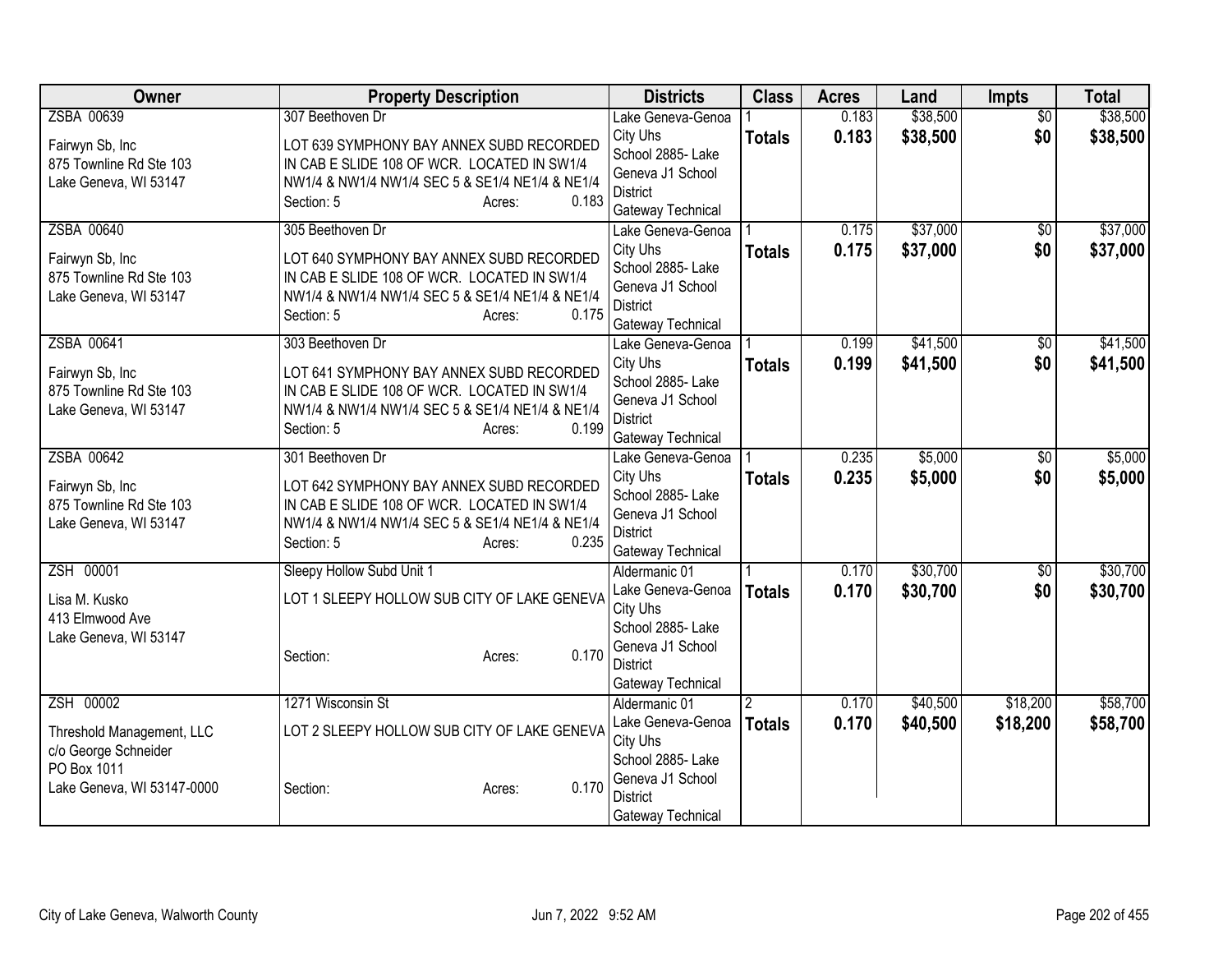| Owner                           | <b>Property Description</b>                       | <b>Districts</b>                      | <b>Class</b>  | <b>Acres</b> | Land     | <b>Impts</b> | <b>Total</b> |
|---------------------------------|---------------------------------------------------|---------------------------------------|---------------|--------------|----------|--------------|--------------|
| ZSH 00003                       | 1263 Wisconsin St                                 | Aldermanic 01                         |               | 0.190        | \$67,700 | \$321,900    | \$389,600    |
| Threshold Management, LLC       | LOT 3 & WLY 6' LOT 4 SLEEPY HOLLOW SUB CITY OI    | Lake Geneva-Genoa                     | <b>Totals</b> | 0.190        | \$67,700 | \$321,900    | \$389,600    |
| c/o George Schneider            | LAKE GENEVA PER DOC. #308272                      | City Uhs                              |               |              |          |              |              |
| PO Box 1011                     |                                                   | School 2885- Lake                     |               |              |          |              |              |
| Lake Geneva, WI 53147-0000      | 0.190<br>Section:<br>Acres:                       | Geneva J1 School                      |               |              |          |              |              |
|                                 |                                                   | <b>District</b><br>Gateway Technical  |               |              |          |              |              |
| ZSH 00004                       | 1261 Wisconsin St                                 | Aldermanic 01                         |               | 0.220        | \$37,300 | \$246,300    | \$283,600    |
|                                 |                                                   | Lake Geneva-Genoa                     | <b>Totals</b> | 0.220        | \$37,300 | \$246,300    | \$283,600    |
| Threshold Management, LLC       | ELY 54' LOT 4 & WLY 31.30' LOT 5 SLEEPY HOLLOW    | City Uhs                              |               |              |          |              |              |
| c/o George Schneider            | SUB CITY OF LAKE GENEVA PER DOC. #308272          | School 2885- Lake                     |               |              |          |              |              |
| PO Box 1011                     | 0.220                                             | Geneva J1 School                      |               |              |          |              |              |
| Lake Geneva, WI 53147-0000      | Section:<br>Acres:                                | <b>District</b>                       |               |              |          |              |              |
|                                 |                                                   | Gateway Technical                     |               |              |          |              |              |
| ZSH 00006                       | 1251 Wisconsin St                                 | Aldermanic 01                         |               | 0.220        | \$37,300 | \$240,800    | \$278,100    |
| Threshold Management, LLC       | ELY 28.70' LOT 5 & ALL LOT 6 SLEEPY HOLLOW SUB    | Lake Geneva-Genoa                     | <b>Totals</b> | 0.220        | \$37,300 | \$240,800    | \$278,100    |
| c/o George Schneider            | CITY OF LAKE GENEVA PER DOC. #308272              | City Uhs                              |               |              |          |              |              |
| PO Box 1011                     |                                                   | School 2885- Lake                     |               |              |          |              |              |
| Lake Geneva, WI 53147-0000      | 0.220<br>Section:<br>Acres:                       | Geneva J1 School<br><b>District</b>   |               |              |          |              |              |
|                                 |                                                   | Gateway Technical                     |               |              |          |              |              |
| ZSH 00007                       | 1241 Wisconsin St                                 | Aldermanic 01                         |               | 0.150        | \$28,500 | \$136,900    | \$165,400    |
|                                 |                                                   | Lake Geneva-Genoa                     | <b>Totals</b> | 0.150        | \$28,500 | \$136,900    | \$165,400    |
| Jane I. Tully                   | LOT 7 SLEEPY HOLLOW SUB CITY OF LAKE GENEVA       | City Uhs                              |               |              |          |              |              |
| 950 Timothy Dr                  |                                                   | School 2885-Lake                      |               |              |          |              |              |
| Lake Geneva, WI 53147-2349      | 0.150<br>Section:<br>Acres:                       | Geneva J1 School                      |               |              |          |              |              |
|                                 |                                                   | <b>District</b>                       |               |              |          |              |              |
|                                 |                                                   | Gateway Technical                     |               |              |          |              |              |
| ZSR 00001                       | Wild Ridge Dr                                     | Aldermanic 01                         |               | 2.130        | \$7,500  | $\sqrt{6}$   | \$7,500      |
| Stone Ridge of Lake Geneva, LLC | LOT 1 STONE RIDGE AS RECORDED IN CAB D SLIDE      | Lake Geneva-Genoa                     | <b>Totals</b> | 2.130        | \$7,500  | \$0          | \$7,500      |
| 875 Townline Rd Ste 103         | 24 WCR. LOCATED IN SE 1/4 SW 1/4, SW 1/4 & SE 1/4 | City Uhs                              |               |              |          |              |              |
| Lake Geneva, WI 53147           | OF SE 1/4 SEC 24 & PT NE 1/4 & NW 1/4 OF NW 1/4 & | School 2885- Lake<br>Geneva J1 School |               |              |          |              |              |
|                                 | 2.130<br>Section:<br>Acres:                       | <b>District</b>                       |               |              |          |              |              |
|                                 |                                                   | Gateway Technical                     |               |              |          |              |              |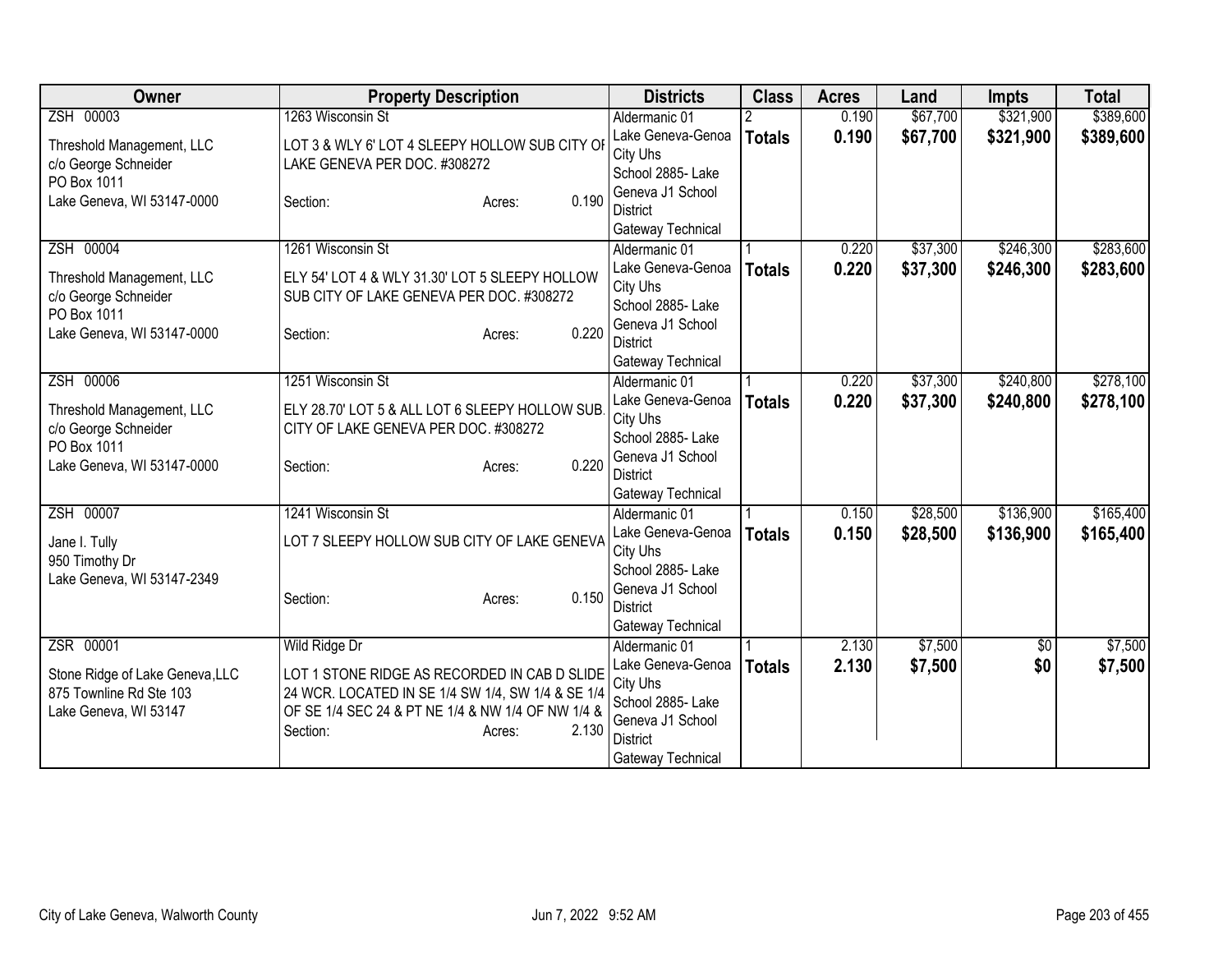| Owner                                                                                            | <b>Property Description</b>                                                                                                                                                                                    | <b>Districts</b>                                                                                                                | <b>Class</b>  | <b>Acres</b>   | Land               | <b>Impts</b>           | <b>Total</b>       |
|--------------------------------------------------------------------------------------------------|----------------------------------------------------------------------------------------------------------------------------------------------------------------------------------------------------------------|---------------------------------------------------------------------------------------------------------------------------------|---------------|----------------|--------------------|------------------------|--------------------|
| ZSR 00002                                                                                        | Wild Ridge Dr                                                                                                                                                                                                  | Aldermanic 01                                                                                                                   |               | 2.420          | \$7,500            | $\overline{50}$        | \$7,500            |
| Stone Ridge of Lake Geneva, LLC<br>875 Townline Rd Ste 103<br>Lake Geneva, WI 53147              | LOT 2 STONE RIDGE AS RECORDED IN CAB D SLIDE<br>24 WCR. LOCATED IN SE 1/4 SW 1/4, SW 1/4 & SE 1/4<br>OF SE 1/4 SEC 24 & PT NE 1/4 & NW 1/4 OF NW 1/4 &<br>2.420<br>Section:<br>Acres:                          | Lake Geneva-Genoa<br>City Uhs<br>School 2885- Lake<br>Geneva J1 School<br><b>District</b><br>Gateway Technical                  | <b>Totals</b> | 2.420          | \$7,500            | \$0                    | \$7,500            |
| ZSR 00003<br>Stone Ridge of Lake Geneva, LLC<br>875 Townline Rd Ste 103<br>Lake Geneva, WI 53147 | Wild Ridge Dr<br>LOT 3 STONE RIDGE AS RECORDED IN CAB D SLIDE<br>24 WCR. LOCATED IN SE 1/4 SW 1/4, SW 1/4 & SE 1/4<br>OF SE 1/4 SEC 24 & PT NE 1/4 & NW 1/4 OF NW 1/4 &<br>1.440<br>Section:<br>Acres:         | Aldermanic 01<br>Lake Geneva-Genoa<br>City Uhs<br>School 2885- Lake<br>Geneva J1 School<br><b>District</b><br>Gateway Technical | <b>Totals</b> | 1.440<br>1.440 | \$7,500<br>\$7,500 | \$0<br>\$0             | \$7,500<br>\$7,500 |
| ZSR 00004<br>Stone Ridge of Lake Geneva, LLC<br>875 Townline Rd Ste 103<br>Lake Geneva, WI 53147 | Wild Ridge Dr<br>LOT 4 STONE RIDGE AS RECORDED IN CAB D SLIDE<br>24 WCR. LOCATED IN SE 1/4 SW 1/4, SW 1/4 & SE 1/4<br>OF SE 1/4 SEC 24 & PT NE 1/4 & NW 1/4 OF NW 1/4 &<br>1.210<br>Section:<br>Acres:         | Aldermanic 01<br>Lake Geneva-Genoa<br>City Uhs<br>School 2885- Lake<br>Geneva J1 School<br><b>District</b><br>Gateway Technical | <b>Totals</b> | 1.210<br>1.210 | \$7,500<br>\$7,500 | \$0<br>\$0             | \$7,500<br>\$7,500 |
| ZSR 00005<br>Stone Ridge of Lake Geneva, LLC<br>875 Townline Rd Ste 103<br>Lake Geneva, WI 53147 | Stone Ridge Dr<br>LOT 5 STONE RIDGE AS RECORDED IN CAB D SLIDE<br>24 WCR. LOCATED IN SE 1/4 SW 1/4, SW 1/4 & SE 1/4<br>OF SE 1/4 SEC 24 & PT NE 1/4 & NW 1/4 OF NW 1/4 &<br>1.210<br>Section:<br>Acres:        | Aldermanic 01<br>Lake Geneva-Genoa<br>City Uhs<br>School 2885- Lake<br>Geneva J1 School<br><b>District</b><br>Gateway Technical | <b>Totals</b> | 1.210<br>1.210 | \$7,500<br>\$7,500 | $\overline{50}$<br>\$0 | \$7,500<br>\$7,500 |
| ZSR 00006<br>Stone Ridge of Lake Geneva, LLC<br>875 Townline Rd Ste 103<br>Lake Geneva, WI 53147 | <b>Ridgeway Point</b><br>LOT 6 STONE RIDGE AS RECORDED IN CAB D SLIDE<br>24 WCR. LOCATED IN SE 1/4 SW 1/4, SW 1/4 & SE 1/4<br>OF SE 1/4 SEC 24 & PT NE 1/4 & NW 1/4 OF NW 1/4 &<br>Section:<br>0.960<br>Acres: | Aldermanic 01<br>Lake Geneva-Genoa<br>City Uhs<br>School 2885- Lake<br>Geneva J1 School<br><b>District</b><br>Gateway Technical | <b>Totals</b> | 0.960<br>0.960 | \$7,500<br>\$7,500 | $\overline{50}$<br>\$0 | \$7,500<br>\$7,500 |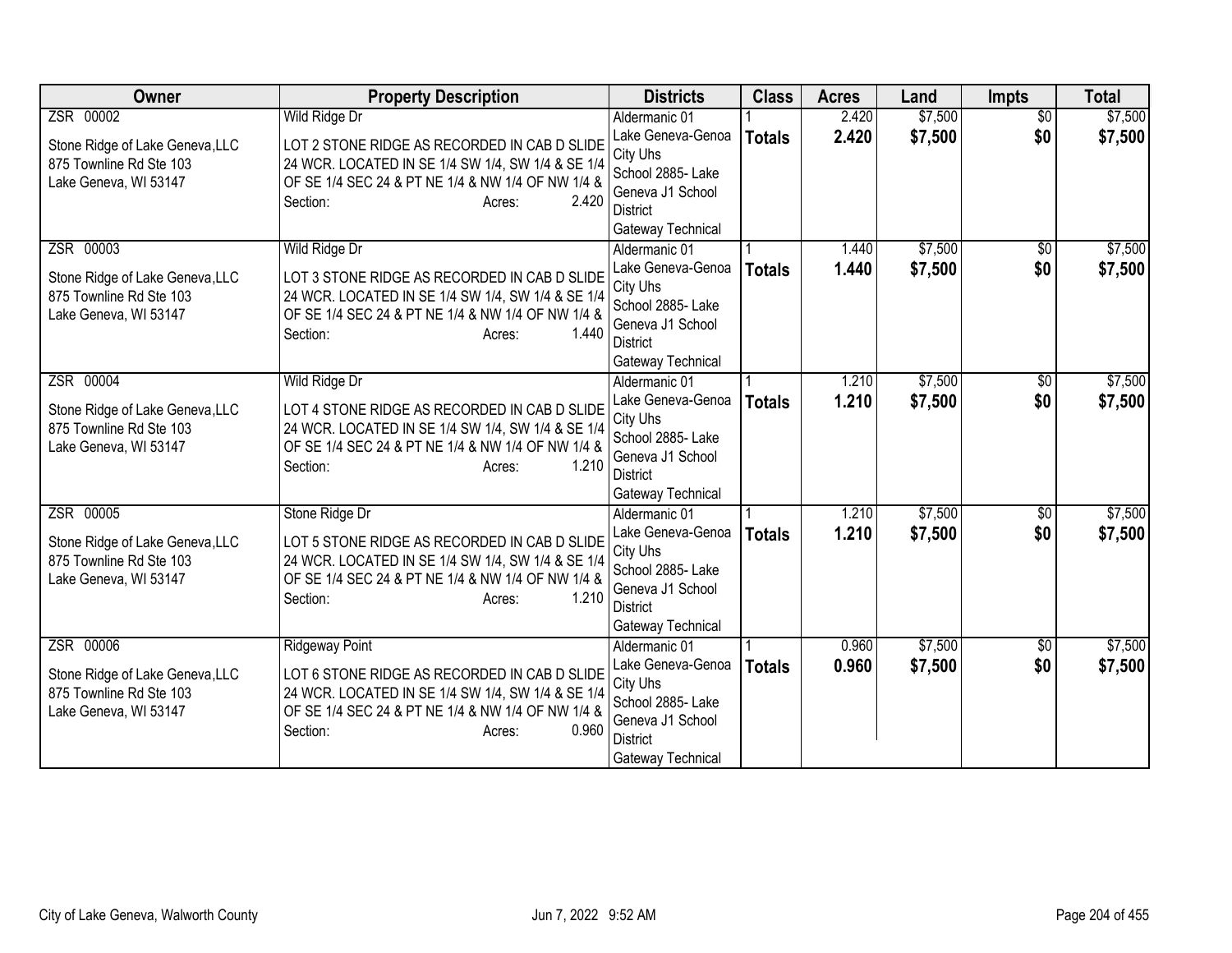| <b>Owner</b>                                                                        | <b>Property Description</b>                                                                                                                                                           | <b>Districts</b>                                                                                               | <b>Class</b>  | <b>Acres</b>   | Land               | <b>Impts</b>    | <b>Total</b>       |
|-------------------------------------------------------------------------------------|---------------------------------------------------------------------------------------------------------------------------------------------------------------------------------------|----------------------------------------------------------------------------------------------------------------|---------------|----------------|--------------------|-----------------|--------------------|
| ZSR 00007                                                                           | <b>Ridgeway Point</b>                                                                                                                                                                 | Aldermanic 01                                                                                                  |               | 1.120          | \$7,500            | $\overline{50}$ | \$7,500            |
| Stone Ridge of Lake Geneva, LLC<br>875 Townline Rd Ste 103<br>Lake Geneva, WI 53147 | LOT 7 STONE RIDGE AS RECORDED IN CAB D SLIDE<br>24 WCR. LOCATED IN SE 1/4 SW 1/4, SW 1/4 & SE 1/4<br>OF SE 1/4 SEC 24 & PT NE 1/4 & NW 1/4 OF NW 1/4 &<br>1.120<br>Section:<br>Acres: | Lake Geneva-Genoa<br>City Uhs<br>School 2885- Lake<br>Geneva J1 School<br><b>District</b><br>Gateway Technical | <b>Totals</b> | 1.120          | \$7,500            | \$0             | \$7,500            |
| ZSR 00008<br>Stone Ridge of Lake Geneva, LLC                                        | <b>Ridgeway Point</b><br>LOT 8 STONE RIDGE AS RECORDED IN CAB D SLIDE                                                                                                                 | Aldermanic 01<br>Lake Geneva-Genoa<br>City Uhs                                                                 | <b>Totals</b> | 1.240<br>1.240 | \$7,500<br>\$7,500 | \$0<br>\$0      | \$7,500<br>\$7,500 |
| 875 Townline Rd Ste 103<br>Lake Geneva, WI 53147                                    | 24 WCR. LOCATED IN SE 1/4 SW 1/4, SW 1/4 & SE 1/4<br>OF SE 1/4 SEC 24 & PT NE 1/4 & NW 1/4 OF NW 1/4 &<br>1.240<br>Section:<br>Acres:                                                 | School 2885- Lake<br>Geneva J1 School<br><b>District</b><br>Gateway Technical                                  |               |                |                    |                 |                    |
| ZSR 00009                                                                           | <b>Ridgeway Point</b>                                                                                                                                                                 | Aldermanic 01                                                                                                  |               | 1.270          | \$7,500            | \$0             | \$7,500            |
| Stone Ridge of Lake Geneva, LLC<br>875 Townline Rd Ste 103<br>Lake Geneva, WI 53147 | LOT 9 STONE RIDGE AS RECORDED IN CAB D SLIDE<br>24 WCR. LOCATED IN SE 1/4 SW 1/4, SW 1/4 & SE 1/4<br>OF SE 1/4 SEC 24 & PT NE 1/4 & NW 1/4 OF NW 1/4 &<br>1.270<br>Section:<br>Acres: | Lake Geneva-Genoa<br>City Uhs<br>School 2885- Lake<br>Geneva J1 School<br><b>District</b><br>Gateway Technical | <b>Totals</b> | 1.270          | \$7,500            | \$0             | \$7,500            |
| ZSR 00010                                                                           | <b>Ridgeway Point</b>                                                                                                                                                                 | Aldermanic 01                                                                                                  |               | 1.270          | \$7,500            | $\overline{50}$ | \$7,500            |
| Stone Ridge of Lake Geneva, LLC<br>875 Townline Rd Ste 103<br>Lake Geneva, WI 53147 | LOT 10 STONE RIDGE AS RECORDED IN CAB D<br>SLIDE 24 WCR. LOCATED IN SE 1/4 SW 1/4, SW 1/4 &<br>SE 1/4 OF SE 1/4 SEC 24 & PT NE 1/4 & NW 1/4 OF NV<br>1.270<br>Section:<br>Acres:      | Lake Geneva-Genoa<br>City Uhs<br>School 2885- Lake<br>Geneva J1 School<br><b>District</b><br>Gateway Technical | <b>Totals</b> | 1.270          | \$7,500            | \$0             | \$7,500            |
| ZSR 00011                                                                           | <b>Ridgeway Point</b>                                                                                                                                                                 | Aldermanic 01                                                                                                  |               | 0.990          | \$7,500            | $\overline{50}$ | \$7,500            |
| Stone Ridge of Lake Geneva, LLC<br>875 Townline Rd Ste 103<br>Lake Geneva, WI 53147 | LOT 11 STONE RIDGE AS RECORDED IN CAB D<br>SLIDE 24 WCR. LOCATED IN SE 1/4 SW 1/4, SW 1/4 &<br>SE 1/4 OF SE 1/4 SEC 24 & PT NE 1/4 & NW 1/4 OF NV<br>Section:<br>0.990<br>Acres:      | Lake Geneva-Genoa<br>City Uhs<br>School 2885- Lake<br>Geneva J1 School<br><b>District</b><br>Gateway Technical | <b>Totals</b> | 0.990          | \$7,500            | \$0             | \$7,500            |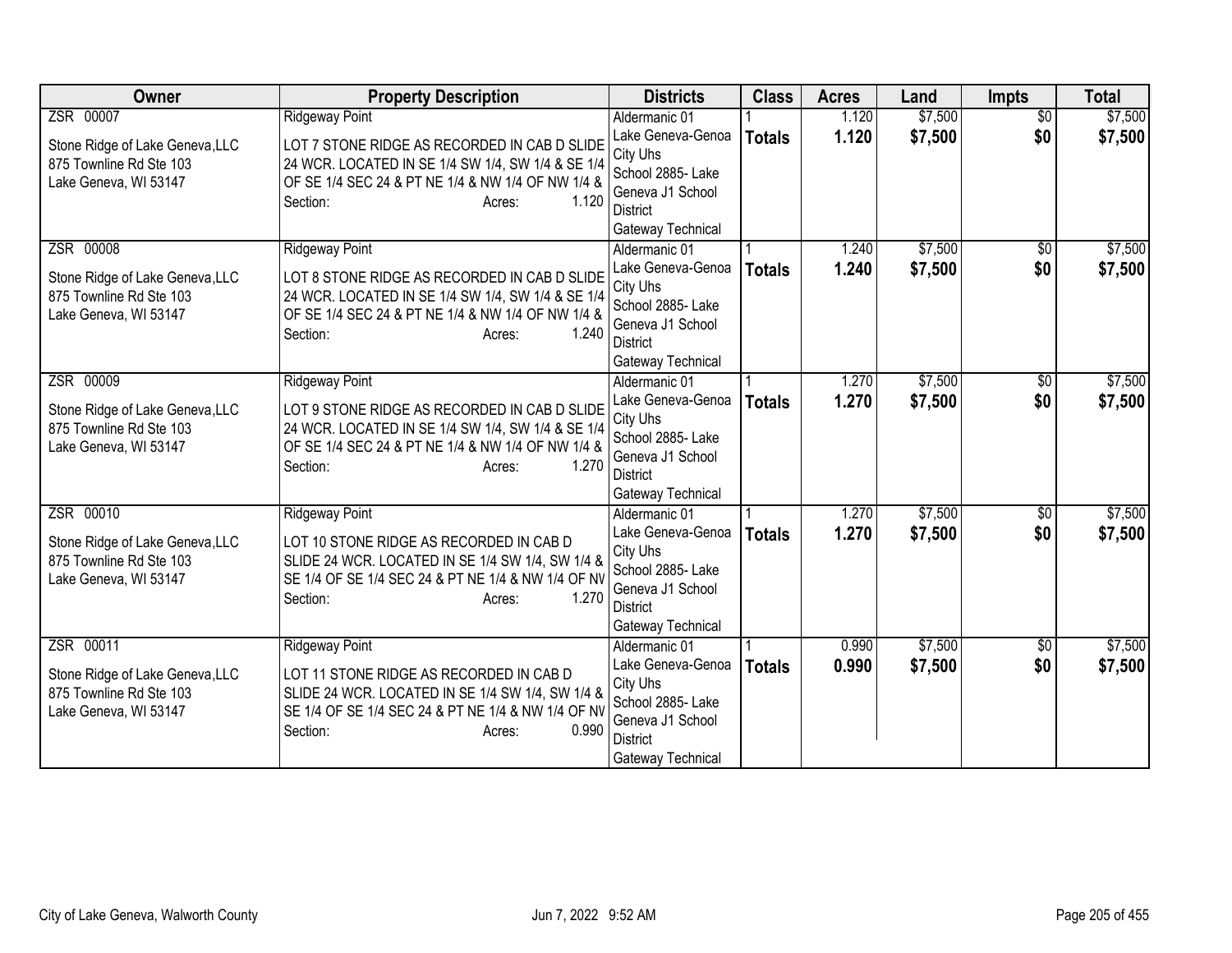| <b>Owner</b>                                                                                     | <b>Property Description</b>                                                                                                                                                                               | <b>Districts</b>                                                                                                                | <b>Class</b>  | <b>Acres</b>   | Land               | <b>Impts</b>           | <b>Total</b>       |
|--------------------------------------------------------------------------------------------------|-----------------------------------------------------------------------------------------------------------------------------------------------------------------------------------------------------------|---------------------------------------------------------------------------------------------------------------------------------|---------------|----------------|--------------------|------------------------|--------------------|
| ZSR 00012                                                                                        | <b>Ridgeway Point</b>                                                                                                                                                                                     | Aldermanic 01                                                                                                                   |               | 0.530          | \$7,500            | $\overline{50}$        | \$7,500            |
| Stone Ridge of Lake Geneva, LLC<br>875 Townline Rd Ste 103<br>Lake Geneva, WI 53147              | LOT 12 STONE RIDGE AS RECORDED IN CAB D<br>SLIDE 24 WCR. LOCATED IN SE 1/4 SW 1/4, SW 1/4 &<br>SE 1/4 OF SE 1/4 SEC 24 & PT NE 1/4 & NW 1/4 OF NV<br>Section:<br>0.530<br>Acres:                          | Lake Geneva-Genoa<br>City Uhs<br>School 2885- Lake<br>Geneva J1 School<br><b>District</b><br>Gateway Technical                  | <b>Totals</b> | 0.530          | \$7,500            | \$0                    | \$7,500            |
| ZSR 00013<br>Stone Ridge of Lake Geneva, LLC<br>875 Townline Rd Ste 103<br>Lake Geneva, WI 53147 | <b>Ridgeway Point</b><br>LOT 13 STONE RIDGE AS RECORDED IN CAB D<br>SLIDE 24 WCR. LOCATED IN SE 1/4 SW 1/4, SW 1/4 &<br>SE 1/4 OF SE 1/4 SEC 24 & PT NE 1/4 & NW 1/4 OF NV<br>0.500<br>Section:<br>Acres: | Aldermanic 01<br>Lake Geneva-Genoa<br>City Uhs<br>School 2885- Lake<br>Geneva J1 School<br><b>District</b><br>Gateway Technical | <b>Totals</b> | 0.500<br>0.500 | \$7,500<br>\$7,500 | \$0<br>\$0             | \$7,500<br>\$7,500 |
| ZSR 00014<br>Stone Ridge of Lake Geneva, LLC<br>875 Townline Rd Ste 103<br>Lake Geneva, WI 53147 | <b>Ridgeway Point</b><br>LOT 14 STONE RIDGE AS RECORDED IN CAB D<br>SLIDE 24 WCR. LOCATED IN SE 1/4 SW 1/4, SW 1/4 &<br>SE 1/4 OF SE 1/4 SEC 24 & PT NE 1/4 & NW 1/4 OF NV<br>0.430<br>Section:<br>Acres: | Aldermanic 01<br>Lake Geneva-Genoa<br>City Uhs<br>School 2885- Lake<br>Geneva J1 School<br><b>District</b><br>Gateway Technical | <b>Totals</b> | 0.430<br>0.430 | \$7,500<br>\$7,500 | \$0<br>\$0             | \$7,500<br>\$7,500 |
| ZSR 00015<br>Stone Ridge of Lake Geneva, LLC<br>875 Townline Rd Ste 103<br>Lake Geneva, WI 53147 | Stone Ridge Dr<br>LOT 15 STONE RIDGE AS RECORDED IN CAB D<br>SLIDE 24 WCR. LOCATED IN SE 1/4 SW 1/4, SW 1/4 &<br>SE 1/4 OF SE 1/4 SEC 24 & PT NE 1/4 & NW 1/4 OF NV<br>0.530<br>Section:<br>Acres:        | Aldermanic 01<br>Lake Geneva-Genoa<br>City Uhs<br>School 2885- Lake<br>Geneva J1 School<br><b>District</b><br>Gateway Technical | <b>Totals</b> | 0.530<br>0.530 | \$7,500<br>\$7,500 | $\overline{50}$<br>\$0 | \$7,500<br>\$7,500 |
| ZSR 00016<br>Stone Ridge of Lake Geneva, LLC<br>875 Townline Rd Ste 103<br>Lake Geneva, WI 53147 | Stone Ridge Dr<br>LOT 16 STONE RIDGE AS RECORDED IN CAB D<br>SLIDE 24 WCR. LOCATED IN SE 1/4 SW 1/4, SW 1/4 &<br>SE 1/4 OF SE 1/4 SEC 24 & PT NE 1/4 & NW 1/4 OF NV<br>Section:<br>0.400<br>Acres:        | Aldermanic 01<br>Lake Geneva-Genoa<br>City Uhs<br>School 2885- Lake<br>Geneva J1 School<br><b>District</b><br>Gateway Technical | <b>Totals</b> | 0.400<br>0.400 | \$7,500<br>\$7,500 | $\overline{50}$<br>\$0 | \$7,500<br>\$7,500 |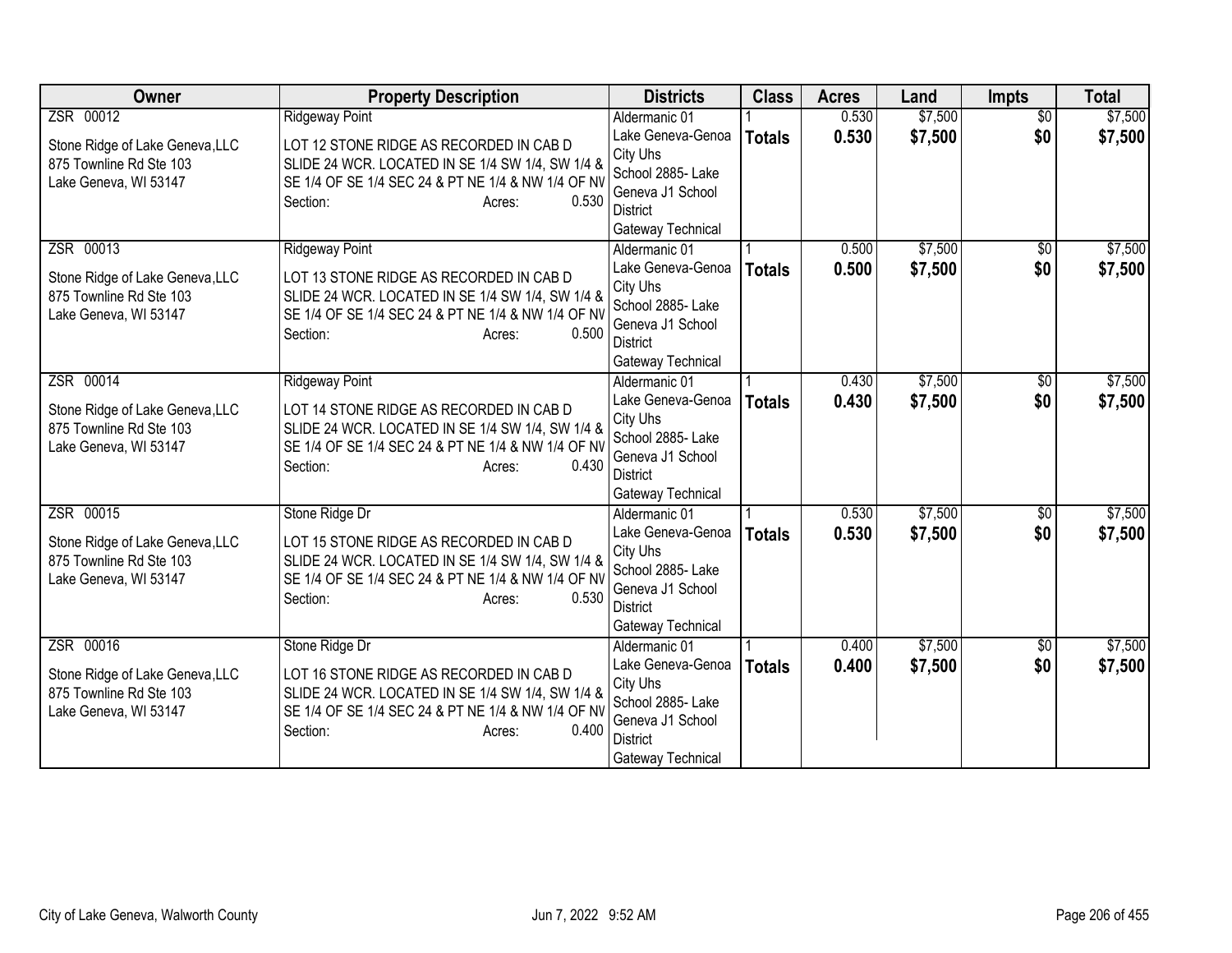| <b>Owner</b>                           | <b>Property Description</b>                                                                 | <b>Districts</b>                   | <b>Class</b>  | <b>Acres</b> | Land     | Impts           | <b>Total</b> |
|----------------------------------------|---------------------------------------------------------------------------------------------|------------------------------------|---------------|--------------|----------|-----------------|--------------|
| ZSR 00017                              | 1750 Cobblestone Ct                                                                         | Aldermanic 01                      |               | 0.330        | \$60,000 | $\overline{50}$ | \$60,000     |
| Shodeen Homes, LLC                     | LOT 17 STONE RIDGE AS RECORDED IN CAB D                                                     | Lake Geneva-Genoa                  | <b>Totals</b> | 0.330        | \$60,000 | \$0             | \$60,000     |
| 77 N 1st St                            | SLIDE 24 WCR. LOCATED IN SE 1/4 SW 1/4, SW 1/4 &                                            | City Uhs                           |               |              |          |                 |              |
| Geneva, IL 60134                       | SE 1/4 OF SE 1/4 SEC 24 & PT NE 1/4 & NW 1/4 OF NV                                          | School 2885- Lake                  |               |              |          |                 |              |
|                                        | Section:<br>0.330<br>Acres:                                                                 | Geneva J1 School                   |               |              |          |                 |              |
|                                        |                                                                                             | <b>District</b>                    |               |              |          |                 |              |
| ZSR 00018                              | 1740 Cobblestone Ct                                                                         | Gateway Technical<br>Aldermanic 01 |               | 0.390        | \$75,000 | \$505,200       | \$580,200    |
|                                        |                                                                                             | Lake Geneva-Genoa                  |               | 0.390        |          |                 |              |
| Bernadette M. Bisaillon                | LOT 18 STONE RIDGE AS RECORDED IN CAB D                                                     | City Uhs                           | <b>Totals</b> |              | \$75,000 | \$505,200       | \$580,200    |
| 1740 Cobblestone Ct                    | SLIDE 24 WCR. LOCATED IN SE 1/4 SW 1/4, SW 1/4 &                                            | School 2885- Lake                  |               |              |          |                 |              |
| Lake Geneva, WI 53147                  | SE 1/4 OF SE 1/4 SEC 24 & PT NE 1/4 & NW 1/4 OF NV                                          | Geneva J1 School                   |               |              |          |                 |              |
|                                        | Section:<br>0.390<br>Acres:                                                                 | <b>District</b>                    |               |              |          |                 |              |
|                                        |                                                                                             | Gateway Technical                  |               |              |          |                 |              |
| ZSR 00019                              | 1730 Cobblestone Ct                                                                         | Aldermanic 01                      |               | 0.350        | \$75,000 | \$465,800       | \$540,800    |
|                                        |                                                                                             | Lake Geneva-Genoa                  | <b>Totals</b> | 0.350        | \$75,000 | \$465,800       | \$540,800    |
| John E. Janczak<br>1730 Cobblestone Ct | LOT 19 STONE RIDGE AS RECORDED IN CAB D<br>SLIDE 24 WCR. LOCATED IN SE 1/4 SW 1/4, SW 1/4 & | City Uhs                           |               |              |          |                 |              |
| Lake Geneva, WI 53147                  | SE 1/4 OF SE 1/4 SEC 24 & PT NE 1/4 & NW 1/4 OF NV                                          | School 2885- Lake                  |               |              |          |                 |              |
|                                        | 0.350<br>Section:<br>Acres:                                                                 | Geneva J1 School                   |               |              |          |                 |              |
|                                        |                                                                                             | District                           |               |              |          |                 |              |
|                                        |                                                                                             | Gateway Technical                  |               |              |          |                 |              |
| ZSR 00020                              | 1720 Cobblestone Ct                                                                         | Aldermanic 01                      |               | 0.350        | \$75,000 | \$574,900       | \$649,900    |
| Sarah Anne Watters                     | LOT 20 STONE RIDGE AS RECORDED IN CAB D                                                     | Lake Geneva-Genoa                  | <b>Totals</b> | 0.350        | \$75,000 | \$574,900       | \$649,900    |
| 1720 Cobblestone Ct                    | SLIDE 24 WCR. LOCATED IN SE 1/4 SW 1/4, SW 1/4 &                                            | City Uhs<br>School 2885- Lake      |               |              |          |                 |              |
| Lake Geneva, WI 53147                  | SE 1/4 OF SE 1/4 SEC 24 & PT NE 1/4 & NW 1/4 OF NV                                          | Geneva J1 School                   |               |              |          |                 |              |
|                                        | 0.350<br>Section:<br>Acres:                                                                 | <b>District</b>                    |               |              |          |                 |              |
|                                        |                                                                                             | Gateway Technical                  |               |              |          |                 |              |
| ZSR 00021                              | 1710 Cobblestone Ct                                                                         | Aldermanic 01                      |               | 0.350        | \$75,000 | \$527,000       | \$602,000    |
|                                        |                                                                                             | Lake Geneva-Genoa                  | <b>Totals</b> | 0.350        | \$75,000 | \$527,000       | \$602,000    |
| <b>Chappell Trust</b>                  | LOT 21 STONE RIDGE AS RECORDED IN CAB D                                                     | City Uhs                           |               |              |          |                 |              |
| 1710 Cobblestone Ct                    | SLIDE 24 WCR. LOCATED IN SE 1/4 SW 1/4, SW 1/4 &                                            | School 2885- Lake                  |               |              |          |                 |              |
| Lake Geneva, WI 53147                  | SE 1/4 OF SE 1/4 SEC 24 & PT NE 1/4 & NW 1/4 OF NV                                          | Geneva J1 School                   |               |              |          |                 |              |
|                                        | Section:<br>0.350<br>Acres:                                                                 | <b>District</b>                    |               |              |          |                 |              |
|                                        |                                                                                             | Gateway Technical                  |               |              |          |                 |              |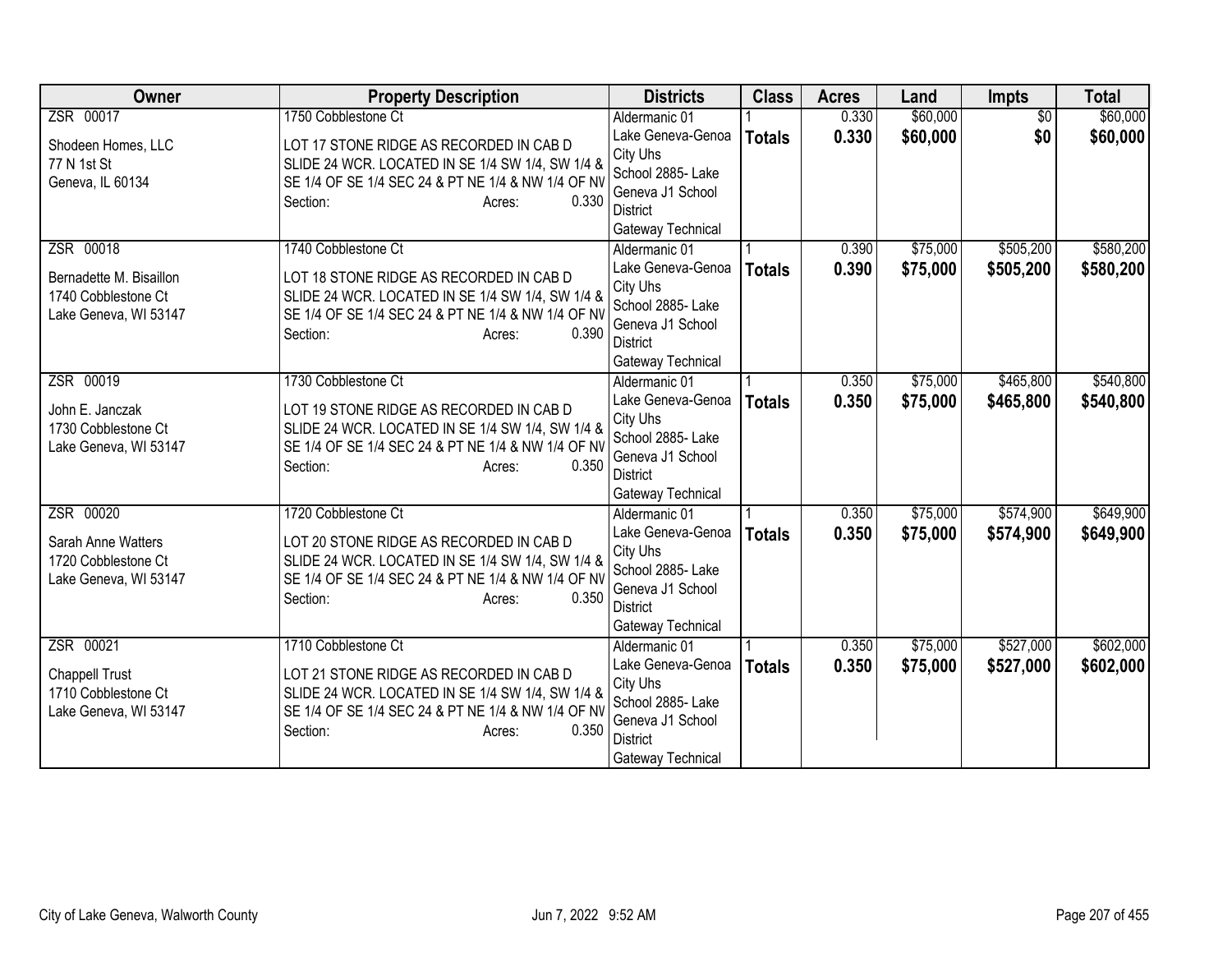| <b>Owner</b>                                            | <b>Property Description</b>                                                                 | <b>Districts</b>                      | <b>Class</b>  | <b>Acres</b> | Land     | Impts           | <b>Total</b> |
|---------------------------------------------------------|---------------------------------------------------------------------------------------------|---------------------------------------|---------------|--------------|----------|-----------------|--------------|
| ZSR 00022                                               | Cobblestone Ct                                                                              | Aldermanic 01                         |               | 0.310        | \$60,000 | $\overline{50}$ | \$60,000     |
| Stone Ridge of Lake Geneva, LLC                         | LOT 22 STONE RIDGE AS RECORDED IN CAB D                                                     | Lake Geneva-Genoa                     | <b>Totals</b> | 0.310        | \$60,000 | \$0             | \$60,000     |
| 875 Townline Rd Ste 103                                 | SLIDE 24 WCR. LOCATED IN SE 1/4 SW 1/4, SW 1/4 &                                            | City Uhs                              |               |              |          |                 |              |
| Lake Geneva, WI 53147                                   | SE 1/4 OF SE 1/4 SEC 24 & PT NE 1/4 & NW 1/4 OF NV                                          | School 2885- Lake<br>Geneva J1 School |               |              |          |                 |              |
|                                                         | 0.310<br>Section:<br>Acres:                                                                 | <b>District</b>                       |               |              |          |                 |              |
|                                                         |                                                                                             | Gateway Technical                     |               |              |          |                 |              |
| ZSR 00023                                               | Stone Ridge Ct                                                                              | Aldermanic 01                         |               | 0.290        | \$60,000 | $\sqrt{6}$      | \$60,000     |
|                                                         |                                                                                             | Lake Geneva-Genoa                     | <b>Totals</b> | 0.290        | \$60,000 | \$0             | \$60,000     |
| Stone Ridge Development Group, LLC,<br>A Delaware Limit | LOT 23 STONE RIDGE AS RECORDED IN CAB D<br>SLIDE 24 WCR. LOCATED IN SE 1/4 SW 1/4, SW 1/4 & | City Uhs                              |               |              |          |                 |              |
| 77 N 1st St                                             | SE 1/4 OF SE 1/4 SEC 24 & PT NE 1/4 & NW 1/4 OF NV                                          | School 2885- Lake                     |               |              |          |                 |              |
| Geneva, IL 60134                                        | 0.290<br>Section:<br>Acres:                                                                 | Geneva J1 School                      |               |              |          |                 |              |
|                                                         |                                                                                             | <b>District</b>                       |               |              |          |                 |              |
|                                                         |                                                                                             | Gateway Technical                     |               |              |          |                 |              |
| ZSR 00024                                               | 541 N Stone Ridge Ct                                                                        | Aldermanic 01                         |               | 0.350        | \$60,000 | \$0             | \$60,000     |
| Stone Ridge Development Group, LLC                      | LOT 24 STONE RIDGE AS RECORDED IN CAB D                                                     | Lake Geneva-Genoa<br>City Uhs         | <b>Totals</b> | 0.350        | \$60,000 | \$0             | \$60,000     |
| 77 N 1st St                                             | SLIDE 24 WCR. LOCATED IN SE 1/4 SW 1/4, SW 1/4 &                                            | School 2885- Lake                     |               |              |          |                 |              |
| Geneva, IL 60134                                        | SE 1/4 OF SE 1/4 SEC 24 & PT NE 1/4 & NW 1/4 OF NV                                          | Geneva J1 School                      |               |              |          |                 |              |
|                                                         | 0.350<br>Section:<br>Acres:                                                                 | <b>District</b>                       |               |              |          |                 |              |
|                                                         |                                                                                             | Gateway Technical                     |               |              |          |                 |              |
| ZSR 00025                                               | Stone Ridge Ct                                                                              | Aldermanic 01                         |               | 0.340        | \$60,000 | $\overline{50}$ | \$60,000     |
| Stone Ridge of Lake Geneva, LLC                         | LOT 25 STONE RIDGE AS RECORDED IN CAB D                                                     | Lake Geneva-Genoa                     | <b>Totals</b> | 0.340        | \$60,000 | \$0             | \$60,000     |
| 875 Townline Rd Ste 103                                 | SLIDE 24 WCR. LOCATED IN SE 1/4 SW 1/4, SW 1/4 &                                            | City Uhs                              |               |              |          |                 |              |
| Lake Geneva, WI 53147                                   | SE 1/4 OF SE 1/4 SEC 24 & PT NE 1/4 & NW 1/4 OF NV                                          | School 2885- Lake                     |               |              |          |                 |              |
|                                                         | 0.340<br>Section:<br>Acres:                                                                 | Geneva J1 School<br><b>District</b>   |               |              |          |                 |              |
|                                                         |                                                                                             | Gateway Technical                     |               |              |          |                 |              |
| ZSR 00026                                               |                                                                                             | Aldermanic 01                         |               | 0.320        | \$60,000 | $\overline{50}$ | \$60,000     |
|                                                         |                                                                                             | Lake Geneva-Genoa                     | <b>Totals</b> | 0.320        | \$60,000 | \$0             | \$60,000     |
| Stone Ridge of Lake Geneva, LLC                         | LOT 26 STONE RIDGE AS RECORDED IN CAB D                                                     | City Uhs                              |               |              |          |                 |              |
| 875 Townline Rd Ste 103                                 | SLIDE 24 WCR. LOCATED IN SE 1/4 SW 1/4, SW 1/4 &                                            | School 2885- Lake                     |               |              |          |                 |              |
| Lake Geneva, WI 53147                                   | SE 1/4 OF SE 1/4 SEC 24 & PT NE 1/4 & NW 1/4 OF NV<br>0.320                                 | Geneva J1 School                      |               |              |          |                 |              |
|                                                         | Section:<br>Acres:                                                                          | <b>District</b>                       |               |              |          |                 |              |
|                                                         |                                                                                             | Gateway Technical                     |               |              |          |                 |              |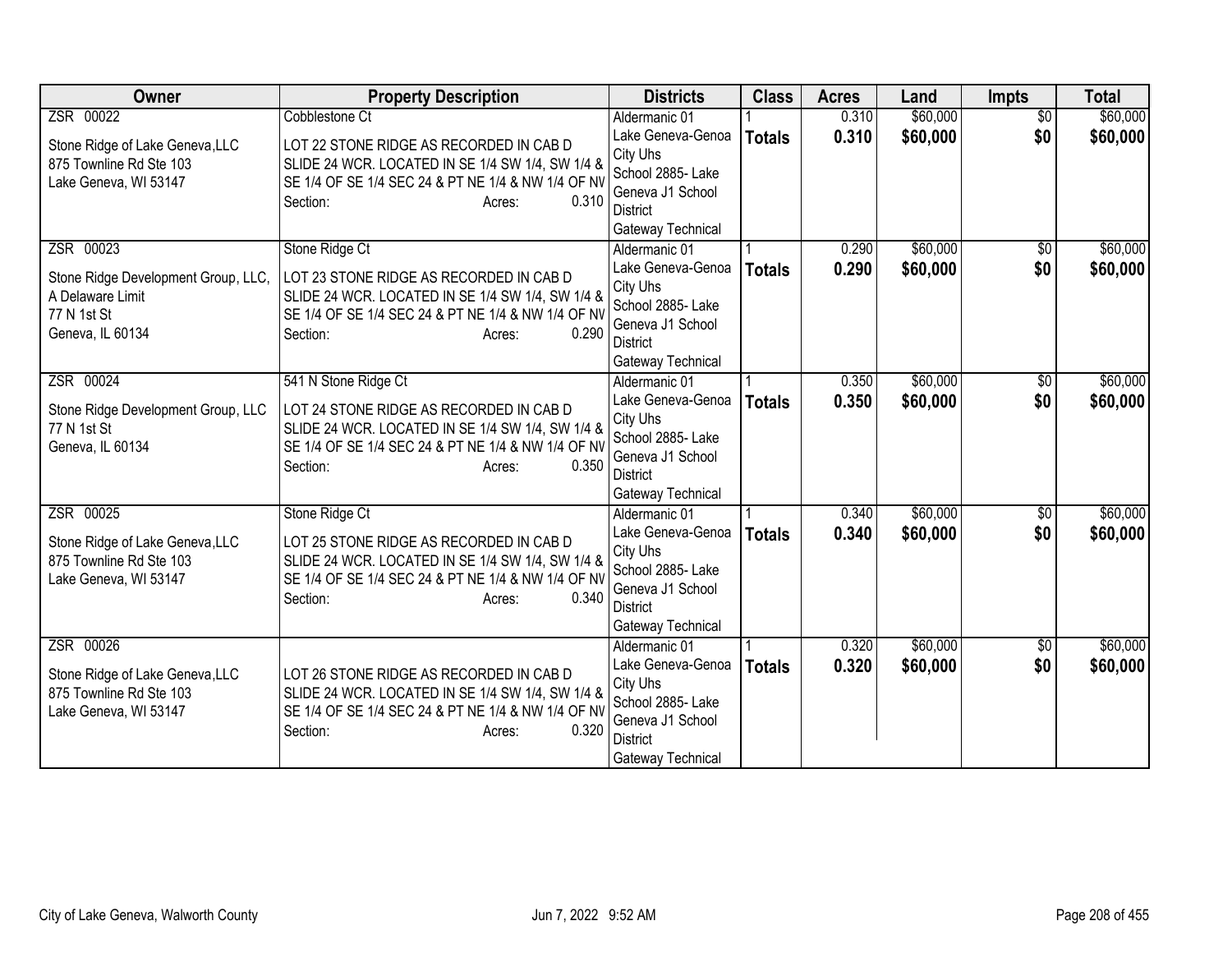| <b>Owner</b>                                     | <b>Property Description</b>                                                                            | <b>Districts</b>                    | <b>Class</b>  | <b>Acres</b> | Land     | Impts           | <b>Total</b> |
|--------------------------------------------------|--------------------------------------------------------------------------------------------------------|-------------------------------------|---------------|--------------|----------|-----------------|--------------|
| ZSR 00027                                        |                                                                                                        | Aldermanic 01                       |               | 0.270        | \$60,000 | $\overline{50}$ | \$60,000     |
| Stone Ridge of Lake Geneva, LLC                  | LOT 27 STONE RIDGE AS RECORDED IN CAB D                                                                | Lake Geneva-Genoa                   | <b>Totals</b> | 0.270        | \$60,000 | \$0             | \$60,000     |
| 875 Townline Rd Ste 103                          | SLIDE 24 WCR. LOCATED IN SE 1/4 SW 1/4, SW 1/4 &                                                       | City Uhs                            |               |              |          |                 |              |
| Lake Geneva, WI 53147                            | SE 1/4 OF SE 1/4 SEC 24 & PT NE 1/4 & NW 1/4 OF NV                                                     | School 2885- Lake                   |               |              |          |                 |              |
|                                                  | Section:<br>0.270<br>Acres:                                                                            | Geneva J1 School<br><b>District</b> |               |              |          |                 |              |
|                                                  |                                                                                                        | Gateway Technical                   |               |              |          |                 |              |
| ZSR 00028                                        | 1770 Stone Mill Cir                                                                                    | Aldermanic 01                       |               | 0.340        | \$60,000 | $\sqrt{6}$      | \$60,000     |
|                                                  |                                                                                                        | Lake Geneva-Genoa                   | <b>Totals</b> | 0.340        | \$60,000 | \$0             | \$60,000     |
| Stone Ridge Development Group, LLC               | LOT 28 STONE RIDGE AS RECORDED IN CAB D                                                                | City Uhs                            |               |              |          |                 |              |
| 77 N 1st St                                      | SLIDE 24 WCR. LOCATED IN SE 1/4 SW 1/4, SW 1/4 &                                                       | School 2885- Lake                   |               |              |          |                 |              |
| Geneva, IL 60134                                 | SE 1/4 OF SE 1/4 SEC 24 & PT NE 1/4 & NW 1/4 OF NV                                                     | Geneva J1 School                    |               |              |          |                 |              |
|                                                  | 0.340<br>Section:<br>Acres:                                                                            | <b>District</b>                     |               |              |          |                 |              |
|                                                  |                                                                                                        | Gateway Technical                   |               |              |          |                 |              |
| ZSR 00029                                        | 1760 Stone Mill Cir                                                                                    | Aldermanic 01                       |               | 0.380        | \$60,000 | \$137,000       | \$197,000    |
| Shodeen Homes, LLC                               | LOT 29 STONE RIDGE AS RECORDED IN CAB D                                                                | Lake Geneva-Genoa                   | <b>Totals</b> | 0.380        | \$60,000 | \$137,000       | \$197,000    |
| 77 N 1st St                                      | SLIDE 24 WCR. LOCATED IN SE 1/4 SW 1/4, SW 1/4 &                                                       | City Uhs                            |               |              |          |                 |              |
| Geneva, IL 60134                                 | SE 1/4 OF SE 1/4 SEC 24 & PT NE 1/4 & NW 1/4 OF NV                                                     | School 2885- Lake                   |               |              |          |                 |              |
|                                                  | 0.380<br>Section:<br>Acres:                                                                            | Geneva J1 School<br><b>District</b> |               |              |          |                 |              |
|                                                  |                                                                                                        | Gateway Technical                   |               |              |          |                 |              |
| ZSR 00030                                        |                                                                                                        | Aldermanic 01                       |               | 0.300        | \$60,000 | $\overline{50}$ | \$60,000     |
|                                                  |                                                                                                        | Lake Geneva-Genoa                   | <b>Totals</b> | 0.300        | \$60,000 | \$0             | \$60,000     |
| Stone Ridge of Lake Geneva, LLC                  | LOT 30 STONE RIDGE AS RECORDED IN CAB D                                                                | City Uhs                            |               |              |          |                 |              |
| 875 Townline Rd Ste 103<br>Lake Geneva, WI 53147 | SLIDE 24 WCR. LOCATED IN SE 1/4 SW 1/4, SW 1/4 &<br>SE 1/4 OF SE 1/4 SEC 24 & PT NE 1/4 & NW 1/4 OF NV | School 2885- Lake                   |               |              |          |                 |              |
|                                                  | Section:<br>0.300<br>Acres:                                                                            | Geneva J1 School                    |               |              |          |                 |              |
|                                                  |                                                                                                        | <b>District</b>                     |               |              |          |                 |              |
|                                                  |                                                                                                        | Gateway Technical                   |               |              |          |                 |              |
| ZSR 00031                                        |                                                                                                        | Aldermanic 01                       |               | 0.380        | \$60,000 | $\overline{50}$ | \$60,000     |
| Stone Ridge of Lake Geneva, LLC                  | LOT 31 STONE RIDGE AS RECORDED IN CAB D                                                                | Lake Geneva-Genoa                   | <b>Totals</b> | 0.380        | \$60,000 | \$0             | \$60,000     |
| 875 Townline Rd Ste 103                          | SLIDE 24 WCR. LOCATED IN SE 1/4 SW 1/4, SW 1/4 &                                                       | City Uhs<br>School 2885- Lake       |               |              |          |                 |              |
| Lake Geneva, WI 53147                            | SE 1/4 OF SE 1/4 SEC 24 & PT NE 1/4 & NW 1/4 OF NV                                                     | Geneva J1 School                    |               |              |          |                 |              |
|                                                  | 0.380<br>Section:<br>Acres:                                                                            | <b>District</b>                     |               |              |          |                 |              |
|                                                  |                                                                                                        | Gateway Technical                   |               |              |          |                 |              |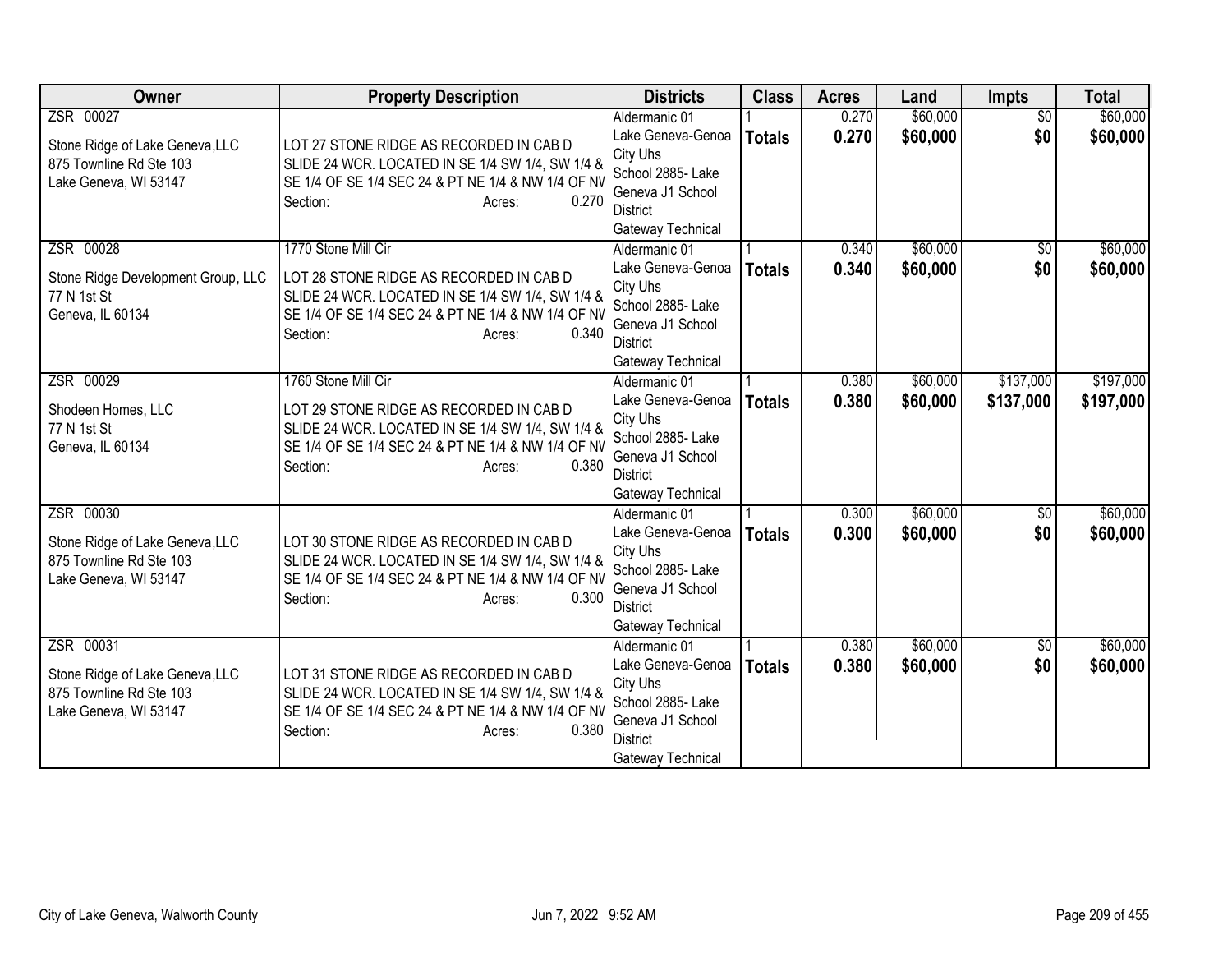| <b>Owner</b>                                                                                            | <b>Property Description</b>                                                                                                                                                                                | <b>Districts</b>                                                                                                                | <b>Class</b>  | <b>Acres</b>   | Land                 | Impts                  | <b>Total</b>         |
|---------------------------------------------------------------------------------------------------------|------------------------------------------------------------------------------------------------------------------------------------------------------------------------------------------------------------|---------------------------------------------------------------------------------------------------------------------------------|---------------|----------------|----------------------|------------------------|----------------------|
| ZSR 00032<br>Stone Ridge of Lake Geneva, LLC<br>875 Townline Rd Ste 103<br>Lake Geneva, WI 53147        | LOT 32 STONE RIDGE AS RECORDED IN CAB D<br>SLIDE 24 WCR. LOCATED IN SE 1/4 SW 1/4, SW 1/4 &<br>SE 1/4 OF SE 1/4 SEC 24 & PT NE 1/4 & NW 1/4 OF NV<br>0.380<br>Section:<br>Acres:                           | Aldermanic 01<br>Lake Geneva-Genoa<br>City Uhs<br>School 2885- Lake<br>Geneva J1 School<br><b>District</b><br>Gateway Technical | <b>Totals</b> | 0.380<br>0.380 | \$60,000<br>\$60,000 | $\overline{50}$<br>\$0 | \$60,000<br>\$60,000 |
| ZSR 00033<br>Stone Ridge Development Group, LLC,<br>A Delaware Limit<br>77 N 1st St<br>Geneva, IL 60134 | LOT 33 STONE RIDGE AS RECORDED IN CAB D<br>SLIDE 24 WCR. LOCATED IN SE 1/4 SW 1/4, SW 1/4 &<br>SE 1/4 OF SE 1/4 SEC 24 & PT NE 1/4 & NW 1/4 OF NV<br>0.330<br>Section:<br>Acres:                           | Aldermanic 01<br>Lake Geneva-Genoa<br>City Uhs<br>School 2885- Lake<br>Geneva J1 School<br><b>District</b><br>Gateway Technical | <b>Totals</b> | 0.330<br>0.330 | \$60,000<br>\$60,000 | $\sqrt{6}$<br>\$0      | \$60,000<br>\$60,000 |
| ZSR 00034<br>Shodeen Homes, LLC<br>77 N 1st St<br>Geneva, IL 60134                                      | 1710 Stone Mill Cir<br>LOT 34 STONE RIDGE AS RECORDED IN CAB D<br>SLIDE 24 WCR. LOCATED IN SE 1/4 SW 1/4, SW 1/4 &<br>SE 1/4 OF SE 1/4 SEC 24 & PT NE 1/4 & NW 1/4 OF NV<br>0.270<br>Section:<br>Acres:    | Aldermanic 01<br>Lake Geneva-Genoa<br>City Uhs<br>School 2885- Lake<br>Geneva J1 School<br><b>District</b><br>Gateway Technical | <b>Totals</b> | 0.270<br>0.270 | \$60,000<br>\$60,000 | \$21,500<br>\$21,500   | \$81,500<br>\$81,500 |
| ZSR 00035<br>Stone Ridge of Lake Geneva, LLC<br>875 Townline Rd Ste 103<br>Lake Geneva, WI 53147        | LOT 35 STONE RIDGE AS RECORDED IN CAB D<br>SLIDE 24 WCR. LOCATED IN SE 1/4 SW 1/4, SW 1/4 &<br>SE 1/4 OF SE 1/4 SEC 24 & PT NE 1/4 & NW 1/4 OF NV<br>0.290<br>Section:<br>Acres:                           | Aldermanic 01<br>Lake Geneva-Genoa<br>City Uhs<br>School 2885- Lake<br>Geneva J1 School<br><b>District</b><br>Gateway Technical | <b>Totals</b> | 0.290<br>0.290 | \$60,000<br>\$60,000 | $\overline{50}$<br>\$0 | \$60,000<br>\$60,000 |
| ZSR 00036<br>Stone Ridge of Lake Geneva, LLC<br>875 Townline Rd Ste 103<br>Lake Geneva, WI 53147        | Stone Ridge Ct Unit 36<br>LOT 36 STONE RIDGE AS RECORDED IN CAB D<br>SLIDE 24 WCR. LOCATED IN SE 1/4 SW 1/4, SW 1/4 &<br>SE 1/4 OF SE 1/4 SEC 24 & PT NE 1/4 & NW 1/4 OF NV<br>Section:<br>0.240<br>Acres: | Aldermanic 01<br>Lake Geneva-Genoa<br>City Uhs<br>School 2885- Lake<br>Geneva J1 School<br><b>District</b><br>Gateway Technical | <b>Totals</b> | 0.240<br>0.240 | \$60,000<br>\$60,000 | \$0<br>\$0             | \$60,000<br>\$60,000 |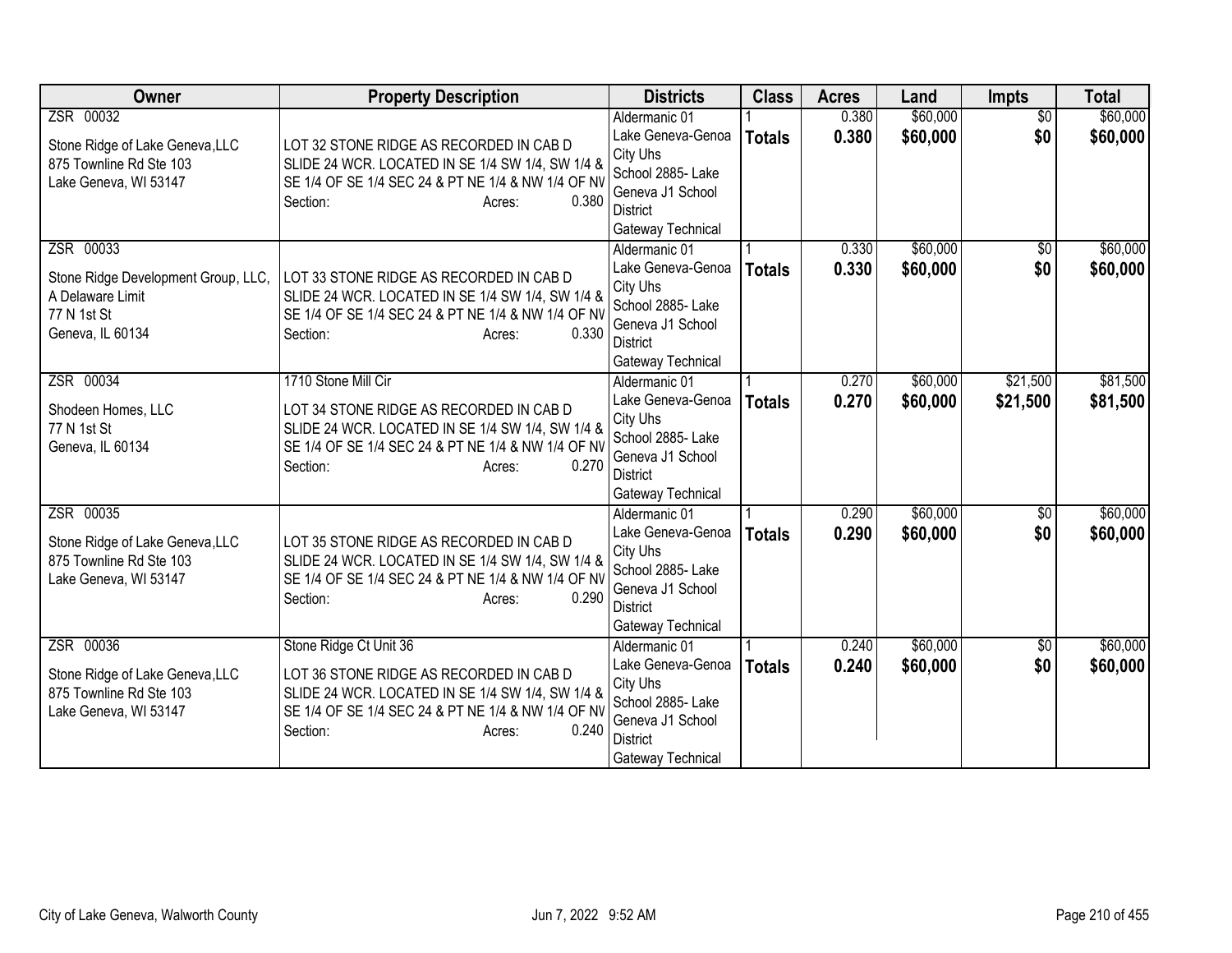| <b>Owner</b>                                                                        | <b>Property Description</b>                                                                                                                                                                               | <b>Districts</b>                                                                                                                | <b>Class</b>  | <b>Acres</b>   | Land                 | Impts                  | <b>Total</b>           |
|-------------------------------------------------------------------------------------|-----------------------------------------------------------------------------------------------------------------------------------------------------------------------------------------------------------|---------------------------------------------------------------------------------------------------------------------------------|---------------|----------------|----------------------|------------------------|------------------------|
| ZSR 00037                                                                           | Stone Ridge Ct Unit 37                                                                                                                                                                                    | Aldermanic 01                                                                                                                   |               | 0.300          | \$60,000             | $\overline{50}$        | \$60,000               |
| Stone Ridge of Lake Geneva, LLC<br>875 Townline Rd Ste 103<br>Lake Geneva, WI 53147 | LOT 37 STONE RIDGE AS RECORDED IN CAB D<br>SLIDE 24 WCR. LOCATED IN SE 1/4 SW 1/4, SW 1/4 &<br>SE 1/4 OF SE 1/4 SEC 24 & PT NE 1/4 & NW 1/4 OF NV<br>Section:<br>0.300<br>Acres:                          | Lake Geneva-Genoa<br>City Uhs<br>School 2885- Lake<br>Geneva J1 School<br><b>District</b><br>Gateway Technical                  | <b>Totals</b> | 0.300          | \$60,000             | \$0                    | \$60,000               |
| ZSR 00038<br>Kevin Murphy Trust<br>1770 Stone Ridge Ct<br>Lake Geneva, WI 53147     | 1770 S Stone Ridge Dr<br>LOT 38 STONE RIDGE AS RECORDED IN CAB D<br>SLIDE 24 WCR. LOCATED IN SE 1/4 SW 1/4, SW 1/4 &<br>SE 1/4 OF SE 1/4 SEC 24 & PT NE 1/4 & NW 1/4 OF NV<br>0.300<br>Section:<br>Acres: | Aldermanic 01<br>Lake Geneva-Genoa<br>City Uhs<br>School 2885- Lake<br>Geneva J1 School<br><b>District</b><br>Gateway Technical | <b>Totals</b> | 0.300<br>0.300 | \$75,000<br>\$75,000 | \$390,700<br>\$390,700 | \$465,700<br>\$465,700 |
| ZSR 00039<br>Shodeen Homes, LLC<br>77 N 1st St<br>Geneva, IL 60134                  | 1760 Stone Ridge Ct<br>LOT 39 STONE RIDGE AS RECORDED IN CAB D<br>SLIDE 24 WCR. LOCATED IN SE 1/4 SW 1/4, SW 1/4 &<br>SE 1/4 OF SE 1/4 SEC 24 & PT NE 1/4 & NW 1/4 OF NV<br>0.290<br>Section:<br>Acres:   | Aldermanic 01<br>Lake Geneva-Genoa<br>City Uhs<br>School 2885- Lake<br>Geneva J1 School<br><b>District</b><br>Gateway Technical | <b>Totals</b> | 0.290<br>0.290 | \$60,000<br>\$60,000 | \$0<br>\$0             | \$60,000<br>\$60,000   |
| ZSR 00040<br>Jerry F. Pospisil<br>1750 Stone Ridge Ct<br>Lake Geneva, WI 53147      | 1750 Stone Ridge Ct<br>LOT 40 STONE RIDGE AS RECORDED IN CAB D<br>SLIDE 24 WCR. LOCATED IN SE 1/4 SW 1/4, SW 1/4 &<br>SE 1/4 OF SE 1/4 SEC 24 & PT NE 1/4 & NW 1/4 OF NV<br>0.310<br>Section:<br>Acres:   | Aldermanic 01<br>Lake Geneva-Genoa<br>City Uhs<br>School 2885- Lake<br>Geneva J1 School<br><b>District</b><br>Gateway Technical | <b>Totals</b> | 0.310<br>0.310 | \$75,000<br>\$75,000 | \$309,200<br>\$309,200 | \$384,200<br>\$384,200 |
| ZSR 00041<br>Frank R. Jakubek<br>1740 Stone Ridge Ct<br>Lake Geneva, WI 53147       | 1740 S Stone Ridge Dr<br>LOT 41 STONE RIDGE AS RECORDED IN CAB D<br>SLIDE 24 WCR. LOCATED IN SE 1/4 SW 1/4, SW 1/4 &<br>SE 1/4 OF SE 1/4 SEC 24 & PT NE 1/4 & NW 1/4 OF NV<br>0.310<br>Section:<br>Acres: | Aldermanic 01<br>Lake Geneva-Genoa<br>City Uhs<br>School 2885- Lake<br>Geneva J1 School<br><b>District</b><br>Gateway Technical | <b>Totals</b> | 0.310<br>0.310 | \$75,000<br>\$75,000 | \$358,600<br>\$358,600 | \$433,600<br>\$433,600 |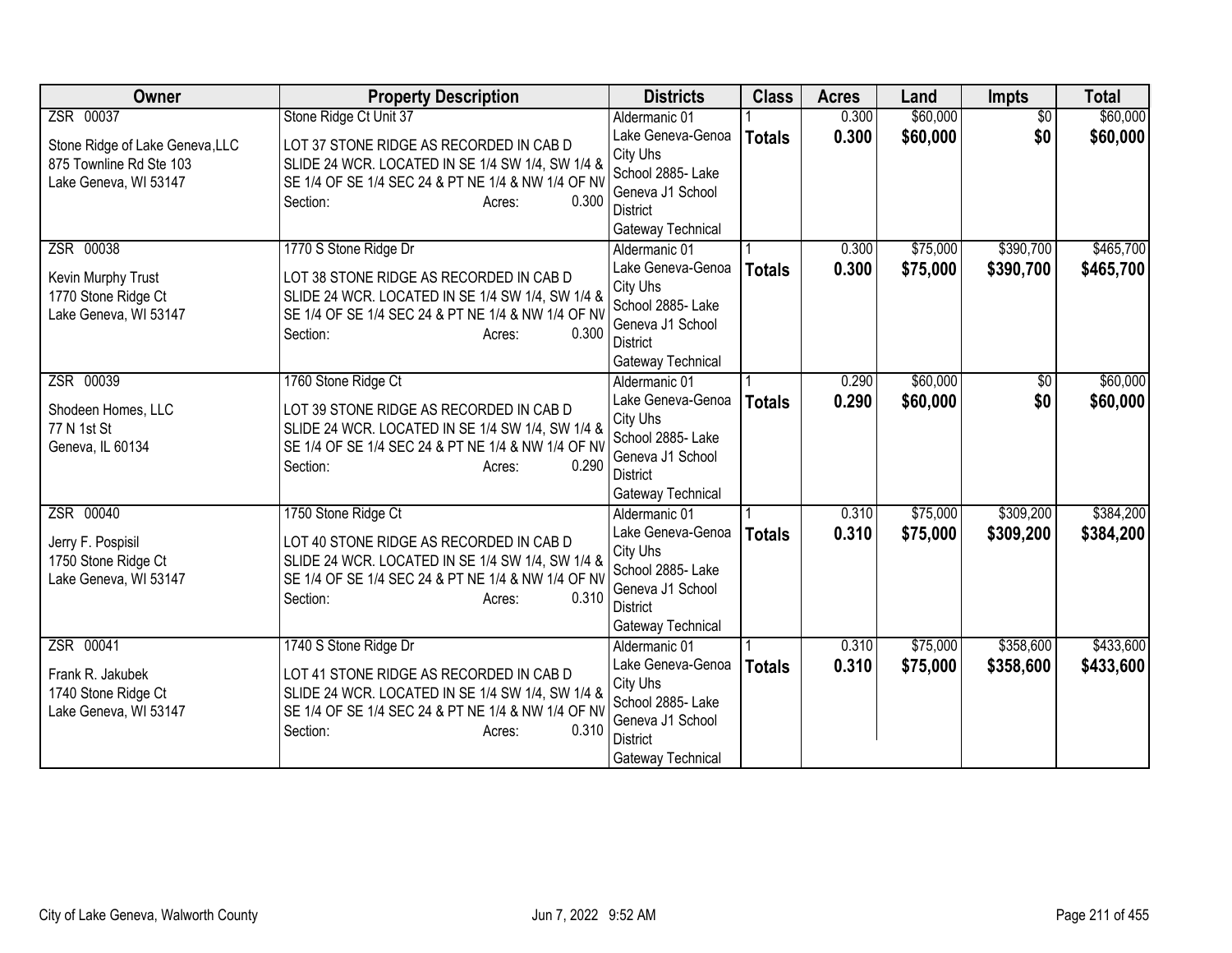| <b>Owner</b>                                                     | <b>Property Description</b>                                                                                                                       | <b>Districts</b>                                   | <b>Class</b>  | <b>Acres</b> | Land     | <b>Impts</b> | <b>Total</b> |
|------------------------------------------------------------------|---------------------------------------------------------------------------------------------------------------------------------------------------|----------------------------------------------------|---------------|--------------|----------|--------------|--------------|
| ZSR 00042                                                        | 1730 Stone Ridge Ct                                                                                                                               | Aldermanic 01                                      |               | 0.320        | \$75,000 | \$338,500    | \$413,500    |
| Aurora Austriaco<br>1730 Stone Ridge Ct<br>Lake Geneva, WI 53147 | LOT 42 STONE RIDGE AS RECORDED IN CAB D<br>SLIDE 24 WCR. LOCATED IN SE 1/4 SW 1/4, SW 1/4 &<br>SE 1/4 OF SE 1/4 SEC 24 & PT NE 1/4 & NW 1/4 OF NV | Lake Geneva-Genoa<br>City Uhs<br>School 2885- Lake | <b>Totals</b> | 0.320        | \$75,000 | \$338,500    | \$413,500    |
|                                                                  | 0.320<br>Section:<br>Acres:                                                                                                                       | Geneva J1 School<br>District<br>Gateway Technical  |               |              |          |              |              |
| ZSR 00043                                                        | 1720 Stone Ridge Ct                                                                                                                               | Aldermanic 01                                      |               | 0.320        | \$75,000 | \$384,500    | \$459,500    |
| Silvia Villegas M. Vanderlinde                                   | LOT 43 STONE RIDGE AS RECORDED IN CAB D                                                                                                           | Lake Geneva-Genoa<br>City Uhs                      | <b>Totals</b> | 0.320        | \$75,000 | \$384,500    | \$459,500    |
| 1720 Stone Ridge Ct                                              | SLIDE 24 WCR. LOCATED IN SE 1/4 SW 1/4, SW 1/4 &                                                                                                  | School 2885- Lake                                  |               |              |          |              |              |
| Lake Geneva, WI 53147                                            | SE 1/4 OF SE 1/4 SEC 24 & PT NE 1/4 & NW 1/4 OF NV                                                                                                | Geneva J1 School                                   |               |              |          |              |              |
|                                                                  | Section:<br>0.320<br>Acres:                                                                                                                       | <b>District</b>                                    |               |              |          |              |              |
|                                                                  |                                                                                                                                                   | Gateway Technical                                  |               |              |          |              |              |
| ZSR 00044                                                        | 1710 S Stone Ridge Dr                                                                                                                             | Aldermanic 01                                      |               | 0.370        | \$75,000 | \$631,400    | \$706,400    |
| <b>Bott Living Trust</b>                                         | LOT 44 STONE RIDGE AS RECORDED IN CAB D                                                                                                           | Lake Geneva-Genoa                                  | <b>Totals</b> | 0.370        | \$75,000 | \$631,400    | \$706,400    |
| 1710 Stone Ridge Ct                                              | SLIDE 24 WCR. LOCATED IN SE 1/4 SW 1/4, SW 1/4 &                                                                                                  | City Uhs<br>School 2885- Lake                      |               |              |          |              |              |
| Lake Geneva, WI 53147                                            | SE 1/4 OF SE 1/4 SEC 24 & PT NE 1/4 & NW 1/4 OF NV                                                                                                | Geneva J1 School                                   |               |              |          |              |              |
|                                                                  | 0.370<br>Section:<br>Acres:                                                                                                                       | <b>District</b>                                    |               |              |          |              |              |
|                                                                  |                                                                                                                                                   | Gateway Technical                                  |               |              |          |              |              |
| ZSR 00045                                                        | 309 N Stone Ridge Dr                                                                                                                              | Aldermanic 01                                      |               | 0.360        | \$75,000 | \$454,000    | \$529,000    |
| Antonio T. Acciano                                               | LOT 45 STONE RIDGE AS RECORDED IN CAB D                                                                                                           | Lake Geneva-Genoa                                  | <b>Totals</b> | 0.360        | \$75,000 | \$454,000    | \$529,000    |
| 309 N Stone Ridge Dr                                             | SLIDE 24 WCR. LOCATED IN SE 1/4 SW 1/4, SW 1/4 &                                                                                                  | City Uhs<br>School 2885- Lake                      |               |              |          |              |              |
| Lake Geneva, WI 53147                                            | SE 1/4 OF SE 1/4 SEC 24 & PT NE 1/4 & NW 1/4 OF NV                                                                                                | Geneva J1 School                                   |               |              |          |              |              |
|                                                                  | 0.360<br>Section:<br>Acres:                                                                                                                       | <b>District</b>                                    |               |              |          |              |              |
|                                                                  |                                                                                                                                                   | Gateway Technical                                  |               |              |          |              |              |
| ZSR 00046                                                        | 307 N Stone Ridge Dr                                                                                                                              | Aldermanic 01                                      |               | 0.290        | \$75,000 | \$365,000    | \$440,000    |
| Robert E. Grum Jr                                                | LOT 46 STONE RIDGE AS RECORDED IN CAB D                                                                                                           | Lake Geneva-Genoa                                  | <b>Totals</b> | 0.290        | \$75,000 | \$365,000    | \$440,000    |
| 307 N Stone Ridge Dr                                             | SLIDE 24 WCR. LOCATED IN SE 1/4 SW 1/4, SW 1/4 &                                                                                                  | City Uhs<br>School 2885- Lake                      |               |              |          |              |              |
| Lake Geneva, WI 53147                                            | SE 1/4 OF SE 1/4 SEC 24 & PT NE 1/4 & NW 1/4 OF NV                                                                                                | Geneva J1 School                                   |               |              |          |              |              |
|                                                                  | Section:<br>0.290<br>Acres:                                                                                                                       | <b>District</b>                                    |               |              |          |              |              |
|                                                                  |                                                                                                                                                   | Gateway Technical                                  |               |              |          |              |              |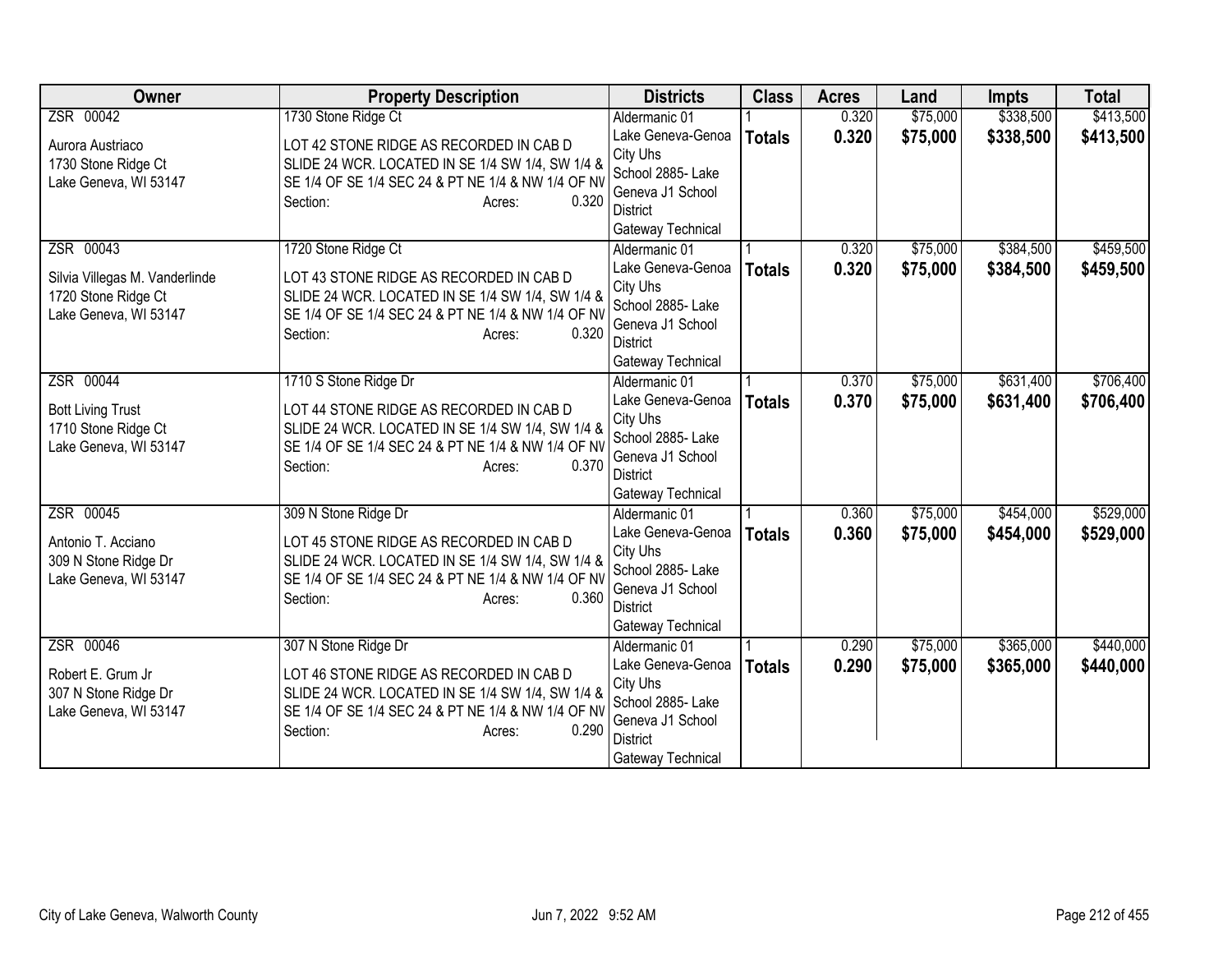| <b>Owner</b>                                                                 | <b>Property Description</b>                                                                                                                                                                              | <b>Districts</b>                                                                                                                | <b>Class</b>  | <b>Acres</b>   | Land                 | <b>Impts</b>           | <b>Total</b>           |
|------------------------------------------------------------------------------|----------------------------------------------------------------------------------------------------------------------------------------------------------------------------------------------------------|---------------------------------------------------------------------------------------------------------------------------------|---------------|----------------|----------------------|------------------------|------------------------|
| ZSR 00047                                                                    | 305 N Stone Ridge Dr                                                                                                                                                                                     | Aldermanic 01                                                                                                                   |               | 0.300          | \$75,000             | \$492,200              | \$567,200              |
| James Jurik Trust<br>305 N Stone Ridge Dr<br>Lake Geneva, WI 53147           | LOT 47 STONE RIDGE AS RECORDED IN CAB D<br>SLIDE 24 WCR. LOCATED IN SE 1/4 SW 1/4, SW 1/4 &<br>SE 1/4 OF SE 1/4 SEC 24 & PT NE 1/4 & NW 1/4 OF NV<br>Section:<br>0.300<br>Acres:                         | Lake Geneva-Genoa<br>City Uhs<br>School 2885- Lake<br>Geneva J1 School<br><b>District</b>                                       | <b>Totals</b> | 0.300          | \$75,000             | \$492,200              | \$567,200              |
|                                                                              |                                                                                                                                                                                                          | Gateway Technical                                                                                                               |               |                |                      |                        |                        |
| ZSR 00048<br>Ryan A. Cepela<br>301 N Stone Ridge Dr<br>Lake Geneva, WI 53147 | 301 S Stone Ridge Dr<br>LOT 48 STONE RIDGE AS RECORDED IN CAB D<br>SLIDE 24 WCR. LOCATED IN SE 1/4 SW 1/4, SW 1/4 &<br>SE 1/4 OF SE 1/4 SEC 24 & PT NE 1/4 & NW 1/4 OF NV<br>0.320<br>Section:<br>Acres: | Aldermanic 01<br>Lake Geneva-Genoa<br>City Uhs<br>School 2885- Lake<br>Geneva J1 School<br><b>District</b><br>Gateway Technical | <b>Totals</b> | 0.320<br>0.320 | \$75,000<br>\$75,000 | \$454,300<br>\$454,300 | \$529,300<br>\$529,300 |
| ZSR 00049                                                                    | 302 S Stone Ridge Dr                                                                                                                                                                                     | Aldermanic 01                                                                                                                   |               | 0.310          | \$75,000             | \$374,000              | \$449,000              |
| Brian P. Smith<br>302 S Stone Ridge Dr<br>Lake Geneva, WI 53147              | LOT 49 STONE RIDGE AS RECORDED IN CAB D<br>SLIDE 24 WCR. LOCATED IN SE 1/4 SW 1/4, SW 1/4 &<br>SE 1/4 OF SE 1/4 SEC 24 & PT NE 1/4 & NW 1/4 OF NV<br>0.310<br>Section:<br>Acres:                         | Lake Geneva-Genoa<br>City Uhs<br>School 2885- Lake<br>Geneva J1 School<br>District<br>Gateway Technical                         | <b>Totals</b> | 0.310          | \$75,000             | \$374,000              | \$449,000              |
| ZSR 00050                                                                    | 310 S Stone Ridge Dr                                                                                                                                                                                     | Aldermanic 01                                                                                                                   |               | 0.310          | \$75,000             | \$369,400              | \$444,400              |
| James F. Crothers<br>310 S Stone Ridge Dr<br>Lake Geneva, WI 53147-0000      | LOT 50 STONE RIDGE AS RECORDED IN CAB D<br>SLIDE 24 WCR. LOCATED IN SE 1/4 SW 1/4, SW 1/4 &<br>SE 1/4 OF SE 1/4 SEC 24 & PT NE 1/4 & NW 1/4 OF NV<br>0.310<br>Section:<br>Acres:                         | Lake Geneva-Genoa<br>City Uhs<br>School 2885- Lake<br>Geneva J1 School<br><b>District</b><br>Gateway Technical                  | <b>Totals</b> | 0.310          | \$75,000             | \$369,400              | \$444,400              |
| ZSR 00051                                                                    | 316 S Stone Ridge Dr                                                                                                                                                                                     | Aldermanic 01                                                                                                                   |               | 0.310          | \$75,000             | \$431,700              | \$506,700              |
| Kristian T. Bestold<br>316 S Stone Ridge Dr<br>Lake Geneva, WI 53147-0000    | LOT 51 STONE RIDGE AS RECORDED IN CAB D<br>SLIDE 24 WCR. LOCATED IN SE 1/4 SW 1/4, SW 1/4 &<br>SE 1/4 OF SE 1/4 SEC 24 & PT NE 1/4 & NW 1/4 OF NV<br>0.310<br>Section:<br>Acres:                         | Lake Geneva-Genoa<br>City Uhs<br>School 2885- Lake<br>Geneva J1 School<br><b>District</b><br>Gateway Technical                  | <b>Totals</b> | 0.310          | \$75,000             | \$431,700              | \$506,700              |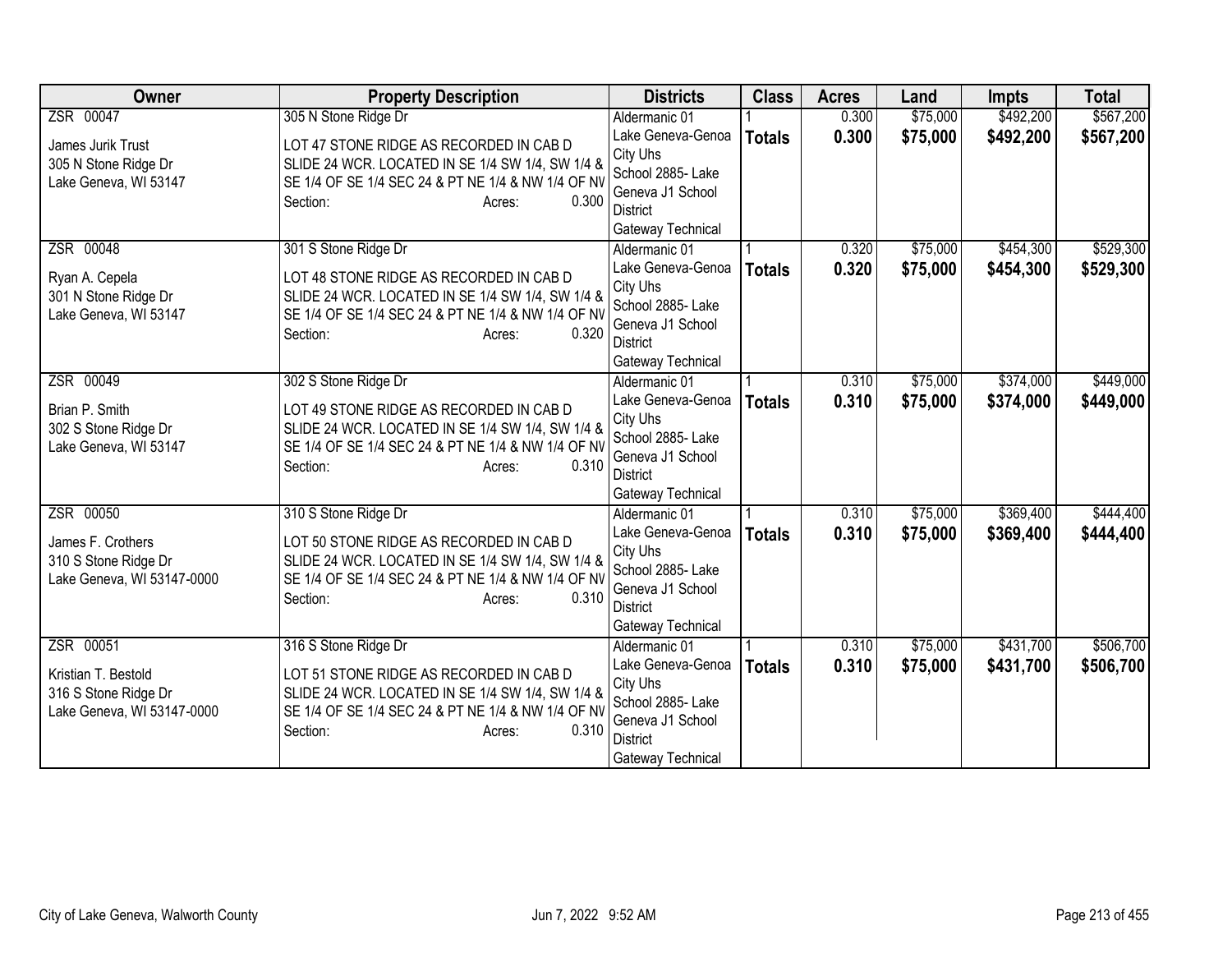| <b>Owner</b>                                                         | <b>Property Description</b>                                                                                                                                                      | <b>Districts</b>                                                                                               | <b>Class</b>  | <b>Acres</b> | Land     | <b>Impts</b> | <b>Total</b> |
|----------------------------------------------------------------------|----------------------------------------------------------------------------------------------------------------------------------------------------------------------------------|----------------------------------------------------------------------------------------------------------------|---------------|--------------|----------|--------------|--------------|
| ZSR 00052                                                            | 328 S Stone Ridge Dr                                                                                                                                                             | Aldermanic 01                                                                                                  |               | 0.310        | \$75,000 | \$299,900    | \$374,900    |
| Brian M. Londre<br>328 S Stone Ridge Dr                              | LOT 52 STONE RIDGE AS RECORDED IN CAB D<br>SLIDE 24 WCR. LOCATED IN SE 1/4 SW 1/4, SW 1/4 &<br>SE 1/4 OF SE 1/4 SEC 24 & PT NE 1/4 & NW 1/4 OF NV                                | Lake Geneva-Genoa<br>City Uhs<br>School 2885- Lake                                                             | <b>Totals</b> | 0.310        | \$75,000 | \$299,900    | \$374,900    |
| Lake Geneva, WI 53147                                                | 0.310<br>Section:<br>Acres:                                                                                                                                                      | Geneva J1 School<br>District<br>Gateway Technical                                                              |               |              |          |              |              |
| ZSR 00053                                                            | 332 S Stone Ridge Dr                                                                                                                                                             | Aldermanic 01                                                                                                  |               | 0.350        | \$75,000 | \$235,800    | \$310,800    |
| Bernard J. Williams<br>332 S Stone Ridge Dr<br>Lake Geneva, WI 53147 | LOT 53 STONE RIDGE AS RECORDED IN CAB D<br>SLIDE 24 WCR. LOCATED IN SE 1/4 SW 1/4, SW 1/4 &<br>SE 1/4 OF SE 1/4 SEC 24 & PT NE 1/4 & NW 1/4 OF NV<br>0.350<br>Section:<br>Acres: | Lake Geneva-Genoa<br>City Uhs<br>School 2885- Lake<br>Geneva J1 School<br><b>District</b>                      | <b>Totals</b> | 0.350        | \$75,000 | \$235,800    | \$310,800    |
|                                                                      |                                                                                                                                                                                  | Gateway Technical                                                                                              |               |              |          |              |              |
| ZSR 00054                                                            | 338 S Stone Ridge Dr                                                                                                                                                             | Aldermanic 01                                                                                                  |               | 0.320        | \$75,000 | \$485,100    | \$560,100    |
| Sonja Araoz<br>338 S Stone Ridge Dr<br>Lake Geneva, WI 53147         | LOT 54 STONE RIDGE AS RECORDED IN CAB D<br>SLIDE 24 WCR. LOCATED IN SE 1/4 SW 1/4, SW 1/4 &<br>SE 1/4 OF SE 1/4 SEC 24 & PT NE 1/4 & NW 1/4 OF NV<br>0.320<br>Section:<br>Acres: | Lake Geneva-Genoa<br>City Uhs<br>School 2885- Lake<br>Geneva J1 School<br><b>District</b><br>Gateway Technical | <b>Totals</b> | 0.320        | \$75,000 | \$485,100    | \$560,100    |
| ZSR 00055                                                            | 340 S Stone Ridge Dr                                                                                                                                                             | Aldermanic 01                                                                                                  |               | 0.310        | \$75,000 | \$442,600    | \$517,600    |
| Tonia J. Ward<br>340 S Stone Ridge Dr<br>Lake Geneva, WI 53147       | LOT 55 STONE RIDGE AS RECORDED IN CAB D<br>SLIDE 24 WCR. LOCATED IN SE 1/4 SW 1/4, SW 1/4 &<br>SE 1/4 OF SE 1/4 SEC 24 & PT NE 1/4 & NW 1/4 OF NV<br>0.310<br>Section:<br>Acres: | Lake Geneva-Genoa<br>City Uhs<br>School 2885- Lake<br>Geneva J1 School<br><b>District</b><br>Gateway Technical | <b>Totals</b> | 0.310        | \$75,000 | \$442,600    | \$517,600    |
| ZSR 00056                                                            | 346 S Stone Ridge Dr                                                                                                                                                             | Aldermanic 01                                                                                                  |               | 0.290        | \$75,000 | \$303,400    | \$378,400    |
| Serenity Homes Elite, Inc<br>25123 113th St<br>Trevor, WI 53179      | LOT 56 STONE RIDGE AS RECORDED IN CAB D<br>SLIDE 24 WCR. LOCATED IN SE 1/4 SW 1/4, SW 1/4 &<br>SE 1/4 OF SE 1/4 SEC 24 & PT NE 1/4 & NW 1/4 OF NV<br>0.290<br>Section:<br>Acres: | Lake Geneva-Genoa<br>City Uhs<br>School 2885- Lake<br>Geneva J1 School<br><b>District</b><br>Gateway Technical | <b>Totals</b> | 0.290        | \$75,000 | \$303,400    | \$378,400    |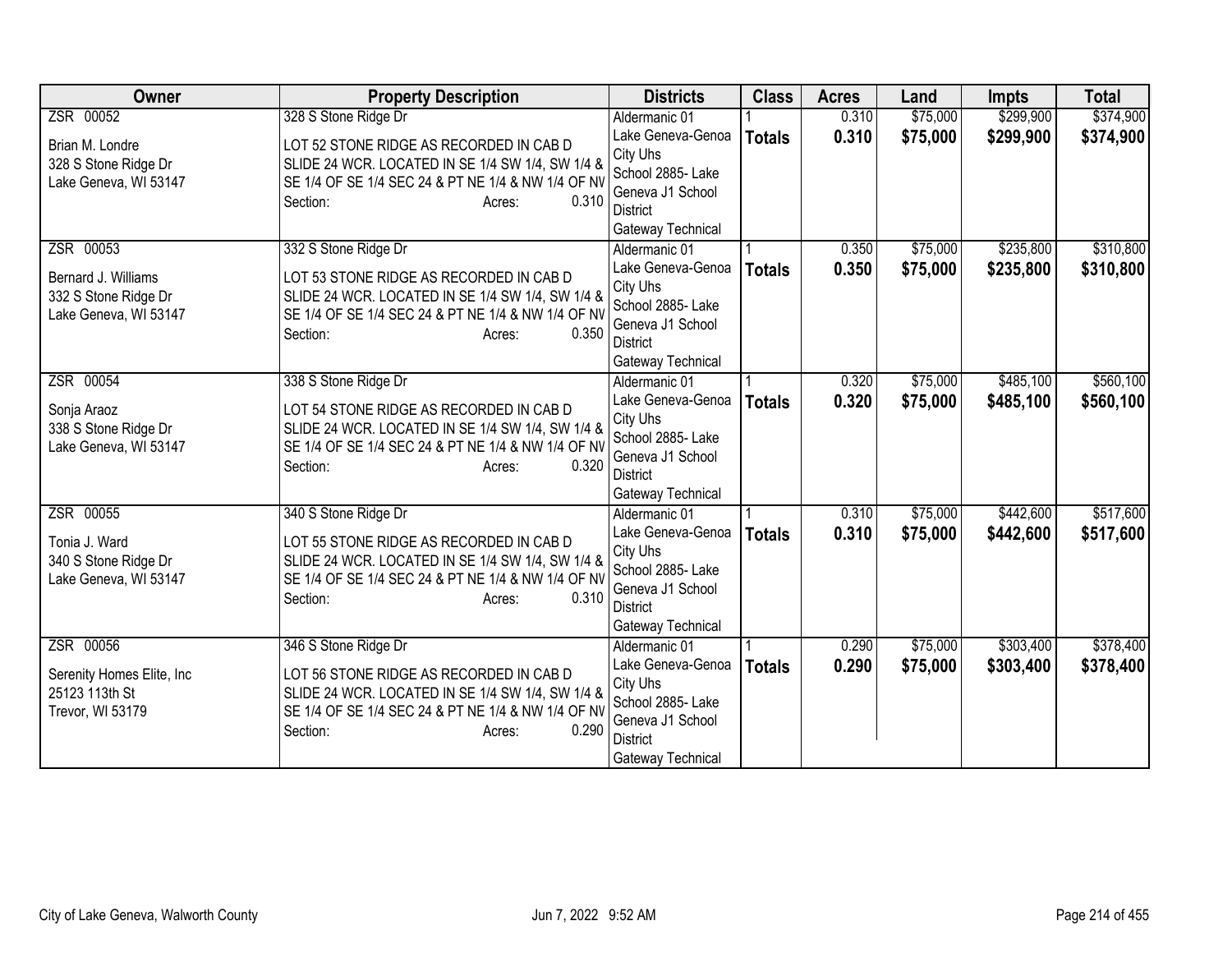| <b>Owner</b>               | <b>Property Description</b>                        | <b>Districts</b>                     | <b>Class</b>  | <b>Acres</b> | Land      | <b>Impts</b>    | <b>Total</b> |
|----------------------------|----------------------------------------------------|--------------------------------------|---------------|--------------|-----------|-----------------|--------------|
| ZSR 00057                  | 350 S Stone Ridge Dr                               | Aldermanic 01                        |               | 0.320        | \$75,000  | \$412,500       | \$487,500    |
| Richard Roger Kubly        | LOT 57 STONE RIDGE AS RECORDED IN CAB D            | Lake Geneva-Genoa                    | <b>Totals</b> | 0.320        | \$75,000  | \$412,500       | \$487,500    |
| 350 S Stone Ridge Dr       | SLIDE 24 WCR. LOCATED IN SE 1/4 SW 1/4, SW 1/4 &   | City Uhs                             |               |              |           |                 |              |
| Lake Geneva, WI 53147-0000 | SE 1/4 OF SE 1/4 SEC 24 & PT NE 1/4 & NW 1/4 OF NV | School 2885- Lake                    |               |              |           |                 |              |
|                            | 0.320<br>Section:<br>Acres:                        | Geneva J1 School                     |               |              |           |                 |              |
|                            |                                                    | District<br>Gateway Technical        |               |              |           |                 |              |
| ZSR 00058                  | 368 S Stone Ridge Dr                               | Aldermanic 01                        |               | 0.490        | \$75,000  | \$306,800       | \$381,800    |
|                            |                                                    | Lake Geneva-Genoa                    | <b>Totals</b> | 0.490        | \$75,000  | \$306,800       | \$381,800    |
| Richard Hedlund            | LOT 58 STONE RIDGE AS RECORDED IN CAB D            | City Uhs                             |               |              |           |                 |              |
| 368 Stone Ridge            | SLIDE 24 WCR. LOCATED IN SE 1/4 SW 1/4, SW 1/4 &   | School 2885- Lake                    |               |              |           |                 |              |
| Lake Geneva, WI 53147-0000 | SE 1/4 OF SE 1/4 SEC 24 & PT NE 1/4 & NW 1/4 OF NV | Geneva J1 School                     |               |              |           |                 |              |
|                            | 0.490<br>Section:<br>Acres:                        | <b>District</b>                      |               |              |           |                 |              |
|                            |                                                    | Gateway Technical                    |               |              |           |                 |              |
| ZSR 00069                  | 610 S Stone Ridge Dr                               | Aldermanic 01                        |               | 0.470        | \$100,000 | \$629,600       | \$729,600    |
| Dorothy Nagode             | LOT 69 STONE RIDGE AS RECORDED IN CAB D            | Lake Geneva-Genoa                    | <b>Totals</b> | 0.470        | \$100,000 | \$629,600       | \$729,600    |
| 590 S Stone Ridge          | SLIDE 24 WCR. LOCATED IN SE 1/4 SW 1/4, SW 1/4 &   | City Uhs                             |               |              |           |                 |              |
| Lake Geneva, WI 53147      | SE 1/4 OF SE 1/4 SEC 24 & PT NE 1/4 & NW 1/4 OF NV | School 2885- Lake                    |               |              |           |                 |              |
|                            | 0.470<br>Section:<br>Acres:                        | Geneva J1 School                     |               |              |           |                 |              |
|                            |                                                    | <b>District</b><br>Gateway Technical |               |              |           |                 |              |
| ZSR 00071                  |                                                    | Aldermanic 01                        |               | 0.690        | \$75,000  | $\overline{50}$ | \$75,000     |
|                            |                                                    | Lake Geneva-Genoa                    | <b>Totals</b> | 0.690        | \$75,000  | \$0             | \$75,000     |
| Mildred L Mccormick Trust  | LOT 71 STONE RIDGE AS RECORDED IN CAB D            | City Uhs                             |               |              |           |                 |              |
| 632 S Stone Ridge Dr       | SLIDE 24 WCR. LOCATED IN SE 1/4 SW 1/4, SW 1/4 &   | School 2885- Lake                    |               |              |           |                 |              |
| Lake Geneva, WI 53147-0000 | SE 1/4 OF SE 1/4 SEC 24 & PT NE 1/4 & NW 1/4 OF NV | Geneva J1 School                     |               |              |           |                 |              |
|                            | 0.690<br>Section:<br>Acres:                        | <b>District</b>                      |               |              |           |                 |              |
|                            |                                                    | Gateway Technical                    |               |              |           |                 |              |
| ZSR 00072                  |                                                    | Aldermanic 01                        |               | 0.310        | \$60,000  | $\overline{50}$ | \$60,000     |
| Kenneth Y. Geman           | LOT 72 STONE RIDGE AS RECORDED IN CAB D            | Lake Geneva-Genoa                    | <b>Totals</b> | 0.310        | \$60,000  | \$0             | \$60,000     |
| 5340 N Lowell #507         | SLIDE 24 WCR. LOCATED IN SE 1/4 SW 1/4, SW 1/4 &   | City Uhs                             |               |              |           |                 |              |
| Chicago, IL 60630          | SE 1/4 OF SE 1/4 SEC 24 & PT NE 1/4 & NW 1/4 OF NV | School 2885- Lake                    |               |              |           |                 |              |
|                            | 0.310<br>Section:<br>Acres:                        | Geneva J1 School                     |               |              |           |                 |              |
|                            |                                                    | <b>District</b>                      |               |              |           |                 |              |
|                            |                                                    | Gateway Technical                    |               |              |           |                 |              |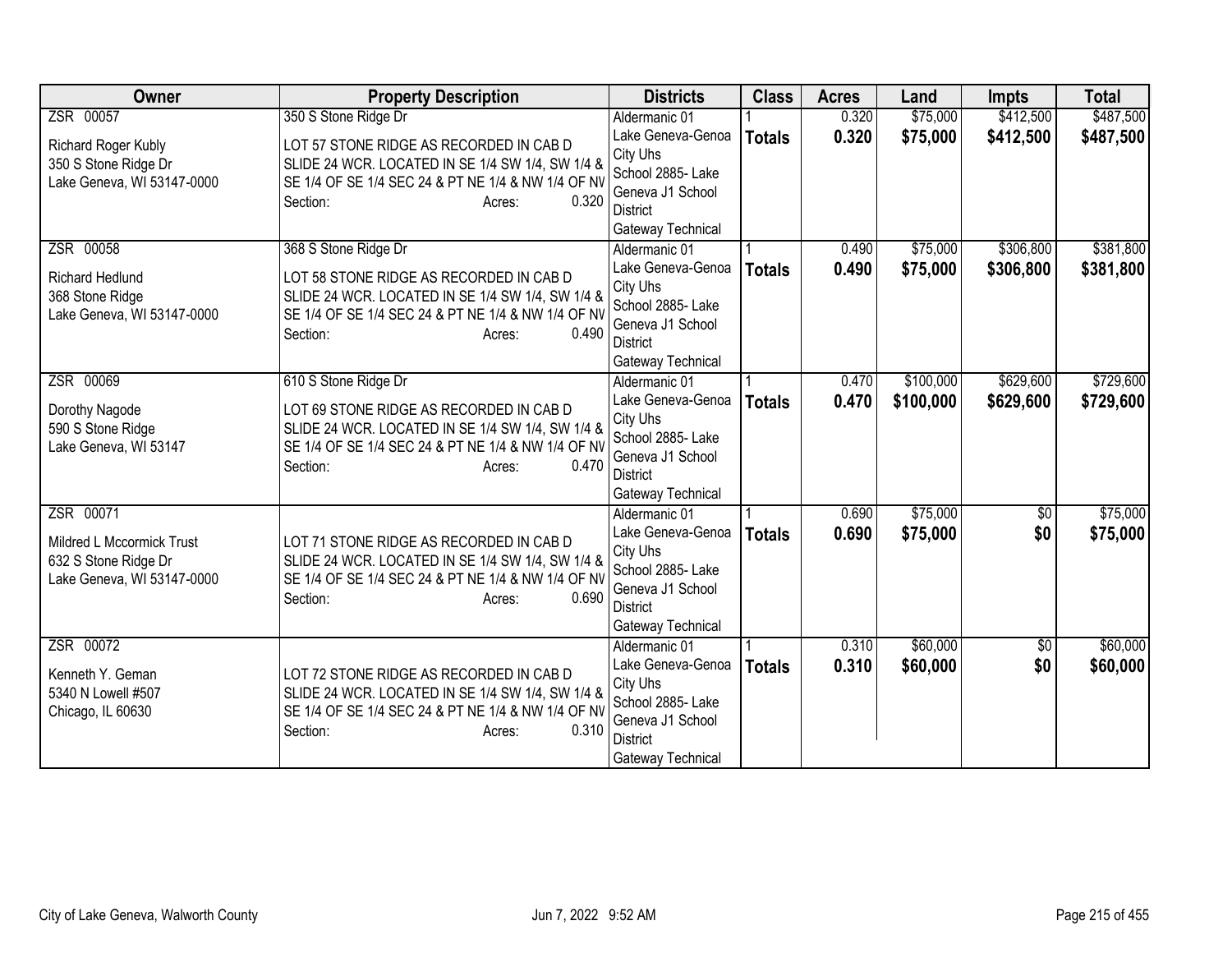| <b>Owner</b>                                                                                        | <b>Property Description</b>                                                                                                                                                                               | <b>Districts</b>                                                                                                                | <b>Class</b>  | <b>Acres</b>   | Land                 | <b>Impts</b>           | <b>Total</b>           |
|-----------------------------------------------------------------------------------------------------|-----------------------------------------------------------------------------------------------------------------------------------------------------------------------------------------------------------|---------------------------------------------------------------------------------------------------------------------------------|---------------|----------------|----------------------|------------------------|------------------------|
| ZSR 00073                                                                                           | 699 S Stone Ridge Dr                                                                                                                                                                                      | Aldermanic 01                                                                                                                   |               | 0.410          | \$60,000             | \$414,900              | \$474,900              |
| Kenneth Y. Geman<br>5340 N Lowell Ave #507<br>Chicago, IL 60630                                     | LOT 73 STONE RIDGE AS RECORDED IN CAB D<br>SLIDE 24 WCR. LOCATED IN SE 1/4 SW 1/4, SW 1/4 &<br>SE 1/4 OF SE 1/4 SEC 24 & PT NE 1/4 & NW 1/4 OF NV<br>0.410<br>Section:<br>Acres:                          | Lake Geneva-Genoa<br>City Uhs<br>School 2885- Lake<br>Geneva J1 School<br><b>District</b><br>Gateway Technical                  | <b>Totals</b> | 0.410          | \$60,000             | \$414,900              | \$474,900              |
| ZSR 00074<br>Fairwyn Development Corp<br>875 Townline Rd<br>Suite 103<br>Lake Geneva, WI 53147-0000 | Center St<br>LOT 74 STONE RIDGE AS RECORDED IN CAB D<br>SLIDE 24 WCR. LOCATED IN SE 1/4 SW 1/4, SW 1/4 &<br>SE 1/4 OF SE 1/4 SEC 24 & PT NE 1/4 & NW 1/4 OF NV<br>Section:<br>0.680<br>Acres:             | Aldermanic 01<br>Lake Geneva-Genoa<br>City Uhs<br>School 2885- Lake<br>Geneva J1 School<br><b>District</b><br>Gateway Technical | <b>Totals</b> | 0.680<br>0.680 | \$10,000<br>\$10,000 | $\sqrt{6}$<br>\$0      | \$10,000<br>\$10,000   |
| ZSR 00075<br>Fairwyn Development Corp<br>875 Townline Rd<br>Suite 103<br>Lake Geneva, WI 53147-0000 | Center St<br>LOT 75 STONE RIDGE AS RECORDED IN CAB D<br>SLIDE 24 WCR. LOCATED IN SE 1/4 SW 1/4, SW 1/4 &<br>SE 1/4 OF SE 1/4 SEC 24 & PT NE 1/4 & NW 1/4 OF NV<br>0.750<br>Section:<br>Acres:             | Aldermanic 01<br>Lake Geneva-Genoa<br>City Uhs<br>School 2885- Lake<br>Geneva J1 School<br>District<br>Gateway Technical        | <b>Totals</b> | 0.750<br>0.750 | \$10,000<br>\$10,000 | \$0<br>\$0             | \$10,000<br>\$10,000   |
| ZSR 00076<br>Fairwyn Development Corp<br>875 Townline Rd<br>Suite 103<br>Lake Geneva, WI 53147-0000 | Center St<br>LOT 76 STONE RIDGE AS RECORDED IN CAB D<br>SLIDE 24 WCR. LOCATED IN SE 1/4 SW 1/4, SW 1/4 &<br>SE 1/4 OF SE 1/4 SEC 24 & PT NE 1/4 & NW 1/4 OF NV<br>0.820<br>Section:<br>Acres:             | Aldermanic 01<br>Lake Geneva-Genoa<br>City Uhs<br>School 2885- Lake<br>Geneva J1 School<br><b>District</b><br>Gateway Technical | <b>Totals</b> | 0.820<br>0.820 | \$10,000<br>\$10,000 | $\overline{50}$<br>\$0 | \$10,000<br>\$10,000   |
| ZSR 00077<br>Lisa B. Massar<br>630 Settlers Ridge Dr<br>Lake Geneva, WI 53147                       | 630 Settlers Ridge Ct<br>LOT 77 STONE RIDGE AS RECORDED IN CAB D<br>SLIDE 24 WCR. LOCATED IN SE 1/4 SW 1/4, SW 1/4 &<br>SE 1/4 OF SE 1/4 SEC 24 & PT NE 1/4 & NW 1/4 OF NV<br>0.500<br>Section:<br>Acres: | Aldermanic 01<br>Lake Geneva-Genoa<br>City Uhs<br>School 2885- Lake<br>Geneva J1 School<br><b>District</b><br>Gateway Technical | <b>Totals</b> | 0.500<br>0.500 | \$75,000<br>\$75,000 | \$513,300<br>\$513,300 | \$588,300<br>\$588,300 |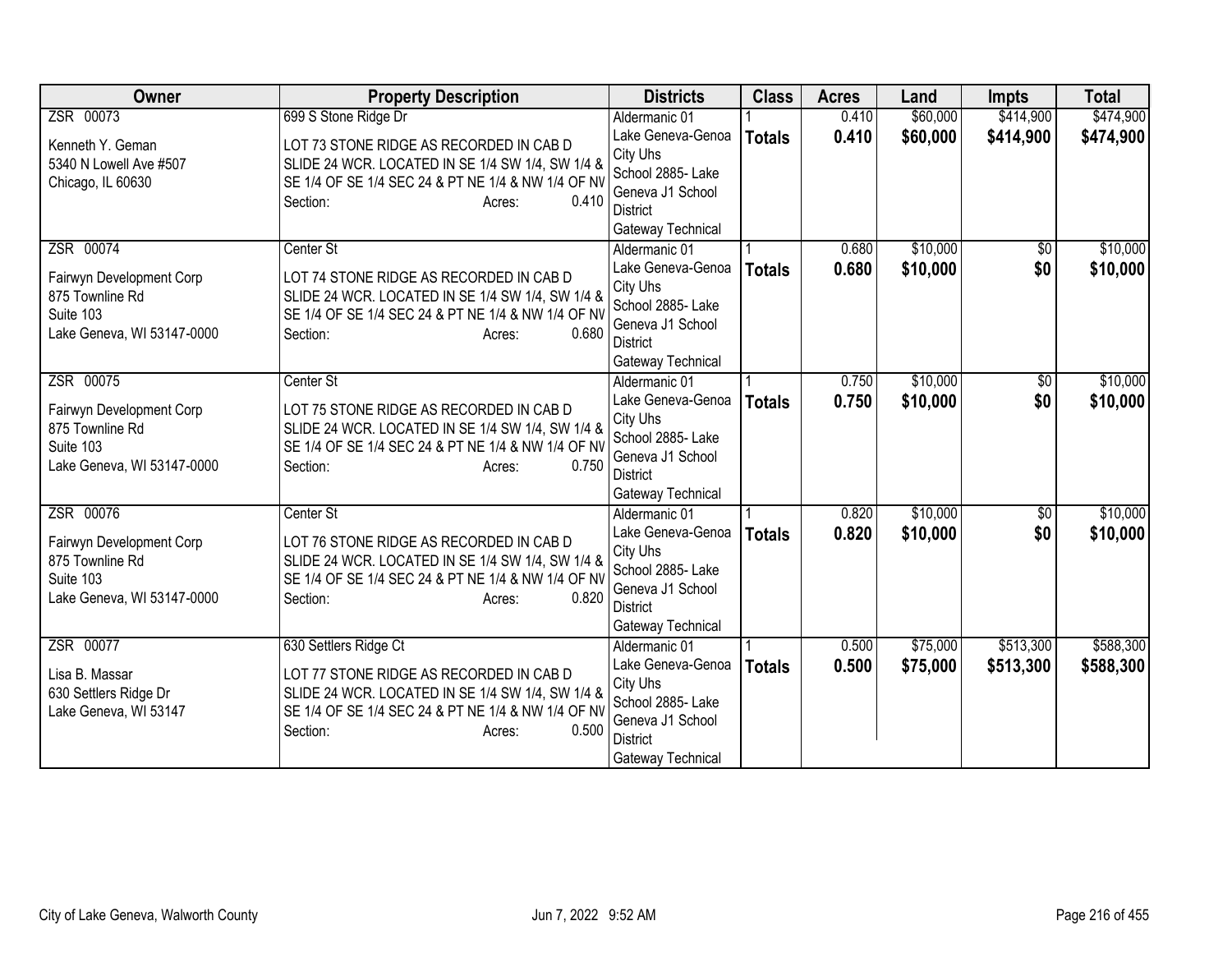| <b>Owner</b>                                                                        | <b>Property Description</b>                                                                                                                                                                            | <b>Districts</b>                                                                                                                | <b>Class</b>  | <b>Acres</b>   | Land                 | <b>Impts</b>           | <b>Total</b>           |
|-------------------------------------------------------------------------------------|--------------------------------------------------------------------------------------------------------------------------------------------------------------------------------------------------------|---------------------------------------------------------------------------------------------------------------------------------|---------------|----------------|----------------------|------------------------|------------------------|
| ZSR 00078                                                                           | 620 Settlers Ridge Dr                                                                                                                                                                                  | Aldermanic 01                                                                                                                   |               | 0.340          | \$75,000             | \$548,700              | \$623,700              |
| Brian T. Scott<br>620 Settlers Ridge Dr<br>Lake Geneva, WI 53147                    | LOT 78 STONE RIDGE AS RECORDED IN CAB D<br>SLIDE 24 WCR. LOCATED IN SE 1/4 SW 1/4, SW 1/4 &<br>SE 1/4 OF SE 1/4 SEC 24 & PT NE 1/4 & NW 1/4 OF NV                                                      | Lake Geneva-Genoa<br>City Uhs<br>School 2885- Lake<br>Geneva J1 School                                                          | <b>Totals</b> | 0.340          | \$75,000             | \$548,700              | \$623,700              |
| ZSR 00079                                                                           | 0.340<br>Section:<br>Acres:<br>610 Settlers Ridge Ct                                                                                                                                                   | District<br>Gateway Technical<br>Aldermanic 01                                                                                  |               | 0.430          | \$75,000             | \$444,700              | \$519,700              |
| John Olson Trust<br>610 Settlers Ridge Dr<br>Lake Geneva, WI 53147                  | LOT 79 STONE RIDGE AS RECORDED IN CAB D<br>SLIDE 24 WCR. LOCATED IN SE 1/4 SW 1/4, SW 1/4 &<br>SE 1/4 OF SE 1/4 SEC 24 & PT NE 1/4 & NW 1/4 OF NV<br>0.430<br>Section:<br>Acres:                       | Lake Geneva-Genoa<br>City Uhs<br>School 2885- Lake<br>Geneva J1 School<br><b>District</b><br>Gateway Technical                  | <b>Totals</b> | 0.430          | \$75,000             | \$444,700              | \$519,700              |
| ZSR 00080<br>Caryn M. Rothschild<br>600 Ridgeview Ct<br>Lake Geneva, WI 53147       | 600 Ridgeview Ct<br>LOT 80 STONE RIDGE AS RECORDED IN CAB D<br>SLIDE 24 WCR. LOCATED IN SE 1/4 SW 1/4, SW 1/4 &<br>SE 1/4 OF SE 1/4 SEC 24 & PT NE 1/4 & NW 1/4 OF NV<br>0.400<br>Section:<br>Acres:   | Aldermanic 01<br>Lake Geneva-Genoa<br>City Uhs<br>School 2885- Lake<br>Geneva J1 School<br><b>District</b><br>Gateway Technical | <b>Totals</b> | 0.400<br>0.400 | \$75,000<br>\$75,000 | \$466,400<br>\$466,400 | \$541,400<br>\$541,400 |
| ZSR 00081<br>Mark A. Brettschneider<br>1006 Ruth Ct<br>Marengo, IL 60152            | 1494 Rock Ridge Ln<br>LOT 81 STONE RIDGE AS RECORDED IN CAB D<br>SLIDE 24 WCR. LOCATED IN SE 1/4 SW 1/4, SW 1/4 &<br>SE 1/4 OF SE 1/4 SEC 24 & PT NE 1/4 & NW 1/4 OF NV<br>0.360<br>Section:<br>Acres: | Aldermanic 01<br>Lake Geneva-Genoa<br>City Uhs<br>School 2885- Lake<br>Geneva J1 School<br><b>District</b><br>Gateway Technical | <b>Totals</b> | 0.360<br>0.360 | \$60,000<br>\$60,000 | \$373,800<br>\$373,800 | \$433,800<br>\$433,800 |
| ZSR 00082<br>Andrew James Smith<br>1486 Rock Ridge Ln<br>Lake Geneva, WI 53147-0000 | 1486 Rock Ridge Ln<br>LOT 82 STONE RIDGE AS RECORDED IN CAB D<br>SLIDE 24 WCR. LOCATED IN SE 1/4 SW 1/4, SW 1/4 &<br>SE 1/4 OF SE 1/4 SEC 24 & PT NE 1/4 & NW 1/4 OF NV<br>0.360<br>Section:<br>Acres: | Aldermanic 01<br>Lake Geneva-Genoa<br>City Uhs<br>School 2885- Lake<br>Geneva J1 School<br><b>District</b><br>Gateway Technical | <b>Totals</b> | 0.360<br>0.360 | \$75,000<br>\$75,000 | \$367,100<br>\$367,100 | \$442,100<br>\$442,100 |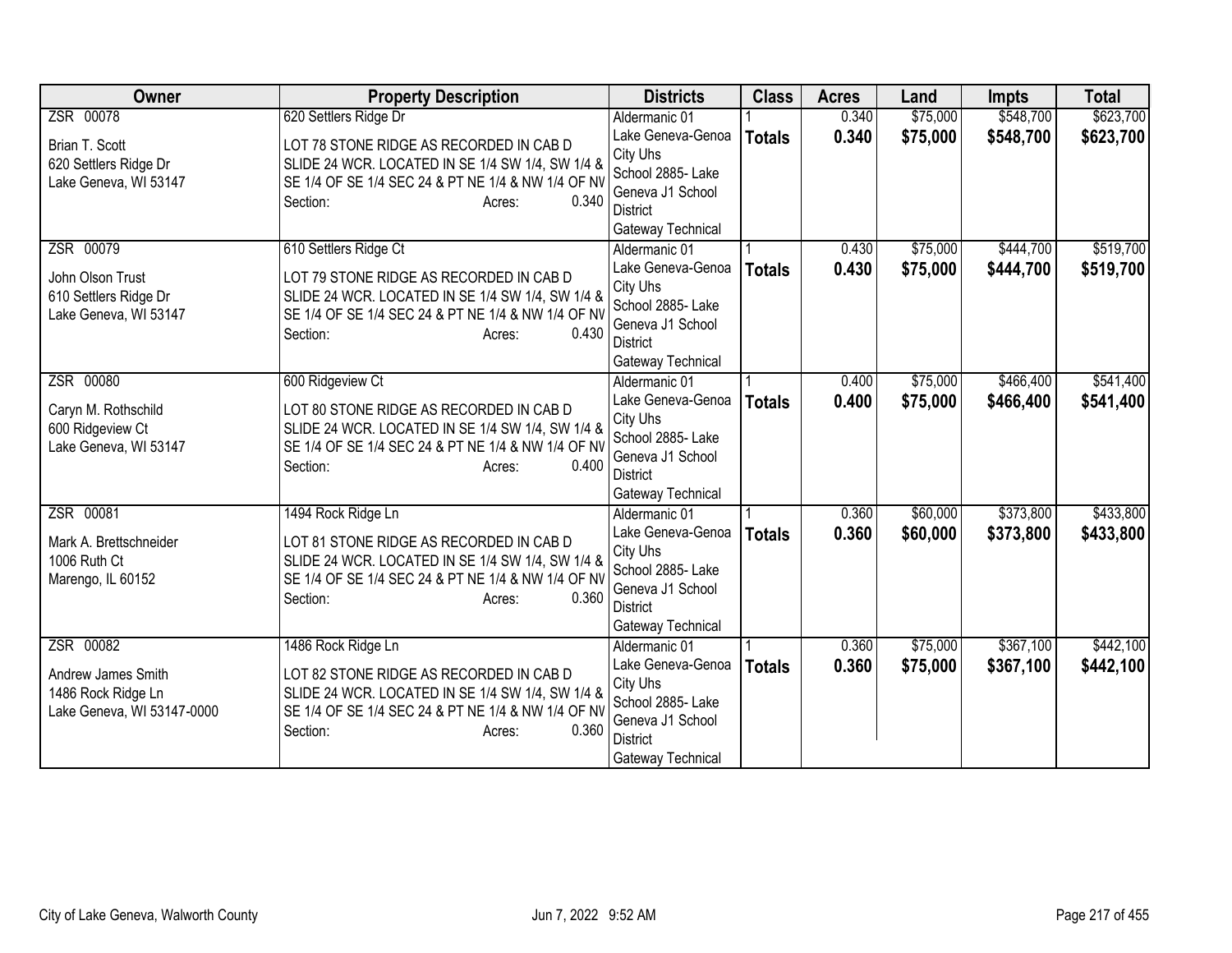| <b>Owner</b>                                                                   | <b>Property Description</b>                                                                                                                                                                            | <b>Districts</b>                                                                                                                | <b>Class</b>  | <b>Acres</b>   | Land                 | <b>Impts</b>           | <b>Total</b>           |
|--------------------------------------------------------------------------------|--------------------------------------------------------------------------------------------------------------------------------------------------------------------------------------------------------|---------------------------------------------------------------------------------------------------------------------------------|---------------|----------------|----------------------|------------------------|------------------------|
| ZSR 00083                                                                      | 1478 Rock Ridge Ln                                                                                                                                                                                     | Aldermanic 01                                                                                                                   |               | 0.330          | \$75,000             | \$297,000              | \$372,000              |
| Nicholas E. Pate<br>1478 Rock Ridge Ln<br>Lake Geneva, WI 53147                | LOT 83 STONE RIDGE AS RECORDED IN CAB D<br>SLIDE 24 WCR. LOCATED IN SE 1/4 SW 1/4, SW 1/4 &<br>SE 1/4 OF SE 1/4 SEC 24 & PT NE 1/4 & NW 1/4 OF NV<br>0.330<br>Section:<br>Acres:                       | Lake Geneva-Genoa<br>City Uhs<br>School 2885- Lake<br>Geneva J1 School<br><b>District</b><br>Gateway Technical                  | <b>Totals</b> | 0.330          | \$75,000             | \$297,000              | \$372,000              |
| ZSR 00084<br>Rebecca Ann Evans<br>1470 Rock Ridge Ln<br>Lake Geneva, WI 53147  | 1470 Rock Ridge Ln<br>LOT 84 STONE RIDGE AS RECORDED IN CAB D<br>SLIDE 24 WCR. LOCATED IN SE 1/4 SW 1/4, SW 1/4 &<br>SE 1/4 OF SE 1/4 SEC 24 & PT NE 1/4 & NW 1/4 OF NV<br>0.360<br>Section:<br>Acres: | Aldermanic 01<br>Lake Geneva-Genoa<br>City Uhs<br>School 2885- Lake<br>Geneva J1 School<br><b>District</b><br>Gateway Technical | <b>Totals</b> | 0.360<br>0.360 | \$75,000<br>\$75,000 | \$397,800<br>\$397,800 | \$472,800<br>\$472,800 |
| ZSR 00085<br>Kelly L. Bergstrom<br>1430 Rock Ridge Ln<br>Lake Geneva, WI 53147 | 1430 Rock Ridge Ln<br>LOT 85 STONE RIDGE AS RECORDED IN CAB D<br>SLIDE 24 WCR. LOCATED IN SE 1/4 SW 1/4, SW 1/4 &<br>SE 1/4 OF SE 1/4 SEC 24 & PT NE 1/4 & NW 1/4 OF NV<br>0.380<br>Section:<br>Acres: | Aldermanic 01<br>Lake Geneva-Genoa<br>City Uhs<br>School 2885- Lake<br>Geneva J1 School<br><b>District</b><br>Gateway Technical | <b>Totals</b> | 0.380<br>0.380 | \$75,000<br>\$75,000 | \$411,500<br>\$411,500 | \$486,500<br>\$486,500 |
| ZSR 00086<br>Shawn Enoch<br>1412 Rock Ridge Ln<br>Lake Geneva, WI 53147        | 1412 Rock Ridge Ln<br>LOT 86 STONE RIDGE AS RECORDED IN CAB D<br>SLIDE 24 WCR. LOCATED IN SE 1/4 SW 1/4, SW 1/4 &<br>SE 1/4 OF SE 1/4 SEC 24 & PT NE 1/4 & NW 1/4 OF NV<br>0.430<br>Section:<br>Acres: | Aldermanic 01<br>Lake Geneva-Genoa<br>City Uhs<br>School 2885- Lake<br>Geneva J1 School<br><b>District</b><br>Gateway Technical | <b>Totals</b> | 0.430<br>0.430 | \$75,000<br>\$75,000 | \$430,800<br>\$430,800 | \$505,800<br>\$505,800 |
| ZSR 00087<br>Marco A. Flores<br>1425 Rock Ridge Ln<br>Lake Geneva, WI 53147    | 1425 Rock Ridge Ln<br>LOT 87 STONE RIDGE AS RECORDED IN CAB D<br>SLIDE 24 WCR. LOCATED IN SE 1/4 SW 1/4, SW 1/4 &<br>SE 1/4 OF SE 1/4 SEC 24 & PT NE 1/4 & NW 1/4 OF NV<br>0.470<br>Section:<br>Acres: | Aldermanic 01<br>Lake Geneva-Genoa<br>City Uhs<br>School 2885- Lake<br>Geneva J1 School<br><b>District</b><br>Gateway Technical | <b>Totals</b> | 0.470<br>0.470 | \$75,000<br>\$75,000 | \$388,100<br>\$388,100 | \$463,100<br>\$463,100 |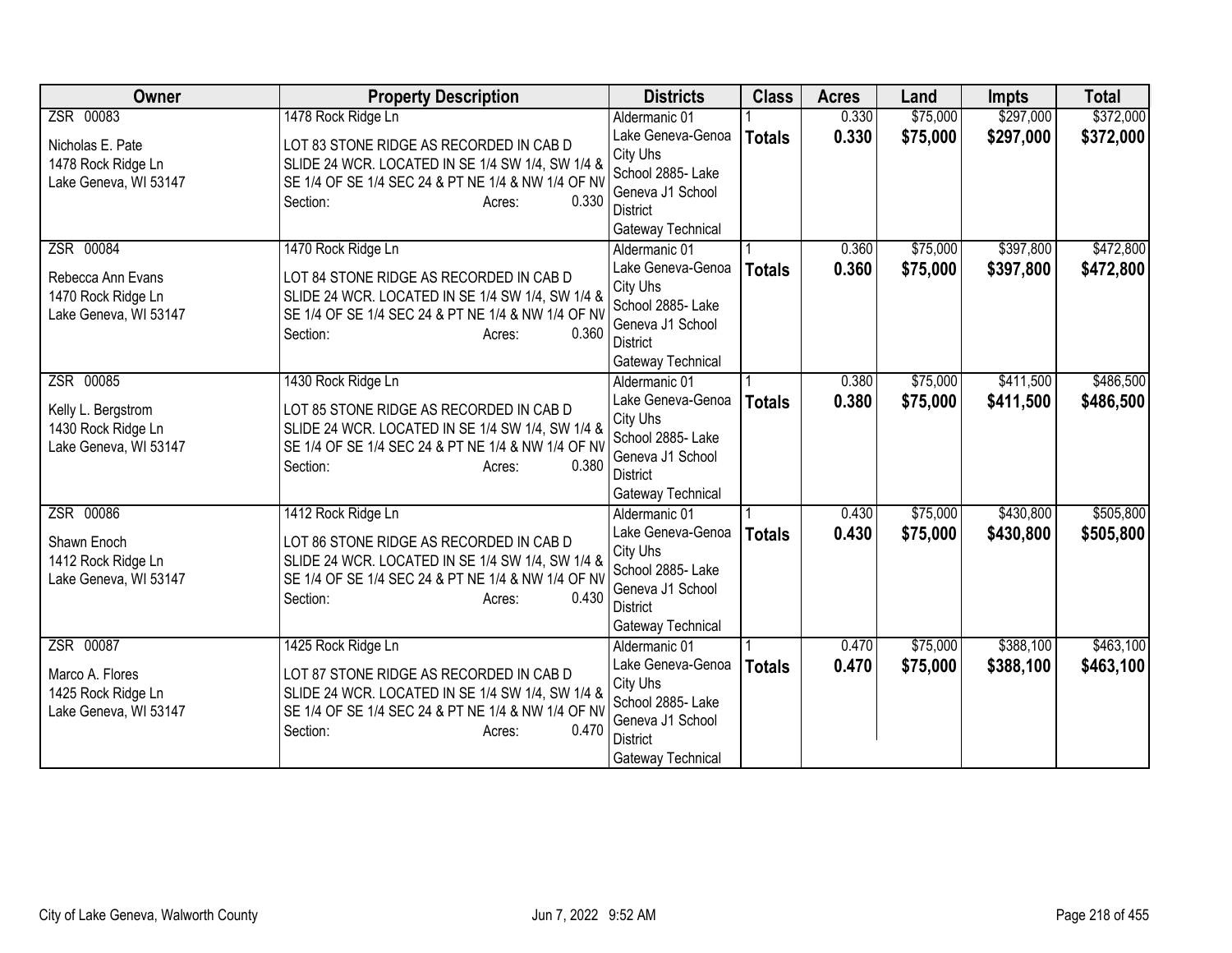| <b>Owner</b>                                    | <b>Property Description</b>                                                                 | <b>Districts</b>                   | <b>Class</b>  | <b>Acres</b> | Land     | <b>Impts</b> | <b>Total</b> |
|-------------------------------------------------|---------------------------------------------------------------------------------------------|------------------------------------|---------------|--------------|----------|--------------|--------------|
| ZSR 00088                                       | 566 S Boulder Ridge Dr                                                                      | Aldermanic 01                      |               | 0.460        | \$75,000 | \$355,100    | \$430,100    |
| Paul Volm                                       | LOT 88 STONE RIDGE AS RECORDED IN CAB D                                                     | Lake Geneva-Genoa                  | <b>Totals</b> | 0.460        | \$75,000 | \$355,100    | \$430,100    |
| 566 Boulder Ridge Dr                            | SLIDE 24 WCR. LOCATED IN SE 1/4 SW 1/4, SW 1/4 &                                            | City Uhs                           |               |              |          |              |              |
| Lake Geneva, WI 53147-0000                      | SE 1/4 OF SE 1/4 SEC 24 & PT NE 1/4 & NW 1/4 OF NV                                          | School 2885- Lake                  |               |              |          |              |              |
|                                                 | 0.460<br>Section:<br>Acres:                                                                 | Geneva J1 School                   |               |              |          |              |              |
|                                                 |                                                                                             | District                           |               |              |          |              |              |
| ZSR 00089                                       | 550 S Boulder Ridge Dr                                                                      | Gateway Technical<br>Aldermanic 01 |               | 0.360        | \$75,000 | \$370,000    | \$445,000    |
|                                                 |                                                                                             | Lake Geneva-Genoa                  |               | 0.360        | \$75,000 | \$370,000    |              |
| Timothy J. Morgan                               | LOT 89 STONE RIDGE AS RECORDED IN CAB D                                                     | City Uhs                           | <b>Totals</b> |              |          |              | \$445,000    |
| 550 S Boulder Ridge Dr                          | SLIDE 24 WCR. LOCATED IN SE 1/4 SW 1/4, SW 1/4 &                                            | School 2885- Lake                  |               |              |          |              |              |
| Lake Geneva, WI 53147                           | SE 1/4 OF SE 1/4 SEC 24 & PT NE 1/4 & NW 1/4 OF NV                                          | Geneva J1 School                   |               |              |          |              |              |
|                                                 | 0.360<br>Section:<br>Acres:                                                                 | <b>District</b>                    |               |              |          |              |              |
|                                                 |                                                                                             | Gateway Technical                  |               |              |          |              |              |
| ZSR 00090                                       | 530 S Boulder Ridge Dr                                                                      | Aldermanic 01                      |               | 0.280        | \$75,000 | \$491,900    | \$566,900    |
|                                                 |                                                                                             | Lake Geneva-Genoa                  | <b>Totals</b> | 0.280        | \$75,000 | \$491,900    | \$566,900    |
| Diane Stanczak                                  | LOT 90 STONE RIDGE AS RECORDED IN CAB D<br>SLIDE 24 WCR. LOCATED IN SE 1/4 SW 1/4, SW 1/4 & | City Uhs                           |               |              |          |              |              |
| 530 S Boulder Ridge Dr<br>Lake Geneva, WI 53147 | SE 1/4 OF SE 1/4 SEC 24 & PT NE 1/4 & NW 1/4 OF NV                                          | School 2885- Lake                  |               |              |          |              |              |
|                                                 | 0.280<br>Section:<br>Acres:                                                                 | Geneva J1 School                   |               |              |          |              |              |
|                                                 |                                                                                             | <b>District</b>                    |               |              |          |              |              |
|                                                 |                                                                                             | Gateway Technical                  |               |              |          |              |              |
| ZSR 00091                                       | 500 S Boulder Ridge Dr                                                                      | Aldermanic 01                      |               | 0.280        | \$75,000 | \$432,800    | \$507,800    |
| Jeffrey L. Swanson                              | LOT 91 STONE RIDGE AS RECORDED IN CAB D                                                     | Lake Geneva-Genoa<br>City Uhs      | <b>Totals</b> | 0.280        | \$75,000 | \$432,800    | \$507,800    |
| 500 S Boulder Ridge Dr                          | SLIDE 24 WCR. LOCATED IN SE 1/4 SW 1/4, SW 1/4 &                                            | School 2885- Lake                  |               |              |          |              |              |
| Lake Geneva, WI 53147-0000                      | SE 1/4 OF SE 1/4 SEC 24 & PT NE 1/4 & NW 1/4 OF NV                                          | Geneva J1 School                   |               |              |          |              |              |
|                                                 | 0.280<br>Section:<br>Acres:                                                                 | <b>District</b>                    |               |              |          |              |              |
|                                                 |                                                                                             | Gateway Technical                  |               |              |          |              |              |
| ZSR 00092                                       | 480 S Boulder Ridge Dr                                                                      | Aldermanic 01                      |               | 0.280        | \$75,000 | \$392,400    | \$467,400    |
|                                                 |                                                                                             | Lake Geneva-Genoa                  | <b>Totals</b> | 0.280        | \$75,000 | \$392,400    | \$467,400    |
| Benjamin Ludtke<br>480 S Boulder Ridge Dr       | LOT 92 STONE RIDGE AS RECORDED IN CAB D<br>SLIDE 24 WCR. LOCATED IN SE 1/4 SW 1/4, SW 1/4 & | City Uhs                           |               |              |          |              |              |
| Lake Geneva, WI 53147                           | SE 1/4 OF SE 1/4 SEC 24 & PT NE 1/4 & NW 1/4 OF NV                                          | School 2885- Lake                  |               |              |          |              |              |
|                                                 | 0.280<br>Section:<br>Acres:                                                                 | Geneva J1 School                   |               |              |          |              |              |
|                                                 |                                                                                             | <b>District</b>                    |               |              |          |              |              |
|                                                 |                                                                                             | Gateway Technical                  |               |              |          |              |              |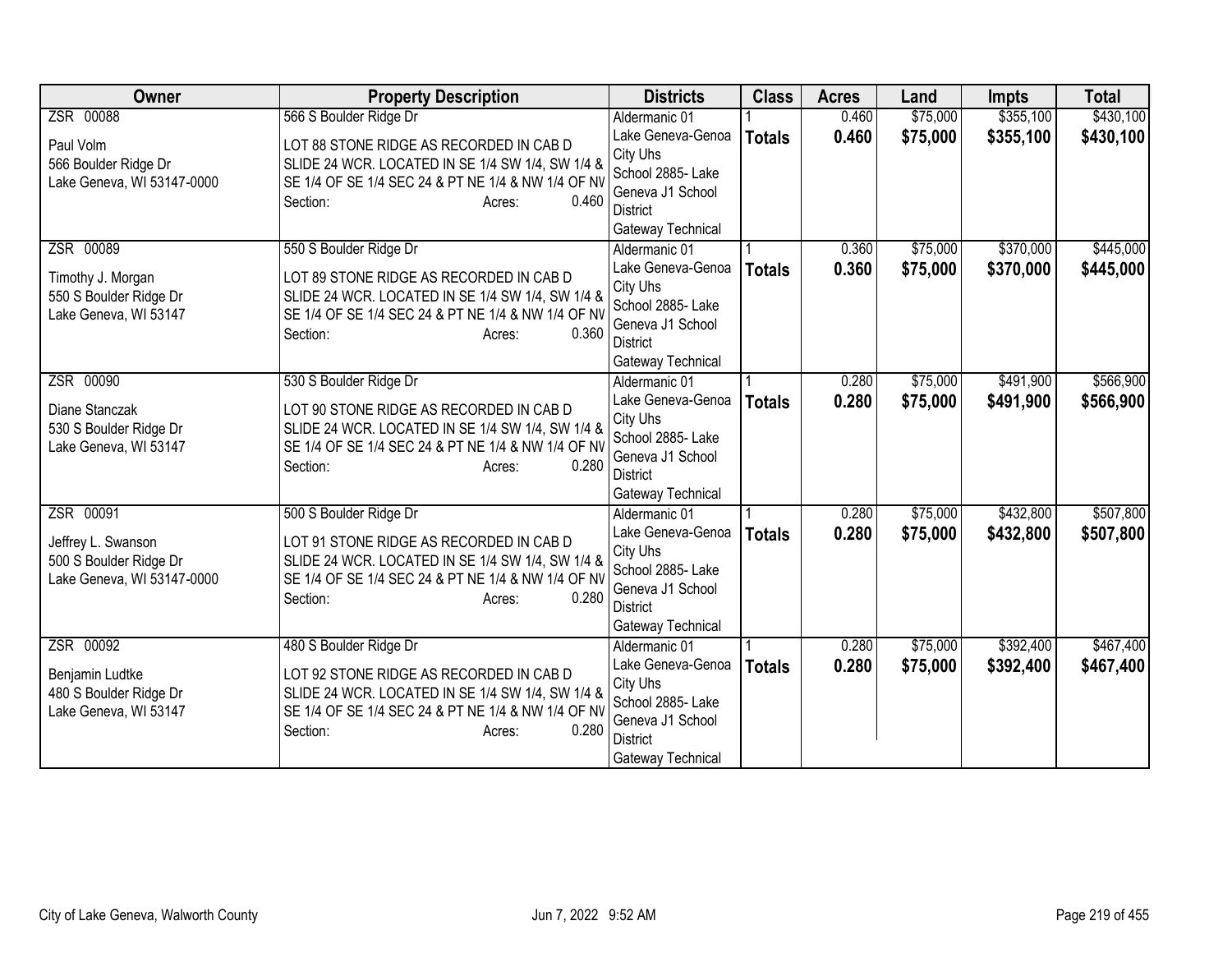| <b>Owner</b>                                                                           | <b>Property Description</b>                                                                                                                                                                                | <b>Districts</b>                                                                                                                | <b>Class</b>  | <b>Acres</b>   | Land                 | <b>Impts</b>           | <b>Total</b>           |
|----------------------------------------------------------------------------------------|------------------------------------------------------------------------------------------------------------------------------------------------------------------------------------------------------------|---------------------------------------------------------------------------------------------------------------------------------|---------------|----------------|----------------------|------------------------|------------------------|
| ZSR 00093                                                                              | 460 S Boulder Ridge Dr                                                                                                                                                                                     | Aldermanic 01                                                                                                                   |               | 0.280          | \$75,000             | \$432,300              | \$507,300              |
| Halvorsen Family Trust<br>460 S Boulder Ridge Dr<br>Lake Geneva, WI 53147              | LOT 93 STONE RIDGE AS RECORDED IN CAB D<br>SLIDE 24 WCR. LOCATED IN SE 1/4 SW 1/4, SW 1/4 &<br>SE 1/4 OF SE 1/4 SEC 24 & PT NE 1/4 & NW 1/4 OF NV                                                          | Lake Geneva-Genoa<br>City Uhs<br>School 2885- Lake<br>Geneva J1 School                                                          | <b>Totals</b> | 0.280          | \$75,000             | \$432,300              | \$507,300              |
|                                                                                        | 0.280<br>Section:<br>Acres:                                                                                                                                                                                | <b>District</b><br>Gateway Technical                                                                                            |               |                |                      |                        |                        |
| ZSR 00094<br>Wendy Kit Leung<br>440 S Boulder Ridge Dr<br>Lake Geneva, WI 53147-0000   | 440 S Boulder Ridge Dr<br>LOT 94 STONE RIDGE AS RECORDED IN CAB D<br>SLIDE 24 WCR. LOCATED IN SE 1/4 SW 1/4, SW 1/4 &<br>SE 1/4 OF SE 1/4 SEC 24 & PT NE 1/4 & NW 1/4 OF NV<br>0.280<br>Section:<br>Acres: | Aldermanic 01<br>Lake Geneva-Genoa<br>City Uhs<br>School 2885- Lake<br>Geneva J1 School<br><b>District</b><br>Gateway Technical | <b>Totals</b> | 0.280<br>0.280 | \$75,000<br>\$75,000 | \$440,500<br>\$440,500 | \$515,500<br>\$515,500 |
| ZSR 00095<br>Shaila M. Willett<br>420 S Boulder Ridge Dr<br>Lake Geneva, WI 53147      | 420 S Boulder Ridge Dr<br>LOT 95 STONE RIDGE AS RECORDED IN CAB D<br>SLIDE 24 WCR. LOCATED IN SE 1/4 SW 1/4, SW 1/4 &<br>SE 1/4 OF SE 1/4 SEC 24 & PT NE 1/4 & NW 1/4 OF NV<br>0.390<br>Section:<br>Acres: | Aldermanic 01<br>Lake Geneva-Genoa<br>City Uhs<br>School 2885- Lake<br>Geneva J1 School<br><b>District</b><br>Gateway Technical | <b>Totals</b> | 0.390<br>0.390 | \$75,000<br>\$75,000 | \$610,300<br>\$610,300 | \$685,300<br>\$685,300 |
| ZSR 00096<br>Mark W. Larkin<br>400 Boulder Ridge Ct<br>Lake Geneva, WI 53147           | 400 Boulder Ridge Ct<br>LOT 96 STONE RIDGE AS RECORDED IN CAB D<br>SLIDE 24 WCR. LOCATED IN SE 1/4 SW 1/4, SW 1/4 &<br>SE 1/4 OF SE 1/4 SEC 24 & PT NE 1/4 & NW 1/4 OF NV<br>0.370<br>Section:<br>Acres:   | Aldermanic 01<br>Lake Geneva-Genoa<br>City Uhs<br>School 2885- Lake<br>Geneva J1 School<br><b>District</b><br>Gateway Technical | <b>Totals</b> | 0.370<br>0.370 | \$75,000<br>\$75,000 | \$407,300<br>\$407,300 | \$482,300<br>\$482,300 |
| ZSR 00097<br>Daniel F. Von Rabenau Jr<br>390 Boulder Ridge Ct<br>Lake Geneva, WI 53147 | 390 Boulder Ridge Ct<br>LOT 97 STONE RIDGE AS RECORDED IN CAB D<br>SLIDE 24 WCR. LOCATED IN SE 1/4 SW 1/4, SW 1/4 &<br>SE 1/4 OF SE 1/4 SEC 24 & PT NE 1/4 & NW 1/4 OF NV<br>0.340<br>Section:<br>Acres:   | Aldermanic 01<br>Lake Geneva-Genoa<br>City Uhs<br>School 2885- Lake<br>Geneva J1 School<br><b>District</b><br>Gateway Technical | <b>Totals</b> | 0.340<br>0.340 | \$75,000<br>\$75,000 | \$371,900<br>\$371,900 | \$446,900<br>\$446,900 |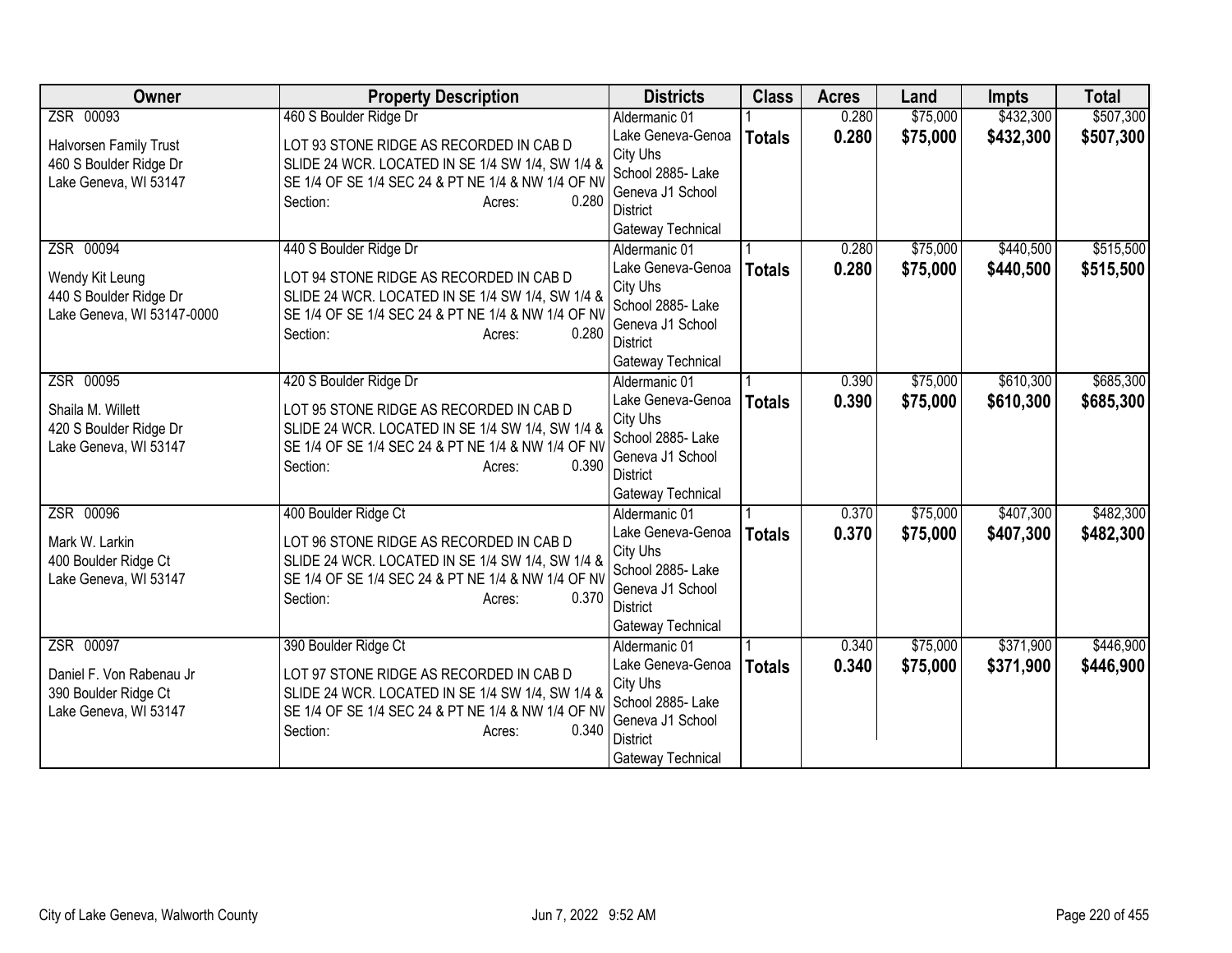| <b>Owner</b>                                                                                | <b>Property Description</b>                                                                                                                                                                                 | <b>Districts</b>                                                                                                                | <b>Class</b>  | <b>Acres</b>   | Land                 | <b>Impts</b>           | <b>Total</b>           |
|---------------------------------------------------------------------------------------------|-------------------------------------------------------------------------------------------------------------------------------------------------------------------------------------------------------------|---------------------------------------------------------------------------------------------------------------------------------|---------------|----------------|----------------------|------------------------|------------------------|
| ZSR 00098                                                                                   | 350 Boulder Ridge Ct                                                                                                                                                                                        | Aldermanic 01                                                                                                                   |               | 0.340          | \$75,000             | \$440,200              | \$515,200              |
| Anthony R. Chandek<br>350 Boulder Ridge Dr<br>Lake Geneva, WI 53147                         | LOT 98 STONE RIDGE AS RECORDED IN CAB D<br>SLIDE 24 WCR. LOCATED IN SE 1/4 SW 1/4, SW 1/4 &<br>SE 1/4 OF SE 1/4 SEC 24 & PT NE 1/4 & NW 1/4 OF NV<br>0.340<br>Section:<br>Acres:                            | Lake Geneva-Genoa<br>City Uhs<br>School 2885- Lake<br>Geneva J1 School<br>District<br>Gateway Technical                         | <b>Totals</b> | 0.340          | \$75,000             | \$440,200              | \$515,200              |
| ZSR 00099<br>James W. Gee<br>330 S Boulder Ridge Dr<br>Lake Geneva, WI 53147                | 330 S Boulder Ridge Ct<br>LOT 99 STONE RIDGE AS RECORDED IN CAB D<br>SLIDE 24 WCR. LOCATED IN SE 1/4 SW 1/4, SW 1/4 &<br>SE 1/4 OF SE 1/4 SEC 24 & PT NE 1/4 & NW 1/4 OF NV<br>0.410<br>Section:<br>Acres:  | Aldermanic 01<br>Lake Geneva-Genoa<br>City Uhs<br>School 2885- Lake<br>Geneva J1 School<br><b>District</b><br>Gateway Technical | <b>Totals</b> | 0.410<br>0.410 | \$75,000<br>\$75,000 | $\sqrt{6}$<br>\$0      | \$75,000<br>\$75,000   |
| ZSR 00100<br>James W. Gee<br>330 S Boulder Ridge Dr<br>Lake Geneva, WI 53147                | 330 S Boulder Ridge Dr<br>LOT 100 STONE RIDGE AS RECORDED IN CAB D<br>SLIDE 24 WCR. LOCATED IN SE 1/4 SW 1/4, SW 1/4 &<br>SE 1/4 OF SE 1/4 SEC 24 & PT NE 1/4 & NW 1/4 OF NV<br>0.410<br>Section:<br>Acres: | Aldermanic 01<br>Lake Geneva-Genoa<br>City Uhs<br>School 2885- Lake<br>Geneva J1 School<br>District<br>Gateway Technical        | <b>Totals</b> | 0.410<br>0.410 | \$74,500<br>\$74,500 | \$447,800<br>\$447,800 | \$522,300<br>\$522,300 |
| ZSR 00101<br>Robert P. Kordus Jr<br>320 S Boulder Ridge Dr<br>Lake Geneva, WI 53147-0000    | 320 S Boulder Ridge Dr<br>LOT 101 STONE RIDGE AS RECORDED IN CAB D<br>SLIDE 24 WCR. LOCATED IN SE 1/4 SW 1/4, SW 1/4 &<br>SE 1/4 OF SE 1/4 SEC 24 & PT NE 1/4 & NW 1/4 OF NV<br>0.310<br>Section:<br>Acres: | Aldermanic 01<br>Lake Geneva-Genoa<br>City Uhs<br>School 2885- Lake<br>Geneva J1 School<br><b>District</b><br>Gateway Technical | <b>Totals</b> | 0.310<br>0.310 | \$75,000<br>\$75,000 | \$372,000<br>\$372,000 | \$447,000<br>\$447,000 |
| ZSR 00102<br><b>Brian Broderick</b><br>300 S Boulder Ridge Dr<br>Lake Geneva, WI 53147-0000 | 300 S Boulder Ridge Dr<br>LOT 102 STONE RIDGE AS RECORDED IN CAB D<br>SLIDE 24 WCR. LOCATED IN SE 1/4 SW 1/4, SW 1/4 &<br>SE 1/4 OF SE 1/4 SEC 24 & PT NE 1/4 & NW 1/4 OF NV<br>0.310<br>Section:<br>Acres: | Aldermanic 01<br>Lake Geneva-Genoa<br>City Uhs<br>School 2885- Lake<br>Geneva J1 School<br><b>District</b><br>Gateway Technical | <b>Totals</b> | 0.310<br>0.310 | \$75,000<br>\$75,000 | \$327,500<br>\$327,500 | \$402,500<br>\$402,500 |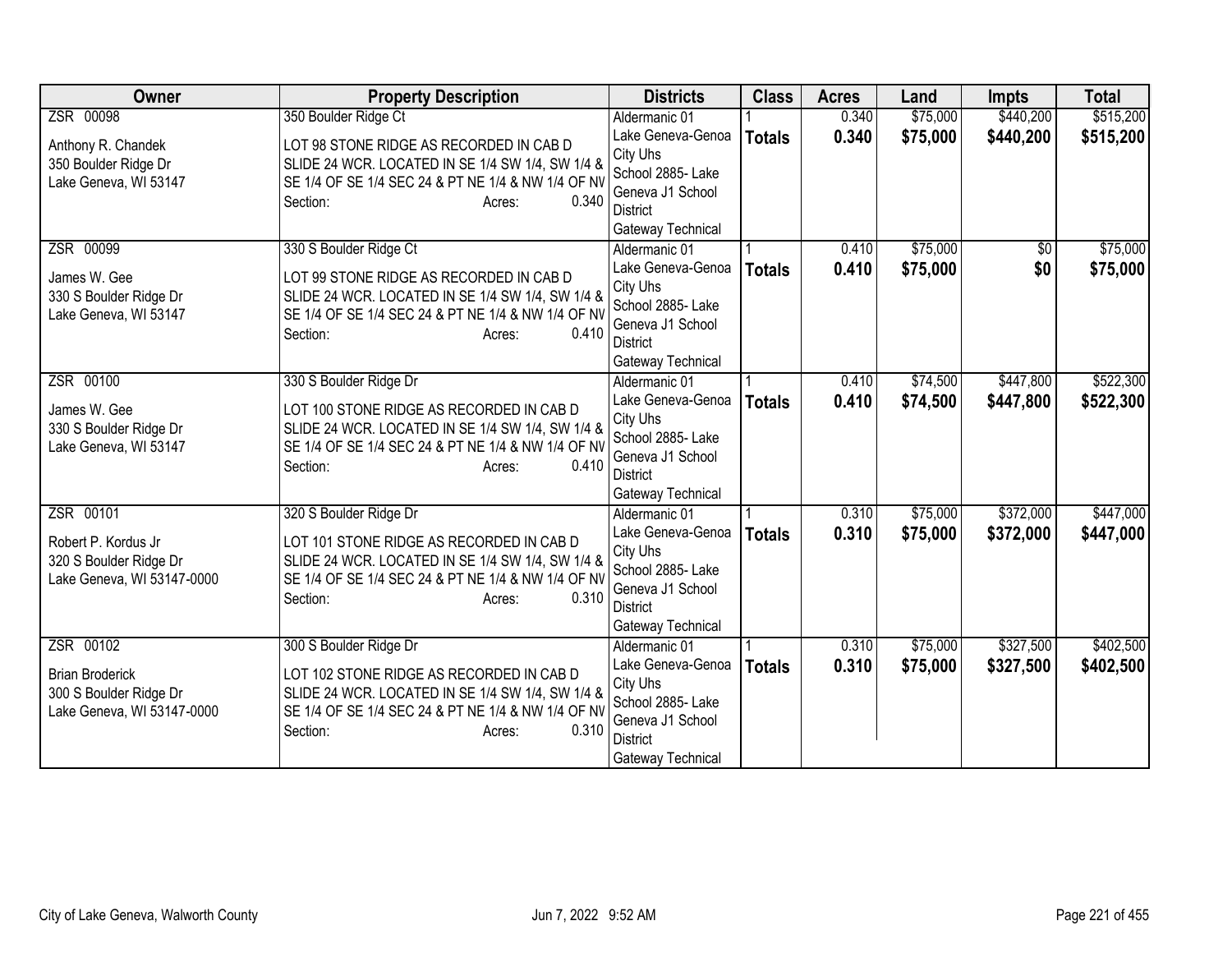| <b>Owner</b>                                                         | <b>Property Description</b>                                                                                                                                                       | <b>Districts</b>                                                                                               | <b>Class</b>  | <b>Acres</b> | Land     | Impts           | <b>Total</b> |
|----------------------------------------------------------------------|-----------------------------------------------------------------------------------------------------------------------------------------------------------------------------------|----------------------------------------------------------------------------------------------------------------|---------------|--------------|----------|-----------------|--------------|
| ZSR 00103                                                            | 302 Stonemill Ln                                                                                                                                                                  | Aldermanic 01                                                                                                  |               | 0.350        | \$75,000 | $\overline{50}$ | \$75,000     |
| <b>Brian Olsen</b><br>1212 Horace St                                 | LOT 103 STONE RIDGE AS RECORDED IN CAB D<br>SLIDE 24 WCR. LOCATED IN SE 1/4 SW 1/4, SW 1/4 &                                                                                      | Lake Geneva-Genoa<br>City Uhs<br>School 2885- Lake                                                             | <b>Totals</b> | 0.350        | \$75,000 | \$0             | \$75,000     |
| Lake Geneva, WI 53147                                                | SE 1/4 OF SE 1/4 SEC 24 & PT NE 1/4 & NW 1/4 OF NV<br>0.350<br>Section:<br>Acres:                                                                                                 | Geneva J1 School<br>District<br>Gateway Technical                                                              |               |              |          |                 |              |
| ZSR 00104                                                            | 315 S Stone Ridge Dr                                                                                                                                                              | Aldermanic 01                                                                                                  |               | 0.290        | \$75,000 | \$379,500       | \$454,500    |
| M Kathryn Miller<br>315 S Stoneridge Dr<br>Lake Geneva, WI 53147     | LOT 104 STONE RIDGE AS RECORDED IN CAB D<br>SLIDE 24 WCR. LOCATED IN SE 1/4 SW 1/4, SW 1/4 &<br>SE 1/4 OF SE 1/4 SEC 24 & PT NE 1/4 & NW 1/4 OF NV                                | Lake Geneva-Genoa<br>City Uhs<br>School 2885- Lake                                                             | <b>Totals</b> | 0.290        | \$75,000 | \$379,500       | \$454,500    |
|                                                                      | 0.290<br>Section:<br>Acres:                                                                                                                                                       | Geneva J1 School<br><b>District</b><br>Gateway Technical                                                       |               |              |          |                 |              |
| ZSR 00105                                                            | 329 S Stone Ridge Dr                                                                                                                                                              | Aldermanic 01                                                                                                  |               | 0.310        | \$75,000 | \$308,500       | \$383,500    |
| Scott P. Osullivan<br>329 S Stone Ridge Dr<br>Lake Geneva, WI 53147  | LOT 105 STONE RIDGE AS RECORDED IN CAB D<br>SLIDE 24 WCR. LOCATED IN SE 1/4 SW 1/4, SW 1/4 &<br>SE 1/4 OF SE 1/4 SEC 24 & PT NE 1/4 & NW 1/4 OF NV<br>0.310<br>Section:<br>Acres: | Lake Geneva-Genoa<br>City Uhs<br>School 2885- Lake<br>Geneva J1 School<br>District<br>Gateway Technical        | <b>Totals</b> | 0.310        | \$75,000 | \$308,500       | \$383,500    |
| ZSR 00106                                                            | 341 S Stone Ridge Dr                                                                                                                                                              | Aldermanic 01                                                                                                  |               | 0.430        | \$75,000 | \$430,900       | \$505,900    |
| Ashley N. Cork<br>341 S Stone Ridge Dr<br>Lake Geneva, WI 53147      | LOT 106 STONE RIDGE AS RECORDED IN CAB D<br>SLIDE 24 WCR. LOCATED IN SE 1/4 SW 1/4, SW 1/4 &<br>SE 1/4 OF SE 1/4 SEC 24 & PT NE 1/4 & NW 1/4 OF NV<br>0.430<br>Section:<br>Acres: | Lake Geneva-Genoa<br>City Uhs<br>School 2885- Lake<br>Geneva J1 School<br><b>District</b><br>Gateway Technical | <b>Totals</b> | 0.430        | \$75,000 | \$430,900       | \$505,900    |
| ZSR 00107                                                            | 355 S Stone Ridge Dr                                                                                                                                                              | Aldermanic 01                                                                                                  |               | 0.350        | \$75,000 | \$420,400       | \$495,400    |
| Joseph M. Trosclair<br>355 S Stone Ridge Dr<br>Lake Geneva, WI 53147 | LOT 107 STONE RIDGE AS RECORDED IN CAB D<br>SLIDE 24 WCR. LOCATED IN SE 1/4 SW 1/4, SW 1/4 &<br>SE 1/4 OF SE 1/4 SEC 24 & PT NE 1/4 & NW 1/4 OF NV<br>0.350<br>Section:<br>Acres: | Lake Geneva-Genoa<br>City Uhs<br>School 2885- Lake<br>Geneva J1 School<br><b>District</b><br>Gateway Technical | <b>Totals</b> | 0.350        | \$75,000 | \$420,400       | \$495,400    |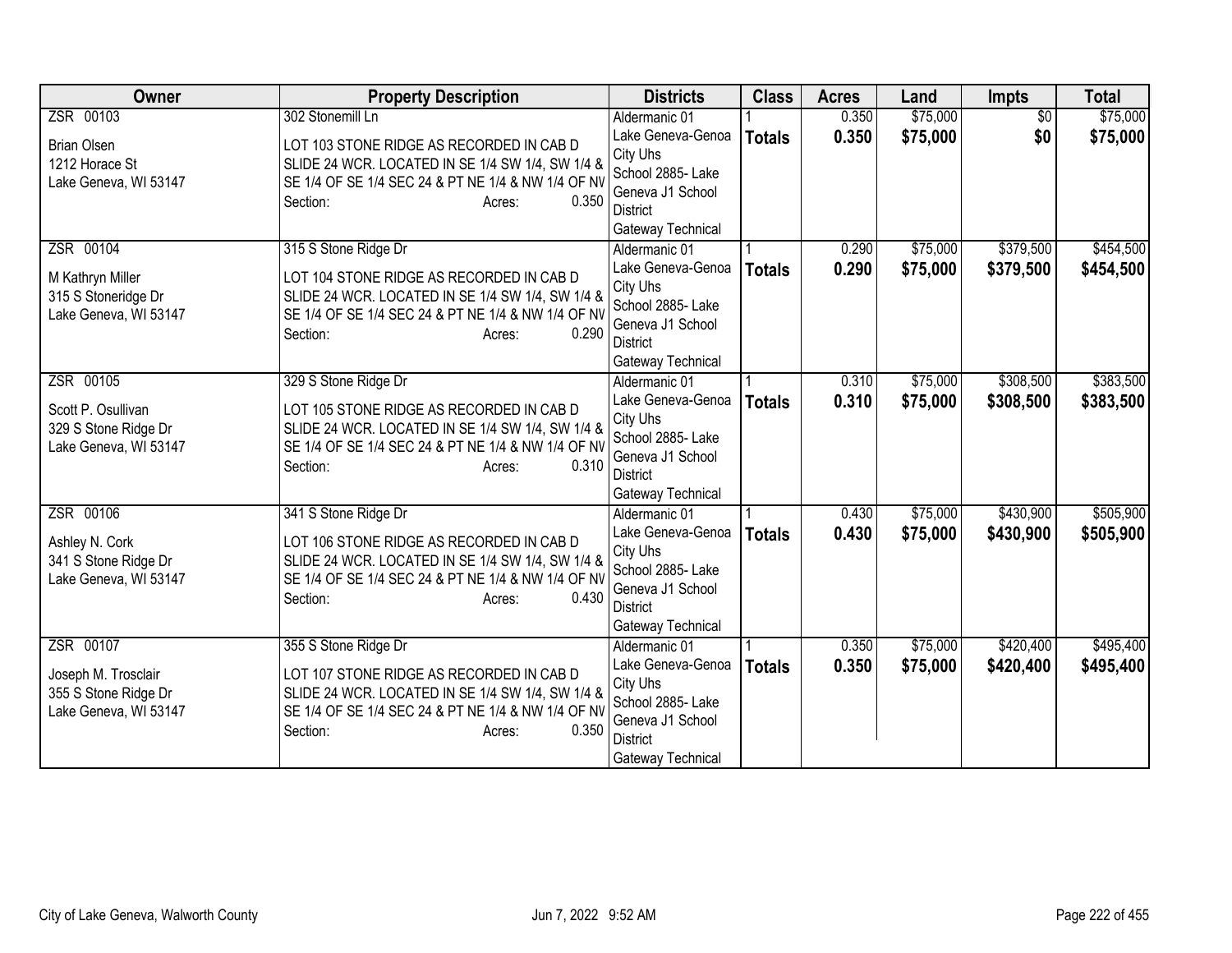| <b>Owner</b>                    | <b>Property Description</b>                                 | <b>Districts</b>                     | <b>Class</b>  | <b>Acres</b> | Land     | <b>Impts</b>    | <b>Total</b> |
|---------------------------------|-------------------------------------------------------------|--------------------------------------|---------------|--------------|----------|-----------------|--------------|
| ZSR 00108                       | 375 S Stone Ridge Dr                                        | Aldermanic 01                        |               | 0.990        | \$75,000 | \$341,800       | \$416,800    |
| <b>Michael Micic</b>            | LOT 108 STONE RIDGE AS RECORDED IN CAB D                    | Lake Geneva-Genoa                    | <b>Totals</b> | 0.990        | \$75,000 | \$341,800       | \$416,800    |
| 375 S Stone Ridge Dr            | SLIDE 24 WCR. LOCATED IN SE 1/4 SW 1/4, SW 1/4 &            | City Uhs                             |               |              |          |                 |              |
| Lake Geneva, WI 53147-0000      | SE 1/4 OF SE 1/4 SEC 24 & PT NE 1/4 & NW 1/4 OF NV          | School 2885- Lake                    |               |              |          |                 |              |
|                                 | 0.990<br>Section:<br>Acres:                                 | Geneva J1 School                     |               |              |          |                 |              |
|                                 |                                                             | <b>District</b><br>Gateway Technical |               |              |          |                 |              |
| ZSR 00109                       | 501 N Boulder Ridge Dr                                      | Aldermanic 01                        |               | 0.290        | \$75,000 | \$408,500       | \$483,500    |
|                                 |                                                             | Lake Geneva-Genoa                    | <b>Totals</b> | 0.290        | \$75,000 | \$408,500       | \$483,500    |
| Michael J. Petee                | LOT 109 STONE RIDGE AS RECORDED IN CAB D                    | City Uhs                             |               |              |          |                 |              |
| 501 N Boulder Ridge Dr          | SLIDE 24 WCR. LOCATED IN SE 1/4 SW 1/4, SW 1/4 &            | School 2885- Lake                    |               |              |          |                 |              |
| Lake Geneva, WI 53147           | SE 1/4 OF SE 1/4 SEC 24 & PT NE 1/4 & NW 1/4 OF NV          | Geneva J1 School                     |               |              |          |                 |              |
|                                 | 0.290<br>Section:<br>Acres:                                 | <b>District</b>                      |               |              |          |                 |              |
|                                 |                                                             | Gateway Technical                    |               |              |          |                 |              |
| ZSR 00110                       |                                                             | Aldermanic 01                        |               | 0.260        | \$60,000 | \$0             | \$60,000     |
| Stone Ridge of Lake Geneva, LLC | LOT 110 STONE RIDGE AS RECORDED IN CAB D                    | Lake Geneva-Genoa                    | <b>Totals</b> | 0.260        | \$60,000 | \$0             | \$60,000     |
| 77 N First St                   | SLIDE 24 WCR. LOCATED IN SE 1/4 SW 1/4, SW 1/4 &            | City Uhs                             |               |              |          |                 |              |
| Geneva, IL 60134                | SE 1/4 OF SE 1/4 SEC 24 & PT NE 1/4 & NW 1/4 OF NV          | School 2885- Lake                    |               |              |          |                 |              |
|                                 | 0.260<br>Section:<br>Acres:                                 | Geneva J1 School                     |               |              |          |                 |              |
|                                 |                                                             | <b>District</b>                      |               |              |          |                 |              |
|                                 |                                                             | Gateway Technical                    |               |              |          |                 |              |
| ZSR 00111                       |                                                             | Aldermanic 01                        |               | 0.290        | \$60,000 | $\overline{50}$ | \$60,000     |
| Stone Ridge of Lake Geneva, LLC | LOT 111 STONE RIDGE AS RECORDED IN CAB D                    | Lake Geneva-Genoa                    | <b>Totals</b> | 0.290        | \$60,000 | \$0             | \$60,000     |
| 77 N First St                   | SLIDE 24 WCR. LOCATED IN SE 1/4 SW 1/4, SW 1/4 &            | City Uhs<br>School 2885- Lake        |               |              |          |                 |              |
| Geneva, IL 60134                | SE 1/4 OF SE 1/4 SEC 24 & PT NE 1/4 & NW 1/4 OF NV          | Geneva J1 School                     |               |              |          |                 |              |
|                                 | 0.290<br>Section:<br>Acres:                                 | <b>District</b>                      |               |              |          |                 |              |
|                                 |                                                             | Gateway Technical                    |               |              |          |                 |              |
| ZSR 00112                       |                                                             | Aldermanic 01                        |               | 0.320        | \$60,000 | $\overline{50}$ | \$60,000     |
|                                 |                                                             | Lake Geneva-Genoa                    | <b>Totals</b> | 0.320        | \$60,000 | \$0             | \$60,000     |
| Stone Ridge of Lake Geneva, LLC | LOT 112 STONE RIDGE AS RECORDED IN CAB D                    | City Uhs                             |               |              |          |                 |              |
| 77 N First St                   | SLIDE 24 WCR. LOCATED IN SE 1/4 SW 1/4, SW 1/4 &            | School 2885- Lake                    |               |              |          |                 |              |
| Geneva, IL 60134                | SE 1/4 OF SE 1/4 SEC 24 & PT NE 1/4 & NW 1/4 OF NV<br>0.320 | Geneva J1 School                     |               |              |          |                 |              |
|                                 | Section:<br>Acres:                                          | <b>District</b>                      |               |              |          |                 |              |
|                                 |                                                             | Gateway Technical                    |               |              |          |                 |              |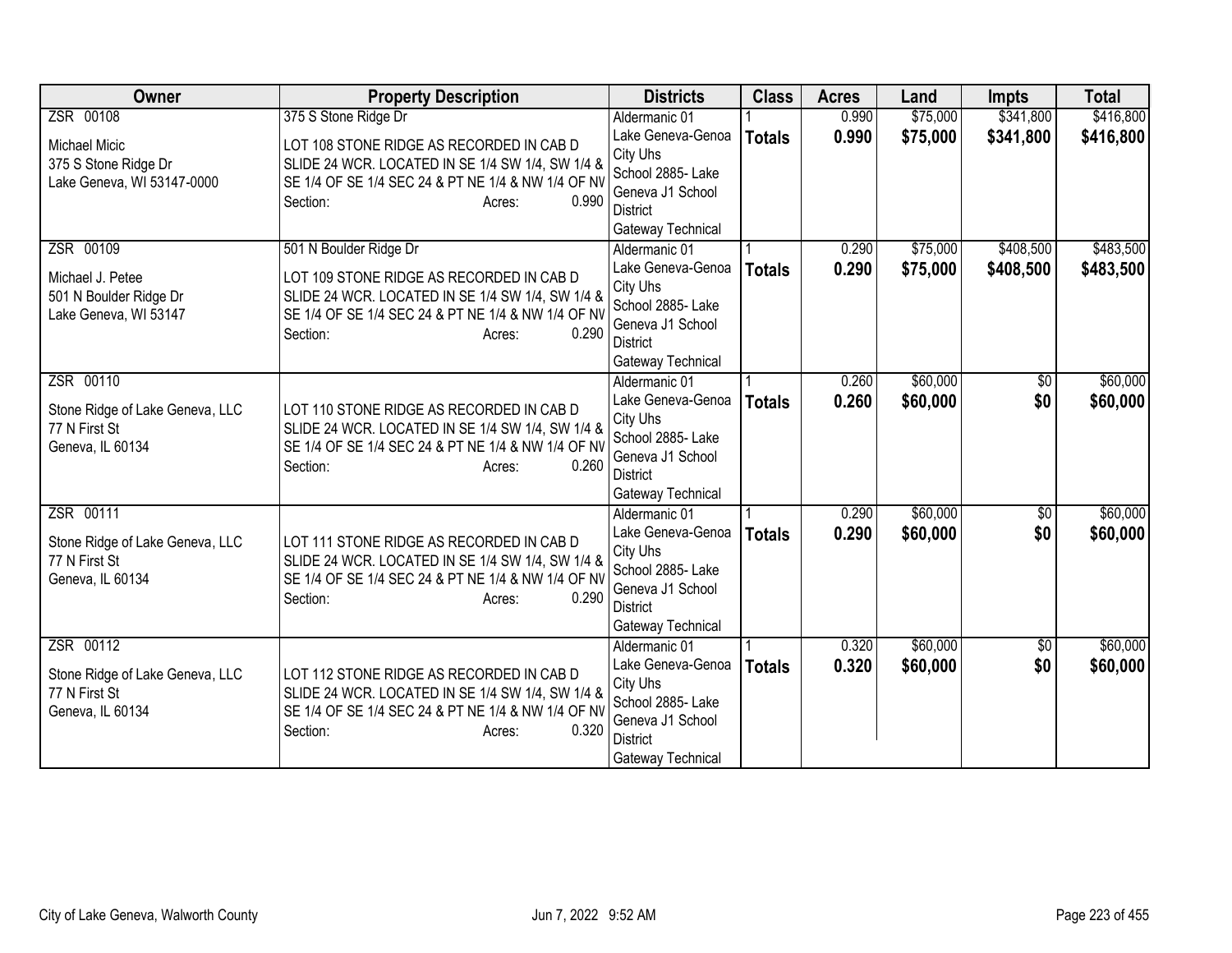| <b>Owner</b>                                                                       | <b>Property Description</b>                                                                                                                                                                                 | <b>Districts</b>                                                                                                                | <b>Class</b>  | <b>Acres</b>   | Land                 | Impts                  | <b>Total</b>           |
|------------------------------------------------------------------------------------|-------------------------------------------------------------------------------------------------------------------------------------------------------------------------------------------------------------|---------------------------------------------------------------------------------------------------------------------------------|---------------|----------------|----------------------|------------------------|------------------------|
| ZSR 00113<br>Stone Ridge of Lake Geneva, LLC<br>77 N First St<br>Geneva, IL 60134  | LOT 113 STONE RIDGE AS RECORDED IN CAB D<br>SLIDE 24 WCR. LOCATED IN SE 1/4 SW 1/4, SW 1/4 &<br>SE 1/4 OF SE 1/4 SEC 24 & PT NE 1/4 & NW 1/4 OF NV<br>0.260<br>Section:<br>Acres:                           | Aldermanic 01<br>Lake Geneva-Genoa<br>City Uhs<br>School 2885- Lake<br>Geneva J1 School<br>District<br>Gateway Technical        | <b>Totals</b> | 0.260<br>0.260 | \$60,000<br>\$60,000 | $\overline{50}$<br>\$0 | \$60,000<br>\$60,000   |
| ZSR 00114<br>Stone Ridge of Lake Geneva, LLC<br>77 N First St<br>Geneva, IL 60134  | LOT 114 STONE RIDGE AS RECORDED IN CAB D<br>SLIDE 24 WCR. LOCATED IN SE 1/4 SW 1/4, SW 1/4 &<br>SE 1/4 OF SE 1/4 SEC 24 & PT NE 1/4 & NW 1/4 OF NV<br>Section:<br>0.240<br>Acres:                           | Aldermanic 01<br>Lake Geneva-Genoa<br>City Uhs<br>School 2885- Lake<br>Geneva J1 School<br><b>District</b><br>Gateway Technical | <b>Totals</b> | 0.240<br>0.240 | \$60,000<br>\$60,000 | \$0<br>\$0             | \$60,000<br>\$60,000   |
| ZSR 00115<br>Stone Ridge Development Group, LLC<br>77 N 1st St<br>Geneva, IL 60134 | 535 N Boulder Ridge Dr<br>LOT 115 STONE RIDGE AS RECORDED IN CAB D<br>SLIDE 24 WCR. LOCATED IN SE 1/4 SW 1/4, SW 1/4 &<br>SE 1/4 OF SE 1/4 SEC 24 & PT NE 1/4 & NW 1/4 OF NV<br>0.260<br>Section:<br>Acres: | Aldermanic 01<br>Lake Geneva-Genoa<br>City Uhs<br>School 2885- Lake<br>Geneva J1 School<br><b>District</b><br>Gateway Technical | <b>Totals</b> | 0.260<br>0.260 | \$75,000<br>\$75,000 | \$0<br>\$0             | \$75,000<br>\$75,000   |
| ZSR 00116<br>Lynne M. Gray<br>545 N Boulder Ridge Dr<br>Lake Geneva, WI 53147      | 545 N Boulder Ridge Dr<br>LOT 116 STONE RIDGE AS RECORDED IN CAB D<br>SLIDE 24 WCR. LOCATED IN SE 1/4 SW 1/4, SW 1/4 &<br>SE 1/4 OF SE 1/4 SEC 24 & PT NE 1/4 & NW 1/4 OF NV<br>0.310<br>Section:<br>Acres: | Aldermanic 01<br>Lake Geneva-Genoa<br>City Uhs<br>School 2885- Lake<br>Geneva J1 School<br>District<br>Gateway Technical        | <b>Totals</b> | 0.310<br>0.310 | \$75,000<br>\$75,000 | \$314,400<br>\$314,400 | \$389,400<br>\$389,400 |
| ZSR 00117<br>Stone Ridge of Lake Geneva, LLC<br>77 N First St<br>Geneva, IL 60134  | LOT 117 STONE RIDGE AS RECORDED IN CAB D<br>SLIDE 24 WCR. LOCATED IN SE 1/4 SW 1/4, SW 1/4 &<br>SE 1/4 OF SE 1/4 SEC 24 & PT NE 1/4 & NW 1/4 OF NV<br>0.290<br>Section:<br>Acres:                           | Aldermanic 01<br>Lake Geneva-Genoa<br>City Uhs<br>School 2885- Lake<br>Geneva J1 School<br><b>District</b><br>Gateway Technical | <b>Totals</b> | 0.290<br>0.290 | \$60,000<br>\$60,000 | $\sqrt{6}$<br>\$0      | \$60,000<br>\$60,000   |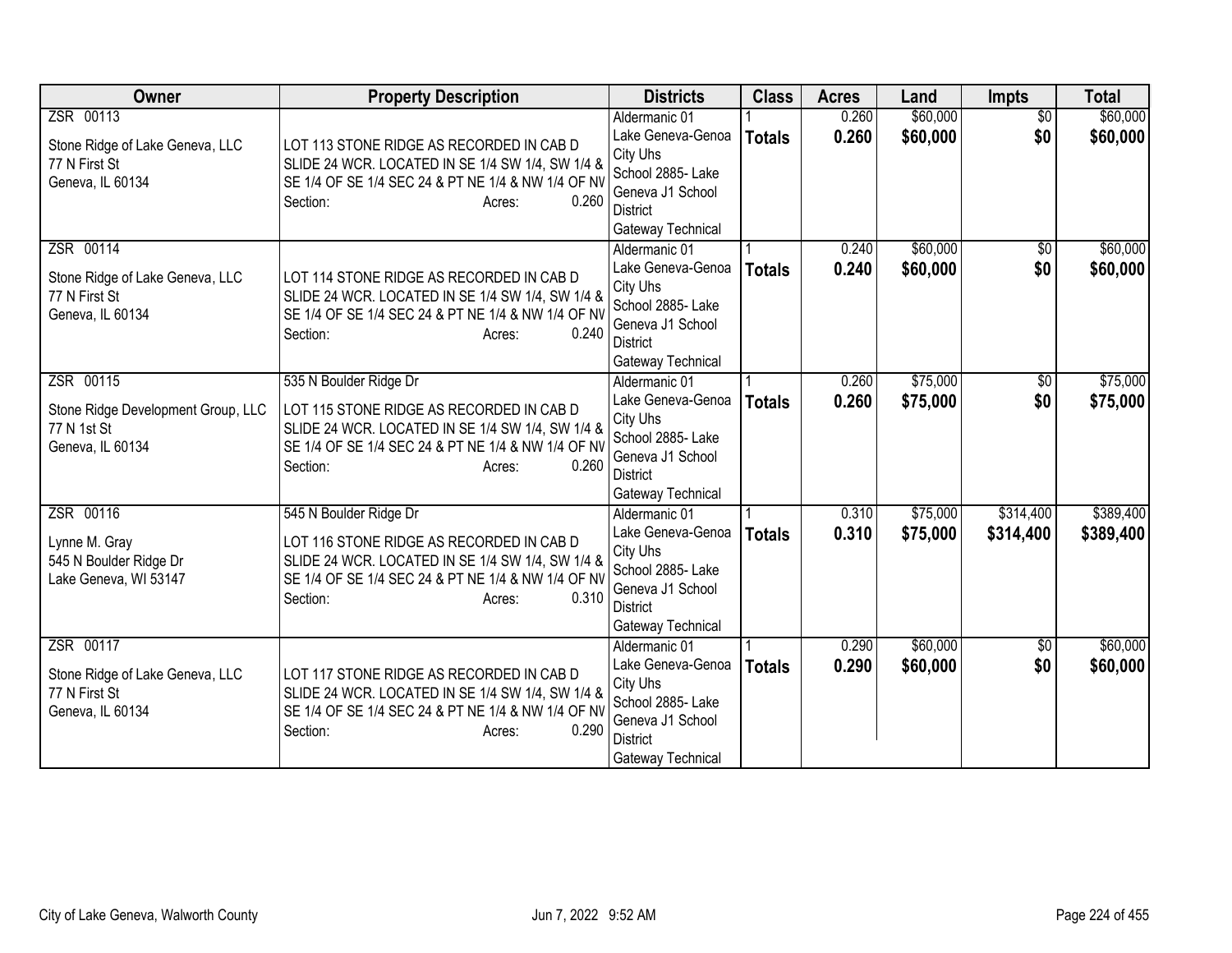| Owner                                                                                            | <b>Property Description</b>                                                                                                                                                                               | <b>Districts</b>                                                                                                                | <b>Class</b>  | <b>Acres</b>   | Land                 | Impts                  | <b>Total</b>           |
|--------------------------------------------------------------------------------------------------|-----------------------------------------------------------------------------------------------------------------------------------------------------------------------------------------------------------|---------------------------------------------------------------------------------------------------------------------------------|---------------|----------------|----------------------|------------------------|------------------------|
| ZSR 00118<br>Stone Ridge of Lake Geneva, LLC<br>77 N First St<br>Geneva, IL 60134                | LOT 118 STONE RIDGE AS RECORDED IN CAB D<br>SLIDE 24 WCR. LOCATED IN SE 1/4 SW 1/4, SW 1/4 &<br>SE 1/4 OF SE 1/4 SEC 24 & PT NE 1/4 & NW 1/4 OF NV<br>0.410<br>Section:<br>Acres:                         | Aldermanic 01<br>Lake Geneva-Genoa<br>City Uhs<br>School 2885- Lake<br>Geneva J1 School<br><b>District</b><br>Gateway Technical | <b>Totals</b> | 0.410<br>0.410 | \$60,000<br>\$60,000 | $\overline{50}$<br>\$0 | \$60,000<br>\$60,000   |
| ZSR 00119<br>Julio C. Juarez-Corena<br>560 N Stone Ridge Dr<br>Lake Geneva, WI 53147             | 560 N Stone Ridge Dr<br>LOT 119 STONE RIDGE AS RECORDED IN CAB D<br>SLIDE 24 WCR. LOCATED IN SE 1/4 SW 1/4, SW 1/4 &<br>SE 1/4 OF SE 1/4 SEC 24 & PT NE 1/4 & NW 1/4 OF NV<br>Section:<br>0.370<br>Acres: | Aldermanic 01<br>Lake Geneva-Genoa<br>City Uhs<br>School 2885- Lake<br>Geneva J1 School<br><b>District</b><br>Gateway Technical | <b>Totals</b> | 0.370<br>0.370 | \$75,000<br>\$75,000 | \$487,500<br>\$487,500 | \$562,500<br>\$562,500 |
| ZSR 00120<br>Stone Ridge of Lake Geneva, LLC<br>875 Townline Rd Ste 103<br>Lake Geneva, WI 53147 | Stone Ridge Dr<br>LOT 120 STONE RIDGE AS RECORDED IN CAB D<br>SLIDE 24 WCR. LOCATED IN SE 1/4 SW 1/4, SW 1/4 &<br>SE 1/4 OF SE 1/4 SEC 24 & PT NE 1/4 & NW 1/4 OF NV<br>0.290<br>Section:<br>Acres:       | Aldermanic 01<br>Lake Geneva-Genoa<br>City Uhs<br>School 2885- Lake<br>Geneva J1 School<br><b>District</b><br>Gateway Technical | <b>Totals</b> | 0.290<br>0.290 | \$60,000<br>\$60,000 | \$0<br>\$0             | \$60,000<br>\$60,000   |
| ZSR 00121<br>Stone Ridge of Lake Geneva, LLC<br>875 Townline Rd Ste 103<br>Lake Geneva, WI 53147 | Stone Ridge Dr<br>LOT 121 STONE RIDGE AS RECORDED IN CAB D<br>SLIDE 24 WCR. LOCATED IN SE 1/4 SW 1/4, SW 1/4 &<br>SE 1/4 OF SE 1/4 SEC 24 & PT NE 1/4 & NW 1/4 OF NV<br>0.280<br>Section:<br>Acres:       | Aldermanic 01<br>Lake Geneva-Genoa<br>City Uhs<br>School 2885- Lake<br>Geneva J1 School<br><b>District</b><br>Gateway Technical | <b>Totals</b> | 0.280<br>0.280 | \$60,000<br>\$60,000 | $\overline{50}$<br>\$0 | \$60,000<br>\$60,000   |
| ZSR 00122<br>Shodeen Homes, LLC<br>77 N 1st St<br>Geneva, IL 60134                               | 530 N Stone Ridge Dr<br>LOT 122 STONE RIDGE AS RECORDED IN CAB D<br>SLIDE 24 WCR. LOCATED IN SE 1/4 SW 1/4, SW 1/4 &<br>SE 1/4 OF SE 1/4 SEC 24 & PT NE 1/4 & NW 1/4 OF NV<br>0.290<br>Section:<br>Acres: | Aldermanic 01<br>Lake Geneva-Genoa<br>City Uhs<br>School 2885- Lake<br>Geneva J1 School<br><b>District</b><br>Gateway Technical | <b>Totals</b> | 0.290<br>0.290 | \$75,000<br>\$75,000 | $\overline{50}$<br>\$0 | \$75,000<br>\$75,000   |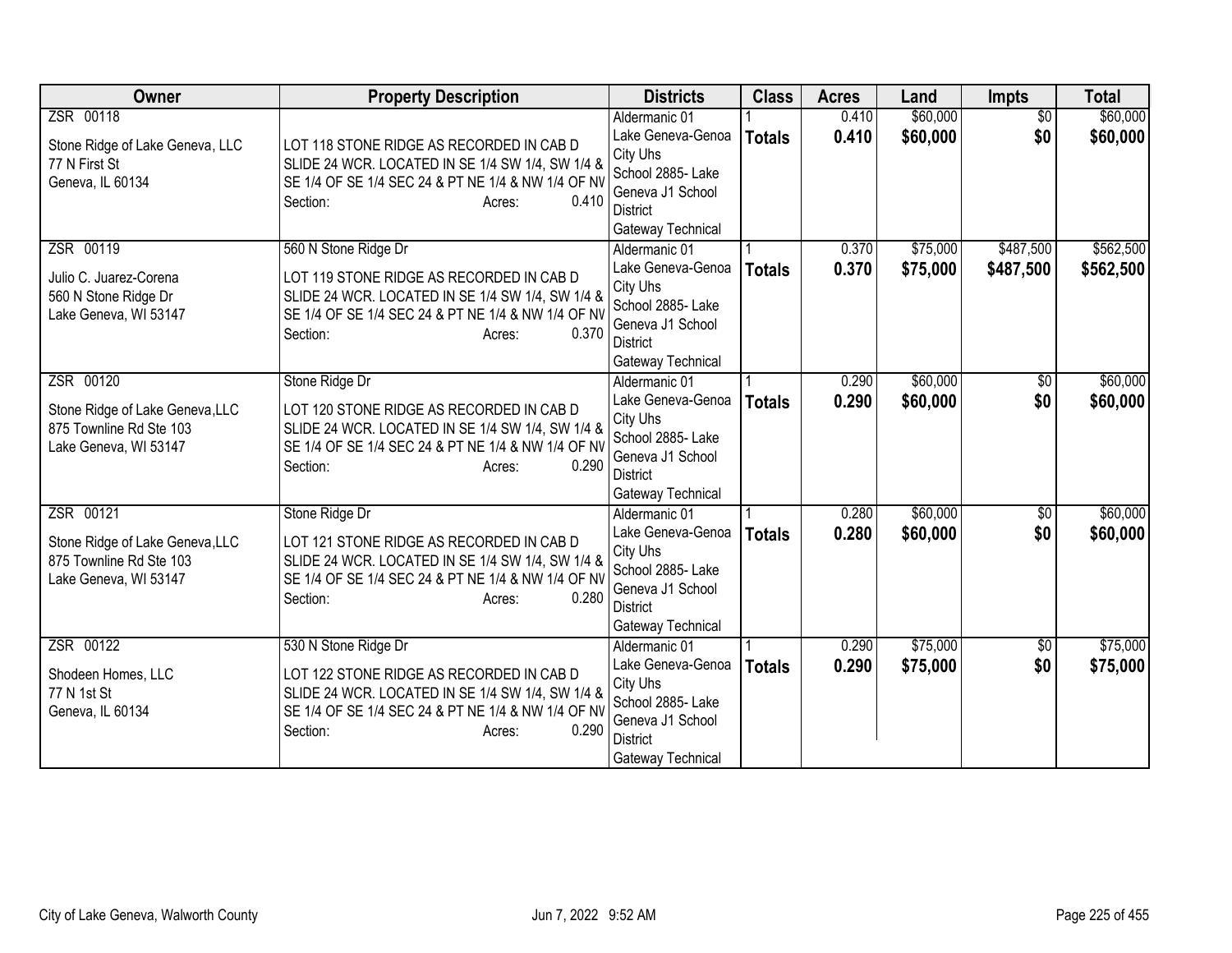| <b>Owner</b>                                                                               | <b>Property Description</b>                                                                                                                                                       | <b>Districts</b>                                                                                               | <b>Class</b>  | <b>Acres</b>   | Land                 | <b>Impts</b>      | <b>Total</b>         |
|--------------------------------------------------------------------------------------------|-----------------------------------------------------------------------------------------------------------------------------------------------------------------------------------|----------------------------------------------------------------------------------------------------------------|---------------|----------------|----------------------|-------------------|----------------------|
| ZSR 00123                                                                                  | 520 N Stone Ridge Dr                                                                                                                                                              | Aldermanic 01                                                                                                  |               | 0.270          | \$75,000             | \$367,500         | \$442,500            |
| Mitchell Austin Todd<br>520 N Stone Ridge Dr<br>Lake Geneva, WI 53147                      | LOT 123 STONE RIDGE AS RECORDED IN CAB D<br>SLIDE 24 WCR. LOCATED IN SE 1/4 SW 1/4, SW 1/4 &<br>SE 1/4 OF SE 1/4 SEC 24 & PT NE 1/4 & NW 1/4 OF NV<br>0.270<br>Section:<br>Acres: | Lake Geneva-Genoa<br>City Uhs<br>School 2885- Lake<br>Geneva J1 School<br><b>District</b><br>Gateway Technical | <b>Totals</b> | 0.270          | \$75,000             | \$367,500         | \$442,500            |
| ZSR 00124<br>Stone Ridge Development Group, LLC,                                           | Stone Ridge Dr<br>LOT 124 STONE RIDGE AS RECORDED IN CAB D                                                                                                                        | Aldermanic 01<br>Lake Geneva-Genoa<br>City Uhs                                                                 | <b>Totals</b> | 0.250<br>0.250 | \$60,000<br>\$60,000 | $\sqrt{6}$<br>\$0 | \$60,000<br>\$60,000 |
| A Delaware Limit<br>77 N 1st St<br>Geneva, IL 60134                                        | SLIDE 24 WCR. LOCATED IN SE 1/4 SW 1/4, SW 1/4 &<br>SE 1/4 OF SE 1/4 SEC 24 & PT NE 1/4 & NW 1/4 OF NV<br>0.250<br>Section:<br>Acres:                                             | School 2885- Lake<br>Geneva J1 School<br><b>District</b><br>Gateway Technical                                  |               |                |                      |                   |                      |
| ZSR 00125                                                                                  | 430 N Stone Ridge Dr                                                                                                                                                              | Aldermanic 01                                                                                                  |               | 0.260          | \$60,000             | \$0               | \$60,000             |
| Shodeen Homes, LLC<br>77 N 1st St<br>Geneva, IL 60134                                      | LOT 125 STONE RIDGE AS RECORDED IN CAB D<br>SLIDE 24 WCR. LOCATED IN SE 1/4 SW 1/4, SW 1/4 &<br>SE 1/4 OF SE 1/4 SEC 24 & PT NE 1/4 & NW 1/4 OF NV<br>0.260<br>Section:<br>Acres: | Lake Geneva-Genoa<br>City Uhs<br>School 2885- Lake<br>Geneva J1 School<br><b>District</b><br>Gateway Technical | <b>Totals</b> | 0.260          | \$60,000             | \$0               | \$60,000             |
| ZSR 00126                                                                                  | Stone Ridge Dr                                                                                                                                                                    | Aldermanic 01                                                                                                  |               | 0.250          | \$60,000             | $\overline{50}$   | \$60,000             |
| Stone Ridge Development Group, LLC,<br>A Delaware Limit<br>77 N 1st St<br>Geneva, IL 60134 | LOT 126 STONE RIDGE AS RECORDED IN CAB D<br>SLIDE 24 WCR. LOCATED IN SE 1/4 SW 1/4, SW 1/4 &<br>SE 1/4 OF SE 1/4 SEC 24 & PT NE 1/4 & NW 1/4 OF NV<br>0.250<br>Section:<br>Acres: | Lake Geneva-Genoa<br>City Uhs<br>School 2885- Lake<br>Geneva J1 School<br><b>District</b><br>Gateway Technical | <b>Totals</b> | 0.250          | \$60,000             | \$0               | \$60,000             |
| ZSR 00127                                                                                  | Stone Ridge Dr                                                                                                                                                                    | Aldermanic 01                                                                                                  |               | 0.290          | \$60,000             | $\overline{50}$   | \$60,000             |
| Stone Ridge of Lake Geneva, LLC<br>875 Townline Rd Ste 103<br>Lake Geneva, WI 53147        | LOT 127 STONE RIDGE AS RECORDED IN CAB D<br>SLIDE 24 WCR. LOCATED IN SE 1/4 SW 1/4, SW 1/4 &<br>SE 1/4 OF SE 1/4 SEC 24 & PT NE 1/4 & NW 1/4 OF NV<br>0.290<br>Section:<br>Acres: | Lake Geneva-Genoa<br>City Uhs<br>School 2885- Lake<br>Geneva J1 School<br><b>District</b><br>Gateway Technical | <b>Totals</b> | 0.290          | \$60,000             | \$0               | \$60,000             |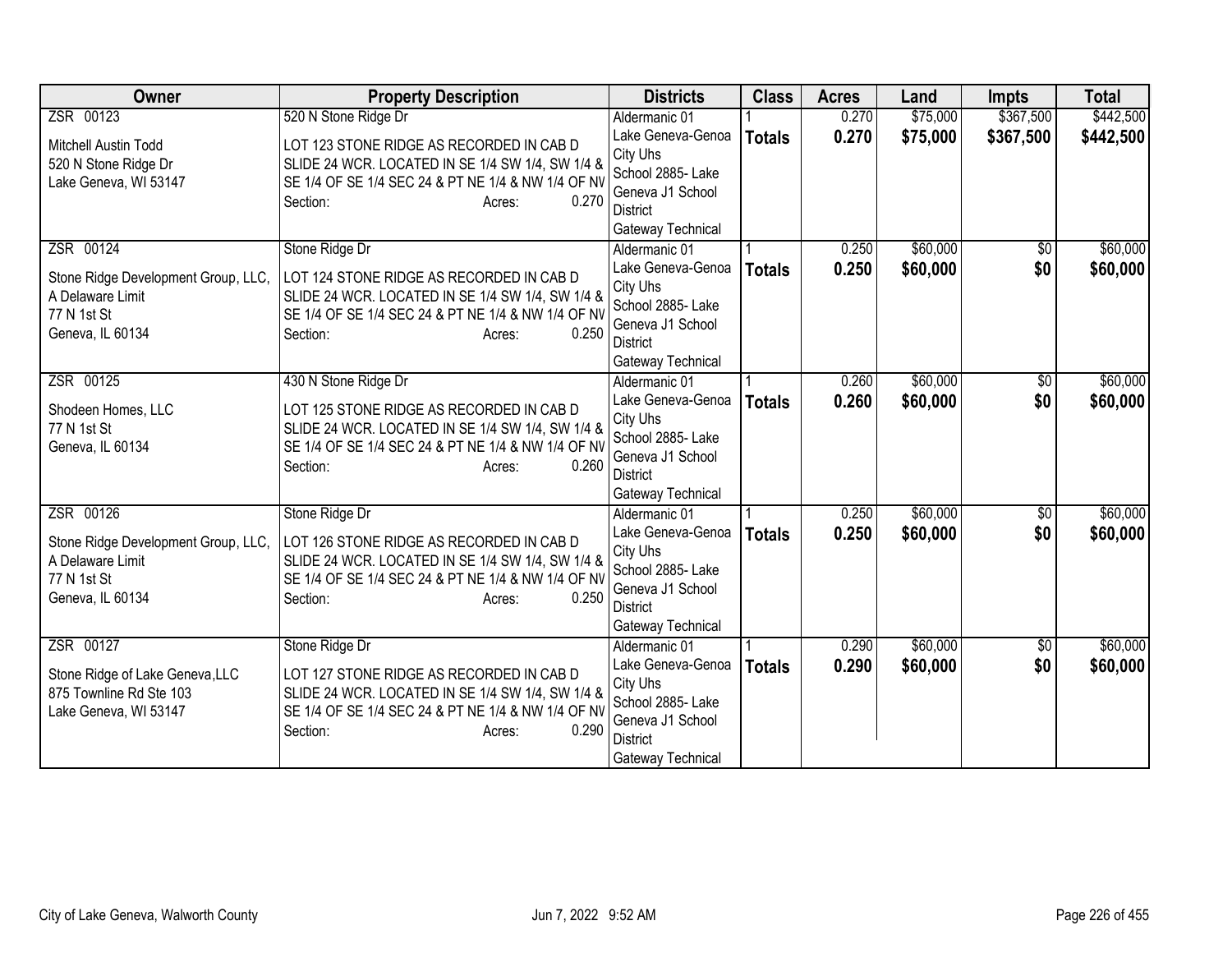| <b>Owner</b>                                                                        | <b>Property Description</b>                                                                                                                                                       | <b>Districts</b>                                                                                               | <b>Class</b>  | <b>Acres</b> | Land     | <b>Impts</b>    | <b>Total</b> |
|-------------------------------------------------------------------------------------|-----------------------------------------------------------------------------------------------------------------------------------------------------------------------------------|----------------------------------------------------------------------------------------------------------------|---------------|--------------|----------|-----------------|--------------|
| ZSR 00128                                                                           | 310 N Stone Ridge Dr                                                                                                                                                              | Aldermanic 01                                                                                                  |               | 0.320        | \$75,000 | \$486,500       | \$561,500    |
| Amy M. Foss<br>310 N Stone Ridge Dr<br>Lake Geneva, WI 53147                        | LOT 128 STONE RIDGE AS RECORDED IN CAB D<br>SLIDE 24 WCR. LOCATED IN SE 1/4 SW 1/4, SW 1/4 &<br>SE 1/4 OF SE 1/4 SEC 24 & PT NE 1/4 & NW 1/4 OF NV                                | Lake Geneva-Genoa<br>City Uhs<br>School 2885- Lake                                                             | <b>Totals</b> | 0.320        | \$75,000 | \$486,500       | \$561,500    |
|                                                                                     | 0.320<br>Section:<br>Acres:                                                                                                                                                       | Geneva J1 School<br>District<br>Gateway Technical                                                              |               |              |          |                 |              |
| ZSR 00129                                                                           | Stone Ridge Dr                                                                                                                                                                    | Aldermanic 01                                                                                                  |               | 0.260        | \$60,000 | $\overline{30}$ | \$60,000     |
| Stone Ridge of Lake Geneva, LLC<br>875 Townline Rd Ste 103<br>Lake Geneva, WI 53147 | LOT 129 STONE RIDGE AS RECORDED IN CAB D<br>SLIDE 24 WCR. LOCATED IN SE 1/4 SW 1/4, SW 1/4 &<br>SE 1/4 OF SE 1/4 SEC 24 & PT NE 1/4 & NW 1/4 OF NV<br>0.260<br>Section:<br>Acres: | Lake Geneva-Genoa<br>City Uhs<br>School 2885- Lake<br>Geneva J1 School<br><b>District</b>                      | <b>Totals</b> | 0.260        | \$60,000 | \$0             | \$60,000     |
|                                                                                     |                                                                                                                                                                                   | Gateway Technical                                                                                              |               |              |          |                 |              |
| ZSR 00130                                                                           | 304 N Stone Ridge Dr                                                                                                                                                              | Aldermanic 01                                                                                                  |               | 0.250        | \$75,000 | \$0             | \$75,000     |
| Shodeen Homes, LLC<br>77 N 1st St<br>Geneva, IL 60134                               | LOT 130 STONE RIDGE AS RECORDED IN CAB D<br>SLIDE 24 WCR. LOCATED IN SE 1/4 SW 1/4, SW 1/4 &<br>SE 1/4 OF SE 1/4 SEC 24 & PT NE 1/4 & NW 1/4 OF NV<br>0.250<br>Section:<br>Acres: | Lake Geneva-Genoa<br>City Uhs<br>School 2885- Lake<br>Geneva J1 School<br><b>District</b><br>Gateway Technical | <b>Totals</b> | 0.250        | \$75,000 | \$0             | \$75,000     |
| ZSR 00131                                                                           | 300 N Stone Ridge Dr                                                                                                                                                              | Aldermanic 01                                                                                                  |               | 0.280        | \$75,000 | \$339,900       | \$414,900    |
| John B. Panfil<br>300 N Stone Ridge Dr<br>Lake Geneva, WI 53147                     | LOT 131 STONE RIDGE AS RECORDED IN CAB D<br>SLIDE 24 WCR. LOCATED IN SE 1/4 SW 1/4, SW 1/4 &<br>SE 1/4 OF SE 1/4 SEC 24 & PT NE 1/4 & NW 1/4 OF NV<br>0.280<br>Section:<br>Acres: | Lake Geneva-Genoa<br>City Uhs<br>School 2885- Lake<br>Geneva J1 School<br><b>District</b><br>Gateway Technical | <b>Totals</b> | 0.280        | \$75,000 | \$339,900       | \$414,900    |
| ZSR 00132                                                                           | 315 S Boulder Ridge Dr                                                                                                                                                            | Aldermanic 01                                                                                                  |               | 0.287        | \$75,000 | \$579,700       | \$654,700    |
| Christopher M. Tanner<br>315 S Boulder Ridge Dr<br>Lake Geneva, WI 53147            | LOT 132 STONE RIDGE AS RECORDED IN CAB D<br>SLIDE 24 WCR. LOCATED IN SE 1/4 SW 1/4, SW 1/4 &<br>SE 1/4 OF SE 1/4 SEC 24 & PT NE 1/4 & NW 1/4 OF NV<br>Section:<br>0.290<br>Acres: | Lake Geneva-Genoa<br>City Uhs<br>School 2885- Lake<br>Geneva J1 School<br><b>District</b><br>Gateway Technical | <b>Totals</b> | 0.287        | \$75,000 | \$579,700       | \$654,700    |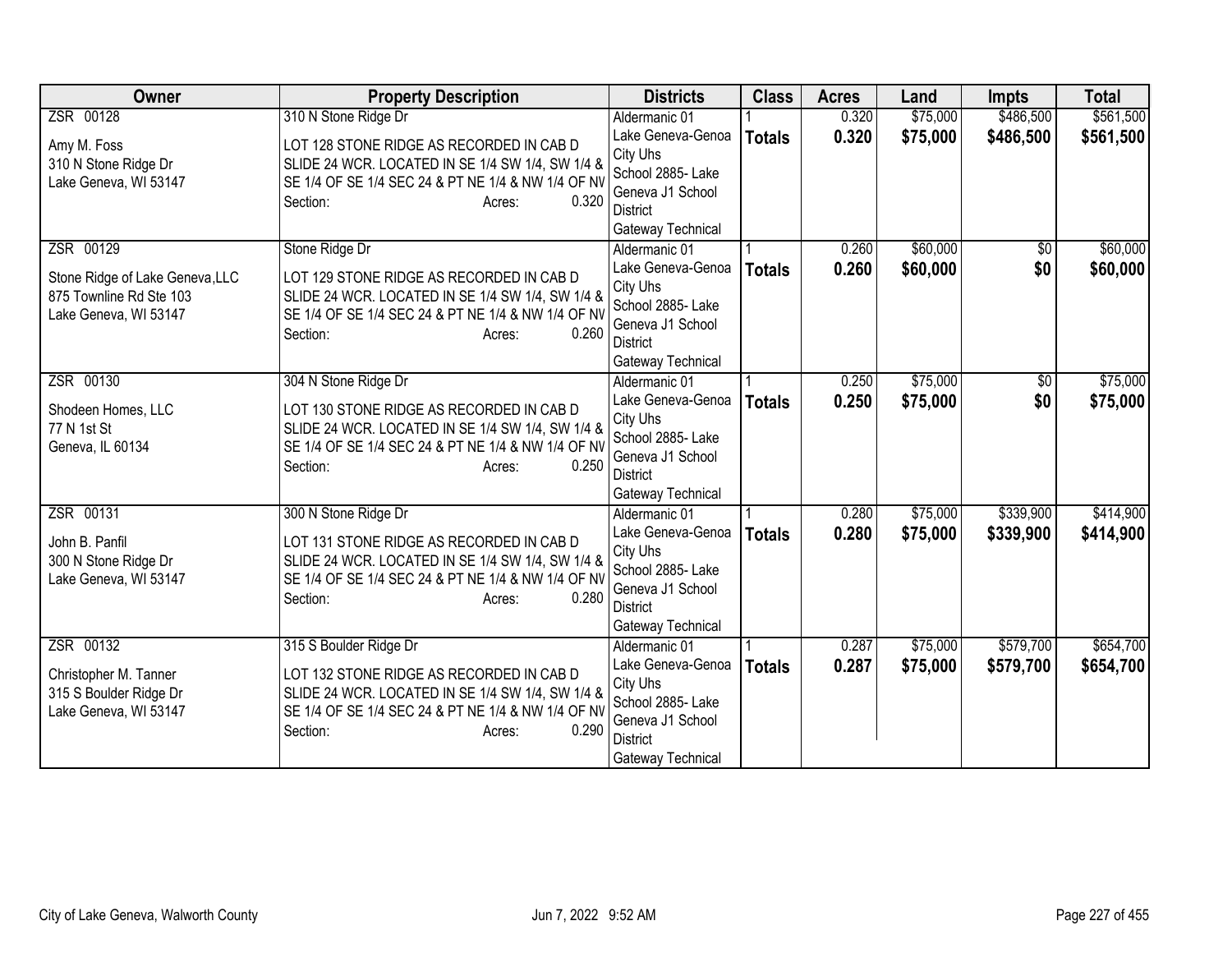| <b>Owner</b>                                                          | <b>Property Description</b>                                                                                                                                                       | <b>Districts</b>                                                                                               | <b>Class</b>  | <b>Acres</b> | Land     | <b>Impts</b> | <b>Total</b> |
|-----------------------------------------------------------------------|-----------------------------------------------------------------------------------------------------------------------------------------------------------------------------------|----------------------------------------------------------------------------------------------------------------|---------------|--------------|----------|--------------|--------------|
| ZSR 00133                                                             | 310 S Boulder Ridge Dr                                                                                                                                                            | Aldermanic 01                                                                                                  |               | 0.350        | \$75,000 | \$508,400    | \$583,400    |
| David W. Holzbauer<br>310 S Boulder Ridge Dr<br>Lake Geneva, WI 53147 | LOT 133 STONE RIDGE AS RECORDED IN CAB D<br>SLIDE 24 WCR. LOCATED IN SE 1/4 SW 1/4, SW 1/4 &<br>SE 1/4 OF SE 1/4 SEC 24 & PT NE 1/4 & NW 1/4 OF NV<br>Section:<br>0.350<br>Acres: | Lake Geneva-Genoa<br>City Uhs<br>School 2885- Lake<br>Geneva J1 School<br><b>District</b>                      | <b>Totals</b> | 0.350        | \$75,000 | \$508,400    | \$583,400    |
| ZSR 00134                                                             | 510 Ridgeview Ct                                                                                                                                                                  | Gateway Technical<br>Aldermanic 01                                                                             |               | 0.490        | \$75,000 | \$515,400    | \$590,400    |
| Kenneth R. Macek<br>510 Ridgeview Ct<br>Lake Geneva, WI 53147         | LOT 134 STONE RIDGE AS RECORDED IN CAB D<br>SLIDE 24 WCR. LOCATED IN SE 1/4 SW 1/4, SW 1/4 &<br>SE 1/4 OF SE 1/4 SEC 24 & PT NE 1/4 & NW 1/4 OF NV<br>0.490<br>Section:<br>Acres: | Lake Geneva-Genoa<br>City Uhs<br>School 2885- Lake<br>Geneva J1 School<br><b>District</b><br>Gateway Technical | <b>Totals</b> | 0.490        | \$75,000 | \$515,400    | \$590,400    |
| ZSR 00135                                                             | 520 Ridgeview Ct                                                                                                                                                                  | Aldermanic 01                                                                                                  |               | 0.410        | \$75,000 | \$445,900    | \$520,900    |
| Steven M. Bartos<br>520 Ridgeview Ct<br>Lake Geneva, WI 53147         | LOT 135 STONE RIDGE AS RECORDED IN CAB D<br>SLIDE 24 WCR. LOCATED IN SE 1/4 SW 1/4, SW 1/4 &<br>SE 1/4 OF SE 1/4 SEC 24 & PT NE 1/4 & NW 1/4 OF NV<br>0.410<br>Section:<br>Acres: | Lake Geneva-Genoa<br>City Uhs<br>School 2885- Lake<br>Geneva J1 School<br><b>District</b><br>Gateway Technical | <b>Totals</b> | 0.410        | \$75,000 | \$445,900    | \$520,900    |
| ZSR 00136                                                             | 530 Ridgeview Ct                                                                                                                                                                  | Aldermanic 01                                                                                                  |               | 0.360        | \$75,000 | \$433,500    | \$508,500    |
| Mark Kravchuk Trust<br>530 Ridgeview Ct<br>Lake Geneva, WI 53147      | LOT 136 STONE RIDGE AS RECORDED IN CAB D<br>SLIDE 24 WCR. LOCATED IN SE 1/4 SW 1/4, SW 1/4 &<br>SE 1/4 OF SE 1/4 SEC 24 & PT NE 1/4 & NW 1/4 OF NV<br>0.360<br>Section:<br>Acres: | Lake Geneva-Genoa<br>City Uhs<br>School 2885- Lake<br>Geneva J1 School<br><b>District</b><br>Gateway Technical | <b>Totals</b> | 0.360        | \$75,000 | \$433,500    | \$508,500    |
| ZSR 00137                                                             | 540 Ridgeview Ct                                                                                                                                                                  | Aldermanic 01                                                                                                  |               | 0.340        | \$75,000 | \$499,800    | \$574,800    |
| <b>Barry Trust</b><br>540 Ridgeview Ct<br>Lake Geneva, WI 53147       | LOT 137 STONE RIDGE AS RECORDED IN CAB D<br>SLIDE 24 WCR. LOCATED IN SE 1/4 SW 1/4, SW 1/4 &<br>SE 1/4 OF SE 1/4 SEC 24 & PT NE 1/4 & NW 1/4 OF NV<br>0.340<br>Section:<br>Acres: | Lake Geneva-Genoa<br>City Uhs<br>School 2885- Lake<br>Geneva J1 School<br><b>District</b><br>Gateway Technical | <b>Totals</b> | 0.340        | \$75,000 | \$499,800    | \$574,800    |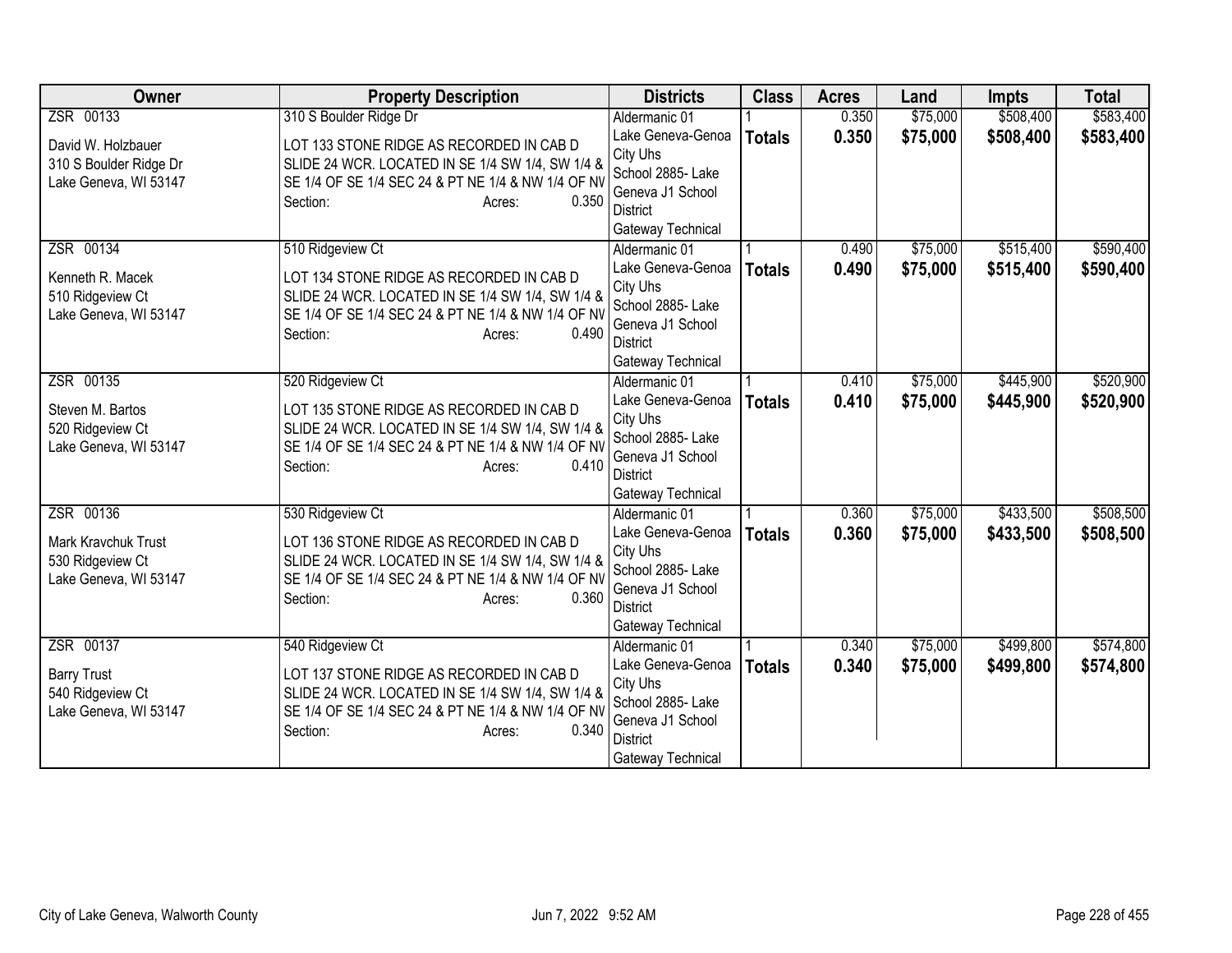| <b>Owner</b>                                   | <b>Property Description</b>                                                                            | <b>Districts</b>                    | <b>Class</b>  | <b>Acres</b> | Land     | <b>Impts</b>    | <b>Total</b> |
|------------------------------------------------|--------------------------------------------------------------------------------------------------------|-------------------------------------|---------------|--------------|----------|-----------------|--------------|
| ZSR 00138                                      | 550 Ridgeview Ct                                                                                       | Aldermanic 01                       |               | 0.470        | \$75,000 | \$409,100       | \$484,100    |
| Brian S. Dahl                                  | LOT 138 STONE RIDGE AS RECORDED IN CAB D                                                               | Lake Geneva-Genoa                   | <b>Totals</b> | 0.470        | \$75,000 | \$409,100       | \$484,100    |
| 550 Ridgeview Ct                               | SLIDE 24 WCR. LOCATED IN SE 1/4 SW 1/4, SW 1/4 &                                                       | City Uhs                            |               |              |          |                 |              |
| Lake Geneva, WI 53147                          | SE 1/4 OF SE 1/4 SEC 24 & PT NE 1/4 & NW 1/4 OF NV                                                     | School 2885- Lake                   |               |              |          |                 |              |
|                                                | 0.470<br>Section:<br>Acres:                                                                            | Geneva J1 School<br><b>District</b> |               |              |          |                 |              |
|                                                |                                                                                                        | Gateway Technical                   |               |              |          |                 |              |
| ZSR 00139                                      | 565 Ridgeview Ct                                                                                       | Aldermanic 01                       |               | 0.430        | \$75,000 | \$536,500       | \$611,500    |
|                                                |                                                                                                        | Lake Geneva-Genoa                   | <b>Totals</b> | 0.430        | \$75,000 | \$536,500       | \$611,500    |
| Sheila T. Reiff                                | LOT 139 STONE RIDGE AS RECORDED IN CAB D                                                               | City Uhs                            |               |              |          |                 |              |
| 565 Ridgeview Ct                               | SLIDE 24 WCR. LOCATED IN SE 1/4 SW 1/4, SW 1/4 &                                                       | School 2885- Lake                   |               |              |          |                 |              |
| Lake Geneva, WI 53147                          | SE 1/4 OF SE 1/4 SEC 24 & PT NE 1/4 & NW 1/4 OF NV                                                     | Geneva J1 School                    |               |              |          |                 |              |
|                                                | 0.430<br>Section:<br>Acres:                                                                            | <b>District</b>                     |               |              |          |                 |              |
|                                                |                                                                                                        | Gateway Technical                   |               |              |          |                 |              |
| ZSR 00140                                      | 605 Settlers Ridge Dr                                                                                  | Aldermanic 01                       |               | 0.350        | \$75,000 | \$497,800       | \$572,800    |
| Christbell S. Hwang                            | LOT 140 STONE RIDGE AS RECORDED IN CAB D                                                               | Lake Geneva-Genoa                   | <b>Totals</b> | 0.350        | \$75,000 | \$497,800       | \$572,800    |
| 605 Settlers Ridge Dr                          | SLIDE 24 WCR. LOCATED IN SE 1/4 SW 1/4, SW 1/4 &                                                       | City Uhs                            |               |              |          |                 |              |
| Lake Geneva, WI 53147                          | SE 1/4 OF SE 1/4 SEC 24 & PT NE 1/4 & NW 1/4 OF NV                                                     | School 2885- Lake                   |               |              |          |                 |              |
|                                                | 0.350<br>Section:<br>Acres:                                                                            | Geneva J1 School<br><b>District</b> |               |              |          |                 |              |
|                                                |                                                                                                        | Gateway Technical                   |               |              |          |                 |              |
| ZSR 00141                                      | 615 Settlers Ridge Dr                                                                                  | Aldermanic 01                       |               | 0.400        | \$75,000 | \$443,000       | \$518,000    |
|                                                |                                                                                                        | Lake Geneva-Genoa                   | <b>Totals</b> | 0.400        | \$75,000 | \$443,000       | \$518,000    |
| Michael R. Mcconnell                           | LOT 141 STONE RIDGE AS RECORDED IN CAB D                                                               | City Uhs                            |               |              |          |                 |              |
| 615 Settlers Ridge Dr<br>Lake Geneva, WI 53147 | SLIDE 24 WCR. LOCATED IN SE 1/4 SW 1/4, SW 1/4 &<br>SE 1/4 OF SE 1/4 SEC 24 & PT NE 1/4 & NW 1/4 OF NV | School 2885- Lake                   |               |              |          |                 |              |
|                                                | Section:<br>0.400<br>Acres:                                                                            | Geneva J1 School                    |               |              |          |                 |              |
|                                                |                                                                                                        | <b>District</b>                     |               |              |          |                 |              |
|                                                |                                                                                                        | Gateway Technical                   |               |              |          |                 |              |
| ZSR 00142                                      |                                                                                                        | Aldermanic 01                       |               | 0.280        | \$7,500  | $\overline{50}$ | \$7,500      |
| Stone Ridge of Lake Geneva, LLC                | LOT 142 STONE RIDGE AS RECORDED IN CAB D                                                               | Lake Geneva-Genoa                   | <b>Totals</b> | 0.280        | \$7,500  | \$0             | \$7,500      |
| 875 Townline Rd Ste 103                        | SLIDE 24 WCR. LOCATED IN SE 1/4 SW 1/4, SW 1/4 &                                                       | City Uhs<br>School 2885- Lake       |               |              |          |                 |              |
| Lake Geneva, WI 53147                          | SE 1/4 OF SE 1/4 SEC 24 & PT NE 1/4 & NW 1/4 OF NV                                                     | Geneva J1 School                    |               |              |          |                 |              |
|                                                | 0.280<br>Section:<br>Acres:                                                                            | <b>District</b>                     |               |              |          |                 |              |
|                                                |                                                                                                        | Gateway Technical                   |               |              |          |                 |              |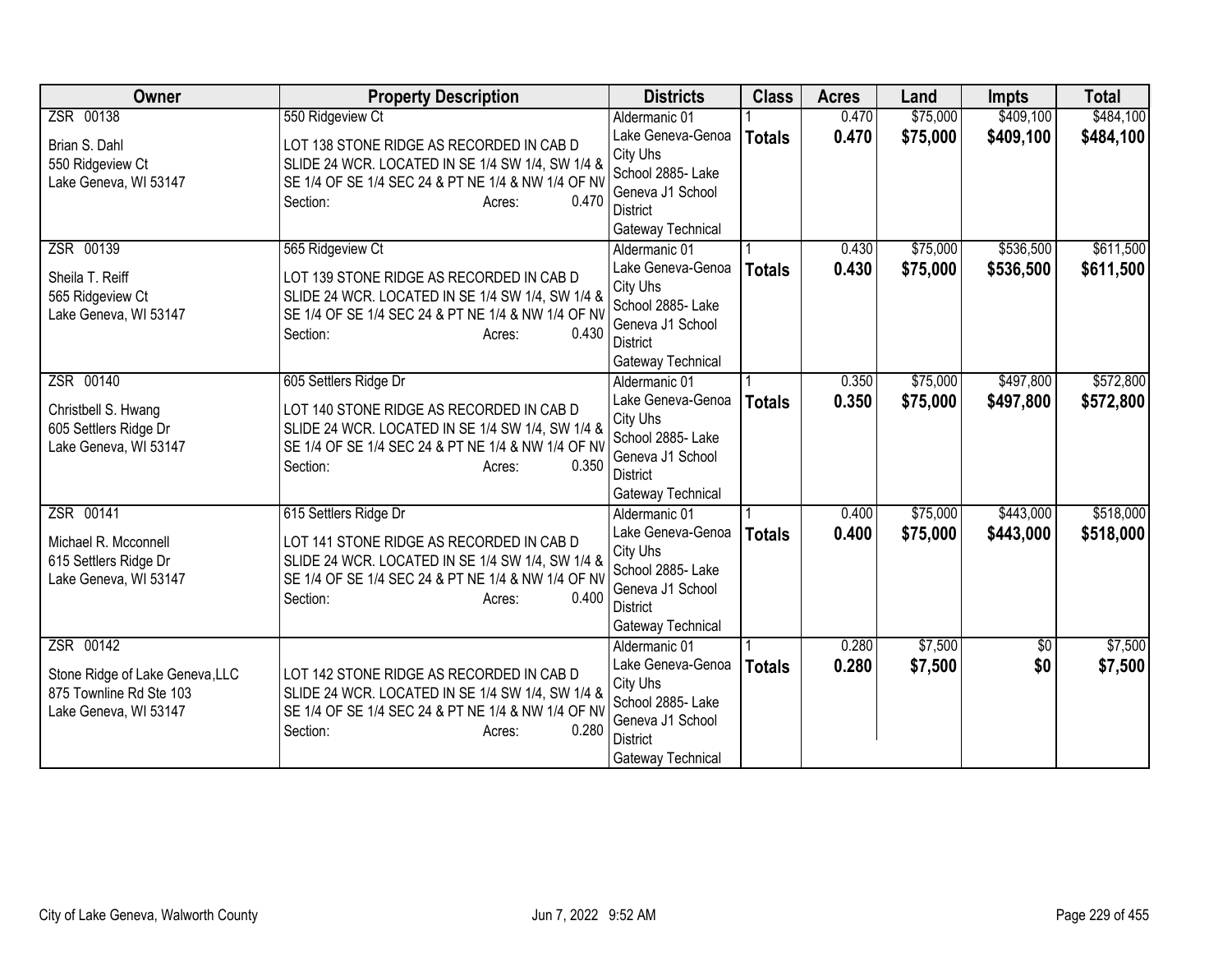| Owner                                                      | <b>Property Description</b>                        | <b>Districts</b>                   | <b>Class</b>  | <b>Acres</b> | Land    | Impts           | <b>Total</b> |
|------------------------------------------------------------|----------------------------------------------------|------------------------------------|---------------|--------------|---------|-----------------|--------------|
| ZSR 00143                                                  |                                                    | Aldermanic 01                      |               | 0.340        | \$7,500 | $\overline{50}$ | \$7,500      |
| Stone Ridge of Lake Geneva, LLC                            | LOT 143 STONE RIDGE AS RECORDED IN CAB D           | Lake Geneva-Genoa                  | <b>Totals</b> | 0.340        | \$7,500 | \$0             | \$7,500      |
| 875 Townline Rd Ste 103                                    | SLIDE 24 WCR. LOCATED IN SE 1/4 SW 1/4, SW 1/4 &   | City Uhs                           |               |              |         |                 |              |
| Lake Geneva, WI 53147                                      | SE 1/4 OF SE 1/4 SEC 24 & PT NE 1/4 & NW 1/4 OF NV | School 2885- Lake                  |               |              |         |                 |              |
|                                                            | Section:<br>0.340<br>Acres:                        | Geneva J1 School                   |               |              |         |                 |              |
|                                                            |                                                    | District                           |               |              |         |                 |              |
| ZSR 00144                                                  |                                                    | Gateway Technical<br>Aldermanic 01 |               | 0.360        | \$7,500 | $\overline{30}$ | \$7,500      |
|                                                            |                                                    | Lake Geneva-Genoa                  |               | 0.360        | \$7,500 | \$0             | \$7,500      |
| Stone Ridge of Lake Geneva, LLC                            | LOT 144 STONE RIDGE AS RECORDED IN CAB D           | City Uhs                           | <b>Totals</b> |              |         |                 |              |
| 875 Townline Rd Ste 103                                    | SLIDE 24 WCR. LOCATED IN SE 1/4 SW 1/4, SW 1/4 &   | School 2885- Lake                  |               |              |         |                 |              |
| Lake Geneva, WI 53147                                      | SE 1/4 OF SE 1/4 SEC 24 & PT NE 1/4 & NW 1/4 OF NV | Geneva J1 School                   |               |              |         |                 |              |
|                                                            | 0.360<br>Section:<br>Acres:                        | <b>District</b>                    |               |              |         |                 |              |
|                                                            |                                                    | Gateway Technical                  |               |              |         |                 |              |
| ZSR 00145                                                  |                                                    | Aldermanic 01                      |               | 0.430        | \$7,500 | \$0             | \$7,500      |
| Stone Ridge of Lake Geneva, LLC                            | LOT 145 STONE RIDGE AS RECORDED IN CAB D           | Lake Geneva-Genoa                  | <b>Totals</b> | 0.430        | \$7,500 | \$0             | \$7,500      |
| 875 Townline Rd Ste 103                                    | SLIDE 24 WCR. LOCATED IN SE 1/4 SW 1/4, SW 1/4 &   | City Uhs                           |               |              |         |                 |              |
| Lake Geneva, WI 53147                                      | SE 1/4 OF SE 1/4 SEC 24 & PT NE 1/4 & NW 1/4 OF NV | School 2885- Lake                  |               |              |         |                 |              |
|                                                            | 0.430<br>Section:<br>Acres:                        | Geneva J1 School                   |               |              |         |                 |              |
|                                                            |                                                    | <b>District</b>                    |               |              |         |                 |              |
|                                                            |                                                    | Gateway Technical                  |               |              |         |                 |              |
| ZSR 00146                                                  |                                                    | Aldermanic 01                      |               | 0.480        | \$7,500 | $\overline{50}$ | \$7,500      |
| Stone Ridge of Lake Geneva, LLC                            | LOT 146 STONE RIDGE AS RECORDED IN CAB D           | Lake Geneva-Genoa<br>City Uhs      | <b>Totals</b> | 0.480        | \$7,500 | \$0             | \$7,500      |
| 875 Townline Rd Ste 103                                    | SLIDE 24 WCR. LOCATED IN SE 1/4 SW 1/4, SW 1/4 &   | School 2885- Lake                  |               |              |         |                 |              |
| Lake Geneva, WI 53147                                      | SE 1/4 OF SE 1/4 SEC 24 & PT NE 1/4 & NW 1/4 OF NV | Geneva J1 School                   |               |              |         |                 |              |
|                                                            | 0.480<br>Section:<br>Acres:                        | <b>District</b>                    |               |              |         |                 |              |
|                                                            |                                                    | Gateway Technical                  |               |              |         |                 |              |
| ZSR 00147                                                  |                                                    | Aldermanic 01                      |               | 0.440        | \$7,500 | $\overline{50}$ | \$7,500      |
|                                                            | LOT 147 STONE RIDGE AS RECORDED IN CAB D           | Lake Geneva-Genoa                  | <b>Totals</b> | 0.440        | \$7,500 | \$0             | \$7,500      |
| Stone Ridge of Lake Geneva, LLC<br>875 Townline Rd Ste 103 | SLIDE 24 WCR. LOCATED IN SE 1/4 SW 1/4, SW 1/4 &   | City Uhs                           |               |              |         |                 |              |
| Lake Geneva, WI 53147                                      | SE 1/4 OF SE 1/4 SEC 24 & PT NE 1/4 & NW 1/4 OF NV | School 2885- Lake                  |               |              |         |                 |              |
|                                                            | 0.440<br>Section:<br>Acres:                        | Geneva J1 School                   |               |              |         |                 |              |
|                                                            |                                                    | <b>District</b>                    |               |              |         |                 |              |
|                                                            |                                                    | Gateway Technical                  |               |              |         |                 |              |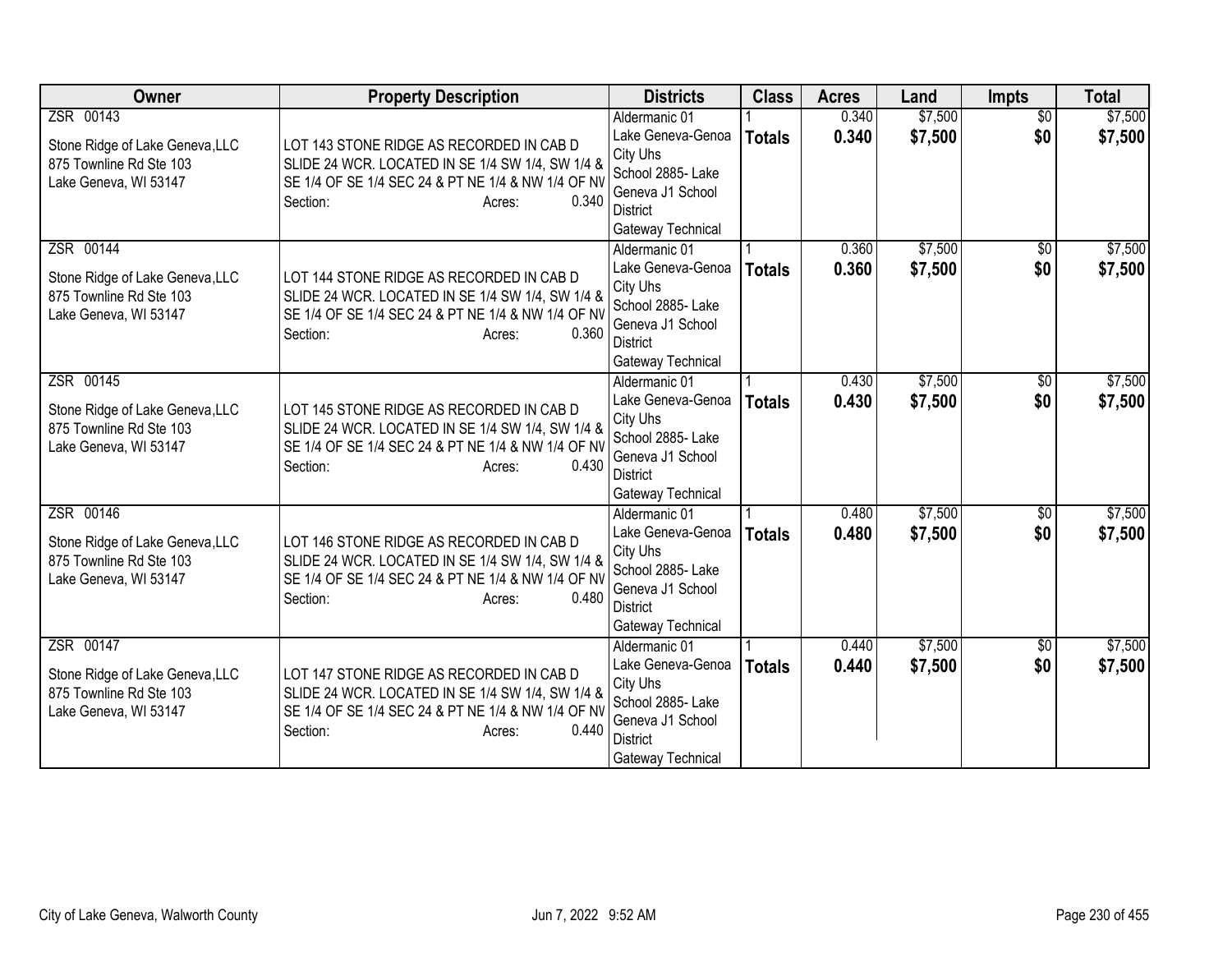| <b>Owner</b>                                               | <b>Property Description</b>                                                                            | <b>Districts</b>                      | <b>Class</b>  | <b>Acres</b> | Land     | Impts           | <b>Total</b> |
|------------------------------------------------------------|--------------------------------------------------------------------------------------------------------|---------------------------------------|---------------|--------------|----------|-----------------|--------------|
| ZSR 00148                                                  |                                                                                                        | Aldermanic 01                         |               | 0.390        | \$7,500  | $\overline{50}$ | \$7,500      |
| Stone Ridge of Lake Geneva, LLC                            | LOT 148 STONE RIDGE AS RECORDED IN CAB D                                                               | Lake Geneva-Genoa                     | <b>Totals</b> | 0.390        | \$7,500  | \$0             | \$7,500      |
| 875 Townline Rd Ste 103                                    | SLIDE 24 WCR. LOCATED IN SE 1/4 SW 1/4, SW 1/4 &                                                       | City Uhs                              |               |              |          |                 |              |
| Lake Geneva, WI 53147                                      | SE 1/4 OF SE 1/4 SEC 24 & PT NE 1/4 & NW 1/4 OF NV                                                     | School 2885- Lake<br>Geneva J1 School |               |              |          |                 |              |
|                                                            | Section:<br>0.390<br>Acres:                                                                            | District                              |               |              |          |                 |              |
|                                                            |                                                                                                        | Gateway Technical                     |               |              |          |                 |              |
| ZSR 00149                                                  |                                                                                                        | Aldermanic 01                         |               | 0.470        | \$7,500  | \$0             | \$7,500      |
|                                                            |                                                                                                        | Lake Geneva-Genoa                     | <b>Totals</b> | 0.470        | \$7,500  | \$0             | \$7,500      |
| Stone Ridge of Lake Geneva, LLC<br>875 Townline Rd Ste 103 | LOT 149 STONE RIDGE AS RECORDED IN CAB D                                                               | City Uhs                              |               |              |          |                 |              |
| Lake Geneva, WI 53147                                      | SLIDE 24 WCR. LOCATED IN SE 1/4 SW 1/4, SW 1/4 &<br>SE 1/4 OF SE 1/4 SEC 24 & PT NE 1/4 & NW 1/4 OF NV | School 2885- Lake                     |               |              |          |                 |              |
|                                                            | Section:<br>0.470<br>Acres:                                                                            | Geneva J1 School                      |               |              |          |                 |              |
|                                                            |                                                                                                        | <b>District</b>                       |               |              |          |                 |              |
|                                                            |                                                                                                        | Gateway Technical                     |               |              |          |                 |              |
| ZSR 00150                                                  |                                                                                                        | Aldermanic 01                         |               | 0.270        | \$60,000 | \$0             | \$60,000     |
| Stone Ridge of Lake Geneva, LLC                            | LOT 150 STONE RIDGE AS RECORDED IN CAB D                                                               | Lake Geneva-Genoa                     | <b>Totals</b> | 0.270        | \$60,000 | \$0             | \$60,000     |
| 77 N First St                                              | SLIDE 24 WCR. LOCATED IN SE 1/4 SW 1/4, SW 1/4 &                                                       | City Uhs<br>School 2885- Lake         |               |              |          |                 |              |
| Geneva, IL 60134                                           | SE 1/4 OF SE 1/4 SEC 24 & PT NE 1/4 & NW 1/4 OF NV                                                     | Geneva J1 School                      |               |              |          |                 |              |
|                                                            | 0.270<br>Section:<br>Acres:                                                                            | <b>District</b>                       |               |              |          |                 |              |
|                                                            |                                                                                                        | Gateway Technical                     |               |              |          |                 |              |
| ZSR 00151                                                  |                                                                                                        | Aldermanic 01                         |               | 0.250        | \$60,000 | $\overline{60}$ | \$60,000     |
| Stone Ridge of Lake Geneva, LLC                            | LOT 151 STONE RIDGE AS RECORDED IN CAB D                                                               | Lake Geneva-Genoa                     | <b>Totals</b> | 0.250        | \$60,000 | \$0             | \$60,000     |
| 77 N First St                                              | SLIDE 24 WCR. LOCATED IN SE 1/4 SW 1/4, SW 1/4 &                                                       | City Uhs                              |               |              |          |                 |              |
| Geneva, IL 60134                                           | SE 1/4 OF SE 1/4 SEC 24 & PT NE 1/4 & NW 1/4 OF NV                                                     | School 2885- Lake                     |               |              |          |                 |              |
|                                                            | 0.250<br>Section:<br>Acres:                                                                            | Geneva J1 School                      |               |              |          |                 |              |
|                                                            |                                                                                                        | <b>District</b>                       |               |              |          |                 |              |
| ZSR 00152                                                  |                                                                                                        | Gateway Technical<br>Aldermanic 01    |               | 0.270        | \$60,000 | $\sqrt{6}$      | \$60,000     |
|                                                            |                                                                                                        | Lake Geneva-Genoa                     | <b>Totals</b> | 0.270        | \$60,000 | \$0             | \$60,000     |
| Stone Ridge of Lake Geneva, LLC                            | LOT 152 STONE RIDGE AS RECORDED IN CAB D                                                               | City Uhs                              |               |              |          |                 |              |
| 77 N First St                                              | SLIDE 24 WCR. LOCATED IN SE 1/4 SW 1/4, SW 1/4 &                                                       | School 2885- Lake                     |               |              |          |                 |              |
| Geneva, IL 60134                                           | SE 1/4 OF SE 1/4 SEC 24 & PT NE 1/4 & NW 1/4 OF NV                                                     | Geneva J1 School                      |               |              |          |                 |              |
|                                                            | 0.270<br>Section:<br>Acres:                                                                            | <b>District</b>                       |               |              |          |                 |              |
|                                                            |                                                                                                        | Gateway Technical                     |               |              |          |                 |              |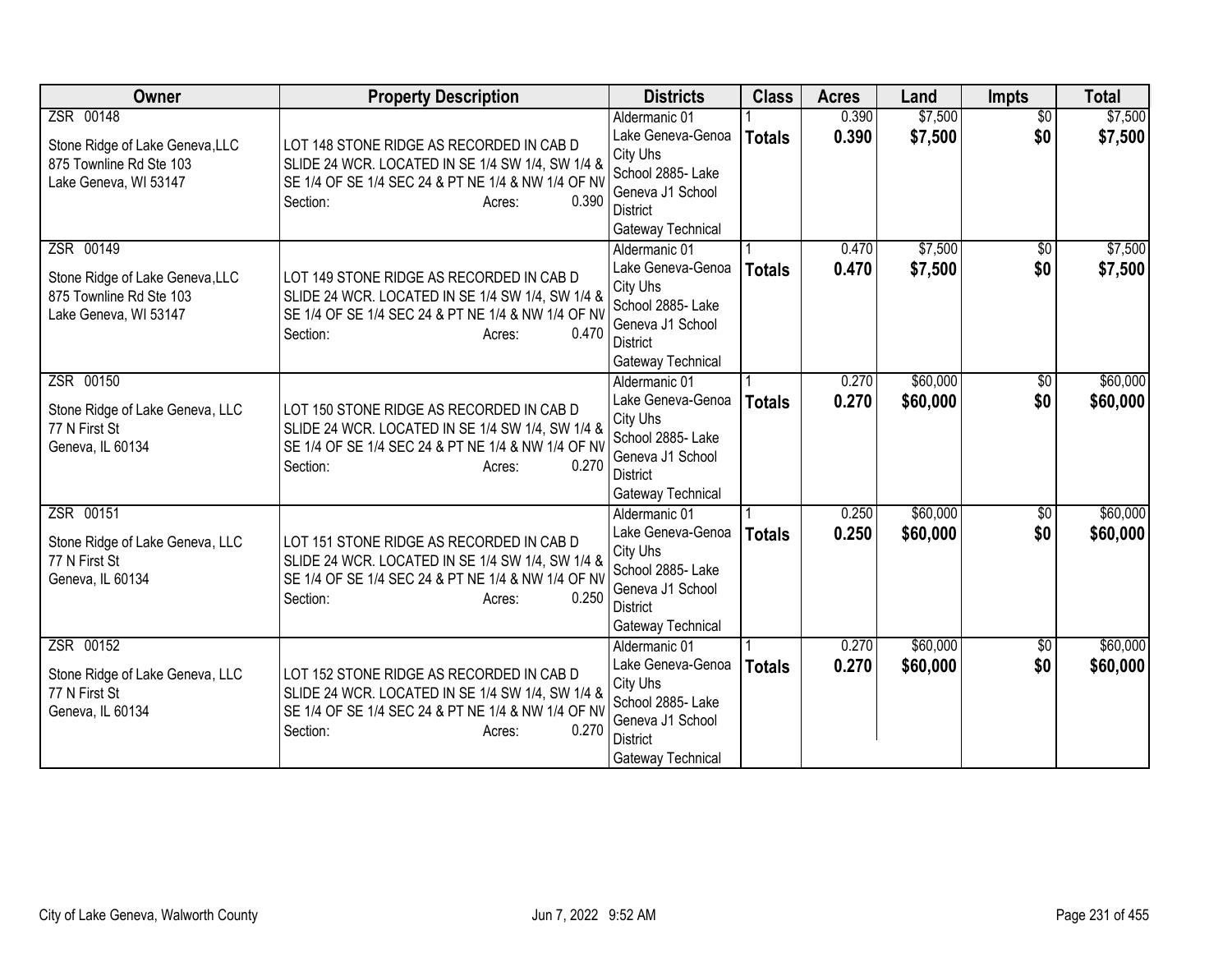| <b>Owner</b>                                                                       | <b>Property Description</b>                                                                                                                                                                              | <b>Districts</b>                                                                                                                | <b>Class</b>  | <b>Acres</b>   | Land                 | <b>Impts</b>           | <b>Total</b>           |
|------------------------------------------------------------------------------------|----------------------------------------------------------------------------------------------------------------------------------------------------------------------------------------------------------|---------------------------------------------------------------------------------------------------------------------------------|---------------|----------------|----------------------|------------------------|------------------------|
| ZSR 00153                                                                          | 1520 Cobblestone Ln                                                                                                                                                                                      | Aldermanic 01                                                                                                                   |               | 0.310          | \$75,000             | \$466,600              | \$541,600              |
| Michael W. Casper<br>1520 Cobblestone Ln<br>Lake Geneva, WI 53147                  | LOT 153 STONE RIDGE AS RECORDED IN CAB D<br>SLIDE 24 WCR. LOCATED IN SE 1/4 SW 1/4, SW 1/4 &<br>SE 1/4 OF SE 1/4 SEC 24 & PT NE 1/4 & NW 1/4 OF NV<br>0.310<br>Section:<br>Acres:                        | Lake Geneva-Genoa<br>City Uhs<br>School 2885- Lake<br>Geneva J1 School<br>District<br>Gateway Technical                         | <b>Totals</b> | 0.310          | \$75,000             | \$466,600              | \$541,600              |
| ZSR 00154<br>Laurence M. Rosenberg<br>1510 Cobblestone Ln<br>Lake Geneva, WI 53147 | 1510 Cobblestone Ct<br>LOT 154 STONE RIDGE AS RECORDED IN CAB D<br>SLIDE 24 WCR. LOCATED IN SE 1/4 SW 1/4, SW 1/4 &<br>SE 1/4 OF SE 1/4 SEC 24 & PT NE 1/4 & NW 1/4 OF NV<br>0.510<br>Section:<br>Acres: | Aldermanic 01<br>Lake Geneva-Genoa<br>City Uhs<br>School 2885- Lake<br>Geneva J1 School<br><b>District</b><br>Gateway Technical | <b>Totals</b> | 0.510<br>0.510 | \$75,000<br>\$75,000 | \$418,700<br>\$418,700 | \$493,700<br>\$493,700 |
| ZSR 00155<br>John M. Maslowski<br>555 Ridgeview Ct<br>Lake Geneva, WI 53147        | 155 Ridgeview Ct<br>LOT 155 STONE RIDGE AS RECORDED IN CAB D<br>SLIDE 24 WCR. LOCATED IN SE 1/4 SW 1/4, SW 1/4 &<br>SE 1/4 OF SE 1/4 SEC 24 & PT NE 1/4 & NW 1/4 OF NV<br>0.340<br>Section:<br>Acres:    | Aldermanic 01<br>Lake Geneva-Genoa<br>City Uhs<br>School 2885- Lake<br>Geneva J1 School<br>District<br>Gateway Technical        | <b>Totals</b> | 0.340<br>0.340 | \$75,000<br>\$75,000 | \$495,800<br>\$495,800 | \$570,800<br>\$570,800 |
| ZSR 00156<br>John Doessel Trust<br>545 Ridgeview Ct<br>Lake Geneva, WI 53147       | 545 Ridgeview Ct<br>LOT 156 STONE RIDGE AS RECORDED IN CAB D<br>SLIDE 24 WCR. LOCATED IN SE 1/4 SW 1/4, SW 1/4 &<br>SE 1/4 OF SE 1/4 SEC 24 & PT NE 1/4 & NW 1/4 OF NV<br>0.280<br>Section:<br>Acres:    | Aldermanic 01<br>Lake Geneva-Genoa<br>City Uhs<br>School 2885- Lake<br>Geneva J1 School<br><b>District</b><br>Gateway Technical | <b>Totals</b> | 0.280<br>0.280 | \$75,000<br>\$75,000 | \$501,700<br>\$501,700 | \$576,700<br>\$576,700 |
| ZSR 00157<br>Susan Daly Trust<br>535 Ridgeview Ct<br>Lake Geneva, WI 53147         | 535 Ridgeview Ct<br>LOT 157 STONE RIDGE AS RECORDED IN CAB D<br>SLIDE 24 WCR. LOCATED IN SE 1/4 SW 1/4, SW 1/4 &<br>SE 1/4 OF SE 1/4 SEC 24 & PT NE 1/4 & NW 1/4 OF NV<br>0.270<br>Section:<br>Acres:    | Aldermanic 01<br>Lake Geneva-Genoa<br>City Uhs<br>School 2885- Lake<br>Geneva J1 School<br><b>District</b><br>Gateway Technical | <b>Totals</b> | 0.270<br>0.270 | \$75,000<br>\$75,000 | \$537,900<br>\$537,900 | \$612,900<br>\$612,900 |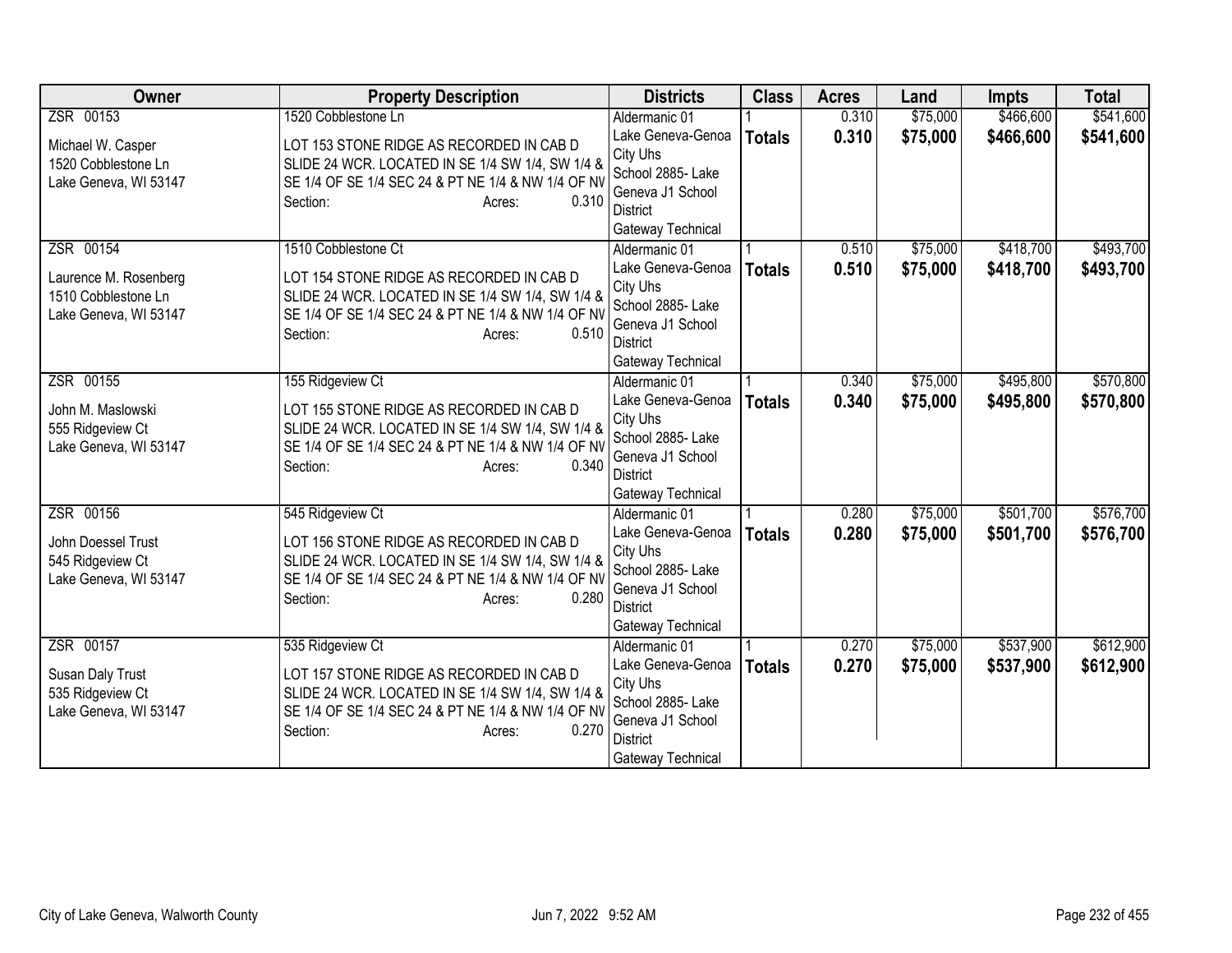| <b>Owner</b>                    | <b>Property Description</b>                                 | <b>Districts</b>              | <b>Class</b>  | <b>Acres</b> | Land     | <b>Impts</b>    | <b>Total</b> |
|---------------------------------|-------------------------------------------------------------|-------------------------------|---------------|--------------|----------|-----------------|--------------|
| ZSR 00158                       | 525 Ridgeview Ct                                            | Aldermanic 01                 |               | 0.320        | \$75,000 | \$268,000       | \$343,000    |
| Michael A. Mackin               | LOT 158 STONE RIDGE AS RECORDED IN CAB D                    | Lake Geneva-Genoa             | <b>Totals</b> | 0.320        | \$75,000 | \$268,000       | \$343,000    |
| 525 Ridgeview Ct                | SLIDE 24 WCR. LOCATED IN SE 1/4 SW 1/4, SW 1/4 &            | City Uhs                      |               |              |          |                 |              |
| Lake Geneva, WI 53147           | SE 1/4 OF SE 1/4 SEC 24 & PT NE 1/4 & NW 1/4 OF NV          | School 2885- Lake             |               |              |          |                 |              |
|                                 | 0.320<br>Section:<br>Acres:                                 | Geneva J1 School              |               |              |          |                 |              |
|                                 |                                                             | District                      |               |              |          |                 |              |
|                                 |                                                             | Gateway Technical             |               |              |          |                 |              |
| ZSR 00159                       | 515 Ridgeview Ct                                            | Aldermanic 01                 |               | 0.380        | \$75,000 | \$21,500        | \$96,500     |
| Shodeen Homes, LLC              | LOT 159 STONE RIDGE AS RECORDED IN CAB D                    | Lake Geneva-Genoa<br>City Uhs | <b>Totals</b> | 0.380        | \$75,000 | \$21,500        | \$96,500     |
| 77 N 1st St                     | SLIDE 24 WCR. LOCATED IN SE 1/4 SW 1/4, SW 1/4 &            | School 2885- Lake             |               |              |          |                 |              |
| Geneva, IL 60134                | SE 1/4 OF SE 1/4 SEC 24 & PT NE 1/4 & NW 1/4 OF NV          | Geneva J1 School              |               |              |          |                 |              |
|                                 | 0.380<br>Section:<br>Acres:                                 | <b>District</b>               |               |              |          |                 |              |
|                                 |                                                             | Gateway Technical             |               |              |          |                 |              |
| ZSR 00160                       | 511 Ridgeview Ct                                            | Aldermanic 01                 |               | 0.370        | \$75,000 | \$461,400       | \$536,400    |
|                                 |                                                             | Lake Geneva-Genoa             | <b>Totals</b> | 0.370        | \$75,000 | \$461,400       | \$536,400    |
| Shodeen Homes, LLC              | LOT 160 STONE RIDGE AS RECORDED IN CAB D                    | City Uhs                      |               |              |          |                 |              |
| 77 N 1st St                     | SLIDE 24 WCR. LOCATED IN SE 1/4 SW 1/4, SW 1/4 &            | School 2885- Lake             |               |              |          |                 |              |
| Geneva, IL 60134                | SE 1/4 OF SE 1/4 SEC 24 & PT NE 1/4 & NW 1/4 OF NV<br>0.370 | Geneva J1 School              |               |              |          |                 |              |
|                                 | Section:<br>Acres:                                          | District                      |               |              |          |                 |              |
|                                 |                                                             | Gateway Technical             |               |              |          |                 |              |
| ZSR 00161                       |                                                             | Aldermanic 01                 |               | 0.310        | \$60,000 | $\overline{50}$ | \$60,000     |
| Stone Ridge of Lake Geneva, LLC | LOT 161 STONE RIDGE AS RECORDED IN CAB D                    | Lake Geneva-Genoa             | <b>Totals</b> | 0.310        | \$60,000 | \$0             | \$60,000     |
| 77 N First St                   | SLIDE 24 WCR. LOCATED IN SE 1/4 SW 1/4, SW 1/4 &            | City Uhs                      |               |              |          |                 |              |
| Geneva, IL 60134                | SE 1/4 OF SE 1/4 SEC 24 & PT NE 1/4 & NW 1/4 OF NV          | School 2885- Lake             |               |              |          |                 |              |
|                                 | 0.310<br>Section:<br>Acres:                                 | Geneva J1 School              |               |              |          |                 |              |
|                                 |                                                             | <b>District</b>               |               |              |          |                 |              |
| ZSR 00162                       |                                                             | Gateway Technical             |               | 0.310        | \$75,000 | \$153,000       | \$228,000    |
|                                 | 510 N Boulder Ridge Dr                                      | Aldermanic 01                 |               |              |          |                 |              |
| Shodeen Homes, LLC              | LOT 162 STONE RIDGE AS RECORDED IN CAB D                    | Lake Geneva-Genoa<br>City Uhs | <b>Totals</b> | 0.310        | \$75,000 | \$153,000       | \$228,000    |
| 77 N 1st St                     | SLIDE 24 WCR. LOCATED IN SE 1/4 SW 1/4, SW 1/4 &            | School 2885- Lake             |               |              |          |                 |              |
| Geneva, IL 60134                | SE 1/4 OF SE 1/4 SEC 24 & PT NE 1/4 & NW 1/4 OF NV          | Geneva J1 School              |               |              |          |                 |              |
|                                 | 0.310<br>Section:<br>Acres:                                 | <b>District</b>               |               |              |          |                 |              |
|                                 |                                                             | Gateway Technical             |               |              |          |                 |              |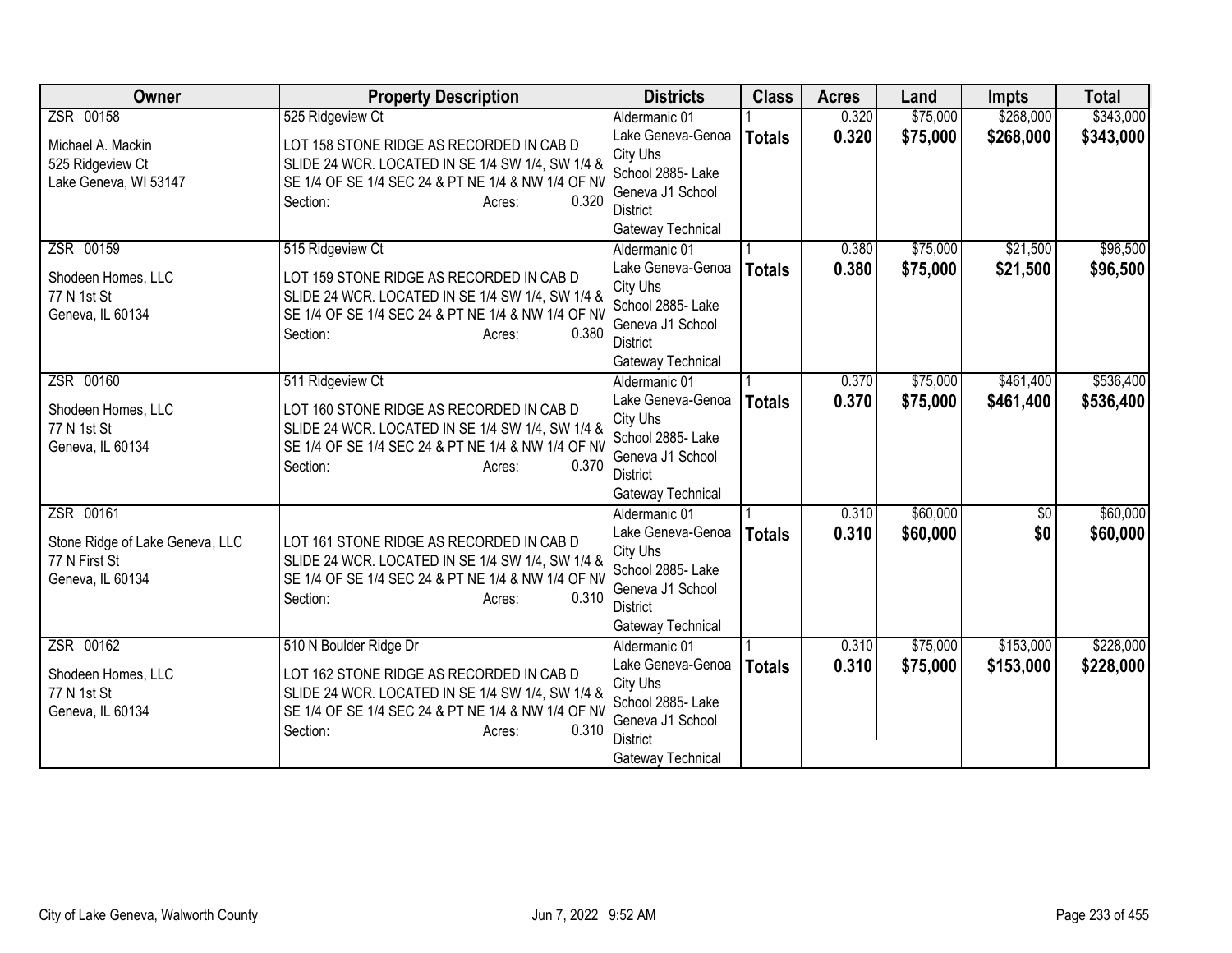| <b>Owner</b>                                                                      | <b>Property Description</b>                                                                                                                                                                                 | <b>Districts</b>                                                                                                                | <b>Class</b>  | <b>Acres</b>   | Land                 | <b>Impts</b>           | <b>Total</b>           |
|-----------------------------------------------------------------------------------|-------------------------------------------------------------------------------------------------------------------------------------------------------------------------------------------------------------|---------------------------------------------------------------------------------------------------------------------------------|---------------|----------------|----------------------|------------------------|------------------------|
| ZSR 00163                                                                         | 520 N Boulder Ridge Dr                                                                                                                                                                                      | Aldermanic 01                                                                                                                   |               | 0.290          | \$75,000             | \$418,200              | \$493,200              |
| Renee L. Lee<br>520 N Boulder Ridge Dr<br>Lake Geneva, WI 53147                   | LOT 163 STONE RIDGE AS RECORDED IN CAB D<br>SLIDE 24 WCR. LOCATED IN SE 1/4 SW 1/4, SW 1/4 &<br>SE 1/4 OF SE 1/4 SEC 24 & PT NE 1/4 & NW 1/4 OF NV<br>0.290<br>Section:<br>Acres:                           | Lake Geneva-Genoa<br>City Uhs<br>School 2885- Lake<br>Geneva J1 School<br><b>District</b><br>Gateway Technical                  | <b>Totals</b> | 0.290          | \$75,000             | \$418,200              | \$493,200              |
| ZSR 00164<br>Bret A. Rice<br>530 N Boulder Ridge Dr<br>Lake Geneva, WI 53147      | 530 N Boulder Ridge Dr<br>LOT 164 STONE RIDGE AS RECORDED IN CAB D<br>SLIDE 24 WCR. LOCATED IN SE 1/4 SW 1/4, SW 1/4 &<br>SE 1/4 OF SE 1/4 SEC 24 & PT NE 1/4 & NW 1/4 OF NV<br>0.260<br>Section:<br>Acres: | Aldermanic 01<br>Lake Geneva-Genoa<br>City Uhs<br>School 2885- Lake<br>Geneva J1 School<br><b>District</b><br>Gateway Technical | <b>Totals</b> | 0.260<br>0.260 | \$75,000<br>\$75,000 | \$520,400<br>\$520,400 | \$595,400<br>\$595,400 |
| ZSR 00165<br>James V. Zizzo<br>540 N Boulder Ridge Dr<br>Lake Geneva, WI 53147    | 540 N Boulder Ridge Dr<br>LOT 165 STONE RIDGE AS RECORDED IN CAB D<br>SLIDE 24 WCR. LOCATED IN SE 1/4 SW 1/4, SW 1/4 &<br>SE 1/4 OF SE 1/4 SEC 24 & PT NE 1/4 & NW 1/4 OF NV<br>0.290<br>Section:<br>Acres: | Aldermanic 01<br>Lake Geneva-Genoa<br>City Uhs<br>School 2885- Lake<br>Geneva J1 School<br>District<br>Gateway Technical        | <b>Totals</b> | 0.290<br>0.290 | \$75,000<br>\$75,000 | \$330,000<br>\$330,000 | \$405,000<br>\$405,000 |
| ZSR 00166<br>Richard M. Jaskie<br>550 N Boulder Ridge Dr<br>Lake Geneva, WI 53147 | 550 N Boulder Ridge Dr<br>LOT 166 STONE RIDGE AS RECORDED IN CAB D<br>SLIDE 24 WCR. LOCATED IN SE 1/4 SW 1/4, SW 1/4 &<br>SE 1/4 OF SE 1/4 SEC 24 & PT NE 1/4 & NW 1/4 OF NV<br>0.280<br>Section:<br>Acres: | Aldermanic 01<br>Lake Geneva-Genoa<br>City Uhs<br>School 2885- Lake<br>Geneva J1 School<br><b>District</b><br>Gateway Technical | <b>Totals</b> | 0.280<br>0.280 | \$75,000<br>\$75,000 | \$369,400<br>\$369,400 | \$444,400<br>\$444,400 |
| ZSR 00167<br>Steven M. Shaffer<br>560 N Boulder Ridge Dr<br>Lake Geneva, WI 53147 | 560 N Boulder Ridge Dr<br>LOT 167 STONE RIDGE AS RECORDED IN CAB D<br>SLIDE 24 WCR. LOCATED IN SE 1/4 SW 1/4, SW 1/4 &<br>SE 1/4 OF SE 1/4 SEC 24 & PT NE 1/4 & NW 1/4 OF NV<br>0.270<br>Section:<br>Acres: | Aldermanic 01<br>Lake Geneva-Genoa<br>City Uhs<br>School 2885- Lake<br>Geneva J1 School<br><b>District</b><br>Gateway Technical | <b>Totals</b> | 0.270<br>0.270 | \$75,000<br>\$75,000 | \$333,800<br>\$333,800 | \$408,800<br>\$408,800 |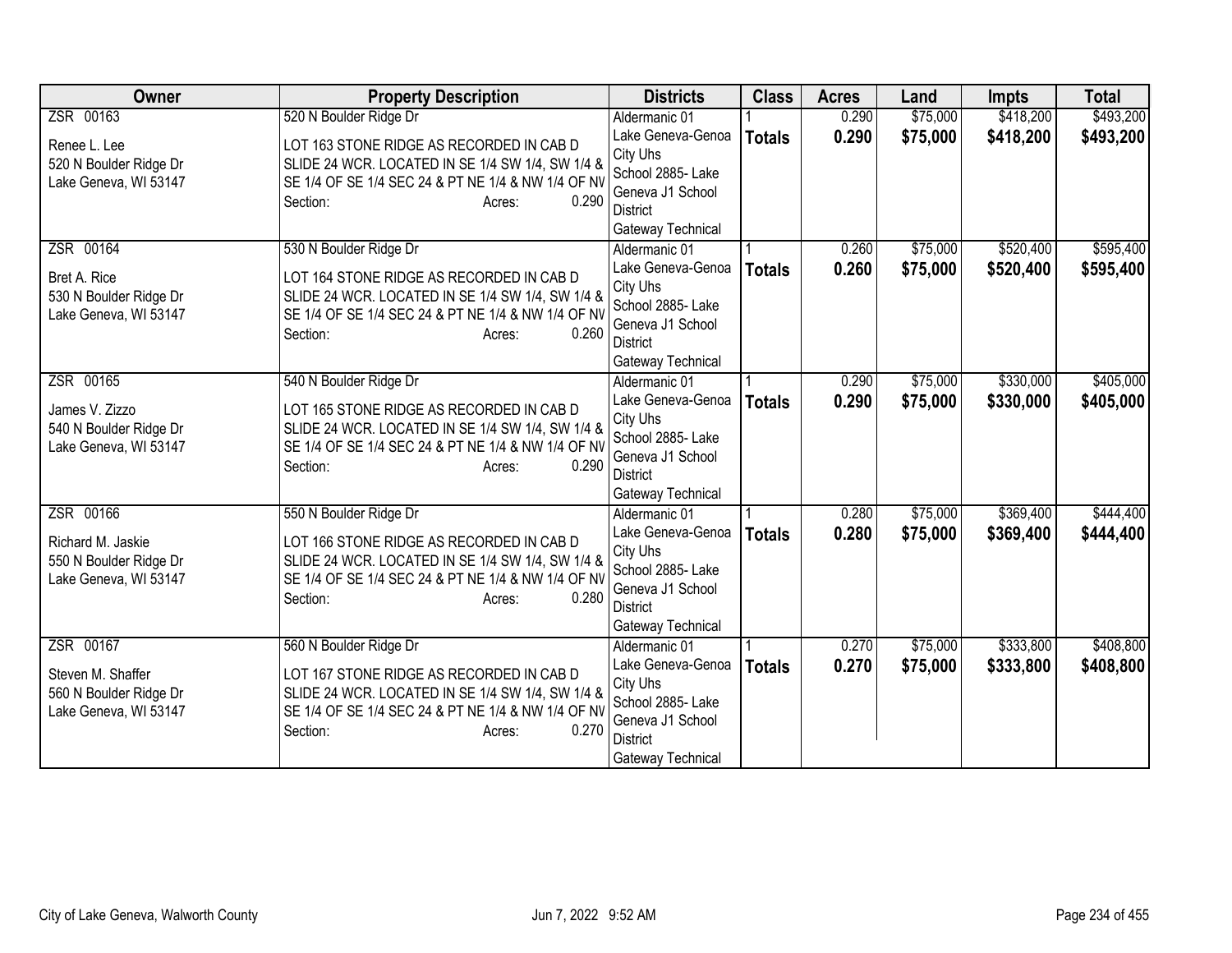| Owner                                                                                               | <b>Property Description</b>                                                                                                                                                                             | <b>Districts</b>                                                                                                                | <b>Class</b>                     | <b>Acres</b>     | Land                   | <b>Impts</b>           | <b>Total</b>           |
|-----------------------------------------------------------------------------------------------------|---------------------------------------------------------------------------------------------------------------------------------------------------------------------------------------------------------|---------------------------------------------------------------------------------------------------------------------------------|----------------------------------|------------------|------------------------|------------------------|------------------------|
| ZSR 00168                                                                                           | 570 N Boulder Ridge Dr                                                                                                                                                                                  | Aldermanic 01                                                                                                                   |                                  | 0.370            | \$75,000               | \$425,400              | \$500,400              |
| Roger J. Derocha<br>570 N Boulder Ridge Dr<br>Lake Geneva, WI 53147                                 | LOT 168 STONE RIDGE AS RECORDED IN CAB D<br>SLIDE 24 WCR. LOCATED IN SE 1/4 SW 1/4, SW 1/4 &<br>SE 1/4 OF SE 1/4 SEC 24 & PT NE 1/4 & NW 1/4 OF NV<br>Section:<br>0.370<br>Acres:                       | Lake Geneva-Genoa<br>City Uhs<br>School 2885- Lake<br>Geneva J1 School<br><b>District</b><br>Gateway Technical                  | <b>Totals</b>                    | 0.370            | \$75,000               | \$425,400              | \$500,400              |
| ZSR 00169<br>City of Lake Geneva Trust<br>626 Geneva St<br>Lake Geneva, WI 53147                    | OUTLOT 1 STONE RIDGE AS RECORDED IN CAB D<br>SLIDE 24 WCR. LOCATED IN SE 1/4 SW 1/4, SW 1/4 &<br>SE 1/4 OF SE 1/4 SEC 24 & PT NE 1/4 & NW 1/4 OF NV<br>Section:<br>43.040<br>Acres:                     | Aldermanic 01<br>Lake Geneva-Genoa<br>City Uhs<br>School 2885- Lake<br>Geneva J1 School<br><b>District</b><br>Gateway Technical | $\overline{X4}$<br><b>Totals</b> | 43.040<br>43.040 | $\overline{50}$<br>\$0 | $\overline{50}$<br>\$0 | $\overline{30}$<br>\$0 |
| ZSR 00170<br>City of Lake Geneva<br>626 Geneva St<br>Lake Geneva, WI 53147                          | 770 Wild Ridge Dr<br>OUTLOT 2 STONE RIDGE AS RECORDED IN CAB D<br>SLIDE 24 WCR. LOCATED IN SE 1/4 SW 1/4, SW 1/4 &<br>SE 1/4 OF SE 1/4 SEC 24 & PT NE 1/4 & NW 1/4 OF NV<br>1.990<br>Section:<br>Acres: | Aldermanic 01<br>Lake Geneva-Genoa<br>City Uhs<br>School 2885- Lake<br>Geneva J1 School<br><b>District</b><br>Gateway Technical | $\overline{X4}$<br><b>Totals</b> | 1.990<br>1.990   | $\overline{50}$<br>\$0 | \$0<br>\$0             | \$0<br>\$0             |
| ZSR 00171<br>Stone Ridge of Lake Geneva, LLC<br>875 Townline Rd Ste 103<br>Lake Geneva, WI 53147    | OUTLOT 3 STONE RIDGE AS RECORDED IN CAB D<br>SLIDE 24 WCR. LOCATED IN SE 1/4 SW 1/4, SW 1/4 &<br>SE 1/4 OF SE 1/4 SEC 24 & PT NE 1/4 & NW 1/4 OF NV<br>Section:<br>0.510<br>Acres:                      | Aldermanic 01<br>Lake Geneva-Genoa<br>City Uhs<br>School 2885- Lake<br>Geneva J1 School<br><b>District</b><br>Gateway Technical | <b>Totals</b>                    | 0.510<br>0.510   | \$1,000<br>\$1,000     | $\overline{50}$<br>\$0 | \$1,000<br>\$1,000     |
| ZSR 00172<br>Fairwyn Development Corp<br>875 Townline Rd<br>Suite 103<br>Lake Geneva, WI 53147-0000 | OUTLOT 4 STONE RIDGE AS RECORDED IN CAB D<br>SLIDE 24 WCR. LOCATED IN SE 1/4 SW 1/4, SW 1/4 &<br>SE 1/4 OF SE 1/4 SEC 24 & PT NE 1/4 & NW 1/4 OF NV<br>Section:<br>5.320<br>Acres:                      | Aldermanic 01<br>Lake Geneva-Genoa<br>City Uhs<br>School 2885- Lake<br>Geneva J1 School<br><b>District</b><br>Gateway Technical | <b>Totals</b>                    | 5.320<br>5.320   | \$1,000<br>\$1,000     | $\overline{50}$<br>\$0 | \$1,000<br>\$1,000     |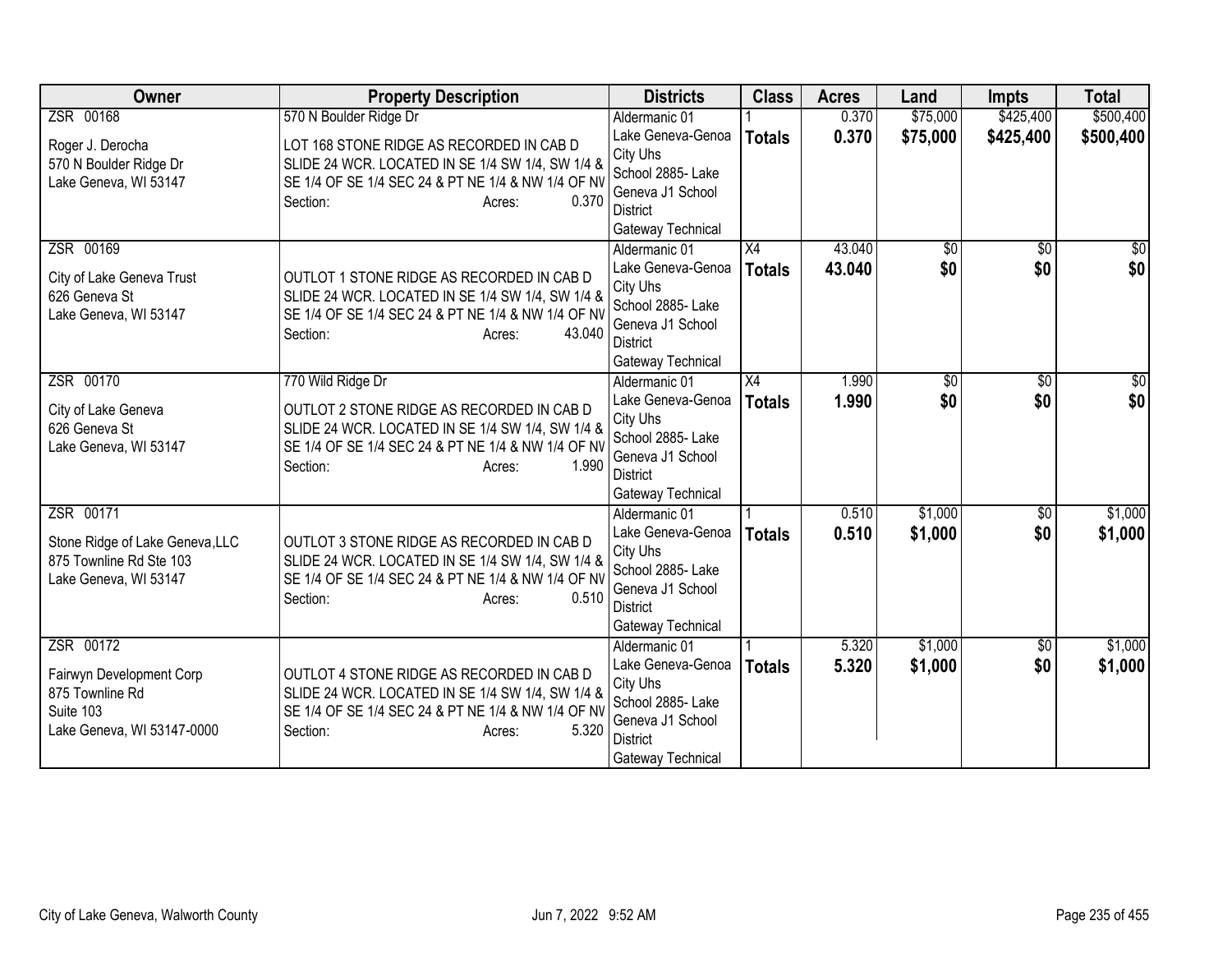| <b>Owner</b>                                                                                        | <b>Property Description</b>                                                                                                                                                                                | <b>Districts</b>                                                                                                                                     | <b>Class</b>                     | <b>Acres</b>   | Land                   | <b>Impts</b>           | <b>Total</b>       |
|-----------------------------------------------------------------------------------------------------|------------------------------------------------------------------------------------------------------------------------------------------------------------------------------------------------------------|------------------------------------------------------------------------------------------------------------------------------------------------------|----------------------------------|----------------|------------------------|------------------------|--------------------|
| ZSR 00173<br>Fairwyn Development Corp<br>875 Townline Rd<br>Suite 103<br>Lake Geneva, WI 53147-0000 | OUTLOT 5 STONE RIDGE AS RECORDED IN CAB D<br>SLIDE 24 WCR. LOCATED IN SE 1/4 SW 1/4, SW 1/4 &<br>SE 1/4 OF SE 1/4 SEC 24 & PT NE 1/4 & NW 1/4 OF NV<br>3.840<br>Section:<br>Acres:                         | Aldermanic 01<br>Lake Geneva-Genoa<br>City Uhs<br>School 2885- Lake<br>Geneva J1 School<br><b>District</b>                                           | <b>Totals</b>                    | 3.840<br>3.840 | \$1,000<br>\$1,000     | $\overline{50}$<br>\$0 | \$1,000<br>\$1,000 |
| ZSR 00174<br>Fairwyn Development Corp<br>875 Townline Rd<br>Suite 103<br>Lake Geneva, WI 53147-0000 | OUTLOT 6 STONE RIDGE AS RECORDED IN CAB D<br>SLIDE 24 WCR. LOCATED IN SE 1/4 SW 1/4, SW 1/4 &<br>SE 1/4 OF SE 1/4 SEC 24 & PT NE 1/4 & NW 1/4 OF NV<br>Section:<br>1.430<br>Acres:                         | Gateway Technical<br>Aldermanic 01<br>Lake Geneva-Genoa<br>City Uhs<br>School 2885- Lake<br>Geneva J1 School<br><b>District</b><br>Gateway Technical | <b>Totals</b>                    | 1.430<br>1.430 | \$1,000<br>\$1,000     | \$0<br>\$0             | \$1,000<br>\$1,000 |
| ZSR 00175<br>Fairwyn Development Corp<br>875 Townline Rd<br>Suite 103<br>Lake Geneva, WI 53147-0000 | OUTLOT 7 STONE RIDGE AS RECORDED IN CAB D<br>SLIDE 24 WCR. LOCATED IN SE 1/4 SW 1/4, SW 1/4 &<br>SE 1/4 OF SE 1/4 SEC 24 & PT NE 1/4 & NW 1/4 OF NV<br>1.240<br>Section:<br>Acres:                         | Aldermanic 01<br>Lake Geneva-Genoa<br>City Uhs<br>School 2885- Lake<br>Geneva J1 School<br><b>District</b><br>Gateway Technical                      | <b>Totals</b>                    | 1.240<br>1.240 | \$1,000<br>\$1,000     | \$0<br>\$0             | \$1,000<br>\$1,000 |
| ZSR 00176<br>Stone Ridge of Lake Geneva, LLC<br>875 Townline Rd Ste 103<br>Lake Geneva, WI 53147    | Stone Ridge Outlot 8<br>OUTLOT 8 STONE RIDGE AS RECORDED IN CAB D<br>SLIDE 24 WCR. LOCATED IN SE 1/4 SW 1/4, SW 1/4 &<br>SE 1/4 OF SE 1/4 SEC 24 & PT NE 1/4 & NW 1/4 OF NV<br>1.640<br>Section:<br>Acres: | Aldermanic 01<br>Lake Geneva-Genoa<br>City Uhs<br>School 2885- Lake<br>Geneva J1 School<br><b>District</b><br>Gateway Technical                      | <b>Totals</b>                    | 1.640<br>1.640 | \$1,000<br>\$1,000     | $\overline{50}$<br>\$0 | \$1,000<br>\$1,000 |
| ZSR 00177<br>City of Lake Geneva<br>626 Geneva St<br>Lake Geneva, WI 53147                          | 1401 Center St<br>OUTLOT 9 STONE RIDGE AS RECORDED IN CAB D<br>SLIDE 24 WCR. LOCATED IN SE 1/4 SW 1/4, SW 1/4 &<br>SE 1/4 OF SE 1/4 SEC 24 & PT NE 1/4 & NW 1/4 OF NV<br>0.370<br>Section:<br>Acres:       | Aldermanic 01<br>Lake Geneva-Genoa<br>City Uhs<br>School 2885- Lake<br>Geneva J1 School<br><b>District</b><br>Gateway Technical                      | $\overline{X4}$<br><b>Totals</b> | 0.370<br>0.370 | $\overline{30}$<br>\$0 | $\overline{50}$<br>\$0 | $\sqrt{30}$<br>\$0 |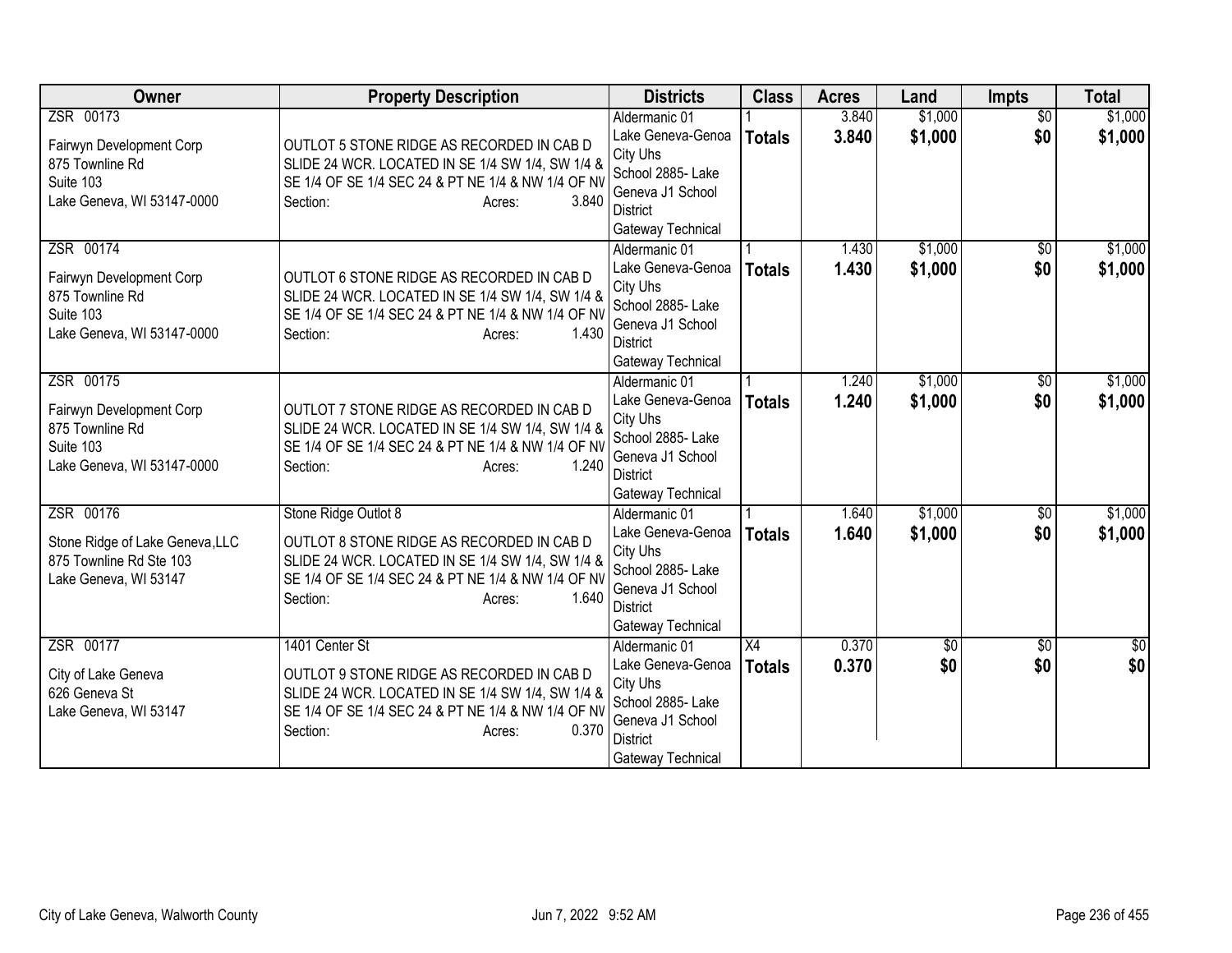| <b>Owner</b>                                                                      | <b>Property Description</b>                                                                                                                                                 | <b>Districts</b>                                                                                               | <b>Class</b>  | <b>Acres</b> | Land     | <b>Impts</b> | <b>Total</b> |
|-----------------------------------------------------------------------------------|-----------------------------------------------------------------------------------------------------------------------------------------------------------------------------|----------------------------------------------------------------------------------------------------------------|---------------|--------------|----------|--------------|--------------|
| <b>ZSSR 00001</b>                                                                 | 532 S Stone Ridge Dr                                                                                                                                                        | Aldermanic 01                                                                                                  |               | 0.000        | \$50,000 | \$463,000    | \$513,000    |
| Wayne M. Grover<br>532 S Stone Ridge Dr<br>Lake Geneva, WI 53147                  | UNIT 1 530-532 SOUTH STONE RIDGE CONDO AS<br>RECORDED IN CONDO CAB A OF CS ON SLIDE 736<br>WCR. LOCATED IN NE1/4 SEC 25 T2N R17E. 2596 SQ<br>0.220<br>Section: 25<br>Acres: | Lake Geneva-Genoa<br>City Uhs<br>School 2885- Lake<br>Geneva J1 School<br><b>District</b><br>Gateway Technical | <b>Totals</b> | 0.000        | \$50,000 | \$463,000    | \$513,000    |
| ZSSR 00002                                                                        | 530 S Stone Ridge Dr                                                                                                                                                        | Aldermanic 01                                                                                                  |               | 0.000        | \$50,000 | \$463,000    | \$513,000    |
| Judith E Castleman Trust<br>530 S Stone Ridge Dr<br>Lake Geneva, WI 53147         | UNIT 2 530-532 SOUTH STONE RIDGE CONDO AS<br>RECORDED IN CONDO CAB A OF CS ON SLIDE 736<br>WCR. LOCATED IN NE1/4 SEC 25 T2N R17E. 2596 SQ<br>0.220<br>Section: 25<br>Acres: | Lake Geneva-Genoa<br>City Uhs<br>School 2885- Lake<br>Geneva J1 School<br><b>District</b><br>Gateway Technical | <b>Totals</b> | 0.000        | \$50,000 | \$463,000    | \$513,000    |
| <b>ZSSRC 00460</b>                                                                | 460 S Stone Ridge Dr                                                                                                                                                        | Lake Geneva-Genoa                                                                                              |               | 0.975        | \$68,300 | \$354,100    | \$422,400    |
| Kolber Family Trust<br>70 W Madison Ste 2200<br>Chicago, IL 60602                 | UNIT 460 - 460 & 480 SOUTH STONE RIDGE<br>CONDOMINIUM RECORDED IN CONDO CAB A SLIDE<br>754 WCR; LOCATED IN SW1/4 NW1/4 SEC 25 T2N<br>1.000<br>Section: 25<br>Acres:         | City Uhs<br>School 2885- Lake<br>Geneva J1 School<br><b>District</b><br>Gateway Technical                      | <b>Totals</b> | 0.975        | \$68,300 | \$354,100    | \$422,400    |
| <b>ZSSRC 00480</b>                                                                | 480 S Stone Ridge Dr                                                                                                                                                        | Lake Geneva-Genoa                                                                                              |               | 0.975        | \$68,200 | \$363,700    | \$431,900    |
| Kolber Family Trust<br>70 W Madison Ste 2200<br>Chicago, IL 60602                 | UNIT 480 - 460 & 480 SOUTH STONE RIDGE<br>CONDOMINIUM RECORDED IN CONDO CAB A SLIDE<br>754 WCR; LOCATED IN SW1/4 NW1/4 SEC 25 T2N<br>0.950<br>Section: 25<br>Acres:         | City Uhs<br>School 2885- Lake<br>Geneva J1 School<br><b>District</b><br>Gateway Technical                      | <b>Totals</b> | 0.975        | \$68,200 | \$363,700    | \$431,900    |
| ZST 00001                                                                         | 1410 Linda Ln                                                                                                                                                               | Aldermanic 01                                                                                                  |               | 0.240        | \$48,200 | \$155,500    | \$203,700    |
| Diane Carney<br>1410 Linda Ln<br>Lake Geneva, WI 53147                            | LOT 1 STURWOOD ADDITION CITY OF LAKE GENEV/<br>0.240<br>Section:<br>Acres:                                                                                                  | Lake Geneva-Genoa<br>City Uhs<br>School 2885-Lake<br>Geneva J1 School<br><b>District</b><br>Gateway Technical  | <b>Totals</b> | 0.240        | \$48,200 | \$155,500    | \$203,700    |
| ZST 00002                                                                         | 1422 Linda Ln                                                                                                                                                               | Aldermanic 01                                                                                                  |               | 0.190        | \$41,600 | \$178,400    | \$220,000    |
| <b>Richard Coveliers</b><br>1766 Cape Coral Pkwy E Ut 507<br>Cape Coral, FL 33904 | LOT 2 STURWOOD ADD. EXC R/W CITY OF LAKE<br><b>GENEVA</b><br>0.190<br>Section:<br>Acres:                                                                                    | Lake Geneva-Genoa<br>City Uhs<br>School 2885- Lake<br>Geneva J1 School<br><b>District</b>                      | <b>Totals</b> | 0.190        | \$41,600 | \$178,400    | \$220,000    |
|                                                                                   |                                                                                                                                                                             | Gateway Technical                                                                                              |               |              |          |              |              |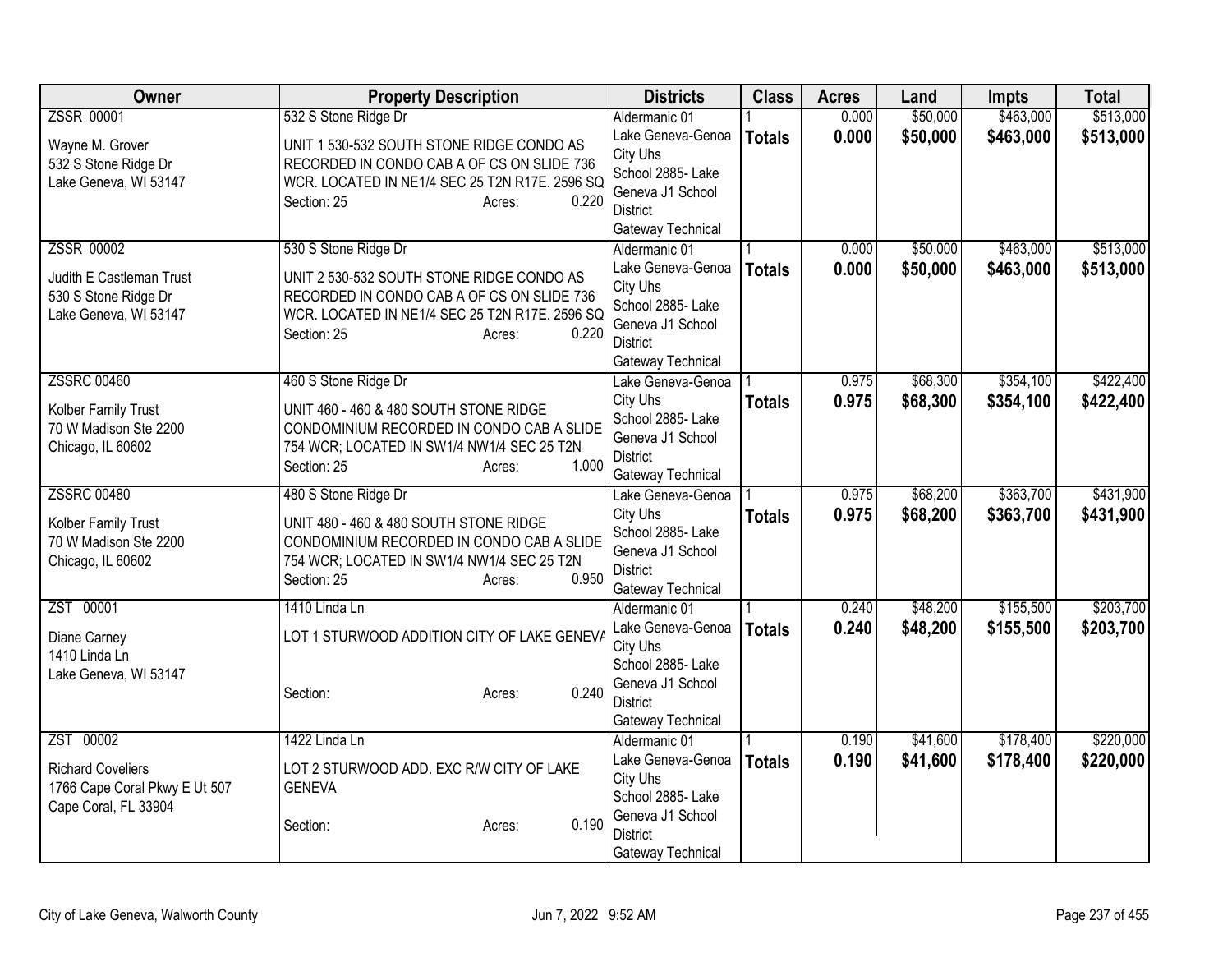| Owner                      | <b>Property Description</b>                   | <b>Districts</b>              | <b>Class</b>  | <b>Acres</b> | Land     | <b>Impts</b> | <b>Total</b> |
|----------------------------|-----------------------------------------------|-------------------------------|---------------|--------------|----------|--------------|--------------|
| ZST 00003                  | 1434 Linda Ln                                 | Aldermanic 01                 |               | 0.200        | \$43,300 | \$185,000    | \$228,300    |
| Brett D. Biwer             | LOT 3 STURWOOD ADDITION CITY OF LAKE GENEV/   | Lake Geneva-Genoa             | <b>Totals</b> | 0.200        | \$43,300 | \$185,000    | \$228,300    |
| 1434 Linda Ln              |                                               | City Uhs                      |               |              |          |              |              |
| Lake Geneva, WI 53147-0000 |                                               | School 2885- Lake             |               |              |          |              |              |
|                            | 0.200<br>Section:<br>Acres:                   | Geneva J1 School              |               |              |          |              |              |
|                            |                                               | District                      |               |              |          |              |              |
|                            |                                               | Gateway Technical             |               |              |          |              |              |
| ZST 00004                  | 1440 Linda Ln                                 | Aldermanic 01                 |               | 0.220        | \$45,700 | \$197,500    | \$243,200    |
| Daniel S. Draper           | LOT 4 STURWOOD ADDITION CITY OF LAKE GENEV/   | Lake Geneva-Genoa             | <b>Totals</b> | 0.220        | \$45,700 | \$197,500    | \$243,200    |
| 1440 Linda Ln              |                                               | City Uhs<br>School 2885- Lake |               |              |          |              |              |
| Lake Geneva, WI 53147-0000 |                                               | Geneva J1 School              |               |              |          |              |              |
|                            | 0.220<br>Section:<br>Acres:                   | <b>District</b>               |               |              |          |              |              |
|                            |                                               | Gateway Technical             |               |              |          |              |              |
| ZST 00005                  | 1450 Linda Ln                                 | Aldermanic 01                 |               | 0.360        | \$58,700 | \$250,600    | \$309,300    |
|                            |                                               | Lake Geneva-Genoa             | <b>Totals</b> | 0.360        | \$58,700 | \$250,600    | \$309,300    |
| Daniel A. Niles            | LOT 5 & E 1/2 LOT 6 STURWOOD ADDITION CITY OF | City Uhs                      |               |              |          |              |              |
| 1450 Linda Ln              | <b>LAKE GENEVA</b>                            | School 2885- Lake             |               |              |          |              |              |
| Lake Geneva, WI 53147-1610 |                                               | Geneva J1 School              |               |              |          |              |              |
|                            | 0.360<br>Section:<br>Acres:                   | <b>District</b>               |               |              |          |              |              |
|                            |                                               | Gateway Technical             |               |              |          |              |              |
| ZST 00006                  | 1508 Linda Ln                                 | Aldermanic 01                 |               | 0.420        | \$59,800 | \$330,200    | \$390,000    |
| Daniel Schalk              | W 1/2 LOT 6 & ALL LOT 7 STURWOOD ADD CITY OF  | Lake Geneva-Genoa             | <b>Totals</b> | 0.420        | \$59,800 | \$330,200    | \$390,000    |
| 2869 E Wasatch Ct          | <b>LAKE GENEVA</b>                            | City Uhs                      |               |              |          |              |              |
| Thousand Oaks, CA 91362    |                                               | School 2885- Lake             |               |              |          |              |              |
|                            | 0.420<br>Section:<br>Acres:                   | Geneva J1 School              |               |              |          |              |              |
|                            |                                               | <b>District</b>               |               |              |          |              |              |
|                            |                                               | Gateway Technical             |               |              |          |              |              |
| ZST 00007A                 | 1520 Linda Ln                                 | Aldermanic 01                 |               | 0.530        | \$61,600 | \$410,000    | \$471,600    |
| James M. Ward              | LOT 8 EXC. N 50' STURWOOD ADD CITY OF LAKE    | Lake Geneva-Genoa             | <b>Totals</b> | 0.530        | \$61,600 | \$410,000    | \$471,600    |
| 1520 Linda Ln              | <b>GENEVA</b>                                 | City Uhs                      |               |              |          |              |              |
| Lake Geneva, WI 53147      |                                               | School 2885- Lake             |               |              |          |              |              |
|                            | 0.530<br>Section:<br>Acres:                   | Geneva J1 School              |               |              |          |              |              |
|                            |                                               | <b>District</b>               |               |              |          |              |              |
|                            |                                               | Gateway Technical             |               |              |          |              |              |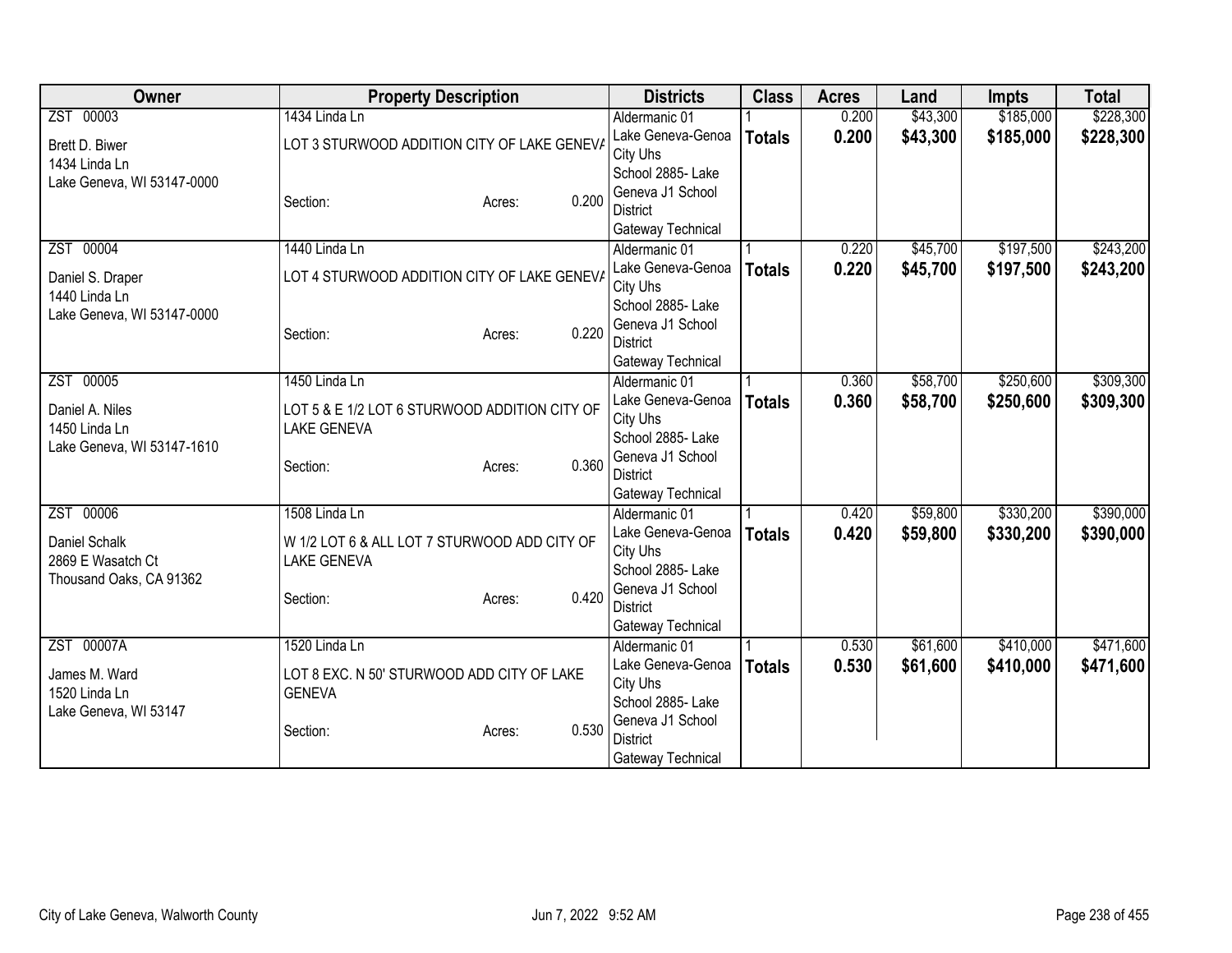| <b>Owner</b>               | <b>Property Description</b>                    | <b>Districts</b>                    | <b>Class</b>  | <b>Acres</b> | Land     | <b>Impts</b> | <b>Total</b> |
|----------------------------|------------------------------------------------|-------------------------------------|---------------|--------------|----------|--------------|--------------|
| ZST 00008                  | 1534 Linda Ln                                  | Aldermanic 01                       |               | 0.300        | \$54,600 | \$256,500    | \$311,100    |
| James E Holford Trust      | LOT 9 & E'LY 9.50' OF LOT 10 STURWOOD ADDITION | Lake Geneva-Genoa                   | <b>Totals</b> | 0.300        | \$54,600 | \$256,500    | \$311,100    |
| 1534 Linda Ln              | CITY OF LAKE GENEVA                            | City Uhs                            |               |              |          |              |              |
| Lake Geneva, WI 53147-0000 |                                                | School 2885- Lake                   |               |              |          |              |              |
|                            | 0.300<br>Section:<br>Acres:                    | Geneva J1 School                    |               |              |          |              |              |
|                            |                                                | <b>District</b>                     |               |              |          |              |              |
| ZST 00009                  | 1600 Linda Ln                                  | Gateway Technical<br>Aldermanic 01  |               | 0.380        | \$59,000 | \$395,600    | \$454,600    |
|                            |                                                | Lake Geneva-Genoa                   |               | 0.380        | \$59,000 | \$395,600    |              |
| Jesse D. Isom              | LOT 10 EXC. E'LY 9.50' & E 1/2 LOT 11 STURWOOD | City Uhs                            | <b>Totals</b> |              |          |              | \$454,600    |
| 1600 Linda Ln              | ADDITION CITY OF LAKE GENEVA                   | School 2885- Lake                   |               |              |          |              |              |
| Lake Geneva, WI 53147-0000 |                                                | Geneva J1 School                    |               |              |          |              |              |
|                            | 0.380<br>Section:<br>Acres:                    | <b>District</b>                     |               |              |          |              |              |
|                            |                                                | Gateway Technical                   |               |              |          |              |              |
| ZST 00010                  | 109 Sky Ln                                     | Aldermanic 01                       |               | 0.350        | \$58,600 | \$377,900    | \$436,500    |
|                            |                                                | Lake Geneva-Genoa                   | <b>Totals</b> | 0.350        | \$58,600 | \$377,900    | \$436,500    |
| <b>Robert Ahrens</b>       | W 1/2 LOT 11 & LOT 12 STURWOOD ADDITION CITY   | City Uhs                            |               |              |          |              |              |
| 109 Sky Ln                 | OF LAKE GENEVA                                 | School 2885- Lake                   |               |              |          |              |              |
| Lake Geneva, WI 53147      | 0.350<br>Section:<br>Acres:                    | Geneva J1 School                    |               |              |          |              |              |
|                            |                                                | <b>District</b>                     |               |              |          |              |              |
|                            |                                                | Gateway Technical                   |               |              |          |              |              |
| ZST 00012                  | 120 Sky Ln                                     | Aldermanic 01                       |               | 1.000        | \$69,900 | \$139,200    | \$209,100    |
| W David Heller Trust       | LOT 13 EXC. SLY 20' FOR HWY DESC IN VOL 19     | Lake Geneva-Genoa                   | <b>Totals</b> | 1.000        | \$69,900 | \$139,200    | \$209,100    |
| 3293 Via Cassio            | RECORDS PG 242 STURWOOD ADD CITY OF LAKE       | City Uhs                            |               |              |          |              |              |
| Lake Geneva, WI 53147      | <b>GENEVA</b>                                  | School 2885- Lake                   |               |              |          |              |              |
|                            | 1.000<br>Section:<br>Acres:                    | Geneva J1 School<br><b>District</b> |               |              |          |              |              |
|                            |                                                | Gateway Technical                   |               |              |          |              |              |
| ZST 00013                  | 1615 Linda Ln                                  | Aldermanic 01                       |               | 0.290        | \$53,300 | \$284,100    | \$337,400    |
|                            |                                                | Lake Geneva-Genoa                   |               | 0.290        | \$53,300 | \$284,100    | \$337,400    |
| James Richard Howard       | LOT 14 STURWOOD ADDITION CITY OF LAKE          | City Uhs                            | <b>Totals</b> |              |          |              |              |
| 1615 Linda Ln              | <b>GENEVA</b>                                  | School 2885- Lake                   |               |              |          |              |              |
| Lake Geneva, WI 53147      |                                                | Geneva J1 School                    |               |              |          |              |              |
|                            | 0.290<br>Section:<br>Acres:                    | <b>District</b>                     |               |              |          |              |              |
|                            |                                                | Gateway Technical                   |               |              |          |              |              |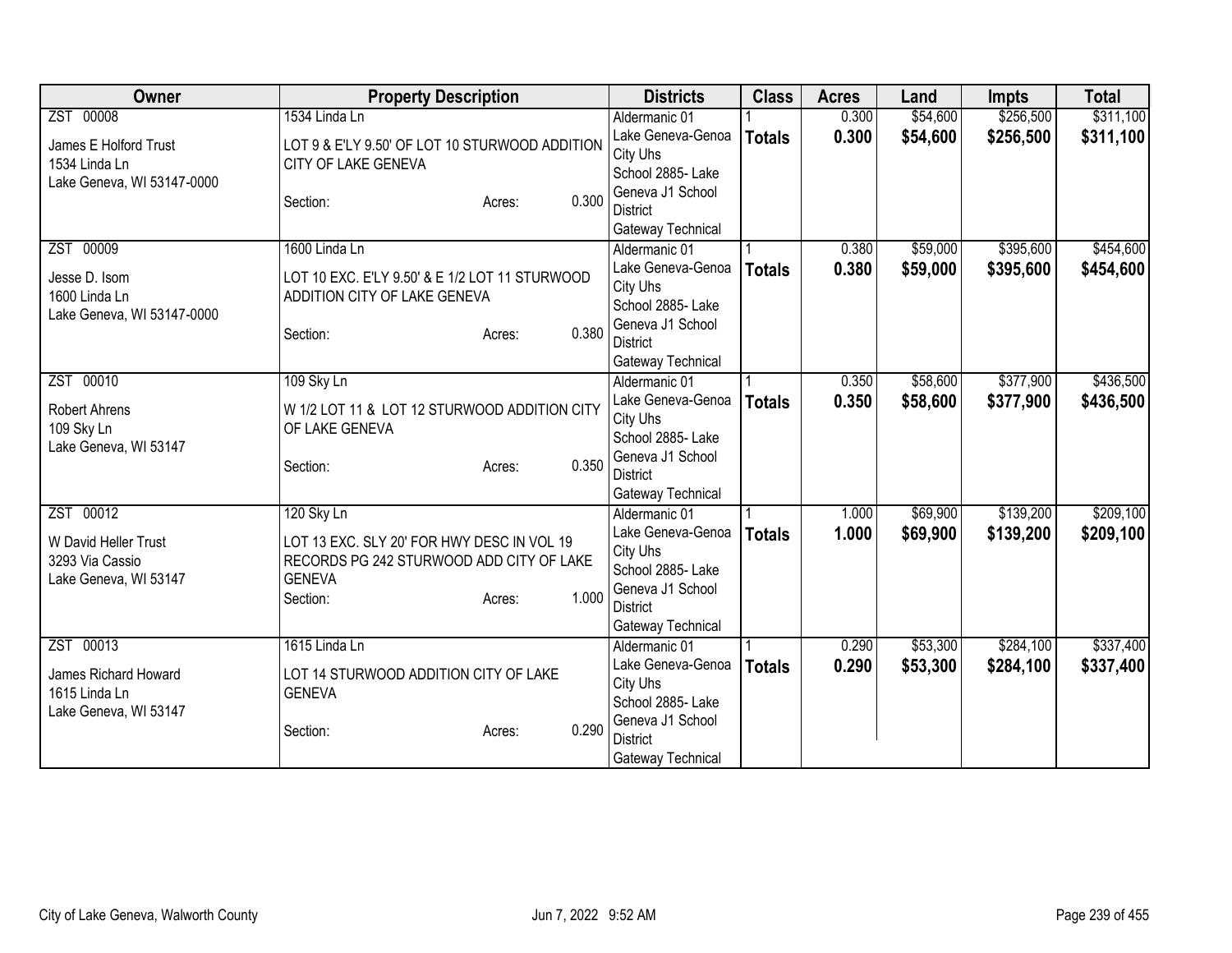| Owner                                          | <b>Property Description</b>           |       | <b>Districts</b>                     | <b>Class</b>  | <b>Acres</b> | Land     | <b>Impts</b> | <b>Total</b> |
|------------------------------------------------|---------------------------------------|-------|--------------------------------------|---------------|--------------|----------|--------------|--------------|
| ZST 00014                                      | 1605 Linda Ln                         |       | Aldermanic 01                        |               | 0.280        | \$52,900 | \$244,700    | \$297,600    |
| Michael Fuller                                 | LOT 15 STURWOOD ADDITION CITY OF LAKE |       | Lake Geneva-Genoa                    | <b>Totals</b> | 0.280        | \$52,900 | \$244,700    | \$297,600    |
| 1605 Linda Ln                                  | <b>GENEVA</b>                         |       | City Uhs                             |               |              |          |              |              |
| Lake Geneva, WI 53147                          |                                       |       | School 2885- Lake                    |               |              |          |              |              |
|                                                | Section:<br>Acres:                    | 0.280 | Geneva J1 School                     |               |              |          |              |              |
|                                                |                                       |       | <b>District</b>                      |               |              |          |              |              |
| ZST 00015                                      | 205 Sky Ln                            |       | Gateway Technical<br>Aldermanic 01   |               | 0.220        | \$46,200 | \$132,400    | \$178,600    |
|                                                |                                       |       | Lake Geneva-Genoa                    |               | 0.220        | \$46,200 |              |              |
| Neal D. Devries                                | LOT 16 STURWOOD ADDITION CITY OF LAKE |       | City Uhs                             | <b>Totals</b> |              |          | \$132,400    | \$178,600    |
| W3628 Wildwood Dr                              | <b>GENEVA</b>                         |       | School 2885- Lake                    |               |              |          |              |              |
| Lake Geneva, WI 53147                          |                                       |       | Geneva J1 School                     |               |              |          |              |              |
|                                                | Section:<br>Acres:                    | 0.220 | <b>District</b>                      |               |              |          |              |              |
|                                                |                                       |       | Gateway Technical                    |               |              |          |              |              |
| ZST 00016                                      | 217 Sky Ln                            |       | Aldermanic 01                        |               | 0.240        | \$48,300 | \$196,000    | \$244,300    |
|                                                | LOT 17 STURWOOD ADDITION CITY OF LAKE |       | Lake Geneva-Genoa                    | <b>Totals</b> | 0.240        | \$48,300 | \$196,000    | \$244,300    |
| <b>Steagall Trust</b><br>2323 Meteor Shower St | <b>GENEVA</b>                         |       | City Uhs                             |               |              |          |              |              |
| Henderson, NV 89044                            |                                       |       | School 2885- Lake                    |               |              |          |              |              |
|                                                | Section:<br>Acres:                    | 0.240 | Geneva J1 School                     |               |              |          |              |              |
|                                                |                                       |       | <b>District</b>                      |               |              |          |              |              |
|                                                |                                       |       | Gateway Technical                    |               |              |          |              |              |
| ZST 00017                                      | 223 Sky Ln                            |       | Aldermanic 01                        |               | 0.270        | \$51,400 | \$278,100    | \$329,500    |
| Paula Porubcan                                 | LOT 18 STURWOOD ADDITION CITY OF LAKE |       | Lake Geneva-Genoa                    | <b>Totals</b> | 0.270        | \$51,400 | \$278,100    | \$329,500    |
| 223 Sky Ln                                     | <b>GENEVA</b>                         |       | City Uhs                             |               |              |          |              |              |
| Lake Geneva, WI 53147                          |                                       |       | School 2885-Lake<br>Geneva J1 School |               |              |          |              |              |
|                                                | Section:<br>Acres:                    | 0.270 | <b>District</b>                      |               |              |          |              |              |
|                                                |                                       |       | Gateway Technical                    |               |              |          |              |              |
| ZST 00018                                      | 1515 Linda Ln                         |       | Aldermanic 01                        |               | 0.910        | \$68,400 | \$972,800    | \$1,041,200  |
|                                                |                                       |       | Lake Geneva-Genoa                    | <b>Totals</b> | 0.910        | \$68,400 | \$972,800    | \$1,041,200  |
| Susan M Lamb Trust                             | LOT 19 STURWOOD ADDITION CITY OF LAKE |       | City Uhs                             |               |              |          |              |              |
| 2255 Hills Oak Ct                              | <b>GENEVA</b>                         |       | School 2885-Lake                     |               |              |          |              |              |
| Lisle, IL 60532-0000                           |                                       | 0.910 | Geneva J1 School                     |               |              |          |              |              |
|                                                | Section:<br>Acres:                    |       | <b>District</b>                      |               |              |          |              |              |
|                                                |                                       |       | Gateway Technical                    |               |              |          |              |              |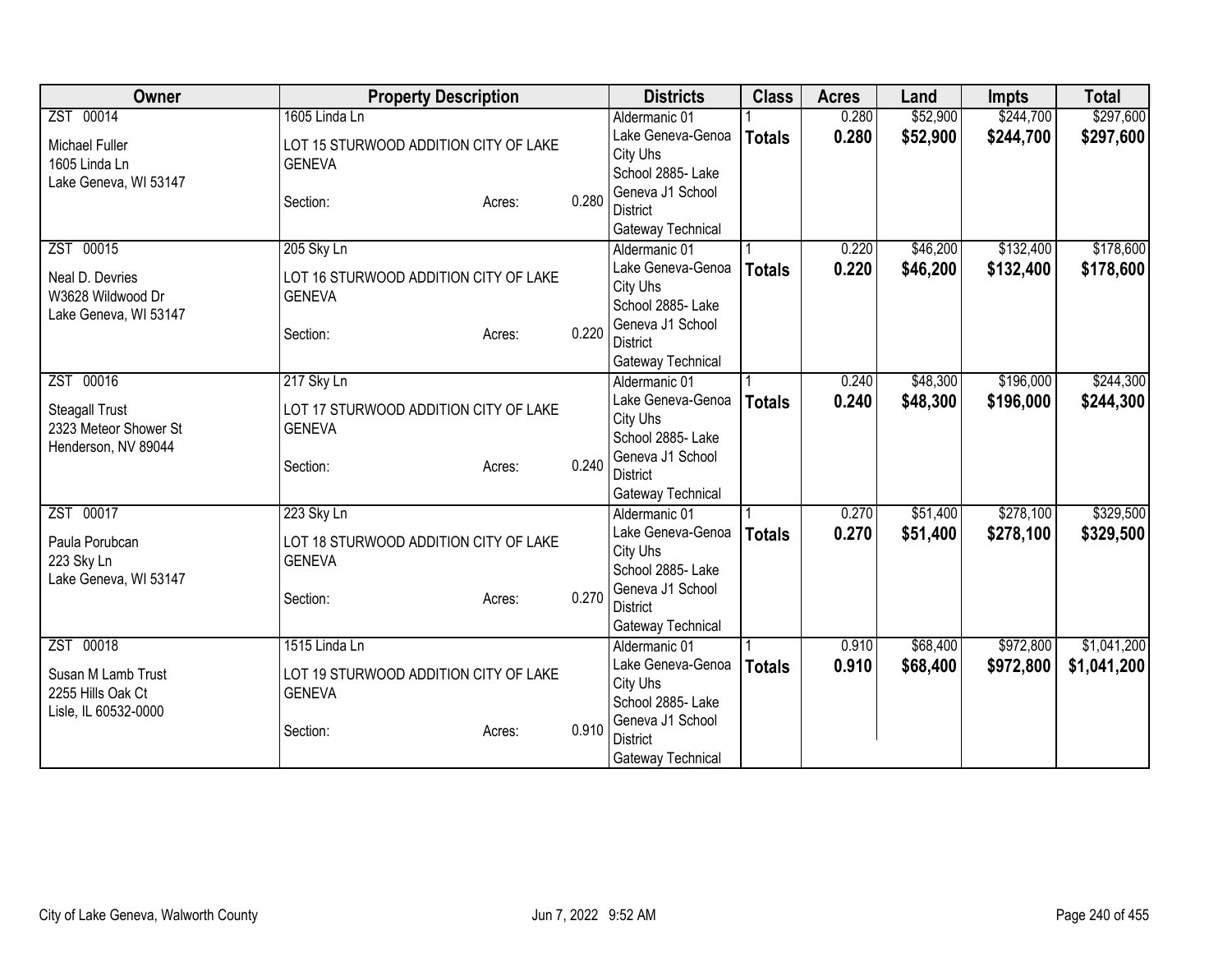| Owner                      | <b>Property Description</b>           |       | <b>Districts</b>                   | <b>Class</b>  | <b>Acres</b> | Land     | <b>Impts</b> | <b>Total</b> |
|----------------------------|---------------------------------------|-------|------------------------------------|---------------|--------------|----------|--------------|--------------|
| ZST 00019                  | 1501 Linda Ln                         |       | Aldermanic 01                      |               | 0.210        | \$45,000 | \$127,700    | \$172,700    |
| Donald A. Nelson           | LOT 20 STURWOOD ADDITION CITY OF LAKE |       | Lake Geneva-Genoa                  | <b>Totals</b> | 0.210        | \$45,000 | \$127,700    | \$172,700    |
| 1501 Linda Ln              | <b>GENEVA</b>                         |       | City Uhs                           |               |              |          |              |              |
| Lake Geneva, WI 53147-0000 |                                       |       | School 2885- Lake                  |               |              |          |              |              |
|                            | Section:<br>Acres:                    | 0.210 | Geneva J1 School                   |               |              |          |              |              |
|                            |                                       |       | <b>District</b>                    |               |              |          |              |              |
| ZST 00020                  | 212 Ridge Rd                          |       | Gateway Technical<br>Aldermanic 01 |               | 0.220        | \$45,600 | \$134,200    | \$179,800    |
|                            |                                       |       | Lake Geneva-Genoa                  |               | 0.220        | \$45,600 | \$134,200    | \$179,800    |
| Zoe Kilavos                | LOT 21 STURWOOD ADDITION CITY OF LAKE |       | City Uhs                           | <b>Totals</b> |              |          |              |              |
| 212 Ridge Rd               | <b>GENEVA</b>                         |       | School 2885- Lake                  |               |              |          |              |              |
| Lake Geneva, WI 53147-0000 |                                       |       | Geneva J1 School                   |               |              |          |              |              |
|                            | Section:<br>Acres:                    | 0.220 | <b>District</b>                    |               |              |          |              |              |
|                            |                                       |       | Gateway Technical                  |               |              |          |              |              |
| ZST 00021                  | 222 Ridge Rd                          |       | Aldermanic 01                      |               | 0.280        | \$53,000 | \$433,700    | \$486,700    |
| Henri J M Lorenzi Trust    | LOT 22 STURWOOD ADDITION CITY OF LAKE |       | Lake Geneva-Genoa                  | <b>Totals</b> | 0.280        | \$53,000 | \$433,700    | \$486,700    |
| c/o Charles Lorenzi        | <b>GENEVA</b>                         |       | City Uhs                           |               |              |          |              |              |
| 1540 W Main St             |                                       |       | School 2885- Lake                  |               |              |          |              |              |
| Lake Geneva, WI 53147-0000 | Section:<br>Acres:                    | 0.280 | Geneva J1 School                   |               |              |          |              |              |
|                            |                                       |       | <b>District</b>                    |               |              |          |              |              |
|                            |                                       |       | Gateway Technical                  |               |              |          |              |              |
| ZST 00022                  | 225 Ridge Rd                          |       | Aldermanic 01                      |               | 0.220        | \$46,600 | \$250,800    | \$297,400    |
| Melanie Brady              | LOT 23 STURWOOD ADDITION CITY OF LAKE |       | Lake Geneva-Genoa                  | <b>Totals</b> | 0.220        | \$46,600 | \$250,800    | \$297,400    |
| 225 Ridge Rd               | <b>GENEVA</b>                         |       | City Uhs<br>School 2885-Lake       |               |              |          |              |              |
| Lake Geneva, WI 53147-1629 |                                       |       | Geneva J1 School                   |               |              |          |              |              |
|                            | Section:<br>Acres:                    | 0.220 | <b>District</b>                    |               |              |          |              |              |
|                            |                                       |       | Gateway Technical                  |               |              |          |              |              |
| ZST 00023                  |                                       |       | Aldermanic 01                      |               | 0.240        | \$48,300 | $\sqrt{6}$   | \$48,300     |
|                            |                                       |       | Lake Geneva-Genoa                  | <b>Totals</b> | 0.240        | \$48,300 | \$0          | \$48,300     |
| Robert P. Skibitzki        | LOT 24 STURWOOD ADDITION CITY OF LAKE |       | City Uhs                           |               |              |          |              |              |
| 208 Lookout Dr             | <b>GENEVA</b>                         |       | School 2885-Lake                   |               |              |          |              |              |
| Lake Geneva, WI 53147      | Section:<br>Acres:                    | 0.240 | Geneva J1 School                   |               |              |          |              |              |
|                            |                                       |       | <b>District</b>                    |               |              |          |              |              |
|                            |                                       |       | Gateway Technical                  |               |              |          |              |              |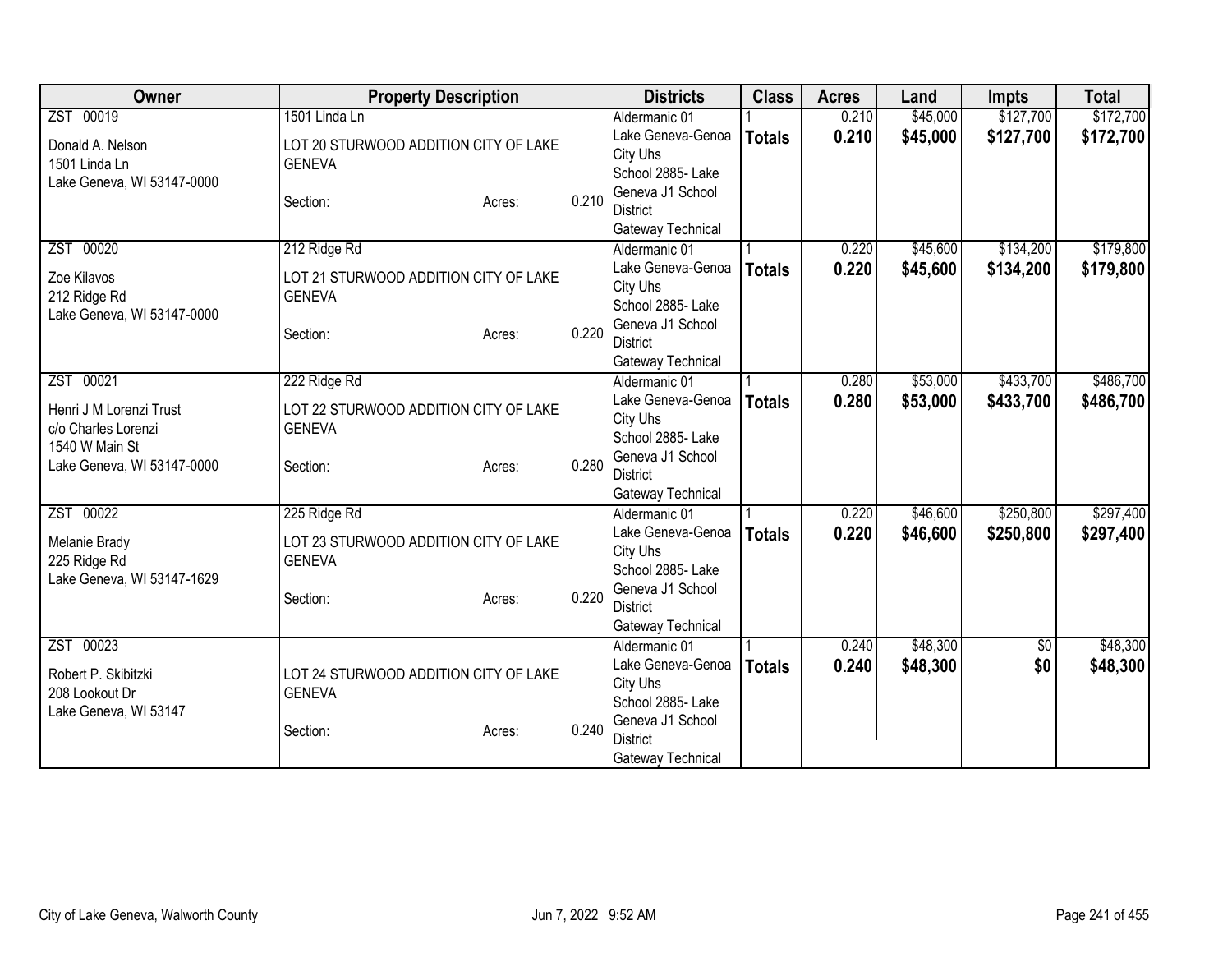| Owner                                   | <b>Property Description</b>                            |        |       | <b>Districts</b>                    | <b>Class</b>  | <b>Acres</b> | Land     | <b>Impts</b> | <b>Total</b> |
|-----------------------------------------|--------------------------------------------------------|--------|-------|-------------------------------------|---------------|--------------|----------|--------------|--------------|
| ZST 00024                               | 1445 Linda Ln                                          |        |       | Aldermanic 01                       |               | 0.260        | \$50,800 | \$293,800    | \$344,600    |
| Susan M. Locke                          | LOT 25 STURWOOD ADDITION CITY OF LAKE                  |        |       | Lake Geneva-Genoa                   | <b>Totals</b> | 0.260        | \$50,800 | \$293,800    | \$344,600    |
| 3405 Walden Ave                         | <b>GENEVA</b>                                          |        |       | City Uhs                            |               |              |          |              |              |
| Sioux City, IA 51106-0000               |                                                        |        |       | School 2885- Lake                   |               |              |          |              |              |
|                                         | Section:                                               | Acres: | 0.260 | Geneva J1 School                    |               |              |          |              |              |
|                                         |                                                        |        |       | <b>District</b>                     |               |              |          |              |              |
| ZST 00025                               | 204 Lookout Dr                                         |        |       | Gateway Technical<br>Aldermanic 01  |               | 0.260        | \$50,800 | \$156,100    | \$206,900    |
|                                         |                                                        |        |       | Lake Geneva-Genoa                   |               | 0.260        | \$50,800 |              |              |
| Molly M. Fine                           | LOT 26 STURWOOD ADDITION CITY OF LAKE                  |        |       | City Uhs                            | <b>Totals</b> |              |          | \$156,100    | \$206,900    |
| 204 Lookout Dr                          | <b>GENEVA</b>                                          |        |       | School 2885- Lake                   |               |              |          |              |              |
| Lake Geneva, WI 53147                   |                                                        |        |       | Geneva J1 School                    |               |              |          |              |              |
|                                         | Section:                                               | Acres: | 0.260 | <b>District</b>                     |               |              |          |              |              |
|                                         |                                                        |        |       | Gateway Technical                   |               |              |          |              |              |
| ZST 00026                               | 208 Lookout Dr                                         |        |       | Aldermanic 01                       |               | 0.240        | \$48,300 | \$576,700    | \$625,000    |
|                                         |                                                        |        |       | Lake Geneva-Genoa                   | <b>Totals</b> | 0.240        | \$48,300 | \$576,700    | \$625,000    |
| Robert P. Skibitzki                     | LOT 27 STURWOOD ADDITION CITY OF LAKE<br><b>GENEVA</b> |        |       | City Uhs                            |               |              |          |              |              |
| 208 Lookout Dr<br>Lake Geneva, WI 53147 |                                                        |        |       | School 2885- Lake                   |               |              |          |              |              |
|                                         | Section:                                               | Acres: | 0.240 | Geneva J1 School                    |               |              |          |              |              |
|                                         |                                                        |        |       | <b>District</b>                     |               |              |          |              |              |
|                                         |                                                        |        |       | Gateway Technical                   |               |              |          |              |              |
| ZST 00027                               | 224 Lookout Dr                                         |        |       | Aldermanic 01                       |               | 0.340        | \$57,800 | \$343,400    | \$401,200    |
| Lisa Nowak Trust                        | LOT 28 STURWOOD ADDITION CITY OF LAKE                  |        |       | Lake Geneva-Genoa                   | <b>Totals</b> | 0.340        | \$57,800 | \$343,400    | \$401,200    |
| 329 S Cumberland Ave                    | GENEVA; ASSESSMENT INCLUDES ZST2-3                     |        |       | City Uhs                            |               |              |          |              |              |
| Park Ridge, IL 60068                    |                                                        |        |       | School 2885- Lake                   |               |              |          |              |              |
|                                         | Section:                                               | Acres: | 0.340 | Geneva J1 School<br><b>District</b> |               |              |          |              |              |
|                                         |                                                        |        |       | Gateway Technical                   |               |              |          |              |              |
| ZST 00029                               | 211 Lookout Dr                                         |        |       | Aldermanic 01                       |               | 0.240        | \$48,300 | \$340,500    | \$388,800    |
|                                         |                                                        |        |       | Lake Geneva-Genoa                   | <b>Totals</b> | 0.240        | \$48,300 | \$340,500    | \$388,800    |
| Maria Halpin                            | LOT 30 STURWOOD ADDITION CITY OF LAKE                  |        |       | City Uhs                            |               |              |          |              |              |
| 211 Lookout Dr                          | <b>GENEVA</b>                                          |        |       | School 2885- Lake                   |               |              |          |              |              |
| Lake Geneva, WI 53147-0000              |                                                        |        |       | Geneva J1 School                    |               |              |          |              |              |
|                                         | Section:                                               | Acres: | 0.240 | <b>District</b>                     |               |              |          |              |              |
|                                         |                                                        |        |       | Gateway Technical                   |               |              |          |              |              |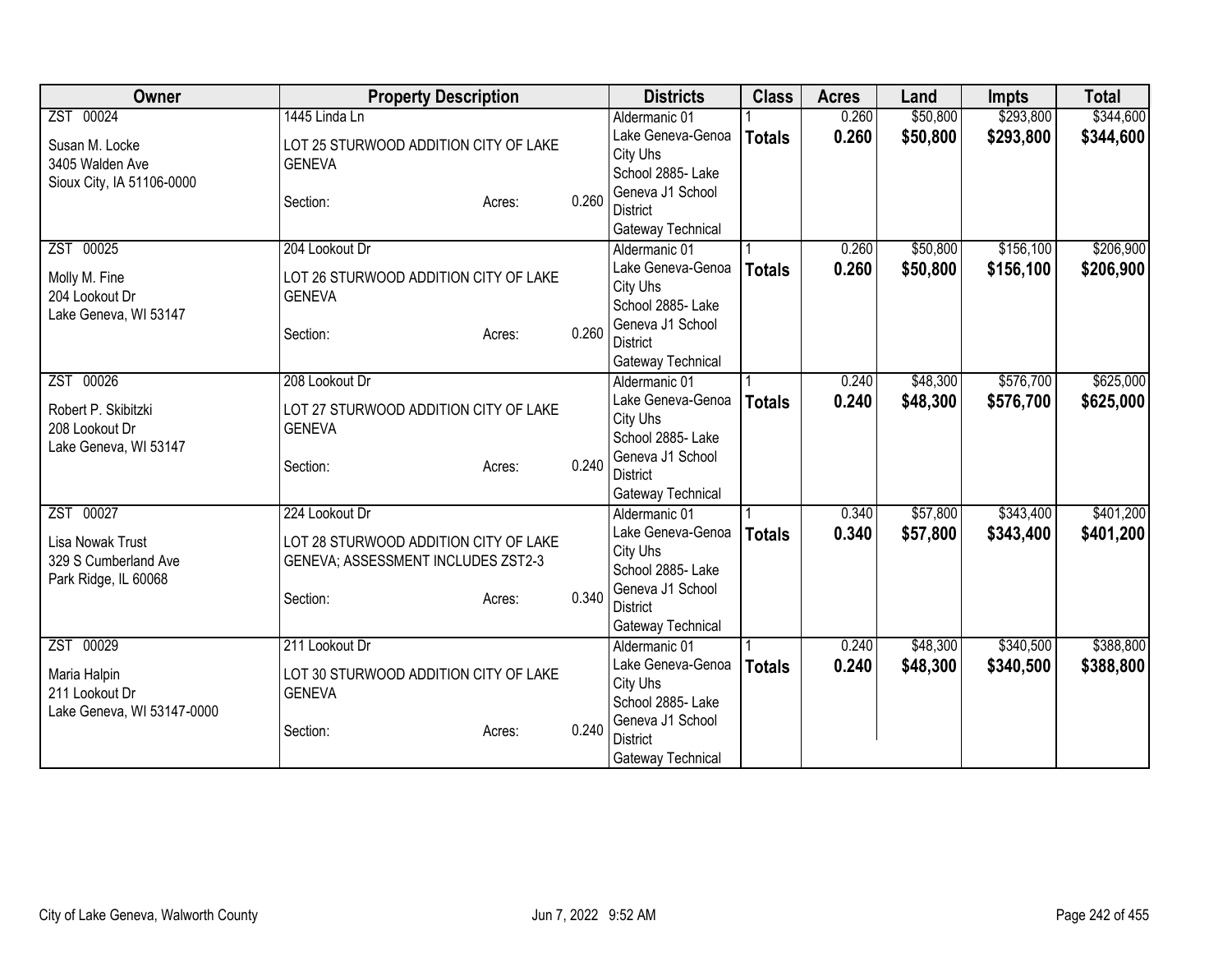| ZST 00030<br>1415 Linda Ln<br>\$47,600<br>\$363,100<br>0.230<br>Aldermanic 01<br>0.230<br>\$47,600<br>\$363,100<br>Lake Geneva-Genoa<br><b>Totals</b><br>LOT 31 STURWOOD ADDITION CITY OF LAKE<br>James R. Ward Jr<br>City Uhs<br>1415 Linda Ln<br><b>GENEVA</b><br>School 2885- Lake<br>Lake Geneva, WI 53147<br>Geneva J1 School<br>0.230<br>Section:<br>Acres:<br><b>District</b><br>Gateway Technical<br>\$251,400<br>\$43,700<br>ZST 00031<br>1407 Linda Ln<br>0.200<br>Aldermanic 01<br>0.200<br>\$43,700<br>Lake Geneva-Genoa<br>\$251,400<br><b>Totals</b><br>Michael Kuehn 2013 Trust<br>LOT 32 STURWOOD ADDITION CITY OF LAKE<br>City Uhs<br>1407 Linda Ln<br><b>GENEVA</b><br>School 2885- Lake<br>Lake Geneva, WI 53147<br>Geneva J1 School<br>0.200<br>Section:<br>Acres:<br><b>District</b><br>Gateway Technical<br>\$159,400<br>ZST 00032<br>214 Elmwood Ave<br>\$44,600<br>0.210<br>Aldermanic 01<br>Lake Geneva-Genoa<br>0.210<br>\$44,600<br>\$159,400<br><b>Totals</b><br>Joseph J O'Neill Trust<br>LOT 33 STURWOOD ADDITION CITY OF LAKE<br>City Uhs<br>214 Elmwood Ave<br><b>GENEVA</b><br>School 2885- Lake<br>Lake Geneva, WI 53147-0000<br>Geneva J1 School<br>0.210<br>Section:<br>Acres:<br><b>District</b><br>Gateway Technical<br>ZST 00033<br>222 Elmwood Ave<br>\$46,100<br>\$172,900<br>0.220<br>Aldermanic 01<br>0.220<br>Lake Geneva-Genoa<br>\$46,100<br>\$172,900<br><b>Totals</b><br><b>Hardik Patel</b><br>LOT 34 STURWOOD ADDITION CITY OF LAKE<br>City Uhs<br><b>GENEVA</b><br>103 W Sunset Rd<br>School 2885- Lake<br>Mt Prospect, IL 60056<br>Geneva J1 School<br>0.220<br>Section:<br>Acres:<br><b>District</b><br>Gateway Technical<br>\$212,600<br>ZST 00034<br>234 Elmwood Ave<br>\$45,300<br>Aldermanic 01<br>0.220<br>Lake Geneva-Genoa<br>0.220<br>\$45,300<br>\$212,600<br><b>Totals</b><br>John H. Erdman Jr<br>LOT 35 STURWOOD ADDITION CITY OF LAKE<br>City Uhs<br>234 Elmwood Ave<br><b>GENEVA</b><br>School 2885-Lake<br>Lake Geneva, WI 53147-0000<br>Geneva J1 School<br>0.220<br>Section:<br>Acres:<br><b>District</b> | Owner | <b>Property Description</b> | <b>Districts</b>  | <b>Class</b> | <b>Acres</b> | Land | <b>Impts</b> | <b>Total</b> |
|---------------------------------------------------------------------------------------------------------------------------------------------------------------------------------------------------------------------------------------------------------------------------------------------------------------------------------------------------------------------------------------------------------------------------------------------------------------------------------------------------------------------------------------------------------------------------------------------------------------------------------------------------------------------------------------------------------------------------------------------------------------------------------------------------------------------------------------------------------------------------------------------------------------------------------------------------------------------------------------------------------------------------------------------------------------------------------------------------------------------------------------------------------------------------------------------------------------------------------------------------------------------------------------------------------------------------------------------------------------------------------------------------------------------------------------------------------------------------------------------------------------------------------------------------------------------------------------------------------------------------------------------------------------------------------------------------------------------------------------------------------------------------------------------------------------------------------------------------------------------------------------------------------------------------------------------------------------------------------------------------------------------------------------------------------------------------------|-------|-----------------------------|-------------------|--------------|--------------|------|--------------|--------------|
| \$410,700                                                                                                                                                                                                                                                                                                                                                                                                                                                                                                                                                                                                                                                                                                                                                                                                                                                                                                                                                                                                                                                                                                                                                                                                                                                                                                                                                                                                                                                                                                                                                                                                                                                                                                                                                                                                                                                                                                                                                                                                                                                                       |       |                             |                   |              |              |      |              | \$410,700    |
|                                                                                                                                                                                                                                                                                                                                                                                                                                                                                                                                                                                                                                                                                                                                                                                                                                                                                                                                                                                                                                                                                                                                                                                                                                                                                                                                                                                                                                                                                                                                                                                                                                                                                                                                                                                                                                                                                                                                                                                                                                                                                 |       |                             |                   |              |              |      |              |              |
| \$295,100<br>\$295,100<br>\$204,000<br>\$204,000                                                                                                                                                                                                                                                                                                                                                                                                                                                                                                                                                                                                                                                                                                                                                                                                                                                                                                                                                                                                                                                                                                                                                                                                                                                                                                                                                                                                                                                                                                                                                                                                                                                                                                                                                                                                                                                                                                                                                                                                                                |       |                             |                   |              |              |      |              |              |
|                                                                                                                                                                                                                                                                                                                                                                                                                                                                                                                                                                                                                                                                                                                                                                                                                                                                                                                                                                                                                                                                                                                                                                                                                                                                                                                                                                                                                                                                                                                                                                                                                                                                                                                                                                                                                                                                                                                                                                                                                                                                                 |       |                             |                   |              |              |      |              |              |
|                                                                                                                                                                                                                                                                                                                                                                                                                                                                                                                                                                                                                                                                                                                                                                                                                                                                                                                                                                                                                                                                                                                                                                                                                                                                                                                                                                                                                                                                                                                                                                                                                                                                                                                                                                                                                                                                                                                                                                                                                                                                                 |       |                             |                   |              |              |      |              |              |
|                                                                                                                                                                                                                                                                                                                                                                                                                                                                                                                                                                                                                                                                                                                                                                                                                                                                                                                                                                                                                                                                                                                                                                                                                                                                                                                                                                                                                                                                                                                                                                                                                                                                                                                                                                                                                                                                                                                                                                                                                                                                                 |       |                             |                   |              |              |      |              |              |
|                                                                                                                                                                                                                                                                                                                                                                                                                                                                                                                                                                                                                                                                                                                                                                                                                                                                                                                                                                                                                                                                                                                                                                                                                                                                                                                                                                                                                                                                                                                                                                                                                                                                                                                                                                                                                                                                                                                                                                                                                                                                                 |       |                             |                   |              |              |      |              |              |
|                                                                                                                                                                                                                                                                                                                                                                                                                                                                                                                                                                                                                                                                                                                                                                                                                                                                                                                                                                                                                                                                                                                                                                                                                                                                                                                                                                                                                                                                                                                                                                                                                                                                                                                                                                                                                                                                                                                                                                                                                                                                                 |       |                             |                   |              |              |      |              |              |
|                                                                                                                                                                                                                                                                                                                                                                                                                                                                                                                                                                                                                                                                                                                                                                                                                                                                                                                                                                                                                                                                                                                                                                                                                                                                                                                                                                                                                                                                                                                                                                                                                                                                                                                                                                                                                                                                                                                                                                                                                                                                                 |       |                             |                   |              |              |      |              |              |
|                                                                                                                                                                                                                                                                                                                                                                                                                                                                                                                                                                                                                                                                                                                                                                                                                                                                                                                                                                                                                                                                                                                                                                                                                                                                                                                                                                                                                                                                                                                                                                                                                                                                                                                                                                                                                                                                                                                                                                                                                                                                                 |       |                             |                   |              |              |      |              |              |
|                                                                                                                                                                                                                                                                                                                                                                                                                                                                                                                                                                                                                                                                                                                                                                                                                                                                                                                                                                                                                                                                                                                                                                                                                                                                                                                                                                                                                                                                                                                                                                                                                                                                                                                                                                                                                                                                                                                                                                                                                                                                                 |       |                             |                   |              |              |      |              |              |
|                                                                                                                                                                                                                                                                                                                                                                                                                                                                                                                                                                                                                                                                                                                                                                                                                                                                                                                                                                                                                                                                                                                                                                                                                                                                                                                                                                                                                                                                                                                                                                                                                                                                                                                                                                                                                                                                                                                                                                                                                                                                                 |       |                             |                   |              |              |      |              |              |
|                                                                                                                                                                                                                                                                                                                                                                                                                                                                                                                                                                                                                                                                                                                                                                                                                                                                                                                                                                                                                                                                                                                                                                                                                                                                                                                                                                                                                                                                                                                                                                                                                                                                                                                                                                                                                                                                                                                                                                                                                                                                                 |       |                             |                   |              |              |      |              |              |
|                                                                                                                                                                                                                                                                                                                                                                                                                                                                                                                                                                                                                                                                                                                                                                                                                                                                                                                                                                                                                                                                                                                                                                                                                                                                                                                                                                                                                                                                                                                                                                                                                                                                                                                                                                                                                                                                                                                                                                                                                                                                                 |       |                             |                   |              |              |      |              |              |
|                                                                                                                                                                                                                                                                                                                                                                                                                                                                                                                                                                                                                                                                                                                                                                                                                                                                                                                                                                                                                                                                                                                                                                                                                                                                                                                                                                                                                                                                                                                                                                                                                                                                                                                                                                                                                                                                                                                                                                                                                                                                                 |       |                             |                   |              |              |      |              |              |
|                                                                                                                                                                                                                                                                                                                                                                                                                                                                                                                                                                                                                                                                                                                                                                                                                                                                                                                                                                                                                                                                                                                                                                                                                                                                                                                                                                                                                                                                                                                                                                                                                                                                                                                                                                                                                                                                                                                                                                                                                                                                                 |       |                             |                   |              |              |      |              |              |
|                                                                                                                                                                                                                                                                                                                                                                                                                                                                                                                                                                                                                                                                                                                                                                                                                                                                                                                                                                                                                                                                                                                                                                                                                                                                                                                                                                                                                                                                                                                                                                                                                                                                                                                                                                                                                                                                                                                                                                                                                                                                                 |       |                             |                   |              |              |      |              |              |
| \$219,000<br>\$219,000<br>\$257,900<br>\$257,900                                                                                                                                                                                                                                                                                                                                                                                                                                                                                                                                                                                                                                                                                                                                                                                                                                                                                                                                                                                                                                                                                                                                                                                                                                                                                                                                                                                                                                                                                                                                                                                                                                                                                                                                                                                                                                                                                                                                                                                                                                |       |                             |                   |              |              |      |              |              |
|                                                                                                                                                                                                                                                                                                                                                                                                                                                                                                                                                                                                                                                                                                                                                                                                                                                                                                                                                                                                                                                                                                                                                                                                                                                                                                                                                                                                                                                                                                                                                                                                                                                                                                                                                                                                                                                                                                                                                                                                                                                                                 |       |                             |                   |              |              |      |              |              |
|                                                                                                                                                                                                                                                                                                                                                                                                                                                                                                                                                                                                                                                                                                                                                                                                                                                                                                                                                                                                                                                                                                                                                                                                                                                                                                                                                                                                                                                                                                                                                                                                                                                                                                                                                                                                                                                                                                                                                                                                                                                                                 |       |                             |                   |              |              |      |              |              |
|                                                                                                                                                                                                                                                                                                                                                                                                                                                                                                                                                                                                                                                                                                                                                                                                                                                                                                                                                                                                                                                                                                                                                                                                                                                                                                                                                                                                                                                                                                                                                                                                                                                                                                                                                                                                                                                                                                                                                                                                                                                                                 |       |                             |                   |              |              |      |              |              |
|                                                                                                                                                                                                                                                                                                                                                                                                                                                                                                                                                                                                                                                                                                                                                                                                                                                                                                                                                                                                                                                                                                                                                                                                                                                                                                                                                                                                                                                                                                                                                                                                                                                                                                                                                                                                                                                                                                                                                                                                                                                                                 |       |                             |                   |              |              |      |              |              |
|                                                                                                                                                                                                                                                                                                                                                                                                                                                                                                                                                                                                                                                                                                                                                                                                                                                                                                                                                                                                                                                                                                                                                                                                                                                                                                                                                                                                                                                                                                                                                                                                                                                                                                                                                                                                                                                                                                                                                                                                                                                                                 |       |                             |                   |              |              |      |              |              |
|                                                                                                                                                                                                                                                                                                                                                                                                                                                                                                                                                                                                                                                                                                                                                                                                                                                                                                                                                                                                                                                                                                                                                                                                                                                                                                                                                                                                                                                                                                                                                                                                                                                                                                                                                                                                                                                                                                                                                                                                                                                                                 |       |                             |                   |              |              |      |              |              |
|                                                                                                                                                                                                                                                                                                                                                                                                                                                                                                                                                                                                                                                                                                                                                                                                                                                                                                                                                                                                                                                                                                                                                                                                                                                                                                                                                                                                                                                                                                                                                                                                                                                                                                                                                                                                                                                                                                                                                                                                                                                                                 |       |                             |                   |              |              |      |              |              |
|                                                                                                                                                                                                                                                                                                                                                                                                                                                                                                                                                                                                                                                                                                                                                                                                                                                                                                                                                                                                                                                                                                                                                                                                                                                                                                                                                                                                                                                                                                                                                                                                                                                                                                                                                                                                                                                                                                                                                                                                                                                                                 |       |                             |                   |              |              |      |              |              |
|                                                                                                                                                                                                                                                                                                                                                                                                                                                                                                                                                                                                                                                                                                                                                                                                                                                                                                                                                                                                                                                                                                                                                                                                                                                                                                                                                                                                                                                                                                                                                                                                                                                                                                                                                                                                                                                                                                                                                                                                                                                                                 |       |                             |                   |              |              |      |              |              |
|                                                                                                                                                                                                                                                                                                                                                                                                                                                                                                                                                                                                                                                                                                                                                                                                                                                                                                                                                                                                                                                                                                                                                                                                                                                                                                                                                                                                                                                                                                                                                                                                                                                                                                                                                                                                                                                                                                                                                                                                                                                                                 |       |                             |                   |              |              |      |              |              |
|                                                                                                                                                                                                                                                                                                                                                                                                                                                                                                                                                                                                                                                                                                                                                                                                                                                                                                                                                                                                                                                                                                                                                                                                                                                                                                                                                                                                                                                                                                                                                                                                                                                                                                                                                                                                                                                                                                                                                                                                                                                                                 |       |                             |                   |              |              |      |              |              |
|                                                                                                                                                                                                                                                                                                                                                                                                                                                                                                                                                                                                                                                                                                                                                                                                                                                                                                                                                                                                                                                                                                                                                                                                                                                                                                                                                                                                                                                                                                                                                                                                                                                                                                                                                                                                                                                                                                                                                                                                                                                                                 |       |                             |                   |              |              |      |              |              |
|                                                                                                                                                                                                                                                                                                                                                                                                                                                                                                                                                                                                                                                                                                                                                                                                                                                                                                                                                                                                                                                                                                                                                                                                                                                                                                                                                                                                                                                                                                                                                                                                                                                                                                                                                                                                                                                                                                                                                                                                                                                                                 |       |                             |                   |              |              |      |              |              |
|                                                                                                                                                                                                                                                                                                                                                                                                                                                                                                                                                                                                                                                                                                                                                                                                                                                                                                                                                                                                                                                                                                                                                                                                                                                                                                                                                                                                                                                                                                                                                                                                                                                                                                                                                                                                                                                                                                                                                                                                                                                                                 |       |                             |                   |              |              |      |              |              |
|                                                                                                                                                                                                                                                                                                                                                                                                                                                                                                                                                                                                                                                                                                                                                                                                                                                                                                                                                                                                                                                                                                                                                                                                                                                                                                                                                                                                                                                                                                                                                                                                                                                                                                                                                                                                                                                                                                                                                                                                                                                                                 |       |                             | Gateway Technical |              |              |      |              |              |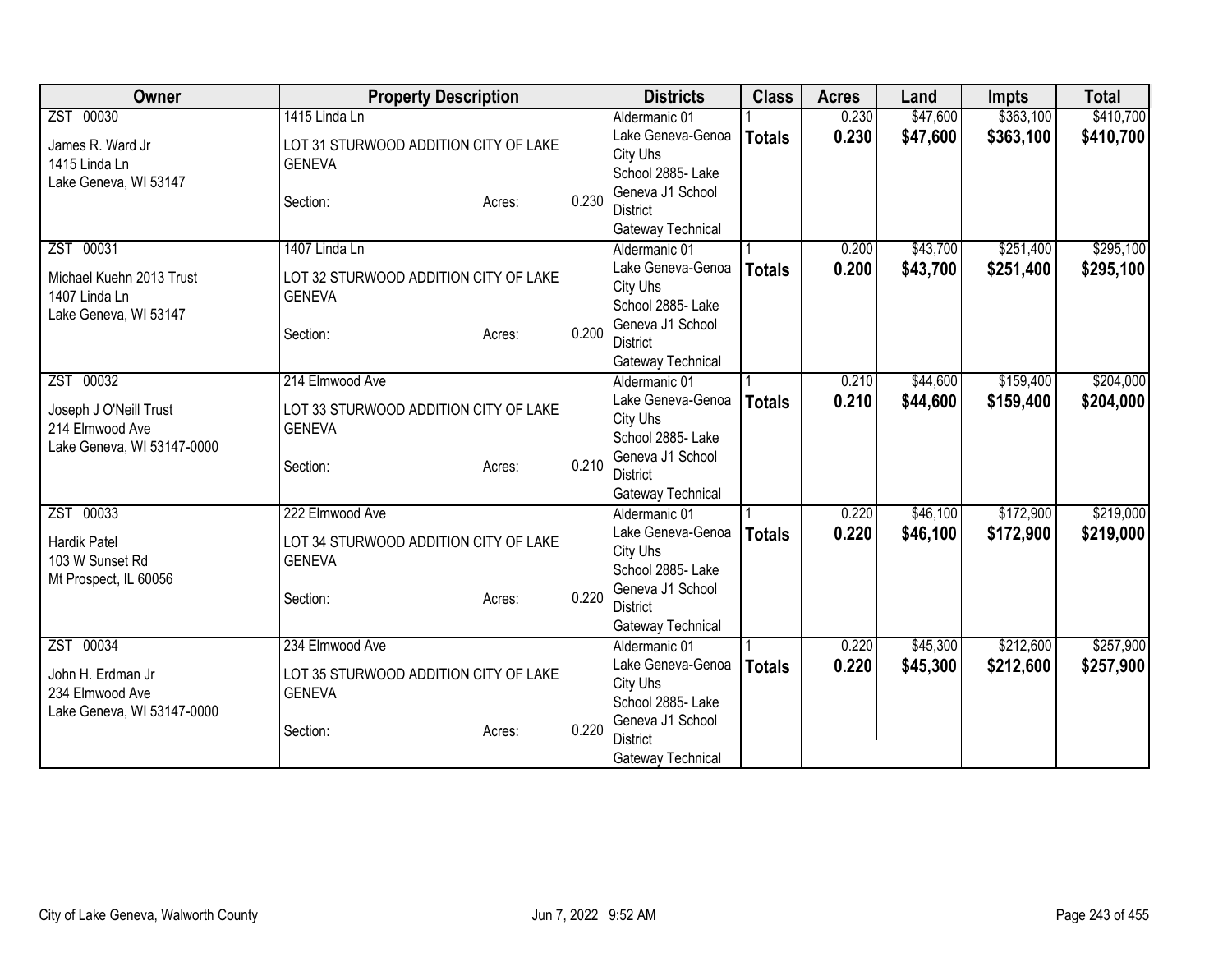| <b>Owner</b>                | <b>Property Description</b>                   |                 | <b>Districts</b>                   | <b>Class</b>  | <b>Acres</b> | Land     | <b>Impts</b> | <b>Total</b> |
|-----------------------------|-----------------------------------------------|-----------------|------------------------------------|---------------|--------------|----------|--------------|--------------|
| ZST 00035                   | 240 Elmwood Ave                               |                 | Aldermanic 01                      |               | 0.300        | \$54,500 | \$342,100    | \$396,600    |
| Therese A. Poetzinger       | LOT 36 & S 29' LOT 37 STURWOOD ADD CITY OF    |                 | Lake Geneva-Genoa                  | <b>Totals</b> | 0.300        | \$54,500 | \$342,100    | \$396,600    |
| 240 Elmwood Ave             | <b>LAKE GENEVA</b>                            |                 | City Uhs                           |               |              |          |              |              |
| Lake Geneva, WI 53147       |                                               |                 | School 2885- Lake                  |               |              |          |              |              |
|                             | Section:                                      | 0.300<br>Acres: | Geneva J1 School                   |               |              |          |              |              |
|                             |                                               |                 | <b>District</b>                    |               |              |          |              |              |
|                             |                                               |                 | Gateway Technical                  |               |              |          |              |              |
| ZST 00036                   | 248 Elmwood Ave                               |                 | Aldermanic 01                      |               | 0.240        | \$48,900 | \$282,600    | \$331,500    |
| <b>Walter Zic Trust</b>     | LOT 37 EXC S 29' & S 1/2 LOT 38 STURWOOD ADD  |                 | Lake Geneva-Genoa<br>City Uhs      | <b>Totals</b> | 0.240        | \$48,900 | \$282,600    | \$331,500    |
| 263 S Clubhouse Dr Unit 324 | CITY OF LAKE GENEVA                           |                 | School 2885- Lake                  |               |              |          |              |              |
| Palatine, IL 60074          |                                               |                 | Geneva J1 School                   |               |              |          |              |              |
|                             | Section:                                      | 0.240<br>Acres: | <b>District</b>                    |               |              |          |              |              |
|                             |                                               |                 | Gateway Technical                  |               |              |          |              |              |
| ZST 00037                   | 308 Elmwood Ave                               |                 | Aldermanic 01                      |               | 0.220        | \$46,100 | \$220,600    | \$266,700    |
|                             |                                               |                 | Lake Geneva-Genoa                  | <b>Totals</b> | 0.220        | \$46,100 | \$220,600    | \$266,700    |
| Troy W. Hibbard Jr          | N 1/2 LOT 38 & LOT 39 EXC. N. 25' STURWOOD    |                 | City Uhs                           |               |              |          |              |              |
| 308 Elmwood Ave             | ADDITION CITY OF LAKE GENEVA                  |                 | School 2885- Lake                  |               |              |          |              |              |
| Lake Geneva, WI 53147-0000  |                                               | 0.220           | Geneva J1 School                   |               |              |          |              |              |
|                             | Section:                                      | Acres:          | <b>District</b>                    |               |              |          |              |              |
|                             |                                               |                 | Gateway Technical                  |               |              |          |              |              |
| ZST 00039                   | 316 Elmwood Ave                               |                 | Aldermanic 01                      |               | 0.230        | \$47,100 | \$219,900    | \$267,000    |
| Andy H. Tran                | N 25' LOT 39 & S 58' LOT 40 STURWOOD ADDITION |                 | Lake Geneva-Genoa                  | <b>Totals</b> | 0.230        | \$47,100 | \$219,900    | \$267,000    |
| 1800 Conant St              | CITY OF LAKE GENEVA                           |                 | City Uhs                           |               |              |          |              |              |
| Lake Geneva, WI 53147       |                                               |                 | School 2885- Lake                  |               |              |          |              |              |
|                             | Section:                                      | 0.230<br>Acres: | Geneva J1 School                   |               |              |          |              |              |
|                             |                                               |                 | <b>District</b>                    |               |              |          |              |              |
| ZST 00040                   | 322 Elmwood Ave                               |                 | Gateway Technical<br>Aldermanic 01 |               | 0.200        | \$43,200 | \$165,700    | \$208,900    |
|                             |                                               |                 | Lake Geneva-Genoa                  |               |              |          |              |              |
| H&N Rentals, LLC            | N 9' LOT 40 & ALL LOT 41 STURWOOD ADDITION    |                 | City Uhs                           | <b>Totals</b> | 0.200        | \$43,200 | \$165,700    | \$208,900    |
| 515 Prairie View Rd         | CITY OF LAKE GENEVA                           |                 | School 2885- Lake                  |               |              |          |              |              |
| Williams Bay, WI 53191      |                                               |                 | Geneva J1 School                   |               |              |          |              |              |
|                             | Section:                                      | 0.200<br>Acres: | <b>District</b>                    |               |              |          |              |              |
|                             |                                               |                 | Gateway Technical                  |               |              |          |              |              |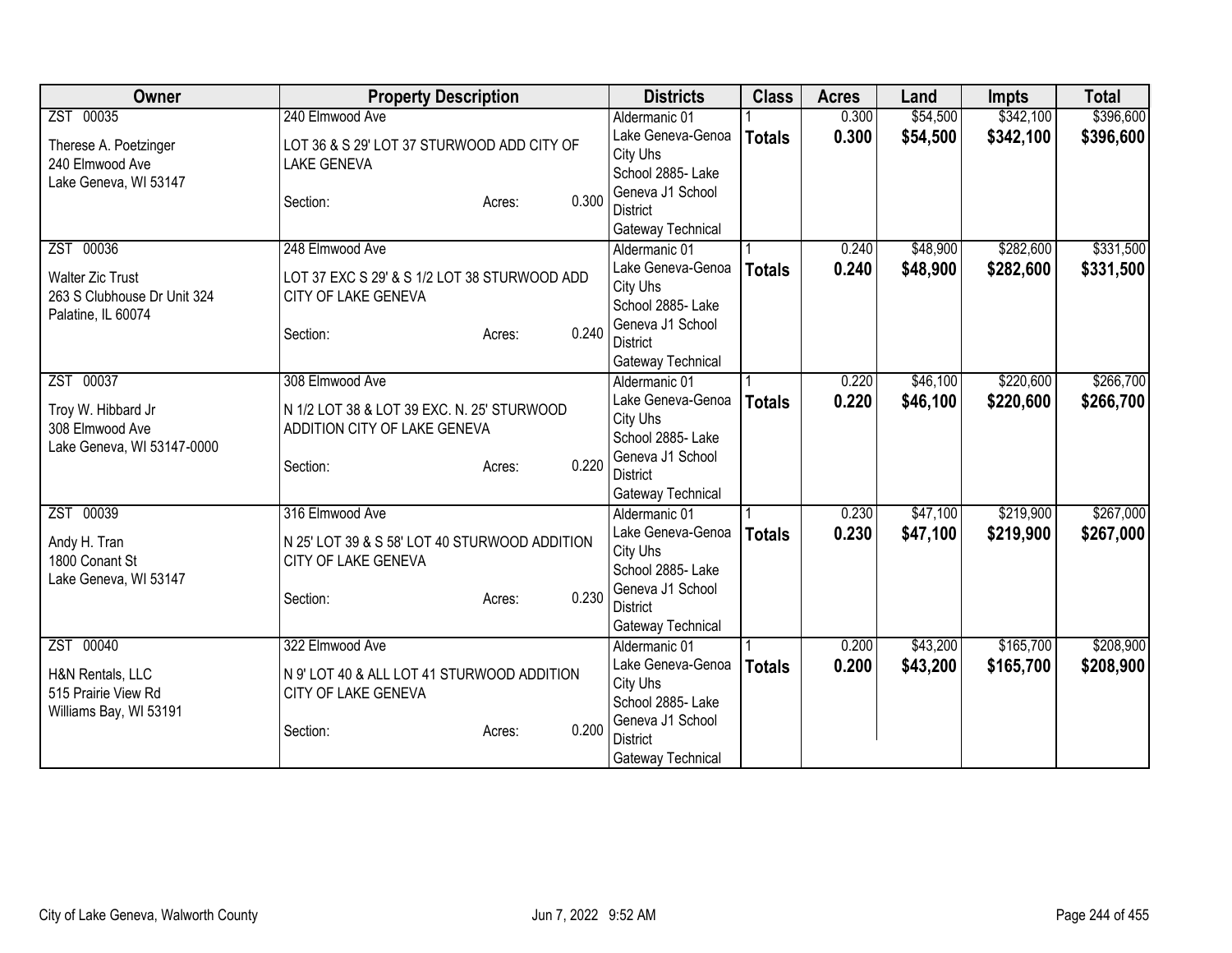| Owner                                                                    | <b>Property Description</b>                                                  |       | <b>Districts</b>                                                       | <b>Class</b>  | <b>Acres</b> | Land     | <b>Impts</b> | <b>Total</b> |
|--------------------------------------------------------------------------|------------------------------------------------------------------------------|-------|------------------------------------------------------------------------|---------------|--------------|----------|--------------|--------------|
| ZST 00041                                                                | 330 Elmwood Ave                                                              |       | Aldermanic 01                                                          |               | 0.210        | \$44,300 | \$90,700     | \$135,000    |
| Gratus Properties By Ltd, LLC<br>N1655 Wooddale Dr                       | LOT 42 STURWOOD ADDITION CITY OF LAKE<br><b>GENEVA</b>                       |       | Lake Geneva-Genoa<br>City Uhs<br>School 2885- Lake                     | <b>Totals</b> | 0.210        | \$44,300 | \$90,700     | \$135,000    |
| Lake Geneva, WI 53147                                                    | Section:<br>Acres:                                                           | 0.210 | Geneva J1 School<br><b>District</b><br>Gateway Technical               |               |              |          |              |              |
| ZST 00042                                                                | 1405 Miller Rd                                                               |       | Aldermanic 01                                                          |               | 0.170        | \$38,600 | \$105,900    | \$144,500    |
| Scott P. Hintz<br>1405 Miller Rd<br>Lake Geneva, WI 53147-0000           | LOT 43 STURWOOD ADDITION CITY OF LAKE<br><b>GENEVA</b><br>Section:<br>Acres: | 0.170 | Lake Geneva-Genoa<br>City Uhs<br>School 2885- Lake<br>Geneva J1 School | <b>Totals</b> | 0.170        | \$38,600 | \$105,900    | \$144,500    |
|                                                                          |                                                                              |       | <b>District</b>                                                        |               |              |          |              |              |
| ZST 00043                                                                | 404 Elmwood Ave                                                              |       | Gateway Technical<br>Aldermanic 01                                     |               | 0.220        | \$46,100 | \$152,900    | \$199,000    |
| Wesley W. Peterson Jr<br>1601 Evergreen Ln<br>Lake Geneva, WI 53147-0000 | LOT 44 STURWOOD ADDITION CITY OF LAKE<br><b>GENEVA</b>                       |       | Lake Geneva-Genoa<br>City Uhs<br>School 2885- Lake                     | <b>Totals</b> | 0.220        | \$46,100 | \$152,900    | \$199,000    |
|                                                                          | Section:<br>Acres:                                                           | 0.220 | Geneva J1 School<br><b>District</b><br>Gateway Technical               |               |              |          |              |              |
| ZST2 00003                                                               | Assessedw Zst 00027                                                          |       | Aldermanic 01                                                          |               | 0.000        | \$0      | \$0          | \$0          |
| Lisa Nowak Trust<br>329 S Cumberland Ave                                 | S 1/2 LOT 47 STURWOOD ADD NO. 2 CITY OF LAKE<br><b>GENEVA</b>                |       | Lake Geneva-Genoa<br>City Uhs<br>School 2885- Lake                     | <b>Totals</b> | 0.000        | \$0      | \$0          | \$0          |
| Park Ridge, IL 60068                                                     | Section:<br>Acres:                                                           | 0.000 | Geneva J1 School<br><b>District</b><br>Gateway Technical               |               |              |          |              |              |
| ZST2 00005                                                               | 245 Ridge Rd                                                                 |       | Aldermanic 01                                                          |               | 0.220        | \$46,600 | \$328,400    | \$375,000    |
| Jerauld R. Kirkpatrick<br>245 Ridge Rd<br>Lake Geneva, WI 53147          | LOT 49 STURWOOD ADD. NO 2 CITY OF LAKE<br><b>GENEVA</b>                      |       | Lake Geneva-Genoa<br>City Uhs<br>School 2885- Lake                     | <b>Totals</b> | 0.220        | \$46,600 | \$328,400    | \$375,000    |
|                                                                          | Section:<br>Acres:                                                           | 0.220 | Geneva J1 School<br><b>District</b><br>Gateway Technical               |               |              |          |              |              |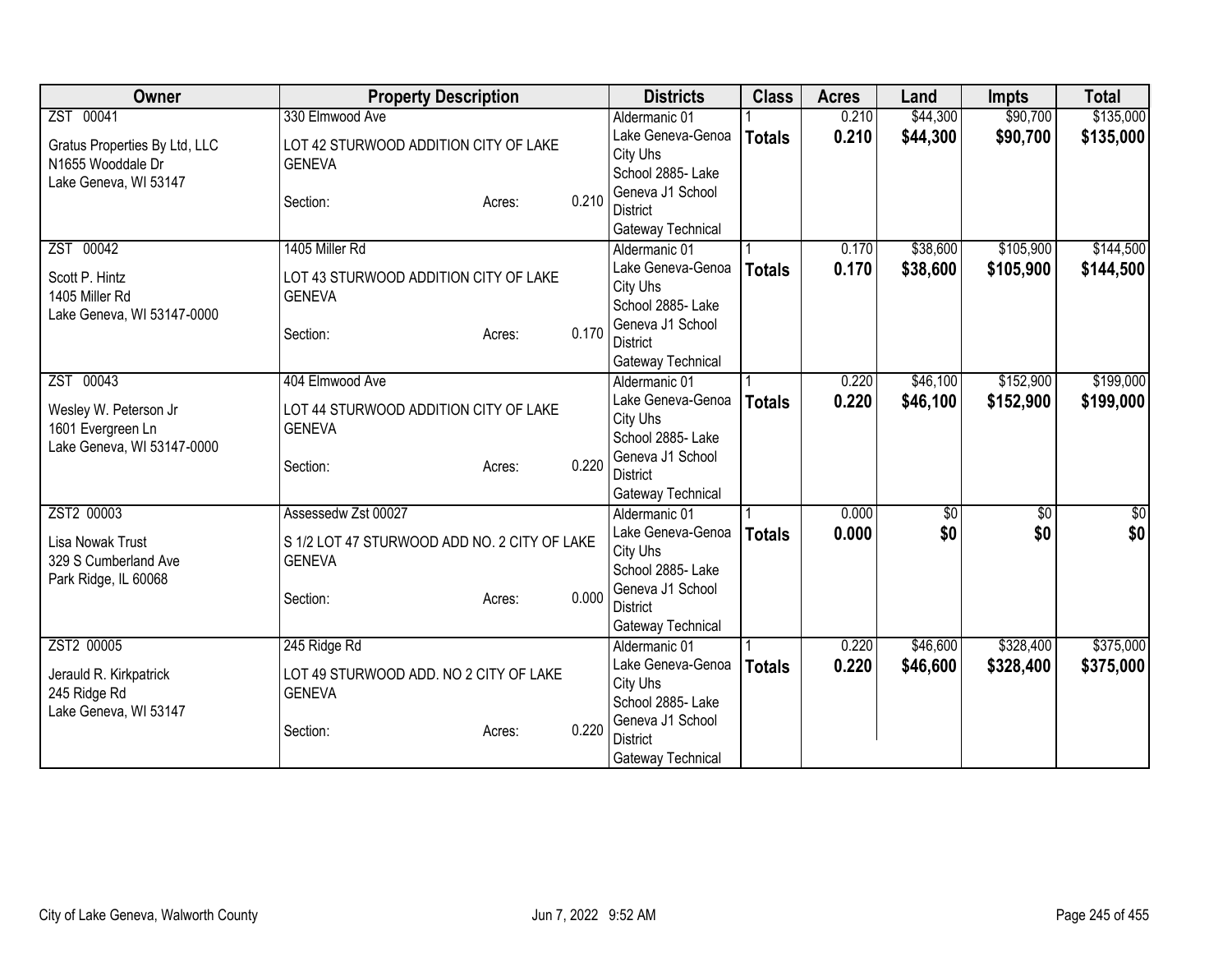| Owner                                       | <b>Property Description</b>                             |       | <b>Districts</b>                   | <b>Class</b>  | <b>Acres</b> | Land     | <b>Impts</b> | <b>Total</b> |
|---------------------------------------------|---------------------------------------------------------|-------|------------------------------------|---------------|--------------|----------|--------------|--------------|
| ZST2 00006                                  | 231 Ridge Rd                                            |       | Aldermanic 01                      |               | 0.220        | \$46,600 | \$142,100    | \$188,700    |
| Edward B. Schiche                           | LOT 50 STURWOOD ADD. NO 2 CITY OF LAKE                  |       | Lake Geneva-Genoa                  | <b>Totals</b> | 0.220        | \$46,600 | \$142,100    | \$188,700    |
| 231 Ridge Rd                                | <b>GENEVA</b>                                           |       | City Uhs                           |               |              |          |              |              |
| Lake Geneva, WI 53147                       |                                                         |       | School 2885- Lake                  |               |              |          |              |              |
|                                             | Section:<br>Acres:                                      | 0.220 | Geneva J1 School                   |               |              |          |              |              |
|                                             |                                                         |       | <b>District</b>                    |               |              |          |              |              |
|                                             |                                                         |       | Gateway Technical                  |               |              |          |              |              |
| ZST2 00007                                  | 211 Timber Ln                                           |       | Aldermanic 01                      |               | 0.220        | \$46,600 | \$236,300    | \$282,900    |
| Paul Weber                                  | LOT 51 STURWOOD ADD. NO 2 CITY OF LAKE                  |       | Lake Geneva-Genoa                  | <b>Totals</b> | 0.220        | \$46,600 | \$236,300    | \$282,900    |
| 211 Timber Ln                               | <b>GENEVA</b>                                           |       | City Uhs                           |               |              |          |              |              |
| Lake Geneva, WI 53147-0000                  |                                                         |       | School 2885- Lake                  |               |              |          |              |              |
|                                             | Section:<br>Acres:                                      | 0.220 | Geneva J1 School                   |               |              |          |              |              |
|                                             |                                                         |       | <b>District</b>                    |               |              |          |              |              |
| ZST2 00008                                  | 246 Ridge Rd                                            |       | Gateway Technical<br>Aldermanic 01 |               | 0.220        | \$46,600 | \$117,900    | \$164,500    |
|                                             |                                                         |       | Lake Geneva-Genoa                  |               | 0.220        |          |              |              |
| Molly M. Fine                               | LOT 52 STURWOOD ADD. NO 2 CITY OF LAKE                  |       | City Uhs                           | <b>Totals</b> |              | \$46,600 | \$117,900    | \$164,500    |
| 204 Lookout Dr                              | <b>GENEVA</b>                                           |       | School 2885- Lake                  |               |              |          |              |              |
| Lake Geneva, WI 53147                       |                                                         |       | Geneva J1 School                   |               |              |          |              |              |
|                                             | Section:<br>Acres:                                      | 0.220 | <b>District</b>                    |               |              |          |              |              |
|                                             |                                                         |       | Gateway Technical                  |               |              |          |              |              |
| ZST2 00009                                  | 247 Timber Ln                                           |       | Aldermanic 01                      |               | 0.220        | \$46,600 | \$178,200    | \$224,800    |
|                                             |                                                         |       | Lake Geneva-Genoa                  | <b>Totals</b> | 0.220        | \$46,600 | \$178,200    | \$224,800    |
| <b>William Condos</b>                       | LOT 53 STURWOOD ADD. NO 2 CITY OF LAKE<br><b>GENEVA</b> |       | City Uhs                           |               |              |          |              |              |
| 247 Timber Ln<br>Lake Geneva, WI 53147-0000 |                                                         |       | School 2885- Lake                  |               |              |          |              |              |
|                                             | Section:<br>Acres:                                      | 0.220 | Geneva J1 School                   |               |              |          |              |              |
|                                             |                                                         |       | <b>District</b>                    |               |              |          |              |              |
|                                             |                                                         |       | Gateway Technical                  |               |              |          |              |              |
| ZST2 00010                                  | 221 Timber Ln                                           |       | Aldermanic 01                      |               | 0.220        | \$46,600 | \$126,600    | \$173,200    |
| Michael Ugolini                             | LOT 54 STURWOOD ADD. NO 2 CITY OF LAKE                  |       | Lake Geneva-Genoa                  | <b>Totals</b> | 0.220        | \$46,600 | \$126,600    | \$173,200    |
| 1861 Pestwick Dr                            | <b>GENEVA</b>                                           |       | City Uhs                           |               |              |          |              |              |
| Lake Geneva, WI 53147                       |                                                         |       | School 2885- Lake                  |               |              |          |              |              |
|                                             | Section:<br>Acres:                                      | 0.220 | Geneva J1 School                   |               |              |          |              |              |
|                                             |                                                         |       | <b>District</b>                    |               |              |          |              |              |
|                                             |                                                         |       | Gateway Technical                  |               |              |          |              |              |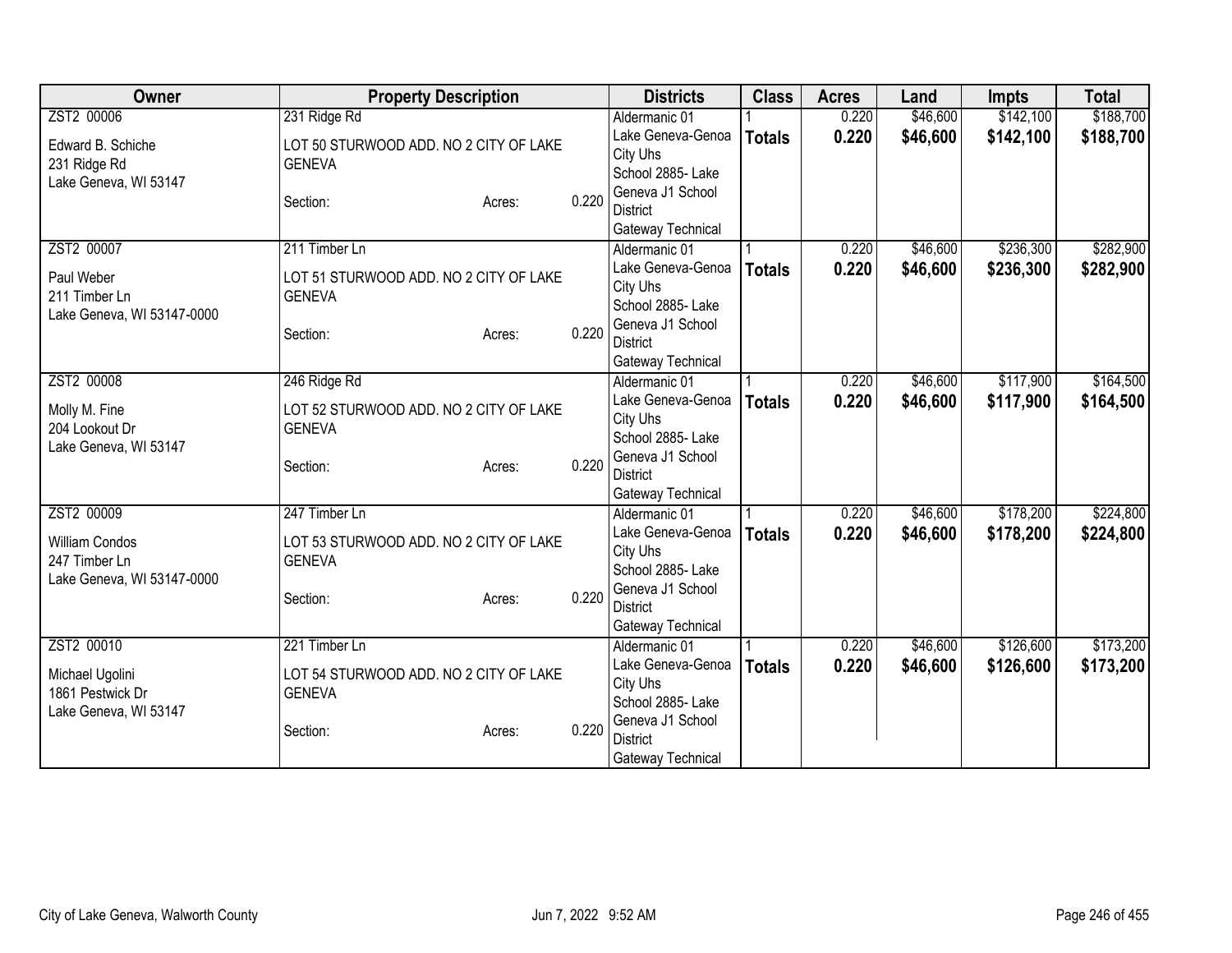| Owner                      | <b>Property Description</b>                    |       | <b>Districts</b>                    | <b>Class</b>  | <b>Acres</b> | Land     | <b>Impts</b> | <b>Total</b> |
|----------------------------|------------------------------------------------|-------|-------------------------------------|---------------|--------------|----------|--------------|--------------|
| ZST2 00011                 | 220 Timber Ln                                  |       | Aldermanic 01                       |               | 0.230        | \$47,300 | \$308,500    | \$355,800    |
| Therese Marie Fischer      | LOT 55 STURWOOD ADD. NO 2 CITY OF LAKE         |       | Lake Geneva-Genoa                   | <b>Totals</b> | 0.230        | \$47,300 | \$308,500    | \$355,800    |
| 1719 Carlstedt Dr          | <b>GENEVA</b>                                  |       | City Uhs                            |               |              |          |              |              |
| Batavia, IL 60510          |                                                |       | School 2885- Lake                   |               |              |          |              |              |
|                            | Section:<br>Acres:                             | 0.230 | Geneva J1 School                    |               |              |          |              |              |
|                            |                                                |       | <b>District</b>                     |               |              |          |              |              |
|                            |                                                |       | Gateway Technical                   |               |              |          |              |              |
| ZST2 00012                 | 222 Timber Ln                                  |       | Aldermanic 01                       |               | 0.220        | \$45,900 | \$234,300    | \$280,200    |
| Edward D. Zehr             | LOT 56 STURWOOD ADD. NO 2 CITY OF LAKE         |       | Lake Geneva-Genoa                   | <b>Totals</b> | 0.220        | \$45,900 | \$234,300    | \$280,200    |
| 222 Timber Ln              | <b>GENEVA</b>                                  |       | City Uhs                            |               |              |          |              |              |
| Lake Geneva, WI 53147      |                                                |       | School 2885- Lake                   |               |              |          |              |              |
|                            | Section:<br>Acres:                             | 0.220 | Geneva J1 School<br><b>District</b> |               |              |          |              |              |
|                            |                                                |       | Gateway Technical                   |               |              |          |              |              |
| ZST2 00013                 | 234 Timber Ln                                  |       | Aldermanic 01                       |               | 0.230        | \$47,800 | \$311,500    | \$359,300    |
|                            |                                                |       | Lake Geneva-Genoa                   |               | 0.230        | \$47,800 | \$311,500    | \$359,300    |
| Michael V. Scamarcia       | LOT 57 STURWOOD ADD. NO 2 CITY OF LAKE         |       | City Uhs                            | <b>Totals</b> |              |          |              |              |
| 1125 Oakton St             | <b>GENEVA</b>                                  |       | School 2885- Lake                   |               |              |          |              |              |
| Park Ridge, IL 60068-0000  |                                                |       | Geneva J1 School                    |               |              |          |              |              |
|                            | Section:<br>Acres:                             | 0.230 | <b>District</b>                     |               |              |          |              |              |
|                            |                                                |       | Gateway Technical                   |               |              |          |              |              |
| ZST2 00014                 | 240 Timber Ln                                  |       | Aldermanic 01                       |               | 0.200        | \$42,800 | \$171,800    | \$214,600    |
| Jonathan D. Lauer          | LOT 58 STURWOOD ADD. NO 2 CITY OF LAKE         |       | Lake Geneva-Genoa                   | <b>Totals</b> | 0.200        | \$42,800 | \$171,800    | \$214,600    |
| 240 Timber Ln              | <b>GENEVA</b>                                  |       | City Uhs                            |               |              |          |              |              |
| Lake Geneva, WI 53147-0000 |                                                |       | School 2885- Lake                   |               |              |          |              |              |
|                            | Section:<br>Acres:                             | 0.200 | Geneva J1 School                    |               |              |          |              |              |
|                            |                                                |       | <b>District</b>                     |               |              |          |              |              |
|                            |                                                |       | Gateway Technical                   |               |              |          |              |              |
| ZST2 00015                 | 259 Sky Ln                                     |       | Aldermanic 01                       |               | 0.300        | \$54,200 | \$373,700    | \$427,900    |
| Richard R. Bittner         | LOT 59. ALSO COM W COR LOT 60, S0D22'W 20.63', |       | Lake Geneva-Genoa                   | <b>Totals</b> | 0.300        | \$54,200 | \$373,700    | \$427,900    |
| 259 Sky Ln                 | NELY 54', S84D36'W 47.15' TO POB. STURWOOD ADD |       | City Uhs                            |               |              |          |              |              |
| Lake Geneva, WI 53147-0000 | NO. 2 CITY OF LAKE GENEVA                      |       | School 2885- Lake                   |               |              |          |              |              |
|                            | Section:<br>Acres:                             | 0.300 | Geneva J1 School                    |               |              |          |              |              |
|                            |                                                |       | <b>District</b>                     |               |              |          |              |              |
|                            |                                                |       | Gateway Technical                   |               |              |          |              |              |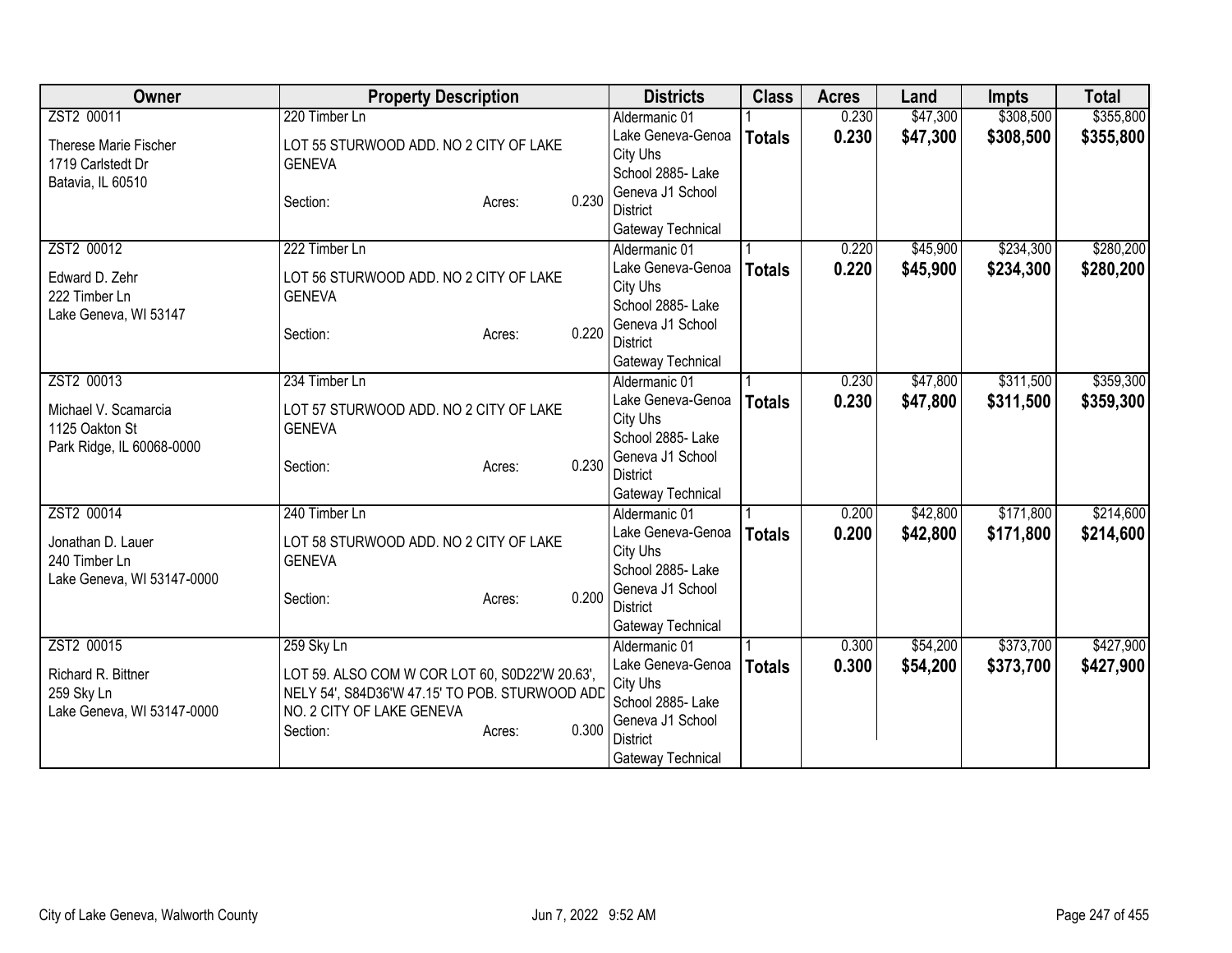| Owner                      | <b>Property Description</b>                     |                 | <b>Districts</b>                   | <b>Class</b>  | <b>Acres</b> | Land     | <b>Impts</b> | <b>Total</b> |
|----------------------------|-------------------------------------------------|-----------------|------------------------------------|---------------|--------------|----------|--------------|--------------|
| ZST2 00016                 | 233 Sky Ln                                      |                 | Aldermanic 01                      |               | 0.240        | \$48,700 | \$194,600    | \$243,300    |
| Martha Ann Skibitzki       | LOT 60. EXC. COM NW COR LOT 60, S0D22'W 20.63', |                 | Lake Geneva-Genoa                  | <b>Totals</b> | 0.240        | \$48,700 | \$194,600    | \$243,300    |
| 233 Sky Ln                 | NELY 54', S84D36'W 47.15' TO POB. STURWOOD ADD  |                 | City Uhs                           |               |              |          |              |              |
| Lake Geneva, WI 53147-0000 | NO. 2 CITY OF LAKE GENEVA                       |                 | School 2885- Lake                  |               |              |          |              |              |
|                            | Section:                                        | 0.240<br>Acres: | Geneva J1 School                   |               |              |          |              |              |
|                            |                                                 |                 | <b>District</b>                    |               |              |          |              |              |
|                            |                                                 |                 | Gateway Technical                  |               |              |          |              |              |
| ZST2 00018                 | 210 Sky Ln                                      |                 | Aldermanic 01                      |               | 0.280        | \$52,300 | \$340,600    | \$392,900    |
| William F. Binn            | LOT 62 STURWOOD ADD. NO 2 CITY OF LAKE          |                 | Lake Geneva-Genoa                  | <b>Totals</b> | 0.280        | \$52,300 | \$340,600    | \$392,900    |
| 210 Sky Ln                 | <b>GENEVA</b>                                   |                 | City Uhs                           |               |              |          |              |              |
| Lake Geneva, WI 53147-1636 |                                                 |                 | School 2885- Lake                  |               |              |          |              |              |
|                            | Section:                                        | 0.280<br>Acres: | Geneva J1 School                   |               |              |          |              |              |
|                            |                                                 |                 | <b>District</b>                    |               |              |          |              |              |
| ZST2 00019                 | 130 Sky Ln                                      |                 | Gateway Technical                  |               | 0.180        | \$41,000 | \$200,100    | \$241,100    |
|                            |                                                 |                 | Aldermanic 01<br>Lake Geneva-Genoa |               |              |          |              |              |
| Lynore R. Friscia          | LOT 63 & E 10' LOT 64 STURWOOD ADD. NO. 2 CITY  |                 | City Uhs                           | <b>Totals</b> | 0.180        | \$41,000 | \$200,100    | \$241,100    |
| 130 Sky Ln                 | OF LAKE GENEVA                                  |                 | School 2885- Lake                  |               |              |          |              |              |
| Lake Geneva, WI 53147      |                                                 |                 | Geneva J1 School                   |               |              |          |              |              |
|                            | Section:                                        | 0.180<br>Acres: | <b>District</b>                    |               |              |          |              |              |
|                            |                                                 |                 | Gateway Technical                  |               |              |          |              |              |
| ZST3 00001                 | 1712 Summit Dr                                  |                 | Aldermanic 01                      |               | 0.210        | \$44,300 | \$192,800    | \$237,100    |
|                            |                                                 |                 | Lake Geneva-Genoa                  | <b>Totals</b> | 0.210        | \$44,300 | \$192,800    | \$237,100    |
| Stephen T. Dowden          | LOT 65 STURWOOD ADD. NO. 3 CITY OF LAKE         |                 | City Uhs                           |               |              |          |              |              |
| 1712 Summit Dr             | <b>GENEVA</b>                                   |                 | School 2885- Lake                  |               |              |          |              |              |
| Lake Geneva, WI 53147      | Section:                                        | 0.210           | Geneva J1 School                   |               |              |          |              |              |
|                            |                                                 | Acres:          | <b>District</b>                    |               |              |          |              |              |
|                            |                                                 |                 | Gateway Technical                  |               |              |          |              |              |
| ZST3 00002                 | 1720 Summit Dr                                  |                 | Aldermanic 01                      |               | 0.270        | \$51,600 | \$322,000    | \$373,600    |
| Margaret E. Condos         | LOT 66 STURWOOD ADD. NO. 3 CITY OF LAKE         |                 | Lake Geneva-Genoa                  | <b>Totals</b> | 0.270        | \$51,600 | \$322,000    | \$373,600    |
| 1720 Summit Dr             | <b>GENEVA</b>                                   |                 | City Uhs                           |               |              |          |              |              |
| Lake Geneva, WI 53147-0000 |                                                 |                 | School 2885- Lake                  |               |              |          |              |              |
|                            | Section:                                        | 0.270<br>Acres: | Geneva J1 School                   |               |              |          |              |              |
|                            |                                                 |                 | <b>District</b>                    |               |              |          |              |              |
|                            |                                                 |                 | Gateway Technical                  |               |              |          |              |              |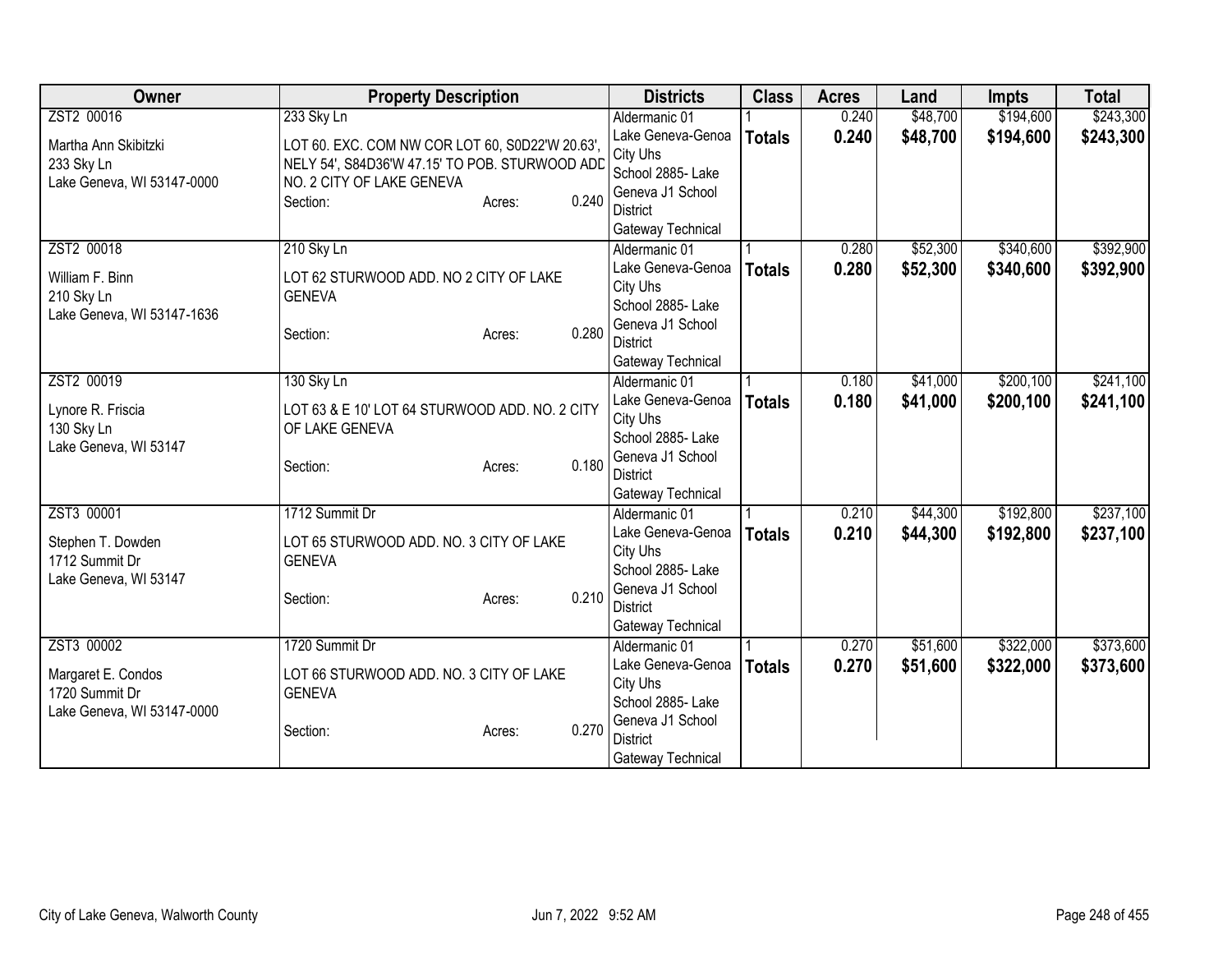| Owner                      | <b>Property Description</b>             |        |       | <b>Districts</b>              | <b>Class</b>  | <b>Acres</b> | Land     | <b>Impts</b> | <b>Total</b> |
|----------------------------|-----------------------------------------|--------|-------|-------------------------------|---------------|--------------|----------|--------------|--------------|
| ZST3 00003                 | 1740 Summit Dr                          |        |       | Aldermanic 01                 |               | 0.270        | \$52,000 | \$231,800    | \$283,800    |
| Evon L. Fredrickson        | LOT 67 STURWOOD ADD. NO. 3 CITY OF LAKE |        |       | Lake Geneva-Genoa             | <b>Totals</b> | 0.270        | \$52,000 | \$231,800    | \$283,800    |
| 1740 Summit Dr             | <b>GENEVA</b>                           |        |       | City Uhs                      |               |              |          |              |              |
| Lake Geneva, WI 53147      |                                         |        |       | School 2885- Lake             |               |              |          |              |              |
|                            | Section:                                | Acres: | 0.270 | Geneva J1 School              |               |              |          |              |              |
|                            |                                         |        |       | <b>District</b>               |               |              |          |              |              |
|                            |                                         |        |       | Gateway Technical             |               |              |          |              |              |
| ZST3 00004                 | 1750 Summit Dr                          |        |       | Aldermanic 01                 |               | 0.320        | \$56,100 | \$220,800    | \$276,900    |
| Christopher Westall        | LOT 68 STURWOOD ADD. NO. 3 CITY OF LAKE |        |       | Lake Geneva-Genoa             | <b>Totals</b> | 0.320        | \$56,100 | \$220,800    | \$276,900    |
| 3406 N Albany Ave          | <b>GENEVA</b>                           |        |       | City Uhs<br>School 2885- Lake |               |              |          |              |              |
| Chicago, IL 60618          |                                         |        |       | Geneva J1 School              |               |              |          |              |              |
|                            | Section:                                | Acres: | 0.320 | <b>District</b>               |               |              |          |              |              |
|                            |                                         |        |       | Gateway Technical             |               |              |          |              |              |
| ZST3 00005                 | 1754 Summit Dr                          |        |       | Aldermanic 01                 |               | 0.280        | \$53,000 | \$198,600    | \$251,600    |
|                            |                                         |        |       | Lake Geneva-Genoa             | <b>Totals</b> | 0.280        | \$53,000 | \$198,600    | \$251,600    |
| Eugene Erich Haseley       | LOT 69 STURWOOD ADD. NO. 3 CITY OF LAKE |        |       | City Uhs                      |               |              |          |              |              |
| 1754 Summit Dr             | <b>GENEVA</b>                           |        |       | School 2885- Lake             |               |              |          |              |              |
| Lake Geneva, WI 53147      |                                         |        |       | Geneva J1 School              |               |              |          |              |              |
|                            | Section:                                | Acres: | 0.280 | <b>District</b>               |               |              |          |              |              |
|                            |                                         |        |       | Gateway Technical             |               |              |          |              |              |
| ZST3 00006                 | 1749 Summit Dr                          |        |       | Aldermanic 01                 |               | 0.380        | \$59,000 | \$137,800    | \$196,800    |
| Kelly Pease                | LOT 70 STURWOOD ADD. NO. 3 CITY OF LAKE |        |       | Lake Geneva-Genoa             | <b>Totals</b> | 0.380        | \$59,000 | \$137,800    | \$196,800    |
| 1749 Summit Dr             | <b>GENEVA</b>                           |        |       | City Uhs                      |               |              |          |              |              |
| Lake Geneva, WI 53147-0000 |                                         |        |       | School 2885- Lake             |               |              |          |              |              |
|                            | Section:                                | Acres: | 0.380 | Geneva J1 School              |               |              |          |              |              |
|                            |                                         |        |       | <b>District</b>               |               |              |          |              |              |
|                            |                                         |        |       | Gateway Technical             |               |              |          |              |              |
| ZST3 00007                 | 1737 Summit Dr                          |        |       | Aldermanic 01                 |               | 0.240        | \$48,200 | \$170,800    | \$219,000    |
| Peterburs Family Trust     | LOT 71 STURWOOD ADD. NO. 3 CITY OF LAKE |        |       | Lake Geneva-Genoa             | <b>Totals</b> | 0.240        | \$48,200 | \$170,800    | \$219,000    |
| 1363 Promontory Dr         | <b>GENEVA</b>                           |        |       | City Uhs                      |               |              |          |              |              |
| Lake Geneva, WI 53147-0000 |                                         |        |       | School 2885-Lake              |               |              |          |              |              |
|                            | Section:                                | Acres: | 0.240 | Geneva J1 School              |               |              |          |              |              |
|                            |                                         |        |       | <b>District</b>               |               |              |          |              |              |
|                            |                                         |        |       | Gateway Technical             |               |              |          |              |              |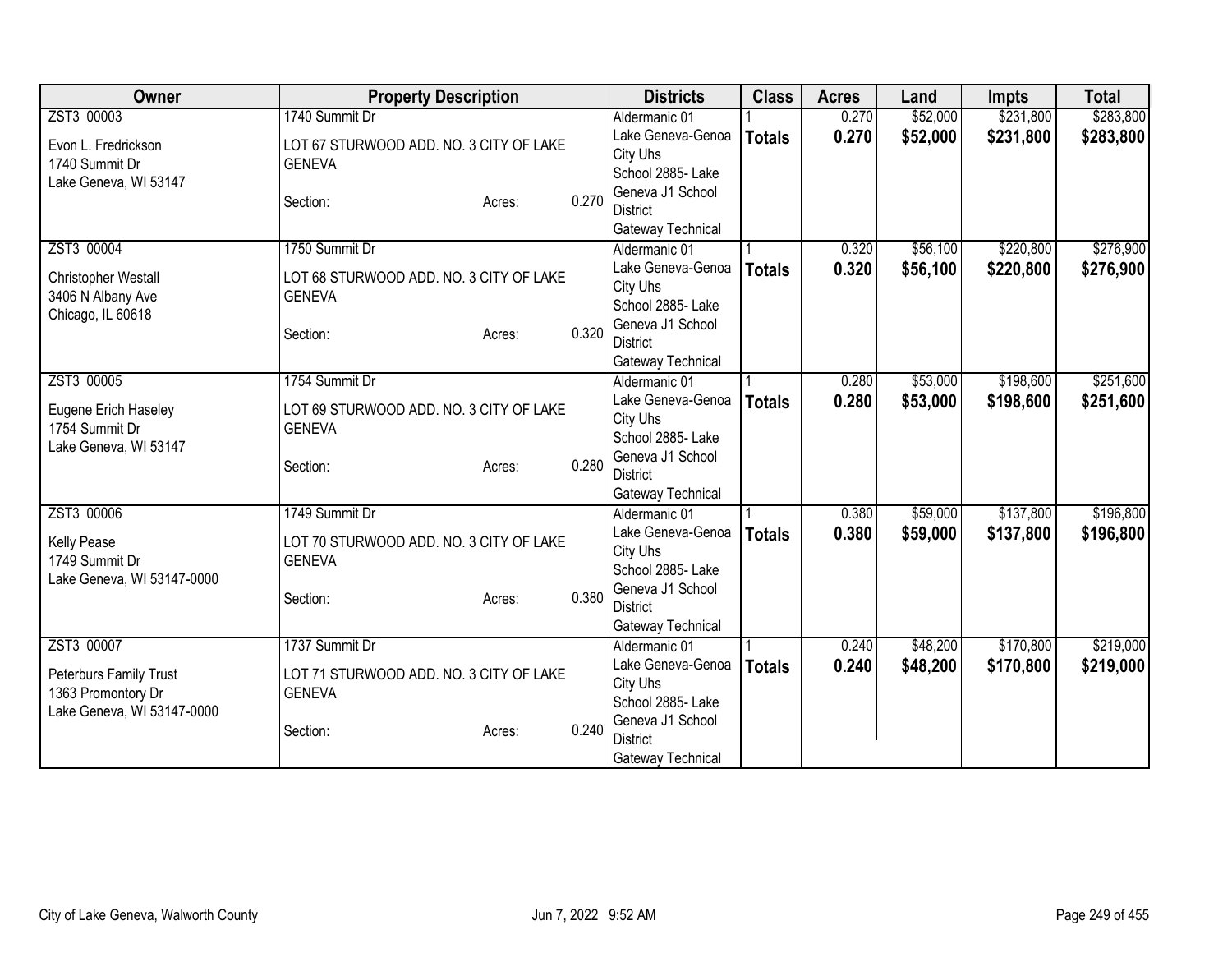| Owner                      | <b>Property Description</b>             |        |       | <b>Districts</b>  | <b>Class</b>  | <b>Acres</b> | Land     | <b>Impts</b> | <b>Total</b> |
|----------------------------|-----------------------------------------|--------|-------|-------------------|---------------|--------------|----------|--------------|--------------|
| ZST3 00008                 | 1727 Summit Dr                          |        |       | Aldermanic 01     |               | 0.240        | \$49,100 | \$259,600    | \$308,700    |
| Sharon E Lee Life Estate   | LOT 72 STURWOOD ADD. NO. 3 CITY OF LAKE |        |       | Lake Geneva-Genoa | <b>Totals</b> | 0.240        | \$49,100 | \$259,600    | \$308,700    |
| 1818 Palmer vw             | <b>GENEVA</b>                           |        |       | City Uhs          |               |              |          |              |              |
| San Antiono, TX 78260-2476 |                                         |        |       | School 2885-Lake  |               |              |          |              |              |
|                            | Section:                                | Acres: | 0.240 | Geneva J1 School  |               |              |          |              |              |
|                            |                                         |        |       | <b>District</b>   |               |              |          |              |              |
|                            |                                         |        |       | Gateway Technical |               |              |          |              |              |
| ZST3 00009                 | 1723 Summit Dr                          |        |       | Aldermanic 01     |               | 0.240        | \$49,100 | \$371,900    | \$421,000    |
| Joseph Cerniglia           | LOT 73 STURWOOD ADD. NO. 3 CITY OF LAKE |        |       | Lake Geneva-Genoa | <b>Totals</b> | 0.240        | \$49,100 | \$371,900    | \$421,000    |
| 1723 Summit Dr             | <b>GENEVA</b>                           |        |       | City Uhs          |               |              |          |              |              |
| Lake Geneva, WI 53147-0000 |                                         |        |       | School 2885- Lake |               |              |          |              |              |
|                            | Section:                                | Acres: | 0.240 | Geneva J1 School  |               |              |          |              |              |
|                            |                                         |        |       | <b>District</b>   |               |              |          |              |              |
|                            |                                         |        |       | Gateway Technical |               |              |          |              |              |
| ZST3 00010                 | 1715 Summit Dr                          |        |       | Aldermanic 01     |               | 0.240        | \$48,500 | \$124,600    | \$173,100    |
| John F. Fitzsimmons        | LOT 74 STURWOOD ADD. NO. 3 CITY OF LAKE |        |       | Lake Geneva-Genoa | <b>Totals</b> | 0.240        | \$48,500 | \$124,600    | \$173,100    |
| 1715 Summit Dr             | <b>GENEVA</b>                           |        |       | City Uhs          |               |              |          |              |              |
| Lake Geneva, WI 53147      |                                         |        |       | School 2885- Lake |               |              |          |              |              |
|                            | Section:                                | Acres: | 0.240 | Geneva J1 School  |               |              |          |              |              |
|                            |                                         |        |       | <b>District</b>   |               |              |          |              |              |
|                            |                                         |        |       | Gateway Technical |               |              |          |              |              |
| ZST3 00011                 | 216 Sky Ln                              |        |       | Aldermanic 01     |               | 0.360        | \$58,700 | \$233,500    | \$292,200    |
| Clarence R. Hart           | LOT 75 STURWOOD ADD. NO. 3 CITY OF LAKE |        |       | Lake Geneva-Genoa | <b>Totals</b> | 0.360        | \$58,700 | \$233,500    | \$292,200    |
| 8450 Danbury Blvd #101     | <b>GENEVA</b>                           |        |       | City Uhs          |               |              |          |              |              |
| Naples, FL 34120           |                                         |        |       | School 2885-Lake  |               |              |          |              |              |
|                            | Section:                                | Acres: | 0.360 | Geneva J1 School  |               |              |          |              |              |
|                            |                                         |        |       | <b>District</b>   |               |              |          |              |              |
|                            |                                         |        |       | Gateway Technical |               |              |          |              |              |
| ZST3 00012                 | 301 Timber Ln                           |        |       | Aldermanic 01     |               | 0.230        | \$47,600 | \$273,700    | \$321,300    |
| Diane E. Jones             | LOT 76 STURWOOD ADD. NO. 3 CITY OF LAKE |        |       | Lake Geneva-Genoa | <b>Totals</b> | 0.230        | \$47,600 | \$273,700    | \$321,300    |
| 301 Timber Ln              | <b>GENEVA</b>                           |        |       | City Uhs          |               |              |          |              |              |
| Lake Geneva, WI 53147-0000 |                                         |        |       | School 2885- Lake |               |              |          |              |              |
|                            | Section:                                | Acres: | 0.230 | Geneva J1 School  |               |              |          |              |              |
|                            |                                         |        |       | <b>District</b>   |               |              |          |              |              |
|                            |                                         |        |       | Gateway Technical |               |              |          |              |              |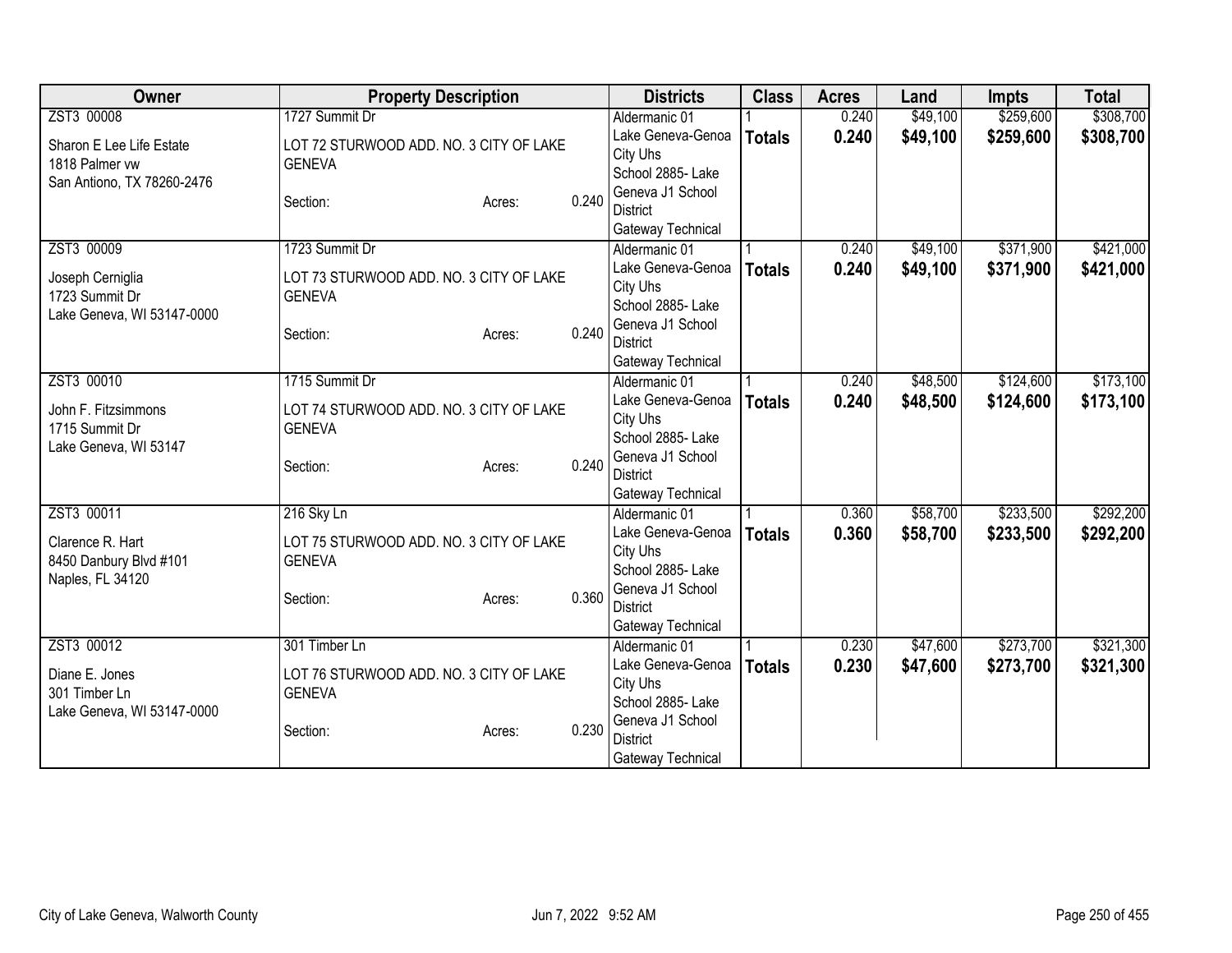| Owner                      | <b>Property Description</b>             |        |       | <b>Districts</b>                    | <b>Class</b>  | <b>Acres</b> | Land     | <b>Impts</b> | <b>Total</b> |
|----------------------------|-----------------------------------------|--------|-------|-------------------------------------|---------------|--------------|----------|--------------|--------------|
| ZST3 00013                 | 313 Timber Ln                           |        |       | Aldermanic 01                       |               | 0.230        | \$47,600 | \$226,300    | \$273,900    |
| Suzanne B. Schiller-Hogan  | LOT 77 STURWOOD ADD. NO. 3 CITY OF LAKE |        |       | Lake Geneva-Genoa                   | <b>Totals</b> | 0.230        | \$47,600 | \$226,300    | \$273,900    |
| 313 Timber Ln              | <b>GENEVA</b>                           |        |       | City Uhs                            |               |              |          |              |              |
| Lake Geneva, WI 53147      |                                         |        |       | School 2885- Lake                   |               |              |          |              |              |
|                            | Section:                                | Acres: | 0.230 | Geneva J1 School                    |               |              |          |              |              |
|                            |                                         |        |       | <b>District</b>                     |               |              |          |              |              |
|                            |                                         |        |       | Gateway Technical                   |               |              |          |              |              |
| ZST3 00014                 | 317 Timber Ln                           |        |       | Aldermanic 01                       |               | 0.230        | \$47,600 | \$183,700    | \$231,300    |
| Jack P. Muscia             | LOT 78 STURWOOD ADD. NO. 3 CITY OF LAKE |        |       | Lake Geneva-Genoa                   | <b>Totals</b> | 0.230        | \$47,600 | \$183,700    | \$231,300    |
| 1246 Cascade Ct S          | <b>GENEVA</b>                           |        |       | City Uhs                            |               |              |          |              |              |
| Lake Forest, IL 60045-0000 |                                         |        |       | School 2885- Lake                   |               |              |          |              |              |
|                            | Section:                                | Acres: | 0.230 | Geneva J1 School                    |               |              |          |              |              |
|                            |                                         |        |       | <b>District</b>                     |               |              |          |              |              |
|                            |                                         |        |       | Gateway Technical                   |               |              |          |              |              |
| ZST3 00015                 | 327 Timber Ln                           |        |       | Aldermanic 01                       |               | 0.230        | \$47,600 | \$268,800    | \$316,400    |
| Philip S. Piszek           | LOT 79 STURWOOD ADD. NO. 3 CITY OF LAKE |        |       | Lake Geneva-Genoa                   | <b>Totals</b> | 0.230        | \$47,600 | \$268,800    | \$316,400    |
| 6052 N Ottawa              | <b>GENEVA</b>                           |        |       | City Uhs                            |               |              |          |              |              |
| Chicago, IL 60631-0000     |                                         |        |       | School 2885- Lake                   |               |              |          |              |              |
|                            | Section:                                | Acres: | 0.230 | Geneva J1 School<br><b>District</b> |               |              |          |              |              |
|                            |                                         |        |       |                                     |               |              |          |              |              |
| ZST3 00016                 | 318 Ridge Rd                            |        |       | Gateway Technical<br>Aldermanic 01  |               | 0.240        | \$49,000 | \$265,000    | \$314,000    |
|                            |                                         |        |       | Lake Geneva-Genoa                   |               | 0.240        |          |              |              |
| Gregg Stade                | LOT 80 STURWOOD ADD. NO. 3 CITY OF LAKE |        |       | City Uhs                            | <b>Totals</b> |              | \$49,000 | \$265,000    | \$314,000    |
| 7004 Paulson Rd            | <b>GENEVA</b>                           |        |       | School 2885-Lake                    |               |              |          |              |              |
| Marengo, IL 60152          |                                         |        |       | Geneva J1 School                    |               |              |          |              |              |
|                            | Section:                                | Acres: | 0.240 | <b>District</b>                     |               |              |          |              |              |
|                            |                                         |        |       | Gateway Technical                   |               |              |          |              |              |
| ZST3 00017                 | 314 Ridge Rd                            |        |       | Aldermanic 01                       |               | 0.240        | \$48,300 | \$197,300    | \$245,600    |
|                            |                                         |        |       | Lake Geneva-Genoa                   | <b>Totals</b> | 0.240        | \$48,300 | \$197,300    | \$245,600    |
| Angeline Doyle             | LOT 81 STURWOOD ADD. NO. 3 CITY OF LAKE |        |       | City Uhs                            |               |              |          |              |              |
| 314 Ridge Rd               | <b>GENEVA</b>                           |        |       | School 2885-Lake                    |               |              |          |              |              |
| Lake Geneva, WI 53147-0000 |                                         |        |       | Geneva J1 School                    |               |              |          |              |              |
|                            | Section:                                | Acres: | 0.240 | <b>District</b>                     |               |              |          |              |              |
|                            |                                         |        |       | Gateway Technical                   |               |              |          |              |              |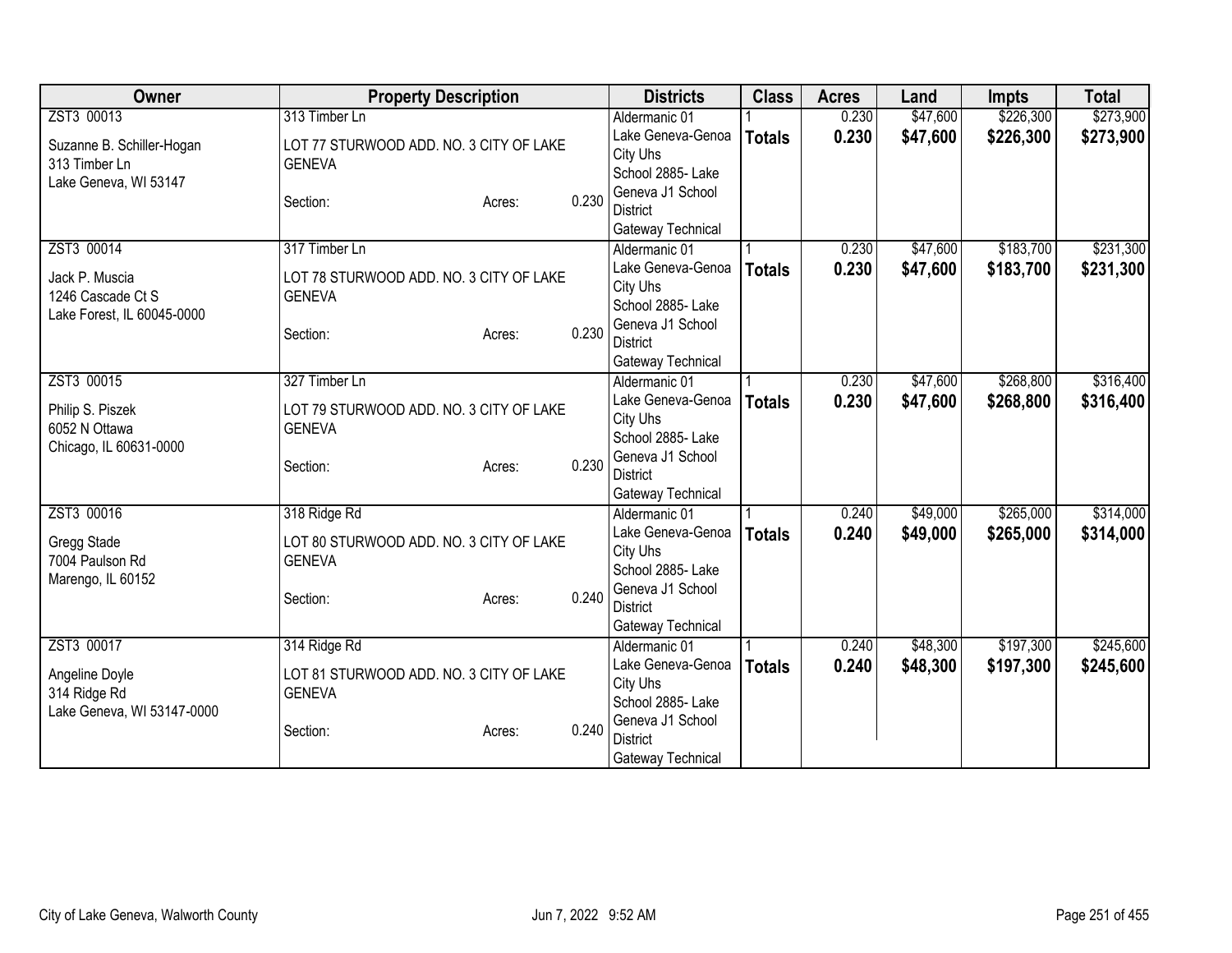| Owner                                      | <b>Property Description</b>             |        |       | <b>Districts</b>                    | <b>Class</b>  | <b>Acres</b> | Land     | <b>Impts</b> | <b>Total</b> |
|--------------------------------------------|-----------------------------------------|--------|-------|-------------------------------------|---------------|--------------|----------|--------------|--------------|
| ZST3 00018                                 | 308 Ridge Rd                            |        |       | Aldermanic 01                       |               | 0.240        | \$48,300 | \$189,700    | \$238,000    |
| Harry Vandyke Jr                           | LOT 82 STURWOOD ADD. NO. 3 CITY OF LAKE |        |       | Lake Geneva-Genoa                   | <b>Totals</b> | 0.240        | \$48,300 | \$189,700    | \$238,000    |
| 308 Ridge Rd                               | <b>GENEVA</b>                           |        |       | City Uhs                            |               |              |          |              |              |
| Lake Geneva, WI 53147                      |                                         |        |       | School 2885- Lake                   |               |              |          |              |              |
|                                            | Section:                                | Acres: | 0.240 | Geneva J1 School                    |               |              |          |              |              |
|                                            |                                         |        |       | <b>District</b>                     |               |              |          |              |              |
|                                            |                                         |        |       | Gateway Technical                   |               |              |          |              |              |
| ZST3 00019                                 | 300 Ridge Rd                            |        |       | Aldermanic 01                       |               | 0.260        | \$51,300 | \$164,000    | \$215,300    |
| Janice G Kreissl Trust                     | LOT 83 STURWOOD ADD. NO. 3 CITY OF LAKE |        |       | Lake Geneva-Genoa                   | <b>Totals</b> | 0.260        | \$51,300 | \$164,000    | \$215,300    |
| 300 Ridge Rd                               | <b>GENEVA</b>                           |        |       | City Uhs                            |               |              |          |              |              |
| Lake Geneva, WI 53147-0000                 |                                         |        |       | School 2885- Lake                   |               |              |          |              |              |
|                                            | Section:                                | Acres: | 0.260 | Geneva J1 School<br><b>District</b> |               |              |          |              |              |
|                                            |                                         |        |       | Gateway Technical                   |               |              |          |              |              |
| ZST3 00020                                 | 295 Ridge Rd                            |        |       | Aldermanic 01                       |               | 0.190        | \$41,400 | \$366,900    | \$408,300    |
|                                            |                                         |        |       | Lake Geneva-Genoa                   | <b>Totals</b> | 0.190        | \$41,400 | \$366,900    | \$408,300    |
| Charles F. Lang Jr                         | LOT 84 STURWOOD ADD. NO. 3 CITY OF LAKE |        |       | City Uhs                            |               |              |          |              |              |
| 295 Ridge Rd                               | <b>GENEVA</b>                           |        |       | School 2885- Lake                   |               |              |          |              |              |
| Lake Geneva, WI 53147                      |                                         |        |       | Geneva J1 School                    |               |              |          |              |              |
|                                            | Section:                                | Acres: | 0.190 | <b>District</b>                     |               |              |          |              |              |
|                                            |                                         |        |       | Gateway Technical                   |               |              |          |              |              |
| ZST3 00021                                 | 305 Ridge Rd                            |        |       | Aldermanic 01                       |               | 0.220        | \$46,600 | \$217,200    | \$263,800    |
|                                            |                                         |        |       | Lake Geneva-Genoa                   | <b>Totals</b> | 0.220        | \$46,600 | \$217,200    | \$263,800    |
| Sharon L. Cobler                           | LOT 85 STURWOOD ADD. NO. 3 CITY OF LAKE |        |       | City Uhs                            |               |              |          |              |              |
| 305 Ridge Rd<br>Lake Geneva, WI 53147-0000 | GENEVA OUT OF ZST3-20                   |        |       | School 2885- Lake                   |               |              |          |              |              |
|                                            | Section:                                | Acres: | 0.220 | Geneva J1 School                    |               |              |          |              |              |
|                                            |                                         |        |       | <b>District</b>                     |               |              |          |              |              |
|                                            |                                         |        |       | Gateway Technical                   |               |              |          |              |              |
| ZST3 00022                                 | 321 Ridge Rd                            |        |       | Aldermanic 01                       |               | 0.220        | \$46,600 | \$236,400    | \$283,000    |
| <b>Tere Carole</b>                         | LOT 86 STURWOOD ADD. NO. 3 CITY OF LAKE |        |       | Lake Geneva-Genoa                   | <b>Totals</b> | 0.220        | \$46,600 | \$236,400    | \$283,000    |
| 321 Ridge Rd                               | <b>GENEVA</b>                           |        |       | City Uhs                            |               |              |          |              |              |
| Lake Geneva, WI 53147                      |                                         |        |       | School 2885-Lake                    |               |              |          |              |              |
|                                            | Section:                                | Acres: | 0.220 | Geneva J1 School                    |               |              |          |              |              |
|                                            |                                         |        |       | <b>District</b>                     |               |              |          |              |              |
|                                            |                                         |        |       | Gateway Technical                   |               |              |          |              |              |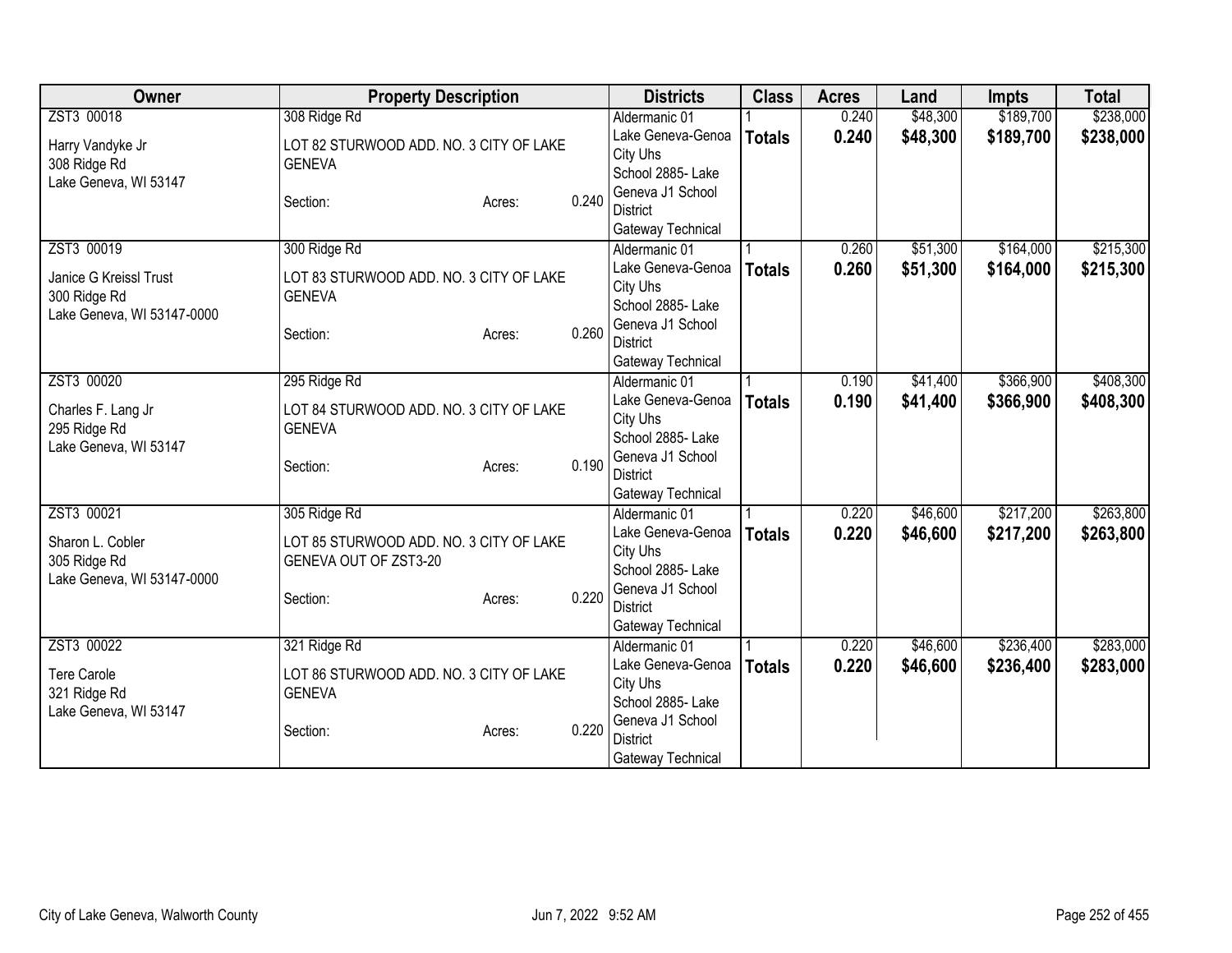| Owner                                   | <b>Property Description</b>             |        |          | <b>Districts</b>                   | <b>Class</b>  | <b>Acres</b> | Land      | <b>Impts</b> | <b>Total</b> |
|-----------------------------------------|-----------------------------------------|--------|----------|------------------------------------|---------------|--------------|-----------|--------------|--------------|
| ZST3 00023                              | 323 Ridge Rd                            |        |          | Aldermanic 01                      |               | 0.220        | \$46,600  | \$190,400    | \$237,000    |
| Kathryn J. Allen                        | LOT 87 STURWOOD ADD. NO. 3 CITY OF LAKE |        |          | Lake Geneva-Genoa                  | <b>Totals</b> | 0.220        | \$46,600  | \$190,400    | \$237,000    |
| 323 Ridge Rd                            | <b>GENEVA</b>                           |        |          | City Uhs                           |               |              |           |              |              |
| Lake Geneva, WI 53147                   |                                         |        |          | School 2885- Lake                  |               |              |           |              |              |
|                                         | Section:                                | Acres: | 0.220    | Geneva J1 School                   |               |              |           |              |              |
|                                         |                                         |        |          | <b>District</b>                    |               |              |           |              |              |
|                                         |                                         |        |          | Gateway Technical                  |               |              |           |              |              |
| ZST3 00024                              | 329 Ridge Rd                            |        |          | Aldermanic 01                      |               | 0.230        | \$47,600  | \$178,800    | \$226,400    |
| Michal A. Vandyke                       | LOT 88 STURWOOD ADD. NO. 3 CITY OF LAKE |        |          | Lake Geneva-Genoa                  | <b>Totals</b> | 0.230        | \$47,600  | \$178,800    | \$226,400    |
| 329 Ridge Rd                            | <b>GENEVA</b>                           |        |          | City Uhs                           |               |              |           |              |              |
| Lake Geneva, WI 53147                   |                                         |        |          | School 2885- Lake                  |               |              |           |              |              |
|                                         | Section:                                | Acres: | 0.230    | Geneva J1 School                   |               |              |           |              |              |
|                                         |                                         |        |          | <b>District</b>                    |               |              |           |              |              |
| ZST3 00025                              | 326 Lookout Dr                          |        |          | Gateway Technical<br>Aldermanic 01 |               | 0.260        | \$51,300  | \$235,100    | \$286,400    |
|                                         |                                         |        |          | Lake Geneva-Genoa                  |               | 0.260        | \$51,300  |              |              |
| Graham A. Hills                         | LOT 89 STURWOOD ADD. NO. 3 CITY OF LAKE |        | City Uhs | <b>Totals</b>                      |               |              | \$235,100 | \$286,400    |              |
| 745 Graceland Ave                       | <b>GENEVA</b>                           |        |          | School 2885- Lake                  |               |              |           |              |              |
| Des Plaines, IL 60016                   |                                         |        |          | Geneva J1 School                   |               |              |           |              |              |
|                                         | Section:                                | Acres: | 0.260    | <b>District</b>                    |               |              |           |              |              |
|                                         |                                         |        |          | Gateway Technical                  |               |              |           |              |              |
| ZST3 00026                              | 340 Lookout Dr                          |        |          | Aldermanic 01                      |               | 0.220        | \$45,900  | \$220,900    | \$266,800    |
|                                         |                                         |        |          | Lake Geneva-Genoa                  | <b>Totals</b> | 0.220        | \$45,900  | \$220,900    | \$266,800    |
| David Fraser                            | LOT 90 STURWOOD ADD. NO. 3 CITY OF LAKE |        |          | City Uhs                           |               |              |           |              |              |
| 340 Lookout Dr<br>Lake Geneva, WI 53147 | <b>GENEVA</b>                           |        |          | School 2885- Lake                  |               |              |           |              |              |
|                                         | Section:                                | Acres: | 0.220    | Geneva J1 School                   |               |              |           |              |              |
|                                         |                                         |        |          | <b>District</b>                    |               |              |           |              |              |
|                                         |                                         |        |          | Gateway Technical                  |               |              |           |              |              |
| ZST3 00027                              | 342 Lookout Dr                          |        |          | Aldermanic 01                      |               | 0.220        | \$45,900  | \$278,700    | \$324,600    |
| Frederick C. Mitchell                   | LOT 91 STURWOOD ADD. NO. 3 CITY OF LAKE |        |          | Lake Geneva-Genoa                  | <b>Totals</b> | 0.220        | \$45,900  | \$278,700    | \$324,600    |
| 435 Shenstone Rd                        | <b>GENEVA</b>                           |        |          | City Uhs                           |               |              |           |              |              |
| Riverside, IL 60546                     |                                         |        |          | School 2885-Lake                   |               |              |           |              |              |
|                                         | Section:                                | Acres: | 0.220    | Geneva J1 School                   |               |              |           |              |              |
|                                         |                                         |        |          | <b>District</b>                    |               |              |           |              |              |
|                                         |                                         |        |          | Gateway Technical                  |               |              |           |              |              |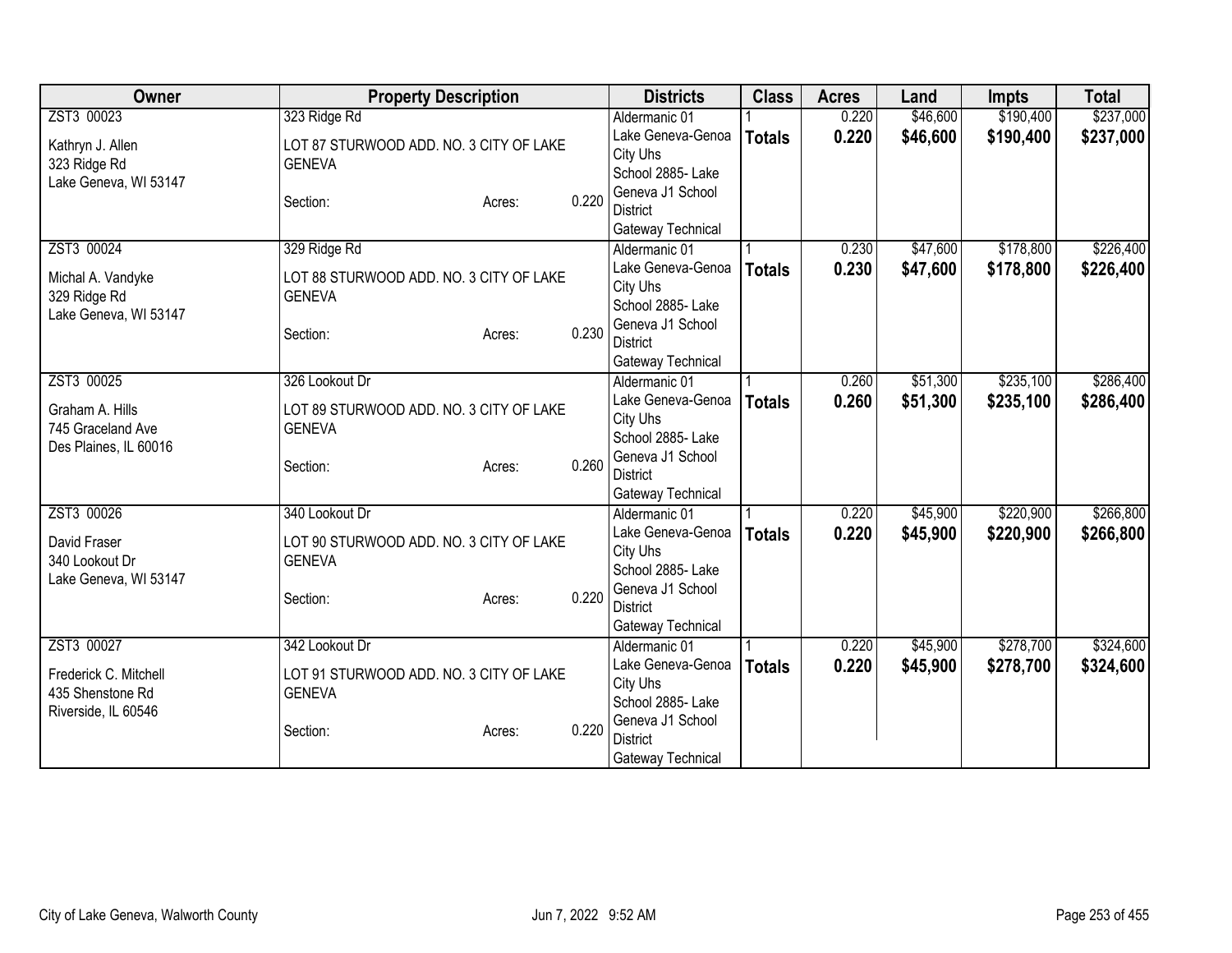| Owner                                   | <b>Property Description</b>                              |       | <b>Districts</b>                   | <b>Class</b>  | <b>Acres</b> | Land     | <b>Impts</b> | <b>Total</b> |
|-----------------------------------------|----------------------------------------------------------|-------|------------------------------------|---------------|--------------|----------|--------------|--------------|
| ZST3 00028                              | 300 Lookout Dr                                           |       | Aldermanic 01                      |               | 0.380        | \$53,200 | \$346,900    | \$400,100    |
| Frank L. Adams                          | LOT 92 & NORTH 62' OF LOT 93 IN STURWOOD                 |       | Lake Geneva-Genoa                  | <b>Totals</b> | 0.380        | \$53,200 | \$346,900    | \$400,100    |
| 300 Lookout Dr                          | ADDITION NO 3; CITY OF LAKE GENEVA PER                   |       | City Uhs                           |               |              |          |              |              |
| Lake Geneva, WI 53147                   | #879771                                                  |       | School 2885-Lake                   |               |              |          |              |              |
|                                         | Section: 35<br>Acres:                                    | 0.380 | Geneva J1 School                   |               |              |          |              |              |
|                                         |                                                          |       | <b>District</b>                    |               |              |          |              |              |
|                                         |                                                          |       | Gateway Technical                  |               |              |          |              |              |
| ZST3 00030                              | 248 Lookout Dr                                           |       | Aldermanic 01                      |               | 0.290        | \$53,200 | \$387,700    | \$440,900    |
| George D. Argiropoulos                  | LOT 94 & S 23' LOT 93 STURWOOD ADD. NO. 3 CITY           |       | Lake Geneva-Genoa                  | <b>Totals</b> | 0.290        | \$53,200 | \$387,700    | \$440,900    |
| 248 Lookout Dr                          | OF LAKE GENEVA                                           |       | City Uhs                           |               |              |          |              |              |
| Lake Geneva, WI 53147-0000              |                                                          |       | School 2885- Lake                  |               |              |          |              |              |
|                                         | Section:<br>Acres:                                       | 0.290 | Geneva J1 School                   |               |              |          |              |              |
|                                         |                                                          |       | <b>District</b>                    |               |              |          |              |              |
| ZST3 00031                              |                                                          |       | Gateway Technical<br>Aldermanic 01 |               | 0.220        | \$46,600 | \$0          | \$46,600     |
|                                         |                                                          |       | Lake Geneva-Genoa                  |               | 0.220        | \$46,600 | \$0          |              |
| George Bootz Trust                      | LOT 95 STURWOOD ADD. NO. 3 CITY OF LAKE                  |       | City Uhs                           | <b>Totals</b> |              |          |              | \$46,600     |
| 305 Lookout Dr                          | <b>GENEVA</b>                                            |       | School 2885- Lake                  |               |              |          |              |              |
| Lake Geneva, WI 53147                   |                                                          |       | Geneva J1 School                   |               |              |          |              |              |
|                                         | Section:<br>Acres:                                       | 0.220 | <b>District</b>                    |               |              |          |              |              |
|                                         |                                                          |       | Gateway Technical                  |               |              |          |              |              |
| ZST3 00032                              | 305 Lookout Dr                                           |       | Aldermanic 01                      |               | 0.220        | \$46,600 | \$328,400    | \$375,000    |
|                                         |                                                          |       | Lake Geneva-Genoa                  | <b>Totals</b> | 0.220        | \$46,600 | \$328,400    | \$375,000    |
| George Bootz Trust                      | LOT 96 STURWOOD ADD. NO. 3 CITY OF LAKE<br><b>GENEVA</b> |       | City Uhs                           |               |              |          |              |              |
| 305 Lookout Dr<br>Lake Geneva, WI 53147 |                                                          |       | School 2885- Lake                  |               |              |          |              |              |
|                                         | Section:<br>Acres:                                       | 0.220 | Geneva J1 School                   |               |              |          |              |              |
|                                         |                                                          |       | <b>District</b>                    |               |              |          |              |              |
|                                         |                                                          |       | Gateway Technical                  |               |              |          |              |              |
| ZST3 00033                              | 315 Lookout Dr                                           |       | Aldermanic 01                      |               | 0.220        | \$46,600 | \$400,700    | \$447,300    |
| Barbara J. Spiegelhoff                  | LOT 97 STURWOOD ADD. NO. 3 .22 A CITY OF LAKE            |       | Lake Geneva-Genoa                  | <b>Totals</b> | 0.220        | \$46,600 | \$400,700    | \$447,300    |
| 8797 Fawn Ridge Dr                      | <b>GENEVA</b>                                            |       | City Uhs                           |               |              |          |              |              |
| Fort Myers, FL 33912                    |                                                          |       | School 2885- Lake                  |               |              |          |              |              |
|                                         | Section:<br>Acres:                                       | 0.220 | Geneva J1 School                   |               |              |          |              |              |
|                                         |                                                          |       | <b>District</b>                    |               |              |          |              |              |
|                                         |                                                          |       | Gateway Technical                  |               |              |          |              |              |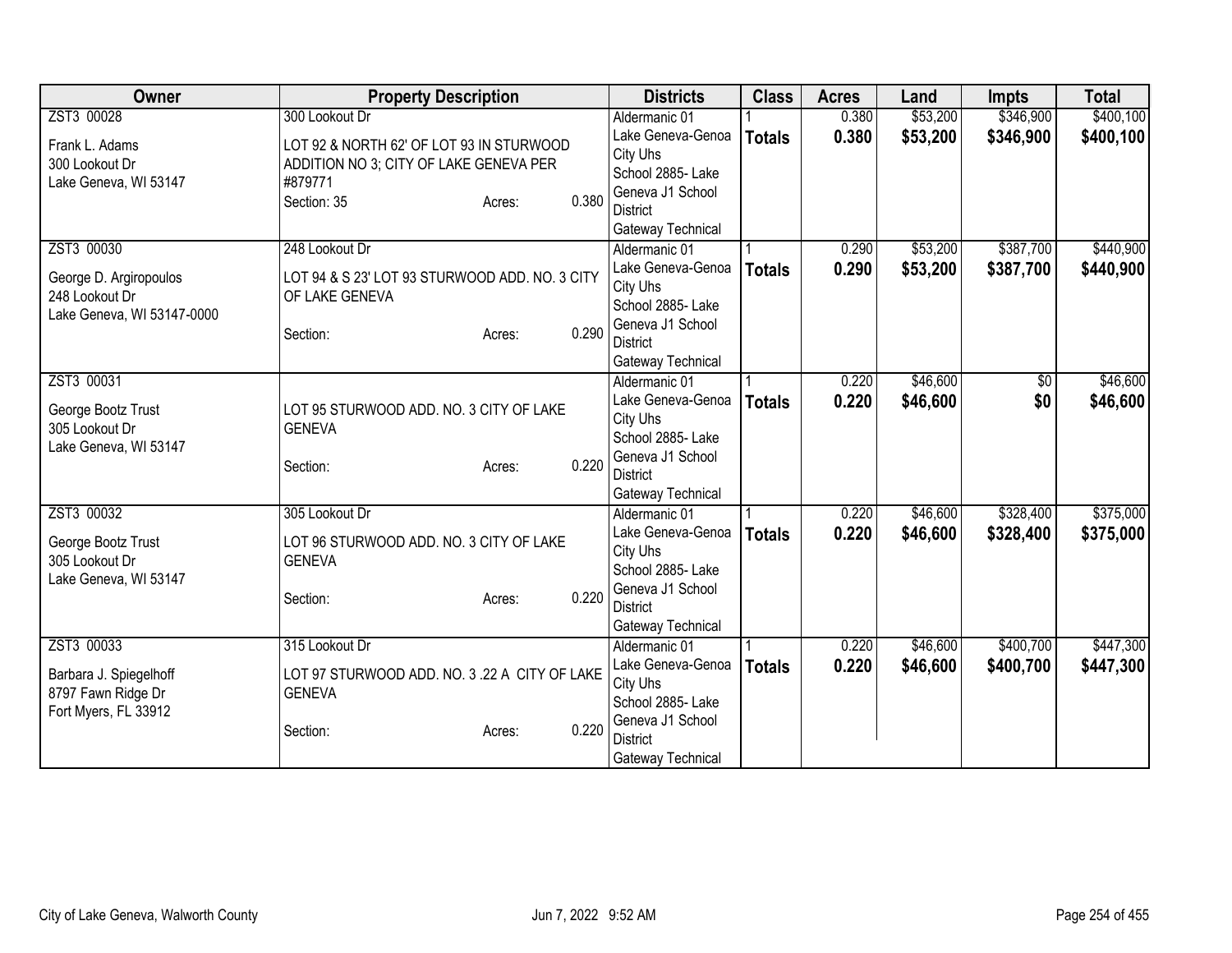| Owner                      | <b>Property Description</b>                   |        |       | <b>Districts</b>                    | <b>Class</b>  | <b>Acres</b> | Land     | <b>Impts</b>    | <b>Total</b> |
|----------------------------|-----------------------------------------------|--------|-------|-------------------------------------|---------------|--------------|----------|-----------------|--------------|
| ZST3 00034                 | 317 Lookout Dr                                |        |       | Aldermanic 01                       |               | 0.220        | \$46,600 | \$324,500       | \$371,100    |
| Lynella K. Gramm           | LOT 98 STURWOOD ADD. NO. 3 CITY OF LAKE       |        |       | Lake Geneva-Genoa                   | <b>Totals</b> | 0.220        | \$46,600 | \$324,500       | \$371,100    |
| 317 Lookout Dr             | <b>GENEVA</b>                                 |        |       | City Uhs                            |               |              |          |                 |              |
| Lake Geneva, WI 53147-0000 |                                               |        |       | School 2885- Lake                   |               |              |          |                 |              |
|                            | Section:                                      | Acres: | 0.220 | Geneva J1 School                    |               |              |          |                 |              |
|                            |                                               |        |       | <b>District</b>                     |               |              |          |                 |              |
| ZST3 00035                 |                                               |        |       | Gateway Technical                   |               |              |          | \$334,600       |              |
|                            | 333 Lookout Dr                                |        |       | Aldermanic 01<br>Lake Geneva-Genoa  |               | 0.240        | \$49,000 |                 | \$383,600    |
| <b>Audrey Tsatsis</b>      | LOT 99 STURWOOD ADD. NO. 3 CITY OF LAKE       |        |       | City Uhs                            | <b>Totals</b> | 0.240        | \$49,000 | \$334,600       | \$383,600    |
| 19713 Westminister Dr      | <b>GENEVA</b>                                 |        |       | School 2885- Lake                   |               |              |          |                 |              |
| Mokena, IL 60448           |                                               |        |       | Geneva J1 School                    |               |              |          |                 |              |
|                            | Section:                                      | Acres: | 0.240 | <b>District</b>                     |               |              |          |                 |              |
|                            |                                               |        |       | Gateway Technical                   |               |              |          |                 |              |
| ZST4 00001                 | 250 Timber Ln                                 |        |       | Aldermanic 01                       |               | 0.270        | \$52,100 | \$207,700       | \$259,800    |
|                            |                                               |        |       | Lake Geneva-Genoa                   | <b>Totals</b> | 0.270        | \$52,100 | \$207,700       | \$259,800    |
| Marcy Ann Hammett          | LOT 100 EXC. S 7' STURWOOD ADD. NO. 4 CITY OF |        |       | City Uhs                            |               |              |          |                 |              |
| 250 Timber Ln              | <b>LAKE GENEVA</b>                            |        |       | School 2885- Lake                   |               |              |          |                 |              |
| Lake Geneva, WI 53147      |                                               |        | 0.270 | Geneva J1 School                    |               |              |          |                 |              |
|                            | Section:                                      | Acres: |       | <b>District</b>                     |               |              |          |                 |              |
|                            |                                               |        |       | Gateway Technical                   |               |              |          |                 |              |
| ZST4 00001A                | <b>Timber Ln</b>                              |        |       | Aldermanic 01                       |               | 0.020        | \$4,200  | $\overline{60}$ | \$4,200      |
| Jonathan D. Lauer          | S 7' LOT 100 STURWOOD ADD. NO. 4 CITY OF LAKE |        |       | Lake Geneva-Genoa                   | <b>Totals</b> | 0.020        | \$4,200  | \$0             | \$4,200      |
| 240 Timber Ln              | <b>GENEVA</b>                                 |        |       | City Uhs                            |               |              |          |                 |              |
| Lake Geneva, WI 53147-0000 |                                               |        |       | School 2885-Lake                    |               |              |          |                 |              |
|                            | Section:                                      | Acres: | 0.020 | Geneva J1 School<br><b>District</b> |               |              |          |                 |              |
|                            |                                               |        |       | Gateway Technical                   |               |              |          |                 |              |
| ZST4 00002                 | 300 Timber Ln                                 |        |       | Aldermanic 01                       |               | 0.240        | \$48,600 | \$193,000       | \$241,600    |
|                            |                                               |        |       | Lake Geneva-Genoa                   |               | 0.240        | \$48,600 | \$193,000       | \$241,600    |
| Mark Szalapski             | LOT 101 STURWOOD ADD. NO. 4 CITY OF LAKE      |        |       | City Uhs                            | <b>Totals</b> |              |          |                 |              |
| 300 Timber Ln              | <b>GENEVA</b>                                 |        |       | School 2885-Lake                    |               |              |          |                 |              |
| Lake Geneva, WI 53147      |                                               |        |       | Geneva J1 School                    |               |              |          |                 |              |
|                            | Section:                                      | Acres: | 0.240 | <b>District</b>                     |               |              |          |                 |              |
|                            |                                               |        |       | Gateway Technical                   |               |              |          |                 |              |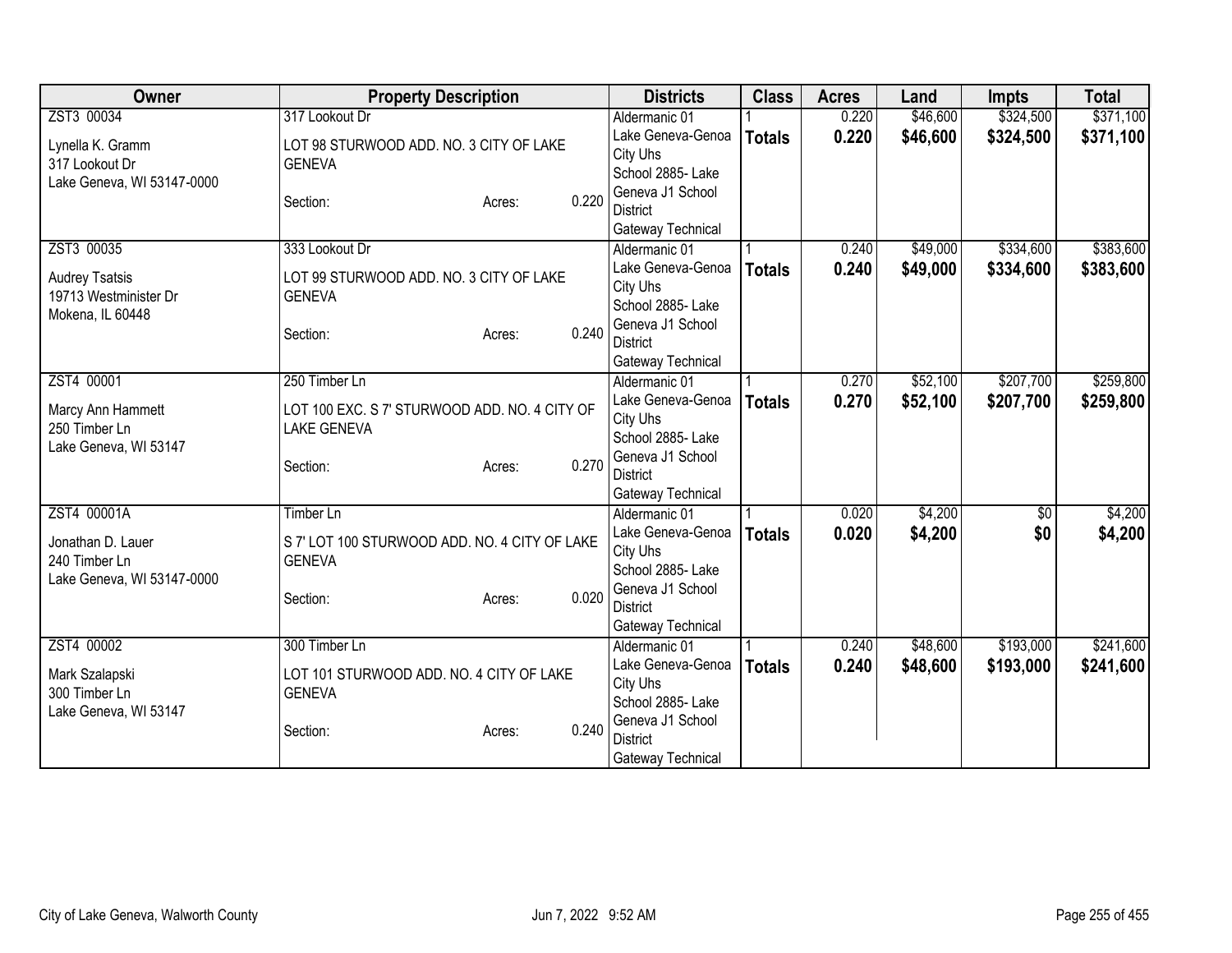| Owner                      | <b>Property Description</b>               |                 | <b>Districts</b>  | <b>Class</b>  | <b>Acres</b> | Land     | <b>Impts</b> | <b>Total</b> |
|----------------------------|-------------------------------------------|-----------------|-------------------|---------------|--------------|----------|--------------|--------------|
| ZST4 00003                 | 310 Timber Ln                             |                 | Aldermanic 01     |               | 0.200        | \$43,500 | \$99,000     | \$142,500    |
| Joseph Wilkin              | LOT 102 STURWOOD ADD. NO. 4 CITY OF LAKE  |                 | Lake Geneva-Genoa | <b>Totals</b> | 0.200        | \$43,500 | \$99,000     | \$142,500    |
| 310 Timber Ln              | <b>GENEVA</b>                             |                 | City Uhs          |               |              |          |              |              |
| Lake Geneva, WI 53147      |                                           |                 | School 2885- Lake |               |              |          |              |              |
|                            | Section:                                  | 0.200<br>Acres: | Geneva J1 School  |               |              |          |              |              |
|                            |                                           |                 | <b>District</b>   |               |              |          |              |              |
|                            |                                           |                 | Gateway Technical |               |              |          |              |              |
| ZST4 00004                 | 324 Timber Ln                             |                 | Aldermanic 01     |               | 0.240        | \$48,600 | \$170,800    | \$219,400    |
| Robert Schroeder           | LOT 103 STURWOOD ADD. NO. 4 CITY OF LAKE  |                 | Lake Geneva-Genoa | <b>Totals</b> | 0.240        | \$48,600 | \$170,800    | \$219,400    |
| 324 Timber Ln              | <b>GENEVA</b>                             |                 | City Uhs          |               |              |          |              |              |
| Lake Geneva, WI 53147-1642 |                                           |                 | School 2885- Lake |               |              |          |              |              |
|                            | Section:                                  | 0.240<br>Acres: | Geneva J1 School  |               |              |          |              |              |
|                            |                                           |                 | <b>District</b>   |               |              |          |              |              |
|                            |                                           |                 | Gateway Technical |               |              |          |              |              |
| ZST4 00005                 | 1720 Fair Vw Dr                           |                 | Aldermanic 01     |               | 0.300        | \$54,300 | \$187,800    | \$242,100    |
| Nancy L. Russell           | LOT 104 STURWOOD ADD. NO. 4 .33 A CITY OF |                 | Lake Geneva-Genoa | <b>Totals</b> | 0.300        | \$54,300 | \$187,800    | \$242,100    |
| 1720 Fairview Dr           | <b>LAKE GENEVA</b>                        |                 | City Uhs          |               |              |          |              |              |
| Lake Geneva, WI 53147      |                                           |                 | School 2885- Lake |               |              |          |              |              |
|                            | Section:                                  | 0.300<br>Acres: | Geneva J1 School  |               |              |          |              |              |
|                            |                                           |                 | <b>District</b>   |               |              |          |              |              |
|                            |                                           |                 | Gateway Technical |               |              |          |              |              |
| ZST4 00006                 | 1724 Fair Vw Dr                           |                 | Aldermanic 01     |               | 0.260        | \$51,000 | \$214,400    | \$265,400    |
| Dak A. Wade                | LOT 105 STURWOOD ADD. NO. 4 CITY OF LAKE  |                 | Lake Geneva-Genoa | <b>Totals</b> | 0.260        | \$51,000 | \$214,400    | \$265,400    |
| 1724 Fairview Dr           | <b>GENEVA</b>                             |                 | City Uhs          |               |              |          |              |              |
| Lake Geneva, WI 53147-0000 |                                           |                 | School 2885- Lake |               |              |          |              |              |
|                            | Section:                                  | 0.260<br>Acres: | Geneva J1 School  |               |              |          |              |              |
|                            |                                           |                 | <b>District</b>   |               |              |          |              |              |
|                            |                                           |                 | Gateway Technical |               |              |          |              |              |
| ZST4 00007                 | 1732 Fair Vw Dr                           |                 | Aldermanic 01     |               | 0.260        | \$51,000 | \$264,800    | \$315,800    |
| <b>Michelle Blasius</b>    | LOT 106 STURWOOD ADD. NO. 4 CITY OF LAKE  |                 | Lake Geneva-Genoa | <b>Totals</b> | 0.260        | \$51,000 | \$264,800    | \$315,800    |
| 1732 Fairview Dr           | <b>GENEVA</b>                             |                 | City Uhs          |               |              |          |              |              |
| Lake Geneva, WI 53147      |                                           |                 | School 2885- Lake |               |              |          |              |              |
|                            | Section:                                  | 0.260<br>Acres: | Geneva J1 School  |               |              |          |              |              |
|                            |                                           |                 | <b>District</b>   |               |              |          |              |              |
|                            |                                           |                 | Gateway Technical |               |              |          |              |              |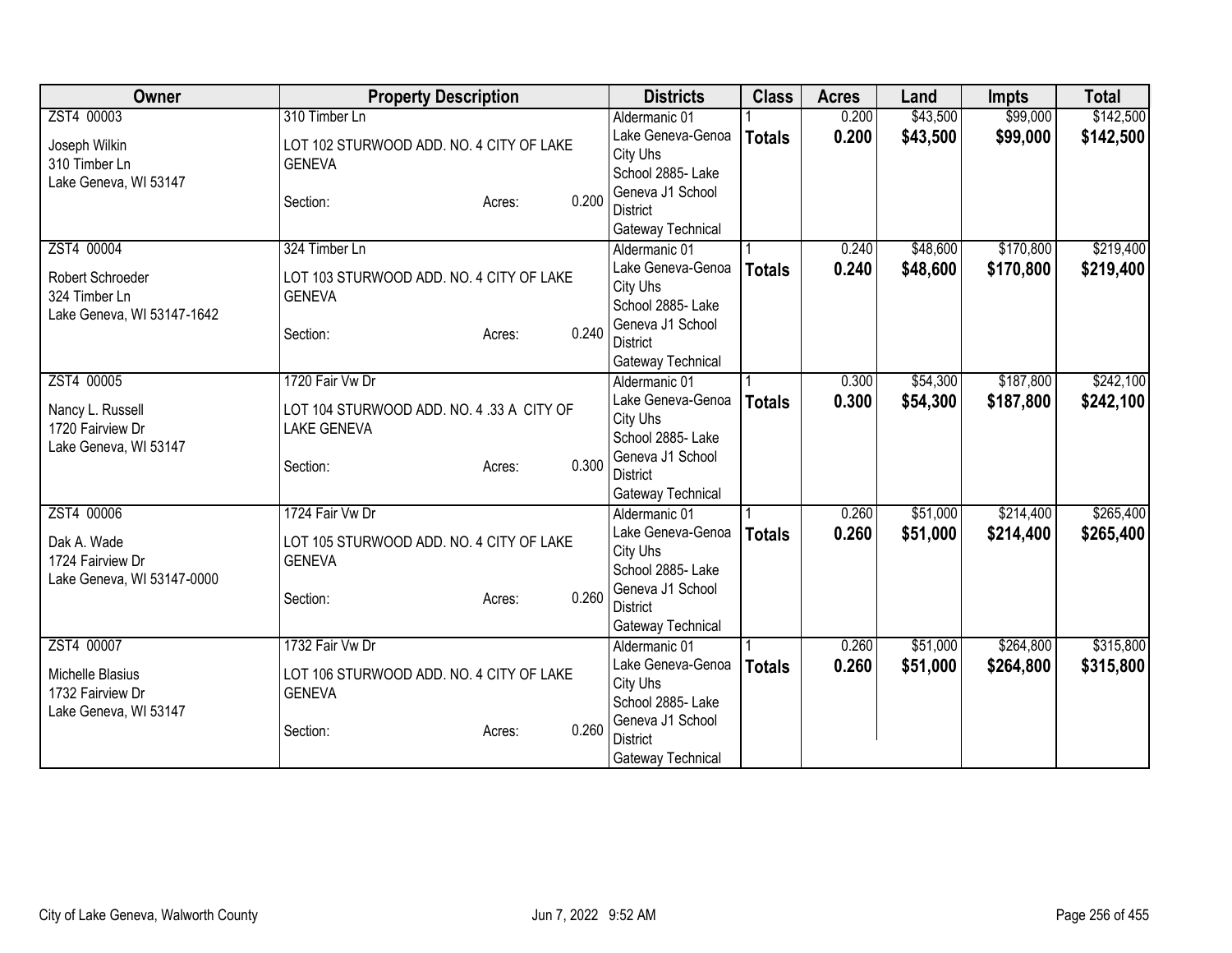| Owner                        | <b>Property Description</b>                       | <b>Districts</b>                    | <b>Class</b>  | <b>Acres</b> | Land     | <b>Impts</b> | <b>Total</b> |
|------------------------------|---------------------------------------------------|-------------------------------------|---------------|--------------|----------|--------------|--------------|
| ZST4 00008                   | 1742 Fair Vw Dr                                   | Aldermanic 01                       |               | 0.240        | \$48,000 | \$268,200    | \$316,200    |
| Ewa M. Walnik                | LOT 107 EXC. A TRIANGULAR SHAPED PORTION          | Lake Geneva-Genoa                   | <b>Totals</b> | 0.240        | \$48,000 | \$268,200    | \$316,200    |
| 1742 Fairview Dr             | DESC AS: COM NW COR LOT 107, E 10', SWLY TO SV    | City Uhs                            |               |              |          |              |              |
| Lake Geneva, WI 53147        | COR SD LOT, N 119.89' TO POB. STURWOOD ADD.       | School 2885- Lake                   |               |              |          |              |              |
|                              | 0.240<br>Section:<br>Acres:                       | Geneva J1 School                    |               |              |          |              |              |
|                              |                                                   | <b>District</b>                     |               |              |          |              |              |
|                              |                                                   | Gateway Technical                   |               |              |          |              |              |
| ZST4 00009                   | 1756 Fair Vw Dr                                   | Aldermanic 01                       |               | 0.510        | \$61,300 | \$228,300    | \$289,600    |
| Sims Family Trust            | LOT 108. ALSO COM NW COR LOT 107, E 10', SWLY     | Lake Geneva-Genoa                   | <b>Totals</b> | 0.510        | \$61,300 | \$228,300    | \$289,600    |
| 13850 Chaparral Ter          | TO SW COR LOT 107, N 119.89' TO POB. ALSO COM     | City Uhs                            |               |              |          |              |              |
| Valley Center, CA 92082-0000 | SW COR LOT 109, N0D51'W 136.87', S47D57'E 151.16' | School 2885- Lake                   |               |              |          |              |              |
|                              | 0.510<br>Section:<br>Acres:                       | Geneva J1 School                    |               |              |          |              |              |
|                              |                                                   | District                            |               |              |          |              |              |
|                              |                                                   | Gateway Technical                   |               |              |          |              |              |
| ZST4 00011                   | 1735 Fair Vw Dr                                   | Aldermanic 01                       |               | 0.440        | \$60,100 | \$214,900    | \$275,000    |
| Michael T. Sandberg          | LOT 110. ALSO PT LOT 109 DESC AS: COM NW COR      | Lake Geneva-Genoa                   | <b>Totals</b> | 0.440        | \$60,100 | \$214,900    | \$275,000    |
| 1735 Fairview Dr             | LOT 109, N86D02'E 107.50', S9D20'E 106.15',       | City Uhs                            |               |              |          |              |              |
| Lake Geneva, WI 53147-0000   | S28D30'W 25', N47D57'W 151.16' TO PT ON W LN SD   | School 2885- Lake                   |               |              |          |              |              |
|                              | 0.440<br>Section:<br>Acres:                       | Geneva J1 School                    |               |              |          |              |              |
|                              |                                                   | <b>District</b>                     |               |              |          |              |              |
|                              |                                                   | Gateway Technical                   |               |              |          |              |              |
| ZST4 00012                   | 1731 Fair Vw Dr                                   | Aldermanic 01                       |               | 0.310        | \$55,100 | \$237,400    | \$292,500    |
| Matthew C. Dralle            | LOT 111 STURWOOD ADD. NO. 4 CITY OF LAKE          | Lake Geneva-Genoa                   | <b>Totals</b> | 0.310        | \$55,100 | \$237,400    | \$292,500    |
| 1731 Fair View Dr            | <b>GENEVA</b>                                     | City Uhs                            |               |              |          |              |              |
| Lake Geneva, WI 53147        |                                                   | School 2885- Lake                   |               |              |          |              |              |
|                              | 0.310<br>Section:<br>Acres:                       | Geneva J1 School<br><b>District</b> |               |              |          |              |              |
|                              |                                                   |                                     |               |              |          |              |              |
| ZST4 00013                   | 1715 Fair Vw Dr                                   | Gateway Technical                   |               |              |          | \$244,600    | \$296,600    |
|                              |                                                   | Aldermanic 01<br>Lake Geneva-Genoa  |               | 0.270        | \$52,000 |              |              |
| Ronald D. Yenerich           | LOT 112 STURWOOD ADD. NO. 4 CITY OF LAKE          | City Uhs                            | <b>Totals</b> | 0.270        | \$52,000 | \$244,600    | \$296,600    |
| 1715 Fairview Dr             | <b>GENEVA</b>                                     | School 2885- Lake                   |               |              |          |              |              |
| Lake Geneva, WI 53147        |                                                   | Geneva J1 School                    |               |              |          |              |              |
|                              | 0.270<br>Section:<br>Acres:                       | <b>District</b>                     |               |              |          |              |              |
|                              |                                                   | Gateway Technical                   |               |              |          |              |              |
|                              |                                                   |                                     |               |              |          |              |              |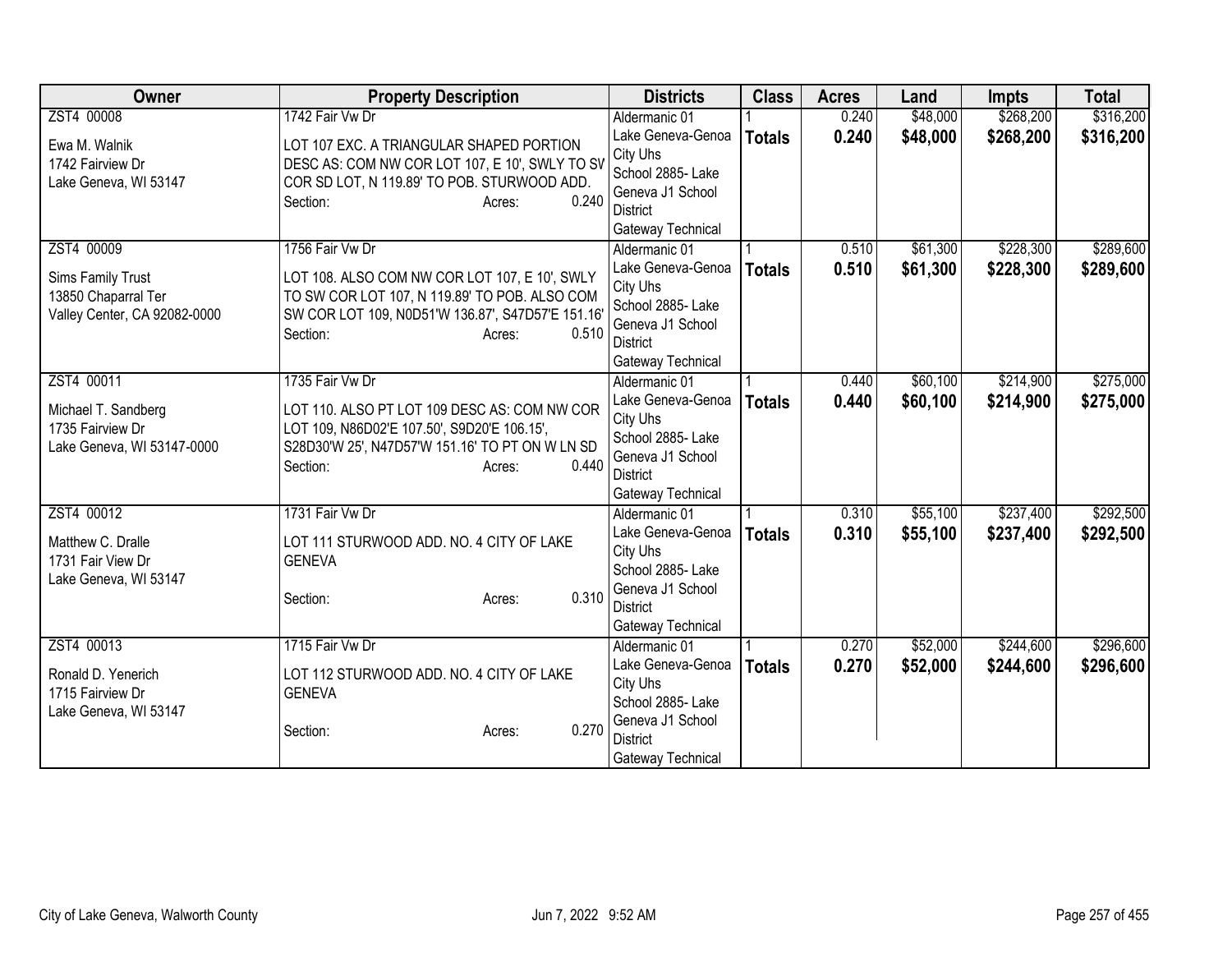| Owner                      | <b>Property Description</b>                     |       | <b>Districts</b>  | <b>Class</b>  | <b>Acres</b> | Land     | <b>Impts</b> | <b>Total</b> |
|----------------------------|-------------------------------------------------|-------|-------------------|---------------|--------------|----------|--------------|--------------|
| ZST4 00014                 | 1709 Fair Vw Dr                                 |       | Aldermanic 01     |               | 0.270        | \$51,900 | \$284,100    | \$336,000    |
| Kiehl Family Trust         | LOT 113 STURWOOD ADD. NO. 4 CITY OF LAKE        |       | Lake Geneva-Genoa | <b>Totals</b> | 0.270        | \$51,900 | \$284,100    | \$336,000    |
| 21 Flower Hill Ct          | <b>GENEVA</b>                                   |       | City Uhs          |               |              |          |              |              |
| Saint Louis, MO 63122      |                                                 |       | School 2885- Lake |               |              |          |              |              |
|                            | Section:<br>Acres:                              | 0.270 | Geneva J1 School  |               |              |          |              |              |
|                            |                                                 |       | <b>District</b>   |               |              |          |              |              |
|                            |                                                 |       | Gateway Technical |               |              |          |              |              |
| ZST4 00015                 | 250 Sky Ln                                      |       | Aldermanic 01     |               | 0.250        | \$50,200 | \$202,100    | \$252,300    |
| <b>Trevor Schwartz</b>     | LOT 114 STURWOOD ADD. NO. 4 CITY OF LAKE        |       | Lake Geneva-Genoa | <b>Totals</b> | 0.250        | \$50,200 | \$202,100    | \$252,300    |
| 250 Sky Ln                 | <b>GENEVA</b>                                   |       | City Uhs          |               |              |          |              |              |
| Lake Geneva, WI 53147      |                                                 |       | School 2885- Lake |               |              |          |              |              |
|                            | Section:<br>Acres:                              | 0.250 | Geneva J1 School  |               |              |          |              |              |
|                            |                                                 |       | <b>District</b>   |               |              |          |              |              |
|                            |                                                 |       | Gateway Technical |               |              |          |              |              |
| ZST5 00001                 | 1427 Miller Rd                                  |       | Aldermanic 01     |               | 0.190        | \$42,500 | \$191,700    | \$234,200    |
| Jaime Bustos               | LOT 115 & E 5' LOT 116 STURWOOD ADD. NO. 5 CITY |       | Lake Geneva-Genoa | <b>Totals</b> | 0.190        | \$42,500 | \$191,700    | \$234,200    |
| 1427 Miller Rd             | OF LAKE GENEVA                                  |       | City Uhs          |               |              |          |              |              |
| Lake Geneva, WI 53147-0000 |                                                 |       | School 2885- Lake |               |              |          |              |              |
|                            | Section:<br>Acres:                              | 0.190 | Geneva J1 School  |               |              |          |              |              |
|                            |                                                 |       | <b>District</b>   |               |              |          |              |              |
|                            |                                                 |       | Gateway Technical |               |              |          |              |              |
| ZST5 00002                 | 1437 Miller Rd                                  |       | Aldermanic 01     |               | 0.200        | \$43,500 | \$208,900    | \$252,400    |
| Duanne J Lafrenz Trust     | LOT 116 EXC. E 5' STURWOOD ADD. NO. 5 CITY OF   |       | Lake Geneva-Genoa | <b>Totals</b> | 0.200        | \$43,500 | \$208,900    | \$252,400    |
| 1437 Miller Rd             | <b>LAKE GENEVA</b>                              |       | City Uhs          |               |              |          |              |              |
| Lake Geneva, WI 53147-0000 |                                                 |       | School 2885- Lake |               |              |          |              |              |
|                            | Section:<br>Acres:                              | 0.200 | Geneva J1 School  |               |              |          |              |              |
|                            |                                                 |       | <b>District</b>   |               |              |          |              |              |
|                            |                                                 |       | Gateway Technical |               |              |          |              |              |
| ZST5 00003                 | 1447 Miller Rd                                  |       | Aldermanic 01     |               | 0.220        | \$45,300 | \$268,800    | \$314,100    |
| Carl A. Guest              | LOT 117 STURWOOD ADD. NO. 5 CITY OF LAKE        |       | Lake Geneva-Genoa | <b>Totals</b> | 0.220        | \$45,300 | \$268,800    | \$314,100    |
| 1447 Miller Rd             | <b>GENEVA</b>                                   |       | City Uhs          |               |              |          |              |              |
| Lake Geneva, WI 53147-0000 |                                                 |       | School 2885- Lake |               |              |          |              |              |
|                            | Section:<br>Acres:                              | 0.220 | Geneva J1 School  |               |              |          |              |              |
|                            |                                                 |       | <b>District</b>   |               |              |          |              |              |
|                            |                                                 |       | Gateway Technical |               |              |          |              |              |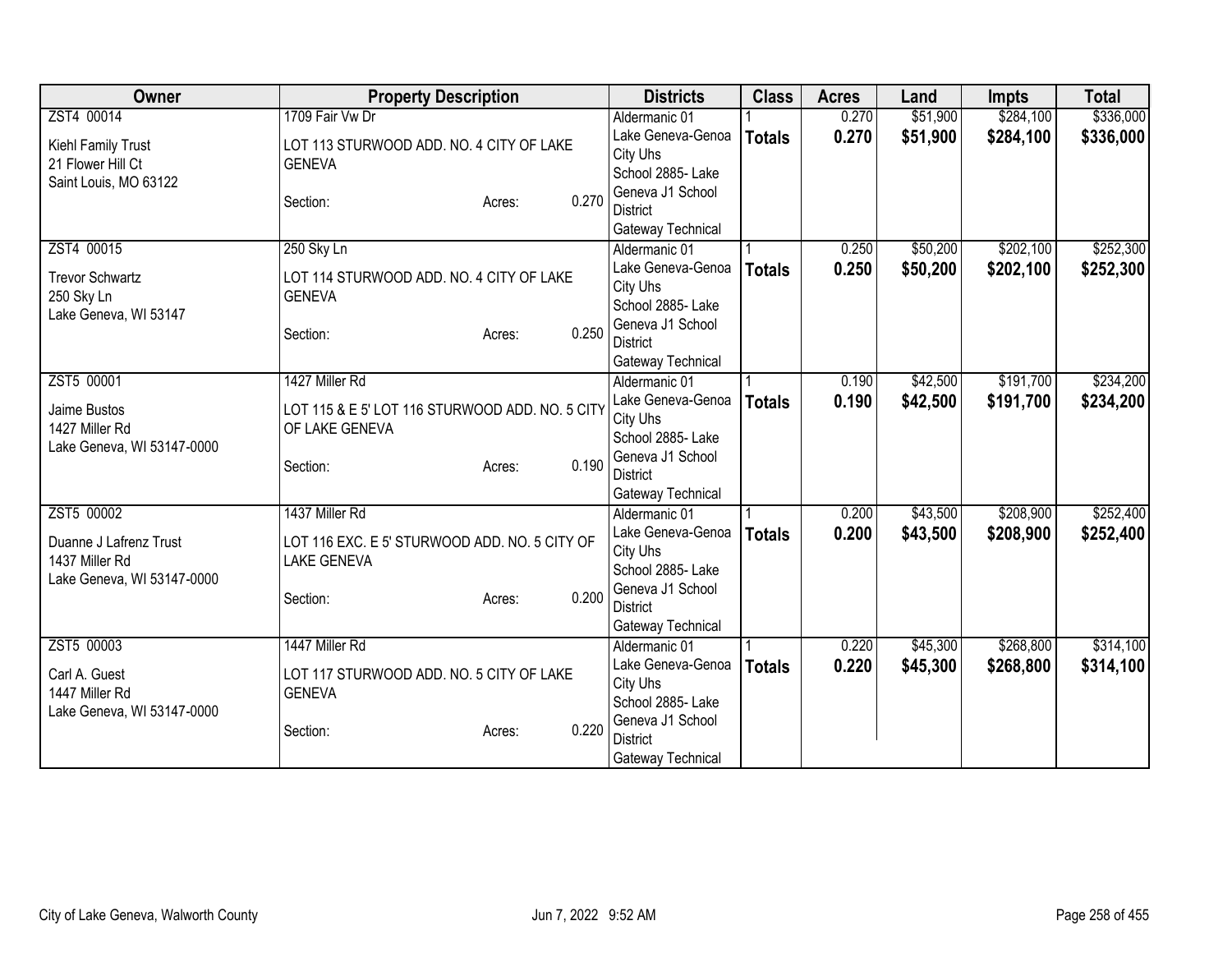| Owner                       | <b>Property Description</b>              |        |       | <b>Districts</b>  | <b>Class</b>  | <b>Acres</b> | Land     | <b>Impts</b> | <b>Total</b> |
|-----------------------------|------------------------------------------|--------|-------|-------------------|---------------|--------------|----------|--------------|--------------|
| ZST5 00004                  | 1451 Miller Rd                           |        |       | Aldermanic 01     |               | 0.220        | \$45,300 | \$232,900    | \$278,200    |
| Domenico Scrivo             | LOT 118 STURWOOD ADD. NO. 5 CITY OF LAKE |        |       | Lake Geneva-Genoa | <b>Totals</b> | 0.220        | \$45,300 | \$232,900    | \$278,200    |
| 3n717 Central Ct            | <b>GENEVA</b>                            |        |       | City Uhs          |               |              |          |              |              |
| Addison, IL 60101-0000      |                                          |        |       | School 2885- Lake |               |              |          |              |              |
|                             | Section:                                 | Acres: | 0.220 | Geneva J1 School  |               |              |          |              |              |
|                             |                                          |        |       | <b>District</b>   |               |              |          |              |              |
|                             |                                          |        |       | Gateway Technical |               |              |          |              |              |
| ZST5 00005                  | 1505 Miller Rd                           |        |       | Aldermanic 01     |               | 0.240        | \$48,900 | \$275,400    | \$324,300    |
| Carla Gesell                | LOT 119 STURWOOD ADD. NO. 5 CITY OF LAKE |        |       | Lake Geneva-Genoa | <b>Totals</b> | 0.240        | \$48,900 | \$275,400    | \$324,300    |
| 1505 Miller Rd              | <b>GENEVA</b>                            |        |       | City Uhs          |               |              |          |              |              |
| Lake Geneva, WI 53147       |                                          |        |       | School 2885- Lake |               |              |          |              |              |
|                             | Section:                                 | Acres: | 0.240 | Geneva J1 School  |               |              |          |              |              |
|                             |                                          |        |       | <b>District</b>   |               |              |          |              |              |
|                             |                                          |        |       | Gateway Technical |               |              |          |              |              |
| ZST5 00006                  | 1515 Miller Rd                           |        |       | Aldermanic 01     |               | 0.250        | \$49,700 | \$214,200    | \$263,900    |
| David Robert Laramie        | LOT 120 STURWOOD ADD. NO. 5 CITY OF LAKE |        |       | Lake Geneva-Genoa | <b>Totals</b> | 0.250        | \$49,700 | \$214,200    | \$263,900    |
| 12849 Barrow Ln             | <b>GENEVA</b>                            |        |       | City Uhs          |               |              |          |              |              |
| Plainfield, IL 60585        |                                          |        |       | School 2885- Lake |               |              |          |              |              |
|                             | Section:                                 | Acres: | 0.250 | Geneva J1 School  |               |              |          |              |              |
|                             |                                          |        |       | <b>District</b>   |               |              |          |              |              |
|                             |                                          |        |       | Gateway Technical |               |              |          |              |              |
| ZST5 00007                  | 1597 Miller Rd                           |        |       | Aldermanic 01     |               | 0.250        | \$49,700 | \$337,400    | \$387,100    |
| Robert L. Keller            | LOT 121 STURWOOD ADD. NO. 5 CITY OF LAKE |        |       | Lake Geneva-Genoa | <b>Totals</b> | 0.250        | \$49,700 | \$337,400    | \$387,100    |
| 1597 Miller Rd              | <b>GENEVA</b>                            |        |       | City Uhs          |               |              |          |              |              |
| Lake Geneva, WI 53147       |                                          |        |       | School 2885- Lake |               |              |          |              |              |
|                             | Section:                                 | Acres: | 0.250 | Geneva J1 School  |               |              |          |              |              |
|                             |                                          |        |       | <b>District</b>   |               |              |          |              |              |
|                             |                                          |        |       | Gateway Technical |               |              |          |              |              |
| ZST6 00001                  | 1611 Miller Rd                           |        |       | Aldermanic 01     |               | 0.220        | \$46,600 | \$254,900    | \$301,500    |
| Robert Swanson              | LOT 122 STURWOOD ADD. NO. 6 CITY OF LAKE |        |       | Lake Geneva-Genoa | <b>Totals</b> | 0.220        | \$46,600 | \$254,900    | \$301,500    |
| 500 Free Church Dr          | <b>GENEVA</b>                            |        |       | City Uhs          |               |              |          |              |              |
| PO Box 517                  |                                          |        |       | School 2885-Lake  |               |              |          |              |              |
| Williams Bay, WI 53191-0700 | Section:                                 | Acres: | 0.220 | Geneva J1 School  |               |              |          |              |              |
|                             |                                          |        |       | <b>District</b>   |               |              |          |              |              |
|                             |                                          |        |       | Gateway Technical |               |              |          |              |              |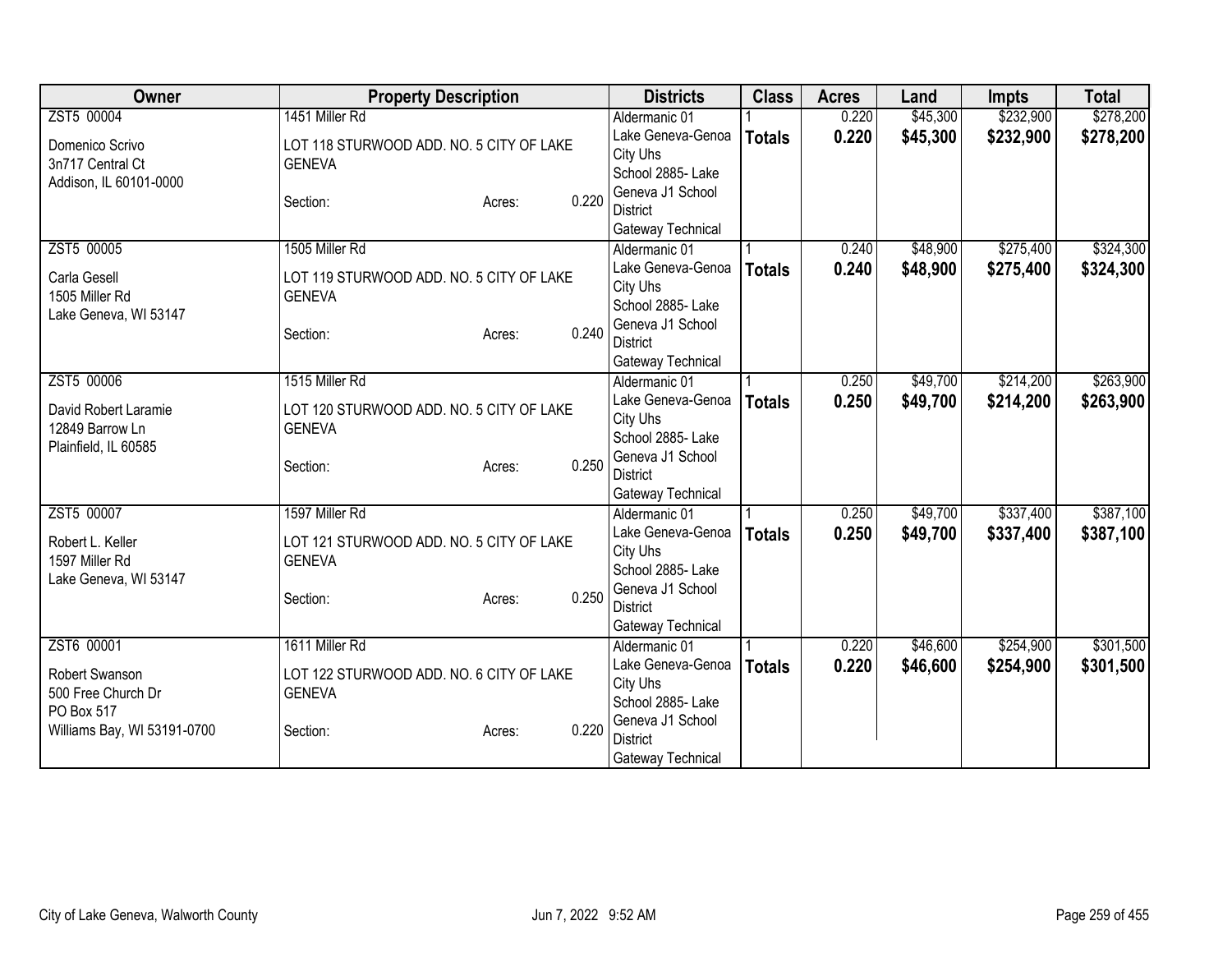| Owner                      | <b>Property Description</b>                   |                 | <b>Districts</b>  | <b>Class</b>  | <b>Acres</b> | Land     | <b>Impts</b> | <b>Total</b> |
|----------------------------|-----------------------------------------------|-----------------|-------------------|---------------|--------------|----------|--------------|--------------|
| ZST6 00002                 | 409 Circle Dr                                 |                 | Aldermanic 01     |               | 0.220        | \$46,300 | \$299,700    | \$346,000    |
| Kent L. Lambert            | LOT 123 STURWOOD ADD. NO. 6 CITY OF LAKE      |                 | Lake Geneva-Genoa | <b>Totals</b> | 0.220        | \$46,300 | \$299,700    | \$346,000    |
| 409 Circle Dr              | <b>GENEVA</b>                                 |                 | City Uhs          |               |              |          |              |              |
| Lake Geneva, WI 53147      |                                               |                 | School 2885- Lake |               |              |          |              |              |
|                            | Section:                                      | 0.220<br>Acres: | Geneva J1 School  |               |              |          |              |              |
|                            |                                               |                 | <b>District</b>   |               |              |          |              |              |
|                            |                                               |                 | Gateway Technical |               |              |          |              |              |
| ZST6 00008                 | 1618 Miller Rd                                |                 | Aldermanic 01     |               | 0.280        | \$52,600 | \$240,300    | \$292,900    |
| Brian P. Shanahan          | LOT 129 STURWOOD ADD. NO. 6 .28 A M/L CITY OF |                 | Lake Geneva-Genoa | <b>Totals</b> | 0.280        | \$52,600 | \$240,300    | \$292,900    |
| 1618 Miller Rd             | <b>LAKE GENEVA</b>                            |                 | City Uhs          |               |              |          |              |              |
| Lake Geneva, WI 53147-0000 |                                               |                 | School 2885- Lake |               |              |          |              |              |
|                            | Section:                                      | 0.280<br>Acres: | Geneva J1 School  |               |              |          |              |              |
|                            |                                               |                 | <b>District</b>   |               |              |          |              |              |
|                            |                                               |                 | Gateway Technical |               |              |          |              |              |
| ZST6 00009                 | 1615 Hillcrest Dr                             |                 | Aldermanic 01     |               | 0.240        | \$48,200 | \$173,800    | \$222,000    |
| Robert M. Arnolde          | LOT 130 STURWOOD ADD. NO. 6 CITY OF LAKE      |                 | Lake Geneva-Genoa | <b>Totals</b> | 0.240        | \$48,200 | \$173,800    | \$222,000    |
| 1313 Halladay Dr           | <b>GENEVA</b>                                 |                 | City Uhs          |               |              |          |              |              |
| Batavia, IL 60510-0000     |                                               |                 | School 2885- Lake |               |              |          |              |              |
|                            | Section:                                      | 0.240<br>Acres: | Geneva J1 School  |               |              |          |              |              |
|                            |                                               |                 | <b>District</b>   |               |              |          |              |              |
|                            |                                               |                 | Gateway Technical |               |              |          |              |              |
| ZST7 00001                 | 417 Circle Dr                                 |                 | Aldermanic 01     |               | 0.210        | \$44,100 | \$243,400    | \$287,500    |
| Lindsay A. Meyerhofer      | LOT 124 STURWOOD ADD. NO. 7 CITY OF LAKE      |                 | Lake Geneva-Genoa | <b>Totals</b> | 0.210        | \$44,100 | \$243,400    | \$287,500    |
| 417 Circle Dr              | <b>GENEVA</b>                                 |                 | City Uhs          |               |              |          |              |              |
| Lake Geneva, WI 53147      |                                               |                 | School 2885- Lake |               |              |          |              |              |
|                            | Section:                                      | 0.210<br>Acres: | Geneva J1 School  |               |              |          |              |              |
|                            |                                               |                 | <b>District</b>   |               |              |          |              |              |
|                            |                                               |                 | Gateway Technical |               |              |          |              |              |
| ZST7 00002                 | 427 Circle Dr                                 |                 | Aldermanic 01     |               | 0.350        | \$58,600 | \$248,600    | \$307,200    |
| Ronald D. Martinson        | LOT 125 STURWOOD ADD. NO. 7 CITY OF LAKE      |                 | Lake Geneva-Genoa | <b>Totals</b> | 0.350        | \$58,600 | \$248,600    | \$307,200    |
| 427 Circle Dr              | <b>GENEVA</b>                                 |                 | City Uhs          |               |              |          |              |              |
| Lake Geneva, WI 53147-0000 |                                               |                 | School 2885- Lake |               |              |          |              |              |
|                            | Section:                                      | 0.350<br>Acres: | Geneva J1 School  |               |              |          |              |              |
|                            |                                               |                 | <b>District</b>   |               |              |          |              |              |
|                            |                                               |                 | Gateway Technical |               |              |          |              |              |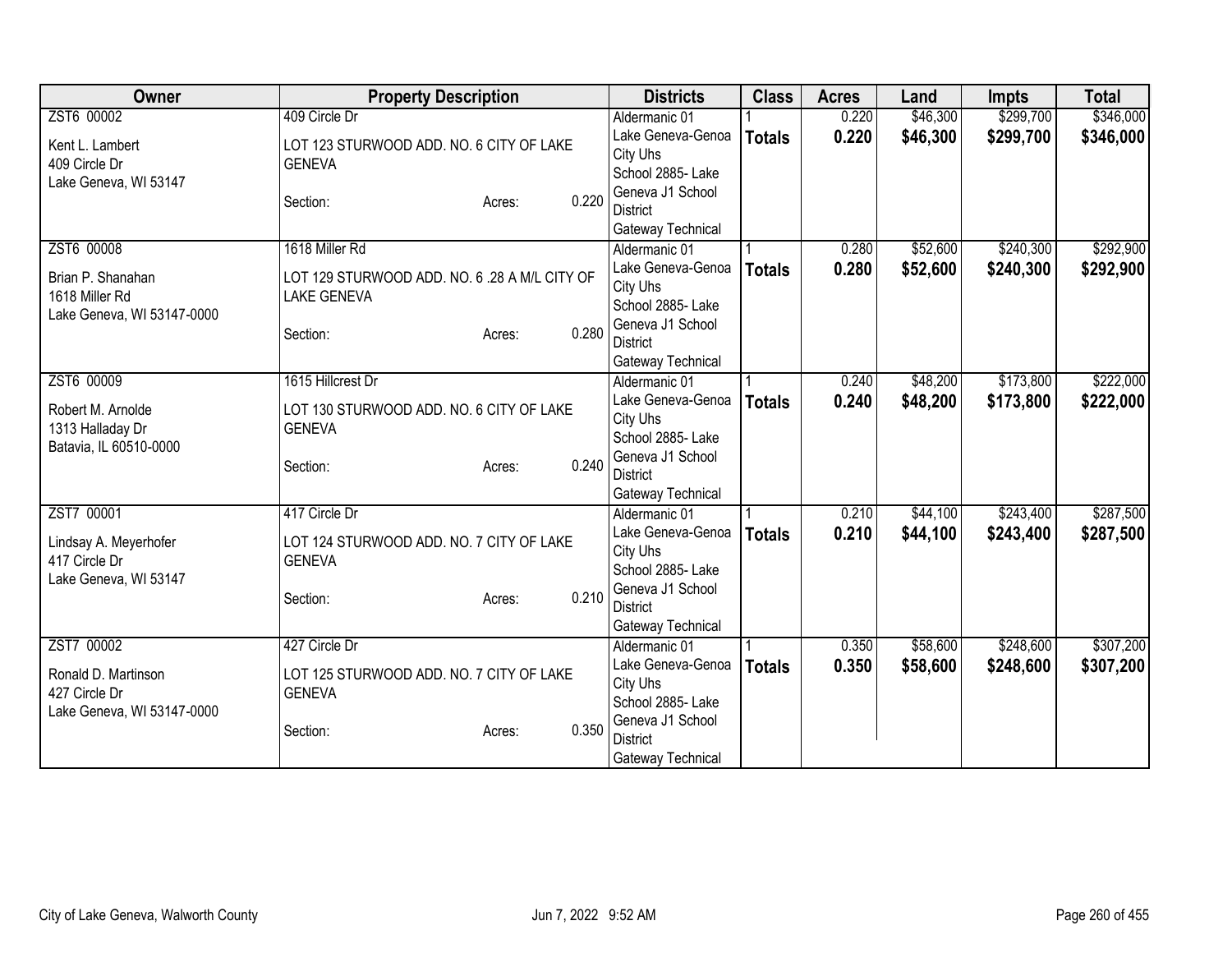| Owner                      | <b>Property Description</b>               |                 | <b>Districts</b>                    | <b>Class</b>  | <b>Acres</b> | Land     | <b>Impts</b> | <b>Total</b> |
|----------------------------|-------------------------------------------|-----------------|-------------------------------------|---------------|--------------|----------|--------------|--------------|
| ZST7 00003                 | 434 Circle Dr                             |                 | Aldermanic 01                       |               | 0.320        | \$56,500 | \$213,700    | \$270,200    |
| Patricia A. Lux            | LOT 126 STURWOOD ADD. NO. 7 CITY OF LAKE  |                 | Lake Geneva-Genoa                   | <b>Totals</b> | 0.320        | \$56,500 | \$213,700    | \$270,200    |
| 434 Circle Dr              | <b>GENEVA</b>                             |                 | City Uhs                            |               |              |          |              |              |
| Lake Geneva, WI 53147-1602 |                                           |                 | School 2885- Lake                   |               |              |          |              |              |
|                            | Section:                                  | 0.320<br>Acres: | Geneva J1 School                    |               |              |          |              |              |
|                            |                                           |                 | <b>District</b>                     |               |              |          |              |              |
|                            |                                           |                 | Gateway Technical                   |               |              |          |              |              |
| ZST7 00004                 | 428 Circle Dr                             |                 | Aldermanic 01                       |               | 0.290        | \$53,800 | \$234,200    | \$288,000    |
| Henri A. Lorenzi           | LOT 127 STURWOOD ADD. NO. 7 CITY OF LAKE  |                 | Lake Geneva-Genoa                   | <b>Totals</b> | 0.290        | \$53,800 | \$234,200    | \$288,000    |
| 428 Circle Dr              | <b>GENEVA</b>                             |                 | City Uhs                            |               |              |          |              |              |
| Lake Geneva, WI 53147      |                                           |                 | School 2885- Lake                   |               |              |          |              |              |
|                            | Section:                                  | 0.290<br>Acres: | Geneva J1 School                    |               |              |          |              |              |
|                            |                                           |                 | <b>District</b>                     |               |              |          |              |              |
|                            |                                           |                 | Gateway Technical                   |               |              |          |              |              |
| ZST7 00005                 | 418 Circle Dr                             |                 | Aldermanic 01                       |               | 0.280        | \$52,300 | \$238,000    | \$290,300    |
| Sal Sardina                | LOT 128 STURWOOD ADD. NO. 7 .21 A CITY OF |                 | Lake Geneva-Genoa                   | <b>Totals</b> | 0.280        | \$52,300 | \$238,000    | \$290,300    |
| 1456 County Rd 1105        | <b>LAKE GENEVA</b>                        |                 | City Uhs                            |               |              |          |              |              |
| Crockett, TX 75835-0000    |                                           |                 | School 2885- Lake                   |               |              |          |              |              |
|                            | Section:                                  | 0.280<br>Acres: | Geneva J1 School                    |               |              |          |              |              |
|                            |                                           |                 | <b>District</b>                     |               |              |          |              |              |
|                            |                                           |                 | Gateway Technical                   |               |              |          |              |              |
| ZST7 00006                 | 412 Circle Dr                             |                 | Aldermanic 01                       |               | 0.210        | \$44,700 | \$249,300    | \$294,000    |
| Robert E. Host             | LOT 131 STURWOOD ADD. NO. 7 CITY OF LAKE  |                 | Lake Geneva-Genoa                   | <b>Totals</b> | 0.210        | \$44,700 | \$249,300    | \$294,000    |
| 412 Circle Dr              | <b>GENEVA</b>                             |                 | City Uhs                            |               |              |          |              |              |
| Lake Geneva, WI 53147-0000 |                                           |                 | School 2885- Lake                   |               |              |          |              |              |
|                            | Section:                                  | 0.210<br>Acres: | Geneva J1 School<br><b>District</b> |               |              |          |              |              |
|                            |                                           |                 | Gateway Technical                   |               |              |          |              |              |
| ZST7 00007                 | 406 Circle Dr                             |                 | Aldermanic 01                       |               | 0.240        | \$49,200 | \$175,700    | \$224,900    |
|                            |                                           |                 | Lake Geneva-Genoa                   |               |              |          |              |              |
| Olivia Malik               | LOT 132 STURWOOD ADD. NO. 7 CITY OF LAKE  |                 | City Uhs                            | <b>Totals</b> | 0.240        | \$49,200 | \$175,700    | \$224,900    |
| 406 Circle Dr              | <b>GENEVA</b>                             |                 | School 2885- Lake                   |               |              |          |              |              |
| Lake Geneva, WI 53147      |                                           |                 | Geneva J1 School                    |               |              |          |              |              |
|                            | Section:                                  | 0.240<br>Acres: | <b>District</b>                     |               |              |          |              |              |
|                            |                                           |                 | Gateway Technical                   |               |              |          |              |              |
|                            |                                           |                 |                                     |               |              |          |              |              |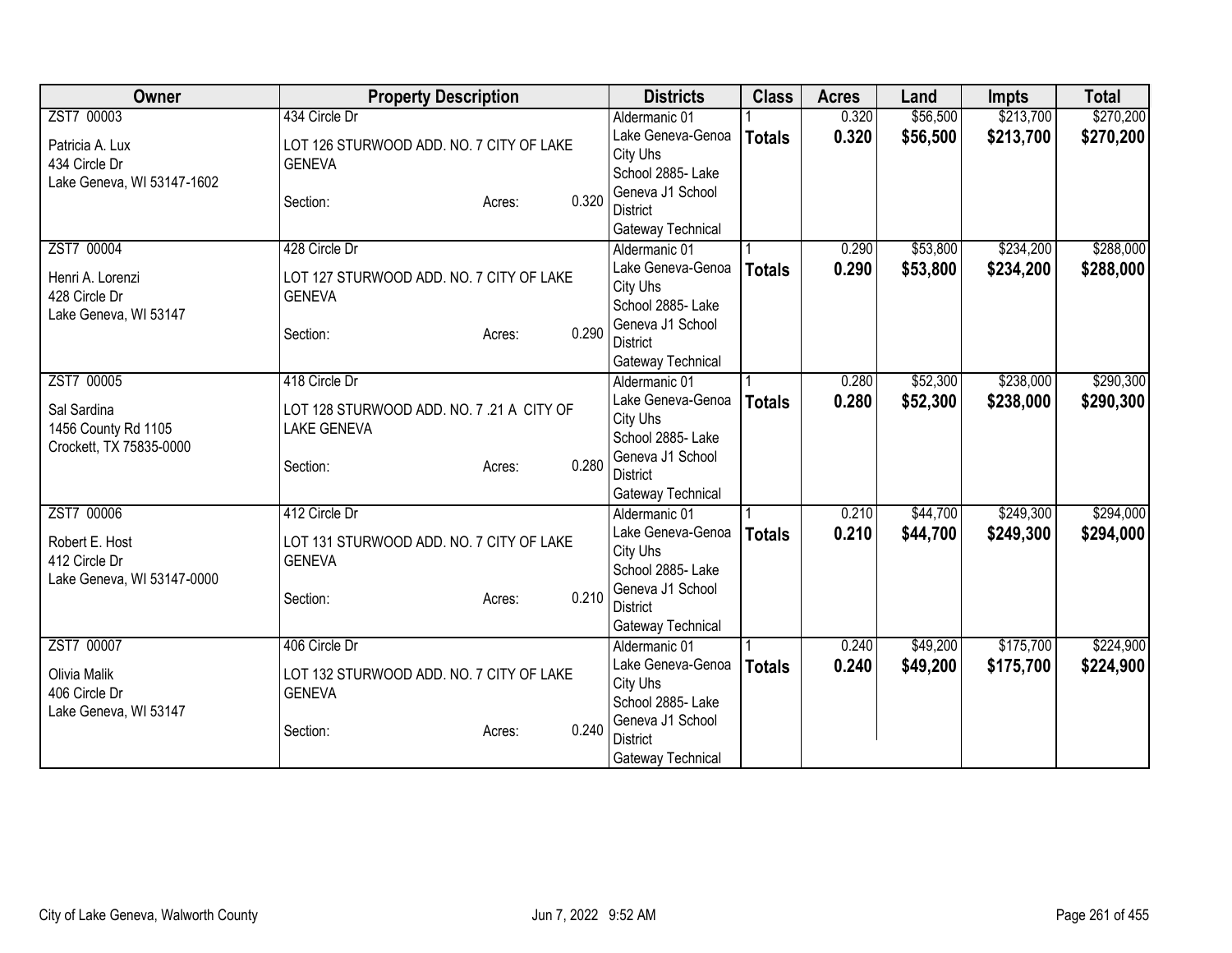| Owner                        | <b>Property Description</b>              |        |                          | <b>Districts</b>  | <b>Class</b>  | <b>Acres</b> | Land     | <b>Impts</b> | <b>Total</b> |
|------------------------------|------------------------------------------|--------|--------------------------|-------------------|---------------|--------------|----------|--------------|--------------|
| ZST8 00001                   | 1740 Miller Rd                           |        |                          | Aldermanic 01     |               | 0.290        | \$53,900 | \$483,100    | \$537,000    |
| Jeffrey S. Miller            | LOT 133 STURWOOD ADD. NO. 8 CITY OF LAKE |        |                          | Lake Geneva-Genoa | <b>Totals</b> | 0.290        | \$53,900 | \$483,100    | \$537,000    |
| 1740 Miller Rd               | <b>GENEVA</b>                            |        | City Uhs                 |                   |               |              |          |              |              |
| Lake Geneva, WI 53147-0000   |                                          |        |                          | School 2885- Lake |               |              |          |              |              |
|                              | Section:                                 | Acres: | 0.290                    | Geneva J1 School  |               |              |          |              |              |
|                              |                                          |        | <b>District</b>          |                   |               |              |          |              |              |
|                              |                                          |        |                          | Gateway Technical |               |              |          |              |              |
| ZST8 00002                   | 1725 Hillcrest Dr                        |        |                          | Aldermanic 01     |               | 0.290        | \$53,300 | \$299,100    | \$352,400    |
| Henry A. Sibbing             | LOT 134 STURWOOD ADD. NO. 8 CITY OF LAKE |        |                          | Lake Geneva-Genoa | <b>Totals</b> | 0.290        | \$53,300 | \$299,100    | \$352,400    |
| 1725 Hillcrest Dr            | <b>GENEVA</b>                            |        | City Uhs                 |                   |               |              |          |              |              |
| Lake Geneva, WI 53147-0000   |                                          |        |                          | School 2885- Lake |               |              |          |              |              |
|                              | Section:                                 | Acres: | 0.290                    | Geneva J1 School  |               |              |          |              |              |
|                              |                                          |        | <b>District</b>          |                   |               |              |          |              |              |
|                              |                                          |        |                          | Gateway Technical |               |              |          |              |              |
| ZST8 00003                   | 1723 Hillcrest Dr                        |        |                          | Aldermanic 01     |               | 0.280        | \$52,500 | \$247,800    | \$300,300    |
| John Difronzo Trust          | LOT 135 STURWOOD ADD. NO. 8 CITY OF LAKE |        |                          | Lake Geneva-Genoa | <b>Totals</b> | 0.280        | \$52,500 | \$247,800    | \$300,300    |
| 1723 E Seminole Ln           | <b>GENEVA</b>                            |        | City Uhs                 |                   |               |              |          |              |              |
| Mt Prospect, IL 60056-2690   |                                          |        |                          | School 2885- Lake |               |              |          |              |              |
|                              | Section:                                 | Acres: | 0.280                    | Geneva J1 School  |               |              |          |              |              |
|                              |                                          |        | <b>District</b>          |                   |               |              |          |              |              |
|                              | 1707 Hillcrest Dr                        |        |                          | Gateway Technical |               |              |          |              |              |
| ZST8 00004                   |                                          |        |                          | Aldermanic 01     |               | 0.300        | \$54,500 | \$151,000    | \$205,500    |
| Annette Berndt Trust         | LOT 136 STURWOOD ADD. NO. 8 CITY OF LAKE |        |                          | Lake Geneva-Genoa | <b>Totals</b> | 0.300        | \$54,500 | \$151,000    | \$205,500    |
| 1707 Hillcrest Dr            | <b>GENEVA</b>                            |        | City Uhs                 | School 2885- Lake |               |              |          |              |              |
| Lake Geneva, WI 53147        |                                          |        |                          | Geneva J1 School  |               |              |          |              |              |
|                              | Section:                                 | Acres: | 0.300<br><b>District</b> |                   |               |              |          |              |              |
|                              |                                          |        |                          | Gateway Technical |               |              |          |              |              |
| ZST8 00005                   | 1718 Hillcrest Dr                        |        |                          | Aldermanic 01     |               | 0.310        | \$55,500 | \$295,800    | \$351,300    |
|                              |                                          |        |                          | Lake Geneva-Genoa |               | 0.310        |          |              |              |
| <b>Howard A Sellke Trust</b> | LOT 137 STURWOOD ADD. NO. 8 CITY OF LAKE |        | City Uhs                 |                   | <b>Totals</b> |              | \$55,500 | \$295,800    | \$351,300    |
| c/o Susan Waters Tte         | <b>GENEVA</b>                            |        |                          | School 2885- Lake |               |              |          |              |              |
| 2035 Washington Rd           |                                          |        |                          | Geneva J1 School  |               |              |          |              |              |
| Stoughton, WI 53589-0000     | Section:                                 | Acres: | 0.310<br><b>District</b> |                   |               |              |          |              |              |
|                              |                                          |        |                          | Gateway Technical |               |              |          |              |              |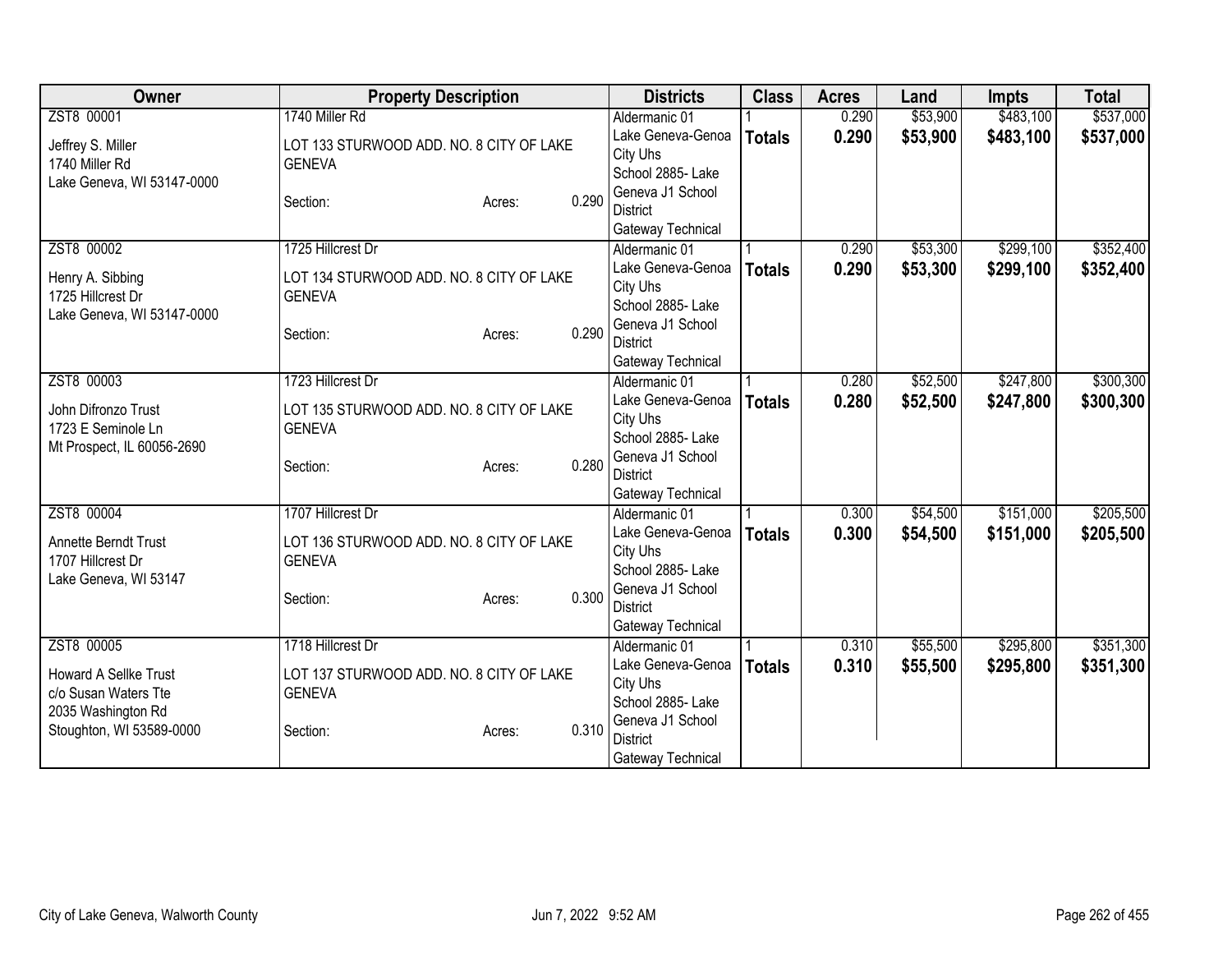| Owner                                                  | <b>Property Description</b>              |                 | <b>Districts</b>  | <b>Class</b>  | <b>Acres</b> | Land      | <b>Impts</b> | <b>Total</b> |
|--------------------------------------------------------|------------------------------------------|-----------------|-------------------|---------------|--------------|-----------|--------------|--------------|
| ZST8 00006                                             | 1726 Hillcrest Dr                        |                 | Aldermanic 01     |               | 0.310        | \$54,900  | \$299,700    | \$354,600    |
| Darryl Jensen                                          | LOT 138 STURWOOD ADD. NO. 8 CITY OF LAKE |                 | Lake Geneva-Genoa | <b>Totals</b> | 0.310        | \$54,900  | \$299,700    | \$354,600    |
| 1726 Hillcrest Dr                                      | <b>GENEVA</b>                            |                 | City Uhs          |               |              |           |              |              |
| Lake Geneva, WI 53147                                  |                                          |                 | School 2885- Lake |               |              |           |              |              |
|                                                        | Section:                                 | 0.310<br>Acres: | Geneva J1 School  |               |              |           |              |              |
|                                                        |                                          |                 | <b>District</b>   |               |              |           |              |              |
|                                                        |                                          |                 | Gateway Technical |               |              |           |              |              |
| ZST8 00007                                             | 1740 Hillcrest Dr                        |                 | Aldermanic 01     |               | 0.350        | \$58,600  | \$246,200    | \$304,800    |
| Monica L. Hochevar                                     | LOT 139 STURWOOD ADD. NO. 8 CITY OF LAKE |                 | Lake Geneva-Genoa | <b>Totals</b> | 0.350        | \$58,600  | \$246,200    | \$304,800    |
| 1740 Hillcrest Dr                                      | <b>GENEVA</b>                            |                 | City Uhs          |               |              |           |              |              |
| Lake Geneva, WI 53147                                  |                                          |                 | School 2885- Lake |               |              |           |              |              |
|                                                        | Section:                                 | 0.350<br>Acres: | Geneva J1 School  |               |              |           |              |              |
|                                                        |                                          |                 | <b>District</b>   |               |              |           |              |              |
|                                                        |                                          |                 | Gateway Technical |               |              |           |              |              |
| ZST8 00008                                             | 1744 Hillcrest Dr                        |                 | Aldermanic 01     |               | 0.410        | \$59,600  | \$419,900    | \$479,500    |
| Josh Kahle<br>LOT 140 STURWOOD ADD. NO. 8 CITY OF LAKE | Lake Geneva-Genoa                        | <b>Totals</b>   | 0.410             | \$59,600      | \$419,900    | \$479,500 |              |              |
| 1744 Hillcrest Dr                                      | <b>GENEVA</b>                            |                 | City Uhs          |               |              |           |              |              |
| Lake Geneva, WI 53147                                  |                                          |                 | School 2885- Lake |               |              |           |              |              |
|                                                        | Section:                                 | 0.410<br>Acres: | Geneva J1 School  |               |              |           |              |              |
|                                                        |                                          |                 | <b>District</b>   |               |              |           |              |              |
|                                                        |                                          |                 | Gateway Technical |               |              |           |              |              |
| ZST8 00009                                             | 1750 Hillcrest Dr                        |                 | Aldermanic 01     |               | 0.310        | \$55,300  | \$375,700    | \$431,000    |
| Benjamin J. Krause                                     | LOT 141 STURWOOD ADD. NO. 8 CITY OF LAKE |                 | Lake Geneva-Genoa | <b>Totals</b> | 0.310        | \$55,300  | \$375,700    | \$431,000    |
| 1750 Hillcrest Dr                                      | <b>GENEVA</b>                            |                 | City Uhs          |               |              |           |              |              |
| Lake Geneva, WI 53147                                  |                                          |                 | School 2885- Lake |               |              |           |              |              |
|                                                        | Section:                                 | 0.310<br>Acres: | Geneva J1 School  |               |              |           |              |              |
|                                                        |                                          |                 | <b>District</b>   |               |              |           |              |              |
|                                                        |                                          |                 | Gateway Technical |               |              |           |              |              |
| ZST8 00010                                             | 1760 Hillcrest Dr                        |                 | Aldermanic 01     |               | 0.350        | \$58,600  | \$465,400    | \$524,000    |
| Spyro G. Condos                                        | LOT 142 STURWOOD ADD. NO. 8 CITY OF LAKE |                 | Lake Geneva-Genoa | <b>Totals</b> | 0.350        | \$58,600  | \$465,400    | \$524,000    |
| 1760 Hillcrest Dr                                      | <b>GENEVA</b>                            |                 | City Uhs          |               |              |           |              |              |
| Lake Geneva, WI 53147-0000                             |                                          |                 | School 2885- Lake |               |              |           |              |              |
|                                                        | Section:                                 | 0.350<br>Acres: | Geneva J1 School  |               |              |           |              |              |
|                                                        |                                          |                 | <b>District</b>   |               |              |           |              |              |
|                                                        |                                          |                 | Gateway Technical |               |              |           |              |              |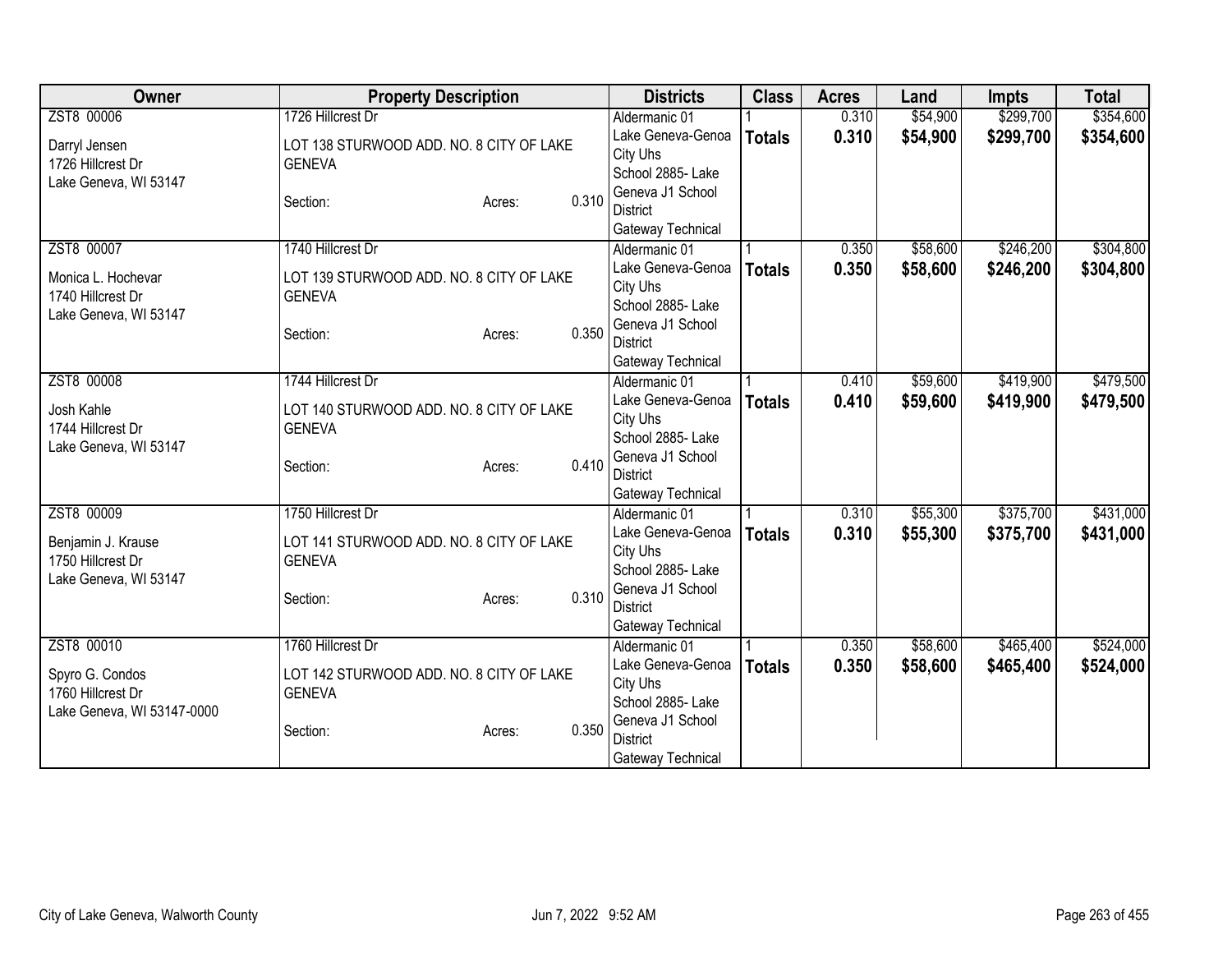| <b>Owner</b>               | <b>Property Description</b>                    | <b>Districts</b>                    | <b>Class</b>  | <b>Acres</b> | Land     | <b>Impts</b> | <b>Total</b> |
|----------------------------|------------------------------------------------|-------------------------------------|---------------|--------------|----------|--------------|--------------|
| <b>ZSUM 00101</b>          | 101 Summerhaven Ln                             | Aldermanic 01                       |               | 0.000        | \$30,000 | \$255,000    | \$285,000    |
| Demetra C. Condos          | UNIT 101 SUMMERHAVEN OF LAKE GENEVA A          | Lake Geneva-Genoa                   | <b>Totals</b> | 0.000        | \$30,000 | \$255,000    | \$285,000    |
| 101 Summerhaven Ln         | CONDOMINIUM AS RECORDED IN CONDO CAB A         | City Uhs                            |               |              |          |              |              |
| Lake Geneva, WI 53147-0000 | SLIDE 595 WCR. LOCATED IN SE 1/4 SE 1/4 SEC 36 | School 2885- Lake                   |               |              |          |              |              |
|                            | 0.000<br>Section:<br>Acres:                    | Geneva J1 School                    |               |              |          |              |              |
|                            |                                                | District                            |               |              |          |              |              |
|                            |                                                | Gateway Technical                   |               |              |          |              |              |
| <b>ZSUM 00103</b>          | 103 Summerhaven Ln                             | Aldermanic 01                       |               | 0.000        | \$30,000 | \$255,000    | \$285,000    |
| Amy Marie Grau             | UNIT 103 SUMMERHAVEN OF LAKE GENEVA A          | Lake Geneva-Genoa                   | <b>Totals</b> | 0.000        | \$30,000 | \$255,000    | \$285,000    |
| 103 Summerhaven Ln         | CONDOMINIUM AS RECORDED IN CONDO CAB A         | City Uhs                            |               |              |          |              |              |
| Lake Geneva, WI 53147      | SLIDE 595 WCR. LOCATED IN SE 1/4 SE 1/4 SEC 36 | School 2885- Lake                   |               |              |          |              |              |
|                            | 0.000<br>Section:<br>Acres:                    | Geneva J1 School                    |               |              |          |              |              |
|                            |                                                | <b>District</b>                     |               |              |          |              |              |
|                            |                                                | Gateway Technical                   |               |              |          |              |              |
| <b>ZSUM 00107</b>          | 107 Murray Dr                                  | Aldermanic 01                       |               | 0.000        | \$30,000 | \$350,600    | \$380,600    |
| Jennifer Blanco            | UNIT 107 SUMMERHAVEN OF LAKE GENEVA A          | Lake Geneva-Genoa                   | <b>Totals</b> | 0.000        | \$30,000 | \$350,600    | \$380,600    |
| 509 Ridgewood Dr           | CONDOMINIUM AS RECORDED IN CONDO CAB A         | City Uhs                            |               |              |          |              |              |
| Cary, IL 60013             | SLIDE 595 WCR. LOCATED IN SE 1/4 SE 1/4 SEC 36 | School 2885- Lake                   |               |              |          |              |              |
|                            | 0.000<br>Section:<br>Acres:                    | Geneva J1 School<br><b>District</b> |               |              |          |              |              |
|                            |                                                | Gateway Technical                   |               |              |          |              |              |
| <b>ZSUM 00109</b>          | 109 Murray Dr                                  | Aldermanic 01                       |               | 0.000        | \$30,000 | \$324,300    | \$354,300    |
|                            |                                                | Lake Geneva-Genoa                   | <b>Totals</b> | 0.000        | \$30,000 | \$324,300    | \$354,300    |
| Adam S. Kriticos           | UNIT 109 SUMMERHAVEN OF LAKE GENEVA A          | City Uhs                            |               |              |          |              |              |
| 109 Murray Dr              | CONDOMINIUM AS RECORDED IN CONDO CAB A         | School 2885- Lake                   |               |              |          |              |              |
| Lake Geneva, WI 53147      | SLIDE 595 WCR. LOCATED IN SE 1/4 SE 1/4 SEC 36 | Geneva J1 School                    |               |              |          |              |              |
|                            | 0.000<br>Section:<br>Acres:                    | <b>District</b>                     |               |              |          |              |              |
|                            |                                                | Gateway Technical                   |               |              |          |              |              |
| <b>ZSUM 00112</b>          | 112 Murray Dr                                  | Aldermanic 01                       |               | 0.000        | \$30,000 | \$342,000    | \$372,000    |
|                            |                                                | Lake Geneva-Genoa                   | <b>Totals</b> | 0.000        | \$30,000 | \$342,000    | \$372,000    |
| Katie Mcmillan             | UNIT 112 SUMMERHAVEN OF LAKE GENEVA A          | City Uhs                            |               |              |          |              |              |
| 112 Murray Dr              | CONDOMINIUM AS RECORDED IN CONDO CAB A         | School 2885- Lake                   |               |              |          |              |              |
| Lake Geneva, WI 53147      | SLIDE 595 WCR. LOCATED IN SE 1/4 SE 1/4 SEC 36 | Geneva J1 School                    |               |              |          |              |              |
|                            | 0.000<br>Section:<br>Acres:                    | <b>District</b>                     |               |              |          |              |              |
|                            |                                                | Gateway Technical                   |               |              |          |              |              |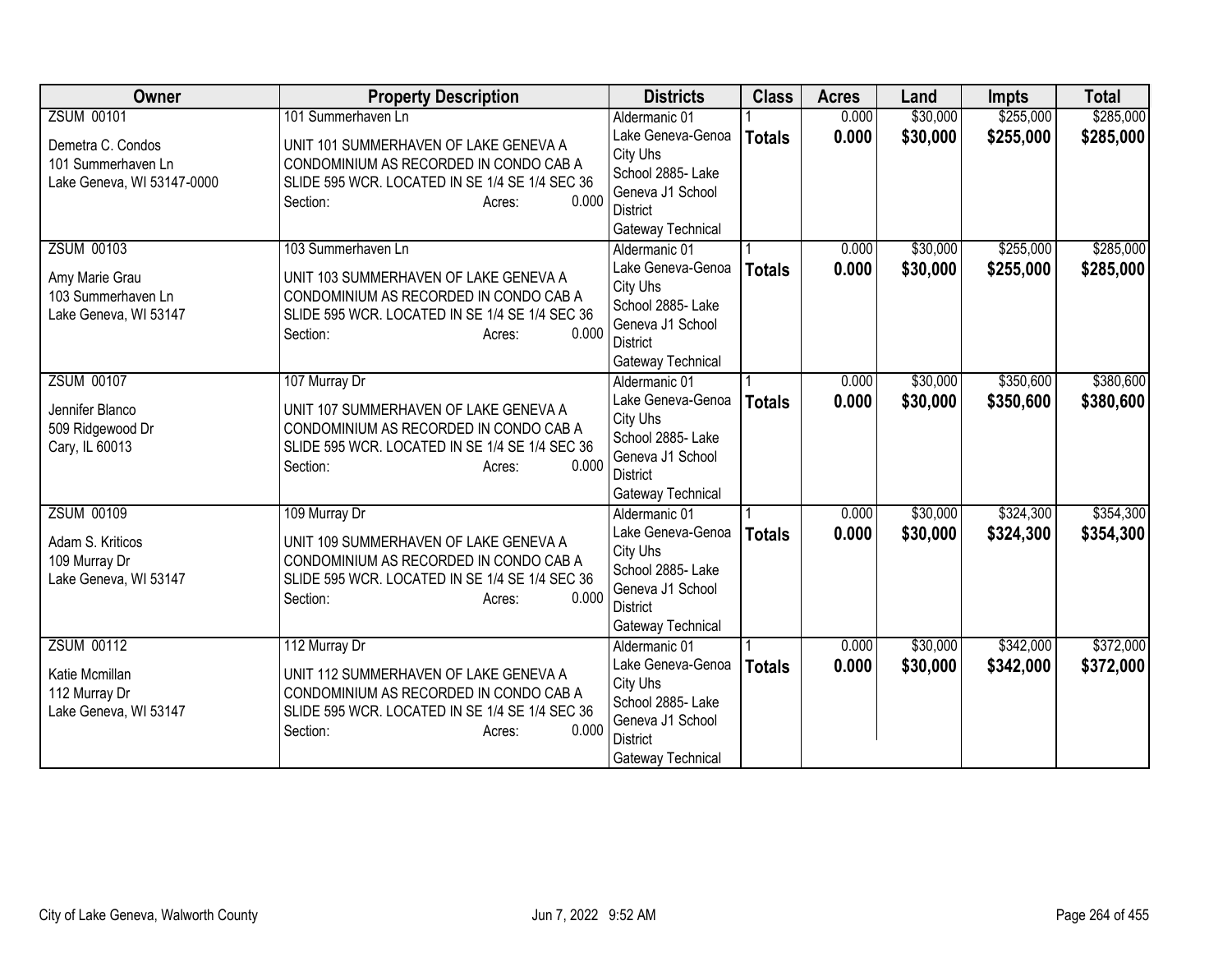| <b>Owner</b>               | <b>Property Description</b>                    | <b>Districts</b>              | <b>Class</b>  | <b>Acres</b> | Land     | <b>Impts</b> | <b>Total</b> |
|----------------------------|------------------------------------------------|-------------------------------|---------------|--------------|----------|--------------|--------------|
| <b>ZSUM 00116</b>          | 116 Murray Dr                                  | Aldermanic 01                 |               | 0.000        | \$30,000 | \$300,000    | \$330,000    |
| Gregory John Zaskowski     | UNIT 116 SUMMERHAVEN OF LAKE GENEVA A          | Lake Geneva-Genoa             | <b>Totals</b> | 0.000        | \$30,000 | \$300,000    | \$330,000    |
| 100 Skyline Dr #25         | CONDOMINIUM AS RECORDED IN CONDO CAB A         | City Uhs                      |               |              |          |              |              |
| Lake Geneva, WI 53147      | SLIDE 595 WCR. LOCATED IN SE 1/4 SE 1/4 SEC 36 | School 2885- Lake             |               |              |          |              |              |
|                            | 0.000<br>Section:<br>Acres:                    | Geneva J1 School              |               |              |          |              |              |
|                            |                                                | <b>District</b>               |               |              |          |              |              |
|                            |                                                | Gateway Technical             |               |              |          |              |              |
| <b>ZSUM 00126</b>          | 126 Murray Dr                                  | Aldermanic 01                 |               | 0.000        | \$30,000 | \$294,900    | \$324,900    |
| Vito V. Pavone             | UNIT 126 SUMMERHAVEN OF LAKE GENEVA A          | Lake Geneva-Genoa             | <b>Totals</b> | 0.000        | \$30,000 | \$294,900    | \$324,900    |
| 8245 W Balmoral Ave        | CONDOMINIUM AS RECORDED IN CONDO CAB A         | City Uhs<br>School 2885- Lake |               |              |          |              |              |
| Chicago, IL 60656          | SLIDE 595 WCR. LOCATED IN SE 1/4 SE 1/4 SEC 36 | Geneva J1 School              |               |              |          |              |              |
|                            | 0.000<br>Section:<br>Acres:                    | <b>District</b>               |               |              |          |              |              |
|                            |                                                | Gateway Technical             |               |              |          |              |              |
| <b>ZSUM 00202</b>          | 202 Summerhaven Ln                             | Aldermanic 01                 |               | 0.000        | \$30,000 | \$255,000    | \$285,000    |
|                            |                                                | Lake Geneva-Genoa             | <b>Totals</b> | 0.000        | \$30,000 | \$255,000    | \$285,000    |
| Joseph R. Fusinato         | UNIT 202 SUMMERHAVEN OF LAKE GENEVA A          | City Uhs                      |               |              |          |              |              |
| 202 Summerhaven Ln         | CONDOMINIUM AS RECORDED IN CONDO CAB A         | School 2885- Lake             |               |              |          |              |              |
| Lake Geneva, WI 53147-0000 | SLIDE 595 WCR. LOCATED IN SE 1/4 SE 1/4 SEC 36 | Geneva J1 School              |               |              |          |              |              |
|                            | 0.000<br>Section:<br>Acres:                    | <b>District</b>               |               |              |          |              |              |
|                            |                                                | Gateway Technical             |               |              |          |              |              |
| <b>ZSUM 00204</b>          | 204 Summerhaven Ln                             | Aldermanic 01                 |               | 0.000        | \$30,000 | \$332,000    | \$362,000    |
| Irma Gronau Trust          | UNIT 204 SUMMERHAVEN OF LAKE GENEVA A          | Lake Geneva-Genoa             | <b>Totals</b> | 0.000        | \$30,000 | \$332,000    | \$362,000    |
| 204 Summerhaven Ln         | CONDOMINIUM AS RECORDED IN CONDO CAB A         | City Uhs                      |               |              |          |              |              |
| Lake Geneva, WI 53147      | SLIDE 595 WCR. LOCATED IN SE 1/4 SE 1/4 SEC 36 | School 2885- Lake             |               |              |          |              |              |
|                            | 0.000<br>Section:<br>Acres:                    | Geneva J1 School              |               |              |          |              |              |
|                            |                                                | <b>District</b>               |               |              |          |              |              |
|                            |                                                | Gateway Technical             |               |              |          |              |              |
| <b>ZSUM 00207</b>          | 207 Summerhaven Ln                             | Aldermanic 01                 |               | 0.000        | \$30,000 | \$381,100    | \$411,100    |
| <b>Bryan Reiners</b>       | UNIT 207 SUMMERHAVEN OF LAKE GENEVA A          | Lake Geneva-Genoa<br>City Uhs | <b>Totals</b> | 0.000        | \$30,000 | \$381,100    | \$411,100    |
| 39740 Bloomfield Rd        | CONDOMINIUM AS RECORDED IN CONDO CAB A         | School 2885- Lake             |               |              |          |              |              |
| Burlington, WI 53105       | SLIDE 595 WCR. LOCATED IN SE 1/4 SE 1/4 SEC 36 | Geneva J1 School              |               |              |          |              |              |
|                            | 0.000<br>Section:<br>Acres:                    | <b>District</b>               |               |              |          |              |              |
|                            |                                                | Gateway Technical             |               |              |          |              |              |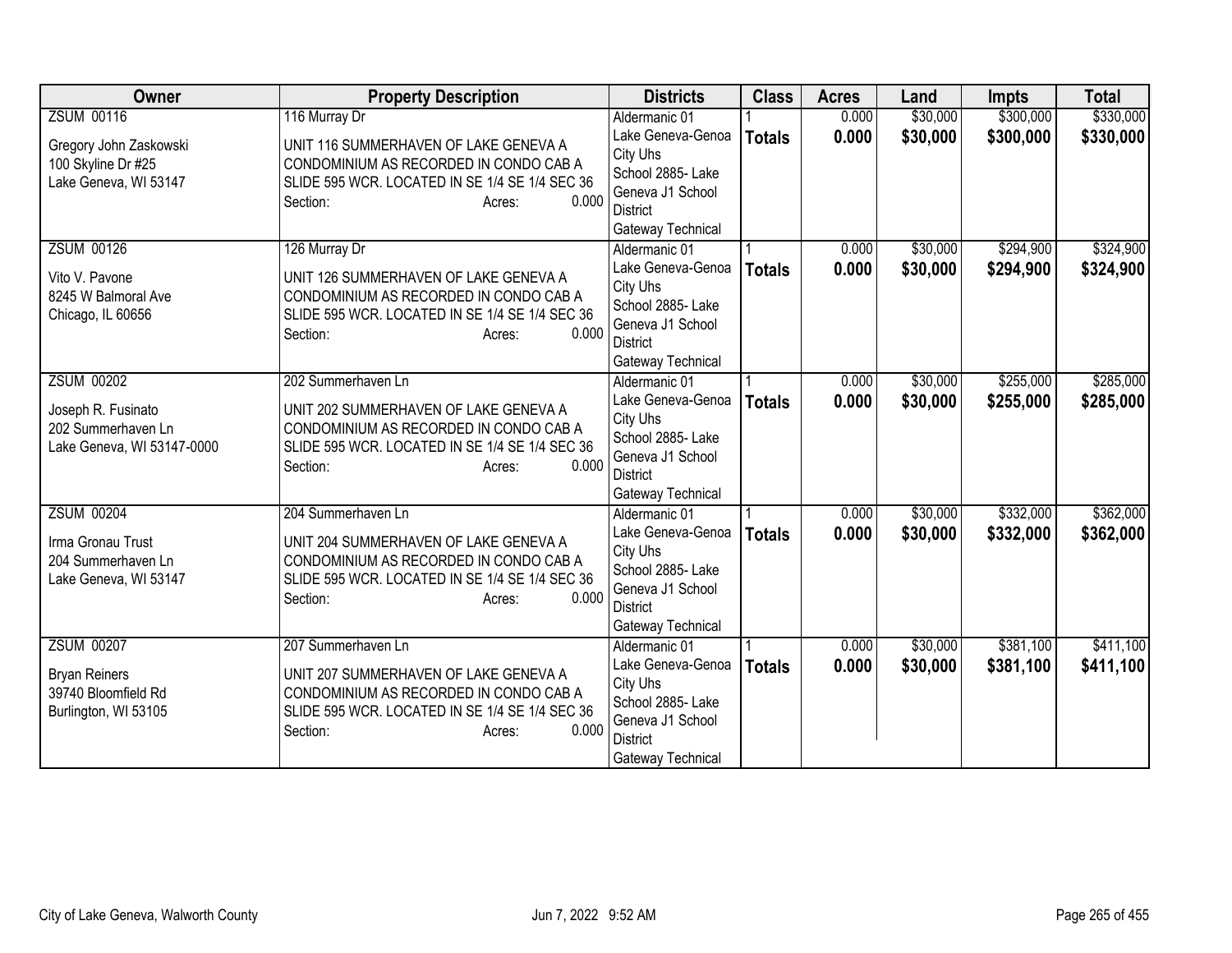| Owner                                                                    | <b>Property Description</b>                                                                                                                                        | <b>Districts</b>                                                                                               | <b>Class</b>  | <b>Acres</b> | Land     | <b>Impts</b> | <b>Total</b> |
|--------------------------------------------------------------------------|--------------------------------------------------------------------------------------------------------------------------------------------------------------------|----------------------------------------------------------------------------------------------------------------|---------------|--------------|----------|--------------|--------------|
| <b>ZSUM 00208</b>                                                        | 208 Summerhaven Ln                                                                                                                                                 | Aldermanic 01                                                                                                  |               | 0.000        | \$30,000 | \$515,000    | \$545,000    |
| Laura M. Mcgough<br>5030 N Mozart St<br>Chicago, IL 60625                | UNIT 208 SUMMERHAVEN OF LAKE GENEVA A<br>CONDOMINIUM AS RECORDED IN CONDO CAB A<br>SLIDE 595 WCR. LOCATED IN SE 1/4 SE 1/4 SEC 36<br>0.000<br>Section:<br>Acres:   | Lake Geneva-Genoa<br>City Uhs<br>School 2885- Lake<br>Geneva J1 School<br>District<br>Gateway Technical        | <b>Totals</b> | 0.000        | \$30,000 | \$515,000    | \$545,000    |
| <b>ZSUM 00209</b>                                                        | 209 Summerhaven Ln                                                                                                                                                 | Aldermanic 01                                                                                                  |               | 0.000        | \$30,000 | $\sqrt{6}$   | \$30,000     |
| <b>Mark Pinner</b><br>215 Summerhaven Ln<br>Lake Geneva, WI 53147        | UNIT 209 SUMMERHAVEN OF LAKE GENEVA A<br>CONDOMINIUM AS RECORDED IN CONDO CAB A<br>SLIDE 595 WCR. LOCATED IN SE 1/4 SE 1/4 SEC 36<br>0.000<br>Section:<br>Acres:   | Lake Geneva-Genoa<br>City Uhs<br>School 2885- Lake<br>Geneva J1 School<br><b>District</b><br>Gateway Technical | <b>Totals</b> | 0.000        | \$30,000 | \$0          | \$30,000     |
| <b>ZSUM 00210</b>                                                        | 210 Summerhaven Ln                                                                                                                                                 | Aldermanic 01                                                                                                  |               | 0.000        | \$30,000 | \$300,000    | \$330,000    |
| <b>Robert Hecht Trust</b><br>210 Summerhaven Ln<br>Lake Geneva, WI 53147 | UNIT 210 1ST ADDENDUM TO SUMMERHAVEN OF<br>LAKE GENEVA AS RECORDED IN CONDO CAB A<br>SLIDE 653 WCR. LOCATED IN SE 1/4 SE 1/4 SEC 36<br>0.000<br>Section:<br>Acres: | Lake Geneva-Genoa<br>City Uhs<br>School 2885- Lake<br>Geneva J1 School<br><b>District</b><br>Gateway Technical | <b>Totals</b> | 0.000        | \$30,000 | \$300,000    | \$330,000    |
| <b>ZSUM 00215</b>                                                        | 215 Summerhaven Ln                                                                                                                                                 | Aldermanic 01                                                                                                  |               | 0.000        | \$30,000 | \$388,900    | \$418,900    |
| <b>Mark Pinner</b><br>215 Summerhaven Ln<br>Lake Geneva, WI 53147        | UNIT 215 SUMMERHAVEN OF LAKE GENEVA A<br>CONDOMINIUM AS RECORDED IN CONDO CAB A<br>SLIDE 595 WCR. LOCATED IN SE 1/4 SE 1/4 SEC 36<br>0.000<br>Section:<br>Acres:   | Lake Geneva-Genoa<br>City Uhs<br>School 2885- Lake<br>Geneva J1 School<br><b>District</b><br>Gateway Technical | <b>Totals</b> | 0.000        | \$30,000 | \$388,900    | \$418,900    |
| <b>ZSUM 00216</b>                                                        | 216 Summerhaven Ln                                                                                                                                                 | Aldermanic 01                                                                                                  |               | 0.000        | \$30,000 | \$249,300    | \$279,300    |
| Cathy A. Pomaranski<br>216 Summerhaven Ln<br>Lake Geneva, WI 53147       | UNIT 216 1ST ADDENDUM TO SUMMERHAVEN OF<br>LAKE GENEVA AS RECORDED IN CONDO CAB A<br>SLIDE 653 WCR. LOCATED IN SE 1/4 SE 1/4 SEC 36<br>0.000<br>Section:<br>Acres: | Lake Geneva-Genoa<br>City Uhs<br>School 2885- Lake<br>Geneva J1 School<br><b>District</b><br>Gateway Technical | <b>Totals</b> | 0.000        | \$30,000 | \$249,300    | \$279,300    |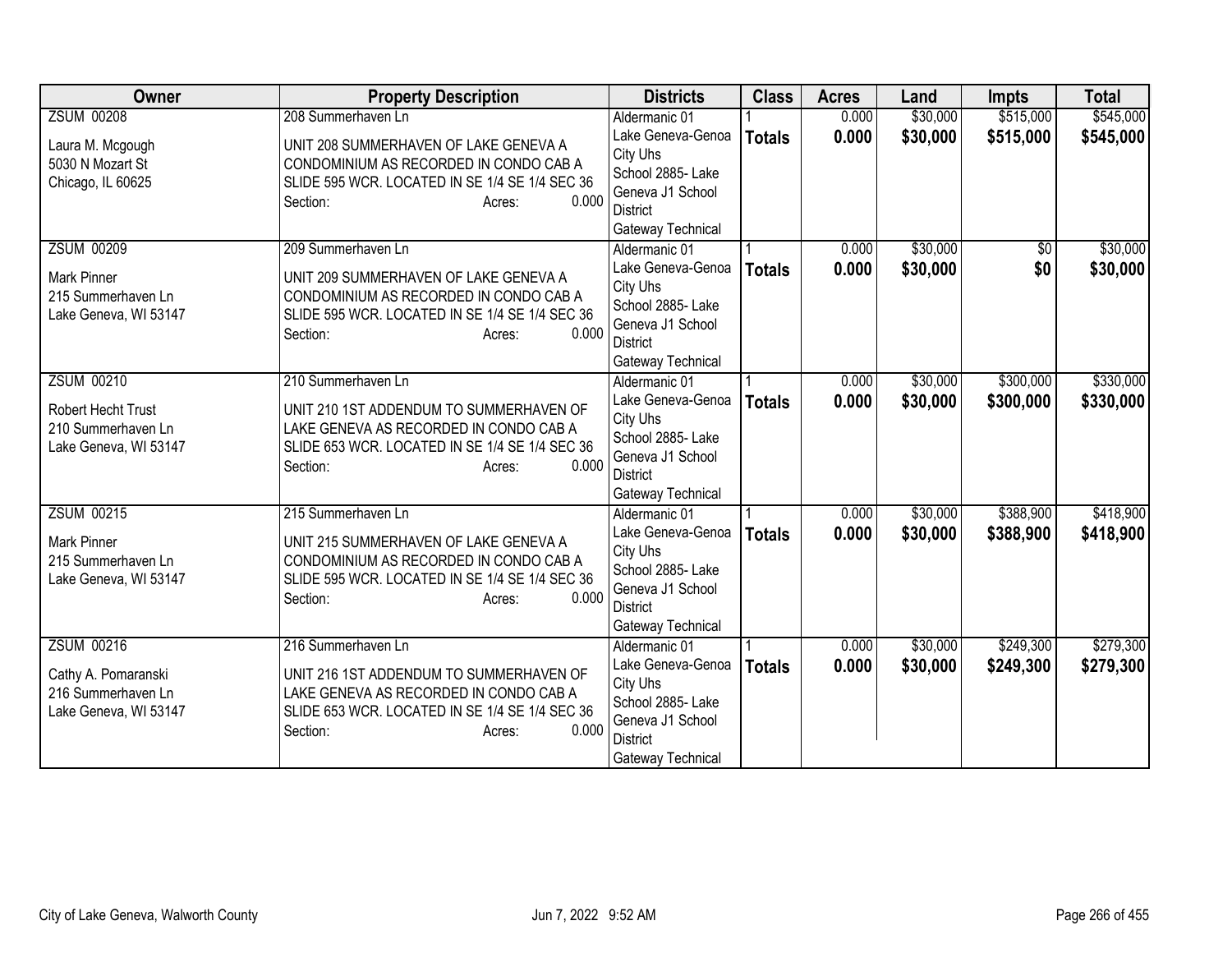| Owner                    | <b>Property Description</b>                    | <b>Districts</b>              | <b>Class</b>  | <b>Acres</b> | Land     | <b>Impts</b> | <b>Total</b> |
|--------------------------|------------------------------------------------|-------------------------------|---------------|--------------|----------|--------------|--------------|
| <b>ZSUM 00217</b>        | 217 Summerhaven Ln                             | Aldermanic 01                 |               | 0.000        | \$30,000 | \$309,900    | \$339,900    |
| Susan Spanbauer          | UNIT 217 SUMMERHAVEN OF LAKE GENEVA A          | Lake Geneva-Genoa             | <b>Totals</b> | 0.000        | \$30,000 | \$309,900    | \$339,900    |
| 217 Summerhaven Ln       | CONDOMINIUM AS RECORDED IN CONDO CAB A         | City Uhs                      |               |              |          |              |              |
| Lake Geneva, WI 53147    | SLIDE 595 WCR. LOCATED IN SE 1/4 SE 1/4 SEC 36 | School 2885- Lake             |               |              |          |              |              |
|                          | 0.000<br>Section:<br>Acres:                    | Geneva J1 School              |               |              |          |              |              |
|                          |                                                | District                      |               |              |          |              |              |
|                          |                                                | Gateway Technical             |               |              |          |              |              |
| <b>ZSUM 00221</b>        | 221 Summerhaven Ln                             | Aldermanic 01                 |               | 0.000        | \$30,000 | \$294,000    | \$324,000    |
| Angela Trajkovich Trust  | UNIT 221 SUMMERHAVEN OF LAKE GENEVA A          | Lake Geneva-Genoa             | <b>Totals</b> | 0.000        | \$30,000 | \$294,000    | \$324,000    |
| 500 S Edwards Blvd Ut 40 | CONDOMINIUM AS RECORDED IN CONDO CAB A         | City Uhs                      |               |              |          |              |              |
| Lake Geneva, WI 53147    | SLIDE 595 WCR. LOCATED IN SE 1/4 SE 1/4 SEC 36 | School 2885- Lake             |               |              |          |              |              |
|                          | 0.000<br>Section:<br>Acres:                    | Geneva J1 School              |               |              |          |              |              |
|                          |                                                | <b>District</b>               |               |              |          |              |              |
| <b>ZSUM 00223</b>        |                                                | Gateway Technical             |               |              | \$30,000 | \$295,000    |              |
|                          | 223 Summerhaven Ln                             | Aldermanic 01                 |               | 0.000        |          |              | \$325,000    |
| Karkhoff Trust           | UNIT 223 SUMMERHAVEN OF LAKE GENEVA A          | Lake Geneva-Genoa<br>City Uhs | <b>Totals</b> | 0.000        | \$30,000 | \$295,000    | \$325,000    |
| 223 Summerhaven Ln       | CONDOMINIUM AS RECORDED IN CONDO CAB A         | School 2885- Lake             |               |              |          |              |              |
| Lake Geneva, WI 53147    | SLIDE 595 WCR. LOCATED IN SE 1/4 SE 1/4 SEC 36 | Geneva J1 School              |               |              |          |              |              |
|                          | 0.000<br>Section:<br>Acres:                    | <b>District</b>               |               |              |          |              |              |
|                          |                                                | Gateway Technical             |               |              |          |              |              |
| <b>ZSUM 00224</b>        | 224 Summerhaven Ln                             | Aldermanic 01                 |               | 0.000        | \$30,000 | \$320,000    | \$350,000    |
|                          |                                                | Lake Geneva-Genoa             | <b>Totals</b> | 0.000        | \$30,000 | \$320,000    | \$350,000    |
| Tina E. Johnson          | UNIT 224 SUMMERHAVEN OF LAKE GENEVA A          | City Uhs                      |               |              |          |              |              |
| 224 Summerhaven Ln       | CONDOMINIUM AS RECORDED IN CONDO CAB A         | School 2885- Lake             |               |              |          |              |              |
| Lake Geneva, WI 53147    | SLIDE 595 WCR. LOCATED IN SE 1/4 SE 1/4 SEC 36 | Geneva J1 School              |               |              |          |              |              |
|                          | 0.000<br>Section:<br>Acres:                    | <b>District</b>               |               |              |          |              |              |
|                          |                                                | Gateway Technical             |               |              |          |              |              |
| <b>ZSUM 00226</b>        | 226 Summerhaven Ln                             | Aldermanic 01                 |               | 0.000        | \$30,000 | \$420,000    | \$450,000    |
| James A. Deangelo        | UNIT 226 SUMMERHAVEN OF LAKE GENEVA A          | Lake Geneva-Genoa             | <b>Totals</b> | 0.000        | \$30,000 | \$420,000    | \$450,000    |
| 2s376 Beechwood Rd       | CONDOMINIUM AS RECORDED IN CONDO CAB A         | City Uhs                      |               |              |          |              |              |
| Glen Ellyn, IL 60137     | SLIDE 595 WCR. LOCATED IN SE 1/4 SE 1/4 SEC 36 | School 2885- Lake             |               |              |          |              |              |
|                          | 0.000<br>Section:<br>Acres:                    | Geneva J1 School              |               |              |          |              |              |
|                          |                                                | <b>District</b>               |               |              |          |              |              |
|                          |                                                | Gateway Technical             |               |              |          |              |              |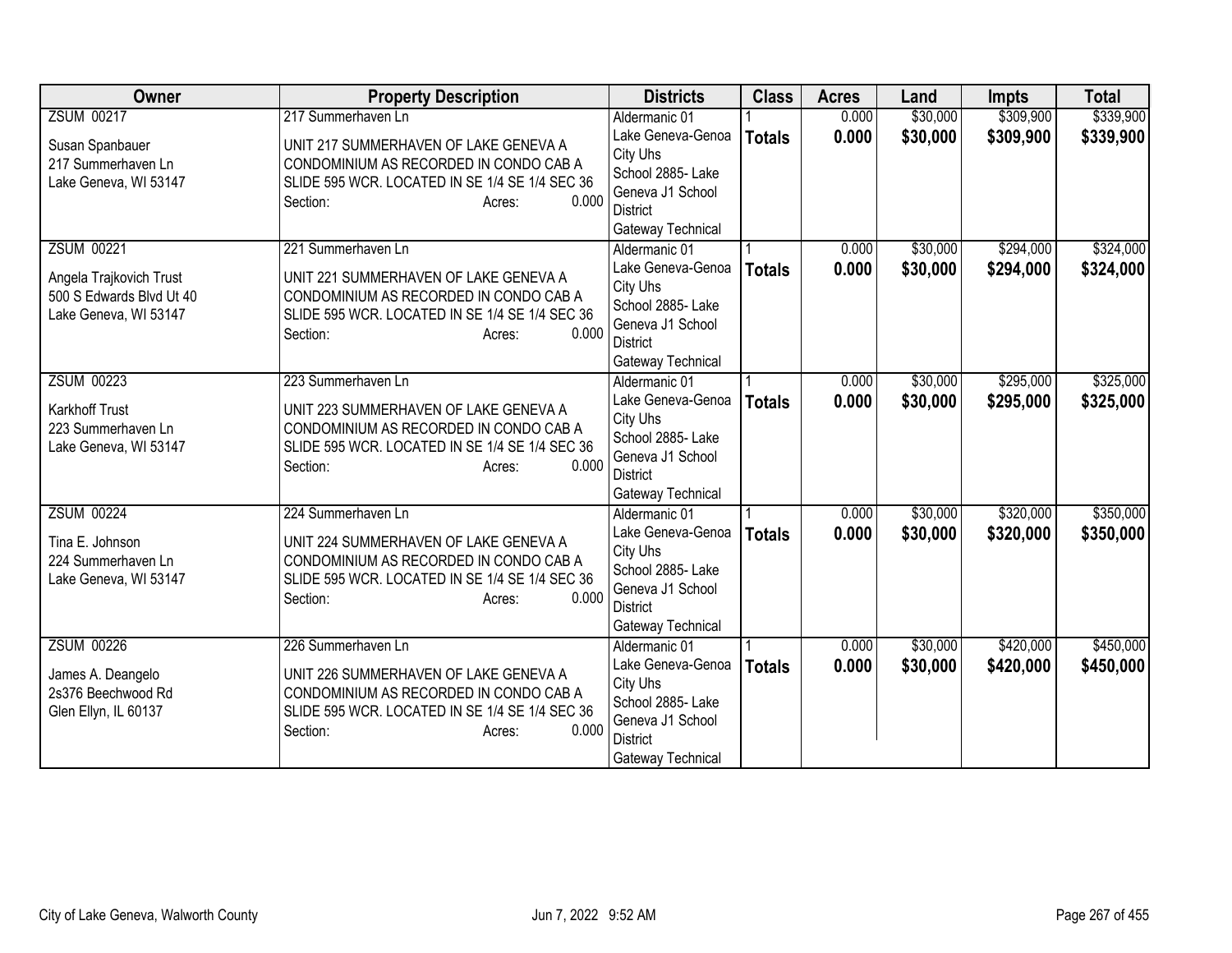| <b>Owner</b>                         | <b>Property Description</b>                                                     | <b>Districts</b>                   | <b>Class</b>  | <b>Acres</b> | Land     | <b>Impts</b> | <b>Total</b> |
|--------------------------------------|---------------------------------------------------------------------------------|------------------------------------|---------------|--------------|----------|--------------|--------------|
| <b>ZSUM 00227</b>                    | 227 Summerhaven Ln                                                              | Aldermanic 01                      |               | 0.000        | \$30,000 | \$312,000    | \$342,000    |
| Katherine Poholik-Catuara            | UNIT 227 SUMMERHAVEN OF LAKE GENEVA A                                           | Lake Geneva-Genoa                  | <b>Totals</b> | 0.000        | \$30,000 | \$312,000    | \$342,000    |
| 227 Summerhaven Ln                   | CONDOMINIUM AS RECORDED IN CONDO CAB A                                          | City Uhs                           |               |              |          |              |              |
| Lake Geneva, WI 53147                | SLIDE 595 WCR. LOCATED IN SE 1/4 SE 1/4 SEC 36                                  | School 2885- Lake                  |               |              |          |              |              |
|                                      | 0.000<br>Section:<br>Acres:                                                     | Geneva J1 School                   |               |              |          |              |              |
|                                      |                                                                                 | District                           |               |              |          |              |              |
|                                      |                                                                                 | Gateway Technical                  |               |              |          |              |              |
| <b>ZSUM 00229</b>                    | 229 Summerhaven Ln                                                              | Aldermanic 01                      |               | 0.000        | \$30,000 | \$319,500    | \$349,500    |
| Edmund J. Jung                       | UNIT 229 SUMMERHAVEN OF LAKE GENEVA A                                           | Lake Geneva-Genoa                  | <b>Totals</b> | 0.000        | \$30,000 | \$319,500    | \$349,500    |
| 229 Summerhaven Ln                   | CONDOMINIUM AS RECORDED IN CONDO CAB A                                          | City Uhs                           |               |              |          |              |              |
| Lake Geneva, WI 53147                | SLIDE 595 WCR. LOCATED IN SE 1/4 SE 1/4 SEC 36                                  | School 2885- Lake                  |               |              |          |              |              |
|                                      | 0.000<br>Section:<br>Acres:                                                     | Geneva J1 School                   |               |              |          |              |              |
|                                      |                                                                                 | <b>District</b>                    |               |              |          |              |              |
| <b>ZSUM 00230</b>                    | 230 Summerhaven Ln                                                              | Gateway Technical<br>Aldermanic 01 |               | 0.000        | \$30,000 | \$255,000    | \$285,000    |
|                                      |                                                                                 | Lake Geneva-Genoa                  |               |              |          |              |              |
| John Halford                         | UNIT 230 SUMMERHAVEN OF LAKE GENEVA A                                           | City Uhs                           | <b>Totals</b> | 0.000        | \$30,000 | \$255,000    | \$285,000    |
| 230 Summerhaven Ln                   | CONDOMINIUM AS RECORDED IN CONDO CAB A                                          | School 2885- Lake                  |               |              |          |              |              |
| Lake Geneva, WI 53147                | SLIDE 595 WCR. LOCATED IN SE 1/4 SE 1/4 SEC 36                                  | Geneva J1 School                   |               |              |          |              |              |
|                                      | 0.000<br>Section:<br>Acres:                                                     | <b>District</b>                    |               |              |          |              |              |
|                                      |                                                                                 | Gateway Technical                  |               |              |          |              |              |
| <b>ZSUM 00232</b>                    | 232 Summerhaven Ln                                                              | Aldermanic 01                      |               | 0.000        | \$30,000 | \$255,000    | \$285,000    |
|                                      |                                                                                 | Lake Geneva-Genoa                  | <b>Totals</b> | 0.000        | \$30,000 | \$255,000    | \$285,000    |
| Ohannes J. Arakelian<br>817 Cedar Ln | UNIT 232 SUMMERHAVEN OF LAKE GENEVA A<br>CONDOMINIUM AS RECORDED IN CONDO CAB A | City Uhs                           |               |              |          |              |              |
| Northbrook, IL 60062-0000            | SLIDE 595 WCR. LOCATED IN SE 1/4 SE 1/4 SEC 36                                  | School 2885- Lake                  |               |              |          |              |              |
|                                      | 0.000<br>Section:<br>Acres:                                                     | Geneva J1 School                   |               |              |          |              |              |
|                                      |                                                                                 | <b>District</b>                    |               |              |          |              |              |
|                                      |                                                                                 | Gateway Technical                  |               |              |          |              |              |
| <b>ZSUM 00237</b>                    | 237 Summerhaven Ln                                                              | Aldermanic 01                      |               | 0.000        | \$30,000 | \$315,000    | \$345,000    |
| <b>Albert Durkin Trust</b>           | UNIT 237 1ST ADDENDUM TO SUMMERHAVEN OF                                         | Lake Geneva-Genoa                  | <b>Totals</b> | 0.000        | \$30,000 | \$315,000    | \$345,000    |
| 237 Summerhaven Ln                   | LAKE GENEVA AS RECORDED IN CONDO CAB A                                          | City Uhs                           |               |              |          |              |              |
| Lake Geneva, WI 53147                | SLIDE 653 WCR. LOCATED IN SE 1/4 SE 1/4 SEC 36                                  | School 2885- Lake                  |               |              |          |              |              |
|                                      | 0.000<br>Section:<br>Acres:                                                     | Geneva J1 School                   |               |              |          |              |              |
|                                      |                                                                                 | <b>District</b>                    |               |              |          |              |              |
|                                      |                                                                                 | Gateway Technical                  |               |              |          |              |              |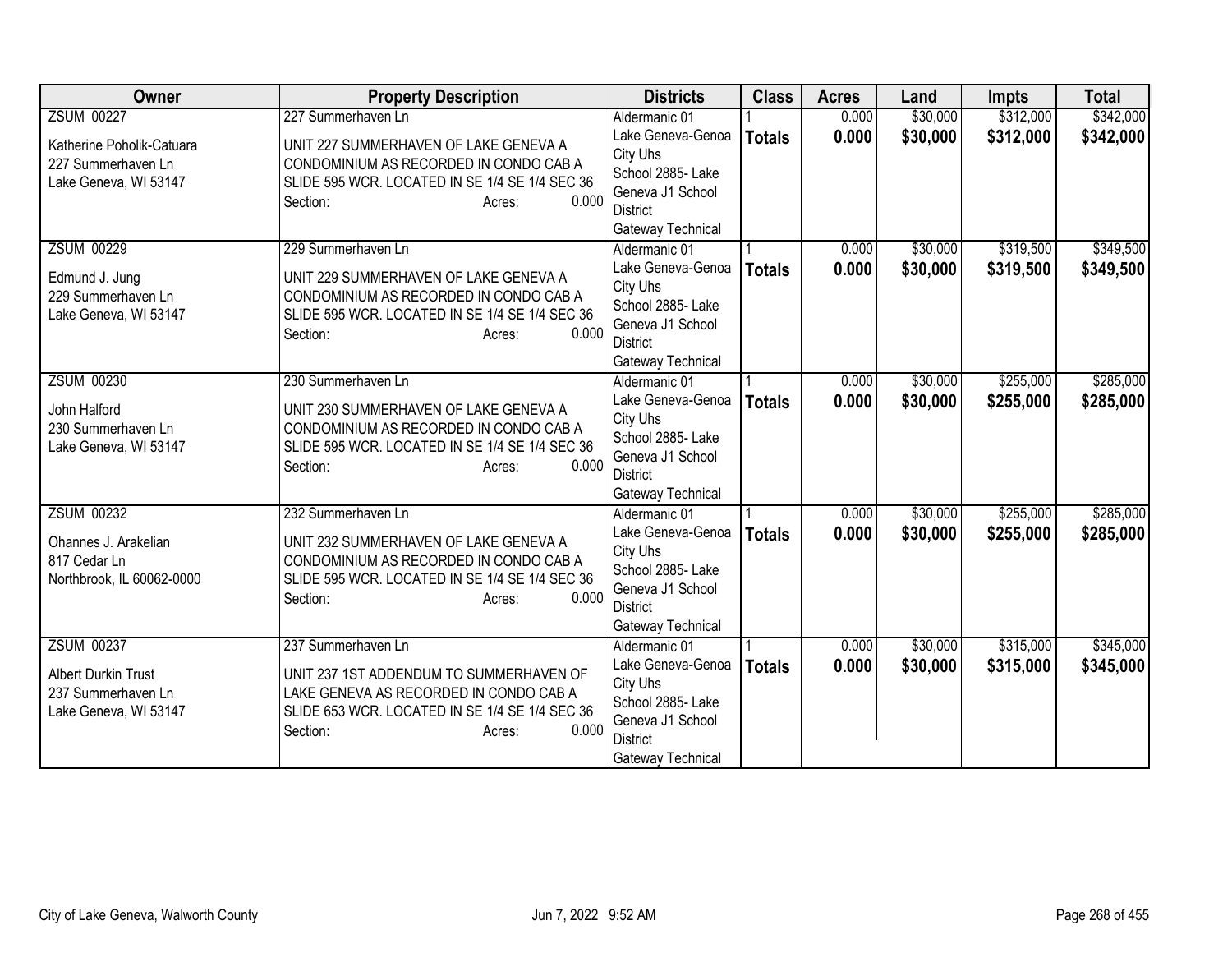| <b>Owner</b>               | <b>Property Description</b>                    | <b>Districts</b>              | <b>Class</b>  | <b>Acres</b> | Land     | <b>Impts</b>    | <b>Total</b> |
|----------------------------|------------------------------------------------|-------------------------------|---------------|--------------|----------|-----------------|--------------|
| <b>ZSUM 00239</b>          | 239 Summerhaven Ln                             | Aldermanic 01                 |               | 0.000        | \$30,000 | \$340,000       | \$370,000    |
| James A. Fuhrer            | UNIT 239 SUMMERHAVEN OF LAKE GENEVA A          | Lake Geneva-Genoa             | <b>Totals</b> | 0.000        | \$30,000 | \$340,000       | \$370,000    |
| 239 Summerhaven Ln         | CONDOMINIUM AS RECORDED IN CONDO CAB A         | City Uhs                      |               |              |          |                 |              |
| Lake Geneva, WI 53147      | SLIDE 595 WCR. LOCATED IN SE 1/4 SE 1/4 SEC 36 | School 2885- Lake             |               |              |          |                 |              |
|                            | 0.000<br>Section:<br>Acres:                    | Geneva J1 School              |               |              |          |                 |              |
|                            |                                                | District                      |               |              |          |                 |              |
|                            |                                                | Gateway Technical             |               |              |          |                 |              |
| <b>ZSUM 00241</b>          | 241 Summerhaven Ln                             | Aldermanic 01                 |               | 0.000        | \$30,000 | \$335,000       | \$365,000    |
| Kenneth F. Lochowicz       | UNIT 241 SUMMERHAVEN OF LAKE GENEVA A          | Lake Geneva-Genoa             | <b>Totals</b> | 0.000        | \$30,000 | \$335,000       | \$365,000    |
| 241 Summerhaven Ln         | CONDOMINIUM AS RECORDED IN CONDO CAB A         | City Uhs<br>School 2885- Lake |               |              |          |                 |              |
| Lake Geneva, WI 53147-0000 | SLIDE 595 WCR. LOCATED IN SE 1/4 SE 1/4 SEC 36 | Geneva J1 School              |               |              |          |                 |              |
|                            | 0.000<br>Section:<br>Acres:                    | <b>District</b>               |               |              |          |                 |              |
|                            |                                                | Gateway Technical             |               |              |          |                 |              |
| <b>ZSUM 00245</b>          | 245 Summerhaven Ln                             | Aldermanic 01                 |               | 0.000        | \$30,000 | \$345,000       | \$375,000    |
|                            |                                                | Lake Geneva-Genoa             | <b>Totals</b> | 0.000        | \$30,000 | \$345,000       | \$375,000    |
| Shawn P. Mccarron          | UNIT 245 SUMMERHAVEN OF LAKE GENEVA A          | City Uhs                      |               |              |          |                 |              |
| 245 Summerhaven Ln         | CONDOMINIUM AS RECORDED IN CONDO CAB A         | School 2885- Lake             |               |              |          |                 |              |
| Lake Geneva, WI 53147      | SLIDE 595 WCR. LOCATED IN SE 1/4 SE 1/4 SEC 36 | Geneva J1 School              |               |              |          |                 |              |
|                            | 0.000<br>Section:<br>Acres:                    | <b>District</b>               |               |              |          |                 |              |
|                            |                                                | Gateway Technical             |               |              |          |                 |              |
| <b>ZSUM 00247</b>          | 247 Summerhaven Ln                             | Aldermanic 01                 |               | 0.000        | \$30,000 | \$407,400       | \$437,400    |
| Lynn M Miller Trust        | UNIT 247 SUMMERHAVEN OF LAKE GENEVA A          | Lake Geneva-Genoa             | <b>Totals</b> | 0.000        | \$30,000 | \$407,400       | \$437,400    |
| 504 Easy St                | CONDOMINIUM AS RECORDED IN CONDO CAB A         | City Uhs                      |               |              |          |                 |              |
| Darien, IL 60561           | SLIDE 595 WCR. LOCATED IN SE 1/4 SE 1/4 SEC 36 | School 2885- Lake             |               |              |          |                 |              |
|                            | 0.000<br>Section:<br>Acres:                    | Geneva J1 School              |               |              |          |                 |              |
|                            |                                                | <b>District</b>               |               |              |          |                 |              |
|                            |                                                | Gateway Technical             |               |              |          |                 |              |
| ZSUM2 00001                | Evan Dr                                        | Aldermanic 01                 |               | 0.210        | \$9,500  | $\overline{50}$ | \$9,500      |
| Mcmurr II, LLC             | UNIT 1 SUMMERHAVEN OF LAKE GENEVA II A         | Lake Geneva-Genoa<br>City Uhs | <b>Totals</b> | 0.210        | \$9,500  | \$0             | \$9,500      |
| 414 N Orleans St Ste 610   | CONDOMINIUM ADDENDUM #1 RECORDED AS            | School 2885- Lake             |               |              |          |                 |              |
| Chicago, IL 60610          | #1028698 IN CONDO CAB A SLICE 750 WCR.         | Geneva J1 School              |               |              |          |                 |              |
|                            | 0.000<br>Section: 1<br>Acres:                  | <b>District</b>               |               |              |          |                 |              |
|                            |                                                | Gateway Technical             |               |              |          |                 |              |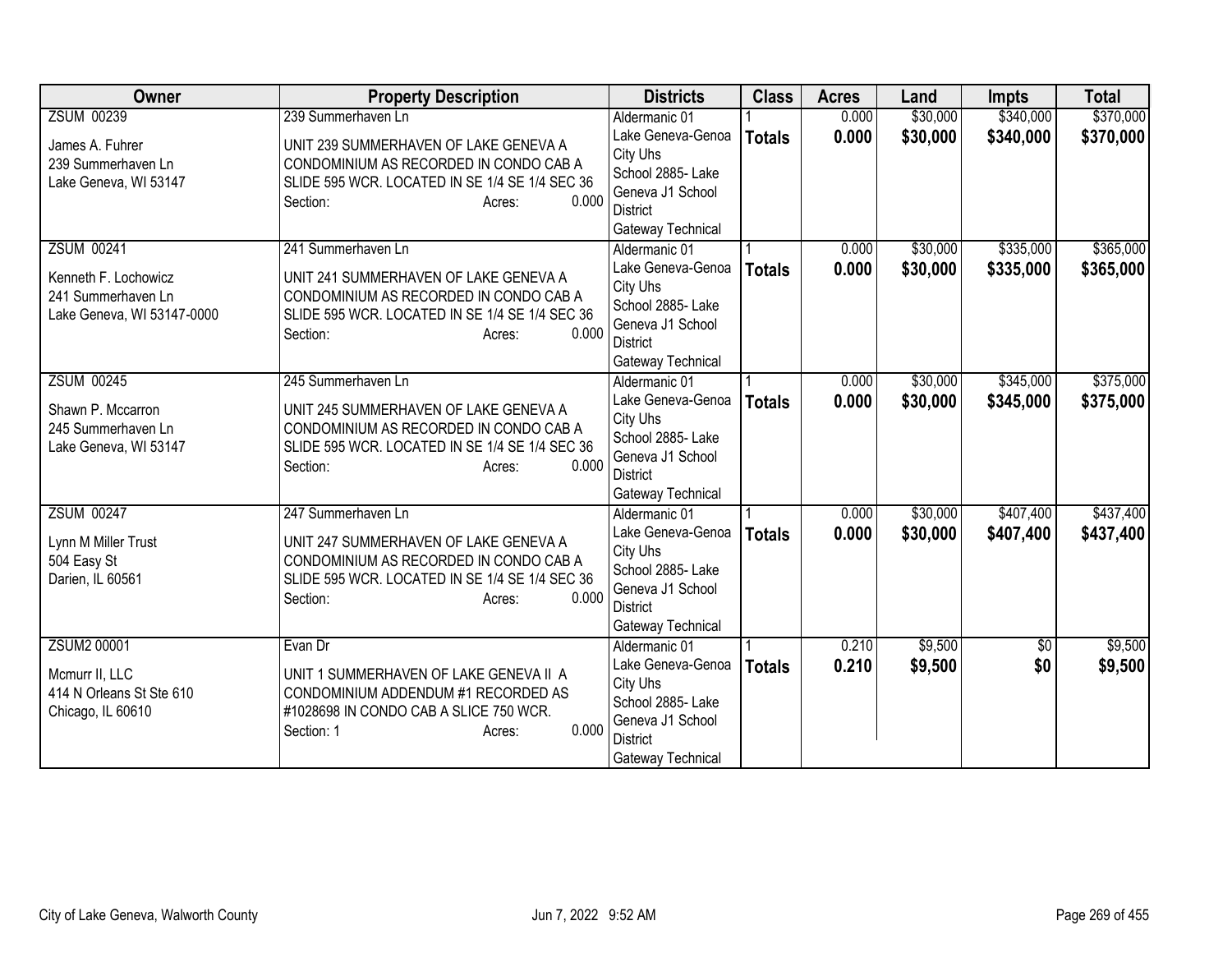| Owner                                                           | <b>Property Description</b>                                                                                                                              | <b>Districts</b>                                                                                               | <b>Class</b>  | <b>Acres</b> | Land    | Impts           | <b>Total</b> |
|-----------------------------------------------------------------|----------------------------------------------------------------------------------------------------------------------------------------------------------|----------------------------------------------------------------------------------------------------------------|---------------|--------------|---------|-----------------|--------------|
| <b>ZSUM2 00002</b>                                              | Evan Dr                                                                                                                                                  | Aldermanic 01                                                                                                  |               | 0.210        | \$9,500 | $\overline{50}$ | \$9,500      |
| Mcmurr II, LLC<br>414 N Orleans St Ste 610<br>Chicago, IL 60610 | UNIT 2 SUMMERHAVEN OF LAKE GENEVA II A<br>CONDOMINIUM ADDENDUM #1 RECORDED AS<br>#1028698 IN CONDO CAB A SLICE 750 WCR.<br>0.000<br>Section: 1<br>Acres: | Lake Geneva-Genoa<br>City Uhs<br>School 2885- Lake<br>Geneva J1 School<br><b>District</b><br>Gateway Technical | <b>Totals</b> | 0.210        | \$9,500 | \$0             | \$9,500      |
| <b>ZSUM2 00003</b>                                              | Evan Dr                                                                                                                                                  | Aldermanic 01                                                                                                  |               | 0.210        | \$9,500 | \$0             | \$9,500      |
| Mcmurr II, LLC<br>414 N Orleans St Ste 610<br>Chicago, IL 60610 | UNIT 3 SUMMERHAVEN OF LAKE GENEVA II A<br>CONDOMINIUM ADDENDUM #1 RECORDED AS<br>#1028698 IN CONDO CAB A SLICE 750 WCR.<br>0.000<br>Section: 1<br>Acres: | Lake Geneva-Genoa<br>City Uhs<br>School 2885- Lake<br>Geneva J1 School<br><b>District</b><br>Gateway Technical | <b>Totals</b> | 0.210        | \$9,500 | \$0             | \$9,500      |
| <b>ZSUM2 00004</b>                                              | Evan Dr                                                                                                                                                  | Aldermanic 01                                                                                                  |               | 0.210        | \$9,500 | \$0             | \$9,500      |
| Mcmurr II, LLC<br>414 N Orleans St Ste 610<br>Chicago, IL 60610 | UNIT 4 SUMMERHAVEN OF LAKE GENEVA II A<br>CONDOMINIUM ADDENDUM #1 RECORDED AS<br>#1028698 IN CONDO CAB A SLICE 750 WCR.<br>0.000<br>Section: 1<br>Acres: | Lake Geneva-Genoa<br>City Uhs<br>School 2885- Lake<br>Geneva J1 School<br><b>District</b><br>Gateway Technical | <b>Totals</b> | 0.210        | \$9,500 | \$0             | \$9,500      |
| <b>ZSUM2 00005</b>                                              | Evan Dr                                                                                                                                                  | Aldermanic 01                                                                                                  |               | 0.210        | \$9,500 | $\overline{60}$ | \$9,500      |
| Mcmurr II, LLC<br>414 N Orleans St Ste 610<br>Chicago, IL 60610 | UNIT 5 SUMMERHAVEN OF LAKE GENEVA II A<br>CONDOMINIUM ADDENDUM #1 RECORDED AS<br>#1028698 IN CONDO CAB A SLICE 750 WCR.<br>0.000<br>Section: 1<br>Acres: | Lake Geneva-Genoa<br>City Uhs<br>School 2885- Lake<br>Geneva J1 School<br><b>District</b><br>Gateway Technical | <b>Totals</b> | 0.210        | \$9,500 | \$0             | \$9,500      |
| <b>ZSUM2 00006</b>                                              | Evan Dr                                                                                                                                                  | Aldermanic 01                                                                                                  |               | 0.210        | \$9,500 | $\overline{50}$ | \$9,500      |
| Mcmurr II, LLC<br>414 N Orleans St Ste 610<br>Chicago, IL 60610 | UNIT 6 SUMMERHAVEN OF LAKE GENEVA II A<br>CONDOMINIUM ADDENDUM #1 RECORDED AS<br>#1028698 IN CONDO CAB A SLICE 750 WCR.<br>0.000<br>Section: 1<br>Acres: | Lake Geneva-Genoa<br>City Uhs<br>School 2885- Lake<br>Geneva J1 School<br><b>District</b><br>Gateway Technical | <b>Totals</b> | 0.210        | \$9,500 | \$0             | \$9,500      |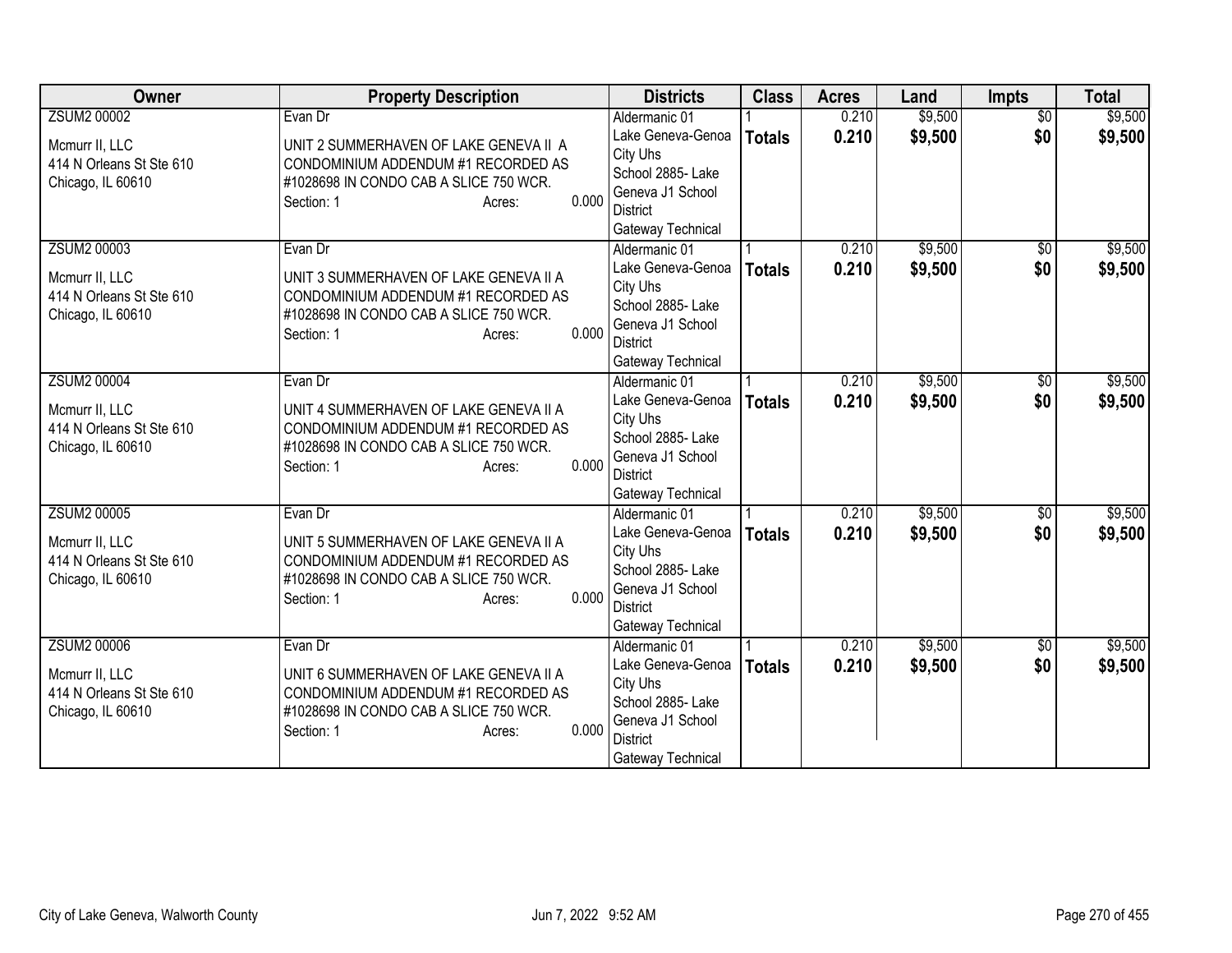| Owner                                                           | <b>Property Description</b>                                                                                                                               | <b>Districts</b>                                                                                               | <b>Class</b>  | <b>Acres</b> | Land    | Impts           | <b>Total</b> |
|-----------------------------------------------------------------|-----------------------------------------------------------------------------------------------------------------------------------------------------------|----------------------------------------------------------------------------------------------------------------|---------------|--------------|---------|-----------------|--------------|
| <b>ZSUM2 00007</b>                                              | Evan Dr                                                                                                                                                   | Aldermanic 01                                                                                                  |               | 0.210        | \$9,500 | $\overline{50}$ | \$9,500      |
| Mcmurr II, LLC<br>414 N Orleans St Ste 610<br>Chicago, IL 60610 | UNIT 7 SUMMERHAVEN OF LAKE GENEVA II A<br>CONDOMINIUM ADDENDUM #1 RECORDED AS<br>#1028698 IN CONDO CAB A SLICE 750 WCR.<br>0.000<br>Section: 1<br>Acres:  | Lake Geneva-Genoa<br>City Uhs<br>School 2885- Lake<br>Geneva J1 School<br><b>District</b><br>Gateway Technical | <b>Totals</b> | 0.210        | \$9,500 | \$0             | \$9,500      |
| <b>ZSUM2 00008</b>                                              | Evan Dr                                                                                                                                                   | Aldermanic 01                                                                                                  |               | 0.210        | \$9,500 | \$0             | \$9,500      |
| Mcmurr II, LLC<br>414 N Orleans St Ste 610<br>Chicago, IL 60610 | UNIT 8 SUMMERHAVEN OF LAKE GENEVA II A<br>CONDOMINIUM ADDENDUM #1 RECORDED AS<br>#1028698 IN CONDO CAB A SLICE 750 WCR.<br>0.000<br>Section: 1<br>Acres:  | Lake Geneva-Genoa<br>City Uhs<br>School 2885- Lake<br>Geneva J1 School<br><b>District</b><br>Gateway Technical | <b>Totals</b> | 0.210        | \$9,500 | \$0             | \$9,500      |
| <b>ZSUM2 00009</b>                                              | Evan Dr                                                                                                                                                   | Aldermanic 01                                                                                                  |               | 0.210        | \$9,500 | \$0             | \$9,500      |
| Mcmurr II, LLC<br>414 N Orleans St Ste 610<br>Chicago, IL 60610 | UNIT 9 SUMMERHAVEN OF LAKE GENEVA II A<br>CONDOMINIUM ADDENDUM #1 RECORDED AS<br>#1028698 IN CONDO CAB A SLICE 750 WCR.<br>0.000<br>Section: 1<br>Acres:  | Lake Geneva-Genoa<br>City Uhs<br>School 2885- Lake<br>Geneva J1 School<br><b>District</b><br>Gateway Technical | <b>Totals</b> | 0.210        | \$9,500 | \$0             | \$9,500      |
| <b>ZSUM2 00010</b>                                              | Evan Dr                                                                                                                                                   | Aldermanic 01                                                                                                  |               | 0.210        | \$9,500 | $\overline{60}$ | \$9,500      |
| Mcmurr II, LLC<br>414 N Orleans St Ste 610<br>Chicago, IL 60610 | UNIT 10 SUMMERHAVEN OF LAKE GENEVA II A<br>CONDOMINIUM ADDENDUM #1 RECORDED AS<br>#1028698 IN CONDO CAB A SLICE 750 WCR.<br>0.000<br>Section: 1<br>Acres: | Lake Geneva-Genoa<br>City Uhs<br>School 2885- Lake<br>Geneva J1 School<br><b>District</b><br>Gateway Technical | <b>Totals</b> | 0.210        | \$9,500 | \$0             | \$9,500      |
| ZSUM2 00011                                                     | Evan Dr                                                                                                                                                   | Aldermanic 01                                                                                                  |               | 0.220        | \$9,900 | $\overline{50}$ | \$9,900      |
| Mcmurr II, LLC<br>414 N Orleans St Ste 610<br>Chicago, IL 60610 | UNIT 11 SUMMERHAVEN OF LAKE GENEVA II A<br>CONDOMINIUM ADDENDUM #1 RECORDED AS<br>#1028698 IN CONDO CAB A SLICE 750 WCR.<br>0.000<br>Section: 1<br>Acres: | Lake Geneva-Genoa<br>City Uhs<br>School 2885- Lake<br>Geneva J1 School<br><b>District</b><br>Gateway Technical | <b>Totals</b> | 0.220        | \$9,900 | \$0             | \$9,900      |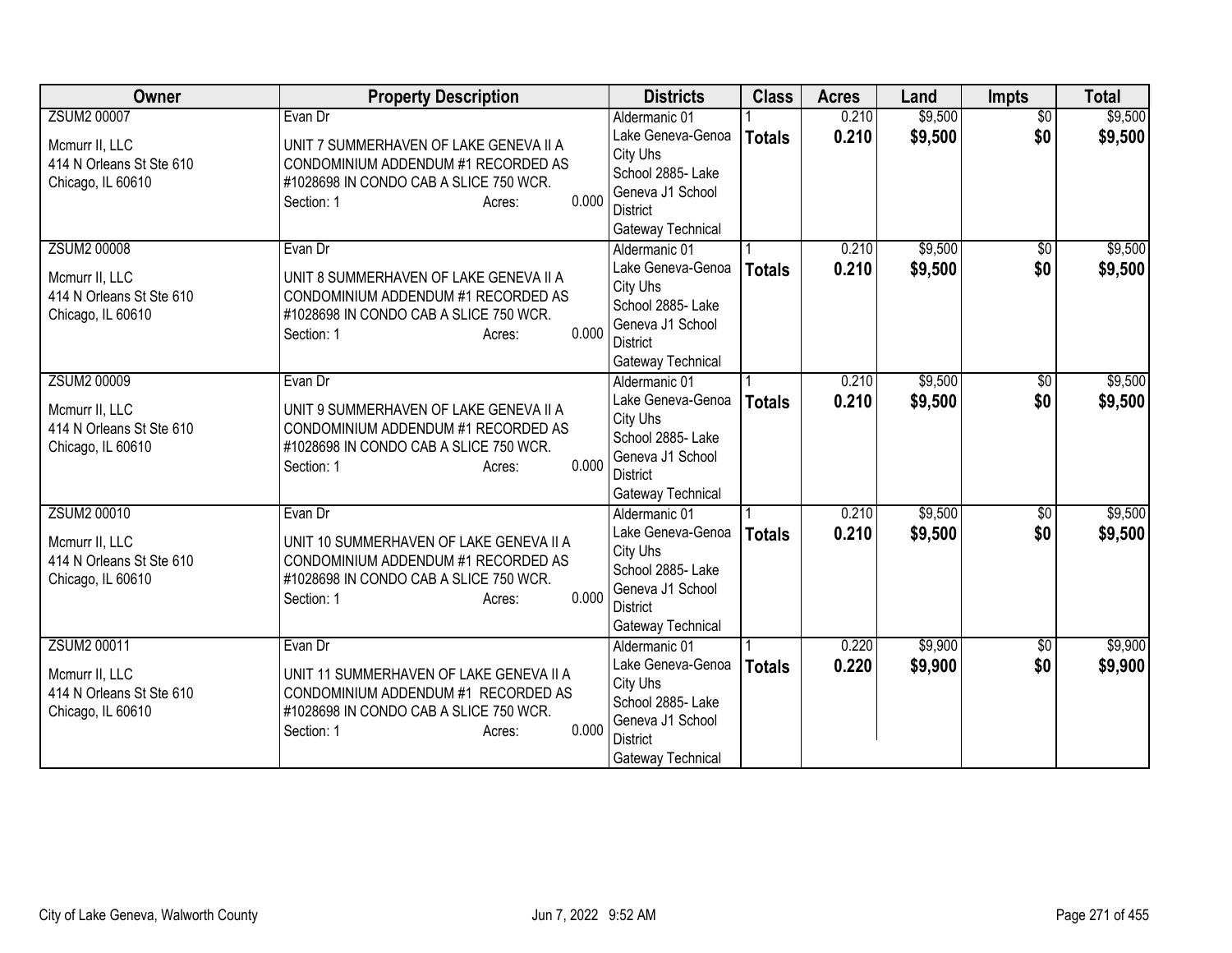| Owner                    | <b>Property Description</b>                                                   | <b>Districts</b>                    | <b>Class</b>  | <b>Acres</b> | Land     | Impts           | <b>Total</b> |
|--------------------------|-------------------------------------------------------------------------------|-------------------------------------|---------------|--------------|----------|-----------------|--------------|
| ZSUM2 00012              | Evan Dr                                                                       | Aldermanic 01                       |               | 0.220        | \$9,900  | $\overline{50}$ | \$9,900      |
| Mcmurr II, LLC           | UNIT 12 SUMMERHAVEN OF LAKE GENEVA II A                                       | Lake Geneva-Genoa                   | <b>Totals</b> | 0.220        | \$9,900  | \$0             | \$9,900      |
| 414 N Orleans St Ste 610 | CONDOMINIUM ADDENDUM #1 RECORDED AS                                           | City Uhs                            |               |              |          |                 |              |
| Chicago, IL 60610        | #1028698 IN CONDO CAB A SLICE 750 WCR.                                        | School 2885- Lake                   |               |              |          |                 |              |
|                          | 0.000<br>Section: 1<br>Acres:                                                 | Geneva J1 School<br><b>District</b> |               |              |          |                 |              |
|                          |                                                                               | Gateway Technical                   |               |              |          |                 |              |
| ZSUM2 00013              | Evan Dr                                                                       | Aldermanic 01                       |               | 0.270        | \$30,000 | \$0             | \$30,000     |
|                          |                                                                               | Lake Geneva-Genoa                   | <b>Totals</b> | 0.270        | \$30,000 | \$0             | \$30,000     |
| Mcmurr II, LLC           | UNIT 13 SUMMERHAVEN OF LAKE GENEVA II A                                       | City Uhs                            |               |              |          |                 |              |
| 414 N Orleans St Ste 610 | CONDOMINIUM ADDENDUM #1 RECORDED AS<br>#1028698 IN CONDO CAB A SLICE 750 WCR. | School 2885- Lake                   |               |              |          |                 |              |
| Chicago, IL 60610        | 0.000<br>Section: 1<br>Acres:                                                 | Geneva J1 School                    |               |              |          |                 |              |
|                          |                                                                               | <b>District</b>                     |               |              |          |                 |              |
|                          |                                                                               | Gateway Technical                   |               |              |          |                 |              |
| ZSUM2 00014              | Evan Dr                                                                       | Aldermanic 01                       |               | 0.220        | \$9,900  | \$0             | \$9,900      |
| Mcmurr II, LLC           | UNIT 14 SUMMERHAVEN OF LAKE GENEVA II A                                       | Lake Geneva-Genoa                   | <b>Totals</b> | 0.220        | \$9,900  | \$0             | \$9,900      |
| 414 N Orleans St Ste 610 | CONDOMINIUM ADDENDUM #1 RECORDED AS                                           | City Uhs<br>School 2885- Lake       |               |              |          |                 |              |
| Chicago, IL 60610        | #1028698 IN CONDO CAB A SLICE 750 WCR.                                        | Geneva J1 School                    |               |              |          |                 |              |
|                          | 0.000<br>Section: 1<br>Acres:                                                 | <b>District</b>                     |               |              |          |                 |              |
|                          |                                                                               | Gateway Technical                   |               |              |          |                 |              |
| <b>ZSUM2 00015</b>       | Evan Dr                                                                       | Aldermanic 01                       |               | 0.220        | \$9,900  | $\overline{60}$ | \$9,900      |
| Mcmurr II, LLC           | UNIT 15 SUMMERHAVEN OF LAKE GENEVA II A                                       | Lake Geneva-Genoa                   | <b>Totals</b> | 0.220        | \$9,900  | \$0             | \$9,900      |
| 414 N Orleans St Ste 610 | CONDOMINIUM ADDENDUM #1 RECORDED AS                                           | City Uhs                            |               |              |          |                 |              |
| Chicago, IL 60610        | #1028698 IN CONDO CAB A SLICE 750 WCR.                                        | School 2885- Lake                   |               |              |          |                 |              |
|                          | 0.000<br>Section: 1<br>Acres:                                                 | Geneva J1 School<br><b>District</b> |               |              |          |                 |              |
|                          |                                                                               | Gateway Technical                   |               |              |          |                 |              |
| <b>ZSUM2 00016</b>       | Evan Dr                                                                       | Aldermanic 01                       |               | 0.210        | \$9,500  | $\overline{50}$ | \$9,500      |
|                          |                                                                               | Lake Geneva-Genoa                   | <b>Totals</b> | 0.210        | \$9,500  | \$0             | \$9,500      |
| Mcmurr II, LLC           | UNIT 16 SUMMERHAVEN OF LAKE GENEVA II A                                       | City Uhs                            |               |              |          |                 |              |
| 414 N Orleans St Ste 610 | CONDOMINIUM ADDENDUM #1 RECORDED AS                                           | School 2885- Lake                   |               |              |          |                 |              |
| Chicago, IL 60610        | #1028698 IN CONDO CAB A SLICE 750 WCR.<br>0.000<br>Section: 1                 | Geneva J1 School                    |               |              |          |                 |              |
|                          | Acres:                                                                        | <b>District</b>                     |               |              |          |                 |              |
|                          |                                                                               | Gateway Technical                   |               |              |          |                 |              |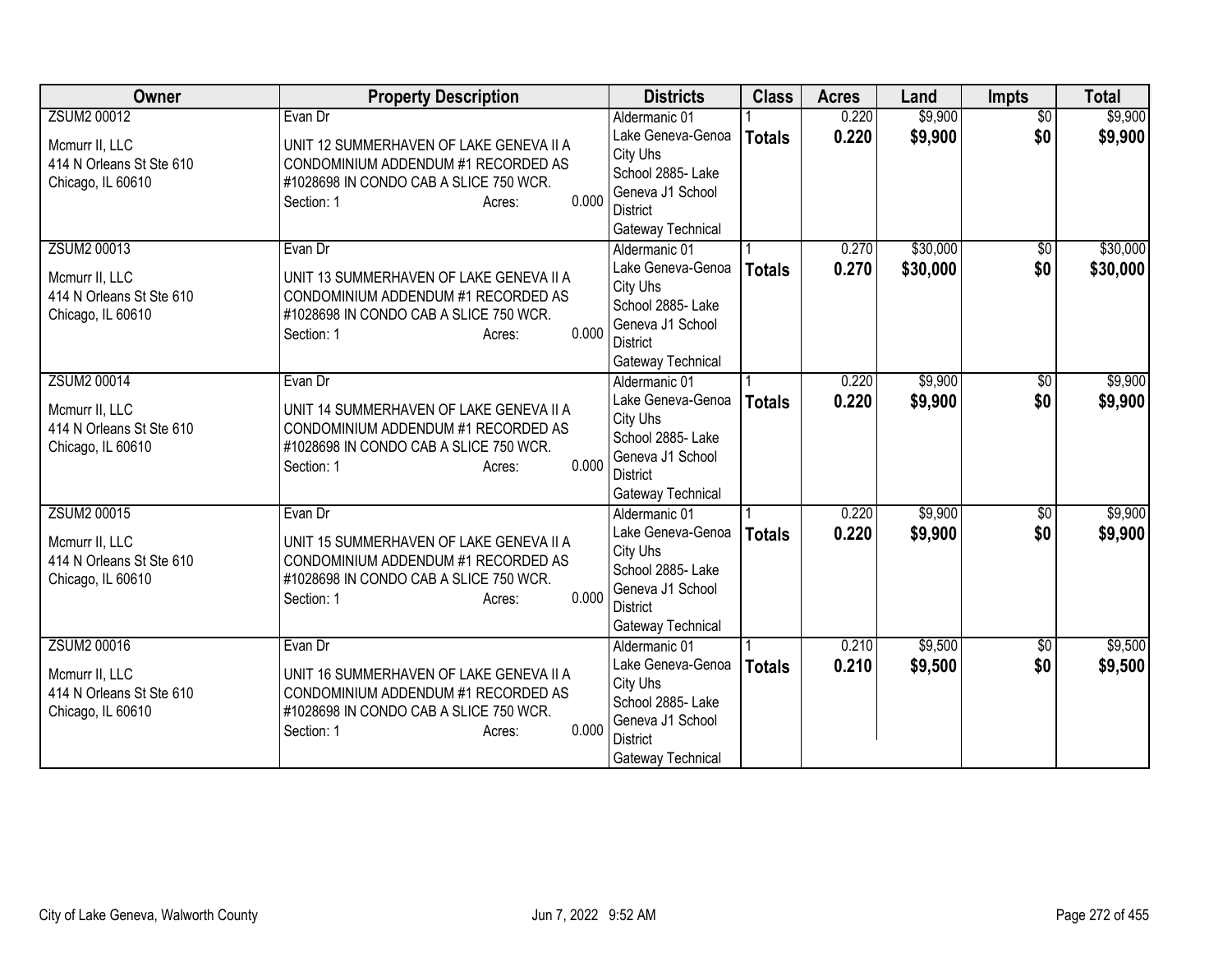| Owner                                                           | <b>Property Description</b>                                                                                                                               | <b>Districts</b>                                                                                               | <b>Class</b>  | <b>Acres</b> | Land    | Impts           | <b>Total</b> |
|-----------------------------------------------------------------|-----------------------------------------------------------------------------------------------------------------------------------------------------------|----------------------------------------------------------------------------------------------------------------|---------------|--------------|---------|-----------------|--------------|
| <b>ZSUM2 00017</b>                                              | Evan Dr                                                                                                                                                   | Aldermanic 01                                                                                                  |               | 0.210        | \$9,500 | $\overline{50}$ | \$9,500      |
| Mcmurr II, LLC<br>414 N Orleans St Ste 610<br>Chicago, IL 60610 | UNIT 17 SUMMERHAVEN OF LAKE GENEVA II A<br>CONDOMINIUM ADDENDUM #1 RECORDED AS<br>#1028698 IN CONDO CAB A SLICE 750 WCR.<br>0.000<br>Section: 1<br>Acres: | Lake Geneva-Genoa<br>City Uhs<br>School 2885- Lake<br>Geneva J1 School<br><b>District</b>                      | <b>Totals</b> | 0.210        | \$9,500 | \$0             | \$9,500      |
| <b>ZSUM2 00018</b>                                              | Evan Dr                                                                                                                                                   | Gateway Technical<br>Aldermanic 01                                                                             |               | 0.230        | \$9,600 | \$0             | \$9,600      |
| Mcmurr II, LLC<br>414 N Orleans St Ste 610<br>Chicago, IL 60610 | UNIT 18 SUMMERHAVEN OF LAKE GENEVA II A<br>CONDOMINIUM ADDENDUM #1 RECORDED AS<br>#1028698 IN CONDO CAB A SLICE 750 WCR.<br>0.000<br>Section: 1<br>Acres: | Lake Geneva-Genoa<br>City Uhs<br>School 2885- Lake<br>Geneva J1 School<br><b>District</b><br>Gateway Technical | <b>Totals</b> | 0.230        | \$9,600 | \$0             | \$9,600      |
| ZSUM2 00019                                                     | Evan Dr                                                                                                                                                   | Aldermanic 01                                                                                                  |               | 0.210        | \$9,500 | \$0             | \$9,500      |
| Mcmurr II, LLC<br>414 N Orleans St Ste 610<br>Chicago, IL 60610 | UNIT 19 SUMMERHAVEN OF LAKE GENEVA II A<br>CONDOMINIUM ADDENDUM #1 RECORDED AS<br>#1028698 IN CONDO CAB A SLICE 750 WCR.<br>0.000<br>Section: 1<br>Acres: | Lake Geneva-Genoa<br>City Uhs<br>School 2885- Lake<br>Geneva J1 School<br><b>District</b><br>Gateway Technical | <b>Totals</b> | 0.210        | \$9,500 | \$0             | \$9,500      |
| <b>ZSUM2 00020</b>                                              | Evan Dr                                                                                                                                                   | Aldermanic 01                                                                                                  |               | 0.210        | \$9,500 | $\overline{30}$ | \$9,500      |
| Mcmurr II, LLC<br>414 N Orleans St Ste 610<br>Chicago, IL 60610 | UNIT 20 SUMMERHAVEN OF LAKE GENEVA II A<br>CONDOMINIUM ADDENDUM #1 RECORDED AS<br>#1028698 IN CONDO CAB A SLICE 750 WCR.<br>0.000<br>Section: 1<br>Acres: | Lake Geneva-Genoa<br>City Uhs<br>School 2885- Lake<br>Geneva J1 School<br><b>District</b><br>Gateway Technical | <b>Totals</b> | 0.210        | \$9,500 | \$0             | \$9,500      |
| ZSUM2 00021                                                     | Evan Dr                                                                                                                                                   | Aldermanic 01                                                                                                  |               | 0.210        | \$9,500 | $\overline{50}$ | \$9,500      |
| Mcmurr II, LLC<br>414 N Orleans St Ste 610<br>Chicago, IL 60610 | UNIT 21 SUMMERHAVEN OF LAKE GENEVA II A<br>CONDOMINIUM ADDENDUM #1 RECORDED AS<br>#1028698 IN CONDO CAB A SLICE 750 WCR.<br>0.000<br>Section: 1<br>Acres: | Lake Geneva-Genoa<br>City Uhs<br>School 2885- Lake<br>Geneva J1 School<br><b>District</b><br>Gateway Technical | <b>Totals</b> | 0.210        | \$9,500 | \$0             | \$9,500      |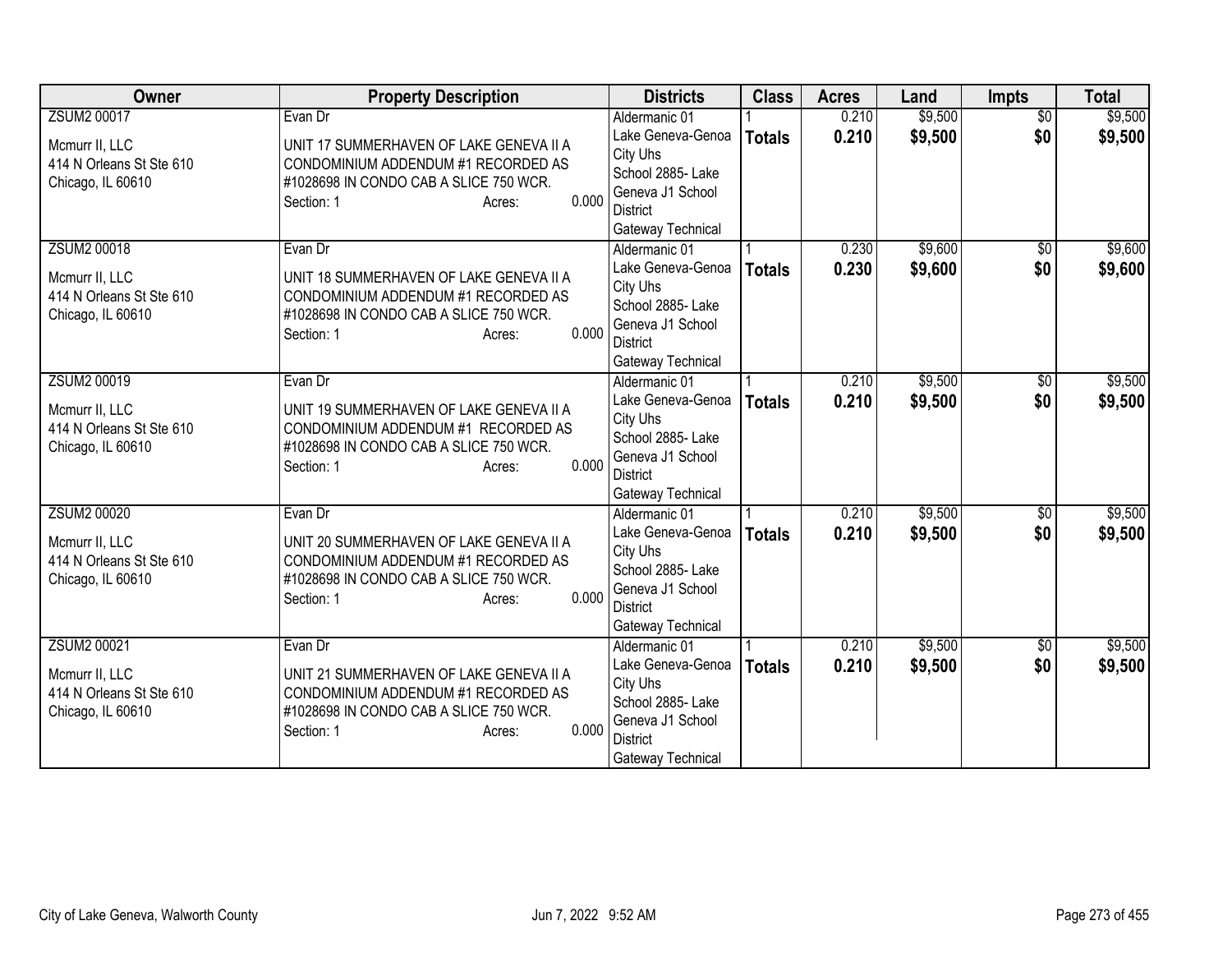| Owner                    | <b>Property Description</b>                  | <b>Districts</b>                     | <b>Class</b>  | <b>Acres</b> | Land     | <b>Impts</b>    | <b>Total</b> |
|--------------------------|----------------------------------------------|--------------------------------------|---------------|--------------|----------|-----------------|--------------|
| <b>ZSUM2 00022</b>       | Evan Dr                                      | Aldermanic 01                        |               | 0.220        | \$9,900  | $\overline{30}$ | \$9,900      |
| Mcmurr II, LLC           | UNIT 22 SUMMERHAVEN OF LAKE GENEVA II A      | Lake Geneva-Genoa                    | <b>Totals</b> | 0.220        | \$9,900  | \$0             | \$9,900      |
| 414 N Orleans St Ste 610 | CONDOMINIUM ADDENDUM #1 RECORDED AS          | City Uhs                             |               |              |          |                 |              |
| Chicago, IL 60610        | #1028698 IN CONDO CAB A SLICE 750 WCR.       | School 2885- Lake                    |               |              |          |                 |              |
|                          | 0.000<br>Section: 1<br>Acres:                | Geneva J1 School                     |               |              |          |                 |              |
|                          |                                              | <b>District</b><br>Gateway Technical |               |              |          |                 |              |
| <b>ZSUM2 00023</b>       | Evan Dr                                      | Aldermanic 01                        |               | 0.220        | \$9,900  | $\overline{50}$ | \$9,900      |
|                          |                                              | Lake Geneva-Genoa                    | <b>Totals</b> | 0.220        | \$9,900  | \$0             | \$9,900      |
| Mcmurr II, LLC           | UNIT 23 SUMMERHAVEN OF LAKE GENEVA II A      | City Uhs                             |               |              |          |                 |              |
| 414 N Orleans St Ste 610 | CONDOMINIUM ADDENDUM #1 RECORDED AS          | School 2885- Lake                    |               |              |          |                 |              |
| Chicago, IL 60610        | #1028698 IN CONDO CAB A SLICE 750 WCR.       | Geneva J1 School                     |               |              |          |                 |              |
|                          | 0.000<br>Section: 1<br>Acres:                | <b>District</b>                      |               |              |          |                 |              |
|                          |                                              | Gateway Technical                    |               |              |          |                 |              |
| ZSUM2 00251              | 251 Murray Dr                                | Aldermanic 01                        |               | 0.000        | \$57,000 | \$283,000       | \$340,000    |
| Steven Armitage          | UNIT 251 SUMMERHAVEN OF LAKE GENEVA II A     | Lake Geneva-Genoa                    | <b>Totals</b> | 0.000        | \$57,000 | \$283,000       | \$340,000    |
| 251 Murray Dr            | CONDOMINIUM AS RECORDED IN CONDO CAB A       | City Uhs                             |               |              |          |                 |              |
| Lake Geneva, WI 53147    | SLIDE 743 WCR. LOCATED IN SE1/4 SE1/4 SEC 36 | School 2885- Lake                    |               |              |          |                 |              |
|                          | 0.000<br>Section: 36<br>Acres:               | Geneva J1 School                     |               |              |          |                 |              |
|                          |                                              | <b>District</b>                      |               |              |          |                 |              |
|                          |                                              | Gateway Technical                    |               |              |          |                 |              |
| ZSUM2 00252              | 252 Murray Dr                                | Aldermanic 01<br>Lake Geneva-Genoa   |               | 0.000        | \$57,000 | \$293,000       | \$350,000    |
| David W. Mahoney         | UNIT 252 SUMMERHAVEN OF LAKE GENEVA II A     | City Uhs                             | <b>Totals</b> | 0.000        | \$57,000 | \$293,000       | \$350,000    |
| 252 Murray Dr            | CONDOMINIUM AS RECORDED IN CONDO CAB A       | School 2885- Lake                    |               |              |          |                 |              |
| Lake Geneva, WI 53147    | SLIDE 743 WCR. LOCATED IN SE1/4 SE1/4 SEC 36 | Geneva J1 School                     |               |              |          |                 |              |
|                          | 0.000<br>Section: 36<br>Acres:               | <b>District</b>                      |               |              |          |                 |              |
|                          |                                              | Gateway Technical                    |               |              |          |                 |              |
| <b>ZSUM2 00253</b>       | 253 Murray Dr                                | Aldermanic 01                        |               | 0.000        | \$57,000 | \$278,300       | \$335,300    |
| Lilian T. Doody          | UNIT 253 SUMMERHAVEN OF LAKE GENEVA II A     | Lake Geneva-Genoa                    | <b>Totals</b> | 0.000        | \$57,000 | \$278,300       | \$335,300    |
| 1886 Tarpon Bay Dr S     | CONDOMINIUM AS RECORDED IN CONDO CAB A       | City Uhs                             |               |              |          |                 |              |
| Apt 106                  | SLIDE 743 WCR. LOCATED IN SE1/4 SE1/4 SEC 36 | School 2885- Lake                    |               |              |          |                 |              |
| Naples, FL 34119-8745    | 0.000<br>Section: 36<br>Acres:               | Geneva J1 School                     |               |              |          |                 |              |
|                          |                                              | <b>District</b>                      |               |              |          |                 |              |
|                          |                                              | Gateway Technical                    |               |              |          |                 |              |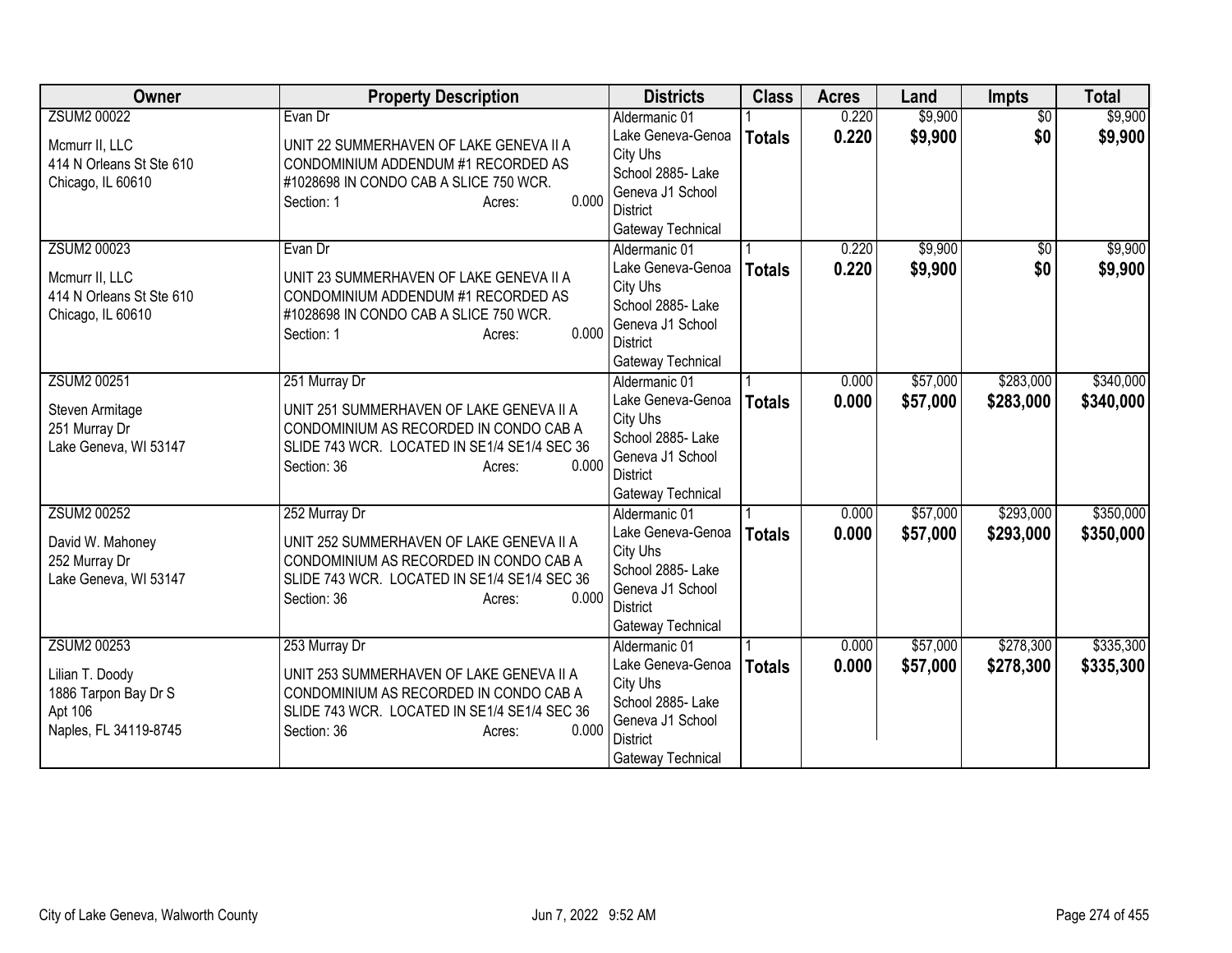| <b>Owner</b>               | <b>Property Description</b>                                                     | <b>Districts</b>                      | <b>Class</b>   | <b>Acres</b> | Land     | <b>Impts</b> | <b>Total</b> |
|----------------------------|---------------------------------------------------------------------------------|---------------------------------------|----------------|--------------|----------|--------------|--------------|
| <b>ZSUM2 00254</b>         | 254 Murray Dr                                                                   | Aldermanic 01                         |                | 0.000        | \$57,000 | \$293,000    | \$350,000    |
| David Andrade Trust        | UNIT 254 SUMMERHAVEN OF LAKE GENEVA II A                                        | Lake Geneva-Genoa                     | <b>Totals</b>  | 0.000        | \$57,000 | \$293,000    | \$350,000    |
| 254 Murray Dr              | CONDOMINIUM AS RECORDED IN CONDO CAB A                                          | City Uhs                              |                |              |          |              |              |
| Lake Geneva, WI 53147      | SLIDE 743 WCR. LOCATED IN SE1/4 SE1/4 SEC 36                                    | School 2885- Lake                     |                |              |          |              |              |
|                            | 0.000<br>Section: 36<br>Acres:                                                  | Geneva J1 School                      |                |              |          |              |              |
|                            |                                                                                 | District<br>Gateway Technical         |                |              |          |              |              |
| <b>ZSWP 00001</b>          | 721 Southwind Dr                                                                | Aldermanic 01                         | 2              | 0.000        | \$52,300 | \$1,031,600  | \$1,083,900  |
|                            |                                                                                 | Lake Geneva-Genoa                     | <b>Totals</b>  | 0.000        | \$52,300 | \$1,031,600  | \$1,083,900  |
| Southwind Prairie II, LLC  | UNIT 1 SOUTHWIND PRAIRIE CONDOMINIUM AS                                         | City Uhs                              |                |              |          |              |              |
| 751 Geneva Pkwy            | RECORDED IN CONDO CAB A SLIDE 659 WCR.                                          | School 2885- Lake                     |                |              |          |              |              |
| Lake Geneva, WI 53147-0000 | LOCATED IN NW 1/4, SW 1/4 & SE 1/4 SW 1/4 SEC 32                                | Geneva J1 School                      |                |              |          |              |              |
|                            | 0.000<br>Section:<br>Acres:                                                     | District                              |                |              |          |              |              |
|                            |                                                                                 | Gateway Technical                     |                |              |          |              |              |
| <b>ZSWP 00002</b>          | 750 Southwind Dr                                                                | Aldermanic 01                         | $\mathfrak{p}$ | 0.000        | \$52,300 | \$1,031,600  | \$1,083,900  |
| Southwind Prairie II, LLC  | UNIT 2 SOUTHWIND PRAIRIE CONDOMINIUM AS                                         | Lake Geneva-Genoa                     | <b>Totals</b>  | 0.000        | \$52,300 | \$1,031,600  | \$1,083,900  |
| 751 Geneva Pkwy            | RECORDED IN CONDO CAB A SLIDE 659 WCR.                                          | City Uhs                              |                |              |          |              |              |
| Lake Geneva, WI 53147-0000 | LOCATED IN NW 1/4, SW 1/4 & SE 1/4 SW 1/4 SEC 32                                | School 2885- Lake                     |                |              |          |              |              |
|                            | 0.000<br>Section:<br>Acres:                                                     | Geneva J1 School<br>District          |                |              |          |              |              |
|                            |                                                                                 | Gateway Technical                     |                |              |          |              |              |
| <b>ZSWP 00003</b>          | 700 Southwind Dr                                                                | Aldermanic 01                         |                | 0.000        | \$52,300 | \$1,031,600  | \$1,083,900  |
|                            |                                                                                 | Lake Geneva-Genoa                     | <b>Totals</b>  | 0.000        | \$52,300 | \$1,031,600  | \$1,083,900  |
| Southwind Prairie II, LLC  | UNIT 3 SOUTHWIND PRAIRIE CONDOMINIUM AS                                         | City Uhs                              |                |              |          |              |              |
| 751 Geneva Pkwy            | RECORDED IN CONDO CAB A SLIDE 659 WCR.                                          | School 2885- Lake                     |                |              |          |              |              |
| Lake Geneva, WI 53147-0000 | LOCATED IN NW 1/4, SW 1/4 & SE 1/4 SW 1/4 SEC 32<br>0.000<br>Section:<br>Acres: | Geneva J1 School                      |                |              |          |              |              |
|                            |                                                                                 | <b>District</b>                       |                |              |          |              |              |
|                            |                                                                                 | Gateway Technical                     |                |              |          |              |              |
| <b>ZSWP 00004</b>          | 681 Southwind Dr                                                                | Aldermanic 01                         |                | 0.000        | \$52,300 | \$1,031,600  | \$1,083,900  |
| Southwind Prairie II, LLC  | UNIT 4 SOUTHWIND PRAIRIE CONDOMINIUM AS                                         | Lake Geneva-Genoa                     | <b>Totals</b>  | 0.000        | \$52,300 | \$1,031,600  | \$1,083,900  |
| 751 Geneva Pkwy            | RECORDED IN CONDO CAB A SLIDE 659 WCR.                                          | City Uhs                              |                |              |          |              |              |
| Lake Geneva, WI 53147-0000 | LOCATED IN NW 1/4, SW 1/4 & SE 1/4 SW 1/4 SEC 32                                | School 2885- Lake<br>Geneva J1 School |                |              |          |              |              |
|                            | 0.000<br>Section:<br>Acres:                                                     | <b>District</b>                       |                |              |          |              |              |
|                            |                                                                                 | Gateway Technical                     |                |              |          |              |              |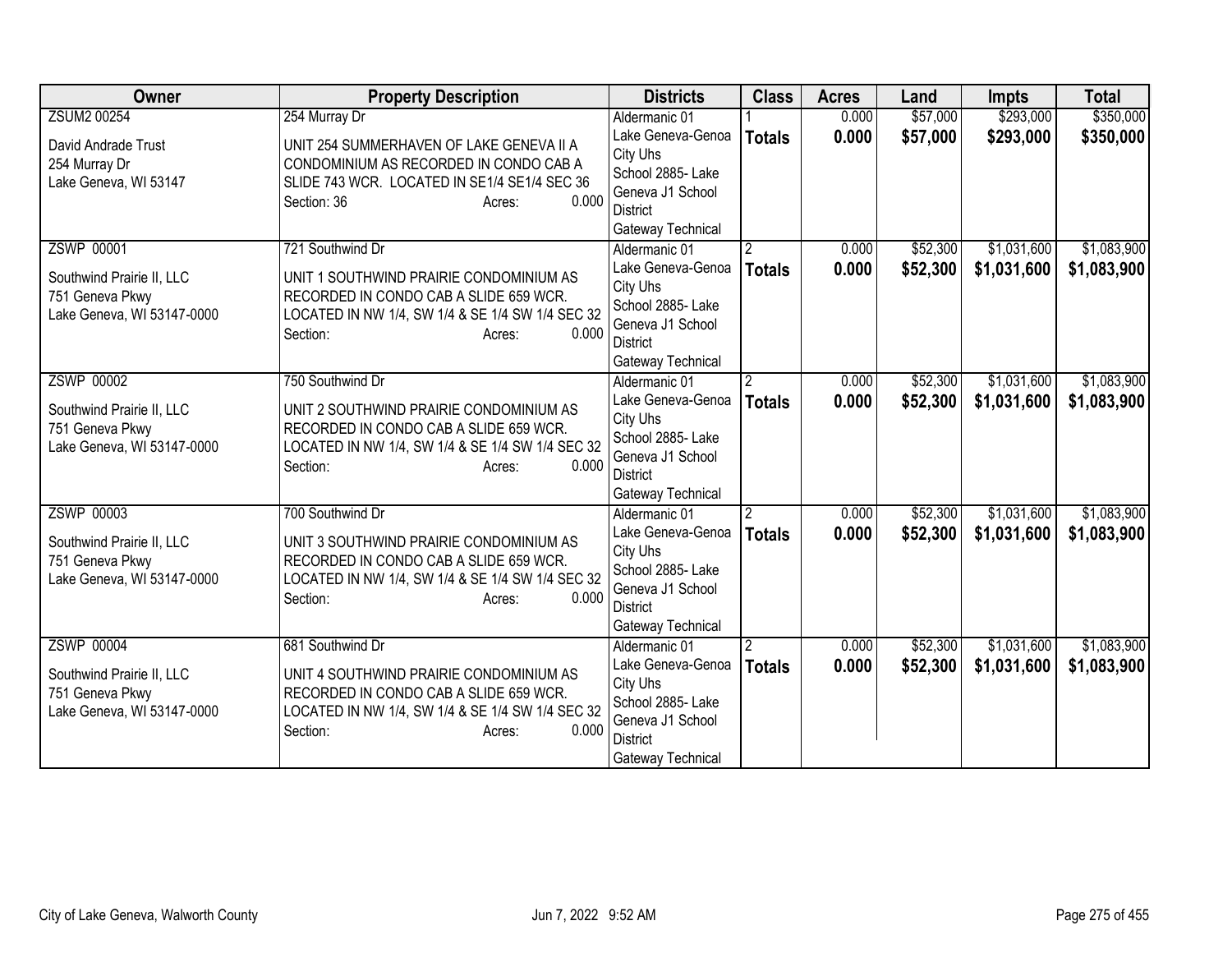| Owner                                                                                           | <b>Property Description</b>                                                                                                                                                              | <b>Districts</b>                                                                                                                | <b>Class</b>                    | <b>Acres</b>   | Land                 | <b>Impts</b>               | <b>Total</b>               |
|-------------------------------------------------------------------------------------------------|------------------------------------------------------------------------------------------------------------------------------------------------------------------------------------------|---------------------------------------------------------------------------------------------------------------------------------|---------------------------------|----------------|----------------------|----------------------------|----------------------------|
| <b>ZSWP 00005</b>                                                                               | 651 Southwind Dr                                                                                                                                                                         | Aldermanic 01                                                                                                                   |                                 | 0.000          | \$52,300             | \$1,031,600                | \$1,083,900                |
| Southwind Prairie II, LLC<br>751 Geneva Pkwy<br>Lake Geneva, WI 53147-0000                      | UNIT 5 SOUTHWIND PRAIRIE CONDOMINIUM AS<br>RECORDED IN CONDO CAB A SLIDE 659 WCR.<br>LOCATED IN NW 1/4, SW 1/4 & SE 1/4 SW 1/4 SEC 32<br>0.000<br>Section:<br>Acres:                     | Lake Geneva-Genoa<br>City Uhs<br>School 2885- Lake<br>Geneva J1 School<br>District<br>Gateway Technical                         | <b>Totals</b>                   | 0.000          | \$52,300             | \$1,031,600                | \$1,083,900                |
| <b>ZSWP 00006</b><br>Southwind Prairie II, LLC<br>751 Geneva Pkwy<br>Lake Geneva, WI 53147-0000 | 670 Southwind Dr<br>UNIT 6 SOUTHWIND PRAIRIE CONDOMINIUM AS<br>RECORDED IN CONDO CAB A SLIDE 659 WCR.<br>LOCATED IN NW 1/4, SW 1/4 & SE 1/4 SW 1/4 SEC 32<br>0.000<br>Section:<br>Acres: | Aldermanic 01<br>Lake Geneva-Genoa<br>City Uhs<br>School 2885- Lake<br>Geneva J1 School<br><b>District</b><br>Gateway Technical | 2<br><b>Totals</b>              | 0.000<br>0.000 | \$52,300<br>\$52,300 | \$1,031,600<br>\$1,031,600 | \$1,083,900<br>\$1,083,900 |
| <b>ZSWP 00007</b><br>Southwind Prairie II, LLC<br>751 Geneva Pkwy<br>Lake Geneva, WI 53147-0000 | 640 Southwind Dr<br>UNIT 7 SOUTHWIND PRAIRIE CONDOMINIUM AS<br>RECORDED IN CONDO CAB A SLIDE 659 WCR.<br>LOCATED IN NW 1/4, SW 1/4 & SE 1/4 SW 1/4 SEC 32<br>0.000<br>Section:<br>Acres: | Aldermanic 01<br>Lake Geneva-Genoa<br>City Uhs<br>School 2885- Lake<br>Geneva J1 School<br><b>District</b><br>Gateway Technical | $\overline{2}$<br><b>Totals</b> | 0.000<br>0.000 | \$52,300<br>\$52,300 | \$1,031,600<br>\$1,031,600 | \$1,083,900<br>\$1,083,900 |
| <b>ZSWP 00008</b><br>Southwind Prairie II, LLC<br>751 Geneva Pkwy<br>Lake Geneva, WI 53147-0000 | 625 Southwind Dr<br>UNIT 8 SOUTHWIND PRAIRIE CONDOMINIUM AS<br>RECORDED IN CONDO CAB A SLIDE 659 WCR.<br>LOCATED IN NW 1/4, SW 1/4 & SE 1/4 SW 1/4 SEC 32<br>Section:<br>0.000<br>Acres: | Aldermanic 01<br>Lake Geneva-Genoa<br>City Uhs<br>School 2885- Lake<br>Geneva J1 School<br><b>District</b><br>Gateway Technical | $\overline{2}$<br><b>Totals</b> | 0.000<br>0.000 | \$52,300<br>\$52,300 | \$1,031,600<br>\$1,031,600 | \$1,083,900<br>\$1,083,900 |
| <b>ZSWP 00009</b><br>Southwind Prairie IV, LLC<br>751 Geneva Pkwy<br>Lake Geneva, WI 53147      | 613 Southwind Dr<br>UNIT 9 SOUTHWIND PRAIRIE CONDOMINIUM<br>ADDENDUM NO. 2 AS RECORDED IN CONDO CAB A<br>SLIDE 720 WCR. LOCATED IN NW 1/4, SW 1/4 & SE 1/<br>Section:<br>0.450<br>Acres: | Aldermanic 01<br>Lake Geneva-Genoa<br>City Uhs<br>School 2885- Lake<br>Geneva J1 School<br><b>District</b><br>Gateway Technical | <b>Totals</b>                   | 0.450<br>0.450 | \$52,300<br>\$52,300 | \$1,031,600<br>\$1,031,600 | \$1,083,900<br>\$1,083,900 |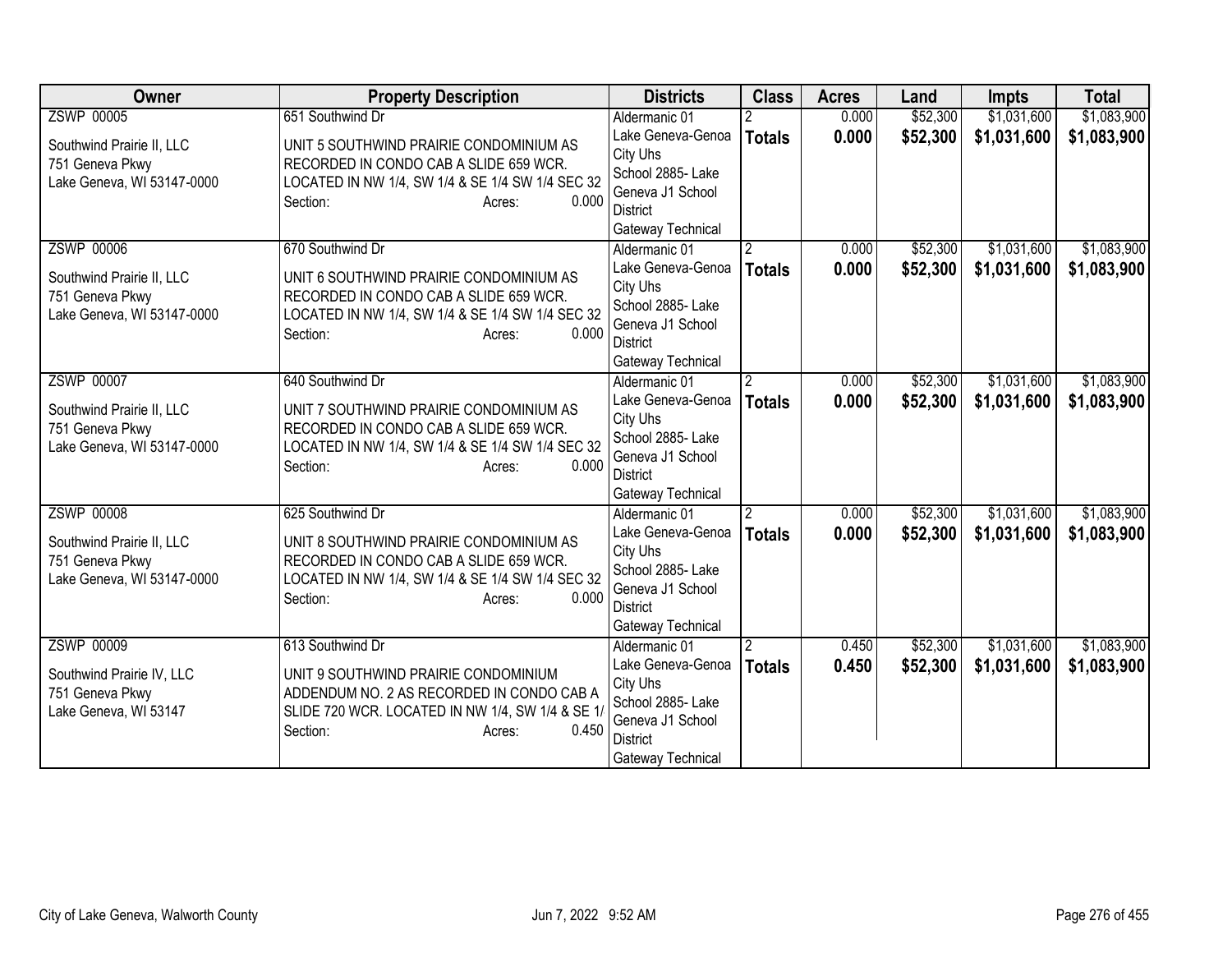| Owner                                        | <b>Property Description</b>                                                        | <b>Districts</b>                                   | <b>Class</b>   | <b>Acres</b> | Land     | Impts       | <b>Total</b> |
|----------------------------------------------|------------------------------------------------------------------------------------|----------------------------------------------------|----------------|--------------|----------|-------------|--------------|
| <b>ZSWP 00010</b>                            | 620 Southwind Dr                                                                   | Aldermanic 01                                      |                | 1.200        | \$52,300 | \$1,031,600 | \$1,083,900  |
| Southwind Prairie IV, LLC<br>751 Geneva Pkwy | UNIT 10 SOUTHWIND PRAIRIE CONDOMINIUM<br>ADDENDUM NO. 1 AS RECORDED IN CONDO CAB A | Lake Geneva-Genoa<br>City Uhs<br>School 2885- Lake | <b>Totals</b>  | 1.200        | \$52,300 | \$1,031,600 | \$1,083,900  |
| Lake Geneva, WI 53147                        | SLIDE 687 WCR. LOCATED IN NW 1/4, SW 1/4 & SE 1/<br>Section:<br>1.200<br>Acres:    | Geneva J1 School<br>District<br>Gateway Technical  |                |              |          |             |              |
| <b>ZSWP 00011</b>                            | 570 Southwind Drpark Dr SE                                                         | Aldermanic 01                                      | 2              | 0.455        | \$52,300 | \$1,031,600 | \$1,083,900  |
| Southwind Prairie IV, LLC                    | UNIT 11 SOUTHWIND PRAIRIE CONDOMINIUM                                              | Lake Geneva-Genoa<br>City Uhs                      | <b>Totals</b>  | 0.455        | \$52,300 | \$1,031,600 | \$1,083,900  |
| 751 Geneva Pkwy                              | ADDENDUM NO. 1 AS RECORDED IN CONDO CAB A                                          | School 2885- Lake                                  |                |              |          |             |              |
| Lake Geneva, WI 53147                        | SLIDE 697 WCR. LOCATED IN NW 1/4 SW 1/4 & SE 1/4<br>0.455<br>Section: 32<br>Acres: | Geneva J1 School                                   |                |              |          |             |              |
|                                              |                                                                                    | <b>District</b>                                    |                |              |          |             |              |
|                                              |                                                                                    | Gateway Technical                                  |                |              |          |             |              |
| ZSWP 00012                                   | 573 Southwind Dr                                                                   | Aldermanic 01                                      | $\overline{2}$ | 0.450        | \$52,300 | \$1,031,600 | \$1,083,900  |
| Southwind Prairie IV, LLC                    | UNIT 12 SOUTHWIND PRAIRIE CONDOMINIUM                                              | Lake Geneva-Genoa<br>City Uhs                      | <b>Totals</b>  | 0.450        | \$52,300 | \$1,031,600 | \$1,083,900  |
| 751 Geneva Pkwy N                            | ADDENDUM NO. 2 AS RECORDED IN CONDO CAB A                                          | School 2885- Lake                                  |                |              |          |             |              |
| Lake Geneva, WI 53147                        | SLIDE 720 WCR. LOCATED IN NW 1/4, SW 1/4 & SE 1/                                   | Geneva J1 School                                   |                |              |          |             |              |
|                                              | 0.450<br>Section: 32<br>Acres:                                                     | <b>District</b>                                    |                |              |          |             |              |
|                                              |                                                                                    | Gateway Technical                                  |                |              |          |             |              |
| ZSWP 00013                                   | 551 Southwind Dr                                                                   | Aldermanic 01                                      | $\overline{2}$ | 0.450        | \$52,300 | \$1,031,600 | \$1,083,900  |
| Southwind Prairie IV, LLC                    | UNIT 13 SOUTHWIND PRAIRIE CONDOMINIUM                                              | Lake Geneva-Genoa<br>City Uhs                      | <b>Totals</b>  | 0.450        | \$52,300 | \$1,031,600 | \$1,083,900  |
| 751 Geneva Pkwy                              | ADDENDUM NO. 2 AS RECORDED IN CONDO CAB A                                          | School 2885- Lake                                  |                |              |          |             |              |
| Lake Geneva, WI 53147                        | SLIDE 720 WCR. LOCATED IN NW 1/4, SW 1/4 & SE 1/                                   | Geneva J1 School                                   |                |              |          |             |              |
|                                              | Section: 32<br>0.450<br>Acres:                                                     | <b>District</b>                                    |                |              |          |             |              |
|                                              |                                                                                    | Gateway Technical                                  |                |              |          |             |              |
| <b>ZSWP 00014</b>                            | 517 Southwind Dr                                                                   | Aldermanic 01                                      |                | 0.000        | \$52,300 | \$1,031,600 | \$1,083,900  |
| Southwind Prairie IV, LLC                    | UNIT 14 SOUTHWIND PRAIRIE CONDOMINIUM                                              | Lake Geneva-Genoa                                  | <b>Totals</b>  | 0.000        | \$52,300 | \$1,031,600 | \$1,083,900  |
| 751 Geneva Pkwy                              | ADDENDUM #3 AS RECORDED IN CONDO CAB A                                             | City Uhs<br>School 2885- Lake                      |                |              |          |             |              |
| Lake Geneva, WI 53147                        | SLIDE 731 WCR. LOCATED IN NW1/4 SW1/4 SEC 32                                       | Geneva J1 School                                   |                |              |          |             |              |
|                                              | 0.000<br>Section: 32<br>Acres:                                                     | <b>District</b>                                    |                |              |          |             |              |
|                                              |                                                                                    | Gateway Technical                                  |                |              |          |             |              |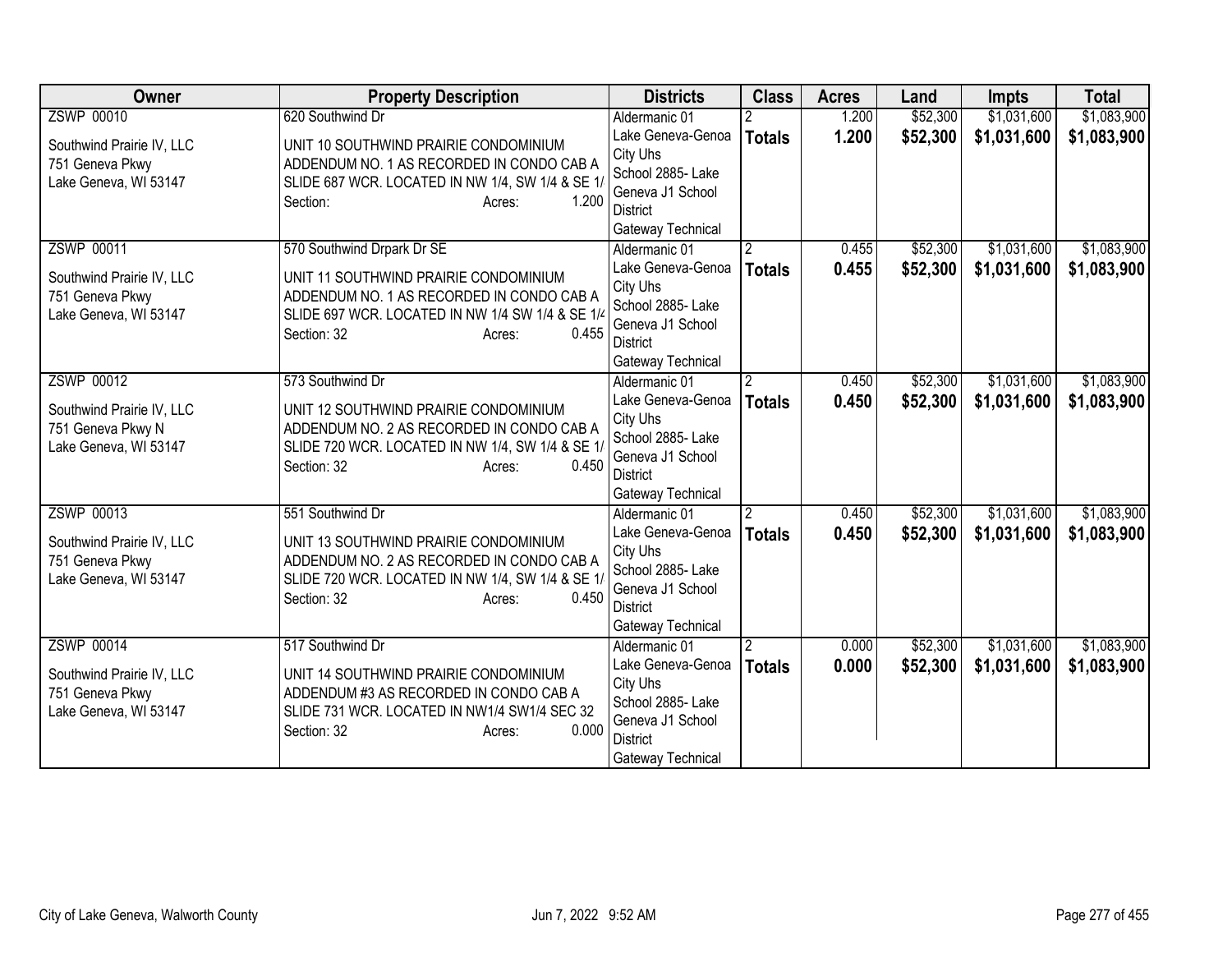| Owner                                    | <b>Property Description</b>                                                            | <b>Districts</b>                   | <b>Class</b>   | <b>Acres</b> | Land     | <b>Impts</b> | <b>Total</b> |
|------------------------------------------|----------------------------------------------------------------------------------------|------------------------------------|----------------|--------------|----------|--------------|--------------|
| <b>ZSWP 00015</b>                        | 501 Southwind Dr                                                                       | Aldermanic 01                      |                | 0.000        | \$52,300 | \$1,031,600  | \$1,083,900  |
| Southwind Prairie IV, LLC                | UNIT 15 SOUTHWIND PRAIRIE CONDOMINIUM                                                  | Lake Geneva-Genoa                  | <b>Totals</b>  | 0.000        | \$52,300 | \$1,031,600  | \$1,083,900  |
| 751 Geneva Pkwy                          | ADDENDUM #3 AS RECORDED IN CONDO CAB A                                                 | City Uhs                           |                |              |          |              |              |
| Lake Geneva, WI 53147                    | SLIDE 731 WCR. LOCATED IN NW1/4 SW1/4 SEC 32                                           | School 2885- Lake                  |                |              |          |              |              |
|                                          | 0.000<br>Section: 32<br>Acres:                                                         | Geneva J1 School                   |                |              |          |              |              |
|                                          |                                                                                        | District                           |                |              |          |              |              |
|                                          |                                                                                        | Gateway Technical                  |                |              |          |              |              |
| <b>ZSWP 00016</b>                        | 520 Southwind Dr                                                                       | Aldermanic 01                      | $\mathbf{2}$   | 0.000        | \$52,300 | \$1,579,600  | \$1,631,900  |
| Southwind Prairie IV, LLC                | UNIT 16 SOUTHWIND PRAIRIE CONDOMINIUM                                                  | Lake Geneva-Genoa                  | <b>Totals</b>  | 0.000        | \$52,300 | \$1,579,600  | \$1,631,900  |
| 751 Geneva Pkwy                          | ADDENDUM #3 AS RECORDED IN CONDO CAB A                                                 | City Uhs                           |                |              |          |              |              |
| Lake Geneva, WI 53147                    | SLIDE 731 WCR. LOCATED IN NW1/4 SW1/4 SEC 32                                           | School 2885- Lake                  |                |              |          |              |              |
|                                          | 0.000<br>Section: 32<br>Acres:                                                         | Geneva J1 School                   |                |              |          |              |              |
|                                          |                                                                                        | <b>District</b>                    |                |              |          |              |              |
| <b>ZSWPW 00001</b>                       | 1251 Townline Rd Unit 1                                                                | Gateway Technical<br>Aldermanic 01 | $\overline{2}$ | 1.040        | \$52,300 | \$755,600    | \$807,900    |
|                                          |                                                                                        | Lake Geneva-Genoa                  |                |              |          |              |              |
| Southwind Prairie IV, LLC                | UNIT 1 SOUTHWIND PRAIRIE WEST CONDOMINIUM                                              | City Uhs                           | <b>Totals</b>  | 1.040        | \$52,300 | \$755,600    | \$807,900    |
| 751 Geneva Pkwy                          | AS RECORDED IN CONDO CAB 1 SLIDE 739 WCR.                                              | School 2885- Lake                  |                |              |          |              |              |
| Lake Geneva, WI 53147                    | LOCATED IN SW1/4 SW1/4 SEC 32 T2N R18E; CITY                                           | Geneva J1 School                   |                |              |          |              |              |
|                                          | 1.040<br>Section: 32<br>Acres:                                                         | District                           |                |              |          |              |              |
|                                          |                                                                                        | Gateway Technical                  |                |              |          |              |              |
| <b>ZSWPW 00002</b>                       | 1251 Townline Rd Unit 2                                                                | Aldermanic 01                      | $\overline{2}$ | 1.040        | \$52,300 | \$755,600    | \$807,900    |
|                                          |                                                                                        | Lake Geneva-Genoa                  | <b>Totals</b>  | 1.040        | \$52,300 | \$755,600    | \$807,900    |
| Southwind Prairie IV, LLC                | UNIT 2 SOUTHWIND PRAIRIE WEST CONDOMINIUM<br>AS RECORDED IN CONDO CAB A SLIDE 739 WCR. | City Uhs                           |                |              |          |              |              |
| 751 Geneva Pkwy<br>Lake Geneva, WI 53147 | LOCATED IN SW1/4 SW1/4 SEC 32 T2N R18E. CITY                                           | School 2885- Lake                  |                |              |          |              |              |
|                                          | 1.040<br>Section: 32<br>Acres:                                                         | Geneva J1 School                   |                |              |          |              |              |
|                                          |                                                                                        | <b>District</b>                    |                |              |          |              |              |
|                                          |                                                                                        | Gateway Technical                  |                |              |          |              |              |
| <b>ZSWPW 00003</b>                       | 1251 Townline Rd Unit 3                                                                | Aldermanic 01                      |                | 1.040        | \$52,300 | \$755,600    | \$807,900    |
| Southwind Prairie IV, LLC                | UNIT 3 SOUTHWIND PRAIRIE WEST CONDOMINIUM                                              | Lake Geneva-Genoa                  | <b>Totals</b>  | 1.040        | \$52,300 | \$755,600    | \$807,900    |
| 751 Geneva Pkwy                          | AS RECORDED IN CONDO CAB 1 SLIDE 739 WCR.                                              | City Uhs                           |                |              |          |              |              |
| Lake Geneva, WI 53147                    | LOCATED IN SW1/4 SW1/4 SEC 32 T2N R18E; CITY                                           | School 2885- Lake                  |                |              |          |              |              |
|                                          | 1.040<br>Section: 32<br>Acres:                                                         | Geneva J1 School                   |                |              |          |              |              |
|                                          |                                                                                        | <b>District</b>                    |                |              |          |              |              |
|                                          |                                                                                        | Gateway Technical                  |                |              |          |              |              |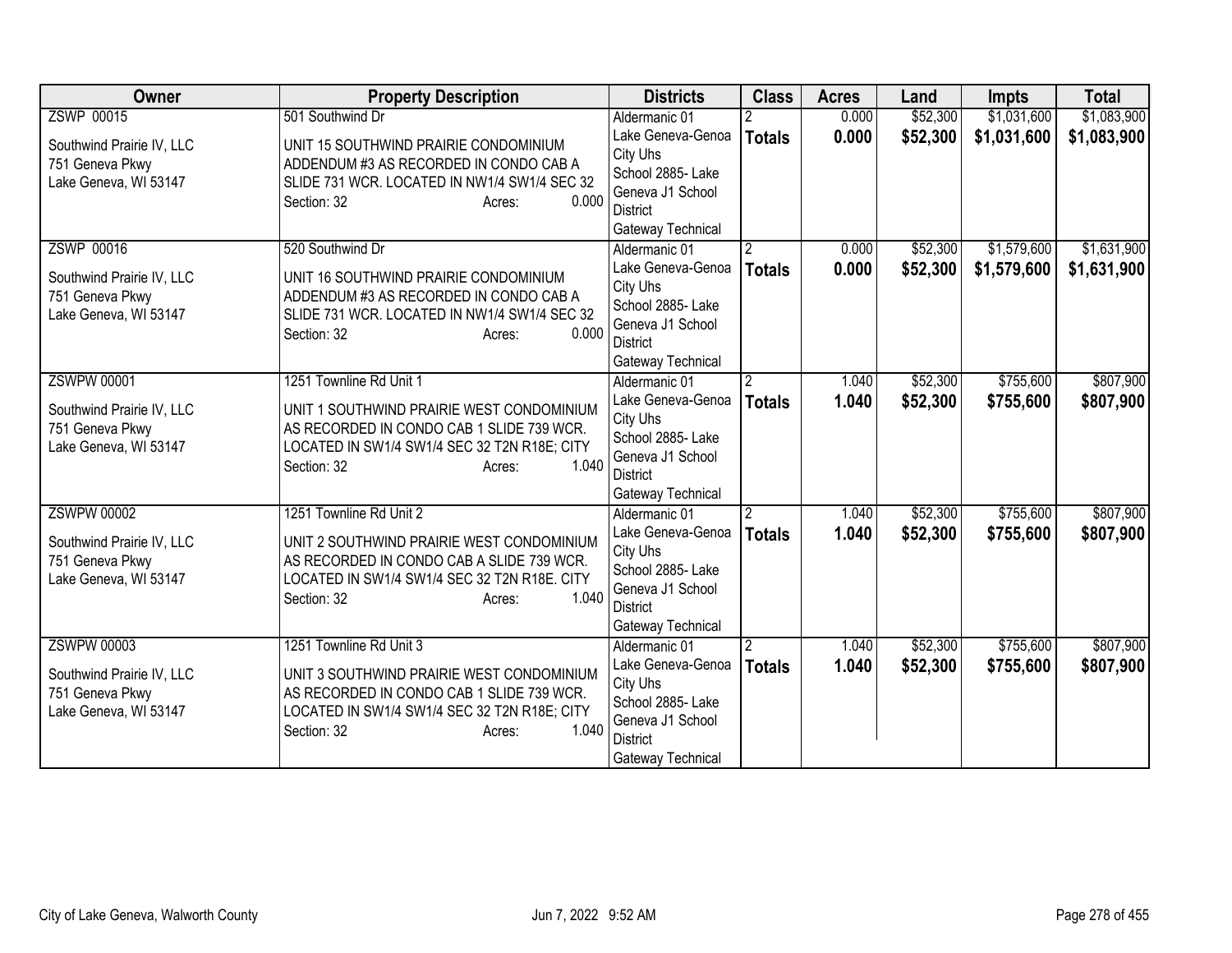| Owner                                                  | <b>Property Description</b>                                      | <b>Districts</b>                   | <b>Class</b>          | <b>Acres</b> | Land      | <b>Impts</b> | <b>Total</b> |
|--------------------------------------------------------|------------------------------------------------------------------|------------------------------------|-----------------------|--------------|-----------|--------------|--------------|
| <b>ZSWPW 00004</b>                                     | 1251 Townline Rd Unit 4                                          | Aldermanic 01                      |                       | 1.040        | \$52,300  | \$755,600    | \$807,900    |
| Southwind Prairie IV, LLC                              | UNIT 4 SOUTHWIND PRAIRIE WEST CONDOMINIUM                        | Lake Geneva-Genoa                  | <b>Totals</b>         | 1.040        | \$52,300  | \$755,600    | \$807,900    |
| 751 Geneva Pkwy                                        | AS RECORDED IN CONDO CAB 1 SLIDE 739 WCR.                        | City Uhs                           |                       |              |           |              |              |
| Lake Geneva, WI 53147                                  | LOCATED IN SW1/4 SW1/4 SEC 32 T2N R18E; CITY                     | School 2885- Lake                  |                       |              |           |              |              |
|                                                        | 1.040<br>Section: 32<br>Acres:                                   | Geneva J1 School                   |                       |              |           |              |              |
|                                                        |                                                                  | District                           |                       |              |           |              |              |
|                                                        |                                                                  | Gateway Technical                  |                       |              |           |              |              |
| <b>ZSWPW 00005</b>                                     | 1251 Townline Rd Unit 5                                          | Aldermanic 01                      | $\mathbf{2}^{\prime}$ | 1.040        | \$52,300  | \$755,600    | \$807,900    |
| Southwind Prairie IV, LLC                              | UNIT 5 SOUTHWIND PRAIRIE WEST CONDOMINIUM                        | Lake Geneva-Genoa                  | <b>Totals</b>         | 1.040        | \$52,300  | \$755,600    | \$807,900    |
| 751 Geneva Pkwy                                        | AS RECORDED IN CONDO CAB A SLIDE 739 WCR.                        | City Uhs                           |                       |              |           |              |              |
| Lake Geneva, WI 53147                                  | LOCATED IN SW1/4 SW1/4 SEC 32 T2N R18E; CITY                     | School 2885- Lake                  |                       |              |           |              |              |
|                                                        | 1.040<br>Section: 32<br>Acres:                                   | Geneva J1 School                   |                       |              |           |              |              |
|                                                        |                                                                  | District                           |                       |              |           |              |              |
| <b>ZSWPW 00006</b>                                     | 1251 Townline Rd Unit 6                                          | Gateway Technical<br>Aldermanic 01 | 2                     | 1.040        | \$52,300  | \$755,600    | \$807,900    |
|                                                        |                                                                  | Lake Geneva-Genoa                  |                       |              |           |              |              |
| Southwind Prairie IV, LLC                              | UNIT 6 SOUTHWIND PRAIRIE WEST CONDOMINIUM                        | City Uhs                           | <b>Totals</b>         | 1.040        | \$52,300  | \$755,600    | \$807,900    |
| 751 Geneva Pkwy                                        | AS RECORDED IN CONDO CAB A SLIDE 739 WCR.                        | School 2885- Lake                  |                       |              |           |              |              |
| Lake Geneva, WI 53147                                  | LOCATED IN SW1/4 SW1/4 SEC 32 T2N R18E; CITY                     | Geneva J1 School                   |                       |              |           |              |              |
|                                                        | 1.040<br>Section: 32<br>Acres:                                   | <b>District</b>                    |                       |              |           |              |              |
|                                                        |                                                                  | Gateway Technical                  |                       |              |           |              |              |
| ZSY 00001                                              | 705 Pine Tree Ln                                                 | Aldermanic 01                      |                       | 0.260        | \$103,800 | \$193,800    | \$297,600    |
|                                                        |                                                                  | Lake Geneva-Genoa                  | <b>Totals</b>         | 0.260        | \$103,800 | \$193,800    | \$297,600    |
| George Antonopoulos Self-Dec Trust<br>1006 Hillside Dr | LOT 1 SYVERSTAD LAKE SHORE ESTATES CITY OF<br><b>LAKE GENEVA</b> | City Uhs                           |                       |              |           |              |              |
| Northbrook, IL 60062                                   |                                                                  | School 2885- Lake                  |                       |              |           |              |              |
|                                                        | 0.260<br>Section:<br>Acres:                                      | Geneva J1 School                   |                       |              |           |              |              |
|                                                        |                                                                  | <b>District</b>                    |                       |              |           |              |              |
|                                                        |                                                                  | Gateway Technical                  |                       |              |           |              |              |
| ZSY 00002                                              | 709 Pine Tree Ln                                                 | Aldermanic 01                      |                       | 0.190        | \$94,400  | \$520,500    | \$614,900    |
| Teresa M Klocker Trust                                 | LOT 2 SYVERSTAD LAKE SHORE ESTATES CITY OF                       | Lake Geneva-Genoa                  | <b>Totals</b>         | 0.190        | \$94,400  | \$520,500    | \$614,900    |
| 2731 Brassie Dr                                        | <b>LAKE GENEVA</b>                                               | City Uhs                           |                       |              |           |              |              |
| Glenview, IL 60025                                     |                                                                  | School 2885- Lake                  |                       |              |           |              |              |
|                                                        | 0.190<br>Section:<br>Acres:                                      | Geneva J1 School                   |                       |              |           |              |              |
|                                                        |                                                                  | <b>District</b>                    |                       |              |           |              |              |
|                                                        |                                                                  | Gateway Technical                  |                       |              |           |              |              |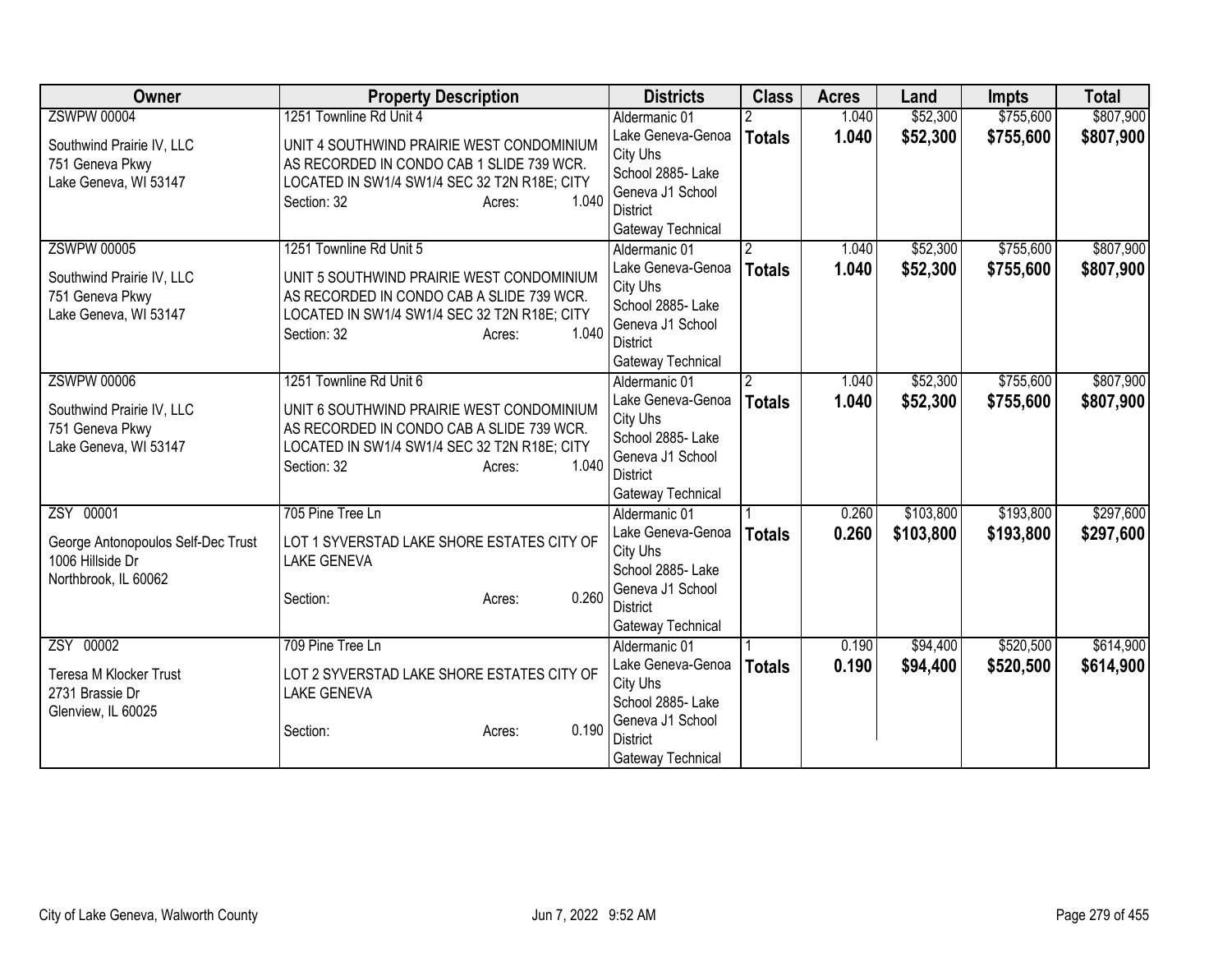| Owner                      | <b>Property Description</b>                | <b>Districts</b>  | <b>Class</b>  | <b>Acres</b> | Land     | <b>Impts</b> | <b>Total</b> |
|----------------------------|--------------------------------------------|-------------------|---------------|--------------|----------|--------------|--------------|
| ZSY 00003                  | 713 Pine Tree Ln                           | Aldermanic 01     |               | 0.190        | \$94,300 | \$408,400    | \$502,700    |
| Lane J Kapela Trust        | LOT 3 SYVERSTAD LAKE SHORE ESTATES CITY OF | Lake Geneva-Genoa | <b>Totals</b> | 0.190        | \$94,300 | \$408,400    | \$502,700    |
| 4 Johanna Dr               | <b>LAKE GENEVA</b>                         | City Uhs          |               |              |          |              |              |
| Plano, IL 60545-0000       |                                            | School 2885-Lake  |               |              |          |              |              |
|                            | 0.190<br>Section:<br>Acres:                | Geneva J1 School  |               |              |          |              |              |
|                            |                                            | <b>District</b>   |               |              |          |              |              |
|                            |                                            | Gateway Technical |               |              |          |              |              |
| ZSY 00004                  | 721 Pine Tree Ln                           | Aldermanic 01     |               | 0.190        | \$94,400 | \$411,200    | \$505,600    |
| Donna Lee Crook Trust      | LOT 4 SYVERSTAD LAKE SHORE ESTATES CITY OF | Lake Geneva-Genoa | <b>Totals</b> | 0.190        | \$94,400 | \$411,200    | \$505,600    |
| 721 Pine Tree Ln           | <b>LAKE GENEVA</b>                         | City Uhs          |               |              |          |              |              |
| Lake Geneva, WI 53147      |                                            | School 2885- Lake |               |              |          |              |              |
|                            | 0.190<br>Section:<br>Acres:                | Geneva J1 School  |               |              |          |              |              |
|                            |                                            | <b>District</b>   |               |              |          |              |              |
|                            |                                            | Gateway Technical |               |              |          |              |              |
| ZSY 00005                  | 725 Pine Tree Ln                           | Aldermanic 01     |               | 0.190        | \$94,400 | \$287,400    | \$381,800    |
| Joseph B Cardiff Trust     | LOT 5 SYVERSTAD LAKE SHORE ESTATES CITY OF | Lake Geneva-Genoa | <b>Totals</b> | 0.190        | \$94,400 | \$287,400    | \$381,800    |
| 725 Pine Tree Ln           | <b>LAKE GENEVA</b>                         | City Uhs          |               |              |          |              |              |
| Lake Geneva, WI 53147      |                                            | School 2885- Lake |               |              |          |              |              |
|                            | 0.190<br>Section:<br>Acres:                | Geneva J1 School  |               |              |          |              |              |
|                            |                                            | <b>District</b>   |               |              |          |              |              |
|                            |                                            | Gateway Technical |               |              |          |              |              |
| ZSY 00006                  | 731 Pine Tree Ln                           | Aldermanic 01     |               | 0.190        | \$95,200 | \$335,600    | \$430,800    |
| Joseph W. Malecki          | LOT 6 SYVERSTAD LAKE SHORE ESTATES CITY OF | Lake Geneva-Genoa | <b>Totals</b> | 0.190        | \$95,200 | \$335,600    | \$430,800    |
| 731 Pine Tree Ln           | <b>LAKE GENEVA</b>                         | City Uhs          |               |              |          |              |              |
| Lake Geneva, WI 53147-2207 |                                            | School 2885- Lake |               |              |          |              |              |
|                            | 0.190<br>Section:<br>Acres:                | Geneva J1 School  |               |              |          |              |              |
|                            |                                            | <b>District</b>   |               |              |          |              |              |
|                            |                                            | Gateway Technical |               |              |          |              |              |
| ZSY 00007                  | 739 Pine Tree Ln                           | Aldermanic 01     |               | 0.200        | \$96,100 | \$306,700    | \$402,800    |
| Eleanore G. Barth          | LOT 7 SYVERSTAD LAKE SHORE ESTATES CITY OF | Lake Geneva-Genoa | <b>Totals</b> | 0.200        | \$96,100 | \$306,700    | \$402,800    |
| 739 Pine Tree Ln           | <b>LAKE GENEVA</b>                         | City Uhs          |               |              |          |              |              |
| Lake Geneva, WI 53147-0000 |                                            | School 2885- Lake |               |              |          |              |              |
|                            | 0.200<br>Section:<br>Acres:                | Geneva J1 School  |               |              |          |              |              |
|                            |                                            | <b>District</b>   |               |              |          |              |              |
|                            |                                            | Gateway Technical |               |              |          |              |              |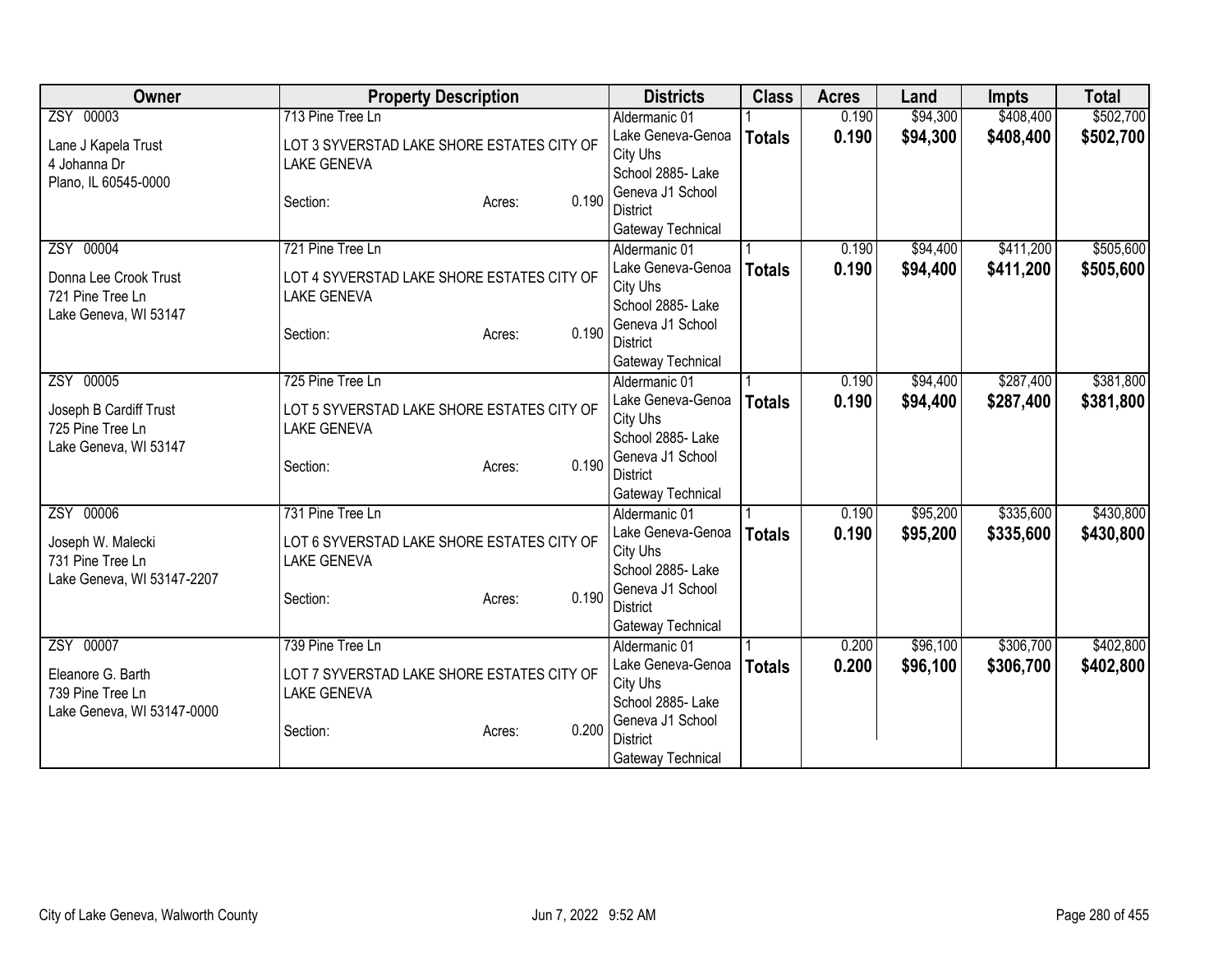| <b>Owner</b>             | <b>Property Description</b>                      | <b>Districts</b>              | <b>Class</b>  | <b>Acres</b> | Land                | <b>Impts</b> | <b>Total</b> |
|--------------------------|--------------------------------------------------|-------------------------------|---------------|--------------|---------------------|--------------|--------------|
| ZSY 00008                | 815 Pine Tree Ln                                 | Aldermanic 01                 |               | 0.249        | \$128,000           | \$405,500    | \$533,500    |
| Richard Wojnarowski      | LOT 8. ALSO THAT PT OF JOHN ST AS RECORDED       | Lake Geneva-Genoa             | <b>Totals</b> | 0.249        | \$128,000           | \$405,500    | \$533,500    |
| 13018 S 71st Ct          | IN VOL 19 PG 552 RECORDS DESC AS BEG SE COR      | City Uhs                      |               |              |                     |              |              |
| Palos Heights, IL 60463  | LOT 8 SYVERSTAD LAKE SHORE ESTATES;              | School 2885- Lake             |               |              |                     |              |              |
|                          | 0.249<br>Section: 1<br>Acres:                    | Geneva J1 School              |               |              |                     |              |              |
|                          |                                                  | <b>District</b>               |               |              |                     |              |              |
|                          |                                                  | Gateway Technical             |               |              |                     |              |              |
| ZSY 00009                | 915 Mariane Ter                                  | Aldermanic 01                 |               | 0.190        | \$100,000           | \$887,800    | \$987,800    |
| David C. Moss            | LOT 9. ALSO THAT PT OF JOHN ST RECORDED IN       | Lake Geneva-Genoa             | <b>Totals</b> | 0.190        | \$100,000           | \$887,800    | \$987,800    |
| 9901 Keystone Ave        | VOL 19 RECORDS PG 552. SYVERSTAD LAKE SHORE      | City Uhs<br>School 2885- Lake |               |              |                     |              |              |
| Skokie, IL 60076         | EST. CITY OF LAKE GENEVA; EXC CSM #4729          | Geneva J1 School              |               |              |                     |              |              |
|                          | 0.190<br>Section: 1<br>Acres:                    | <b>District</b>               |               |              |                     |              |              |
|                          |                                                  | Gateway Technical             |               |              |                     |              |              |
| ZSY 00010                | 914 Mariane Ter                                  | Aldermanic 01                 |               | 0.342        | \$1,677,600         | \$364,000    | \$2,041,600  |
|                          |                                                  | Lake Geneva-Genoa             | <b>Totals</b> |              | $0.342$ \$1,677,600 | \$364,000    | \$2,041,600  |
|                          | LOT 10. ALSO THAT PT LOT 11 DESC AS: COM NELY    | City Uhs                      |               |              |                     |              |              |
|                          | COR LOT 11, N65D49'W 46.37', S46D44'E 40. 58',   | School 2885- Lake             |               |              |                     |              |              |
|                          | N55D30'E 15.52' TO POB. SYVERSTAD LAKE SHORE     | Geneva J1 School              |               |              |                     |              |              |
|                          | 0.342<br>Section:<br>Acres:                      | <b>District</b>               |               |              |                     |              |              |
|                          |                                                  | Gateway Technical             |               |              |                     |              |              |
| ZSY 00011                | 924 Mariane Ter                                  | Aldermanic 01                 |               | 0.362        | \$1,704,000         | \$442,600    | \$2,146,600  |
| Donald Pike Jr Trust     | LOT 11. EXC. COM NELY COR LOT 11, N65D49'E       | Lake Geneva-Genoa             | <b>Totals</b> |              | $0.362$ \$1,704,000 | \$442,600    | \$2,146,600  |
| 10 Founders Pointe North | 46.37', N46D44'E 40.58', N55D30'E 15.53' TO POB. | City Uhs                      |               |              |                     |              |              |
| Bloomingdale, IL 60108   | ALSO PT LOT 12 DESC AS: COM NELY COR LOT 12,     | School 2885- Lake             |               |              |                     |              |              |
|                          | 0.362<br>Section:<br>Acres:                      | Geneva J1 School              |               |              |                     |              |              |
|                          |                                                  | <b>District</b>               |               |              |                     |              |              |
|                          |                                                  | Gateway Technical             |               |              |                     |              |              |
| ZSY 00012                | 932 Mariane Ter                                  | Aldermanic 01                 |               | 0.254        | \$1,484,000         | \$516,000    | \$2,000,000  |
| Mark Everding            | LOT 12. EXC. COM NELY COR LOT 12, N65D49'W       | Lake Geneva-Genoa<br>City Uhs | <b>Totals</b> |              | $0.254$ \$1,484,000 | \$516,000    | \$2,000,000  |
| 2120 Irene Ln            | 20.48', S39D11'E 17.50', N55D30'E 9.22' TO POB.  | School 2885- Lake             |               |              |                     |              |              |
| Green Oaks, IL 60048     | SYVERSTAD LAKE SHORE ESTATES CITY OF LAKE        | Geneva J1 School              |               |              |                     |              |              |
|                          | 0.254<br>Section:<br>Acres:                      | <b>District</b>               |               |              |                     |              |              |
|                          |                                                  | Gateway Technical             |               |              |                     |              |              |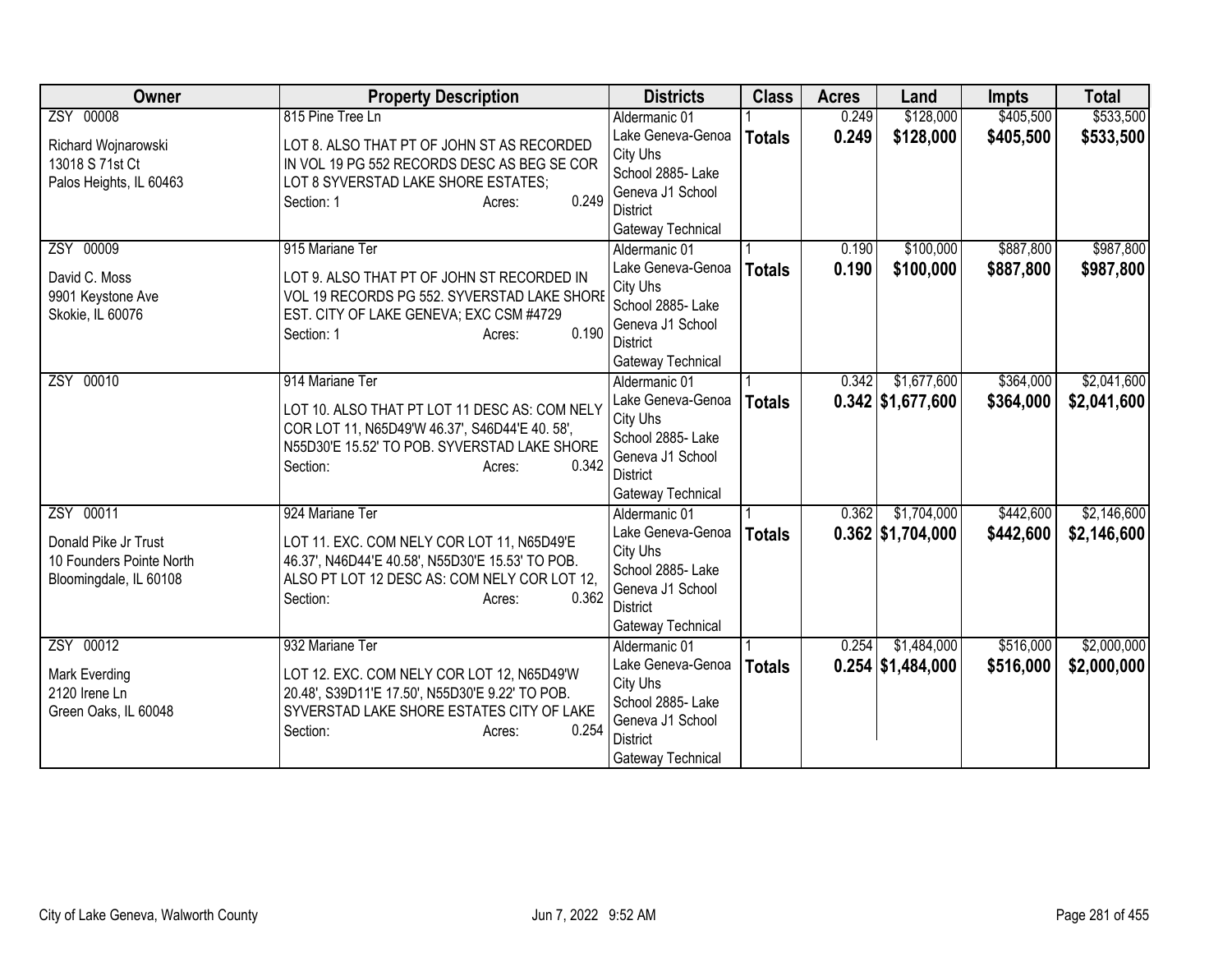| Owner                                  | <b>Property Description</b>                                       | <b>Districts</b>                      | <b>Class</b>  | <b>Acres</b> | Land                | <b>Impts</b> | <b>Total</b> |
|----------------------------------------|-------------------------------------------------------------------|---------------------------------------|---------------|--------------|---------------------|--------------|--------------|
| ZSY 00013                              | 938 Mariane Ter                                                   | Aldermanic 01                         |               | 0.239        | \$1,440,000         | \$300,000    | \$1,740,000  |
| Walter W Bell Trust<br>938 Mariane Ter | LOT 13 SYVERSTAD LAKE SHORE ESTATES CITY OF<br><b>LAKE GENEVA</b> | Lake Geneva-Genoa<br>City Uhs         | <b>Totals</b> |              | $0.239$ \$1,440,000 | \$300,000    | \$1,740,000  |
| Lake Geneva, WI 53147                  |                                                                   | School 2885- Lake<br>Geneva J1 School |               |              |                     |              |              |
|                                        | 0.239<br>Section:<br>Acres:                                       | District                              |               |              |                     |              |              |
|                                        |                                                                   | Gateway Technical                     |               |              |                     |              |              |
| ZSY 00014                              | 946 Mariane Ter                                                   | Aldermanic 01                         |               | 0.218        | \$1,448,800         | \$1,205,000  | \$2,653,800  |
| Ezra Galston                           | LOT 14 SYVERSTAD LAKE SHORE ESTATES CITY OF                       | Lake Geneva-Genoa                     | <b>Totals</b> |              | $0.218$ \$1,448,800 | \$1,205,000  | \$2,653,800  |
| 2941 W Lunt Ave                        | <b>LAKE GENEVA</b>                                                | City Uhs                              |               |              |                     |              |              |
| Chicago, IL 60645                      |                                                                   | School 2885- Lake                     |               |              |                     |              |              |
|                                        | 0.218<br>Section:<br>Acres:                                       | Geneva J1 School<br><b>District</b>   |               |              |                     |              |              |
|                                        |                                                                   | Gateway Technical                     |               |              |                     |              |              |
| ZSY 00015                              | 950 Mariane Ter                                                   | Aldermanic 01                         |               | 0.193        | \$1,440,000         | \$860,000    | \$2,300,000  |
|                                        |                                                                   | Lake Geneva-Genoa                     | <b>Totals</b> |              | $0.193$ \$1,440,000 | \$860,000    | \$2,300,000  |
| Jonathan W. Grosso                     | LOT 15 SYVERSTAD LAKE SHORE ESTATES CITY OF                       | City Uhs                              |               |              |                     |              |              |
| 4209 W Stonefield Rd                   | <b>LAKE GENEVA</b>                                                | School 2885- Lake                     |               |              |                     |              |              |
| Mequon, WI 53092                       | 0.193                                                             | Geneva J1 School                      |               |              |                     |              |              |
|                                        | Section:<br>Acres:                                                | <b>District</b>                       |               |              |                     |              |              |
|                                        |                                                                   | Gateway Technical                     |               |              |                     |              |              |
| ZSY 00017                              | 830 Pine Tree Ln                                                  | Aldermanic 01                         |               | 0.200        | \$119,700           | \$274,800    | \$394,500    |
| Walter G. Delevich                     | LOT 17. EXC. THAT PT DESC AS: COM NW COR LOT                      | Lake Geneva-Genoa                     | <b>Totals</b> | 0.200        | \$119,700           | \$274,800    | \$394,500    |
| 513 Mahoney Dr                         | 17, S22D04'W 66.73', S66D31'E 26', N15D26'E 77.23'                | City Uhs                              |               |              |                     |              |              |
| Downing Town, PA 19335-0000            | TO N LN LOT 17, S83D28' W 19.56' TO POB.                          | School 2885- Lake<br>Geneva J1 School |               |              |                     |              |              |
|                                        | 0.200<br>Section:<br>Acres:                                       | <b>District</b>                       |               |              |                     |              |              |
|                                        |                                                                   | Gateway Technical                     |               |              |                     |              |              |
| ZSY 00018                              | 824 Pine Tree Ln                                                  | Aldermanic 01                         |               | 0.190        | \$118,500           | \$672,300    | \$790,800    |
|                                        |                                                                   | Lake Geneva-Genoa                     | <b>Totals</b> | 0.190        | \$118,500           | \$672,300    | \$790,800    |
| Robert G. Quinn                        | LOT 18 SYVERSTAD LAKE SHORE ESTATES CITY                          | City Uhs                              |               |              |                     |              |              |
| 10 Porter School Rd                    | OF LAKE GENEVA; .19 A M/L                                         | School 2885- Lake                     |               |              |                     |              |              |
| Barrington Hills, IL 60010             | 0.190<br>Section:<br>Acres:                                       | Geneva J1 School                      |               |              |                     |              |              |
|                                        |                                                                   | <b>District</b>                       |               |              |                     |              |              |
|                                        |                                                                   | Gateway Technical                     |               |              |                     |              |              |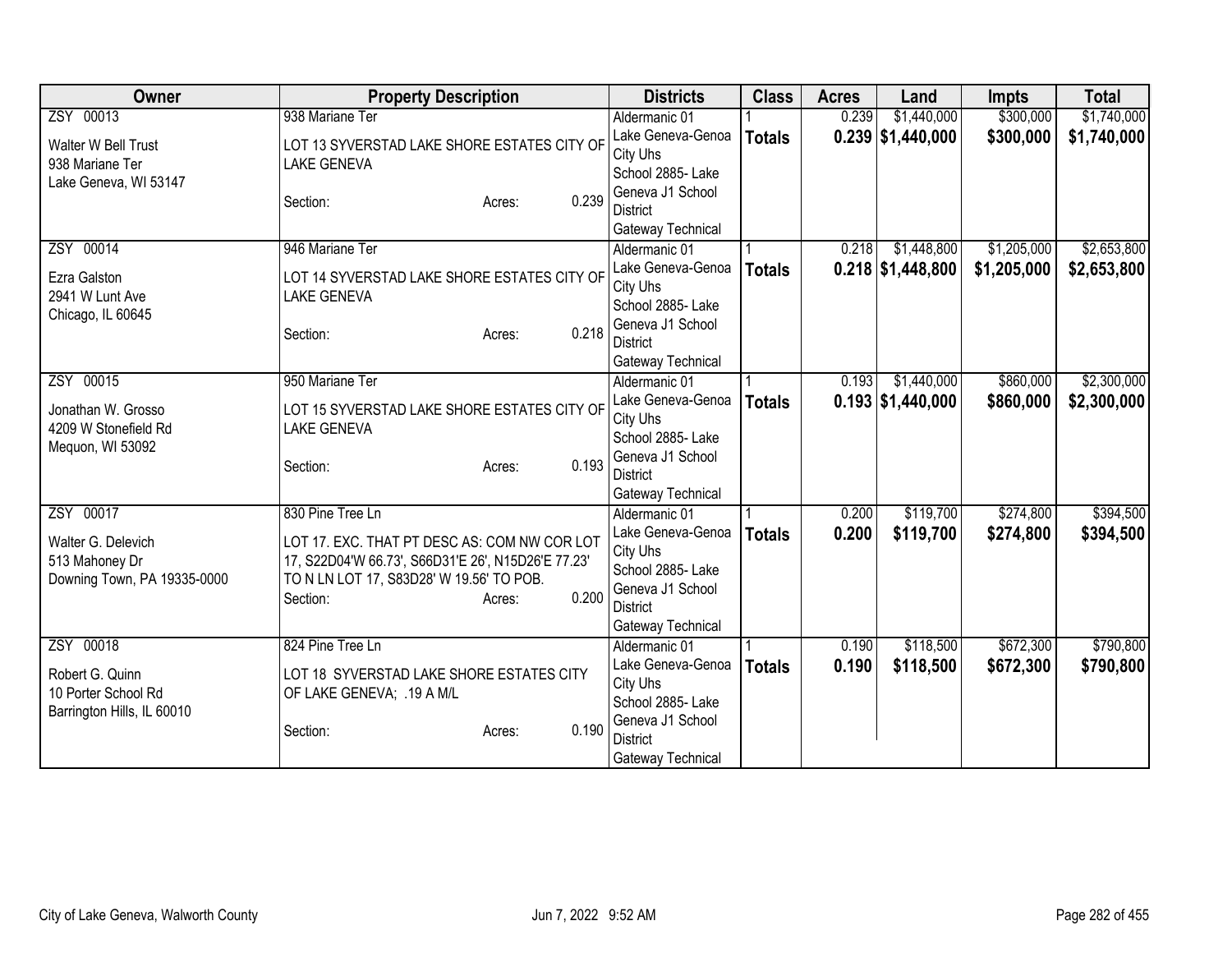| <b>Owner</b>                | <b>Property Description</b>                 | <b>Districts</b>                   | <b>Class</b>  | <b>Acres</b> | Land      | <b>Impts</b> | <b>Total</b> |
|-----------------------------|---------------------------------------------|------------------------------------|---------------|--------------|-----------|--------------|--------------|
| ZSY 00019                   | 818 Pine Tree Ln                            | Aldermanic 01                      |               | 0.190        | \$117,700 | \$932,300    | \$1,050,000  |
| Helen Jean Hall             | LOT 19 SYVERSTAD LAKE SHORE ESTATES CITY OF | Lake Geneva-Genoa                  | <b>Totals</b> | 0.190        | \$117,700 | \$932,300    | \$1,050,000  |
| 818 Pine Tree Ln            | <b>LAKE GENEVA</b>                          | City Uhs                           |               |              |           |              |              |
| Lake Geneva, WI 53147       |                                             | School 2885- Lake                  |               |              |           |              |              |
|                             | 0.190<br>Section:<br>Acres:                 | Geneva J1 School                   |               |              |           |              |              |
|                             |                                             | <b>District</b>                    |               |              |           |              |              |
|                             |                                             | Gateway Technical                  |               |              |           |              |              |
| ZSY 00020                   | 816 Pine Tree Ln                            | Aldermanic 01                      |               | 0.180        | \$117,000 | \$302,700    | \$419,700    |
| Christopher R. Cardwell     | LOT 20 SYVERSTAD LAKE SHORE ESTATES CITY OF | Lake Geneva-Genoa                  | <b>Totals</b> | 0.180        | \$117,000 | \$302,700    | \$419,700    |
| 670 Plumtree Rd             | <b>LAKE GENEVA</b>                          | City Uhs                           |               |              |           |              |              |
| Glen Ellyn, IL 60137-0000   |                                             | School 2885- Lake                  |               |              |           |              |              |
|                             | 0.180<br>Section:<br>Acres:                 | Geneva J1 School                   |               |              |           |              |              |
|                             |                                             | <b>District</b>                    |               |              |           |              |              |
|                             |                                             | Gateway Technical                  |               |              |           |              |              |
| ZSY 00021                   | 806 Pine Tree Ln                            | Aldermanic 01                      |               | 0.190        | \$117,800 | \$270,700    | \$388,500    |
| Nancy Krawisz Trust         | LOT 21 SYVERSTAD LAKE SHORE ESTATES CITY OF | Lake Geneva-Genoa                  | <b>Totals</b> | 0.190        | \$117,800 | \$270,700    | \$388,500    |
| 2632 N Prindle Ave          | <b>LAKE GENEVA</b>                          | City Uhs                           |               |              |           |              |              |
| Arlington Heights, IL 60004 |                                             | School 2885- Lake                  |               |              |           |              |              |
|                             | 0.190<br>Section:<br>Acres:                 | Geneva J1 School                   |               |              |           |              |              |
|                             |                                             | <b>District</b>                    |               |              |           |              |              |
| ZSY 00022                   | 742 Pine Tree Ln                            | Gateway Technical<br>Aldermanic 01 |               | 0.190        | \$103,700 | \$474,300    | \$578,000    |
|                             |                                             |                                    |               |              |           |              |              |
| Timothy A. Keiderling       | LOT 22 SYVERSTAD LAKE SHORE ESTATES CITY OF | Lake Geneva-Genoa<br>City Uhs      | <b>Totals</b> | 0.190        | \$103,700 | \$474,300    | \$578,000    |
| 1149 W Vernon Park Pl       | <b>LAKE GENEVA</b>                          | School 2885-Lake                   |               |              |           |              |              |
| Ut C                        |                                             | Geneva J1 School                   |               |              |           |              |              |
| Chicago, IL 60607-0000      | 0.190<br>Section:<br>Acres:                 | <b>District</b>                    |               |              |           |              |              |
|                             |                                             | Gateway Technical                  |               |              |           |              |              |
| ZSY 00023                   | 736 Pine Tree Ln                            | Aldermanic 01                      |               | 0.190        | \$94,300  | \$663,200    | \$757,500    |
|                             |                                             | Lake Geneva-Genoa                  | <b>Totals</b> | 0.190        | \$94,300  | \$663,200    | \$757,500    |
| Bryan T. Durkin             | LOT 23 SYVERSTAD LAKE SHORE ESTATES CITY OF | City Uhs                           |               |              |           |              |              |
| 1528 W Oakdale Ave          | <b>LAKE GENEVA</b>                          | School 2885-Lake                   |               |              |           |              |              |
| Chicago, IL 60657           |                                             | Geneva J1 School                   |               |              |           |              |              |
|                             | 0.190<br>Section:<br>Acres:                 | <b>District</b>                    |               |              |           |              |              |
|                             |                                             | Gateway Technical                  |               |              |           |              |              |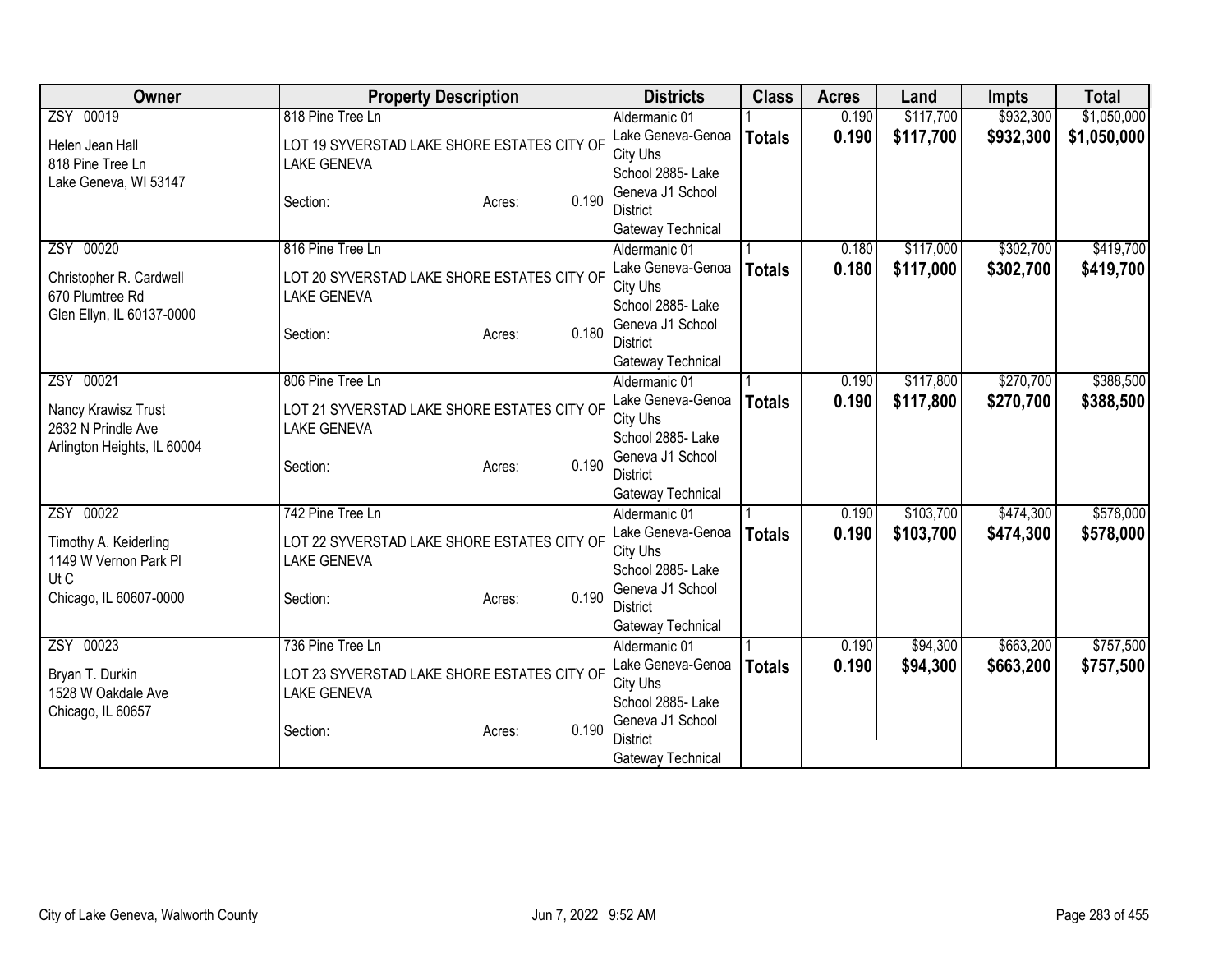| <b>Owner</b>                                                                                                              | <b>Property Description</b>                                                                                                        | <b>Districts</b>                                                                                                                | <b>Class</b>  | <b>Acres</b>   | Land                   | Impts                  | <b>Total</b>           |
|---------------------------------------------------------------------------------------------------------------------------|------------------------------------------------------------------------------------------------------------------------------------|---------------------------------------------------------------------------------------------------------------------------------|---------------|----------------|------------------------|------------------------|------------------------|
| ZSY 00024<br>Dennis Sopher<br>739 N Knoll Ln<br>Lake Geneva, WI 53147-0000                                                | LOT 24 SYVERSTAD LAKE SHORE ESTATES CITY OF<br><b>LAKE GENEVA</b>                                                                  | Aldermanic 01<br>Lake Geneva-Genoa<br>City Uhs<br>School 2885- Lake<br>Geneva J1 School                                         | <b>Totals</b> | 0.190<br>0.190 | \$94,300<br>\$94,300   | $\overline{50}$<br>\$0 | \$94,300<br>\$94,300   |
|                                                                                                                           | 0.190<br>Section:<br>Acres:                                                                                                        | <b>District</b><br>Gateway Technical                                                                                            |               |                |                        |                        |                        |
| ZSY 00025<br>James B. Sarnoff<br>2042 W Waveland Ave<br>Chicago, IL 60618                                                 | 724 Pine Tree Ln<br>LOT 25 SYVERSTAD LAKE SHORE ESTATES CITY OF<br><b>LAKE GENEVA</b><br>0.190<br>Section:<br>Acres:               | Aldermanic 01<br>Lake Geneva-Genoa<br>City Uhs<br>School 2885- Lake<br>Geneva J1 School<br><b>District</b><br>Gateway Technical | <b>Totals</b> | 0.190<br>0.190 | \$94,300<br>\$94,300   | \$454,700<br>\$454,700 | \$549,000<br>\$549,000 |
| ZSY 00026<br>Ann Esarco<br>1051 Mobile St<br>Lake Geneva, WI 53147                                                        | LOT 26 SYVERSTAD LAKE SHORE ESTATES CITY OF<br><b>LAKE GENEVA</b><br>0.190<br>Section:<br>Acres:                                   | Aldermanic 01<br>Lake Geneva-Genoa<br>City Uhs<br>School 2885- Lake<br>Geneva J1 School<br><b>District</b><br>Gateway Technical | <b>Totals</b> | 0.190<br>0.190 | \$94,300<br>\$94,300   | \$0<br>\$0             | \$94,300<br>\$94,300   |
| ZSY 00027<br>Ann Esarco<br>1051 Mobile St<br>Lake Geneva, WI 53147                                                        | 960 S Lakeshore Dr<br>LOT 27 SYVERSTAD LAKE SHORE ESTATES CITY OF<br><b>LAKE GENEVA</b><br>0.270<br>Section:<br>Acres:             | Aldermanic 01<br>Lake Geneva-Genoa<br>City Uhs<br>School 2885- Lake<br>Geneva J1 School<br><b>District</b><br>Gateway Technical | <b>Totals</b> | 0.270<br>0.270 | \$105,700<br>\$105,700 | \$384,200<br>\$384,200 | \$489,900<br>\$489,900 |
| ZSY 00029<br>Private Park Syver-Stad Property<br>Owners<br>c/o Tim Keiderling<br>PO Box 593<br>Lake Geneva, WI 53147-0000 | PRIVATE PARK FOR USE OF LOT OWNERS IN<br>SYVERSTAD LAKE SHORE ESTATES CITY OF LAKE<br><b>GENEVA</b><br>0.140<br>Section:<br>Acres: | Aldermanic 01<br>Lake Geneva-Genoa<br>City Uhs<br>School 2885- Lake<br>Geneva J1 School<br><b>District</b><br>Gateway Technical | <b>Totals</b> | 0.140<br>0.140 | \$20,000<br>\$20,000   | $\overline{50}$<br>\$0 | \$20,000<br>\$20,000   |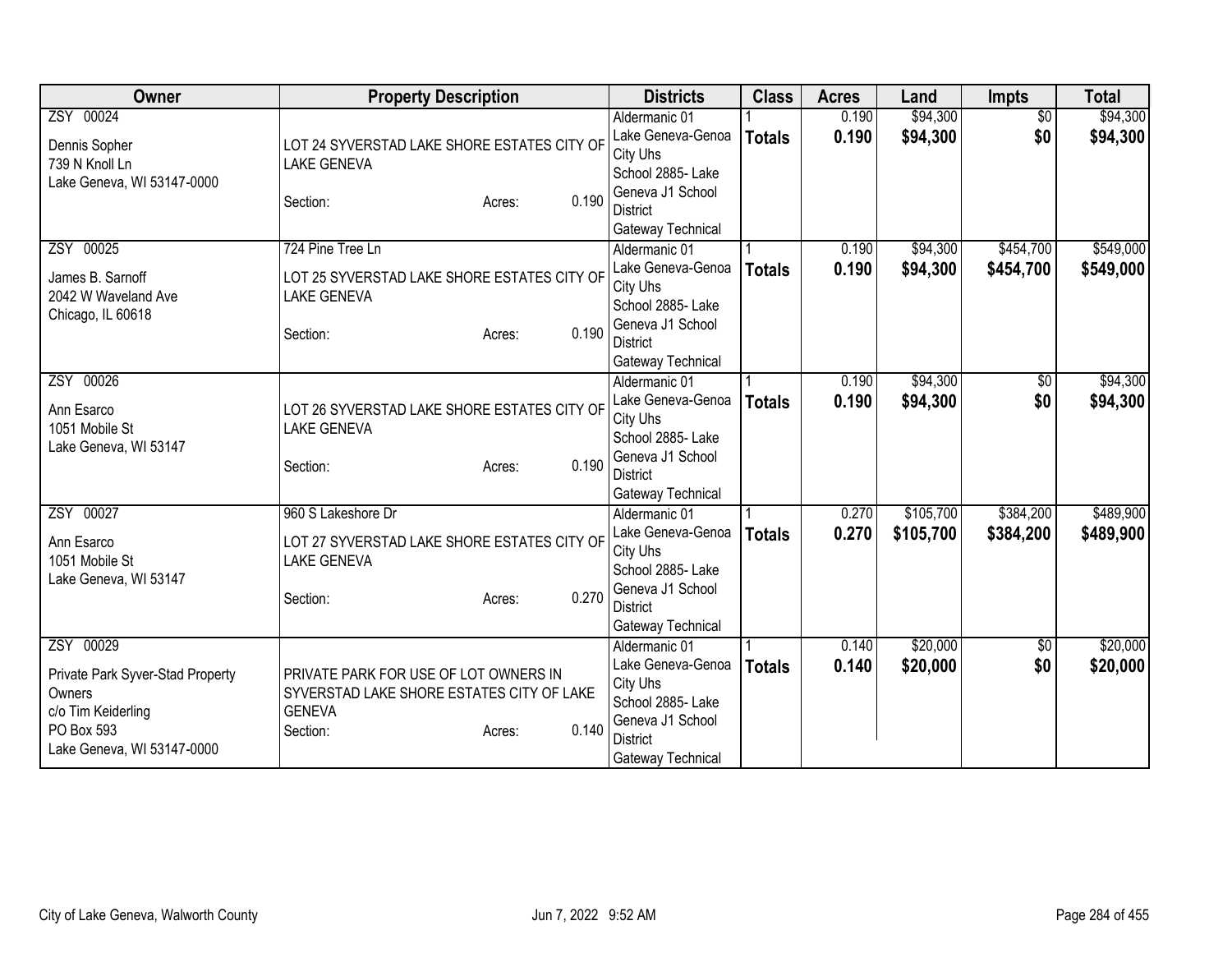| <b>Owner</b>                                                                                       | <b>Property Description</b>                                                                                                                                                         | <b>Districts</b>                                                                                                                | <b>Class</b>                    | <b>Acres</b>   | Land                 | <b>Impts</b>           | <b>Total</b>           |
|----------------------------------------------------------------------------------------------------|-------------------------------------------------------------------------------------------------------------------------------------------------------------------------------------|---------------------------------------------------------------------------------------------------------------------------------|---------------------------------|----------------|----------------------|------------------------|------------------------|
| ZTOC 00001<br>Bp2, LLC<br>875 Townline Rd Ste 103<br>Lake Geneva, WI 53147-0000                    | UNIT 1 TOWNLINE OFFICE CONDOMINIUM AS<br>RECORDED IN CONDO CAB A SLIDE 487 WCR &<br>ADDENDUM NO. 1 RECORDED IN CONDO CAB A<br>0.000<br>Section:<br>Acres:                           | Aldermanic 01<br>Lake Geneva-Genoa<br>City Uhs<br>School 2885- Lake<br>Geneva J1 School<br><b>District</b><br>Gateway Technical | <b>Totals</b>                   | 0.000<br>0.000 | \$18,300<br>\$18,300 | \$244,800<br>\$244,800 | \$263,100<br>\$263,100 |
| ZTOC 00002<br>A&M Holdings, LLC<br>875 Townline Rd<br><b>Ste 100</b><br>Lake Geneva, WI 53147-0000 | 875 Townline Rd<br>UNIT 2 TOWNLINE OFFICE CONDOMINIUM AS<br>RECORDED IN CONDO CAB A SLIDE 487 WCR &<br>ADDENDUM NO. 1 RECORDED IN CONDO CAB A<br>0.000<br>Section:<br>Acres:        | Aldermanic 01<br>Lake Geneva-Genoa<br>City Uhs<br>School 2885- Lake<br>Geneva J1 School<br><b>District</b><br>Gateway Technical | $\overline{2}$<br><b>Totals</b> | 0.000<br>0.000 | \$18,300<br>\$18,300 | \$181,200<br>\$181,200 | \$199,500<br>\$199,500 |
| ZTOC 00003<br>Mary Ann Holt<br>W4472 S Lakeshore Dr<br>Lake Geneva, WI 53147-0000                  | UNIT 3 TOWNLINE OFFICE CONDOMINIUM<br>ADDENDUM NO. 1 RECORDED IN CONDO CAB A<br>SLIDE 499 WCR. LOCATED IN SW 1/4 SE 1/4 SEC 31<br>0.000<br>Section:<br>Acres:                       | Aldermanic 01<br>Lake Geneva-Genoa<br>City Uhs<br>School 2885- Lake<br>Geneva J1 School<br><b>District</b><br>Gateway Technical | $\overline{2}$<br><b>Totals</b> | 0.000<br>0.000 | \$18,300<br>\$18,300 | \$186,000<br>\$186,000 | \$204,300<br>\$204,300 |
| ZTOC 00004<br>A&M Holdings, LLC<br>875 Townline Rd Ste 100<br>Lake Geneva, WI 53147-0000           | UNIT 4 TOWNLINE OFFICE CONDOMINIUM<br>ADDENDUM NO. 1 RECORDED IN CONDO CAB A<br>SLIDE 499 WCR. LOCATED IN SW 1/4 SE 1/4 SEC 31<br>0.000<br>Section:<br>Acres:                       | Aldermanic 01<br>Lake Geneva-Genoa<br>City Uhs<br>School 2885- Lake<br>Geneva J1 School<br><b>District</b><br>Gateway Technical | $\overline{2}$<br><b>Totals</b> | 0.000<br>0.000 | \$18,300<br>\$18,300 | \$320,800<br>\$320,800 | \$339,100<br>\$339,100 |
| ZTOS 00001<br>Julie Kay Johnson Trust<br>1023 Mistwood Ln<br>Downer Grove, IL 60515-5520           | 340 Country Club Dr<br>UNIT 1 OF TWO-ON-SEVEN CONDOMINIUM AS<br>RECORDED IN CONDO CAB A SLIDE 570 WCR.<br>LOCATED IN NE 1/4 SEC 36 T2N R17E. CITY OF<br>0.000<br>Section:<br>Acres: | Aldermanic 01<br>Lake Geneva-Genoa<br>City Uhs<br>School 2885- Lake<br>Geneva J1 School<br><b>District</b><br>Gateway Technical | <b>Totals</b>                   | 0.000<br>0.000 | \$50,000<br>\$50,000 | \$408,000<br>\$408,000 | \$458,000<br>\$458,000 |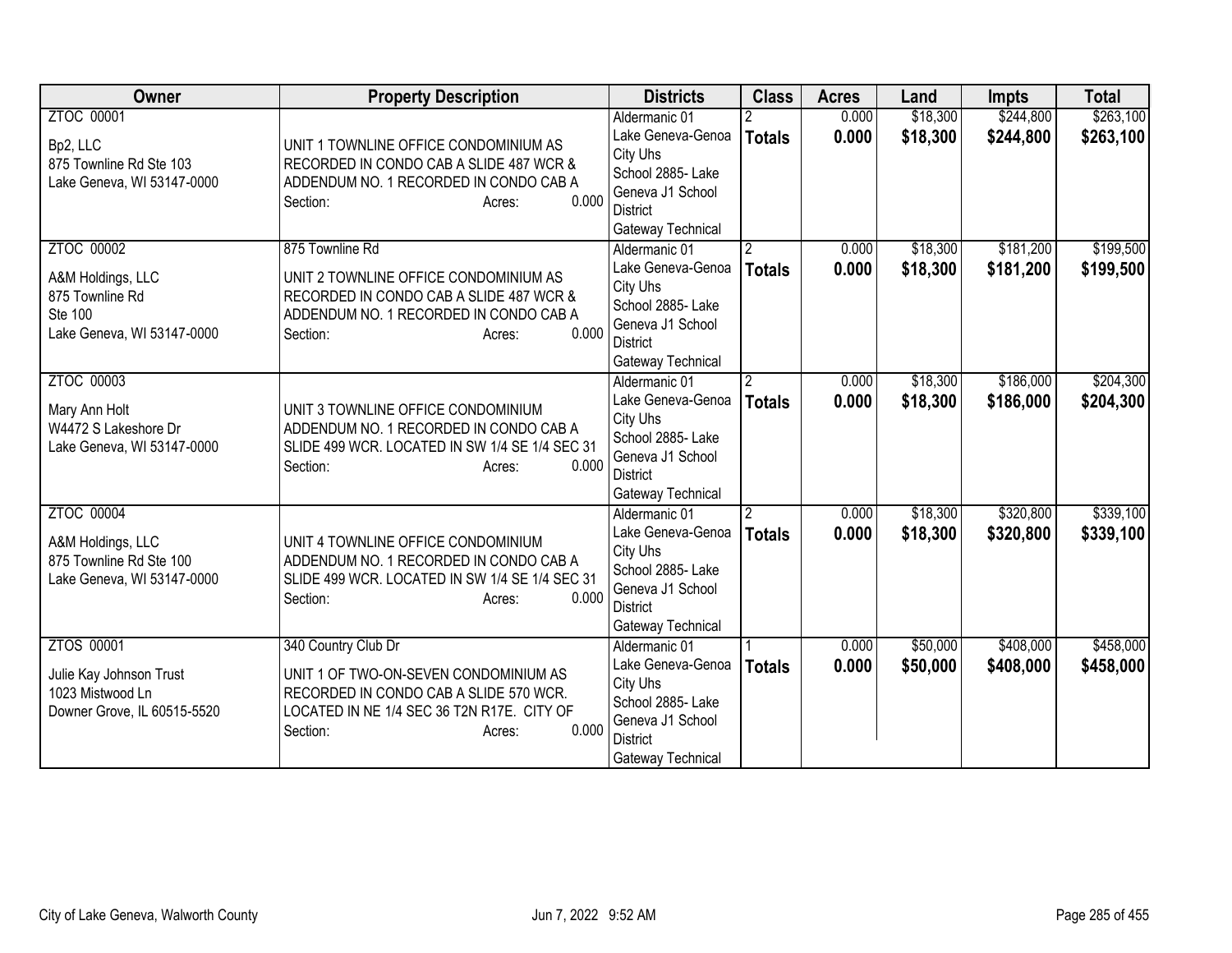| <b>Owner</b>                 | <b>Property Description</b>                             | <b>Districts</b>                   | <b>Class</b>  | <b>Acres</b> | Land     | <b>Impts</b> | <b>Total</b> |
|------------------------------|---------------------------------------------------------|------------------------------------|---------------|--------------|----------|--------------|--------------|
| ZTOS 00002                   | 350 Country Club Dr                                     | Aldermanic 01                      |               | 0.000        | \$50,000 | \$380,200    | \$430,200    |
| Jay A. Macchitelli           | UNIT 2 OF TWO-ON-SEVEN CONDOMINIUM AS                   | Lake Geneva-Genoa                  | <b>Totals</b> | 0.000        | \$50,000 | \$380,200    | \$430,200    |
| 3935 Wehrman Ave             | RECORDED IN CONDO CAB A SLIDE 570 WCR.                  | City Uhs                           |               |              |          |              |              |
| Schiller Park, IL 60176-0000 | LOCATED IN NE 1/4 SEC 36 T2N R17E. CITY OF              | School 2885- Lake                  |               |              |          |              |              |
|                              | 0.000<br>Section:<br>Acres:                             | Geneva J1 School                   |               |              |          |              |              |
|                              |                                                         | <b>District</b>                    |               |              |          |              |              |
|                              |                                                         | Gateway Technical                  |               |              |          |              |              |
| ZTT 00001                    | 800 Hudson Tr                                           | Aldermanic 01<br>Lake Geneva-Genoa |               | 0.250        | \$54,300 | \$269,900    | \$324,200    |
| Joseph Pignotti              | LOT 1 TOWNLINE TRAILS AS RECORDED IN CAB D              | City Uhs                           | <b>Totals</b> | 0.250        | \$54,300 | \$269,900    | \$324,200    |
| 800 Hudson Tr                | SLIDE 135 WCR. LOCATED IN NE 1/4 NW 1/4 & SE 1/4        | School 2885- Lake                  |               |              |          |              |              |
| Lake Geneva, WI 53147        | NW 1/4 SEC 6 T1N R18E. 10800 SQ FT CITY OF LAKE         | Geneva J1 School                   |               |              |          |              |              |
|                              | 0.250<br>Section:<br>Acres:                             | <b>District</b>                    |               |              |          |              |              |
|                              |                                                         | Gateway Technical                  |               |              |          |              |              |
| 00002<br>ZTT                 | 832 Hudson Tr                                           | Aldermanic 01                      |               | 0.210        | \$38,800 | \$270,700    | \$309,500    |
|                              |                                                         | Lake Geneva-Genoa                  | <b>Totals</b> | 0.210        | \$38,800 | \$270,700    | \$309,500    |
| David Pezza                  | LOT 2 TOWNLINE TRAILS AS RECORDED IN CAB D              | City Uhs                           |               |              |          |              |              |
| 832 Hudson Trl               | SLIDE 135 WCR. LOCATED IN NE 1/4 NW 1/4 & SE 1/4        | School 2885- Lake                  |               |              |          |              |              |
| Lake Geneva, WI 53147        | NW 1/4 SEC 6 T1N R18E. 9000 SQ FT CITY OF LAKE<br>0.210 | Geneva J1 School                   |               |              |          |              |              |
|                              | Section:<br>Acres:                                      | District                           |               |              |          |              |              |
|                              |                                                         | Gateway Technical                  |               |              |          |              |              |
| ZTT 00003                    | 874 Hudson Tr                                           | Aldermanic 01                      |               | 0.210        | \$38,800 | \$286,000    | \$324,800    |
| Wang Sheng Chen              | LOT 3 TOWNLINE TRAILS AS RECORDED IN CAB D              | Lake Geneva-Genoa                  | <b>Totals</b> | 0.210        | \$38,800 | \$286,000    | \$324,800    |
| 868 Hudson Tr                | SLIDE 135 WCR. LOCATED IN NE 1/4 NW 1/4 & SE 1/4        | City Uhs                           |               |              |          |              |              |
| Lake Geneva, WI 53147        | NW 1/4 SEC 6 T1N R18E. 9000 SQ FT CITY OF LAKE          | School 2885- Lake                  |               |              |          |              |              |
|                              | 0.210<br>Section:<br>Acres:                             | Geneva J1 School                   |               |              |          |              |              |
|                              |                                                         | <b>District</b>                    |               |              |          |              |              |
|                              |                                                         | Gateway Technical                  |               |              |          |              |              |
| ZTT 00004                    | 908 Hudson Tr                                           | Aldermanic 01                      |               | 0.210        | \$38,800 | \$281,100    | \$319,900    |
| Thien D. Trinh               | LOT 4 TOWNLINE TRAILS AS RECORDED IN CAB D              | Lake Geneva-Genoa<br>City Uhs      | <b>Totals</b> | 0.210        | \$38,800 | \$281,100    | \$319,900    |
| 908 Hudson Tr                | SLIDE 135 WCR. LOCATED IN NE 1/4 NW 1/4 & SE 1/4        | School 2885- Lake                  |               |              |          |              |              |
| Lake Geneva, WI 53147        | NW 1/4 SEC 6 T1N R18E. 9000 SQ FT CITY OF LAKE          | Geneva J1 School                   |               |              |          |              |              |
|                              | 0.210<br>Section:<br>Acres:                             | <b>District</b>                    |               |              |          |              |              |
|                              |                                                         | Gateway Technical                  |               |              |          |              |              |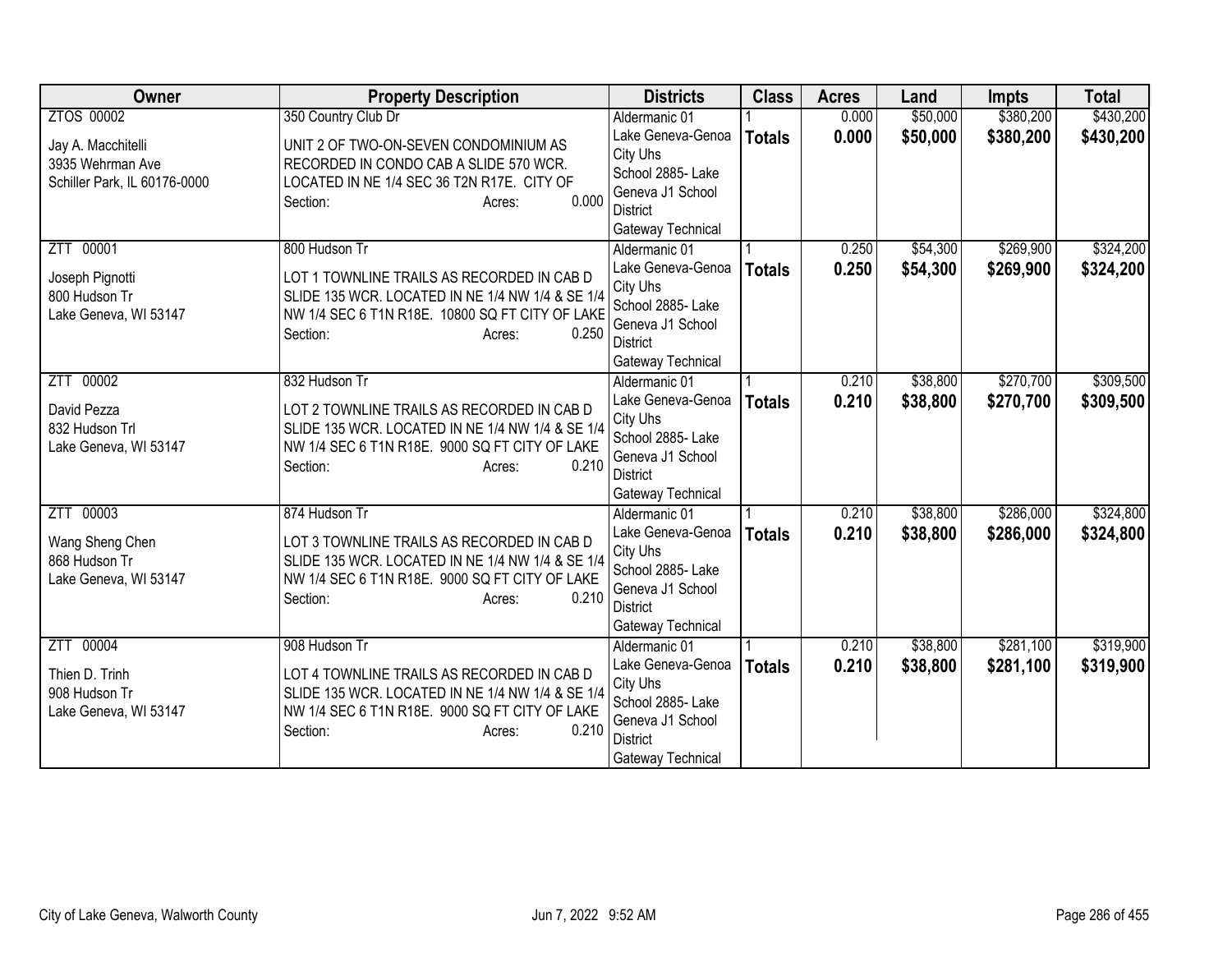| <b>Owner</b>                                                                        | <b>Property Description</b>                                                                                                                                                                       | <b>Districts</b>                                                                                                                | <b>Class</b>  | <b>Acres</b>   | Land                 | <b>Impts</b>           | <b>Total</b>           |
|-------------------------------------------------------------------------------------|---------------------------------------------------------------------------------------------------------------------------------------------------------------------------------------------------|---------------------------------------------------------------------------------------------------------------------------------|---------------|----------------|----------------------|------------------------|------------------------|
| ZTT 00005                                                                           | 912 Hudson Tr                                                                                                                                                                                     | Aldermanic 01                                                                                                                   |               | 0.210          | \$37,000             | \$276,400              | \$313,400              |
| Richard Harry Kojis<br>912 Hudson Tr<br>Lake Geneva, WI 53147-0000                  | LOT 5 TOWNLINE TRAILS AS RECORDED IN CAB D<br>SLIDE 135 WCR. LOCATED IN NE 1/4 NW 1/4 & SE 1/4<br>NW 1/4 SEC 6 T1N R18E. 9201 SQ FT CITY OF LAKE<br>0.210<br>Section:<br>Acres:                   | Lake Geneva-Genoa<br>City Uhs<br>School 2885- Lake<br>Geneva J1 School<br>District<br>Gateway Technical                         | <b>Totals</b> | 0.210          | \$37,000             | \$276,400              | \$313,400              |
| ZTT 00006<br>David E. Altwies<br>926 Hudson Tr<br>Lake Geneva, WI 53147-0000        | 926 Hudson Tr<br>LOT 6 TOWNLINE TRAILS AS RECORDED IN CAB D<br>SLIDE 135 WCR. LOCATED IN NE 1/4 NW 1/4 & SE 1/4<br>NW 1/4 SEC 6 T1N R18E. 10251 SQ FT CITY OF LAKE<br>0.230<br>Section:<br>Acres: | Aldermanic 01<br>Lake Geneva-Genoa<br>City Uhs<br>School 2885- Lake<br>Geneva J1 School<br><b>District</b><br>Gateway Technical | <b>Totals</b> | 0.230<br>0.230 | \$38,800<br>\$38,800 | \$265,600<br>\$265,600 | \$304,400<br>\$304,400 |
| 00007<br>ZTT<br>Raymond C and Laura Hoglund<br>1409 Lions Lair<br>Leander, TX 78641 | 936 Hudson Tr<br>LOT 7 TOWNLINE TRAILS AS RECORDED IN CAB D<br>SLIDE 135 WCR. LOCATED IN NE 1/4 NW 1/4 & SE 1/4<br>NW 1/4 SEC 6 T1N R18E. 9004 SQ FT CITY OF LAKE<br>0.210<br>Section:<br>Acres:  | Aldermanic 01<br>Lake Geneva-Genoa<br>City Uhs<br>School 2885- Lake<br>Geneva J1 School<br><b>District</b><br>Gateway Technical | <b>Totals</b> | 0.210<br>0.210 | \$38,800<br>\$38,800 | \$248,900<br>\$248,900 | \$287,700<br>\$287,700 |
| ZTT 00008<br>Robert W. Kagel<br>944 Hudson Tr<br>Lake Geneva, WI 53147              | 944 Hudson Tr<br>LOT 8 TOWNLINE TRAILS AS RECORDED IN CAB D<br>SLIDE 135 WCR. LOCATED IN NE 1/4 NW 1/4 & SE 1/4<br>NW 1/4 SEC 6 T1N R18E. 9002 SQ FT CITY OF LAKE<br>0.210<br>Section:<br>Acres:  | Aldermanic 01<br>Lake Geneva-Genoa<br>City Uhs<br>School 2885- Lake<br>Geneva J1 School<br><b>District</b><br>Gateway Technical | <b>Totals</b> | 0.210<br>0.210 | \$38,800<br>\$38,800 | \$248,600<br>\$248,600 | \$287,400<br>\$287,400 |
| ZTT 00009<br>Kyle M. Koenig<br>952 Hudson Trl<br>Lake Geneva, WI 53147              | 952 Hudson Tr<br>LOT 9 TOWNLINE TRAILS AS RECORDED IN CAB D<br>SLIDE 135 WCR. LOCATED IN NE 1/4 NW 1/4 & SE 1/4<br>NW 1/4 SEC 6 T1N R18E. 10525 SQ FT CITY OF LAKE<br>0.240<br>Section:<br>Acres: | Aldermanic 01<br>Lake Geneva-Genoa<br>City Uhs<br>School 2885- Lake<br>Geneva J1 School<br><b>District</b><br>Gateway Technical | <b>Totals</b> | 0.240<br>0.240 | \$38,800<br>\$38,800 | \$283,500<br>\$283,500 | \$322,300<br>\$322,300 |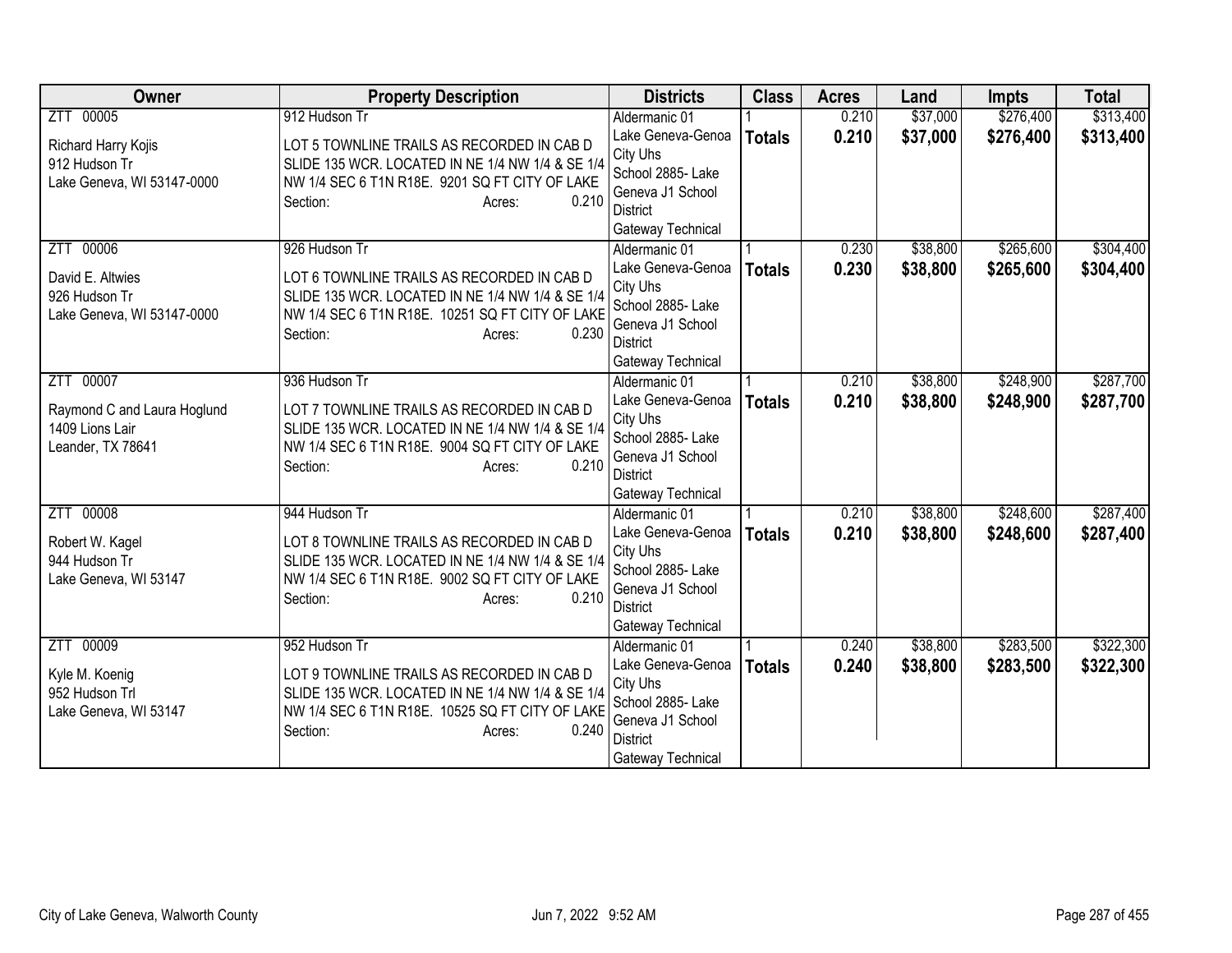| <b>Owner</b>                             | <b>Property Description</b>                                                                         | <b>Districts</b>                    | <b>Class</b>  | <b>Acres</b> | Land     | <b>Impts</b> | <b>Total</b> |
|------------------------------------------|-----------------------------------------------------------------------------------------------------|-------------------------------------|---------------|--------------|----------|--------------|--------------|
| ZTT 00010                                | 960 Hudson Tr                                                                                       | Aldermanic 01                       |               | 0.210        | \$38,800 | \$272,500    | \$311,300    |
| Jesse D. Adams Jr                        | LOT 10 TOWNLINE TRAILS AS RECORDED IN CAB D                                                         | Lake Geneva-Genoa                   | <b>Totals</b> | 0.210        | \$38,800 | \$272,500    | \$311,300    |
| 960 Hudson Tr                            | SLIDE 135 WCR. LOCATED IN NE 1/4 NW 1/4 & SE 1/4                                                    | City Uhs                            |               |              |          |              |              |
| Lake Geneva, WI 53147                    | NW 1/4 SEC 6 T1N R18E. 9000 SQ FT CITY OF LAKE                                                      | School 2885- Lake                   |               |              |          |              |              |
|                                          | 0.210<br>Section:<br>Acres:                                                                         | Geneva J1 School<br><b>District</b> |               |              |          |              |              |
|                                          |                                                                                                     | Gateway Technical                   |               |              |          |              |              |
| ZTT 00011                                | 968 Hudson Tr                                                                                       | Aldermanic 01                       |               | 0.210        | \$38,800 | \$249,000    | \$287,800    |
|                                          |                                                                                                     | Lake Geneva-Genoa                   | <b>Totals</b> | 0.210        | \$38,800 | \$249,000    | \$287,800    |
| Lawrence J. Jaros                        | LOT 11 TOWNLINE TRAILS AS RECORDED IN CAB D                                                         | City Uhs                            |               |              |          |              |              |
| 968 Hudson Tr                            | SLIDE 135 WCR. LOCATED IN NE 1/4 NW 1/4 & SE 1/4                                                    | School 2885- Lake                   |               |              |          |              |              |
| Lake Geneva, WI 53147                    | NW 1/4 SEC 6 T1N R18E. 9000 SQ FT CITY OF LAKE                                                      | Geneva J1 School                    |               |              |          |              |              |
|                                          | 0.210<br>Section:<br>Acres:                                                                         | <b>District</b>                     |               |              |          |              |              |
|                                          |                                                                                                     | Gateway Technical                   |               |              |          |              |              |
| 00014<br>ZTT                             | 990 Hudson Tr                                                                                       | Aldermanic 01                       |               | 0.240        | \$38,800 | \$270,900    | \$309,700    |
| Dana Christine Karow                     | LOT 14 TOWNLINE TRAILS AS RECORDED IN CAB D                                                         | Lake Geneva-Genoa                   | <b>Totals</b> | 0.240        | \$38,800 | \$270,900    | \$309,700    |
| 106 W Seeboth St Unit 604                | SLIDE 135 WCR. LOCATED IN NE 1/4 NW 1/4 & SE 1/4                                                    | City Uhs                            |               |              |          |              |              |
| Milwaukee, WI 53204                      | NW 1/4 SEC 6 T1N R18E. 16523 SQ FT CITY OF LAKE                                                     | School 2885- Lake                   |               |              |          |              |              |
|                                          | 0.240<br>Section:<br>Acres:                                                                         | Geneva J1 School<br><b>District</b> |               |              |          |              |              |
|                                          |                                                                                                     | Gateway Technical                   |               |              |          |              |              |
| ZTT 00015                                | 1000 Hudson Tr                                                                                      | Aldermanic 01                       |               | 0.240        | \$38,800 | \$283,100    | \$321,900    |
|                                          |                                                                                                     | Lake Geneva-Genoa                   | <b>Totals</b> | 0.240        | \$38,800 | \$283,100    | \$321,900    |
| Jamie Leigh Mennicke                     | LOT 15 TOWNLINE TRAILS AS RECORDED IN CAB D                                                         | City Uhs                            |               |              |          |              |              |
| 1000 Hudson Trl<br>Lake Geneva, WI 53147 | SLIDE 135 WCR. LOCATED IN NE 1/4 NW 1/4 & SE 1/4<br>NW 1/4 SEC 6 T1N R18E. 10252 SQ FT CITY OF LAKE | School 2885- Lake                   |               |              |          |              |              |
|                                          | 0.240<br>Section:<br>Acres:                                                                         | Geneva J1 School                    |               |              |          |              |              |
|                                          |                                                                                                     | <b>District</b>                     |               |              |          |              |              |
|                                          |                                                                                                     | Gateway Technical                   |               |              |          |              |              |
| ZTT 00016                                | 1000 Cumberland Tr                                                                                  | Aldermanic 01                       |               | 0.320        | \$38,800 | \$309,400    | \$348,200    |
| Betty E. Volquardsen                     | LOT 16 TOWNLINE TRAILS AS RECORDED IN CAB D                                                         | Lake Geneva-Genoa                   | <b>Totals</b> | 0.320        | \$38,800 | \$309,400    | \$348,200    |
| 1000 Cumberland Trl                      | SLIDE 135 WCR. LOCATED IN NE 1/4 NW 1/4 & SE 1/4                                                    | City Uhs<br>School 2885- Lake       |               |              |          |              |              |
| Lake Geneva, WI 53147                    | NW 1/4 SEC 6 T1N R18E. 13815 SQ FT CITY OF LAKE                                                     | Geneva J1 School                    |               |              |          |              |              |
|                                          | 0.320<br>Section:<br>Acres:                                                                         | <b>District</b>                     |               |              |          |              |              |
|                                          |                                                                                                     | Gateway Technical                   |               |              |          |              |              |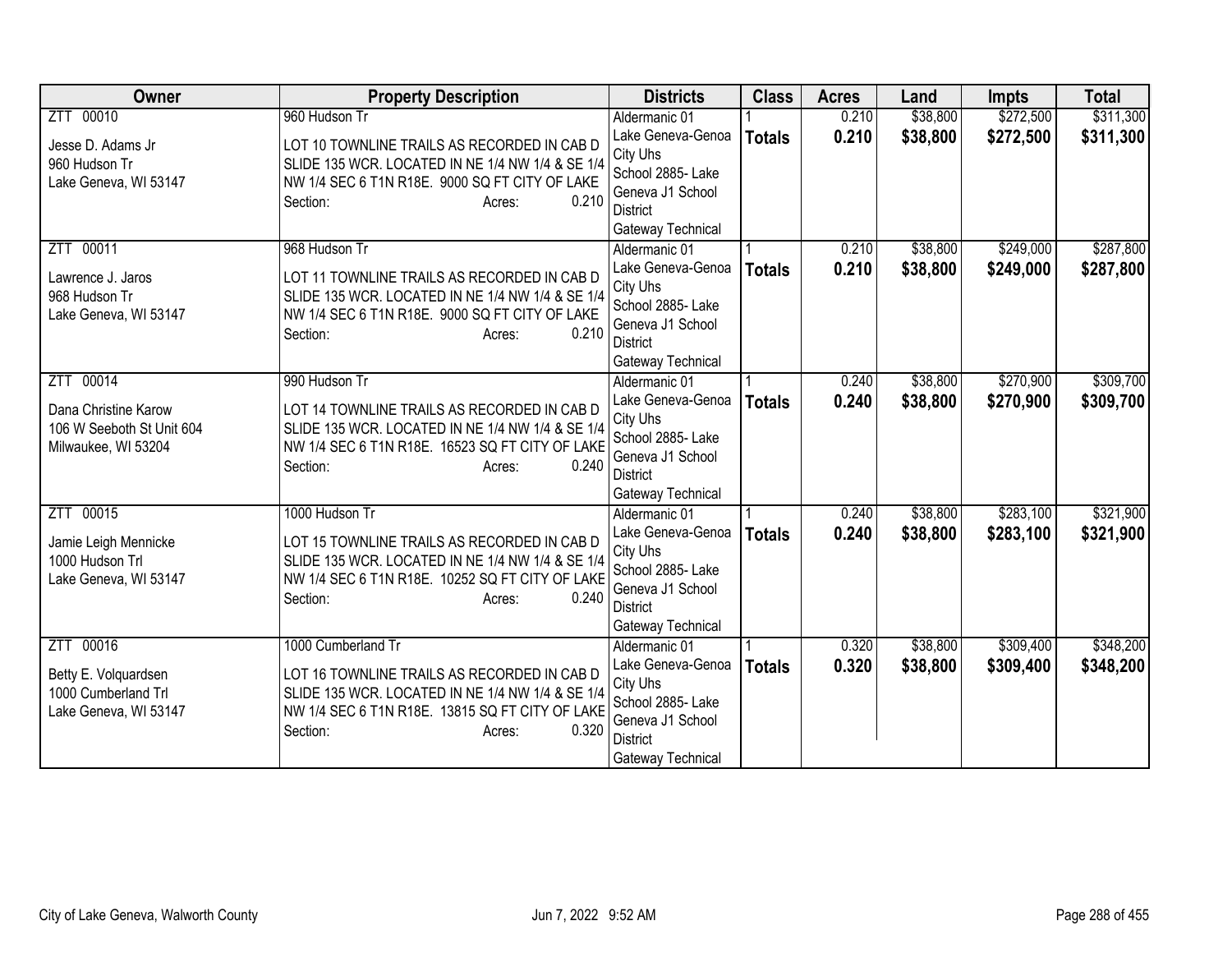| <b>Owner</b>                                                                                                  | <b>Property Description</b>                                                                                                                                                                             | <b>Districts</b>                                                                                                                | <b>Class</b>  | <b>Acres</b>   | Land                 | <b>Impts</b>           | <b>Total</b>           |
|---------------------------------------------------------------------------------------------------------------|---------------------------------------------------------------------------------------------------------------------------------------------------------------------------------------------------------|---------------------------------------------------------------------------------------------------------------------------------|---------------|----------------|----------------------|------------------------|------------------------|
| ZTT 00017                                                                                                     | 1008 Cumberland Tr                                                                                                                                                                                      | Aldermanic 01                                                                                                                   |               | 0.300          | \$38,800             | \$326,200              | \$365,000              |
| Jonathan R. Rush<br>1719 Miller Ct<br>Lake Geneva, WI 53147                                                   | LOT 17 TOWNLINE TRAILS AS RECORDED IN CAB D<br>SLIDE 135 WCR. LOCATED IN NE 1/4 NW 1/4 & SE 1/4<br>NW 1/4 SEC 6 T1N R18E. 13234 SQ FT CITY OF LAKE<br>0.300<br>Section:<br>Acres:                       | Lake Geneva-Genoa<br>City Uhs<br>School 2885- Lake<br>Geneva J1 School<br><b>District</b>                                       | <b>Totals</b> | 0.300          | \$38,800             | \$326,200              | \$365,000              |
|                                                                                                               |                                                                                                                                                                                                         | Gateway Technical                                                                                                               |               |                |                      |                        |                        |
| ZTT 00018<br>Michael Macrito<br>1016 Cumberland Trl<br>Lake Geneva, WI 53147                                  | 1016 Cumberland Tr<br>LOT 18 TOWNLINE TRAILS AS RECORDED IN CAB D<br>SLIDE 135 WCR. LOCATED IN NE 1/4 NW 1/4 & SE 1/4<br>NW 1/4 SEC 6 T1N R18E. 11399 SQ FT CITY OF LAKE<br>0.260<br>Section:<br>Acres: | Aldermanic 01<br>Lake Geneva-Genoa<br>City Uhs<br>School 2885- Lake<br>Geneva J1 School<br><b>District</b><br>Gateway Technical | <b>Totals</b> | 0.260<br>0.260 | \$38,800<br>\$38,800 | \$324,200<br>\$324,200 | \$363,000<br>\$363,000 |
| 00019<br>ZTT<br>Blake Revocable Trust, Dated April 7,<br>2022<br>1024 Cumberland Trl<br>Lake Geneva, WI 53147 | 1024 Cumberland Tr<br>LOT 19 TOWNLINE TRAILS AS RECORDED IN CAB D<br>SLIDE 135 WCR. LOCATED IN NE 1/4 NW 1/4 & SE 1/4<br>NW 1/4 SEC 6 T1N R18E. 11586 SQ FT CITY OF LAKE<br>0.260<br>Section:<br>Acres: | Aldermanic 01<br>Lake Geneva-Genoa<br>City Uhs<br>School 2885- Lake<br>Geneva J1 School<br><b>District</b><br>Gateway Technical | <b>Totals</b> | 0.260<br>0.260 | \$38,800<br>\$38,800 | \$340,300<br>\$340,300 | \$379,100<br>\$379,100 |
| ZTT 00020<br>Sharon M. Specht<br>1038 Cumberland Trl<br>Lake Geneva, WI 53147                                 | 1038 Cumberland Tr<br>LOT 20 TOWNLINE TRAILS AS RECORDED IN CAB D<br>SLIDE 135 WCR. LOCATED IN NE 1/4 NW 1/4 & SE 1/4<br>NW 1/4 SEC 6 T1N R18E. 11201 SQ FT CITY OF LAKE<br>0.260<br>Section:<br>Acres: | Aldermanic 01<br>Lake Geneva-Genoa<br>City Uhs<br>School 2885- Lake<br>Geneva J1 School<br><b>District</b><br>Gateway Technical | <b>Totals</b> | 0.260<br>0.260 | \$38,800<br>\$38,800 | \$346,000<br>\$346,000 | \$384,800<br>\$384,800 |
| ZTT 00021<br>Mark E. Vierck<br>1042 Cumberland Trl<br>Lake Geneva, WI 53147                                   | 1042 Cumberland Tr<br>LOT 21 TOWNLINE TRAILS AS RECORDED IN CAB D<br>SLIDE 135 WCR. LOCATED IN NE 1/4 NW 1/4 & SE 1/4<br>NW 1/4 SEC 6 T1N R18E. 11024 SQ FT CITY OF LAKE<br>0.250<br>Section:<br>Acres: | Aldermanic 01<br>Lake Geneva-Genoa<br>City Uhs<br>School 2885- Lake<br>Geneva J1 School<br><b>District</b><br>Gateway Technical | <b>Totals</b> | 0.250<br>0.250 | \$38,800<br>\$38,800 | \$396,500<br>\$396,500 | \$435,300<br>\$435,300 |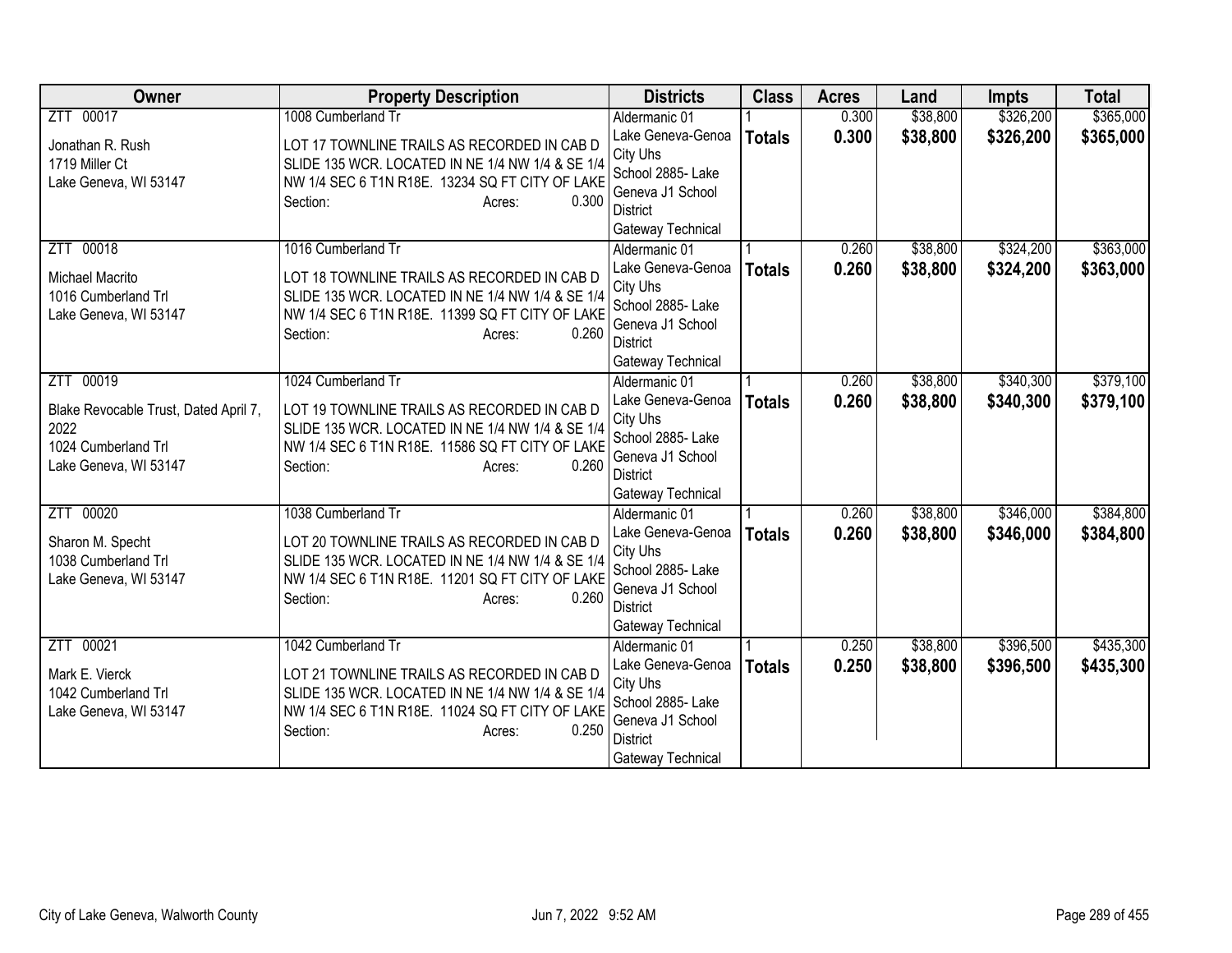| <b>Owner</b>                                                                         | <b>Property Description</b>                                                                                                                                                                             | <b>Districts</b>                                                                                                                | <b>Class</b>  | <b>Acres</b>   | Land                 | <b>Impts</b>           | <b>Total</b>           |
|--------------------------------------------------------------------------------------|---------------------------------------------------------------------------------------------------------------------------------------------------------------------------------------------------------|---------------------------------------------------------------------------------------------------------------------------------|---------------|----------------|----------------------|------------------------|------------------------|
| ZTT 00022                                                                            | 1050 Cumberland Tr                                                                                                                                                                                      | Aldermanic 01                                                                                                                   |               | 0.480          | \$38,800             | \$386,800              | \$425,600              |
| <b>Bill Everett Meyers</b><br>1050 Cumberland Trl<br>Lake Geneva, WI 53147           | LOT 22 TOWNLINE TRAILS AS RECORDED IN CAB D<br>SLIDE 135 WCR. LOCATED IN NE 1/4 NW 1/4 & SE 1/4<br>NW 1/4 SEC 6 T1N R18E. 20848 SQ FT CITY OF LAKE<br>0.480<br>Section:<br>Acres:                       | Lake Geneva-Genoa<br>City Uhs<br>School 2885- Lake<br>Geneva J1 School<br><b>District</b><br>Gateway Technical                  | <b>Totals</b> | 0.480          | \$38,800             | \$386,800              | \$425,600              |
| ZTT 00023<br>Michele Teale<br>1045 Cumberland Trl<br>Lake Geneva, WI 53147           | 1045 Cumberland Tr<br>LOT 23 TOWNLINE TRAILS AS RECORDED IN CAB D<br>SLIDE 135 WCR. LOCATED IN NE 1/4 NW 1/4 & SE 1/4<br>NW 1/4 SEC 6 T1N R18E. 15636 SQ FT CITY OF LAKE<br>0.360<br>Section:<br>Acres: | Aldermanic 01<br>Lake Geneva-Genoa<br>City Uhs<br>School 2885- Lake<br>Geneva J1 School<br><b>District</b><br>Gateway Technical | <b>Totals</b> | 0.360<br>0.360 | \$38,800<br>\$38,800 | \$356,800<br>\$356,800 | \$395,600<br>\$395,600 |
| 00024<br><b>ZTT</b><br>David Chrisman<br>1041 Cumberland Tr<br>Lake Geneva, WI 53147 | 1041 Cumberland Tr<br>LOT 24 TOWNLINE TRAILS AS RECORDED IN CAB D<br>SLIDE 135 WCR. LOCATED IN NE 1/4 NW 1/4 & SE 1/4<br>NW 1/4 SEC 6 T1N R18E. 16571 SQ FT CITY OF LAKE<br>0.380<br>Section:<br>Acres: | Aldermanic 01<br>Lake Geneva-Genoa<br>City Uhs<br>School 2885- Lake<br>Geneva J1 School<br><b>District</b><br>Gateway Technical | <b>Totals</b> | 0.380<br>0.380 | \$38,800<br>\$38,800 | \$349,600<br>\$349,600 | \$388,400<br>\$388,400 |
| ZTT 00025<br><b>Timmerman Trust</b><br>1031 Cumberland Trl<br>Lake Geneva, WI 53147  | 1031 Cumberland Tr<br>LOT 25 TOWNLINE TRAILS AS RECORDED IN CAB D<br>SLIDE 135 WCR. LOCATED IN NE 1/4 NW 1/4 & SE 1/4<br>NW 1/4 SEC 6 T1N R18E. 15937 SQ FT CITY OF LAKE<br>0.370<br>Section:<br>Acres: | Aldermanic 01<br>Lake Geneva-Genoa<br>City Uhs<br>School 2885- Lake<br>Geneva J1 School<br><b>District</b><br>Gateway Technical | <b>Totals</b> | 0.370<br>0.370 | \$38,800<br>\$38,800 | \$322,200<br>\$322,200 | \$361,000<br>\$361,000 |
| ZTT 00026<br>David J. Karczewski<br>1023 Cumberland Tr<br>Lake Geneva, WI 53147      | 1023 Cumberland Tr<br>LOT 26 TOWNLINE TRAILS AS RECORDED IN CAB D<br>SLIDE 135 WCR. LOCATED IN NE 1/4 NW 1/4 & SE 1/4<br>NW 1/4 SEC 6 T1N R18E. 20022 SQ FT CITY OF LAKE<br>0.460<br>Section:<br>Acres: | Aldermanic 01<br>Lake Geneva-Genoa<br>City Uhs<br>School 2885- Lake<br>Geneva J1 School<br><b>District</b><br>Gateway Technical | <b>Totals</b> | 0.460<br>0.460 | \$38,800<br>\$38,800 | \$288,500<br>\$288,500 | \$327,300<br>\$327,300 |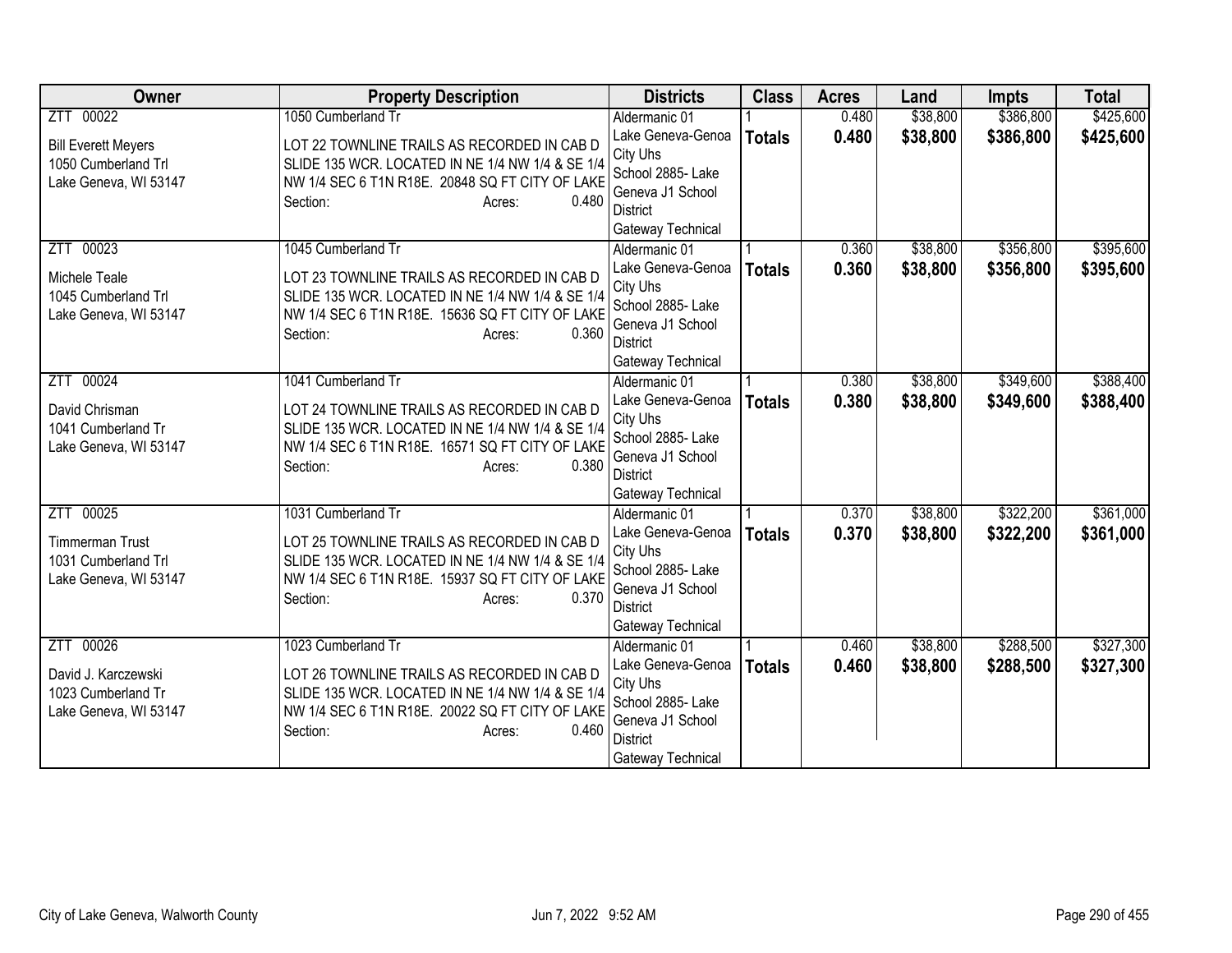| <b>Owner</b>                                                                    | <b>Property Description</b>                                                                                                                                                                             | <b>Districts</b>                                                                                                                | <b>Class</b>  | <b>Acres</b>   | Land                 | <b>Impts</b>           | <b>Total</b>           |
|---------------------------------------------------------------------------------|---------------------------------------------------------------------------------------------------------------------------------------------------------------------------------------------------------|---------------------------------------------------------------------------------------------------------------------------------|---------------|----------------|----------------------|------------------------|------------------------|
| ZTT 00027                                                                       | 1017 Cumberland Tr                                                                                                                                                                                      | Aldermanic 01                                                                                                                   |               | 0.500          | \$38,800             | \$358,400              | \$397,200              |
| <b>Basso Trust</b><br>1017 Cumberland Trl<br>Lake Geneva, WI 53147              | LOT 27 TOWNLINE TRAILS AS RECORDED IN CAB D<br>SLIDE 135 WCR. LOCATED IN NE 1/4 NW 1/4 & SE 1/4<br>NW 1/4 SEC 6 T1N R18E. 21872 SQ FT CITY OF LAKE<br>0.500<br>Section:<br>Acres:                       | Lake Geneva-Genoa<br>City Uhs<br>School 2885- Lake<br>Geneva J1 School<br><b>District</b>                                       | <b>Totals</b> | 0.500          | \$38,800             | \$358,400              | \$397,200              |
|                                                                                 |                                                                                                                                                                                                         | Gateway Technical                                                                                                               |               |                |                      |                        |                        |
| ZTT 00028<br>Jessica A. Petersen<br>1009 Cumberland Tr<br>Lake Geneva, WI 53147 | 1009 Cumberland Tr<br>LOT 28 TOWNLINE TRAILS AS RECORDED IN CAB D<br>SLIDE 135 WCR. LOCATED IN NE 1/4 NW 1/4 & SE 1/4<br>NW 1/4 SEC 6 T1N R18E. 11453 SQ FT CITY OF LAKE<br>0.260<br>Section:<br>Acres: | Aldermanic 01<br>Lake Geneva-Genoa<br>City Uhs<br>School 2885- Lake<br>Geneva J1 School<br><b>District</b><br>Gateway Technical | <b>Totals</b> | 0.260<br>0.260 | \$38,800<br>\$38,800 | \$316,400<br>\$316,400 | \$355,200<br>\$355,200 |
| 00029<br>ZTT                                                                    | 999 Cumberland Tr                                                                                                                                                                                       | Aldermanic 01                                                                                                                   |               | 0.230          | \$38,800             | \$330,400              | \$369,200              |
| Gary Williamson Trust<br>999 Cumberland Trl<br>Lake Geneva, WI 53147            | LOT 29 TOWNLINE TRAILS AS RECORDED IN CAB D<br>SLIDE 135 WCR. LOCATED IN NE 1/4 NW 1/4 & SE 1/4<br>NW 1/4 SEC 6 T1N R18E. 9952 SQ FT CITY OF LAKE<br>0.230<br>Section:<br>Acres:                        | Lake Geneva-Genoa<br>City Uhs<br>School 2885- Lake<br>Geneva J1 School<br><b>District</b><br>Gateway Technical                  | <b>Totals</b> | 0.230          | \$38,800             | \$330,400              | \$369,200              |
| ZTT 00030                                                                       | 985 Cumberland Tr                                                                                                                                                                                       | Aldermanic 01                                                                                                                   |               | 0.210          | \$30,000             | \$257,300              | \$287,300              |
| Raymundo E. Ortiz<br>985 Cumberland Trl<br>Lake Geneva, WI 53147                | LOT 30 TOWNLINE TRAILS AS RECORDED IN CAB D<br>SLIDE 135 WCR. LOCATED IN NE 1/4 NW 1/4 & SE 1/4<br>NW 1/4 SEC 6 T1N R18E. 9000 SQ FT CITY OF LAKE<br>0.210<br>Section:<br>Acres:                        | Lake Geneva-Genoa<br>City Uhs<br>School 2885- Lake<br>Geneva J1 School<br><b>District</b><br>Gateway Technical                  | <b>Totals</b> | 0.210          | \$30,000             | \$257,300              | \$287,300              |
| ZTT 00031                                                                       | 973 Cumberland Tr                                                                                                                                                                                       | Aldermanic 01                                                                                                                   |               | 0.210          | \$30,000             | \$397,500              | \$427,500              |
| Russ A. Gladchenko<br>973 Cumberland Dr<br>Lake Geneva, WI 53147                | LOT 31 TOWNLINE TRAILS AS RECORDED IN CAB D<br>SLIDE 135 WCR. LOCATED IN NE 1/4 NW 1/4 & SE 1/4<br>NW 1/4 SEC 6 T1N R18E. 9000 SQ FT CITY OF LAKE<br>0.210<br>Section:<br>Acres:                        | Lake Geneva-Genoa<br>City Uhs<br>School 2885- Lake<br>Geneva J1 School<br><b>District</b><br>Gateway Technical                  | <b>Totals</b> | 0.210          | \$30,000             | \$397,500              | \$427,500              |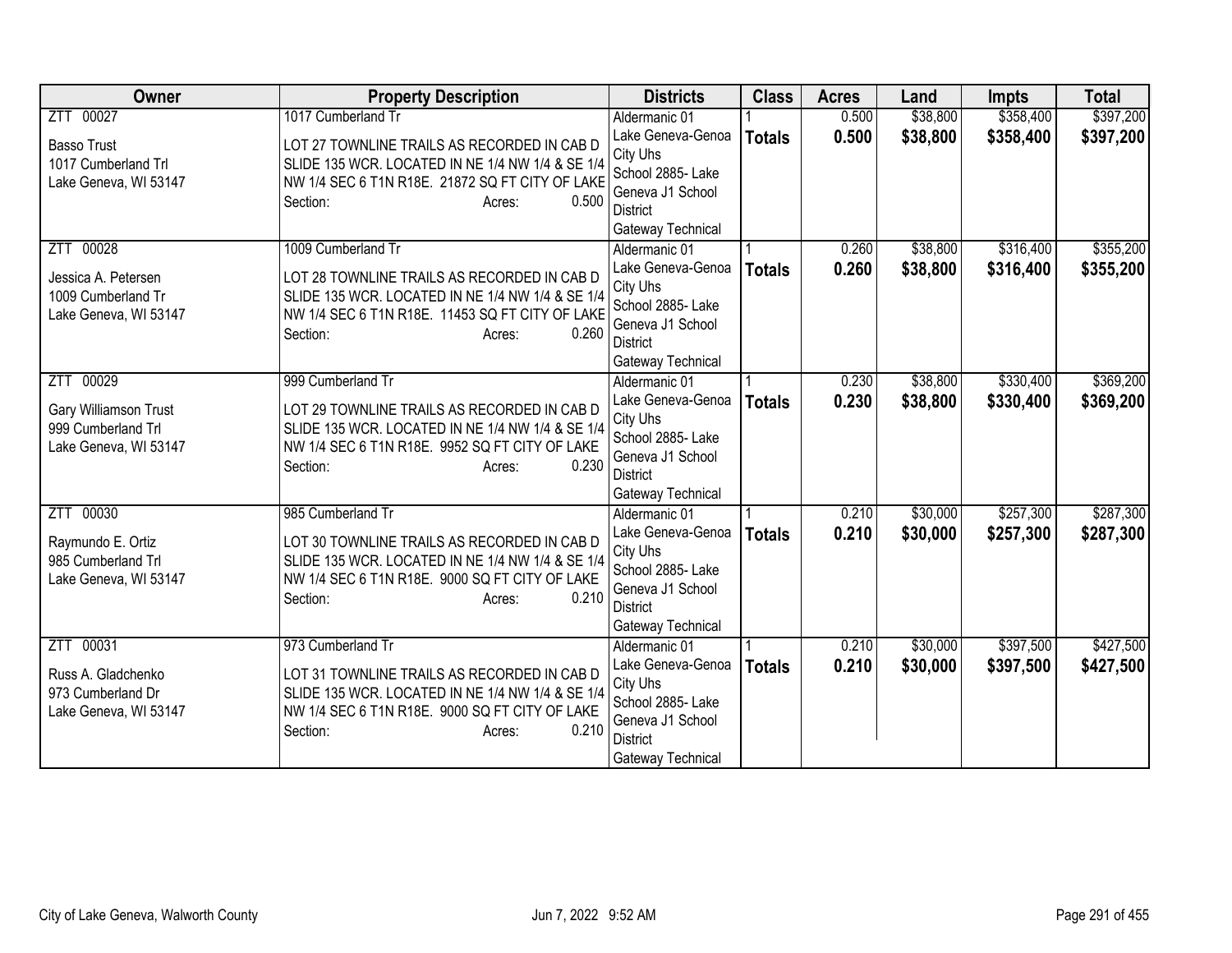| <b>Owner</b>                                                                     | <b>Property Description</b>                                                                                                                                                                            | <b>Districts</b>                                                                                                                | <b>Class</b>  | <b>Acres</b>   | Land                 | <b>Impts</b>           | <b>Total</b>           |
|----------------------------------------------------------------------------------|--------------------------------------------------------------------------------------------------------------------------------------------------------------------------------------------------------|---------------------------------------------------------------------------------------------------------------------------------|---------------|----------------|----------------------|------------------------|------------------------|
| ZTT 00032                                                                        | 965 Cumberland Tr                                                                                                                                                                                      | Aldermanic 01                                                                                                                   |               | 0.210          | \$30,000             | \$294,900              | \$324,900              |
| Stacie Anderson<br>965 Cumberland Trl<br>Lake Geneva, WI 53147                   | LOT 32 TOWNLINE TRAILS AS RECORDED IN CAB D<br>SLIDE 135 WCR. LOCATED IN NE 1/4 NW 1/4 & SE 1/4<br>NW 1/4 SEC 6 T1N R18E. 9050 SQ FT CITY OF LAKE<br>0.210<br>Section:<br>Acres:                       | Lake Geneva-Genoa<br>City Uhs<br>School 2885- Lake<br>Geneva J1 School<br><b>District</b><br>Gateway Technical                  | <b>Totals</b> | 0.210          | \$30,000             | \$294,900              | \$324,900              |
| ZTT 00033<br>Dhavalkumar B. Patel<br>957 Cumberland Trl<br>Lake Geneva, WI 53147 | 957 Cumberland Tr<br>LOT 33 TOWNLINE TRAILS AS RECORDED IN CAB D<br>SLIDE 135 WCR. LOCATED IN NE 1/4 NW 1/4 & SE 1/4<br>NW 1/4 SEC 6 T1N R18E. 9777 SQ FT CITY OF LAKE<br>0.220<br>Section:<br>Acres:  | Aldermanic 01<br>Lake Geneva-Genoa<br>City Uhs<br>School 2885- Lake<br>Geneva J1 School<br><b>District</b><br>Gateway Technical | <b>Totals</b> | 0.220<br>0.220 | \$30,000<br>\$30,000 | \$298,200<br>\$298,200 | \$328,200<br>\$328,200 |
| 00034<br>ZTT<br>Mitchell L. Bills<br>951 Cumberland Trl<br>Lake Geneva, WI 53147 | 951 Cumberland Tr<br>LOT 34 TOWNLINE TRAILS AS RECORDED IN CAB D<br>SLIDE 135 WCR. LOCATED IN NE 1/4 NW 1/4 & SE 1/4<br>NW 1/4 SEC 6 T1N R18E. 10792 SQ FT CITY OF LAKE<br>0.250<br>Section:<br>Acres: | Aldermanic 01<br>Lake Geneva-Genoa<br>City Uhs<br>School 2885- Lake<br>Geneva J1 School<br><b>District</b><br>Gateway Technical | <b>Totals</b> | 0.250<br>0.250 | \$30,000<br>\$30,000 | \$351,100<br>\$351,100 | \$381,100<br>\$381,100 |
| ZTT 00035<br>Tessa L. August<br>943 Cumberland Trl<br>Lake Geneva, WI 53147      | 943 Cumberland Tr<br>LOT 35 TOWNLINE TRAILS AS RECORDED IN CAB D<br>SLIDE 135 WCR. LOCATED IN NE 1/4 NW 1/4 & SE 1/4<br>NW 1/4 SEC 6 T1N R18E. 11664 SQ FT CITY OF LAKE<br>0.270<br>Section:<br>Acres: | Aldermanic 01<br>Lake Geneva-Genoa<br>City Uhs<br>School 2885- Lake<br>Geneva J1 School<br><b>District</b><br>Gateway Technical | <b>Totals</b> | 0.270<br>0.270 | \$30,000<br>\$30,000 | \$297,300<br>\$297,300 | \$327,300<br>\$327,300 |
| ZTT 00036<br>Christopher M. Vos<br>939 Cumberland Trl<br>Lake Geneva, WI 53147   | 939 Cumberland Tr<br>LOT 36 TOWNLINE TRAILS AS RECORDED IN CAB D<br>SLIDE 135 WCR. LOCATED IN NE 1/4 NW 1/4 & SE 1/4<br>NW 1/4 SEC 6 T1N R18E. 11966 SQ FT CITY OF LAKE<br>0.270<br>Section:<br>Acres: | Aldermanic 01<br>Lake Geneva-Genoa<br>City Uhs<br>School 2885- Lake<br>Geneva J1 School<br><b>District</b><br>Gateway Technical | <b>Totals</b> | 0.270<br>0.270 | \$30,000<br>\$30,000 | \$337,300<br>\$337,300 | \$367,300<br>\$367,300 |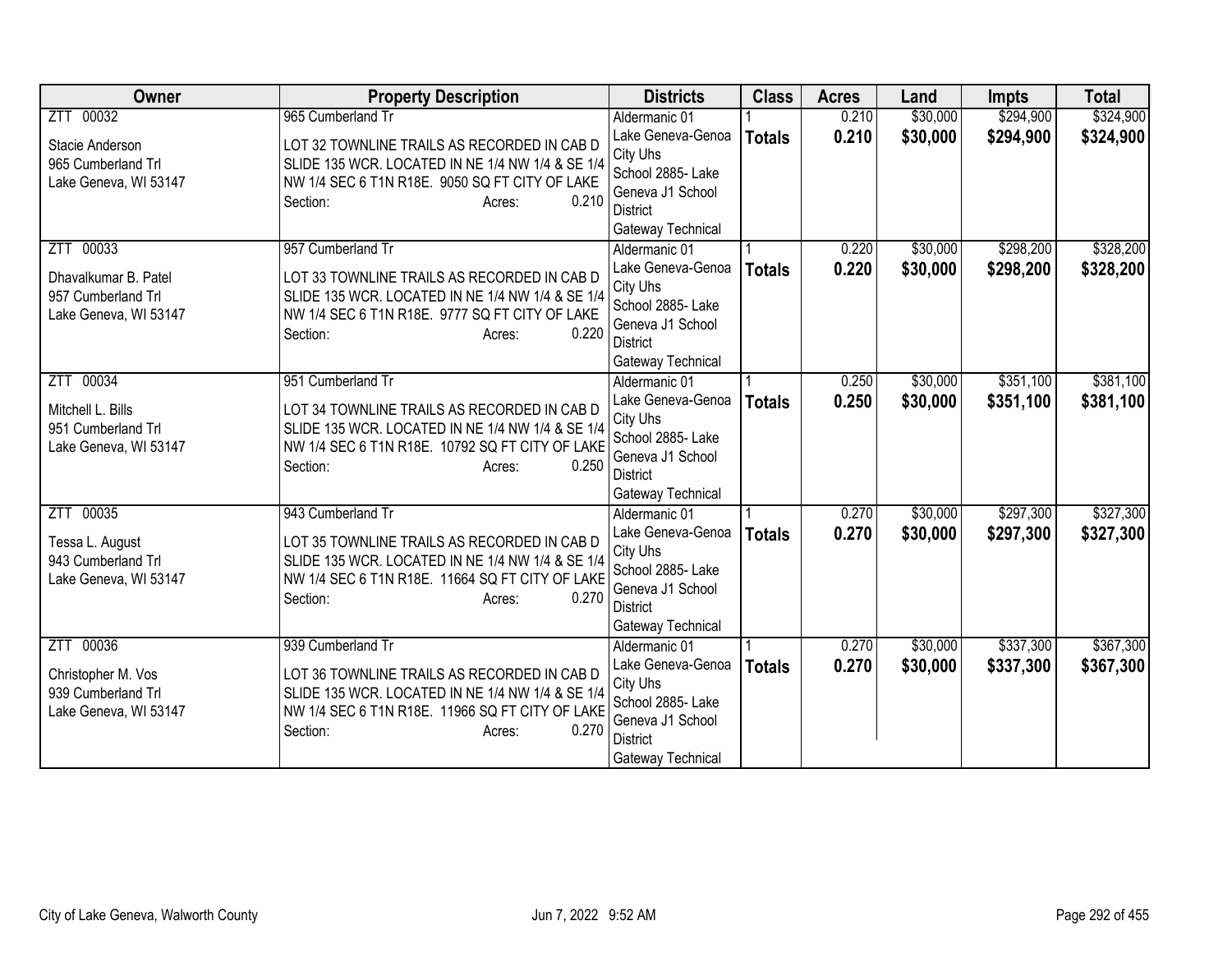| <b>Owner</b>                                                                              | <b>Property Description</b>                                                                                                                                                                            | <b>Districts</b>                                                                                                                | <b>Class</b>  | <b>Acres</b>   | Land                 | <b>Impts</b>           | <b>Total</b>           |
|-------------------------------------------------------------------------------------------|--------------------------------------------------------------------------------------------------------------------------------------------------------------------------------------------------------|---------------------------------------------------------------------------------------------------------------------------------|---------------|----------------|----------------------|------------------------|------------------------|
| ZTT 00037                                                                                 | 915 Cumberland Tr                                                                                                                                                                                      | Aldermanic 01                                                                                                                   |               | 0.270          | \$48,800             | \$274,900              | \$323,700              |
| Paul Michael Priester<br>915 Cumberland Trl<br>Lake Geneva, WI 53147                      | LOT 37 TOWNLINE TRAILS AS RECORDED IN CAB D<br>SLIDE 135 WCR. LOCATED IN NE 1/4 NW 1/4 & SE 1/4<br>NW 1/4 SEC 6 T1N R18E. 11647 SQ FT CITY OF LAKE<br>0.270<br>Section:<br>Acres:                      | Lake Geneva-Genoa<br>City Uhs<br>School 2885- Lake<br>Geneva J1 School<br><b>District</b><br>Gateway Technical                  | <b>Totals</b> | 0.270          | \$48,800             | \$274,900              | \$323,700              |
| ZTT 00038<br>Timothy D. Bates<br>901 Cumberland Trl<br>Lake Geneva, WI 53147              | 901 Cumberland Tr<br>LOT 38 TOWNLINE TRAILS AS RECORDED IN CAB D<br>SLIDE 135 WCR. LOCATED IN NE 1/4 NW 1/4 & SE 1/4<br>NW 1/4 SEC 6 T1N R18E. 13236 SQ FT CITY OF LAKE<br>0.300<br>Section:<br>Acres: | Aldermanic 01<br>Lake Geneva-Genoa<br>City Uhs<br>School 2885- Lake<br>Geneva J1 School<br><b>District</b><br>Gateway Technical | <b>Totals</b> | 0.300<br>0.300 | \$30,000<br>\$30,000 | \$294,900<br>\$294,900 | \$324,900<br>\$324,900 |
| 00039<br>ZTT<br>David Andrade Trust<br>2626 N Lakeview Ave Apt #4009<br>Chicago, IL 60614 | 873 Cumberland Tr<br>LOT 39 TOWNLINE TRAILS AS RECORDED IN CAB D<br>SLIDE 135 WCR. LOCATED IN NE 1/4 NW 1/4 & SE 1/4<br>NW 1/4 SEC 6 T1N R18E. 13399 SQ FT CITY OF LAKE<br>0.300<br>Section:<br>Acres: | Aldermanic 01<br>Lake Geneva-Genoa<br>City Uhs<br>School 2885- Lake<br>Geneva J1 School<br>District<br>Gateway Technical        | <b>Totals</b> | 0.300<br>0.300 | \$30,000<br>\$30,000 | \$296,500<br>\$296,500 | \$326,500<br>\$326,500 |
| ZTT 00040<br>Kerianne J. Guth<br>837 Cumberland Trl<br>Lake Geneva, WI 53147              | 837 Cumberland Tr<br>LOT 40 TOWNLINE TRAILS AS RECORDED IN CAB D<br>SLIDE 135 WCR. LOCATED IN NE 1/4 NW 1/4 & SE 1/4<br>NW 1/4 SEC 6 T1N R18E. 13148 SQ FT CITY OF LAKE<br>0.300<br>Section:<br>Acres: | Aldermanic 01<br>Lake Geneva-Genoa<br>City Uhs<br>School 2885- Lake<br>Geneva J1 School<br><b>District</b><br>Gateway Technical | <b>Totals</b> | 0.300<br>0.300 | \$30,000<br>\$30,000 | \$275,500<br>\$275,500 | \$305,500<br>\$305,500 |
| ZTT 00041<br>Kurt P. Roby<br>805 Cumberland Trl<br>Lake Geneva, WI 53147                  | 805 Cumberland Tr<br>LOT 41 TOWNLINE TRAILS AS RECORDED IN CAB D<br>SLIDE 135 WCR. LOCATED IN NE 1/4 NW 1/4 & SE 1/4<br>NW 1/4 SEC 6 T1N R18E. 15447 SQ FT CITY OF LAKE<br>0.350<br>Section:<br>Acres: | Aldermanic 01<br>Lake Geneva-Genoa<br>City Uhs<br>School 2885- Lake<br>Geneva J1 School<br><b>District</b><br>Gateway Technical | <b>Totals</b> | 0.350<br>0.350 | \$30,000<br>\$30,000 | \$300,000<br>\$300,000 | \$330,000<br>\$330,000 |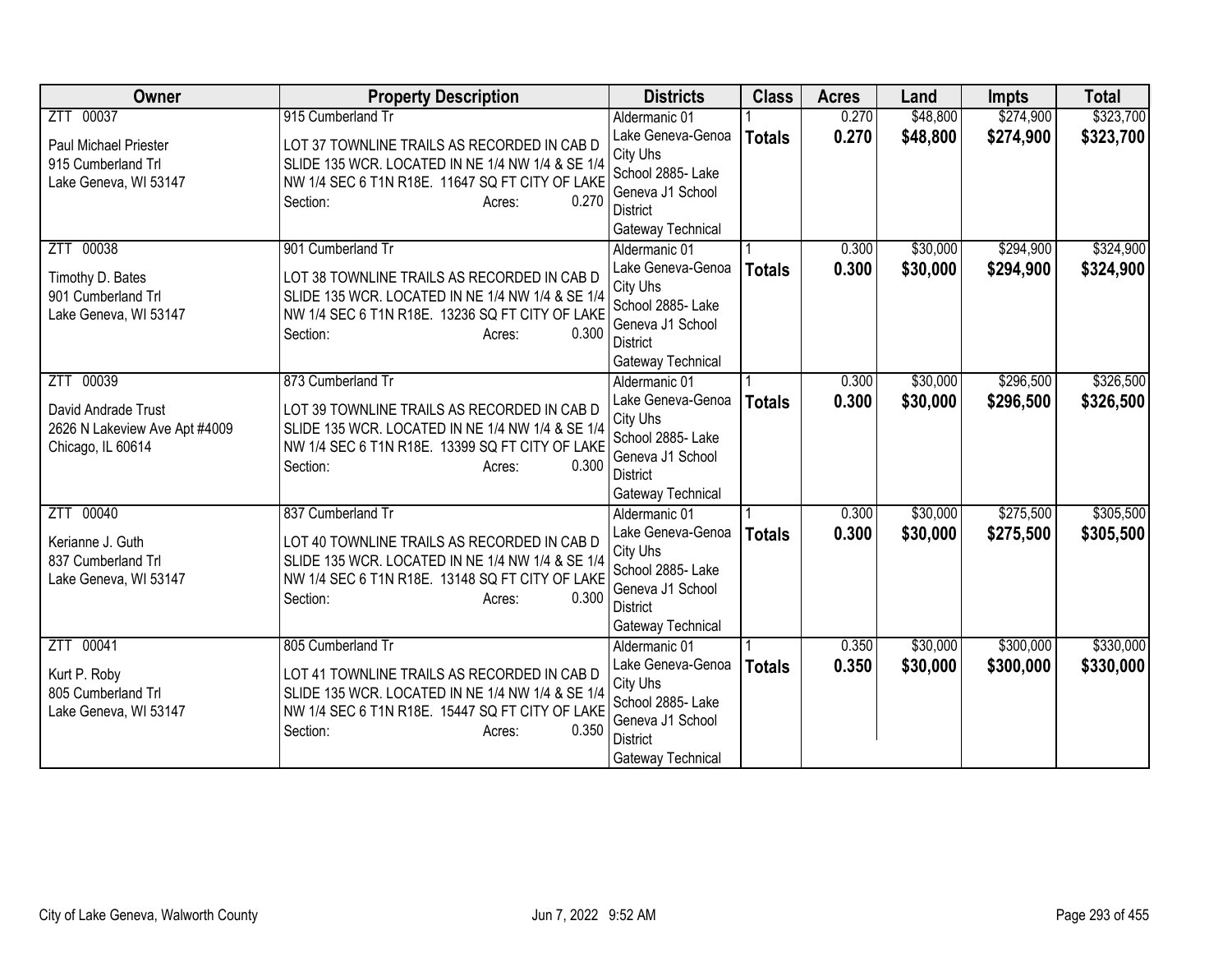| <b>Owner</b>                                                                | <b>Property Description</b>                                                                                                                                                                            | <b>Districts</b>                                                                                                                | <b>Class</b>  | <b>Acres</b>   | Land                 | <b>Impts</b>           | <b>Total</b>           |
|-----------------------------------------------------------------------------|--------------------------------------------------------------------------------------------------------------------------------------------------------------------------------------------------------|---------------------------------------------------------------------------------------------------------------------------------|---------------|----------------|----------------------|------------------------|------------------------|
| ZTT 00042                                                                   | 932 Cumberland Tr                                                                                                                                                                                      | Aldermanic 01                                                                                                                   |               | 0.280          | \$50,000             | \$306,900              | \$356,900              |
| Richard J Truty Trust<br>932 Cumberland Trl<br>Lake Geneva, WI 53147        | LOT 42 TOWNLINE TRAILS AS RECORDED IN CAB D<br>SLIDE 135 WCR. LOCATED IN NE 1/4 NW 1/4 & SE 1/4<br>NW 1/4 SEC 6 T1N R18E. 12094 SQ FT CITY OF LAKE<br>0.280<br>Section:<br>Acres:                      | Lake Geneva-Genoa<br>City Uhs<br>School 2885- Lake<br>Geneva J1 School<br><b>District</b>                                       | <b>Totals</b> | 0.280          | \$50,000             | \$306,900              | \$356,900              |
|                                                                             |                                                                                                                                                                                                        | Gateway Technical                                                                                                               |               |                |                      |                        |                        |
| ZTT 00043<br>James Krakofsky<br>950 Cumberland Trl<br>Lake Geneva, WI 53147 | 950 Cumberland Tr<br>LOT 43 TOWNLINE TRAILS AS RECORDED IN CAB D<br>SLIDE 135 WCR. LOCATED IN NE 1/4 NW 1/4 & SE 1/4<br>NW 1/4 SEC 6 T1N R18E. 12351 SQ FT CITY OF LAKE<br>0.280<br>Section:<br>Acres: | Aldermanic 01<br>Lake Geneva-Genoa<br>City Uhs<br>School 2885- Lake<br>Geneva J1 School<br><b>District</b><br>Gateway Technical | <b>Totals</b> | 0.280<br>0.280 | \$30,000<br>\$30,000 | \$321,000<br>\$321,000 | \$351,000<br>\$351,000 |
| 00044<br><b>ZTT</b>                                                         | 956 Cumberland Tr                                                                                                                                                                                      | Aldermanic 01                                                                                                                   |               | 0.250          | \$47,500             | \$290,400              | \$337,900              |
| Steven Labahn<br>956 Cumberland Trl<br>Lake Geneva, WI 53147                | LOT 44 TOWNLINE TRAILS AS RECORDED IN CAB D<br>SLIDE 135 WCR. LOCATED IN NE 1/4 NW 1/4 & SE 1/4<br>NW 1/4 SEC 6 T1N R18E. 11038 SQ FT CITY OF LAKE<br>0.250<br>Section:<br>Acres:                      | Lake Geneva-Genoa<br>City Uhs<br>School 2885- Lake<br>Geneva J1 School<br><b>District</b><br>Gateway Technical                  | <b>Totals</b> | 0.250          | \$47,500             | \$290,400              | \$337,900              |
| ZTT 00045                                                                   | 964 Cumberland Tr                                                                                                                                                                                      | Aldermanic 01                                                                                                                   |               | 0.220          | \$30,000             | \$321,800              | \$351,800              |
| Sherrie Prete Trust<br>1088 Parkview Cir<br>Carol Stream, IL 60188          | LOT 45 TOWNLINE TRAILS AS RECORDED IN CAB D<br>SLIDE 135 WCR. LOCATED IN NE 1/4 NW 1/4 & SE 1/4<br>NW 1/4 SEC 6 T1N R18E. 9689 SQ FT CITY OF LAKE<br>0.220<br>Section:<br>Acres:                       | Lake Geneva-Genoa<br>City Uhs<br>School 2885- Lake<br>Geneva J1 School<br><b>District</b><br>Gateway Technical                  | <b>Totals</b> | 0.220          | \$30,000             | \$321,800              | \$351,800              |
| ZTT 00046                                                                   | 979 Hudson Trl                                                                                                                                                                                         | Aldermanic 01                                                                                                                   |               | 0.280          | \$30,000             | \$286,500              | \$316,500              |
| Dennis M. Suchomski<br>979 Hudson Trl<br>Lake Geneva, WI 53147              | LOT 46 TOWNLINE TRAILS AS RECORDED IN CAB D<br>SLIDE 135 WCR. LOCATED IN NE 1/4 NW 1/4 & SE 1/4<br>NW 1/4 SEC 6 T1N R18E. 12421 SQ FT CITY OF LAKE<br>0.280<br>Section:<br>Acres:                      | Lake Geneva-Genoa<br>City Uhs<br>School 2885- Lake<br>Geneva J1 School<br><b>District</b><br>Gateway Technical                  | <b>Totals</b> | 0.280          | \$30,000             | \$286,500              | \$316,500              |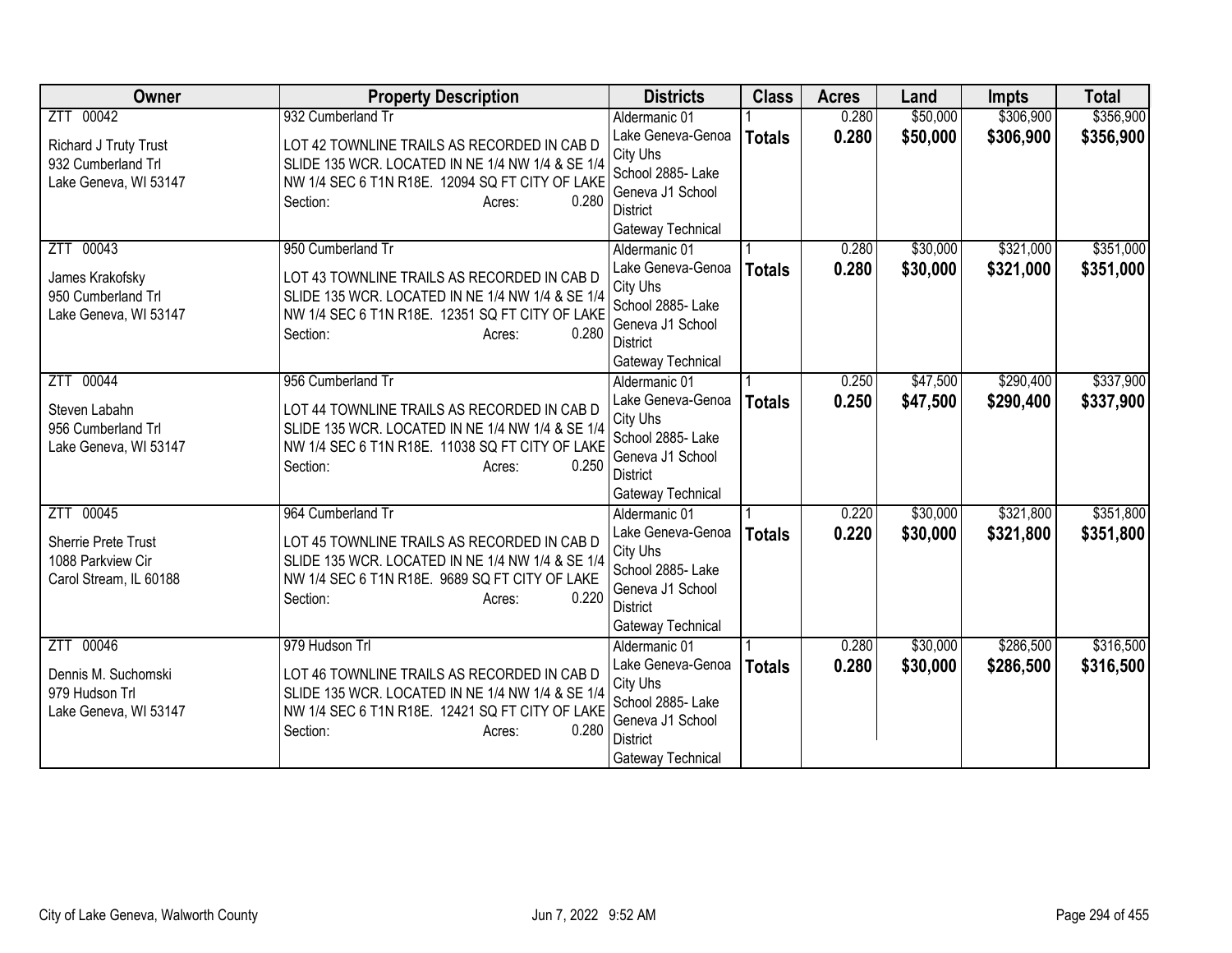| <b>Owner</b>                          | <b>Property Description</b>                                                                     | <b>Districts</b>                   | <b>Class</b>  | <b>Acres</b> | Land     | <b>Impts</b> | <b>Total</b> |
|---------------------------------------|-------------------------------------------------------------------------------------------------|------------------------------------|---------------|--------------|----------|--------------|--------------|
| ZTT 00047                             | 967 Hudson Tr                                                                                   | Aldermanic 01                      |               | 0.290        | \$38,800 | \$277,800    | \$316,600    |
| Munawar Ali                           | LOT 47 TOWNLINE TRAILS AS RECORDED IN CAB D                                                     | Lake Geneva-Genoa                  | <b>Totals</b> | 0.290        | \$38,800 | \$277,800    | \$316,600    |
| 967 Hudson Tr                         | SLIDE 135 WCR. LOCATED IN NE 1/4 NW 1/4 & SE 1/4                                                | City Uhs                           |               |              |          |              |              |
| Lake Geneva, WI 53147                 | NW 1/4 SEC 6 T1N R18E. 12667 SQ FT CITY OF LAKE                                                 | School 2885- Lake                  |               |              |          |              |              |
|                                       | 0.290<br>Section:<br>Acres:                                                                     | Geneva J1 School                   |               |              |          |              |              |
|                                       |                                                                                                 | <b>District</b>                    |               |              |          |              |              |
| ZTT 00048                             | 955 Hudson Tr                                                                                   | Gateway Technical<br>Aldermanic 01 |               | 0.290        | \$34,900 | \$317,700    | \$352,600    |
|                                       |                                                                                                 | Lake Geneva-Genoa                  |               | 0.290        |          |              |              |
| Gordon B Coppoletti Trust             | LOT 48 TOWNLINE TRAILS AS RECORDED IN CAB D                                                     | City Uhs                           | <b>Totals</b> |              | \$34,900 | \$317,700    | \$352,600    |
| 955 Hudson Tr                         | SLIDE 135 WCR. LOCATED IN NE 1/4 NW 1/4 & SE 1/4                                                | School 2885- Lake                  |               |              |          |              |              |
| Lake Geneva, WI 53147-0000            | NW 1/4 SEC 6 T1N R18E. 12963 SQ FT CITY OF LAKE                                                 | Geneva J1 School                   |               |              |          |              |              |
|                                       | 0.290<br>Section:<br>Acres:                                                                     | <b>District</b>                    |               |              |          |              |              |
|                                       |                                                                                                 | Gateway Technical                  |               |              |          |              |              |
| 00049<br>ZTT                          | 941 Hudson Tr                                                                                   | Aldermanic 01                      |               | 0.340        | \$38,800 | \$252,400    | \$291,200    |
|                                       |                                                                                                 | Lake Geneva-Genoa                  | <b>Totals</b> | 0.340        | \$38,800 | \$252,400    | \$291,200    |
| Brad L. Christensen<br>941 Hudson Trl | LOT 49 TOWNLINE TRAILS AS RECORDED IN CAB D<br>SLIDE 135 WCR. LOCATED IN NE 1/4 NW 1/4 & SE 1/4 | City Uhs                           |               |              |          |              |              |
| Lake Geneva, WI 53147                 | NW 1/4 SEC 6 T1N R18E. 14754 SQ FT CITY OF LAKE                                                 | School 2885- Lake                  |               |              |          |              |              |
|                                       | 0.340<br>Section:<br>Acres:                                                                     | Geneva J1 School                   |               |              |          |              |              |
|                                       |                                                                                                 | <b>District</b>                    |               |              |          |              |              |
|                                       |                                                                                                 | Gateway Technical                  |               |              |          |              |              |
| ZTT 00050                             | 933 Hudson Tr                                                                                   | Aldermanic 01                      |               | 0.350        | \$38,800 | \$356,300    | \$395,100    |
| <b>Thomas Krask</b>                   | LOT 50 TOWNLINE TRAILS AS RECORDED IN CAB D                                                     | Lake Geneva-Genoa                  | <b>Totals</b> | 0.350        | \$38,800 | \$356,300    | \$395,100    |
| 933 Hudson Trl                        | SLIDE 135 WCR. LOCATED IN NE 1/4 NW 1/4 & SE 1/4                                                | City Uhs<br>School 2885- Lake      |               |              |          |              |              |
| Lake Geneva, WI 53147                 | NW 1/4 SEC 6 T1N R18E. 15200 SQ FT CITY OF LAKE                                                 | Geneva J1 School                   |               |              |          |              |              |
|                                       | 0.350<br>Section:<br>Acres:                                                                     | <b>District</b>                    |               |              |          |              |              |
|                                       |                                                                                                 | Gateway Technical                  |               |              |          |              |              |
| ZTT 00051                             | 917 Hudson Tr                                                                                   | Aldermanic 01                      |               | 0.220        | \$38,800 | \$329,700    | \$368,500    |
|                                       |                                                                                                 | Lake Geneva-Genoa                  | <b>Totals</b> | 0.220        | \$38,800 | \$329,700    | \$368,500    |
| Dustin Garrod                         | LOT 51 TOWNLINE TRAILS AS RECORDED IN CAB D                                                     | City Uhs                           |               |              |          |              |              |
| 917 Hudson Trl                        | SLIDE 135 WCR. LOCATED IN NE 1/4 NW 1/4 & SE 1/4                                                | School 2885- Lake                  |               |              |          |              |              |
| Lake Geneva, WI 53147                 | NW 1/4 SEC 6 T1N R18E. 9429 SQ FT CITY OF LAKE<br>0.220                                         | Geneva J1 School                   |               |              |          |              |              |
|                                       | Section:<br>Acres:                                                                              | <b>District</b>                    |               |              |          |              |              |
|                                       |                                                                                                 | Gateway Technical                  |               |              |          |              |              |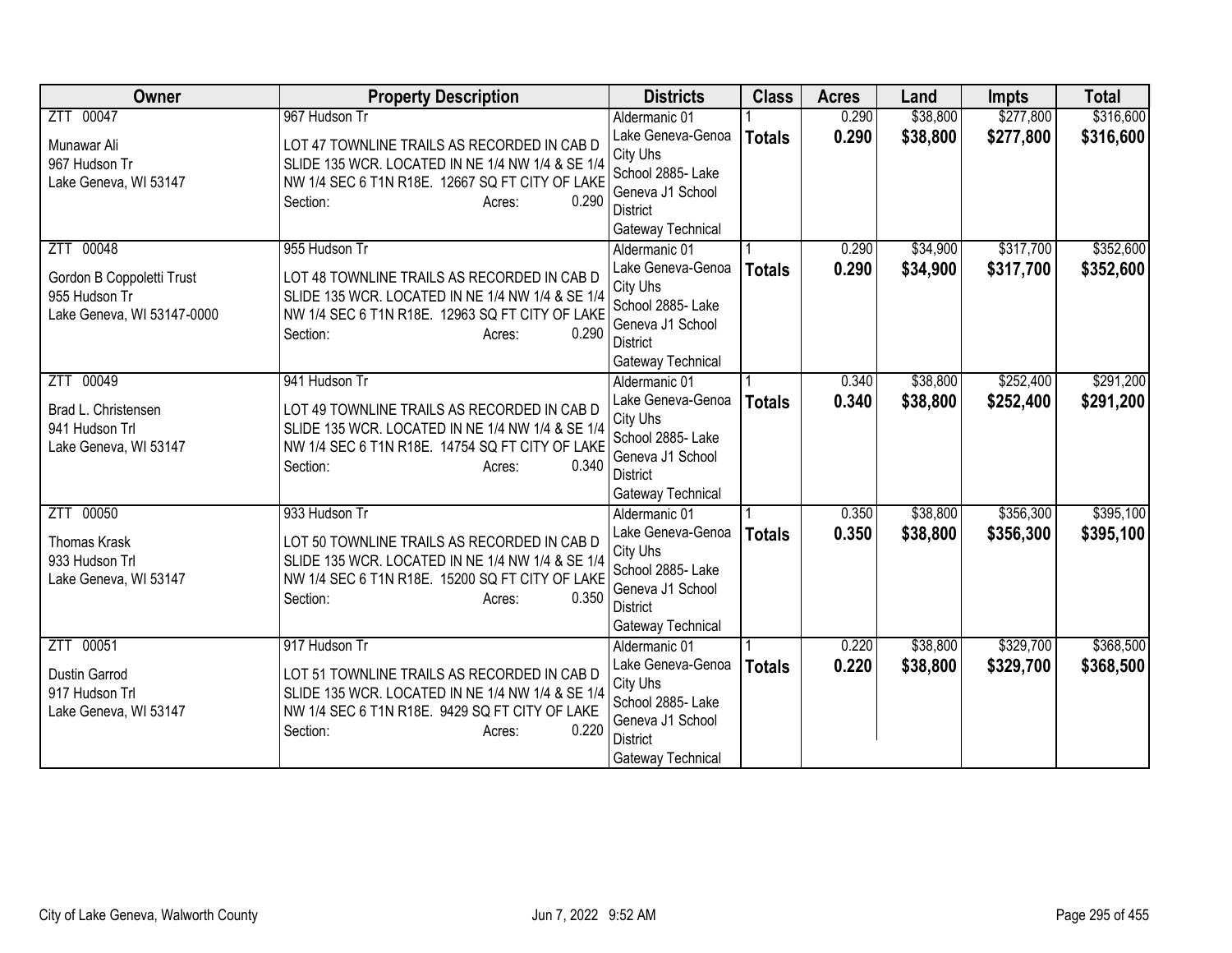| <b>Owner</b>               | <b>Property Description</b>                                                                                                           | <b>Districts</b>                   | <b>Class</b>  | <b>Acres</b> | Land     | <b>Impts</b>    | <b>Total</b> |
|----------------------------|---------------------------------------------------------------------------------------------------------------------------------------|------------------------------------|---------------|--------------|----------|-----------------|--------------|
| ZTT 00052                  | 909 Hudson Tr                                                                                                                         | Aldermanic 01                      |               | 0.220        | \$38,800 | \$294,100       | \$332,900    |
| Richard J. Woodside        | LOT 52 TOWNLINE TRAILS AS RECORDED IN CAB D                                                                                           | Lake Geneva-Genoa                  | <b>Totals</b> | 0.220        | \$38,800 | \$294,100       | \$332,900    |
| 909 Hudson Trl             | SLIDE 135 WCR. LOCATED IN NE 1/4 NW 1/4 & SE 1/4                                                                                      | City Uhs                           |               |              |          |                 |              |
| Lake Geneva, WI 53147      | NW 1/4 SEC 6 T1N R18E. 9476 SQ FT CITY OF LAKE                                                                                        | School 2885- Lake                  |               |              |          |                 |              |
|                            | 0.220<br>Section:<br>Acres:                                                                                                           | Geneva J1 School                   |               |              |          |                 |              |
|                            |                                                                                                                                       | <b>District</b>                    |               |              |          |                 |              |
| ZTT 00053                  | 875 Hudson Tr                                                                                                                         | Gateway Technical<br>Aldermanic 01 |               | 0.220        | \$34,900 | \$280,500       | \$315,400    |
|                            |                                                                                                                                       | Lake Geneva-Genoa                  |               | 0.220        | \$34,900 | \$280,500       |              |
| Paul T. Blount             | LOT 53 TOWNLINE TRAILS AS RECORDED IN CAB D                                                                                           | City Uhs                           | <b>Totals</b> |              |          |                 | \$315,400    |
| 875 Hudson Trl             | SLIDE 135 WCR. LOCATED IN NE 1/4 NW 1/4 & SE 1/4                                                                                      | School 2885- Lake                  |               |              |          |                 |              |
| Lake Geneva, WI 53147      | NW 1/4 SEC 6 T1N R18E. 9476 SQ FT CITY OF LAKE                                                                                        | Geneva J1 School                   |               |              |          |                 |              |
|                            | 0.220<br>Section:<br>Acres:                                                                                                           | <b>District</b>                    |               |              |          |                 |              |
|                            |                                                                                                                                       | Gateway Technical                  |               |              |          |                 |              |
| 00054<br>ZTT               | 833 Hudson Tr                                                                                                                         | Aldermanic 01                      |               | 0.220        | \$38,800 | \$310,800       | \$349,600    |
| Brian J. Burda             |                                                                                                                                       | Lake Geneva-Genoa                  | <b>Totals</b> | 0.220        | \$38,800 | \$310,800       | \$349,600    |
| 833 Hudson Trl             | LOT 54 TOWNLINE TRAILS AS RECORDED IN CAB D<br>SLIDE 135 WCR. LOCATED IN NE 1/4 NW 1/4 & SE 1/4                                       | City Uhs                           |               |              |          |                 |              |
| Lake Geneva, WI 53147      | NW 1/4 SEC 6 T1N R18E. 9476 SQ FT CITY OF LAKE                                                                                        | School 2885- Lake                  |               |              |          |                 |              |
|                            | 0.220<br>Section:<br>Acres:                                                                                                           | Geneva J1 School                   |               |              |          |                 |              |
|                            |                                                                                                                                       | <b>District</b>                    |               |              |          |                 |              |
|                            |                                                                                                                                       | Gateway Technical                  |               |              |          |                 |              |
| ZTT 00055                  | 801 Hudson Tr                                                                                                                         | Aldermanic 01                      |               | 0.260        | \$38,800 | \$280,700       | \$319,500    |
| Amy H. Peterburs           | LOT 55 TOWNLINE TRAILS AS RECORDED IN CAB D                                                                                           | Lake Geneva-Genoa<br>City Uhs      | <b>Totals</b> | 0.260        | \$38,800 | \$280,700       | \$319,500    |
| 801 Hudson Tr              | SLIDE 135 WCR. LOCATED IN NE 1/4 NW 1/4 & SE 1/4                                                                                      | School 2885- Lake                  |               |              |          |                 |              |
| Lake Geneva, WI 53147      | NW 1/4 SEC 6 T1N R18E. 11276 SQ FT CITY OF LAKE                                                                                       | Geneva J1 School                   |               |              |          |                 |              |
|                            | 0.260<br>Section:<br>Acres:                                                                                                           | <b>District</b>                    |               |              |          |                 |              |
|                            |                                                                                                                                       | Gateway Technical                  |               |              |          |                 |              |
| ZTT 00056                  |                                                                                                                                       | Aldermanic 01                      |               | 0.740        | \$200    | $\overline{50}$ | \$200        |
|                            |                                                                                                                                       | Lake Geneva-Genoa                  | <b>Totals</b> | 0.740        | \$200    | \$0             | \$200        |
| 965 Cumberland Trl         | Townline Trails Homeowners Associatio   OUTLOT 1 TOWNLINE TRAILS AS RECORDED IN CAB<br>D SLIDE 135 WCR. LOCATED IN NE 1/4 NW 1/4 & SE | City Uhs                           |               |              |          |                 |              |
| Lake Geneva, WI 53147-0000 | 1/4 NW 1/4 SEC 6 T1N R18E. 32215 SQ FT CITY OF                                                                                        | School 2885- Lake                  |               |              |          |                 |              |
|                            | 0.740<br>Section:<br>Acres:                                                                                                           | Geneva J1 School                   |               |              |          |                 |              |
|                            |                                                                                                                                       | <b>District</b>                    |               |              |          |                 |              |
|                            |                                                                                                                                       | Gateway Technical                  |               |              |          |                 |              |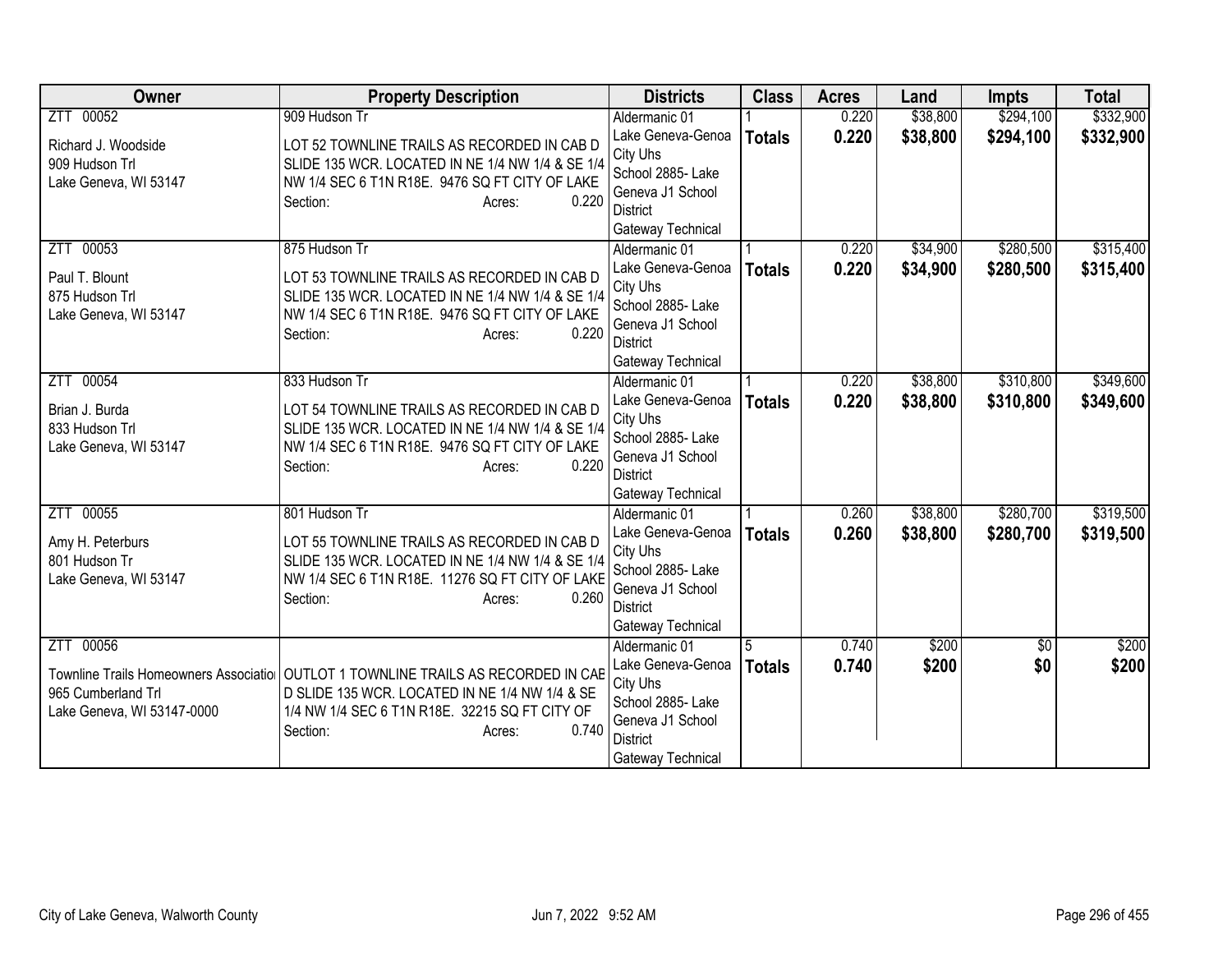| Owner                                                                                                              | <b>Property Description</b>                                                                                                                                                                      | <b>Districts</b>                                                                                                                | <b>Class</b>                     | <b>Acres</b>   | Land                   | Impts                  | <b>Total</b>           |
|--------------------------------------------------------------------------------------------------------------------|--------------------------------------------------------------------------------------------------------------------------------------------------------------------------------------------------|---------------------------------------------------------------------------------------------------------------------------------|----------------------------------|----------------|------------------------|------------------------|------------------------|
| ZTT 00057<br>City of Lake Geneva<br>626 Geneva St<br>Lake Geneva, WI 53147                                         | OUTLOT 2 TOWNLINE TRAILS AS RECORDED IN CAB<br>D SLIDE 135 WCR. LOCATED IN NE 1/4 NW 1/4 & SE<br>1/4 NW 1/4 SEC 6 T1N R18E. 2400 SQ FT CITY OF<br>0.060<br>Section:<br>Acres:                    | Aldermanic 01<br>Lake Geneva-Genoa<br>City Uhs<br>School 2885- Lake<br>Geneva J1 School<br><b>District</b><br>Gateway Technical | $\overline{X4}$<br><b>Totals</b> | 0.060<br>0.060 | $\overline{50}$<br>\$0 | $\overline{50}$<br>\$0 | $\overline{50}$<br>\$0 |
| ZTT 00058<br><b>Townline Trails Homeowners</b><br>Association, Inc.<br>965 Cumberland Trl<br>Lake Geneva, WI 53147 | Cumberland Trl<br>OUTLOT 3 TOWNLINE TRAILS AS RECORDED IN CAE<br>D SLIDE 135 WCR. LOCATED IN NE 1/4 NW 1/4 & SE<br>1/4 NW 1/4 SEC 6 T1N R18E. 38422 SQ FT CITY OF<br>0.880<br>Section:<br>Acres: | Aldermanic 01<br>Lake Geneva-Genoa<br>City Uhs<br>School 2885- Lake<br>Geneva J1 School<br><b>District</b><br>Gateway Technical | 5<br><b>Totals</b>               | 0.880<br>0.880 | \$200<br>\$200         | $\overline{30}$<br>\$0 | \$200<br>\$200         |
| ZTW 00001<br>Susan J. Fritz<br>103 S Curtis<br>Lake Geneva, WI 53147-0000                                          | 103 S Curtis St<br>UNIT A BUILDING 1 THE TWINS ON CURTIS AS<br>RECORDED UNDER DOCUMENT NO. 202057.<br>LOCATED IN NW 1/4 SEC 31 T2N R18E OMITS<br>0.000<br>Section:<br>Acres:                     | Aldermanic 01<br>Lake Geneva-Genoa<br>City Uhs<br>School 2885- Lake<br>Geneva J1 School<br><b>District</b><br>Gateway Technical | <b>Totals</b>                    | 0.000<br>0.000 | \$15,600<br>\$15,600   | \$189,400<br>\$189,400 | \$205,000<br>\$205,000 |
| ZTW 00002<br>Wendy A. Abbate<br>936 Stonehaven Dr<br>Sun Prairie, WI 53590-0000                                    | 129 Curtis St Unit 112<br>UNIT B BUILDING 1 THE TWINS ON CURTIS AS<br>RECORDED UNDER DOCUMENT NO. 202057.<br>LOCATED IN NW 1/4 SEC 31 T2N R18E OMITS<br>0.000<br>Section:<br>Acres:              | Aldermanic 01<br>Lake Geneva-Genoa<br>City Uhs<br>School 2885- Lake<br>Geneva J1 School<br><b>District</b><br>Gateway Technical | <b>Totals</b>                    | 0.000<br>0.000 | \$15,600<br>\$15,600   | \$189,400<br>\$189,400 | \$205,000<br>\$205,000 |
| ZTW 00003<br>Jeffrey R. Wall<br>129 S Curtis St Ut 211<br>Lake Geneva, WI 53147                                    | 129 S Curtis St 211<br>UNIT A BUILDING 2 THE TWINS ON CURTIS AS<br>RECORDED UNDER DOCUMENT NO. 202057.<br>LOCATED IN NW 1/4 SEC 31 T2N R18E OMITS<br>0.000<br>Section:<br>Acres:                 | Aldermanic 01<br>Lake Geneva-Genoa<br>City Uhs<br>School 2885-Lake<br>Geneva J1 School<br><b>District</b><br>Gateway Technical  | <b>Totals</b>                    | 0.000<br>0.000 | \$15,600<br>\$15,600   | \$189,400<br>\$189,400 | \$205,000<br>\$205,000 |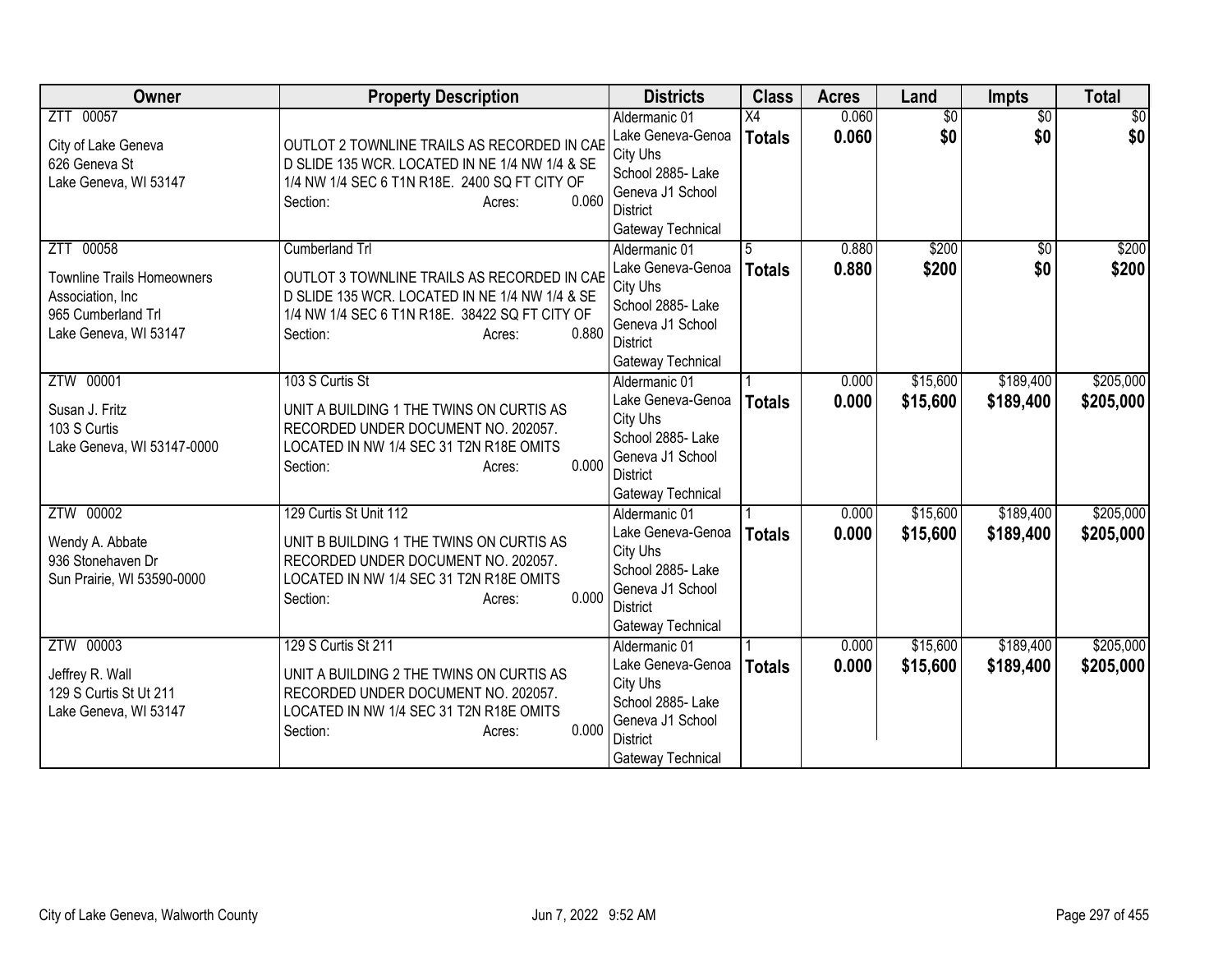| <b>Owner</b>                                                                                | <b>Property Description</b>                                                                                                                                                           | <b>Districts</b>                                                                                                                | <b>Class</b>  | <b>Acres</b>   | Land                 | <b>Impts</b>           | <b>Total</b>           |
|---------------------------------------------------------------------------------------------|---------------------------------------------------------------------------------------------------------------------------------------------------------------------------------------|---------------------------------------------------------------------------------------------------------------------------------|---------------|----------------|----------------------|------------------------|------------------------|
| ZTW 00004                                                                                   | 129 Curtis St Unit 212                                                                                                                                                                | Aldermanic 01                                                                                                                   |               | 0.000          | \$15,600             | \$189,400              | \$205,000              |
| Patrick G. Kelly<br>129 S Curtis St Ut 212<br>Lake Geneva, WI 53147                         | UNIT B BUILDING 2 THE TWINS ON CURTIS AS<br>RECORDED UNDER DOCUMENT NO. 202057.<br>LOCATED IN NW 1/4 SEC 31 T2N R18E OMITS<br>0.000<br>Section:<br>Acres:                             | Lake Geneva-Genoa<br>City Uhs<br>School 2885- Lake<br>Geneva J1 School<br><b>District</b><br>Gateway Technical                  | <b>Totals</b> | 0.000          | \$15,600             | \$189,400              | \$205,000              |
| ZTW 00005<br>Linda Grieser<br>129 Curtis St Ut 311<br>Lake Geneva, WI 53147                 | 129 S Curtis St 311<br>UNIT A BUILDING 3 THE TWINS ON CURTIS AS<br>RECORDED UNDER DOCUMENT NO. 202057.<br>LOCATED IN NW 1/4 SEC 31 T2N R18E OMITS<br>0.000<br>Section:<br>Acres:      | Aldermanic 01<br>Lake Geneva-Genoa<br>City Uhs<br>School 2885- Lake<br>Geneva J1 School<br><b>District</b><br>Gateway Technical | <b>Totals</b> | 0.000<br>0.000 | \$15,600<br>\$15,600 | \$204,400<br>\$204,400 | \$220,000<br>\$220,000 |
| ZTW 00006<br>Raymond Gram Trust<br>129 S Curtis St #312<br>Lake Geneva, WI 53147            | 129 S Curtis St Unit 312<br>UNIT B BUILDING 3 THE TWINS ON CURTIS AS<br>RECORDED UNDER DOCUMENT NO. 202057.<br>LOCATED IN NW 1/4 SEC 31 T2N R18E OMITS<br>0.000<br>Section:<br>Acres: | Aldermanic 01<br>Lake Geneva-Genoa<br>City Uhs<br>School 2885- Lake<br>Geneva J1 School<br><b>District</b><br>Gateway Technical | <b>Totals</b> | 0.000<br>0.000 | \$15,600<br>\$15,600 | \$173,800<br>\$173,800 | \$189,400<br>\$189,400 |
| ZTW 00007<br>Sturges P Taggart Jr Trust<br>129 Curtis St #411<br>Lake Geneva, WI 53147-0000 | 129 Curtis St Unit 411<br>UNIT A BUILDING 4 THE TWINS ON CURTIS AS<br>RECORDED UNDER DOCUMENT NO. 202057.<br>LOCATED IN NW 1/4 SEC 31 T2N R18E OMITS<br>0.000<br>Section:<br>Acres:   | Aldermanic 01<br>Lake Geneva-Genoa<br>City Uhs<br>School 2885- Lake<br>Geneva J1 School<br><b>District</b><br>Gateway Technical | <b>Totals</b> | 0.000<br>0.000 | \$15,600<br>\$15,600 | \$189,600<br>\$189,600 | \$205,200<br>\$205,200 |
| ZTW 00008<br>Sheryl Englebrecht<br>129 Curtis St #412<br>Lake Geneva, WI 53147-0000         | 129 Curtis St Unit 412<br>UNIT B BUILDING 4 THE TWINS ON CURTIS AS<br>RECORDED UNDER DOCUMENT NO. 202057.<br>LOCATED IN NW 1/4 SEC 31 T2N R18E OMITS<br>0.000<br>Section:<br>Acres:   | Aldermanic 01<br>Lake Geneva-Genoa<br>City Uhs<br>School 2885- Lake<br>Geneva J1 School<br><b>District</b><br>Gateway Technical | <b>Totals</b> | 0.000<br>0.000 | \$15,600<br>\$15,600 | \$193,700<br>\$193,700 | \$209,300<br>\$209,300 |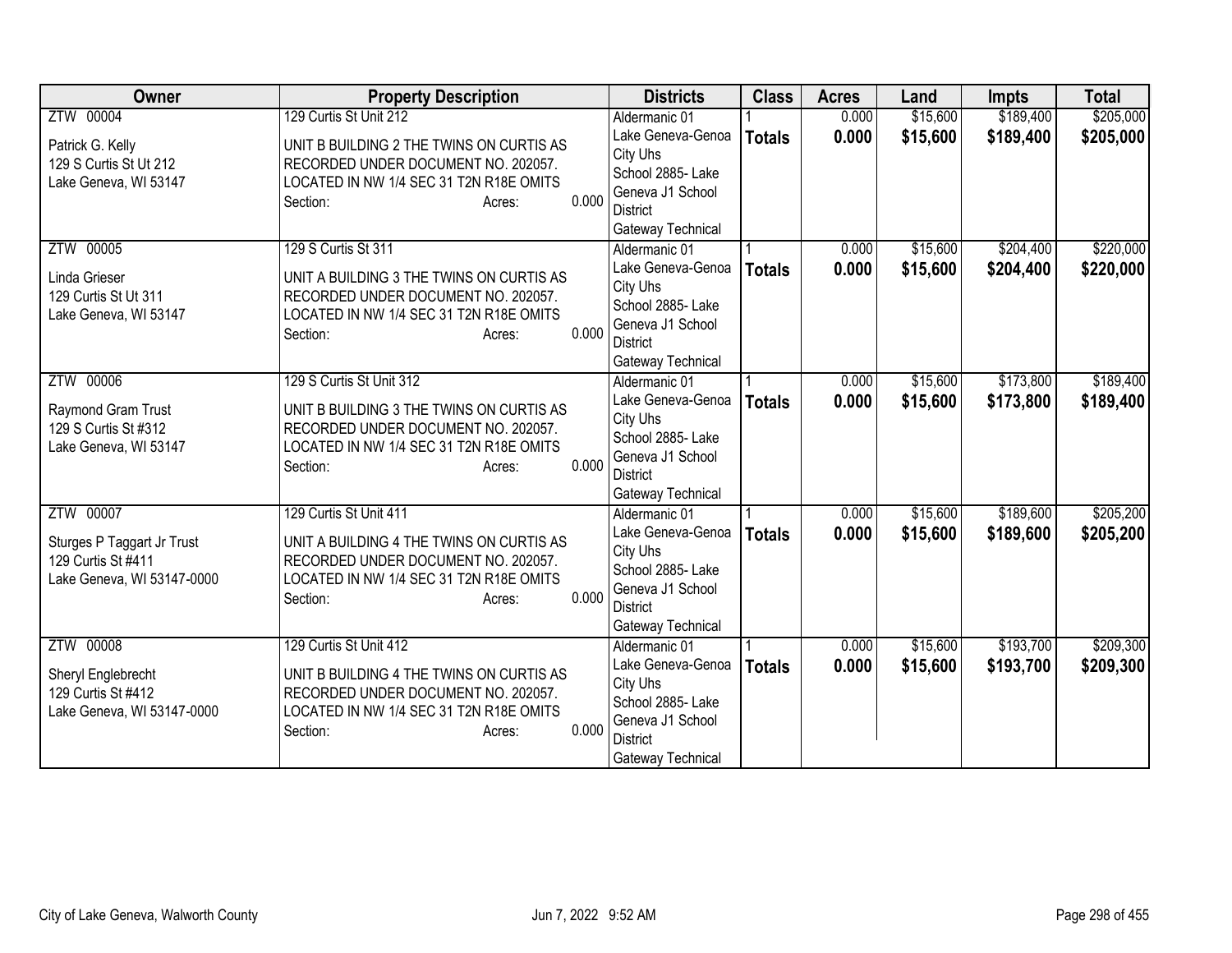| <b>Owner</b>               | <b>Property Description</b>                      | <b>Districts</b>                   | <b>Class</b>  | <b>Acres</b> | Land     | <b>Impts</b> | <b>Total</b> |
|----------------------------|--------------------------------------------------|------------------------------------|---------------|--------------|----------|--------------|--------------|
| ZTW 00009                  | 129 Curtis St Unit 511                           | Aldermanic 01                      |               | 0.000        | \$15,600 | \$172,800    | \$188,400    |
| Mary Beth Egert            | UNIT A BUILDING 5 THE TWINS ON CURTIS AS         | Lake Geneva-Genoa                  | <b>Totals</b> | 0.000        | \$15,600 | \$172,800    | \$188,400    |
| 129 S Curtis St #511       | RECORDED UNDER DOCUMENT NO. 202057.              | City Uhs                           |               |              |          |              |              |
| Lake Geneva, WI 53147      | LOCATED IN NW 1/4 SEC 31 T2N R18E OMITS          | School 2885- Lake                  |               |              |          |              |              |
|                            | 0.000<br>Section:<br>Acres:                      | Geneva J1 School                   |               |              |          |              |              |
|                            |                                                  | <b>District</b>                    |               |              |          |              |              |
|                            |                                                  | Gateway Technical                  |               |              |          |              |              |
| ZTW 00010                  | 129 Curtis St Unit 512                           | Aldermanic 01                      |               | 0.000        | \$15,600 | \$189,400    | \$205,000    |
| W Joseph Motsinger         | UNIT B BUILDING 5 THE TWINS ON CURTIS AS         | Lake Geneva-Genoa                  | <b>Totals</b> | 0.000        | \$15,600 | \$189,400    | \$205,000    |
| 129 S Curtis St Ut 512     | RECORDED UNDER DOCUMENT NO. 202057.              | City Uhs<br>School 2885- Lake      |               |              |          |              |              |
| Lake Geneva, WI 53147      | LOCATED IN NW 1/4 SEC 31 T2N R18E OMITS          | Geneva J1 School                   |               |              |          |              |              |
|                            | 0.000<br>Section:<br>Acres:                      | <b>District</b>                    |               |              |          |              |              |
|                            |                                                  | Gateway Technical                  |               |              |          |              |              |
| ZTW 00011                  | 129 Curtis St Unit 611                           | Aldermanic 01                      |               | 0.000        | \$15,600 | \$182,600    | \$198,200    |
|                            |                                                  | Lake Geneva-Genoa                  | <b>Totals</b> | 0.000        | \$15,600 | \$182,600    | \$198,200    |
| Churchill Trust            | UNIT A BUILDING 6 THE TWINS ON CURTIS AS         | City Uhs                           |               |              |          |              |              |
| 129 Curtis St              | RECORDED UNDER DOCUMENT NO. 202057.              | School 2885- Lake                  |               |              |          |              |              |
| Unit A Bldg 6              | LOCATED IN NW 1/4 SEC 31 T2N R18E OMITS<br>0.000 | Geneva J1 School                   |               |              |          |              |              |
| Lake Geneva, WI 53147-0000 | Section:<br>Acres:                               | <b>District</b>                    |               |              |          |              |              |
|                            |                                                  | Gateway Technical                  |               |              |          |              |              |
| ZTW 00012                  | 129 Curtis St Unit 612                           | Aldermanic 01                      |               | 0.000        | \$15,600 | \$186,700    | \$202,300    |
| Suzanne J Gerber Trust     | UNIT B BUILDING 6 THE TWINS ON CURTIS AS         | Lake Geneva-Genoa                  | <b>Totals</b> | 0.000        | \$15,600 | \$186,700    | \$202,300    |
| 129 S Curtis St            | RECORDED UNDER DOCUMENT NO. 202057.              | City Uhs                           |               |              |          |              |              |
| Lake Geneva, WI 53147-0000 | LOCATED IN NW 1/4 SEC 31 T2N R18E OMITS          | School 2885- Lake                  |               |              |          |              |              |
|                            | 0.000<br>Section:<br>Acres:                      | Geneva J1 School                   |               |              |          |              |              |
|                            |                                                  | <b>District</b>                    |               |              |          |              |              |
| ZTW 00013                  | 129 Curtis St Unit 711                           | Gateway Technical<br>Aldermanic 01 |               | 0.000        | \$15,600 | \$189,400    | \$205,000    |
|                            |                                                  | Lake Geneva-Genoa                  |               | 0.000        | \$15,600 | \$189,400    |              |
| Robert J. Russell          | UNIT A BUILDING 7 THE TWINS ON CURTIS AS         | City Uhs                           | <b>Totals</b> |              |          |              | \$205,000    |
| 129 S Curtis St - #711     | RECORDED UNDER DOCUMENT NO. 202057.              | School 2885-Lake                   |               |              |          |              |              |
| Lake Geneva, WI 53147-0000 | LOCATED IN NW 1/4 SEC 31 T2N R18E OMITS          | Geneva J1 School                   |               |              |          |              |              |
|                            | 0.000<br>Section:<br>Acres:                      | <b>District</b>                    |               |              |          |              |              |
|                            |                                                  | Gateway Technical                  |               |              |          |              |              |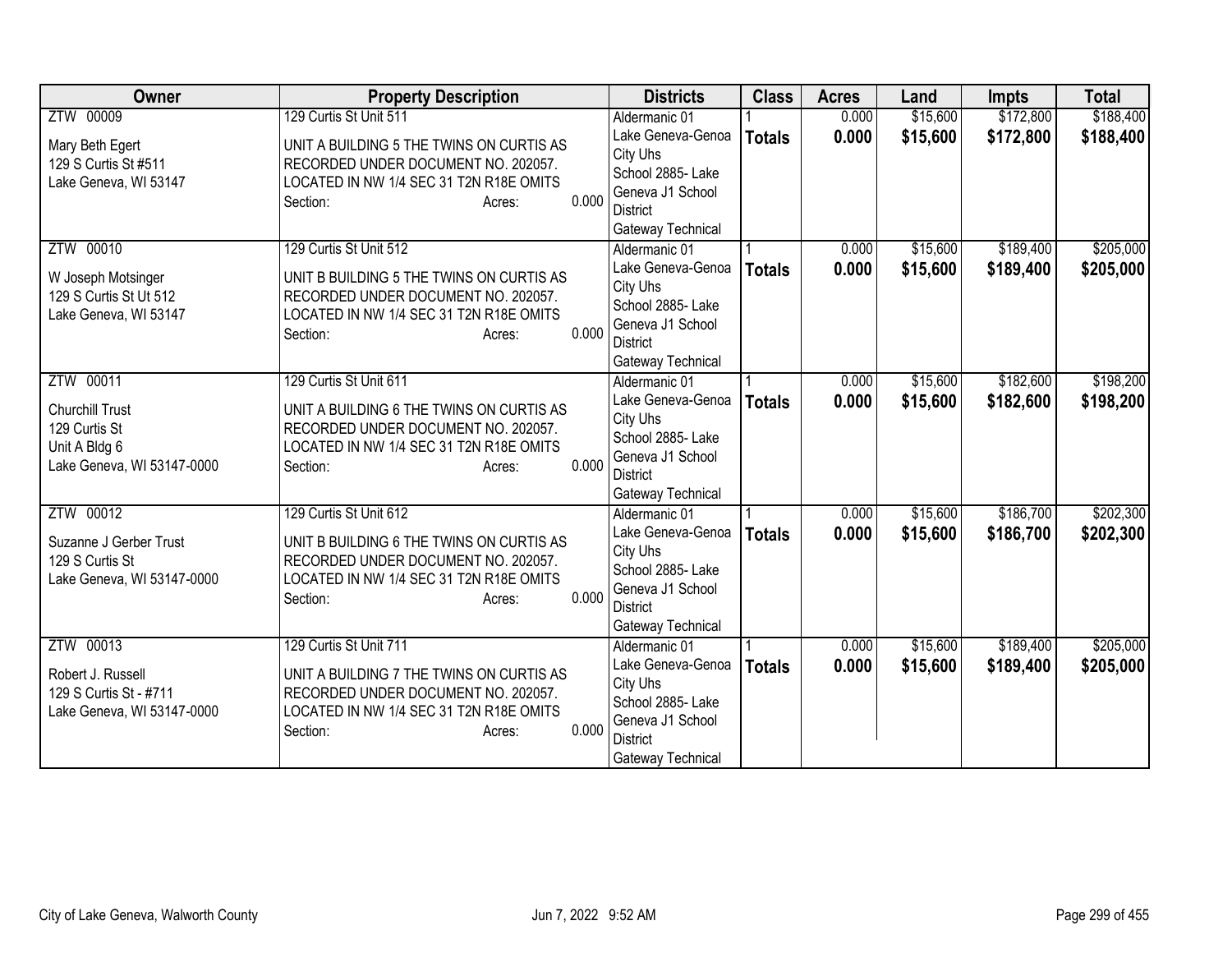| <b>Owner</b>                                                              | <b>Property Description</b>                                                                                                                               | <b>Districts</b>                                                                                               | <b>Class</b>  | <b>Acres</b> | Land     | <b>Impts</b> | <b>Total</b> |
|---------------------------------------------------------------------------|-----------------------------------------------------------------------------------------------------------------------------------------------------------|----------------------------------------------------------------------------------------------------------------|---------------|--------------|----------|--------------|--------------|
| ZTW 00014                                                                 | 129 S Curtis St                                                                                                                                           | Aldermanic 01                                                                                                  |               | 0.000        | \$15,600 | \$189,400    | \$205,000    |
| <b>Edwin Vasey Trust</b><br>129 S Curtis St #712<br>Lake Geneva, WI 53147 | UNIT B BUILDING 7 THE TWINS ON CURTIS AS<br>RECORDED UNDER DOCUMENT NO. 202057.<br>LOCATED IN NW 1/4 SEC 31 T2N R18E OMITS<br>0.000<br>Section:<br>Acres: | Lake Geneva-Genoa<br>City Uhs<br>School 2885- Lake<br>Geneva J1 School<br><b>District</b>                      | <b>Totals</b> | 0.000        | \$15,600 | \$189,400    | \$205,000    |
| ZTW 00015                                                                 | 129 Curtis St Unit 811                                                                                                                                    | Gateway Technical<br>Aldermanic 01                                                                             |               | 0.000        | \$15,600 | \$171,100    | \$186,700    |
| <b>Leland Schmidt</b><br>129 S Curtis St Ut 811<br>Lake Geneva, WI 53147  | UNIT A BUILDING 8 THE TWINS ON CURTIS AS<br>RECORDED UNDER DOCUMENT NO. 202057.<br>LOCATED IN NW 1/4 SEC 31 T2N R18E OMITS<br>0.000<br>Section:<br>Acres: | Lake Geneva-Genoa<br>City Uhs<br>School 2885- Lake<br>Geneva J1 School<br><b>District</b><br>Gateway Technical | <b>Totals</b> | 0.000        | \$15,600 | \$171,100    | \$186,700    |
| ZTW 00016                                                                 | 129 Curtis St Unit 812                                                                                                                                    | Aldermanic 01                                                                                                  |               | 0.000        | \$15,600 | \$191,500    | \$207,100    |
| Brian &. Grigsby<br>203 Astoria Ct<br>North Barrington, IL 60010          | UNIT B BUILDING 8 THE TWINS ON CURTIS AS<br>RECORDED UNDER DOCUMENT NO. 202057.<br>LOCATED IN NW 1/4 SEC 31 T2N R18E OMITS<br>0.000<br>Section:<br>Acres: | Lake Geneva-Genoa<br>City Uhs<br>School 2885- Lake<br>Geneva J1 School<br><b>District</b><br>Gateway Technical | <b>Totals</b> | 0.000        | \$15,600 | \$191,500    | \$207,100    |
| ZTW 00017                                                                 | 129 Curtis St Unit 911                                                                                                                                    | Aldermanic 01                                                                                                  |               | 0.000        | \$15,600 | \$189,400    | \$205,000    |
| Clifford R. Diehl<br>657 E Juniper Dr<br>Palatine, IL 60074-0000          | UNIT A BUILDING 9 THE TWINS ON CURTIS AS<br>RECORDED UNDER DOCUMENT NO. 202057.<br>LOCATED IN NW 1/4 SEC 31 T2N R18E OMITS<br>0.000<br>Section:<br>Acres: | Lake Geneva-Genoa<br>City Uhs<br>School 2885- Lake<br>Geneva J1 School<br><b>District</b><br>Gateway Technical | <b>Totals</b> | 0.000        | \$15,600 | \$189,400    | \$205,000    |
| ZTW 00018                                                                 | 129 S Curtis St Unit 912                                                                                                                                  | Aldermanic 01                                                                                                  |               | 0.000        | \$15,600 | \$183,900    | \$199,500    |
| Eric Skipper<br>129 S Curtis St Ut 912<br>Lake Geneva, WI 53147           | UNIT B BUILDING 9 THE TWINS ON CURTIS AS<br>RECORDED UNDER DOCUMENT NO. 202057.<br>LOCATED IN NW 1/4 SEC 31 T2N R18E OMITS<br>0.000<br>Section:<br>Acres: | Lake Geneva-Genoa<br>City Uhs<br>School 2885-Lake<br>Geneva J1 School<br><b>District</b><br>Gateway Technical  | <b>Totals</b> | 0.000        | \$15,600 | \$183,900    | \$199,500    |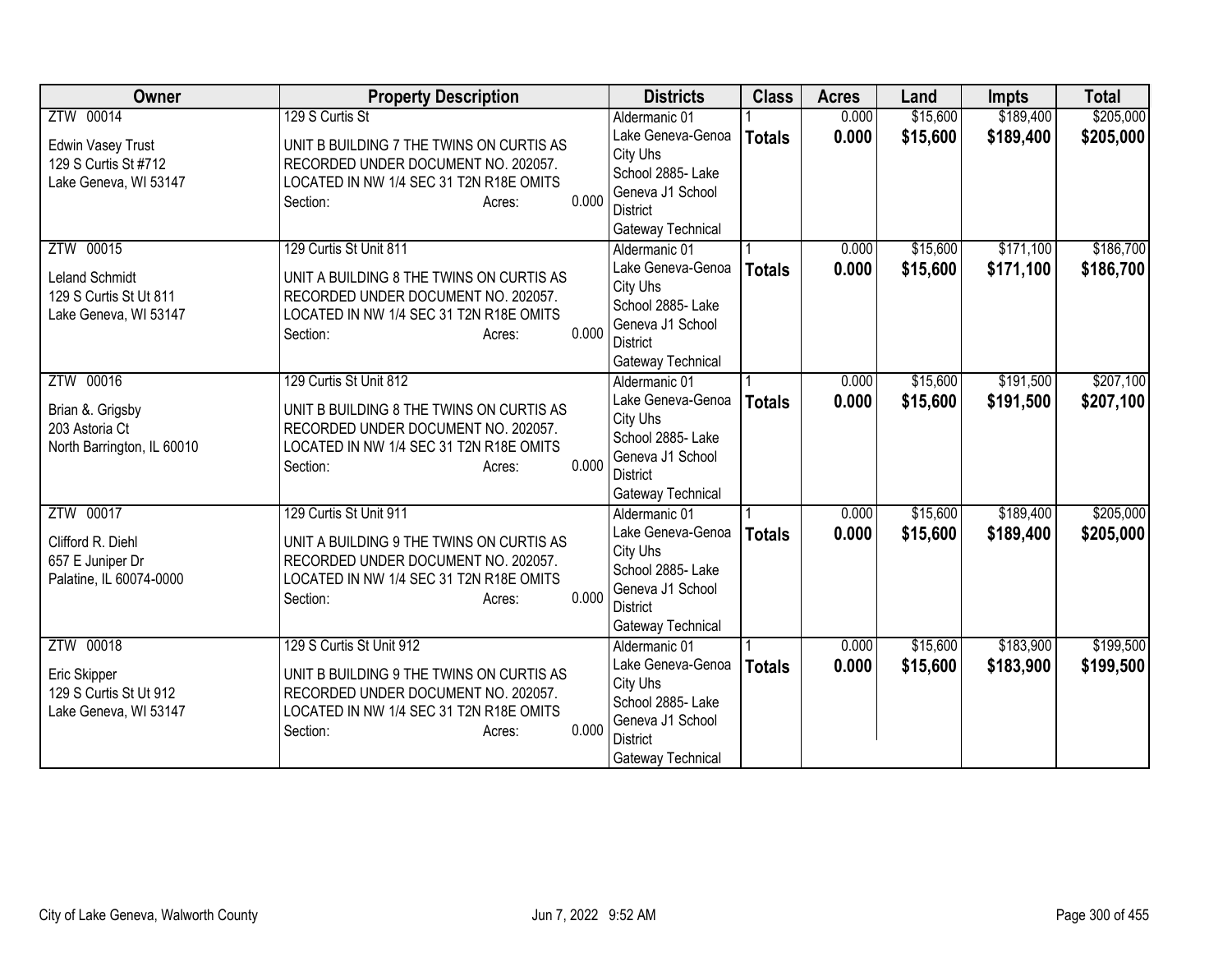| <b>Owner</b>                                                                         | <b>Property Description</b>                                                                                                                                                                            | <b>Districts</b>                                                                                                                | <b>Class</b>  | <b>Acres</b>   | Land                 | <b>Impts</b>           | <b>Total</b>           |
|--------------------------------------------------------------------------------------|--------------------------------------------------------------------------------------------------------------------------------------------------------------------------------------------------------|---------------------------------------------------------------------------------------------------------------------------------|---------------|----------------|----------------------|------------------------|------------------------|
| ZTW1 00001                                                                           | 129 S Curtis St Unit 101                                                                                                                                                                               | Aldermanic 01                                                                                                                   |               | 0.000          | \$12,500             | \$163,300              | \$175,800              |
| <b>Betty Sowizdrzal</b><br>129 S Curtis St - #101<br>Lake Geneva, WI 53147-0000      | UNIT 10-1 THE TWINS ON CURTIS AMENDMENT NO.<br>1 AS RECORDED UNDER DOC. #354334. LOCATED<br>IN NW 1/4 SEC 31 T2N R18E. CITY OF LAKE GENEVA<br>0.000<br>Section:<br>Acres:                              | Lake Geneva-Genoa<br>City Uhs<br>School 2885- Lake<br>Geneva J1 School<br><b>District</b><br>Gateway Technical                  | <b>Totals</b> | 0.000          | \$12,500             | \$163,300              | \$175,800              |
| ZTW1 00002<br>Stonebeigh Holdings, LLC<br>PO Box 346<br>Boca Grande, FL 33391        | 129 S Curtis St Unit 102<br>UNIT 10-2 THE TWINS ON CURTIS AMENDMENT NO.<br>1 AS RECORDED UNDER DOC. #354334. LOCATED<br>IN NW 1/4 SEC 31 T2N R18E. CITY OF LAKE GENEVA<br>0.000<br>Section:<br>Acres:  | Aldermanic 01<br>Lake Geneva-Genoa<br>City Uhs<br>School 2885- Lake<br>Geneva J1 School<br><b>District</b><br>Gateway Technical | <b>Totals</b> | 0.000<br>0.000 | \$12,500<br>\$12,500 | \$142,400<br>\$142,400 | \$154,900<br>\$154,900 |
| ZTW1 00003<br>Anthony Salerno<br>129 S Curtis St #1021<br>Lake Geneva, WI 53147      | 129 S Curtis St Unit 1021<br>UNIT 10-3 THE TWINS ON CURTIS AMENDMENT NO.<br>1 AS RECORDED UNDER DOC. #354334. LOCATED<br>IN NW 1/4 SEC 31 T2N R18E. CITY OF LAKE GENEVA<br>0.000<br>Section:<br>Acres: | Aldermanic 01<br>Lake Geneva-Genoa<br>City Uhs<br>School 2885- Lake<br>Geneva J1 School<br><b>District</b><br>Gateway Technical | <b>Totals</b> | 0.000<br>0.000 | \$12,500<br>\$12,500 | \$163,100<br>\$163,100 | \$175,600<br>\$175,600 |
| ZTW1 00004<br>Jean Martzke Trust<br>129 S Curtis St Ut 1022<br>Lake Geneva, WI 53147 | 129 S Curtis St Unit 1022<br>UNIT 10-4 THE TWINS ON CURTIS AMENDMENT NO.<br>1 AS RECORDED UNDER DOC. #354334. LOCATED<br>IN NW 1/4 SEC 31 T2N R18E. CITY OF LAKE GENEVA<br>0.000<br>Section:<br>Acres: | Aldermanic 01<br>Lake Geneva-Genoa<br>City Uhs<br>School 2885- Lake<br>Geneva J1 School<br><b>District</b><br>Gateway Technical | <b>Totals</b> | 0.000<br>0.000 | \$12,500<br>\$12,500 | \$157,500<br>\$157,500 | \$170,000<br>\$170,000 |
| ZTW1 00005<br>Donald Tolar<br>129 S Curtis St Ut 1112<br>Lake Geneva, WI 53147       | 129 S Curtis St Unit 1112<br>UNIT 11-1 THE TWINS ON CURTIS AMENDMENT NO.<br>1 AS RECORDED UNDER DOC. #354334. LOCATED<br>IN NW 1/4 SEC 31 T2N R18E. CITY OF LAKE GENEVA<br>0.000<br>Section:<br>Acres: | Aldermanic 01<br>Lake Geneva-Genoa<br>City Uhs<br>School 2885- Lake<br>Geneva J1 School<br><b>District</b><br>Gateway Technical | <b>Totals</b> | 0.000<br>0.000 | \$12,500<br>\$12,500 | \$164,300<br>\$164,300 | \$176,800<br>\$176,800 |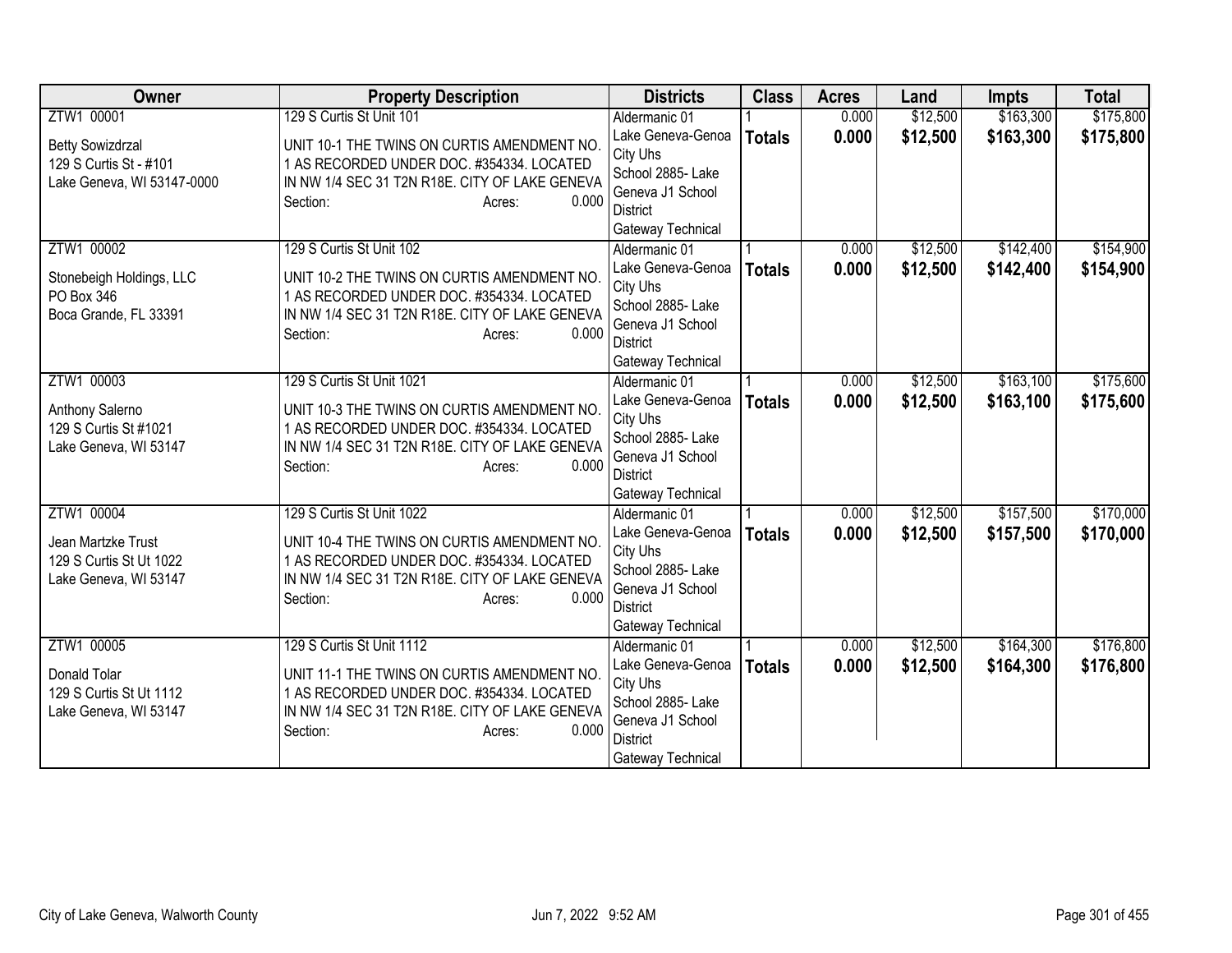| Owner                                                                                       | <b>Property Description</b>                                                                                                                                                                          | <b>Districts</b>                                                                                                                | <b>Class</b>  | <b>Acres</b>   | Land                 | <b>Impts</b>           | <b>Total</b>           |
|---------------------------------------------------------------------------------------------|------------------------------------------------------------------------------------------------------------------------------------------------------------------------------------------------------|---------------------------------------------------------------------------------------------------------------------------------|---------------|----------------|----------------------|------------------------|------------------------|
| ZTW1 00006                                                                                  | 129 Curtis St Unit 1111                                                                                                                                                                              | Aldermanic 01                                                                                                                   |               | 0.000          | \$12,500             | \$157,700              | \$170,200              |
| Maryon Connolly Trust<br>129 S Curtis St Ut 1111<br>Lake Geneva, WI 53147                   | UNIT 11-2 THE TWINS ON CURTIS AMENDMENT NO.<br>1 AS RECORDED UNDER DOC. #354334. LOCATED<br>IN NW 1/4 SEC 31 T2N R18E. CITY OF LAKE GENEVA<br>0.000<br>Section:<br>Acres:                            | Lake Geneva-Genoa<br>City Uhs<br>School 2885- Lake<br>Geneva J1 School<br>District<br>Gateway Technical                         | <b>Totals</b> | 0.000          | \$12,500             | \$157,700              | \$170,200              |
| ZTW1 00007<br>Jeffrey G. Arbotante<br>5 Hartford Ct<br>Algonquin, IL 60102                  | 129 Curtis St Unit 1112<br>UNIT 11-3 THE TWINS ON CURTIS AMENDMENT NO.<br>1 AS RECORDED UNDER DOC. #354334. LOCATED<br>IN NW 1/4 SEC 31 T2N R18E. CITY OF LAKE GENEVA<br>0.000<br>Section:<br>Acres: | Aldermanic 01<br>Lake Geneva-Genoa<br>City Uhs<br>School 2885- Lake<br>Geneva J1 School<br><b>District</b><br>Gateway Technical | <b>Totals</b> | 0.000<br>0.000 | \$12,500<br>\$12,500 | \$163,100<br>\$163,100 | \$175,600<br>\$175,600 |
| ZTW1 00008<br>David Owens<br>129 S Curtis St #1121<br>Lake Geneva, WI 53147                 | 129 S Curtis St 1121<br>UNIT 11-4 THE TWINS ON CURTIS AMENDMENT NO.<br>1 AS RECORDED UNDER DOC. #354334. LOCATED<br>IN NW 1/4 SEC 31 T2N R18E. CITY OF LAKE GENEVA<br>0.000<br>Section:<br>Acres:    | Aldermanic 01<br>Lake Geneva-Genoa<br>City Uhs<br>School 2885- Lake<br>Geneva J1 School<br><b>District</b><br>Gateway Technical | <b>Totals</b> | 0.000<br>0.000 | \$12,500<br>\$12,500 | \$162,500<br>\$162,500 | \$175,000<br>\$175,000 |
| ZTW1 00009<br>Rose M. Temple<br>698 Harbor Mist Ave<br>Henderson, NV 89015-0000             | 129 Curtis St Unit 1211<br>UNIT 12-1 THE TWINS ON CURTIS AMENDMENT NO.<br>1 AS RECORDED UNDER DOC. #354334. LOCATED<br>IN NW 1/4 SEC 31 T2N R18E. CITY OF LAKE GENEVA<br>Section:<br>0.000<br>Acres: | Aldermanic 01<br>Lake Geneva-Genoa<br>City Uhs<br>School 2885- Lake<br>Geneva J1 School<br><b>District</b><br>Gateway Technical | <b>Totals</b> | 0.000<br>0.000 | \$12,500<br>\$12,500 | \$161,700<br>\$161,700 | \$174,200<br>\$174,200 |
| ZTW1 00010<br>Marilyn M Cantalice Trust<br>129 S Curtis #1212<br>Lake Geneva, WI 53147-0000 | 129 Curtis St Unit 1212<br>UNIT 12-2 THE TWINS ON CURTIS AMENDMENT NO.<br>1 AS RECORDED UNDER DOC. #354334. LOCATED<br>IN NW 1/4 SEC 31 T2N R18E. CITY OF LAKE GENEVA<br>0.000<br>Section:<br>Acres: | Aldermanic 01<br>Lake Geneva-Genoa<br>City Uhs<br>School 2885- Lake<br>Geneva J1 School<br><b>District</b><br>Gateway Technical | <b>Totals</b> | 0.000<br>0.000 | \$12,500<br>\$12,500 | \$150,600<br>\$150,600 | \$163,100<br>\$163,100 |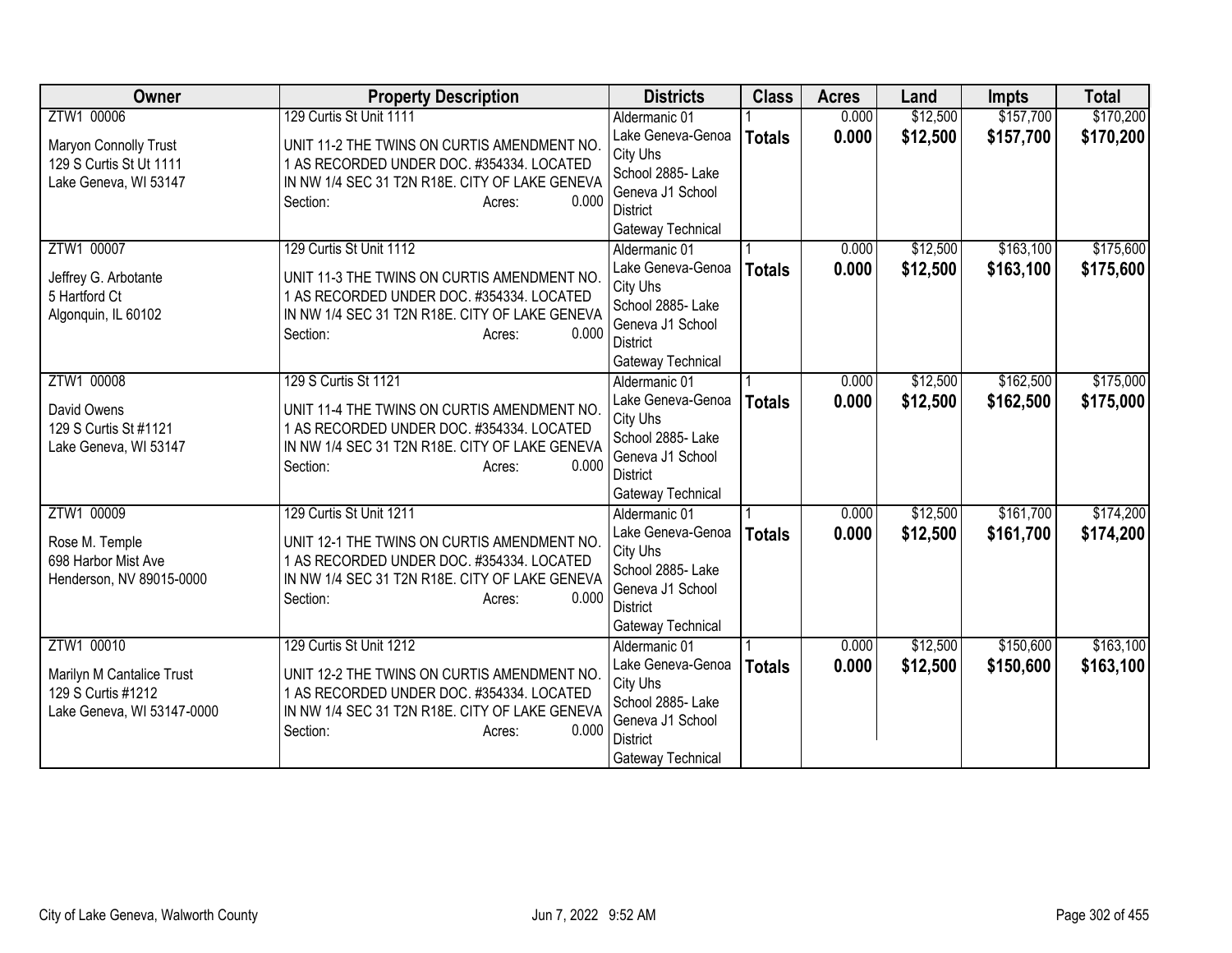| <b>Owner</b>                                | <b>Property Description</b>                    | <b>Districts</b>                   | <b>Class</b>  | <b>Acres</b> | Land     | <b>Impts</b> | <b>Total</b> |
|---------------------------------------------|------------------------------------------------|------------------------------------|---------------|--------------|----------|--------------|--------------|
| ZTW1 00011                                  | 129 S Curtis St 1222                           | Aldermanic 01                      |               | 0.000        | \$12,500 | \$172,500    | \$185,000    |
| Chrisotpher J. Jablonski                    | UNIT 12-3 THE TWINS ON CURTIS AMENDMENT NO.    | Lake Geneva-Genoa                  | <b>Totals</b> | 0.000        | \$12,500 | \$172,500    | \$185,000    |
| 129 S Curtis St Ut 1222                     | 1 AS RECORDED UNDER DOC. #354334. LOCATED      | City Uhs                           |               |              |          |              |              |
| Lake Geneva, WI 53147                       | IN NW 1/4 SEC 31 T2N R18E. CITY OF LAKE GENEVA | School 2885- Lake                  |               |              |          |              |              |
|                                             | 0.000<br>Section:<br>Acres:                    | Geneva J1 School                   |               |              |          |              |              |
|                                             |                                                | District                           |               |              |          |              |              |
| ZTW1 00012                                  | 129 Curtis St Unit 1221                        | Gateway Technical<br>Aldermanic 01 |               | 0.000        | \$12,500 | \$158,500    | \$171,000    |
|                                             |                                                | Lake Geneva-Genoa                  |               | 0.000        | \$12,500 | \$158,500    | \$171,000    |
| William C. Fischer                          | UNIT 12-4 THE TWINS ON CURTIS AMENDMENT NO.    | City Uhs                           | <b>Totals</b> |              |          |              |              |
| 129 S Curtis #1221                          | 1 AS RECORDED UNDER DOC. #354334. LOCATED      | School 2885- Lake                  |               |              |          |              |              |
| Lake Geneva, WI 53147-0000                  | IN NW 1/4 SEC 31 T2N R18E. CITY OF LAKE GENEVA | Geneva J1 School                   |               |              |          |              |              |
|                                             | 0.000<br>Section:<br>Acres:                    | <b>District</b>                    |               |              |          |              |              |
|                                             |                                                | Gateway Technical                  |               |              |          |              |              |
| ZTW1 00013                                  |                                                | Aldermanic 01                      |               | 0.000        | \$12,500 | \$162,300    | \$174,800    |
|                                             | UNIT 13-1 THE TWINS ON CURTIS AMENDMENT NO.    | Lake Geneva-Genoa                  | <b>Totals</b> | 0.000        | \$12,500 | \$162,300    | \$174,800    |
| Yeo Fong<br>5904 Regency Hill Dr            | 1 AS RECORDED UNDER DOC. #354334. LOCATED      | City Uhs                           |               |              |          |              |              |
| Racine, WI 53406                            | IN NW 1/4 SEC 31 T2N R18E. CITY OF LAKE GENEVA | School 2885- Lake                  |               |              |          |              |              |
|                                             | 0.000<br>Section:<br>Acres:                    | Geneva J1 School                   |               |              |          |              |              |
|                                             |                                                | <b>District</b>                    |               |              |          |              |              |
|                                             |                                                | Gateway Technical                  |               |              |          |              |              |
| ZTW1 00014                                  | 129 Curtis St 1311                             | Aldermanic 01                      |               | 0.000        | \$12,500 | \$157,600    | \$170,100    |
| Sandra Gauer Trust                          | UNIT 13-2 THE TWINS ON CURTIS AMENDMENT NO.    | Lake Geneva-Genoa<br>City Uhs      | <b>Totals</b> | 0.000        | \$12,500 | \$157,600    | \$170,100    |
| 129 S Curtis St Ut 1311                     | 1 AS RECORDED UNDER DOC. #354334. LOCATED      | School 2885- Lake                  |               |              |          |              |              |
| Lake Geneva, WI 53147                       | IN NW 1/4 SEC 31 T2N R18E. CITY OF LAKE GENEVA | Geneva J1 School                   |               |              |          |              |              |
|                                             | 0.000<br>Section:<br>Acres:                    | <b>District</b>                    |               |              |          |              |              |
|                                             |                                                | Gateway Technical                  |               |              |          |              |              |
| ZTW1 00015                                  | 129 Curtis St Unit 1322                        | Aldermanic 01                      |               | 0.000        | \$12,500 | \$163,700    | \$176,200    |
|                                             | UNIT 13-3 THE TWINS ON CURTIS AMENDMENT NO.    | Lake Geneva-Genoa                  | <b>Totals</b> | 0.000        | \$12,500 | \$163,700    | \$176,200    |
| Marguerite E. Hendrixson<br>129 S Curtis St | 1 AS RECORDED UNDER DOC. #354334. LOCATED      | City Uhs                           |               |              |          |              |              |
| #1322                                       | IN NW 1/4 SEC 31 T2N R18E. CITY OF LAKE GENEVA | School 2885- Lake                  |               |              |          |              |              |
| Lake Geneva, WI 53147-0000                  | 0.000<br>Section:<br>Acres:                    | Geneva J1 School                   |               |              |          |              |              |
|                                             |                                                | <b>District</b>                    |               |              |          |              |              |
|                                             |                                                | Gateway Technical                  |               |              |          |              |              |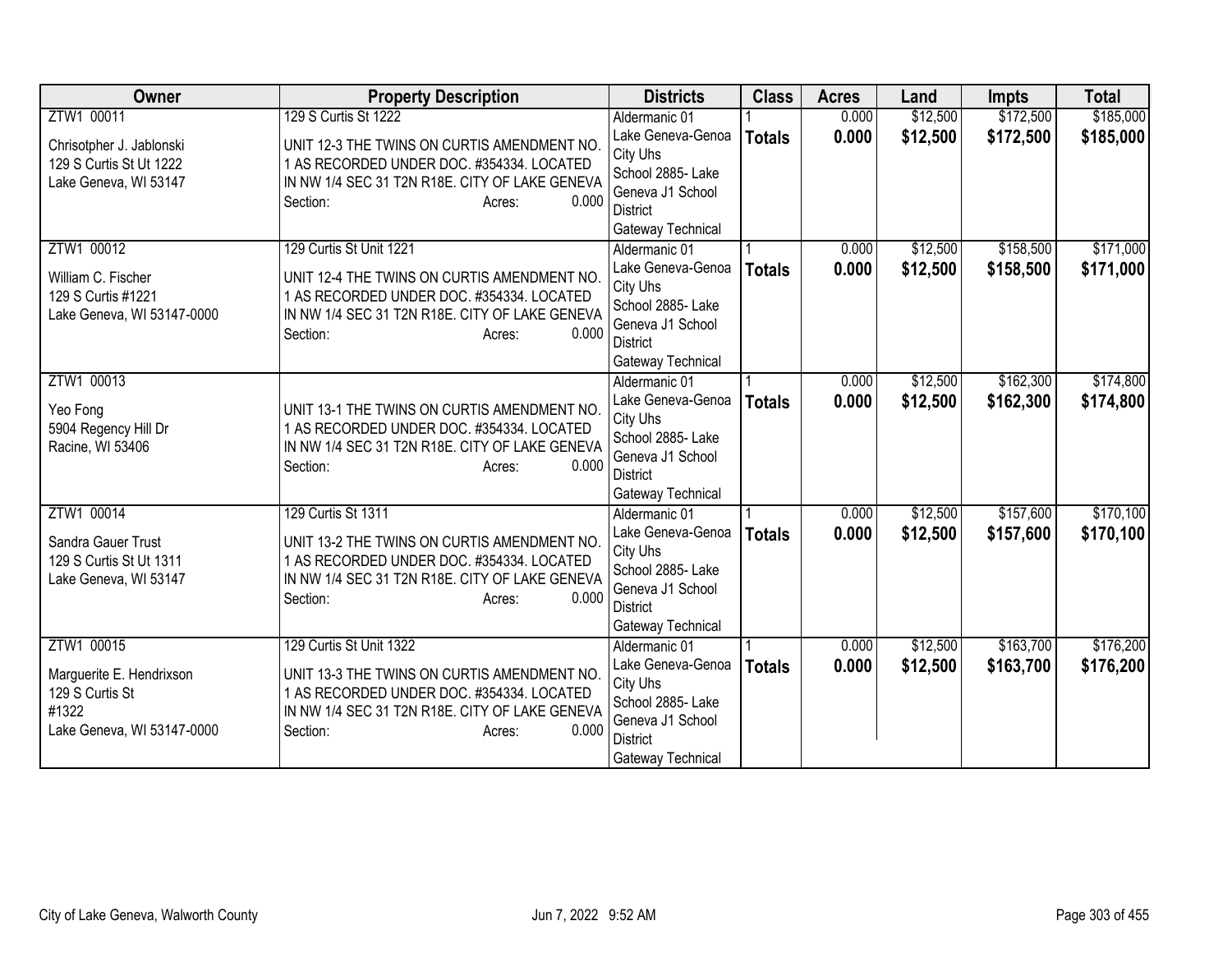| <b>Owner</b>               | <b>Property Description</b>                    | <b>Districts</b>                    | <b>Class</b>  | <b>Acres</b> | Land     | <b>Impts</b> | <b>Total</b> |
|----------------------------|------------------------------------------------|-------------------------------------|---------------|--------------|----------|--------------|--------------|
| ZTW1 00016                 | 129 Curtis St Unit 1321                        | Aldermanic 01                       |               | 0.000        | \$12,500 | \$154,500    | \$167,000    |
| Pamela Browne              | UNIT 13-4 THE TWINS ON CURTIS AMENDMENT NO.    | Lake Geneva-Genoa                   | <b>Totals</b> | 0.000        | \$12,500 | \$154,500    | \$167,000    |
| 129 S Curtis St #1321      | 1 AS RECORDED UNDER DOC. #354334. LOCATED      | City Uhs                            |               |              |          |              |              |
| Lake Geneva, WI 53147      | IN NW 1/4 SEC 31 T2N R18E. CITY OF LAKE GENEVA | School 2885- Lake                   |               |              |          |              |              |
|                            | 0.000<br>Section:<br>Acres:                    | Geneva J1 School                    |               |              |          |              |              |
|                            |                                                | <b>District</b>                     |               |              |          |              |              |
|                            |                                                | Gateway Technical                   |               |              |          |              |              |
| ZTY 00101                  | 1034 Wells St                                  | Aldermanic 01                       |               | 0.000        | \$9,300  | \$110,800    | \$120,100    |
| <b>Richard Pollack</b>     | UNIT 101 TYSHENKO CONDO. RECORDED IN VOL       | Lake Geneva-Genoa                   | <b>Totals</b> | 0.000        | \$9,300  | \$110,800    | \$120,100    |
| 112 Lawn Pl                | 290 RECORDS PG 569 W.C.R CITY OF LAKE GENEVA   | City Uhs                            |               |              |          |              |              |
| Rockford, IL 61103-0000    | OMITS ZA1214-1                                 | School 2885- Lake                   |               |              |          |              |              |
|                            | 0.000<br>Section:<br>Acres:                    | Geneva J1 School                    |               |              |          |              |              |
|                            |                                                | <b>District</b>                     |               |              |          |              |              |
|                            |                                                | Gateway Technical                   |               |              |          |              |              |
| ZTY 00102                  | 1034 Wells St                                  | Aldermanic 01                       |               | 0.000        | \$9,300  | \$110,800    | \$120,100    |
| Thomas G. Macone           | UNIT 102 TYSHENKO CONDO. RECORDED IN VOL       | Lake Geneva-Genoa                   | <b>Totals</b> | 0.000        | \$9,300  | \$110,800    | \$120,100    |
| 1034 S Wells St            | 290 RECORDS PG 569 W.C.R CITY OF LAKE GENEVA   | City Uhs                            |               |              |          |              |              |
| Lake Geneva, WI 53147-0000 |                                                | School 2885- Lake                   |               |              |          |              |              |
|                            | 0.000<br>Section:<br>Acres:                    | Geneva J1 School                    |               |              |          |              |              |
|                            |                                                | <b>District</b>                     |               |              |          |              |              |
|                            |                                                | Gateway Technical                   |               |              |          |              |              |
| ZTY 00103                  | 1034 Wells St                                  | Aldermanic 01                       |               | 0.000        | \$9,300  | \$110,800    | \$120,100    |
| Kathryn K. Kusnik          | UNIT 103 TYSHENKO CONDO. RECORDED IN VOL       | Lake Geneva-Genoa                   | <b>Totals</b> | 0.000        | \$9,300  | \$110,800    | \$120,100    |
| 9249 S Millard             | 290 RECORDS PG 569 W.C.R CITY OF LAKE GENEVA   | City Uhs                            |               |              |          |              |              |
| Evergreen Park, IL 60805   |                                                | School 2885- Lake                   |               |              |          |              |              |
|                            | 0.000<br>Section:<br>Acres:                    | Geneva J1 School                    |               |              |          |              |              |
|                            |                                                | <b>District</b>                     |               |              |          |              |              |
|                            |                                                | Gateway Technical                   |               |              |          | \$110,800    | \$120,100    |
| ZTY 00104                  | 1034 Wells St                                  | Aldermanic 01                       |               | 0.000        | \$9,300  |              |              |
| Thomas V. Powell           | UNIT 104 TYSHENKO CONDO. RECORDED IN VOL       | Lake Geneva-Genoa                   | <b>Totals</b> | 0.000        | \$9,300  | \$110,800    | \$120,100    |
| 3860 W 95th St             | 290 RECORDS PG 569 W.C.R CITY OF LAKE GENEVA   | City Uhs                            |               |              |          |              |              |
| Evergreen Park, IL 60805   |                                                | School 2885- Lake                   |               |              |          |              |              |
|                            | 0.000<br>Section:<br>Acres:                    | Geneva J1 School<br><b>District</b> |               |              |          |              |              |
|                            |                                                |                                     |               |              |          |              |              |
|                            |                                                | Gateway Technical                   |               |              |          |              |              |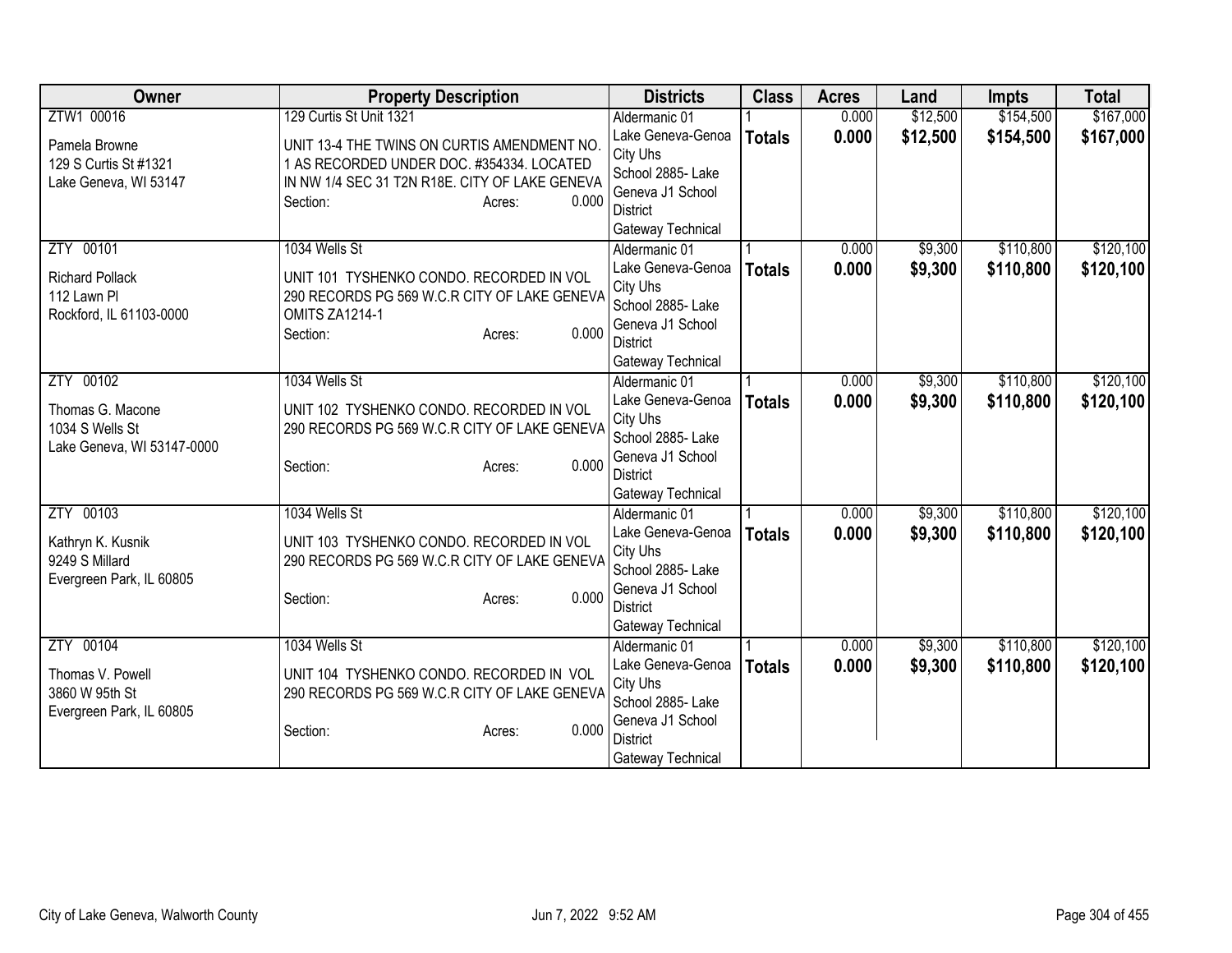| <b>Owner</b>              | <b>Property Description</b>                     | <b>Districts</b>              | <b>Class</b>  | <b>Acres</b> | Land    | <b>Impts</b> | <b>Total</b> |
|---------------------------|-------------------------------------------------|-------------------------------|---------------|--------------|---------|--------------|--------------|
| ZTY 00201                 | 1036 Wells St                                   | Aldermanic 01                 |               | 0.000        | \$9,300 | \$101,900    | \$111,200    |
| Drew Peterson             | UNIT 201 TYSHENKO CONDO. RECORDED IN VOL        | Lake Geneva-Genoa             | <b>Totals</b> | 0.000        | \$9,300 | \$101,900    | \$111,200    |
| 521 Ferdinand Ave         | 290 RECORDS PG 569 W.C.R CITY OF LAKE GENEVA    | City Uhs                      |               |              |         |              |              |
| Forest Park, IL 60130     |                                                 | School 2885- Lake             |               |              |         |              |              |
|                           | 0.000<br>Section:<br>Acres:                     | Geneva J1 School              |               |              |         |              |              |
|                           |                                                 | <b>District</b>               |               |              |         |              |              |
|                           |                                                 | Gateway Technical             |               |              |         |              |              |
| ZTY 00202                 | 1036 Wells St                                   | Aldermanic 01                 |               | 0.000        | \$9,300 | \$110,800    | \$120,100    |
| Kelly Andrews             | UNIT 202 TYSHENKO CONDO. RECORDED IN VOL        | Lake Geneva-Genoa             | <b>Totals</b> | 0.000        | \$9,300 | \$110,800    | \$120,100    |
| PO Box 42                 | 290 RECORDS PG 569 W.C.R CITY OF LAKE GENEVA    | City Uhs<br>School 2885- Lake |               |              |         |              |              |
| Springfield, WI 53176     |                                                 | Geneva J1 School              |               |              |         |              |              |
|                           | 0.000<br>Section:<br>Acres:                     | <b>District</b>               |               |              |         |              |              |
|                           |                                                 | Gateway Technical             |               |              |         |              |              |
| ZTY 00203                 | 1036 Wells St                                   | Aldermanic 01                 |               | 0.000        | \$9,300 | \$110,800    | \$120,100    |
|                           |                                                 | Lake Geneva-Genoa             | <b>Totals</b> | 0.000        | \$9,300 | \$110,800    | \$120,100    |
| Carol J. Geary            | UNIT 203 TYSHENKO CONDO. RECORDED IN VOL        | City Uhs                      |               |              |         |              |              |
| 9725 S Ridgeway           | 290 RECORDS PG 569 W.C.R CITY OF LAKE GENEVA    | School 2885- Lake             |               |              |         |              |              |
| Evergreen Park, IL 60805  |                                                 | Geneva J1 School              |               |              |         |              |              |
|                           | 0.000<br>Section:<br>Acres:                     | <b>District</b>               |               |              |         |              |              |
|                           |                                                 | Gateway Technical             |               |              |         |              |              |
| ZTY 00204                 | 1036 Wells St                                   | Aldermanic 01                 |               | 0.000        | \$9,300 | \$110,800    | \$120,100    |
| Matthew R. Powell         | UNIT 204 TYSHENKO CONDO. RECORDED IN VOL        | Lake Geneva-Genoa             | <b>Totals</b> | 0.000        | \$9,300 | \$110,800    | \$120,100    |
| 12127 Edgewood Dr         | 290 RECORDS PG 569 W.C.R CITY OF LAKE GENEVA    | City Uhs                      |               |              |         |              |              |
| Homer Glen, IL 60441-0000 |                                                 | School 2885- Lake             |               |              |         |              |              |
|                           | 0.000<br>Section:<br>Acres:                     | Geneva J1 School              |               |              |         |              |              |
|                           |                                                 | <b>District</b>               |               |              |         |              |              |
|                           |                                                 | Gateway Technical             |               |              |         |              |              |
| <b>ZUN 00001</b>          | 800 Geneva Pkwy                                 | Aldermanic 01                 |               | 0.000        | \$7,500 | \$158,200    | \$165,700    |
| Roger D. Hulsebus         | UNIT 1 UNIQUE LAKE GENEVA OFFICE PARK, A        | Lake Geneva-Genoa             | <b>Totals</b> | 0.000        | \$7,500 | \$158,200    | \$165,700    |
| 800 Geneva Pkwy N Ste 101 | CONDOMINIUM AS RECORDED IN CONDO CAB A          | City Uhs                      |               |              |         |              |              |
| Lake Geneva, WI 53147     | SLIDE 638 WCR. LOCATED IN SE 1/4 NW 1/4, SW 1/4 | School 2885-Lake              |               |              |         |              |              |
|                           | Section:<br>0.000<br>Acres:                     | Geneva J1 School              |               |              |         |              |              |
|                           |                                                 | <b>District</b>               |               |              |         |              |              |
|                           |                                                 | Gateway Technical             |               |              |         |              |              |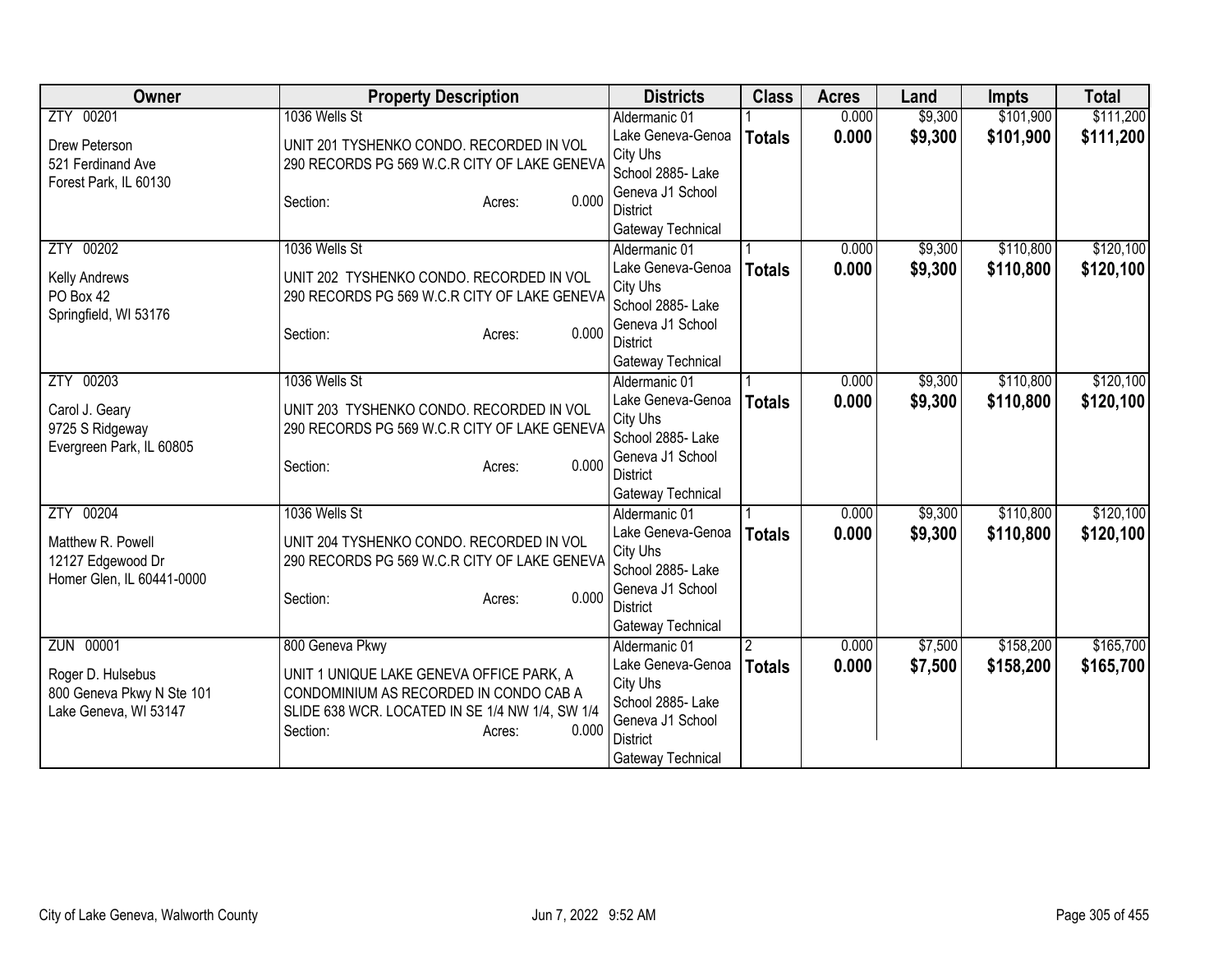| Owner                                                                                                                   | <b>Property Description</b>                                                                                                                                                                    | <b>Districts</b>                                                                                                                | <b>Class</b>                    | <b>Acres</b>   | Land                 | <b>Impts</b>           | <b>Total</b>           |
|-------------------------------------------------------------------------------------------------------------------------|------------------------------------------------------------------------------------------------------------------------------------------------------------------------------------------------|---------------------------------------------------------------------------------------------------------------------------------|---------------------------------|----------------|----------------------|------------------------|------------------------|
| ZUN 00002                                                                                                               | 800 Geneva Pkwy                                                                                                                                                                                | Aldermanic 01                                                                                                                   |                                 | 0.000          | \$7,500              | \$158,200              | \$165,700              |
| Dc Investors, LLC<br>800 Geneva Pkwy N Ste 102<br>Lake Geneva, WI 53121                                                 | UNIT 2 UNIQUE LAKE GENEVA OFFICE PARK, A<br>CONDOMINIUM AS RECORDED IN CONDO CAB A<br>SLIDE 638 WCR. LOCATED IN SE 1/4 NW 1/4, SW 1/4<br>0.000<br>Section:<br>Acres:                           | Lake Geneva-Genoa<br>City Uhs<br>School 2885- Lake<br>Geneva J1 School<br><b>District</b><br>Gateway Technical                  | <b>Totals</b>                   | 0.000          | \$7,500              | \$158,200              | \$165,700              |
| ZUN 00003<br>Jvs Investments, LLC<br>c/o Lakes Area Physical Therapy<br>800 Geneva Pkwy N<br>Lake Geneva, WI 53147-0000 | 800 Geneva Pkwy<br>UNIT 3 UNIQUE LAKE GENEVA OFFICE PARK, A<br>CONDOMINIUM AS RECORDED IN CONDO CAB A<br>SLIDE 638 WCR. LOCATED IN SE 1/4 NW 1/4, SW 1/4<br>Section:<br>0.000<br>Acres:        | Aldermanic 01<br>Lake Geneva-Genoa<br>City Uhs<br>School 2885- Lake<br>Geneva J1 School<br><b>District</b><br>Gateway Technical | 2<br><b>Totals</b>              | 0.000<br>0.000 | \$7,500<br>\$7,500   | \$136,000<br>\$136,000 | \$143,500<br>\$143,500 |
| ZUN 00004<br>Jvs Investments, LLC<br>c/o Lakes Area Physical Therapy<br>800 Geneva Pkwy N<br>Lake Geneva, WI 53147-0000 | 800 Geneva Pkwy<br>UNIT 4 UNIQUE LAKE GENEVA OFFICE PARK, A<br>CONDOMINIUM AS RECORDED IN CONDO CAB A<br>SLIDE 638 WCR. LOCATED IN SE 1/4 NW 1/4, SW 1/4<br>0.000<br>Section:<br>Acres:        | Aldermanic 01<br>Lake Geneva-Genoa<br>City Uhs<br>School 2885- Lake<br>Geneva J1 School<br><b>District</b><br>Gateway Technical | $\overline{2}$<br><b>Totals</b> | 0.000<br>0.000 | \$7,500<br>\$7,500   | \$136,000<br>\$136,000 | \$143,500<br>\$143,500 |
| ZUN 00005<br>Empire Properties V, LLC<br>PO Box 794<br>Mukwonago, WI 53149                                              | 820 Geneva Pkwy Unit 5<br>UNIT 5 UNIQUE LAKE GENEVA OFFICE PARK, A<br>CONDOMINIUM ADDENDUM NO. 1 AS RECORDED IN<br>CONDO CAB A SLIDE 663 WCR. LOCATED IN SE 1/4<br>0.000<br>Section:<br>Acres: | Aldermanic 01<br>Lake Geneva-Genoa<br>City Uhs<br>School 2885-Lake<br>Geneva J1 School<br><b>District</b><br>Gateway Technical  | $\overline{2}$<br><b>Totals</b> | 0.000<br>0.000 | \$10,000<br>\$10,000 | \$210,900<br>\$210,900 | \$220,900<br>\$220,900 |
| <b>ZUN 00006</b><br>Empire Properties V, LLC<br><b>PO Box 794</b><br>Mukwonago, WI 53149                                | 820 Geneva Pkwy Unit 6<br>UNIT 6 UNIQUE LAKE GENEVA OFFICE PARK, A<br>CONDOMINIUM ADDENDUM NO. 1 AS RECORDED IN<br>CONDO CAB A SLIDE 663 WCR. LOCATED IN SE 1/4<br>Section:<br>0.000<br>Acres: | Aldermanic 01<br>Lake Geneva-Genoa<br>City Uhs<br>School 2885-Lake<br>Geneva J1 School<br><b>District</b><br>Gateway Technical  | <b>Totals</b>                   | 0.000<br>0.000 | \$10,000<br>\$10,000 | \$95,000<br>\$95,000   | \$105,000<br>\$105,000 |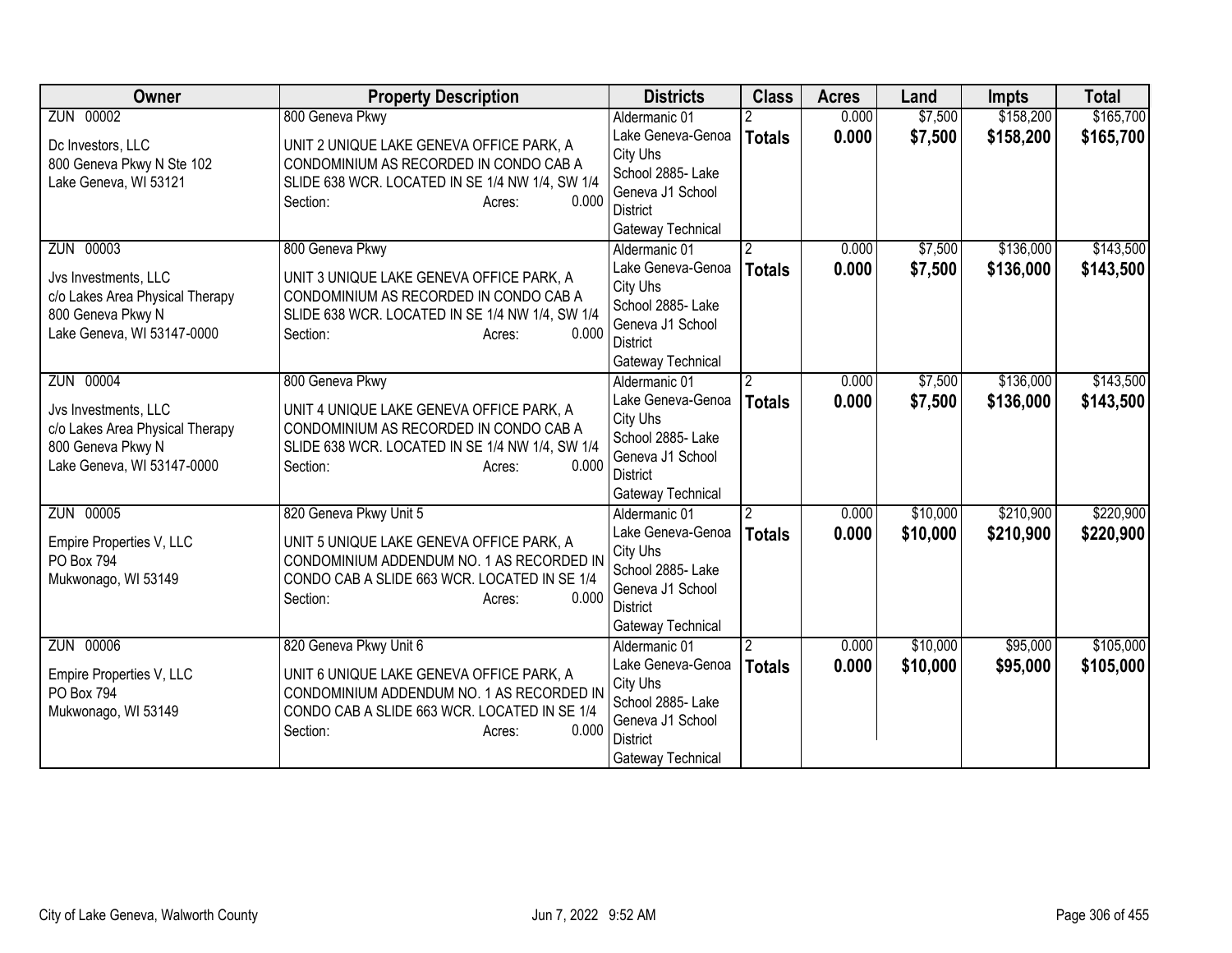| Owner                                                                                     | <b>Property Description</b>                                                                                                                                                                             | <b>Districts</b>                                                                                                                | <b>Class</b>                    | <b>Acres</b>   | Land                 | <b>Impts</b>           | <b>Total</b>           |
|-------------------------------------------------------------------------------------------|---------------------------------------------------------------------------------------------------------------------------------------------------------------------------------------------------------|---------------------------------------------------------------------------------------------------------------------------------|---------------------------------|----------------|----------------------|------------------------|------------------------|
| ZUN 00007                                                                                 | 820 Geneva Pkwy Unit 7                                                                                                                                                                                  | Aldermanic 01                                                                                                                   |                                 | 0.000          | \$10,000             | \$95,000               | \$105,000              |
| Empire Properties V, LLC<br>PO Box 794<br>Mukwonago, WI 53149                             | UNIT 7 UNIQUE LAKE GENEVA OFFICE PARK, A<br>CONDOMINIUM ADDENDUM NO. 1 AS RECORDED IN<br>CONDO CAB A SLIDE 663 WCR. LOCATED IN SE 1/4<br>0.000<br>Section:<br>Acres:                                    | Lake Geneva-Genoa<br>City Uhs<br>School 2885- Lake<br>Geneva J1 School<br>District<br>Gateway Technical                         | <b>Totals</b>                   | 0.000          | \$10,000             | \$95,000               | \$105,000              |
| <b>ZUN 00007A</b><br>Empire Properties V, LLC<br>PO Box 794<br>Mukwonago, WI 53149        | 816 Geneva Pkwy<br>EXPANSION AREA 1 UNIQUE LAKE GENEVA OFFICE<br>PARK, A CONDOMINIUM ADDENDUM NO. 1 AS<br>RECORDED IN CONDO CAB A SLIDE 663. .51 A M/L<br>0.510<br>Section:<br>Acres:                   | Aldermanic 01<br>Lake Geneva-Genoa<br>City Uhs<br>School 2885-Lake<br>Geneva J1 School<br>District<br>Gateway Technical         | <b>Totals</b>                   | 0.510<br>0.510 | \$20,000<br>\$20,000 | \$0<br>\$0             | \$20,000<br>\$20,000   |
| <b>ZUN 00007B</b><br>Empire Properties V, LLC<br>PO Box 794<br>Mukwonago, WI 53149        | 804 Geneva Pkwy<br>EXPANSION AREA 2 UNIQUE LAKE GENEVA OFFICE<br>PARK, A CONDOMINIUM ADDENDUM NO. 1 AS<br>RECORDED IN CONDO CAB A SLIDE 663. .49 A M/L<br>0.490<br>Section:<br>Acres:                   | Aldermanic 01<br>Lake Geneva-Genoa<br>City Uhs<br>School 2885-Lake<br>Geneva J1 School<br><b>District</b><br>Gateway Technical  | $\overline{2}$<br><b>Totals</b> | 0.490<br>0.490 | \$20,000<br>\$20,000 | \$0<br>\$0             | \$20,000<br>\$20,000   |
| ZVIL1000001<br>Stephen T. Pickett<br>398 S Stone Ridge Dr<br>Lake Geneva, WI 53147        | 398 S Stone Ridge Dr<br>UNIT 1 VILLAS OF STONE RIDGE CONDOMINIUM NO<br>10 AS RECORDED IN CONDO CAB A SLIDE 696 WCR<br>LOCATED IN NE 1/4 SEC 25 T2N R17E. CITY OF LAKE<br>0.167<br>Section: 25<br>Acres: | Aldermanic 01<br>Lake Geneva-Genoa<br>City Uhs<br>School 2885- Lake<br>Geneva J1 School<br><b>District</b><br>Gateway Technical | <b>Totals</b>                   | 0.167<br>0.167 | \$50,000<br>\$50,000 | \$331,600<br>\$331,600 | \$381,600<br>\$381,600 |
| ZVIL1000002<br>Dennis Robert Mertz Trust<br>394 S Stone Ridge Dr<br>Lake Geneva, WI 53147 | 394 S Stone Ridge Dr<br>UNIT 2 VILLAS OF STONE RIDGE CONDOMINIUM NO<br>10 AS RECORDED IN CONDO CAB A SLIDE 696 WCR<br>LOCATED IN NE 1/4 SEC 25 T2N R17E. CITY OF LAKE<br>0.200<br>Section: 25<br>Acres: | Aldermanic 01<br>Lake Geneva-Genoa<br>City Uhs<br>School 2885- Lake<br>Geneva J1 School<br><b>District</b><br>Gateway Technical | <b>Totals</b>                   | 0.200<br>0.200 | \$50,000<br>\$50,000 | \$331,600<br>\$331,600 | \$381,600<br>\$381,600 |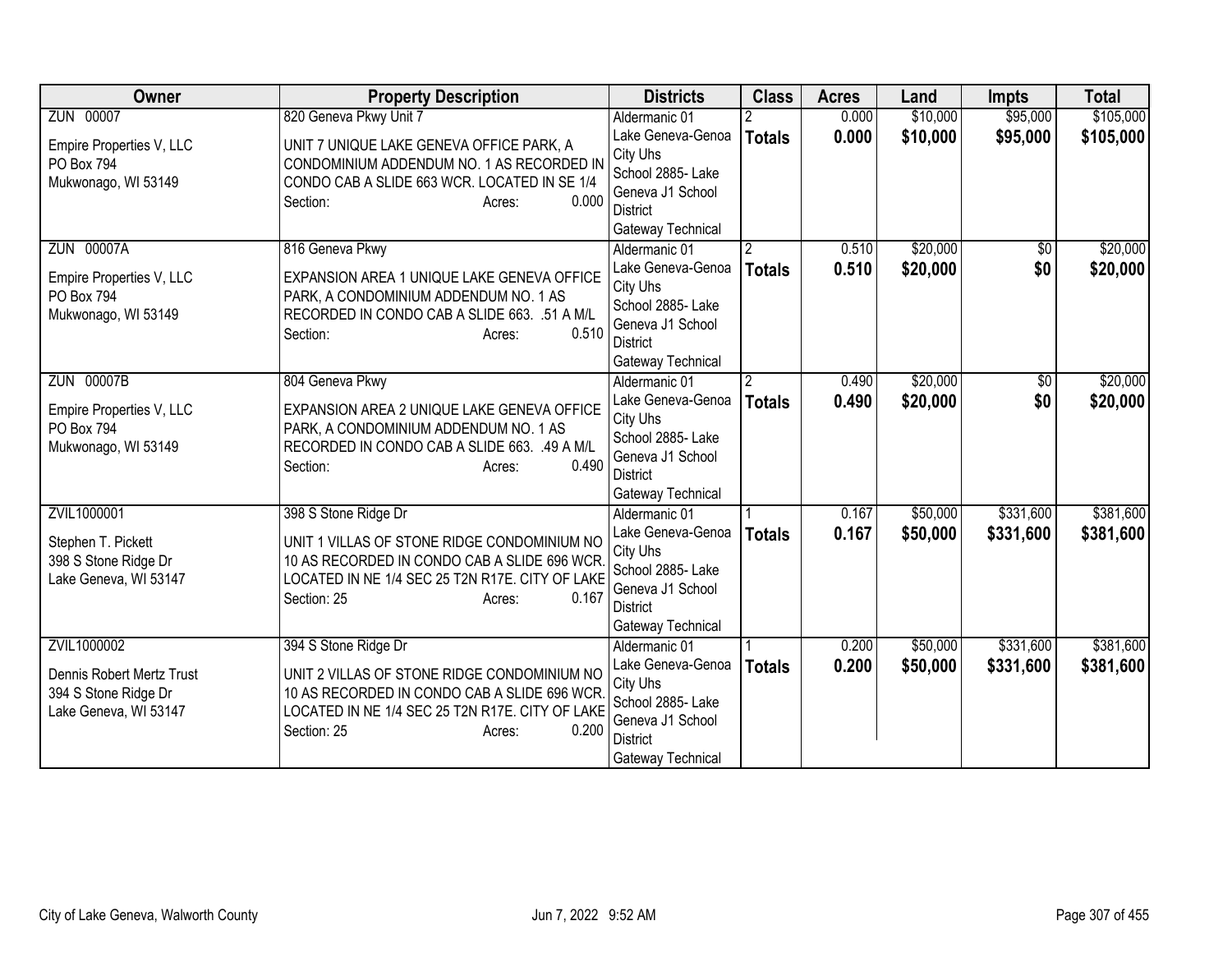| <b>Owner</b>                                                                       | <b>Property Description</b>                                                                                                                                                                           | <b>Districts</b>                                                                                                                | <b>Class</b>  | <b>Acres</b>   | Land                 | <b>Impts</b>           | <b>Total</b>           |
|------------------------------------------------------------------------------------|-------------------------------------------------------------------------------------------------------------------------------------------------------------------------------------------------------|---------------------------------------------------------------------------------------------------------------------------------|---------------|----------------|----------------------|------------------------|------------------------|
| ZVIL1100001                                                                        | 392 S Stone Ridge Dr Unit 1                                                                                                                                                                           | Aldermanic 01                                                                                                                   |               | 0.200          | \$50,000             | \$338,400              | \$388,400              |
| Roger E. Noack<br>392 Stone Ridge Dr<br>Lake Geneva, WI 53147                      | UNIT 1 VILLAS OF STONE RIDGE CONDO #11 AS<br>RECORDED IN CONDO CAB A SLIDE 716 WCR.<br>LOCATED IN NE1/4 SEC 25 T2N R17E. 8790 SQ FT;<br>0.200<br>Section: 25<br>Acres:                                | Lake Geneva-Genoa<br>City Uhs<br>School 2885- Lake<br>Geneva J1 School<br>District<br>Gateway Technical                         | <b>Totals</b> | 0.200          | \$50,000             | \$338,400              | \$388,400              |
| ZVIL1100002<br>Dawn Maxwell Trust<br>388 S Stone Ridge Dr<br>Lake Geneva, WI 53147 | 388 S Stone Ridge Dr Unit 2<br>UNIT 2 VILLAS OF STONE RIDGE CONDO #11 AS<br>RECORDED IN CONDO CAB A SLIDE 716 WCR.<br>LOCATED IN NE1/4 SEC 25 T2N R17E. 8180 SQ FT;<br>0.190<br>Section: 25<br>Acres: | Aldermanic 01<br>Lake Geneva-Genoa<br>City Uhs<br>School 2885- Lake<br>Geneva J1 School<br><b>District</b><br>Gateway Technical | <b>Totals</b> | 0.190<br>0.190 | \$50,000<br>\$50,000 | \$366,900<br>\$366,900 | \$416,900<br>\$416,900 |
| ZVIL1200001<br>Bruce C. Bennett<br>384 S Stone Ridge Dr<br>Lake Geneva, WI 53147   | 384 S Stone Ridge Dr Unit 1<br>UNIT 1 VILLAS OF STONE RIDGE CONDO #12 AS<br>RECORDED IN CONDO CAB A SLIDE 717 WCR.<br>LOCATED IN NE1/4 SEC 25 T2N R17E. SQ FT. CITY<br>0.200<br>Section: 25<br>Acres: | Aldermanic 01<br>Lake Geneva-Genoa<br>City Uhs<br>School 2885- Lake<br>Geneva J1 School<br><b>District</b><br>Gateway Technical | <b>Totals</b> | 0.200<br>0.200 | \$50,000<br>\$50,000 | \$306,600<br>\$306,600 | \$356,600<br>\$356,600 |
| ZVIL1200002<br>Christine M. Mrugala<br>5000 N Marine Dr #6c<br>Chicago, IL 60640   | 382 S Stone Ridge Dr Unit 2<br>UNIT 2 VILLAS OF STONE RIDGE CONDO #12 AS<br>RECORDED IN CONDO CAB A SLIDE 716 WCR.<br>LOCATED IN NE1/4 SEC 25 T2N R17E. 9491 SQ FT;<br>0.220<br>Section: 25<br>Acres: | Aldermanic 01<br>Lake Geneva-Genoa<br>City Uhs<br>School 2885- Lake<br>Geneva J1 School<br><b>District</b><br>Gateway Technical | <b>Totals</b> | 0.220<br>0.220 | \$50,000<br>\$50,000 | \$415,000<br>\$415,000 | \$465,000<br>\$465,000 |
| ZVIL1300001<br>William R. Culver<br>658 Heather Ln<br>Bartlett, IL 60103           | 370 S Stone Ridge Dr<br>UNIT 1 VILLAS OF STONE RIDGE CONDO #13 AS<br>RECORDED IN CONDO CAB A SLIDE 749 WCR.<br>LOCATED IN NE1/4 NE1/4 SEC 25 T2N R17E. 9696 SQ<br>0.220<br>Section: 25<br>Acres:      | Aldermanic 01<br>Lake Geneva-Genoa<br>City Uhs<br>School 2885- Lake<br>Geneva J1 School<br><b>District</b><br>Gateway Technical | <b>Totals</b> | 0.220<br>0.220 | \$75,000<br>\$75,000 | \$429,600<br>\$429,600 | \$504,600<br>\$504,600 |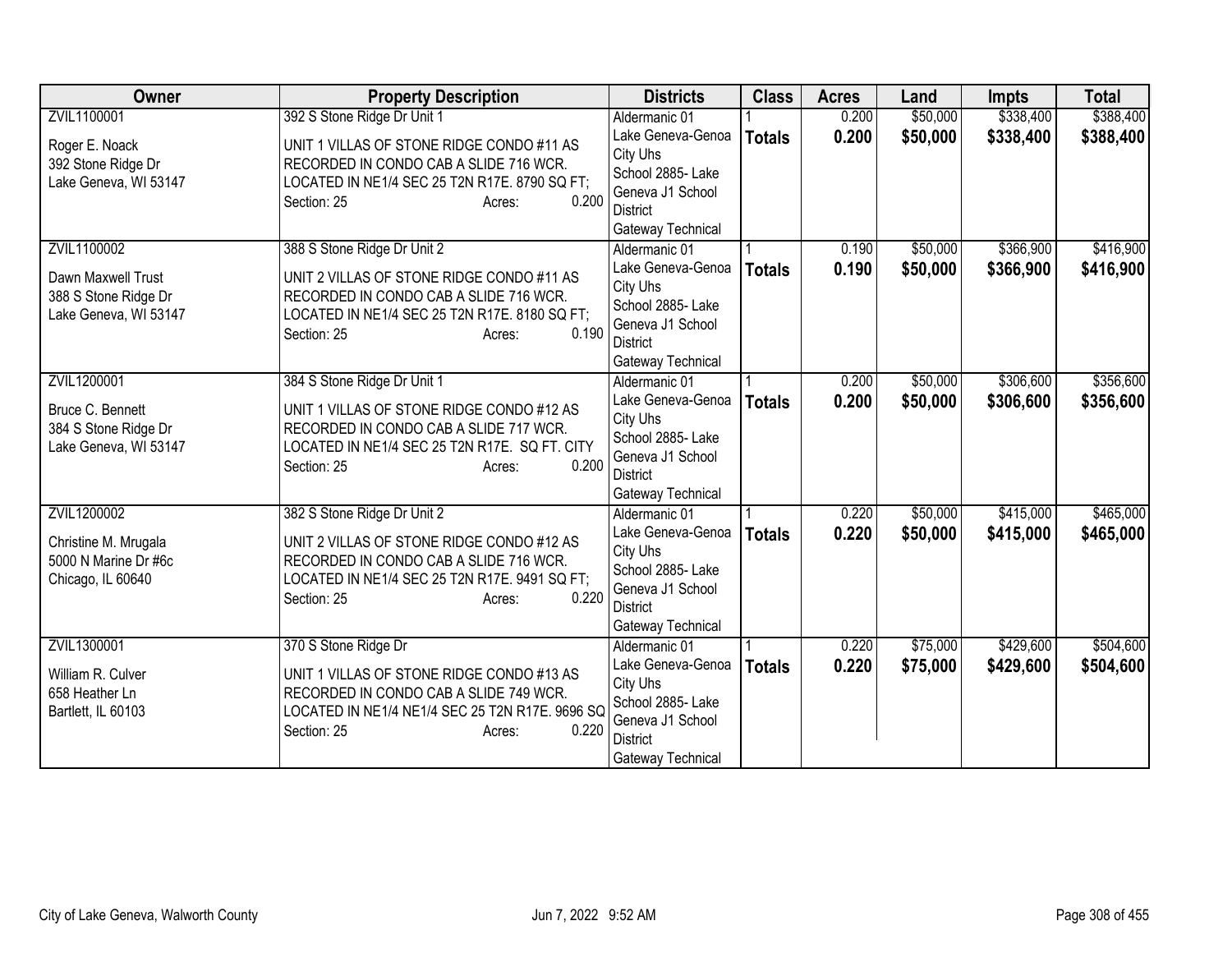| <b>Owner</b>                                                                                            | <b>Property Description</b>                                                                                                                                                                          | <b>Districts</b>                                                                                                                | <b>Class</b>  | <b>Acres</b>   | Land                 | <b>Impts</b>           | <b>Total</b>           |
|---------------------------------------------------------------------------------------------------------|------------------------------------------------------------------------------------------------------------------------------------------------------------------------------------------------------|---------------------------------------------------------------------------------------------------------------------------------|---------------|----------------|----------------------|------------------------|------------------------|
| ZVIL1300002                                                                                             | 1401 Stoneybrook Tr                                                                                                                                                                                  | Aldermanic 01                                                                                                                   |               | 0.280          | \$75,000             | \$431,200              | \$506,200              |
| Piotr Jeziorowski<br>PO Box 671<br>Crystal Lake, IL 60039                                               | UNIT 2 VILLAS OF STONE RIDGE CONDO #13 AS<br>RECORDED IN CONDO CAB A SLIDE 749 WCR.<br>LOCATED IN NE1/4 NE1/4 SEC 25 T2N R17E. 12032                                                                 | Lake Geneva-Genoa<br>City Uhs<br>School 2885- Lake                                                                              | <b>Totals</b> | 0.280          | \$75,000             | \$431,200              | \$506,200              |
|                                                                                                         | 0.280<br>Section: 25<br>Acres:                                                                                                                                                                       | Geneva J1 School<br><b>District</b><br>Gateway Technical                                                                        |               |                |                      |                        |                        |
| <b>ZVIL2 00001</b><br>Robert F Mccormick Jr Trust<br>632 S Stone Ridge Dr<br>Lake Geneva, WI 53147-0000 | 632 S Stone Ridge Dr<br>UNIT 1 VILLAS OF STONE RIDGE CONDOMINIUM NO<br>2 AS RECORDED IN CONDO CAB A SLIDDE 615 WCR<br>LOCATED IN NE 1/4 SEC 25 T2N R17E. CITY OF LAKE<br>0.000<br>Section:<br>Acres: | Aldermanic 01<br>Lake Geneva-Genoa<br>City Uhs<br>School 2885- Lake<br>Geneva J1 School<br><b>District</b><br>Gateway Technical | <b>Totals</b> | 0.000<br>0.000 | \$50,000<br>\$50,000 | \$333,200<br>\$333,200 | \$383,200<br>\$383,200 |
| ZVIL2 00002                                                                                             | 630 S Stone Ridge Dr                                                                                                                                                                                 | Aldermanic 01                                                                                                                   |               | 0.000          | \$50,000             | \$334,600              | \$384,600              |
| Benjamin Kuzniar Trust<br>7n469 Wagontire Rd<br>Saint Charles, IL 60175                                 | UNIT 2 VILLAS OF STONE RIDGE CONDOMINIUM NO<br>2 AS RECORDED IN CONDO CAB A SLIDDE 615 WCR<br>LOCATED IN NE 1/4 SEC 25 T2N R17E. CITY OF LAKE<br>0.000<br>Section:<br>Acres:                         | Lake Geneva-Genoa<br>City Uhs<br>School 2885- Lake<br>Geneva J1 School<br><b>District</b><br>Gateway Technical                  | <b>Totals</b> | 0.000          | \$50,000             | \$334,600              | \$384,600              |
| <b>ZVIL4 00001</b><br><b>Misik Trust</b><br>582 S Stone Ridge Dr<br>Lake Geneva, WI 53147               | 582 S Stone Ridge Dr<br>UNIT 1 VILLAS OF STONE RIDGE CONDOMINIUM NO<br>4 AS RECORDED IN CONDO CAB A SLIDE 582 WCR.<br>LOCATED IN NE 1/4 SEC 25 T2N R17E. CITY OF LAKE<br>0.000<br>Section:<br>Acres: | Aldermanic 01<br>Lake Geneva-Genoa<br>City Uhs<br>School 2885- Lake<br>Geneva J1 School<br><b>District</b><br>Gateway Technical | <b>Totals</b> | 0.000<br>0.000 | \$50,000<br>\$50,000 | \$429,700<br>\$429,700 | \$479,700<br>\$479,700 |
| <b>ZVIL4 00002</b><br><b>Butler Family Trust</b><br>1n230 Partridge Dr<br>Carol Stream, IL 60188-0000   | 580 S Stone Ridge Dr<br>UNIT 2 VILLAS OF STONE RIDGE CONDOMINIUM NO<br>4 AS RECORDED IN CONDO CAB A SLIDE 582 WCR.<br>LOCATED IN NE 1/4 SEC 25 T2N R17E. CITY OF LAKE<br>0.000<br>Section:<br>Acres: | Aldermanic 01<br>Lake Geneva-Genoa<br>City Uhs<br>School 2885- Lake<br>Geneva J1 School<br><b>District</b><br>Gateway Technical | <b>Totals</b> | 0.000<br>0.000 | \$50,000<br>\$50,000 | \$418,400<br>\$418,400 | \$468,400<br>\$468,400 |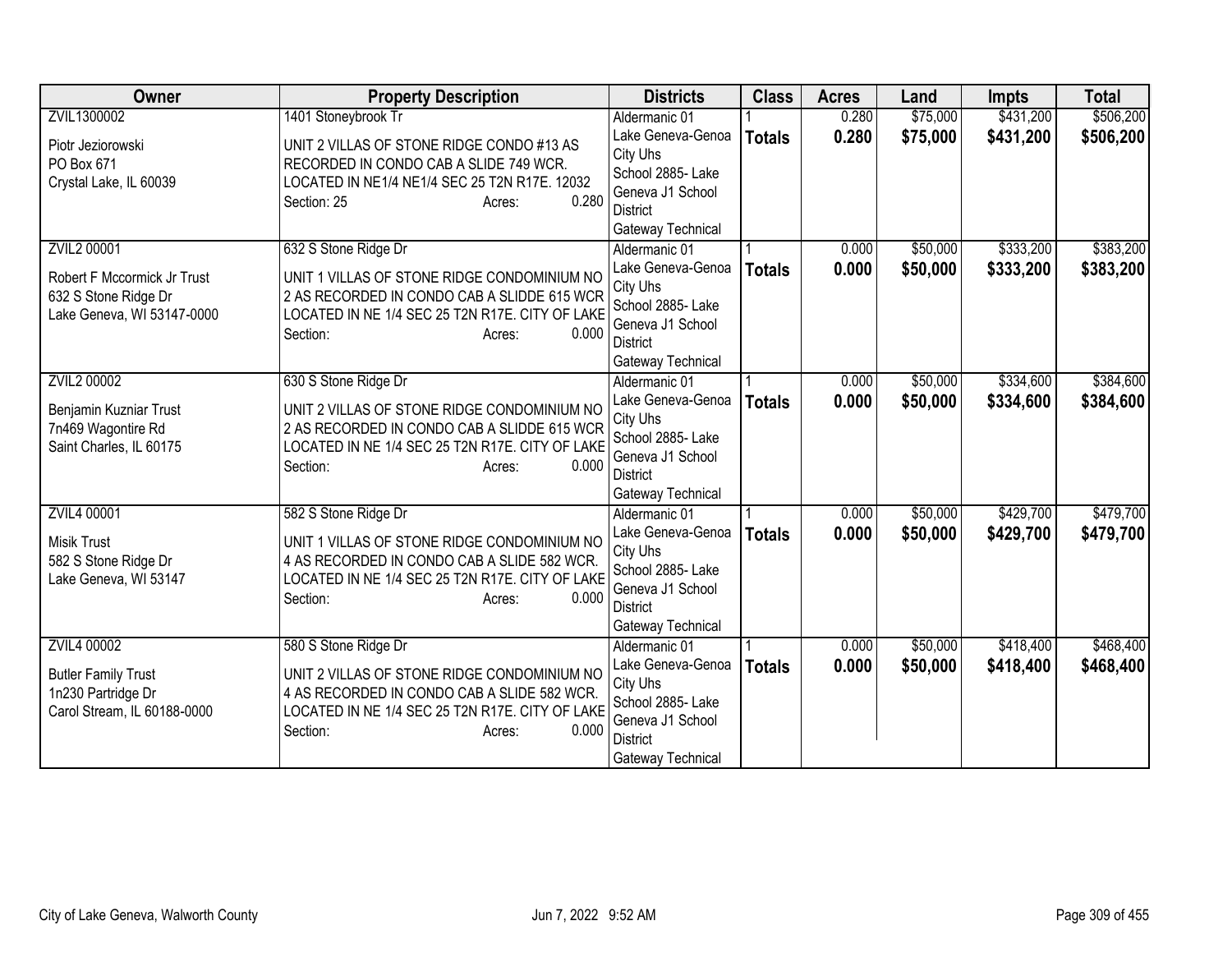| <b>Owner</b>                                                             | <b>Property Description</b>                                                                                                                   | <b>Districts</b>                                         | <b>Class</b>  | <b>Acres</b> | Land     | <b>Impts</b> | <b>Total</b> |
|--------------------------------------------------------------------------|-----------------------------------------------------------------------------------------------------------------------------------------------|----------------------------------------------------------|---------------|--------------|----------|--------------|--------------|
| ZVIL5 00001                                                              | 562 S Stone Ridge Dr                                                                                                                          | Aldermanic 01                                            |               | 0.000        | \$50,000 | \$402,800    | \$452,800    |
| James R. Camphouse<br>562 S Stone Ridge Dr<br>Lake Geneva, WI 53147-0000 | UNIT 1 VILLAS OF STONE RIDGE CONDOMINIUM NO<br>5 AS RECORDED IN CONDO CAB A SLIDDE 611 WCR<br>LOCATED IN NE 1/4 SEC 25 T2N R17E. CITY OF LAKE | Lake Geneva-Genoa<br>City Uhs<br>School 2885- Lake       | <b>Totals</b> | 0.000        | \$50,000 | \$402,800    | \$452,800    |
|                                                                          | 0.000<br>Section:<br>Acres:                                                                                                                   | Geneva J1 School<br><b>District</b><br>Gateway Technical |               |              |          |              |              |
| <b>ZVIL5 00002</b>                                                       | 560 S Stone Ridge Dr                                                                                                                          | Aldermanic 01                                            |               | 0.000        | \$50,000 | \$402,800    | \$452,800    |
| Anne M. Homan                                                            | UNIT 2 VILLAS OF STONE RIDGE CONDOMINIUM NO                                                                                                   | Lake Geneva-Genoa                                        | <b>Totals</b> | 0.000        | \$50,000 | \$402,800    | \$452,800    |
| 560 S Stone Ridge Dr                                                     | 5 AS RECORDED IN CONDO CAB A SLIDDE 611 WCR                                                                                                   | City Uhs                                                 |               |              |          |              |              |
| Lake Geneva, WI 53147-0000                                               | LOCATED IN NE 1/4 SEC 25 T2N R17E. CITY OF LAKE                                                                                               | School 2885- Lake<br>Geneva J1 School                    |               |              |          |              |              |
|                                                                          | 0.000<br>Section:<br>Acres:                                                                                                                   | <b>District</b>                                          |               |              |          |              |              |
|                                                                          |                                                                                                                                               | Gateway Technical                                        |               |              |          |              |              |
| <b>ZVIL7 00001</b>                                                       | 510 S Stone Ridge Dr                                                                                                                          | Aldermanic 01                                            |               | 0.000        | \$50,000 | \$346,200    | \$396,200    |
|                                                                          | UNIT 1 VILLAS OF STONE RIDGE CONDOMINIUM NO                                                                                                   | Lake Geneva-Genoa                                        | <b>Totals</b> | 0.000        | \$50,000 | \$346,200    | \$396,200    |
| Margaret T Roddy Trust<br>1110 Park row                                  | 7 AS RECORDED IN CONDO CAB A SLIDE 606 WCR.                                                                                                   | City Uhs                                                 |               |              |          |              |              |
| Lake Geneva, WI 53147-0000                                               | LOCATED IN NE 1/4 SEC 25 T2N R17E. CITY OF LAKE                                                                                               | School 2885- Lake                                        |               |              |          |              |              |
|                                                                          | 0.000<br>Section:<br>Acres:                                                                                                                   | Geneva J1 School                                         |               |              |          |              |              |
|                                                                          |                                                                                                                                               | <b>District</b><br>Gateway Technical                     |               |              |          |              |              |
| <b>ZVIL7 00002</b>                                                       | 500 S Stone Ridge Dr                                                                                                                          | Aldermanic 01                                            |               | 0.000        | \$50,000 | \$359,300    | \$409,300    |
|                                                                          |                                                                                                                                               | Lake Geneva-Genoa                                        | <b>Totals</b> | 0.000        | \$50,000 | \$359,300    | \$409,300    |
| Albert Diluigi Trust                                                     | UNIT 2 VILLAS OF STONE RIDGE CONDOMINIUM NO                                                                                                   | City Uhs                                                 |               |              |          |              |              |
| 500 S Stone Ridge Dr<br>Lake Geneva, WI 53147                            | 7 AS RECORDED IN CONDO CAB A SLIDE 606 WCR.<br>LOCATED IN NE 1/4 SEC 25 T2N R17E. CITY OF LAKE                                                | School 2885- Lake                                        |               |              |          |              |              |
|                                                                          | 0.000<br>Section:<br>Acres:                                                                                                                   | Geneva J1 School<br><b>District</b>                      |               |              |          |              |              |
|                                                                          |                                                                                                                                               | Gateway Technical                                        |               |              |          |              |              |
| <b>ZVIL8 00001</b>                                                       | 440 S Stone Ridge Dr                                                                                                                          | Aldermanic 01                                            |               | 0.000        | \$50,000 | \$409,000    | \$459,000    |
| David Brent Cook                                                         | UNIT 1 VILLAS OF STONE RIDGE CONDOMINIUM # 8                                                                                                  | Lake Geneva-Genoa                                        | <b>Totals</b> | 0.000        | \$50,000 | \$409,000    | \$459,000    |
| 440 S Stone Ridge Dr                                                     | AS RECORDED IN CONDO CAB A SLIDE 735 WCR.                                                                                                     | City Uhs                                                 |               |              |          |              |              |
| Lake Geneva, WI 53147                                                    | LOCATED IN NE1/4 SEC 25 T2N R17E. 2199 SQ FT;                                                                                                 | School 2885- Lake<br>Geneva J1 School                    |               |              |          |              |              |
|                                                                          | 0.185<br>Section: 25<br>Acres:                                                                                                                | <b>District</b>                                          |               |              |          |              |              |
|                                                                          |                                                                                                                                               | Gateway Technical                                        |               |              |          |              |              |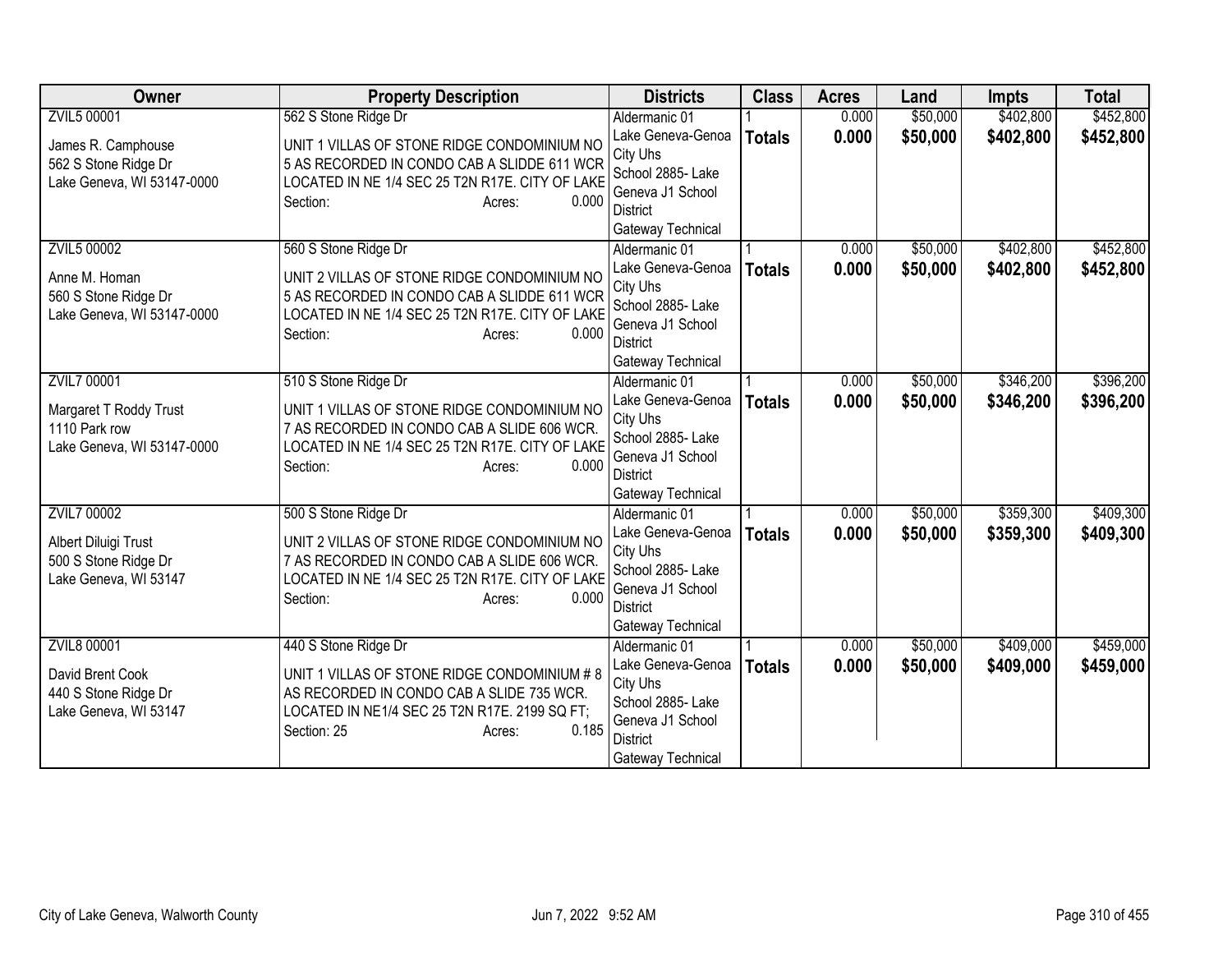| Owner                             | <b>Property Description</b>                                                                    | <b>Districts</b>                     | <b>Class</b>  | <b>Acres</b> | Land     | <b>Impts</b>    | <b>Total</b> |
|-----------------------------------|------------------------------------------------------------------------------------------------|--------------------------------------|---------------|--------------|----------|-----------------|--------------|
| <b>ZVIL8 00002</b>                | 430 S Stone Ridge Dr                                                                           | Aldermanic 01                        |               | 0.000        | \$50,000 | \$409,000       | \$459,000    |
| Elizabeth Donofrio Trust          | UNIT 2 VILLAS OF STONE RIDGE CONDOMINIUM # 8                                                   | Lake Geneva-Genoa                    | <b>Totals</b> | 0.000        | \$50,000 | \$409,000       | \$459,000    |
| 430 S Stone Ridge Dr              | AS RECORDED IN CONDO CAB A SLIDE 735 WCR.                                                      | City Uhs                             |               |              |          |                 |              |
| Lake Geneva, WI 53147             | LOCATED IN NE1/4 SEC 25 T2N R17E. 2088 SQ FT;                                                  | School 2885- Lake                    |               |              |          |                 |              |
|                                   | 0.185<br>Section: 25<br>Acres:                                                                 | Geneva J1 School                     |               |              |          |                 |              |
|                                   |                                                                                                | District                             |               |              |          |                 |              |
|                                   |                                                                                                | Gateway Technical                    |               |              | \$50,000 | \$409,000       | \$459,000    |
| <b>ZVIL9 00001</b>                | 410 S Stone Ridge Dr                                                                           | Aldermanic 01<br>Lake Geneva-Genoa   |               | 0.181        |          |                 |              |
| <b>Timothy Conley</b>             | UNIT 1 VILLAS OF STONE RIDGE CONDOMINIUM NO                                                    | City Uhs                             | <b>Totals</b> | 0.181        | \$50,000 | \$409,000       | \$459,000    |
| 410 S Stone Ridge Dr              | 9 AS RECORDED IN CONDO CAB A SLIDE 695 WCR.                                                    | School 2885- Lake                    |               |              |          |                 |              |
| Lake Geneva, WI 53147             | LOCATED IN NE 1/4 SEC 25 T2N R17E. CITY OF LAKE                                                | Geneva J1 School                     |               |              |          |                 |              |
|                                   | 0.181<br>Section: 25<br>Acres:                                                                 | <b>District</b>                      |               |              |          |                 |              |
|                                   |                                                                                                | Gateway Technical                    |               |              |          |                 |              |
| ZVIL9 00002                       | 400 S Stone Ridge Dr                                                                           | Aldermanic 01                        |               | 0.186        | \$50,000 | \$291,300       | \$341,300    |
|                                   |                                                                                                | Lake Geneva-Genoa                    | <b>Totals</b> | 0.186        | \$50,000 | \$291,300       | \$341,300    |
| <b>Brown Trust</b><br>PO Box 1325 | UNIT 2 VILLAS OF STONE RIDGE CONDOMINIUM NO                                                    | City Uhs                             |               |              |          |                 |              |
| Lake Geneva, WI 53147             | 9 AS RECORDED IN CONDO CAB A SLIDE 695 WCR.<br>LOCATED IN NE 1/4 SEC 25 T2N R17E. CITY OF LAKE | School 2885- Lake                    |               |              |          |                 |              |
|                                   | 0.186<br>Section: 25<br>Acres:                                                                 | Geneva J1 School                     |               |              |          |                 |              |
|                                   |                                                                                                | <b>District</b>                      |               |              |          |                 |              |
|                                   |                                                                                                | Gateway Technical                    |               |              |          |                 |              |
| <b>ZVLG 00001</b>                 |                                                                                                | Lake Geneva-Genoa                    |               | 0.170        | \$20,000 | $\overline{50}$ | \$20,000     |
| Vistas of Lake Geneva, LLC        | LOT 1 THE VISTAS OF LAKE GENEVA AS RECORDED                                                    | City Uhs                             | <b>Totals</b> | 0.170        | \$20,000 | \$0             | \$20,000     |
| 77 N 1st St                       | IN CAB E SLIDE 110 WCR; LOCATED IN SE1/4 SEC 26                                                | School 2885- Lake                    |               |              |          |                 |              |
| Geneva, IL 60134                  | T2N R17E; 7423 SQ FT; CITY OF LAKE GENEVA;                                                     | Geneva J1 School                     |               |              |          |                 |              |
|                                   | 0.170<br>Section: 26<br>Acres:                                                                 | <b>District</b><br>Gateway Technical |               |              |          |                 |              |
| <b>ZVLG 00002</b>                 |                                                                                                | Lake Geneva-Genoa                    |               | 0.151        | \$20,000 | $\overline{30}$ | \$20,000     |
|                                   |                                                                                                | City Uhs                             | <b>Totals</b> | 0.151        | \$20,000 | \$0             | \$20,000     |
| Vistas of Lake Geneva, LLC        | LOT 2 THE VISTAS OF LAKE GENEVA AS RECORDED                                                    | School 2885- Lake                    |               |              |          |                 |              |
| 77 N 1st St                       | IN CAB E SLIDE 110 WCR; LOCATED IN SE1/4 SEC 26                                                | Geneva J1 School                     |               |              |          |                 |              |
| Geneva, IL 60134                  | T2N R17E; 6615 SQ FT; CITY OF LAKE GENEVA;                                                     | District                             |               |              |          |                 |              |
|                                   | 0.151<br>Section: 26<br>Acres:                                                                 | Gateway Technical                    |               |              |          |                 |              |
| <b>ZVLG 00003</b>                 |                                                                                                | Lake Geneva-Genoa                    |               | 0.151        | \$20,000 | $\overline{50}$ | \$20,000     |
| Vistas of Lake Geneva, LLC        | LOT 3 THE VISTAS OF LAKE GENEVA AS RECORDED                                                    | City Uhs                             | <b>Totals</b> | 0.151        | \$20,000 | \$0             | \$20,000     |
| 77 N 1st St                       | IN CAB E SLIDE 110 WCR; LOCATED IN SE1/4 SEC 26                                                | School 2885- Lake                    |               |              |          |                 |              |
| Geneva, IL 60134                  | T2N R17E; 6615 SQ FT; CITY OF LAKE GENEVA;                                                     | Geneva J1 School                     |               |              |          |                 |              |
|                                   | 0.151<br>Section: 26<br>Acres:                                                                 | <b>District</b>                      |               |              |          |                 |              |
|                                   |                                                                                                | Gateway Technical                    |               |              |          |                 |              |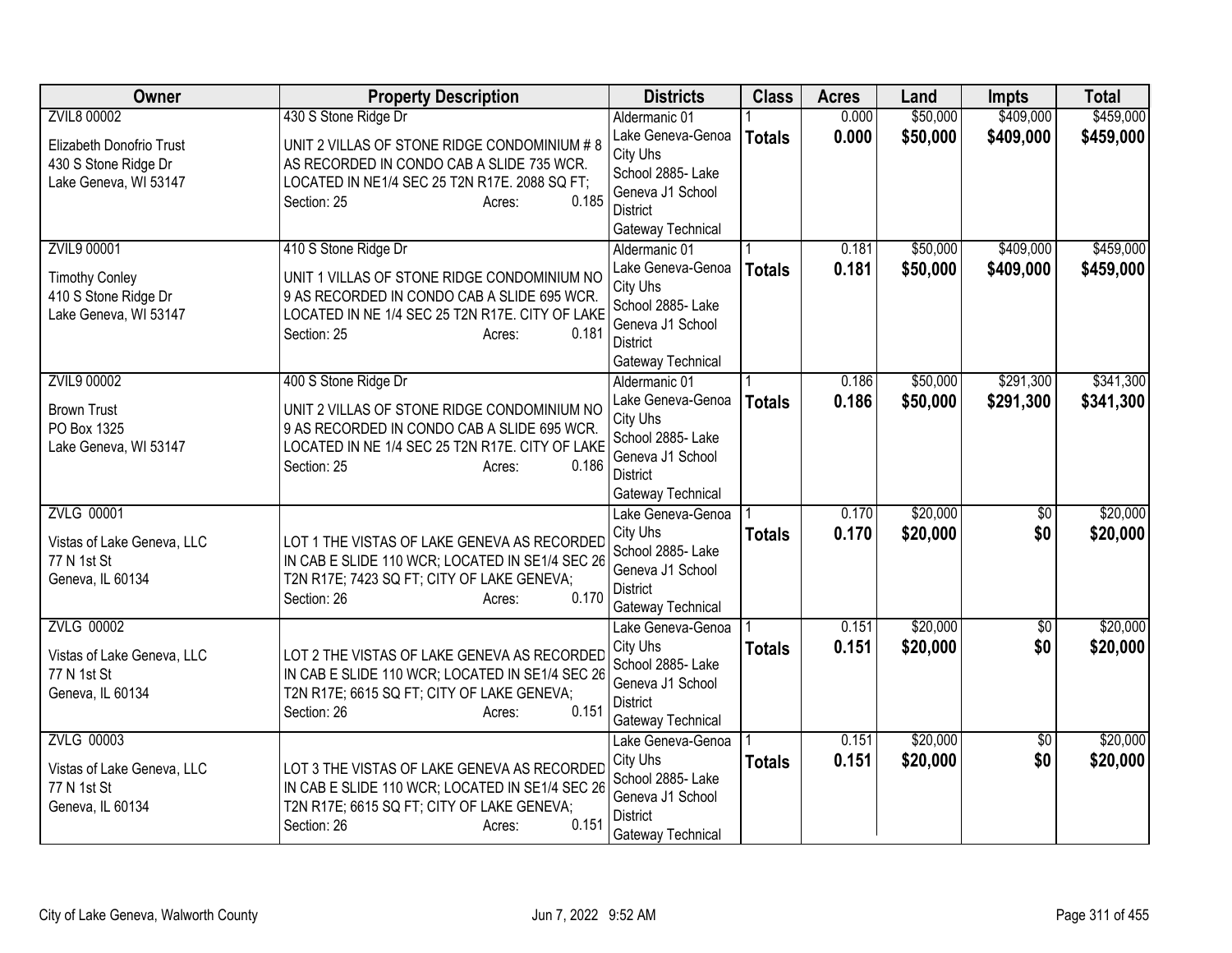| Owner                                                                              | <b>Property Description</b>                                                                                                                                                    | <b>Districts</b>                                                                                               | <b>Class</b>  | <b>Acres</b>   | Land                 | <b>Impts</b>           | <b>Total</b>         |
|------------------------------------------------------------------------------------|--------------------------------------------------------------------------------------------------------------------------------------------------------------------------------|----------------------------------------------------------------------------------------------------------------|---------------|----------------|----------------------|------------------------|----------------------|
| <b>ZVLG 00004</b><br>Vistas of Lake Geneva, LLC<br>77 N 1st St<br>Geneva, IL 60134 | LOT 4 THE VISTAS OF LAKE GENEVA AS RECORDED<br>IN CAB E SLIDE 110 WCR; LOCATED IN SE1/4 SEC 26<br>T2N R17E; 6615 SQ FT; CITY OF LAKE GENEVA;                                   | Lake Geneva-Genoa<br>City Uhs<br>School 2885- Lake<br>Geneva J1 School                                         | <b>Totals</b> | 0.151<br>0.151 | \$20,000<br>\$20,000 | $\overline{50}$<br>\$0 | \$20,000<br>\$20,000 |
| <b>ZVLG 00005</b><br>Vistas of Lake Geneva, LLC                                    | 0.151<br>Section: 26<br>Acres:<br>LOT 5 THE VISTAS OF LAKE GENEVA AS RECORDED                                                                                                  | <b>District</b><br>Gateway Technical<br>Lake Geneva-Genoa<br>City Uhs                                          | <b>Totals</b> | 0.151<br>0.151 | \$20,000<br>\$20,000 | $\overline{30}$<br>\$0 | \$20,000<br>\$20,000 |
| 77 N 1st St<br>Geneva, IL 60134                                                    | IN CAB E SLIDE 110 WCR; LOCATED IN SE1/4 SEC 26<br>T2N R17E; 6615 SQ FT; CITY OF LAKE GENEVA;<br>0.151<br>Section: 26<br>Acres:                                                | School 2885- Lake<br>Geneva J1 School<br><b>District</b><br>Gateway Technical                                  |               |                |                      |                        |                      |
| <b>ZVLG 00006</b><br>Vistas of Lake Geneva, LLC<br>77 N 1st St<br>Geneva, IL 60134 | LOT 6 THE VISTAS OF LAKE GENEVA AS RECORDED<br>IN CAB E SLIDE 110 WCR; LOCATED IN SE1/4 SEC 26<br>T2N R17E; 6615 SQ FT; CITY OF LAKE GENEVA;<br>0.151<br>Section: 26<br>Acres: | Lake Geneva-Genoa<br>City Uhs<br>School 2885- Lake<br>Geneva J1 School<br><b>District</b><br>Gateway Technical | <b>Totals</b> | 0.151<br>0.151 | \$20,000<br>\$20,000 | \$0<br>\$0             | \$20,000<br>\$20,000 |
| <b>ZVLG 00007</b><br>Vistas of Lake Geneva, LLC<br>77 N 1st St<br>Geneva, IL 60134 | LOT 7 THE VISTAS OF LAKE GENEVA AS RECORDED<br>IN CAB E SLIDE 110 WCR; LOCATED IN SE1/4 SEC 26<br>T2N R17E; 6615 SQ FT; CITY OF LAKE GENEVA;<br>0.151<br>Section: 26<br>Acres: | Lake Geneva-Genoa<br>City Uhs<br>School 2885- Lake<br>Geneva J1 School<br><b>District</b><br>Gateway Technical | <b>Totals</b> | 0.151<br>0.151 | \$20,000<br>\$20,000 | $\overline{50}$<br>\$0 | \$20,000<br>\$20,000 |
| <b>ZVLG 00008</b><br>Vistas of Lake Geneva, LLC<br>77 N 1st St<br>Geneva, IL 60134 | LOT 8 THE VISTAS OF LAKE GENEVA AS RECORDED<br>IN CAB E SLIDE 110 WCR; LOCATED IN SE1/4 SEC 26<br>T2N R17E; 6615 SQ FT; CITY OF LAKE GENEVA;<br>Section: 26<br>0.151<br>Acres: | Lake Geneva-Genoa<br>City Uhs<br>School 2885- Lake<br>Geneva J1 School<br><b>District</b><br>Gateway Technical | <b>Totals</b> | 0.151<br>0.151 | \$20,000<br>\$20,000 | $\sqrt{$0}$<br>\$0     | \$20,000<br>\$20,000 |
| <b>ZVLG 00009</b><br>Vistas of Lake Geneva, LLC<br>77 N 1st St<br>Geneva, IL 60134 | LOT 9 THE VISTAS OF LAKE GENEVA AS RECORDED<br>IN CAB E SLIDE 110 WCR; LOCATED IN SE1/4 SEC 26<br>T2N R17E; 6615 SQ FT; CITY OF LAKE GENEVA;<br>0.151<br>Section: 26<br>Acres: | Lake Geneva-Genoa<br>City Uhs<br>School 2885- Lake<br>Geneva J1 School<br><b>District</b><br>Gateway Technical | <b>Totals</b> | 0.151<br>0.151 | \$20,000<br>\$20,000 | \$0<br>\$0             | \$20,000<br>\$20,000 |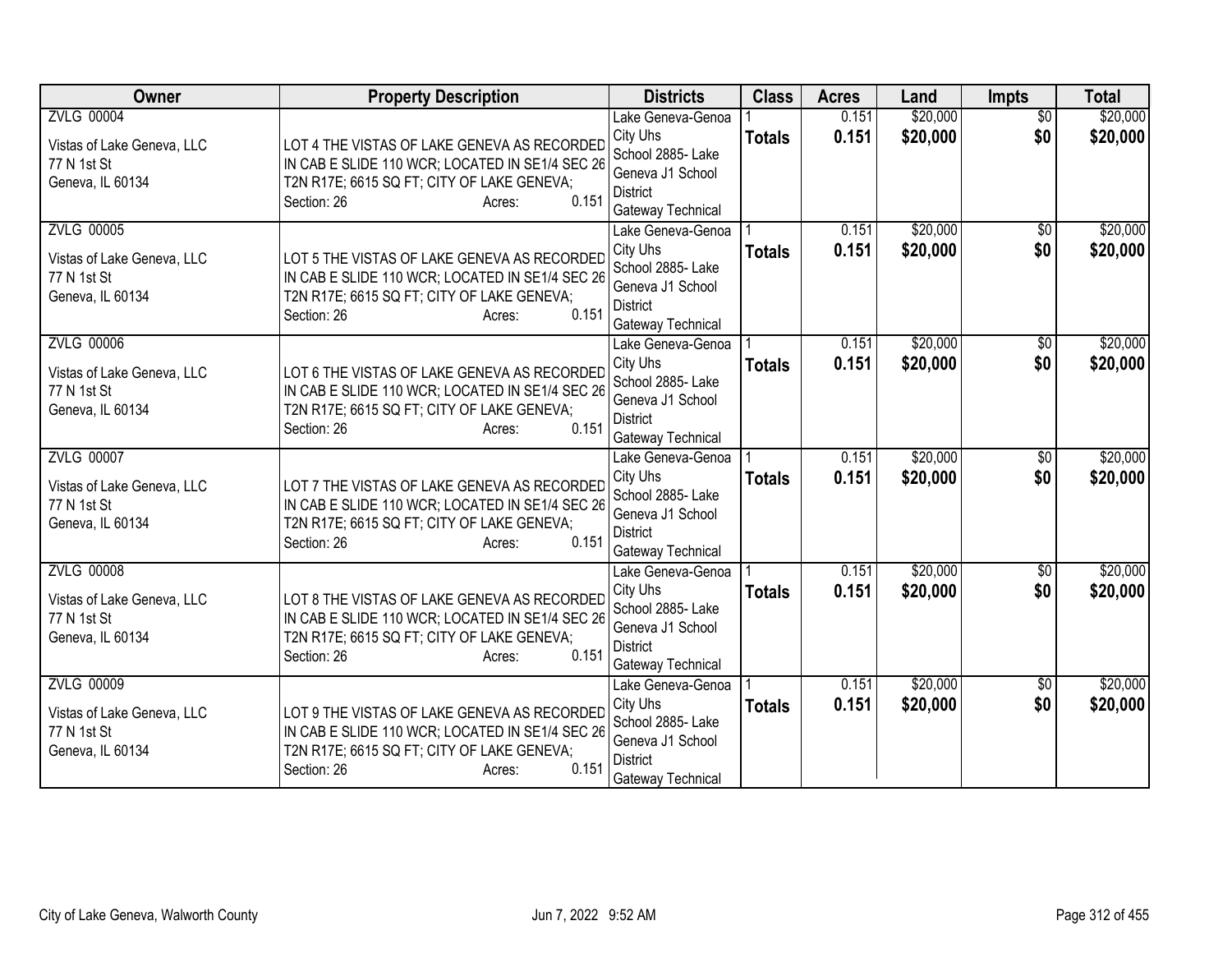| Owner                                                                              | <b>Property Description</b>                                                                                                                                                                     | <b>Districts</b>                                                                                               | <b>Class</b>  | <b>Acres</b>   | Land                 | <b>Impts</b>           | <b>Total</b>         |
|------------------------------------------------------------------------------------|-------------------------------------------------------------------------------------------------------------------------------------------------------------------------------------------------|----------------------------------------------------------------------------------------------------------------|---------------|----------------|----------------------|------------------------|----------------------|
| <b>ZVLG 00010</b><br>Vistas of Lake Geneva, LLC<br>77 N 1st St<br>Geneva, IL 60134 | LOT 10 THE VISTAS OF LAKE GENEVA AS<br>RECORDED IN CAB E SLIDE 110 WCR; LOCATED IN<br>SE1/4 SEC 26 T2N R17E; 6615 SQ FT; CITY OF LAKE<br>Section: 26<br>0.151<br>Acres:                         | Lake Geneva-Genoa<br>City Uhs<br>School 2885- Lake<br>Geneva J1 School<br><b>District</b><br>Gateway Technical | <b>Totals</b> | 0.151<br>0.151 | \$20,000<br>\$20,000 | $\overline{50}$<br>\$0 | \$20,000<br>\$20,000 |
| <b>ZVLG 00011</b><br>Shodeen Homes, LLC<br>77 N 1st St<br>Geneva, IL 60134         | 1700 Monte Vista Dr<br>LOT 11 THE VISTAS OF LAKE GENEVA AS<br>RECORDED IN CAB E SLIDE 110 WCR; LOCATED IN<br>SE1/4 SEC 26 T2N R17E; 6615 SQ FT; CITY OF LAKE<br>Section: 26<br>0.151<br>Acres:  | Lake Geneva-Genoa<br>City Uhs<br>School 2885- Lake<br>Geneva J1 School<br><b>District</b><br>Gateway Technical | <b>Totals</b> | 0.151<br>0.151 | \$20,000<br>\$20,000 | $\overline{50}$<br>\$0 | \$20,000<br>\$20,000 |
| <b>ZVLG 00012</b><br>Shodeen Homes, LLC<br>77 N 1st St<br>Geneva, IL 60134         | 1630 Monte Vista Dr<br>LOT 12 THE VISTAS OF LAKE GENEVA AS<br>RECORDED IN CAB E SLIDE 110 WCR; LOCATED IN<br>SE1/4 SEC 26 T2N R17E; 6615 SQ FT; CITY OF LAKE<br>0.151<br>Section: 26<br>Acres:  | Lake Geneva-Genoa<br>City Uhs<br>School 2885- Lake<br>Geneva J1 School<br><b>District</b><br>Gateway Technical | <b>Totals</b> | 0.151<br>0.151 | \$20,000<br>\$20,000 | \$0<br>\$0             | \$20,000<br>\$20,000 |
| <b>ZVLG 00013</b><br>Shodeen Homes, LLC<br>77 N 1st St<br>Geneva, IL 60134         | 1620 Monte Vista Dr<br>LOT 13 THE VISTAS OF LAKE GENEVA AS<br>RECORDED IN CAB E SLIDE 110 WCR; LOCATED IN<br>SE1/4 SEC 26 T2N R17E; 6615 SQ FT; CITY OF LAKE<br>0.151<br>Section: 26<br>Acres:  | Lake Geneva-Genoa<br>City Uhs<br>School 2885- Lake<br>Geneva J1 School<br><b>District</b><br>Gateway Technical | <b>Totals</b> | 0.151<br>0.151 | \$20,000<br>\$20,000 | $\overline{50}$<br>\$0 | \$20,000<br>\$20,000 |
| <b>ZVLG 00014</b><br>Shodeen Homes, LLC<br>77 N 1st St<br>Geneva, IL 60134         | 1610 Monte Vista Dr<br>LOT 14 THE VISTAS OF LAKE GENEVA AS<br>RECORDED IN CAB E SLIDE 110 WCR; LOCATED IN<br>SE1/4 SEC 26 T2N R17E; 6615 SQ FT; CITY OF LAKE<br>Section: 26<br>0.151<br>Acres:  | Lake Geneva-Genoa<br>City Uhs<br>School 2885- Lake<br>Geneva J1 School<br><b>District</b><br>Gateway Technical | <b>Totals</b> | 0.151<br>0.151 | \$20,000<br>\$20,000 | $\sqrt{$0}$<br>\$0     | \$20,000<br>\$20,000 |
| <b>ZVLG 00015</b><br>Shodeen Homes, LLC<br>77 N 1st St<br>Geneva, IL 60134         | 1600 Monte Vista Dr<br>LOT 15 THE VISTAS OF LAKE GENEVA AS<br>RECORDED IN CAB E SLIDE 110 WCR; LOCATED IN<br>SE1/4 SEC 26 T2N R17E; 10113 SQ FT; CITY OF LAKE<br>0.232<br>Section: 26<br>Acres: | Lake Geneva-Genoa<br>City Uhs<br>School 2885- Lake<br>Geneva J1 School<br><b>District</b><br>Gateway Technical | <b>Totals</b> | 0.232<br>0.232 | \$20,000<br>\$20,000 | \$0<br>\$0             | \$20,000<br>\$20,000 |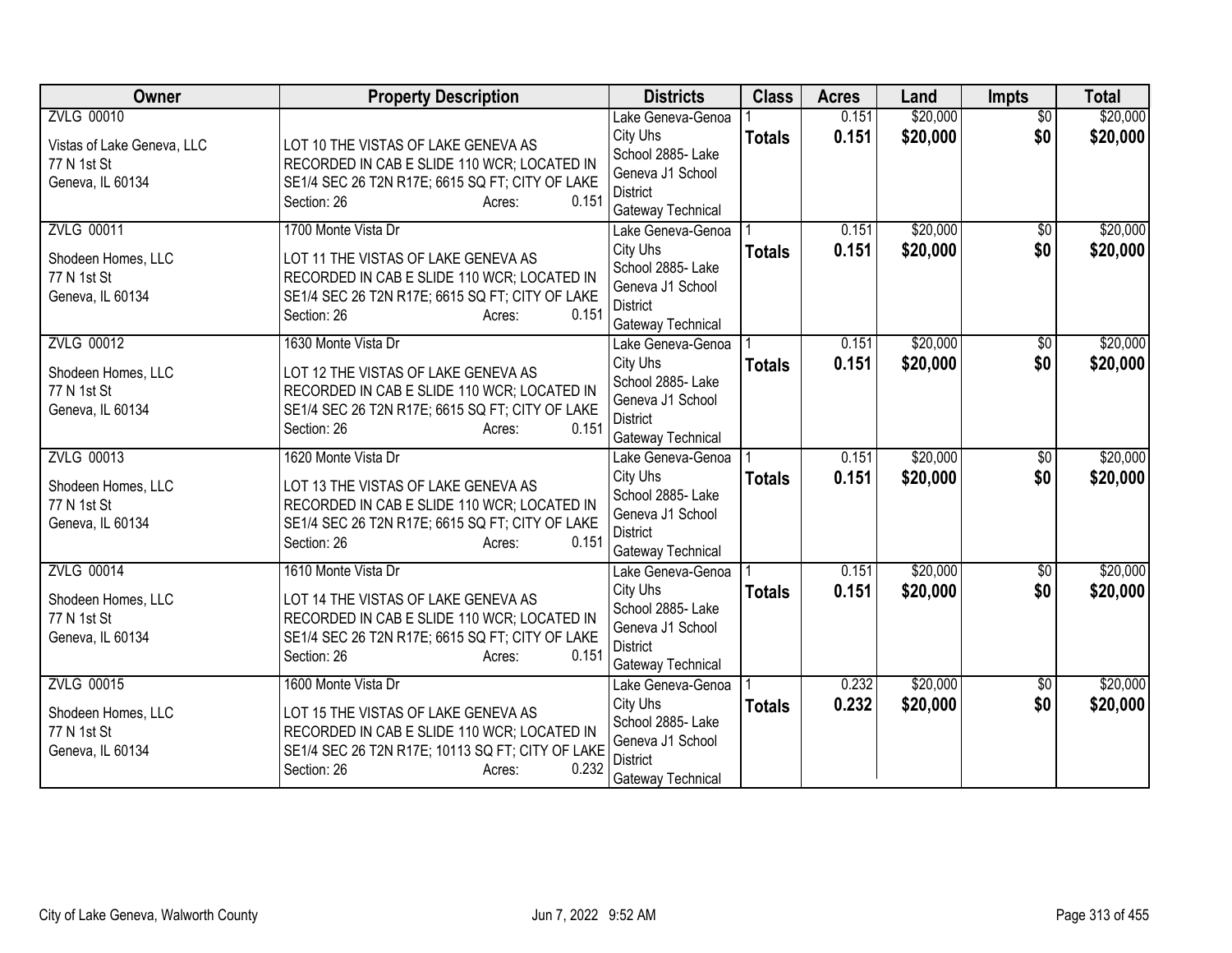| Owner                                                                              | <b>Property Description</b>                                                                                                                                                | <b>Districts</b>                                                                                               | <b>Class</b>  | <b>Acres</b>   | Land                 | <b>Impts</b>           | <b>Total</b>         |
|------------------------------------------------------------------------------------|----------------------------------------------------------------------------------------------------------------------------------------------------------------------------|----------------------------------------------------------------------------------------------------------------|---------------|----------------|----------------------|------------------------|----------------------|
| <b>ZVLG 00016</b><br>Vistas of Lake Geneva, LLC<br>77 N 1st St<br>Geneva, IL 60134 | OUTLOT 1 THE VISTAS OF LAKE GENEVA AS<br>RECORDED IN CAB E SLIDE 110 WCR; LOCATED IN<br>SE1/4 SEC 26 T2N R17E; 29668 SQ FT; CITY OF LAKE<br>Section: 26<br>0.681<br>Acres: | Lake Geneva-Genoa<br>City Uhs<br>School 2885- Lake<br>Geneva J1 School<br><b>District</b><br>Gateway Technical | <b>Totals</b> | 0.681<br>0.681 | \$20,000<br>\$20,000 | $\overline{50}$<br>\$0 | \$20,000<br>\$20,000 |
| <b>ZVLG 00017</b><br>Vistas of Lake Geneva, LLC<br>77 N 1st St<br>Geneva, IL 60134 | OUTLOT 2 THE VISTAS OF LAKE GENEVA AS<br>RECORDED IN CAB E SLIDE 110 WCR; LOCATED IN<br>SE1/4 SEC 26 T2N R17E; 18488 SQ FT; CITY OF LAKE<br>0.424<br>Section: 26<br>Acres: | Lake Geneva-Genoa<br>City Uhs<br>School 2885- Lake<br>Geneva J1 School<br><b>District</b><br>Gateway Technical | <b>Totals</b> | 0.424<br>0.424 | \$20,000<br>\$20,000 | $\overline{50}$<br>\$0 | \$20,000<br>\$20,000 |
| <b>ZVLG 00018</b><br>Vistas of Lake Geneva, LLC<br>77 N 1st St<br>Geneva, IL 60134 | OUTLOT 3 THE VISTAS OF LAKE GENEVA AS<br>RECORDED IN CAB E SLIDE 110 WCR; LOCATED IN<br>SE1/4 SEC 26 T2N R17E; 108900 SQ FT; CITY OF<br>2.500<br>Section: 26<br>Acres:     | Lake Geneva-Genoa<br>City Uhs<br>School 2885- Lake<br>Geneva J1 School<br><b>District</b><br>Gateway Technical | <b>Totals</b> | 2.500<br>2.500 | \$20,000<br>\$20,000 | \$0<br>\$0             | \$20,000<br>\$20,000 |
| ZVLG1 00016<br>Vistas of Lake Geneva, LLC<br>77 N 1st St<br>Geneva, IL 60134       | LOT 16 THE VISTAS OF LAKE GENEVA 1ST<br>ADDITION; AS RECORDED IN CAB E SLIDE 112 WCR,<br>LOCATED IN SE1/4 SEC 26 T2N R17E. 9189 SQ FT;<br>0.211<br>Section: 26<br>Acres:   | Lake Geneva-Genoa<br>City Uhs<br>School 2885- Lake<br>Geneva J1 School<br><b>District</b><br>Gateway Technical | <b>Totals</b> | 0.211<br>0.211 | \$20,000<br>\$20,000 | $\overline{50}$<br>\$0 | \$20,000<br>\$20,000 |
| ZVLG1 00017<br>Vistas of Lake Geneva, LLC<br>77 N 1st St<br>Geneva, IL 60134       | LOT 17 THE VISTAS OF LAKE GENEVA 1ST<br>ADDITION; AS RECORDED IN CAB E SLIDE 112 WCR.<br>LOCATED IN SE1/4 SEC 26 T2N R17E. 12565 SQ FT;<br>Section: 26<br>0.288<br>Acres:  | Lake Geneva-Genoa<br>City Uhs<br>School 2885- Lake<br>Geneva J1 School<br><b>District</b><br>Gateway Technical | <b>Totals</b> | 0.288<br>0.288 | \$20,000<br>\$20,000 | $\sqrt{$0}$<br>\$0     | \$20,000<br>\$20,000 |
| ZVLG1 00018<br>Shodeen Homes, LLC<br>77 N 1st St<br>Geneva, IL 60134               | LOT 18 THE VISTAS OF LAKE GENEVA 1ST<br>ADDITION; AS RECORDED IN CAB E SLIDE 112 WCR,<br>LOCATED IN SE1/4 SEC 26 T2N R17E. 11175 SQ FT;<br>0.257<br>Section: 26<br>Acres:  | Lake Geneva-Genoa<br>City Uhs<br>School 2885- Lake<br>Geneva J1 School<br>District<br>Gateway Technical        | <b>Totals</b> | 0.257<br>0.257 | \$20,000<br>\$20,000 | \$0<br>\$0             | \$20,000<br>\$20,000 |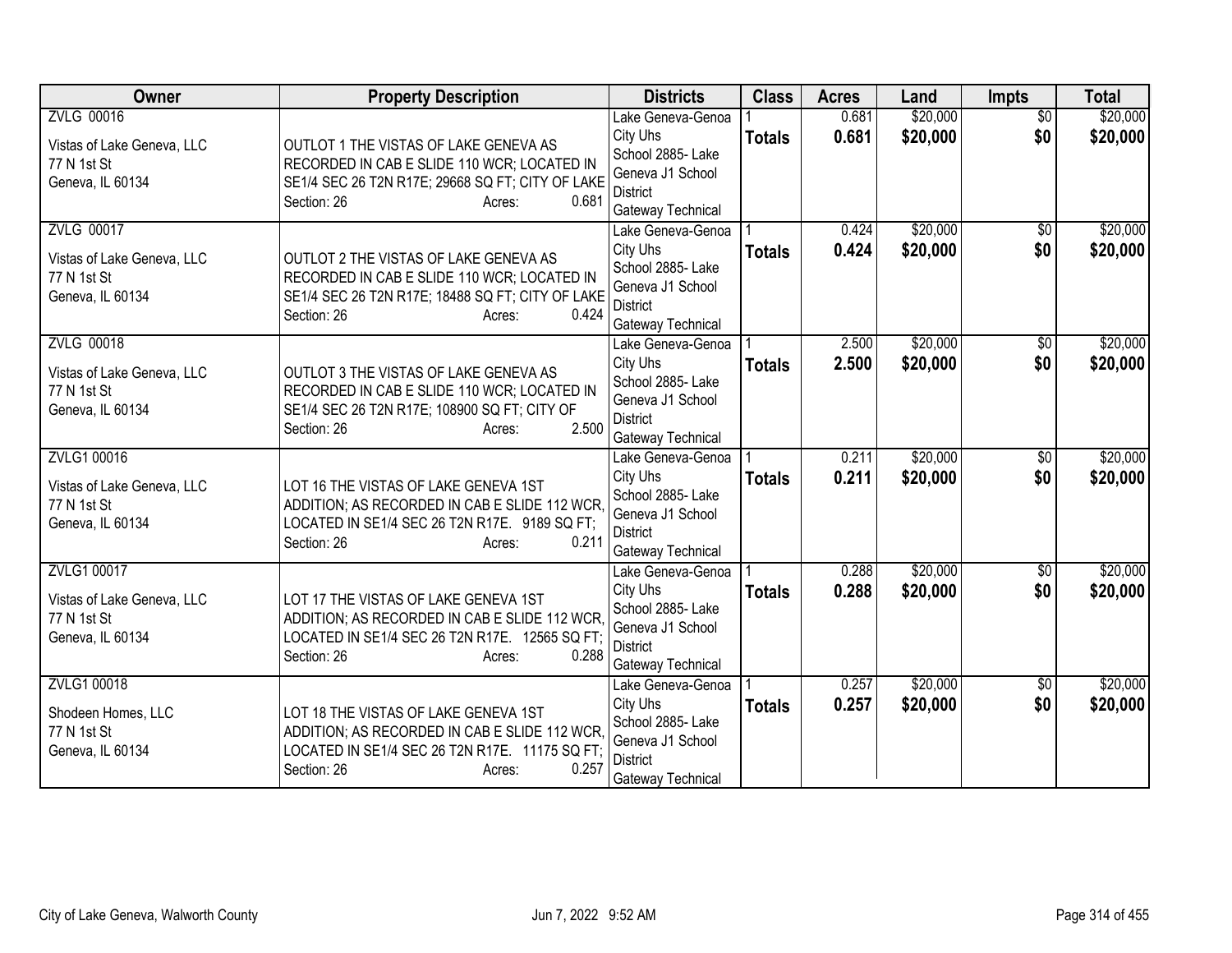| <b>Owner</b>                                                                        | <b>Property Description</b>                                                                                                                                               | <b>Districts</b>                                                                                               | <b>Class</b>  | <b>Acres</b>   | Land                 | <b>Impts</b>           | <b>Total</b>         |
|-------------------------------------------------------------------------------------|---------------------------------------------------------------------------------------------------------------------------------------------------------------------------|----------------------------------------------------------------------------------------------------------------|---------------|----------------|----------------------|------------------------|----------------------|
| ZVLG1 00019<br>Vistas of Lake Geneva, LLC<br>77 N 1st St<br>Geneva, IL 60134        | LOT 19 THE VISTAS OF LAKE GENEVA 1ST<br>ADDITION; AS RECORDED IN CAB E SLIDE 112 WCR,<br>LOCATED IN SE1/4 SEC 26 T2N R17E. 13747 SQ FT;<br>0.316<br>Section: 26<br>Acres: | Lake Geneva-Genoa<br>City Uhs<br>School 2885- Lake<br>Geneva J1 School<br><b>District</b><br>Gateway Technical | <b>Totals</b> | 0.316<br>0.316 | \$20,000<br>\$20,000 | $\overline{50}$<br>\$0 | \$20,000<br>\$20,000 |
| <b>ZVLG1 00020</b><br>Vistas of Lake Geneva, LLC<br>77 N 1st St<br>Geneva, IL 60134 | LOT 20 THE VISTAS OF LAKE GENEVA 1ST<br>ADDITION; AS RECORDED IN CAB E SLIDE 112 WCR.<br>LOCATED IN SE1/4 SEC 26 T2N R17E. 9340 SQ FT;<br>0.214<br>Section: 26<br>Acres:  | Lake Geneva-Genoa<br>City Uhs<br>School 2885- Lake<br>Geneva J1 School<br><b>District</b><br>Gateway Technical | <b>Totals</b> | 0.214<br>0.214 | \$20,000<br>\$20,000 | \$0<br>\$0             | \$20,000<br>\$20,000 |
| ZVLG1 00021<br>Vistas of Lake Geneva, LLC<br>77 N 1st St<br>Geneva, IL 60134        | LOT 21 THE VISTAS OF LAKE GENEVA 1ST<br>ADDITION; AS RECORDED IN CAB E SLIDE 112 WCR,<br>LOCATED IN SE1/4 SEC 26 T2N R17E. 7921 SQ FT;<br>0.182<br>Section: 26<br>Acres:  | Lake Geneva-Genoa<br>City Uhs<br>School 2885- Lake<br>Geneva J1 School<br><b>District</b><br>Gateway Technical | <b>Totals</b> | 0.182<br>0.182 | \$20,000<br>\$20,000 | \$0<br>\$0             | \$20,000<br>\$20,000 |
| ZVLG1 00022<br>Vistas of Lake Geneva, LLC<br>77 N 1st St<br>Geneva, IL 60134        | LOT 22 THE VISTAS OF LAKE GENEVA 1ST<br>ADDITION; AS RECORDED IN CAB E SLIDE 112 WCR,<br>LOCATED IN SE1/4 SEC 26 T2N R17E. 8054 SQ FT;<br>0.185<br>Section: 26<br>Acres:  | Lake Geneva-Genoa<br>City Uhs<br>School 2885- Lake<br>Geneva J1 School<br><b>District</b><br>Gateway Technical | <b>Totals</b> | 0.185<br>0.185 | \$20,000<br>\$20,000 | \$0<br>\$0             | \$20,000<br>\$20,000 |
| ZVLG1 00023<br>Vistas of Lake Geneva, LLC<br>77 N 1st St<br>Geneva, IL 60134        | LOT 23 THE VISTAS OF LAKE GENEVA 1ST<br>ADDITION; AS RECORDED IN CAB E SLIDE 112 WCR.<br>LOCATED IN SE1/4 SEC 26 T2N R17E. 10659 SQ FT;<br>0.245<br>Section: 26<br>Acres: | Lake Geneva-Genoa<br>City Uhs<br>School 2885- Lake<br>Geneva J1 School<br><b>District</b><br>Gateway Technical | <b>Totals</b> | 0.245<br>0.245 | \$20,000<br>\$20,000 | $\overline{60}$<br>\$0 | \$20,000<br>\$20,000 |
| ZVLG1 00024<br>Vistas of Lake Geneva, LLC<br>77 N 1st St<br>Geneva, IL 60134        | LOT 24 THE VISTAS OF LAKE GENEVA 1ST<br>ADDITION; AS RECORDED IN CAB E SLIDE 112 WCR,<br>LOCATED IN SE1/4 SEC 26 T2N R17E. 10827 SQ FT;<br>0.249<br>Section: 26<br>Acres: | Lake Geneva-Genoa<br>City Uhs<br>School 2885- Lake<br>Geneva J1 School<br>District<br>Gateway Technical        | <b>Totals</b> | 0.249<br>0.249 | \$20,000<br>\$20,000 | \$0<br>\$0             | \$20,000<br>\$20,000 |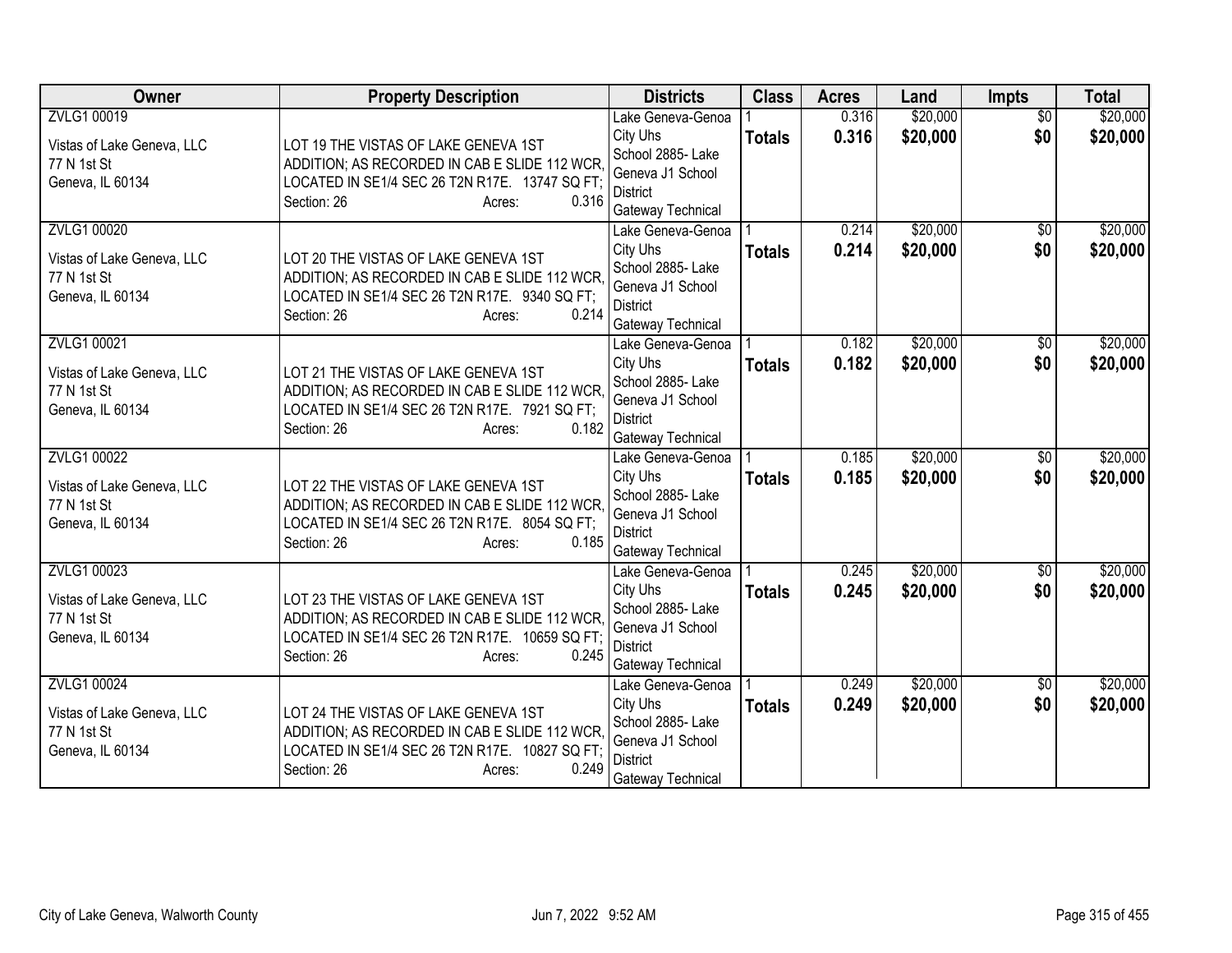| Owner                      | <b>Property Description</b>                                           | <b>Districts</b>                       | <b>Class</b>  | <b>Acres</b> | Land     | <b>Impts</b>    | <b>Total</b> |
|----------------------------|-----------------------------------------------------------------------|----------------------------------------|---------------|--------------|----------|-----------------|--------------|
| ZVLG1 00025                | 1745 Sierra Ct                                                        | Lake Geneva-Genoa                      |               | 0.245        | \$20,000 | $\overline{50}$ | \$20,000     |
| Shodeen Homes, LLC         | LOT 25 THE VISTAS OF LAKE GENEVA 1ST                                  | City Uhs                               | <b>Totals</b> | 0.245        | \$20,000 | \$0             | \$20,000     |
| 77 N 1st St                | ADDITION; AS RECORDED IN CAB E SLIDE 112 WCR,                         | School 2885- Lake                      |               |              |          |                 |              |
| Geneva, IL 60134           | LOCATED IN SE1/4 SEC 26 T2N R17E. 10664 SQ FT;                        | Geneva J1 School<br><b>District</b>    |               |              |          |                 |              |
|                            | 0.245<br>Section: 26<br>Acres:                                        | Gateway Technical                      |               |              |          |                 |              |
| ZVLG1 00026                |                                                                       | Lake Geneva-Genoa                      |               | 0.216        | \$20,000 | $\overline{30}$ | \$20,000     |
|                            |                                                                       | City Uhs                               | <b>Totals</b> | 0.216        | \$20,000 | \$0             | \$20,000     |
| Vistas of Lake Geneva, LLC | LOT 26 THE VISTAS OF LAKE GENEVA 1ST                                  | School 2885- Lake                      |               |              |          |                 |              |
| 77 N 1st St                | ADDITION; AS RECORDED IN CAB E SLIDE 112 WCR.                         | Geneva J1 School                       |               |              |          |                 |              |
| Geneva, IL 60134           | LOCATED IN SE1/4 SEC 26 T2N R17E. 9394 SQ FT;<br>Section: 26<br>0.216 | <b>District</b>                        |               |              |          |                 |              |
|                            | Acres:                                                                | Gateway Technical                      |               |              |          |                 |              |
| ZVLG1 00027                |                                                                       | Lake Geneva-Genoa                      |               | 0.222        | \$20,000 | \$0             | \$20,000     |
| Vistas of Lake Geneva, LLC | LOT 27 THE VISTAS OF LAKE GENEVA 1ST                                  | City Uhs                               | <b>Totals</b> | 0.222        | \$20,000 | \$0             | \$20,000     |
| 77 N 1st St                | ADDITION; AS RECORDED IN CAB E SLIDE 112 WCR,                         | School 2885- Lake                      |               |              |          |                 |              |
| Geneva, IL 60134           | LOCATED IN SE1/4 SEC 26 T2N R17E. 9656 SQ FT;                         | Geneva J1 School                       |               |              |          |                 |              |
|                            | 0.222<br>Section: 26<br>Acres:                                        | <b>District</b>                        |               |              |          |                 |              |
| ZVLG1 00028                |                                                                       | Gateway Technical<br>Lake Geneva-Genoa |               | 0.250        | \$20,000 | $\overline{50}$ | \$20,000     |
|                            |                                                                       | City Uhs                               | <b>Totals</b> | 0.250        | \$20,000 | \$0             | \$20,000     |
| Vistas of Lake Geneva, LLC | LOT 28 THE VISTAS OF LAKE GENEVA 1ST                                  | School 2885- Lake                      |               |              |          |                 |              |
| 77 N 1st St                | ADDITION; AS RECORDED IN CAB E SLIDE 112 WCR,                         | Geneva J1 School                       |               |              |          |                 |              |
| Geneva, IL 60134           | LOCATED IN SE1/4 SEC 26 T2N R17E. 10894 SQ FT;                        | <b>District</b>                        |               |              |          |                 |              |
|                            | 0.250<br>Section: 26<br>Acres:                                        | Gateway Technical                      |               |              |          |                 |              |
| ZVLG1 00029                |                                                                       | Lake Geneva-Genoa                      |               | 0.234        | \$20,000 | $\sqrt{$0}$     | \$20,000     |
| Vistas of Lake Geneva, LLC | LOT 29 THE VISTAS OF LAKE GENEVA 1ST                                  | City Uhs                               | <b>Totals</b> | 0.234        | \$20,000 | \$0             | \$20,000     |
| 77 N 1st St                | ADDITION; AS RECORDED IN CAB E SLIDE 112 WCR.                         | School 2885- Lake                      |               |              |          |                 |              |
| Geneva, IL 60134           | LOCATED IN SE1/4 SEC 26 T2N R17E. 10204 SQ FT;                        | Geneva J1 School                       |               |              |          |                 |              |
|                            | 0.234<br>Section: 26<br>Acres:                                        | <b>District</b>                        |               |              |          |                 |              |
| ZVLG1 00030                |                                                                       | Gateway Technical<br>Lake Geneva-Genoa |               | 0.225        | \$20,000 | \$0             | \$20,000     |
|                            |                                                                       | City Uhs                               | <b>Totals</b> | 0.225        | \$20,000 | \$0             | \$20,000     |
| Vistas of Lake Geneva, LLC | LOT 30 THE VISTAS OF LAKE GENEVA 1ST                                  | School 2885- Lake                      |               |              |          |                 |              |
| 77 N 1st St                | ADDITION; AS RECORDED IN CAB E SLIDE 112 WCR,                         | Geneva J1 School                       |               |              |          |                 |              |
| Geneva, IL 60134           | LOCATED IN SE1/4 SEC 26 T2N R17E. 9781 SQ FT;                         | District                               |               |              |          |                 |              |
|                            | 0.225<br>Section: 26<br>Acres:                                        | Gateway Technical                      |               |              |          |                 |              |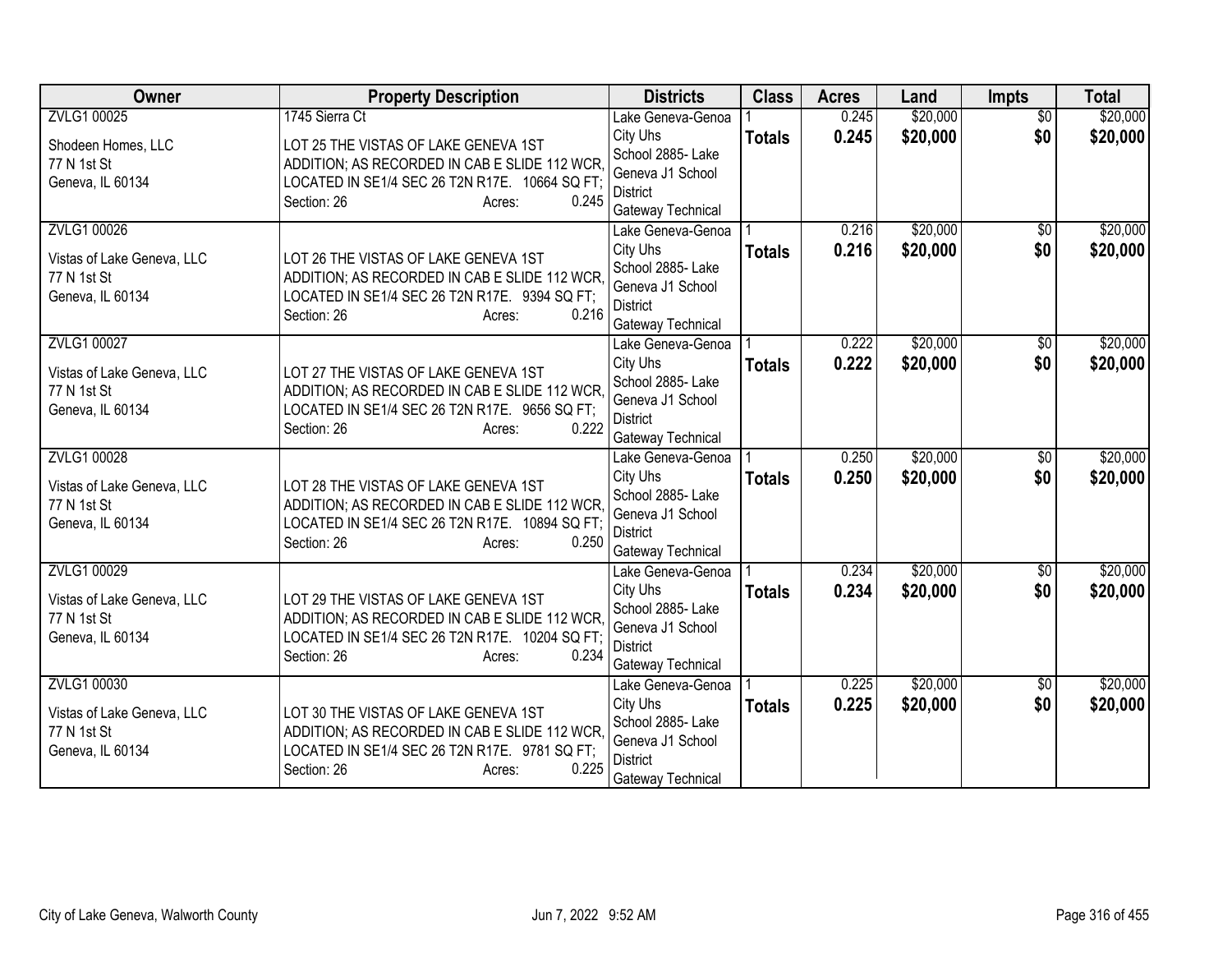| Owner                                                                        | <b>Property Description</b>                                                                                                                                              | <b>Districts</b>                                                                                               | <b>Class</b>  | <b>Acres</b>   | Land                 | <b>Impts</b>           | <b>Total</b>         |
|------------------------------------------------------------------------------|--------------------------------------------------------------------------------------------------------------------------------------------------------------------------|----------------------------------------------------------------------------------------------------------------|---------------|----------------|----------------------|------------------------|----------------------|
| ZVLG1 00031<br>Vistas of Lake Geneva, LLC<br>77 N 1st St<br>Geneva, IL 60134 | LOT 31 THE VISTAS OF LAKE GENEVA 1ST<br>ADDITION; AS RECORDED IN CAB E SLIDE 112 WCR,<br>LOCATED IN SE1/4 SEC 26 T2N R17E. 9315 SQ FT;<br>0.214<br>Section: 26<br>Acres: | Lake Geneva-Genoa<br>City Uhs<br>School 2885- Lake<br>Geneva J1 School<br><b>District</b><br>Gateway Technical | <b>Totals</b> | 0.214<br>0.214 | \$20,000<br>\$20,000 | $\overline{50}$<br>\$0 | \$20,000<br>\$20,000 |
| ZVLG1 00032<br>Vistas of Lake Geneva, LLC<br>77 N 1st St<br>Geneva, IL 60134 | LOT 32 THE VISTAS OF LAKE GENEVA 1ST<br>ADDITION; AS RECORDED IN CAB E SLIDE 112 WCR.<br>LOCATED IN SE1/4 SEC 26 T2N R17E. 7931 SQ FT;<br>Section: 26<br>0.182<br>Acres: | Lake Geneva-Genoa<br>City Uhs<br>School 2885- Lake<br>Geneva J1 School<br><b>District</b><br>Gateway Technical | <b>Totals</b> | 0.182<br>0.182 | \$20,000<br>\$20,000 | $\overline{50}$<br>\$0 | \$20,000<br>\$20,000 |
| ZVLG1 00033<br>Vistas of Lake Geneva, LLC<br>77 N 1st St<br>Geneva, IL 60134 | LOT 33 THE VISTAS OF LAKE GENEVA 1ST<br>ADDITION; AS RECORDED IN CAB E SLIDE 112 WCR,<br>LOCATED IN SE1/4 SEC 26 T2N R17E. 8722 SQ FT;<br>0.200<br>Section: 26<br>Acres: | Lake Geneva-Genoa<br>City Uhs<br>School 2885- Lake<br>Geneva J1 School<br><b>District</b><br>Gateway Technical | <b>Totals</b> | 0.200<br>0.200 | \$20,000<br>\$20,000 | \$0<br>\$0             | \$20,000<br>\$20,000 |
| ZVLG1 00034<br>Vistas of Lake Geneva, LLC<br>77 N 1st St<br>Geneva, IL 60134 | LOT 34 THE VISTAS OF LAKE GENEVA 1ST<br>ADDITION; AS RECORDED IN CAB E SLIDE 112 WCR,<br>LOCATED IN SE1/4 SEC 26 T2N R17E. 8981 SQ FT;<br>0.206<br>Section: 26<br>Acres: | Lake Geneva-Genoa<br>City Uhs<br>School 2885- Lake<br>Geneva J1 School<br><b>District</b><br>Gateway Technical | <b>Totals</b> | 0.206<br>0.206 | \$20,000<br>\$20,000 | $\overline{50}$<br>\$0 | \$20,000<br>\$20,000 |
| ZVLG1 00035<br>Vistas of Lake Geneva, LLC<br>77 N 1st St<br>Geneva, IL 60134 | LOT 35 THE VISTAS OF LAKE GENEVA 1ST<br>ADDITION; AS RECORDED IN CAB E SLIDE 112 WCR.<br>LOCATED IN SE1/4 SEC 26 T2N R17E. 8929 SQ FT;<br>Section: 26<br>0.205<br>Acres: | Lake Geneva-Genoa<br>City Uhs<br>School 2885- Lake<br>Geneva J1 School<br><b>District</b><br>Gateway Technical | <b>Totals</b> | 0.205<br>0.205 | \$20,000<br>\$20,000 | $\sqrt{$0}$<br>\$0     | \$20,000<br>\$20,000 |
| ZVLG1 00036<br>Vistas of Lake Geneva, LLC<br>77 N 1st St<br>Geneva, IL 60134 | LOT 36 THE VISTAS OF LAKE GENEVA 1ST<br>ADDITION; AS RECORDED IN CAB E SLIDE 112 WCR,<br>LOCATED IN SE1/4 SEC 26 T2N R17E. 8877 SQ FT;<br>0.204<br>Section: 26<br>Acres: | Lake Geneva-Genoa<br>City Uhs<br>School 2885- Lake<br>Geneva J1 School<br><b>District</b><br>Gateway Technical | <b>Totals</b> | 0.204<br>0.204 | \$20,000<br>\$20,000 | \$0<br>\$0             | \$20,000<br>\$20,000 |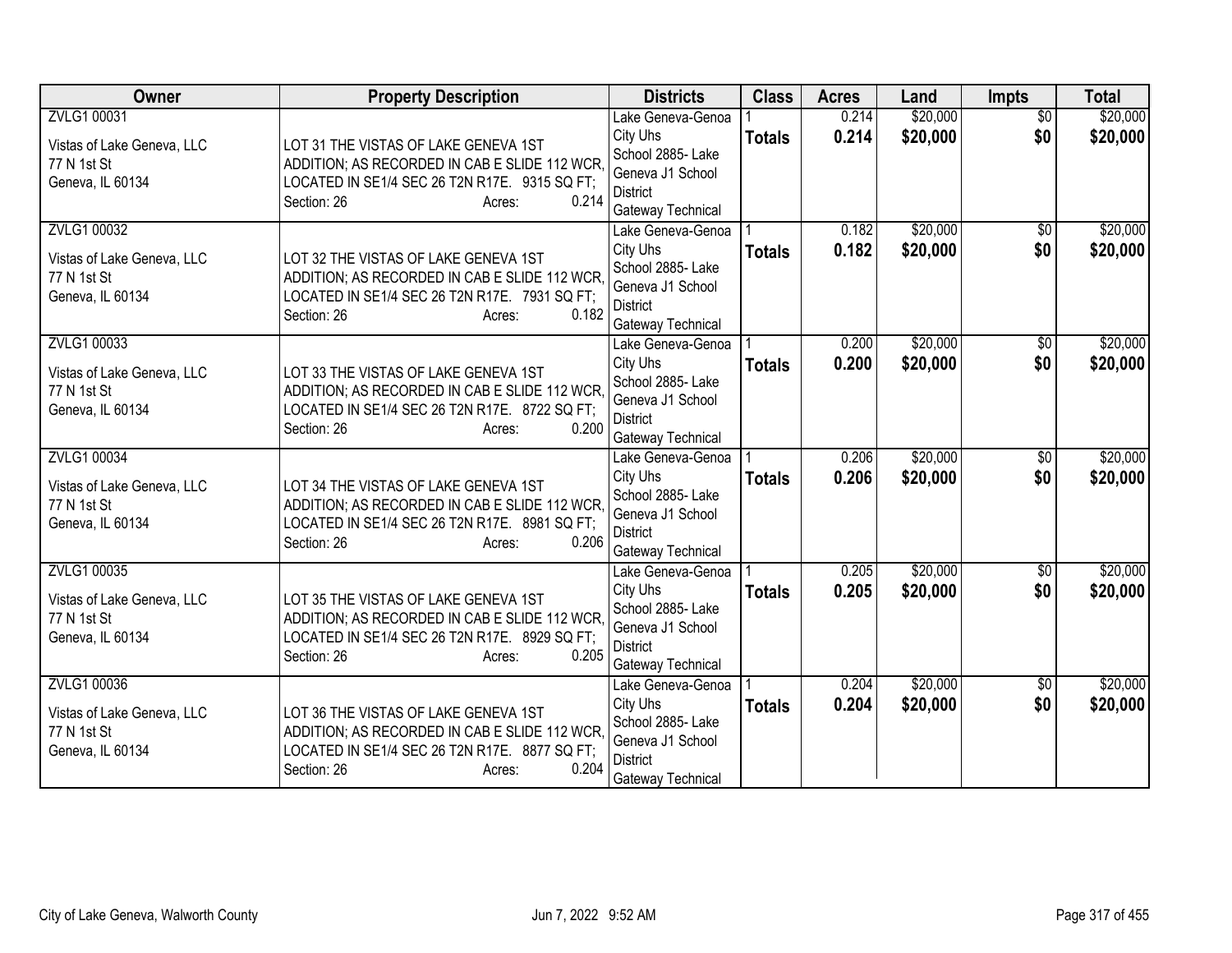| Owner                                                                        | <b>Property Description</b>                                                                                                                                               | <b>Districts</b>                                                                                               | <b>Class</b>  | <b>Acres</b>   | Land                 | <b>Impts</b>           | <b>Total</b>         |
|------------------------------------------------------------------------------|---------------------------------------------------------------------------------------------------------------------------------------------------------------------------|----------------------------------------------------------------------------------------------------------------|---------------|----------------|----------------------|------------------------|----------------------|
| ZVLG1 00037<br>Vistas of Lake Geneva, LLC<br>77 N 1st St<br>Geneva, IL 60134 | LOT 37 THE VISTAS OF LAKE GENEVA 1ST<br>ADDITION; AS RECORDED IN CAB E SLIDE 112 WCR,<br>LOCATED IN SE1/4 SEC 26 T2N R17E. 8824 SQ FT;<br>0.203<br>Section: 26<br>Acres:  | Lake Geneva-Genoa<br>City Uhs<br>School 2885- Lake<br>Geneva J1 School<br><b>District</b><br>Gateway Technical | <b>Totals</b> | 0.203<br>0.203 | \$20,000<br>\$20,000 | $\overline{50}$<br>\$0 | \$20,000<br>\$20,000 |
| ZVLG1 00038<br>Vistas of Lake Geneva, LLC<br>77 N 1st St<br>Geneva, IL 60134 | LOT 38 THE VISTAS OF LAKE GENEVA 1ST<br>ADDITION; AS RECORDED IN CAB E SLIDE 112 WCR.<br>LOCATED IN SE1/4 SEC 26 T2N R17E. 8772 SQ FT;<br>Section: 26<br>0.201<br>Acres:  | Lake Geneva-Genoa<br>City Uhs<br>School 2885- Lake<br>Geneva J1 School<br><b>District</b><br>Gateway Technical | <b>Totals</b> | 0.201<br>0.201 | \$20,000<br>\$20,000 | $\overline{50}$<br>\$0 | \$20,000<br>\$20,000 |
| ZVLG1 00039<br>Vistas of Lake Geneva, LLC<br>77 N 1st St<br>Geneva, IL 60134 | LOT 39 THE VISTAS OF LAKE GENEVA 1ST<br>ADDITION; AS RECORDED IN CAB E SLIDE 112 WCR,<br>LOCATED IN SE1/4 SEC 26 T2N R17E. 8719 SQ FT;<br>0.200<br>Section: 26<br>Acres:  | Lake Geneva-Genoa<br>City Uhs<br>School 2885- Lake<br>Geneva J1 School<br><b>District</b><br>Gateway Technical | <b>Totals</b> | 0.200<br>0.200 | \$20,000<br>\$20,000 | \$0<br>\$0             | \$20,000<br>\$20,000 |
| ZVLG1 00040<br>Vistas of Lake Geneva, LLC<br>77 N 1st St<br>Geneva, IL 60134 | LOT 40 THE VISTAS OF LAKE GENEVA 1ST<br>ADDITION; AS RECORDED IN CAB E SLIDE 112 WCR,<br>LOCATED IN SE1/4 SEC 26 T2N R17E. 8664 SQ FT;<br>0.199<br>Section: 26<br>Acres:  | Lake Geneva-Genoa<br>City Uhs<br>School 2885- Lake<br>Geneva J1 School<br><b>District</b><br>Gateway Technical | <b>Totals</b> | 0.199<br>0.199 | \$20,000<br>\$20,000 | $\overline{50}$<br>\$0 | \$20,000<br>\$20,000 |
| ZVLG1 00041<br>Vistas of Lake Geneva, LLC<br>77 N 1st St<br>Geneva, IL 60134 | LOT 41 THE VISTAS OF LAKE GENEVA 1ST<br>ADDITION; AS RECORDED IN CAB E SLIDE 112 WCR.<br>LOCATED IN SE1/4 SEC 26 T2N R17E. 11199 SQ FT;<br>Section: 26<br>0.257<br>Acres: | Lake Geneva-Genoa<br>City Uhs<br>School 2885- Lake<br>Geneva J1 School<br><b>District</b><br>Gateway Technical | <b>Totals</b> | 0.257<br>0.257 | \$20,000<br>\$20,000 | $\sqrt{$0}$<br>\$0     | \$20,000<br>\$20,000 |
| ZVLG1 00042<br>Vistas of Lake Geneva, LLC<br>77 N 1st St<br>Geneva, IL 60134 | LOT 42 THE VISTAS OF LAKE GENEVA 1ST<br>ADDITION; AS RECORDED IN CAB E SLIDE 112 WCR.<br>LOCATED IN SE1/4 SEC 26 T2N R17E. 13237 SQ FT;<br>0.304<br>Section: 26<br>Acres: | Lake Geneva-Genoa<br>City Uhs<br>School 2885- Lake<br>Geneva J1 School<br>District<br>Gateway Technical        | <b>Totals</b> | 0.304<br>0.304 | \$20,000<br>\$20,000 | \$0<br>\$0             | \$20,000<br>\$20,000 |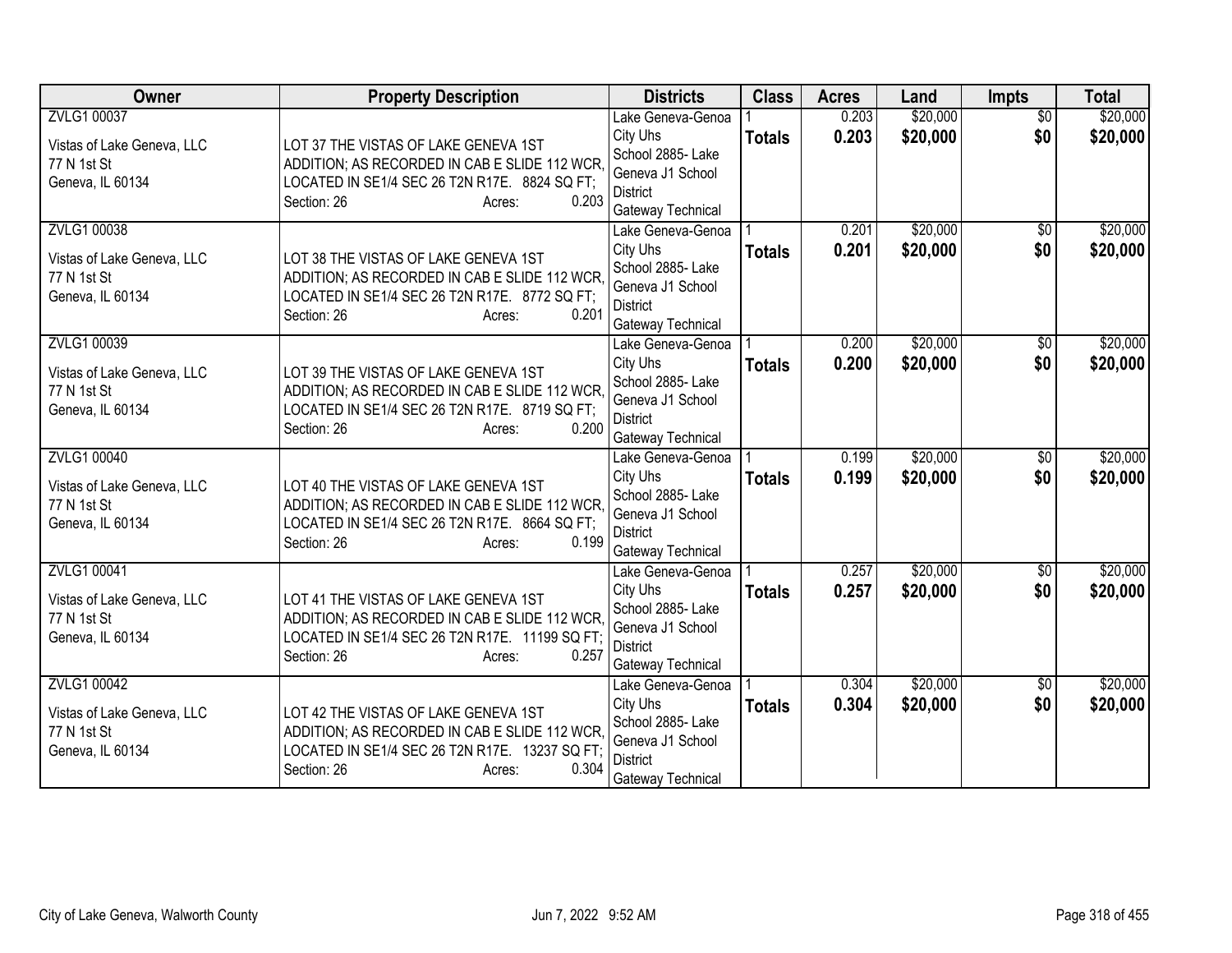| Owner                                                                               | <b>Property Description</b>                                                                                                                                              | <b>Districts</b>                                                                                               | <b>Class</b>  | <b>Acres</b>   | Land                 | <b>Impts</b>           | <b>Total</b>         |
|-------------------------------------------------------------------------------------|--------------------------------------------------------------------------------------------------------------------------------------------------------------------------|----------------------------------------------------------------------------------------------------------------|---------------|----------------|----------------------|------------------------|----------------------|
| ZVLG1 00043<br>Vistas of Lake Geneva, LLC<br>77 N 1st St<br>Geneva, IL 60134        | LOT 43 THE VISTAS OF LAKE GENEVA 1ST<br>ADDITION; AS RECORDED IN CAB E SLIDE 112 WCR,<br>LOCATED IN SE1/4 SEC 26 T2N R17E. 8425 SQ FT;<br>0.193<br>Section: 26<br>Acres: | Lake Geneva-Genoa<br>City Uhs<br>School 2885- Lake<br>Geneva J1 School<br><b>District</b><br>Gateway Technical | <b>Totals</b> | 0.193<br>0.193 | \$20,000<br>\$20,000 | $\overline{50}$<br>\$0 | \$20,000<br>\$20,000 |
| <b>ZVLG1 00044</b><br>Vistas of Lake Geneva, LLC<br>77 N 1st St<br>Geneva, IL 60134 | LOT 44 THE VISTAS OF LAKE GENEVA 1ST<br>ADDITION; AS RECORDED IN CAB E SLIDE 112 WCR.<br>LOCATED IN SE1/4 SEC 26 T2N R17E. 7989 SQ FT;<br>Section: 26<br>0.183<br>Acres: | Lake Geneva-Genoa<br>City Uhs<br>School 2885- Lake<br>Geneva J1 School<br><b>District</b><br>Gateway Technical | <b>Totals</b> | 0.183<br>0.183 | \$20,000<br>\$20,000 | $\overline{30}$<br>\$0 | \$20,000<br>\$20,000 |
| ZVLG1 00045<br>Vistas of Lake Geneva, LLC<br>77 N 1st St<br>Geneva, IL 60134        | LOT 45 THE VISTAS OF LAKE GENEVA 1ST<br>ADDITION; AS RECORDED IN CAB E SLIDE 112 WCR,<br>LOCATED IN SE1/4 SEC 26 T2N R17E. 5554 SQ FT;<br>0.128<br>Section: 26<br>Acres: | Lake Geneva-Genoa<br>City Uhs<br>School 2885- Lake<br>Geneva J1 School<br><b>District</b><br>Gateway Technical | <b>Totals</b> | 0.128<br>0.128 | \$20,000<br>\$20,000 | \$0<br>\$0             | \$20,000<br>\$20,000 |
| ZVLG1 00046<br>Vistas of Lake Geneva, LLC<br>77 N 1st St<br>Geneva, IL 60134        | LOT 46 THE VISTAS OF LAKE GENEVA 1ST<br>ADDITION; AS RECORDED IN CAB E SLIDE 112 WCR,<br>LOCATED IN SE1/4 SEC 26 T2N R17E. 5736 SQ FT;<br>0.132<br>Section: 26<br>Acres: | Lake Geneva-Genoa<br>City Uhs<br>School 2885- Lake<br>Geneva J1 School<br><b>District</b><br>Gateway Technical | <b>Totals</b> | 0.132<br>0.132 | \$20,000<br>\$20,000 | $\overline{50}$<br>\$0 | \$20,000<br>\$20,000 |
| ZVLG1 00047<br>Vistas of Lake Geneva, LLC<br>77 N 1st St<br>Geneva, IL 60134        | LOT 47 THE VISTAS OF LAKE GENEVA 1ST<br>ADDITION; AS RECORDED IN CAB E SLIDE 112 WCR.<br>LOCATED IN SE1/4 SEC 26 T2N R17E. 5820 SQ FT;<br>0.134<br>Section: 26<br>Acres: | Lake Geneva-Genoa<br>City Uhs<br>School 2885- Lake<br>Geneva J1 School<br><b>District</b><br>Gateway Technical | <b>Totals</b> | 0.134<br>0.134 | \$20,000<br>\$20,000 | $\sqrt{$0}$<br>\$0     | \$20,000<br>\$20,000 |
| ZVLG1 00048<br>Vistas of Lake Geneva, LLC<br>77 N 1st St<br>Geneva, IL 60134        | LOT 48 THE VISTAS OF LAKE GENEVA 1ST<br>ADDITION; AS RECORDED IN CAB E SLIDE 112 WCR,<br>LOCATED IN SE1/4 SEC 26 T2N R17E. 5699 SQ FT;<br>0.131<br>Section: 26<br>Acres: | Lake Geneva-Genoa<br>City Uhs<br>School 2885- Lake<br>Geneva J1 School<br>District<br>Gateway Technical        | <b>Totals</b> | 0.220<br>0.220 | \$20,000<br>\$20,000 | \$0<br>\$0             | \$20,000<br>\$20,000 |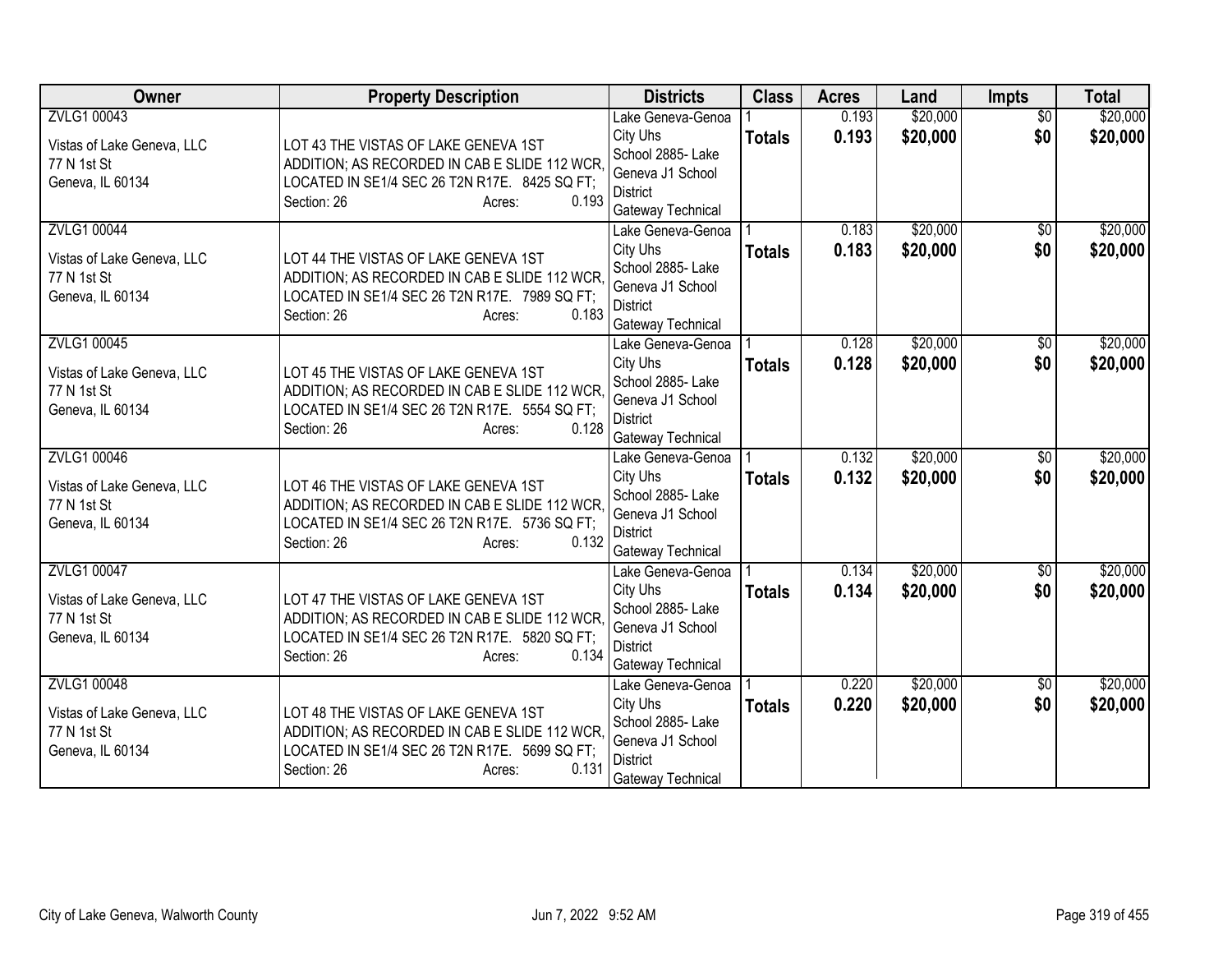| Owner                                                                        | <b>Property Description</b>                                                                                                                                              | <b>Districts</b>                                                                                               | <b>Class</b>  | <b>Acres</b>   | Land                 | <b>Impts</b>           | <b>Total</b>         |
|------------------------------------------------------------------------------|--------------------------------------------------------------------------------------------------------------------------------------------------------------------------|----------------------------------------------------------------------------------------------------------------|---------------|----------------|----------------------|------------------------|----------------------|
| ZVLG1 00049<br>Vistas of Lake Geneva, LLC<br>77 N 1st St<br>Geneva, IL 60134 | LOT 49 THE VISTAS OF LAKE GENEVA 1ST<br>ADDITION; AS RECORDED IN CAB E SLIDE 112 WCR,<br>LOCATED IN SE1/4 SEC 26 T2N R17E. 9590 SQ FT;                                   | Lake Geneva-Genoa<br>City Uhs<br>School 2885- Lake<br>Geneva J1 School                                         | <b>Totals</b> | 0.220<br>0.220 | \$20,000<br>\$20,000 | $\overline{50}$<br>\$0 | \$20,000<br>\$20,000 |
| ZVLG1 00050                                                                  | 0.220<br>Section: 26<br>Acres:<br>LOT 50 THE VISTAS OF LAKE GENEVA 1ST                                                                                                   | <b>District</b><br>Gateway Technical<br>Lake Geneva-Genoa<br>City Uhs                                          | <b>Totals</b> | 0.220<br>0.220 | \$20,000<br>\$20,000 | $\overline{30}$<br>\$0 | \$20,000<br>\$20,000 |
| Vistas of Lake Geneva, LLC<br>77 N 1st St<br>Geneva, IL 60134                | ADDITION; AS RECORDED IN CAB E SLIDE 112 WCR.<br>LOCATED IN SE1/4 SEC 26 T2N R17E. 9619 SQ FT;<br>Section: 26<br>0.220<br>Acres:                                         | School 2885- Lake<br>Geneva J1 School<br><b>District</b><br>Gateway Technical                                  |               |                |                      |                        |                      |
| ZVLG1 00051<br>Vistas of Lake Geneva, LLC<br>77 N 1st St<br>Geneva, IL 60134 | LOT 51 THE VISTAS OF LAKE GENEVA 1ST<br>ADDITION; AS RECORDED IN CAB E SLIDE 112 WCR,<br>LOCATED IN SE1/4 SEC 26 T2N R17E. 8469 SQ FT;<br>0.194<br>Section: 26<br>Acres: | Lake Geneva-Genoa<br>City Uhs<br>School 2885- Lake<br>Geneva J1 School<br><b>District</b><br>Gateway Technical | <b>Totals</b> | 0.194<br>0.194 | \$20,000<br>\$20,000 | \$0<br>\$0             | \$20,000<br>\$20,000 |
| ZVLG1 00052<br>Vistas of Lake Geneva, LLC<br>77 N 1st St<br>Geneva, IL 60134 | LOT 52 THE VISTAS OF LAKE GENEVA 1ST<br>ADDITION; AS RECORDED IN CAB E SLIDE 112 WCR,<br>LOCATED IN SE1/4 SEC 26 T2N R17E. 6100 SQ FT;<br>0.140<br>Section: 26<br>Acres: | Lake Geneva-Genoa<br>City Uhs<br>School 2885- Lake<br>Geneva J1 School<br><b>District</b><br>Gateway Technical | <b>Totals</b> | 0.140<br>0.140 | \$20,000<br>\$20,000 | $\overline{50}$<br>\$0 | \$20,000<br>\$20,000 |
| ZVLG1 00053<br>Vistas of Lake Geneva, LLC<br>77 N 1st St<br>Geneva, IL 60134 | LOT 53 THE VISTAS OF LAKE GENEVA 1ST<br>ADDITION; AS RECORDED IN CAB E SLIDE 112 WCR.<br>LOCATED IN SE1/4 SEC 26 T2N R17E. 6252 SQ FT;<br>0.144<br>Section: 26<br>Acres: | Lake Geneva-Genoa<br>City Uhs<br>School 2885- Lake<br>Geneva J1 School<br><b>District</b><br>Gateway Technical | <b>Totals</b> | 0.144<br>0.144 | \$20,000<br>\$20,000 | $\sqrt{$0}$<br>\$0     | \$20,000<br>\$20,000 |
| ZVLG1 00054<br>Vistas of Lake Geneva, LLC<br>77 N 1st St<br>Geneva, IL 60134 | LOT 54 THE VISTAS OF LAKE GENEVA AS<br>RECORDED IN CAB E SLIDE 112 WCR. LOCATED<br>SE1/4 SEC 26 T2N R17E. 7507 SQ FT; CITY OF LAKE<br>0.172<br>Section: 26<br>Acres:     | Lake Geneva-Genoa<br>City Uhs<br>School 2885- Lake<br>Geneva J1 School<br><b>District</b><br>Gateway Technical | <b>Totals</b> | 0.172<br>0.172 | \$20,000<br>\$20,000 | \$0<br>\$0             | \$20,000<br>\$20,000 |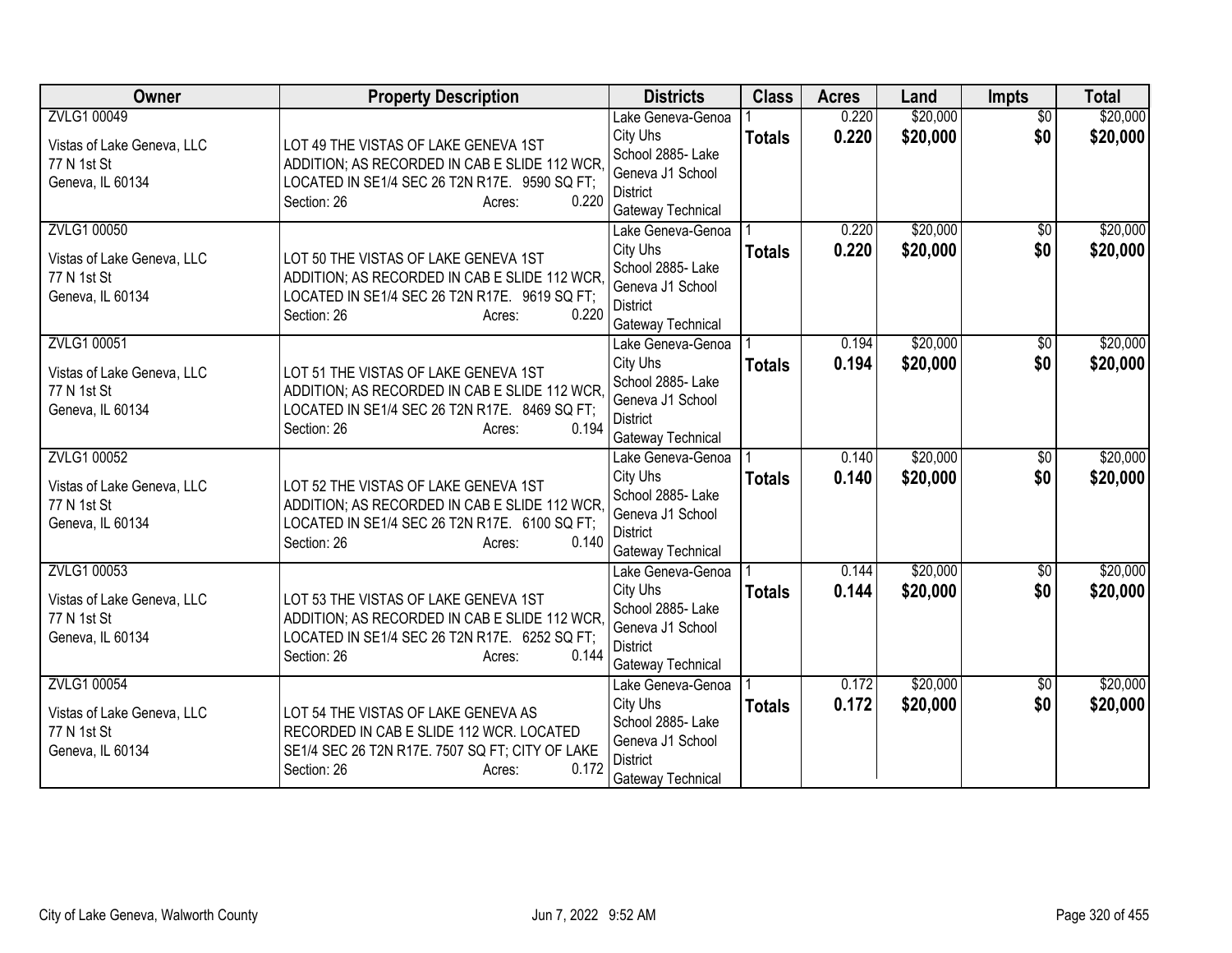| Owner                                                                        | <b>Property Description</b>                                                                                                                                                | <b>Districts</b>                                                                                               | <b>Class</b>  | <b>Acres</b>   | Land                 | <b>Impts</b>           | <b>Total</b>         |
|------------------------------------------------------------------------------|----------------------------------------------------------------------------------------------------------------------------------------------------------------------------|----------------------------------------------------------------------------------------------------------------|---------------|----------------|----------------------|------------------------|----------------------|
| ZVLG1 00055<br>Vistas of Lake Geneva, LLC                                    | LOT 55 THE VISTAS OF LAKE GENEVA 1ST                                                                                                                                       | Lake Geneva-Genoa<br>City Uhs                                                                                  | <b>Totals</b> | 0.159<br>0.159 | \$20,000<br>\$20,000 | $\overline{50}$<br>\$0 | \$20,000<br>\$20,000 |
| 77 N 1st St<br>Geneva, IL 60134                                              | ADDITION; AS RECORDED IN CAB E SLIDE 112 WCR,<br>LOCATED IN SE1/4 SEC 26 T2N R17E. 6907 SQ FT;<br>0.159<br>Section: 26<br>Acres:                                           | School 2885- Lake<br>Geneva J1 School<br><b>District</b><br>Gateway Technical                                  |               |                |                      |                        |                      |
| ZVLG1 00056<br>Vistas of Lake Geneva, LLC<br>77 N 1st St<br>Geneva, IL 60134 | LOT 56 THE VISTAS OF LAKE GENEVA 1ST<br>ADDITION; AS RECORDED IN CAB E SLIDE 112 WCR.<br>LOCATED IN SE1/4 SEC 26 T2N R17E. 5192 SQ FT;<br>Section: 26<br>0.119<br>Acres:   | Lake Geneva-Genoa<br>City Uhs<br>School 2885- Lake<br>Geneva J1 School<br><b>District</b><br>Gateway Technical | <b>Totals</b> | 0.119<br>0.119 | \$20,000<br>\$20,000 | $\overline{30}$<br>\$0 | \$20,000<br>\$20,000 |
| ZVLG1 00057<br>Vistas of Lake Geneva, LLC<br>77 N 1st St<br>Geneva, IL 60134 | LOT 57 THE VISTAS OF LAKE GENEVA 1ST<br>ADDITION; AS RECORDED IN CAB E SLIDE 112 WCR,<br>LOCATED IN SE1/4 SEC 26 T2N R17E. 5288 SQ FT;<br>0.121<br>Section: 26<br>Acres:   | Lake Geneva-Genoa<br>City Uhs<br>School 2885- Lake<br>Geneva J1 School<br><b>District</b><br>Gateway Technical | <b>Totals</b> | 0.121<br>0.121 | \$20,000<br>\$20,000 | \$0<br>\$0             | \$20,000<br>\$20,000 |
| ZVLG1 00058<br>Vistas of Lake Geneva, LLC<br>77 N 1st St<br>Geneva, IL 60134 | LOT 58 THE VISTAS OF LAKE GENEVA 1ST<br>ADDITION; AS RECORDED IN CAB E SLIDE 112 WCR,<br>LOCATED IN SE1/4 SEC 26 T2N R17E. 5609 SQ FT;<br>1.290<br>Section: 26<br>Acres:   | Lake Geneva-Genoa<br>City Uhs<br>School 2885- Lake<br>Geneva J1 School<br><b>District</b><br>Gateway Technical | <b>Totals</b> | 1.290<br>1.290 | \$20,000<br>\$20,000 | $\overline{50}$<br>\$0 | \$20,000<br>\$20,000 |
| ZVLG1 00059<br>Vistas of Lake Geneva, LLC<br>77 N 1st St<br>Geneva, IL 60134 | OUTLOT 5 THE VISTAS OF LAKE GENEVA 1ST<br>ADDITION; AS RECORDED IN CAB E SLIDE 112 WCR.<br>LOCATED IN SE1/4 SEC 26 T2N R17E. 7695 SQ FT;<br>Section: 26<br>0.177<br>Acres: | Lake Geneva-Genoa<br>City Uhs<br>School 2885- Lake<br>Geneva J1 School<br><b>District</b><br>Gateway Technical | <b>Totals</b> | 0.177<br>0.177 | \$20,000<br>\$20,000 | $\sqrt{$0}$<br>\$0     | \$20,000<br>\$20,000 |
| ZVLG1 00060<br>Vistas of Lake Geneva, LLC<br>77 N 1st St<br>Geneva, IL 60134 | OUTLOT 6 THE VISTAS OF LAKE GENEVA 1ST<br>ADDITION; AS RECORDED IN CAB E SLIDE 112 WCR.<br>LOCATED IN SE1/4 SEC 26 T2N R17E. 7056 SQ FT;<br>0.162<br>Section: 26<br>Acres: | Lake Geneva-Genoa<br>City Uhs<br>School 2885- Lake<br>Geneva J1 School<br><b>District</b><br>Gateway Technical | <b>Totals</b> | 0.162<br>0.162 | \$20,000<br>\$20,000 | \$0<br>\$0             | \$20,000<br>\$20,000 |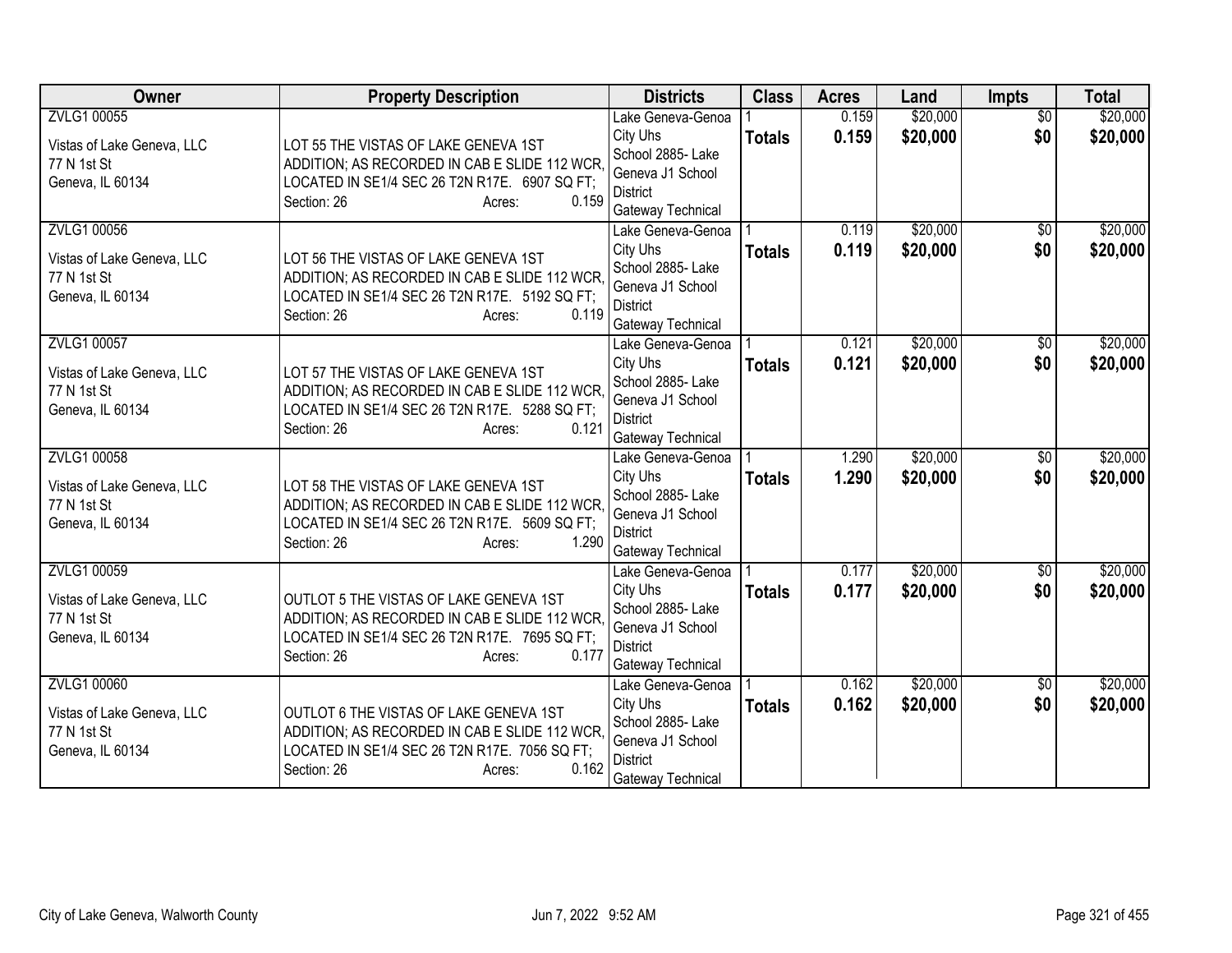| <b>Owner</b>                                                                        | <b>Property Description</b>                                                                                                                                                                          | <b>Districts</b>                                                                                                                | <b>Class</b>  | <b>Acres</b>   | Land                 | <b>Impts</b>           | <b>Total</b>           |
|-------------------------------------------------------------------------------------|------------------------------------------------------------------------------------------------------------------------------------------------------------------------------------------------------|---------------------------------------------------------------------------------------------------------------------------------|---------------|----------------|----------------------|------------------------|------------------------|
| ZVS 00001                                                                           | 951 S Lake Shore Dr                                                                                                                                                                                  | Aldermanic 01                                                                                                                   |               | 0.260          | \$55,100             | \$354,100              | \$409,200              |
| Penelope Roehrer<br>951 S Lake Shore Dr Ut 1<br>Lake Geneva, WI 53147-0000          | UNIT 1 VICTORIAN SQUARE CONDO. AS RECORDED<br>UNDER DOC. NO. 281320 WCR. LOCATED IN NW 1/4<br>NE 1/4 & NE 1/4 NE 1/4 SECTION 1 T1N R17E. 11496                                                       | Lake Geneva-Genoa<br>City Uhs<br>School 2885- Lake<br>Geneva J1 School                                                          | <b>Totals</b> | 0.260          | \$55,100             | \$354,100              | \$409,200              |
|                                                                                     | 0.260<br>Section:<br>Acres:                                                                                                                                                                          | <b>District</b><br>Gateway Technical                                                                                            |               |                |                      |                        |                        |
| ZVS 00002<br>Alicia M. Lanzito<br>951 S Lake Shore Dr Ut 2<br>Lake Geneva, WI 53147 | 951 S Lake Shore Dr<br>UNIT 2 VICTORIAN SQUARE CONDO. AS RECORDED<br>UNDER DOC. NO. 281320 WCR. LOCATED IN NW 1/4<br>NE 1/4 & NE 1/4 NE 1/4 SECTION 1 T1N R17E. 10500<br>0.240<br>Section:<br>Acres: | Aldermanic 01<br>Lake Geneva-Genoa<br>City Uhs<br>School 2885- Lake<br>Geneva J1 School<br><b>District</b><br>Gateway Technical | <b>Totals</b> | 0.240<br>0.240 | \$52,900<br>\$52,900 | \$325,200<br>\$325,200 | \$378,100<br>\$378,100 |
| ZVS 00003<br>Frank R. Serrecchia<br>1423 Vineyard Ln<br>Libertyville, IL 60048-0000 | 951 S Lake Shore Dr<br>UNIT 3 VICTORIAN SQUARE CONDO. AS RECORDED<br>UNDER DOC. NO. 281320 WCR. LOCATED IN NW 1/4<br>NE 1/4 & NE 1/4 NE 1/4 SECTION 1 T1N R17E. 8251<br>0.190<br>Section:<br>Acres:  | Aldermanic 01<br>Lake Geneva-Genoa<br>City Uhs<br>School 2885- Lake<br>Geneva J1 School<br><b>District</b><br>Gateway Technical | <b>Totals</b> | 0.190<br>0.190 | \$45,400<br>\$45,400 | \$405,300<br>\$405,300 | \$450,700<br>\$450,700 |
| ZVS 00004<br>4square, LLC<br>951 S Lakeshore Dr<br>Lake Geneva, WI 53147-0000       | 951 S Lake Shore Dr<br>UNIT 4 VICTORIAN SQUARE CONDO. AS RECORDED<br>UNDER DOC. NO. 281320 WCR. LOCATED IN NW 1/4<br>NE 1/4 & NE 1/4 NE 1/4 SECTION 1 T1N R17E. 8251<br>0.190<br>Section:<br>Acres:  | Aldermanic 01<br>Lake Geneva-Genoa<br>City Uhs<br>School 2885- Lake<br>Geneva J1 School<br><b>District</b><br>Gateway Technical | <b>Totals</b> | 0.190<br>0.190 | \$45,400<br>\$45,400 | \$382,600<br>\$382,600 | \$428,000<br>\$428,000 |
| ZVS 00005<br>Laura Selby Trust<br>195 N Harbor Dr #2705<br>Chicago, IL 60601        | 951 S Lake Shore Dr<br>UNIT 5 VICTORIAN SQUARE CONDO. AS RECORDED<br>UNDER DOC. NO. 281320 WCR. LOCATED IN NW 1/4<br>NE 1/4 & NE 1/4 NE 1/4 SECTION 1 T1N R17E. 9426<br>0.220<br>Section:<br>Acres:  | Aldermanic 01<br>Lake Geneva-Genoa<br>City Uhs<br>School 2885- Lake<br>Geneva J1 School<br><b>District</b><br>Gateway Technical | <b>Totals</b> | 0.220<br>0.220 | \$50,500<br>\$50,500 | \$347,500<br>\$347,500 | \$398,000<br>\$398,000 |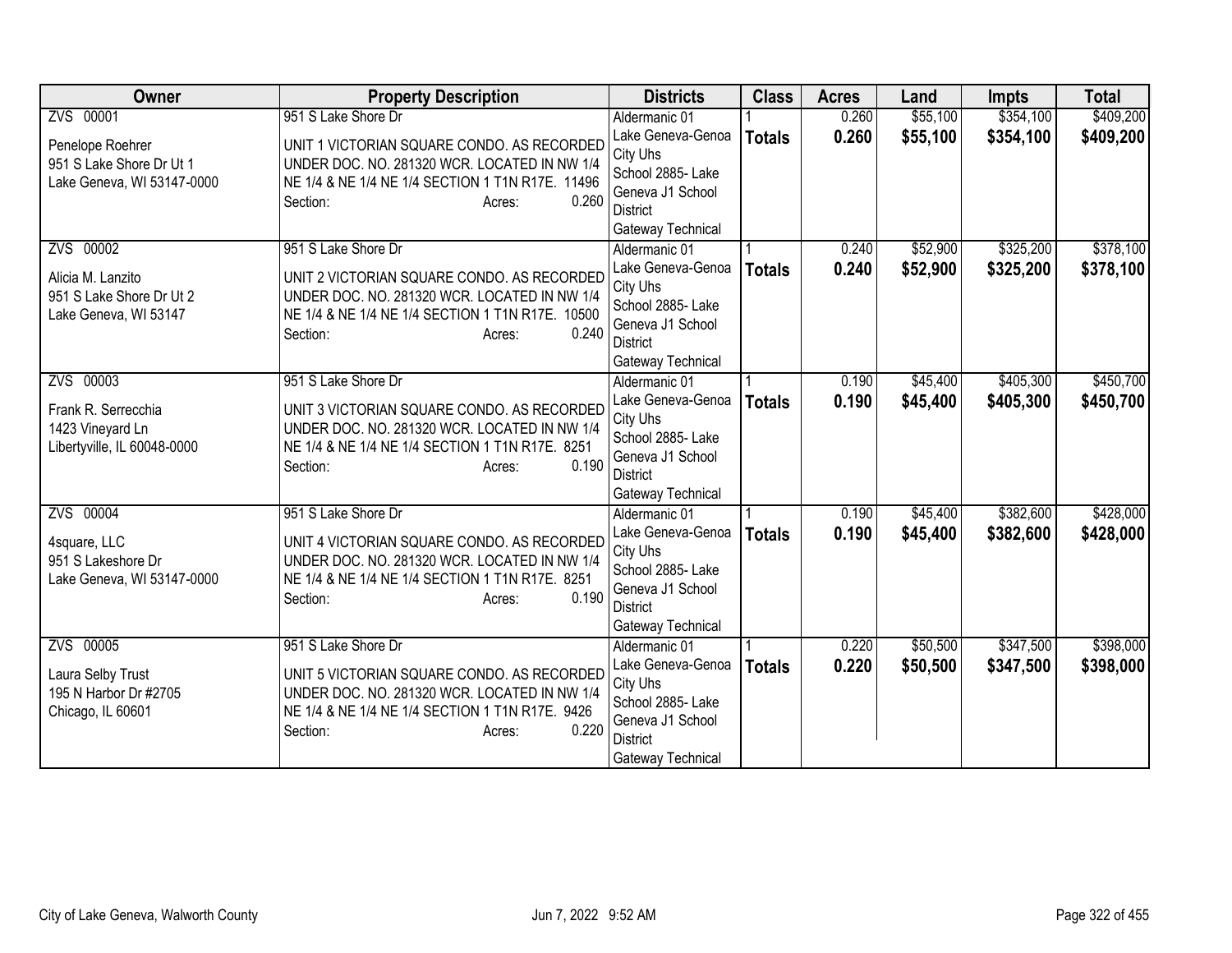| <b>Owner</b>                                                                              | <b>Property Description</b>                                                                                                                                                                          | <b>Districts</b>                                                                                                                | <b>Class</b>  | <b>Acres</b>   | Land                 | <b>Impts</b>           | <b>Total</b>           |
|-------------------------------------------------------------------------------------------|------------------------------------------------------------------------------------------------------------------------------------------------------------------------------------------------------|---------------------------------------------------------------------------------------------------------------------------------|---------------|----------------|----------------------|------------------------|------------------------|
| ZVS 00006                                                                                 | 951 S Lake Shore Dr                                                                                                                                                                                  | Aldermanic 01                                                                                                                   |               | 0.220          | \$51,200             | \$404,400              | \$455,600              |
| Raymond Alois Ring<br>951 S Lakeshore Dr Ut 6<br>Lake Geneva, WI 53147-0000               | UNIT 6 VICTORIAN SQUARE CONDO. AS RECORDED<br>UNDER DOC. NO. 281320 WCR. LOCATED IN NW 1/4<br>NE 1/4 & NE 1/4 NE 1/4 SECTION 1 T1N R17E. 9750<br>0.220<br>Section:<br>Acres:                         | Lake Geneva-Genoa<br>City Uhs<br>School 2885- Lake<br>Geneva J1 School<br><b>District</b>                                       | <b>Totals</b> | 0.220          | \$51,200             | \$404,400              | \$455,600              |
|                                                                                           |                                                                                                                                                                                                      | Gateway Technical                                                                                                               |               |                |                      |                        |                        |
| ZVS 00007<br>Garrett C. Schultz<br>951 S Lake Shore Dr Ut 7<br>Lake Geneva, WI 53147      | 951 S Lake Shore Dr<br>UNIT 7 VICTORIAN SQUARE CONDO. AS RECORDED<br>UNDER DOC. NO. 281320 WCR. LOCATED IN NW 1/4<br>NE 1/4 & NE 1/4 NE 1/4 SECTION 1 T1N R17E. 20427<br>0.470<br>Section:<br>Acres: | Aldermanic 01<br>Lake Geneva-Genoa<br>City Uhs<br>School 2885- Lake<br>Geneva J1 School<br><b>District</b><br>Gateway Technical | <b>Totals</b> | 0.470<br>0.470 | \$67,800<br>\$67,800 | \$369,300<br>\$369,300 | \$437,100<br>\$437,100 |
| ZVS 00008<br>Timothy J. Gobat<br>1331 N Ridge Ave<br>Arlington Heights, IL 60004          | 951 S Lake Shore Dr<br>UNIT 8 VICTORIAN SQUARE CONDO. AS RECORDED<br>UNDER DOC. NO. 281320 WCR. LOCATED IN NW 1/4<br>NE 1/4 & NE 1/4 NE 1/4 SECTION 1 T1N R17E. 8580<br>0.200<br>Section:<br>Acres:  | Aldermanic 01<br>Lake Geneva-Genoa<br>City Uhs<br>School 2885- Lake<br>Geneva J1 School<br><b>District</b><br>Gateway Technical | <b>Totals</b> | 0.200<br>0.200 | \$47,200<br>\$47,200 | \$268,200<br>\$268,200 | \$315,400<br>\$315,400 |
| ZVS 00009<br>Irwin Abrams<br>101 Westmoreland Dr<br>Wilmette, IL 60091-0000               | 951 S Lake Shore Dr<br>UNIT 9 VICTORIAN SQUARE CONDO. AS RECORDED<br>UNDER DOC. NO. 281320 WCR. LOCATED IN NW 1/4<br>NE 1/4 & NE 1/4 NE 1/4 SECTION 1 T1N R17E. 9550<br>0.220<br>Section:<br>Acres:  | Aldermanic 01<br>Lake Geneva-Genoa<br>City Uhs<br>School 2885- Lake<br>Geneva J1 School<br><b>District</b><br>Gateway Technical | <b>Totals</b> | 0.220<br>0.220 | \$50,700<br>\$50,700 | \$454,400<br>\$454,400 | \$505,100<br>\$505,100 |
| ZVS 00010<br><b>Tianne Bataille</b><br>951 S Lake Shore Dr Ut 10<br>Lake Geneva, WI 53147 | 951 S Lake Shore Dr<br>UNIT 10 VICTORIAN SQUARE CONDO AS<br>RECORDED UNDER DOC. NO. 281320 WCR.<br>LOCATED IN NW 1/4 NE 1/4 & NE 1/4 NE 1/4 SECTION<br>0.250<br>Section:<br>Acres:                   | Aldermanic 01<br>Lake Geneva-Genoa<br>City Uhs<br>School 2885- Lake<br>Geneva J1 School<br><b>District</b><br>Gateway Technical | <b>Totals</b> | 0.250<br>0.250 | \$54,200<br>\$54,200 | \$392,600<br>\$392,600 | \$446,800<br>\$446,800 |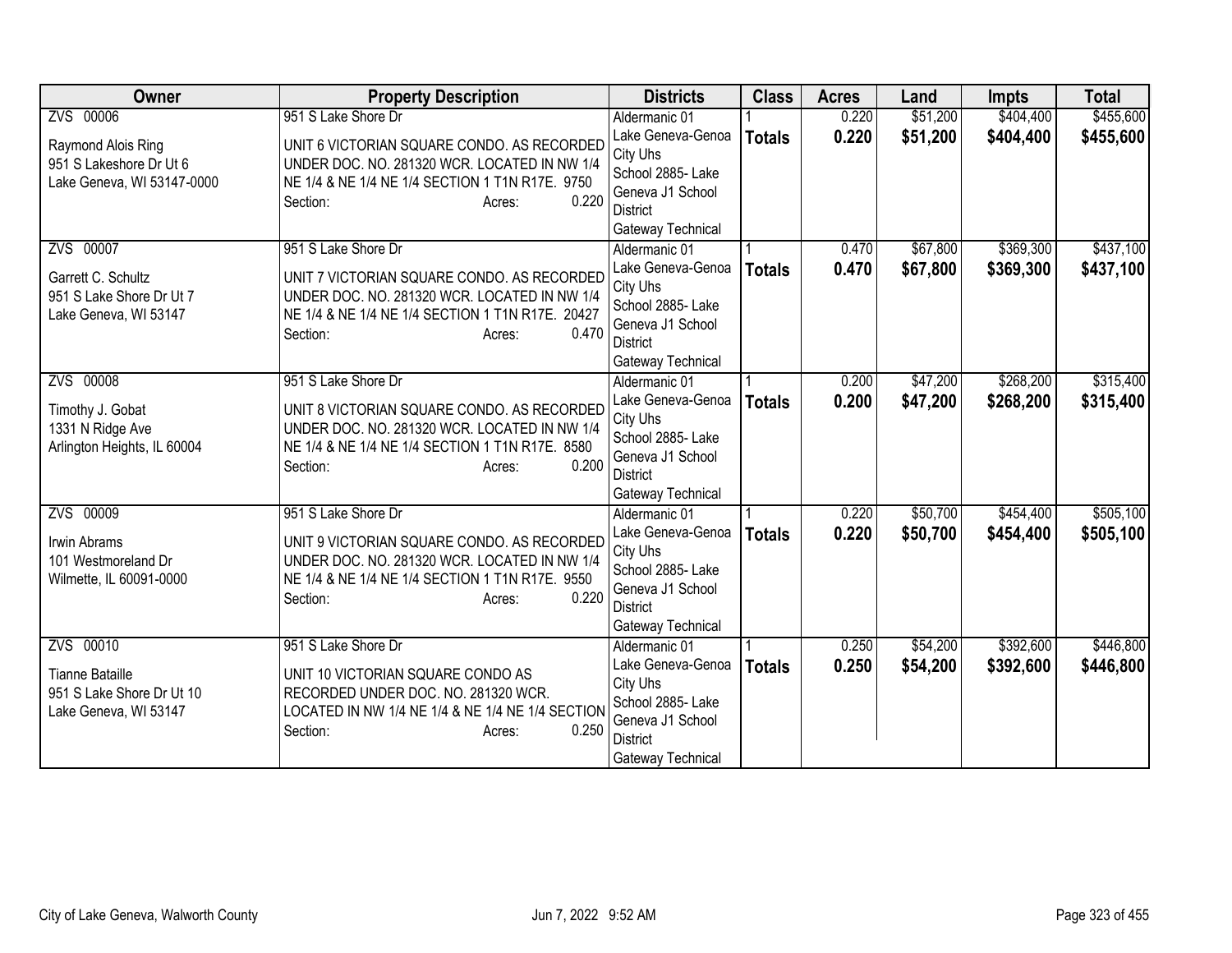| Owner                     | <b>Property Description</b>                      | <b>Districts</b>  | <b>Class</b>    | <b>Acres</b> | Land     | <b>Impts</b> | <b>Total</b> |
|---------------------------|--------------------------------------------------|-------------------|-----------------|--------------|----------|--------------|--------------|
| ZVS 00011                 | 951 S Lake Shore Dr                              | Aldermanic 01     |                 | 0.200        | \$47,300 | \$469,900    | \$517,200    |
| Elaine Vlahakis           | UNIT 11 VICTORIAN SQUARE CONDO AS                | Lake Geneva-Genoa | <b>Totals</b>   | 0.200        | \$47,300 | \$469,900    | \$517,200    |
| 222 N Washington          | RECORDED UNDER DOC. NO. 281320 WCR.              | City Uhs          |                 |              |          |              |              |
| Park Ridge, IL 60068-0000 | LOCATED IN NW 1/4 NE 1/4 & NE 1/4 NE 1/4 SECTION | School 2885- Lake |                 |              |          |              |              |
|                           | 0.200<br>Section:<br>Acres:                      | Geneva J1 School  |                 |              |          |              |              |
|                           |                                                  | <b>District</b>   |                 |              |          |              |              |
|                           |                                                  | Gateway Technical |                 |              |          |              |              |
| ZVS 00012                 | 951 S Lake Shore Dr                              | Aldermanic 01     |                 | 0.200        | \$47,200 | \$384,100    | \$431,300    |
| Joe Mclean Trust          | UNIT 12 VICTORIAN SQUARE CONDO AS                | Lake Geneva-Genoa | <b>Totals</b>   | 0.200        | \$47,200 | \$384,100    | \$431,300    |
| 951 S Lake Shore Dr Ut 12 | RECORDED UNDER DOC. NO. 281320 WCR.              | City Uhs          |                 |              |          |              |              |
| Lake Geneva, WI 53147     | LOCATED IN NW 1/4 NE 1/4 & NE 1/4 NE 1/4 SECTION | School 2885- Lake |                 |              |          |              |              |
|                           | Section:<br>0.200<br>Acres:                      | Geneva J1 School  |                 |              |          |              |              |
|                           |                                                  | District          |                 |              |          |              |              |
|                           |                                                  | Gateway Technical |                 |              |          |              |              |
| ZW 00001                  |                                                  | Aldermanic 01     | $\overline{X4}$ | 0.000        | \$0      | \$0          | \$0          |
| City of Lake Geneva       | PT OF CITY LOT OF WARHURST SUBD DESC AS          | Lake Geneva-Genoa | <b>Totals</b>   | 0.000        | \$0      | \$0          | \$0          |
| 626 Geneva St             | COM NW COR BLK 1 WARHURSTS SUB E 210' TO         | City Uhs          |                 |              |          |              |              |
| Lake Geneva, WI 53147     | HWY, SWLY ON 14D CURVE TO W LN SD BLK, N 210'    | School 2885- Lake |                 |              |          |              |              |
|                           | 0.000                                            | Geneva J1 School  |                 |              |          |              |              |
|                           | Section:<br>Acres:                               | <b>District</b>   |                 |              |          |              |              |
|                           |                                                  | Gateway Technical |                 |              |          |              |              |
| ZW 00002                  | 1240 Center St                                   | Aldermanic 01     |                 | 0.220        | \$33,100 | \$169,500    | \$202,600    |
| Scott P. Osullivan        | LOT 1 BLK 1 WARHURSTS SUB CITY OF LAKE           | Lake Geneva-Genoa | <b>Totals</b>   | 0.220        | \$33,100 | \$169,500    | \$202,600    |
| 329 S Stone Ridge Dr      | <b>GENEVA</b>                                    | City Uhs          |                 |              |          |              |              |
| Lake Geneva, WI 53147     |                                                  | School 2885- Lake |                 |              |          |              |              |
|                           | 0.220<br>Section:<br>Acres:                      | Geneva J1 School  |                 |              |          |              |              |
|                           |                                                  | <b>District</b>   |                 |              |          |              |              |
|                           |                                                  | Gateway Technical |                 |              |          |              |              |
| ZW 00002A                 | 1230 Center St                                   | Aldermanic 01     |                 | 0.180        | \$28,800 | \$169,700    | \$198,500    |
| Rachit Kashyap            | LOT 2 BLK 1 WARHURSTS SUB CITY OF LAKE           | Lake Geneva-Genoa | <b>Totals</b>   | 0.180        | \$28,800 | \$169,700    | \$198,500    |
| 2797 Wedgewood Dr         | <b>GENEVA</b>                                    | City Uhs          |                 |              |          |              |              |
| Naperville, IL 60565      |                                                  | School 2885-Lake  |                 |              |          |              |              |
|                           | 0.180<br>Section:<br>Acres:                      | Geneva J1 School  |                 |              |          |              |              |
|                           |                                                  | <b>District</b>   |                 |              |          |              |              |
|                           |                                                  | Gateway Technical |                 |              |          |              |              |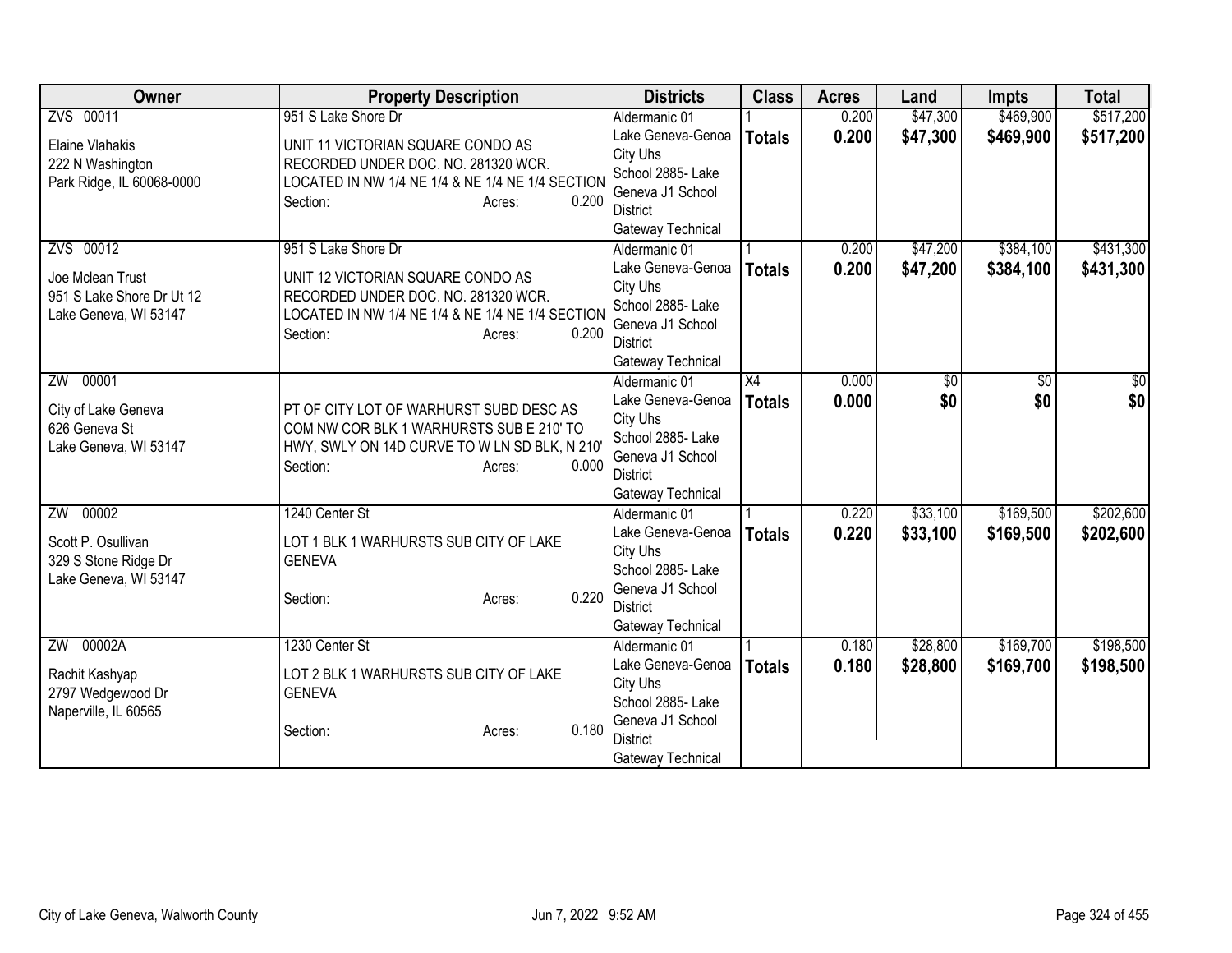| Owner                        | <b>Property Description</b>                 |        |          | <b>Districts</b>              | <b>Class</b>  | <b>Acres</b> | Land     | <b>Impts</b> | <b>Total</b> |
|------------------------------|---------------------------------------------|--------|----------|-------------------------------|---------------|--------------|----------|--------------|--------------|
| ZW 00002B                    | 740 Sheridan Springs Rd                     |        |          | Aldermanic 01                 |               | 0.320        | \$40,600 | \$122,700    | \$163,300    |
| <b>Scott Reiff</b>           | LOTS 3 & 4 BLK 1 WARHURSTS SUB CITY OF LAKE |        |          | Lake Geneva-Genoa             | <b>Totals</b> | 0.320        | \$40,600 | \$122,700    | \$163,300    |
| 400 Sage St                  | <b>GENEVA</b>                               |        |          | City Uhs                      |               |              |          |              |              |
| Lake Geneva, WI 53147        |                                             |        |          | School 2885- Lake             |               |              |          |              |              |
|                              | Section:                                    | Acres: | 0.320    | Geneva J1 School              |               |              |          |              |              |
|                              |                                             |        |          | <b>District</b>               |               |              |          |              |              |
|                              |                                             |        |          | Gateway Technical             |               |              |          |              |              |
| 00002C<br>ZW                 | 742 Sheridan Springs Rd                     |        |          | Aldermanic 01                 |               | 0.160        | \$25,900 | \$113,100    | \$139,000    |
| Michael Franzene             | LOT 5 BLK 1 WARHURSTS SUB CITY OF LAKE      |        |          | Lake Geneva-Genoa             | <b>Totals</b> | 0.160        | \$25,900 | \$113,100    | \$139,000    |
| 742 Sheridan Springs Rd      | <b>GENEVA</b>                               |        |          | City Uhs<br>School 2885- Lake |               |              |          |              |              |
| Lake Geneva, WI 53147-0000   |                                             |        |          | Geneva J1 School              |               |              |          |              |              |
|                              | Section:                                    | Acres: | 0.160    | <b>District</b>               |               |              |          |              |              |
|                              |                                             |        |          | Gateway Technical             |               |              |          |              |              |
| ZW 00002D                    | 766 Sheridan Springs Rd                     |        |          | Aldermanic 01                 |               | 0.230        | \$29,200 | \$356,500    | \$385,700    |
|                              |                                             |        |          | Lake Geneva-Genoa             | <b>Totals</b> | 0.230        | \$29,200 | \$356,500    | \$385,700    |
| Toby J. Horon                | LOT 6 BLK 1 WARHURSTS SUB CITY OF LAKE      |        | City Uhs |                               |               |              |          |              |              |
| 766 Sheridan Springs Rd      | <b>GENEVA</b>                               |        |          | School 2885- Lake             |               |              |          |              |              |
| Lake Geneva, WI 53147        |                                             |        | 0.230    | Geneva J1 School              |               |              |          |              |              |
|                              | Section:                                    | Acres: |          | <b>District</b>               |               |              |          |              |              |
|                              |                                             |        |          | Gateway Technical             |               |              |          |              |              |
| ZW 00003                     | 1205 Williams St                            |        |          | Aldermanic 01                 |               | 0.400        | \$45,600 | \$198,600    | \$244,200    |
| Phillip F Fishbeck Trust     | LOTS 7 & 8 BLK 1 WARHURSTS SUB CITY OF LAKE |        |          | Lake Geneva-Genoa             | <b>Totals</b> | 0.400        | \$45,600 | \$198,600    | \$244,200    |
| 1205 Williams St             | <b>GENEVA</b>                               |        |          | City Uhs                      |               |              |          |              |              |
| Lake Geneva, WI 53147-0000   |                                             |        |          | School 2885- Lake             |               |              |          |              |              |
|                              | Section:                                    | Acres: | 0.400    | Geneva J1 School              |               |              |          |              |              |
|                              |                                             |        |          | <b>District</b>               |               |              |          |              |              |
|                              |                                             |        |          | Gateway Technical             |               |              |          |              |              |
| ZW 00004                     | 731 Milwaukee St                            |        |          | Aldermanic 01                 |               | 0.150        | \$24,100 | \$195,900    | \$220,000    |
| Alexandria Taylor Magerowski | LOT 9 BLK 1 WARHURSTS SUB CITY OF LAKE      |        |          | Lake Geneva-Genoa             | <b>Totals</b> | 0.150        | \$24,100 | \$195,900    | \$220,000    |
| 731 Milwaukee St             | <b>GENEVA</b>                               |        |          | City Uhs<br>School 2885- Lake |               |              |          |              |              |
| Lake Geneva, WI 53147        |                                             |        |          | Geneva J1 School              |               |              |          |              |              |
|                              | Section:                                    | Acres: | 0.150    | <b>District</b>               |               |              |          |              |              |
|                              |                                             |        |          | Gateway Technical             |               |              |          |              |              |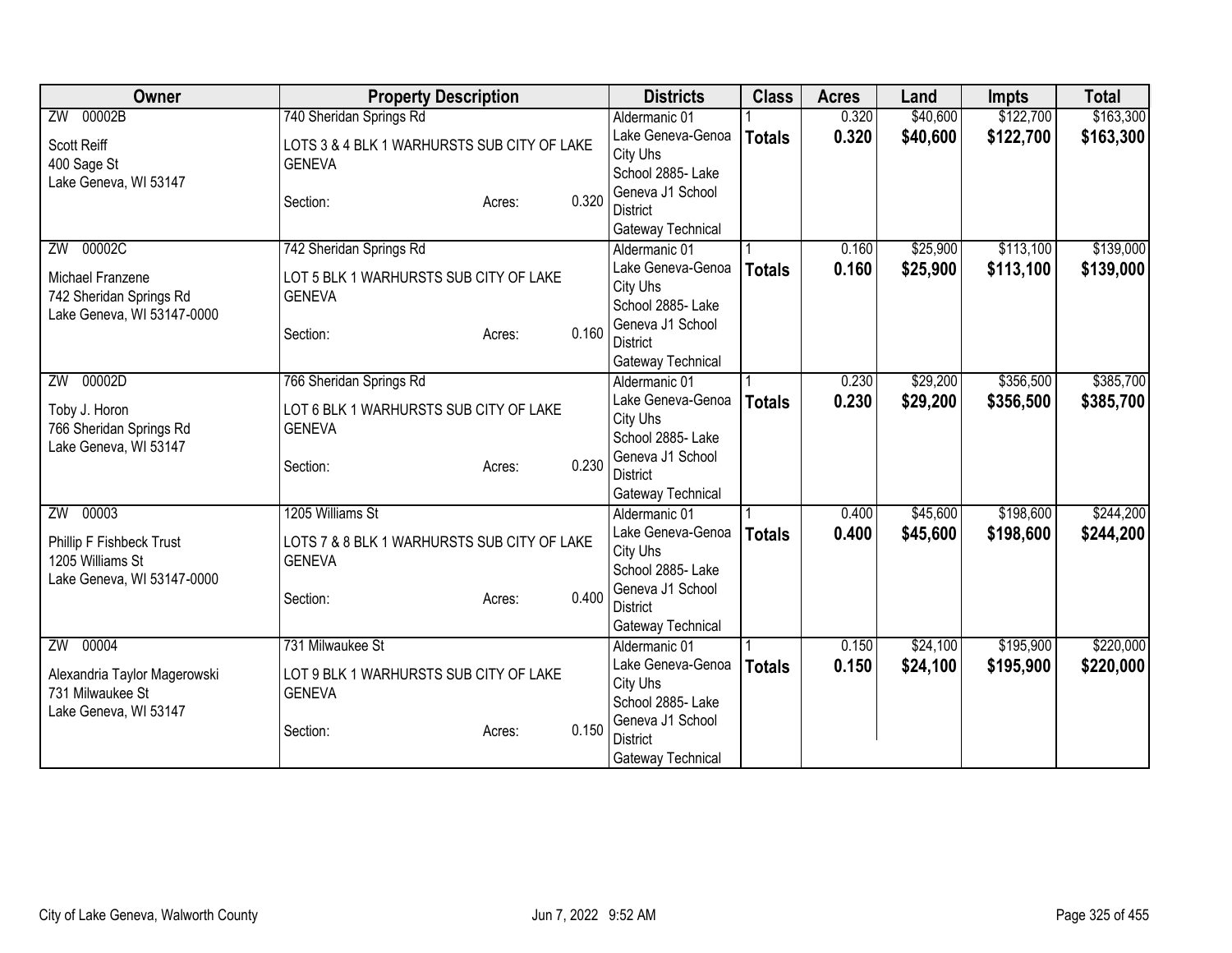| <b>Owner</b>               | <b>Property Description</b>                      | <b>Districts</b>  | <b>Class</b>  | <b>Acres</b> | Land     | <b>Impts</b> | <b>Total</b> |
|----------------------------|--------------------------------------------------|-------------------|---------------|--------------|----------|--------------|--------------|
| ZW 00004A                  | 727 Milwaukee St                                 | Aldermanic 01     |               | 0.300        | \$38,800 | \$145,000    | \$183,800    |
| Dolores E. Grabbert        | LOTS 10 & 11 BLK 1 WARHURSTS SUB CITY OF LAKE    | Lake Geneva-Genoa | <b>Totals</b> | 0.300        | \$38,800 | \$145,000    | \$183,800    |
| 727 Milwaukee St           | <b>GENEVA</b>                                    | City Uhs          |               |              |          |              |              |
| Lake Geneva, WI 53147-0000 |                                                  | School 2885- Lake |               |              |          |              |              |
|                            | 0.300<br>Section:<br>Acres:                      | Geneva J1 School  |               |              |          |              |              |
|                            |                                                  | <b>District</b>   |               |              |          |              |              |
|                            |                                                  | Gateway Technical |               |              |          |              |              |
| 00005<br>ZW                | 717 Milwaukee St                                 | Aldermanic 01     |               | 0.180        | \$27,800 | \$154,300    | \$182,100    |
| Alin Worley Family Trust   | LOT 12 BLK 1 & W 12' LOT 13 BLK 1 & W 12' LOT 14 | Lake Geneva-Genoa | <b>Totals</b> | 0.180        | \$27,800 | \$154,300    | \$182,100    |
| 717 Milwaukee Ave          | BLK 1 WARHURSTS SUB CITY OF LAKE GENEVA          | City Uhs          |               |              |          |              |              |
| Lake Geneva, WI 53147      |                                                  | School 2885- Lake |               |              |          |              |              |
|                            | 0.180<br>Section:<br>Acres:                      | Geneva J1 School  |               |              |          |              |              |
|                            |                                                  | <b>District</b>   |               |              |          |              |              |
|                            |                                                  | Gateway Technical |               |              |          |              |              |
| ZW 00005A                  | 705 Milwaukee St                                 | Aldermanic 01     |               | 0.340        | \$41,600 | \$141,900    | \$183,500    |
| Roberto A. Palencia        | LOT 13 BLK 1 EXC W 12' & LOT 14 BLK 1 EXC W 12'  | Lake Geneva-Genoa | <b>Totals</b> | 0.340        | \$41,600 | \$141,900    | \$183,500    |
| 750 Milwaukee St           | WARHURSTS SUB CITY OF LAKE GENEVA                | City Uhs          |               |              |          |              |              |
| Lake Geneva, WI 53147      |                                                  | School 2885- Lake |               |              |          |              |              |
|                            | 0.340<br>Section:<br>Acres:                      | Geneva J1 School  |               |              |          |              |              |
|                            |                                                  | <b>District</b>   |               |              |          |              |              |
|                            |                                                  | Gateway Technical |               |              |          |              |              |
| ZW 00006                   | 704 Milwaukee St                                 | Aldermanic 01     |               | 0.180        | \$28,600 | \$142,400    | \$171,000    |
| <b>Tim Reuss</b>           | LOT 1 BLK 2 WARHURSTS SUB CITY OF LAKE           | Lake Geneva-Genoa | <b>Totals</b> | 0.180        | \$28,600 | \$142,400    | \$171,000    |
| 704 Milwaukee St           | <b>GENEVA</b>                                    | City Uhs          |               |              |          |              |              |
| Lake Geneva, WI 53147-0001 |                                                  | School 2885- Lake |               |              |          |              |              |
|                            | 0.180<br>Section:<br>Acres:                      | Geneva J1 School  |               |              |          |              |              |
|                            |                                                  | <b>District</b>   |               |              |          |              |              |
|                            |                                                  | Gateway Technical |               |              |          |              |              |
| ZW 00006A                  | 1198 Center St                                   | Aldermanic 01     |               | 0.180        | \$28,800 | \$124,900    | \$153,700    |
| Eileen M. Lynn             | LOT 2 BLK 2 WARHURSTS SUB CITY OF LAKE           | Lake Geneva-Genoa | <b>Totals</b> | 0.180        | \$28,800 | \$124,900    | \$153,700    |
| 1198 Center St             | <b>GENEVA</b>                                    | City Uhs          |               |              |          |              |              |
| Lake Geneva, WI 53147      |                                                  | School 2885-Lake  |               |              |          |              |              |
|                            | 0.180<br>Section:<br>Acres:                      | Geneva J1 School  |               |              |          |              |              |
|                            |                                                  | <b>District</b>   |               |              |          |              |              |
|                            |                                                  | Gateway Technical |               |              |          |              |              |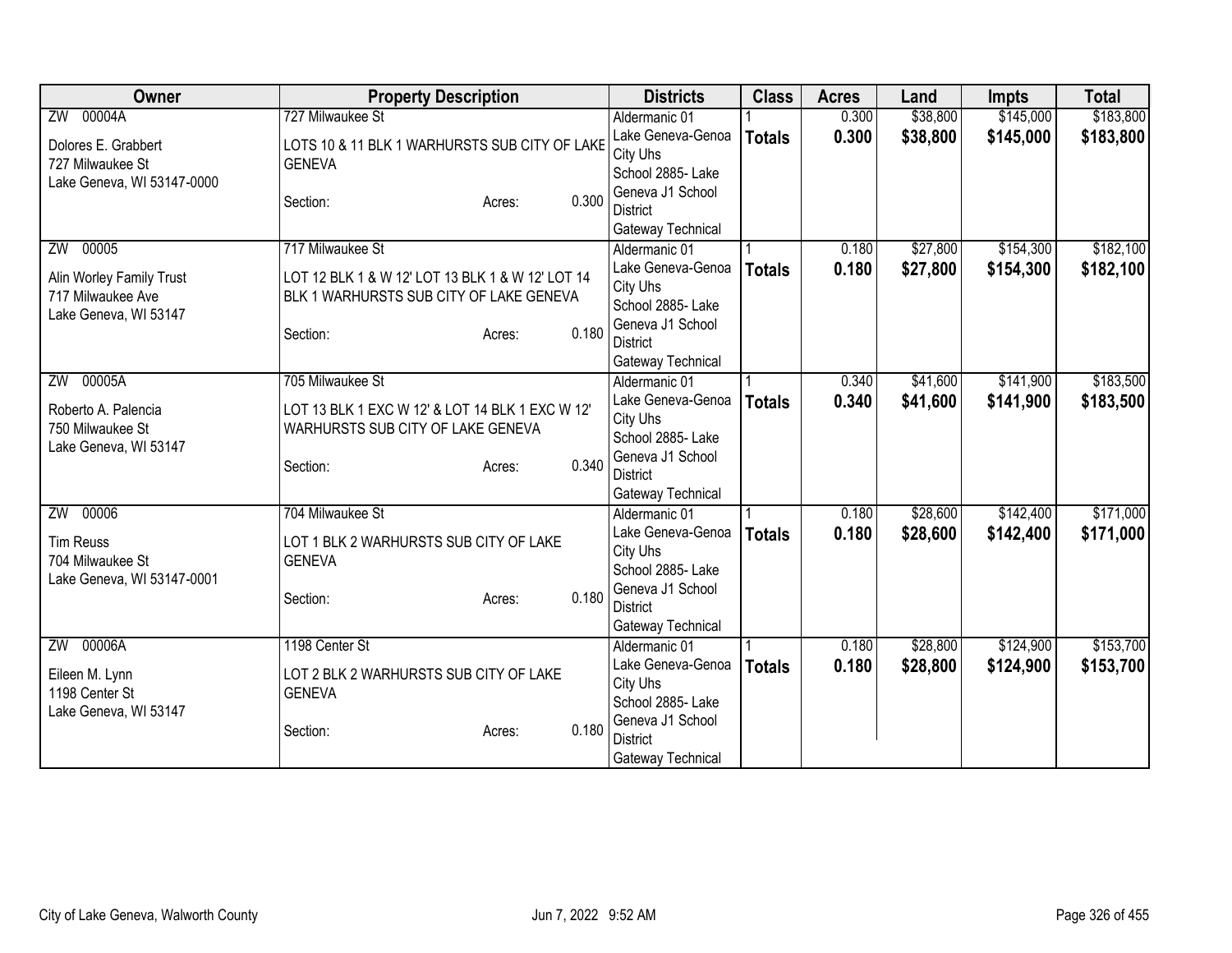| Owner                 | <b>Property Description</b>                 |       | <b>Districts</b>                    | <b>Class</b>  | <b>Acres</b> | Land     | <b>Impts</b> | <b>Total</b> |
|-----------------------|---------------------------------------------|-------|-------------------------------------|---------------|--------------|----------|--------------|--------------|
| ZW 00007              | 728 Milwaukee St                            |       | Aldermanic 01                       |               | 0.300        | \$38,800 | \$186,200    | \$225,000    |
| Debra S Lenell Trust  | LOTS 3 & 4 BLK 2 WARHURSTS SUB CITY OF LAKE |       | Lake Geneva-Genoa                   | <b>Totals</b> | 0.300        | \$38,800 | \$186,200    | \$225,000    |
| 728 Milwaukee St      | <b>GENEVA</b>                               |       | City Uhs                            |               |              |          |              |              |
| Lake Geneva, WI 53147 |                                             |       | School 2885- Lake                   |               |              |          |              |              |
|                       | Section:<br>Acres:                          | 0.300 | Geneva J1 School                    |               |              |          |              |              |
|                       |                                             |       | <b>District</b>                     |               |              |          |              |              |
|                       |                                             |       | Gateway Technical                   |               |              |          |              |              |
| 00008<br>ZW           | 730 Milwaukee St                            |       | Aldermanic 01                       |               | 0.150        | \$24,100 | \$121,300    | \$145,400    |
| Jose Luis Rodriguez   | LOT 5 BLK 2 WARHURSTS SUB CITY OF LAKE      |       | Lake Geneva-Genoa                   | <b>Totals</b> | 0.150        | \$24,100 | \$121,300    | \$145,400    |
| 730 Milwaukee St      | <b>GENEVA</b>                               |       | City Uhs<br>School 2885- Lake       |               |              |          |              |              |
| Lake Geneva, WI 53147 |                                             |       | Geneva J1 School                    |               |              |          |              |              |
|                       | Section:<br>Acres:                          | 0.150 | <b>District</b>                     |               |              |          |              |              |
|                       |                                             |       | Gateway Technical                   |               |              |          |              |              |
| ZW 00008A             | 734 Milwaukee St                            |       | Aldermanic 01                       |               | 0.300        | \$38,800 | \$194,200    | \$233,000    |
|                       |                                             |       | Lake Geneva-Genoa                   | <b>Totals</b> | 0.300        | \$38,800 | \$194,200    | \$233,000    |
| Neal D. Devries       | LOTS 6 & 7 BLK 2 WARHURSTS SUB CITY OF LAKE |       | City Uhs                            |               |              |          |              |              |
| W3628 Wildwood Dr     | <b>GENEVA</b>                               |       | School 2885- Lake                   |               |              |          |              |              |
| Lake Geneva, WI 53147 |                                             |       | Geneva J1 School                    |               |              |          |              |              |
|                       | Section:<br>Acres:                          | 0.300 | <b>District</b>                     |               |              |          |              |              |
|                       |                                             |       | Gateway Technical                   |               |              |          |              |              |
| ZW 00009              | 1143 Williams St                            |       | Aldermanic 01                       |               | 0.180        | \$28,300 | \$143,800    | \$172,100    |
| James L. Giese        | LOT 8 BLK 2 WARHURSTS SUB CITY OF LAKE      |       | Lake Geneva-Genoa                   | <b>Totals</b> | 0.180        | \$28,300 | \$143,800    | \$172,100    |
| 1143 Williams St      | <b>GENEVA</b>                               |       | City Uhs                            |               |              |          |              |              |
| Lake Geneva, WI 53147 |                                             |       | School 2885- Lake                   |               |              |          |              |              |
|                       | Section:<br>Acres:                          | 0.180 | Geneva J1 School                    |               |              |          |              |              |
|                       |                                             |       | <b>District</b>                     |               |              |          |              |              |
|                       |                                             |       | Gateway Technical                   |               |              |          |              |              |
| ZW 00010              | 1141 Williams St                            |       | Aldermanic 01                       |               | 0.180        | \$28,800 | \$140,300    | \$169,100    |
| Andrew Valentine      | LOT 9 BLK 2 WARHURSTS SUB CITY OF LAKE      |       | Lake Geneva-Genoa                   | <b>Totals</b> | 0.180        | \$28,800 | \$140,300    | \$169,100    |
| 1141 Williams St      | <b>GENEVA</b>                               |       | City Uhs                            |               |              |          |              |              |
| Lake Geneva, WI 53147 |                                             |       | School 2885- Lake                   |               |              |          |              |              |
|                       | Section:<br>Acres:                          | 0.180 | Geneva J1 School<br><b>District</b> |               |              |          |              |              |
|                       |                                             |       |                                     |               |              |          |              |              |
|                       |                                             |       | Gateway Technical                   |               |              |          |              |              |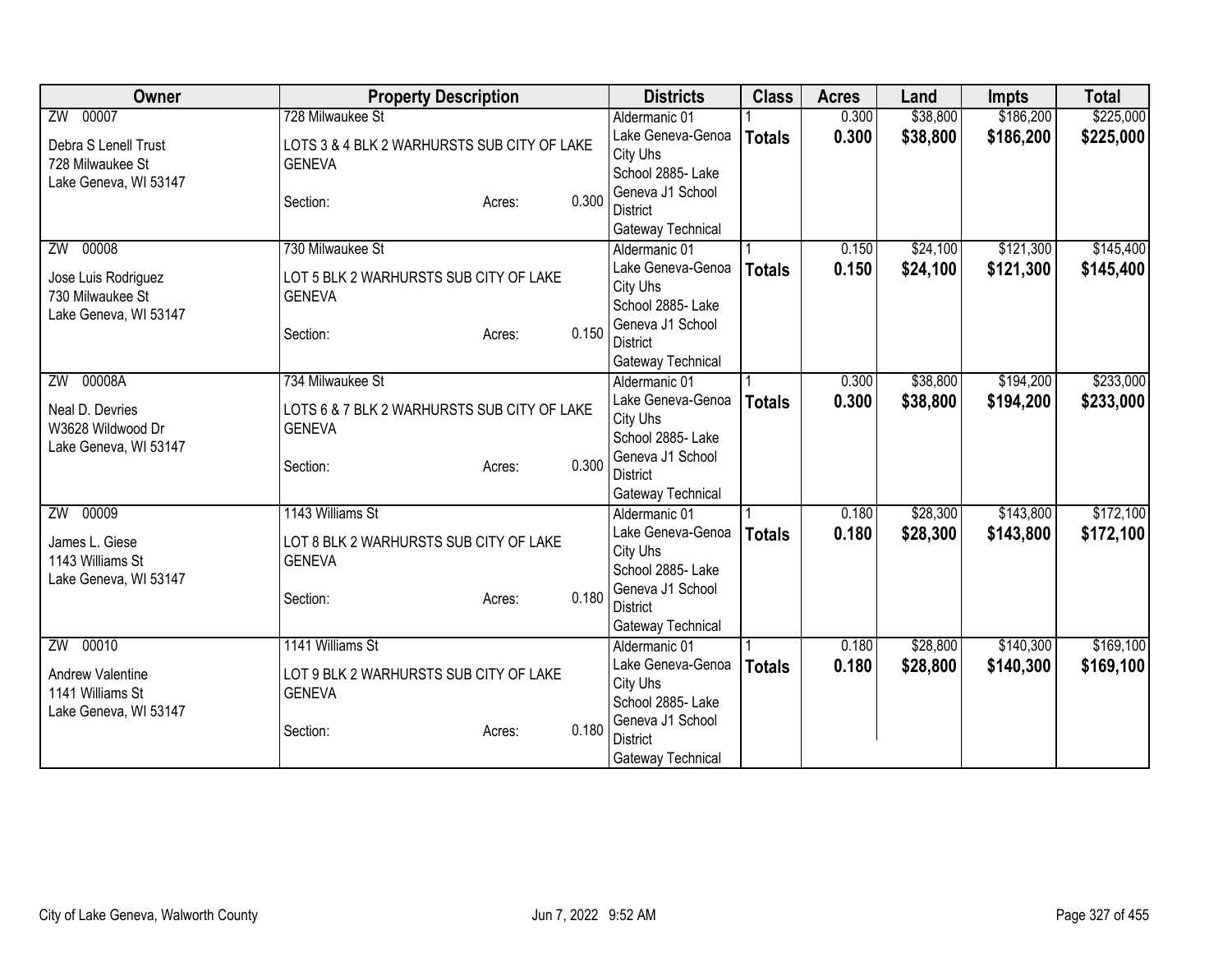| Owner                      | <b>Property Description</b>             |       | <b>Districts</b>  | <b>Class</b>  | <b>Acres</b> | Land     | <b>Impts</b> | <b>Total</b> |
|----------------------------|-----------------------------------------|-------|-------------------|---------------|--------------|----------|--------------|--------------|
| ZW 00011                   | 1139 Williams St                        |       | Aldermanic 01     |               | 0.180        | \$28,800 | \$129,700    | \$158,500    |
| Juan Valdez Valdez         | LOT 10 BLK 2 WARHURSTS SUB CITY OF LAKE |       | Lake Geneva-Genoa | <b>Totals</b> | 0.180        | \$28,800 | \$129,700    | \$158,500    |
| 1139 Williams St           | <b>GENEVA</b>                           |       | City Uhs          |               |              |          |              |              |
| Lake Geneva, WI 53147      |                                         |       | School 2885- Lake |               |              |          |              |              |
|                            | Section:<br>Acres:                      | 0.180 | Geneva J1 School  |               |              |          |              |              |
|                            |                                         |       | <b>District</b>   |               |              |          |              |              |
|                            |                                         |       | Gateway Technical |               |              |          |              |              |
| 00012<br>ZW                | 1137 Williams St                        |       | Aldermanic 01     |               | 0.180        | \$28,800 | \$128,200    | \$157,000    |
| Wayne David Parker         | LOT 11 BLK 2 WARHURSTS SUB CITY OF LAKE |       | Lake Geneva-Genoa | <b>Totals</b> | 0.180        | \$28,800 | \$128,200    | \$157,000    |
| 1137 Williams St           | <b>GENEVA</b>                           |       | City Uhs          |               |              |          |              |              |
| Lake Geneva, WI 53147-0000 |                                         |       | School 2885- Lake |               |              |          |              |              |
|                            | Section:<br>Acres:                      | 0.180 | Geneva J1 School  |               |              |          |              |              |
|                            |                                         |       | <b>District</b>   |               |              |          |              |              |
|                            |                                         |       | Gateway Technical |               |              |          |              |              |
| ZW 00013                   | 733 Walker St                           |       | Aldermanic 01     |               | 0.150        | \$24,100 | \$161,800    | \$185,900    |
| Mackenzie Morris           | LOT 12 BLK 2 WARHURSTS SUB CITY OF LAKE |       | Lake Geneva-Genoa | <b>Totals</b> | 0.150        | \$24,100 | \$161,800    | \$185,900    |
| 733 Walker St              | <b>GENEVA</b>                           |       | City Uhs          |               |              |          |              |              |
| Lake Geneva, WI 53147      |                                         |       | School 2885- Lake |               |              |          |              |              |
|                            | Section:<br>Acres:                      | 0.150 | Geneva J1 School  |               |              |          |              |              |
|                            |                                         |       | <b>District</b>   |               |              |          |              |              |
|                            |                                         |       | Gateway Technical |               |              |          |              |              |
| ZW 00014                   | 731 Walker St                           |       | Aldermanic 01     |               | 0.150        | \$24,100 | \$171,900    | \$196,000    |
| Kristy K. Stinebrink       | LOT 13 BLK 2 WARHURSTS SUB CITY OF LAKE |       | Lake Geneva-Genoa | <b>Totals</b> | 0.150        | \$24,100 | \$171,900    | \$196,000    |
| 731 Walker St              | <b>GENEVA</b>                           |       | City Uhs          |               |              |          |              |              |
| Lake Geneva, WI 53147-0000 |                                         |       | School 2885- Lake |               |              |          |              |              |
|                            | Section:<br>Acres:                      | 0.150 | Geneva J1 School  |               |              |          |              |              |
|                            |                                         |       | <b>District</b>   |               |              |          |              |              |
|                            |                                         |       | Gateway Technical |               |              |          |              |              |
| ZW 00014A                  | 729 Walker St                           |       | Aldermanic 01     |               | 0.150        | \$24,100 | \$148,300    | \$172,400    |
| Nathan Chappell            | LOT 14 BLK 2 WARHURSTS SUB CITY OF LAKE |       | Lake Geneva-Genoa | <b>Totals</b> | 0.150        | \$24,100 | \$148,300    | \$172,400    |
| 729 Walker St              | <b>GENEVA</b>                           |       | City Uhs          |               |              |          |              |              |
| Lake Geneva, WI 53147      |                                         |       | School 2885- Lake |               |              |          |              |              |
|                            | Section:<br>Acres:                      | 0.150 | Geneva J1 School  |               |              |          |              |              |
|                            |                                         |       | <b>District</b>   |               |              |          |              |              |
|                            |                                         |       | Gateway Technical |               |              |          |              |              |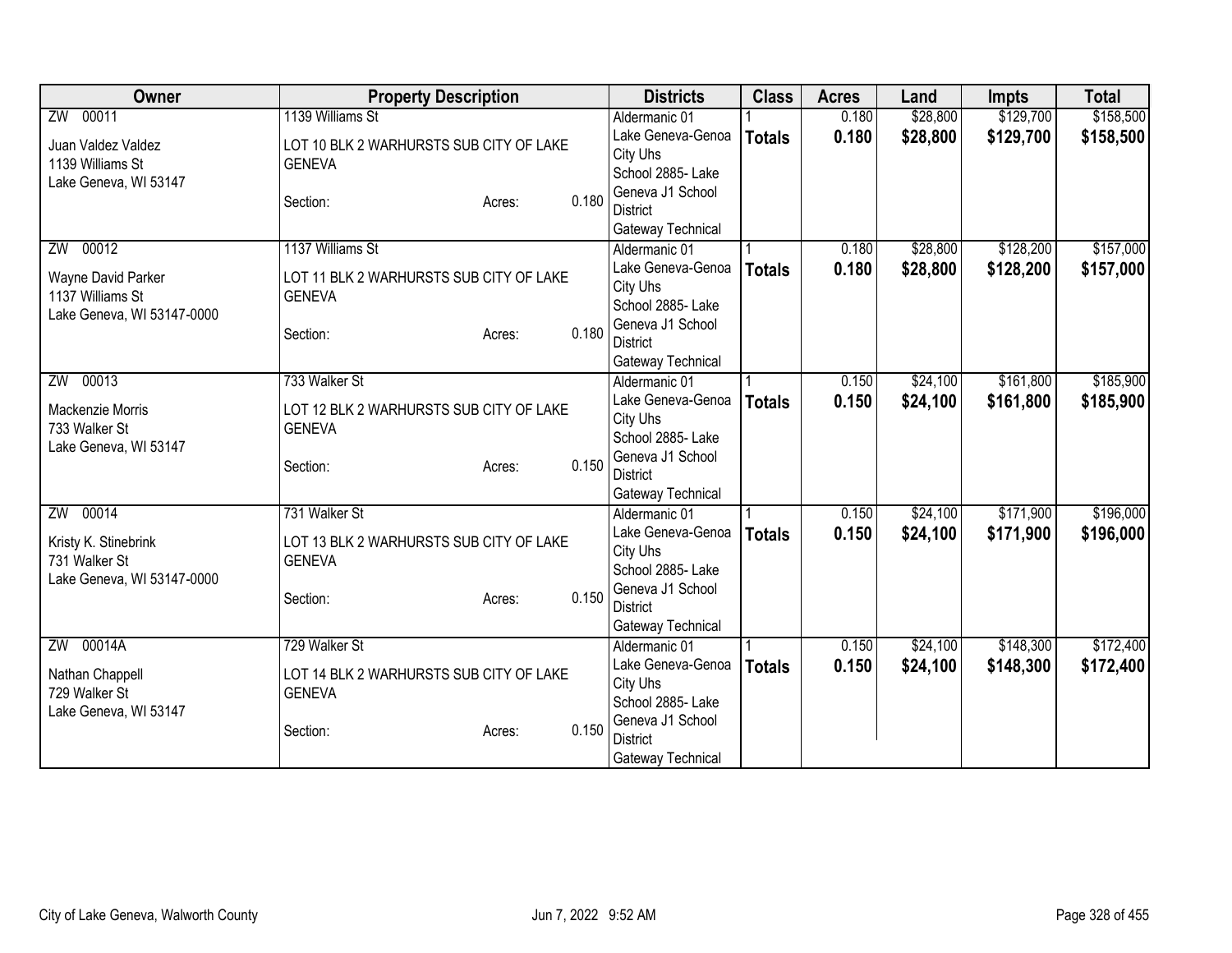| Owner                       | <b>Property Description</b>                   | <b>Districts</b>                    | <b>Class</b>  | <b>Acres</b> | Land     | <b>Impts</b> | <b>Total</b> |
|-----------------------------|-----------------------------------------------|-------------------------------------|---------------|--------------|----------|--------------|--------------|
| ZW 00014B                   | 727 Walker St                                 | Aldermanic 01                       |               | 0.300        | \$38,800 | \$131,800    | \$170,600    |
| Z&M Real Estate Investments | LOTS 15 & 16 BLK 2 WARHURSTS SUB CITY OF LAKE | Lake Geneva-Genoa                   | <b>Totals</b> | 0.300        | \$38,800 | \$131,800    | \$170,600    |
| 1152 Elkhorn Rd             | <b>GENEVA</b>                                 | City Uhs                            |               |              |          |              |              |
| Lake Geneva, WI 53147-0000  |                                               | School 2885- Lake                   |               |              |          |              |              |
|                             | 0.300<br>Section:<br>Acres:                   | Geneva J1 School                    |               |              |          |              |              |
|                             |                                               | District                            |               |              |          |              |              |
|                             |                                               | Gateway Technical                   |               |              |          |              |              |
| ZW 00015                    | 1194 Center St                                | Aldermanic 01                       |               | 0.190        | \$29,000 | \$130,200    | \$159,200    |
| Michael S. Nyrkkanen        | LOT 17 BLK 2 WARHURSTS SUB CITY OF LAKE       | Lake Geneva-Genoa                   | <b>Totals</b> | 0.190        | \$29,000 | \$130,200    | \$159,200    |
| 1194 Center St              | <b>GENEVA</b>                                 | City Uhs<br>School 2885- Lake       |               |              |          |              |              |
| Lake Geneva, WI 53147       |                                               | Geneva J1 School                    |               |              |          |              |              |
|                             | 0.190<br>Section:<br>Acres:                   | <b>District</b>                     |               |              |          |              |              |
|                             |                                               | Gateway Technical                   |               |              |          |              |              |
| ZW 00016                    | 1192 Center St                                | Aldermanic 01                       |               | 0.180        | \$28,800 | \$182,700    | \$211,500    |
|                             |                                               | Lake Geneva-Genoa                   | <b>Totals</b> | 0.180        | \$28,800 | \$182,700    | \$211,500    |
| Theodore Silberg Trust      | LOT 18 BLK 2 WARHURSTS SUB CITY OF LAKE       | City Uhs                            |               |              |          |              |              |
| 1192 Center St              | <b>GENEVA</b>                                 | School 2885- Lake                   |               |              |          |              |              |
| Lake Geneva, WI 53147       |                                               | Geneva J1 School                    |               |              |          |              |              |
|                             | 0.180<br>Section:<br>Acres:                   | <b>District</b>                     |               |              |          |              |              |
|                             |                                               | Gateway Technical                   |               |              |          |              |              |
| ZW 00017                    | 1140 Center St                                | Aldermanic 01                       |               | 0.370        | \$43,600 | \$164,800    | \$208,400    |
| Domingo C. Parada Jr        | LOTS 1 & 2 BLK 3 WARHURSTS SUB CITY OF LAKE   | Lake Geneva-Genoa                   | <b>Totals</b> | 0.370        | \$43,600 | \$164,800    | \$208,400    |
| 1140 Center St              | <b>GENEVA</b>                                 | City Uhs                            |               |              |          |              |              |
| Lake Geneva, WI 53147-0000  |                                               | School 2885- Lake                   |               |              |          |              |              |
|                             | 0.370<br>Section:<br>Acres:                   | Geneva J1 School                    |               |              |          |              |              |
|                             |                                               | <b>District</b>                     |               |              |          |              |              |
|                             |                                               | Gateway Technical                   |               |              |          |              |              |
| ZW 00018                    | 724 Walker St                                 | Aldermanic 01                       |               | 0.150        | \$24,100 | \$153,900    | \$178,000    |
| Raul Aranda                 | LOT 3 BLK 3 WARHURSTS SUB CITY OF LAKE        | Lake Geneva-Genoa                   | <b>Totals</b> | 0.150        | \$24,100 | \$153,900    | \$178,000    |
| 724 Walker St               | <b>GENEVA</b>                                 | City Uhs                            |               |              |          |              |              |
| Lake Geneva, WI 53147-0000  |                                               | School 2885- Lake                   |               |              |          |              |              |
|                             | 0.150<br>Section:<br>Acres:                   | Geneva J1 School<br><b>District</b> |               |              |          |              |              |
|                             |                                               | Gateway Technical                   |               |              |          |              |              |
|                             |                                               |                                     |               |              |          |              |              |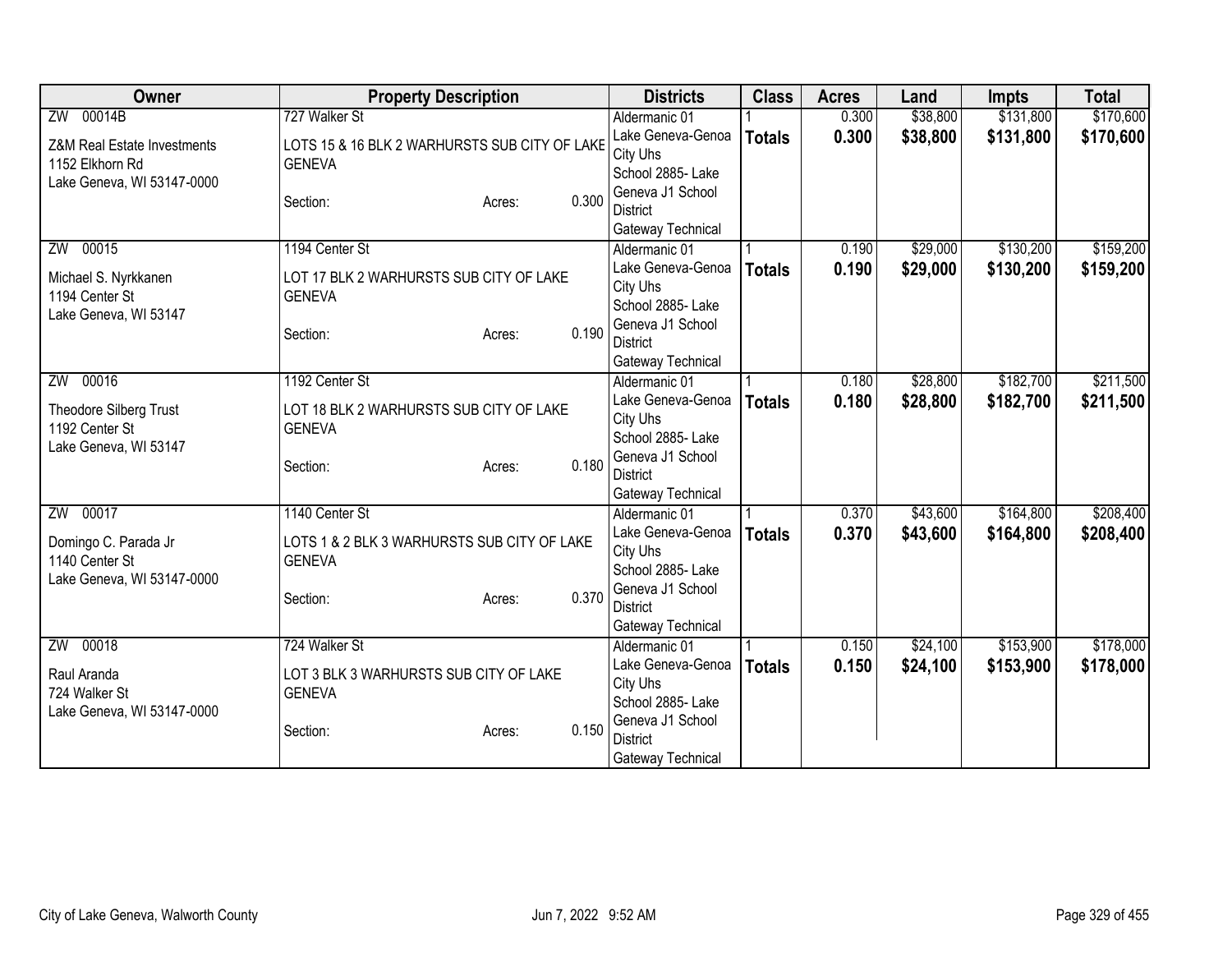| Owner                      | <b>Property Description</b>                 |        |       | <b>Districts</b>                    | <b>Class</b>  | <b>Acres</b> | Land     | <b>Impts</b> | <b>Total</b> |
|----------------------------|---------------------------------------------|--------|-------|-------------------------------------|---------------|--------------|----------|--------------|--------------|
| ZW 00019                   | 728 Walker St                               |        |       | Aldermanic 01                       |               | 0.150        | \$24,100 | \$143,600    | \$167,700    |
| David D. Grabbert          | LOT 4 BLK 3 WARHURSTS SUB CITY OF LAKE      |        |       | Lake Geneva-Genoa                   | <b>Totals</b> | 0.150        | \$24,100 | \$143,600    | \$167,700    |
| W3203 Snake Rd             | <b>GENEVA</b>                               |        |       | City Uhs                            |               |              |          |              |              |
| Lake Geneva, WI 53147-0000 |                                             |        |       | School 2885- Lake                   |               |              |          |              |              |
|                            | Section:                                    | Acres: | 0.150 | Geneva J1 School                    |               |              |          |              |              |
|                            |                                             |        |       | <b>District</b>                     |               |              |          |              |              |
|                            |                                             |        |       | Gateway Technical                   |               |              |          |              |              |
| 00020<br>ZW                | 730 Walker St                               |        |       | Aldermanic 01<br>Lake Geneva-Genoa  |               | 0.150        | \$24,100 | \$155,900    | \$180,000    |
| Joseph C. Peterson         | LOT 5 BLK 3 WARHURSTS SUB CITY OF LAKE      |        |       | City Uhs                            | <b>Totals</b> | 0.150        | \$24,100 | \$155,900    | \$180,000    |
| 224 S Kane St              | <b>GENEVA</b>                               |        |       | School 2885- Lake                   |               |              |          |              |              |
| Burlington, WI 53105       |                                             |        |       | Geneva J1 School                    |               |              |          |              |              |
|                            | Section:                                    | Acres: | 0.150 | <b>District</b>                     |               |              |          |              |              |
|                            |                                             |        |       | Gateway Technical                   |               |              |          |              |              |
| ZW 00021                   | 734 Walker St                               |        |       | Aldermanic 01                       |               | 0.150        | \$24,100 | \$104,800    | \$128,900    |
|                            |                                             |        |       | Lake Geneva-Genoa                   | <b>Totals</b> | 0.150        | \$24,100 | \$104,800    | \$128,900    |
| Tjp Investments, Inc       | LOT 6 BLK 3 WARHURSTS SUB CITY OF LAKE      |        |       | City Uhs                            |               |              |          |              |              |
| PO Box 293                 | <b>GENEVA</b>                               |        |       | School 2885- Lake                   |               |              |          |              |              |
| Springfield, WI 53176      | Section:                                    | Acres: | 0.150 | Geneva J1 School                    |               |              |          |              |              |
|                            |                                             |        |       | <b>District</b>                     |               |              |          |              |              |
|                            |                                             |        |       | Gateway Technical                   |               |              |          |              |              |
| ZW 00022                   | 736 Walker St                               |        |       | Aldermanic 01                       |               | 0.150        | \$24,100 | \$157,400    | \$181,500    |
| Angela D. Fink             | LOT 7 BLK 3 WARHURSTS SUB CITY OF LAKE      |        |       | Lake Geneva-Genoa                   | <b>Totals</b> | 0.150        | \$24,100 | \$157,400    | \$181,500    |
| 736 Walker St              | <b>GENEVA</b>                               |        |       | City Uhs                            |               |              |          |              |              |
| Lake Geneva, WI 53147      |                                             |        |       | School 2885-Lake                    |               |              |          |              |              |
|                            | Section:                                    | Acres: | 0.150 | Geneva J1 School<br><b>District</b> |               |              |          |              |              |
|                            |                                             |        |       | Gateway Technical                   |               |              |          |              |              |
| ZW 00023                   | 1121 Williams St                            |        |       | Aldermanic 01                       |               | 0.120        | \$21,000 | \$118,800    | \$139,800    |
|                            |                                             |        |       | Lake Geneva-Genoa                   | <b>Totals</b> | 0.120        | \$21,000 | \$118,800    | \$139,800    |
| Susan R. Jacobs            | LOT 8 BLK 3 EXC E 50' WARHURSTS SUB CITY OF |        |       | City Uhs                            |               |              |          |              |              |
| PO Box 685                 | <b>LAKE GENEVA</b>                          |        |       | School 2885-Lake                    |               |              |          |              |              |
| Lake Geneva, WI 53147-0000 |                                             |        |       | Geneva J1 School                    |               |              |          |              |              |
|                            | Section:                                    | Acres: | 0.120 | <b>District</b>                     |               |              |          |              |              |
|                            |                                             |        |       | Gateway Technical                   |               |              |          |              |              |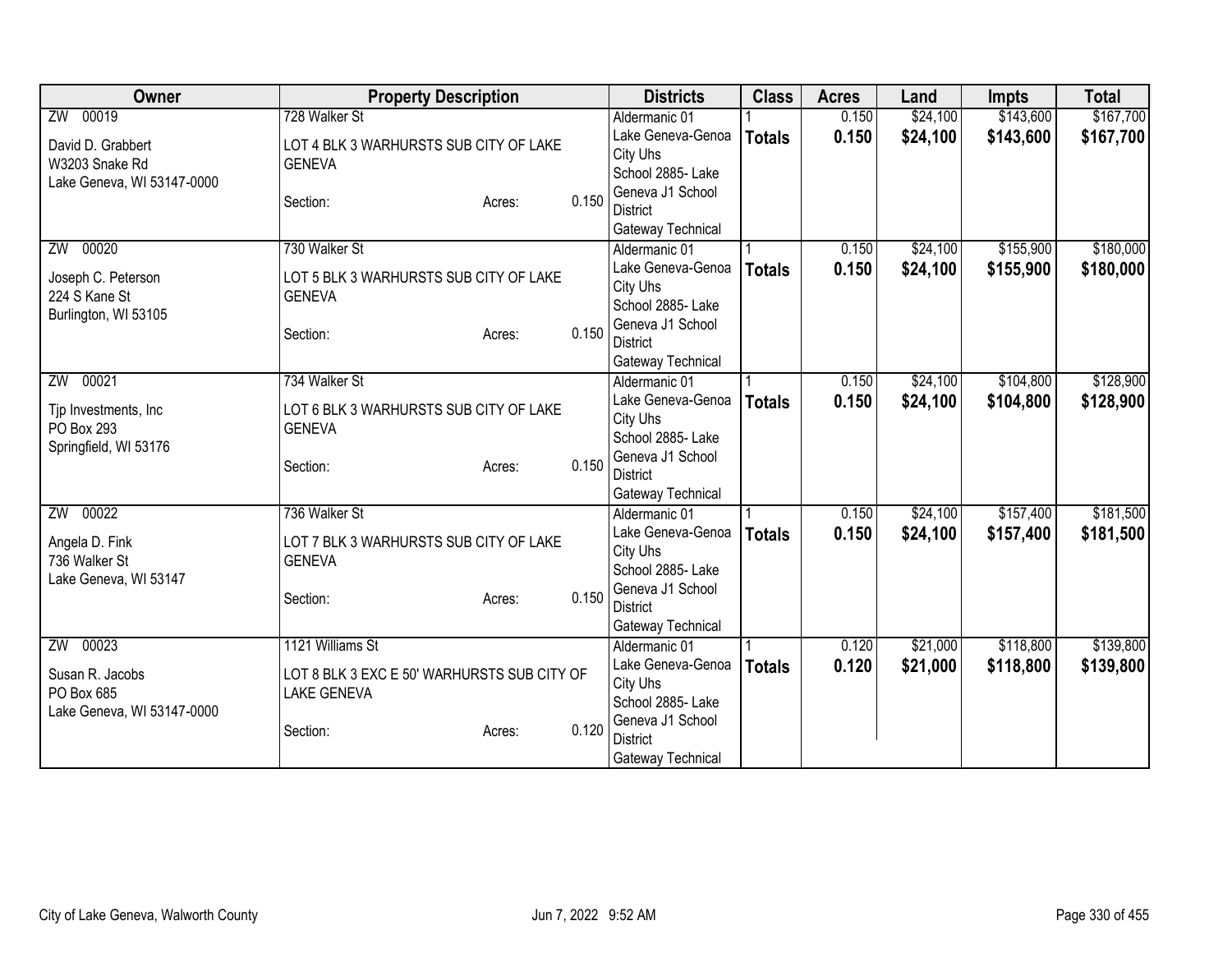| <b>Owner</b>                       | <b>Property Description</b>                      | <b>Districts</b>  | <b>Class</b>  | <b>Acres</b> | Land               | <b>Impts</b> | <b>Total</b>               |
|------------------------------------|--------------------------------------------------|-------------------|---------------|--------------|--------------------|--------------|----------------------------|
| ZW 00024                           | 738 Walker St                                    | Aldermanic 01     |               | 0.060        | \$10,800           | \$71,200     | \$82,000                   |
| C J Heise Trust                    | E 50' LOT 8 BLK 3 WARHURSTS SUB CITY OF LAKE     | Lake Geneva-Genoa | <b>Totals</b> | 0.060        | \$10,800           | \$71,200     | \$82,000                   |
| 90 Pottawatomi Rd                  | <b>GENEVA</b>                                    | City Uhs          |               |              |                    |              |                            |
| Unit 7a                            |                                                  | School 2885-Lake  |               |              |                    |              |                            |
| Williams Bay, WI 53191-9738        | 0.060<br>Section:<br>Acres:                      | Geneva J1 School  |               |              |                    |              |                            |
|                                    |                                                  | <b>District</b>   |               |              |                    |              |                            |
|                                    |                                                  | Gateway Technical |               |              |                    |              |                            |
| 00025<br>ZW                        | 1117 Williams St                                 | Aldermanic 01     |               | 0.180        | \$28,800           | \$123,100    | \$151,900                  |
| Angela M. Hahn                     | LOT 9 BLK 3 WARHURSTS SUB CITY OF LAKE           | Lake Geneva-Genoa | <b>Totals</b> | 0.180        | \$28,800           | \$123,100    | \$151,900                  |
| 1117 Williams St                   | <b>GENEVA</b>                                    | City Uhs          |               |              |                    |              |                            |
| Lake Geneva, WI 53147              |                                                  | School 2885- Lake |               |              |                    |              |                            |
|                                    | 0.180<br>Section:<br>Acres:                      | Geneva J1 School  |               |              |                    |              |                            |
|                                    |                                                  | <b>District</b>   |               |              |                    |              |                            |
|                                    |                                                  | Gateway Technical |               |              |                    |              |                            |
| <b>ZWAL 00001</b>                  | 201 N Edwards Blvd                               | Aldermanic 01     | 2             | 21.360       | \$2,800,000        | \$7,800,000  | \$10,600,000               |
| Agree Stores, LLC                  | LOT 1 WALMART SUBDIVISION AS RECORDED IN         | Lake Geneva-Genoa | <b>Totals</b> |              | 21.360 \$2,800,000 |              | \$7,800,000   \$10,600,000 |
| Walmart Inc.-Property Tax Dept     | CAB C SLIDE 138 WCR. LOCATED IN SE 1/4 NW 1/4 &  | City Uhs          |               |              |                    |              |                            |
| PO Box 8050ms0555                  | SW 1/4 NE 1/4 SEC 31 T2N R18E. 930225 SQ FT CITY | School 2885- Lake |               |              |                    |              |                            |
| Bentonville, AR 72716-0555         | 21.360<br>Section:<br>Acres:                     | Geneva J1 School  |               |              |                    |              |                            |
|                                    |                                                  | <b>District</b>   |               |              |                    |              |                            |
|                                    |                                                  | Gateway Technical |               |              |                    |              |                            |
| ZWB 00001                          | 916 Madison St                                   | Aldermanic 01     |               | 0.170        | \$30,000           | \$192,000    | \$222,000                  |
| Michael Mikulasch Revocable Living | LOT 1 WATSONS BOULEVARD ADD CITY OF LAKE         | Lake Geneva-Genoa | <b>Totals</b> | 0.170        | \$30,000           | \$192,000    | \$222,000                  |
| Trust                              | <b>GENEVA</b>                                    | City Uhs          |               |              |                    |              |                            |
| 916 Madison St                     |                                                  | School 2885- Lake |               |              |                    |              |                            |
| Lake Geneva, WI 53147              | 0.170<br>Section:<br>Acres:                      | Geneva J1 School  |               |              |                    |              |                            |
|                                    |                                                  | <b>District</b>   |               |              |                    |              |                            |
|                                    |                                                  | Gateway Technical |               |              |                    |              |                            |
| ZWB 00002                          | 1004 George St                                   | Aldermanic 01     |               | 0.150        | \$28,200           | \$179,200    | \$207,400                  |
| Eric W. Smith                      | E 66' LOT 2 & E 66' LOT 3 WATSONS BOULEVARD      | Lake Geneva-Genoa | <b>Totals</b> | 0.150        | \$28,200           | \$179,200    | \$207,400                  |
| 1004 George St                     | ADDITION CITY OF LAKE GENEVA                     | City Uhs          |               |              |                    |              |                            |
| Lake Geneva, WI 53147              |                                                  | School 2885- Lake |               |              |                    |              |                            |
|                                    | 0.150<br>Section:<br>Acres:                      | Geneva J1 School  |               |              |                    |              |                            |
|                                    |                                                  | <b>District</b>   |               |              |                    |              |                            |
|                                    |                                                  | Gateway Technical |               |              |                    |              |                            |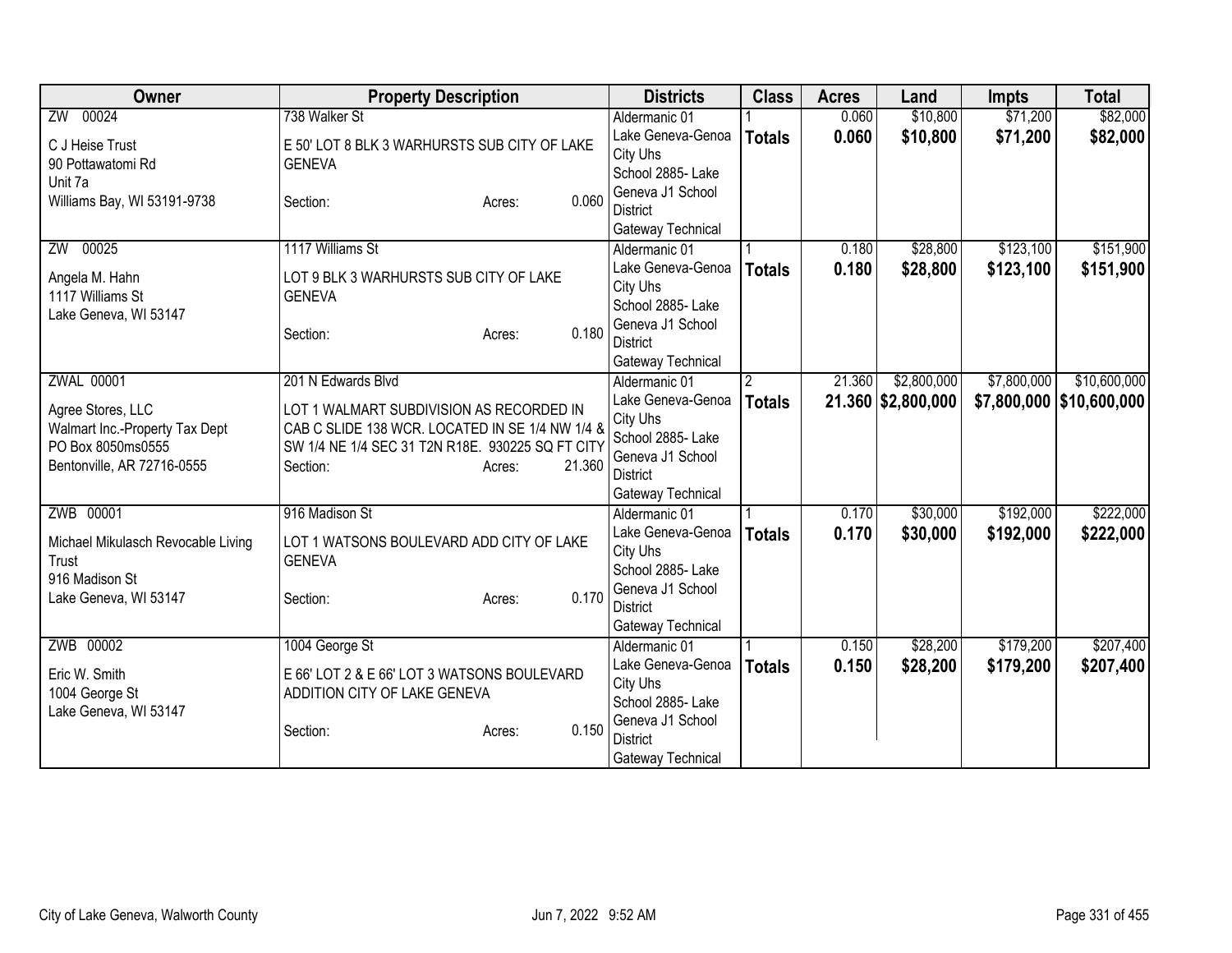| Owner                      | <b>Property Description</b>                 | <b>Districts</b>  | <b>Class</b>  | <b>Acres</b> | Land     | <b>Impts</b> | <b>Total</b> |
|----------------------------|---------------------------------------------|-------------------|---------------|--------------|----------|--------------|--------------|
| ZWB 00003                  | 1008 George St                              | Aldermanic 01     |               | 0.190        | \$31,800 | \$206,000    | \$237,800    |
| Benjamin Lazzio            | W 84' LOT 2 & W 84' LOT 3 WATSONS BOULEVARD | Lake Geneva-Genoa | <b>Totals</b> | 0.190        | \$31,800 | \$206,000    | \$237,800    |
| 393 Travellers run         | ADDITION CITY OF LAKE GENEVA                | City Uhs          |               |              |          |              |              |
| Burlington, WI 53105       |                                             | School 2885- Lake |               |              |          |              |              |
|                            | 0.190<br>Section:<br>Acres:                 | Geneva J1 School  |               |              |          |              |              |
|                            |                                             | <b>District</b>   |               |              |          |              |              |
|                            |                                             | Gateway Technical |               |              |          |              |              |
| ZWB 00004                  | 1004 Madison St                             | Aldermanic 01     |               | 0.260        | \$36,900 | \$186,300    | \$223,200    |
| Bruce Johnson              | LOT 4 & S 1/2 LOT 5 WATSONS BOULEVARD       | Lake Geneva-Genoa | <b>Totals</b> | 0.260        | \$36,900 | \$186,300    | \$223,200    |
| 1012 Madison St            | ADDITION CITY OF LAKE GENEVA                | City Uhs          |               |              |          |              |              |
| Lake Geneva, WI 53147-0000 |                                             | School 2885- Lake |               |              |          |              |              |
|                            | 0.260<br>Section:<br>Acres:                 | Geneva J1 School  |               |              |          |              |              |
|                            |                                             | <b>District</b>   |               |              |          |              |              |
|                            |                                             | Gateway Technical |               |              |          |              |              |
| ZWB 00005                  | 1012 Madison St                             | Aldermanic 01     |               | 0.320        | \$40,600 | \$212,900    | \$253,500    |
| Bruce Johnson              | N 1/2 LOT 5 & LOT 6 WATSONS BOULEVARD       | Lake Geneva-Genoa | <b>Totals</b> | 0.320        | \$40,600 | \$212,900    | \$253,500    |
| 1012 Madison St            | ADDITION CITY OF LAKE GENEVA                | City Uhs          |               |              |          |              |              |
| Lake Geneva, WI 53147-0000 |                                             | School 2885- Lake |               |              |          |              |              |
|                            | 0.320<br>Section:<br>Acres:                 | Geneva J1 School  |               |              |          |              |              |
|                            |                                             | <b>District</b>   |               |              |          |              |              |
|                            |                                             | Gateway Technical |               |              |          |              |              |
| ZWB 00006                  | 1016 Madison St                             | Aldermanic 01     |               | 0.170        | \$30,000 | \$179,400    | \$209,400    |
| Ronald M. Carstensen       | LOT 7 WATSON BOULEVARD ADD CITY OF LAKE     | Lake Geneva-Genoa | <b>Totals</b> | 0.170        | \$30,000 | \$179,400    | \$209,400    |
| 1016 Madison St            | <b>GENEVA</b>                               | City Uhs          |               |              |          |              |              |
| Lake Geneva, WI 53147-0000 |                                             | School 2885- Lake |               |              |          |              |              |
|                            | 0.170<br>Section:<br>Acres:                 | Geneva J1 School  |               |              |          |              |              |
|                            |                                             | <b>District</b>   |               |              |          |              |              |
|                            |                                             | Gateway Technical |               |              |          |              |              |
| ZWB 00007                  | 1020 Madison St                             | Aldermanic 01     |               | 0.170        | \$30,000 | \$209,100    | \$239,100    |
| David A. Elliott           | LOT 8 WATSONS BOULEVARD ADD CITY OF LAKE    | Lake Geneva-Genoa | <b>Totals</b> | 0.170        | \$30,000 | \$209,100    | \$239,100    |
| 1020 Madison St            | <b>GENEVA</b>                               | City Uhs          |               |              |          |              |              |
| Lake Geneva, WI 53147-0000 |                                             | School 2885- Lake |               |              |          |              |              |
|                            | 0.170<br>Section:<br>Acres:                 | Geneva J1 School  |               |              |          |              |              |
|                            |                                             | <b>District</b>   |               |              |          |              |              |
|                            |                                             | Gateway Technical |               |              |          |              |              |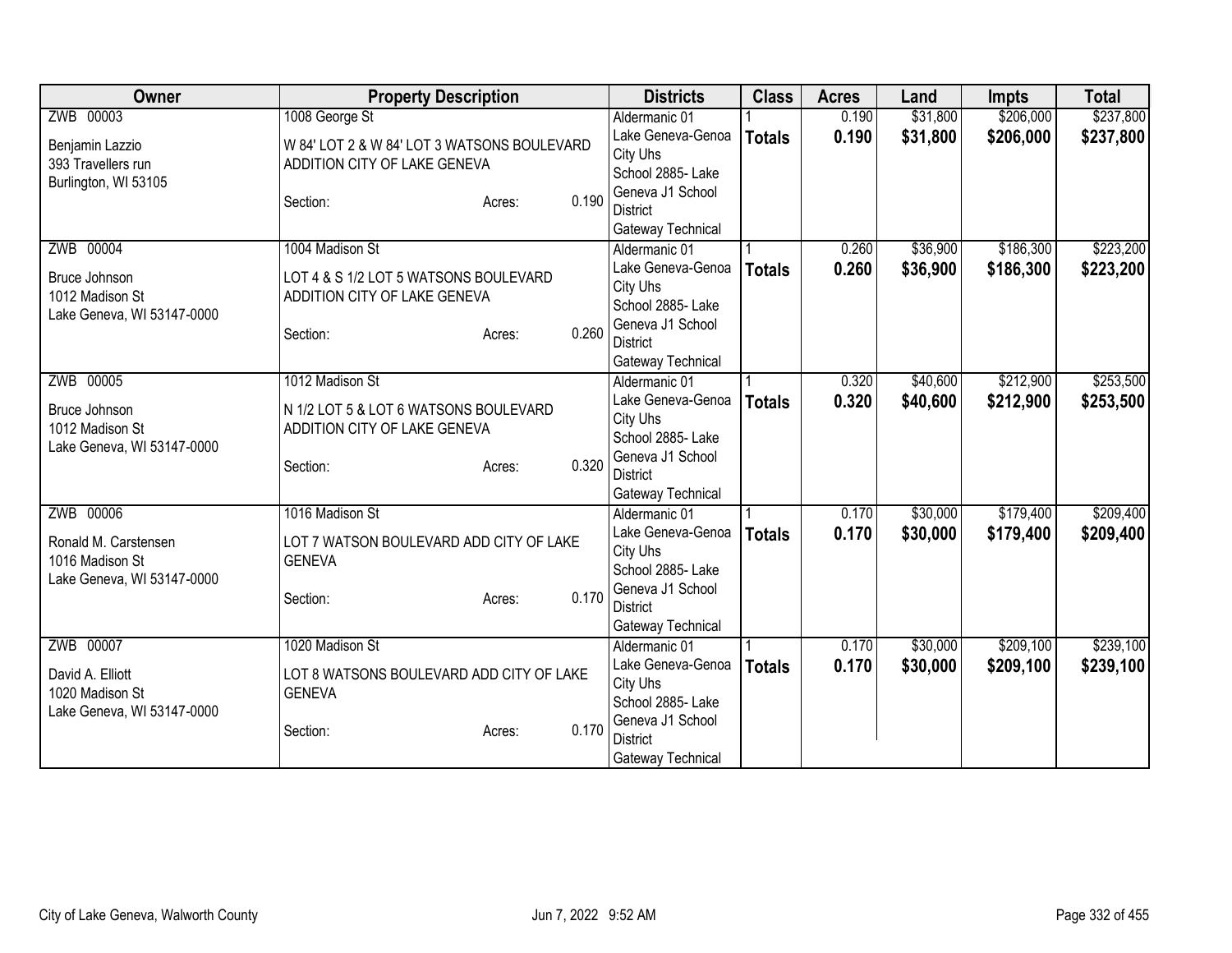| Owner                      | <b>Property Description</b>               | <b>Districts</b>                    | <b>Class</b>  | <b>Acres</b> | Land     | <b>Impts</b> | <b>Total</b> |
|----------------------------|-------------------------------------------|-------------------------------------|---------------|--------------|----------|--------------|--------------|
| ZWB 00008                  | 1036 Madison St                           | Aldermanic 01                       |               | 0.170        | \$30,000 | \$224,800    | \$254,800    |
| Kim M. May                 | LOT 9 WATSONS BOULEVARD ADD CITY OF LAKE  | Lake Geneva-Genoa                   | <b>Totals</b> | 0.170        | \$30,000 | \$224,800    | \$254,800    |
| 1036 Madison St            | <b>GENEVA</b>                             | City Uhs                            |               |              |          |              |              |
| Lake Geneva, WI 53147      |                                           | School 2885- Lake                   |               |              |          |              |              |
|                            | 0.170<br>Section:<br>Acres:               | Geneva J1 School                    |               |              |          |              |              |
|                            |                                           | <b>District</b>                     |               |              |          |              |              |
|                            |                                           | Gateway Technical                   |               |              |          |              |              |
| ZWB 00009                  | 1040 Madison St                           | Aldermanic 01                       |               | 0.170        | \$30,000 | \$189,500    | \$219,500    |
| Richard L. Ehredt          | LOT 10 WATSONS BOULEVARD ADD CITY OF LAKE | Lake Geneva-Genoa                   | <b>Totals</b> | 0.170        | \$30,000 | \$189,500    | \$219,500    |
| 1040 Madison St            | <b>GENEVA</b>                             | City Uhs                            |               |              |          |              |              |
| Lake Geneva, WI 53147-0000 |                                           | School 2885- Lake                   |               |              |          |              |              |
|                            | 0.170<br>Section:<br>Acres:               | Geneva J1 School                    |               |              |          |              |              |
|                            |                                           | <b>District</b>                     |               |              |          |              |              |
|                            |                                           | Gateway Technical                   |               |              |          |              |              |
| ZWB 00010                  | 1042 Madison St                           | Aldermanic 01                       |               | 0.170        | \$30,000 | \$236,300    | \$266,300    |
| Stephanie A. Trent         | LOT 11 WATSONS BOULEVARD ADD CITY OF LAKE | Lake Geneva-Genoa                   | <b>Totals</b> | 0.170        | \$30,000 | \$236,300    | \$266,300    |
| 208 Lakewood Dr            | <b>GENEVA</b>                             | City Uhs                            |               |              |          |              |              |
| Vidalia, GA 30474          |                                           | School 2885- Lake                   |               |              |          |              |              |
|                            | 0.170<br>Section:<br>Acres:               | Geneva J1 School<br><b>District</b> |               |              |          |              |              |
|                            |                                           |                                     |               |              |          |              |              |
| ZWB 00013                  | 1033 Tolman St                            | Gateway Technical<br>Aldermanic 01  |               | 0.170        | \$30,000 | \$159,600    | \$189,600    |
|                            |                                           |                                     |               |              |          |              |              |
| Kenneth C. Laufenberg      | LOT 14 WATSONS BOULEVARD ADD CITY OF LAKE | Lake Geneva-Genoa<br>City Uhs       | <b>Totals</b> | 0.170        | \$30,000 | \$159,600    | \$189,600    |
| 1033 Tolman St             | <b>GENEVA</b>                             | School 2885- Lake                   |               |              |          |              |              |
| Lake Geneva, WI 53147      |                                           | Geneva J1 School                    |               |              |          |              |              |
|                            | 0.170<br>Section:<br>Acres:               | <b>District</b>                     |               |              |          |              |              |
|                            |                                           | Gateway Technical                   |               |              |          |              |              |
| ZWB 00013A                 |                                           | Aldermanic 01                       |               | 0.170        | \$30,000 | \$3,400      | \$33,400     |
|                            |                                           | Lake Geneva-Genoa                   | <b>Totals</b> | 0.170        | \$30,000 | \$3,400      | \$33,400     |
| Kenneth Laufenberg         | LOT 15 WATSONS BOULEVARD ADD CITY OF LAKE | City Uhs                            |               |              |          |              |              |
| 1300 Madison St            | <b>GENEVA</b>                             | School 2885- Lake                   |               |              |          |              |              |
| Lake Geneva, WI 53147      |                                           | Geneva J1 School                    |               |              |          |              |              |
|                            | 0.170<br>Section:<br>Acres:               | <b>District</b>                     |               |              |          |              |              |
|                            |                                           | Gateway Technical                   |               |              |          |              |              |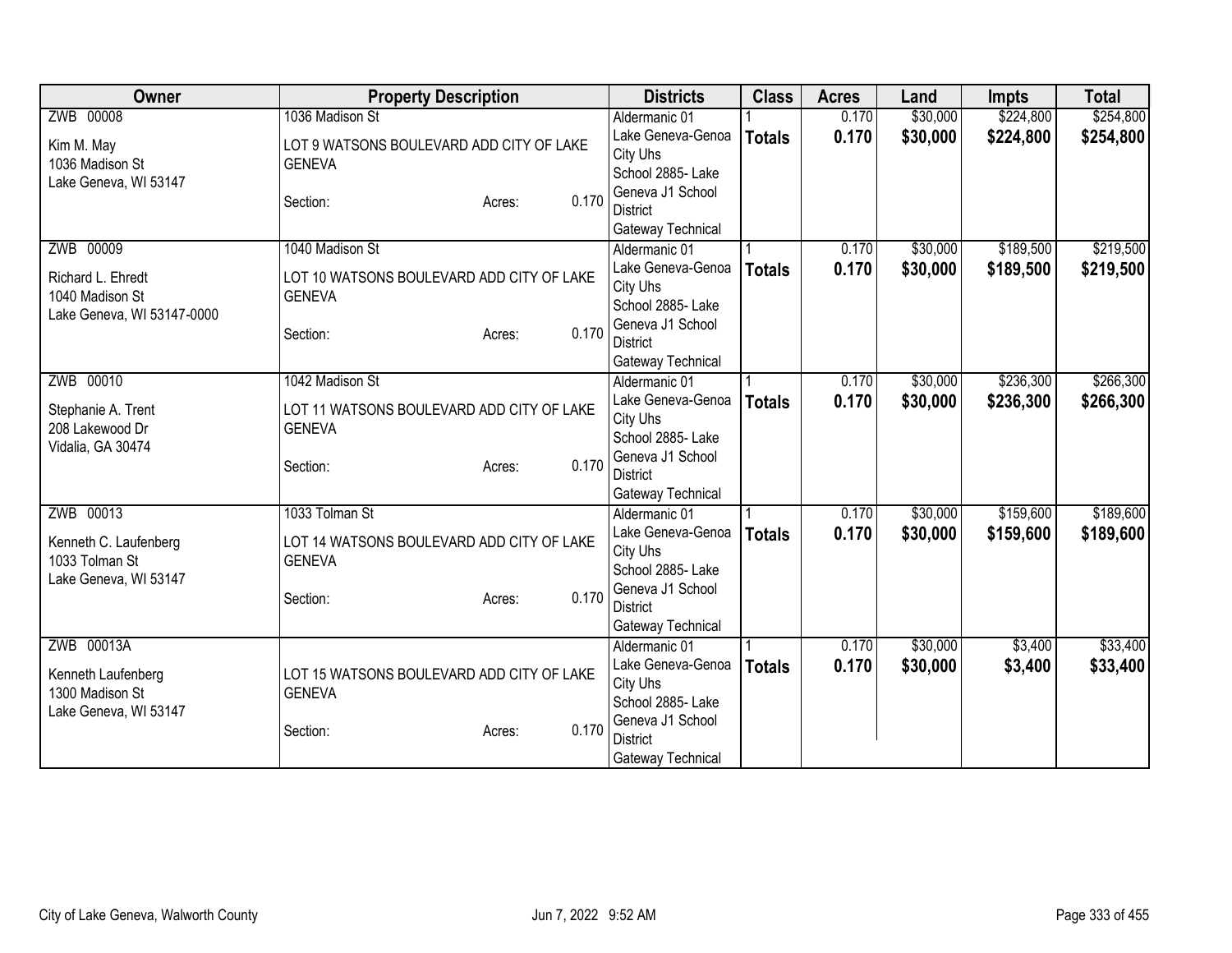| <b>Owner</b>               | <b>Property Description</b>                  | <b>Districts</b>                   | <b>Class</b>  | <b>Acres</b> | Land     | <b>Impts</b> | <b>Total</b> |
|----------------------------|----------------------------------------------|------------------------------------|---------------|--------------|----------|--------------|--------------|
| ZWB 00014                  | 1023 Tolman St                               | Aldermanic 01                      |               | 0.170        | \$30,000 | \$259,900    | \$289,900    |
| Laurel Harris-Young        | LOT 16 WATSONS BOULEVARD ADD CITY OF LAKE    | Lake Geneva-Genoa                  | <b>Totals</b> | 0.170        | \$30,000 | \$259,900    | \$289,900    |
| 1023 Tolman St             | <b>GENEVA</b>                                | City Uhs                           |               |              |          |              |              |
| Lake Geneva, WI 53147-0000 |                                              | School 2885- Lake                  |               |              |          |              |              |
|                            | 0.170<br>Section:<br>Acres:                  | Geneva J1 School                   |               |              |          |              |              |
|                            |                                              | <b>District</b>                    |               |              |          |              |              |
|                            | 1015 Tolman St                               | Gateway Technical                  |               |              |          | \$121,500    | \$166,500    |
| ZWB 00015                  |                                              | Aldermanic 01<br>Lake Geneva-Genoa |               | 0.380        | \$45,000 |              |              |
| Leon Zamarski              | W 100' LOTS 17, 18 & 19 WATSONS BOULEVARD    | City Uhs                           | <b>Totals</b> | 0.380        | \$45,000 | \$121,500    | \$166,500    |
| 1612 Sherman               | ADDITION CITY OF LAKE GENEVA                 | School 2885- Lake                  |               |              |          |              |              |
| Des Plaines, IL 60016      |                                              | Geneva J1 School                   |               |              |          |              |              |
|                            | 0.380<br>Section:<br>Acres:                  | <b>District</b>                    |               |              |          |              |              |
|                            |                                              | Gateway Technical                  |               |              |          |              |              |
| ZWB 00015A                 | 1031 George St                               | Aldermanic 01                      |               | 0.190        | \$31,600 | \$188,500    | \$220,100    |
|                            |                                              | Lake Geneva-Genoa                  | <b>Totals</b> | 0.190        | \$31,600 | \$188,500    | \$220,100    |
| Alfredo Rivera             | E 50' OF LOTS 17, 18 & 19 WATSONS BOULEVARD  | City Uhs                           |               |              |          |              |              |
| 1031 George St             | ADDITION CITY OF LAKE GENEVA                 | School 2885- Lake                  |               |              |          |              |              |
| Lake Geneva, WI 53147-0000 | 0.190                                        | Geneva J1 School                   |               |              |          |              |              |
|                            | Section:<br>Acres:                           | <b>District</b>                    |               |              |          |              |              |
|                            |                                              | Gateway Technical                  |               |              |          |              |              |
| ZWB 00016                  | 1020 George St                               | Aldermanic 01                      |               | 0.160        | \$28,600 | \$110,900    | \$139,500    |
| Eric J. Peterson           | LOT 20 WATSON BLVD. SUB. CITY OF LAKE GENEVA | Lake Geneva-Genoa                  | <b>Totals</b> | 0.160        | \$28,600 | \$110,900    | \$139,500    |
| 316 E Kemp St              |                                              | City Uhs                           |               |              |          |              |              |
| Rhinelander, WI 54501-0000 |                                              | School 2885-Lake                   |               |              |          |              |              |
|                            | 0.160<br>Section:<br>Acres:                  | Geneva J1 School                   |               |              |          |              |              |
|                            |                                              | <b>District</b>                    |               |              |          |              |              |
|                            |                                              | Gateway Technical                  |               |              |          |              |              |
| ZWB 00017                  | 1024 George St                               | Aldermanic 01                      |               | 0.160        | \$28,600 | \$148,100    | \$176,700    |
| Robert G. Hill             | LOT 21 WATSONS BOULEVARD ADD CITY OF LAKE    | Lake Geneva-Genoa<br>City Uhs      | <b>Totals</b> | 0.160        | \$28,600 | \$148,100    | \$176,700    |
| 523 S Lake Shore Dr        | <b>GENEVA</b>                                | School 2885-Lake                   |               |              |          |              |              |
| Lake Geneva, WI 53147      |                                              | Geneva J1 School                   |               |              |          |              |              |
|                            | 0.160<br>Section:<br>Acres:                  | <b>District</b>                    |               |              |          |              |              |
|                            |                                              | Gateway Technical                  |               |              |          |              |              |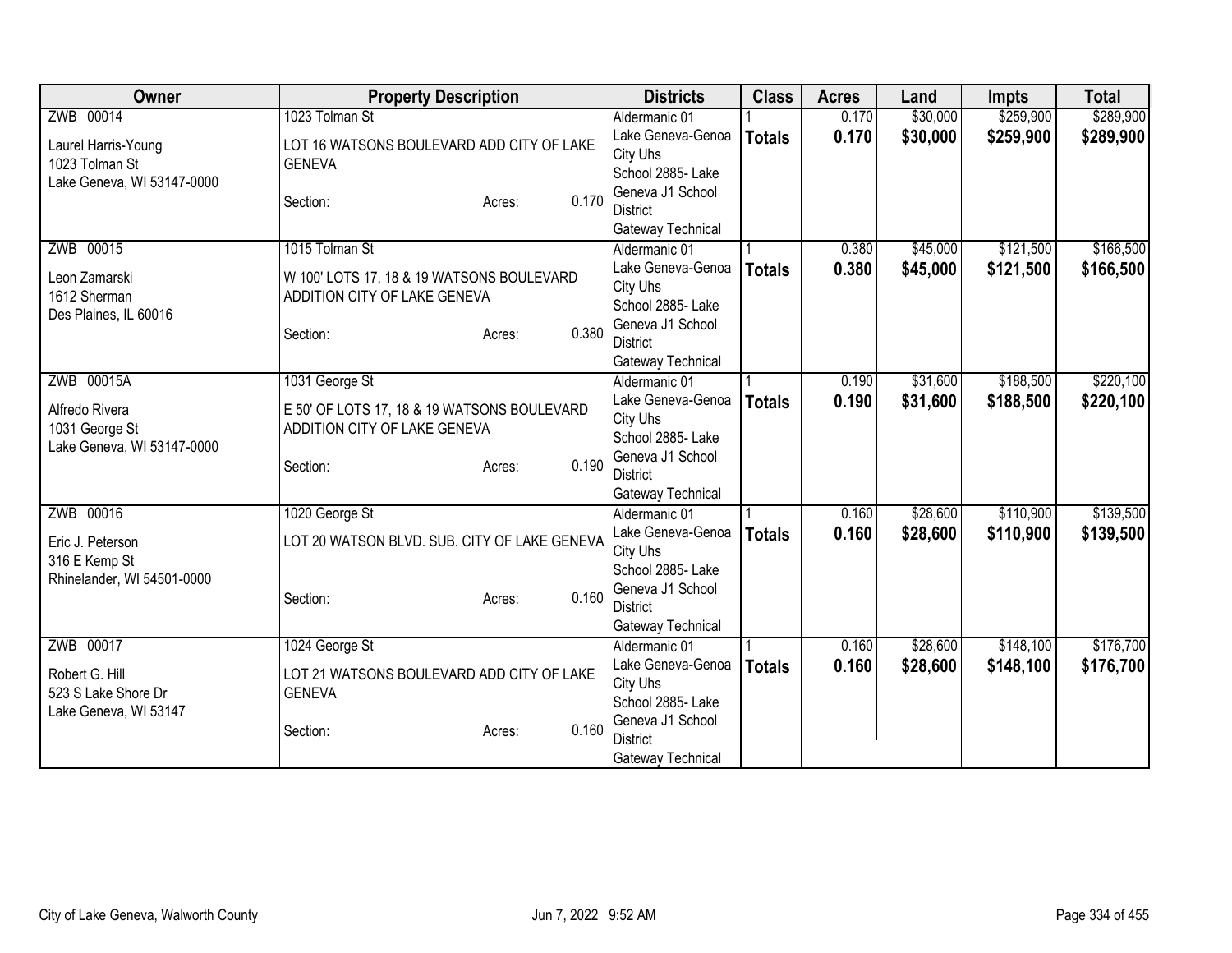| Owner                                            | <b>Property Description</b>                                                           | <b>Districts</b>                    | <b>Class</b>  | <b>Acres</b> | Land     | <b>Impts</b> | <b>Total</b> |
|--------------------------------------------------|---------------------------------------------------------------------------------------|-------------------------------------|---------------|--------------|----------|--------------|--------------|
| ZWB 00018                                        | 1030 George St                                                                        | Aldermanic 01                       |               | 0.160        | \$28,600 | \$113,200    | \$141,800    |
| Erin M. Kopp                                     | LOT 22 WATSONS BOULEVARD ADD CITY OF LAKE                                             | Lake Geneva-Genoa                   | <b>Totals</b> | 0.160        | \$28,600 | \$113,200    | \$141,800    |
| 1030 George St                                   | <b>GENEVA</b>                                                                         | City Uhs                            |               |              |          |              |              |
| Lake Geneva, WI 53147                            |                                                                                       | School 2885- Lake                   |               |              |          |              |              |
|                                                  | 0.160<br>Section:<br>Acres:                                                           | Geneva J1 School                    |               |              |          |              |              |
|                                                  |                                                                                       | <b>District</b>                     |               |              |          |              |              |
|                                                  |                                                                                       | Gateway Technical                   |               |              |          |              |              |
| ZWB 00018A                                       | 1034 George St                                                                        | Aldermanic 01                       |               | 0.160        | \$28,600 | \$113,300    | \$141,900    |
| Amy A. Sienkowski                                | LOT 23 WATSONS BOULEVARD ADD CITY OF LAKE                                             | Lake Geneva-Genoa                   | <b>Totals</b> | 0.160        | \$28,600 | \$113,300    | \$141,900    |
| 1034 George St                                   | <b>GENEVA</b>                                                                         | City Uhs                            |               |              |          |              |              |
| Lake Geneva, WI 53147-0000                       |                                                                                       | School 2885- Lake                   |               |              |          |              |              |
|                                                  | 0.160<br>Section:<br>Acres:                                                           | Geneva J1 School<br><b>District</b> |               |              |          |              |              |
|                                                  |                                                                                       |                                     |               |              |          |              |              |
| ZWB 00019                                        | 1038 George St                                                                        | Gateway Technical<br>Aldermanic 01  |               | 0.240        | \$35,500 | \$112,400    | \$147,900    |
|                                                  |                                                                                       | Lake Geneva-Genoa                   |               | 0.240        | \$35,500 | \$112,400    | \$147,900    |
| Domenica Damato                                  | LOT 24 & LOT 25 N OF RR WATSONS BOULEVARD                                             | City Uhs                            | <b>Totals</b> |              |          |              |              |
| 24603 John Adams Dr                              | ADD CITY OF LAKE GENEVA                                                               | School 2885- Lake                   |               |              |          |              |              |
| Plainfield, IL 60544                             |                                                                                       | Geneva J1 School                    |               |              |          |              |              |
|                                                  | 0.240<br>Section:<br>Acres:                                                           | <b>District</b>                     |               |              |          |              |              |
|                                                  |                                                                                       | Gateway Technical                   |               |              |          |              |              |
| ZWB 00020                                        | 1004 Tolman St                                                                        | Aldermanic 01                       |               | 0.170        | \$29,500 | \$176,400    | \$205,900    |
|                                                  |                                                                                       | Lake Geneva-Genoa                   | <b>Totals</b> | 0.170        | \$29,500 | \$176,400    | \$205,900    |
| Ryan A. Williams                                 | LOT 26 EXC. HWY DESC IN VOL 322 RECORDS PG<br>969. WATSONS BOULEVARD ADD CITY OF LAKE | City Uhs                            |               |              |          |              |              |
| 1742 Winchester Ave Apt 201<br>Chicago, IL 60622 | <b>GENEVA</b>                                                                         | School 2885- Lake                   |               |              |          |              |              |
|                                                  | 0.170<br>Section:<br>Acres:                                                           | Geneva J1 School                    |               |              |          |              |              |
|                                                  |                                                                                       | <b>District</b>                     |               |              |          |              |              |
|                                                  |                                                                                       | Gateway Technical                   |               |              |          |              |              |
| ZWB 00020A                                       | 1006 Tolman St                                                                        | Aldermanic 01                       |               | 0.170        | \$30,000 | \$183,500    | \$213,500    |
| Jose R. Garcia-Camilo                            | LOT 27 WATSONS BOULEVARD ADD CITY OF LAKE                                             | Lake Geneva-Genoa                   | <b>Totals</b> | 0.170        | \$30,000 | \$183,500    | \$213,500    |
| 1006 Tolman St                                   | <b>GENEVA</b>                                                                         | City Uhs                            |               |              |          |              |              |
| Lake Geneva, WI 53147                            |                                                                                       | School 2885- Lake                   |               |              |          |              |              |
|                                                  | 0.170<br>Section:<br>Acres:                                                           | Geneva J1 School                    |               |              |          |              |              |
|                                                  |                                                                                       | <b>District</b>                     |               |              |          |              |              |
|                                                  |                                                                                       | Gateway Technical                   |               |              |          |              |              |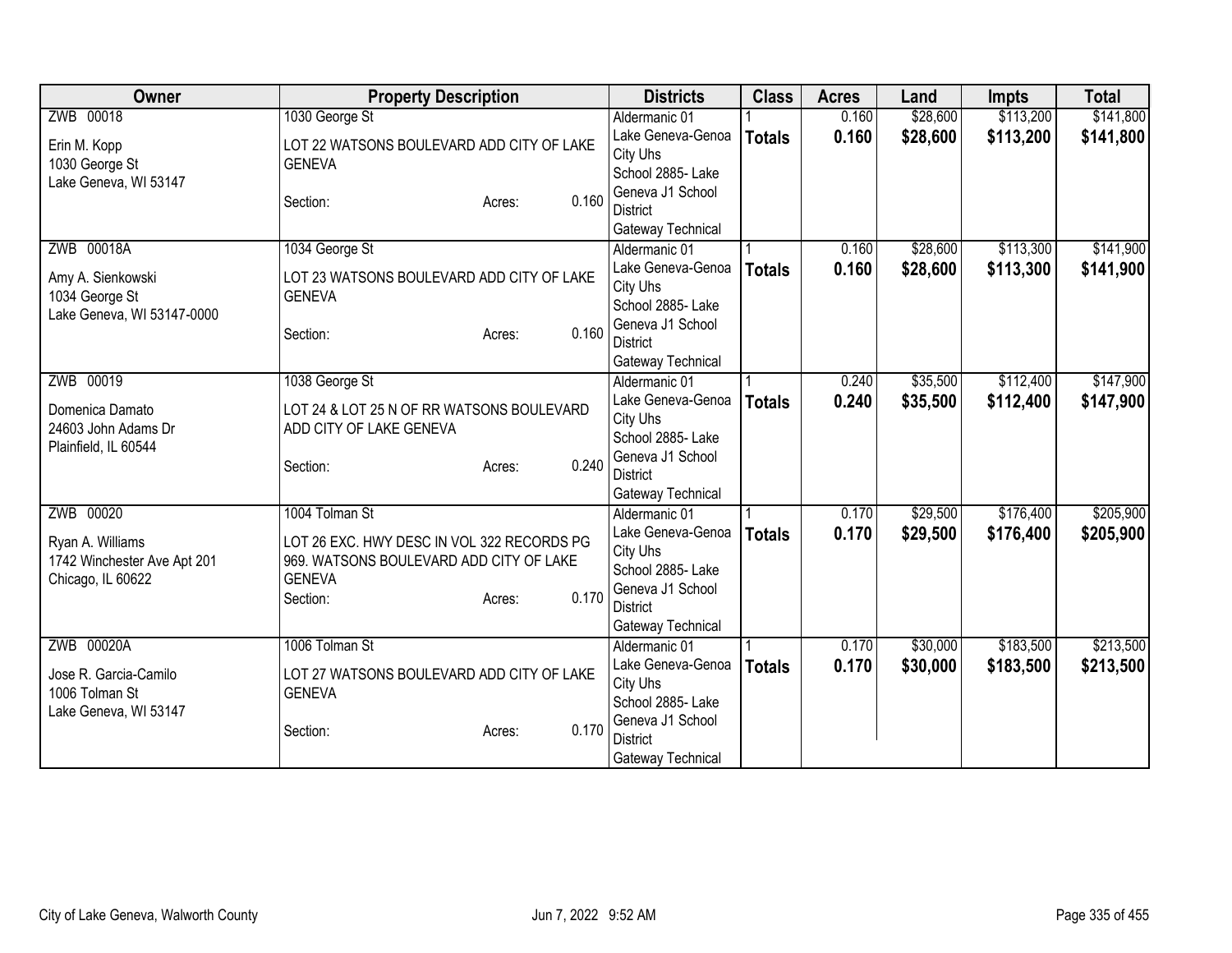| Owner                      | <b>Property Description</b>                   | <b>Districts</b>  | <b>Class</b>  | <b>Acres</b> | Land     | <b>Impts</b> | <b>Total</b> |
|----------------------------|-----------------------------------------------|-------------------|---------------|--------------|----------|--------------|--------------|
| ZWB 00021                  | 1014 Tolman St                                | Aldermanic 01     |               | 0.210        | \$33,000 | \$169,400    | \$202,400    |
| Mark C. Moore              | S 60' LOT 28 WATSONS BOULEVARD ADD CITY OF    | Lake Geneva-Genoa | <b>Totals</b> | 0.210        | \$33,000 | \$169,400    | \$202,400    |
| 1014 Tolman St             | LAKE GENEVA; .21 A                            | City Uhs          |               |              |          |              |              |
| Lake Geneva, WI 53147      |                                               | School 2885- Lake |               |              |          |              |              |
|                            | 0.210<br>Section:<br>Acres:                   | Geneva J1 School  |               |              |          |              |              |
|                            |                                               | <b>District</b>   |               |              |          |              |              |
|                            |                                               | Gateway Technical |               |              |          |              |              |
| ZWB 00022                  | 1020 Tolman St                                | Aldermanic 01     |               | 0.200        | \$32,000 | \$139,100    | \$171,100    |
| Enrique Garcia             | N 6.8' LOT 28 & ALL LOT 29 WATSONS BOULEVARD  | Lake Geneva-Genoa | <b>Totals</b> | 0.200        | \$32,000 | \$139,100    | \$171,100    |
| 7641 W Grennan             | ADD CITY OF LAKE GENEVA                       | City Uhs          |               |              |          |              |              |
| Niles, IL 60714-0000       |                                               | School 2885- Lake |               |              |          |              |              |
|                            | 0.200<br>Section:<br>Acres:                   | Geneva J1 School  |               |              |          |              |              |
|                            |                                               | <b>District</b>   |               |              |          |              |              |
|                            |                                               | Gateway Technical |               |              |          |              |              |
| ZWB 00023                  | 1024 Tolman St                                | Aldermanic 01     |               | 0.260        | \$36,900 | \$122,100    | \$159,000    |
| Kurt C. Verhoeven          | LOT 30 & S 1/2 LOT 31 WATSONS BOULEVARD ADD   | Lake Geneva-Genoa | <b>Totals</b> | 0.260        | \$36,900 | \$122,100    | \$159,000    |
| 1024 Tolman St             | CITY OF LAKE GENEVA                           | City Uhs          |               |              |          |              |              |
| Lake Geneva, WI 53147      |                                               | School 2885- Lake |               |              |          |              |              |
|                            | 0.260<br>Section:<br>Acres:                   | Geneva J1 School  |               |              |          |              |              |
|                            |                                               | <b>District</b>   |               |              |          |              |              |
|                            |                                               | Gateway Technical |               |              |          |              |              |
| ZWB 00024                  | 1040 Tolman St                                | Aldermanic 01     |               | 0.430        | \$48,100 | \$170,800    | \$218,900    |
| Roxanne M. Trent           | N 1/2 LOT 31 & LOTS 32 & 33 WATSONS BOULEVARD | Lake Geneva-Genoa | <b>Totals</b> | 0.430        | \$48,100 | \$170,800    | \$218,900    |
| N5620 County Rd P          | ADD CITY OF LAKE GENEVA                       | City Uhs          |               |              |          |              |              |
| Delavan, WI 53115-0000     |                                               | School 2885- Lake |               |              |          |              |              |
|                            | 0.430<br>Section:<br>Acres:                   | Geneva J1 School  |               |              |          |              |              |
|                            |                                               | <b>District</b>   |               |              |          |              |              |
|                            |                                               | Gateway Technical |               |              |          |              |              |
| ZWB 00025                  | 1122 Wheeler St                               | Aldermanic 01     |               | 0.230        | \$35,000 | \$150,200    | \$185,200    |
| Ronald L. White            | LOT 34 WATSONS BOULEVARD ADD CITY OF LAKE     | Lake Geneva-Genoa | <b>Totals</b> | 0.230        | \$35,000 | \$150,200    | \$185,200    |
| 1122 Wheeler St            | <b>GENEVA</b>                                 | City Uhs          |               |              |          |              |              |
| Lake Geneva, WI 53147-0000 |                                               | School 2885- Lake |               |              |          |              |              |
|                            | 0.230<br>Section:<br>Acres:                   | Geneva J1 School  |               |              |          |              |              |
|                            |                                               | <b>District</b>   |               |              |          |              |              |
|                            |                                               | Gateway Technical |               |              |          |              |              |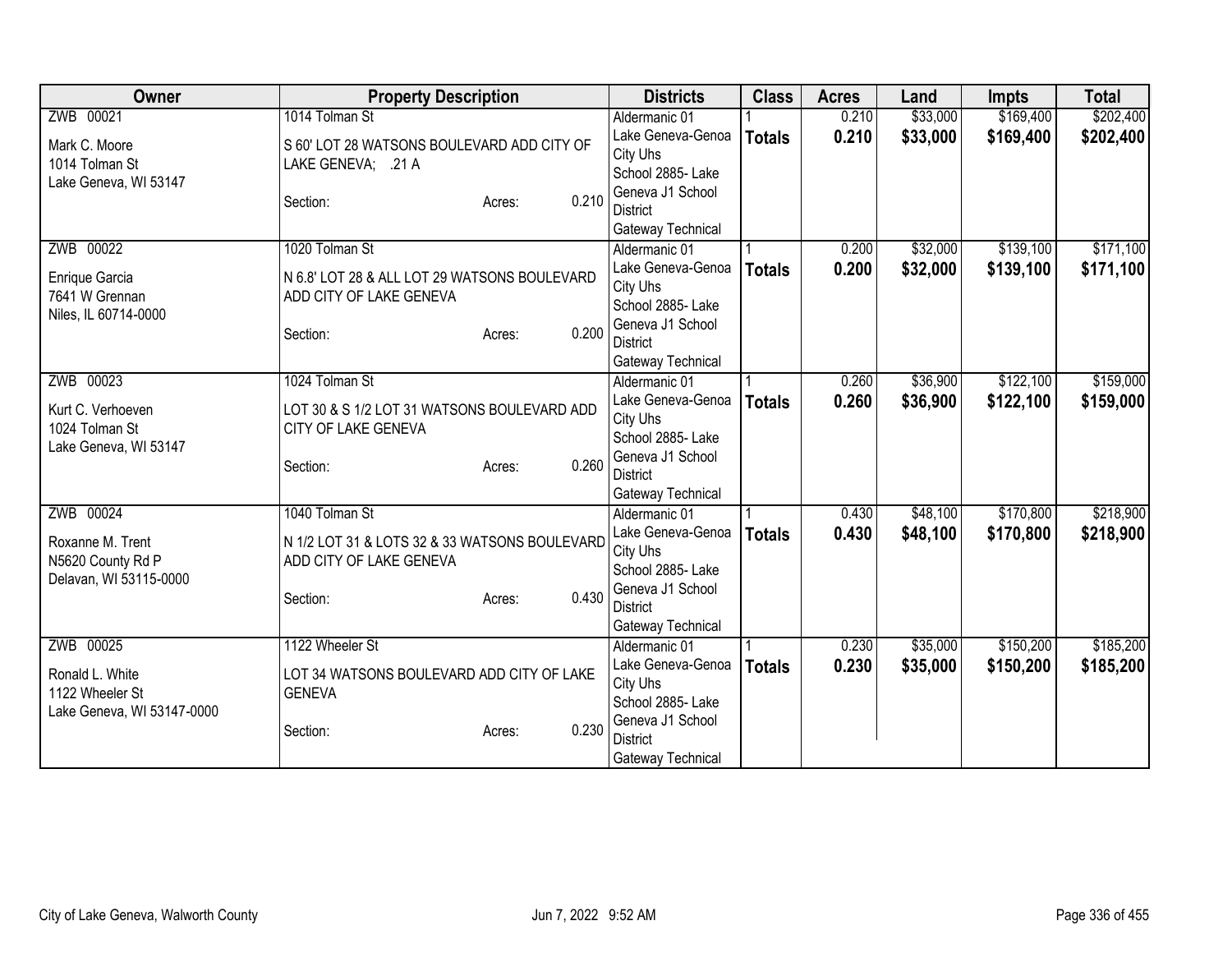| Owner                      | <b>Property Description</b>                   | <b>Districts</b>                   | <b>Class</b>  | <b>Acres</b> | Land      | <b>Impts</b> | <b>Total</b> |
|----------------------------|-----------------------------------------------|------------------------------------|---------------|--------------|-----------|--------------|--------------|
| ZWB 00026                  | 1124 Wheeler St                               | Aldermanic 01                      |               | 0.230        | \$35,000  | \$129,400    | \$164,400    |
| Antonio Manriquez          | LOT 35 WATSONS BOULEVARD ADD CITY OF LAKE     | Lake Geneva-Genoa                  | <b>Totals</b> | 0.230        | \$35,000  | \$129,400    | \$164,400    |
| 1124 Wheeler St            | <b>GENEVA</b>                                 | City Uhs                           |               |              |           |              |              |
| Lake Geneva, WI 53147-0000 |                                               | School 2885- Lake                  |               |              |           |              |              |
|                            | 0.230<br>Section:<br>Acres:                   | Geneva J1 School                   |               |              |           |              |              |
|                            |                                               | <b>District</b>                    |               |              |           |              |              |
|                            |                                               | Gateway Technical                  |               |              |           |              |              |
| ZWB 00027                  | 1132 Wheeler St                               | Aldermanic 01<br>Lake Geneva-Genoa |               | 0.420        | \$47,400  | \$226,900    | \$274,300    |
| Michelle Stewart Walsh     | LOT 36 & LOT 37 EXC W'LY 5' WATSONS BOULEVARI | City Uhs                           | <b>Totals</b> | 0.420        | \$47,400  | \$226,900    | \$274,300    |
| 1132 Wheeler St            | SUB CITY OF LAKE GENEVA                       | School 2885- Lake                  |               |              |           |              |              |
| Lake Geneva, WI 53147      |                                               | Geneva J1 School                   |               |              |           |              |              |
|                            | 0.420<br>Section:<br>Acres:                   | <b>District</b>                    |               |              |           |              |              |
|                            |                                               | Gateway Technical                  |               |              |           |              |              |
| ZWB 00027A                 | 1142 Wheeler St                               | Aldermanic 01                      |               | 0.210        | \$32,900  | \$162,800    | \$195,700    |
|                            |                                               | Lake Geneva-Genoa                  | <b>Totals</b> | 0.210        | \$32,900  | \$162,800    | \$195,700    |
| Arlyne J. Mummer           | W 5' LOT 37 & ALL LOT 38 WATSONS BOULEVARD    | City Uhs                           |               |              |           |              |              |
| 1142 Wheeler St            | ADD CITY OF LAKE GENEVA                       | School 2885- Lake                  |               |              |           |              |              |
| Lake Geneva, WI 53147-0000 | 0.210                                         | Geneva J1 School                   |               |              |           |              |              |
|                            | Section:<br>Acres:                            | <b>District</b>                    |               |              |           |              |              |
|                            |                                               | Gateway Technical                  |               |              |           |              |              |
| ZWB 00028                  | 1021 Elkhorn Rd                               | Aldermanic 01                      |               | 0.280        | \$38,300  | \$118,800    | \$157,100    |
| Eric J. Klug               | LOT 39 & LOT 40 EXC HWY LAND WATSONS          | Lake Geneva-Genoa                  | <b>Totals</b> | 0.280        | \$38,300  | \$118,800    | \$157,100    |
| PO Box 1172                | BOULEVARD ADD CITY OF LAKE GENEVA             | City Uhs                           |               |              |           |              |              |
| Lake Geneva, WI 53147-0000 |                                               | School 2885- Lake                  |               |              |           |              |              |
|                            | 0.280<br>Section:<br>Acres:                   | Geneva J1 School                   |               |              |           |              |              |
|                            |                                               | <b>District</b>                    |               |              |           |              |              |
|                            |                                               | Gateway Technical                  |               |              |           |              |              |
| ZWD 00001                  | 453 Wrigley Dr                                | Aldermanic 01<br>Lake Geneva-Genoa |               | 0.000        | \$682,000 | \$868,000    | \$1,550,000  |
| Kocourek Gst Trust         | UNIT 1 WRIGLEY DRIVE CONDOMINIUM AS           | City Uhs                           | <b>Totals</b> | 0.000        | \$682,000 | \$868,000    | \$1,550,000  |
| 453 Wrigley Dr             | RECORDED IN CONDO CAB A SLIDE 628 WCR.        | School 2885- Lake                  |               |              |           |              |              |
| Lake Geneva, WI 53147      | LOCATED IN NW 1/4 SE 1/4 SEC 36 T2N R17E CITY | Geneva J1 School                   |               |              |           |              |              |
|                            | 0.000<br>Section:<br>Acres:                   | <b>District</b>                    |               |              |           |              |              |
|                            |                                               | Gateway Technical                  |               |              |           |              |              |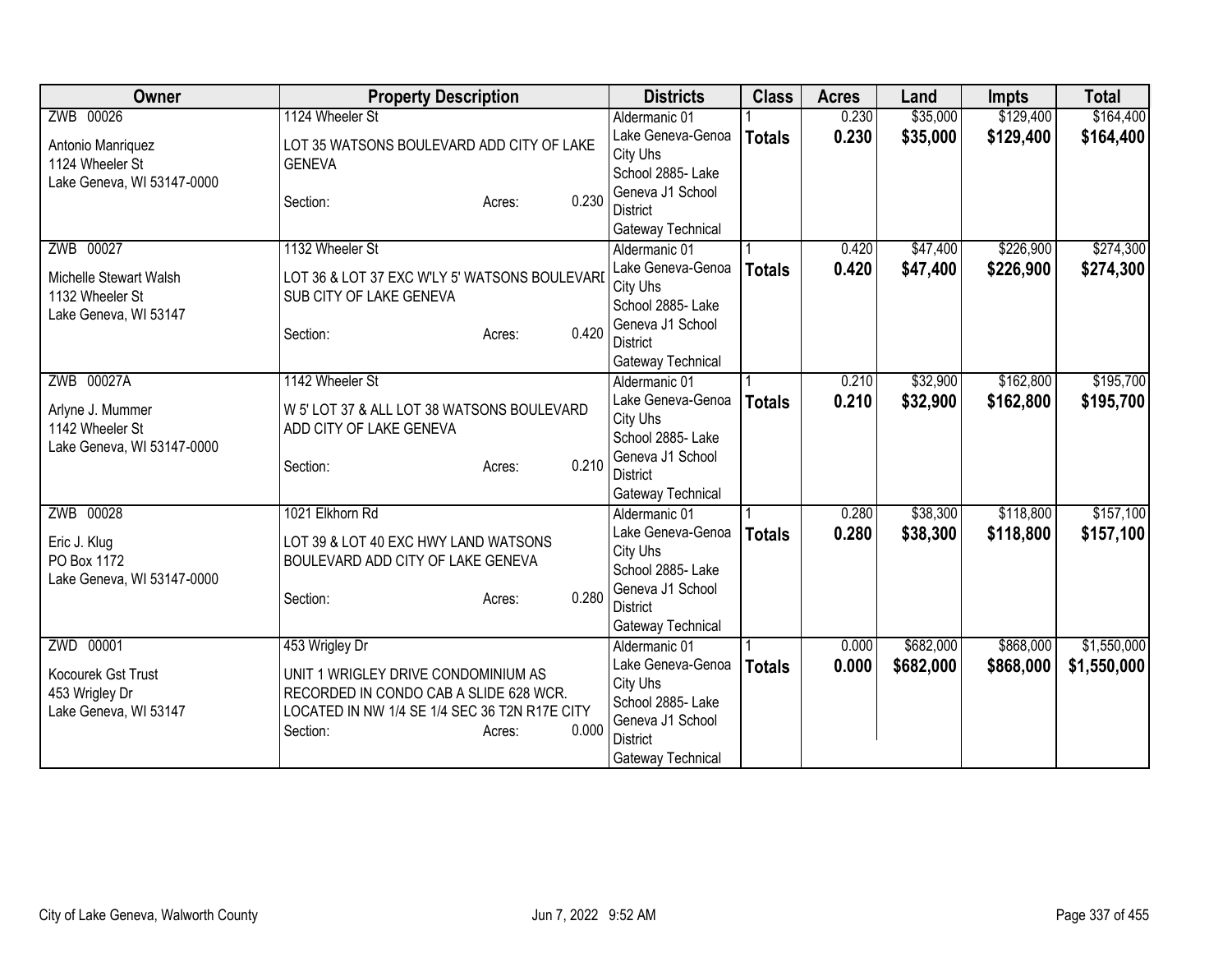| <b>Owner</b>                 | <b>Property Description</b>                    | <b>Districts</b>              | <b>Class</b>  | <b>Acres</b> | Land      | <b>Impts</b> | <b>Total</b> |
|------------------------------|------------------------------------------------|-------------------------------|---------------|--------------|-----------|--------------|--------------|
| ZWD 00002                    | 473 Wrigley Dr                                 | Aldermanic 01                 |               | 0.000        | \$682,000 | \$976,500    | \$1,658,500  |
| Linda S. Gordon              | UNIT 2 WRIGLEY DRIVE CONDOMINIUM AS            | Lake Geneva-Genoa             | <b>Totals</b> | 0.000        | \$682,000 | \$976,500    | \$1,658,500  |
| 90 Riparian Rd               | RECORDED IN CONDO CAB A SLIDE 628 WCR.         | City Uhs                      |               |              |           |              |              |
| Highland Park, IL 60035-0000 | LOCATED IN NW 1/4 SE 1/4 SEC 36 T2N R17E CITY  | School 2885- Lake             |               |              |           |              |              |
|                              | 0.000<br>Section:<br>Acres:                    | Geneva J1 School              |               |              |           |              |              |
|                              |                                                | <b>District</b>               |               |              |           |              |              |
|                              |                                                | Gateway Technical             |               |              |           |              |              |
| ZWD 00003                    | 463 Wrigley Dr                                 | Aldermanic 01                 |               | 0.000        | \$500,000 | \$783,300    | \$1,283,300  |
| Cordry L. Johns              | UNIT 3 WRIGLEY DRIVE CONDOMINIUM AS            | Lake Geneva-Genoa             | <b>Totals</b> | 0.000        | \$500,000 | \$783,300    | \$1,283,300  |
| 4015 Meadow View Dr          | RECORDED IN CONDO CAB A SLIDE 628 WCR.         | City Uhs                      |               |              |           |              |              |
| Saint Charles, IL 60175      | LOCATED IN NW 1/4 SE 1/4 SEC 36 T2N R17E CITY  | School 2885- Lake             |               |              |           |              |              |
|                              | 0.000<br>Section:<br>Acres:                    | Geneva J1 School              |               |              |           |              |              |
|                              |                                                | District                      |               |              |           |              |              |
|                              |                                                | Gateway Technical             |               |              |           |              |              |
| ZWE 00001                    | 337 W South St                                 | Aldermanic 01                 |               | 0.270        | \$38,800  | \$160,600    | \$199,400    |
| Sharon M. Anich              | LOT 1 H. E. WELLS ADDITION CITY OF LAKE GENEVA | Lake Geneva-Genoa             | <b>Totals</b> | 0.270        | \$38,800  | \$160,600    | \$199,400    |
| PO Box 41717                 |                                                | City Uhs                      |               |              |           |              |              |
| Mesa, AZ 85274               |                                                | School 2885- Lake             |               |              |           |              |              |
|                              | 0.270<br>Section:<br>Acres:                    | Geneva J1 School              |               |              |           |              |              |
|                              |                                                | <b>District</b>               |               |              |           |              |              |
| ZWE 00002                    |                                                | Gateway Technical             |               | 0.270        |           | \$182,300    | \$221,100    |
|                              | 335 W South St                                 | Aldermanic 01                 |               |              | \$38,800  |              |              |
| Kyle P. Hubertz              | LOT 2 H.E. WELLS ADDITION CITY OF LAKE GENEVA  | Lake Geneva-Genoa             | <b>Totals</b> | 0.270        | \$38,800  | \$182,300    | \$221,100    |
| 335 W South St               |                                                | City Uhs<br>School 2885- Lake |               |              |           |              |              |
| Lake Geneva, WI 53147        |                                                | Geneva J1 School              |               |              |           |              |              |
|                              | 0.270<br>Section:<br>Acres:                    | <b>District</b>               |               |              |           |              |              |
|                              |                                                | Gateway Technical             |               |              |           |              |              |
| ZWE 00003                    | 1198 Bonnie Brae Ln                            | Aldermanic 01                 |               | 0.230        | \$37,500  | \$147,600    | \$185,100    |
|                              |                                                | Lake Geneva-Genoa             | <b>Totals</b> | 0.230        | \$37,500  | \$147,600    | \$185,100    |
| Tjin Dewi                    | LOT 3 EXC. N 25' H.E. WELLS ADDITION CITY OF   | City Uhs                      |               |              |           |              |              |
| 1198 Bonnie Brae Ln          | <b>LAKE GENEVA</b>                             | School 2885- Lake             |               |              |           |              |              |
| Lake Geneva, WI 53147        |                                                | Geneva J1 School              |               |              |           |              |              |
|                              | 0.230<br>Section:<br>Acres:                    | <b>District</b>               |               |              |           |              |              |
|                              |                                                | Gateway Technical             |               |              |           |              |              |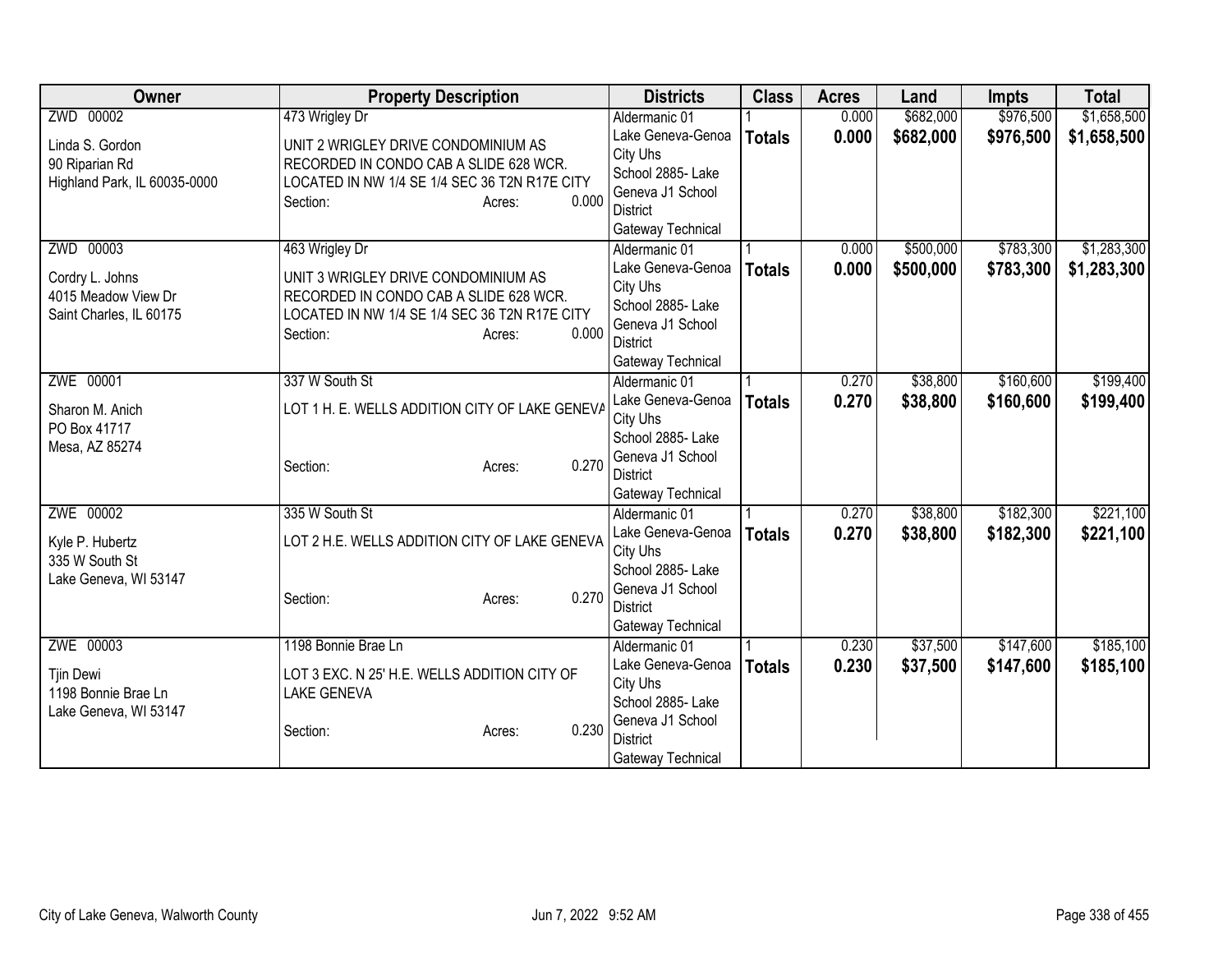| Owner                      | <b>Property Description</b>                      | <b>Districts</b>                      | <b>Class</b>  | <b>Acres</b> | Land     | <b>Impts</b> | <b>Total</b> |
|----------------------------|--------------------------------------------------|---------------------------------------|---------------|--------------|----------|--------------|--------------|
| ZWE 00004                  | 1195 Bonnie Brae Ln                              | Aldermanic 01                         |               | 0.410        | \$41,500 | \$236,900    | \$278,400    |
| Carl E Rice Jr Trust       | LOT 4 & W 1/2 LOT 5 H.E. WELLS ADDITION CITY OF  | Lake Geneva-Genoa                     | <b>Totals</b> | 0.410        | \$41,500 | \$236,900    | \$278,400    |
| 3916 N Bell                | <b>LAKE GENEVA</b>                               | City Uhs                              |               |              |          |              |              |
| Chicago, IL 60618-0000     |                                                  | School 2885- Lake                     |               |              |          |              |              |
|                            | 0.410<br>Section:<br>Acres:                      | Geneva J1 School<br><b>District</b>   |               |              |          |              |              |
|                            |                                                  | Gateway Technical                     |               |              |          |              |              |
| ZWE 00006                  | 1196 Lake Geneva Blvd                            | Aldermanic 01                         |               | 0.410        | \$41,500 | \$188,600    | \$230,100    |
|                            |                                                  | Lake Geneva-Genoa                     | <b>Totals</b> | 0.410        | \$41,500 | \$188,600    | \$230,100    |
| Peter G. Pokorny           | E 1/2 LOT 5 & ALL LOT 6 H.E. WELLS ADDITION CITY | City Uhs                              |               |              |          |              |              |
| 1196 Lake Geneva Blvd      | OF LAKE GENEVA                                   | School 2885- Lake                     |               |              |          |              |              |
| Lake Geneva, WI 53147      |                                                  | Geneva J1 School                      |               |              |          |              |              |
|                            | 0.410<br>Section:<br>Acres:                      | <b>District</b>                       |               |              |          |              |              |
|                            |                                                  | Gateway Technical                     |               |              |          |              |              |
| ZWE 00007                  | 1174 Lake Geneva Blvd                            | Aldermanic 01<br>Lake Geneva-Genoa    |               | 0.190        | \$33,500 | \$127,700    | \$161,200    |
| <b>Howard Woods</b>        | LOT 7 H. E. WELLS ADDITION CITY OF LAKE GENEVA   |                                       | <b>Totals</b> | 0.190        | \$33,500 | \$127,700    | \$161,200    |
| 1174 Lake Geneva Blvd      |                                                  | City Uhs                              |               |              |          |              |              |
| Lake Geneva, WI 53147-0000 |                                                  | School 2885- Lake                     |               |              |          |              |              |
|                            | 0.190<br>Section:<br>Acres:                      | Geneva J1 School<br><b>District</b>   |               |              |          |              |              |
|                            |                                                  | Gateway Technical                     |               |              |          |              |              |
| ZWE 00008                  | 1168 Lake Geneva Blvd                            | Aldermanic 01                         |               | 0.190        | \$33,500 | \$195,500    | \$229,000    |
|                            |                                                  | Lake Geneva-Genoa                     | <b>Totals</b> | 0.190        | \$33,500 | \$195,500    | \$229,000    |
| Martorano Family Trust     | LOT 8 H. E. WELLS ADDITION CITY OF LAKE GENEVA   | City Uhs                              |               |              |          |              |              |
| 1168 Lake Geneva Blvd      |                                                  | School 2885- Lake                     |               |              |          |              |              |
| Lake Geneva, WI 53147      | 0.190<br>Section:<br>Acres:                      | Geneva J1 School                      |               |              |          |              |              |
|                            |                                                  | <b>District</b>                       |               |              |          |              |              |
|                            |                                                  | Gateway Technical                     |               |              |          |              |              |
| ZWE 00009                  | 1158 Lake Geneva Blvd                            | Aldermanic 01                         |               | 0.190        | \$33,500 | \$178,800    | \$212,300    |
| Jose Avila                 | LOT 9 H. E. WELLS ADDITION CITY OF LAKE GENEVA   | Lake Geneva-Genoa                     | <b>Totals</b> | 0.190        | \$33,500 | \$178,800    | \$212,300    |
| 1158 Lake Geneva Blvd      |                                                  | City Uhs                              |               |              |          |              |              |
| Lake Geneva, WI 53147-0000 |                                                  | School 2885- Lake<br>Geneva J1 School |               |              |          |              |              |
|                            | 0.190<br>Section:<br>Acres:                      | <b>District</b>                       |               |              |          |              |              |
|                            |                                                  | Gateway Technical                     |               |              |          |              |              |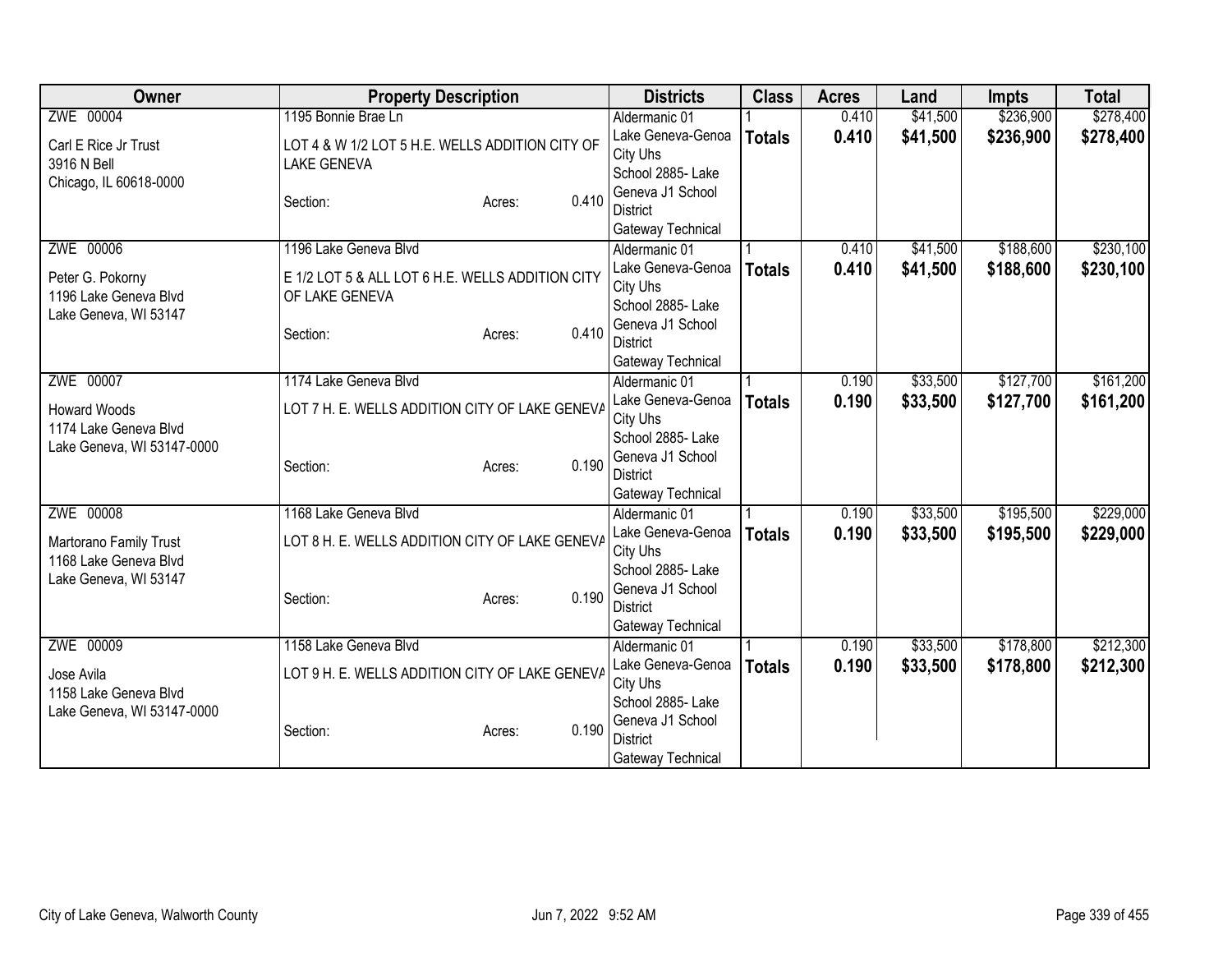| Owner                      | <b>Property Description</b>                  |        |       | <b>Districts</b>                    | <b>Class</b>  | <b>Acres</b> | Land     | <b>Impts</b> | <b>Total</b> |
|----------------------------|----------------------------------------------|--------|-------|-------------------------------------|---------------|--------------|----------|--------------|--------------|
| ZWE 00010                  | 1150 Lake Geneva Blvd                        |        |       | Aldermanic 01                       |               | 0.190        | \$33,500 | \$171,500    | \$205,000    |
| Samual R. Borghgraef       | LOT 10 H. E. WELLS ADDITION CITY OF LAKE     |        |       | Lake Geneva-Genoa                   | <b>Totals</b> | 0.190        | \$33,500 | \$171,500    | \$205,000    |
| 1150 Lake Geneva Blvd      | <b>GENEVA</b>                                |        |       | City Uhs                            |               |              |          |              |              |
| Lake Geneva, WI 53147      |                                              |        |       | School 2885- Lake                   |               |              |          |              |              |
|                            | Section:                                     | Acres: | 0.190 | Geneva J1 School                    |               |              |          |              |              |
|                            |                                              |        |       | <b>District</b>                     |               |              |          |              |              |
|                            |                                              |        |       | Gateway Technical                   |               |              |          |              |              |
| ZWE 00011                  | 1144 Lake Geneva Blvd                        |        |       | Aldermanic 01                       |               | 0.190        | \$33,500 | \$207,600    | \$241,100    |
| Judene R. Speckman         | LOT 11 H. E. WELLS ADDITION CITY OF LAKE     |        |       | Lake Geneva-Genoa<br>City Uhs       | <b>Totals</b> | 0.190        | \$33,500 | \$207,600    | \$241,100    |
| W2190 County Rd B          | <b>GENEVA</b>                                |        |       | School 2885- Lake                   |               |              |          |              |              |
| Lake Geneva, WI 53147      |                                              |        |       | Geneva J1 School                    |               |              |          |              |              |
|                            | Section:                                     | Acres: | 0.190 | <b>District</b>                     |               |              |          |              |              |
|                            |                                              |        |       | Gateway Technical                   |               |              |          |              |              |
| ZWE 00012                  | 1140 Lake Geneva Blvd                        |        |       | Aldermanic 01                       |               | 0.190        | \$33,500 | \$124,700    | \$158,200    |
|                            |                                              |        |       | Lake Geneva-Genoa                   | <b>Totals</b> | 0.190        | \$33,500 | \$124,700    | \$158,200    |
| Timothy O. Grace           | LOT 12 H. E. WELLS ADDITION CITY OF LAKE     |        |       | City Uhs                            |               |              |          |              |              |
| PO Box 837                 | <b>GENEVA</b>                                |        |       | School 2885- Lake                   |               |              |          |              |              |
| Lake Geneva, WI 53147      | Section:                                     | Acres: | 0.190 | Geneva J1 School                    |               |              |          |              |              |
|                            |                                              |        |       | <b>District</b>                     |               |              |          |              |              |
|                            |                                              |        |       | Gateway Technical                   |               |              |          |              |              |
| ZWE 00012A                 | 1128 Lake Geneva Blvd                        |        |       | Aldermanic 01                       |               | 0.270        | \$38,800 | \$151,000    | \$189,800    |
| Raul Sandoval              | LOT 13 & S 30' LOT 14 H.E. WELLS ADD CITY OF |        |       | Lake Geneva-Genoa                   | <b>Totals</b> | 0.270        | \$38,800 | \$151,000    | \$189,800    |
| 1128 Lake Geneva Blvd      | <b>LAKE GENEVA</b>                           |        |       | City Uhs                            |               |              |          |              |              |
| Lake Geneva, WI 53147-0000 |                                              |        |       | School 2885- Lake                   |               |              |          |              |              |
|                            | Section:                                     | Acres: | 0.270 | Geneva J1 School<br><b>District</b> |               |              |          |              |              |
|                            |                                              |        |       | Gateway Technical                   |               |              |          |              |              |
| ZWE 00014                  | 1118 Lake Geneva Blvd                        |        |       | Aldermanic 01                       |               | 0.200        | \$35,000 | \$164,500    | \$199,500    |
|                            |                                              |        |       | Lake Geneva-Genoa                   | <b>Totals</b> | 0.200        | \$35,000 | \$164,500    | \$199,500    |
| Scott S. Deibel            | N 40' OF LOT 14 & S 1/2 LOT 15 H. E. WELLS   |        |       | City Uhs                            |               |              |          |              |              |
| 1118 Lake Geneva Blvd      | ADDITION CITY OF LAKE GENEVA                 |        |       | School 2885- Lake                   |               |              |          |              |              |
| Lake Geneva, WI 53147-0000 |                                              |        |       | Geneva J1 School                    |               |              |          |              |              |
|                            | Section:                                     | Acres: | 0.200 | <b>District</b>                     |               |              |          |              |              |
|                            |                                              |        |       | Gateway Technical                   |               |              |          |              |              |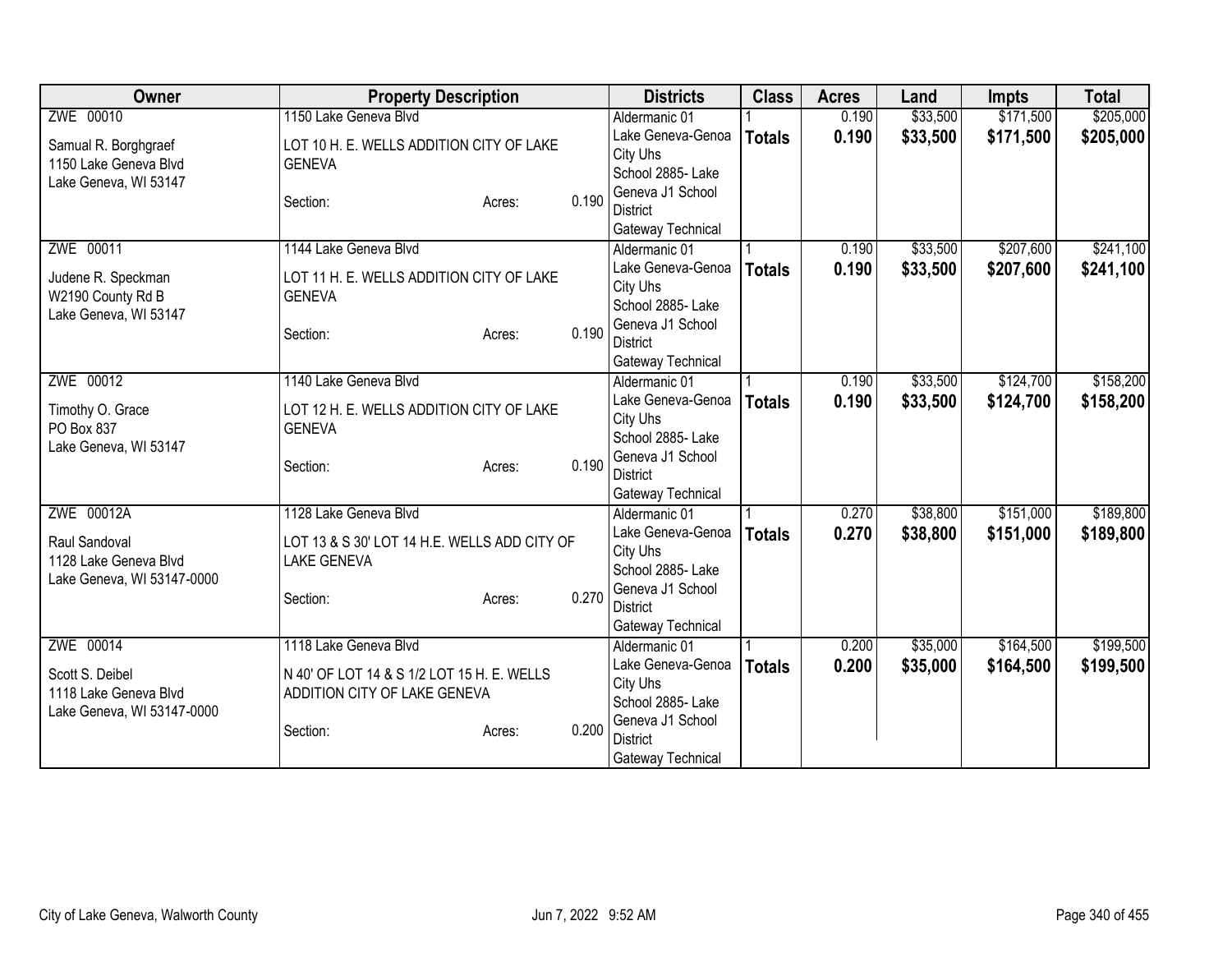| ZWE 00016<br>\$39,100<br>\$125,100<br>Aldermanic 01<br>0.280<br>0.280<br>\$39,100<br>\$125,100<br>Lake Geneva-Genoa<br><b>Totals</b><br>N 1/2 LOT 15 & ALL LOT 16 H.E. WELLS ADDITION<br>Maria De Jesus Aranda<br>City Uhs<br>CITY OF LAKE GENEVA<br>N3448 Beach Rd<br>School 2885- Lake<br>Lake Geneva, WI 53147-0000<br>Geneva J1 School<br>0.280<br>Section:<br>Acres:<br><b>District</b><br>Gateway Technical<br>ZWE 00017<br>1096 Lake Geneva Blvd<br>\$38,000<br>\$209,200<br>0.230<br>Aldermanic 01<br>0.230<br>Lake Geneva-Genoa<br>\$38,000<br>\$209,200<br><b>Totals</b><br>Lila M. Devries<br>LOT 17 H. E. WELLS ADDITION CITY OF LAKE<br>City Uhs<br>1096 Lake Geneva Blvd<br><b>GENEVA</b><br>School 2885- Lake<br>Lake Geneva, WI 53147-0000<br>Geneva J1 School<br>0.230<br>Section:<br>Acres:<br><b>District</b><br>Gateway Technical<br>\$121,200<br>ZWE 00018<br>\$38,000<br>1078 Lake Geneva Blvd<br>0.230<br>Aldermanic 01<br>Lake Geneva-Genoa<br>0.230<br>\$38,000<br>\$121,200<br><b>Totals</b><br>Ramon P. Chavez<br>LOT 18 H. E. WELLS ADDITION CITY OF LAKE<br>City Uhs<br>1078 Lake Geneva Blvd<br><b>GENEVA</b><br>School 2885- Lake<br>Lake Geneva, WI 53147-0000<br>Geneva J1 School<br>0.230<br>Section:<br>Acres:<br><b>District</b><br>Gateway Technical<br>ZWE 00019<br>\$121,100<br>1076 Lake Geneva Blvd<br>0.230<br>\$38,000<br>Aldermanic 01<br>Lake Geneva-Genoa<br>0.230<br>\$38,000<br>\$121,100<br><b>Totals</b><br>LOT 19 & E .79' LOT 40 H.E. WELLS ADDITION CITY<br>Christine Marie Wisniewski<br>City Uhs<br>1076 Lake Geneva Blvd<br>OF LAKE GENEVA<br>School 2885- Lake<br>Lake Geneva, WI 53147-0000<br>Geneva J1 School<br>0.230<br>Section:<br>Acres:<br><b>District</b><br>Gateway Technical<br>ZWE 00020<br>\$114,400<br>1056 Lake Geneva Blvd<br>\$38,000<br>Aldermanic 01<br>0.230<br>Lake Geneva-Genoa<br>0.230<br>\$38,000<br>\$114,400<br><b>Totals</b><br>LOT 20 H. E. WELLS ADDITION CITY OF LAKE<br>Fonda L. Britton<br>City Uhs<br>1056 Lake Geneva Blvd<br><b>GENEVA</b><br>School 2885-Lake<br>Lake Geneva, WI 53147<br>Geneva J1 School<br>0.230<br>Section:<br>Acres:<br><b>District</b> | Owner | <b>Property Description</b> | <b>Districts</b>  | <b>Class</b> | <b>Acres</b> | Land | <b>Impts</b> | <b>Total</b> |
|------------------------------------------------------------------------------------------------------------------------------------------------------------------------------------------------------------------------------------------------------------------------------------------------------------------------------------------------------------------------------------------------------------------------------------------------------------------------------------------------------------------------------------------------------------------------------------------------------------------------------------------------------------------------------------------------------------------------------------------------------------------------------------------------------------------------------------------------------------------------------------------------------------------------------------------------------------------------------------------------------------------------------------------------------------------------------------------------------------------------------------------------------------------------------------------------------------------------------------------------------------------------------------------------------------------------------------------------------------------------------------------------------------------------------------------------------------------------------------------------------------------------------------------------------------------------------------------------------------------------------------------------------------------------------------------------------------------------------------------------------------------------------------------------------------------------------------------------------------------------------------------------------------------------------------------------------------------------------------------------------------------------------------------------------------------------------------------------------------------------------------------------------------|-------|-----------------------------|-------------------|--------------|--------------|------|--------------|--------------|
|                                                                                                                                                                                                                                                                                                                                                                                                                                                                                                                                                                                                                                                                                                                                                                                                                                                                                                                                                                                                                                                                                                                                                                                                                                                                                                                                                                                                                                                                                                                                                                                                                                                                                                                                                                                                                                                                                                                                                                                                                                                                                                                                                            |       | 204 Laurie St               |                   |              |              |      |              | \$164,200    |
|                                                                                                                                                                                                                                                                                                                                                                                                                                                                                                                                                                                                                                                                                                                                                                                                                                                                                                                                                                                                                                                                                                                                                                                                                                                                                                                                                                                                                                                                                                                                                                                                                                                                                                                                                                                                                                                                                                                                                                                                                                                                                                                                                            |       |                             |                   |              |              |      |              | \$164,200    |
| \$247,200<br>\$247,200<br>\$159,200<br>\$159,200                                                                                                                                                                                                                                                                                                                                                                                                                                                                                                                                                                                                                                                                                                                                                                                                                                                                                                                                                                                                                                                                                                                                                                                                                                                                                                                                                                                                                                                                                                                                                                                                                                                                                                                                                                                                                                                                                                                                                                                                                                                                                                           |       |                             |                   |              |              |      |              |              |
|                                                                                                                                                                                                                                                                                                                                                                                                                                                                                                                                                                                                                                                                                                                                                                                                                                                                                                                                                                                                                                                                                                                                                                                                                                                                                                                                                                                                                                                                                                                                                                                                                                                                                                                                                                                                                                                                                                                                                                                                                                                                                                                                                            |       |                             |                   |              |              |      |              |              |
|                                                                                                                                                                                                                                                                                                                                                                                                                                                                                                                                                                                                                                                                                                                                                                                                                                                                                                                                                                                                                                                                                                                                                                                                                                                                                                                                                                                                                                                                                                                                                                                                                                                                                                                                                                                                                                                                                                                                                                                                                                                                                                                                                            |       |                             |                   |              |              |      |              |              |
|                                                                                                                                                                                                                                                                                                                                                                                                                                                                                                                                                                                                                                                                                                                                                                                                                                                                                                                                                                                                                                                                                                                                                                                                                                                                                                                                                                                                                                                                                                                                                                                                                                                                                                                                                                                                                                                                                                                                                                                                                                                                                                                                                            |       |                             |                   |              |              |      |              |              |
|                                                                                                                                                                                                                                                                                                                                                                                                                                                                                                                                                                                                                                                                                                                                                                                                                                                                                                                                                                                                                                                                                                                                                                                                                                                                                                                                                                                                                                                                                                                                                                                                                                                                                                                                                                                                                                                                                                                                                                                                                                                                                                                                                            |       |                             |                   |              |              |      |              |              |
|                                                                                                                                                                                                                                                                                                                                                                                                                                                                                                                                                                                                                                                                                                                                                                                                                                                                                                                                                                                                                                                                                                                                                                                                                                                                                                                                                                                                                                                                                                                                                                                                                                                                                                                                                                                                                                                                                                                                                                                                                                                                                                                                                            |       |                             |                   |              |              |      |              |              |
|                                                                                                                                                                                                                                                                                                                                                                                                                                                                                                                                                                                                                                                                                                                                                                                                                                                                                                                                                                                                                                                                                                                                                                                                                                                                                                                                                                                                                                                                                                                                                                                                                                                                                                                                                                                                                                                                                                                                                                                                                                                                                                                                                            |       |                             |                   |              |              |      |              |              |
|                                                                                                                                                                                                                                                                                                                                                                                                                                                                                                                                                                                                                                                                                                                                                                                                                                                                                                                                                                                                                                                                                                                                                                                                                                                                                                                                                                                                                                                                                                                                                                                                                                                                                                                                                                                                                                                                                                                                                                                                                                                                                                                                                            |       |                             |                   |              |              |      |              |              |
|                                                                                                                                                                                                                                                                                                                                                                                                                                                                                                                                                                                                                                                                                                                                                                                                                                                                                                                                                                                                                                                                                                                                                                                                                                                                                                                                                                                                                                                                                                                                                                                                                                                                                                                                                                                                                                                                                                                                                                                                                                                                                                                                                            |       |                             |                   |              |              |      |              |              |
|                                                                                                                                                                                                                                                                                                                                                                                                                                                                                                                                                                                                                                                                                                                                                                                                                                                                                                                                                                                                                                                                                                                                                                                                                                                                                                                                                                                                                                                                                                                                                                                                                                                                                                                                                                                                                                                                                                                                                                                                                                                                                                                                                            |       |                             |                   |              |              |      |              |              |
|                                                                                                                                                                                                                                                                                                                                                                                                                                                                                                                                                                                                                                                                                                                                                                                                                                                                                                                                                                                                                                                                                                                                                                                                                                                                                                                                                                                                                                                                                                                                                                                                                                                                                                                                                                                                                                                                                                                                                                                                                                                                                                                                                            |       |                             |                   |              |              |      |              |              |
|                                                                                                                                                                                                                                                                                                                                                                                                                                                                                                                                                                                                                                                                                                                                                                                                                                                                                                                                                                                                                                                                                                                                                                                                                                                                                                                                                                                                                                                                                                                                                                                                                                                                                                                                                                                                                                                                                                                                                                                                                                                                                                                                                            |       |                             |                   |              |              |      |              |              |
|                                                                                                                                                                                                                                                                                                                                                                                                                                                                                                                                                                                                                                                                                                                                                                                                                                                                                                                                                                                                                                                                                                                                                                                                                                                                                                                                                                                                                                                                                                                                                                                                                                                                                                                                                                                                                                                                                                                                                                                                                                                                                                                                                            |       |                             |                   |              |              |      |              |              |
|                                                                                                                                                                                                                                                                                                                                                                                                                                                                                                                                                                                                                                                                                                                                                                                                                                                                                                                                                                                                                                                                                                                                                                                                                                                                                                                                                                                                                                                                                                                                                                                                                                                                                                                                                                                                                                                                                                                                                                                                                                                                                                                                                            |       |                             |                   |              |              |      |              |              |
| \$159,100<br>\$159,100<br>\$152,400<br>\$152,400                                                                                                                                                                                                                                                                                                                                                                                                                                                                                                                                                                                                                                                                                                                                                                                                                                                                                                                                                                                                                                                                                                                                                                                                                                                                                                                                                                                                                                                                                                                                                                                                                                                                                                                                                                                                                                                                                                                                                                                                                                                                                                           |       |                             |                   |              |              |      |              |              |
|                                                                                                                                                                                                                                                                                                                                                                                                                                                                                                                                                                                                                                                                                                                                                                                                                                                                                                                                                                                                                                                                                                                                                                                                                                                                                                                                                                                                                                                                                                                                                                                                                                                                                                                                                                                                                                                                                                                                                                                                                                                                                                                                                            |       |                             |                   |              |              |      |              |              |
|                                                                                                                                                                                                                                                                                                                                                                                                                                                                                                                                                                                                                                                                                                                                                                                                                                                                                                                                                                                                                                                                                                                                                                                                                                                                                                                                                                                                                                                                                                                                                                                                                                                                                                                                                                                                                                                                                                                                                                                                                                                                                                                                                            |       |                             |                   |              |              |      |              |              |
|                                                                                                                                                                                                                                                                                                                                                                                                                                                                                                                                                                                                                                                                                                                                                                                                                                                                                                                                                                                                                                                                                                                                                                                                                                                                                                                                                                                                                                                                                                                                                                                                                                                                                                                                                                                                                                                                                                                                                                                                                                                                                                                                                            |       |                             |                   |              |              |      |              |              |
|                                                                                                                                                                                                                                                                                                                                                                                                                                                                                                                                                                                                                                                                                                                                                                                                                                                                                                                                                                                                                                                                                                                                                                                                                                                                                                                                                                                                                                                                                                                                                                                                                                                                                                                                                                                                                                                                                                                                                                                                                                                                                                                                                            |       |                             |                   |              |              |      |              |              |
|                                                                                                                                                                                                                                                                                                                                                                                                                                                                                                                                                                                                                                                                                                                                                                                                                                                                                                                                                                                                                                                                                                                                                                                                                                                                                                                                                                                                                                                                                                                                                                                                                                                                                                                                                                                                                                                                                                                                                                                                                                                                                                                                                            |       |                             |                   |              |              |      |              |              |
|                                                                                                                                                                                                                                                                                                                                                                                                                                                                                                                                                                                                                                                                                                                                                                                                                                                                                                                                                                                                                                                                                                                                                                                                                                                                                                                                                                                                                                                                                                                                                                                                                                                                                                                                                                                                                                                                                                                                                                                                                                                                                                                                                            |       |                             |                   |              |              |      |              |              |
|                                                                                                                                                                                                                                                                                                                                                                                                                                                                                                                                                                                                                                                                                                                                                                                                                                                                                                                                                                                                                                                                                                                                                                                                                                                                                                                                                                                                                                                                                                                                                                                                                                                                                                                                                                                                                                                                                                                                                                                                                                                                                                                                                            |       |                             |                   |              |              |      |              |              |
|                                                                                                                                                                                                                                                                                                                                                                                                                                                                                                                                                                                                                                                                                                                                                                                                                                                                                                                                                                                                                                                                                                                                                                                                                                                                                                                                                                                                                                                                                                                                                                                                                                                                                                                                                                                                                                                                                                                                                                                                                                                                                                                                                            |       |                             |                   |              |              |      |              |              |
|                                                                                                                                                                                                                                                                                                                                                                                                                                                                                                                                                                                                                                                                                                                                                                                                                                                                                                                                                                                                                                                                                                                                                                                                                                                                                                                                                                                                                                                                                                                                                                                                                                                                                                                                                                                                                                                                                                                                                                                                                                                                                                                                                            |       |                             |                   |              |              |      |              |              |
|                                                                                                                                                                                                                                                                                                                                                                                                                                                                                                                                                                                                                                                                                                                                                                                                                                                                                                                                                                                                                                                                                                                                                                                                                                                                                                                                                                                                                                                                                                                                                                                                                                                                                                                                                                                                                                                                                                                                                                                                                                                                                                                                                            |       |                             |                   |              |              |      |              |              |
|                                                                                                                                                                                                                                                                                                                                                                                                                                                                                                                                                                                                                                                                                                                                                                                                                                                                                                                                                                                                                                                                                                                                                                                                                                                                                                                                                                                                                                                                                                                                                                                                                                                                                                                                                                                                                                                                                                                                                                                                                                                                                                                                                            |       |                             |                   |              |              |      |              |              |
|                                                                                                                                                                                                                                                                                                                                                                                                                                                                                                                                                                                                                                                                                                                                                                                                                                                                                                                                                                                                                                                                                                                                                                                                                                                                                                                                                                                                                                                                                                                                                                                                                                                                                                                                                                                                                                                                                                                                                                                                                                                                                                                                                            |       |                             |                   |              |              |      |              |              |
|                                                                                                                                                                                                                                                                                                                                                                                                                                                                                                                                                                                                                                                                                                                                                                                                                                                                                                                                                                                                                                                                                                                                                                                                                                                                                                                                                                                                                                                                                                                                                                                                                                                                                                                                                                                                                                                                                                                                                                                                                                                                                                                                                            |       |                             |                   |              |              |      |              |              |
|                                                                                                                                                                                                                                                                                                                                                                                                                                                                                                                                                                                                                                                                                                                                                                                                                                                                                                                                                                                                                                                                                                                                                                                                                                                                                                                                                                                                                                                                                                                                                                                                                                                                                                                                                                                                                                                                                                                                                                                                                                                                                                                                                            |       |                             |                   |              |              |      |              |              |
|                                                                                                                                                                                                                                                                                                                                                                                                                                                                                                                                                                                                                                                                                                                                                                                                                                                                                                                                                                                                                                                                                                                                                                                                                                                                                                                                                                                                                                                                                                                                                                                                                                                                                                                                                                                                                                                                                                                                                                                                                                                                                                                                                            |       |                             |                   |              |              |      |              |              |
|                                                                                                                                                                                                                                                                                                                                                                                                                                                                                                                                                                                                                                                                                                                                                                                                                                                                                                                                                                                                                                                                                                                                                                                                                                                                                                                                                                                                                                                                                                                                                                                                                                                                                                                                                                                                                                                                                                                                                                                                                                                                                                                                                            |       |                             | Gateway Technical |              |              |      |              |              |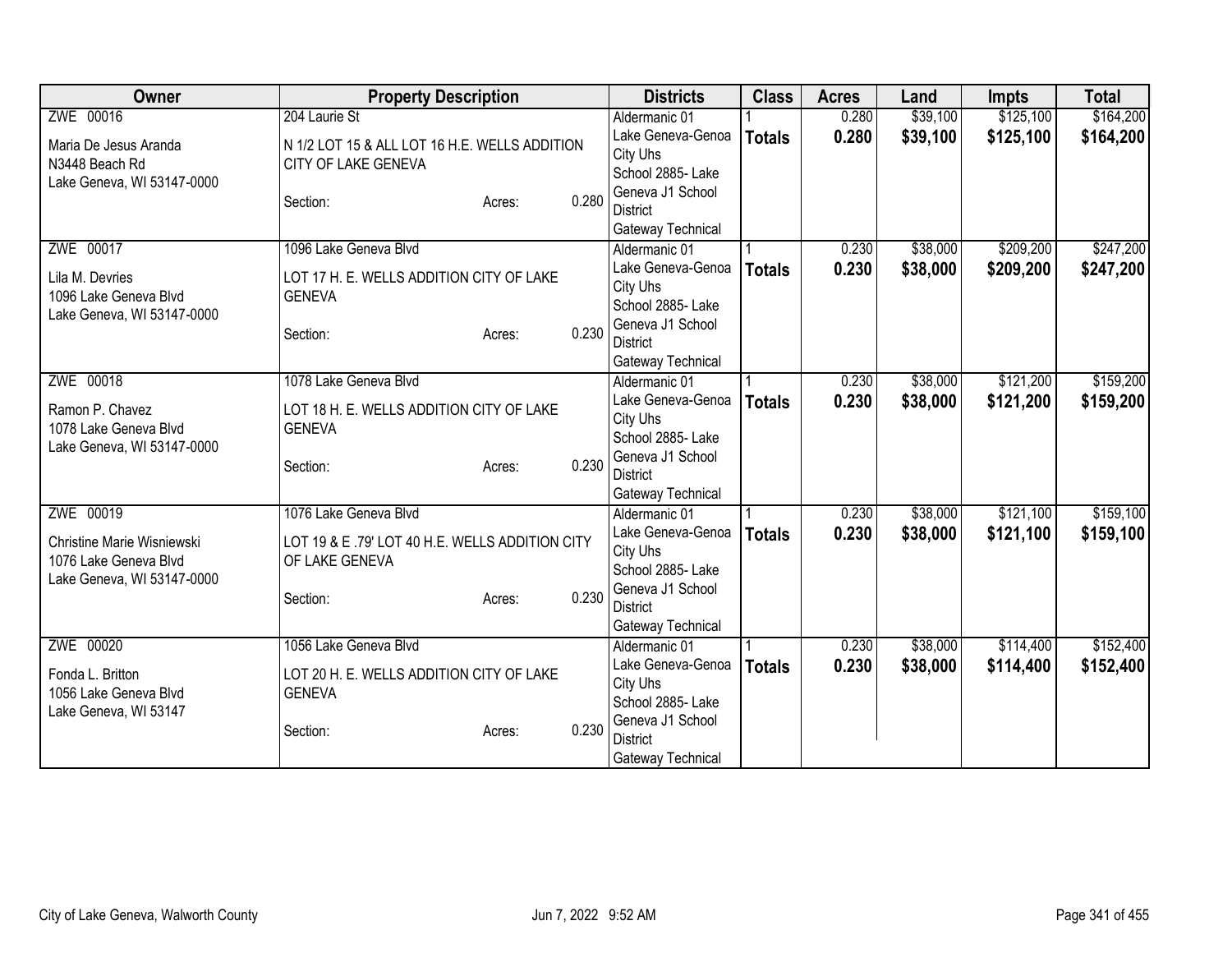| <b>Owner</b>                          | <b>Property Description</b>              |        |       | <b>Districts</b>                   | <b>Class</b>  | <b>Acres</b> | Land     | <b>Impts</b> | <b>Total</b> |
|---------------------------------------|------------------------------------------|--------|-------|------------------------------------|---------------|--------------|----------|--------------|--------------|
| ZWE 00021                             | 1044 Lake Geneva Blvd                    |        |       | Aldermanic 01                      |               | 0.230        | \$38,000 | \$176,500    | \$214,500    |
| Dannie K. Bailey                      | LOT 21 H. E. WELLS ADDITION CITY OF LAKE |        |       | Lake Geneva-Genoa                  | <b>Totals</b> | 0.230        | \$38,000 | \$176,500    | \$214,500    |
| 1044 Lake Geneva Blvd                 | <b>GENEVA</b>                            |        |       | City Uhs                           |               |              |          |              |              |
| Lake Geneva, WI 53147-2442            |                                          |        |       | School 2885- Lake                  |               |              |          |              |              |
|                                       | Section:                                 | Acres: | 0.230 | Geneva J1 School                   |               |              |          |              |              |
|                                       |                                          |        |       | <b>District</b>                    |               |              |          |              |              |
|                                       |                                          |        |       | Gateway Technical                  |               |              |          |              |              |
| ZWE 00022                             | 1030 Lake Geneva Blvd                    |        |       | Aldermanic 01                      |               | 0.230        | \$38,000 | \$242,000    | \$280,000    |
| Theresa Latz-Peter Trust              | LOT 22 H. E. WELLS ADDITION CITY OF LAKE |        |       | Lake Geneva-Genoa                  | <b>Totals</b> | 0.230        | \$38,000 | \$242,000    | \$280,000    |
| 1030 Lake Geneva Blvd                 | <b>GENEVA</b>                            |        |       | City Uhs                           |               |              |          |              |              |
| Lake Geneva, WI 53147                 |                                          |        |       | School 2885- Lake                  |               |              |          |              |              |
|                                       | Section:                                 | Acres: | 0.230 | Geneva J1 School                   |               |              |          |              |              |
|                                       |                                          |        |       | <b>District</b>                    |               |              |          |              |              |
| ZWE 00023                             | 1024 Lake Geneva Blvd                    |        |       | Gateway Technical<br>Aldermanic 01 |               | 0.230        | \$38,000 | \$168,600    | \$206,600    |
|                                       |                                          |        |       | Lake Geneva-Genoa                  |               |              |          |              |              |
| Joseph P Clifford Trust & Life Estate | LOT 23 H. E. WELLS ADDITION CITY OF LAKE |        |       | City Uhs                           | <b>Totals</b> | 0.230        | \$38,000 | \$168,600    | \$206,600    |
| 1024 Lake Geneva Blvd                 | <b>GENEVA</b>                            |        |       | School 2885- Lake                  |               |              |          |              |              |
| Lake Geneva, WI 53147-0000            |                                          |        |       | Geneva J1 School                   |               |              |          |              |              |
|                                       | Section:                                 | Acres: | 0.230 | <b>District</b>                    |               |              |          |              |              |
|                                       |                                          |        |       | Gateway Technical                  |               |              |          |              |              |
| ZWE 00024                             | 1020 Lake Geneva Blvd                    |        |       | Aldermanic 01                      |               | 0.230        | \$38,000 | \$232,900    | \$270,900    |
|                                       |                                          |        |       | Lake Geneva-Genoa                  | <b>Totals</b> | 0.230        | \$38,000 | \$232,900    | \$270,900    |
| Jennifer Klemke                       | LOT 24 H. E. WELLS ADDITION CITY OF LAKE |        |       | City Uhs                           |               |              |          |              |              |
| 1020 Lake Geneva Blvd                 | <b>GENEVA</b>                            |        |       | School 2885- Lake                  |               |              |          |              |              |
| Lake Geneva, WI 53147                 |                                          |        |       | Geneva J1 School                   |               |              |          |              |              |
|                                       | Section:                                 | Acres: | 0.230 | <b>District</b>                    |               |              |          |              |              |
|                                       |                                          |        |       | Gateway Technical                  |               |              |          |              |              |
| ZWE 00025                             | 1012 Lake Geneva Blvd                    |        |       | Aldermanic 01                      |               | 0.230        | \$38,000 | \$192,400    | \$230,400    |
| Catherine D. Borzym                   | LOT 25 H. E. WELLS ADDITION CITY OF LAKE |        |       | Lake Geneva-Genoa                  | <b>Totals</b> | 0.230        | \$38,000 | \$192,400    | \$230,400    |
| 1012 Lake Geneva Blvd                 | <b>GENEVA</b>                            |        |       | City Uhs                           |               |              |          |              |              |
| Lake Geneva, WI 53147-0000            |                                          |        |       | School 2885- Lake                  |               |              |          |              |              |
|                                       | Section:                                 | Acres: | 0.230 | Geneva J1 School                   |               |              |          |              |              |
|                                       |                                          |        |       | <b>District</b>                    |               |              |          |              |              |
|                                       |                                          |        |       | Gateway Technical                  |               |              |          |              |              |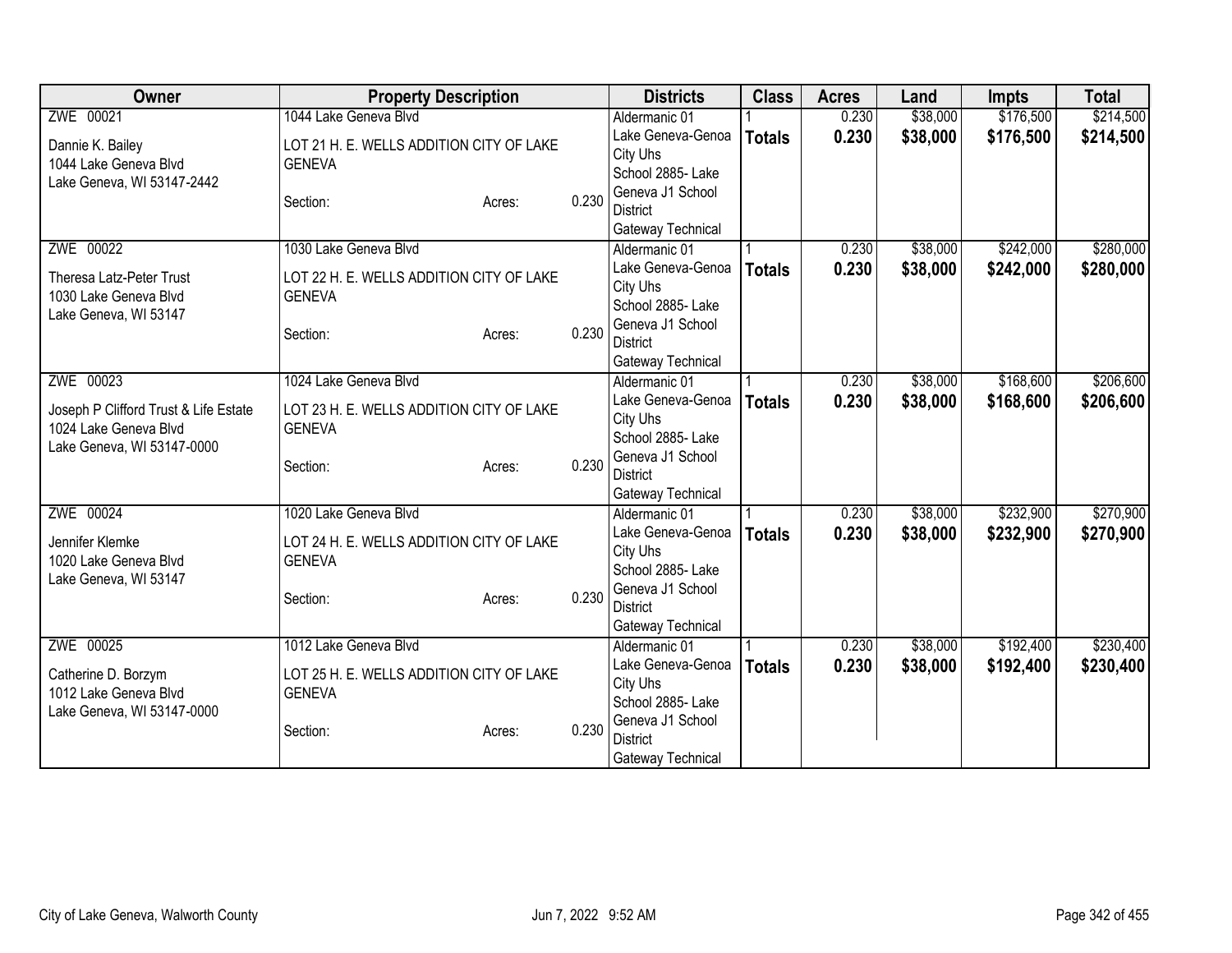| Owner                      | <b>Property Description</b>              |        |       | <b>Districts</b>  | <b>Class</b>  | <b>Acres</b> | Land     | Impts           | <b>Total</b> |
|----------------------------|------------------------------------------|--------|-------|-------------------|---------------|--------------|----------|-----------------|--------------|
| ZWE 00026                  |                                          |        |       | Aldermanic 01     |               | 0.230        | \$38,000 | $\overline{50}$ | \$38,000     |
| Robert K. Phelps           | LOT 26 H.E. WELLS ADDITION CITY OF LAKE  |        |       | Lake Geneva-Genoa | <b>Totals</b> | 0.230        | \$38,000 | \$0             | \$38,000     |
| 1012 Lake Geneva Blvd      | <b>GENEVA</b>                            |        |       | City Uhs          |               |              |          |                 |              |
| Lake Geneva, WI 53147      |                                          |        |       | School 2885- Lake |               |              |          |                 |              |
|                            | Section:                                 | Acres: | 0.230 | Geneva J1 School  |               |              |          |                 |              |
|                            |                                          |        |       | <b>District</b>   |               |              |          |                 |              |
|                            |                                          |        |       | Gateway Technical |               |              |          |                 |              |
| ZWE 00027                  | 998 Lake Geneva Blvd                     |        |       | Aldermanic 01     |               | 0.230        | \$38,000 | \$145,000       | \$183,000    |
| Craig A. Olson             | LOT 27 H. E. WELLS ADDITION CITY OF LAKE |        |       | Lake Geneva-Genoa | <b>Totals</b> | 0.230        | \$38,000 | \$145,000       | \$183,000    |
| 998 Lake Geneva Blvd       | <b>GENEVA</b>                            |        |       | City Uhs          |               |              |          |                 |              |
| Lake Geneva, WI 53147-0000 |                                          |        |       | School 2885- Lake |               |              |          |                 |              |
|                            | Section:                                 | Acres: | 0.230 | Geneva J1 School  |               |              |          |                 |              |
|                            |                                          |        |       | <b>District</b>   |               |              |          |                 |              |
|                            |                                          |        |       | Gateway Technical |               |              |          |                 |              |
| ZWE 00028                  | 994 Lake Geneva Blvd                     |        |       | Aldermanic 01     |               | 0.230        | \$38,000 | \$234,500       | \$272,500    |
| Michael D. Mcnamee         | LOT 28 H. E. WELLS ADDITION CITY OF LAKE |        |       | Lake Geneva-Genoa | <b>Totals</b> | 0.230        | \$38,000 | \$234,500       | \$272,500    |
| 994 Lake Geneva Blvd       | <b>GENEVA</b>                            |        |       | City Uhs          |               |              |          |                 |              |
| Lake Geneva, WI 53147-0000 |                                          |        |       | School 2885- Lake |               |              |          |                 |              |
|                            | Section:                                 | Acres: | 0.230 | Geneva J1 School  |               |              |          |                 |              |
|                            |                                          |        |       | <b>District</b>   |               |              |          |                 |              |
|                            |                                          |        |       | Gateway Technical |               |              |          |                 |              |
| ZWE 00029                  | 990 Lake Geneva Blvd                     |        |       | Aldermanic 01     |               | 0.240        | \$38,100 | \$161,600       | \$199,700    |
| David R. Yakes             | LOT 29 H. E. WELLS ADDITION CITY OF LAKE |        |       | Lake Geneva-Genoa | <b>Totals</b> | 0.240        | \$38,100 | \$161,600       | \$199,700    |
| 990 Lake Geneva Blvd       | <b>GENEVA</b>                            |        |       | City Uhs          |               |              |          |                 |              |
| Lake Geneva, WI 53147-0000 |                                          |        |       | School 2885- Lake |               |              |          |                 |              |
|                            | Section:                                 | Acres: | 0.240 | Geneva J1 School  |               |              |          |                 |              |
|                            |                                          |        |       | <b>District</b>   |               |              |          |                 |              |
|                            |                                          |        |       | Gateway Technical |               |              |          |                 |              |
| ZWE 00030                  | 935 Bonnie Brae Ln                       |        |       | Aldermanic 01     |               | 0.240        | \$38,100 | \$196,800       | \$234,900    |
| Catherine Donegan Trust    | LOT 30 H. E. WELLS ADDITION CITY OF LAKE |        |       | Lake Geneva-Genoa | <b>Totals</b> | 0.240        | \$38,100 | \$196,800       | \$234,900    |
| 7811 Karlov Ave            | <b>GENEVA</b>                            |        |       | City Uhs          |               |              |          |                 |              |
| Skokie, WI 60076           |                                          |        |       | School 2885-Lake  |               |              |          |                 |              |
|                            | Section:                                 | Acres: | 0.240 | Geneva J1 School  |               |              |          |                 |              |
|                            |                                          |        |       | <b>District</b>   |               |              |          |                 |              |
|                            |                                          |        |       | Gateway Technical |               |              |          |                 |              |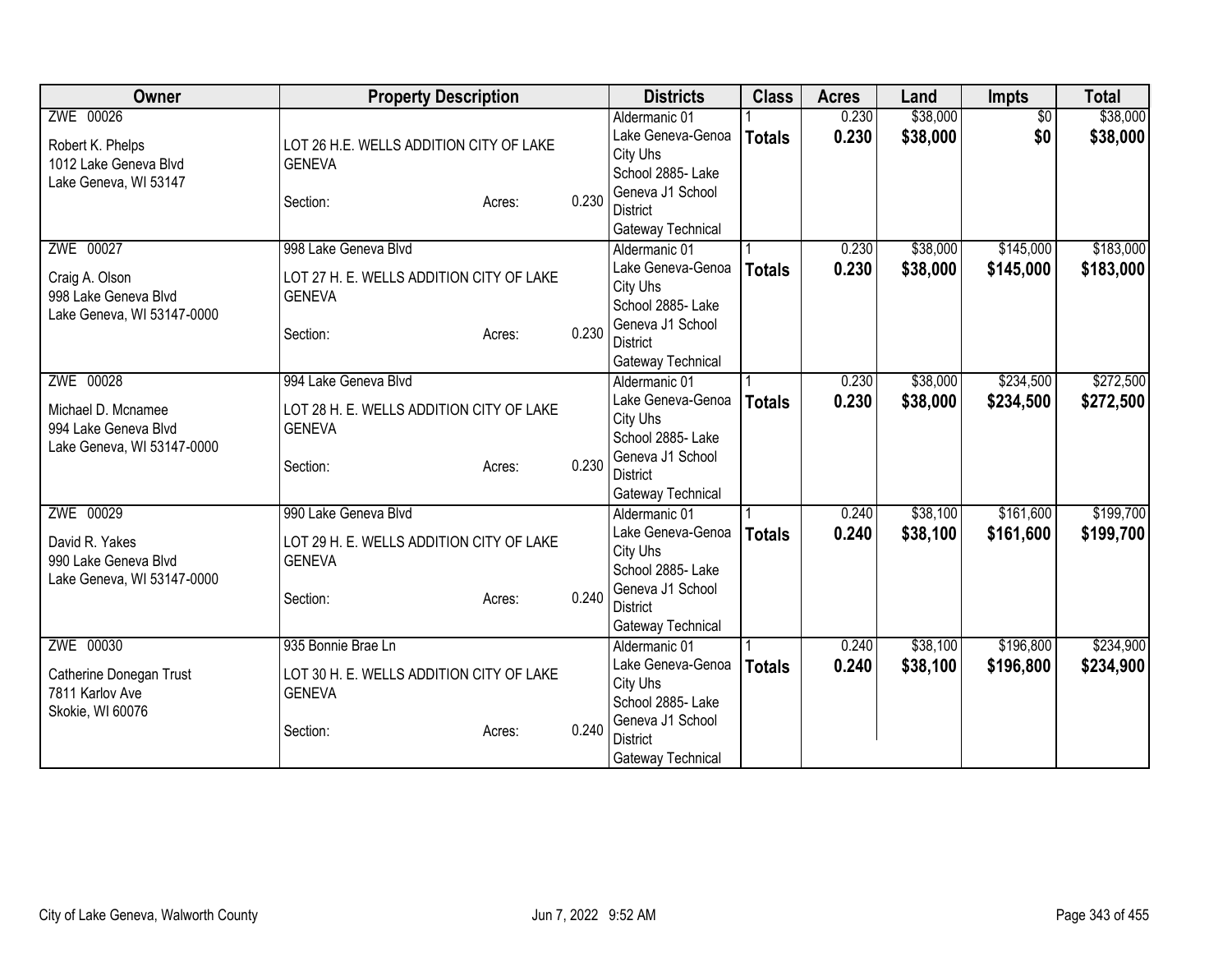| <b>Class</b><br>Owner<br><b>Property Description</b><br><b>Districts</b><br><b>Acres</b><br>Land<br><b>Impts</b>                        | <b>Total</b> |
|-----------------------------------------------------------------------------------------------------------------------------------------|--------------|
| ZWE 00031<br>993 Bonnie Brae Ln<br>\$38,000<br>\$215,600<br>0.230<br>Aldermanic 01                                                      | \$253,600    |
| 0.230<br>\$38,000<br>\$215,600<br>Lake Geneva-Genoa<br><b>Totals</b><br>LOT 31 H. E. WELLS ADDITION CITY OF LAKE<br>Charles E. Phinisee | \$253,600    |
| City Uhs<br><b>GENEVA</b><br>993 Bonnie Brae Ln                                                                                         |              |
| School 2885- Lake<br>Lake Geneva, WI 53147-0000                                                                                         |              |
| Geneva J1 School<br>0.230<br>Section:<br>Acres:                                                                                         |              |
| <b>District</b>                                                                                                                         |              |
| Gateway Technical<br>ZWE 00032<br>\$38,000<br>\$193,700<br>261 Rush St<br>Aldermanic 01<br>0.230                                        | \$231,700    |
| 0.230<br>Lake Geneva-Genoa<br>\$38,000<br>\$193,700<br><b>Totals</b>                                                                    | \$231,700    |
| Arthur G. Kanelos<br>LOT 32 H. E. WELLS ADDITION CITY OF LAKE<br>City Uhs                                                               |              |
| 261 Rush St<br><b>GENEVA</b><br>School 2885-Lake                                                                                        |              |
| Lake Geneva, WI 53147-0000<br>Geneva J1 School                                                                                          |              |
| 0.230<br>Section:<br>Acres:<br><b>District</b>                                                                                          |              |
| Gateway Technical                                                                                                                       |              |
| ZWE 00033<br>290 Rush St<br>\$38,000<br>\$219,700<br>0.230<br>Aldermanic 01                                                             | \$257,700    |
| Lake Geneva-Genoa<br>0.230<br>\$38,000<br>\$219,700<br><b>Totals</b><br>LOT 33 H. E. WELLS ADDITION CITY OF LAKE<br>Nancy Ogden         | \$257,700    |
| City Uhs<br>290 Rush St<br><b>GENEVA</b>                                                                                                |              |
| School 2885- Lake<br>Lake Geneva, WI 53147                                                                                              |              |
| Geneva J1 School<br>0.230<br>Section:<br>Acres:<br><b>District</b>                                                                      |              |
| Gateway Technical                                                                                                                       |              |
| ZWE 00034<br>\$194,400<br>1029 Bonnie Brae Ln<br>0.230<br>\$38,000<br>Aldermanic 01                                                     | \$232,400    |
| Lake Geneva-Genoa<br>0.230<br>\$38,000<br>\$194,400<br><b>Totals</b>                                                                    | \$232,400    |
| Lisa R. Stelter<br>LOT 34 H. E. WELLS ADDITION CITY OF LAKE<br>City Uhs                                                                 |              |
| 1029 Bonnie Brae Ln<br><b>GENEVA</b><br>School 2885- Lake                                                                               |              |
| Lake Geneva, WI 53147-0000<br>Geneva J1 School<br>0.230                                                                                 |              |
| Section:<br>Acres:<br><b>District</b>                                                                                                   |              |
| Gateway Technical                                                                                                                       |              |
| ZWE 00035<br>\$194,800<br>1031 Bonnie Brae Ln<br>\$38,000<br>Aldermanic 01<br>0.230                                                     | \$232,800    |
| Lake Geneva-Genoa<br>0.230<br>\$38,000<br>\$194,800<br><b>Totals</b><br>LOT 35 H. E. WELLS ADDITION CITY OF LAKE<br>Amy Hughes-Eling    | \$232,800    |
| City Uhs<br>1031 Bonnie Brae Ln<br><b>GENEVA</b>                                                                                        |              |
| School 2885- Lake<br>Lake Geneva, WI 53147-0000                                                                                         |              |
| Geneva J1 School<br>0.230<br>Section:<br>Acres:<br><b>District</b>                                                                      |              |
| Gateway Technical                                                                                                                       |              |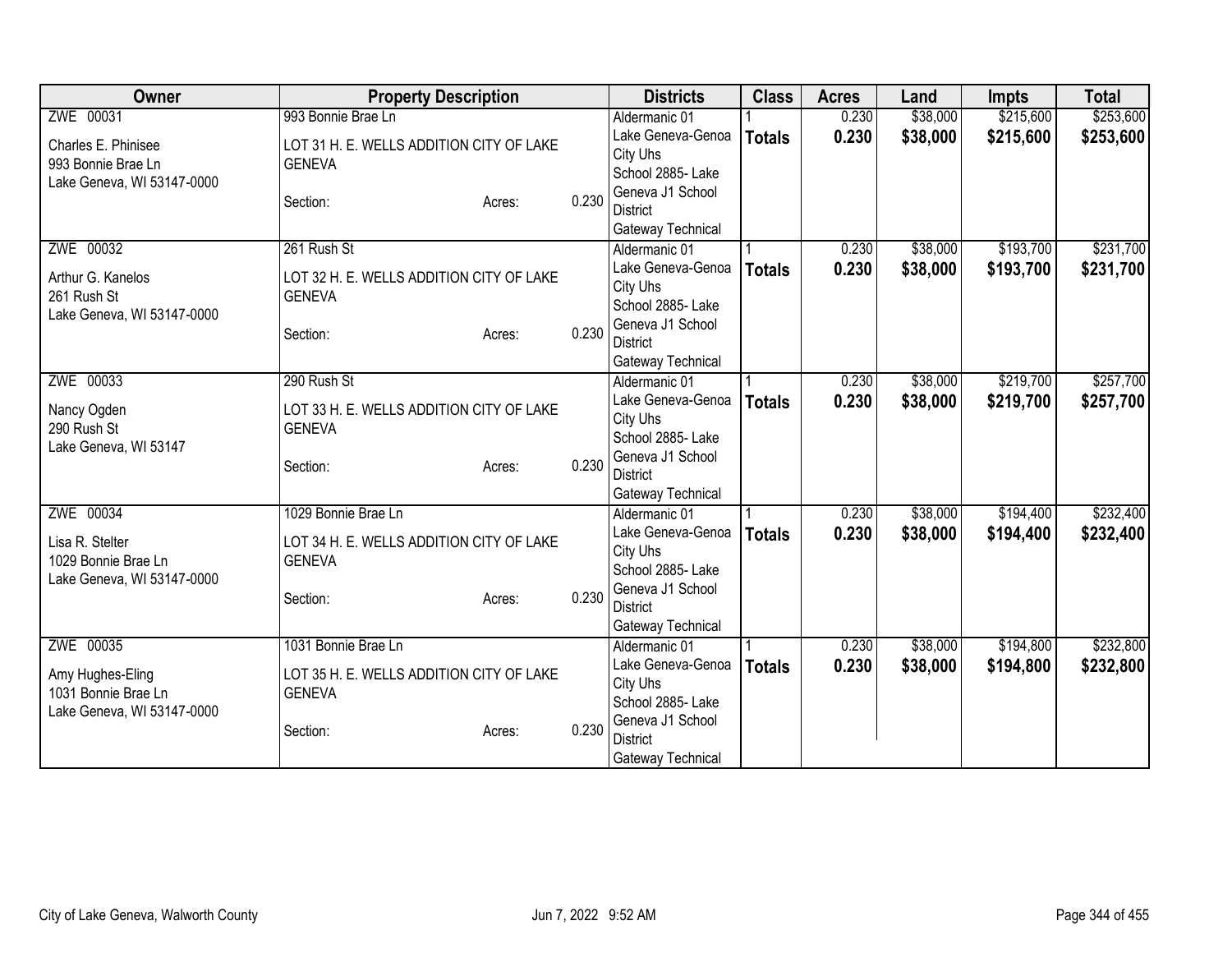| ZWE 00036<br>1033 Bonnie Brae Ln<br>\$38,000<br>\$246,700<br>0.230<br>Aldermanic 01<br>0.230<br>\$38,000<br>\$246,700<br>Lake Geneva-Genoa<br><b>Totals</b><br>LOT 36 H. E. WELLS ADDITION CITY OF LAKE<br>Anthony Gerulat<br>City Uhs<br>1033 Bonnie Brae Ln<br><b>GENEVA</b><br>School 2885- Lake<br>Lake Geneva, WI 53147-0000<br>Geneva J1 School<br>0.230<br>Section:<br>Acres:<br><b>District</b><br>Gateway Technical<br>ZWE 00037<br>\$38,000<br>\$205,800<br>1035 Bonnie Brae Ln<br>0.230<br>Aldermanic 01<br>0.230<br>Lake Geneva-Genoa<br>\$38,000<br>\$205,800<br><b>Totals</b><br>Corrina N. Talo<br>LOT 37 H. E. WELLS ADDITION CITY OF LAKE<br>City Uhs<br><b>GENEVA</b><br>1035 Bonnie Brae Ln<br>School 2885- Lake<br>Lake Geneva, WI 53147<br>Geneva J1 School<br>0.230<br>Section:<br>Acres:<br><b>District</b><br>Gateway Technical<br>ZWE 00038<br>\$38,000<br>0.230<br>\$0<br>Aldermanic 01<br>Lake Geneva-Genoa<br>0.230<br>\$38,000<br>\$0<br><b>Totals</b><br><b>Ilene Bailey</b><br>LOT 38 H. E. WELLS ADDITION CITY OF LAKE<br>City Uhs<br>1044 Lake Geneva Blvd<br><b>GENEVA</b><br>School 2885- Lake<br>Lake Geneva, WI 53147-0000<br>Geneva J1 School<br>0.230<br>Section:<br>Acres:<br><b>District</b><br>Gateway Technical<br>ZWE 00039<br>\$208,200<br>1071 Bonnie Brae Ln<br>0.230<br>\$38,000<br>Aldermanic 01<br>Lake Geneva-Genoa<br>0.230<br>\$38,000<br>\$208,200<br><b>Totals</b><br>LOT 39 H. E. WELLS ADDITION CITY OF LAKE<br>Brian W. Mulligan<br>City Uhs<br>1071 Bonnie Brae Ln<br><b>GENEVA</b><br>School 2885- Lake<br>Lake Geneva, WI 53147-0000<br>Geneva J1 School<br>0.230<br>Section:<br>Acres:<br><b>District</b><br>Gateway Technical<br>ZWE 00040<br>1075 Bonnie Brae Ln<br>\$184,800<br>\$38,000<br>Aldermanic 01<br>0.230<br>Lake Geneva-Genoa<br>0.230<br>\$38,000<br>\$184,800<br><b>Totals</b><br>LOT 40 EXC. E .79' H.E. WELLS ADD CITY OF LAKE<br>Michael Huml<br>City Uhs<br><b>GENEVA</b><br>1075 Bonnie Brae Ln<br>School 2885- Lake<br>Lake Geneva, WI 53147-0000<br>Geneva J1 School<br>0.230<br>Section:<br>Acres:<br><b>District</b> | Owner | <b>Property Description</b> | <b>Districts</b>  | <b>Class</b> | <b>Acres</b> | Land | <b>Impts</b> | <b>Total</b> |
|------------------------------------------------------------------------------------------------------------------------------------------------------------------------------------------------------------------------------------------------------------------------------------------------------------------------------------------------------------------------------------------------------------------------------------------------------------------------------------------------------------------------------------------------------------------------------------------------------------------------------------------------------------------------------------------------------------------------------------------------------------------------------------------------------------------------------------------------------------------------------------------------------------------------------------------------------------------------------------------------------------------------------------------------------------------------------------------------------------------------------------------------------------------------------------------------------------------------------------------------------------------------------------------------------------------------------------------------------------------------------------------------------------------------------------------------------------------------------------------------------------------------------------------------------------------------------------------------------------------------------------------------------------------------------------------------------------------------------------------------------------------------------------------------------------------------------------------------------------------------------------------------------------------------------------------------------------------------------------------------------------------------------------------------------------------------------------------------------------|-------|-----------------------------|-------------------|--------------|--------------|------|--------------|--------------|
|                                                                                                                                                                                                                                                                                                                                                                                                                                                                                                                                                                                                                                                                                                                                                                                                                                                                                                                                                                                                                                                                                                                                                                                                                                                                                                                                                                                                                                                                                                                                                                                                                                                                                                                                                                                                                                                                                                                                                                                                                                                                                                            |       |                             |                   |              |              |      |              | \$284,700    |
|                                                                                                                                                                                                                                                                                                                                                                                                                                                                                                                                                                                                                                                                                                                                                                                                                                                                                                                                                                                                                                                                                                                                                                                                                                                                                                                                                                                                                                                                                                                                                                                                                                                                                                                                                                                                                                                                                                                                                                                                                                                                                                            |       |                             |                   |              |              |      |              | \$284,700    |
| \$243,800<br>\$243,800<br>\$38,000<br>\$38,000<br>\$246,200                                                                                                                                                                                                                                                                                                                                                                                                                                                                                                                                                                                                                                                                                                                                                                                                                                                                                                                                                                                                                                                                                                                                                                                                                                                                                                                                                                                                                                                                                                                                                                                                                                                                                                                                                                                                                                                                                                                                                                                                                                                |       |                             |                   |              |              |      |              |              |
|                                                                                                                                                                                                                                                                                                                                                                                                                                                                                                                                                                                                                                                                                                                                                                                                                                                                                                                                                                                                                                                                                                                                                                                                                                                                                                                                                                                                                                                                                                                                                                                                                                                                                                                                                                                                                                                                                                                                                                                                                                                                                                            |       |                             |                   |              |              |      |              |              |
|                                                                                                                                                                                                                                                                                                                                                                                                                                                                                                                                                                                                                                                                                                                                                                                                                                                                                                                                                                                                                                                                                                                                                                                                                                                                                                                                                                                                                                                                                                                                                                                                                                                                                                                                                                                                                                                                                                                                                                                                                                                                                                            |       |                             |                   |              |              |      |              |              |
|                                                                                                                                                                                                                                                                                                                                                                                                                                                                                                                                                                                                                                                                                                                                                                                                                                                                                                                                                                                                                                                                                                                                                                                                                                                                                                                                                                                                                                                                                                                                                                                                                                                                                                                                                                                                                                                                                                                                                                                                                                                                                                            |       |                             |                   |              |              |      |              |              |
|                                                                                                                                                                                                                                                                                                                                                                                                                                                                                                                                                                                                                                                                                                                                                                                                                                                                                                                                                                                                                                                                                                                                                                                                                                                                                                                                                                                                                                                                                                                                                                                                                                                                                                                                                                                                                                                                                                                                                                                                                                                                                                            |       |                             |                   |              |              |      |              |              |
|                                                                                                                                                                                                                                                                                                                                                                                                                                                                                                                                                                                                                                                                                                                                                                                                                                                                                                                                                                                                                                                                                                                                                                                                                                                                                                                                                                                                                                                                                                                                                                                                                                                                                                                                                                                                                                                                                                                                                                                                                                                                                                            |       |                             |                   |              |              |      |              |              |
|                                                                                                                                                                                                                                                                                                                                                                                                                                                                                                                                                                                                                                                                                                                                                                                                                                                                                                                                                                                                                                                                                                                                                                                                                                                                                                                                                                                                                                                                                                                                                                                                                                                                                                                                                                                                                                                                                                                                                                                                                                                                                                            |       |                             |                   |              |              |      |              |              |
|                                                                                                                                                                                                                                                                                                                                                                                                                                                                                                                                                                                                                                                                                                                                                                                                                                                                                                                                                                                                                                                                                                                                                                                                                                                                                                                                                                                                                                                                                                                                                                                                                                                                                                                                                                                                                                                                                                                                                                                                                                                                                                            |       |                             |                   |              |              |      |              |              |
|                                                                                                                                                                                                                                                                                                                                                                                                                                                                                                                                                                                                                                                                                                                                                                                                                                                                                                                                                                                                                                                                                                                                                                                                                                                                                                                                                                                                                                                                                                                                                                                                                                                                                                                                                                                                                                                                                                                                                                                                                                                                                                            |       |                             |                   |              |              |      |              |              |
|                                                                                                                                                                                                                                                                                                                                                                                                                                                                                                                                                                                                                                                                                                                                                                                                                                                                                                                                                                                                                                                                                                                                                                                                                                                                                                                                                                                                                                                                                                                                                                                                                                                                                                                                                                                                                                                                                                                                                                                                                                                                                                            |       |                             |                   |              |              |      |              |              |
|                                                                                                                                                                                                                                                                                                                                                                                                                                                                                                                                                                                                                                                                                                                                                                                                                                                                                                                                                                                                                                                                                                                                                                                                                                                                                                                                                                                                                                                                                                                                                                                                                                                                                                                                                                                                                                                                                                                                                                                                                                                                                                            |       |                             |                   |              |              |      |              |              |
|                                                                                                                                                                                                                                                                                                                                                                                                                                                                                                                                                                                                                                                                                                                                                                                                                                                                                                                                                                                                                                                                                                                                                                                                                                                                                                                                                                                                                                                                                                                                                                                                                                                                                                                                                                                                                                                                                                                                                                                                                                                                                                            |       |                             |                   |              |              |      |              |              |
|                                                                                                                                                                                                                                                                                                                                                                                                                                                                                                                                                                                                                                                                                                                                                                                                                                                                                                                                                                                                                                                                                                                                                                                                                                                                                                                                                                                                                                                                                                                                                                                                                                                                                                                                                                                                                                                                                                                                                                                                                                                                                                            |       |                             |                   |              |              |      |              |              |
|                                                                                                                                                                                                                                                                                                                                                                                                                                                                                                                                                                                                                                                                                                                                                                                                                                                                                                                                                                                                                                                                                                                                                                                                                                                                                                                                                                                                                                                                                                                                                                                                                                                                                                                                                                                                                                                                                                                                                                                                                                                                                                            |       |                             |                   |              |              |      |              |              |
| \$246,200<br>\$222,800<br>\$222,800                                                                                                                                                                                                                                                                                                                                                                                                                                                                                                                                                                                                                                                                                                                                                                                                                                                                                                                                                                                                                                                                                                                                                                                                                                                                                                                                                                                                                                                                                                                                                                                                                                                                                                                                                                                                                                                                                                                                                                                                                                                                        |       |                             |                   |              |              |      |              |              |
|                                                                                                                                                                                                                                                                                                                                                                                                                                                                                                                                                                                                                                                                                                                                                                                                                                                                                                                                                                                                                                                                                                                                                                                                                                                                                                                                                                                                                                                                                                                                                                                                                                                                                                                                                                                                                                                                                                                                                                                                                                                                                                            |       |                             |                   |              |              |      |              |              |
|                                                                                                                                                                                                                                                                                                                                                                                                                                                                                                                                                                                                                                                                                                                                                                                                                                                                                                                                                                                                                                                                                                                                                                                                                                                                                                                                                                                                                                                                                                                                                                                                                                                                                                                                                                                                                                                                                                                                                                                                                                                                                                            |       |                             |                   |              |              |      |              |              |
|                                                                                                                                                                                                                                                                                                                                                                                                                                                                                                                                                                                                                                                                                                                                                                                                                                                                                                                                                                                                                                                                                                                                                                                                                                                                                                                                                                                                                                                                                                                                                                                                                                                                                                                                                                                                                                                                                                                                                                                                                                                                                                            |       |                             |                   |              |              |      |              |              |
|                                                                                                                                                                                                                                                                                                                                                                                                                                                                                                                                                                                                                                                                                                                                                                                                                                                                                                                                                                                                                                                                                                                                                                                                                                                                                                                                                                                                                                                                                                                                                                                                                                                                                                                                                                                                                                                                                                                                                                                                                                                                                                            |       |                             |                   |              |              |      |              |              |
|                                                                                                                                                                                                                                                                                                                                                                                                                                                                                                                                                                                                                                                                                                                                                                                                                                                                                                                                                                                                                                                                                                                                                                                                                                                                                                                                                                                                                                                                                                                                                                                                                                                                                                                                                                                                                                                                                                                                                                                                                                                                                                            |       |                             |                   |              |              |      |              |              |
|                                                                                                                                                                                                                                                                                                                                                                                                                                                                                                                                                                                                                                                                                                                                                                                                                                                                                                                                                                                                                                                                                                                                                                                                                                                                                                                                                                                                                                                                                                                                                                                                                                                                                                                                                                                                                                                                                                                                                                                                                                                                                                            |       |                             |                   |              |              |      |              |              |
|                                                                                                                                                                                                                                                                                                                                                                                                                                                                                                                                                                                                                                                                                                                                                                                                                                                                                                                                                                                                                                                                                                                                                                                                                                                                                                                                                                                                                                                                                                                                                                                                                                                                                                                                                                                                                                                                                                                                                                                                                                                                                                            |       |                             |                   |              |              |      |              |              |
|                                                                                                                                                                                                                                                                                                                                                                                                                                                                                                                                                                                                                                                                                                                                                                                                                                                                                                                                                                                                                                                                                                                                                                                                                                                                                                                                                                                                                                                                                                                                                                                                                                                                                                                                                                                                                                                                                                                                                                                                                                                                                                            |       |                             |                   |              |              |      |              |              |
|                                                                                                                                                                                                                                                                                                                                                                                                                                                                                                                                                                                                                                                                                                                                                                                                                                                                                                                                                                                                                                                                                                                                                                                                                                                                                                                                                                                                                                                                                                                                                                                                                                                                                                                                                                                                                                                                                                                                                                                                                                                                                                            |       |                             |                   |              |              |      |              |              |
|                                                                                                                                                                                                                                                                                                                                                                                                                                                                                                                                                                                                                                                                                                                                                                                                                                                                                                                                                                                                                                                                                                                                                                                                                                                                                                                                                                                                                                                                                                                                                                                                                                                                                                                                                                                                                                                                                                                                                                                                                                                                                                            |       |                             |                   |              |              |      |              |              |
|                                                                                                                                                                                                                                                                                                                                                                                                                                                                                                                                                                                                                                                                                                                                                                                                                                                                                                                                                                                                                                                                                                                                                                                                                                                                                                                                                                                                                                                                                                                                                                                                                                                                                                                                                                                                                                                                                                                                                                                                                                                                                                            |       |                             |                   |              |              |      |              |              |
|                                                                                                                                                                                                                                                                                                                                                                                                                                                                                                                                                                                                                                                                                                                                                                                                                                                                                                                                                                                                                                                                                                                                                                                                                                                                                                                                                                                                                                                                                                                                                                                                                                                                                                                                                                                                                                                                                                                                                                                                                                                                                                            |       |                             |                   |              |              |      |              |              |
|                                                                                                                                                                                                                                                                                                                                                                                                                                                                                                                                                                                                                                                                                                                                                                                                                                                                                                                                                                                                                                                                                                                                                                                                                                                                                                                                                                                                                                                                                                                                                                                                                                                                                                                                                                                                                                                                                                                                                                                                                                                                                                            |       |                             |                   |              |              |      |              |              |
|                                                                                                                                                                                                                                                                                                                                                                                                                                                                                                                                                                                                                                                                                                                                                                                                                                                                                                                                                                                                                                                                                                                                                                                                                                                                                                                                                                                                                                                                                                                                                                                                                                                                                                                                                                                                                                                                                                                                                                                                                                                                                                            |       |                             |                   |              |              |      |              |              |
|                                                                                                                                                                                                                                                                                                                                                                                                                                                                                                                                                                                                                                                                                                                                                                                                                                                                                                                                                                                                                                                                                                                                                                                                                                                                                                                                                                                                                                                                                                                                                                                                                                                                                                                                                                                                                                                                                                                                                                                                                                                                                                            |       |                             |                   |              |              |      |              |              |
|                                                                                                                                                                                                                                                                                                                                                                                                                                                                                                                                                                                                                                                                                                                                                                                                                                                                                                                                                                                                                                                                                                                                                                                                                                                                                                                                                                                                                                                                                                                                                                                                                                                                                                                                                                                                                                                                                                                                                                                                                                                                                                            |       |                             | Gateway Technical |              |              |      |              |              |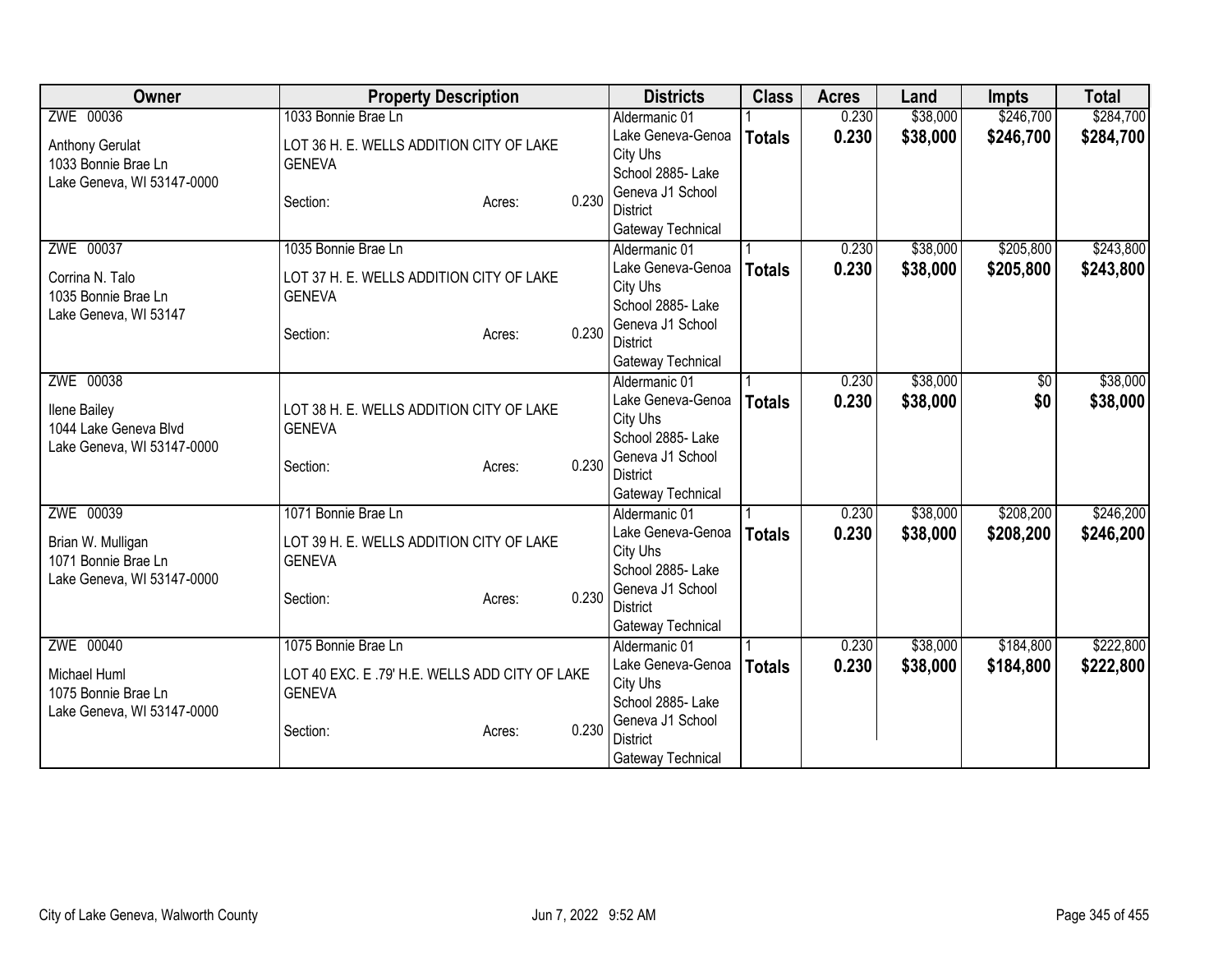| Owner                           | <b>Property Description</b>             |       | <b>Districts</b>              | <b>Class</b>  | <b>Acres</b> | Land     | <b>Impts</b> | <b>Total</b> |
|---------------------------------|-----------------------------------------|-------|-------------------------------|---------------|--------------|----------|--------------|--------------|
| ZWE 00041                       | 1087 Bonnie Brae Ln                     |       | Aldermanic 01                 |               | 0.230        | \$38,000 | \$182,600    | \$220,600    |
| Kent B. Elvin                   | LOT 41 H.E. WELLS ADDITION CITY OF LAKE |       | Lake Geneva-Genoa             | <b>Totals</b> | 0.230        | \$38,000 | \$182,600    | \$220,600    |
| PO Box 842                      | <b>GENEVA</b>                           |       | City Uhs                      |               |              |          |              |              |
| Jefferson, TX 75657-0000        |                                         |       | School 2885- Lake             |               |              |          |              |              |
|                                 | Section:<br>Acres:                      | 0.230 | Geneva J1 School              |               |              |          |              |              |
|                                 |                                         |       | <b>District</b>               |               |              |          |              |              |
|                                 |                                         |       | Gateway Technical             |               |              |          |              |              |
| ZWE 00042                       | 1097 Bonnie Brae Ln                     |       | Aldermanic 01                 |               | 0.230        | \$38,000 | \$199,200    | \$237,200    |
| <b>Isolation Vacations, LLC</b> | LOT 42 H.E. WELLS ADDITION CITY OF LAKE |       | Lake Geneva-Genoa             | <b>Totals</b> | 0.230        | \$38,000 | \$199,200    | \$237,200    |
| 1739 Farwell Ave                | <b>GENEVA</b>                           |       | City Uhs<br>School 2885- Lake |               |              |          |              |              |
| Des Plaines, IL 60018           |                                         |       | Geneva J1 School              |               |              |          |              |              |
|                                 | Section:<br>Acres:                      | 0.230 | <b>District</b>               |               |              |          |              |              |
|                                 |                                         |       | Gateway Technical             |               |              |          |              |              |
| ZWE 00043                       |                                         |       | Aldermanic 01                 |               | 0.190        | \$33,500 | \$0          | \$33,500     |
|                                 |                                         |       | Lake Geneva-Genoa             | <b>Totals</b> | 0.190        | \$33,500 | \$0          | \$33,500     |
| Wayne T. Dickman                | LOT 43 H.E. WELLS ADDITION CITY OF LAKE |       | City Uhs                      |               |              |          |              |              |
| 1107 Bonnie Brae Ln             | <b>GENEVA</b>                           |       | School 2885- Lake             |               |              |          |              |              |
| Lake Geneva, WI 53147-0000      |                                         |       | Geneva J1 School              |               |              |          |              |              |
|                                 | Section:<br>Acres:                      | 0.190 | <b>District</b>               |               |              |          |              |              |
|                                 |                                         |       | Gateway Technical             |               |              |          |              |              |
| ZWE 00044                       | 1107 Bonnie Brae Ln                     |       | Aldermanic 01                 |               | 0.190        | \$33,500 | \$198,000    | \$231,500    |
| Wayne T. Dickman                | LOT 44 H.E. WELLS ADDITION CITY OF LAKE |       | Lake Geneva-Genoa             | <b>Totals</b> | 0.190        | \$33,500 | \$198,000    | \$231,500    |
| 1107 Bonnie Brae Ln             | <b>GENEVA</b>                           |       | City Uhs                      |               |              |          |              |              |
| Lake Geneva, WI 53147-0000      |                                         |       | School 2885- Lake             |               |              |          |              |              |
|                                 | Section:<br>Acres:                      | 0.190 | Geneva J1 School              |               |              |          |              |              |
|                                 |                                         |       | <b>District</b>               |               |              |          |              |              |
|                                 |                                         |       | Gateway Technical             |               |              |          |              |              |
| ZWE 00045                       | 1115 Bonnie Brae Ln                     |       | Aldermanic 01                 |               | 0.190        | \$33,500 | \$206,500    | \$240,000    |
| Michael D. Waters               | LOT 45 H.E. WELLS ADDITION CITY OF LAKE |       | Lake Geneva-Genoa             | <b>Totals</b> | 0.190        | \$33,500 | \$206,500    | \$240,000    |
| 681 S Brentwood Dr              | <b>GENEVA</b>                           |       | City Uhs                      |               |              |          |              |              |
| Crystal Lake, IL 60014-0000     |                                         |       | School 2885- Lake             |               |              |          |              |              |
|                                 | Section:<br>Acres:                      | 0.190 | Geneva J1 School              |               |              |          |              |              |
|                                 |                                         |       | <b>District</b>               |               |              |          |              |              |
|                                 |                                         |       | Gateway Technical             |               |              |          |              |              |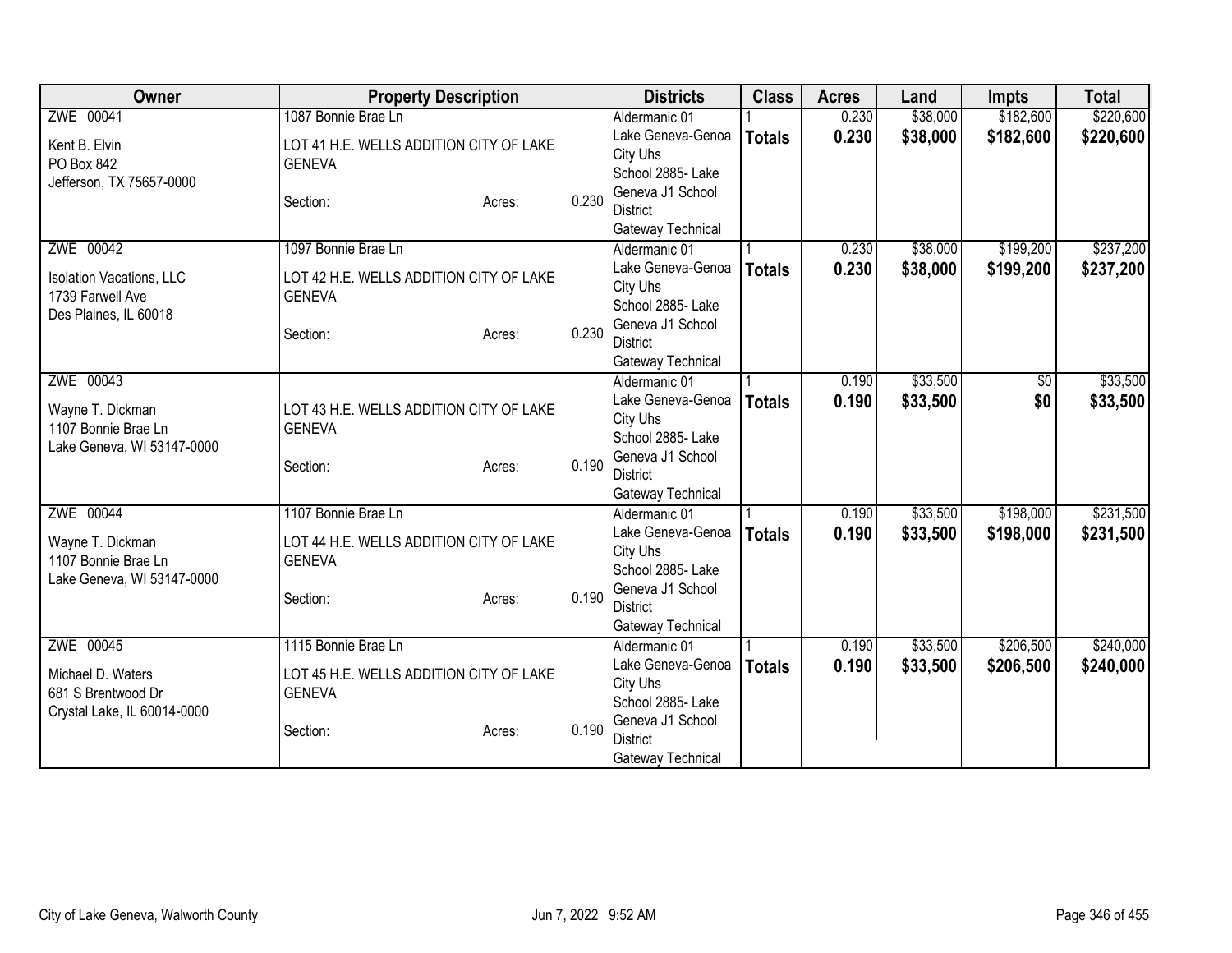| ZWE 00046<br>1121 Bonnie Brae Ln<br>\$33,500<br>\$231,000<br>Aldermanic 01<br>0.190<br>0.190<br>\$33,500<br>\$231,000<br>Lake Geneva-Genoa<br><b>Totals</b><br>LOT 46 H.E. WELLS ADDITION CITY OF LAKE<br>Greg Szeszol<br>City Uhs<br>1121 Bonnie Brae Ln<br><b>GENEVA</b><br>School 2885- Lake<br>Lake Geneva, WI 53147-0000<br>Geneva J1 School<br>0.190<br>Section:<br>Acres:<br><b>District</b><br>Gateway Technical<br>ZWE 00047<br>\$33,500<br>\$216,500<br>1127 Bonnie Brae Ln<br>0.190<br>Aldermanic 01<br>0.190<br>Lake Geneva-Genoa<br>\$33,500<br>\$216,500<br><b>Totals</b><br>James W. Giles<br>LOT 47 H.E. WELLS ADDITION CITY OF LAKE<br>City Uhs<br><b>GENEVA</b><br>1127 Bonnie Brae Ln<br>School 2885- Lake<br>Lake Geneva, WI 53147-0000<br>Geneva J1 School<br>0.190<br>Section:<br>Acres:<br><b>District</b><br>Gateway Technical<br>ZWE 00048<br>\$33,500<br>\$245,100<br>1133 Bonnie Brae Ln<br>0.190<br>Aldermanic 01<br>Lake Geneva-Genoa<br>0.190<br>\$33,500<br>\$245,100<br><b>Totals</b><br>Kristine R. Skates<br>LOT 48 H.E. WELLS ADDITION CITY OF LAKE<br>City Uhs<br><b>GENEVA</b><br>1133 Bonnie Brae Ln<br>School 2885- Lake<br>Lake Geneva, WI 53147-0000<br>Geneva J1 School<br>0.190<br>Section:<br>Acres:<br><b>District</b><br>Gateway Technical<br>ZWE 00049<br>\$228,500<br>1139 Bonnie Brae Ln<br>0.190<br>\$33,500<br>Aldermanic 01<br>Lake Geneva-Genoa<br>\$33,500<br>0.190<br>\$228,500<br><b>Totals</b><br>Clark Gill<br>LOT 49 H.E. WELLS ADDITION CITY OF LAKE<br>City Uhs<br>1139 Bonnie Brae Ln<br><b>GENEVA</b><br>School 2885- Lake<br>Lake Geneva, WI 53147<br>Geneva J1 School<br>0.190<br>Section:<br>Acres:<br><b>District</b><br>Gateway Technical<br>ZWE 00050<br>\$139,200<br>1145 Bonnie Brae Ln<br>\$39,100<br>Aldermanic 01<br>0.280<br>Lake Geneva-Genoa<br>0.280<br>\$39,100<br>\$139,200<br><b>Totals</b><br>LOT 50 & N 1/2 LOT 51 H.E. WELLS ADD CITY OF<br>Areli Patino<br>City Uhs<br>1086 S Wells St #8<br><b>LAKE GENEVA</b><br>School 2885- Lake<br>Lake Geneva, WI 53147<br>Geneva J1 School<br>0.280<br>Section:<br>Acres:<br><b>District</b> | Owner | <b>Property Description</b> | <b>Districts</b>  | <b>Class</b> | <b>Acres</b> | Land | <b>Impts</b> | <b>Total</b> |
|--------------------------------------------------------------------------------------------------------------------------------------------------------------------------------------------------------------------------------------------------------------------------------------------------------------------------------------------------------------------------------------------------------------------------------------------------------------------------------------------------------------------------------------------------------------------------------------------------------------------------------------------------------------------------------------------------------------------------------------------------------------------------------------------------------------------------------------------------------------------------------------------------------------------------------------------------------------------------------------------------------------------------------------------------------------------------------------------------------------------------------------------------------------------------------------------------------------------------------------------------------------------------------------------------------------------------------------------------------------------------------------------------------------------------------------------------------------------------------------------------------------------------------------------------------------------------------------------------------------------------------------------------------------------------------------------------------------------------------------------------------------------------------------------------------------------------------------------------------------------------------------------------------------------------------------------------------------------------------------------------------------------------------------------------------------------------------------------------------------------------|-------|-----------------------------|-------------------|--------------|--------------|------|--------------|--------------|
| \$264,500                                                                                                                                                                                                                                                                                                                                                                                                                                                                                                                                                                                                                                                                                                                                                                                                                                                                                                                                                                                                                                                                                                                                                                                                                                                                                                                                                                                                                                                                                                                                                                                                                                                                                                                                                                                                                                                                                                                                                                                                                                                                                                                |       |                             |                   |              |              |      |              | \$264,500    |
|                                                                                                                                                                                                                                                                                                                                                                                                                                                                                                                                                                                                                                                                                                                                                                                                                                                                                                                                                                                                                                                                                                                                                                                                                                                                                                                                                                                                                                                                                                                                                                                                                                                                                                                                                                                                                                                                                                                                                                                                                                                                                                                          |       |                             |                   |              |              |      |              |              |
| \$250,000<br>\$250,000<br>\$278,600<br>\$278,600                                                                                                                                                                                                                                                                                                                                                                                                                                                                                                                                                                                                                                                                                                                                                                                                                                                                                                                                                                                                                                                                                                                                                                                                                                                                                                                                                                                                                                                                                                                                                                                                                                                                                                                                                                                                                                                                                                                                                                                                                                                                         |       |                             |                   |              |              |      |              |              |
|                                                                                                                                                                                                                                                                                                                                                                                                                                                                                                                                                                                                                                                                                                                                                                                                                                                                                                                                                                                                                                                                                                                                                                                                                                                                                                                                                                                                                                                                                                                                                                                                                                                                                                                                                                                                                                                                                                                                                                                                                                                                                                                          |       |                             |                   |              |              |      |              |              |
|                                                                                                                                                                                                                                                                                                                                                                                                                                                                                                                                                                                                                                                                                                                                                                                                                                                                                                                                                                                                                                                                                                                                                                                                                                                                                                                                                                                                                                                                                                                                                                                                                                                                                                                                                                                                                                                                                                                                                                                                                                                                                                                          |       |                             |                   |              |              |      |              |              |
|                                                                                                                                                                                                                                                                                                                                                                                                                                                                                                                                                                                                                                                                                                                                                                                                                                                                                                                                                                                                                                                                                                                                                                                                                                                                                                                                                                                                                                                                                                                                                                                                                                                                                                                                                                                                                                                                                                                                                                                                                                                                                                                          |       |                             |                   |              |              |      |              |              |
|                                                                                                                                                                                                                                                                                                                                                                                                                                                                                                                                                                                                                                                                                                                                                                                                                                                                                                                                                                                                                                                                                                                                                                                                                                                                                                                                                                                                                                                                                                                                                                                                                                                                                                                                                                                                                                                                                                                                                                                                                                                                                                                          |       |                             |                   |              |              |      |              |              |
|                                                                                                                                                                                                                                                                                                                                                                                                                                                                                                                                                                                                                                                                                                                                                                                                                                                                                                                                                                                                                                                                                                                                                                                                                                                                                                                                                                                                                                                                                                                                                                                                                                                                                                                                                                                                                                                                                                                                                                                                                                                                                                                          |       |                             |                   |              |              |      |              |              |
|                                                                                                                                                                                                                                                                                                                                                                                                                                                                                                                                                                                                                                                                                                                                                                                                                                                                                                                                                                                                                                                                                                                                                                                                                                                                                                                                                                                                                                                                                                                                                                                                                                                                                                                                                                                                                                                                                                                                                                                                                                                                                                                          |       |                             |                   |              |              |      |              |              |
|                                                                                                                                                                                                                                                                                                                                                                                                                                                                                                                                                                                                                                                                                                                                                                                                                                                                                                                                                                                                                                                                                                                                                                                                                                                                                                                                                                                                                                                                                                                                                                                                                                                                                                                                                                                                                                                                                                                                                                                                                                                                                                                          |       |                             |                   |              |              |      |              |              |
|                                                                                                                                                                                                                                                                                                                                                                                                                                                                                                                                                                                                                                                                                                                                                                                                                                                                                                                                                                                                                                                                                                                                                                                                                                                                                                                                                                                                                                                                                                                                                                                                                                                                                                                                                                                                                                                                                                                                                                                                                                                                                                                          |       |                             |                   |              |              |      |              |              |
|                                                                                                                                                                                                                                                                                                                                                                                                                                                                                                                                                                                                                                                                                                                                                                                                                                                                                                                                                                                                                                                                                                                                                                                                                                                                                                                                                                                                                                                                                                                                                                                                                                                                                                                                                                                                                                                                                                                                                                                                                                                                                                                          |       |                             |                   |              |              |      |              |              |
|                                                                                                                                                                                                                                                                                                                                                                                                                                                                                                                                                                                                                                                                                                                                                                                                                                                                                                                                                                                                                                                                                                                                                                                                                                                                                                                                                                                                                                                                                                                                                                                                                                                                                                                                                                                                                                                                                                                                                                                                                                                                                                                          |       |                             |                   |              |              |      |              |              |
|                                                                                                                                                                                                                                                                                                                                                                                                                                                                                                                                                                                                                                                                                                                                                                                                                                                                                                                                                                                                                                                                                                                                                                                                                                                                                                                                                                                                                                                                                                                                                                                                                                                                                                                                                                                                                                                                                                                                                                                                                                                                                                                          |       |                             |                   |              |              |      |              |              |
|                                                                                                                                                                                                                                                                                                                                                                                                                                                                                                                                                                                                                                                                                                                                                                                                                                                                                                                                                                                                                                                                                                                                                                                                                                                                                                                                                                                                                                                                                                                                                                                                                                                                                                                                                                                                                                                                                                                                                                                                                                                                                                                          |       |                             |                   |              |              |      |              |              |
|                                                                                                                                                                                                                                                                                                                                                                                                                                                                                                                                                                                                                                                                                                                                                                                                                                                                                                                                                                                                                                                                                                                                                                                                                                                                                                                                                                                                                                                                                                                                                                                                                                                                                                                                                                                                                                                                                                                                                                                                                                                                                                                          |       |                             |                   |              |              |      |              |              |
| \$262,000<br>\$262,000<br>\$178,300<br>\$178,300                                                                                                                                                                                                                                                                                                                                                                                                                                                                                                                                                                                                                                                                                                                                                                                                                                                                                                                                                                                                                                                                                                                                                                                                                                                                                                                                                                                                                                                                                                                                                                                                                                                                                                                                                                                                                                                                                                                                                                                                                                                                         |       |                             |                   |              |              |      |              |              |
|                                                                                                                                                                                                                                                                                                                                                                                                                                                                                                                                                                                                                                                                                                                                                                                                                                                                                                                                                                                                                                                                                                                                                                                                                                                                                                                                                                                                                                                                                                                                                                                                                                                                                                                                                                                                                                                                                                                                                                                                                                                                                                                          |       |                             |                   |              |              |      |              |              |
|                                                                                                                                                                                                                                                                                                                                                                                                                                                                                                                                                                                                                                                                                                                                                                                                                                                                                                                                                                                                                                                                                                                                                                                                                                                                                                                                                                                                                                                                                                                                                                                                                                                                                                                                                                                                                                                                                                                                                                                                                                                                                                                          |       |                             |                   |              |              |      |              |              |
|                                                                                                                                                                                                                                                                                                                                                                                                                                                                                                                                                                                                                                                                                                                                                                                                                                                                                                                                                                                                                                                                                                                                                                                                                                                                                                                                                                                                                                                                                                                                                                                                                                                                                                                                                                                                                                                                                                                                                                                                                                                                                                                          |       |                             |                   |              |              |      |              |              |
|                                                                                                                                                                                                                                                                                                                                                                                                                                                                                                                                                                                                                                                                                                                                                                                                                                                                                                                                                                                                                                                                                                                                                                                                                                                                                                                                                                                                                                                                                                                                                                                                                                                                                                                                                                                                                                                                                                                                                                                                                                                                                                                          |       |                             |                   |              |              |      |              |              |
|                                                                                                                                                                                                                                                                                                                                                                                                                                                                                                                                                                                                                                                                                                                                                                                                                                                                                                                                                                                                                                                                                                                                                                                                                                                                                                                                                                                                                                                                                                                                                                                                                                                                                                                                                                                                                                                                                                                                                                                                                                                                                                                          |       |                             |                   |              |              |      |              |              |
|                                                                                                                                                                                                                                                                                                                                                                                                                                                                                                                                                                                                                                                                                                                                                                                                                                                                                                                                                                                                                                                                                                                                                                                                                                                                                                                                                                                                                                                                                                                                                                                                                                                                                                                                                                                                                                                                                                                                                                                                                                                                                                                          |       |                             |                   |              |              |      |              |              |
|                                                                                                                                                                                                                                                                                                                                                                                                                                                                                                                                                                                                                                                                                                                                                                                                                                                                                                                                                                                                                                                                                                                                                                                                                                                                                                                                                                                                                                                                                                                                                                                                                                                                                                                                                                                                                                                                                                                                                                                                                                                                                                                          |       |                             |                   |              |              |      |              |              |
|                                                                                                                                                                                                                                                                                                                                                                                                                                                                                                                                                                                                                                                                                                                                                                                                                                                                                                                                                                                                                                                                                                                                                                                                                                                                                                                                                                                                                                                                                                                                                                                                                                                                                                                                                                                                                                                                                                                                                                                                                                                                                                                          |       |                             |                   |              |              |      |              |              |
|                                                                                                                                                                                                                                                                                                                                                                                                                                                                                                                                                                                                                                                                                                                                                                                                                                                                                                                                                                                                                                                                                                                                                                                                                                                                                                                                                                                                                                                                                                                                                                                                                                                                                                                                                                                                                                                                                                                                                                                                                                                                                                                          |       |                             |                   |              |              |      |              |              |
|                                                                                                                                                                                                                                                                                                                                                                                                                                                                                                                                                                                                                                                                                                                                                                                                                                                                                                                                                                                                                                                                                                                                                                                                                                                                                                                                                                                                                                                                                                                                                                                                                                                                                                                                                                                                                                                                                                                                                                                                                                                                                                                          |       |                             |                   |              |              |      |              |              |
|                                                                                                                                                                                                                                                                                                                                                                                                                                                                                                                                                                                                                                                                                                                                                                                                                                                                                                                                                                                                                                                                                                                                                                                                                                                                                                                                                                                                                                                                                                                                                                                                                                                                                                                                                                                                                                                                                                                                                                                                                                                                                                                          |       |                             |                   |              |              |      |              |              |
|                                                                                                                                                                                                                                                                                                                                                                                                                                                                                                                                                                                                                                                                                                                                                                                                                                                                                                                                                                                                                                                                                                                                                                                                                                                                                                                                                                                                                                                                                                                                                                                                                                                                                                                                                                                                                                                                                                                                                                                                                                                                                                                          |       |                             |                   |              |              |      |              |              |
|                                                                                                                                                                                                                                                                                                                                                                                                                                                                                                                                                                                                                                                                                                                                                                                                                                                                                                                                                                                                                                                                                                                                                                                                                                                                                                                                                                                                                                                                                                                                                                                                                                                                                                                                                                                                                                                                                                                                                                                                                                                                                                                          |       |                             |                   |              |              |      |              |              |
|                                                                                                                                                                                                                                                                                                                                                                                                                                                                                                                                                                                                                                                                                                                                                                                                                                                                                                                                                                                                                                                                                                                                                                                                                                                                                                                                                                                                                                                                                                                                                                                                                                                                                                                                                                                                                                                                                                                                                                                                                                                                                                                          |       |                             |                   |              |              |      |              |              |
|                                                                                                                                                                                                                                                                                                                                                                                                                                                                                                                                                                                                                                                                                                                                                                                                                                                                                                                                                                                                                                                                                                                                                                                                                                                                                                                                                                                                                                                                                                                                                                                                                                                                                                                                                                                                                                                                                                                                                                                                                                                                                                                          |       |                             |                   |              |              |      |              |              |
|                                                                                                                                                                                                                                                                                                                                                                                                                                                                                                                                                                                                                                                                                                                                                                                                                                                                                                                                                                                                                                                                                                                                                                                                                                                                                                                                                                                                                                                                                                                                                                                                                                                                                                                                                                                                                                                                                                                                                                                                                                                                                                                          |       |                             | Gateway Technical |              |              |      |              |              |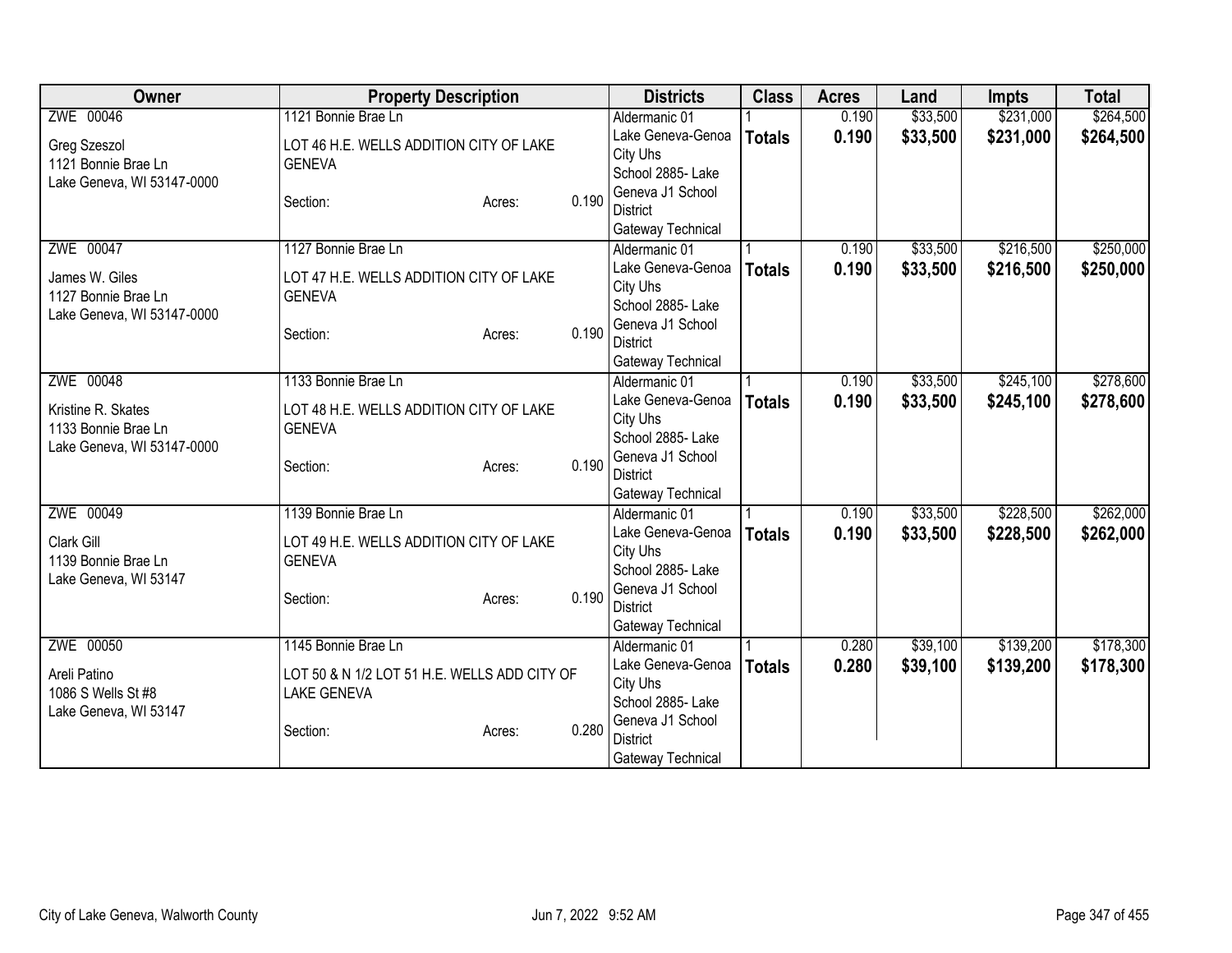| ZWE 00052<br>1177 Bonnie Brae Ln<br>\$39,100<br>\$230,900<br>Aldermanic 01<br>0.280<br>0.280<br>\$39,100<br>\$230,900<br>Lake Geneva-Genoa<br><b>Totals</b><br>S 1/2 LOT 51 & ALL LOT 52 H.E. WELLS ADD CITY OF<br>Bryan F. Thul<br>City Uhs<br>1177 Bonnie Brae Ln<br><b>LAKE GENEVA</b><br>School 2885- Lake<br>Lake Geneva, WI 53147<br>Geneva J1 School<br>0.280<br>Section:<br>Acres:<br><b>District</b><br>Gateway Technical<br>ZWE 00053<br>\$38,100<br>\$117,900<br>1168 Bonnie Brae Ln<br>0.230<br>Aldermanic 01<br>0.230<br>Lake Geneva-Genoa<br>\$38,100<br>\$117,900<br><b>Totals</b><br>N 25' LOT 3 & ALL LOT 53 H.E. WELLS ADDITION CITY<br>Michael J. Berner<br>City Uhs<br>OF LAKE GENEVA<br>1168 Bonnie Brae Ln<br>School 2885- Lake<br>Lake Geneva, WI 53147<br>Geneva J1 School<br>0.230<br>Section:<br>Acres:<br><b>District</b><br>Gateway Technical<br>\$33,500<br>\$168,600<br>ZWE 00054<br>1154 Bonnie Brae Ln<br>0.190<br>Aldermanic 01<br>Lake Geneva-Genoa<br>0.190<br>\$33,500<br>\$168,600<br><b>Totals</b><br>Timothy T. Haley<br>LOT 54 H.E. WELLS ADDITION CITY OF LAKE<br>City Uhs<br>3426 Armourdale<br><b>GENEVA</b><br>School 2885- Lake<br>Long Beach, CA 90808-0000<br>Geneva J1 School<br>0.190<br>Section:<br>Acres:<br><b>District</b><br>Gateway Technical<br>ZWE 00055<br>\$334,700<br>1146 Bonnie Brae Ln<br>0.190<br>\$33,500<br>Aldermanic 01<br>Lake Geneva-Genoa<br>\$33,500<br>\$334,700<br>0.190<br><b>Totals</b><br>LOT 55 H.E. WELLS ADDITION CITY OF LAKE<br>Kenneth L. Johnson<br>City Uhs<br>1146 Bonnie Brae Ln<br><b>GENEVA</b><br>School 2885- Lake<br>Lake Geneva, WI 53147-0000<br>Geneva J1 School<br>0.190<br>Section:<br>Acres:<br><b>District</b><br>Gateway Technical<br>ZWE 00056<br>\$33,500<br>\$225,300<br>1140 Bonnie Brae Ln<br>Aldermanic 01<br>0.190<br>Lake Geneva-Genoa<br>0.190<br>\$33,500<br>\$225,300<br><b>Totals</b><br>LOT 56 H.E. WELLS ADDITION CITY OF LAKE<br>Maria Ruacho<br>City Uhs<br>1140 Bonnie Brae Ln<br><b>GENEVA</b><br>School 2885- Lake<br>Lake Geneva, WI 53147-0000<br>Geneva J1 School<br>0.190<br>Section:<br>Acres:<br><b>District</b> | Owner | <b>Property Description</b> |  | <b>Districts</b>  | <b>Class</b> | <b>Acres</b> | Land | <b>Impts</b> | <b>Total</b> |
|-----------------------------------------------------------------------------------------------------------------------------------------------------------------------------------------------------------------------------------------------------------------------------------------------------------------------------------------------------------------------------------------------------------------------------------------------------------------------------------------------------------------------------------------------------------------------------------------------------------------------------------------------------------------------------------------------------------------------------------------------------------------------------------------------------------------------------------------------------------------------------------------------------------------------------------------------------------------------------------------------------------------------------------------------------------------------------------------------------------------------------------------------------------------------------------------------------------------------------------------------------------------------------------------------------------------------------------------------------------------------------------------------------------------------------------------------------------------------------------------------------------------------------------------------------------------------------------------------------------------------------------------------------------------------------------------------------------------------------------------------------------------------------------------------------------------------------------------------------------------------------------------------------------------------------------------------------------------------------------------------------------------------------------------------------------------------------------------------------------------------------------------------|-------|-----------------------------|--|-------------------|--------------|--------------|------|--------------|--------------|
| \$270,000                                                                                                                                                                                                                                                                                                                                                                                                                                                                                                                                                                                                                                                                                                                                                                                                                                                                                                                                                                                                                                                                                                                                                                                                                                                                                                                                                                                                                                                                                                                                                                                                                                                                                                                                                                                                                                                                                                                                                                                                                                                                                                                                     |       |                             |  |                   |              |              |      |              | \$270,000    |
| \$156,000<br>\$156,000                                                                                                                                                                                                                                                                                                                                                                                                                                                                                                                                                                                                                                                                                                                                                                                                                                                                                                                                                                                                                                                                                                                                                                                                                                                                                                                                                                                                                                                                                                                                                                                                                                                                                                                                                                                                                                                                                                                                                                                                                                                                                                                        |       |                             |  |                   |              |              |      |              |              |
|                                                                                                                                                                                                                                                                                                                                                                                                                                                                                                                                                                                                                                                                                                                                                                                                                                                                                                                                                                                                                                                                                                                                                                                                                                                                                                                                                                                                                                                                                                                                                                                                                                                                                                                                                                                                                                                                                                                                                                                                                                                                                                                                               |       |                             |  |                   |              |              |      |              |              |
|                                                                                                                                                                                                                                                                                                                                                                                                                                                                                                                                                                                                                                                                                                                                                                                                                                                                                                                                                                                                                                                                                                                                                                                                                                                                                                                                                                                                                                                                                                                                                                                                                                                                                                                                                                                                                                                                                                                                                                                                                                                                                                                                               |       |                             |  |                   |              |              |      |              |              |
|                                                                                                                                                                                                                                                                                                                                                                                                                                                                                                                                                                                                                                                                                                                                                                                                                                                                                                                                                                                                                                                                                                                                                                                                                                                                                                                                                                                                                                                                                                                                                                                                                                                                                                                                                                                                                                                                                                                                                                                                                                                                                                                                               |       |                             |  |                   |              |              |      |              |              |
|                                                                                                                                                                                                                                                                                                                                                                                                                                                                                                                                                                                                                                                                                                                                                                                                                                                                                                                                                                                                                                                                                                                                                                                                                                                                                                                                                                                                                                                                                                                                                                                                                                                                                                                                                                                                                                                                                                                                                                                                                                                                                                                                               |       |                             |  |                   |              |              |      |              |              |
|                                                                                                                                                                                                                                                                                                                                                                                                                                                                                                                                                                                                                                                                                                                                                                                                                                                                                                                                                                                                                                                                                                                                                                                                                                                                                                                                                                                                                                                                                                                                                                                                                                                                                                                                                                                                                                                                                                                                                                                                                                                                                                                                               |       |                             |  |                   |              |              |      |              |              |
|                                                                                                                                                                                                                                                                                                                                                                                                                                                                                                                                                                                                                                                                                                                                                                                                                                                                                                                                                                                                                                                                                                                                                                                                                                                                                                                                                                                                                                                                                                                                                                                                                                                                                                                                                                                                                                                                                                                                                                                                                                                                                                                                               |       |                             |  |                   |              |              |      |              |              |
|                                                                                                                                                                                                                                                                                                                                                                                                                                                                                                                                                                                                                                                                                                                                                                                                                                                                                                                                                                                                                                                                                                                                                                                                                                                                                                                                                                                                                                                                                                                                                                                                                                                                                                                                                                                                                                                                                                                                                                                                                                                                                                                                               |       |                             |  |                   |              |              |      |              |              |
|                                                                                                                                                                                                                                                                                                                                                                                                                                                                                                                                                                                                                                                                                                                                                                                                                                                                                                                                                                                                                                                                                                                                                                                                                                                                                                                                                                                                                                                                                                                                                                                                                                                                                                                                                                                                                                                                                                                                                                                                                                                                                                                                               |       |                             |  |                   |              |              |      |              |              |
|                                                                                                                                                                                                                                                                                                                                                                                                                                                                                                                                                                                                                                                                                                                                                                                                                                                                                                                                                                                                                                                                                                                                                                                                                                                                                                                                                                                                                                                                                                                                                                                                                                                                                                                                                                                                                                                                                                                                                                                                                                                                                                                                               |       |                             |  |                   |              |              |      |              |              |
| \$202,100<br>\$202,100<br>\$368,200                                                                                                                                                                                                                                                                                                                                                                                                                                                                                                                                                                                                                                                                                                                                                                                                                                                                                                                                                                                                                                                                                                                                                                                                                                                                                                                                                                                                                                                                                                                                                                                                                                                                                                                                                                                                                                                                                                                                                                                                                                                                                                           |       |                             |  |                   |              |              |      |              |              |
|                                                                                                                                                                                                                                                                                                                                                                                                                                                                                                                                                                                                                                                                                                                                                                                                                                                                                                                                                                                                                                                                                                                                                                                                                                                                                                                                                                                                                                                                                                                                                                                                                                                                                                                                                                                                                                                                                                                                                                                                                                                                                                                                               |       |                             |  |                   |              |              |      |              |              |
|                                                                                                                                                                                                                                                                                                                                                                                                                                                                                                                                                                                                                                                                                                                                                                                                                                                                                                                                                                                                                                                                                                                                                                                                                                                                                                                                                                                                                                                                                                                                                                                                                                                                                                                                                                                                                                                                                                                                                                                                                                                                                                                                               |       |                             |  |                   |              |              |      |              |              |
|                                                                                                                                                                                                                                                                                                                                                                                                                                                                                                                                                                                                                                                                                                                                                                                                                                                                                                                                                                                                                                                                                                                                                                                                                                                                                                                                                                                                                                                                                                                                                                                                                                                                                                                                                                                                                                                                                                                                                                                                                                                                                                                                               |       |                             |  |                   |              |              |      |              |              |
|                                                                                                                                                                                                                                                                                                                                                                                                                                                                                                                                                                                                                                                                                                                                                                                                                                                                                                                                                                                                                                                                                                                                                                                                                                                                                                                                                                                                                                                                                                                                                                                                                                                                                                                                                                                                                                                                                                                                                                                                                                                                                                                                               |       |                             |  |                   |              |              |      |              |              |
| \$368,200<br>\$258,800<br>\$258,800                                                                                                                                                                                                                                                                                                                                                                                                                                                                                                                                                                                                                                                                                                                                                                                                                                                                                                                                                                                                                                                                                                                                                                                                                                                                                                                                                                                                                                                                                                                                                                                                                                                                                                                                                                                                                                                                                                                                                                                                                                                                                                           |       |                             |  |                   |              |              |      |              |              |
|                                                                                                                                                                                                                                                                                                                                                                                                                                                                                                                                                                                                                                                                                                                                                                                                                                                                                                                                                                                                                                                                                                                                                                                                                                                                                                                                                                                                                                                                                                                                                                                                                                                                                                                                                                                                                                                                                                                                                                                                                                                                                                                                               |       |                             |  |                   |              |              |      |              |              |
|                                                                                                                                                                                                                                                                                                                                                                                                                                                                                                                                                                                                                                                                                                                                                                                                                                                                                                                                                                                                                                                                                                                                                                                                                                                                                                                                                                                                                                                                                                                                                                                                                                                                                                                                                                                                                                                                                                                                                                                                                                                                                                                                               |       |                             |  |                   |              |              |      |              |              |
|                                                                                                                                                                                                                                                                                                                                                                                                                                                                                                                                                                                                                                                                                                                                                                                                                                                                                                                                                                                                                                                                                                                                                                                                                                                                                                                                                                                                                                                                                                                                                                                                                                                                                                                                                                                                                                                                                                                                                                                                                                                                                                                                               |       |                             |  |                   |              |              |      |              |              |
|                                                                                                                                                                                                                                                                                                                                                                                                                                                                                                                                                                                                                                                                                                                                                                                                                                                                                                                                                                                                                                                                                                                                                                                                                                                                                                                                                                                                                                                                                                                                                                                                                                                                                                                                                                                                                                                                                                                                                                                                                                                                                                                                               |       |                             |  |                   |              |              |      |              |              |
|                                                                                                                                                                                                                                                                                                                                                                                                                                                                                                                                                                                                                                                                                                                                                                                                                                                                                                                                                                                                                                                                                                                                                                                                                                                                                                                                                                                                                                                                                                                                                                                                                                                                                                                                                                                                                                                                                                                                                                                                                                                                                                                                               |       |                             |  |                   |              |              |      |              |              |
|                                                                                                                                                                                                                                                                                                                                                                                                                                                                                                                                                                                                                                                                                                                                                                                                                                                                                                                                                                                                                                                                                                                                                                                                                                                                                                                                                                                                                                                                                                                                                                                                                                                                                                                                                                                                                                                                                                                                                                                                                                                                                                                                               |       |                             |  |                   |              |              |      |              |              |
|                                                                                                                                                                                                                                                                                                                                                                                                                                                                                                                                                                                                                                                                                                                                                                                                                                                                                                                                                                                                                                                                                                                                                                                                                                                                                                                                                                                                                                                                                                                                                                                                                                                                                                                                                                                                                                                                                                                                                                                                                                                                                                                                               |       |                             |  |                   |              |              |      |              |              |
|                                                                                                                                                                                                                                                                                                                                                                                                                                                                                                                                                                                                                                                                                                                                                                                                                                                                                                                                                                                                                                                                                                                                                                                                                                                                                                                                                                                                                                                                                                                                                                                                                                                                                                                                                                                                                                                                                                                                                                                                                                                                                                                                               |       |                             |  |                   |              |              |      |              |              |
|                                                                                                                                                                                                                                                                                                                                                                                                                                                                                                                                                                                                                                                                                                                                                                                                                                                                                                                                                                                                                                                                                                                                                                                                                                                                                                                                                                                                                                                                                                                                                                                                                                                                                                                                                                                                                                                                                                                                                                                                                                                                                                                                               |       |                             |  |                   |              |              |      |              |              |
|                                                                                                                                                                                                                                                                                                                                                                                                                                                                                                                                                                                                                                                                                                                                                                                                                                                                                                                                                                                                                                                                                                                                                                                                                                                                                                                                                                                                                                                                                                                                                                                                                                                                                                                                                                                                                                                                                                                                                                                                                                                                                                                                               |       |                             |  |                   |              |              |      |              |              |
|                                                                                                                                                                                                                                                                                                                                                                                                                                                                                                                                                                                                                                                                                                                                                                                                                                                                                                                                                                                                                                                                                                                                                                                                                                                                                                                                                                                                                                                                                                                                                                                                                                                                                                                                                                                                                                                                                                                                                                                                                                                                                                                                               |       |                             |  |                   |              |              |      |              |              |
|                                                                                                                                                                                                                                                                                                                                                                                                                                                                                                                                                                                                                                                                                                                                                                                                                                                                                                                                                                                                                                                                                                                                                                                                                                                                                                                                                                                                                                                                                                                                                                                                                                                                                                                                                                                                                                                                                                                                                                                                                                                                                                                                               |       |                             |  |                   |              |              |      |              |              |
|                                                                                                                                                                                                                                                                                                                                                                                                                                                                                                                                                                                                                                                                                                                                                                                                                                                                                                                                                                                                                                                                                                                                                                                                                                                                                                                                                                                                                                                                                                                                                                                                                                                                                                                                                                                                                                                                                                                                                                                                                                                                                                                                               |       |                             |  |                   |              |              |      |              |              |
|                                                                                                                                                                                                                                                                                                                                                                                                                                                                                                                                                                                                                                                                                                                                                                                                                                                                                                                                                                                                                                                                                                                                                                                                                                                                                                                                                                                                                                                                                                                                                                                                                                                                                                                                                                                                                                                                                                                                                                                                                                                                                                                                               |       |                             |  |                   |              |              |      |              |              |
|                                                                                                                                                                                                                                                                                                                                                                                                                                                                                                                                                                                                                                                                                                                                                                                                                                                                                                                                                                                                                                                                                                                                                                                                                                                                                                                                                                                                                                                                                                                                                                                                                                                                                                                                                                                                                                                                                                                                                                                                                                                                                                                                               |       |                             |  |                   |              |              |      |              |              |
|                                                                                                                                                                                                                                                                                                                                                                                                                                                                                                                                                                                                                                                                                                                                                                                                                                                                                                                                                                                                                                                                                                                                                                                                                                                                                                                                                                                                                                                                                                                                                                                                                                                                                                                                                                                                                                                                                                                                                                                                                                                                                                                                               |       |                             |  |                   |              |              |      |              |              |
|                                                                                                                                                                                                                                                                                                                                                                                                                                                                                                                                                                                                                                                                                                                                                                                                                                                                                                                                                                                                                                                                                                                                                                                                                                                                                                                                                                                                                                                                                                                                                                                                                                                                                                                                                                                                                                                                                                                                                                                                                                                                                                                                               |       |                             |  | Gateway Technical |              |              |      |              |              |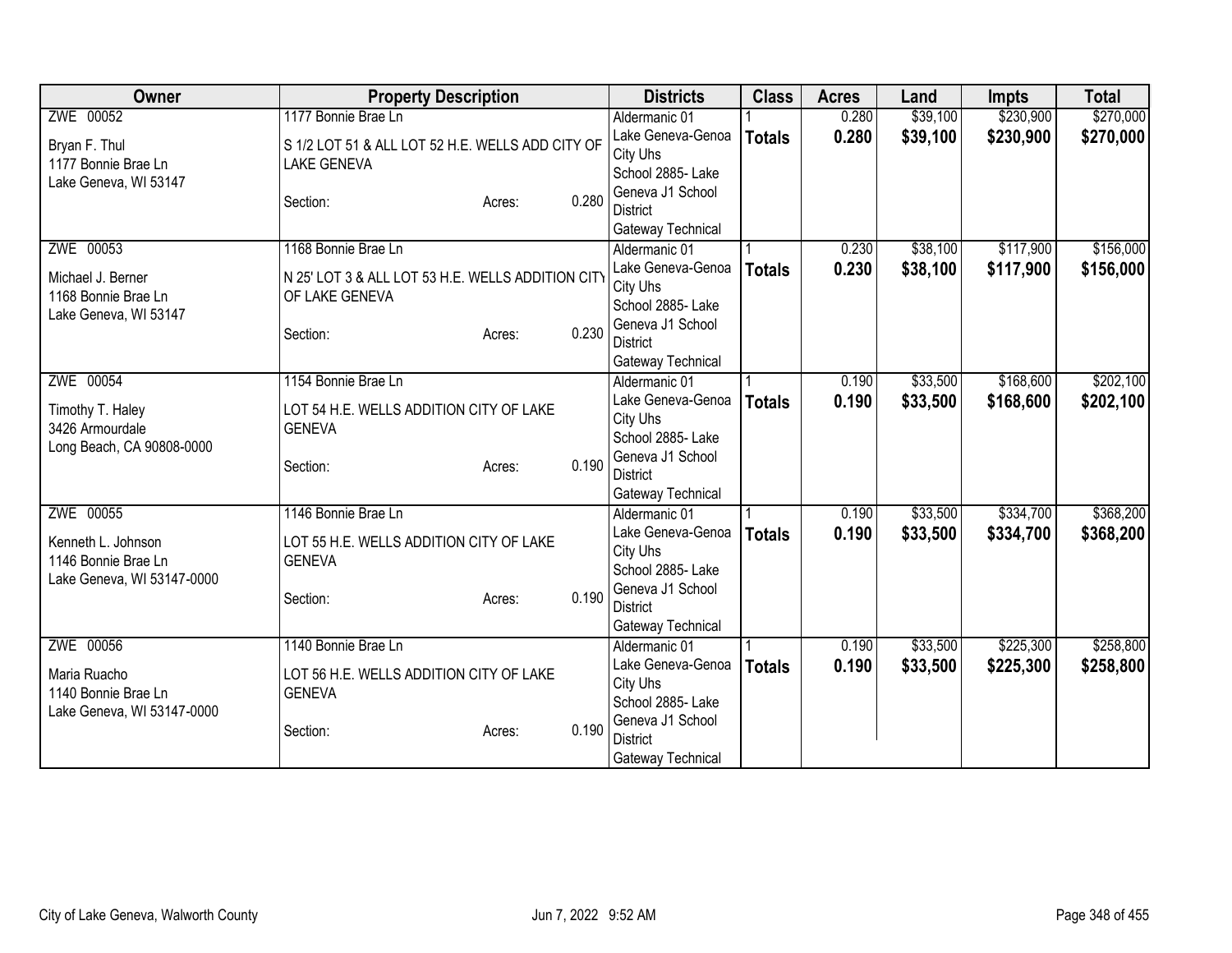| Owner                                                                              | <b>Property Description</b>                                                                                                                                                        | <b>Districts</b>                                                                                                                | <b>Class</b>  | <b>Acres</b>   | Land                 | Impts                  | <b>Total</b>           |
|------------------------------------------------------------------------------------|------------------------------------------------------------------------------------------------------------------------------------------------------------------------------------|---------------------------------------------------------------------------------------------------------------------------------|---------------|----------------|----------------------|------------------------|------------------------|
| ZWE 00057<br>Jill Lynn Nottestad<br>W5366 Lauderdale Dr                            | LOT 57 H.E. WELLS ADDITION CITY OF LAKE<br><b>GENEVA</b>                                                                                                                           | Aldermanic 01<br>Lake Geneva-Genoa<br>City Uhs<br>School 2885- Lake                                                             | <b>Totals</b> | 0.190<br>0.190 | \$33,500<br>\$33,500 | $\overline{50}$<br>\$0 | \$33,500<br>\$33,500   |
| Elkhorn, WI 53121-0000                                                             | 0.190<br>Section:<br>Acres:                                                                                                                                                        | Geneva J1 School<br><b>District</b><br>Gateway Technical                                                                        |               |                |                      |                        |                        |
| ZWE 00058<br>Jill Lynn Nottestad<br>W5366 Lauderdale Dr<br>Elkhorn, WI 53121-0000  | 1136 Bonnie Brae Ln<br>LOT 58 H.E. WELLS ADDITION CITY OF LAKE<br><b>GENEVA</b><br>0.190<br>Section:<br>Acres:                                                                     | Aldermanic 01<br>Lake Geneva-Genoa<br>City Uhs<br>School 2885- Lake<br>Geneva J1 School<br><b>District</b><br>Gateway Technical | <b>Totals</b> | 0.190<br>0.190 | \$33,500<br>\$33,500 | \$205,700<br>\$205,700 | \$239,200<br>\$239,200 |
| ZWE 00059<br>Jill Lynn Nottestad<br>W5366 Lauderdale Dr<br>Elkhorn, WI 53121-0000  | LOT 59 H.E. WELLS ADDITION CITY OF LAKE<br><b>GENEVA</b><br>0.190<br>Section:<br>Acres:                                                                                            | Aldermanic 01<br>Lake Geneva-Genoa<br>City Uhs<br>School 2885- Lake<br>Geneva J1 School<br><b>District</b><br>Gateway Technical | <b>Totals</b> | 0.190<br>0.190 | \$33,500<br>\$33,500 | \$0<br>\$0             | \$33,500<br>\$33,500   |
| ZWE 00060<br>Roger Blackshaw Trust<br>1112 Bonnie Brae Ln<br>Lake Geneva, WI 53147 | 1112 Bonnie Brae Ln<br>LOT 60 & LOT 61 H.E. WELLS ADDITION CITY OF<br>LAKE GENEVA (ZWE-61 ADDED PER ASSESSOR -<br>2002); ASSESSMENT INCLUDES ZWE-91<br>0.670<br>Section:<br>Acres: | Aldermanic 01<br>Lake Geneva-Genoa<br>City Uhs<br>School 2885- Lake<br>Geneva J1 School<br><b>District</b><br>Gateway Technical | <b>Totals</b> | 0.670<br>0.670 | \$67,000<br>\$67,000 | \$313,800<br>\$313,800 | \$380,800<br>\$380,800 |
| ZWE 00062<br>Daniel D. Harvey<br>1104 Bonnie Brae Ln<br>Lake Geneva, WI 53147-0000 | 1104 Bonnie Brae Ln<br>LOT 62 H.E. WELLS ADDITION CITY OF LAKE<br><b>GENEVA</b><br>0.190<br>Section:<br>Acres:                                                                     | Aldermanic 01<br>Lake Geneva-Genoa<br>City Uhs<br>School 2885- Lake<br>Geneva J1 School<br><b>District</b><br>Gateway Technical | <b>Totals</b> | 0.190<br>0.190 | \$33,500<br>\$33,500 | \$178,300<br>\$178,300 | \$211,800<br>\$211,800 |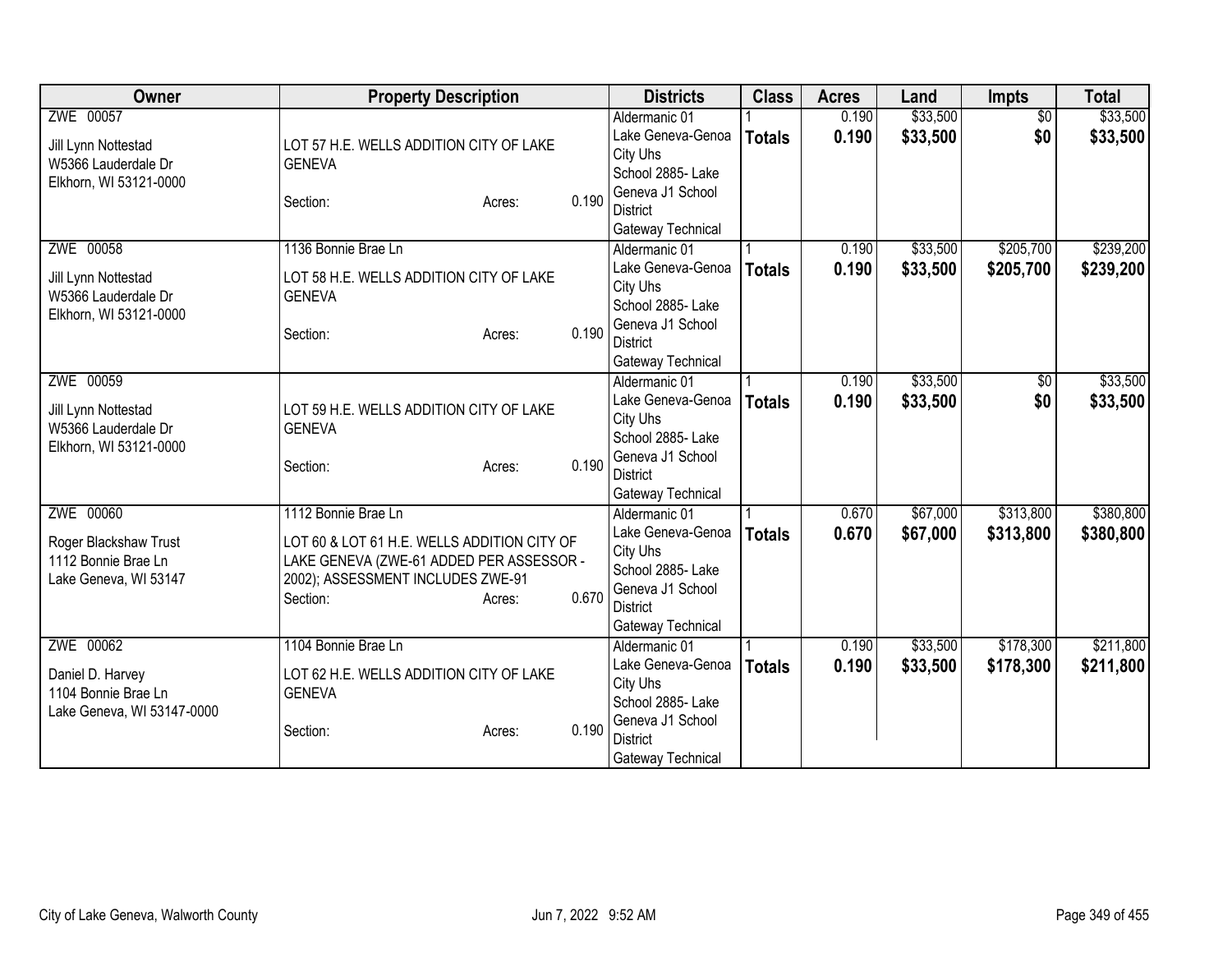| Owner                                                         | <b>Property Description</b>                       |        |          | <b>Districts</b>                    | <b>Class</b>  | <b>Acres</b> | Land     | <b>Impts</b> | <b>Total</b> |
|---------------------------------------------------------------|---------------------------------------------------|--------|----------|-------------------------------------|---------------|--------------|----------|--------------|--------------|
| ZWE 00063                                                     | 1096 Bonnie Brae Ln                               |        |          | Aldermanic 01                       |               | 0.350        | \$40,300 | \$207,100    | \$247,400    |
| Terry Krohn                                                   | LOT 63 & S 1/2 LOT 64 H.E. WELLS ADDITION CITY    |        |          | Lake Geneva-Genoa                   | <b>Totals</b> | 0.350        | \$40,300 | \$207,100    | \$247,400    |
| 1096 Bonnie Brae Ln                                           | OF LAKE GENEVA                                    |        |          | City Uhs                            |               |              |          |              |              |
| Lake Geneva, WI 53147-0000                                    |                                                   |        |          | School 2885- Lake                   |               |              |          |              |              |
|                                                               | Section:                                          | Acres: | 0.350    | Geneva J1 School                    |               |              |          |              |              |
|                                                               |                                                   |        |          | <b>District</b>                     |               |              |          |              |              |
|                                                               |                                                   |        |          | Gateway Technical                   |               |              |          |              |              |
| ZWE 00065                                                     | 1084 Bonnie Brae Ln                               |        |          | Aldermanic 01                       |               | 0.350        | \$40,300 | \$219,200    | \$259,500    |
| Emily J. Schumacher                                           | N 1/2 LOT 64 & ALL LOT 65 H.E. WELLS ADD. CITY OF |        |          | Lake Geneva-Genoa                   | <b>Totals</b> | 0.350        | \$40,300 | \$219,200    | \$259,500    |
| 1084 Bonnie Brae Ln                                           | <b>LAKE GENEVA</b>                                |        |          | City Uhs                            |               |              |          |              |              |
| Lake Geneva, WI 53147                                         |                                                   |        |          | School 2885- Lake                   |               |              |          |              |              |
|                                                               | Section:                                          | Acres: | 0.350    | Geneva J1 School<br><b>District</b> |               |              |          |              |              |
|                                                               |                                                   |        |          |                                     |               |              |          |              |              |
| ZWE 00066                                                     | 1070 Bonnie Brae Ln                               |        |          | Gateway Technical<br>Aldermanic 01  |               | 0.230        | \$38,000 | \$302,700    | \$340,700    |
|                                                               |                                                   |        |          | Lake Geneva-Genoa                   |               | 0.230        | \$38,000 | \$302,700    | \$340,700    |
| Michael E. Johnson<br>LOT 66 H.E. WELLS ADDITION CITY OF LAKE |                                                   |        | City Uhs | <b>Totals</b>                       |               |              |          |              |              |
| 1070 Bonnie Brae Ln                                           | <b>GENEVA</b>                                     |        |          | School 2885- Lake                   |               |              |          |              |              |
| Lake Geneva, WI 53147                                         |                                                   |        |          | Geneva J1 School                    |               |              |          |              |              |
|                                                               | Section:                                          | Acres: | 0.230    | <b>District</b>                     |               |              |          |              |              |
|                                                               |                                                   |        |          | Gateway Technical                   |               |              |          |              |              |
| ZWE 00067                                                     | 1050 Bonnie Brae Ln                               |        |          | Aldermanic 01                       |               | 0.230        | \$38,000 | \$133,900    | \$171,900    |
| Sharon Marie                                                  | LOT 67 H.E. WELLS ADDITION CITY OF LAKE           |        |          | Lake Geneva-Genoa                   | <b>Totals</b> | 0.230        | \$38,000 | \$133,900    | \$171,900    |
| 1050 Bonnie Brae                                              | <b>GENEVA</b>                                     |        |          | City Uhs                            |               |              |          |              |              |
| Lake Geneva, WI 53147                                         |                                                   |        |          | School 2885- Lake                   |               |              |          |              |              |
|                                                               | Section:                                          | Acres: | 0.230    | Geneva J1 School                    |               |              |          |              |              |
|                                                               |                                                   |        |          | <b>District</b>                     |               |              |          |              |              |
|                                                               |                                                   |        |          | Gateway Technical                   |               |              |          |              |              |
| ZWE 00068                                                     | 1046 Bonnie Brae Ln                               |        |          | Aldermanic 01                       |               | 0.230        | \$38,000 | \$132,900    | \$170,900    |
| Alexander C. Knable                                           | LOT 68 H.E. WELLS ADDITION CITY OF LAKE           |        |          | Lake Geneva-Genoa                   | <b>Totals</b> | 0.230        | \$38,000 | \$132,900    | \$170,900    |
| 1046 Bonnie Brae Ln                                           | <b>GENEVA</b>                                     |        |          | City Uhs                            |               |              |          |              |              |
| Lake Geneva, WI 53147-0000                                    |                                                   |        |          | School 2885- Lake                   |               |              |          |              |              |
|                                                               | Section:                                          | Acres: | 0.230    | Geneva J1 School                    |               |              |          |              |              |
|                                                               |                                                   |        |          | <b>District</b>                     |               |              |          |              |              |
|                                                               |                                                   |        |          | Gateway Technical                   |               |              |          |              |              |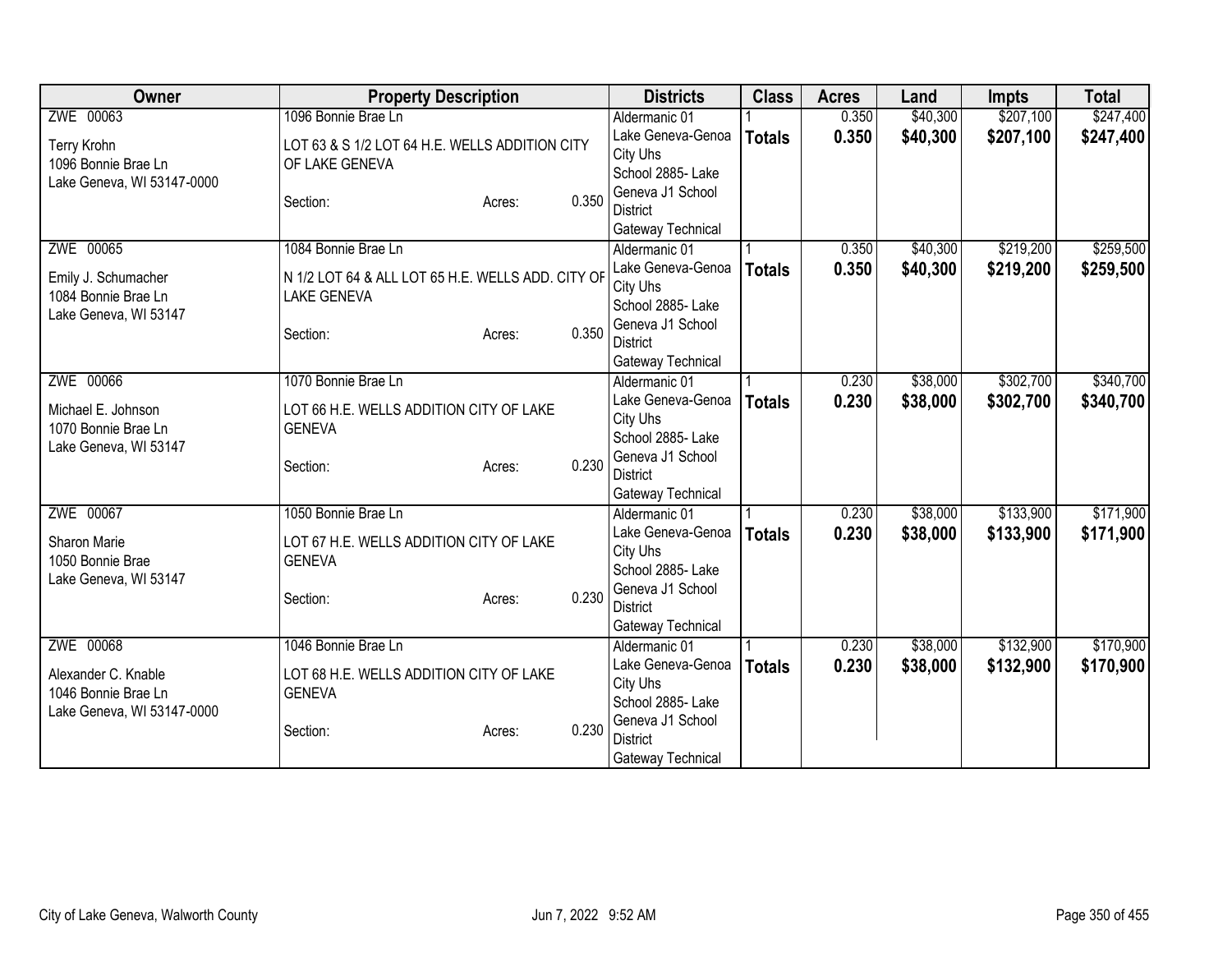| ZWE 00069<br>1032 Bonnie Brae Ln<br>\$38,000<br>\$165,400<br>0.230<br>Aldermanic 01<br>\$38,000<br>0.230<br>\$165,400<br>Lake Geneva-Genoa<br><b>Totals</b><br>LOT 69 H.E. WELLS ADDITION CITY OF LAKE<br>Archibald J. Loch<br>City Uhs<br>1032 Bonnie Brae Ln<br><b>GENEVA</b><br>School 2885- Lake<br>Lake Geneva, WI 53147<br>Geneva J1 School<br>0.230<br>Section:<br>Acres:<br><b>District</b><br>Gateway Technical<br>ZWE 00070<br>\$38,000<br>\$216,100<br>1022 Bonnie Brae Ln<br>0.230<br>Aldermanic 01<br>0.230<br>Lake Geneva-Genoa<br>\$38,000<br>\$216,100<br><b>Totals</b><br>Randall T. Contant<br>LOT 70 H.E. WELLS ADDITION CITY OF LAKE<br>City Uhs<br><b>GENEVA</b><br>1022 Bonnie Brae Ln<br>School 2885- Lake<br>Lake Geneva, WI 53147-0000<br>Geneva J1 School<br>0.230<br>Section:<br>Acres:<br><b>District</b><br>Gateway Technical<br>ZWE 00071<br>\$38,000<br>\$180,000<br>1018 Bonnie Brae Ln<br>0.230<br>Aldermanic 01<br>Lake Geneva-Genoa<br>0.230<br>\$38,000<br>\$180,000<br><b>Totals</b><br>Williams Bay Investments, LLC<br>LOT 71 H.E. WELLS ADDITION CITY OF LAKE<br>City Uhs<br>PO Box 1442<br><b>GENEVA</b><br>School 2885- Lake<br>Williams Bay, WI 53191<br>Geneva J1 School<br>0.230<br>Section:<br>Acres:<br><b>District</b><br>Gateway Technical<br>ZWE 00072<br>\$261,000<br>1010 Bonnie Brae Ln<br>0.230<br>\$38,000<br>Aldermanic 01<br>Lake Geneva-Genoa<br>0.230<br>\$38,000<br>\$261,000<br><b>Totals</b><br>LOT 72 H.E. WELLS ADDITION CITY OF LAKE<br>Peter L. Geissal<br>City Uhs<br><b>GENEVA</b><br>1010 Bonnie Brae Ln<br>School 2885- Lake<br>Lake Geneva, WI 53147-2328<br>Geneva J1 School<br>0.230<br>Section:<br>Acres:<br><b>District</b><br>Gateway Technical<br>ZWE 00073<br>\$198,800<br>996 Bonnie Brae Ln<br>\$38,000<br>Aldermanic 01<br>0.230<br>Lake Geneva-Genoa<br>0.230<br>\$38,000<br>\$198,800<br><b>Totals</b><br>LOT 73 H.E. WELLS ADDITION CITY OF LAKE<br>James E. Hamrick<br>City Uhs<br><b>GENEVA</b><br>996 Bonnie Brae Ln<br>School 2885- Lake<br>Lake Geneva, WI 53147<br>Geneva J1 School<br>0.230<br>Section:<br>Acres:<br><b>District</b> | Owner | <b>Property Description</b> |  | <b>Districts</b>  | <b>Class</b> | <b>Acres</b> | Land | <b>Impts</b> | <b>Total</b> |
|---------------------------------------------------------------------------------------------------------------------------------------------------------------------------------------------------------------------------------------------------------------------------------------------------------------------------------------------------------------------------------------------------------------------------------------------------------------------------------------------------------------------------------------------------------------------------------------------------------------------------------------------------------------------------------------------------------------------------------------------------------------------------------------------------------------------------------------------------------------------------------------------------------------------------------------------------------------------------------------------------------------------------------------------------------------------------------------------------------------------------------------------------------------------------------------------------------------------------------------------------------------------------------------------------------------------------------------------------------------------------------------------------------------------------------------------------------------------------------------------------------------------------------------------------------------------------------------------------------------------------------------------------------------------------------------------------------------------------------------------------------------------------------------------------------------------------------------------------------------------------------------------------------------------------------------------------------------------------------------------------------------------------------------------------------------------------------------------------------------------------------|-------|-----------------------------|--|-------------------|--------------|--------------|------|--------------|--------------|
|                                                                                                                                                                                                                                                                                                                                                                                                                                                                                                                                                                                                                                                                                                                                                                                                                                                                                                                                                                                                                                                                                                                                                                                                                                                                                                                                                                                                                                                                                                                                                                                                                                                                                                                                                                                                                                                                                                                                                                                                                                                                                                                                 |       |                             |  |                   |              |              |      |              | \$203,400    |
|                                                                                                                                                                                                                                                                                                                                                                                                                                                                                                                                                                                                                                                                                                                                                                                                                                                                                                                                                                                                                                                                                                                                                                                                                                                                                                                                                                                                                                                                                                                                                                                                                                                                                                                                                                                                                                                                                                                                                                                                                                                                                                                                 |       |                             |  |                   |              |              |      |              | \$203,400    |
| \$254,100<br>\$254,100<br>\$218,000<br>\$218,000                                                                                                                                                                                                                                                                                                                                                                                                                                                                                                                                                                                                                                                                                                                                                                                                                                                                                                                                                                                                                                                                                                                                                                                                                                                                                                                                                                                                                                                                                                                                                                                                                                                                                                                                                                                                                                                                                                                                                                                                                                                                                |       |                             |  |                   |              |              |      |              |              |
|                                                                                                                                                                                                                                                                                                                                                                                                                                                                                                                                                                                                                                                                                                                                                                                                                                                                                                                                                                                                                                                                                                                                                                                                                                                                                                                                                                                                                                                                                                                                                                                                                                                                                                                                                                                                                                                                                                                                                                                                                                                                                                                                 |       |                             |  |                   |              |              |      |              |              |
|                                                                                                                                                                                                                                                                                                                                                                                                                                                                                                                                                                                                                                                                                                                                                                                                                                                                                                                                                                                                                                                                                                                                                                                                                                                                                                                                                                                                                                                                                                                                                                                                                                                                                                                                                                                                                                                                                                                                                                                                                                                                                                                                 |       |                             |  |                   |              |              |      |              |              |
|                                                                                                                                                                                                                                                                                                                                                                                                                                                                                                                                                                                                                                                                                                                                                                                                                                                                                                                                                                                                                                                                                                                                                                                                                                                                                                                                                                                                                                                                                                                                                                                                                                                                                                                                                                                                                                                                                                                                                                                                                                                                                                                                 |       |                             |  |                   |              |              |      |              |              |
|                                                                                                                                                                                                                                                                                                                                                                                                                                                                                                                                                                                                                                                                                                                                                                                                                                                                                                                                                                                                                                                                                                                                                                                                                                                                                                                                                                                                                                                                                                                                                                                                                                                                                                                                                                                                                                                                                                                                                                                                                                                                                                                                 |       |                             |  |                   |              |              |      |              |              |
|                                                                                                                                                                                                                                                                                                                                                                                                                                                                                                                                                                                                                                                                                                                                                                                                                                                                                                                                                                                                                                                                                                                                                                                                                                                                                                                                                                                                                                                                                                                                                                                                                                                                                                                                                                                                                                                                                                                                                                                                                                                                                                                                 |       |                             |  |                   |              |              |      |              |              |
|                                                                                                                                                                                                                                                                                                                                                                                                                                                                                                                                                                                                                                                                                                                                                                                                                                                                                                                                                                                                                                                                                                                                                                                                                                                                                                                                                                                                                                                                                                                                                                                                                                                                                                                                                                                                                                                                                                                                                                                                                                                                                                                                 |       |                             |  |                   |              |              |      |              |              |
|                                                                                                                                                                                                                                                                                                                                                                                                                                                                                                                                                                                                                                                                                                                                                                                                                                                                                                                                                                                                                                                                                                                                                                                                                                                                                                                                                                                                                                                                                                                                                                                                                                                                                                                                                                                                                                                                                                                                                                                                                                                                                                                                 |       |                             |  |                   |              |              |      |              |              |
|                                                                                                                                                                                                                                                                                                                                                                                                                                                                                                                                                                                                                                                                                                                                                                                                                                                                                                                                                                                                                                                                                                                                                                                                                                                                                                                                                                                                                                                                                                                                                                                                                                                                                                                                                                                                                                                                                                                                                                                                                                                                                                                                 |       |                             |  |                   |              |              |      |              |              |
|                                                                                                                                                                                                                                                                                                                                                                                                                                                                                                                                                                                                                                                                                                                                                                                                                                                                                                                                                                                                                                                                                                                                                                                                                                                                                                                                                                                                                                                                                                                                                                                                                                                                                                                                                                                                                                                                                                                                                                                                                                                                                                                                 |       |                             |  |                   |              |              |      |              |              |
|                                                                                                                                                                                                                                                                                                                                                                                                                                                                                                                                                                                                                                                                                                                                                                                                                                                                                                                                                                                                                                                                                                                                                                                                                                                                                                                                                                                                                                                                                                                                                                                                                                                                                                                                                                                                                                                                                                                                                                                                                                                                                                                                 |       |                             |  |                   |              |              |      |              |              |
|                                                                                                                                                                                                                                                                                                                                                                                                                                                                                                                                                                                                                                                                                                                                                                                                                                                                                                                                                                                                                                                                                                                                                                                                                                                                                                                                                                                                                                                                                                                                                                                                                                                                                                                                                                                                                                                                                                                                                                                                                                                                                                                                 |       |                             |  |                   |              |              |      |              |              |
|                                                                                                                                                                                                                                                                                                                                                                                                                                                                                                                                                                                                                                                                                                                                                                                                                                                                                                                                                                                                                                                                                                                                                                                                                                                                                                                                                                                                                                                                                                                                                                                                                                                                                                                                                                                                                                                                                                                                                                                                                                                                                                                                 |       |                             |  |                   |              |              |      |              |              |
|                                                                                                                                                                                                                                                                                                                                                                                                                                                                                                                                                                                                                                                                                                                                                                                                                                                                                                                                                                                                                                                                                                                                                                                                                                                                                                                                                                                                                                                                                                                                                                                                                                                                                                                                                                                                                                                                                                                                                                                                                                                                                                                                 |       |                             |  |                   |              |              |      |              |              |
| \$299,000<br>\$299,000<br>\$236,800<br>\$236,800                                                                                                                                                                                                                                                                                                                                                                                                                                                                                                                                                                                                                                                                                                                                                                                                                                                                                                                                                                                                                                                                                                                                                                                                                                                                                                                                                                                                                                                                                                                                                                                                                                                                                                                                                                                                                                                                                                                                                                                                                                                                                |       |                             |  |                   |              |              |      |              |              |
|                                                                                                                                                                                                                                                                                                                                                                                                                                                                                                                                                                                                                                                                                                                                                                                                                                                                                                                                                                                                                                                                                                                                                                                                                                                                                                                                                                                                                                                                                                                                                                                                                                                                                                                                                                                                                                                                                                                                                                                                                                                                                                                                 |       |                             |  |                   |              |              |      |              |              |
|                                                                                                                                                                                                                                                                                                                                                                                                                                                                                                                                                                                                                                                                                                                                                                                                                                                                                                                                                                                                                                                                                                                                                                                                                                                                                                                                                                                                                                                                                                                                                                                                                                                                                                                                                                                                                                                                                                                                                                                                                                                                                                                                 |       |                             |  |                   |              |              |      |              |              |
|                                                                                                                                                                                                                                                                                                                                                                                                                                                                                                                                                                                                                                                                                                                                                                                                                                                                                                                                                                                                                                                                                                                                                                                                                                                                                                                                                                                                                                                                                                                                                                                                                                                                                                                                                                                                                                                                                                                                                                                                                                                                                                                                 |       |                             |  |                   |              |              |      |              |              |
|                                                                                                                                                                                                                                                                                                                                                                                                                                                                                                                                                                                                                                                                                                                                                                                                                                                                                                                                                                                                                                                                                                                                                                                                                                                                                                                                                                                                                                                                                                                                                                                                                                                                                                                                                                                                                                                                                                                                                                                                                                                                                                                                 |       |                             |  |                   |              |              |      |              |              |
|                                                                                                                                                                                                                                                                                                                                                                                                                                                                                                                                                                                                                                                                                                                                                                                                                                                                                                                                                                                                                                                                                                                                                                                                                                                                                                                                                                                                                                                                                                                                                                                                                                                                                                                                                                                                                                                                                                                                                                                                                                                                                                                                 |       |                             |  |                   |              |              |      |              |              |
|                                                                                                                                                                                                                                                                                                                                                                                                                                                                                                                                                                                                                                                                                                                                                                                                                                                                                                                                                                                                                                                                                                                                                                                                                                                                                                                                                                                                                                                                                                                                                                                                                                                                                                                                                                                                                                                                                                                                                                                                                                                                                                                                 |       |                             |  |                   |              |              |      |              |              |
|                                                                                                                                                                                                                                                                                                                                                                                                                                                                                                                                                                                                                                                                                                                                                                                                                                                                                                                                                                                                                                                                                                                                                                                                                                                                                                                                                                                                                                                                                                                                                                                                                                                                                                                                                                                                                                                                                                                                                                                                                                                                                                                                 |       |                             |  |                   |              |              |      |              |              |
|                                                                                                                                                                                                                                                                                                                                                                                                                                                                                                                                                                                                                                                                                                                                                                                                                                                                                                                                                                                                                                                                                                                                                                                                                                                                                                                                                                                                                                                                                                                                                                                                                                                                                                                                                                                                                                                                                                                                                                                                                                                                                                                                 |       |                             |  |                   |              |              |      |              |              |
|                                                                                                                                                                                                                                                                                                                                                                                                                                                                                                                                                                                                                                                                                                                                                                                                                                                                                                                                                                                                                                                                                                                                                                                                                                                                                                                                                                                                                                                                                                                                                                                                                                                                                                                                                                                                                                                                                                                                                                                                                                                                                                                                 |       |                             |  |                   |              |              |      |              |              |
|                                                                                                                                                                                                                                                                                                                                                                                                                                                                                                                                                                                                                                                                                                                                                                                                                                                                                                                                                                                                                                                                                                                                                                                                                                                                                                                                                                                                                                                                                                                                                                                                                                                                                                                                                                                                                                                                                                                                                                                                                                                                                                                                 |       |                             |  |                   |              |              |      |              |              |
|                                                                                                                                                                                                                                                                                                                                                                                                                                                                                                                                                                                                                                                                                                                                                                                                                                                                                                                                                                                                                                                                                                                                                                                                                                                                                                                                                                                                                                                                                                                                                                                                                                                                                                                                                                                                                                                                                                                                                                                                                                                                                                                                 |       |                             |  |                   |              |              |      |              |              |
|                                                                                                                                                                                                                                                                                                                                                                                                                                                                                                                                                                                                                                                                                                                                                                                                                                                                                                                                                                                                                                                                                                                                                                                                                                                                                                                                                                                                                                                                                                                                                                                                                                                                                                                                                                                                                                                                                                                                                                                                                                                                                                                                 |       |                             |  |                   |              |              |      |              |              |
|                                                                                                                                                                                                                                                                                                                                                                                                                                                                                                                                                                                                                                                                                                                                                                                                                                                                                                                                                                                                                                                                                                                                                                                                                                                                                                                                                                                                                                                                                                                                                                                                                                                                                                                                                                                                                                                                                                                                                                                                                                                                                                                                 |       |                             |  |                   |              |              |      |              |              |
|                                                                                                                                                                                                                                                                                                                                                                                                                                                                                                                                                                                                                                                                                                                                                                                                                                                                                                                                                                                                                                                                                                                                                                                                                                                                                                                                                                                                                                                                                                                                                                                                                                                                                                                                                                                                                                                                                                                                                                                                                                                                                                                                 |       |                             |  |                   |              |              |      |              |              |
|                                                                                                                                                                                                                                                                                                                                                                                                                                                                                                                                                                                                                                                                                                                                                                                                                                                                                                                                                                                                                                                                                                                                                                                                                                                                                                                                                                                                                                                                                                                                                                                                                                                                                                                                                                                                                                                                                                                                                                                                                                                                                                                                 |       |                             |  |                   |              |              |      |              |              |
|                                                                                                                                                                                                                                                                                                                                                                                                                                                                                                                                                                                                                                                                                                                                                                                                                                                                                                                                                                                                                                                                                                                                                                                                                                                                                                                                                                                                                                                                                                                                                                                                                                                                                                                                                                                                                                                                                                                                                                                                                                                                                                                                 |       |                             |  | Gateway Technical |              |              |      |              |              |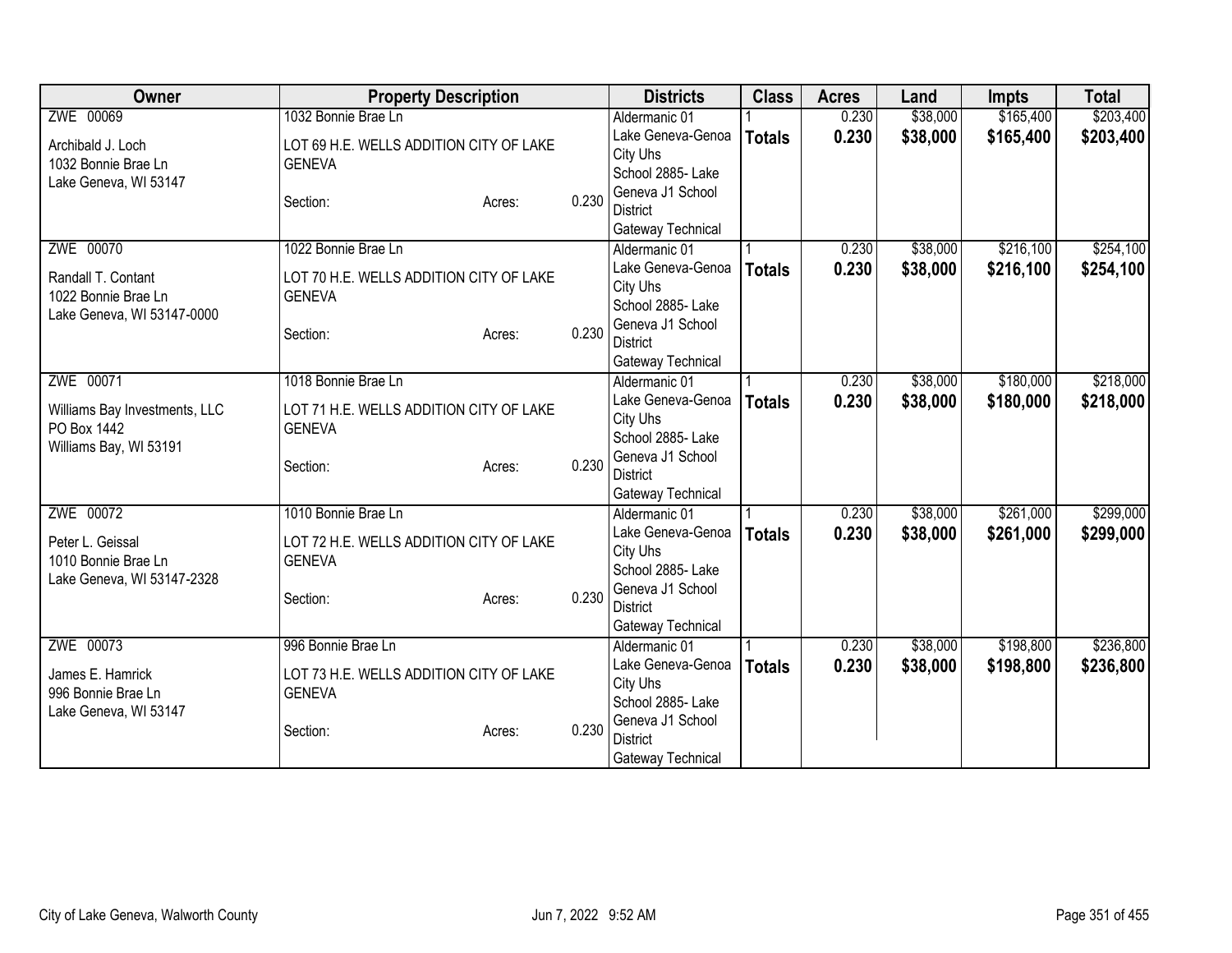| <b>Owner</b>                                                                | <b>Property Description</b>                                                                                                               | <b>Districts</b>                                                                                               | <b>Class</b>    | <b>Acres</b> | Land       | <b>Impts</b>    | <b>Total</b>  |
|-----------------------------------------------------------------------------|-------------------------------------------------------------------------------------------------------------------------------------------|----------------------------------------------------------------------------------------------------------------|-----------------|--------------|------------|-----------------|---------------|
| ZWE 00074                                                                   | 992 Bonnie Brae Ln                                                                                                                        | Aldermanic 01                                                                                                  |                 | 0.230        | \$38,000   | \$264,700       | \$302,700     |
|                                                                             | LOT 74 H.E. WELLS ADDITION CITY OF LAKE<br><b>GENEVA</b>                                                                                  | Lake Geneva-Genoa<br>City Uhs<br>School 2885- Lake                                                             | <b>Totals</b>   | 0.230        | \$38,000   | \$264,700       | \$302,700     |
|                                                                             | 0.230<br>Section:<br>Acres:                                                                                                               | Geneva J1 School<br><b>District</b><br>Gateway Technical                                                       |                 |              |            |                 |               |
| ZWE 00075                                                                   | 984 Bonnie Brae Ln                                                                                                                        | Aldermanic 01                                                                                                  |                 | 0.240        | \$38,100   | \$207,900       | \$246,000     |
| Janet M Gubricky Life Estate<br>984 Bonnie Brae Ln<br>Lake Geneva, WI 53147 | LOT 75 H.E. WELLS ADDITION CITY OF LAKE<br><b>GENEVA</b><br>0.240<br>Section:<br>Acres:                                                   | Lake Geneva-Genoa<br>City Uhs<br>School 2885- Lake<br>Geneva J1 School<br><b>District</b><br>Gateway Technical | <b>Totals</b>   | 0.240        | \$38,100   | \$207,900       | \$246,000     |
| ZWE 00076                                                                   |                                                                                                                                           | Aldermanic 01                                                                                                  | X4              | 0.000        | \$0        | \$0             | \$0           |
| City of Lake Geneva<br>626 Geneva St<br>Lake Geneva, WI 53147               | LOT 76. ALSO THAT PT OF VACATED DORWOOD ST<br>ADJ TO LOT H.E. WELLS ADDITION CITY OF LAKE<br><b>GENEVA</b><br>0.000<br>Section:<br>Acres: | Lake Geneva-Genoa<br>City Uhs<br>School 2885- Lake<br>Geneva J1 School<br><b>District</b><br>Gateway Technical | <b>Totals</b>   | 0.000        | \$0        | \$0             | \$0           |
| ZWE 00077                                                                   |                                                                                                                                           | Aldermanic 01                                                                                                  | X4              | 0.000        | \$0        | $\overline{50}$ | \$0           |
| City of Lake Geneva<br>626 Geneva St<br>Lake Geneva, WI 53147               | LOT 77. ALSO THAT PT OF VACATED DORWOOD ST<br>ADJ TO LOT H.E. WELLS ADDITION CITY OF LAKE<br><b>GENEVA</b><br>0.000<br>Section:<br>Acres: | Lake Geneva-Genoa<br>City Uhs<br>School 2885- Lake<br>Geneva J1 School<br><b>District</b><br>Gateway Technical | <b>Totals</b>   | 0.000        | \$0        | \$0             | \$0           |
| ZWE 00078                                                                   |                                                                                                                                           | Aldermanic 01                                                                                                  | $\overline{X4}$ | 0.000        | $\sqrt{6}$ | $\overline{30}$ | $\frac{1}{6}$ |
| City of Lake Geneva<br>626 Geneva St<br>Lake Geneva, WI 53147               | LOT 78. ALSO THAT PT OF VACATED DORWOOD ST<br>ADJ TO LOT H.E. WELLS ADDITION CITY OF LAKE<br><b>GENEVA</b><br>0.000<br>Section:<br>Acres: | Lake Geneva-Genoa<br>City Uhs<br>School 2885- Lake<br>Geneva J1 School<br><b>District</b><br>Gateway Technical | <b>Totals</b>   | 0.000        | \$0        | \$0             | \$0           |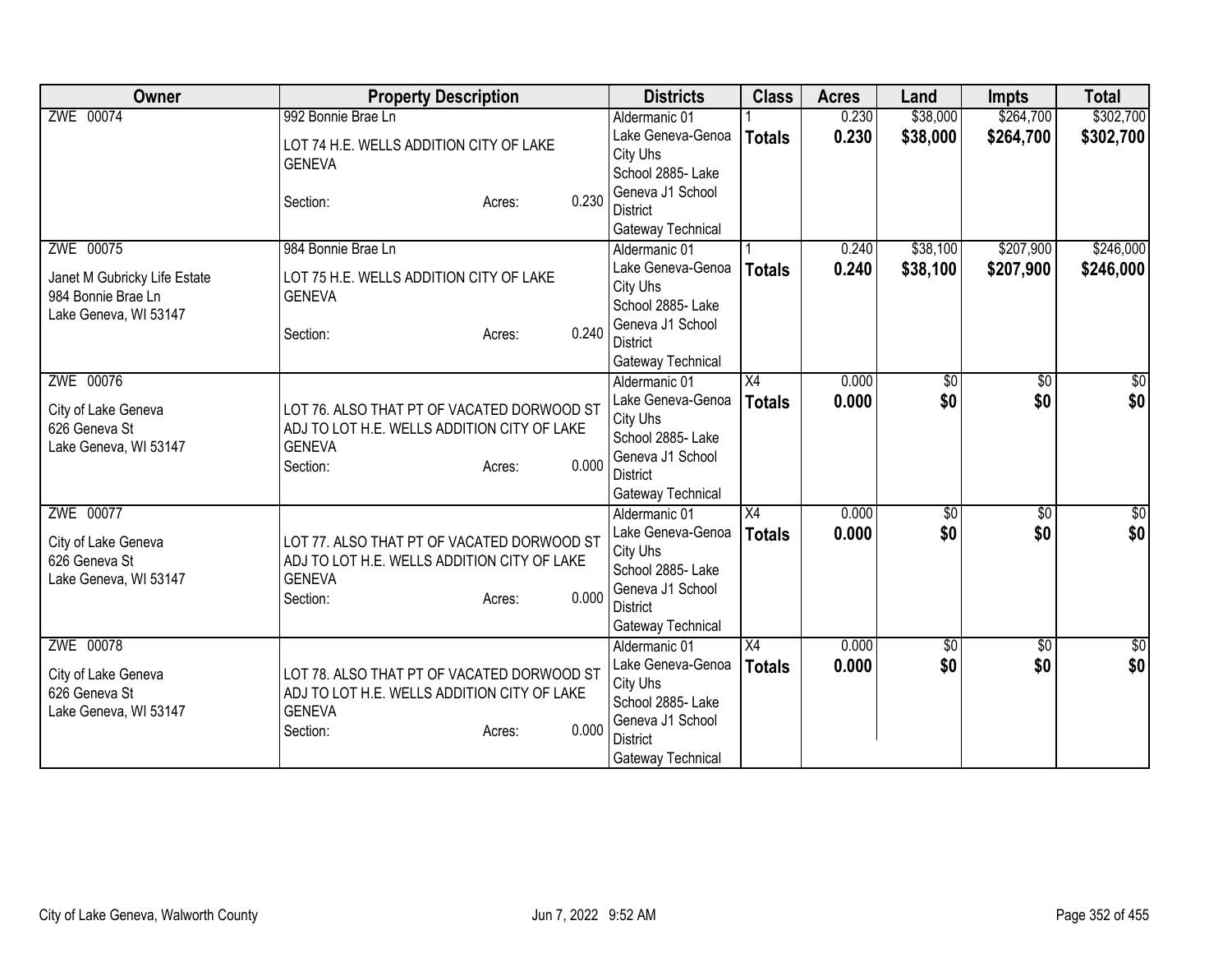| Owner                                | <b>Property Description</b>                              |       | <b>Districts</b>                    | <b>Class</b>  | <b>Acres</b> | Land     | <b>Impts</b> | <b>Total</b> |
|--------------------------------------|----------------------------------------------------------|-------|-------------------------------------|---------------|--------------|----------|--------------|--------------|
| ZWE 00079                            | 350 Rush St                                              |       | Aldermanic 01                       |               | 0.240        | \$38,100 | \$236,100    | \$274,200    |
| Christopher J. Strong                | LOT 79 H.E WELLS ADDITION CITY OF LAKE GENEVA            |       | Lake Geneva-Genoa                   | <b>Totals</b> | 0.240        | \$38,100 | \$236,100    | \$274,200    |
| 350 Rush St                          |                                                          |       | City Uhs                            |               |              |          |              |              |
| Lake Geneva, WI 53147                |                                                          |       | School 2885- Lake                   |               |              |          |              |              |
|                                      | Section:<br>Acres:                                       | 0.240 | Geneva J1 School                    |               |              |          |              |              |
|                                      |                                                          |       | <b>District</b>                     |               |              |          |              |              |
|                                      |                                                          |       | Gateway Technical                   |               |              |          |              |              |
| ZWE 00080                            | 1013 Dorwood Dr                                          |       | Aldermanic 01                       |               | 0.240        | \$38,100 | \$204,800    | \$242,900    |
| Julie Logue                          | LOT 80 H.E. WELLS ADDITION CITY OF LAKE                  |       | Lake Geneva-Genoa                   | <b>Totals</b> | 0.240        | \$38,100 | \$204,800    | \$242,900    |
| 1013 Dorwood Dr                      | <b>GENEVA</b>                                            |       | City Uhs                            |               |              |          |              |              |
| Lake Geneva, WI 53147                |                                                          |       | School 2885- Lake                   |               |              |          |              |              |
|                                      | Section:<br>Acres:                                       | 0.240 | Geneva J1 School<br><b>District</b> |               |              |          |              |              |
|                                      |                                                          |       |                                     |               |              |          |              |              |
| ZWE 00081                            | 1019 Dorwood Dr                                          |       | Gateway Technical<br>Aldermanic 01  |               | 0.240        | \$38,100 | \$250,400    | \$288,500    |
|                                      |                                                          |       | Lake Geneva-Genoa                   |               | 0.240        | \$38,100 | \$250,400    | \$288,500    |
| Robert C. Strong                     | LOT 81 H.E. WELLS ADDITION CITY OF LAKE                  |       | City Uhs                            | <b>Totals</b> |              |          |              |              |
| 1019 Dorwood Dr                      | <b>GENEVA</b>                                            |       | School 2885- Lake                   |               |              |          |              |              |
| Lake Geneva, WI 53147                |                                                          |       | Geneva J1 School                    |               |              |          |              |              |
|                                      | Section:<br>Acres:                                       | 0.240 | <b>District</b>                     |               |              |          |              |              |
|                                      |                                                          |       | Gateway Technical                   |               |              |          |              |              |
| ZWE 00082                            | 1031 Dorwood Dr                                          |       | Aldermanic 01                       |               | 0.230        | \$38,100 | \$265,300    | \$303,400    |
|                                      |                                                          |       | Lake Geneva-Genoa                   | <b>Totals</b> | 0.230        | \$38,100 | \$265,300    | \$303,400    |
| Susan L. Kleinman<br>1031 Dorwood Dr | LOT 82 H.E. WELLS ADDITION CITY OF LAKE<br><b>GENEVA</b> |       | City Uhs                            |               |              |          |              |              |
| Lake Geneva, WI 53147                |                                                          |       | School 2885- Lake                   |               |              |          |              |              |
|                                      | Section:<br>Acres:                                       | 0.230 | Geneva J1 School                    |               |              |          |              |              |
|                                      |                                                          |       | <b>District</b>                     |               |              |          |              |              |
|                                      |                                                          |       | Gateway Technical                   |               |              |          |              |              |
| ZWE 00083                            | 1033 Dorwood Dr                                          |       | Aldermanic 01                       |               | 0.240        | \$38,100 | \$185,000    | \$223,100    |
| Richard F. Snelling                  | LOT 83 H.E. WELLS ADDITION CITY OF LAKE                  |       | Lake Geneva-Genoa                   | <b>Totals</b> | 0.240        | \$38,100 | \$185,000    | \$223,100    |
| 1033 Dorwood Dr                      | <b>GENEVA</b>                                            |       | City Uhs                            |               |              |          |              |              |
| Lake Geneva, WI 53147                |                                                          |       | School 2885- Lake                   |               |              |          |              |              |
|                                      | Section:<br>Acres:                                       | 0.240 | Geneva J1 School                    |               |              |          |              |              |
|                                      |                                                          |       | <b>District</b>                     |               |              |          |              |              |
|                                      |                                                          |       | Gateway Technical                   |               |              |          |              |              |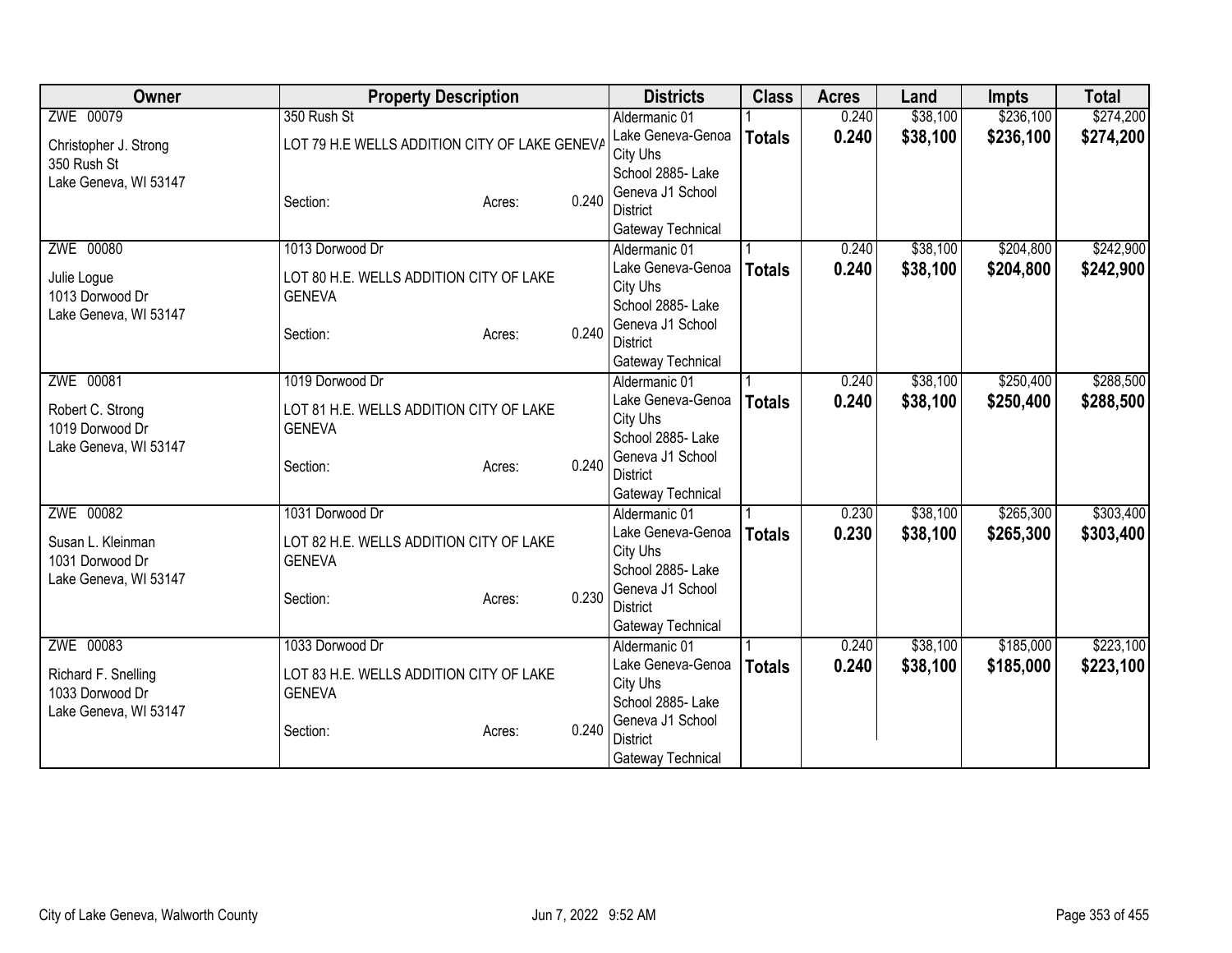| <b>Owner</b>                   | <b>Property Description</b>             |        |       | <b>Districts</b>                     | <b>Class</b>  | <b>Acres</b> | Land     | <b>Impts</b> | <b>Total</b> |
|--------------------------------|-----------------------------------------|--------|-------|--------------------------------------|---------------|--------------|----------|--------------|--------------|
| ZWE 00084                      | 1065 Dorwood Dr                         |        |       | Aldermanic 01                        |               | 0.230        | \$38,100 | \$178,900    | \$217,000    |
| Gregory C. Woodruff            | LOT 84 H.E. WELLS ADDITION CITY OF LAKE |        |       | Lake Geneva-Genoa                    | <b>Totals</b> | 0.230        | \$38,100 | \$178,900    | \$217,000    |
| 1065 Dorwood Dr                | <b>GENEVA</b>                           |        |       | City Uhs                             |               |              |          |              |              |
| Lake Geneva, WI 53147-0000     |                                         |        |       | School 2885- Lake                    |               |              |          |              |              |
|                                | Section:                                | Acres: | 0.230 | Geneva J1 School                     |               |              |          |              |              |
|                                |                                         |        |       | <b>District</b>                      |               |              |          |              |              |
|                                |                                         |        |       | Gateway Technical                    |               |              |          |              |              |
| ZWE 00085                      | 1075 Dorwood Dr                         |        |       | Aldermanic 01                        |               | 0.230        | \$38,100 | \$169,800    | \$207,900    |
| Jason W. Krueger               | LOT 85 H.E. WELLS ADDITION CITY OF LAKE |        |       | Lake Geneva-Genoa                    | <b>Totals</b> | 0.230        | \$38,100 | \$169,800    | \$207,900    |
| 1075 Dorwood Dr                | <b>GENEVA</b>                           |        |       | City Uhs<br>School 2885- Lake        |               |              |          |              |              |
| Lake Geneva, WI 53147          |                                         |        |       | Geneva J1 School                     |               |              |          |              |              |
|                                | Section:                                | Acres: | 0.230 | <b>District</b>                      |               |              |          |              |              |
|                                |                                         |        |       | Gateway Technical                    |               |              |          |              |              |
| ZWE 00086                      | 1077 Dorwood Dr                         |        |       | Aldermanic 01                        |               | 0.230        | \$38,100 | \$210,900    | \$249,000    |
|                                |                                         |        |       | Lake Geneva-Genoa                    | <b>Totals</b> | 0.230        | \$38,100 | \$210,900    | \$249,000    |
| Sharon K. Read                 | LOT 86 H.E. WELLS ADDITION CITY OF LAKE |        |       | City Uhs                             |               |              |          |              |              |
| W5416 Amos Rd                  | <b>GENEVA</b>                           |        |       | School 2885- Lake                    |               |              |          |              |              |
| Elkhorn, WI 53121              |                                         |        | 0.230 | Geneva J1 School                     |               |              |          |              |              |
|                                | Section:                                | Acres: |       | <b>District</b>                      |               |              |          |              |              |
|                                |                                         |        |       | Gateway Technical                    |               |              |          |              |              |
| ZWE 00087                      | 1085 Dorwood Dr                         |        |       | Aldermanic 01                        |               | 0.230        | \$38,100 | \$281,500    | \$319,600    |
| Joyce Mary Clausen Life Estate | LOT 87 H.E. WELLS ADDITION CITY OF LAKE |        |       | Lake Geneva-Genoa                    | <b>Totals</b> | 0.230        | \$38,100 | \$281,500    | \$319,600    |
| 1085 Dorwood Dr                | <b>GENEVA</b>                           |        |       | City Uhs                             |               |              |          |              |              |
| Lake Geneva, WI 53147-0000     |                                         |        |       | School 2885-Lake                     |               |              |          |              |              |
|                                | Section:                                | Acres: | 0.230 | Geneva J1 School                     |               |              |          |              |              |
|                                |                                         |        |       | <b>District</b>                      |               |              |          |              |              |
|                                |                                         |        |       | Gateway Technical                    |               |              |          |              |              |
| ZWE 00088                      | 351 Laurie St                           |        |       | Aldermanic 01                        |               | 0.230        | \$38,100 | \$330,200    | \$368,300    |
| Kolb Trust                     | LOT 88 H.E. WELLS ADDITION CITY OF LAKE |        |       | Lake Geneva-Genoa                    | <b>Totals</b> | 0.230        | \$38,100 | \$330,200    | \$368,300    |
| 351 W Laurie St                | <b>GENEVA</b>                           |        |       | City Uhs                             |               |              |          |              |              |
| Lake Geneva, WI 53147          |                                         |        |       | School 2885-Lake<br>Geneva J1 School |               |              |          |              |              |
|                                | Section:                                | Acres: | 0.230 | <b>District</b>                      |               |              |          |              |              |
|                                |                                         |        |       | Gateway Technical                    |               |              |          |              |              |
|                                |                                         |        |       |                                      |               |              |          |              |              |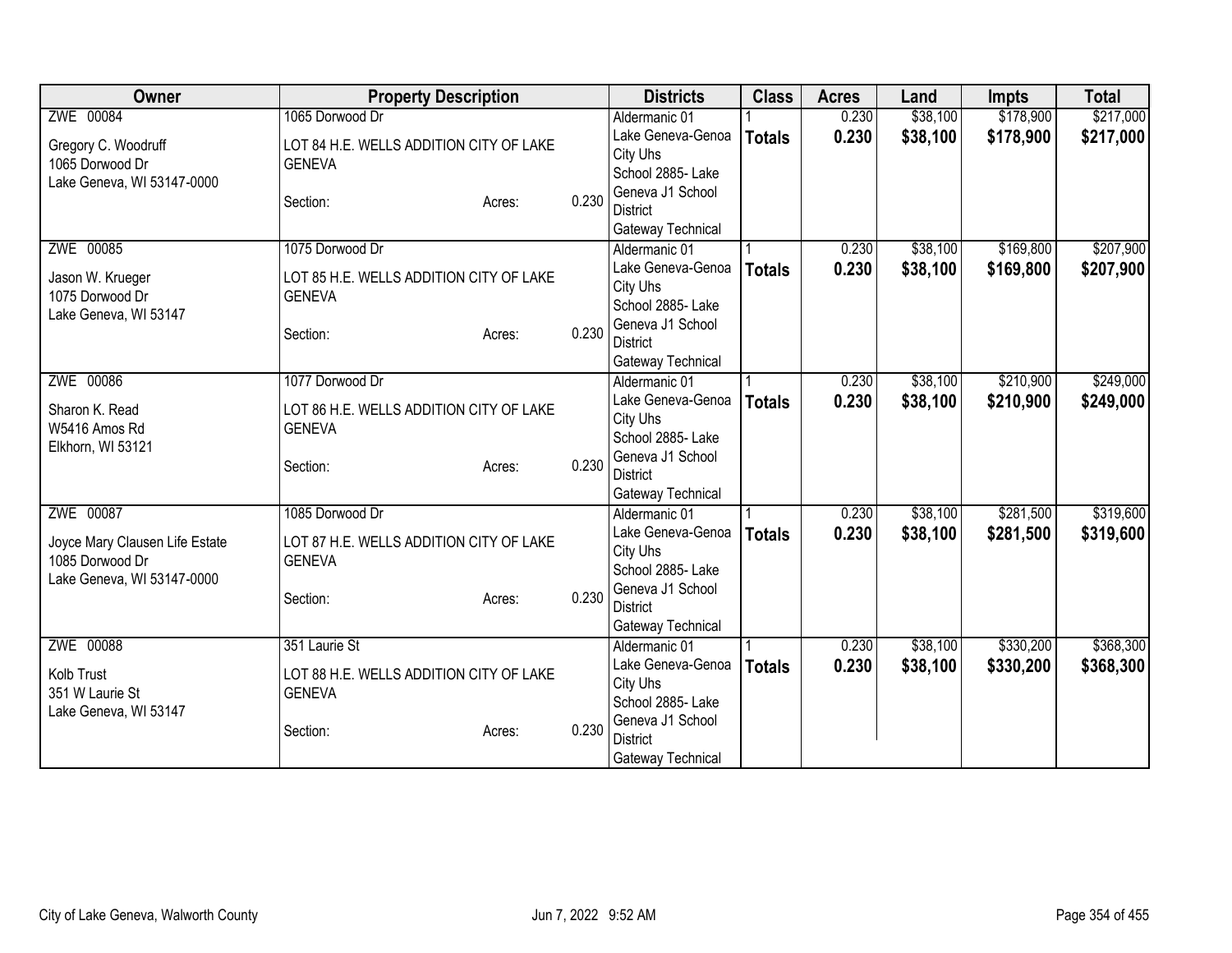| Owner                  | <b>Property Description</b>                    |        |       | <b>Districts</b>                    | <b>Class</b>  | <b>Acres</b> | Land     | <b>Impts</b>    | <b>Total</b>  |
|------------------------|------------------------------------------------|--------|-------|-------------------------------------|---------------|--------------|----------|-----------------|---------------|
| ZWE 00089              | 336 Laurie St                                  |        |       | Aldermanic 01                       |               | 0.290        | \$39,100 | \$132,100       | \$171,200     |
| Dennis Loeser Trust    | LOT 89 & N 1/2 LOT 90 H.E. WELLS ADDITION CITY |        |       | Lake Geneva-Genoa                   | <b>Totals</b> | 0.290        | \$39,100 | \$132,100       | \$171,200     |
| 336 Laurie St          | OF LAKE GENEVA                                 |        |       | City Uhs                            |               |              |          |                 |               |
| Lake Geneva, WI 53147  |                                                |        |       | School 2885- Lake                   |               |              |          |                 |               |
|                        | Section:                                       | Acres: | 0.290 | Geneva J1 School                    |               |              |          |                 |               |
|                        |                                                |        |       | <b>District</b>                     |               |              |          |                 |               |
|                        |                                                |        |       | Gateway Technical                   |               |              |          |                 |               |
| ZWE 00091              | Assessedw Zwe 00060                            |        |       | Aldermanic 01                       |               | 0.290        | \$0      | $\overline{50}$ | $\frac{1}{6}$ |
| Roger Blackshaw Trust  | S 1/2 LOT 90 & ALL LOT 91 H.E. WELLS ADDITION  |        |       | Lake Geneva-Genoa                   | <b>Totals</b> | 0.290        | \$0      | \$0             | \$0           |
| 1112 Bonnie Brae Ln    | CITY OF LAKE GENEVA                            |        |       | City Uhs                            |               |              |          |                 |               |
| Lake Geneva, WI 53147  |                                                |        |       | School 2885- Lake                   |               |              |          |                 |               |
|                        | Section:                                       | Acres: | 0.290 | Geneva J1 School                    |               |              |          |                 |               |
|                        |                                                |        |       | <b>District</b>                     |               |              |          |                 |               |
|                        |                                                |        |       | Gateway Technical                   |               |              |          |                 |               |
| ZWE 00092              |                                                |        |       | Aldermanic 01                       |               | 0.190        | \$10,000 | \$0             | \$10,000      |
| Jill Lynn Nottestad    | LOT 92 H.E. WELLS ADDITION CITY OF LAKE        |        |       | Lake Geneva-Genoa                   | <b>Totals</b> | 0.190        | \$10,000 | \$0             | \$10,000      |
| W5366 Lauderdale Dr    | <b>GENEVA</b>                                  |        |       | City Uhs                            |               |              |          |                 |               |
| Elkhorn, WI 53121-0000 |                                                |        |       | School 2885- Lake                   |               |              |          |                 |               |
|                        | Section:                                       | Acres: | 0.190 | Geneva J1 School                    |               |              |          |                 |               |
|                        |                                                |        |       | <b>District</b>                     |               |              |          |                 |               |
|                        |                                                |        |       | Gateway Technical                   |               |              |          |                 |               |
| ZWE 00093              |                                                |        |       | Aldermanic 01                       |               | 0.190        | \$10,000 | \$0             | \$10,000      |
| Jill Lynn Nottestad    | LOT 93 H.E. WELLS ADDITION CITY OF LAKE        |        |       | Lake Geneva-Genoa                   | <b>Totals</b> | 0.190        | \$10,000 | \$0             | \$10,000      |
| W5366 Lauderdale Dr    | <b>GENEVA</b>                                  |        |       | City Uhs                            |               |              |          |                 |               |
| Elkhorn, WI 53121-0000 |                                                |        |       | School 2885- Lake                   |               |              |          |                 |               |
|                        | Section:                                       | Acres: | 0.190 | Geneva J1 School                    |               |              |          |                 |               |
|                        |                                                |        |       | <b>District</b>                     |               |              |          |                 |               |
|                        |                                                |        |       | Gateway Technical                   |               |              |          |                 |               |
| ZWE 00094              | Dorwood Dr                                     |        |       | Aldermanic 01                       |               | 0.190        | \$10,000 | $\sqrt{6}$      | \$10,000      |
| Kurt Boxrud            | LOT 94 H.E. WELLS ADDITION CITY OF LAKE        |        |       | Lake Geneva-Genoa                   | <b>Totals</b> | 0.190        | \$10,000 | \$0             | \$10,000      |
| PO Box 41717           | <b>GENEVA</b>                                  |        |       | City Uhs<br>School 2885-Lake        |               |              |          |                 |               |
| Mesa, AZ 85274         |                                                |        |       |                                     |               |              |          |                 |               |
|                        | Section:                                       | Acres: | 0.190 | Geneva J1 School<br><b>District</b> |               |              |          |                 |               |
|                        |                                                |        |       |                                     |               |              |          |                 |               |
|                        |                                                |        |       | Gateway Technical                   |               |              |          |                 |               |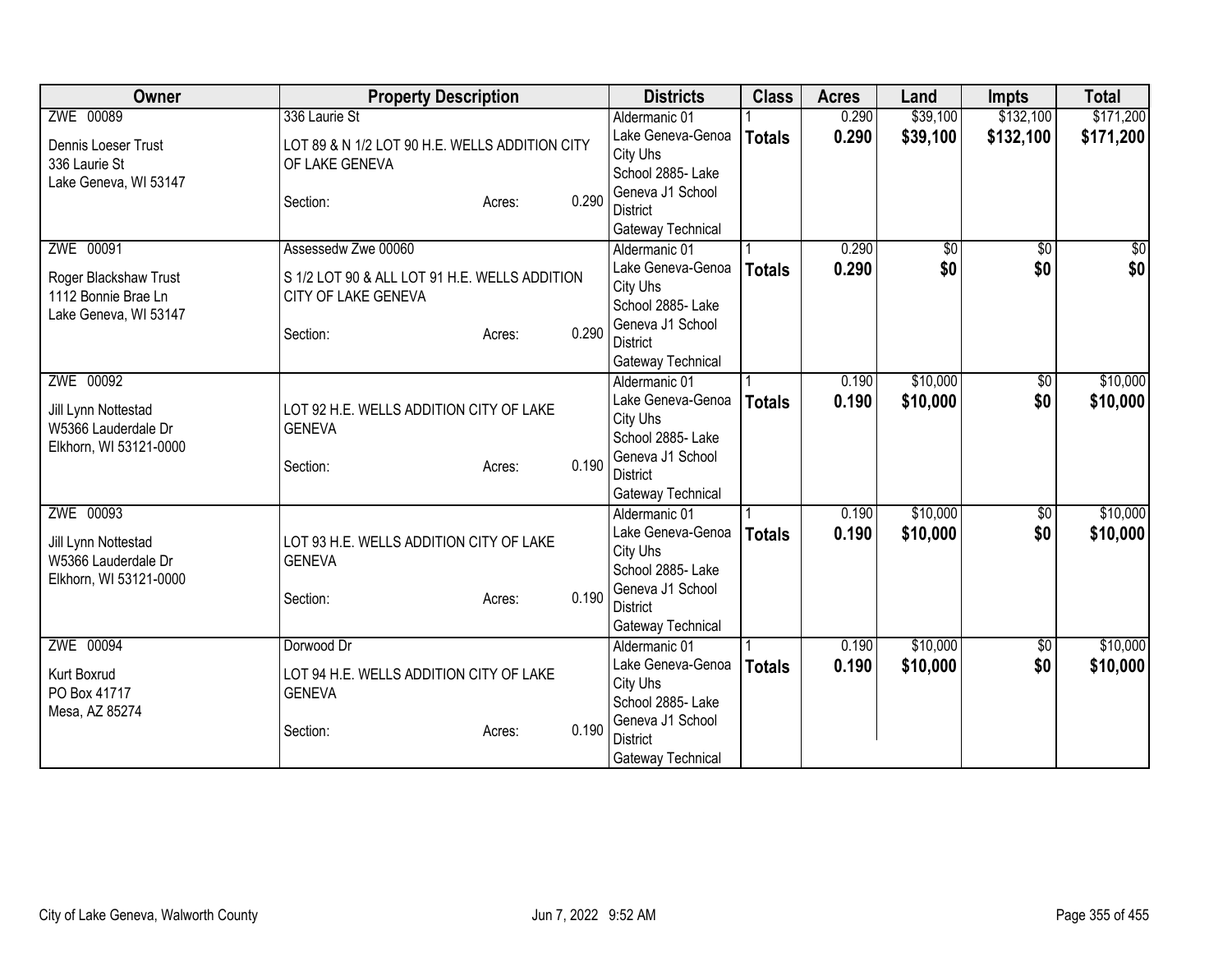| Owner                                                                        | <b>Property Description</b>                                                                                                                                           | <b>Districts</b>                                                                                               | <b>Class</b>  | <b>Acres</b> | Land     | <b>Impts</b> | <b>Total</b> |
|------------------------------------------------------------------------------|-----------------------------------------------------------------------------------------------------------------------------------------------------------------------|----------------------------------------------------------------------------------------------------------------|---------------|--------------|----------|--------------|--------------|
| ZWE 00095                                                                    | 1137 Dorwood Dr                                                                                                                                                       | Aldermanic 01                                                                                                  |               | 0.190        | \$33,600 | \$191,400    | \$225,000    |
| Kurt Boxrud<br>PO Box 41717                                                  | LOT 95 H.E. WELLS ADDITION CITY OF LAKE<br><b>GENEVA</b>                                                                                                              | Lake Geneva-Genoa<br>City Uhs<br>School 2885- Lake                                                             | <b>Totals</b> | 0.190        | \$33,600 | \$191,400    | \$225,000    |
| Mesa, AZ 85274                                                               | 0.190<br>Section:<br>Acres:                                                                                                                                           | Geneva J1 School<br><b>District</b><br>Gateway Technical                                                       |               |              |          |              |              |
| ZWE 00096                                                                    | 1147 Dorwood Dr                                                                                                                                                       | Aldermanic 01                                                                                                  |               | 0.190        | \$33,500 | $\sqrt{6}$   | \$33,500     |
| Kenneth L. Johnson Jr<br>1146 Bonnie Brae Ln<br>Lake Geneva, WI 53147-0000   | LOT 96 H.E. WELLS ADDITION CITY OF LAKE<br><b>GENEVA</b><br>0.190<br>Section:<br>Acres:                                                                               | Lake Geneva-Genoa<br>City Uhs<br>School 2885- Lake<br>Geneva J1 School<br><b>District</b><br>Gateway Technical | <b>Totals</b> | 0.190        | \$33,500 | \$0          | \$33,500     |
| ZWE 00097                                                                    | 1153 Dorwood Dr                                                                                                                                                       | Aldermanic 01                                                                                                  |               | 0.190        | \$33,500 | \$208,600    | \$242,100    |
| Allan J. Hedin<br>1153 Dorwood Dr<br>Lake Geneva, WI 53147-0000              | LOT 97 H.E. WELLS ADDITION CITY OF LAKE<br><b>GENEVA</b><br>0.190<br>Section:<br>Acres:                                                                               | Lake Geneva-Genoa<br>City Uhs<br>School 2885- Lake<br>Geneva J1 School<br><b>District</b><br>Gateway Technical | <b>Totals</b> | 0.190        | \$33,500 | \$208,600    | \$242,100    |
| ZWE 00098                                                                    | 1169 Dorwood Dr                                                                                                                                                       | Aldermanic 01                                                                                                  |               | 0.190        | \$33,500 | \$302,800    | \$336,300    |
| Shane N. Jones<br>1169 Dorwood Dr<br>Lake Geneva, WI 53147-0000              | LOT 98 H.E. WELLS ADDITION 8273 SQ FT CITY OF<br><b>LAKE GENEVA</b><br>0.190<br>Section:<br>Acres:                                                                    | Lake Geneva-Genoa<br>City Uhs<br>School 2885- Lake<br>Geneva J1 School<br><b>District</b><br>Gateway Technical | <b>Totals</b> | 0.190        | \$33,500 | \$302,800    | \$336,300    |
| <b>ZWEL 00001</b>                                                            | 900 Wells St                                                                                                                                                          | Aldermanic 01                                                                                                  |               | 0.000        | \$12,500 | \$126,400    | \$138,900    |
| Angeo Developments, LLP<br>33408 S Lakeshore Dr<br>Burlington, WI 53105-8383 | UNIT 1 WELLS STREET BUSINESS CONDOMINIUM<br>AS RECORDED IN CONDO CAB A SLIDE 413 WCR.<br>LOCATED IN NW 1/4 NW 1/4 SEC 6 T1N R18E. CITY<br>0.000<br>Section:<br>Acres: | Lake Geneva-Genoa<br>City Uhs<br>School 2885- Lake<br>Geneva J1 School<br><b>District</b><br>Gateway Technical | <b>Totals</b> | 0.000        | \$12,500 | \$126,400    | \$138,900    |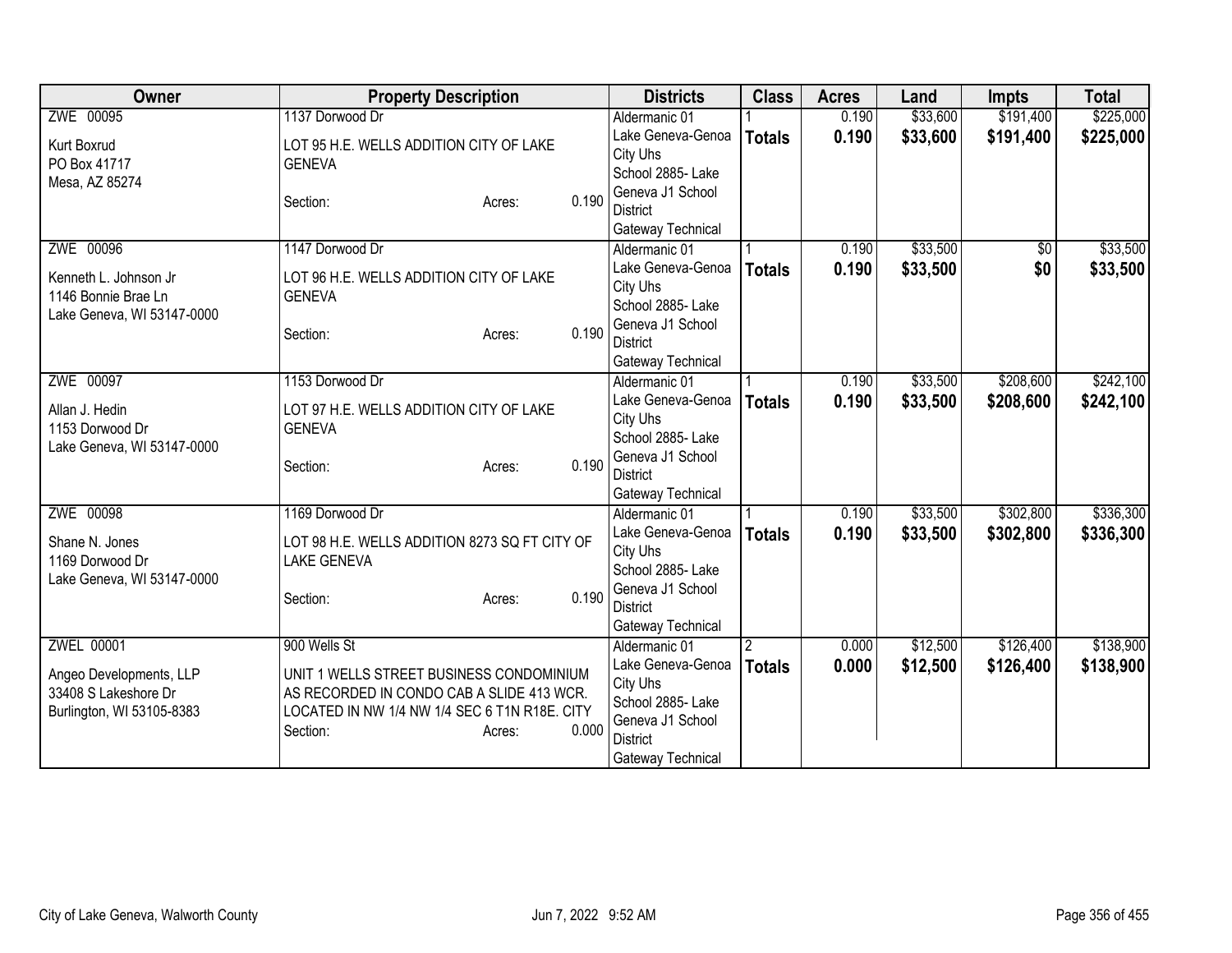| <b>Owner</b>                       | <b>Property Description</b>                   | <b>Districts</b>              | <b>Class</b>   | <b>Acres</b> | Land     | <b>Impts</b> | <b>Total</b> |
|------------------------------------|-----------------------------------------------|-------------------------------|----------------|--------------|----------|--------------|--------------|
| <b>ZWEL 00002</b>                  | 902 Wells St                                  | Aldermanic 01                 |                | 0.000        | \$12,500 | \$160,800    | \$173,300    |
| <b>Plantation House Properties</b> | UNIT 2 WELLS STREET BUSINESS CONDOMINIUM      | Lake Geneva-Genoa             | <b>Totals</b>  | 0.000        | \$12,500 | \$160,800    | \$173,300    |
| 362 N Carolina Ave                 | AS RECORDED IN CONDO CAB A SLIDE 413 WCR.     | City Uhs                      |                |              |          |              |              |
| Palm Harbor, FL 34683              | LOCATED IN NW 1/4 NW 1/4 SEC 6 T1N R18E. CITY | School 2885- Lake             |                |              |          |              |              |
|                                    | 0.000<br>Section:<br>Acres:                   | Geneva J1 School              |                |              |          |              |              |
|                                    |                                               | District                      |                |              |          |              |              |
|                                    |                                               | Gateway Technical             |                |              |          |              |              |
| <b>ZWEL 00003</b>                  | 904 Wells St                                  | Aldermanic 01                 | $\mathbf{2}$   | 0.000        | \$12,500 | \$141,200    | \$153,700    |
| <b>Plantation House Properties</b> | UNIT 3 WELLS STREET BUSINESS CONDOMINIUM      | Lake Geneva-Genoa             | <b>Totals</b>  | 0.000        | \$12,500 | \$141,200    | \$153,700    |
| 362 N Carolina Ave                 | AS RECORDED IN CONDO CAB A SLIDE 413 WCR.     | City Uhs<br>School 2885- Lake |                |              |          |              |              |
| Palm Harbor, FL 34683              | LOCATED IN NW 1/4 NW 1/4 SEC 6 T1N R18E. CITY | Geneva J1 School              |                |              |          |              |              |
|                                    | 0.000<br>Section:<br>Acres:                   | <b>District</b>               |                |              |          |              |              |
|                                    |                                               | Gateway Technical             |                |              |          |              |              |
| <b>ZWEL 00004</b>                  | 906 Wells St                                  | Aldermanic 01                 | $\overline{2}$ | 0.000        | \$12,500 | \$141,200    | \$153,700    |
|                                    |                                               | Lake Geneva-Genoa             | <b>Totals</b>  | 0.000        | \$12,500 | \$141,200    | \$153,700    |
| Dhs Properties, LLC                | UNIT 4 WELLS STREET BUSINESS CONDOMINIUM      | City Uhs                      |                |              |          |              |              |
| 33408 S Lakeshore Dr               | AS RECORDED IN CONDO CAB A SLIDE 413 WCR.     | School 2885-Lake              |                |              |          |              |              |
| Burlington, WI 53105-8383          | LOCATED IN NW 1/4 NW 1/4 SEC 6 T1N R18E. CITY | Geneva J1 School              |                |              |          |              |              |
|                                    | 0.000<br>Section:<br>Acres:                   | <b>District</b>               |                |              |          |              |              |
|                                    |                                               | Gateway Technical             |                |              |          |              |              |
| <b>ZWEL 00005</b>                  | 908 Wells St                                  | Aldermanic 01                 | $\overline{2}$ | 0.000        | \$12,500 | \$147,100    | \$159,600    |
| Angeo Developments, LLP            | UNIT 5 WELLS STREET BUSINESS CONDOMINIUM      | Lake Geneva-Genoa             | <b>Totals</b>  | 0.000        | \$12,500 | \$147,100    | \$159,600    |
| 33408 S Lakeshore Dr               | AS RECORDED IN CONDO CAB A SLIDE 413 WCR.     | City Uhs                      |                |              |          |              |              |
| Burlington, WI 53105-8383          | LOCATED IN NW 1/4 NW 1/4 SEC 6 T1N R18E. CITY | School 2885- Lake             |                |              |          |              |              |
|                                    | 0.000<br>Section:<br>Acres:                   | Geneva J1 School              |                |              |          |              |              |
|                                    |                                               | <b>District</b>               |                |              |          |              |              |
|                                    |                                               | Gateway Technical             |                |              |          |              |              |
| <b>ZWEL 00006</b>                  | 910 Wells St                                  | Aldermanic 01                 |                | 0.000        | \$12,500 | \$136,000    | \$148,500    |
| Leone Holdings, LLC                | UNIT 6 WELLS STREET BUSINESS CONDOMINIUM      | Lake Geneva-Genoa<br>City Uhs | <b>Totals</b>  | 0.000        | \$12,500 | \$136,000    | \$148,500    |
| 1912 Countess Ct                   | AS RECORDED IN CONDO CAB A SLIDE 413 WCR.     | School 2885-Lake              |                |              |          |              |              |
| Naples, FL 34110                   | LOCATED IN NW 1/4 NW 1/4 SEC 6 T1N R18E. CITY | Geneva J1 School              |                |              |          |              |              |
|                                    | 0.000<br>Section:<br>Acres:                   | <b>District</b>               |                |              |          |              |              |
|                                    |                                               | Gateway Technical             |                |              |          |              |              |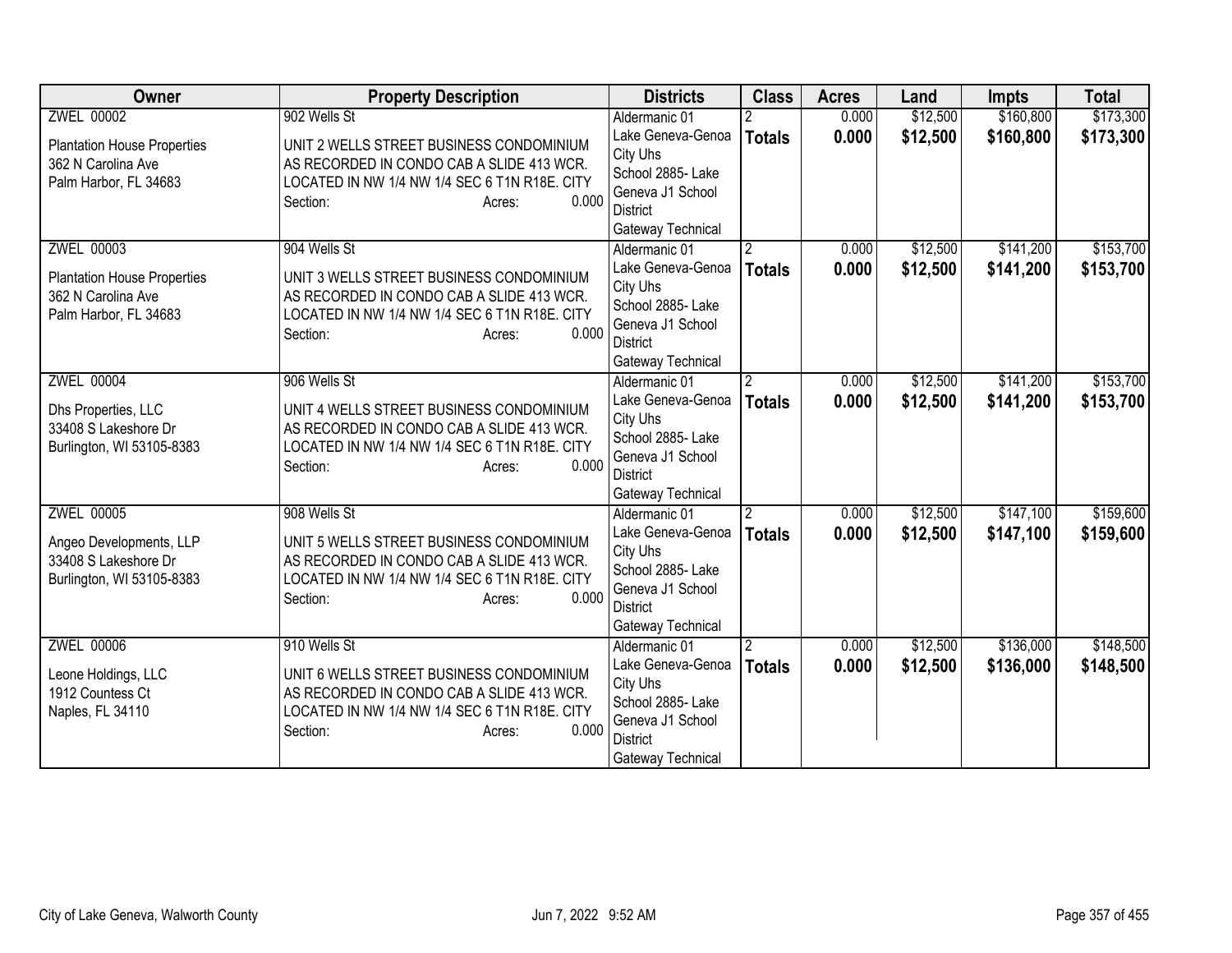| Owner                      | <b>Property Description</b>                   | <b>Districts</b>              | <b>Class</b>   | <b>Acres</b> | Land     | <b>Impts</b> | <b>Total</b> |
|----------------------------|-----------------------------------------------|-------------------------------|----------------|--------------|----------|--------------|--------------|
| <b>ZWEL 00007</b>          | 912 Wells St                                  | Aldermanic 01                 |                | 0.000        | \$12,500 | \$141,200    | \$153,700    |
| Jolt, LLC                  | UNIT 7 WELLS STREET BUSINESS CONDOMINIUM      | Lake Geneva-Genoa             | <b>Totals</b>  | 0.000        | \$12,500 | \$141,200    | \$153,700    |
| 1051 Mobile St             | AS RECORDED IN CONDO CAB A SLIDE 413 WCR.     | City Uhs                      |                |              |          |              |              |
| Lake Geneva, WI 53147      | LOCATED IN NW 1/4 NW 1/4 SEC 6 T1N R18E. CITY | School 2885- Lake             |                |              |          |              |              |
|                            | 0.000<br>Section:<br>Acres:                   | Geneva J1 School              |                |              |          |              |              |
|                            |                                               | <b>District</b>               |                |              |          |              |              |
|                            |                                               | Gateway Technical             |                |              |          |              |              |
| <b>ZWEL 00008</b>          | 914 Wells St                                  | Aldermanic 01                 | $\overline{2}$ | 0.000        | \$12,500 | \$141,200    | \$153,700    |
| Jad Projects, LLC          | UNIT 8 WELLS STREET BUSINESS CONDOMINIUM      | Lake Geneva-Genoa             | <b>Totals</b>  | 0.000        | \$12,500 | \$141,200    | \$153,700    |
| 347 Church St              | AS RECORDED IN CONDO CAB A SLIDE 413 WCR.     | City Uhs<br>School 2885- Lake |                |              |          |              |              |
| Fontana, WI 53125-0000     | LOCATED IN NW 1/4 NW 1/4 SEC 6 T1N R18E. CITY | Geneva J1 School              |                |              |          |              |              |
|                            | 0.000<br>Section:<br>Acres:                   | <b>District</b>               |                |              |          |              |              |
|                            |                                               | Gateway Technical             |                |              |          |              |              |
| <b>ZWEL 00009</b>          | 916 Wells St                                  | Aldermanic 01                 | $\overline{2}$ | 0.000        | \$12,500 | \$141,200    | \$153,700    |
|                            |                                               | Lake Geneva-Genoa             | <b>Totals</b>  | 0.000        | \$12,500 | \$141,200    | \$153,700    |
| Jad Projects, LLC          | UNIT 9 WELLS STREET BUSINESS CONDOMINIUM      | City Uhs                      |                |              |          |              |              |
| 347 Church Dr              | AS RECORDED IN CONDO CAB A SLIDE 413 WCR.     | School 2885- Lake             |                |              |          |              |              |
| Fontana, WI 53125-0000     | LOCATED IN NW 1/4 NW 1/4 SEC 6 T1N R18E. CITY | Geneva J1 School              |                |              |          |              |              |
|                            | 0.000<br>Section:<br>Acres:                   | <b>District</b>               |                |              |          |              |              |
|                            |                                               | Gateway Technical             |                |              |          |              |              |
| ZWEL 00010                 | 918 Wells St                                  | Aldermanic 01                 | $\overline{2}$ | 0.000        | \$12,500 | \$141,200    | \$153,700    |
| Richard F. Dammeir         | UNIT 10 WELLS STREET BUSINESS CONDOMINIUM     | Lake Geneva-Genoa             | <b>Totals</b>  | 0.000        | \$12,500 | \$141,200    | \$153,700    |
| 1033 Williams St           | AS RECORDED IN CONDO CAB A SLIDE 413 WCR.     | City Uhs                      |                |              |          |              |              |
| Lake Geneva, WI 53147-0000 | LOCATED IN NW 1/4 NW 1/4 SEC 6 T1N R18E. CITY | School 2885- Lake             |                |              |          |              |              |
|                            | 0.000<br>Section:<br>Acres:                   | Geneva J1 School              |                |              |          |              |              |
|                            |                                               | <b>District</b>               |                |              |          |              |              |
|                            |                                               | Gateway Technical             |                |              |          |              |              |
| <b>ZWEL 00011</b>          | 920 Wells St                                  | Aldermanic 01                 |                | 0.000        | \$12,500 | \$141,200    | \$153,700    |
| Patrice Danette Hupke      | UNIT 11 WELLS STREET BUSINESS CONDOMINIUM     | Lake Geneva-Genoa<br>City Uhs | <b>Totals</b>  | 0.000        | \$12,500 | \$141,200    | \$153,700    |
| 11614 250th Ave            | AS RECORDED IN CONDO CAB A SLIDE 413 WCR.     | School 2885-Lake              |                |              |          |              |              |
| Trevor, WI 53179-0000      | LOCATED IN NW 1/4 NW 1/4 SEC 6 T1N R18E. CITY | Geneva J1 School              |                |              |          |              |              |
|                            | 0.000<br>Section:<br>Acres:                   | <b>District</b>               |                |              |          |              |              |
|                            |                                               | Gateway Technical             |                |              |          |              |              |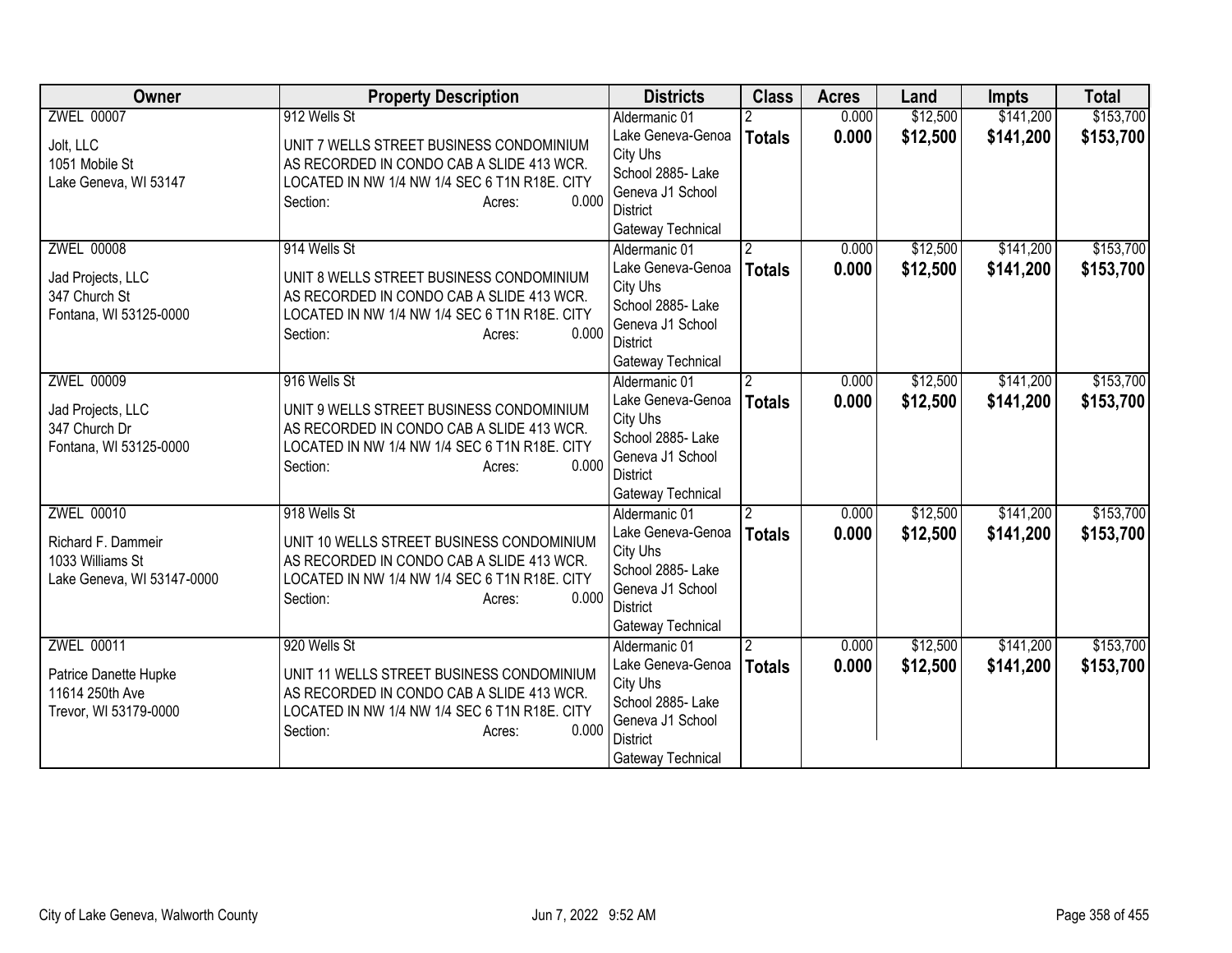| Owner                           | <b>Property Description</b>                   |                 | <b>Districts</b>                   | <b>Class</b>  | <b>Acres</b> | Land     | <b>Impts</b> | <b>Total</b> |
|---------------------------------|-----------------------------------------------|-----------------|------------------------------------|---------------|--------------|----------|--------------|--------------|
| ZWEL 00012                      | 922 Wells St                                  |                 | Aldermanic 01                      |               | 0.000        | \$12,500 | \$76,700     | \$89,200     |
| 922 Wells Street, LLC           | UNIT 12 WELLS STREET BUSINESS CONDOMINIUM     |                 | Lake Geneva-Genoa                  | <b>Totals</b> | 0.000        | \$12,500 | \$76,700     | \$89,200     |
| 465 Chasefield Dr               | AS RECORDED IN CONDO CAB A SLIDE 413 WCR.     |                 | City Uhs                           |               |              |          |              |              |
| Williams Bay, WI 53191-0000     | LOCATED IN NW 1/4 NW 1/4 SEC 6 T1N R18E. CITY |                 | School 2885-Lake                   |               |              |          |              |              |
|                                 | Section:                                      | 0.000<br>Acres: | Geneva J1 School                   |               |              |          |              |              |
|                                 |                                               |                 | District                           |               |              |          |              |              |
|                                 |                                               |                 | Gateway Technical                  |               |              |          |              |              |
| ZWG 00001                       | 1800 Miller Rd                                |                 | Aldermanic 01                      |               | 0.280        | \$53,000 | \$279,100    | \$332,100    |
| Gregory J. Gunderson            | LOT 1 WESTGATE SUB CITY OF LAKE GENEVA        |                 | Lake Geneva-Genoa                  | <b>Totals</b> | 0.280        | \$53,000 | \$279,100    | \$332,100    |
| 8415 Charles Ct                 |                                               |                 | City Uhs                           |               |              |          |              |              |
| Downers Grove, IL 60516         |                                               |                 | School 2885- Lake                  |               |              |          |              |              |
|                                 | Section:                                      | 0.280<br>Acres: | Geneva J1 School                   |               |              |          |              |              |
|                                 |                                               |                 | <b>District</b>                    |               |              |          |              |              |
| ZWG 00002                       | 1814 Miller Rd                                |                 | Gateway Technical<br>Aldermanic 01 |               | 0.270        | \$51,400 | \$272,900    | \$324,300    |
|                                 |                                               |                 | Lake Geneva-Genoa                  |               | 0.270        | \$51,400 | \$272,900    |              |
| Charles J. Amirsakis            | LOT 2 WESTGATE SUB CITY OF LAKE GENEVA        |                 | City Uhs                           | <b>Totals</b> |              |          |              | \$324,300    |
| 1814 Miller Ct                  |                                               |                 | School 2885- Lake                  |               |              |          |              |              |
| Lake Geneva, WI 53147-0000      |                                               |                 | Geneva J1 School                   |               |              |          |              |              |
|                                 | Section:                                      | 0.270<br>Acres: | <b>District</b>                    |               |              |          |              |              |
|                                 |                                               |                 | Gateway Technical                  |               |              |          |              |              |
| ZWG 00003                       | 1816 Miller Rd                                |                 | Aldermanic 01                      |               | 0.220        | \$45,800 | \$229,700    | \$275,500    |
|                                 |                                               |                 | Lake Geneva-Genoa                  | <b>Totals</b> | 0.220        | \$45,800 | \$229,700    | \$275,500    |
| Ryan M. Appel<br>1816 Miller Rd | LOT 3 WESTGATE SUB CITY OF LAKE GENEVA        |                 | City Uhs                           |               |              |          |              |              |
| Lake Geneva, WI 53147           |                                               |                 | School 2885- Lake                  |               |              |          |              |              |
|                                 | Section:                                      | 0.220<br>Acres: | Geneva J1 School                   |               |              |          |              |              |
|                                 |                                               |                 | <b>District</b>                    |               |              |          |              |              |
|                                 |                                               |                 | Gateway Technical                  |               |              |          |              |              |
| ZWG 00004                       | 1830 Miller Rd                                |                 | Aldermanic 01                      |               | 0.260        | \$51,200 | \$226,800    | \$278,000    |
| Michael J. Barrett              | LOT 4 WESTGATE SUB CITY OF LAKE GENEVA        |                 | Lake Geneva-Genoa                  | <b>Totals</b> | 0.260        | \$51,200 | \$226,800    | \$278,000    |
| 1830 Miller Rd                  |                                               |                 | City Uhs                           |               |              |          |              |              |
| Lake Geneva, WI 53147           |                                               |                 | School 2885- Lake                  |               |              |          |              |              |
|                                 | Section:                                      | 0.260<br>Acres: | Geneva J1 School                   |               |              |          |              |              |
|                                 |                                               |                 | <b>District</b>                    |               |              |          |              |              |
|                                 |                                               |                 | Gateway Technical                  |               |              |          |              |              |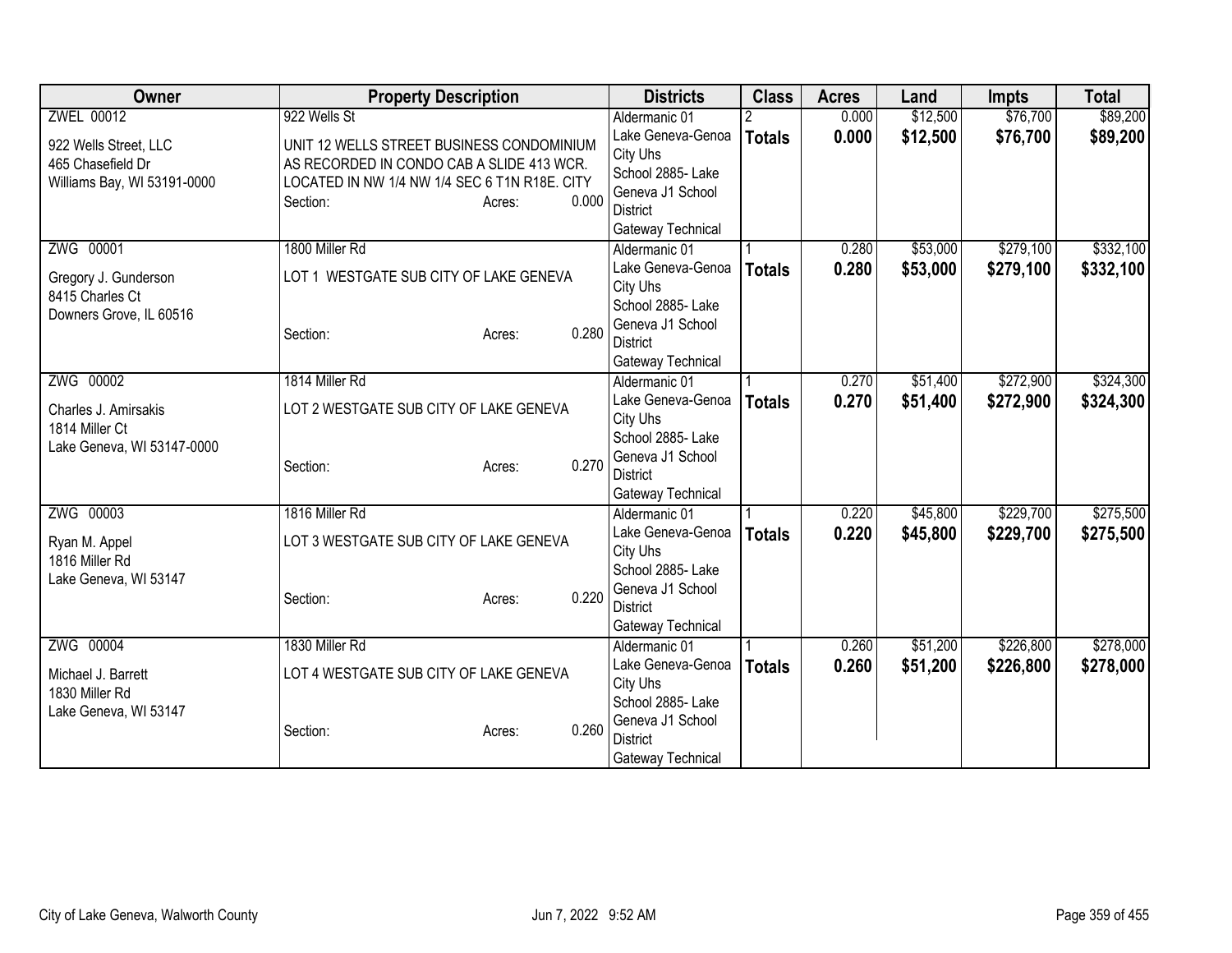| Owner                       | <b>Property Description</b>              |                 | <b>Districts</b>  | <b>Class</b>  | <b>Acres</b> | Land     | <b>Impts</b> | <b>Total</b> |
|-----------------------------|------------------------------------------|-----------------|-------------------|---------------|--------------|----------|--------------|--------------|
| ZWG 00005                   | 404 W Miller Ct                          |                 | Aldermanic 01     |               | 0.340        | \$58,100 | \$307,500    | \$365,600    |
| Nina H. Ruskey              | LOT 5 WESTGATE SUB CITY OF LAKE GENEVA   |                 | Lake Geneva-Genoa | <b>Totals</b> | 0.340        | \$58,100 | \$307,500    | \$365,600    |
| 404 W Miller Ct             |                                          |                 | City Uhs          |               |              |          |              |              |
| Lake Geneva, WI 53147-0000  |                                          |                 | School 2885- Lake |               |              |          |              |              |
|                             | Section:                                 | 0.340<br>Acres: | Geneva J1 School  |               |              |          |              |              |
|                             |                                          |                 | <b>District</b>   |               |              |          |              |              |
|                             |                                          |                 | Gateway Technical |               |              |          |              |              |
| ZWG 00006                   | 406 W Miller Ct                          |                 | Aldermanic 01     |               | 0.230        | \$47,500 | \$264,300    | \$311,800    |
| Lagerlof Trust              | LOT 6 WESTGATE SUBD. CITY OF LAKE GENEVA |                 | Lake Geneva-Genoa | <b>Totals</b> | 0.230        | \$47,500 | \$264,300    | \$311,800    |
| 406 W Miller Ct             |                                          |                 | City Uhs          |               |              |          |              |              |
| Lake Geneva, WI 53147       |                                          |                 | School 2885- Lake |               |              |          |              |              |
|                             | Section:                                 | 0.230<br>Acres: | Geneva J1 School  |               |              |          |              |              |
|                             |                                          |                 | <b>District</b>   |               |              |          |              |              |
|                             |                                          |                 | Gateway Technical |               |              |          |              |              |
| ZWG 00007                   | 416 W Miller Ct                          |                 | Aldermanic 01     |               | 0.210        | \$44,300 | \$297,500    | \$341,800    |
| <b>Wizniak Trust</b>        | LOT 7 WESTGATE SUB CITY OF LAKE GENEVA   |                 | Lake Geneva-Genoa | <b>Totals</b> | 0.210        | \$44,300 | \$297,500    | \$341,800    |
| 106 E Suffield Dr           |                                          | City Uhs        |                   |               |              |          |              |              |
| Arlington Heights, IL 60004 |                                          |                 | School 2885- Lake |               |              |          |              |              |
|                             | Section:                                 | 0.210<br>Acres: | Geneva J1 School  |               |              |          |              |              |
|                             |                                          |                 | <b>District</b>   |               |              |          |              |              |
|                             |                                          |                 | Gateway Technical |               |              |          |              |              |
| ZWG 00008                   | 426 W Miller Ct                          |                 | Aldermanic 01     |               | 0.210        | \$44,400 | \$183,400    | \$227,800    |
| Linda E. Foust              | LOT 8 WESTGATE SUB CITY OF LAKE GENEVA   |                 | Lake Geneva-Genoa | <b>Totals</b> | 0.210        | \$44,400 | \$183,400    | \$227,800    |
| 426 W Miller Ct             |                                          |                 | City Uhs          |               |              |          |              |              |
| Lake Geneva, WI 53147       |                                          |                 | School 2885- Lake |               |              |          |              |              |
|                             | Section:                                 | 0.210<br>Acres: | Geneva J1 School  |               |              |          |              |              |
|                             |                                          |                 | <b>District</b>   |               |              |          |              |              |
|                             |                                          |                 | Gateway Technical |               |              |          |              |              |
| ZWG 00009                   | 430 W Miller Ct                          |                 | Aldermanic 01     |               | 0.210        | \$44,400 | \$181,600    | \$226,000    |
| Joe W. Chambers Jr          | LOT 9 WESTGATE SUB CITY OF LAKE GENEVA   |                 | Lake Geneva-Genoa | <b>Totals</b> | 0.210        | \$44,400 | \$181,600    | \$226,000    |
| 438 W Miller Ct             |                                          |                 | City Uhs          |               |              |          |              |              |
| Lake Geneva, WI 53147       |                                          |                 | School 2885-Lake  |               |              |          |              |              |
|                             | Section:                                 | 0.210<br>Acres: | Geneva J1 School  |               |              |          |              |              |
|                             |                                          |                 | <b>District</b>   |               |              |          |              |              |
|                             |                                          |                 | Gateway Technical |               |              |          |              |              |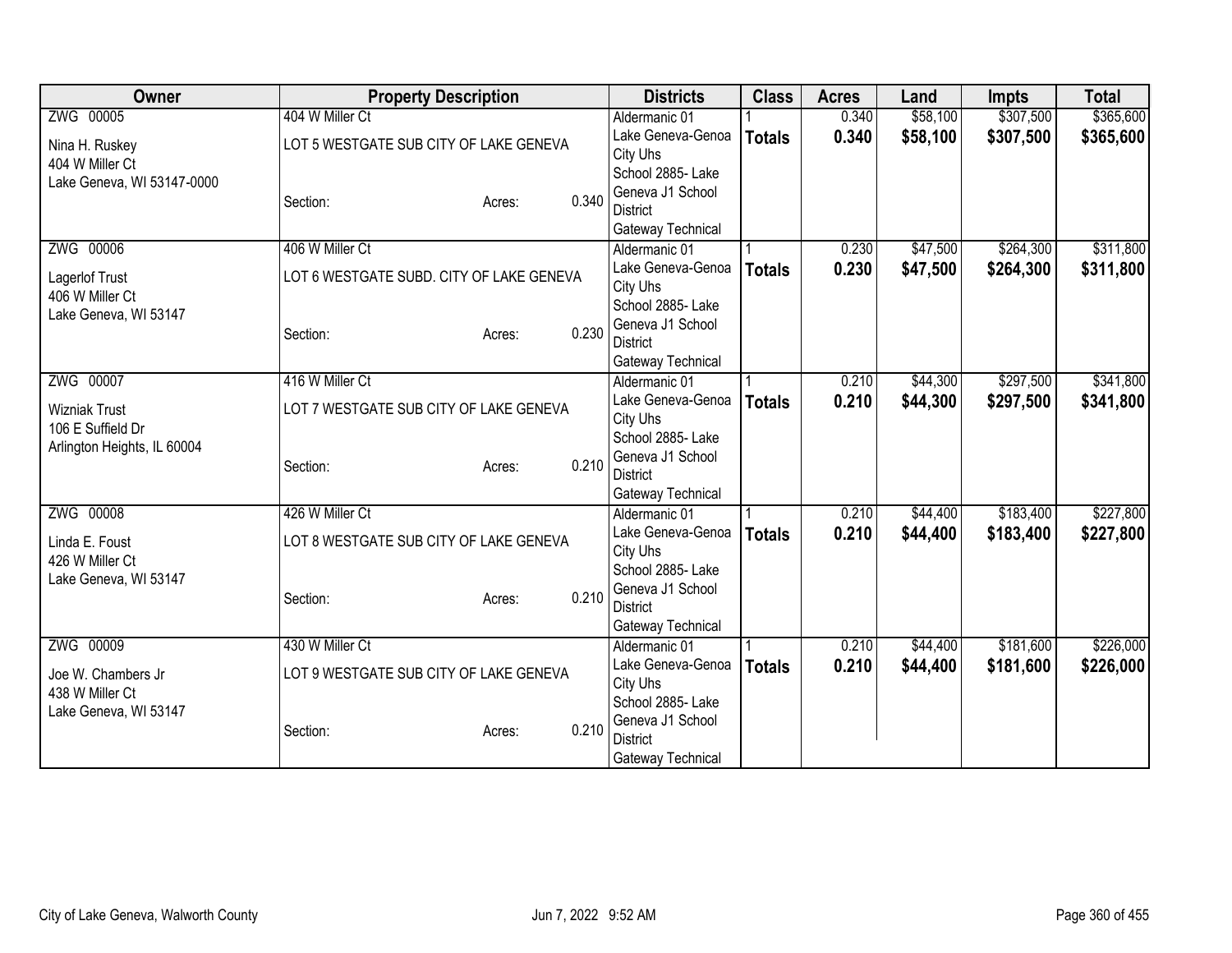| Owner                      | <b>Property Description</b>                    |       | <b>Districts</b>                     | <b>Class</b>  | <b>Acres</b> | Land     | <b>Impts</b> | <b>Total</b> |
|----------------------------|------------------------------------------------|-------|--------------------------------------|---------------|--------------|----------|--------------|--------------|
| ZWG 00010                  | 438 W Miller Ct                                |       | Aldermanic 01                        |               | 0.220        | \$45,400 | \$237,200    | \$282,600    |
| Joe W. Chambers            | LOT 10. ALSO SLY 3' AS DESC IN VOL 233 RECORDS |       | Lake Geneva-Genoa                    | <b>Totals</b> | 0.220        | \$45,400 | \$237,200    | \$282,600    |
| 438 W Miller Ct            | PG 726 WCR WESTGATE SUB CITY OF LAKE GENEV/    |       | City Uhs                             |               |              |          |              |              |
| Lake Geneva, WI 53147-0000 |                                                |       | School 2885- Lake                    |               |              |          |              |              |
|                            | Section:<br>Acres:                             | 0.220 | Geneva J1 School                     |               |              |          |              |              |
|                            |                                                |       | <b>District</b><br>Gateway Technical |               |              |          |              |              |
| ZWG 00011                  | 442 W Miller Ct                                |       | Aldermanic 01                        |               | 0.260        | \$61,800 | \$330,800    | \$392,600    |
|                            |                                                |       | Lake Geneva-Genoa                    | <b>Totals</b> | 0.260        | \$61,800 | \$330,800    | \$392,600    |
| Thomas Kreutziger          | LOT 11 EXC. SLY 3' DESC IN VOL 223 PG 724      |       | City Uhs                             |               |              |          |              |              |
| 442 Miller Ct              | RECORDS WESTGATE SUB CITY OF LAKE GENEVA;      |       | School 2885- Lake                    |               |              |          |              |              |
| Lake Geneva, WI 53147      | ASSESSMENT INCLUDES ZWG-12                     |       | Geneva J1 School                     |               |              |          |              |              |
|                            | Section:<br>Acres:                             | 0.260 | <b>District</b>                      |               |              |          |              |              |
|                            |                                                |       | Gateway Technical                    |               |              |          |              |              |
| ZWG 00012                  | 442 Miller Ct                                  |       | Aldermanic 01                        | Assessed with |              |          |              |              |
| Thomas Kreutziger          | LOT 12 WESTGATE SUB. CITY OF LAKE GENEVA       |       | Lake Geneva-Genoa                    |               |              |          |              |              |
| 442 Miller Ct              |                                                |       | City Uhs                             |               |              |          |              |              |
| Lake Geneva, WI 53147      |                                                |       | School 2885- Lake                    |               |              |          |              |              |
|                            | Section:<br>Acres:                             | 0.280 | Geneva J1 School                     |               |              |          |              |              |
|                            |                                                |       | <b>District</b>                      |               |              |          |              |              |
|                            |                                                |       | Gateway Technical                    |               |              |          |              |              |
| ZWG 00013                  | 1825 Miller Ct                                 |       | Aldermanic 01                        |               | 0.260        | \$51,100 | \$392,000    | \$443,100    |
| David Andrade Trust        | LOT 13 WESTGATE SUB CITY OF LAKE GENEVA        |       | Lake Geneva-Genoa                    | <b>Totals</b> | 0.260        | \$51,100 | \$392,000    | \$443,100    |
| 254 Murray Dr              |                                                |       | City Uhs<br>School 2885- Lake        |               |              |          |              |              |
| Lake Geneva, WI 53147      |                                                |       | Geneva J1 School                     |               |              |          |              |              |
|                            | Section:<br>Acres:                             | 0.260 | <b>District</b>                      |               |              |          |              |              |
|                            |                                                |       | Gateway Technical                    |               |              |          |              |              |
| ZWG 00014                  | 1807 Miller Ct                                 |       | Aldermanic 01                        |               | 0.250        | \$50,000 | \$479,900    | \$529,900    |
|                            |                                                |       | Lake Geneva-Genoa                    | <b>Totals</b> | 0.250        | \$50,000 | \$479,900    | \$529,900    |
| Gene Brieske Trust         | LOT 14 WESTGAGE SUB CITY OF LAKE GENEVA        |       | City Uhs                             |               |              |          |              |              |
| 1807 Miller Ct             |                                                |       | School 2885-Lake                     |               |              |          |              |              |
| Lake Geneva, WI 53147      | Section:<br>Acres:                             | 0.250 | Geneva J1 School                     |               |              |          |              |              |
|                            |                                                |       | <b>District</b>                      |               |              |          |              |              |
|                            |                                                |       | Gateway Technical                    |               |              |          |              |              |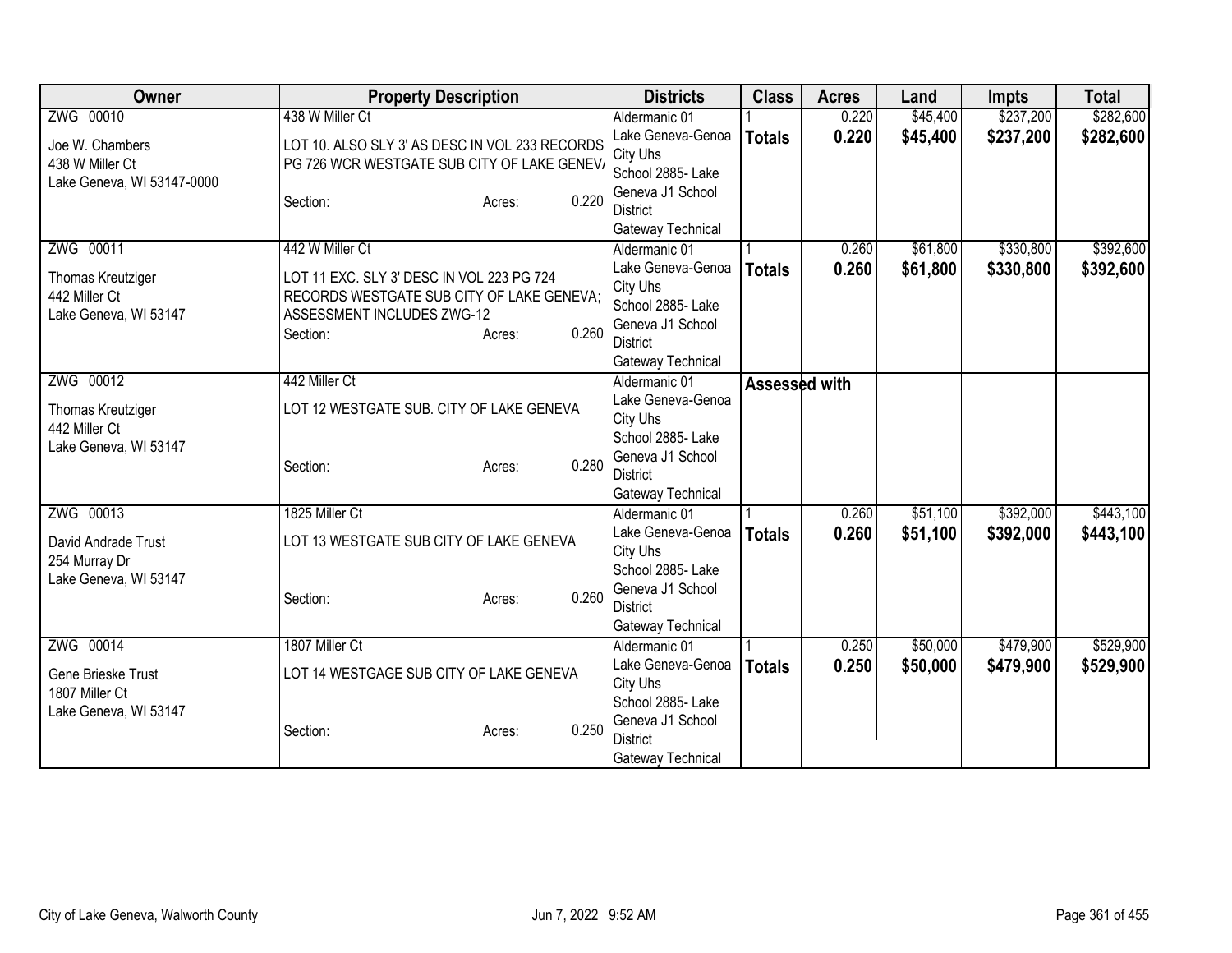| Owner                                  | <b>Property Description</b>             |                 | <b>Districts</b>                   | <b>Class</b>  | <b>Acres</b> | Land     | <b>Impts</b> | <b>Total</b> |
|----------------------------------------|-----------------------------------------|-----------------|------------------------------------|---------------|--------------|----------|--------------|--------------|
| ZWG 00015                              | 1791 Miller Ct                          |                 | Aldermanic 01                      |               | 0.250        | \$50,000 | \$271,900    | \$321,900    |
| John A. Olaughlin                      | LOT 15 WESTGATE SUB CITY OF LAKE GENEVA |                 | Lake Geneva-Genoa                  | <b>Totals</b> | 0.250        | \$50,000 | \$271,900    | \$321,900    |
| 1791 Miller Ct                         |                                         |                 | City Uhs                           |               |              |          |              |              |
| Lake Geneva, WI 53147                  |                                         |                 | School 2885- Lake                  |               |              |          |              |              |
|                                        | Section:                                | 0.250<br>Acres: | Geneva J1 School                   |               |              |          |              |              |
|                                        |                                         |                 | <b>District</b>                    |               |              |          |              |              |
| ZWG 00016                              |                                         |                 | Gateway Technical<br>Aldermanic 01 |               | 0.250        | \$50,000 | \$0          | \$50,000     |
|                                        |                                         |                 | Lake Geneva-Genoa                  |               | 0.250        | \$50,000 | \$0          | \$50,000     |
| Harry S. Chironis                      | LOT 16 WESTGAGE SUB CITY OF LAKE GENEVA |                 | City Uhs                           | <b>Totals</b> |              |          |              |              |
| 1723 Miller Rd                         |                                         |                 | School 2885- Lake                  |               |              |          |              |              |
| Lake Geneva, WI 53147-0000             |                                         |                 | Geneva J1 School                   |               |              |          |              |              |
|                                        | Section:                                | 0.250<br>Acres: | <b>District</b>                    |               |              |          |              |              |
|                                        |                                         |                 | Gateway Technical                  |               |              |          |              |              |
| ZWG 00017                              | 1729 Miller Ct                          |                 | Aldermanic 01                      |               | 0.250        | \$50,000 | \$244,500    | \$294,500    |
|                                        | LOT 17 WESTGAGE SUB CITY OF LAKE GENEVA |                 | Lake Geneva-Genoa                  | <b>Totals</b> | 0.250        | \$50,000 | \$244,500    | \$294,500    |
| Sharilyn R. Chironis<br>1729 Miller Ct |                                         |                 | City Uhs                           |               |              |          |              |              |
| Lake Geneva, WI 53147                  |                                         |                 | School 2885- Lake                  |               |              |          |              |              |
|                                        | Section:                                | 0.250<br>Acres: | Geneva J1 School                   |               |              |          |              |              |
|                                        |                                         |                 | <b>District</b>                    |               |              |          |              |              |
|                                        |                                         |                 | Gateway Technical                  |               |              |          |              |              |
| ZWG 00018                              | 1719 Miller Ct                          |                 | Aldermanic 01                      |               | 0.250        | \$49,900 | \$275,100    | \$325,000    |
| Mary Black Trust                       | LOT 18 WESTGATE SUB CITY OF LAKE GENEVA |                 | Lake Geneva-Genoa                  | <b>Totals</b> | 0.250        | \$49,900 | \$275,100    | \$325,000    |
| 334 Briarpoint Ct                      |                                         |                 | City Uhs<br>School 2885-Lake       |               |              |          |              |              |
| Lake Zurich, IL 60047                  |                                         |                 | Geneva J1 School                   |               |              |          |              |              |
|                                        | Section:                                | 0.250<br>Acres: | <b>District</b>                    |               |              |          |              |              |
|                                        |                                         |                 | Gateway Technical                  |               |              |          |              |              |
| ZWG 00019                              | 1713 Miller Ct                          |                 | Aldermanic 01                      |               | 0.250        | \$49,900 | \$330,400    | \$380,300    |
|                                        |                                         |                 | Lake Geneva-Genoa                  | <b>Totals</b> | 0.250        | \$49,900 | \$330,400    | \$380,300    |
| Maureen E. Ohara                       | LOT 19 WESTGATE SUB CITY OF LAKE GENEVA |                 | City Uhs                           |               |              |          |              |              |
| 1713 Miller Ct                         |                                         |                 | School 2885- Lake                  |               |              |          |              |              |
| Lake Geneva, WI 53147                  |                                         |                 | Geneva J1 School                   |               |              |          |              |              |
|                                        | Section:                                | 0.250<br>Acres: | <b>District</b>                    |               |              |          |              |              |
|                                        |                                         |                 | Gateway Technical                  |               |              |          |              |              |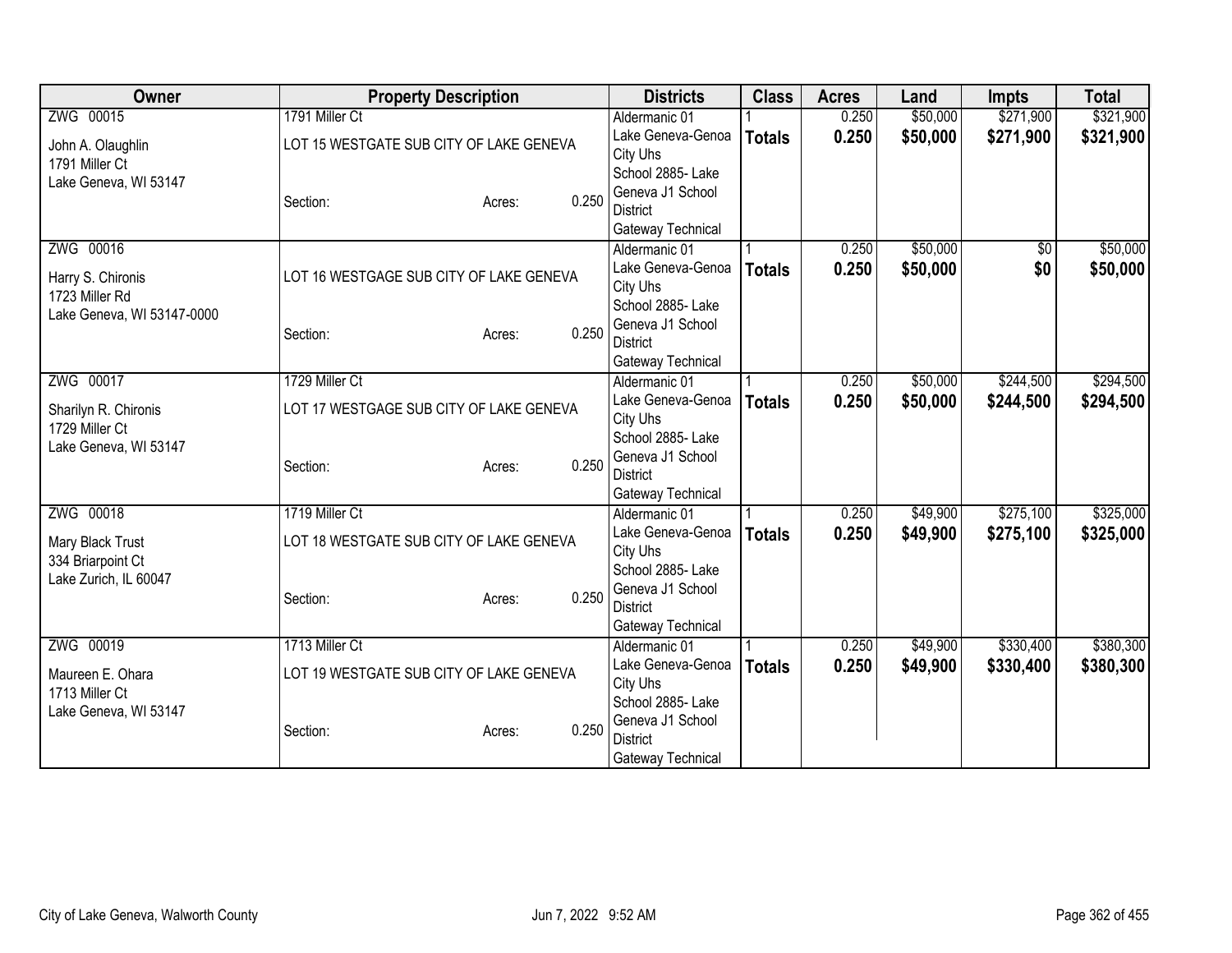| Owner                   | <b>Property Description</b>             |                 | <b>Districts</b>                    | <b>Class</b>  | <b>Acres</b> | Land     | <b>Impts</b> | <b>Total</b> |
|-------------------------|-----------------------------------------|-----------------|-------------------------------------|---------------|--------------|----------|--------------|--------------|
| ZWG 00020               | 1703 Miller Ct                          |                 | Aldermanic 01                       |               | 0.280        | \$52,600 | \$244,100    | \$296,700    |
| Robert C. Flores        | LOT 20 WESTGATE SUB CITY OF LAKE GENEVA |                 | Lake Geneva-Genoa                   | <b>Totals</b> | 0.280        | \$52,600 | \$244,100    | \$296,700    |
| 1703 Miller Ct          |                                         |                 | City Uhs                            |               |              |          |              |              |
| Lake Geneva, WI 53147   |                                         |                 | School 2885-Lake                    |               |              |          |              |              |
|                         | Section:                                | 0.280<br>Acres: | Geneva J1 School                    |               |              |          |              |              |
|                         |                                         |                 | <b>District</b>                     |               |              |          |              |              |
|                         |                                         |                 | Gateway Technical                   |               |              |          |              |              |
| ZWG 00021               | 415 E Miller Ct                         |                 | Aldermanic 01                       |               | 0.220        | \$45,900 | \$309,000    | \$354,900    |
| Christopher B. Hamilton | LOT 21 WESTGATE SUB CITY OF LAKE GENEVA |                 | Lake Geneva-Genoa<br>City Uhs       | <b>Totals</b> | 0.220        | \$45,900 | \$309,000    | \$354,900    |
| 415 Miller Ct           |                                         |                 | School 2885- Lake                   |               |              |          |              |              |
| Lake Geneva, WI 53147   |                                         |                 | Geneva J1 School                    |               |              |          |              |              |
|                         | Section:                                | 0.220<br>Acres: | <b>District</b>                     |               |              |          |              |              |
|                         |                                         |                 | Gateway Technical                   |               |              |          |              |              |
| ZWG 00022               | 411 E Miller Ct                         |                 | Aldermanic 01                       |               | 0.240        | \$48,000 | \$312,500    | \$360,500    |
|                         |                                         |                 | Lake Geneva-Genoa                   | <b>Totals</b> | 0.240        | \$48,000 | \$312,500    | \$360,500    |
| June V. Mclean          | LOT 22 WESTGATE SUB CITY OF LAKE GENEVA |                 | City Uhs                            |               |              |          |              |              |
| 411 E Miller Ct         |                                         |                 | School 2885- Lake                   |               |              |          |              |              |
| Lake Geneva, WI 53147   | Section:                                | 0.240<br>Acres: | Geneva J1 School                    |               |              |          |              |              |
|                         |                                         |                 | <b>District</b>                     |               |              |          |              |              |
|                         |                                         |                 | Gateway Technical                   |               |              |          |              |              |
| ZWG 00023               | 1707 Miller Rd                          |                 | Aldermanic 01                       |               | 0.250        | \$49,400 | \$179,000    | \$228,400    |
| Marc Jensen             | LOT 23 WESTGATE SUB CITY OF LAKE GENEVA |                 | Lake Geneva-Genoa                   | <b>Totals</b> | 0.250        | \$49,400 | \$179,000    | \$228,400    |
| 642 Walworth Ave        |                                         |                 | City Uhs                            |               |              |          |              |              |
| Fontana, WI 53125       |                                         |                 | School 2885- Lake                   |               |              |          |              |              |
|                         | Section:                                | 0.250<br>Acres: | Geneva J1 School<br><b>District</b> |               |              |          |              |              |
|                         |                                         |                 | Gateway Technical                   |               |              |          |              |              |
| ZWG 00024               | 1700 Miller Rd                          |                 | Aldermanic 01                       |               | 0.300        | \$54,000 | \$209,600    | \$263,600    |
|                         |                                         |                 | Lake Geneva-Genoa                   | <b>Totals</b> | 0.300        | \$54,000 | \$209,600    | \$263,600    |
| Jennifer M. Odegaard    | LOT 24 WESTGATE SUB CITY OF LAKE GENEVA |                 | City Uhs                            |               |              |          |              |              |
| 1700 Miller Rd          |                                         |                 | School 2885- Lake                   |               |              |          |              |              |
| Lake Geneva, WI 53147   |                                         |                 | Geneva J1 School                    |               |              |          |              |              |
|                         | Section:                                | 0.300<br>Acres: | District                            |               |              |          |              |              |
|                         |                                         |                 | Gateway Technical                   |               |              |          |              |              |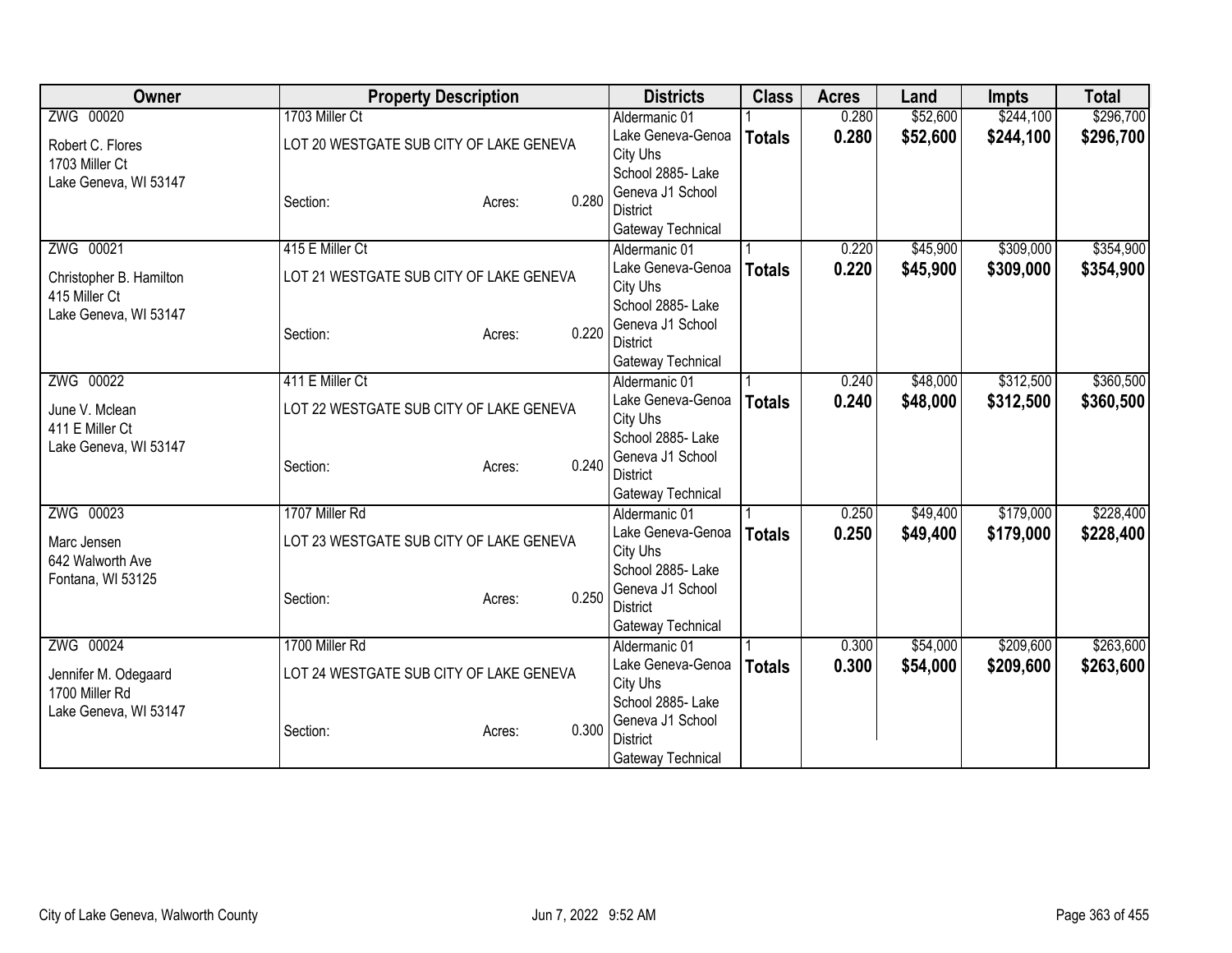| Owner                      | <b>Property Description</b>                     |                 | <b>Districts</b>  | <b>Class</b>  | <b>Acres</b> | Land     | <b>Impts</b> | <b>Total</b> |
|----------------------------|-------------------------------------------------|-----------------|-------------------|---------------|--------------|----------|--------------|--------------|
| ZWG 00025                  | 1710 Miller Rd                                  |                 | Aldermanic 01     |               | 0.270        | \$51,700 | \$227,700    | \$279,400    |
| Michael Roda               | LOT 25 WESTGATE SUB CITY OF LAKE GENEVA         |                 | Lake Geneva-Genoa | <b>Totals</b> | 0.270        | \$51,700 | \$227,700    | \$279,400    |
| 757 N Orleans Ut 1111      |                                                 |                 | City Uhs          |               |              |          |              |              |
| Chicago, IL 60610          |                                                 |                 | School 2885- Lake |               |              |          |              |              |
|                            | Section:                                        | 0.270<br>Acres: | Geneva J1 School  |               |              |          |              |              |
|                            |                                                 |                 | <b>District</b>   |               |              |          |              |              |
|                            |                                                 |                 | Gateway Technical |               |              |          |              |              |
| ZWG 00026                  | 1720 Miller Rd                                  |                 | Aldermanic 01     |               | 0.260        | \$51,000 | \$272,000    | \$323,000    |
| Artis M. Roenspies         | LOT 26 WESTGATE SUB CITY OF LAKE GENEVA         |                 | Lake Geneva-Genoa | <b>Totals</b> | 0.260        | \$51,000 | \$272,000    | \$323,000    |
| 1720 Miller Rd             |                                                 |                 | City Uhs          |               |              |          |              |              |
| Lake Geneva, WI 53147-0000 |                                                 |                 | School 2885- Lake |               |              |          |              |              |
|                            | Section:                                        | 0.260<br>Acres: | Geneva J1 School  |               |              |          |              |              |
|                            |                                                 |                 | <b>District</b>   |               |              |          |              |              |
|                            |                                                 |                 | Gateway Technical |               |              |          |              |              |
| ZWG 00027                  | 410 E Miller Ct                                 |                 | Aldermanic 01     |               | 0.190        | \$42,100 | \$237,600    | \$279,700    |
| Neill G Frame Trust        | LOT 27 WESTGATE SUB. EXC COM NE COR LOT 27,     |                 | Lake Geneva-Genoa | <b>Totals</b> | 0.190        | \$42,100 | \$237,600    | \$279,700    |
| 410 E Miller Ct            | S14D27'90"E 8', WLY TO NW COR LOT 27,           |                 | City Uhs          |               |              |          |              |              |
| Lake Geneva, WI 53147      | N71D32'15"E 100.72' TO POB. CITY OF LAKE GENEVA |                 | School 2885- Lake |               |              |          |              |              |
|                            | Section:                                        | 0.190<br>Acres: | Geneva J1 School  |               |              |          |              |              |
|                            |                                                 |                 | <b>District</b>   |               |              |          |              |              |
|                            |                                                 |                 | Gateway Technical |               |              |          |              |              |
| ZWG 00028                  | 1723 Miller Rd                                  |                 | Aldermanic 01     |               | 0.230        | \$47,400 | \$173,400    | \$220,800    |
| Harry S. Chironis          | LOT 28 WESTGATE SUB CITY OF LAKE GENEVA         |                 | Lake Geneva-Genoa | <b>Totals</b> | 0.230        | \$47,400 | \$173,400    | \$220,800    |
| 1723 Miller Rd             |                                                 |                 | City Uhs          |               |              |          |              |              |
| Lake Geneva, WI 53147-0000 |                                                 |                 | School 2885- Lake |               |              |          |              |              |
|                            | Section:                                        | 0.230<br>Acres: | Geneva J1 School  |               |              |          |              |              |
|                            |                                                 |                 | <b>District</b>   |               |              |          |              |              |
|                            |                                                 |                 | Gateway Technical |               |              |          |              |              |
| ZWG 00029                  | 1743 Miller Rd                                  |                 | Aldermanic 01     |               | 0.250        | \$47,300 | \$268,200    | \$315,500    |
| Frank J. Gall              | LOT 29 WESTGATE SUB CITY OF LAKE GENEVA         |                 | Lake Geneva-Genoa | <b>Totals</b> | 0.250        | \$47,300 | \$268,200    | \$315,500    |
| 7018 N Ottawa              |                                                 |                 | City Uhs          |               |              |          |              |              |
| Chicago, IL 60631          |                                                 |                 | School 2885-Lake  |               |              |          |              |              |
|                            | Section:                                        | 0.250<br>Acres: | Geneva J1 School  |               |              |          |              |              |
|                            |                                                 |                 | <b>District</b>   |               |              |          |              |              |
|                            |                                                 |                 | Gateway Technical |               |              |          |              |              |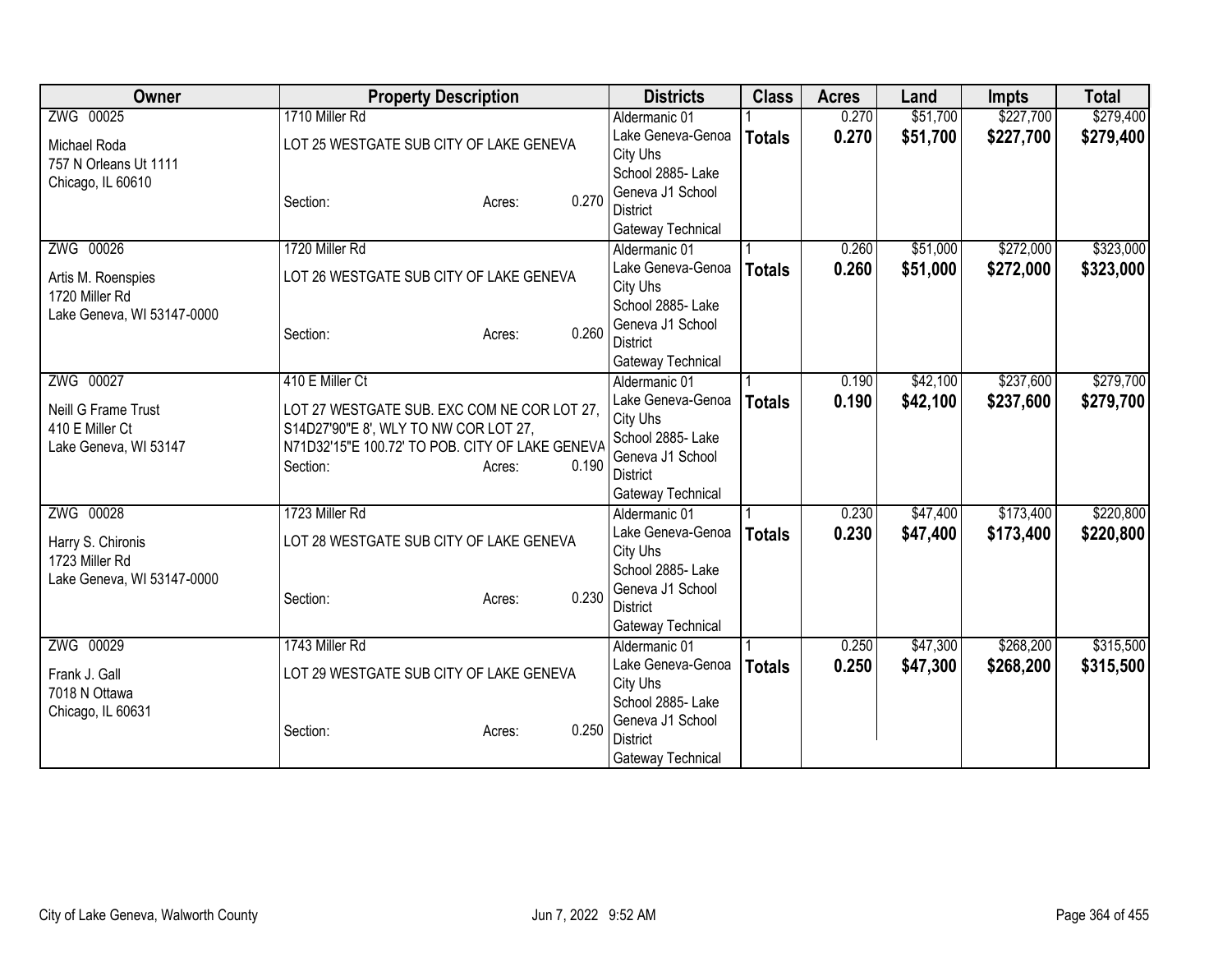| Owner                                        | <b>Property Description</b>             |        |       | <b>Districts</b>                   | <b>Class</b>  | <b>Acres</b> | Land     | <b>Impts</b> | <b>Total</b> |
|----------------------------------------------|-----------------------------------------|--------|-------|------------------------------------|---------------|--------------|----------|--------------|--------------|
| ZWG 00030                                    | 1747 Miller Rd                          |        |       | Aldermanic 01                      |               | 0.280        | \$49,700 | \$218,400    | \$268,100    |
| Katherine Lee Bronke                         | LOT 30 WESTGATE SUB CITY OF LAKE GENEVA |        |       | Lake Geneva-Genoa                  | <b>Totals</b> | 0.280        | \$49,700 | \$218,400    | \$268,100    |
| 1241 67th St                                 |                                         |        |       | City Uhs                           |               |              |          |              |              |
| Downers Grove, IL 60516                      |                                         |        |       | School 2885- Lake                  |               |              |          |              |              |
|                                              | Section:                                | Acres: | 0.280 | Geneva J1 School                   |               |              |          |              |              |
|                                              |                                         |        |       | <b>District</b>                    |               |              |          |              |              |
|                                              |                                         |        |       | Gateway Technical                  |               |              |          |              |              |
| ZWG 00031                                    | 1755 Miller Rd                          |        |       | Aldermanic 01                      |               | 0.280        | \$52,500 | \$299,700    | \$352,200    |
| David S. Wieters                             | LOT 31 WESTGATE SUB CITY OF LAKE GENEVA |        |       | Lake Geneva-Genoa                  | <b>Totals</b> | 0.280        | \$52,500 | \$299,700    | \$352,200    |
| 1755 Miller Rd                               |                                         |        |       | City Uhs                           |               |              |          |              |              |
| Lake Geneva, WI 53147-0000                   |                                         |        |       | School 2885- Lake                  |               |              |          |              |              |
|                                              | Section:                                | Acres: | 0.280 | Geneva J1 School                   |               |              |          |              |              |
|                                              |                                         |        |       | <b>District</b>                    |               |              |          |              |              |
| ZWG 00032                                    | 1801 Miller Rd                          |        |       | Gateway Technical<br>Aldermanic 01 |               | 0.290        | \$50,100 | \$298,900    | \$349,000    |
|                                              |                                         |        |       | Lake Geneva-Genoa                  |               | 0.290        | \$50,100 |              |              |
| Sharon Ahlemeyer Trust                       | LOT 32 WESTGATE SUB CITY OF LAKE GENEVA |        |       | City Uhs                           | <b>Totals</b> |              |          | \$298,900    | \$349,000    |
| 1801 Miller Rd                               |                                         |        |       | School 2885- Lake                  |               |              |          |              |              |
| Lake Geneva, WI 53147                        |                                         |        |       | Geneva J1 School                   |               |              |          |              |              |
|                                              | Section:                                | Acres: | 0.290 | <b>District</b>                    |               |              |          |              |              |
|                                              |                                         |        |       | Gateway Technical                  |               |              |          |              |              |
| ZWG 00033                                    | 1815 Miller Rd                          |        |       | Aldermanic 01                      |               | 0.230        | \$46,700 | \$296,400    | \$343,100    |
|                                              |                                         |        |       | Lake Geneva-Genoa                  | <b>Totals</b> | 0.230        | \$46,700 | \$296,400    | \$343,100    |
| Kirk H. Ladu                                 | LOT 33 WESTGATE SUB CITY OF LAKE GENEVA |        |       | City Uhs                           |               |              |          |              |              |
| 1815 Miller Rd<br>Lake Geneva, WI 53147-0000 |                                         |        |       | School 2885- Lake                  |               |              |          |              |              |
|                                              | Section:                                | Acres: | 0.230 | Geneva J1 School                   |               |              |          |              |              |
|                                              |                                         |        |       | <b>District</b>                    |               |              |          |              |              |
|                                              |                                         |        |       | Gateway Technical                  |               |              |          |              |              |
| ZWG 00034                                    | 403 W Miller Ct                         |        |       | Aldermanic 01                      |               | 0.240        | \$48,500 | \$249,300    | \$297,800    |
| <b>Stuart Macklin</b>                        | LOT 34 WESTGATE SUB CITY OF LAKE GENEVA |        |       | Lake Geneva-Genoa                  | <b>Totals</b> | 0.240        | \$48,500 | \$249,300    | \$297,800    |
| 27636 Brentstone Way                         |                                         |        |       | City Uhs                           |               |              |          |              |              |
| Murrieta, CA 92563                           |                                         |        |       | School 2885- Lake                  |               |              |          |              |              |
|                                              | Section:                                | Acres: | 0.240 | Geneva J1 School                   |               |              |          |              |              |
|                                              |                                         |        |       | <b>District</b>                    |               |              |          |              |              |
|                                              |                                         |        |       | Gateway Technical                  |               |              |          |              |              |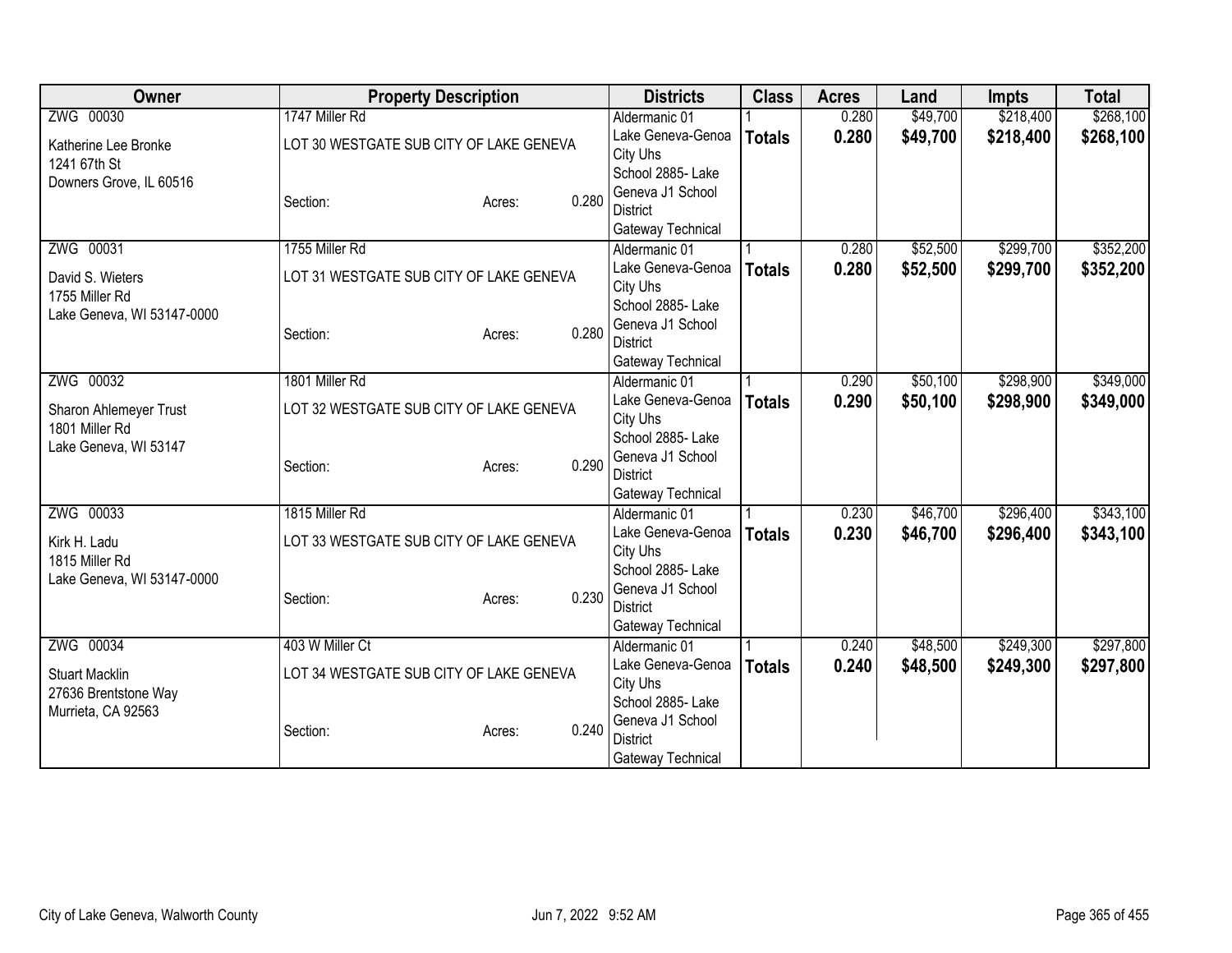| Owner                       | <b>Property Description</b>              |        |       | <b>Districts</b>                    | <b>Class</b>  | <b>Acres</b> | Land     | <b>Impts</b> | <b>Total</b> |
|-----------------------------|------------------------------------------|--------|-------|-------------------------------------|---------------|--------------|----------|--------------|--------------|
| ZWG 00036                   | 1816 Miller Ct                           |        |       | Aldermanic 01                       |               | 0.470        | \$60,700 | \$314,600    | \$375,300    |
| <b>Cokins Trust</b>         | LOTS 35 & 36 WESTGATE SUBD. CITY OF LAKE |        |       | Lake Geneva-Genoa                   | <b>Totals</b> | 0.470        | \$60,700 | \$314,600    | \$375,300    |
| 1816 Miller Ct              | <b>GENEVA</b>                            |        |       | City Uhs                            |               |              |          |              |              |
| Lake Geneva, WI 53147-0000  |                                          |        |       | School 2885- Lake                   |               |              |          |              |              |
|                             | Section:                                 | Acres: | 0.470 | Geneva J1 School                    |               |              |          |              |              |
|                             |                                          |        |       | <b>District</b>                     |               |              |          |              |              |
|                             |                                          |        |       | Gateway Technical                   |               |              |          |              |              |
| ZWG 00037                   | 1776 Miller Ct                           |        |       | Aldermanic 01                       |               | 0.250        | \$49,800 | \$331,300    | \$381,100    |
| Nancy Alpert                | LOT 37 WESTGATE SUB CITY OF LAKE GENEVA  |        |       | Lake Geneva-Genoa                   | <b>Totals</b> | 0.250        | \$49,800 | \$331,300    | \$381,100    |
| 15842 W Rancho Vista Way    |                                          |        |       | City Uhs                            |               |              |          |              |              |
| Surprise, AZ 85374          |                                          |        |       | School 2885- Lake                   |               |              |          |              |              |
|                             | Section:                                 | Acres: | 0.250 | Geneva J1 School                    |               |              |          |              |              |
|                             |                                          |        |       | <b>District</b>                     |               |              |          |              |              |
|                             |                                          |        |       | Gateway Technical                   |               |              |          |              |              |
| ZWG 00038                   | 1736 Miller Ct                           |        |       | Aldermanic 01                       |               | 0.260        | \$50,800 | \$356,600    | \$407,400    |
| Bryan D. Hollowell          | LOT 38 WESTGAGE SUB CITY OF LAKE GENEVA  |        |       | Lake Geneva-Genoa                   | <b>Totals</b> | 0.260        | \$50,800 | \$356,600    | \$407,400    |
| 1537 N Kennicott Ave        |                                          |        |       | City Uhs                            |               |              |          |              |              |
| Arlington Heights, IL 60004 |                                          |        |       | School 2885- Lake                   |               |              |          |              |              |
|                             | Section:                                 | Acres: | 0.260 | Geneva J1 School<br><b>District</b> |               |              |          |              |              |
|                             |                                          |        |       |                                     |               |              |          |              |              |
| ZWG 00039                   | 1726 Miller Ct                           |        |       | Gateway Technical<br>Aldermanic 01  |               | 0.260        | \$50,800 | \$183,800    | \$234,600    |
|                             |                                          |        |       | Lake Geneva-Genoa                   |               | 0.260        | \$50,800 |              |              |
| Katilyn Schrader            | LOT 39 WESTGATE SUB CITY OF LAKE GENEVA  |        |       | City Uhs                            | <b>Totals</b> |              |          | \$183,800    | \$234,600    |
| 1726 Miller Ct              |                                          |        |       | School 2885- Lake                   |               |              |          |              |              |
| Lake Geneva, WI 53147       |                                          |        |       | Geneva J1 School                    |               |              |          |              |              |
|                             | Section:                                 | Acres: | 0.260 | <b>District</b>                     |               |              |          |              |              |
|                             |                                          |        |       | Gateway Technical                   |               |              |          |              |              |
| ZWG 00040                   | 1724 Miller Ct                           |        |       | Aldermanic 01                       |               | 0.260        | \$50,800 | \$199,200    | \$250,000    |
|                             |                                          |        |       | Lake Geneva-Genoa                   | <b>Totals</b> | 0.260        | \$50,800 | \$199,200    | \$250,000    |
| Kristin Margaret Dooley     | LOT 40 WESTGATE SUB .26 A CITY OF LAKE   |        |       | City Uhs                            |               |              |          |              |              |
| 1724 Miller Ct              | <b>GENEVA</b>                            |        |       | School 2885-Lake                    |               |              |          |              |              |
| Lake Geneva, WI 53147-0000  |                                          |        |       | Geneva J1 School                    |               |              |          |              |              |
|                             | Section:                                 | Acres: | 0.260 | <b>District</b>                     |               |              |          |              |              |
|                             |                                          |        |       | Gateway Technical                   |               |              |          |              |              |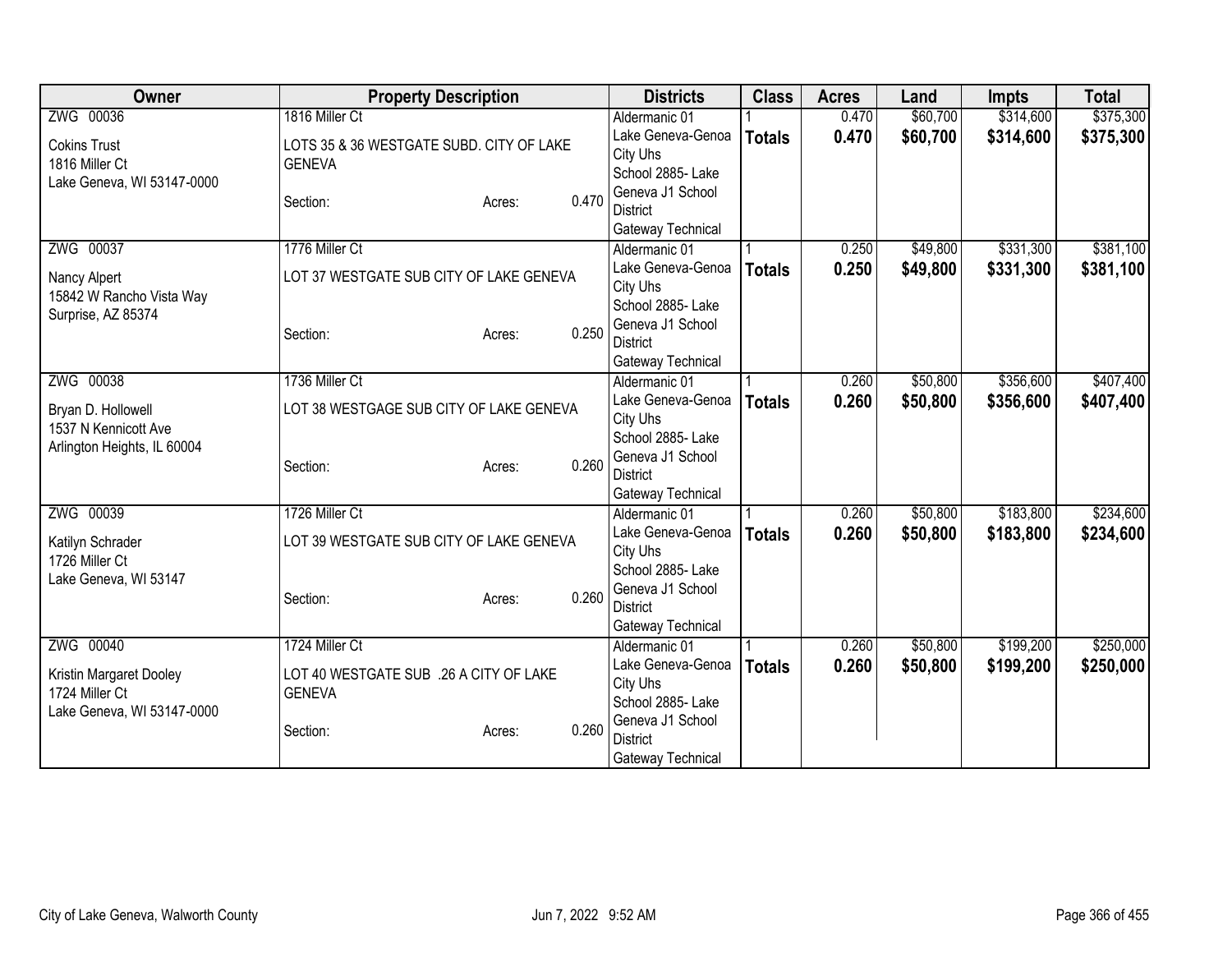| Owner                      | <b>Property Description</b>                       | <b>Districts</b>                   | <b>Class</b>    | <b>Acres</b> | Land     | <b>Impts</b> | <b>Total</b> |
|----------------------------|---------------------------------------------------|------------------------------------|-----------------|--------------|----------|--------------|--------------|
| ZWG 00041                  | 1714 Miller Ct                                    | Aldermanic 01                      |                 | 0.270        | \$51,700 | \$193,300    | \$245,000    |
| Wayne W. Schwartz          | LOT 41 WESTGATE SUB CITY OF LAKE GENEVA           | Lake Geneva-Genoa                  | <b>Totals</b>   | 0.270        | \$51,700 | \$193,300    | \$245,000    |
| 1714 Miller Ct             |                                                   | City Uhs                           |                 |              |          |              |              |
| Lake Geneva, WI 53147      |                                                   | School 2885- Lake                  |                 |              |          |              |              |
|                            | 0.270<br>Section:<br>Acres:                       | Geneva J1 School                   |                 |              |          |              |              |
|                            |                                                   | <b>District</b>                    |                 |              |          |              |              |
| ZWG 00042                  | 420 E Miller Ct                                   | Gateway Technical<br>Aldermanic 01 |                 | 0.220        | \$46,200 | \$227,100    | \$273,300    |
|                            |                                                   | Lake Geneva-Genoa                  | <b>Totals</b>   | 0.220        | \$46,200 | \$227,100    | \$273,300    |
| Nils A. Haldorsen          | LOT 42. ALSO PT LOT 27 DESC AS COM NE COR LOT     | City Uhs                           |                 |              |          |              |              |
| 420 E Miller Ct            | 27, S14D27'E 8' WLY TO NW COR LOT 27,             | School 2885- Lake                  |                 |              |          |              |              |
| Lake Geneva, WI 53147-0000 | N71D32'15"E 100.72' TO POB. WESTGATE SUB CITY     | Geneva J1 School                   |                 |              |          |              |              |
|                            | 0.220<br>Section:<br>Acres:                       | <b>District</b>                    |                 |              |          |              |              |
|                            |                                                   | Gateway Technical                  |                 |              |          |              |              |
| ZWG 00043                  |                                                   | Aldermanic 01                      | $\overline{X4}$ | 0.000        | \$0      | \$0          | \$0          |
| City of Lake Geneva        | OUT LOT 1 'PARK' WESTGATE SUBD. CITY OF LAKE      | Lake Geneva-Genoa                  | <b>Totals</b>   | 0.000        | \$0      | \$0          | \$0          |
| 626 Geneva St              | <b>GENEVA</b>                                     | City Uhs                           |                 |              |          |              |              |
| Lake Geneva, WI 53147      |                                                   | School 2885- Lake                  |                 |              |          |              |              |
|                            | 0.000<br>Section:<br>Acres:                       | Geneva J1 School                   |                 |              |          |              |              |
|                            |                                                   | <b>District</b>                    |                 |              |          |              |              |
|                            | 1224 Madison St                                   | Gateway Technical                  |                 |              |          |              |              |
| ZWH 00001                  |                                                   | Aldermanic 01<br>Lake Geneva-Genoa |                 | 0.200        | \$32,400 | \$182,500    | \$214,900    |
| James P. Hisaw             | N 66' LOT 1 BLK 1 & N 66' LOT 2 BLK 1 WHEELER     | City Uhs                           | <b>Totals</b>   | 0.200        | \$32,400 | \$182,500    | \$214,900    |
| 1224 Madison St            | ADD. CITY OF LAKE GENEVA                          | School 2885- Lake                  |                 |              |          |              |              |
| Lake Geneva, WI 53147      |                                                   | Geneva J1 School                   |                 |              |          |              |              |
|                            | 0.200<br>Section:<br>Acres:                       | <b>District</b>                    |                 |              |          |              |              |
|                            |                                                   | Gateway Technical                  |                 |              |          |              |              |
| ZWH 00001A                 | 1206 Madison St                                   | Aldermanic 01                      |                 | 0.200        | \$32,400 | \$157,600    | \$190,000    |
| Richard W Freitag Trust    | S 33' LOTS 1 & 2 BLK 1 & N 33' LOTS 11 & 12 BLK 1 | Lake Geneva-Genoa                  | <b>Totals</b>   | 0.200        | \$32,400 | \$157,600    | \$190,000    |
| 1206 Madison St            | WHEELER ADDITION CITY OF LAKE GENEVA              | City Uhs                           |                 |              |          |              |              |
| Lake Geneva, WI 53147-0000 |                                                   | School 2885- Lake                  |                 |              |          |              |              |
|                            | 0.200<br>Section:<br>Acres:                       | Geneva J1 School                   |                 |              |          |              |              |
|                            |                                                   | <b>District</b>                    |                 |              |          |              |              |
|                            |                                                   | Gateway Technical                  |                 |              |          |              |              |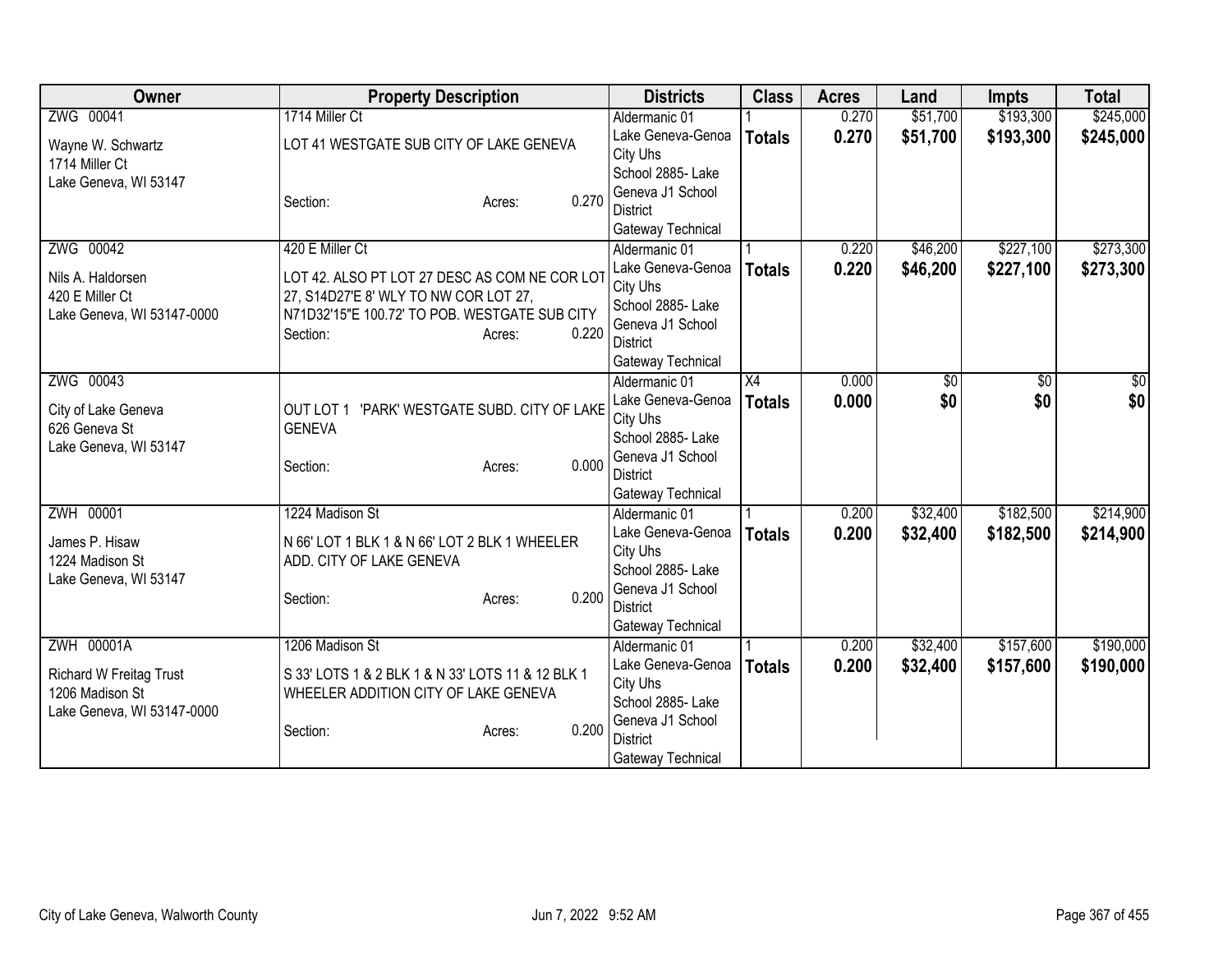| Owner                      | <b>Property Description</b>                     | <b>Districts</b>                    | <b>Class</b>  | <b>Acres</b> | Land     | <b>Impts</b> | <b>Total</b> |
|----------------------------|-------------------------------------------------|-------------------------------------|---------------|--------------|----------|--------------|--------------|
| ZWH 00001B                 | 1208 Madison St                                 | Aldermanic 01                       |               | 0.200        | \$32,400 | \$158,100    | \$190,500    |
| Robert Valkanet            | S 66' OF N 132' LOTS 1 & 2 BLK 1 WHEELER ADD.   | Lake Geneva-Genoa                   | <b>Totals</b> | 0.200        | \$32,400 | \$158,100    | \$190,500    |
| 6302 W Giddings            | CITY OF LAKE GENEVA                             | City Uhs                            |               |              |          |              |              |
| Chicago, IL 60630-0000     |                                                 | School 2885- Lake                   |               |              |          |              |              |
|                            | 0.200<br>Section:<br>Acres:                     | Geneva J1 School                    |               |              |          |              |              |
|                            |                                                 | <b>District</b>                     |               |              |          |              |              |
|                            |                                                 | Gateway Technical                   |               |              |          |              |              |
| <b>ZWH 00001C</b>          | 1016 Logan St                                   | Aldermanic 01                       |               | 0.250        | \$36,300 | \$153,600    | \$189,900    |
| Adam T. Grazier            | LOT 3 BLK 1 WHEELER ADD. CITY OF LAKE GENEVA    | Lake Geneva-Genoa                   | <b>Totals</b> | 0.250        | \$36,300 | \$153,600    | \$189,900    |
| 1016 Logan St              |                                                 | City Uhs                            |               |              |          |              |              |
| Lake Geneva, WI 53147      |                                                 | School 2885- Lake                   |               |              |          |              |              |
|                            | 0.250<br>Section:<br>Acres:                     | Geneva J1 School                    |               |              |          |              |              |
|                            |                                                 | <b>District</b>                     |               |              |          |              |              |
|                            |                                                 | Gateway Technical                   |               |              |          |              |              |
| ZWH 00002                  | 1022 Logan St                                   | Aldermanic 01                       |               | 0.380        | \$44,500 | \$234,800    | \$279,300    |
| Donald L Umnus Trust       | LOT 4 BLK 1 & E 1/2 LOT 5 BLK 1 WHEELER ADD CIT | Lake Geneva-Genoa                   | <b>Totals</b> | 0.380        | \$44,500 | \$234,800    | \$279,300    |
| 1022 Logan St              | OF LAKE GENEVA                                  | City Uhs<br>School 2885- Lake       |               |              |          |              |              |
| Lake Geneva, WI 53147-1124 |                                                 |                                     |               |              |          |              |              |
|                            | 0.380<br>Section:<br>Acres:                     | Geneva J1 School<br><b>District</b> |               |              |          |              |              |
|                            |                                                 | Gateway Technical                   |               |              |          |              |              |
| ZWH 00002A                 | 1215 Horace St                                  | Aldermanic 01                       |               | 0.380        | \$44,500 | \$232,700    | \$277,200    |
|                            |                                                 | Lake Geneva-Genoa                   |               | 0.380        | \$44,500 | \$232,700    | \$277,200    |
| John W. Stotko             | W 1/2 LOT 5 BLK 1 & ALL LOT 6 BLK 1 WHEELER ADD | City Uhs                            | <b>Totals</b> |              |          |              |              |
| 1215 Horace St             | CITY OF LAKE GENEVA                             | School 2885- Lake                   |               |              |          |              |              |
| Lake Geneva, WI 53147-0000 |                                                 | Geneva J1 School                    |               |              |          |              |              |
|                            | 0.380<br>Section:<br>Acres:                     | <b>District</b>                     |               |              |          |              |              |
|                            |                                                 | Gateway Technical                   |               |              |          |              |              |
| ZWH 00003                  | 1033 Grant St                                   | Aldermanic 01                       |               | 0.250        | \$36,300 | \$186,100    | \$222,400    |
|                            |                                                 | Lake Geneva-Genoa                   | <b>Totals</b> | 0.250        | \$36,300 | \$186,100    | \$222,400    |
| Cassandra M. Spiegelhoff   | LOT 7 BLK 1 WHEELER ADD CITY OF LAKE GENEVA     | City Uhs                            |               |              |          |              |              |
| 1033 Grant St              |                                                 | School 2885-Lake                    |               |              |          |              |              |
| Lake Geneva, WI 53147      |                                                 | Geneva J1 School                    |               |              |          |              |              |
|                            | 0.250<br>Section:<br>Acres:                     | <b>District</b>                     |               |              |          |              |              |
|                            |                                                 | Gateway Technical                   |               |              |          |              |              |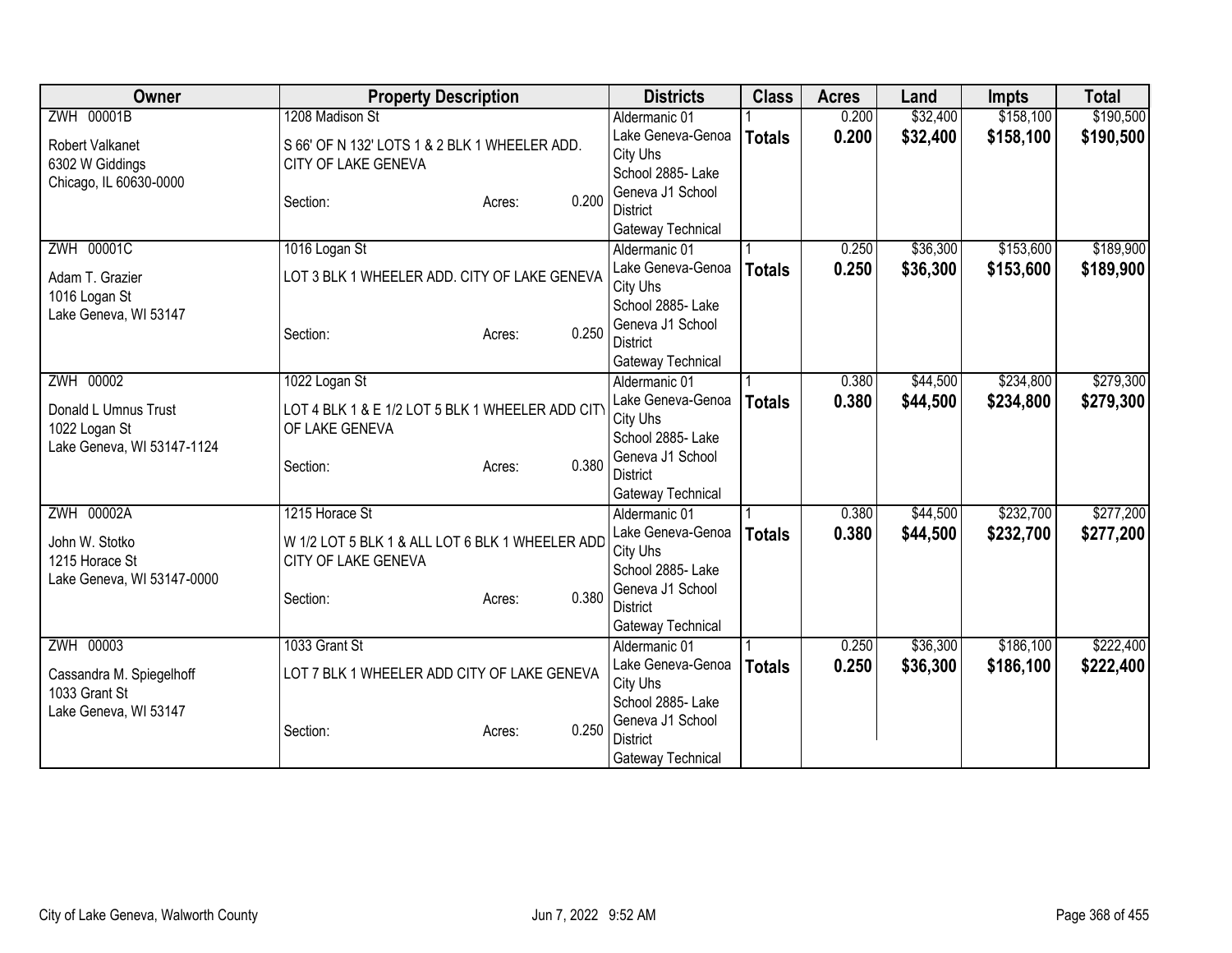| ZWH 00004<br>1027 Grant St<br>\$154,600<br>\$190,900<br>0.250<br>\$36,300<br>Aldermanic 01<br>0.250<br>\$36,300<br>\$154,600<br>Lake Geneva-Genoa<br>\$190,900<br><b>Totals</b><br>LOT 8 BLK 1 WHEELER ADD CITY OF LAKE GENEVA<br>Gabriel J. Hammerstrom<br>City Uhs<br>470 Oakwood Ln<br>School 2885- Lake<br>Lake Geneva, WI 53147-0000<br>Geneva J1 School<br>0.250<br>Section:<br>Acres:<br>District |
|----------------------------------------------------------------------------------------------------------------------------------------------------------------------------------------------------------------------------------------------------------------------------------------------------------------------------------------------------------------------------------------------------------|
|                                                                                                                                                                                                                                                                                                                                                                                                          |
|                                                                                                                                                                                                                                                                                                                                                                                                          |
|                                                                                                                                                                                                                                                                                                                                                                                                          |
|                                                                                                                                                                                                                                                                                                                                                                                                          |
|                                                                                                                                                                                                                                                                                                                                                                                                          |
|                                                                                                                                                                                                                                                                                                                                                                                                          |
| Gateway Technical                                                                                                                                                                                                                                                                                                                                                                                        |
| ZWH 00004A<br>\$36,300<br>\$172,900<br>\$209,200<br>1023 Grant St<br>0.250<br>Aldermanic 01                                                                                                                                                                                                                                                                                                              |
| 0.250<br>Lake Geneva-Genoa<br>\$36,300<br>\$172,900<br>\$209,200<br><b>Totals</b><br>LOT 9 BLK 1 WHEELER ADD CITY OF LAKE GENEVA<br>Lori A. Clayton                                                                                                                                                                                                                                                      |
| City Uhs<br>1023 Grant St<br>School 2885- Lake                                                                                                                                                                                                                                                                                                                                                           |
| Lake Geneva, WI 53147<br>Geneva J1 School                                                                                                                                                                                                                                                                                                                                                                |
| 0.250<br>Section:<br>Acres:<br><b>District</b>                                                                                                                                                                                                                                                                                                                                                           |
| Gateway Technical                                                                                                                                                                                                                                                                                                                                                                                        |
| \$153,100<br>\$189,400<br>ZWH 00005<br>1017 Grant St<br>0.250<br>\$36,300<br>Aldermanic 01                                                                                                                                                                                                                                                                                                               |
| Lake Geneva-Genoa<br>0.250<br>\$36,300<br>\$153,100<br>\$189,400<br><b>Totals</b>                                                                                                                                                                                                                                                                                                                        |
| Harvey L Long Trust<br>LOT 10 BLK 1 WHEELER ADD. CITY OF LAKE<br>City Uhs                                                                                                                                                                                                                                                                                                                                |
| 1017 Grant St<br><b>GENEVA</b><br>School 2885- Lake                                                                                                                                                                                                                                                                                                                                                      |
| Lake Geneva, WI 53147<br>Geneva J1 School                                                                                                                                                                                                                                                                                                                                                                |
| 0.250<br>Section:<br>Acres:<br><b>District</b>                                                                                                                                                                                                                                                                                                                                                           |
| Gateway Technical                                                                                                                                                                                                                                                                                                                                                                                        |
| ZWH 00005A<br>\$105,000<br>\$137,400<br>1005 Grant St<br>\$32,400<br>0.200<br>Aldermanic 01                                                                                                                                                                                                                                                                                                              |
| Lake Geneva-Genoa<br>0.200<br>\$32,400<br>\$105,000<br>\$137,400<br><b>Totals</b><br>Michael S. Pody<br>S 66' LOT 11 BLK 1 & S 66' LOT 12 BLK 1 WHEELER                                                                                                                                                                                                                                                  |
| City Uhs<br>PO Box 685<br>ADD. CITY OF LAKE GENEVA                                                                                                                                                                                                                                                                                                                                                       |
| School 2885- Lake<br>Lake Geneva, WI 53147                                                                                                                                                                                                                                                                                                                                                               |
| Geneva J1 School<br>0.200<br>Section:<br>Acres:                                                                                                                                                                                                                                                                                                                                                          |
| <b>District</b>                                                                                                                                                                                                                                                                                                                                                                                          |
| Gateway Technical                                                                                                                                                                                                                                                                                                                                                                                        |
| <b>ZWH 00005B</b><br>1204 Madison St<br>\$32,400<br>\$239,500<br>\$271,900<br>0.200<br>Aldermanic 01                                                                                                                                                                                                                                                                                                     |
| Lake Geneva-Genoa<br>0.200<br>\$32,400<br>\$239,500<br>\$271,900<br><b>Totals</b><br>N 66' OF S 132' LOTS 11 & 12 BLK 1 WHEELER ADD.<br>Aloysius Jacques                                                                                                                                                                                                                                                 |
| City Uhs<br>PO Box 91<br>CITY OF LAKE GENEVA                                                                                                                                                                                                                                                                                                                                                             |
| School 2885- Lake<br>Elkhorn, WI 53121-0000<br>Geneva J1 School                                                                                                                                                                                                                                                                                                                                          |
| 0.200<br>Section:<br>Acres:<br><b>District</b>                                                                                                                                                                                                                                                                                                                                                           |
| Gateway Technical                                                                                                                                                                                                                                                                                                                                                                                        |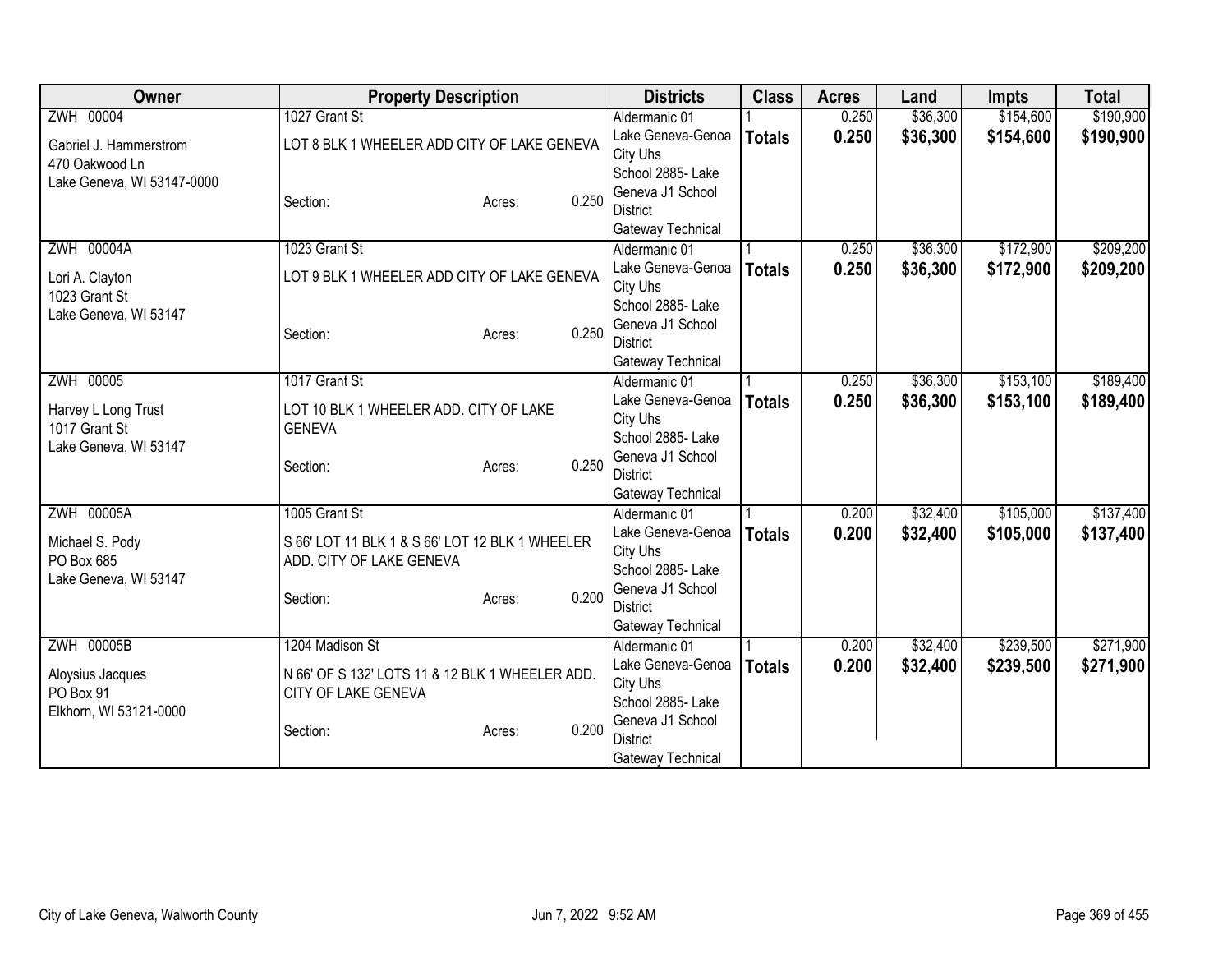| Owner                                | <b>Property Description</b>                         | <b>Districts</b>              | <b>Class</b>   | <b>Acres</b> | Land     | <b>Impts</b> | <b>Total</b> |
|--------------------------------------|-----------------------------------------------------|-------------------------------|----------------|--------------|----------|--------------|--------------|
| ZWH 00006                            | 1220 Horace St                                      | Aldermanic 01                 |                | 0.320        | \$40,900 | \$193,200    | \$234,100    |
| Bruno F. Sanchez                     | PT LOTS 1, 2, & 3 BLK 2 DESC AS: COM NE COR BLK     | Lake Geneva-Genoa             | <b>Totals</b>  | 0.320        | \$40,900 | \$193,200    | \$234,100    |
| 1220 Horace St                       | 2, S 24.12' TO POB, S 140.80', S88D39'10"W 197.91', | City Uhs                      |                |              |          |              |              |
| Lake Geneva, WI 53147                | N0D00'05"E 140.74', N88D37'20"E 197.91' TO POB.     | School 2885- Lake             |                |              |          |              |              |
|                                      | 0.320<br>Section:<br>Acres:                         | Geneva J1 School              |                |              |          |              |              |
|                                      |                                                     | <b>District</b>               |                |              |          |              |              |
|                                      |                                                     | Gateway Technical             |                |              |          |              |              |
| <b>ZWH 00006A</b>                    | 1212 Horace St                                      | Aldermanic 01                 |                | 0.320        | \$40,900 | \$248,300    | \$289,200    |
| Anna M. Haydam                       | E 118' OF S 118' OF LOTS 1 & 2 BLK 2 WHEELER ADD    | Lake Geneva-Genoa             | <b>Totals</b>  | 0.320        | \$40,900 | \$248,300    | \$289,200    |
| 3809 Glenhurst Ave                   | CITY OF LAKE GENEVA                                 | City Uhs                      |                |              |          |              |              |
| St Louis Park, MN 55416-0000         |                                                     | School 2885- Lake             |                |              |          |              |              |
|                                      | 0.320<br>Section:<br>Acres:                         | Geneva J1 School              |                |              |          |              |              |
|                                      |                                                     | <b>District</b>               |                |              |          |              |              |
| ZWH 00007                            |                                                     | Gateway Technical             |                |              |          |              |              |
|                                      | 1101 Logan St                                       | Aldermanic 01                 | X4             | 0.000        | \$0      | \$0          | \$0          |
| First Evangelical Lutheran Church of | N 24.12' M/L OF LOTS 1-6 BLK 2 ALSO THAT PT OF      | Lake Geneva-Genoa             | <b>Totals</b>  | 0.000        | \$0      | \$0          | \$0          |
| Lake Geneva                          | LOGAN ST - COM AT E LN LOT 1 BLK 2 & ENDING AT      | City Uhs<br>School 2885- Lake |                |              |          |              |              |
| 1101 Logan St                        | W LN LOT 6 BLK 2 WHEELER ADD CITY OF LAKE           | Geneva J1 School              |                |              |          |              |              |
| Lake Geneva, WI 53147-0000           | 0.000<br>Section:<br>Acres:                         | <b>District</b>               |                |              |          |              |              |
|                                      |                                                     | Gateway Technical             |                |              |          |              |              |
| ZWH 00007A                           | 1212 Logan St                                       | Aldermanic 01                 | $\overline{2}$ | 0.750        | \$40,800 | \$81,700     | \$122,500    |
|                                      |                                                     | Lake Geneva-Genoa             | <b>Totals</b>  | 0.750        | \$40,800 | \$81,700     | \$122,500    |
| Tjp Investments                      | LOTS 7 THRU 9 BLK 2 WHEELER ADD. CITY OF LAKE       | City Uhs                      |                |              |          |              |              |
| PO Box 293                           | <b>GENEVA</b>                                       | School 2885- Lake             |                |              |          |              |              |
| Springfield, WI 53176                |                                                     | Geneva J1 School              |                |              |          |              |              |
|                                      | 0.750<br>Section:<br>Acres:                         | <b>District</b>               |                |              |          |              |              |
|                                      |                                                     | Gateway Technical             |                |              |          |              |              |
| ZWH 00007A1                          |                                                     | Aldermanic 01                 | $\overline{2}$ | 0.420        | \$23,100 | $\sqrt{6}$   | \$23,100     |
| Tjp Investments                      | S 140' LOTS 5 & 6 BLK 2 WHEELER'S ADD. CITY OF      | Lake Geneva-Genoa             | <b>Totals</b>  | 0.420        | \$23,100 | \$0          | \$23,100     |
| PO Box 293                           | <b>LAKE GENEVA</b>                                  | City Uhs                      |                |              |          |              |              |
| Springfield, WI 53176                |                                                     | School 2885-Lake              |                |              |          |              |              |
|                                      | 0.420<br>Section:<br>Acres:                         | Geneva J1 School              |                |              |          |              |              |
|                                      |                                                     | <b>District</b>               |                |              |          |              |              |
|                                      |                                                     | Gateway Technical             |                |              |          |              |              |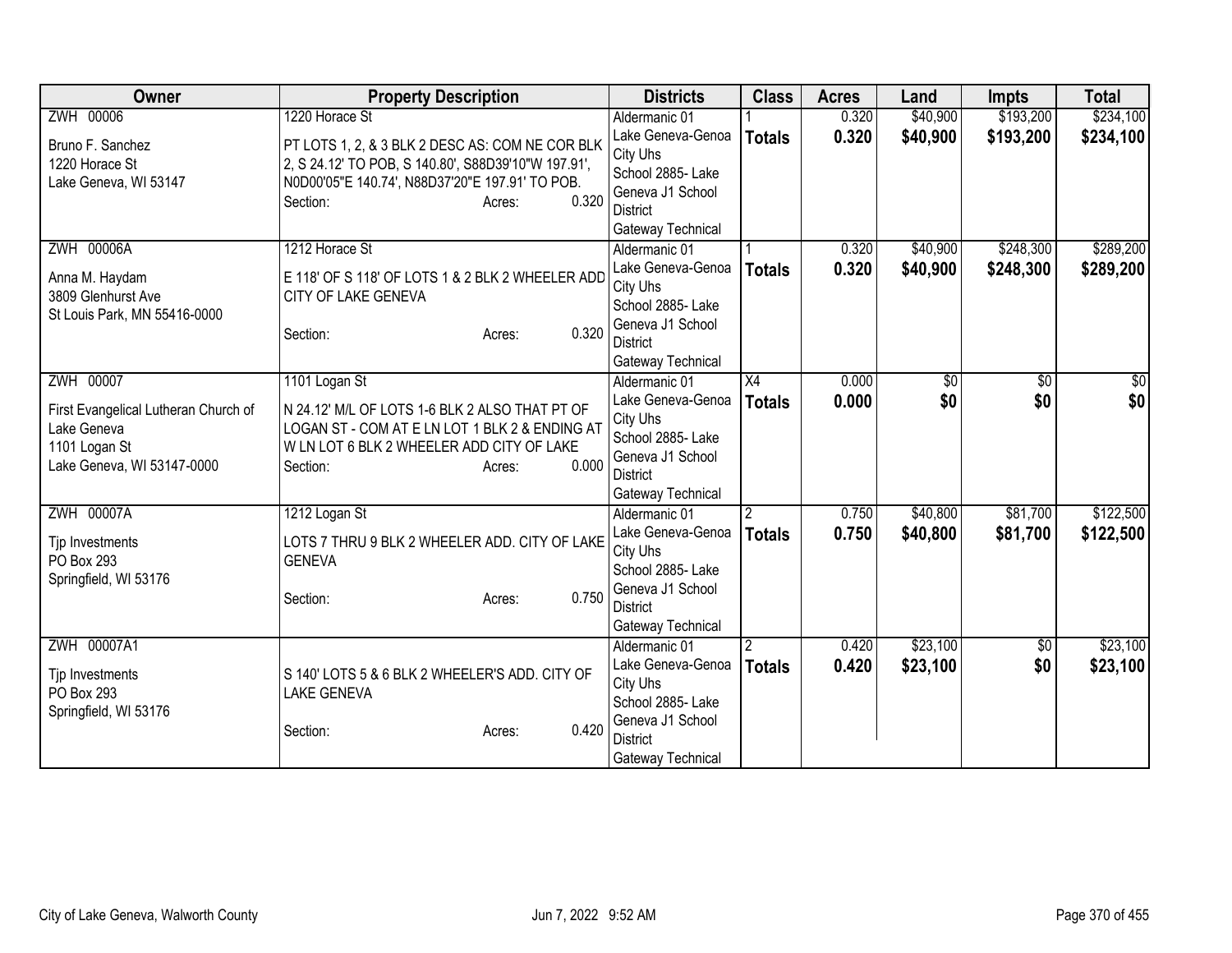| Owner                   | <b>Property Description</b>                        |       | <b>Districts</b>              | <b>Class</b>   | <b>Acres</b> | Land      | <b>Impts</b> | <b>Total</b> |
|-------------------------|----------------------------------------------------|-------|-------------------------------|----------------|--------------|-----------|--------------|--------------|
| <b>ZWH 00007C</b>       |                                                    |       | Aldermanic 01                 |                | 0.500        | \$27,100  | \$9,100      | \$36,200     |
| Adami Properties, LLC   | LOT 10 BLK 2 & LOT 11 BLK 2. EXC. COM SW COR, N    |       | Lake Geneva-Genoa             | <b>Totals</b>  | 0.500        | \$27,100  | \$9,100      | \$36,200     |
| 2248 Walburg Rd         | 10', E 10', S 10', W 10' TO POB. WHEELER ADD. CITY |       | City Uhs                      |                |              |           |              |              |
| Burlington, WI 53105    | OF LAKE GENEVA ZWH-7C1 ADDED PER ASSESSOR          |       | School 2885- Lake             |                |              |           |              |              |
|                         | Section:<br>Acres:                                 | 0.500 | Geneva J1 School              |                |              |           |              |              |
|                         |                                                    |       | District                      |                |              |           |              |              |
|                         |                                                    |       | Gateway Technical             |                |              |           |              |              |
| <b>ZWH 00007F</b>       | 1303 Elkhorn Rd                                    |       | Aldermanic 01                 |                | 0.570        | \$52,200  | \$117,700    | \$169,900    |
| Anna M. Bakhru          | LOT 13 BLK 2 WHEELER ADD CITY OF LAKE GENEVA       |       | Lake Geneva-Genoa             | <b>Totals</b>  | 0.570        | \$52,200  | \$117,700    | \$169,900    |
| 3809 Glenhurst St       |                                                    |       | City Uhs<br>School 2885- Lake |                |              |           |              |              |
| St Louis Park, MN 55416 |                                                    |       | Geneva J1 School              |                |              |           |              |              |
|                         | Section:<br>Acres:                                 | 0.570 | <b>District</b>               |                |              |           |              |              |
|                         |                                                    |       | Gateway Technical             |                |              |           |              |              |
| ZWH 00008               | 1231 Grant St                                      |       | Aldermanic 01                 | $\overline{2}$ | 0.710        | \$109,500 | \$460,500    | \$570,000    |
|                         |                                                    |       | Lake Geneva-Genoa             | <b>Totals</b>  | 0.710        | \$109,500 | \$460,500    | \$570,000    |
| Quick & Save, LLC       | PT LOT 11 BLK 2 WHEELER ADD DESC AS COM SW         |       | City Uhs                      |                |              |           |              |              |
| 1231 Grant St           | COR LOT 11 BLK 2, N 10' E 10', S 10', W TO POB.    |       | School 2885- Lake             |                |              |           |              |              |
| Lake Geneva, WI 53147   | ALSO LOT 12 BLK 2 & LOT 14 BLK 2 & LOT 15 BLK 2    |       | Geneva J1 School              |                |              |           |              |              |
|                         | Section:<br>Acres:                                 | 0.710 | <b>District</b>               |                |              |           |              |              |
|                         |                                                    |       | Gateway Technical             |                |              |           |              |              |
| <b>ZWH 00008B</b>       | 1227 Grant St                                      |       | Aldermanic 01                 | $\overline{2}$ | 0.330        | \$64,900  | \$395,100    | \$460,000    |
| Adami Properties, LLC   | E 21.78' OF LOT 15 BLK 2 & ALL LOT 16 BLK 2        |       | Lake Geneva-Genoa             | <b>Totals</b>  | 0.330        | \$64,900  | \$395,100    | \$460,000    |
| 2248 Walburg Rd         | WHEELER ADD. CITY OF LAKE GENEVA                   |       | City Uhs                      |                |              |           |              |              |
| Burlington, WI 53105    |                                                    |       | School 2885- Lake             |                |              |           |              |              |
|                         | Section:<br>Acres:                                 | 0.330 | Geneva J1 School              |                |              |           |              |              |
|                         |                                                    |       | <b>District</b>               |                |              |           |              |              |
|                         |                                                    |       | Gateway Technical             |                |              |           |              |              |
| <b>ZWH 00008C</b>       | 1217 Grant St                                      |       | Aldermanic 01                 |                | 0.250        | \$13,600  | \$163,600    | \$177,200    |
| Tjp Investments         | LOT 17 BLK 2 WHEELER ADD. CITY OF LAKE             |       | Lake Geneva-Genoa             | <b>Totals</b>  | 0.250        | \$13,600  | \$163,600    | \$177,200    |
| PO Box 293              | <b>GENEVA</b>                                      |       | City Uhs<br>School 2885-Lake  |                |              |           |              |              |
| Springfield, WI 53176   |                                                    |       | Geneva J1 School              |                |              |           |              |              |
|                         | Section:<br>Acres:                                 | 0.250 | <b>District</b>               |                |              |           |              |              |
|                         |                                                    |       | Gateway Technical             |                |              |           |              |              |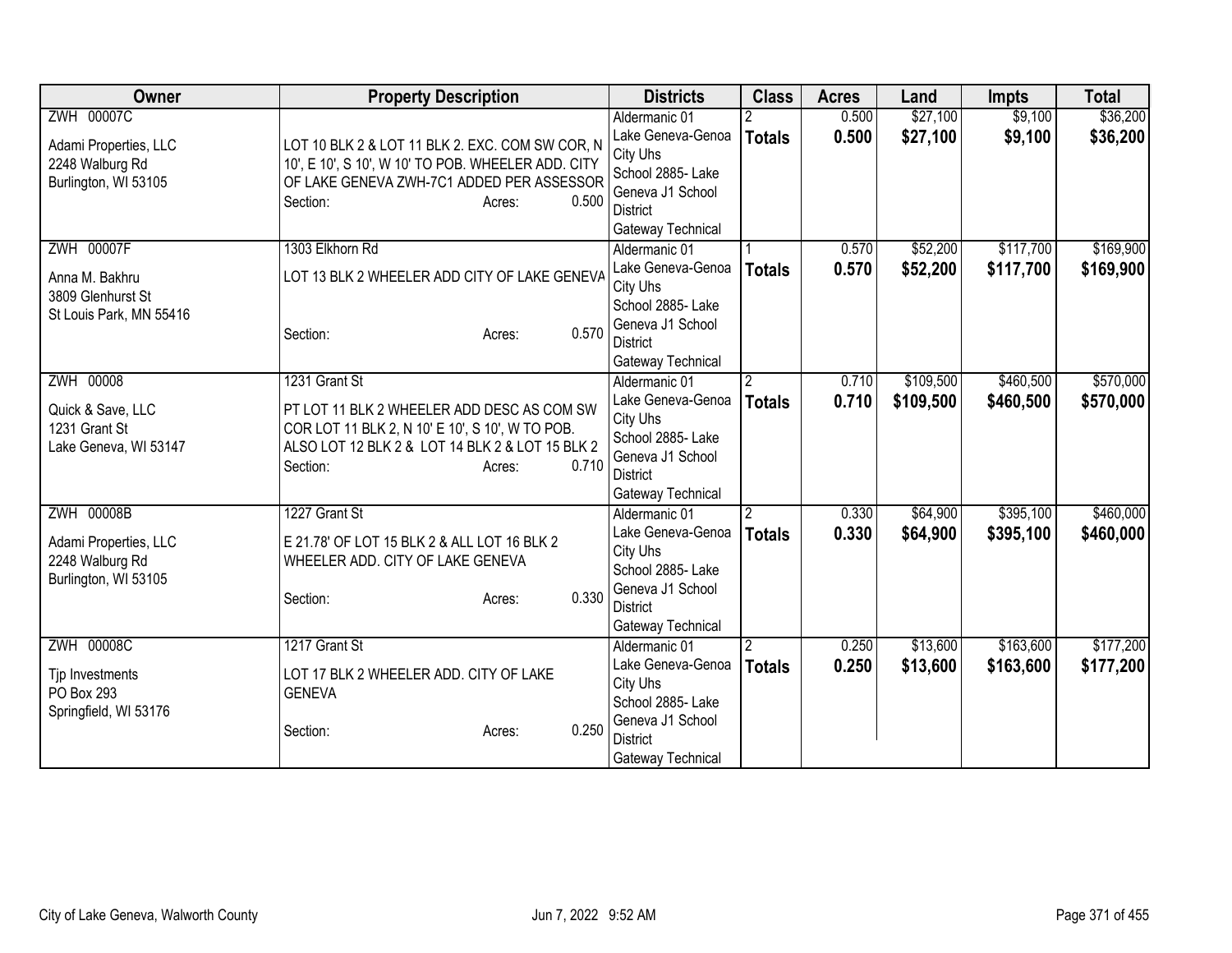| <b>Owner</b>                   | <b>Property Description</b>                  |                 | <b>Districts</b>                   | <b>Class</b>  | <b>Acres</b> | Land     | <b>Impts</b> | <b>Total</b> |
|--------------------------------|----------------------------------------------|-----------------|------------------------------------|---------------|--------------|----------|--------------|--------------|
| ZWH 00008D                     | 1207 Grant St                                |                 | Aldermanic 01                      |               | 0.250        | \$36,300 | \$150,400    | \$186,700    |
| George F. Hennerley            | LOT 18 BLK 2 WHEELER ADD. CITY OF LAKE       |                 | Lake Geneva-Genoa                  | <b>Totals</b> | 0.250        | \$36,300 | \$150,400    | \$186,700    |
| 1207 Grant St                  | <b>GENEVA</b>                                |                 | City Uhs                           |               |              |          |              |              |
| Lake Geneva, WI 53147          |                                              |                 | School 2885- Lake                  |               |              |          |              |              |
|                                | Section:                                     | 0.250<br>Acres: | Geneva J1 School                   |               |              |          |              |              |
|                                |                                              |                 | <b>District</b>                    |               |              |          |              |              |
| ZWH 00008E                     | 1201 Grant St                                |                 | Gateway Technical                  |               | 0.250        | \$36,300 | \$147,300    | \$183,600    |
|                                |                                              |                 | Aldermanic 01<br>Lake Geneva-Genoa |               |              |          |              |              |
| Wilma J. Zamora                | LOT 19 BLK 2 WHEELER ADD. CITY OF LAKE       |                 | City Uhs                           | <b>Totals</b> | 0.250        | \$36,300 | \$147,300    | \$183,600    |
| 1201 Grant St                  | <b>GENEVA</b>                                |                 | School 2885- Lake                  |               |              |          |              |              |
| Lake Geneva, WI 53147-0000     |                                              |                 | Geneva J1 School                   |               |              |          |              |              |
|                                | Section:                                     | 0.250<br>Acres: | <b>District</b>                    |               |              |          |              |              |
|                                |                                              |                 | Gateway Technical                  |               |              |          |              |              |
| <b>ZWH 00008F</b>              | 1137 Grant St                                |                 | Aldermanic 01                      |               | 0.250        | \$36,300 | \$275,100    | \$311,400    |
|                                |                                              |                 | Lake Geneva-Genoa                  | <b>Totals</b> | 0.250        | \$36,300 | \$275,100    | \$311,400    |
| Andy H. Tran<br>1800 Conant St | LOT 20 BLK 2 WHEELER ADD CITY OF LAKE GENEVA |                 | City Uhs                           |               |              |          |              |              |
| Lake Geneva, WI 53147          |                                              |                 | School 2885- Lake                  |               |              |          |              |              |
|                                | Section:                                     | 0.250<br>Acres: | Geneva J1 School                   |               |              |          |              |              |
|                                |                                              |                 | <b>District</b>                    |               |              |          |              |              |
|                                |                                              |                 | Gateway Technical                  |               |              |          |              |              |
| ZWH 00009                      | 1131 Grant St                                |                 | Aldermanic 01                      |               | 0.250        | \$36,300 | \$239,000    | \$275,300    |
| Roseann A. Beroukas            | LOT 21 BLK 2 WHEELER ADD. CITY OF LAKE       |                 | Lake Geneva-Genoa                  | <b>Totals</b> | 0.250        | \$36,300 | \$239,000    | \$275,300    |
| 1133 Grant St                  | <b>GENEVA</b>                                |                 | City Uhs<br>School 2885- Lake      |               |              |          |              |              |
| Lake Geneva, WI 53147-0000     |                                              |                 | Geneva J1 School                   |               |              |          |              |              |
|                                | Section:                                     | 0.250<br>Acres: | <b>District</b>                    |               |              |          |              |              |
|                                |                                              |                 | Gateway Technical                  |               |              |          |              |              |
| <b>ZWH 00009A</b>              | 1129 Grant St                                |                 | Aldermanic 01                      |               | 0.460        | \$50,100 | \$264,200    | \$314,300    |
|                                |                                              |                 | Lake Geneva-Genoa                  | <b>Totals</b> | 0.460        | \$50,100 | \$264,200    | \$314,300    |
| <b>Brett Stinebrink</b>        | LOT 22 BLK 2 WHEELER ADD. ALSO S 140" LOT 4  |                 | City Uhs                           |               |              |          |              |              |
| 1129 Grant St                  | BLK 2 CITY OF LAKE GENEVA                    |                 | School 2885- Lake                  |               |              |          |              |              |
| Lake Geneva, WI 53147-0000     |                                              | 0.460           | Geneva J1 School                   |               |              |          |              |              |
|                                | Section:                                     | Acres:          | <b>District</b>                    |               |              |          |              |              |
|                                |                                              |                 | Gateway Technical                  |               |              |          |              |              |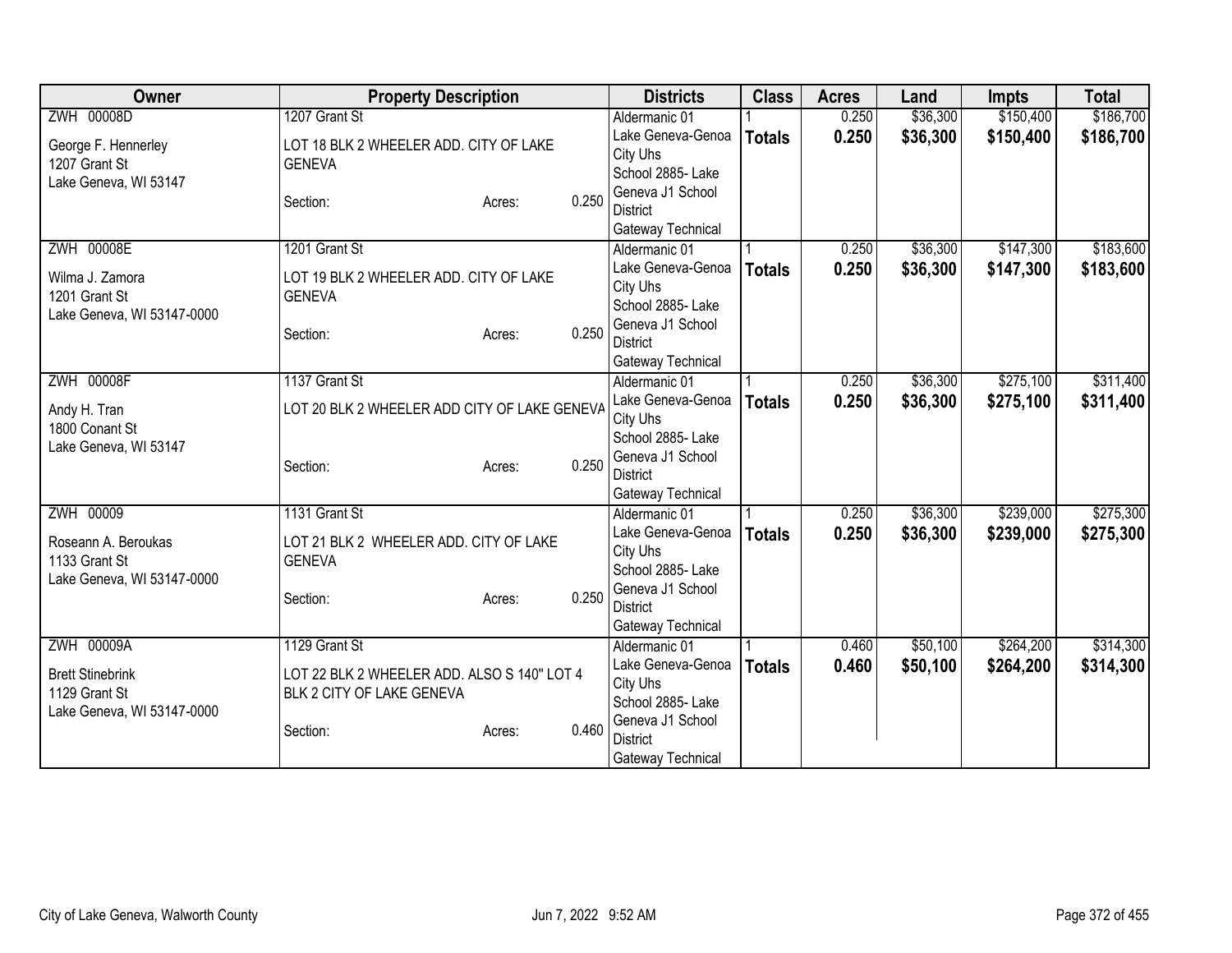| Owner                      | <b>Property Description</b>                  |       | <b>Districts</b>                    | <b>Class</b>  | <b>Acres</b> | Land     | <b>Impts</b> | <b>Total</b> |
|----------------------------|----------------------------------------------|-------|-------------------------------------|---------------|--------------|----------|--------------|--------------|
| ZWH 00010                  | 1121 Grant St                                |       | Aldermanic 01                       |               | 0.380        | \$44,500 | \$238,900    | \$283,400    |
| Lora L. Jacobs             | LOT 23 BLK 2 & W 1/2 LOT 24 WHEELER ADDITION |       | Lake Geneva-Genoa                   | <b>Totals</b> | 0.380        | \$44,500 | \$238,900    | \$283,400    |
| 1121 Grant St              | CITY OF LAKE GENEVA                          |       | City Uhs                            |               |              |          |              |              |
| Lake Geneva, WI 53147-0000 |                                              |       | School 2885- Lake                   |               |              |          |              |              |
|                            | Section:<br>Acres:                           | 0.380 | Geneva J1 School                    |               |              |          |              |              |
|                            |                                              |       | <b>District</b>                     |               |              |          |              |              |
|                            |                                              |       | Gateway Technical                   |               |              |          |              |              |
| <b>ZWH 00010A</b>          | 1101 Grant St                                |       | Aldermanic 01                       |               | 0.380        | \$44,500 | \$203,300    | \$247,800    |
| Christopher P. Sertzel     | E 1/2 LOT 24 BLK 2. LOT 25 BLK 2 WHEELER     |       | Lake Geneva-Genoa                   | <b>Totals</b> | 0.380        | \$44,500 | \$203,300    | \$247,800    |
| 1101 Grant St              | ADDITION CITY OF LAKE GENEVA                 |       | City Uhs                            |               |              |          |              |              |
| Lake Geneva, WI 53147      |                                              |       | School 2885- Lake                   |               |              |          |              |              |
|                            | Section:<br>Acres:                           | 0.380 | Geneva J1 School<br><b>District</b> |               |              |          |              |              |
|                            |                                              |       |                                     |               |              |          |              |              |
| ZWH 00011                  | 1108 Grant St                                |       | Gateway Technical<br>Aldermanic 01  |               | 0.500        | \$50,800 | \$192,600    | \$243,400    |
|                            |                                              |       | Lake Geneva-Genoa                   |               | 0.500        | \$50,800 | \$192,600    | \$243,400    |
| Jeffrey S. Olsen           | LOTS 1 & 2 BLK 3 WHEELER ADD CITY OF LAKE    |       | City Uhs                            | <b>Totals</b> |              |          |              |              |
| 1108 Grant St              | <b>GENEVA</b>                                |       | School 2885- Lake                   |               |              |          |              |              |
| Lake Geneva, WI 53147-0000 |                                              |       | Geneva J1 School                    |               |              |          |              |              |
|                            | Section:<br>Acres:                           | 0.500 | <b>District</b>                     |               |              |          |              |              |
|                            |                                              |       | Gateway Technical                   |               |              |          |              |              |
| ZWH 00011A                 | 1122 Grant St                                |       | Aldermanic 01                       |               | 0.250        | \$36,300 | \$239,900    | \$276,200    |
| Linda Johnson Trust        | LOT 3 BLK 3 WHEELER ADD. CITY OF LAKE GENEVA |       | Lake Geneva-Genoa                   | <b>Totals</b> | 0.250        | \$36,300 | \$239,900    | \$276,200    |
| 1122 Grant St              |                                              |       | City Uhs                            |               |              |          |              |              |
| Lake Geneva, WI 53147      |                                              |       | School 2885- Lake                   |               |              |          |              |              |
|                            | Section:<br>Acres:                           | 0.250 | Geneva J1 School                    |               |              |          |              |              |
|                            |                                              |       | <b>District</b>                     |               |              |          |              |              |
|                            |                                              |       | Gateway Technical                   |               |              |          |              |              |
| ZWH 00011A1                | 1126 Grant St                                |       | Aldermanic 01                       |               | 0.250        | \$36,300 | \$216,200    | \$252,500    |
| Therese L. Lefty           | LOT 4 BLK 3 WHEELER ADD. CITY OF LAKE GENEVA |       | Lake Geneva-Genoa                   | <b>Totals</b> | 0.250        | \$36,300 | \$216,200    | \$252,500    |
| 1126 Grant St              |                                              |       | City Uhs                            |               |              |          |              |              |
| Lake Geneva, WI 53147-0000 |                                              |       | School 2885- Lake                   |               |              |          |              |              |
|                            | Section:<br>Acres:                           | 0.250 | Geneva J1 School                    |               |              |          |              |              |
|                            |                                              |       | <b>District</b>                     |               |              |          |              |              |
|                            |                                              |       | Gateway Technical                   |               |              |          |              |              |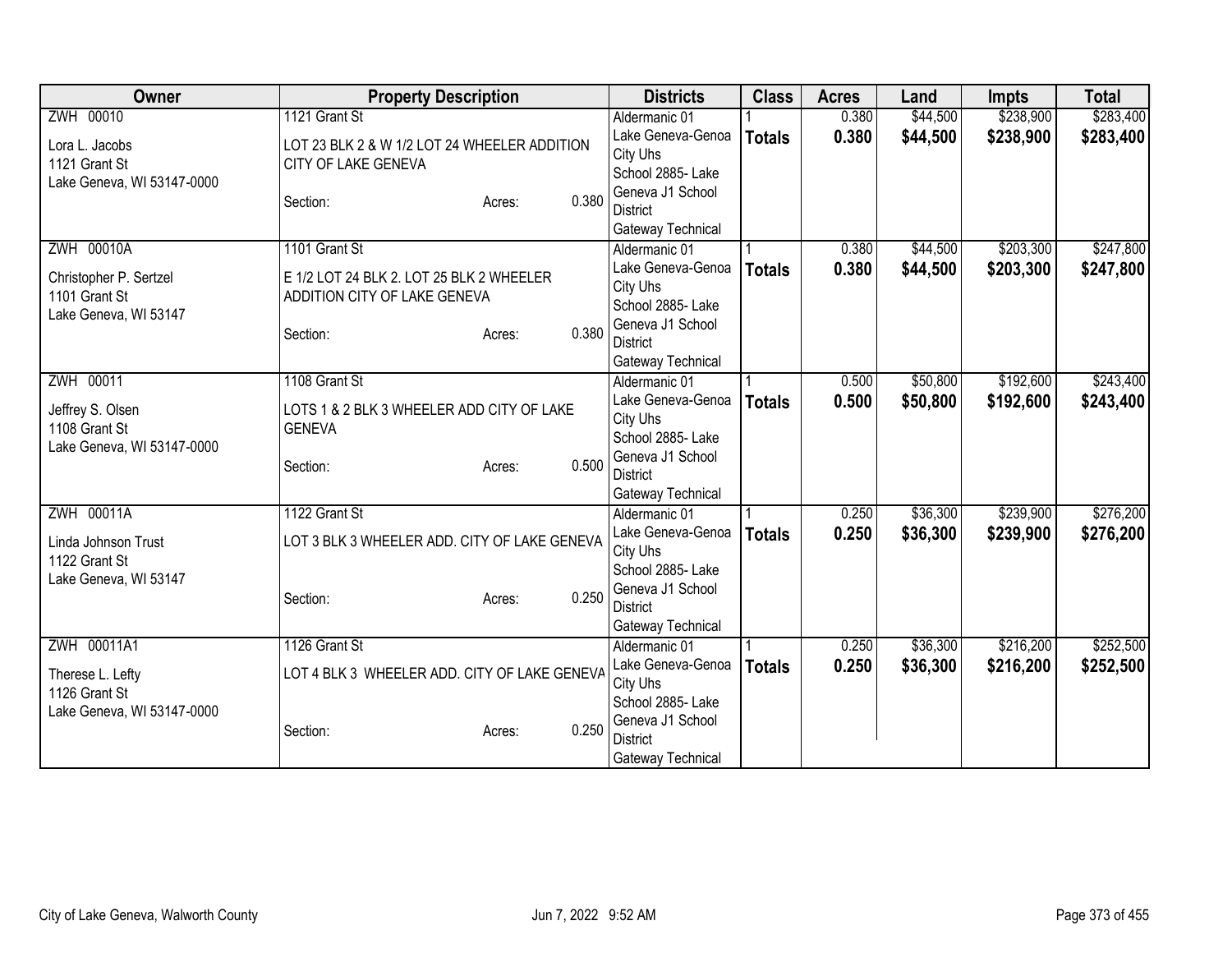| Owner                       | <b>Property Description</b>                    | <b>Districts</b>                    | <b>Class</b>   | <b>Acres</b> | Land      | <b>Impts</b> | <b>Total</b> |
|-----------------------------|------------------------------------------------|-------------------------------------|----------------|--------------|-----------|--------------|--------------|
| ZWH 00011B                  | 1142 Grant St                                  | Aldermanic 01                       |                | 0.250        | \$36,300  | \$149,000    | \$185,300    |
| Dean J. Roanhaus            | LOT 5 BLK 3 WHEELER ADD. CITY OF LAKE GENEVA   | Lake Geneva-Genoa                   | <b>Totals</b>  | 0.250        | \$36,300  | \$149,000    | \$185,300    |
| 1142 Grant St               |                                                | City Uhs                            |                |              |           |              |              |
| Lake Geneva, WI 53147-0000  |                                                | School 2885- Lake                   |                |              |           |              |              |
|                             | 0.250<br>Section:<br>Acres:                    | Geneva J1 School                    |                |              |           |              |              |
|                             |                                                | <b>District</b>                     |                |              |           |              |              |
|                             | 1144 Grant St                                  | Gateway Technical                   |                |              |           |              |              |
| <b>ZWH 00011C</b>           |                                                | Aldermanic 01<br>Lake Geneva-Genoa  | $\overline{2}$ | 0.250        | \$49,500  | \$95,500     | \$145,000    |
| Clear Waters, LLC           | LOT 6 BLK 3 WHEELER ADD. CITY OF LAKE GENEVA   | City Uhs                            | <b>Totals</b>  | 0.250        | \$49,500  | \$95,500     | \$145,000    |
| W3234 Mcdonald Rd           |                                                | School 2885- Lake                   |                |              |           |              |              |
| Lake Geneva, WI 53147-0000  |                                                | Geneva J1 School                    |                |              |           |              |              |
|                             | 0.250<br>Section:<br>Acres:                    | <b>District</b>                     |                |              |           |              |              |
|                             |                                                | Gateway Technical                   |                |              |           |              |              |
| ZWH 00011D                  | 1148 Grant St                                  | Aldermanic 01                       | 2              | 0.250        | \$49,500  | \$116,100    | \$165,600    |
|                             |                                                | Lake Geneva-Genoa                   | <b>Totals</b>  | 0.250        | \$49,500  | \$116,100    | \$165,600    |
| Z&M Real Estate Investments | LOT 7 BLK 3 WHEELER ADD. CITY OF LAKE GENEVA   | City Uhs                            |                |              |           |              |              |
| 1152 Elkhorn Rd             |                                                | School 2885- Lake                   |                |              |           |              |              |
| Lake Geneva, WI 53147-0000  | 0.250<br>Section:<br>Acres:                    | Geneva J1 School                    |                |              |           |              |              |
|                             |                                                | <b>District</b>                     |                |              |           |              |              |
|                             |                                                | Gateway Technical                   |                |              |           |              |              |
| ZWH 00012                   | 1149 County Rd H                               | Aldermanic 01                       | $\overline{2}$ | 0.640        | \$101,500 | \$175,500    | \$277,000    |
| Z&M Real Estate Investments | LOTS 8 & 9 BLK 3 WHEELER ADDITION CITY OF LAKE | Lake Geneva-Genoa                   | <b>Totals</b>  | 0.640        | \$101,500 | \$175,500    | \$277,000    |
| 1152 Elkhorn Rd             | <b>GENEVA</b>                                  | City Uhs                            |                |              |           |              |              |
| Lake Geneva, WI 53147-0000  |                                                | School 2885- Lake                   |                |              |           |              |              |
|                             | 0.640<br>Section:<br>Acres:                    | Geneva J1 School<br><b>District</b> |                |              |           |              |              |
|                             |                                                | Gateway Technical                   |                |              |           |              |              |
| ZWH 00013                   | 1147 Wheeler St                                | Aldermanic 01                       |                | 0.640        | \$53,500  | \$170,700    | \$224,200    |
|                             |                                                | Lake Geneva-Genoa                   | <b>Totals</b>  | 0.640        | \$53,500  | \$170,700    | \$224,200    |
| Richard E. Derrick          | LOT 10 BLK 3 WHEELER ADD. CITY OF LAKE         | City Uhs                            |                |              |           |              |              |
| 1147 Wheeler St             | <b>GENEVA</b>                                  | School 2885- Lake                   |                |              |           |              |              |
| Lake Geneva, WI 53147-0000  |                                                | Geneva J1 School                    |                |              |           |              |              |
|                             | 0.640<br>Section:<br>Acres:                    | <b>District</b>                     |                |              |           |              |              |
|                             |                                                | Gateway Technical                   |                |              |           |              |              |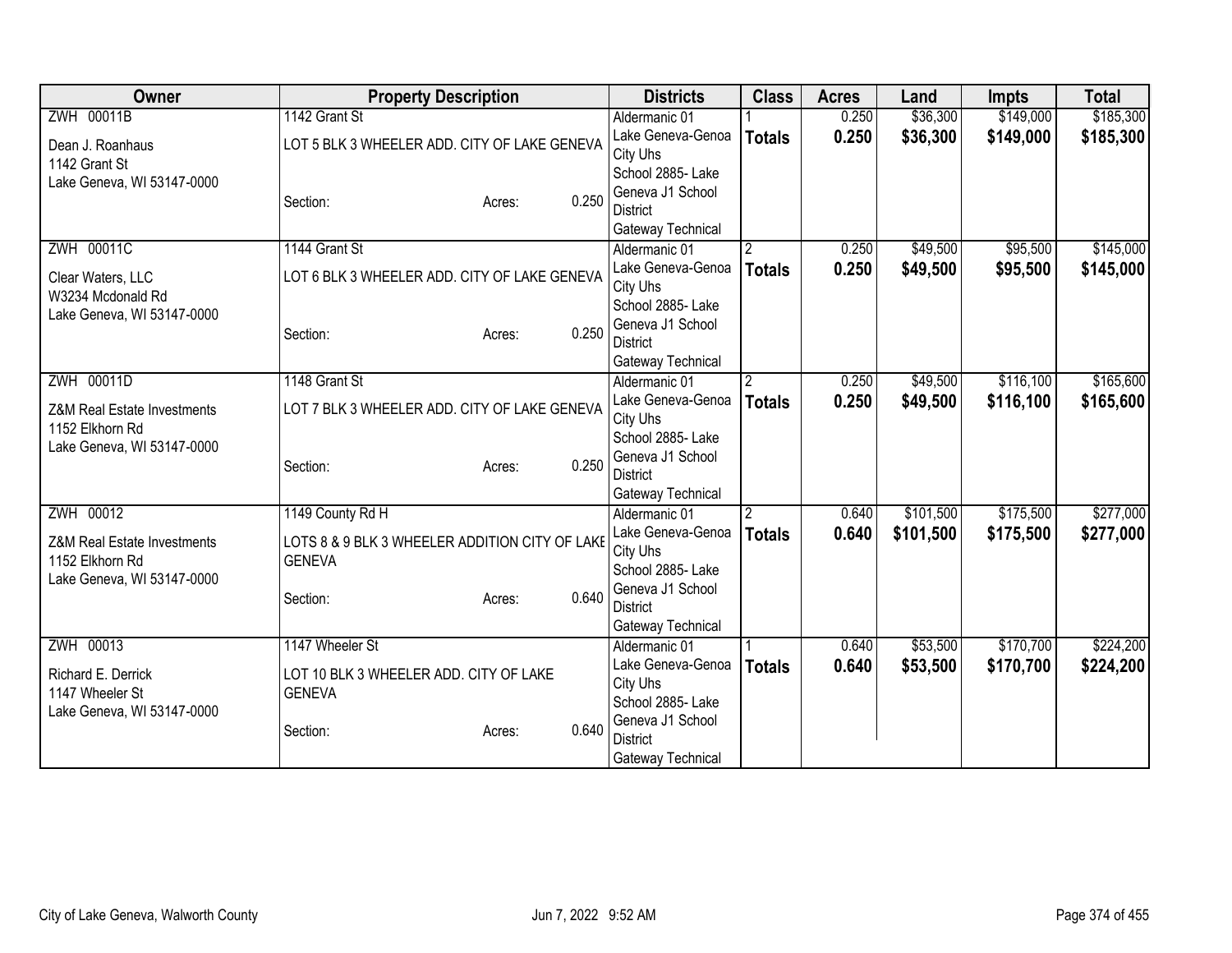| Owner                      | <b>Property Description</b>            |        |       | <b>Districts</b>                      | <b>Class</b>  | <b>Acres</b> | Land     | <b>Impts</b> | <b>Total</b> |
|----------------------------|----------------------------------------|--------|-------|---------------------------------------|---------------|--------------|----------|--------------|--------------|
| ZWH 00013A                 | 1137 Wheeler St                        |        |       | Aldermanic 01                         |               | 0.250        | \$36,300 | \$209,300    | \$245,600    |
| Alexander Hh H. Gygax      | LOT 11 BLK 3 WHEELER ADD. CITY OF LAKE |        |       | Lake Geneva-Genoa                     | <b>Totals</b> | 0.250        | \$36,300 | \$209,300    | \$245,600    |
| 1137 Wheeler St            | <b>GENEVA</b>                          |        |       | City Uhs                              |               |              |          |              |              |
| Lake Geneva, WI 53147      |                                        |        |       | School 2885- Lake                     |               |              |          |              |              |
|                            | Section:                               | Acres: | 0.250 | Geneva J1 School                      |               |              |          |              |              |
|                            |                                        |        |       | <b>District</b>                       |               |              |          |              |              |
|                            |                                        |        |       | Gateway Technical                     |               |              |          |              |              |
| ZWH 00014                  | 1127 Wheeler St                        |        |       | Aldermanic 01                         |               | 0.250        | \$36,300 | \$118,600    | \$154,900    |
| Nsd Holdings, LLC          | LOT 12 BLK 3 WHEELER ADD. CITY OF LAKE |        |       | Lake Geneva-Genoa                     | <b>Totals</b> | 0.250        | \$36,300 | \$118,600    | \$154,900    |
| 1127 Wheeler St            | <b>GENEVA</b>                          |        |       | City Uhs                              |               |              |          |              |              |
| Lake Geneva, WI 53147-0000 |                                        |        |       | School 2885- Lake<br>Geneva J1 School |               |              |          |              |              |
|                            | Section:                               | Acres: | 0.250 | <b>District</b>                       |               |              |          |              |              |
|                            |                                        |        |       | Gateway Technical                     |               |              |          |              |              |
| ZWH 00015                  | 1125 Wheeler St                        |        |       | Aldermanic 01                         |               | 0.250        | \$36,300 | \$141,700    | \$178,000    |
|                            |                                        |        |       | Lake Geneva-Genoa                     | <b>Totals</b> | 0.250        | \$36,300 | \$141,700    | \$178,000    |
| Jose Manuel Cruz Gutierrez | LOT 13 BLK 3 WHEELER ADD. CITY OF LAKE |        |       | City Uhs                              |               |              |          |              |              |
| 1125 Wheeler St            | <b>GENEVA</b>                          |        |       | School 2885- Lake                     |               |              |          |              |              |
| Lake Geneva, WI 53147      |                                        |        |       | Geneva J1 School                      |               |              |          |              |              |
|                            | Section:                               | Acres: | 0.250 | <b>District</b>                       |               |              |          |              |              |
|                            |                                        |        |       | Gateway Technical                     |               |              |          |              |              |
| ZWH 00016                  | 1123 Wheeler St                        |        |       | Aldermanic 01                         |               | 0.250        | \$36,300 | \$175,200    | \$211,500    |
| Teri L. Voss               | LOT 14 BLK 3 WHEELER ADD. CITY OF LAKE |        |       | Lake Geneva-Genoa                     | <b>Totals</b> | 0.250        | \$36,300 | \$175,200    | \$211,500    |
| 1123 Wheeler St            | <b>GENEVA</b>                          |        |       | City Uhs                              |               |              |          |              |              |
| Lake Geneva, WI 53147      |                                        |        |       | School 2885- Lake                     |               |              |          |              |              |
|                            | Section:                               | Acres: | 0.250 | Geneva J1 School                      |               |              |          |              |              |
|                            |                                        |        |       | <b>District</b>                       |               |              |          |              |              |
|                            |                                        |        |       | Gateway Technical                     |               |              |          |              |              |
| ZWH 00017                  | 1119 Wheeler St                        |        |       | Aldermanic 01                         |               | 0.250        | \$36,300 | \$140,900    | \$177,200    |
| Faith E Folmanlife Estate  | LOT 15 BLK 3 WHEELER ADD. CITY OF LAKE |        |       | Lake Geneva-Genoa                     | <b>Totals</b> | 0.250        | \$36,300 | \$140,900    | \$177,200    |
| 1119 Wheeler St            | <b>GENEVA</b>                          |        |       | City Uhs                              |               |              |          |              |              |
| Lake Geneva, WI 53147-0000 |                                        |        |       | School 2885-Lake                      |               |              |          |              |              |
|                            | Section:                               | Acres: | 0.250 | Geneva J1 School                      |               |              |          |              |              |
|                            |                                        |        |       | <b>District</b>                       |               |              |          |              |              |
|                            |                                        |        |       | Gateway Technical                     |               |              |          |              |              |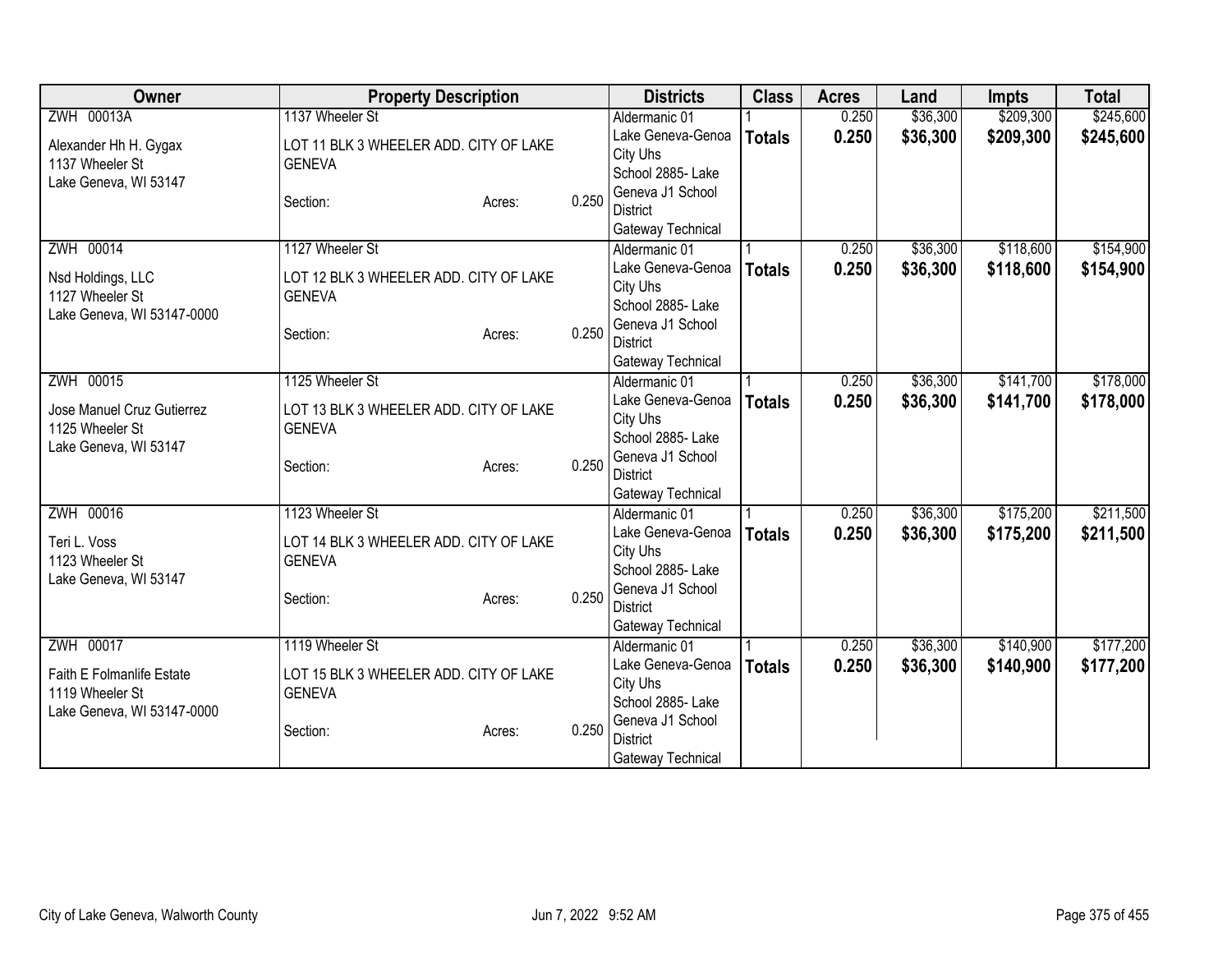| Owner                               | <b>Property Description</b>                         | <b>Districts</b>                   | <b>Class</b>  | <b>Acres</b> | Land     | <b>Impts</b> | <b>Total</b> |
|-------------------------------------|-----------------------------------------------------|------------------------------------|---------------|--------------|----------|--------------|--------------|
| ZWH 00018                           | 1120 Madison St                                     | Aldermanic 01                      |               | 0.360        | \$43,200 | \$139,400    | \$182,600    |
| Jon A. Yakes                        | LOTS 1 THRU 3 BLK 4 EXC THE N 80' OF THE E 130'     | Lake Geneva-Genoa                  | <b>Totals</b> | 0.360        | \$43,200 | \$139,400    | \$182,600    |
| N2501 Snake Rd                      | ALSO EXC ZWH 18B AS IN V 528 PG 75. WHEELER         | City Uhs                           |               |              |          |              |              |
| Lake Geneva, WI 53147-0000          | ADD CITY OF LAKE GENEVA                             | School 2885- Lake                  |               |              |          |              |              |
|                                     | 0.360<br>Section:<br>Acres:                         | Geneva J1 School                   |               |              |          |              |              |
|                                     |                                                     | <b>District</b>                    |               |              |          |              |              |
|                                     |                                                     | Gateway Technical                  |               |              |          |              |              |
| <b>ZWH 00018A</b>                   | 1130 Madison St                                     | Aldermanic 01                      |               | 0.240        | \$35,600 | \$191,500    | \$227,100    |
| Philip P. Palmeri                   | PT LOTS 1 & 2 BLK 4 DESC AS: COM NE COR LOT 1       | Lake Geneva-Genoa                  | <b>Totals</b> | 0.240        | \$35,600 | \$191,500    | \$227,100    |
| 5415 N Sheridan Rd                  | BLK 4, S ON E LN 80', W 130', N 80', E 130' TO POB. | City Uhs                           |               |              |          |              |              |
| Apt 2209                            | WHEELER ADD CITY OF LAKE GENEVA                     | School 2885- Lake                  |               |              |          |              |              |
| Chicago, IL 60640                   | 0.240<br>Section:<br>Acres:                         | Geneva J1 School                   |               |              |          |              |              |
|                                     |                                                     | <b>District</b>                    |               |              |          |              |              |
| ZWH 00018B                          | 1016 Grant St                                       | Gateway Technical<br>Aldermanic 01 |               | 0.160        | \$28,600 | \$159,700    | \$188,300    |
|                                     |                                                     | Lake Geneva-Genoa                  |               | 0.160        |          |              |              |
| Guadalupe Gomez                     | PT LOT 3 BLK 4 DESC AS COM NE COR LOT 4 BLK 4,      | City Uhs                           | <b>Totals</b> |              | \$28,600 | \$159,700    | \$188,300    |
| 1016 Grant St                       | S 100' E 68', N 100', W 68' TO POB. WHEELER ADD.    | School 2885- Lake                  |               |              |          |              |              |
| Lake Geneva, WI 53147-0000          | CITY OF LAKE GENEVA                                 | Geneva J1 School                   |               |              |          |              |              |
|                                     | 0.160<br>Section:<br>Acres:                         | <b>District</b>                    |               |              |          |              |              |
|                                     |                                                     | Gateway Technical                  |               |              |          |              |              |
| ZWH 00018C                          | 1022 Grant St                                       | Aldermanic 01                      |               | 0.250        | \$36,300 | \$132,000    | \$168,300    |
|                                     | LOT 4 BLK 4 WHEELER ADD. CITY OF LAKE GENEVA        | Lake Geneva-Genoa                  | <b>Totals</b> | 0.250        | \$36,300 | \$132,000    | \$168,300    |
| Joseph E. Freeman<br>5954 Bender Ct |                                                     | City Uhs                           |               |              |          |              |              |
| Burlington, WI 53105                |                                                     | School 2885- Lake                  |               |              |          |              |              |
|                                     | 0.250<br>Section:<br>Acres:                         | Geneva J1 School                   |               |              |          |              |              |
|                                     |                                                     | <b>District</b>                    |               |              |          |              |              |
|                                     |                                                     | Gateway Technical                  |               |              |          |              |              |
| ZWH 00019                           | 1026 Grant St                                       | Aldermanic 01                      |               | 0.250        | \$36,300 | \$160, 100   | \$196,400    |
| Dennis R. Dyon                      | LOT 5 BLK 4 WHEELER ADD .25 A M/L CITY OF LAKE      | Lake Geneva-Genoa                  | <b>Totals</b> | 0.250        | \$36,300 | \$160,100    | \$196,400    |
| 1026 Grant St                       | <b>GENEVA</b>                                       | City Uhs                           |               |              |          |              |              |
| Lake Geneva, WI 53147               |                                                     | School 2885- Lake                  |               |              |          |              |              |
|                                     | 0.250<br>Section:<br>Acres:                         | Geneva J1 School                   |               |              |          |              |              |
|                                     |                                                     | <b>District</b>                    |               |              |          |              |              |
|                                     |                                                     | Gateway Technical                  |               |              |          |              |              |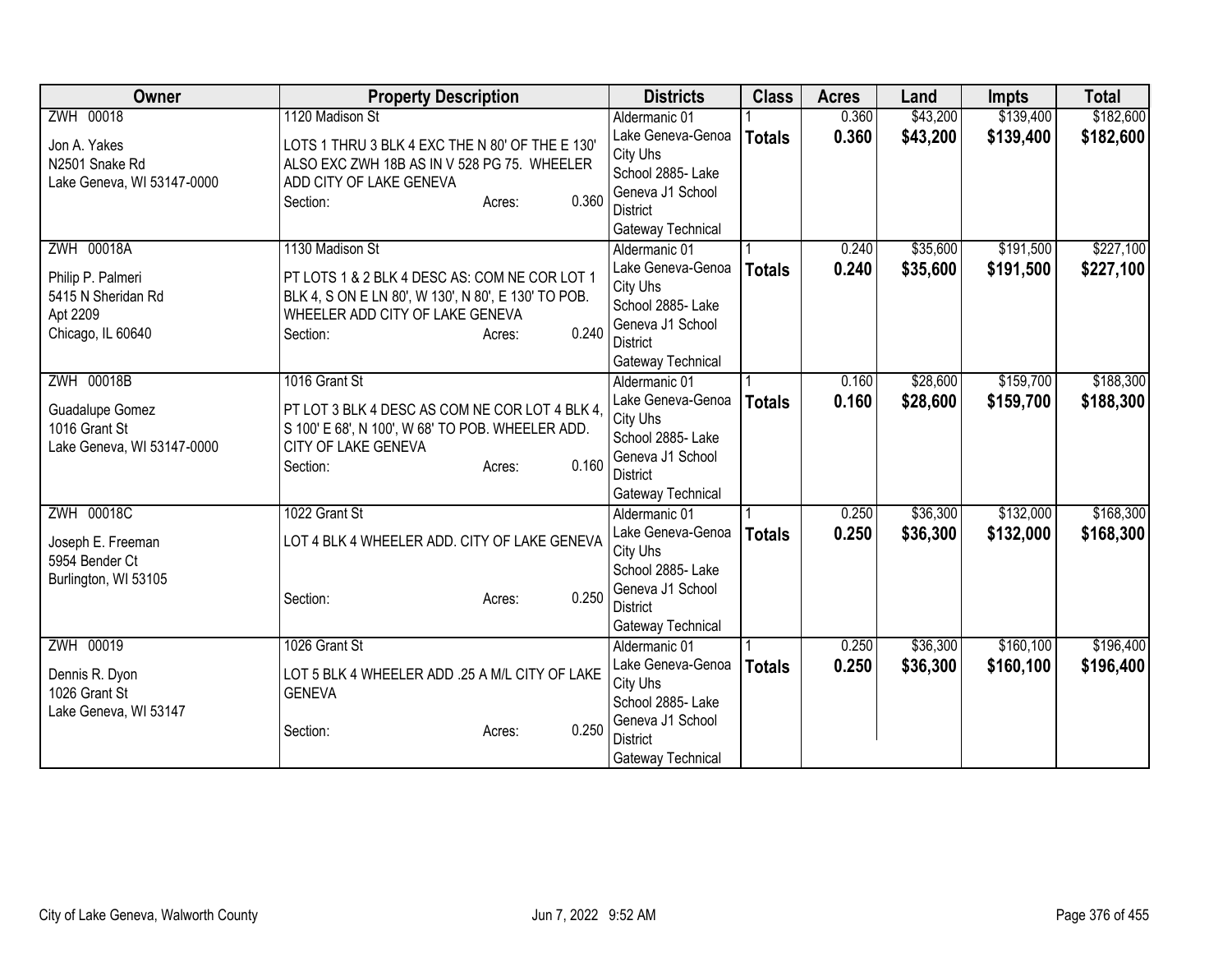| Owner                      | <b>Property Description</b>                   | <b>Districts</b>              | <b>Class</b>  | <b>Acres</b> | Land     | <b>Impts</b> | <b>Total</b> |
|----------------------------|-----------------------------------------------|-------------------------------|---------------|--------------|----------|--------------|--------------|
| ZWH 00020                  | 1090 Grant St                                 | Aldermanic 01                 |               | 0.250        | \$36,300 | \$221,400    | \$257,700    |
| Robert A. Sarnowski        | LOT 6 BLK 4 WHEELER ADD CITY OF LAKE GENEVA   | Lake Geneva-Genoa             | <b>Totals</b> | 0.250        | \$36,300 | \$221,400    | \$257,700    |
| 1090 Grant St              |                                               | City Uhs                      |               |              |          |              |              |
| Lake Geneva, WI 53147      |                                               | School 2885-Lake              |               |              |          |              |              |
|                            | 0.250<br>Section:<br>Acres:                   | Geneva J1 School              |               |              |          |              |              |
|                            |                                               | <b>District</b>               |               |              |          |              |              |
|                            |                                               | Gateway Technical             |               |              |          |              |              |
| ZWH 00020A                 | 1039 Wheeler St                               | Aldermanic 01                 |               | 0.250        | \$36,300 | \$144,400    | \$180,700    |
| Nancy J. Alberty           | LOT 7 BLK 4 WHEELER ADD. CITY OF LAKE GENEVA  | Lake Geneva-Genoa             | <b>Totals</b> | 0.250        | \$36,300 | \$144,400    | \$180,700    |
| 1039 Wheeler St            |                                               | City Uhs<br>School 2885- Lake |               |              |          |              |              |
| Lake Geneva, WI 53147-0000 |                                               | Geneva J1 School              |               |              |          |              |              |
|                            | 0.250<br>Section:<br>Acres:                   | <b>District</b>               |               |              |          |              |              |
|                            |                                               | Gateway Technical             |               |              |          |              |              |
| ZWH 00021                  | 1033 Wheeler St                               | Aldermanic 01                 |               | 0.250        | \$36,300 | \$128,700    | \$165,000    |
|                            |                                               | Lake Geneva-Genoa             | <b>Totals</b> | 0.250        | \$36,300 | \$128,700    | \$165,000    |
| Mohammed Benyamina         | LOT 8 BLK 4 WHEELER ADD CITY OF LAKE GENEVA   | City Uhs                      |               |              |          |              |              |
| 1033 Wheeler St            |                                               | School 2885- Lake             |               |              |          |              |              |
| Lake Geneva, WI 53147      |                                               | Geneva J1 School              |               |              |          |              |              |
|                            | 0.250<br>Section:<br>Acres:                   | <b>District</b>               |               |              |          |              |              |
|                            |                                               | Gateway Technical             |               |              |          |              |              |
| ZWH 00021A                 | 1023 Wheeler St                               | Aldermanic 01                 |               | 0.250        | \$36,300 | \$209,000    | \$245,300    |
| James L. Flower            | LOT 9 BLK 4 WHEELER ADD CITY OF LAKE GENEVA   | Lake Geneva-Genoa             | <b>Totals</b> | 0.250        | \$36,300 | \$209,000    | \$245,300    |
| 533 Haskins St             |                                               | City Uhs                      |               |              |          |              |              |
| Lake Geneva, WI 53147-0000 |                                               | School 2885- Lake             |               |              |          |              |              |
|                            | 0.250<br>Section:<br>Acres:                   | Geneva J1 School              |               |              |          |              |              |
|                            |                                               | <b>District</b>               |               |              |          |              |              |
|                            |                                               | Gateway Technical             |               |              |          |              |              |
| ZWH 00022                  | 1015 Wheeler St                               | Aldermanic 01                 |               | 0.310        | \$40,300 | \$195,800    | \$236,100    |
| Dorothy A. Meister         | LOT 10 BLK 4 & W 16' LOT 11 BLK 4 WHEELER ADD | Lake Geneva-Genoa             | <b>Totals</b> | 0.310        | \$40,300 | \$195,800    | \$236,100    |
| 1015 Wheeler St            | CITY OF LAKE GENEVA                           | City Uhs                      |               |              |          |              |              |
| Lake Geneva, WI 53147-0000 |                                               | School 2885- Lake             |               |              |          |              |              |
|                            | 0.310<br>Section:<br>Acres:                   | Geneva J1 School              |               |              |          |              |              |
|                            |                                               | <b>District</b>               |               |              |          |              |              |
|                            |                                               | Gateway Technical             |               |              |          |              |              |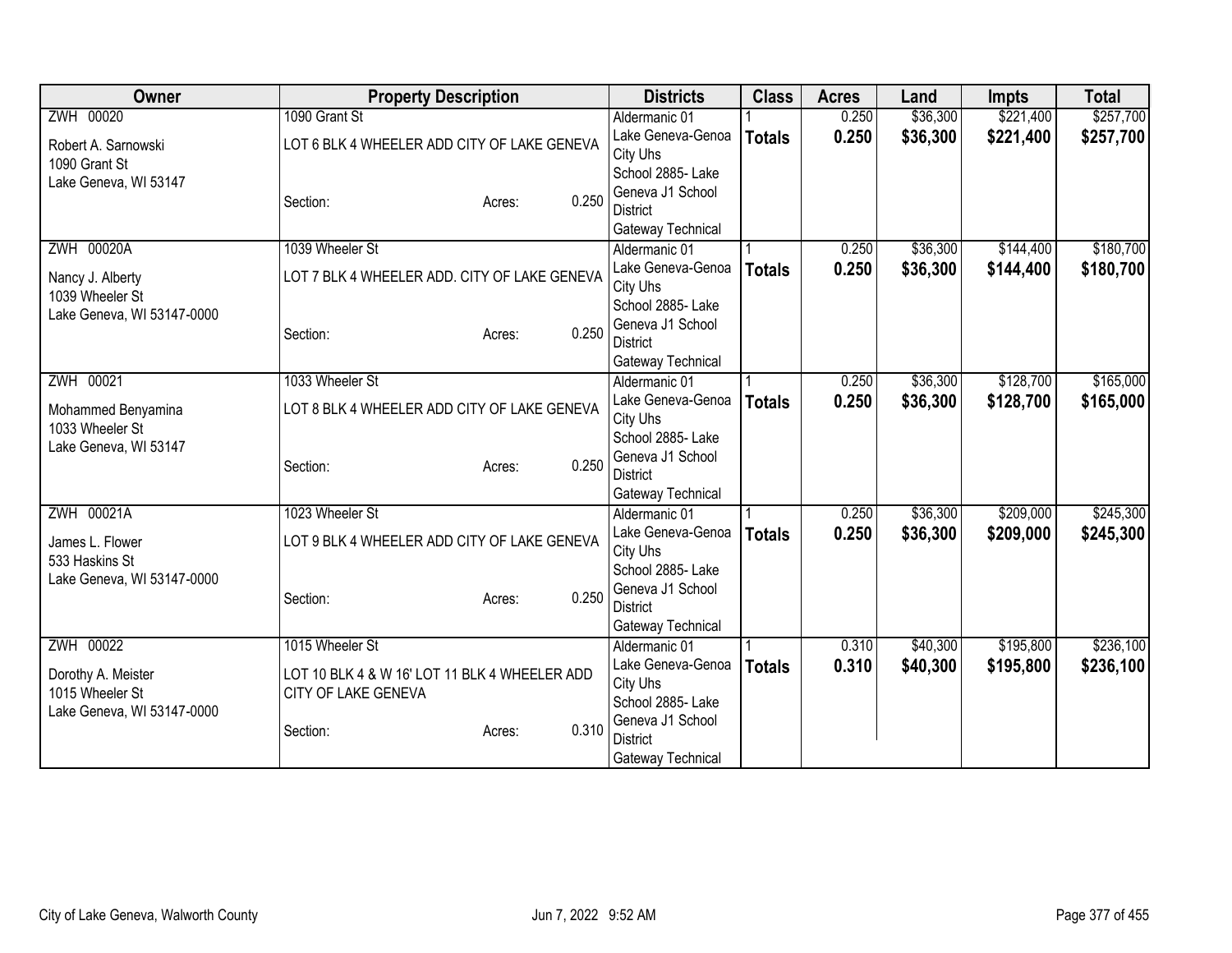| Owner                                                                      | <b>Property Description</b>                                                                                                                                   | <b>Districts</b>                                                                                               | <b>Class</b>  | <b>Acres</b> | Land     | <b>Impts</b> | <b>Total</b> |
|----------------------------------------------------------------------------|---------------------------------------------------------------------------------------------------------------------------------------------------------------|----------------------------------------------------------------------------------------------------------------|---------------|--------------|----------|--------------|--------------|
| ZWH 00023                                                                  | 1009 Wheeler St                                                                                                                                               | Aldermanic 01                                                                                                  |               | 0.190        | \$31,500 | \$164,100    | \$195,600    |
| Don K. Newsome<br>1009 Wheeler St                                          | E 50' LOT 11 BLK 4 WHEELER ADD CITY OF LAKE<br><b>GENEVA</b>                                                                                                  | Lake Geneva-Genoa<br>City Uhs<br>School 2885- Lake                                                             | <b>Totals</b> | 0.190        | \$31,500 | \$164,100    | \$195,600    |
| Lake Geneva, WI 53147-0000                                                 | 0.190<br>Section:<br>Acres:                                                                                                                                   | Geneva J1 School<br><b>District</b><br>Gateway Technical                                                       |               |              |          |              |              |
| ZWH 00024                                                                  | 1001 Wheeler St                                                                                                                                               | Aldermanic 01                                                                                                  |               | 0.250        | \$36,300 | \$161,900    | \$198,200    |
| James King<br>1001 Wheeler St<br>Lake Geneva, WI 53147                     | LOT 12 BLK 4 WHEELER ADD. CITY OF LAKE<br><b>GENEVA</b><br>0.250<br>Section:<br>Acres:                                                                        | Lake Geneva-Genoa<br>City Uhs<br>School 2885- Lake<br>Geneva J1 School<br><b>District</b>                      | <b>Totals</b> | 0.250        | \$36,300 | \$161,900    | \$198,200    |
|                                                                            |                                                                                                                                                               | Gateway Technical                                                                                              |               |              |          |              |              |
| <b>ZWHH 00001A</b>                                                         | 941 Woodridge Ct                                                                                                                                              | Aldermanic 01                                                                                                  |               | 0.000        | \$13,900 | \$150,900    | \$164,800    |
| Donald G. Riddle<br>941 Woodridge Ct Ut 1a<br>Lake Geneva, WI 53147        | UNIT 1A WHISPERING HILLS CONDO RECORDED IN<br>VOL 298 RECORDS PG 429 WCR. EXC FOR ST. CITY<br>OF LAKE GENEVA OUT OF ZYUP 00045<br>0.000<br>Section:<br>Acres: | Lake Geneva-Genoa<br>City Uhs<br>School 2885- Lake<br>Geneva J1 School<br><b>District</b><br>Gateway Technical | <b>Totals</b> | 0.000        | \$13,900 | \$150,900    | \$164,800    |
| <b>ZWHH 00001B</b>                                                         | 941 Woodridge Ct                                                                                                                                              | Aldermanic 01                                                                                                  |               | 0.000        | \$13,900 | \$121,500    | \$135,400    |
| Daniel J Valluzzi Trust<br>13654 13654 W Dublin Dr<br>Homer Glen, IL 60491 | UNIT 1B WHISPERING HILLS CONDO RECORDED IN<br>VOL 298 RECORDS PG 429 WCR EXC LAND FOR ST.<br>CITY OF LAKE GENEVA<br>0.000<br>Section:<br>Acres:               | Lake Geneva-Genoa<br>City Uhs<br>School 2885- Lake<br>Geneva J1 School<br><b>District</b><br>Gateway Technical | <b>Totals</b> | 0.000        | \$13,900 | \$121,500    | \$135,400    |
| <b>ZWHH 00001C</b>                                                         | 941 Woodridge Ct                                                                                                                                              | Aldermanic 01                                                                                                  |               | 0.000        | \$13,900 | \$150,900    | \$164,800    |
| Pamela Predick Trust<br>2023 Green Meadow Dr<br>Delavan, WI 53115          | UNIT 1C WHISPERING HILLS CONDO RECORDED IN<br>VOL 298 RECORDS PG 429 WCR. EXC LAND FOR ST<br>CITY OF LAKE GENEVA<br>0.000<br>Section:<br>Acres:               | Lake Geneva-Genoa<br>City Uhs<br>School 2885- Lake<br>Geneva J1 School<br><b>District</b><br>Gateway Technical | <b>Totals</b> | 0.000        | \$13,900 | \$150,900    | \$164,800    |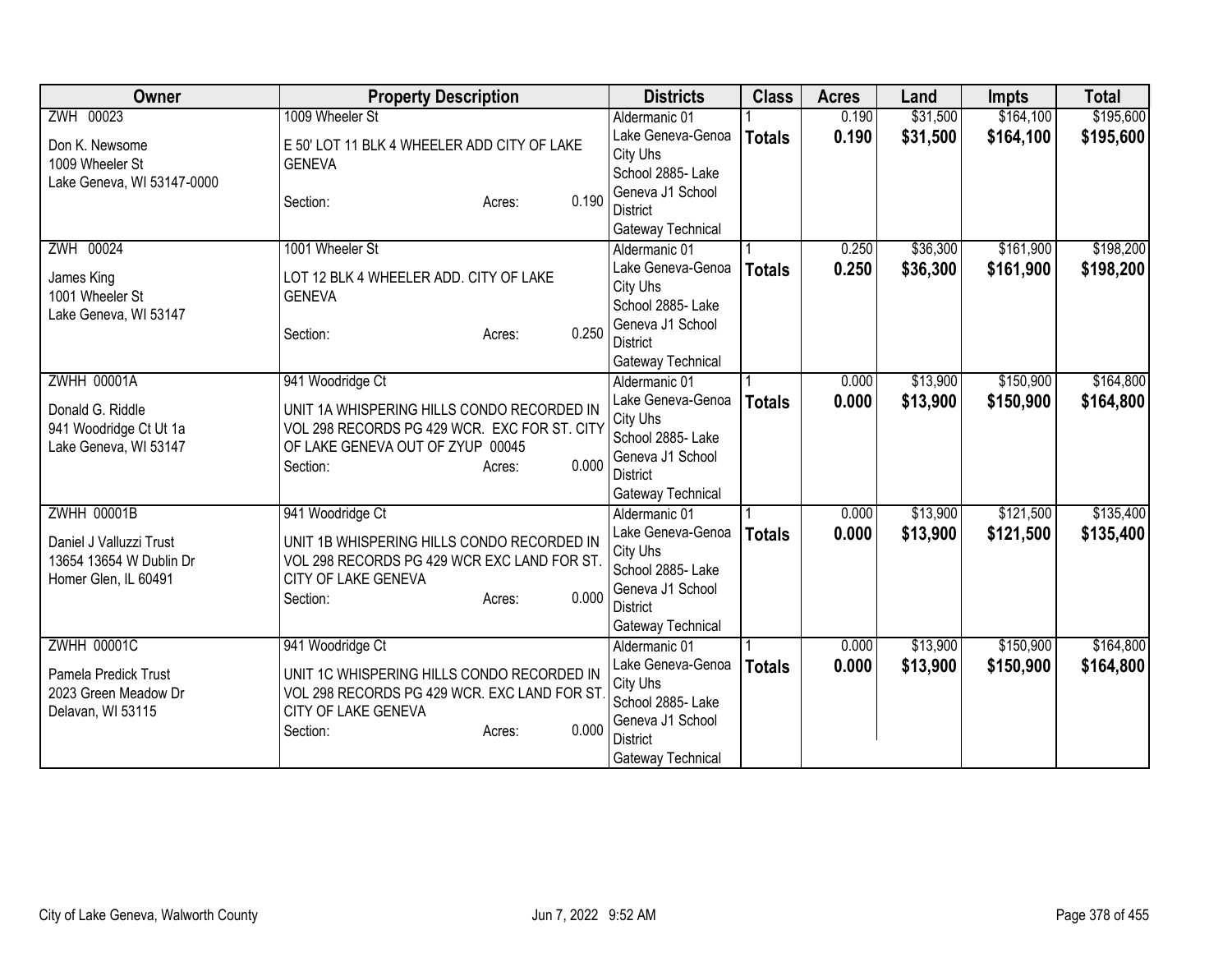| Owner                                                                                          | <b>Property Description</b>                                                                                                                                          | <b>Districts</b>                                                                                                                | <b>Class</b>  | <b>Acres</b>   | Land                 | <b>Impts</b>           | <b>Total</b>           |
|------------------------------------------------------------------------------------------------|----------------------------------------------------------------------------------------------------------------------------------------------------------------------|---------------------------------------------------------------------------------------------------------------------------------|---------------|----------------|----------------------|------------------------|------------------------|
| <b>ZWHH 00001D</b>                                                                             | 941 Woodridge Ct                                                                                                                                                     | Aldermanic 01                                                                                                                   |               | 0.000          | \$13,900             | \$121,500              | \$135,400              |
| Hai Yan Ye<br>941 Woodridge Ct<br>#1d<br>Lake Geneva, WI 53147-0000                            | UNIT 1D WHISPERING HILLS CONDO RECORDED IN<br>VOL 298 RECORDS PG 429 WCR. EXC LAND FOR ST<br>CITY OF LAKE GENEVA<br>0.000<br>Section:<br>Acres:                      | Lake Geneva-Genoa<br>City Uhs<br>School 2885- Lake<br>Geneva J1 School<br><b>District</b>                                       | <b>Totals</b> | 0.000          | \$13,900             | \$121,500              | \$135,400              |
|                                                                                                |                                                                                                                                                                      | Gateway Technical                                                                                                               |               |                |                      |                        |                        |
| <b>ZWHH 00002A</b><br>Carmen & Georgia Mascio<br>1714 N 73rd Ct<br>Elmwood Park, IL 60635-0000 | 943 Woodridge Ct<br>UNIT 2A WHISPERING HILLS CONDO RECORDED IN<br>VOL 298 RECORDS PG 429 WCR. EXC LAND FOR ST.<br>CITY OF LAKE GENEVA<br>0.000<br>Section:<br>Acres: | Aldermanic 01<br>Lake Geneva-Genoa<br>City Uhs<br>School 2885- Lake<br>Geneva J1 School<br><b>District</b><br>Gateway Technical | <b>Totals</b> | 0.000<br>0.000 | \$13,900<br>\$13,900 | \$150,900<br>\$150,900 | \$164,800<br>\$164,800 |
| <b>ZWHH 00002B</b>                                                                             | 943 Woodridge Ct                                                                                                                                                     | Aldermanic 01                                                                                                                   |               | 0.000          | \$13,900             | \$121,500              | \$135,400              |
| Christen A. Olsen<br>943 Woodridge Ct Ut 2b<br>Lake Geneva, WI 53147-0000                      | UNIT 2B WHISPERING HILLS CONDO RECORDED IN<br>VOL 298 RECORDS PG 429 WCR. EXC LAND FOR ST<br>CITY OF LAKE GENEVA<br>0.000<br>Section:<br>Acres:                      | Lake Geneva-Genoa<br>City Uhs<br>School 2885- Lake<br>Geneva J1 School<br><b>District</b><br>Gateway Technical                  | <b>Totals</b> | 0.000          | \$13,900             | \$121,500              | \$135,400              |
| <b>ZWHH 00002C</b>                                                                             | 943 Woodridge Ct                                                                                                                                                     | Aldermanic 01                                                                                                                   |               | 0.000          | \$13,900             | \$168,600              | \$182,500              |
| Daniel Zuccarelli<br>11919 Somerset Rd<br>Orland Park, IL 60467                                | UNIT 2C WHISPERING HILLS CONDO RECORDED IN<br>VOL 298 RECORDS PG 429 WCR. EXC LAND FOR ST<br>CITY OF LAKE GENEVA<br>0.000<br>Section:<br>Acres:                      | Lake Geneva-Genoa<br>City Uhs<br>School 2885- Lake<br>Geneva J1 School<br><b>District</b><br>Gateway Technical                  | <b>Totals</b> | 0.000          | \$13,900             | \$168,600              | \$182,500              |
| <b>ZWHH 00002D</b>                                                                             | 943 Woodridge Ct                                                                                                                                                     | Aldermanic 01                                                                                                                   |               | 0.000          | \$13,900             | \$121,500              | \$135,400              |
| Ann M. Malone<br>5924 N Washtenaw<br>Chicago, IL 60659-0000                                    | UNIT 2D WHISPERING HILLS CONDO RECORDED IN<br>VOL 298 RECORDS PG 429 WCR. EXC LAND FOR ST<br>CITY OF LAKE GENEVA<br>0.000<br>Section:<br>Acres:                      | Lake Geneva-Genoa<br>City Uhs<br>School 2885- Lake<br>Geneva J1 School<br><b>District</b><br>Gateway Technical                  | <b>Totals</b> | 0.000          | \$13,900             | \$121,500              | \$135,400              |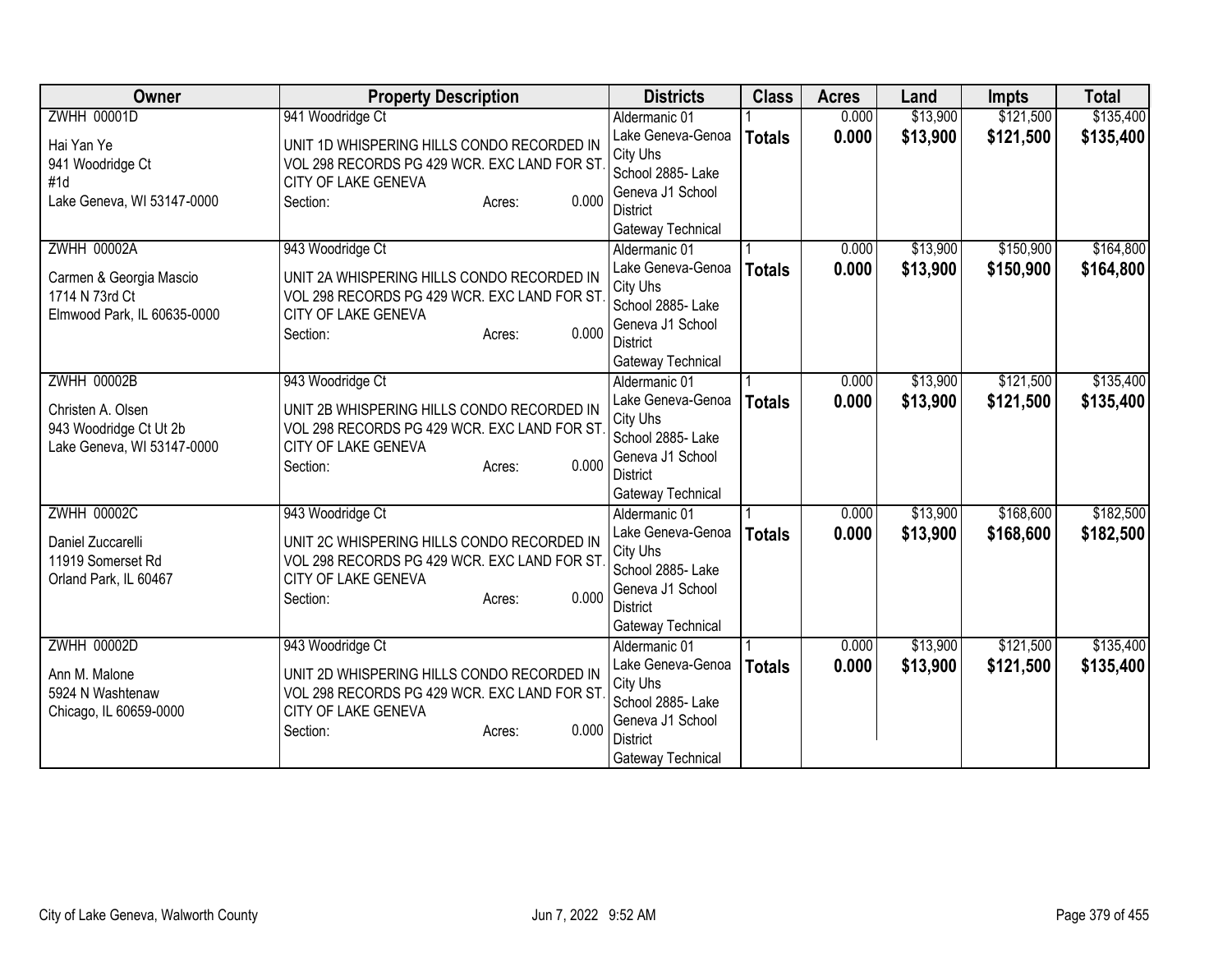| Owner                                                                                                    | <b>Property Description</b>                                                                                                                                          | <b>Districts</b>                                                                                                                | <b>Class</b>  | <b>Acres</b>   | Land                 | <b>Impts</b>           | <b>Total</b>           |
|----------------------------------------------------------------------------------------------------------|----------------------------------------------------------------------------------------------------------------------------------------------------------------------|---------------------------------------------------------------------------------------------------------------------------------|---------------|----------------|----------------------|------------------------|------------------------|
| <b>ZWHH 00003A</b>                                                                                       | 945 Woodridge Ct                                                                                                                                                     | Aldermanic 01                                                                                                                   |               | 0.000          | \$13,900             | \$144,800              | \$158,700              |
| Cynthia L. Staggs<br>945 Woodridge Ct 3a<br>Lake Geneva, WI 53147                                        | UNIT 3A WHISPERING HILLS CONDO RECORDED IN<br>VOL 298 RECORDS PG 429 WCR. EXC LAND FOR ST<br><b>CITY OF LAKE GENEVA</b>                                              | Lake Geneva-Genoa<br>City Uhs<br>School 2885- Lake<br>Geneva J1 School                                                          | <b>Totals</b> | 0.000          | \$13,900             | \$144,800              | \$158,700              |
|                                                                                                          | 0.000<br>Section:<br>Acres:                                                                                                                                          | <b>District</b><br>Gateway Technical                                                                                            |               |                |                      |                        |                        |
| <b>ZWHH 00003B</b><br>Blue Water Investments, LLC<br>N1838 Sidney Smith Ln<br>Lake Geneva, WI 53147-0000 | 945 Woodridge Ct<br>UNIT 3B WHISPERING HILLS CONDO RECORDED IN<br>VOL 298 RECORDS PG 429 WCR. EXC LAND FOR ST.<br>CITY OF LAKE GENEVA<br>0.000<br>Section:<br>Acres: | Aldermanic 01<br>Lake Geneva-Genoa<br>City Uhs<br>School 2885- Lake<br>Geneva J1 School<br><b>District</b><br>Gateway Technical | <b>Totals</b> | 0.000<br>0.000 | \$13,900<br>\$13,900 | \$121,500<br>\$121,500 | \$135,400<br>\$135,400 |
| <b>ZWHH 00003C</b><br>Rick J. Spano<br>945 Woodridge Ct Ut 3c<br>Lake Geneva, WI 53147                   | 945 Woodridge Ct<br>UNIT 3C WHISPERING HILLS CONDO RECORDED IN<br>VOL 298 RECORDS PG 429 WCR. EXC LAND FOR ST<br>CITY OF LAKE GENEVA<br>0.000<br>Section:<br>Acres:  | Aldermanic 01<br>Lake Geneva-Genoa<br>City Uhs<br>School 2885- Lake<br>Geneva J1 School<br><b>District</b><br>Gateway Technical | <b>Totals</b> | 0.000<br>0.000 | \$13,900<br>\$13,900 | \$150,900<br>\$150,900 | \$164,800<br>\$164,800 |
| <b>ZWHH 00003D</b><br>Thomas Dinardo<br>1107 S Oakland Ave<br>Villa Park, IL 60181                       | 945 Woodridge Ct<br>UNIT 3D WHISPERING HILLS CONDO RECORDED IN<br>VOL 298 RECORDS PG 429 WCR. EXC LAND FOR ST<br>CITY OF LAKE GENEVA<br>0.000<br>Section:<br>Acres:  | Aldermanic 01<br>Lake Geneva-Genoa<br>City Uhs<br>School 2885- Lake<br>Geneva J1 School<br><b>District</b><br>Gateway Technical | <b>Totals</b> | 0.000<br>0.000 | \$13,900<br>\$13,900 | \$121,500<br>\$121,500 | \$135,400<br>\$135,400 |
| <b>ZWHH 00004A</b><br>Julia Smith<br>948 Woodridge Ct #1<br>Lake Geneva, WI 53147                        | 948 Woodridge Ct<br>UNIT 4A WHISPERING HILLS CONDO RECORDED IN<br>VOL 298 RECORDS PG 429 WCR. EXC LAND FOR ST<br>CITY OF LAKE GENEVA<br>0.000<br>Section:<br>Acres:  | Aldermanic 01<br>Lake Geneva-Genoa<br>City Uhs<br>School 2885- Lake<br>Geneva J1 School<br><b>District</b><br>Gateway Technical | <b>Totals</b> | 0.000<br>0.000 | \$13,900<br>\$13,900 | \$150,900<br>\$150,900 | \$164,800<br>\$164,800 |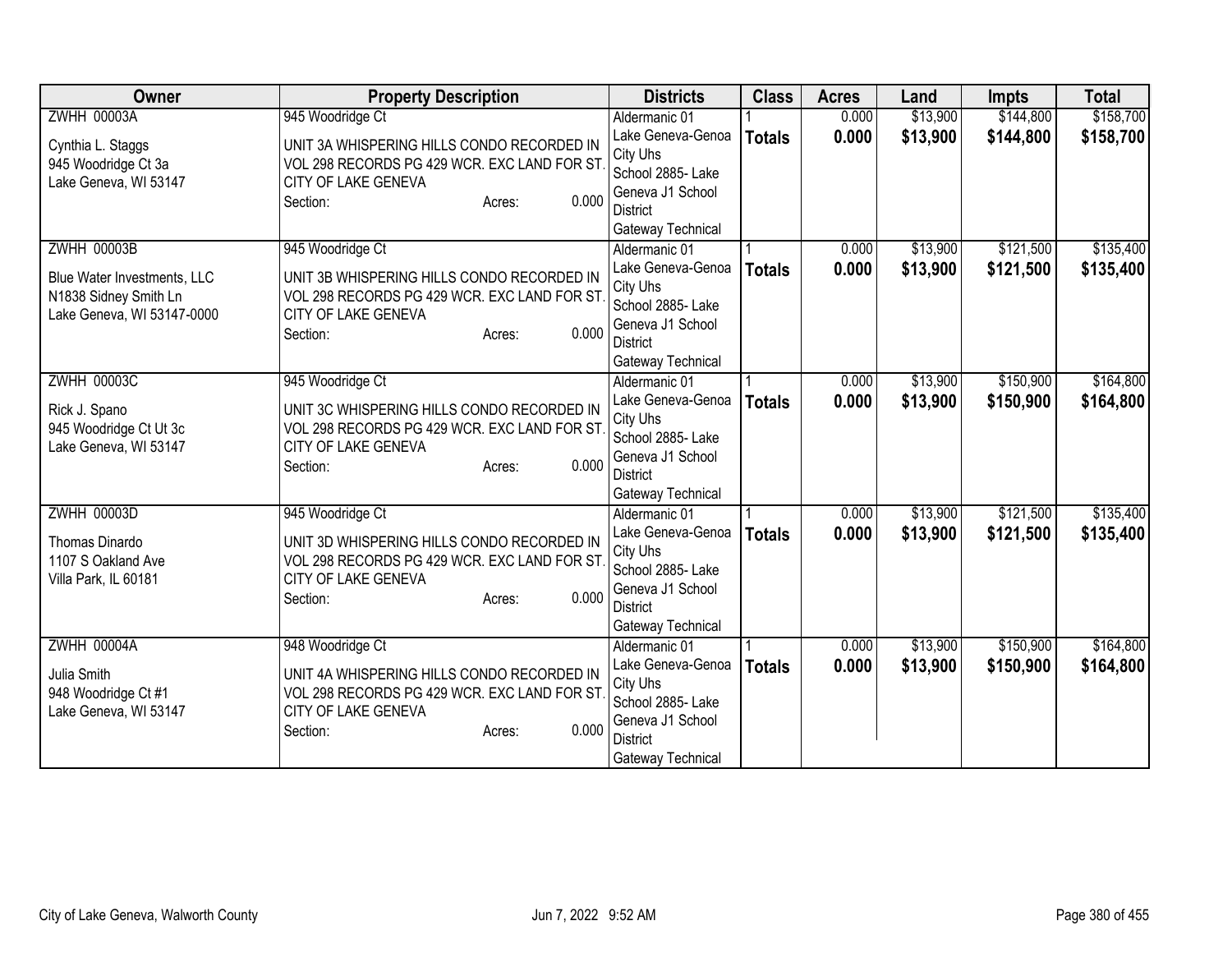| <b>Owner</b>                                                                                        | <b>Property Description</b>                                                                                                                                          | <b>Districts</b>                                                                                                                | <b>Class</b>  | <b>Acres</b>   | Land                 | <b>Impts</b>           | <b>Total</b>           |
|-----------------------------------------------------------------------------------------------------|----------------------------------------------------------------------------------------------------------------------------------------------------------------------|---------------------------------------------------------------------------------------------------------------------------------|---------------|----------------|----------------------|------------------------|------------------------|
| <b>ZWHH 00004B</b>                                                                                  | 948 Woodridge Ct                                                                                                                                                     | Aldermanic 01                                                                                                                   |               | 0.000          | \$13,900             | \$121,500              | \$135,400              |
| Sisters of St Joseph of Lagrange<br>1515 W Ogden Ave<br>Lagrange Park, IL 60525-1721                | UNIT 4B WHISPERING HILLS CONDO RECORDED IN<br>VOL 298 RECORDS PG 429 WCR. EXC LAND FOR ST<br>CITY OF LAKE GENEVA<br>0.000<br>Section:<br>Acres:                      | Lake Geneva-Genoa<br>City Uhs<br>School 2885- Lake<br>Geneva J1 School<br><b>District</b>                                       | <b>Totals</b> | 0.000          | \$13,900             | \$121,500              | \$135,400              |
|                                                                                                     |                                                                                                                                                                      | Gateway Technical                                                                                                               |               |                |                      |                        |                        |
| <b>ZWHH 00004C</b><br>Lee A. Sodaro<br>123 Acacia Cir<br>Apt 502<br>Indian Head Park, IL 60525-9044 | 948 Woodridge Ct<br>UNIT 4C WHISPERING HILLS CONDO RECORDED IN<br>VOL 298 RECORDS PG 429 WCR. EXC LAND FOR ST.<br>CITY OF LAKE GENEVA<br>0.000<br>Section:<br>Acres: | Aldermanic 01<br>Lake Geneva-Genoa<br>City Uhs<br>School 2885- Lake<br>Geneva J1 School<br><b>District</b><br>Gateway Technical | <b>Totals</b> | 0.000<br>0.000 | \$13,900<br>\$13,900 | \$150,900<br>\$150,900 | \$164,800<br>\$164,800 |
| <b>ZWHH 00004D</b>                                                                                  | 948 Woodridge Ct                                                                                                                                                     | Aldermanic 01                                                                                                                   |               | 0.000          | \$13,900             | \$121,500              | \$135,400              |
| Brittany A. Harris<br>3012 Canyon Links Dr<br>Park City, UT 84098                                   | UNIT 4D WHISPERING HILLS CONDO RECORDED IN<br>VOL 298 RECORDS PG 429 WCR. EXC LAND FOR ST<br>CITY OF LAKE GENEVA<br>0.000<br>Section:<br>Acres:                      | Lake Geneva-Genoa<br>City Uhs<br>School 2885- Lake<br>Geneva J1 School<br><b>District</b><br>Gateway Technical                  | <b>Totals</b> | 0.000          | \$13,900             | \$121,500              | \$135,400              |
| <b>ZWHH 00005A</b>                                                                                  | 950 Woodridge Ct                                                                                                                                                     | Aldermanic 01                                                                                                                   |               | 0.000          | \$13,900             | \$150,900              | \$164,800              |
| Thomas P. Michael<br>1050 E Division St<br>Lombard, IL 60148                                        | UNIT 5A WHISPERING HILLS CONDO RECORDED IN<br>VOL 298 RECORDS PG 429 WCR. EXC LAND FOR ST<br>CITY OF LAKE GENEVA<br>0.000<br>Section:<br>Acres:                      | Lake Geneva-Genoa<br>City Uhs<br>School 2885- Lake<br>Geneva J1 School<br><b>District</b><br>Gateway Technical                  | <b>Totals</b> | 0.000          | \$13,900             | \$150,900              | \$164,800              |
| <b>ZWHH 00005B</b>                                                                                  | 950 Woodridge Ct                                                                                                                                                     | Aldermanic 01                                                                                                                   |               | 0.000          | \$13,900             | \$121,500              | \$135,400              |
| James V. Zizzo<br>208 Regency Ct W<br>St Charles, IL 60175                                          | UNIT 5B WHISPERING HILLS CONDO RECORDED IN<br>VOL 298 RECORDS PG 429 WCR. EXC LAND FOR ST<br>CITY OF LAKE GENEVA<br>0.000<br>Section:<br>Acres:                      | Lake Geneva-Genoa<br>City Uhs<br>School 2885- Lake<br>Geneva J1 School<br><b>District</b><br>Gateway Technical                  | <b>Totals</b> | 0.000          | \$13,900             | \$121,500              | \$135,400              |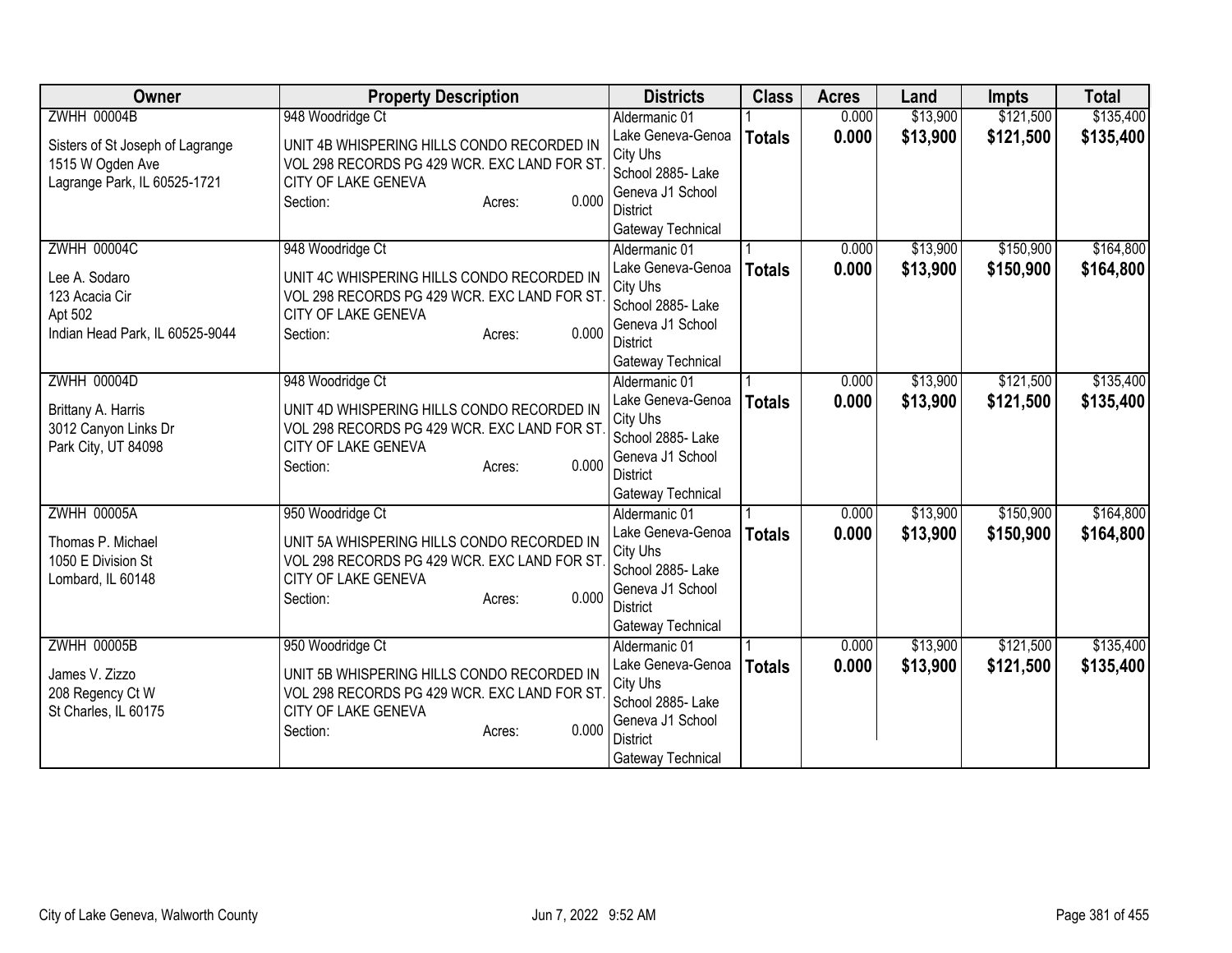| Owner                                                                                                   | <b>Property Description</b>                                                                                                                                           | <b>Districts</b>                                                                                                                | <b>Class</b>  | <b>Acres</b>   | Land                 | <b>Impts</b>           | <b>Total</b>           |
|---------------------------------------------------------------------------------------------------------|-----------------------------------------------------------------------------------------------------------------------------------------------------------------------|---------------------------------------------------------------------------------------------------------------------------------|---------------|----------------|----------------------|------------------------|------------------------|
| <b>ZWHH 00005C</b>                                                                                      | 950 Woodridge Ct                                                                                                                                                      | Aldermanic 01                                                                                                                   |               | 0.000          | \$13,900             | \$150,900              | \$164,800              |
| Andre Walker<br>N7447 Hamms Rd<br>Burlington, WI 53105                                                  | UNIT 5C WHISPERING HILLS CONDO RECORDED IN<br>VOL 298 RECORDS PG 429 WCR. EXC LAND FOR ST<br>CITY OF LAKE GENEVA<br>0.000<br>Section:<br>Acres:                       | Lake Geneva-Genoa<br>City Uhs<br>School 2885- Lake<br>Geneva J1 School<br><b>District</b><br>Gateway Technical                  | <b>Totals</b> | 0.000          | \$13,900             | \$150,900              | \$164,800              |
| <b>ZWHH 00005D</b><br>Hilda Borrero Vonholdt<br>950 Woodridge Ct Ut 5d<br>Lake Geneva, WI 53147         | 950 Woodridge Ct<br>UNIT 5D WHISPERING HILLS CONDO RECORDED IN<br>VOL 298 RECORDS PG 429 WCR. EXC LAND FOR ST<br>CITY OF LAKE GENEVA<br>0.000<br>Section:<br>Acres:   | Aldermanic 01<br>Lake Geneva-Genoa<br>City Uhs<br>School 2885- Lake<br>Geneva J1 School<br><b>District</b><br>Gateway Technical | <b>Totals</b> | 0.000<br>0.000 | \$13,900<br>\$13,900 | \$121,500<br>\$121,500 | \$135,400<br>\$135,400 |
| <b>ZWHH 00006A</b><br>David Wayne Devries Trust<br>1447 La Salle St<br>Unit 6a<br>Lake Geneva, WI 53147 | 1447 La Salle St<br>UNIT 6A WHISPERING HILLS CONDO RECORDED IN<br>VOL 298 RECORDS PG 429 WCR. EXC LAND FOR ST<br>CITY OF LAKE GENEVA<br>0.000<br>Section:<br>Acres:   | Aldermanic 01<br>Lake Geneva-Genoa<br>City Uhs<br>School 2885- Lake<br>Geneva J1 School<br><b>District</b><br>Gateway Technical | <b>Totals</b> | 0.000<br>0.000 | \$13,900<br>\$13,900 | \$121,500<br>\$121,500 | \$135,400<br>\$135,400 |
| <b>ZWHH 00006B</b><br>Ellen Garb<br>1447 Lasalle<br>Ut 6b<br>Lake Geneva, WI 53147-0000                 | 1447 La Salle St<br>UNIT 6B WHISPERING HILLS CONDO RECORDED IN<br>VOL 298 RECORDS PG 429 WCR. EXC LAND FOR ST<br>CITY OF LAKE GENEVA<br>0.000<br>Section:<br>Acres:   | Aldermanic 01<br>Lake Geneva-Genoa<br>City Uhs<br>School 2885- Lake<br>Geneva J1 School<br><b>District</b><br>Gateway Technical | <b>Totals</b> | 0.000<br>0.000 | \$13,900<br>\$13,900 | \$121,500<br>\$121,500 | \$135,400<br>\$135,400 |
| <b>ZWHH 00006C</b><br>Brandon M. Hoagland<br>1447 Lasalle St #6c<br>Lake Geneva, WI 53147-0000          | 1447 La Salle St<br>UNIT 6C WHISPERING HILLS CONDO RECORDED IN<br>VOL 298 RECORDS PG 429 WCR. EXC. LAND FOR<br>ST. CITY OF LAKE GENEVA<br>0.000<br>Section:<br>Acres: | Aldermanic 01<br>Lake Geneva-Genoa<br>City Uhs<br>School 2885- Lake<br>Geneva J1 School<br><b>District</b><br>Gateway Technical | <b>Totals</b> | 0.000<br>0.000 | \$13,900<br>\$13,900 | \$150,900<br>\$150,900 | \$164,800<br>\$164,800 |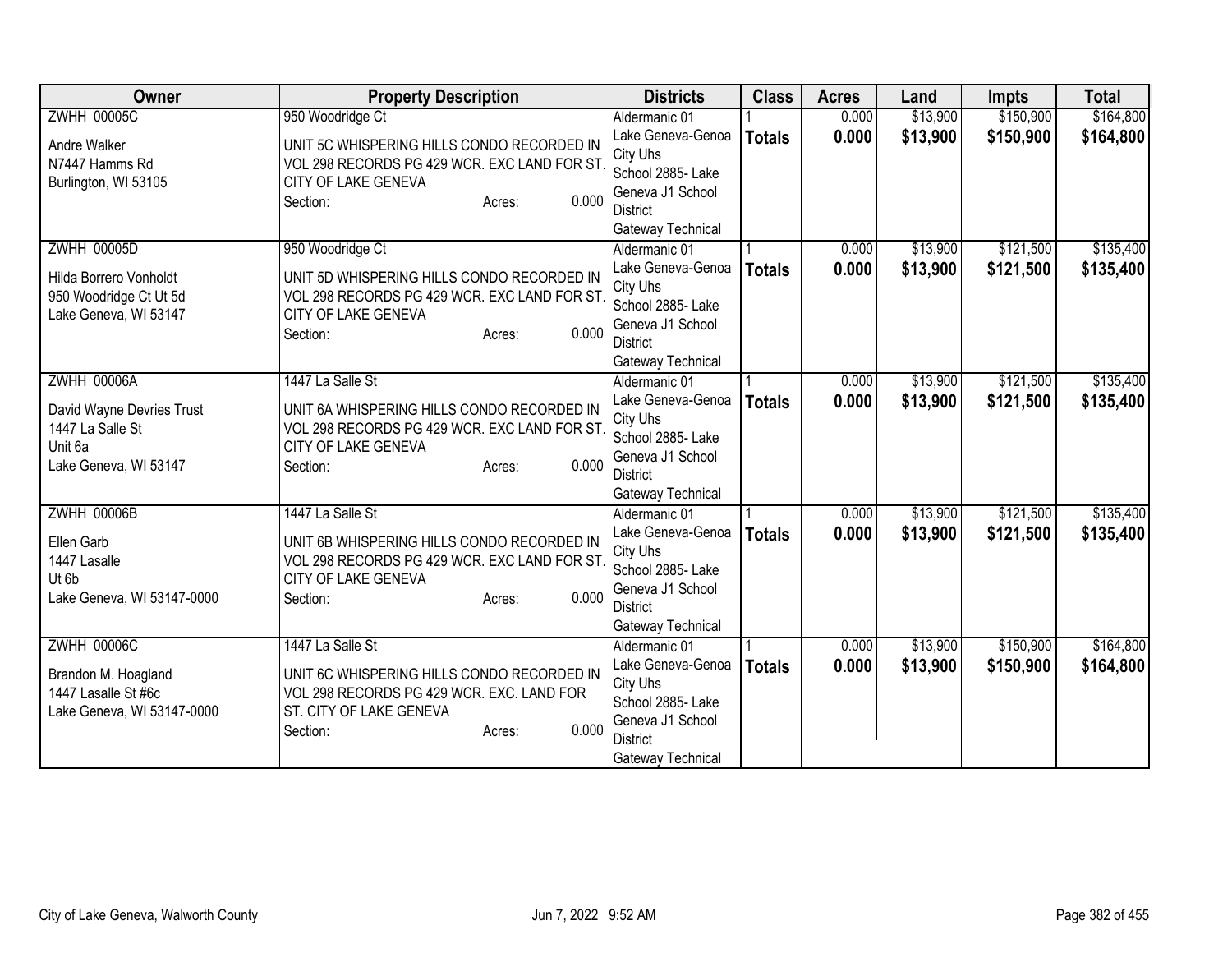| Owner                               | <b>Property Description</b>                                         | <b>Districts</b>                    | <b>Class</b>  | <b>Acres</b> | Land     | <b>Impts</b>    | <b>Total</b> |
|-------------------------------------|---------------------------------------------------------------------|-------------------------------------|---------------|--------------|----------|-----------------|--------------|
| <b>ZWHH 00006D</b>                  | 1447 La Salle St                                                    | Aldermanic 01                       |               | 0.000        | \$13,900 | \$121,500       | \$135,400    |
| Michael M. Rzeminski                | UNIT 6D WHISPERING HILLS CONDO RECORDED IN                          | Lake Geneva-Genoa                   | <b>Totals</b> | 0.000        | \$13,900 | \$121,500       | \$135,400    |
| PO Box 266                          | VOL 298 RECORDS PG 429 WCR. EXC LAND FOR ST                         | City Uhs                            |               |              |          |                 |              |
| Richmond, IL 60071                  | CITY OF LAKE GENEVA                                                 | School 2885- Lake                   |               |              |          |                 |              |
|                                     | 0.000<br>Section:<br>Acres:                                         | Geneva J1 School                    |               |              |          |                 |              |
|                                     |                                                                     | <b>District</b>                     |               |              |          |                 |              |
| <b>ZWHH 00007A</b>                  | Unit 7A                                                             | Gateway Technical                   |               | 0.000        | \$100    |                 | \$100        |
|                                     |                                                                     | Aldermanic 01<br>Lake Geneva-Genoa  |               | 0.000        | \$100    | \$0<br>\$0      | \$100        |
| Michael S. Pody                     | UNIT 7A WHISPERING HILLS CONDO RECORDED IN                          | City Uhs                            | <b>Totals</b> |              |          |                 |              |
| PO Box 685                          | VOL 298 RECORDS PG 429 WCR CITY OF LAKE                             | School 2885- Lake                   |               |              |          |                 |              |
| Lake Geneva, WI 53147               | GENEVA EXC. LAND FOR ST.                                            | Geneva J1 School                    |               |              |          |                 |              |
|                                     | 0.000<br>Section:<br>Acres:                                         | <b>District</b>                     |               |              |          |                 |              |
|                                     |                                                                     | Gateway Technical                   |               |              |          |                 |              |
| <b>ZWHH 00007B</b>                  |                                                                     | Aldermanic 01                       |               | 0.000        | \$100    | \$0             | \$100        |
|                                     |                                                                     | Lake Geneva-Genoa                   | <b>Totals</b> | 0.000        | \$100    | \$0             | \$100        |
| Michael S. Pody                     | UNIT 7B WHISPERING HILLS CONDO RECORDED IN                          | City Uhs                            |               |              |          |                 |              |
| PO Box 685<br>Lake Geneva, WI 53147 | VOL 298 RECORDS PG 429 WCR CITY OF LAKE<br>GENEVA EXC. LAND FOR ST. | School 2885- Lake                   |               |              |          |                 |              |
|                                     | 0.000<br>Section:<br>Acres:                                         | Geneva J1 School                    |               |              |          |                 |              |
|                                     |                                                                     | <b>District</b>                     |               |              |          |                 |              |
|                                     |                                                                     | Gateway Technical                   |               |              |          |                 |              |
| <b>ZWHH 00007C</b>                  |                                                                     | Aldermanic 01                       |               | 0.000        | \$100    | $\overline{50}$ | \$100        |
| Michael S. Pody                     | UNIT 7C WHISPERING HILLS CONDO RECORDED IN                          | Lake Geneva-Genoa                   | <b>Totals</b> | 0.000        | \$100    | \$0             | \$100        |
| PO Box 685                          | VOL 298 RECORDS PG 429 WCR CITY OF LAKE                             | City Uhs                            |               |              |          |                 |              |
| Lake Geneva, WI 53147               | GENEVA EXC. LAND FOR ST.                                            | School 2885-Lake                    |               |              |          |                 |              |
|                                     | 0.000<br>Section:<br>Acres:                                         | Geneva J1 School<br><b>District</b> |               |              |          |                 |              |
|                                     |                                                                     | Gateway Technical                   |               |              |          |                 |              |
| <b>ZWHH 00007D</b>                  |                                                                     | Aldermanic 01                       |               | 0.000        | \$100    | \$0             | \$100        |
|                                     |                                                                     | Lake Geneva-Genoa                   | <b>Totals</b> | 0.000        | \$100    | \$0             | \$100        |
| Michael S. Pody                     | UNIT 7D WHISPERING HILLS CONDO RECORDED IN                          | City Uhs                            |               |              |          |                 |              |
| PO Box 685                          | VOL 298 RECORDS PG 429 WCR CITY OF LAKE                             | School 2885- Lake                   |               |              |          |                 |              |
| Lake Geneva, WI 53147               | GENEVA EXC. LAND FOR ST.                                            | Geneva J1 School                    |               |              |          |                 |              |
|                                     | 0.000<br>Section:<br>Acres:                                         | <b>District</b>                     |               |              |          |                 |              |
|                                     |                                                                     | Gateway Technical                   |               |              |          |                 |              |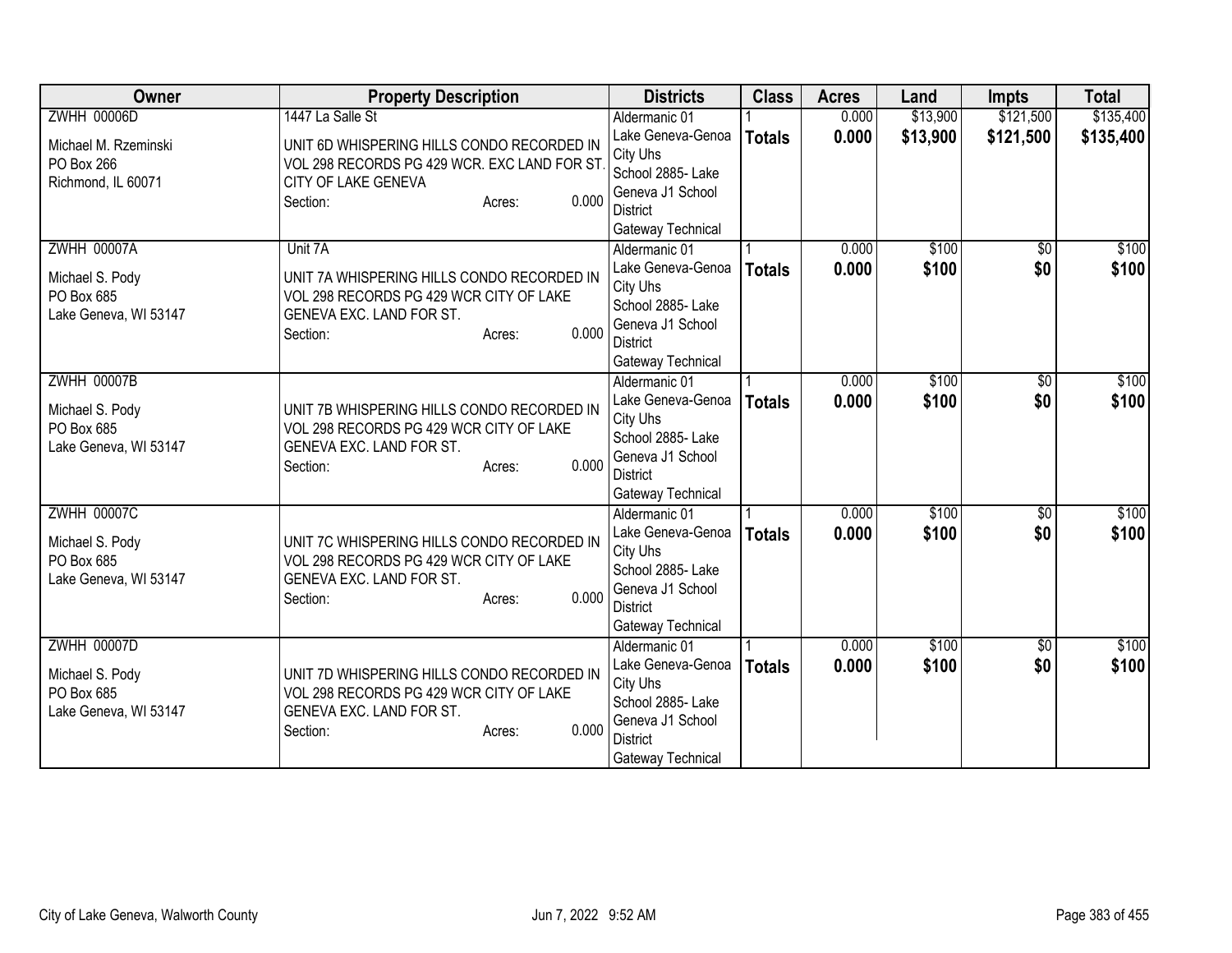| Owner                     | <b>Property Description</b>                             | <b>Districts</b>                      | <b>Class</b>  | <b>Acres</b> | Land      | <b>Impts</b>    | <b>Total</b> |
|---------------------------|---------------------------------------------------------|---------------------------------------|---------------|--------------|-----------|-----------------|--------------|
| <b>ZWHH 00008A</b>        |                                                         | Aldermanic 01                         |               | 0.000        | \$100     | $\overline{50}$ | \$100        |
| Michael S. Pody           | UNIT 8A WHISPERING HILLS CONDO RECORDED IN              | Lake Geneva-Genoa                     | <b>Totals</b> | 0.000        | \$100     | \$0             | \$100        |
| PO Box 685                | VOL 298 RECORDS PG 429 WCR CITY OF LAKE                 | City Uhs                              |               |              |           |                 |              |
| Lake Geneva, WI 53147     | GENEVA EXC. LAND FOR ST.                                | School 2885- Lake<br>Geneva J1 School |               |              |           |                 |              |
|                           | 0.000<br>Section:<br>Acres:                             | <b>District</b>                       |               |              |           |                 |              |
|                           |                                                         | Gateway Technical                     |               |              |           |                 |              |
| <b>ZWHH 00008B</b>        |                                                         | Aldermanic 01                         |               | 0.000        | \$100     | \$0             | \$100        |
| Michael S. Pody           | UNIT 8B WHISPERING HILLS CONDO RECORDED IN              | Lake Geneva-Genoa                     | <b>Totals</b> | 0.000        | \$100     | \$0             | \$100        |
| PO Box 685                | VOL 298 RECORDS PG 429 WCR CITY OF LAKE                 | City Uhs                              |               |              |           |                 |              |
| Lake Geneva, WI 53147     | GENEVA EXC. LAND FOR ST.                                | School 2885- Lake                     |               |              |           |                 |              |
|                           | 0.000<br>Section:<br>Acres:                             | Geneva J1 School                      |               |              |           |                 |              |
|                           |                                                         | <b>District</b>                       |               |              |           |                 |              |
| <b>ZWHH 00008C</b>        |                                                         | Gateway Technical<br>Aldermanic 01    |               | 0.000        | \$100     | \$0             | \$100        |
|                           |                                                         | Lake Geneva-Genoa                     | <b>Totals</b> | 0.000        | \$100     | \$0             | \$100        |
| Michael S. Pody           | UNIT 8C WHISPERING HILLS CONDO RECORDED IN              | City Uhs                              |               |              |           |                 |              |
| PO Box 685                | VOL 298 RECORDS PG 429 WCR CITY OF LAKE                 | School 2885- Lake                     |               |              |           |                 |              |
| Lake Geneva, WI 53147     | GENEVA EXC. LAND FOR ST.<br>0.000<br>Section:<br>Acres: | Geneva J1 School                      |               |              |           |                 |              |
|                           |                                                         | <b>District</b>                       |               |              |           |                 |              |
|                           |                                                         | Gateway Technical                     |               |              |           |                 |              |
| <b>ZWHH 00008D</b>        |                                                         | Aldermanic 01                         |               | 0.000        | \$100     | $\overline{50}$ | \$100        |
| Michael S. Pody           | UNIT 8D WHISPERING HILLS CONDO RECORDED IN              | Lake Geneva-Genoa<br>City Uhs         | <b>Totals</b> | 0.000        | \$100     | \$0             | \$100        |
| PO Box 685                | VOL 298 RECORDS PG 429 WCR CITY OF LAKE                 | School 2885- Lake                     |               |              |           |                 |              |
| Lake Geneva, WI 53147     | GENEVA EXC. LAND FOR ST.                                | Geneva J1 School                      |               |              |           |                 |              |
|                           | 0.000<br>Section:<br>Acres:                             | <b>District</b>                       |               |              |           |                 |              |
|                           |                                                         | Gateway Technical                     |               |              |           |                 |              |
| <b>ZWIL 00005</b>         | 901 Snake Rd                                            | Aldermanic 01                         |               | 0.190        | \$792,000 | $\sqrt{6}$      | \$792,000    |
| Wolf Point Builders, Inc. | OUTLOT 1 WILLOWBROOK SUBDIVISION AS                     | Lake Geneva-Genoa                     | <b>Totals</b> | 0.190        | \$792,000 | \$0             | \$792,000    |
| 200 S Prospect Ave        | RECORDED IN CAB D SLIDE 30 WCR LOCATED IN               | City Uhs                              |               |              |           |                 |              |
| Park Ridge, IL 60068      | NE 1/4 NW 1/4 & NW 1/4 NE 1/4 SEC 2 T1N R17E, SE        | School 2885- Lake<br>Geneva J1 School |               |              |           |                 |              |
|                           | 0.190<br>Section:<br>Acres:                             | <b>District</b>                       |               |              |           |                 |              |
|                           |                                                         | Gateway Technical                     |               |              |           |                 |              |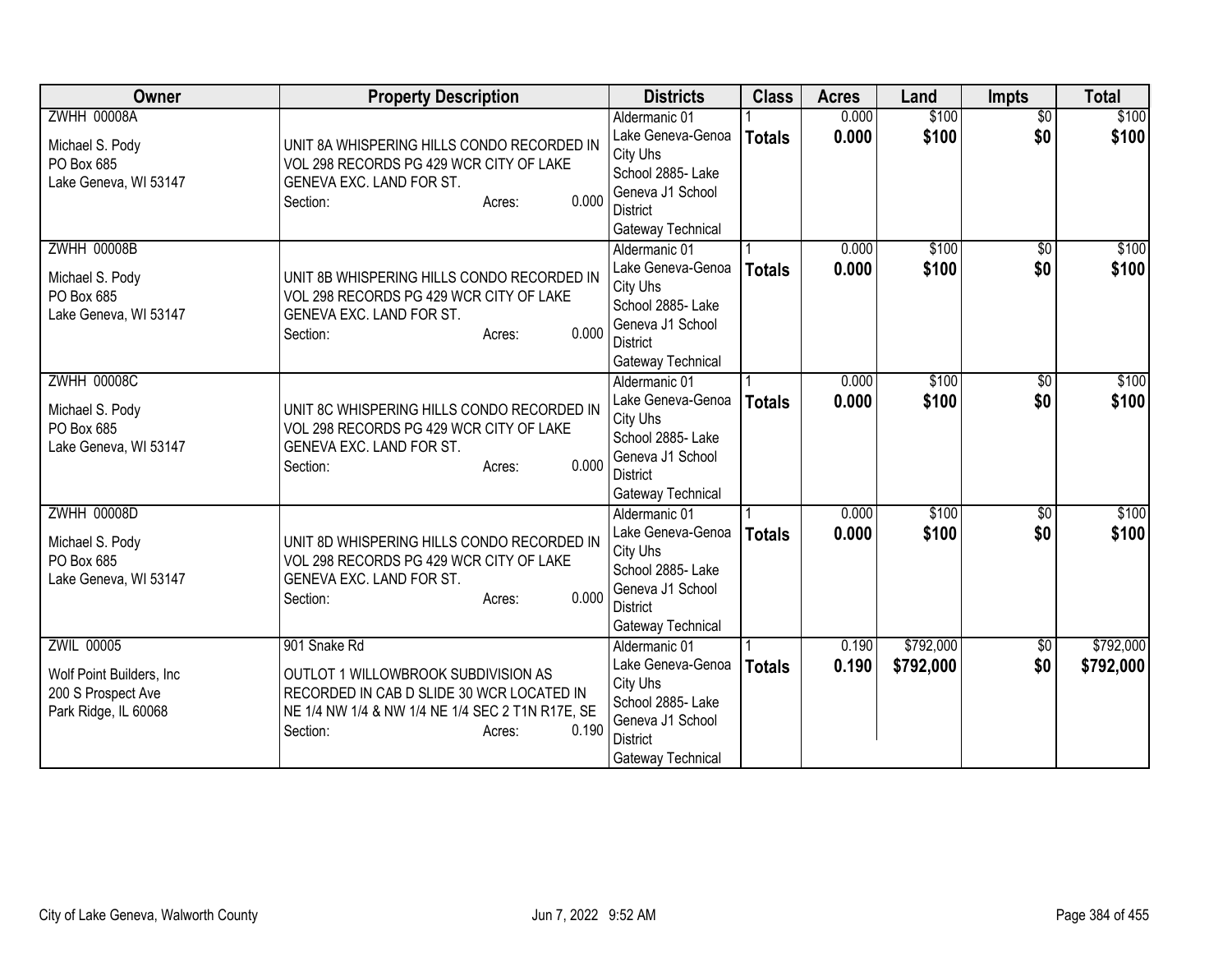| <b>Owner</b>                                                                                                           | <b>Property Description</b>                                                                                                                                                            | <b>Districts</b>                                                                                                                                     | <b>Class</b>  | <b>Acres</b>   | Land                   | Impts                  | <b>Total</b>           |
|------------------------------------------------------------------------------------------------------------------------|----------------------------------------------------------------------------------------------------------------------------------------------------------------------------------------|------------------------------------------------------------------------------------------------------------------------------------------------------|---------------|----------------|------------------------|------------------------|------------------------|
| <b>ZWRI 00001</b><br>Wrightwood of Lake Geneva Condo<br>Association, Inc<br>120 E Chestnut St<br>Burlington, WI 53105  | EXPANSION AREA "A" DESC AS: COM SE COR SEC<br>36 T2N R17E, N0D32'00'W 1355.75', N39D45' 20"W<br>308.56', S89D42'30"W 64.77', N39D35'13"W 561.18',<br>0.000<br>Section:<br>Acres:       | Aldermanic 01<br>Lake Geneva-Genoa<br>City Uhs<br>School 2885- Lake<br>Geneva J1 School<br><b>District</b>                                           | <b>Totals</b> | 0.000<br>0.000 | \$5,000<br>\$5,000     | $\overline{50}$<br>\$0 | \$5,000<br>\$5,000     |
| <b>ZWRI 00002</b><br>Wrightwood of Lake Geneva Condo<br>Association, Inc.<br>120 E Chestnut St<br>Burlington, WI 53105 | EXPANSION AREA "B" DESC AS: COM SE COR SEC<br>36 T2N R17E, N0D32'00"W 1355.75', N39D45' 20"W<br>308.56', N89D42'30"W 64. 77' TO POB, S89D47'08"W<br>0.000<br>Section:<br>Acres:        | Gateway Technical<br>Aldermanic 01<br>Lake Geneva-Genoa<br>City Uhs<br>School 2885- Lake<br>Geneva J1 School<br><b>District</b><br>Gateway Technical | <b>Totals</b> | 0.000<br>0.000 | \$150,000<br>\$150,000 | \$0<br>\$0             | \$150,000<br>\$150,000 |
| ZWRI 00101<br>Larry Pruden<br>415 S Wells St Ut 101<br>Lake Geneva, WI 53147                                           | 415 Wells St Unit 101<br>UNIT 101 WRIGHTWOOD CONDOMINIUM<br>ADDENDUM NO. 1 AS RECORDED IN CONDO CAB A<br>SLIDE 489 WCR. LOCATED IN NE 1/4 SE 1/4 SEC 36<br>0.000<br>Section:<br>Acres: | Aldermanic 01<br>Lake Geneva-Genoa<br>City Uhs<br>School 2885- Lake<br>Geneva J1 School<br><b>District</b><br>Gateway Technical                      | <b>Totals</b> | 0.000<br>0.000 | \$17,500<br>\$17,500   | \$357,000<br>\$357,000 | \$374,500<br>\$374,500 |
| <b>ZWRI 00102</b><br>Klug Trust<br>PO Box 1172<br>Lake Geneva, WI 53147                                                | 415 Wells St Unit 102<br>UNIT 102 WRIGHTWOOD CONDOMINIUM<br>ADDENDUM NO. 1 AS RECORDED IN CONDO CAB A<br>SLIDE 489 WCR. LOCATED IN NE 1/4 SE 1/4 SEC 36<br>0.000<br>Section:<br>Acres: | Aldermanic 01<br>Lake Geneva-Genoa<br>City Uhs<br>School 2885- Lake<br>Geneva J1 School<br><b>District</b><br>Gateway Technical                      | <b>Totals</b> | 0.000<br>0.000 | \$17,500<br>\$17,500   | \$373,100<br>\$373,100 | \$390,600<br>\$390,600 |
| ZWRI 00103<br>Nicholas J. Pawluk<br>415 S Wells St Ut 103<br>Lake Geneva, WI 53147                                     | 415 Wells St Unit 103<br>UNIT 103 WRIGHTWOOD CONDOMINIUM<br>ADDENDUM NO. 1 AS RECORDED IN CONDO CAB A<br>SLIDE 489 WCR. LOCATED IN NE 1/4 SE 1/4 SEC 36<br>0.000<br>Section:<br>Acres: | Aldermanic 01<br>Lake Geneva-Genoa<br>City Uhs<br>School 2885- Lake<br>Geneva J1 School<br><b>District</b><br>Gateway Technical                      | <b>Totals</b> | 0.000<br>0.000 | \$17,500<br>\$17,500   | \$353,000<br>\$353,000 | \$370,500<br>\$370,500 |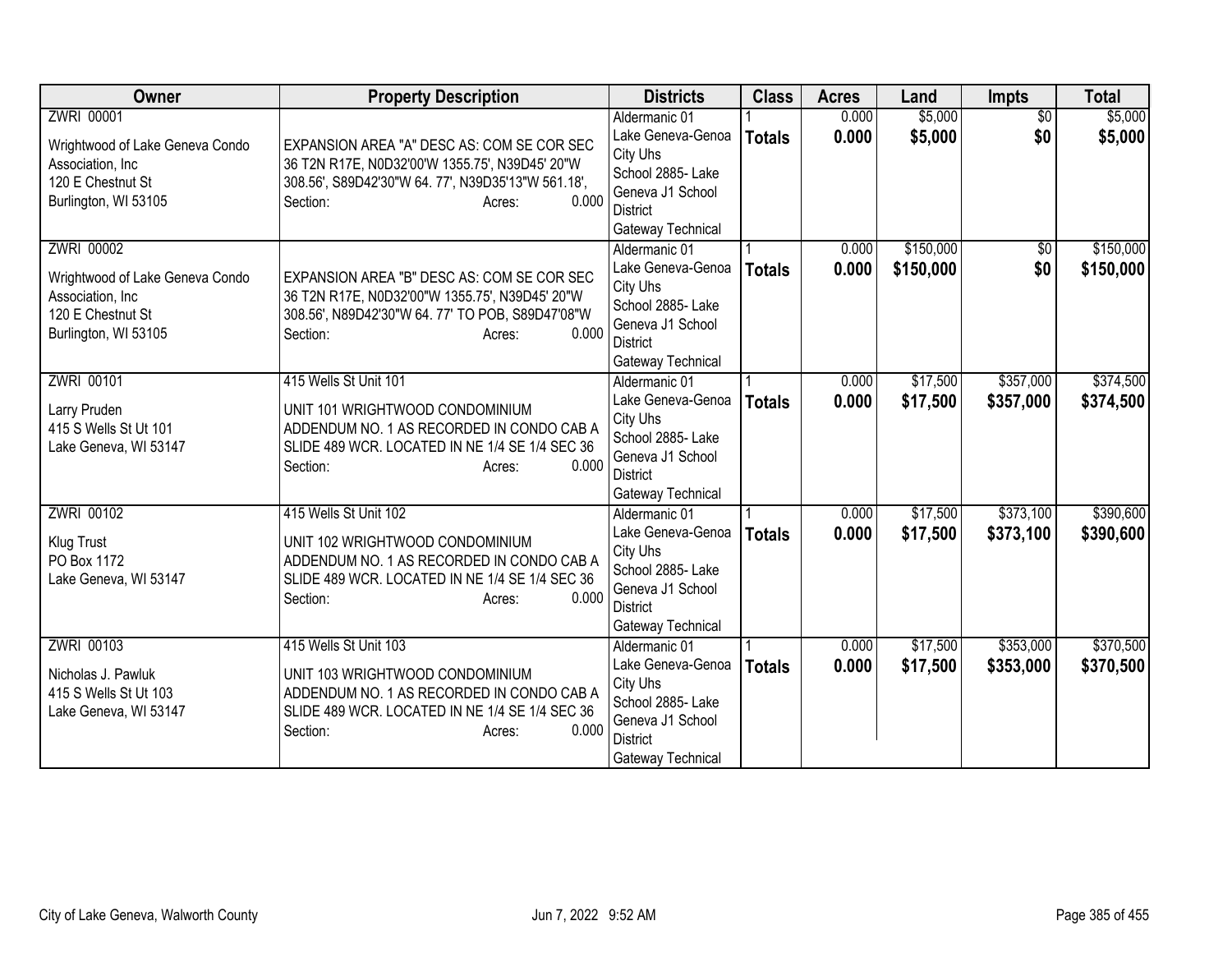| <b>Owner</b>               | <b>Property Description</b>                    | <b>Districts</b>                   | <b>Class</b>  | <b>Acres</b> | Land     | <b>Impts</b> | <b>Total</b> |
|----------------------------|------------------------------------------------|------------------------------------|---------------|--------------|----------|--------------|--------------|
| ZWRI 00104                 | 415 Wells St                                   | Aldermanic 01                      |               | 0.000        | \$17,500 | \$382,400    | \$399,900    |
| Cynthia M Maher Trust      | UNIT 104 WRIGHTWOOD CONDOMINIUM                | Lake Geneva-Genoa                  | <b>Totals</b> | 0.000        | \$17,500 | \$382,400    | \$399,900    |
| 415 Wells St Ut 104        | ADDENDUM NO. 1 AS RECORDED IN CONDO CAB A      | City Uhs                           |               |              |          |              |              |
| Lake Geneva, WI 53147      | SLIDE 489 WCR. LOCATED IN NE 1/4 SE 1/4 SEC 36 | School 2885- Lake                  |               |              |          |              |              |
|                            | 0.000<br>Section:<br>Acres:                    | Geneva J1 School                   |               |              |          |              |              |
|                            |                                                | District                           |               |              |          |              |              |
| ZWRI 00105                 | 415 Wells St Unit 105                          | Gateway Technical                  |               |              |          |              |              |
|                            |                                                | Aldermanic 01<br>Lake Geneva-Genoa |               | 0.000        | \$17,500 | \$357,000    | \$374,500    |
| Joseph Zimmer Trust        | UNIT 105 WRIGHTWOOD CONDOMINIUM                | City Uhs                           | <b>Totals</b> | 0.000        | \$17,500 | \$357,000    | \$374,500    |
| 415 S Wells St Ut 105      | ADDENDUM NO. 1 AS RECORDED IN CONDO CAB A      | School 2885- Lake                  |               |              |          |              |              |
| Lake Geneva, WI 53147      | SLIDE 489 WCR. LOCATED IN NE 1/4 SE 1/4 SEC 36 | Geneva J1 School                   |               |              |          |              |              |
|                            | 0.000<br>Section:<br>Acres:                    | <b>District</b>                    |               |              |          |              |              |
|                            |                                                | Gateway Technical                  |               |              |          |              |              |
| ZWRI 00106                 | 415 Wells St Unit 106                          | Aldermanic 01                      |               | 0.000        | \$17,500 | \$373,100    | \$390,600    |
|                            |                                                | Lake Geneva-Genoa                  | <b>Totals</b> | 0.000        | \$17,500 | \$373,100    | \$390,600    |
| <b>Hertl Family Trust</b>  | UNIT 106 WRIGHTWOOD CONDOMINIUM                | City Uhs                           |               |              |          |              |              |
| 415 Wells St #106          | ADDENDUM NO. 1 AS RECORDED IN CONDO CAB A      | School 2885- Lake                  |               |              |          |              |              |
| Lake Geneva, WI 53147-0000 | SLIDE 489 WCR. LOCATED IN NE 1/4 SE 1/4 SEC 36 | Geneva J1 School                   |               |              |          |              |              |
|                            | 0.000<br>Section:<br>Acres:                    | <b>District</b>                    |               |              |          |              |              |
|                            |                                                | Gateway Technical                  |               |              |          |              |              |
| <b>ZWRI 00107</b>          | 415 Wells St                                   | Aldermanic 01                      |               | 0.000        | \$17,500 | \$353,000    | \$370,500    |
| William L. Tauber          | UNIT 107 WRIGHTWOOD CONDOMINIUM                | Lake Geneva-Genoa                  | <b>Totals</b> | 0.000        | \$17,500 | \$353,000    | \$370,500    |
| 415 Wells St               | ADDENDUM NO. 1 AS RECORDED IN CONDO CAB A      | City Uhs                           |               |              |          |              |              |
| #107                       | SLIDE 489 WCR. LOCATED IN NE 1/4 SE 1/4 SEC 36 | School 2885- Lake                  |               |              |          |              |              |
| Lake Geneva, WI 53147-0000 | 0.000<br>Section:<br>Acres:                    | Geneva J1 School                   |               |              |          |              |              |
|                            |                                                | <b>District</b>                    |               |              |          |              |              |
|                            |                                                | Gateway Technical                  |               |              |          |              |              |
| <b>ZWRI 00108</b>          | 415 Wells St                                   | Aldermanic 01                      |               | 0.000        | \$17,500 | \$382,400    | \$399,900    |
| John E. Jensen             | UNIT 108 WRIGHTWOOD CONDOMINIUM                | Lake Geneva-Genoa<br>City Uhs      | <b>Totals</b> | 0.000        | \$17,500 | \$382,400    | \$399,900    |
| 415 Wells Ut 108           | ADDENDUM NO. 1 AS RECORDED IN CONDO CAB A      | School 2885- Lake                  |               |              |          |              |              |
| Lake Geneva, WI 53147-0000 | SLIDE 489 WCR. LOCATED IN NE 1/4 SE 1/4 SEC 36 | Geneva J1 School                   |               |              |          |              |              |
|                            | 0.000<br>Section:<br>Acres:                    | <b>District</b>                    |               |              |          |              |              |
|                            |                                                | Gateway Technical                  |               |              |          |              |              |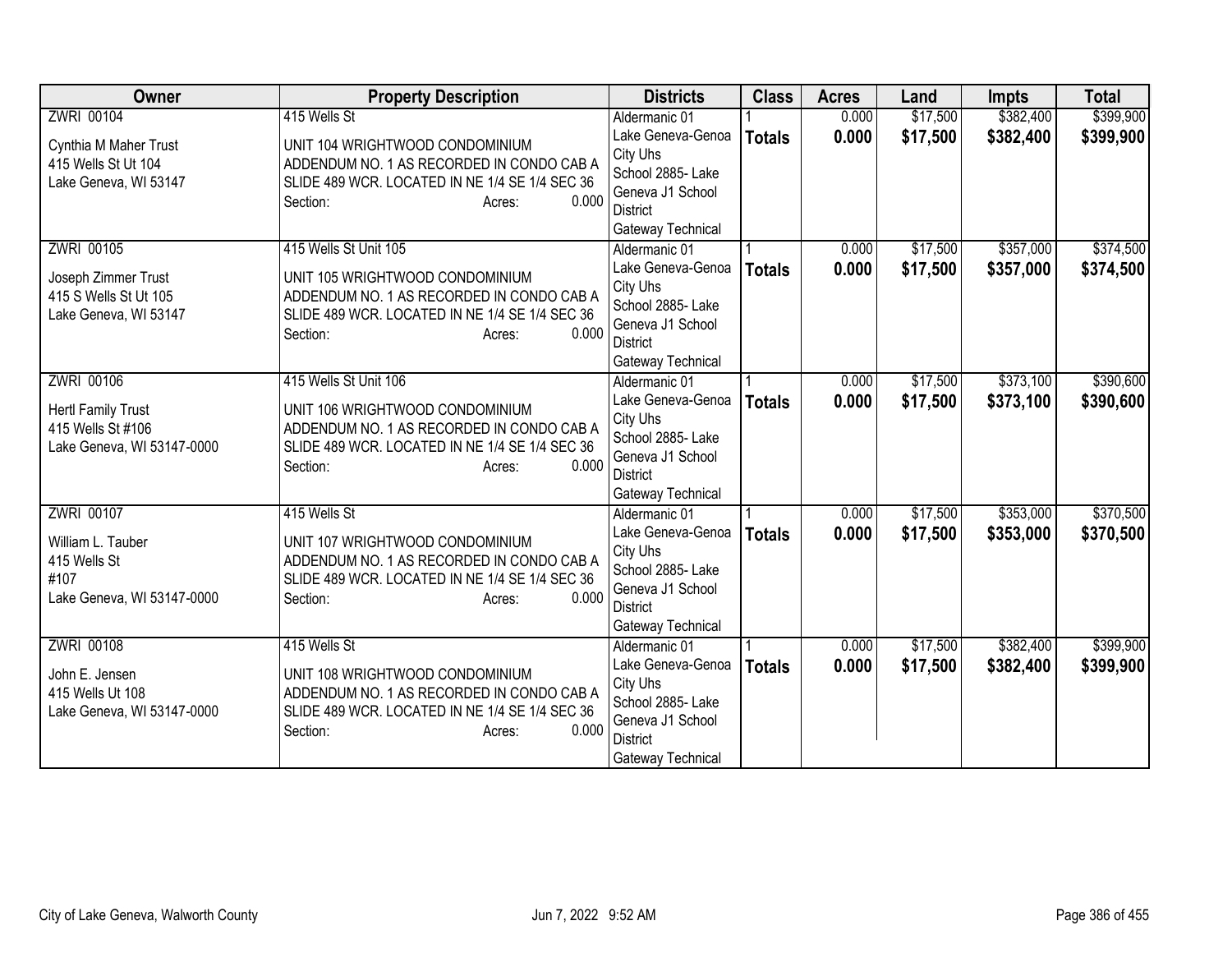| Owner                                                                                        | <b>Property Description</b>                                                                                                                                                   | <b>Districts</b>                                                                                                                | <b>Class</b>  | <b>Acres</b>   | Land                 | <b>Impts</b>           | <b>Total</b>           |
|----------------------------------------------------------------------------------------------|-------------------------------------------------------------------------------------------------------------------------------------------------------------------------------|---------------------------------------------------------------------------------------------------------------------------------|---------------|----------------|----------------------|------------------------|------------------------|
| ZWRI 00201                                                                                   | 415 Wells St                                                                                                                                                                  | Aldermanic 01                                                                                                                   |               | 0.000          | \$17,500             | \$357,000              | \$374,500              |
| Polek Revocable Trust<br>415 Wells St Ut 201<br>Lake Geneva, WI 53147                        | UNIT 201 WRIGHTWOOD CONDOMINIUM AS<br>RECORDED IN CONDO CAB A SLIDE 476 WCR.<br>LOCATED IN NE 1/4 SE 1/4 SEC 36 T2N R17E. CITY<br>0.000<br>Section:<br>Acres:                 | Lake Geneva-Genoa<br>City Uhs<br>School 2885- Lake<br>Geneva J1 School<br>District                                              | <b>Totals</b> | 0.000          | \$17,500             | \$357,000              | \$374,500              |
|                                                                                              |                                                                                                                                                                               | Gateway Technical                                                                                                               |               |                |                      |                        |                        |
| <b>ZWRI 00202</b><br>Robert Smith Jr Trust<br>415 S Wells St Ut 202<br>Lake Geneva, WI 53147 | 415 Wells St<br>UNIT 202 WRIGHTWOOD CONDOMINIUM AS<br>RECORDED IN CONDO CAB A SLIDE 476 WCR.<br>LOCATED IN NE 1/4 SE 1/4 SEC 36 T2N R17E. CITY<br>0.000<br>Section:<br>Acres: | Aldermanic 01<br>Lake Geneva-Genoa<br>City Uhs<br>School 2885- Lake<br>Geneva J1 School<br><b>District</b><br>Gateway Technical | <b>Totals</b> | 0.000<br>0.000 | \$17,500<br>\$17,500 | \$373,100<br>\$373,100 | \$390,600<br>\$390,600 |
| ZWRI 00203                                                                                   | 415 Wells St Unit 203                                                                                                                                                         | Aldermanic 01                                                                                                                   |               | 0.000          | \$17,500             | \$353,000              | \$370,500              |
| Philip S. Nelson<br>410 E Countryside<br>Yorkville, IL 60560-0000                            | UNIT 203 WRIGHTWOOD CONDOMINIUM AS<br>RECORDED IN CONDO CAB A SLIDE 476 WCR.<br>LOCATED IN NE 1/4 SE 1/4 SEC 36 T2N R17E. CITY<br>0.000<br>Section:<br>Acres:                 | Lake Geneva-Genoa<br>City Uhs<br>School 2885-Lake<br>Geneva J1 School<br><b>District</b><br>Gateway Technical                   | <b>Totals</b> | 0.000          | \$17,500             | \$353,000              | \$370,500              |
| ZWRI 00204                                                                                   | 415 Wells St Unit 204                                                                                                                                                         | Aldermanic 01                                                                                                                   |               | 0.000          | \$17,500             | \$382,400              | \$399,900              |
| Joan A Baron Trust<br>4751 Bonita Bay Blvd #901<br>Bonita Springs, FL 34134                  | UNIT 204 WRIGHTWOOD CONDOMINIUM AS<br>RECORDED IN CONDO CAB A SLIDE 476 WCR.<br>LOCATED IN NE 1/4 SE 1/4 SEC 36 T2N R17E. CITY<br>0.000<br>Section:<br>Acres:                 | Lake Geneva-Genoa<br>City Uhs<br>School 2885-Lake<br>Geneva J1 School<br><b>District</b><br>Gateway Technical                   | <b>Totals</b> | 0.000          | \$17,500             | \$382,400              | \$399,900              |
| ZWRI 00205                                                                                   | 415 Wells St Unit 205                                                                                                                                                         | Aldermanic 01                                                                                                                   |               | 0.000          | \$17,500             | \$357,000              | \$374,500              |
| William H Johnson Trust<br>W3817 Palmer Rd<br>Lake Geneva, WI 53147-0000                     | UNIT 205 WRIGHTWOOD CONDOMINIUM AS<br>RECORDED IN CONDO CAB A SLIDE 476 WCR.<br>LOCATED IN NE 1/4 SE 1/4 SEC 36 T2N R17E. CITY<br>0.000<br>Section:<br>Acres:                 | Lake Geneva-Genoa<br>City Uhs<br>School 2885- Lake<br>Geneva J1 School<br><b>District</b><br>Gateway Technical                  | <b>Totals</b> | 0.000          | \$17,500             | \$357,000              | \$374,500              |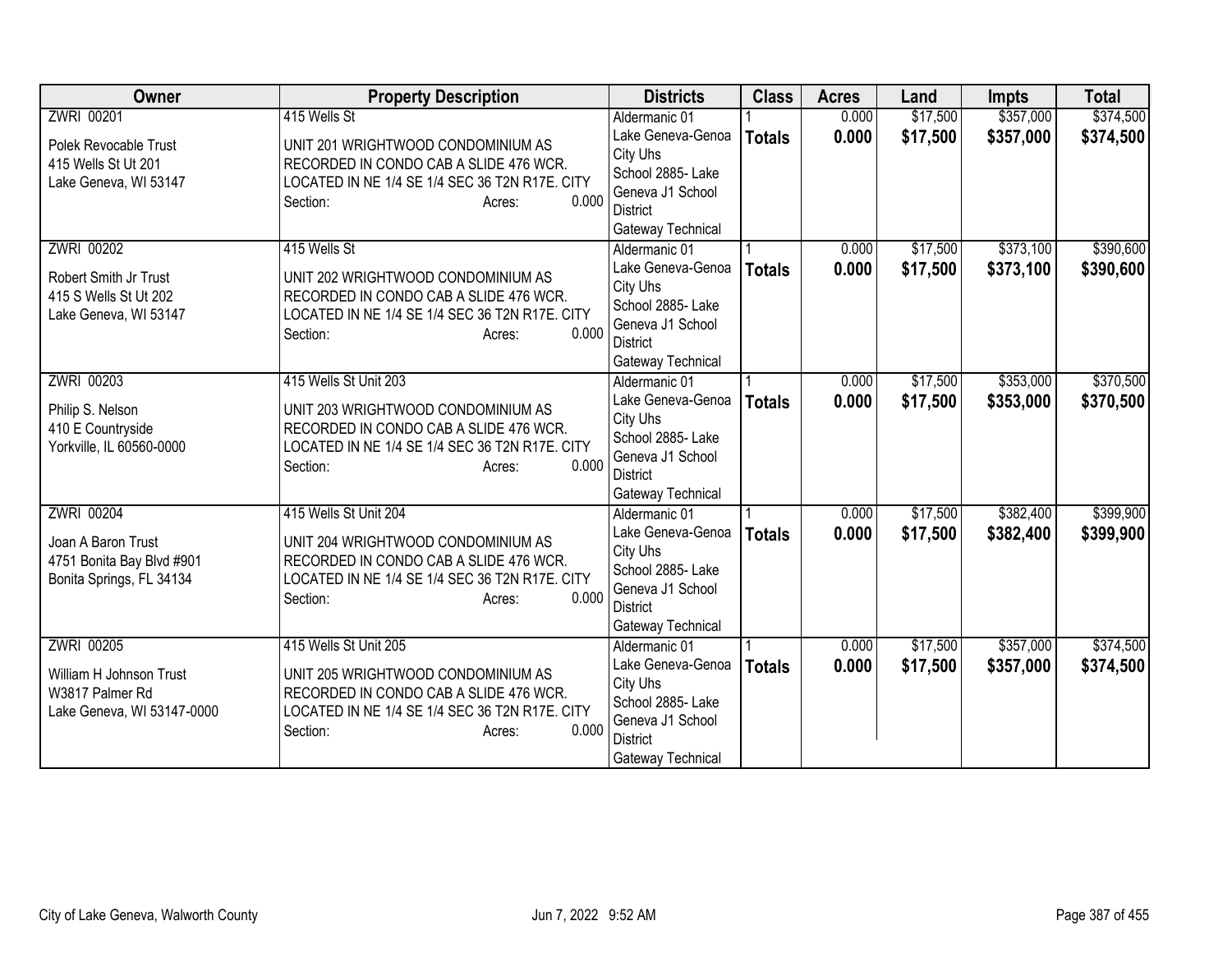| <b>Owner</b>                                 | <b>Property Description</b>                                                  | <b>Districts</b>                    | <b>Class</b>  | <b>Acres</b> | Land     | <b>Impts</b> | <b>Total</b> |
|----------------------------------------------|------------------------------------------------------------------------------|-------------------------------------|---------------|--------------|----------|--------------|--------------|
| <b>ZWRI 00206</b>                            | 415 Wells St Unit 206                                                        | Aldermanic 01                       |               | 0.000        | \$17,500 | \$373,100    | \$390,600    |
| Charles J Saul Trust                         | UNIT 206 WRIGHTWOOD CONDOMINIUM AS                                           | Lake Geneva-Genoa                   | <b>Totals</b> | 0.000        | \$17,500 | \$373,100    | \$390,600    |
| 415 S Wells St Ut 206                        | RECORDED IN CONDO CAB A SLIDE 476 WCR.                                       | City Uhs                            |               |              |          |              |              |
| Lake Geneva, WI 53147                        | LOCATED IN NE 1/4 SE 1/4 SEC 36 T2N R17E. CITY                               | School 2885- Lake                   |               |              |          |              |              |
|                                              | 0.000<br>Section:<br>Acres:                                                  | Geneva J1 School                    |               |              |          |              |              |
|                                              |                                                                              | District                            |               |              |          |              |              |
| <b>ZWRI 00207</b>                            | 415 Wells St Unit 207                                                        | Gateway Technical                   |               | 0.000        | \$17,500 | \$353,000    | \$370,500    |
|                                              |                                                                              | Aldermanic 01<br>Lake Geneva-Genoa  |               | 0.000        |          |              |              |
| Thon Trust                                   | UNIT 207 WRIGHTWOOD CONDOMINIUM AS                                           | City Uhs                            | <b>Totals</b> |              | \$17,500 | \$353,000    | \$370,500    |
| PO Box 52000                                 | RECORDED IN CONDO CAB A SLIDE 476 WCR.                                       | School 2885- Lake                   |               |              |          |              |              |
| Pacific Grove, CA 93950                      | LOCATED IN NE 1/4 SE 1/4 SEC 36 T2N R17E. CITY                               | Geneva J1 School                    |               |              |          |              |              |
|                                              | 0.000<br>Section:<br>Acres:                                                  | <b>District</b>                     |               |              |          |              |              |
|                                              |                                                                              | Gateway Technical                   |               |              |          |              |              |
| ZWRI 00208                                   | 415 Wells St Unit 208                                                        | Aldermanic 01                       |               | 0.000        | \$17,500 | \$382,400    | \$399,900    |
|                                              |                                                                              | Lake Geneva-Genoa                   | <b>Totals</b> | 0.000        | \$17,500 | \$382,400    | \$399,900    |
| <b>August Greidanus Trust</b>                | UNIT 208 WRIGHTWOOD CONDOMINIUM AS<br>RECORDED IN CONDO CAB A SLIDE 476 WCR. | City Uhs                            |               |              |          |              |              |
| 1406 Orange Ct Ut D<br>Mt Prospect, IL 60056 | LOCATED IN NE 1/4 SE 1/4 SEC 36 T2N R17E. CITY                               | School 2885- Lake                   |               |              |          |              |              |
|                                              | 0.000<br>Section:<br>Acres:                                                  | Geneva J1 School                    |               |              |          |              |              |
|                                              |                                                                              | <b>District</b>                     |               |              |          |              |              |
|                                              |                                                                              | Gateway Technical                   |               |              |          |              |              |
| ZWRI 00301                                   | 415 Wells St Unit 301                                                        | Aldermanic 01                       |               | 0.000        | \$17,500 | \$357,000    | \$374,500    |
| Patricia Mcavoy-Costin                       | UNIT 301 WRIGHTWOOD CONDOMINIUM AS                                           | Lake Geneva-Genoa                   | <b>Totals</b> | 0.000        | \$17,500 | \$357,000    | \$374,500    |
| 13808 Miranese St                            | RECORDED IN CONDO CAB A SLIDE 476 WCR.                                       | City Uhs                            |               |              |          |              |              |
| Venice, FL 34293                             | LOCATED IN NE 1/4 SE 1/4 SEC 36 T2N R17E. CITY                               | School 2885- Lake                   |               |              |          |              |              |
|                                              | 0.000<br>Section:<br>Acres:                                                  | Geneva J1 School<br><b>District</b> |               |              |          |              |              |
|                                              |                                                                              | Gateway Technical                   |               |              |          |              |              |
| ZWRI 00302                                   | 415 Wells St Unit 302                                                        | Aldermanic 01                       |               | 0.000        | \$17,500 | \$373,100    | \$390,600    |
|                                              |                                                                              | Lake Geneva-Genoa                   | <b>Totals</b> | 0.000        | \$17,500 | \$373,100    | \$390,600    |
| <b>Gerald I Wilson Trust</b>                 | UNIT 302 WRIGHTWOOD CONDOMINIUM AS                                           | City Uhs                            |               |              |          |              |              |
| 7 Santa Susana Ln                            | RECORDED IN CONDO CAB A SLIDE 476 WCR.                                       | School 2885- Lake                   |               |              |          |              |              |
| Sedona, AZ 86336                             | LOCATED IN NE 1/4 SE 1/4 SEC 36 T2N R17E. CITY                               | Geneva J1 School                    |               |              |          |              |              |
|                                              | 0.000<br>Section:<br>Acres:                                                  | <b>District</b>                     |               |              |          |              |              |
|                                              |                                                                              | Gateway Technical                   |               |              |          |              |              |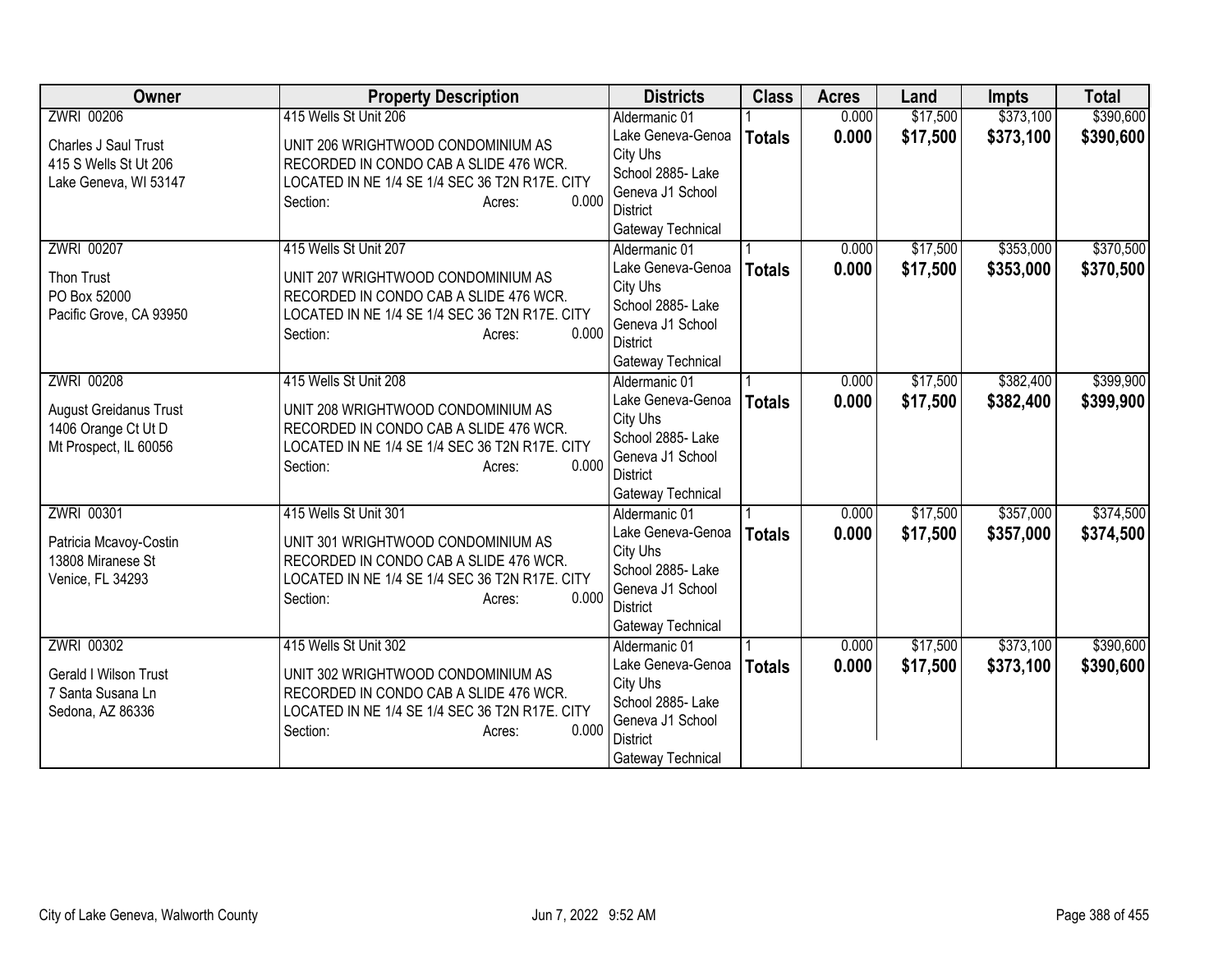| <b>Owner</b>                                                                         | <b>Property Description</b>                                                                                                                                                            | <b>Districts</b>                                                                                                                | <b>Class</b>  | <b>Acres</b>   | Land                 | <b>Impts</b>           | <b>Total</b>           |
|--------------------------------------------------------------------------------------|----------------------------------------------------------------------------------------------------------------------------------------------------------------------------------------|---------------------------------------------------------------------------------------------------------------------------------|---------------|----------------|----------------------|------------------------|------------------------|
| ZWRI 00303                                                                           | 415 Wells St Unit 303                                                                                                                                                                  | Aldermanic 01                                                                                                                   |               | 0.000          | \$17,500             | \$353,000              | \$370,500              |
| Shannon J. Finger<br>W302 S2684 Boettcher Ct<br>Waukesha, WI 53188-0000              | UNIT 303 WRIGHTWOOD CONDOMINIUM AS<br>RECORDED IN CONDO CAB A SLIDE 476 WCR.<br>LOCATED IN NE 1/4 SE 1/4 SEC 36 T2N R17E. CITY<br>0.000<br>Section:<br>Acres:                          | Lake Geneva-Genoa<br>City Uhs<br>School 2885- Lake<br>Geneva J1 School<br>District                                              | <b>Totals</b> | 0.000          | \$17,500             | \$353,000              | \$370,500              |
|                                                                                      |                                                                                                                                                                                        | Gateway Technical                                                                                                               |               |                |                      |                        |                        |
| ZWRI 00304<br>Dorothy Swatek Trust<br>415 S Wells St Ut 304<br>Lake Geneva, WI 53147 | 415 Wells St Unit 304<br>UNIT 304 WRIGHTWOOD CONDOMINIUM AS<br>RECORDED IN CONDO CAB A SLIDE 476 WCR.<br>LOCATED IN NE 1/4 SE 1/4 SEC 36 T2N R17E. CITY<br>0.000<br>Section:<br>Acres: | Aldermanic 01<br>Lake Geneva-Genoa<br>City Uhs<br>School 2885- Lake<br>Geneva J1 School<br><b>District</b><br>Gateway Technical | <b>Totals</b> | 0.000<br>0.000 | \$17,500<br>\$17,500 | \$382,400<br>\$382,400 | \$399,900<br>\$399,900 |
| ZWRI 00305                                                                           | 415 Wells St Unit 305                                                                                                                                                                  | Aldermanic 01                                                                                                                   |               | 0.000          | \$17,500             | \$357,000              | \$374,500              |
| Gloria Mazzoni Trust<br>8405 Excalibur Cir D-11<br>Naples, FL 34108                  | UNIT 305 WRIGHTWOOD CONDOMINIUM AS<br>RECORDED IN CONDO CAB A SLIDE 476 WCR.<br>LOCATED IN NE 1/4 SE 1/4 SEC 36 T2N R17E. CITY<br>0.000<br>Section:<br>Acres:                          | Lake Geneva-Genoa<br>City Uhs<br>School 2885-Lake<br>Geneva J1 School<br>District<br>Gateway Technical                          | <b>Totals</b> | 0.000          | \$17,500             | \$357,000              | \$374,500              |
| <b>ZWRI 00306</b>                                                                    | 415 Wells St Unit 306                                                                                                                                                                  | Aldermanic 01                                                                                                                   |               | 0.000          | \$17,500             | \$389,100              | \$406,600              |
| John Michael Brady<br>415 Wells St Ut 306<br>Lake Geneva, WI 53147                   | UNIT 306 WRIGHTWOOD CONDOMINIUM AS<br>RECORDED IN CONDO CAB A SLIDE 476 WCR.<br>LOCATED IN NE 1/4 SE 1/4 SEC 36 T2N R17E. CITY<br>0.000<br>Section:<br>Acres:                          | Lake Geneva-Genoa<br>City Uhs<br>School 2885- Lake<br>Geneva J1 School<br><b>District</b><br>Gateway Technical                  | <b>Totals</b> | 0.000          | \$17,500             | \$389,100              | \$406,600              |
| <b>ZWRI 00307</b>                                                                    | 415 Wells St Unit 307                                                                                                                                                                  | Aldermanic 01                                                                                                                   |               | 0.000          | \$17,500             | \$353,000              | \$370,500              |
| Antoni E. Wesolowski<br>27 Kestral Way<br>Key West, FL 33040                         | UNIT 307 WRIGHTWOOD CONDOMINIUM AS<br>RECORDED IN CONDO CAB A SLIDE 476 WCR.<br>LOCATED IN NE 1/4 SE 1/4 SEC 36 T2N R17E. CITY<br>0.000<br>Section:<br>Acres:                          | Lake Geneva-Genoa<br>City Uhs<br>School 2885- Lake<br>Geneva J1 School<br><b>District</b><br>Gateway Technical                  | <b>Totals</b> | 0.000          | \$17,500             | \$353,000              | \$370,500              |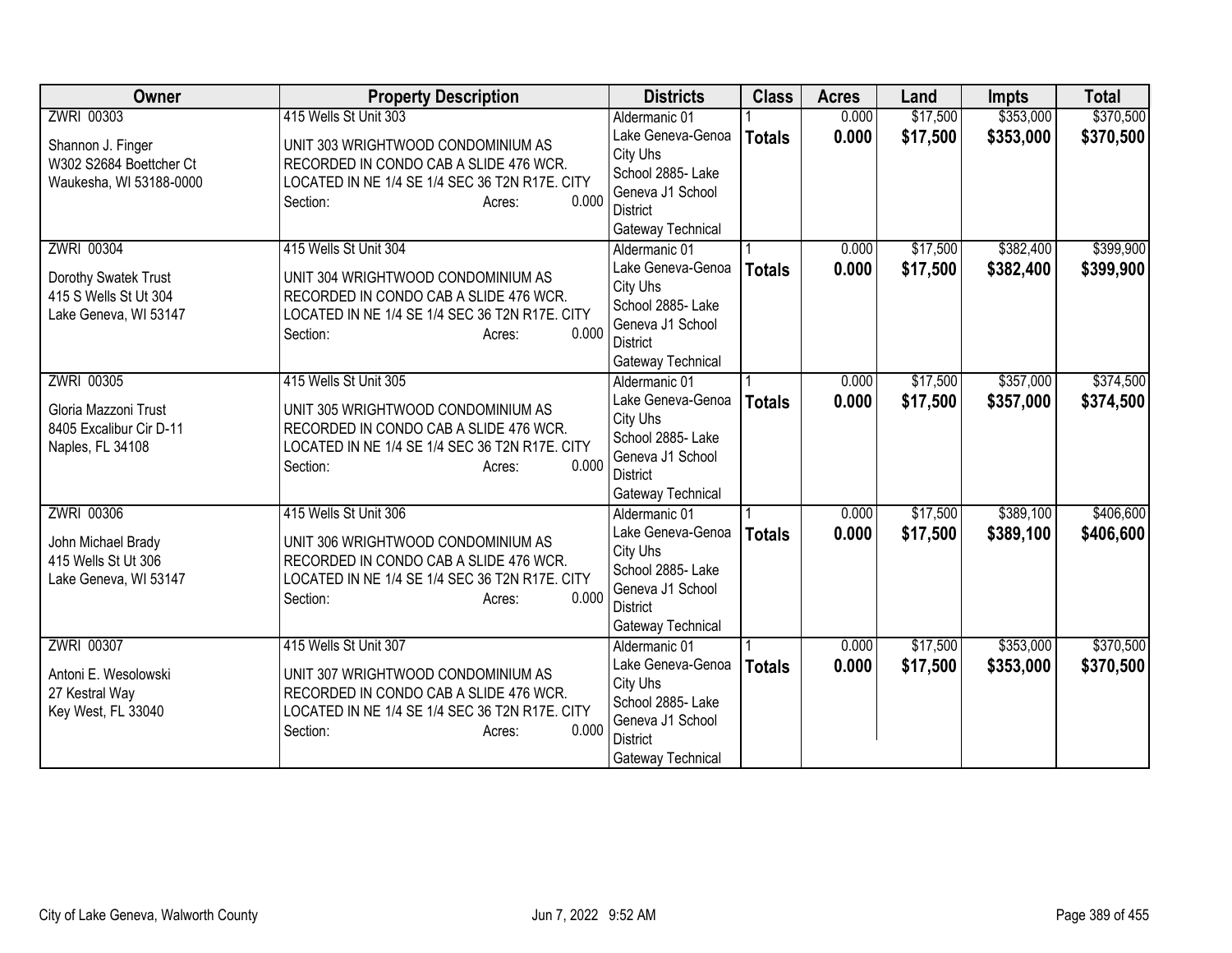| <b>Owner</b>                          | <b>Property Description</b>                                                  | <b>Districts</b>                    | <b>Class</b>  | <b>Acres</b> | Land     | <b>Impts</b>    | <b>Total</b> |
|---------------------------------------|------------------------------------------------------------------------------|-------------------------------------|---------------|--------------|----------|-----------------|--------------|
| <b>ZWRI 00308</b>                     | 415 Wells St Unit 308                                                        | Aldermanic 01                       |               | 0.000        | \$17,500 | \$382,400       | \$399,900    |
| Karen Mathis Trust                    | UNIT 308 WRIGHTWOOD CONDOMINIUM AS                                           | Lake Geneva-Genoa                   | <b>Totals</b> | 0.000        | \$17,500 | \$382,400       | \$399,900    |
| 6525 Berkshire PI                     | RECORDED IN CONDO CAB A SLIDE 476 WCR.                                       | City Uhs                            |               |              |          |                 |              |
| University Park, FL 34201             | LOCATED IN NE 1/4 SE 1/4 SEC 36 T2N R17E. CITY                               | School 2885- Lake                   |               |              |          |                 |              |
|                                       | 0.000<br>Section:<br>Acres:                                                  | Geneva J1 School                    |               |              |          |                 |              |
|                                       |                                                                              | District                            |               |              |          |                 |              |
|                                       |                                                                              | Gateway Technical                   |               |              |          |                 |              |
| <b>ZWRI 00701</b>                     |                                                                              | Aldermanic 01                       |               | 0.000        | \$5,000  | $\overline{30}$ | \$5,000      |
| Wrightwood of Lake Geneva Condo       | UNIT 701 WRIGHTWOOD CONDOMINIUM                                              | Lake Geneva-Genoa                   | <b>Totals</b> | 0.000        | \$5,000  | \$0             | \$5,000      |
| Association, Inc.                     | ADDENDUM NO. 2 AS RECORDED IN CONDO CAB A                                    | City Uhs                            |               |              |          |                 |              |
| 120 E Chestnut St                     | SLIDE 501 WCR. LOCATED IN NE 1/4 SE 1/4 SEC 36                               | School 2885- Lake                   |               |              |          |                 |              |
| Burlington, WI 53105                  | 0.000<br>Section:<br>Acres:                                                  | Geneva J1 School<br><b>District</b> |               |              |          |                 |              |
|                                       |                                                                              | Gateway Technical                   |               |              |          |                 |              |
| ZWRI 00702                            |                                                                              | Aldermanic 01                       |               | 0.000        | \$5,000  | \$0             | \$5,000      |
|                                       |                                                                              | Lake Geneva-Genoa                   |               | 0.000        | \$5,000  | \$0             | \$5,000      |
| Wrightwood of Lake Geneva Condo       | UNIT 702 WRIGHTWOOD CONDOMINIUM                                              | City Uhs                            | <b>Totals</b> |              |          |                 |              |
| Association, Inc                      | ADDENDUM NO. 2 AS RECORDED IN CONDO CAB A                                    | School 2885- Lake                   |               |              |          |                 |              |
| 120 E Chestnut St                     | SLIDE 501 WCR. LOCATED IN NE 1/4 SE 1/4 SEC 36                               | Geneva J1 School                    |               |              |          |                 |              |
| Burlington, WI 53105                  | 0.000<br>Section:<br>Acres:                                                  | <b>District</b>                     |               |              |          |                 |              |
|                                       |                                                                              | Gateway Technical                   |               |              |          |                 |              |
| ZWRI 00703                            |                                                                              | Aldermanic 01                       |               | 0.000        | \$5,000  | $\overline{50}$ | \$5,000      |
|                                       |                                                                              | Lake Geneva-Genoa                   | <b>Totals</b> | 0.000        | \$5,000  | \$0             | \$5,000      |
| Wrightwood of Lake Geneva Condo       | UNIT 703 WRIGHTWOOD CONDOMINIUM<br>ADDENDUM NO. 2 AS RECORDED IN CONDO CAB A | City Uhs                            |               |              |          |                 |              |
| Association, Inc<br>120 E Chestnut St | SLIDE 501 WCR. LOCATED IN NE 1/4 SE 1/4 SEC 36                               | School 2885- Lake                   |               |              |          |                 |              |
| Burlington, WI 53105                  | 0.000<br>Section:<br>Acres:                                                  | Geneva J1 School                    |               |              |          |                 |              |
|                                       |                                                                              | <b>District</b>                     |               |              |          |                 |              |
|                                       |                                                                              | Gateway Technical                   |               |              |          |                 |              |
| ZWRI 00704                            |                                                                              | Aldermanic 01                       |               | 0.000        | \$5,000  | \$0             | \$5,000      |
| Wrightwood of Lake Geneva Condo       | UNIT 704 WRIGHTWOOD CONDOMINIUM                                              | Lake Geneva-Genoa                   | <b>Totals</b> | 0.000        | \$5,000  | \$0             | \$5,000      |
| Association, Inc.                     | ADDENDUM NO. 2 AS RECORDED IN CONDO CAB A                                    | City Uhs                            |               |              |          |                 |              |
| 120 E Chestnut St                     | SLIDE 501 WCR. LOCATED IN NE 1/4 SE 1/4 SEC 36                               | School 2885- Lake                   |               |              |          |                 |              |
| Burlington, WI 53105                  | 0.000<br>Section:<br>Acres:                                                  | Geneva J1 School                    |               |              |          |                 |              |
|                                       |                                                                              | District                            |               |              |          |                 |              |
|                                       |                                                                              | Gateway Technical                   |               |              |          |                 |              |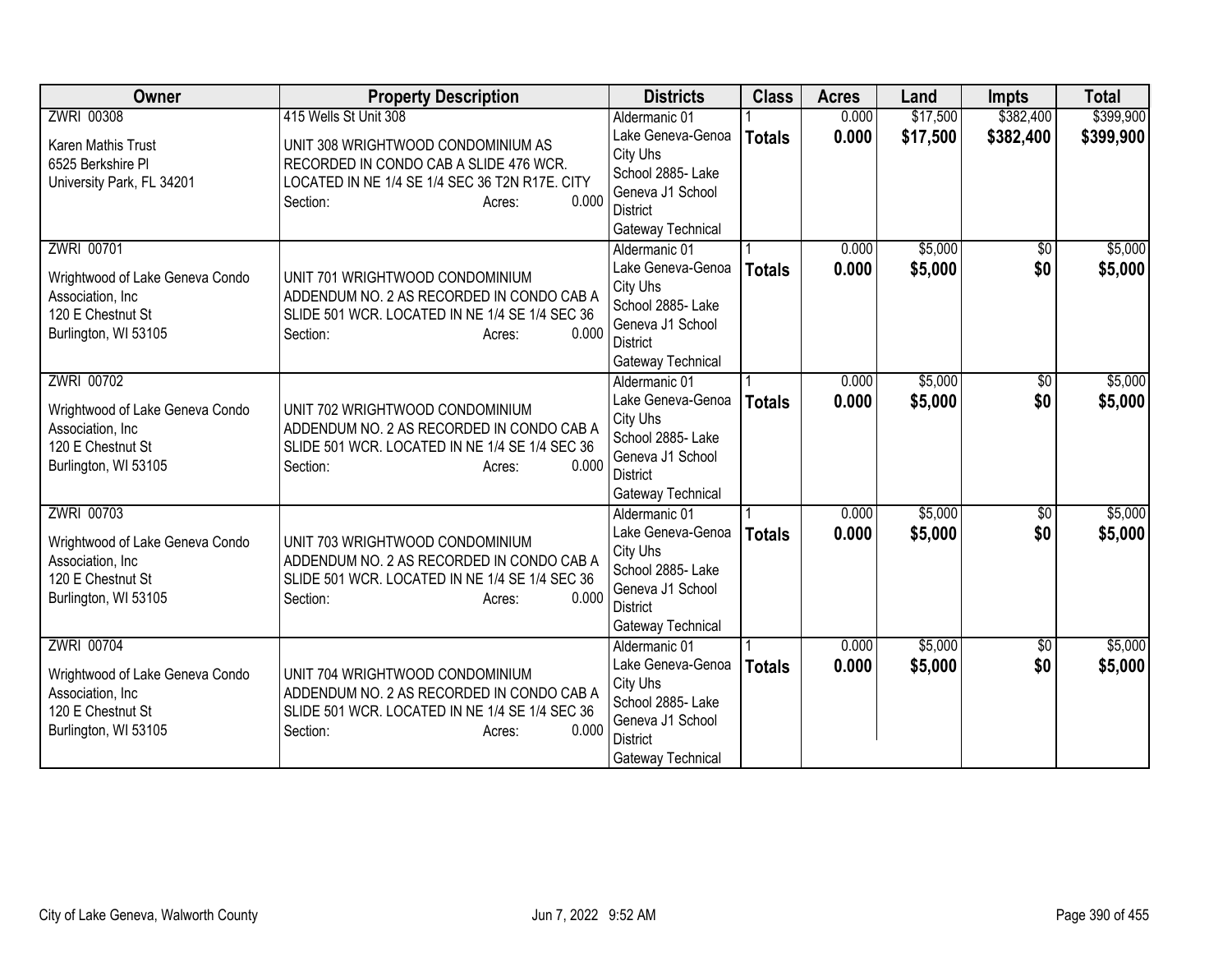| <b>Owner</b>                                        | <b>Property Description</b>                    | <b>Districts</b>                    | <b>Class</b>  | <b>Acres</b> | Land    | <b>Impts</b>    | <b>Total</b> |
|-----------------------------------------------------|------------------------------------------------|-------------------------------------|---------------|--------------|---------|-----------------|--------------|
| <b>ZWRI 00705</b>                                   |                                                | Aldermanic 01                       |               | 0.000        | \$5,000 | $\overline{30}$ | \$5,000      |
| Wrightwood of Lake Geneva Condo                     | UNIT 705 WRIGHTWOOD CONDOMINIUM                | Lake Geneva-Genoa                   | <b>Totals</b> | 0.000        | \$5,000 | \$0             | \$5,000      |
| Association, Inc.                                   | ADDENDUM NO. 2 AS RECORDED IN CONDO CAB A      | City Uhs                            |               |              |         |                 |              |
| 120 E Chestnut St                                   | SLIDE 501 WCR. LOCATED IN NE 1/4 SE 1/4 SEC 36 | School 2885- Lake                   |               |              |         |                 |              |
| Burlington, WI 53105                                | 0.000<br>Section:<br>Acres:                    | Geneva J1 School                    |               |              |         |                 |              |
|                                                     |                                                | <b>District</b>                     |               |              |         |                 |              |
| ZWRI 00706                                          |                                                | Gateway Technical<br>Aldermanic 01  |               | 0.000        | \$5,000 |                 | \$5,000      |
|                                                     |                                                | Lake Geneva-Genoa                   |               | 0.000        |         | \$0<br>\$0      |              |
| Wrightwood of Lake Geneva Condo                     | UNIT 706 WRIGHTWOOD CONDOMINIUM                | City Uhs                            | <b>Totals</b> |              | \$5,000 |                 | \$5,000      |
| Association, Inc                                    | ADDENDUM NO. 2 AS RECORDED IN CONDO CAB A      | School 2885- Lake                   |               |              |         |                 |              |
| 120 E Chestnut St                                   | SLIDE 501 WCR. LOCATED IN NE 1/4 SE 1/4 SEC 36 | Geneva J1 School                    |               |              |         |                 |              |
| Burlington, WI 53105                                | 0.000<br>Section:<br>Acres:                    | <b>District</b>                     |               |              |         |                 |              |
|                                                     |                                                | Gateway Technical                   |               |              |         |                 |              |
| <b>ZWRI 00707</b>                                   |                                                | Aldermanic 01                       |               | 0.000        | \$5,000 | \$0             | \$5,000      |
|                                                     | UNIT 707 WRIGHTWOOD CONDOMINIUM                | Lake Geneva-Genoa                   | <b>Totals</b> | 0.000        | \$5,000 | \$0             | \$5,000      |
| Wrightwood of Lake Geneva Condo<br>Association, Inc | ADDENDUM NO. 2 AS RECORDED IN CONDO CAB A      | City Uhs                            |               |              |         |                 |              |
| 120 E Chestnut St                                   | SLIDE 501 WCR. LOCATED IN NE 1/4 SE 1/4 SEC 36 | School 2885- Lake                   |               |              |         |                 |              |
| Burlington, WI 53105                                | 0.000<br>Section:<br>Acres:                    | Geneva J1 School                    |               |              |         |                 |              |
|                                                     |                                                | <b>District</b>                     |               |              |         |                 |              |
|                                                     |                                                | Gateway Technical                   |               |              |         |                 |              |
| <b>ZWRI 00708</b>                                   |                                                | Aldermanic 01                       |               | 0.000        | \$5,000 | $\overline{30}$ | \$5,000      |
| Wrightwood of Lake Geneva Condo                     | UNIT 708 WRIGHTWOOD CONDOMINIUM                | Lake Geneva-Genoa                   | <b>Totals</b> | 0.000        | \$5,000 | \$0             | \$5,000      |
| Association, Inc                                    | ADDENDUM NO. 2 AS RECORDED IN CONDO CAB A      | City Uhs                            |               |              |         |                 |              |
| 120 E Chestnut St                                   | SLIDE 501 WCR. LOCATED IN NE 1/4 SE 1/4 SEC 36 | School 2885- Lake                   |               |              |         |                 |              |
| Burlington, WI 53105                                | 0.000<br>Section:<br>Acres:                    | Geneva J1 School<br><b>District</b> |               |              |         |                 |              |
|                                                     |                                                | Gateway Technical                   |               |              |         |                 |              |
| <b>ZWRI 00709</b>                                   |                                                | Aldermanic 01                       |               | 0.000        | \$5,000 | \$0             | \$5,000      |
|                                                     |                                                | Lake Geneva-Genoa                   | <b>Totals</b> | 0.000        | \$5,000 | \$0             | \$5,000      |
| Wrightwood of Lake Geneva Condo                     | UNIT 709 WRIGHTWOOD CONDOMINIUM                | City Uhs                            |               |              |         |                 |              |
| Association, Inc                                    | ADDENDUM NO. 3 AS RECORDED IN CONDO CAB A      | School 2885- Lake                   |               |              |         |                 |              |
| 120 E Chestnut St                                   | SLIDE 642 WCR. LOCATED IN NE 1/4 SE 1/4 SEC 36 | Geneva J1 School                    |               |              |         |                 |              |
| Burlington, WI 53105                                | 0.000<br>Section:<br>Acres:                    | <b>District</b>                     |               |              |         |                 |              |
|                                                     |                                                | Gateway Technical                   |               |              |         |                 |              |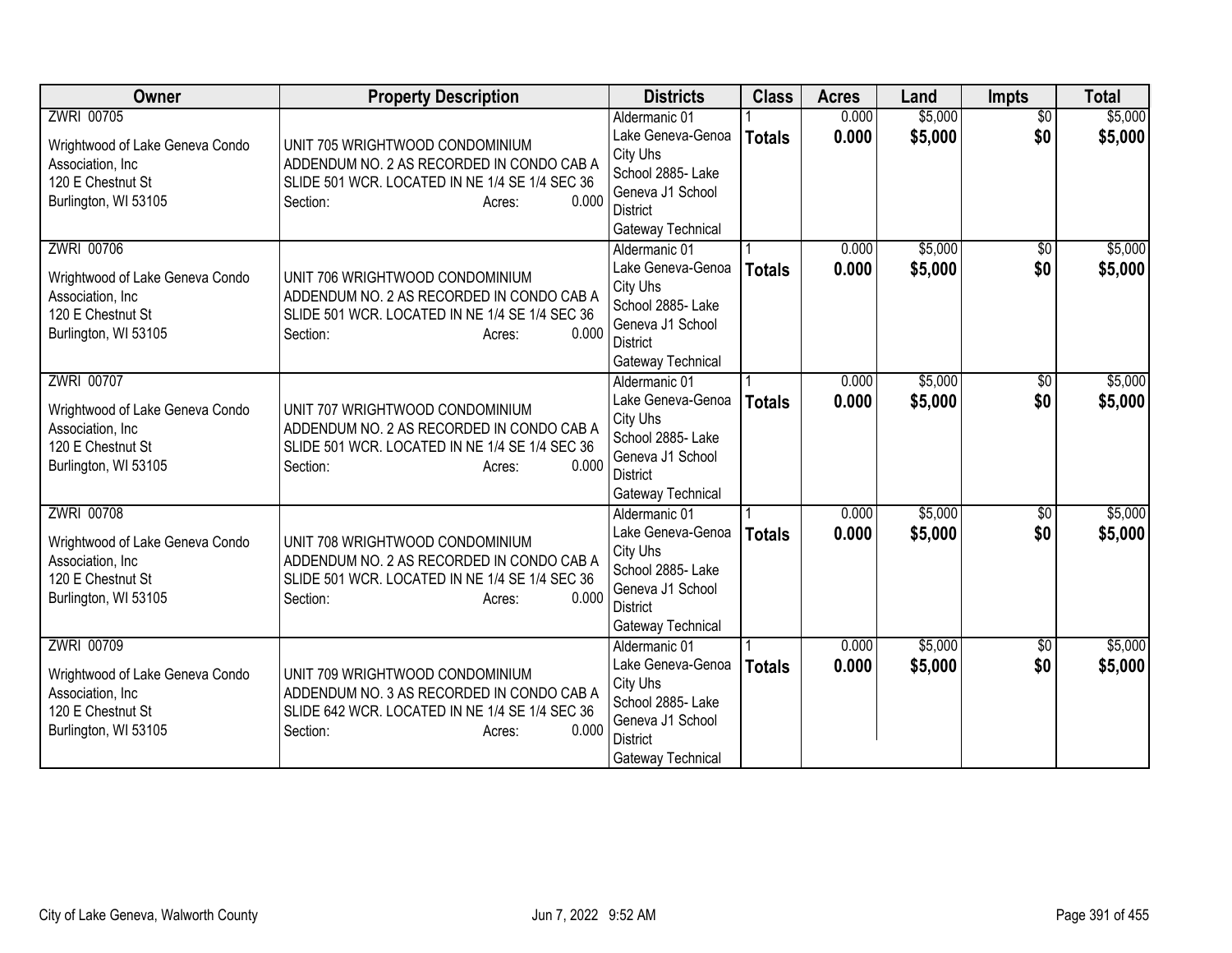| <b>Owner</b>                     | <b>Property Description</b>                                                  | <b>Districts</b>                   | <b>Class</b>  | <b>Acres</b> | Land     | Impts           | <b>Total</b> |
|----------------------------------|------------------------------------------------------------------------------|------------------------------------|---------------|--------------|----------|-----------------|--------------|
| ZWRI 00710                       |                                                                              | Aldermanic 01                      |               | 0.000        | \$5,000  | $\overline{50}$ | \$5,000      |
| Wrightwood of Lake Geneva Condo  | UNIT 710 WRIGHTWOOD CONDOMINIUM                                              | Lake Geneva-Genoa                  | <b>Totals</b> | 0.000        | \$5,000  | \$0             | \$5,000      |
| Association, Inc.                | ADDENDUM NO. 3 AS RECORDED IN CONDO CAB A                                    | City Uhs                           |               |              |          |                 |              |
| 120 E Chestnut St                | SLIDE 642 WCR. LOCATED IN NE 1/4 SE 1/4 SEC 36                               | School 2885- Lake                  |               |              |          |                 |              |
| Burlington, WI 53105             | 0.000<br>Section:<br>Acres:                                                  | Geneva J1 School<br>District       |               |              |          |                 |              |
|                                  |                                                                              | Gateway Technical                  |               |              |          |                 |              |
| <b>ZWRI 00801</b>                | 415 Wells St Unit 801                                                        | Aldermanic 01                      |               | 0.000        | \$17,500 | \$357,000       | \$374,500    |
|                                  |                                                                              | Lake Geneva-Genoa                  | <b>Totals</b> | 0.000        | \$17,500 | \$357,000       | \$374,500    |
| Steven Blohm Trust               | UNIT 801 WRIGHTWOOD CONDOMINIUM                                              | City Uhs                           |               |              |          |                 |              |
| 415 S Wells St Ut 801            | ADDENDUM NO. 2 AS RECORDED IN CONDO CAB A                                    | School 2885- Lake                  |               |              |          |                 |              |
| Lake Geneva, WI 53147            | SLIDE 501 WCR. LOCATED IN NE 1/4 SE 1/4 SEC 36                               | Geneva J1 School                   |               |              |          |                 |              |
|                                  | 0.000<br>Section:<br>Acres:                                                  | <b>District</b>                    |               |              |          |                 |              |
|                                  |                                                                              | Gateway Technical                  |               |              |          |                 |              |
| <b>ZWRI 00802</b>                | 415 Wells St Unit 802                                                        | Aldermanic 01                      |               | 0.000        | \$17,500 | \$372,000       | \$389,500    |
| Susan Bentley Trust              | UNIT 802 WRIGHTWOOD CONDOMINIUM                                              | Lake Geneva-Genoa                  | <b>Totals</b> | 0.000        | \$17,500 | \$372,000       | \$389,500    |
| 415 S Wells #802                 | ADDENDUM NO. 2 AS RECORDED IN CONDO CAB A                                    | City Uhs                           |               |              |          |                 |              |
| Lake Geneva, WI 53147            | SLIDE 501 WCR. LOCATED IN NE 1/4 SE 1/4 SEC 36                               | School 2885- Lake                  |               |              |          |                 |              |
|                                  | 0.000<br>Section:<br>Acres:                                                  | Geneva J1 School                   |               |              |          |                 |              |
|                                  |                                                                              | <b>District</b>                    |               |              |          |                 |              |
|                                  | 415 Wells St                                                                 | Gateway Technical                  |               |              |          | \$353,000       | \$370,500    |
| <b>ZWRI 00803</b>                |                                                                              | Aldermanic 01<br>Lake Geneva-Genoa |               | 0.000        | \$17,500 |                 |              |
| <b>Bruce Burris</b>              | UNIT 803 WRIGHTWOOD CONDOMINIUM                                              | City Uhs                           | <b>Totals</b> | 0.000        | \$17,500 | \$353,000       | \$370,500    |
| 4505 Neumann Ln                  | ADDENDUM NO. 2 AS RECORDED IN CONDO CAB A                                    | School 2885- Lake                  |               |              |          |                 |              |
| Burlington, WI 53105             | SLIDE 501 WCR. LOCATED IN NE 1/4 SE 1/4 SEC 36                               | Geneva J1 School                   |               |              |          |                 |              |
|                                  | 0.000<br>Section:<br>Acres:                                                  | <b>District</b>                    |               |              |          |                 |              |
|                                  |                                                                              | Gateway Technical                  |               |              |          |                 |              |
| ZWRI 00804                       | 415 Wells St Unit 804                                                        | Aldermanic 01                      |               | 0.000        | \$17,500 | \$321,500       | \$339,000    |
|                                  |                                                                              | Lake Geneva-Genoa                  | <b>Totals</b> | 0.000        | \$17,500 | \$321,500       | \$339,000    |
| John H. Rover<br>401 8 Albert St | UNIT 804 WRIGHTWOOD CONDOMINIUM<br>ADDENDUM NO. 2 AS RECORDED IN CONDO CAB A | City Uhs                           |               |              |          |                 |              |
| Mt Prospect, IL 60056            | SLIDE 501 WCR. LOCATED IN NE 1/4 SE 1/4 SEC 36                               | School 2885- Lake                  |               |              |          |                 |              |
|                                  | 0.000<br>Section:<br>Acres:                                                  | Geneva J1 School                   |               |              |          |                 |              |
|                                  |                                                                              | <b>District</b>                    |               |              |          |                 |              |
|                                  |                                                                              | Gateway Technical                  |               |              |          |                 |              |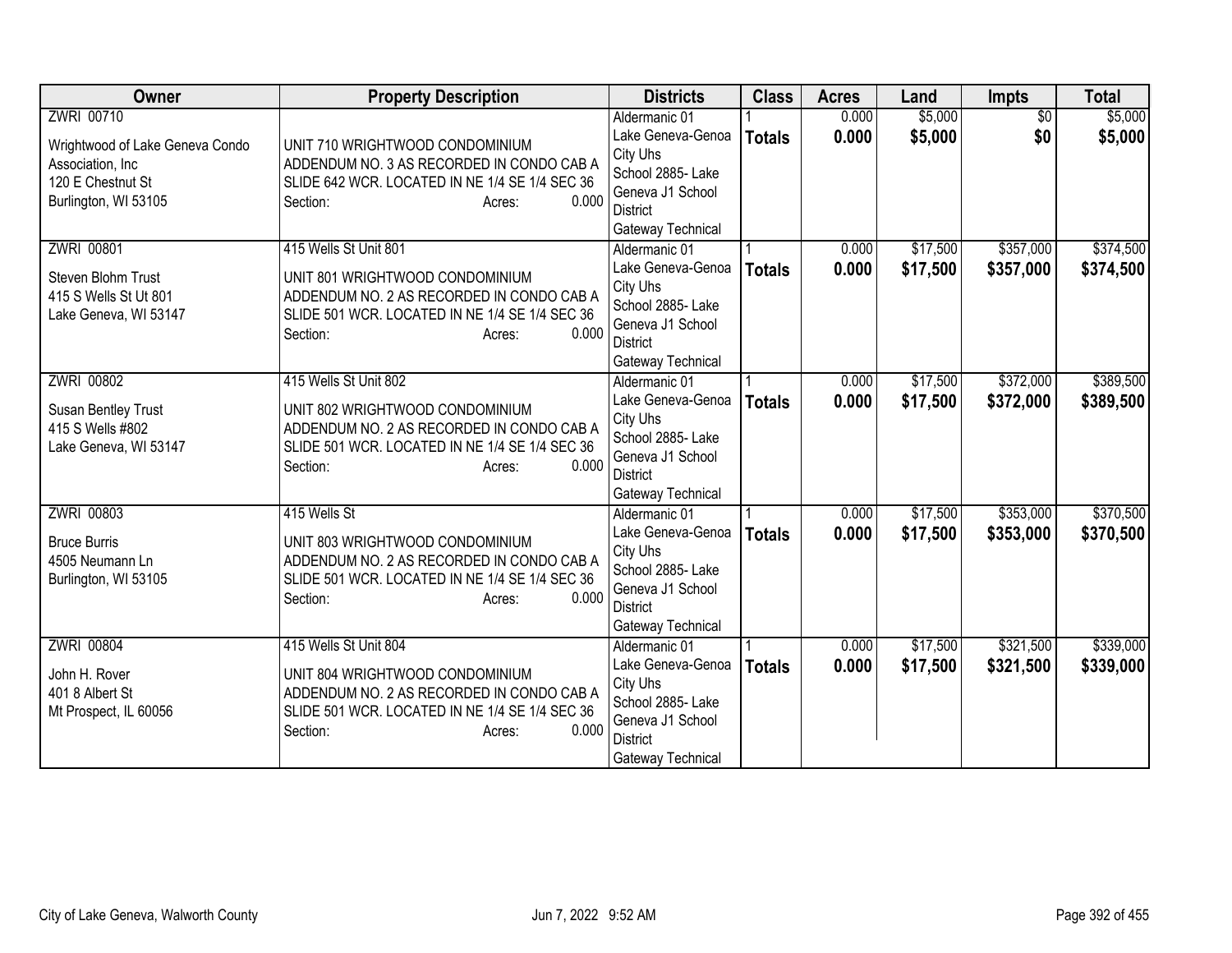| <b>Owner</b>                  | <b>Property Description</b>                    | <b>Districts</b>                      | <b>Class</b>  | <b>Acres</b> | Land     | <b>Impts</b> | <b>Total</b> |
|-------------------------------|------------------------------------------------|---------------------------------------|---------------|--------------|----------|--------------|--------------|
| <b>ZWRI 00805</b>             | 415 Wells St Unit 805                          | Aldermanic 01                         |               | 0.000        | \$17,500 | \$222,900    | \$240,400    |
| <b>Francie Portrey</b>        | UNIT 805 WRIGHTWOOD CONDOMINIUM                | Lake Geneva-Genoa                     | <b>Totals</b> | 0.000        | \$17,500 | \$222,900    | \$240,400    |
| 415 S Wells St Ut 805         | ADDENDUM NO. 2 AS RECORDED IN CONDO CAB A      | City Uhs                              |               |              |          |              |              |
| Lake Geneva, WI 53147         | SLIDE 501 WCR. LOCATED IN NE 1/4 SE 1/4 SEC 36 | School 2885- Lake                     |               |              |          |              |              |
|                               | 0.000<br>Section:<br>Acres:                    | Geneva J1 School                      |               |              |          |              |              |
|                               |                                                | District                              |               |              |          |              |              |
|                               |                                                | Gateway Technical                     |               |              |          |              |              |
| <b>ZWRI 00806</b>             | 415 Wells St Unit 806                          | Aldermanic 01                         |               | 0.000        | \$17,500 | \$357,000    | \$374,500    |
| Greg R. Chapman               | UNIT 806 WRIGHTWOOD CONDOMINIUM                | Lake Geneva-Genoa                     | <b>Totals</b> | 0.000        | \$17,500 | \$357,000    | \$374,500    |
| 23714 Vintage Knoll Ct        | ADDENDUM NO. 2 AS RECORDED IN CONDO CAB A      | City Uhs<br>School 2885- Lake         |               |              |          |              |              |
| Plainfield, IL 60544          | SLIDE 501 WCR. LOCATED IN NE 1/4 SE 1/4 SEC 36 | Geneva J1 School                      |               |              |          |              |              |
|                               | 0.000<br>Section:<br>Acres:                    | <b>District</b>                       |               |              |          |              |              |
|                               |                                                | Gateway Technical                     |               |              |          |              |              |
| <b>ZWRI 00807</b>             | 415 Wells St Unit 807                          | Aldermanic 01                         |               | 0.000        | \$17,500 | \$372,000    | \$389,500    |
|                               |                                                | Lake Geneva-Genoa                     | <b>Totals</b> | 0.000        | \$17,500 | \$372,000    | \$389,500    |
| Frederick Fei-Chun Yuen Trust | UNIT 807 WRIGHTWOOD CONDOMINIUM                | City Uhs                              |               |              |          |              |              |
| 1732 Rfd                      | ADDENDUM NO. 2 AS RECORDED IN CONDO CAB A      | School 2885- Lake                     |               |              |          |              |              |
| Long Grove, IL 60047-0000     | SLIDE 501 WCR. LOCATED IN NE 1/4 SE 1/4 SEC 36 | Geneva J1 School                      |               |              |          |              |              |
|                               | 0.000<br>Section:<br>Acres:                    | District                              |               |              |          |              |              |
|                               |                                                | Gateway Technical                     |               |              |          |              |              |
| <b>ZWRI 00808</b>             | 415 Wells St Unit 808                          | Aldermanic 01                         |               | 0.000        | \$17,500 | \$362,400    | \$379,900    |
| Hank Zbierski                 | UNIT 808 WRIGHTWOOD CONDOMINIUM                | Lake Geneva-Genoa                     | <b>Totals</b> | 0.000        | \$17,500 | \$362,400    | \$379,900    |
| PO Box 240                    | ADDENDUM NO. 2 AS RECORDED IN CONDO CAB A      | City Uhs                              |               |              |          |              |              |
| Springfield, WI 53176         | SLIDE 501 WCR. LOCATED IN NE 1/4 SE 1/4 SEC 36 | School 2885- Lake                     |               |              |          |              |              |
|                               | 0.000<br>Section:<br>Acres:                    | Geneva J1 School                      |               |              |          |              |              |
|                               |                                                | <b>District</b>                       |               |              |          |              |              |
|                               |                                                | Gateway Technical                     |               |              |          |              |              |
| <b>ZWRI 00809</b>             | 415 Wells St                                   | Aldermanic 01                         |               | 0.000        | \$17,500 | \$313,600    | \$331,100    |
| Joanne Niessner Trust         | UNIT 809 WRIGHTWOOD CONDOMINIUM                | Lake Geneva-Genoa                     | <b>Totals</b> | 0.000        | \$17,500 | \$313,600    | \$331,100    |
| 415 Wells St Ut 809           | ADDENDUM NO. 3 AS RECORDED IN CONDO CAB A      | City Uhs                              |               |              |          |              |              |
| Lake Geneva, WI 53147-0000    | SLIDE 642 WCR. LOCATED IN NE 1/4 SE 1/4 SEC 36 | School 2885- Lake<br>Geneva J1 School |               |              |          |              |              |
|                               | 0.000<br>Section:<br>Acres:                    | <b>District</b>                       |               |              |          |              |              |
|                               |                                                | Gateway Technical                     |               |              |          |              |              |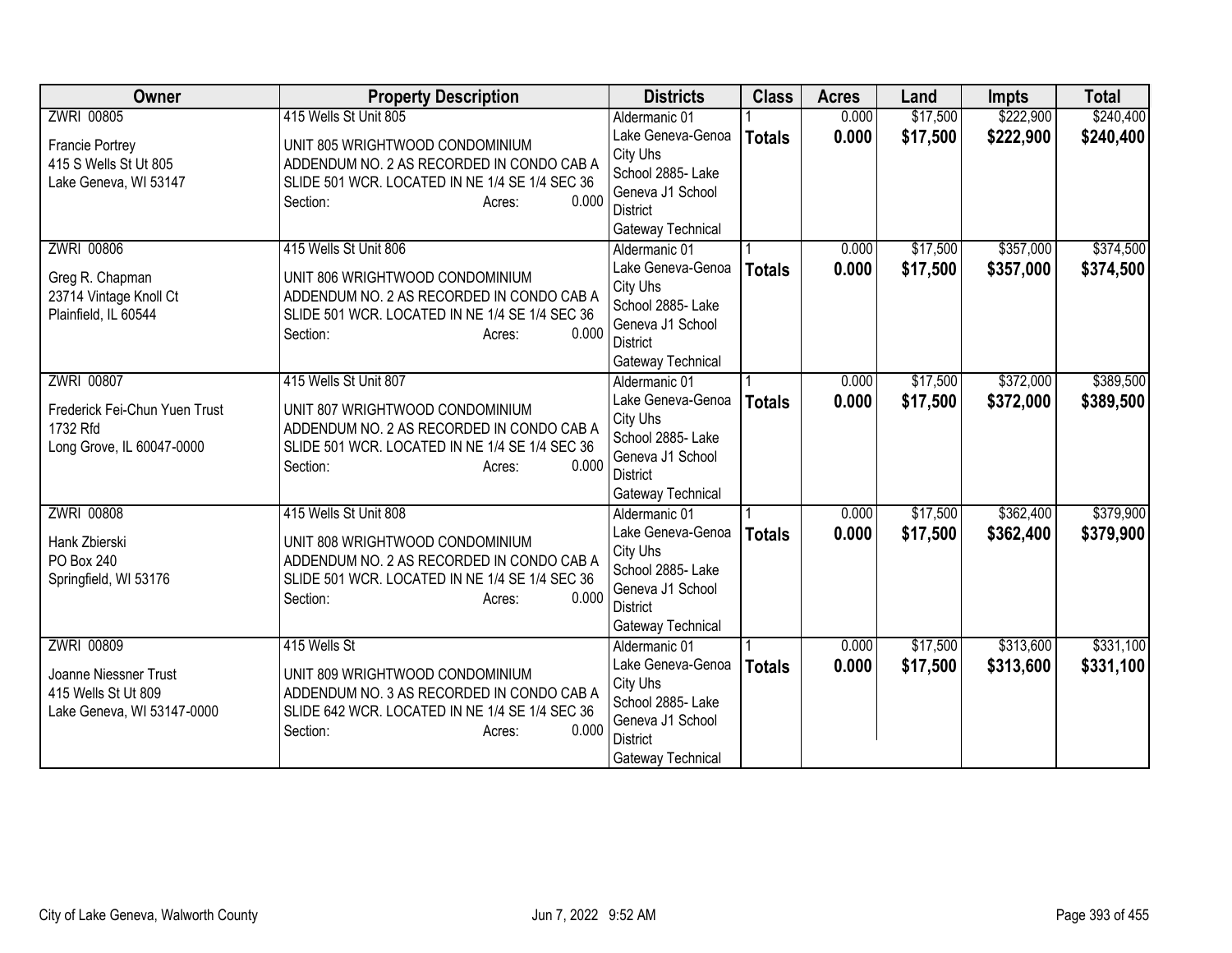| Owner                           | <b>Property Description</b>                                                                                | <b>Districts</b>                   | <b>Class</b>  | <b>Acres</b> | Land       | <b>Impts</b>    | <b>Total</b>  |
|---------------------------------|------------------------------------------------------------------------------------------------------------|------------------------------------|---------------|--------------|------------|-----------------|---------------|
| <b>ZWRI 00810</b>               | 415 Wells St Unit 810                                                                                      | Aldermanic 01                      |               | 0.000        | \$17,500   | \$222,900       | \$240,400     |
| John W. Kearns                  | UNIT 810 WRIGHTWOOD CONDOMINIUM                                                                            | Lake Geneva-Genoa                  | <b>Totals</b> | 0.000        | \$17,500   | \$222,900       | \$240,400     |
| 2505 Westminster Ln             | ADDENDUM NO. 3 AS RECORDED IN CONDO CAB A                                                                  | City Uhs                           |               |              |            |                 |               |
| Aurora, IL 60506                | SLIDE 642 WCR. LOCATED IN NE 1/4 SE 1/4 SEC 36                                                             | School 2885- Lake                  |               |              |            |                 |               |
|                                 | 0.000<br>Section:<br>Acres:                                                                                | Geneva J1 School                   |               |              |            |                 |               |
|                                 |                                                                                                            | District                           |               |              |            |                 |               |
|                                 |                                                                                                            | Gateway Technical                  |               |              |            |                 |               |
| <b>ZWTC 00001</b>               | 1028 Williams St                                                                                           | Aldermanic 01                      |               | 0.000        | \$22,000   | \$203,000       | \$225,000     |
| Michael Mckeehan                | UNIT 1 WILLIAMS TERRACE CONDOMINIUMS AS                                                                    | Lake Geneva-Genoa                  | <b>Totals</b> | 0.000        | \$22,000   | \$203,000       | \$225,000     |
| 1028 Williams St                | RECORDED IN CONDO CAB A SLIDE 652 WCR.                                                                     | City Uhs                           |               |              |            |                 |               |
| Lake Geneva, WI 53147           | LOCATED IN NE 1/4 SW 1/4 SEC 25 T2N R17E. CITY                                                             | School 2885- Lake                  |               |              |            |                 |               |
|                                 | 0.000<br>Section:<br>Acres:                                                                                | Geneva J1 School                   |               |              |            |                 |               |
|                                 |                                                                                                            | <b>District</b>                    |               |              |            |                 |               |
| <b>ZWTC 00002</b>               | 1032 Williams St                                                                                           | Gateway Technical<br>Aldermanic 01 |               | 0.000        | \$22,000   | \$203,000       | \$225,000     |
|                                 |                                                                                                            | Lake Geneva-Genoa                  |               |              |            |                 |               |
| Nicholas Samuel Zubow           | UNIT 2 WILLIAMS TERRACE CONDOMINIUMS AS                                                                    | City Uhs                           | <b>Totals</b> | 0.000        | \$22,000   | \$203,000       | \$225,000     |
| 1032 Williams St                | RECORDED IN CONDO CAB A SLIDE 652 WCR.                                                                     | School 2885-Lake                   |               |              |            |                 |               |
| Lake Geneva, WI 53147           | LOCATED IN NE 1/4 SW 1/4 SEC 25 T2N R17E. CITY                                                             | Geneva J1 School                   |               |              |            |                 |               |
|                                 | 0.000<br>Section:<br>Acres:                                                                                | <b>District</b>                    |               |              |            |                 |               |
|                                 |                                                                                                            | Gateway Technical                  |               |              |            |                 |               |
| <b>ZXRR 00007A1</b>             |                                                                                                            | Aldermanic 01                      |               | 0.360        | \$2,300    | $\overline{60}$ | \$2,300       |
|                                 |                                                                                                            | Lake Geneva-Genoa                  | <b>Totals</b> | 0.360        | \$2,300    | \$0             | \$2,300       |
| Douglas A. Young<br>346 Main St | COM AT E 1/4 COR SEC 36 T 2 N R 17 E, N 18D53'05'                                                          | City Uhs                           |               |              |            |                 |               |
| Lake Geneva, WI 53147-0000      | W 732.26', N 89D19'35" W 1354.04 FT, S 39D58'05" E<br>169.90', TO POB, CONT SE 63.49', S 50D01' 55" W 25', | School 2885- Lake                  |               |              |            |                 |               |
|                                 | Section:<br>0.360<br>Acres:                                                                                | Geneva J1 School                   |               |              |            |                 |               |
|                                 |                                                                                                            | <b>District</b>                    |               |              |            |                 |               |
|                                 |                                                                                                            | Gateway Technical                  |               |              |            |                 |               |
| <b>ZXRR 00009</b>               |                                                                                                            | Aldermanic 01                      | X4            | 0.000        | $\sqrt{6}$ | $\overline{50}$ | $\frac{6}{3}$ |
| City of Lake Geneva             | CORRIDOR BORDERING IN CITY LIMITS OF NW 1/4                                                                | Lake Geneva-Genoa                  | <b>Totals</b> | 0.000        | \$0        | \$0             | \$0           |
| 626 Geneva St                   | SEC 6 T 1 N R 18 E BEGINNING AT SE COR CSM 681                                                             | City Uhs                           |               |              |            |                 |               |
| Lake Geneva, WI 53147           | S 35D E 1200' 120000 SQ FT.                                                                                | School 2885- Lake                  |               |              |            |                 |               |
|                                 | 0.000<br>Section:<br>Acres:                                                                                | Geneva J1 School                   |               |              |            |                 |               |
|                                 |                                                                                                            | <b>District</b>                    |               |              |            |                 |               |
|                                 |                                                                                                            | Gateway Technical                  |               |              |            |                 |               |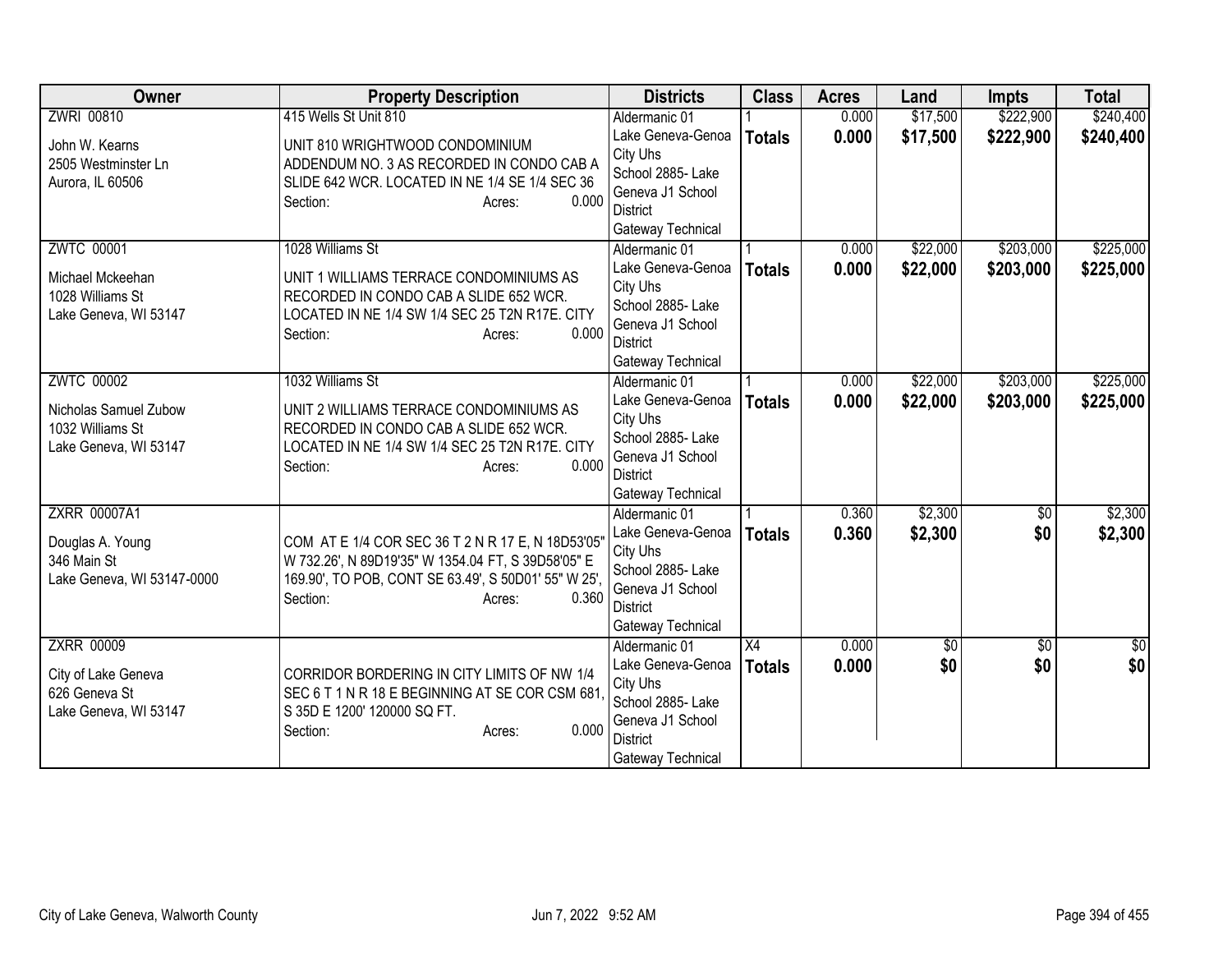| <b>Owner</b>                                                                         | <b>Property Description</b>                                                                                                                                                                     | <b>Districts</b>                                                                                                                | <b>Class</b>                     | <b>Acres</b>   | Land                   | Impts                  | <b>Total</b>           |
|--------------------------------------------------------------------------------------|-------------------------------------------------------------------------------------------------------------------------------------------------------------------------------------------------|---------------------------------------------------------------------------------------------------------------------------------|----------------------------------|----------------|------------------------|------------------------|------------------------|
| <b>ZXRR 00010</b><br>City of Lake Geneva<br>626 Geneva St<br>Lake Geneva, WI 53147   | CORRIDOR COMMENCING S 35D E 1200' FROM SE<br>COR CSM 681 TO POB. S 35D E 400' TO<br>CORPORATE LIMITS 4000 SQ FT.<br>0.000<br>Section:<br>Acres:                                                 | Aldermanic 01<br>Lake Geneva-Genoa<br>City Uhs<br>School 2885-Lake<br>Geneva J1 School<br><b>District</b><br>Gateway Technical  | $\overline{X4}$<br><b>Totals</b> | 0.000<br>0.000 | $\overline{50}$<br>\$0 | $\overline{50}$<br>\$0 | $\overline{50}$<br>\$0 |
| ZYO 00001<br>Greg Wilson Trust<br>406 N Palm Island Cir<br>Vero Beach, FL 32963      | 701 S Lake Shore Dr Unit LL<br>UNIT LL YOUNGLAND MANOR CONDO AS<br>RECORDED UNDER DOC. #243565 WCR. LOCATED<br>IN SW 1/4 SE 1/4 SECTION 36 T2N R17E. CITY OF<br>0.000<br>Section:<br>Acres:     | Aldermanic 01<br>Lake Geneva-Genoa<br>City Uhs<br>School 2885- Lake<br>Geneva J1 School<br><b>District</b><br>Gateway Technical | <b>Totals</b>                    | 0.000<br>0.000 | \$14,200<br>\$14,200   | \$280,500<br>\$280,500 | \$294,700<br>\$294,700 |
| ZYO 00002<br>Martin A Haeger Trust<br>1209 Beaver Creek Rd<br>Chesterfield, MT 63017 | 701 S Lake Shore Dr Unit 1A<br>UNIT 1A YOUNGLAND MANOR CONDO AS<br>RECORDED UNDER DOC. #243565 WCR. LOCATED<br>IN SW 1/4 SE 1/4 SECTION 36 T2N R17E. CITY OF<br>0.000<br>Section:<br>Acres:     | Aldermanic 01<br>Lake Geneva-Genoa<br>City Uhs<br>School 2885- Lake<br>Geneva J1 School<br><b>District</b><br>Gateway Technical | <b>Totals</b>                    | 0.000<br>0.000 | \$14,200<br>\$14,200   | \$275,100<br>\$275,100 | \$289,300<br>\$289,300 |
| ZYO 00003<br>Therese M. Boyle<br>10356 S Sawyer Ave<br>Chicago, IL 60655             | 701 S Lake Shore Dr Unit 1B<br>UNIT 1B YOUNGLAND MANOR CONDO AS<br>RECORDED UNDER DOC. #243565 WCR. LOCATED<br>IN SW 1/4 SE 1/4 SECTION 36 T2N R17E CITY OF<br>0.000<br>Section:<br>Acres:      | Aldermanic 01<br>Lake Geneva-Genoa<br>City Uhs<br>School 2885- Lake<br>Geneva J1 School<br><b>District</b><br>Gateway Technical | <b>Totals</b>                    | 0.000<br>0.000 | \$14,200<br>\$14,200   | \$230,100<br>\$230,100 | \$244,300<br>\$244,300 |
| ZYO 00004<br>Martin K. Lapointe<br>305 Anne Ct<br>Prospect Heights, IL 60070         | 701 S Lake Shore Dr Unit 1C<br>UNIT 1C YOUNGLAND MANOR CONDO AS<br>RECORDED UNDER DOC. #243565 WCR. LOCATED<br>IN SW 1/4 SE 1/4 SECTIN 36 T2N R17E. CITY OF LAKE<br>0.000<br>Section:<br>Acres: | Aldermanic 01<br>Lake Geneva-Genoa<br>City Uhs<br>School 2885- Lake<br>Geneva J1 School<br><b>District</b><br>Gateway Technical | <b>Totals</b>                    | 0.000<br>0.000 | \$14,200<br>\$14,200   | \$328,300<br>\$328,300 | \$342,500<br>\$342,500 |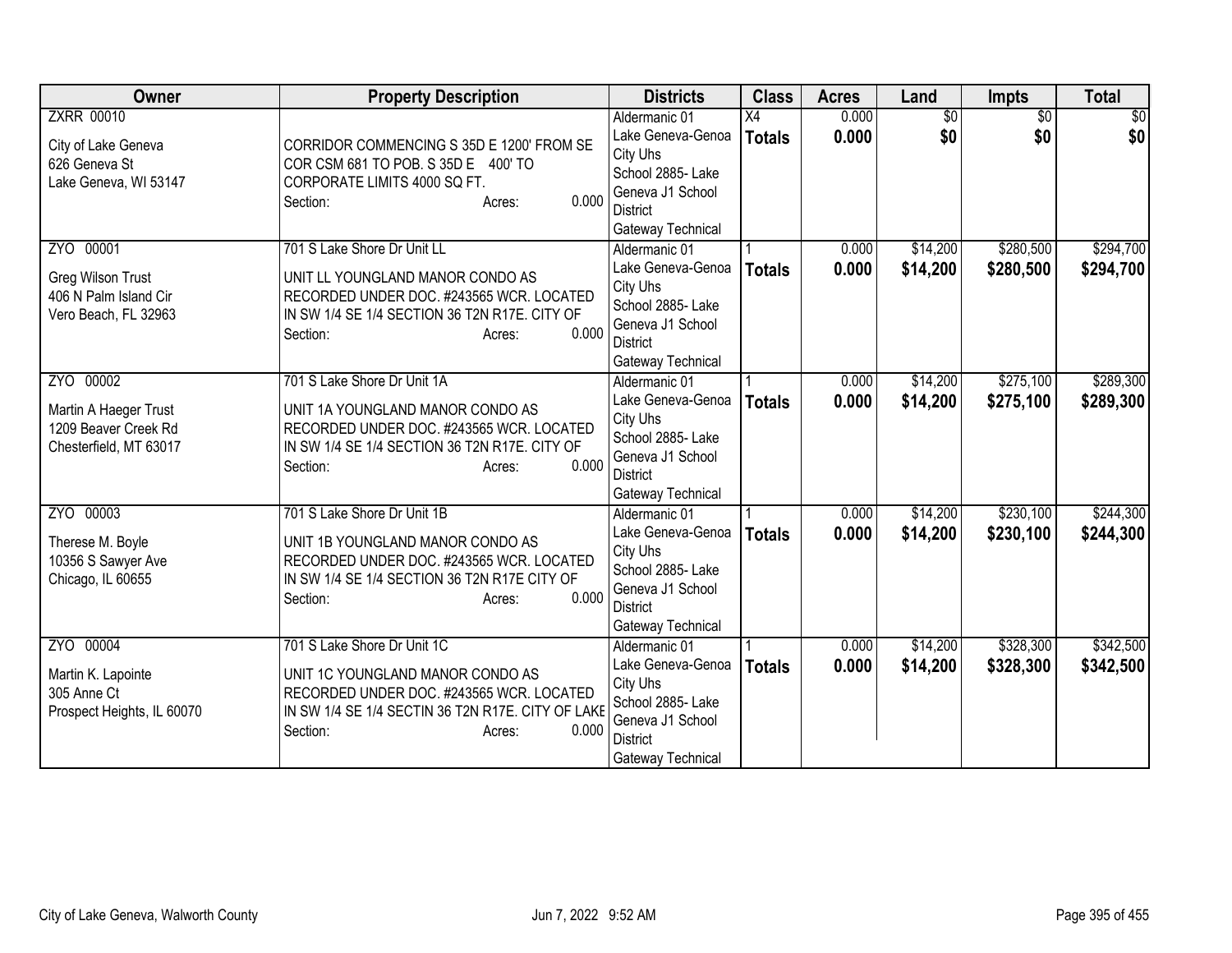| <b>Owner</b>                 | <b>Property Description</b>                   | <b>Districts</b>                    | <b>Class</b>  | <b>Acres</b> | Land     | <b>Impts</b> | <b>Total</b> |
|------------------------------|-----------------------------------------------|-------------------------------------|---------------|--------------|----------|--------------|--------------|
| ZYO 00005                    | 701 S Lake Shore Dr Unit 1D                   | Aldermanic 01                       |               | 0.000        | \$14,200 | \$248,100    | \$262,300    |
| <b>Gail Ocarroll Trust</b>   | UNIT 1D YOUNGLAND MANOR CONDO AS              | Lake Geneva-Genoa                   | <b>Totals</b> | 0.000        | \$14,200 | \$248,100    | \$262,300    |
| 439 Arlington Ave            | RECORDED UNDER DOC. #243565 WCR. LOCATED      | City Uhs                            |               |              |          |              |              |
| Glen Ellen, IL 60137         | IN SW 1/4 SE 1/4 SECTION 36 T2N R17E. CITY OF | School 2885- Lake                   |               |              |          |              |              |
|                              | 0.000<br>Section:<br>Acres:                   | Geneva J1 School<br>District        |               |              |          |              |              |
|                              |                                               | Gateway Technical                   |               |              |          |              |              |
| ZYO 00006                    | 701 S Lake Shore Dr Unit 1E                   | Aldermanic 01                       |               | 0.000        | \$14,200 | \$276,700    | \$290,900    |
|                              |                                               | Lake Geneva-Genoa                   | <b>Totals</b> | 0.000        | \$14,200 | \$276,700    | \$290,900    |
| Mark L. Washack              | UNIT 1E YOUNGLAND MANOR CONDO AS              | City Uhs                            |               |              |          |              |              |
| 11030 S Keeler               | RECORDED UNDER DOC. #243565 WCR. LOCATED      | School 2885- Lake                   |               |              |          |              |              |
| Oak Lawn, IL 60453-0000      | IN SW 1/4 SE 1/4 SECTION 36 T2N R17E. CITY OF | Geneva J1 School                    |               |              |          |              |              |
|                              | 0.000<br>Section:<br>Acres:                   | <b>District</b>                     |               |              |          |              |              |
|                              |                                               | Gateway Technical                   |               |              |          |              |              |
| ZYO 00007                    | 701 S Lake Shore Dr Unit 1F                   | Aldermanic 01                       |               | 0.000        | \$14,200 | \$267,200    | \$281,400    |
| William W. Jenks             | UNIT 1F YOUNGLAND MANOR CONDO AS              | Lake Geneva-Genoa                   | <b>Totals</b> | 0.000        | \$14,200 | \$267,200    | \$281,400    |
| 9084 Windswept Dr            | RECORDED UNDER DOC. #243565 WCR. LOCATED      | City Uhs                            |               |              |          |              |              |
| Estero, FL 34135             | IN SW 1/4 SE 1/4 SECTION 36 T2N R17E. CITY OF | School 2885-Lake                    |               |              |          |              |              |
|                              | 0.000<br>Section:<br>Acres:                   | Geneva J1 School                    |               |              |          |              |              |
|                              |                                               | <b>District</b>                     |               |              |          |              |              |
|                              |                                               | Gateway Technical                   |               |              |          |              |              |
| ZYO 00008                    | 701 S Lake Shore Dr Unit 2A                   | Aldermanic 01                       |               | 0.000        | \$14,200 | \$266,500    | \$280,700    |
| Anne M Samyn Trust           | UNIT 2A YOUNGLAND MANOR CONDO AS              | Lake Geneva-Genoa                   | <b>Totals</b> | 0.000        | \$14,200 | \$266,500    | \$280,700    |
| 612 N Highland Ave           | RECORDED UNDER DOC. #243565 WCR. LOCATED      | City Uhs                            |               |              |          |              |              |
| Arlington Hts, IL 60004-0000 | IN SW 1/4 SE 1/4 SECTION 36 T2N R17E. CITY OF | School 2885- Lake                   |               |              |          |              |              |
|                              | 0.000<br>Section:<br>Acres:                   | Geneva J1 School<br><b>District</b> |               |              |          |              |              |
|                              |                                               | Gateway Technical                   |               |              |          |              |              |
| ZYO 00009                    | 701 S Lake Shore Dr Unit 2B                   | Aldermanic 01                       |               | 0.000        | \$14,200 | \$263,100    | \$277,300    |
|                              |                                               | Lake Geneva-Genoa                   | <b>Totals</b> | 0.000        | \$14,200 | \$263,100    | \$277,300    |
| Nancy C. Newbourne           | UNIT 2B YOUNGLAND MANOR CONDO AS              | City Uhs                            |               |              |          |              |              |
| 701 S Lakeshore Dr           | RECORDED UNDER DOC. #243565 WCR. LOCATED      | School 2885- Lake                   |               |              |          |              |              |
| 2 <sub>b</sub>               | IN SW 1/4 SE 1/4 SECTION 36 T2N R17E. CITY OF | Geneva J1 School                    |               |              |          |              |              |
| Lake Geneva, WI 53147        | 0.000<br>Section:<br>Acres:                   | <b>District</b>                     |               |              |          |              |              |
|                              |                                               | Gateway Technical                   |               |              |          |              |              |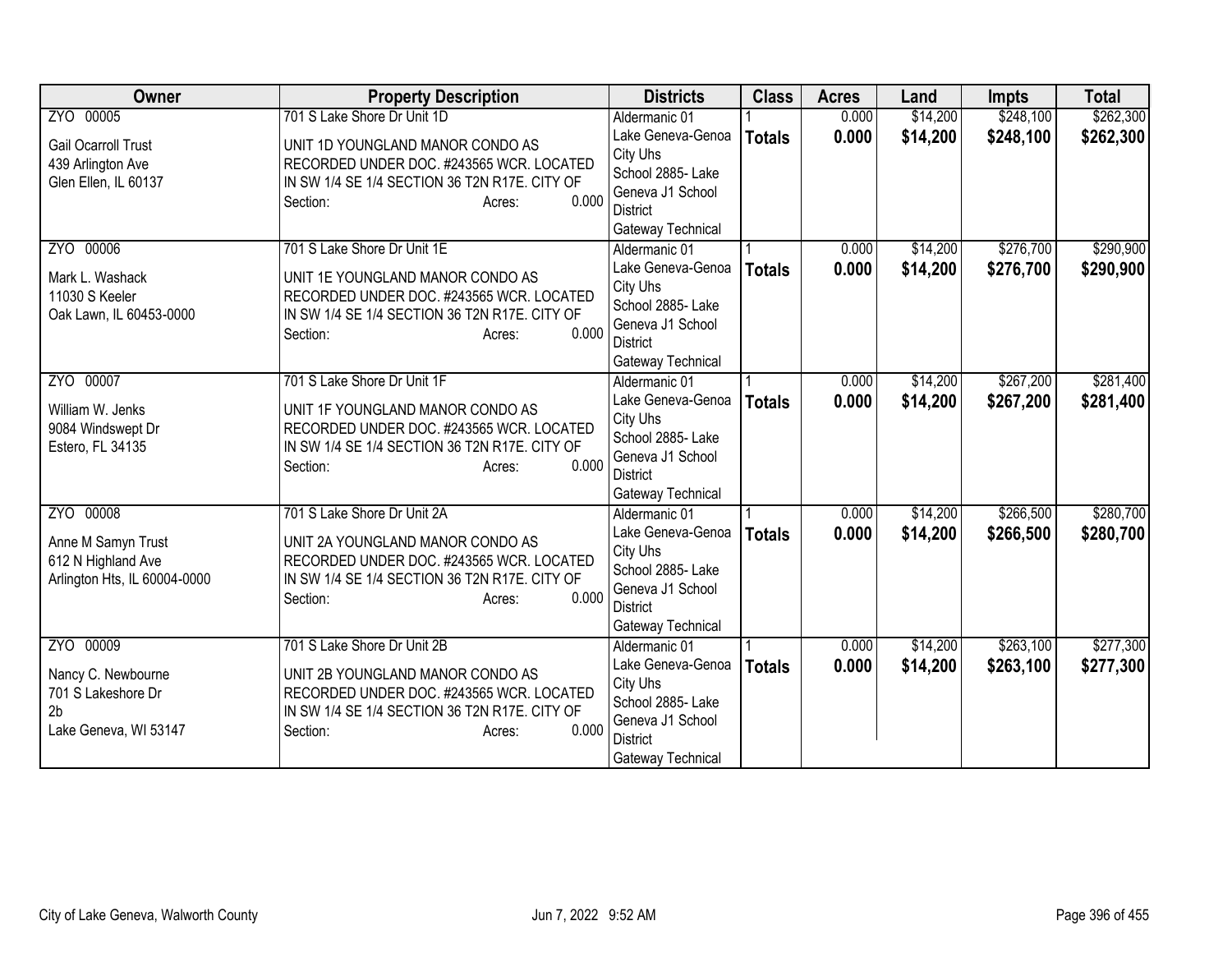| Owner                        | <b>Property Description</b>                   | <b>Districts</b>                   | <b>Class</b>  | <b>Acres</b> | Land     | <b>Impts</b> | <b>Total</b> |
|------------------------------|-----------------------------------------------|------------------------------------|---------------|--------------|----------|--------------|--------------|
| ZYO 00010                    | 701 S Lake Shore Dr Unit 2C                   | Aldermanic 01                      |               | 0.000        | \$14,200 | \$261,500    | \$275,700    |
| <b>Trunkett Trust</b>        | UNIT 2C YOUNGLAND MANOR CONDO AS              | Lake Geneva-Genoa                  | <b>Totals</b> | 0.000        | \$14,200 | \$261,500    | \$275,700    |
| 3936 Bordeaux Dr             | RECORDED UNDER DOC. #243565 WCR. LOCATED      | City Uhs                           |               |              |          |              |              |
| Northbrook, IL 60062         | IN SW 1/4 SE 1/4 SECTION 36 T2N R17E. CITY OF | School 2885-Lake                   |               |              |          |              |              |
|                              | 0.000<br>Section:<br>Acres:                   | Geneva J1 School                   |               |              |          |              |              |
|                              |                                               | District                           |               |              |          |              |              |
|                              |                                               | Gateway Technical                  |               |              |          |              |              |
| ZYO 00011                    | 701 S Lake Shore Dr Unit 2D                   | Aldermanic 01                      |               | 0.000        | \$14,200 | \$281,800    | \$296,000    |
| Kristian Kielhofner          | UNIT 2D YOUNGLAND MANOR CONDO AS              | Lake Geneva-Genoa                  | <b>Totals</b> | 0.000        | \$14,200 | \$281,800    | \$296,000    |
| 701 S Lake Shore Dr #2d      | RECORDED UNDER DOC. #243565 WCR. LOCATED      | City Uhs<br>School 2885- Lake      |               |              |          |              |              |
| Lake Geneva, WI 53147-0000   | IN SW 1/4 SE 1/4 SECTION 36 T2N R17E. CITY OF | Geneva J1 School                   |               |              |          |              |              |
|                              | 0.000<br>Section:<br>Acres:                   | <b>District</b>                    |               |              |          |              |              |
|                              |                                               | Gateway Technical                  |               |              |          |              |              |
| ZYO 00012                    | 701 S Lake Shore Dr Unit 2E                   | Aldermanic 01                      |               | 0.000        | \$14,200 | \$251,200    | \$265,400    |
|                              |                                               | Lake Geneva-Genoa                  | <b>Totals</b> | 0.000        | \$14,200 | \$251,200    | \$265,400    |
| Laurel K. Stewart            | UNIT 2E YOUNGLAND MANOR CONDO AS              | City Uhs                           |               |              |          |              |              |
| 9048 Sheri Ct                | RECORDED UNDER DOC. #243565 WCR. LOCATED      | School 2885- Lake                  |               |              |          |              |              |
| Orland Park, IL 60462        | IN SW 1/4 SE 1/4 SECTION 36 T2N R17E CITY OF  | Geneva J1 School                   |               |              |          |              |              |
|                              | 0.000<br>Section:<br>Acres:                   | <b>District</b>                    |               |              |          |              |              |
|                              |                                               | Gateway Technical                  |               |              |          |              |              |
| ZYO 00013                    | 701 S Lake Shore Dr Unit 2F                   | Aldermanic 01                      |               | 0.000        | \$14,200 | \$306,100    | \$320,300    |
| Colleen A. Walsh             | UNIT 2F YOUNGLAND MANOR CONDO AS              | Lake Geneva-Genoa                  | <b>Totals</b> | 0.000        | \$14,200 | \$306,100    | \$320,300    |
| 5902 N Northwest Hwy         | RECORDED UNDER DOC. #243565 WCR. LOCATED      | City Uhs                           |               |              |          |              |              |
| Chicago, IL 60631            | IN SW 1/4 SE 1/4 SECTION 36 T2N R17E. CITY OF | School 2885- Lake                  |               |              |          |              |              |
|                              | 0.000<br>Section:<br>Acres:                   | Geneva J1 School                   |               |              |          |              |              |
|                              |                                               | <b>District</b>                    |               |              |          |              |              |
| ZYO 00014                    |                                               | Gateway Technical                  |               |              |          |              |              |
|                              | 701 S Lake Shore Dr Unit 3A                   | Aldermanic 01<br>Lake Geneva-Genoa |               | 0.000        | \$14,200 | \$268,400    | \$282,600    |
| Anthony J Rucci Trust        | UNIT 3A YOUNGLAND MANOR CONDO AS              | City Uhs                           | <b>Totals</b> | 0.000        | \$14,200 | \$268,400    | \$282,600    |
| 448 W Nationwide Blvd Ut 301 | RECORDED UNDER DOC. #243565 WCR. LOCATED      | School 2885- Lake                  |               |              |          |              |              |
| Columbus, OH 43215-0000      | IN SW 1/4 SE 1/4 SECTION 36 T2N R17E. CITY OF | Geneva J1 School                   |               |              |          |              |              |
|                              | 0.000<br>Section:<br>Acres:                   | <b>District</b>                    |               |              |          |              |              |
|                              |                                               | Gateway Technical                  |               |              |          |              |              |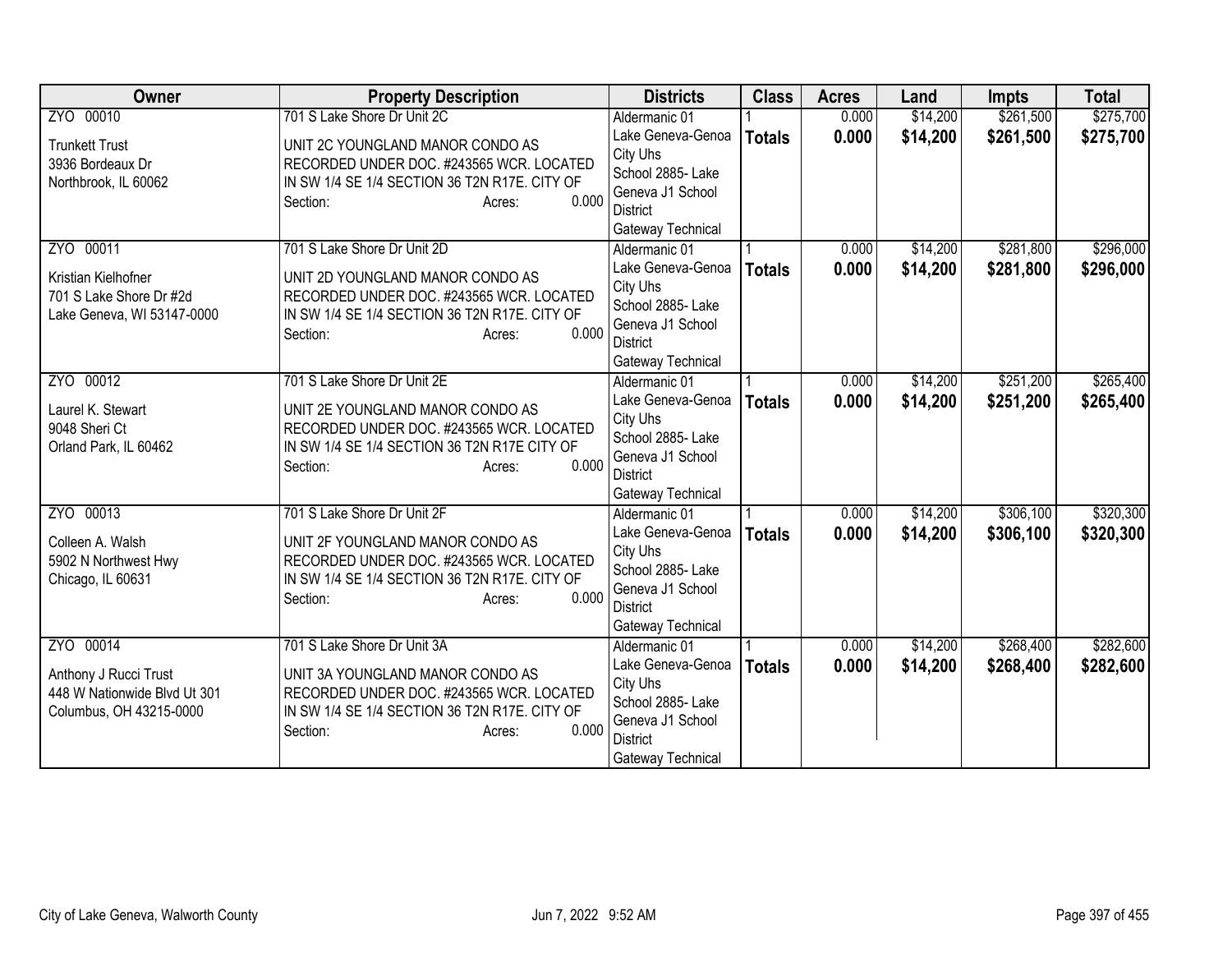| Owner                       | <b>Property Description</b>                      | <b>Districts</b>              | <b>Class</b>    | <b>Acres</b> | Land       | <b>Impts</b>    | <b>Total</b>  |
|-----------------------------|--------------------------------------------------|-------------------------------|-----------------|--------------|------------|-----------------|---------------|
| ZYO 00015                   | 701 S Lake Shore Dr Unit 3B                      | Aldermanic 01                 |                 | 0.000        | \$14,200   | \$263,000       | \$277,200     |
| Karow Family Trust          | UNIT 3B YOUNGLAND MANOR CONDO AS                 | Lake Geneva-Genoa             | <b>Totals</b>   | 0.000        | \$14,200   | \$263,000       | \$277,200     |
| 506 N Belmont Ave           | RECORDED UNDER DOC. #243565 WCR. LOCATED         | City Uhs                      |                 |              |            |                 |               |
| Arlington Heights, IL 60004 | IN SW 1/4 SE 1/4 SECTION 36 T2N R17E. CITY OF    | School 2885- Lake             |                 |              |            |                 |               |
|                             | 0.000<br>Section:<br>Acres:                      | Geneva J1 School              |                 |              |            |                 |               |
|                             |                                                  | District                      |                 |              |            |                 |               |
|                             |                                                  | Gateway Technical             |                 |              |            |                 |               |
| ZYO 00016                   | 701 S Lake Shore Dr Unit 3C                      | Aldermanic 01                 |                 | 0.000        | \$14,200   | \$315,000       | \$329,200     |
| Jill Rodriguez Trust        | UNIT 3C YOUNGLAND MANOR CONDO AS                 | Lake Geneva-Genoa             | <b>Totals</b>   | 0.000        | \$14,200   | \$315,000       | \$329,200     |
| 701 S Lakeshore Dr 3c       | RECORDED UNDER DOC. #243565 WCR. LOCATED         | City Uhs<br>School 2885- Lake |                 |              |            |                 |               |
| Lake Geneva, WI 53147       | IN SW 1/4 SE 1/4 SECTION 36 T2N R17E. CITY OF    | Geneva J1 School              |                 |              |            |                 |               |
|                             | 0.000<br>Section:<br>Acres:                      | <b>District</b>               |                 |              |            |                 |               |
|                             |                                                  | Gateway Technical             |                 |              |            |                 |               |
| <b>ZYUP 00001</b>           |                                                  | Aldermanic 01                 | $\overline{X4}$ | 0.000        | \$0        | $\overline{50}$ | \$0           |
|                             |                                                  | Lake Geneva-Genoa             | <b>Totals</b>   | 0.000        | \$0        | \$0             | \$0           |
| City of Lake Geneva         | CITY OF LAKE GENEVA " NOTE DESC WILL BE RE       | City Uhs                      |                 |              |            |                 |               |
| 626 Geneva St               | <b>WRITTEN</b>                                   | School 2885- Lake             |                 |              |            |                 |               |
| Lake Geneva, WI 53147       | 0.000                                            | Geneva J1 School              |                 |              |            |                 |               |
|                             | Section:<br>Acres:                               | <b>District</b>               |                 |              |            |                 |               |
|                             |                                                  | Gateway Technical             |                 |              |            |                 |               |
| <b>ZYUP 00001A</b>          |                                                  | Aldermanic 01                 | $\overline{2}$  | 1.000        | \$15,000   | $\overline{60}$ | \$15,000      |
| White River Holdings, LLC   | PT SE 1/4 SEC 25 T2N R17E DESC AS: COM IN E LN   | Lake Geneva-Genoa             | <b>Totals</b>   | 1.000        | \$15,000   | \$0             | \$15,000      |
| 11 E Madison St Ste I100    | WAVERLY AVE 150'S OF S LN WATER ST IN G.L.       | City Uhs                      |                 |              |            |                 |               |
| Chicago, IL 60602           | CRAWFORD'S MFG CO ADD, E TO SHR MILL POND        | School 2885- Lake             |                 |              |            |                 |               |
|                             | 1.000<br>Section:<br>Acres:                      | Geneva J1 School              |                 |              |            |                 |               |
|                             |                                                  | <b>District</b>               |                 |              |            |                 |               |
|                             |                                                  | Gateway Technical             |                 |              |            |                 |               |
| <b>ZYUP 00001B</b>          | 201 Haskins St                                   | Aldermanic 01                 | $\overline{X4}$ | 0.000        | $\sqrt{6}$ | $\overline{30}$ | $\frac{1}{6}$ |
| City of Lake Geneva         | PT SE 1/4 SEC 25 T2N R17E DESC AS: COM S LN      | Lake Geneva-Genoa             | <b>Totals</b>   | 0.000        | \$0        | \$0             | \$0           |
| 626 Geneva St               | HASKINS ST & E LN MANUFACTURERS AVE SEC 25       | City Uhs<br>School 2885- Lake |                 |              |            |                 |               |
| Lake Geneva, WI 53147       | T2N R17E, E 416' TO POB, S38D15'E 100', N85D10'E | Geneva J1 School              |                 |              |            |                 |               |
|                             | 0.000<br>Section:<br>Acres:                      | <b>District</b>               |                 |              |            |                 |               |
|                             |                                                  | Gateway Technical             |                 |              |            |                 |               |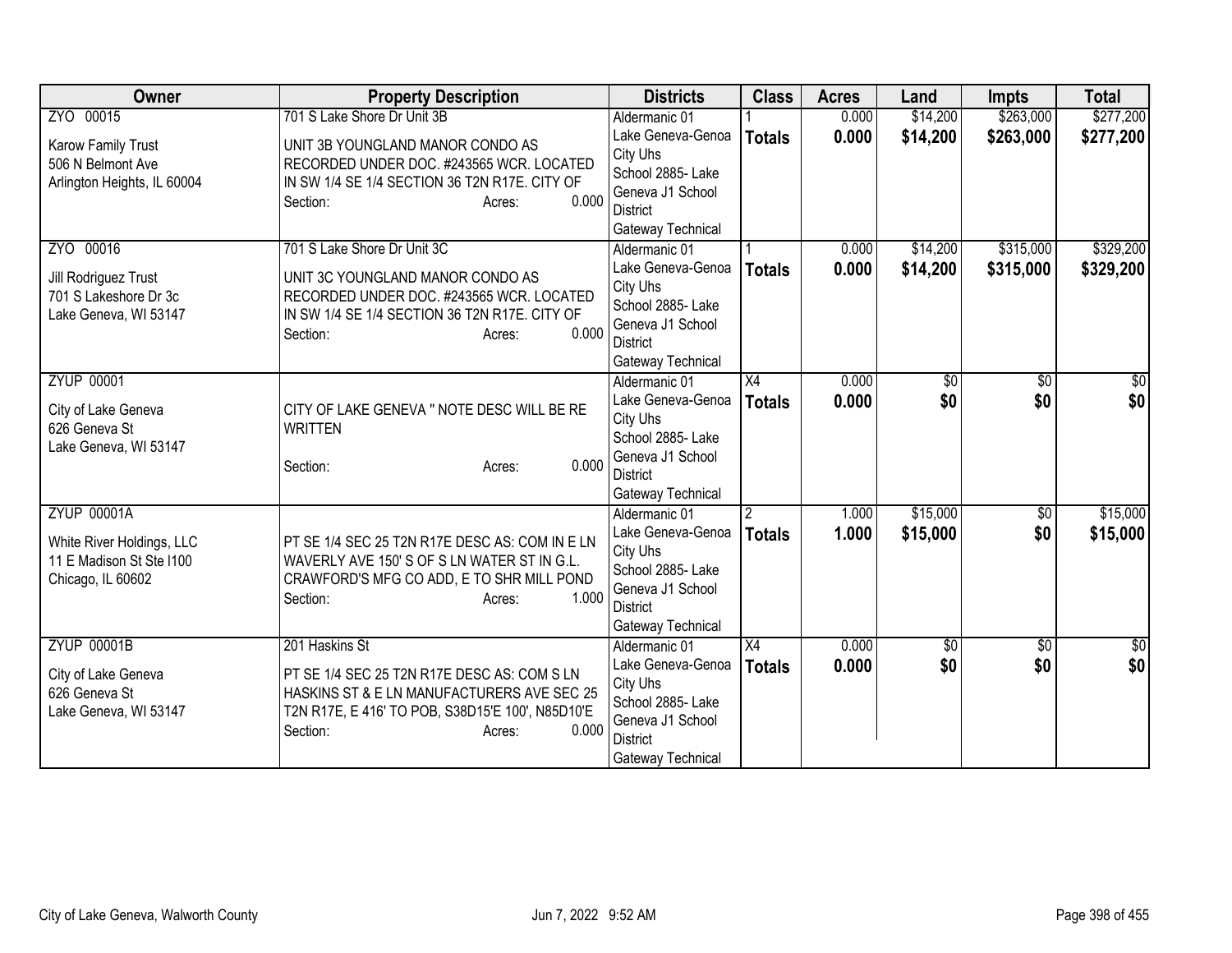| Owner                                                                                            | <b>Property Description</b>                                                                                                                                                                          | <b>Districts</b>                                                                                                                | <b>Class</b>        | <b>Acres</b>     | Land                   | Impts                  | <b>Total</b>            |
|--------------------------------------------------------------------------------------------------|------------------------------------------------------------------------------------------------------------------------------------------------------------------------------------------------------|---------------------------------------------------------------------------------------------------------------------------------|---------------------|------------------|------------------------|------------------------|-------------------------|
| <b>ZYUP 00001C</b><br>White River Holdings, LLC<br>11 E Madison St Ste I100<br>Chicago, IL 60602 | PT SE1/4 SEC 25 T2N R17E DESC AS COM SE COR<br>SEC 25 T2N R17E, S89D48'W 625.11', N16D17'W 200.<br>17', N12D35'E 213.89', N2D29'E 166.12', N15D33'E<br>23.380<br>Section:<br>Acres:                  | Aldermanic 01<br>Lake Geneva-Genoa<br>City Uhs<br>School 2885- Lake<br>Geneva J1 School<br>District<br>Gateway Technical        | <b>Totals</b>       | 23.380<br>23.380 | \$161,900<br>\$161,900 | $\overline{50}$<br>\$0 | \$161,900<br>\$161,900  |
| <b>ZYUP 00002</b><br>City of Lake Geneva<br>626 Geneva St<br>Lake Geneva, WI 53147               | PT SE 1/4 SEC 25 T2N R17E DESC AS: COM N LN<br>HASKINS ST 180' E OF E LN MANUFACTURERS AVE,<br>N 272', W 60', N 76', W 60', N TO S LN LOT B, SELY<br>0.000<br>Section:<br>Acres:                     | Aldermanic 01<br>Lake Geneva-Genoa<br>City Uhs<br>School 2885- Lake<br>Geneva J1 School<br><b>District</b><br>Gateway Technical | X4<br><b>Totals</b> | 0.000<br>0.000   | \$0<br>\$0             | $\overline{50}$<br>\$0 | $\overline{\$0}$<br>\$0 |
| <b>ZYUP 00003</b><br>James D. Hoover<br>233 Haskins St<br>Lake Geneva, WI 53147                  | 233 Haskins St<br>PT SE 1/4 SEC 25 T2N R17E DESC AS: COM IN N LN<br>HASKINS ST 120' E OF ELN MANUFACTURERS AVE,<br>N 272', E 60', S TO N LN HASKINS ST, W 60' TO BEG.<br>0.380<br>Section:<br>Acres: | Aldermanic 01<br>Lake Geneva-Genoa<br>City Uhs<br>School 2885- Lake<br>Geneva J1 School<br><b>District</b><br>Gateway Technical | <b>Totals</b>       | 0.380<br>0.380   | \$39,600<br>\$39,600   | \$165,100<br>\$165,100 | \$204,700<br>\$204,700  |
| <b>ZYUP 00004</b><br>Alma M. Tallent<br>239 Haskins St<br>Lake Geneva, WI 53147                  | 239 Haskins St<br>PT SE 1/4 SEC 25 T2N R17E DESC AS: COM IN N LN<br>HASKINS ST 60' E OF E LN MANUFACTURERS AVE,<br>N 344', E 60', S 344', W TO POB. CITY OF LAKE<br>0.470<br>Section:<br>Acres:      | Aldermanic 01<br>Lake Geneva-Genoa<br>City Uhs<br>School 2885- Lake<br>Geneva J1 School<br><b>District</b><br>Gateway Technical | <b>Totals</b>       | 0.470<br>0.470   | \$44,800<br>\$44,800   | \$104,700<br>\$104,700 | \$149,500<br>\$149,500  |
| <b>ZYUP 00005</b><br>Shirley M. Phillips<br>245 Haskins St<br>Lake Geneva, WI 53147-0000         | 245 Haskins St<br>PT SE 1/4 SEC 25 T2N R17E DESC AS: COM INTER N<br>LN HASKINS ST & E LN MANUFACTURERS AVE, N<br>TO S LN SPRING ST, E 60', S TO N LN HASKINS ST, V<br>Section:<br>0.510<br>Acres:    | Aldermanic 01<br>Lake Geneva-Genoa<br>City Uhs<br>School 2885- Lake<br>Geneva J1 School<br><b>District</b><br>Gateway Technical | <b>Totals</b>       | 0.510<br>0.510   | \$45,400<br>\$45,400   | \$111,600<br>\$111,600 | \$157,000<br>\$157,000  |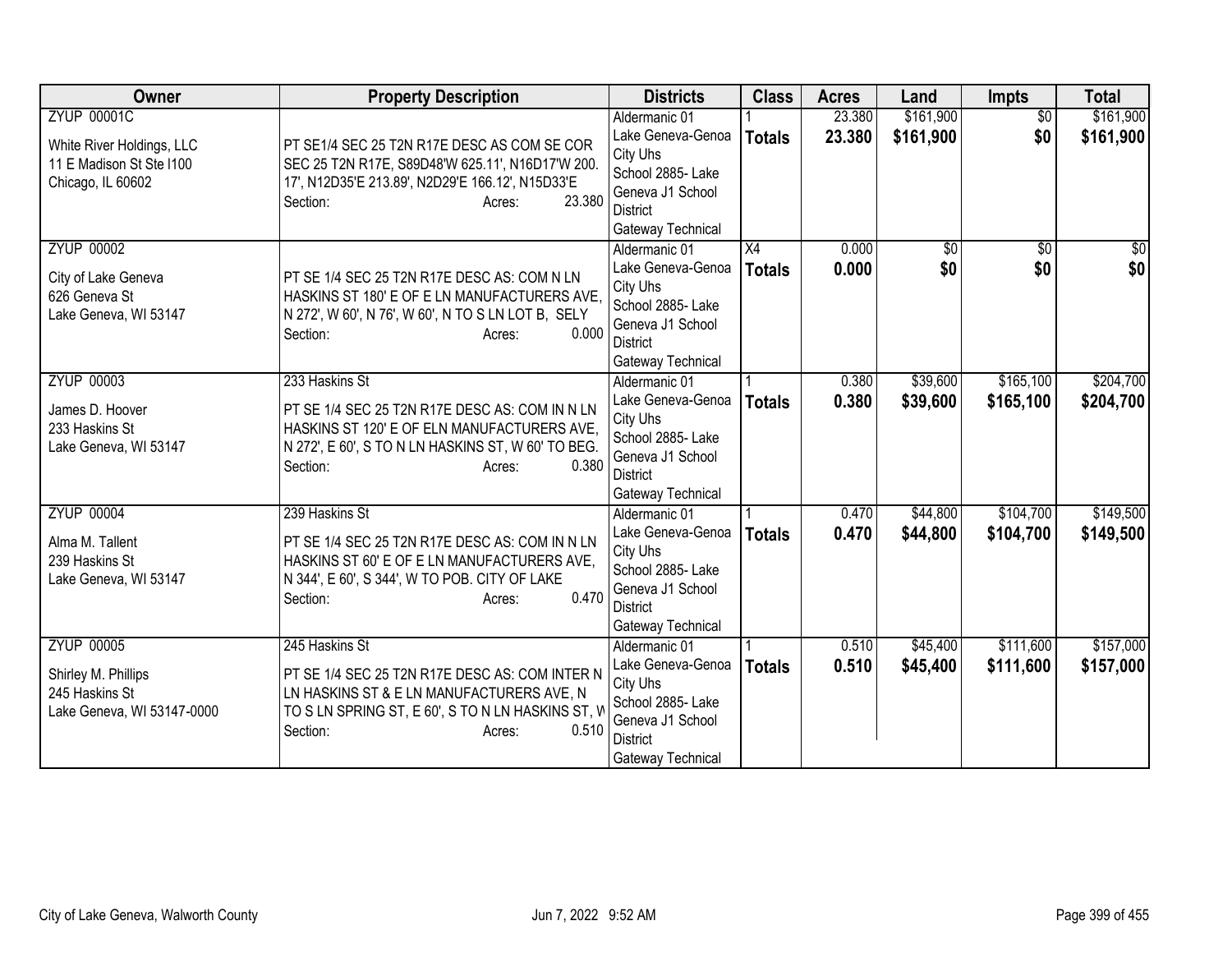| Owner                                                                                       | <b>Property Description</b>                                                                                                                                                                        | <b>Districts</b>                                                                                                                | <b>Class</b>        | <b>Acres</b>   | Land                   | Impts                  | <b>Total</b>           |
|---------------------------------------------------------------------------------------------|----------------------------------------------------------------------------------------------------------------------------------------------------------------------------------------------------|---------------------------------------------------------------------------------------------------------------------------------|---------------------|----------------|------------------------|------------------------|------------------------|
| <b>ZYUP 00006</b><br>City of Lake Geneva<br>626 Geneva St<br>Lake Geneva, WI 53147          | PT SE 1/4 SEC 25 T2N R17E DESC AS: COM IN E LN<br>MANUFACTURERS AVE & S LN SPRING ST, E 60', N<br>TO S LN LARGE LOT B, NWLY TO INTER OF<br>0.000<br>Section:<br>Acres:                             | Aldermanic 01<br>Lake Geneva-Genoa<br>City Uhs<br>School 2885- Lake<br>Geneva J1 School<br><b>District</b><br>Gateway Technical | X4<br><b>Totals</b> | 0.000<br>0.000 | $\overline{50}$<br>\$0 | $\overline{30}$<br>\$0 | $\overline{50}$<br>\$0 |
| <b>ZYUP 00007A</b><br><b>Knull Trust</b><br>242 Haskins St<br>Lake Geneva, WI 53147         | 242 Haskins St<br>PT SE 1/4 SEC 25 T2N R17E DESC AS: COM INTER S<br>LN HASKINS ST & E LN MANUFACTURERS AVE, E<br>189.16', S9D06'W 84.40', S27D03'W 40.77', S38D46'W<br>0.650<br>Section:<br>Acres: | Aldermanic 01<br>Lake Geneva-Genoa<br>City Uhs<br>School 2885- Lake<br>Geneva J1 School<br><b>District</b><br>Gateway Technical | <b>Totals</b>       | 0.650<br>0.650 | \$50,600<br>\$50,600   | \$192,200<br>\$192,200 | \$242,800<br>\$242,800 |
| <b>ZYUP 00008</b><br>David Mikel Jr<br>306 Water St<br>Lake Geneva, WI 53147                | 306 Water St<br>PT SE 1/4 SEC 25 T2N R17E DESC AS: COM IN S LN<br>WATER ST 120' E OF E LN WAVERLY AVE, E TO PT<br>120' W OF FORMER MILL POND, S 150', W TO PT S<br>0.410<br>Section:<br>Acres:     | Aldermanic 01<br>Lake Geneva-Genoa<br>City Uhs<br>School 2885- Lake<br>Geneva J1 School<br>District<br>Gateway Technical        | <b>Totals</b>       | 0.410<br>0.410 | \$46,500<br>\$46,500   | \$332,500<br>\$332,500 | \$379,000<br>\$379,000 |
| <b>ZYUP 00009</b><br>Donald J. Redell<br>W3505 Willow Bend Ct<br>Lake Geneva, WI 53147-2789 | 310 Water St<br>PT SE 1/4 SEC 25 T2N R17E DESC AS: COM S LN<br>WATER ST 60' E OF E LN WAVERLY ST, S 150', E 60'<br>N 150', W 60' TO POB. CITY OF LAKE GENEVA<br>0.210<br>Section:<br>Acres:        | Aldermanic 01<br>Lake Geneva-Genoa<br>City Uhs<br>School 2885- Lake<br>Geneva J1 School<br><b>District</b><br>Gateway Technical | <b>Totals</b>       | 0.210<br>0.210 | \$31,600<br>\$31,600   | \$108,900<br>\$108,900 | \$140,500<br>\$140,500 |
| <b>ZYUP 00010</b><br>Linda Burkart<br>943 Carey St<br>Lake Geneva, WI 53147                 | 312 Water St<br>PT SE 1/4 SEC 25 T2N R17E DESC AS: COM INTER N<br>LN WATER ST & E LN WAVERLY ST, S 150', E 60' N<br>150', W 60' TO POB. CITY OF LAKE GENEVA<br>0.210<br>Section:<br>Acres:         | Aldermanic 01<br>Lake Geneva-Genoa<br>City Uhs<br>School 2885- Lake<br>Geneva J1 School<br><b>District</b><br>Gateway Technical | <b>Totals</b>       | 0.210<br>0.210 | \$31,600<br>\$31,600   | \$137,000<br>\$137,000 | \$168,600<br>\$168,600 |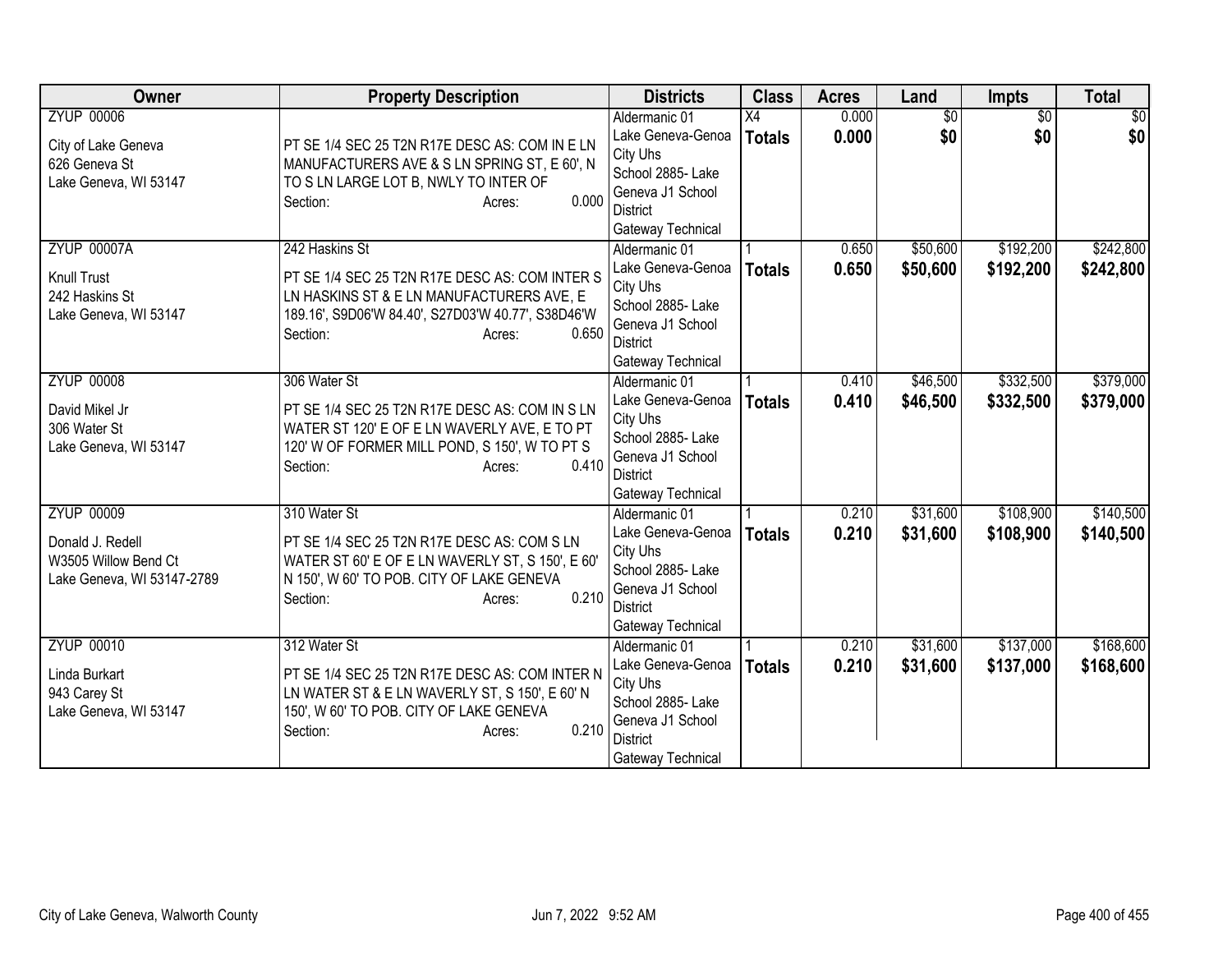| Owner                             | <b>Property Description</b>                                                                       | <b>Districts</b>                   | <b>Class</b>  | <b>Acres</b> | Land     | <b>Impts</b> | <b>Total</b> |
|-----------------------------------|---------------------------------------------------------------------------------------------------|------------------------------------|---------------|--------------|----------|--------------|--------------|
| <b>ZYUP 00011</b>                 | 1236 Williams St                                                                                  | Aldermanic 01                      |               | 0.910        | \$58,800 | \$167,500    | \$226,300    |
| Randal P. Deering                 | PT SW 1/4 SEC 25 T2N R17E DESC AS: COM INTER                                                      | Lake Geneva-Genoa                  | <b>Totals</b> | 0.910        | \$58,800 | \$167,500    | \$226,300    |
| 1236 Williams St                  | E&W 1/4 LN SEC 25 WITH W LN WILLIAMS ST, W 300                                                    | City Uhs                           |               |              |          |              |              |
| Lake Geneva, WI 53147             | S 132', E 300', N 132' TO POB. CITY OF LAKE GENEVA                                                | School 2885- Lake                  |               |              |          |              |              |
|                                   | 0.910<br>Section:<br>Acres:                                                                       | Geneva J1 School                   |               |              |          |              |              |
|                                   |                                                                                                   | District                           |               |              |          |              |              |
| <b>ZYUP 00012</b>                 | 1224 Williams St                                                                                  | Gateway Technical<br>Aldermanic 01 |               | 0.460        | \$45,000 | \$244,000    | \$289,000    |
|                                   |                                                                                                   | Lake Geneva-Genoa                  |               | 0.460        | \$45,000 | \$244,000    |              |
| Pease Family Trust                | PT SW 1/4 SEC 25 T2N R17E DESC AS: COM IN W LN                                                    | City Uhs                           | <b>Totals</b> |              |          |              | \$289,000    |
| 1224 Williams St                  | WILLIAMS ST AT PT 199'S OF N LN SW 1/4 SEC 25, V                                                  | School 2885- Lake                  |               |              |          |              |              |
| Lake Geneva, WI 53147             | 300', N 67', E 300', S 67' TO POB. CITY OF LAKE                                                   | Geneva J1 School                   |               |              |          |              |              |
|                                   | 0.460<br>Section:<br>Acres:                                                                       | <b>District</b>                    |               |              |          |              |              |
|                                   |                                                                                                   | Gateway Technical                  |               |              |          |              |              |
| <b>ZYUP 00013</b>                 | 905 Grant St                                                                                      | Aldermanic 01                      |               | 0.130        | \$26,300 | \$144,300    | \$170,600    |
|                                   |                                                                                                   | Lake Geneva-Genoa                  | <b>Totals</b> | 0.130        | \$26,300 | \$144,300    | \$170,600    |
| Sandra L. Stearns<br>905 Grant St | PT SW 1/4 SEC 25 T2N R17E DESC AS: COM AT PT IN<br>W LN WILLIAMS ST 266' S OF E&W 1/4 LN SEC 25 S | City Uhs                           |               |              |          |              |              |
| Lake Geneva, WI 53147-0000        | 70', W 81', N 70.5', E 81' TO POB. CITY OF LAKE                                                   | School 2885- Lake                  |               |              |          |              |              |
|                                   | 0.130<br>Section:<br>Acres:                                                                       | Geneva J1 School                   |               |              |          |              |              |
|                                   |                                                                                                   | <b>District</b>                    |               |              |          |              |              |
|                                   |                                                                                                   | Gateway Technical                  |               |              |          |              |              |
| <b>ZYUP 00013A</b>                | 1210 Williams St                                                                                  | Aldermanic 01                      |               | 0.450        | \$44,300 | \$264,500    | \$308,800    |
| Pankonin Holdings, LLC            | PT SW 1/4 SEC 25 T2N R17E DESC AS: COM 199'S                                                      | Lake Geneva-Genoa                  | <b>Totals</b> | 0.450        | \$44,300 | \$264,500    | \$308,800    |
| N7037 Lakeshore Ave               | OF N LN SW 1/4 SEC 25 IN W LN WILLIAMS ST, S 65',                                                 | City Uhs                           |               |              |          |              |              |
| Elkhorn, WI 53121                 | W 300', N 65', E 300' TO POB. CITY OF LAKE GENEVA                                                 | School 2885- Lake                  |               |              |          |              |              |
|                                   | 0.450<br>Section:<br>Acres:                                                                       | Geneva J1 School<br>District       |               |              |          |              |              |
|                                   |                                                                                                   | Gateway Technical                  |               |              |          |              |              |
| <b>ZYUP 00013B</b>                | 911 Grant St                                                                                      | Aldermanic 01                      |               | 0.120        | \$25,300 | \$122,800    | \$148,100    |
|                                   |                                                                                                   | Lake Geneva-Genoa                  | <b>Totals</b> | 0.120        | \$25,300 | \$122,800    | \$148,100    |
| Taylor G. Skates                  | PT SW 1/4 SEC 25 T2N R17E DESC AS: COM IN N LN                                                    | City Uhs                           |               |              |          |              |              |
| 911 Grant St                      | GRANT ST 81' W OF W LN WILLIAMS ST, N 70.5', W                                                    | School 2885- Lake                  |               |              |          |              |              |
| Lake Geneva, WI 53147             | 73', S 71.02', E 73'TO POB. CITY OF LAKE GENEVA                                                   | Geneva J1 School                   |               |              |          |              |              |
|                                   | 0.120<br>Section:<br>Acres:                                                                       | <b>District</b>                    |               |              |          |              |              |
|                                   |                                                                                                   | Gateway Technical                  |               |              |          |              |              |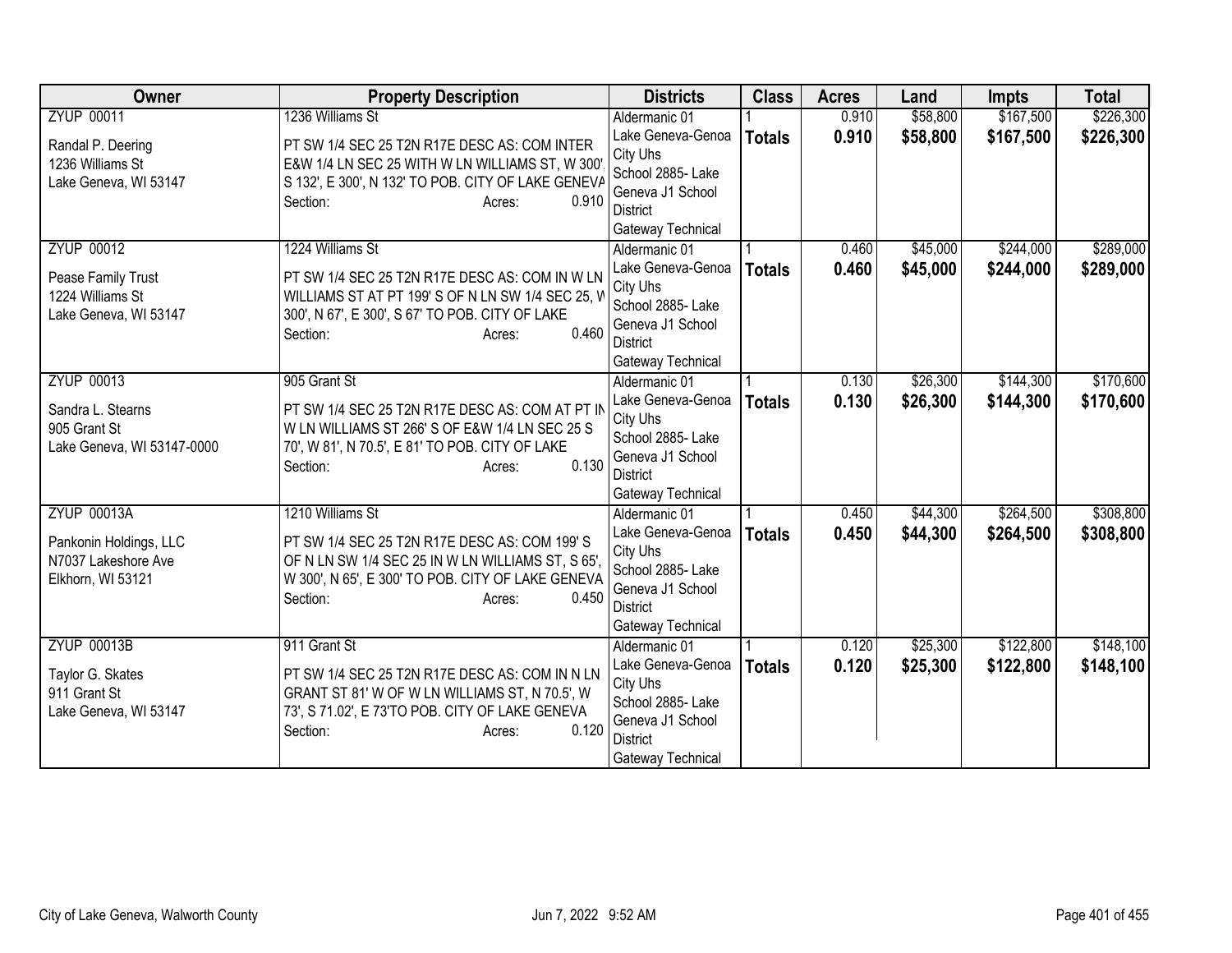| Owner                              | <b>Property Description</b>                                                                        | <b>Districts</b>                      | <b>Class</b>  | <b>Acres</b> | Land     | <b>Impts</b> | <b>Total</b> |
|------------------------------------|----------------------------------------------------------------------------------------------------|---------------------------------------|---------------|--------------|----------|--------------|--------------|
| <b>ZYUP 00013C</b>                 | 915 Grant St                                                                                       | Aldermanic 01                         |               | 0.120        | \$25,400 | \$138,500    | \$163,900    |
| Dawn M. Kohlscheen<br>915 Grant St | PT SW 1/4 SEC 25 T2N R17E DESC AS: COM IN N LN<br>GRANT ST 154' W OF W LN WILLIAMS ST, N 71.02', W | Lake Geneva-Genoa<br>City Uhs         | <b>Totals</b> | 0.120        | \$25,400 | \$138,500    | \$163,900    |
| Lake Geneva, WI 53147-0000         | 73', S 71.51', E 73' TO POB. CITY OF LAKE GENEVA                                                   | School 2885- Lake                     |               |              |          |              |              |
|                                    | 0.120<br>Section:<br>Acres:                                                                        | Geneva J1 School                      |               |              |          |              |              |
|                                    |                                                                                                    | District<br>Gateway Technical         |               |              |          |              |              |
| <b>ZYUP 00013D</b>                 | 919 Grant St                                                                                       | Aldermanic 01                         |               | 0.120        | \$25,500 | \$140,600    | \$166,100    |
|                                    |                                                                                                    | Lake Geneva-Genoa                     | <b>Totals</b> | 0.120        | \$25,500 | \$140,600    | \$166,100    |
| Clarence W. Byron                  | PT SW 1/4 SEC 25 T2N R17E DESC AS: COM IN N LN                                                     | City Uhs                              |               |              |          |              |              |
| 11717 N Wauwatosa Rd               | GRANT ST 277' W OF W LN WILLIAMS ST, N 71.41', W                                                   | School 2885- Lake                     |               |              |          |              |              |
| Mequon, WI 53097-0000              | 73', S 72', E 73' TO POB. CITY OF LAKE GENEVA<br>0.120<br>Section:                                 | Geneva J1 School                      |               |              |          |              |              |
|                                    | Acres:                                                                                             | <b>District</b>                       |               |              |          |              |              |
|                                    |                                                                                                    | Gateway Technical                     |               |              |          |              |              |
| <b>ZYUP 00014</b>                  | 1140 Williams St                                                                                   | Aldermanic 01                         |               | 0.190        | \$31,200 | \$136,800    | \$168,000    |
| Cs Schultz Rentals, LLC            | PT SW 1/4 SEC 25 T2N R17E DESC AS: COM IN W LN                                                     | Lake Geneva-Genoa                     | <b>Totals</b> | 0.190        | \$31,200 | \$136,800    | \$168,000    |
| 1766 Sycamore St                   | WILLIAMS ST 396' S OF E&W 1/4 LN SEC 25, W 135', S                                                 | City Uhs                              |               |              |          |              |              |
| Twin Lakes, WI 53181-0000          | 60', E 135', N TO POB. CITY OF LAKE GENEVA                                                         | School 2885- Lake<br>Geneva J1 School |               |              |          |              |              |
|                                    | 0.190<br>Section:<br>Acres:                                                                        | <b>District</b>                       |               |              |          |              |              |
|                                    |                                                                                                    | Gateway Technical                     |               |              |          |              |              |
| <b>ZYUP 00015</b>                  | 918 Grant St                                                                                       | Aldermanic 01                         |               | 0.230        | \$34,800 | \$214,400    | \$249,200    |
|                                    |                                                                                                    | Lake Geneva-Genoa                     | <b>Totals</b> | 0.230        | \$34,800 | \$214,400    | \$249,200    |
| Steven A. Redell<br>6322 2nd Ave   | PT SW 1/4 SEC 25 T2N R17E DESC AS: COM 217.5' W<br>OF W LN WILLIAMS ST & 396' S OF E&W 1/4 LN SEC  | City Uhs                              |               |              |          |              |              |
| Lake Geneva, WI 53147-0000         | 25, W 82.5', S 120' E 82.5', N 120' TO POB. CITY OF                                                | School 2885- Lake                     |               |              |          |              |              |
|                                    | 0.230<br>Section:<br>Acres:                                                                        | Geneva J1 School                      |               |              |          |              |              |
|                                    |                                                                                                    | <b>District</b>                       |               |              |          |              |              |
|                                    |                                                                                                    | Gateway Technical                     |               |              |          |              |              |
| <b>ZYUP 00015A</b>                 | 912 Grant St                                                                                       | Aldermanic 01                         |               | 0.230        | \$34,800 | \$221,500    | \$256,300    |
| Alexander Johnson                  | PT SW 1/4 SEC 25 T2N R17E DESC AS: COM 135' W                                                      | Lake Geneva-Genoa<br>City Uhs         | <b>Totals</b> | 0.230        | \$34,800 | \$221,500    | \$256,300    |
| 912 Grant St                       | OF W LN WILLIAMS ST & 396' S OF E&W 1/4 LN SEC                                                     | School 2885- Lake                     |               |              |          |              |              |
| Lake Geneva, WI 53147              | 25, W 82.5', S 120' E 82.5', N 120' TO POB. CITY OF                                                | Geneva J1 School                      |               |              |          |              |              |
|                                    | 0.230<br>Section:<br>Acres:                                                                        | <b>District</b>                       |               |              |          |              |              |
|                                    |                                                                                                    | Gateway Technical                     |               |              |          |              |              |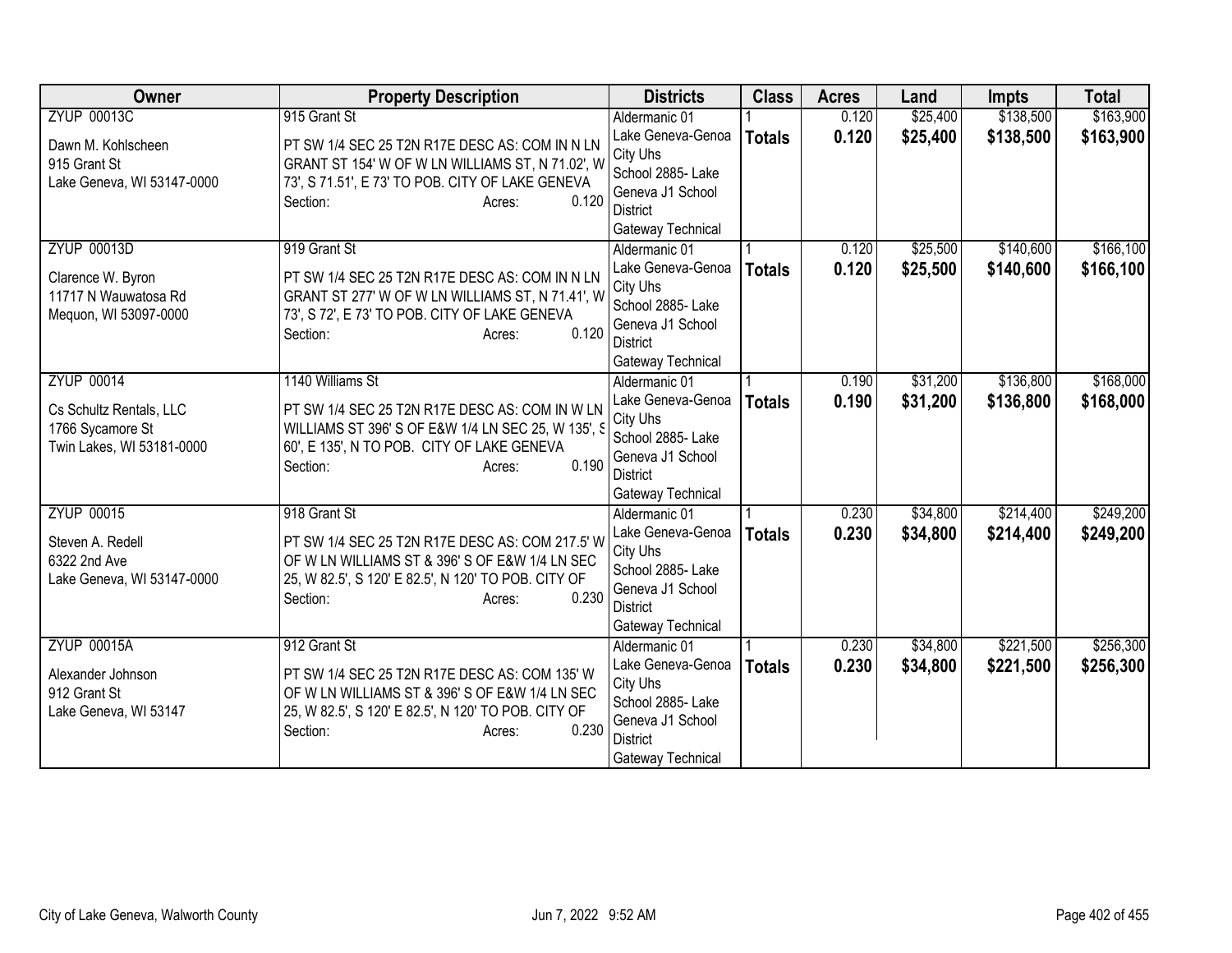| Owner                         | <b>Property Description</b>                          | <b>Districts</b>              | <b>Class</b>  | <b>Acres</b> | Land     | <b>Impts</b> | <b>Total</b> |
|-------------------------------|------------------------------------------------------|-------------------------------|---------------|--------------|----------|--------------|--------------|
| <b>ZYUP 00016</b>             | 1134 Williams St                                     | Aldermanic 01                 |               | 0.190        | \$31,200 | \$4,500      | \$35,700     |
| Kimchi, LLC                   | PT SW 1/4 SEC 25 T2N R17E DESC AS: COM IN W LN       | Lake Geneva-Genoa             | <b>Totals</b> | 0.190        | \$31,200 | \$4,500      | \$35,700     |
| W1303 Cessna St               | WILLIAMS ST 456' S OF E&W 1/4 LN SEC 25, W 135', S   | City Uhs                      |               |              |          |              |              |
| Lake Geneva, WI 53147         | 60', E 135', N 60' TO POB. CITY OF LAKE GENEVA       | School 2885- Lake             |               |              |          |              |              |
|                               | 0.190<br>Section:<br>Acres:                          | Geneva J1 School              |               |              |          |              |              |
|                               |                                                      | District                      |               |              |          |              |              |
|                               |                                                      | Gateway Technical             |               |              |          |              |              |
| <b>ZYUP 00017</b>             | 1124 Williams St                                     | Aldermanic 01                 |               | 0.410        | \$42,300 | \$103,100    | \$145,400    |
| Octavio Valadez               | PT SW 1/4 SEC 25 T2N R17E DESC AS: COM IN W LN       | Lake Geneva-Genoa             | <b>Totals</b> | 0.410        | \$42,300 | \$103,100    | \$145,400    |
| 1124 Williams St              | WILLIAMS ST 516' S OF E&W 1/4 LN SEC 25, W 300', S   | City Uhs<br>School 2885- Lake |               |              |          |              |              |
| Lake Geneva, WI 53147         | 60', E 300', N TO POB. CITY OF LAKE GENEVA           | Geneva J1 School              |               |              |          |              |              |
|                               | 0.410<br>Section:<br>Acres:                          | <b>District</b>               |               |              |          |              |              |
|                               |                                                      | Gateway Technical             |               |              |          |              |              |
| <b>ZYUP 00018</b>             | 1118 Williams St                                     | Aldermanic 01                 |               | 0.410        | \$42,300 | \$171,100    | \$213,400    |
|                               |                                                      | Lake Geneva-Genoa             | <b>Totals</b> | 0.410        | \$42,300 | \$171,100    | \$213,400    |
| <b>Betty Poetzinger Trust</b> | PT SW 1/4 SEC 25 T2N R17E DESC AS: COM IN W LN       | City Uhs                      |               |              |          |              |              |
| 4839 W 86th St                | WILLIAMS ST 638.55' S OF E&W 1/4 LN SEC 25 & 742'    | School 2885- Lake             |               |              |          |              |              |
| Burbank, IL 60459             | N OF NE COR RICH'S ADD, W 300', N 60', E 300', S 60  | Geneva J1 School              |               |              |          |              |              |
|                               | 0.410<br>Section:<br>Acres:                          | District                      |               |              |          |              |              |
|                               |                                                      | Gateway Technical             |               |              |          |              |              |
| <b>ZYUP 00019</b>             | 1116 Williams St                                     | Aldermanic 01                 |               | 0.410        | \$42,300 | \$111,300    | \$153,600    |
| Joseph Trader                 | PT SW 1/4 SEC 25 T2N R17E DESC AS: COM IN W LN       | Lake Geneva-Genoa             | <b>Totals</b> | 0.410        | \$42,300 | \$111,300    | \$153,600    |
| 1116 Williams St              | WILLIAMS ST 638.55' S OF E & W 1/4 LN SEC 25 & 742   | City Uhs                      |               |              |          |              |              |
| Lake Geneva, WI 53147         | N OF NE COR RICH'S ADD, W 300', S 60', E 300', N 60' | School 2885- Lake             |               |              |          |              |              |
|                               | 0.410<br>Section:<br>Acres:                          | Geneva J1 School              |               |              |          |              |              |
|                               |                                                      | <b>District</b>               |               |              |          |              |              |
|                               |                                                      | Gateway Technical             |               |              |          |              |              |
| <b>ZYUP 00020</b>             | 1110 Williams St                                     | Aldermanic 01                 |               | 0.440        | \$43,900 | \$107,700    | \$151,600    |
| Nicole P Smith Trust          | PT SW 1/4 SEC 25 T2N R17E DESC AS: COM IN W LN       | Lake Geneva-Genoa<br>City Uhs | <b>Totals</b> | 0.440        | \$43,900 | \$107,700    | \$151,600    |
| 1110 Williams St              | WILLIAMS ST 618' N OF NE COR RICH'S ADD, W 300'      | School 2885- Lake             |               |              |          |              |              |
| Lake Geneva, WI 53147-0000    | N 64', E 300', S 64' TO POB. CITY OF LAKE GENEVA     | Geneva J1 School              |               |              |          |              |              |
|                               | 0.440<br>Section:<br>Acres:                          | <b>District</b>               |               |              |          |              |              |
|                               |                                                      | Gateway Technical             |               |              |          |              |              |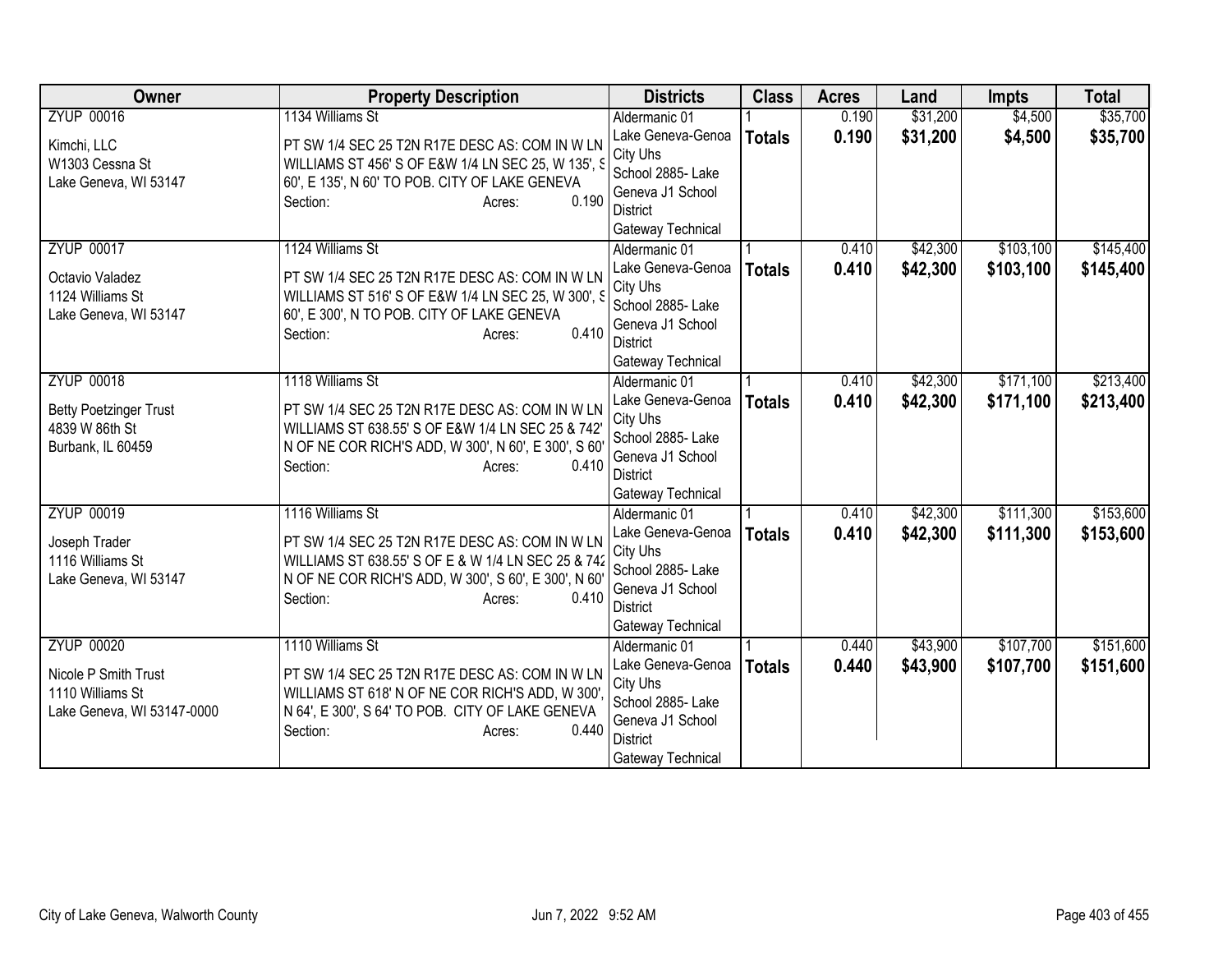| <b>Owner</b>               | <b>Property Description</b>                           | <b>Districts</b>                   | <b>Class</b>  | <b>Acres</b>     | Land     | <b>Impts</b> | <b>Total</b> |
|----------------------------|-------------------------------------------------------|------------------------------------|---------------|------------------|----------|--------------|--------------|
| <b>ZYUP 00021</b>          | 1102 Williams St                                      | Aldermanic 01                      |               | 0.510            | \$45,900 | \$224,800    | \$270,700    |
| Steven A. Derrick          | PT SW 1/4 SEC 25 T2N R17E DESC AS: COM IN W LN        | Lake Geneva-Genoa                  | <b>Totals</b> | 0.510            | \$45,900 | \$224,800    | \$270,700    |
| 1102 Williams St           | WILLIAMS ST 760' S OF E&W 1/4 LN SEC 25, W 300', S    | City Uhs                           |               |                  |          |              |              |
| Lake Geneva, WI 53147-0000 | 74', E 300', N 74' TO POB. CITY OF LAKE GENEVA        | School 2885- Lake                  |               |                  |          |              |              |
|                            | 0.510<br>Section:<br>Acres:                           | Geneva J1 School                   |               |                  |          |              |              |
|                            |                                                       | <b>District</b>                    |               |                  |          |              |              |
|                            |                                                       | Gateway Technical                  |               |                  |          |              |              |
| <b>ZYUP 00022</b>          | 1036 Williams St                                      | Aldermanic 01                      |               | 0.410            | \$42,300 | \$45,100     | \$87,400     |
| Michael A. Schechtman      | PT SW 1/4 SEC 25 T2N R17E DESC AS: COM IN C/L         | Lake Geneva-Genoa                  | <b>Totals</b> | 0.410            | \$42,300 | \$45,100     | \$87,400     |
| 2034 Maplewood             | WILLIAMS ST 32 RODS 16' N FROM NE COR LOT 1           | City Uhs                           |               |                  |          |              |              |
| Northbrook, IL 60062       | RICH'S ADD, W 330', S 60', E 330', N 60' TO POB. CITY | School 2885- Lake                  |               |                  |          |              |              |
|                            | 0.410<br>Section:<br>Acres:                           | Geneva J1 School                   |               |                  |          |              |              |
|                            |                                                       | <b>District</b>                    |               |                  |          |              |              |
|                            |                                                       | Gateway Technical                  |               |                  |          |              |              |
| <b>ZYUP 00024</b>          | 1022 Williams St                                      | Aldermanic 01                      |               | 0.240            | \$35,600 | \$84,400     | \$120,000    |
| Julieta Cristina Azicri    | PT SW 1/4 SEC 25 T2N R17E DESC AS: COM IN W LN        | Lake Geneva-Genoa                  | <b>Totals</b> | 0.240            | \$35,600 | \$84,400     | \$120,000    |
| 1022 Williams St           | WILLIAMS ST 69.5' N OF SE COR KOHN SUB, N 69.5',      | City Uhs                           |               |                  |          |              |              |
| Lake Geneva, WI 53147      | W 160', S 69.5', E 150' TO POB. CITY OF LAKE          | School 2885- Lake                  |               |                  |          |              |              |
|                            | 0.240<br>Section:<br>Acres:                           | Geneva J1 School                   |               |                  |          |              |              |
|                            |                                                       | <b>District</b>                    |               |                  |          |              |              |
|                            |                                                       | Gateway Technical                  |               |                  |          |              |              |
| <b>ZYUP 00025</b>          | 1016 Williams St                                      | Aldermanic 01                      |               | 0.240            | \$35,600 | \$145,500    | \$181,100    |
| Charlene Pfau              | PT SW 1/4 SEC 25 T2N R17E DESC AS: COM NE COR         | Lake Geneva-Genoa                  | <b>Totals</b> | 0.240            | \$35,600 | \$145,500    | \$181,100    |
| 1016 Williams St           | KOHN SUB, N 69. 5', W 150', S 69.5', E 150' TO POB.   | City Uhs                           |               |                  |          |              |              |
| Lake Geneva, WI 53147-0000 | CITY OF LAKE GENEVA                                   | School 2885- Lake                  |               |                  |          |              |              |
|                            | 0.240<br>Section:<br>Acres:                           | Geneva J1 School                   |               |                  |          |              |              |
|                            |                                                       | <b>District</b>                    |               |                  |          |              |              |
|                            |                                                       | Gateway Technical                  |               |                  |          |              |              |
| <b>ZYUP 00026</b>          |                                                       | Aldermanic 01<br>Lake Geneva-Genoa |               | Assessed with ZK | 00004    |              |              |
| Jeffrey Silhan Trust       | SEE ZK 00004 FOR DESCRIPTION                          |                                    |               |                  |          |              |              |
| 10760 S Hoyne              |                                                       | City Uhs<br>School 2885-Lake       |               |                  |          |              |              |
| Chicago, IL 60643          |                                                       | Geneva J1 School                   |               |                  |          |              |              |
|                            | 0.000<br>Section:<br>Acres:                           | <b>District</b>                    |               |                  |          |              |              |
|                            |                                                       | Gateway Technical                  |               |                  |          |              |              |
|                            |                                                       |                                    |               |                  |          |              |              |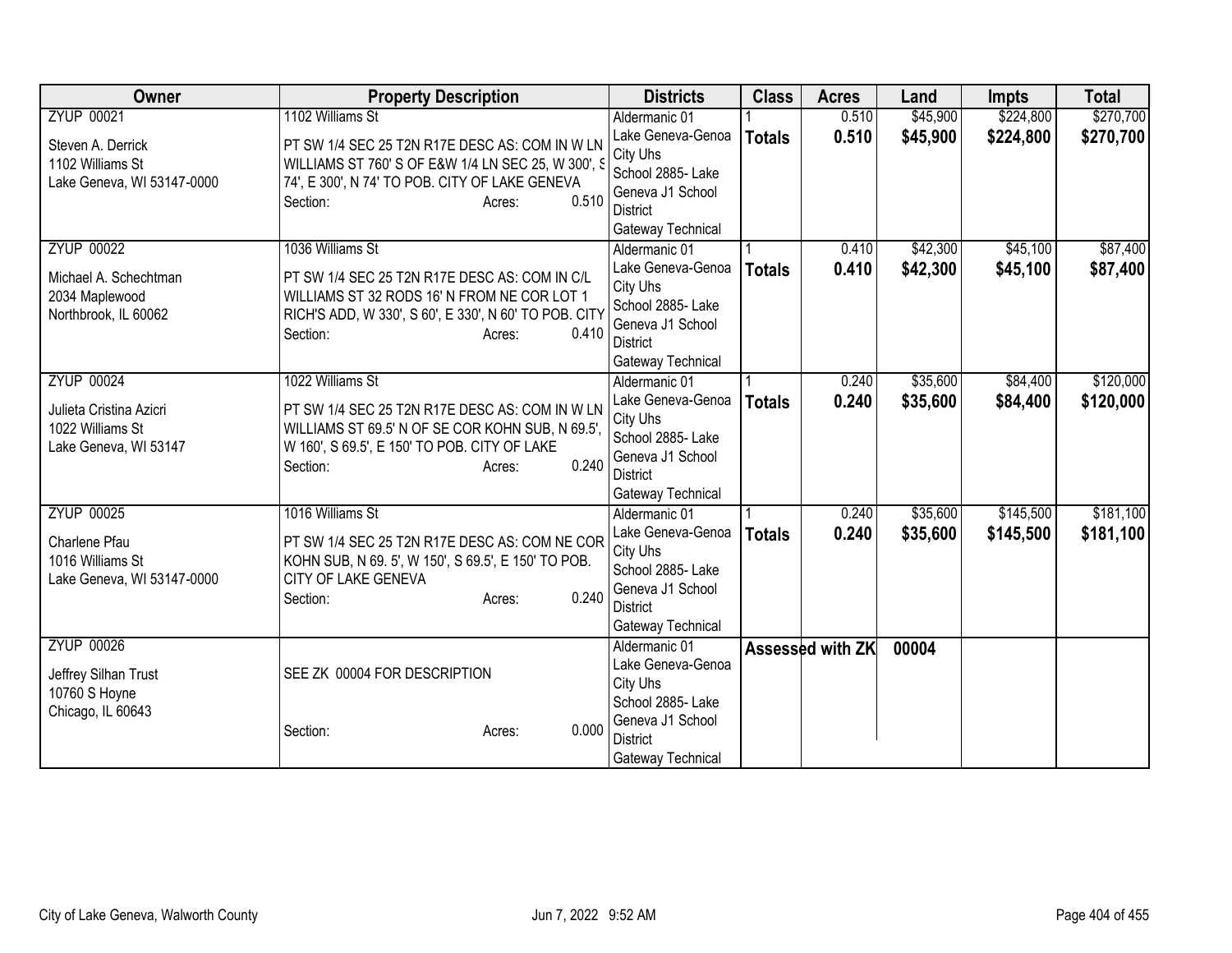| Owner                      | <b>Property Description</b>                           | <b>Districts</b>              | <b>Class</b>  | <b>Acres</b> | Land     | <b>Impts</b> | <b>Total</b> |
|----------------------------|-------------------------------------------------------|-------------------------------|---------------|--------------|----------|--------------|--------------|
| <b>ZYUP 00028</b>          | 932 Grant St                                          | Aldermanic 01                 |               | 0.200        | \$32,800 | \$158,100    | \$190,900    |
| Raul Aranda                | PT SW 1/4 SEC 25 T2N R17E DESC AS: COM                | Lake Geneva-Genoa             | <b>Totals</b> | 0.200        | \$32,800 | \$158,100    | \$190,900    |
| 932 Grant St               | N88D58'E 230.5' OF PT IN CTR MADISON ST 385.5' S      | City Uhs                      |               |              |          |              |              |
| Lake Geneva, WI 53147      | OF E&W 1/4 LN SEC 25, S 148.1', N88D58'E 60', N       | School 2885- Lake             |               |              |          |              |              |
|                            | 0.200<br>Section:<br>Acres:                           | Geneva J1 School              |               |              |          |              |              |
|                            |                                                       | District                      |               |              |          |              |              |
|                            |                                                       | Gateway Technical             |               |              |          |              |              |
| <b>ZYUP 00028A</b>         | 924 Grant St                                          | Aldermanic 01                 |               | 0.200        | \$32,800 | \$110,500    | \$143,300    |
| Linda J. Longwell          | PT SW 1/4 SEC 25 T2N R17E DESC AS: COM 350.5'         | Lake Geneva-Genoa             | <b>Totals</b> | 0.200        | \$32,800 | \$110,500    | \$143,300    |
| 924 Grant St               | N88D58'E OF PT IN C/L MADISON ST 385.5' S OF E &      | City Uhs<br>School 2885- Lake |               |              |          |              |              |
| Lake Geneva, WI 53147      | W 1/4 LN SEC 25, S 148.1', N88D58'E 60', N 148.1',    | Geneva J1 School              |               |              |          |              |              |
|                            | 0.200<br>Section:<br>Acres:                           | <b>District</b>               |               |              |          |              |              |
|                            |                                                       | Gateway Technical             |               |              |          |              |              |
| <b>ZYUP 00028B</b>         | 932 Grant St                                          | Aldermanic 01                 |               | 0.200        | \$32,800 | \$6,100      | \$38,900     |
|                            |                                                       | Lake Geneva-Genoa             | <b>Totals</b> | 0.200        | \$32,800 | \$6,100      | \$38,900     |
| Clinik Properties, LLC     | PT SW 1/4 SEC 25 T2N R17E DESC AS: COM 290.5'         | City Uhs                      |               |              |          |              |              |
| PO Box 732                 | N88D58'E OF PT IN C/L MADISON ST 385.50' S OF         | School 2885- Lake             |               |              |          |              |              |
| Burlington, WI 60014       | E&W 1/4 LN SEC 25, S 148.1', N88D58'E 60', N 148.1',  | Geneva J1 School              |               |              |          |              |              |
|                            | 0.200<br>Section:<br>Acres:                           | District                      |               |              |          |              |              |
|                            |                                                       | Gateway Technical             |               |              |          |              |              |
| <b>ZYUP 00028C</b>         | 1133 Madison St                                       | Aldermanic 01                 |               | 0.240        | \$35,300 | \$184,300    | \$219,600    |
| Cole A. Dammeir            | PT SW 1/4 SEC 25 T2N R17E DESC AS: COM IN C/L         | Lake Geneva-Genoa             | <b>Totals</b> | 0.240        | \$35,300 | \$184,300    | \$219,600    |
| 1133 Madison St            | MADISON ST 385.5' S OF E&W 1/4 LN SEC 25,             | City Uhs                      |               |              |          |              |              |
| Lake Geneva, WI 53147-0000 | N88D58'E 170.5', S 60', S88D58'W 170.5', N 60' TO POE | School 2885- Lake             |               |              |          |              |              |
|                            | 0.240<br>Section:<br>Acres:                           | Geneva J1 School              |               |              |          |              |              |
|                            |                                                       | <b>District</b>               |               |              |          |              |              |
|                            |                                                       | Gateway Technical             |               |              |          |              |              |
| <b>ZYUP 00028D</b>         | 944 Grant St                                          | Aldermanic 01                 |               | 0.200        | \$32,800 | \$161,200    | \$194,000    |
| Cheryl Macuba              | PT SW 1/4 SEC 25 T2N R17E DESC AS: COM                | Lake Geneva-Genoa<br>City Uhs | <b>Totals</b> | 0.200        | \$32,800 | \$161,200    | \$194,000    |
| 5696 S Desert Marigold Dr  | N88D58'E 170.5' OF A PT IN C/L MADISON ST 385.5' S    | School 2885- Lake             |               |              |          |              |              |
| Gold Canyon, AZ 85118      | OF E&W 1/4 LN SEC 25, S 148.1', N88D58'E 60', N       | Geneva J1 School              |               |              |          |              |              |
|                            | 0.200<br>Section:<br>Acres:                           | <b>District</b>               |               |              |          |              |              |
|                            |                                                       | Gateway Technical             |               |              |          |              |              |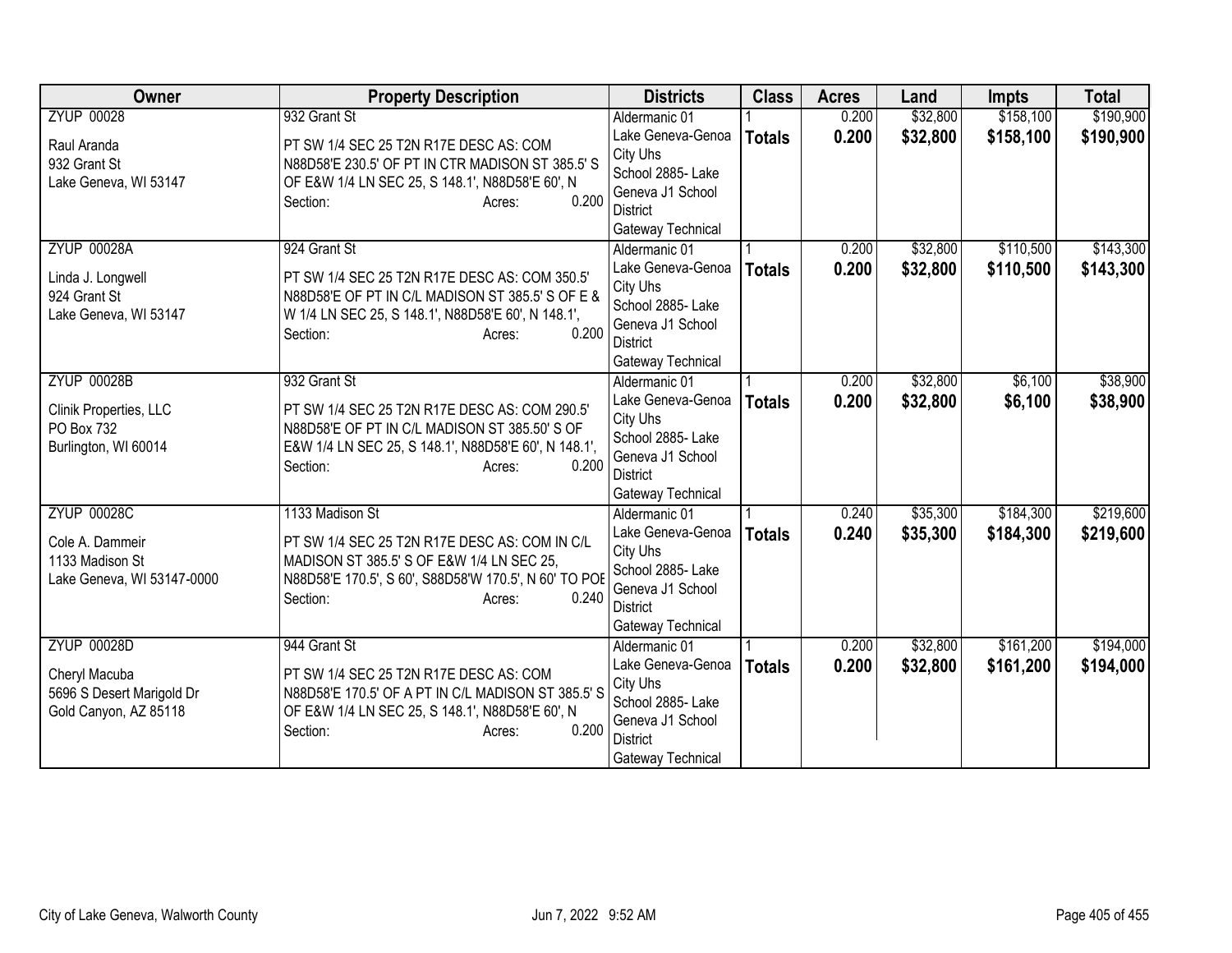| Owner                      | <b>Property Description</b>                           | <b>Districts</b>              | <b>Class</b>  | <b>Acres</b> | Land     | <b>Impts</b> | <b>Total</b> |
|----------------------------|-------------------------------------------------------|-------------------------------|---------------|--------------|----------|--------------|--------------|
| <b>ZYUP 00028E</b>         | 1119 Madison St                                       | Aldermanic 01                 |               | 0.350        | \$42,500 | \$228,300    | \$270,800    |
| Kenneth L. Zarnstorff      | PT SW 1/4 SEC 25 T2N R17E DESC AS: COM IN C/L         | Lake Geneva-Genoa             | <b>Totals</b> | 0.350        | \$42,500 | \$228,300    | \$270,800    |
| 34201 97th St              | MADISON ST 445.50' S OF E&W 1/4 LN SEC 25,            | City Uhs                      |               |              |          |              |              |
| Twin Lakes, WI 53181       | N88D52'E 170.5', S 88.1', S88D58'W 170.5', N 88.1' TO | School 2885- Lake             |               |              |          |              |              |
|                            | 0.350<br>Section:<br>Acres:                           | Geneva J1 School              |               |              |          |              |              |
|                            |                                                       | <b>District</b>               |               |              |          |              |              |
|                            |                                                       | Gateway Technical             |               |              |          |              |              |
| <b>ZYUP 00029</b>          | 1113 Madison St                                       | Aldermanic 01                 |               | 1.080        | \$61,400 | \$262,300    | \$323,700    |
| Kenneth A. Naber           | PT SW 1/4 SEC 25 T2N R17E DESC AS: COM IN E LN        | Lake Geneva-Genoa             | <b>Totals</b> | 1.080        | \$61,400 | \$262,300    | \$323,700    |
| 3856 W 111th               | MADISON ST 548.4' S OF E&W 1/4 LN SEC 25, E           | City Uhs<br>School 2885- Lake |               |              |          |              |              |
| Chicago, IL 60655          | 376.2', S TO PT 419.65' N OF KOHN SUB, W TO E LN      | Geneva J1 School              |               |              |          |              |              |
|                            | 1.080<br>Section:<br>Acres:                           | <b>District</b>               |               |              |          |              |              |
|                            |                                                       | Gateway Technical             |               |              |          |              |              |
| <b>ZYUP 00029A</b>         | 1105 Madison St                                       | Aldermanic 01                 |               | 1.290        | \$78,500 | \$302,600    | \$381,100    |
|                            |                                                       | Lake Geneva-Genoa             | <b>Totals</b> | 1.290        | \$78,500 | \$302,600    | \$381,100    |
| Christine Hanson           | PT SW 1/4 SEC 25 T2N R17E DESC AS: COM IN C/L         | City Uhs                      |               |              |          |              |              |
| 1105 Madison St            | MADISON ST 98.4' S OF INTER SD C/L WITH C/L           | School 2885- Lake             |               |              |          |              |              |
| Lake Geneva, WI 53147      | WHEELER ST, E 409.2', N 180.4', W 409.2', S 180.4' TO | Geneva J1 School              |               |              |          |              |              |
|                            | 1.290<br>Section:<br>Acres:                           | District                      |               |              |          |              |              |
|                            |                                                       | Gateway Technical             |               |              |          |              |              |
| <b>ZYUP 00029B</b>         | 1035 Madison St                                       | Aldermanic 01                 |               | 0.270        | \$37,600 | \$112,600    | \$150,200    |
| <b>Tyler Cuculi</b>        | PT SW 1/4 SEC 25 T2N R17E DESC AS: COM 98.4' S        | Lake Geneva-Genoa             | <b>Totals</b> | 0.270        | \$37,600 | \$112,600    | \$150,200    |
| 1035 Madison St            | OF INTER C/L MADISON ST WITH C/L WHEELER ST           | City Uhs                      |               |              |          |              |              |
| Lake Geneva, WI 53147      | BEING POB, E 180', N 80', W 180', S 80' TO POB. CITY  | School 2885- Lake             |               |              |          |              |              |
|                            | 0.270<br>Section:<br>Acres:                           | Geneva J1 School              |               |              |          |              |              |
|                            |                                                       | <b>District</b>               |               |              |          |              |              |
|                            |                                                       | Gateway Technical             |               |              |          |              |              |
| <b>ZYUP 00030</b>          | 1027 Madison St                                       | Aldermanic 01                 |               | 0.510        | \$45,900 | \$148,300    | \$194,200    |
| Thomas T. Bielas           | PT SW 1/4 SEC 25 T2N R17E DESC AS: COM 7.25           | Lake Geneva-Genoa<br>City Uhs | <b>Totals</b> | 0.510        | \$45,900 | \$148,300    | \$194,200    |
| 1027 Madison St            | RODS N OF NW COR KOHN SUB, N 59.62' TO PT 300'        | School 2885- Lake             |               |              |          |              |              |
| Lake Geneva, WI 53147-0000 | W OF W LN WILLIAMS ST, S 59.62' TO POB. CITY OF       | Geneva J1 School              |               |              |          |              |              |
|                            | 0.510<br>Section:<br>Acres:                           | <b>District</b>               |               |              |          |              |              |
|                            |                                                       | Gateway Technical             |               |              |          |              |              |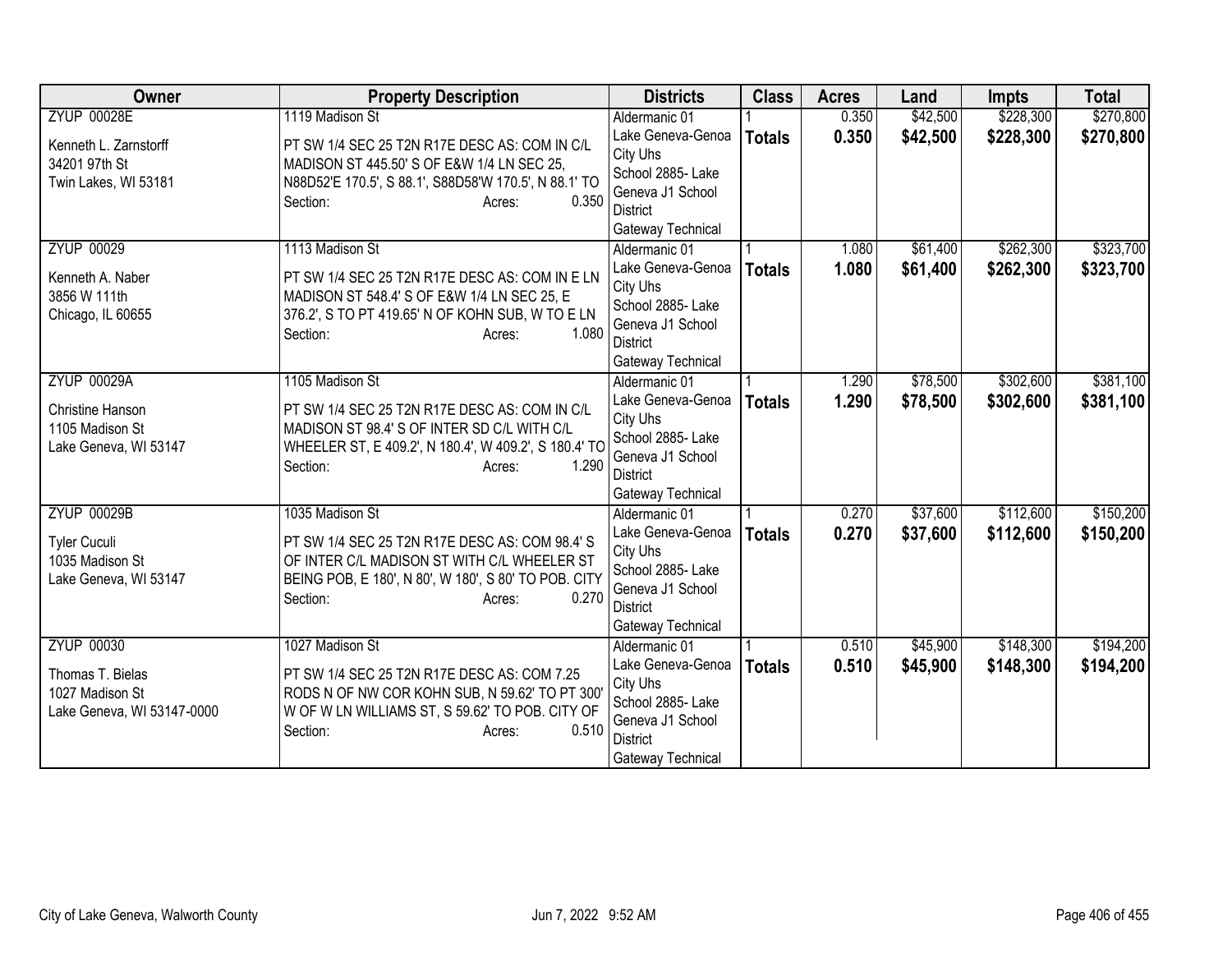| Owner                                          | <b>Property Description</b>                                                                   | <b>Districts</b>                   | <b>Class</b>  | <b>Acres</b> | Land     | <b>Impts</b> | <b>Total</b> |
|------------------------------------------------|-----------------------------------------------------------------------------------------------|------------------------------------|---------------|--------------|----------|--------------|--------------|
| <b>ZYUP 00030A</b>                             | 1029 Madison St                                                                               | Aldermanic 01                      |               | 0.520        | \$46,000 | \$156,100    | \$202,100    |
| Donald Ridge                                   | PT SW 1/4 SEC 25 T2N R17E DESC AS: COM IN C/L                                                 | Lake Geneva-Genoa                  | <b>Totals</b> | 0.520        | \$46,000 | \$156,100    | \$202,100    |
| 6127 N Overhill Ave                            | MADISON ST 98.4' S OF INTER SD C/L WITH C/L                                                   | City Uhs                           |               |              |          |              |              |
| Chicago, IL 60631                              | WHEELER ST, E 409.2', S 60', W 409.2', N 60' TO POB                                           | School 2885- Lake                  |               |              |          |              |              |
|                                                | 0.520<br>Section:<br>Acres:                                                                   | Geneva J1 School                   |               |              |          |              |              |
|                                                |                                                                                               | District                           |               |              |          |              |              |
| <b>ZYUP 00031</b>                              | 1021 Madison St                                                                               | Gateway Technical<br>Aldermanic 01 |               | 0.510        | \$45,900 | \$289,500    | \$335,400    |
|                                                |                                                                                               | Lake Geneva-Genoa                  |               | 0.510        | \$45,900 | \$289,500    | \$335,400    |
| Angel Serna                                    | PT SW 1/4 SEC 25 T2N R17E DESC AS: COM IN E LN                                                | City Uhs                           | <b>Totals</b> |              |          |              |              |
| 1021 Madison St                                | MADISON ST 59.63' N OF NW COR KOHN'S SUB, E                                                   | School 2885- Lake                  |               |              |          |              |              |
| Lake Geneva, WI 53147-0000                     | 372', N 60', W 372', S 60' TO POB. CITY OF LAKE                                               | Geneva J1 School                   |               |              |          |              |              |
|                                                | 0.510<br>Section:<br>Acres:                                                                   | <b>District</b>                    |               |              |          |              |              |
|                                                |                                                                                               | Gateway Technical                  |               |              |          |              |              |
| <b>ZYUP 00031A</b>                             | 1015 Madison St                                                                               | Aldermanic 01                      |               | 0.510        | \$45,900 | \$141,300    | \$187,200    |
| Jose J. Serrano                                | PT SW 1/4 SEC 25 T2N R17E DESC AS: COM NW COF                                                 | Lake Geneva-Genoa                  | <b>Totals</b> | 0.510        | \$45,900 | \$141,300    | \$187,200    |
| 242 Highland Ave                               | KOHN'S SUB, E 372', N 59.63', W 372', S 59.63' TO                                             | City Uhs                           |               |              |          |              |              |
| Genoa City, WI 53128-0000                      | POB. CITY OF LAKE GENEVA                                                                      | School 2885-Lake                   |               |              |          |              |              |
|                                                | 0.510<br>Section:<br>Acres:                                                                   | Geneva J1 School                   |               |              |          |              |              |
|                                                |                                                                                               | <b>District</b>                    |               |              |          |              |              |
|                                                |                                                                                               | Gateway Technical                  |               |              |          |              |              |
| <b>ZYUP 00032</b>                              | 910 Madison St                                                                                | Aldermanic 01                      | 2             | 0.850        | \$90,800 | \$337,900    | \$428,700    |
| Options Elite, LLC                             | PT SW 1/4 SEC 25 T2N R17E DESC AS: COM 70'S OF                                                | Lake Geneva-Genoa<br>City Uhs      | <b>Totals</b> | 0.850        | \$90,800 | \$337,900    | \$428,700    |
| N6418 Longmeadow Ln                            | SE COR WATSON BLVD SUB ON W LN MADISON ST.                                                    | School 2885- Lake                  |               |              |          |              |              |
| Elkhorn, WI 53121                              | S 1' TO N LN HENRY ST EXT., W TO ELY LN RR,                                                   | Geneva J1 School                   |               |              |          |              |              |
|                                                | 0.850<br>Section:<br>Acres:                                                                   | <b>District</b>                    |               |              |          |              |              |
|                                                |                                                                                               | Gateway Technical                  |               |              |          |              |              |
| <b>ZYUP 00033</b>                              | 846 Madison St                                                                                | Aldermanic 01                      |               | 0.560        | \$65,300 | \$279,800    | \$345,100    |
|                                                |                                                                                               | Lake Geneva-Genoa                  | <b>Totals</b> | 0.560        | \$65,300 | \$279,800    | \$345,100    |
| Schultz Estate Holdings, LLC<br>846 Madison St | PT SW 1/4 SEC 25 T2N R17E DESC AS: COM INTER V<br>LN MADISON ST & N LN HENRY ST EXT, W TO ELY | City Uhs                           |               |              |          |              |              |
| Lake Geneva, WI 53147                          | LN RR, SELY TO W LN MADISON ST N TO POB. EXC                                                  | School 2885- Lake                  |               |              |          |              |              |
|                                                | 0.560<br>Section:<br>Acres:                                                                   | Geneva J1 School                   |               |              |          |              |              |
|                                                |                                                                                               | District                           |               |              |          |              |              |
|                                                |                                                                                               | Gateway Technical                  |               |              |          |              |              |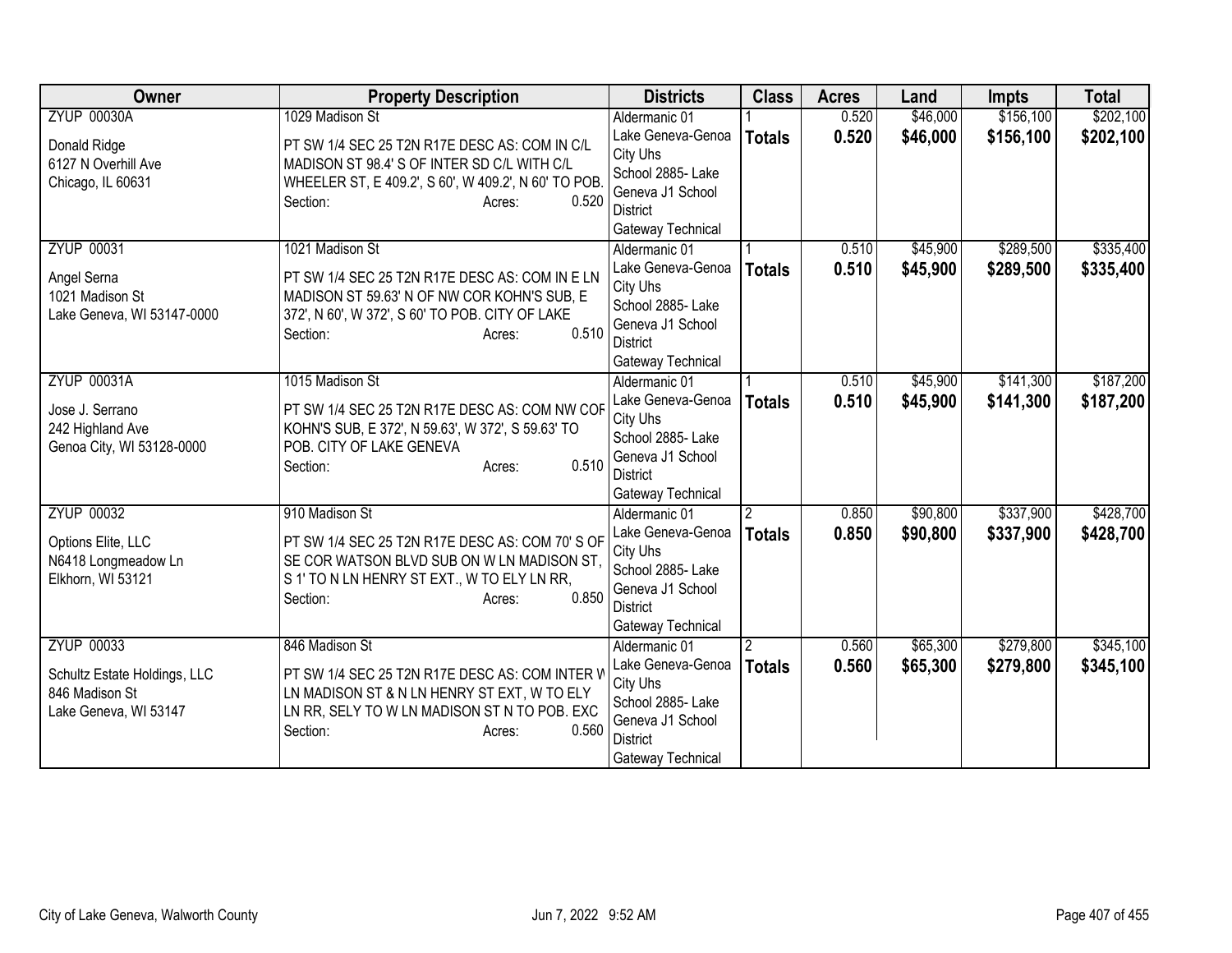| Owner                                                                            | <b>Property Description</b>                                                                                                                                                             | <b>Districts</b>                                                                                                                | <b>Class</b>        | <b>Acres</b>   | Land                   | <b>Impts</b>           | <b>Total</b>       |
|----------------------------------------------------------------------------------|-----------------------------------------------------------------------------------------------------------------------------------------------------------------------------------------|---------------------------------------------------------------------------------------------------------------------------------|---------------------|----------------|------------------------|------------------------|--------------------|
| <b>ZYUP 00033A</b>                                                               | <b>Madison St</b>                                                                                                                                                                       | Aldermanic 01                                                                                                                   |                     | 0.180          | \$21,500               | \$91,800               | \$113,300          |
| Schultz Estate Holdings, LLC<br>846 Madison St<br>Lake Geneva, WI 53147          | PT SW 1/4 SEC 25 T2N R17E DESC AS COM AT<br>INTER OF MADISON CHI NW RR R/W, TH N 120' TH W<br>AT R.A. TO W LN OF MADISON ST TO CHI NW RR<br>0.180<br>Section:<br>Acres:                 | Lake Geneva-Genoa<br>City Uhs<br>School 2885- Lake<br>Geneva J1 School<br><b>District</b><br>Gateway Technical                  | <b>Totals</b>       | 0.180          | \$21,500               | \$91,800               | \$113,300          |
| <b>ZYUP 00034</b><br>Oak Hill Cemetery                                           | THAT PT. W 1/2 NW 1/4 SEC 25 T2N R17E DESC AS<br>COM ON W SEC LN 353.1' N OF W 1/4 COR, E 1263.9'.<br>N 1378', E 1263.9', S 1378.1' TO POB. CITY OF LAKE<br>0.000<br>Section:<br>Acres: | Aldermanic 01<br>Lake Geneva-Genoa<br>City Uhs<br>School 2885- Lake<br>Geneva J1 School<br><b>District</b><br>Gateway Technical | X4<br><b>Totals</b> | 0.000<br>0.000 | $\overline{50}$<br>\$0 | $\overline{50}$<br>\$0 | $\sqrt{50}$<br>\$0 |
| <b>ZYUP 00035</b>                                                                | Cemetery                                                                                                                                                                                | Aldermanic 01                                                                                                                   | X4                  | 0.000          | $\overline{50}$        | $\overline{50}$        | \$0                |
| City of Lake Geneva<br>626 Geneva St<br>Lake Geneva, WI 53147                    | PT NW 1/4 SEC 25 T2N R17E DESC AS A 1/2 A LYING<br>IN NE COR PARCEL ZYUP 36 CITY OF LAKE GENEVA<br>0.000<br>Section:<br>Acres:                                                          | Lake Geneva-Genoa<br>City Uhs<br>School 2885- Lake<br>Geneva J1 School<br><b>District</b><br>Gateway Technical                  | <b>Totals</b>       | 0.000          | \$0                    | \$0                    | \$0                |
| <b>ZYUP 00036</b>                                                                | 1101 Logan St                                                                                                                                                                           | Aldermanic 01                                                                                                                   | X4                  | 0.000          | $\overline{50}$        | $\overline{50}$        | $\sqrt{50}$        |
| First Evangelical Lutheran Church<br>1101 Logan St<br>Lake Geneva, WI 53147-0000 | PT NW 1/4 SEC 25 T2N R17E DESC AS COM IN E&W<br>1/4 LN SEC 26 T2N R17E AT PT DUE N OF NE COR<br>LOT 7 WHEELER ADD, N TO CEMETERY RD, E TO<br>0.000<br>Section:<br>Acres:                | Lake Geneva-Genoa<br>City Uhs<br>School 2885- Lake<br>Geneva J1 School<br><b>District</b><br>Gateway Technical                  | <b>Totals</b>       | 0.000          | \$0                    | \$0                    | \$0                |
| <b>ZYUP 00036B</b>                                                               | 1300 Madison St                                                                                                                                                                         | Aldermanic 01                                                                                                                   |                     | 0.430          | \$47,800               | \$233,600              | \$281,400          |
| Rhonda Ann Laufenberg<br>1300 Madison St<br>Lake Geneva, WI 53147                | PT NW 1/4 SEC 25 T2N R17E DESC AS: COM INTER<br>OF W LN MADISON ST & N LN LOGAN ST, N 140.19',<br>W 132', S TO PT ON N LN LOGAN AVE 132' W OF POB<br>0.430<br>Section:<br>Acres:        | Lake Geneva-Genoa<br>City Uhs<br>School 2885- Lake<br>Geneva J1 School<br><b>District</b><br>Gateway Technical                  | <b>Totals</b>       | 0.430          | \$47,800               | \$233,600              | \$281,400          |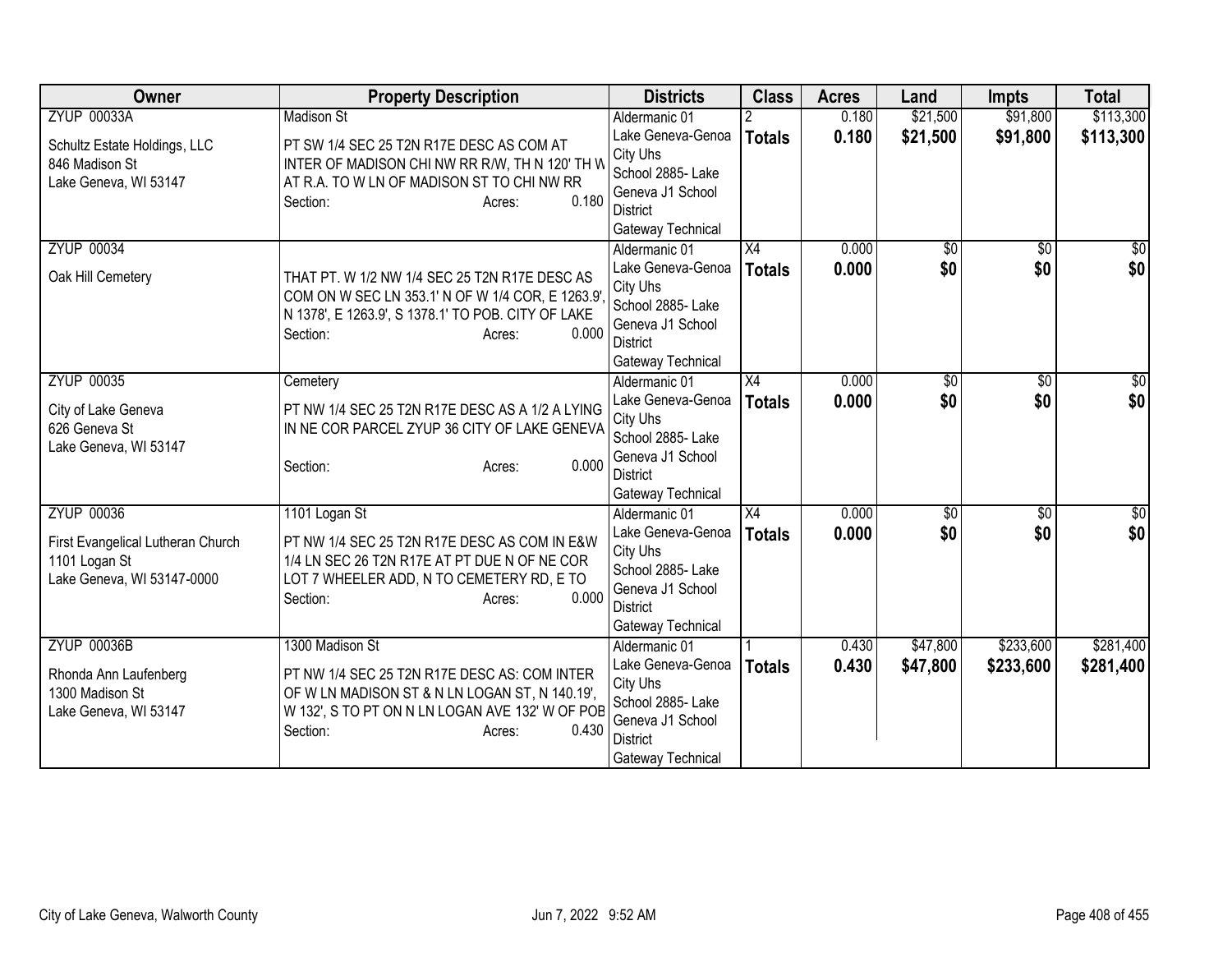| Owner                                                                                  | <b>Property Description</b>                                                                                                                                                                              | <b>Districts</b>                                                                                                                | <b>Class</b>                    | <b>Acres</b>   | Land                   | Impts                  | <b>Total</b>           |
|----------------------------------------------------------------------------------------|----------------------------------------------------------------------------------------------------------------------------------------------------------------------------------------------------------|---------------------------------------------------------------------------------------------------------------------------------|---------------------------------|----------------|------------------------|------------------------|------------------------|
| <b>ZYUP 00037</b><br>Belardi Family Investments, LLC<br>PO Box 684<br>Mequon, WI 53092 | PT NW 1/4 SEC 25 T2N R17E DESC AS: COM IN N LN<br>LOGAN ST DUE N OF NE COR LOT 7 WHEELER ADD<br>N TO CTR CEMETERY RD, W TO W SEC LN, S TO N<br>2.170<br>Section:<br>Acres:                               | Aldermanic 01<br>Lake Geneva-Genoa<br>City Uhs<br>School 2885- Lake<br>Geneva J1 School<br>District<br>Gateway Technical        | <b>Totals</b>                   | 2.170<br>2.170 | \$93,500<br>\$93,500   | $\overline{50}$<br>\$0 | \$93,500<br>\$93,500   |
| <b>ZYUP 00039</b><br>Curtis J Nelson Trust<br>1555 Elkhorn Rd<br>Lake Geneva, WI 53147 | 1555 Elkhorn Rd<br>PT NE 1/4 SEC 26 T2N R17E DESC AS: COM CTR<br>HWY H 358.7' SWLY OF INTER SD HWY & N LN OAK<br>HILL CEMETERY EXT W, E 508.5', N 159.3', W TO CTR<br>Section:<br>2.000<br>Acres:        | Aldermanic 01<br>Lake Geneva-Genoa<br>City Uhs<br>School 2885- Lake<br>Geneva J1 School<br>District<br>Gateway Technical        | <b>Totals</b>                   | 2.000<br>2.000 | \$85,300<br>\$85,300   | \$161,300<br>\$161,300 | \$246,600<br>\$246,600 |
| <b>ZYUP 00040A</b><br>Jean M. Curran<br>PO Box 323<br>Lake Geneva, WI 53147            | 1475 Elkhorn Rd<br>PT NE 1/4 SEC 26 T2N R17E DESC AS COM NE COR,<br>S 910' TO NW COR OAKHILL CEMETERY, S 164.4' TO<br>POB, W 486.6', S 159.3', W 470.4', W 38', SELY ALG<br>5.670<br>Section:<br>Acres:  | Aldermanic 01<br>Lake Geneva-Genoa<br>City Uhs<br>School 2885- Lake<br>Geneva J1 School<br><b>District</b><br>Gateway Technical | <b>Totals</b>                   | 5.670<br>5.670 | \$137,200<br>\$137,200 | \$163,800<br>\$163,800 | \$301,000<br>\$301,000 |
| <b>ZYUP 00040B</b><br>Whj Properties, LLC<br>W3817 Palmer Rd<br>Lake Geneva, WI 53147  | 1401 Elkhorn Rd<br>PT NE 1/4 SEC 26 T2N R17E DESC AS: COM NE COR<br>SEC 26, S 1412.14' TO POB, S89D34'W 901.10' TO C/L<br>HWY H, S25D14'E 300', N89D34'E 36.35', N74D05'E<br>5.000<br>Section:<br>Acres: | Aldermanic 01<br>Lake Geneva-Genoa<br>City Uhs<br>School 2885- Lake<br>Geneva J1 School<br><b>District</b><br>Gateway Technical | $\overline{2}$<br><b>Totals</b> | 5.000<br>5.000 | \$85,100<br>\$85,100   | \$201,500<br>\$201,500 | \$286,600<br>\$286,600 |
| <b>ZYUP 00041</b><br>Michael S. Pody<br>PO Box 685<br>Lake Geneva, WI 53147            | 1370 Elkhorn Rd<br>PT NE 1/4 SEC 26 T2N R17E DESC AS: COM E 1/4<br>COR SEC 26, S89D25'30"W 285.80', N27D26'30"W<br>549.90', N24D33'30"W 167.80' TO POB, S67D09'50"W<br>0.890<br>Section:<br>Acres:       | Aldermanic 01<br>Lake Geneva-Genoa<br>City Uhs<br>School 2885- Lake<br>Geneva J1 School<br><b>District</b><br>Gateway Technical | <b>Totals</b>                   | 0.890<br>0.890 | \$58,400<br>\$58,400   | \$263,900<br>\$263,900 | \$322,300<br>\$322,300 |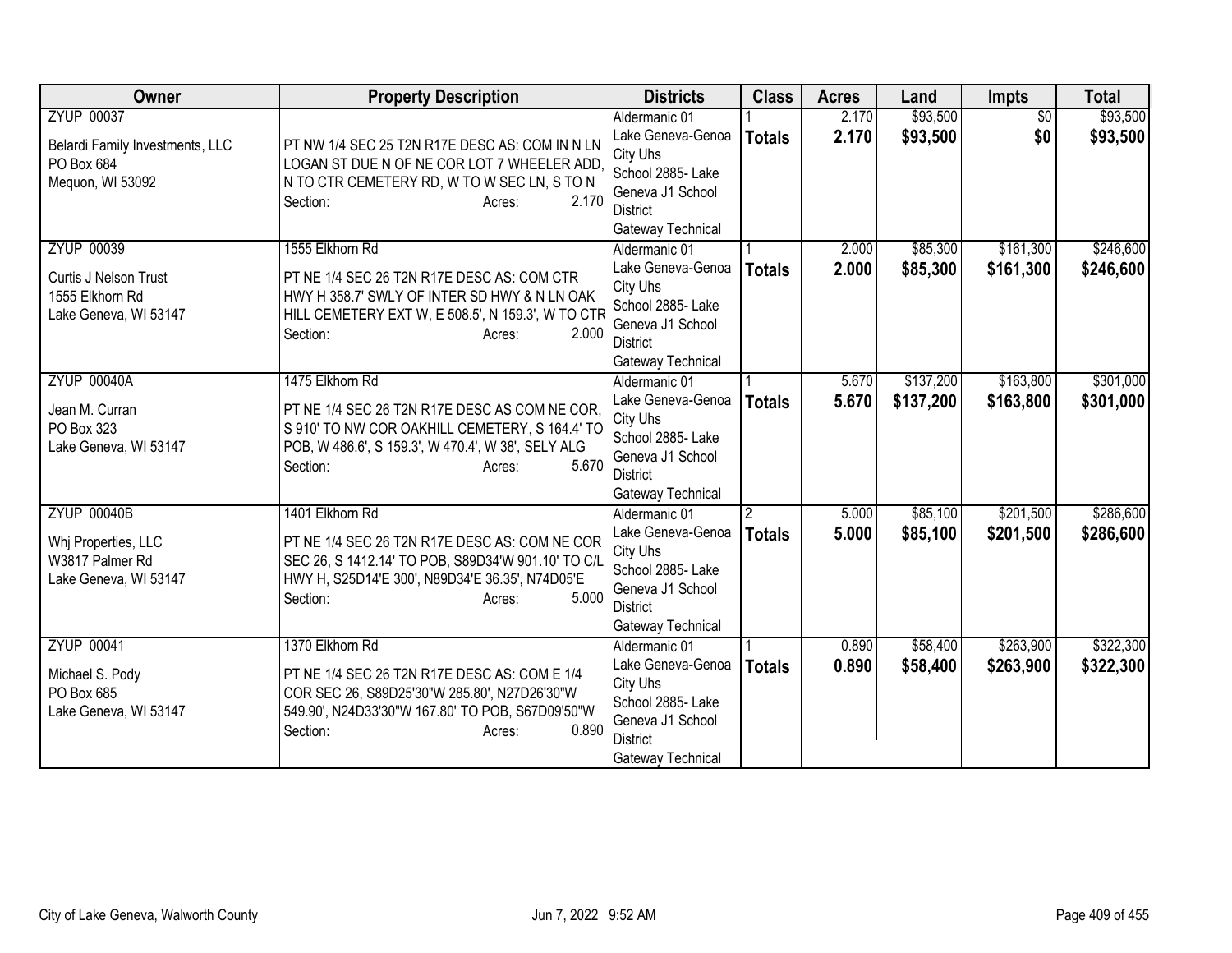| <b>Owner</b>                                                                           | <b>Property Description</b>                                                                                                                                                                          | <b>Districts</b>                                                                                                                | <b>Class</b>                    | <b>Acres</b>   | Land                   | <b>Impts</b>           | <b>Total</b>           |
|----------------------------------------------------------------------------------------|------------------------------------------------------------------------------------------------------------------------------------------------------------------------------------------------------|---------------------------------------------------------------------------------------------------------------------------------|---------------------------------|----------------|------------------------|------------------------|------------------------|
| <b>ZYUP 00042</b>                                                                      | 1363 Elkhorn Rd                                                                                                                                                                                      | Aldermanic 01                                                                                                                   |                                 | 1.120          | \$151,600              | \$620,800              | \$772,400              |
| Lincoln Holding Group, LLC<br>W3234 Mcdonald Rd<br>Lake Geneva, WI 53147-0000          | PT NE 1/4 SEC 26 T2N R17E DESC AS: COM IN CTR<br>CEMETERY RD 269' W OF E LN SEC 26, N26D W<br>361.5', S65D30'W TO CTR HWY H, SELY TO CTR<br>1.120<br>Section:<br>Acres:                              | Lake Geneva-Genoa<br>City Uhs<br>School 2885- Lake<br>Geneva J1 School<br><b>District</b><br>Gateway Technical                  | <b>Totals</b>                   | 1.120          | \$151,600              | \$620,800              | \$772,400              |
| <b>ZYUP 00043</b><br>Mario A. Garcia<br>N3369 Juniper Rd<br>Lake Geneva, WI 53147-0000 | 1300 Cemetery Rd<br>PT NE 1/4 SEC 26 T2N R17E DESC AS: COM E 1/4<br>COR SEC 26, N TO CTR CEMETERY RD, W TO CTR<br>HWY H, SELY IN HWY TO E&W 1/4 LN, E TO POB. EXO<br>1.850<br>Section:<br>Acres:     | Aldermanic 01<br>Lake Geneva-Genoa<br>City Uhs<br>School 2885- Lake<br>Geneva J1 School<br><b>District</b><br>Gateway Technical | $\overline{2}$<br><b>Totals</b> | 1.850<br>1.850 | \$90,700<br>\$90,700   | \$409,800<br>\$409,800 | \$500,500<br>\$500,500 |
| <b>ZYUP 00043A</b><br>1351 Elkhorn Road, LLC<br>PO Box 27<br>Lake Geneva, WI 53147     | 1351 Elkhorn Rd<br>PT NE 1/4 SEC 26 T2N R17E DESC AS: COM INTER<br>CTR LOGAN ST & E LN SEC 26, N 388.73', S89D18'W<br>264.70' TO POB, S89D18'W 231.22' TO C/L HWY H,<br>2.000<br>Section:<br>Acres:  | Aldermanic 01<br>Lake Geneva-Genoa<br>City Uhs<br>School 2885- Lake<br>Geneva J1 School<br>District<br>Gateway Technical        | $\overline{2}$<br><b>Totals</b> | 2.000<br>2.000 | \$109,000<br>\$109,000 | \$55,400<br>\$55,400   | \$164,400<br>\$164,400 |
| <b>ZYUP 00044</b><br>James Sizelove<br>1319 Prairie Ave<br>Sharon, WI 53585-0000       | N1/2 N1/2 SE1/4 SEC 26 T2N R17E LYING W OF<br>ELKHORN RD, EXC. RR ALSO EXC., BEG 110' SE OF<br>E&W 1/4 LN ALG SW LN HWY 12, SW TO RR, SE ALG<br>0.280<br>Section:<br>Acres:                          | Aldermanic 01<br>Lake Geneva-Genoa<br>City Uhs<br>School 2885- Lake<br>Geneva J1 School<br><b>District</b><br>Gateway Technical | <b>Totals</b>                   | 0.280<br>0.280 | \$5,800<br>\$5,800     | $\overline{50}$<br>\$0 | \$5,800<br>\$5,800     |
| <b>ZYUP 00044A</b><br>Leon A Haydam Trust<br>E14051 Hwy 33<br>Hillsboro, WI 54634      | 1336 Elkhorn Rd<br>PT SE 1/4 SEC 26 T2N R17E DESC AS: COM E 1/4<br>COR SEC 26, S89D37'W 327.89', S30D09'E 6.61',<br>S32D16'E 65.28', S34D07'E 86.31' TO POB, N53D41'E<br>0.300<br>Section:<br>Acres: | Aldermanic 01<br>Lake Geneva-Genoa<br>City Uhs<br>School 2885-Lake<br>Geneva J1 School<br><b>District</b><br>Gateway Technical  | <b>Totals</b>                   | 0.300<br>0.300 | \$39,500<br>\$39,500   | \$139,400<br>\$139,400 | \$178,900<br>\$178,900 |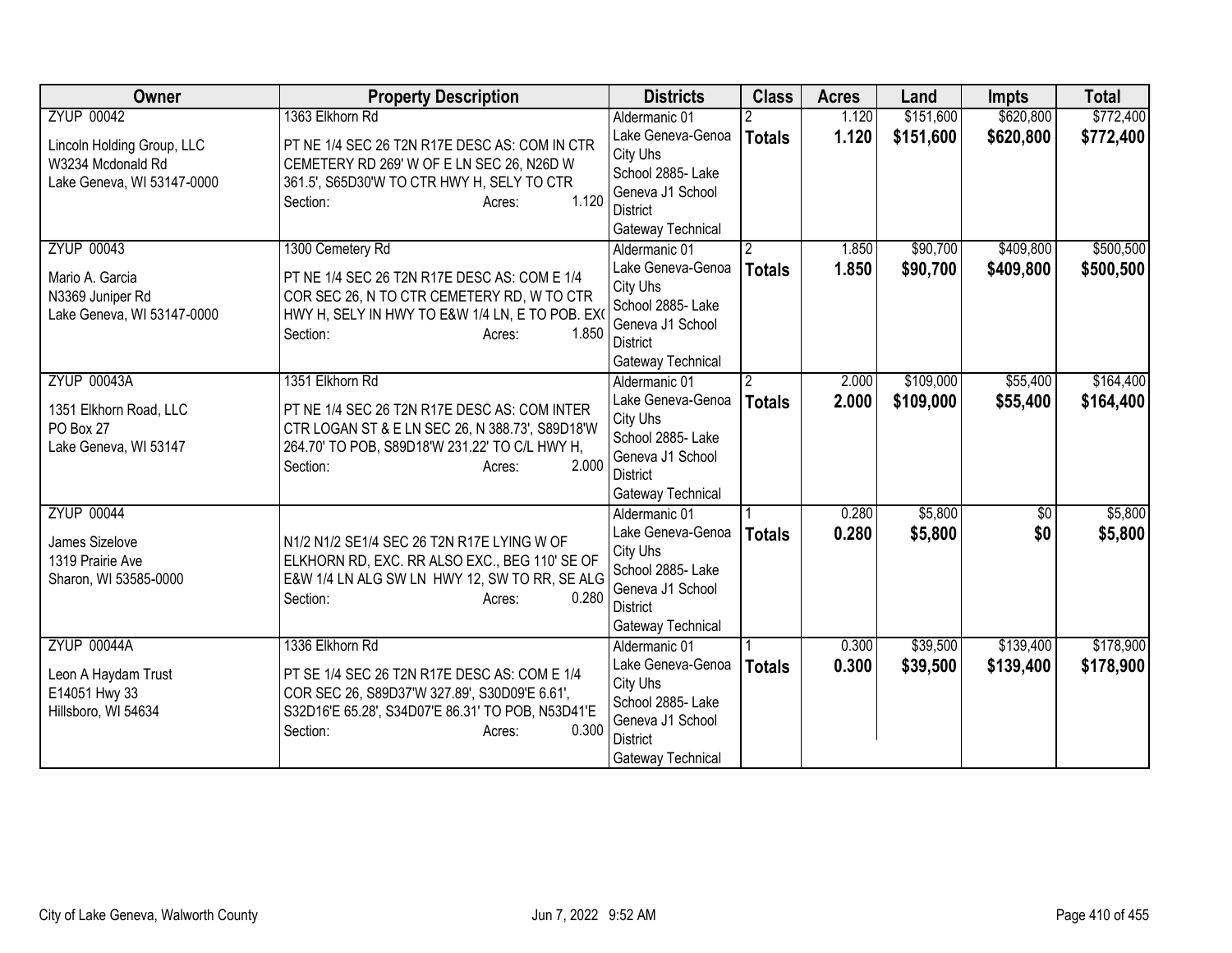| Owner                                                                                    | <b>Property Description</b>                                                                                                                                                                          | <b>Districts</b>                                                                                                                | <b>Class</b>        | <b>Acres</b>   | Land                 | <b>Impts</b>           | <b>Total</b>            |
|------------------------------------------------------------------------------------------|------------------------------------------------------------------------------------------------------------------------------------------------------------------------------------------------------|---------------------------------------------------------------------------------------------------------------------------------|---------------------|----------------|----------------------|------------------------|-------------------------|
| <b>ZYUP 00044B</b><br>Spindustries, LLC<br>1301 Lasalle St<br>Lake Geneva, WI 53147-1031 | A PARCEL OF LAND 20' N&S & 283'10" E&W LOCATEI<br>NORTH OF & JOINING LOTS 3 & 4, 2ND COLUMBIAN<br>SUB. CITY OF LAKE GENEVA ASSESSED BY DEPT<br>0.000<br>Section:<br>Acres:                           | Aldermanic 01<br>Lake Geneva-Genoa<br>City Uhs<br>School 2885- Lake<br>Geneva J1 School<br><b>District</b><br>Gateway Technical |                     | Assessed with  |                      |                        |                         |
| <b>ZYUP 00044C</b><br>Leon A Haydam Trust<br>E14051 Hwy 33<br>Hillsboro, WI 54634        | 1342 Elkhorn Rd<br>PT SE 1/4 SEC 26 T2N R17E DESC AS: COM E 1/4<br>COR SEC 26, S89D37'W 327.89', S30D09'E 6.61' TO<br>POB, S32D16'E 65.28', S51D24'W 85.36' TO NELY<br>0.140<br>Section:<br>Acres:   | Aldermanic 01<br>Lake Geneva-Genoa<br>City Uhs<br>School 2885- Lake<br>Geneva J1 School<br><b>District</b><br>Gateway Technical | <b>Totals</b>       | 0.140<br>0.140 | \$27,100<br>\$27,100 | \$75,000<br>\$75,000   | \$102,100<br>\$102,100  |
| <b>ZYUP 00044D</b><br>Leon A Haydam Trust<br>E14051 Hwy 33<br>Hillsboro, WI 54634        | 1340 Elkhorn Rd<br>PT SE 1/4 SEC 26 T2N R17E DESC AS: COM E 1/4<br>COR SEC 26, S89D37'W 327.89' TO SWLY LN HWY H,<br>S30D09'E 6.61', S32D16'E 65.28' TO POB, S34D07'E<br>0.150<br>Section:<br>Acres: | Aldermanic 01<br>Lake Geneva-Genoa<br>City Uhs<br>School 2885- Lake<br>Geneva J1 School<br><b>District</b><br>Gateway Technical | <b>Totals</b>       | 0.150<br>0.150 | \$28,200<br>\$28,200 | \$185,900<br>\$185,900 | \$214,100<br>\$214,100  |
| <b>ZYUP 00044F</b><br>Willkomm Development, LLP<br>PO Box 181<br>Sommers, WI 53171-0000  | PT SE 1/4 SEC 26 T2N R17E DESC AS: COM NW COR<br>LOT 5 2ND COLUMBIAN SUB, N0D22'W 20', W 396.45',<br>N0D22'W 200', E 526.95', S0D22'E 220' TO N LN LOT 5<br>2.480<br>Section:<br>Acres:              | Aldermanic 01<br>Lake Geneva-Genoa<br>City Uhs<br>School 2885- Lake<br>Geneva J1 School<br><b>District</b><br>Gateway Technical | 2<br><b>Totals</b>  | 2.480<br>2.480 | \$25,000<br>\$25,000 | \$29,800<br>\$29,800   | \$54,800<br>\$54,800    |
| <b>ZYUP 00044G</b><br>City of Lake Geneva<br>626 Geneva St<br>Lake Geneva, WI 53147      | 1065 Carey St<br>PT NE 1/4 & SE 1/4 SEC 26 T2N R17E DESC AS COM<br>NW COR LOT 5 2ND COLUMBIAN SUB, N 20', S<br>89D39'15" E 288.24', N34D42' E 83.21', N43D07'40" W<br>1.230<br>Section:<br>Acres:    | Aldermanic 01<br>Lake Geneva-Genoa<br>City Uhs<br>School 2885- Lake<br>Geneva J1 School<br><b>District</b><br>Gateway Technical | X4<br><b>Totals</b> | 1.230<br>1.230 | \$0<br>\$0           | $\overline{30}$<br>\$0 | $\overline{\$0}$<br>\$0 |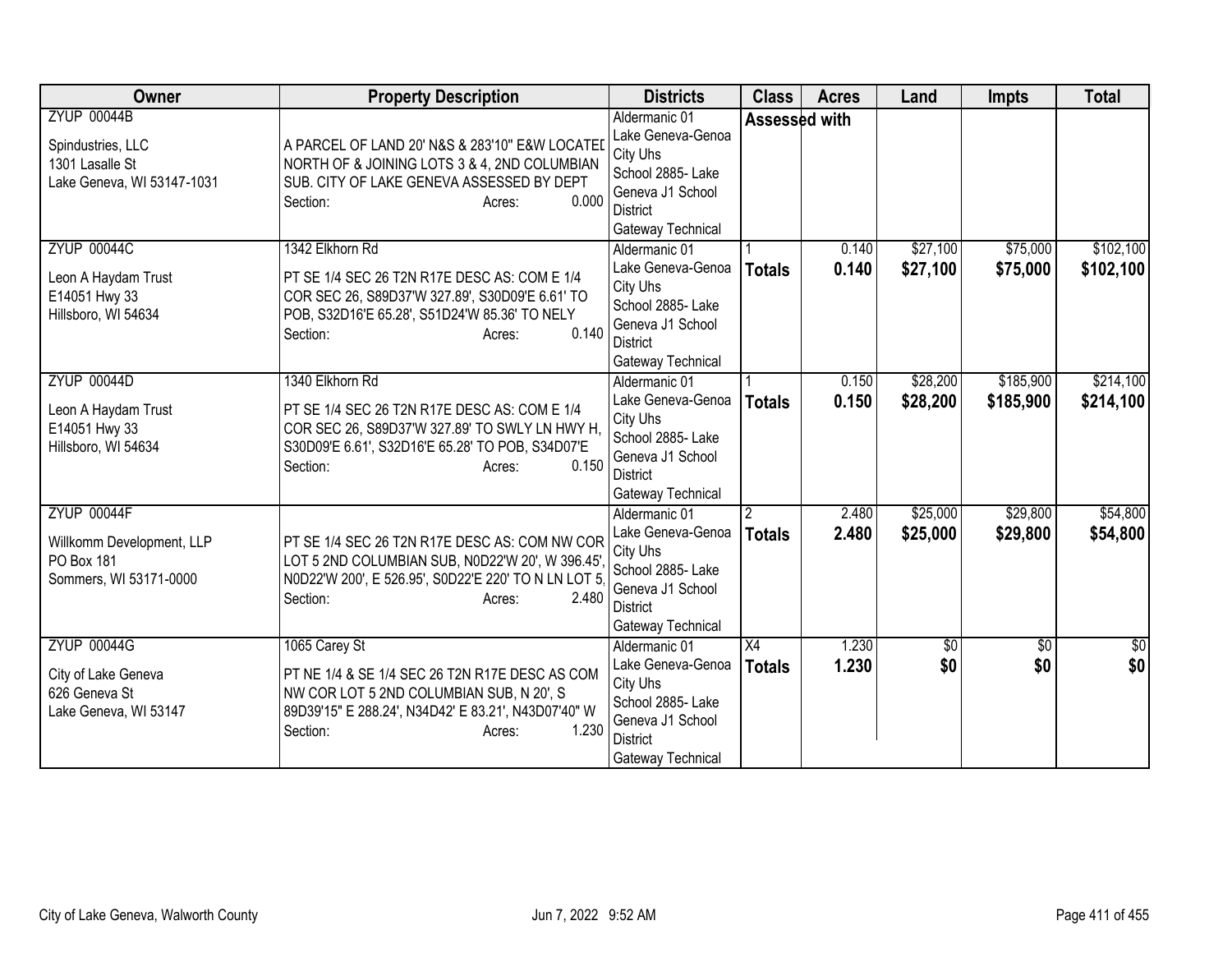| Owner                                                                                         | <b>Property Description</b>                                                                                                                                                                              | <b>Districts</b>                                                                                                                | <b>Class</b>                    | <b>Acres</b>   | Land                 | <b>Impts</b>           | <b>Total</b>           |
|-----------------------------------------------------------------------------------------------|----------------------------------------------------------------------------------------------------------------------------------------------------------------------------------------------------------|---------------------------------------------------------------------------------------------------------------------------------|---------------------------------|----------------|----------------------|------------------------|------------------------|
| <b>ZYUP 000441</b>                                                                            | 1148 Elkhorn Rd                                                                                                                                                                                          | Aldermanic 01                                                                                                                   |                                 | 0.850          | \$81,300             | \$281,100              | \$362,400              |
| Migut Storage, LLC<br>W4191 Hwy 11<br>Elkhorn, WI 53121                                       | PT SW 1/4 SEC 25 T2N R17E DESC AS: COM W 1/4<br>COR SEC 25, S89D37'W 327.89', S30D09'E 6.61',<br>S32D16'E 65.28', S34D07'E 86.31', N53D41'E 7',<br>0.850<br>Section:<br>Acres:                           | Lake Geneva-Genoa<br>City Uhs<br>School 2885-Lake<br>Geneva J1 School<br>District<br>Gateway Technical                          | <b>Totals</b>                   | 0.850          | \$81,300             | \$281,100              | \$362,400              |
| <b>ZYUP 00044K</b><br>Migut Storage, LLC<br>W4191 Hwy 11<br>Elkhorn, WI 53121                 | 1068 Elkhorn Rd<br>PT SW 1/4 SEC 25 T2N R17E DESC AS: COM W 1/4<br>COR SEC 25, S89D37'W 327.89', S30D09'E 6.61',<br>S32D61'E 65.28', S34D07'E 86.31', N53D41'E 7',<br>0.630<br>Section:<br>Acres:        | Aldermanic 01<br>Lake Geneva-Genoa<br>City Uhs<br>School 2885-Lake<br>Geneva J1 School<br><b>District</b><br>Gateway Technical  | 2<br><b>Totals</b>              | 0.630<br>0.630 | \$71,200<br>\$71,200 | \$242,200<br>\$242,200 | \$313,400<br>\$313,400 |
| <b>ZYUP 00044L</b><br>Leon A Haydam Trust<br>E14051 Hwy 33<br>Hillsboro, WI 54634             | 1350 Elkhorn Rd<br>PT NE 1/4 & SE 1/4 SEC 26 T2N R17E DESC AS: COM<br>E 1/4 COR SEC 26, S89D37'W 328.89' TO SWLY LN<br>HWY H & POB, S30D09'E 6.61', S51D46'W 99.37' TO P'<br>0.370<br>Section:<br>Acres: | Aldermanic 01<br>Lake Geneva-Genoa<br>City Uhs<br>School 2885- Lake<br>Geneva J1 School<br>District<br>Gateway Technical        | $\overline{2}$<br><b>Totals</b> | 0.370<br>0.370 | \$62,000<br>\$62,000 | \$366,600<br>\$366,600 | \$428,600<br>\$428,600 |
| <b>ZYUP 00044M</b><br>City of Lake Geneva<br>626 Geneva St<br>Lake Geneva, WI 53147           | PT NE 1/4 SEC 26 T2N R17E DESC AS COM E 1/4<br>COR SEC 26 T2N R17E, S89D52'53"W 458.20' TO POB<br>S89D52'53"W 136.28', S89D52'53"W 190.67',<br>1.230<br>Section:<br>Acres:                               | Aldermanic 01<br>Lake Geneva-Genoa<br>City Uhs<br>School 2885- Lake<br>Geneva J1 School<br><b>District</b><br>Gateway Technical | X4<br><b>Totals</b>             | 1.230<br>1.230 | $\sqrt{50}$<br>\$0   | $\overline{50}$<br>\$0 | \$0<br>\$0             |
| <b>ZYUP 00044N</b><br>Lake Geneva Self Storage, LLC<br>N3445 Como Rd<br>Lake Geneva, WI 53147 | PT. W 1/2 SW 1/4 SEC 25 T2N R17E BOUNDED AS<br>FOLLOWS, SE BY W LN MADISON ST, NE BY A LN<br>PAR WITH & 15' SW OF RR, NW BY SE LN MAXWELL<br>0.000<br>Section:<br>Acres:                                 | Aldermanic 01<br>Lake Geneva-Genoa<br>City Uhs<br>School 2885- Lake<br>Geneva J1 School<br><b>District</b><br>Gateway Technical | Assessed with                   |                |                      |                        |                        |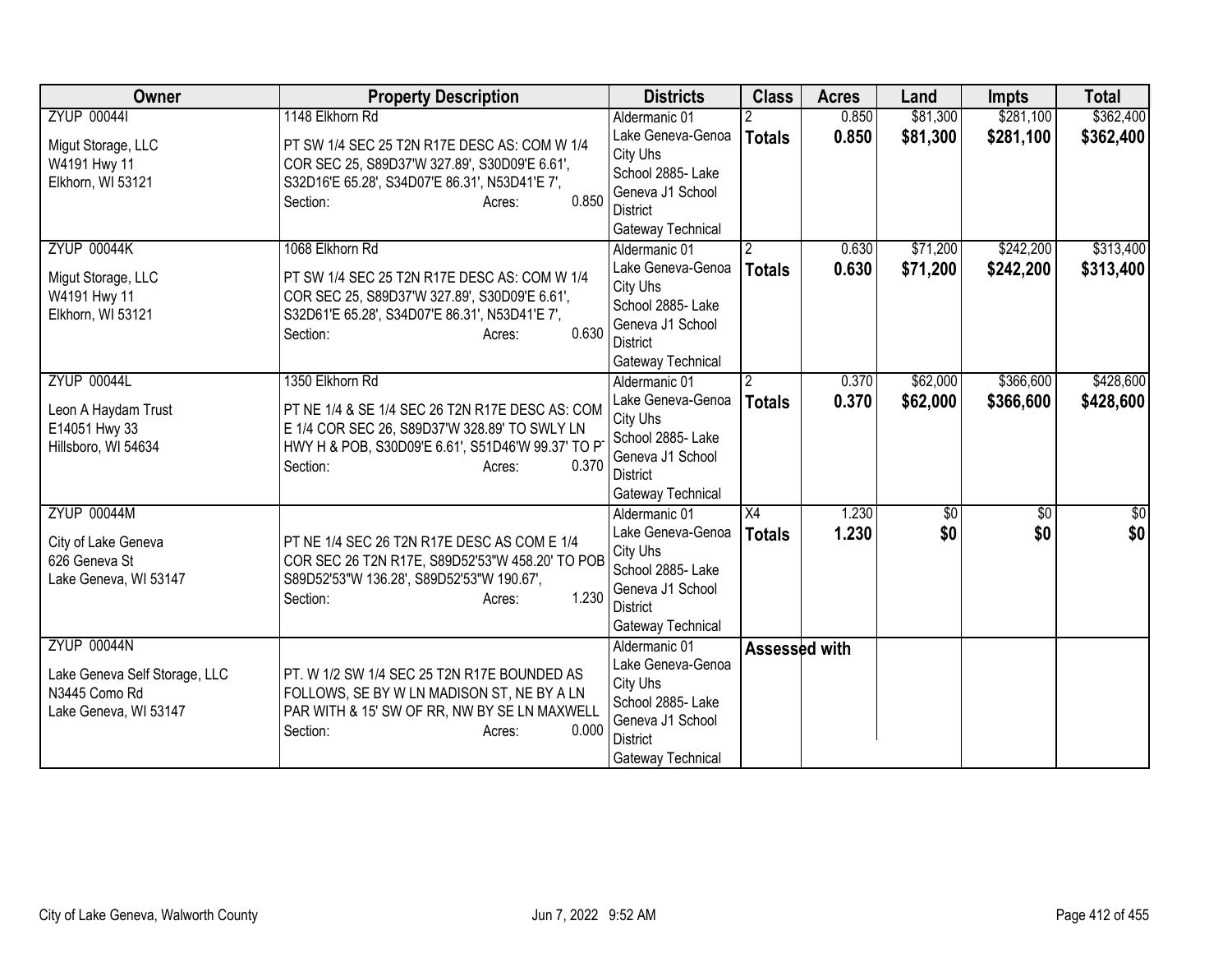| <b>Owner</b>               | <b>Property Description</b>                        | <b>Districts</b>                   | <b>Class</b>  | <b>Acres</b> | Land     | <b>Impts</b> | <b>Total</b> |
|----------------------------|----------------------------------------------------|------------------------------------|---------------|--------------|----------|--------------|--------------|
| <b>ZYUP 00046</b>          | 1425 Conant St                                     | Aldermanic 01                      |               | 0.510        | \$50,400 | \$136,500    | \$186,900    |
| William C. Bearder         | PT SE 1/4 SEC 26 T2N R17E DESC AS COM NW COR       | Lake Geneva-Genoa                  | <b>Totals</b> | 0.510        | \$50,400 | \$136,500    | \$186,900    |
| 1425 Conant St             | COLUMBIAN SUB IN SE 1/4 SEC 26 T2N R17E, N0D22     | City Uhs                           |               |              |          |              |              |
| Lake Geneva, WI 53147      | W 552.50', N89D32'W 150', S0D14'50"E 459.58' TO    | School 2885- Lake                  |               |              |          |              |              |
|                            | 0.510<br>Section:<br>Acres:                        | Geneva J1 School                   |               |              |          |              |              |
|                            |                                                    | District                           |               |              |          |              |              |
| <b>ZYUP 00046A</b>         | 46 Conant St A                                     | Gateway Technical<br>Aldermanic 01 |               | 1.710        | \$58,000 | $\sqrt{6}$   | \$58,000     |
|                            |                                                    | Lake Geneva-Genoa                  |               | 1.710        | \$58,000 | \$0          | \$58,000     |
| Mitchell L. Sheley         | E 150' OF E 1/2 NW 1/4 SE 1/4 SE 1/4 SEC 26 T2N    | City Uhs                           | <b>Totals</b> |              |          |              |              |
| 1156 S Wells St #3         | R17E, EXC. ZYUP-46B DESC IN VOL 539 DEEDS PG       | School 2885- Lake                  |               |              |          |              |              |
| Lake Geneva, WI 53147      | 373 & ZYUP-46C DESC IN VOL 538 DEEDS PG 115 &      | Geneva J1 School                   |               |              |          |              |              |
|                            | 1.710<br>Section:<br>Acres:                        | <b>District</b>                    |               |              |          |              |              |
|                            |                                                    | Gateway Technical                  |               |              |          |              |              |
| <b>ZYUP 00047A</b>         | 1511 Conant St                                     | Aldermanic 01                      |               | 2.280        | \$94,100 | \$347,000    | \$441,100    |
| Russell P. Hinzpeter       | W 1/2 W 1/2 NW 1/4 SE 1/4 SE 1/4 SEC 26 T2N R17E   | Lake Geneva-Genoa                  | <b>Totals</b> | 2.280        | \$94,100 | \$347,000    | \$441,100    |
| 1511 Conant St             | EXC PARCEL 10' E & W BY 170' N & S IN SE COR.      | City Uhs                           |               |              |          |              |              |
| Lake Geneva, WI 53147-1017 | CITY OF LAKE GENEVA                                | School 2885- Lake                  |               |              |          |              |              |
|                            | 2.280<br>Section:<br>Acres:                        | Geneva J1 School                   |               |              |          |              |              |
|                            |                                                    | <b>District</b>                    |               |              |          |              |              |
|                            |                                                    | Gateway Technical                  |               |              |          |              |              |
| <b>ZYUP 00048A</b>         | 1488 Conant St                                     | Aldermanic 01                      |               | 0.260        | \$36,400 | \$293,900    | \$330,300    |
| Gregory D. Bunge           | PT SE 1/4 SEC 26 T2N R17E DESC AS: COM SW COR      | Lake Geneva-Genoa<br>City Uhs      | <b>Totals</b> | 0.260        | \$36,400 | \$293,900    | \$330,300    |
| 1488 Conant St             | LOT 34 COLUMBIAN SUB, N 10.70', N89D16'W 151.50'   | School 2885- Lake                  |               |              |          |              |              |
| Lake Geneva, WI 53147-0000 | TO POB, N89D16'W 75', S 150', S89D16'E 75', N 150' | Geneva J1 School                   |               |              |          |              |              |
|                            | 0.260<br>Section:<br>Acres:                        | District                           |               |              |          |              |              |
|                            |                                                    | Gateway Technical                  |               |              |          |              |              |
| <b>ZYUP 00048B</b>         | 720 High St                                        | Aldermanic 01                      |               | 1.140        | \$69,400 | \$398,200    | \$467,600    |
| Ryan K. Dover              | PT SE 1/4 SEC 26 T2N R17E DESC AS: COM NW COR      | Lake Geneva-Genoa                  | <b>Totals</b> | 1.140        | \$69,400 | \$398,200    | \$467,600    |
| 720 High St                | LOT 35 COLUMBIAN SUB, S 79.30', W 57. 5' TO PT ON  | City Uhs                           |               |              |          |              |              |
| Lake Geneva, WI 53147-0000 | W LN HIGH ST & POB W 268', S 185.68', E 268', N    | School 2885- Lake                  |               |              |          |              |              |
|                            | 1.140<br>Section:<br>Acres:                        | Geneva J1 School                   |               |              |          |              |              |
|                            |                                                    | <b>District</b>                    |               |              |          |              |              |
|                            |                                                    | Gateway Technical                  |               |              |          |              |              |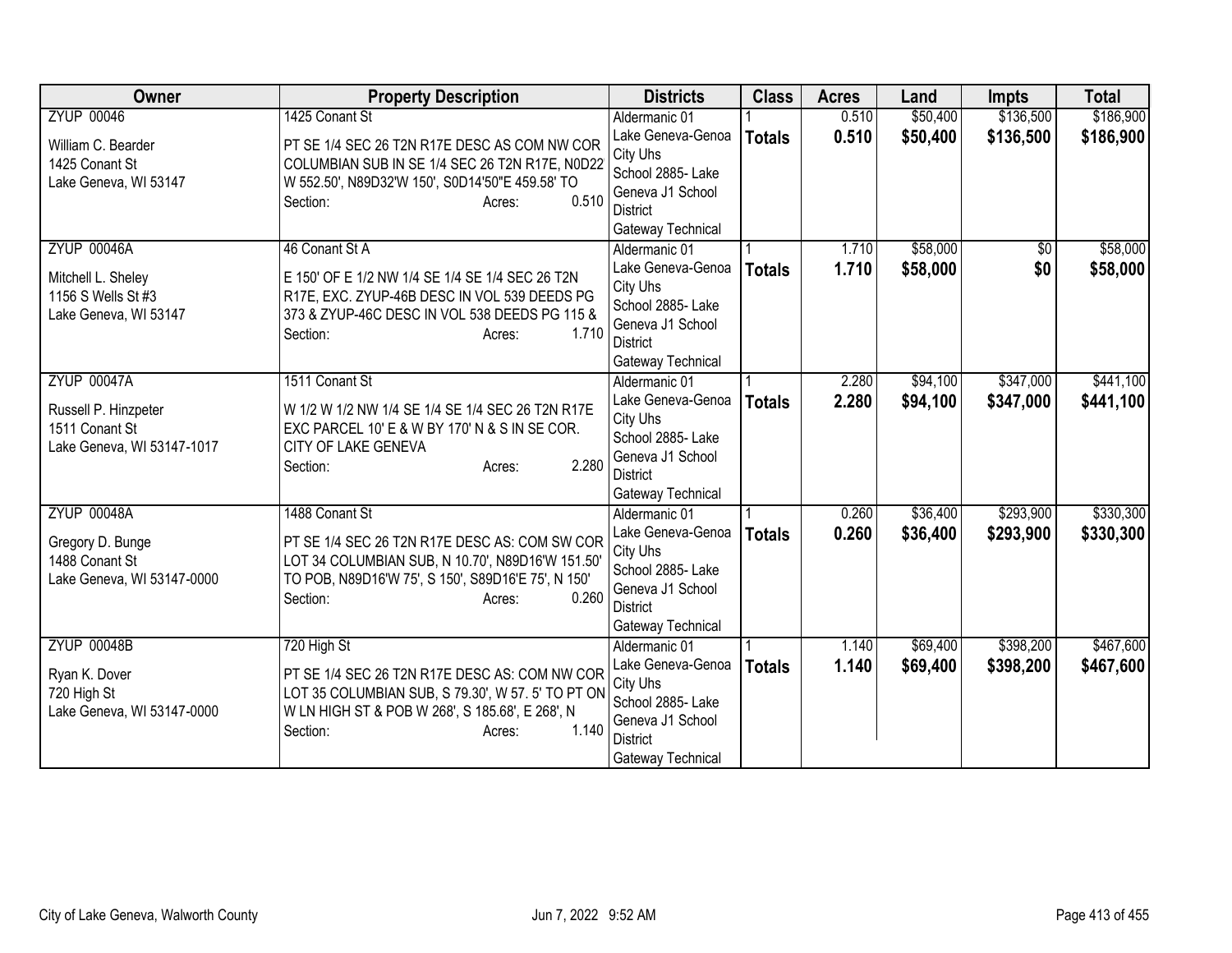| Owner                      | <b>Property Description</b>                         | <b>Districts</b>              | <b>Class</b>  | <b>Acres</b> | Land     | <b>Impts</b> | <b>Total</b> |
|----------------------------|-----------------------------------------------------|-------------------------------|---------------|--------------|----------|--------------|--------------|
| <b>ZYUP 00048C</b>         | 796 High St                                         | Aldermanic 01                 |               | 0.290        | \$38,600 | \$158,200    | \$196,800    |
| Neal F. Aspinall           | PT SE 1/4 SEC 26 T2N R17E DESC AS: COM NW COR       | Lake Geneva-Genoa             | <b>Totals</b> | 0.290        | \$38,600 | \$158,200    | \$196,800    |
| 796 High St                | LOT 35 COLUMBIAN SUB, S 79.30', N89D16'W 57.50'     | City Uhs                      |               |              |          |              |              |
| Lake Geneva, WI 53147      | TO POB, N89D16'W 94', N 150' TO PT ON S LN          | School 2885- Lake             |               |              |          |              |              |
|                            | 0.290<br>Section:<br>Acres:                         | Geneva J1 School              |               |              |          |              |              |
|                            |                                                     | <b>District</b>               |               |              |          |              |              |
|                            |                                                     | Gateway Technical             |               |              |          |              |              |
| <b>ZYUP 00048D</b>         | 1490 Conant St                                      | Aldermanic 01                 |               | 0.260        | \$36,400 | \$228,100    | \$264,500    |
| Christiaan Snedeker        | PT SE 1/4 SEC 26 T2N R17E DESC AS: COM NW COR       | Lake Geneva-Genoa             | <b>Totals</b> | 0.260        | \$36,400 | \$228,100    | \$264,500    |
| 1490 Conant St             | LOT 35 COLUMBIAN SUB, S 79.30', N89D16'W 226.50'    | City Uhs<br>School 2885- Lake |               |              |          |              |              |
| Lake Geneva, WI 53147      | TO POB, N89D16'W 75', N 150', S89D16'E 75', S 150'  | Geneva J1 School              |               |              |          |              |              |
|                            | 0.260<br>Section:<br>Acres:                         | <b>District</b>               |               |              |          |              |              |
|                            |                                                     | Gateway Technical             |               |              |          |              |              |
| <b>ZYUP 00048E</b>         | 1502 Conant St                                      | Aldermanic 01                 |               | 0.260        | \$36,400 | \$297,100    | \$333,500    |
|                            |                                                     | Lake Geneva-Genoa             | <b>Totals</b> | 0.260        | \$36,400 | \$297,100    | \$333,500    |
| Timothy J. Stinebrink      | PT SE 1/4 SEC 26 T2N R17E DESC AS: COM NW COR       | City Uhs                      |               |              |          |              |              |
| 1502 Conant St             | LOT 35 COLUMBIAN SUB, S 79.03', N89D16'W 376.50'    | School 2885- Lake             |               |              |          |              |              |
| Lake Geneva, WI 53147      | TO POB, N89D16'W 75', N 150', S89D15'E 75', S 150'  | Geneva J1 School              |               |              |          |              |              |
|                            | 0.260<br>Section:<br>Acres:                         | <b>District</b>               |               |              |          |              |              |
|                            |                                                     | Gateway Technical             |               |              |          |              |              |
| <b>ZYUP 00048F</b>         | 1500 Conant St                                      | Aldermanic 01                 |               | 0.260        | \$36,400 | \$222,700    | \$259,100    |
| Clair Aspenson             | PT SE 1/4 SEC 26 T2N R17E DESC AS: COM NW COR       | Lake Geneva-Genoa             | <b>Totals</b> | 0.260        | \$36,400 | \$222,700    | \$259,100    |
| 1500 Conant St             | LOT 35 COLUMBIAN SUB, S 79.30', N89D16'W 301.50'    | City Uhs                      |               |              |          |              |              |
| Lake Geneva, WI 53147-0000 | TO POB, N89D16'W 75', N 150', S89D16'E 75', S 150'  | School 2885- Lake             |               |              |          |              |              |
|                            | 0.260<br>Section:<br>Acres:                         | Geneva J1 School              |               |              |          |              |              |
|                            |                                                     | <b>District</b>               |               |              |          |              |              |
|                            |                                                     | Gateway Technical             |               |              |          |              |              |
| <b>ZYUP 00049A</b>         | 1650 Conant St                                      | Aldermanic 01                 |               | 2.370        | \$95,600 | \$427,900    | \$523,500    |
| Pamela S Lenon Trust       | PT SE 1/4 SEC 26 T2N R17E DESC AS: COM SE COR       | Lake Geneva-Genoa<br>City Uhs | <b>Totals</b> | 2.370        | \$95,600 | \$427,900    | \$523,500    |
| 8850 Vaccaro Ct            | SEC 26, S90D14'15"E 1961.94', N0D07'55"E 656.06' TO | School 2885- Lake             |               |              |          |              |              |
| Naples, FL 34119-0000      | C/L CONANT ST, E ALG SD C/L 365' TO POB, E 295', S  | Geneva J1 School              |               |              |          |              |              |
|                            | Section:<br>2.370<br>Acres:                         | <b>District</b>               |               |              |          |              |              |
|                            |                                                     | Gateway Technical             |               |              |          |              |              |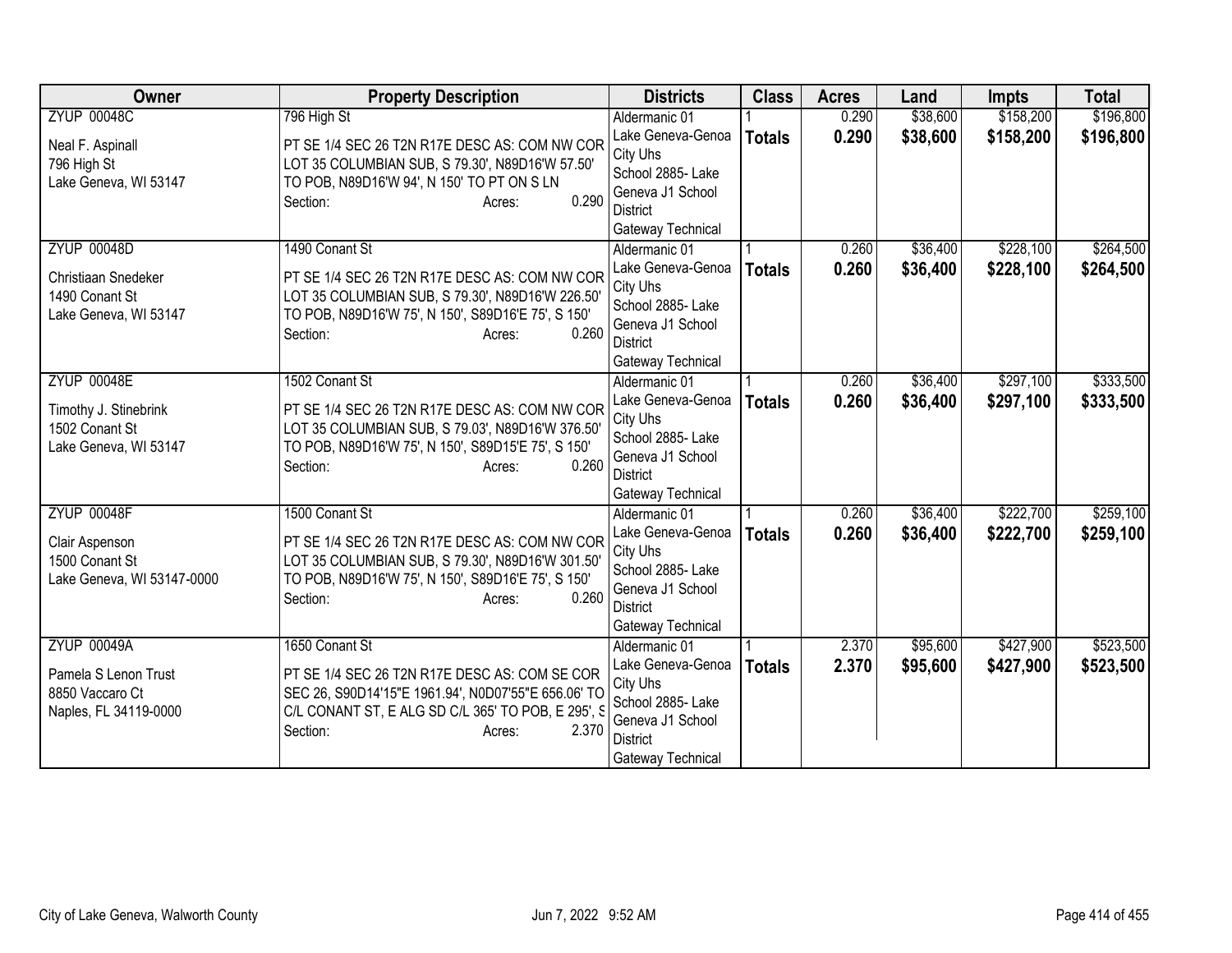| Owner                                     | <b>Property Description</b>                                                                  | <b>Districts</b>                   | <b>Class</b>    | <b>Acres</b> | Land        | <b>Impts</b>    | <b>Total</b> |
|-------------------------------------------|----------------------------------------------------------------------------------------------|------------------------------------|-----------------|--------------|-------------|-----------------|--------------|
| <b>ZYUP 00051A</b>                        | 1810 Conant St                                                                               | Aldermanic 01                      |                 | 1.000        | \$60,100    | \$148,000       | \$208,100    |
| Marie A. Hinzpeter                        | PT SE 1/4 SEC 26 T2N R17E DESC AS: COM NW COR                                                | Lake Geneva-Genoa                  | <b>Totals</b>   | 1.000        | \$60,100    | \$148,000       | \$208,100    |
| 1810 Conant St                            | SW 1/4 SW 1/4 SE 1/4 SEC 26, S 375', E 116', N 375', W                                       | City Uhs                           |                 |              |             |                 |              |
| Lake Geneva, WI 53147                     | 116' TO POB. CITY OF LAKE GENEVA                                                             | School 2885- Lake                  |                 |              |             |                 |              |
|                                           | 1.000<br>Section:<br>Acres:                                                                  | Geneva J1 School                   |                 |              |             |                 |              |
|                                           |                                                                                              | <b>District</b>                    |                 |              |             |                 |              |
| <b>ZYUP 00051B</b>                        | 1808 Conant St                                                                               | Gateway Technical<br>Aldermanic 01 |                 | 0.800        | \$56,200    | \$210,200       | \$266,400    |
|                                           |                                                                                              | Lake Geneva-Genoa                  |                 | 0.800        | \$56,200    |                 |              |
| Frederick G. Schelk Jr                    | PT SE 1/4 SEC 26 T2N R17E DESC AS: COM AT PT IN                                              | City Uhs                           | <b>Totals</b>   |              |             | \$210,200       | \$266,400    |
| 1808 Conant St                            | NW COR SW 1/4 SW 1/4 SE 1/4 SEC 26, E 116' TO                                                | School 2885- Lake                  |                 |              |             |                 |              |
| Lake Geneva, WI 53147-0000                | POB, S 210', E 166', N 210' TO POB. CITY OF LAKE                                             | Geneva J1 School                   |                 |              |             |                 |              |
|                                           | 0.800<br>Section:<br>Acres:                                                                  | <b>District</b>                    |                 |              |             |                 |              |
|                                           |                                                                                              | Gateway Technical                  |                 |              |             |                 |              |
| <b>ZYUP 00052</b>                         | 1601 Dodge St                                                                                | Aldermanic 01                      |                 | 1.260        | \$73,900    | \$539,200       | \$613,100    |
|                                           |                                                                                              | Lake Geneva-Genoa                  | <b>Totals</b>   | 1.260        | \$73,900    | \$539,200       | \$613,100    |
| Ajamian Family Trust                      | PT NE 1/4 SEC 35 T2N R17E DESC AS: COM NW COR<br>DAVID O MARSH ADD, W 5 RODS, S 32 RODS, E 5 | City Uhs                           |                 |              |             |                 |              |
| 4233 Capella<br>Janesville, WI 53546-0000 | RODS, N TO POB. ALSO W 10' OF LOT 42, 43, 44, 45 8                                           | School 2885- Lake                  |                 |              |             |                 |              |
|                                           | 1.260<br>Section:<br>Acres:                                                                  | Geneva J1 School                   |                 |              |             |                 |              |
|                                           |                                                                                              | District                           |                 |              |             |                 |              |
|                                           |                                                                                              | Gateway Technical                  |                 |              |             |                 |              |
| <b>ZYUP 00056A</b>                        | 1887 Dodge St                                                                                | Aldermanic 01                      | $\overline{X4}$ | 0.920        | $\sqrt{50}$ | $\overline{50}$ | \$0          |
| City of Lake Geneva                       | PT NE 1/4 SEC 35 T2N R17E DESC AS: COM NW COR                                                | Lake Geneva-Genoa                  | <b>Totals</b>   | 0.920        | \$0         | \$0             | \$0          |
| 626 Geneva St                             | NE 1/4 SEC 35, S 228' TO POB, CONT ALG N&S 1/4                                               | City Uhs<br>School 2885- Lake      |                 |              |             |                 |              |
| Lake Geneva, WI 53147                     | SEC LN 300' TO N LN DODGE ST, E 134', N 300', W                                              | Geneva J1 School                   |                 |              |             |                 |              |
|                                           | 0.920<br>Section:<br>Acres:                                                                  | <b>District</b>                    |                 |              |             |                 |              |
|                                           |                                                                                              | Gateway Technical                  |                 |              |             |                 |              |
| <b>ZYUP 00058</b>                         | 1538 Dodge St                                                                                | Aldermanic 01                      |                 | 0.520        | \$43,800    | \$158,300       | \$202,100    |
|                                           |                                                                                              | Lake Geneva-Genoa                  | <b>Totals</b>   | 0.520        | \$43,800    | \$158,300       | \$202,100    |
| Amanda M. Long                            | PT NE 1/4 SEC 35 T2N R17E DESC AS: COM IN C/L                                                | City Uhs                           |                 |              |             |                 |              |
| 1538 Dodge St                             | DODGE ST 528' S OF NW COR NE 1/4 NE 1/4 SEC 35,                                              | School 2885- Lake                  |                 |              |             |                 |              |
| Lake Geneva, WI 53147                     | E 68', S 330', W 96', N 330', E 28' TO POB. 73 A CITY<br>0.520                               | Geneva J1 School                   |                 |              |             |                 |              |
|                                           | Section:<br>Acres:                                                                           | <b>District</b>                    |                 |              |             |                 |              |
|                                           |                                                                                              | Gateway Technical                  |                 |              |             |                 |              |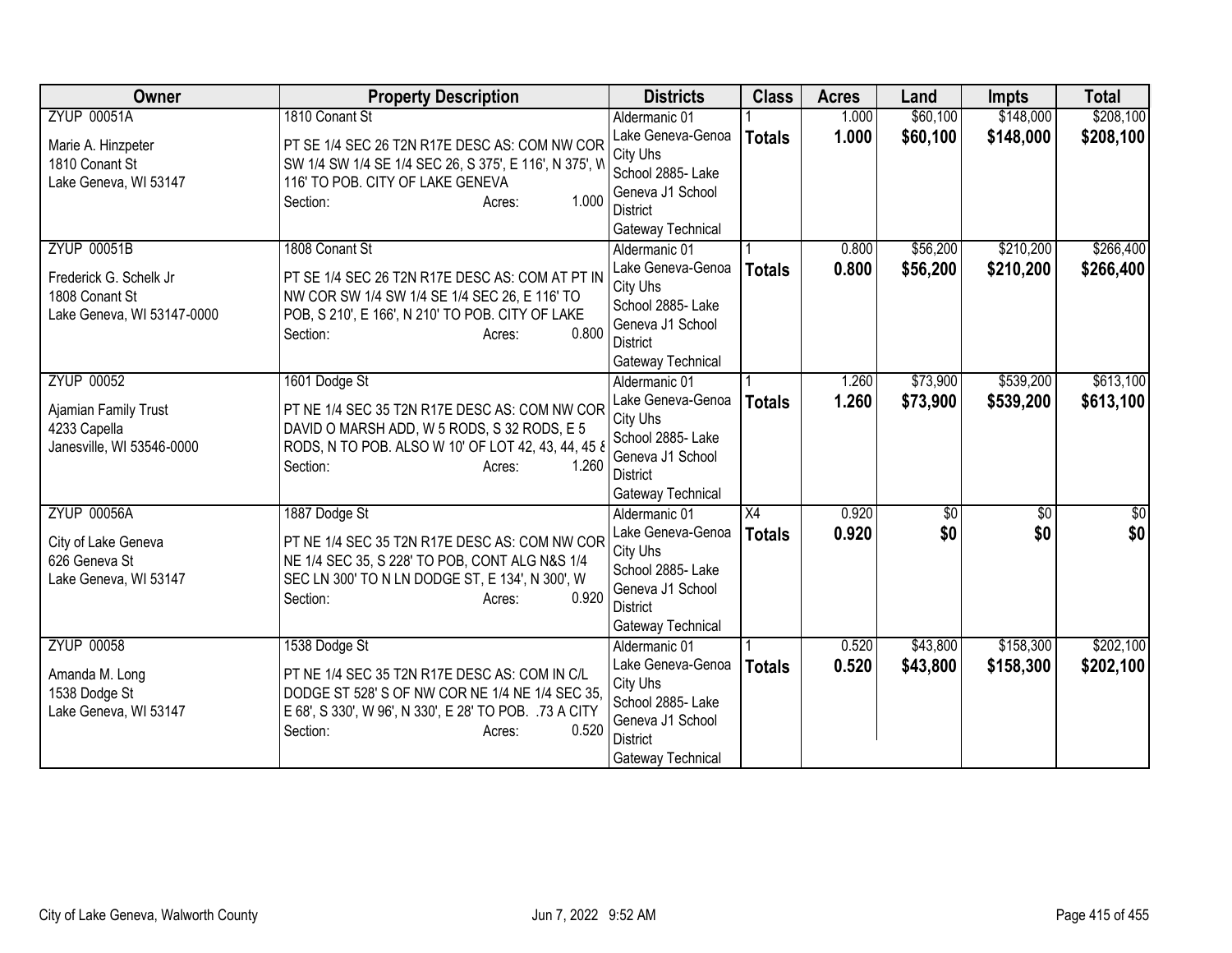| Owner                                                                       | <b>Property Description</b>                                                                                                                                                         | <b>Districts</b>                                                                                               | <b>Class</b>  | <b>Acres</b>   | Land                 | <b>Impts</b>           | <b>Total</b>           |
|-----------------------------------------------------------------------------|-------------------------------------------------------------------------------------------------------------------------------------------------------------------------------------|----------------------------------------------------------------------------------------------------------------|---------------|----------------|----------------------|------------------------|------------------------|
| <b>ZYUP 00058A</b>                                                          | 1524 Dodge St                                                                                                                                                                       | Aldermanic 01                                                                                                  |               | 0.380          | \$38,000             | \$142,000              | \$180,000              |
| Sean K. Levitt<br>409 Skyline Dr<br>Lake Geneva, WI 53147                   | PT NE 1/4 SEC 35 T2N R17E DESC AS: COM 32 RODS<br>S OF NW COR NE 1/4 NE 1/4 SEC 35, E 68' TO POB, S<br>330', E 50', N 330', W 50' TO POB. CITY OF LAKE                              | Lake Geneva-Genoa<br>City Uhs<br>School 2885- Lake                                                             | <b>Totals</b> | 0.380          | \$38,000             | \$142,000              | \$180,000              |
|                                                                             | 0.380<br>Section:<br>Acres:                                                                                                                                                         | Geneva J1 School<br><b>District</b><br>Gateway Technical                                                       |               |                |                      |                        |                        |
| <b>ZYUP 00059</b><br>Joanne C. Mcghee                                       | 1522 Dodge St<br>PT NE 1/4 SEC 35 T2N R17E DESC AS: COM IN S LN                                                                                                                     | Aldermanic 01<br>Lake Geneva-Genoa                                                                             | <b>Totals</b> | 0.860<br>0.860 | \$61,900<br>\$61,900 | \$236,300<br>\$236,300 | \$298,200<br>\$298,200 |
| 1522 Dodge St<br>Lake Geneva, WI 53147                                      | DODGE ST 118' E OF W LN NE 1/4 NE 1/4 SEC 35, E<br>132', S 285', W 132', N 285' TO POB. CITY OF LAKE<br>0.860<br>Section:<br>Acres:                                                 | City Uhs<br>School 2885- Lake<br>Geneva J1 School<br>District<br>Gateway Technical                             |               |                |                      |                        |                        |
| <b>ZYUP 00060</b>                                                           | 1508 Dodge St                                                                                                                                                                       | Aldermanic 01                                                                                                  |               | 0.390          | \$38,800             | \$128,700              | \$167,500              |
| Sheri L. Tennett<br>820 Foster Ave<br>Lake Bluff, IL 60044                  | PT NE 1/4 NE 1/4 SEC 35 T2N R17E DESC AS: COM<br>PT IN DODGE ST AT NW COR LAND CONVEYED BY<br>FREDERICK BROWNELL & WIFE TO MARTIN<br>0.390<br>Section:<br>Acres:                    | Lake Geneva-Genoa<br>City Uhs<br>School 2885- Lake<br>Geneva J1 School<br><b>District</b><br>Gateway Technical | <b>Totals</b> | 0.390          | \$38,800             | \$128,700              | \$167,500              |
| <b>ZYUP 00061</b>                                                           | 1504 Dodge St                                                                                                                                                                       | Aldermanic 01                                                                                                  |               | 0.350          | \$36,100             | \$135,900              | \$172,000              |
| <b>Beverly Leonard Trust</b><br>1504 Dodge St<br>Lake Geneva, WI 53147-0000 | PT NE 1/4 SEC 35 T2N R17E DESC AS: COM IN S<br>LINE DODGE ST 445' W OF W LN ELMWOOD AVE, 36<br>E OF W LN NE 1/4 NE 1/4 SEC 35, W 53', S 285', E 53',<br>Section:<br>0.350<br>Acres: | Lake Geneva-Genoa<br>City Uhs<br>School 2885- Lake<br>Geneva J1 School<br><b>District</b><br>Gateway Technical | <b>Totals</b> | 0.350          | \$36,100             | \$135,900              | \$172,000              |
| <b>ZYUP 00062</b>                                                           | 1444 Dodge St                                                                                                                                                                       | Aldermanic 01                                                                                                  |               | 0.330          | \$35,000             | \$114,000              | \$149,000              |
| Adam Richard St Marie<br>1444 Dodge St<br>Lake Geneva, WI 53147             | PT NE 1/4 SEC 35 T2N R17E DESC AS: COM PT 528'<br>S & 363' E OF NW COR NE 1/4 NE 1/4 SEC; E<br>PARALLEL WITH N LINE SECTION 50'; S PARALLEL<br>0.330<br>Section:<br>Acres:          | Lake Geneva-Genoa<br>City Uhs<br>School 2885- Lake<br>Geneva J1 School<br><b>District</b><br>Gateway Technical | <b>Totals</b> | 0.330          | \$35,000             | \$114,000              | \$149,000              |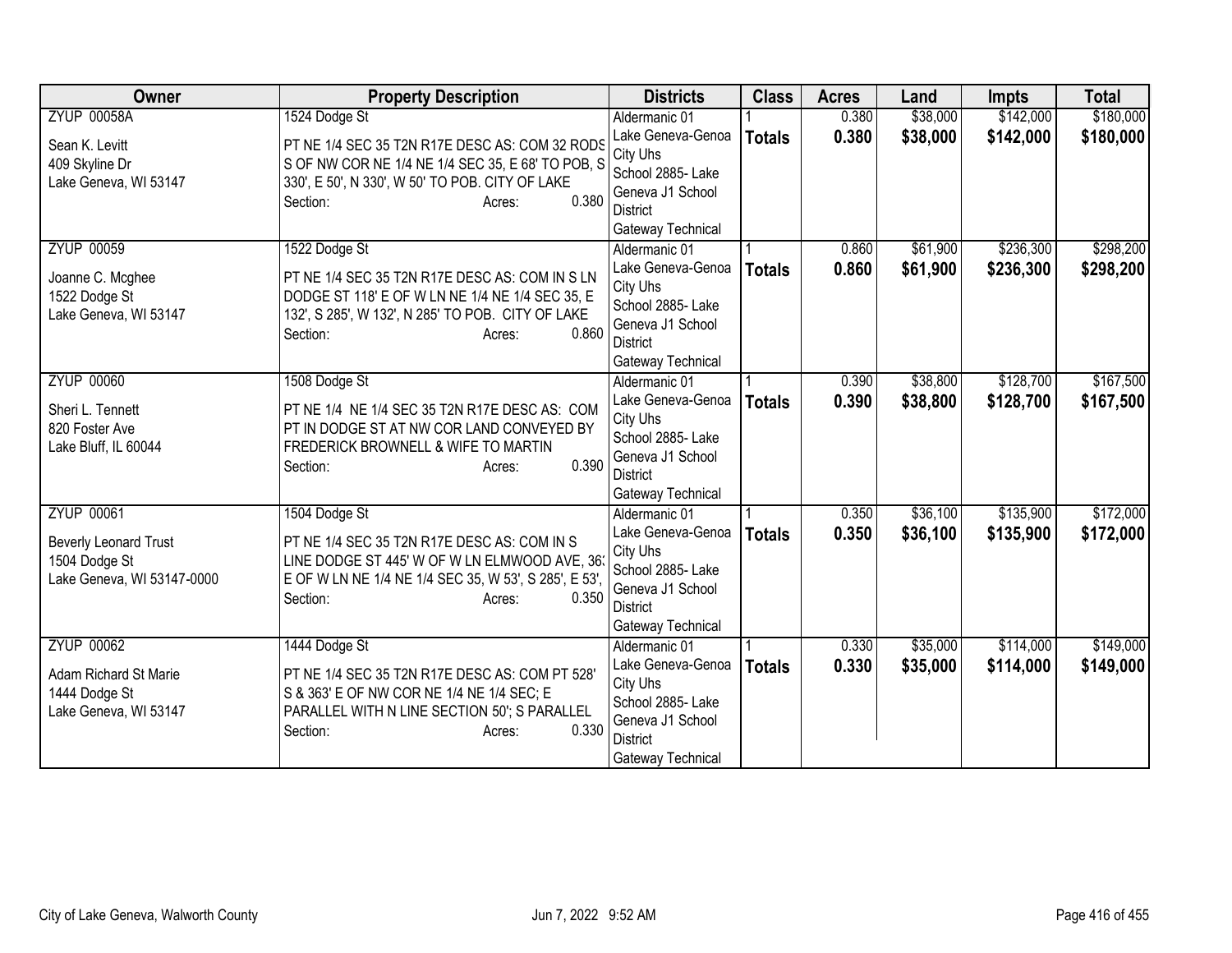| <b>Owner</b>               | <b>Property Description</b>                               | <b>Districts</b>              | <b>Class</b>  | <b>Acres</b> | Land     | <b>Impts</b> | <b>Total</b> |
|----------------------------|-----------------------------------------------------------|-------------------------------|---------------|--------------|----------|--------------|--------------|
| <b>ZYUP 00063</b>          | 1438 Dodge St                                             | Aldermanic 01                 |               | 0.490        | \$45,800 | \$218,800    | \$264,600    |
| Sue Ellen Beuthling        | PT NE 1/4 SEC 35 T2N R17E DESC AS: STRIP OF               | Lake Geneva-Genoa             | <b>Totals</b> | 0.490        | \$45,800 | \$218,800    | \$264,600    |
| 1438 Dodge St              | LAND OF UNIFORM WIDTH OF 75' LYING EAST OF                | City Uhs                      |               |              |          |              |              |
| Lake Geneva, WI 53147-0000 | ADJOINING FOLLOWING DESCRIPTION; COM PT 528               | School 2885- Lake             |               |              |          |              |              |
|                            | 0.490<br>Section:<br>Acres:                               | Geneva J1 School              |               |              |          |              |              |
|                            |                                                           | District                      |               |              |          |              |              |
|                            |                                                           | Gateway Technical             |               |              |          |              |              |
| <b>ZYUP 00064</b>          | 1414 Dodge St                                             | Aldermanic 01                 |               | 0.390        | \$39,700 | \$150,200    | \$189,900    |
| John H. Nish               | PT NE 1/4 SEC 35 T2N R17E DESC AS: COM IN S LN            | Lake Geneva-Genoa<br>City Uhs | <b>Totals</b> | 0.390        | \$39,700 | \$150,200    | \$189,900    |
| 1414 Dodge St              | DODGE ST 260' W OF W LN ELMWOOD AVE, W 60', S             | School 2885- Lake             |               |              |          |              |              |
| Lake Geneva, WI 53147-0000 | 285', E 60', N 285' TO POB. CITY OF LAKE GENEVA           | Geneva J1 School              |               |              |          |              |              |
|                            | 0.390<br>Section:<br>Acres:                               | <b>District</b>               |               |              |          |              |              |
|                            |                                                           | Gateway Technical             |               |              |          |              |              |
| <b>ZYUP 00065</b>          | 1420 Dodge St                                             | Aldermanic 01                 |               | 0.720        | \$53,200 | \$260,300    | \$313,500    |
|                            |                                                           | Lake Geneva-Genoa             | <b>Totals</b> | 0.720        | \$53,200 | \$260,300    | \$313,500    |
| William J. Dumez           | PT NE 1/4 SEC 35 T2N R17E DESC AS: COM IN S LN            | City Uhs                      |               |              |          |              |              |
| 1420 Dodge St              | DODGE ST 150' W OF W LN ELMWOOD AVE, S 285', V            | School 2885- Lake             |               |              |          |              |              |
| Lake Geneva, WI 53147-0000 | 110', N 285', E 110' TO POB. CITY OF LAKE GENEVA<br>0.720 | Geneva J1 School              |               |              |          |              |              |
|                            | Section:<br>Acres:                                        | <b>District</b>               |               |              |          |              |              |
|                            |                                                           | Gateway Technical             |               |              |          |              |              |
| <b>ZYUP 00066</b>          | 414 Elmwood Ave                                           | Aldermanic 01                 |               | 0.210        | \$30,000 | \$218,100    | \$248,100    |
| Bendenbaugh Trust          | PT NE 1/4 SEC 35 T2N R17E DESC AS: COM ON W LN            | Lake Geneva-Genoa             | <b>Totals</b> | 0.210        | \$30,000 | \$218,100    | \$248,100    |
| 3300 Riverwalk Dr          | ELMWOOD AVE 225' S OF S LN DODGE ST, W 150', S            | City Uhs                      |               |              |          |              |              |
| Norman, OK 73072           | 60', E 150', N 60' TO POB. CITY OF LAKE GENEVA            | School 2885- Lake             |               |              |          |              |              |
|                            | 0.210<br>Section:<br>Acres:                               | Geneva J1 School              |               |              |          |              |              |
|                            |                                                           | <b>District</b>               |               |              |          |              |              |
| <b>ZYUP 00067</b>          |                                                           | Gateway Technical             |               | 0.190        | \$28,100 | \$113,200    |              |
|                            | 420 Elmwood Ave                                           | Aldermanic 01                 |               |              |          |              | \$141,300    |
| Mark A. Hathaway           | PT NE 1/4 SEC 35 T2N R17E DESC AS: COM W LN               | Lake Geneva-Genoa<br>City Uhs | <b>Totals</b> | 0.190        | \$28,100 | \$113,200    | \$141,300    |
| 420 Elmwood Ave            | ELMWOOD AVE 170'S OF SLN DODGE ST, W 150', S              | School 2885- Lake             |               |              |          |              |              |
| Lake Geneva, WI 53147      | 55', E 150', N 55' TO POB. CITY OF LAKE GENEVA            | Geneva J1 School              |               |              |          |              |              |
|                            | 0.190<br>Section:<br>Acres:                               | <b>District</b>               |               |              |          |              |              |
|                            |                                                           | Gateway Technical             |               |              |          |              |              |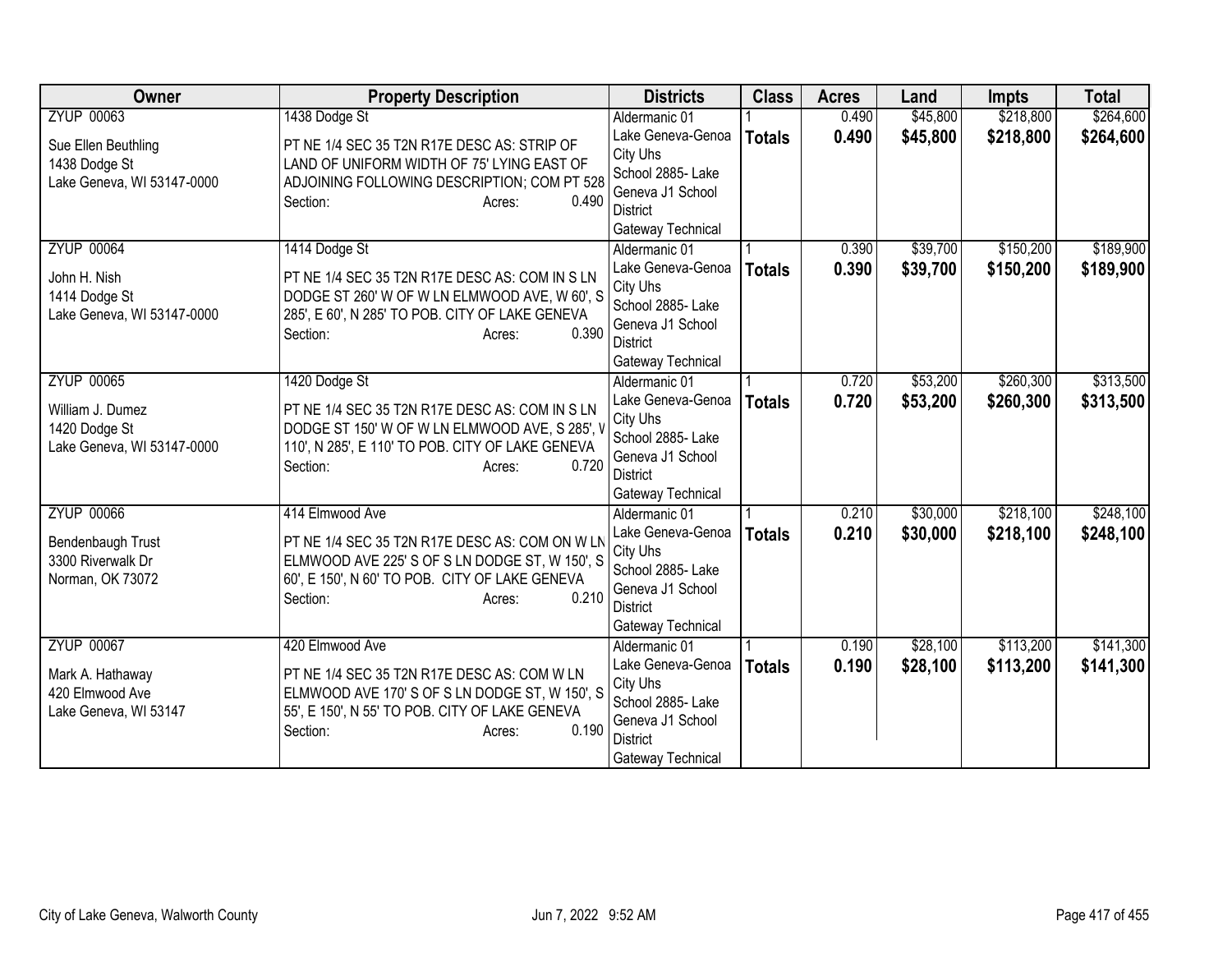| Owner                  | <b>Property Description</b>                     | <b>Districts</b>              | <b>Class</b>  | <b>Acres</b> | Land     | <b>Impts</b> | <b>Total</b> |
|------------------------|-------------------------------------------------|-------------------------------|---------------|--------------|----------|--------------|--------------|
| <b>ZYUP 00068</b>      | 424 Elmwood Ave                                 | Aldermanic 01                 |               | 0.190        | \$28,100 | \$426,500    | \$454,600    |
| Stephen Michael Ryan   | PT NE 1/4 SEC 35 T2N R17E DESC AS: COM ON W LN  | Lake Geneva-Genoa             | <b>Totals</b> | 0.190        | \$28,100 | \$426,500    | \$454,600    |
| 424 Elmwood Ave        | ELMWOOD AVE 115'S OF SLN DODGE ST, W 150', S    | City Uhs                      |               |              |          |              |              |
| Lake Geneva, WI 53147  | 55', E 150', N 55' TO POB. CITY OF LAKE GENEVA  | School 2885- Lake             |               |              |          |              |              |
|                        | 0.190<br>Section:<br>Acres:                     | Geneva J1 School              |               |              |          |              |              |
|                        |                                                 | District                      |               |              |          |              |              |
|                        |                                                 | Gateway Technical             |               |              |          |              |              |
| <b>ZYUP 00069</b>      | 430 Elmwood Ave                                 | Aldermanic 01                 |               | 0.190        | \$28,100 | \$122,000    | \$150,100    |
| Gloria Burns Trust     | PT NE 1/4 SEC 35 T2N R17E DESC AS: COM 60'S OF  | Lake Geneva-Genoa             | <b>Totals</b> | 0.190        | \$28,100 | \$122,000    | \$150,100    |
| 6106 Landers           | INTER S LN DODGE ST & W LN ELMWOOD AVE, W       | City Uhs<br>School 2885- Lake |               |              |          |              |              |
| Chicago, IL 60646      | 150', S 55', E 150', N 55' TO POB. CITY OF LAKE | Geneva J1 School              |               |              |          |              |              |
|                        | 0.190<br>Section:<br>Acres:                     | <b>District</b>               |               |              |          |              |              |
|                        |                                                 | Gateway Technical             |               |              |          |              |              |
| <b>ZYUP 00070</b>      | 436 Elmwood Ave                                 | Aldermanic 01                 |               | 0.210        | \$30,000 | \$295,700    | \$325,700    |
|                        |                                                 | Lake Geneva-Genoa             | <b>Totals</b> | 0.210        | \$30,000 | \$295,700    | \$325,700    |
| <b>Tammy Brody</b>     | PT NE 1/4 SEC 35 T2N R17E DESC AS: COM INTER S  | City Uhs                      |               |              |          |              |              |
| 137 Burnham Pl         | LN DODGE ST & W LN ELMWOOD AVE, W 150', S 60',  | School 2885- Lake             |               |              |          |              |              |
| Evanston, IL 60202     | E 150', N 60' TO POB. CITY OF LAKE GENEVA       | Geneva J1 School              |               |              |          |              |              |
|                        | 0.210<br>Section:<br>Acres:                     | <b>District</b>               |               |              |          |              |              |
|                        |                                                 | Gateway Technical             |               |              |          |              |              |
| <b>ZYUP 00071</b>      | 413 Elmwood Ave                                 | Aldermanic 01                 |               | 0.100        | \$18,200 | \$306,700    | \$324,900    |
| Lisa M. Kusko          | PT NE 1/4 SEC 35 T2N R17E DESC AS: COM E LN     | Lake Geneva-Genoa             | <b>Totals</b> | 0.100        | \$18,200 | \$306,700    | \$324,900    |
| 413 Elmwood Ave        | ELMWOOD AVE 170'S OF SLN DODGE ST, E 39.5', S   | City Uhs                      |               |              |          |              |              |
| Lake Geneva, WI 53147  | 115', W 39.5', N TO POB. CITY OF LAKE GENEVA    | School 2885- Lake             |               |              |          |              |              |
|                        | 0.100<br>Section:<br>Acres:                     | Geneva J1 School              |               |              |          |              |              |
|                        |                                                 | <b>District</b>               |               |              |          |              |              |
|                        |                                                 | Gateway Technical             |               |              |          |              |              |
| <b>ZYUP 00072</b>      | 421 Elmwood Ave                                 | Aldermanic 01                 |               | 0.150        | \$24,300 | \$153,400    | \$177,700    |
| Jackie Hennerley Trust | PT NE 1/4 SEC 35 T2N R17E PT OF THE S 55' OF    | Lake Geneva-Genoa             | <b>Totals</b> | 0.150        | \$24,300 | \$153,400    | \$177,700    |
| 421 Elmwood Ave        | PARCEL DESC AS: COM AT PT C/L ELMWOOD AVE       | City Uhs<br>School 2885- Lake |               |              |          |              |              |
| Lake Geneva, WI 53147  | 21' N OF INTERSECTION C/L ELMWOOD AVE & C/L     | Geneva J1 School              |               |              |          |              |              |
|                        | 0.150<br>Section:<br>Acres:                     | <b>District</b>               |               |              |          |              |              |
|                        |                                                 | Gateway Technical             |               |              |          |              |              |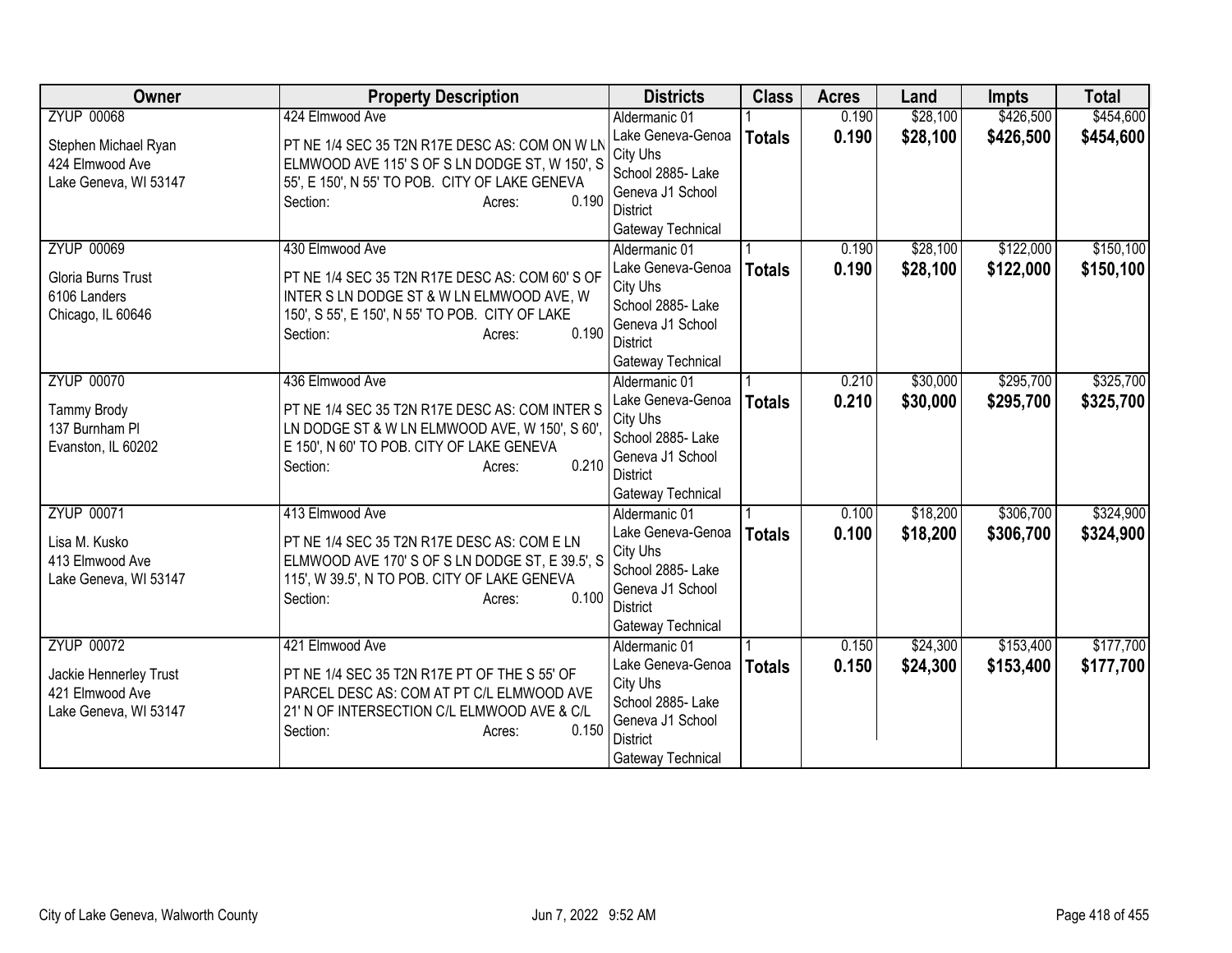| Owner                                                                                    | <b>Property Description</b>                                                                                                                                                                              | <b>Districts</b>                                                                                                                | <b>Class</b>  | <b>Acres</b>   | Land                 | <b>Impts</b>           | <b>Total</b>           |
|------------------------------------------------------------------------------------------|----------------------------------------------------------------------------------------------------------------------------------------------------------------------------------------------------------|---------------------------------------------------------------------------------------------------------------------------------|---------------|----------------|----------------------|------------------------|------------------------|
| <b>ZYUP 00073</b><br>Jackie Hennerley Trust<br>421 Elmwood Ave<br>Lake Geneva, WI 53147  | PT NE 1/4 SEC 35 T2N R17E DESC AS: COM AT PT<br>C/L ELMWOOD AVE 21' N OF INTERSECTION C/L<br>ELMWOOD AVE & C/L DODGE STREET; S ON C/L<br>0.000<br>Section:<br>Acres:                                     | Aldermanic 01<br>Lake Geneva-Genoa<br>City Uhs<br>School 2885-Lake<br>Geneva J1 School<br><b>District</b><br>Gateway Technical  |               | Assessed with  |                      |                        |                        |
| <b>ZYUP 00074</b><br>1338 Dodge Street, LLC<br>N2225 Beech Blvd<br>Lake Geneva, WI 53147 | 1338 Dodge St<br>PT NE 1/4 SEC 35 T2N R17E DESC AS: COM IN S LN<br>DODGE ST 396' W & 528' S OF NE COR SEC 35 AT PT<br>39.50' E OF E LN ELMWOOD AVE, S 285', E 66', N 285'<br>Section:<br>0.430<br>Acres: | Aldermanic 01<br>Lake Geneva-Genoa<br>City Uhs<br>School 2885- Lake<br>Geneva J1 School<br><b>District</b><br>Gateway Technical | <b>Totals</b> | 0.430<br>0.430 | \$41,100<br>\$41,100 | \$236,600<br>\$236,600 | \$277,700<br>\$277,700 |
| <b>ZYUP 00075</b><br>Julie B. Price<br>6474 Moelter Dr<br>Lake Geneva, WI 53147-0000     | 1332 Dodge St<br>PT NE 1/4 SEC 35 T2N R17E DESC AS: COM 270' W &<br>528' S OF NE COR SEC 35, W 60', S 330', E 60', N 330'<br>TO POB. CITY OF LAKE GENEVA<br>0.390<br>Section:<br>Acres:                  | Aldermanic 01<br>Lake Geneva-Genoa<br>City Uhs<br>School 2885- Lake<br>Geneva J1 School<br><b>District</b><br>Gateway Technical | <b>Totals</b> | 0.390<br>0.390 | \$38,800<br>\$38,800 | \$168,600<br>\$168,600 | \$207,400<br>\$207,400 |
| <b>ZYUP 00076A</b><br>Alexander H. Szabo Jr<br>1324 Dodge St<br>Lake Geneva, WI 53147    | 1324 Dodge St<br>PT NE 1/4 SEC 35 T2N R17E DESC AS: W 1/2 OF:<br>COM AT PT 32 RODS S & 270' W OF NE COR SEC 35,<br>S 20 RODS, E 120', N 20 RODS, W 120' TO POB. CITY<br>0.390<br>Section:<br>Acres:      | Aldermanic 01<br>Lake Geneva-Genoa<br>City Uhs<br>School 2885- Lake<br>Geneva J1 School<br><b>District</b><br>Gateway Technical | <b>Totals</b> | 0.390<br>0.390 | \$38,800<br>\$38,800 | \$297,500<br>\$297,500 | \$336,300<br>\$336,300 |
| <b>ZYUP 00077</b><br>Denise K. Doan<br>1310 Dodge St<br>Lake Geneva, WI 53147            | 1310 Dodge St<br>PT NE 1/4 SEC 35 T2N R17E DESC AS: COM AT PT<br>528' S OF NE COR SEC 35; W 150'; S 330'; E 150' TO E<br>LN OF SD LOT 35; N ALG SD E LN TO POB. EXC THE<br>0.650<br>Section:<br>Acres:   | Aldermanic 01<br>Lake Geneva-Genoa<br>City Uhs<br>School 2885- Lake<br>Geneva J1 School<br><b>District</b><br>Gateway Technical | <b>Totals</b> | 0.650<br>0.650 | \$51,800<br>\$51,800 | \$339,300<br>\$339,300 | \$391,100<br>\$391,100 |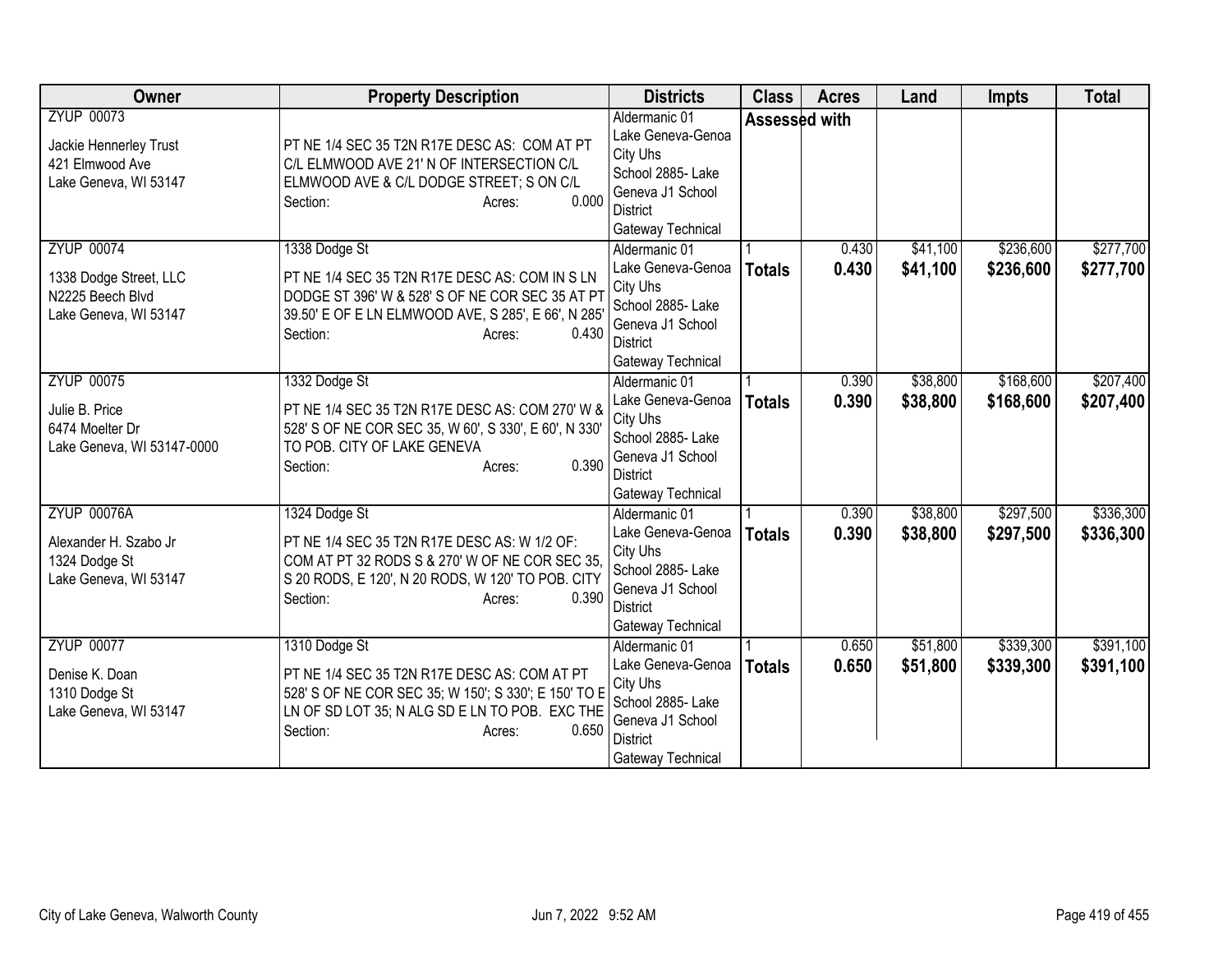| Owner                                                                                         | <b>Property Description</b>                                                                                                                                                                                | <b>Districts</b>                                                                                                                | <b>Class</b>                    | <b>Acres</b>   | Land                 | <b>Impts</b>           | <b>Total</b>           |
|-----------------------------------------------------------------------------------------------|------------------------------------------------------------------------------------------------------------------------------------------------------------------------------------------------------------|---------------------------------------------------------------------------------------------------------------------------------|---------------------------------|----------------|----------------------|------------------------|------------------------|
| <b>ZYUP 00077A</b><br>Jane I. Tully<br>950 Timothy Dr<br>Lake Geneva, WI 53147-2349           | PT NE 1/4 SEC 35 T2N R17E DESC AS COM 528' S OF<br>NE COR SEC 35 T2N R17E, S0D00'25"E 330' M/L,<br>N89D23'15"W 50', N0D02'45"W 57', N89D57'15"E 50.04<br>0.070<br>Section:<br>Acres:                       | Aldermanic 01<br>Lake Geneva-Genoa<br>City Uhs<br>School 2885- Lake<br>Geneva J1 School<br>District<br>Gateway Technical        | <b>Totals</b>                   | 0.070<br>0.070 | \$11,500<br>\$11,500 | $\overline{50}$<br>\$0 | \$11,500<br>\$11,500   |
| <b>ZYUP 00078</b><br>Rowell Family Trust<br>1300 Dodge St<br>Lake Geneva, WI 53147            | 1300 Dodge St<br>PT NE 1/4 SEC 35 T2N R17E DESC AS: COM NE COR<br>SEC 35, S0D00'25"E 531.49' TO POB, S0D00'25" E<br>272.49', S89D57'15"W 50.04', N0D02'45"W 273',<br>0.260<br>Section:<br>Acres:           | Aldermanic 01<br>Lake Geneva-Genoa<br>City Uhs<br>School 2885- Lake<br>Geneva J1 School<br><b>District</b><br>Gateway Technical | <b>Totals</b>                   | 0.260<br>0.260 | \$34,600<br>\$34,600 | \$258,500<br>\$258,500 | \$293,100<br>\$293,100 |
| <b>ZYUP 00082</b><br>Soccor Investments, LLC<br>7200 Quick Ave<br>River Forest, IL 60305      | 251 Elmwood Ave<br>PT NE 1/4 SEC 35 T2N R17E DESC AS: COM IN E LN<br>ELMWOOD AVE 17' S OF N LN SE 1/4 NE 1/4 SEC 35,<br>E 202', S 53', W 202', N 53' TO POB. ALSO COM INTER<br>0.280<br>Section:<br>Acres: | Aldermanic 01<br>Lake Geneva-Genoa<br>City Uhs<br>School 2885- Lake<br>Geneva J1 School<br><b>District</b><br>Gateway Technical | $\mathfrak{p}$<br><b>Totals</b> | 0.280<br>0.280 | \$58,100<br>\$58,100 | \$238,000<br>\$238,000 | \$296,100<br>\$296,100 |
| <b>ZYUP 00083</b><br>Donald D. Twist<br>W238 N3323 Fieldside<br>Pewaukee, WI 53072-0000       | 247 Elmwood Ave<br>PT NE 1/4 SEC 35 T2N R17E DESC AS: COM C/L<br>ELMWOOD AVE 77' S OF N LN SE 1/4 NE 1/4 SEC 35,<br>E 202', S 67', W 202', N 67' TO POB. CITY OF LAKE<br>0.270<br>Section:<br>Acres:       | Aldermanic 01<br>Lake Geneva-Genoa<br>City Uhs<br>School 2885- Lake<br>Geneva J1 School<br><b>District</b><br>Gateway Technical | <b>Totals</b>                   | 0.270<br>0.270 | \$40,300<br>\$40,300 | \$151,100<br>\$151,100 | \$191,400<br>\$191,400 |
| <b>ZYUP 00084</b><br>Huemanns Haven Properties, LLC<br>8125 400th Ave<br>Burlington, WI 53105 | 245 Elmwood Ave<br>PT NE 1/4 SEC 35 T2N R17E DESC AS: COM C/L<br>ELMWOOD AVE 137' S OF N LN SE 1/4 NE 1/4 SEC 35<br>E 202', S 60', W 202', N 60' - DEED SAYS 50' - TO POB.<br>Section:<br>0.240<br>Acres:  | Aldermanic 01<br>Lake Geneva-Genoa<br>City Uhs<br>School 2885- Lake<br>Geneva J1 School<br><b>District</b><br>Gateway Technical | <b>Totals</b>                   | 0.240<br>0.240 | \$38,500<br>\$38,500 | \$141,400<br>\$141,400 | \$179,900<br>\$179,900 |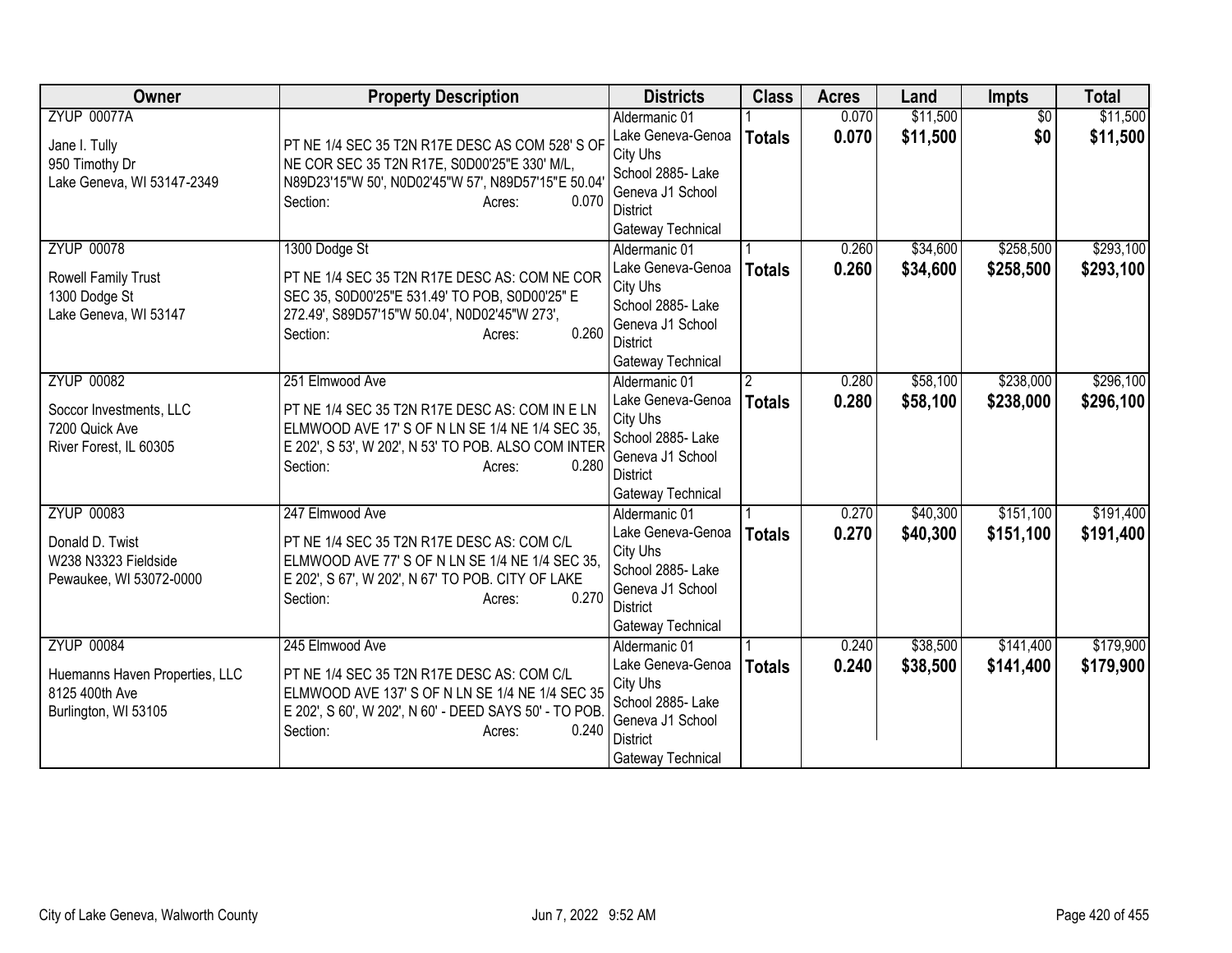| Owner                        | <b>Property Description</b>                                | <b>Districts</b>                    | <b>Class</b>  | <b>Acres</b> | Land     | <b>Impts</b>    | <b>Total</b> |
|------------------------------|------------------------------------------------------------|-------------------------------------|---------------|--------------|----------|-----------------|--------------|
| <b>ZYUP 00085</b>            | 241 Elmwood Ave                                            | Aldermanic 01                       |               | 0.240        | \$38,500 | \$141,500       | \$180,000    |
| Deannine B. Weber Ronan      | PT NE 1/4 SEC 35 T2N R17E DESC AS: COM C/L                 | Lake Geneva-Genoa                   | <b>Totals</b> | 0.240        | \$38,500 | \$141,500       | \$180,000    |
| 1340 S Fairview Ave          | ELMWOOD AVE 197' S OF N LN SE 1/4 NE 1/4 SEC 35            | City Uhs                            |               |              |          |                 |              |
| Park Ridge, IL 60068         | E 202', S 60', W 202', N 60' TO POB. CITY OF LAKE          | School 2885- Lake                   |               |              |          |                 |              |
|                              | 0.240<br>Section:<br>Acres:                                | Geneva J1 School<br>District        |               |              |          |                 |              |
|                              |                                                            | Gateway Technical                   |               |              |          |                 |              |
| <b>ZYUP 00086</b>            | 235 Elmwood Ave                                            | Aldermanic 01                       |               | 0.240        | \$38,500 | \$155,900       | \$194,400    |
|                              |                                                            | Lake Geneva-Genoa                   | <b>Totals</b> | 0.240        | \$38,500 | \$155,900       | \$194,400    |
| <b>Robert Lietz</b>          | PT NE 1/4 SEC 35 T2N R17E DESC AS: COM C/L                 | City Uhs                            |               |              |          |                 |              |
| 324 N Catherine Ave          | ELMWOOD AVE 257' S OF N LN SE 1/4 NE 1/4 SEC 35            | School 2885- Lake                   |               |              |          |                 |              |
| Lagrange Park, IL 60526-0000 | E 202', S 60', W 202', N 60' TO POB. CITY OF LAKE<br>0.240 | Geneva J1 School                    |               |              |          |                 |              |
|                              | Section:<br>Acres:                                         | <b>District</b>                     |               |              |          |                 |              |
|                              |                                                            | Gateway Technical                   |               |              |          |                 |              |
| <b>ZYUP 00087</b>            |                                                            | Aldermanic 01                       |               | 0.270        | \$40,700 | \$0             | \$40,700     |
| Charlotte M. Lavin           | PT NE 1/4 SEC 35 T2N R17E DESC AS: COM C/L                 | Lake Geneva-Genoa                   | <b>Totals</b> | 0.270        | \$40,700 | \$0             | \$40,700     |
| 1343 N Ashley Ln             | ELMWOOD AVE 317' S OF N LN SE 1/4 NE 1/4 SEC 35            | City Uhs                            |               |              |          |                 |              |
| Addison, IL 60101-0000       | E 202', S 68.5', W 202', N 68.5' TO POB. EXC. S 12'        | School 2885- Lake                   |               |              |          |                 |              |
|                              | 0.270<br>Section:<br>Acres:                                | Geneva J1 School<br><b>District</b> |               |              |          |                 |              |
|                              |                                                            | Gateway Technical                   |               |              |          |                 |              |
| <b>ZYUP 00087A</b>           |                                                            | Aldermanic 01                       |               | 0.050        | \$5,200  | $\overline{50}$ | \$5,200      |
|                              |                                                            | Lake Geneva-Genoa                   | <b>Totals</b> | 0.050        | \$5,200  | \$0             | \$5,200      |
| Charlotte M. Lavin           | PT NE 1/4 SEC 35 T2N R17E DESC AS S 12' COM 232'           | City Uhs                            |               |              |          |                 |              |
| 1343 N Ashley Ln             | N OF COR OF MAIN ST. & ELMWOOD AVE. IN CITY                | School 2885- Lake                   |               |              |          |                 |              |
| Addison, IL 60101-0000       | OF LAKE GENEVA, TH N 68 1/2', E 202' TO W LN LAND          | Geneva J1 School                    |               |              |          |                 |              |
|                              | Section:<br>0.050<br>Acres:                                | <b>District</b>                     |               |              |          |                 |              |
|                              |                                                            | Gateway Technical                   |               |              |          |                 |              |
| <b>ZYUP 00088</b>            | 225 Elmwood Ave                                            | Aldermanic 01                       |               | 0.240        | \$38,500 | \$157,800       | \$196,300    |
| Charlotte M. Lavin           | PT NE 1/4 SEC 35 T2N R17E DESC AS: COM IN E LN             | Lake Geneva-Genoa                   | <b>Totals</b> | 0.240        | \$38,500 | \$157,800       | \$196,300    |
| 1343 N Ashley Ln             | ELMWOOD AVE 232' N OF N LN MAIN ST 385.50' S OF            | City Uhs                            |               |              |          |                 |              |
| Addison, IL 60101-0000       | N LN SE 1/4 NE 1/4 SEC 35 E 172', S 60', W 172', N 60'     | School 2885- Lake                   |               |              |          |                 |              |
|                              | 0.240<br>Section:<br>Acres:                                | Geneva J1 School<br><b>District</b> |               |              |          |                 |              |
|                              |                                                            | Gateway Technical                   |               |              |          |                 |              |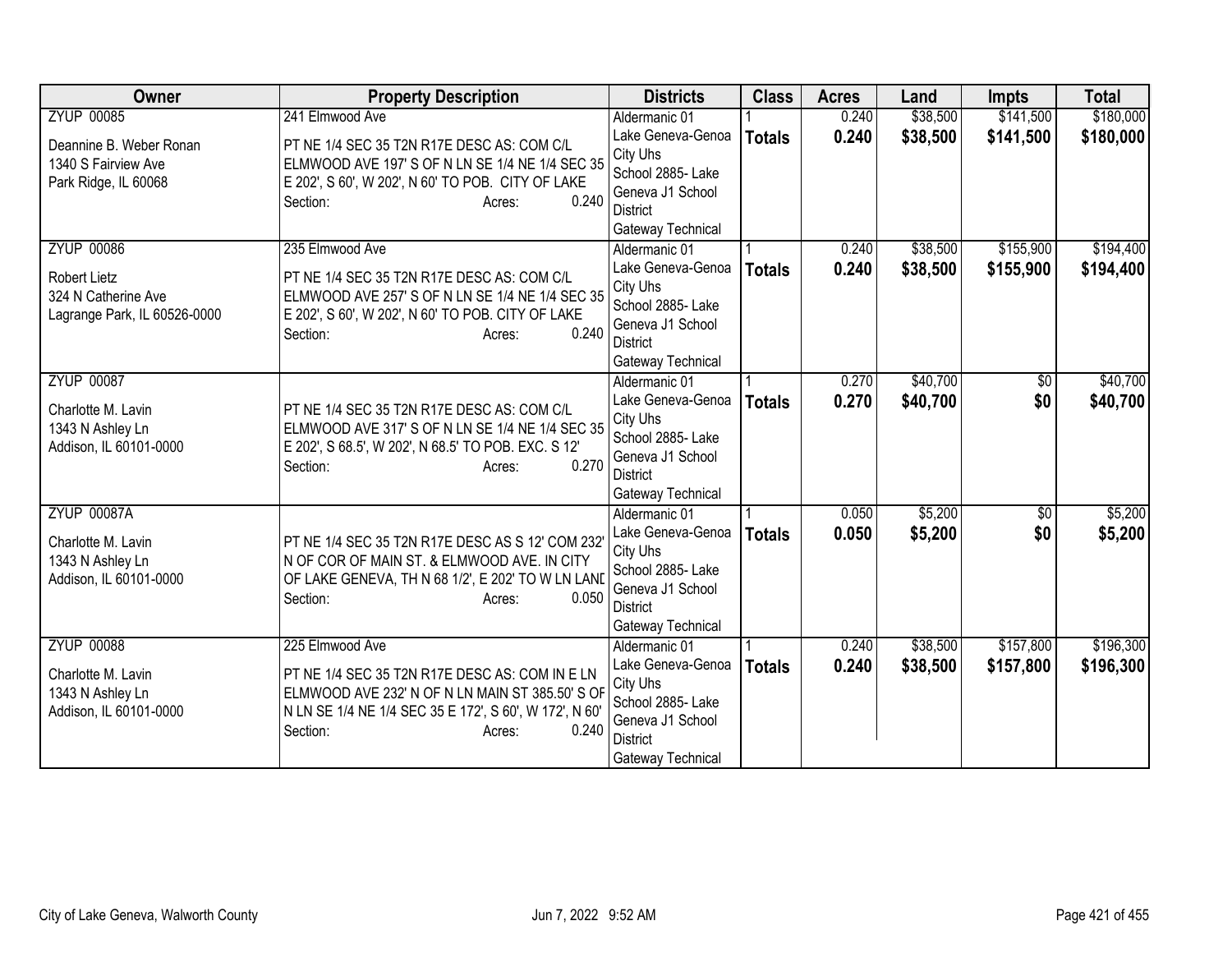| Owner                               | <b>Property Description</b>                         | <b>Districts</b>              | <b>Class</b>  | <b>Acres</b> | Land     | <b>Impts</b> | <b>Total</b> |
|-------------------------------------|-----------------------------------------------------|-------------------------------|---------------|--------------|----------|--------------|--------------|
| <b>ZYUP 00090</b>                   | 1327 W Main St                                      | Aldermanic 01                 |               | 0.480        | \$81,900 | \$178,100    | \$260,000    |
| Gene Enterprises LLC 1327 W Main St | PT NE 1/4 SEC 35 T2N R17E DESC AS: COM SW COR       | Lake Geneva-Genoa<br>City Uhs | <b>Totals</b> | 0.480        | \$81,900 | \$178,100    | \$260,000    |
| Series                              | SLEEPY HOLLOW SUB, S0D03'W 548.62', N89D11'         | School 2885- Lake             |               |              |          |              |              |
| PO Box 387                          | 20"E 60' TO POB, N89D11'20"E 112', S0D30'W 174.73'  | Geneva J1 School              |               |              |          |              |              |
| Lake Geneva, WI 53147               | 0.480<br>Section:<br>Acres:                         | District                      |               |              |          |              |              |
|                                     |                                                     | Gateway Technical             |               |              |          |              |              |
| <b>ZYUP 00091</b>                   | 1713 W Main St                                      | Aldermanic 01                 |               | 0.930        | \$68,700 | \$558,300    | \$627,000    |
| Jose R. Reburiano                   | PT NE 1/4 SEC 35 T2N R17E DESC AS: COM IN CTR       | Lake Geneva-Genoa             | <b>Totals</b> | 0.930        | \$68,700 | \$558,300    | \$627,000    |
| 1705 Pheasant Trl                   | MAIN ST 686.34' E OF N&S 1/4 LN SEC 35, N 312.3', E | City Uhs                      |               |              |          |              |              |
| Mt Prospect, IL 60056               | 119.6', S 42.9', S6.75D E TO S LN MAIN ST, WLY TO   | School 2885- Lake             |               |              |          |              |              |
|                                     | 0.930<br>Section:<br>Acres:                         | Geneva J1 School              |               |              |          |              |              |
|                                     |                                                     | <b>District</b>               |               |              |          |              |              |
|                                     |                                                     | Gateway Technical             |               |              |          |              |              |
| <b>ZYUP 00093C</b>                  | 1409 Miller Rd                                      | Aldermanic 01                 |               | 0.170        | \$38,600 | \$164,800    | \$203,400    |
| Jerry L. Stinebrink                 | PT NE 1/4 SEC 35 T2N R17E DESC AS: COM SW COR       | Lake Geneva-Genoa<br>City Uhs | <b>Totals</b> | 0.170        | \$38,600 | \$164,800    | \$203,400    |
| 1409 Miller Rd                      | LOT 43 STURWOOD ADD, N89D04'W 60', N 120',          | School 2885- Lake             |               |              |          |              |              |
| Lake Geneva, WI 53147-0000          | S89D04'E 60', S 120' TO POB. CITY OF LAKE GENEVA    | Geneva J1 School              |               |              |          |              |              |
|                                     | 0.170<br>Section:<br>Acres:                         | District                      |               |              |          |              |              |
|                                     |                                                     | Gateway Technical             |               |              |          |              |              |
| <b>ZYUP 00093F</b>                  | 230 Sky Ln                                          | Aldermanic 01                 |               | 0.230        | \$47,700 | \$271,600    | \$319,300    |
| Josephine Nowak                     | PT NE 1/4 SEC 35 T2N R17E DESC AS: COM NE COR       | Lake Geneva-Genoa             | <b>Totals</b> | 0.230        | \$47,700 | \$271,600    | \$319,300    |
| 6447 N Sayre Ave                    | LOT 75 STURWOOD ADD NO. 3, N0D22'E 82.25',          | City Uhs                      |               |              |          |              |              |
| Chicago, IL 60631                   | N52D16'W 6.62', CONT ALG W LN NWLY ALG ARC OF       | School 2885- Lake             |               |              |          |              |              |
|                                     | 0.230<br>Section:<br>Acres:                         | Geneva J1 School              |               |              |          |              |              |
|                                     |                                                     | <b>District</b>               |               |              |          |              |              |
|                                     |                                                     | Gateway Technical             |               |              |          |              |              |
| <b>ZYUP 00093G</b>                  |                                                     | Aldermanic 01                 |               | 0.180        | \$41,300 | $\sqrt{6}$   | \$41,300     |
| Richard R. Bittner                  | PT NE 1/4 SEC 35 T2N R17E DESC AS: COM NW COR       | Lake Geneva-Genoa             | <b>Totals</b> | 0.180        | \$41,300 | \$0          | \$41,300     |
| 259 Sky Ln                          | LOT 59 STURWOOD ADD NO. 2, S89D38'E 100',           | City Uhs<br>School 2885- Lake |               |              |          |              |              |
| Lake Geneva, WI 53147-0000          | N0D30'E 80', N89D38'W 100.18', S0D22'W 80' TO POB.  | Geneva J1 School              |               |              |          |              |              |
|                                     | 0.180<br>Section:<br>Acres:                         | <b>District</b>               |               |              |          |              |              |
|                                     |                                                     | Gateway Technical             |               |              |          |              |              |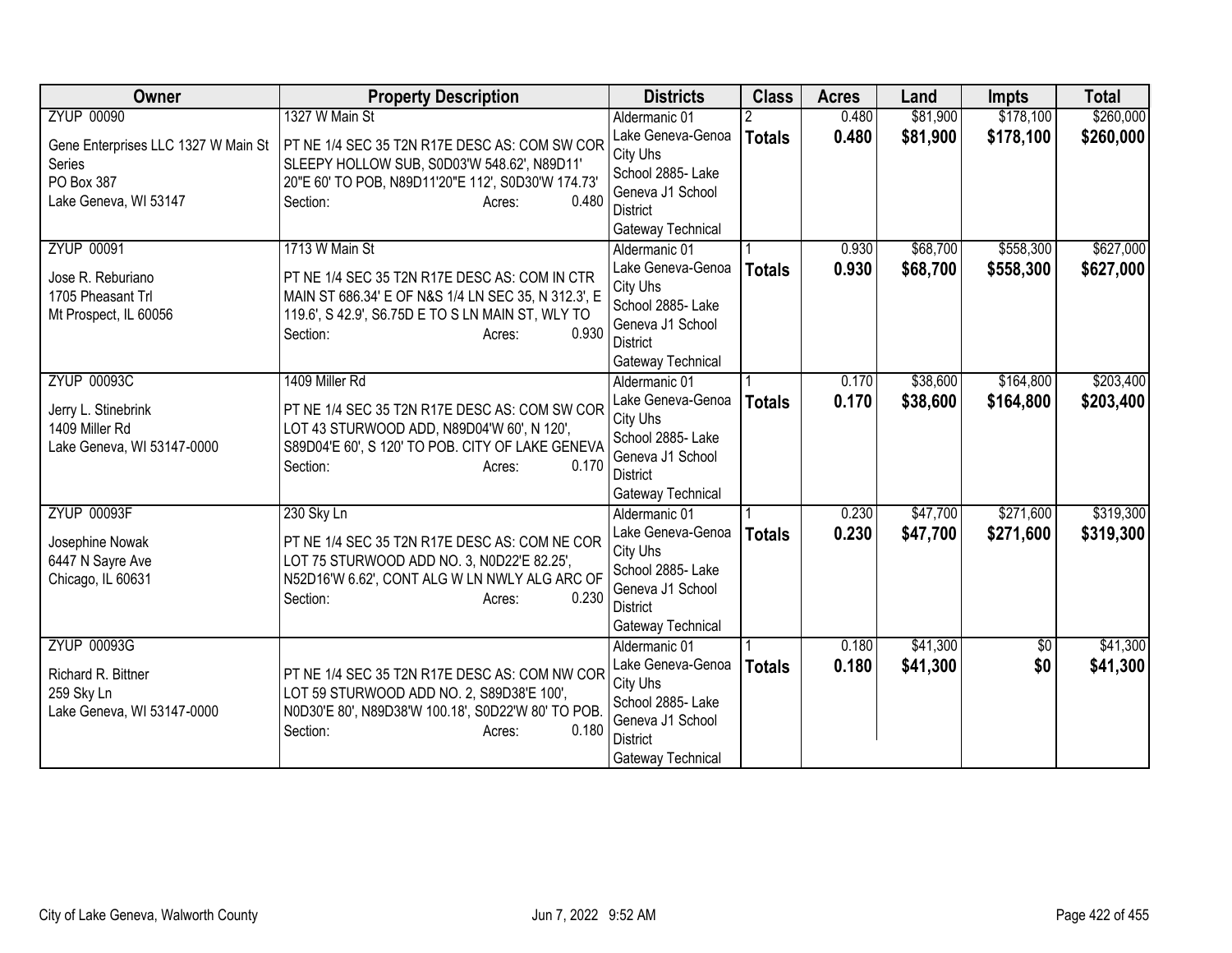| Owner                                  | <b>Property Description</b>                                                                   | <b>Districts</b>                   | <b>Class</b>  | <b>Acres</b> | Land                    | <b>Impts</b> | <b>Total</b> |
|----------------------------------------|-----------------------------------------------------------------------------------------------|------------------------------------|---------------|--------------|-------------------------|--------------|--------------|
| <b>ZYUP 00093H</b>                     | 1417 Miller Rd                                                                                | Aldermanic 01                      |               | 0.180        | \$40,700                | \$189,100    | \$229,800    |
| Michael J. Appel                       | PT NE 1/4 SEC 35 T2N R17E DESC AS: COM NE COR                                                 | Lake Geneva-Genoa                  | <b>Totals</b> | 0.180        | \$40,700                | \$189,100    | \$229,800    |
| 1417 Miller Rd                         | LOT 44 STURWOOD ADD, N89D04'W 200' TO POB,                                                    | City Uhs                           |               |              |                         |              |              |
| Lake Geneva, WI 53147                  | S0D30'W 120', N89D04'W 65', N0D30'E 120', S89D04'E                                            | School 2885- Lake                  |               |              |                         |              |              |
|                                        | 0.180<br>Section:<br>Acres:                                                                   | Geneva J1 School                   |               |              |                         |              |              |
|                                        |                                                                                               | District<br>Gateway Technical      |               |              |                         |              |              |
| <b>ZYUP 00093I</b>                     | 1621 Hillcrest Dr                                                                             | Aldermanic 01                      |               | 0.300        | \$54,500                | \$235,000    | \$289,500    |
|                                        |                                                                                               | Lake Geneva-Genoa                  | <b>Totals</b> | 0.300        | \$54,500                | \$235,000    | \$289,500    |
| Laurie A. Watrous                      | PT NE 1/4 SEC 35 T2N R17E DESC AS: COM SW COR                                                 | City Uhs                           |               |              |                         |              |              |
| 1621 Hillcrest Dr                      | LOT 130 STURWOOD ADD NO. 6, N0D30'E 129.18',                                                  | School 2885- Lake                  |               |              |                         |              |              |
| Lake Geneva, WI 53147-0000             | N89D38'W 100', S0D30' W 131.99', N86D02'E 32.70',                                             | Geneva J1 School                   |               |              |                         |              |              |
|                                        | Section:<br>0.300<br>Acres:                                                                   | <b>District</b>                    |               |              |                         |              |              |
|                                        |                                                                                               | Gateway Technical                  |               |              |                         |              |              |
| <b>ZYUP 00094A</b>                     | 1506 W Main St                                                                                | Aldermanic 01                      |               | 0.360        | \$331,000               | \$627,400    | \$958,400    |
| Donald D. Adams                        | PT NE 1/4 & SE 1/4 SEC 35 T2N R17E DESC AS COM                                                | Lake Geneva-Genoa                  | <b>Totals</b> | 0.360        | \$331,000               | \$627,400    | \$958,400    |
| 1506 W Main St                         | NE COR LOT 1 BLK 31 LAKE GENEVA MANOR,                                                        | City Uhs                           |               |              |                         |              |              |
| Lake Geneva, WI 53147-0000             | N67D25'E 84', S22D27'E 181', S67D25'W 84', N22D27'W                                           | School 2885- Lake                  |               |              |                         |              |              |
|                                        | 0.360<br>Section:<br>Acres:                                                                   | Geneva J1 School                   |               |              |                         |              |              |
|                                        |                                                                                               | District                           |               |              |                         |              |              |
|                                        |                                                                                               | Gateway Technical                  |               |              |                         |              |              |
| <b>ZYUP 00094B</b>                     | 1412 W Main St                                                                                | Aldermanic 01<br>Lake Geneva-Genoa |               | 2.040        | \$2,378,900             | \$2,290,000  | \$4,668,900  |
| Maple Lawn, LLC                        | PT NE 1/4 SEC 35 T2N R17E DESC AS: COM 274' NE                                                | City Uhs                           | <b>Totals</b> |              | $2.040$ \$2,378,900     | \$2,290,000  | \$4,668,900  |
| 8231 Bay Colony Dr                     | OF NE COR LAKE GENEVA MANOR SUB. & S LN                                                       | School 2885- Lake                  |               |              |                         |              |              |
| Ut 1703                                | MAIN ST, S27D35'E 249', S43D24'E 346.5' TO LAKE                                               | Geneva J1 School                   |               |              |                         |              |              |
| Naples, FL 34108-0000                  | 2.040<br>Section:<br>Acres:                                                                   | <b>District</b>                    |               |              |                         |              |              |
|                                        |                                                                                               | Gateway Technical                  |               |              |                         |              |              |
| <b>ZYUP 00094C</b>                     | 1420 W Main St                                                                                | Aldermanic 01                      |               | 1.440        | \$1,873,300             | \$701,700    | \$2,575,000  |
|                                        |                                                                                               | Lake Geneva-Genoa                  | <b>Totals</b> |              | $1.440 \,   1.873, 300$ | \$701,700    | \$2,575,000  |
| Daniel Kuesis Trust<br>79 Hawthorne Rd | PT NE 1/4 7 SE 1/4 SEC 35 T2N R17E DESC AS COM<br>84' NE OF LAKE GENEVA MANOR SUB & S LN MAIN | City Uhs                           |               |              |                         |              |              |
| Barrington Hills, IL 60010             | ST, S21D29'E 180.31', N68D15'E 59.54', S50D48'E                                               | School 2885-Lake                   |               |              |                         |              |              |
|                                        | 1.440<br>Section:<br>Acres:                                                                   | Geneva J1 School                   |               |              |                         |              |              |
|                                        |                                                                                               | <b>District</b>                    |               |              |                         |              |              |
|                                        |                                                                                               | Gateway Technical                  |               |              |                         |              |              |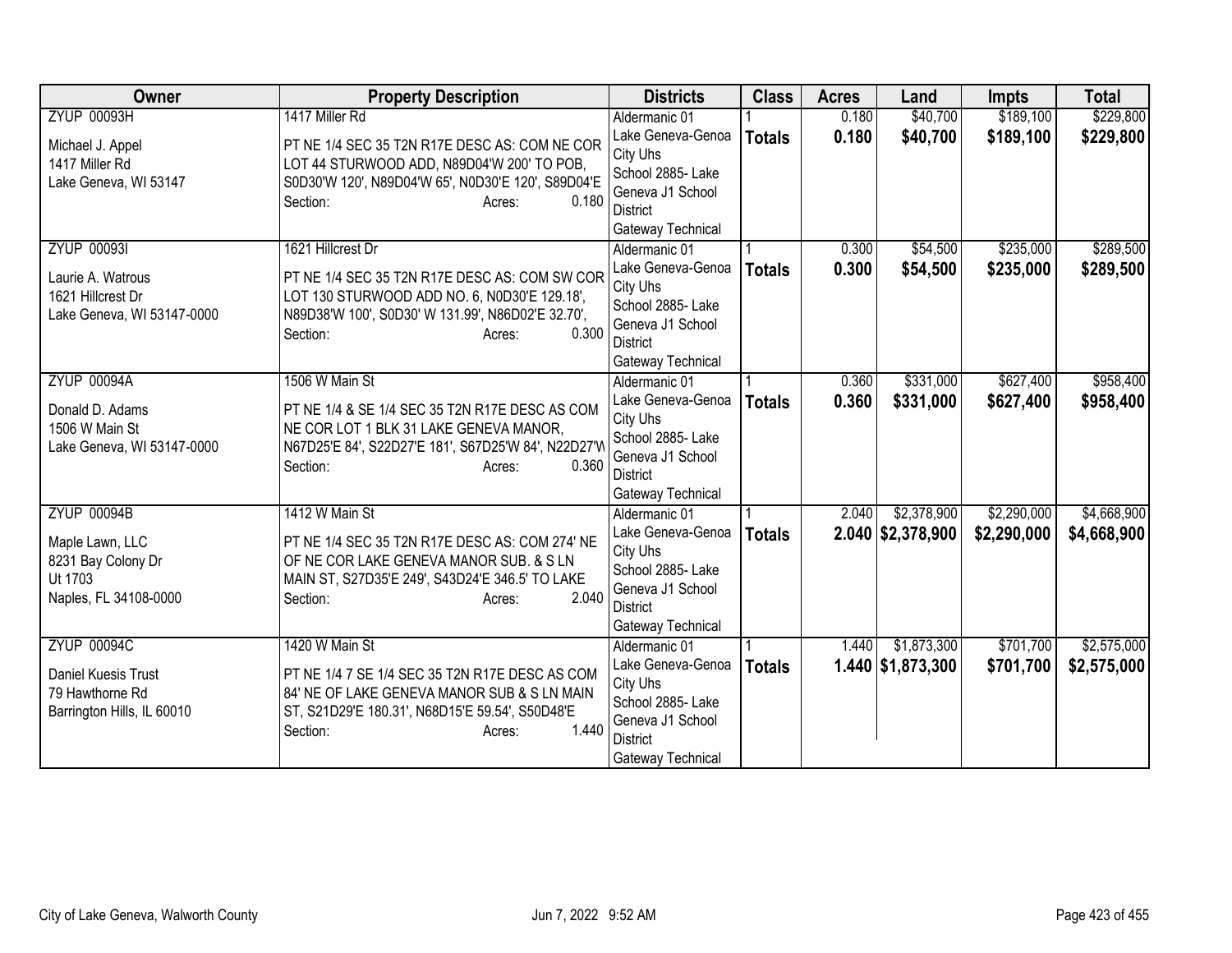| Owner                      | <b>Property Description</b>                       | <b>Districts</b>              | <b>Class</b>  | <b>Acres</b> | Land                | <b>Impts</b> | <b>Total</b> |
|----------------------------|---------------------------------------------------|-------------------------------|---------------|--------------|---------------------|--------------|--------------|
| <b>ZYUP 00094D</b>         | 1504 W Main St                                    | Aldermanic 01                 |               | 0.570        | \$809,600           | \$206,900    | \$1,016,500  |
| W J. Goes                  | PT NE 1/4 & SE 1/4 SEC 35 T2N R17E DESC AS COM    | Lake Geneva-Genoa             | <b>Totals</b> | 0.570        | \$809,600           | \$206,900    | \$1,016,500  |
| PO Box 340                 | NE COR LAKE GENEVA MANOR SUB ON S LN MAIN         | City Uhs                      |               |              |                     |              |              |
| Lake Geneva, WI 53147      | ST, N67D25'E 85', S21D29'E 180.31' TO POB,        | School 2885- Lake             |               |              |                     |              |              |
|                            | 0.570<br>Section:<br>Acres:                       | Geneva J1 School              |               |              |                     |              |              |
|                            |                                                   | <b>District</b>               |               |              |                     |              |              |
|                            |                                                   | Gateway Technical             |               |              |                     |              |              |
| <b>ZYUP 00094E</b>         | 75 Hillside Dr                                    | Aldermanic 01                 |               | 0.330        | \$425,000           | \$819,000    | \$1,244,000  |
| Wayne H. Erickson          | PT NE 1/4 & SE 1/4 SEC 35 T2N R17E DESC AS COM    | Lake Geneva-Genoa             | <b>Totals</b> | 0.330        | \$425,000           | \$819,000    | \$1,244,000  |
| 10131 Rellswood Dr         | 240' SE OF NE COR LAKE GENEVA MANOR,              | City Uhs<br>School 2885-Lake  |               |              |                     |              |              |
| Belvidere, IL 61008        | N85D33'E 210.78', S21D51'E 75', N89D53'W 222.35', | Geneva J1 School              |               |              |                     |              |              |
|                            | 0.330<br>Section:<br>Acres:                       | <b>District</b>               |               |              |                     |              |              |
|                            |                                                   | Gateway Technical             |               |              |                     |              |              |
| <b>ZYUP 00094F</b>         | 69 Hillside Dr                                    | Aldermanic 01                 |               | 0.480        | \$424,400           | \$182,600    | \$607,000    |
|                            |                                                   | Lake Geneva-Genoa             | <b>Totals</b> | 0.480        | \$424,400           | \$182,600    | \$607,000    |
| Paul Lagerlof Trust        | PT NE 1/4 & SE 1/4 SEC 35 T2N R17E DESC AS COM    | City Uhs                      |               |              |                     |              |              |
| 725 S Curtis St # 138      | 294' S22D27'E OF NE COR LAKE GENEVA MANOR,        | School 2885-Lake              |               |              |                     |              |              |
| Lake Geneva, WI 53147-9775 | CONT SE 81', S73D27'E 239.9', N21D51'W 136.72',   | Geneva J1 School              |               |              |                     |              |              |
|                            | 0.480<br>Section:<br>Acres:                       | <b>District</b>               |               |              |                     |              |              |
|                            |                                                   | Gateway Technical             |               |              |                     |              |              |
| <b>ZYUP 00094H</b>         | 1320 W Main St                                    | Aldermanic 01                 |               | 0.800        | \$1,813,700         | \$1,035,700  | \$2,849,400  |
| James E Willett Trust      | PT NE 1/4 SEC 35 T2N R17E DESC AS COM 152.15' S   | Lake Geneva-Genoa             | <b>Totals</b> |              | $0.800$ \$1,813,700 | \$1,035,700  | \$2,849,400  |
| 14628 John Humphrey Dr     | 78D30'W OF S LN MAIN ST & E LN SEC 35 T2N R17E,   | City Uhs                      |               |              |                     |              |              |
| Orland Park, IL 60462-0000 | S12D27'E 425.6' TO LAKE SHR, S67D59'W 71',        | School 2885- Lake             |               |              |                     |              |              |
|                            | 0.800<br>Section:<br>Acres:                       | Geneva J1 School              |               |              |                     |              |              |
|                            |                                                   | <b>District</b>               |               |              |                     |              |              |
|                            |                                                   | Gateway Technical             |               |              |                     |              |              |
| <b>ZYUP 000941</b>         | 63 Hillside Dr                                    | Aldermanic 01                 |               | 0.850        | \$895,800           | \$648,900    | \$1,544,700  |
| Lyle J. Fitterer           | PT NE 1/4 & SE 1/4 SEC 35 T2N R17E DESC AS: COM   | Lake Geneva-Genoa             | <b>Totals</b> | 0.850        | \$895,800           | \$648,900    | \$1,544,700  |
| 1040 San Jose Dr           | S22D27'E 402' OF NE COR LAKE GENEVA, CONT SE      | City Uhs<br>School 2885- Lake |               |              |                     |              |              |
| Elm Grove, WI 53122-0000   | 55', S66D32'E 305.6' TO LAKE SHR, NE ALG SHR 26', | Geneva J1 School              |               |              |                     |              |              |
|                            | 0.850<br>Section:<br>Acres:                       | <b>District</b>               |               |              |                     |              |              |
|                            |                                                   | Gateway Technical             |               |              |                     |              |              |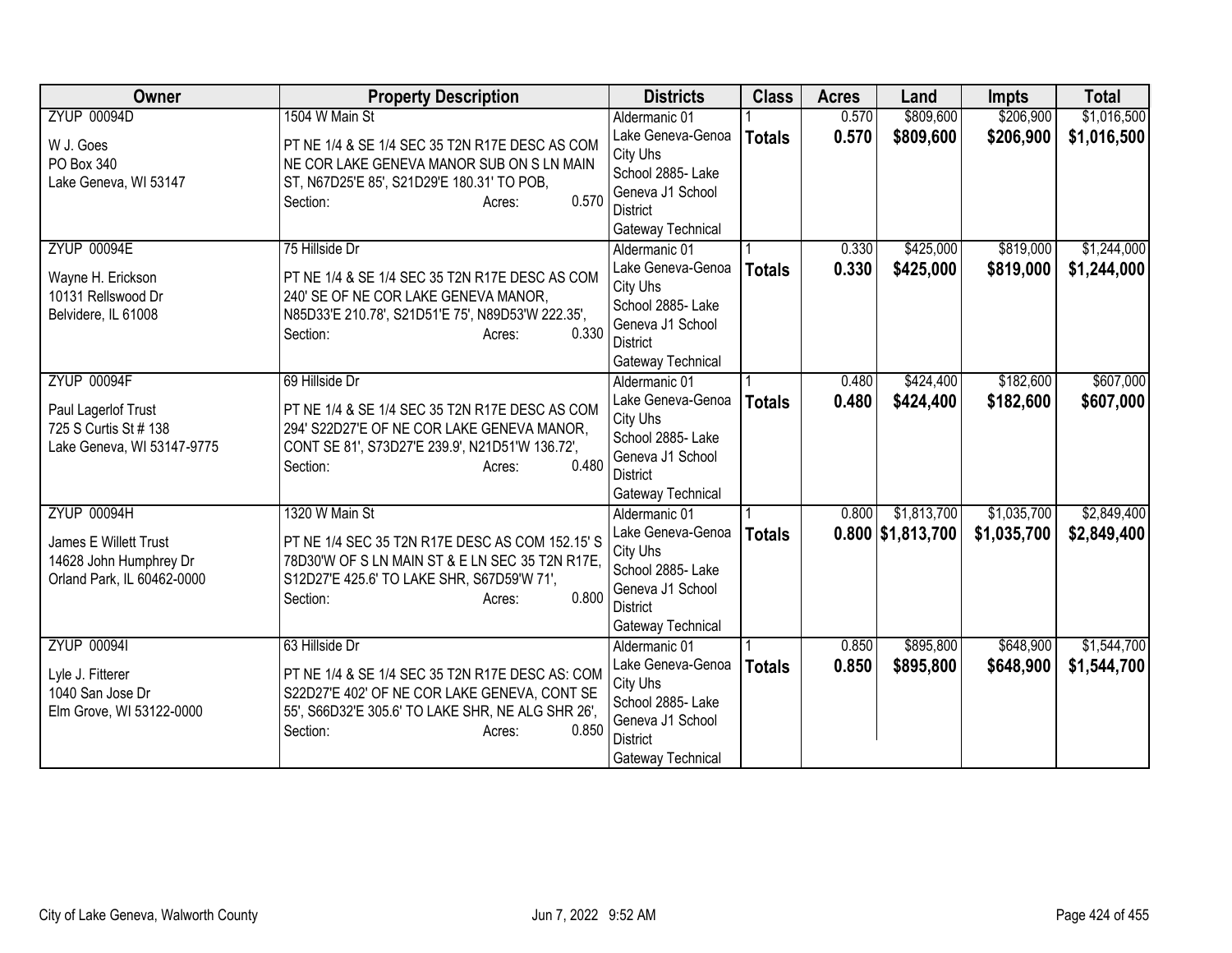| Owner                       | <b>Property Description</b>                       | <b>Districts</b>              | <b>Class</b>  | <b>Acres</b> | Land                | <b>Impts</b> | <b>Total</b> |
|-----------------------------|---------------------------------------------------|-------------------------------|---------------|--------------|---------------------|--------------|--------------|
| <b>ZYUP 00094J</b>          | 8 Hillside Dr                                     | Aldermanic 01                 |               | 0.580        | \$2,142,000         | \$980,000    | \$3,122,000  |
| James W Owens Jr Trust      | PT SE 1/4 SEC 35 T2N R17E DESC AS: COM ON E LN    | Lake Geneva-Genoa             | <b>Totals</b> |              | $0.580$ \$2,142,000 | \$980,000    | \$3,122,000  |
| 497 S Arlington Ave         | LAKE GENEVA MANOR 457' S22D27'E OF NE COR,        | City Uhs                      |               |              |                     |              |              |
| Elmhurst, IL 60126          | S66D52'E 305.6' TO LAKE SHORE, S21D15'W 102.6',   | School 2885- Lake             |               |              |                     |              |              |
|                             | 0.580<br>Section:<br>Acres:                       | Geneva J1 School              |               |              |                     |              |              |
|                             |                                                   | District                      |               |              |                     |              |              |
|                             |                                                   | Gateway Technical             |               |              |                     |              |              |
| <b>ZYUP 00094K</b>          | 1408 W Main St                                    | Aldermanic 01                 |               | 1.260        | \$2,212,700         | \$2,275,400  | \$4,488,100  |
| Mary P Studer Trust         | PT NE 1/4 SEC 35 T2N R17E DESC AS: COM INTER      | Lake Geneva-Genoa             | <b>Totals</b> |              | $1.260$ \$2,212,700 | \$2,275,400  | \$4,488,100  |
| 1919 E Larua St             | OF E LN SEC 35 & SLY LN MAIN ST, S78D30'W         | City Uhs<br>School 2885-Lake  |               |              |                     |              |              |
| Pensacola, FL 32501         | 454.85', S12D12'E 95.95' TO POB, N12D12'W 95.95', | Geneva J1 School              |               |              |                     |              |              |
|                             | 1.260<br>Section:<br>Acres:                       | <b>District</b>               |               |              |                     |              |              |
|                             |                                                   | Gateway Technical             |               |              |                     |              |              |
| <b>ZYUP 00094L</b>          | 1322 W Main St                                    | Aldermanic 01                 |               | 1.110        | \$2,032,900         | \$1,046,200  | \$3,079,100  |
|                             |                                                   | Lake Geneva-Genoa             | <b>Totals</b> |              | $1.110$ \$2,032,900 | \$1,046,200  | \$3,079,100  |
| Lake Geneva Residence Trust | PT NE 1/4 SEC 35 T2N R17E DESC AS COM             | City Uhs                      |               |              |                     |              |              |
| 14628 John Humphrey Dr      | S78D30'W 243.95' OF S LN MAIN ST & E LN SEC 35    | School 2885-Lake              |               |              |                     |              |              |
| Orland Park, IL 60462       | T2N R17E, S15D22'E 436.05' TO LAKE SHR, S67D59'W  | Geneva J1 School              |               |              |                     |              |              |
|                             | 1.110<br>Section:<br>Acres:                       | District                      |               |              |                     |              |              |
|                             |                                                   | Gateway Technical             |               |              |                     |              |              |
| <b>ZYUP 00094M</b>          | 1334 W Main St                                    | Aldermanic 01                 |               | 0.868        | \$1,779,300         | \$629,500    | \$2,408,800  |
| Starboard Property, LLC     | PT NE 1/4 SEC 35 T2N R17E DESC AS COM             | Lake Geneva-Genoa             | <b>Totals</b> |              | $0.868$ \$1,779,300 | \$629,500    | \$2,408,800  |
| 2600 Internationale Pkwy    | S78D30'W 335.75' OF S LN MAIN ST & E LN SEC 35    | City Uhs                      |               |              |                     |              |              |
| Woodridge, IL 60517         | T2N R17E, S18D12'E 453.05' TO LAKE SHR, S62D26'W  | School 2885-Lake              |               |              |                     |              |              |
|                             | 0.868<br>Section:<br>Acres:                       | Geneva J1 School              |               |              |                     |              |              |
|                             |                                                   | <b>District</b>               |               |              |                     |              |              |
|                             |                                                   | Gateway Technical             |               |              |                     |              |              |
| <b>ZYUP 00094N</b>          | 1310 W Main St                                    | Aldermanic 01                 |               | 0.770        | \$1,813,700         | \$305,700    | \$2,119,400  |
| Roy W Spanjer Trust         | PT NW 1/4 SEC 36 & NE 1/4 SEC 35 T2N R17E DESC    | Lake Geneva-Genoa<br>City Uhs | <b>Totals</b> |              | $0.770$ \$1,813,700 | \$305,700    | \$2,119,400  |
| 1310 W Main St              | AS COM IN SLY LN MAIN ST 60.35' S78D30'W OF S LN  | School 2885- Lake             |               |              |                     |              |              |
| Lake Geneva, WI 53147       | MAIN ST & E LN SEC 35 T2N R17E, S09D10'E 393.7'   | Geneva J1 School              |               |              |                     |              |              |
|                             | 0.770<br>Section:<br>Acres:                       | <b>District</b>               |               |              |                     |              |              |
|                             |                                                   | Gateway Technical             |               |              |                     |              |              |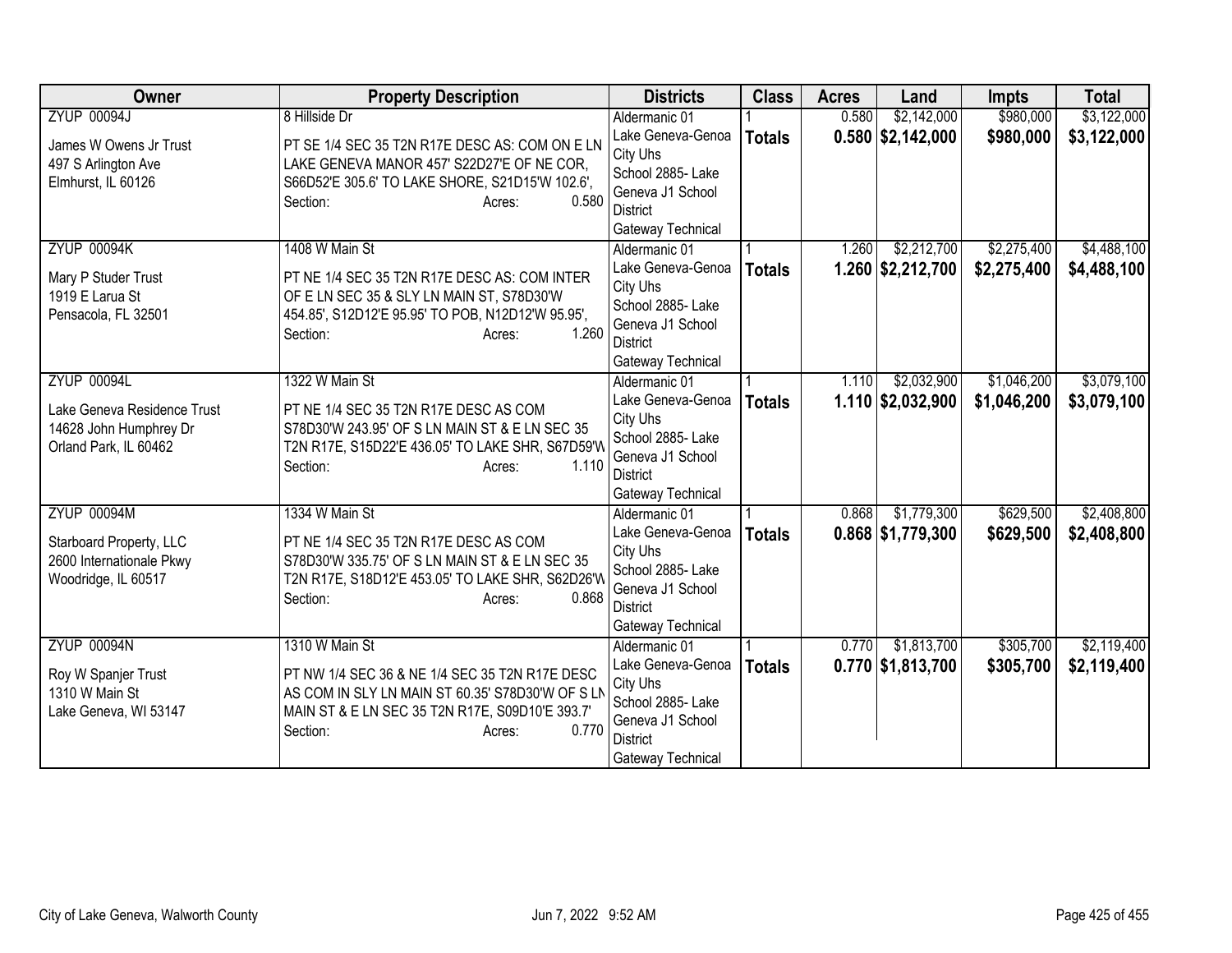| Owner                                      | <b>Property Description</b>                          | <b>Districts</b>              | <b>Class</b>    | <b>Acres</b> | Land                | <b>Impts</b>    | <b>Total</b>     |
|--------------------------------------------|------------------------------------------------------|-------------------------------|-----------------|--------------|---------------------|-----------------|------------------|
| <b>ZYUP 000940</b>                         | 1300 W Main St                                       | Aldermanic 01                 |                 | 1.000        | \$2,233,400         | \$386,700       | \$2,620,100      |
| Robert M Hogan Trust                       | PT NW 1/4 SEC 36 & NE 1/4 SEC 35 T2N R17E DESC       | Lake Geneva-Genoa             | <b>Totals</b>   |              | $1.000$ \$2,233,400 | \$386,700       | \$2,620,100      |
| 1300 W Main St                             | AS COM ON S LN MAIN ST 75.30' E OF E SEC LN SEC      | City Uhs                      |                 |              |                     |                 |                  |
| Lake Geneva, WI 53147-0000                 | 35 T2N R17E, S3D13'E 337.5' TO LAKE SHR,             | School 2885- Lake             |                 |              |                     |                 |                  |
|                                            | 1.000<br>Section:<br>Acres:                          | Geneva J1 School              |                 |              |                     |                 |                  |
|                                            |                                                      | District<br>Gateway Technical |                 |              |                     |                 |                  |
| <b>ZYUP 00094P</b>                         | 1224 W Main St                                       | Aldermanic 01                 |                 | 0.410        | \$965,500           | \$1,182,100     | \$2,147,600      |
|                                            |                                                      | Lake Geneva-Genoa             | <b>Totals</b>   | 0.410        | \$965,500           | \$1,182,100     | \$2,147,600      |
| Alan L Bosworth Trust                      | PT NW 1/4 SEC 36 T2N R17E DESC AS: COM AT PT         | City Uhs                      |                 |              |                     |                 |                  |
| 255 N Addison Av Ut # 208                  | IN S LN MAIN ST 198' E OF E SEC LN SEC 35, W 52.7    | School 2885- Lake             |                 |              |                     |                 |                  |
| Elmhurst, IL 60126                         | S 100.3', S63D42'W 33.85', S 193.2' TO LAKE SHR, NE  | Geneva J1 School              |                 |              |                     |                 |                  |
|                                            | 0.410<br>Section:<br>Acres:                          | District                      |                 |              |                     |                 |                  |
|                                            |                                                      | Gateway Technical             |                 |              |                     |                 |                  |
| <b>ZYUP 00094Q</b>                         | 1226 W Main St                                       | Aldermanic 01                 |                 | 0.300        | \$842,700           | \$33,800        | \$876,500        |
| Irene Bialecki Glavin Trust                | PT NW 1/4 SEC 36 T2N R17E DESC AS: COM IN S LN       | Lake Geneva-Genoa             | <b>Totals</b>   | 0.300        | \$842,700           | \$33,800        | \$876,500        |
| 6819 Lexington Ln                          | MAIN ST 75.3' E OF E SEC LN SEC 35, E 70', S 100.3', | City Uhs                      |                 |              |                     |                 |                  |
| Niles, IL 60714-0000                       | S63D42'W 33.85', S 193.2' TO LAKE SHR, WLY ALG       | School 2885- Lake             |                 |              |                     |                 |                  |
|                                            | 0.300<br>Section:<br>Acres:                          | Geneva J1 School              |                 |              |                     |                 |                  |
|                                            |                                                      | <b>District</b>               |                 |              |                     |                 |                  |
|                                            |                                                      | Gateway Technical             |                 |              |                     |                 |                  |
| <b>ZYUP 00095</b>                          | 1650 N Lake Shore Dr                                 | Aldermanic 01                 |                 | 8.678        | \$4,117,300         | \$113,700       | \$4,231,000      |
| Abra Prentice Wilkin Trust                 | PT NE 1/4 & SE 1/4 SEC 35 T2N R17E DESC AS COM       | Lake Geneva-Genoa<br>City Uhs | <b>Totals</b>   |              | $8.678$ \$4,117,300 | \$113,700       | \$4,231,000      |
| 179 E Lake Shore Dr                        | NW COR LAKE GENEVA MANOR, SE ALG W LN SD             | School 2885- Lake             |                 |              |                     |                 |                  |
| Chicago, IL 60611-1351                     | SUB TO LAKE SHR SW ALG SHR S54.5D E OF PT ON         | Geneva J1 School              |                 |              |                     |                 |                  |
|                                            | 8.678<br>Section:<br>Acres:                          | <b>District</b>               |                 |              |                     |                 |                  |
|                                            |                                                      | Gateway Technical             |                 |              |                     |                 |                  |
| <b>ZYUP 00096</b>                          | 1724 Main St                                         | Aldermanic 01                 | $\overline{X4}$ | 19.000       | \$0                 | $\overline{30}$ | $\overline{\$0}$ |
|                                            | PT SE 1/4 SEC 35 T2N R17E DESC AS: COM S 1/4         | Lake Geneva-Genoa             | <b>Totals</b>   | 19.000       | \$0                 | \$0             | \$0              |
| Covenant Harbor Bible Camp<br>1724 Main St | COR SEC 35, N 748.44' TO POB, N 809.58',             | City Uhs                      |                 |              |                     |                 |                  |
| Lake Geneva, WI 53147-0000                 | N84D44'30"E 410.04', N22D22' 45"E 183.05',           | School 2885- Lake             |                 |              |                     |                 |                  |
|                                            | 19.000<br>Section:<br>Acres:                         | Geneva J1 School              |                 |              |                     |                 |                  |
|                                            |                                                      | <b>District</b>               |                 |              |                     |                 |                  |
|                                            |                                                      | Gateway Technical             |                 |              |                     |                 |                  |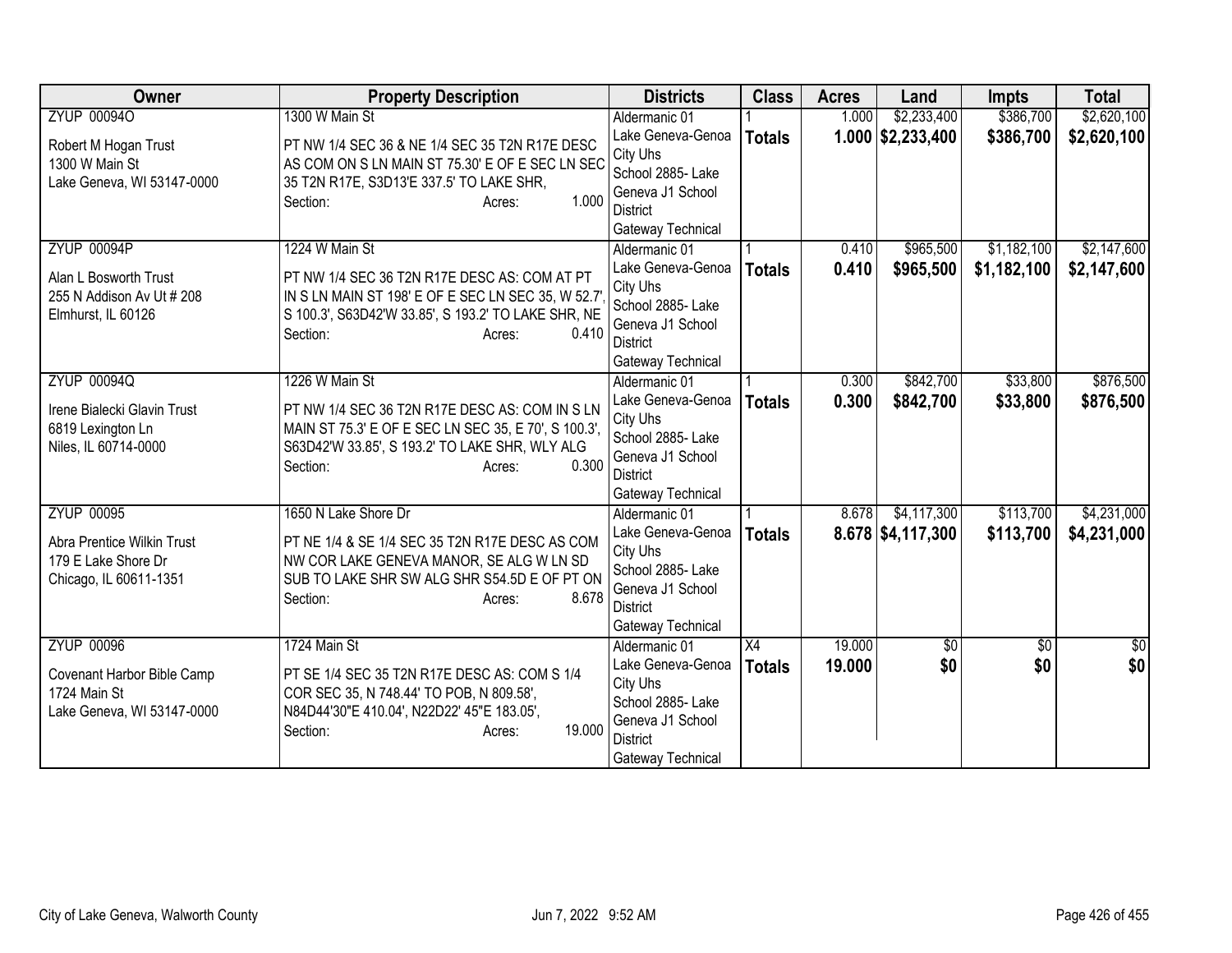| Owner                                                                                          | <b>Property Description</b>                                                                                                                                                                                 | <b>Districts</b>                                                                                                                | <b>Class</b>        | <b>Acres</b>     | Land                   | Impts                  | <b>Total</b>           |
|------------------------------------------------------------------------------------------------|-------------------------------------------------------------------------------------------------------------------------------------------------------------------------------------------------------------|---------------------------------------------------------------------------------------------------------------------------------|---------------------|------------------|------------------------|------------------------|------------------------|
| <b>ZYUP 00096A</b><br>Covenant Harbor Bible Camp<br>1724 Main St<br>Lake Geneva, WI 53147-0000 | PT NE 1/4 & SE 1/4 SEC 35 T2N R17E DESC AS COM<br>S 1/4 COR SEC 35 T2N R17E, N 1558.44' TO POB,<br>N84D44' 30" E 410.04', N22D22'45" E 183.05',<br>14.700<br>Section:<br>Acres:                             | Aldermanic 01<br>Lake Geneva-Genoa<br>City Uhs<br>School 2885- Lake<br>Geneva J1 School<br><b>District</b><br>Gateway Technical | X4<br><b>Totals</b> | 14.700<br>14.700 | $\overline{50}$<br>\$0 | $\overline{30}$<br>\$0 | $\overline{50}$<br>\$0 |
| <b>ZYUP 00097</b><br>Linda M Schutz Trust<br>W3110 Snake Rd<br>Lake Geneva, WI 53417           | PT SE 1/4 SEC 35 T2N R17E DESC AS COM INTER N<br>& S 1/4 LN SEC 35 T2N R17E WITH C/L MAIN ST, E<br>ALG ST TO INTER WITH CTR RD, SWLY IN SD SEC,<br>0.850<br>Section:<br>Acres:                              | Aldermanic 01<br>Lake Geneva-Genoa<br>City Uhs<br>School 2885-Lake<br>Geneva J1 School<br><b>District</b><br>Gateway Technical  | <b>Totals</b>       | 0.850<br>0.850   | \$7,500<br>\$7,500     | \$0<br>\$0             | \$7,500<br>\$7,500     |
| <b>ZYUP 00100B</b><br>Evangelia Travlos<br>6335 N Lawndale<br>Chicago, IL 60645-0000           | 833 S Lake Shore Dr<br>PT NE 1/4 SEC 1 T1N R17E DESC AS: COM NE COR<br>SEC 1, W 1861.36' TO CTR WILLOW ST TO POB,<br>S42D04'W ALG C/L SD ST 62.72', S48D10'E 33',<br>2.000<br>Section:<br>Acres:            | Aldermanic 01<br>Lake Geneva-Genoa<br>City Uhs<br>School 2885- Lake<br>Geneva J1 School<br><b>District</b><br>Gateway Technical | <b>Totals</b>       | 2.000<br>2.000   | \$118,800<br>\$118,800 | \$400,500<br>\$400,500 | \$519,300<br>\$519,300 |
| <b>ZYUP 00100C</b><br>Albert J Hinton Trust<br>5701 Longview Dr<br>Countrywide, IL 60525-3553  | 889 S Lake Shore Dr<br>PT NE 1/4 SEC 1 T1N R17E DESC AS: COM NE COR<br>SEC 1, W 1861.36' ALG N LN SEC 1 TO C/L WILLOW<br>ST, S42D04'W 148.13' TO POB, S49D13'E 193',<br>1.090<br>Section:<br>Acres:         | Aldermanic 01<br>Lake Geneva-Genoa<br>City Uhs<br>School 2885- Lake<br>Geneva J1 School<br><b>District</b><br>Gateway Technical | <b>Totals</b>       | 1.090<br>1.090   | \$84,400<br>\$84,400   | \$146,900<br>\$146,900 | \$231,300<br>\$231,300 |
| <b>ZYUP 00100D</b><br>Albert J Hinton Trust<br>5701 Longview Dr<br>Countryside, IL 60525-0000  | 835 S Lake Shore Dr<br>PT NE 1/4 SEC 1 T1N R17E DESC AS: COM NE COR<br>SEC 1, W 1861.36' ALG N SEC LN TO C/L WILLOW ST<br>S42D04'W 62.72' TO POB, S48D10'E 239.32', S26D39'E<br>0.650<br>Section:<br>Acres: | Aldermanic 01<br>Lake Geneva-Genoa<br>City Uhs<br>School 2885- Lake<br>Geneva J1 School<br><b>District</b><br>Gateway Technical | <b>Totals</b>       | 0.650<br>0.650   | \$70,000<br>\$70,000   | \$173,600<br>\$173,600 | \$243,600<br>\$243,600 |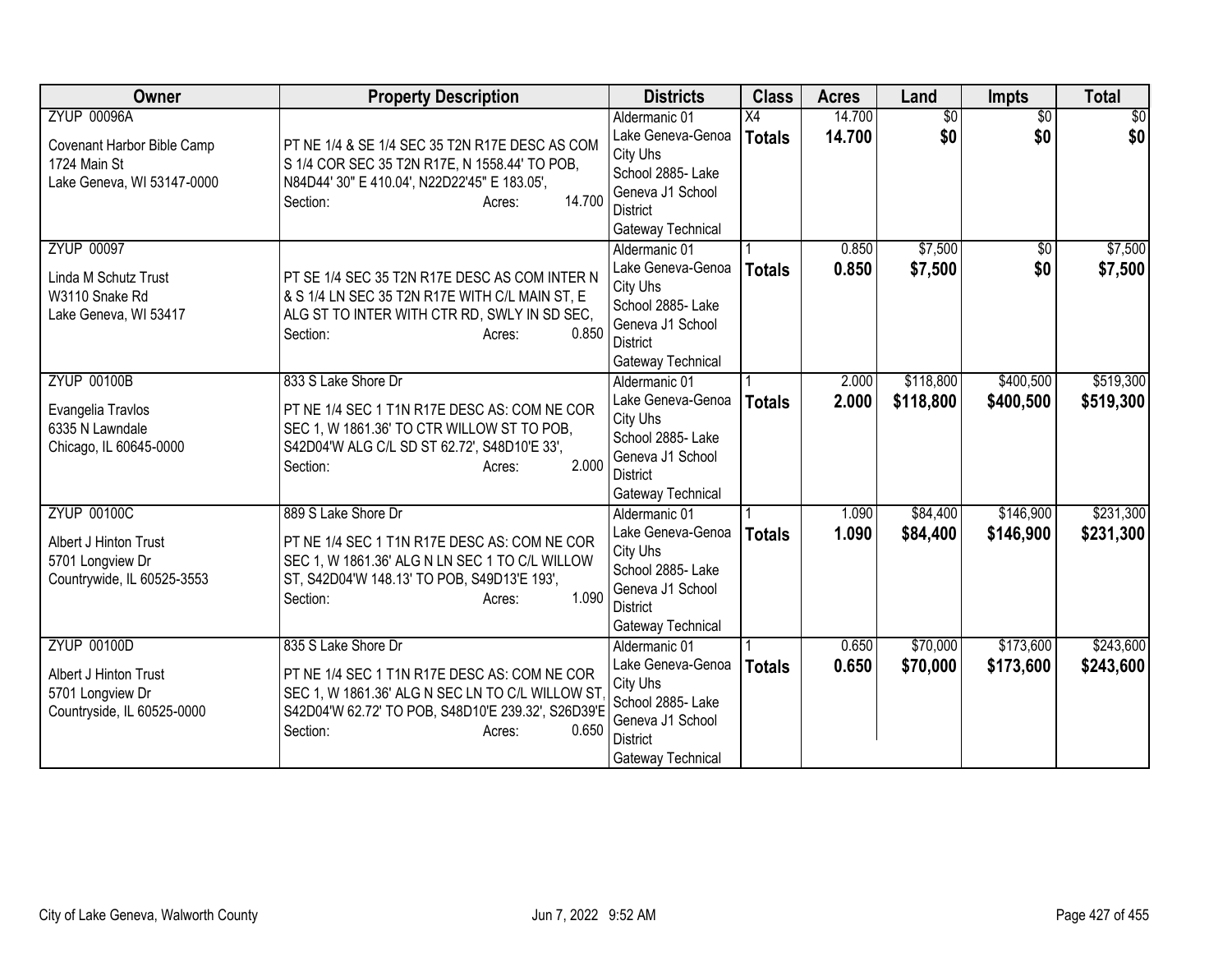| Owner                      | <b>Property Description</b>                         | <b>Districts</b>              | <b>Class</b>  | <b>Acres</b> | Land                       | <b>Impts</b> | <b>Total</b> |
|----------------------------|-----------------------------------------------------|-------------------------------|---------------|--------------|----------------------------|--------------|--------------|
| <b>ZYUP 00106</b>          | 1002 S Knoll Ln                                     | Aldermanic 01                 |               | 1.140        | \$2,143,800                | \$1,986,200  | \$4,130,000  |
| Scott Forsythe Trut        | PT NW 1/4 SEC 1 T1N R17E DESC AS: COM N 1/4         | Lake Geneva-Genoa             | <b>Totals</b> |              | $1.140 \,   \, $2,143,800$ | \$1,986,200  | \$4,130,000  |
| 1002 S Lake Shore Dr       | COR SEC 1, S 1192.62', S89D48'27"W 713.15' TO POB   | City Uhs                      |               |              |                            |              |              |
| Lake Geneva, WI 53147      | S89D48'47"W 191.07'; N00D11'33"W 20; N58D09'33"W    | School 2885- Lake             |               |              |                            |              |              |
|                            | 1.140<br>Section:<br>Acres:                         | Geneva J1 School              |               |              |                            |              |              |
|                            |                                                     | District                      |               |              |                            |              |              |
|                            |                                                     | Gateway Technical             |               |              |                            |              |              |
| <b>ZYUP 00106A</b>         | 968 S Lake Shore Dr                                 | Aldermanic 01                 |               | 0.320        | \$72,300                   | \$632,700    | \$705,000    |
| Bohdan Kachur              | PT NE 1/4 & NW 1/4 SEC 1 T1N R17E DESC AS:COM       | Lake Geneva-Genoa             | <b>Totals</b> | 0.320        | \$72,300                   | \$632,700    | \$705,000    |
| 968 S Lake Shore Dr        | N 1/4 COR SEC 1, S 1192.62', N89D48'27"'E 42.4',    | City Uhs<br>School 2885- Lake |               |              |                            |              |              |
| Lake Geneva, WI 53147      | N0D03'46"'W 439.25' TO POB, S89D45'25"W 200',       | Geneva J1 School              |               |              |                            |              |              |
|                            | 0.320<br>Section:<br>Acres:                         | <b>District</b>               |               |              |                            |              |              |
|                            |                                                     | Gateway Technical             |               |              |                            |              |              |
| <b>ZYUP 00106B</b>         | 739 N Knoll Ln                                      | Aldermanic 01                 |               | 0.240        | \$58,300                   | \$254,500    | \$312,800    |
|                            |                                                     | Lake Geneva-Genoa             | <b>Totals</b> | 0.240        | \$58,300                   | \$254,500    | \$312,800    |
| Dennis Sopher              | PT NW 1/4 SEC 1 T1N R17E DESC AS: COM N 1/4         | City Uhs                      |               |              |                            |              |              |
| 739 N Knoll Ln             | COR SEC 1, S 1192.62', N89D48'27"E 42.4',           | School 2885- Lake             |               |              |                            |              |              |
| Lake Geneva, WI 53147-0000 | N0D03'47"W 439.25', S89D45'25" W 200' TO POB,       | Geneva J1 School              |               |              |                            |              |              |
|                            | 0.240<br>Section:<br>Acres:                         | <b>District</b>               |               |              |                            |              |              |
|                            |                                                     | Gateway Technical             |               |              |                            |              |              |
| <b>ZYUP 00106E</b>         | 1028 S Lake Shore Dr                                | Aldermanic 01                 |               | 0.240        | \$58,300                   | \$96,900     | \$155,200    |
| Sharon Jolly               | PT NE 1/4 & NW 1/4 SEC 1 T1N R17E DESC AS: COM      | Lake Geneva-Genoa             | <b>Totals</b> | 0.240        | \$58,300                   | \$96,900     | \$155,200    |
| 1028 S Lake Shore Dr       | N 1/4 COR SEC 1, S 1192.62' TO POB, N89D48'27"E     | City Uhs                      |               |              |                            |              |              |
| Lake Geneva, WI 53147      | 42.4', N0D03'47"W 70', S89D48'27"W 150', S0D11'35"E | School 2885- Lake             |               |              |                            |              |              |
|                            | 0.240<br>Section:<br>Acres:                         | Geneva J1 School              |               |              |                            |              |              |
|                            |                                                     | <b>District</b>               |               |              |                            |              |              |
|                            |                                                     | Gateway Technical             |               |              |                            |              |              |
| <b>ZYUP 00106F</b>         | 750 S Knoll Ln                                      | Aldermanic 01                 |               | 0.240        | \$58,300                   | \$236,700    | \$295,000    |
| Scott Forsythe Trust       | PT NW 1/4 SEC 1 T1N R17E DESC AS: COM N 1/4         | Lake Geneva-Genoa<br>City Uhs | <b>Totals</b> | 0.240        | \$58,300                   | \$236,700    | \$295,000    |
| 1002 S Knoll Ln            | COR SEC 1, S 1192.62', S89D48'27"W 107.44' TO POB   | School 2885- Lake             |               |              |                            |              |              |
| Lake Geneva, WI 53147      | S89D48'27"W 150', N0D11'35"W 70', N89D48'27"E 150'  | Geneva J1 School              |               |              |                            |              |              |
|                            | 0.240<br>Section:<br>Acres:                         | <b>District</b>               |               |              |                            |              |              |
|                            |                                                     | Gateway Technical             |               |              |                            |              |              |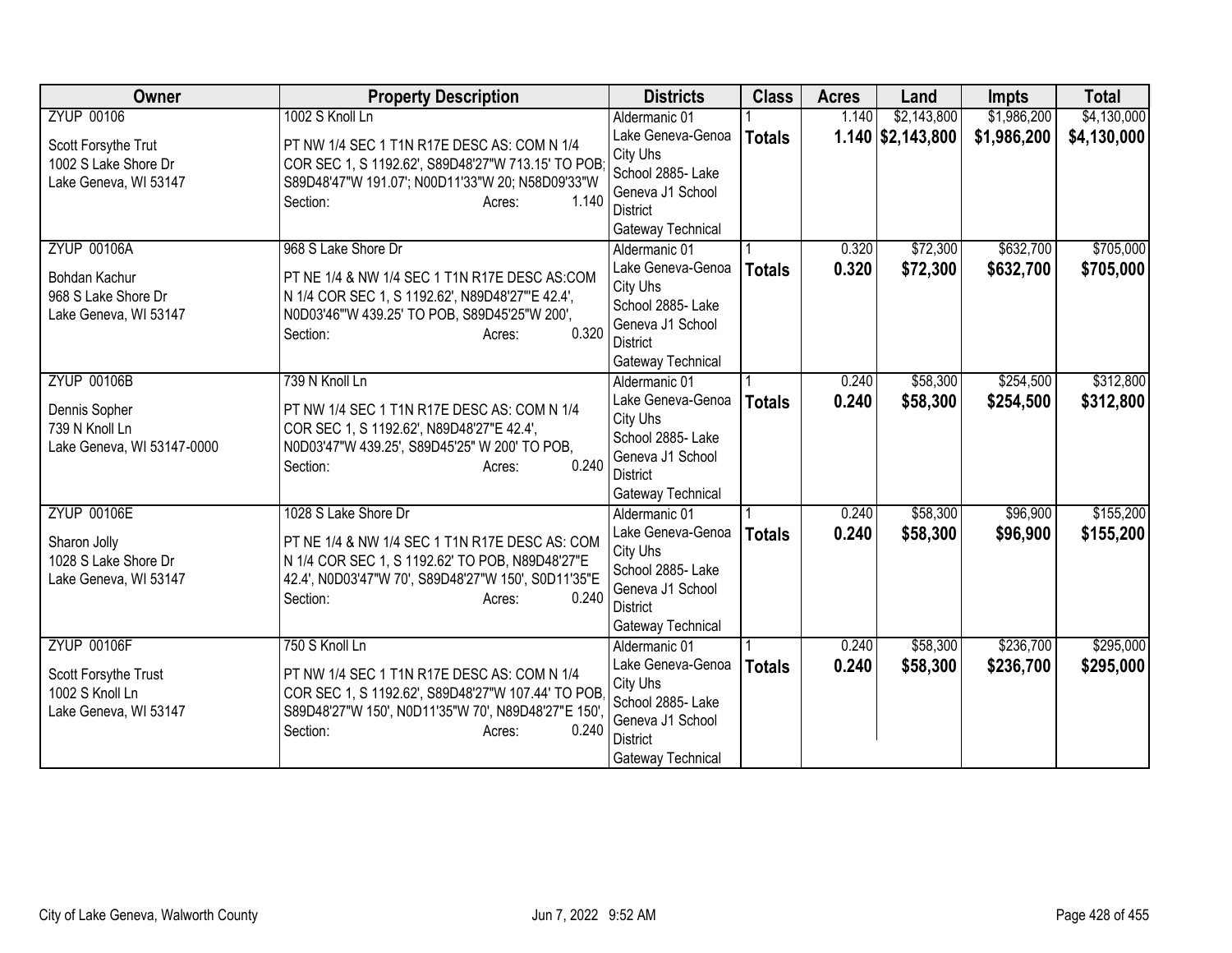| <b>Owner</b>            | <b>Property Description</b>                                              | <b>Districts</b>                      | <b>Class</b>  | <b>Acres</b> | Land                | <b>Impts</b>    | <b>Total</b> |
|-------------------------|--------------------------------------------------------------------------|---------------------------------------|---------------|--------------|---------------------|-----------------|--------------|
| <b>ZYUP 00106G</b>      | 794 N Knoll Ln                                                           | Aldermanic 01                         |               | 0.620        | \$123,500           | $\overline{50}$ | \$123,500    |
| Mark Tebbe Trust        | PT NW 1/4 SEC 1 T1N R17E DESC AS: COM N 1/4                              | Lake Geneva-Genoa                     | <b>Totals</b> | 0.620        | \$123,500           | \$0             | \$123,500    |
| 900 N Michigan Ave #930 | COR SEC 1, S 1192.62', N89D57'27"E 42.40',                               | City Uhs                              |               |              |                     |                 |              |
| Chicago, IL 60611       | N0D03'47"W 195', S89D58'27"W 150', N 20',                                | School 2885- Lake                     |               |              |                     |                 |              |
|                         | 0.620<br>Section:<br>Acres:                                              | Geneva J1 School                      |               |              |                     |                 |              |
|                         |                                                                          | <b>District</b><br>Gateway Technical  |               |              |                     |                 |              |
| <b>ZYUP 001061</b>      | 866 S Knoll Ln                                                           | Aldermanic 01                         |               | 0.500        | \$1,864,300         | \$0             | \$1,864,300  |
|                         |                                                                          | Lake Geneva-Genoa                     | <b>Totals</b> |              | $0.500$ \$1,864,300 | \$0             | \$1,864,300  |
| Loranne Ehlenbach       | PT NW 1/4 SEC 1 T1N R17E DESC AS: COM N 1/4                              | City Uhs                              |               |              |                     |                 |              |
| 20571 Lakeridge Ct      | COR SEC 1, S 1192.62', S89D48'27"W 904.34' TO POB.                       | School 2885- Lake                     |               |              |                     |                 |              |
| Kildeer, IL 60047-0000  | N0D11'33"W 20', N58D09'33"W 94.32', S89D48'27"W                          | Geneva J1 School                      |               |              |                     |                 |              |
|                         | 0.500<br>Section:<br>Acres:                                              | <b>District</b>                       |               |              |                     |                 |              |
|                         |                                                                          | Gateway Technical                     |               |              |                     |                 |              |
| <b>ZYUP 00106J</b>      | 978 N Knoll Ln                                                           | Aldermanic 01                         |               | 0.258        | \$1,192,500         | \$184,900       | \$1,377,400  |
| Lakewood Realty, Inc    | PT NW 1/4 SEC 1 T1N R17E DESC AS: COM N 1/4                              | Lake Geneva-Genoa                     | <b>Totals</b> |              | $0.258$ \$1,192,500 | \$184,900       | \$1,377,400  |
| 3 N Walworth Ave        | COR SEC 1, S 1192.62', N89D48'27"E 42.40',                               | City Uhs                              |               |              |                     |                 |              |
| Williams Bay, WI 52191  | N0D03'47"W 439.25', S89D45'25" W 550.83',                                | School 2885- Lake                     |               |              |                     |                 |              |
|                         | 0.258<br>Section:<br>Acres:                                              | Geneva J1 School<br><b>District</b>   |               |              |                     |                 |              |
|                         |                                                                          | Gateway Technical                     |               |              |                     |                 |              |
| <b>ZYUP 00106K</b>      | 982 N Knoll Ln                                                           | Aldermanic 01                         |               | 0.323        | \$1,457,500         | \$517,000       | \$1,974,500  |
|                         |                                                                          | Lake Geneva-Genoa                     | <b>Totals</b> |              | $0.323$ \$1,457,500 | \$517,000       | \$1,974,500  |
| Jenny Rebecca Dempster  | PT NW 1/4 SEC 1 T1N R17E DESC AS: COM N 1/4                              | City Uhs                              |               |              |                     |                 |              |
| 3537 N Greenview Ave    | COR SEC 1, S 1192.62', N89D48'27"E 42.40'                                | School 2885-Lake                      |               |              |                     |                 |              |
| Chicago, IL 60657       | N0D03'47"W 439.25', S89D45'25" W 550.83',<br>0.323<br>Section:<br>Acres: | Geneva J1 School                      |               |              |                     |                 |              |
|                         |                                                                          | <b>District</b>                       |               |              |                     |                 |              |
|                         |                                                                          | Gateway Technical                     |               |              |                     |                 |              |
| <b>ZYUP 00106L</b>      | 1024 S Lake Shore Dr                                                     | Aldermanic 01                         |               | 0.360        | \$79,300            | \$260,700       | \$340,000    |
| Raymond W. Egan         | PT NE 1/4 & NW 1/4 SEC 1 T1N R17E DESC AS: COM                           | Lake Geneva-Genoa                     | <b>Totals</b> | 0.360        | \$79,300            | \$260,700       | \$340,000    |
| 6950 Lexington Ln       | N 1/4 COR SEC 1, S 1192.62', N89D48'27"E 42.40',                         | City Uhs                              |               |              |                     |                 |              |
| Niles, IL 60714         | N0D03'47"W 90' TO POB, S89D48'27"W 150',                                 | School 2885- Lake<br>Geneva J1 School |               |              |                     |                 |              |
|                         | 0.360<br>Section:<br>Acres:                                              | <b>District</b>                       |               |              |                     |                 |              |
|                         |                                                                          | Gateway Technical                     |               |              |                     |                 |              |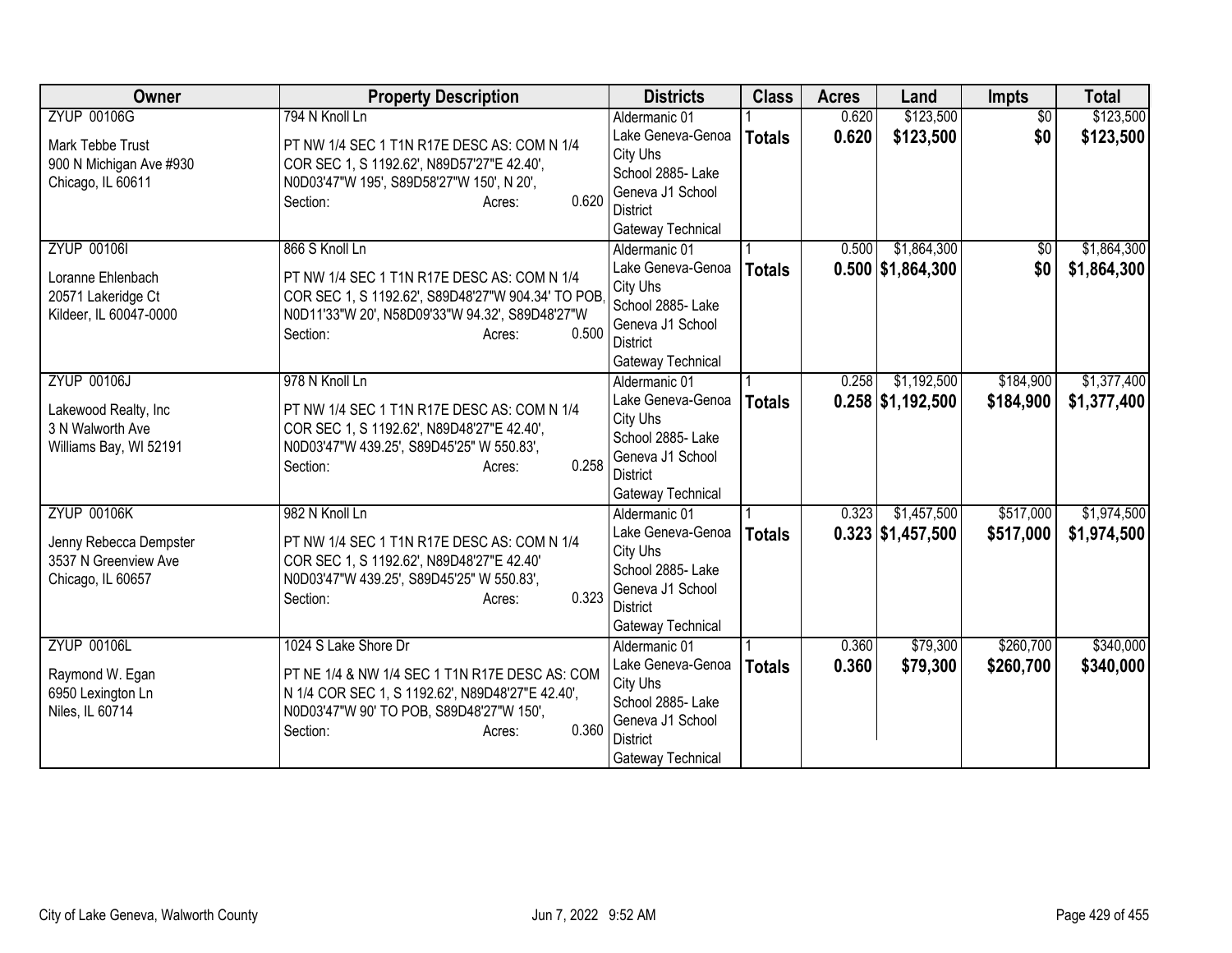| Owner                 | <b>Property Description</b>                        | <b>Districts</b>                   | <b>Class</b>  | <b>Acres</b> | Land                | <b>Impts</b>    | <b>Total</b> |
|-----------------------|----------------------------------------------------|------------------------------------|---------------|--------------|---------------------|-----------------|--------------|
| <b>ZYUP 00106N</b>    | 795 S Knoll Ln                                     | Aldermanic 01                      |               | 0.920        | \$91,800            | \$239,800       | \$331,600    |
| Julie A Bush Trust    | PT NW 1/4 SEC 1 T1N R17E DESC AS: COM N 1/4        | Lake Geneva-Genoa                  | <b>Totals</b> | 0.920        | \$91,800            | \$239,800       | \$331,600    |
| 795 S Knoll Ln        | COR SEC 1, S 1192.22', N89D48'27"E 42.40',         | City Uhs                           |               |              |                     |                 |              |
| Lake Geneva, WI 53147 | N0D03'47"W 195', S89D48'27"W 152' TO POB,          | School 2885- Lake                  |               |              |                     |                 |              |
|                       | 0.920<br>Section:<br>Acres:                        | Geneva J1 School                   |               |              |                     |                 |              |
|                       |                                                    | <b>District</b>                    |               |              |                     |                 |              |
|                       |                                                    | Gateway Technical                  |               |              |                     |                 |              |
| <b>ZYUP 00106N1</b>   |                                                    | Aldermanic 01                      |               | 0.240        | \$64,600            | $\sqrt{6}$      | \$64,600     |
| Mark A Tebbe Trust    | PT NW 1/4 SEC 1 T1N R17E DESC AS: COM N 1/4        | Lake Geneva-Genoa                  | <b>Totals</b> | 0.240        | \$64,600            | \$0             | \$64,600     |
| 900 N Michigan Ave    | COR, S 1192.62', S89D48'27"W 257.44' TO POB,       | City Uhs<br>School 2885- Lake      |               |              |                     |                 |              |
| #930                  | S89D48'27"W 150', N0D11'35"W 70', N89D48'27"E 150' | Geneva J1 School                   |               |              |                     |                 |              |
| Chicago, IL 60611     | 0.240<br>Section:<br>Acres:                        | <b>District</b>                    |               |              |                     |                 |              |
|                       |                                                    | Gateway Technical                  |               |              |                     |                 |              |
| <b>ZYUP 00106O</b>    | 864 N Knoll Ln                                     | Aldermanic 01                      |               | 0.370        | \$81,100            | \$223,400       | \$304,500    |
|                       |                                                    | Lake Geneva-Genoa                  | <b>Totals</b> | 0.370        | \$81,100            | \$223,400       | \$304,500    |
| Mark A Tebbe Trust    | PT NW 1/4 SEC 1 T1N R17E DESC AS: COM N 1/4        | City Uhs                           |               |              |                     |                 |              |
| 900 N Michigan Ave    | COR SEC 1, S 1192.62', N89D48'27"E 42.40',         | School 2885- Lake                  |               |              |                     |                 |              |
| #930                  | N0D03'47"W 349.25', S89D45'25" W 531.39',<br>0.370 | Geneva J1 School                   |               |              |                     |                 |              |
| Chicago, IL 60611     | Section:<br>Acres:                                 | <b>District</b>                    |               |              |                     |                 |              |
|                       |                                                    | Gateway Technical                  |               |              |                     |                 |              |
| <b>ZYUP 00106P</b>    |                                                    | Aldermanic 01                      |               | 0.400        | \$90,600            | $\overline{50}$ | \$90,600     |
| Mark A Tebbe Trust    | PT NW 1/4 SEC 1 T1N R17E DESC AS: COM N 1/4        | Lake Geneva-Genoa                  | <b>Totals</b> | 0.400        | \$90,600            | \$0             | \$90,600     |
| 900 N Michigan Ave    | COR SEC 1, S 1192.62', N89D48'27"E 42.40',         | City Uhs                           |               |              |                     |                 |              |
| #930                  | N0D03'47"W 349.25', S89D45'25" W 531.39',          | School 2885-Lake                   |               |              |                     |                 |              |
| Chicago, IL 60611     | 0.400<br>Section:<br>Acres:                        | Geneva J1 School                   |               |              |                     |                 |              |
|                       |                                                    | <b>District</b>                    |               |              |                     |                 |              |
| <b>ZYUP 00106Q</b>    | 994 S Lake Shore Dr                                | Gateway Technical<br>Aldermanic 01 |               | 1.170        | \$2,910,000         | \$634,100       | \$3,544,100  |
|                       |                                                    | Lake Geneva-Genoa                  |               |              |                     | \$634,100       |              |
| Mark A Tebbe Trust    | PT NW 1/4 SEC 1 T1N R17E DESC AS: COM N 1/4        | City Uhs                           | <b>Totals</b> |              | $1.170$ \$2,910,000 |                 | \$3,544,100  |
| 900 N Michigan Ave    | COR SEC 1, S 1192.62', S89D48'27"W 984.34',        | School 2885- Lake                  |               |              |                     |                 |              |
| #930                  | N0D11'33"W 70', N19D18'27"E 100' TO POB,           | Geneva J1 School                   |               |              |                     |                 |              |
| Chicago, IL 60611     | 1.170<br>Section:<br>Acres:                        | District                           |               |              |                     |                 |              |
|                       |                                                    | Gateway Technical                  |               |              |                     |                 |              |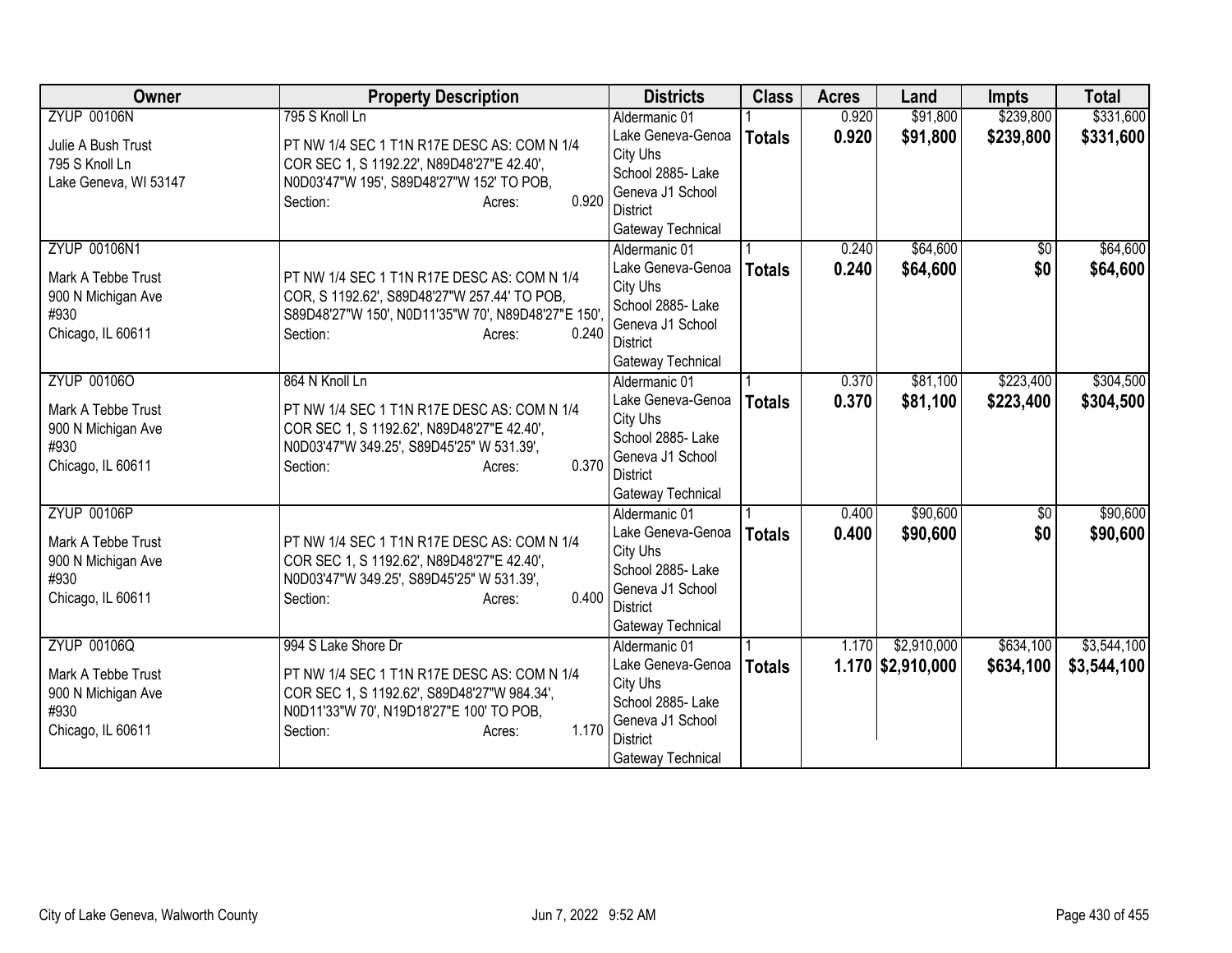| <b>ZYUP 00106R</b><br>\$206,600<br>$\overline{30}$<br>\$206,600<br>Aldermanic 01<br>2.070<br>2.070<br>\$206,600<br>\$0<br>\$206,600<br>Lake Geneva-Genoa<br><b>Totals</b><br>PT NW 1/4 SEC 1 T1N R17E DESC AS: COM N 1/4<br>Mark A Tebbe Trust<br>City Uhs<br>COR SEC 1, S 1192.62', S89D48'27"W 427.44' TO POB<br>900 N Michigan Ave<br>School 2885- Lake<br>#930<br>N0D11'35"W 90', N0D03'47"W 125', N89D48'27"E 40.68<br>Geneva J1 School<br>Chicago, IL 60611<br>Section:<br>2.070<br>Acres:<br><b>District</b><br>Gateway Technical<br>\$90,000<br>\$206,600<br><b>ZYUP 00106S</b><br>1006 S Lake Shore Dr<br>0.880<br>Aldermanic 01<br>Lake Geneva-Genoa<br>0.880<br>\$90,000<br>\$206,600<br><b>Totals</b><br>PT NE & NW 1/4 SEC 1 T1N R17E DESC AS: COM N<br>Jerome R Orf Trust<br>City Uhs<br>9509 Avers Ave<br>1/4 COR SEC 1, S 1192.62', N89D48'27"E 42.40',<br>School 2885- Lake<br>Evanston, IL 60203<br>N0D03'47"W 195' TO POB, N0D03'47"W 174.25',<br>Geneva J1 School<br>0.880<br>Section:<br>Acres:<br><b>District</b><br>Gateway Technical<br><b>ZYUP 00106T</b><br>Aldermanic 01<br>Assessed with<br>Lake Geneva-Genoa<br>PT NW1/4 SEC 1 T1N R17E DESC AS COM N 1/4 COR<br>Keith Rozolis<br>City Uhs<br>SEC 1; S 1192.62'; N89D48'27"E 42.40'; N0D03'47"W<br>PO Box 430<br>School 2885- Lake<br>369.25'; S89D45'25"W 531.68'; S88D32'25"W 93.69' TO<br>Lake Geneva, WI 53147<br>Geneva J1 School<br>0.055<br>Section: 1<br>Acres:<br><b>District</b><br>Gateway Technical<br>\$602,000<br><b>ZYUP 00107</b><br>192 E Main St<br>\$258,300<br>Aldermanic 01<br>$\overline{2}$<br>2.170<br>Lake Geneva-Genoa<br>2.170<br>\$258,300<br>\$602,000<br>\$860,300<br><b>Totals</b><br>Franklin D Guske Sr Trust<br>PT NW 1/4 SEC 31 T2N R18E DESC AS: COM W 1/4<br>City Uhs<br>COR SEC 31, N 705.32' TO S LN HWY 50, N89D42'35"E<br>PO Box 46<br>School 2885- Lake |
|--------------------------------------------------------------------------------------------------------------------------------------------------------------------------------------------------------------------------------------------------------------------------------------------------------------------------------------------------------------------------------------------------------------------------------------------------------------------------------------------------------------------------------------------------------------------------------------------------------------------------------------------------------------------------------------------------------------------------------------------------------------------------------------------------------------------------------------------------------------------------------------------------------------------------------------------------------------------------------------------------------------------------------------------------------------------------------------------------------------------------------------------------------------------------------------------------------------------------------------------------------------------------------------------------------------------------------------------------------------------------------------------------------------------------------------------------------------------------------------------------------------------------------------------------------------------------------------------------------------------------------------------------------------------------------------------------------------------------------------------------------------------------------------------------------------------------------------------------------------------------------|
|                                                                                                                                                                                                                                                                                                                                                                                                                                                                                                                                                                                                                                                                                                                                                                                                                                                                                                                                                                                                                                                                                                                                                                                                                                                                                                                                                                                                                                                                                                                                                                                                                                                                                                                                                                                                                                                                                |
|                                                                                                                                                                                                                                                                                                                                                                                                                                                                                                                                                                                                                                                                                                                                                                                                                                                                                                                                                                                                                                                                                                                                                                                                                                                                                                                                                                                                                                                                                                                                                                                                                                                                                                                                                                                                                                                                                |
| \$296,600<br>\$296,600                                                                                                                                                                                                                                                                                                                                                                                                                                                                                                                                                                                                                                                                                                                                                                                                                                                                                                                                                                                                                                                                                                                                                                                                                                                                                                                                                                                                                                                                                                                                                                                                                                                                                                                                                                                                                                                         |
|                                                                                                                                                                                                                                                                                                                                                                                                                                                                                                                                                                                                                                                                                                                                                                                                                                                                                                                                                                                                                                                                                                                                                                                                                                                                                                                                                                                                                                                                                                                                                                                                                                                                                                                                                                                                                                                                                |
|                                                                                                                                                                                                                                                                                                                                                                                                                                                                                                                                                                                                                                                                                                                                                                                                                                                                                                                                                                                                                                                                                                                                                                                                                                                                                                                                                                                                                                                                                                                                                                                                                                                                                                                                                                                                                                                                                |
|                                                                                                                                                                                                                                                                                                                                                                                                                                                                                                                                                                                                                                                                                                                                                                                                                                                                                                                                                                                                                                                                                                                                                                                                                                                                                                                                                                                                                                                                                                                                                                                                                                                                                                                                                                                                                                                                                |
|                                                                                                                                                                                                                                                                                                                                                                                                                                                                                                                                                                                                                                                                                                                                                                                                                                                                                                                                                                                                                                                                                                                                                                                                                                                                                                                                                                                                                                                                                                                                                                                                                                                                                                                                                                                                                                                                                |
|                                                                                                                                                                                                                                                                                                                                                                                                                                                                                                                                                                                                                                                                                                                                                                                                                                                                                                                                                                                                                                                                                                                                                                                                                                                                                                                                                                                                                                                                                                                                                                                                                                                                                                                                                                                                                                                                                |
|                                                                                                                                                                                                                                                                                                                                                                                                                                                                                                                                                                                                                                                                                                                                                                                                                                                                                                                                                                                                                                                                                                                                                                                                                                                                                                                                                                                                                                                                                                                                                                                                                                                                                                                                                                                                                                                                                |
|                                                                                                                                                                                                                                                                                                                                                                                                                                                                                                                                                                                                                                                                                                                                                                                                                                                                                                                                                                                                                                                                                                                                                                                                                                                                                                                                                                                                                                                                                                                                                                                                                                                                                                                                                                                                                                                                                |
|                                                                                                                                                                                                                                                                                                                                                                                                                                                                                                                                                                                                                                                                                                                                                                                                                                                                                                                                                                                                                                                                                                                                                                                                                                                                                                                                                                                                                                                                                                                                                                                                                                                                                                                                                                                                                                                                                |
|                                                                                                                                                                                                                                                                                                                                                                                                                                                                                                                                                                                                                                                                                                                                                                                                                                                                                                                                                                                                                                                                                                                                                                                                                                                                                                                                                                                                                                                                                                                                                                                                                                                                                                                                                                                                                                                                                |
|                                                                                                                                                                                                                                                                                                                                                                                                                                                                                                                                                                                                                                                                                                                                                                                                                                                                                                                                                                                                                                                                                                                                                                                                                                                                                                                                                                                                                                                                                                                                                                                                                                                                                                                                                                                                                                                                                |
|                                                                                                                                                                                                                                                                                                                                                                                                                                                                                                                                                                                                                                                                                                                                                                                                                                                                                                                                                                                                                                                                                                                                                                                                                                                                                                                                                                                                                                                                                                                                                                                                                                                                                                                                                                                                                                                                                |
| \$860,300                                                                                                                                                                                                                                                                                                                                                                                                                                                                                                                                                                                                                                                                                                                                                                                                                                                                                                                                                                                                                                                                                                                                                                                                                                                                                                                                                                                                                                                                                                                                                                                                                                                                                                                                                                                                                                                                      |
|                                                                                                                                                                                                                                                                                                                                                                                                                                                                                                                                                                                                                                                                                                                                                                                                                                                                                                                                                                                                                                                                                                                                                                                                                                                                                                                                                                                                                                                                                                                                                                                                                                                                                                                                                                                                                                                                                |
|                                                                                                                                                                                                                                                                                                                                                                                                                                                                                                                                                                                                                                                                                                                                                                                                                                                                                                                                                                                                                                                                                                                                                                                                                                                                                                                                                                                                                                                                                                                                                                                                                                                                                                                                                                                                                                                                                |
|                                                                                                                                                                                                                                                                                                                                                                                                                                                                                                                                                                                                                                                                                                                                                                                                                                                                                                                                                                                                                                                                                                                                                                                                                                                                                                                                                                                                                                                                                                                                                                                                                                                                                                                                                                                                                                                                                |
|                                                                                                                                                                                                                                                                                                                                                                                                                                                                                                                                                                                                                                                                                                                                                                                                                                                                                                                                                                                                                                                                                                                                                                                                                                                                                                                                                                                                                                                                                                                                                                                                                                                                                                                                                                                                                                                                                |
|                                                                                                                                                                                                                                                                                                                                                                                                                                                                                                                                                                                                                                                                                                                                                                                                                                                                                                                                                                                                                                                                                                                                                                                                                                                                                                                                                                                                                                                                                                                                                                                                                                                                                                                                                                                                                                                                                |
|                                                                                                                                                                                                                                                                                                                                                                                                                                                                                                                                                                                                                                                                                                                                                                                                                                                                                                                                                                                                                                                                                                                                                                                                                                                                                                                                                                                                                                                                                                                                                                                                                                                                                                                                                                                                                                                                                |
|                                                                                                                                                                                                                                                                                                                                                                                                                                                                                                                                                                                                                                                                                                                                                                                                                                                                                                                                                                                                                                                                                                                                                                                                                                                                                                                                                                                                                                                                                                                                                                                                                                                                                                                                                                                                                                                                                |
|                                                                                                                                                                                                                                                                                                                                                                                                                                                                                                                                                                                                                                                                                                                                                                                                                                                                                                                                                                                                                                                                                                                                                                                                                                                                                                                                                                                                                                                                                                                                                                                                                                                                                                                                                                                                                                                                                |
| Pell Lake, WI 53157-0000<br>135.51', N78D23'15"E 372.86' TO POB, N0D08'20"W                                                                                                                                                                                                                                                                                                                                                                                                                                                                                                                                                                                                                                                                                                                                                                                                                                                                                                                                                                                                                                                                                                                                                                                                                                                                                                                                                                                                                                                                                                                                                                                                                                                                                                                                                                                                    |
| Geneva J1 School<br>2.170<br>Section:<br>Acres:                                                                                                                                                                                                                                                                                                                                                                                                                                                                                                                                                                                                                                                                                                                                                                                                                                                                                                                                                                                                                                                                                                                                                                                                                                                                                                                                                                                                                                                                                                                                                                                                                                                                                                                                                                                                                                |
| <b>District</b>                                                                                                                                                                                                                                                                                                                                                                                                                                                                                                                                                                                                                                                                                                                                                                                                                                                                                                                                                                                                                                                                                                                                                                                                                                                                                                                                                                                                                                                                                                                                                                                                                                                                                                                                                                                                                                                                |
| Gateway Technical                                                                                                                                                                                                                                                                                                                                                                                                                                                                                                                                                                                                                                                                                                                                                                                                                                                                                                                                                                                                                                                                                                                                                                                                                                                                                                                                                                                                                                                                                                                                                                                                                                                                                                                                                                                                                                                              |
| <b>ZYUP 00108A</b><br>\$200,200<br>\$234,700<br>137 Curtis St<br>0.230<br>\$34,500<br>Aldermanic 01                                                                                                                                                                                                                                                                                                                                                                                                                                                                                                                                                                                                                                                                                                                                                                                                                                                                                                                                                                                                                                                                                                                                                                                                                                                                                                                                                                                                                                                                                                                                                                                                                                                                                                                                                                            |
| \$34,500<br>\$200,200<br>\$234,700<br>Lake Geneva-Genoa<br>0.230<br><b>Totals</b><br>PT NW 1/4 SEC 31 T2N R18E DESC AS: COM W 1/4<br>Peggy Fraser                                                                                                                                                                                                                                                                                                                                                                                                                                                                                                                                                                                                                                                                                                                                                                                                                                                                                                                                                                                                                                                                                                                                                                                                                                                                                                                                                                                                                                                                                                                                                                                                                                                                                                                              |
| City Uhs<br>137 S Curtis St<br>COR SEC 31, N ALG C/L CURTIS ST & W LN SD SEC                                                                                                                                                                                                                                                                                                                                                                                                                                                                                                                                                                                                                                                                                                                                                                                                                                                                                                                                                                                                                                                                                                                                                                                                                                                                                                                                                                                                                                                                                                                                                                                                                                                                                                                                                                                                   |
| School 2885- Lake<br>200.20' TO POB, N 60', S89D29' E 200', S 60',<br>Lake Geneva, WI 53147-0000                                                                                                                                                                                                                                                                                                                                                                                                                                                                                                                                                                                                                                                                                                                                                                                                                                                                                                                                                                                                                                                                                                                                                                                                                                                                                                                                                                                                                                                                                                                                                                                                                                                                                                                                                                               |
| Geneva J1 School<br>0.230<br>Section:<br>Acres:<br><b>District</b>                                                                                                                                                                                                                                                                                                                                                                                                                                                                                                                                                                                                                                                                                                                                                                                                                                                                                                                                                                                                                                                                                                                                                                                                                                                                                                                                                                                                                                                                                                                                                                                                                                                                                                                                                                                                             |
| Gateway Technical                                                                                                                                                                                                                                                                                                                                                                                                                                                                                                                                                                                                                                                                                                                                                                                                                                                                                                                                                                                                                                                                                                                                                                                                                                                                                                                                                                                                                                                                                                                                                                                                                                                                                                                                                                                                                                                              |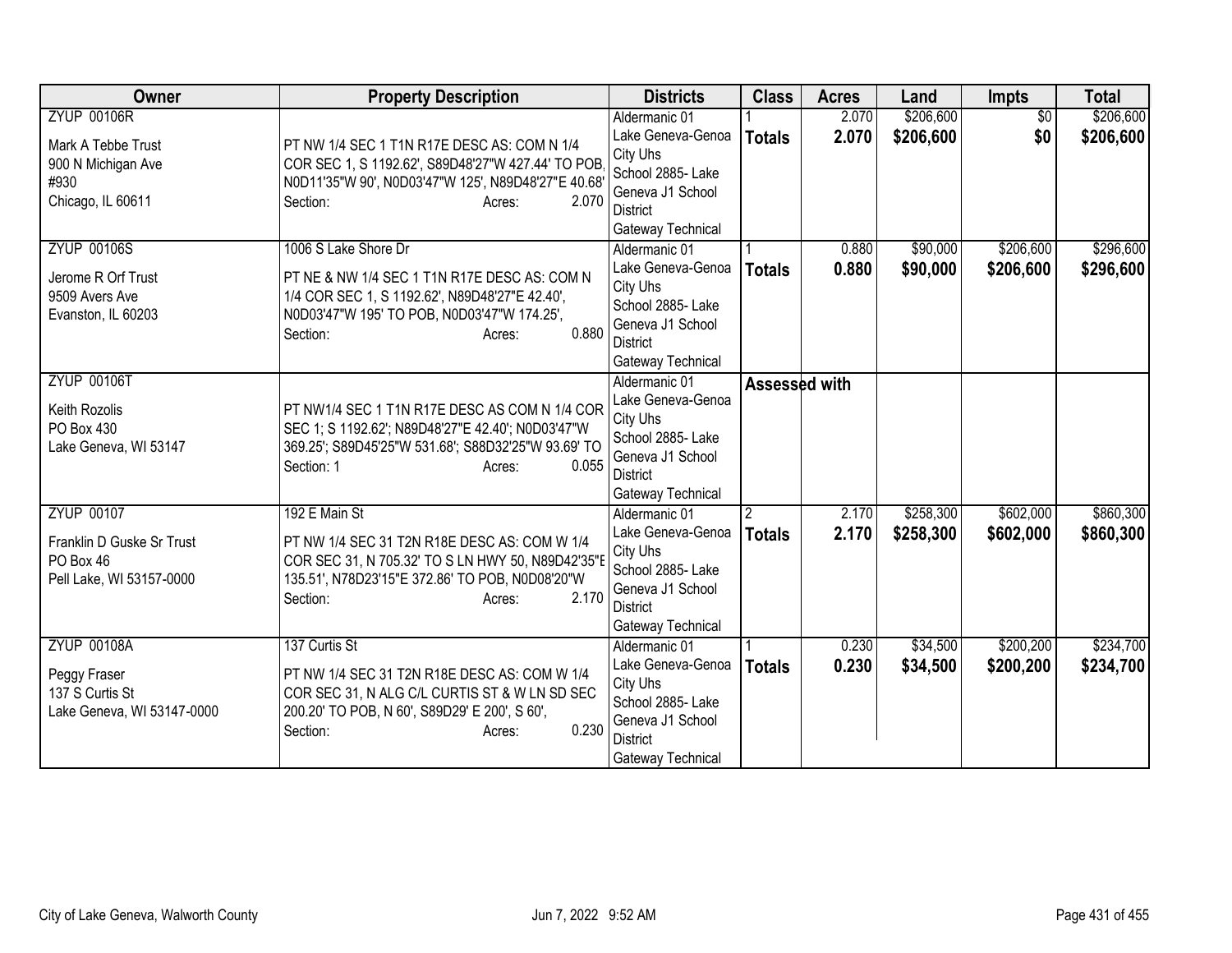| Owner                                                                                          | <b>Property Description</b>                                                                                                                                                                     | <b>Districts</b>                                                                                                                | <b>Class</b>        | <b>Acres</b>   | Land                   | Impts                  | <b>Total</b>           |
|------------------------------------------------------------------------------------------------|-------------------------------------------------------------------------------------------------------------------------------------------------------------------------------------------------|---------------------------------------------------------------------------------------------------------------------------------|---------------------|----------------|------------------------|------------------------|------------------------|
| <b>ZYUP 00108C</b><br>City of Lake Geneva<br>626 Geneva St<br>Lake Geneva, WI 53147            | PT NE 1/4 SEC 31 T2N R18E - COM SE COR LOT 2<br>C.S. 917 (IN TOWN OF LYONS), S0D08'20" E 310.92',<br>S89D51'55" W 40', N0D08'20" W 311.38', S89D29' E 40'<br>0.000<br>Section:<br>Acres:        | Aldermanic 01<br>Lake Geneva-Genoa<br>City Uhs<br>School 2885- Lake<br>Geneva J1 School<br>District<br>Gateway Technical        | X4<br><b>Totals</b> | 0.000<br>0.000 | $\overline{50}$<br>\$0 | $\overline{50}$<br>\$0 | $\overline{50}$<br>\$0 |
| <b>ZYUP 00109</b><br>Elaine L. Thompson<br>203 S Curtis St<br>Lake Geneva, WI 53147-0000       | 203 Curtis St<br>PT NW 1/4 SEC 31 T2N R18E DESC AS: COM 66' N OF<br>W 1/4 COR SEC 31, E 330', N 66', W 330', S 66' TO<br>POB. CITY OF LAKE GENEVA; ASSESSMENT<br>0.560<br>Section:<br>Acres:    | Aldermanic 01<br>Lake Geneva-Genoa<br>City Uhs<br>School 2885- Lake<br>Geneva J1 School<br><b>District</b><br>Gateway Technical | <b>Totals</b>       | 0.560<br>0.560 | \$51,500<br>\$51,500   | \$159,000<br>\$159,000 | \$210,500<br>\$210,500 |
| <b>ZYUP 00109A</b><br>Curtis Street Rentals, LLC<br>2554 Indian Ridge Ct<br>Glenview, IL 60026 | 147 Curtis St<br>PT NW 1/4 SEC 31 T2N R18E DESC AS: COM W 1/4<br>COR SEC 31, N 140.2' TO POB, N 60', S89D29'E 200', S<br>60', W 200' TO POB. CITY OF LAKE GENEVA<br>0.280<br>Section:<br>Acres: | Aldermanic 01<br>Lake Geneva-Genoa<br>City Uhs<br>School 2885- Lake<br>Geneva J1 School<br><b>District</b><br>Gateway Technical | <b>Totals</b>       | 0.280<br>0.280 | \$37,500<br>\$37,500   | \$356,200<br>\$356,200 | \$393,700<br>\$393,700 |
| <b>ZYUP 00109B</b><br>Elaine L. Thompson<br>203 S Curtis St<br>Lake Geneva, WI 53147-0000      | PT NW 1/4 SEC 31 T2N R18E DESC AS: COM W 1/4<br>COR SEC 31, N 132' TO POB, N 8.20', S89D29'E 330', S<br>8.20', N89D29'W 330' TO POB. CITY OF LAKE GENEVA<br>0.000<br>Section:<br>Acres:         | Aldermanic 01<br>Lake Geneva-Genoa<br>City Uhs<br>School 2885- Lake<br>Geneva J1 School<br><b>District</b><br>Gateway Technical | <b>Totals</b>       | 0.000<br>0.000 | $\sqrt{50}$<br>\$0     | $\overline{50}$<br>\$0 | $\sqrt{30}$<br>\$0     |
| <b>ZYUP 00110</b><br>Dawn M. Dahle<br>209 Curtis St<br>Lake Geneva, WI 53147                   | 209 Curtis St<br>PT NW 1/4 SEC 31 T2N R18E DESC AS: COM W 1/4<br>COR SEC 31, E 330', N 66', W 330', S 66' TO POB.<br>CITY OF LAKE GENEVA<br>0.500<br>Section:<br>Acres:                         | Aldermanic 01<br>Lake Geneva-Genoa<br>City Uhs<br>School 2885- Lake<br>Geneva J1 School<br><b>District</b><br>Gateway Technical | <b>Totals</b>       | 0.500<br>0.500 | \$50,300<br>\$50,300   | \$180,900<br>\$180,900 | \$231,200<br>\$231,200 |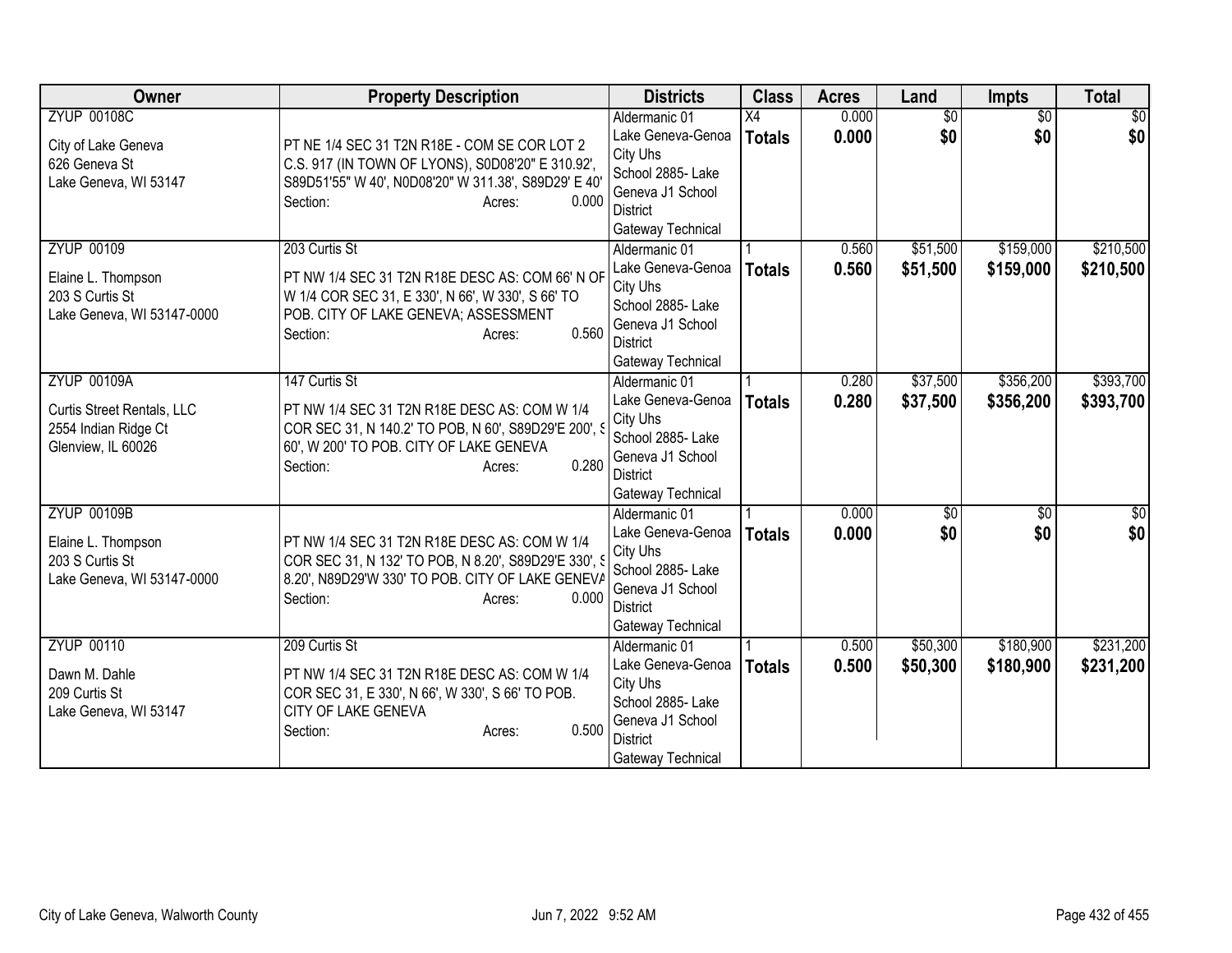| Owner                                                                                   | <b>Property Description</b>                                                                                                                                                                                         | <b>Districts</b>                                                                                                                | <b>Class</b>  | <b>Acres</b>   | Land                 | <b>Impts</b>           | <b>Total</b>           |
|-----------------------------------------------------------------------------------------|---------------------------------------------------------------------------------------------------------------------------------------------------------------------------------------------------------------------|---------------------------------------------------------------------------------------------------------------------------------|---------------|----------------|----------------------|------------------------|------------------------|
| <b>ZYUP 00113</b>                                                                       | 1051 S Lake Shore Dr                                                                                                                                                                                                | Aldermanic 01                                                                                                                   |               | 1.200          | \$71,000             | \$92,000               | \$163,000              |
| Donna Jovani<br>1051 S Lake Shore Dr<br>Lake Geneva, WI 53147-0000                      | PT NE 1/4 SEC 1 T1N R17E DESC AS: COM 1125.96'<br>W & 1545.9' N OF SE COR NE 1/4 SEC 1, N 429', W<br>649.03' TO POB, W 179.97', S 219', E 78', S 130', E<br>1.200<br>Section:<br>Acres:                             | Lake Geneva-Genoa<br>City Uhs<br>School 2885- Lake<br>Geneva J1 School<br><b>District</b>                                       | <b>Totals</b> | 1.200          | \$71,000             | \$92,000               | \$163,000              |
|                                                                                         |                                                                                                                                                                                                                     | Gateway Technical                                                                                                               |               |                |                      |                        |                        |
| <b>ZYUP 00113A</b><br>Patricia Mcadams Trust<br>2708 44th St NW<br>Washington, DC 20007 | 1071 S Lake Shore Dr<br>PT NE 1/4 SEC 1 T1N R17E DESC AS: COM 1125.96'W<br>& 1545.9' N OF SE COR NE1/4 SEC 1; RUN W 1441' TO<br>POT ON CTR LN WILLOW STREET & POB; E 430'; N<br>0.650<br>Section:<br>Acres:         | Aldermanic 01<br>Lake Geneva-Genoa<br>City Uhs<br>School 2885- Lake<br>Geneva J1 School<br><b>District</b><br>Gateway Technical | <b>Totals</b> | 0.650<br>0.650 | \$52,300<br>\$52,300 | \$188,700<br>\$188,700 | \$241,000<br>\$241,000 |
| <b>ZYUP 00113C</b><br>Dennis Lundquist<br>10022 Hope Dr<br>Rosemont, IL 60018-4308      | 1053 S Lake Shore Dr<br>PT NE 1/4 SEC 1 T1N R17E DESC AS: COM 1125.96'<br>W & 1545.9' N OF SE COR NE 1/4 SEC 1, W 1011' TO<br>POB, N 130', E 260', S 130', W 260' TO POB. CITY OF<br>0.780<br>Section:<br>Acres:    | Aldermanic 01<br>Lake Geneva-Genoa<br>City Uhs<br>School 2885- Lake<br>Geneva J1 School<br><b>District</b><br>Gateway Technical | <b>Totals</b> | 0.780<br>0.780 | \$69,800<br>\$69,800 | \$88,900<br>\$88,900   | \$158,700<br>\$158,700 |
| <b>ZYUP 00113E</b><br>Dennis Lundquist<br>10022 Hope Dr<br>Rosemont, IL 60018-4308      | 1053 S Lake Shore Dr<br>PT NE 1/4 SEC 1 T1N R17E DESC AS N 65' W 433' OF<br>- COM 1125.96' W & 1545.9' N OF SE COR NE 1/4 SEC<br>1 T1N R17E, N 349', S 829', S 219', W 612' TO PT IN<br>0.650<br>Section:<br>Acres: | Aldermanic 01<br>Lake Geneva-Genoa<br>City Uhs<br>School 2885- Lake<br>Geneva J1 School<br><b>District</b><br>Gateway Technical | <b>Totals</b> | 0.650<br>0.650 | \$52,300<br>\$52,300 | \$1,900<br>\$1,900     | \$54,200<br>\$54,200   |
| <b>ZYUP 00115</b><br>Mark A. Solheim<br>636 Sue Ann Dr<br>Lake Geneva, WI 53147-0000    | 636 Sue Ann Dr<br>PT NE 1/4 SEC 1 T1N R17E DESC AS: COM 2566.96'<br>W & 1675.9' N OF SE COR NE 1/4 SEC 1, E 257' TO<br>POB, E 120', S0D26'W 347.77', W 120', N0D26'E 347.77<br>Section:<br>1.260<br>Acres:          | Aldermanic 01<br>Lake Geneva-Genoa<br>City Uhs<br>School 2885- Lake<br>Geneva J1 School<br><b>District</b><br>Gateway Technical | <b>Totals</b> | 1.260<br>1.260 | \$72,800<br>\$72,800 | \$333,800<br>\$333,800 | \$406,600<br>\$406,600 |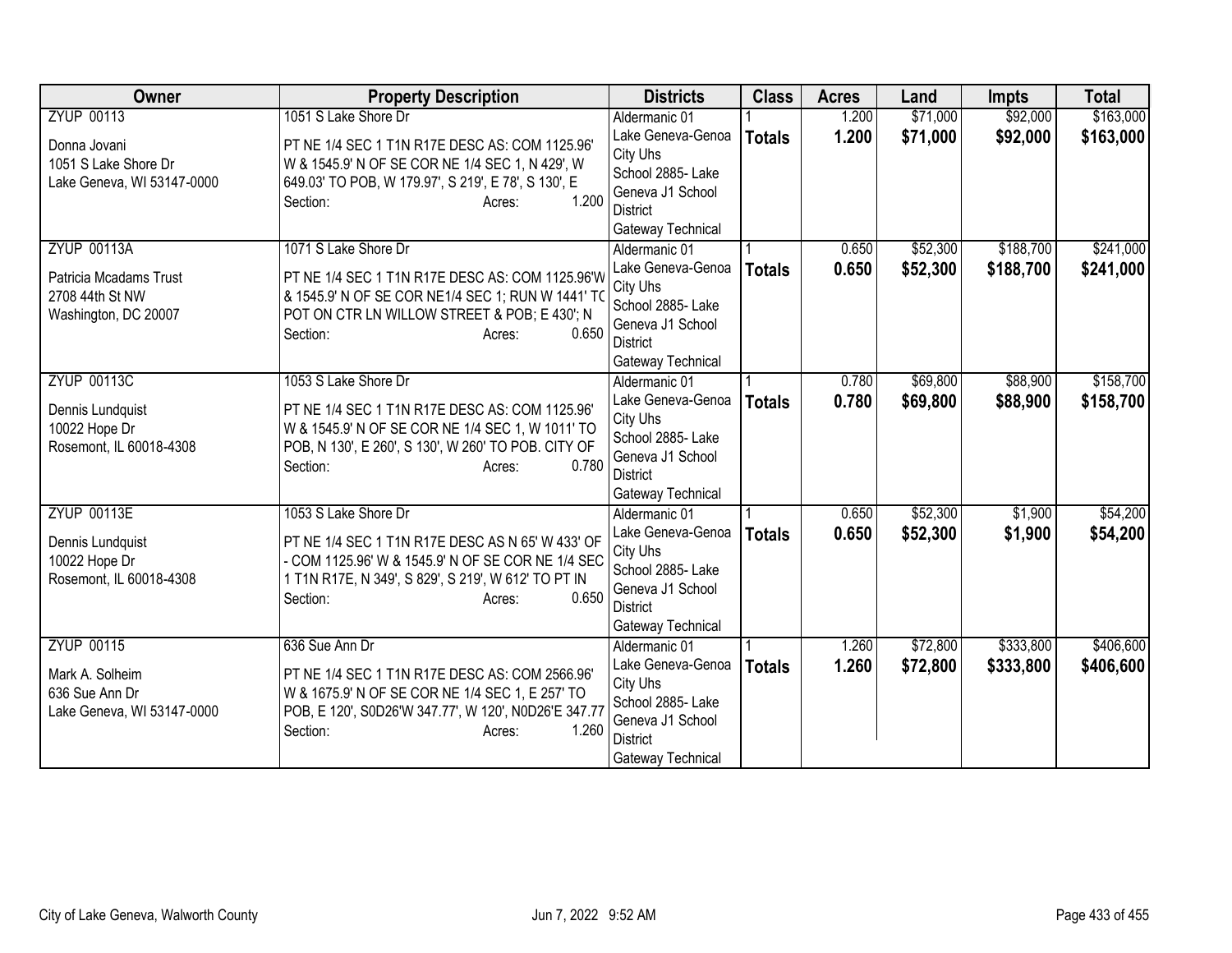| Owner                      | <b>Property Description</b>                                             | <b>Districts</b>              | <b>Class</b>  | <b>Acres</b> | Land      | <b>Impts</b>    | <b>Total</b> |
|----------------------------|-------------------------------------------------------------------------|-------------------------------|---------------|--------------|-----------|-----------------|--------------|
| <b>ZYUP 00115A</b>         | 600 Sue Ann Dr                                                          | Aldermanic 01                 |               | 1.596        | \$82,400  | \$439,300       | \$521,700    |
| William L Koch Trust       | PT NE 1/4 SEC 1 T1N R17E DESC AS: COM E 1/4 COF                         | Lake Geneva-Genoa             | <b>Totals</b> | 1.596        | \$82,400  | \$439,300       | \$521,700    |
| 600 Sue Ann Dr             | SEC 1, N44D37'29"W 2820.82' TO POB, S0D03'19"E                          | City Uhs                      |               |              |           |                 |              |
| Lake Geneva, WI 53147      | 347.62', S89D28'13"W 200.02', N0D03'25"W 347.69',                       | School 2885- Lake             |               |              |           |                 |              |
|                            | 1.596<br>Section:<br>Acres:                                             | Geneva J1 School              |               |              |           |                 |              |
|                            |                                                                         | District<br>Gateway Technical |               |              |           |                 |              |
| <b>ZYUP 00118A</b>         | 577 W South St                                                          | Aldermanic 01                 |               | 0.340        | \$47,000  | \$78,800        | \$125,800    |
|                            |                                                                         | Lake Geneva-Genoa             | <b>Totals</b> | 0.340        | \$47,000  | \$78,800        | \$125,800    |
| Jason O. Geye              | PT NE 1/4 SEC 1 T1N R17E DESC AS: COM IN E&W                            | City Uhs                      |               |              |           |                 |              |
| 577 W South St             | 1/4 LN SEC 1 AT PT 2039.96' W OF E 1/4 COR, N 150'.                     | School 2885- Lake             |               |              |           |                 |              |
| Lake Geneva, WI 53147-0000 | W 100', S 150', E 100' TO POB. CITY OF LAKE                             | Geneva J1 School              |               |              |           |                 |              |
|                            | 0.340<br>Section:<br>Acres:                                             | <b>District</b>               |               |              |           |                 |              |
|                            |                                                                         | Gateway Technical             |               |              |           |                 |              |
| <b>ZYUP 00118B</b>         |                                                                         | Aldermanic 01                 |               | 1.770        | \$79,200  | \$0             | \$79,200     |
| Susan Odonnell             | PT NE 1/4 SEC 1 T1N R17E DESC AS: COM IN E&W                            | Lake Geneva-Genoa             | <b>Totals</b> | 1.770        | \$79,200  | \$0             | \$79,200     |
| 37 Lakewood Cir            | 1/4 LN SEC 1 2039.96' W OF & 150' N OF E 1/4 COR                        | City Uhs                      |               |              |           |                 |              |
| St Charles, IL 60174       | SEC 1, N 769.75', W 100', S 769.75', E 100' TO POB                      | School 2885- Lake             |               |              |           |                 |              |
|                            | 1.770<br>Section:<br>Acres:                                             | Geneva J1 School              |               |              |           |                 |              |
|                            |                                                                         | <b>District</b>               |               |              |           |                 |              |
|                            |                                                                         | Gateway Technical             |               |              |           |                 |              |
| <b>ZYUP 00118C</b>         | 433 W South St                                                          | Aldermanic 01                 |               | 2.110        | \$87,000  | $\overline{50}$ | \$87,000     |
| Davgo Properties, Inc.     | PT NE 1/4 SEC 1 T1N R17E DESC AS: COM 1325.9' W                         | Lake Geneva-Genoa             | <b>Totals</b> | 2.110        | \$87,000  | \$0             | \$87,000     |
| 1155 S Lake Shore Dr       | OF SE COR NE 1/4 SEC 1, N 919.75', W 100', S 919.75'                    | City Uhs<br>School 2885- Lake |               |              |           |                 |              |
| Lake Geneva, WI 53147-0000 | E 100' TO POB. CITY OF LAKE GENEVA                                      | Geneva J1 School              |               |              |           |                 |              |
|                            | 2.110<br>Section:<br>Acres:                                             | <b>District</b>               |               |              |           |                 |              |
|                            |                                                                         | Gateway Technical             |               |              |           |                 |              |
| <b>ZYUP 00118C1</b>        |                                                                         | Aldermanic 01                 |               | 2.430        | \$101,400 | $\overline{50}$ | \$101,400    |
|                            |                                                                         | Lake Geneva-Genoa             | <b>Totals</b> | 2.430        | \$101,400 | \$0             | \$101,400    |
| Davgo Properties, Inc      | PT NE 1/4 SEC 1 T1N R17E DESC AS: COM E 1/4 COR                         | City Uhs                      |               |              |           |                 |              |
| 1155 S Lake Shore Dr       | SEC 1, S88D46'W 1325.90', N 345.50' TO POB, N                           | School 2885- Lake             |               |              |           |                 |              |
| Lake Geneva, WI 53147-0000 | 574.25', N89D46'E 200', S 392.58', S89D50'W 50', S<br>2.430<br>Section: | Geneva J1 School              |               |              |           |                 |              |
|                            | Acres:                                                                  | <b>District</b>               |               |              |           |                 |              |
|                            |                                                                         | Gateway Technical             |               |              |           |                 |              |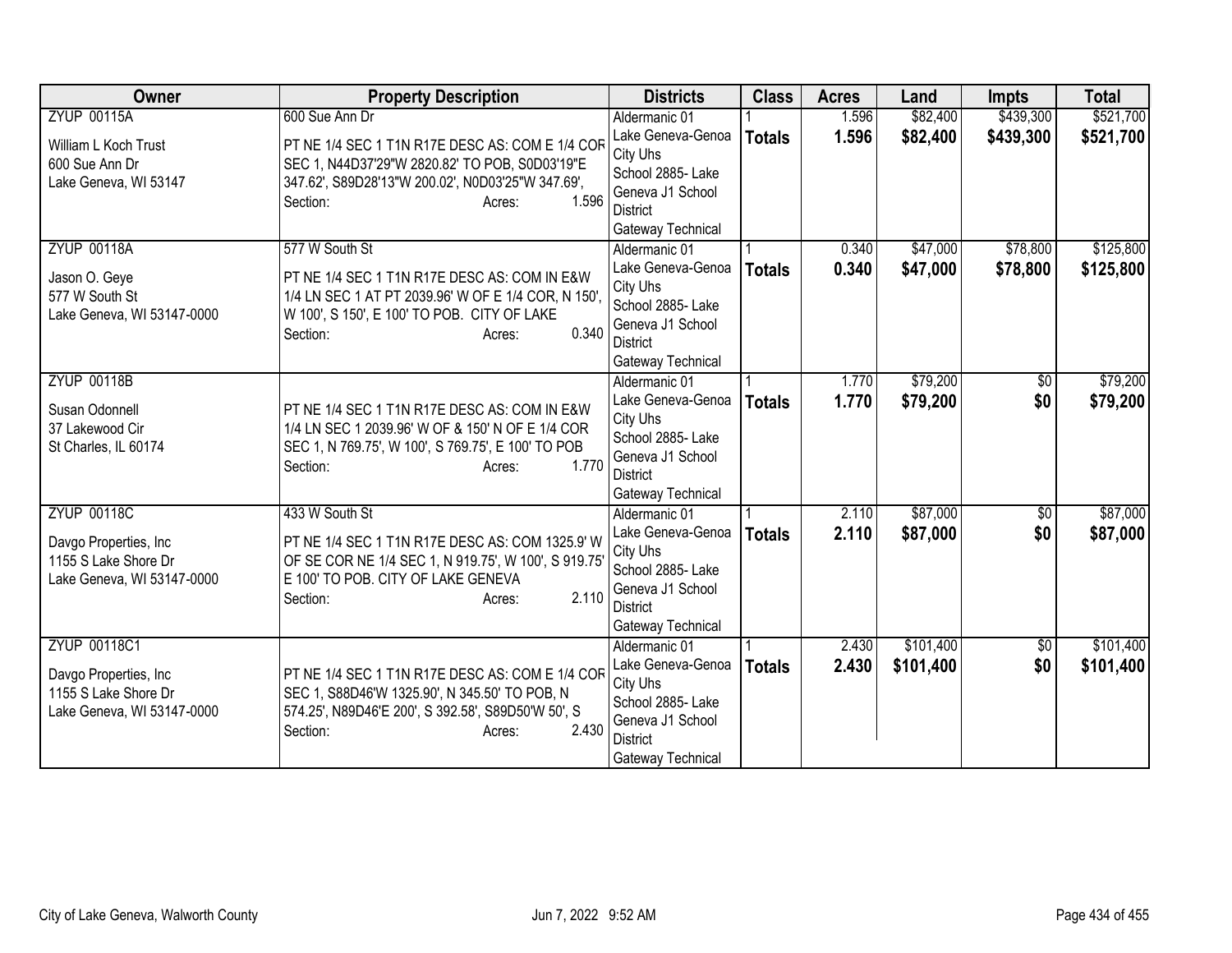| Owner                                                                                           | <b>Property Description</b>                                                                                                                                                                                 | <b>Districts</b>                                                                                                                | <b>Class</b>  | <b>Acres</b>   | Land                 | <b>Impts</b>           | <b>Total</b>           |
|-------------------------------------------------------------------------------------------------|-------------------------------------------------------------------------------------------------------------------------------------------------------------------------------------------------------------|---------------------------------------------------------------------------------------------------------------------------------|---------------|----------------|----------------------|------------------------|------------------------|
| <b>ZYUP 00118C1A</b><br>Gonzalo R. Davila<br>1155 S Lake Shore Dr<br>Lake Geneva, WI 53147-0000 | PT NE 1/4 SEC 1 T1N R17E DESC AS: COM IN E&W<br>1/4 LN SEC 1 1425.9' W OF SW COR NE 1/4 SEC 1, N<br>919.75', W 50', S 919.75', E 50' TO POB. CITY OF LAKE<br>1.060<br>Section:<br>Acres:                    | Aldermanic 01<br>Lake Geneva-Genoa<br>City Uhs<br>School 2885- Lake<br>Geneva J1 School<br>District<br>Gateway Technical        | <b>Totals</b> | 1.060<br>1.060 | \$60,000<br>\$60,000 | $\overline{50}$<br>\$0 | \$60,000<br>\$60,000   |
| ZYUP 00118D1<br>Thomas K. Jakab<br>1145 Rolling Ln<br>Lake Geneva, WI 53147                     | 1145 Rolling Ln<br>PT NE 1/4 SEC 1 T1N R17E DESC AS: COM SE COR<br>NE 1/4 SEC 1, S88D48'05"W 1482.83', N2D04'15"W 538<br>TO POB, N2D04'15"W 75', S88D48'05"W 112.50' TO E<br>0.190<br>Section:<br>Acres:    | Aldermanic 01<br>Lake Geneva-Genoa<br>City Uhs<br>School 2885- Lake<br>Geneva J1 School<br><b>District</b><br>Gateway Technical | <b>Totals</b> | 0.190<br>0.190 | \$34,900<br>\$34,900 | \$218,600<br>\$218,600 | \$253,500<br>\$253,500 |
| <b>ZYUP 00118E</b><br>Stanley Hilgendorf<br>1199 Rolling Ln<br>Lake Geneva, WI 53147-0000       | 1199 Rolling Ln<br>PT NE 1/4 SEC 1 T1N R17E DESC AS: COM IN E&W<br>1/4 LN SEC 1 1475.9' W OF SE COR NE 1/4 SEC 1, N<br>163', W 112.5', S 163', E 112.5' TO POB. CITY OF LAKE<br>0.330<br>Section:<br>Acres: | Aldermanic 01<br>Lake Geneva-Genoa<br>City Uhs<br>School 2885- Lake<br>Geneva J1 School<br>District<br>Gateway Technical        | <b>Totals</b> | 0.330<br>0.330 | \$46,300<br>\$46,300 | \$231,500<br>\$231,500 | \$277,800<br>\$277,800 |
| <b>ZYUP 00118G</b><br>Kelly C. Nickel<br>1190 Rolling Ln<br>Lake Geneva, WI 53147-0000          | 1190 Rolling Ln<br>PT NE 1/4 SEC 1 T1N R17E DESC AS: COM 1638.4' W<br>OF SE COR NE 1/4 SEC 1, N 133', W 112.5', S 133', E<br>112.5' TO POB. CITY OF LAKE GENEVA<br>0.260<br>Section:<br>Acres:              | Aldermanic 01<br>Lake Geneva-Genoa<br>City Uhs<br>School 2885- Lake<br>Geneva J1 School<br><b>District</b><br>Gateway Technical | <b>Totals</b> | 0.260<br>0.260 | \$41,300<br>\$41,300 | \$161,200<br>\$161,200 | \$202,500<br>\$202,500 |
| <b>ZYUP 00118H</b><br>Marie B E. Collins<br>1165 Rolling Ln<br>Lake Geneva, WI 53147            | 1165 Rolling Ln<br>PT NE 1/4 SEC 1 T1N R17E DESC AS: COM 1475.9' W<br>OF SE COR NE 1/4 SEC 1, N 360' TO POB, N 100', W<br>112.5', S 100', E 112. 5' TO POB. CITY OF LAKE<br>0.260<br>Section:<br>Acres:     | Aldermanic 01<br>Lake Geneva-Genoa<br>City Uhs<br>School 2885- Lake<br>Geneva J1 School<br><b>District</b><br>Gateway Technical | <b>Totals</b> | 0.260<br>0.260 | \$41,300<br>\$41,300 | \$197,600<br>\$197,600 | \$238,900<br>\$238,900 |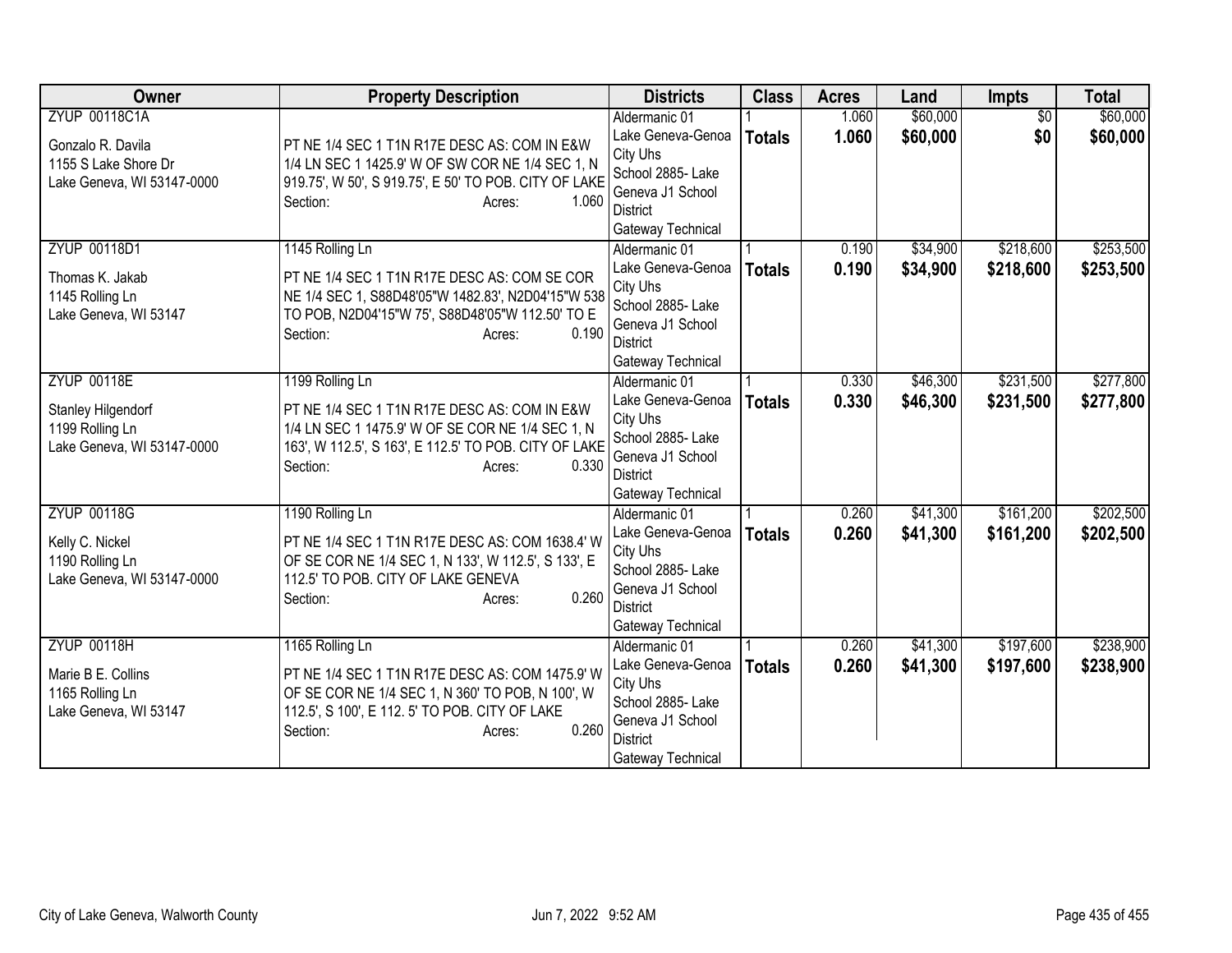| Owner                                                                                                | <b>Property Description</b>                                                                                                                                                                                     | <b>Districts</b>                                                                                                                | <b>Class</b>                     | <b>Acres</b>   | Land                 | <b>Impts</b>           | <b>Total</b>           |
|------------------------------------------------------------------------------------------------------|-----------------------------------------------------------------------------------------------------------------------------------------------------------------------------------------------------------------|---------------------------------------------------------------------------------------------------------------------------------|----------------------------------|----------------|----------------------|------------------------|------------------------|
| <b>ZYUP 00118I</b>                                                                                   | 1164 Rolling Ln                                                                                                                                                                                                 | Aldermanic 01                                                                                                                   |                                  | 0.260          | \$41,300             | \$170,700              | \$212,000              |
| Donald J Anderson Trust<br>1164 Rolling Ln<br>Lake Geneva, WI 53147                                  | PT NE 1/4 SEC 1 T1N R17E DESC AS: COM IN E&W<br>1/4 LN SEC 1 1638.4' W OF SE COR NE 1/4 SEC 1, N<br>330' TO POB, N 100', W 112.5', S 100', E 112.5' TO POE<br>0.260<br>Section:<br>Acres:                       | Lake Geneva-Genoa<br>City Uhs<br>School 2885- Lake<br>Geneva J1 School<br>District<br>Gateway Technical                         | <b>Totals</b>                    | 0.260          | \$41,300             | \$170,700              | \$212,000              |
| <b>ZYUP 00118J</b><br>Lake Geneva Bible Chapel, Inc<br>601 Walworth St<br>Lake Geneva, WI 53147-0000 | 501 W South St<br>PT NE 1/4 SEC 1 T1N R17E DESC AS: COM E 1/4 COR<br>SEC 1, S89D58'W 1896.56' TO POB, S89D58'W 140',<br>N0D17'E 919.75', N89D59' E 274.95', S0D22'E 380',<br>0.000<br>Section:<br>Acres:        | Aldermanic 01<br>Lake Geneva-Genoa<br>City Uhs<br>School 2885- Lake<br>Geneva J1 School<br><b>District</b><br>Gateway Technical | $\overline{X4}$<br><b>Totals</b> | 0.000<br>0.000 | \$0<br>\$0           | $\overline{50}$<br>\$0 | $\overline{50}$<br>\$0 |
| <b>ZYUP 00118K</b><br>Kenton Martzke<br>1144 Rolling Ln<br>Lake Geneva, WI 53147                     | PT NE 1/4 SEC 1 T1N R17E DESC AS: COM 1638.4' W<br>OF SE COR NE 1/4 SEC 1, N 433' TO POB, E 25', N<br>486.75', W 137.5', S 286.75', E 112.5', S 200' TO POB.<br>0.770<br>Section:<br>Acres:                     | Aldermanic 01<br>Lake Geneva-Genoa<br>City Uhs<br>School 2885- Lake<br>Geneva J1 School<br>District<br>Gateway Technical        | <b>Totals</b>                    | 0.770<br>0.770 | \$57,500<br>\$57,500 | \$0<br>\$0             | \$57,500<br>\$57,500   |
| <b>ZYUP 00118K1</b><br>Richard A. Goetsch<br>1172 Rolling Ln<br>Lake Geneva, WI 53147-0000           | 1172 Rolling Ln<br>PT NE 1/4 SEC 1 T1N R17E DESC AS: COM IN E-W 1/4<br>LN SEC 1 1638.4' W OF SE COR NE 1/4 SEC 1, N 133'<br>TO POB, N 90', W 112.5', S 90', E 112.5' TO POB CITY<br>0.230<br>Section:<br>Acres: | Aldermanic 01<br>Lake Geneva-Genoa<br>City Uhs<br>School 2885- Lake<br>Geneva J1 School<br><b>District</b><br>Gateway Technical | <b>Totals</b>                    | 0.230<br>0.230 | \$39,600<br>\$39,600 | \$202,500<br>\$202,500 | \$242,100<br>\$242,100 |
| <b>ZYUP 00118M</b><br>Gerald Arnold Steinke<br>1168 Rolling Ln<br>Lake Geneva, WI 53147-0000         | 1168 Rolling Ln<br>PT NE 1/4 SEC 1 T1N R17E DESC AS: COM E 1/4 COR<br>SEC 1, W 1638.4', N 223' TO POB, W 112.5', N 107', E<br>112.5', S 107' TO POB. CITY OF LAKE GENEVA OUT<br>0.280<br>Section:<br>Acres:     | Aldermanic 01<br>Lake Geneva-Genoa<br>City Uhs<br>School 2885- Lake<br>Geneva J1 School<br><b>District</b><br>Gateway Technical | <b>Totals</b>                    | 0.280<br>0.280 | \$42,500<br>\$42,500 | \$250,600<br>\$250,600 | \$293,100<br>\$293,100 |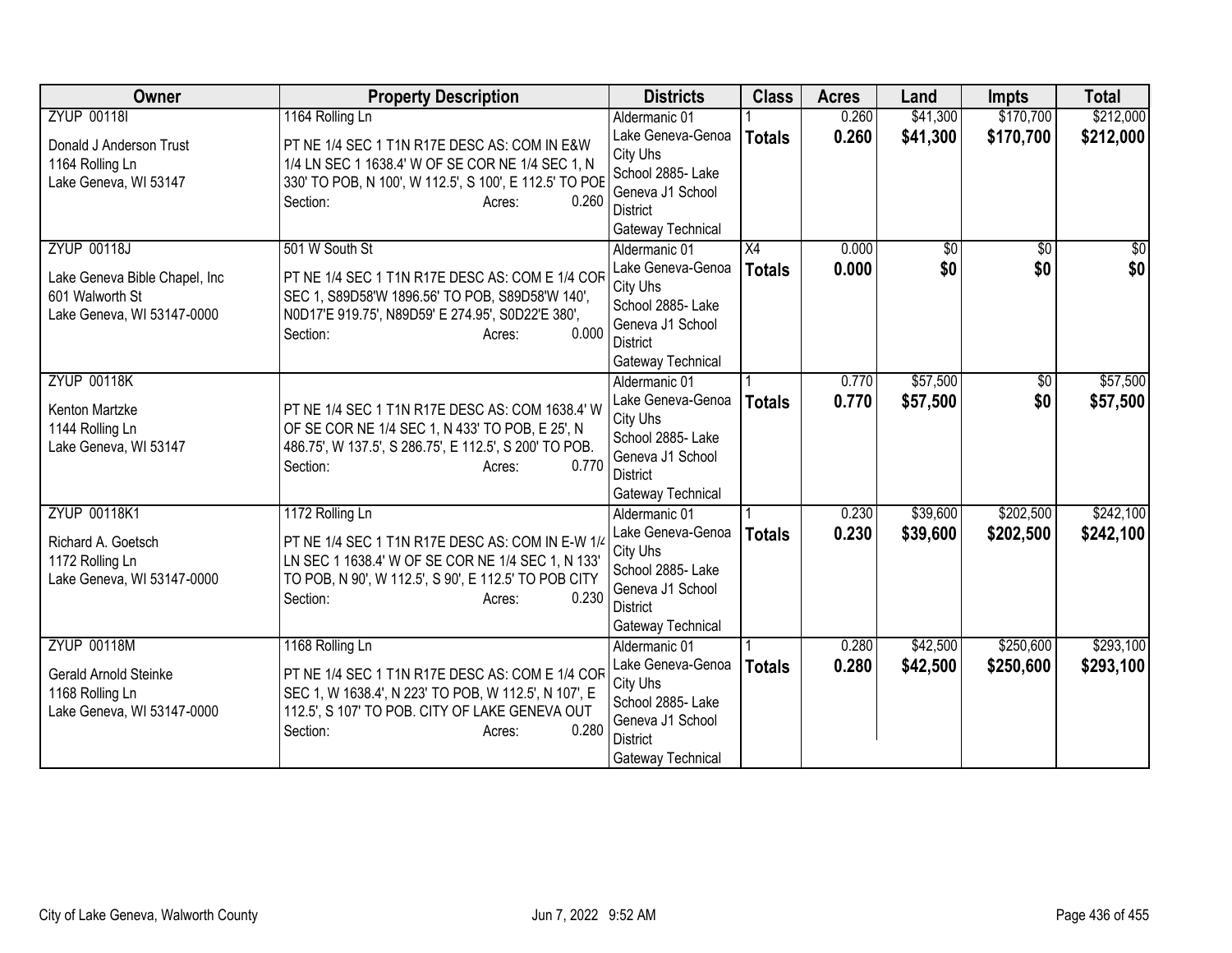| Owner                                                             | <b>Property Description</b>                                                                                                                                                               | <b>Districts</b>                                                                                               | <b>Class</b>  | <b>Acres</b> | Land     | <b>Impts</b> | <b>Total</b> |
|-------------------------------------------------------------------|-------------------------------------------------------------------------------------------------------------------------------------------------------------------------------------------|----------------------------------------------------------------------------------------------------------------|---------------|--------------|----------|--------------|--------------|
| <b>ZYUP 00120</b>                                                 | 1148 Dorwood Dr                                                                                                                                                                           | Aldermanic 01                                                                                                  |               | 0.210        | \$36,900 | \$187,500    | \$224,400    |
| Patrick T. Thomas<br>1148 Dorwood Dr<br>Lake Geneva, WI 53147     | PT NE 1/4 SEC 1 T1N R17E DESC AS: COM 1125.9' W<br>OF SE COR NE 1/4 SEC 1, N 527.08', W 50' S 528.08', I<br>50' TO POB. EXC S 345.51'. CITY OF LAKE GENEVA<br>0.210<br>Section:<br>Acres: | Lake Geneva-Genoa<br>City Uhs<br>School 2885- Lake<br>Geneva J1 School<br>District<br>Gateway Technical        | <b>Totals</b> | 0.210        | \$36,900 | \$187,500    | \$224,400    |
| <b>ZYUP 00121A</b>                                                | 1092 Dorwood Dr                                                                                                                                                                           | Aldermanic 01                                                                                                  |               | 0.360        | \$47,900 | \$265,000    | \$312,900    |
| Kelly L. Dugan<br>1250 W Waveland Ave #3<br>Chicago, IL 60613     | PT NE 1/4 SEC 1 T1N R17E DESC AS: COM E 1/4 COR<br>SEC 1, S89D46'W 1125.96', N0D28'W 919.75' TO POB,<br>N0D28'W 122.70', S89D50'W 125' TO E LN PROPOSED<br>Section:<br>0.360<br>Acres:    | Lake Geneva-Genoa<br>City Uhs<br>School 2885- Lake<br>Geneva J1 School<br>District<br>Gateway Technical        | <b>Totals</b> | 0.360        | \$47,900 | \$265,000    | \$312,900    |
| ZYUP 00121A1                                                      | 1080 Dorwood Dr                                                                                                                                                                           | Aldermanic 01                                                                                                  |               | 0.400        | \$50,800 | \$275,200    | \$326,000    |
| Scott L Renwick Trust<br>1080 Dorwood Dr<br>Lake Geneva, WI 53147 | PT NE 1/4 SEC 1 T1N R17E DESC AS: COM E 1/4 COR<br>SEC 1, S89D46'W 1125.96', N0D28'W 1102.45' TO POB<br>CONT 140', S89D50' E 125' TO E LN PROPOSED<br>0.400<br>Section:<br>Acres:         | Lake Geneva-Genoa<br>City Uhs<br>School 2885- Lake<br>Geneva J1 School<br><b>District</b><br>Gateway Technical | <b>Totals</b> | 0.400        | \$50,800 | \$275,200    | \$326,000    |
| ZYUP 00121A2                                                      | 1070 Dorwood Dr                                                                                                                                                                           | Aldermanic 01                                                                                                  |               | 0.290        | \$43,100 | \$175,900    | \$219,000    |
| Scott L Renwick Trust<br>1080 Dorwood Dr<br>Lake Geneva, WI 53147 | PT NE 1/4 SEC 1 T1N R17E DESC AS: COM E 1/4 COR<br>SEC 1, S89D46'W ON E-W SEC LN 1125.96' TO W LN<br>DORWOOD DR., N0D28'W 1242.45' TO POB, N0D28'W<br>Section:<br>0.290<br>Acres:         | Lake Geneva-Genoa<br>City Uhs<br>School 2885- Lake<br>Geneva J1 School<br><b>District</b><br>Gateway Technical | <b>Totals</b> | 0.290        | \$43,100 | \$175,900    | \$219,000    |
| <b>ZYUP 00121B</b>                                                | 505 Eugene Dr                                                                                                                                                                             | Aldermanic 01                                                                                                  |               | 0.280        | \$42,500 | \$264,300    | \$306,800    |
| Brian D. Cutler<br>505 Eugene Dr<br>Lake Geneva, WI 53147-0000    | PT NE 1/4 SEC 1 T1N R17E DESC AS: COM 919.75' N<br>& 1125.96' W OF SE COR NE 1/4 SEC 1, N 627. 65',<br>S89D25'13"W 812.06' TO POB, CONT W 100',<br>0.280<br>Section:<br>Acres:            | Lake Geneva-Genoa<br>City Uhs<br>School 2885- Lake<br>Geneva J1 School<br><b>District</b><br>Gateway Technical | <b>Totals</b> | 0.280        | \$42,500 | \$264,300    | \$306,800    |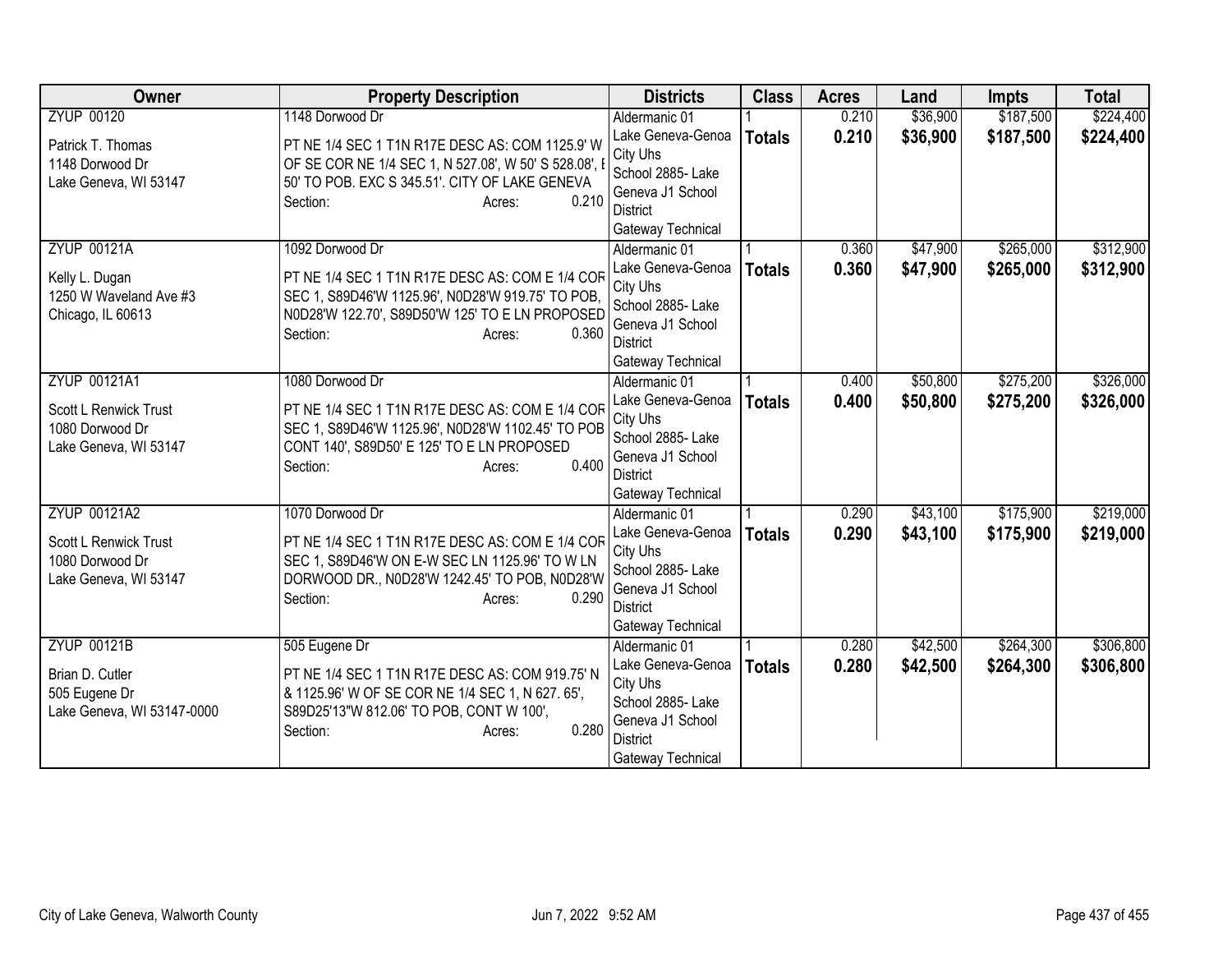| Owner                      | <b>Property Description</b>                            | <b>Districts</b>              | <b>Class</b>  | <b>Acres</b> | Land     | <b>Impts</b> | <b>Total</b> |
|----------------------------|--------------------------------------------------------|-------------------------------|---------------|--------------|----------|--------------|--------------|
| <b>ZYUP 00121C</b>         | 611 Eugene Dr                                          | Aldermanic 01                 |               | 0.280        | \$42,500 | \$171,400    | \$213,900    |
| Debra Camodeca Trust       | PT NE 1/4 SEC 1 T1N R17E DESC AS: COM 919.75' N        | Lake Geneva-Genoa             | <b>Totals</b> | 0.280        | \$42,500 | \$171,400    | \$213,900    |
| 611 Eugene Dr              | & 1125.96' W OF SE COR NE 1/4 SEC 1, N 627. 65',       | City Uhs                      |               |              |          |              |              |
| Lake Geneva, WI 53147      | S89D25'13"W 1012.06' TO POB, S89D25'13"W 100',         | School 2885- Lake             |               |              |          |              |              |
|                            | 0.280<br>Section:<br>Acres:                            | Geneva J1 School              |               |              |          |              |              |
|                            |                                                        | District                      |               |              |          |              |              |
|                            |                                                        | Gateway Technical             |               |              |          |              |              |
| <b>ZYUP 00121E</b>         | 619 Eugene Dr                                          | Aldermanic 01                 |               | 0.280        | \$42,500 | \$205,000    | \$247,500    |
| Antonio Petragallo         | PT NE 1/4 SEC 1 T1N R17E DESC AS: COM 919.75' N        | Lake Geneva-Genoa             | <b>Totals</b> | 0.280        | \$42,500 | \$205,000    | \$247,500    |
| 682 Daisy Ln Ut 214        | & 1125.96' W OF SE COR NE 1/4 SEC 1, N 627.65',        | City Uhs<br>School 2885- Lake |               |              |          |              |              |
| Roselle, IL 60172-0000     | S89D25'13"W 1112.06' TO POB, CONT SW 100',             | Geneva J1 School              |               |              |          |              |              |
|                            | 0.280<br>Section:<br>Acres:                            | <b>District</b>               |               |              |          |              |              |
|                            |                                                        | Gateway Technical             |               |              |          |              |              |
| <b>ZYUP 00121G</b>         | 555 Eugene Dr                                          | Aldermanic 01                 |               | 0.280        | \$42,500 | \$276,000    | \$318,500    |
|                            |                                                        | Lake Geneva-Genoa             | <b>Totals</b> | 0.280        | \$42,500 | \$276,000    | \$318,500    |
| William F. Geldermann      | PT NE 1/4 SEC 1 T1N R17E DESC AS: COM 919.75' N        | City Uhs                      |               |              |          |              |              |
| 555 Eugene Dr              | & 1125.96' W OF SE COR NE 1/4 SEC 1, N 627. 65',       | School 2885- Lake             |               |              |          |              |              |
| Lake Geneva, WI 53147      | S89D25'13"W 912.06' TO POB, S89D25'13"W 100',<br>0.280 | Geneva J1 School              |               |              |          |              |              |
|                            | Section:<br>Acres:                                     | <b>District</b>               |               |              |          |              |              |
|                            |                                                        | Gateway Technical             |               |              |          |              |              |
| <b>ZYUP 00121H</b>         | 1075 S Lake Shore Dr                                   | Aldermanic 01                 |               | 0.660        | \$58,400 | \$221,500    | \$279,900    |
| <b>Theodora Lottig</b>     | PT NE 1/4 SEC 1 T1N R17E DESC AS: COM 1547.40' N       | Lake Geneva-Genoa             | <b>Totals</b> | 0.660        | \$58,400 | \$221,500    | \$279,900    |
| 1075 S Lake Shore Dr       | & 1125.96' W OF E 1/4 COR SEC 1, S89D25'13"E           | City Uhs                      |               |              |          |              |              |
| Lake Geneva, WI 53147-0000 | 1212.06' TO POB, CONT SW 233' TO C/L WILLOW ST,        | School 2885- Lake             |               |              |          |              |              |
|                            | 0.660<br>Section:<br>Acres:                            | Geneva J1 School              |               |              |          |              |              |
|                            |                                                        | <b>District</b>               |               |              |          |              |              |
|                            |                                                        | Gateway Technical             |               |              |          |              |              |
| <b>ZYUP 00121K</b>         | 530 Eugene Dr                                          | Aldermanic 01                 |               | 0.270        | \$42,300 | \$178,100    | \$220,400    |
| James H. Roesser           | PT NE 1/4 SEC 1 T1N R17E DESC AS: COM E 1/4 COR        | Lake Geneva-Genoa<br>City Uhs | <b>Totals</b> | 0.270        | \$42,300 | \$178,100    | \$220,400    |
| 530 Eugene Dr              | SEC 1, N53D02'15"W 2311.03', S89D25'13"W 150' TO       | School 2885- Lake             |               |              |          |              |              |
| Lake Geneva, WI 53147-0000 | POB, S0D29'45"W 132.16', S89D28'45"W 90',              | Geneva J1 School              |               |              |          |              |              |
|                            | 0.270<br>Section:<br>Acres:                            | <b>District</b>               |               |              |          |              |              |
|                            |                                                        | Gateway Technical             |               |              |          |              |              |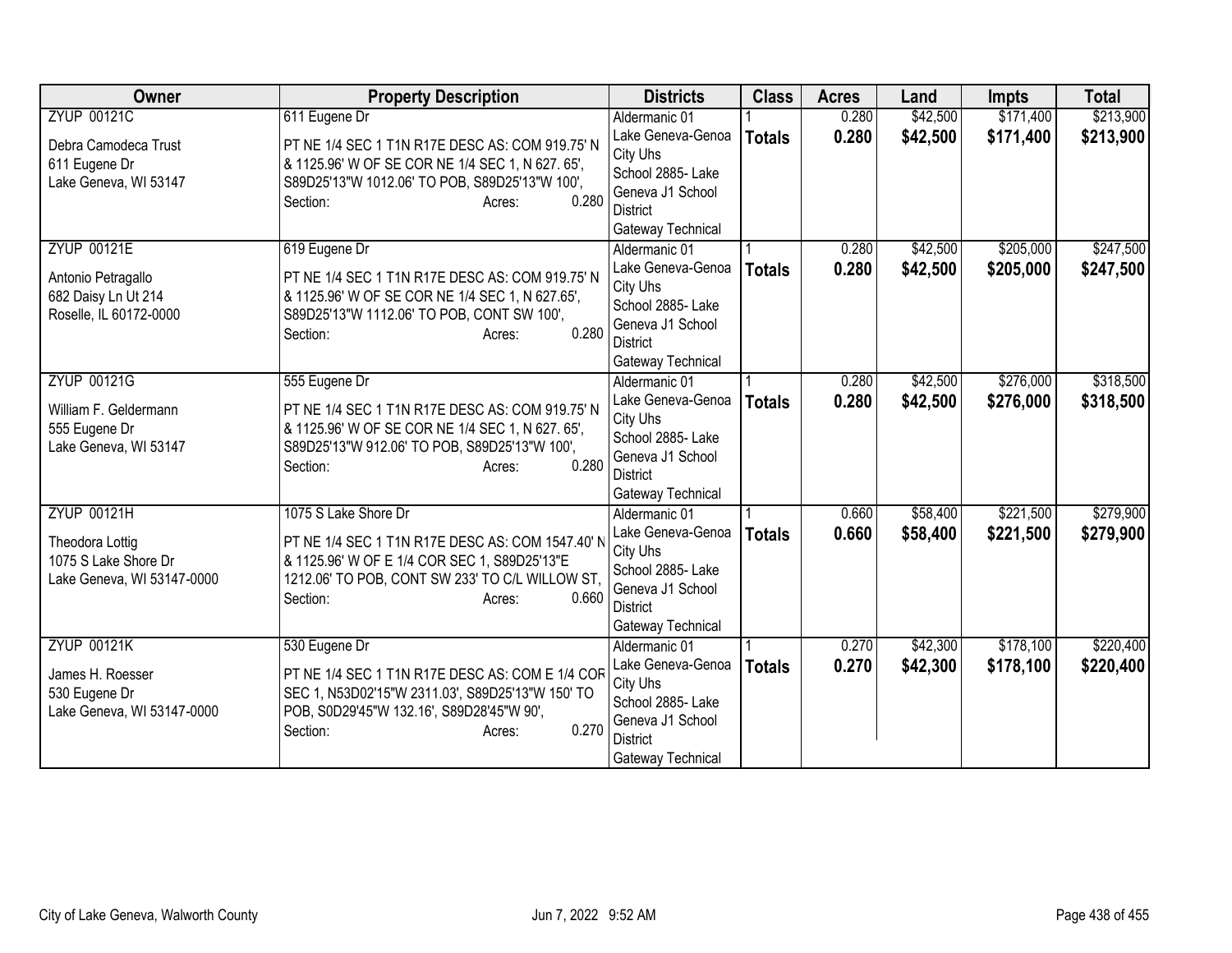| Owner                      | <b>Property Description</b>                                | <b>Districts</b>                    | <b>Class</b>  | <b>Acres</b> | Land     | <b>Impts</b> | <b>Total</b> |
|----------------------------|------------------------------------------------------------|-------------------------------------|---------------|--------------|----------|--------------|--------------|
| <b>ZYUP 00121M</b>         | 500 Eugene Dr                                              | Aldermanic 01                       |               | 0.230        | \$39,200 | \$225,800    | \$265,000    |
| <b>Abduel Diaz</b>         | PT NE 1/4 SEC 1 T1N R17E DESC AS: COM E 1/4 COF            | Lake Geneva-Genoa                   | <b>Totals</b> | 0.230        | \$39,200 | \$225,800    | \$265,000    |
| 500 Eugene Dr              | NE 1/4 SEC 1 N53D02'15"W 2311.03', S89D25'13"W 75          | City Uhs                            |               |              |          |              |              |
| Lake Geneva, WI 53147      | TO POB, S0D29'45"W 132.08', S89D28'45"W 75',               | School 2885- Lake                   |               |              |          |              |              |
|                            | 0.230<br>Section:<br>Acres:                                | Geneva J1 School<br><b>District</b> |               |              |          |              |              |
|                            |                                                            | Gateway Technical                   |               |              |          |              |              |
| <b>ZYUP 00121N</b>         | 480 Eugene Dr                                              | Aldermanic 01                       |               | 0.230        | \$39,200 | \$242,500    | \$281,700    |
|                            |                                                            | Lake Geneva-Genoa                   | <b>Totals</b> | 0.230        | \$39,200 | \$242,500    | \$281,700    |
| Georgina Warren            | PT NE 1/4 SEC 1 T1N R17E DESC AS: COM E 1/4 COF            | City Uhs                            |               |              |          |              |              |
| 480 Eugene Dr              | SEC 1, N53D02'15"W 2311.03' TO POB, S0D29'45"W             | School 2885- Lake                   |               |              |          |              |              |
| Lake Geneva, WI 53147      | 132', S89D28'45"W 75', N0D29'45"E 132.08',<br>0.230        | Geneva J1 School                    |               |              |          |              |              |
|                            | Section:<br>Acres:                                         | <b>District</b>                     |               |              |          |              |              |
|                            |                                                            | Gateway Technical                   |               |              |          |              |              |
| <b>ZYUP 00121P</b>         |                                                            | Aldermanic 01                       |               | 0.070        | \$15,400 | \$0          | \$15,400     |
| Paul M. Erickson           | PT NE 1/4 SEC 1 T1N R17E DESC AS: COM E 1/4 COR            | Lake Geneva-Genoa                   | <b>Totals</b> | 0.070        | \$15,400 | \$0          | \$15,400     |
| 346 Eugene Dr              | SEC 1, S89D46'W 1125.96' TO W LN DORWOOD DR,               | City Uhs                            |               |              |          |              |              |
| Lake Geneva, WI 53147-0000 | N0D28'W 1366.35', S89D25'13" W 100' TO POB, CONT           | School 2885- Lake                   |               |              |          |              |              |
|                            | 0.070<br>Section:<br>Acres:                                | Geneva J1 School<br>District        |               |              |          |              |              |
|                            |                                                            | Gateway Technical                   |               |              |          |              |              |
| <b>ZYUP 00126</b>          | 405 Curtis St                                              | Aldermanic 01                       |               | 0.320        | \$40,300 | \$156,900    | \$197,200    |
|                            |                                                            | Lake Geneva-Genoa                   | <b>Totals</b> | 0.320        | \$40,300 | \$156,900    | \$197,200    |
| Jane E. Henry              | PT SW 1/4 SEC 31 T2N R18E DESC AS: COM 821' S &            | City Uhs                            |               |              |          |              |              |
| 405 S Curtis St            | 33' E OF W 1/4 COR SEC 31, E 216', S5D05' E 61.8', S       | School 2885- Lake                   |               |              |          |              |              |
| Lake Geneva, WI 53147-0000 | 231.25', N 60' TO POB. EXC LOT 1 CSM 897. CITY OF<br>0.320 | Geneva J1 School                    |               |              |          |              |              |
|                            | Section:<br>Acres:                                         | <b>District</b>                     |               |              |          |              |              |
|                            |                                                            | Gateway Technical                   |               |              |          |              |              |
| <b>ZYUP 00127</b>          | 413 Curtis St                                              | Aldermanic 01                       |               | 0.170        | \$27,300 | \$107,500    | \$134,800    |
| Quinton J. Sikorski        | PT SW 1/4 SEC 31 T2N R18E DESC AS: COM 881' S &            | Lake Geneva-Genoa                   | <b>Totals</b> | 0.170        | \$27,300 | \$107,500    | \$134,800    |
| 413 S Curtis St            | 33' E OF W 1/4 COR SEC 31, 3 130', S4D46' W 60.1', W       | City Uhs                            |               |              |          |              |              |
| Lake Geneva, WI 53147      | 125', N 60' TO POB. CITY OF LAKE GENEVA                    | School 2885- Lake                   |               |              |          |              |              |
|                            | 0.170<br>Section:<br>Acres:                                | Geneva J1 School<br><b>District</b> |               |              |          |              |              |
|                            |                                                            | Gateway Technical                   |               |              |          |              |              |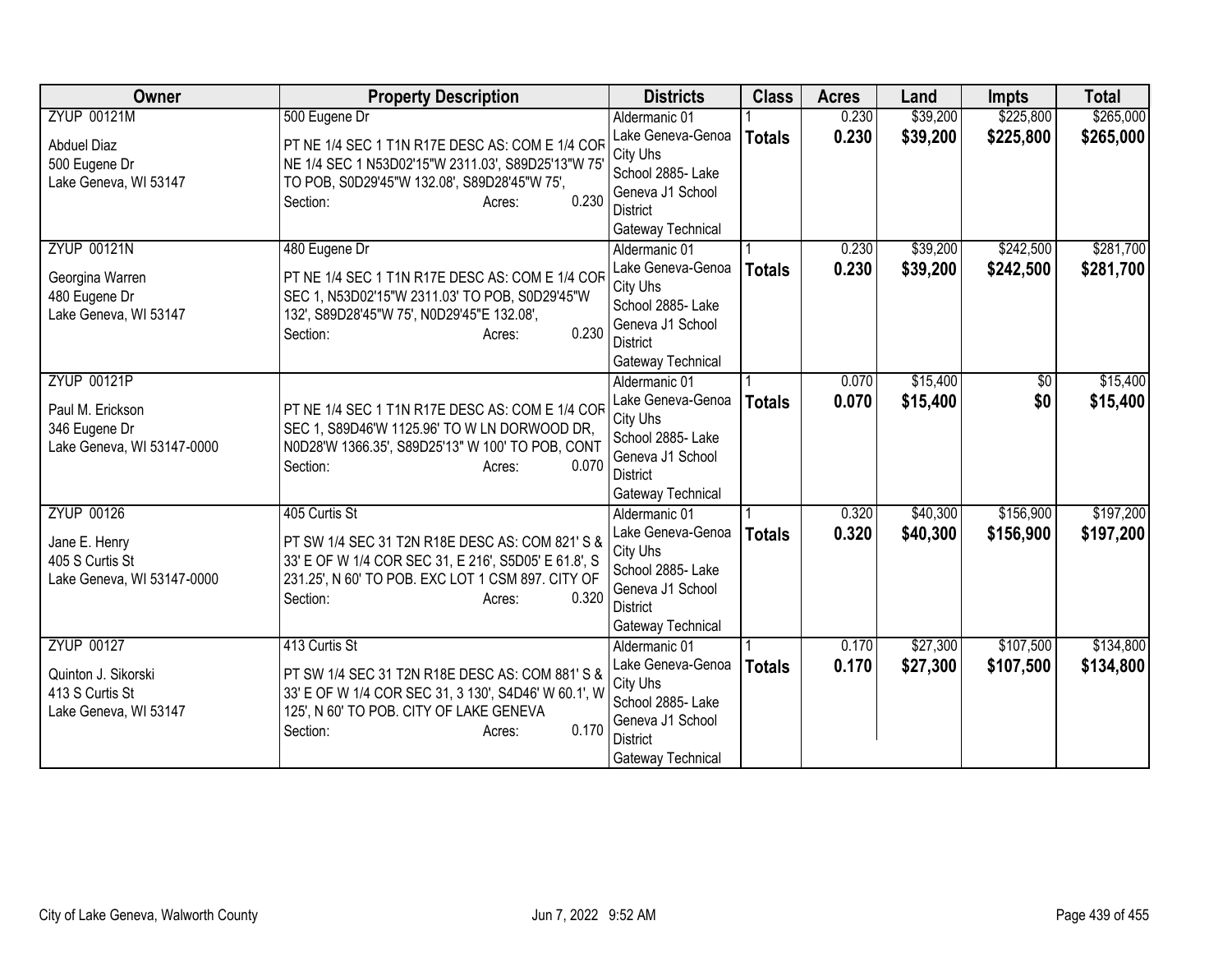| Owner                      | <b>Property Description</b>                           | <b>Districts</b>              | <b>Class</b>  | <b>Acres</b> | Land     | <b>Impts</b> | <b>Total</b> |
|----------------------------|-------------------------------------------------------|-------------------------------|---------------|--------------|----------|--------------|--------------|
| <b>ZYUP 00128</b>          | 445 Curtis St                                         | Aldermanic 01                 |               | 0.140        | \$22,900 | \$128,900    | \$151,800    |
| Diane L. Debaere           | PT SW 1/4 SEC 31 T2N R18E DESC AS: COM 1001'S         | Lake Geneva-Genoa             | <b>Totals</b> | 0.140        | \$22,900 | \$128,900    | \$151,800    |
| 445 S Curtis St            | & 33' E OF W 1/4 COR SEC 31, E 100.2', S 60', W 100.2 | City Uhs                      |               |              |          |              |              |
| Lake Geneva, WI 53147      | N 60' TO POB. CITY OF LAKE GENEVA                     | School 2885- Lake             |               |              |          |              |              |
|                            | 0.140<br>Section:<br>Acres:                           | Geneva J1 School              |               |              |          |              |              |
|                            |                                                       | <b>District</b>               |               |              |          |              |              |
|                            |                                                       | Gateway Technical             |               |              |          |              |              |
| <b>ZYUP 00129</b>          | 435 Curtis St                                         | Aldermanic 01                 |               | 0.170        | \$26,400 | \$137,300    | \$163,700    |
| Anthony V. Gibertini       | PT SW 1/4 SEC 31 T2N R18E DESC AS: COM 941'S &        | Lake Geneva-Genoa             | <b>Totals</b> | 0.170        | \$26,400 | \$137,300    | \$163,700    |
| 435 S Curtis St            | 33' E OF W 1/4 COR SEC 31, E 125', S4D46' W 60.1', W  | City Uhs<br>School 2885- Lake |               |              |          |              |              |
| Lake Geneva, WI 53147-0000 | 120', N 60' TO POB. CITY OF LAKE GENEVA               | Geneva J1 School              |               |              |          |              |              |
|                            | 0.170<br>Section:<br>Acres:                           | <b>District</b>               |               |              |          |              |              |
|                            |                                                       | Gateway Technical             |               |              |          |              |              |
| <b>ZYUP 00130</b>          | 351 Curtis St                                         | Aldermanic 01                 |               | 1.500        | \$69,900 | \$98,800     | \$168,700    |
|                            |                                                       | Lake Geneva-Genoa             | <b>Totals</b> | 1.500        | \$69,900 | \$98,800     | \$168,700    |
| Mark B. Sesselman          | PT SW 1/4 SEC 31 T2N R18E DESC AS: COM 312' S         | City Uhs                      |               |              |          |              |              |
| 351 S Curtis St            | OF NW COR S 1/2 NW 1/4 NW 1/4 SW 1/4 SEC 31, E 4      | School 2885- Lake             |               |              |          |              |              |
| Lake Geneva, WI 53147      | RODS, N 6 RODS, W 40 RODS S 6 RODS TO POB.            | Geneva J1 School              |               |              |          |              |              |
|                            | 1.500<br>Section:<br>Acres:                           | <b>District</b>               |               |              |          |              |              |
|                            |                                                       | Gateway Technical             |               |              |          |              |              |
| <b>ZYUP 00130A</b>         | 455 Curtis St                                         | Aldermanic 01                 |               | 0.170        | \$27,100 | \$179,000    | \$206,100    |
| Susan G. Holder            | PT SW 1/4 SEC 31 T2N R18E DESC AS: COM 1061'S         | Lake Geneva-Genoa             | <b>Totals</b> | 0.170        | \$27,100 | \$179,000    | \$206,100    |
| 455 Curtis St              | & 33' E OF W 1/4 COR SEC 31, S 40', SE ALG ARC OF     | City Uhs                      |               |              |          |              |              |
| Lake Geneva, WI 53147-0000 | CURVE, CHORD S45D E 31. 42', E 80.2', NE ALG ARC      | School 2885- Lake             |               |              |          |              |              |
|                            | 0.170<br>Section:<br>Acres:                           | Geneva J1 School              |               |              |          |              |              |
|                            |                                                       | <b>District</b>               |               |              |          |              |              |
|                            |                                                       | Gateway Technical             |               |              |          |              |              |
| <b>ZYUP 00130B</b>         | 406 Skyline Dr                                        | Aldermanic 01                 |               | 0.420        | \$47,200 | \$220,300    | \$267,500    |
| Maria Bocanegra            | PT SW 1/4 SEC 31 T2N R18E DESC AS: COM W 1/4          | Lake Geneva-Genoa<br>City Uhs | <b>Totals</b> | 0.420        | \$47,200 | \$220,300    | \$267,500    |
| 406 Skyline Dr             | COR SEC 31, S 821', E 249' TO POB, E 81', S 108.32',  | School 2885- Lake             |               |              |          |              |              |
| Lake Geneva, WI 53147      | S39D31'W 129', N30D29'W 171.35', E 101.25', N5D06'W   | Geneva J1 School              |               |              |          |              |              |
|                            | Section:<br>0.420<br>Acres:                           | <b>District</b>               |               |              |          |              |              |
|                            |                                                       | Gateway Technical             |               |              |          |              |              |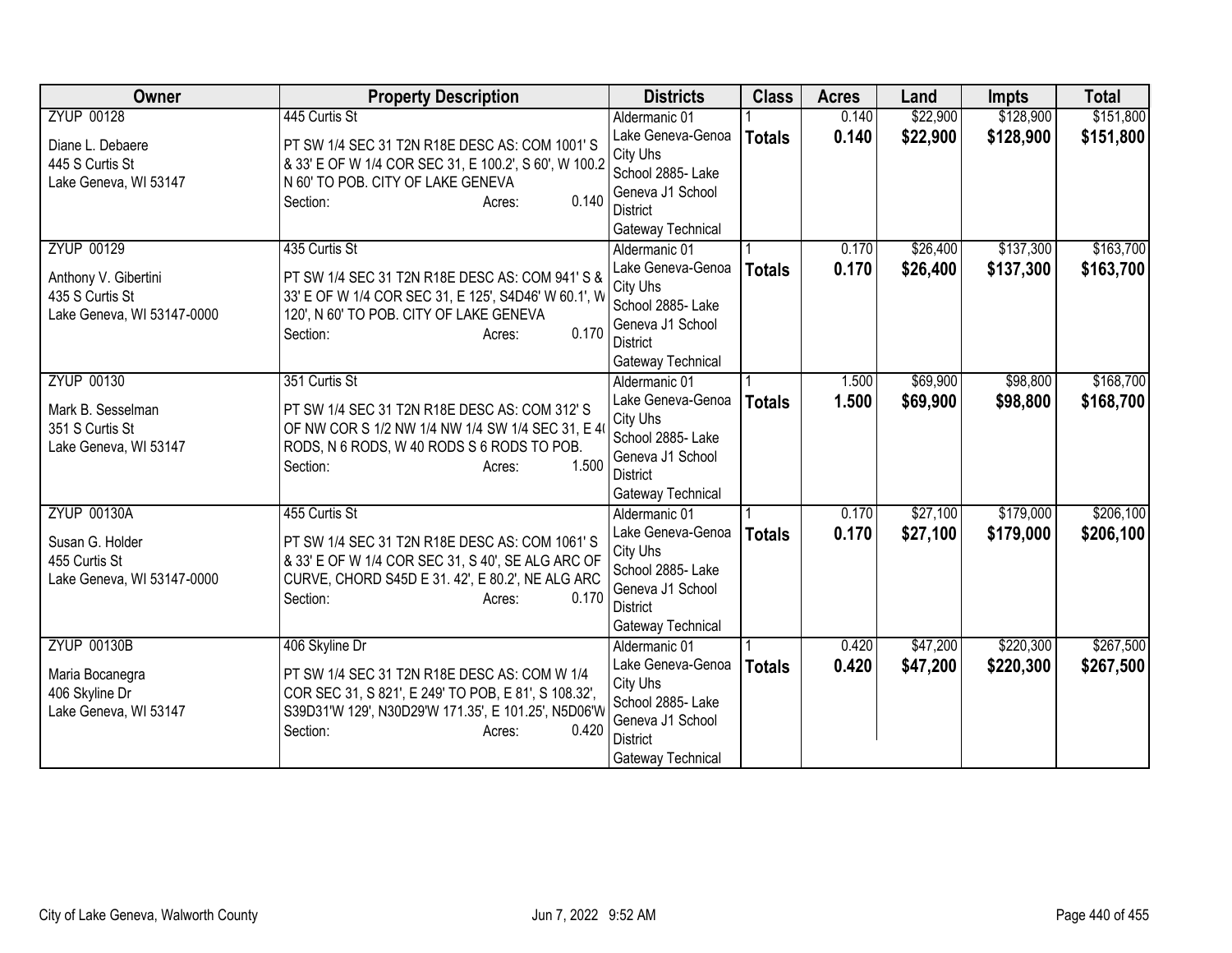| Owner                                                                                           | <b>Property Description</b>                                                                                                                                                                            | <b>Districts</b>                                                                                                                | <b>Class</b>                   | <b>Acres</b>   | Land                              | Impts                  | <b>Total</b>               |
|-------------------------------------------------------------------------------------------------|--------------------------------------------------------------------------------------------------------------------------------------------------------------------------------------------------------|---------------------------------------------------------------------------------------------------------------------------------|--------------------------------|----------------|-----------------------------------|------------------------|----------------------------|
| <b>ZYUP 00130D</b><br>Gustavo Arellano<br>406 Skyline Dr<br>Lake Geneva, WI 53147               | PT SW 1/4 SEC 31 T2N R18E DESC AS: COM W 1/4<br>COR SEC 31, S 1061', E 133.20' TO POB, N 60', E<br>19.80', N4D46'E 120.20', S30D29'E 171.35', S39D31'W<br>0.320<br>Section:<br>Acres:                  | Aldermanic 01<br>Lake Geneva-Genoa<br>City Uhs<br>School 2885- Lake<br>Geneva J1 School<br>District<br>Gateway Technical        | <b>Totals</b>                  | 0.320<br>0.320 | \$23,000<br>\$23,000              | $\overline{50}$<br>\$0 | \$23,000<br>\$23,000       |
| <b>ZYUP 00130E</b><br>Jane E. Henry<br>405 S Curtis St<br>Lake Geneva, WI 53147-0000            | PT SW 1/4 SEC 31 T2N R18E DESC AS: COM W 1/4<br>COR SEC 31, S 821', E 330', S 185.03' TO POB, S<br>139.25', N83D52'40"W 68.10', ALG ARC OF CURVE TO<br>0.170<br>Section:<br>Acres:                     | Aldermanic 01<br>Lake Geneva-Genoa<br>City Uhs<br>School 2885- Lake<br>Geneva J1 School<br><b>District</b><br>Gateway Technical | <b>Totals</b>                  | 0.170<br>0.170 | \$4,000<br>\$4,000                | \$0<br>\$0             | \$4,000<br>\$4,000         |
| <b>ZYUP 00131</b><br>White River Holdings, LLC<br>11 E Madison St Ste I100<br>Chicago, IL 60602 | 333 E Main St<br>PT NW 1/4 SEC 31 T2N R18E DESC AS: COM NW COF<br>SEC 31, E 2058', S 1448 TO C/L HWY, SW TO W SEC<br>LN, N 1900' TO POB. EXC CSM 1294. CITY OF LAKE<br>79.100<br>Section:<br>Acres:    | Aldermanic 01<br>Lake Geneva-Genoa<br>City Uhs<br>School 2885- Lake<br>Geneva J1 School<br>District<br>Gateway Technical        | $\mathcal{P}$<br><b>Totals</b> | 79.100         | \$2,148,100<br>79.100 \$2,148,100 | \$0<br>\$0             | \$2,148,100<br>\$2,148,100 |
| <b>ZYUP 00132</b><br>Paul D. Joseph<br>7704 Kilbourn Ave<br>Skokie, IL 60076-0000               | 1186 Romin Rd<br>PT NW 1/4 SEC 6 T1N R18E DESC AS: COM W 1/4<br>COR SEC 6, N1D30'W 33', N87D47'E 194.57' TO POB,<br>N1D21'W 121.19', N87D47'E 100', S1D21'E 121.19',<br>0.280<br>Section:<br>Acres:    | Aldermanic 01<br>Lake Geneva-Genoa<br>City Uhs<br>School 2885- Lake<br>Geneva J1 School<br><b>District</b><br>Gateway Technical | <b>Totals</b>                  | 0.280<br>0.280 | \$41,100<br>\$41,100              | \$202,100<br>\$202,100 | \$243,200<br>\$243,200     |
| <b>ZYUP 00132B</b><br>Eric Mcgrath<br>113 South St<br>Lake Geneva, WI 53147                     | 113 E South St<br>PT NW 1/4 SEC 6 T1N R18E DESC AS: COM W 1/4<br>COR SEC 6, N1D30'W 33', N87D47'E 101.27' TO POB,<br>N1D21'W 121.19', N87D47'E 93.30', S1D21'E 121.19',<br>0.260<br>Section:<br>Acres: | Aldermanic 01<br>Lake Geneva-Genoa<br>City Uhs<br>School 2885- Lake<br>Geneva J1 School<br><b>District</b><br>Gateway Technical | <b>Totals</b>                  | 0.260<br>0.260 | \$40,300<br>\$40,300              | \$177,700<br>\$177,700 | \$218,000<br>\$218,000     |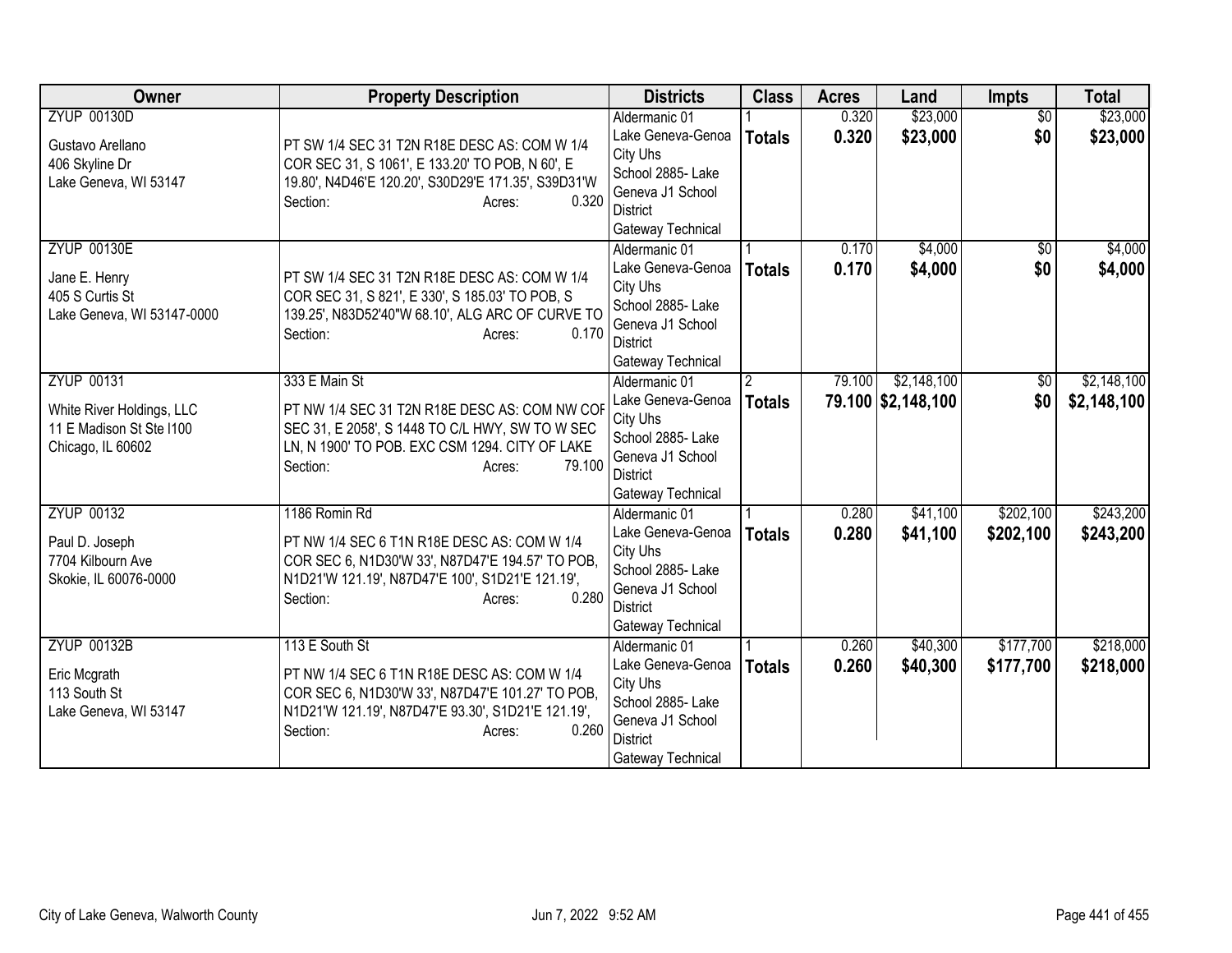| <b>Owner</b>               | <b>Property Description</b>                           | <b>Districts</b>                   | <b>Class</b>  | <b>Acres</b> | Land     | <b>Impts</b> | <b>Total</b> |
|----------------------------|-------------------------------------------------------|------------------------------------|---------------|--------------|----------|--------------|--------------|
| <b>ZYUP 00133</b>          | 1191 Romin Rd                                         | Aldermanic 01                      |               | 0.270        | \$40,900 | \$234,100    | \$275,000    |
| Alana Jefferies            | PT NW 1/4 SEC 6 T1N R18E DESC AS: COM W 1/4           | Lake Geneva-Genoa                  | <b>Totals</b> | 0.270        | \$40,900 | \$234,100    | \$275,000    |
| 1191 Romin Rd              | COR SEC 6, N87D47'E 355.12', N1D21'W 33' TO POB,      | City Uhs                           |               |              |          |              |              |
| Lake Geneva, WI 53147      | N1D21'W 125', N87D47'E 95', S1D21'E 125', S87D47'W    | School 2885- Lake                  |               |              |          |              |              |
|                            | Section:<br>0.270<br>Acres:                           | Geneva J1 School                   |               |              |          |              |              |
|                            |                                                       | District                           |               |              |          |              |              |
| <b>ZYUP 00133A</b>         | 205 E South St                                        | Gateway Technical                  |               | 0.270        | \$40,900 | \$185,100    | \$226,000    |
|                            |                                                       | Aldermanic 01<br>Lake Geneva-Genoa |               |              |          |              |              |
| Michael L. Mcbride         | PT NW 1/4 SEC 6 T1N R18E DESC AS: COM W 1/4           | City Uhs                           | <b>Totals</b> | 0.270        | \$40,900 | \$185,100    | \$226,000    |
| 205 E South St             | COR SEC 6, N87D47'E 450.12', N1D21'W 33' TO POB,      | School 2885- Lake                  |               |              |          |              |              |
| Lake Geneva, WI 53147-0000 | N1D21'W 125', N87D47'E 95', S1D21'E 125', S87D47'W    | Geneva J1 School                   |               |              |          |              |              |
|                            | 0.270<br>Section:<br>Acres:                           | <b>District</b>                    |               |              |          |              |              |
|                            |                                                       | Gateway Technical                  |               |              |          |              |              |
| <b>ZYUP 00133B</b>         | 209 E South St                                        | Aldermanic 01                      |               | 0.280        | \$41,400 | \$139,500    | \$180,900    |
|                            |                                                       | Lake Geneva-Genoa                  | <b>Totals</b> | 0.280        | \$41,400 | \$139,500    | \$180,900    |
| Bronte M. Aitken           | PT NW 1/4 SEC 6 T1N R18E DESC AS: COM W 1/4           | City Uhs                           |               |              |          |              |              |
| 209 E South St             | COR SEC 6, N87D47'E 545.12', N1D21'W 33' TO POB,      | School 2885- Lake                  |               |              |          |              |              |
| Lake Geneva, WI 53147-0000 | N1D21'W 125', N87D47'E 98.80', S1D21'E 125',<br>0.280 | Geneva J1 School                   |               |              |          |              |              |
|                            | Section:<br>Acres:                                    | <b>District</b>                    |               |              |          |              |              |
|                            |                                                       | Gateway Technical                  |               |              |          |              |              |
| <b>ZYUP 00134C</b>         | 1163 Mobile St                                        | Aldermanic 01                      |               | 0.290        | \$41,400 | \$203,100    | \$244,500    |
| John L. Mueller            | PT NW 1/4 SEC 6 T1N R18E DESC AS: COM W 1/4           | Lake Geneva-Genoa                  | <b>Totals</b> | 0.290        | \$41,400 | \$203,100    | \$244,500    |
| 1163 Mobile St             | COR SEC 6, N1D30'W 154.19', N87D47'E 11.59',          | City Uhs                           |               |              |          |              |              |
| Lake Geneva, WI 53147-0000 | N1D21'W 86.55' TO POB, N1D21'W 88.55', N88D E         | School 2885- Lake                  |               |              |          |              |              |
|                            | 0.290<br>Section:<br>Acres:                           | Geneva J1 School                   |               |              |          |              |              |
|                            |                                                       | <b>District</b>                    |               |              |          |              |              |
| <b>ZYUP 00134D</b>         | 1149 Mobile St                                        | Gateway Technical<br>Aldermanic 01 |               | 0.280        | \$41,400 | \$220,100    | \$261,500    |
|                            |                                                       | Lake Geneva-Genoa                  |               | 0.280        | \$41,400 | \$220,100    | \$261,500    |
| Sharon M. Wahlstrom        | PT NW 1/4 SEC 6 T1N R18E DESC AS: COM W 1/4           | City Uhs                           | <b>Totals</b> |              |          |              |              |
| 1149 Mobile St             | COR SEC 6, N1D30'W 154.19', N87D47'E 11.59',          | School 2885- Lake                  |               |              |          |              |              |
| Lake Geneva, WI 53147-0000 | N1D21'W 175.10' TO POB, N1D21' W 88', N88D E          | Geneva J1 School                   |               |              |          |              |              |
|                            | 0.280<br>Section:<br>Acres:                           | <b>District</b>                    |               |              |          |              |              |
|                            |                                                       | Gateway Technical                  |               |              |          |              |              |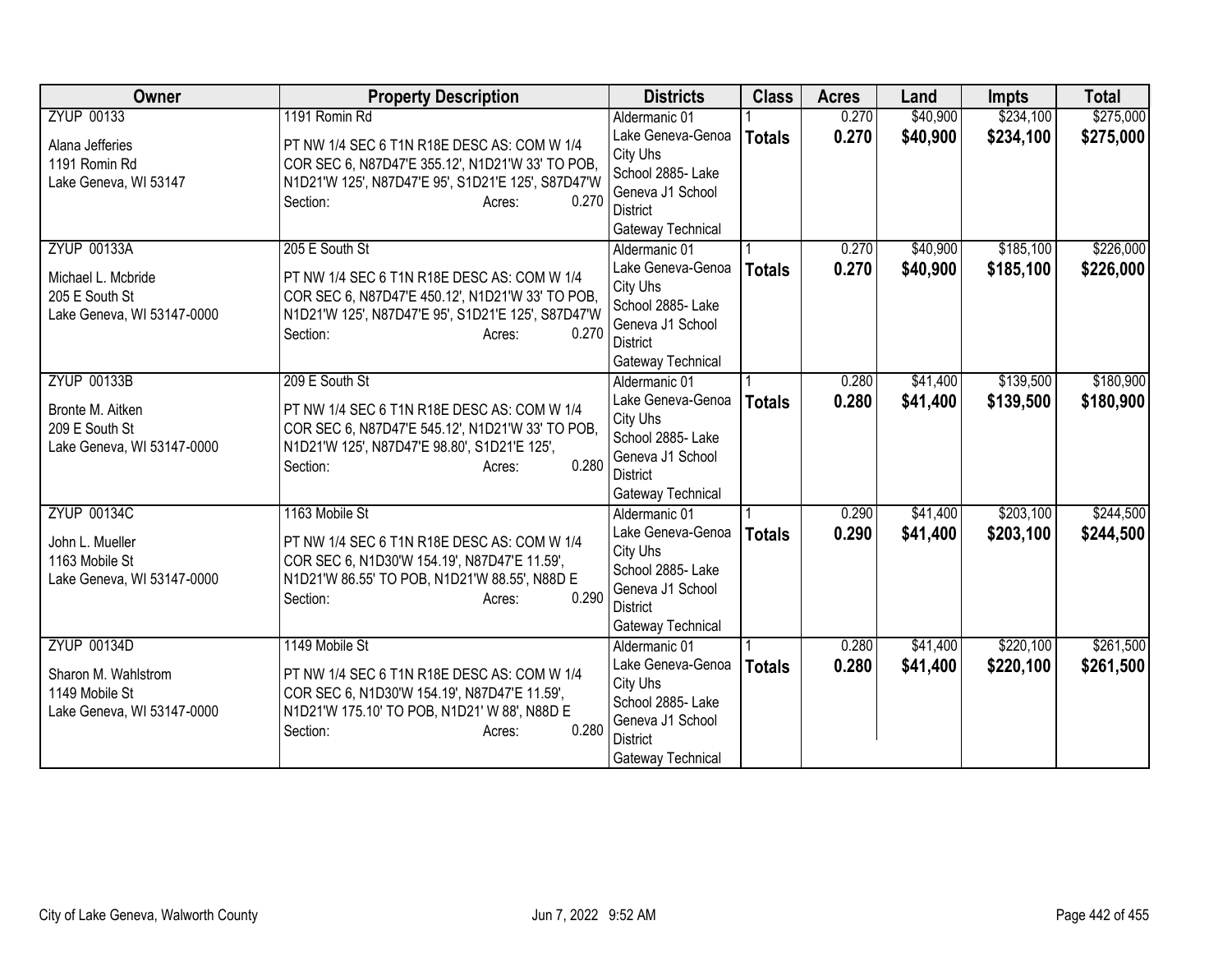| Owner                                                                                         | <b>Property Description</b>                                                                                                                                                                             | <b>Districts</b>                                                                                                                | <b>Class</b>       | <b>Acres</b>   | Land                   | <b>Impts</b>           | <b>Total</b>           |
|-----------------------------------------------------------------------------------------------|---------------------------------------------------------------------------------------------------------------------------------------------------------------------------------------------------------|---------------------------------------------------------------------------------------------------------------------------------|--------------------|----------------|------------------------|------------------------|------------------------|
| <b>ZYUP 00135</b>                                                                             | 500 Interchange North                                                                                                                                                                                   | Aldermanic 01                                                                                                                   |                    | 0.930          | \$97,400               | \$1,445,900            | \$1,543,300            |
| 500 Interchange, LLC<br>26130 Deer Ridge Trl<br>Waterford, WI 53185                           | PT NE 1/4 SEC 25 T2N R17E DESC AS: COM E 1/4 LN<br>SEC 27 & C/L SHERIDAN RD, S86D54'W 1383.71' TO<br>POB, S86D54'W 431.82', N14D14'W 116.95' ALG HWY<br>0.930<br>Section:<br>Acres:                     | Lake Geneva-Genoa<br>City Uhs<br>School 2885- Lake<br>Geneva J1 School<br><b>District</b><br>Gateway Technical                  | <b>Totals</b>      | 0.930          | \$97,400               | \$1,445,900            | \$1,543,300            |
| <b>ZYUP 00135A</b><br>Terroir, LLC<br>401 Sheridan Springs Rd<br>Lake Geneva, WI 53147-0000   | 401 Sheridan Springs Rd<br>PT NE 1/4 SEC 25 T2N R17E DESC AS: COM E 1/4<br>SEC LN SEC 25 & SHERIDAN RD, S86D54'W 1383.71'<br>TO POB, S86D54'W 166.16', N17D50'W 263.34',<br>1.010<br>Section:<br>Acres: | Aldermanic 01<br>Lake Geneva-Genoa<br>City Uhs<br>School 2885- Lake<br>Geneva J1 School<br><b>District</b><br>Gateway Technical | 2<br><b>Totals</b> | 1.010<br>1.010 | \$104,200<br>\$104,200 | \$146,400<br>\$146,400 | \$250,600<br>\$250,600 |
| <b>ZYUP 00136</b><br>Irving Development Group, LLC<br>346 Pierce Dr<br>Williams Bay, WI 53191 | 334 Interchange North<br>PT NE 1/4 SEC 25 T2N R17E DESC AS: COM E 1/4<br>COR SEC 25, W 1168.81' TO POB, N15D21'49"W<br>457.51' TO S LN HWY 36, SW ALG HWY 36 223.2',<br>1.900<br>Section:<br>Acres:     | Aldermanic 01<br>Lake Geneva-Genoa<br>City Uhs<br>School 2885-Lake<br>Geneva J1 School<br><b>District</b><br>Gateway Technical  | <b>Totals</b>      | 1.900<br>1.900 | \$193,900<br>\$193,900 | \$456,100<br>\$456,100 | \$650,000<br>\$650,000 |
| <b>ZYUP 00137A</b><br>Wpc Geneva, LLC<br>W405 County Rd L<br>East Troy, WI 53120-2406         | 300 Interchange North<br>PT NE 1/4 SEC 25 T2N R17E DESC AS: COM E 1/4<br>COR SEC 25, E ALG EW 1/4 SEC LN 930.77',<br>N12D20'46"W 264.06' TO POB, N12D20'46"W 60.4',<br>2.000<br>Section:<br>Acres:      | Aldermanic 01<br>Lake Geneva-Genoa<br>City Uhs<br>School 2885- Lake<br>Geneva J1 School<br><b>District</b><br>Gateway Technical | 3<br><b>Totals</b> | 2.000<br>2.000 | $\sqrt{50}$<br>\$0     | $\overline{50}$<br>\$0 | \$0<br>\$0             |
| <b>ZYUP 00137B</b><br>Wpc Geneva, LLC<br>W405 County Rd L<br>East Troy, WI 53120-2406         | PT NE 1/4 SEC 25 T2N R17E DESC AS: COM 24.75'<br>N3D32'W & 934. 52' S86D54'W OF SE COR NE 1/4 SE0<br>25, N14D49'E 274.53', S68D38'W 184.47', S17D50'E<br>0.976<br>Section:<br>Acres:                    | Aldermanic 01<br>Lake Geneva-Genoa<br>City Uhs<br>School 2885- Lake<br>Geneva J1 School<br><b>District</b><br>Gateway Technical | <b>Totals</b>      | 0.976<br>0.976 | $\sqrt{6}$<br>\$0      | $\overline{30}$<br>\$0 | $\frac{6}{3}$<br>\$0   |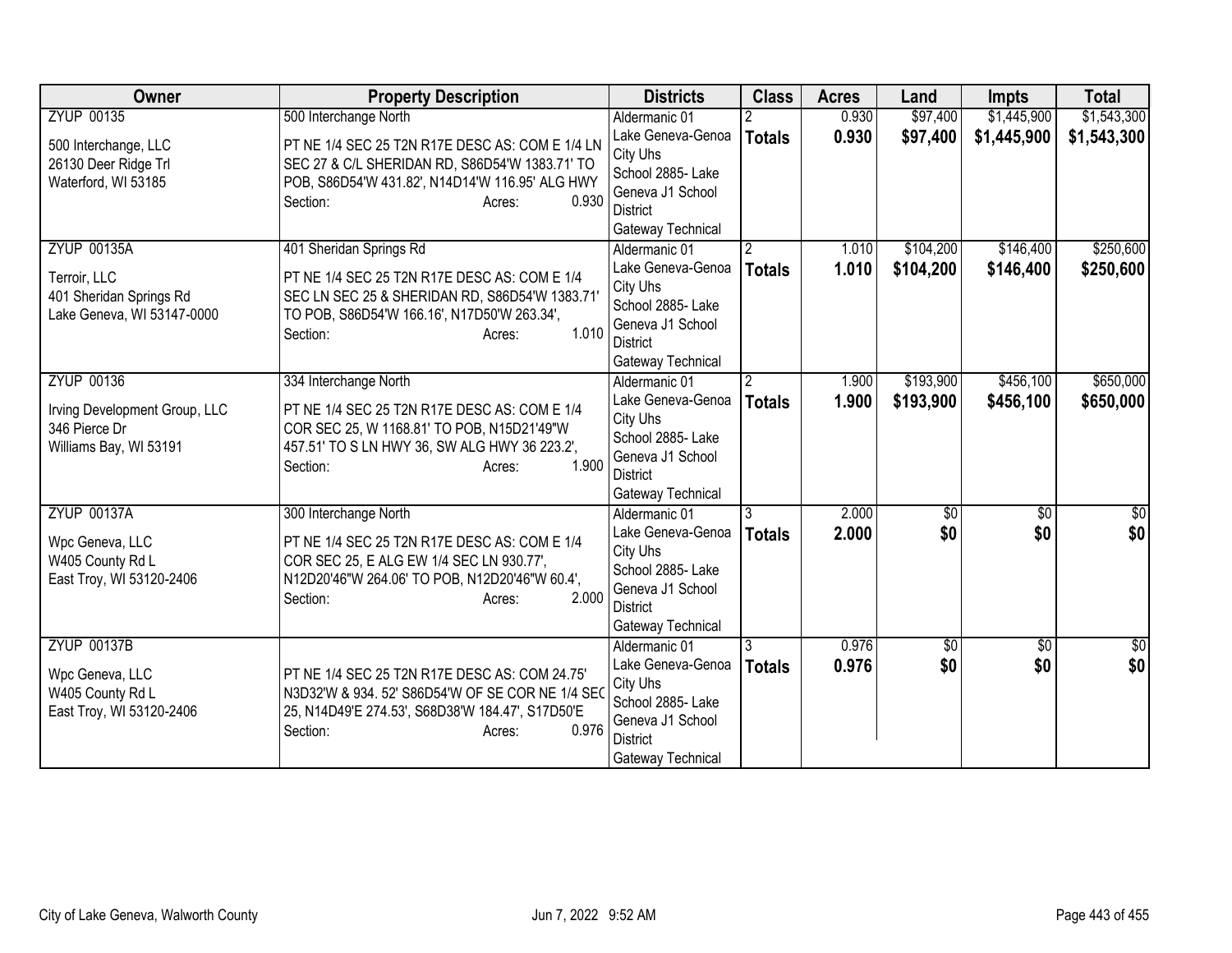| Owner                                                                                    | <b>Property Description</b>                                                                                                                                                                                   | <b>Districts</b>                                                                                                                | <b>Class</b>                   | <b>Acres</b>     | Land                   | <b>Impts</b>           | <b>Total</b>            |
|------------------------------------------------------------------------------------------|---------------------------------------------------------------------------------------------------------------------------------------------------------------------------------------------------------------|---------------------------------------------------------------------------------------------------------------------------------|--------------------------------|------------------|------------------------|------------------------|-------------------------|
| ZYUP 00137C1<br>Gs Outlot 3, LLC<br>2737 Central St<br>Evanston, IL 60201                | PT NE 1/4 SEC 25 T2N R17E DESC AS: COM E 1/4<br>COR SEC 25, N0D47'W 416.26', S88D26'W 379.66',<br>N0D47'W 112.51' TO POB, N0D47'W 165', N32D33'W<br>1.010<br>Section:<br>Acres:                               | Aldermanic 01<br>Lake Geneva-Genoa<br>City Uhs<br>School 2885-Lake<br>Geneva J1 School<br><b>District</b><br>Gateway Technical  | <b>Totals</b>                  | 1.010<br>1.010   | \$175,000<br>\$175,000 | $\overline{50}$<br>\$0 | \$175,000<br>\$175,000  |
| <b>ZYUP 00137G</b><br>Azene, LLC<br>201 Sheridan Springs Rd<br>Lake Geneva, WI 53147     | 201 Sheridan Springs Rd<br>PT NE 1/4 SEC 25 T2N R17E DESC AS: COM E 1/4<br>COR SEC 25, N0D47'W 24.75' TO POB, N0D47'W<br>391.50', S88D26'W 711.55', S0D47'E 379.94', S88D26'E<br>6.130<br>Section:<br>Acres:  | Aldermanic 01<br>Lake Geneva-Genoa<br>City Uhs<br>School 2885- Lake<br>Geneva J1 School<br>District<br>Gateway Technical        | 3<br><b>Totals</b>             | 6.130<br>6.130   | \$0<br>\$0             | $\overline{50}$<br>\$0 | $\overline{\$0}$<br>\$0 |
| <b>ZYUP 00137H</b><br>Somewhere Else, LLC<br>661 S Lakeshore Dr<br>Lake Geneva, WI 53147 | 281 Sheridan Springs Rd<br>PT NE 1/4 SEC 25 T2N R17E DESC AS: COM E 1/4<br>COR SEC 25, N0D47'W 24.75', S89D22'W 711.54' TO<br>POB, S89D22'W 93.15', N12D21'W 373.99', N71D06'E<br>1.140<br>Section:<br>Acres: | Aldermanic 01<br>Lake Geneva-Genoa<br>City Uhs<br>School 2885- Lake<br>Geneva J1 School<br>District<br>Gateway Technical        | $\mathcal{P}$<br><b>Totals</b> | 1.140<br>1.140   | \$100,200<br>\$100,200 | \$198,300<br>\$198,300 | \$298,500<br>\$298,500  |
| <b>ZYUP 001371</b><br>3mk, LLC<br>321 Breezy Acres Rd<br>Luxemburg, WI 54217-9562        | PT NE 1/4 SEC 25 T2N R17E DESC AS: COM AT E LN<br>SEC 25 & SW LN HWY 12, BEING POB, S0D47'E<br>946.60', S61D08'41"W 264.76', N0D47'W TO N SEC LN,<br>10.500<br>Section:<br>Acres:                             | Aldermanic 01<br>Lake Geneva-Genoa<br>City Uhs<br>School 2885- Lake<br>Geneva J1 School<br><b>District</b><br>Gateway Technical | <b>Totals</b>                  | 10.500<br>10.500 | \$94,500<br>\$94,500   | \$0<br>\$0             | \$94,500<br>\$94,500    |
| <b>ZYUP 00137J</b><br>3mk, LLC<br>321 Breezy Acres Rd<br>Luxemburg, WI 54217-9562        | PT NE 1/4 SEC 25 T2N R17E DESC AS: COM AT N LN<br>SEC 25 412.5' W OF E END SD N LN, W 405.4', S TO<br>C/L LAKE GENEVA & SPRINGFIELD RD, NE TO PT<br>14.240<br>Section:<br>Acres:                              | Aldermanic 01<br>Lake Geneva-Genoa<br>City Uhs<br>School 2885- Lake<br>Geneva J1 School<br><b>District</b><br>Gateway Technical | <b>Totals</b>                  | 14.240<br>14.240 | \$128,200<br>\$128,200 | $\overline{50}$<br>\$0 | \$128,200<br>\$128,200  |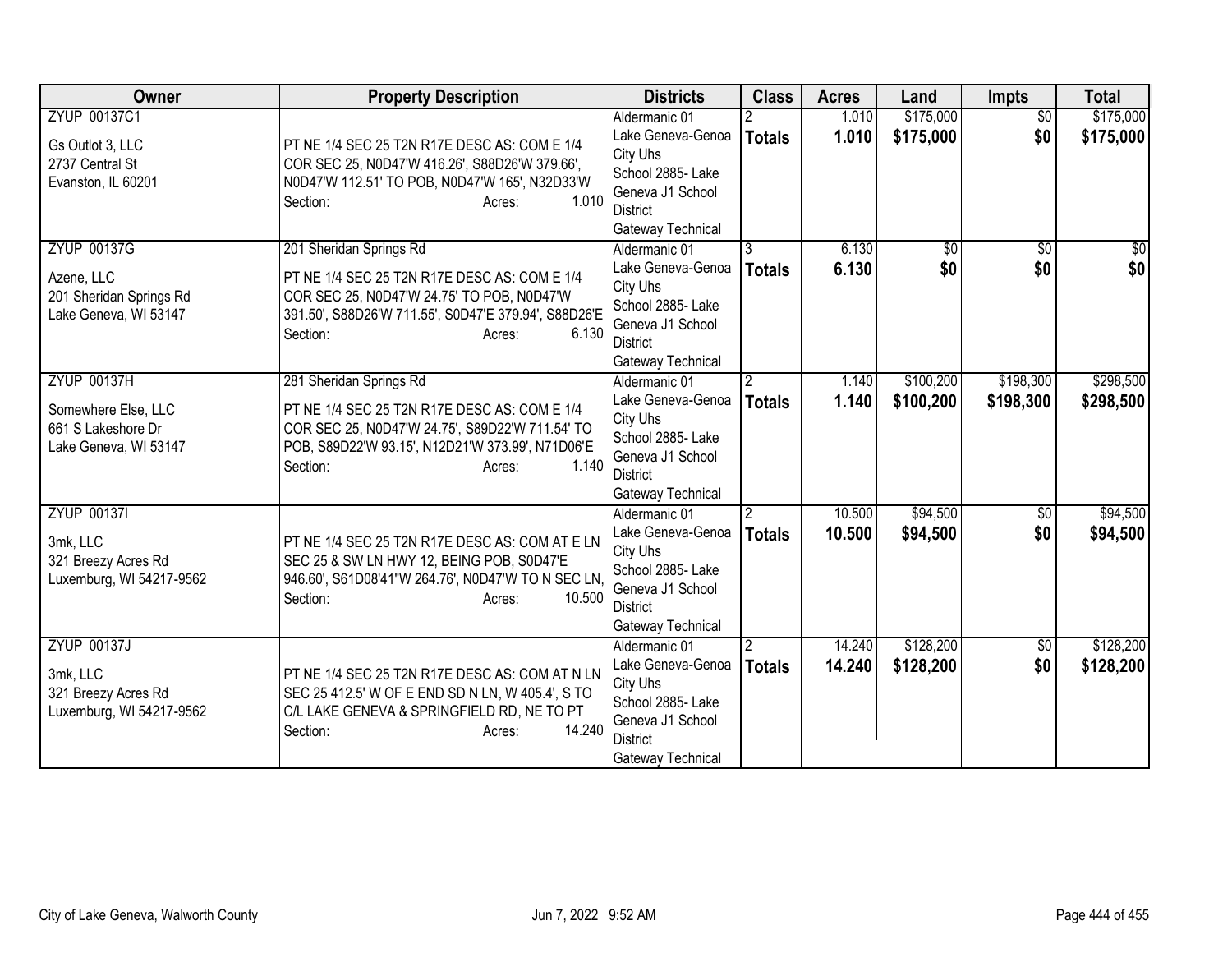| <b>Owner</b>                                                                                                    | <b>Property Description</b>                                                                                                                                                                                      | <b>Districts</b>                                                                                                                | <b>Class</b>                    | <b>Acres</b>   | Land                   | <b>Impts</b>           | <b>Total</b>           |
|-----------------------------------------------------------------------------------------------------------------|------------------------------------------------------------------------------------------------------------------------------------------------------------------------------------------------------------------|---------------------------------------------------------------------------------------------------------------------------------|---------------------------------|----------------|------------------------|------------------------|------------------------|
| <b>ZYUP 00137K</b><br>3mk, LLC<br>321 Breezy Acres Rd<br>Luxemburg, WI 54217-9562                               | PT NE 1/4 SEC 25 T2N R17E DESC AS: COM IN C/L<br>LAKE GENEVA-SPRINGFIELD HWY 817.9' W & 1812'<br>OF NE COR SEC 25, N 269', S60D40'E 49.5', S25D50'E<br>0.400<br>Section:<br>Acres:                               | Aldermanic 01<br>Lake Geneva-Genoa<br>City Uhs<br>School 2885- Lake<br>Geneva J1 School<br><b>District</b><br>Gateway Technical | <b>Totals</b>                   | 0.400<br>0.400 | \$18,400<br>\$18,400   | $\overline{30}$<br>\$0 | \$18,400<br>\$18,400   |
| <b>ZYUP 00137L</b><br>Petros Real Estate Holdings<br>1743 Miller Rd<br>PO Box 505<br>Lake Geneva, WI 53147-0000 | PT NE 1/4 SEC 25 T2N R17 E DESC AS COM NE COR<br>NE 1/4 SEC 25 T2N R17 E, W 1596.6', S1D30' W 2016',<br>S89D27' E 162', S1D30' E 195.50' TO C/L HWY 36, NE<br>0.360<br>Section:<br>Acres:                        | Aldermanic 01<br>Lake Geneva-Genoa<br>City Uhs<br>School 2885- Lake<br>Geneva J1 School<br><b>District</b><br>Gateway Technical | $\overline{2}$<br><b>Totals</b> | 0.360<br>0.360 | \$50,000<br>\$50,000   | $\sqrt{6}$<br>\$0      | \$50,000<br>\$50,000   |
| <b>ZYUP 00137M</b><br><b>Bittner Properties, LLC</b><br>259 Skylane<br>Lake Geneva, WI 53147-0000               | 411 Interchange North<br>PT NE 1/4 SEC 25 T2N R17E DESC AS: COM NE COR<br>SEC 25, W 1596.6', S1D30'W 2020', S89D27'E 162',<br>S1D30'E 195.5' TO C/L HWY, S56D W 189.2', N 297.8'<br>0.720<br>Section:<br>Acres:  | Aldermanic 01<br>Lake Geneva-Genoa<br>City Uhs<br>School 2885- Lake<br>Geneva J1 School<br><b>District</b><br>Gateway Technical | $\overline{2}$<br><b>Totals</b> | 0.720<br>0.720 | \$124,200<br>\$124,200 | \$336,200<br>\$336,200 | \$460,400<br>\$460,400 |
| <b>ZYUP 00137N</b><br>Mpi Interchange North, LLC<br>11520 E Creek Rd<br>Darien, WI 53114                        | 451 Interchange North<br>PT NE 1/4 SEC 25 T2N R17E DESC AS: COM NE COR<br>SEC 25, W 1596.60', S1D30'W 1165.48', S1D30'W<br>850.52' TO POB, S1D30'W 297.8' TO C/L HWY, SWLY<br>0.630<br>Section:<br>Acres:        | Aldermanic 01<br>Lake Geneva-Genoa<br>City Uhs<br>School 2885- Lake<br>Geneva J1 School<br><b>District</b><br>Gateway Technical | $\overline{2}$<br><b>Totals</b> | 0.630<br>0.630 | \$125,200<br>\$125,200 | \$319,500<br>\$319,500 | \$444,700<br>\$444,700 |
| <b>ZYUP 00140</b><br>Michael J. Costoff<br>PO Box 348<br>Antioch, IL 60002                                      | Sheridan Springs Rd<br>PT NE 1/4 SEC 25 T2N R17E DESC AS: COM NE COR<br>SEC 25, W 1596. 60', S1D30'W 1165.48', N89D51' W<br>400', S 897.52' TO POB, W 592.53', S0D08'E 569.21' TC<br>6.980<br>Section:<br>Acres: | Aldermanic 01<br>Lake Geneva-Genoa<br>City Uhs<br>School 2885- Lake<br>Geneva J1 School<br>District<br>Gateway Technical        | <b>Totals</b>                   | 5.200<br>5.200 | \$187,100<br>\$187,100 | $\overline{50}$<br>\$0 | \$187,100<br>\$187,100 |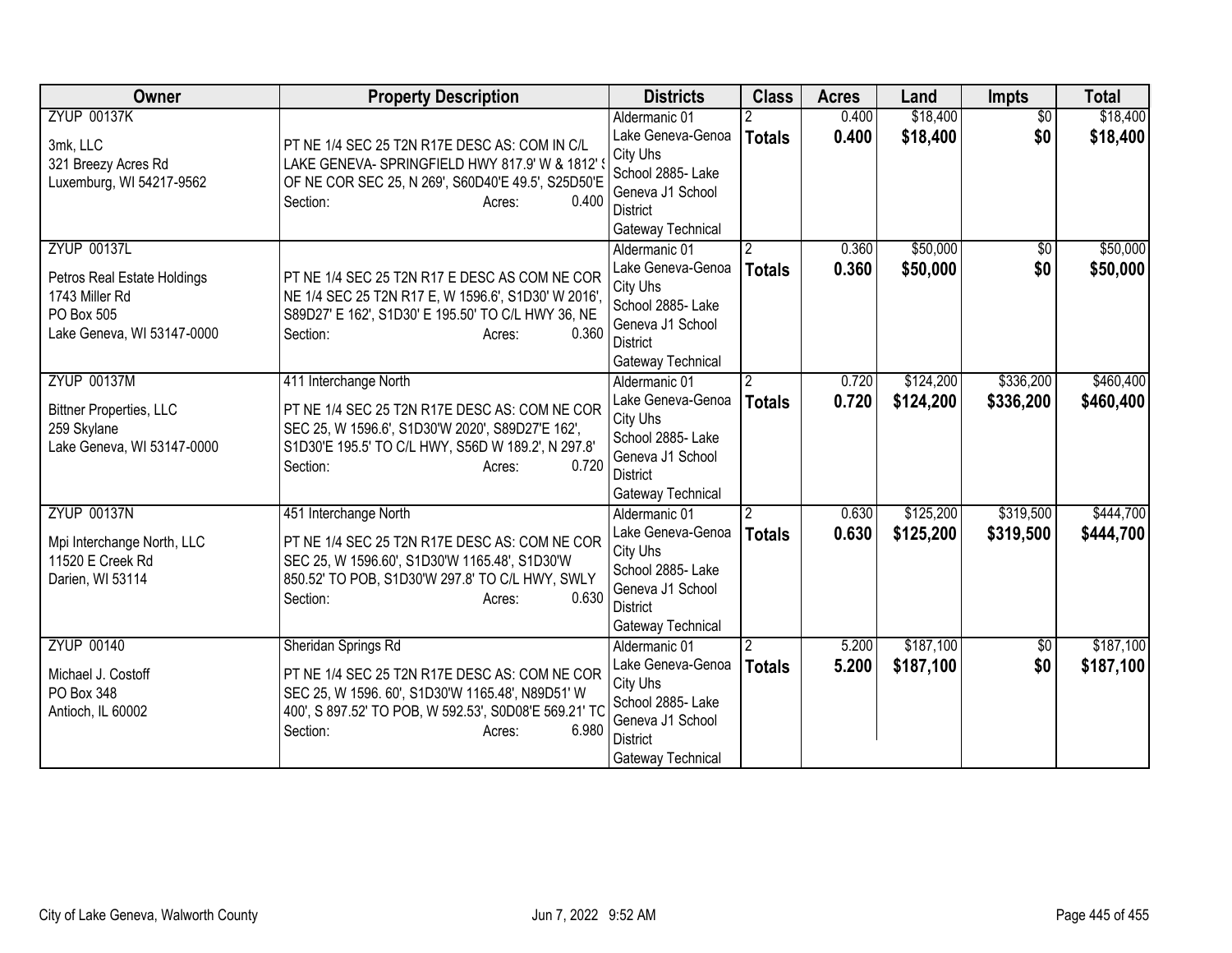| <b>Owner</b>                                                                                                             | <b>Property Description</b>                                                                                                                                                                             | <b>Districts</b>                                                                                                                | <b>Class</b>                    | <b>Acres</b>     | Land                               | <b>Impts</b>               | <b>Total</b>               |
|--------------------------------------------------------------------------------------------------------------------------|---------------------------------------------------------------------------------------------------------------------------------------------------------------------------------------------------------|---------------------------------------------------------------------------------------------------------------------------------|---------------------------------|------------------|------------------------------------|----------------------------|----------------------------|
| <b>ZYUP 00140A</b><br>Lakes Area Property Holdings, LLC<br>1401 Elkhorn Pl<br>Lake Geneva, WI 53147                      | PT NE 1/4 SEC 25 T2N R17E DESC AS: COM CTR<br>SEC 25, N0D08'W 50', S89D59'20"E 191.13', ALG ARC<br>OF CURVE, RADIUS 1096.28', CHORD N89D15'40"E<br>1.420<br>Section:<br>Acres:                          | Aldermanic 01<br>Lake Geneva-Genoa<br>City Uhs<br>School 2885- Lake<br>Geneva J1 School<br>District<br>Gateway Technical        | <b>Totals</b>                   | 1.420<br>1.420   | \$80,000<br>\$80,000               | $\overline{30}$<br>\$0     | \$80,000<br>\$80,000       |
| <b>ZYUP 00140B</b><br>Fontana Lake Real Estate, LLC<br>485 Interchange North<br>Lake Geneva, WI 53147-0000               | 499 Interchange North<br>PT NE 1/4 SEC 25 T2N R17E DESC AS COM NE COR<br>SEC 25 T2N R17E, W 1596.60', S1D30'W 2016' M/L, W<br>400', S 472.78' TO POB, NWLY ALG ARC OF 5D<br>2.570<br>Section:<br>Acres: | Aldermanic 01<br>Lake Geneva-Genoa<br>City Uhs<br>School 2885- Lake<br>Geneva J1 School<br><b>District</b><br>Gateway Technical | $\overline{2}$<br><b>Totals</b> | 2.570<br>2.570   | \$257,500<br>\$257,500             | \$1,079,200<br>\$1,079,200 | \$1,336,700<br>\$1,336,700 |
| <b>ZYUP 00141A</b><br>Chatka A. Ruggiero<br>814 Ashland Ave<br>River Forest, IL 60305-1432                               | 950 Maytag Rd<br>PT SW 1/4 SEC 1 T1N R17E DESC AS: COM N COR<br>LOT 5 CEYLON COURT ESTATES, S46D26'W 250.70'<br>TO LAKE SH ORE, N53D02'W 46.57', N42D49'W 61.34',<br>0.707<br>Section:<br>Acres:        | Aldermanic 01<br>Lake Geneva-Genoa<br>City Uhs<br>School 2885- Lake<br>Geneva J1 School<br><b>District</b><br>Gateway Technical | <b>Totals</b>                   | 0.707            | \$2,162,000<br>$0.707$ \$2,162,000 | \$494,000<br>\$494,000     | \$2,656,000<br>\$2,656,000 |
| <b>ZYUP 00142</b><br>Azene, LLC<br>c/o Custom Services Plastics<br>201 Sheridan Springs Rd<br>Lake Geneva, WI 53147-5104 | 1101 Wells St<br>PT NW 1/4 SEC 6 T1N R18E DESC AS: COM SE COR<br>NW 1/4 SEC 6, N2D29'W 726' TO POB, S86D14'W<br>1559.45' TO C/L HWY H, NW ALG C/L 445.39',<br>14.160<br>Section:<br>Acres:              | Aldermanic 01<br>Lake Geneva-Genoa<br>City Uhs<br>School 2885- Lake<br>Geneva J1 School<br><b>District</b><br>Gateway Technical | 3<br><b>Totals</b>              | 14.160<br>14.160 | $\sqrt{50}$<br>\$0                 | $\overline{50}$<br>\$0     | \$0<br>\$0                 |
| <b>ZYUP 00142A</b><br>Big Eddie, LLC<br>333 Bishops Way #160<br>Brookfield, WI 53005                                     | 1122 Wells St<br>PT NW 1/4 SEC 6 T1N R18E DESC AS: COM W 1/4<br>COR SEC 6, N1D30'W 594.19', N88D E 580.31' TO<br>POB, N2D W 353', N88D E 390.29' TO C/L HWY H,<br>3.920<br>Section:<br>Acres:           | Aldermanic 01<br>Lake Geneva-Genoa<br>City Uhs<br>School 2885-Lake<br>Geneva J1 School<br><b>District</b><br>Gateway Technical  | <b>Totals</b>                   | 3.920<br>3.920   | \$224,800<br>\$224,800             | \$2,585,900<br>\$2,585,900 | \$2,810,700<br>\$2,810,700 |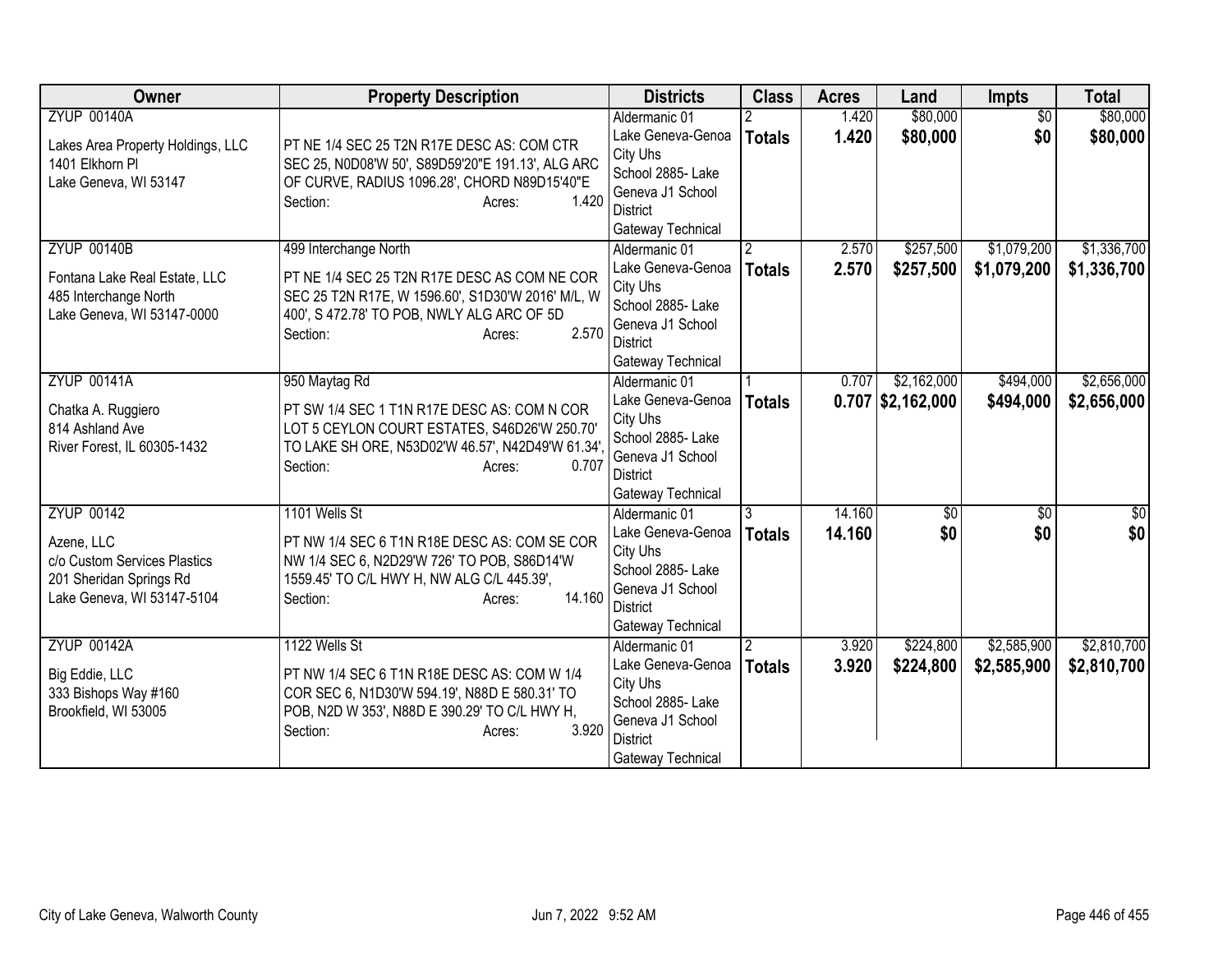| <b>Owner</b>             | <b>Property Description</b>                               | <b>Districts</b>                   | <b>Class</b>   | <b>Acres</b> | Land            | <b>Impts</b>    | <b>Total</b>  |
|--------------------------|-----------------------------------------------------------|------------------------------------|----------------|--------------|-----------------|-----------------|---------------|
| <b>ZYUP 00142B</b>       | 1152 Wells St                                             | Aldermanic 01                      |                | 1.950        | \$118,900       | \$3,757,200     | \$3,876,100   |
| Lgajh, LLC               | PT NW 1/4 SEC 6 T1N R18E DESC AS: COM W 1/4               | Lake Geneva-Genoa                  | <b>Totals</b>  | 1.950        | \$118,900       | \$3,757,200     | \$3,876,100   |
| 333 Bishop's Way Ste 160 | COR SEC 6, N1D30'W 594.19', N88D E 899.78' TO             | City Uhs                           |                |              |                 |                 |               |
| Brookfield, WI 53005     | POB, N88D E 258' TO C/L HWY H, S21D29'E 332',             | School 2885- Lake                  |                |              |                 |                 |               |
|                          | 1.950<br>Section:<br>Acres:                               | Geneva J1 School                   |                |              |                 |                 |               |
|                          |                                                           | <b>District</b>                    |                |              |                 |                 |               |
|                          |                                                           | Gateway Technical                  |                |              |                 |                 |               |
| <b>ZYUP 00143</b>        | 1086 Wells St                                             | Aldermanic 01                      | $\overline{2}$ | 0.490        | \$53,300        | \$446,700       | \$500,000     |
| Sbs Wells, LLC           | PT NW 1/4 SEC 6 T1N R18E DESC AS: COM NE COR              | Lake Geneva-Genoa<br>City Uhs      | <b>Totals</b>  | 0.490        | \$53,300        | \$446,700       | \$500,000     |
| 1425 Tri State Pkwy      | LOT 12 DUN- ROMIN SUB, S2D E 46.90', N82D43'12"E          | School 2885- Lake                  |                |              |                 |                 |               |
| Suite 120                | 150' TO POB, N82D43'12"'E 126.50' TO W LN HWY H,          | Geneva J1 School                   |                |              |                 |                 |               |
| Gurnee, IL 60031         | 0.490<br>Section:<br>Acres:                               | <b>District</b>                    |                |              |                 |                 |               |
|                          |                                                           | Gateway Technical                  |                |              |                 |                 |               |
| <b>ZYUP 00143A</b>       | 1088 Wells St                                             | Aldermanic 01                      | $\overline{2}$ | 0.440        | \$47,800        | \$452,200       | \$500,000     |
|                          |                                                           | Lake Geneva-Genoa                  | <b>Totals</b>  | 0.440        | \$47,800        | \$452,200       | \$500,000     |
| Sbs Wells, LLC           | PT NW 1/4 SEC 6 T1N R18E DESC AS: COM NE COR              | City Uhs                           |                |              |                 |                 |               |
| 1425 Tri State Pkwy      | LOT 12 DUN-ROMIN SUB, S2D06'48"E 46.90' TO POB,           | School 2885- Lake                  |                |              |                 |                 |               |
| Suite 120                | N82D43'12"E 150', S2D06'48"E 99.51', N87D53'12"E<br>0.440 | Geneva J1 School                   |                |              |                 |                 |               |
| Gurnee, IL 60031         | Section:<br>Acres:                                        | <b>District</b>                    |                |              |                 |                 |               |
|                          |                                                           | Gateway Technical                  |                |              |                 |                 |               |
| <b>ZYUP 00144</b>        | 302 Townline Rd                                           | Aldermanic 01                      | $\overline{2}$ | 2.840        | \$24,300        | \$21,700        | \$46,000      |
| Nicholas Kammes          | A 100' WIDE PARCEL (FORMERLY R.R LAND), LOC IN            | Lake Geneva-Genoa                  | <b>Totals</b>  | 2.840        | \$24,300        | \$21,700        | \$46,000      |
| 1224 E Pinecrest Ln      | NW 1/4 SEC 6 T1N R18E DESC AS COM NW COR SEC              | City Uhs                           |                |              |                 |                 |               |
| Elkhorn, WI 53121        | 6, S89D52'42"E 1116.51' TO POB; S39D57'45"E ALG           | School 2885- Lake                  |                |              |                 |                 |               |
|                          | 2.840<br>Section:<br>Acres:                               | Geneva J1 School                   |                |              |                 |                 |               |
|                          |                                                           | <b>District</b>                    |                |              |                 |                 |               |
| <b>ZYUP 00145A</b>       | 999 Wells St                                              | Gateway Technical<br>Aldermanic 01 |                | 5.000        | $\overline{50}$ | $\overline{30}$ | $\frac{1}{6}$ |
|                          |                                                           | Lake Geneva-Genoa                  |                | 5.000        | \$0             | \$0             | \$0           |
| 999 Wells, LLC           | PT NW 1/4 SEC 6 T1N R18E DESC AS COM CTR SEC              | City Uhs                           | <b>Totals</b>  |              |                 |                 |               |
| 13201 W Silver Spring Rd | 6 T1N R18E, N2D29'W 726.00', N39D48'W 462.74',            | School 2885- Lake                  |                |              |                 |                 |               |
| Butler, WI 53007-1026    | S86D14'W 1001' TO POB, S86D14'W 503.29' TO C/L            | Geneva J1 School                   |                |              |                 |                 |               |
|                          | 5.000<br>Section:<br>Acres:                               | <b>District</b>                    |                |              |                 |                 |               |
|                          |                                                           | Gateway Technical                  |                |              |                 |                 |               |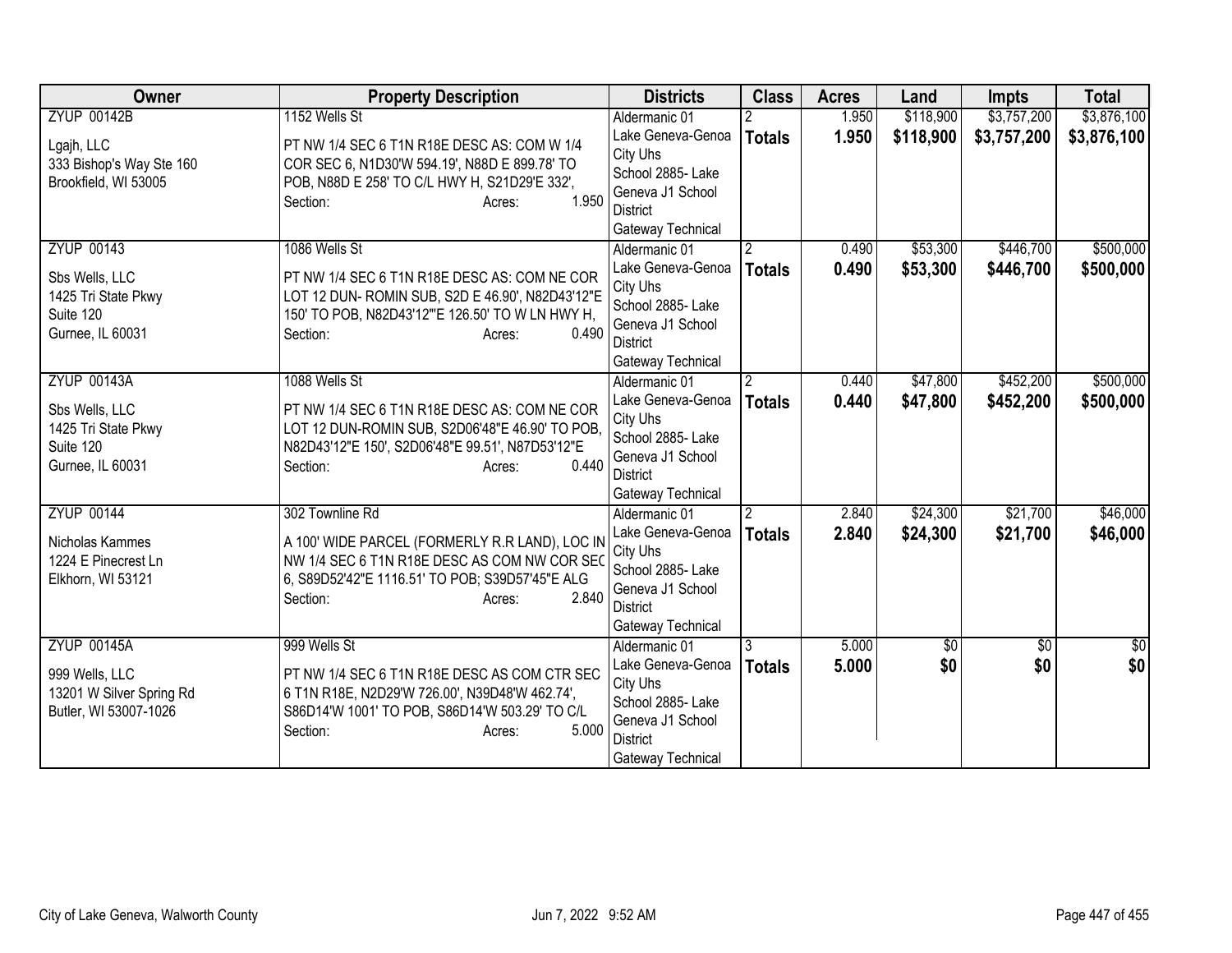| <b>Owner</b>                         | <b>Property Description</b>                                                                          | <b>Districts</b>                    | <b>Class</b>    | <b>Acres</b> | Land            | <b>Impts</b>    | <b>Total</b> |
|--------------------------------------|------------------------------------------------------------------------------------------------------|-------------------------------------|-----------------|--------------|-----------------|-----------------|--------------|
| <b>ZYUP 00145B</b>                   | 965 Wells St                                                                                         | Aldermanic 01                       |                 | 3.850        | $\overline{50}$ | $\overline{50}$ | \$0          |
| Combex, Inc                          | PT NW 1/4 SEC 6 T1N R18E DESC AS: COM SE COR                                                         | Lake Geneva-Genoa                   | <b>Totals</b>   | 3.850        | \$0             | \$0             | \$0          |
| Chaney Instrument                    | NW 1/4 SEC 6, N0D29'W 751.80' TO SLY R/W LN RR,                                                      | City Uhs                            |                 |              |                 |                 |              |
| 965 S Wells St                       | N39D48'W 462.74', S86D14'W 1001', N03D46'W 360',                                                     | School 2885- Lake                   |                 |              |                 |                 |              |
| Lake Geneva, WI 53147-2469           | 3.850<br>Section:<br>Acres:                                                                          | Geneva J1 School<br><b>District</b> |                 |              |                 |                 |              |
|                                      |                                                                                                      | Gateway Technical                   |                 |              |                 |                 |              |
| <b>ZYUP 00145C</b>                   | 1003 Host Dr                                                                                         | Aldermanic 01                       | $\overline{X4}$ | 0.000        | $\sqrt{$0}$     | \$0             | \$0          |
|                                      |                                                                                                      | Lake Geneva-Genoa                   | <b>Totals</b>   | 0.000        | \$0             | \$0             | \$0          |
| City of Lake Geneva                  | PT NW 1/4 SEC 6 T1N R18E DESC AS: COM SE COR                                                         | City Uhs                            |                 |              |                 |                 |              |
| 626 Geneva St                        | NW 1/4 SEC 6, N02D29'W 751.80' TO SWLY LN RR                                                         | School 2885- Lake                   |                 |              |                 |                 |              |
| Lake Geneva, WI 53147                | R/W, N39D48'W 1231.64' TO POB, N39D48'W100.02',<br>0.000                                             | Geneva J1 School                    |                 |              |                 |                 |              |
|                                      | Section:<br>Acres:                                                                                   | <b>District</b>                     |                 |              |                 |                 |              |
|                                      |                                                                                                      | Gateway Technical                   |                 |              |                 |                 |              |
| <b>ZYUP 00145E</b>                   | 1012 Host Dr                                                                                         | Aldermanic 01                       |                 | 2.000        | \$0             | \$0             | \$0          |
| Quartex, Inc.                        | PT NW 1/4 SEC 6 T1N R18E DESC AS: COM S 1/4                                                          | Lake Geneva-Genoa                   | <b>Totals</b>   | 2.000        | \$0             | \$0             | \$0          |
| 1012 Host Dr                         | COR SEC 6, N2D19'41"W 2642.09' TO CTR SEC 6,                                                         | City Uhs                            |                 |              |                 |                 |              |
| Lake Geneva, WI 53147-2504           | N2D38'45"W 751.80', N39D57'45" W 462.74' TO SW R/V                                                   | School 2885- Lake                   |                 |              |                 |                 |              |
|                                      | 2.000<br>Section:<br>Acres:                                                                          | Geneva J1 School<br><b>District</b> |                 |              |                 |                 |              |
|                                      |                                                                                                      | Gateway Technical                   |                 |              |                 |                 |              |
| <b>ZYUP 00146</b>                    | 1550 S Lake Shore Dr                                                                                 | Aldermanic 01                       | $\overline{X2}$ | 0.000        | $\overline{50}$ | $\overline{30}$ | \$0          |
|                                      |                                                                                                      | Lake Geneva-Genoa                   | <b>Totals</b>   | 0.000        | \$0             | \$0             | \$0          |
| State of Wisconsin Conservation      | LAND LOC IN SECTIONS 1 & 12 T1N R17E, & ALSO                                                         | City Uhs                            |                 |              |                 |                 |              |
| Department<br>Na                     | SW 1/4 S OF LN PAR TO & 1110.73' S OF E & W 1/4 LN<br>& W OF HWY OF SEC 6 T 1 N R 18E. KNOWN AS 'BIG | School 2885- Lake                   |                 |              |                 |                 |              |
| Madison, WI 53700                    | 0.000<br>Section:<br>Acres:                                                                          | Geneva J1 School                    |                 |              |                 |                 |              |
|                                      |                                                                                                      | <b>District</b>                     |                 |              |                 |                 |              |
|                                      |                                                                                                      | Gateway Technical                   |                 |              |                 |                 |              |
| <b>ZYUP 00147</b>                    | 721 Curtis St                                                                                        | Aldermanic 01                       |                 | 6.020        | \$330,500       | \$2,561,900     | \$2,892,400  |
| Geneva Crossing Land Investment, LLC | PT SW 1/4 SEC 31 T2N R18E DESC AS: COM SW COF                                                        | Lake Geneva-Genoa                   | <b>Totals</b>   | 6.020        | \$330,500       | \$2,561,900     | \$2,892,400  |
| The Highlands                        | SEC 31, N0D32'W 208.71' TO POB, N0D32'W 1068. 33'                                                    | City Uhs<br>School 2885- Lake       |                 |              |                 |                 |              |
| 201 Townline Rd                      | TO SWLY R/W LN RR, S39D45' 50"E 1662.26',                                                            | Geneva J1 School                    |                 |              |                 |                 |              |
| Lake Geneva, WI 53147-0000           | 6.020<br>Section:<br>Acres:                                                                          | District                            |                 |              |                 |                 |              |
|                                      |                                                                                                      | Gateway Technical                   |                 |              |                 |                 |              |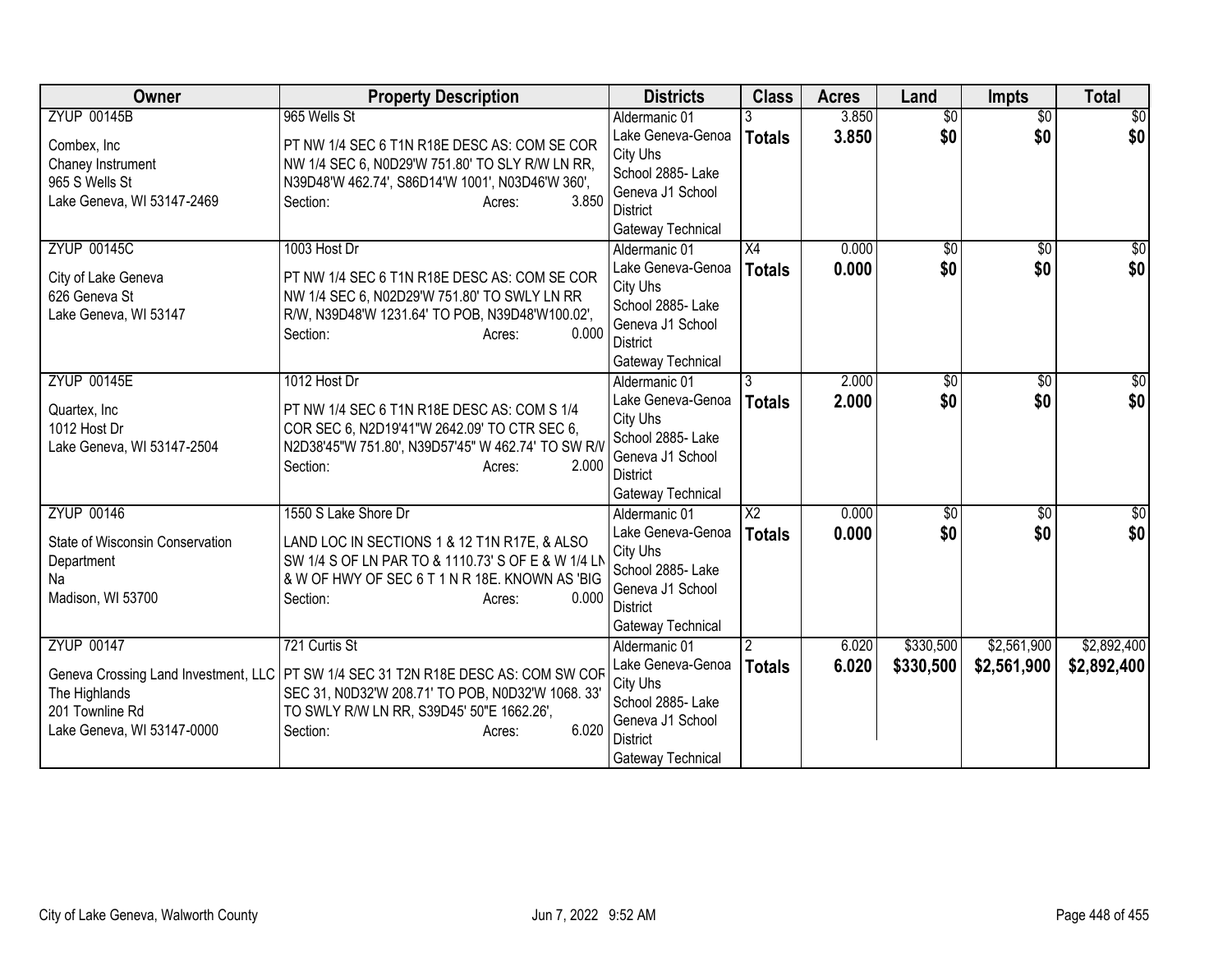| Owner                                                                           | <b>Property Description</b>                                                                                                                                                          | <b>Districts</b>                                                                                               | <b>Class</b>  | <b>Acres</b> | Land        | <b>Impts</b>    | <b>Total</b>     |
|---------------------------------------------------------------------------------|--------------------------------------------------------------------------------------------------------------------------------------------------------------------------------------|----------------------------------------------------------------------------------------------------------------|---------------|--------------|-------------|-----------------|------------------|
| <b>ZYUP 00148</b>                                                               | 1060 Wells St                                                                                                                                                                        | Aldermanic 01                                                                                                  |               | 2.550        | \$204,200   | \$644,600       | \$848,800        |
| Dharmeshkumar H. Patel<br>1060 S Wells St<br>Lake Geneva, WI 53147              | PT NW 1/4 SEC 6 T1N R18E DESC AS: COM W 1/4<br>COR SEC 6, N1D30'W 1624.13', N88D57'E 175',<br>S1D30'E 302.26' TO POB, N88D57'E 570.25', S33D15'E<br>2.550<br>Section:<br>Acres:      | Lake Geneva-Genoa<br>City Uhs<br>School 2885- Lake<br>Geneva J1 School<br><b>District</b><br>Gateway Technical | <b>Totals</b> | 2.550        | \$204,200   | \$644,600       | \$848,800        |
| <b>ZYUP 00148A</b>                                                              | 1875 County Rd H                                                                                                                                                                     | Aldermanic 01                                                                                                  | X4            | 0.000        | $\sqrt{$0}$ | $\overline{50}$ | $\overline{\$0}$ |
| City of Lake Geneva<br>626 Geneva St<br>Lake Geneva, WI 53147                   | NE 1/4 SE 1/4 SEC 7 NE OF CTH H. NW 1/4 SW 1/4<br>SEC 8 T1N R18E. CITY OF LAKE GENEVA R/W<br>GRANT, DOC. #221206, VOL 540 PG 902<br>0.000<br>Section:<br>Acres:                      | Lake Geneva-Genoa<br>City Uhs<br>School 2885- Lake<br>Geneva J1 School<br><b>District</b><br>Gateway Technical | <b>Totals</b> | 0.000        | \$0         | \$0             | \$0              |
| <b>ZYUP 00149</b>                                                               | 1070 Wells St                                                                                                                                                                        | Aldermanic 01                                                                                                  |               | 0.940        | \$60,900    | \$183,400       | \$244,300        |
| Daniel G Prisble Family Trust<br>2591 Calle Sin Pecado<br>Tucson, AZ 85718-0000 | PT NW 1/4 SEC 6 T1N R18E DESC AS: COM W 1/4<br>COR SEC 6, N1D30'W 1624.13', N88D57'E 175',<br>S1D30'E 302.26', N88D57'E 570.25', S33D15'E 99.25'<br>0.940<br>Section:<br>Acres:      | Lake Geneva-Genoa<br>City Uhs<br>School 2885- Lake<br>Geneva J1 School<br><b>District</b><br>Gateway Technical | <b>Totals</b> | 0.940        | \$60,900    | \$183,400       | \$244,300        |
| ZYUP 00149D1                                                                    | 1100 S Edwards Blvd                                                                                                                                                                  | Aldermanic 01                                                                                                  |               | 15.960       | \$4,700     | $\overline{50}$ | \$4,700          |
| Greg Baird<br>215 E Walnut<br>Hinsdale, IL 60521-0000                           | PT SW 1/4 NE 1/4 SEC 6 T1N R18E DESC AS: COM SE<br>COR CSM 2435, N39D58'01"W 368.88' TO POB,<br>N39D58'01"W 831.60', N2D40'38"W 366.23',<br>15.960<br>Section:<br>Acres:             | Lake Geneva-Genoa<br>City Uhs<br>School 2885- Lake<br>Geneva J1 School<br><b>District</b><br>Gateway Technical | <b>Totals</b> | 15.960       | \$4,700     | \$0             | \$4,700          |
| <b>ZYUP 00149G</b>                                                              | 220 E South St                                                                                                                                                                       | Aldermanic 01                                                                                                  | X4            | 0.000        | $\sqrt{$0}$ | $\overline{30}$ | $\overline{\$0}$ |
| Union High School Dist<br>208 South St<br>Lake Geneva, WI 53147-0000            | PT SW 1/4 SEC 6 T1N R18E DESC AS: COM W 1/4<br>COR SEC 6, N89D10'E 1372.50', S19D43'E 1173.81',<br>S89D10'W 1765.53', N0D10' W 1110.73' TO POB. 40 A.<br>0.000<br>Section:<br>Acres: | Lake Geneva-Genoa<br>City Uhs<br>School 2885- Lake<br>Geneva J1 School<br><b>District</b><br>Gateway Technical | <b>Totals</b> | 0.000        | \$0         | \$0             | \$0              |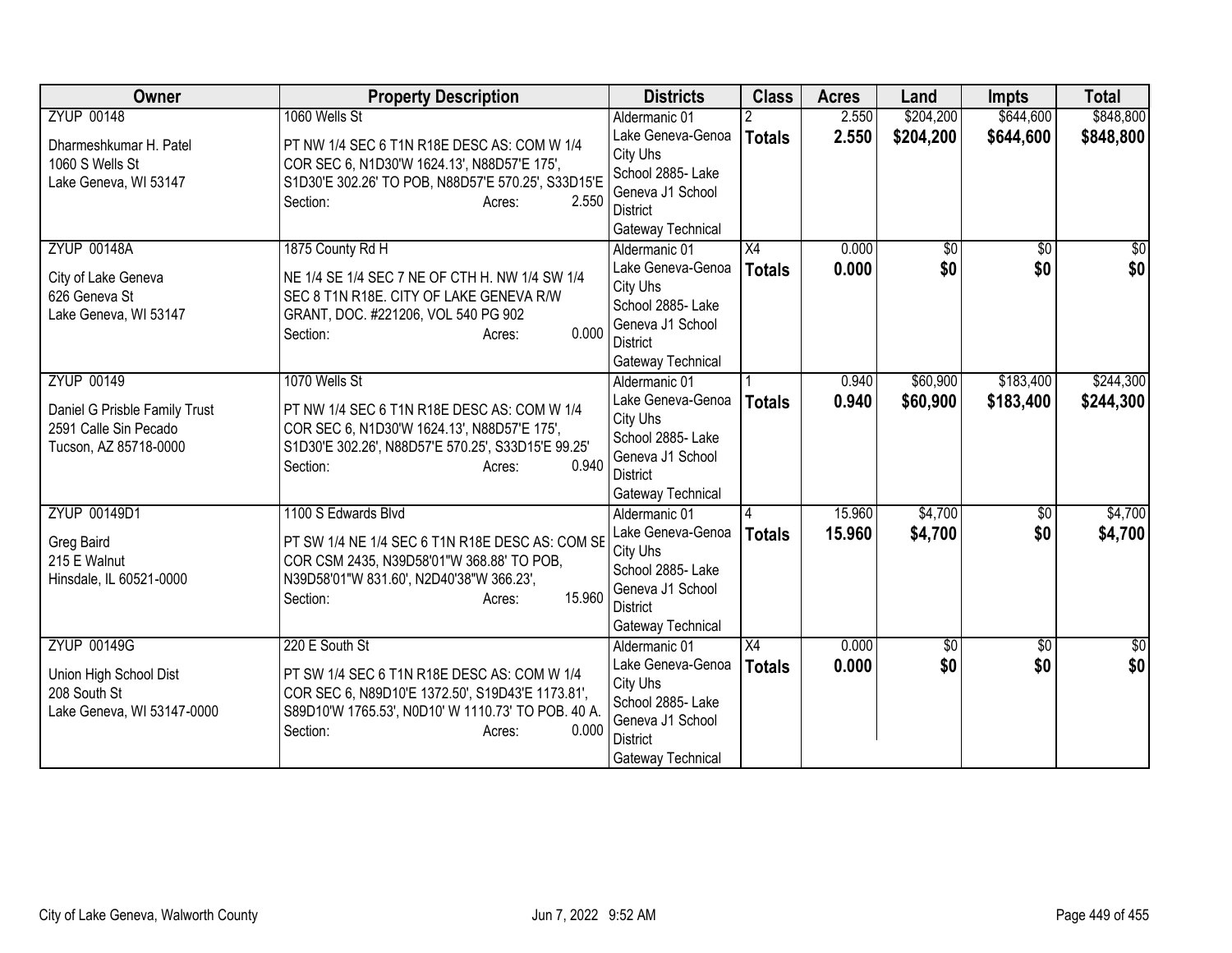| <b>Owner</b>              | <b>Property Description</b>                           | <b>Districts</b>                     | <b>Class</b>    | <b>Acres</b> | Land               | <b>Impts</b>    | <b>Total</b>  |
|---------------------------|-------------------------------------------------------|--------------------------------------|-----------------|--------------|--------------------|-----------------|---------------|
| <b>ZYUP 00150A</b>        | Center St                                             | Aldermanic 01                        |                 | 4.130        | \$148,700          | $\overline{50}$ | \$148,700     |
| Michael J. Costoff        | PT NE 1/4 25 T2N R17E DESC AS: COM NE COR SEC         | Lake Geneva-Genoa                    | <b>Totals</b>   | 4.130        | \$148,700          | \$0             | \$148,700     |
| PO Box 348                | 25 T2NR17E, W 1593.38', S0D29'15"W 1762.58',          | City Uhs                             |                 |              |                    |                 |               |
| Antioch, IL 60002         | S89D13'05"W 100' TO POB, S0D29'15"W 263.39',          | School 2885- Lake                    |                 |              |                    |                 |               |
|                           | 4.970<br>Section:<br>Acres:                           | Geneva J1 School                     |                 |              |                    |                 |               |
|                           |                                                       | District                             |                 |              |                    |                 |               |
| <b>ZYUP 00153</b>         |                                                       | Gateway Technical<br>Aldermanic 01   | 2               | 83.430       | \$1,000,000        |                 | \$1,000,000   |
|                           |                                                       |                                      |                 |              |                    | \$0             |               |
| White River Holdings, LLC | PT SW1/4 SEC 30 T2N R18E DESC AS COM SW COR           | Lake Geneva-Genoa<br>City Uhs        | <b>Totals</b>   |              | 83.430 \$1,000,000 | \$0             | \$1,000,000   |
| 11 E Madison St Ste I100  | SEC 30, E 2055.46', N0D20'30"E 15.38', N88D40'30"W    | School 2885-Lake                     |                 |              |                    |                 |               |
| Chicago, IL 60602         | 95.50', N0D18'30"E 230.82', S89D20'30"E 95.76',       | Geneva J1 School                     |                 |              |                    |                 |               |
|                           | 83.430<br>Section:<br>Acres:                          | <b>District</b>                      |                 |              |                    |                 |               |
|                           |                                                       | Gateway Technical                    |                 |              |                    |                 |               |
| <b>ZYUP 00157</b>         |                                                       | Aldermanic 01                        | $\overline{2}$  | 2.730        | \$31,700           | $\overline{50}$ | \$31,700      |
|                           |                                                       | Lake Geneva-Genoa                    | <b>Totals</b>   | 2.730        | \$31,700           | \$0             | \$31,700      |
| Avalon Property, LLC      | PT NE 1/4 SEC 31 T2N R18E DESC AS: COM E 1/4          | City Uhs                             |                 |              |                    |                 |               |
| 875 Geneva Pkwy N         | COR SEC 31, S89D51'50"W 1342.72', N0D58'35"W          | School 2885-Lake                     |                 |              |                    |                 |               |
| Lake Geneva, WI 53147     | 358.98' TO POB, S89D51'50"W 222', N0D58'35"W<br>2.730 | Geneva J1 School                     |                 |              |                    |                 |               |
|                           | Section:<br>Acres:                                    | <b>District</b>                      |                 |              |                    |                 |               |
|                           |                                                       | Gateway Technical                    |                 |              |                    |                 |               |
| <b>ZYUP 00158</b>         |                                                       | Aldermanic 01                        | $\overline{2}$  | 0.200        | \$100              | $\overline{50}$ | \$100         |
| Avalon Property, LLC      | 10' BY 878.98' STRIP LOCATED 20' W & PARALLEL TC      | Lake Geneva-Genoa                    | <b>Totals</b>   | 0.200        | \$100              | \$0             | \$100         |
| 875 Geneva Pkwy N         | N-S 1/8 LN SEC 31 T2N R18E. CITY OF LAKE GENEVA       | City Uhs                             |                 |              |                    |                 |               |
| Lake Geneva, WI 53147     | OUT OF ZYUP-154                                       | School 2885- Lake                    |                 |              |                    |                 |               |
|                           | 0.200<br>Section:<br>Acres:                           | Geneva J1 School                     |                 |              |                    |                 |               |
|                           |                                                       | <b>District</b><br>Gateway Technical |                 |              |                    |                 |               |
| <b>ZYUP 00159</b>         | 1100 Hwy 50                                           | Aldermanic 01                        | $\overline{X4}$ | 0.000        | $\overline{50}$    | $\overline{50}$ | $\frac{1}{6}$ |
|                           |                                                       | Lake Geneva-Genoa                    |                 | 0.000        | \$0                | \$0             | \$0           |
| City of Lake Geneva       | ALL OF THE NW 1/4 SEC 32 T2N R18E LYING S OF          | City Uhs                             | <b>Totals</b>   |              |                    |                 |               |
| 626 Geneva St             | HWY 50 & ALSO ALL THAT PT. E 1/2 NE 1/4 S OF HW       | School 2885- Lake                    |                 |              |                    |                 |               |
| Lake Geneva, WI 53147     | 50 & E OF HWY 12. SEC 31 T2N R18E. EXC. LAND          | Geneva J1 School                     |                 |              |                    |                 |               |
|                           | 0.000<br>Section:<br>Acres:                           | District                             |                 |              |                    |                 |               |
|                           |                                                       | Gateway Technical                    |                 |              |                    |                 |               |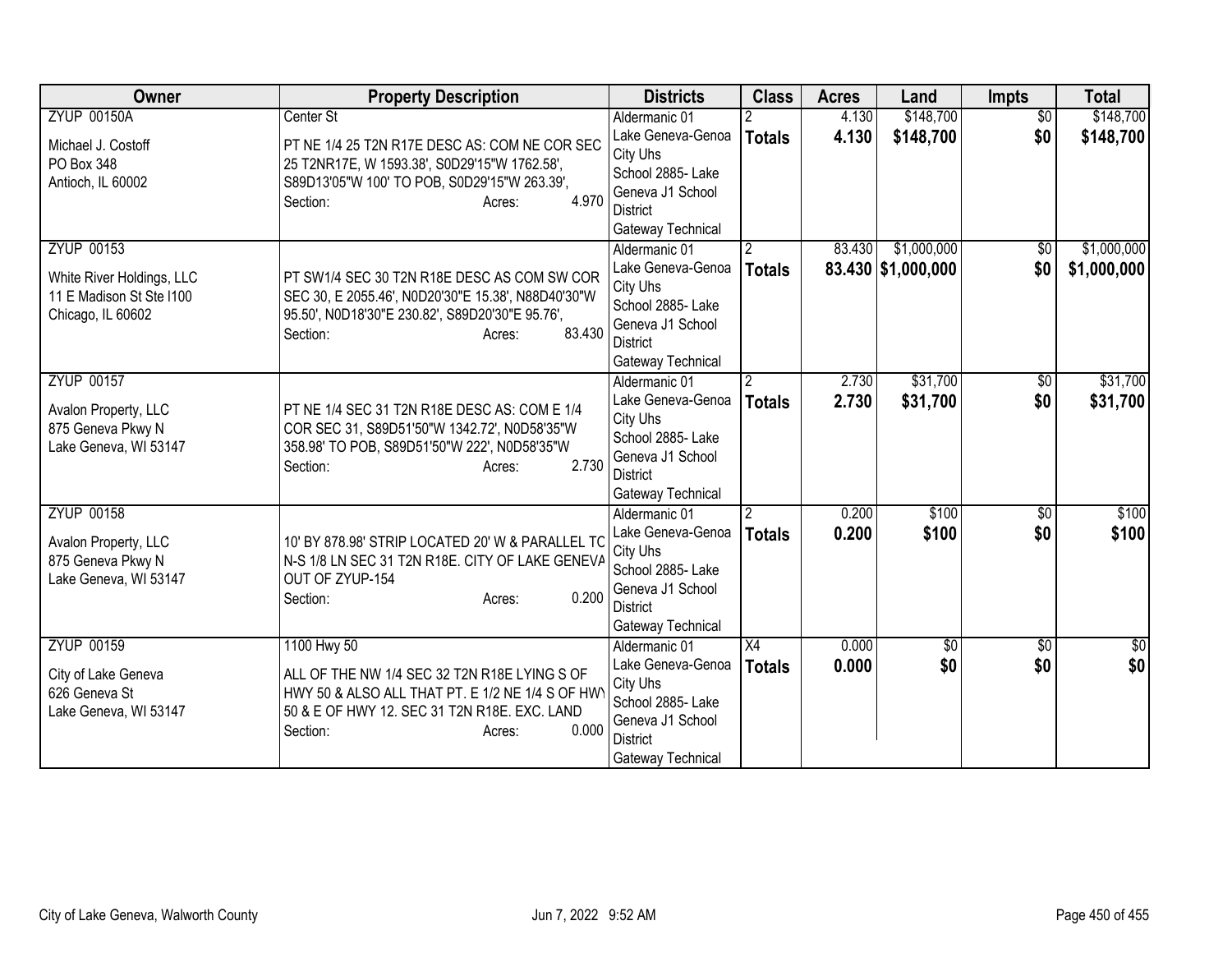| Owner                                 | <b>Property Description</b>                                                                | <b>Districts</b>                      | <b>Class</b>    | <b>Acres</b> | Land            | <b>Impts</b>    | <b>Total</b>    |
|---------------------------------------|--------------------------------------------------------------------------------------------|---------------------------------------|-----------------|--------------|-----------------|-----------------|-----------------|
| <b>ZYUP 00160</b>                     | 2101 Mcdonald Rd                                                                           | Aldermanic 01                         | $\overline{X4}$ | 0.000        | $\overline{50}$ | $\overline{30}$ | $\overline{30}$ |
| City of Lake Geneva                   | PT NW 1/4 SEC 35 T2N R17E DESC AS COM AT SE                                                | Lake Geneva-Genoa                     | <b>Totals</b>   | 0.000        | \$0             | \$0             | \$0             |
| 626 Geneva St                         | COR OF NE 1/4 OF NW 1/4 SEC 35 T 2 N R 17E SD PT                                           | City Uhs                              |                 |              |                 |                 |                 |
| Lake Geneva, WI 53147                 | BEING THE P.O.B. TH S 89D47'25" W 326.92' ALG C/L                                          | School 2885- Lake                     |                 |              |                 |                 |                 |
|                                       | 0.000<br>Section:<br>Acres:                                                                | Geneva J1 School<br>District          |                 |              |                 |                 |                 |
|                                       |                                                                                            | Gateway Technical                     |                 |              |                 |                 |                 |
| <b>ZYUP 00161</b>                     | <b>Mobile St</b>                                                                           | Aldermanic 01                         | $\overline{X4}$ | 0.000        | $\overline{50}$ | $\overline{50}$ | $\sqrt{50}$     |
|                                       |                                                                                            | Lake Geneva-Genoa                     | <b>Totals</b>   | 0.000        | \$0             | \$0             | \$0             |
| City of Lake Geneva                   | LAND FOR ROADWAY R/W LOCATED ON MOBILE                                                     | City Uhs                              |                 |              |                 |                 |                 |
| 626 Geneva St                         | STREET SEC 6 T1N R17E AS DESC IN VOL 179                                                   | School 2885- Lake                     |                 |              |                 |                 |                 |
| Lake Geneva, WI 53147                 | RECORDS PG 413 & 414 W.C.R. CITY OF LAKE                                                   | Geneva J1 School                      |                 |              |                 |                 |                 |
|                                       | 0.000<br>Section:<br>Acres:                                                                | <b>District</b>                       |                 |              |                 |                 |                 |
|                                       |                                                                                            | Gateway Technical                     |                 |              |                 |                 |                 |
| <b>ZYUP 00162</b>                     | 1238 Williams St                                                                           | Aldermanic 01                         |                 | 0.900        | \$58,600        | \$139,200       | \$197,800       |
| Franklin L. Boldt                     | PT SE 1/4 NW 1/4 SEC 25 T2N R17E: COM SW COR                                               | Lake Geneva-Genoa                     | <b>Totals</b>   | 0.900        | \$58,600        | \$139,200       | \$197,800       |
| 1238 Williams St                      | GUMMOW SUB, W 325', N 120', E 325', S 120' TO POB                                          | City Uhs                              |                 |              |                 |                 |                 |
| Lake Geneva, WI 53147                 | 1 A CITY OF LAKE GENEVA OMITS J G 25-8                                                     | School 2885- Lake                     |                 |              |                 |                 |                 |
|                                       | 0.900<br>Section:<br>Acres:                                                                | Geneva J1 School<br><b>District</b>   |                 |              |                 |                 |                 |
|                                       |                                                                                            | Gateway Technical                     |                 |              |                 |                 |                 |
| <b>ZYUP 00165</b>                     | 903 Wells St                                                                               | Aldermanic 01                         | $\overline{2}$  | 2.700        | \$212,900       | \$486,200       | \$699,100       |
|                                       |                                                                                            | Lake Geneva-Genoa                     | <b>Totals</b>   | 2.700        | \$212,900       | \$486,200       | \$699,100       |
| Alexandra A Gand Trust                | PT NW 1/4 SEC 6 T1N R18E DESC AS COM NW COR                                                | City Uhs                              |                 |              |                 |                 |                 |
| 903 Wells St<br>Lake Geneva, WI 53147 | SEC 6 T1N R18E, S1D46'E 364.84' TO C/L HWY H,<br>S35D18'E 17.34' TO POB, N77D33'E 129.66', | School 2885- Lake                     |                 |              |                 |                 |                 |
|                                       | 2.700<br>Section:<br>Acres:                                                                | Geneva J1 School                      |                 |              |                 |                 |                 |
|                                       |                                                                                            | <b>District</b>                       |                 |              |                 |                 |                 |
|                                       |                                                                                            | Gateway Technical                     |                 |              |                 |                 |                 |
| <b>ZYUP 00166</b>                     | 315 E South St                                                                             | Aldermanic 01                         |                 | 2.730        | \$166,500       | \$1,819,500     | \$1,986,000     |
| Big Eddie, LLC                        | PT NW 1/4 SEC 6 T1N R18E DESC AS: COM W 1/4                                                | Lake Geneva-Genoa                     | <b>Totals</b>   | 2.730        | \$166,500       | \$1,819,500     | \$1,986,000     |
| 333 Bishops Way #160                  | COR SEC 6, N88D E 833.18' TO POB, N88D E 537.67'                                           | City Uhs                              |                 |              |                 |                 |                 |
| Brookfield, WI 53005                  | TO C/L HWY H, N21D17'W 282.76', S88D W 442.01',                                            | School 2885- Lake<br>Geneva J1 School |                 |              |                 |                 |                 |
|                                       | 2.730<br>Section:<br>Acres:                                                                | District                              |                 |              |                 |                 |                 |
|                                       |                                                                                            | Gateway Technical                     |                 |              |                 |                 |                 |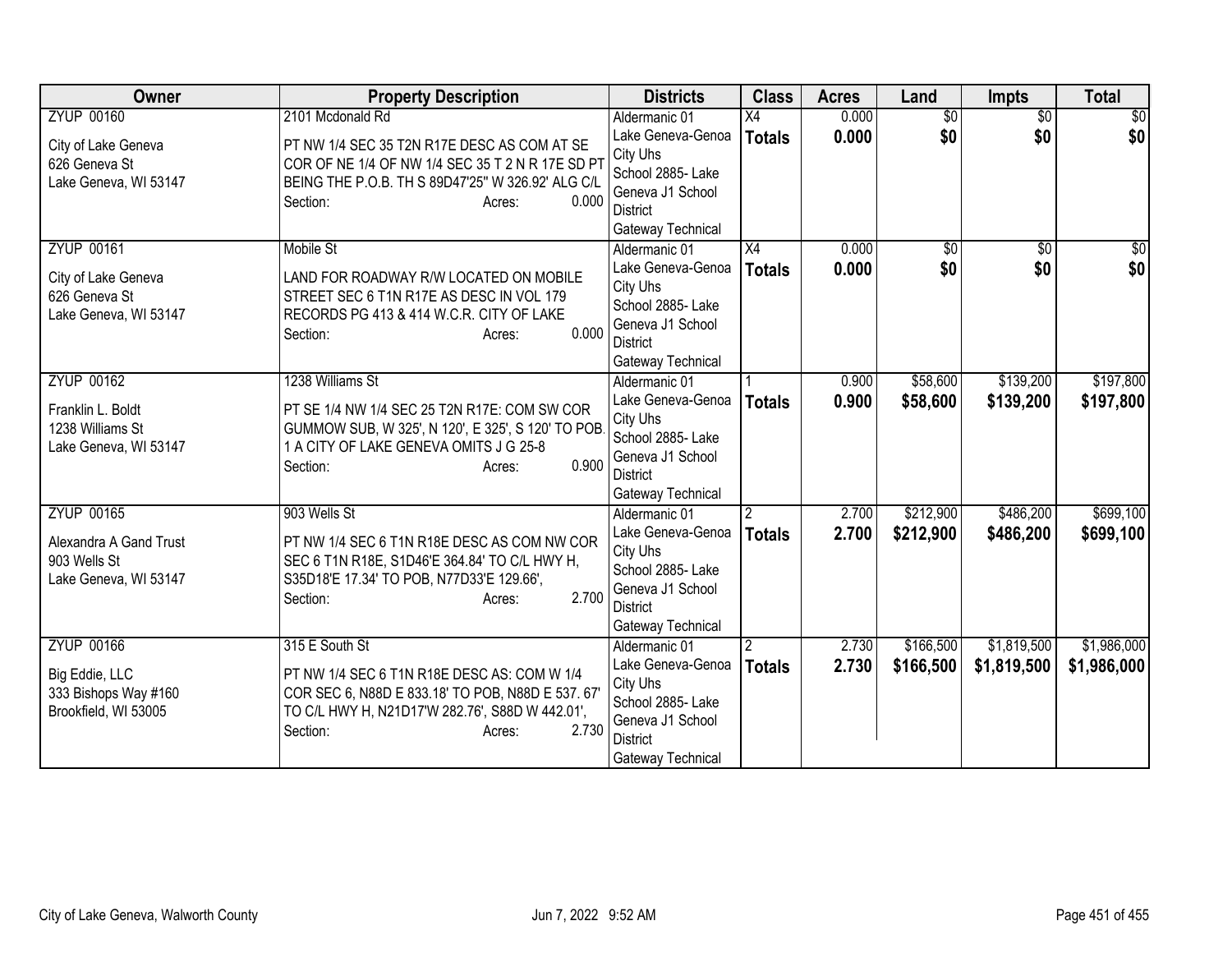| Owner                                                                                                  | <b>Property Description</b>                                                                                                                                                                       | <b>Districts</b>                                                                                                                | <b>Class</b>                                       | <b>Acres</b>                         | Land                                           | <b>Impts</b>                         | <b>Total</b>                                   |
|--------------------------------------------------------------------------------------------------------|---------------------------------------------------------------------------------------------------------------------------------------------------------------------------------------------------|---------------------------------------------------------------------------------------------------------------------------------|----------------------------------------------------|--------------------------------------|------------------------------------------------|--------------------------------------|------------------------------------------------|
| <b>ZYUP 00170</b><br>City of Lake Geneva<br>626 Geneva St<br>Lake Geneva, WI 53147                     | PARCEL LOCATED IN S 1/2 SE 1/4 SECTION 31 T2N<br>R18E DESC AS: COM SE COR SEC 31, S89D53'43"W<br>1452.14', N0D53'28"W 750', N89D53'43"W 1452.14',<br>25.000<br>Section:<br>Acres:                 | Aldermanic 01<br>Lake Geneva-Genoa<br>City Uhs<br>School 2885- Lake<br>Geneva J1 School<br><b>District</b><br>Gateway Technical | $\overline{X4}$<br><b>Totals</b>                   | 25.000<br>25.000                     | $\overline{50}$<br>\$0                         | $\overline{30}$<br>\$0               | $\sqrt{30}$<br>\$0                             |
| <b>ZYUP 00172</b><br>Land & Water Investments, LLC<br>503 Center St<br>Lake Geneva, WI 53147           | 1201 Wells St<br>PT SW 1/4 SEC 6 T1N R18E-BEG N LN 1/4 SEC<br>1057.64' W FROM NE COR; S 165'; W 195.65' TO CTR<br>CTH H; NWLY ALG CTR HWY 174.26' TO N LN<br>0.690<br>Section:<br>Acres:          | Aldermanic 01<br>Lake Geneva-Genoa<br>City Uhs<br>School 2885- Lake<br>Geneva J1 School<br><b>District</b><br>Gateway Technical | <b>Totals</b>                                      | 0.690<br>0.690                       | \$75,100<br>\$75,100                           | \$526,000<br>\$526,000               | \$601,100<br>\$601,100                         |
| <b>ZYUP 00179</b><br>Walworth Equity Partners, LLC<br>110 N Wacker Dr<br>Ste 4350<br>Chicago, IL 60606 | Pilgrim Church Rd<br>S 1/2 SW 1/4 SEC 12 T1N R17E. EXC HWY DESC IN<br>VOL 319 PG 716 RECORDS. 77.8 A CITY OF LAKE<br>GENEVA ANNEXED UNDER #629926 OMITS I L 12-14<br>77.800<br>Section:<br>Acres: | Aldermanic 01<br>School 3087<br>Gateway Technical                                                                               | 4<br>$\sqrt{5}$<br>5M<br><b>Totals</b>             | 47.800<br>10.000<br>20.000<br>77.800 | \$12,500<br>\$25,000<br>\$50,000<br>\$87,500   | \$0<br>\$0<br>\$0<br>\$0             | \$12,500<br>\$25,000<br>\$50,000<br>\$87,500   |
| <b>ZYUP 00180</b><br>Walworth Equity Partners, LLC<br>110 N Wacker Dr<br>Ste 4350<br>Chicago, IL 60606 | 1857 S Lake Shore Dr<br>N 1/2 SW 1/4 E OF HWY. SEC 12 T1N R17E. LYING<br>EAST OF HWY EXC HWY DESC IN VOL 319 RECORD<br>PG 716. 76.4 A CITY OF LAKE GENEVA ANNEXED<br>Section:<br>76.400<br>Acres: | Aldermanic 01<br>School 3087<br>Gateway Technical                                                                               | 4<br>5M<br><b>Totals</b>                           | 3.400<br>65.000<br>8.000<br>76.400   | \$34,000<br>\$19,300<br>\$20,000<br>\$73,300   | \$11,600<br>\$0<br>\$0<br>\$11,600   | \$45,600<br>\$19,300<br>\$20,000<br>\$84,900   |
| <b>ZYUP 00181</b><br>Walworth Equity Partners, LLC<br>110 N Wacker Dr<br>Ste 4350<br>Chicago, IL 60606 | SW 1/4 NE 1/4 SEC 12 T1N R17E. S 1/2 NW 1/4 NE 1/4<br>ALSO COM IN NS 1/4 271.26' S OF N 1/8 LN, S TO<br>CTR SD SEC, W TO CTR RD, N38D75'E TO PT 271.26'<br>Section:<br>109.400<br>Acres:          | Aldermanic 01<br>School 3087<br>Gateway Technical                                                                               | $\overline{4}$<br>$\sqrt{5}$<br>6<br><b>Totals</b> | 43.400<br>60.000<br>6.000<br>109.400 | \$11,300<br>\$150,000<br>\$30,000<br>\$191,300 | $\overline{60}$<br>\$0<br>\$0<br>\$0 | \$11,300<br>\$150,000<br>\$30,000<br>\$191,300 |
| <b>ZYUP 00182</b><br>Carmen Naccarato<br>732 Edinburgh Ct<br>Inverness, IL 60010                       | SW 1/4 SE 1/4 & PT OF GOVT LOT 2 S OF GENEVA &<br>BIG FOOT RD. SEC 11 T1N R17E. EXC 4.57 A IN NE<br>COR WHICH IS PARCEL I L 11-12A. 32.13 A CITY OF<br>32.130<br>Section:<br>Acres:               | Aldermanic 01<br>School 3087<br>Gateway Technical                                                                               | <b>Totals</b>                                      | 32.130<br>32.130                     | \$9,500<br>\$9,500                             | \$0<br>\$0                           | \$9,500<br>\$9,500                             |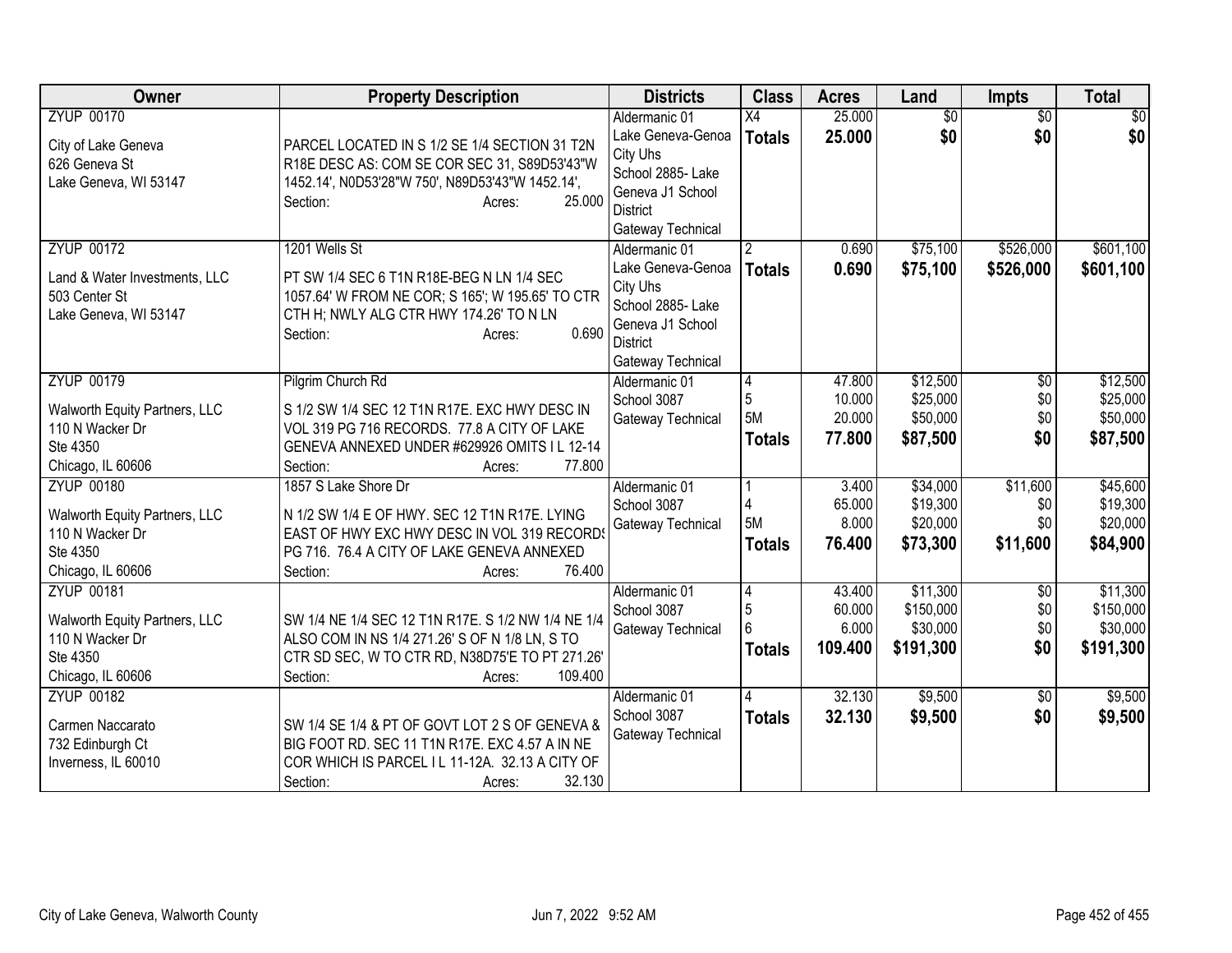| Owner                         | <b>Property Description</b>                                | <b>Districts</b>  | <b>Class</b>    | <b>Acres</b> | Land        | <b>Impts</b>    | <b>Total</b> |
|-------------------------------|------------------------------------------------------------|-------------------|-----------------|--------------|-------------|-----------------|--------------|
| <b>ZYUP 00183</b>             |                                                            | Aldermanic 01     |                 | 37.760       | \$11,200    | $\overline{60}$ | \$11,200     |
| Carmen Naccarato              | PT SE 1/4 SEC 11 T1N R17E DESC AS: COM SE COR              | School 3087       | <b>Totals</b>   | 37.760       | \$11,200    | \$0             | \$11,200     |
| 732 Edinburgh Ct              | SEC 11, N1D00'35"W 1076.48', N88D38'15"W 347.17',          | Gateway Technical |                 |              |             |                 |              |
| Inverness, IL 60010           | N3D27'W 582.78', S76D27'30"W 857', S 310.66', W            |                   |                 |              |             |                 |              |
|                               | 37.760<br>Section:<br>Acres:                               |                   |                 |              |             |                 |              |
| <b>ZYUP 00184</b>             |                                                            | Aldermanic 01     | 4               | 119.440      | \$31,200    | $\sqrt{6}$      | \$31,200     |
| Walworth Equity Partners, LLC | NW 1/4 SEC 13 T1N R17E. EXC HWY AS DESC IN VOL             | School 3087       | 5               | 16.000       | \$38,000    | \$0             | \$38,000     |
| 110 N Wacker Dr               | 319 PG 716 RECORDS. EXC 1.76 A M/L FOR HWY                 | Gateway Technical | 5M              | 20.000       | \$50,000    | \$0             | \$50,000     |
| Ste 4350                      | DESC UNDER DOC. #435639, VOL 669 PG 1038                   |                   | <b>Totals</b>   | 155.440      | \$119,200   | \$0             | \$119,200    |
| Chicago, IL 60606             | 155.440<br>Section:<br>Acres:                              |                   |                 |              |             |                 |              |
| <b>ZYUP 00185</b>             |                                                            | Aldermanic 01     | 4               | 49.560       | \$13,000    | \$0             | \$13,000     |
| Walworth Equity Partners, LLC | PT NW 1/4 SEC 14 T1N R17E DESC AS: COM IN CTR              | School 3087       | 5               | 15.000       | \$37,500    | \$0             | \$37,500     |
| 110 N Wacker Dr               | SEC 14, N ALG N-S 1/4 SEC LN 1627.67' TO PT                | Gateway Technical | <b>Totals</b>   | 64.560       | \$50,500    | \$0             | \$50,500     |
| Ste 4350                      | N89D30'27"W 1257.55' S1D W W 96.52', N89D W                |                   |                 |              |             |                 |              |
| Chicago, IL 60606             | 64.580<br>Section:<br>Acres:                               |                   |                 |              |             |                 |              |
| <b>ZYUP 00186</b>             | 2260 Pilgrim Church Rd                                     | Aldermanic 01     | 4               | 28.620       | \$7,500     | $\sqrt{6}$      | \$7,500      |
| Carmen Naccarto               | NE 1/4 SEC 14 T1N R17E. EXC CSM 890. EXC HWY               | School 3087       | 5M              | 10.000       | \$25,000    | \$0             | \$25,000     |
| 732 Edinburgh Ct              | DESC IN VOL 319 RECORDS PG 629. EXC. COM N 1/4             | Gateway Technical |                 | 4.430        | \$45,000    | \$40,000        | \$85,000     |
| Inverness, IL 60010-0000      | COR SEC 14, S1D04'26"E 593.45' TO POB,                     |                   | <b>Totals</b>   | 43.050       | \$77,500    | \$40,000        | \$117,500    |
|                               | 43.050<br>Section:<br>Acres:                               |                   |                 |              |             |                 |              |
| <b>ZYUP 00186A</b>            | 2440 Pilgrim Church Rd                                     | Aldermanic 01     | 4               | 107.730      | \$28,200    | $\sqrt[6]{30}$  | \$28,200     |
| Geneva Ridge, LLC             | PT NE 1/4 SEC 14 T1N R17E DESC AS: COM N 1/4               | School 3087       |                 | 5.000        | \$12,500    | \$0             | \$12,500     |
| 1101 Perimeter Dr             | COR SEC 14, S1D04'26"E 593.45' TO POB,                     | Gateway Technical | <b>Totals</b>   | 112.730      | \$40,700    | \$0             | \$40,700     |
| Ste 675                       | N89D22'36"E 1897.37', S1D11'50"E 385.84',                  |                   |                 |              |             |                 |              |
| Schaumburg, IL 60173-0000     | 112.730<br>Section:<br>Acres:                              |                   |                 |              |             |                 |              |
| <b>ZYUP 00190</b>             |                                                            | Aldermanic 01     | $\overline{X4}$ | 0.000        | $\sqrt{$0}$ | \$0             | \$0          |
| City of Lake Geneva           | PT SW 1/4 SEC 31 T2N R18E DESC AS: COM W 1/4               | Lake Geneva-Genoa | <b>Totals</b>   | 0.000        | \$0         | \$0             | \$0          |
| 626 Geneva St                 | SEC 31, E 660' TO POB, S 330', W 660', S 213', E 660',     | City Uhs          |                 |              |             |                 |              |
| Lake Geneva, WI 53147         | S 198', W 314', S 80', W 16', S 252.42', E 165', S 247.5', | School 2885- Lake |                 |              |             |                 |              |
|                               | Section:<br>0.000<br>Acres:                                | Geneva J1 School  |                 |              |             |                 |              |
|                               |                                                            | <b>District</b>   |                 |              |             |                 |              |
|                               |                                                            | Gateway Technical |                 |              |             |                 |              |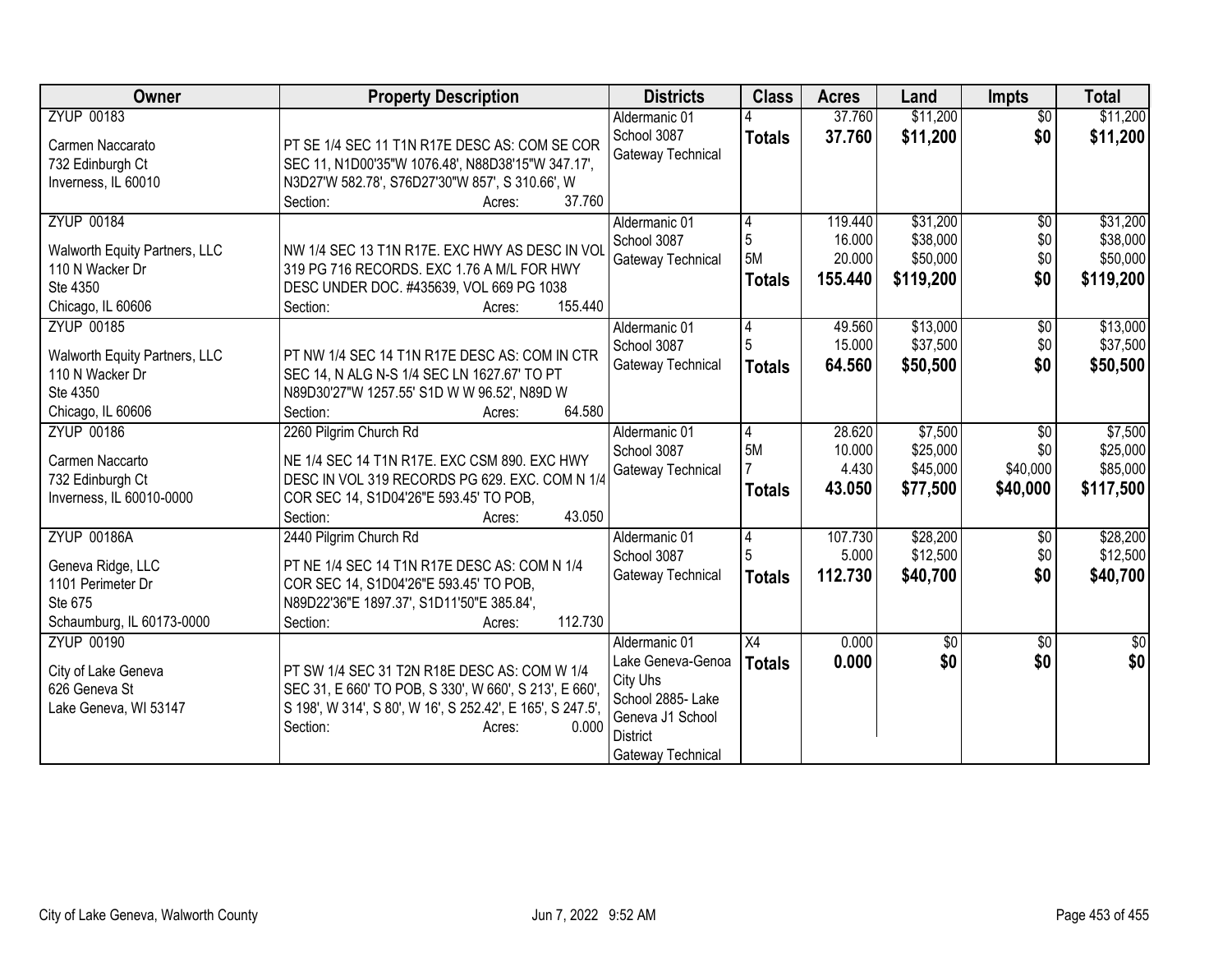| Owner                                                                                                           | <b>Property Description</b>                                                                                                                                                                                | <b>Districts</b>                                                                                                                | <b>Class</b>                           | <b>Acres</b>               | Land                             | Impts                  | <b>Total</b>                     |
|-----------------------------------------------------------------------------------------------------------------|------------------------------------------------------------------------------------------------------------------------------------------------------------------------------------------------------------|---------------------------------------------------------------------------------------------------------------------------------|----------------------------------------|----------------------------|----------------------------------|------------------------|----------------------------------|
| <b>ZYUP 00192</b><br>3mk, LLC<br>321 Breezy Acres Rd<br>Luxemburg, WI 54217-9562                                | PT NE 1/4 SEC 25 T2N R17E DESC AS: COM NE COR<br>SEC 25, S0D47'E 1327.96', S61D08'W 347.66',<br>N28D43'W 100', S52D36'W 73.93' TO POB, S51D36'W<br>3.000<br>Section:<br>Acres:                             | Aldermanic 01<br>Lake Geneva-Genoa<br>City Uhs<br>School 2885- Lake<br>Geneva J1 School<br><b>District</b><br>Gateway Technical | <b>Totals</b>                          | 3.000<br>3.000             | \$27,000<br>\$27,000             | \$0<br>\$0             | \$27,000<br>\$27,000             |
| <b>ZYUP 00193</b><br>3mk, LLC<br>321 Breezy Acres Rd<br>Luxemburg, WI 54217-9562                                | ALL THAT PT OF NW 1/4 NW 1/4 SEC 30 T2N R18E<br>LYING NLY OF HWY 120 & SWLY OF HWY 12<br>ANNEXED TO CITY UNDER #726933 OMITS; EXC<br>3.710<br>Section:<br>Acres:                                           | Aldermanic 01<br>Lake Geneva-Genoa<br>City Uhs<br>School 2885- Lake<br>Geneva J1 School<br><b>District</b><br>Gateway Technical | <b>Totals</b>                          | 3.710<br>3.710             | \$33,400<br>\$33,400             | $\overline{50}$<br>\$0 | \$33,400<br>\$33,400             |
| <b>ZYUP 00194</b><br>Peller Investments, LLC<br>c/o Francene Kaplan<br>9655 Woods Dr Ut 506<br>Skokie, IL 60077 | N Edwards Blvd<br>PT SW 1/4 SEC 30 T2N R18E DESC AS: COM NW COF<br>SW 1/4 SEC 30, N89D43'23"E 1692.02', S 276. 61',<br>S33D02'55"E 204.79' TO POB, S33D07'42"E 278.88',<br>12.090<br>Section: 30<br>Acres: | Aldermanic 01<br>Lake Geneva-Genoa<br>City Uhs<br>School 2885- Lake<br>Geneva J1 School<br><b>District</b><br>Gateway Technical | $\mathbf{2}^{\prime}$<br><b>Totals</b> | 12.090<br>12.090           | \$800,000<br>\$800,000           | \$0<br>\$0             | \$800,000<br>\$800,000           |
| <b>ZYUP 00194A</b><br>City of Lake Geneva<br>626 Geneva St<br>Lake Geneva, WI 53147                             | N Edwards Blvd<br>PARCEL LOCATED IN NE 1/4 & SE 1/4 SW 1/4 SEC 30<br>T2N R18E DESC AS BEG NE COR CSM #3997,<br>N89D15'36"W 108.25', N33D01'04"W 556.03',<br>3.650<br>Section: 30<br>Acres:                 | Aldermanic 01<br>Lake Geneva-Genoa<br>City Uhs<br>School 2885- Lake<br>Geneva J1 School<br><b>District</b><br>Gateway Technical | X4<br><b>Totals</b>                    | 3.650<br>3.650             | $\overline{60}$<br>\$0           | $\overline{30}$<br>\$0 | \$0<br>\$0                       |
| <b>ZYUP 00195</b><br>Lake Geneva Joint #1 School District<br>208 South St<br>Lake Geneva, WI 53147-0000         | W2358 N Bloomfield Rd<br>PT NW 1/4 SEC 6 T1N R18E DESC AS: COM SE COR<br>NW 1/4 SEC 6, N2D29'W 726', S86D04'05"W TO NE<br>COR GENEVA MEADOWS APARTMENTS, S3D3'55"E<br>12.482<br>Section:<br>Acres:         | Aldermanic 01<br>Lake Geneva-Genoa<br>City Uhs<br>School 2885- Lake<br>Geneva J1 School<br><b>District</b><br>Gateway Technical | X4<br><b>Totals</b>                    | 12.482<br>12.482           | $\sqrt{6}$<br>\$0                | $\sqrt{6}$<br>\$0      | $\frac{1}{6}$<br>\$0             |
| <b>ZYUP 00196</b><br>Aspen Glo Preserve, LLC<br>N1725 State Rd 120<br>Lake Geneva, WI 53147                     | 1857 S Lake Shore Dr<br>PT SE1/4 SW1/4 NW1/4 & NE1/4 SE1/4 SEC 12 T1N<br>R17E DESC AS BEG AT NE COR SE1/4 SEC 12;<br>S1D48'53"E ALG E LN SD SE1/4 SEC 12 432.87"; CONT<br>74.357<br>Section: 12<br>Acres:  | Aldermanic 01<br>School 3087<br>Gateway Technical                                                                               | $\vert 4$<br>5<br><b>Totals</b>        | 13,500<br>60.857<br>74.357 | \$3,000<br>\$98,900<br>\$101,900 | \$0<br>\$0<br>\$0      | \$3,000<br>\$98,900<br>\$101,900 |